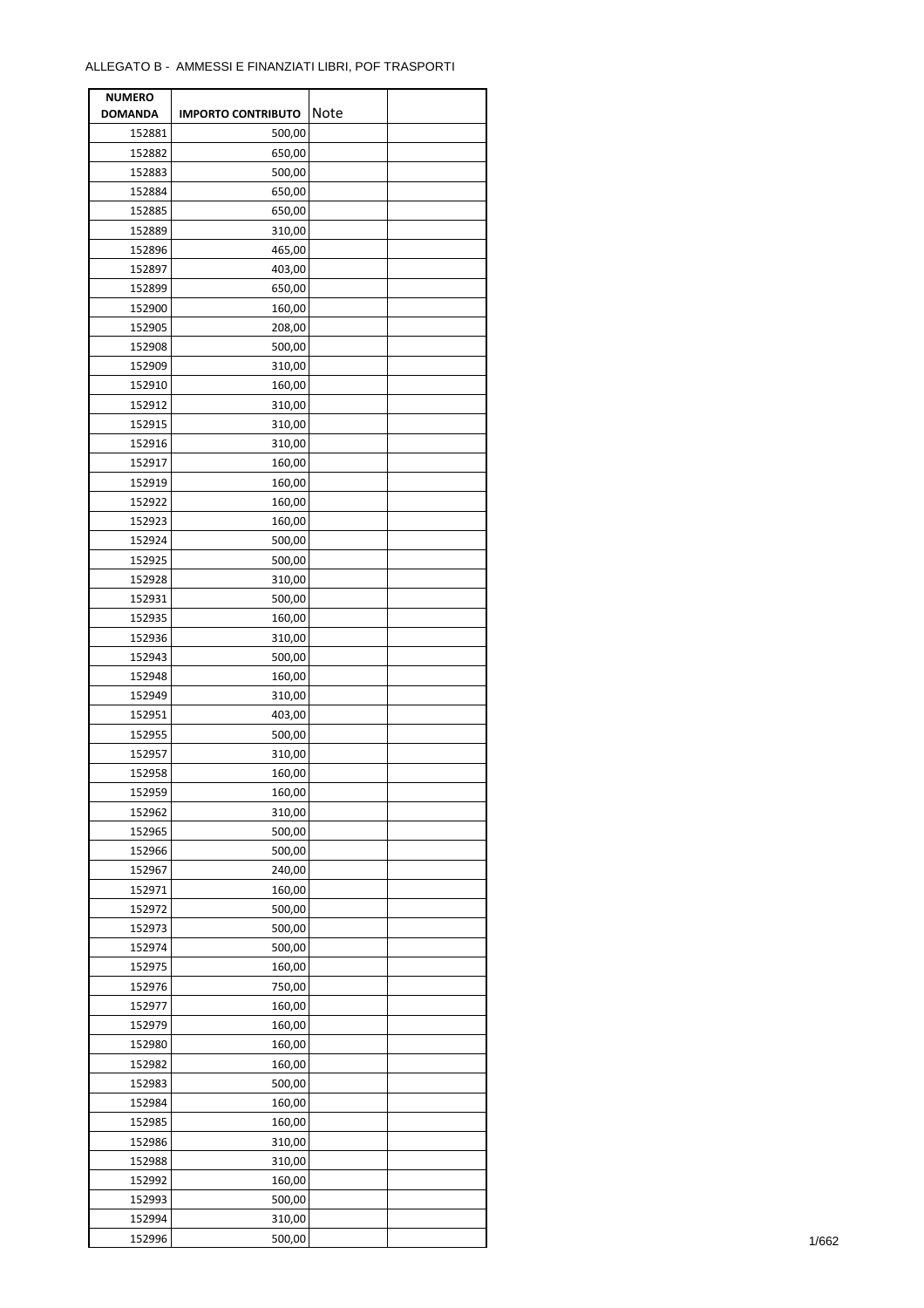| 152998 | 500,00 |  |
|--------|--------|--|
| 152999 | 500,00 |  |
| 153000 | 650,00 |  |
| 153001 | 310,00 |  |
| 153002 | 310,00 |  |
| 153003 | 160,00 |  |
| 153004 | 500,00 |  |
| 153005 | 500,00 |  |
| 153006 | 160,00 |  |
|        |        |  |
| 153008 | 240,00 |  |
| 153013 | 500,00 |  |
| 153015 | 500,00 |  |
| 153018 | 500,00 |  |
| 153021 | 310,00 |  |
| 153022 | 310,00 |  |
| 153023 | 160,00 |  |
| 153025 | 160,00 |  |
| 153026 | 500,00 |  |
| 153027 | 500,00 |  |
| 153030 | 310,00 |  |
| 153032 | 500,00 |  |
| 153033 | 650,00 |  |
| 153035 | 310,00 |  |
| 153036 | 500,00 |  |
| 153037 | 650,00 |  |
| 153038 | 465,00 |  |
| 153040 | 500,00 |  |
| 153042 | 160,00 |  |
| 153047 | 500,00 |  |
| 153048 | 310,00 |  |
| 153049 |        |  |
|        | 310,00 |  |
| 153051 | 310,00 |  |
| 153052 | 310,00 |  |
| 153053 | 500,00 |  |
| 153054 | 500,00 |  |
| 153055 | 500,00 |  |
| 153058 | 160,00 |  |
| 153059 | 650,00 |  |
| 153061 | 160,00 |  |
| 153062 | 500,00 |  |
| 153063 | 160,00 |  |
| 153064 | 650,00 |  |
| 153070 | 500,00 |  |
| 153071 | 500,00 |  |
| 153073 | 160,00 |  |
| 153076 | 310,00 |  |
| 153077 | 500,00 |  |
| 153078 | 500,00 |  |
| 153079 | 160,00 |  |
| 153080 | 160,00 |  |
| 153081 | 310,00 |  |
|        | 160,00 |  |
| 153082 |        |  |
| 153083 | 650,00 |  |
| 153084 | 310,00 |  |
| 153087 | 500,00 |  |
| 153088 | 750,00 |  |
| 153089 | 310,00 |  |
| 153090 | 650,00 |  |
| 153098 | 310,00 |  |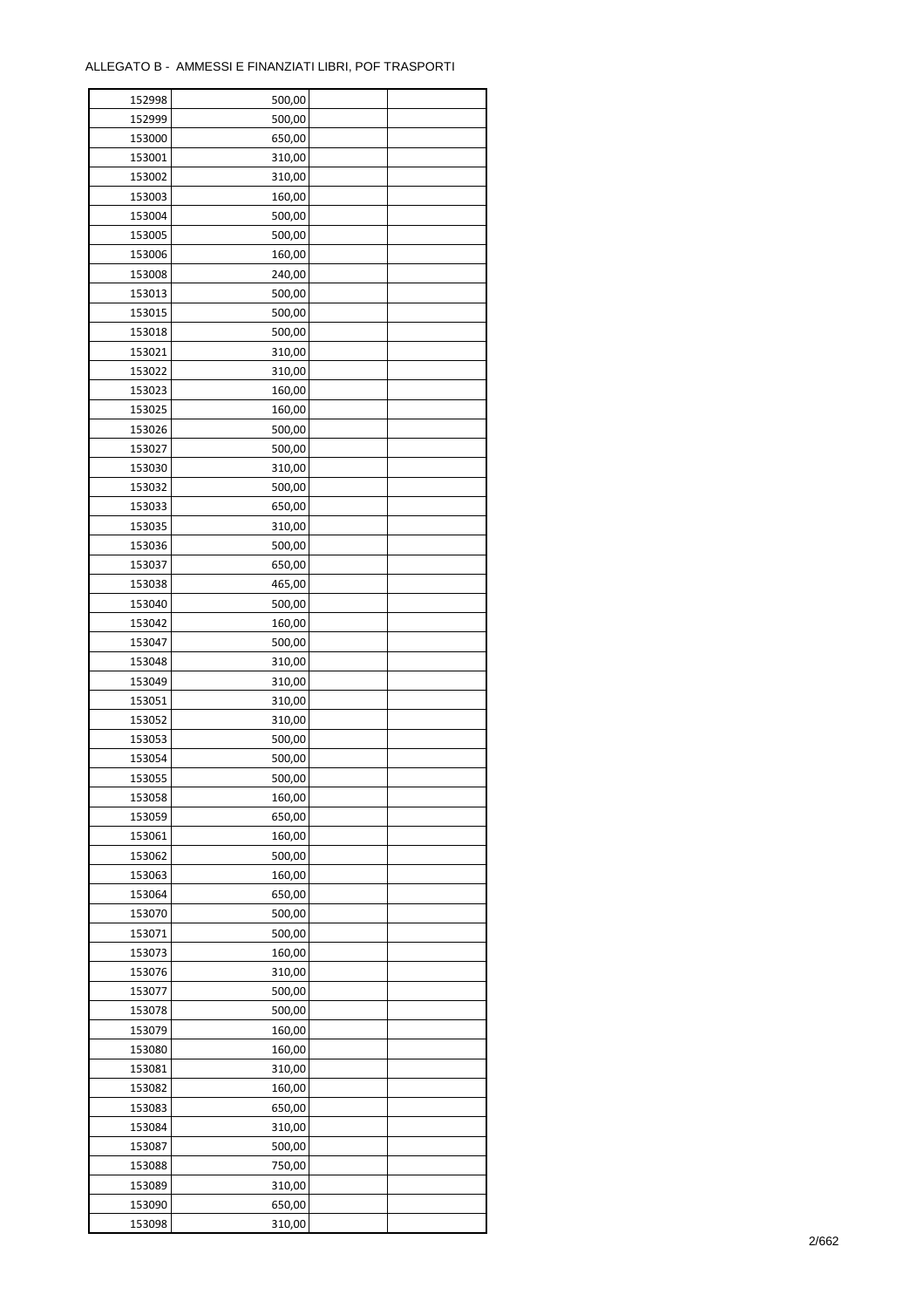| 153099 | 160,00 |  |
|--------|--------|--|
| 153100 | 500,00 |  |
| 153101 | 310,00 |  |
| 153103 | 500,00 |  |
| 153105 | 650,00 |  |
| 153106 | 650,00 |  |
| 153108 | 160,00 |  |
| 153110 | 208,00 |  |
| 153112 | 160,00 |  |
| 153113 | 160,00 |  |
|        |        |  |
| 153114 | 208,00 |  |
| 153115 | 310,00 |  |
| 153116 | 500,00 |  |
| 153117 | 500,00 |  |
| 153119 | 650,00 |  |
| 153122 | 160,00 |  |
| 153123 | 160,00 |  |
| 153125 | 650,00 |  |
| 153127 | 500,00 |  |
| 153128 | 500,00 |  |
| 153131 | 310,00 |  |
| 153132 | 500,00 |  |
| 153133 | 500,00 |  |
| 153135 | 500,00 |  |
| 153138 | 500,00 |  |
| 153139 | 160,00 |  |
| 153140 | 650,00 |  |
| 153141 | 500,00 |  |
| 153145 | 500,00 |  |
|        |        |  |
| 153147 | 160,00 |  |
| 153148 | 310,00 |  |
| 153149 | 208,00 |  |
| 153150 | 500,00 |  |
| 153152 | 650,00 |  |
| 153153 | 500,00 |  |
| 153154 | 403,00 |  |
| 153157 | 750,00 |  |
| 153160 | 650,00 |  |
| 153161 | 403,00 |  |
| 153162 | 310,00 |  |
| 153164 | 500,00 |  |
| 153166 | 310,00 |  |
| 153167 | 310,00 |  |
| 153170 | 310,00 |  |
| 153171 | 310,00 |  |
| 153172 | 160,00 |  |
| 153177 | 160,00 |  |
| 153182 | 310,00 |  |
| 153183 | 160,00 |  |
| 153184 |        |  |
|        | 160,00 |  |
| 153185 | 160,00 |  |
| 153187 | 500,00 |  |
| 153190 | 310,00 |  |
| 153192 | 160,00 |  |
| 153193 | 500,00 |  |
| 153194 | 160,00 |  |
| 153197 | 310,00 |  |
| 153199 | 160,00 |  |
| 153203 | 650,00 |  |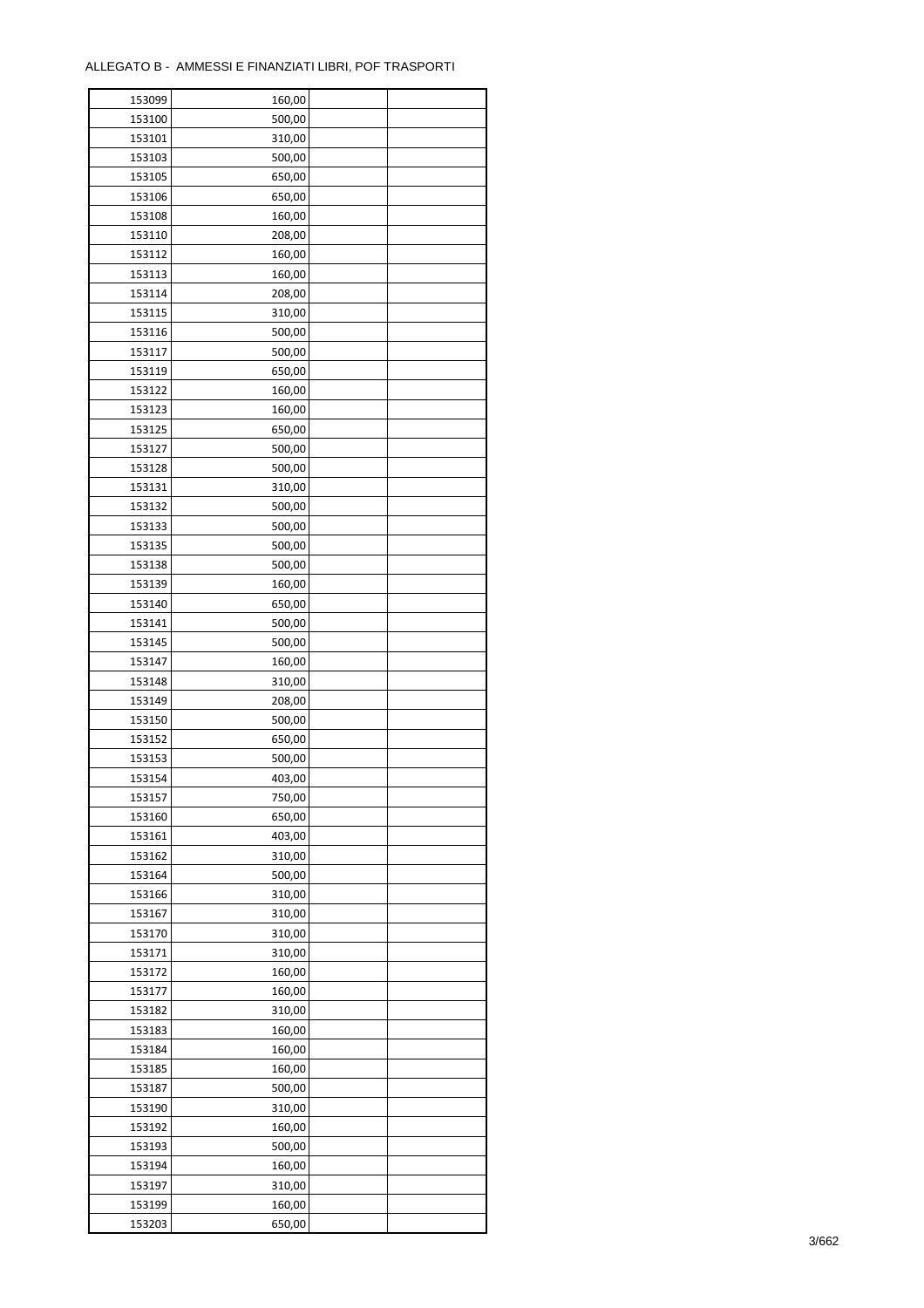| 153208 | 160,00 |  |
|--------|--------|--|
| 153214 | 500,00 |  |
| 153216 | 160,00 |  |
| 153218 | 310,00 |  |
| 153221 | 650,00 |  |
| 153222 | 500,00 |  |
| 153230 | 160,00 |  |
| 153234 | 500,00 |  |
| 153237 | 310,00 |  |
|        |        |  |
| 153238 | 310,00 |  |
| 153239 | 160,00 |  |
| 153242 | 650,00 |  |
| 153243 | 160,00 |  |
| 153247 | 500,00 |  |
| 153252 | 403,00 |  |
| 153253 | 160,00 |  |
| 153261 | 310,00 |  |
| 153263 | 310,00 |  |
| 153265 | 160,00 |  |
| 153266 | 160,00 |  |
| 153268 | 310,00 |  |
| 153271 | 160,00 |  |
| 153272 | 160,00 |  |
| 153275 | 500,00 |  |
| 153276 | 160,00 |  |
| 153277 | 310,00 |  |
| 153280 | 500,00 |  |
| 153281 | 310,00 |  |
| 153282 | 500,00 |  |
| 153283 | 500,00 |  |
|        |        |  |
| 153284 | 310,00 |  |
| 153286 | 500,00 |  |
| 153287 | 500,00 |  |
| 153288 | 160,00 |  |
| 153290 | 160,00 |  |
| 153293 | 160,00 |  |
| 153294 | 500,00 |  |
| 153295 | 160,00 |  |
| 153296 | 160,00 |  |
| 153298 | 160,00 |  |
| 153300 | 160,00 |  |
| 153303 | 500,00 |  |
| 153304 | 500,00 |  |
| 153306 | 500,00 |  |
| 153308 | 500,00 |  |
| 153309 | 310,00 |  |
| 153310 | 160,00 |  |
| 153313 | 160,00 |  |
| 153314 | 160,00 |  |
| 153318 | 500,00 |  |
| 153319 | 160,00 |  |
|        |        |  |
| 153320 | 208,00 |  |
| 153321 | 160,00 |  |
| 153324 | 310,00 |  |
| 153326 | 160,00 |  |
| 153327 | 310,00 |  |
| 153328 | 500,00 |  |
| 153329 | 500,00 |  |
| 153330 | 160,00 |  |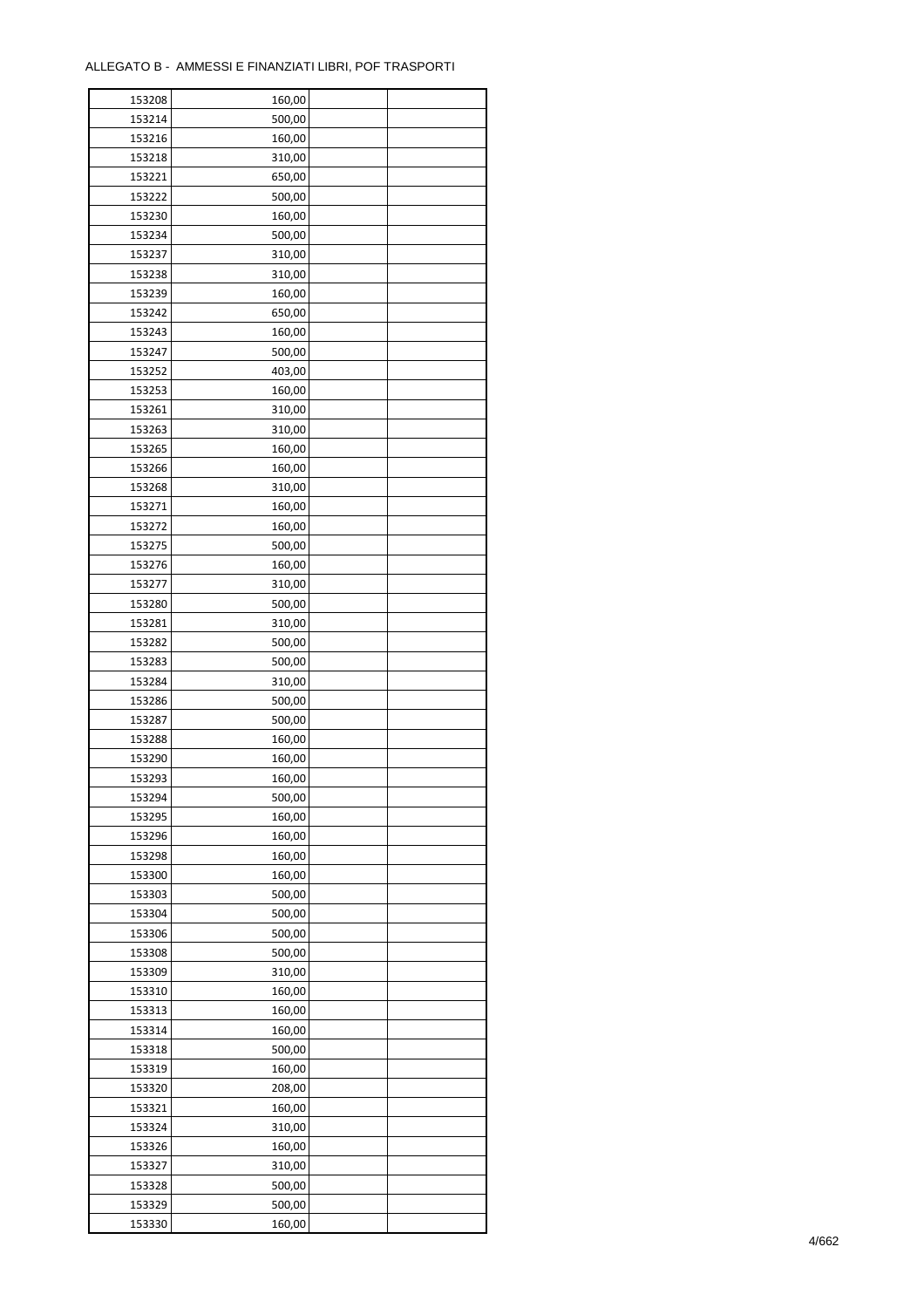| 153331           | 500,00           |  |
|------------------|------------------|--|
| 153333           | 500,00           |  |
| 153334           | 500,00           |  |
| 153336           | 310,00           |  |
| 153341           | 160,00           |  |
| 153342           | 750,00           |  |
| 153344           | 310,00           |  |
| 153345           | 500,00           |  |
| 153346           | 160,00           |  |
|                  |                  |  |
| 153347<br>153349 | 650,00<br>160,00 |  |
|                  |                  |  |
| 153350           | 500,00           |  |
| 153351           | 160,00           |  |
| 153352           | 310,00           |  |
| 153353           | 160,00           |  |
| 153357           | 500,00           |  |
| 153358           | 160,00           |  |
| 153359           | 160,00           |  |
| 153360           | 160,00           |  |
| 153362           | 160,00           |  |
| 153365           | 500,00           |  |
| 153367           | 500,00           |  |
| 153368           | 500,00           |  |
| 153369           | 500,00           |  |
| 153370           | 310,00           |  |
| 153371           | 160,00           |  |
| 153372           | 310,00           |  |
| 153373           | 500,00           |  |
| 153374           | 160,00           |  |
|                  |                  |  |
| 153375           | 500,00           |  |
| 153377           | 500,00           |  |
| 153378           | 310,00           |  |
| 153379           | 500,00           |  |
| 153386           | 310,00           |  |
| 153387           | 650,00           |  |
| 153390           | 310,00           |  |
| 153392           | 160,00           |  |
| 153393           | 500,00           |  |
| 153395           | 160,00           |  |
| 153396           | 500,00           |  |
| 153397           | 500,00           |  |
| 153399           | 240,00           |  |
| 153401           | 500,00           |  |
| 153402           | 160,00           |  |
| 153403           | 160,00           |  |
| 153405           | 500,00           |  |
| 153406           | 465,00           |  |
| 153408           | 310,00           |  |
| 153411           | 310,00           |  |
| 153415           | 160,00           |  |
| 153416           |                  |  |
|                  | 160,00           |  |
| 153420           | 310,00           |  |
| 153422           | 240,00           |  |
| 153424           | 465,00           |  |
| 153425           | 650,00           |  |
| 153427           | 160,00           |  |
| 153429           | 310,00           |  |
| 153430           | 160,00           |  |
| 153431           | 160,00           |  |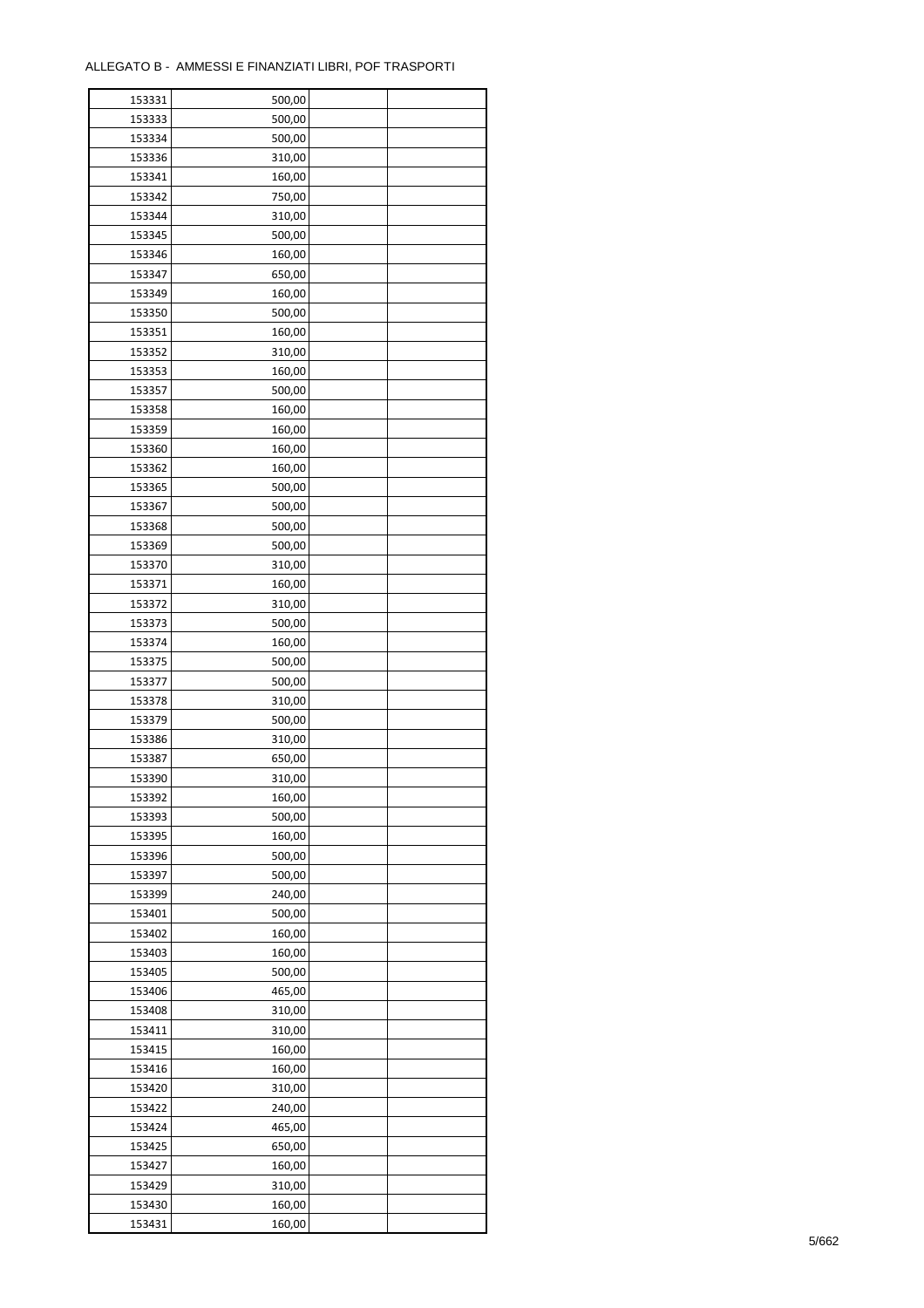$\mathbf{r}$ 

| 153432 | 310,00 |  |
|--------|--------|--|
| 153433 | 500,00 |  |
| 153434 | 310,00 |  |
| 153435 | 160,00 |  |
| 153437 | 160,00 |  |
| 153438 | 403,00 |  |
| 153439 | 500,00 |  |
| 153441 | 650,00 |  |
| 153442 | 160,00 |  |
| 153448 | 500,00 |  |
| 153449 | 500,00 |  |
| 153450 | 160,00 |  |
| 153452 |        |  |
|        | 160,00 |  |
| 153457 | 160,00 |  |
| 153459 | 310,00 |  |
| 153460 | 500,00 |  |
| 153461 | 310,00 |  |
| 153462 | 500,00 |  |
| 153463 | 500,00 |  |
| 153464 | 310,00 |  |
| 153465 | 500,00 |  |
| 153468 | 310,00 |  |
| 153470 | 650,00 |  |
| 153471 | 500,00 |  |
| 153472 | 160,00 |  |
| 153476 | 650,00 |  |
| 153479 | 160,00 |  |
| 153480 | 160,00 |  |
| 153481 | 310,00 |  |
| 153482 | 500,00 |  |
| 153483 | 500,00 |  |
| 153486 | 650,00 |  |
| 153490 | 240,00 |  |
| 153496 | 650,00 |  |
| 153498 | 310,00 |  |
| 153500 | 403,00 |  |
| 153503 | 310,00 |  |
| 153507 | 240,00 |  |
| 153508 | 160,00 |  |
|        |        |  |
| 153509 | 160,00 |  |
| 153513 | 500,00 |  |
| 153514 | 160,00 |  |
| 153515 | 650,00 |  |
| 153517 | 160,00 |  |
| 153519 | 160,00 |  |
| 153522 | 500,00 |  |
| 153523 | 500,00 |  |
| 153524 | 500,00 |  |
| 153525 | 500,00 |  |
| 153526 | 160,00 |  |
| 153529 | 160,00 |  |
| 153530 | 500,00 |  |
| 153534 | 500,00 |  |
| 153536 | 310,00 |  |
| 153538 | 310,00 |  |
| 153539 | 160,00 |  |
| 153543 | 403,00 |  |
| 153550 | 310,00 |  |
| 153552 | 500,00 |  |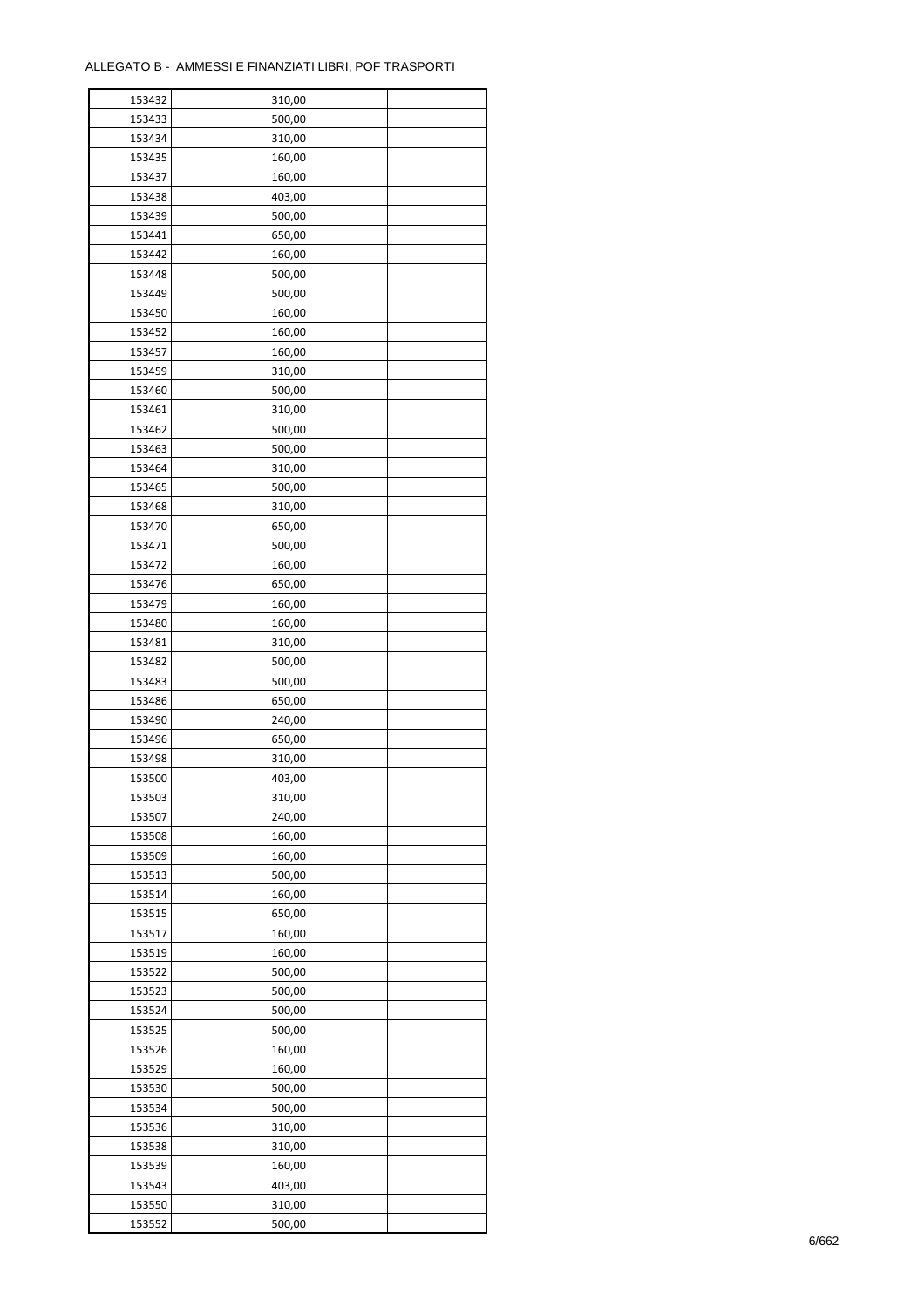| 153553 | 310,00 |  |
|--------|--------|--|
| 153554 | 750,00 |  |
| 153558 | 160,00 |  |
| 153560 | 310,00 |  |
| 153561 | 500,00 |  |
| 153566 | 750,00 |  |
| 153568 | 500,00 |  |
| 153571 | 160,00 |  |
| 153577 | 310,00 |  |
| 153578 | 500,00 |  |
| 153581 | 310,00 |  |
| 153583 | 500,00 |  |
| 153585 | 500,00 |  |
| 153587 |        |  |
|        | 310,00 |  |
| 153591 | 650,00 |  |
| 153592 | 208,00 |  |
| 153594 | 310,00 |  |
| 153596 | 160,00 |  |
| 153597 | 650,00 |  |
| 153599 | 500,00 |  |
| 153600 | 310,00 |  |
| 153603 | 160,00 |  |
| 153608 | 500,00 |  |
| 153609 | 160,00 |  |
| 153612 | 500,00 |  |
| 153613 | 160,00 |  |
| 153617 | 160,00 |  |
| 153618 | 500,00 |  |
| 153619 | 160,00 |  |
| 153620 | 310,00 |  |
| 153631 | 500,00 |  |
| 153632 | 403,00 |  |
| 153634 | 650,00 |  |
| 153635 | 403,00 |  |
| 153637 | 403,00 |  |
| 153638 | 310,00 |  |
| 153641 | 500,00 |  |
| 153652 | 650,00 |  |
| 153655 | 500,00 |  |
| 153656 | 500,00 |  |
| 153658 | 160,00 |  |
| 153660 | 500,00 |  |
| 153661 | 500,00 |  |
| 153662 | 500,00 |  |
| 153663 | 500,00 |  |
| 153664 |        |  |
|        | 160,00 |  |
| 153666 | 160,00 |  |
| 153669 | 650,00 |  |
| 153670 | 500,00 |  |
| 153672 | 310,00 |  |
| 153676 | 240,00 |  |
| 153677 | 310,00 |  |
| 153678 | 310,00 |  |
| 153679 | 160,00 |  |
| 153680 | 310,00 |  |
| 153681 | 750,00 |  |
| 153683 | 650,00 |  |
| 153687 | 160,00 |  |
| 153689 | 650,00 |  |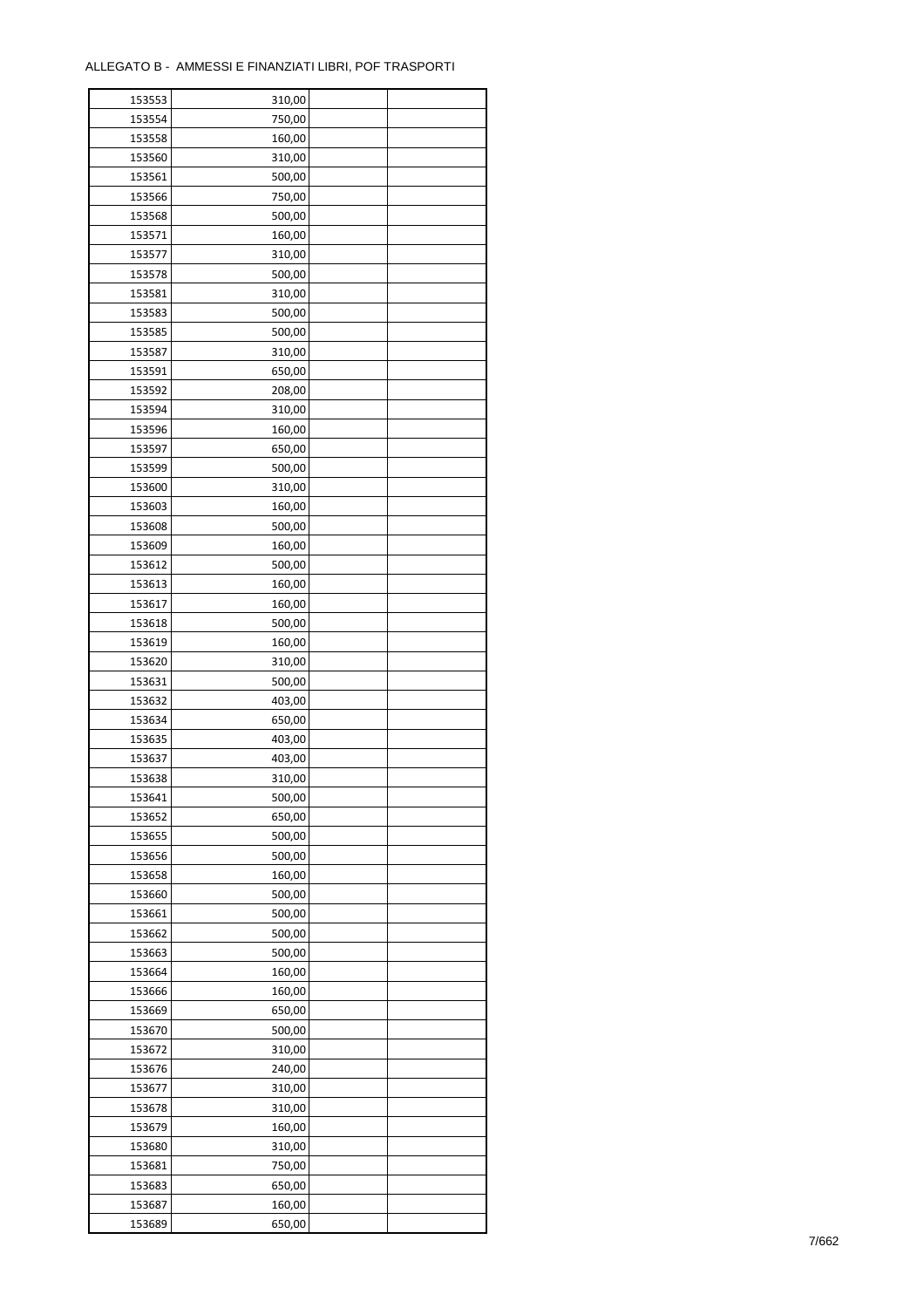| 153693 | 310,00 |  |
|--------|--------|--|
| 153694 | 310,00 |  |
| 153695 | 208,00 |  |
| 153697 | 500,00 |  |
| 153698 | 650,00 |  |
| 153699 | 650,00 |  |
| 153702 | 500,00 |  |
| 153704 | 650,00 |  |
| 153705 | 465,00 |  |
|        |        |  |
| 153706 | 500,00 |  |
| 153707 | 160,00 |  |
| 153708 | 160,00 |  |
| 153712 | 500,00 |  |
| 153715 | 160,00 |  |
| 153718 | 160,00 |  |
| 153726 | 160,00 |  |
| 153727 | 500,00 |  |
| 153729 | 160,00 |  |
| 153730 | 208,00 |  |
| 153731 | 160,00 |  |
| 153732 | 310,00 |  |
| 153736 | 160,00 |  |
| 153739 | 310,00 |  |
| 153740 | 403,00 |  |
| 153745 | 500,00 |  |
| 153750 | 160,00 |  |
| 153752 | 160,00 |  |
| 153761 | 160,00 |  |
| 153763 | 750,00 |  |
| 153769 | 650,00 |  |
|        |        |  |
| 153772 | 310,00 |  |
| 153773 | 500,00 |  |
| 153778 | 160,00 |  |
| 153779 | 310,00 |  |
| 153782 | 310,00 |  |
| 153783 | 160,00 |  |
| 153785 | 650,00 |  |
| 153787 | 500,00 |  |
| 153788 | 310,00 |  |
| 153790 | 500,00 |  |
| 153792 | 500,00 |  |
| 153793 | 650,00 |  |
| 153794 | 650,00 |  |
| 153795 | 310,00 |  |
| 153797 | 500,00 |  |
| 153798 | 310,00 |  |
| 153800 | 500,00 |  |
| 153802 | 500,00 |  |
| 153803 | 160,00 |  |
| 153804 | 500,00 |  |
| 153805 | 500,00 |  |
| 153807 | 160,00 |  |
|        |        |  |
| 153808 | 500,00 |  |
| 153812 | 650,00 |  |
| 153815 | 500,00 |  |
| 153816 | 310,00 |  |
| 153817 | 160,00 |  |
| 153818 | 500,00 |  |
| 153819 | 160,00 |  |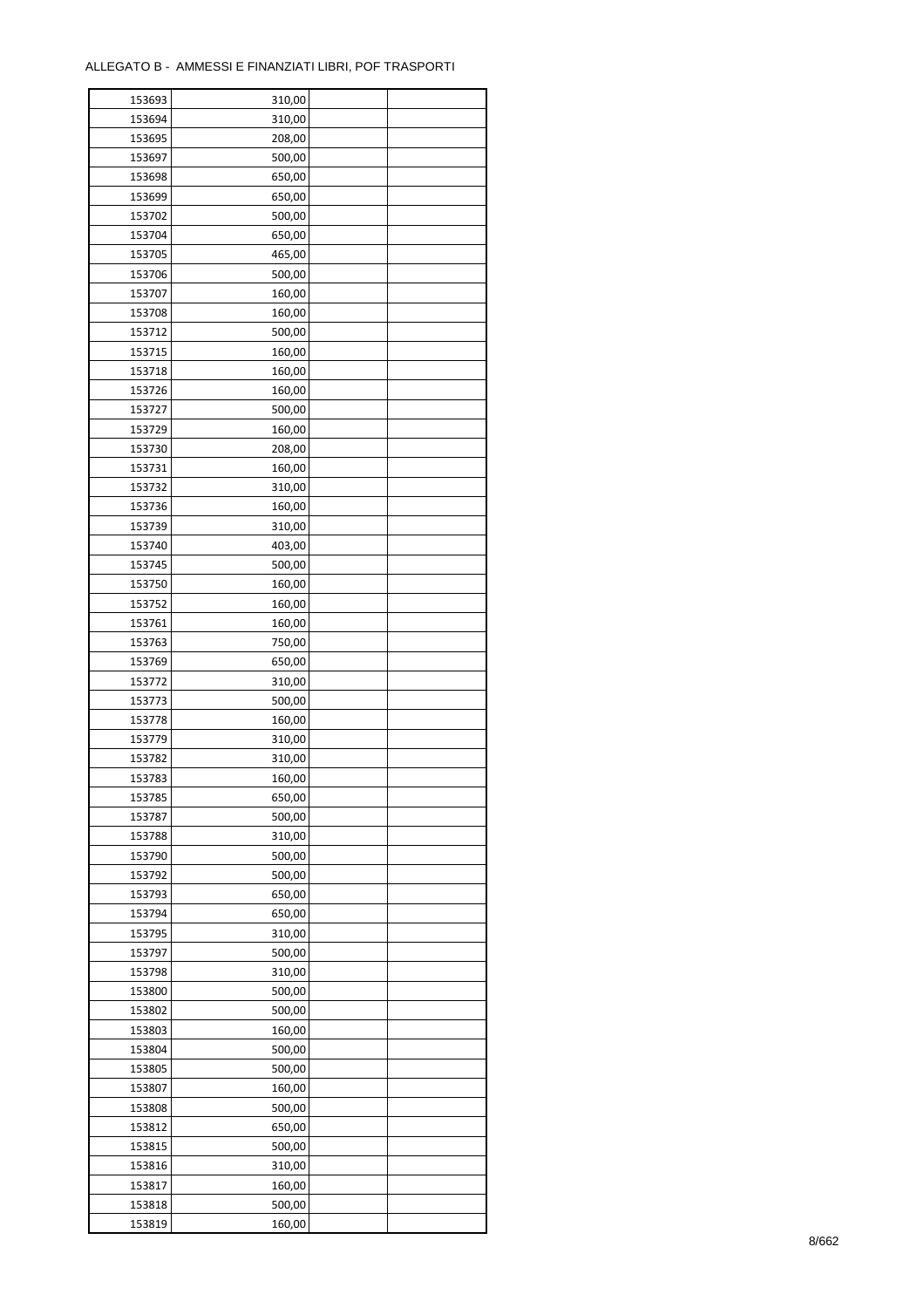| 153820 | 160,00 |  |
|--------|--------|--|
| 153821 | 500,00 |  |
| 153823 | 310,00 |  |
| 153824 | 160,00 |  |
| 153826 | 160,00 |  |
| 153827 | 500,00 |  |
| 153828 | 310,00 |  |
| 153832 | 500,00 |  |
| 153835 | 500,00 |  |
| 153836 | 310,00 |  |
| 153839 |        |  |
|        | 500,00 |  |
| 153840 | 500,00 |  |
| 153843 | 310,00 |  |
| 153845 | 500,00 |  |
| 153846 | 650,00 |  |
| 153847 | 310,00 |  |
| 153850 | 160,00 |  |
| 153852 | 310,00 |  |
| 153853 | 310,00 |  |
| 153854 | 240,00 |  |
| 153855 | 310,00 |  |
| 153856 | 160,00 |  |
| 153859 | 500,00 |  |
| 153860 | 650,00 |  |
| 153861 | 310,00 |  |
| 153864 | 310,00 |  |
| 153868 | 160,00 |  |
| 153869 | 160,00 |  |
| 153871 | 500,00 |  |
| 153872 | 160,00 |  |
| 153875 | 160,00 |  |
|        |        |  |
| 153876 | 500,00 |  |
| 153877 | 310,00 |  |
| 153880 | 650,00 |  |
| 153881 | 500,00 |  |
| 153883 | 650,00 |  |
| 153884 | 650,00 |  |
| 153886 | 160,00 |  |
| 153887 | 160,00 |  |
| 153892 | 160,00 |  |
| 153894 | 500,00 |  |
| 153895 | 500,00 |  |
| 153897 | 500,00 |  |
| 153898 | 500,00 |  |
| 153900 | 310,00 |  |
| 153902 | 160,00 |  |
| 153903 | 160,00 |  |
| 153907 | 650,00 |  |
| 153910 | 310,00 |  |
| 153912 | 160,00 |  |
| 153913 | 500,00 |  |
|        |        |  |
| 153914 | 310,00 |  |
| 153916 | 500,00 |  |
| 153917 | 310,00 |  |
| 153918 | 240,00 |  |
| 153919 | 310,00 |  |
| 153920 | 310,00 |  |
| 153921 | 160,00 |  |
| 153923 | 310,00 |  |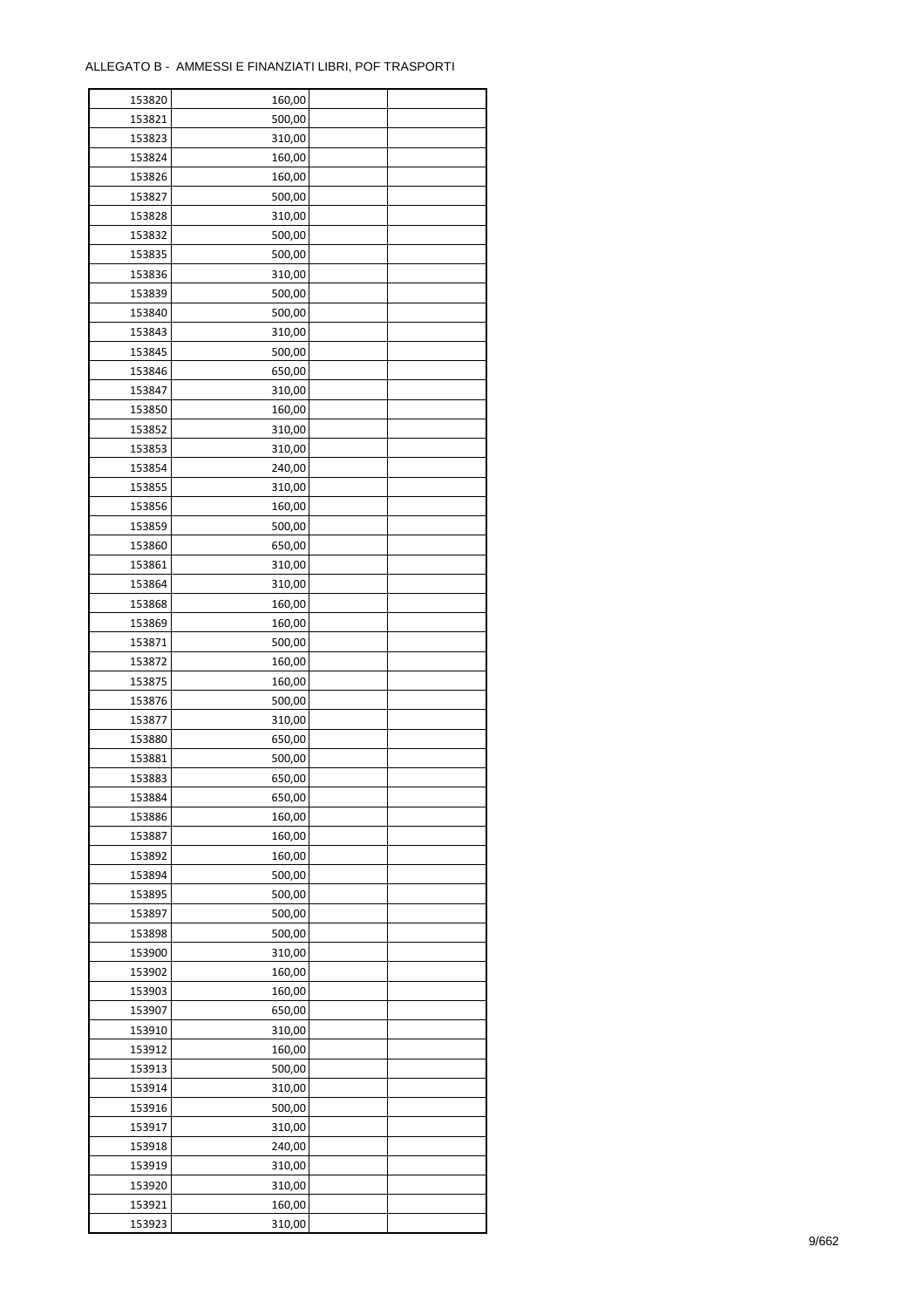| 153924 | 310,00 |  |
|--------|--------|--|
| 153926 | 160,00 |  |
| 153928 | 500,00 |  |
| 153932 | 160,00 |  |
| 153933 | 310,00 |  |
| 153935 | 310,00 |  |
| 153939 | 500,00 |  |
| 153941 | 500,00 |  |
| 153942 | 310,00 |  |
| 153943 | 500,00 |  |
| 153944 | 310,00 |  |
| 153945 | 500,00 |  |
|        |        |  |
| 153946 | 160,00 |  |
| 153947 | 208,00 |  |
| 153952 | 500,00 |  |
| 153954 | 160,00 |  |
| 153955 | 500,00 |  |
| 153956 | 310,00 |  |
| 153957 | 650,00 |  |
| 153960 | 160,00 |  |
| 153961 | 160,00 |  |
| 153964 | 650,00 |  |
| 153965 | 650,00 |  |
| 153966 | 500,00 |  |
| 153967 | 650,00 |  |
| 153968 | 500,00 |  |
| 153969 | 500,00 |  |
| 153971 | 500,00 |  |
| 153972 | 500,00 |  |
| 153974 | 160,00 |  |
| 153976 | 310,00 |  |
| 153977 | 310,00 |  |
| 153979 | 160,00 |  |
| 153980 | 160,00 |  |
| 153981 | 160,00 |  |
| 153982 | 160,00 |  |
| 153984 | 500,00 |  |
| 153986 | 310,00 |  |
| 153990 | 160,00 |  |
| 153993 | 310,00 |  |
| 153994 | 500,00 |  |
| 153995 | 160,00 |  |
| 153996 | 500,00 |  |
| 153997 | 500,00 |  |
|        |        |  |
| 154000 | 500,00 |  |
| 154001 | 500,00 |  |
| 154004 | 650,00 |  |
| 154005 | 500,00 |  |
| 154008 | 160,00 |  |
| 154009 | 500,00 |  |
| 154010 | 500,00 |  |
| 154015 | 500,00 |  |
| 154016 | 160,00 |  |
| 154018 | 500,00 |  |
| 154019 | 310,00 |  |
| 154020 | 310,00 |  |
| 154021 | 310,00 |  |
| 154024 | 160,00 |  |
| 154025 | 160,00 |  |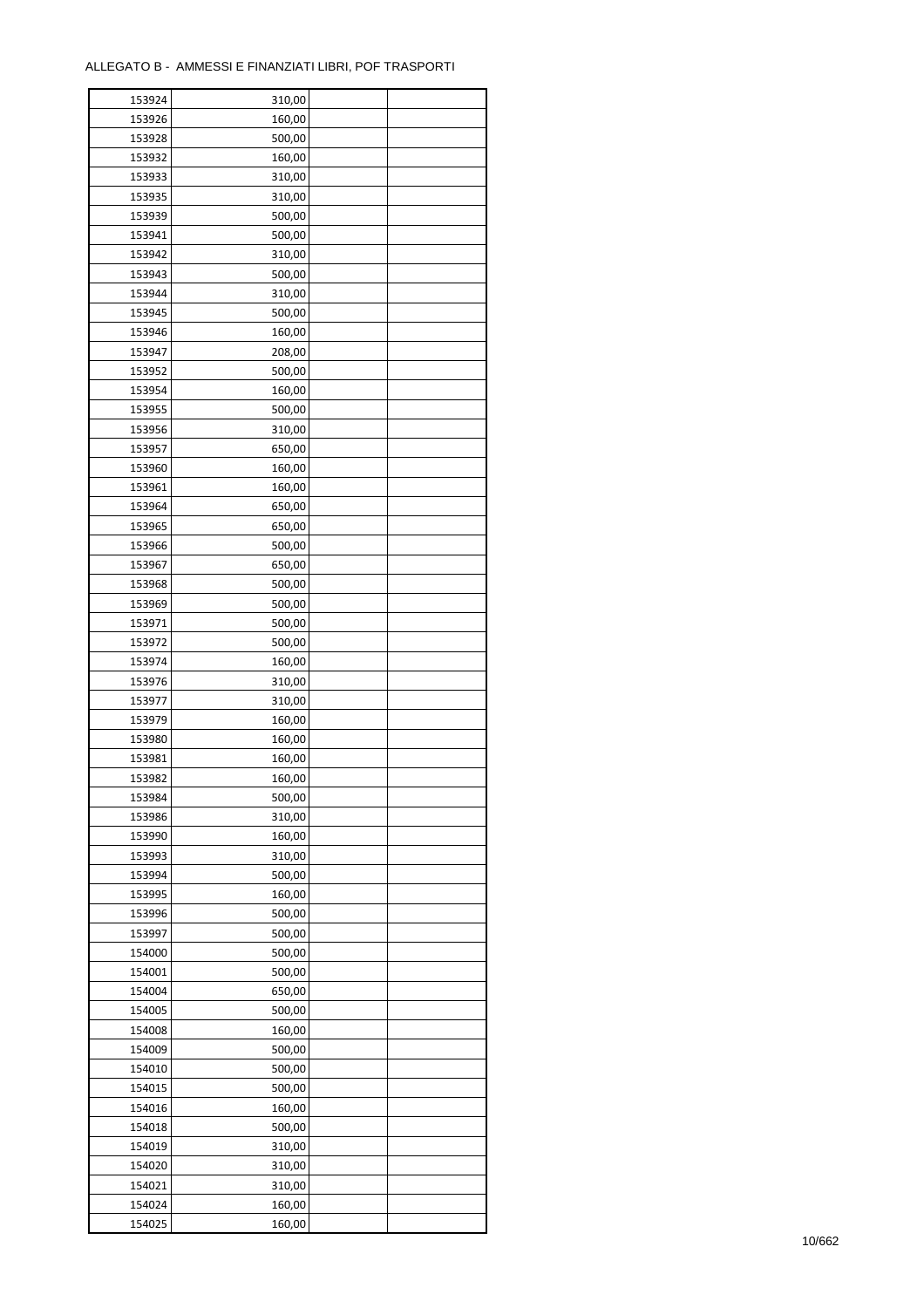| 154028 | 310,00 |  |
|--------|--------|--|
| 154030 | 160,00 |  |
| 154033 | 160,00 |  |
| 154034 | 310,00 |  |
| 154036 | 650,00 |  |
| 154038 | 310,00 |  |
| 154040 | 500,00 |  |
| 154041 | 310,00 |  |
| 154042 | 500,00 |  |
| 154043 | 160,00 |  |
| 154046 | 310,00 |  |
| 154047 |        |  |
|        | 160,00 |  |
| 154048 | 500,00 |  |
| 154051 | 160,00 |  |
| 154052 | 160,00 |  |
| 154053 | 500,00 |  |
| 154054 | 160,00 |  |
| 154055 | 310,00 |  |
| 154057 | 310,00 |  |
| 154058 | 160,00 |  |
| 154060 | 160,00 |  |
| 154061 | 160,00 |  |
| 154063 | 310,00 |  |
| 154065 | 500,00 |  |
| 154067 | 310,00 |  |
| 154068 | 160,00 |  |
| 154069 | 500,00 |  |
| 154070 | 160,00 |  |
| 154072 | 500,00 |  |
| 154073 | 310,00 |  |
| 154074 | 160,00 |  |
| 154075 | 310,00 |  |
| 154077 | 650,00 |  |
| 154079 | 650,00 |  |
| 154081 | 160,00 |  |
| 154082 | 750,00 |  |
| 154089 | 650,00 |  |
| 154090 | 500,00 |  |
| 154091 | 500,00 |  |
| 154092 | 310,00 |  |
|        |        |  |
| 154094 | 500,00 |  |
| 154095 | 208,00 |  |
| 154097 | 650,00 |  |
| 154098 | 310,00 |  |
| 154099 | 310,00 |  |
| 154100 | 500,00 |  |
| 154101 | 465,00 |  |
| 154103 | 160,00 |  |
| 154104 | 310,00 |  |
| 154105 | 160,00 |  |
| 154106 | 500,00 |  |
| 154107 | 160,00 |  |
| 154108 | 160,00 |  |
| 154109 | 500,00 |  |
| 154110 | 160,00 |  |
| 154113 | 500,00 |  |
| 154115 | 750,00 |  |
| 154116 | 310,00 |  |
| 154118 | 500,00 |  |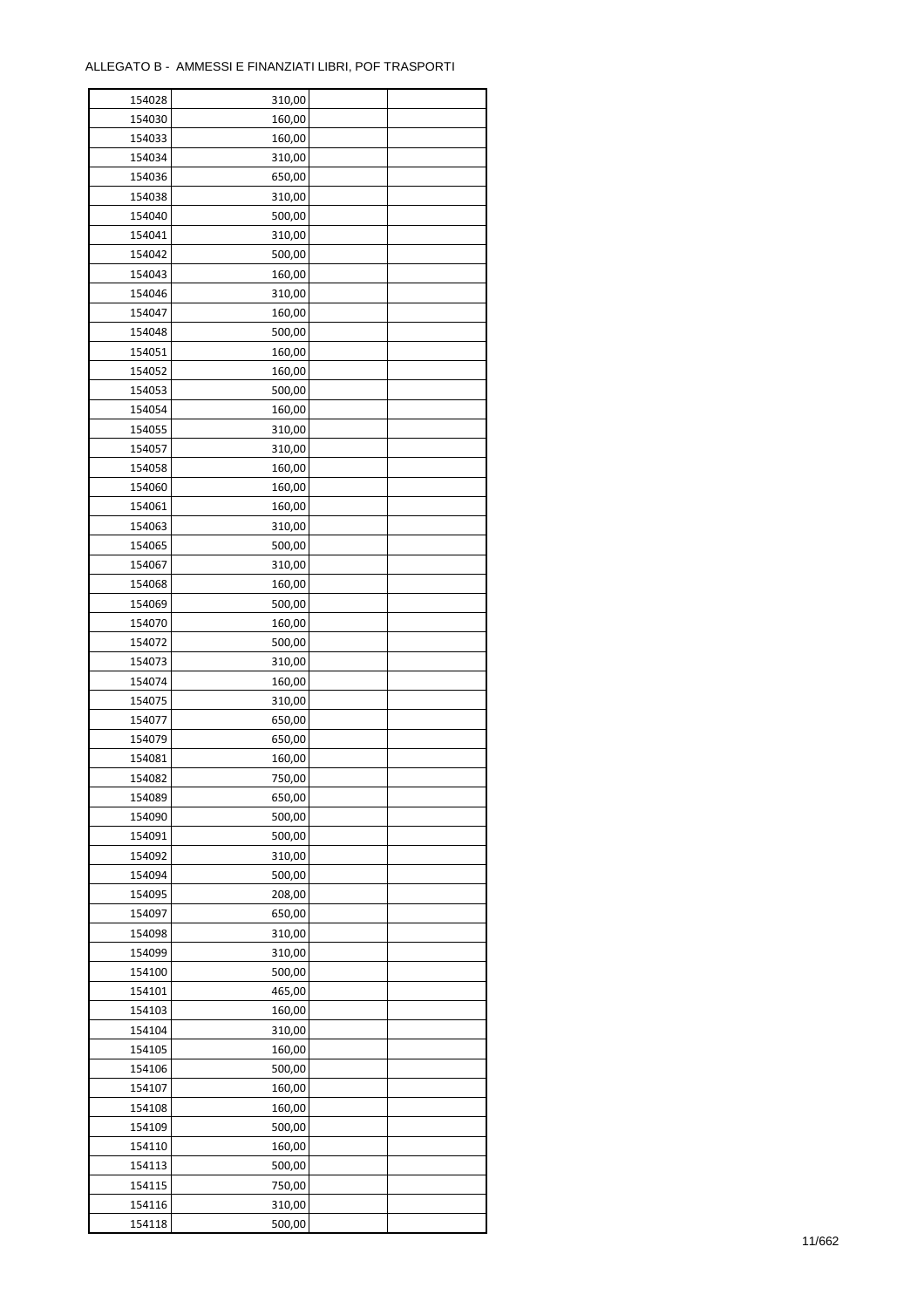| 154119 | 160,00 |  |
|--------|--------|--|
| 154120 | 160,00 |  |
| 154121 | 160,00 |  |
| 154123 | 310,00 |  |
| 154124 | 500,00 |  |
| 154125 | 500,00 |  |
| 154127 | 310,00 |  |
| 154129 | 650,00 |  |
| 154130 | 160,00 |  |
| 154131 | 160,00 |  |
| 154132 | 160,00 |  |
| 154135 | 160,00 |  |
| 154136 |        |  |
|        | 310,00 |  |
| 154137 | 650,00 |  |
| 154138 | 160,00 |  |
| 154144 | 500,00 |  |
| 154147 | 750,00 |  |
| 154148 | 310,00 |  |
| 154149 | 160,00 |  |
| 154150 | 750,00 |  |
| 154151 | 500,00 |  |
| 154152 | 310,00 |  |
| 154153 | 160,00 |  |
| 154154 | 650,00 |  |
| 154155 | 500,00 |  |
| 154158 | 310,00 |  |
| 154159 | 160,00 |  |
| 154160 | 750,00 |  |
| 154161 | 160,00 |  |
| 154162 | 403,00 |  |
| 154163 | 750,00 |  |
| 154165 | 403,00 |  |
| 154166 | 500,00 |  |
| 154167 | 310,00 |  |
| 154168 | 160,00 |  |
| 154169 | 310,00 |  |
| 154171 | 310,00 |  |
| 154172 | 160,00 |  |
| 154173 | 160,00 |  |
| 154174 | 310,00 |  |
| 154175 | 160,00 |  |
| 154177 | 500,00 |  |
| 154178 | 160,00 |  |
|        |        |  |
| 154179 | 310,00 |  |
| 154180 | 650,00 |  |
| 154181 | 160,00 |  |
| 154182 | 160,00 |  |
| 154186 | 310,00 |  |
| 154187 | 160,00 |  |
| 154188 | 160,00 |  |
| 154189 | 500,00 |  |
| 154190 | 500,00 |  |
| 154192 | 500,00 |  |
| 154194 | 208,00 |  |
| 154195 | 650,00 |  |
| 154199 | 500,00 |  |
| 154200 | 500,00 |  |
| 154201 | 500,00 |  |
| 154202 | 650,00 |  |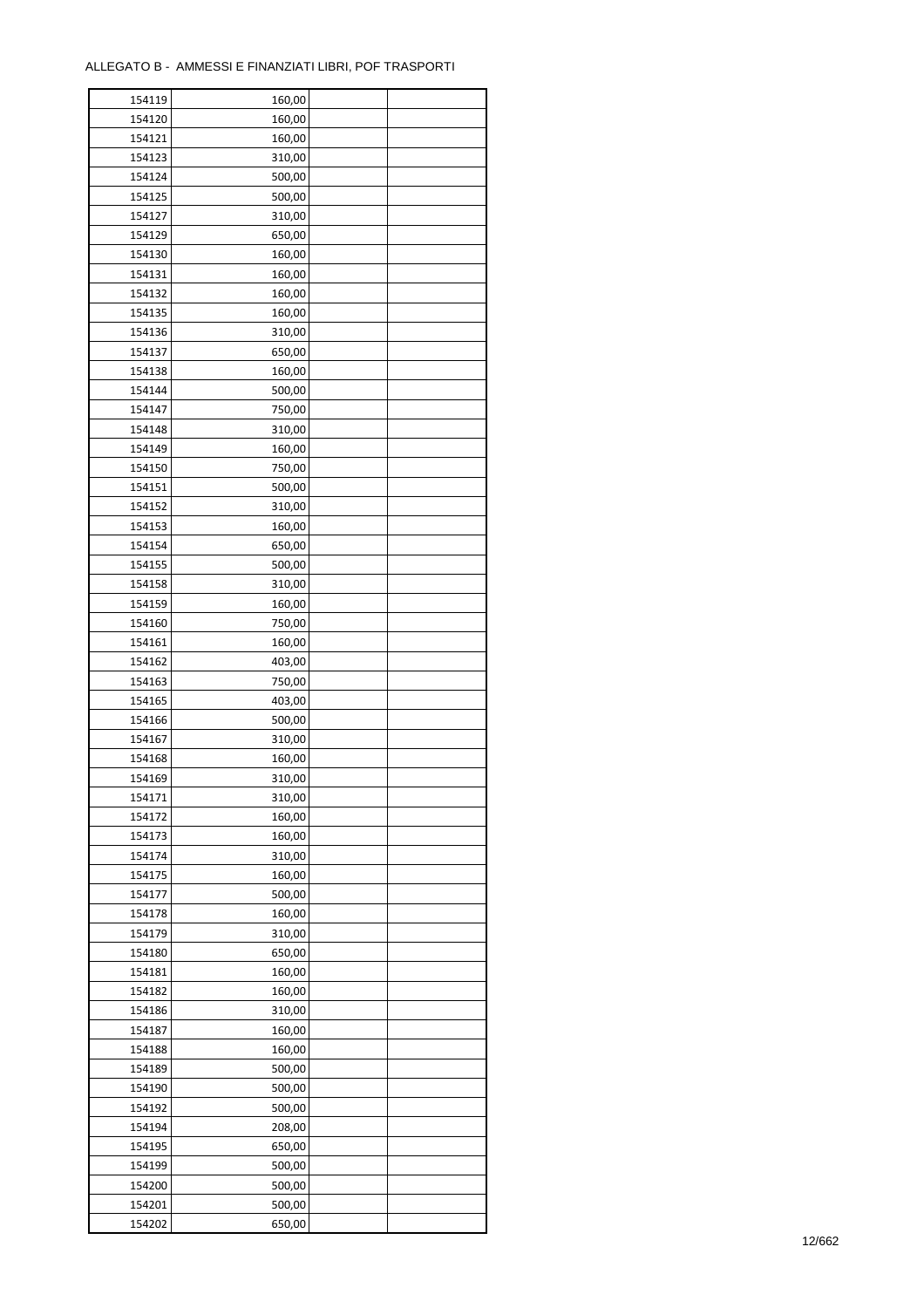| 154205 | 160,00 |  |
|--------|--------|--|
| 154206 | 310,00 |  |
| 154207 | 310,00 |  |
| 154208 | 310,00 |  |
| 154211 | 160,00 |  |
| 154212 | 500,00 |  |
| 154214 | 650,00 |  |
| 154215 | 500,00 |  |
| 154218 | 160,00 |  |
| 154219 | 650,00 |  |
| 154220 | 310,00 |  |
| 154221 |        |  |
|        | 310,00 |  |
| 154223 | 650,00 |  |
| 154224 | 240,00 |  |
| 154226 | 500,00 |  |
| 154227 | 500,00 |  |
| 154228 | 310,00 |  |
| 154230 | 310,00 |  |
| 154231 | 310,00 |  |
| 154233 | 310,00 |  |
| 154234 | 160,00 |  |
| 154235 | 310,00 |  |
| 154239 | 160,00 |  |
| 154241 | 310,00 |  |
| 154242 | 310,00 |  |
| 154244 | 750,00 |  |
| 154245 | 310,00 |  |
| 154246 | 500,00 |  |
| 154247 | 310,00 |  |
| 154248 | 500,00 |  |
| 154250 | 500,00 |  |
| 154251 | 500,00 |  |
| 154253 | 160,00 |  |
| 154254 | 160,00 |  |
| 154255 | 160,00 |  |
| 154256 | 310,00 |  |
| 154259 | 310,00 |  |
| 154261 | 160,00 |  |
| 154266 | 500,00 |  |
| 154269 | 310,00 |  |
|        |        |  |
| 154272 | 650,00 |  |
| 154273 | 160,00 |  |
| 154274 | 310,00 |  |
| 154275 | 500,00 |  |
| 154276 | 650,00 |  |
| 154277 | 160,00 |  |
| 154279 | 310,00 |  |
| 154281 | 310,00 |  |
| 154283 | 500,00 |  |
| 154284 | 160,00 |  |
| 154287 | 310,00 |  |
| 154292 | 650,00 |  |
| 154294 | 160,00 |  |
| 154295 | 650,00 |  |
| 154297 | 500,00 |  |
| 154300 | 160,00 |  |
| 154301 | 310,00 |  |
| 154303 | 310,00 |  |
| 154307 | 500,00 |  |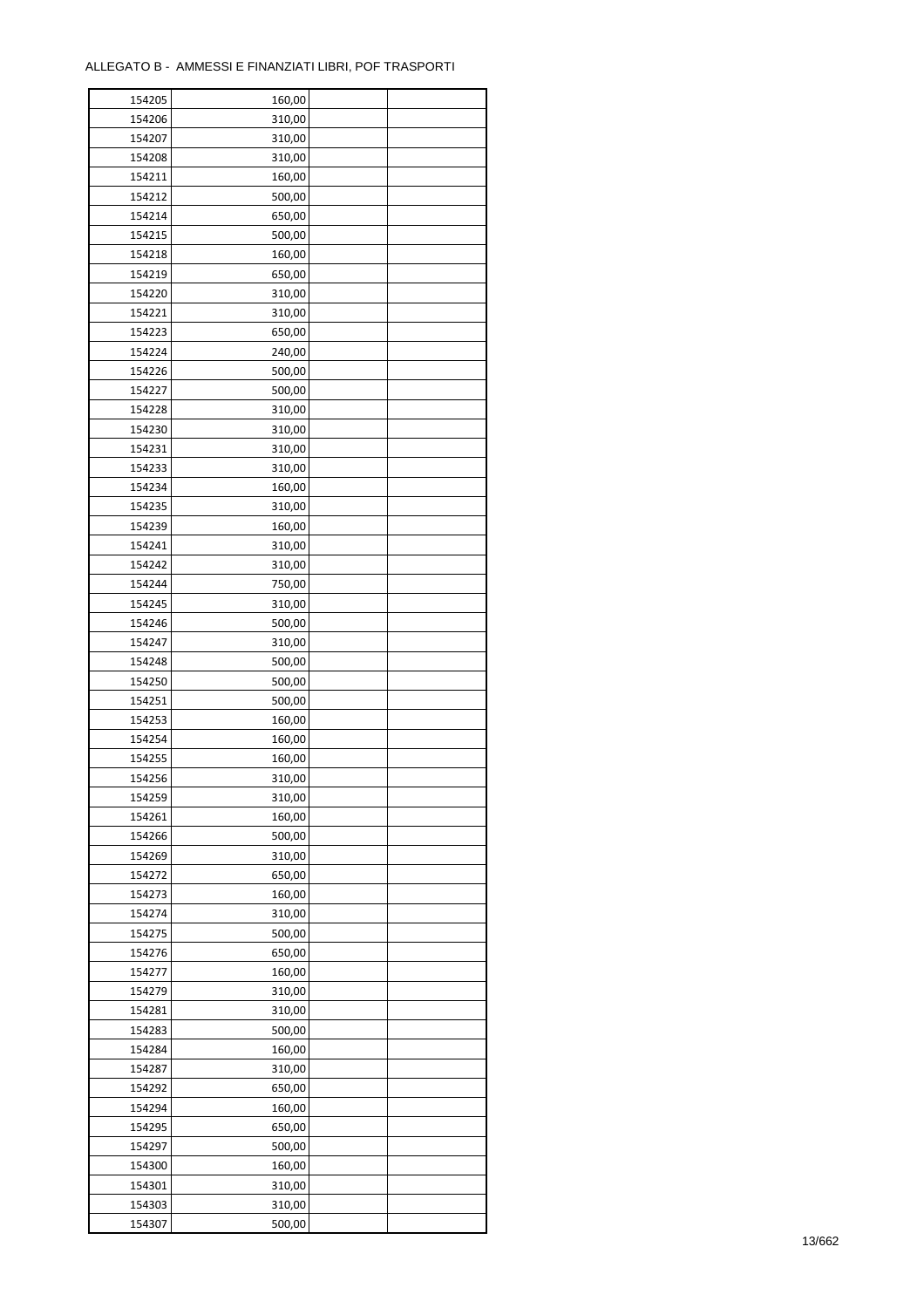| 154309 | 160,00 |  |
|--------|--------|--|
| 154310 | 310,00 |  |
| 154311 | 160,00 |  |
| 154312 | 650,00 |  |
| 154314 | 160,00 |  |
| 154319 | 650,00 |  |
| 154320 | 650,00 |  |
| 154321 | 750,00 |  |
| 154322 | 310,00 |  |
| 154323 | 310,00 |  |
|        |        |  |
| 154332 | 160,00 |  |
| 154336 | 500,00 |  |
| 154337 | 160,00 |  |
| 154339 | 160,00 |  |
| 154341 | 650,00 |  |
| 154345 | 500,00 |  |
| 154347 | 160,00 |  |
| 154352 | 650,00 |  |
| 154353 | 160,00 |  |
| 154354 | 750,00 |  |
| 154355 | 500,00 |  |
| 154356 | 310,00 |  |
| 154362 | 500,00 |  |
| 154363 | 500,00 |  |
| 154365 | 650,00 |  |
| 154366 | 310,00 |  |
| 154367 | 160,00 |  |
| 154368 | 160,00 |  |
| 154369 | 160,00 |  |
|        |        |  |
| 154372 | 650,00 |  |
| 154373 | 310,00 |  |
| 154377 | 500,00 |  |
| 154379 | 500,00 |  |
| 154381 | 310,00 |  |
| 154383 | 160,00 |  |
| 154384 | 500,00 |  |
| 154385 | 500,00 |  |
| 154386 | 160,00 |  |
| 154388 | 160,00 |  |
| 154390 | 160,00 |  |
| 154393 | 403,00 |  |
| 154394 | 160,00 |  |
| 154396 | 160,00 |  |
| 154398 | 310,00 |  |
| 154400 | 500,00 |  |
| 154401 | 310,00 |  |
| 154403 | 310,00 |  |
| 154404 | 500,00 |  |
| 154406 |        |  |
|        | 310,00 |  |
| 154407 | 310,00 |  |
| 154409 | 310,00 |  |
| 154410 | 160,00 |  |
| 154411 | 500,00 |  |
| 154412 | 160,00 |  |
| 154414 | 500,00 |  |
| 154415 | 500,00 |  |
| 154418 | 160,00 |  |
| 154419 | 160,00 |  |
| 154420 | 500,00 |  |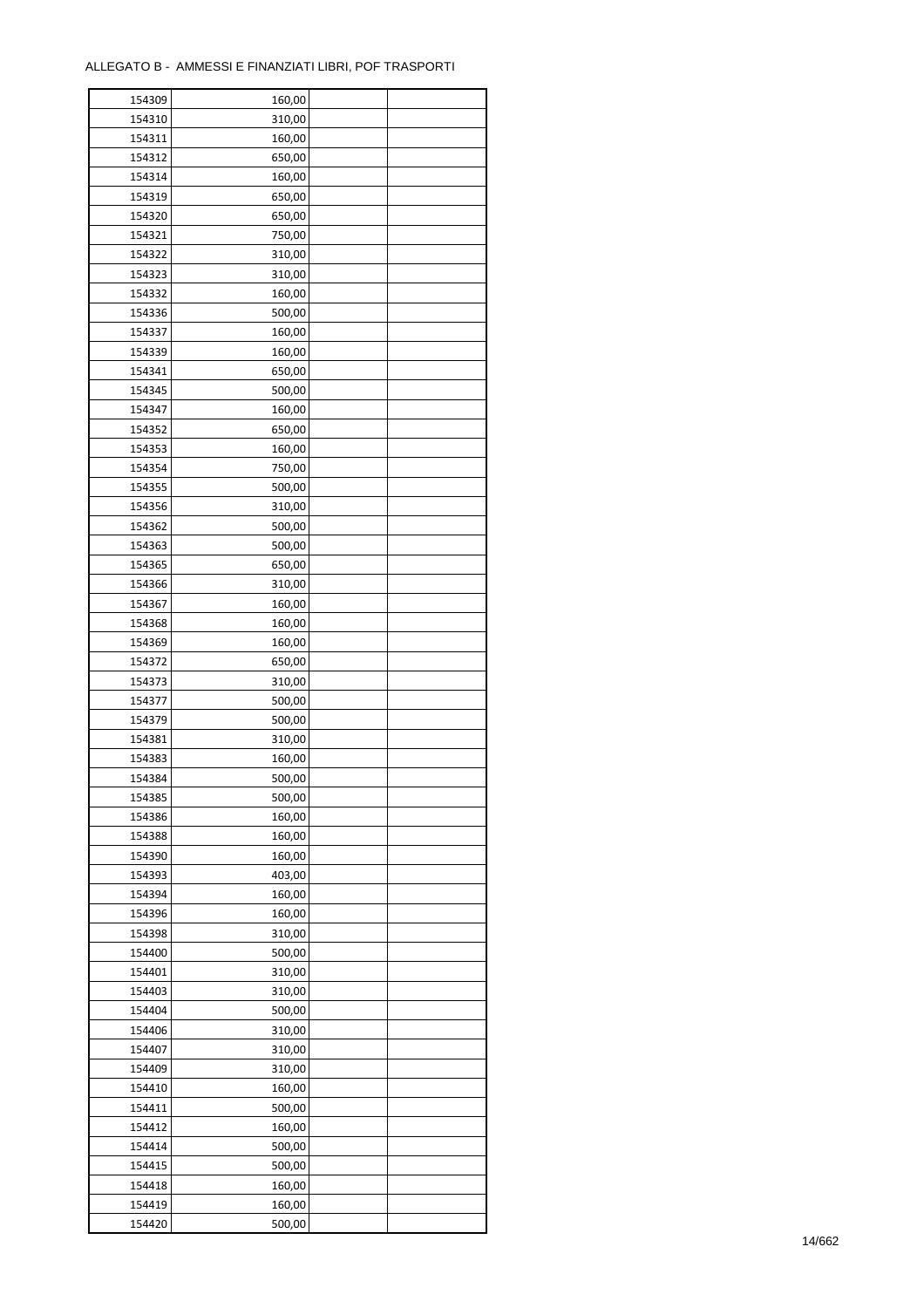| 154422 | 310,00 |  |
|--------|--------|--|
| 154425 | 403,00 |  |
| 154428 | 160,00 |  |
| 154431 | 500,00 |  |
| 154432 | 160,00 |  |
| 154433 | 160,00 |  |
| 154434 | 403,00 |  |
| 154436 | 500,00 |  |
|        |        |  |
| 154437 | 500,00 |  |
| 154442 | 500,00 |  |
| 154444 | 500,00 |  |
| 154446 | 500,00 |  |
| 154447 | 500,00 |  |
| 154448 | 160,00 |  |
| 154451 | 160,00 |  |
| 154454 | 500,00 |  |
| 154456 | 650,00 |  |
| 154457 | 160,00 |  |
| 154458 | 650,00 |  |
| 154459 | 160,00 |  |
| 154460 | 310,00 |  |
| 154461 | 310,00 |  |
| 154462 | 500,00 |  |
| 154464 | 310,00 |  |
| 154465 | 650,00 |  |
| 154466 | 650,00 |  |
| 154468 | 500,00 |  |
| 154470 | 500,00 |  |
| 154471 | 500,00 |  |
| 154475 | 160,00 |  |
|        |        |  |
| 154477 | 310,00 |  |
| 154478 | 500,00 |  |
| 154481 | 500,00 |  |
| 154483 | 500,00 |  |
| 154484 | 310,00 |  |
| 154485 | 500,00 |  |
| 154487 | 310,00 |  |
| 154489 | 160,00 |  |
| 154490 | 160,00 |  |
| 154491 | 650,00 |  |
| 154494 | 650,00 |  |
| 154495 | 310,00 |  |
| 154496 | 500,00 |  |
| 154497 | 310,00 |  |
| 154498 | 160,00 |  |
| 154500 | 500,00 |  |
| 154501 | 160,00 |  |
| 154502 | 500,00 |  |
| 154506 | 500,00 |  |
| 154513 | 500,00 |  |
| 154516 | 500,00 |  |
| 154517 | 160,00 |  |
| 154518 | 160,00 |  |
|        |        |  |
| 154519 | 650,00 |  |
| 154520 | 310,00 |  |
| 154521 | 500,00 |  |
| 154522 | 160,00 |  |
| 154523 | 500,00 |  |
| 154528 | 160,00 |  |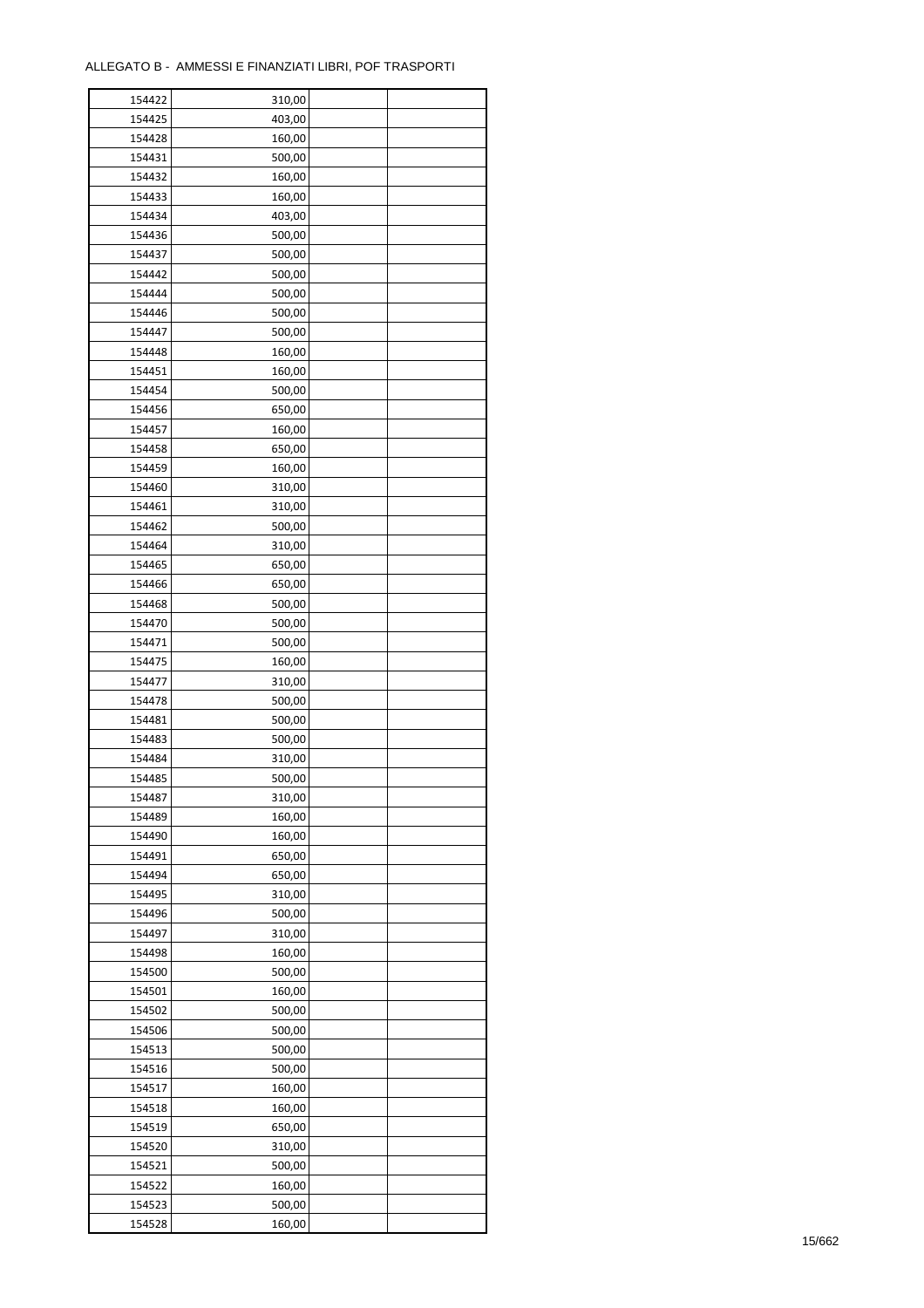÷

| 154531 | 310,00 |  |
|--------|--------|--|
| 154532 | 310,00 |  |
| 154534 | 750,00 |  |
| 154536 | 310,00 |  |
| 154538 | 500,00 |  |
| 154539 | 500,00 |  |
| 154540 | 160,00 |  |
| 154541 | 650,00 |  |
| 154545 | 650,00 |  |
| 154546 | 160,00 |  |
| 154547 | 650,00 |  |
| 154548 | 160,00 |  |
| 154550 | 310,00 |  |
| 154554 | 500,00 |  |
| 154555 | 310,00 |  |
| 154556 | 650,00 |  |
| 154557 | 160,00 |  |
|        |        |  |
| 154559 | 310,00 |  |
| 154560 | 160,00 |  |
| 154561 | 160,00 |  |
| 154562 | 650,00 |  |
| 154563 | 160,00 |  |
| 154567 | 403,00 |  |
| 154569 | 310,00 |  |
| 154574 | 310,00 |  |
| 154576 | 310,00 |  |
| 154577 | 160,00 |  |
| 154578 | 160,00 |  |
| 154581 | 465,00 |  |
| 154583 | 208,00 |  |
| 154584 | 500,00 |  |
| 154585 | 160,00 |  |
| 154587 | 500,00 |  |
| 154588 | 310,00 |  |
| 154589 | 310,00 |  |
| 154590 | 160,00 |  |
| 154591 | 160,00 |  |
| 154592 | 650,00 |  |
| 154598 | 465,00 |  |
| 154601 | 160,00 |  |
| 154606 | 500,00 |  |
| 154607 | 500,00 |  |
| 154608 | 500,00 |  |
| 154609 | 500,00 |  |
| 154612 | 500,00 |  |
| 154617 | 500,00 |  |
| 154619 | 500,00 |  |
| 154623 | 310,00 |  |
| 154624 | 310,00 |  |
| 154628 | 650,00 |  |
| 154630 | 650,00 |  |
| 154631 | 160,00 |  |
| 154633 | 310,00 |  |
| 154634 | 310,00 |  |
| 154636 | 500,00 |  |
| 154637 | 160,00 |  |
| 154641 | 500,00 |  |
| 154643 | 160,00 |  |
| 154645 | 500,00 |  |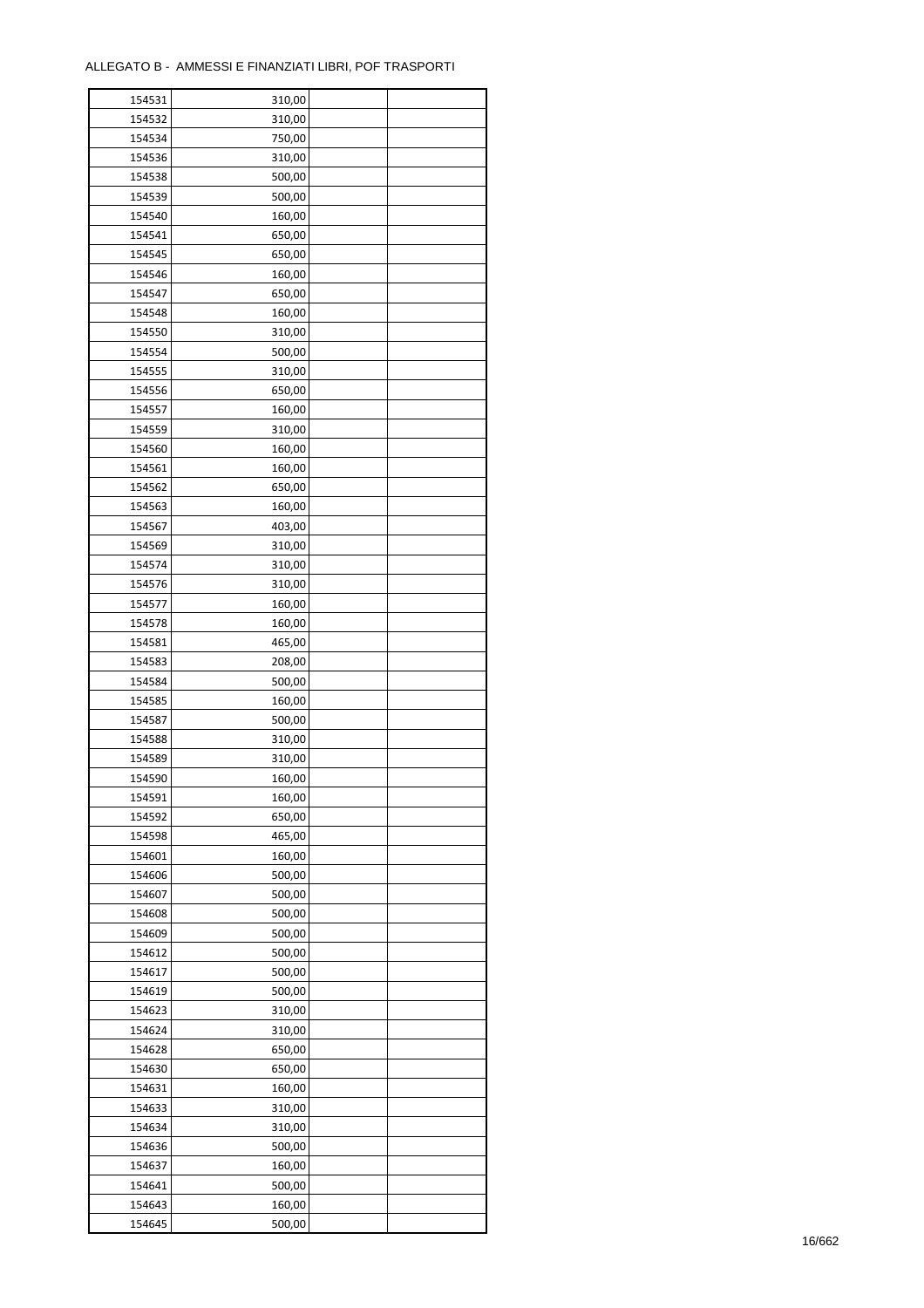| 154646 | 500,00 |  |
|--------|--------|--|
| 154647 | 310,00 |  |
| 154653 | 500,00 |  |
| 154654 | 160,00 |  |
| 154655 | 500,00 |  |
| 154656 | 500,00 |  |
| 154658 | 650,00 |  |
|        |        |  |
| 154659 | 650,00 |  |
| 154661 | 465,00 |  |
| 154662 | 403,00 |  |
| 154663 | 310,00 |  |
| 154664 | 310,00 |  |
| 154666 | 160,00 |  |
| 154669 | 465,00 |  |
| 154674 | 650,00 |  |
| 154676 | 310,00 |  |
| 154678 | 160,00 |  |
| 154679 | 160,00 |  |
| 154680 | 500,00 |  |
| 154681 | 500,00 |  |
| 154683 | 310,00 |  |
| 154684 | 310,00 |  |
| 154687 | 310,00 |  |
|        |        |  |
| 154691 | 310,00 |  |
| 154693 | 310,00 |  |
| 154694 | 160,00 |  |
| 154696 | 160,00 |  |
| 154700 | 500,00 |  |
| 154706 | 160,00 |  |
| 154708 | 500,00 |  |
| 154709 | 160,00 |  |
| 154712 | 500,00 |  |
| 154715 | 310,00 |  |
| 154717 | 160,00 |  |
| 154720 | 310,00 |  |
| 154727 | 160,00 |  |
| 154730 | 403,00 |  |
| 154731 | 160,00 |  |
|        |        |  |
| 154737 | 403,00 |  |
| 154738 | 500,00 |  |
| 154739 | 465,00 |  |
| 154741 | 160,00 |  |
| 154743 | 160,00 |  |
| 154744 | 500,00 |  |
| 154746 | 500,00 |  |
| 154750 | 240,00 |  |
| 154752 | 500,00 |  |
| 154753 | 403,00 |  |
| 154758 | 310,00 |  |
| 154759 | 500,00 |  |
| 154761 | 500,00 |  |
| 154762 | 310,00 |  |
| 154763 | 310,00 |  |
| 154764 | 160,00 |  |
|        |        |  |
| 154765 | 500,00 |  |
| 154766 | 500,00 |  |
| 154767 | 500,00 |  |
| 154768 | 160,00 |  |
| 154774 | 310,00 |  |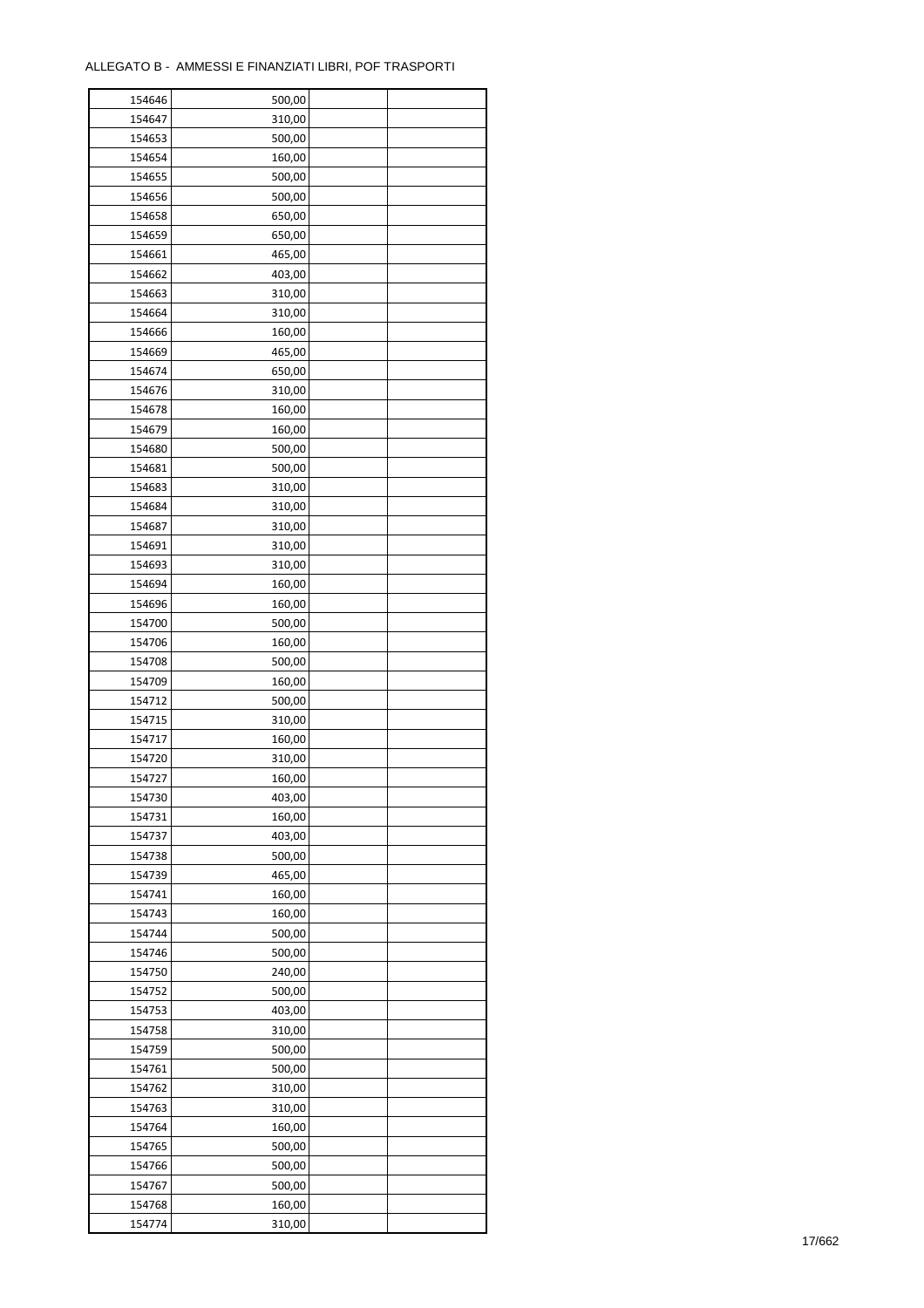| 154777 | 500,00 |  |
|--------|--------|--|
| 154779 | 500,00 |  |
| 154780 | 465,00 |  |
| 154781 | 500,00 |  |
| 154788 | 310,00 |  |
| 154791 | 160,00 |  |
| 154793 | 160,00 |  |
| 154794 | 500,00 |  |
|        | 310,00 |  |
| 154795 |        |  |
| 154796 | 500,00 |  |
| 154797 | 310,00 |  |
| 154798 | 500,00 |  |
| 154799 | 310,00 |  |
| 154800 | 160,00 |  |
| 154804 | 160,00 |  |
| 154806 | 160,00 |  |
| 154807 | 500,00 |  |
| 154810 | 500,00 |  |
| 154811 | 160,00 |  |
| 154812 | 650,00 |  |
| 154814 | 160,00 |  |
| 154817 | 310,00 |  |
| 154824 | 500,00 |  |
| 154827 | 500,00 |  |
| 154828 | 500,00 |  |
| 154829 | 650,00 |  |
| 154830 | 310,00 |  |
| 154831 | 650,00 |  |
| 154833 | 310,00 |  |
|        |        |  |
| 154836 | 160,00 |  |
| 154839 | 310,00 |  |
| 154841 | 650,00 |  |
| 154842 | 500,00 |  |
| 154846 | 500,00 |  |
| 154848 | 310,00 |  |
| 154850 | 500,00 |  |
| 154852 | 403,00 |  |
| 154853 | 310,00 |  |
| 154854 | 160,00 |  |
| 154855 | 160,00 |  |
| 154857 | 310,00 |  |
| 154858 | 310,00 |  |
| 154859 | 310,00 |  |
| 154861 | 310,00 |  |
| 154868 | 500,00 |  |
| 154869 | 160,00 |  |
| 154870 | 310,00 |  |
| 154871 | 500,00 |  |
| 154873 | 160,00 |  |
| 154875 | 650,00 |  |
|        |        |  |
| 154876 | 500,00 |  |
| 154878 | 500,00 |  |
| 154880 | 310,00 |  |
| 154886 | 160,00 |  |
| 154887 | 160,00 |  |
| 154888 | 160,00 |  |
| 154890 | 500,00 |  |
| 154891 | 160,00 |  |
| 154892 | 310,00 |  |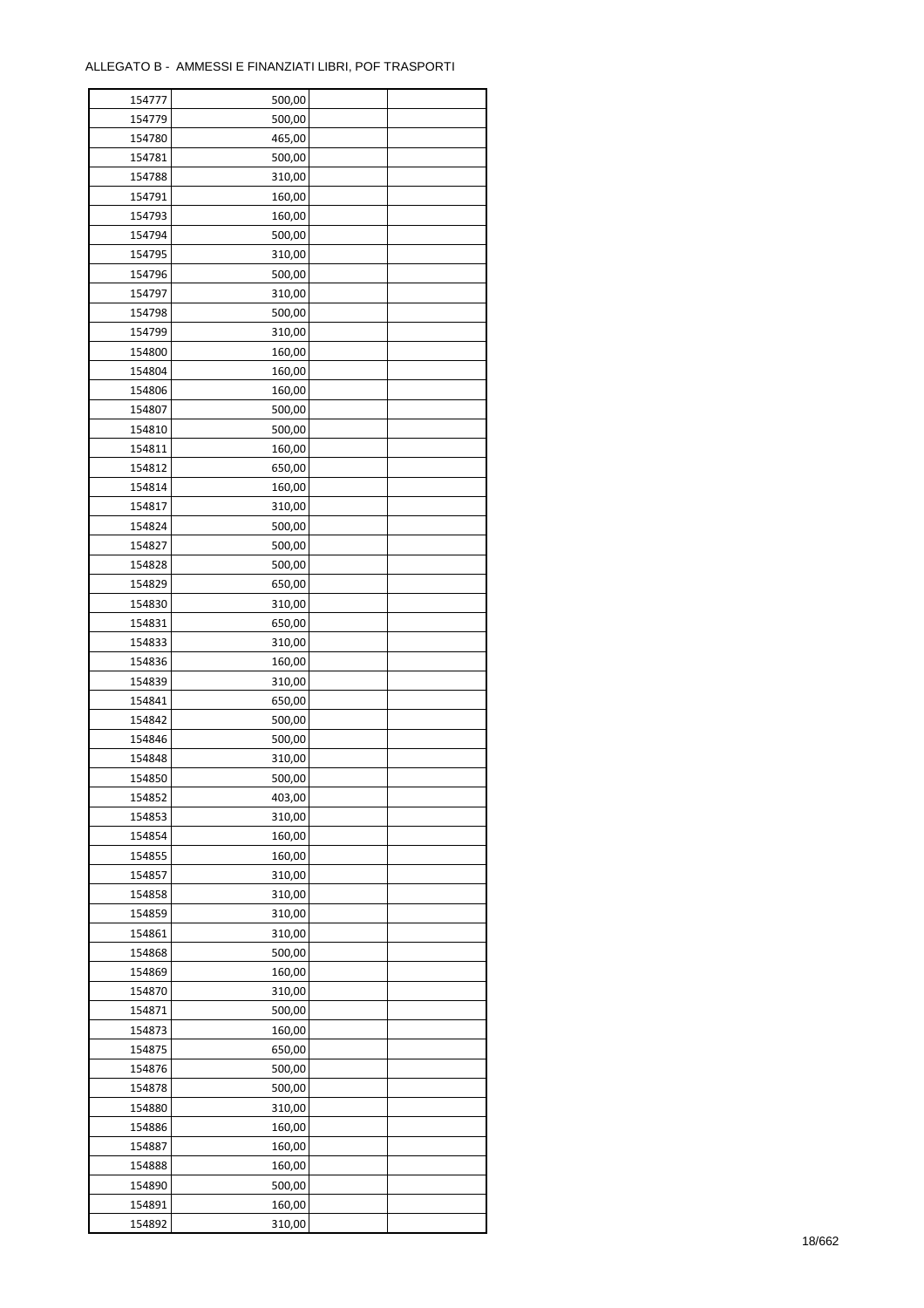| 154894 | 160,00 |  |
|--------|--------|--|
| 154896 | 500,00 |  |
| 154897 | 208,00 |  |
| 154898 | 500,00 |  |
| 154900 | 403,00 |  |
| 154905 | 310,00 |  |
| 154906 | 160,00 |  |
| 154907 | 310,00 |  |
| 154910 | 750,00 |  |
| 154912 | 310,00 |  |
| 154914 | 500,00 |  |
| 154916 | 160,00 |  |
| 154917 | 500,00 |  |
| 154922 | 650,00 |  |
|        |        |  |
| 154923 | 310,00 |  |
| 154924 | 500,00 |  |
| 154926 | 160,00 |  |
| 154928 | 465,00 |  |
| 154929 | 650,00 |  |
| 154930 | 208,00 |  |
| 154931 | 500,00 |  |
| 154933 | 310,00 |  |
| 154934 | 310,00 |  |
| 154936 | 650,00 |  |
| 154937 | 500,00 |  |
| 154938 | 160,00 |  |
| 154939 | 500,00 |  |
| 154940 | 160,00 |  |
| 154941 | 500,00 |  |
| 154943 | 403,00 |  |
| 154945 | 160,00 |  |
| 154946 | 160,00 |  |
| 154949 | 500,00 |  |
| 154950 | 160,00 |  |
| 154956 | 500,00 |  |
| 154958 | 650,00 |  |
| 154962 | 160,00 |  |
| 154964 | 500,00 |  |
| 154965 | 160,00 |  |
|        |        |  |
| 154966 | 500,00 |  |
| 154967 | 650,00 |  |
| 154969 | 310,00 |  |
| 154971 | 310,00 |  |
| 154972 | 500,00 |  |
| 154975 | 500,00 |  |
| 154978 | 465,00 |  |
| 154985 | 160,00 |  |
| 154986 | 310,00 |  |
| 155000 | 500,00 |  |
| 155001 | 403,00 |  |
| 155002 | 403,00 |  |
| 155004 | 160,00 |  |
| 155005 | 160,00 |  |
| 155006 | 500,00 |  |
| 155010 | 310,00 |  |
| 155012 | 160,00 |  |
| 155013 | 160,00 |  |
| 155014 | 500,00 |  |
| 155015 | 500,00 |  |
|        |        |  |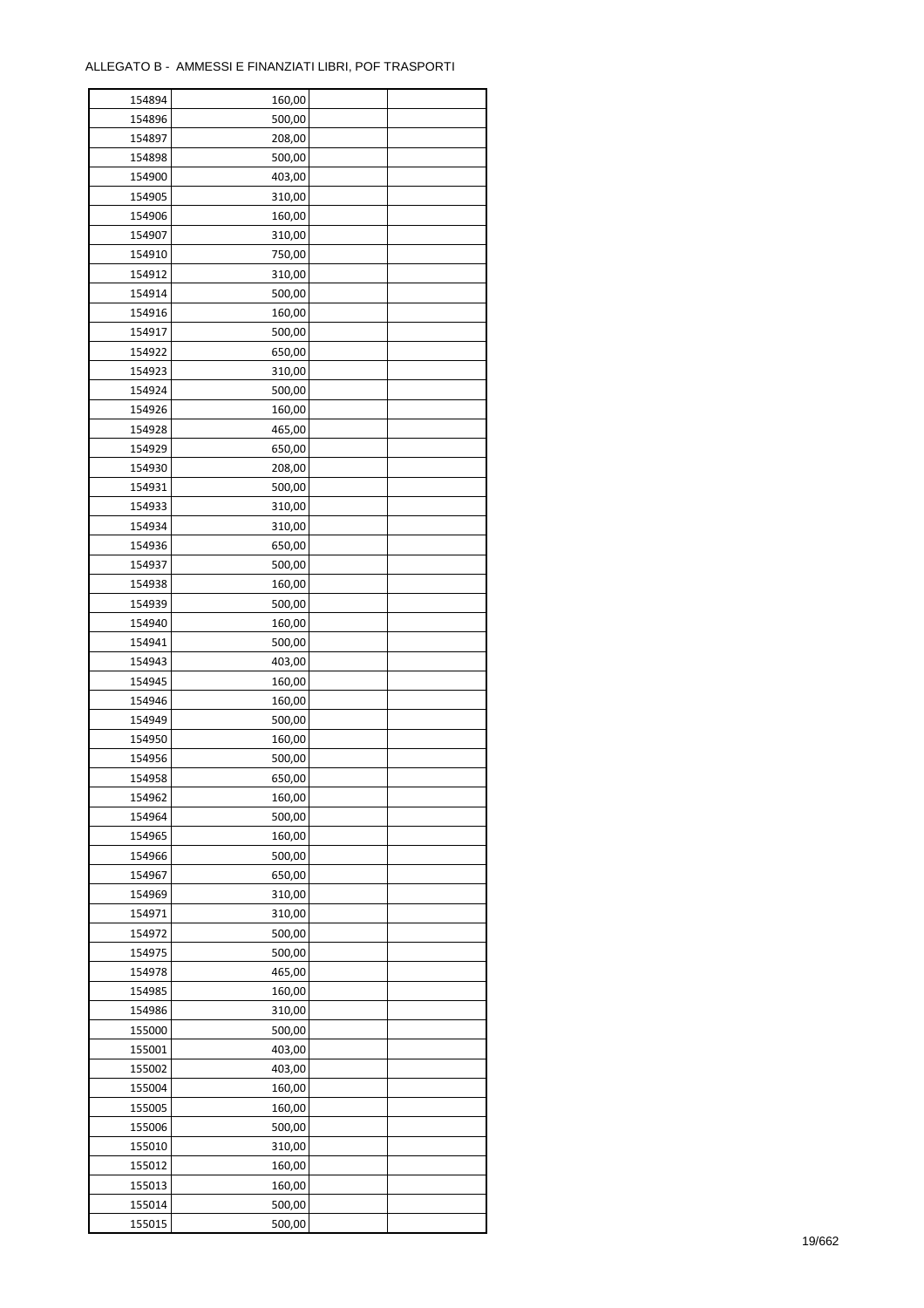| 155016 | 650,00 |  |
|--------|--------|--|
| 155017 | 310,00 |  |
| 155018 | 650,00 |  |
| 155020 | 310,00 |  |
| 155021 | 160,00 |  |
| 155025 | 240,00 |  |
| 155026 | 160,00 |  |
| 155027 | 310,00 |  |
| 155038 | 500,00 |  |
| 155039 |        |  |
|        | 160,00 |  |
| 155044 | 160,00 |  |
| 155049 | 310,00 |  |
| 155051 | 650,00 |  |
| 155052 | 310,00 |  |
| 155057 | 500,00 |  |
| 155058 | 160,00 |  |
| 155063 | 160,00 |  |
| 155064 | 750,00 |  |
| 155067 | 465,00 |  |
| 155073 | 310,00 |  |
| 155082 | 160,00 |  |
| 155083 | 500,00 |  |
| 155084 | 500,00 |  |
| 155086 | 310,00 |  |
| 155087 | 500,00 |  |
| 155088 | 160,00 |  |
| 155089 | 310,00 |  |
| 155090 | 500,00 |  |
| 155091 | 310,00 |  |
| 155092 | 500,00 |  |
| 155093 | 650,00 |  |
|        |        |  |
| 155094 | 208,00 |  |
| 155095 | 465,00 |  |
| 155099 | 500,00 |  |
| 155100 | 500,00 |  |
| 155102 | 160,00 |  |
| 155104 | 310,00 |  |
| 155105 | 208,00 |  |
| 155106 | 500,00 |  |
| 155109 | 500,00 |  |
| 155110 | 160,00 |  |
| 155111 | 500,00 |  |
| 155112 | 160,00 |  |
| 155115 | 310,00 |  |
| 155117 | 500,00 |  |
| 155121 | 500,00 |  |
| 155122 | 160,00 |  |
| 155123 | 500,00 |  |
| 155124 | 160,00 |  |
| 155126 | 310,00 |  |
| 155127 | 310,00 |  |
| 155129 | 160,00 |  |
| 155130 | 160,00 |  |
|        |        |  |
| 155132 | 500,00 |  |
| 155134 | 500,00 |  |
| 155135 | 310,00 |  |
| 155137 | 310,00 |  |
| 155139 | 500,00 |  |
| 155140 | 650,00 |  |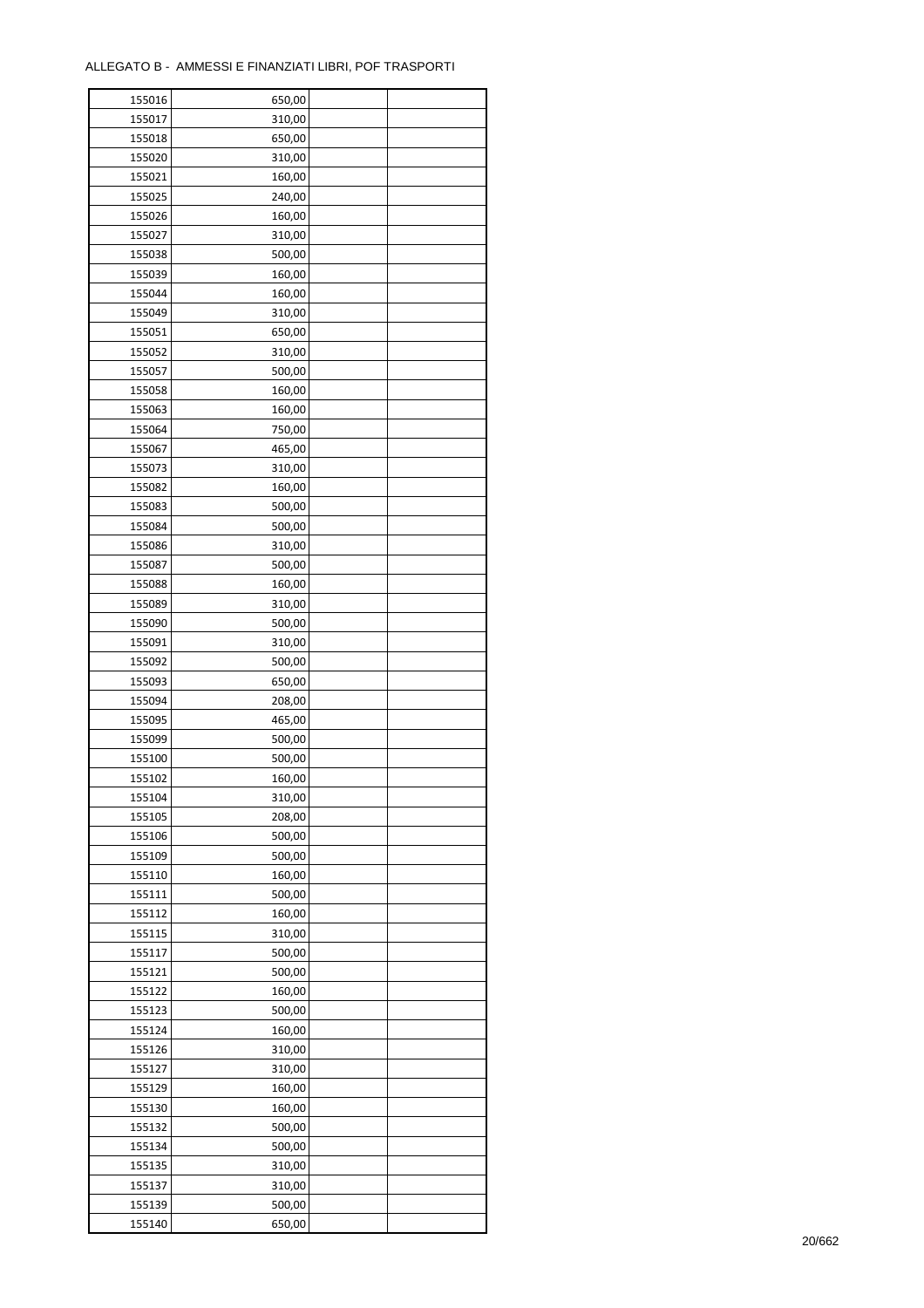| 155141 | 160,00 |  |
|--------|--------|--|
| 155146 | 650,00 |  |
| 155147 | 160,00 |  |
| 155149 | 650,00 |  |
| 155150 | 650,00 |  |
| 155152 | 310,00 |  |
| 155153 | 650,00 |  |
| 155154 | 310,00 |  |
| 155157 | 500,00 |  |
|        |        |  |
| 155158 | 160,00 |  |
| 155159 | 310,00 |  |
| 155160 | 160,00 |  |
| 155162 | 310,00 |  |
| 155163 | 160,00 |  |
| 155164 | 160,00 |  |
| 155165 | 403,00 |  |
| 155166 | 160,00 |  |
| 155168 | 500,00 |  |
| 155169 | 310,00 |  |
| 155170 | 160,00 |  |
| 155171 | 465,00 |  |
| 155175 | 310,00 |  |
| 155176 | 310,00 |  |
| 155178 | 500,00 |  |
| 155179 | 500,00 |  |
| 155180 | 160,00 |  |
| 155181 | 310,00 |  |
| 155182 | 650,00 |  |
| 155183 | 310,00 |  |
| 155185 | 500,00 |  |
| 155186 | 310,00 |  |
|        |        |  |
| 155187 | 310,00 |  |
| 155189 | 160,00 |  |
| 155191 | 465,00 |  |
| 155193 | 160,00 |  |
| 155195 | 160,00 |  |
| 155196 | 160,00 |  |
| 155197 | 500,00 |  |
| 155198 | 500,00 |  |
| 155200 | 500,00 |  |
| 155202 | 500,00 |  |
| 155203 | 500,00 |  |
| 155204 | 310,00 |  |
| 155205 | 160,00 |  |
| 155209 | 310,00 |  |
| 155211 | 500,00 |  |
| 155213 | 500,00 |  |
| 155214 | 465,00 |  |
| 155215 | 310,00 |  |
| 155216 | 310,00 |  |
| 155220 | 500,00 |  |
| 155222 | 160,00 |  |
| 155223 | 650,00 |  |
| 155224 | 160,00 |  |
|        |        |  |
| 155227 | 160,00 |  |
| 155229 | 310,00 |  |
| 155232 | 310,00 |  |
| 155233 | 160,00 |  |
| 155235 | 500,00 |  |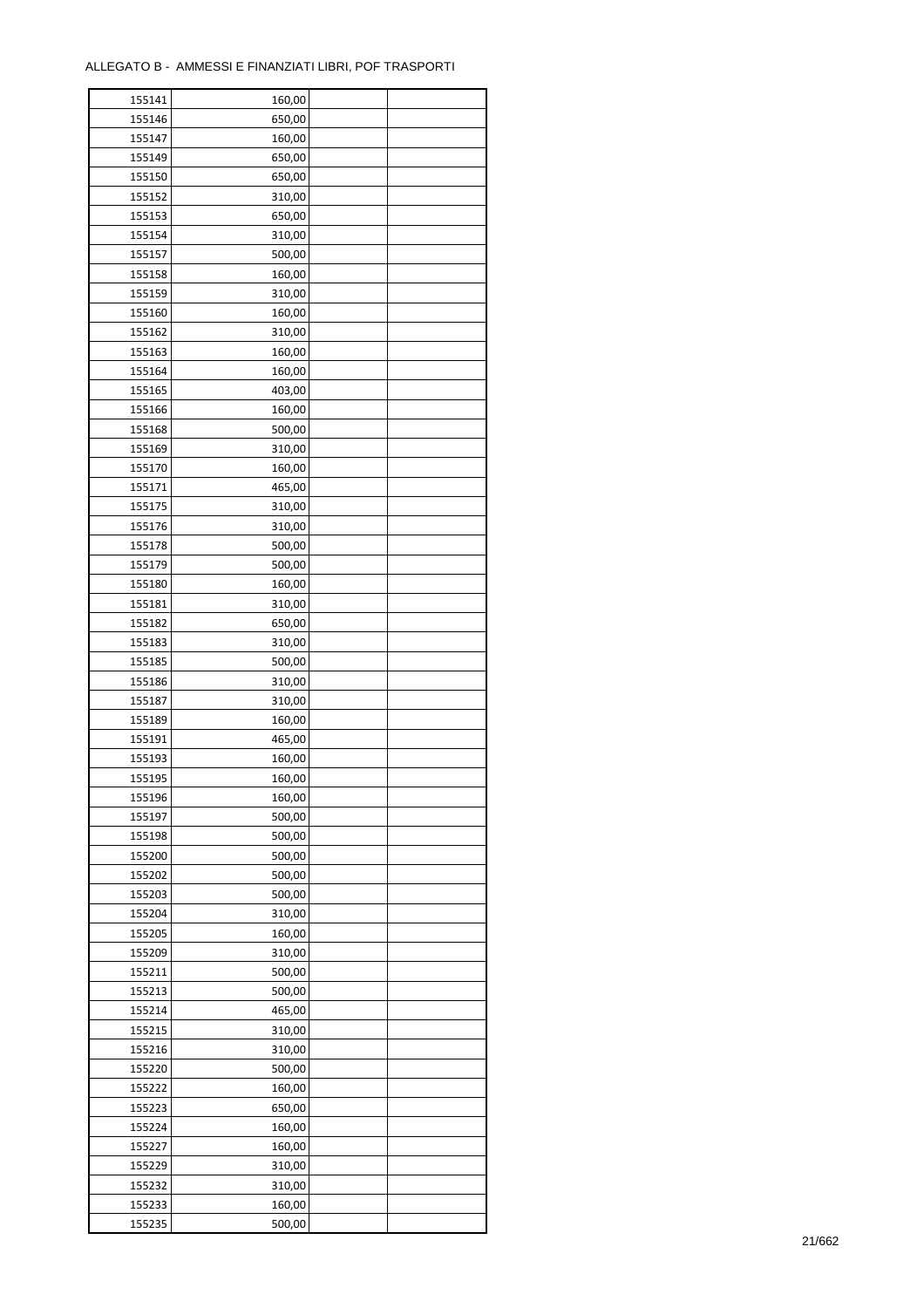| 155236 | 160,00 |  |
|--------|--------|--|
| 155239 | 310,00 |  |
| 155240 | 310,00 |  |
| 155241 | 500,00 |  |
| 155243 | 650,00 |  |
| 155244 | 650,00 |  |
| 155245 | 650,00 |  |
| 155246 | 650,00 |  |
| 155247 | 160,00 |  |
| 155248 | 310,00 |  |
| 155250 | 650,00 |  |
| 155253 | 160,00 |  |
| 155254 | 310,00 |  |
|        |        |  |
| 155255 | 500,00 |  |
| 155257 | 310,00 |  |
| 155259 | 500,00 |  |
| 155260 | 240,00 |  |
| 155261 | 310,00 |  |
| 155262 | 500,00 |  |
| 155263 | 500,00 |  |
| 155265 | 310,00 |  |
| 155266 | 500,00 |  |
| 155267 | 500,00 |  |
| 155268 | 310,00 |  |
| 155269 | 500,00 |  |
| 155270 | 160,00 |  |
| 155273 | 310,00 |  |
| 155274 | 310,00 |  |
| 155275 | 160,00 |  |
| 155277 | 310,00 |  |
| 155278 | 500,00 |  |
| 155279 | 160,00 |  |
| 155280 | 310,00 |  |
| 155284 | 160,00 |  |
| 155289 | 310,00 |  |
| 155290 | 500,00 |  |
| 155292 | 160,00 |  |
| 155293 | 160,00 |  |
| 155294 | 500,00 |  |
| 155295 | 240,00 |  |
| 155296 | 500,00 |  |
| 155297 | 500,00 |  |
| 155299 | 310,00 |  |
| 155300 | 500,00 |  |
| 155301 | 160,00 |  |
| 155304 | 160,00 |  |
| 155305 | 160,00 |  |
| 155306 | 500,00 |  |
| 155307 | 310,00 |  |
| 155310 | 650,00 |  |
| 155311 | 310,00 |  |
| 155312 | 160,00 |  |
| 155313 | 500,00 |  |
| 155314 | 310,00 |  |
| 155315 | 160,00 |  |
| 155316 | 160,00 |  |
| 155318 | 650,00 |  |
| 155320 | 500,00 |  |
| 155321 | 500,00 |  |
|        |        |  |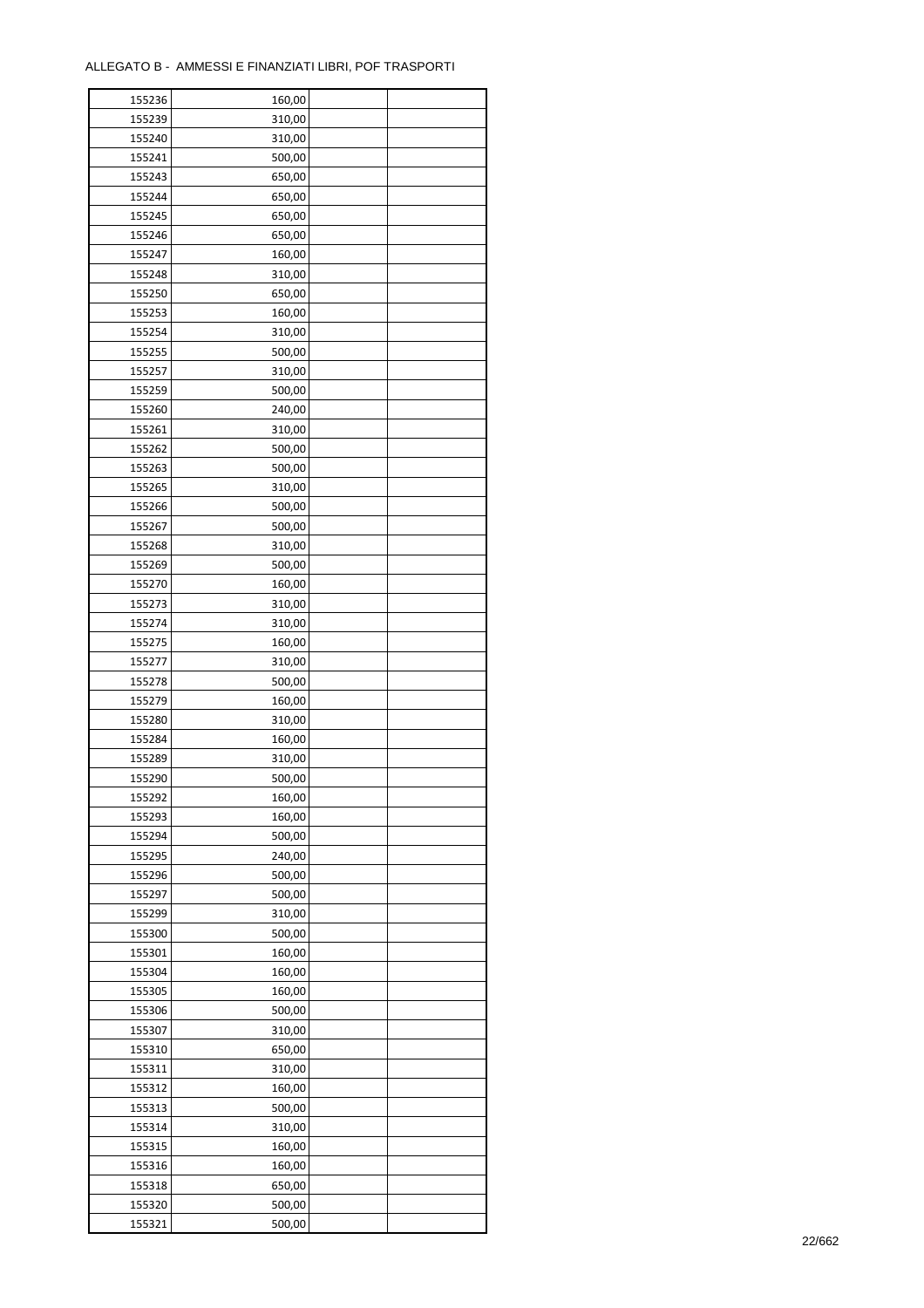| 155322 | 160,00 |  |
|--------|--------|--|
| 155323 | 310,00 |  |
| 155324 | 403,00 |  |
| 155325 | 160,00 |  |
| 155328 | 500,00 |  |
| 155331 | 160,00 |  |
| 155332 | 500,00 |  |
| 155333 | 310,00 |  |
| 155334 | 500,00 |  |
| 155338 | 500,00 |  |
|        |        |  |
| 155339 | 310,00 |  |
| 155340 | 160,00 |  |
| 155341 | 310,00 |  |
| 155342 | 500,00 |  |
| 155343 | 650,00 |  |
| 155344 | 160,00 |  |
| 155347 | 500,00 |  |
| 155348 | 310,00 |  |
| 155349 | 500,00 |  |
| 155350 | 465,00 |  |
| 155352 | 160,00 |  |
| 155353 | 160,00 |  |
| 155355 | 160,00 |  |
| 155357 | 500,00 |  |
| 155359 | 403,00 |  |
| 155360 | 160,00 |  |
| 155363 | 160,00 |  |
| 155365 | 500,00 |  |
| 155366 | 310,00 |  |
| 155367 | 160,00 |  |
| 155368 | 160,00 |  |
|        |        |  |
| 155369 | 310,00 |  |
| 155370 | 500,00 |  |
| 155372 | 500,00 |  |
| 155373 | 310,00 |  |
| 155374 | 160,00 |  |
| 155375 | 310,00 |  |
| 155376 | 750,00 |  |
| 155378 | 310,00 |  |
| 155380 | 160,00 |  |
| 155381 | 240,00 |  |
| 155382 | 160,00 |  |
| 155383 | 650,00 |  |
| 155384 | 310,00 |  |
| 155385 | 160,00 |  |
| 155386 | 465,00 |  |
| 155387 | 310,00 |  |
| 155388 | 160,00 |  |
| 155389 | 310,00 |  |
| 155390 | 650,00 |  |
| 155391 | 160,00 |  |
| 155393 | 500,00 |  |
| 155394 | 240,00 |  |
| 155395 | 465,00 |  |
| 155396 | 310,00 |  |
|        |        |  |
| 155397 | 310,00 |  |
| 155398 | 160,00 |  |
| 155400 | 500,00 |  |
| 155401 | 160,00 |  |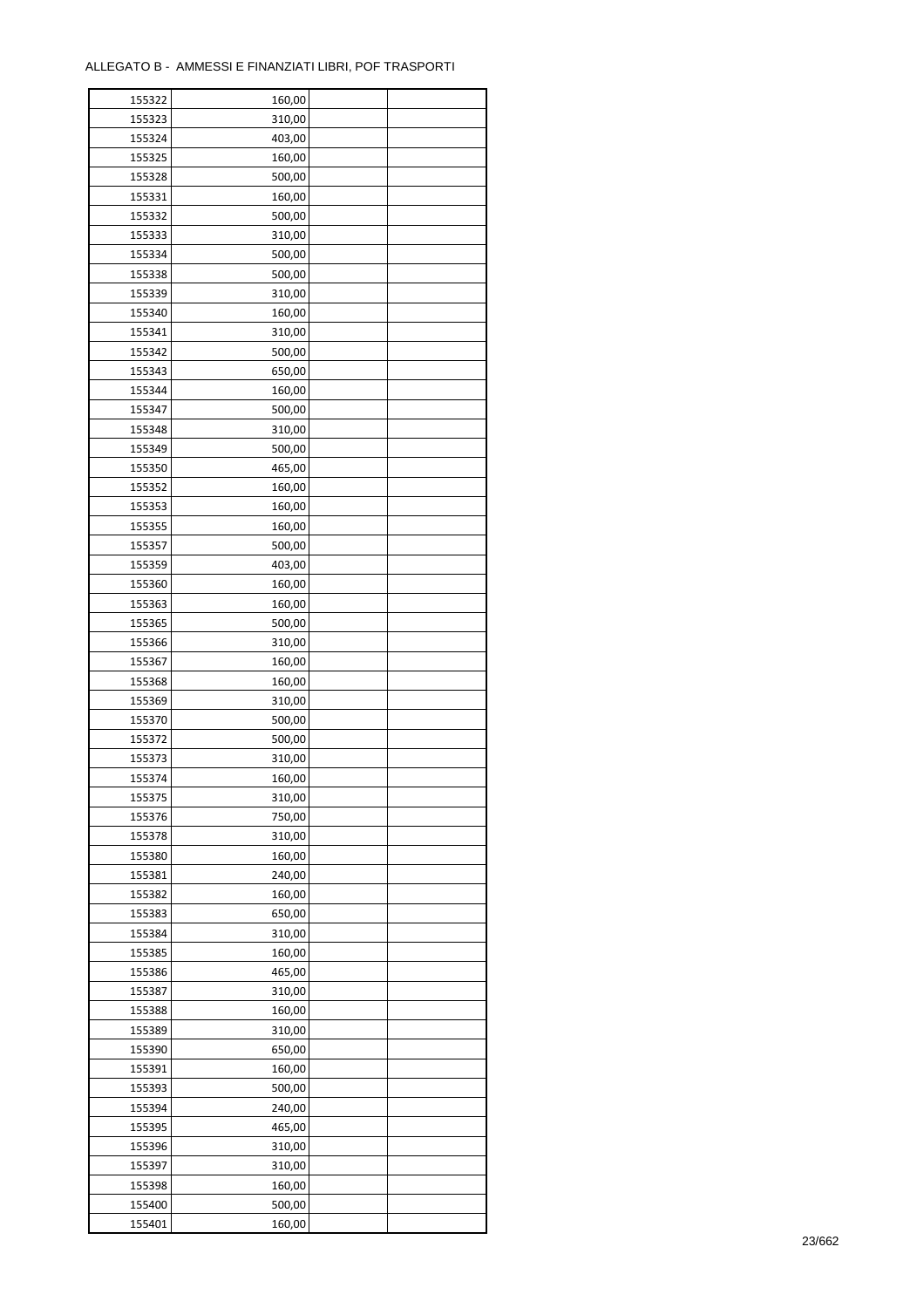| 155402 | 160,00 |  |
|--------|--------|--|
| 155404 | 500,00 |  |
| 155406 | 500,00 |  |
| 155407 | 310,00 |  |
| 155408 | 160,00 |  |
| 155411 | 160,00 |  |
| 155412 | 310,00 |  |
| 155414 | 500,00 |  |
| 155417 | 310,00 |  |
| 155420 | 160,00 |  |
| 155422 | 310,00 |  |
| 155423 | 310,00 |  |
|        |        |  |
| 155425 | 160,00 |  |
| 155426 | 310,00 |  |
| 155428 | 160,00 |  |
| 155429 | 160,00 |  |
| 155435 | 500,00 |  |
| 155436 | 160,00 |  |
| 155440 | 160,00 |  |
| 155442 | 160,00 |  |
| 155444 | 650,00 |  |
| 155445 | 160,00 |  |
| 155446 | 310,00 |  |
| 155447 | 310,00 |  |
| 155448 | 160,00 |  |
| 155449 | 160,00 |  |
| 155453 | 650,00 |  |
| 155454 | 500,00 |  |
| 155455 | 160,00 |  |
| 155456 | 160,00 |  |
| 155458 | 310,00 |  |
| 155461 | 160,00 |  |
| 155462 | 310,00 |  |
| 155463 | 160,00 |  |
| 155466 | 500,00 |  |
| 155468 | 310,00 |  |
|        |        |  |
| 155469 | 160,00 |  |
| 155470 | 160,00 |  |
| 155472 | 500,00 |  |
| 155473 | 500,00 |  |
| 155475 | 500,00 |  |
| 155476 | 500,00 |  |
| 155478 | 500,00 |  |
| 155480 | 310,00 |  |
| 155481 | 750,00 |  |
| 155482 | 500,00 |  |
| 155483 | 310,00 |  |
| 155484 | 500,00 |  |
| 155486 | 160,00 |  |
| 155487 | 310,00 |  |
| 155488 | 310,00 |  |
| 155490 | 240,00 |  |
| 155492 | 160,00 |  |
| 155493 | 310,00 |  |
| 155494 | 160,00 |  |
| 155495 | 650,00 |  |
| 155496 | 310,00 |  |
| 155498 | 310,00 |  |
|        |        |  |
| 155499 | 160,00 |  |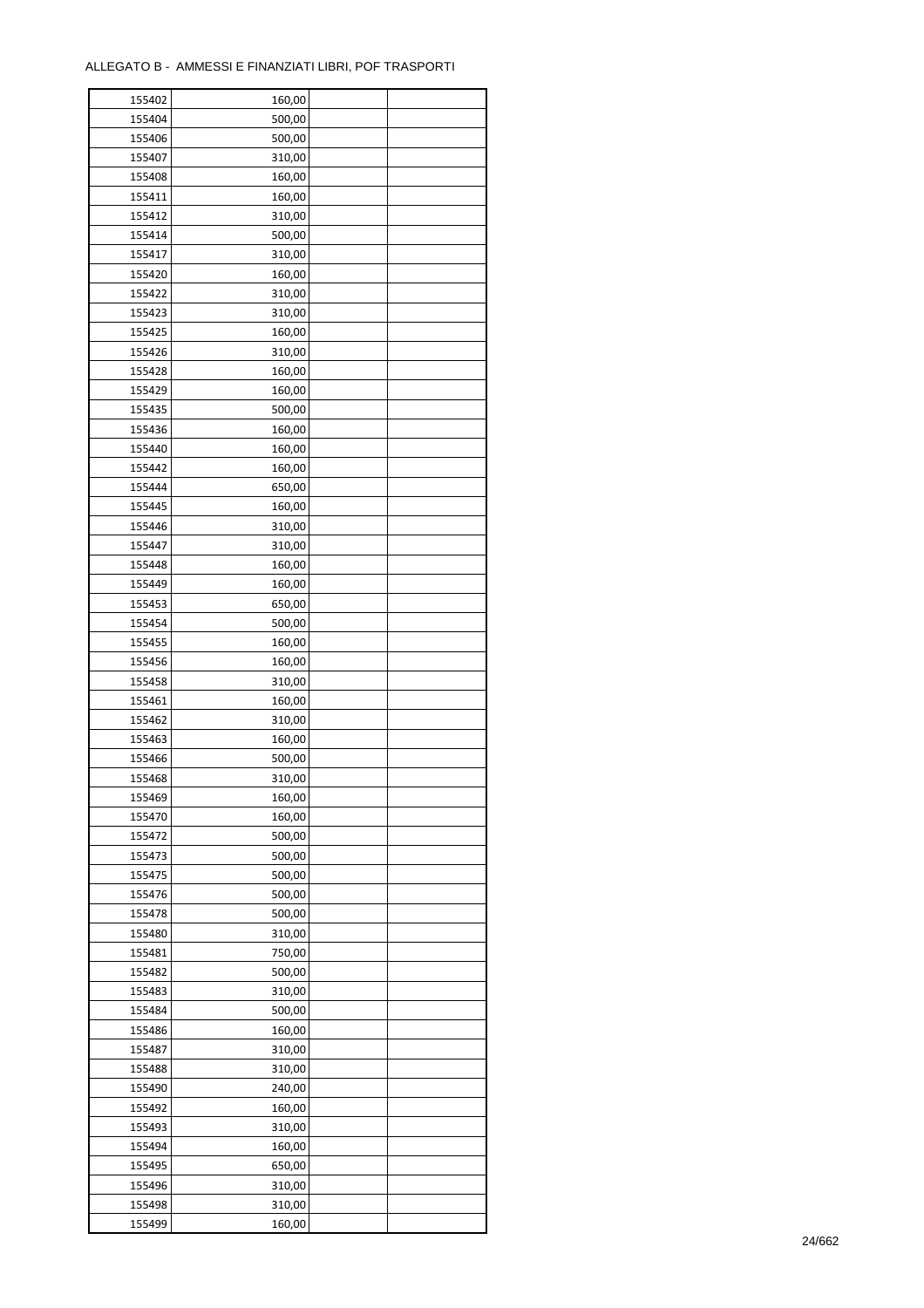| 155502 | 160,00 |  |
|--------|--------|--|
| 155505 | 650,00 |  |
| 155507 | 160,00 |  |
| 155509 | 160,00 |  |
| 155510 | 310,00 |  |
| 155511 | 500,00 |  |
| 155512 | 310,00 |  |
| 155514 | 160,00 |  |
| 155515 | 160,00 |  |
| 155516 | 650,00 |  |
| 155517 | 160,00 |  |
| 155518 | 310,00 |  |
| 155519 | 160,00 |  |
| 155522 | 500,00 |  |
| 155524 |        |  |
|        | 160,00 |  |
| 155525 | 500,00 |  |
| 155526 | 160,00 |  |
| 155528 | 310,00 |  |
| 155529 | 310,00 |  |
| 155530 | 750,00 |  |
| 155531 | 310,00 |  |
| 155533 | 160,00 |  |
| 155534 | 650,00 |  |
| 155535 | 160,00 |  |
| 155536 | 500,00 |  |
| 155537 | 160,00 |  |
| 155538 | 310,00 |  |
| 155541 | 500,00 |  |
| 155544 | 500,00 |  |
| 155545 | 750,00 |  |
| 155551 | 650,00 |  |
| 155552 | 310,00 |  |
| 155553 | 500,00 |  |
| 155554 | 310,00 |  |
| 155555 | 500,00 |  |
| 155556 | 160,00 |  |
| 155557 | 160,00 |  |
| 155558 | 500,00 |  |
| 155559 | 500,00 |  |
| 155560 | 160,00 |  |
| 155565 | 160,00 |  |
| 155567 | 650,00 |  |
| 155568 | 160,00 |  |
| 155569 | 310,00 |  |
| 155570 | 160,00 |  |
| 155571 | 650,00 |  |
| 155572 | 500,00 |  |
| 155573 | 160,00 |  |
|        |        |  |
| 155575 | 310,00 |  |
| 155576 | 160,00 |  |
| 155577 | 650,00 |  |
| 155578 | 160,00 |  |
| 155581 | 310,00 |  |
| 155582 | 160,00 |  |
| 155583 | 160,00 |  |
| 155584 | 500,00 |  |
| 155585 | 310,00 |  |
| 155586 | 500,00 |  |
| 155587 | 500,00 |  |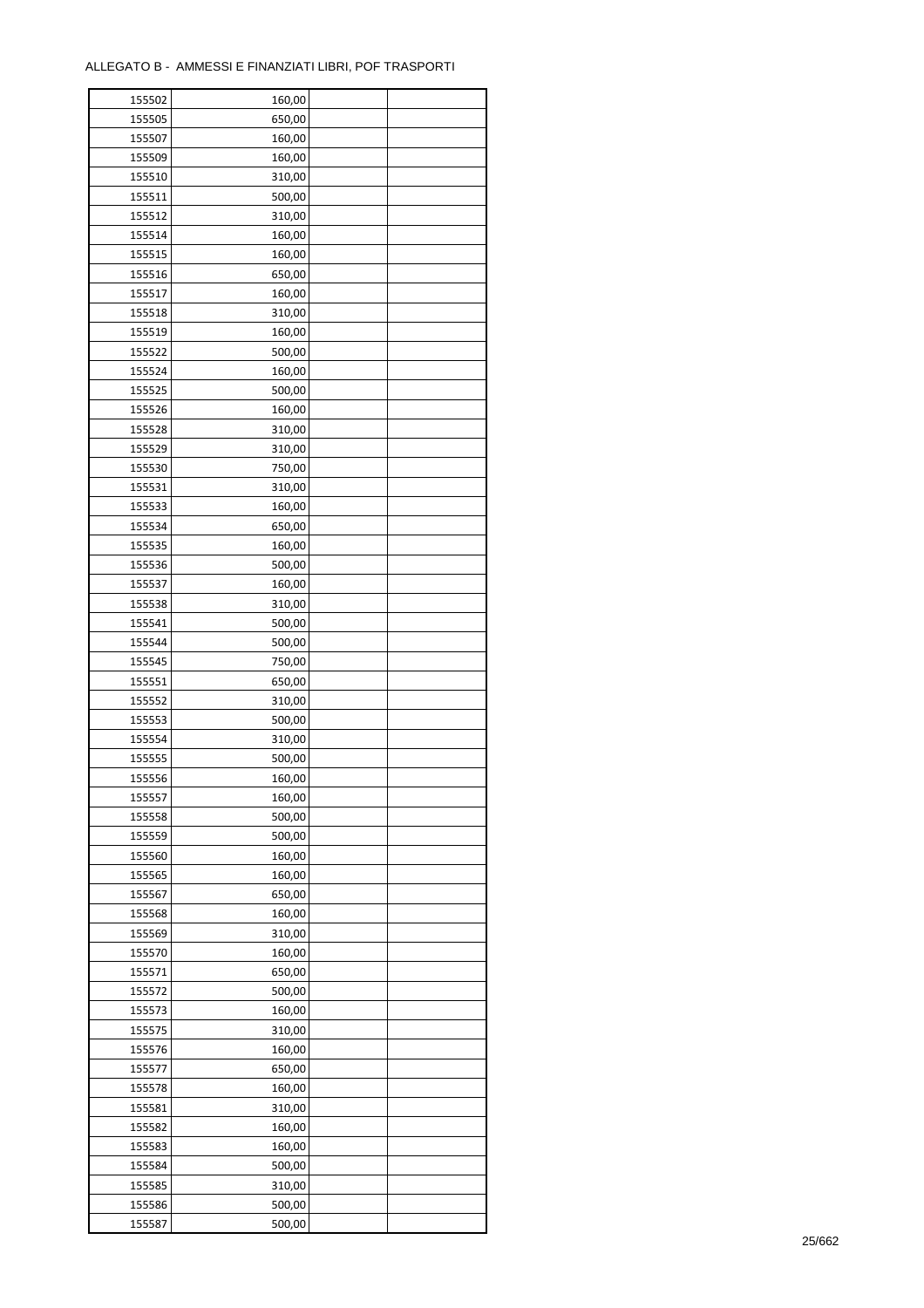| 155588 | 500,00 |  |
|--------|--------|--|
| 155589 | 160,00 |  |
| 155590 | 208,00 |  |
| 155592 | 160,00 |  |
| 155594 | 650,00 |  |
| 155597 | 310,00 |  |
| 155598 | 500,00 |  |
| 155601 | 160,00 |  |
| 155604 | 500,00 |  |
| 155605 | 310,00 |  |
| 155606 | 160,00 |  |
| 155607 | 160,00 |  |
| 155608 | 160,00 |  |
| 155609 | 500,00 |  |
|        |        |  |
| 155610 | 310,00 |  |
| 155611 | 160,00 |  |
| 155614 | 650,00 |  |
| 155616 | 160,00 |  |
| 155617 | 310,00 |  |
| 155618 | 310,00 |  |
| 155623 | 310,00 |  |
| 155625 | 240,00 |  |
| 155627 | 500,00 |  |
| 155628 | 160,00 |  |
| 155630 | 310,00 |  |
| 155632 | 403,00 |  |
| 155635 | 500,00 |  |
| 155636 | 160,00 |  |
| 155637 | 500,00 |  |
| 155638 | 160,00 |  |
| 155639 | 500,00 |  |
| 155640 | 500,00 |  |
| 155641 | 160,00 |  |
| 155643 | 160,00 |  |
| 155645 | 500,00 |  |
| 155646 | 310,00 |  |
| 155648 | 500,00 |  |
| 155652 | 310,00 |  |
| 155653 | 160,00 |  |
| 155655 | 500,00 |  |
| 155656 | 310,00 |  |
| 155657 | 160,00 |  |
| 155659 | 160,00 |  |
| 155662 | 160,00 |  |
| 155663 | 500,00 |  |
| 155664 | 500,00 |  |
| 155665 | 500,00 |  |
| 155666 | 650,00 |  |
| 155669 | 160,00 |  |
| 155670 | 160,00 |  |
| 155671 | 160,00 |  |
| 155672 | 310,00 |  |
| 155673 | 310,00 |  |
| 155674 | 160,00 |  |
| 155675 | 160,00 |  |
| 155676 | 160,00 |  |
| 155678 | 310,00 |  |
|        |        |  |
| 155681 | 500,00 |  |
| 155682 | 160,00 |  |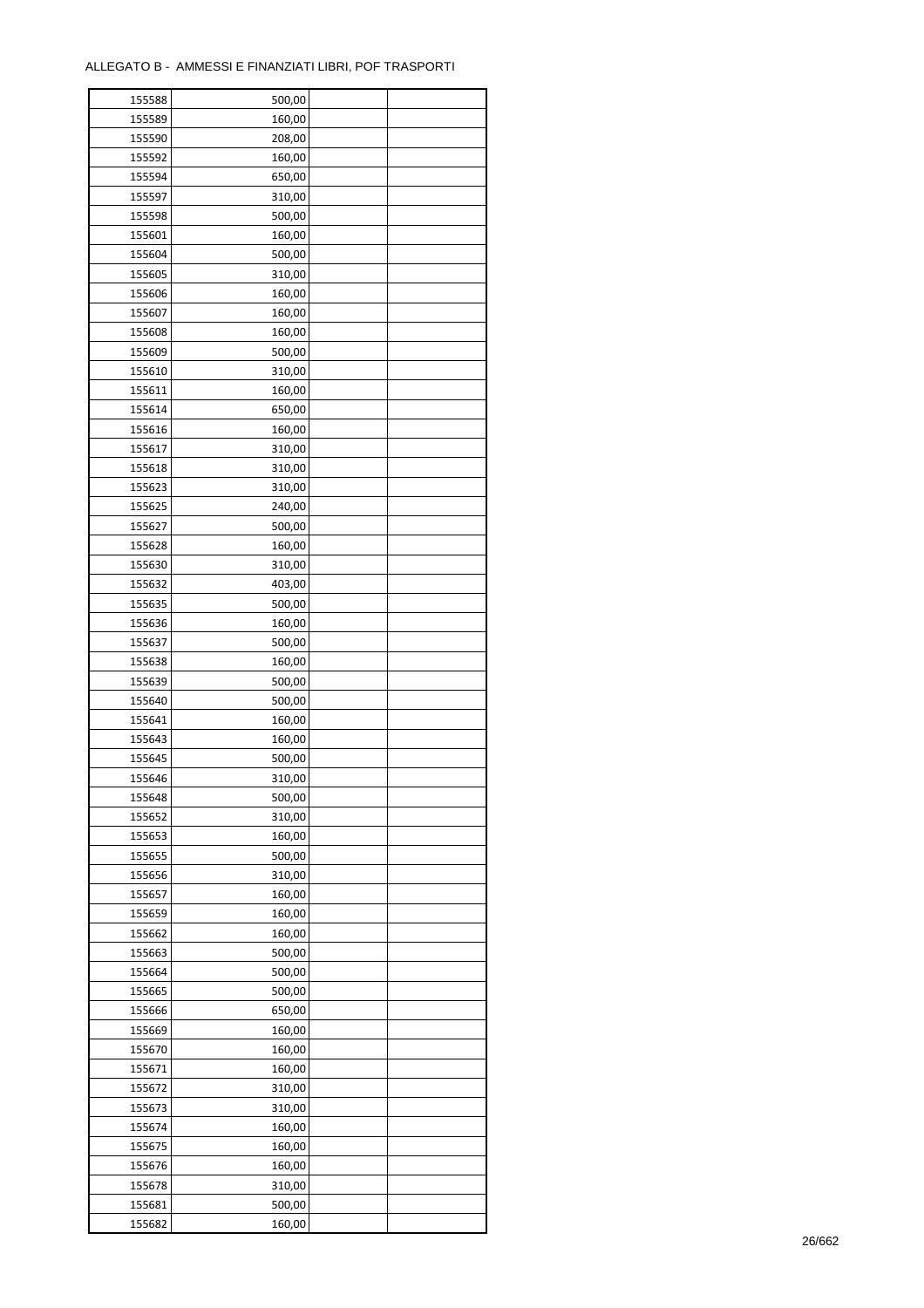| 155684 | 500,00 |  |
|--------|--------|--|
| 155685 | 500,00 |  |
| 155686 | 500,00 |  |
| 155690 | 500,00 |  |
| 155693 | 310,00 |  |
| 155694 | 310,00 |  |
| 155696 | 500,00 |  |
| 155697 | 310,00 |  |
| 155698 | 160,00 |  |
| 155703 | 500,00 |  |
| 155704 | 310,00 |  |
|        |        |  |
| 155705 | 650,00 |  |
| 155706 | 160,00 |  |
| 155707 | 310,00 |  |
| 155708 | 500,00 |  |
| 155709 | 500,00 |  |
| 155712 | 160,00 |  |
| 155713 | 160,00 |  |
| 155716 | 160,00 |  |
| 155717 | 500,00 |  |
| 155718 | 160,00 |  |
| 155719 | 650,00 |  |
| 155720 | 310,00 |  |
| 155721 | 500,00 |  |
| 155724 | 240,00 |  |
| 155726 | 500,00 |  |
| 155727 | 310,00 |  |
| 155728 | 500,00 |  |
| 155729 | 160,00 |  |
| 155730 | 160,00 |  |
| 155731 | 160,00 |  |
| 155736 | 310,00 |  |
|        |        |  |
| 155739 | 310,00 |  |
| 155740 | 500,00 |  |
| 155742 | 650,00 |  |
| 155743 | 310,00 |  |
| 155744 | 650,00 |  |
| 155745 | 403,00 |  |
| 155747 | 160,00 |  |
| 155748 | 500,00 |  |
| 155750 | 310,00 |  |
| 155752 | 500,00 |  |
| 155753 | 500,00 |  |
| 155758 | 500,00 |  |
| 155759 | 310,00 |  |
| 155760 | 310,00 |  |
| 155763 | 160,00 |  |
| 155764 | 403,00 |  |
| 155766 | 160,00 |  |
| 155767 | 310,00 |  |
| 155771 | 310,00 |  |
| 155772 | 160,00 |  |
| 155775 | 160,00 |  |
| 155776 | 500,00 |  |
|        |        |  |
| 155777 | 310,00 |  |
| 155778 | 310,00 |  |
| 155779 | 160,00 |  |
| 155780 | 650,00 |  |
| 155781 | 160,00 |  |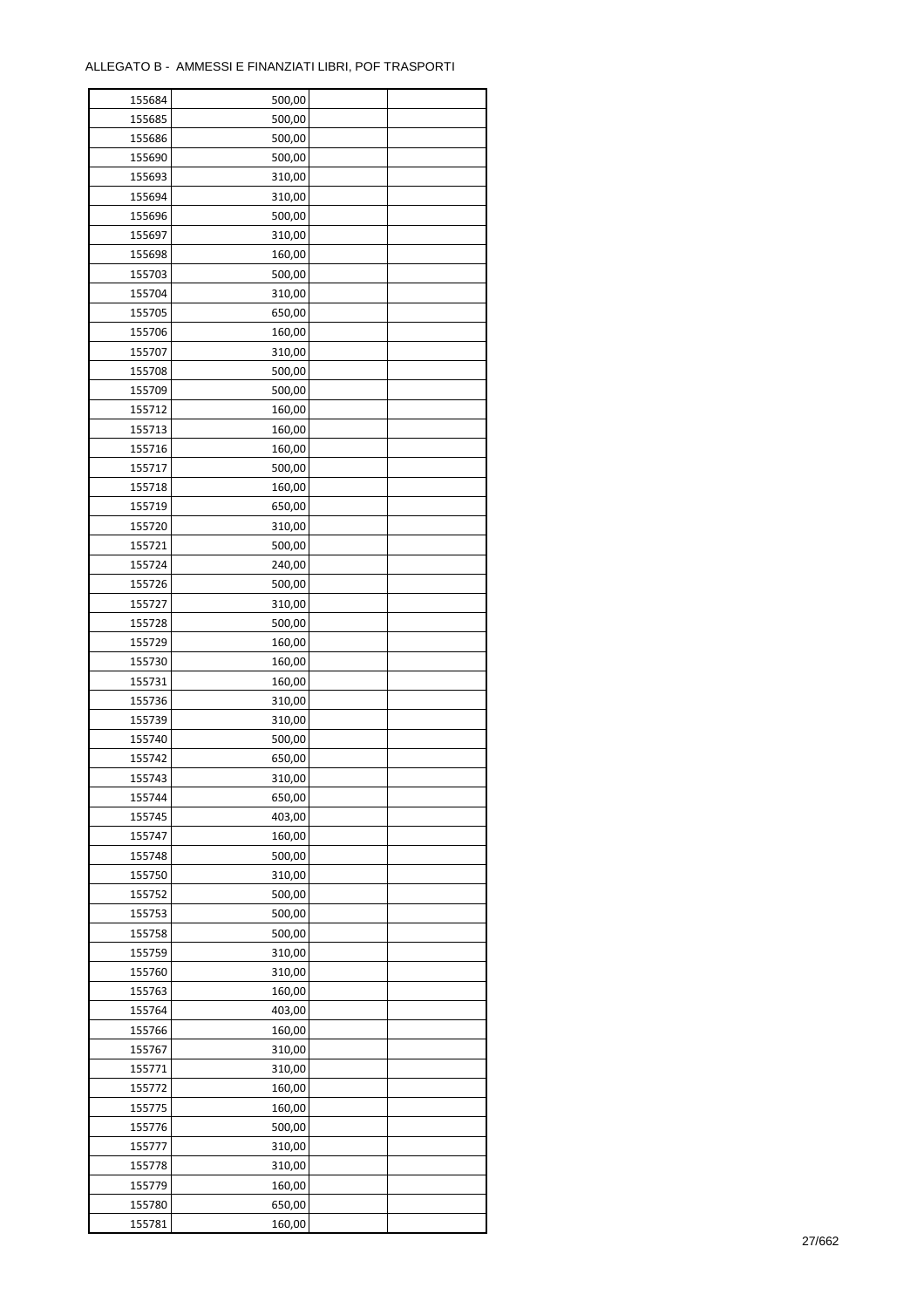| 155782 | 310,00 |  |
|--------|--------|--|
| 155784 | 500,00 |  |
| 155785 | 500,00 |  |
| 155787 | 160,00 |  |
| 155789 | 310,00 |  |
| 155790 | 500,00 |  |
| 155791 | 500,00 |  |
| 155792 | 160,00 |  |
| 155794 | 310,00 |  |
| 155795 | 160,00 |  |
| 155797 | 500,00 |  |
| 155798 | 160,00 |  |
|        |        |  |
| 155802 | 160,00 |  |
| 155808 | 500,00 |  |
| 155809 | 160,00 |  |
| 155811 | 650,00 |  |
| 155815 | 310,00 |  |
| 155819 | 160,00 |  |
| 155821 | 500,00 |  |
| 155822 | 500,00 |  |
| 155828 | 310,00 |  |
| 155829 | 310,00 |  |
| 155831 | 650,00 |  |
| 155832 | 160,00 |  |
| 155833 | 500,00 |  |
| 155834 | 310,00 |  |
| 155835 | 500,00 |  |
| 155836 | 500,00 |  |
| 155838 | 160,00 |  |
| 155843 | 500,00 |  |
| 155849 | 310,00 |  |
| 155851 | 650,00 |  |
| 155852 | 310,00 |  |
| 155858 | 500,00 |  |
| 155859 | 650,00 |  |
| 155860 | 500,00 |  |
| 155861 | 310,00 |  |
| 155862 | 160,00 |  |
| 155864 | 650,00 |  |
| 155865 | 500,00 |  |
| 155869 | 310,00 |  |
| 155870 | 160,00 |  |
| 155871 | 160,00 |  |
| 155875 | 160,00 |  |
| 155882 | 160,00 |  |
|        |        |  |
| 155888 | 403,00 |  |
| 155889 | 500,00 |  |
| 155890 | 500,00 |  |
| 155891 | 160,00 |  |
| 155897 | 160,00 |  |
| 155898 | 500,00 |  |
| 155899 | 500,00 |  |
| 155900 | 500,00 |  |
| 155901 | 160,00 |  |
| 155902 | 160,00 |  |
| 155903 | 310,00 |  |
| 155904 | 160,00 |  |
| 155905 | 310,00 |  |
| 155910 | 500,00 |  |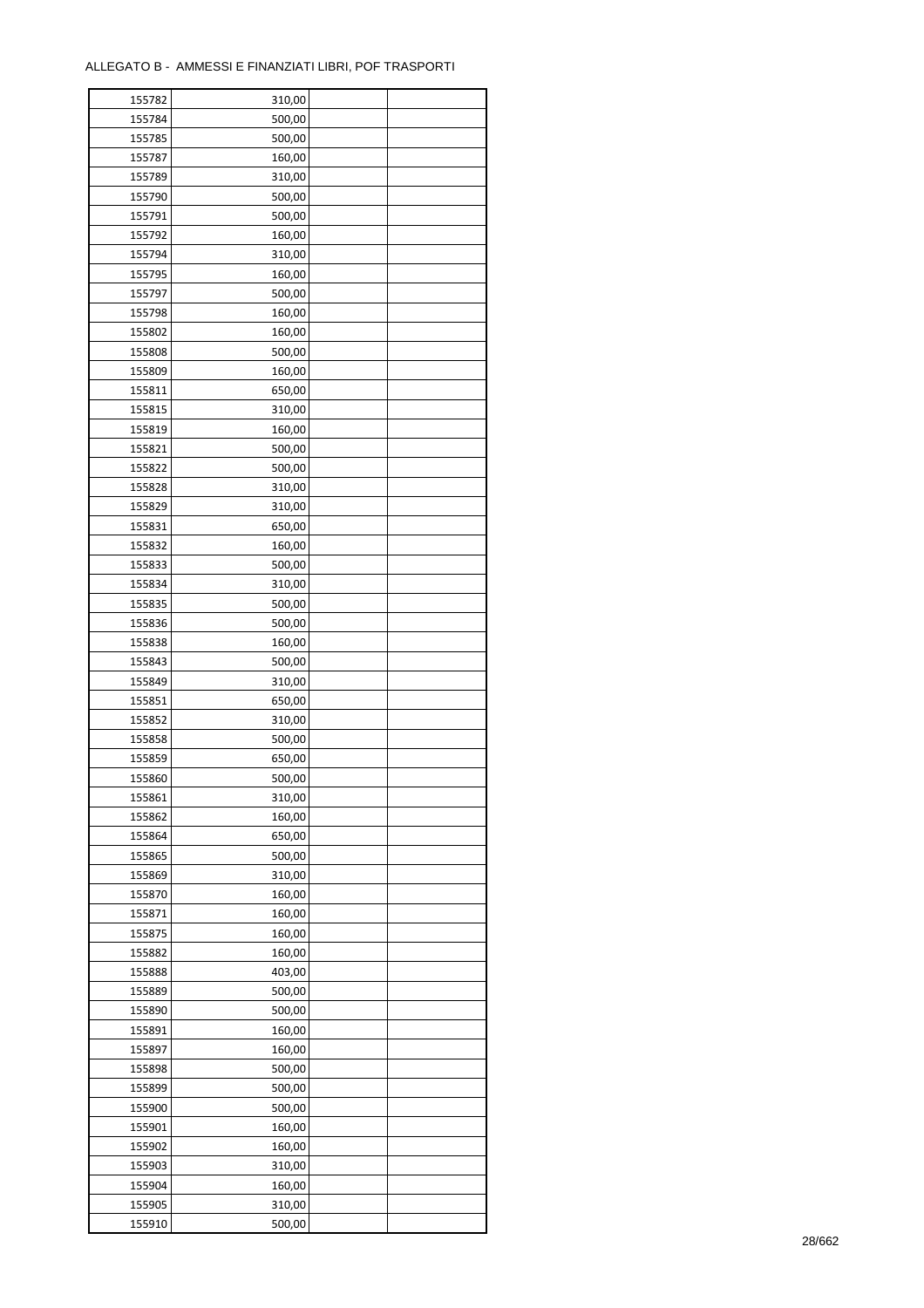| 155912 | 310,00 |  |
|--------|--------|--|
| 155916 | 650,00 |  |
| 155920 | 310,00 |  |
| 155921 | 310,00 |  |
| 155925 | 500,00 |  |
| 155926 | 160,00 |  |
| 155927 | 310,00 |  |
| 155928 | 750,00 |  |
| 155929 | 500,00 |  |
| 155931 | 160,00 |  |
|        |        |  |
| 155935 | 310,00 |  |
| 155938 | 650,00 |  |
| 155939 | 160,00 |  |
| 155940 | 500,00 |  |
| 155942 | 310,00 |  |
| 155945 | 650,00 |  |
| 155948 | 500,00 |  |
| 155950 | 310,00 |  |
| 155952 | 160,00 |  |
| 155953 | 310,00 |  |
| 155955 | 500,00 |  |
| 155957 | 160,00 |  |
| 155958 | 160,00 |  |
| 155959 | 750,00 |  |
| 155962 | 310,00 |  |
| 155963 | 310,00 |  |
| 155965 | 500,00 |  |
| 155966 | 160,00 |  |
| 155967 | 500,00 |  |
| 155968 | 310,00 |  |
| 155970 |        |  |
|        | 310,00 |  |
| 155971 | 310,00 |  |
| 155975 | 500,00 |  |
| 155991 | 650,00 |  |
| 155992 | 500,00 |  |
| 155993 | 500,00 |  |
| 155994 | 310,00 |  |
| 155996 | 403,00 |  |
| 155998 | 310,00 |  |
| 156000 | 160,00 |  |
| 156002 | 160,00 |  |
| 156003 | 160,00 |  |
| 156004 | 310,00 |  |
| 156005 | 160,00 |  |
| 156006 | 160,00 |  |
| 156009 | 310,00 |  |
| 156010 | 160,00 |  |
| 156011 | 160,00 |  |
| 156013 | 650,00 |  |
| 156014 | 500,00 |  |
| 156018 | 160,00 |  |
| 156020 | 160,00 |  |
|        |        |  |
| 156028 | 500,00 |  |
| 156029 | 500,00 |  |
| 156031 | 310,00 |  |
| 156033 | 500,00 |  |
| 156034 | 310,00 |  |
| 156035 | 160,00 |  |
| 156038 | 310,00 |  |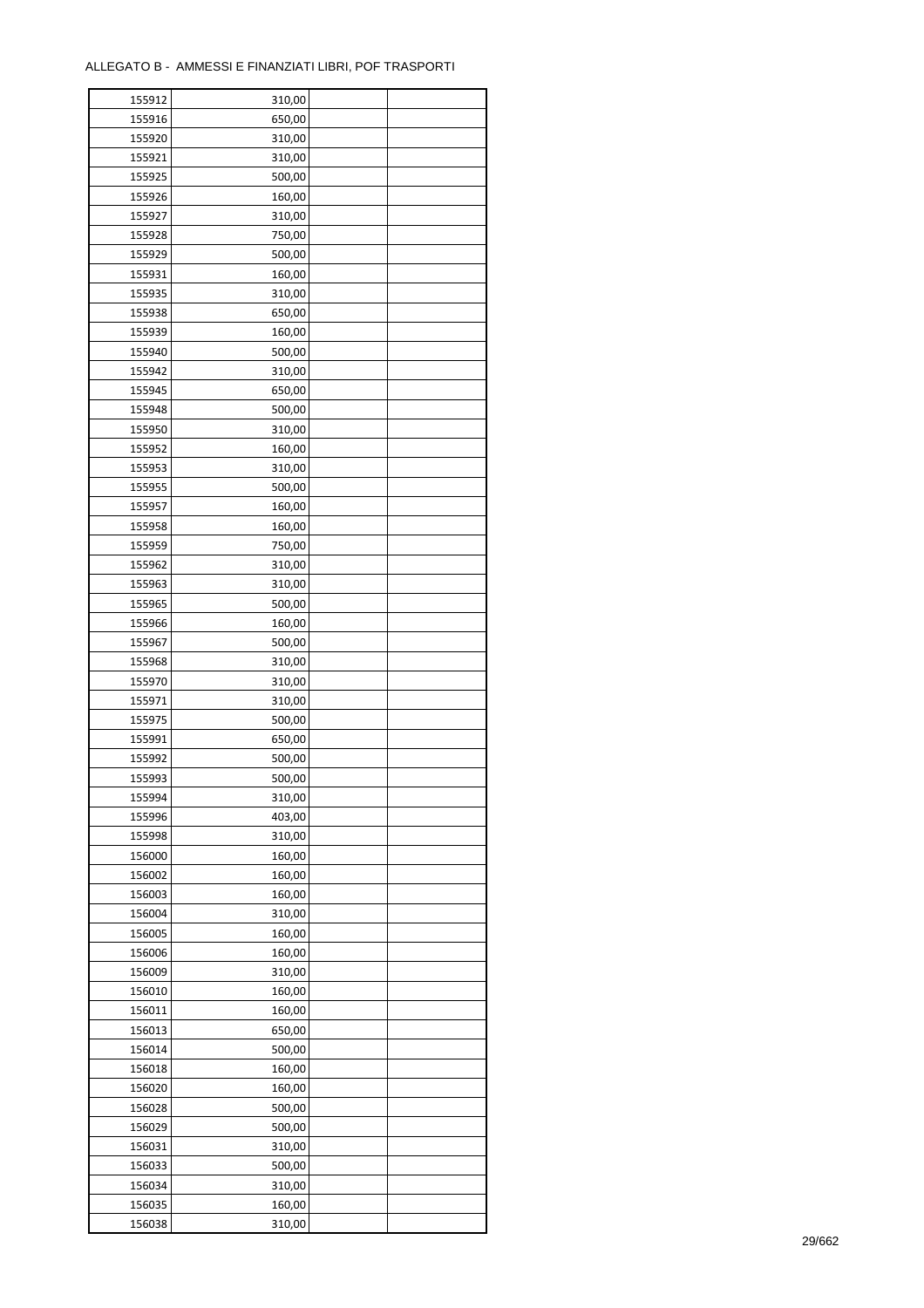| 156039           | 500,00 |  |
|------------------|--------|--|
| 156041           | 310,00 |  |
| 156042           | 500,00 |  |
| 156043           | 500,00 |  |
| 156044           | 310,00 |  |
| 156046           | 160,00 |  |
| 156047           | 650,00 |  |
| 156049           | 310,00 |  |
| 156050           | 160,00 |  |
| 156051           | 500,00 |  |
| 156052           | 500,00 |  |
|                  |        |  |
| 156053           | 500,00 |  |
| 156055           | 500,00 |  |
| 156056           | 650,00 |  |
| 156058           | 310,00 |  |
| 156060           | 500,00 |  |
| 156061           | 500,00 |  |
| 156062           | 160,00 |  |
| 156063           | 160,00 |  |
| 156064           | 310,00 |  |
| 156065           | 160,00 |  |
| 156066           | 500,00 |  |
| 156067           | 500,00 |  |
| 156068           | 160,00 |  |
| 156069           | 310,00 |  |
| 156073           | 500,00 |  |
| 156075           | 500,00 |  |
| 156076           | 160,00 |  |
| 156077           | 310,00 |  |
| 156078           | 310,00 |  |
| 156083           | 310,00 |  |
| 156085           | 160,00 |  |
| 156087           | 500,00 |  |
| 156088           | 650,00 |  |
| 156089           | 160,00 |  |
| 156090           | 500,00 |  |
|                  | 310,00 |  |
| 156091<br>156093 |        |  |
|                  | 160,00 |  |
| 156094           | 500,00 |  |
| 156095           | 160,00 |  |
| 156099           | 160,00 |  |
| 156100           | 310,00 |  |
| 156102           | 160,00 |  |
| 156105           | 160,00 |  |
| 156106           | 160,00 |  |
| 156107           | 310,00 |  |
| 156109           | 500,00 |  |
| 156110           | 160,00 |  |
| 156111           | 650,00 |  |
| 156112           | 500,00 |  |
| 156113           | 160,00 |  |
| 156115           | 160,00 |  |
| 156117           | 500,00 |  |
| 156119           | 160,00 |  |
| 156120           | 500,00 |  |
| 156122           | 310,00 |  |
| 156123           | 310,00 |  |
| 156125           | 160,00 |  |
| 156126           | 310,00 |  |
|                  |        |  |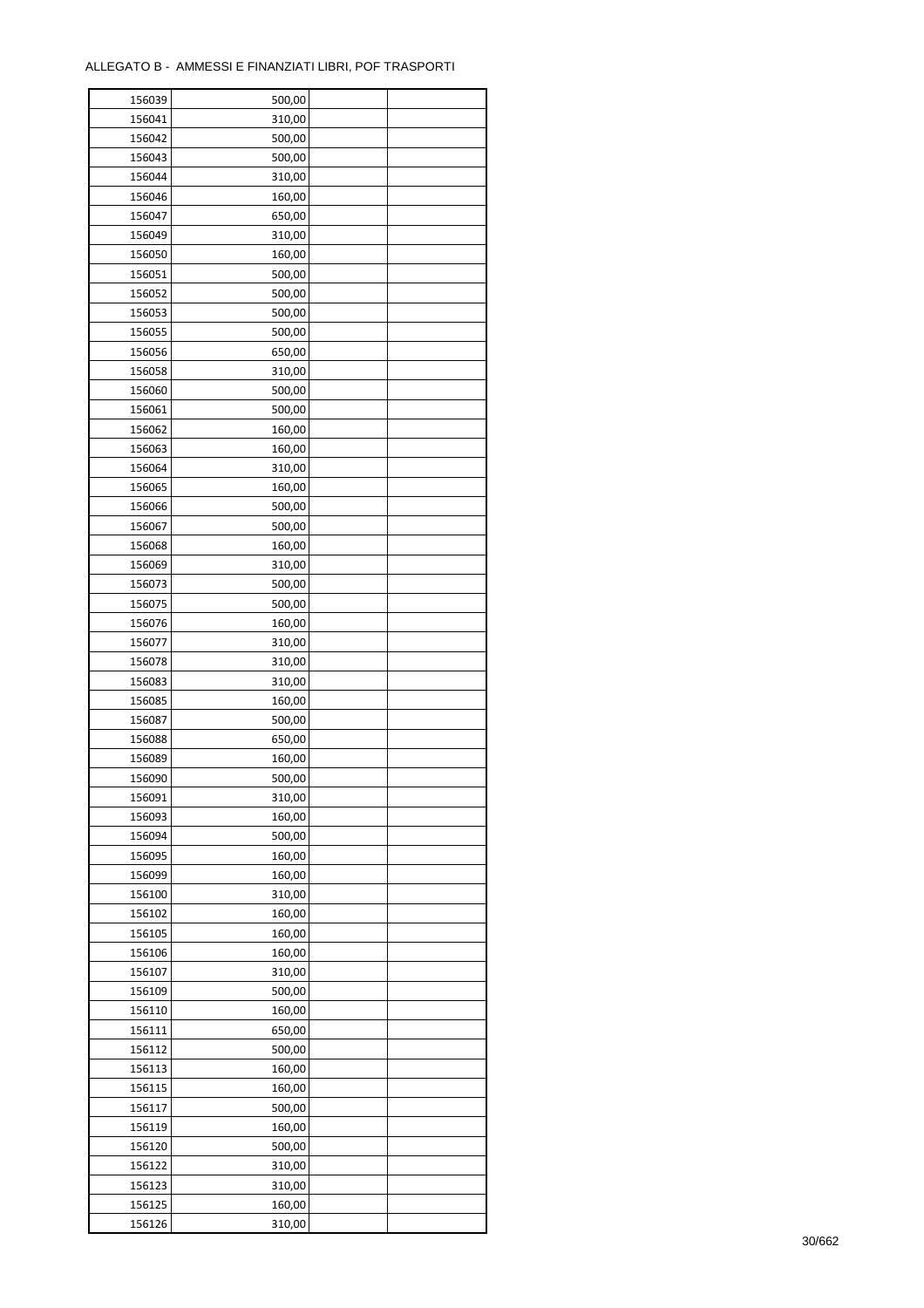| 156127           | 310,00 |  |
|------------------|--------|--|
| 156129           | 310,00 |  |
| 156130           | 500,00 |  |
| 156132           | 160,00 |  |
| 156135           | 500,00 |  |
| 156137           | 500,00 |  |
| 156143           | 500,00 |  |
| 156147           | 160,00 |  |
| 156148           | 310,00 |  |
|                  |        |  |
| 156150<br>156152 | 500,00 |  |
|                  | 500,00 |  |
| 156155           | 160,00 |  |
| 156156           | 500,00 |  |
| 156158           | 160,00 |  |
| 156159           | 650,00 |  |
| 156161           | 310,00 |  |
| 156164           | 310,00 |  |
| 156165           | 310,00 |  |
| 156166           | 160,00 |  |
| 156167           | 650,00 |  |
| 156168           | 310,00 |  |
| 156169           | 160,00 |  |
| 156171           | 500,00 |  |
| 156173           | 650,00 |  |
| 156175           | 310,00 |  |
| 156176           | 310,00 |  |
| 156177           | 500,00 |  |
| 156178           | 310,00 |  |
| 156179           | 650,00 |  |
| 156180           | 500,00 |  |
| 156181           | 310,00 |  |
|                  |        |  |
| 156183           | 310,00 |  |
| 156184           | 310,00 |  |
| 156185           | 310,00 |  |
| 156186           | 500,00 |  |
| 156187           | 310,00 |  |
| 156188           | 160,00 |  |
| 156190           | 160,00 |  |
| 156192           | 500,00 |  |
| 156193           | 310,00 |  |
| 156194           | 160,00 |  |
| 156197           | 310,00 |  |
| 156199           | 310,00 |  |
| 156200           | 650,00 |  |
| 156204           | 650,00 |  |
| 156207           | 160,00 |  |
| 156208           | 403,00 |  |
| 156212           | 160,00 |  |
| 156214           | 500,00 |  |
| 156215           | 500,00 |  |
| 156216           | 310,00 |  |
| 156217           | 160,00 |  |
| 156218           | 160,00 |  |
| 156219           | 500,00 |  |
|                  |        |  |
| 156220           | 500,00 |  |
| 156221           | 403,00 |  |
| 156222           | 208,00 |  |
| 156223           | 160,00 |  |
| 156224           | 208,00 |  |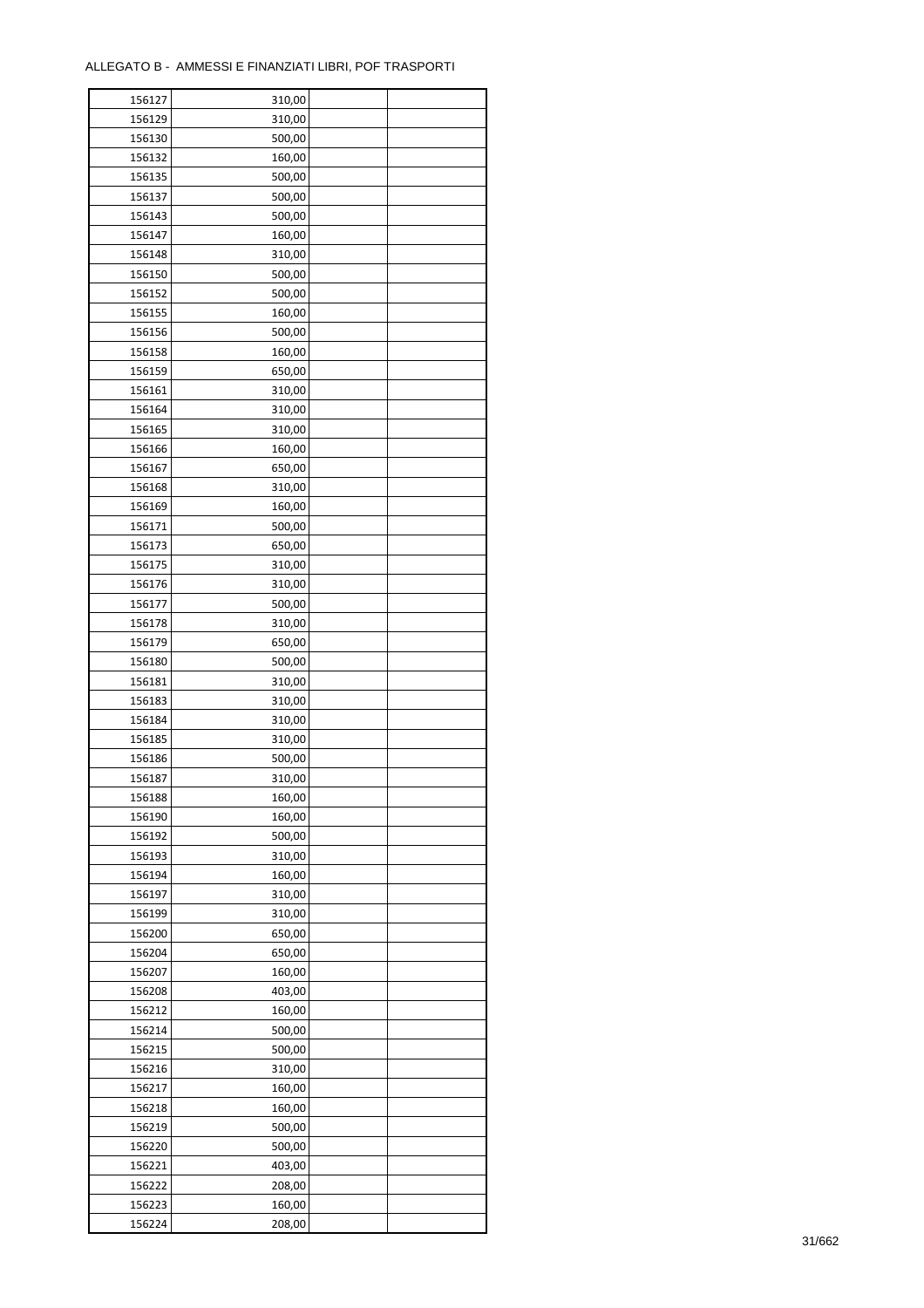| 156225 | 403,00 |  |
|--------|--------|--|
| 156228 | 310,00 |  |
| 156229 | 500,00 |  |
| 156231 | 500,00 |  |
| 156232 | 650,00 |  |
| 156234 | 160,00 |  |
| 156235 | 160,00 |  |
| 156236 | 310,00 |  |
| 156237 | 160,00 |  |
| 156238 | 310,00 |  |
| 156239 | 500,00 |  |
| 156240 | 310,00 |  |
| 156241 | 500,00 |  |
| 156243 | 310,00 |  |
| 156244 | 500,00 |  |
| 156245 | 310,00 |  |
| 156247 | 160,00 |  |
|        |        |  |
| 156249 | 160,00 |  |
| 156251 | 500,00 |  |
| 156253 | 310,00 |  |
| 156255 | 160,00 |  |
| 156256 | 310,00 |  |
| 156258 | 500,00 |  |
| 156259 | 310,00 |  |
| 156264 | 310,00 |  |
| 156267 | 160,00 |  |
| 156268 | 160,00 |  |
| 156269 | 160,00 |  |
| 156270 | 650,00 |  |
| 156272 | 750,00 |  |
| 156273 | 500,00 |  |
| 156274 | 500,00 |  |
| 156275 | 310,00 |  |
| 156277 | 160,00 |  |
| 156278 | 310,00 |  |
| 156281 | 650,00 |  |
| 156282 | 310,00 |  |
| 156283 | 500,00 |  |
| 156285 | 500,00 |  |
| 156286 | 310,00 |  |
| 156287 | 160,00 |  |
| 156288 | 310,00 |  |
| 156289 | 160,00 |  |
| 156293 | 160,00 |  |
| 156294 | 500,00 |  |
| 156295 | 500,00 |  |
| 156299 | 500,00 |  |
| 156301 | 500,00 |  |
| 156303 | 500,00 |  |
| 156309 | 160,00 |  |
| 156310 | 160,00 |  |
| 156311 | 160,00 |  |
| 156312 | 500,00 |  |
| 156313 | 310,00 |  |
| 156318 | 310,00 |  |
| 156319 | 650,00 |  |
| 156320 | 160,00 |  |
| 156321 | 500,00 |  |
| 156322 |        |  |
|        | 160,00 |  |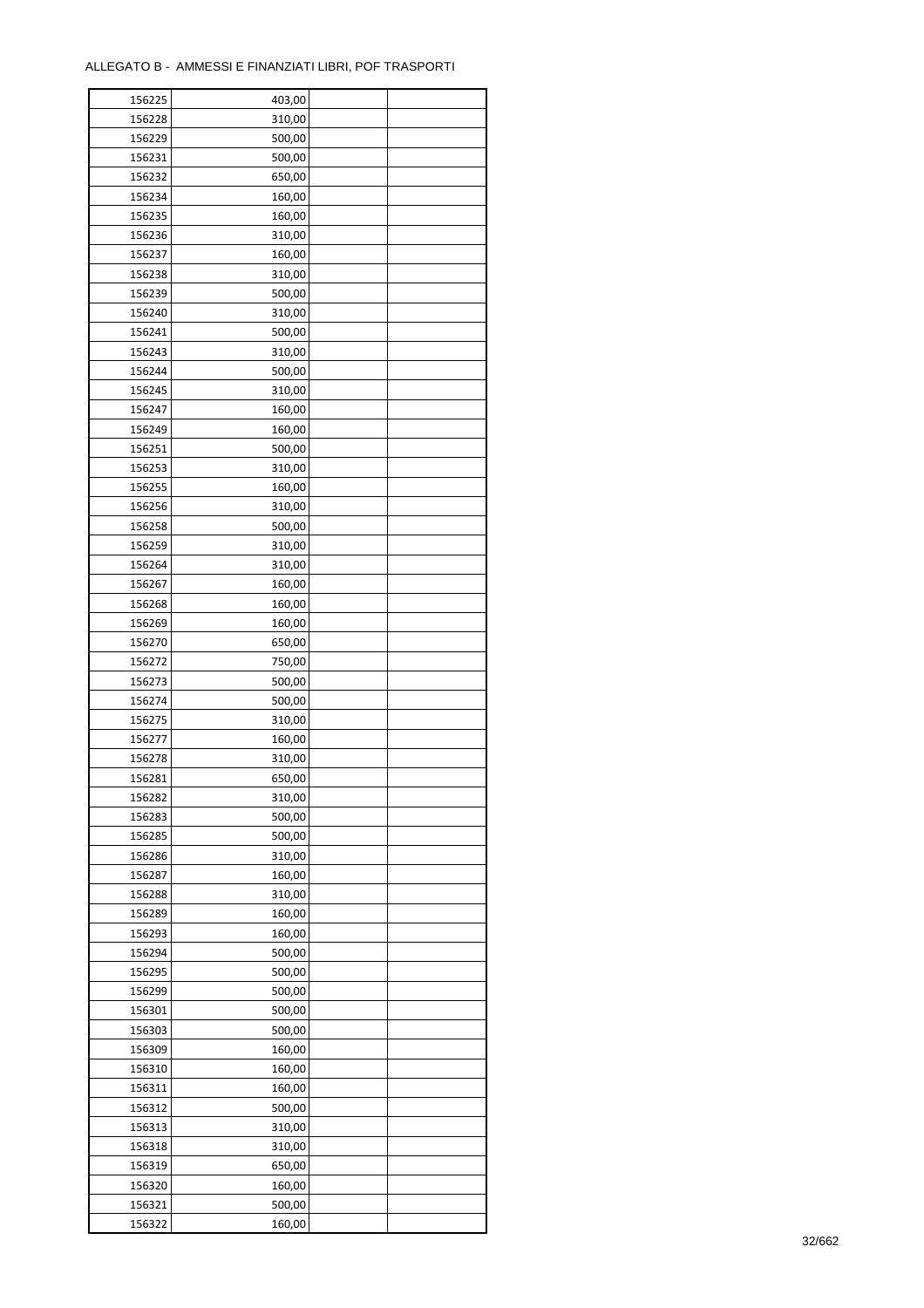| 156324 | 500,00 |  |
|--------|--------|--|
| 156325 | 500,00 |  |
| 156328 | 750,00 |  |
| 156329 | 160,00 |  |
| 156336 | 310,00 |  |
| 156337 | 310,00 |  |
| 156338 | 500,00 |  |
| 156339 | 160,00 |  |
| 156341 | 750,00 |  |
| 156342 | 160,00 |  |
| 156343 | 160,00 |  |
| 156345 | 160,00 |  |
| 156347 | 310,00 |  |
| 156348 | 500,00 |  |
|        |        |  |
| 156349 | 310,00 |  |
| 156351 | 500,00 |  |
| 156352 | 500,00 |  |
| 156353 | 160,00 |  |
| 156354 | 500,00 |  |
| 156355 | 310,00 |  |
| 156356 | 160,00 |  |
| 156357 | 310,00 |  |
| 156358 | 160,00 |  |
| 156359 | 750,00 |  |
| 156360 | 650,00 |  |
| 156361 | 650,00 |  |
| 156362 | 160,00 |  |
| 156363 | 500,00 |  |
| 156364 | 160,00 |  |
| 156365 | 500,00 |  |
| 156369 | 310,00 |  |
| 156371 | 500,00 |  |
| 156372 | 500,00 |  |
| 156374 | 310,00 |  |
| 156375 | 650,00 |  |
| 156377 | 650,00 |  |
| 156378 | 500,00 |  |
| 156379 | 650,00 |  |
| 156380 | 500,00 |  |
|        |        |  |
| 156381 | 500,00 |  |
| 156384 | 500,00 |  |
| 156385 | 310,00 |  |
| 156386 | 500,00 |  |
| 156387 | 310,00 |  |
| 156388 | 403,00 |  |
| 156389 | 310,00 |  |
| 156391 | 500,00 |  |
| 156392 | 160,00 |  |
| 156393 | 310,00 |  |
| 156395 | 650,00 |  |
| 156396 | 310,00 |  |
| 156399 | 650,00 |  |
| 156401 | 500,00 |  |
| 156407 | 500,00 |  |
| 156408 | 310,00 |  |
| 156409 | 160,00 |  |
| 156410 | 310,00 |  |
| 156411 | 208,00 |  |
| 156414 | 500,00 |  |
|        |        |  |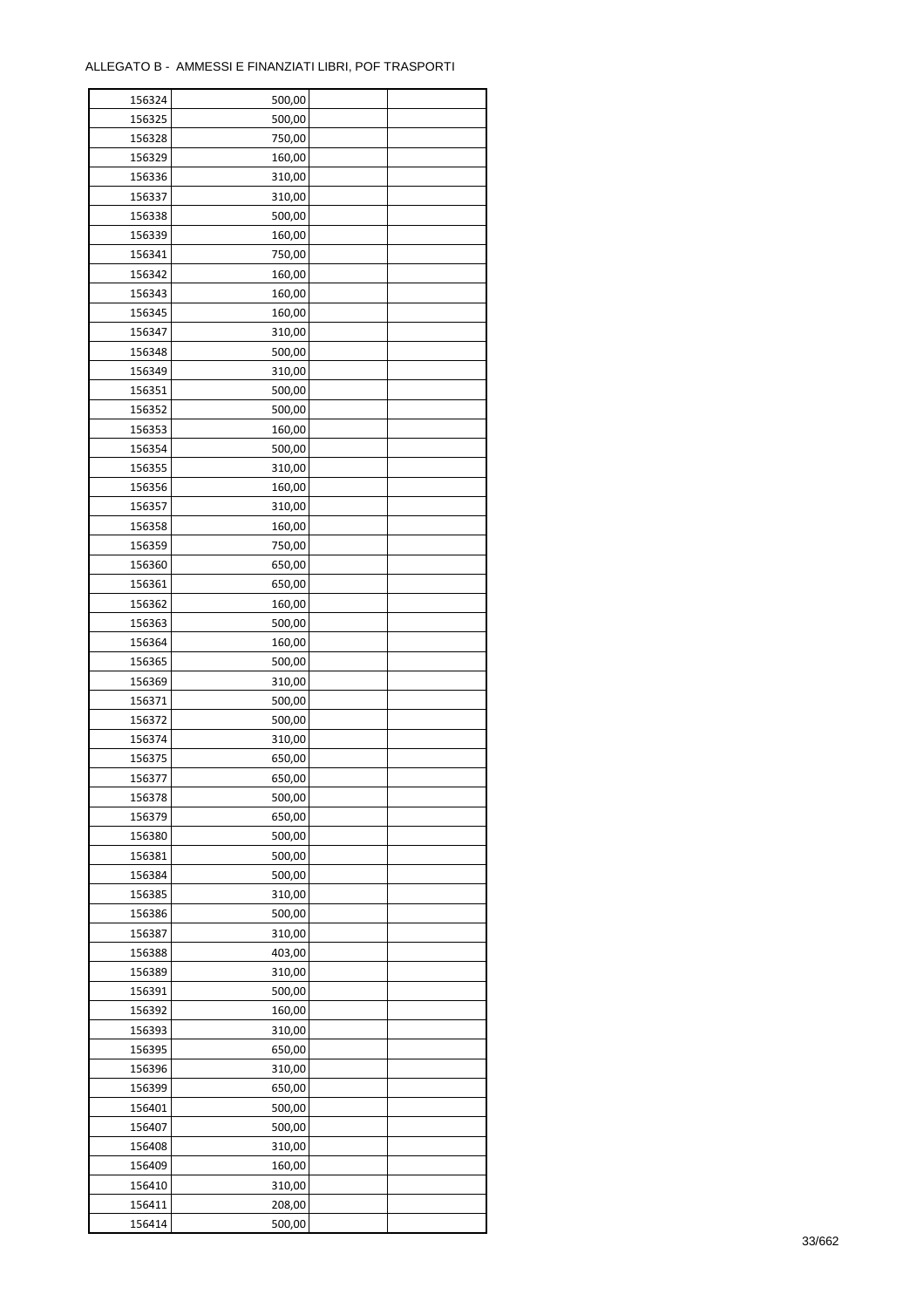| 156416 | 500,00 |  |
|--------|--------|--|
| 156421 | 500,00 |  |
| 156422 | 310,00 |  |
| 156423 | 310,00 |  |
| 156424 | 160,00 |  |
| 156426 | 500,00 |  |
| 156427 | 160,00 |  |
| 156428 | 310,00 |  |
| 156429 | 310,00 |  |
| 156430 | 160,00 |  |
| 156431 | 500,00 |  |
| 156435 | 310,00 |  |
| 156436 | 310,00 |  |
| 156438 | 310,00 |  |
|        |        |  |
| 156439 | 310,00 |  |
| 156440 | 650,00 |  |
| 156441 | 500,00 |  |
| 156442 | 650,00 |  |
| 156443 | 465,00 |  |
| 156444 | 310,00 |  |
| 156445 | 650,00 |  |
| 156446 | 750,00 |  |
| 156447 | 500,00 |  |
| 156449 | 650,00 |  |
| 156450 | 500,00 |  |
| 156451 | 310,00 |  |
| 156452 | 160,00 |  |
| 156453 | 160,00 |  |
| 156457 | 310,00 |  |
| 156458 | 310,00 |  |
| 156459 | 160,00 |  |
| 156461 | 403,00 |  |
| 156464 | 160,00 |  |
| 156465 | 160,00 |  |
| 156466 | 403,00 |  |
| 156467 | 403,00 |  |
| 156468 | 310,00 |  |
| 156469 | 500,00 |  |
| 156470 | 500,00 |  |
|        |        |  |
| 156471 | 650,00 |  |
| 156472 | 240,00 |  |
| 156473 | 500,00 |  |
| 156475 | 310,00 |  |
| 156479 | 500,00 |  |
| 156480 | 310,00 |  |
| 156482 | 310,00 |  |
| 156484 | 310,00 |  |
| 156485 | 310,00 |  |
| 156486 | 650,00 |  |
| 156487 | 310,00 |  |
| 156492 | 500,00 |  |
| 156493 | 310,00 |  |
| 156497 | 465,00 |  |
| 156498 | 650,00 |  |
| 156499 | 500,00 |  |
| 156500 | 160,00 |  |
| 156501 | 208,00 |  |
| 156503 | 500,00 |  |
| 156505 | 310,00 |  |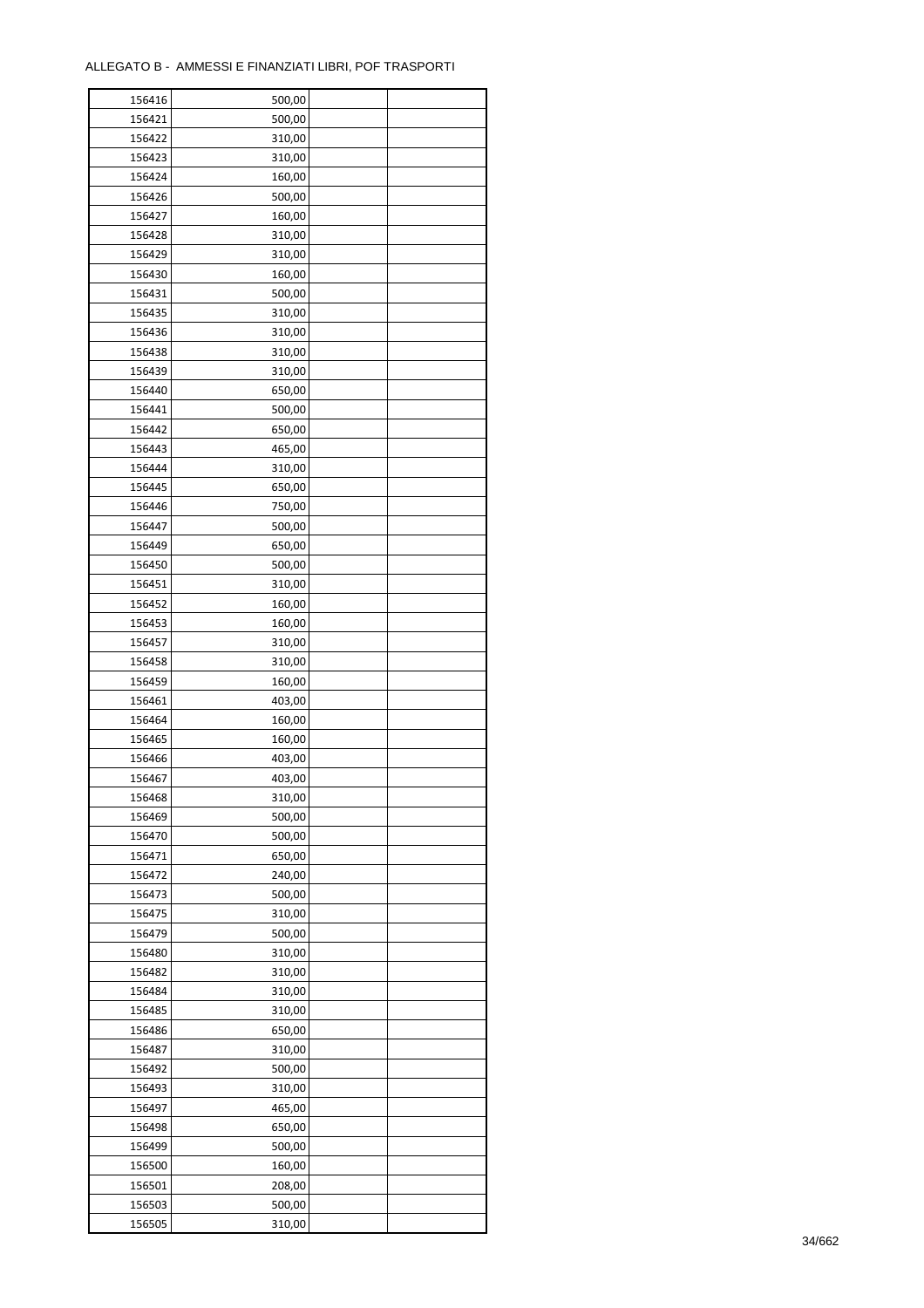| 156507 | 500,00 |  |
|--------|--------|--|
| 156508 | 160,00 |  |
| 156509 | 500,00 |  |
| 156510 | 650,00 |  |
| 156511 | 310,00 |  |
| 156513 | 650,00 |  |
| 156514 | 500,00 |  |
| 156516 | 403,00 |  |
| 156517 | 500,00 |  |
| 156520 | 310,00 |  |
| 156521 | 500,00 |  |
| 156523 | 240,00 |  |
| 156526 | 650,00 |  |
| 156527 | 500,00 |  |
|        |        |  |
| 156529 | 160,00 |  |
| 156532 | 500,00 |  |
| 156533 | 310,00 |  |
| 156534 | 310,00 |  |
| 156535 | 500,00 |  |
| 156536 | 310,00 |  |
| 156537 | 500,00 |  |
| 156538 | 650,00 |  |
| 156539 | 160,00 |  |
| 156540 | 500,00 |  |
| 156545 | 310,00 |  |
| 156546 | 310,00 |  |
| 156547 | 310,00 |  |
| 156548 | 160,00 |  |
| 156549 | 310,00 |  |
| 156550 | 500,00 |  |
| 156551 | 160,00 |  |
| 156552 | 500,00 |  |
| 156554 | 310,00 |  |
| 156555 | 650,00 |  |
| 156556 | 650,00 |  |
| 156559 | 310,00 |  |
| 156560 | 208,00 |  |
| 156562 | 160,00 |  |
| 156563 | 160,00 |  |
| 156565 | 500,00 |  |
| 156567 | 500,00 |  |
| 156570 | 160,00 |  |
| 156571 | 500,00 |  |
| 156572 | 500,00 |  |
| 156573 | 310,00 |  |
| 156574 | 160,00 |  |
| 156575 | 160,00 |  |
| 156576 | 310,00 |  |
| 156577 | 310,00 |  |
| 156578 | 500,00 |  |
| 156580 | 160,00 |  |
| 156581 | 310,00 |  |
| 156585 | 160,00 |  |
|        |        |  |
| 156588 | 650,00 |  |
| 156589 | 650,00 |  |
| 156590 | 310,00 |  |
| 156591 | 500,00 |  |
| 156592 | 500,00 |  |
| 156593 | 160,00 |  |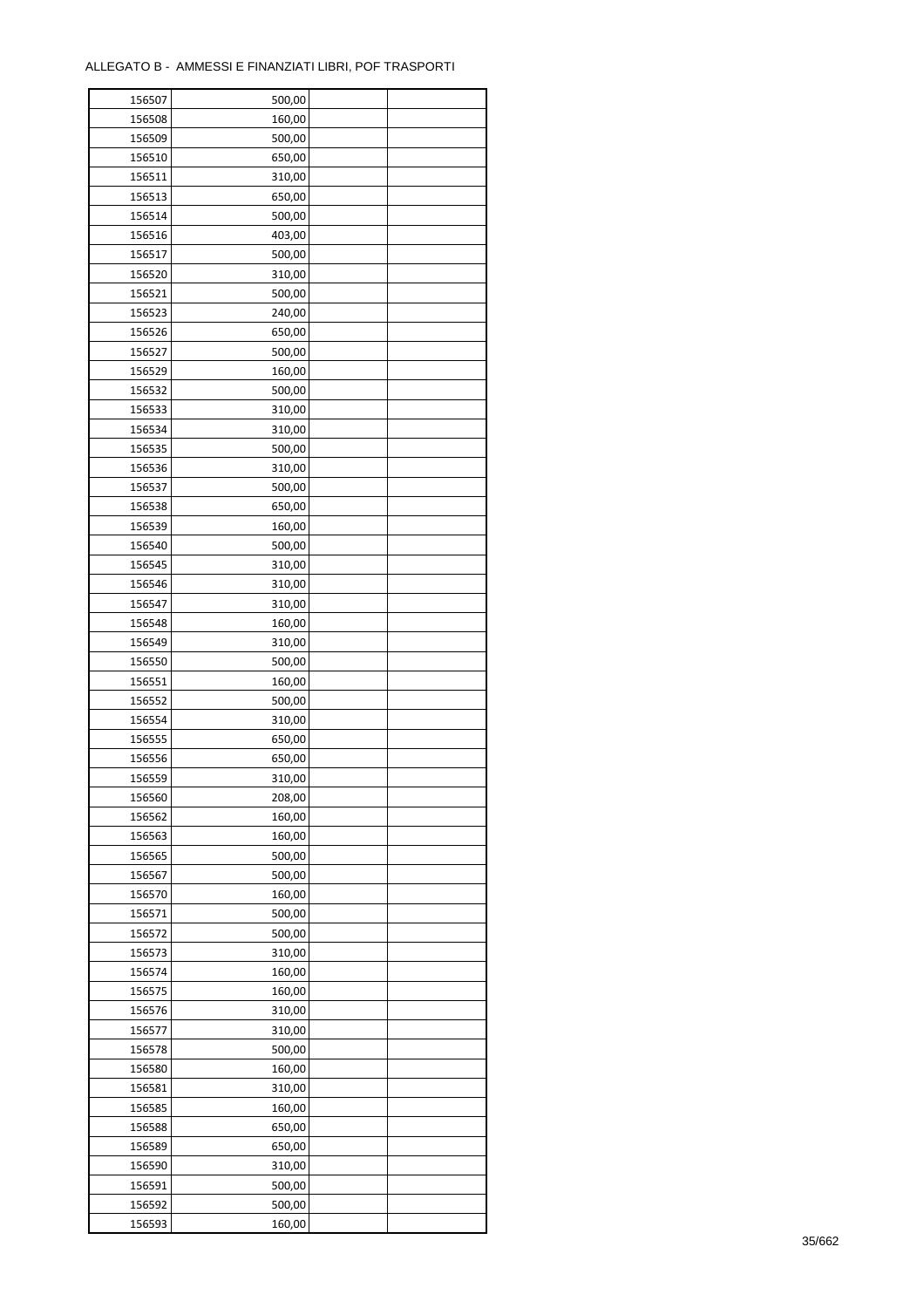| 156594 | 310,00           |  |
|--------|------------------|--|
| 156595 | 310,00           |  |
| 156597 | 310,00           |  |
| 156599 | 310,00           |  |
| 156600 | 650,00           |  |
| 156602 | 160,00           |  |
| 156608 | 650,00           |  |
| 156609 | 160,00           |  |
| 156610 | 310,00           |  |
| 156611 | 650,00           |  |
| 156612 | 500,00           |  |
| 156613 | 500,00           |  |
|        |                  |  |
| 156614 | 310,00           |  |
| 156615 | 160,00           |  |
| 156617 | 500,00           |  |
| 156618 | 310,00           |  |
| 156619 | 160,00           |  |
| 156620 | 160,00           |  |
| 156622 | 500,00           |  |
| 156623 | 500,00           |  |
| 156624 | 650,00           |  |
| 156625 | 310,00           |  |
| 156626 | 500,00           |  |
| 156628 | 500,00           |  |
| 156629 | 500,00           |  |
| 156630 | 310,00           |  |
| 156631 | 160,00           |  |
| 156632 | 650,00           |  |
| 156633 | 500,00           |  |
| 156634 | 310,00           |  |
| 156635 | 160,00           |  |
| 156636 | 160,00           |  |
| 156637 | 160,00           |  |
| 156638 | 310,00           |  |
| 156639 | 240,00           |  |
| 156640 | 500,00           |  |
| 156641 | 500,00           |  |
| 156644 | 310,00           |  |
| 156645 | 160,00           |  |
| 156646 | 310,00           |  |
| 156648 | 650,00           |  |
| 156649 | 160,00           |  |
| 156651 | 160,00           |  |
|        |                  |  |
| 156652 | 310,00<br>310,00 |  |
| 156653 |                  |  |
| 156655 | 160,00           |  |
| 156657 | 160,00           |  |
| 156658 | 160,00           |  |
| 156659 | 500,00           |  |
| 156665 | 500,00           |  |
| 156667 | 160,00           |  |
| 156668 | 310,00           |  |
| 156669 | 310,00           |  |
| 156670 | 310,00           |  |
| 156671 | 500,00           |  |
| 156673 | 310,00           |  |
| 156674 | 500,00           |  |
| 156677 | 650,00           |  |
| 156678 | 500,00           |  |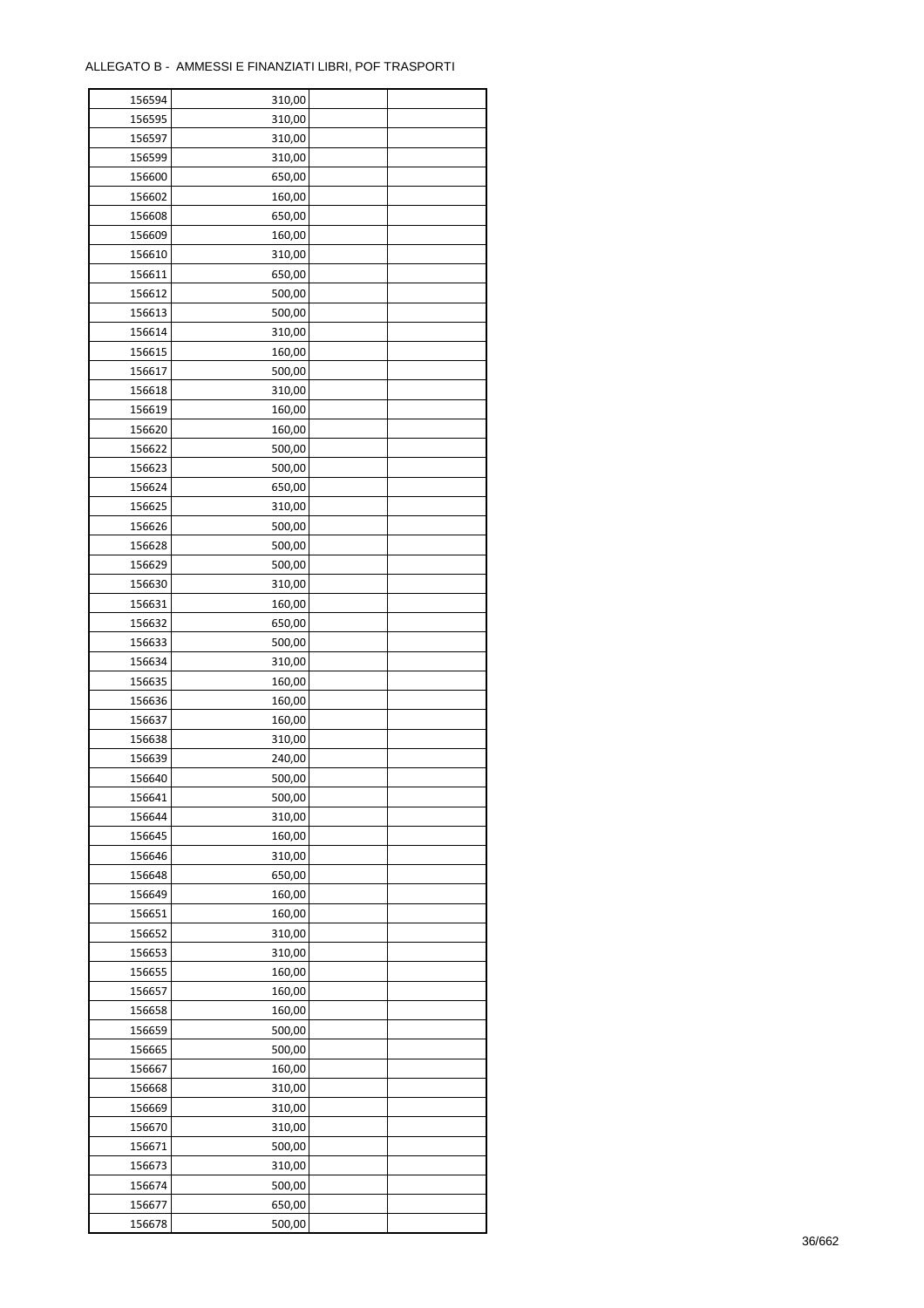| 156679 | 500,00 |  |
|--------|--------|--|
| 156681 | 310,00 |  |
| 156682 | 160,00 |  |
| 156683 | 650,00 |  |
| 156684 | 160,00 |  |
| 156686 | 160,00 |  |
| 156688 | 310,00 |  |
| 156692 | 310,00 |  |
| 156695 |        |  |
|        | 500,00 |  |
| 156696 | 208,00 |  |
| 156699 | 160,00 |  |
| 156701 | 160,00 |  |
| 156702 | 310,00 |  |
| 156703 | 500,00 |  |
| 156704 | 500,00 |  |
| 156705 | 160,00 |  |
| 156706 | 650,00 |  |
| 156709 | 310,00 |  |
| 156710 | 500,00 |  |
| 156711 | 160,00 |  |
| 156712 | 160,00 |  |
| 156713 | 310,00 |  |
| 156714 | 160,00 |  |
| 156715 | 500,00 |  |
| 156716 | 310,00 |  |
| 156717 | 160,00 |  |
| 156718 | 650,00 |  |
| 156719 | 160,00 |  |
|        |        |  |
| 156720 | 650,00 |  |
| 156721 | 160,00 |  |
| 156722 | 160,00 |  |
| 156723 | 160,00 |  |
| 156724 | 310,00 |  |
| 156725 | 160,00 |  |
| 156726 | 310,00 |  |
| 156730 | 500,00 |  |
| 156731 | 208,00 |  |
| 156732 | 310,00 |  |
| 156734 | 160,00 |  |
| 156735 | 650,00 |  |
| 156736 | 650,00 |  |
| 156737 | 310,00 |  |
| 156738 | 160,00 |  |
| 156740 | 310,00 |  |
| 156741 | 240,00 |  |
| 156742 | 500,00 |  |
| 156745 | 310,00 |  |
| 156746 | 310,00 |  |
| 156749 | 500,00 |  |
| 156751 | 500,00 |  |
|        |        |  |
| 156752 | 310,00 |  |
| 156753 | 500,00 |  |
| 156754 | 160,00 |  |
| 156757 | 160,00 |  |
| 156759 | 650,00 |  |
| 156760 | 160,00 |  |
| 156761 | 650,00 |  |
| 156763 | 500,00 |  |
| 156764 | 160,00 |  |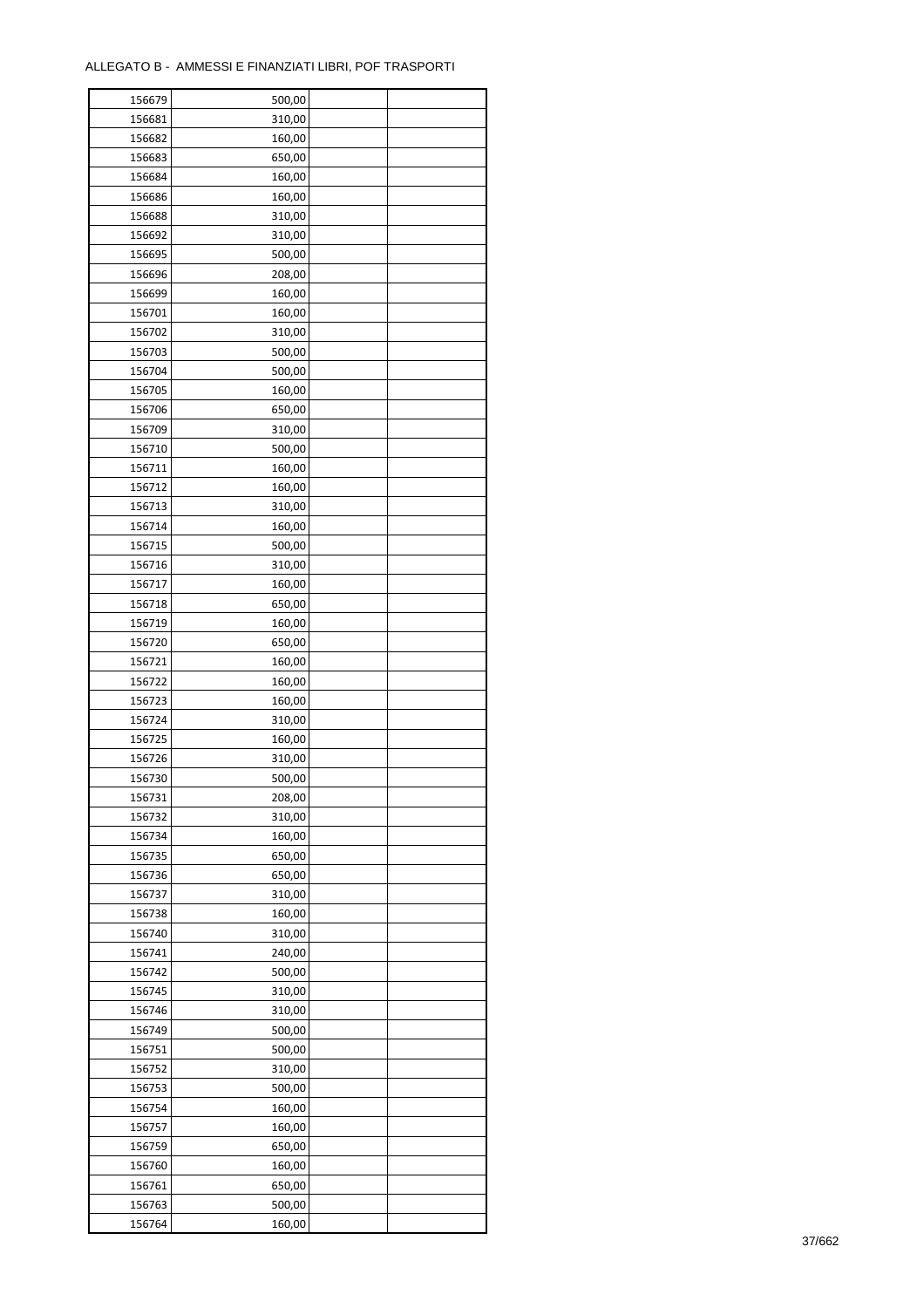| 156765           | 160,00 |  |
|------------------|--------|--|
| 156766           | 160,00 |  |
| 156767           | 500,00 |  |
| 156769           | 160,00 |  |
| 156770           | 310,00 |  |
| 156773           | 160,00 |  |
| 156774           | 160,00 |  |
| 156776           | 160,00 |  |
| 156780           | 650,00 |  |
| 156782           | 310,00 |  |
| 156783           | 500,00 |  |
| 156785           | 310,00 |  |
| 156786           | 650,00 |  |
| 156789           | 650,00 |  |
| 156790           | 310,00 |  |
| 156791           | 310,00 |  |
| 156792           | 160,00 |  |
| 156793           | 160,00 |  |
| 156798           | 160,00 |  |
|                  |        |  |
| 156799           | 160,00 |  |
| 156800           | 160,00 |  |
| 156804           | 310,00 |  |
| 156805           | 160,00 |  |
| 156806           | 310,00 |  |
| 156811           | 310,00 |  |
| 156813           | 500,00 |  |
| 156815           | 310,00 |  |
| 156816           | 500,00 |  |
| 156817           | 500,00 |  |
| 156818           | 500,00 |  |
| 156820           | 160,00 |  |
| 156821           | 650,00 |  |
| 156824<br>156825 | 403,00 |  |
|                  | 465,00 |  |
| 156826           | 650,00 |  |
| 156827           | 650,00 |  |
| 156831           | 160,00 |  |
| 156837           | 160,00 |  |
| 156839           | 310,00 |  |
| 156844           | 160,00 |  |
| 156846           | 500,00 |  |
| 156849           | 500,00 |  |
| 156850           | 650,00 |  |
| 156852           | 160,00 |  |
| 156855           | 500,00 |  |
| 156856           | 160,00 |  |
| 156857           | 160,00 |  |
| 156861           | 160,00 |  |
| 156863           | 310,00 |  |
| 156864           | 500,00 |  |
| 156865           | 500,00 |  |
| 156867           | 500,00 |  |
| 156868           | 500,00 |  |
| 156869           | 160,00 |  |
| 156871           | 160,00 |  |
| 156872           | 750,00 |  |
| 156873           | 500,00 |  |
| 156874           | 500,00 |  |
| 156875           | 160,00 |  |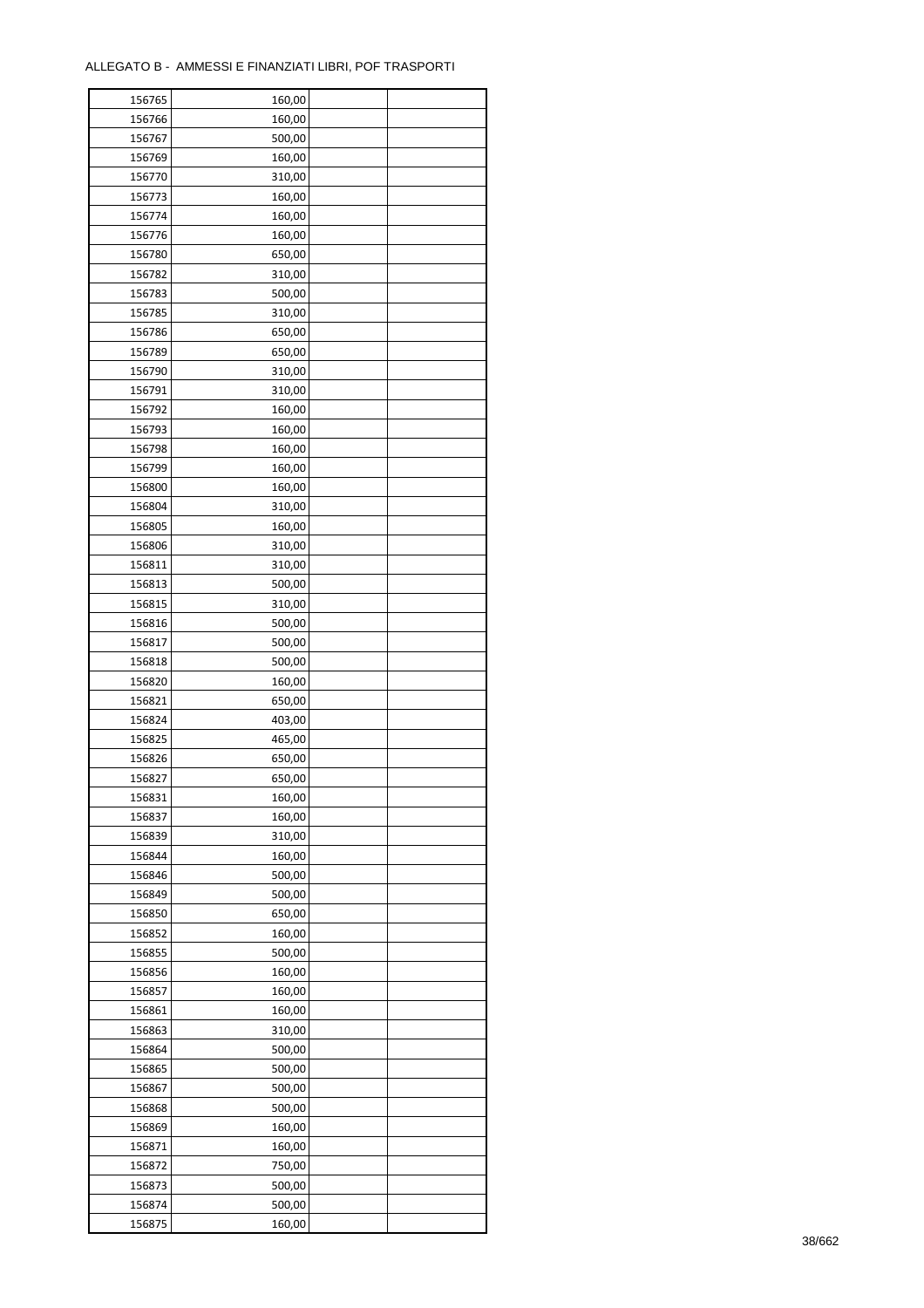| 156876           | 160,00 |  |
|------------------|--------|--|
| 156878           | 403,00 |  |
| 156879           | 500,00 |  |
| 156880           | 310,00 |  |
| 156884           | 310,00 |  |
| 156885           | 500,00 |  |
| 156886           | 465,00 |  |
| 156889           | 310,00 |  |
| 156891           | 500,00 |  |
| 156892           | 500,00 |  |
|                  |        |  |
| 156896<br>156897 | 160,00 |  |
|                  | 310,00 |  |
| 156898           | 160,00 |  |
| 156899           | 160,00 |  |
| 156901           | 160,00 |  |
| 156902           | 310,00 |  |
| 156905           | 160,00 |  |
| 156908           | 160,00 |  |
| 156910           | 310,00 |  |
| 156914           | 240,00 |  |
| 156916           | 160,00 |  |
| 156917           | 500,00 |  |
| 156918           | 500,00 |  |
| 156920           | 160,00 |  |
| 156928           | 310,00 |  |
| 156935           | 310,00 |  |
| 156936           | 160,00 |  |
| 156943           | 310,00 |  |
| 156944           | 160,00 |  |
| 156945           | 160,00 |  |
| 156947           | 650,00 |  |
| 156948           | 160,00 |  |
| 156949           | 310,00 |  |
| 156950           | 160,00 |  |
| 156951           | 500,00 |  |
| 156952           | 650,00 |  |
|                  |        |  |
| 156953           | 500,00 |  |
| 156955           | 500,00 |  |
| 156956           | 310,00 |  |
| 156957           | 500,00 |  |
| 156958           | 403,00 |  |
| 156959           | 160,00 |  |
| 156960           | 500,00 |  |
| 156962           | 403,00 |  |
| 156963           | 160,00 |  |
| 156964           | 160,00 |  |
| 156965           | 160,00 |  |
| 156967           | 160,00 |  |
| 156968           | 310,00 |  |
| 156969           | 310,00 |  |
| 156971           | 310,00 |  |
| 156972           | 160,00 |  |
| 156973           | 310,00 |  |
| 156974           | 310,00 |  |
| 156976           | 160,00 |  |
| 156979           | 403,00 |  |
| 156983           | 500,00 |  |
| 156984           | 160,00 |  |
|                  |        |  |
| 156988           | 160,00 |  |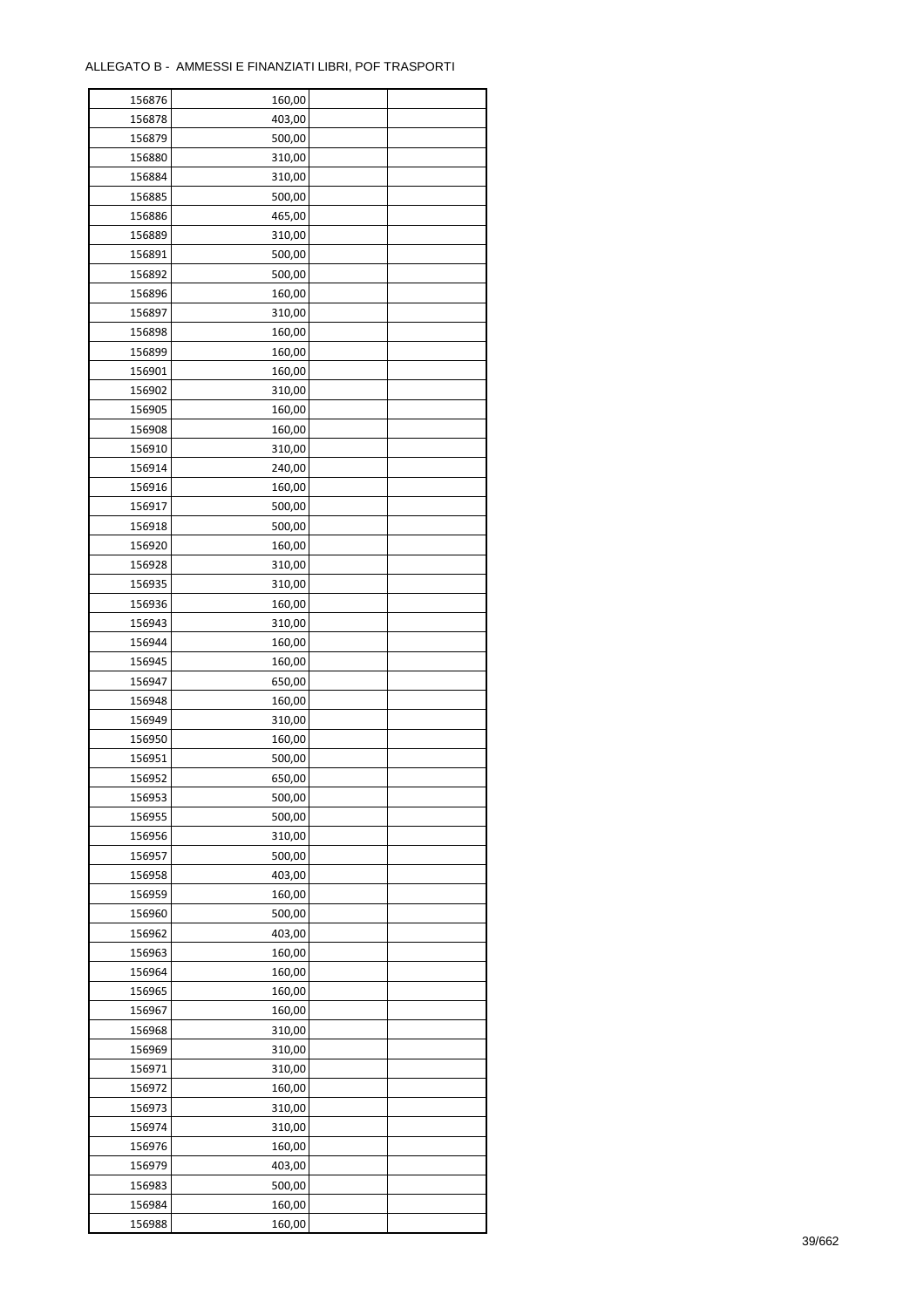| 156990 | 160,00 |  |
|--------|--------|--|
| 156991 | 310,00 |  |
| 156992 | 160,00 |  |
| 156996 | 500,00 |  |
| 156999 | 310,00 |  |
| 157000 | 160,00 |  |
| 157001 | 160,00 |  |
| 157004 | 310,00 |  |
| 157005 | 500,00 |  |
| 157006 | 310,00 |  |
| 157008 | 160,00 |  |
| 157010 | 310,00 |  |
| 157014 | 650,00 |  |
| 157015 | 160,00 |  |
| 157017 | 310,00 |  |
| 157021 | 310,00 |  |
| 157022 | 310,00 |  |
| 157023 | 160,00 |  |
| 157030 | 160,00 |  |
| 157032 | 650,00 |  |
| 157037 | 160,00 |  |
| 157038 | 500,00 |  |
|        | 160,00 |  |
| 157039 |        |  |
| 157044 | 650,00 |  |
| 157045 | 310,00 |  |
| 157046 | 160,00 |  |
| 157047 | 403,00 |  |
| 157048 | 160,00 |  |
| 157049 | 160,00 |  |
| 157050 | 160,00 |  |
| 157052 | 160,00 |  |
| 157053 | 500,00 |  |
| 157058 | 310,00 |  |
| 157060 | 500,00 |  |
| 157062 | 310,00 |  |
| 157068 | 500,00 |  |
| 157072 | 240,00 |  |
| 157073 | 650,00 |  |
| 157074 | 500,00 |  |
| 157077 | 500,00 |  |
| 157078 | 160,00 |  |
| 157084 | 650,00 |  |
| 157088 | 650,00 |  |
| 157090 | 310,00 |  |
| 157092 | 160,00 |  |
| 157096 | 650,00 |  |
| 157097 | 403,00 |  |
| 157099 | 650,00 |  |
| 157100 | 500,00 |  |
| 157101 | 160,00 |  |
| 157102 | 310,00 |  |
| 157106 | 310,00 |  |
| 157107 | 500,00 |  |
| 157108 | 160,00 |  |
| 157109 | 310,00 |  |
| 157110 | 160,00 |  |
| 157111 | 403,00 |  |
| 157113 | 500,00 |  |
| 157114 | 310,00 |  |
|        |        |  |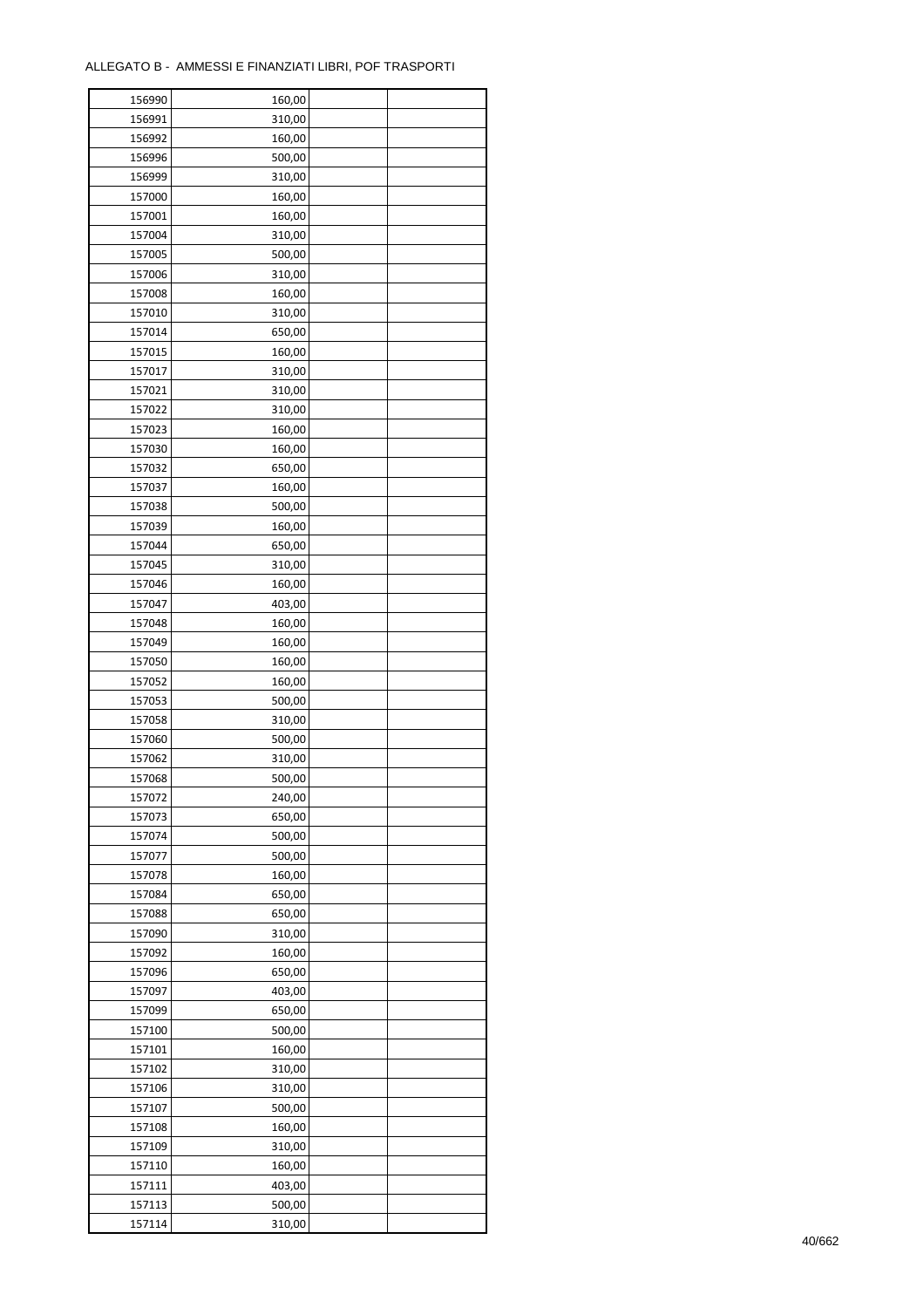| 157115 | 160,00 |  |
|--------|--------|--|
| 157116 | 160,00 |  |
| 157120 | 160,00 |  |
| 157121 | 750,00 |  |
| 157122 | 160,00 |  |
| 157124 | 403,00 |  |
| 157125 | 500,00 |  |
| 157126 | 500,00 |  |
| 157127 | 160,00 |  |
| 157128 | 160,00 |  |
| 157129 | 500,00 |  |
| 157130 | 500,00 |  |
| 157131 | 160,00 |  |
| 157136 | 500,00 |  |
|        |        |  |
| 157137 | 500,00 |  |
| 157141 | 500,00 |  |
| 157144 | 500,00 |  |
| 157146 | 310,00 |  |
| 157150 | 500,00 |  |
| 157151 | 160,00 |  |
| 157152 | 500,00 |  |
| 157153 | 310,00 |  |
| 157154 | 500,00 |  |
| 157155 | 310,00 |  |
| 157156 | 208,00 |  |
| 157157 | 160,00 |  |
| 157158 | 310,00 |  |
| 157159 | 500,00 |  |
| 157160 | 500,00 |  |
| 157162 | 160,00 |  |
| 157163 | 500,00 |  |
| 157164 | 310,00 |  |
| 157165 | 310,00 |  |
| 157167 | 500,00 |  |
| 157168 | 310,00 |  |
| 157169 | 310,00 |  |
| 157170 | 160,00 |  |
| 157171 | 310,00 |  |
|        | 500,00 |  |
| 157172 |        |  |
| 157173 | 160,00 |  |
| 157174 | 500,00 |  |
| 157176 | 160,00 |  |
| 157179 | 208,00 |  |
| 157180 | 310,00 |  |
| 157181 | 500,00 |  |
| 157182 | 310,00 |  |
| 157183 | 500,00 |  |
| 157184 | 310,00 |  |
| 157185 | 160,00 |  |
| 157186 | 310,00 |  |
| 157188 | 650,00 |  |
| 157189 | 650,00 |  |
| 157190 | 310,00 |  |
| 157191 | 310,00 |  |
| 157193 | 160,00 |  |
| 157194 | 500,00 |  |
| 157195 | 500,00 |  |
| 157199 | 160,00 |  |
| 157200 | 160,00 |  |
|        |        |  |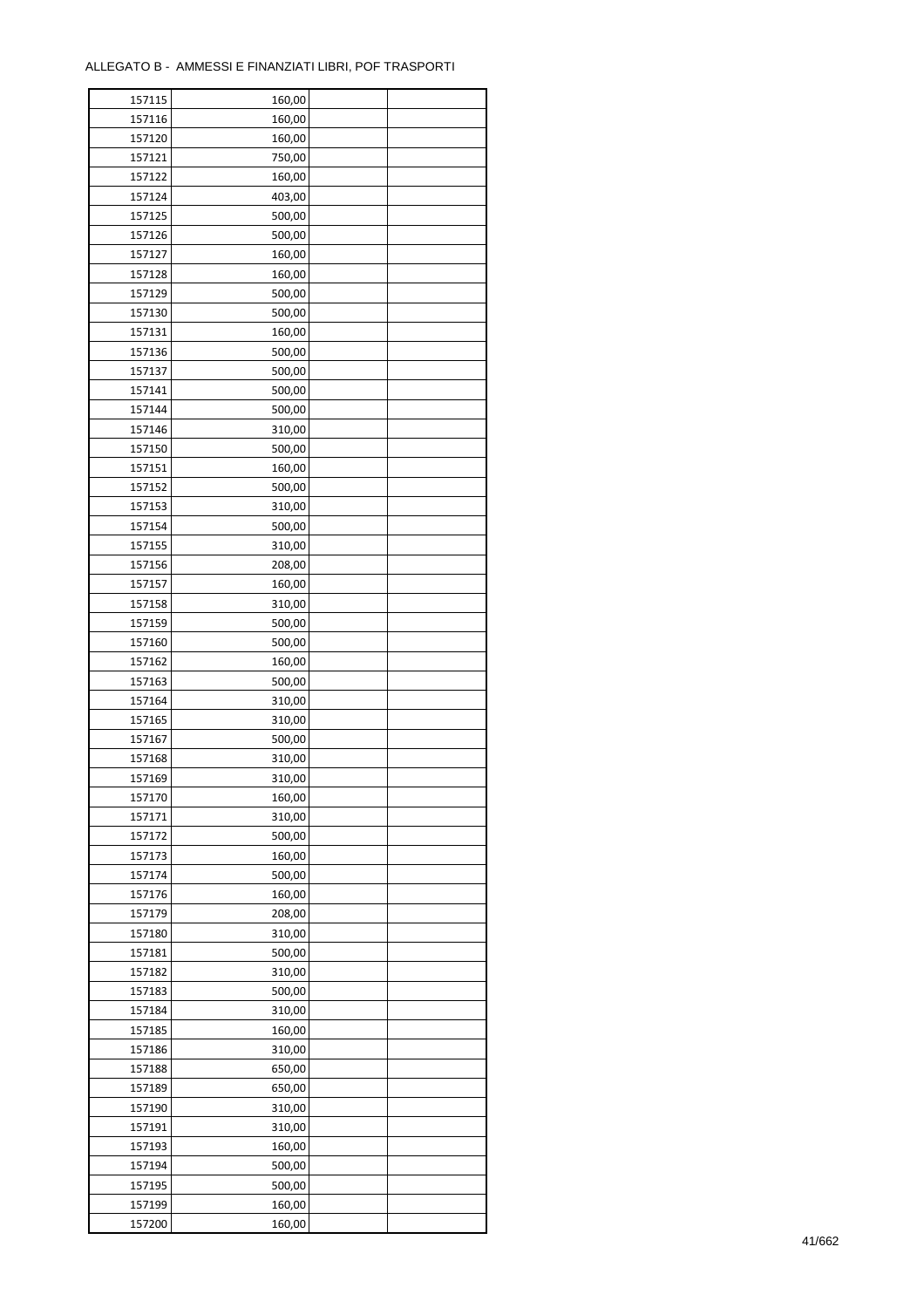| 157202 | 465,00 |  |
|--------|--------|--|
| 157209 | 310,00 |  |
| 157210 | 465,00 |  |
| 157211 | 500,00 |  |
| 157213 | 500,00 |  |
| 157214 | 310,00 |  |
| 157219 | 310,00 |  |
| 157220 | 160,00 |  |
| 157221 | 160,00 |  |
| 157225 | 310,00 |  |
| 157226 | 160,00 |  |
|        |        |  |
| 157228 | 500,00 |  |
| 157229 | 160,00 |  |
| 157230 | 310,00 |  |
| 157232 | 160,00 |  |
| 157236 | 500,00 |  |
| 157238 | 160,00 |  |
| 157239 | 500,00 |  |
| 157241 | 310,00 |  |
| 157242 | 160,00 |  |
| 157247 | 650,00 |  |
| 157251 | 500,00 |  |
| 157252 | 310,00 |  |
| 157253 | 160,00 |  |
| 157256 | 650,00 |  |
| 157257 | 160,00 |  |
| 157258 | 500,00 |  |
| 157259 | 500,00 |  |
| 157260 | 500,00 |  |
| 157261 | 500,00 |  |
| 157262 | 500,00 |  |
| 157263 |        |  |
|        | 310,00 |  |
| 157264 | 500,00 |  |
| 157265 | 500,00 |  |
| 157268 | 160,00 |  |
| 157269 | 465,00 |  |
| 157274 | 650,00 |  |
| 157275 | 500,00 |  |
| 157276 | 160,00 |  |
| 157277 | 310,00 |  |
| 157279 | 500,00 |  |
| 157280 | 310,00 |  |
| 157281 | 500,00 |  |
| 157284 | 500,00 |  |
| 157286 | 310,00 |  |
| 157290 | 500,00 |  |
| 157294 | 650,00 |  |
| 157296 | 160,00 |  |
| 157297 | 160,00 |  |
| 157298 | 310,00 |  |
| 157299 | 650,00 |  |
| 157301 | 310,00 |  |
| 157302 | 500,00 |  |
| 157305 | 500,00 |  |
|        |        |  |
| 157306 | 500,00 |  |
| 157307 | 500,00 |  |
| 157308 | 403,00 |  |
| 157310 | 160,00 |  |
| 157314 | 310,00 |  |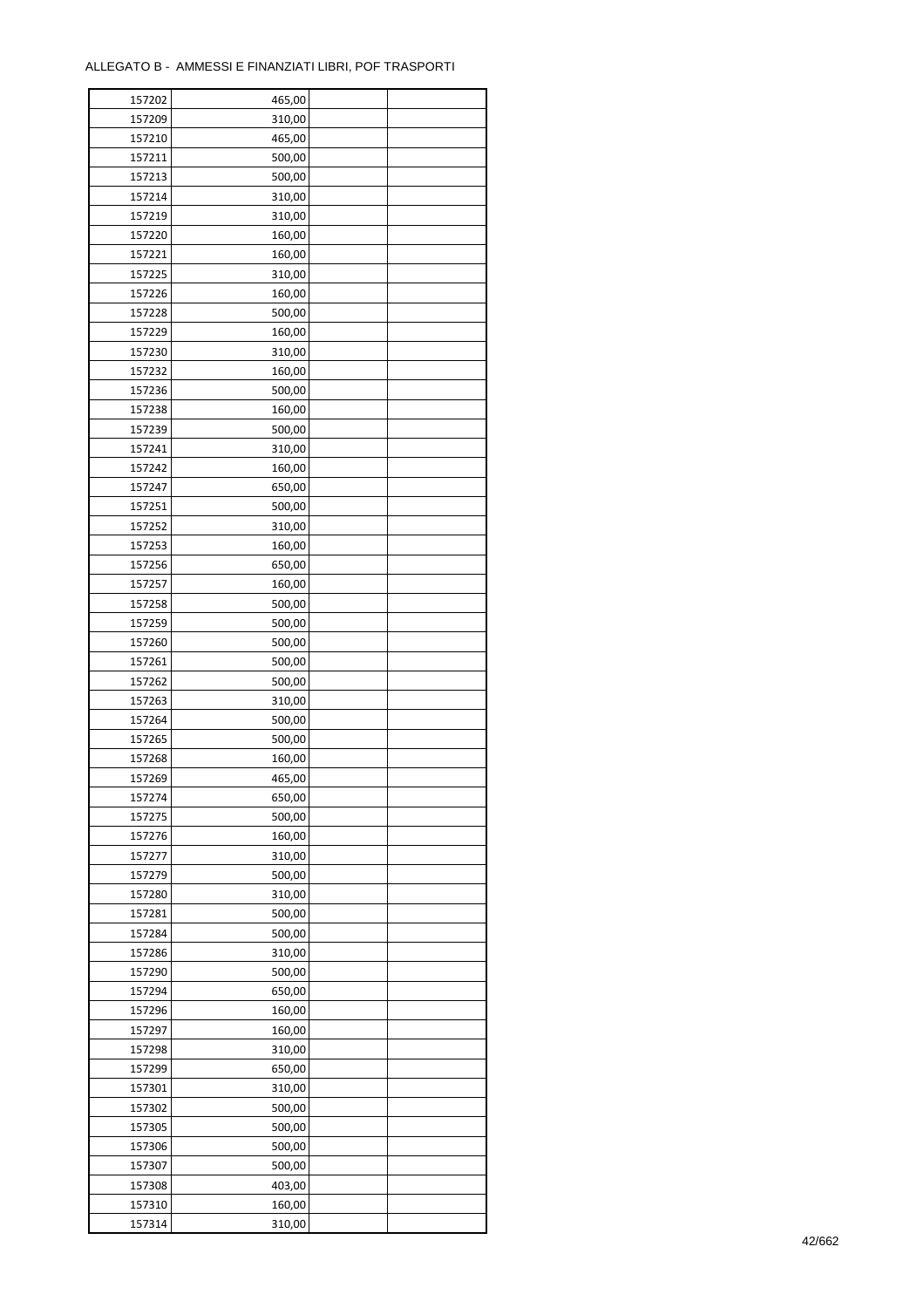| 157315 | 500,00 |  |
|--------|--------|--|
| 157318 | 310,00 |  |
| 157319 | 160,00 |  |
| 157320 | 310,00 |  |
| 157321 | 500,00 |  |
| 157323 | 310,00 |  |
| 157324 | 500,00 |  |
| 157325 | 160,00 |  |
| 157326 |        |  |
|        | 160,00 |  |
| 157329 | 650,00 |  |
| 157330 | 160,00 |  |
| 157331 | 160,00 |  |
| 157332 | 500,00 |  |
| 157333 | 500,00 |  |
| 157335 | 650,00 |  |
| 157336 | 310,00 |  |
| 157337 | 650,00 |  |
| 157338 | 500,00 |  |
| 157339 | 160,00 |  |
| 157340 | 160,00 |  |
| 157341 | 650,00 |  |
| 157342 | 160,00 |  |
| 157343 | 310,00 |  |
| 157344 | 310,00 |  |
| 157345 | 160,00 |  |
| 157346 | 500,00 |  |
| 157348 | 500,00 |  |
| 157351 | 310,00 |  |
| 157352 | 650,00 |  |
|        |        |  |
| 157353 | 500,00 |  |
| 157354 | 500,00 |  |
| 157355 | 160,00 |  |
| 157356 | 500,00 |  |
| 157357 | 310,00 |  |
| 157358 | 500,00 |  |
| 157361 | 160,00 |  |
| 157364 | 310,00 |  |
| 157366 | 310,00 |  |
| 157367 | 160,00 |  |
| 157370 | 240,00 |  |
| 157371 | 500,00 |  |
| 157372 | 160,00 |  |
| 157375 | 160,00 |  |
| 157376 | 160,00 |  |
| 157378 | 310,00 |  |
| 157380 | 500,00 |  |
| 157381 | 500,00 |  |
| 157383 | 500,00 |  |
| 157384 | 310,00 |  |
|        |        |  |
| 157385 | 310,00 |  |
| 157387 | 500,00 |  |
| 157389 | 500,00 |  |
| 157393 | 310,00 |  |
| 157394 | 160,00 |  |
| 157395 | 500,00 |  |
| 157396 | 160,00 |  |
| 157397 | 160,00 |  |
| 157398 | 500,00 |  |
| 157399 | 310,00 |  |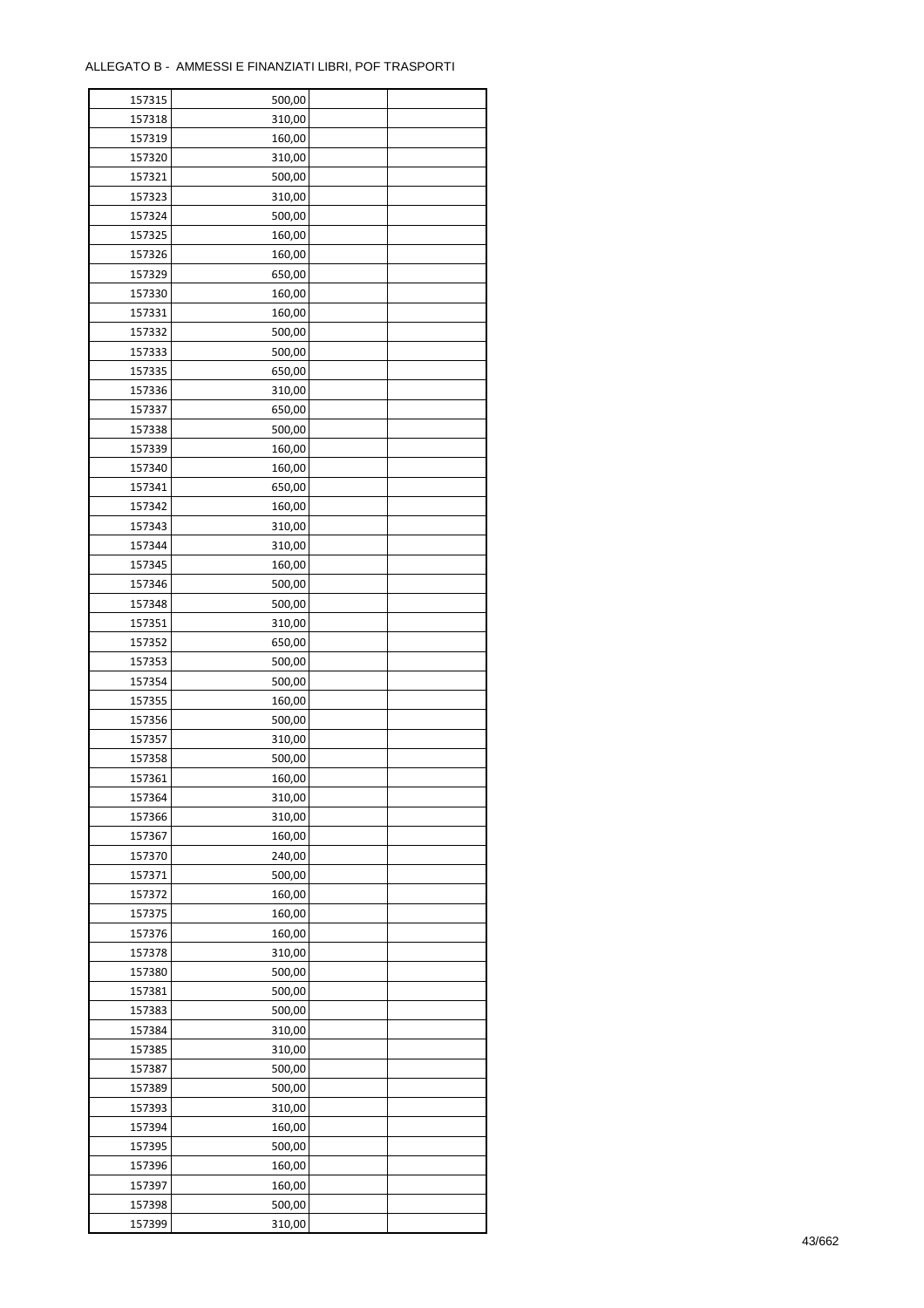| 157400 | 650,00 |  |
|--------|--------|--|
| 157401 | 310,00 |  |
| 157402 | 650,00 |  |
| 157403 | 500,00 |  |
| 157404 | 500,00 |  |
| 157407 | 160,00 |  |
| 157408 | 650,00 |  |
| 157409 | 310,00 |  |
|        |        |  |
| 157410 | 310,00 |  |
| 157411 | 310,00 |  |
| 157413 | 160,00 |  |
| 157414 | 500,00 |  |
| 157415 | 500,00 |  |
| 157416 | 500,00 |  |
| 157418 | 310,00 |  |
| 157419 | 500,00 |  |
| 157422 | 310,00 |  |
| 157423 | 160,00 |  |
| 157425 | 650,00 |  |
| 157426 | 310,00 |  |
| 157428 | 310,00 |  |
| 157432 | 310,00 |  |
| 157433 | 500,00 |  |
| 157434 | 310,00 |  |
| 157436 | 310,00 |  |
| 157437 | 310,00 |  |
| 157438 | 500,00 |  |
| 157439 | 500,00 |  |
| 157440 | 500,00 |  |
|        |        |  |
| 157441 | 310,00 |  |
| 157442 | 310,00 |  |
| 157447 | 310,00 |  |
| 157449 | 160,00 |  |
| 157451 | 310,00 |  |
| 157453 | 650,00 |  |
| 157455 | 500,00 |  |
| 157456 | 500,00 |  |
| 157457 | 500,00 |  |
| 157459 | 160,00 |  |
| 157460 | 160,00 |  |
| 157462 | 160,00 |  |
| 157464 | 310,00 |  |
| 157468 | 310,00 |  |
| 157469 | 160,00 |  |
| 157475 | 310,00 |  |
| 157477 | 160,00 |  |
| 157478 | 650,00 |  |
| 157484 | 500,00 |  |
| 157486 | 310,00 |  |
| 157490 | 310,00 |  |
|        |        |  |
| 157494 | 500,00 |  |
| 157495 | 500,00 |  |
| 157496 | 310,00 |  |
| 157497 | 160,00 |  |
| 157498 | 160,00 |  |
| 157499 | 160,00 |  |
| 157501 | 500,00 |  |
| 157502 | 310,00 |  |
| 157503 | 500,00 |  |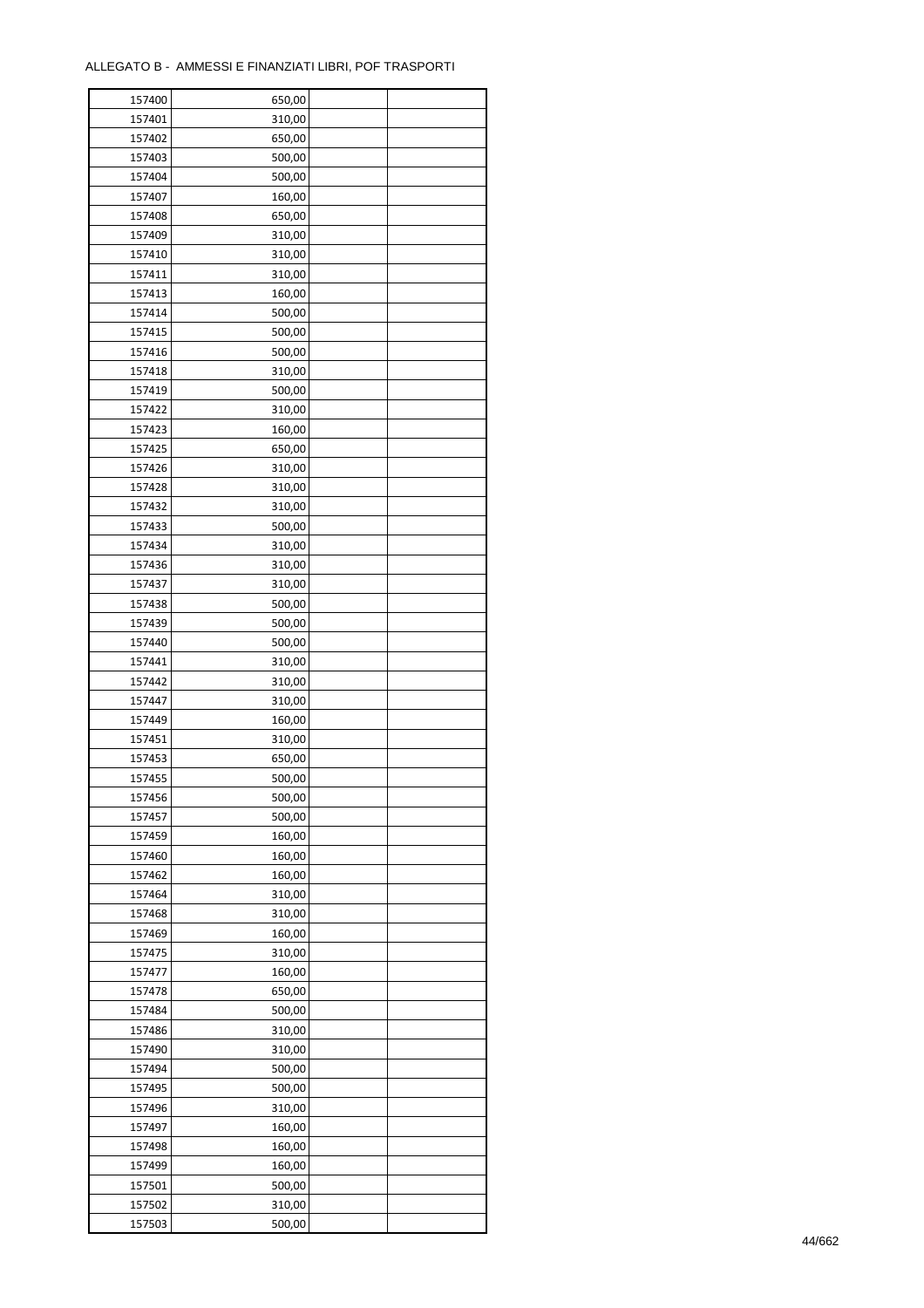| 157506 | 160,00 |  |
|--------|--------|--|
| 157511 | 310,00 |  |
| 157512 | 310,00 |  |
| 157514 | 310,00 |  |
| 157515 | 160,00 |  |
| 157516 | 465,00 |  |
| 157518 | 500,00 |  |
| 157519 | 500,00 |  |
|        |        |  |
| 157520 | 650,00 |  |
| 157522 | 160,00 |  |
| 157524 | 310,00 |  |
| 157527 | 310,00 |  |
| 157528 | 160,00 |  |
| 157530 | 160,00 |  |
| 157531 | 160,00 |  |
| 157532 | 310,00 |  |
| 157533 | 310,00 |  |
| 157534 | 160,00 |  |
| 157535 | 160,00 |  |
| 157539 | 500,00 |  |
| 157541 | 500,00 |  |
| 157547 | 160,00 |  |
| 157551 | 310,00 |  |
| 157552 | 650,00 |  |
| 157553 | 160,00 |  |
| 157554 | 160,00 |  |
| 157556 | 500,00 |  |
| 157558 | 160,00 |  |
| 157566 | 310,00 |  |
|        |        |  |
| 157568 | 750,00 |  |
| 157570 | 500,00 |  |
| 157571 | 500,00 |  |
| 157572 | 310,00 |  |
| 157574 | 160,00 |  |
| 157577 | 500,00 |  |
| 157581 | 500,00 |  |
| 157582 | 160,00 |  |
| 157583 | 500,00 |  |
| 157584 | 160,00 |  |
| 157585 | 310,00 |  |
| 157587 | 310,00 |  |
| 157588 | 500,00 |  |
| 157589 | 500,00 |  |
| 157590 | 310,00 |  |
| 157591 | 310,00 |  |
| 157592 | 160,00 |  |
| 157593 | 650,00 |  |
| 157594 | 310,00 |  |
| 157596 | 310,00 |  |
| 157597 | 500,00 |  |
|        |        |  |
| 157598 | 310,00 |  |
| 157599 | 160,00 |  |
| 157601 | 310,00 |  |
| 157602 | 500,00 |  |
| 157603 | 650,00 |  |
| 157604 | 310,00 |  |
| 157605 | 310,00 |  |
| 157609 | 160,00 |  |
| 157610 | 500,00 |  |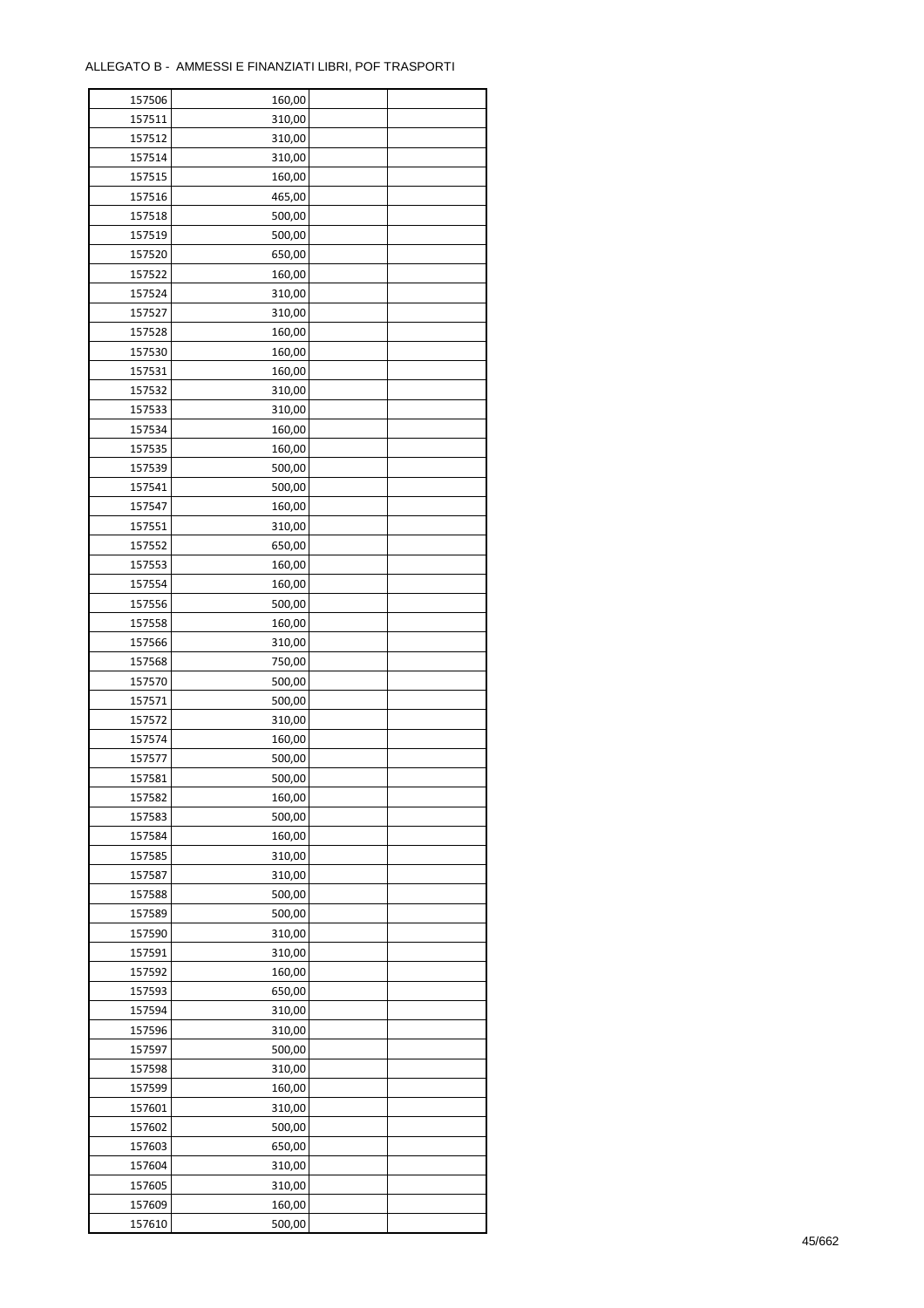| 157611 | 310,00 |  |
|--------|--------|--|
| 157612 | 310,00 |  |
| 157613 | 160,00 |  |
| 157614 | 500,00 |  |
| 157615 | 650,00 |  |
| 157619 | 160,00 |  |
| 157620 | 465,00 |  |
| 157621 | 500,00 |  |
|        |        |  |
| 157622 | 160,00 |  |
| 157623 | 500,00 |  |
| 157624 | 500,00 |  |
| 157625 | 650,00 |  |
| 157626 | 500,00 |  |
| 157627 | 500,00 |  |
| 157628 | 310,00 |  |
| 157629 | 310,00 |  |
| 157634 | 310,00 |  |
| 157635 | 500,00 |  |
| 157637 | 160,00 |  |
| 157638 | 160,00 |  |
| 157639 | 500,00 |  |
| 157640 | 500,00 |  |
| 157641 | 310,00 |  |
| 157642 | 160,00 |  |
|        |        |  |
| 157643 | 160,00 |  |
| 157644 | 650,00 |  |
| 157645 | 310,00 |  |
| 157647 | 160,00 |  |
| 157648 | 310,00 |  |
| 157649 | 500,00 |  |
| 157650 | 500,00 |  |
| 157653 | 160,00 |  |
| 157654 | 160,00 |  |
| 157655 | 500,00 |  |
| 157656 | 500,00 |  |
| 157660 | 500,00 |  |
| 157665 | 160,00 |  |
| 157666 | 500,00 |  |
| 157667 | 500,00 |  |
| 157668 | 310,00 |  |
| 157669 |        |  |
|        | 650,00 |  |
| 157670 | 160,00 |  |
| 157671 | 500,00 |  |
| 157674 | 310,00 |  |
| 157675 | 650,00 |  |
| 157676 | 160,00 |  |
| 157677 | 160,00 |  |
| 157678 | 310,00 |  |
| 157679 | 310,00 |  |
| 157680 | 160,00 |  |
| 157681 | 500,00 |  |
| 157682 | 310,00 |  |
| 157683 | 160,00 |  |
| 157684 | 500,00 |  |
| 157685 | 500,00 |  |
|        |        |  |
| 157686 | 650,00 |  |
| 157687 | 310,00 |  |
| 157689 | 310,00 |  |
| 157690 | 160,00 |  |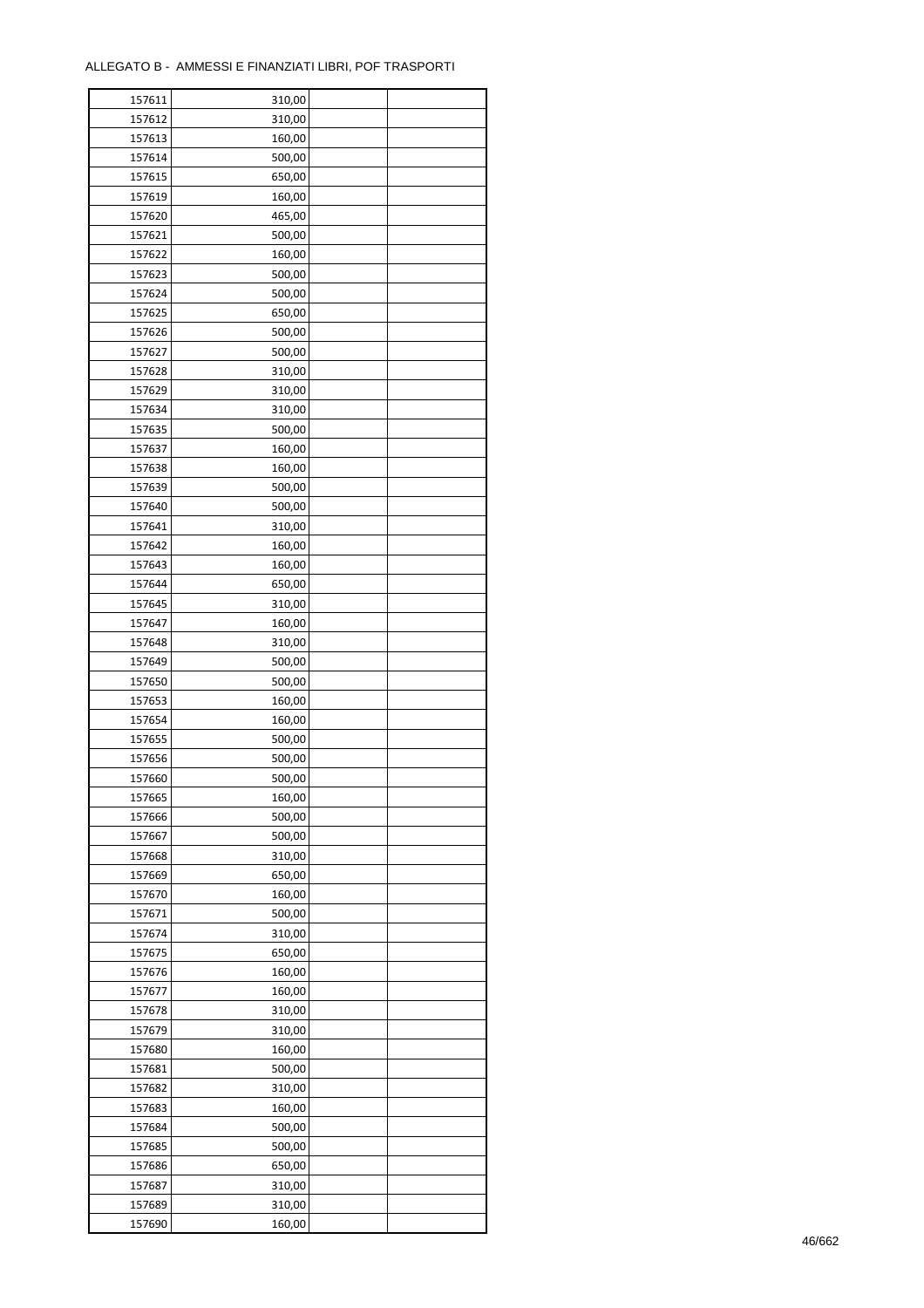| 157691 | 310,00 |  |
|--------|--------|--|
| 157693 | 310,00 |  |
| 157694 | 160,00 |  |
| 157695 | 500,00 |  |
| 157697 | 650,00 |  |
| 157699 | 240,00 |  |
| 157700 | 500,00 |  |
| 157701 | 240,00 |  |
| 157703 | 650,00 |  |
| 157704 | 465,00 |  |
| 157705 | 500,00 |  |
|        |        |  |
| 157708 | 160,00 |  |
| 157710 | 465,00 |  |
| 157711 | 650,00 |  |
| 157712 | 500,00 |  |
| 157713 | 500,00 |  |
| 157714 | 500,00 |  |
| 157715 | 650,00 |  |
| 157716 | 500,00 |  |
| 157718 | 310,00 |  |
| 157719 | 160,00 |  |
| 157720 | 750,00 |  |
| 157721 | 500,00 |  |
| 157722 | 500,00 |  |
| 157723 | 500,00 |  |
| 157724 | 160,00 |  |
| 157727 | 500,00 |  |
| 157729 | 310,00 |  |
| 157730 | 160,00 |  |
| 157732 | 160,00 |  |
| 157734 | 500,00 |  |
|        |        |  |
| 157737 | 160,00 |  |
| 157739 | 160,00 |  |
| 157740 | 160,00 |  |
| 157741 | 500,00 |  |
| 157742 | 310,00 |  |
| 157744 | 500,00 |  |
| 157746 | 310,00 |  |
| 157747 | 650,00 |  |
| 157749 | 310,00 |  |
| 157753 | 500,00 |  |
| 157755 | 500,00 |  |
| 157756 | 650,00 |  |
| 157757 | 650,00 |  |
| 157758 | 160,00 |  |
| 157760 | 310,00 |  |
| 157761 | 310,00 |  |
| 157762 | 310,00 |  |
| 157763 | 310,00 |  |
| 157764 | 160,00 |  |
| 157765 | 500,00 |  |
| 157766 | 310,00 |  |
| 157767 | 310,00 |  |
| 157770 | 310,00 |  |
|        |        |  |
| 157771 | 160,00 |  |
| 157772 | 160,00 |  |
| 157774 | 650,00 |  |
| 157775 | 160,00 |  |
| 157777 | 500,00 |  |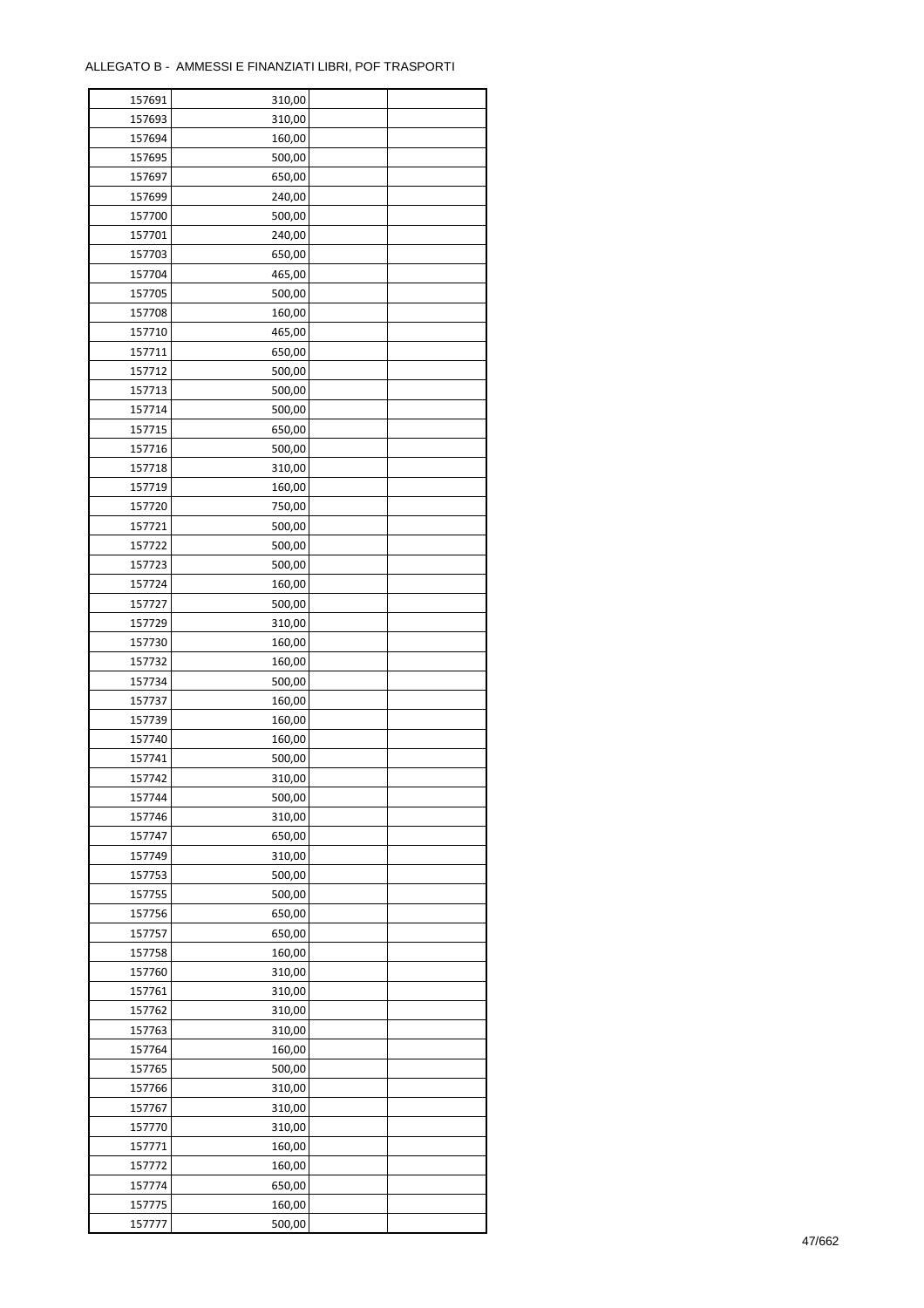| 157779 | 160,00 |  |
|--------|--------|--|
| 157780 | 650,00 |  |
| 157782 | 310,00 |  |
| 157785 | 310,00 |  |
| 157787 | 310,00 |  |
| 157788 | 310,00 |  |
| 157790 | 500,00 |  |
| 157792 | 310,00 |  |
|        |        |  |
| 157793 | 310,00 |  |
| 157794 | 310,00 |  |
| 157796 | 500,00 |  |
| 157797 | 500,00 |  |
| 157798 | 500,00 |  |
| 157799 | 310,00 |  |
| 157800 | 500,00 |  |
| 157801 | 500,00 |  |
| 157802 | 160,00 |  |
| 157803 | 403,00 |  |
| 157804 | 160,00 |  |
| 157805 | 310,00 |  |
| 157806 | 160,00 |  |
| 157807 | 208,00 |  |
| 157808 | 403,00 |  |
| 157809 | 208,00 |  |
| 157810 | 500,00 |  |
| 157812 | 500,00 |  |
|        |        |  |
| 157814 | 500,00 |  |
| 157816 | 500,00 |  |
| 157817 | 160,00 |  |
| 157819 | 310,00 |  |
| 157820 | 310,00 |  |
| 157821 | 160,00 |  |
| 157823 | 500,00 |  |
| 157824 | 310,00 |  |
| 157825 | 500,00 |  |
| 157826 | 500,00 |  |
| 157828 | 160,00 |  |
| 157831 | 310,00 |  |
| 157836 | 500,00 |  |
| 157839 | 650,00 |  |
| 157840 | 160,00 |  |
| 157841 | 160,00 |  |
| 157842 | 500,00 |  |
| 157844 | 500,00 |  |
| 157845 | 160,00 |  |
| 157848 |        |  |
|        | 160,00 |  |
| 157849 | 650,00 |  |
| 157850 | 160,00 |  |
| 157851 | 160,00 |  |
| 157852 | 500,00 |  |
| 157853 | 160,00 |  |
| 157854 | 310,00 |  |
| 157859 | 500,00 |  |
| 157864 | 500,00 |  |
| 157865 | 500,00 |  |
| 157867 | 160,00 |  |
| 157870 | 310,00 |  |
| 157873 | 160,00 |  |
| 157877 | 500,00 |  |
|        |        |  |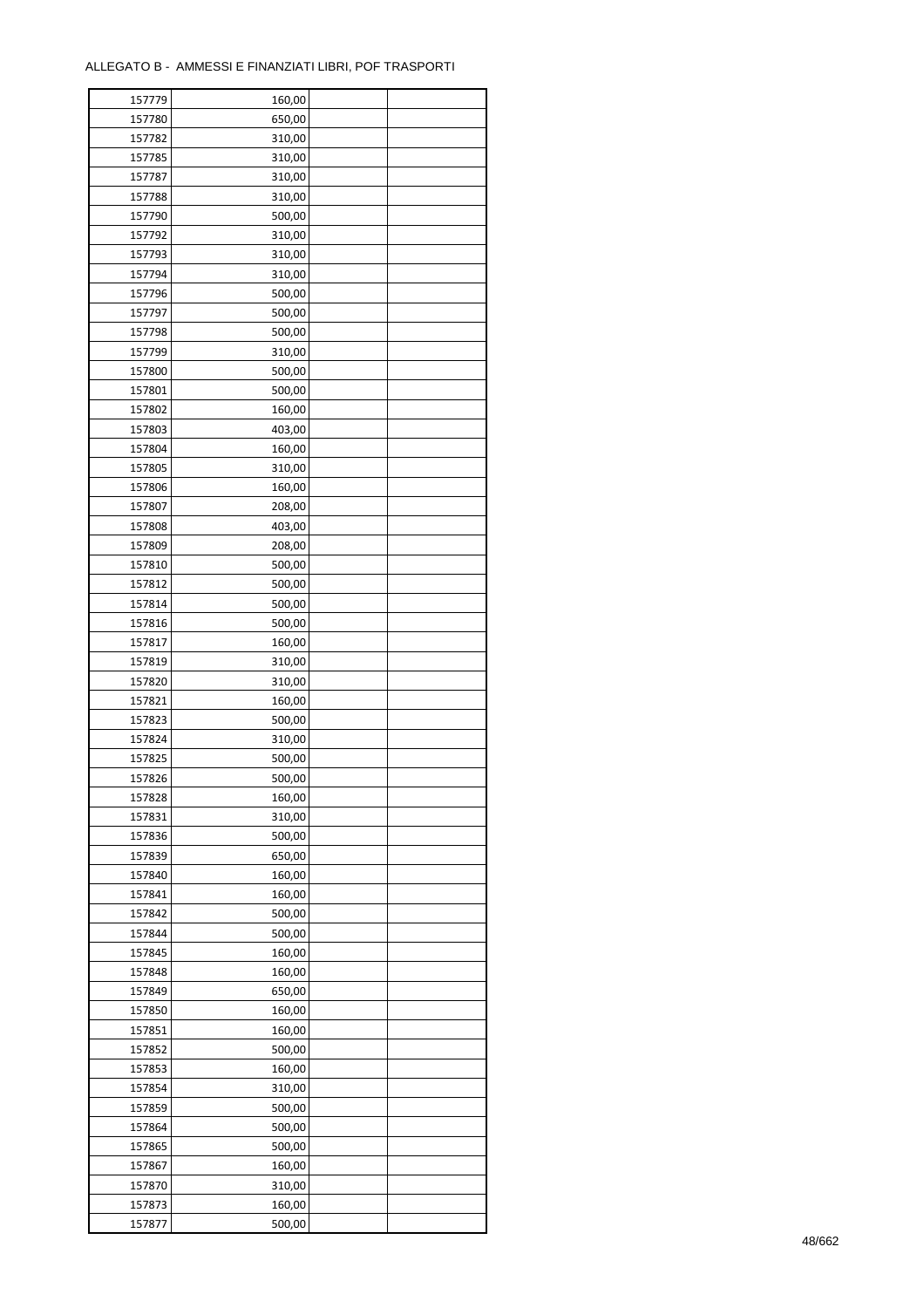| 157878 | 500,00 |  |
|--------|--------|--|
| 157880 | 500,00 |  |
| 157881 | 403,00 |  |
| 157882 | 160,00 |  |
| 157884 | 160,00 |  |
| 157885 | 160,00 |  |
| 157886 | 160,00 |  |
| 157889 | 500,00 |  |
|        |        |  |
| 157891 | 500,00 |  |
| 157892 | 310,00 |  |
| 157893 | 650,00 |  |
| 157897 | 500,00 |  |
| 157899 | 310,00 |  |
| 157901 | 500,00 |  |
| 157904 | 500,00 |  |
| 157908 | 160,00 |  |
| 157909 | 160,00 |  |
| 157910 | 310,00 |  |
| 157911 | 160,00 |  |
| 157914 | 310,00 |  |
| 157915 | 160,00 |  |
| 157916 | 310,00 |  |
| 157918 | 500,00 |  |
| 157919 | 310,00 |  |
| 157921 | 500,00 |  |
| 157922 | 310,00 |  |
| 157923 | 650,00 |  |
| 157924 | 160,00 |  |
| 157926 | 160,00 |  |
|        |        |  |
| 157927 | 310,00 |  |
| 157929 | 500,00 |  |
| 157930 | 310,00 |  |
| 157932 | 160,00 |  |
| 157934 | 650,00 |  |
| 157935 | 310,00 |  |
| 157938 | 500,00 |  |
| 157940 | 500,00 |  |
| 157941 | 500,00 |  |
| 157942 | 160,00 |  |
| 157950 | 160,00 |  |
| 157951 | 500,00 |  |
| 157954 | 160,00 |  |
| 157955 | 500,00 |  |
| 157956 | 310,00 |  |
| 157958 | 500,00 |  |
| 157959 | 160,00 |  |
| 157960 | 160,00 |  |
| 157964 | 310,00 |  |
| 157965 | 160,00 |  |
| 157966 | 310,00 |  |
|        |        |  |
| 157967 | 650,00 |  |
| 157969 | 310,00 |  |
| 157970 | 160,00 |  |
| 157972 | 160,00 |  |
| 157975 | 310,00 |  |
| 157976 | 500,00 |  |
| 157977 | 500,00 |  |
| 157978 | 310,00 |  |
| 157979 | 240,00 |  |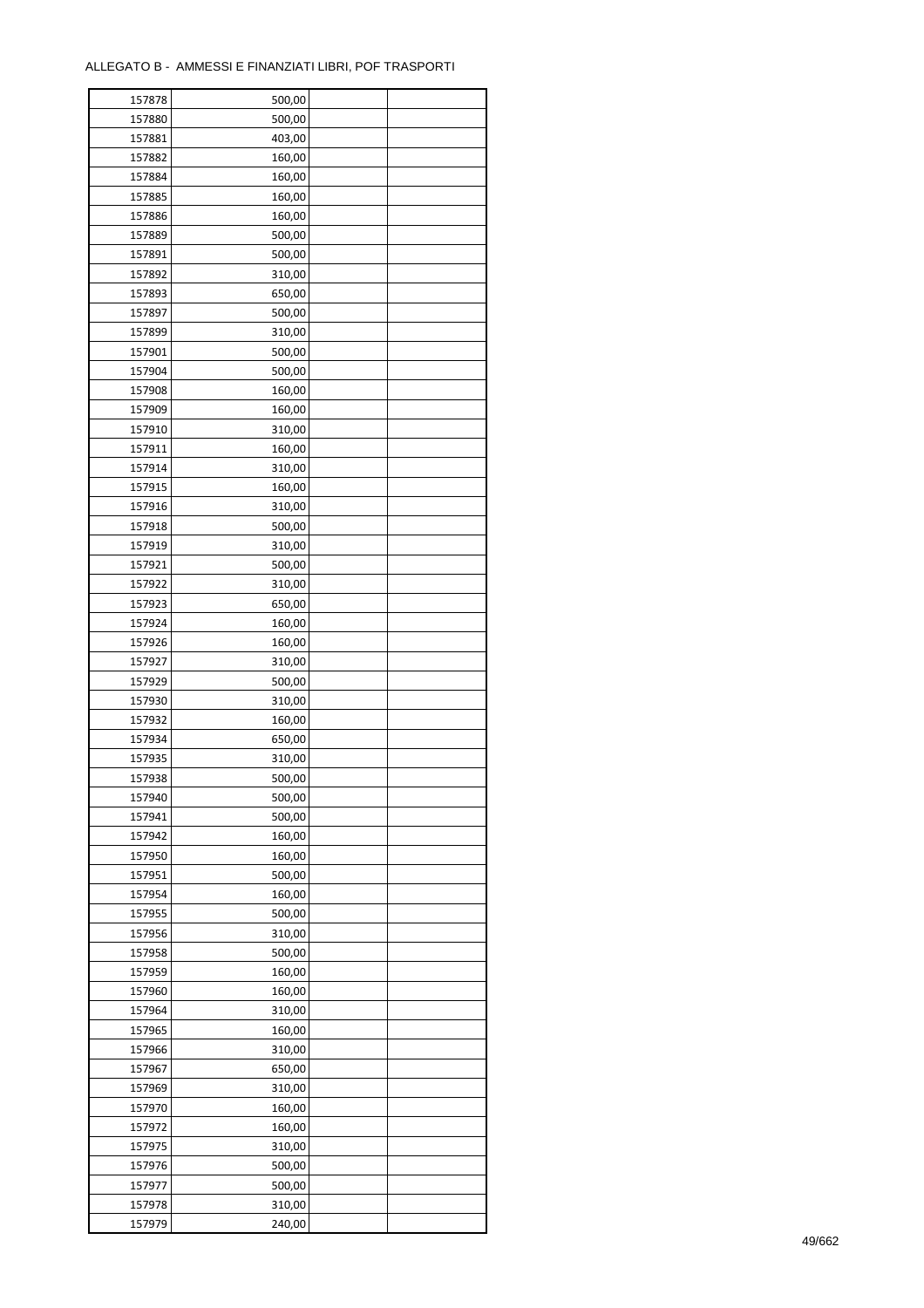| 157980 | 310,00 |  |
|--------|--------|--|
| 157982 | 160,00 |  |
| 157983 | 500,00 |  |
| 157984 | 160,00 |  |
| 157985 | 650,00 |  |
| 157986 | 650,00 |  |
| 157987 | 500,00 |  |
| 157988 | 500,00 |  |
| 157989 | 500,00 |  |
| 157990 | 500,00 |  |
| 157991 | 650,00 |  |
| 157993 | 500,00 |  |
| 157996 | 500,00 |  |
| 157997 | 160,00 |  |
|        |        |  |
| 157998 | 650,00 |  |
| 157999 | 500,00 |  |
| 158000 | 310,00 |  |
| 158001 | 310,00 |  |
| 158002 | 650,00 |  |
| 158003 | 160,00 |  |
| 158004 | 160,00 |  |
| 158005 | 403,00 |  |
| 158006 | 500,00 |  |
| 158007 | 160,00 |  |
| 158008 | 500,00 |  |
| 158009 | 310,00 |  |
| 158010 | 500,00 |  |
| 158011 | 160,00 |  |
| 158015 | 500,00 |  |
| 158016 | 160,00 |  |
| 158017 | 160,00 |  |
| 158021 | 310,00 |  |
| 158024 | 500,00 |  |
| 158025 | 310,00 |  |
| 158026 | 500,00 |  |
| 158030 | 310,00 |  |
| 158034 | 500,00 |  |
| 158037 | 160,00 |  |
| 158039 | 650,00 |  |
| 158041 | 160,00 |  |
| 158047 | 500,00 |  |
| 158049 | 500,00 |  |
| 158050 | 650,00 |  |
| 158051 | 650,00 |  |
| 158053 | 650,00 |  |
| 158054 | 500,00 |  |
| 158055 | 500,00 |  |
| 158058 | 500,00 |  |
| 158060 | 500,00 |  |
| 158063 | 500,00 |  |
| 158065 | 160,00 |  |
| 158067 | 160,00 |  |
| 158069 | 160,00 |  |
|        |        |  |
| 158070 | 650,00 |  |
| 158071 | 160,00 |  |
| 158072 | 208,00 |  |
| 158075 | 310,00 |  |
| 158076 | 500,00 |  |
| 158077 | 500,00 |  |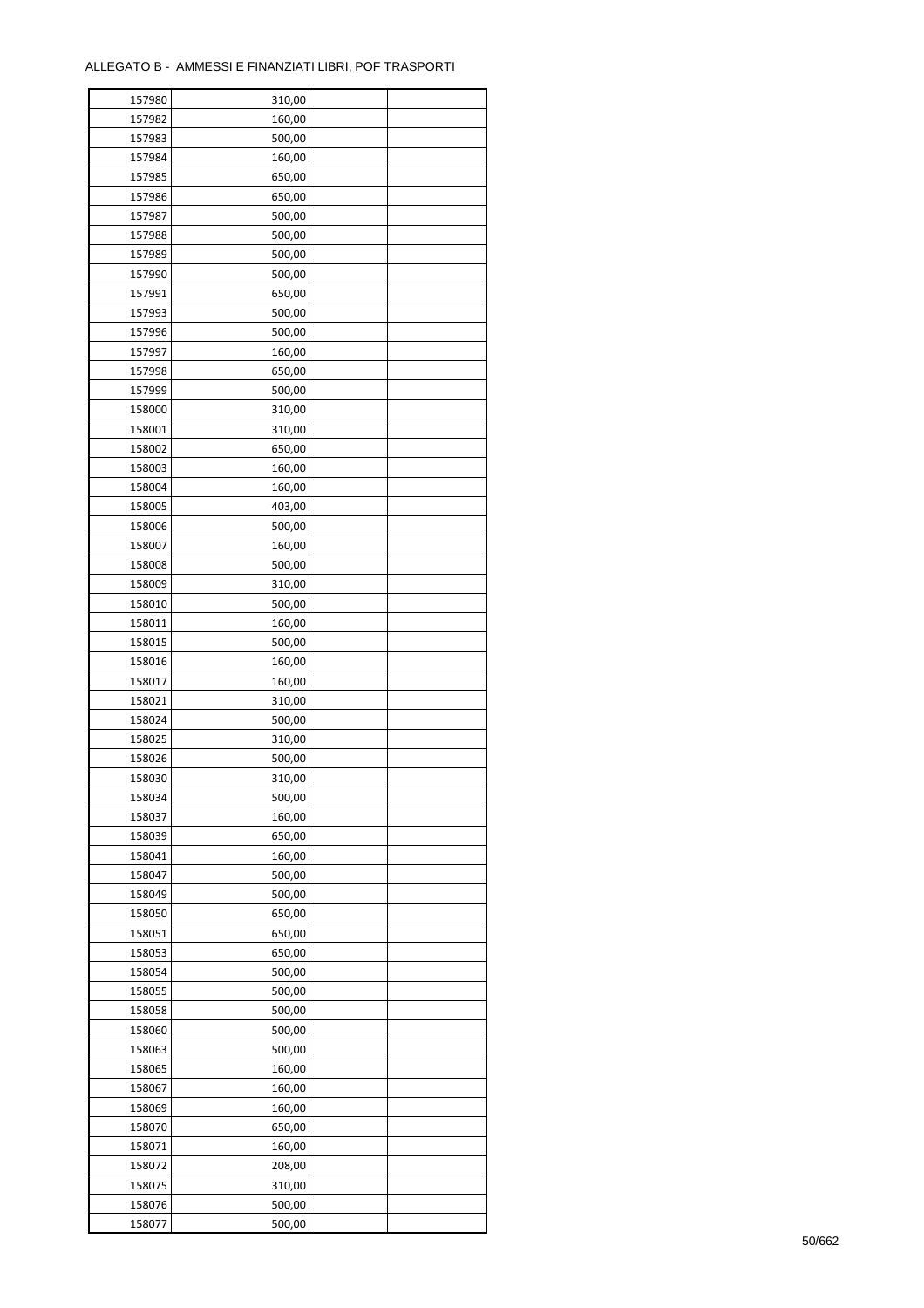| 158079 | 160,00           |  |
|--------|------------------|--|
| 158080 | 500,00           |  |
| 158083 | 500,00           |  |
| 158086 | 500,00           |  |
| 158087 | 500,00           |  |
| 158088 | 500,00           |  |
| 158089 | 310,00           |  |
| 158090 | 500,00           |  |
|        |                  |  |
| 158092 | 310,00<br>310,00 |  |
| 158094 |                  |  |
| 158096 | 160,00           |  |
| 158097 | 500,00           |  |
| 158098 | 500,00           |  |
| 158099 | 500,00           |  |
| 158100 | 500,00           |  |
| 158101 | 310,00           |  |
| 158102 | 500,00           |  |
| 158103 | 310,00           |  |
| 158105 | 310,00           |  |
| 158106 | 160,00           |  |
| 158107 | 650,00           |  |
| 158108 | 310,00           |  |
| 158109 | 500,00           |  |
| 158110 | 500,00           |  |
| 158111 | 650,00           |  |
| 158113 | 500,00           |  |
| 158114 | 310,00           |  |
| 158116 | 500,00           |  |
| 158120 | 310,00           |  |
| 158122 | 160,00           |  |
|        |                  |  |
| 158125 | 500,00           |  |
| 158126 | 500,00           |  |
| 158127 | 160,00           |  |
| 158128 | 160,00           |  |
| 158129 | 310,00           |  |
| 158130 | 160,00           |  |
| 158135 | 160,00           |  |
| 158136 | 500,00           |  |
| 158137 | 310,00           |  |
| 158138 | 160,00           |  |
| 158139 | 160,00           |  |
| 158140 | 310,00           |  |
| 158141 | 160,00           |  |
| 158142 | 500,00           |  |
| 158148 | 500,00           |  |
| 158151 | 500,00           |  |
| 158153 | 500,00           |  |
| 158154 | 500,00           |  |
| 158155 | 500,00           |  |
| 158157 | 160,00           |  |
| 158158 | 160,00           |  |
| 158159 | 160,00           |  |
|        |                  |  |
| 158161 | 310,00           |  |
| 158162 | 160,00           |  |
| 158163 | 465,00           |  |
| 158165 | 310,00           |  |
| 158168 | 500,00           |  |
| 158172 | 500,00           |  |
| 158173 | 310,00           |  |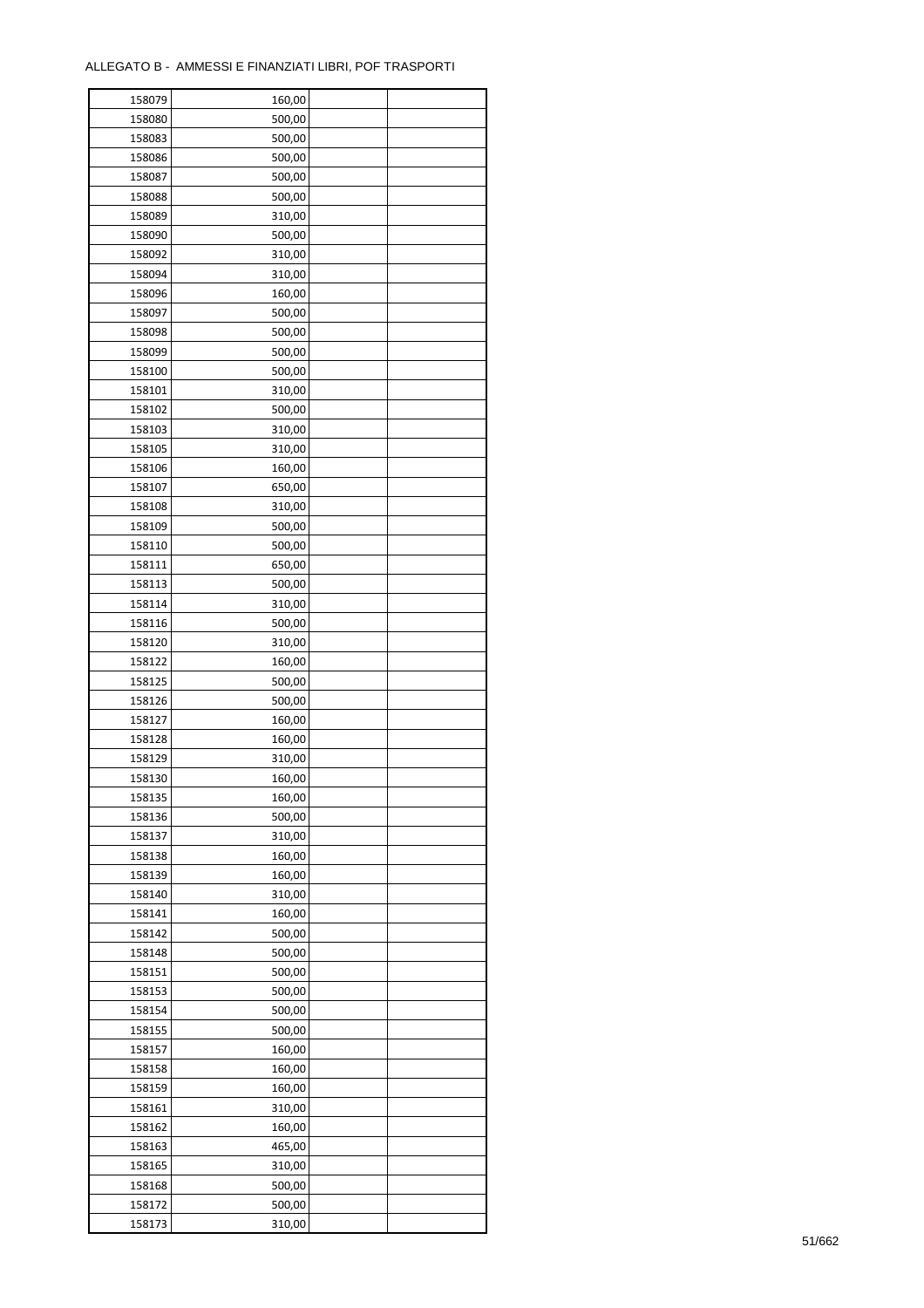| 158174 | 500,00 |  |
|--------|--------|--|
| 158178 | 310,00 |  |
| 158181 | 500,00 |  |
| 158182 | 500,00 |  |
| 158185 | 160,00 |  |
| 158189 | 310,00 |  |
| 158190 | 160,00 |  |
| 158191 | 500,00 |  |
|        |        |  |
| 158192 | 310,00 |  |
| 158194 | 160,00 |  |
| 158195 | 500,00 |  |
| 158196 | 310,00 |  |
| 158197 | 750,00 |  |
| 158198 | 310,00 |  |
| 158199 | 160,00 |  |
| 158200 | 500,00 |  |
| 158201 | 160,00 |  |
| 158202 | 160,00 |  |
| 158204 | 160,00 |  |
| 158205 | 500,00 |  |
| 158206 | 500,00 |  |
| 158207 | 310,00 |  |
| 158208 | 160,00 |  |
| 158209 | 310,00 |  |
| 158210 | 310,00 |  |
| 158212 | 160,00 |  |
| 158213 | 310,00 |  |
| 158214 | 500,00 |  |
| 158217 | 650,00 |  |
|        |        |  |
| 158218 | 650,00 |  |
| 158219 | 310,00 |  |
| 158223 | 310,00 |  |
| 158225 | 160,00 |  |
| 158227 | 500,00 |  |
| 158228 | 310,00 |  |
| 158231 | 310,00 |  |
| 158232 | 160,00 |  |
| 158233 | 500,00 |  |
| 158234 | 160,00 |  |
| 158237 | 500,00 |  |
| 158240 | 500,00 |  |
| 158243 | 310,00 |  |
| 158244 | 500,00 |  |
| 158245 | 160,00 |  |
| 158246 | 160,00 |  |
| 158247 | 160,00 |  |
| 158256 | 310,00 |  |
| 158258 | 500,00 |  |
| 158259 | 310,00 |  |
| 158260 | 160,00 |  |
|        |        |  |
| 158263 | 310,00 |  |
| 158264 | 500,00 |  |
| 158265 | 500,00 |  |
| 158268 | 310,00 |  |
| 158271 | 310,00 |  |
| 158272 | 160,00 |  |
| 158273 | 160,00 |  |
| 158274 | 310,00 |  |
| 158278 | 160,00 |  |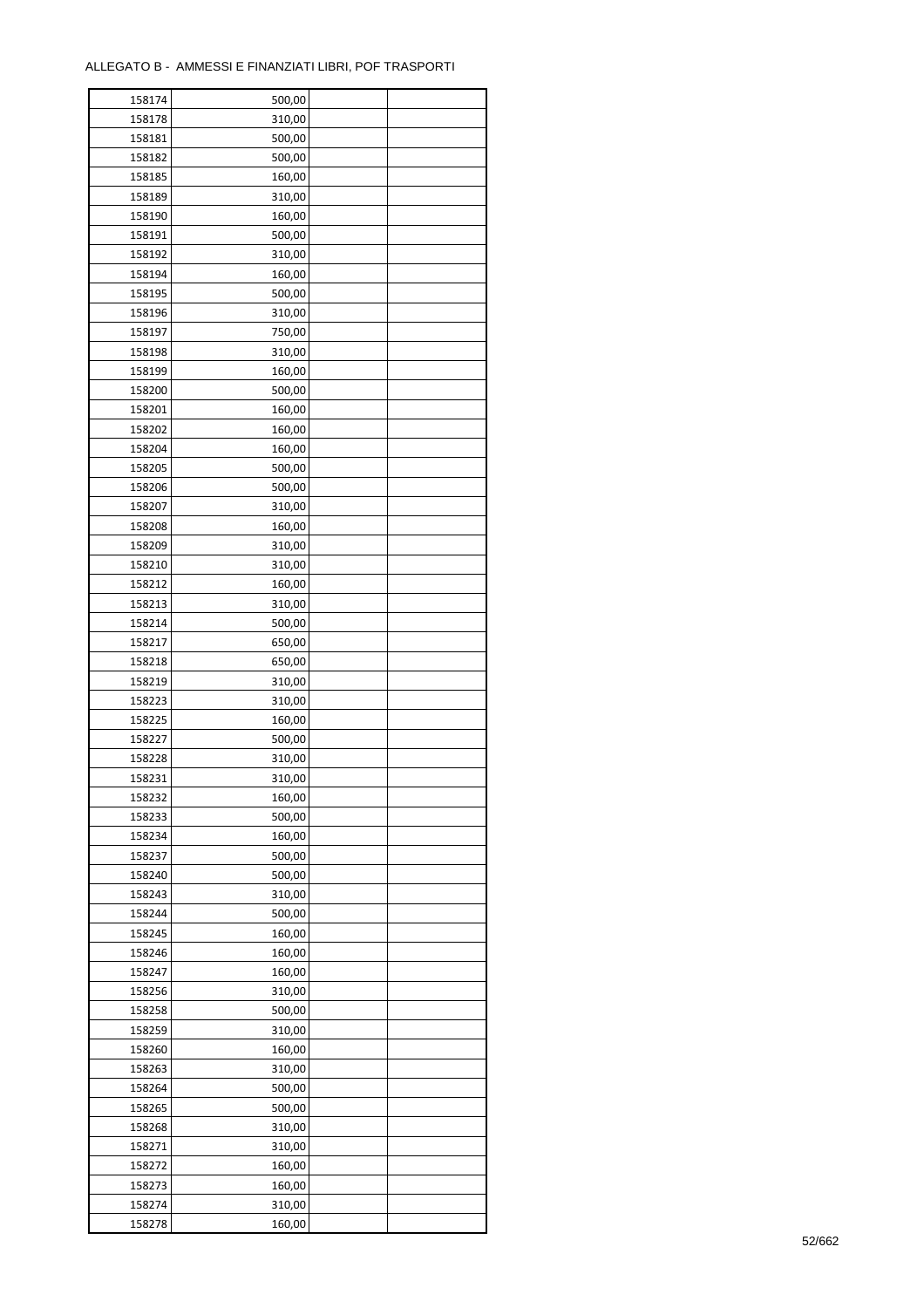| 158280 | 310,00 |  |
|--------|--------|--|
| 158281 | 500,00 |  |
| 158282 | 160,00 |  |
| 158283 | 500,00 |  |
| 158284 | 310,00 |  |
| 158285 | 310,00 |  |
| 158286 | 160,00 |  |
| 158287 | 500,00 |  |
| 158288 | 310,00 |  |
| 158289 | 160,00 |  |
| 158290 | 500,00 |  |
| 158294 | 160,00 |  |
| 158295 | 500,00 |  |
| 158297 | 160,00 |  |
|        |        |  |
| 158298 | 310,00 |  |
| 158299 | 160,00 |  |
| 158300 | 310,00 |  |
| 158301 | 160,00 |  |
| 158302 | 310,00 |  |
| 158303 | 500,00 |  |
| 158304 | 650,00 |  |
| 158307 | 310,00 |  |
| 158310 | 310,00 |  |
| 158311 | 310,00 |  |
| 158312 | 500,00 |  |
| 158313 | 310,00 |  |
| 158314 | 310,00 |  |
| 158315 | 160,00 |  |
| 158316 | 160,00 |  |
| 158317 | 500,00 |  |
| 158318 | 500,00 |  |
| 158319 | 160,00 |  |
| 158320 | 465,00 |  |
| 158321 | 310,00 |  |
| 158322 | 310,00 |  |
| 158323 | 500,00 |  |
| 158325 | 500,00 |  |
| 158326 | 500,00 |  |
|        |        |  |
| 158327 | 650,00 |  |
| 158329 | 160,00 |  |
| 158330 | 310,00 |  |
| 158332 | 650,00 |  |
| 158333 | 310,00 |  |
| 158334 | 310,00 |  |
| 158336 | 310,00 |  |
| 158337 | 500,00 |  |
| 158338 | 650,00 |  |
| 158339 | 650,00 |  |
| 158340 | 500,00 |  |
| 158341 | 650,00 |  |
| 158342 | 310,00 |  |
| 158343 | 403,00 |  |
| 158344 | 310,00 |  |
| 158345 | 160,00 |  |
| 158346 | 310,00 |  |
| 158348 | 160,00 |  |
| 158349 | 310,00 |  |
| 158351 | 310,00 |  |
| 158352 | 500,00 |  |
|        |        |  |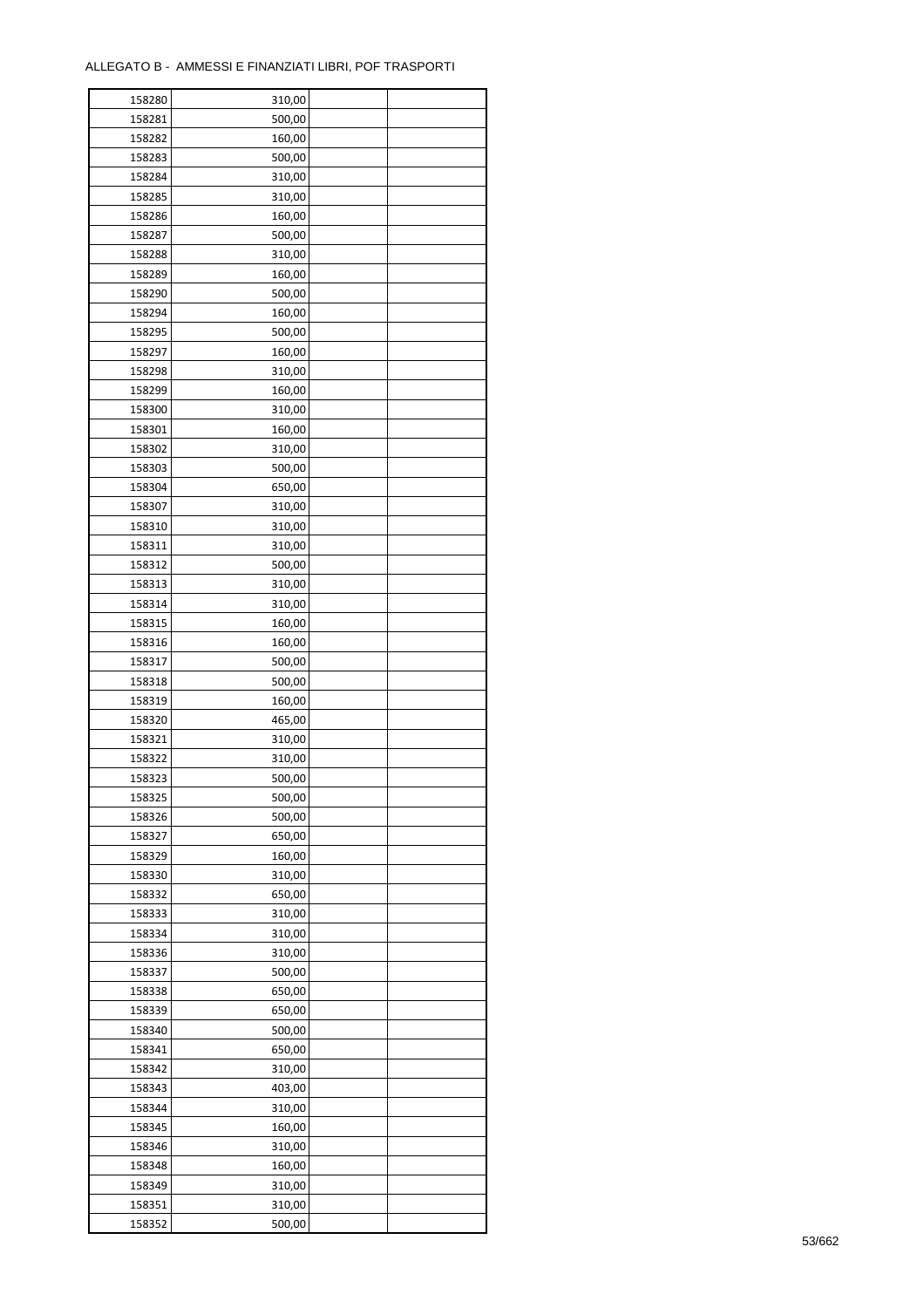| 158356 | 650,00 |  |
|--------|--------|--|
| 158357 | 500,00 |  |
| 158360 | 310,00 |  |
| 158364 | 500,00 |  |
| 158365 | 310,00 |  |
| 158367 | 310,00 |  |
| 158368 | 310,00 |  |
| 158371 | 310,00 |  |
|        |        |  |
| 158372 | 500,00 |  |
| 158373 | 310,00 |  |
| 158374 | 310,00 |  |
| 158376 | 500,00 |  |
| 158378 | 650,00 |  |
| 158379 | 240,00 |  |
| 158380 | 500,00 |  |
| 158381 | 650,00 |  |
| 158382 | 500,00 |  |
| 158385 | 160,00 |  |
| 158386 | 403,00 |  |
| 158388 | 310,00 |  |
| 158389 | 160,00 |  |
| 158390 | 160,00 |  |
| 158391 | 500,00 |  |
| 158392 | 310,00 |  |
|        |        |  |
| 158394 | 500,00 |  |
| 158397 | 500,00 |  |
| 158398 | 160,00 |  |
| 158399 | 160,00 |  |
| 158400 | 500,00 |  |
| 158401 | 310,00 |  |
| 158402 | 310,00 |  |
| 158404 | 160,00 |  |
| 158405 | 160,00 |  |
| 158406 | 310,00 |  |
| 158408 | 500,00 |  |
| 158410 | 160,00 |  |
| 158412 | 160,00 |  |
| 158415 | 310,00 |  |
| 158417 | 500,00 |  |
| 158418 | 310,00 |  |
|        |        |  |
| 158419 | 160,00 |  |
| 158422 | 500,00 |  |
| 158423 | 240,00 |  |
| 158424 | 500,00 |  |
| 158425 | 160,00 |  |
| 158426 | 310,00 |  |
| 158429 | 160,00 |  |
| 158431 | 310,00 |  |
| 158432 | 310,00 |  |
| 158433 | 160,00 |  |
| 158435 | 500,00 |  |
| 158436 | 465,00 |  |
| 158437 | 500,00 |  |
| 158440 | 310,00 |  |
| 158442 | 240,00 |  |
|        |        |  |
| 158443 | 500,00 |  |
| 158444 | 500,00 |  |
| 158445 | 650,00 |  |
| 158446 | 310,00 |  |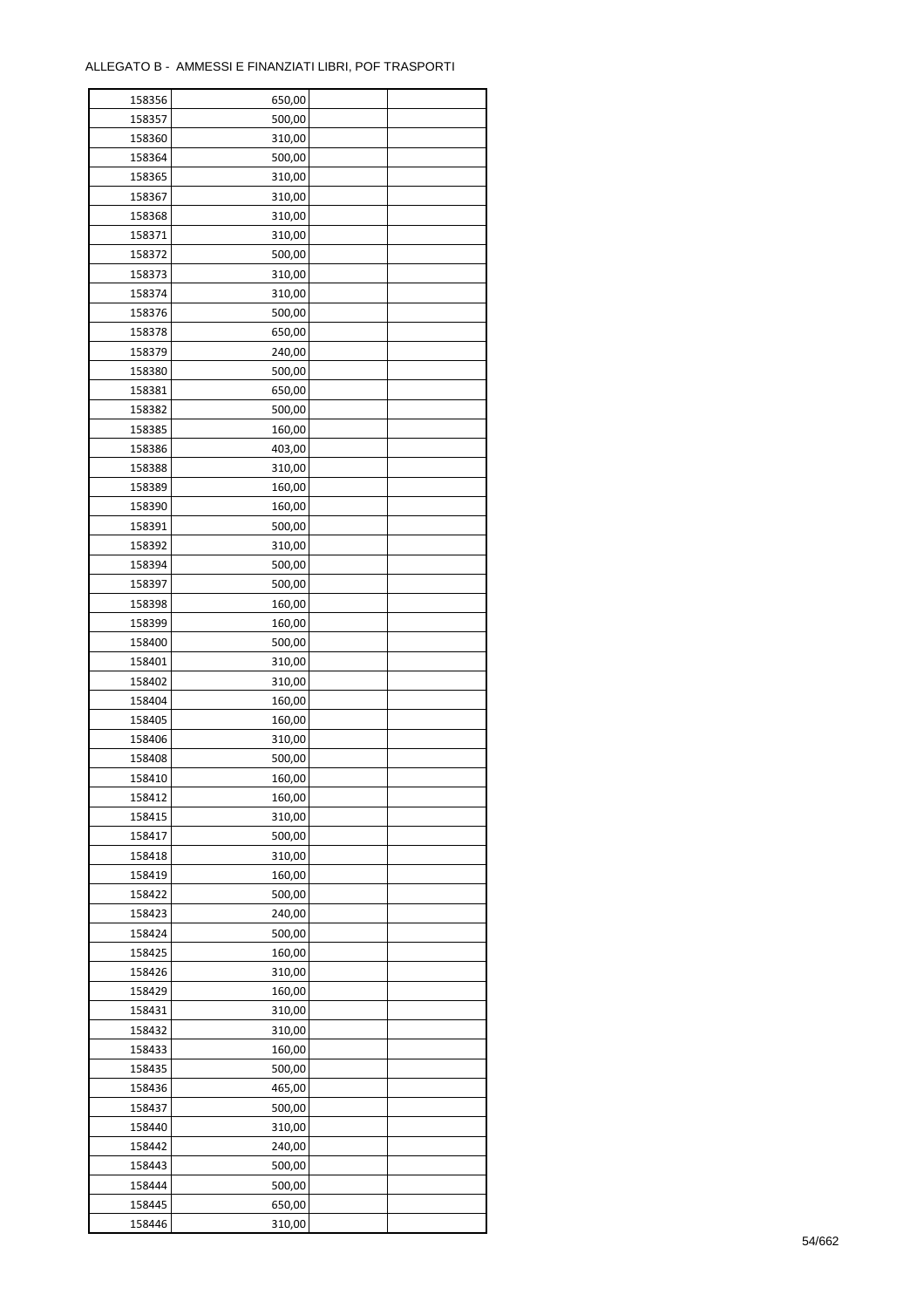| 158447 | 160,00 |  |
|--------|--------|--|
| 158448 | 310,00 |  |
| 158449 | 500,00 |  |
| 158450 | 160,00 |  |
| 158451 | 500,00 |  |
| 158453 | 310,00 |  |
| 158456 | 650,00 |  |
| 158457 | 650,00 |  |
|        |        |  |
| 158458 | 208,00 |  |
| 158460 | 310,00 |  |
| 158461 | 310,00 |  |
| 158462 | 500,00 |  |
| 158463 | 650,00 |  |
| 158464 | 650,00 |  |
| 158465 | 160,00 |  |
| 158466 | 500,00 |  |
| 158467 | 310,00 |  |
| 158468 | 310,00 |  |
| 158469 | 403,00 |  |
| 158470 | 310,00 |  |
| 158473 | 310,00 |  |
| 158480 | 160,00 |  |
| 158485 | 160,00 |  |
| 158486 | 500,00 |  |
| 158487 | 310,00 |  |
| 158488 | 310,00 |  |
| 158489 | 160,00 |  |
| 158491 | 310,00 |  |
| 158492 | 500,00 |  |
| 158493 | 500,00 |  |
|        |        |  |
| 158494 | 500,00 |  |
| 158495 | 500,00 |  |
| 158496 | 310,00 |  |
| 158497 | 310,00 |  |
| 158498 | 160,00 |  |
| 158501 | 310,00 |  |
| 158502 | 160,00 |  |
| 158503 | 160,00 |  |
| 158505 | 160,00 |  |
| 158506 | 310,00 |  |
| 158507 | 500,00 |  |
| 158508 | 160,00 |  |
| 158509 | 160,00 |  |
| 158510 | 500,00 |  |
| 158511 | 500,00 |  |
| 158513 | 160,00 |  |
| 158514 | 310,00 |  |
| 158515 | 310,00 |  |
| 158516 | 160,00 |  |
| 158517 | 160,00 |  |
| 158518 | 160,00 |  |
|        |        |  |
| 158519 | 750,00 |  |
| 158520 | 160,00 |  |
| 158522 | 160,00 |  |
| 158523 | 500,00 |  |
| 158524 | 160,00 |  |
| 158525 | 500,00 |  |
| 158526 | 160,00 |  |
| 158527 | 750,00 |  |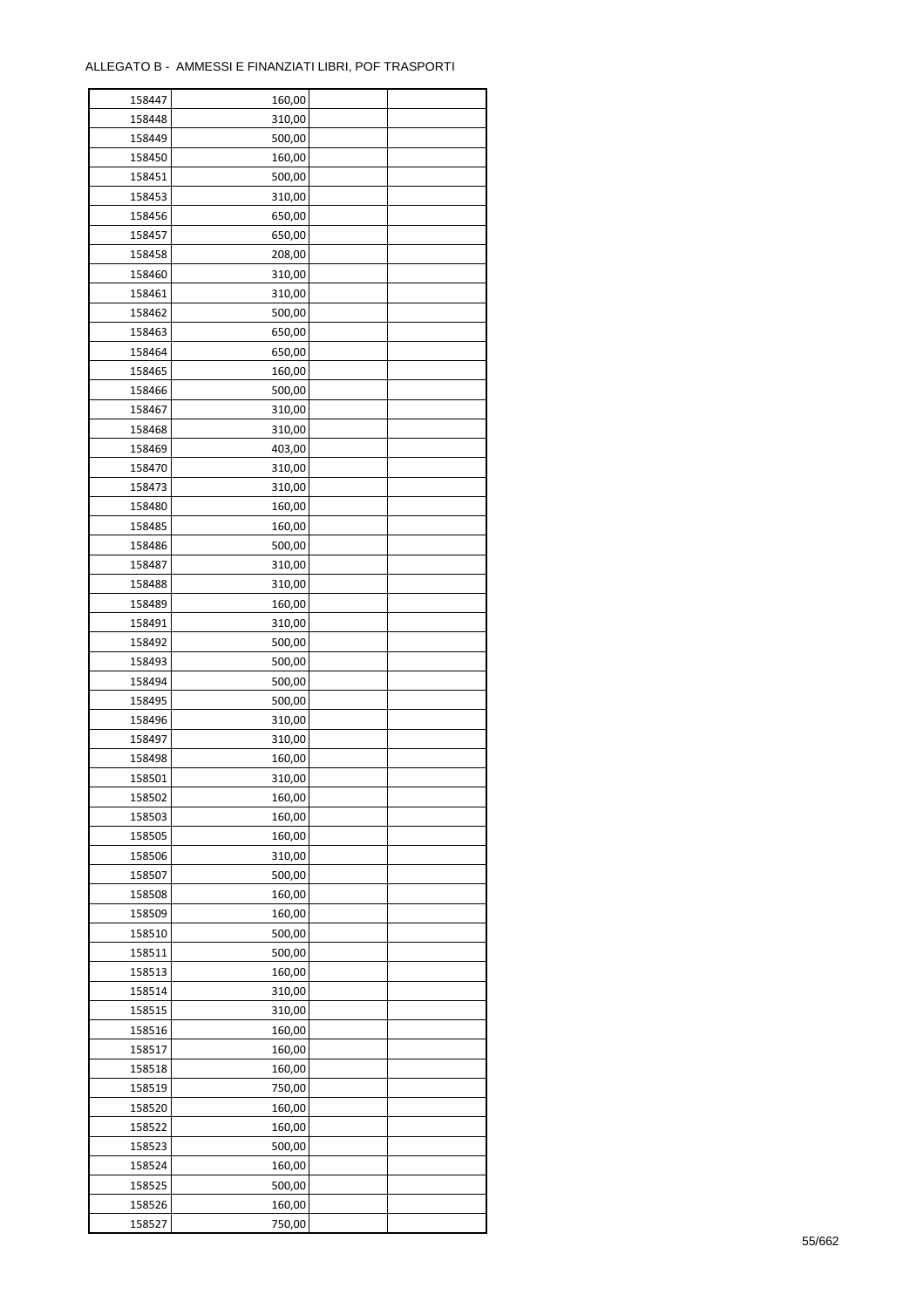| 158528 | 500,00 |  |
|--------|--------|--|
| 158529 | 310,00 |  |
| 158530 | 310,00 |  |
| 158531 | 160,00 |  |
| 158533 | 310,00 |  |
| 158534 | 160,00 |  |
| 158536 | 160,00 |  |
| 158537 | 160,00 |  |
| 158538 | 160,00 |  |
| 158539 | 500,00 |  |
| 158540 | 160,00 |  |
| 158541 | 310,00 |  |
| 158542 | 160,00 |  |
| 158543 | 500,00 |  |
|        |        |  |
| 158544 | 310,00 |  |
| 158545 | 310,00 |  |
| 158546 | 310,00 |  |
| 158547 | 160,00 |  |
| 158549 | 208,00 |  |
| 158550 | 310,00 |  |
| 158551 | 160,00 |  |
| 158552 | 500,00 |  |
| 158553 | 310,00 |  |
| 158554 | 500,00 |  |
| 158556 | 310,00 |  |
| 158559 | 160,00 |  |
| 158560 | 160,00 |  |
| 158561 | 160,00 |  |
| 158562 | 500,00 |  |
| 158564 | 310,00 |  |
| 158565 | 310,00 |  |
| 158568 | 310,00 |  |
| 158571 | 310,00 |  |
| 158572 | 500,00 |  |
| 158573 | 650,00 |  |
| 158574 | 310,00 |  |
| 158575 | 650,00 |  |
| 158576 | 310,00 |  |
|        |        |  |
| 158578 | 650,00 |  |
| 158579 | 500,00 |  |
| 158580 | 310,00 |  |
| 158581 | 160,00 |  |
| 158582 | 500,00 |  |
| 158583 | 310,00 |  |
| 158584 | 500,00 |  |
| 158586 | 160,00 |  |
| 158589 | 500,00 |  |
| 158590 | 500,00 |  |
| 158591 | 310,00 |  |
| 158593 | 310,00 |  |
| 158594 | 160,00 |  |
| 158599 | 160,00 |  |
| 158600 | 160,00 |  |
| 158601 | 500,00 |  |
| 158603 | 650,00 |  |
| 158604 | 500,00 |  |
| 158605 | 310,00 |  |
| 158606 | 500,00 |  |
| 158607 | 500,00 |  |
|        |        |  |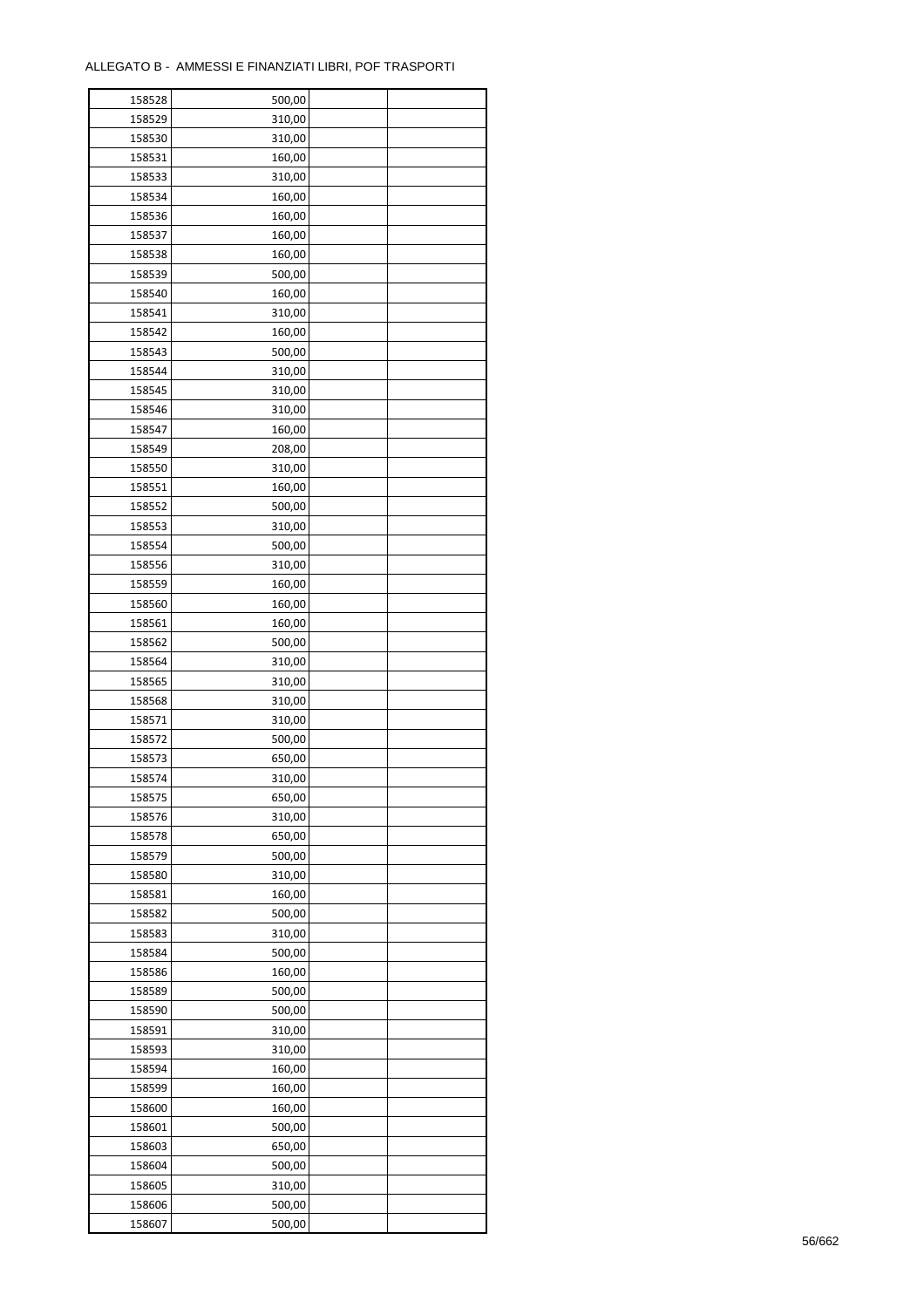| 158608 | 160,00 |  |
|--------|--------|--|
| 158609 | 310,00 |  |
| 158610 | 650,00 |  |
| 158611 | 310,00 |  |
| 158612 | 160,00 |  |
| 158613 | 500,00 |  |
| 158614 | 650,00 |  |
| 158615 | 310,00 |  |
| 158616 | 160,00 |  |
| 158617 | 160,00 |  |
|        |        |  |
| 158619 | 310,00 |  |
| 158620 | 160,00 |  |
| 158621 | 310,00 |  |
| 158622 | 160,00 |  |
| 158623 | 310,00 |  |
| 158624 | 160,00 |  |
| 158626 | 160,00 |  |
| 158627 | 310,00 |  |
| 158628 | 500,00 |  |
| 158631 | 500,00 |  |
| 158632 | 310,00 |  |
| 158636 | 310,00 |  |
| 158637 | 500,00 |  |
| 158638 | 650,00 |  |
| 158639 | 500,00 |  |
| 158640 | 160,00 |  |
| 158641 | 500,00 |  |
| 158645 | 310,00 |  |
| 158646 | 160,00 |  |
|        |        |  |
| 158647 | 160,00 |  |
| 158648 | 160,00 |  |
| 158649 | 310,00 |  |
| 158650 | 500,00 |  |
| 158651 | 160,00 |  |
| 158652 | 310,00 |  |
| 158655 | 310,00 |  |
| 158656 | 160,00 |  |
| 158659 | 465,00 |  |
| 158661 | 310,00 |  |
| 158662 | 500,00 |  |
| 158664 | 160,00 |  |
| 158665 | 208,00 |  |
| 158666 | 160,00 |  |
| 158667 | 160,00 |  |
| 158669 | 160,00 |  |
| 158671 | 500,00 |  |
| 158672 | 310,00 |  |
| 158673 | 500,00 |  |
| 158674 | 310,00 |  |
| 158675 | 160,00 |  |
|        |        |  |
| 158676 | 650,00 |  |
| 158677 | 160,00 |  |
| 158678 | 160,00 |  |
| 158679 | 310,00 |  |
| 158681 | 160,00 |  |
| 158682 | 310,00 |  |
| 158683 | 310,00 |  |
| 158684 | 160,00 |  |
| 158691 | 310,00 |  |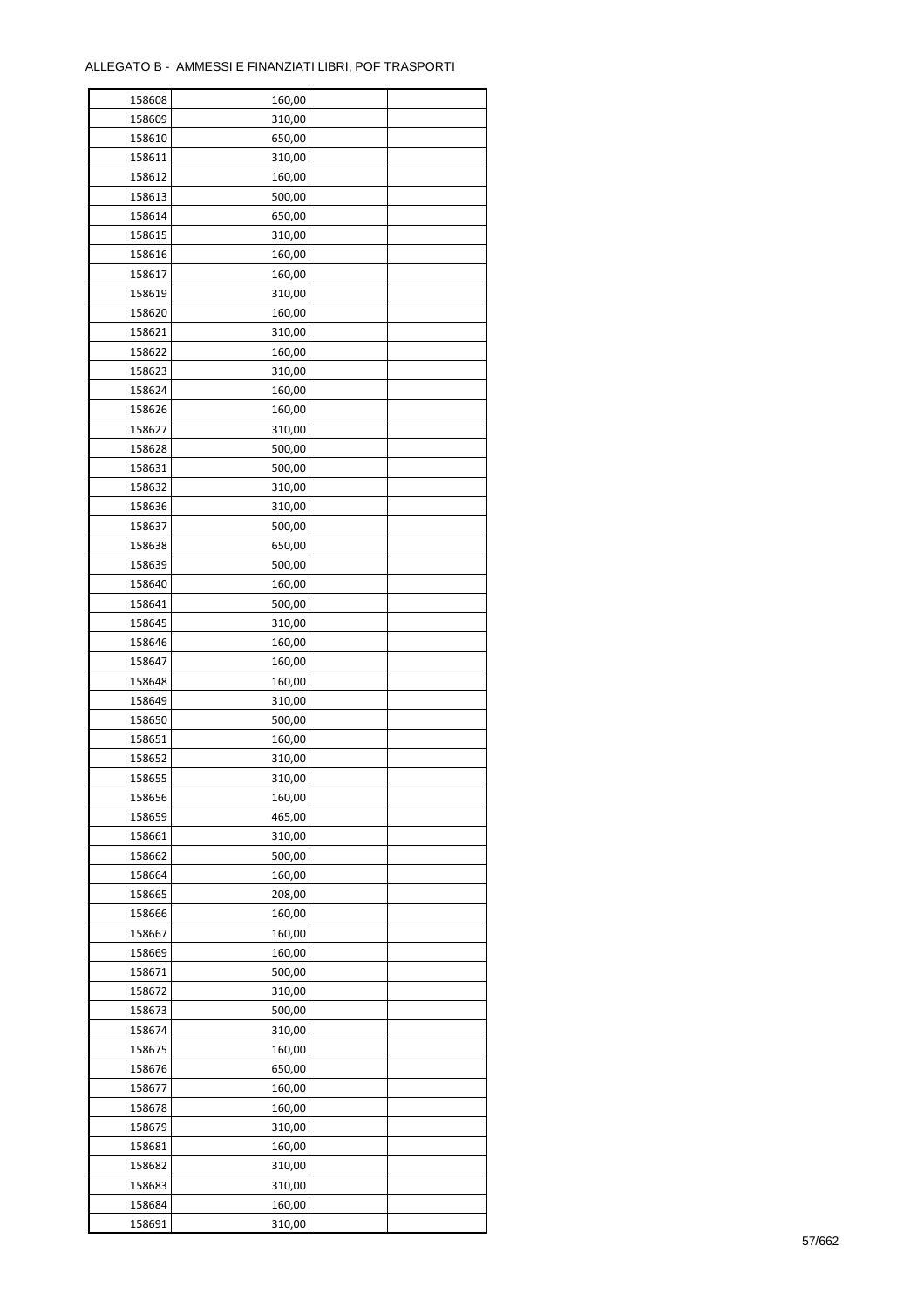| 158692 | 500,00 |  |
|--------|--------|--|
| 158693 | 160,00 |  |
| 158695 | 310,00 |  |
| 158698 | 650,00 |  |
| 158699 | 310,00 |  |
| 158702 | 160,00 |  |
| 158703 | 160,00 |  |
| 158705 | 160,00 |  |
| 158706 | 500,00 |  |
| 158707 | 650,00 |  |
| 158708 | 500,00 |  |
|        |        |  |
| 158709 | 160,00 |  |
| 158711 | 310,00 |  |
| 158712 | 500,00 |  |
| 158713 | 160,00 |  |
| 158715 | 160,00 |  |
| 158716 | 160,00 |  |
| 158717 | 160,00 |  |
| 158719 | 500,00 |  |
| 158723 | 160,00 |  |
| 158724 | 403,00 |  |
| 158725 | 160,00 |  |
| 158726 | 310,00 |  |
| 158727 | 310,00 |  |
| 158728 | 500,00 |  |
| 158729 | 650,00 |  |
| 158730 | 160,00 |  |
| 158731 | 310,00 |  |
| 158732 | 160,00 |  |
| 158733 | 160,00 |  |
| 158734 | 465,00 |  |
| 158736 | 500,00 |  |
| 158737 | 310,00 |  |
| 158738 | 500,00 |  |
| 158739 | 310,00 |  |
| 158741 | 160,00 |  |
|        |        |  |
| 158742 | 650,00 |  |
| 158743 | 160,00 |  |
| 158744 | 160,00 |  |
| 158745 | 500,00 |  |
| 158746 | 160,00 |  |
| 158747 | 160,00 |  |
| 158748 | 310,00 |  |
| 158750 | 310,00 |  |
| 158752 | 310,00 |  |
| 158756 | 500,00 |  |
| 158757 | 160,00 |  |
| 158758 | 310,00 |  |
| 158759 | 310,00 |  |
| 158761 | 310,00 |  |
| 158763 | 500,00 |  |
| 158766 | 310,00 |  |
| 158767 | 160,00 |  |
| 158768 | 500,00 |  |
| 158772 | 500,00 |  |
| 158774 | 310,00 |  |
| 158776 | 160,00 |  |
| 158777 | 160,00 |  |
| 158778 | 500,00 |  |
|        |        |  |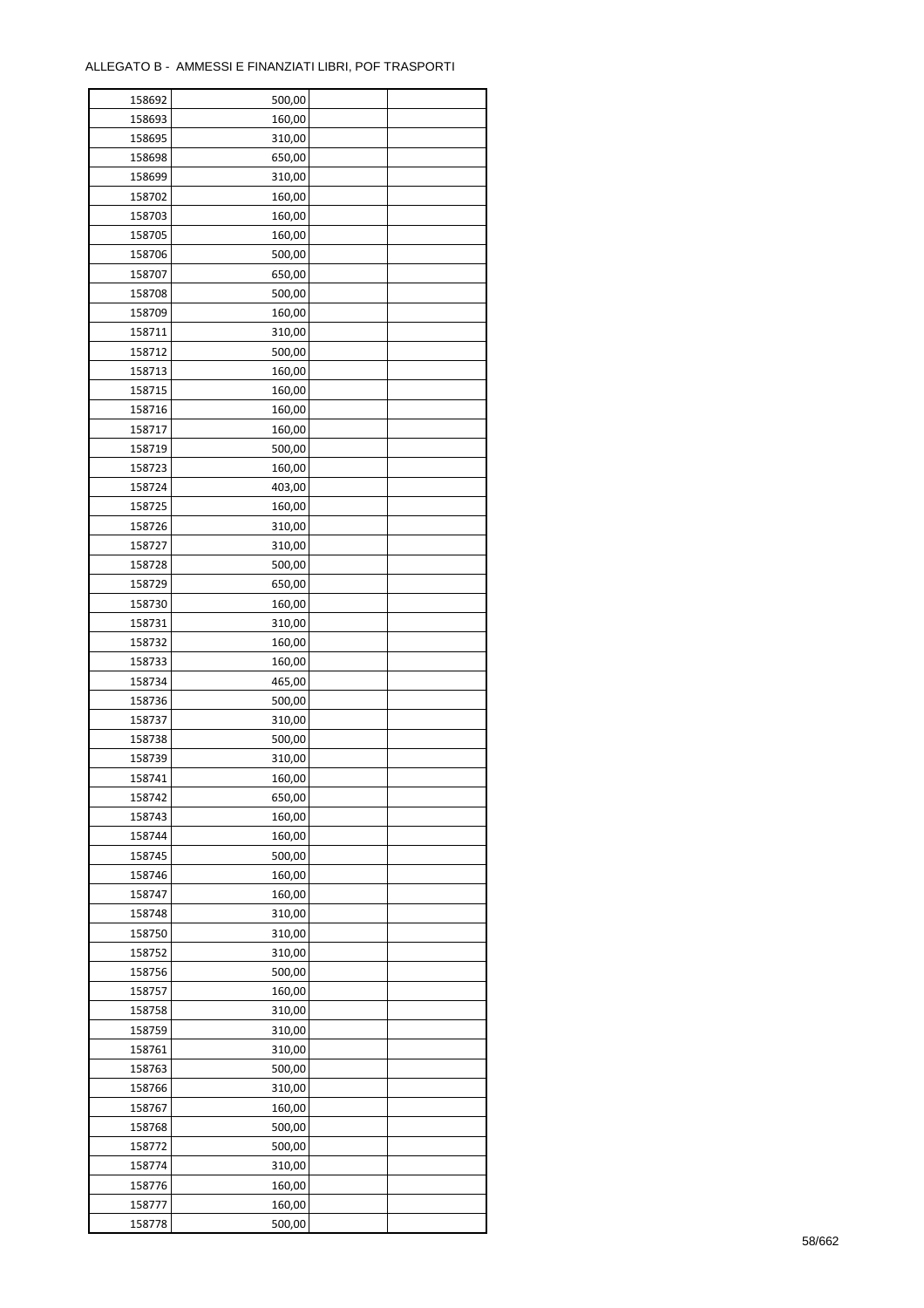| 158779 | 160,00 |  |
|--------|--------|--|
| 158781 | 310,00 |  |
| 158783 | 160,00 |  |
| 158784 | 310,00 |  |
| 158787 | 160,00 |  |
| 158788 | 160,00 |  |
| 158792 | 160,00 |  |
| 158793 | 500,00 |  |
| 158794 | 160,00 |  |
| 158795 | 310,00 |  |
| 158796 | 500,00 |  |
| 158799 | 500,00 |  |
| 158803 | 160,00 |  |
| 158804 |        |  |
|        | 310,00 |  |
| 158805 | 500,00 |  |
| 158806 | 160,00 |  |
| 158807 | 160,00 |  |
| 158808 | 160,00 |  |
| 158810 | 465,00 |  |
| 158811 | 750,00 |  |
| 158813 | 310,00 |  |
| 158815 | 650,00 |  |
| 158816 | 500,00 |  |
| 158817 | 500,00 |  |
| 158824 | 500,00 |  |
| 158829 | 310,00 |  |
| 158833 | 500,00 |  |
| 158835 | 310,00 |  |
| 158836 | 500,00 |  |
| 158838 | 500,00 |  |
| 158839 | 500,00 |  |
| 158840 | 500,00 |  |
| 158841 | 160,00 |  |
| 158845 | 160,00 |  |
| 158848 | 500,00 |  |
| 158849 | 500,00 |  |
| 158852 | 160,00 |  |
| 158853 | 160,00 |  |
| 158854 | 160,00 |  |
| 158855 | 310,00 |  |
| 158856 | 310,00 |  |
| 158857 | 160,00 |  |
|        |        |  |
| 158858 | 160,00 |  |
| 158859 | 160,00 |  |
| 158861 | 500,00 |  |
| 158862 | 310,00 |  |
| 158863 | 310,00 |  |
| 158864 | 160,00 |  |
| 158865 | 310,00 |  |
| 158866 | 160,00 |  |
| 158867 | 650,00 |  |
| 158868 | 650,00 |  |
| 158869 | 160,00 |  |
| 158871 | 650,00 |  |
| 158872 | 500,00 |  |
| 158873 | 500,00 |  |
| 158874 | 160,00 |  |
| 158875 | 310,00 |  |
| 158876 | 500,00 |  |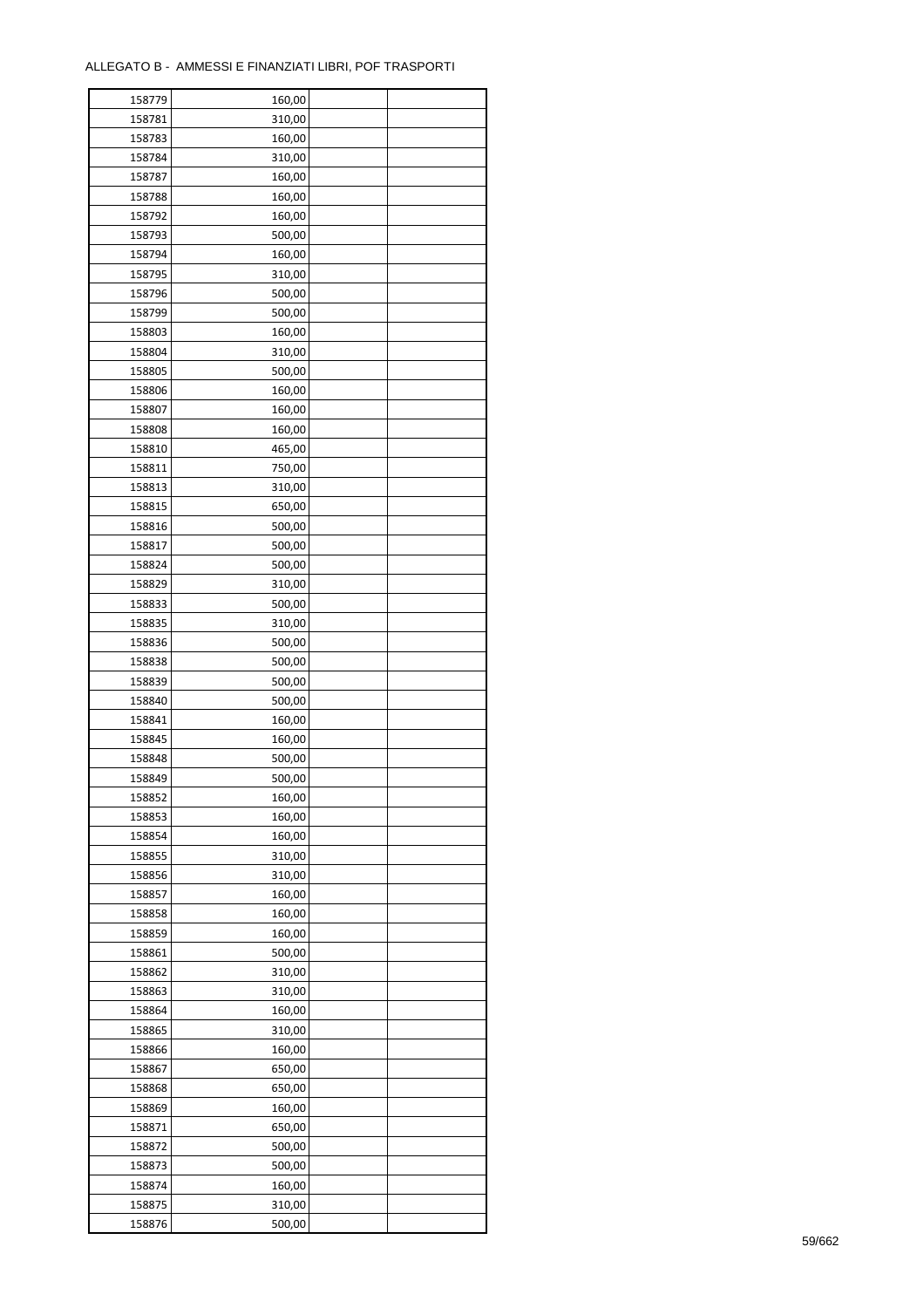| 158877 | 160,00 |  |
|--------|--------|--|
| 158878 | 310,00 |  |
| 158879 | 500,00 |  |
| 158880 | 500,00 |  |
| 158881 | 500,00 |  |
| 158882 | 310,00 |  |
| 158883 | 160,00 |  |
| 158885 | 500,00 |  |
| 158886 | 160,00 |  |
| 158888 | 500,00 |  |
| 158891 | 310,00 |  |
| 158892 | 310,00 |  |
|        |        |  |
| 158894 | 160,00 |  |
| 158895 | 160,00 |  |
| 158897 | 650,00 |  |
| 158898 | 310,00 |  |
| 158899 | 500,00 |  |
| 158901 | 500,00 |  |
| 158902 | 500,00 |  |
| 158903 | 500,00 |  |
| 158904 | 310,00 |  |
| 158906 | 500,00 |  |
| 158907 | 160,00 |  |
| 158908 | 160,00 |  |
| 158910 | 310,00 |  |
| 158911 | 160,00 |  |
| 158912 | 500,00 |  |
| 158913 | 310,00 |  |
| 158914 | 500,00 |  |
| 158917 | 310,00 |  |
| 158918 | 160,00 |  |
| 158919 | 160,00 |  |
| 158920 | 500,00 |  |
| 158921 | 160,00 |  |
| 158922 | 310,00 |  |
| 158923 | 500,00 |  |
| 158924 | 403,00 |  |
| 158925 | 310,00 |  |
| 158927 | 310,00 |  |
| 158928 | 310,00 |  |
| 158931 | 500,00 |  |
| 158934 | 310,00 |  |
| 158936 | 160,00 |  |
|        |        |  |
| 158937 | 650,00 |  |
| 158938 | 160,00 |  |
| 158939 | 500,00 |  |
| 158941 | 650,00 |  |
| 158942 | 500,00 |  |
| 158943 | 160,00 |  |
| 158945 | 160,00 |  |
| 158946 | 500,00 |  |
| 158948 | 160,00 |  |
| 158952 | 160,00 |  |
| 158954 | 160,00 |  |
| 158955 | 500,00 |  |
| 158959 | 310,00 |  |
| 158963 | 160,00 |  |
| 158968 | 465,00 |  |
| 158970 | 310,00 |  |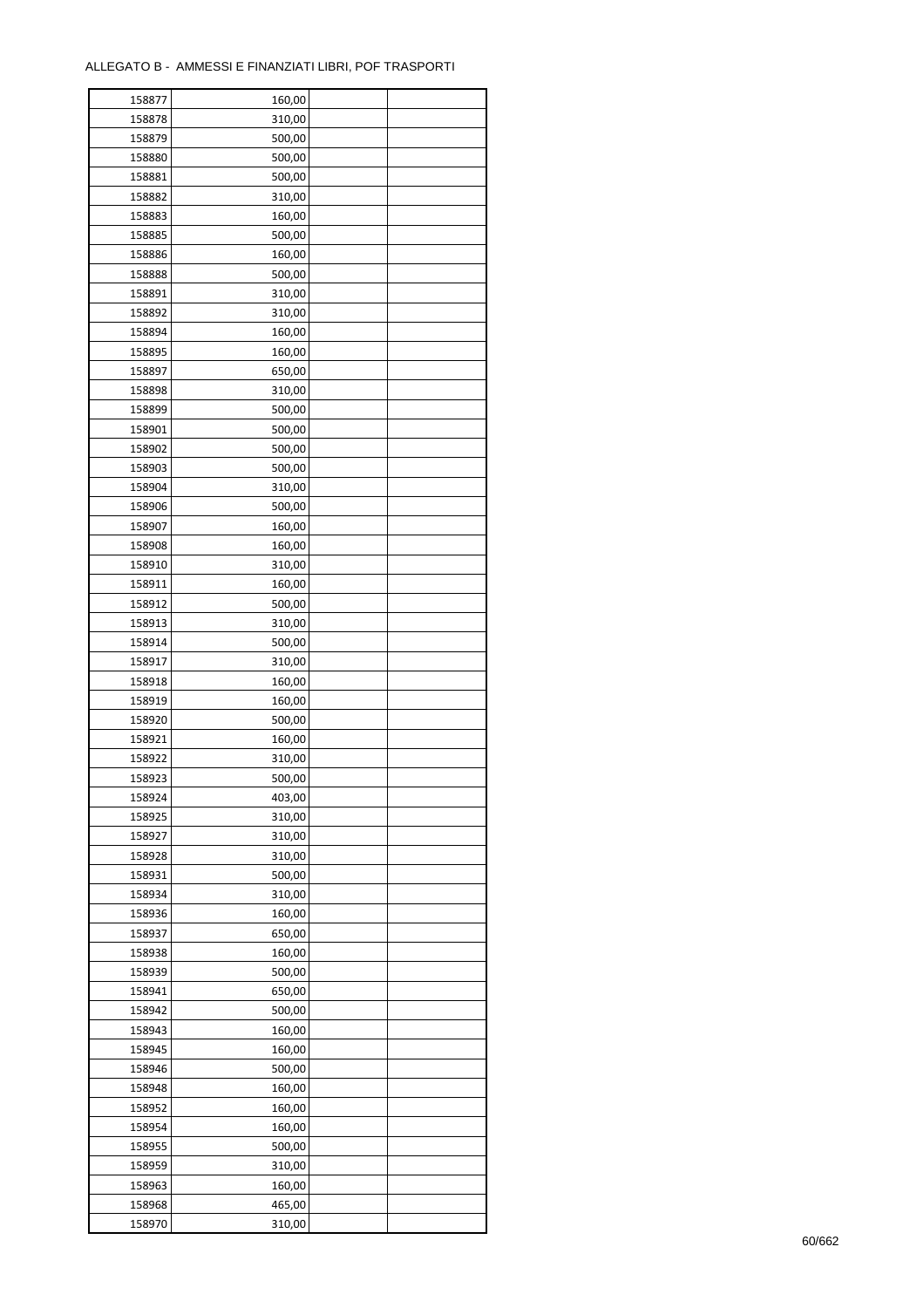| 158973 | 500,00 |  |
|--------|--------|--|
| 158974 | 310,00 |  |
| 158977 | 500,00 |  |
| 158979 | 500,00 |  |
| 158980 | 240,00 |  |
| 158981 | 310,00 |  |
| 158983 | 160,00 |  |
| 158984 | 160,00 |  |
| 158985 | 160,00 |  |
| 158986 | 310,00 |  |
| 158988 | 465,00 |  |
| 158991 | 500,00 |  |
| 158992 | 650,00 |  |
|        |        |  |
| 158994 | 500,00 |  |
| 158997 | 160,00 |  |
| 158998 | 160,00 |  |
| 158999 | 160,00 |  |
| 159000 | 500,00 |  |
| 159001 | 650,00 |  |
| 159003 | 500,00 |  |
| 159004 | 500,00 |  |
| 159005 | 650,00 |  |
| 159006 | 500,00 |  |
| 159007 | 240,00 |  |
| 159008 | 310,00 |  |
| 159015 | 650,00 |  |
| 159016 | 310,00 |  |
| 159017 | 310,00 |  |
| 159023 | 160,00 |  |
| 159025 | 310,00 |  |
| 159026 | 160,00 |  |
| 159027 | 208,00 |  |
| 159028 | 500,00 |  |
| 159029 | 160,00 |  |
| 159030 | 160,00 |  |
| 159031 | 310,00 |  |
| 159033 | 465,00 |  |
| 159034 | 310,00 |  |
| 159035 | 650,00 |  |
| 159036 | 310,00 |  |
| 159037 | 650,00 |  |
| 159038 | 310,00 |  |
| 159040 | 160,00 |  |
| 159042 | 310,00 |  |
| 159045 | 500,00 |  |
| 159046 | 160,00 |  |
| 159048 | 160,00 |  |
| 159051 | 160,00 |  |
| 159052 | 500,00 |  |
| 159053 | 500,00 |  |
| 159055 | 160,00 |  |
| 159056 | 160,00 |  |
| 159058 | 160,00 |  |
| 159059 | 160,00 |  |
| 159060 | 160,00 |  |
| 159061 | 500,00 |  |
| 159063 | 650,00 |  |
|        |        |  |
| 159064 | 160,00 |  |
| 159065 | 160,00 |  |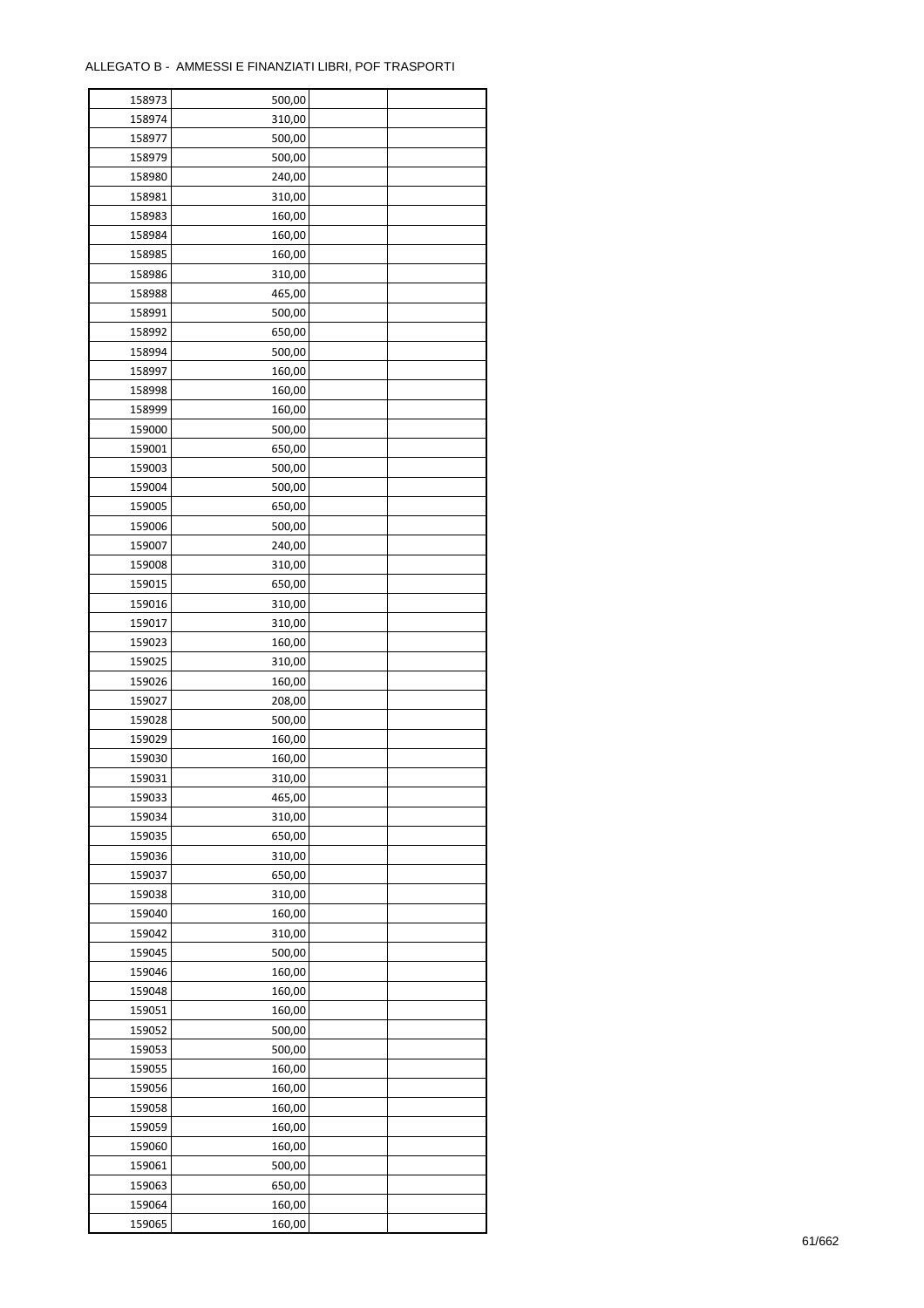| 159067 | 160,00 |  |
|--------|--------|--|
| 159068 | 310,00 |  |
| 159069 | 500,00 |  |
| 159071 | 500,00 |  |
| 159072 | 310,00 |  |
| 159073 | 160,00 |  |
| 159074 | 160,00 |  |
| 159075 | 310,00 |  |
| 159076 | 650,00 |  |
| 159077 | 403,00 |  |
| 159083 | 160,00 |  |
| 159084 | 500,00 |  |
| 159085 | 500,00 |  |
| 159088 | 650,00 |  |
| 159090 | 310,00 |  |
| 159091 | 650,00 |  |
| 159094 | 310,00 |  |
| 159095 | 310,00 |  |
| 159096 | 650,00 |  |
| 159097 | 500,00 |  |
| 159099 | 310,00 |  |
| 159100 | 310,00 |  |
| 159101 | 310,00 |  |
| 159102 | 310,00 |  |
| 159103 | 160,00 |  |
| 159104 | 500,00 |  |
| 159106 | 160,00 |  |
| 159108 | 310,00 |  |
| 159109 | 160,00 |  |
| 159110 | 310,00 |  |
| 159111 | 160,00 |  |
| 159112 | 310,00 |  |
| 159117 | 160,00 |  |
| 159119 | 160,00 |  |
| 159120 | 310,00 |  |
| 159122 | 160,00 |  |
| 159123 | 310,00 |  |
| 159125 | 160,00 |  |
| 159127 | 500,00 |  |
| 159130 | 160,00 |  |
| 159132 | 500,00 |  |
| 159134 | 160,00 |  |
| 159135 | 465,00 |  |
| 159136 | 310,00 |  |
| 159137 | 403,00 |  |
| 159138 | 160,00 |  |
| 159139 | 160,00 |  |
| 159140 | 160,00 |  |
| 159141 | 160,00 |  |
| 159142 | 650,00 |  |
| 159147 | 160,00 |  |
| 159149 | 160,00 |  |
| 159150 | 160,00 |  |
| 159152 | 160,00 |  |
| 159154 | 500,00 |  |
| 159155 | 160,00 |  |
| 159156 | 160,00 |  |
| 159163 | 160,00 |  |
| 159165 | 160,00 |  |
|        |        |  |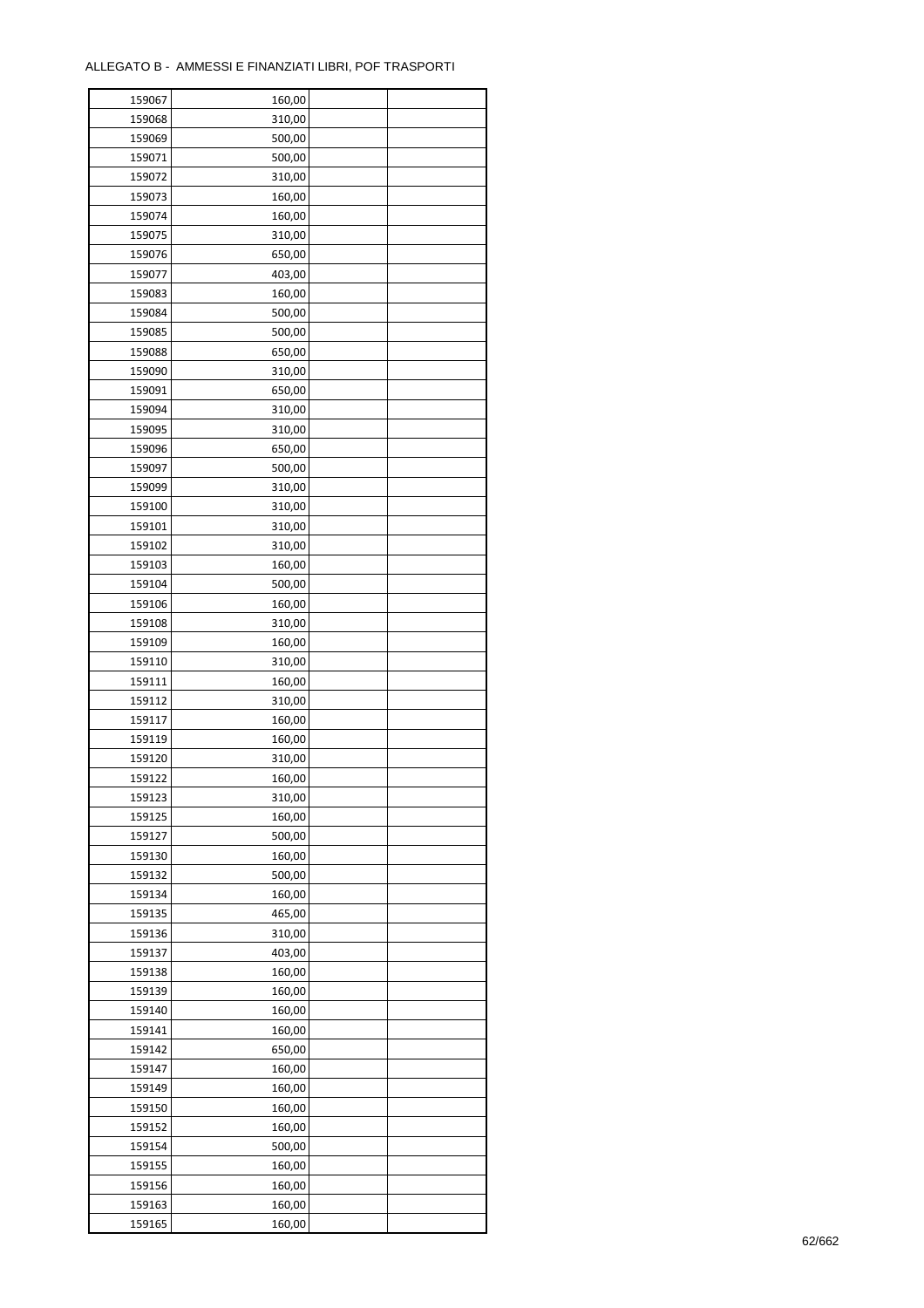| 159166           | 160,00 |  |
|------------------|--------|--|
| 159167           | 160,00 |  |
| 159168           | 650,00 |  |
| 159169           | 650,00 |  |
| 159173           | 160,00 |  |
| 159175           | 160,00 |  |
| 159177           | 650,00 |  |
| 159179           | 500,00 |  |
| 159181           | 160,00 |  |
| 159182           | 310,00 |  |
| 159183           | 310,00 |  |
| 159185           | 310,00 |  |
| 159186           | 650,00 |  |
| 159188           | 160,00 |  |
| 159194           | 160,00 |  |
| 159196           | 650,00 |  |
|                  |        |  |
| 159198<br>159201 | 500,00 |  |
|                  | 650,00 |  |
| 159202           | 750,00 |  |
| 159203           | 310,00 |  |
| 159204           | 750,00 |  |
| 159205           | 310,00 |  |
| 159206           | 160,00 |  |
| 159208           | 160,00 |  |
| 159209           | 310,00 |  |
| 159210           | 650,00 |  |
| 159211           | 500,00 |  |
| 159215           | 500,00 |  |
| 159216           | 650,00 |  |
| 159219           | 160,00 |  |
| 159220           | 310,00 |  |
| 159221           | 500,00 |  |
| 159223           | 160,00 |  |
| 159225           | 160,00 |  |
| 159226           | 500,00 |  |
| 159227           | 310,00 |  |
| 159229           | 160,00 |  |
| 159230           | 160,00 |  |
| 159231           | 160,00 |  |
| 159233           | 500,00 |  |
| 159234           | 160,00 |  |
| 159236           | 500,00 |  |
| 159237           | 160,00 |  |
| 159238           | 650,00 |  |
| 159240           | 403,00 |  |
| 159241           | 310,00 |  |
| 159242           | 500,00 |  |
| 159243           | 500,00 |  |
| 159244           | 160,00 |  |
| 159247           | 160,00 |  |
| 159250           | 465,00 |  |
| 159253           | 310,00 |  |
| 159255           | 240,00 |  |
| 159257           | 160,00 |  |
| 159259           | 310,00 |  |
| 159260           | 310,00 |  |
| 159261           | 160,00 |  |
| 159262           | 650,00 |  |
| 159264           | 310,00 |  |
|                  |        |  |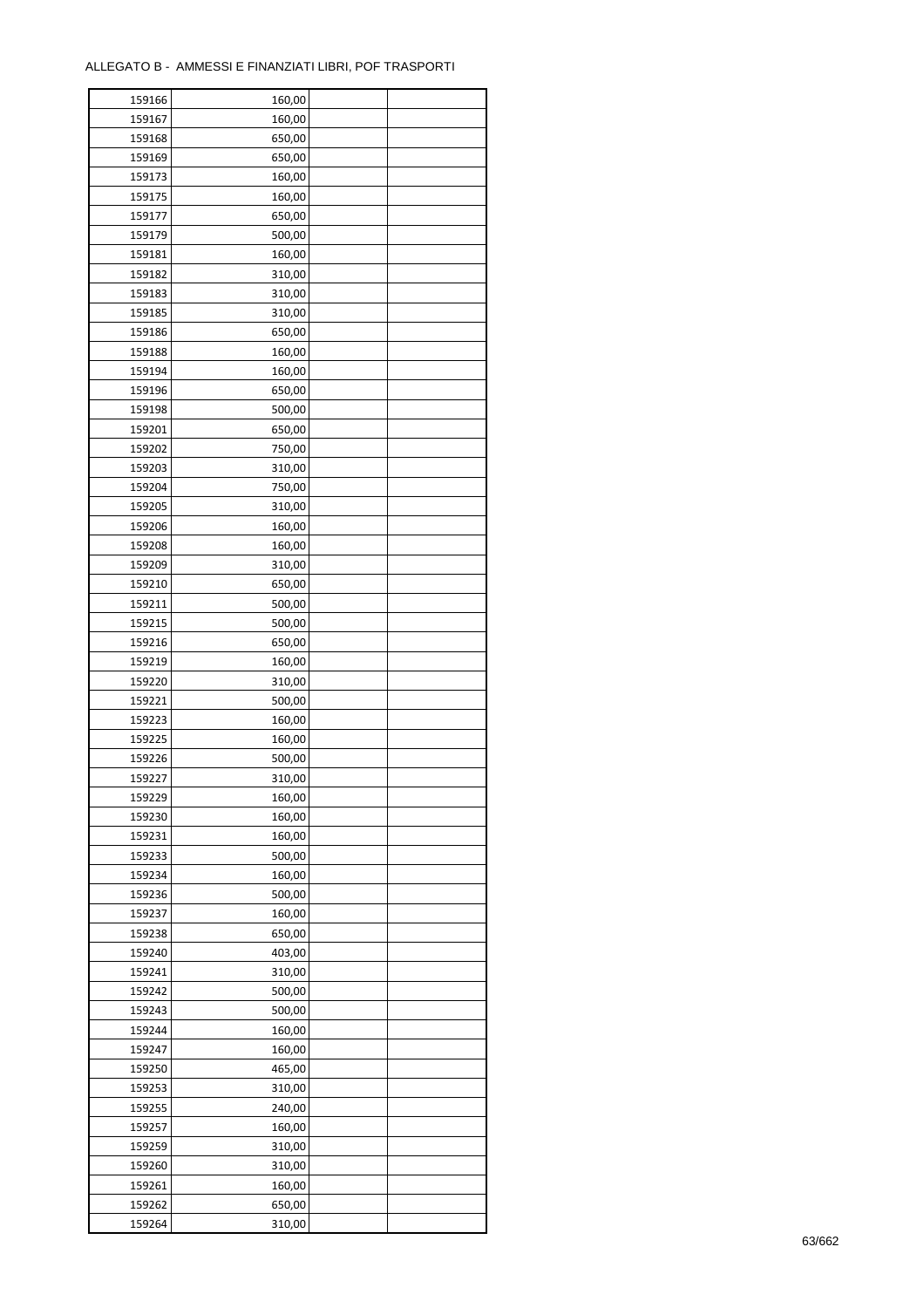| 159265 | 310,00 |  |
|--------|--------|--|
| 159266 | 310,00 |  |
| 159267 | 500,00 |  |
| 159268 | 500,00 |  |
| 159270 | 160,00 |  |
| 159271 | 310,00 |  |
| 159272 | 500,00 |  |
| 159273 | 310,00 |  |
| 159275 | 310,00 |  |
| 159276 | 650,00 |  |
| 159278 | 160,00 |  |
| 159279 | 160,00 |  |
| 159280 | 500,00 |  |
| 159281 | 500,00 |  |
|        |        |  |
| 159282 | 310,00 |  |
| 159285 | 310,00 |  |
| 159287 | 160,00 |  |
| 159288 | 650,00 |  |
| 159289 | 310,00 |  |
| 159290 | 500,00 |  |
| 159291 | 160,00 |  |
| 159293 | 500,00 |  |
| 159295 | 310,00 |  |
| 159297 | 160,00 |  |
| 159298 | 650,00 |  |
| 159302 | 160,00 |  |
| 159305 | 500,00 |  |
| 159306 | 160,00 |  |
| 159312 | 310,00 |  |
| 159313 | 160,00 |  |
| 159315 | 160,00 |  |
| 159320 | 160,00 |  |
| 159321 | 500,00 |  |
| 159322 | 500,00 |  |
| 159324 | 500,00 |  |
| 159326 | 160,00 |  |
| 159329 | 650,00 |  |
| 159330 | 500,00 |  |
| 159332 | 650,00 |  |
| 159334 | 160,00 |  |
| 159336 | 310,00 |  |
| 159337 | 650,00 |  |
| 159338 | 650,00 |  |
| 159340 | 310,00 |  |
| 159341 | 500,00 |  |
| 159343 | 500,00 |  |
| 159347 | 500,00 |  |
| 159351 | 500,00 |  |
| 159352 | 650,00 |  |
| 159354 | 650,00 |  |
| 159355 | 160,00 |  |
| 159356 | 310,00 |  |
| 159357 | 500,00 |  |
| 159360 | 500,00 |  |
| 159361 | 160,00 |  |
| 159363 | 403,00 |  |
| 159364 | 500,00 |  |
|        |        |  |
| 159365 | 310,00 |  |
| 159367 | 310,00 |  |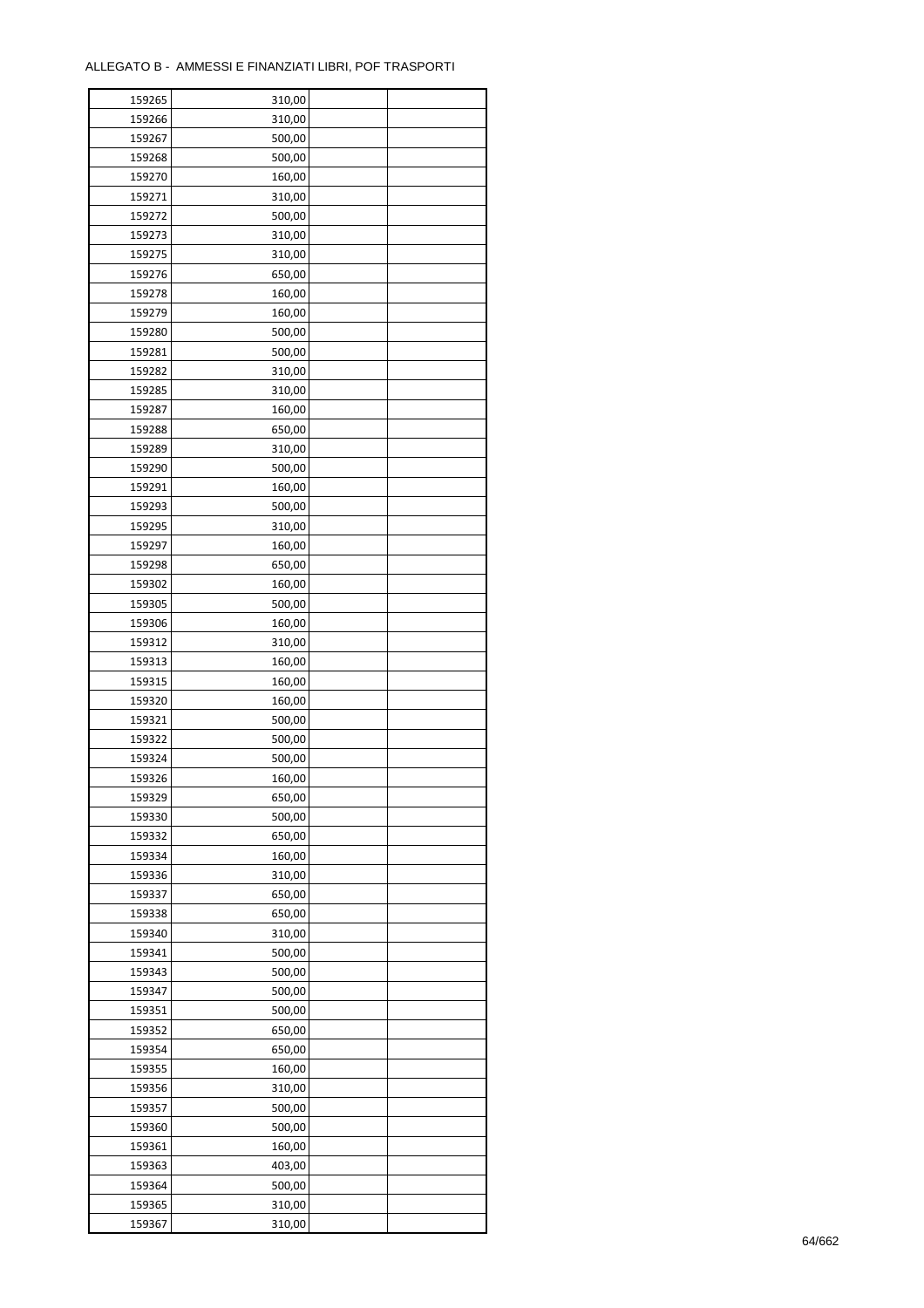ř

| 159368 | 310,00 |  |
|--------|--------|--|
| 159370 | 500,00 |  |
| 159371 | 310,00 |  |
| 159372 | 160,00 |  |
| 159373 | 160,00 |  |
| 159375 | 500,00 |  |
| 159376 | 160,00 |  |
| 159377 | 500,00 |  |
| 159379 | 310,00 |  |
| 159380 | 160,00 |  |
| 159382 |        |  |
|        | 650,00 |  |
| 159383 | 650,00 |  |
| 159384 | 160,00 |  |
| 159385 | 160,00 |  |
| 159386 | 500,00 |  |
| 159387 | 310,00 |  |
| 159389 | 160,00 |  |
| 159390 | 310,00 |  |
| 159391 | 500,00 |  |
| 159393 | 160,00 |  |
| 159394 | 310,00 |  |
| 159395 | 500,00 |  |
| 159397 | 500,00 |  |
| 159398 | 310,00 |  |
| 159399 | 403,00 |  |
| 159400 | 160,00 |  |
| 159401 | 310,00 |  |
| 159402 | 500,00 |  |
| 159403 | 160,00 |  |
| 159404 | 310,00 |  |
|        |        |  |
| 159406 | 500,00 |  |
| 159407 | 160,00 |  |
| 159408 | 310,00 |  |
| 159409 | 500,00 |  |
| 159410 | 310,00 |  |
| 159413 | 500,00 |  |
| 159414 | 160,00 |  |
| 159415 | 500,00 |  |
| 159416 | 310,00 |  |
| 159418 | 310,00 |  |
| 159420 | 650,00 |  |
| 159423 | 310,00 |  |
| 159425 | 500,00 |  |
| 159430 | 208,00 |  |
| 159432 | 403,00 |  |
| 159433 | 160,00 |  |
| 159434 | 160,00 |  |
| 159436 | 500,00 |  |
| 159438 | 310,00 |  |
| 159440 | 500,00 |  |
|        |        |  |
| 159442 | 160,00 |  |
| 159443 | 160,00 |  |
| 159447 | 500,00 |  |
| 159451 | 160,00 |  |
| 159452 | 310,00 |  |
| 159453 | 500,00 |  |
| 159454 | 500,00 |  |
| 159455 | 160,00 |  |
| 159456 | 160,00 |  |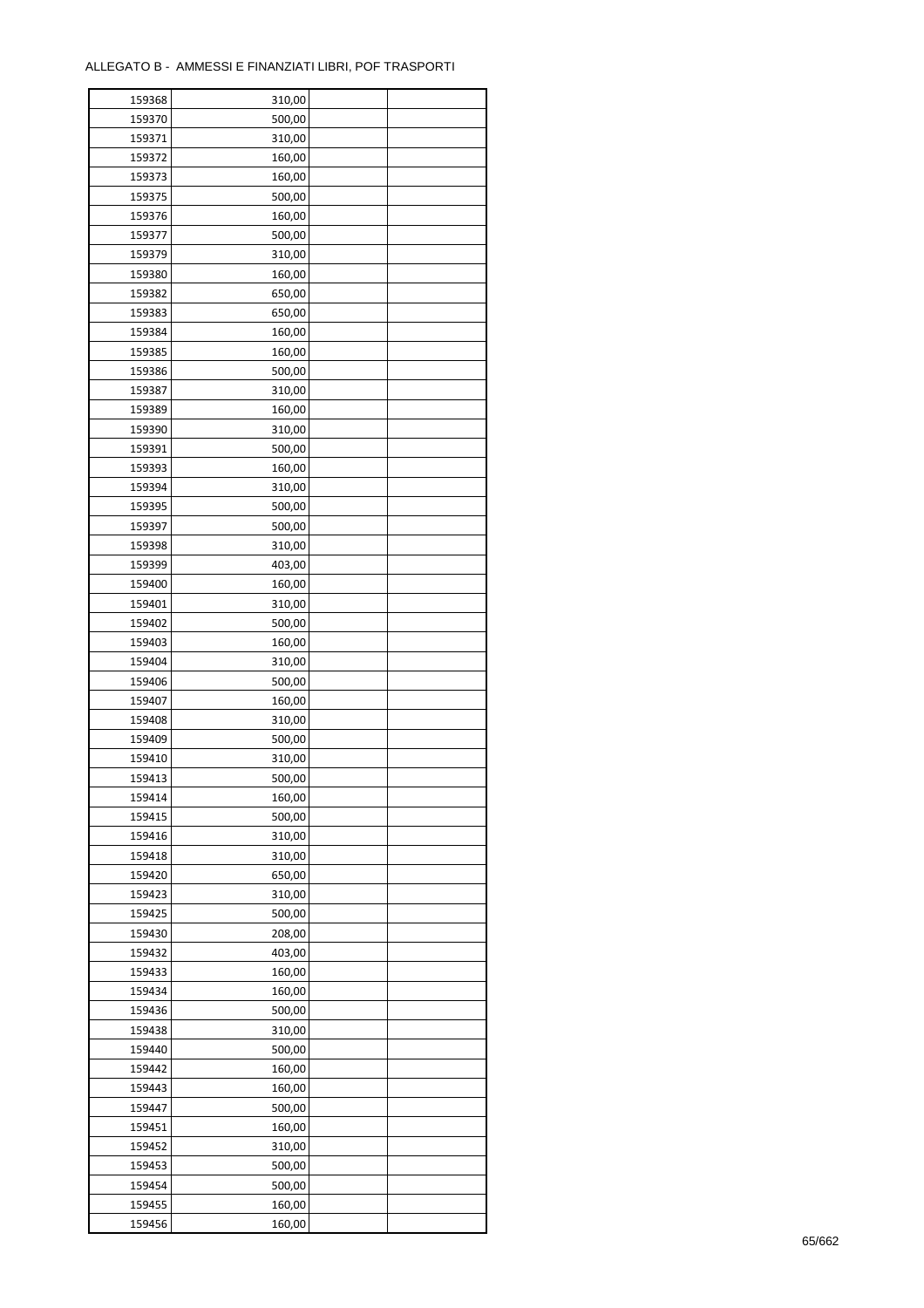ř

| 159457           | 310,00 |  |
|------------------|--------|--|
| 159458           | 500,00 |  |
| 159459           | 160,00 |  |
| 159461           | 500,00 |  |
| 159462           | 310,00 |  |
| 159463           | 160,00 |  |
| 159464           | 310,00 |  |
| 159467           | 650,00 |  |
| 159468           | 310,00 |  |
|                  | 240,00 |  |
| 159469<br>159470 |        |  |
|                  | 500,00 |  |
| 159472           | 500,00 |  |
| 159473           | 310,00 |  |
| 159474           | 310,00 |  |
| 159475           | 500,00 |  |
| 159477           | 500,00 |  |
| 159478           | 500,00 |  |
| 159480           | 500,00 |  |
| 159481           | 310,00 |  |
| 159482           | 310,00 |  |
| 159483           | 310,00 |  |
| 159484           | 160,00 |  |
| 159485           | 650,00 |  |
| 159487           | 500,00 |  |
| 159488           | 500,00 |  |
| 159489           | 160,00 |  |
| 159491           | 650,00 |  |
| 159492           | 160,00 |  |
| 159493           | 310,00 |  |
| 159494           | 650,00 |  |
|                  |        |  |
| 159498           | 500,00 |  |
| 159499           | 403,00 |  |
| 159500           | 500,00 |  |
| 159502           | 160,00 |  |
| 159504           | 500,00 |  |
| 159505           | 650,00 |  |
| 159507           | 500,00 |  |
| 159508           | 650,00 |  |
| 159510           | 160,00 |  |
| 159511           | 310,00 |  |
| 159512           | 160,00 |  |
| 159513           | 403,00 |  |
| 159514           | 310,00 |  |
| 159515           | 650,00 |  |
| 159517           | 500,00 |  |
| 159518           | 160,00 |  |
| 159519           | 650,00 |  |
| 159523           | 160,00 |  |
| 159524           | 160,00 |  |
| 159526           | 310,00 |  |
| 159527           | 650,00 |  |
|                  |        |  |
| 159528           | 160,00 |  |
| 159529           | 160,00 |  |
| 159530           | 160,00 |  |
| 159531           | 310,00 |  |
| 159532           | 500,00 |  |
| 159537           | 500,00 |  |
| 159538           | 160,00 |  |
| 159539           | 310,00 |  |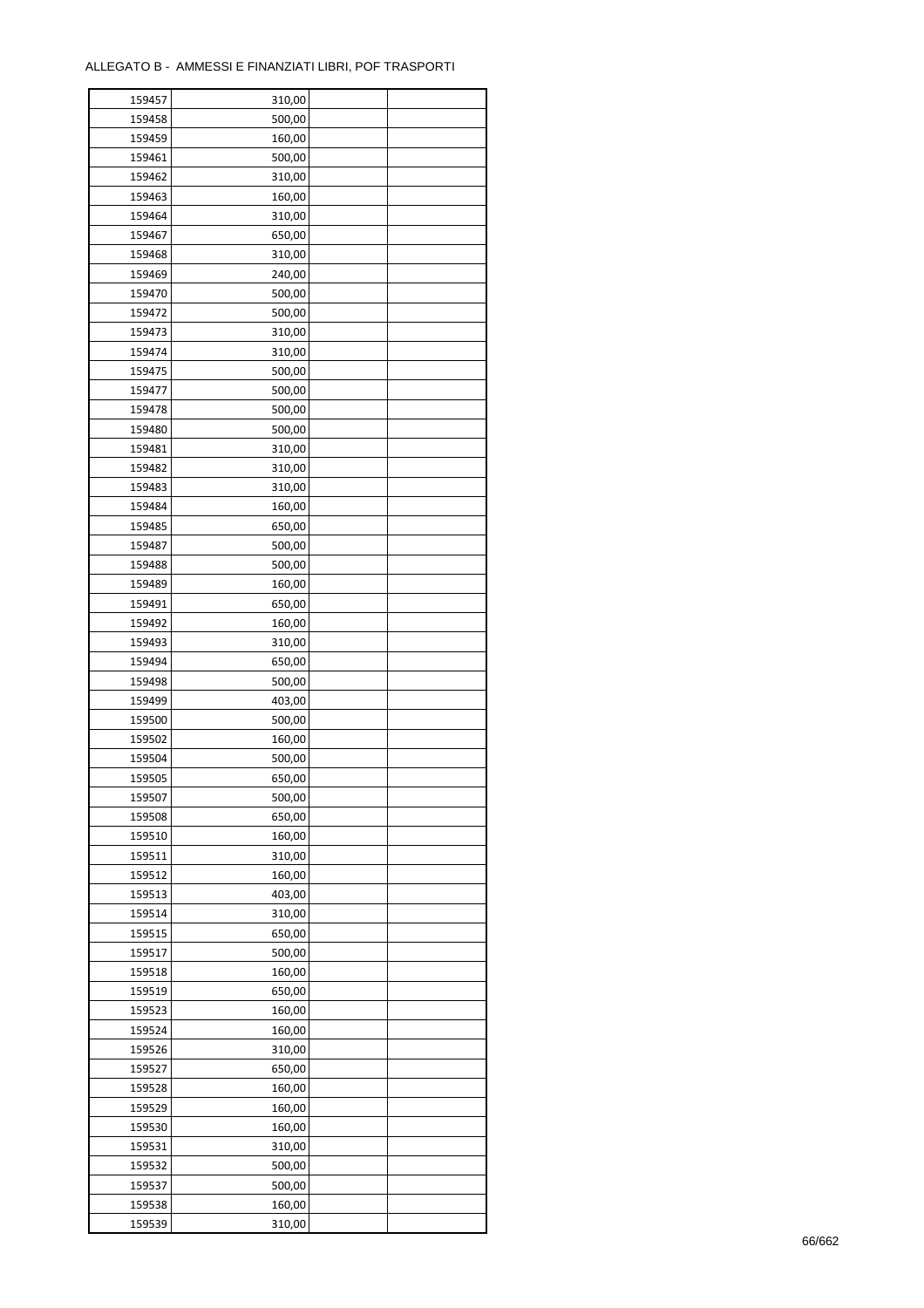ř

| 159541 | 310,00 |  |
|--------|--------|--|
| 159542 | 500,00 |  |
| 159543 | 310,00 |  |
| 159545 | 160,00 |  |
| 159550 | 650,00 |  |
| 159551 | 500,00 |  |
| 159554 | 160,00 |  |
| 159556 | 310,00 |  |
| 159557 | 160,00 |  |
| 159558 | 650,00 |  |
| 159561 |        |  |
| 159563 | 500,00 |  |
|        | 500,00 |  |
| 159572 | 160,00 |  |
| 159579 | 650,00 |  |
| 159581 | 160,00 |  |
| 159582 | 160,00 |  |
| 159583 | 750,00 |  |
| 159584 | 500,00 |  |
| 159587 | 500,00 |  |
| 159588 | 500,00 |  |
| 159589 | 500,00 |  |
| 159590 | 160,00 |  |
| 159591 | 310,00 |  |
| 159594 | 500,00 |  |
| 159595 | 500,00 |  |
| 159600 | 465,00 |  |
| 159601 | 310,00 |  |
| 159602 | 500,00 |  |
| 159603 | 160,00 |  |
| 159604 | 160,00 |  |
| 159605 | 500,00 |  |
| 159606 | 500,00 |  |
|        |        |  |
| 159607 | 650,00 |  |
| 159608 | 160,00 |  |
| 159609 | 500,00 |  |
| 159610 | 650,00 |  |
| 159611 | 500,00 |  |
| 159612 | 310,00 |  |
| 159615 | 160,00 |  |
| 159616 | 310,00 |  |
| 159617 | 160,00 |  |
| 159618 | 500,00 |  |
| 159619 | 310,00 |  |
| 159621 | 650,00 |  |
| 159622 | 500,00 |  |
| 159625 | 160,00 |  |
| 159626 | 160,00 |  |
| 159627 | 160,00 |  |
| 159629 | 403,00 |  |
| 159630 | 208,00 |  |
| 159631 | 310,00 |  |
| 159632 | 500,00 |  |
| 159635 | 160,00 |  |
| 159636 |        |  |
|        | 160,00 |  |
| 159637 | 500,00 |  |
| 159640 | 500,00 |  |
| 159641 | 160,00 |  |
| 159642 | 500,00 |  |
| 159643 | 310,00 |  |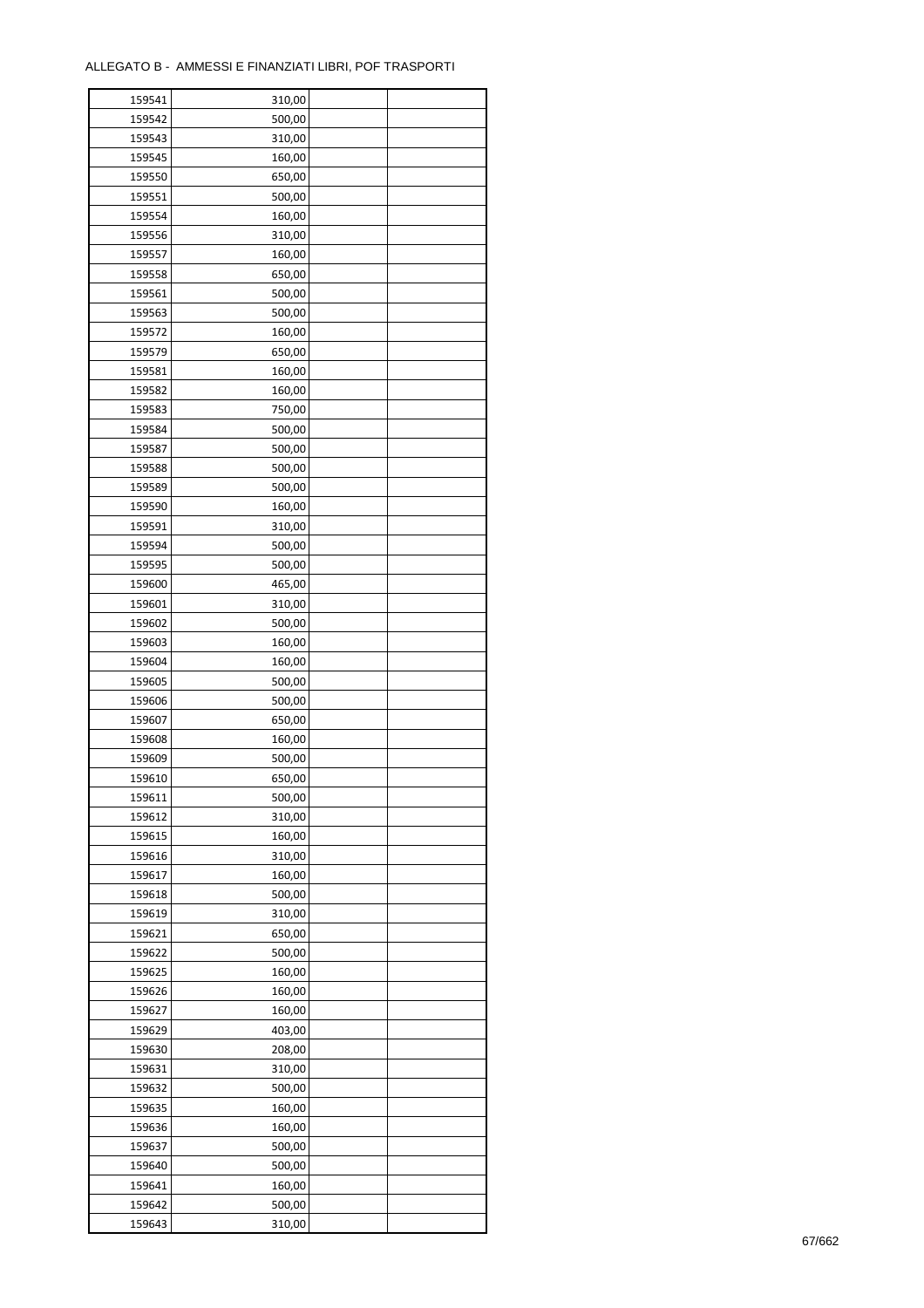| 159644 | 160,00 |  |
|--------|--------|--|
| 159646 | 500,00 |  |
| 159647 | 160,00 |  |
| 159650 | 500,00 |  |
| 159651 | 310,00 |  |
| 159652 | 310,00 |  |
| 159653 | 160,00 |  |
| 159654 | 650,00 |  |
| 159655 |        |  |
|        | 500,00 |  |
| 159657 | 650,00 |  |
| 159658 | 160,00 |  |
| 159660 | 310,00 |  |
| 159661 | 403,00 |  |
| 159662 | 500,00 |  |
| 159663 | 160,00 |  |
| 159664 | 500,00 |  |
| 159665 | 310,00 |  |
| 159666 | 160,00 |  |
| 159668 | 310,00 |  |
| 159670 | 650,00 |  |
| 159672 | 160,00 |  |
| 159680 | 160,00 |  |
| 159683 | 500,00 |  |
| 159687 | 160,00 |  |
| 159689 | 310,00 |  |
| 159691 | 160,00 |  |
| 159692 |        |  |
|        | 160,00 |  |
| 159693 | 310,00 |  |
| 159695 | 310,00 |  |
| 159696 | 310,00 |  |
| 159697 | 310,00 |  |
| 159698 | 310,00 |  |
| 159699 | 160,00 |  |
| 159705 | 310,00 |  |
| 159706 | 500,00 |  |
| 159707 | 650,00 |  |
| 159708 | 160,00 |  |
| 159710 | 310,00 |  |
| 159716 | 160,00 |  |
| 159717 | 650,00 |  |
| 159718 | 500,00 |  |
| 159719 | 500,00 |  |
| 159721 | 310,00 |  |
| 159723 | 160,00 |  |
| 159726 | 160,00 |  |
| 159727 | 160,00 |  |
|        |        |  |
| 159732 | 310,00 |  |
| 159737 | 403,00 |  |
| 159738 | 750,00 |  |
| 159741 | 160,00 |  |
| 159743 | 500,00 |  |
| 159744 | 500,00 |  |
| 159745 | 310,00 |  |
| 159746 | 208,00 |  |
| 159747 | 208,00 |  |
| 159754 | 160,00 |  |
| 159755 | 160,00 |  |
| 159757 | 160,00 |  |
| 159759 | 310,00 |  |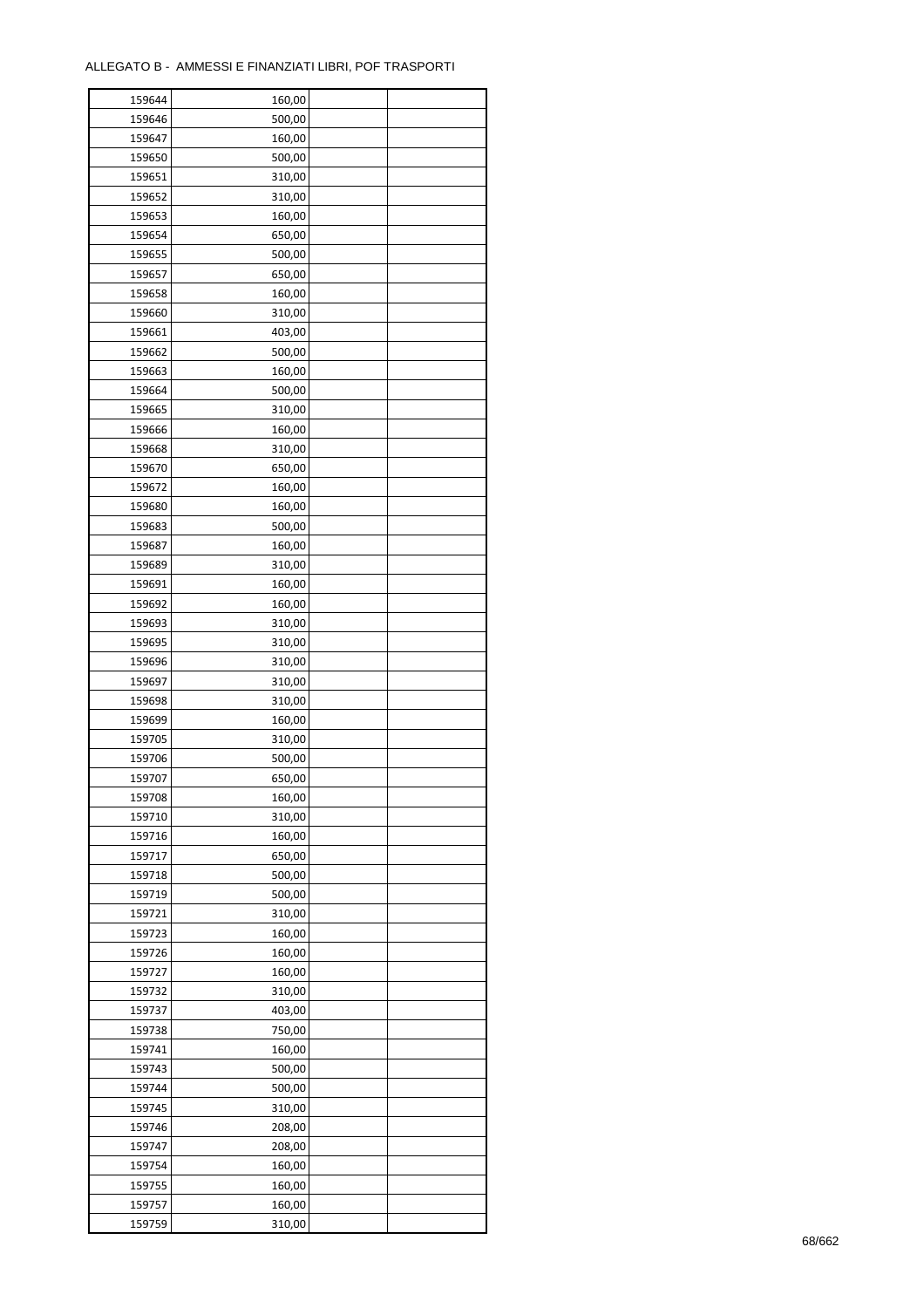| 159763 | 500,00 |  |
|--------|--------|--|
| 159766 | 310,00 |  |
| 159767 | 310,00 |  |
| 159770 | 650,00 |  |
| 159773 | 310,00 |  |
| 159774 | 160,00 |  |
| 159779 | 500,00 |  |
| 159781 | 650,00 |  |
| 159785 | 208,00 |  |
| 159787 | 500,00 |  |
| 159788 | 160,00 |  |
| 159789 | 310,00 |  |
| 159790 | 403,00 |  |
| 159791 | 500,00 |  |
|        |        |  |
| 159795 | 310,00 |  |
| 159798 | 500,00 |  |
| 159801 | 310,00 |  |
| 159803 | 650,00 |  |
| 159804 | 310,00 |  |
| 159805 | 310,00 |  |
| 159806 | 500,00 |  |
| 159809 | 310,00 |  |
| 159810 | 310,00 |  |
| 159811 | 500,00 |  |
| 159813 | 310,00 |  |
| 159814 | 310,00 |  |
| 159815 | 500,00 |  |
| 159817 | 160,00 |  |
| 159820 | 310,00 |  |
| 159822 | 650,00 |  |
| 159824 | 500,00 |  |
| 159827 | 500,00 |  |
| 159829 | 500,00 |  |
| 159831 | 650,00 |  |
| 159833 | 500,00 |  |
| 159837 | 500,00 |  |
| 159838 | 500,00 |  |
| 159839 | 310,00 |  |
| 159841 | 650,00 |  |
|        |        |  |
| 159843 | 500,00 |  |
| 159846 | 160,00 |  |
| 159847 | 310,00 |  |
| 159848 | 650,00 |  |
| 159849 | 160,00 |  |
| 159850 | 650,00 |  |
| 159851 | 310,00 |  |
| 159852 | 500,00 |  |
| 159854 | 160,00 |  |
| 159855 | 500,00 |  |
| 159856 | 310,00 |  |
| 159860 | 160,00 |  |
| 159868 | 160,00 |  |
| 159871 | 160,00 |  |
| 159874 | 500,00 |  |
| 159875 | 310,00 |  |
| 159877 | 500,00 |  |
| 159878 | 500,00 |  |
| 159879 | 500,00 |  |
| 159880 | 500,00 |  |
|        |        |  |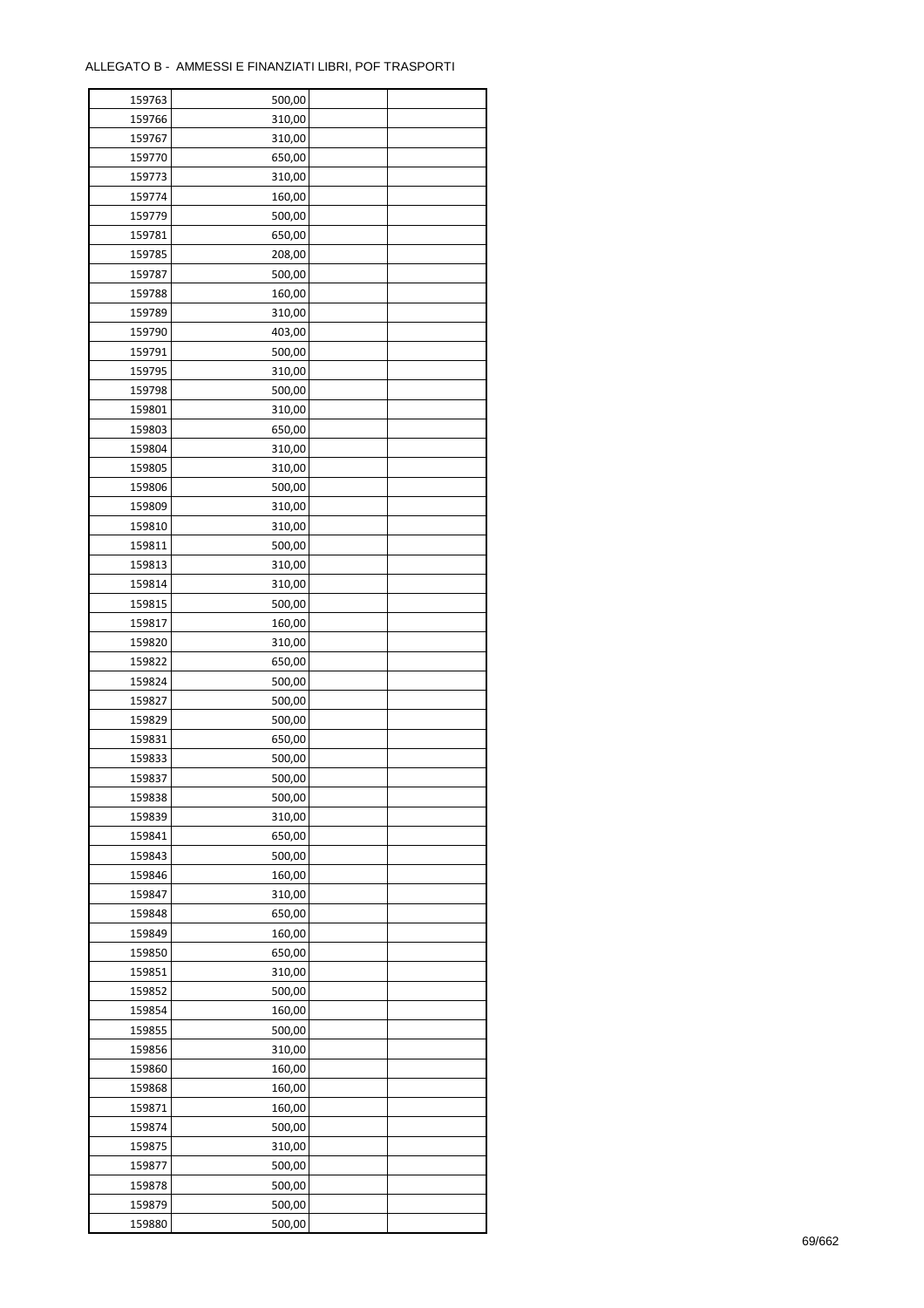| 159881 | 500,00           |  |
|--------|------------------|--|
| 159887 | 310,00           |  |
| 159890 | 160,00           |  |
| 159891 | 160,00           |  |
| 159892 | 160,00           |  |
| 159893 | 160,00           |  |
| 159894 | 500,00           |  |
| 159895 | 160,00           |  |
| 159896 | 310,00           |  |
| 159899 | 650,00           |  |
| 159900 |                  |  |
|        | 310,00           |  |
| 159903 | 310,00           |  |
| 159905 | 500,00           |  |
| 159906 | 500,00           |  |
| 159907 | 500,00           |  |
| 159908 | 500,00           |  |
| 159909 | 500,00           |  |
| 159911 | 403,00           |  |
| 159912 | 310,00           |  |
| 159914 | 500,00           |  |
| 159916 | 310,00           |  |
| 159917 | 500,00           |  |
| 159918 | 500,00           |  |
| 159920 | 310,00           |  |
| 159922 | 160,00           |  |
| 159923 | 310,00           |  |
| 159924 | 160,00           |  |
| 159925 | 160,00           |  |
| 159928 | 310,00           |  |
| 159932 | 650,00           |  |
| 159933 | 500,00           |  |
| 159934 | 500,00           |  |
| 159935 | 160,00           |  |
|        |                  |  |
| 159939 | 500,00<br>500,00 |  |
| 159940 |                  |  |
| 159941 | 160,00           |  |
| 159942 | 310,00           |  |
| 159943 | 650,00           |  |
| 159944 | 310,00           |  |
| 159945 | 310,00           |  |
| 159946 | 650,00           |  |
| 159947 | 160,00           |  |
| 159951 | 500,00           |  |
| 159952 | 310,00           |  |
| 159954 | 500,00           |  |
| 159956 | 465,00           |  |
| 159957 | 500,00           |  |
| 159960 | 650,00           |  |
| 159961 | 310,00           |  |
| 159962 | 160,00           |  |
| 159963 | 500,00           |  |
| 159964 | 500,00           |  |
| 159965 | 160,00           |  |
| 159967 | 160,00           |  |
| 159970 | 500,00           |  |
| 159971 |                  |  |
|        | 160,00           |  |
| 159972 | 160,00           |  |
| 159975 | 160,00           |  |
| 159977 | 500,00           |  |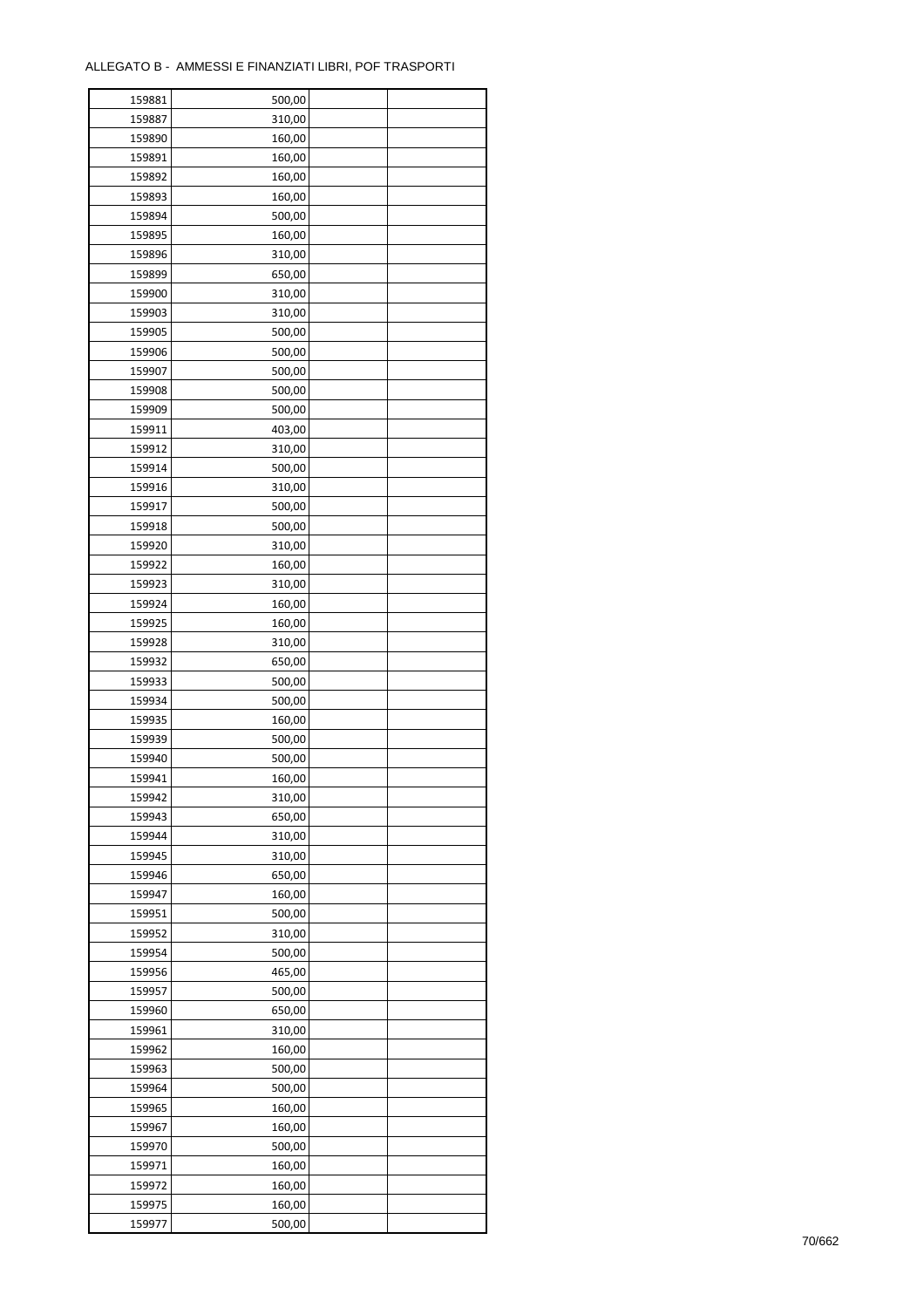| 159978 | 160,00 |  |
|--------|--------|--|
| 159979 | 500,00 |  |
| 159981 | 650,00 |  |
| 159982 | 310,00 |  |
| 159983 | 160,00 |  |
| 159984 | 750,00 |  |
| 159985 | 310,00 |  |
| 159986 | 500,00 |  |
| 159987 | 500,00 |  |
| 159988 | 500,00 |  |
| 159989 | 500,00 |  |
| 159990 | 500,00 |  |
| 159991 | 160,00 |  |
|        |        |  |
| 159993 | 160,00 |  |
| 159994 | 403,00 |  |
| 159996 | 310,00 |  |
| 159997 | 650,00 |  |
| 159998 | 160,00 |  |
| 159999 | 208,00 |  |
| 160000 | 650,00 |  |
| 160001 | 160,00 |  |
| 160002 | 310,00 |  |
| 160003 | 160,00 |  |
| 160004 | 310,00 |  |
| 160005 | 160,00 |  |
| 160006 | 160,00 |  |
| 160007 | 403,00 |  |
| 160010 | 160,00 |  |
| 160012 | 160,00 |  |
| 160013 | 500,00 |  |
| 160014 | 310,00 |  |
| 160016 | 650,00 |  |
| 160017 | 160,00 |  |
| 160018 | 650,00 |  |
| 160020 | 500,00 |  |
| 160021 | 500,00 |  |
| 160022 | 160,00 |  |
| 160023 | 403,00 |  |
| 160024 | 310,00 |  |
| 160026 | 500,00 |  |
| 160027 | 310,00 |  |
| 160029 | 465,00 |  |
| 160030 | 310,00 |  |
| 160031 | 650,00 |  |
| 160032 | 160,00 |  |
| 160033 | 160,00 |  |
| 160034 | 160,00 |  |
| 160035 | 160,00 |  |
| 160037 | 310,00 |  |
| 160038 | 310,00 |  |
| 160039 | 310,00 |  |
| 160040 | 500,00 |  |
| 160041 | 310,00 |  |
| 160042 | 160,00 |  |
| 160043 | 160,00 |  |
| 160044 | 500,00 |  |
| 160045 | 310,00 |  |
| 160046 | 310,00 |  |
| 160047 | 310,00 |  |
|        |        |  |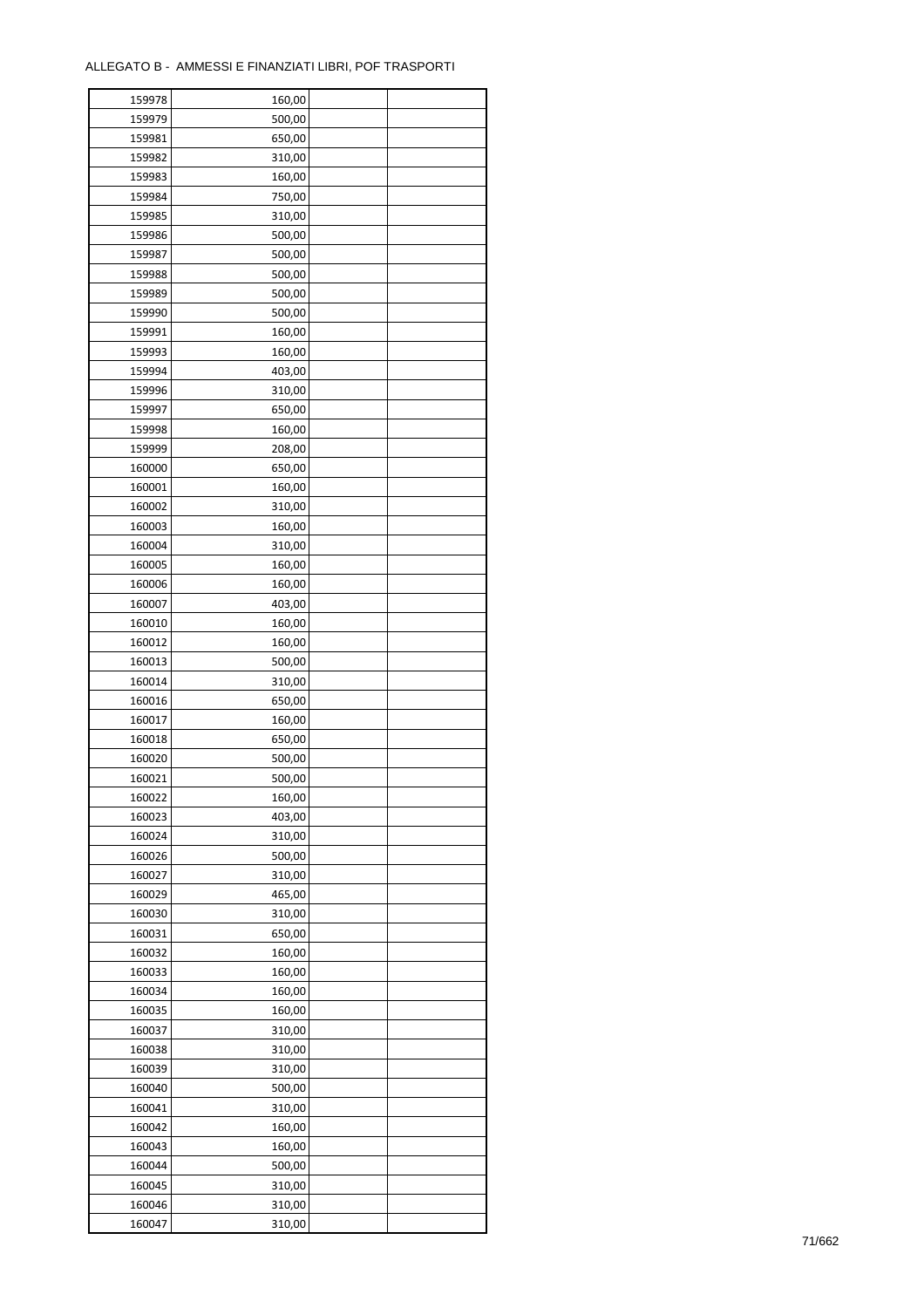| 160048 | 650,00 |  |
|--------|--------|--|
| 160049 | 160,00 |  |
| 160052 | 160,00 |  |
| 160053 | 160,00 |  |
| 160054 | 160,00 |  |
| 160056 | 160,00 |  |
| 160057 | 500,00 |  |
| 160058 | 160,00 |  |
| 160059 | 160,00 |  |
| 160061 | 310,00 |  |
| 160062 | 650,00 |  |
| 160064 | 310,00 |  |
| 160065 | 310,00 |  |
| 160066 |        |  |
|        | 750,00 |  |
| 160067 | 310,00 |  |
| 160068 | 500,00 |  |
| 160069 | 310,00 |  |
| 160070 | 310,00 |  |
| 160071 | 500,00 |  |
| 160072 | 160,00 |  |
| 160073 | 310,00 |  |
| 160074 | 160,00 |  |
| 160075 | 500,00 |  |
| 160077 | 310,00 |  |
| 160078 | 310,00 |  |
| 160079 | 500,00 |  |
| 160080 | 160,00 |  |
| 160081 | 310,00 |  |
| 160084 | 310,00 |  |
| 160085 | 500,00 |  |
| 160088 | 310,00 |  |
| 160089 | 310,00 |  |
| 160092 | 650,00 |  |
| 160093 | 160,00 |  |
| 160094 | 160,00 |  |
| 160096 | 160,00 |  |
| 160098 | 500,00 |  |
| 160100 | 310,00 |  |
| 160101 | 500,00 |  |
|        |        |  |
| 160102 | 160,00 |  |
| 160103 | 240,00 |  |
| 160104 | 650,00 |  |
| 160106 | 500,00 |  |
| 160108 | 750,00 |  |
| 160110 | 500,00 |  |
| 160111 | 500,00 |  |
| 160122 | 500,00 |  |
| 160123 | 160,00 |  |
| 160124 | 160,00 |  |
| 160125 | 500,00 |  |
| 160126 | 160,00 |  |
| 160128 | 500,00 |  |
| 160129 | 160,00 |  |
| 160130 | 310,00 |  |
| 160131 | 750,00 |  |
| 160135 | 160,00 |  |
| 160136 | 310,00 |  |
| 160137 | 500,00 |  |
| 160138 | 310,00 |  |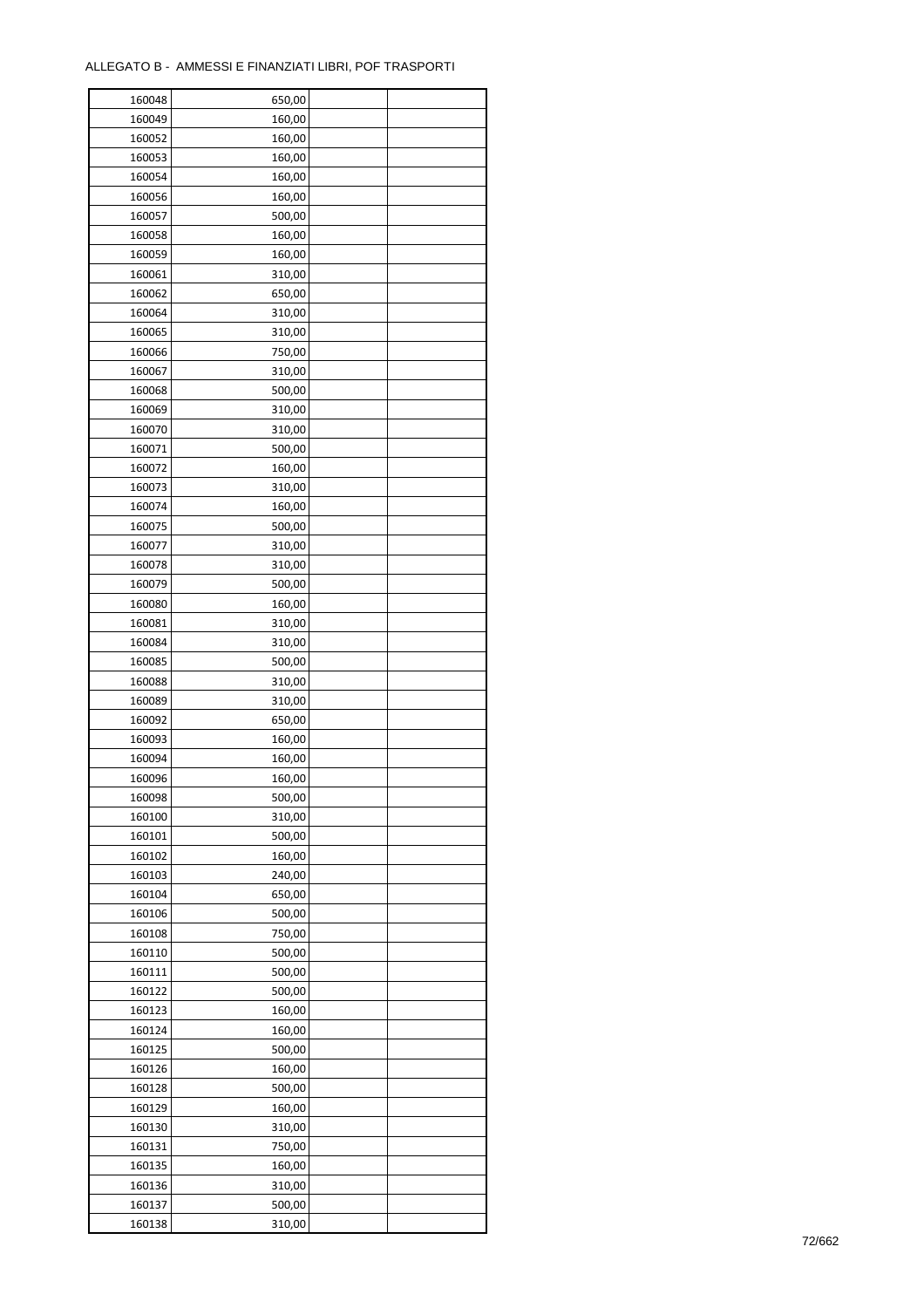| 160139 | 160,00 |  |
|--------|--------|--|
| 160140 | 160,00 |  |
| 160141 | 160,00 |  |
| 160146 | 500,00 |  |
| 160147 | 500,00 |  |
| 160148 | 310,00 |  |
| 160149 | 500,00 |  |
| 160150 | 310,00 |  |
| 160153 | 650,00 |  |
|        |        |  |
| 160154 | 310,00 |  |
| 160155 | 160,00 |  |
| 160156 | 500,00 |  |
| 160157 | 310,00 |  |
| 160158 | 750,00 |  |
| 160159 | 160,00 |  |
| 160161 | 310,00 |  |
| 160162 | 500,00 |  |
| 160164 | 160,00 |  |
| 160165 | 500,00 |  |
| 160166 | 500,00 |  |
| 160167 | 160,00 |  |
| 160169 | 310,00 |  |
| 160174 | 500,00 |  |
| 160175 | 500,00 |  |
| 160176 | 160,00 |  |
| 160177 | 310,00 |  |
| 160179 | 310,00 |  |
| 160180 | 500,00 |  |
| 160182 | 310,00 |  |
| 160184 | 160,00 |  |
|        |        |  |
| 160185 | 310,00 |  |
| 160186 | 160,00 |  |
| 160187 | 403,00 |  |
| 160188 | 500,00 |  |
| 160189 | 500,00 |  |
| 160190 | 650,00 |  |
| 160191 | 160,00 |  |
| 160192 | 500,00 |  |
| 160194 | 160,00 |  |
| 160197 | 160,00 |  |
| 160198 | 500,00 |  |
| 160199 | 160,00 |  |
| 160200 | 160,00 |  |
| 160201 | 310,00 |  |
| 160202 | 310,00 |  |
| 160203 | 310,00 |  |
| 160204 | 160,00 |  |
| 160205 | 310,00 |  |
| 160206 | 500,00 |  |
| 160207 | 310,00 |  |
| 160208 | 500,00 |  |
| 160209 | 500,00 |  |
|        |        |  |
| 160210 | 310,00 |  |
| 160211 | 500,00 |  |
| 160212 | 310,00 |  |
| 160214 | 465,00 |  |
| 160215 | 500,00 |  |
| 160216 | 240,00 |  |
| 160217 | 160,00 |  |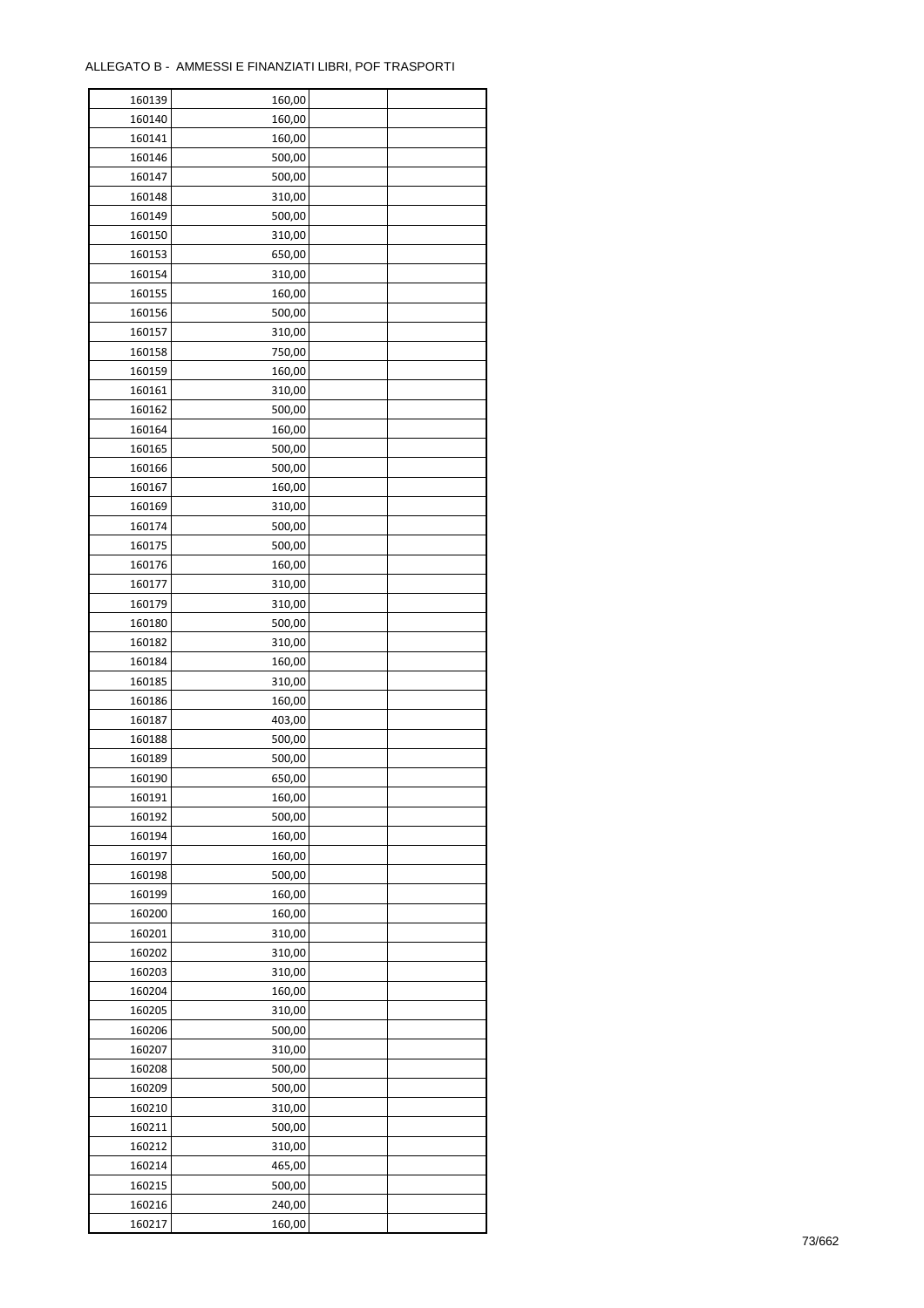| 160219           | 160,00 |  |
|------------------|--------|--|
| 160220           | 500,00 |  |
| 160221           | 310,00 |  |
| 160222           | 160,00 |  |
| 160224           | 500,00 |  |
| 160225           | 310,00 |  |
| 160226           | 500,00 |  |
| 160227           | 500,00 |  |
| 160229           | 310,00 |  |
| 160231           | 500,00 |  |
| 160237           | 160,00 |  |
| 160240           | 500,00 |  |
| 160243           | 650,00 |  |
| 160244           | 310,00 |  |
| 160246           | 500,00 |  |
| 160247           | 208,00 |  |
| 160249           | 500,00 |  |
| 160251           | 650,00 |  |
| 160252           | 310,00 |  |
| 160253           | 310,00 |  |
| 160254           | 500,00 |  |
| 160255           | 500,00 |  |
| 160256           | 310,00 |  |
| 160258           | 240,00 |  |
| 160259           | 240,00 |  |
| 160260           | 310,00 |  |
| 160261           | 160,00 |  |
| 160262           | 160,00 |  |
| 160263           | 500,00 |  |
|                  |        |  |
| 160264           | 500,00 |  |
| 160265           | 160,00 |  |
| 160267           | 160,00 |  |
| 160268           | 310,00 |  |
| 160269<br>160270 | 310,00 |  |
|                  | 500,00 |  |
| 160271           | 310,00 |  |
| 160272           | 160,00 |  |
| 160274           | 310,00 |  |
| 160275           | 160,00 |  |
| 160277           | 500,00 |  |
| 160278           | 160,00 |  |
| 160279           | 500,00 |  |
| 160280           | 160,00 |  |
| 160282           | 160,00 |  |
| 160283           | 310,00 |  |
| 160285           | 160,00 |  |
| 160286           | 160,00 |  |
| 160287           | 310,00 |  |
| 160288           | 310,00 |  |
| 160289           | 500,00 |  |
| 160290           | 160,00 |  |
| 160292           | 650,00 |  |
| 160293           | 500,00 |  |
| 160295           | 500,00 |  |
| 160296           | 310,00 |  |
| 160297           | 500,00 |  |
| 160300           | 500,00 |  |
| 160301           | 310,00 |  |
| 160302           | 310,00 |  |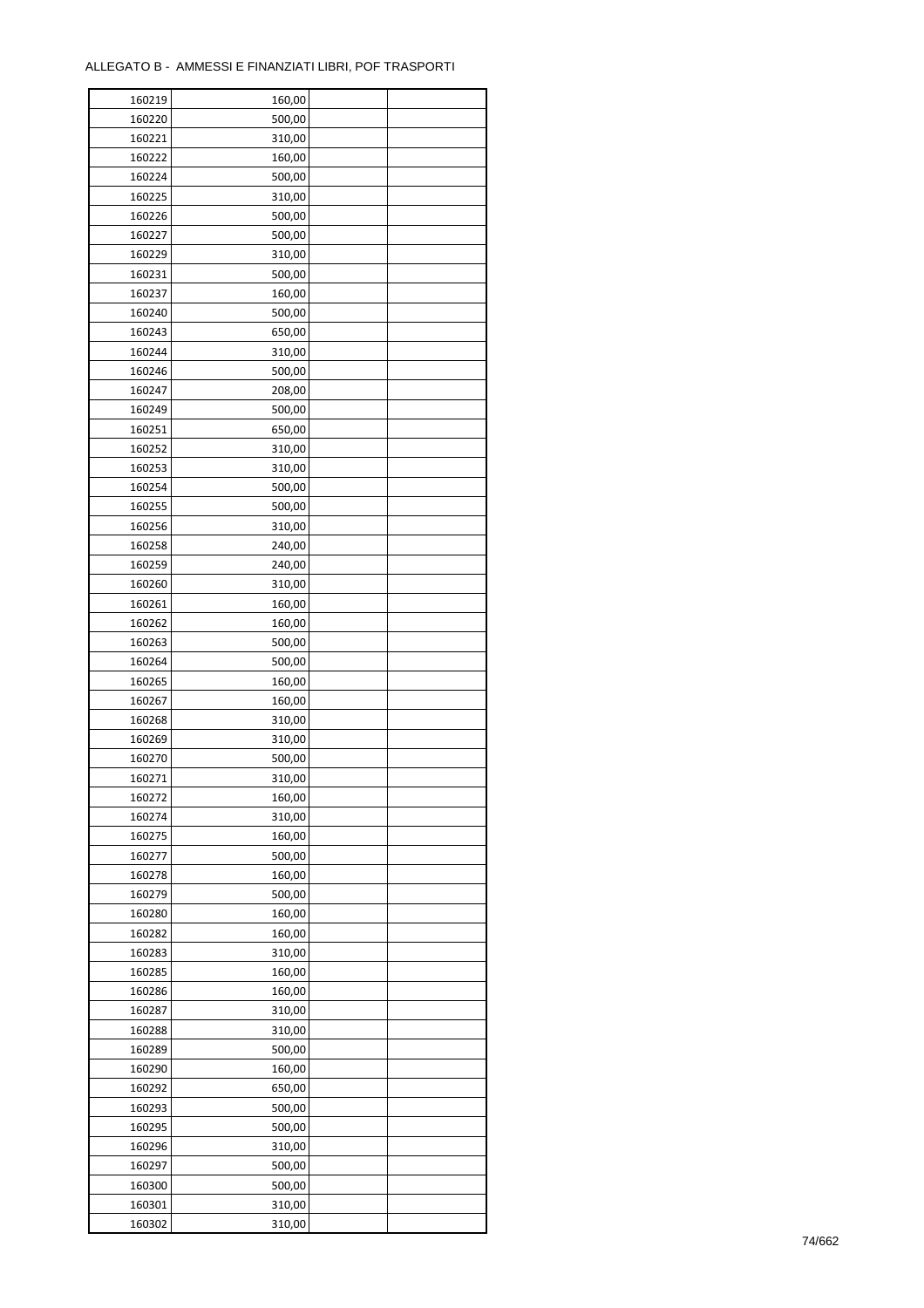| 160303 | 310,00 |  |
|--------|--------|--|
| 160304 | 160,00 |  |
| 160305 | 310,00 |  |
| 160306 | 160,00 |  |
| 160307 | 500,00 |  |
| 160308 | 500,00 |  |
| 160309 | 310,00 |  |
| 160310 | 500,00 |  |
| 160312 | 500,00 |  |
| 160313 | 310,00 |  |
| 160314 | 160,00 |  |
| 160315 | 650,00 |  |
| 160316 | 500,00 |  |
| 160317 | 310,00 |  |
| 160319 | 160,00 |  |
| 160320 | 500,00 |  |
| 160321 | 160,00 |  |
| 160322 | 465,00 |  |
| 160324 | 650,00 |  |
| 160325 | 500,00 |  |
| 160326 | 310,00 |  |
| 160328 | 160,00 |  |
|        |        |  |
| 160329 | 500,00 |  |
| 160330 | 310,00 |  |
| 160331 | 160,00 |  |
| 160332 | 500,00 |  |
| 160333 | 310,00 |  |
| 160337 | 500,00 |  |
| 160338 | 500,00 |  |
| 160339 | 160,00 |  |
| 160340 | 160,00 |  |
| 160341 | 650,00 |  |
| 160342 | 500,00 |  |
| 160344 | 160,00 |  |
| 160345 | 310,00 |  |
| 160346 | 650,00 |  |
| 160347 | 310,00 |  |
| 160348 | 160,00 |  |
| 160350 | 500,00 |  |
| 160351 | 500,00 |  |
| 160352 | 160,00 |  |
| 160353 | 500,00 |  |
| 160354 | 310,00 |  |
| 160356 | 310,00 |  |
| 160357 | 500,00 |  |
| 160358 | 160,00 |  |
| 160359 | 500,00 |  |
| 160361 | 500,00 |  |
| 160362 | 500,00 |  |
| 160364 | 160,00 |  |
| 160365 | 160,00 |  |
| 160366 | 310,00 |  |
| 160368 | 310,00 |  |
| 160369 | 500,00 |  |
| 160370 | 310,00 |  |
|        | 500,00 |  |
| 160371 |        |  |
| 160372 | 160,00 |  |
| 160374 | 310,00 |  |
| 160377 | 465,00 |  |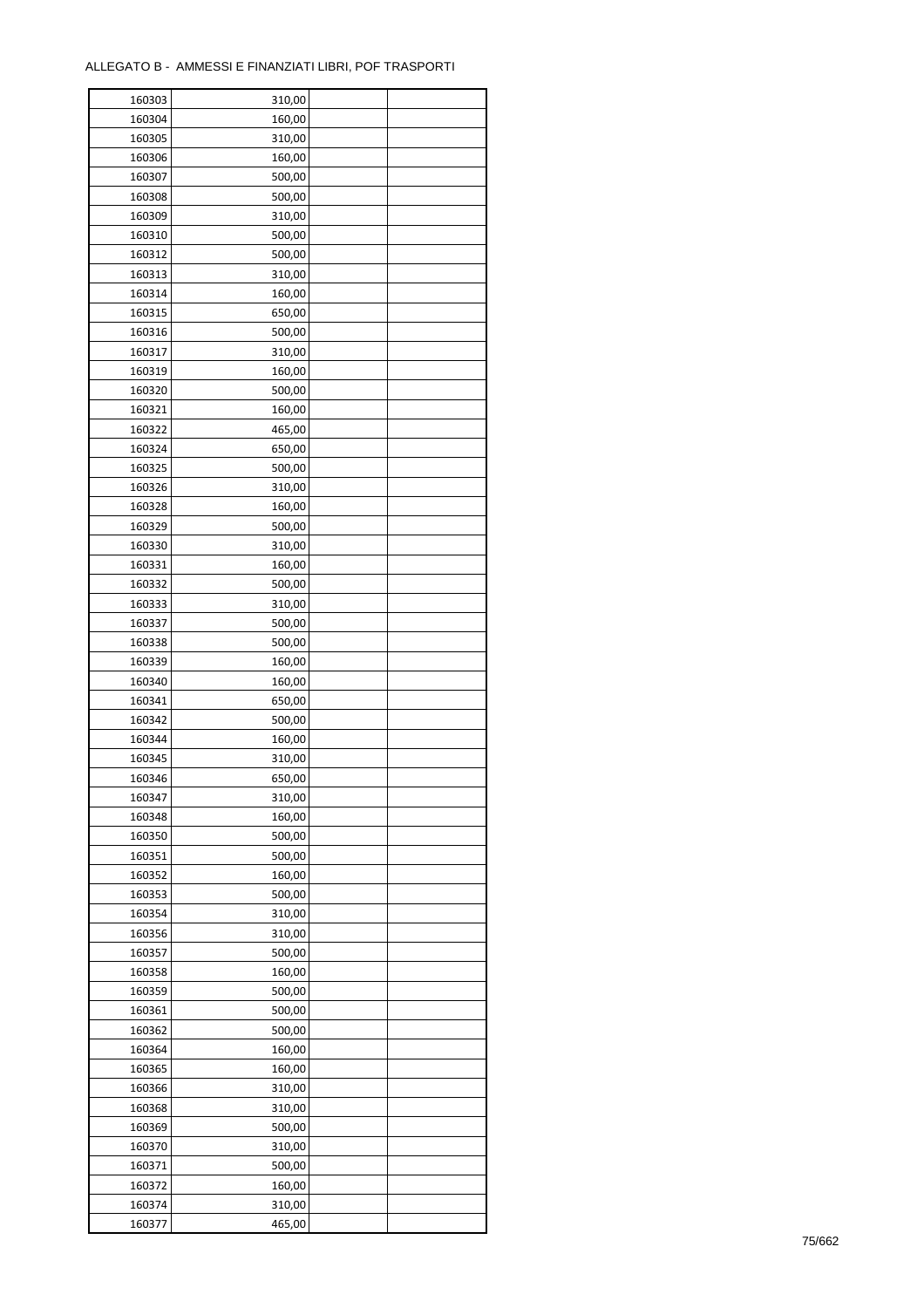| 160380 | 310,00 |  |
|--------|--------|--|
| 160381 | 160,00 |  |
| 160383 | 310,00 |  |
| 160384 | 750,00 |  |
| 160385 | 310,00 |  |
| 160386 | 160,00 |  |
| 160388 | 310,00 |  |
| 160389 | 310,00 |  |
| 160392 | 310,00 |  |
| 160393 | 160,00 |  |
| 160396 | 500,00 |  |
| 160397 | 500,00 |  |
| 160398 | 160,00 |  |
| 160401 | 160,00 |  |
| 160404 | 500,00 |  |
|        |        |  |
| 160406 | 160,00 |  |
| 160411 | 500,00 |  |
| 160412 | 310,00 |  |
| 160413 | 160,00 |  |
| 160414 | 500,00 |  |
| 160415 | 650,00 |  |
| 160416 | 500,00 |  |
| 160417 | 160,00 |  |
| 160419 | 310,00 |  |
| 160420 | 160,00 |  |
| 160422 | 160,00 |  |
| 160423 | 160,00 |  |
| 160428 | 500,00 |  |
| 160430 | 403,00 |  |
| 160433 | 310,00 |  |
| 160434 | 465,00 |  |
| 160435 | 310,00 |  |
| 160436 | 160,00 |  |
| 160437 | 500,00 |  |
| 160438 | 500,00 |  |
| 160439 | 310,00 |  |
| 160440 | 310,00 |  |
| 160447 | 500,00 |  |
| 160448 | 160,00 |  |
|        |        |  |
| 160449 | 160,00 |  |
| 160450 | 160,00 |  |
| 160451 | 310,00 |  |
| 160452 | 650,00 |  |
| 160454 | 310,00 |  |
| 160455 | 650,00 |  |
| 160456 | 310,00 |  |
| 160458 | 160,00 |  |
| 160459 | 160,00 |  |
| 160460 | 310,00 |  |
| 160462 | 310,00 |  |
| 160464 | 310,00 |  |
| 160465 | 160,00 |  |
| 160466 | 160,00 |  |
| 160471 | 500,00 |  |
| 160472 | 160,00 |  |
| 160475 | 160,00 |  |
| 160480 | 310,00 |  |
| 160481 | 750,00 |  |
| 160482 | 650,00 |  |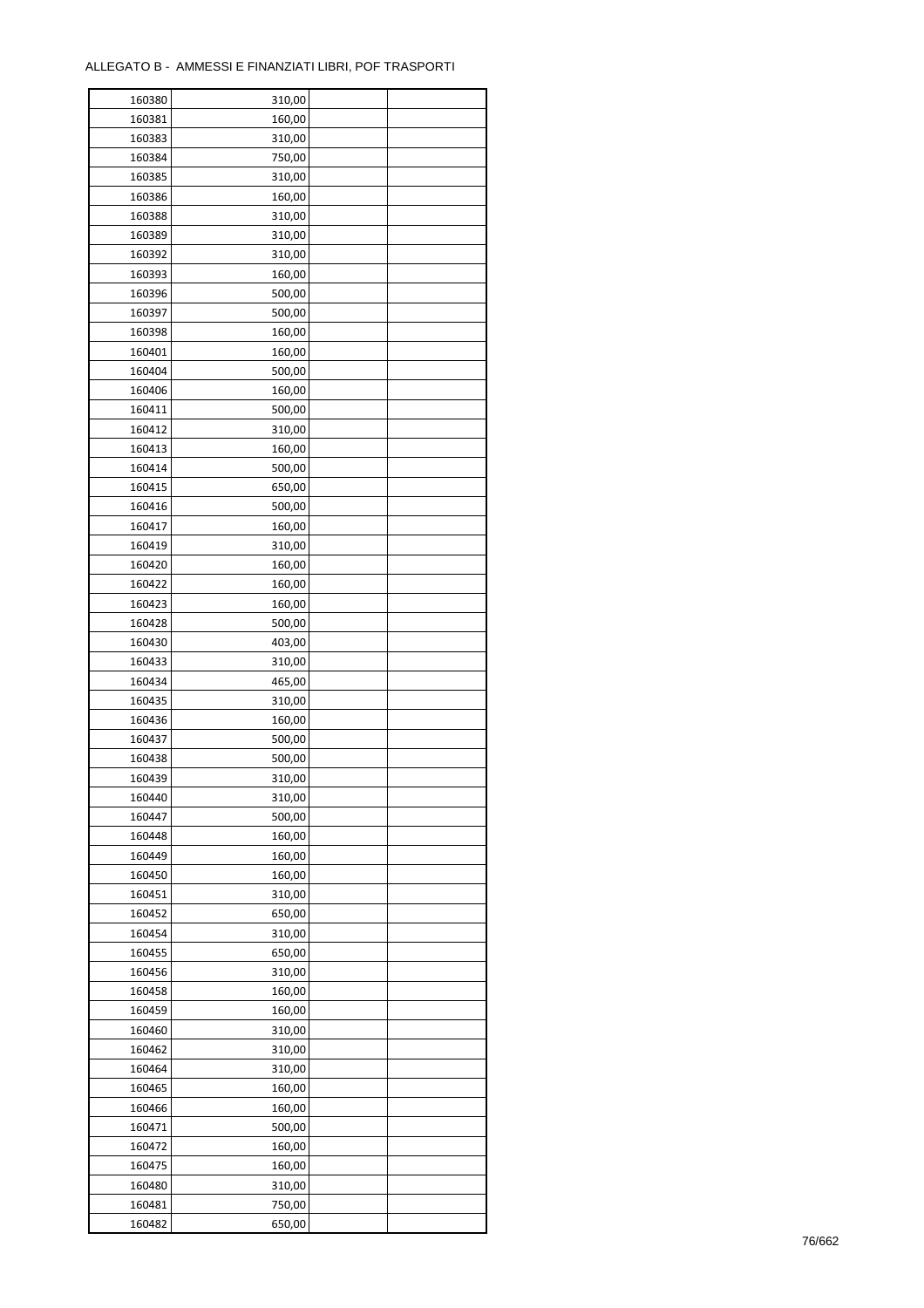ř

| 160483 | 310,00 |  |
|--------|--------|--|
| 160484 | 160,00 |  |
| 160486 | 160,00 |  |
| 160488 | 160,00 |  |
| 160491 | 160,00 |  |
| 160495 | 500,00 |  |
| 160496 | 500,00 |  |
| 160501 | 500,00 |  |
| 160502 | 160,00 |  |
| 160503 | 160,00 |  |
| 160507 | 500,00 |  |
| 160508 | 650,00 |  |
|        |        |  |
| 160509 | 310,00 |  |
| 160510 | 310,00 |  |
| 160512 | 160,00 |  |
| 160513 | 160,00 |  |
| 160514 | 310,00 |  |
| 160518 | 160,00 |  |
| 160519 | 310,00 |  |
| 160520 | 160,00 |  |
| 160521 | 160,00 |  |
| 160522 | 160,00 |  |
| 160523 | 310,00 |  |
| 160524 | 160,00 |  |
| 160526 | 500,00 |  |
| 160529 | 160,00 |  |
| 160530 | 500,00 |  |
| 160531 | 160,00 |  |
| 160532 | 500,00 |  |
| 160533 | 160,00 |  |
| 160534 | 160,00 |  |
| 160535 | 500,00 |  |
| 160538 | 160,00 |  |
| 160539 | 160,00 |  |
| 160541 | 500,00 |  |
| 160542 | 500,00 |  |
| 160546 | 310,00 |  |
| 160547 | 500,00 |  |
| 160548 | 500,00 |  |
| 160549 | 160,00 |  |
| 160550 | 500,00 |  |
| 160551 | 500,00 |  |
| 160555 | 310,00 |  |
| 160556 | 310,00 |  |
| 160558 | 160,00 |  |
| 160559 | 500,00 |  |
| 160563 | 310,00 |  |
| 160567 | 310,00 |  |
| 160568 | 310,00 |  |
| 160574 |        |  |
|        | 160,00 |  |
| 160575 | 500,00 |  |
| 160576 | 500,00 |  |
| 160577 | 500,00 |  |
| 160580 | 160,00 |  |
| 160583 | 310,00 |  |
| 160584 | 160,00 |  |
| 160585 | 160,00 |  |
| 160588 | 500,00 |  |
| 160589 | 160,00 |  |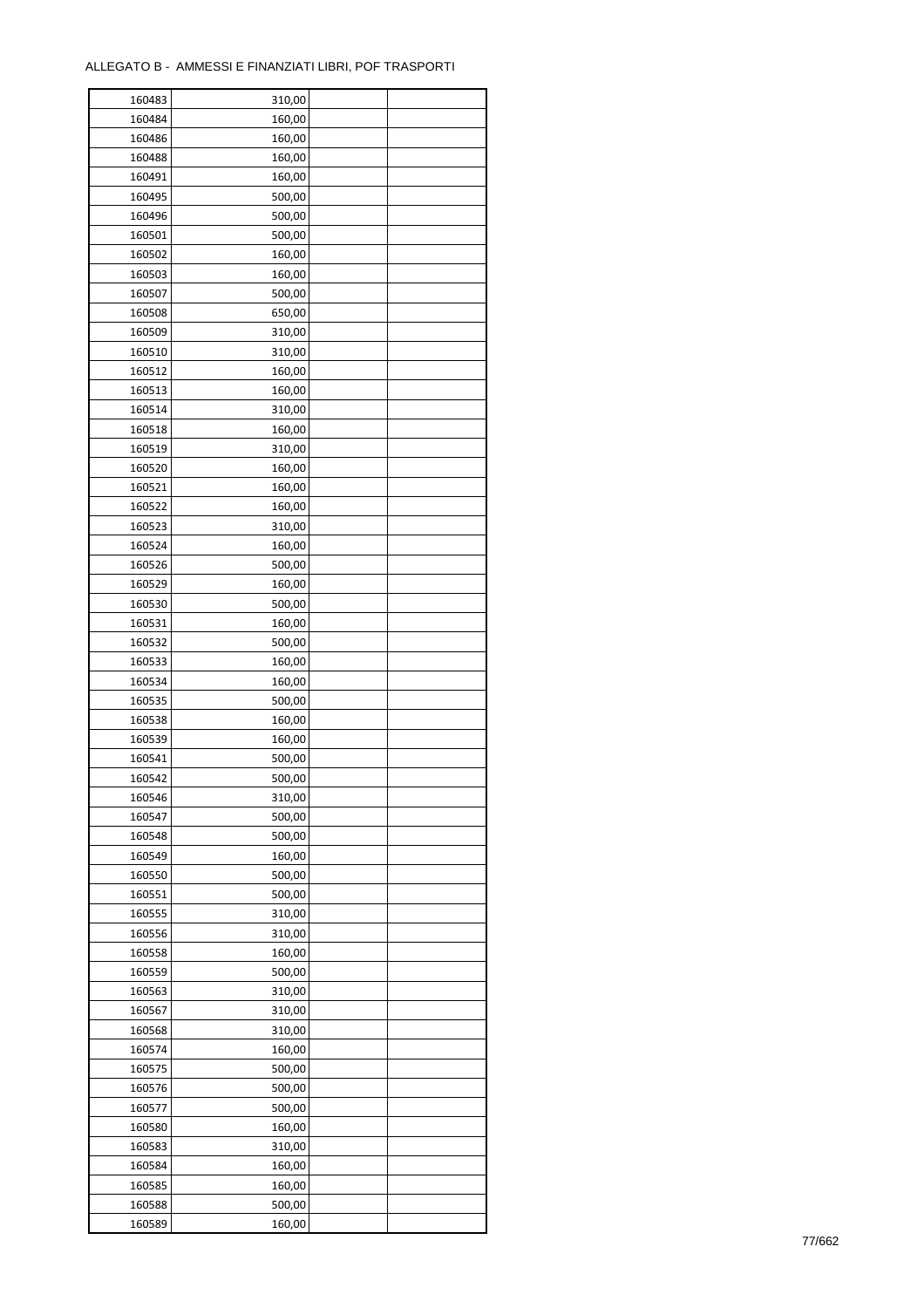| 160590 | 650,00 |  |
|--------|--------|--|
| 160592 | 500,00 |  |
| 160594 | 310,00 |  |
| 160595 | 160,00 |  |
| 160596 | 500,00 |  |
| 160597 | 310,00 |  |
| 160598 | 160,00 |  |
| 160601 | 310,00 |  |
| 160602 | 465,00 |  |
| 160604 | 310,00 |  |
|        | 160,00 |  |
| 160605 |        |  |
| 160606 | 160,00 |  |
| 160608 | 310,00 |  |
| 160609 | 500,00 |  |
| 160610 | 310,00 |  |
| 160612 | 160,00 |  |
| 160613 | 160,00 |  |
| 160615 | 310,00 |  |
| 160616 | 160,00 |  |
| 160617 | 310,00 |  |
| 160618 | 160,00 |  |
| 160619 | 160,00 |  |
| 160620 | 310,00 |  |
| 160621 | 310,00 |  |
| 160622 | 160,00 |  |
| 160623 | 160,00 |  |
| 160626 | 310,00 |  |
| 160627 | 160,00 |  |
| 160628 | 160,00 |  |
| 160634 | 500,00 |  |
|        |        |  |
| 160636 | 310,00 |  |
| 160637 | 160,00 |  |
| 160639 | 650,00 |  |
| 160640 | 500,00 |  |
| 160642 | 500,00 |  |
| 160644 | 650,00 |  |
| 160645 | 500,00 |  |
| 160647 | 500,00 |  |
| 160649 | 403,00 |  |
| 160653 | 310,00 |  |
| 160654 | 465,00 |  |
| 160655 | 500,00 |  |
| 160656 | 500,00 |  |
| 160657 | 500,00 |  |
| 160658 | 310,00 |  |
| 160659 | 310,00 |  |
| 160662 | 310,00 |  |
| 160663 | 310,00 |  |
| 160664 | 160,00 |  |
| 160665 | 310,00 |  |
| 160668 | 310,00 |  |
| 160669 | 500,00 |  |
| 160670 | 650,00 |  |
| 160671 | 500,00 |  |
|        |        |  |
| 160672 | 160,00 |  |
| 160673 | 310,00 |  |
| 160675 | 160,00 |  |
| 160676 | 500,00 |  |
| 160677 | 310,00 |  |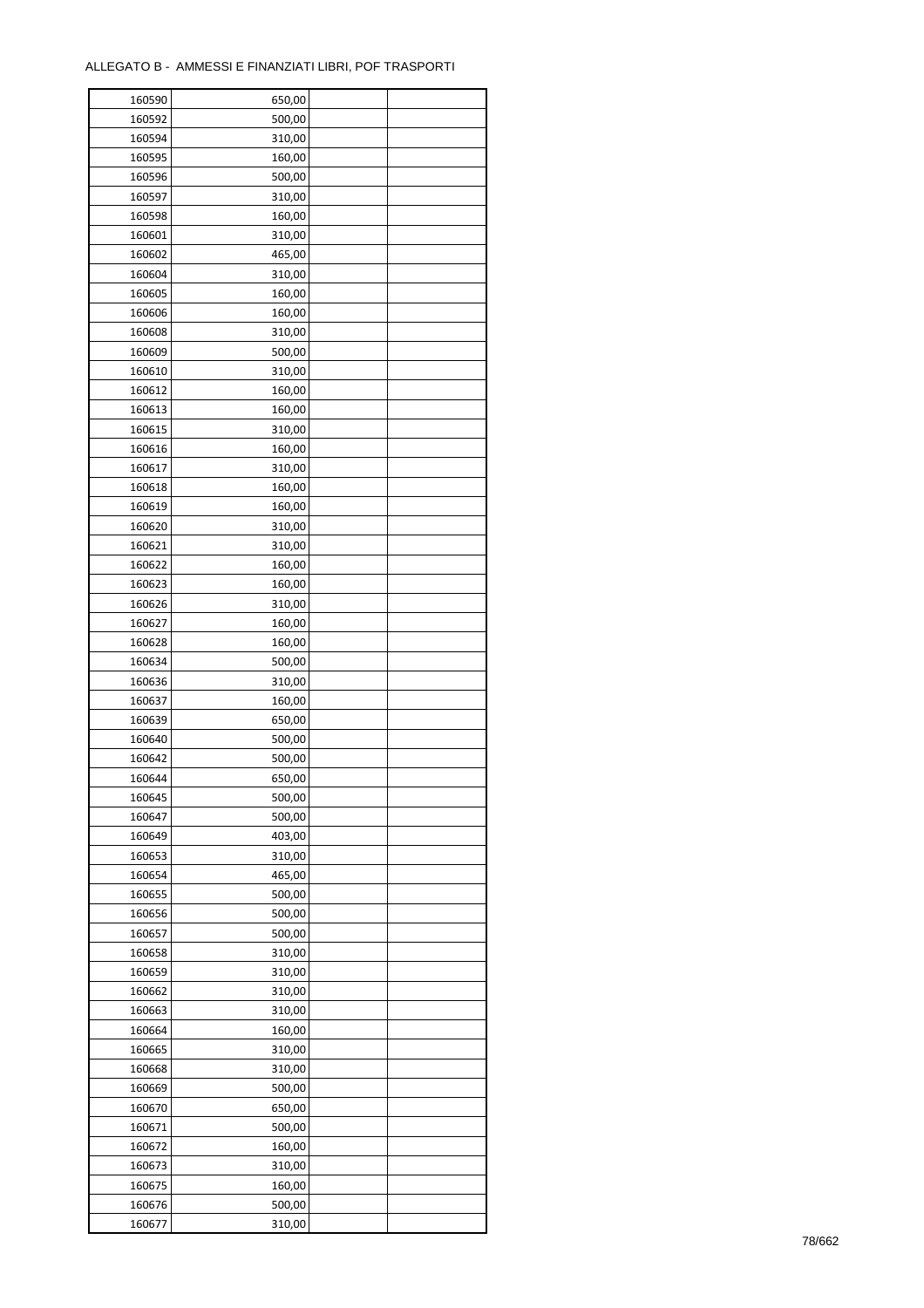| 160679 | 310,00 |  |
|--------|--------|--|
| 160682 | 208,00 |  |
| 160686 | 500,00 |  |
| 160687 | 160,00 |  |
| 160688 | 500,00 |  |
| 160692 | 650,00 |  |
| 160694 | 500,00 |  |
| 160697 | 310,00 |  |
| 160699 | 160,00 |  |
| 160700 | 160,00 |  |
| 160701 | 310,00 |  |
| 160703 | 403,00 |  |
|        |        |  |
| 160704 | 160,00 |  |
| 160706 | 160,00 |  |
| 160707 | 310,00 |  |
| 160708 | 310,00 |  |
| 160711 | 500,00 |  |
| 160712 | 650,00 |  |
| 160713 | 160,00 |  |
| 160714 | 403,00 |  |
| 160716 | 160,00 |  |
| 160717 | 500,00 |  |
| 160718 | 500,00 |  |
| 160719 | 160,00 |  |
| 160720 | 650,00 |  |
| 160721 | 650,00 |  |
| 160722 | 310,00 |  |
| 160723 | 160,00 |  |
| 160724 | 160,00 |  |
| 160726 | 160,00 |  |
| 160727 | 160,00 |  |
| 160728 | 650,00 |  |
| 160729 | 310,00 |  |
| 160730 | 500,00 |  |
| 160731 | 500,00 |  |
| 160732 | 500,00 |  |
| 160733 | 160,00 |  |
| 160734 | 500,00 |  |
| 160735 |        |  |
|        | 310,00 |  |
| 160736 | 310,00 |  |
| 160738 | 160,00 |  |
| 160739 | 500,00 |  |
| 160742 | 160,00 |  |
| 160743 | 310,00 |  |
| 160744 | 160,00 |  |
| 160745 | 310,00 |  |
| 160746 | 310,00 |  |
| 160747 | 310,00 |  |
| 160749 | 160,00 |  |
| 160750 | 160,00 |  |
| 160754 | 310,00 |  |
| 160756 | 160,00 |  |
| 160757 | 500,00 |  |
| 160758 | 160,00 |  |
| 160759 | 500,00 |  |
| 160760 | 160,00 |  |
| 160764 | 160,00 |  |
| 160766 | 310,00 |  |
| 160769 | 310,00 |  |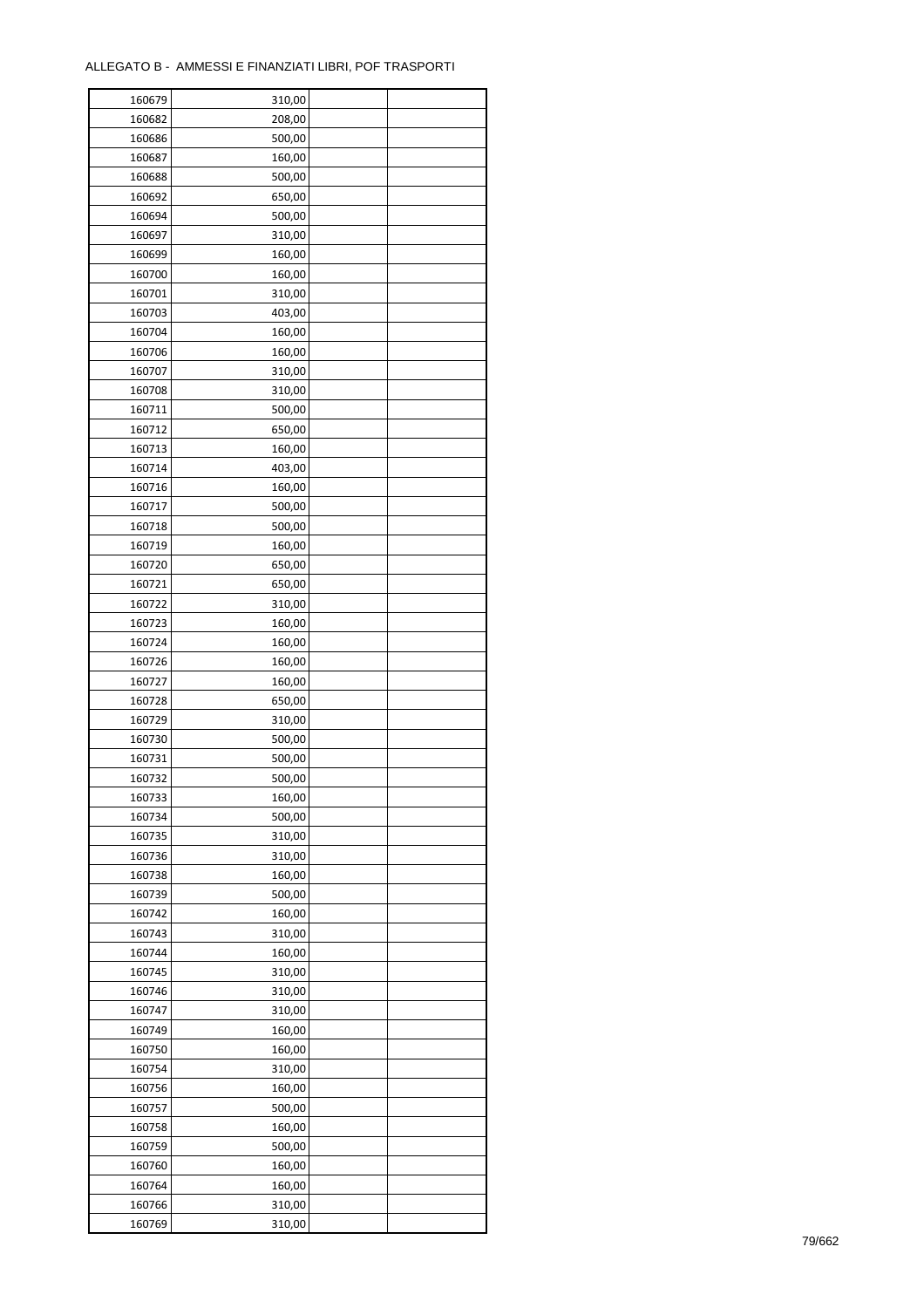| 160770 | 160,00           |  |
|--------|------------------|--|
| 160778 | 500,00           |  |
| 160780 | 500,00           |  |
| 160781 | 160,00           |  |
| 160784 | 160,00           |  |
| 160785 | 310,00           |  |
| 160786 | 500,00           |  |
| 160787 | 160,00           |  |
| 160788 | 500,00           |  |
|        |                  |  |
| 160790 | 310,00           |  |
| 160791 | 310,00           |  |
| 160793 | 160,00           |  |
| 160794 | 160,00           |  |
| 160798 | 310,00           |  |
| 160802 | 160,00           |  |
| 160803 | 310,00           |  |
| 160804 | 500,00           |  |
| 160805 | 160,00           |  |
| 160807 | 500,00           |  |
| 160808 | 500,00           |  |
| 160810 | 650,00           |  |
| 160812 | 650,00           |  |
| 160813 | 500,00           |  |
| 160814 | 500,00           |  |
| 160815 | 310,00           |  |
| 160817 | 310,00           |  |
| 160818 | 500,00           |  |
| 160820 | 160,00           |  |
|        |                  |  |
| 160821 | 160,00           |  |
| 160823 | 160,00           |  |
| 160827 | 160,00           |  |
| 160829 | 500,00           |  |
| 160830 | 500,00           |  |
| 160832 | 160,00           |  |
| 160835 | 310,00           |  |
| 160837 | 650,00           |  |
| 160838 | 650,00           |  |
| 160843 | 500,00           |  |
| 160845 | 160,00           |  |
| 160847 | 310,00           |  |
| 160848 | 160,00           |  |
| 160849 | 650,00           |  |
| 160850 | 500,00           |  |
| 160851 | 160,00           |  |
| 160853 | 500,00           |  |
| 160854 | 500,00           |  |
| 160856 | 500,00           |  |
| 160858 | 160,00           |  |
| 160860 |                  |  |
| 160861 | 160,00<br>160,00 |  |
|        |                  |  |
| 160863 | 310,00           |  |
| 160864 | 500,00           |  |
| 160865 | 310,00           |  |
| 160866 | 500,00           |  |
| 160867 | 500,00           |  |
| 160868 | 500,00           |  |
| 160869 | 160,00           |  |
| 160870 | 500,00           |  |
| 160871 | 500,00           |  |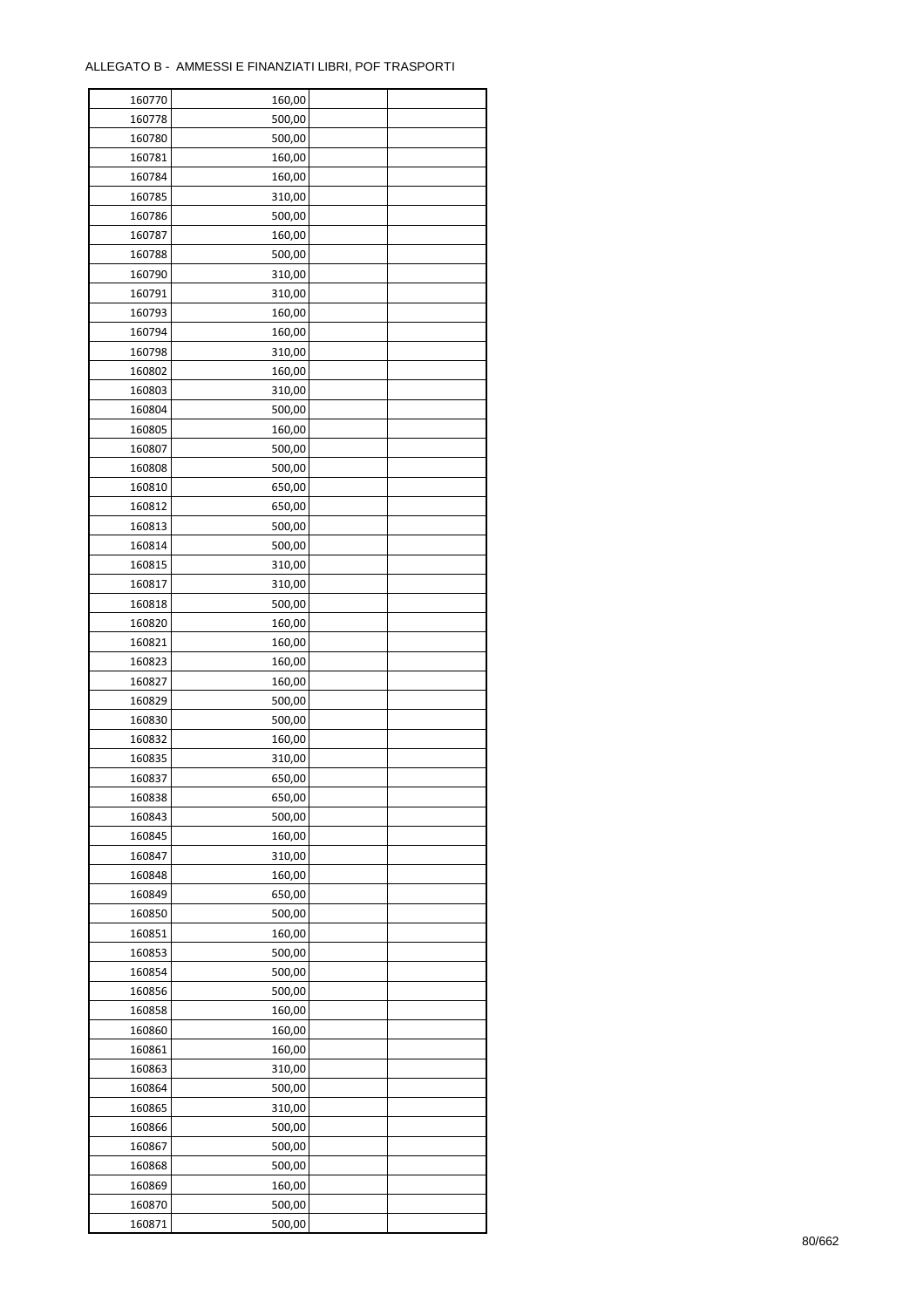| 160872 | 310,00 |  |
|--------|--------|--|
| 160873 | 500,00 |  |
| 160875 | 310,00 |  |
| 160876 | 750,00 |  |
| 160877 | 310,00 |  |
| 160878 | 650,00 |  |
| 160880 | 160,00 |  |
| 160884 | 160,00 |  |
| 160886 | 650,00 |  |
| 160888 | 500,00 |  |
| 160890 | 160,00 |  |
| 160892 | 650,00 |  |
| 160895 | 650,00 |  |
| 160897 | 310,00 |  |
| 160899 | 310,00 |  |
| 160900 | 160,00 |  |
| 160901 | 500,00 |  |
| 160905 | 650,00 |  |
| 160907 | 465,00 |  |
| 160909 | 310,00 |  |
| 160910 | 650,00 |  |
| 160911 | 650,00 |  |
| 160912 | 310,00 |  |
| 160913 | 500,00 |  |
| 160914 | 500,00 |  |
| 160915 | 650,00 |  |
| 160917 | 160,00 |  |
| 160921 | 160,00 |  |
| 160922 | 650,00 |  |
| 160925 | 500,00 |  |
| 160927 | 500,00 |  |
| 160929 | 160,00 |  |
| 160931 | 160,00 |  |
| 160932 | 500,00 |  |
| 160933 | 310,00 |  |
| 160934 | 310,00 |  |
| 160938 | 160,00 |  |
| 160940 | 650,00 |  |
| 160948 | 208,00 |  |
| 160950 | 500,00 |  |
| 160951 | 160,00 |  |
| 160952 | 500,00 |  |
| 160953 | 310,00 |  |
| 160957 | 500,00 |  |
| 160964 | 310,00 |  |
| 160965 | 310,00 |  |
| 160966 | 500,00 |  |
| 160967 | 500,00 |  |
| 160970 | 160,00 |  |
| 160972 | 310,00 |  |
| 160975 | 310,00 |  |
| 160976 | 500,00 |  |
| 160978 | 160,00 |  |
| 160979 | 500,00 |  |
| 160980 | 500,00 |  |
| 160981 | 160,00 |  |
| 160982 | 500,00 |  |
| 160983 | 160,00 |  |
| 160984 | 500,00 |  |
|        |        |  |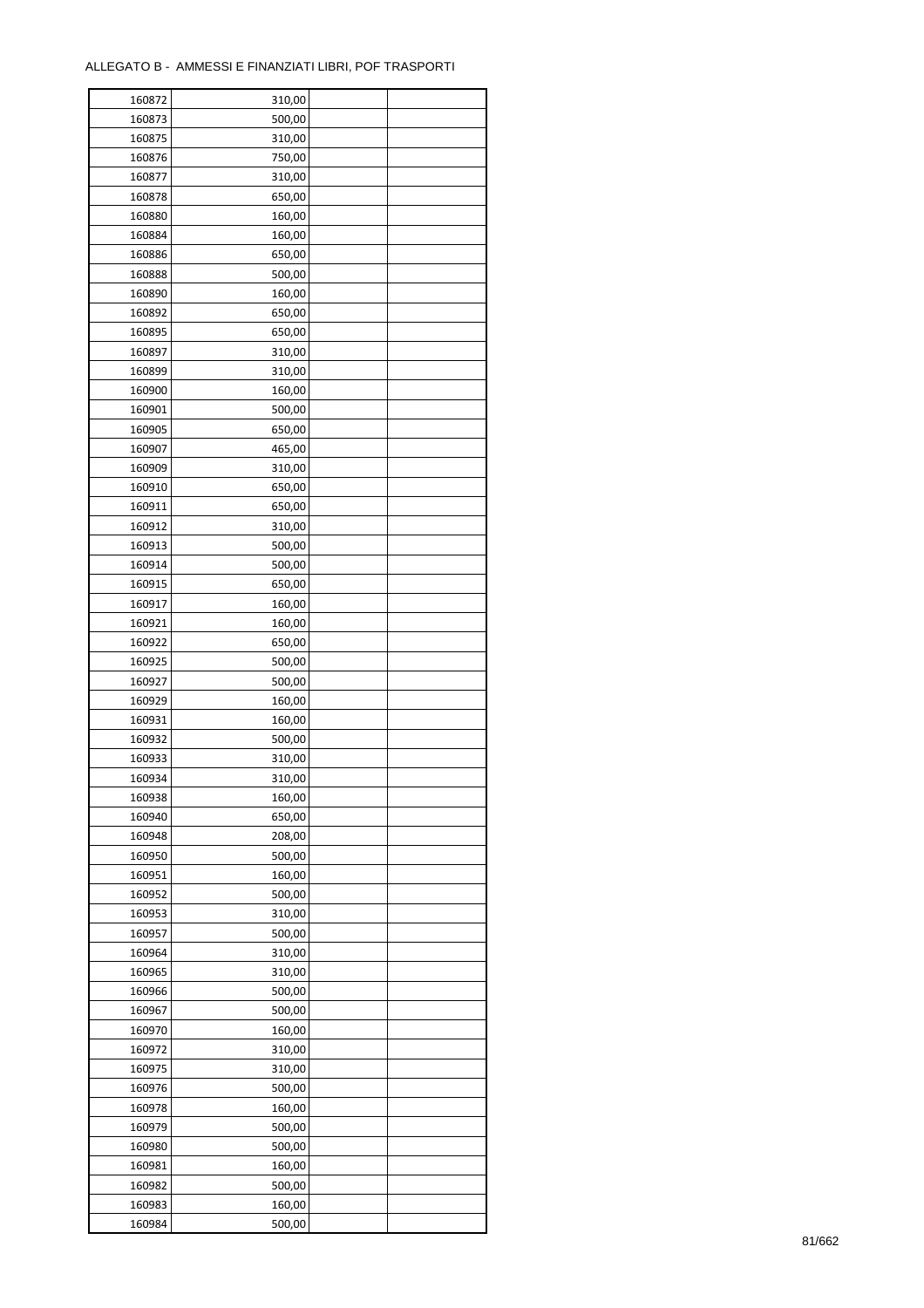| 160985 | 160,00 |  |
|--------|--------|--|
| 160986 | 160,00 |  |
| 160987 | 310,00 |  |
| 160988 | 310,00 |  |
| 160990 | 500,00 |  |
| 160991 | 465,00 |  |
| 160992 | 500,00 |  |
| 160993 | 403,00 |  |
| 160994 | 160,00 |  |
| 160995 | 160,00 |  |
| 160996 | 160,00 |  |
| 160997 | 500,00 |  |
| 160999 | 465,00 |  |
| 161001 | 160,00 |  |
| 161002 | 500,00 |  |
| 161004 | 500,00 |  |
| 161006 | 160,00 |  |
| 161008 | 160,00 |  |
| 161010 | 500,00 |  |
| 161011 | 650,00 |  |
| 161012 | 750,00 |  |
|        |        |  |
| 161013 | 160,00 |  |
| 161014 | 160,00 |  |
| 161015 | 160,00 |  |
| 161016 | 500,00 |  |
| 161017 | 500,00 |  |
| 161019 | 500,00 |  |
| 161020 | 310,00 |  |
| 161021 | 160,00 |  |
| 161022 | 160,00 |  |
| 161023 | 310,00 |  |
| 161024 | 160,00 |  |
| 161025 | 160,00 |  |
| 161027 | 160,00 |  |
| 161028 | 160,00 |  |
| 161030 | 500,00 |  |
| 161031 | 160,00 |  |
| 161032 | 160,00 |  |
| 161034 | 500,00 |  |
| 161040 | 650,00 |  |
| 161041 | 160,00 |  |
| 161043 | 160,00 |  |
| 161044 | 160,00 |  |
| 161045 | 650,00 |  |
| 161046 | 500,00 |  |
| 161047 | 160,00 |  |
| 161048 | 310,00 |  |
| 161049 | 160,00 |  |
| 161050 | 160,00 |  |
| 161051 | 500,00 |  |
| 161052 | 160,00 |  |
| 161054 | 500,00 |  |
| 161055 | 500,00 |  |
|        |        |  |
| 161057 | 160,00 |  |
| 161060 | 500,00 |  |
| 161061 | 500,00 |  |
| 161063 | 500,00 |  |
| 161064 | 310,00 |  |
| 161065 | 500,00 |  |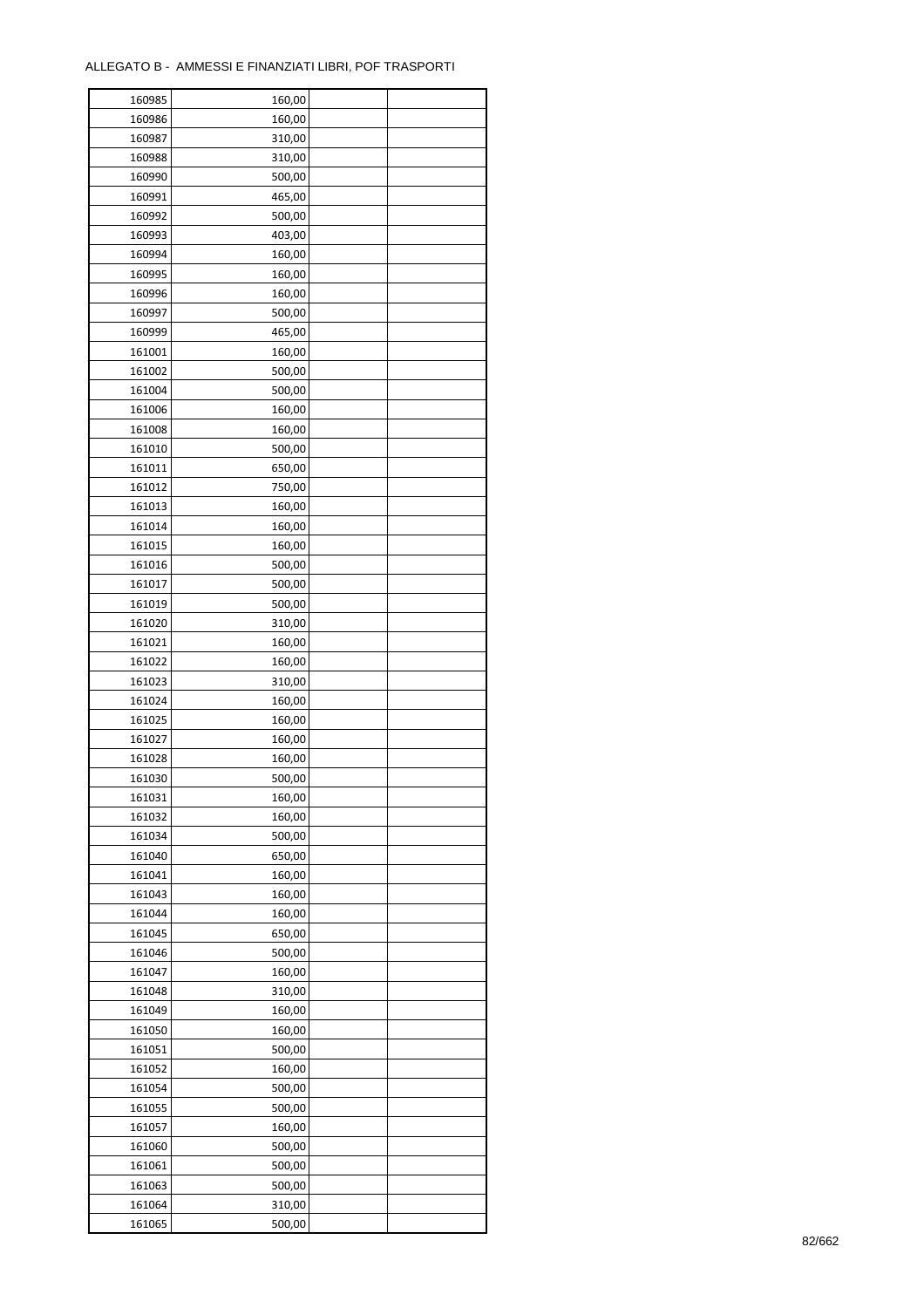| 161066 | 310,00 |  |
|--------|--------|--|
| 161068 | 160,00 |  |
| 161069 | 310,00 |  |
| 161070 | 160,00 |  |
| 161071 | 160,00 |  |
| 161072 | 240,00 |  |
| 161075 | 310,00 |  |
| 161077 | 310,00 |  |
| 161082 | 650,00 |  |
|        |        |  |
| 161085 | 310,00 |  |
| 161086 | 160,00 |  |
| 161088 | 500,00 |  |
| 161091 | 500,00 |  |
| 161093 | 310,00 |  |
| 161094 | 500,00 |  |
| 161095 | 500,00 |  |
| 161096 | 310,00 |  |
| 161097 | 500,00 |  |
| 161102 | 160,00 |  |
| 161103 | 500,00 |  |
| 161104 | 160,00 |  |
| 161105 | 160,00 |  |
| 161106 | 310,00 |  |
| 161108 | 310,00 |  |
| 161109 | 310,00 |  |
| 161111 | 310,00 |  |
| 161112 | 310,00 |  |
| 161115 | 160,00 |  |
| 161116 |        |  |
|        | 310,00 |  |
| 161117 | 500,00 |  |
| 161119 | 500,00 |  |
| 161120 | 160,00 |  |
| 161121 | 500,00 |  |
| 161122 | 160,00 |  |
| 161125 | 160,00 |  |
| 161126 | 500,00 |  |
| 161127 | 500,00 |  |
| 161128 | 650,00 |  |
| 161129 | 160,00 |  |
| 161130 | 160,00 |  |
| 161132 | 160,00 |  |
| 161133 | 310,00 |  |
| 161134 | 160,00 |  |
| 161136 | 160,00 |  |
| 161139 | 160,00 |  |
| 161140 | 403,00 |  |
| 161141 | 160,00 |  |
| 161142 | 500,00 |  |
| 161143 | 160,00 |  |
| 161144 |        |  |
|        | 500,00 |  |
| 161146 | 500,00 |  |
| 161148 | 160,00 |  |
| 161149 | 310,00 |  |
| 161150 | 160,00 |  |
| 161151 | 650,00 |  |
| 161153 | 500,00 |  |
| 161154 | 310,00 |  |
| 161157 | 310,00 |  |
| 161158 | 500,00 |  |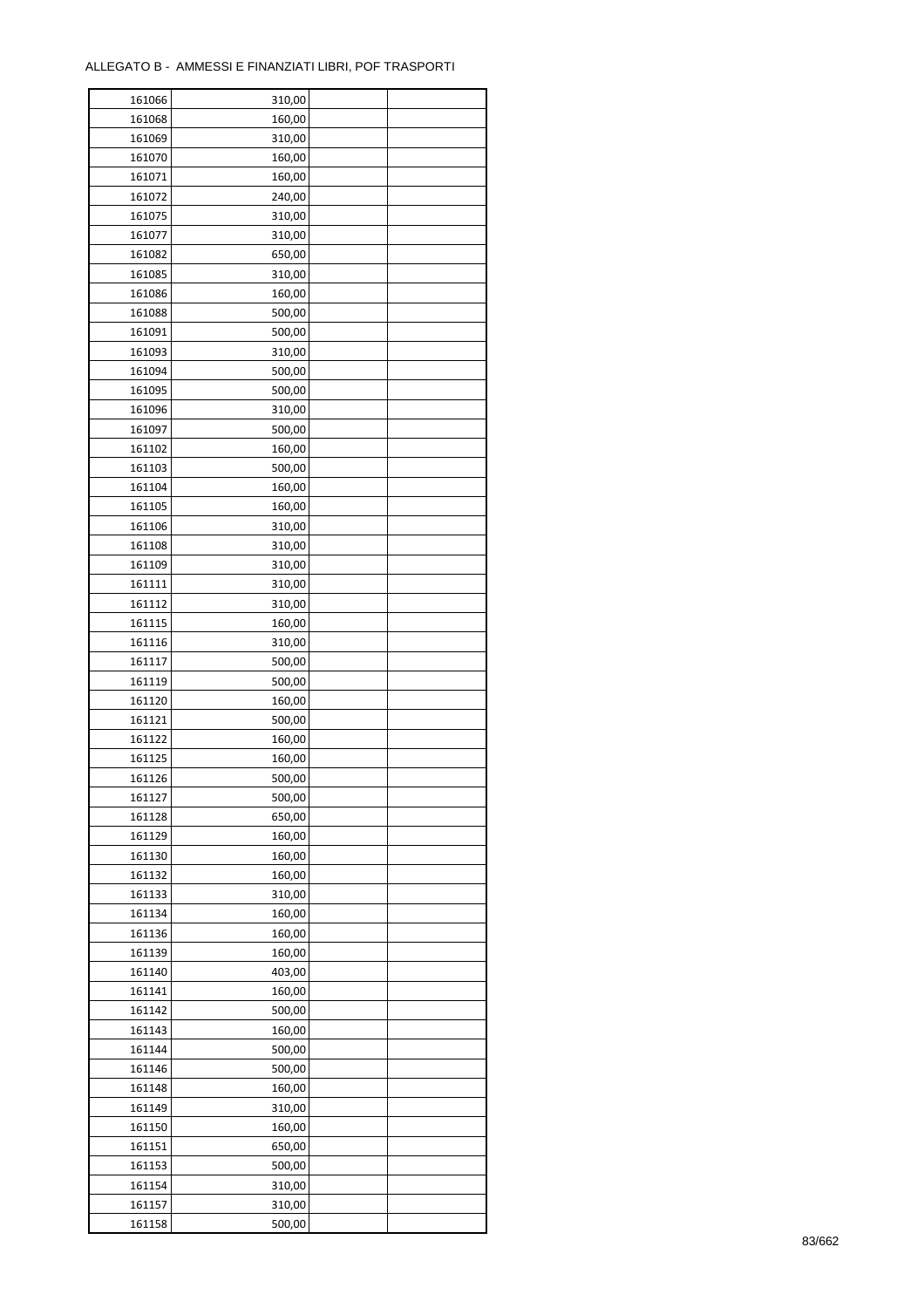| 161159           | 160,00 |  |
|------------------|--------|--|
| 161161           | 403,00 |  |
| 161162           | 208,00 |  |
| 161164           | 310,00 |  |
| 161166           | 500,00 |  |
| 161168           | 500,00 |  |
| 161170           | 160,00 |  |
| 161171           | 310,00 |  |
| 161172           | 160,00 |  |
| 161173           |        |  |
|                  | 160,00 |  |
| 161174<br>161176 | 500,00 |  |
|                  | 310,00 |  |
| 161177           | 160,00 |  |
| 161179           | 500,00 |  |
| 161180           | 310,00 |  |
| 161181           | 500,00 |  |
| 161182           | 160,00 |  |
| 161184           | 160,00 |  |
| 161187           | 160,00 |  |
| 161188           | 160,00 |  |
| 161189           | 500,00 |  |
| 161190           | 310,00 |  |
| 161194           | 500,00 |  |
| 161198           | 160,00 |  |
| 161199           | 310,00 |  |
| 161200           | 750,00 |  |
| 161201           | 650,00 |  |
| 161202           | 310,00 |  |
| 161203           | 160,00 |  |
| 161204           | 160,00 |  |
|                  |        |  |
| 161205           | 500,00 |  |
| 161206           | 650,00 |  |
| 161207           | 310,00 |  |
| 161208           | 208,00 |  |
| 161209           | 160,00 |  |
| 161210           | 310,00 |  |
| 161213           | 500,00 |  |
| 161215           | 160,00 |  |
| 161216           | 160,00 |  |
| 161217           | 500,00 |  |
| 161218           | 160,00 |  |
| 161221           | 500,00 |  |
| 161223           | 650,00 |  |
| 161225           | 160,00 |  |
| 161226           | 500,00 |  |
| 161227           | 500,00 |  |
| 161230           | 160,00 |  |
| 161231           | 310,00 |  |
| 161233           | 500,00 |  |
| 161235           | 160,00 |  |
| 161236           | 500,00 |  |
| 161237           | 310,00 |  |
| 161238           | 160,00 |  |
|                  |        |  |
| 161240           | 160,00 |  |
| 161241           | 160,00 |  |
| 161242           | 310,00 |  |
| 161243           | 500,00 |  |
| 161245           | 160,00 |  |
| 161247           | 500,00 |  |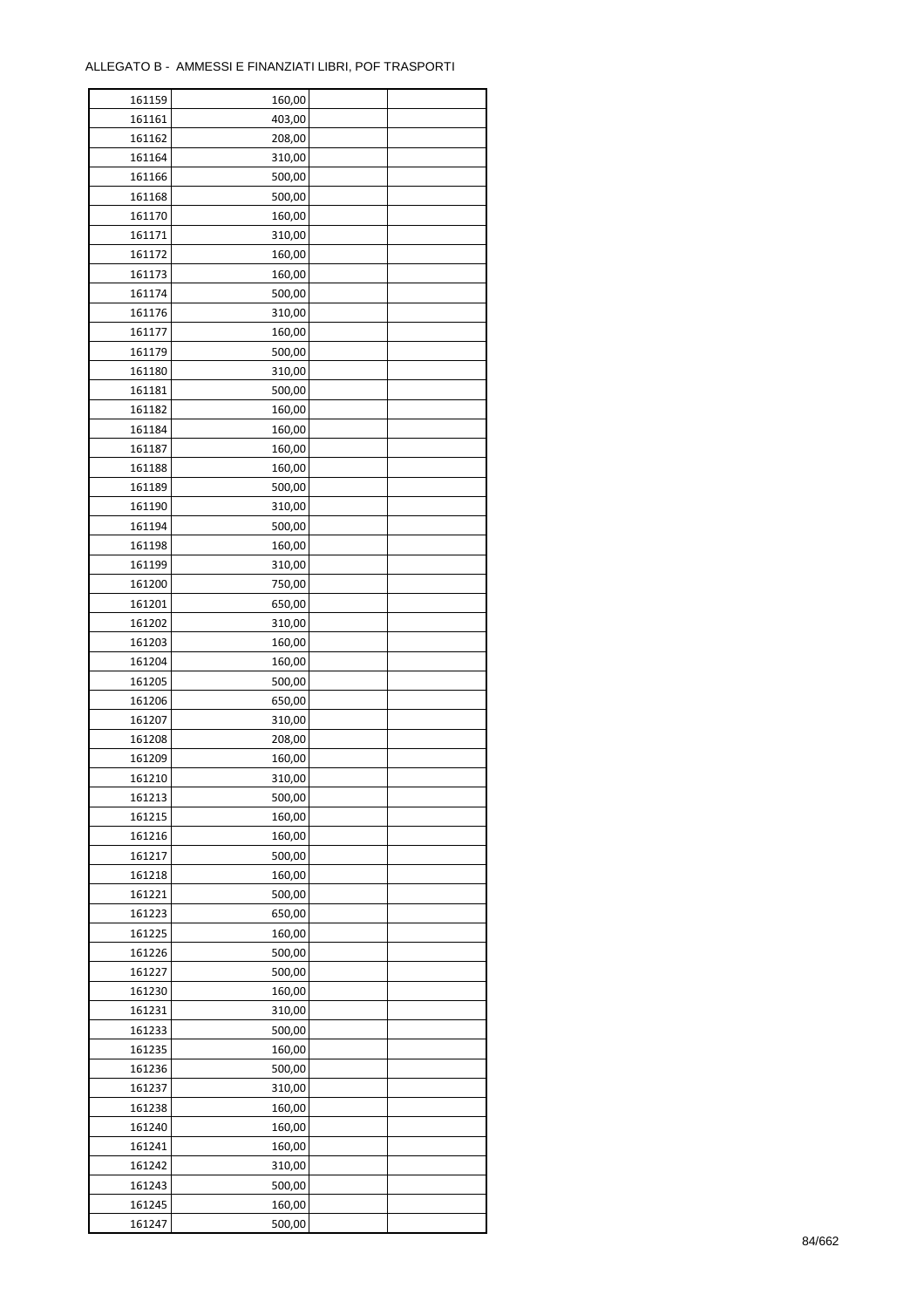| 161248 | 500,00 |  |
|--------|--------|--|
| 161249 | 160,00 |  |
| 161250 | 500,00 |  |
| 161251 | 310,00 |  |
| 161252 | 160,00 |  |
| 161254 | 160,00 |  |
| 161255 | 310,00 |  |
| 161256 | 403,00 |  |
| 161258 | 160,00 |  |
| 161260 | 310,00 |  |
| 161261 |        |  |
|        | 160,00 |  |
| 161262 | 500,00 |  |
| 161264 | 500,00 |  |
| 161265 | 500,00 |  |
| 161266 | 160,00 |  |
| 161267 | 500,00 |  |
| 161268 | 500,00 |  |
| 161269 | 160,00 |  |
| 161270 | 310,00 |  |
| 161271 | 160,00 |  |
| 161272 | 500,00 |  |
| 161273 | 500,00 |  |
| 161277 | 160,00 |  |
| 161278 | 310,00 |  |
| 161280 | 465,00 |  |
| 161281 | 160,00 |  |
| 161283 | 160,00 |  |
| 161285 | 500,00 |  |
| 161286 | 160,00 |  |
| 161288 | 310,00 |  |
| 161289 | 160,00 |  |
| 161290 | 160,00 |  |
| 161291 | 500,00 |  |
| 161292 | 160,00 |  |
| 161293 | 650,00 |  |
| 161295 | 310,00 |  |
|        |        |  |
| 161296 | 310,00 |  |
| 161299 | 500,00 |  |
| 161300 | 160,00 |  |
| 161301 | 160,00 |  |
| 161304 | 500,00 |  |
| 161305 | 160,00 |  |
| 161306 | 310,00 |  |
| 161307 | 500,00 |  |
| 161308 | 500,00 |  |
| 161309 | 160,00 |  |
| 161311 | 310,00 |  |
| 161312 | 500,00 |  |
| 161317 | 310,00 |  |
| 161318 | 310,00 |  |
| 161319 | 310,00 |  |
| 161321 | 500,00 |  |
| 161325 | 160,00 |  |
| 161326 | 310,00 |  |
| 161330 | 500,00 |  |
| 161335 | 500,00 |  |
| 161336 | 160,00 |  |
| 161341 | 310,00 |  |
|        |        |  |
| 161343 | 500,00 |  |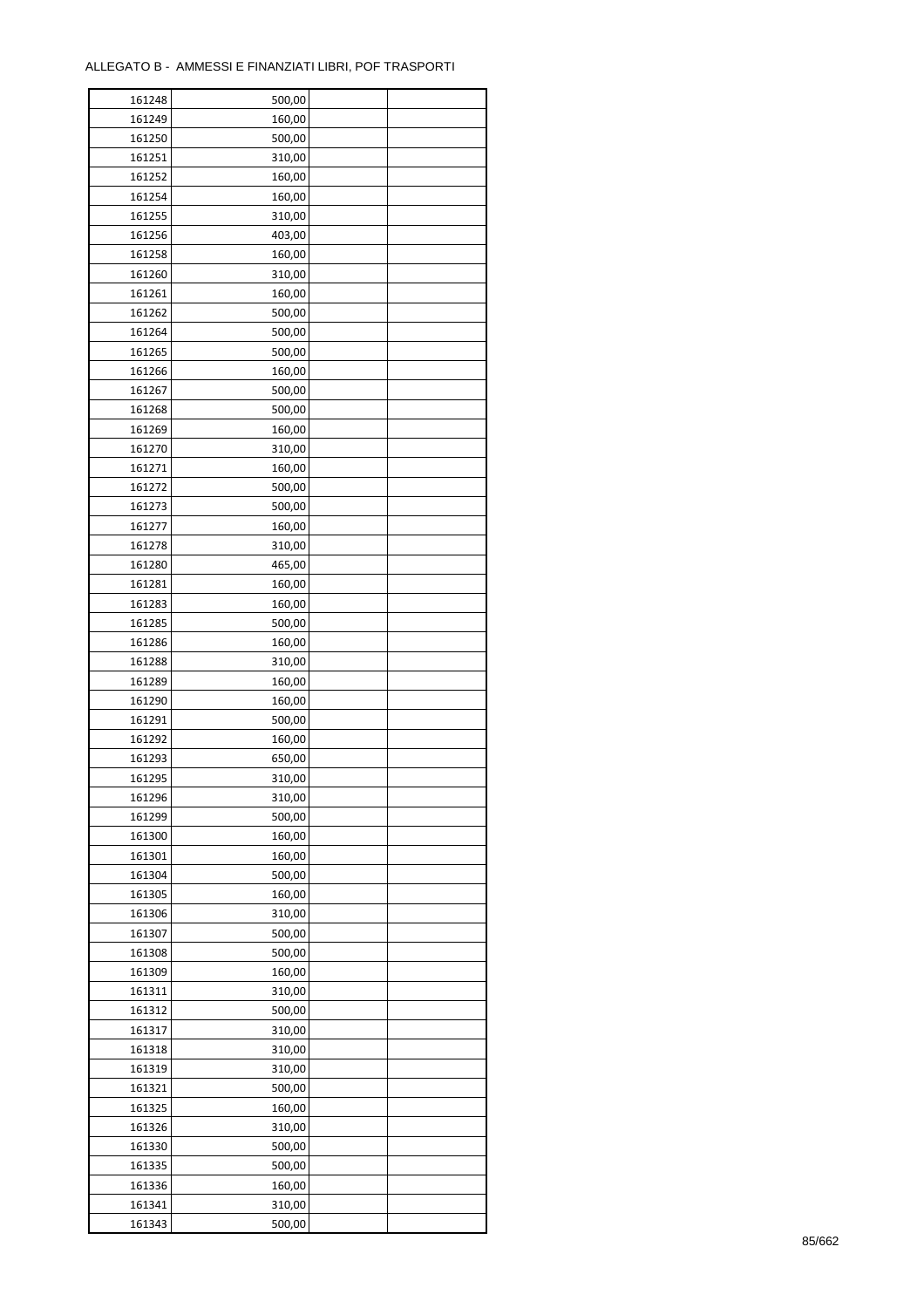| 161345 | 500,00 |  |
|--------|--------|--|
| 161349 | 500,00 |  |
| 161350 | 500,00 |  |
| 161352 | 500,00 |  |
| 161353 | 310,00 |  |
| 161354 | 310,00 |  |
| 161355 | 160,00 |  |
| 161356 | 500,00 |  |
| 161357 |        |  |
|        | 160,00 |  |
| 161360 | 500,00 |  |
| 161361 | 160,00 |  |
| 161365 | 160,00 |  |
| 161366 | 500,00 |  |
| 161368 | 500,00 |  |
| 161369 | 500,00 |  |
| 161371 | 500,00 |  |
| 161372 | 310,00 |  |
| 161373 | 160,00 |  |
| 161374 | 160,00 |  |
| 161375 | 310,00 |  |
| 161376 | 160,00 |  |
| 161377 | 160,00 |  |
| 161378 | 650,00 |  |
| 161380 | 650,00 |  |
| 161381 | 160,00 |  |
| 161383 | 310,00 |  |
| 161386 | 650,00 |  |
| 161387 | 500,00 |  |
| 161388 | 310,00 |  |
| 161389 | 500,00 |  |
|        |        |  |
| 161390 | 160,00 |  |
| 161391 | 160,00 |  |
| 161392 | 310,00 |  |
| 161393 | 310,00 |  |
| 161395 | 160,00 |  |
| 161396 | 310,00 |  |
| 161397 | 160,00 |  |
| 161399 | 160,00 |  |
| 161400 | 160,00 |  |
| 161401 | 160,00 |  |
| 161403 | 500,00 |  |
| 161405 | 310,00 |  |
| 161406 | 650,00 |  |
| 161407 | 500,00 |  |
| 161408 | 160,00 |  |
| 161409 | 500,00 |  |
| 161410 | 160,00 |  |
| 161411 | 160,00 |  |
| 161414 | 500,00 |  |
| 161415 | 500,00 |  |
| 161416 | 500,00 |  |
| 161417 | 310,00 |  |
|        |        |  |
| 161418 | 310,00 |  |
| 161419 | 500,00 |  |
| 161420 | 160,00 |  |
| 161421 | 500,00 |  |
| 161422 | 160,00 |  |
| 161423 | 500,00 |  |
| 161424 | 310,00 |  |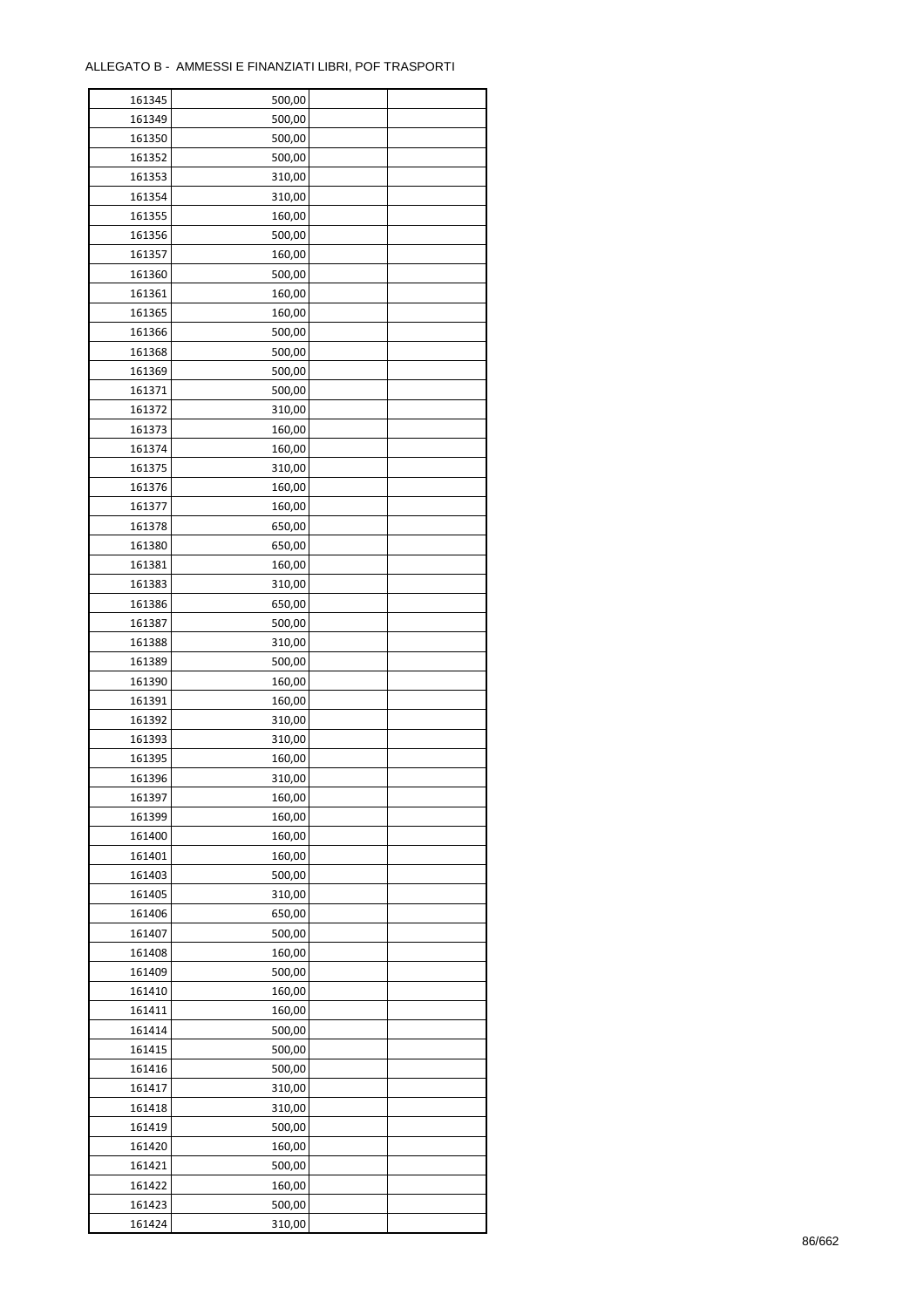| 161425 | 160,00 |  |
|--------|--------|--|
| 161426 | 310,00 |  |
| 161427 | 310,00 |  |
| 161428 | 500,00 |  |
| 161429 | 500,00 |  |
| 161430 | 500,00 |  |
| 161431 | 310,00 |  |
| 161432 | 160,00 |  |
| 161433 | 310,00 |  |
| 161434 | 500,00 |  |
| 161435 | 160,00 |  |
| 161437 | 500,00 |  |
| 161438 | 310,00 |  |
| 161439 | 403,00 |  |
|        |        |  |
| 161440 | 500,00 |  |
| 161443 | 310,00 |  |
| 161444 | 310,00 |  |
| 161446 | 160,00 |  |
| 161447 | 500,00 |  |
| 161450 | 160,00 |  |
| 161451 | 160,00 |  |
| 161452 | 160,00 |  |
| 161453 | 500,00 |  |
| 161454 | 500,00 |  |
| 161455 | 310,00 |  |
| 161456 | 160,00 |  |
| 161457 | 160,00 |  |
| 161458 | 160,00 |  |
| 161461 | 160,00 |  |
| 161465 | 500,00 |  |
| 161466 | 500,00 |  |
| 161468 | 310,00 |  |
| 161469 | 160,00 |  |
| 161470 | 160,00 |  |
| 161471 | 500,00 |  |
| 161472 | 160,00 |  |
| 161473 | 500,00 |  |
| 161476 | 500,00 |  |
| 161477 | 500,00 |  |
| 161480 | 650,00 |  |
| 161481 | 500,00 |  |
| 161482 | 310,00 |  |
| 161483 | 160,00 |  |
| 161484 | 160,00 |  |
| 161485 | 650,00 |  |
| 161486 | 310,00 |  |
| 161490 | 500,00 |  |
| 161492 |        |  |
|        | 160,00 |  |
| 161494 | 500,00 |  |
| 161495 | 160,00 |  |
| 161496 | 160,00 |  |
| 161497 | 310,00 |  |
| 161498 | 240,00 |  |
| 161499 | 310,00 |  |
| 161501 | 160,00 |  |
| 161502 | 500,00 |  |
| 161503 | 160,00 |  |
| 161504 | 500,00 |  |
| 161505 | 650,00 |  |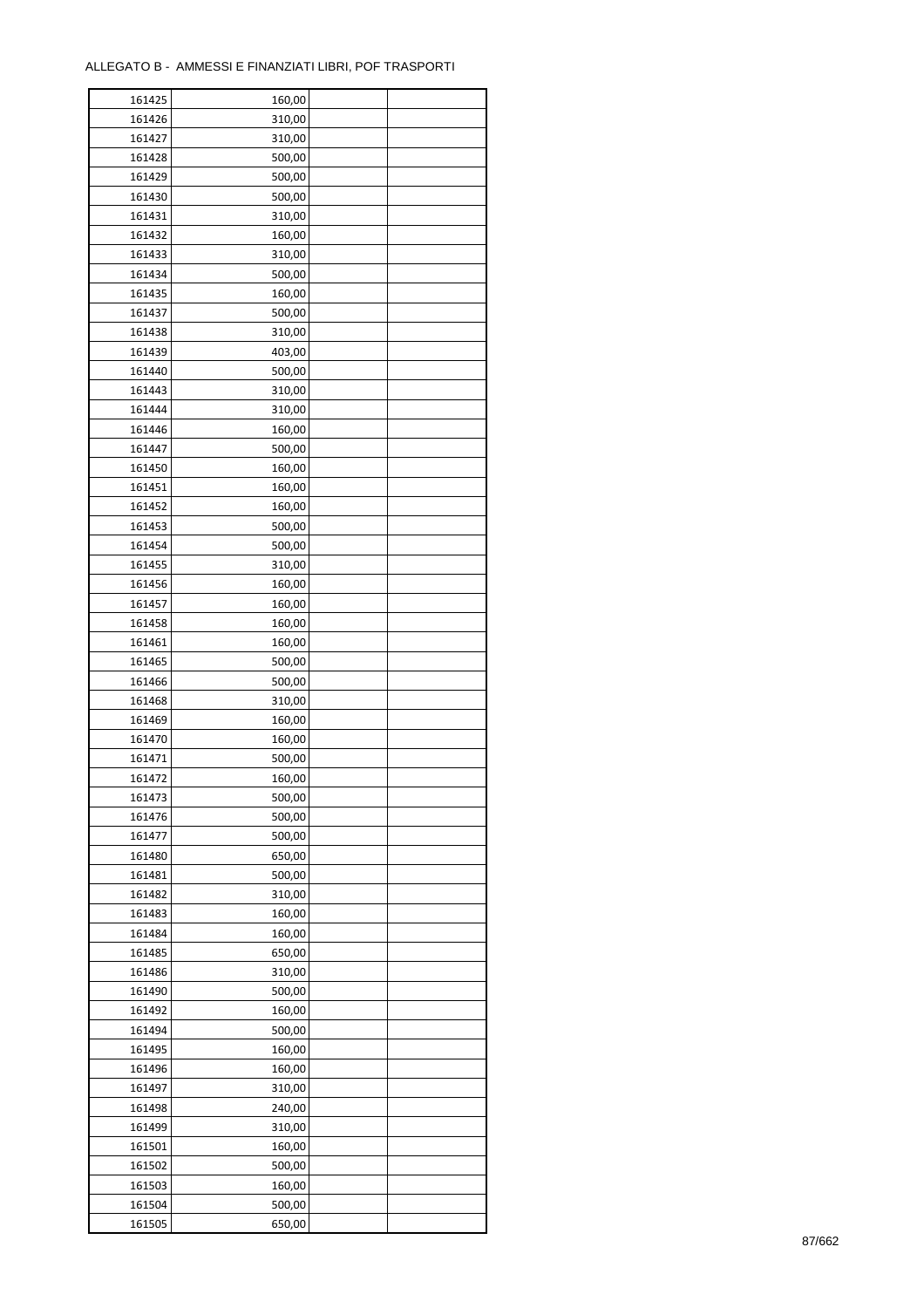ř

| 161506           | 310,00 |  |
|------------------|--------|--|
| 161507           | 160,00 |  |
| 161508           | 160,00 |  |
| 161509           | 160,00 |  |
| 161510           | 160,00 |  |
| 161512           | 160,00 |  |
| 161513           | 310,00 |  |
| 161514           | 160,00 |  |
| 161515           | 403,00 |  |
| 161516           | 650,00 |  |
|                  |        |  |
| 161517<br>161519 | 500,00 |  |
|                  | 160,00 |  |
| 161520           | 160,00 |  |
| 161521           | 500,00 |  |
| 161523           | 310,00 |  |
| 161524           | 160,00 |  |
| 161525           | 500,00 |  |
| 161526           | 500,00 |  |
| 161527           | 500,00 |  |
| 161528           | 750,00 |  |
| 161529           | 500,00 |  |
| 161530           | 160,00 |  |
| 161531           | 500,00 |  |
| 161532           | 160,00 |  |
| 161533           | 500,00 |  |
| 161535           | 500,00 |  |
| 161536           | 310,00 |  |
| 161537           | 310,00 |  |
| 161539           | 208,00 |  |
| 161540           | 500,00 |  |
| 161541           | 310,00 |  |
|                  |        |  |
| 161542           | 310,00 |  |
| 161543           | 160,00 |  |
| 161544           | 160,00 |  |
| 161545           | 650,00 |  |
| 161546           | 500,00 |  |
| 161547           | 310,00 |  |
| 161548           | 500,00 |  |
| 161549           | 310,00 |  |
| 161550           | 160,00 |  |
| 161551           | 160,00 |  |
| 161552           | 310,00 |  |
| 161553           | 500,00 |  |
| 161554           | 650,00 |  |
| 161555           | 160,00 |  |
| 161556           | 500,00 |  |
| 161557           | 500,00 |  |
| 161558           | 160,00 |  |
| 161560           | 160,00 |  |
| 161562           | 310,00 |  |
| 161564           | 310,00 |  |
| 161565           | 310,00 |  |
| 161566           | 160,00 |  |
|                  |        |  |
| 161567           | 310,00 |  |
| 161568           | 650,00 |  |
| 161569           | 500,00 |  |
| 161571           | 208,00 |  |
| 161572           | 160,00 |  |
| 161573           | 500,00 |  |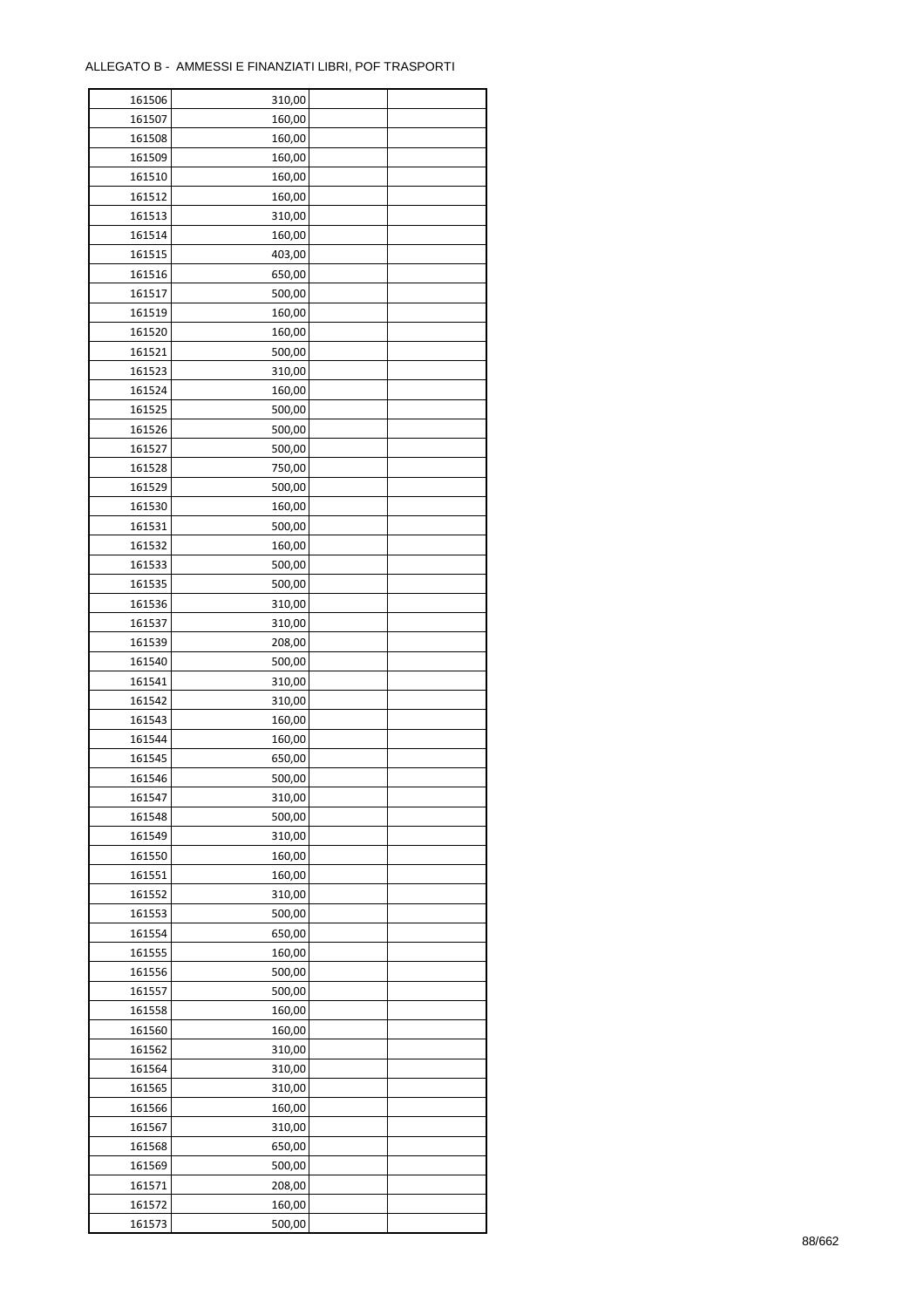| 161574 | 310,00 |  |
|--------|--------|--|
| 161577 | 160,00 |  |
| 161580 | 310,00 |  |
| 161581 | 160,00 |  |
| 161584 | 650,00 |  |
| 161586 | 160,00 |  |
| 161587 | 240,00 |  |
| 161588 | 310,00 |  |
| 161589 | 500,00 |  |
| 161593 | 500,00 |  |
| 161594 | 160,00 |  |
| 161596 | 650,00 |  |
| 161598 | 160,00 |  |
| 161599 | 310,00 |  |
|        |        |  |
| 161600 | 160,00 |  |
| 161601 | 160,00 |  |
| 161602 | 240,00 |  |
| 161603 | 310,00 |  |
| 161605 | 160,00 |  |
| 161606 | 500,00 |  |
| 161607 | 500,00 |  |
| 161609 | 500,00 |  |
| 161611 | 310,00 |  |
| 161613 | 160,00 |  |
| 161614 | 160,00 |  |
| 161615 | 160,00 |  |
| 161618 | 160,00 |  |
| 161620 | 310,00 |  |
| 161622 | 500,00 |  |
| 161623 | 500,00 |  |
| 161624 | 310,00 |  |
| 161625 | 310,00 |  |
| 161626 | 310,00 |  |
| 161627 | 310,00 |  |
| 161628 | 310,00 |  |
| 161630 | 160,00 |  |
| 161631 | 310,00 |  |
| 161637 | 310,00 |  |
| 161638 | 500,00 |  |
| 161639 | 310,00 |  |
| 161640 | 500,00 |  |
| 161641 | 160,00 |  |
| 161642 | 500,00 |  |
| 161643 | 500,00 |  |
| 161645 | 160,00 |  |
| 161646 | 160,00 |  |
| 161648 | 500,00 |  |
| 161649 | 160,00 |  |
| 161650 | 310,00 |  |
| 161651 | 160,00 |  |
| 161652 | 500,00 |  |
| 161653 | 310,00 |  |
| 161654 | 310,00 |  |
|        |        |  |
| 161655 | 310,00 |  |
| 161656 | 500,00 |  |
| 161657 | 160,00 |  |
| 161658 | 160,00 |  |
| 161659 | 160,00 |  |
| 161661 | 310,00 |  |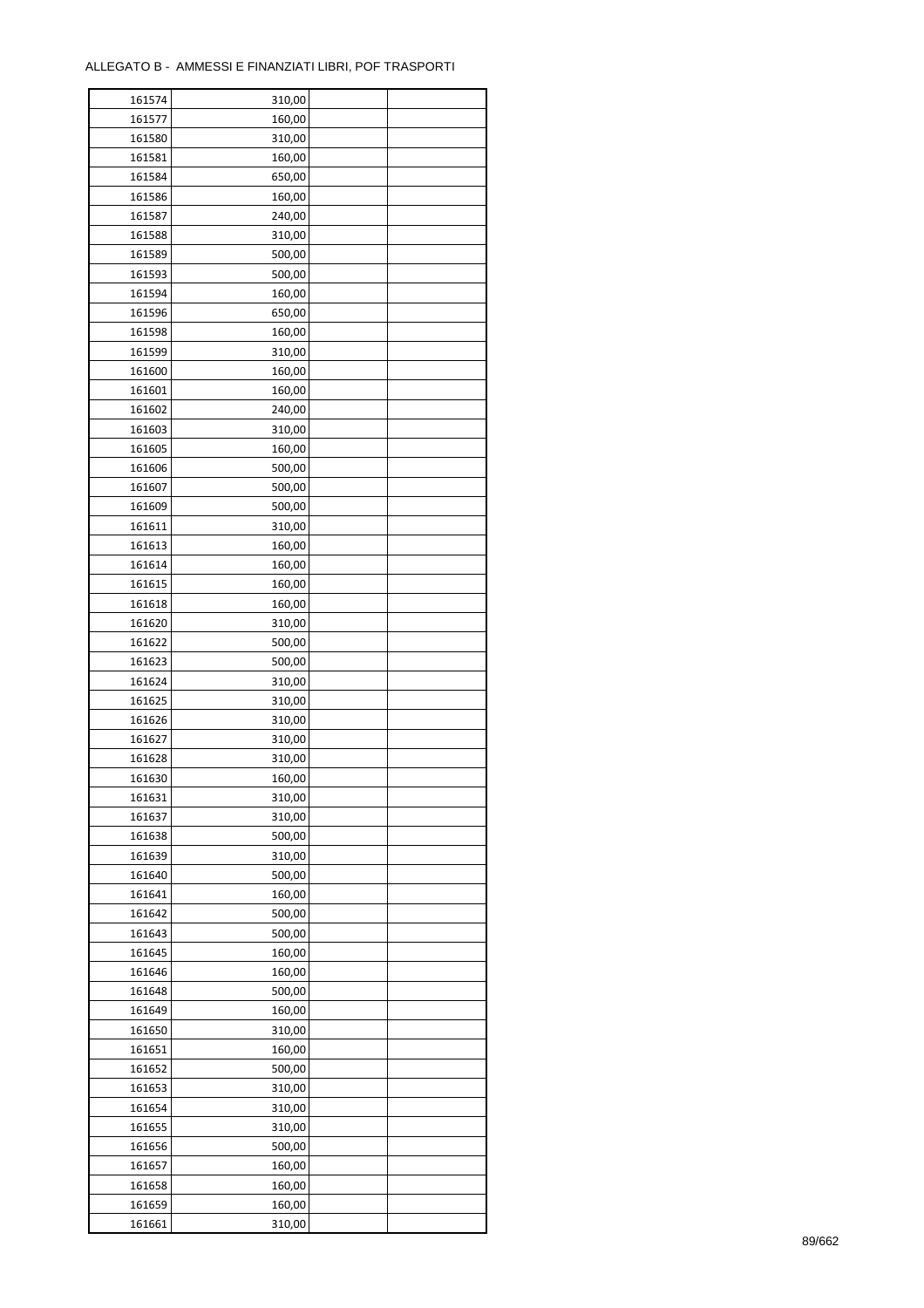| 161663 | 240,00 |  |
|--------|--------|--|
| 161664 | 310,00 |  |
| 161665 | 500,00 |  |
| 161666 | 500,00 |  |
| 161668 | 310,00 |  |
| 161669 | 310,00 |  |
| 161670 | 310,00 |  |
| 161671 | 650,00 |  |
|        | 650,00 |  |
| 161672 |        |  |
| 161674 | 160,00 |  |
| 161675 | 310,00 |  |
| 161676 | 310,00 |  |
| 161678 | 310,00 |  |
| 161679 | 650,00 |  |
| 161680 | 310,00 |  |
| 161684 | 650,00 |  |
| 161685 | 310,00 |  |
| 161688 | 160,00 |  |
| 161689 | 160,00 |  |
| 161691 | 500,00 |  |
| 161692 | 403,00 |  |
| 161694 | 310,00 |  |
| 161696 | 500,00 |  |
| 161697 | 650,00 |  |
| 161698 | 310,00 |  |
| 161699 | 500,00 |  |
| 161700 | 160,00 |  |
| 161701 | 500,00 |  |
| 161703 | 500,00 |  |
| 161706 | 500,00 |  |
| 161707 | 403,00 |  |
|        |        |  |
| 161708 | 310,00 |  |
| 161709 | 160,00 |  |
| 161710 | 160,00 |  |
| 161713 | 310,00 |  |
| 161714 | 500,00 |  |
| 161715 | 310,00 |  |
| 161718 | 240,00 |  |
| 161719 | 500,00 |  |
| 161720 | 500,00 |  |
| 161722 | 500,00 |  |
| 161726 | 500,00 |  |
| 161728 | 160,00 |  |
| 161729 | 310,00 |  |
| 161734 | 500,00 |  |
| 161736 | 500,00 |  |
| 161738 | 208,00 |  |
| 161739 | 650,00 |  |
| 161740 | 500,00 |  |
| 161742 | 310,00 |  |
| 161743 | 160,00 |  |
| 161746 | 500,00 |  |
| 161749 | 403,00 |  |
|        |        |  |
| 161753 | 160,00 |  |
| 161754 | 500,00 |  |
| 161755 | 650,00 |  |
| 161760 | 310,00 |  |
| 161761 | 500,00 |  |
| 161764 | 310,00 |  |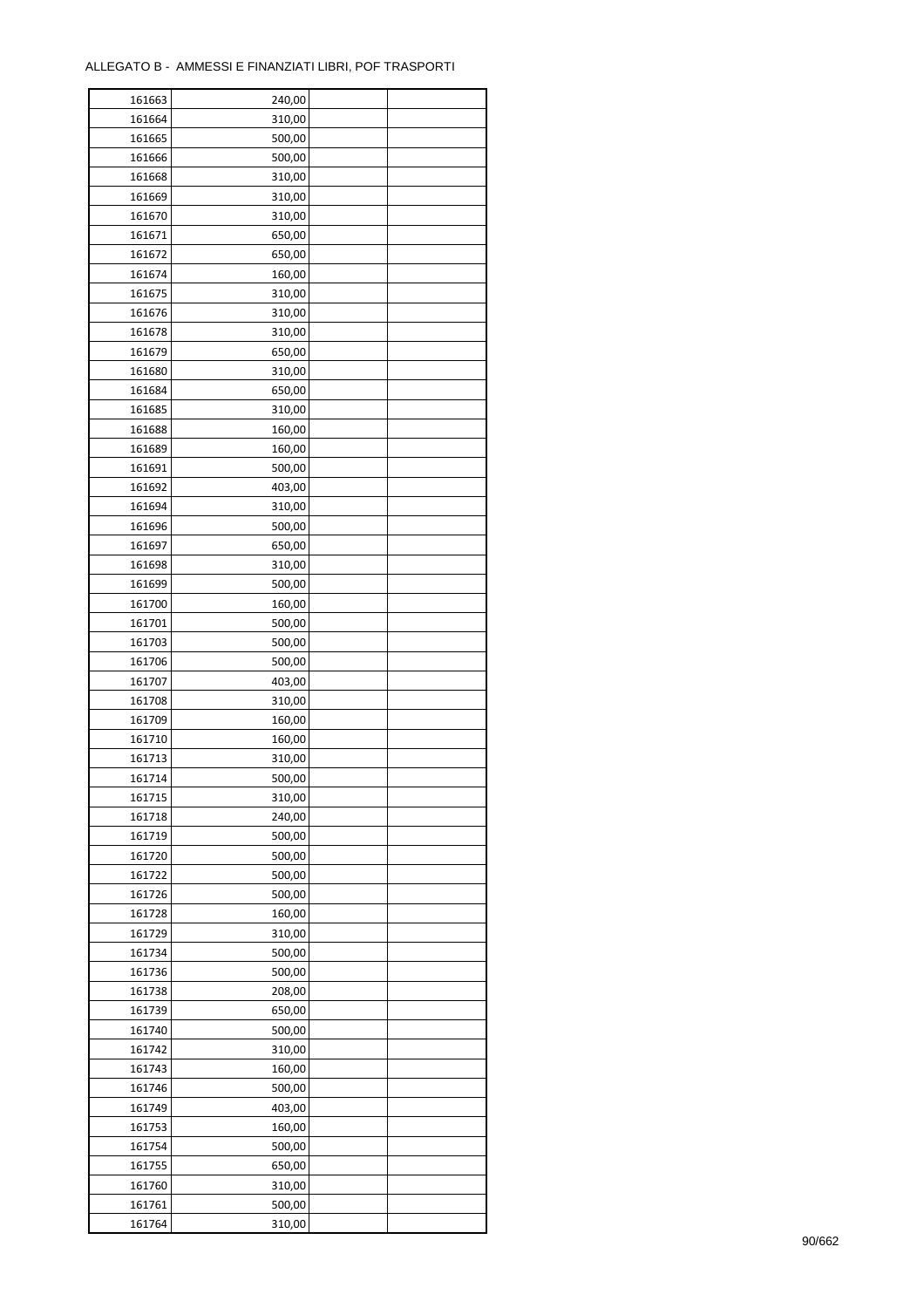| 161765 | 160,00           |  |
|--------|------------------|--|
| 161766 | 310,00           |  |
| 161767 | 160,00           |  |
| 161768 | 160,00           |  |
| 161771 | 500,00           |  |
| 161774 | 310,00           |  |
| 161776 | 650,00           |  |
| 161779 | 160,00           |  |
| 161781 | 310,00           |  |
|        |                  |  |
| 161783 | 160,00           |  |
| 161785 | 310,00           |  |
| 161786 | 500,00           |  |
| 161787 | 500,00           |  |
| 161790 | 310,00           |  |
| 161792 | 160,00           |  |
| 161793 | 160,00           |  |
| 161794 | 160,00           |  |
| 161795 | 500,00           |  |
| 161796 | 310,00           |  |
| 161801 | 310,00           |  |
| 161802 | 500,00           |  |
| 161804 | 160,00           |  |
| 161805 | 310,00           |  |
| 161806 | 310,00           |  |
| 161807 | 465,00           |  |
| 161809 | 500,00           |  |
| 161811 | 500,00           |  |
| 161812 | 310,00           |  |
| 161813 | 160,00           |  |
| 161814 |                  |  |
| 161815 | 160,00<br>650,00 |  |
|        |                  |  |
| 161816 | 310,00           |  |
| 161817 | 310,00           |  |
| 161819 | 208,00           |  |
| 161820 | 310,00           |  |
| 161821 | 500,00           |  |
| 161822 | 160,00           |  |
| 161823 | 500,00           |  |
| 161826 | 160,00           |  |
| 161827 | 310,00           |  |
| 161829 | 310,00           |  |
| 161830 | 310,00           |  |
| 161835 | 160,00           |  |
| 161837 | 310,00           |  |
| 161838 | 500,00           |  |
| 161839 | 500,00           |  |
| 161840 | 310,00           |  |
| 161843 | 310,00           |  |
| 161846 | 310,00           |  |
| 161847 | 160,00           |  |
| 161848 | 160,00           |  |
| 161850 | 500,00           |  |
| 161853 | 160,00           |  |
|        |                  |  |
| 161854 | 160,00           |  |
| 161856 | 500,00           |  |
| 161858 | 310,00           |  |
| 161861 | 310,00           |  |
| 161862 | 160,00           |  |
| 161863 | 160,00           |  |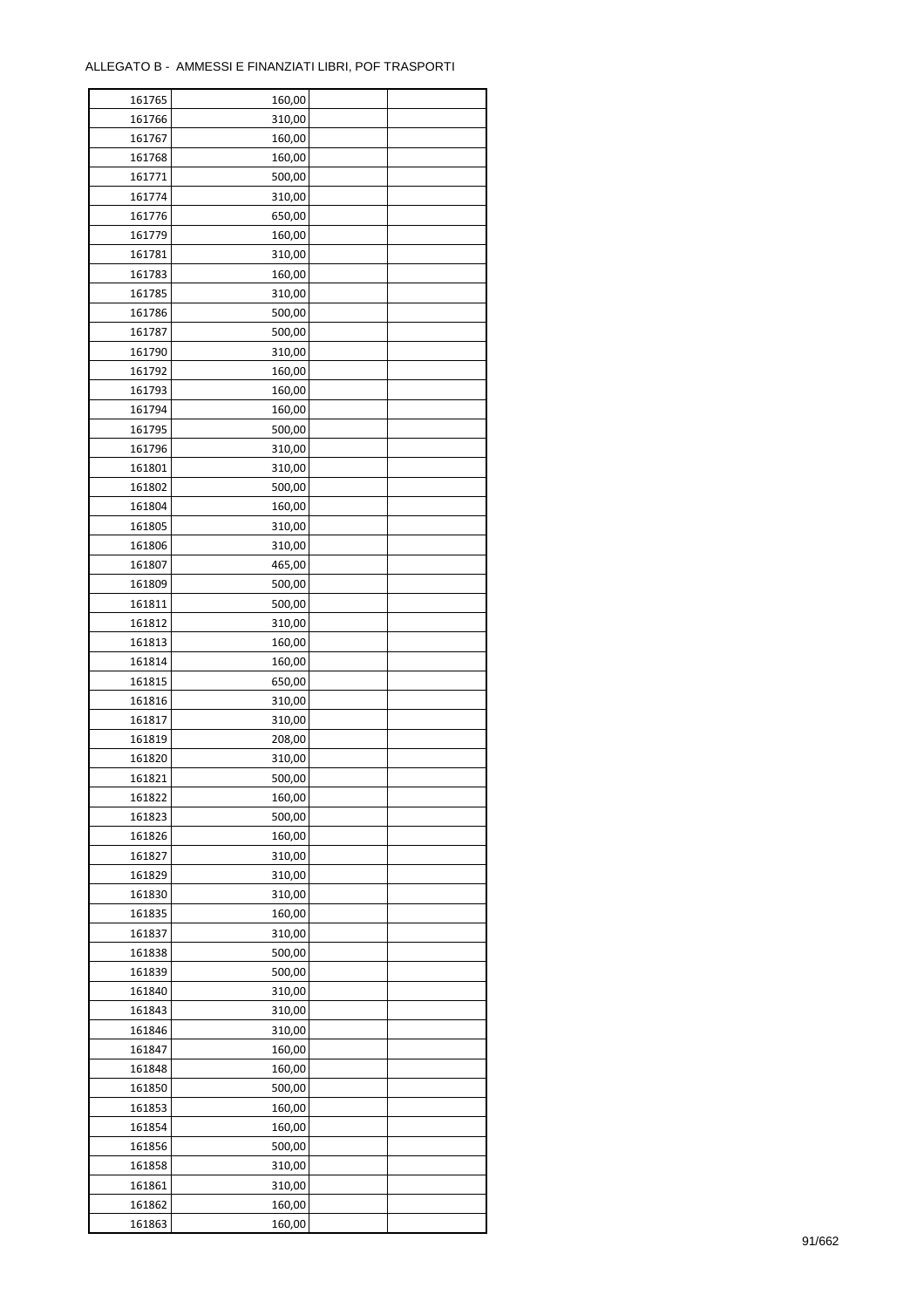| 161865 | 500,00           |  |
|--------|------------------|--|
| 161866 | 310,00           |  |
| 161867 | 160,00           |  |
| 161868 | 310,00           |  |
| 161869 | 160,00           |  |
| 161870 | 650,00           |  |
| 161873 | 310,00           |  |
| 161876 | 310,00           |  |
| 161879 | 500,00           |  |
|        |                  |  |
| 161880 | 160,00           |  |
| 161882 | 310,00           |  |
| 161885 | 310,00           |  |
| 161886 | 310,00           |  |
| 161889 | 310,00           |  |
| 161890 | 650,00           |  |
| 161891 | 310,00           |  |
| 161892 | 160,00           |  |
| 161893 | 650,00           |  |
| 161895 | 650,00           |  |
| 161897 | 160,00           |  |
| 161899 | 500,00           |  |
| 161900 | 160,00           |  |
| 161902 | 500,00           |  |
| 161904 | 310,00           |  |
| 161905 | 160,00           |  |
| 161906 | 310,00           |  |
| 161907 | 310,00           |  |
| 161908 | 160,00           |  |
| 161909 | 310,00           |  |
| 161911 | 160,00           |  |
| 161912 | 310,00           |  |
| 161913 | 160,00           |  |
|        |                  |  |
| 161914 | 160,00<br>500,00 |  |
| 161916 |                  |  |
| 161917 | 500,00           |  |
| 161919 | 160,00           |  |
| 161920 | 310,00           |  |
| 161921 | 160,00           |  |
| 161923 | 160,00           |  |
| 161925 | 160,00           |  |
| 161929 | 310,00           |  |
| 161932 | 310,00           |  |
| 161934 | 310,00           |  |
| 161936 | 500,00           |  |
| 161938 | 500,00           |  |
| 161939 | 650,00           |  |
| 161943 | 160,00           |  |
| 161944 | 500,00           |  |
| 161945 | 310,00           |  |
| 161946 | 650,00           |  |
| 161947 | 310,00           |  |
| 161948 | 160,00           |  |
| 161949 | 160,00           |  |
| 161950 | 310,00           |  |
| 161951 | 310,00           |  |
| 161952 | 160,00           |  |
| 161953 | 500,00           |  |
| 161955 | 310,00           |  |
|        |                  |  |
| 161958 | 310,00           |  |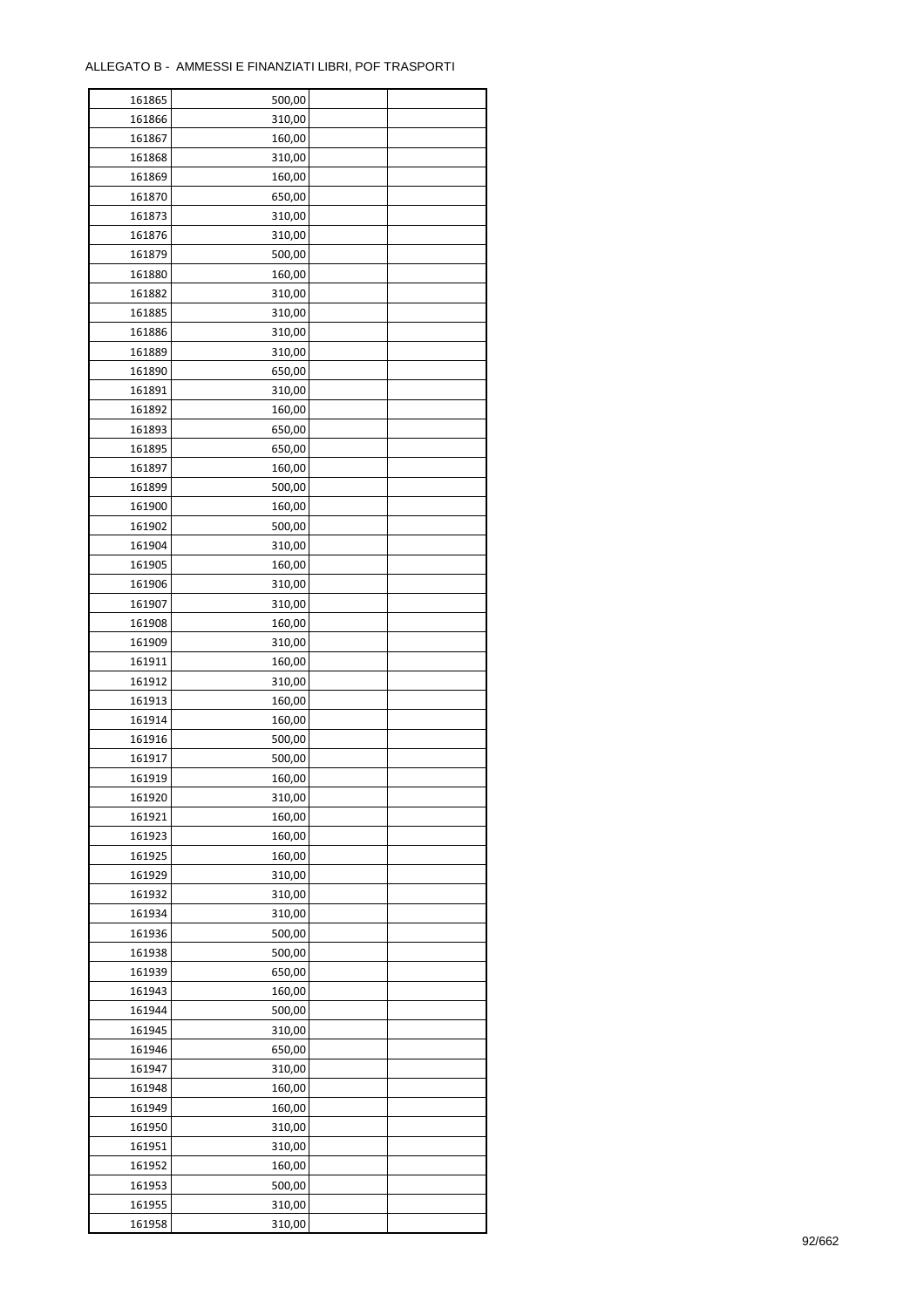| 161959 | 500,00 |  |
|--------|--------|--|
| 161962 | 500,00 |  |
| 161966 | 160,00 |  |
| 161967 | 500,00 |  |
| 161969 | 500,00 |  |
| 161977 | 500,00 |  |
| 161982 | 465,00 |  |
| 161985 | 310,00 |  |
| 161986 | 310,00 |  |
| 161987 | 310,00 |  |
| 161988 | 310,00 |  |
|        |        |  |
| 161989 | 500,00 |  |
| 161993 | 500,00 |  |
| 161994 | 500,00 |  |
| 161997 | 160,00 |  |
| 161998 | 160,00 |  |
| 162005 | 160,00 |  |
| 162008 | 500,00 |  |
| 162009 | 160,00 |  |
| 162010 | 310,00 |  |
| 162016 | 310,00 |  |
| 162020 | 310,00 |  |
| 162027 | 160,00 |  |
| 162028 | 500,00 |  |
| 162029 | 310,00 |  |
| 162030 | 160,00 |  |
| 162031 | 160,00 |  |
| 162032 | 310,00 |  |
| 162035 | 160,00 |  |
| 162036 | 310,00 |  |
| 162038 | 160,00 |  |
| 162039 | 500,00 |  |
|        |        |  |
| 162040 | 208,00 |  |
| 162044 | 500,00 |  |
| 162045 | 500,00 |  |
| 162046 | 500,00 |  |
| 162048 | 500,00 |  |
| 162049 | 160,00 |  |
| 162050 | 500,00 |  |
| 162054 | 500,00 |  |
| 162055 | 500,00 |  |
| 162056 | 500,00 |  |
| 162058 | 160,00 |  |
| 162060 | 310,00 |  |
| 162061 | 310,00 |  |
| 162062 | 160,00 |  |
| 162063 | 500,00 |  |
| 162064 | 160,00 |  |
| 162066 | 160,00 |  |
| 162068 | 500,00 |  |
| 162069 | 310,00 |  |
| 162071 | 160,00 |  |
| 162074 | 310,00 |  |
|        |        |  |
| 162075 | 500,00 |  |
| 162076 | 310,00 |  |
| 162081 | 310,00 |  |
| 162083 | 500,00 |  |
| 162084 | 650,00 |  |
| 162085 | 310,00 |  |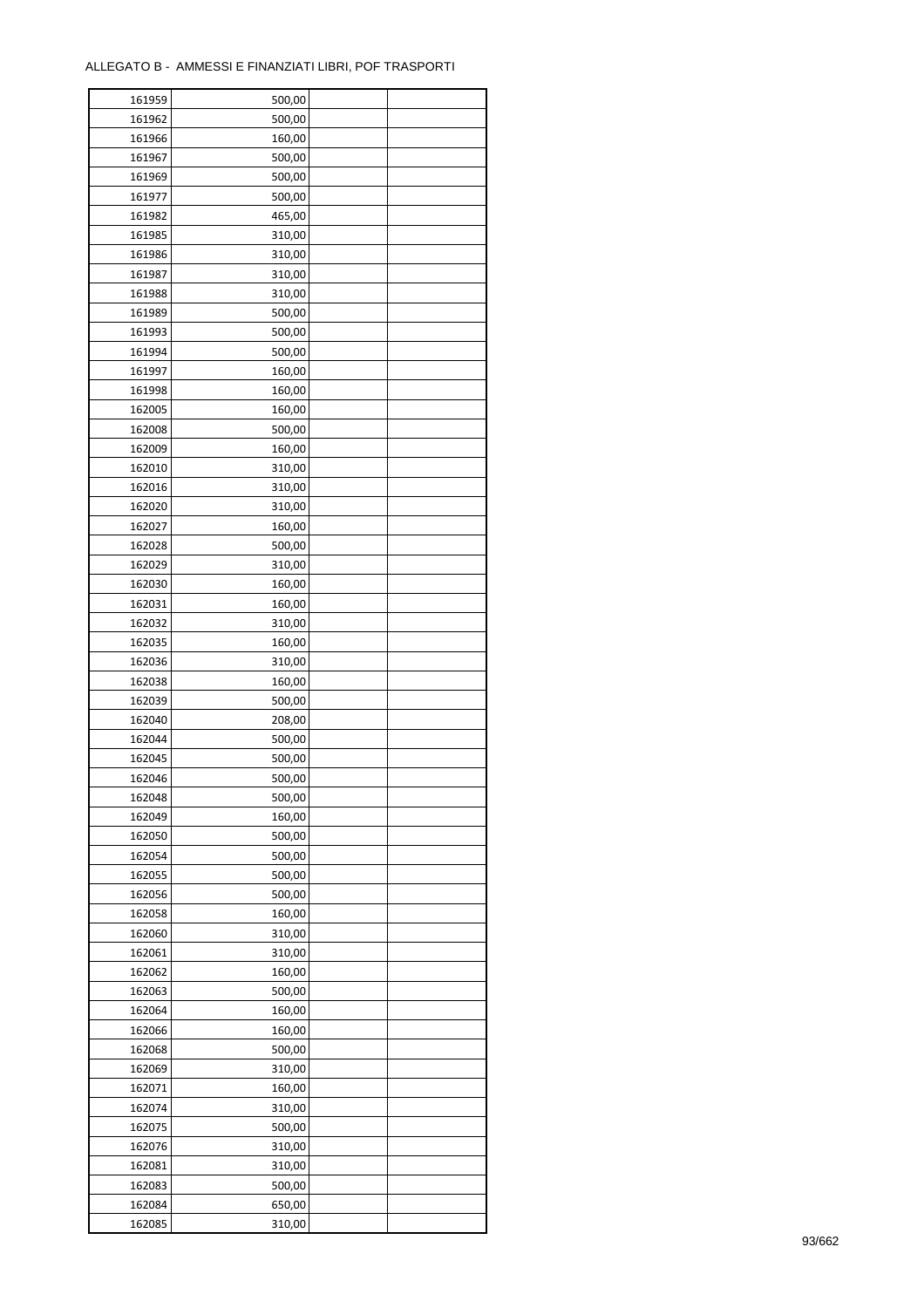| 162086 | 500,00 |  |
|--------|--------|--|
| 162087 | 160,00 |  |
| 162091 | 310,00 |  |
| 162092 | 160,00 |  |
| 162093 | 500,00 |  |
| 162094 | 310,00 |  |
| 162095 | 500,00 |  |
| 162097 | 310,00 |  |
| 162098 | 650,00 |  |
| 162099 | 500,00 |  |
| 162103 | 310,00 |  |
| 162104 | 160,00 |  |
| 162105 | 160,00 |  |
| 162106 | 500,00 |  |
|        |        |  |
| 162107 | 500,00 |  |
| 162108 | 160,00 |  |
| 162110 | 465,00 |  |
| 162113 | 310,00 |  |
| 162114 | 240,00 |  |
| 162115 | 160,00 |  |
| 162116 | 160,00 |  |
| 162118 | 160,00 |  |
| 162119 | 310,00 |  |
| 162120 | 500,00 |  |
| 162121 | 310,00 |  |
| 162123 | 160,00 |  |
| 162124 | 160,00 |  |
| 162125 | 310,00 |  |
| 162127 | 160,00 |  |
| 162128 | 500,00 |  |
| 162129 | 160,00 |  |
| 162130 | 310,00 |  |
| 162131 | 160,00 |  |
| 162137 | 650,00 |  |
| 162138 | 500,00 |  |
| 162141 | 310,00 |  |
| 162142 | 160,00 |  |
| 162143 | 310,00 |  |
| 162144 | 160,00 |  |
| 162145 | 310,00 |  |
| 162147 | 160,00 |  |
| 162148 | 160,00 |  |
| 162149 | 160,00 |  |
|        | 160,00 |  |
| 162150 |        |  |
| 162151 | 160,00 |  |
| 162152 | 650,00 |  |
| 162153 | 310,00 |  |
| 162154 | 310,00 |  |
| 162156 | 650,00 |  |
| 162157 | 160,00 |  |
| 162159 | 403,00 |  |
| 162160 | 160,00 |  |
| 162162 | 650,00 |  |
| 162163 | 160,00 |  |
| 162164 | 500,00 |  |
| 162166 | 310,00 |  |
| 162167 | 403,00 |  |
| 162168 | 160,00 |  |
| 162169 | 160,00 |  |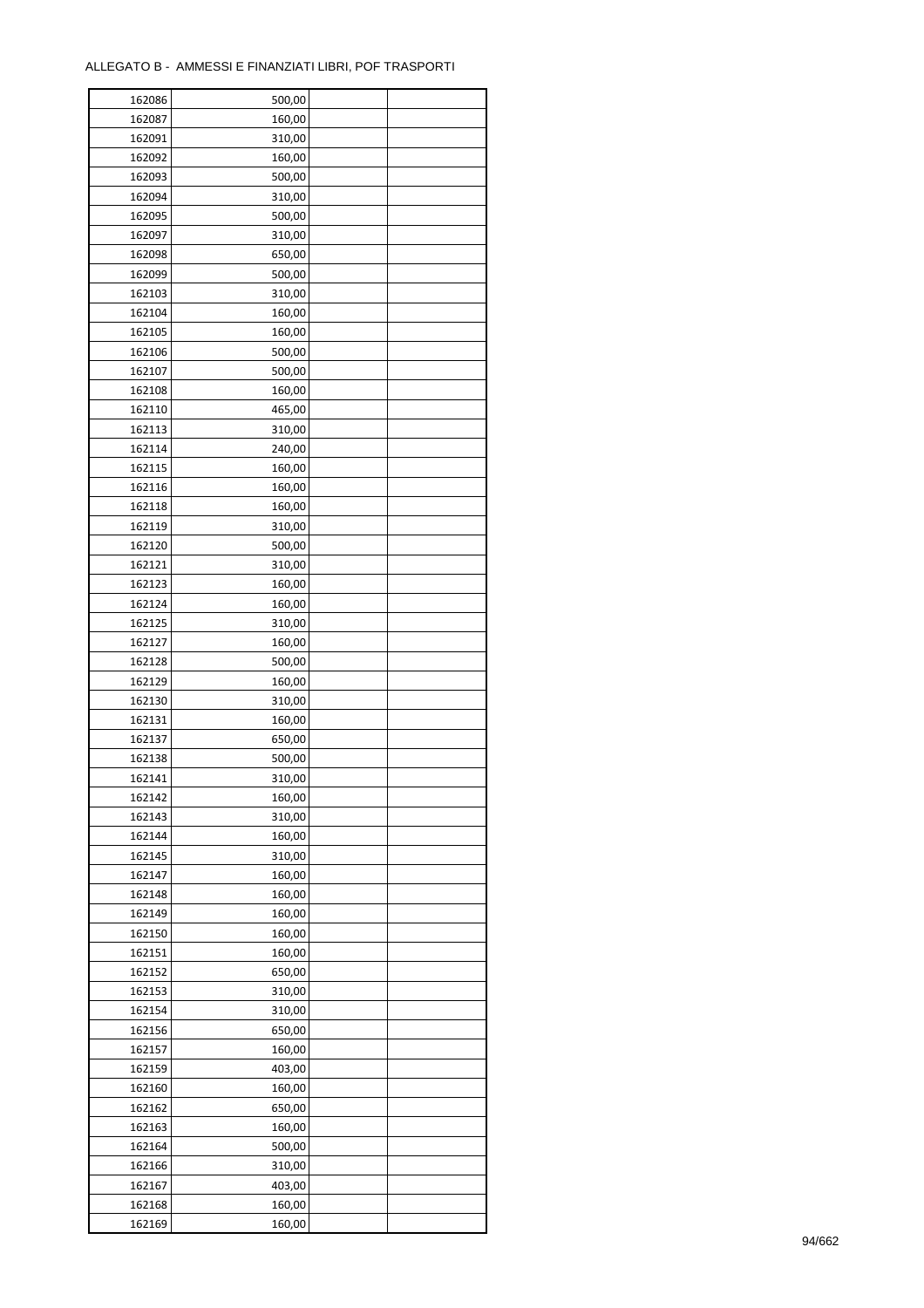| 162170 | 160,00 |  |
|--------|--------|--|
| 162174 | 160,00 |  |
| 162177 | 500,00 |  |
| 162178 | 650,00 |  |
| 162179 | 310,00 |  |
| 162181 | 650,00 |  |
| 162183 | 500,00 |  |
| 162185 | 500,00 |  |
| 162187 | 403,00 |  |
| 162188 | 160,00 |  |
| 162189 | 650,00 |  |
| 162190 | 500,00 |  |
| 162193 | 650,00 |  |
|        |        |  |
| 162195 | 500,00 |  |
| 162196 | 160,00 |  |
| 162197 | 310,00 |  |
| 162199 | 310,00 |  |
| 162200 | 403,00 |  |
| 162201 | 310,00 |  |
| 162202 | 310,00 |  |
| 162205 | 160,00 |  |
| 162206 | 310,00 |  |
| 162207 | 500,00 |  |
| 162208 | 160,00 |  |
| 162209 | 500,00 |  |
| 162210 | 500,00 |  |
| 162213 | 500,00 |  |
| 162216 | 310,00 |  |
| 162217 | 500,00 |  |
| 162218 | 650,00 |  |
| 162219 | 160,00 |  |
| 162220 | 160,00 |  |
| 162221 | 650,00 |  |
| 162223 | 160,00 |  |
| 162224 | 500,00 |  |
| 162225 | 310,00 |  |
| 162226 | 500,00 |  |
| 162229 | 160,00 |  |
| 162230 | 160,00 |  |
| 162233 | 310,00 |  |
| 162234 | 310,00 |  |
| 162235 | 310,00 |  |
| 162236 | 310,00 |  |
| 162240 | 160,00 |  |
| 162241 | 160,00 |  |
| 162242 | 160,00 |  |
| 162243 | 500,00 |  |
| 162245 | 500,00 |  |
| 162246 | 160,00 |  |
| 162247 | 160,00 |  |
| 162249 | 160,00 |  |
| 162253 | 650,00 |  |
| 162254 | 160,00 |  |
| 162256 | 500,00 |  |
| 162258 | 500,00 |  |
| 162259 | 500,00 |  |
| 162260 | 500,00 |  |
| 162261 | 160,00 |  |
| 162262 | 160,00 |  |
|        |        |  |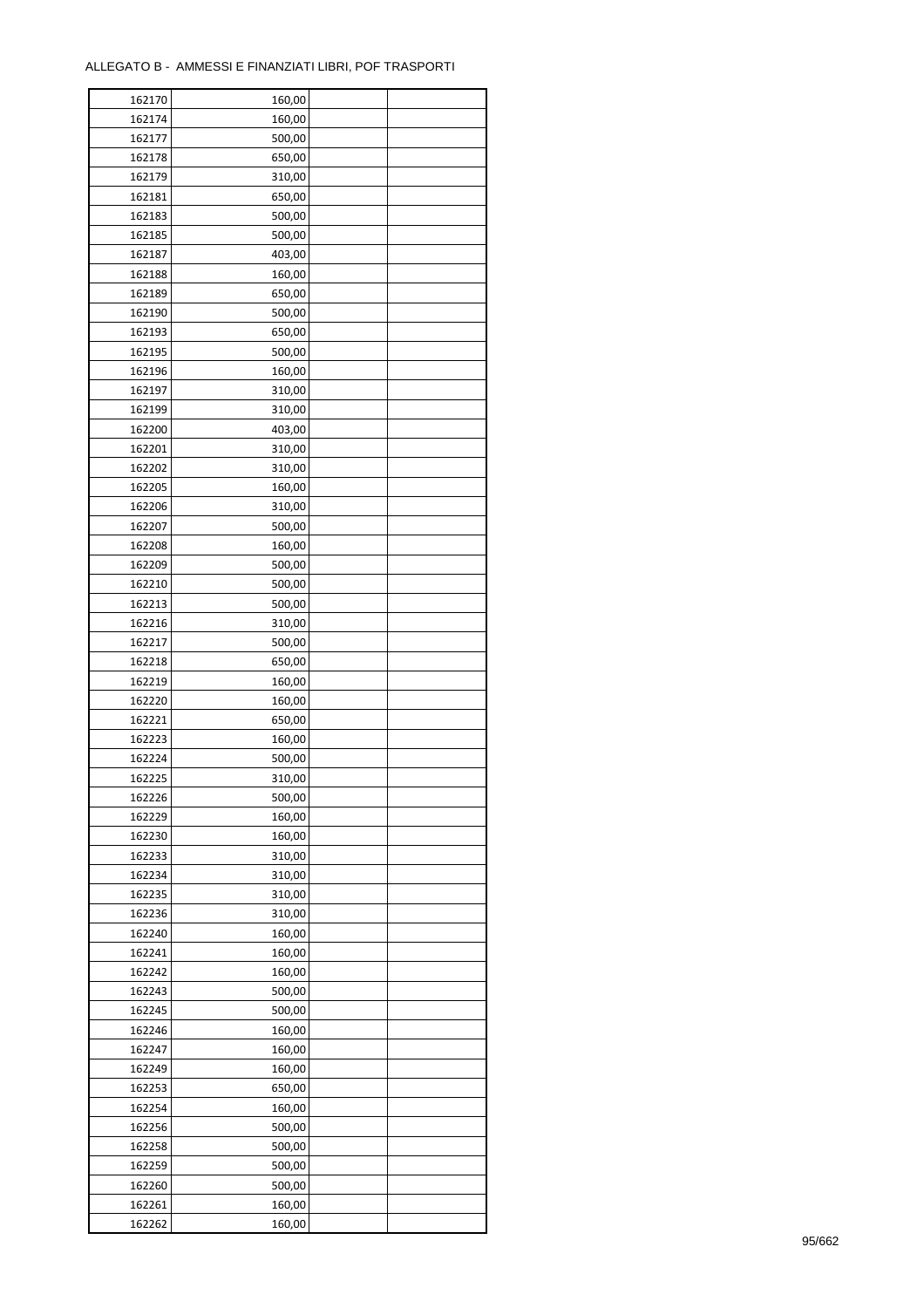| 162263 | 500,00 |  |
|--------|--------|--|
| 162264 | 310,00 |  |
| 162265 | 160,00 |  |
| 162267 | 310,00 |  |
| 162269 | 500,00 |  |
| 162270 | 160,00 |  |
| 162271 | 650,00 |  |
| 162272 | 160,00 |  |
|        |        |  |
| 162273 | 160,00 |  |
| 162276 | 500,00 |  |
| 162277 | 160,00 |  |
| 162278 | 500,00 |  |
| 162279 | 500,00 |  |
| 162280 | 500,00 |  |
| 162281 | 500,00 |  |
| 162282 | 160,00 |  |
| 162287 | 650,00 |  |
| 162290 | 160,00 |  |
| 162291 | 310,00 |  |
| 162292 | 310,00 |  |
| 162293 | 500,00 |  |
| 162294 | 500,00 |  |
| 162297 | 500,00 |  |
| 162298 | 500,00 |  |
| 162299 | 500,00 |  |
| 162307 | 160,00 |  |
| 162308 | 310,00 |  |
|        |        |  |
| 162309 | 310,00 |  |
| 162311 | 160,00 |  |
| 162312 | 160,00 |  |
| 162317 | 500,00 |  |
| 162319 | 500,00 |  |
| 162320 | 160,00 |  |
| 162321 | 310,00 |  |
| 162322 | 500,00 |  |
| 162323 | 160,00 |  |
| 162325 | 500,00 |  |
| 162326 | 310,00 |  |
| 162327 | 310,00 |  |
| 162328 | 750,00 |  |
| 162329 | 465,00 |  |
| 162336 | 310,00 |  |
| 162338 | 160,00 |  |
| 162339 | 500,00 |  |
| 162341 | 160,00 |  |
| 162346 | 465,00 |  |
| 162347 | 500,00 |  |
| 162348 |        |  |
|        | 310,00 |  |
| 162349 | 500,00 |  |
| 162350 | 650,00 |  |
| 162351 | 160,00 |  |
| 162352 | 650,00 |  |
| 162354 | 160,00 |  |
| 162356 | 500,00 |  |
| 162358 | 500,00 |  |
| 162359 | 310,00 |  |
| 162360 | 500,00 |  |
| 162362 | 500,00 |  |
| 162363 | 160,00 |  |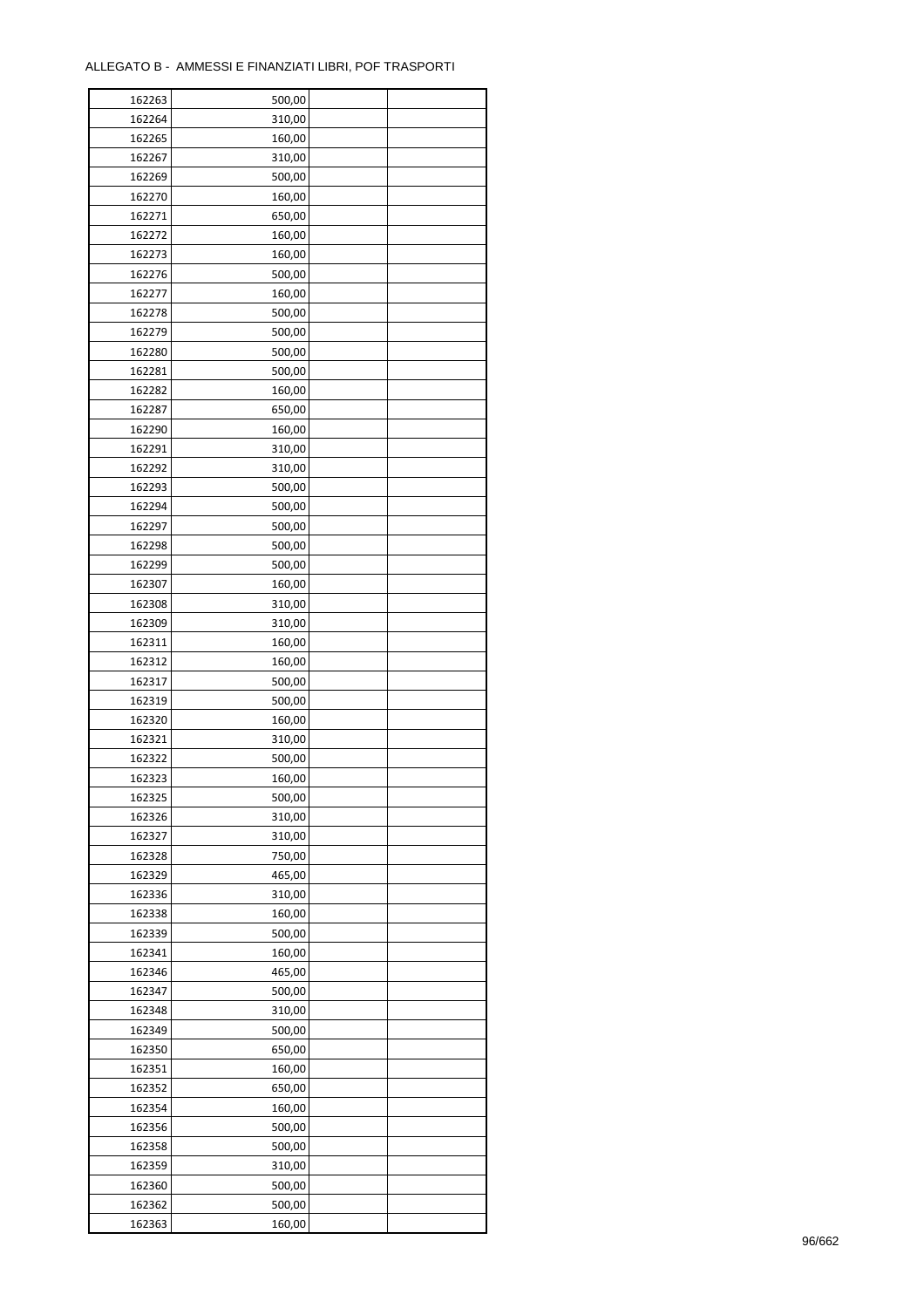| 162365 | 310,00 |  |
|--------|--------|--|
| 162366 | 160,00 |  |
| 162367 | 500,00 |  |
| 162368 | 160,00 |  |
| 162369 | 160,00 |  |
| 162370 | 650,00 |  |
| 162373 | 310,00 |  |
| 162374 | 240,00 |  |
|        |        |  |
| 162377 | 650,00 |  |
| 162380 | 500,00 |  |
| 162382 | 500,00 |  |
| 162384 | 160,00 |  |
| 162385 | 650,00 |  |
| 162386 | 310,00 |  |
| 162388 | 403,00 |  |
| 162392 | 160,00 |  |
| 162393 | 310,00 |  |
| 162395 | 160,00 |  |
| 162398 | 500,00 |  |
| 162399 | 500,00 |  |
| 162400 | 160,00 |  |
| 162405 | 500,00 |  |
| 162412 | 310,00 |  |
| 162415 | 160,00 |  |
| 162419 | 650,00 |  |
| 162420 | 500,00 |  |
| 162421 | 500,00 |  |
| 162423 | 310,00 |  |
| 162424 | 310,00 |  |
| 162425 | 160,00 |  |
| 162426 |        |  |
|        | 650,00 |  |
| 162427 | 650,00 |  |
| 162429 | 403,00 |  |
| 162430 | 310,00 |  |
| 162432 | 160,00 |  |
| 162433 | 160,00 |  |
| 162434 | 160,00 |  |
| 162435 | 160,00 |  |
| 162437 | 500,00 |  |
| 162439 | 310,00 |  |
| 162440 | 310,00 |  |
| 162443 | 310,00 |  |
| 162444 | 160,00 |  |
| 162447 | 465,00 |  |
| 162449 | 500,00 |  |
| 162450 | 310,00 |  |
| 162452 | 160,00 |  |
| 162453 | 500,00 |  |
| 162455 | 650,00 |  |
| 162456 | 160,00 |  |
| 162458 | 500,00 |  |
| 162459 | 160,00 |  |
| 162460 | 650,00 |  |
|        |        |  |
| 162461 | 160,00 |  |
| 162462 | 650,00 |  |
| 162463 | 500,00 |  |
| 162464 | 500,00 |  |
| 162465 | 160,00 |  |
| 162466 | 160,00 |  |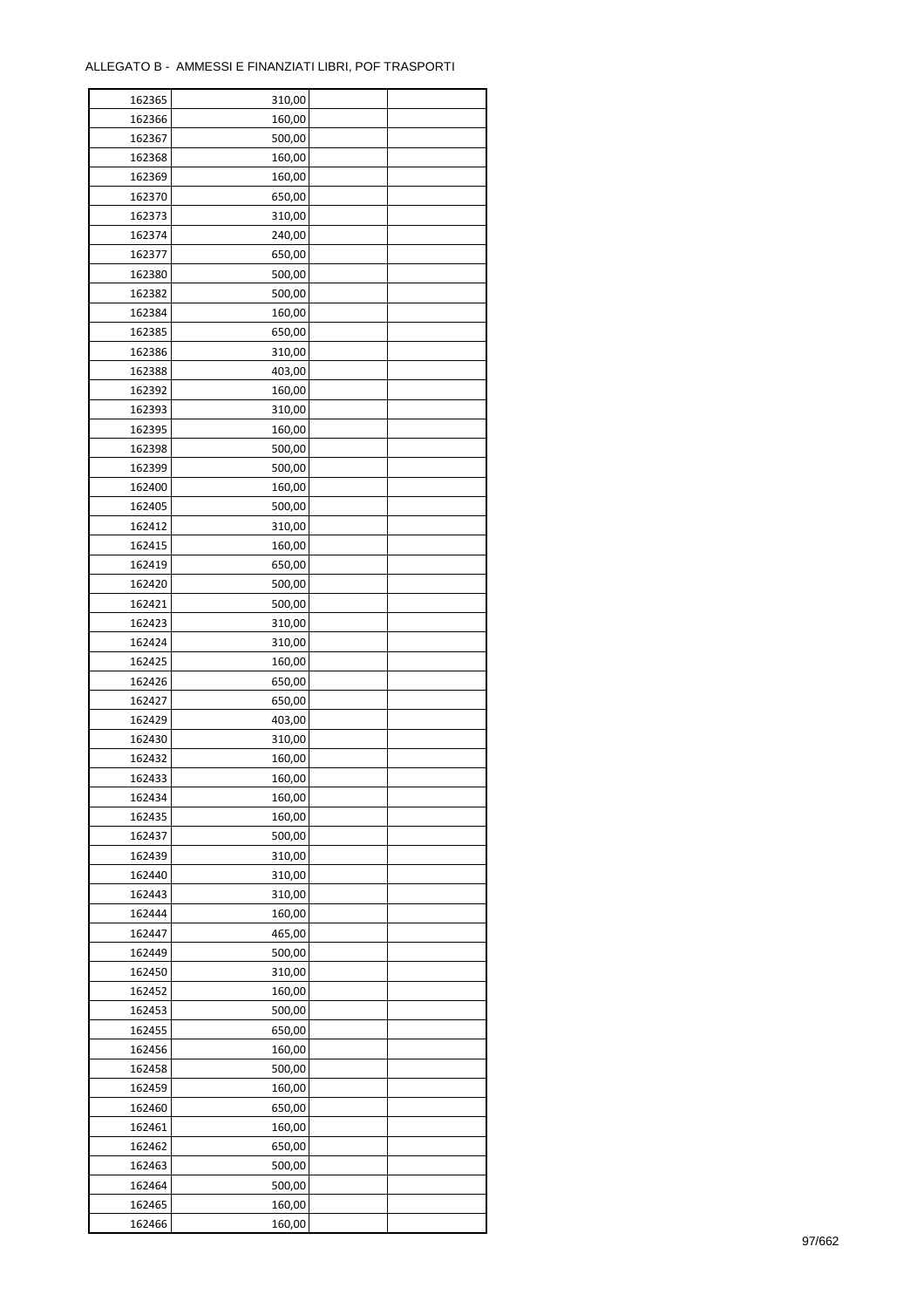| 162467 | 160,00 |  |
|--------|--------|--|
| 162468 | 310,00 |  |
| 162469 | 500,00 |  |
| 162470 | 160,00 |  |
| 162471 | 650,00 |  |
| 162472 | 310,00 |  |
| 162473 | 650,00 |  |
| 162474 | 310,00 |  |
|        | 500,00 |  |
| 162475 |        |  |
| 162476 | 310,00 |  |
| 162480 | 310,00 |  |
| 162481 | 160,00 |  |
| 162482 | 403,00 |  |
| 162483 | 160,00 |  |
| 162484 | 160,00 |  |
| 162485 | 310,00 |  |
| 162487 | 310,00 |  |
| 162488 | 160,00 |  |
| 162489 | 310,00 |  |
| 162491 | 160,00 |  |
| 162492 | 500,00 |  |
| 162493 | 310,00 |  |
| 162494 | 310,00 |  |
| 162495 | 160,00 |  |
| 162496 | 500,00 |  |
| 162497 | 500,00 |  |
| 162498 | 160,00 |  |
| 162500 | 310,00 |  |
| 162501 | 160,00 |  |
| 162503 | 310,00 |  |
| 162504 | 310,00 |  |
|        |        |  |
| 162506 | 310,00 |  |
| 162507 | 310,00 |  |
| 162509 | 160,00 |  |
| 162510 | 310,00 |  |
| 162511 | 160,00 |  |
| 162512 | 310,00 |  |
| 162515 | 160,00 |  |
| 162516 | 310,00 |  |
| 162517 | 310,00 |  |
| 162518 | 500,00 |  |
| 162519 | 500,00 |  |
| 162520 | 500,00 |  |
| 162521 | 310,00 |  |
| 162522 | 500,00 |  |
| 162523 | 160,00 |  |
| 162525 | 160,00 |  |
| 162526 | 310,00 |  |
| 162527 | 500,00 |  |
| 162528 | 465,00 |  |
| 162529 | 500,00 |  |
| 162532 | 650,00 |  |
| 162533 | 310,00 |  |
| 162534 | 500,00 |  |
|        |        |  |
| 162535 | 310,00 |  |
| 162537 | 310,00 |  |
| 162538 | 310,00 |  |
| 162539 | 160,00 |  |
| 162540 | 160,00 |  |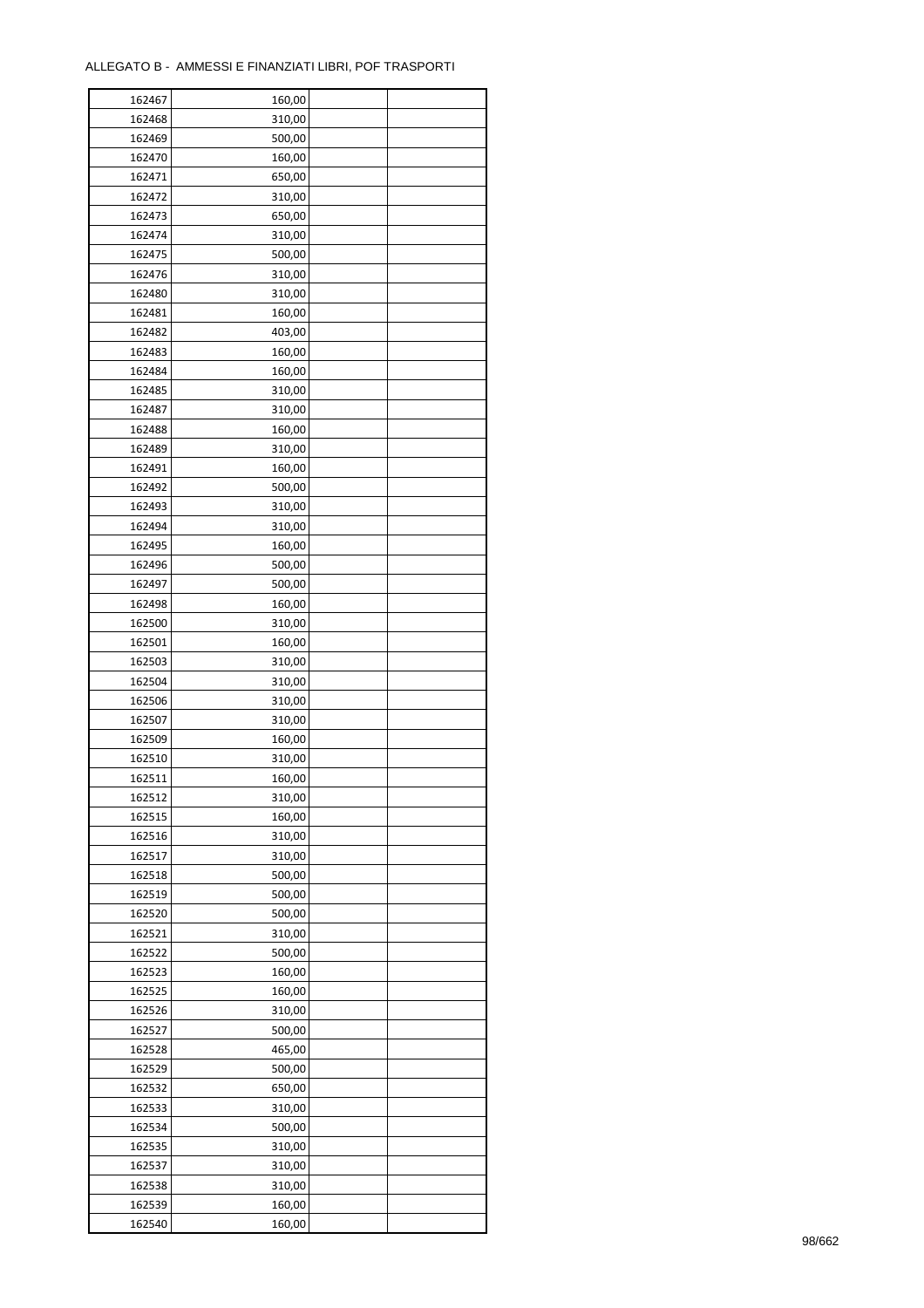| 162542 | 310,00 |  |
|--------|--------|--|
| 162543 | 160,00 |  |
| 162544 | 310,00 |  |
| 162546 | 500,00 |  |
| 162548 | 310,00 |  |
| 162550 | 500,00 |  |
| 162551 | 500,00 |  |
| 162553 | 500,00 |  |
| 162554 | 160,00 |  |
| 162557 | 160,00 |  |
| 162558 | 500,00 |  |
| 162559 | 500,00 |  |
| 162560 | 500,00 |  |
| 162562 | 310,00 |  |
|        |        |  |
| 162563 | 650,00 |  |
| 162565 | 650,00 |  |
| 162566 | 500,00 |  |
| 162567 | 500,00 |  |
| 162569 | 650,00 |  |
| 162570 | 310,00 |  |
| 162571 | 500,00 |  |
| 162572 | 160,00 |  |
| 162574 | 160,00 |  |
| 162575 | 500,00 |  |
| 162576 | 160,00 |  |
| 162577 | 500,00 |  |
| 162578 | 310,00 |  |
| 162579 | 208,00 |  |
| 162580 | 310,00 |  |
| 162581 | 500,00 |  |
| 162583 | 160,00 |  |
| 162584 | 500,00 |  |
| 162585 | 160,00 |  |
| 162587 | 160,00 |  |
| 162588 | 160,00 |  |
| 162589 | 500,00 |  |
| 162591 | 500,00 |  |
| 162592 | 500,00 |  |
| 162593 | 500,00 |  |
|        |        |  |
| 162594 | 160,00 |  |
| 162595 | 160,00 |  |
| 162596 | 160,00 |  |
| 162597 | 500,00 |  |
| 162598 | 500,00 |  |
| 162599 | 500,00 |  |
| 162600 | 160,00 |  |
| 162601 | 160,00 |  |
| 162602 | 160,00 |  |
| 162603 | 500,00 |  |
| 162604 | 650,00 |  |
| 162605 | 500,00 |  |
| 162607 | 160,00 |  |
| 162608 | 310,00 |  |
| 162609 | 160,00 |  |
| 162611 | 160,00 |  |
| 162612 | 160,00 |  |
| 162613 | 500,00 |  |
| 162614 | 310,00 |  |
| 162615 | 160,00 |  |
|        |        |  |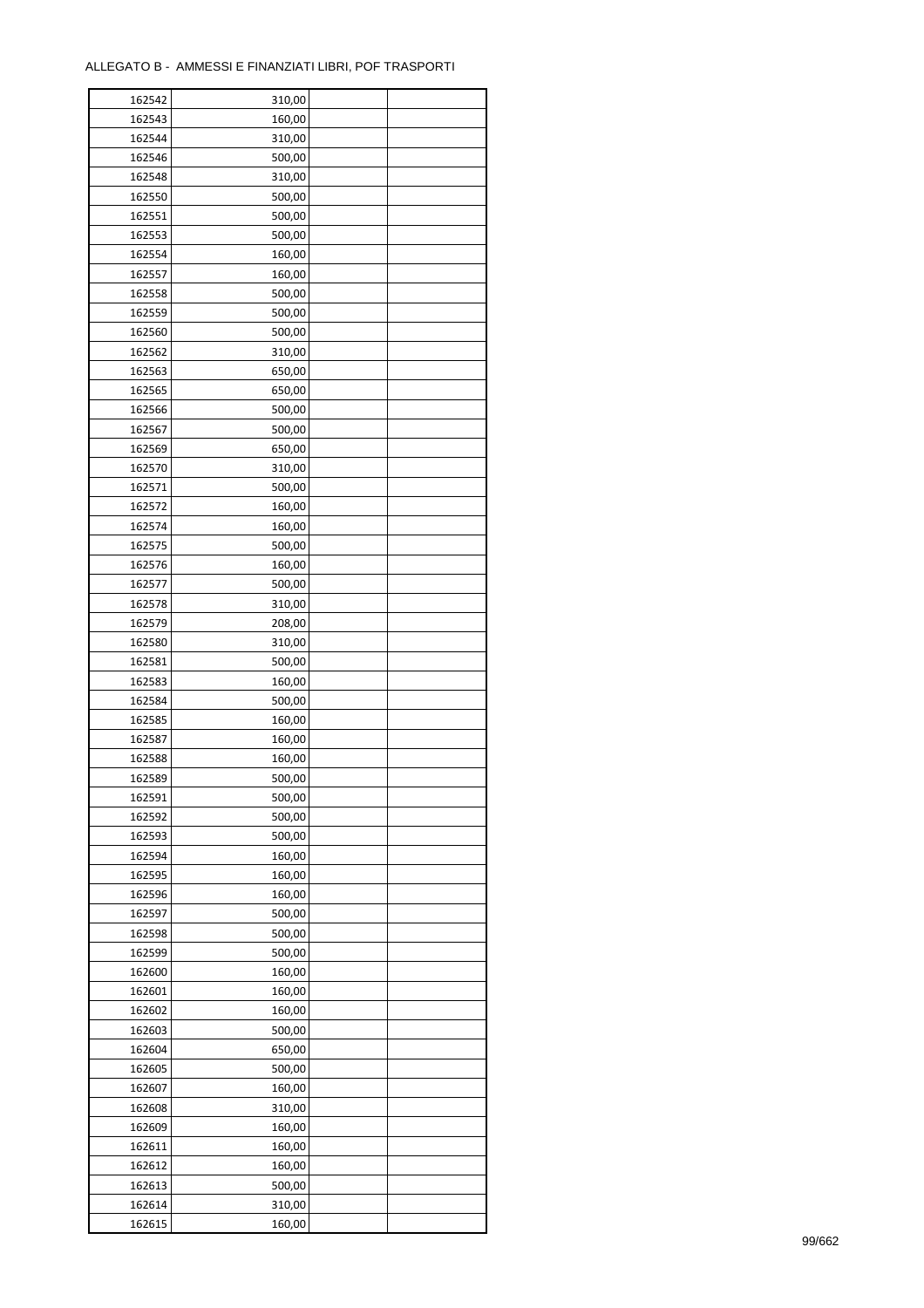| 162616 | 650,00 |  |
|--------|--------|--|
| 162617 | 160,00 |  |
| 162618 | 500,00 |  |
| 162619 | 310,00 |  |
| 162620 | 500,00 |  |
| 162621 | 500,00 |  |
| 162622 | 310,00 |  |
| 162623 | 160,00 |  |
| 162625 | 160,00 |  |
| 162626 | 500,00 |  |
| 162627 | 310,00 |  |
| 162629 | 160,00 |  |
| 162630 |        |  |
|        | 160,00 |  |
| 162631 | 310,00 |  |
| 162632 | 310,00 |  |
| 162633 | 160,00 |  |
| 162634 | 310,00 |  |
| 162636 | 310,00 |  |
| 162637 | 500,00 |  |
| 162639 | 160,00 |  |
| 162640 | 500,00 |  |
| 162644 | 310,00 |  |
| 162646 | 500,00 |  |
| 162647 | 500,00 |  |
| 162649 | 160,00 |  |
| 162652 | 310,00 |  |
| 162654 | 500,00 |  |
| 162655 | 500,00 |  |
| 162656 | 160,00 |  |
| 162660 | 160,00 |  |
| 162661 | 310,00 |  |
| 162663 | 160,00 |  |
| 162665 | 500,00 |  |
| 162666 | 500,00 |  |
| 162669 | 160,00 |  |
| 162671 | 500,00 |  |
| 162672 | 160,00 |  |
| 162674 | 160,00 |  |
| 162677 | 160,00 |  |
| 162678 | 500,00 |  |
| 162679 | 310,00 |  |
| 162680 | 160,00 |  |
| 162681 | 160,00 |  |
| 162682 | 160,00 |  |
| 162683 | 650,00 |  |
| 162684 | 160,00 |  |
| 162686 | 500,00 |  |
| 162688 | 160,00 |  |
| 162689 | 500,00 |  |
| 162691 | 160,00 |  |
| 162692 | 160,00 |  |
| 162693 | 500,00 |  |
| 162694 | 500,00 |  |
| 162697 | 310,00 |  |
| 162698 | 160,00 |  |
| 162700 | 160,00 |  |
| 162701 | 160,00 |  |
|        |        |  |
| 162702 | 310,00 |  |
| 162703 | 500,00 |  |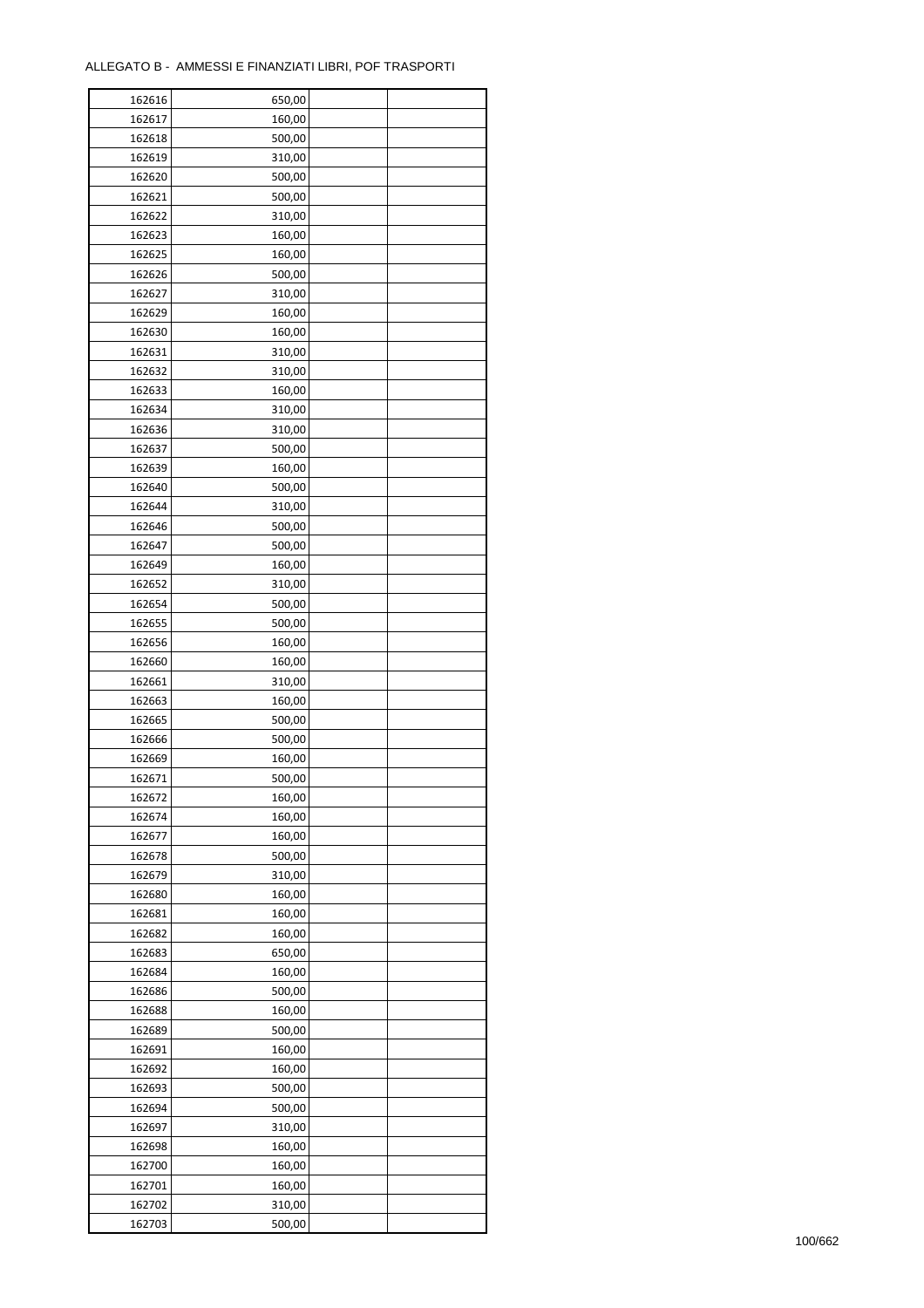| 162704           | 310,00 |  |
|------------------|--------|--|
| 162705           | 500,00 |  |
| 162707           | 500,00 |  |
| 162710           | 160,00 |  |
| 162714           | 310,00 |  |
| 162715           | 310,00 |  |
| 162716           | 160,00 |  |
| 162718           | 403,00 |  |
| 162719           | 500,00 |  |
| 162720           | 160,00 |  |
| 162721           | 310,00 |  |
| 162722           | 650,00 |  |
| 162723           | 500,00 |  |
| 162724           | 310,00 |  |
| 162725           | 650,00 |  |
| 162726           | 310,00 |  |
| 162728           | 310,00 |  |
|                  |        |  |
| 162729<br>162730 | 310,00 |  |
|                  | 160,00 |  |
| 162731           | 500,00 |  |
| 162732           | 500,00 |  |
| 162733           | 310,00 |  |
| 162734           | 160,00 |  |
| 162735           | 310,00 |  |
| 162736           | 310,00 |  |
| 162737           | 500,00 |  |
| 162739           | 160,00 |  |
| 162740           | 500,00 |  |
| 162741           | 310,00 |  |
| 162742           | 310,00 |  |
| 162743           | 240,00 |  |
| 162744           | 310,00 |  |
| 162746           | 500,00 |  |
| 162748           | 310,00 |  |
| 162749           | 160,00 |  |
| 162750           | 160,00 |  |
| 162752           | 310,00 |  |
| 162753           | 650,00 |  |
| 162754           | 310,00 |  |
| 162756           | 310,00 |  |
| 162759           | 500,00 |  |
| 162760           | 310,00 |  |
| 162761           | 500,00 |  |
| 162769           | 310,00 |  |
| 162770           | 310,00 |  |
| 162771           | 160,00 |  |
| 162772           | 160,00 |  |
| 162773           | 310,00 |  |
| 162774           | 310,00 |  |
| 162775           | 160,00 |  |
| 162776           | 160,00 |  |
| 162777           | 310,00 |  |
| 162780           | 160,00 |  |
| 162781           | 310,00 |  |
| 162782           | 160,00 |  |
| 162783           | 240,00 |  |
| 162784           | 500,00 |  |
| 162787           | 500,00 |  |
| 162788           | 160,00 |  |
|                  |        |  |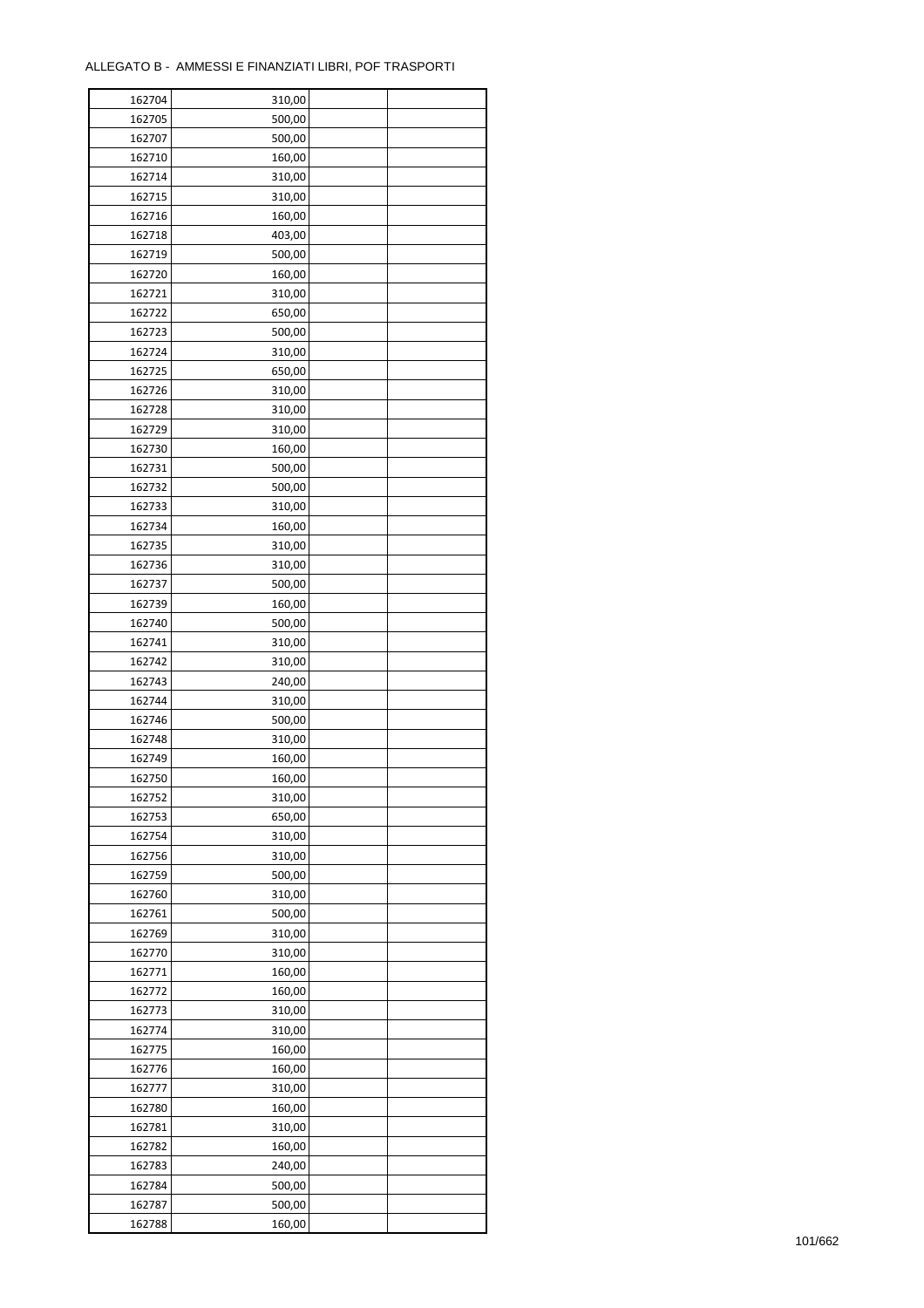| 162789 | 160,00 |  |
|--------|--------|--|
| 162790 | 160,00 |  |
| 162791 | 310,00 |  |
| 162792 | 160,00 |  |
| 162793 | 403,00 |  |
| 162794 | 160,00 |  |
| 162797 | 500,00 |  |
| 162798 | 500,00 |  |
| 162799 | 403,00 |  |
| 162801 | 310,00 |  |
| 162804 | 403,00 |  |
| 162805 | 160,00 |  |
| 162806 | 160,00 |  |
| 162807 | 310,00 |  |
|        |        |  |
| 162811 | 160,00 |  |
| 162812 | 500,00 |  |
| 162813 | 310,00 |  |
| 162814 | 310,00 |  |
| 162815 | 160,00 |  |
| 162818 | 500,00 |  |
| 162819 | 160,00 |  |
| 162820 | 160,00 |  |
| 162822 | 310,00 |  |
| 162823 | 310,00 |  |
| 162825 | 160,00 |  |
| 162826 | 160,00 |  |
| 162827 | 310,00 |  |
| 162829 | 310,00 |  |
| 162830 | 500,00 |  |
| 162831 | 650,00 |  |
| 162834 | 310,00 |  |
| 162835 | 160,00 |  |
| 162836 | 310,00 |  |
| 162837 | 160,00 |  |
| 162839 | 310,00 |  |
| 162840 | 160,00 |  |
| 162841 | 650,00 |  |
| 162842 | 160,00 |  |
| 162843 | 310,00 |  |
| 162845 | 500,00 |  |
| 162846 | 160,00 |  |
| 162848 | 750,00 |  |
| 162854 | 650,00 |  |
| 162855 | 310,00 |  |
| 162856 | 160,00 |  |
| 162857 | 160,00 |  |
| 162858 | 310,00 |  |
| 162862 | 500,00 |  |
| 162864 | 160,00 |  |
| 162865 | 160,00 |  |
| 162866 | 160,00 |  |
| 162867 | 310,00 |  |
| 162868 | 500,00 |  |
|        |        |  |
| 162869 | 310,00 |  |
| 162871 | 310,00 |  |
| 162873 | 310,00 |  |
| 162874 | 650,00 |  |
| 162875 | 160,00 |  |
| 162880 | 160,00 |  |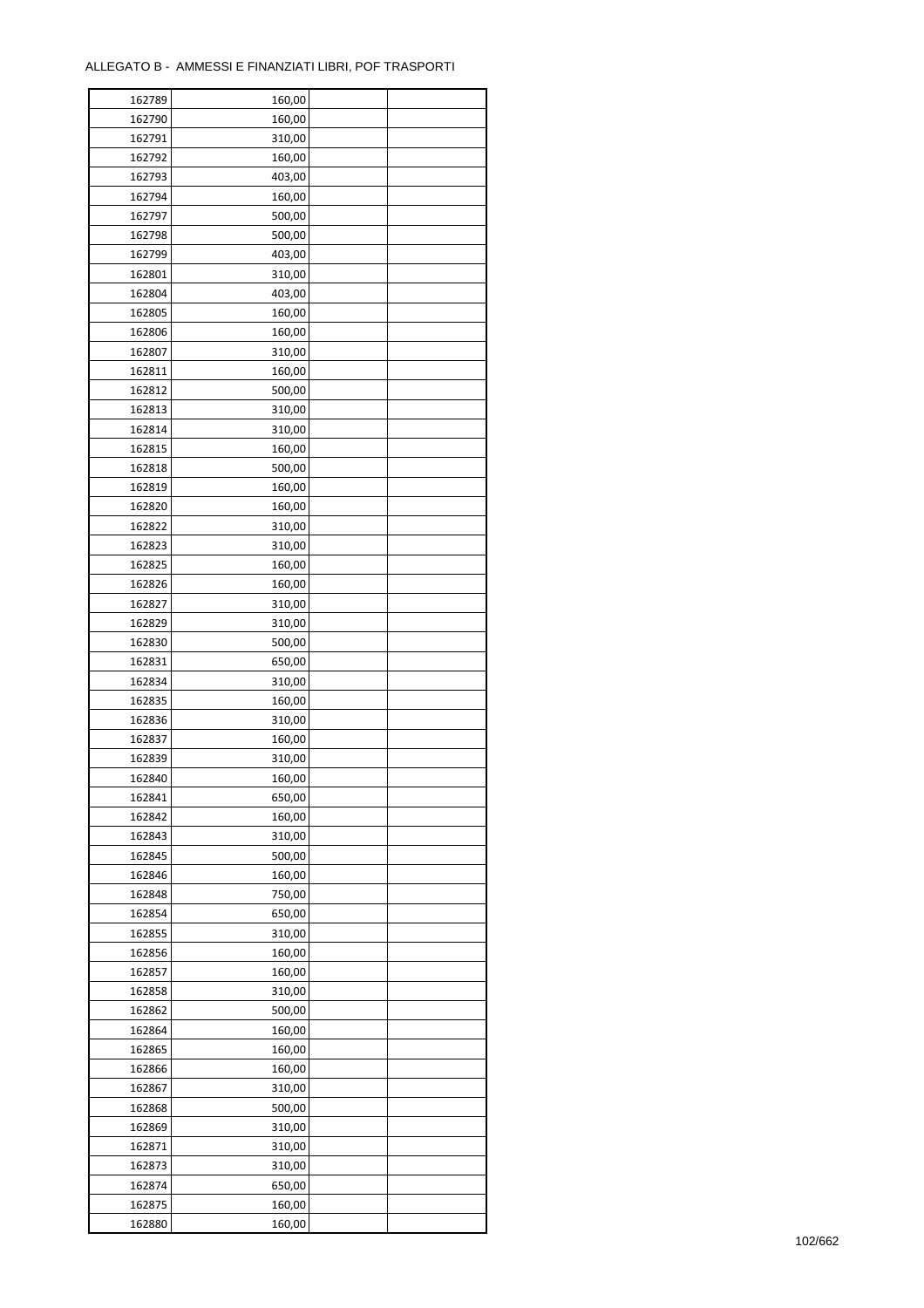| 162881 | 160,00 |  |
|--------|--------|--|
| 162891 | 160,00 |  |
| 162892 | 160,00 |  |
| 162893 | 500,00 |  |
| 162894 | 310,00 |  |
| 162896 | 500,00 |  |
| 162897 | 500,00 |  |
| 162900 | 310,00 |  |
| 162901 | 160,00 |  |
| 162902 | 160,00 |  |
| 162903 | 310,00 |  |
| 162904 | 160,00 |  |
| 162905 | 160,00 |  |
| 162906 | 160,00 |  |
|        |        |  |
| 162907 | 160,00 |  |
| 162911 | 310,00 |  |
| 162912 | 500,00 |  |
| 162913 | 160,00 |  |
| 162914 | 650,00 |  |
| 162915 | 160,00 |  |
| 162916 | 500,00 |  |
| 162918 | 160,00 |  |
| 162919 | 310,00 |  |
| 162921 | 310,00 |  |
| 162922 | 500,00 |  |
| 162923 | 160,00 |  |
| 162924 | 500,00 |  |
| 162925 | 310,00 |  |
| 162927 | 500,00 |  |
| 162928 | 650,00 |  |
| 162930 | 310,00 |  |
| 162931 | 650,00 |  |
| 162932 | 650,00 |  |
| 162933 | 650,00 |  |
| 162935 | 310,00 |  |
| 162936 | 160,00 |  |
| 162937 | 160,00 |  |
| 162938 | 160,00 |  |
| 162939 | 160,00 |  |
|        |        |  |
| 162944 | 310,00 |  |
| 162945 | 310,00 |  |
| 162946 | 500,00 |  |
| 162947 | 500,00 |  |
| 162948 | 500,00 |  |
| 162949 | 160,00 |  |
| 162950 | 310,00 |  |
| 162952 | 160,00 |  |
| 162954 | 160,00 |  |
| 162955 | 310,00 |  |
| 162957 | 310,00 |  |
| 162958 | 465,00 |  |
| 162959 | 240,00 |  |
| 162960 | 310,00 |  |
| 162962 | 500,00 |  |
| 162963 | 500,00 |  |
| 162964 | 160,00 |  |
| 162965 | 500,00 |  |
| 162967 | 500,00 |  |
| 162968 | 310,00 |  |
|        |        |  |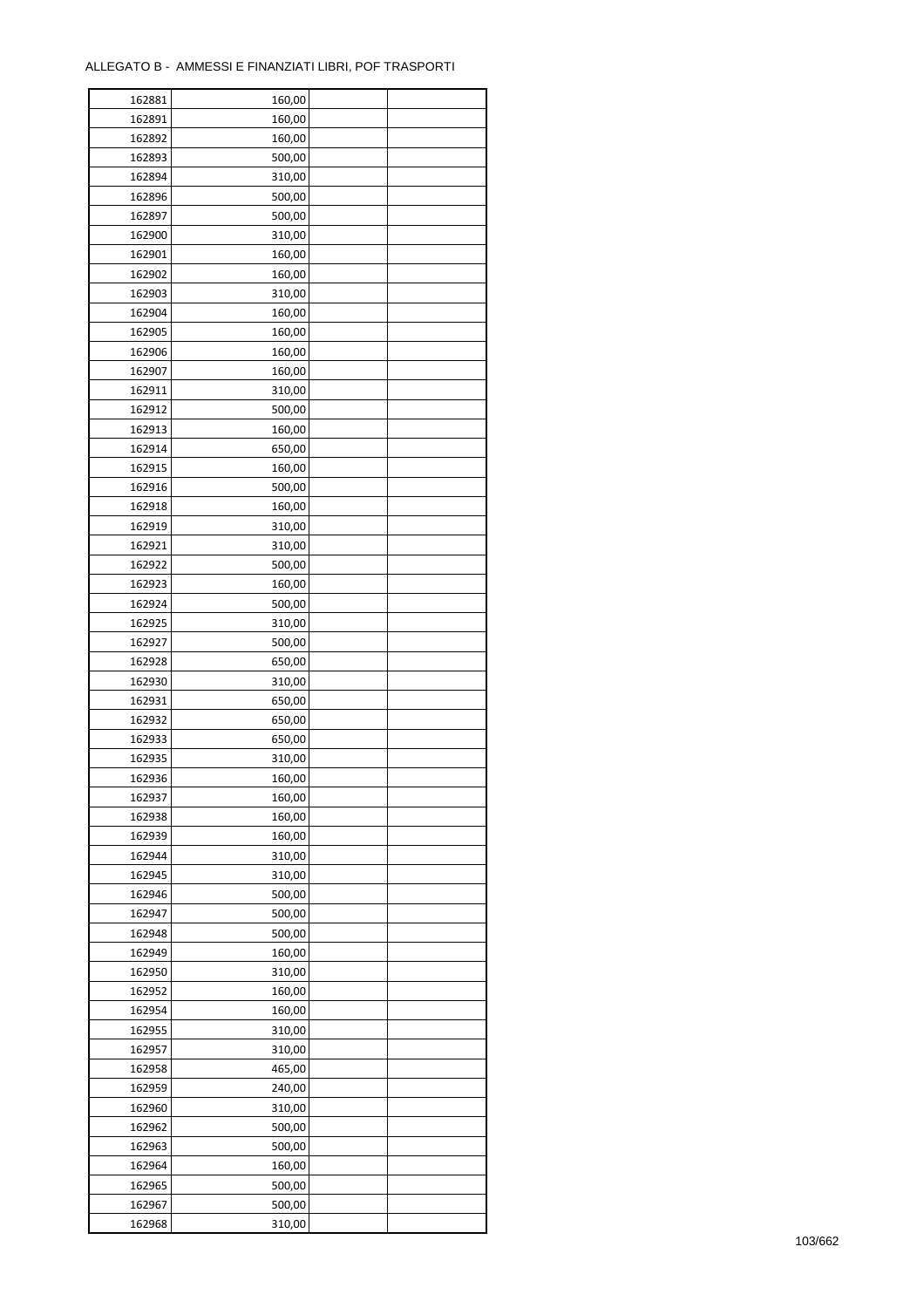| 162970           | 500,00 |  |
|------------------|--------|--|
| 162972           | 310,00 |  |
| 162973           | 500,00 |  |
| 162974           | 500,00 |  |
| 162975           | 500,00 |  |
| 162976           | 160,00 |  |
| 162979           | 500,00 |  |
| 162980           | 500,00 |  |
| 162981           | 310,00 |  |
| 162984           | 160,00 |  |
| 162985           | 160,00 |  |
| 162987           | 500,00 |  |
| 162988           | 500,00 |  |
| 162989           | 160,00 |  |
| 162991           | 160,00 |  |
| 162992           | 160,00 |  |
| 162993           | 500,00 |  |
| 162994           | 160,00 |  |
| 162996           | 160,00 |  |
| 162997           | 500,00 |  |
| 162998           | 310,00 |  |
| 163000           | 160,00 |  |
| 163001           | 650,00 |  |
| 163006           | 160,00 |  |
| 163007           | 160,00 |  |
| 163008           | 160,00 |  |
| 163009           | 500,00 |  |
| 163010           | 500,00 |  |
| 163012           | 160,00 |  |
| 163013           | 160,00 |  |
| 163016           |        |  |
| 163017           | 160,00 |  |
|                  | 160,00 |  |
| 163018           | 500,00 |  |
| 163020           | 650,00 |  |
| 163022<br>163024 | 500,00 |  |
|                  | 310,00 |  |
| 163025           | 160,00 |  |
| 163027           | 500,00 |  |
| 163030           | 160,00 |  |
| 163031           | 310,00 |  |
| 163032           | 310,00 |  |
| 163033           | 650,00 |  |
| 163034           | 500,00 |  |
| 163040           | 160,00 |  |
| 163042           | 310,00 |  |
| 163043           | 310,00 |  |
| 163044           | 160,00 |  |
| 163045           | 500,00 |  |
| 163046           | 310,00 |  |
| 163047           | 310,00 |  |
| 163050           | 160,00 |  |
| 163051           | 500,00 |  |
| 163052           | 160,00 |  |
| 163053           | 500,00 |  |
| 163054           | 160,00 |  |
| 163055           | 500,00 |  |
| 163056           | 465,00 |  |
| 163057           | 160,00 |  |
| 163065           | 310,00 |  |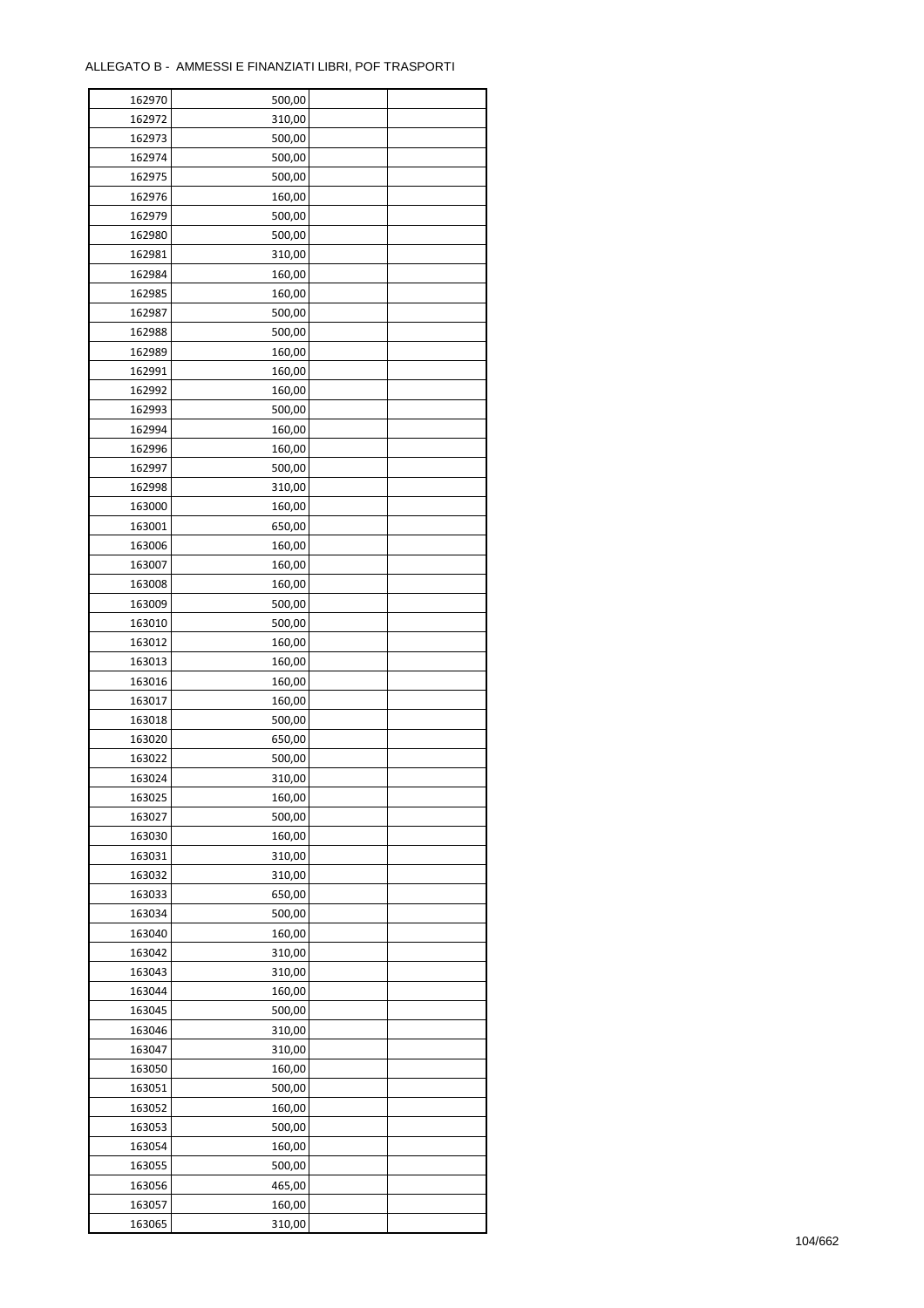| 163067 | 160,00 |  |
|--------|--------|--|
| 163068 | 500,00 |  |
| 163069 | 500,00 |  |
| 163071 | 240,00 |  |
| 163073 | 310,00 |  |
| 163074 | 310,00 |  |
| 163077 | 500,00 |  |
| 163078 | 160,00 |  |
| 163079 | 500,00 |  |
| 163080 | 160,00 |  |
| 163084 | 160,00 |  |
| 163085 | 500,00 |  |
| 163086 | 500,00 |  |
| 163088 | 500,00 |  |
| 163090 | 310,00 |  |
| 163091 | 160,00 |  |
| 163094 | 310,00 |  |
| 163095 | 500,00 |  |
| 163098 | 310,00 |  |
| 163100 | 160,00 |  |
| 163101 | 160,00 |  |
| 163102 | 500,00 |  |
|        |        |  |
| 163104 | 500,00 |  |
| 163105 | 310,00 |  |
| 163106 | 160,00 |  |
| 163109 | 160,00 |  |
| 163111 | 310,00 |  |
| 163113 | 240,00 |  |
| 163114 | 500,00 |  |
| 163115 | 500,00 |  |
| 163116 | 160,00 |  |
| 163117 | 160,00 |  |
| 163118 | 160,00 |  |
| 163119 | 310,00 |  |
| 163121 | 500,00 |  |
| 163122 | 500,00 |  |
| 163123 | 160,00 |  |
| 163124 | 500,00 |  |
| 163125 | 160,00 |  |
| 163127 | 500,00 |  |
| 163128 | 160,00 |  |
| 163129 | 160,00 |  |
| 163130 | 160,00 |  |
| 163131 | 310,00 |  |
| 163134 | 310,00 |  |
| 163136 | 160,00 |  |
| 163137 | 160,00 |  |
| 163139 | 500,00 |  |
| 163140 | 310,00 |  |
| 163141 | 160,00 |  |
| 163142 | 160,00 |  |
| 163145 | 310,00 |  |
| 163146 | 500,00 |  |
| 163148 | 160,00 |  |
| 163149 | 160,00 |  |
| 163152 | 310,00 |  |
| 163156 | 310,00 |  |
| 163158 | 310,00 |  |
| 163159 | 310,00 |  |
|        |        |  |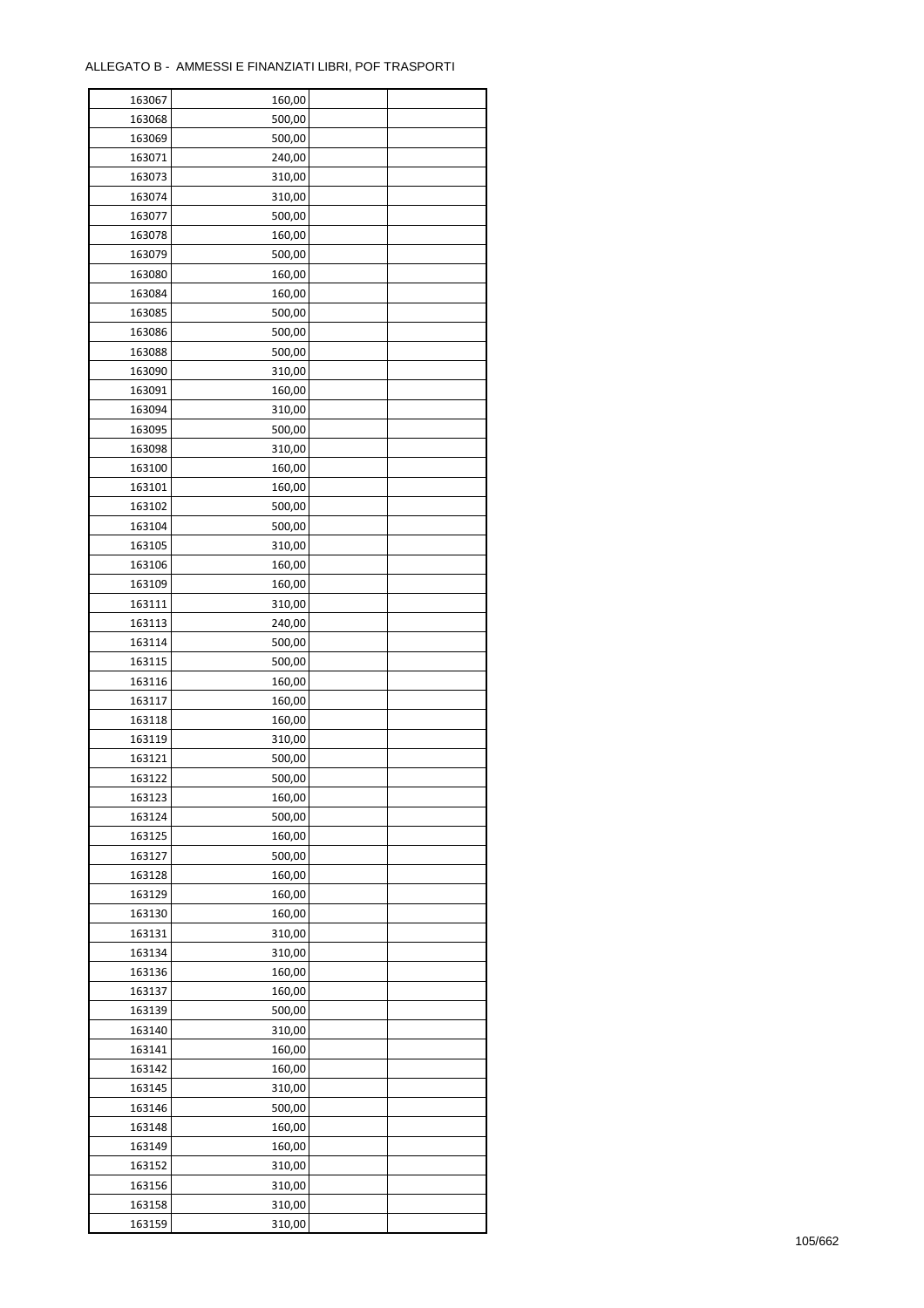ř

| 163160 | 160,00 |  |
|--------|--------|--|
| 163161 | 160,00 |  |
| 163162 | 160,00 |  |
| 163163 | 160,00 |  |
| 163164 | 310,00 |  |
| 163166 | 160,00 |  |
| 163168 | 500,00 |  |
| 163169 | 310,00 |  |
| 163173 | 160,00 |  |
|        |        |  |
| 163177 | 500,00 |  |
| 163180 | 500,00 |  |
| 163183 | 500,00 |  |
| 163184 | 500,00 |  |
| 163186 | 650,00 |  |
| 163187 | 310,00 |  |
| 163189 | 310,00 |  |
| 163191 | 160,00 |  |
| 163192 | 310,00 |  |
| 163193 | 500,00 |  |
| 163194 | 310,00 |  |
| 163195 | 310,00 |  |
| 163196 | 403,00 |  |
| 163197 | 310,00 |  |
| 163202 | 500,00 |  |
| 163204 | 500,00 |  |
| 163205 | 208,00 |  |
| 163206 | 310,00 |  |
| 163207 | 310,00 |  |
| 163208 | 310,00 |  |
| 163209 | 160,00 |  |
|        |        |  |
| 163210 | 160,00 |  |
| 163211 | 160,00 |  |
| 163212 | 310,00 |  |
| 163214 | 310,00 |  |
| 163215 | 160,00 |  |
| 163216 | 160,00 |  |
| 163217 | 310,00 |  |
| 163219 | 650,00 |  |
| 163220 | 160,00 |  |
| 163222 | 160,00 |  |
| 163225 | 160,00 |  |
| 163226 | 160,00 |  |
| 163227 | 160,00 |  |
| 163229 | 160,00 |  |
| 163230 | 160,00 |  |
| 163231 | 500,00 |  |
| 163232 | 160,00 |  |
| 163233 | 650,00 |  |
| 163234 | 160,00 |  |
| 163235 | 650,00 |  |
| 163236 | 500,00 |  |
|        |        |  |
| 163237 | 160,00 |  |
| 163238 | 650,00 |  |
| 163240 | 310,00 |  |
| 163241 | 310,00 |  |
| 163244 | 310,00 |  |
| 163245 | 310,00 |  |
| 163247 | 160,00 |  |
| 163248 | 160,00 |  |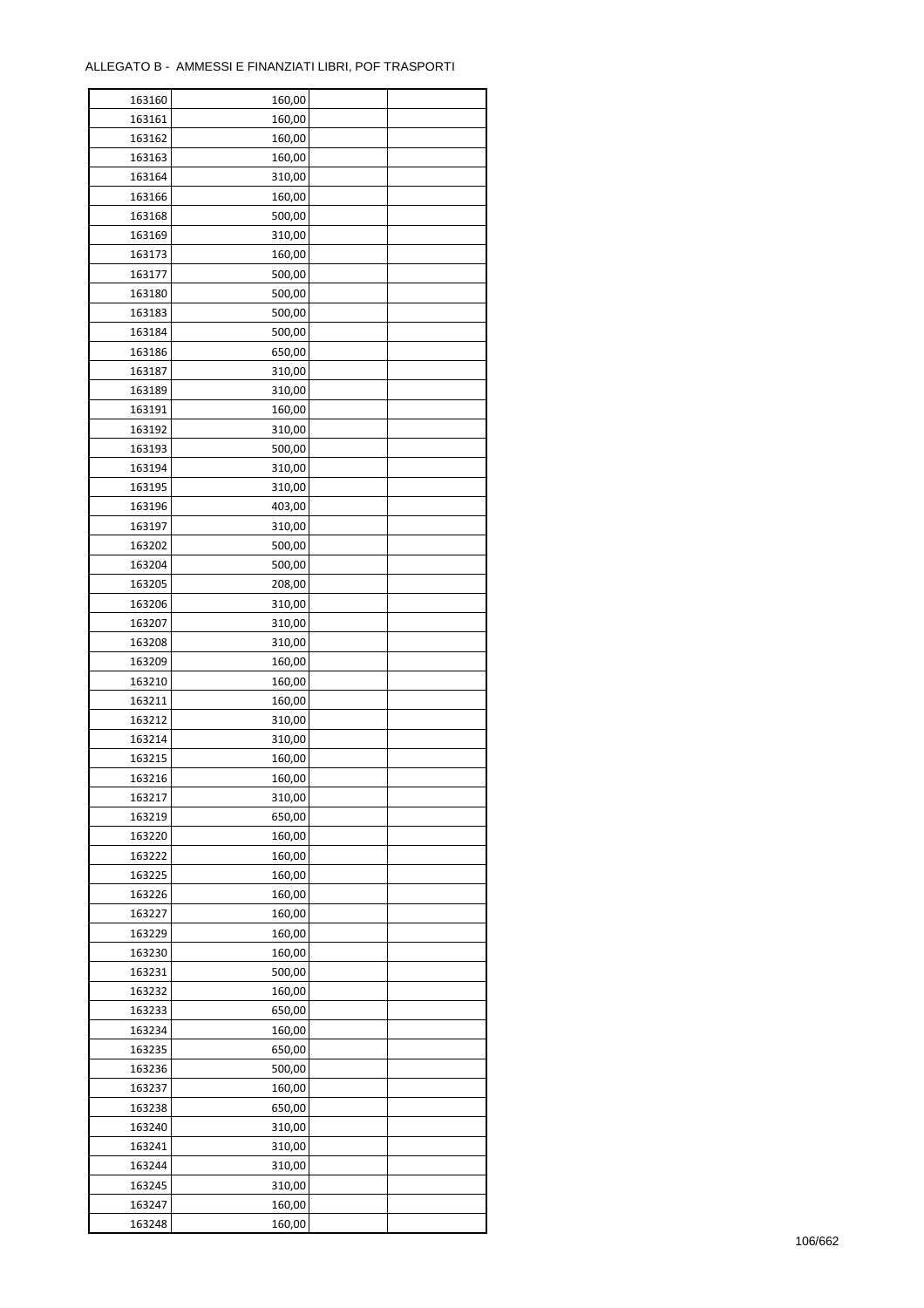| 163249 | 160,00 |  |
|--------|--------|--|
| 163250 | 160,00 |  |
| 163252 | 160,00 |  |
| 163255 | 310,00 |  |
| 163257 | 310,00 |  |
| 163263 | 160,00 |  |
| 163268 | 160,00 |  |
| 163269 | 500,00 |  |
| 163271 | 500,00 |  |
| 163274 | 160,00 |  |
| 163275 | 403,00 |  |
| 163276 | 160,00 |  |
| 163277 | 310,00 |  |
| 163278 | 310,00 |  |
| 163279 | 500,00 |  |
| 163281 | 160,00 |  |
| 163282 | 160,00 |  |
| 163283 | 500,00 |  |
| 163287 | 310,00 |  |
| 163288 | 500,00 |  |
| 163289 | 500,00 |  |
|        |        |  |
| 163290 | 160,00 |  |
| 163291 | 650,00 |  |
| 163292 | 500,00 |  |
| 163293 | 650,00 |  |
| 163295 | 160,00 |  |
| 163296 | 310,00 |  |
| 163299 | 500,00 |  |
| 163300 | 160,00 |  |
| 163301 | 650,00 |  |
| 163302 | 500,00 |  |
| 163303 | 160,00 |  |
| 163304 | 310,00 |  |
| 163305 | 160,00 |  |
| 163307 | 160,00 |  |
| 163309 | 310,00 |  |
| 163310 | 160,00 |  |
| 163311 | 750,00 |  |
| 163313 | 160,00 |  |
| 163314 | 500,00 |  |
| 163315 | 310,00 |  |
| 163316 | 160,00 |  |
| 163317 | 310,00 |  |
| 163318 | 500,00 |  |
| 163319 | 160,00 |  |
| 163320 | 310,00 |  |
| 163321 | 160,00 |  |
| 163322 | 310,00 |  |
| 163323 | 160,00 |  |
| 163325 | 650,00 |  |
| 163326 | 310,00 |  |
| 163327 | 160,00 |  |
| 163328 | 500,00 |  |
| 163329 | 500,00 |  |
| 163330 | 465,00 |  |
| 163333 | 750,00 |  |
| 163335 | 160,00 |  |
| 163336 | 310,00 |  |
| 163337 | 750,00 |  |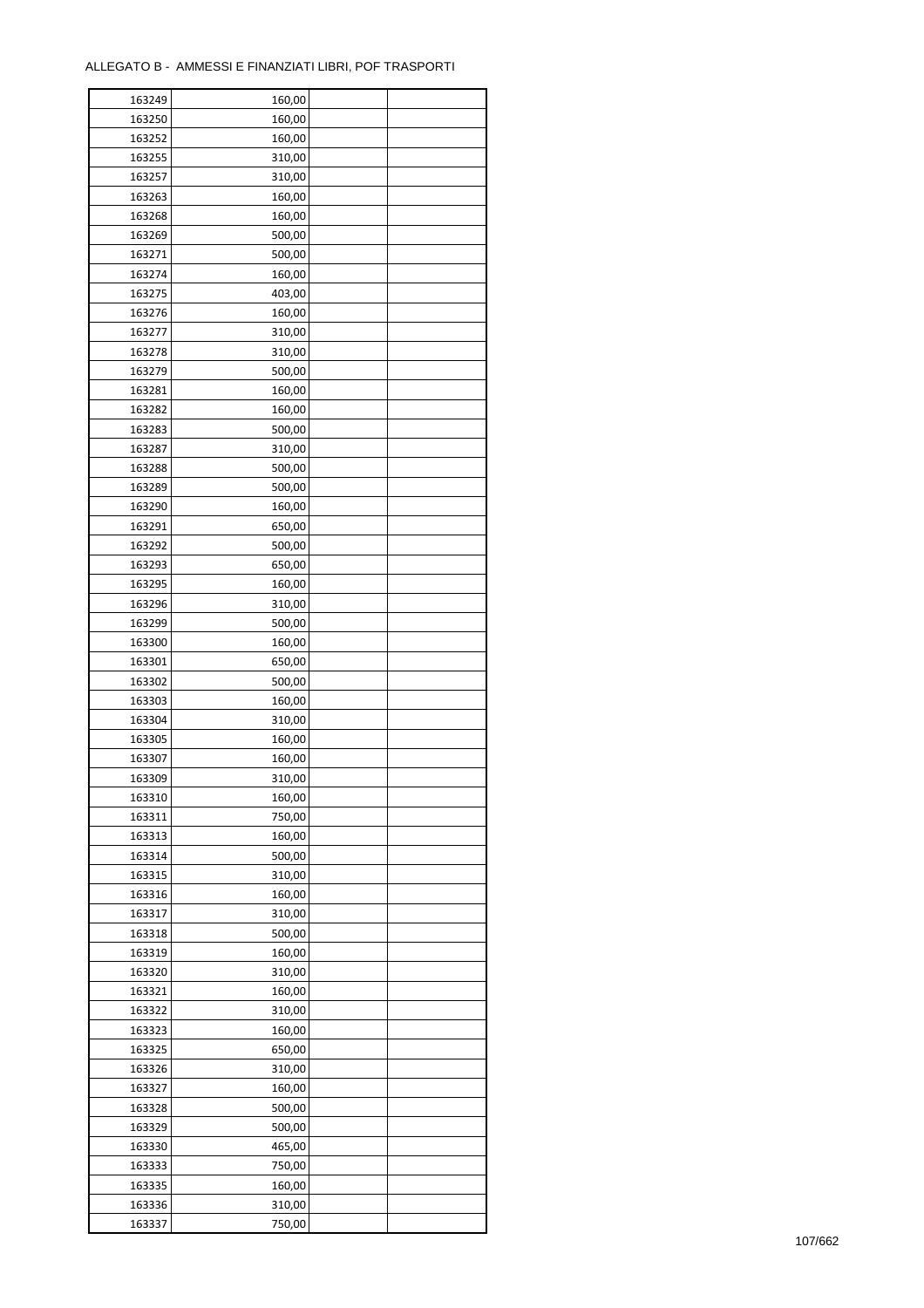| 163338           | 500,00 |  |
|------------------|--------|--|
| 163339           | 310,00 |  |
| 163341           | 160,00 |  |
| 163342           | 500,00 |  |
| 163343           | 310,00 |  |
| 163344           | 160,00 |  |
| 163345           | 160,00 |  |
| 163346           | 750,00 |  |
| 163347           | 465,00 |  |
| 163350           | 160,00 |  |
| 163352           | 310,00 |  |
| 163353           | 160,00 |  |
| 163355           | 310,00 |  |
|                  |        |  |
| 163356           | 310,00 |  |
| 163357           | 310,00 |  |
| 163358           | 160,00 |  |
| 163359           | 500,00 |  |
| 163360           | 160,00 |  |
| 163361           | 500,00 |  |
| 163362           | 160,00 |  |
| 163364           | 160,00 |  |
| 163366           | 310,00 |  |
| 163367           | 310,00 |  |
| 163370           | 310,00 |  |
| 163371           | 310,00 |  |
| 163373           | 310,00 |  |
| 163374           | 160,00 |  |
| 163377           | 310,00 |  |
| 163378           | 650,00 |  |
| 163379           | 500,00 |  |
| 163385           | 310,00 |  |
| 163386           | 160,00 |  |
| 163387           | 160,00 |  |
| 163388           | 500,00 |  |
| 163389           | 500,00 |  |
| 163390           | 160,00 |  |
| 163392           | 500,00 |  |
| 163393           | 500,00 |  |
| 163394           | 310,00 |  |
| 163395           | 160,00 |  |
|                  |        |  |
| 163396<br>163397 | 500,00 |  |
|                  | 160,00 |  |
| 163399           | 310,00 |  |
| 163400           | 500,00 |  |
| 163401           | 160,00 |  |
| 163402           | 500,00 |  |
| 163405           | 500,00 |  |
| 163407           | 310,00 |  |
| 163408           | 160,00 |  |
| 163409           | 310,00 |  |
| 163410           | 160,00 |  |
| 163411           | 500,00 |  |
| 163412           | 160,00 |  |
| 163414           | 160,00 |  |
| 163415           | 500,00 |  |
| 163416           | 650,00 |  |
| 163418           | 160,00 |  |
| 163419           | 500,00 |  |
| 163420           | 500,00 |  |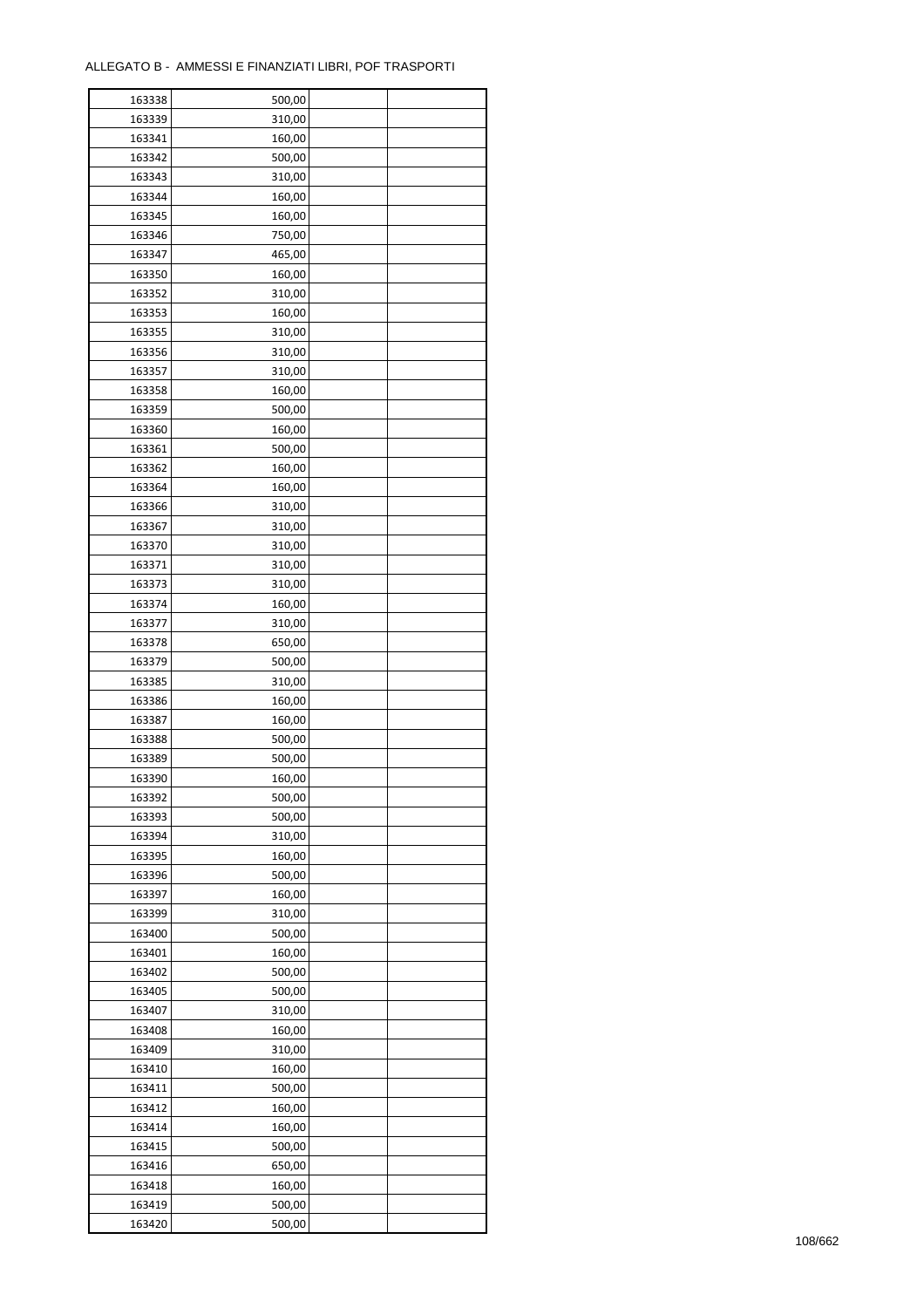| 163421 | 160,00 |  |
|--------|--------|--|
| 163422 | 310,00 |  |
| 163423 | 500,00 |  |
| 163424 | 310,00 |  |
| 163425 | 500,00 |  |
| 163426 | 160,00 |  |
| 163427 | 500,00 |  |
| 163428 | 160,00 |  |
| 163429 | 310,00 |  |
| 163430 | 500,00 |  |
| 163431 | 310,00 |  |
| 163432 | 500,00 |  |
| 163433 | 160,00 |  |
| 163436 | 500,00 |  |
|        |        |  |
| 163437 | 650,00 |  |
| 163438 | 160,00 |  |
| 163439 | 160,00 |  |
| 163440 | 403,00 |  |
| 163441 | 160,00 |  |
| 163442 | 160,00 |  |
| 163443 | 310,00 |  |
| 163444 | 160,00 |  |
| 163445 | 310,00 |  |
| 163448 | 310,00 |  |
| 163449 | 160,00 |  |
| 163450 | 500,00 |  |
| 163455 | 500,00 |  |
| 163456 | 160,00 |  |
| 163457 | 310,00 |  |
| 163458 | 403,00 |  |
| 163459 | 500,00 |  |
| 163460 | 310,00 |  |
| 163461 | 310,00 |  |
| 163462 | 310,00 |  |
| 163465 | 310,00 |  |
| 163466 | 310,00 |  |
| 163467 | 403,00 |  |
| 163468 | 160,00 |  |
| 163469 | 650,00 |  |
| 163470 | 310,00 |  |
| 163472 | 160,00 |  |
| 163474 | 160,00 |  |
| 163475 | 160,00 |  |
| 163476 | 500,00 |  |
| 163478 | 310,00 |  |
| 163480 | 310,00 |  |
| 163482 | 310,00 |  |
| 163483 | 650,00 |  |
| 163484 | 160,00 |  |
| 163485 | 310,00 |  |
| 163486 | 500,00 |  |
| 163488 | 500,00 |  |
| 163489 | 310,00 |  |
|        |        |  |
| 163490 | 310,00 |  |
| 163491 | 650,00 |  |
| 163493 | 160,00 |  |
| 163494 | 500,00 |  |
| 163495 | 160,00 |  |
| 163497 | 160,00 |  |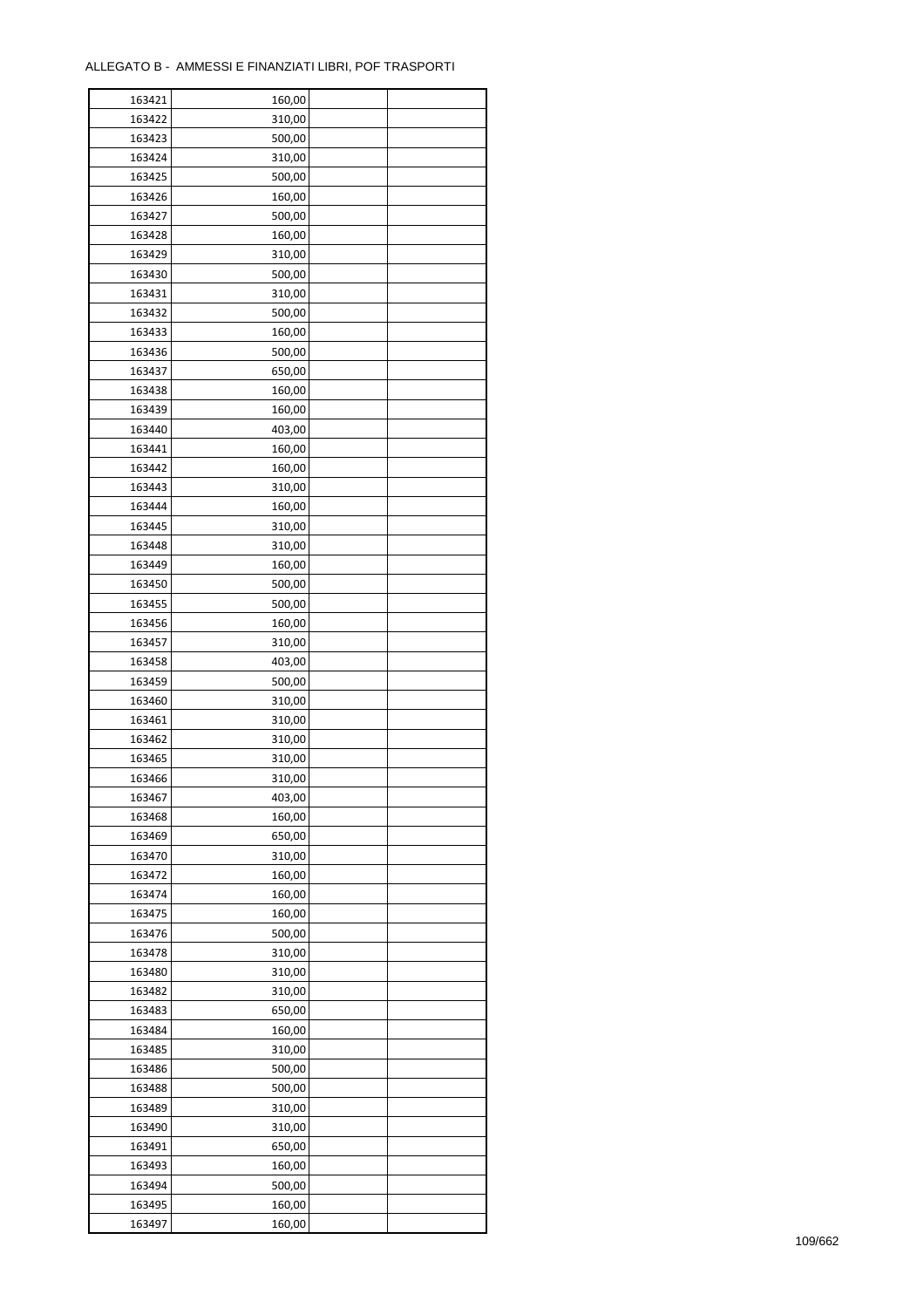÷

| 163499 | 310,00 |  |
|--------|--------|--|
| 163500 | 160,00 |  |
| 163503 | 160,00 |  |
| 163504 | 160,00 |  |
| 163508 | 160,00 |  |
| 163509 | 160,00 |  |
| 163510 | 650,00 |  |
| 163511 | 160,00 |  |
| 163513 | 160,00 |  |
| 163514 | 500,00 |  |
| 163515 | 500,00 |  |
| 163518 | 465,00 |  |
| 163520 | 310,00 |  |
|        |        |  |
| 163521 | 500,00 |  |
| 163522 | 160,00 |  |
| 163523 | 160,00 |  |
| 163524 | 160,00 |  |
| 163525 | 310,00 |  |
| 163526 | 500,00 |  |
| 163527 | 310,00 |  |
| 163528 | 500,00 |  |
| 163529 | 160,00 |  |
| 163530 | 160,00 |  |
| 163532 | 160,00 |  |
| 163533 | 310,00 |  |
| 163535 | 500,00 |  |
| 163536 | 500,00 |  |
| 163537 | 310,00 |  |
| 163538 | 160,00 |  |
| 163541 | 650,00 |  |
| 163542 | 500,00 |  |
| 163543 | 310,00 |  |
| 163547 | 500,00 |  |
| 163548 | 160,00 |  |
| 163552 | 160,00 |  |
| 163555 | 160,00 |  |
| 163556 | 310,00 |  |
| 163557 | 160,00 |  |
| 163558 | 310,00 |  |
| 163559 | 310,00 |  |
| 163561 | 650,00 |  |
| 163562 | 160,00 |  |
| 163563 | 160,00 |  |
| 163564 | 500,00 |  |
| 163566 | 310,00 |  |
| 163567 | 500,00 |  |
| 163568 | 650,00 |  |
| 163572 | 500,00 |  |
| 163573 | 310,00 |  |
| 163574 | 500,00 |  |
| 163577 | 650,00 |  |
| 163578 | 310,00 |  |
| 163579 | 160,00 |  |
| 163580 | 160,00 |  |
| 163582 | 500,00 |  |
| 163584 | 160,00 |  |
|        |        |  |
| 163586 | 500,00 |  |
| 163588 | 160,00 |  |
| 163590 | 310,00 |  |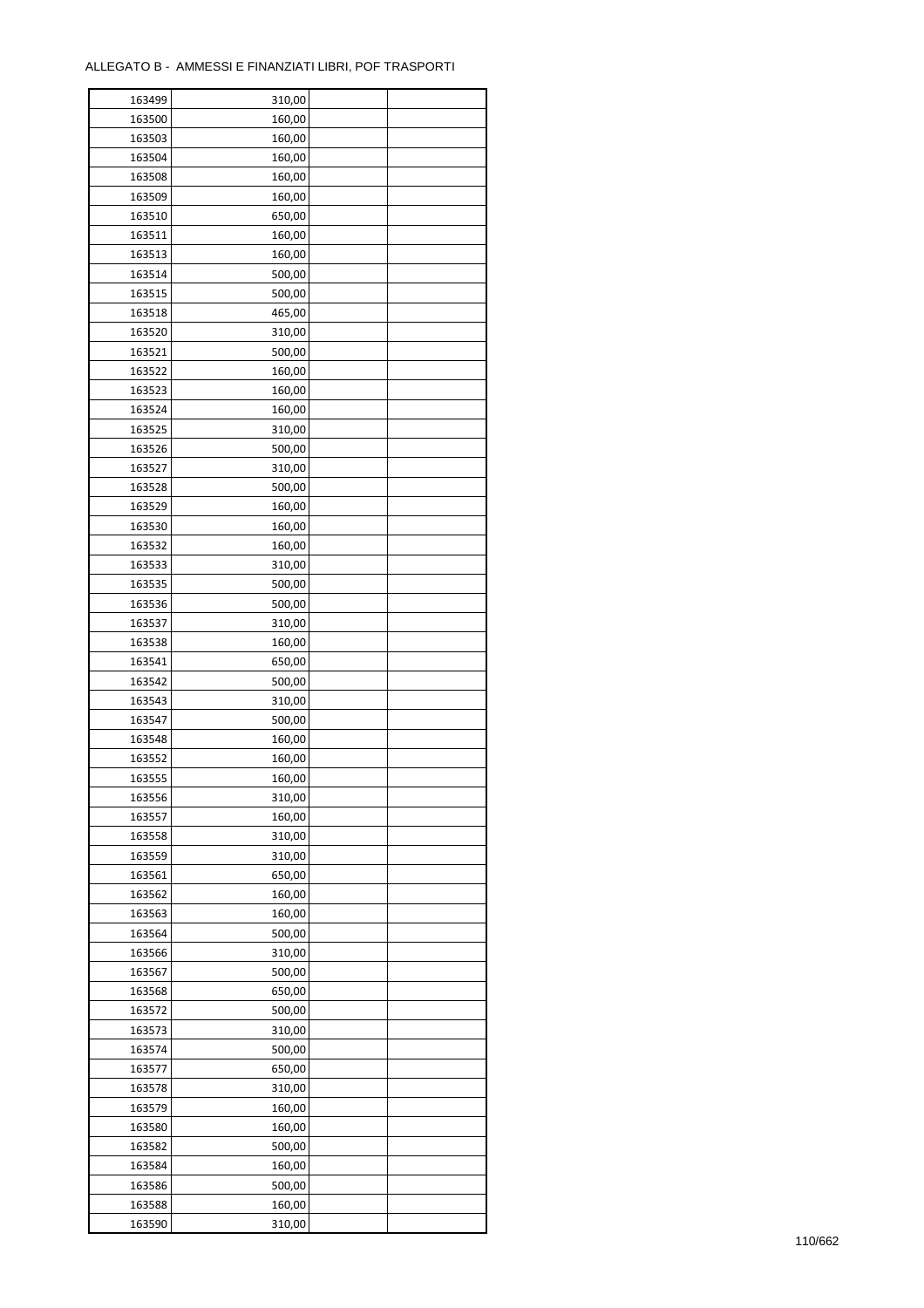| 163591 | 310,00 |  |
|--------|--------|--|
| 163592 | 160,00 |  |
| 163593 | 500,00 |  |
| 163595 | 403,00 |  |
| 163596 | 310,00 |  |
| 163597 | 500,00 |  |
| 163599 | 500,00 |  |
| 163600 | 403,00 |  |
| 163605 | 500,00 |  |
| 163606 | 310,00 |  |
| 163607 | 160,00 |  |
| 163610 | 650,00 |  |
| 163611 | 500,00 |  |
| 163612 | 310,00 |  |
|        |        |  |
| 163613 | 160,00 |  |
| 163614 | 310,00 |  |
| 163616 | 310,00 |  |
| 163617 | 500,00 |  |
| 163618 | 160,00 |  |
| 163621 | 650,00 |  |
| 163622 | 500,00 |  |
| 163625 | 160,00 |  |
| 163626 | 500,00 |  |
| 163627 | 650,00 |  |
| 163628 | 650,00 |  |
| 163629 | 650,00 |  |
| 163630 | 650,00 |  |
| 163631 | 160,00 |  |
| 163633 | 500,00 |  |
| 163634 | 160,00 |  |
| 163635 | 650,00 |  |
| 163636 | 160,00 |  |
| 163637 | 310,00 |  |
| 163638 | 310,00 |  |
| 163639 | 500,00 |  |
| 163640 | 500,00 |  |
| 163641 | 310,00 |  |
| 163642 | 160,00 |  |
|        |        |  |
| 163643 | 500,00 |  |
| 163644 | 500,00 |  |
| 163647 | 650,00 |  |
| 163648 | 160,00 |  |
| 163649 | 650,00 |  |
| 163651 | 310,00 |  |
| 163654 | 500,00 |  |
| 163655 | 500,00 |  |
| 163661 | 310,00 |  |
| 163663 | 650,00 |  |
| 163665 | 500,00 |  |
| 163666 | 160,00 |  |
| 163667 | 500,00 |  |
| 163669 | 310,00 |  |
| 163671 | 160,00 |  |
| 163672 | 160,00 |  |
| 163674 | 160,00 |  |
| 163675 | 650,00 |  |
| 163677 | 160,00 |  |
| 163678 | 160,00 |  |
| 163679 | 500,00 |  |
|        |        |  |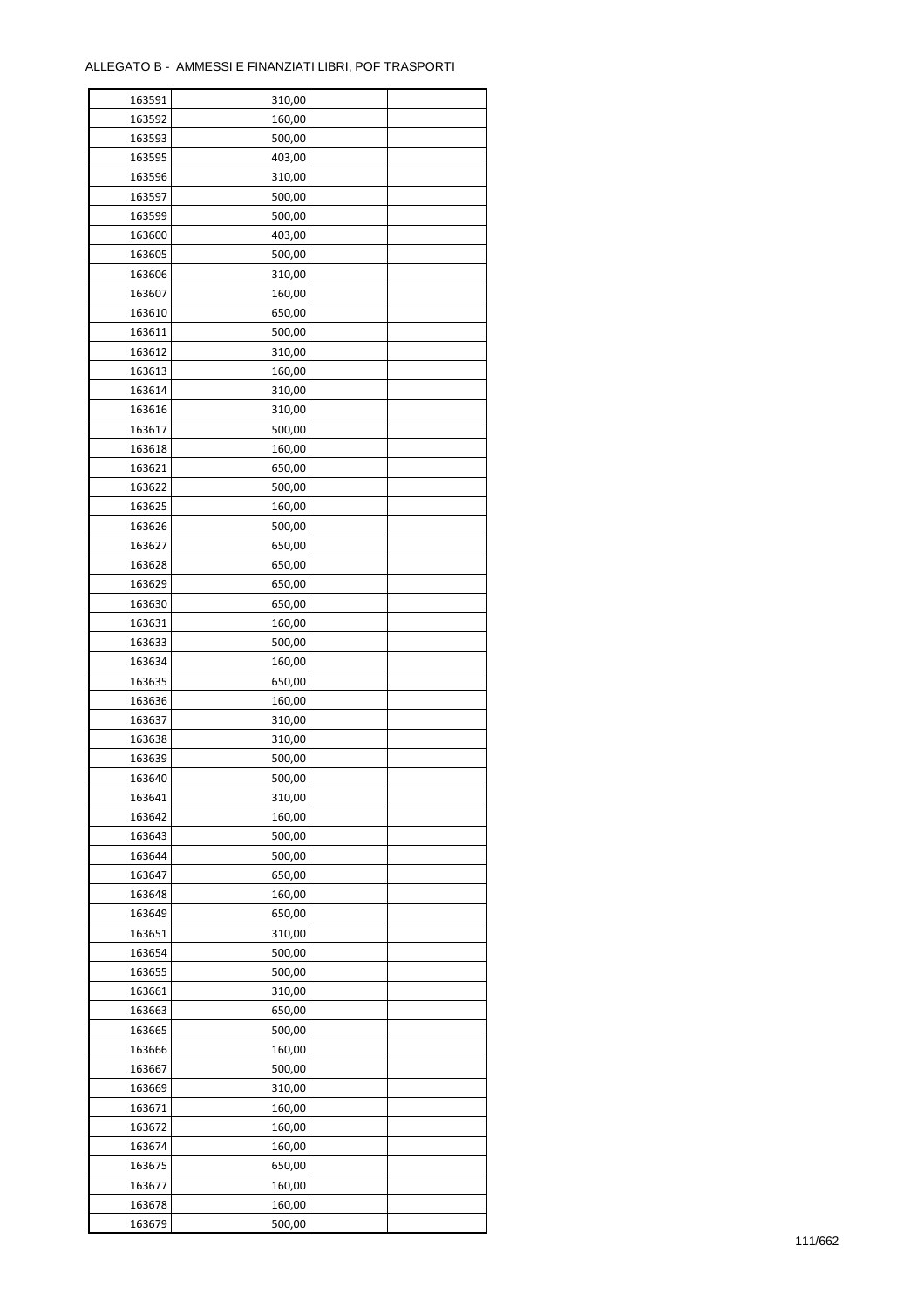| 163682 | 160,00 |                    |
|--------|--------|--------------------|
| 163685 | 500,00 |                    |
| 163686 | 160,00 |                    |
| 163687 | 160,00 |                    |
| 163688 | 500,00 |                    |
| 163689 | 500,00 |                    |
| 163690 | 310,00 |                    |
| 163691 | 500,00 |                    |
|        |        |                    |
| 163693 | 310,00 |                    |
| 163695 | 160,00 |                    |
| 163696 | 160,00 |                    |
| 163699 | 500,00 |                    |
| 163700 | 500,00 |                    |
| 163703 | 310,00 |                    |
| 163705 | 500,00 |                    |
| 163706 | 650,00 |                    |
| 163707 | 310,00 |                    |
| 163708 | 310,00 |                    |
| 163710 | 500,00 |                    |
| 163711 | 310,00 |                    |
| 163714 | 310,00 |                    |
| 163715 | 500,00 |                    |
| 163717 | 465,00 |                    |
| 163718 | 500,00 |                    |
| 163720 | 403,00 |                    |
|        |        |                    |
| 163723 | 160,00 |                    |
| 163725 | 310,00 |                    |
| 163726 | 500,00 |                    |
| 163727 | 310,00 |                    |
| 163728 | 160,00 |                    |
| 163730 | 500,00 |                    |
| 163731 | 160,00 |                    |
| 163733 | 160,00 |                    |
| 163734 | 500,00 |                    |
| 163735 | 310,00 |                    |
| 163739 | 160,00 |                    |
| 163743 | 500,00 |                    |
| 163744 | 650,00 |                    |
| 163745 | 160,00 |                    |
| 163748 | 160,00 |                    |
| 163749 | 160,00 |                    |
| 163752 | 650,00 |                    |
| 163753 | 310,00 |                    |
| 163755 | 500,00 |                    |
| 163757 | 0,00   | 650,00 RINUNCIA/NA |
|        |        |                    |
| 163758 | 650,00 |                    |
| 163760 | 500,00 |                    |
| 163761 | 310,00 |                    |
| 163763 | 500,00 |                    |
| 163764 | 500,00 |                    |
| 163766 | 310,00 |                    |
| 163768 | 160,00 |                    |
| 163769 | 160,00 |                    |
| 163771 | 160,00 |                    |
| 163772 | 310,00 |                    |
| 163775 | 160,00 |                    |
| 163776 | 500,00 |                    |
| 163778 | 465,00 |                    |
| 163779 | 310,00 |                    |
|        |        |                    |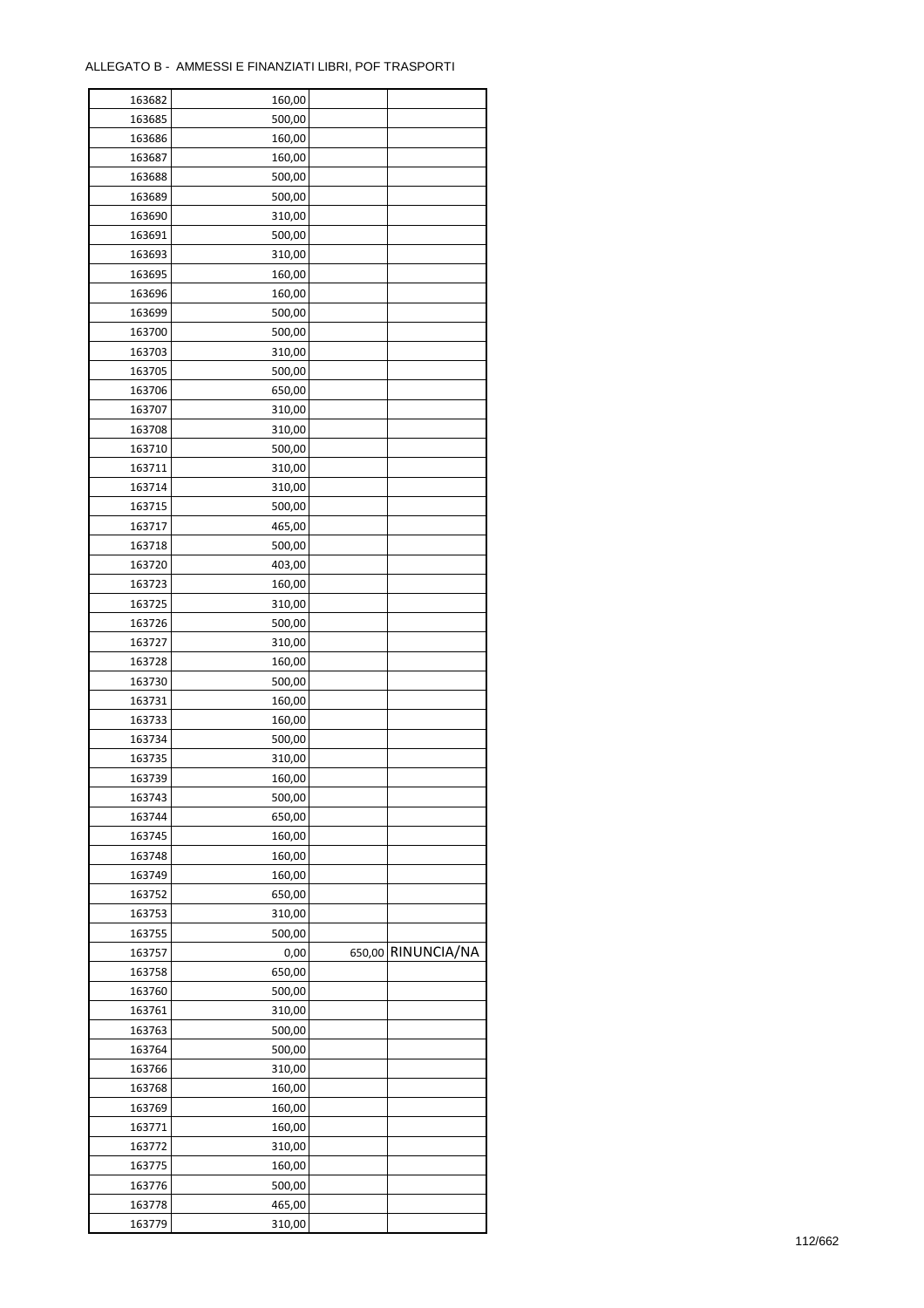| 163780 | 160,00 |  |
|--------|--------|--|
| 163781 | 160,00 |  |
| 163783 | 160,00 |  |
| 163784 | 160,00 |  |
| 163785 | 500,00 |  |
| 163786 | 500,00 |  |
| 163787 | 160,00 |  |
| 163788 | 160,00 |  |
| 163789 | 160,00 |  |
| 163792 | 160,00 |  |
| 163793 | 403,00 |  |
| 163794 | 650,00 |  |
| 163795 | 310,00 |  |
| 163796 | 310,00 |  |
| 163797 | 160,00 |  |
| 163800 | 310,00 |  |
| 163804 | 310,00 |  |
| 163806 | 500,00 |  |
| 163807 | 160,00 |  |
| 163808 | 240,00 |  |
| 163811 | 310,00 |  |
| 163812 | 160,00 |  |
| 163813 | 310,00 |  |
| 163814 | 500,00 |  |
| 163816 | 310,00 |  |
| 163818 | 310,00 |  |
| 163820 | 500,00 |  |
| 163821 | 310,00 |  |
| 163822 | 160,00 |  |
|        |        |  |
| 163823 | 310,00 |  |
| 163826 | 160,00 |  |
| 163827 | 310,00 |  |
| 163831 | 500,00 |  |
| 163832 | 160,00 |  |
| 163833 | 500,00 |  |
| 163834 | 160,00 |  |
| 163835 | 160,00 |  |
| 163836 | 160,00 |  |
| 163837 | 500,00 |  |
| 163841 | 310,00 |  |
| 163842 | 310,00 |  |
| 163848 | 160,00 |  |
| 163851 | 160,00 |  |
| 163852 | 750,00 |  |
| 163853 | 500,00 |  |
| 163855 | 160,00 |  |
| 163857 | 160,00 |  |
| 163858 | 160,00 |  |
| 163859 | 310,00 |  |
| 163863 | 310,00 |  |
| 163868 | 160,00 |  |
| 163869 | 500,00 |  |
| 163870 | 310,00 |  |
| 163871 | 160,00 |  |
| 163873 | 500,00 |  |
| 163874 | 310,00 |  |
| 163875 | 310,00 |  |
| 163876 | 310,00 |  |
| 163878 | 500,00 |  |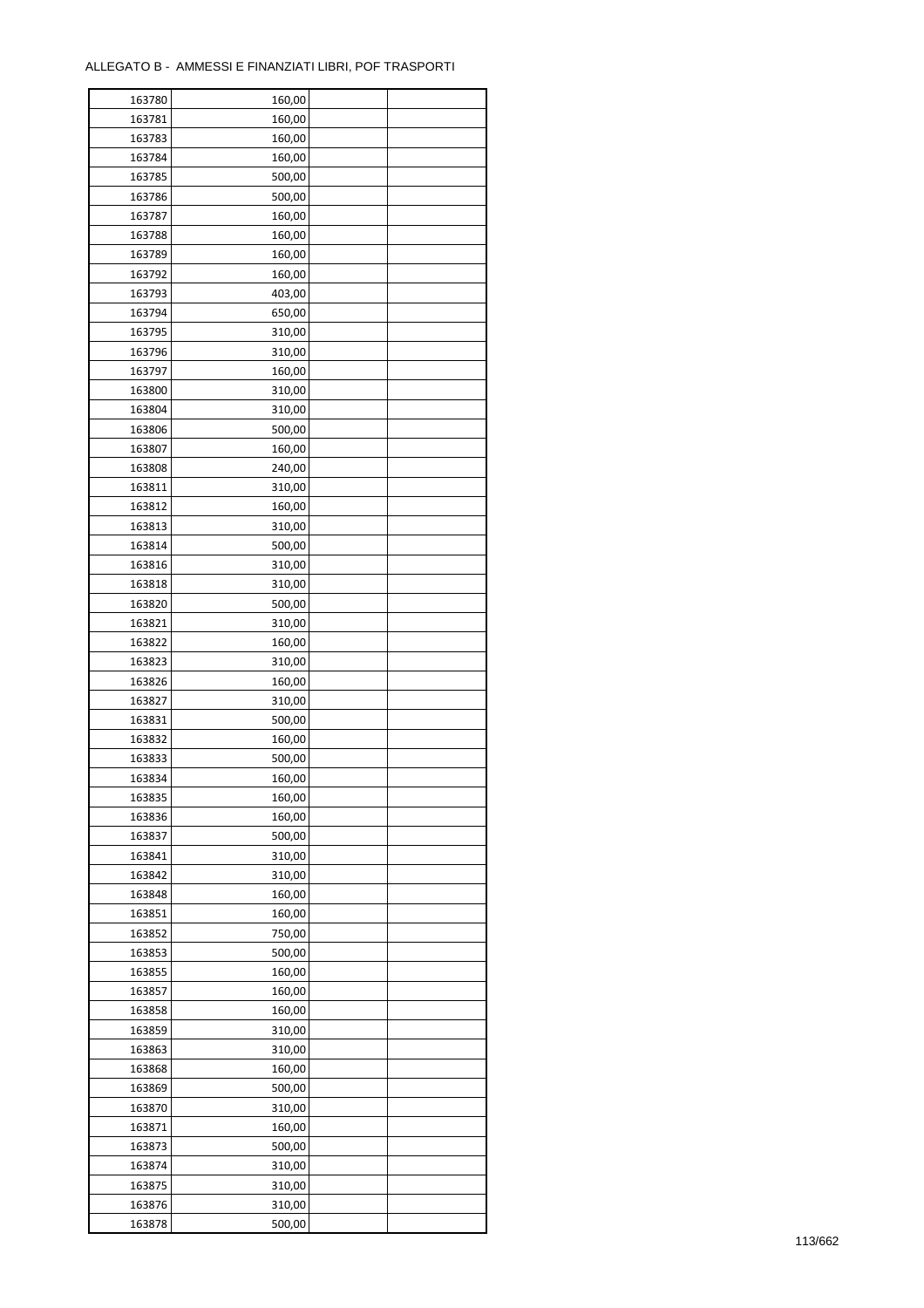| 163879 | 310,00 |  |
|--------|--------|--|
| 163883 | 650,00 |  |
| 163884 | 160,00 |  |
| 163885 | 500,00 |  |
| 163887 | 160,00 |  |
| 163890 | 500,00 |  |
| 163891 | 160,00 |  |
| 163892 | 310,00 |  |
| 163896 | 310,00 |  |
| 163899 | 160,00 |  |
| 163901 | 160,00 |  |
| 163902 |        |  |
|        | 160,00 |  |
| 163903 | 160,00 |  |
| 163904 | 160,00 |  |
| 163905 | 160,00 |  |
| 163909 | 500,00 |  |
| 163910 | 310,00 |  |
| 163911 | 160,00 |  |
| 163912 | 310,00 |  |
| 163913 | 160,00 |  |
| 163914 | 310,00 |  |
| 163915 | 465,00 |  |
| 163918 | 650,00 |  |
| 163920 | 500,00 |  |
| 163921 | 500,00 |  |
| 163924 | 500,00 |  |
| 163925 | 500,00 |  |
| 163926 | 500,00 |  |
| 163927 | 500,00 |  |
| 163928 | 650,00 |  |
| 163929 | 160,00 |  |
| 163930 | 650,00 |  |
| 163932 | 500,00 |  |
| 163934 | 500,00 |  |
| 163936 | 160,00 |  |
| 163937 | 160,00 |  |
| 163939 | 310,00 |  |
| 163940 | 310,00 |  |
| 163941 | 310,00 |  |
| 163942 | 310,00 |  |
| 163945 | 160,00 |  |
| 163947 | 310,00 |  |
| 163953 | 500,00 |  |
|        | 310,00 |  |
| 163954 |        |  |
| 163955 | 500,00 |  |
| 163959 | 160,00 |  |
| 163963 | 240,00 |  |
| 163964 | 500,00 |  |
| 163965 | 160,00 |  |
| 163968 | 160,00 |  |
| 163971 | 160,00 |  |
| 163972 | 500,00 |  |
| 163973 | 500,00 |  |
| 163974 | 750,00 |  |
| 163975 | 160,00 |  |
| 163977 | 465,00 |  |
| 163978 | 500,00 |  |
| 163979 | 500,00 |  |
| 163980 | 160,00 |  |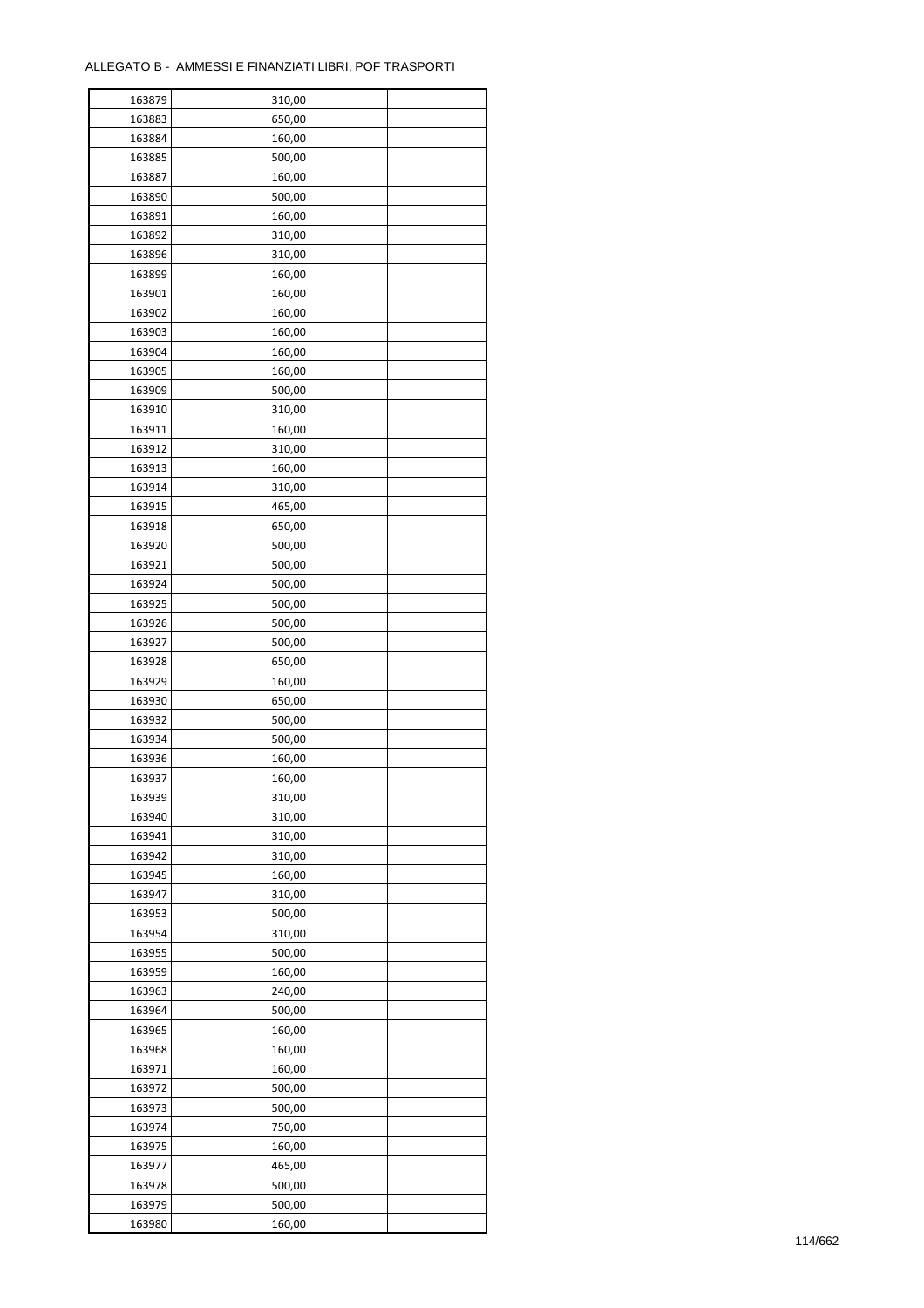÷

| 163981 | 310,00 |  |
|--------|--------|--|
| 163982 | 310,00 |  |
| 163984 | 160,00 |  |
| 163986 | 160,00 |  |
| 163990 | 650,00 |  |
| 163992 | 310,00 |  |
| 163993 | 500,00 |  |
| 163994 | 500,00 |  |
| 163996 | 160,00 |  |
| 163997 | 160,00 |  |
| 163998 | 500,00 |  |
| 164002 | 310,00 |  |
| 164003 | 310,00 |  |
| 164004 | 500,00 |  |
| 164005 | 310,00 |  |
|        |        |  |
| 164006 | 160,00 |  |
| 164007 | 310,00 |  |
| 164008 | 160,00 |  |
| 164012 | 500,00 |  |
| 164013 | 160,00 |  |
| 164014 | 500,00 |  |
| 164016 | 500,00 |  |
| 164017 | 160,00 |  |
| 164018 | 310,00 |  |
| 164019 | 160,00 |  |
| 164023 | 500,00 |  |
| 164024 | 310,00 |  |
| 164025 | 500,00 |  |
| 164026 | 310,00 |  |
| 164028 | 160,00 |  |
| 164031 | 160,00 |  |
| 164039 | 160,00 |  |
| 164040 | 160,00 |  |
| 164043 | 160,00 |  |
| 164044 | 160,00 |  |
| 164048 | 240,00 |  |
| 164049 | 310,00 |  |
| 164050 | 310,00 |  |
| 164051 | 500,00 |  |
| 164053 | 160,00 |  |
| 164054 | 160,00 |  |
| 164055 | 160,00 |  |
| 164056 | 500,00 |  |
| 164057 | 310,00 |  |
| 164058 | 160,00 |  |
| 164060 | 160,00 |  |
| 164061 | 500,00 |  |
| 164062 | 160,00 |  |
| 164063 | 310,00 |  |
| 164064 | 310,00 |  |
| 164066 | 500,00 |  |
|        |        |  |
| 164067 | 310,00 |  |
| 164069 | 500,00 |  |
| 164070 | 500,00 |  |
| 164071 | 310,00 |  |
| 164072 | 500,00 |  |
| 164074 | 650,00 |  |
| 164075 | 500,00 |  |
| 164076 | 310,00 |  |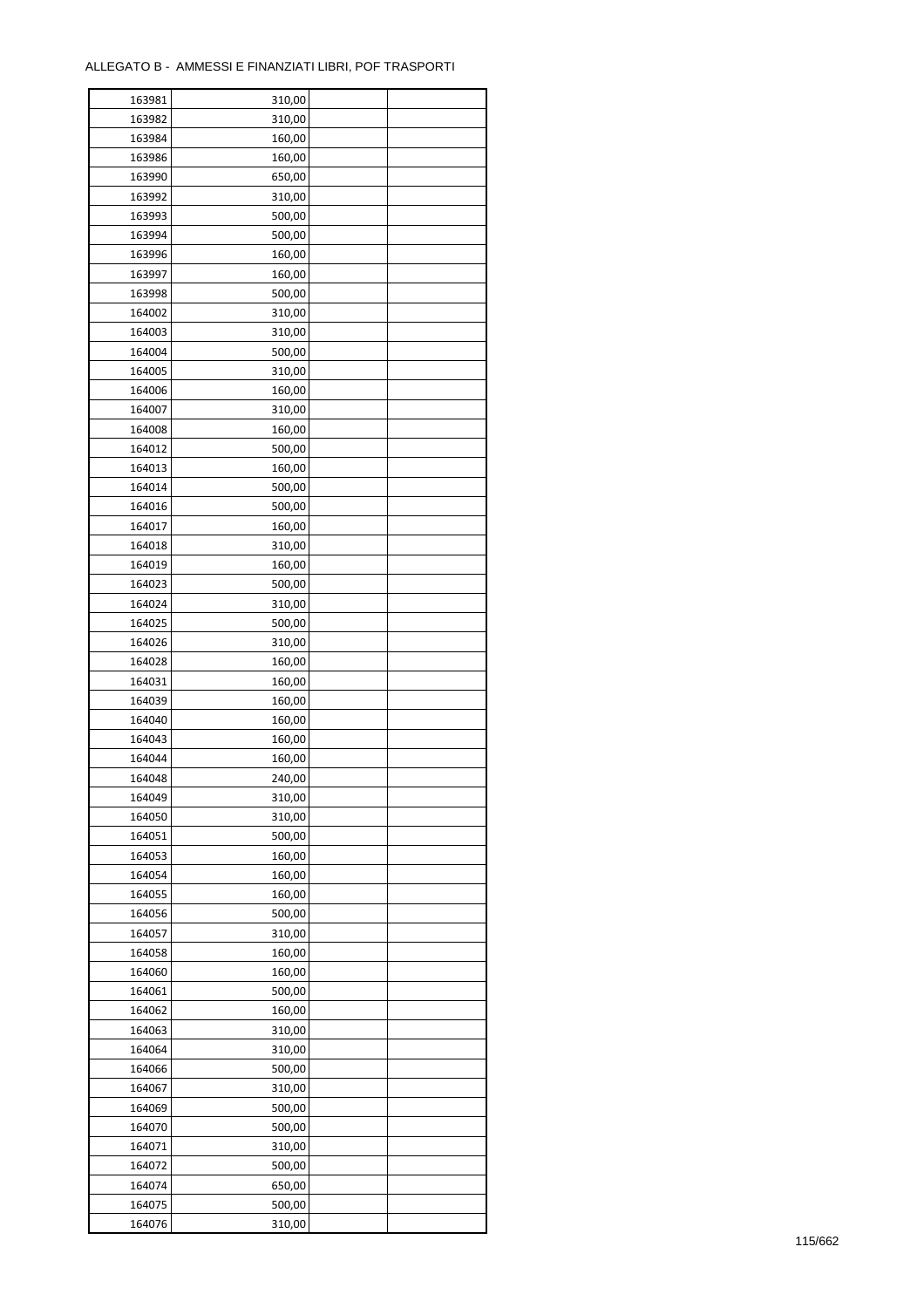| 164077 | 650,00 |  |
|--------|--------|--|
| 164078 | 500,00 |  |
| 164079 | 500,00 |  |
| 164080 | 500,00 |  |
| 164081 | 160,00 |  |
| 164084 | 650,00 |  |
| 164086 | 650,00 |  |
| 164087 | 650,00 |  |
| 164088 | 160,00 |  |
|        |        |  |
| 164092 | 500,00 |  |
| 164093 | 160,00 |  |
| 164095 | 310,00 |  |
| 164098 | 310,00 |  |
| 164099 | 310,00 |  |
| 164100 | 500,00 |  |
| 164101 | 500,00 |  |
| 164102 | 310,00 |  |
| 164103 | 310,00 |  |
| 164105 | 403,00 |  |
| 164107 | 500,00 |  |
| 164112 | 160,00 |  |
| 164117 | 650,00 |  |
| 164123 | 310,00 |  |
| 164125 | 650,00 |  |
| 164126 | 160,00 |  |
| 164127 | 160,00 |  |
| 164128 | 500,00 |  |
| 164130 | 160,00 |  |
| 164131 | 310,00 |  |
| 164132 | 650,00 |  |
| 164133 | 500,00 |  |
| 164134 | 500,00 |  |
| 164136 | 310,00 |  |
| 164137 | 160,00 |  |
| 164138 | 160,00 |  |
| 164139 | 310,00 |  |
| 164141 | 403,00 |  |
| 164144 | 160,00 |  |
| 164146 |        |  |
|        | 160,00 |  |
| 164148 | 310,00 |  |
| 164149 | 465,00 |  |
| 164150 | 160,00 |  |
| 164151 | 310,00 |  |
| 164158 | 310,00 |  |
| 164159 | 500,00 |  |
| 164160 | 160,00 |  |
| 164161 | 160,00 |  |
| 164163 | 650,00 |  |
| 164165 | 650,00 |  |
| 164166 | 650,00 |  |
| 164169 | 650,00 |  |
| 164172 | 500,00 |  |
| 164173 | 403,00 |  |
| 164175 | 310,00 |  |
| 164176 | 500,00 |  |
| 164177 | 650,00 |  |
| 164178 | 160,00 |  |
| 164180 | 160,00 |  |
| 164181 | 310,00 |  |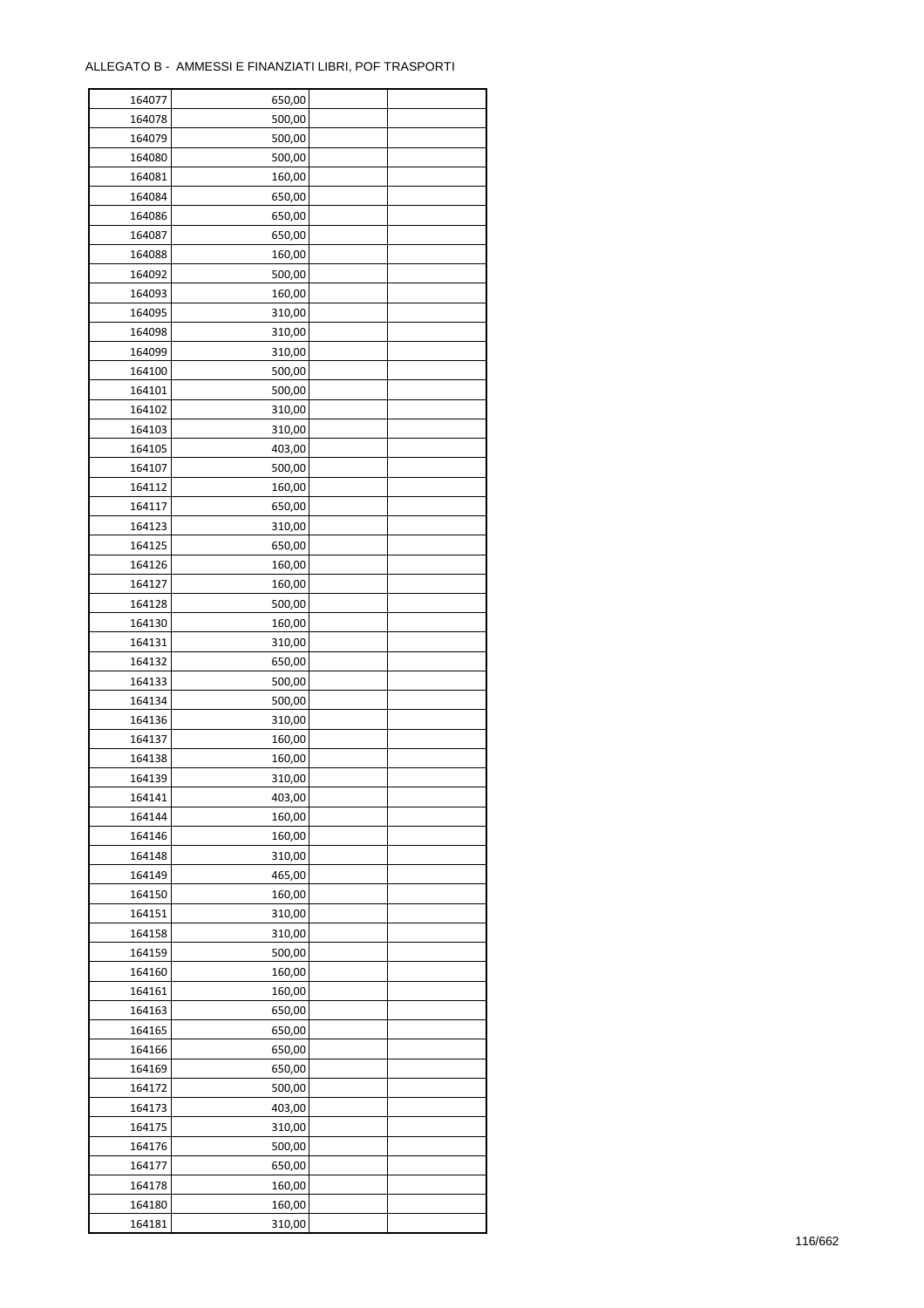| 164182 | 160,00 |  |
|--------|--------|--|
| 164185 | 160,00 |  |
| 164187 | 310,00 |  |
| 164188 | 500,00 |  |
| 164189 | 500,00 |  |
| 164190 | 310,00 |  |
| 164191 | 500,00 |  |
| 164192 | 500,00 |  |
| 164193 | 310,00 |  |
| 164194 | 310,00 |  |
| 164195 | 310,00 |  |
| 164196 | 650,00 |  |
|        |        |  |
| 164198 | 650,00 |  |
| 164199 | 650,00 |  |
| 164201 | 310,00 |  |
| 164202 | 160,00 |  |
| 164206 | 465,00 |  |
| 164207 | 160,00 |  |
| 164208 | 500,00 |  |
| 164209 | 310,00 |  |
| 164210 | 160,00 |  |
| 164211 | 310,00 |  |
| 164215 | 403,00 |  |
| 164216 | 160,00 |  |
| 164218 | 650,00 |  |
| 164219 | 160,00 |  |
| 164220 | 310,00 |  |
| 164221 | 650,00 |  |
| 164222 | 160,00 |  |
| 164223 | 310,00 |  |
| 164224 | 465,00 |  |
| 164230 | 160,00 |  |
| 164232 | 500,00 |  |
| 164233 | 160,00 |  |
| 164234 | 650,00 |  |
| 164237 | 160,00 |  |
|        |        |  |
| 164243 | 650,00 |  |
| 164246 | 500,00 |  |
| 164248 | 310,00 |  |
| 164253 | 310,00 |  |
| 164254 | 500,00 |  |
| 164255 | 650,00 |  |
| 164256 | 500,00 |  |
| 164257 | 500,00 |  |
| 164259 | 208,00 |  |
| 164260 | 310,00 |  |
| 164261 | 650,00 |  |
| 164262 | 310,00 |  |
| 164263 | 310,00 |  |
| 164266 | 650,00 |  |
| 164267 | 500,00 |  |
| 164268 | 500,00 |  |
| 164271 | 650,00 |  |
| 164272 | 310,00 |  |
| 164273 | 310,00 |  |
| 164275 | 500,00 |  |
| 164278 | 310,00 |  |
| 164279 | 160,00 |  |
|        |        |  |
| 164280 | 500,00 |  |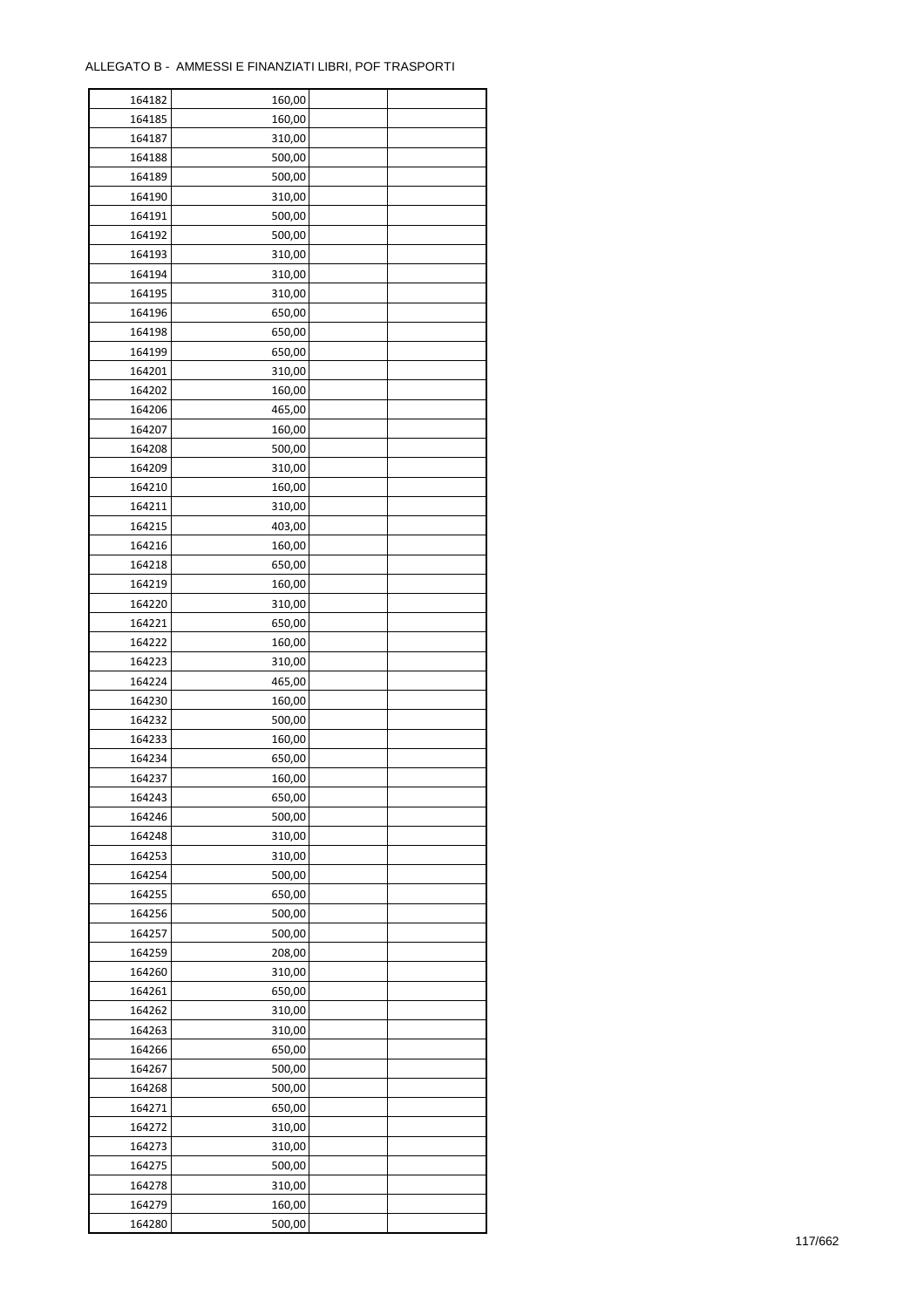| 164281 | 160,00 |  |
|--------|--------|--|
| 164282 | 650,00 |  |
| 164283 | 500,00 |  |
| 164284 | 160,00 |  |
| 164287 | 160,00 |  |
| 164289 | 403,00 |  |
| 164290 | 500,00 |  |
| 164291 | 500,00 |  |
| 164292 | 650,00 |  |
| 164294 | 310,00 |  |
|        |        |  |
| 164296 | 160,00 |  |
| 164297 | 160,00 |  |
| 164299 | 500,00 |  |
| 164300 | 500,00 |  |
| 164301 | 160,00 |  |
| 164302 | 160,00 |  |
| 164303 | 160,00 |  |
| 164305 | 160,00 |  |
| 164306 | 500,00 |  |
| 164307 | 500,00 |  |
| 164308 | 500,00 |  |
| 164309 | 160,00 |  |
| 164310 | 403,00 |  |
| 164311 | 160,00 |  |
| 164312 | 310,00 |  |
| 164313 | 310,00 |  |
| 164314 | 500,00 |  |
| 164315 | 500,00 |  |
| 164316 | 160,00 |  |
|        |        |  |
| 164317 | 310,00 |  |
| 164318 | 500,00 |  |
| 164319 | 240,00 |  |
| 164322 | 310,00 |  |
| 164326 | 750,00 |  |
| 164327 | 310,00 |  |
| 164330 | 160,00 |  |
| 164331 | 160,00 |  |
| 164332 | 650,00 |  |
| 164333 | 650,00 |  |
| 164334 | 650,00 |  |
| 164335 | 310,00 |  |
| 164336 | 310,00 |  |
| 164340 | 160,00 |  |
| 164341 | 160,00 |  |
| 164342 | 500,00 |  |
| 164343 | 500,00 |  |
| 164346 | 160,00 |  |
| 164347 | 650,00 |  |
| 164349 |        |  |
|        | 650,00 |  |
| 164350 | 310,00 |  |
| 164351 | 160,00 |  |
| 164353 | 160,00 |  |
| 164354 | 750,00 |  |
| 164355 | 650,00 |  |
| 164357 | 160,00 |  |
| 164359 | 310,00 |  |
| 164361 | 500,00 |  |
| 164362 | 160,00 |  |
| 164364 | 500,00 |  |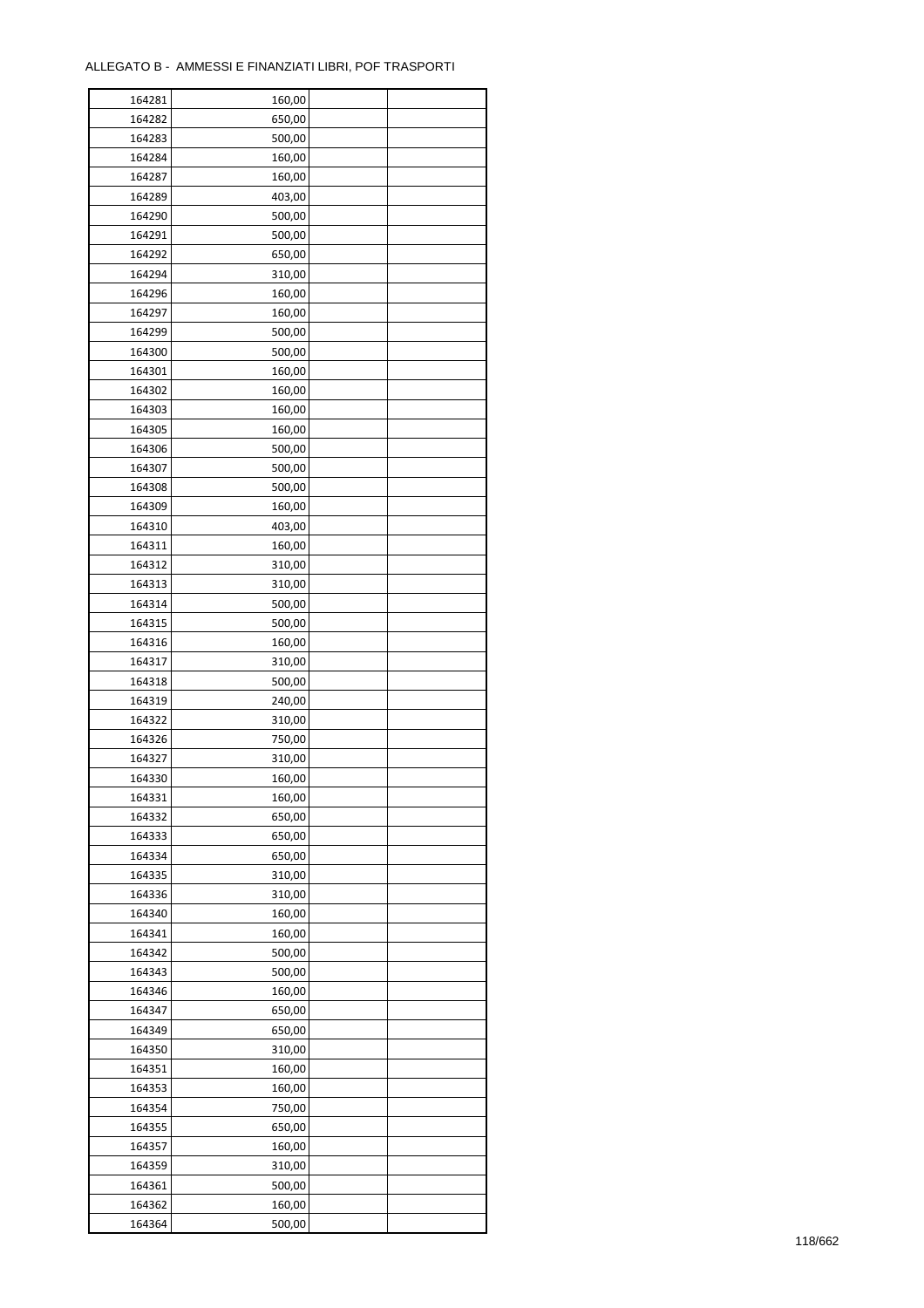| 164367           | 310,00 |  |
|------------------|--------|--|
| 164368           | 500,00 |  |
| 164369           | 403,00 |  |
| 164371           | 500,00 |  |
| 164372           | 650,00 |  |
| 164373           | 650,00 |  |
| 164374           | 500,00 |  |
| 164375           | 310,00 |  |
| 164380           | 160,00 |  |
| 164381           | 160,00 |  |
|                  |        |  |
| 164382<br>164386 | 500,00 |  |
|                  | 500,00 |  |
| 164389           | 160,00 |  |
| 164390           | 160,00 |  |
| 164394           | 500,00 |  |
| 164396           | 500,00 |  |
| 164397           | 160,00 |  |
| 164398           | 160,00 |  |
| 164400           | 500,00 |  |
| 164401           | 160,00 |  |
| 164404           | 310,00 |  |
| 164405           | 500,00 |  |
| 164406           | 310,00 |  |
| 164407           | 310,00 |  |
| 164408           | 160,00 |  |
| 164410           | 160,00 |  |
| 164411           | 160,00 |  |
| 164415           | 500,00 |  |
| 164416           | 650,00 |  |
| 164418           | 500,00 |  |
| 164420           | 310,00 |  |
| 164421           | 500,00 |  |
| 164422           | 500,00 |  |
| 164423           | 310,00 |  |
| 164424           | 650,00 |  |
| 164427           | 310,00 |  |
|                  |        |  |
| 164428           | 500,00 |  |
| 164429           | 160,00 |  |
| 164430           | 500,00 |  |
| 164431           | 160,00 |  |
| 164432           | 160,00 |  |
| 164433           | 500,00 |  |
| 164434           | 160,00 |  |
| 164435           | 310,00 |  |
| 164438           | 310,00 |  |
| 164439           | 500,00 |  |
| 164441           | 500,00 |  |
| 164443           | 160,00 |  |
| 164445           | 500,00 |  |
| 164446           | 500,00 |  |
| 164448           | 160,00 |  |
| 164449           | 160,00 |  |
| 164451           | 500,00 |  |
| 164455           | 500,00 |  |
| 164457           | 500,00 |  |
| 164458           | 160,00 |  |
| 164462           | 750,00 |  |
| 164466           | 750,00 |  |
| 164467           | 500,00 |  |
|                  |        |  |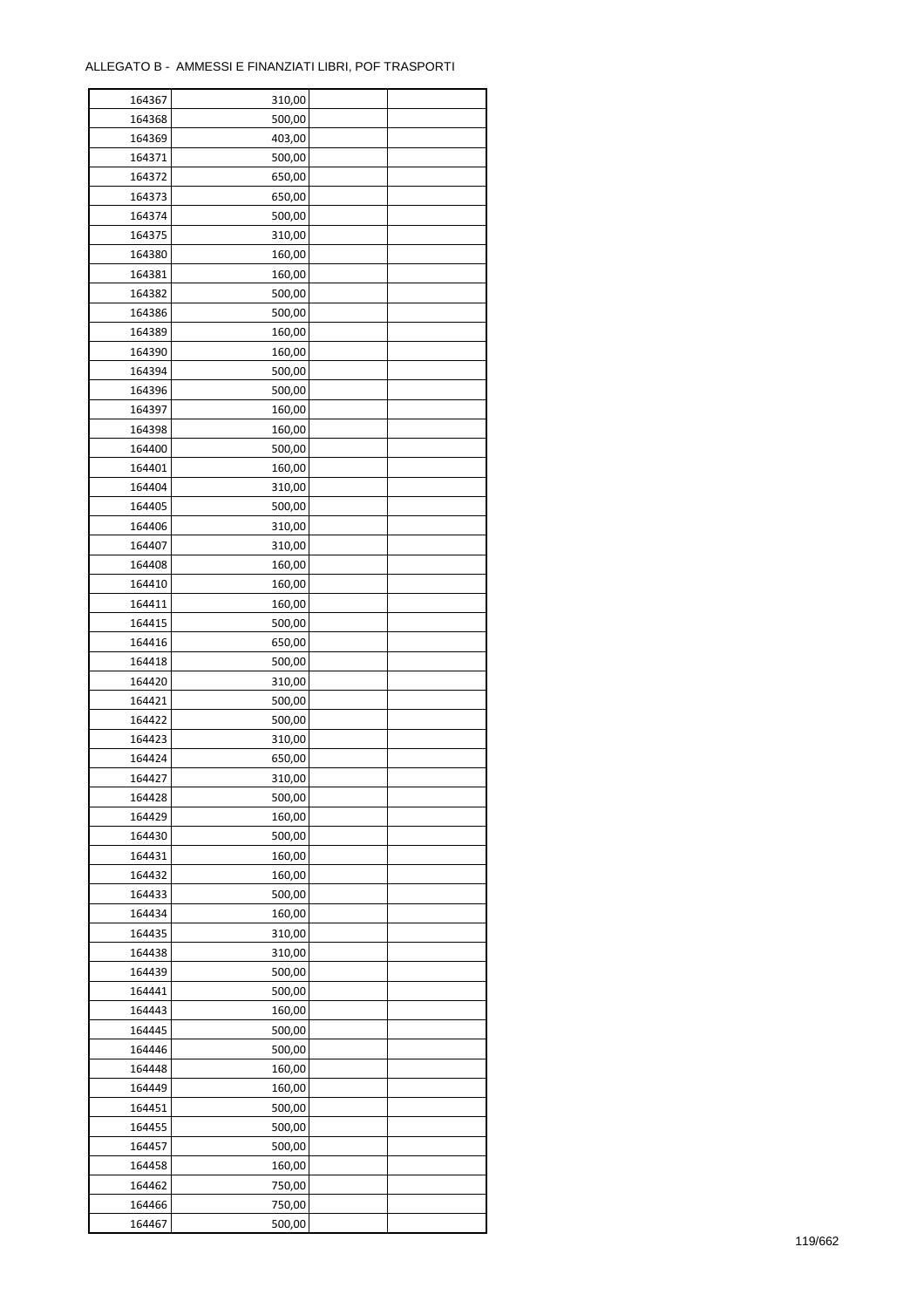| 164468 | 310,00 |  |
|--------|--------|--|
| 164471 | 500,00 |  |
| 164472 | 650,00 |  |
| 164474 | 240,00 |  |
| 164475 | 310,00 |  |
| 164478 | 500,00 |  |
| 164479 | 160,00 |  |
| 164482 | 160,00 |  |
| 164483 | 500,00 |  |
| 164489 | 310,00 |  |
| 164491 |        |  |
| 164492 | 160,00 |  |
|        | 500,00 |  |
| 164493 | 500,00 |  |
| 164494 | 160,00 |  |
| 164495 | 500,00 |  |
| 164496 | 500,00 |  |
| 164497 | 160,00 |  |
| 164500 | 500,00 |  |
| 164502 | 240,00 |  |
| 164508 | 310,00 |  |
| 164510 | 500,00 |  |
| 164511 | 160,00 |  |
| 164514 | 310,00 |  |
| 164516 | 500,00 |  |
| 164521 | 500,00 |  |
| 164522 | 160,00 |  |
| 164523 | 160,00 |  |
| 164524 | 650,00 |  |
| 164525 | 160,00 |  |
| 164527 | 750,00 |  |
| 164529 | 160,00 |  |
| 164531 | 310,00 |  |
| 164532 | 500,00 |  |
| 164534 | 650,00 |  |
| 164541 | 500,00 |  |
| 164543 | 310,00 |  |
|        |        |  |
| 164545 | 310,00 |  |
| 164546 | 310,00 |  |
| 164547 | 310,00 |  |
| 164548 | 310,00 |  |
| 164552 | 310,00 |  |
| 164556 | 160,00 |  |
| 164557 | 310,00 |  |
| 164560 | 650,00 |  |
| 164561 | 500,00 |  |
| 164563 | 310,00 |  |
| 164564 | 650,00 |  |
| 164567 | 310,00 |  |
| 164568 | 310,00 |  |
| 164572 | 500,00 |  |
| 164573 | 500,00 |  |
| 164574 | 310,00 |  |
| 164575 | 750,00 |  |
| 164576 | 310,00 |  |
| 164578 | 500,00 |  |
| 164580 | 160,00 |  |
| 164584 | 160,00 |  |
| 164590 | 310,00 |  |
|        |        |  |
| 164601 | 500,00 |  |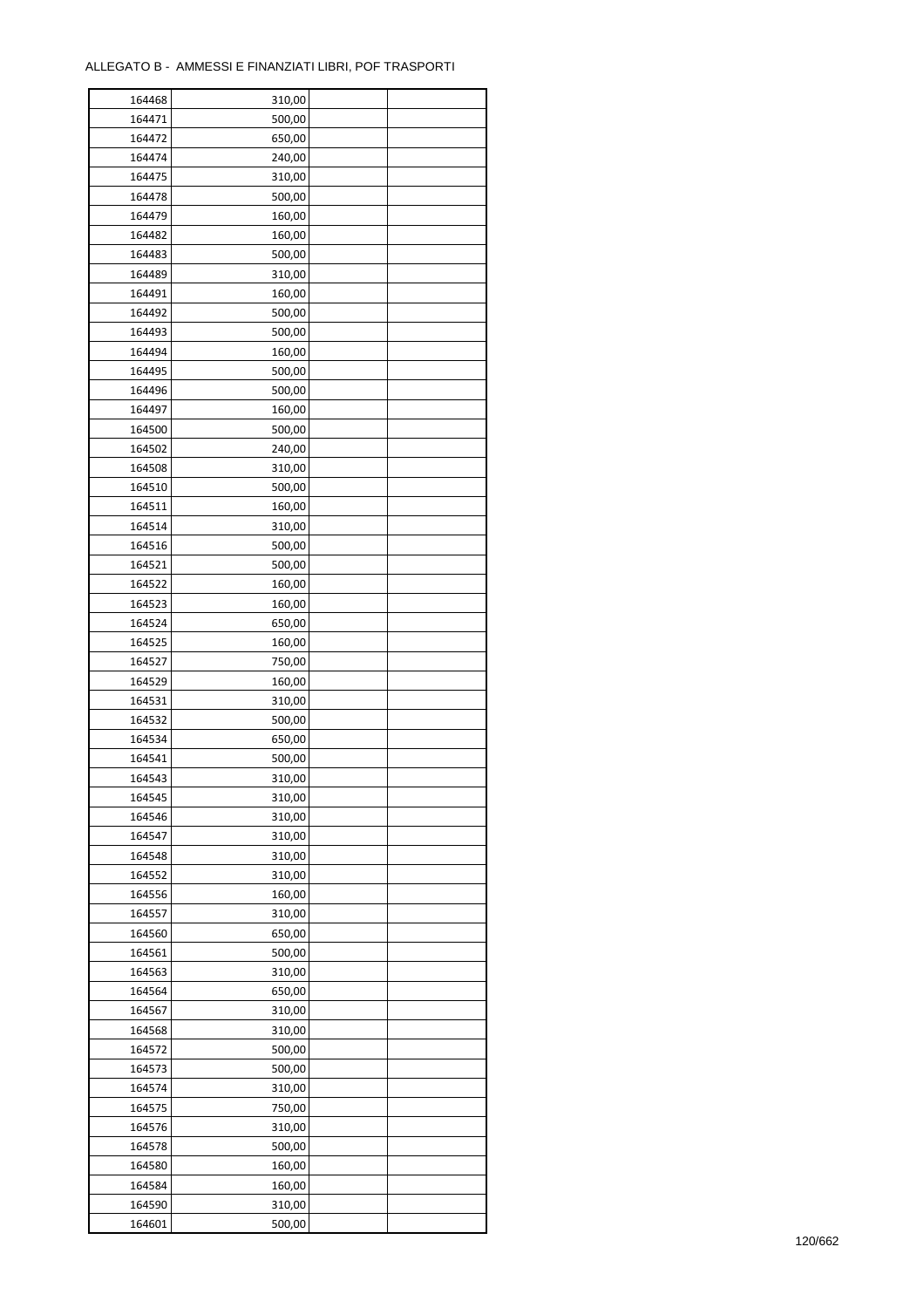| 164603 | 500,00 |  |
|--------|--------|--|
| 164604 | 500,00 |  |
| 164609 | 310,00 |  |
| 164610 | 650,00 |  |
| 164611 | 160,00 |  |
| 164612 | 310,00 |  |
| 164613 | 310,00 |  |
| 164614 | 310,00 |  |
| 164615 | 160,00 |  |
| 164618 | 650,00 |  |
| 164619 | 500,00 |  |
| 164620 | 160,00 |  |
| 164622 | 310,00 |  |
| 164623 | 310,00 |  |
| 164626 | 310,00 |  |
| 164630 | 500,00 |  |
| 164640 | 160,00 |  |
| 164641 | 160,00 |  |
| 164643 | 465,00 |  |
| 164644 | 160,00 |  |
| 164650 | 500,00 |  |
| 164661 | 500,00 |  |
| 164666 | 310,00 |  |
| 164667 | 310,00 |  |
| 164668 | 310,00 |  |
| 164669 | 500,00 |  |
| 164670 | 500,00 |  |
| 164671 | 310,00 |  |
| 164672 | 500,00 |  |
| 164673 | 500,00 |  |
| 164674 | 310,00 |  |
| 164678 | 310,00 |  |
| 164679 | 310,00 |  |
| 164680 | 160,00 |  |
| 164681 | 500,00 |  |
| 164682 | 160,00 |  |
| 164683 | 500,00 |  |
| 164684 | 310,00 |  |
| 164685 | 160,00 |  |
| 164686 | 500,00 |  |
| 164687 | 403,00 |  |
| 164688 | 650,00 |  |
| 164689 | 160,00 |  |
| 164690 | 500,00 |  |
| 164691 | 310,00 |  |
| 164692 | 650,00 |  |
| 164693 | 310,00 |  |
| 164696 | 310,00 |  |
| 164697 | 310,00 |  |
| 164699 | 310,00 |  |
| 164701 | 500,00 |  |
| 164702 | 310,00 |  |
| 164705 | 500,00 |  |
| 164707 | 310,00 |  |
| 164708 | 310,00 |  |
| 164709 | 160,00 |  |
| 164715 | 500,00 |  |
| 164718 | 160,00 |  |
| 164719 | 310,00 |  |
|        |        |  |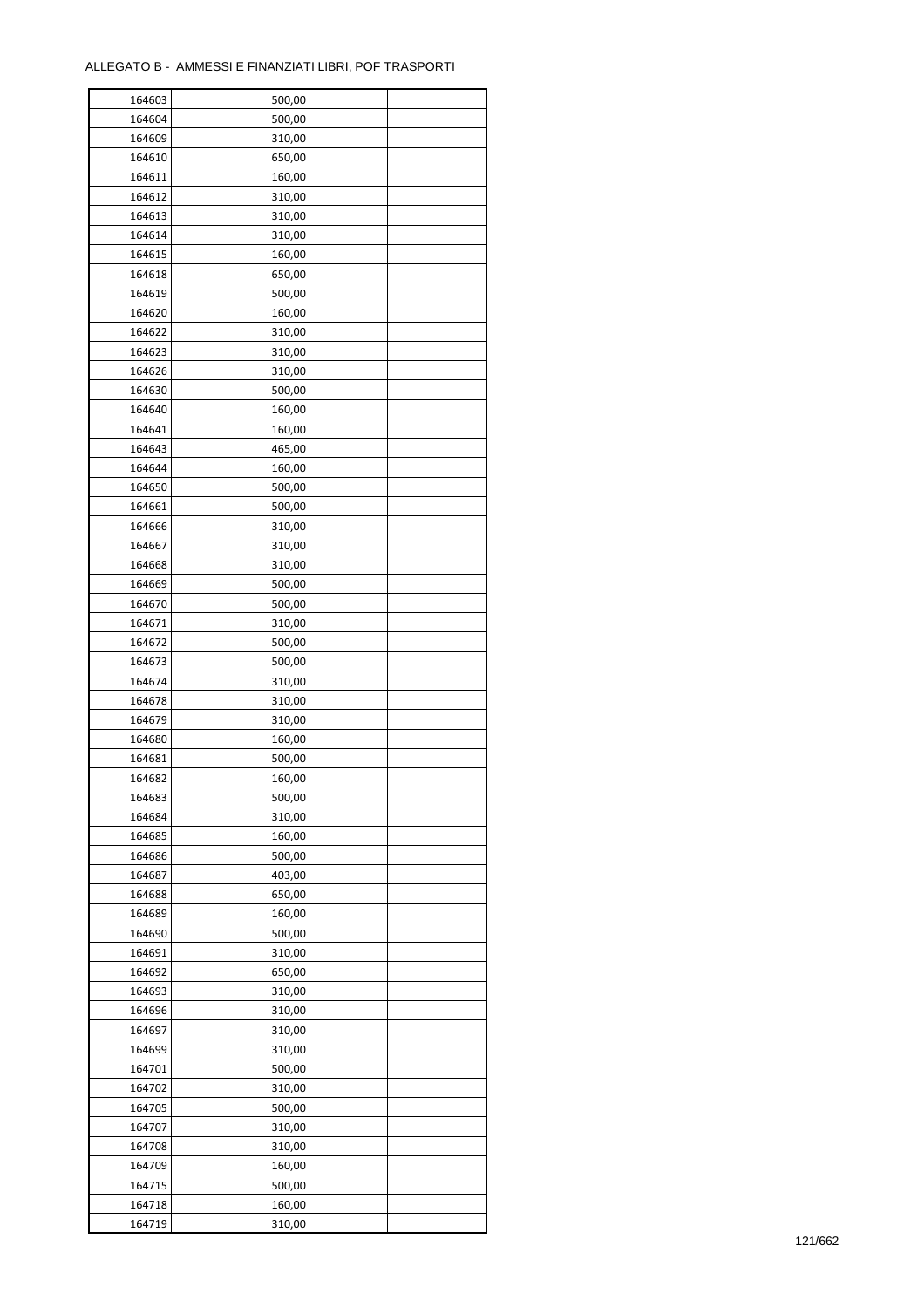| 164720 | 310,00 |  |
|--------|--------|--|
| 164721 | 160,00 |  |
| 164722 | 500,00 |  |
| 164724 | 310,00 |  |
| 164725 | 310,00 |  |
| 164727 | 160,00 |  |
| 164730 | 160,00 |  |
| 164731 | 310,00 |  |
| 164732 | 310,00 |  |
| 164733 | 160,00 |  |
| 164734 | 310,00 |  |
| 164735 | 160,00 |  |
|        |        |  |
| 164736 | 650,00 |  |
| 164737 | 500,00 |  |
| 164739 | 310,00 |  |
| 164740 | 160,00 |  |
| 164742 | 160,00 |  |
| 164743 | 650,00 |  |
| 164745 | 160,00 |  |
| 164746 | 310,00 |  |
| 164750 | 310,00 |  |
| 164751 | 160,00 |  |
| 164752 | 160,00 |  |
| 164753 | 310,00 |  |
| 164759 | 500,00 |  |
| 164760 | 160,00 |  |
| 164761 | 750,00 |  |
| 164762 | 310,00 |  |
| 164763 | 160,00 |  |
| 164764 | 310,00 |  |
| 164766 | 160,00 |  |
| 164768 | 500,00 |  |
| 164769 | 650,00 |  |
| 164773 |        |  |
|        | 310,00 |  |
| 164774 | 500,00 |  |
| 164775 | 500,00 |  |
| 164776 | 160,00 |  |
| 164778 | 160,00 |  |
| 164779 | 240,00 |  |
| 164780 | 310,00 |  |
| 164781 | 240,00 |  |
| 164782 | 240,00 |  |
| 164785 | 160,00 |  |
| 164787 | 160,00 |  |
| 164788 | 160,00 |  |
| 164789 | 500,00 |  |
| 164790 | 160,00 |  |
| 164791 | 465,00 |  |
| 164792 | 310,00 |  |
| 164794 | 160,00 |  |
| 164795 | 160,00 |  |
| 164796 | 465,00 |  |
| 164797 | 500,00 |  |
| 164799 | 160,00 |  |
| 164800 | 310,00 |  |
| 164801 | 500,00 |  |
|        |        |  |
| 164803 | 310,00 |  |
| 164805 | 160,00 |  |
| 164806 | 160,00 |  |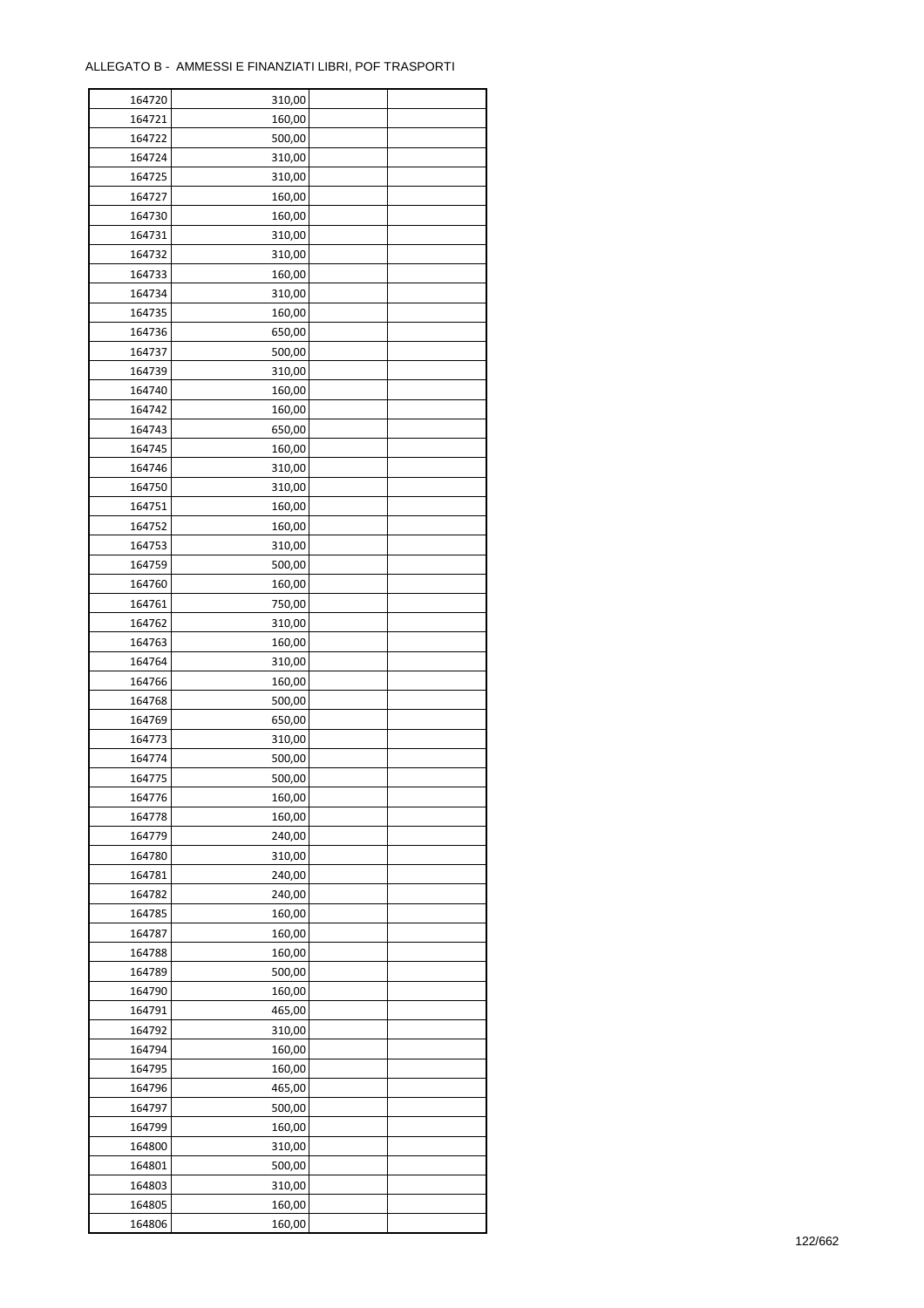| 164807 | 160,00 |  |
|--------|--------|--|
| 164808 | 160,00 |  |
| 164809 | 310,00 |  |
| 164810 | 160,00 |  |
| 164812 | 310,00 |  |
| 164813 | 160,00 |  |
| 164815 | 310,00 |  |
| 164817 | 160,00 |  |
| 164818 | 650,00 |  |
| 164819 | 240,00 |  |
|        |        |  |
| 164820 | 650,00 |  |
| 164821 | 500,00 |  |
| 164822 | 500,00 |  |
| 164823 | 160,00 |  |
| 164824 | 500,00 |  |
| 164825 | 160,00 |  |
| 164827 | 160,00 |  |
| 164828 | 240,00 |  |
| 164829 | 465,00 |  |
| 164830 | 160,00 |  |
| 164831 | 160,00 |  |
| 164832 | 310,00 |  |
| 164833 | 650,00 |  |
| 164834 | 310,00 |  |
| 164836 | 500,00 |  |
| 164837 | 240,00 |  |
| 164838 | 310,00 |  |
|        |        |  |
| 164839 | 310,00 |  |
| 164840 | 160,00 |  |
| 164845 | 160,00 |  |
| 164846 | 160,00 |  |
| 164848 | 310,00 |  |
| 164849 | 160,00 |  |
| 164852 | 160,00 |  |
| 164854 | 160,00 |  |
| 164855 | 160,00 |  |
| 164856 | 310,00 |  |
| 164858 | 310,00 |  |
| 164859 | 500,00 |  |
| 164860 | 465,00 |  |
| 164861 | 160,00 |  |
| 164864 | 650,00 |  |
| 164866 | 500,00 |  |
| 164867 | 208,00 |  |
| 164868 | 310,00 |  |
| 164869 | 310,00 |  |
| 164872 | 160,00 |  |
| 164873 | 500,00 |  |
|        |        |  |
| 164875 | 500,00 |  |
| 164876 | 403,00 |  |
| 164877 | 310,00 |  |
| 164878 | 500,00 |  |
| 164879 | 310,00 |  |
| 164880 | 500,00 |  |
| 164881 | 310,00 |  |
| 164882 | 500,00 |  |
| 164885 | 310,00 |  |
| 164887 | 160,00 |  |
| 164888 | 465,00 |  |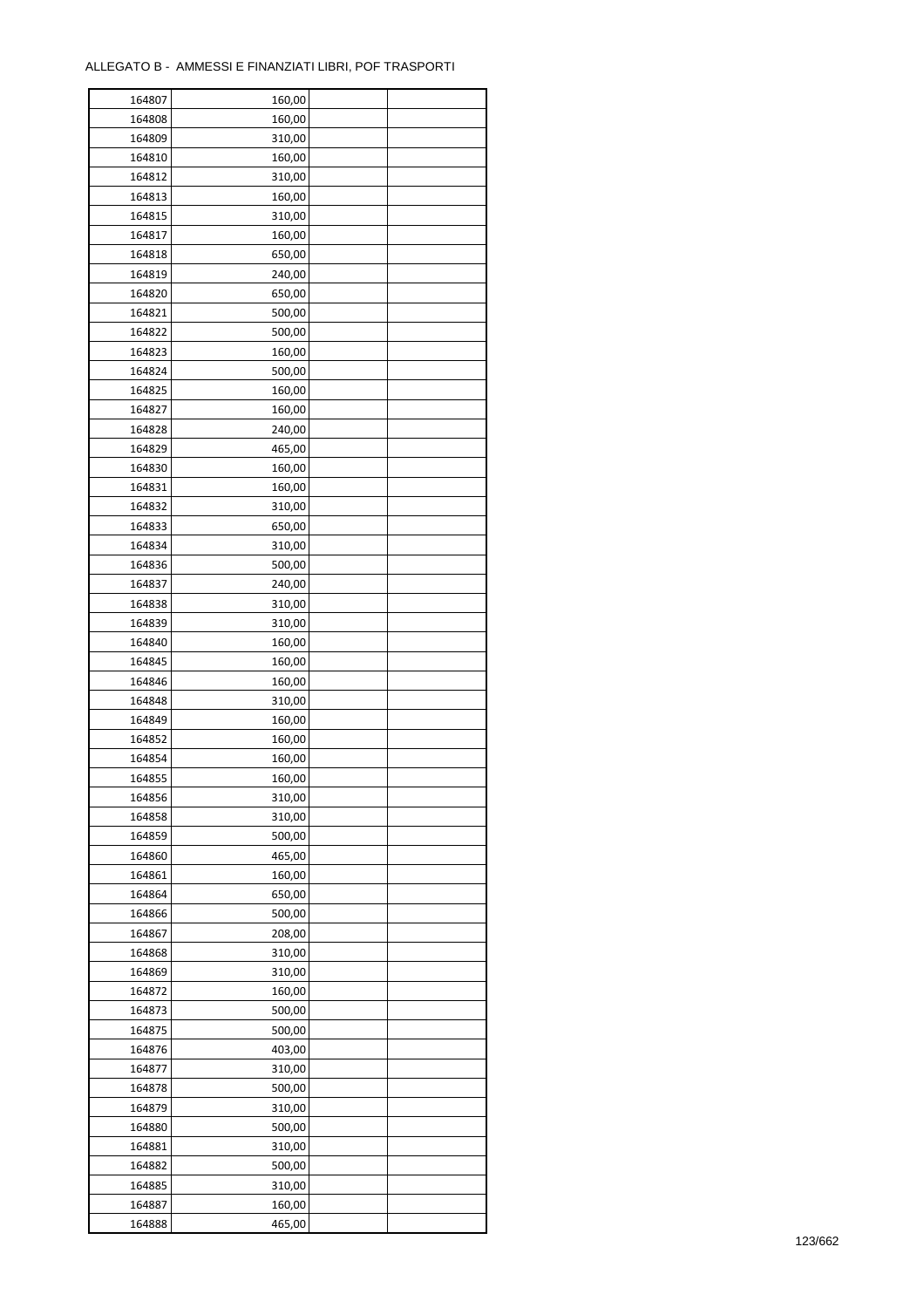| 164889 | 160,00 |  |
|--------|--------|--|
| 164890 | 500,00 |  |
| 164891 | 403,00 |  |
| 164892 | 465,00 |  |
| 164893 | 310,00 |  |
| 164895 | 650,00 |  |
| 164897 | 500,00 |  |
| 164899 | 160,00 |  |
| 164900 | 310,00 |  |
| 164901 | 500,00 |  |
| 164902 | 310,00 |  |
| 164903 | 500,00 |  |
| 164904 | 650,00 |  |
| 164905 | 500,00 |  |
| 164906 |        |  |
|        | 310,00 |  |
| 164907 | 500,00 |  |
| 164909 | 160,00 |  |
| 164910 | 500,00 |  |
| 164911 | 160,00 |  |
| 164912 | 500,00 |  |
| 164913 | 500,00 |  |
| 164914 | 500,00 |  |
| 164915 | 160,00 |  |
| 164919 | 310,00 |  |
| 164920 | 750,00 |  |
| 164921 | 650,00 |  |
| 164922 | 160,00 |  |
| 164924 | 310,00 |  |
| 164925 | 310,00 |  |
| 164926 | 500,00 |  |
| 164927 | 160,00 |  |
| 164928 | 500,00 |  |
| 164929 | 310,00 |  |
| 164930 | 500,00 |  |
| 164931 | 160,00 |  |
| 164932 | 160,00 |  |
| 164933 | 650,00 |  |
| 164934 | 160,00 |  |
| 164935 | 160,00 |  |
| 164936 | 500,00 |  |
| 164937 | 160,00 |  |
| 164939 | 310,00 |  |
| 164940 | 650,00 |  |
| 164941 | 403,00 |  |
| 164943 | 160,00 |  |
| 164944 | 160,00 |  |
| 164945 | 500,00 |  |
| 164946 | 500,00 |  |
| 164947 | 310,00 |  |
| 164949 | 160,00 |  |
| 164950 | 310,00 |  |
| 164952 | 500,00 |  |
| 164953 | 500,00 |  |
| 164954 | 500,00 |  |
| 164955 | 650,00 |  |
| 164957 | 310,00 |  |
|        |        |  |
| 164958 | 310,00 |  |
| 164959 | 310,00 |  |
| 164960 | 310,00 |  |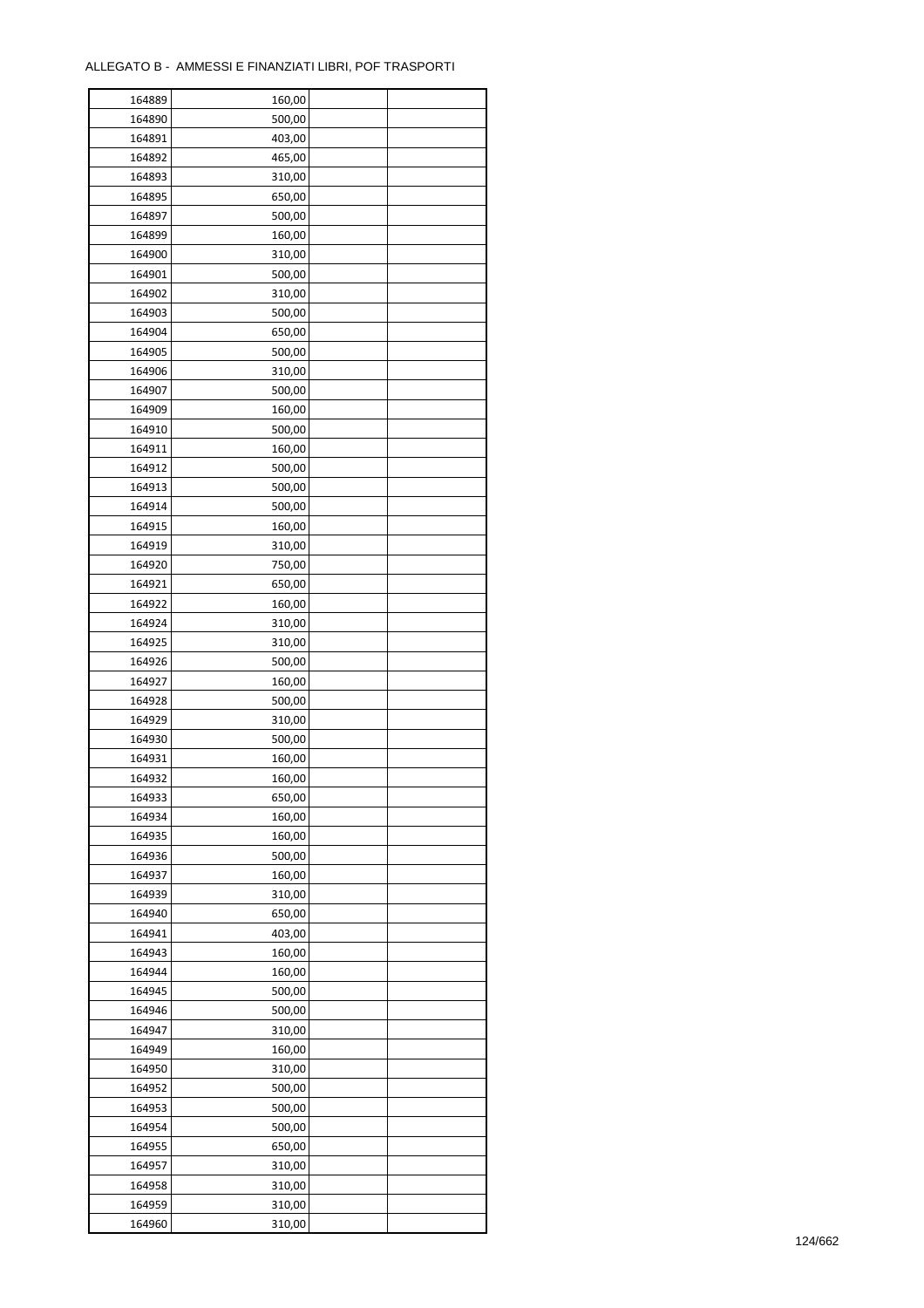$\mathbf{r}$ 

| 164962 | 310,00 |  |
|--------|--------|--|
| 164965 | 310,00 |  |
| 164966 | 310,00 |  |
| 164967 | 310,00 |  |
| 164968 | 500,00 |  |
| 164970 | 160,00 |  |
| 164971 | 160,00 |  |
| 164972 | 310,00 |  |
| 164973 | 160,00 |  |
| 164974 | 500,00 |  |
| 164975 | 310,00 |  |
| 164976 | 500,00 |  |
| 164977 | 500,00 |  |
| 164978 | 160,00 |  |
| 164979 | 160,00 |  |
|        |        |  |
| 164980 | 160,00 |  |
| 164982 | 160,00 |  |
| 164985 | 160,00 |  |
| 164986 | 310,00 |  |
| 164987 | 310,00 |  |
| 164988 | 500,00 |  |
| 164990 | 500,00 |  |
| 164991 | 160,00 |  |
| 164993 | 160,00 |  |
| 164994 | 160,00 |  |
| 164995 | 160,00 |  |
| 164997 | 160,00 |  |
| 164998 | 160,00 |  |
| 165000 | 310,00 |  |
| 165001 | 500,00 |  |
| 165002 | 160,00 |  |
| 165003 | 500,00 |  |
| 165005 | 160,00 |  |
| 165009 | 160,00 |  |
| 165010 | 500,00 |  |
| 165011 | 310,00 |  |
| 165012 | 500,00 |  |
| 165013 | 160,00 |  |
| 165014 | 160,00 |  |
| 165015 | 500,00 |  |
| 165016 | 160,00 |  |
| 165017 | 160,00 |  |
| 165018 | 500,00 |  |
| 165019 | 465,00 |  |
| 165020 | 650,00 |  |
| 165021 | 500,00 |  |
| 165023 | 500,00 |  |
| 165025 | 310,00 |  |
| 165026 | 160,00 |  |
| 165027 | 160,00 |  |
| 165031 | 500,00 |  |
| 165032 | 160,00 |  |
| 165034 | 310,00 |  |
| 165035 | 160,00 |  |
| 165036 | 160,00 |  |
| 165037 | 160,00 |  |
| 165038 | 310,00 |  |
| 165039 | 160,00 |  |
| 165041 | 160,00 |  |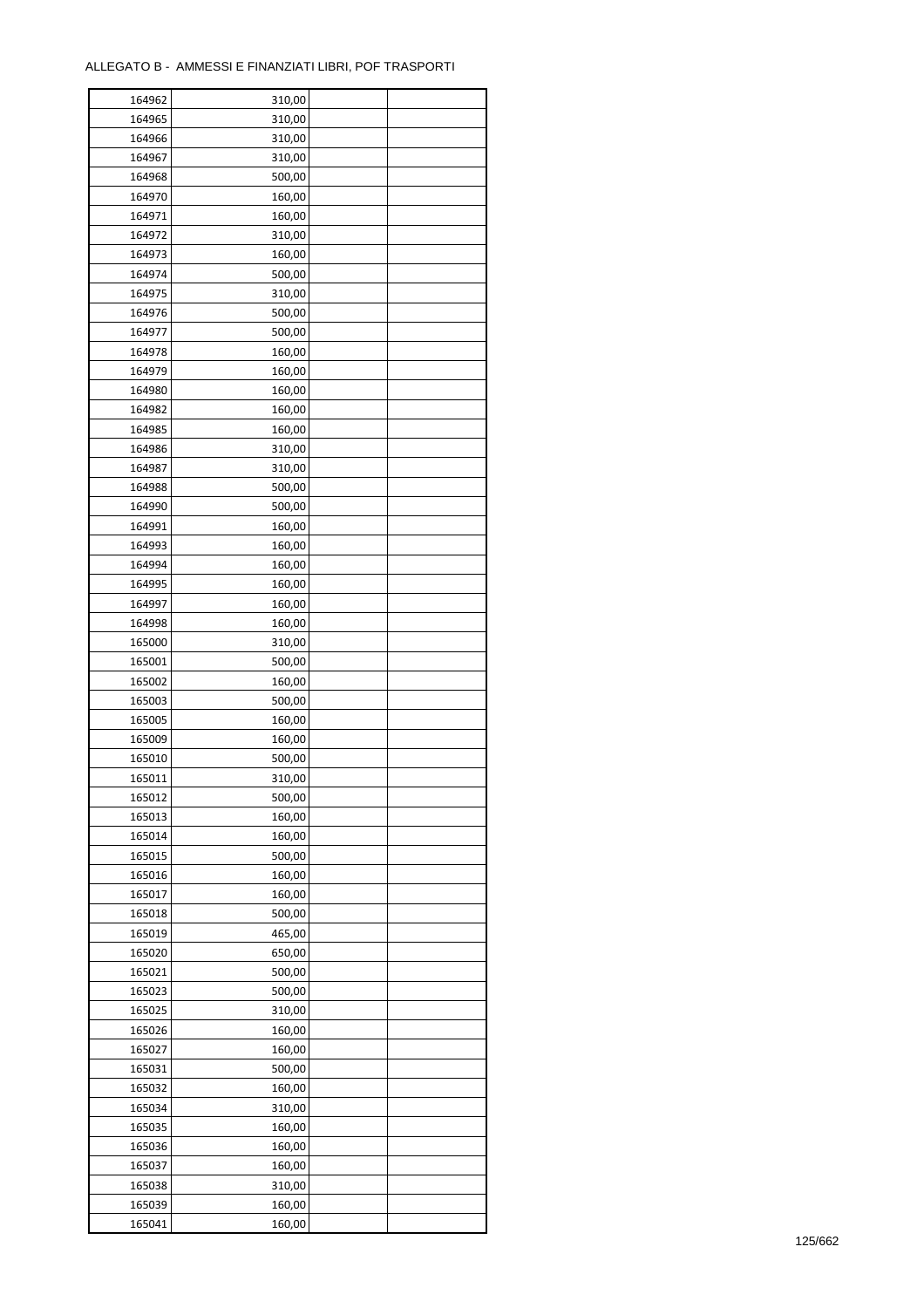| 165042 | 500,00 |  |
|--------|--------|--|
| 165043 | 650,00 |  |
| 165046 | 650,00 |  |
| 165047 | 650,00 |  |
| 165049 | 160,00 |  |
| 165051 | 500,00 |  |
| 165052 | 160,00 |  |
| 165054 | 500,00 |  |
| 165057 | 310,00 |  |
| 165059 | 500,00 |  |
| 165062 | 500,00 |  |
| 165064 | 160,00 |  |
|        |        |  |
| 165065 | 160,00 |  |
| 165068 | 160,00 |  |
| 165069 | 500,00 |  |
| 165070 | 160,00 |  |
| 165071 | 650,00 |  |
| 165073 | 310,00 |  |
| 165076 | 310,00 |  |
| 165078 | 500,00 |  |
| 165079 | 500,00 |  |
| 165080 | 500,00 |  |
| 165082 | 310,00 |  |
| 165083 | 500,00 |  |
| 165084 | 310,00 |  |
| 165085 | 500,00 |  |
| 165086 | 500,00 |  |
| 165087 | 160,00 |  |
| 165089 | 500,00 |  |
| 165090 | 160,00 |  |
| 165091 | 500,00 |  |
| 165092 | 160,00 |  |
| 165093 | 403,00 |  |
| 165094 | 160,00 |  |
| 165095 | 310,00 |  |
| 165097 | 500,00 |  |
| 165098 | 500,00 |  |
| 165099 | 160,00 |  |
| 165100 | 500,00 |  |
| 165101 | 500,00 |  |
| 165103 | 160,00 |  |
| 165104 | 500,00 |  |
| 165105 | 500,00 |  |
| 165106 | 160,00 |  |
| 165108 | 750,00 |  |
| 165109 | 310,00 |  |
| 165112 | 310,00 |  |
| 165113 | 500,00 |  |
| 165114 | 160,00 |  |
| 165115 | 500,00 |  |
| 165118 | 310,00 |  |
| 165119 | 650,00 |  |
| 165120 | 160,00 |  |
| 165122 | 160,00 |  |
| 165123 | 310,00 |  |
| 165124 | 160,00 |  |
| 165127 | 403,00 |  |
| 165128 | 500,00 |  |
| 165129 | 310,00 |  |
|        |        |  |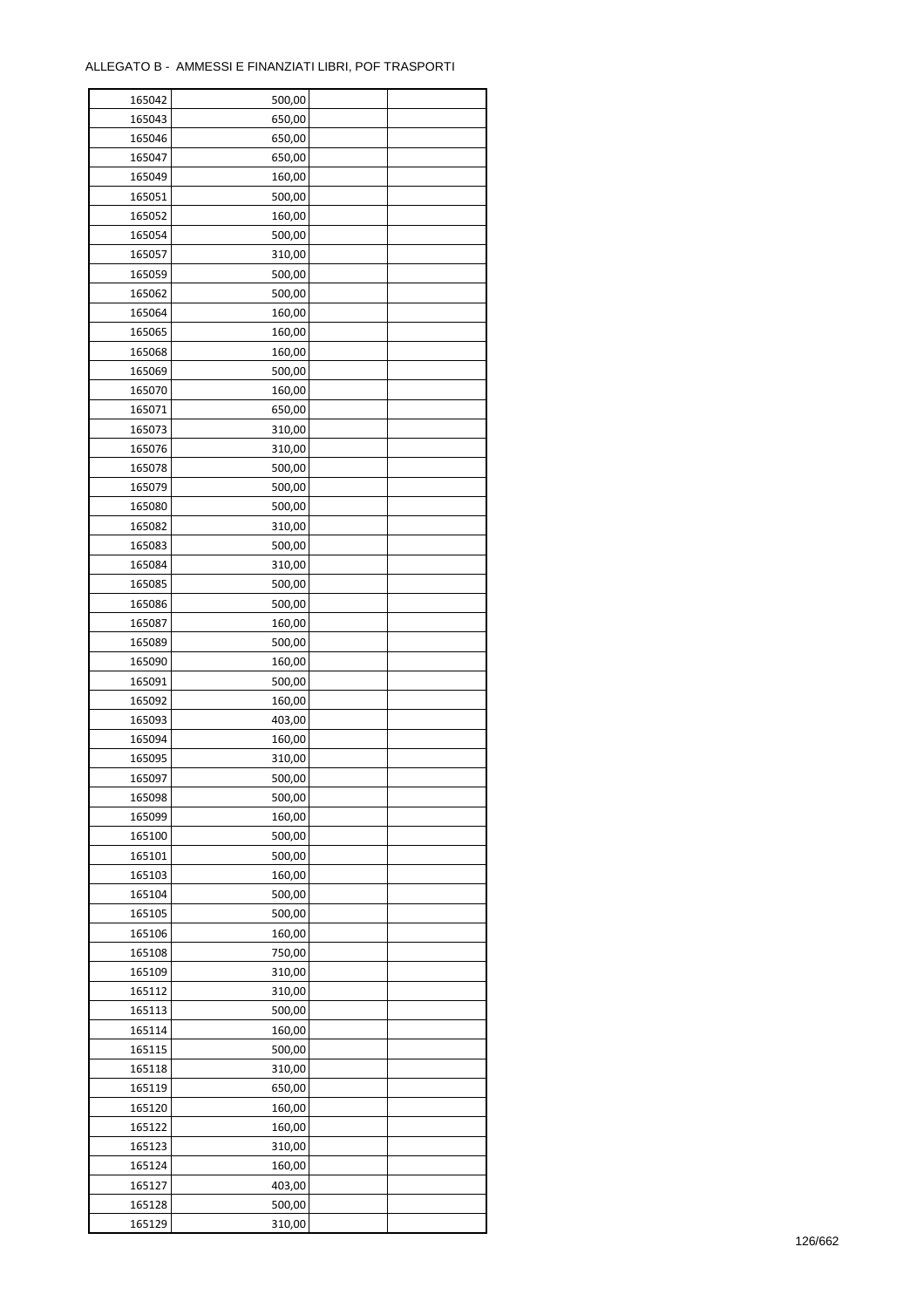ř

| 165131           | 310,00 |  |
|------------------|--------|--|
| 165132           | 500,00 |  |
| 165134           | 160,00 |  |
| 165135           | 160,00 |  |
| 165137           | 500,00 |  |
| 165138           | 160,00 |  |
| 165139           | 160,00 |  |
| 165140           | 465,00 |  |
|                  | 403,00 |  |
| 165142<br>165144 | 160,00 |  |
|                  |        |  |
| 165145<br>165147 | 310,00 |  |
|                  | 310,00 |  |
| 165148           | 310,00 |  |
| 165150           | 160,00 |  |
| 165156           | 650,00 |  |
| 165157           | 240,00 |  |
| 165158           | 650,00 |  |
| 165160           | 160,00 |  |
| 165161           | 310,00 |  |
| 165162           | 160,00 |  |
| 165164           | 160,00 |  |
| 165165           | 500,00 |  |
| 165166           | 160,00 |  |
| 165167           | 310,00 |  |
| 165168           | 160,00 |  |
| 165169           | 465,00 |  |
| 165170           | 650,00 |  |
| 165171           | 650,00 |  |
| 165172           | 310,00 |  |
| 165173           | 310,00 |  |
|                  | 500,00 |  |
| 165174           |        |  |
| 165177           | 160,00 |  |
| 165178           | 160,00 |  |
| 165179           | 160,00 |  |
| 165180           | 500,00 |  |
| 165182           | 160,00 |  |
| 165183           | 208,00 |  |
| 165184           | 160,00 |  |
| 165185           | 160,00 |  |
| 165186           | 160,00 |  |
| 165187           | 310,00 |  |
| 165189           | 160,00 |  |
| 165190           | 160,00 |  |
| 165191           | 160,00 |  |
| 165192           | 500,00 |  |
| 165193           | 160,00 |  |
| 165194           | 500,00 |  |
| 165195           | 310,00 |  |
| 165196           | 160,00 |  |
| 165197           | 160,00 |  |
| 165198           | 160,00 |  |
| 165199           |        |  |
|                  | 160,00 |  |
| 165200           | 500,00 |  |
| 165201           | 160,00 |  |
| 165202           | 500,00 |  |
| 165203           | 160,00 |  |
| 165204           | 160,00 |  |
| 165205           | 650,00 |  |
| 165206           | 650,00 |  |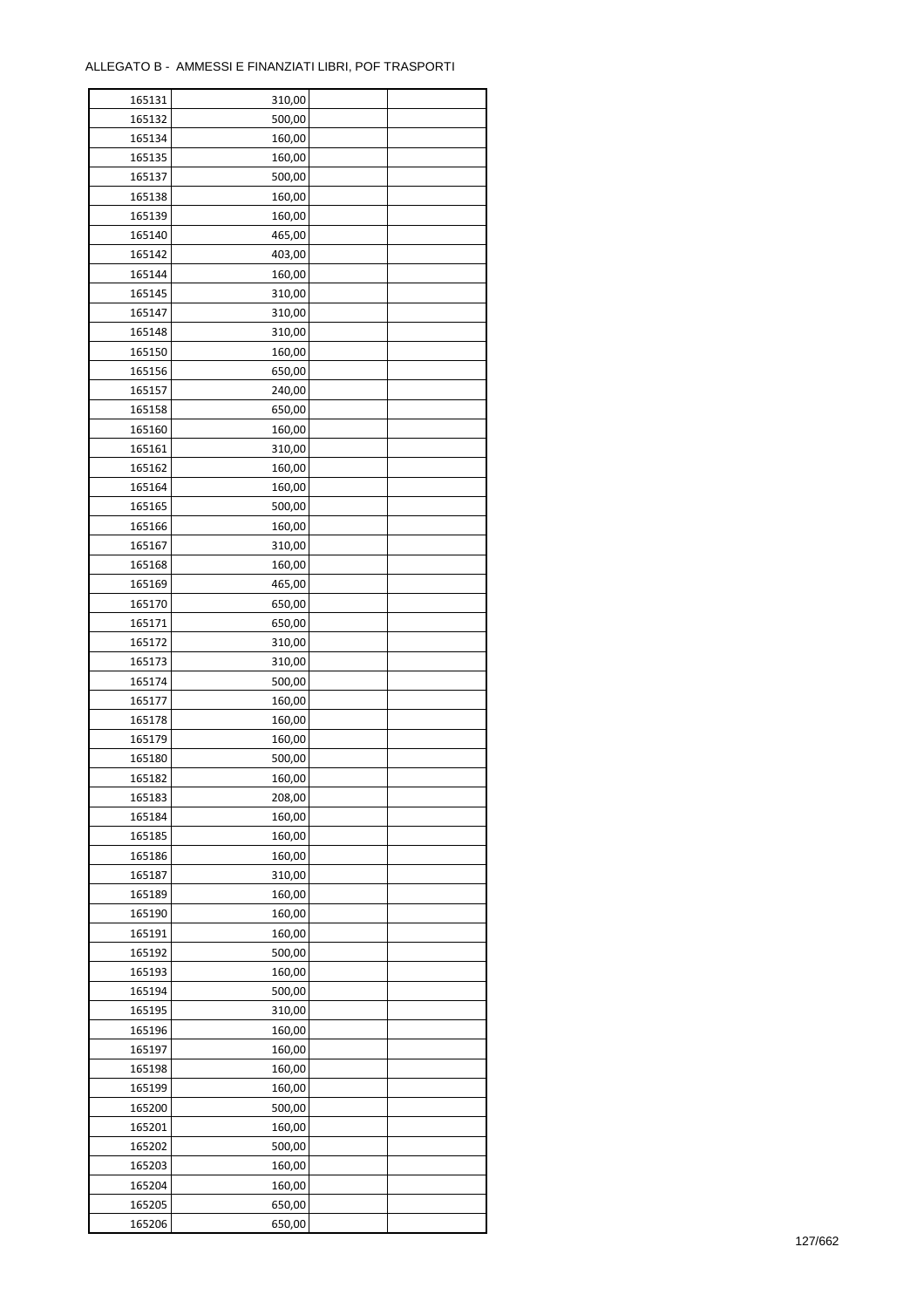| 165207           | 650,00 |  |
|------------------|--------|--|
| 165209           | 160,00 |  |
| 165210           | 160,00 |  |
| 165212           | 160,00 |  |
| 165214           | 650,00 |  |
| 165215           | 160,00 |  |
| 165216           | 160,00 |  |
| 165217           | 500,00 |  |
| 165218           | 310,00 |  |
| 165219           | 160,00 |  |
| 165221           | 310,00 |  |
| 165222           | 160,00 |  |
| 165224           | 650,00 |  |
| 165225           | 160,00 |  |
|                  |        |  |
| 165227           | 160,00 |  |
| 165231           | 465,00 |  |
| 165233           | 500,00 |  |
| 165234           | 160,00 |  |
| 165235           | 310,00 |  |
| 165236           | 310,00 |  |
| 165237           | 160,00 |  |
| 165241           | 310,00 |  |
| 165242           | 500,00 |  |
| 165243           | 310,00 |  |
| 165244           | 160,00 |  |
| 165245           | 160,00 |  |
| 165247           | 160,00 |  |
| 165248           | 310,00 |  |
| 165250           | 310,00 |  |
| 165253           | 650,00 |  |
| 165254           | 160,00 |  |
| 165255           | 500,00 |  |
| 165257           | 500,00 |  |
| 165258           | 160,00 |  |
| 165259           | 310,00 |  |
| 165260           | 160,00 |  |
| 165261           | 160,00 |  |
| 165262           | 500,00 |  |
| 165263           | 500,00 |  |
| 165264           | 310,00 |  |
| 165265           | 500,00 |  |
| 165266           | 310,00 |  |
| 165267           | 160,00 |  |
| 165268           | 500,00 |  |
| 165269           | 500,00 |  |
| 165270           | 160,00 |  |
| 165271           | 160,00 |  |
| 165272           | 310,00 |  |
|                  |        |  |
| 165273<br>165276 | 160,00 |  |
|                  | 160,00 |  |
| 165277           | 160,00 |  |
| 165278           | 160,00 |  |
| 165279           | 240,00 |  |
| 165280           | 160,00 |  |
| 165281           | 310,00 |  |
| 165282           | 310,00 |  |
| 165283           | 465,00 |  |
| 165285           | 160,00 |  |
| 165287           | 160,00 |  |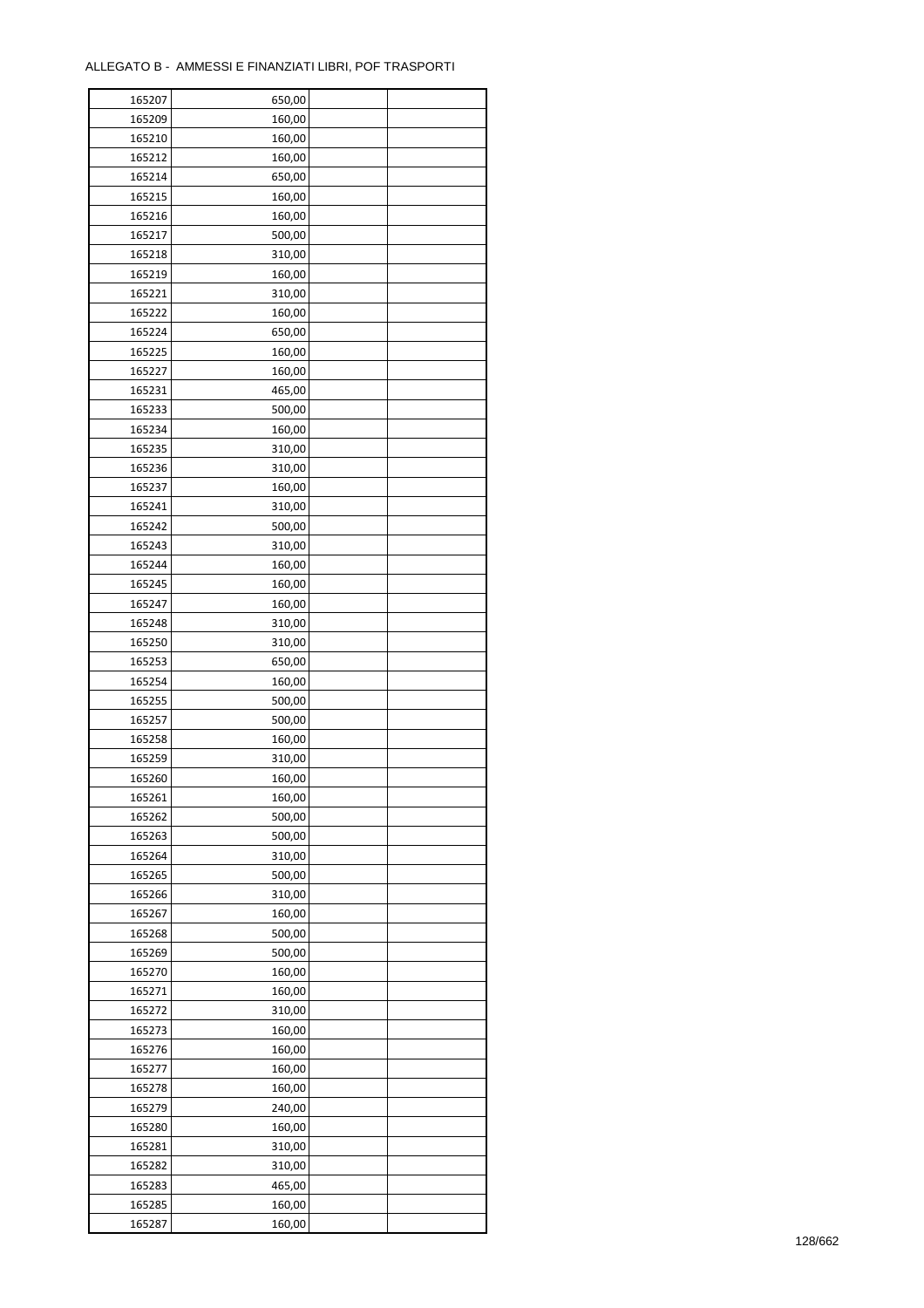| 165288 | 500,00 |  |
|--------|--------|--|
| 165289 | 310,00 |  |
| 165290 | 500,00 |  |
| 165292 | 310,00 |  |
| 165293 | 310,00 |  |
| 165296 | 160,00 |  |
| 165297 | 160,00 |  |
| 165298 | 160,00 |  |
| 165299 | 500,00 |  |
| 165301 | 500,00 |  |
| 165303 | 310,00 |  |
| 165305 | 160,00 |  |
| 165306 | 500,00 |  |
| 165307 |        |  |
|        | 310,00 |  |
| 165308 | 500,00 |  |
| 165310 | 310,00 |  |
| 165313 | 310,00 |  |
| 165314 | 465,00 |  |
| 165315 | 650,00 |  |
| 165316 | 465,00 |  |
| 165317 | 500,00 |  |
| 165318 | 650,00 |  |
| 165320 | 160,00 |  |
| 165321 | 310,00 |  |
| 165322 | 310,00 |  |
| 165324 | 160,00 |  |
| 165325 | 160,00 |  |
| 165326 | 160,00 |  |
| 165327 | 160,00 |  |
| 165328 | 310,00 |  |
| 165333 | 160,00 |  |
| 165334 | 160,00 |  |
| 165336 | 310,00 |  |
| 165337 | 500,00 |  |
| 165338 | 500,00 |  |
| 165339 | 160,00 |  |
| 165341 | 310,00 |  |
| 165342 | 160,00 |  |
| 165344 | 465,00 |  |
| 165345 | 310,00 |  |
| 165349 | 500,00 |  |
| 165350 | 160,00 |  |
| 165351 | 500,00 |  |
| 165352 | 160,00 |  |
| 165353 | 310,00 |  |
| 165355 | 160,00 |  |
| 165356 | 310,00 |  |
| 165357 | 310,00 |  |
| 165359 | 240,00 |  |
|        | 500,00 |  |
| 165360 |        |  |
| 165361 | 160,00 |  |
| 165362 | 310,00 |  |
| 165366 | 500,00 |  |
| 165367 | 500,00 |  |
| 165368 | 160,00 |  |
| 165369 | 500,00 |  |
| 165370 | 500,00 |  |
| 165371 | 310,00 |  |
| 165372 | 500,00 |  |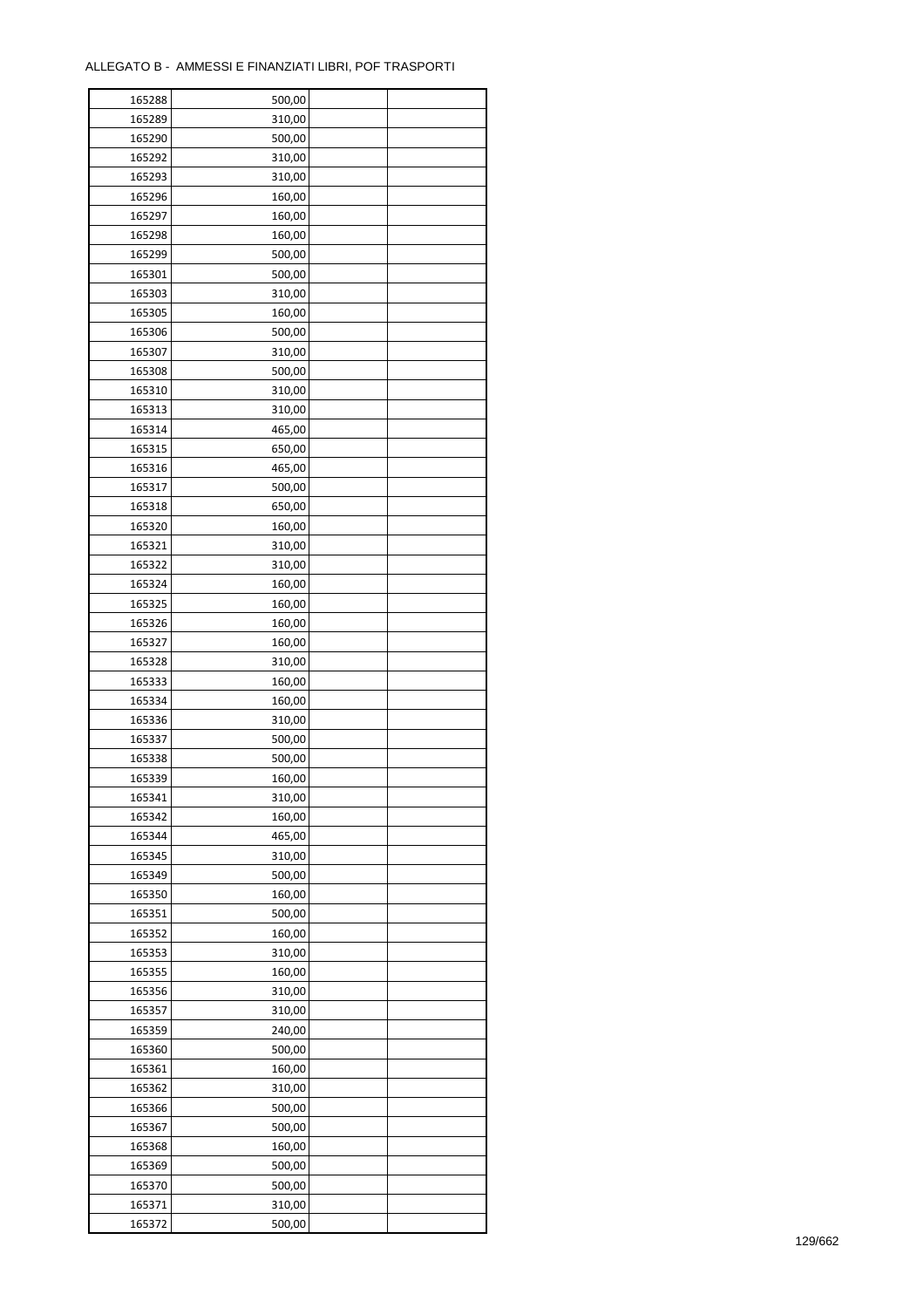| 165373 | 500,00 |  |
|--------|--------|--|
| 165374 | 500,00 |  |
| 165375 | 500,00 |  |
| 165377 | 160,00 |  |
| 165379 | 160,00 |  |
| 165381 | 465,00 |  |
| 165383 | 310,00 |  |
| 165384 | 160,00 |  |
| 165387 | 160,00 |  |
| 165388 | 500,00 |  |
| 165389 | 310,00 |  |
| 165390 | 160,00 |  |
| 165391 |        |  |
|        | 160,00 |  |
| 165392 | 310,00 |  |
| 165395 | 240,00 |  |
| 165396 | 160,00 |  |
| 165398 | 160,00 |  |
| 165400 | 160,00 |  |
| 165401 | 160,00 |  |
| 165403 | 310,00 |  |
| 165404 | 160,00 |  |
| 165405 | 160,00 |  |
| 165406 | 160,00 |  |
| 165407 | 650,00 |  |
| 165408 | 310,00 |  |
| 165409 | 500,00 |  |
| 165410 | 160,00 |  |
| 165411 | 650,00 |  |
| 165413 | 500,00 |  |
| 165415 | 160,00 |  |
| 165416 | 310,00 |  |
| 165417 | 160,00 |  |
| 165418 | 500,00 |  |
| 165419 | 310,00 |  |
| 165420 | 160,00 |  |
| 165421 | 310,00 |  |
| 165423 | 160,00 |  |
| 165424 | 160,00 |  |
| 165426 | 310,00 |  |
| 165427 | 310,00 |  |
| 165429 | 310,00 |  |
| 165432 | 160,00 |  |
| 165433 | 160,00 |  |
| 165435 | 160,00 |  |
| 165436 | 160,00 |  |
| 165442 | 160,00 |  |
| 165443 | 160,00 |  |
| 165444 | 310,00 |  |
| 165446 | 160,00 |  |
| 165447 | 310,00 |  |
| 165448 | 160,00 |  |
| 165449 | 160,00 |  |
| 165450 | 310,00 |  |
| 165451 | 160,00 |  |
| 165452 | 500,00 |  |
| 165455 | 500,00 |  |
| 165456 | 160,00 |  |
| 165458 | 160,00 |  |
| 165459 | 650,00 |  |
|        |        |  |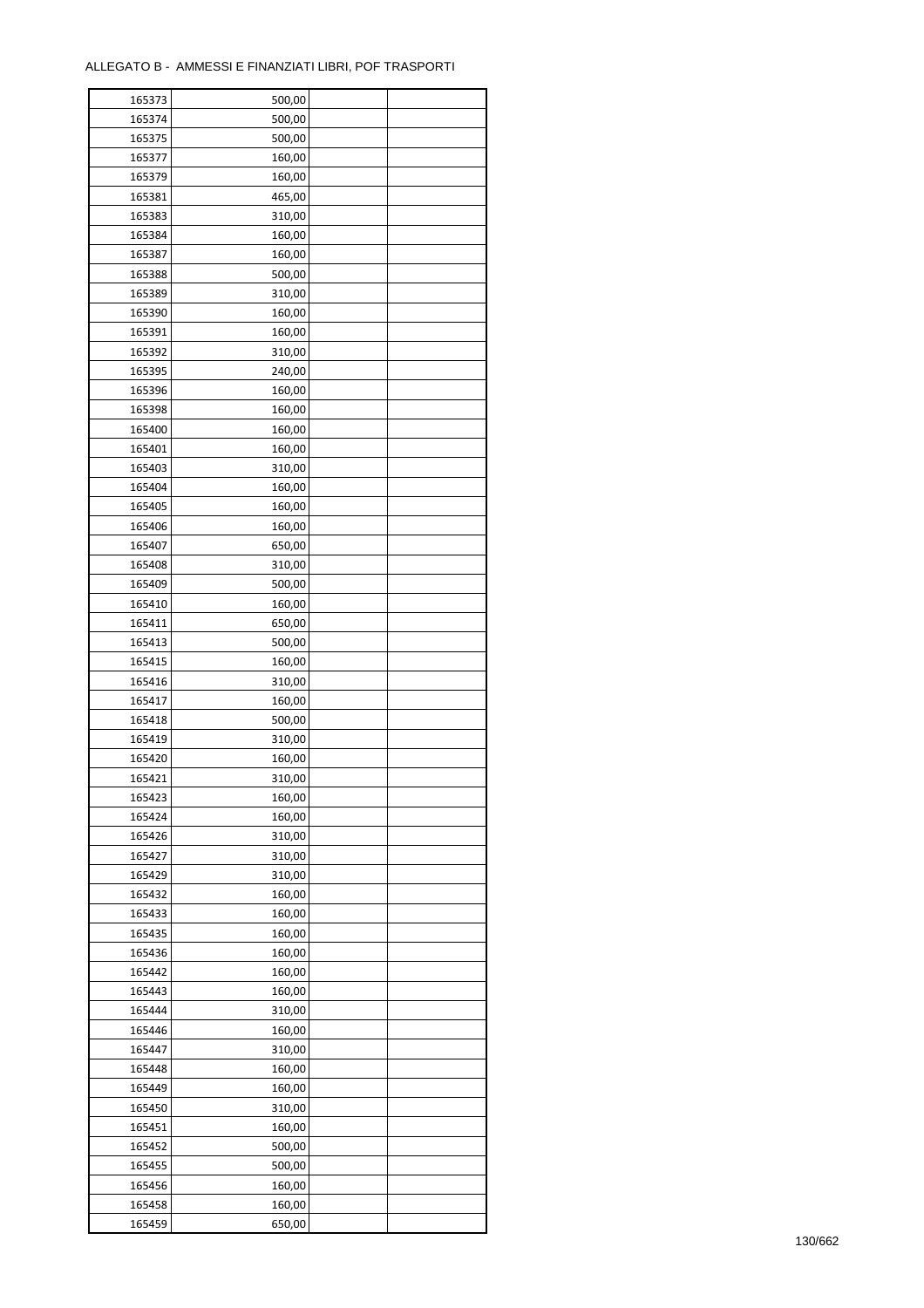| 165460 | 310,00 |  |
|--------|--------|--|
| 165461 | 500,00 |  |
| 165463 | 310,00 |  |
| 165464 | 750,00 |  |
| 165465 | 160,00 |  |
| 165466 | 500,00 |  |
| 165467 | 310,00 |  |
| 165468 | 160,00 |  |
| 165469 | 160,00 |  |
| 165471 | 310,00 |  |
| 165472 | 310,00 |  |
| 165474 | 160,00 |  |
| 165475 | 240,00 |  |
| 165477 | 310,00 |  |
| 165479 | 650,00 |  |
| 165480 | 500,00 |  |
| 165481 | 310,00 |  |
| 165482 | 160,00 |  |
| 165484 | 160,00 |  |
| 165485 | 160,00 |  |
| 165486 | 160,00 |  |
| 165489 | 160,00 |  |
| 165490 | 500,00 |  |
| 165491 | 160,00 |  |
| 165493 | 160,00 |  |
| 165494 | 500,00 |  |
| 165496 | 160,00 |  |
| 165499 | 160,00 |  |
| 165500 | 310,00 |  |
|        |        |  |
| 165501 | 650,00 |  |
| 165505 | 310,00 |  |
| 165506 | 310,00 |  |
| 165507 | 310,00 |  |
| 165508 | 500,00 |  |
| 165509 | 160,00 |  |
| 165510 | 160,00 |  |
| 165511 | 160,00 |  |
| 165512 | 160,00 |  |
| 165513 | 160,00 |  |
| 165514 | 500,00 |  |
| 165515 | 160,00 |  |
| 165517 | 500,00 |  |
| 165518 | 160,00 |  |
| 165519 | 500,00 |  |
| 165520 | 310,00 |  |
| 165525 | 310,00 |  |
| 165526 | 160,00 |  |
| 165527 | 160,00 |  |
| 165528 | 160,00 |  |
| 165529 | 310,00 |  |
| 165530 | 160,00 |  |
| 165532 | 160,00 |  |
| 165533 | 500,00 |  |
| 165534 | 310,00 |  |
| 165536 | 160,00 |  |
| 165537 | 160,00 |  |
| 165538 | 160,00 |  |
| 165539 | 310,00 |  |
| 165541 | 160,00 |  |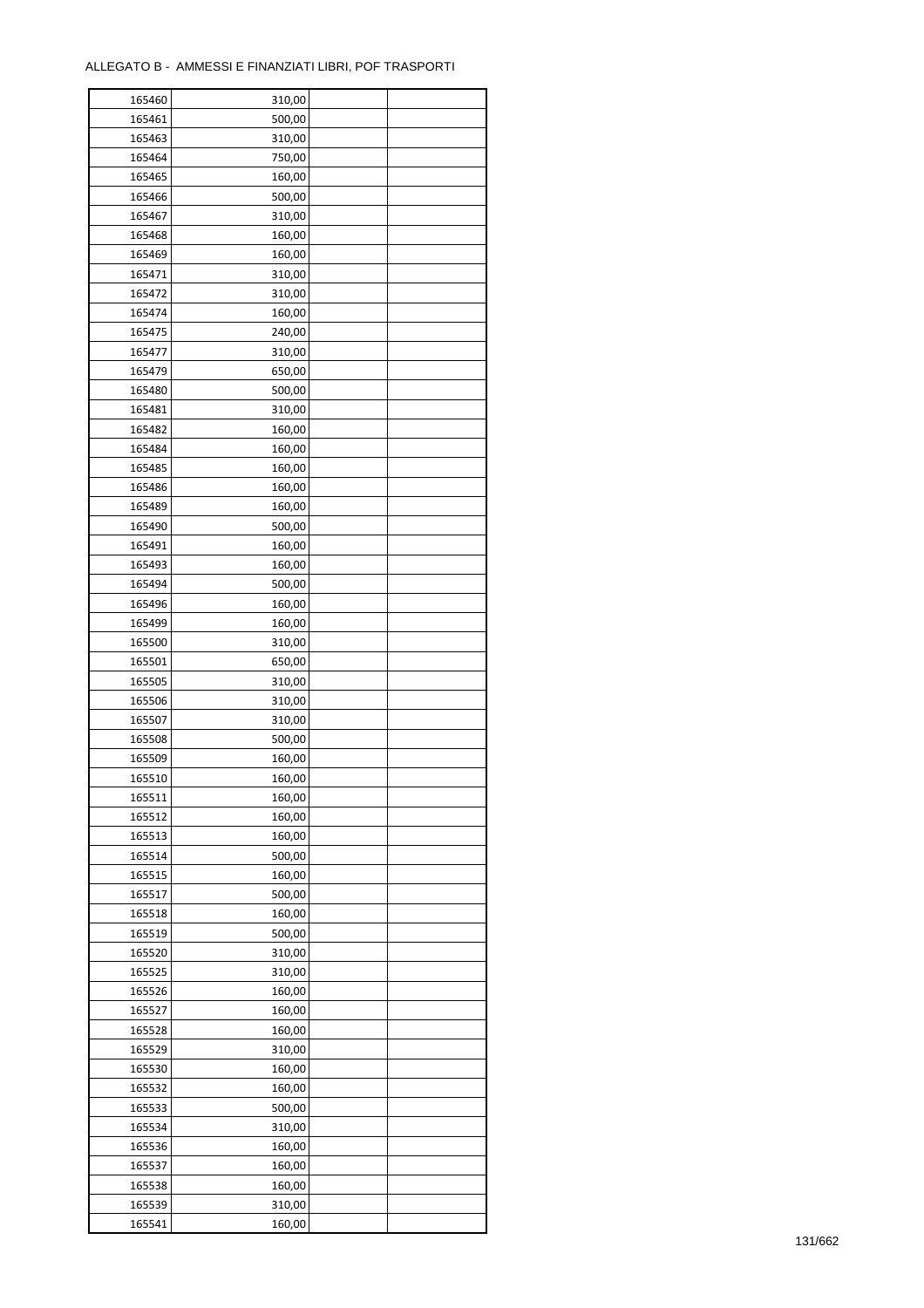| 165542 | 500,00 |  |
|--------|--------|--|
| 165543 | 500,00 |  |
| 165544 | 160,00 |  |
| 165546 | 160,00 |  |
| 165548 | 310,00 |  |
| 165549 | 500,00 |  |
| 165550 | 160,00 |  |
| 165553 | 500,00 |  |
| 165554 | 160,00 |  |
| 165555 | 500,00 |  |
| 165556 | 403,00 |  |
| 165560 | 650,00 |  |
| 165562 | 310,00 |  |
|        |        |  |
| 165563 | 160,00 |  |
| 165564 | 500,00 |  |
| 165566 | 500,00 |  |
| 165568 | 160,00 |  |
| 165570 | 310,00 |  |
| 165572 | 160,00 |  |
| 165578 | 160,00 |  |
| 165580 | 160,00 |  |
| 165581 | 500,00 |  |
| 165582 | 310,00 |  |
| 165586 | 160,00 |  |
| 165587 | 500,00 |  |
| 165588 | 160,00 |  |
| 165589 | 500,00 |  |
| 165592 | 500,00 |  |
| 165596 | 650,00 |  |
| 165598 | 160,00 |  |
| 165599 | 500,00 |  |
| 165600 | 160,00 |  |
| 165601 | 160,00 |  |
| 165602 | 310,00 |  |
| 165603 | 310,00 |  |
| 165604 | 160,00 |  |
| 165605 | 650,00 |  |
| 165606 | 160,00 |  |
| 165607 | 650,00 |  |
| 165608 | 500,00 |  |
| 165609 | 310,00 |  |
| 165617 | 310,00 |  |
| 165619 | 310,00 |  |
| 165621 | 500,00 |  |
| 165622 | 500,00 |  |
| 165624 | 310,00 |  |
| 165632 | 160,00 |  |
| 165634 | 500,00 |  |
| 165635 | 465,00 |  |
| 165637 | 500,00 |  |
| 165638 | 310,00 |  |
| 165639 | 160,00 |  |
| 165644 | 160,00 |  |
| 165646 | 160,00 |  |
| 165647 | 500,00 |  |
| 165648 | 500,00 |  |
| 165649 | 160,00 |  |
| 165650 | 500,00 |  |
| 165651 | 160,00 |  |
|        |        |  |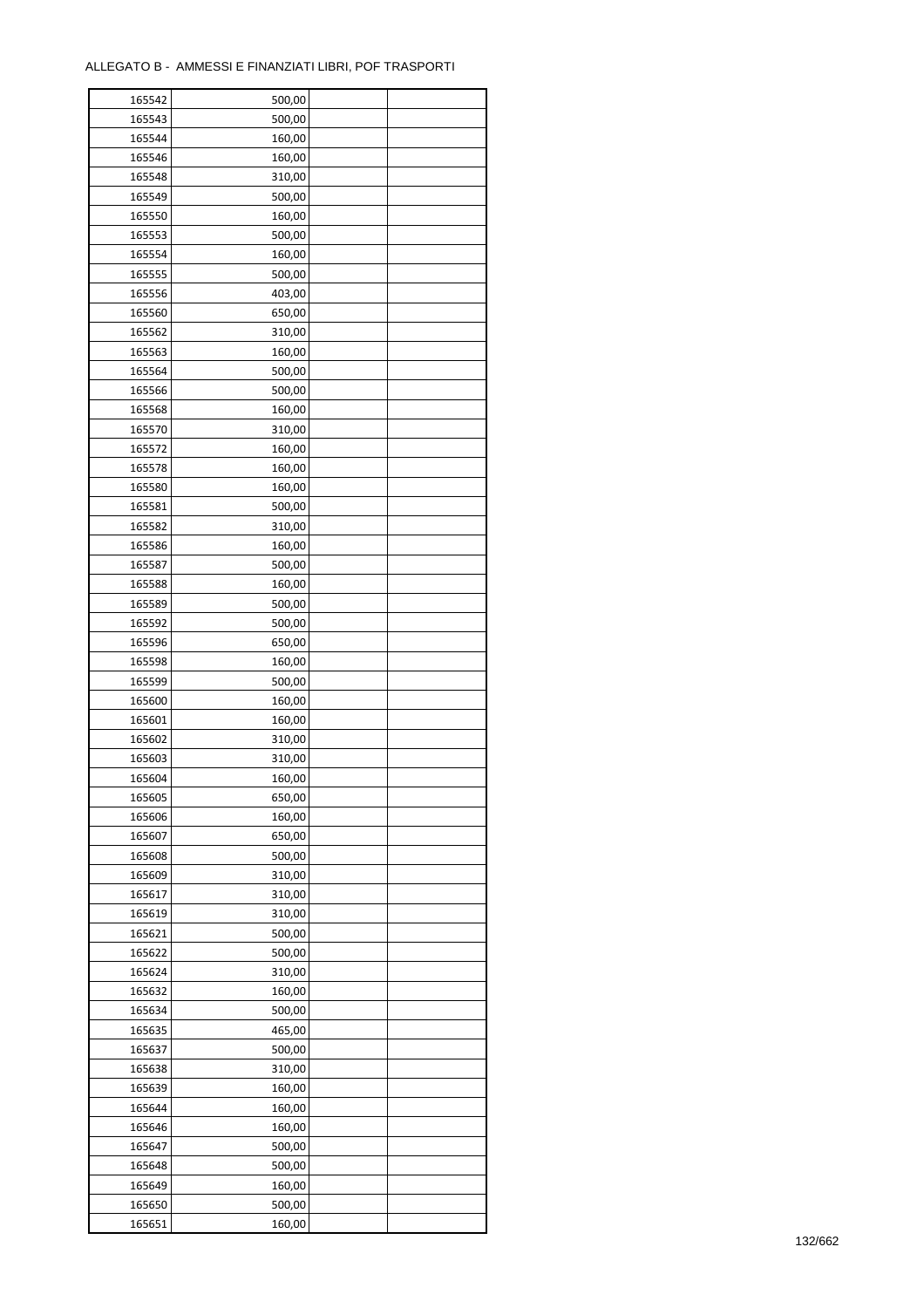| 165652 | 500,00 |  |
|--------|--------|--|
| 165655 | 160,00 |  |
| 165656 | 310,00 |  |
| 165657 | 160,00 |  |
| 165659 | 160,00 |  |
| 165660 | 310,00 |  |
| 165662 | 160,00 |  |
| 165663 | 650,00 |  |
| 165664 | 750,00 |  |
| 165666 | 310,00 |  |
| 165668 | 160,00 |  |
| 165670 | 160,00 |  |
| 165671 | 160,00 |  |
| 165672 | 160,00 |  |
|        |        |  |
| 165673 | 310,00 |  |
| 165675 | 310,00 |  |
| 165677 | 160,00 |  |
| 165680 | 160,00 |  |
| 165683 | 500,00 |  |
| 165685 | 240,00 |  |
| 165688 | 240,00 |  |
| 165689 | 650,00 |  |
| 165692 | 650,00 |  |
| 165694 | 160,00 |  |
| 165695 | 650,00 |  |
| 165696 | 650,00 |  |
| 165697 | 650,00 |  |
| 165698 | 160,00 |  |
| 165699 | 500,00 |  |
| 165700 | 160,00 |  |
| 165701 | 465,00 |  |
| 165702 | 160,00 |  |
| 165703 | 500,00 |  |
| 165704 | 310,00 |  |
| 165705 | 160,00 |  |
| 165708 | 160,00 |  |
| 165709 | 310,00 |  |
| 165711 | 160,00 |  |
| 165712 | 500,00 |  |
| 165713 | 310,00 |  |
| 165714 | 160,00 |  |
| 165715 | 160,00 |  |
| 165716 | 208,00 |  |
| 165718 | 160,00 |  |
|        |        |  |
| 165720 | 160,00 |  |
| 165724 | 310,00 |  |
| 165725 | 500,00 |  |
| 165726 | 310,00 |  |
| 165727 | 500,00 |  |
| 165729 | 310,00 |  |
| 165730 | 310,00 |  |
| 165733 | 160,00 |  |
| 165734 | 650,00 |  |
| 165735 | 500,00 |  |
| 165737 | 160,00 |  |
| 165738 | 500,00 |  |
| 165739 | 500,00 |  |
| 165741 | 160,00 |  |
| 165742 | 500,00 |  |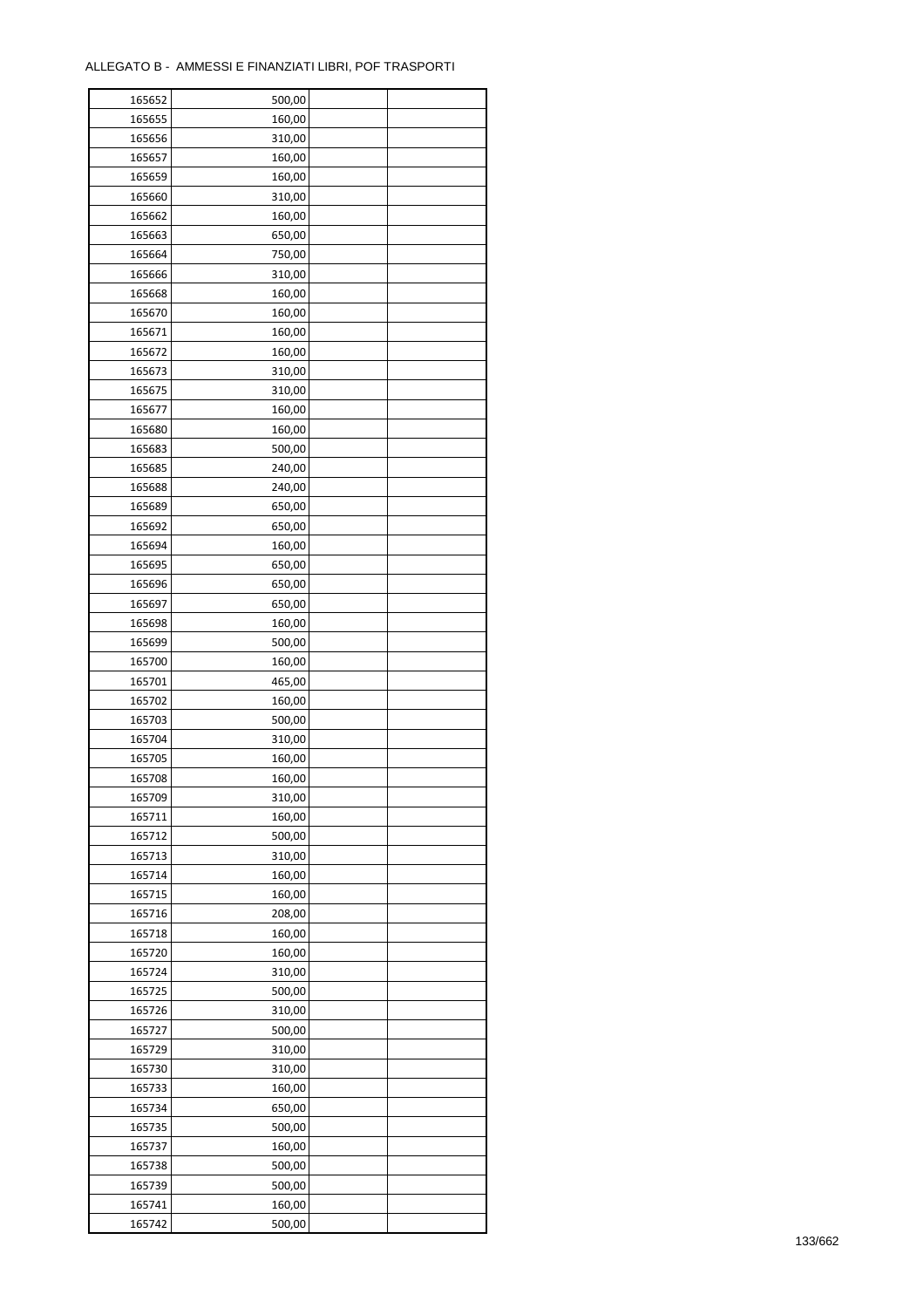| 165743 | 500,00 |  |
|--------|--------|--|
| 165744 | 310,00 |  |
| 165746 | 160,00 |  |
| 165749 | 310,00 |  |
| 165750 | 160,00 |  |
| 165751 | 160,00 |  |
| 165752 | 310,00 |  |
| 165756 | 160,00 |  |
| 165757 | 500,00 |  |
| 165758 | 160,00 |  |
| 165759 | 310,00 |  |
| 165760 | 650,00 |  |
| 165761 | 310,00 |  |
| 165762 |        |  |
|        | 403,00 |  |
| 165763 | 160,00 |  |
| 165764 | 403,00 |  |
| 165766 | 310,00 |  |
| 165767 | 160,00 |  |
| 165769 | 650,00 |  |
| 165770 | 500,00 |  |
| 165771 | 500,00 |  |
| 165772 | 160,00 |  |
| 165775 | 160,00 |  |
| 165777 | 500,00 |  |
| 165778 | 310,00 |  |
| 165779 | 650,00 |  |
| 165780 | 160,00 |  |
| 165781 | 500,00 |  |
| 165782 | 500,00 |  |
| 165783 | 160,00 |  |
| 165784 | 160,00 |  |
| 165785 | 160,00 |  |
| 165786 | 160,00 |  |
| 165788 | 160,00 |  |
| 165789 | 160,00 |  |
| 165790 | 160,00 |  |
| 165791 | 160,00 |  |
| 165792 | 160,00 |  |
| 165796 | 160,00 |  |
|        |        |  |
| 165797 | 160,00 |  |
| 165798 | 160,00 |  |
| 165799 | 310,00 |  |
| 165800 | 160,00 |  |
| 165801 | 310,00 |  |
| 165802 | 310,00 |  |
| 165803 | 310,00 |  |
| 165804 | 160,00 |  |
| 165806 | 310,00 |  |
| 165807 | 160,00 |  |
| 165808 | 310,00 |  |
| 165810 | 160,00 |  |
| 165811 | 310,00 |  |
| 165812 | 310,00 |  |
| 165814 | 160,00 |  |
| 165815 | 160,00 |  |
| 165816 | 160,00 |  |
| 165817 | 160,00 |  |
| 165818 | 160,00 |  |
| 165820 | 650,00 |  |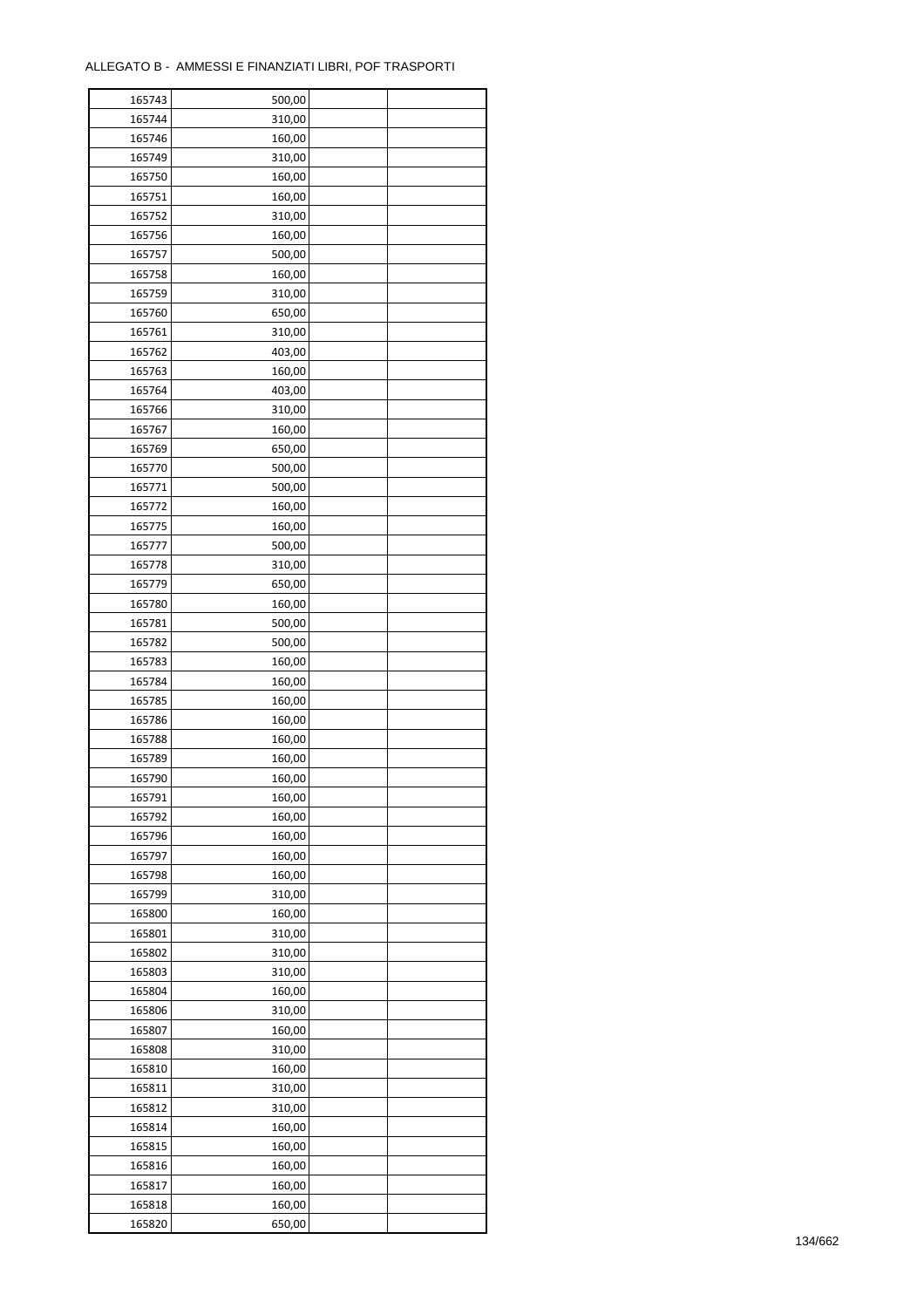| 165821 | 310,00 |  |
|--------|--------|--|
| 165822 | 160,00 |  |
| 165823 | 500,00 |  |
| 165824 | 160,00 |  |
| 165825 | 310,00 |  |
| 165826 | 160,00 |  |
| 165827 | 310,00 |  |
| 165828 | 310,00 |  |
|        |        |  |
| 165830 | 500,00 |  |
| 165831 | 650,00 |  |
| 165832 | 160,00 |  |
| 165833 | 500,00 |  |
| 165838 | 310,00 |  |
| 165839 | 500,00 |  |
| 165841 | 310,00 |  |
| 165842 | 403,00 |  |
| 165843 | 650,00 |  |
| 165845 | 310,00 |  |
| 165846 | 310,00 |  |
| 165847 | 160,00 |  |
| 165848 | 160,00 |  |
| 165849 | 160,00 |  |
| 165850 | 310,00 |  |
| 165851 | 403,00 |  |
| 165854 | 500,00 |  |
| 165855 | 310,00 |  |
| 165856 | 160,00 |  |
| 165859 | 160,00 |  |
| 165860 | 160,00 |  |
| 165861 | 160,00 |  |
|        | 160,00 |  |
| 165862 |        |  |
| 165863 | 310,00 |  |
| 165866 | 160,00 |  |
| 165867 | 465,00 |  |
| 165868 | 310,00 |  |
| 165869 | 500,00 |  |
| 165871 | 650,00 |  |
| 165872 | 500,00 |  |
| 165873 | 500,00 |  |
| 165874 | 500,00 |  |
| 165877 | 310,00 |  |
| 165879 | 500,00 |  |
| 165880 | 160,00 |  |
| 165881 | 310,00 |  |
| 165882 | 160,00 |  |
| 165884 | 160,00 |  |
| 165885 | 160,00 |  |
| 165886 | 310,00 |  |
| 165887 | 500,00 |  |
| 165888 | 500,00 |  |
| 165889 | 160,00 |  |
| 165890 | 500,00 |  |
| 165891 | 310,00 |  |
|        |        |  |
| 165893 | 160,00 |  |
| 165894 | 160,00 |  |
| 165896 | 310,00 |  |
| 165897 | 240,00 |  |
| 165899 | 500,00 |  |
| 165900 | 160,00 |  |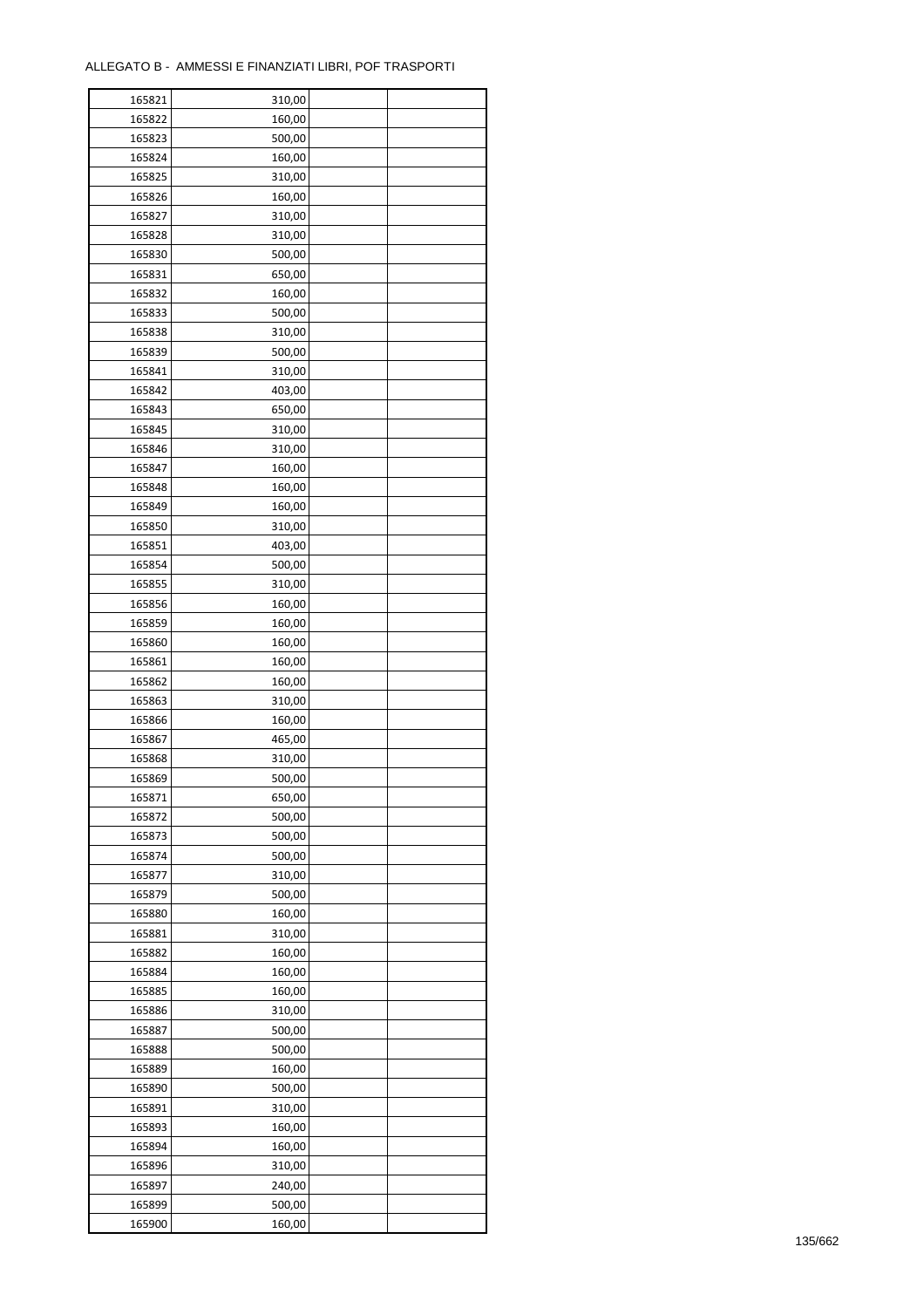| 165901           | 160,00 |  |
|------------------|--------|--|
| 165903           | 500,00 |  |
| 165904           | 310,00 |  |
| 165905           | 310,00 |  |
| 165908           | 310,00 |  |
| 165909           | 500,00 |  |
| 165910           | 500,00 |  |
| 165912           | 650,00 |  |
| 165913           | 160,00 |  |
| 165916           | 500,00 |  |
| 165918           | 160,00 |  |
| 165919           | 500,00 |  |
| 165920           | 403,00 |  |
| 165921           | 650,00 |  |
| 165922           | 160,00 |  |
|                  |        |  |
| 165923<br>165925 | 500,00 |  |
|                  | 500,00 |  |
| 165926           | 160,00 |  |
| 165927           | 160,00 |  |
| 165928           | 160,00 |  |
| 165929           | 310,00 |  |
| 165930           | 500,00 |  |
| 165931           | 500,00 |  |
| 165932           | 160,00 |  |
| 165933           | 310,00 |  |
| 165934           | 310,00 |  |
| 165935           | 160,00 |  |
| 165936           | 310,00 |  |
| 165939           | 160,00 |  |
| 165942           | 310,00 |  |
| 165943           | 465,00 |  |
| 165944           | 310,00 |  |
| 165945           | 500,00 |  |
| 165946           | 650,00 |  |
| 165947           | 650,00 |  |
| 165948           | 500,00 |  |
| 165949           | 310,00 |  |
| 165951           | 160,00 |  |
| 165952           | 500,00 |  |
| 165953           | 160,00 |  |
| 165954           | 160,00 |  |
| 165955           | 500,00 |  |
| 165956           | 160,00 |  |
| 165957           | 160,00 |  |
| 165958           | 500,00 |  |
| 165959           | 403,00 |  |
| 165961           | 310,00 |  |
| 165962           | 160,00 |  |
| 165965           | 310,00 |  |
| 165966           | 500,00 |  |
| 165967           | 500,00 |  |
| 165968           | 160,00 |  |
| 165969           | 310,00 |  |
| 165970           | 500,00 |  |
| 165971           | 500,00 |  |
| 165972           | 650,00 |  |
| 165973           | 160,00 |  |
| 165974           | 650,00 |  |
| 165976           | 500,00 |  |
|                  |        |  |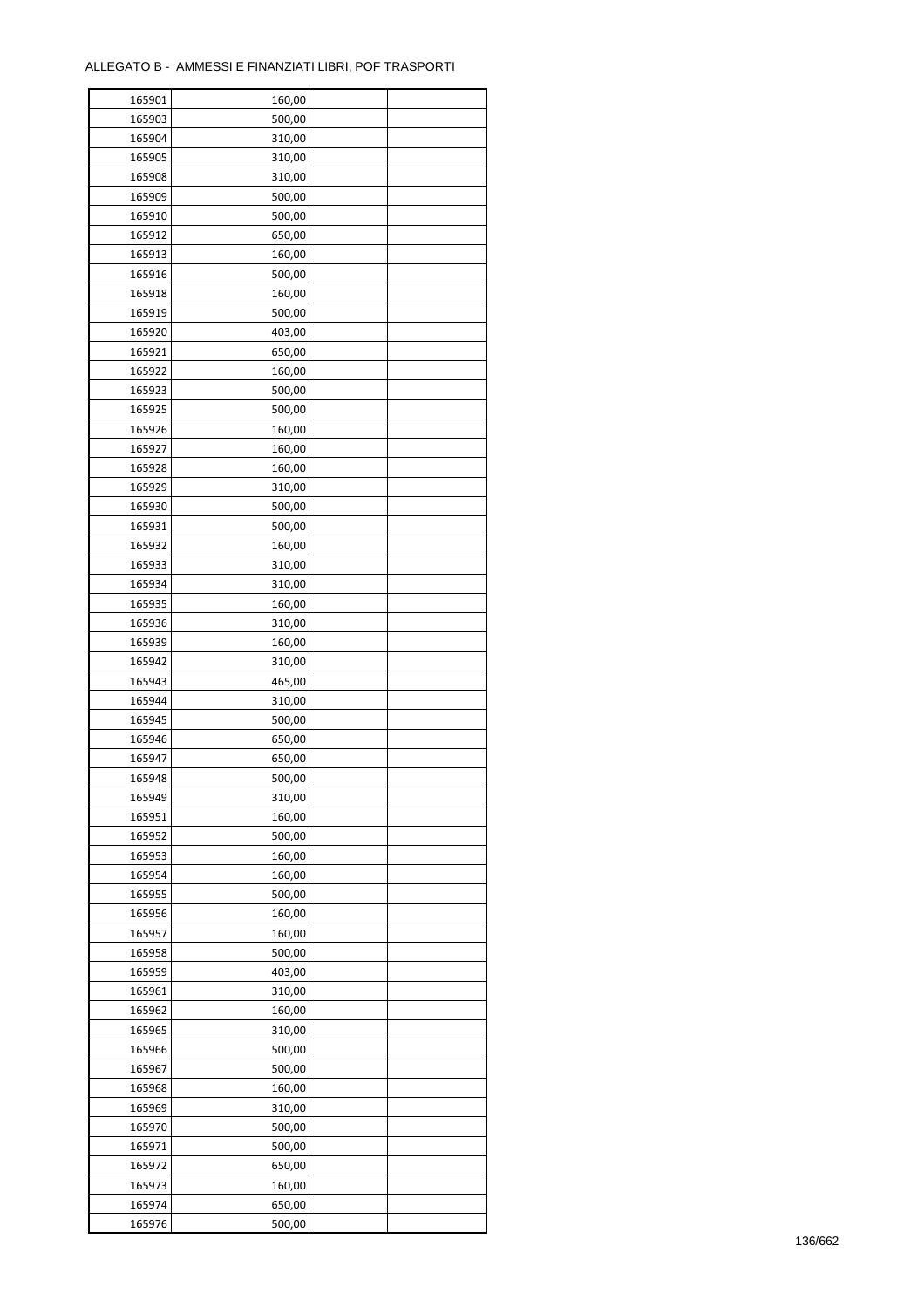| 165977 | 160,00 |  |
|--------|--------|--|
| 165978 | 310,00 |  |
| 165980 | 500,00 |  |
| 165983 | 160,00 |  |
| 165984 | 650,00 |  |
| 165985 | 403,00 |  |
| 165986 | 500,00 |  |
| 165987 | 160,00 |  |
|        |        |  |
| 165988 | 310,00 |  |
| 165989 | 310,00 |  |
| 165992 | 500,00 |  |
| 165993 | 310,00 |  |
| 165997 | 160,00 |  |
| 165998 | 160,00 |  |
| 166000 | 500,00 |  |
| 166003 | 310,00 |  |
| 166004 | 650,00 |  |
| 166007 | 500,00 |  |
| 166008 | 310,00 |  |
| 166009 | 500,00 |  |
| 166010 | 500,00 |  |
| 166011 | 160,00 |  |
| 166012 | 160,00 |  |
| 166013 | 160,00 |  |
| 166014 | 160,00 |  |
| 166015 | 160,00 |  |
| 166018 |        |  |
|        | 160,00 |  |
| 166020 | 160,00 |  |
| 166022 | 650,00 |  |
| 166023 | 650,00 |  |
| 166024 | 500,00 |  |
| 166026 | 310,00 |  |
| 166028 | 310,00 |  |
| 166030 | 500,00 |  |
| 166031 | 160,00 |  |
| 166035 | 310,00 |  |
| 166037 | 500,00 |  |
| 166038 | 310,00 |  |
| 166040 | 500,00 |  |
| 166041 | 160,00 |  |
| 166042 | 500,00 |  |
| 166044 | 160,00 |  |
| 166045 | 500,00 |  |
| 166046 | 500,00 |  |
| 166047 | 500,00 |  |
| 166048 | 750,00 |  |
| 166049 | 160,00 |  |
| 166050 | 160,00 |  |
| 166051 | 500,00 |  |
| 166053 | 650,00 |  |
|        |        |  |
| 166055 | 500,00 |  |
| 166057 | 500,00 |  |
| 166059 | 160,00 |  |
| 166060 | 310,00 |  |
| 166063 | 160,00 |  |
| 166064 | 650,00 |  |
| 166066 | 160,00 |  |
| 166068 | 500,00 |  |
| 166069 | 500,00 |  |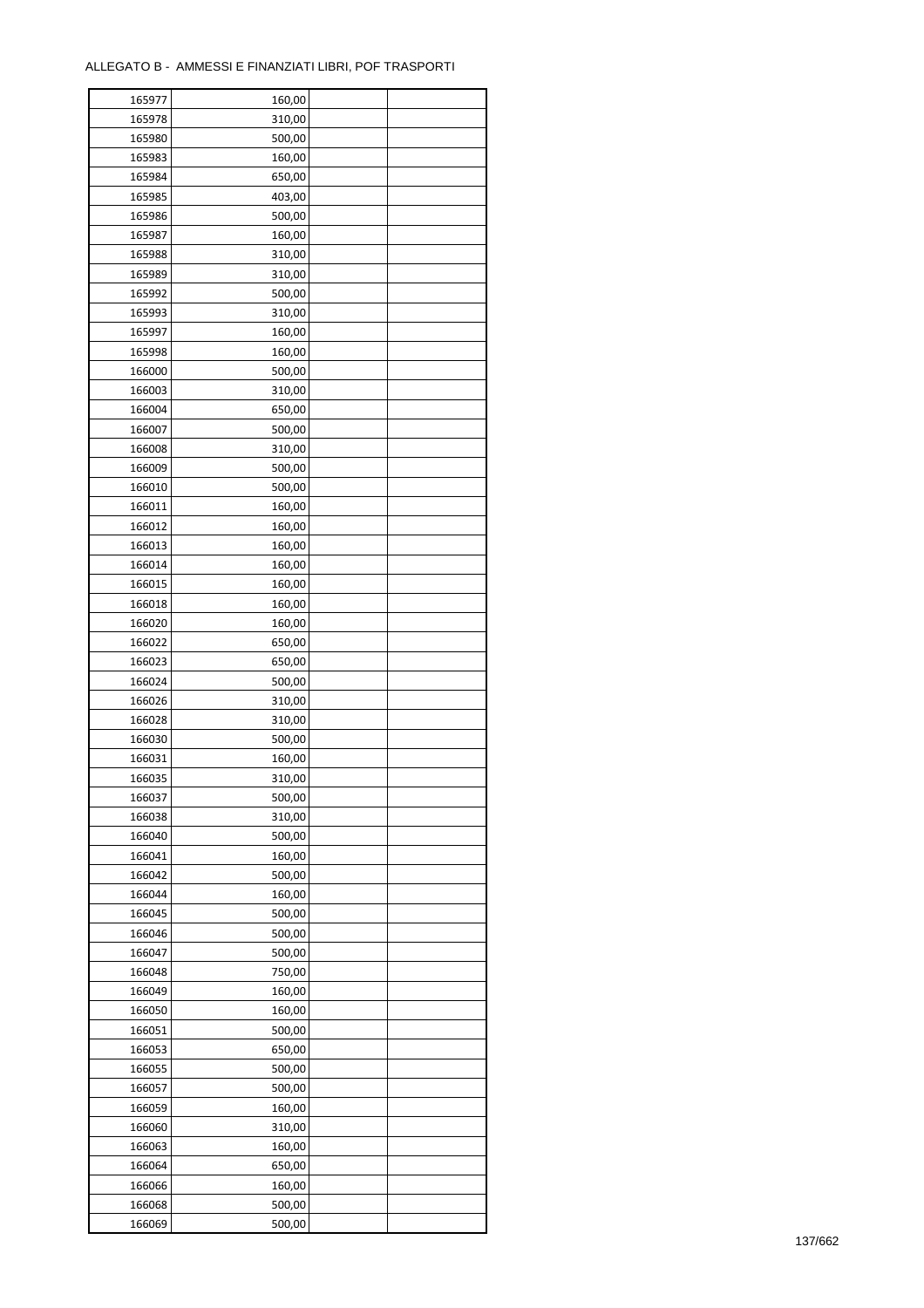| 166070 | 160,00 |  |
|--------|--------|--|
| 166071 | 160,00 |  |
| 166072 | 310,00 |  |
| 166073 | 310,00 |  |
| 166074 | 310,00 |  |
| 166075 | 160,00 |  |
| 166076 | 160,00 |  |
| 166077 | 500,00 |  |
| 166078 | 310,00 |  |
| 166080 | 310,00 |  |
|        |        |  |
| 166081 | 650,00 |  |
| 166082 | 500,00 |  |
| 166083 | 160,00 |  |
| 166084 | 500,00 |  |
| 166085 | 160,00 |  |
| 166086 | 500,00 |  |
| 166087 | 750,00 |  |
| 166089 | 160,00 |  |
| 166090 | 500,00 |  |
| 166091 | 500,00 |  |
| 166092 | 650,00 |  |
| 166093 | 500,00 |  |
| 166094 | 160,00 |  |
| 166095 | 310,00 |  |
| 166096 | 160,00 |  |
| 166097 | 160,00 |  |
| 166098 | 160,00 |  |
| 166099 | 160,00 |  |
| 166101 | 310,00 |  |
|        |        |  |
| 166104 | 310,00 |  |
| 166105 | 500,00 |  |
| 166106 | 310,00 |  |
| 166107 | 310,00 |  |
| 166108 | 160,00 |  |
| 166109 | 500,00 |  |
| 166110 | 160,00 |  |
| 166111 | 160,00 |  |
| 166115 | 160,00 |  |
| 166117 | 310,00 |  |
| 166118 | 500,00 |  |
| 166121 | 160,00 |  |
| 166122 | 650,00 |  |
| 166124 | 403,00 |  |
| 166125 | 310,00 |  |
| 166126 | 160,00 |  |
| 166127 | 208,00 |  |
| 166129 | 240,00 |  |
| 166131 | 500,00 |  |
| 166133 | 160,00 |  |
| 166134 | 160,00 |  |
| 166135 | 160,00 |  |
|        |        |  |
| 166136 | 160,00 |  |
| 166139 | 160,00 |  |
| 166140 | 160,00 |  |
| 166141 | 310,00 |  |
| 166142 | 160,00 |  |
| 166143 | 160,00 |  |
| 166144 | 500,00 |  |
| 166145 | 500,00 |  |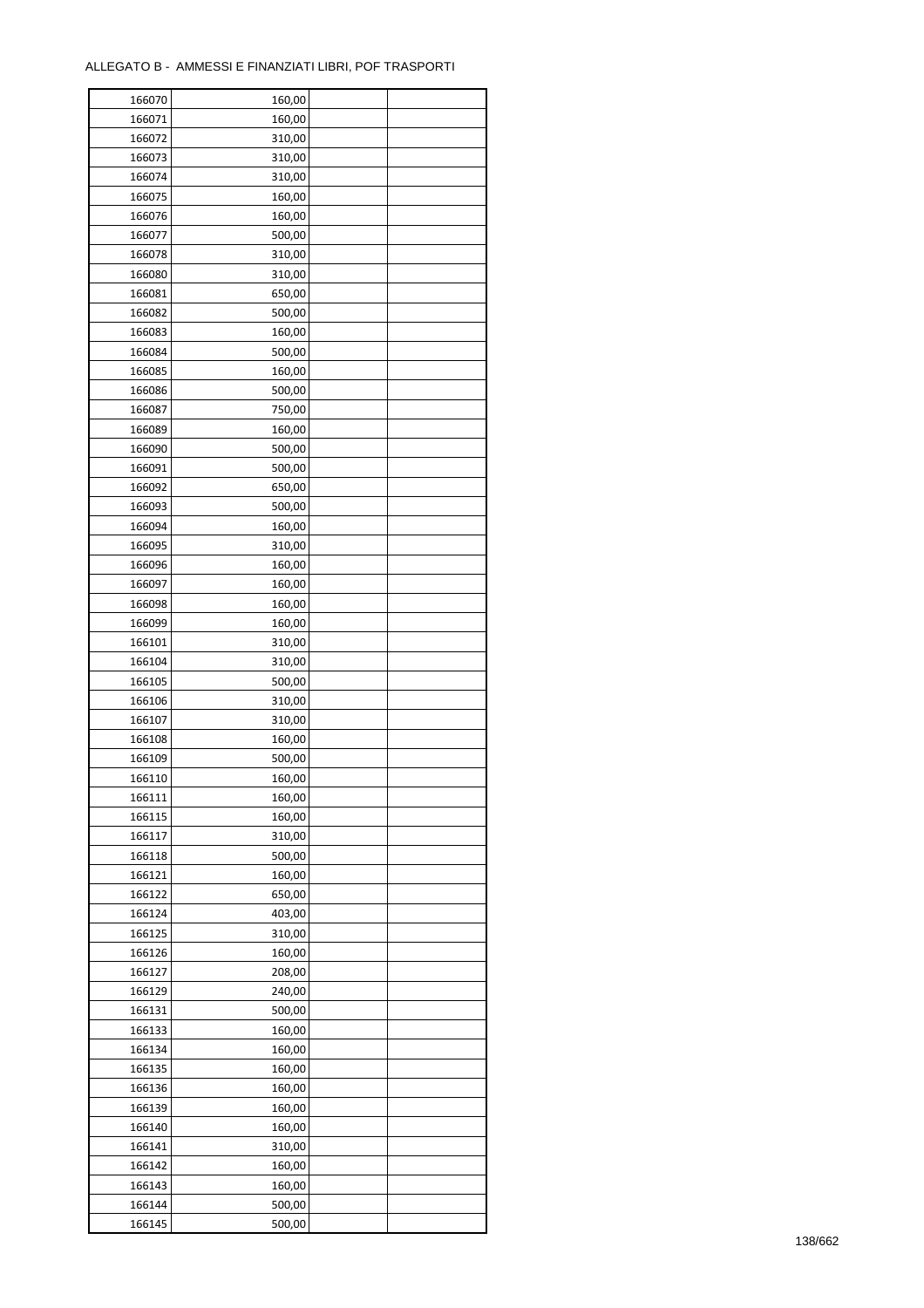| 166148           | 310,00 |  |
|------------------|--------|--|
| 166149           | 500,00 |  |
| 166152           | 240,00 |  |
| 166155           | 160,00 |  |
| 166157           | 160,00 |  |
| 166159           | 500,00 |  |
| 166160           | 160,00 |  |
| 166162           | 500,00 |  |
| 166163           | 500,00 |  |
|                  | 650,00 |  |
| 166165<br>166168 | 500,00 |  |
|                  |        |  |
| 166169           | 160,00 |  |
| 166170           | 500,00 |  |
| 166171           | 160,00 |  |
| 166172           | 160,00 |  |
| 166173           | 160,00 |  |
| 166174           | 310,00 |  |
| 166175           | 500,00 |  |
| 166179           | 500,00 |  |
| 166180           | 160,00 |  |
| 166182           | 650,00 |  |
| 166183           | 750,00 |  |
| 166184           | 160,00 |  |
| 166185           | 160,00 |  |
| 166186           | 500,00 |  |
| 166187           | 160,00 |  |
| 166188           | 160,00 |  |
| 166189           | 500,00 |  |
| 166190           | 500,00 |  |
|                  |        |  |
| 166191           | 160,00 |  |
| 166192           | 500,00 |  |
| 166193           | 310,00 |  |
| 166194           | 650,00 |  |
| 166195           | 160,00 |  |
| 166196           | 310,00 |  |
| 166198           | 160,00 |  |
| 166199           | 310,00 |  |
| 166200           | 310,00 |  |
| 166202           | 465,00 |  |
| 166204           | 160,00 |  |
| 166206           | 500,00 |  |
| 166207           | 160,00 |  |
| 166208           | 310,00 |  |
| 166210           | 160,00 |  |
| 166217           | 500,00 |  |
| 166220           | 500,00 |  |
| 166226           | 310,00 |  |
| 166230           | 500,00 |  |
| 166233           | 310,00 |  |
| 166237           | 310,00 |  |
|                  |        |  |
| 166238           | 500,00 |  |
| 166239           | 500,00 |  |
| 166241           | 310,00 |  |
| 166242           | 160,00 |  |
| 166245           | 160,00 |  |
| 166246           | 500,00 |  |
| 166247           | 160,00 |  |
| 166248           | 403,00 |  |
| 166250           | 500,00 |  |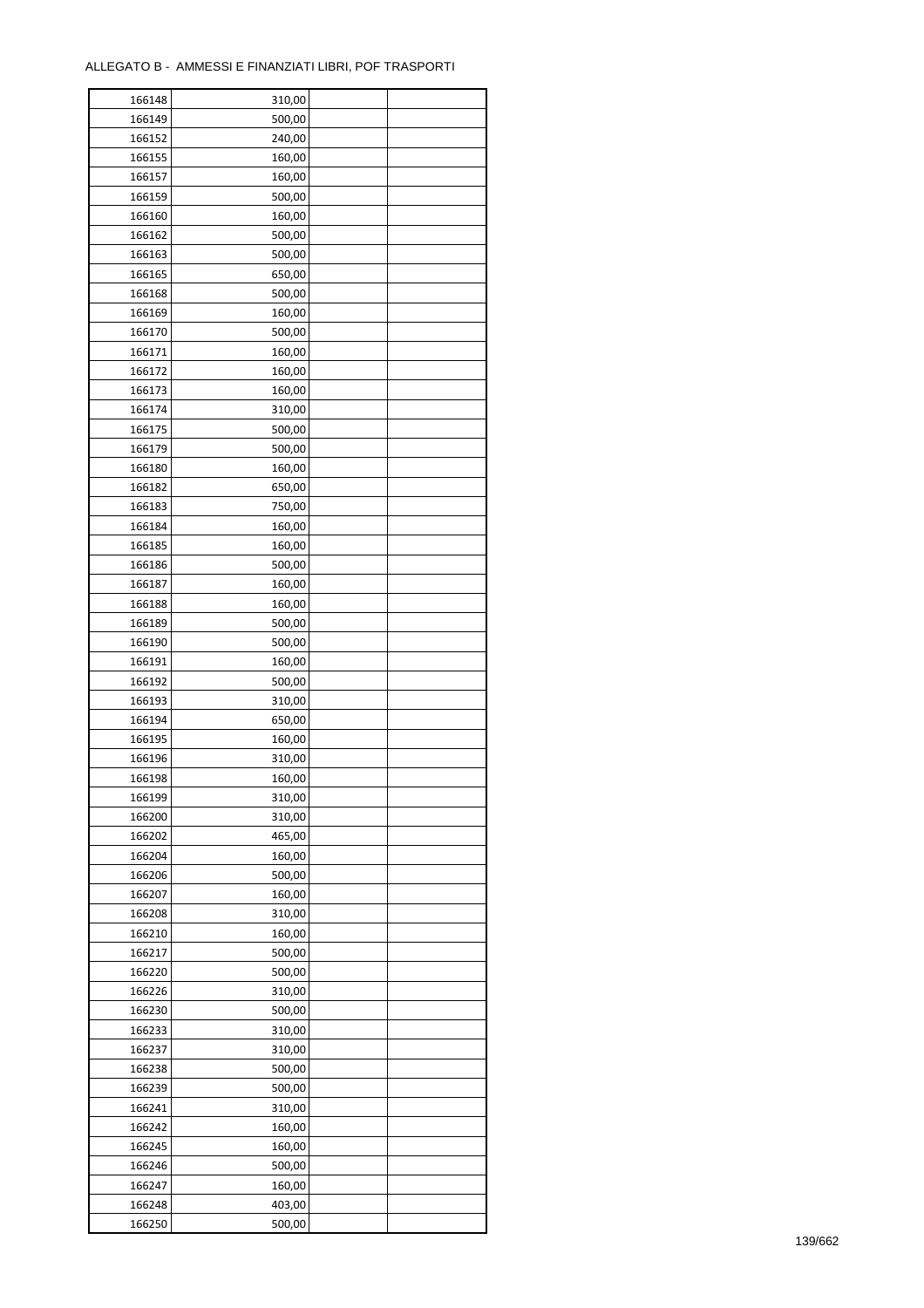| 166251 | 160,00           |  |
|--------|------------------|--|
| 166252 | 500,00           |  |
| 166253 | 310,00           |  |
| 166254 | 160,00           |  |
| 166255 | 500,00           |  |
| 166256 | 500,00           |  |
| 166260 | 500,00           |  |
| 166261 | 310,00           |  |
| 166262 | 310,00           |  |
| 166263 | 500,00           |  |
| 166267 | 160,00           |  |
| 166268 | 310,00           |  |
| 166269 | 310,00           |  |
| 166270 | 750,00           |  |
| 166271 | 500,00           |  |
|        |                  |  |
| 166276 | 750,00<br>310,00 |  |
| 166278 |                  |  |
| 166279 | 310,00           |  |
| 166280 | 500,00           |  |
| 166281 | 240,00           |  |
| 166282 | 160,00           |  |
| 166283 | 500,00           |  |
| 166284 | 310,00           |  |
| 166285 | 160,00           |  |
| 166286 | 310,00           |  |
| 166288 | 310,00           |  |
| 166289 | 403,00           |  |
| 166292 | 500,00           |  |
| 166293 | 500,00           |  |
| 166294 | 310,00           |  |
| 166296 | 650,00           |  |
| 166298 | 310,00           |  |
| 166300 | 310,00           |  |
| 166302 | 310,00           |  |
| 166303 | 500,00           |  |
| 166305 | 310,00           |  |
| 166306 | 500,00           |  |
| 166308 | 160,00           |  |
| 166311 | 310,00           |  |
| 166313 | 310,00           |  |
| 166314 | 500,00           |  |
| 166315 | 160,00           |  |
| 166317 | 310,00           |  |
| 166318 | 310,00           |  |
| 166319 | 160,00           |  |
| 166322 | 160,00           |  |
| 166323 | 500,00           |  |
| 166324 | 310,00           |  |
| 166325 | 160,00           |  |
| 166326 | 160,00           |  |
| 166327 | 650,00           |  |
| 166329 | 160,00           |  |
| 166330 | 160,00           |  |
|        |                  |  |
| 166331 | 310,00           |  |
| 166332 | 160,00           |  |
| 166333 | 160,00           |  |
| 166335 | 160,00           |  |
| 166337 | 160,00           |  |
| 166340 | 310,00           |  |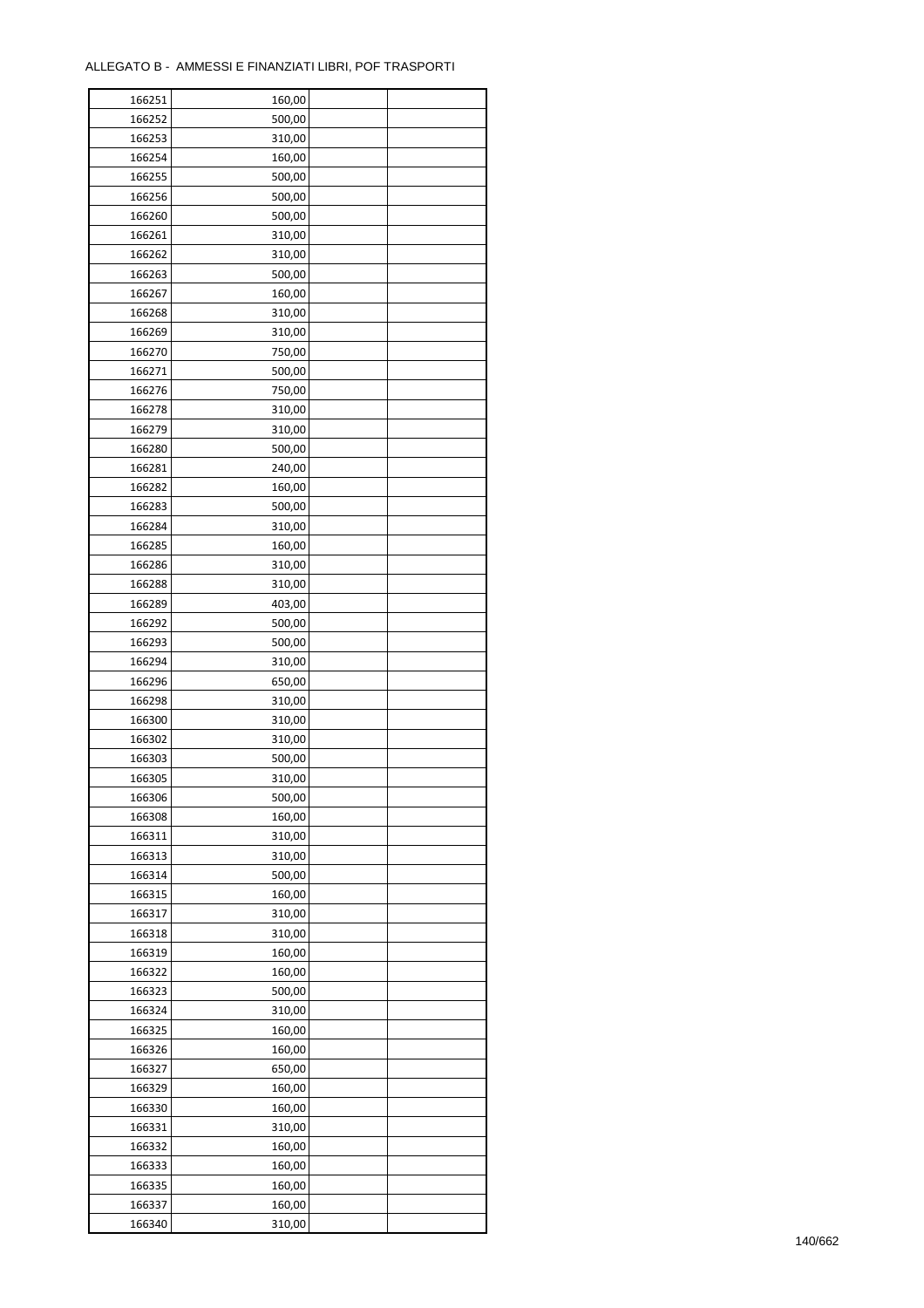| 166341 | 160,00 |  |
|--------|--------|--|
| 166342 | 160,00 |  |
| 166345 | 160,00 |  |
| 166346 | 310,00 |  |
| 166349 | 500,00 |  |
| 166350 | 310,00 |  |
| 166351 | 160,00 |  |
| 166352 | 310,00 |  |
| 166354 | 160,00 |  |
| 166355 | 310,00 |  |
| 166359 | 500,00 |  |
| 166360 | 160,00 |  |
| 166362 | 500,00 |  |
|        |        |  |
| 166363 | 310,00 |  |
| 166364 | 500,00 |  |
| 166366 | 500,00 |  |
| 166371 | 310,00 |  |
| 166372 | 500,00 |  |
| 166373 | 500,00 |  |
| 166374 | 500,00 |  |
| 166375 | 160,00 |  |
| 166376 | 310,00 |  |
| 166377 | 500,00 |  |
| 166379 | 750,00 |  |
| 166380 | 650,00 |  |
| 166381 | 310,00 |  |
| 166382 | 310,00 |  |
| 166385 | 310,00 |  |
| 166386 | 500,00 |  |
| 166389 | 500,00 |  |
| 166390 | 160,00 |  |
| 166391 | 310,00 |  |
| 166392 | 310,00 |  |
| 166393 | 650,00 |  |
| 166394 | 310,00 |  |
| 166395 | 650,00 |  |
| 166398 | 160,00 |  |
| 166399 | 500,00 |  |
| 166401 | 310,00 |  |
| 166402 | 160,00 |  |
| 166403 | 160,00 |  |
| 166405 | 160,00 |  |
| 166406 | 160,00 |  |
| 166409 | 310,00 |  |
| 166410 | 500,00 |  |
| 166411 | 160,00 |  |
| 166412 | 160,00 |  |
| 166413 | 500,00 |  |
| 166414 | 160,00 |  |
| 166415 | 500,00 |  |
| 166416 | 310,00 |  |
| 166417 | 500,00 |  |
| 166419 | 160,00 |  |
| 166420 | 650,00 |  |
| 166422 | 500,00 |  |
| 166424 | 240,00 |  |
| 166425 | 500,00 |  |
|        |        |  |
| 166427 | 310,00 |  |
| 166428 | 160,00 |  |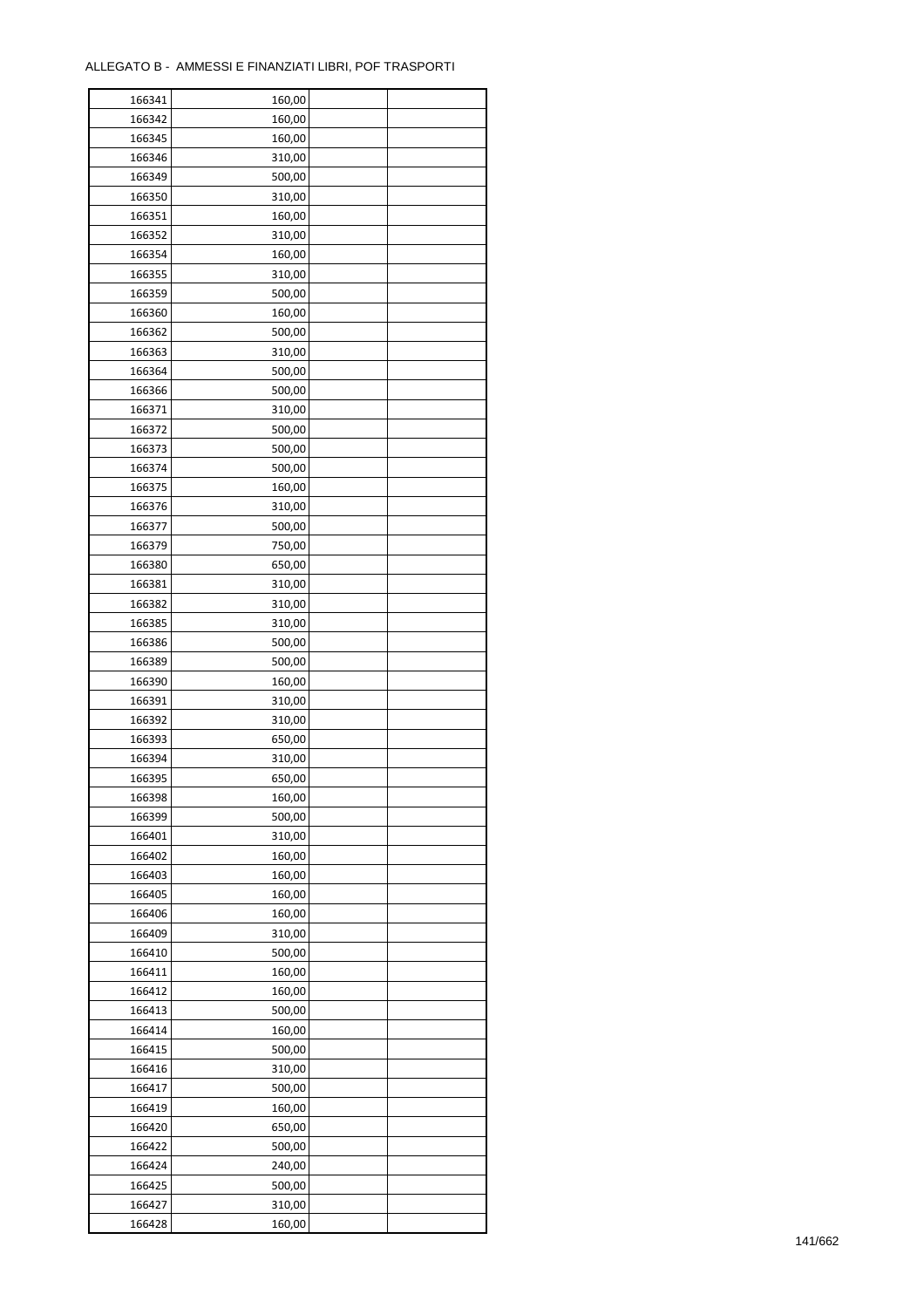| 166429 | 160,00 |  |
|--------|--------|--|
| 166430 | 160,00 |  |
| 166431 | 160,00 |  |
| 166432 | 500,00 |  |
| 166433 | 500,00 |  |
| 166434 | 650,00 |  |
| 166436 | 160,00 |  |
| 166437 | 160,00 |  |
|        |        |  |
| 166439 | 310,00 |  |
| 166442 | 310,00 |  |
| 166443 | 650,00 |  |
| 166444 | 310,00 |  |
| 166446 | 160,00 |  |
| 166447 | 650,00 |  |
| 166448 | 500,00 |  |
| 166449 | 650,00 |  |
| 166452 | 160,00 |  |
| 166453 | 310,00 |  |
| 166454 | 500,00 |  |
| 166456 | 160,00 |  |
| 166457 | 160,00 |  |
| 166459 | 160,00 |  |
| 166460 | 500,00 |  |
| 166461 | 310,00 |  |
| 166462 | 160,00 |  |
| 166464 | 310,00 |  |
| 166465 | 500,00 |  |
|        |        |  |
| 166466 | 650,00 |  |
| 166472 | 650,00 |  |
| 166473 | 500,00 |  |
| 166475 | 500,00 |  |
| 166476 | 310,00 |  |
| 166477 | 310,00 |  |
| 166478 | 160,00 |  |
| 166480 | 160,00 |  |
| 166482 | 310,00 |  |
| 166483 | 500,00 |  |
| 166484 | 160,00 |  |
| 166485 | 500,00 |  |
| 166486 | 500,00 |  |
| 166488 | 160,00 |  |
| 166490 | 650,00 |  |
| 166494 | 310,00 |  |
| 166497 | 650,00 |  |
| 166501 | 160,00 |  |
| 166502 | 160,00 |  |
| 166504 | 310,00 |  |
|        |        |  |
| 166505 | 160,00 |  |
| 166509 | 160,00 |  |
| 166512 | 160,00 |  |
| 166518 | 310,00 |  |
| 166520 | 750,00 |  |
| 166522 | 160,00 |  |
| 166524 | 500,00 |  |
| 166525 | 500,00 |  |
| 166529 | 500,00 |  |
| 166530 | 310,00 |  |
| 166531 | 310,00 |  |
| 166532 | 310,00 |  |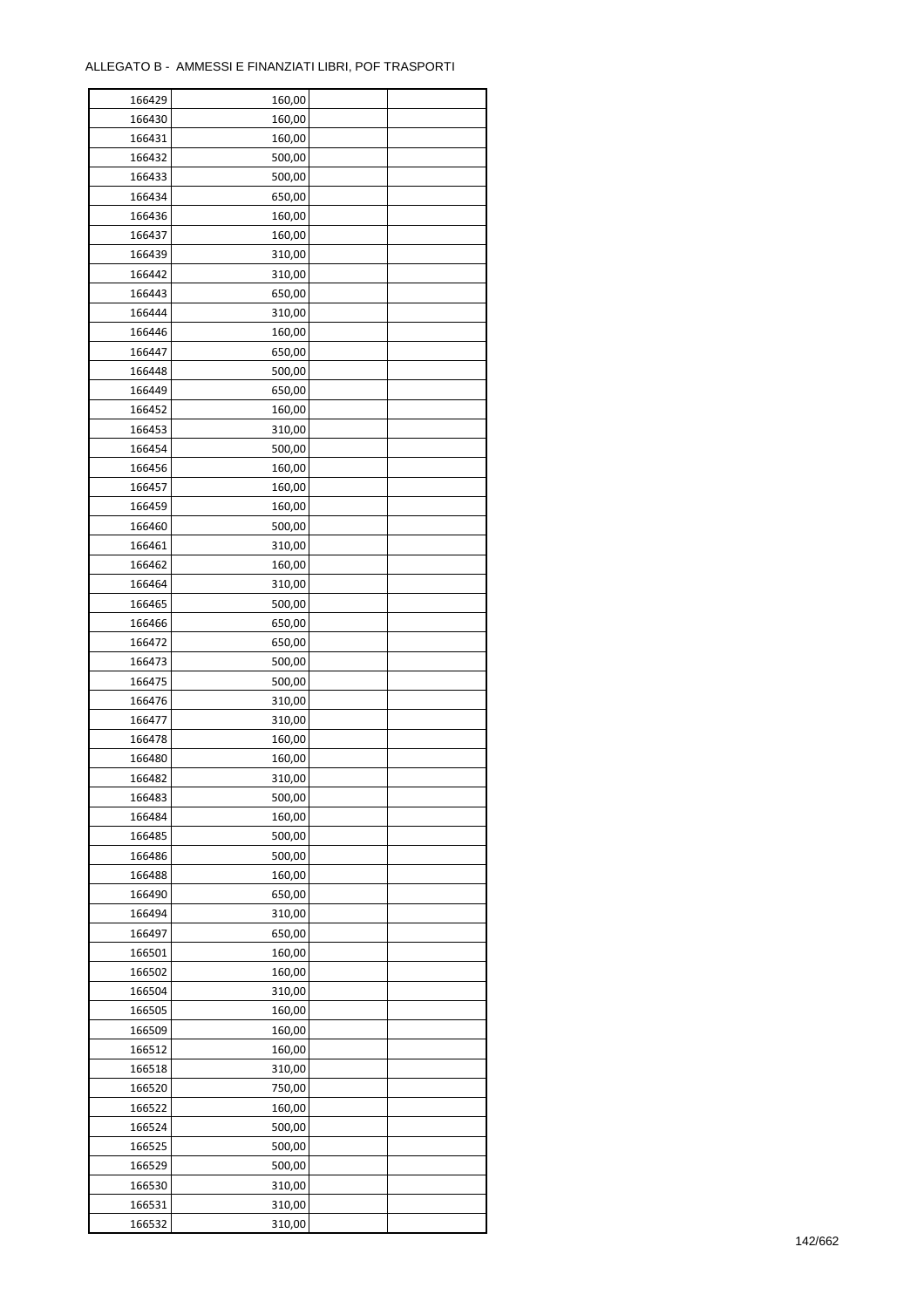| 166535 | 160,00 |  |
|--------|--------|--|
| 166537 | 160,00 |  |
| 166538 | 500,00 |  |
| 166539 | 160,00 |  |
| 166540 | 310,00 |  |
| 166541 | 160,00 |  |
| 166546 | 310,00 |  |
| 166547 | 500,00 |  |
| 166549 |        |  |
|        | 500,00 |  |
| 166550 | 310,00 |  |
| 166551 | 160,00 |  |
| 166556 | 310,00 |  |
| 166559 | 500,00 |  |
| 166561 | 500,00 |  |
| 166562 | 500,00 |  |
| 166563 | 500,00 |  |
| 166564 | 500,00 |  |
| 166568 | 403,00 |  |
| 166569 | 500,00 |  |
| 166571 | 500,00 |  |
| 166574 | 310,00 |  |
| 166579 | 500,00 |  |
| 166585 | 160,00 |  |
| 166587 | 310,00 |  |
| 166591 | 310,00 |  |
| 166592 | 650,00 |  |
| 166599 | 160,00 |  |
|        |        |  |
| 166601 | 310,00 |  |
| 166602 | 500,00 |  |
| 166605 | 500,00 |  |
| 166606 | 500,00 |  |
| 166611 | 310,00 |  |
| 166613 | 310,00 |  |
| 166614 | 160,00 |  |
| 166617 | 160,00 |  |
| 166618 | 310,00 |  |
| 166619 | 403,00 |  |
| 166621 | 160,00 |  |
| 166622 | 310,00 |  |
| 166623 | 500,00 |  |
| 166624 | 650,00 |  |
| 166626 | 650,00 |  |
| 166627 | 500,00 |  |
| 166628 | 650,00 |  |
| 166629 | 160,00 |  |
| 166630 | 160,00 |  |
| 166631 | 650,00 |  |
| 166632 | 310,00 |  |
| 166633 |        |  |
|        | 160,00 |  |
| 166634 | 500,00 |  |
| 166636 | 310,00 |  |
| 166637 | 160,00 |  |
| 166640 | 310,00 |  |
| 166641 | 160,00 |  |
| 166643 | 650,00 |  |
| 166644 | 310,00 |  |
| 166645 | 160,00 |  |
| 166646 | 160,00 |  |
| 166647 | 310,00 |  |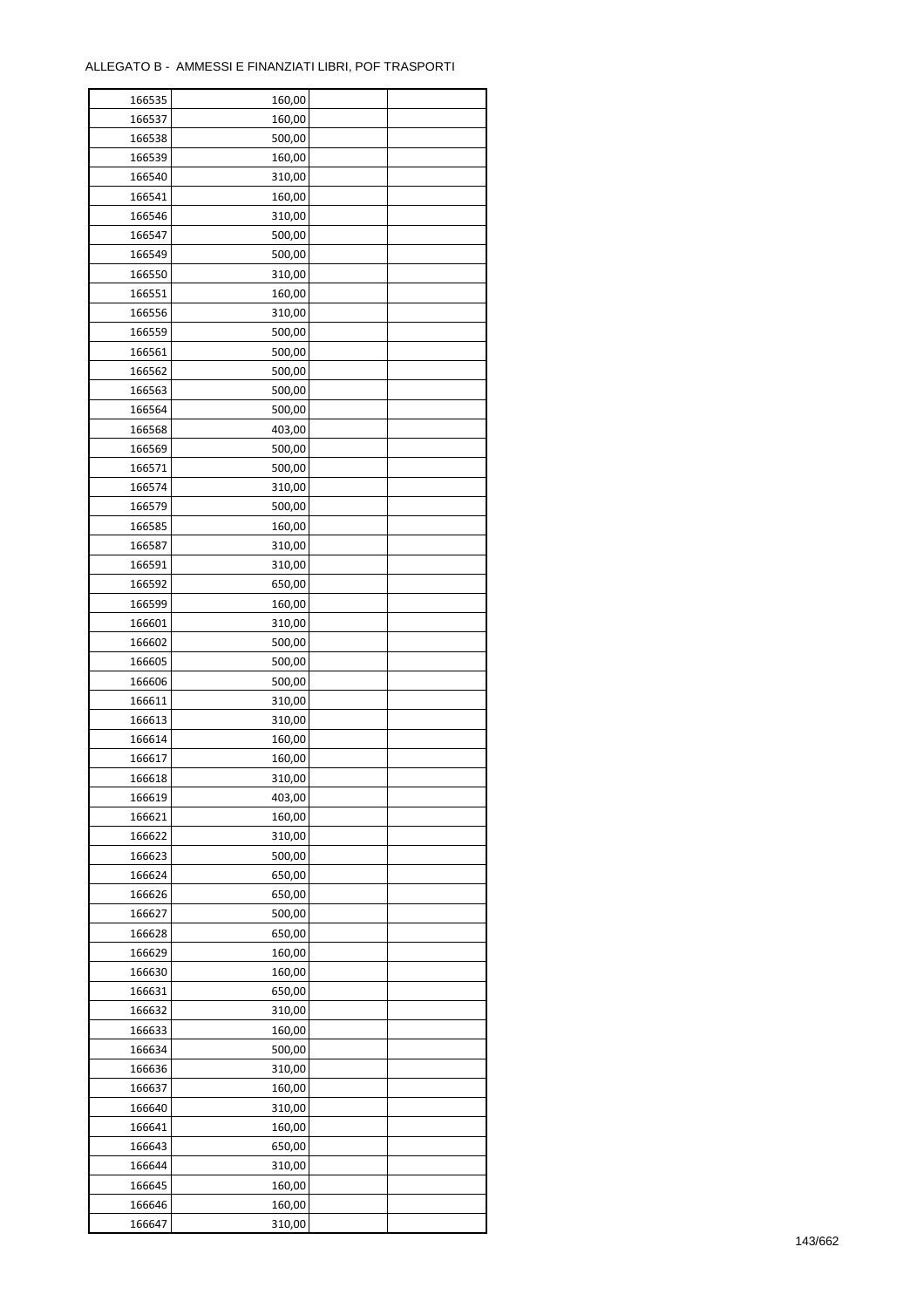| 166648 | 500,00 |  |
|--------|--------|--|
| 166649 | 160,00 |  |
| 166650 | 310,00 |  |
| 166654 | 310,00 |  |
| 166655 | 240,00 |  |
| 166656 | 465,00 |  |
| 166657 | 500,00 |  |
| 166658 | 160,00 |  |
| 166659 | 160,00 |  |
|        |        |  |
| 166664 | 500,00 |  |
| 166665 | 310,00 |  |
| 166666 | 160,00 |  |
| 166668 | 160,00 |  |
| 166669 | 310,00 |  |
| 166670 | 500,00 |  |
| 166671 | 310,00 |  |
| 166674 | 160,00 |  |
| 166675 | 160,00 |  |
| 166677 | 310,00 |  |
| 166678 | 160,00 |  |
| 166681 | 310,00 |  |
| 166682 | 310,00 |  |
| 166684 | 160,00 |  |
| 166685 | 500,00 |  |
| 166687 | 310,00 |  |
| 166688 | 500,00 |  |
| 166690 | 500,00 |  |
| 166691 | 500,00 |  |
| 166692 | 310,00 |  |
| 166693 | 160,00 |  |
|        | 160,00 |  |
| 166696 |        |  |
| 166697 | 310,00 |  |
| 166698 | 160,00 |  |
| 166700 | 160,00 |  |
| 166703 | 310,00 |  |
| 166704 | 160,00 |  |
| 166706 | 310,00 |  |
| 166707 | 310,00 |  |
| 166708 | 310,00 |  |
| 166710 | 500,00 |  |
| 166711 | 500,00 |  |
| 166713 | 160,00 |  |
| 166714 | 310,00 |  |
| 166716 | 160,00 |  |
| 166717 | 160,00 |  |
| 166718 | 750,00 |  |
| 166719 | 310,00 |  |
| 166721 | 160,00 |  |
| 166723 | 310,00 |  |
| 166725 | 650,00 |  |
| 166726 | 500,00 |  |
| 166728 | 160,00 |  |
| 166730 | 160,00 |  |
|        |        |  |
| 166734 | 500,00 |  |
| 166736 | 310,00 |  |
| 166739 | 160,00 |  |
| 166740 | 500,00 |  |
| 166741 | 310,00 |  |
| 166742 | 160,00 |  |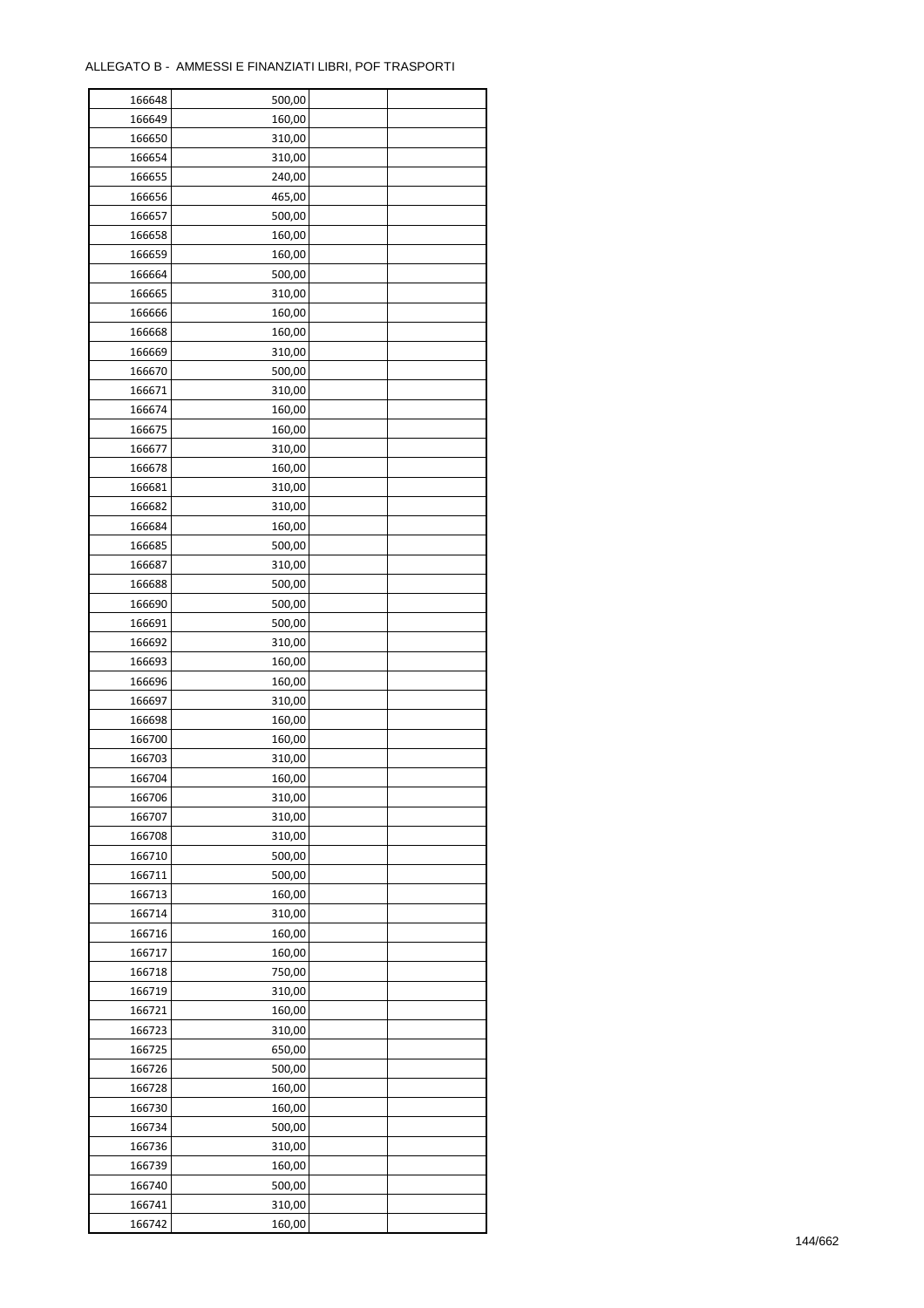| 166743 | 160,00 |  |
|--------|--------|--|
| 166744 | 650,00 |  |
| 166746 | 650,00 |  |
| 166748 | 310,00 |  |
| 166750 | 650,00 |  |
| 166751 | 650,00 |  |
| 166752 | 650,00 |  |
| 166753 | 160,00 |  |
| 166754 | 310,00 |  |
| 166756 | 650,00 |  |
| 166757 | 500,00 |  |
| 166758 | 500,00 |  |
| 166760 | 500,00 |  |
| 166761 | 310,00 |  |
|        |        |  |
| 166763 | 160,00 |  |
| 166764 | 500,00 |  |
| 166765 | 650,00 |  |
| 166766 | 310,00 |  |
| 166767 | 160,00 |  |
| 166768 | 310,00 |  |
| 166769 | 500,00 |  |
| 166771 | 310,00 |  |
| 166772 | 310,00 |  |
| 166773 | 500,00 |  |
| 166774 | 500,00 |  |
| 166775 | 160,00 |  |
| 166776 | 500,00 |  |
| 166777 | 310,00 |  |
| 166778 | 310,00 |  |
| 166779 | 160,00 |  |
| 166780 | 500,00 |  |
| 166781 | 310,00 |  |
| 166783 | 310,00 |  |
| 166785 | 160,00 |  |
| 166787 | 500,00 |  |
| 166788 | 160,00 |  |
| 166790 | 160,00 |  |
| 166791 | 160,00 |  |
| 166792 | 310,00 |  |
| 166793 | 160,00 |  |
| 166794 | 310,00 |  |
| 166795 | 310,00 |  |
| 166796 | 310,00 |  |
| 166797 | 310,00 |  |
| 166798 | 310,00 |  |
| 166799 | 500,00 |  |
| 166800 | 310,00 |  |
| 166801 | 310,00 |  |
| 166804 | 160,00 |  |
| 166806 | 160,00 |  |
| 166810 | 465,00 |  |
| 166811 | 310,00 |  |
| 166812 | 160,00 |  |
|        |        |  |
| 166813 | 310,00 |  |
| 166815 | 650,00 |  |
| 166816 | 310,00 |  |
| 166817 | 160,00 |  |
| 166818 | 500,00 |  |
| 166819 | 160,00 |  |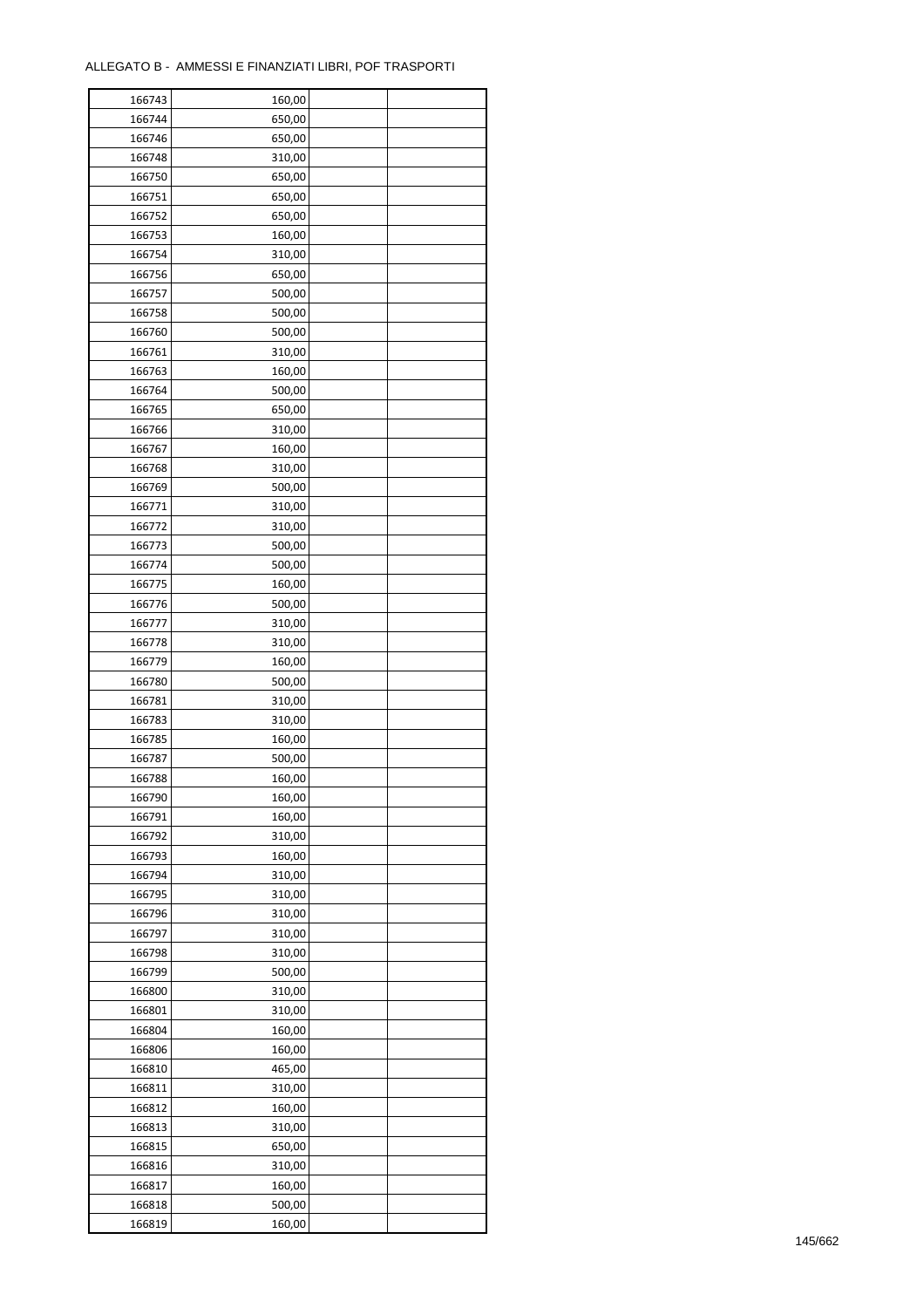| 166820           | 160,00 |  |
|------------------|--------|--|
| 166824           | 160,00 |  |
| 166828           | 500,00 |  |
| 166830           | 310,00 |  |
| 166831           | 208,00 |  |
| 166833           | 310,00 |  |
| 166834           | 650,00 |  |
| 166835           | 310,00 |  |
|                  | 160,00 |  |
| 166836<br>166837 |        |  |
|                  | 160,00 |  |
| 166838           | 650,00 |  |
| 166840           | 310,00 |  |
| 166845           | 160,00 |  |
| 166847           | 160,00 |  |
| 166849           | 160,00 |  |
| 166850           | 310,00 |  |
| 166854           | 160,00 |  |
| 166855           | 650,00 |  |
| 166858           | 310,00 |  |
| 166859           | 160,00 |  |
| 166861           | 310,00 |  |
| 166862           | 500,00 |  |
| 166863           | 310,00 |  |
| 166864           | 500,00 |  |
| 166868           | 310,00 |  |
| 166870           | 160,00 |  |
| 166871           | 160,00 |  |
| 166872           | 650,00 |  |
| 166874           | 500,00 |  |
|                  |        |  |
| 166875           | 160,00 |  |
| 166876           | 500,00 |  |
| 166877           | 310,00 |  |
| 166878           | 500,00 |  |
| 166879           | 160,00 |  |
| 166880           | 160,00 |  |
| 166881           | 500,00 |  |
| 166882           | 310,00 |  |
| 166883           | 310,00 |  |
| 166884           | 650,00 |  |
| 166885           | 160,00 |  |
| 166886           | 310,00 |  |
| 166887           | 500,00 |  |
| 166888           | 500,00 |  |
| 166889           | 500,00 |  |
| 166893           | 650,00 |  |
| 166895           | 160,00 |  |
| 166896           | 310,00 |  |
| 166897           | 160,00 |  |
| 166898           | 160,00 |  |
| 166899           | 650,00 |  |
| 166900           | 160,00 |  |
| 166901           | 240,00 |  |
|                  |        |  |
| 166902           | 160,00 |  |
| 166903           | 500,00 |  |
| 166904           | 650,00 |  |
| 166906           | 310,00 |  |
| 166907           | 160,00 |  |
| 166908           | 500,00 |  |
| 166910           | 500,00 |  |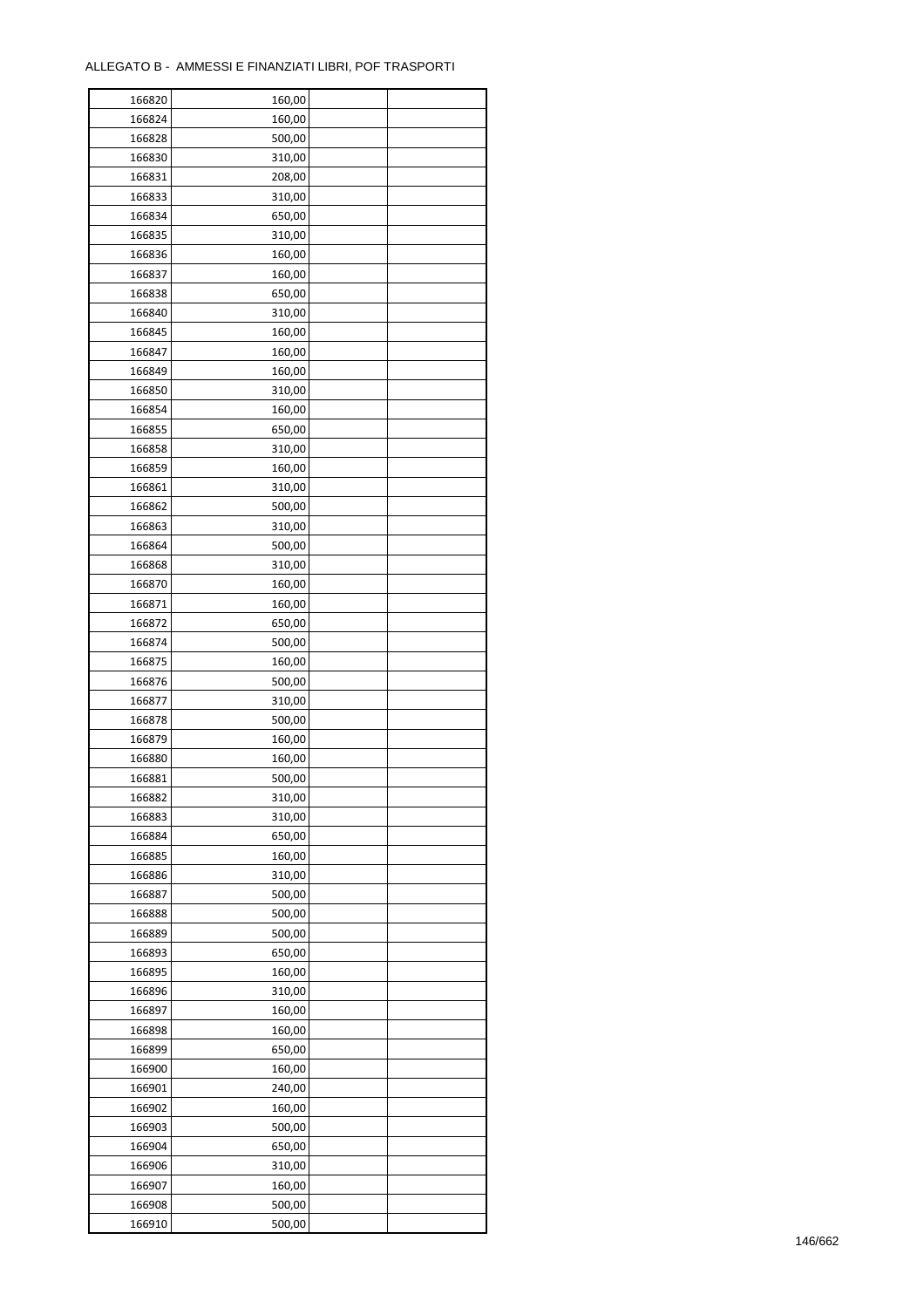| 166912 | 160,00 |  |
|--------|--------|--|
| 166914 | 160,00 |  |
| 166915 | 500,00 |  |
| 166916 | 750,00 |  |
| 166918 | 310,00 |  |
| 166919 | 310,00 |  |
| 166920 | 160,00 |  |
| 166922 | 500,00 |  |
| 166923 | 650,00 |  |
| 166927 | 160,00 |  |
| 166929 | 160,00 |  |
| 166930 | 160,00 |  |
| 166931 | 310,00 |  |
|        |        |  |
| 166932 | 208,00 |  |
| 166933 | 310,00 |  |
| 166935 | 500,00 |  |
| 166936 | 310,00 |  |
| 166938 | 500,00 |  |
| 166942 | 650,00 |  |
| 166946 | 465,00 |  |
| 166947 | 500,00 |  |
| 166948 | 500,00 |  |
| 166949 | 310,00 |  |
| 166950 | 500,00 |  |
| 166952 | 160,00 |  |
| 166953 | 160,00 |  |
| 166955 | 160,00 |  |
| 166957 | 160,00 |  |
| 166958 | 650,00 |  |
| 166961 | 500,00 |  |
| 166962 | 160,00 |  |
| 166964 | 160,00 |  |
| 166965 | 650,00 |  |
| 166966 | 500,00 |  |
| 166968 | 310,00 |  |
| 166970 | 500,00 |  |
| 166971 | 310,00 |  |
| 166973 | 310,00 |  |
| 166974 | 650,00 |  |
| 166975 | 160,00 |  |
| 166976 | 160,00 |  |
| 166977 | 310,00 |  |
| 166978 | 310,00 |  |
| 166979 | 160,00 |  |
| 166982 | 160,00 |  |
| 166983 | 500,00 |  |
| 166984 | 310,00 |  |
| 166986 | 500,00 |  |
| 166987 | 160,00 |  |
| 166988 | 310,00 |  |
| 166989 | 500,00 |  |
| 166990 | 160,00 |  |
| 166994 | 500,00 |  |
| 166995 | 160,00 |  |
| 166996 | 310,00 |  |
| 166997 | 160,00 |  |
| 166998 | 750,00 |  |
| 167001 | 310,00 |  |
|        |        |  |
| 167003 | 500,00 |  |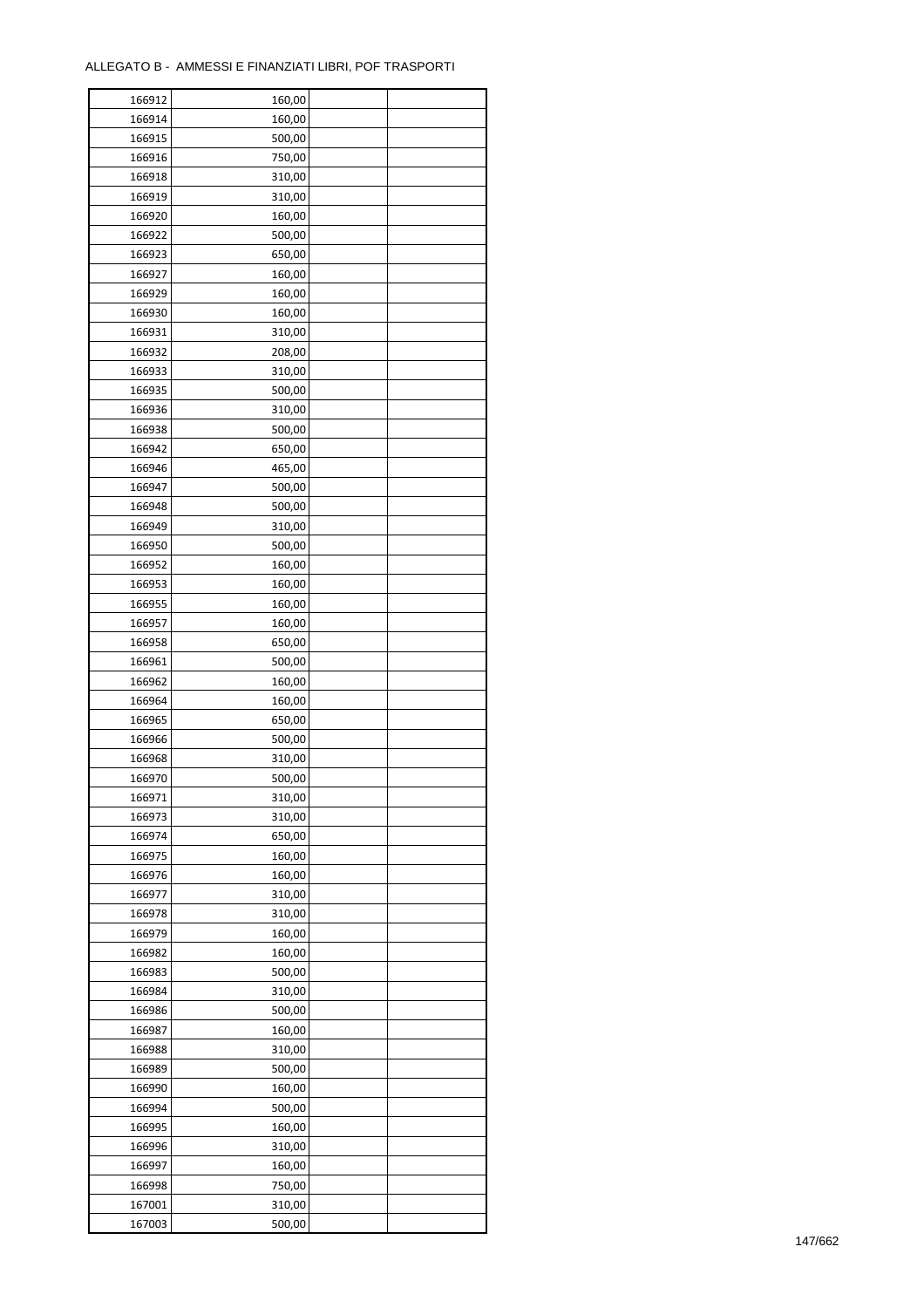| 167004 | 500,00 |  |
|--------|--------|--|
| 167006 | 160,00 |  |
| 167007 | 500,00 |  |
| 167008 | 160,00 |  |
| 167009 | 310,00 |  |
| 167010 | 310,00 |  |
| 167011 | 160,00 |  |
| 167014 | 240,00 |  |
| 167017 | 310,00 |  |
| 167018 | 160,00 |  |
| 167020 | 500,00 |  |
| 167022 | 310,00 |  |
| 167023 | 310,00 |  |
| 167024 |        |  |
|        | 310,00 |  |
| 167027 | 500,00 |  |
| 167028 | 310,00 |  |
| 167030 | 160,00 |  |
| 167031 | 160,00 |  |
| 167032 | 160,00 |  |
| 167033 | 500,00 |  |
| 167035 | 160,00 |  |
| 167036 | 500,00 |  |
| 167037 | 310,00 |  |
| 167038 | 500,00 |  |
| 167039 | 160,00 |  |
| 167040 | 650,00 |  |
| 167041 | 310,00 |  |
| 167042 | 310,00 |  |
| 167046 | 310,00 |  |
| 167047 | 310,00 |  |
| 167049 | 403,00 |  |
| 167051 | 160,00 |  |
| 167052 | 310,00 |  |
| 167053 | 310,00 |  |
| 167054 | 310,00 |  |
| 167055 | 160,00 |  |
| 167056 | 465,00 |  |
| 167057 | 160,00 |  |
| 167058 | 650,00 |  |
| 167059 | 160,00 |  |
| 167060 | 310,00 |  |
| 167062 | 465,00 |  |
| 167063 | 310,00 |  |
| 167065 | 160,00 |  |
| 167066 | 208,00 |  |
| 167068 | 310,00 |  |
| 167069 | 750,00 |  |
| 167070 | 160,00 |  |
| 167071 | 650,00 |  |
| 167072 | 160,00 |  |
| 167073 | 310,00 |  |
| 167074 | 160,00 |  |
| 167075 | 500,00 |  |
| 167077 | 500,00 |  |
| 167078 | 650,00 |  |
|        |        |  |
| 167079 | 160,00 |  |
| 167080 | 160,00 |  |
| 167081 | 310,00 |  |
| 167082 | 160,00 |  |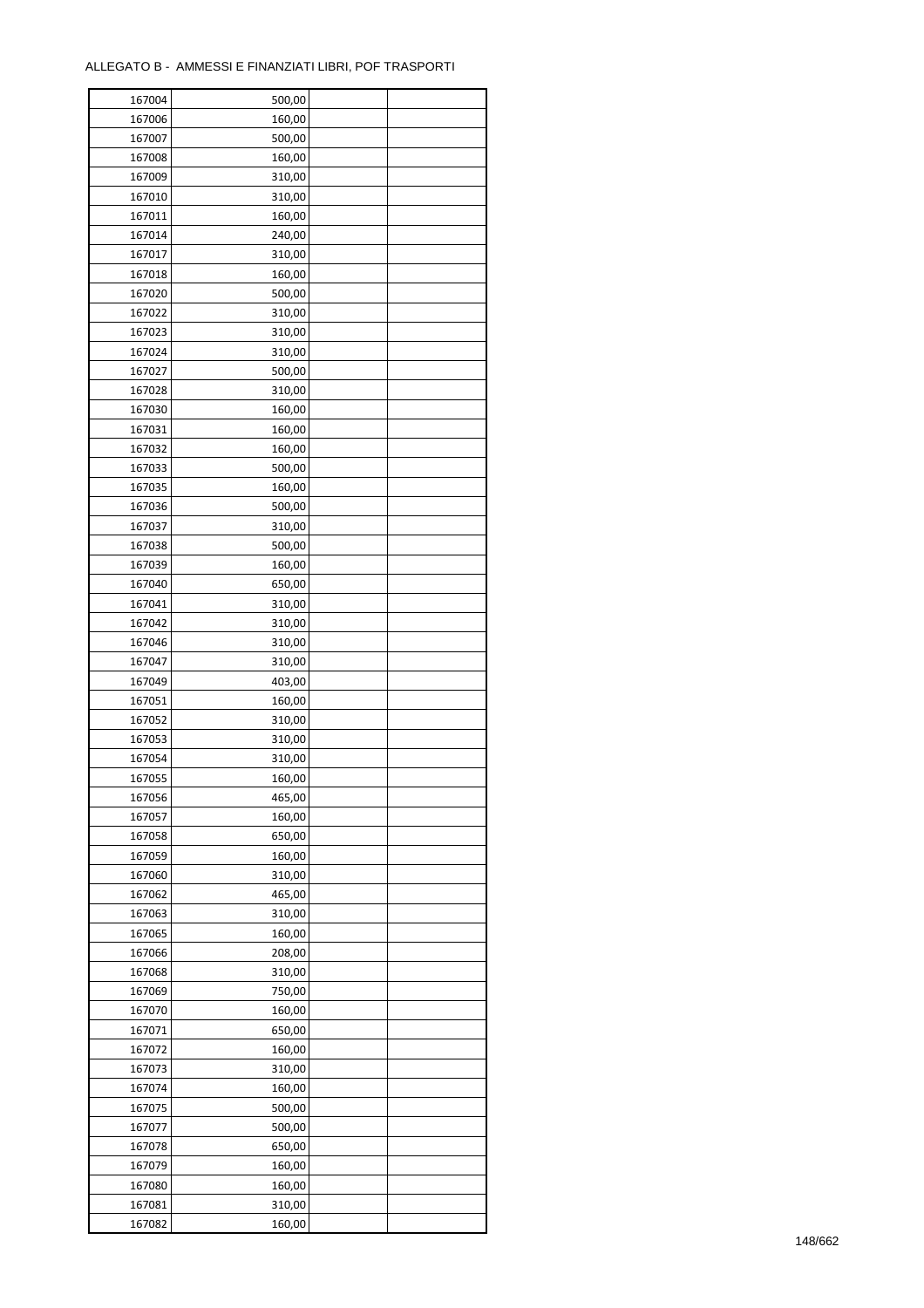| 167085 | 310,00 |  |
|--------|--------|--|
| 167086 | 160,00 |  |
| 167087 | 500,00 |  |
| 167088 | 310,00 |  |
| 167089 | 650,00 |  |
| 167091 | 160,00 |  |
| 167092 | 500,00 |  |
| 167093 | 160,00 |  |
| 167094 | 500,00 |  |
| 167095 | 160,00 |  |
| 167098 | 500,00 |  |
| 167101 | 650,00 |  |
| 167102 | 160,00 |  |
| 167103 |        |  |
|        | 160,00 |  |
| 167104 | 160,00 |  |
| 167105 | 650,00 |  |
| 167106 | 310,00 |  |
| 167107 | 160,00 |  |
| 167108 | 160,00 |  |
| 167109 | 160,00 |  |
| 167115 | 160,00 |  |
| 167116 | 310,00 |  |
| 167117 | 160,00 |  |
| 167119 | 160,00 |  |
| 167120 | 500,00 |  |
| 167121 | 310,00 |  |
| 167122 | 500,00 |  |
| 167123 | 160,00 |  |
| 167124 | 160,00 |  |
| 167125 | 160,00 |  |
| 167126 | 650,00 |  |
| 167127 | 500,00 |  |
| 167130 | 500,00 |  |
| 167131 | 500,00 |  |
| 167132 | 310,00 |  |
| 167133 | 650,00 |  |
| 167134 | 650,00 |  |
| 167135 | 310,00 |  |
| 167136 | 310,00 |  |
|        |        |  |
| 167138 | 310,00 |  |
| 167139 | 160,00 |  |
| 167141 | 160,00 |  |
| 167143 | 310,00 |  |
| 167144 | 160,00 |  |
| 167146 | 160,00 |  |
| 167147 | 310,00 |  |
| 167150 | 650,00 |  |
| 167152 | 310,00 |  |
| 167153 | 310,00 |  |
| 167154 | 500,00 |  |
| 167155 | 160,00 |  |
| 167157 | 160,00 |  |
| 167159 | 160,00 |  |
| 167160 | 500,00 |  |
| 167161 | 160,00 |  |
| 167162 | 500,00 |  |
| 167163 | 310,00 |  |
| 167164 | 160,00 |  |
| 167165 | 500,00 |  |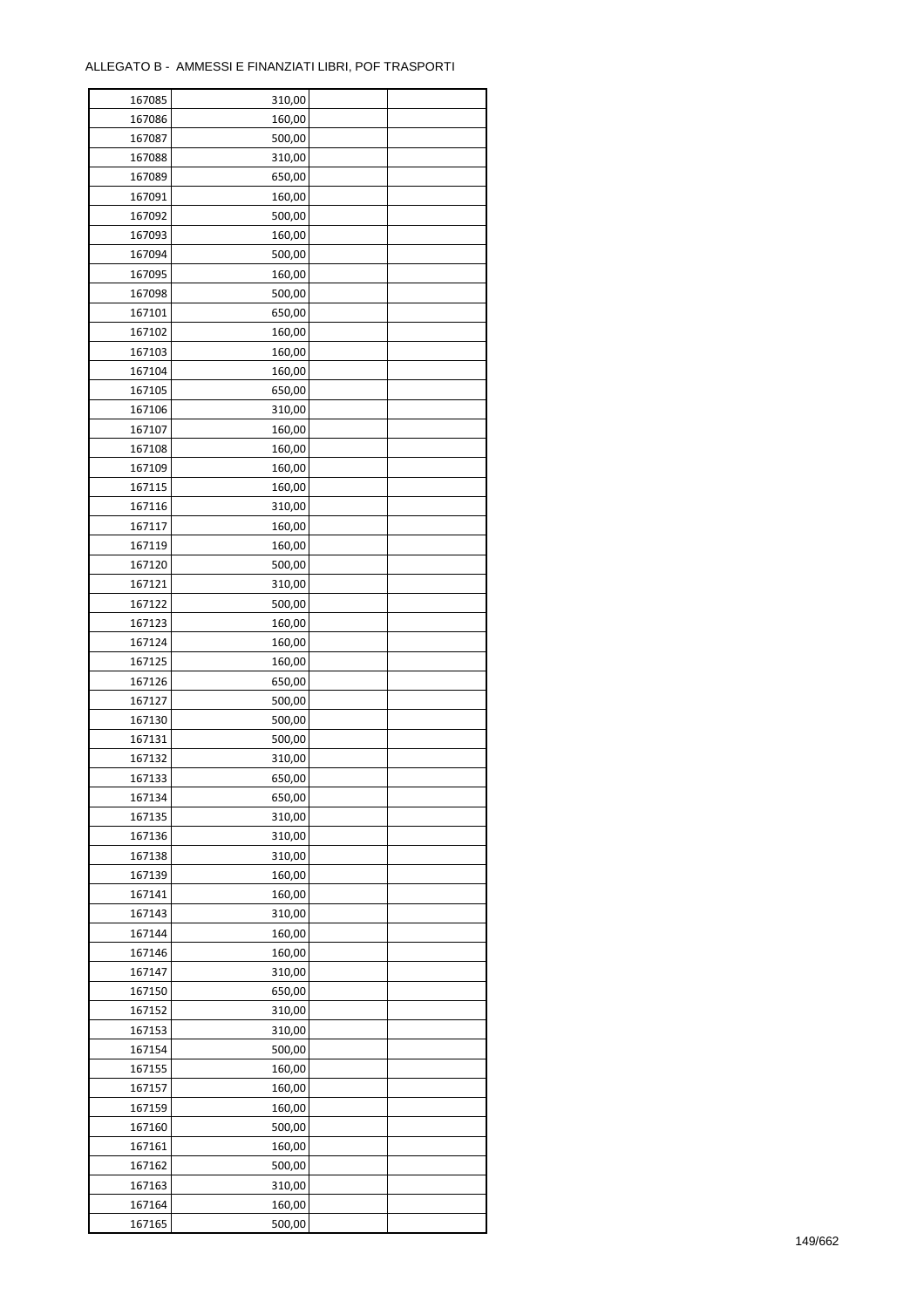| 167168 | 500,00 |  |
|--------|--------|--|
| 167169 | 403,00 |  |
| 167170 | 403,00 |  |
| 167171 | 310,00 |  |
| 167172 | 650,00 |  |
| 167173 | 310,00 |  |
| 167174 | 310,00 |  |
| 167175 | 160,00 |  |
| 167176 | 310,00 |  |
| 167178 | 160,00 |  |
| 167179 | 500,00 |  |
| 167181 | 160,00 |  |
| 167183 | 500,00 |  |
|        |        |  |
| 167186 | 310,00 |  |
| 167187 | 650,00 |  |
| 167188 | 160,00 |  |
| 167193 | 403,00 |  |
| 167194 | 160,00 |  |
| 167195 | 310,00 |  |
| 167198 | 160,00 |  |
| 167200 | 650,00 |  |
| 167201 | 160,00 |  |
| 167202 | 500,00 |  |
| 167203 | 160,00 |  |
| 167204 | 650,00 |  |
| 167205 | 160,00 |  |
| 167207 | 310,00 |  |
| 167208 | 160,00 |  |
| 167210 | 750,00 |  |
| 167214 | 500,00 |  |
| 167216 | 160,00 |  |
| 167219 | 160,00 |  |
| 167221 | 160,00 |  |
| 167222 | 500,00 |  |
| 167223 | 465,00 |  |
| 167226 | 500,00 |  |
| 167228 | 310,00 |  |
| 167229 | 310,00 |  |
| 167232 | 160,00 |  |
| 167233 | 160,00 |  |
| 167234 | 240,00 |  |
| 167238 | 160,00 |  |
| 167239 | 160,00 |  |
| 167240 | 310,00 |  |
| 167243 | 310,00 |  |
| 167245 | 500,00 |  |
| 167247 | 500,00 |  |
| 167248 | 160,00 |  |
| 167249 | 160,00 |  |
| 167251 | 310,00 |  |
| 167253 | 310,00 |  |
| 167254 | 160,00 |  |
| 167255 | 500,00 |  |
| 167256 | 160,00 |  |
| 167257 | 310,00 |  |
| 167258 | 650,00 |  |
| 167259 | 310,00 |  |
| 167260 | 500,00 |  |
|        |        |  |
| 167261 | 310,00 |  |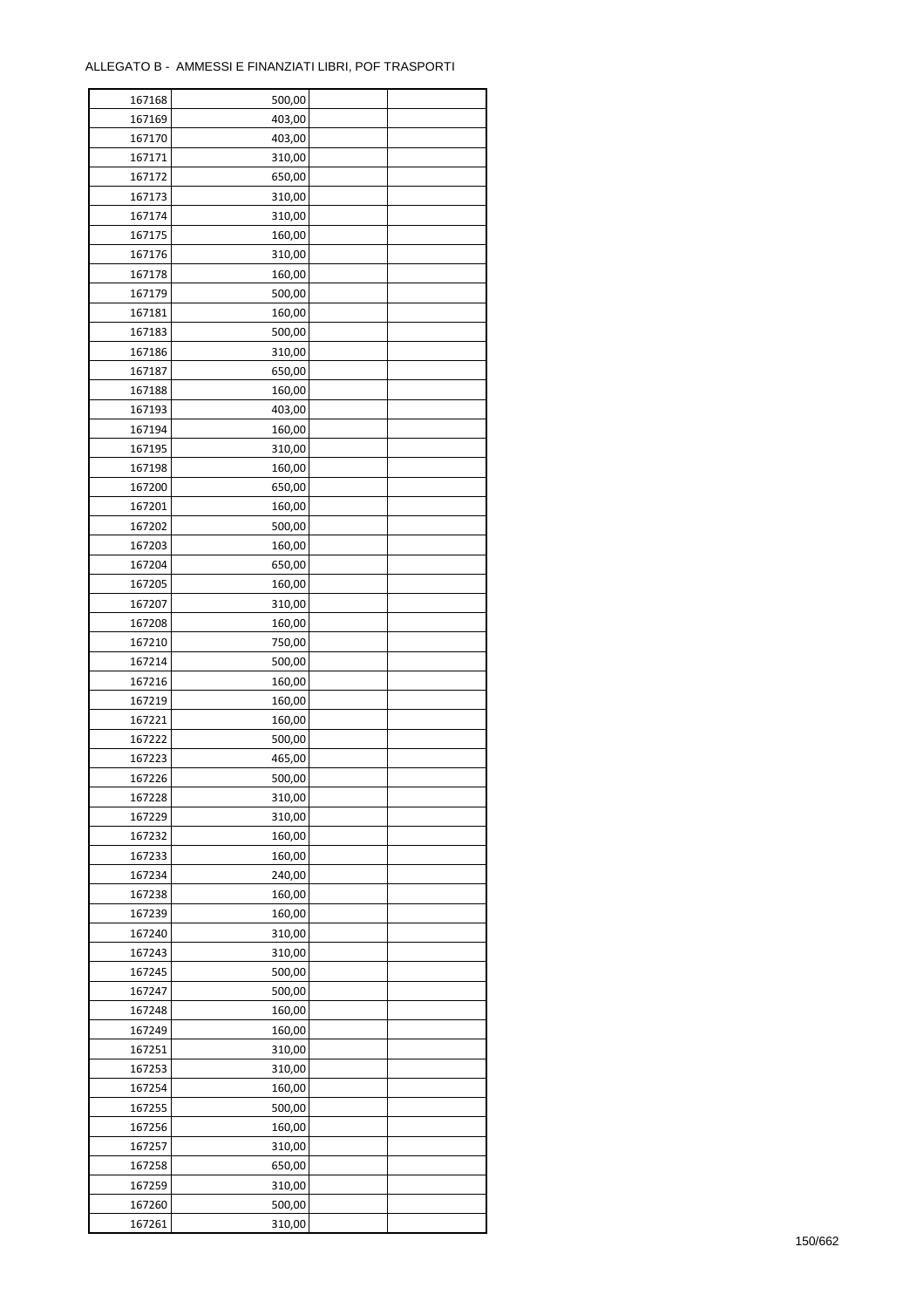| 167262 | 403,00 |  |
|--------|--------|--|
| 167263 | 160,00 |  |
| 167264 | 500,00 |  |
| 167265 | 160,00 |  |
| 167266 | 310,00 |  |
| 167267 | 160,00 |  |
| 167269 | 310,00 |  |
| 167270 | 160,00 |  |
| 167272 | 500,00 |  |
| 167273 | 240,00 |  |
|        |        |  |
| 167275 | 160,00 |  |
| 167277 | 160,00 |  |
| 167278 | 160,00 |  |
| 167279 | 160,00 |  |
| 167280 | 310,00 |  |
| 167281 | 500,00 |  |
| 167283 | 500,00 |  |
| 167284 | 650,00 |  |
| 167286 | 160,00 |  |
| 167287 | 160,00 |  |
| 167288 | 310,00 |  |
| 167289 | 310,00 |  |
| 167290 | 160,00 |  |
| 167291 | 500,00 |  |
| 167292 | 310,00 |  |
| 167293 | 160,00 |  |
| 167294 | 310,00 |  |
| 167295 | 310,00 |  |
| 167296 | 310,00 |  |
| 167297 | 650,00 |  |
| 167299 | 160,00 |  |
| 167300 | 500,00 |  |
| 167304 | 160,00 |  |
| 167306 | 500,00 |  |
| 167307 | 160,00 |  |
|        |        |  |
| 167308 | 160,00 |  |
| 167311 | 160,00 |  |
| 167312 | 160,00 |  |
| 167314 | 500,00 |  |
| 167318 | 160,00 |  |
| 167319 | 310,00 |  |
| 167320 | 500,00 |  |
| 167321 | 310,00 |  |
| 167323 | 650,00 |  |
| 167324 | 310,00 |  |
| 167325 | 160,00 |  |
| 167326 | 160,00 |  |
| 167328 | 310,00 |  |
| 167333 | 240,00 |  |
| 167334 | 160,00 |  |
| 167335 | 160,00 |  |
| 167336 | 160,00 |  |
| 167338 | 310,00 |  |
| 167340 | 160,00 |  |
| 167341 | 500,00 |  |
| 167343 | 310,00 |  |
|        |        |  |
| 167345 | 160,00 |  |
| 167346 | 500,00 |  |
| 167347 | 310,00 |  |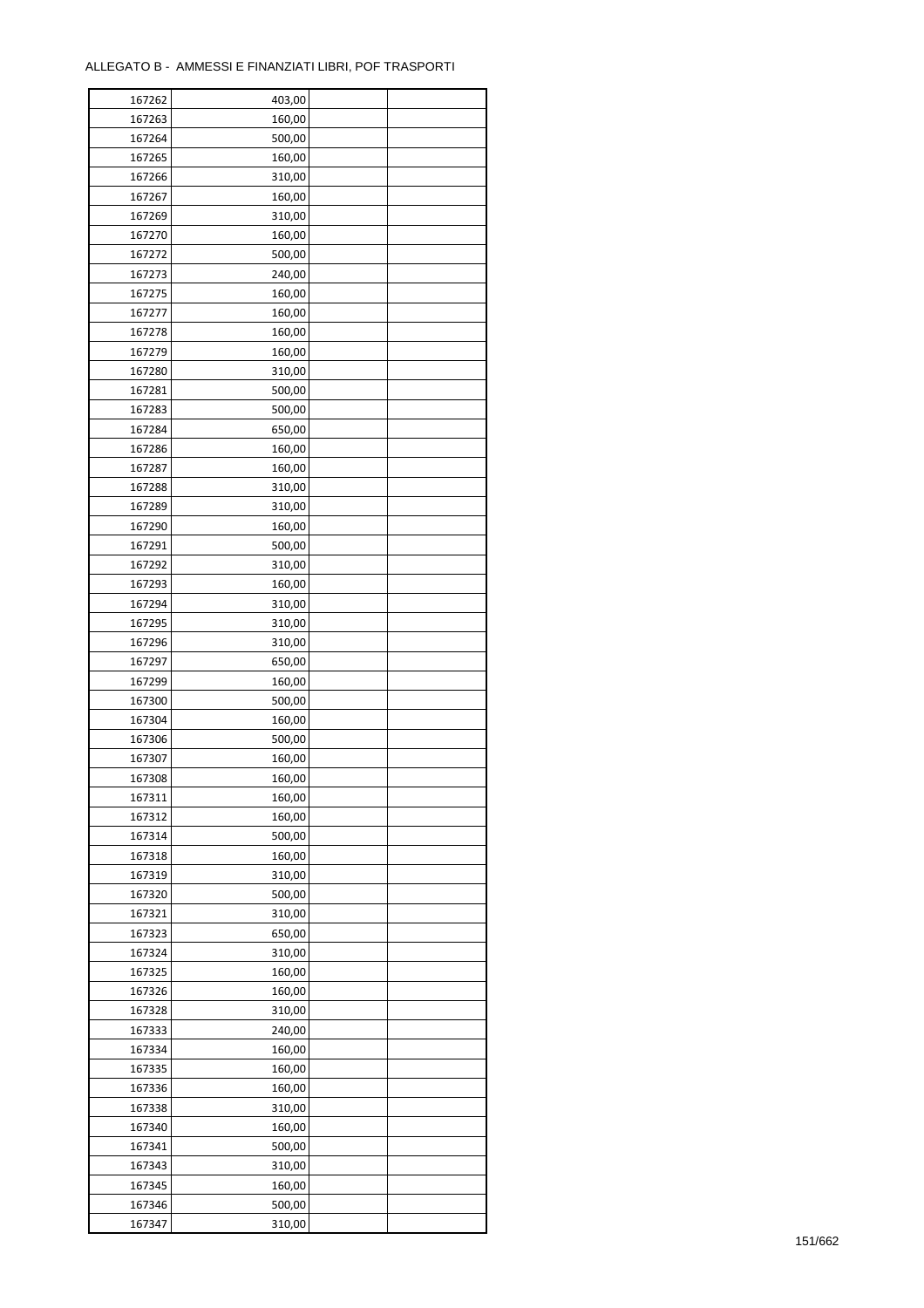| 167348 | 310,00 |  |
|--------|--------|--|
| 167349 | 160,00 |  |
| 167351 | 160,00 |  |
| 167352 | 160,00 |  |
| 167354 | 160,00 |  |
| 167355 | 650,00 |  |
| 167356 | 310,00 |  |
| 167357 | 500,00 |  |
| 167358 | 310,00 |  |
| 167359 | 310,00 |  |
| 167360 | 160,00 |  |
| 167362 | 160,00 |  |
| 167365 | 500,00 |  |
| 167366 | 160,00 |  |
|        |        |  |
| 167367 | 160,00 |  |
| 167368 | 310,00 |  |
| 167370 | 240,00 |  |
| 167373 | 160,00 |  |
| 167375 | 160,00 |  |
| 167376 | 310,00 |  |
| 167377 | 310,00 |  |
| 167379 | 208,00 |  |
| 167381 | 160,00 |  |
| 167382 | 310,00 |  |
| 167384 | 160,00 |  |
| 167385 | 500,00 |  |
| 167386 | 310,00 |  |
| 167389 | 500,00 |  |
| 167390 | 310,00 |  |
| 167391 | 160,00 |  |
| 167393 | 160,00 |  |
| 167394 | 160,00 |  |
| 167395 | 500,00 |  |
| 167397 | 160,00 |  |
| 167398 | 310,00 |  |
| 167399 | 160,00 |  |
| 167400 | 310,00 |  |
| 167401 | 160,00 |  |
| 167402 | 650,00 |  |
| 167403 | 160,00 |  |
| 167404 | 160,00 |  |
| 167407 | 310,00 |  |
| 167408 | 160,00 |  |
| 167410 | 500,00 |  |
| 167411 | 310,00 |  |
| 167413 | 160,00 |  |
| 167414 | 160,00 |  |
| 167415 | 160,00 |  |
| 167416 | 500,00 |  |
| 167417 | 160,00 |  |
| 167418 | 160,00 |  |
| 167419 | 160,00 |  |
| 167421 | 500,00 |  |
| 167422 | 310,00 |  |
| 167423 | 160,00 |  |
| 167424 | 310,00 |  |
| 167425 | 310,00 |  |
|        |        |  |
| 167427 | 160,00 |  |
| 167429 | 310,00 |  |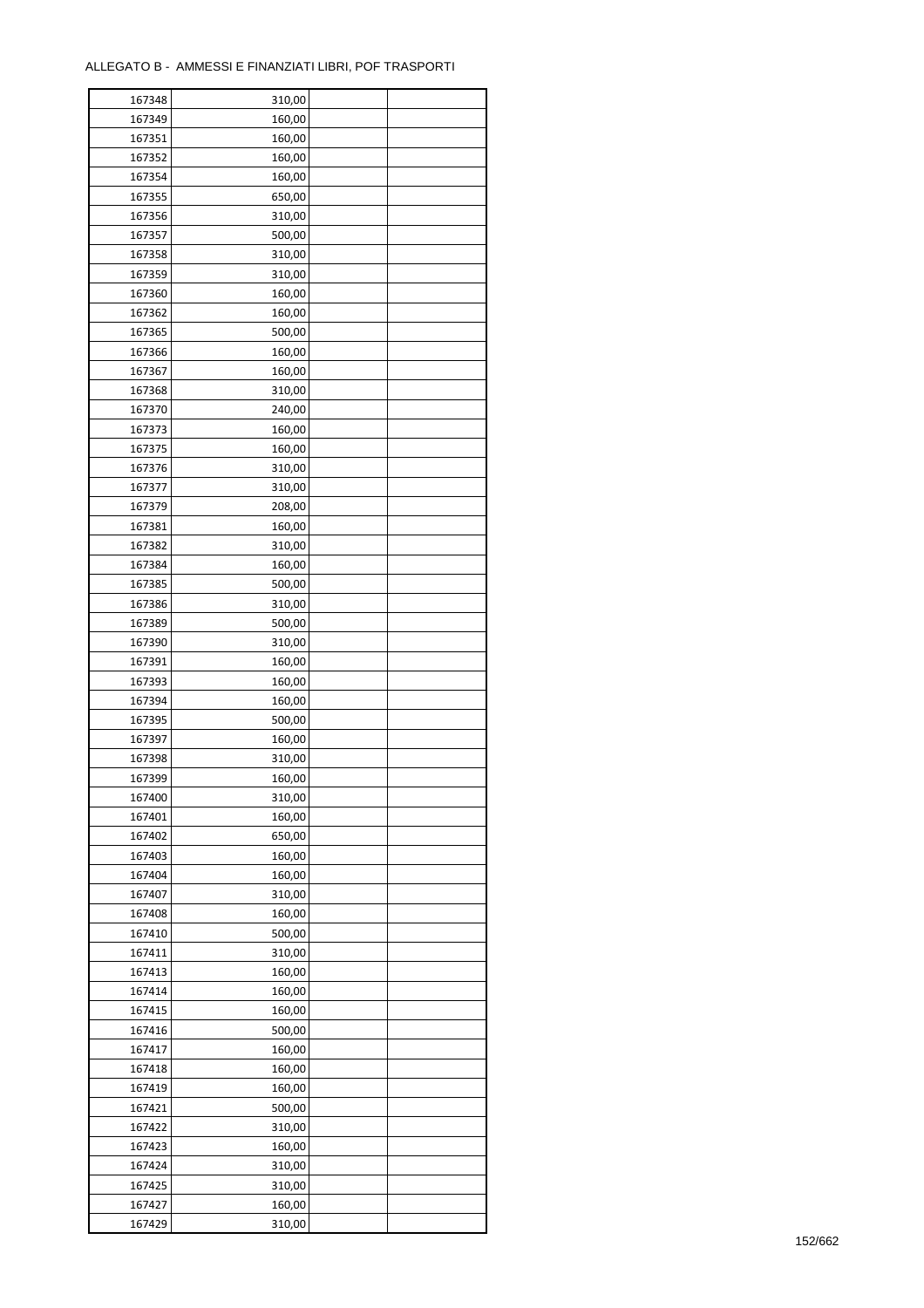| 167430 | 310,00 |  |
|--------|--------|--|
| 167431 | 160,00 |  |
| 167432 | 160,00 |  |
| 167434 | 160,00 |  |
| 167438 | 160,00 |  |
| 167439 | 160,00 |  |
| 167440 | 160,00 |  |
| 167441 | 160,00 |  |
| 167442 |        |  |
| 167443 | 160,00 |  |
|        | 500,00 |  |
| 167448 | 160,00 |  |
| 167449 | 160,00 |  |
| 167450 | 160,00 |  |
| 167451 | 500,00 |  |
| 167452 | 160,00 |  |
| 167453 | 160,00 |  |
| 167455 | 500,00 |  |
| 167456 | 465,00 |  |
| 167457 | 500,00 |  |
| 167458 | 500,00 |  |
| 167459 | 500,00 |  |
| 167460 | 160,00 |  |
| 167461 | 160,00 |  |
| 167462 | 310,00 |  |
| 167463 | 160,00 |  |
| 167464 | 310,00 |  |
| 167466 | 310,00 |  |
| 167467 | 465,00 |  |
| 167469 | 500,00 |  |
| 167470 | 310,00 |  |
| 167471 | 160,00 |  |
| 167472 | 310,00 |  |
| 167474 | 310,00 |  |
| 167477 | 310,00 |  |
| 167478 | 208,00 |  |
| 167485 | 160,00 |  |
|        |        |  |
| 167486 | 160,00 |  |
| 167487 | 310,00 |  |
| 167494 | 160,00 |  |
| 167495 | 160,00 |  |
| 167496 | 500,00 |  |
| 167497 | 500,00 |  |
| 167498 | 160,00 |  |
| 167499 | 500,00 |  |
| 167501 | 160,00 |  |
| 167502 | 310,00 |  |
| 167503 | 160,00 |  |
| 167504 | 160,00 |  |
| 167505 | 650,00 |  |
| 167509 | 160,00 |  |
| 167510 | 500,00 |  |
| 167511 | 310,00 |  |
| 167512 | 310,00 |  |
| 167516 | 500,00 |  |
| 167518 | 310,00 |  |
| 167519 | 310,00 |  |
| 167520 | 310,00 |  |
| 167521 | 160,00 |  |
| 167529 | 160,00 |  |
|        |        |  |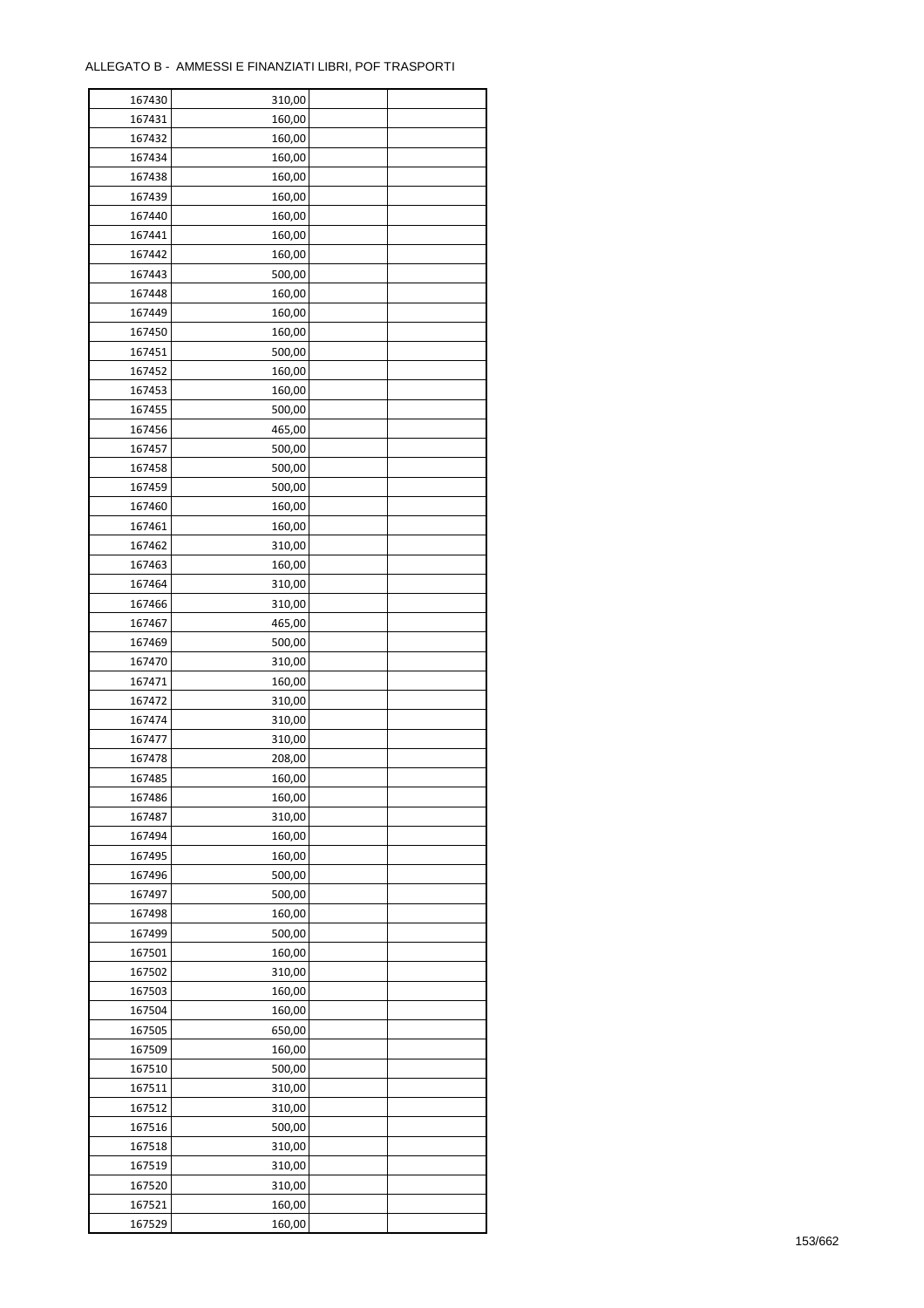| 167530 | 650,00 |  |
|--------|--------|--|
| 167531 | 160,00 |  |
| 167532 | 500,00 |  |
| 167533 | 160,00 |  |
| 167534 | 160,00 |  |
| 167536 | 650,00 |  |
| 167537 | 160,00 |  |
| 167539 | 310,00 |  |
| 167540 |        |  |
|        | 208,00 |  |
| 167541 | 240,00 |  |
| 167542 | 650,00 |  |
| 167544 | 750,00 |  |
| 167547 | 160,00 |  |
| 167548 | 310,00 |  |
| 167549 | 310,00 |  |
| 167550 | 310,00 |  |
| 167551 | 160,00 |  |
| 167553 | 650,00 |  |
| 167555 | 160,00 |  |
| 167557 | 310,00 |  |
| 167558 | 160,00 |  |
| 167559 | 160,00 |  |
| 167560 | 650,00 |  |
| 167561 | 310,00 |  |
| 167562 | 160,00 |  |
| 167564 | 160,00 |  |
| 167565 | 160,00 |  |
| 167566 | 160,00 |  |
| 167567 | 650,00 |  |
|        |        |  |
| 167568 | 500,00 |  |
| 167573 | 160,00 |  |
| 167574 | 650,00 |  |
| 167576 | 160,00 |  |
| 167577 | 160,00 |  |
| 167578 | 160,00 |  |
| 167579 | 310,00 |  |
| 167580 | 500,00 |  |
| 167581 | 160,00 |  |
| 167582 | 310,00 |  |
| 167584 | 650,00 |  |
| 167586 | 160,00 |  |
| 167587 | 160,00 |  |
| 167588 | 650,00 |  |
| 167589 | 310,00 |  |
| 167590 | 500,00 |  |
| 167591 | 160,00 |  |
| 167592 | 160,00 |  |
| 167596 | 160,00 |  |
| 167597 | 310,00 |  |
| 167598 | 160,00 |  |
| 167600 | 160,00 |  |
|        |        |  |
| 167601 | 500,00 |  |
| 167603 | 160,00 |  |
| 167605 | 310,00 |  |
| 167606 | 500,00 |  |
| 167607 | 650,00 |  |
| 167610 | 160,00 |  |
| 167611 | 403,00 |  |
| 167614 | 310,00 |  |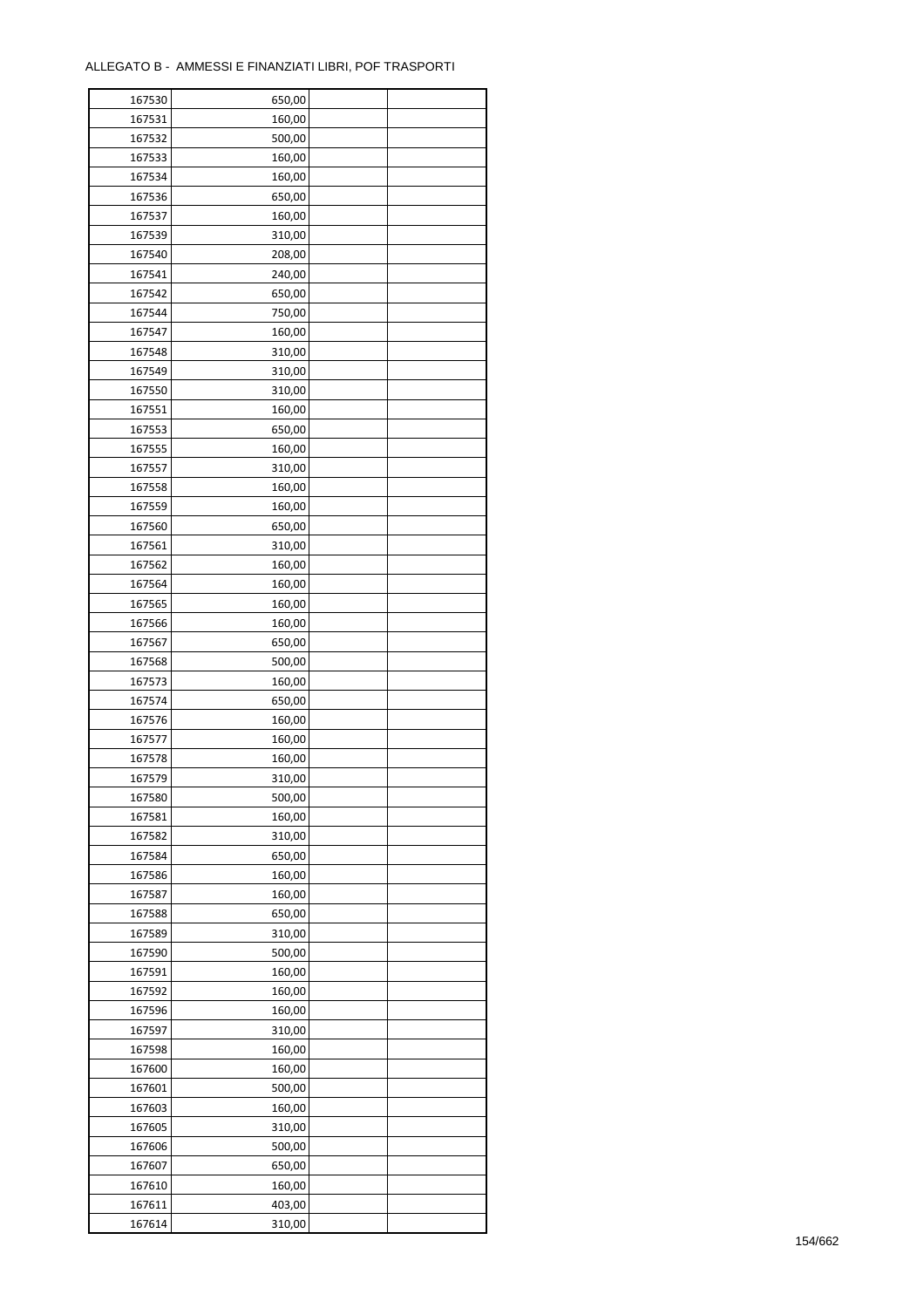| 167615 | 310,00           |  |
|--------|------------------|--|
| 167616 | 500,00           |  |
| 167617 | 403,00           |  |
| 167619 | 650,00           |  |
| 167620 | 160,00           |  |
| 167621 | 160,00           |  |
| 167623 | 160,00           |  |
| 167624 | 500,00           |  |
| 167627 | 650,00           |  |
| 167630 | 500,00           |  |
|        |                  |  |
| 167631 | 160,00           |  |
| 167633 | 500,00           |  |
| 167634 | 500,00           |  |
| 167635 | 500,00           |  |
| 167638 | 310,00           |  |
| 167639 | 500,00           |  |
| 167640 | 403,00           |  |
| 167642 | 500,00           |  |
| 167643 | 500,00           |  |
| 167644 | 160,00           |  |
| 167646 | 650,00           |  |
| 167647 | 500,00           |  |
| 167649 | 160,00           |  |
| 167650 | 310,00           |  |
| 167651 | 240,00           |  |
| 167655 | 160,00           |  |
| 167657 | 160,00           |  |
| 167658 | 310,00           |  |
| 167660 | 160,00           |  |
| 167661 | 160,00           |  |
| 167662 | 160,00           |  |
| 167663 | 310,00           |  |
| 167664 | 310,00           |  |
| 167665 |                  |  |
| 167666 | 310,00<br>160,00 |  |
|        |                  |  |
| 167667 | 310,00           |  |
| 167668 | 310,00           |  |
| 167669 | 160,00           |  |
| 167670 | 160,00           |  |
| 167671 | 160,00           |  |
| 167673 | 650,00           |  |
| 167675 | 500,00           |  |
| 167676 | 160,00           |  |
| 167678 | 500,00           |  |
| 167680 | 500,00           |  |
| 167682 | 650,00           |  |
| 167683 | 500,00           |  |
| 167686 | 500,00           |  |
| 167688 | 160,00           |  |
| 167691 | 310,00           |  |
| 167695 | 310,00           |  |
| 167699 | 500,00           |  |
| 167700 | 160,00           |  |
| 167703 | 160,00           |  |
| 167705 | 160,00           |  |
| 167706 | 650,00           |  |
|        |                  |  |
| 167707 | 160,00           |  |
| 167708 | 160,00           |  |
| 167709 | 160,00           |  |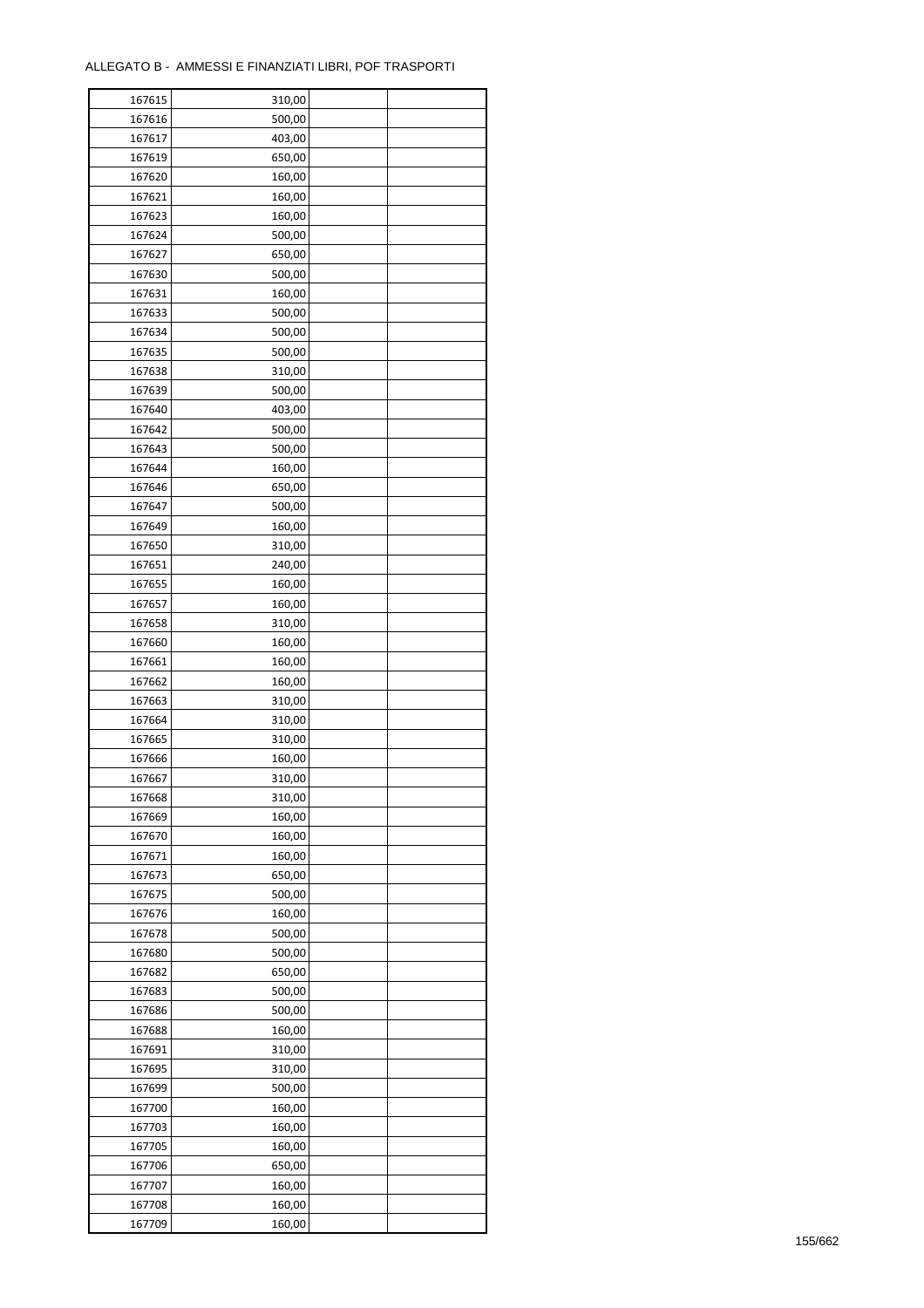| 167710 | 160,00 |  |
|--------|--------|--|
| 167711 | 160,00 |  |
| 167712 | 310,00 |  |
| 167713 | 160,00 |  |
| 167714 | 160,00 |  |
| 167716 | 500,00 |  |
| 167718 | 240,00 |  |
| 167719 | 160,00 |  |
| 167721 | 500,00 |  |
| 167722 | 160,00 |  |
| 167724 | 310,00 |  |
| 167725 | 403,00 |  |
| 167726 | 500,00 |  |
| 167728 | 310,00 |  |
|        |        |  |
| 167730 | 160,00 |  |
| 167731 | 500,00 |  |
| 167732 | 500,00 |  |
| 167733 | 310,00 |  |
| 167736 | 160,00 |  |
| 167737 | 160,00 |  |
| 167739 | 160,00 |  |
| 167740 | 160,00 |  |
| 167741 | 500,00 |  |
| 167742 | 160,00 |  |
| 167743 | 500,00 |  |
| 167744 | 310,00 |  |
| 167745 | 160,00 |  |
| 167746 | 160,00 |  |
| 167747 | 500,00 |  |
| 167748 | 500,00 |  |
| 167749 | 160,00 |  |
| 167751 | 500,00 |  |
| 167752 | 160,00 |  |
| 167753 | 500,00 |  |
| 167754 | 160,00 |  |
| 167755 | 310,00 |  |
| 167756 | 160,00 |  |
| 167757 | 500,00 |  |
| 167758 | 310,00 |  |
| 167759 | 310,00 |  |
| 167760 | 310,00 |  |
| 167761 | 160,00 |  |
| 167762 | 160,00 |  |
| 167763 | 240,00 |  |
| 167764 | 240,00 |  |
| 167765 | 310,00 |  |
| 167766 | 310,00 |  |
| 167767 | 310,00 |  |
| 167768 | 500,00 |  |
| 167769 | 500,00 |  |
| 167771 | 310,00 |  |
| 167773 | 160,00 |  |
| 167775 | 160,00 |  |
| 167777 | 650,00 |  |
| 167778 | 160,00 |  |
| 167779 | 160,00 |  |
| 167781 | 310,00 |  |
| 167782 | 650,00 |  |
| 167783 |        |  |
|        | 160,00 |  |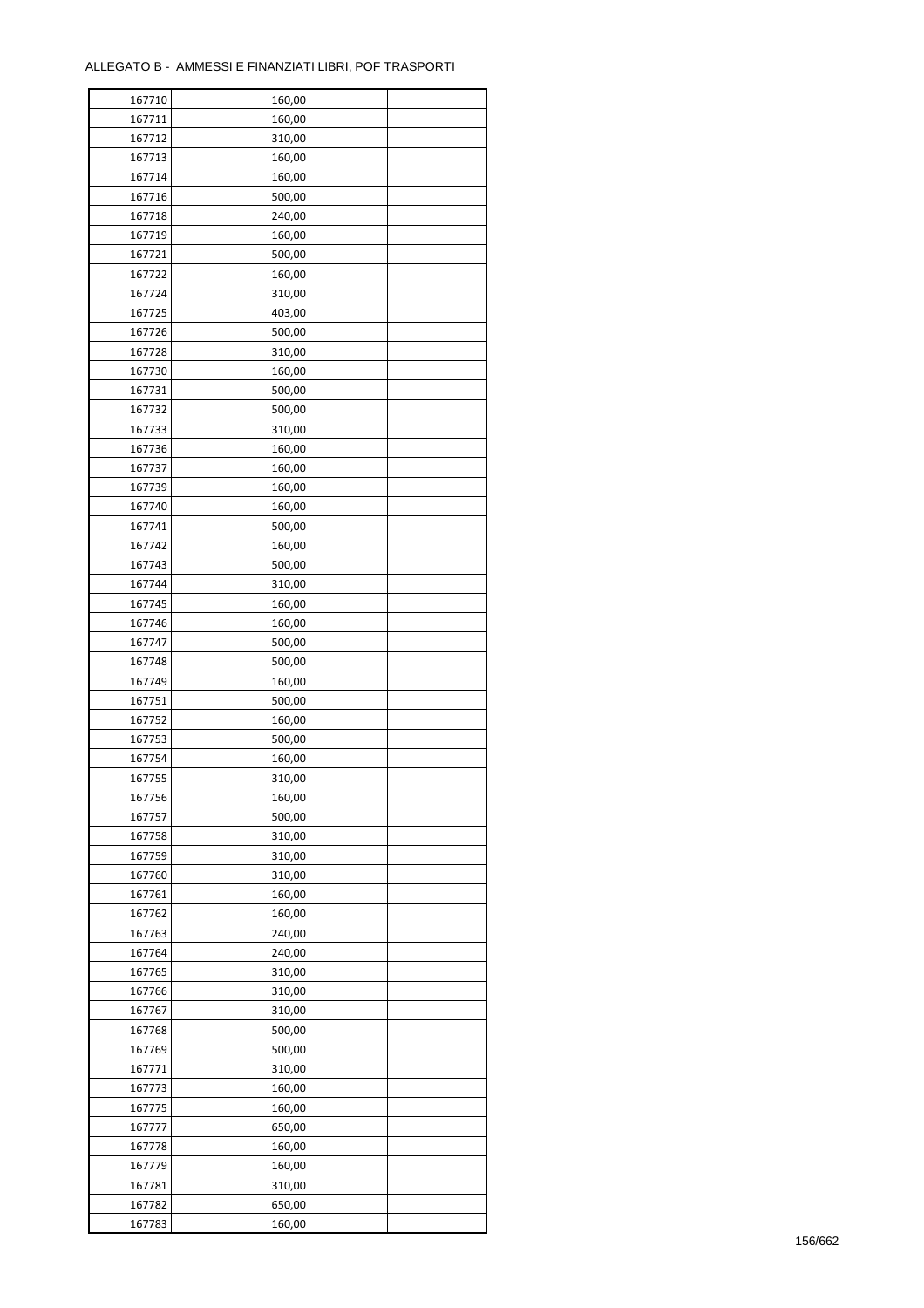| 167784 | 310,00 |  |
|--------|--------|--|
| 167786 | 160,00 |  |
| 167787 | 310,00 |  |
| 167788 | 240,00 |  |
| 167789 | 650,00 |  |
| 167790 | 310,00 |  |
| 167792 | 310,00 |  |
| 167793 | 160,00 |  |
| 167794 | 500,00 |  |
|        |        |  |
| 167795 | 500,00 |  |
| 167796 | 160,00 |  |
| 167797 | 160,00 |  |
| 167798 | 310,00 |  |
| 167800 | 160,00 |  |
| 167802 | 160,00 |  |
| 167803 | 500,00 |  |
| 167804 | 500,00 |  |
| 167805 | 500,00 |  |
| 167806 | 500,00 |  |
| 167808 | 500,00 |  |
| 167809 | 500,00 |  |
| 167811 | 160,00 |  |
| 167812 | 310,00 |  |
| 167813 | 160,00 |  |
| 167814 | 500,00 |  |
| 167815 | 500,00 |  |
| 167816 | 160,00 |  |
| 167817 | 310,00 |  |
| 167818 | 310,00 |  |
| 167822 | 160,00 |  |
| 167827 |        |  |
|        | 310,00 |  |
| 167828 | 500,00 |  |
| 167830 | 310,00 |  |
| 167831 | 650,00 |  |
| 167834 | 160,00 |  |
| 167837 | 310,00 |  |
| 167839 | 160,00 |  |
| 167843 | 650,00 |  |
| 167846 | 160,00 |  |
| 167847 | 310,00 |  |
| 167848 | 500,00 |  |
| 167851 | 160,00 |  |
| 167852 | 160,00 |  |
| 167853 | 310,00 |  |
| 167857 | 310,00 |  |
| 167858 | 500,00 |  |
| 167859 | 160,00 |  |
| 167860 | 160,00 |  |
| 167861 | 160,00 |  |
| 167862 | 310,00 |  |
| 167863 | 310,00 |  |
| 167864 | 500,00 |  |
| 167865 | 500,00 |  |
|        |        |  |
| 167867 | 310,00 |  |
| 167868 | 310,00 |  |
| 167871 | 160,00 |  |
| 167872 | 160,00 |  |
| 167873 | 403,00 |  |
| 167874 | 403,00 |  |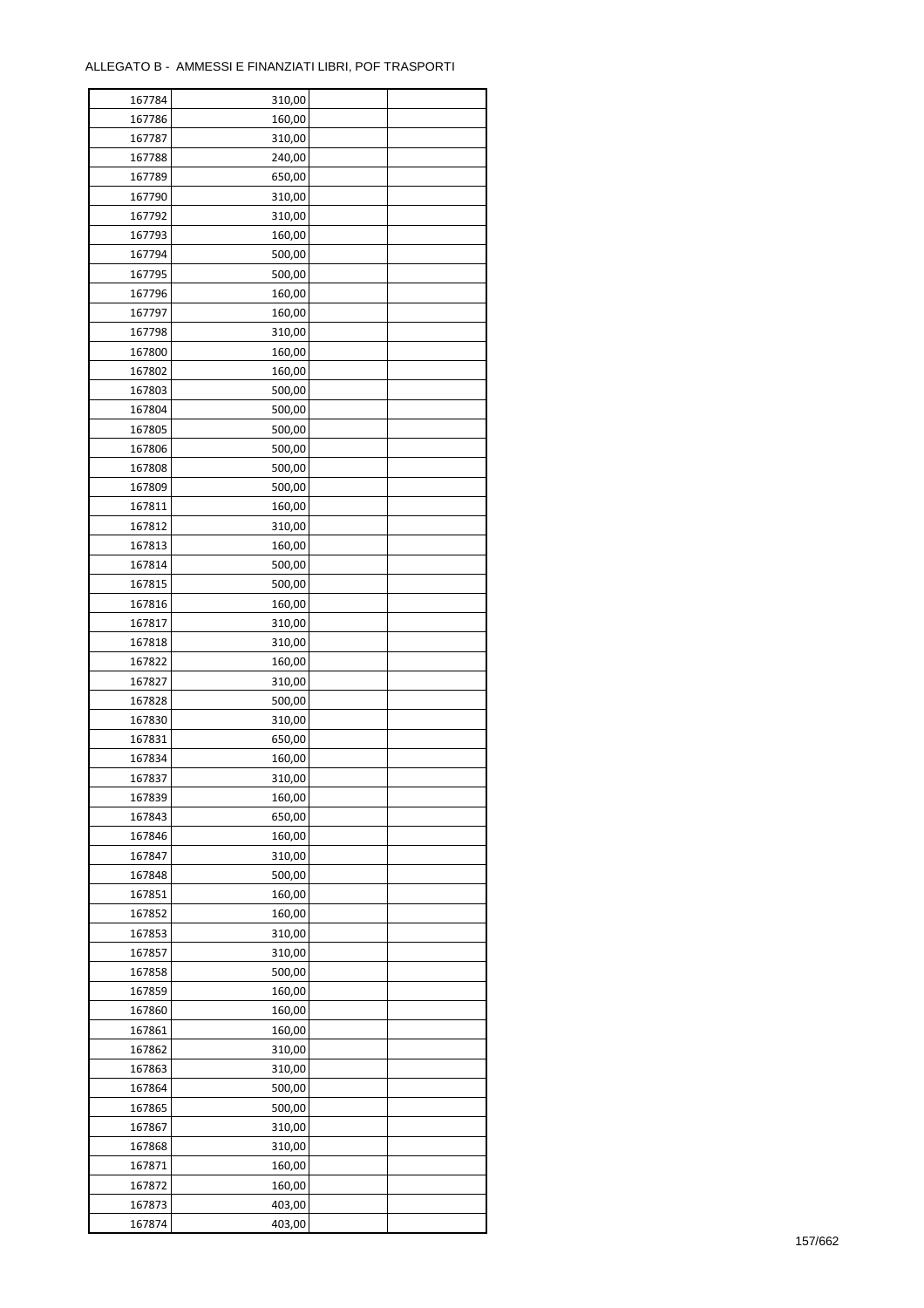| 167875 | 500,00 |  |
|--------|--------|--|
| 167876 | 650,00 |  |
| 167878 | 500,00 |  |
| 167881 | 500,00 |  |
| 167882 | 310,00 |  |
| 167883 | 500,00 |  |
| 167884 | 160,00 |  |
| 167886 | 160,00 |  |
| 167887 | 310,00 |  |
| 167889 | 160,00 |  |
|        |        |  |
| 167893 | 500,00 |  |
| 167894 | 500,00 |  |
| 167895 | 310,00 |  |
| 167897 | 310,00 |  |
| 167898 | 650,00 |  |
| 167899 | 160,00 |  |
| 167900 | 310,00 |  |
| 167901 | 310,00 |  |
| 167902 | 500,00 |  |
| 167903 | 310,00 |  |
| 167904 | 310,00 |  |
| 167905 | 160,00 |  |
| 167906 | 500,00 |  |
| 167907 | 500,00 |  |
| 167908 | 403,00 |  |
| 167909 | 160,00 |  |
| 167910 | 310,00 |  |
| 167911 | 650,00 |  |
| 167913 | 500,00 |  |
| 167914 | 310,00 |  |
| 167915 | 500,00 |  |
| 167916 | 310,00 |  |
| 167917 | 500,00 |  |
| 167918 | 500,00 |  |
| 167919 | 160,00 |  |
| 167920 | 160,00 |  |
| 167922 | 403,00 |  |
| 167924 | 160,00 |  |
| 167926 | 160,00 |  |
| 167927 | 650,00 |  |
| 167928 | 310,00 |  |
| 167929 | 500,00 |  |
|        |        |  |
| 167930 | 310,00 |  |
| 167931 | 500,00 |  |
| 167932 | 500,00 |  |
| 167933 | 160,00 |  |
| 167935 | 310,00 |  |
| 167936 | 500,00 |  |
| 167937 | 500,00 |  |
| 167938 | 160,00 |  |
| 167939 | 160,00 |  |
| 167941 | 160,00 |  |
| 167942 | 160,00 |  |
| 167943 | 310,00 |  |
| 167944 | 465,00 |  |
| 167945 | 650,00 |  |
| 167946 | 750,00 |  |
| 167947 | 160,00 |  |
| 167948 | 310,00 |  |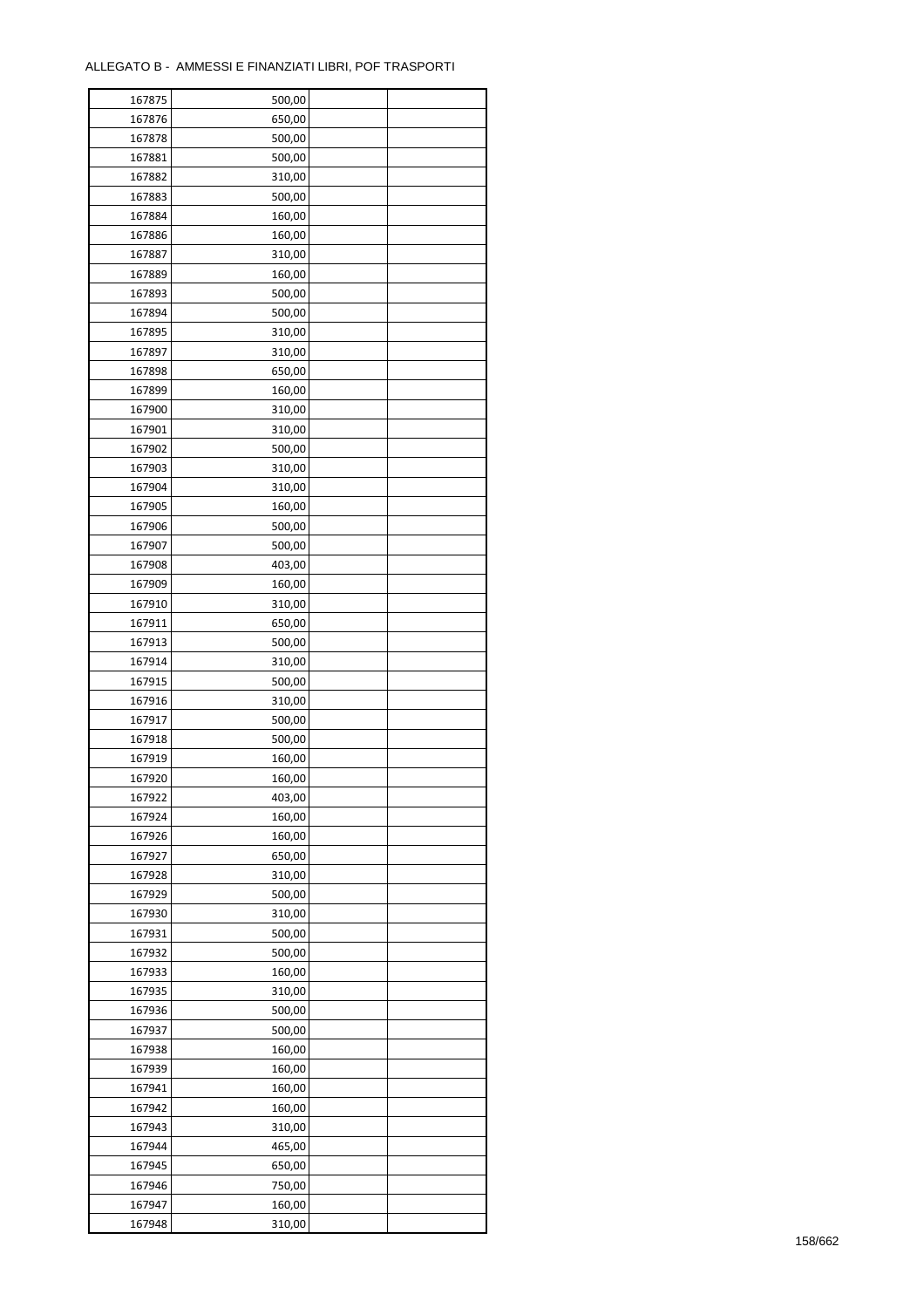| 167949 | 160,00 |  |
|--------|--------|--|
| 167950 | 310,00 |  |
| 167951 | 310,00 |  |
| 167952 | 465,00 |  |
| 167953 | 500,00 |  |
| 167954 | 500,00 |  |
| 167955 | 310,00 |  |
| 167956 | 500,00 |  |
| 167957 | 160,00 |  |
| 167958 | 750,00 |  |
| 167959 | 650,00 |  |
| 167960 | 403,00 |  |
| 167962 | 160,00 |  |
| 167963 |        |  |
|        | 310,00 |  |
| 167966 | 310,00 |  |
| 167967 | 500,00 |  |
| 167969 | 160,00 |  |
| 167971 | 310,00 |  |
| 167972 | 160,00 |  |
| 167974 | 160,00 |  |
| 167975 | 310,00 |  |
| 167978 | 160,00 |  |
| 167979 | 310,00 |  |
| 167981 | 500,00 |  |
| 167982 | 310,00 |  |
| 167984 | 310,00 |  |
| 167985 | 160,00 |  |
| 167986 | 650,00 |  |
| 167987 | 650,00 |  |
| 167988 | 500,00 |  |
| 167989 | 310,00 |  |
| 167990 | 500,00 |  |
| 167992 | 310,00 |  |
| 167993 | 500,00 |  |
| 167994 | 160,00 |  |
| 167995 | 160,00 |  |
| 167998 | 500,00 |  |
| 168000 | 500,00 |  |
| 168002 | 500,00 |  |
| 168003 | 160,00 |  |
| 168005 | 160,00 |  |
| 168008 | 310,00 |  |
| 168009 | 160,00 |  |
| 168012 |        |  |
| 168015 | 160,00 |  |
|        | 160,00 |  |
| 168016 | 500,00 |  |
| 168020 | 240,00 |  |
| 168021 | 500,00 |  |
| 168022 | 310,00 |  |
| 168023 | 160,00 |  |
| 168024 | 160,00 |  |
| 168026 | 750,00 |  |
| 168027 | 310,00 |  |
| 168029 | 160,00 |  |
| 168030 | 650,00 |  |
| 168033 | 310,00 |  |
| 168034 | 160,00 |  |
| 168035 | 310,00 |  |
| 168036 | 160,00 |  |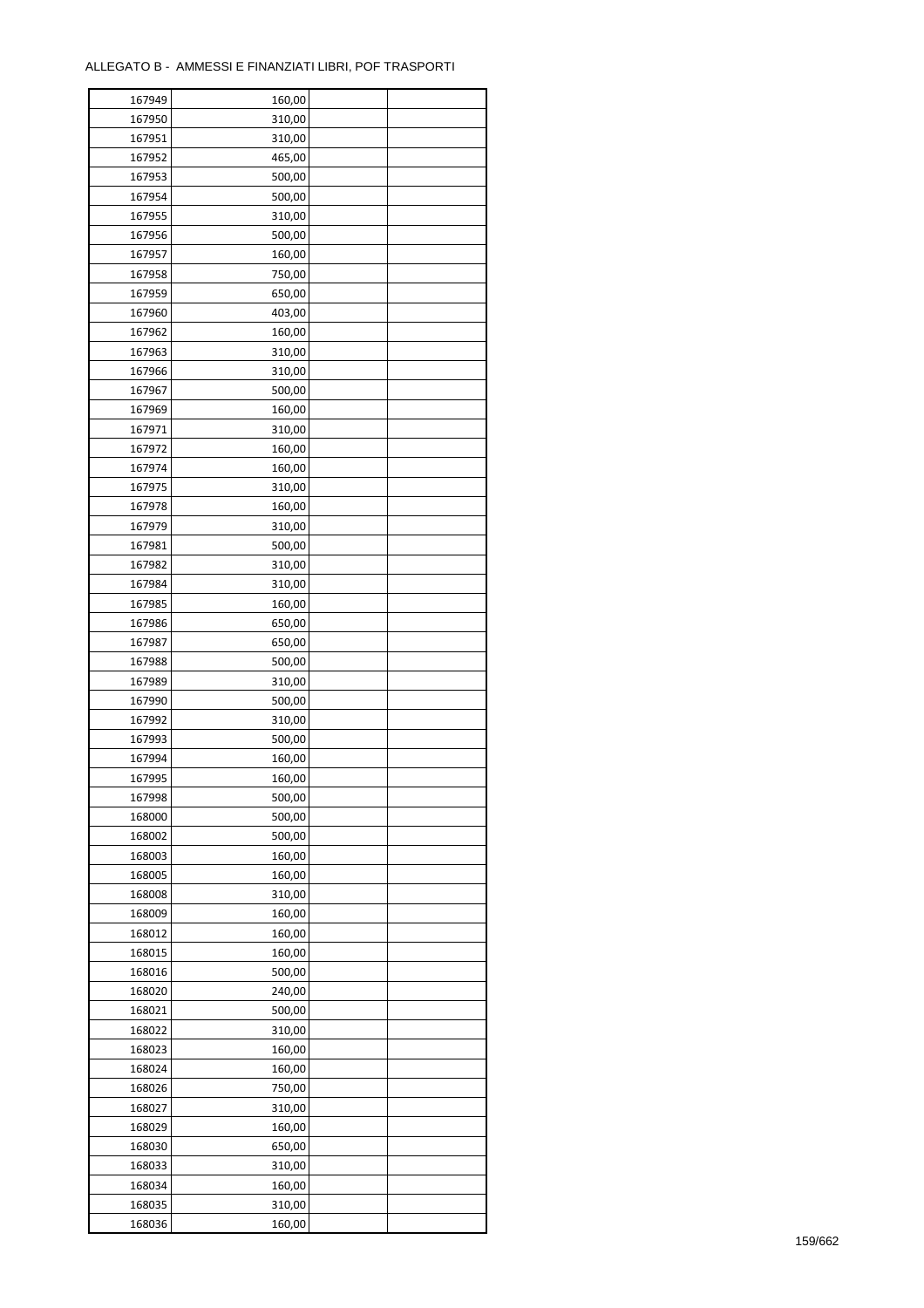| 168041 | 403,00 |  |
|--------|--------|--|
| 168042 | 500,00 |  |
| 168043 | 160,00 |  |
| 168046 | 160,00 |  |
| 168048 | 310,00 |  |
| 168049 | 160,00 |  |
| 168051 | 500,00 |  |
| 168053 | 500,00 |  |
| 168054 | 160,00 |  |
| 168055 | 500,00 |  |
| 168056 |        |  |
| 168057 | 310,00 |  |
|        | 160,00 |  |
| 168058 | 160,00 |  |
| 168060 | 310,00 |  |
| 168061 | 310,00 |  |
| 168062 | 160,00 |  |
| 168063 | 160,00 |  |
| 168064 | 500,00 |  |
| 168066 | 160,00 |  |
| 168067 | 160,00 |  |
| 168069 | 310,00 |  |
| 168070 | 650,00 |  |
| 168071 | 500,00 |  |
| 168073 | 160,00 |  |
| 168074 | 500,00 |  |
| 168076 | 500,00 |  |
| 168077 | 500,00 |  |
| 168079 | 403,00 |  |
| 168080 | 500,00 |  |
| 168083 | 310,00 |  |
| 168085 | 160,00 |  |
| 168087 | 160,00 |  |
|        |        |  |
| 168089 | 650,00 |  |
| 168093 | 160,00 |  |
| 168095 | 650,00 |  |
| 168097 | 500,00 |  |
| 168099 | 500,00 |  |
| 168101 | 403,00 |  |
| 168102 | 208,00 |  |
| 168104 | 160,00 |  |
| 168110 | 160,00 |  |
| 168111 | 160,00 |  |
| 168112 | 160,00 |  |
| 168113 | 500,00 |  |
| 168114 | 500,00 |  |
| 168115 | 310,00 |  |
| 168117 | 310,00 |  |
| 168119 | 240,00 |  |
| 168121 | 310,00 |  |
| 168123 | 160,00 |  |
| 168125 | 650,00 |  |
| 168126 | 650,00 |  |
| 168130 | 310,00 |  |
| 168133 | 310,00 |  |
|        |        |  |
| 168134 | 160,00 |  |
| 168135 | 160,00 |  |
| 168136 | 500,00 |  |
| 168138 | 500,00 |  |
| 168139 | 160,00 |  |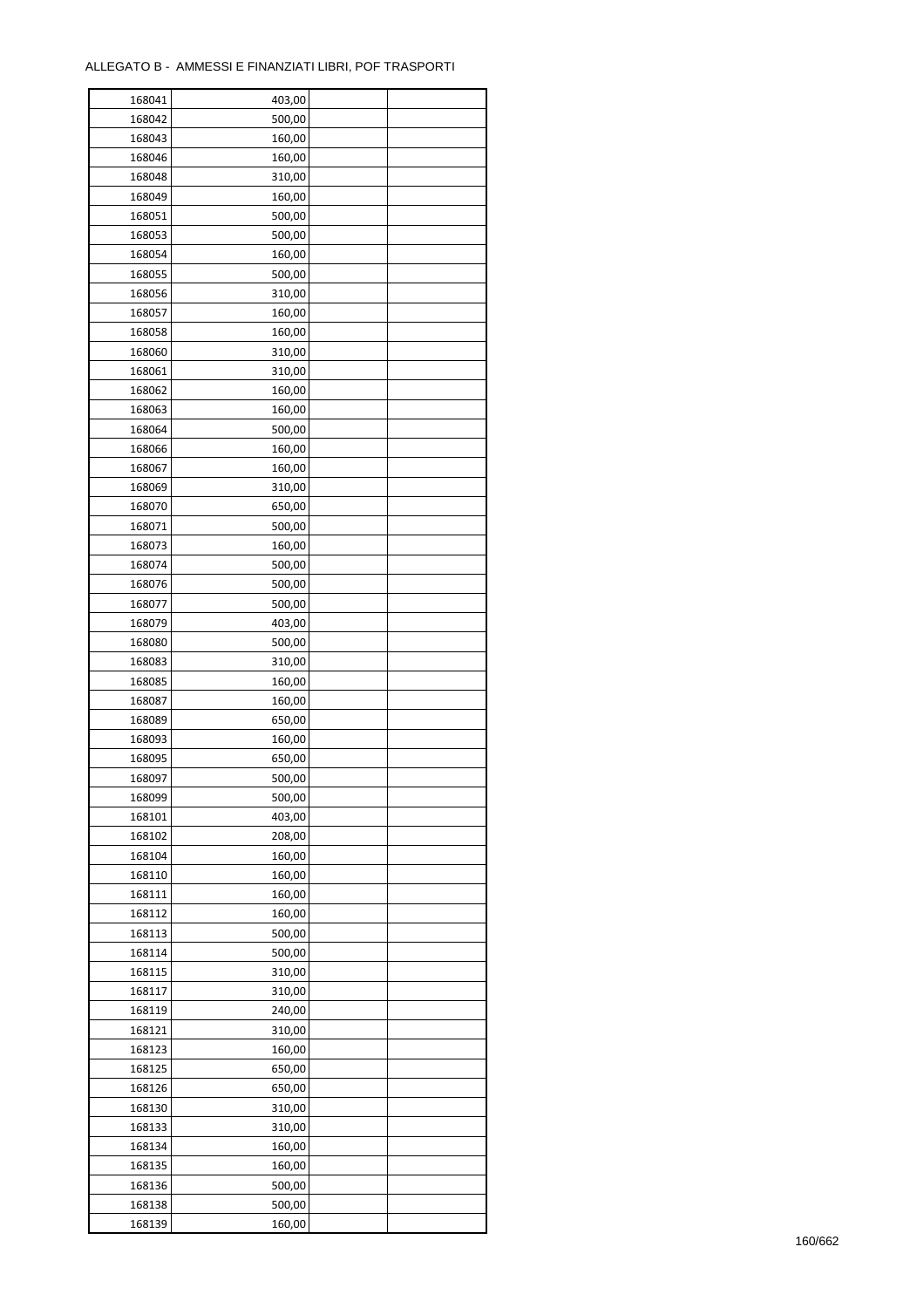| 168141<br>500,00<br>168142<br>160,00<br>168143<br>500,00<br>168145<br>160,00<br>168146<br>310,00<br>168147<br>310,00<br>168148<br>160,00<br>168149<br>160,00<br>168150<br>500,00<br>168151<br>310,00<br>168152<br>160,00<br>168154<br>650,00<br>168155<br>650,00<br>168157<br>500,00<br>168158<br>403,00<br>168159<br>240,00<br>240,00<br>168160<br>168161<br>310,00<br>168162<br>650,00<br>168164<br>160,00<br>168167<br>160,00<br>168169<br>160,00<br>168172<br>160,00<br>168174<br>160,00<br>168175<br>650,00<br>168178<br>310,00<br>168179<br>160,00<br>168180<br>310,00<br>168181<br>500,00<br>160,00<br>168182<br>168184<br>500,00<br>168185<br>465,00<br>168187<br>160,00<br>168188<br>160,00<br>168189<br>500,00<br>168190<br>310,00<br>168192<br>160,00<br>500,00<br>168196<br>168197<br>500,00<br>168198<br>160,00<br>168202<br>160,00<br>168204<br>465,00<br>168208<br>160,00<br>168210<br>500,00<br>168211<br>160,00<br>168212<br>310,00<br>168213<br>310,00<br>168214<br>500,00<br>168217<br>310,00<br>168220<br>310,00<br>168222<br>750,00<br>168223<br>650,00<br>168226<br>160,00<br>168229<br>160,00<br>168230<br>160,00<br>168231<br>310,00<br>168235<br>500,00<br>168237<br>500,00 | 168140 | 500,00 |  |
|------------------------------------------------------------------------------------------------------------------------------------------------------------------------------------------------------------------------------------------------------------------------------------------------------------------------------------------------------------------------------------------------------------------------------------------------------------------------------------------------------------------------------------------------------------------------------------------------------------------------------------------------------------------------------------------------------------------------------------------------------------------------------------------------------------------------------------------------------------------------------------------------------------------------------------------------------------------------------------------------------------------------------------------------------------------------------------------------------------------------------------------------------------------------------------------------------|--------|--------|--|
|                                                                                                                                                                                                                                                                                                                                                                                                                                                                                                                                                                                                                                                                                                                                                                                                                                                                                                                                                                                                                                                                                                                                                                                                      |        |        |  |
|                                                                                                                                                                                                                                                                                                                                                                                                                                                                                                                                                                                                                                                                                                                                                                                                                                                                                                                                                                                                                                                                                                                                                                                                      |        |        |  |
|                                                                                                                                                                                                                                                                                                                                                                                                                                                                                                                                                                                                                                                                                                                                                                                                                                                                                                                                                                                                                                                                                                                                                                                                      |        |        |  |
|                                                                                                                                                                                                                                                                                                                                                                                                                                                                                                                                                                                                                                                                                                                                                                                                                                                                                                                                                                                                                                                                                                                                                                                                      |        |        |  |
|                                                                                                                                                                                                                                                                                                                                                                                                                                                                                                                                                                                                                                                                                                                                                                                                                                                                                                                                                                                                                                                                                                                                                                                                      |        |        |  |
|                                                                                                                                                                                                                                                                                                                                                                                                                                                                                                                                                                                                                                                                                                                                                                                                                                                                                                                                                                                                                                                                                                                                                                                                      |        |        |  |
|                                                                                                                                                                                                                                                                                                                                                                                                                                                                                                                                                                                                                                                                                                                                                                                                                                                                                                                                                                                                                                                                                                                                                                                                      |        |        |  |
|                                                                                                                                                                                                                                                                                                                                                                                                                                                                                                                                                                                                                                                                                                                                                                                                                                                                                                                                                                                                                                                                                                                                                                                                      |        |        |  |
|                                                                                                                                                                                                                                                                                                                                                                                                                                                                                                                                                                                                                                                                                                                                                                                                                                                                                                                                                                                                                                                                                                                                                                                                      |        |        |  |
|                                                                                                                                                                                                                                                                                                                                                                                                                                                                                                                                                                                                                                                                                                                                                                                                                                                                                                                                                                                                                                                                                                                                                                                                      |        |        |  |
|                                                                                                                                                                                                                                                                                                                                                                                                                                                                                                                                                                                                                                                                                                                                                                                                                                                                                                                                                                                                                                                                                                                                                                                                      |        |        |  |
|                                                                                                                                                                                                                                                                                                                                                                                                                                                                                                                                                                                                                                                                                                                                                                                                                                                                                                                                                                                                                                                                                                                                                                                                      |        |        |  |
|                                                                                                                                                                                                                                                                                                                                                                                                                                                                                                                                                                                                                                                                                                                                                                                                                                                                                                                                                                                                                                                                                                                                                                                                      |        |        |  |
|                                                                                                                                                                                                                                                                                                                                                                                                                                                                                                                                                                                                                                                                                                                                                                                                                                                                                                                                                                                                                                                                                                                                                                                                      |        |        |  |
|                                                                                                                                                                                                                                                                                                                                                                                                                                                                                                                                                                                                                                                                                                                                                                                                                                                                                                                                                                                                                                                                                                                                                                                                      |        |        |  |
|                                                                                                                                                                                                                                                                                                                                                                                                                                                                                                                                                                                                                                                                                                                                                                                                                                                                                                                                                                                                                                                                                                                                                                                                      |        |        |  |
|                                                                                                                                                                                                                                                                                                                                                                                                                                                                                                                                                                                                                                                                                                                                                                                                                                                                                                                                                                                                                                                                                                                                                                                                      |        |        |  |
|                                                                                                                                                                                                                                                                                                                                                                                                                                                                                                                                                                                                                                                                                                                                                                                                                                                                                                                                                                                                                                                                                                                                                                                                      |        |        |  |
|                                                                                                                                                                                                                                                                                                                                                                                                                                                                                                                                                                                                                                                                                                                                                                                                                                                                                                                                                                                                                                                                                                                                                                                                      |        |        |  |
|                                                                                                                                                                                                                                                                                                                                                                                                                                                                                                                                                                                                                                                                                                                                                                                                                                                                                                                                                                                                                                                                                                                                                                                                      |        |        |  |
|                                                                                                                                                                                                                                                                                                                                                                                                                                                                                                                                                                                                                                                                                                                                                                                                                                                                                                                                                                                                                                                                                                                                                                                                      |        |        |  |
|                                                                                                                                                                                                                                                                                                                                                                                                                                                                                                                                                                                                                                                                                                                                                                                                                                                                                                                                                                                                                                                                                                                                                                                                      |        |        |  |
|                                                                                                                                                                                                                                                                                                                                                                                                                                                                                                                                                                                                                                                                                                                                                                                                                                                                                                                                                                                                                                                                                                                                                                                                      |        |        |  |
|                                                                                                                                                                                                                                                                                                                                                                                                                                                                                                                                                                                                                                                                                                                                                                                                                                                                                                                                                                                                                                                                                                                                                                                                      |        |        |  |
|                                                                                                                                                                                                                                                                                                                                                                                                                                                                                                                                                                                                                                                                                                                                                                                                                                                                                                                                                                                                                                                                                                                                                                                                      |        |        |  |
|                                                                                                                                                                                                                                                                                                                                                                                                                                                                                                                                                                                                                                                                                                                                                                                                                                                                                                                                                                                                                                                                                                                                                                                                      |        |        |  |
|                                                                                                                                                                                                                                                                                                                                                                                                                                                                                                                                                                                                                                                                                                                                                                                                                                                                                                                                                                                                                                                                                                                                                                                                      |        |        |  |
|                                                                                                                                                                                                                                                                                                                                                                                                                                                                                                                                                                                                                                                                                                                                                                                                                                                                                                                                                                                                                                                                                                                                                                                                      |        |        |  |
|                                                                                                                                                                                                                                                                                                                                                                                                                                                                                                                                                                                                                                                                                                                                                                                                                                                                                                                                                                                                                                                                                                                                                                                                      |        |        |  |
|                                                                                                                                                                                                                                                                                                                                                                                                                                                                                                                                                                                                                                                                                                                                                                                                                                                                                                                                                                                                                                                                                                                                                                                                      |        |        |  |
|                                                                                                                                                                                                                                                                                                                                                                                                                                                                                                                                                                                                                                                                                                                                                                                                                                                                                                                                                                                                                                                                                                                                                                                                      |        |        |  |
|                                                                                                                                                                                                                                                                                                                                                                                                                                                                                                                                                                                                                                                                                                                                                                                                                                                                                                                                                                                                                                                                                                                                                                                                      |        |        |  |
|                                                                                                                                                                                                                                                                                                                                                                                                                                                                                                                                                                                                                                                                                                                                                                                                                                                                                                                                                                                                                                                                                                                                                                                                      |        |        |  |
|                                                                                                                                                                                                                                                                                                                                                                                                                                                                                                                                                                                                                                                                                                                                                                                                                                                                                                                                                                                                                                                                                                                                                                                                      |        |        |  |
|                                                                                                                                                                                                                                                                                                                                                                                                                                                                                                                                                                                                                                                                                                                                                                                                                                                                                                                                                                                                                                                                                                                                                                                                      |        |        |  |
|                                                                                                                                                                                                                                                                                                                                                                                                                                                                                                                                                                                                                                                                                                                                                                                                                                                                                                                                                                                                                                                                                                                                                                                                      |        |        |  |
|                                                                                                                                                                                                                                                                                                                                                                                                                                                                                                                                                                                                                                                                                                                                                                                                                                                                                                                                                                                                                                                                                                                                                                                                      |        |        |  |
|                                                                                                                                                                                                                                                                                                                                                                                                                                                                                                                                                                                                                                                                                                                                                                                                                                                                                                                                                                                                                                                                                                                                                                                                      |        |        |  |
|                                                                                                                                                                                                                                                                                                                                                                                                                                                                                                                                                                                                                                                                                                                                                                                                                                                                                                                                                                                                                                                                                                                                                                                                      |        |        |  |
|                                                                                                                                                                                                                                                                                                                                                                                                                                                                                                                                                                                                                                                                                                                                                                                                                                                                                                                                                                                                                                                                                                                                                                                                      |        |        |  |
|                                                                                                                                                                                                                                                                                                                                                                                                                                                                                                                                                                                                                                                                                                                                                                                                                                                                                                                                                                                                                                                                                                                                                                                                      |        |        |  |
|                                                                                                                                                                                                                                                                                                                                                                                                                                                                                                                                                                                                                                                                                                                                                                                                                                                                                                                                                                                                                                                                                                                                                                                                      |        |        |  |
|                                                                                                                                                                                                                                                                                                                                                                                                                                                                                                                                                                                                                                                                                                                                                                                                                                                                                                                                                                                                                                                                                                                                                                                                      |        |        |  |
|                                                                                                                                                                                                                                                                                                                                                                                                                                                                                                                                                                                                                                                                                                                                                                                                                                                                                                                                                                                                                                                                                                                                                                                                      |        |        |  |
|                                                                                                                                                                                                                                                                                                                                                                                                                                                                                                                                                                                                                                                                                                                                                                                                                                                                                                                                                                                                                                                                                                                                                                                                      |        |        |  |
|                                                                                                                                                                                                                                                                                                                                                                                                                                                                                                                                                                                                                                                                                                                                                                                                                                                                                                                                                                                                                                                                                                                                                                                                      |        |        |  |
|                                                                                                                                                                                                                                                                                                                                                                                                                                                                                                                                                                                                                                                                                                                                                                                                                                                                                                                                                                                                                                                                                                                                                                                                      |        |        |  |
|                                                                                                                                                                                                                                                                                                                                                                                                                                                                                                                                                                                                                                                                                                                                                                                                                                                                                                                                                                                                                                                                                                                                                                                                      |        |        |  |
|                                                                                                                                                                                                                                                                                                                                                                                                                                                                                                                                                                                                                                                                                                                                                                                                                                                                                                                                                                                                                                                                                                                                                                                                      |        |        |  |
|                                                                                                                                                                                                                                                                                                                                                                                                                                                                                                                                                                                                                                                                                                                                                                                                                                                                                                                                                                                                                                                                                                                                                                                                      |        |        |  |
|                                                                                                                                                                                                                                                                                                                                                                                                                                                                                                                                                                                                                                                                                                                                                                                                                                                                                                                                                                                                                                                                                                                                                                                                      |        |        |  |
|                                                                                                                                                                                                                                                                                                                                                                                                                                                                                                                                                                                                                                                                                                                                                                                                                                                                                                                                                                                                                                                                                                                                                                                                      |        |        |  |
|                                                                                                                                                                                                                                                                                                                                                                                                                                                                                                                                                                                                                                                                                                                                                                                                                                                                                                                                                                                                                                                                                                                                                                                                      |        |        |  |
|                                                                                                                                                                                                                                                                                                                                                                                                                                                                                                                                                                                                                                                                                                                                                                                                                                                                                                                                                                                                                                                                                                                                                                                                      |        |        |  |
|                                                                                                                                                                                                                                                                                                                                                                                                                                                                                                                                                                                                                                                                                                                                                                                                                                                                                                                                                                                                                                                                                                                                                                                                      |        |        |  |
|                                                                                                                                                                                                                                                                                                                                                                                                                                                                                                                                                                                                                                                                                                                                                                                                                                                                                                                                                                                                                                                                                                                                                                                                      |        |        |  |
|                                                                                                                                                                                                                                                                                                                                                                                                                                                                                                                                                                                                                                                                                                                                                                                                                                                                                                                                                                                                                                                                                                                                                                                                      |        |        |  |
|                                                                                                                                                                                                                                                                                                                                                                                                                                                                                                                                                                                                                                                                                                                                                                                                                                                                                                                                                                                                                                                                                                                                                                                                      |        |        |  |
|                                                                                                                                                                                                                                                                                                                                                                                                                                                                                                                                                                                                                                                                                                                                                                                                                                                                                                                                                                                                                                                                                                                                                                                                      |        |        |  |
|                                                                                                                                                                                                                                                                                                                                                                                                                                                                                                                                                                                                                                                                                                                                                                                                                                                                                                                                                                                                                                                                                                                                                                                                      |        |        |  |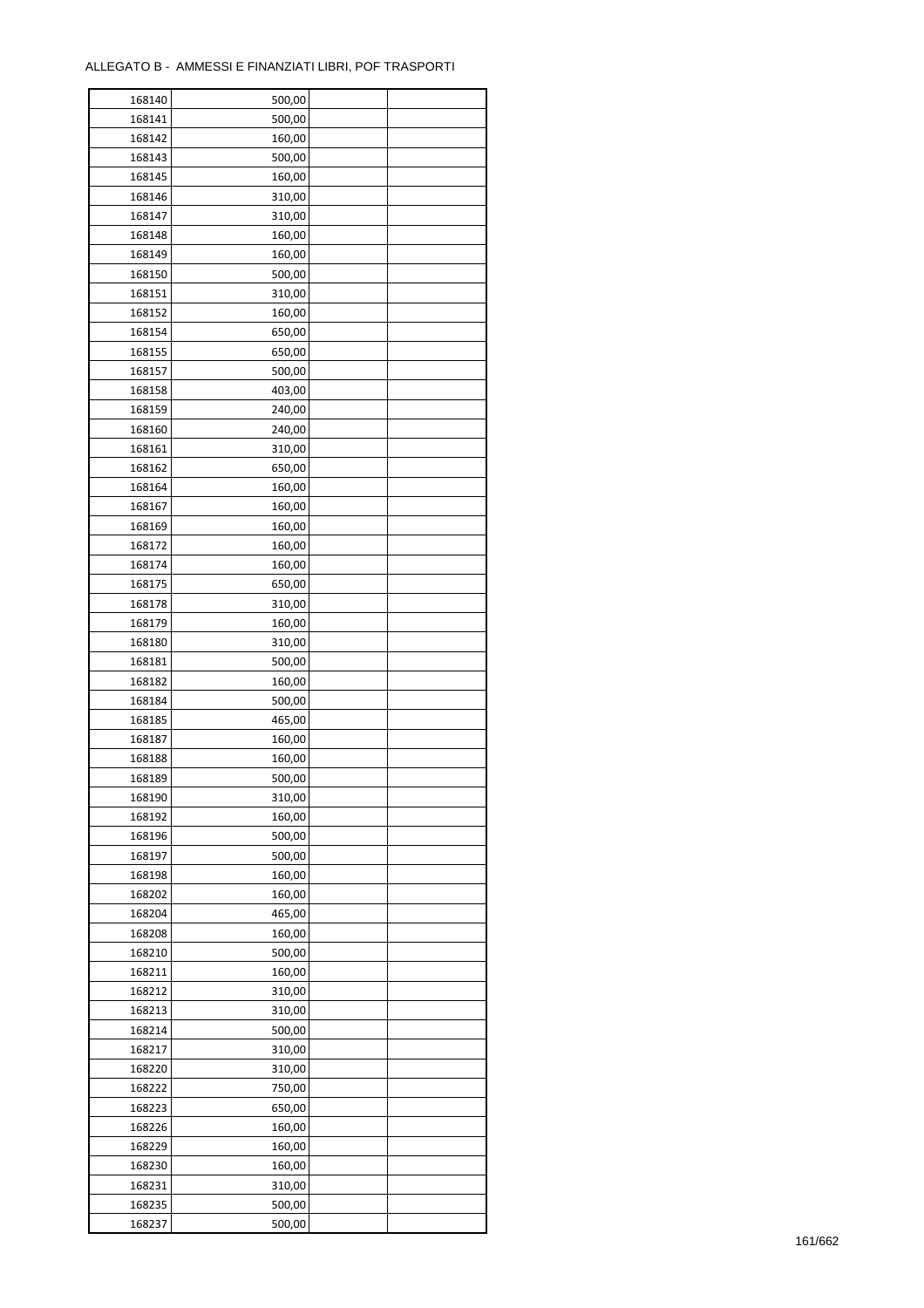| 168238 | 650,00 |  |
|--------|--------|--|
| 168239 | 310,00 |  |
| 168242 | 310,00 |  |
| 168244 | 500,00 |  |
| 168246 | 500,00 |  |
| 168247 | 500,00 |  |
| 168249 | 160,00 |  |
| 168250 | 403,00 |  |
| 168253 | 160,00 |  |
| 168254 | 500,00 |  |
| 168255 | 500,00 |  |
| 168256 | 240,00 |  |
| 168258 | 500,00 |  |
|        |        |  |
| 168260 | 500,00 |  |
| 168261 | 500,00 |  |
| 168263 | 160,00 |  |
| 168264 | 500,00 |  |
| 168265 | 500,00 |  |
| 168266 | 500,00 |  |
| 168267 | 160,00 |  |
| 168272 | 500,00 |  |
| 168279 | 160,00 |  |
| 168284 | 160,00 |  |
| 168289 | 750,00 |  |
| 168290 | 160,00 |  |
| 168291 | 500,00 |  |
| 168292 | 403,00 |  |
| 168296 | 310,00 |  |
| 168297 | 310,00 |  |
| 168301 | 160,00 |  |
| 168302 | 310,00 |  |
| 168303 | 500,00 |  |
| 168304 | 500,00 |  |
| 168306 | 160,00 |  |
| 168308 | 500,00 |  |
| 168309 | 240,00 |  |
| 168313 | 160,00 |  |
| 168322 | 310,00 |  |
| 168323 | 500,00 |  |
| 168324 | 160,00 |  |
| 168328 | 310,00 |  |
| 168329 | 500,00 |  |
| 168333 | 500,00 |  |
| 168334 | 500,00 |  |
| 168336 | 160,00 |  |
| 168338 | 160,00 |  |
| 168340 | 160,00 |  |
| 168341 | 160,00 |  |
| 168343 | 650,00 |  |
| 168345 | 650,00 |  |
| 168347 | 650,00 |  |
| 168349 | 500,00 |  |
| 168351 | 160,00 |  |
| 168352 | 160,00 |  |
| 168356 | 160,00 |  |
| 168361 | 500,00 |  |
| 168362 | 310,00 |  |
| 168363 | 500,00 |  |
| 168364 | 500,00 |  |
|        |        |  |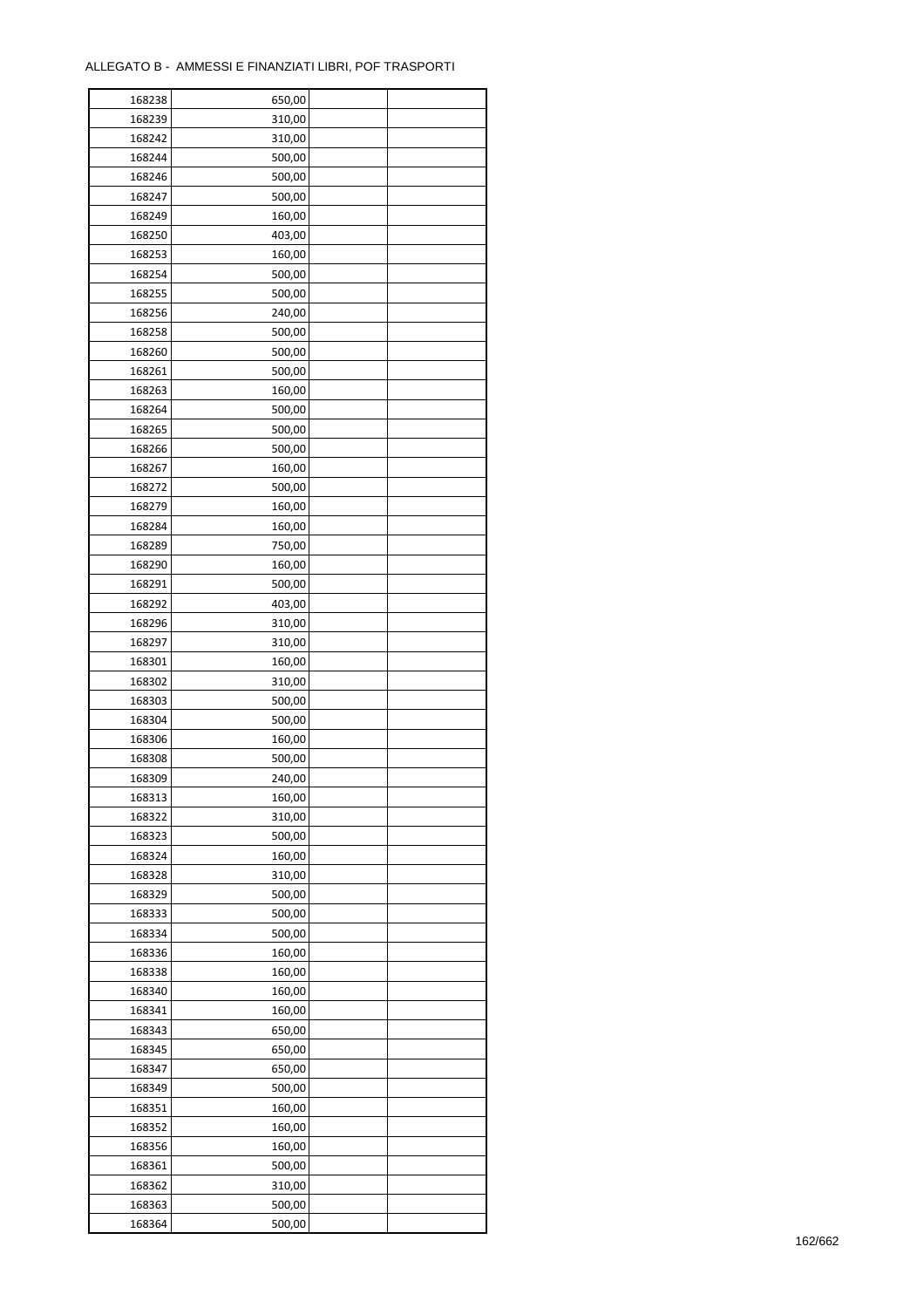| 168365 | 500,00 |  |
|--------|--------|--|
| 168366 | 500,00 |  |
| 168368 | 500,00 |  |
| 168371 | 650,00 |  |
| 168373 | 160,00 |  |
| 168374 | 500,00 |  |
| 168377 | 500,00 |  |
| 168379 | 500,00 |  |
| 168383 | 310,00 |  |
| 168385 | 160,00 |  |
| 168386 | 500,00 |  |
| 168387 | 240,00 |  |
| 168388 | 310,00 |  |
| 168389 | 650,00 |  |
| 168390 | 310,00 |  |
| 168395 | 310,00 |  |
| 168398 | 310,00 |  |
| 168399 | 500,00 |  |
| 168400 | 650,00 |  |
| 168402 | 160,00 |  |
| 168403 | 500,00 |  |
| 168405 | 160,00 |  |
| 168407 | 160,00 |  |
| 168409 | 160,00 |  |
| 168411 | 160,00 |  |
| 168412 | 650,00 |  |
| 168413 | 310,00 |  |
| 168416 | 500,00 |  |
| 168417 | 160,00 |  |
| 168418 | 500,00 |  |
| 168421 | 310,00 |  |
| 168423 | 310,00 |  |
| 168424 | 650,00 |  |
| 168426 | 310,00 |  |
| 168427 | 160,00 |  |
| 168429 | 500,00 |  |
| 168430 | 160,00 |  |
| 168431 | 750,00 |  |
| 168433 | 500,00 |  |
| 168435 | 500,00 |  |
| 168436 | 310,00 |  |
| 168437 | 160,00 |  |
| 168441 | 500,00 |  |
| 168442 | 650,00 |  |
| 168446 | 160,00 |  |
| 168447 | 465,00 |  |
| 168448 | 310,00 |  |
| 168449 | 500,00 |  |
| 168451 | 500,00 |  |
| 168458 | 403,00 |  |
| 168459 | 160,00 |  |
| 168463 | 500,00 |  |
| 168464 | 310,00 |  |
| 168465 | 160,00 |  |
| 168467 | 160,00 |  |
| 168468 | 500,00 |  |
| 168469 | 650,00 |  |
| 168470 | 310,00 |  |
| 168471 | 310,00 |  |
|        |        |  |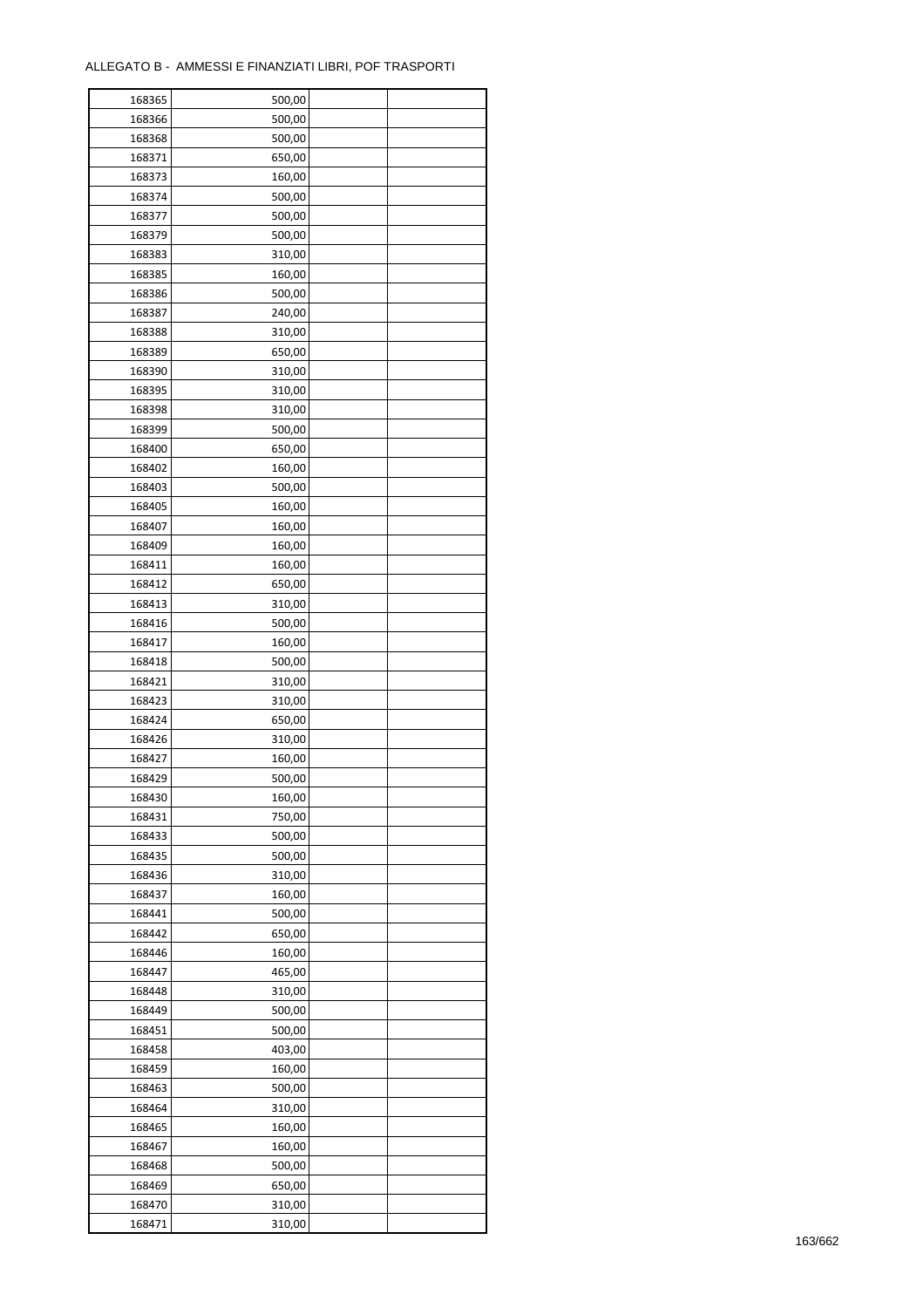| 168472 | 310,00 |  |
|--------|--------|--|
| 168473 | 500,00 |  |
| 168475 | 500,00 |  |
| 168479 | 500,00 |  |
| 168480 | 160,00 |  |
| 168482 | 500,00 |  |
| 168484 | 403,00 |  |
| 168485 | 160,00 |  |
| 168487 | 310,00 |  |
| 168488 | 310,00 |  |
| 168489 | 500,00 |  |
| 168491 | 500,00 |  |
|        | 500,00 |  |
| 168493 |        |  |
| 168494 | 500,00 |  |
| 168496 | 500,00 |  |
| 168498 | 160,00 |  |
| 168499 | 310,00 |  |
| 168500 | 500,00 |  |
| 168501 | 160,00 |  |
| 168502 | 310,00 |  |
| 168503 | 208,00 |  |
| 168504 | 500,00 |  |
| 168506 | 310,00 |  |
| 168508 | 160,00 |  |
| 168509 | 403,00 |  |
| 168510 | 310,00 |  |
| 168515 | 500,00 |  |
| 168520 | 160,00 |  |
| 168521 | 310,00 |  |
| 168522 | 310,00 |  |
| 168523 | 310,00 |  |
| 168524 | 160,00 |  |
| 168526 | 160,00 |  |
| 168528 | 500,00 |  |
| 168535 | 160,00 |  |
| 168536 | 208,00 |  |
| 168537 | 160,00 |  |
| 168539 | 500,00 |  |
| 168541 | 310,00 |  |
| 168542 | 500,00 |  |
|        |        |  |
| 168543 | 160,00 |  |
| 168544 | 310,00 |  |
| 168546 | 310,00 |  |
| 168547 | 160,00 |  |
| 168549 | 500,00 |  |
| 168560 | 500,00 |  |
| 168561 | 160,00 |  |
| 168563 | 160,00 |  |
| 168565 | 310,00 |  |
| 168567 | 160,00 |  |
| 168568 | 403,00 |  |
| 168569 | 500,00 |  |
| 168570 | 500,00 |  |
| 168571 | 310,00 |  |
| 168572 | 160,00 |  |
| 168573 | 160,00 |  |
| 168574 | 310,00 |  |
| 168575 | 500,00 |  |
| 168576 | 650,00 |  |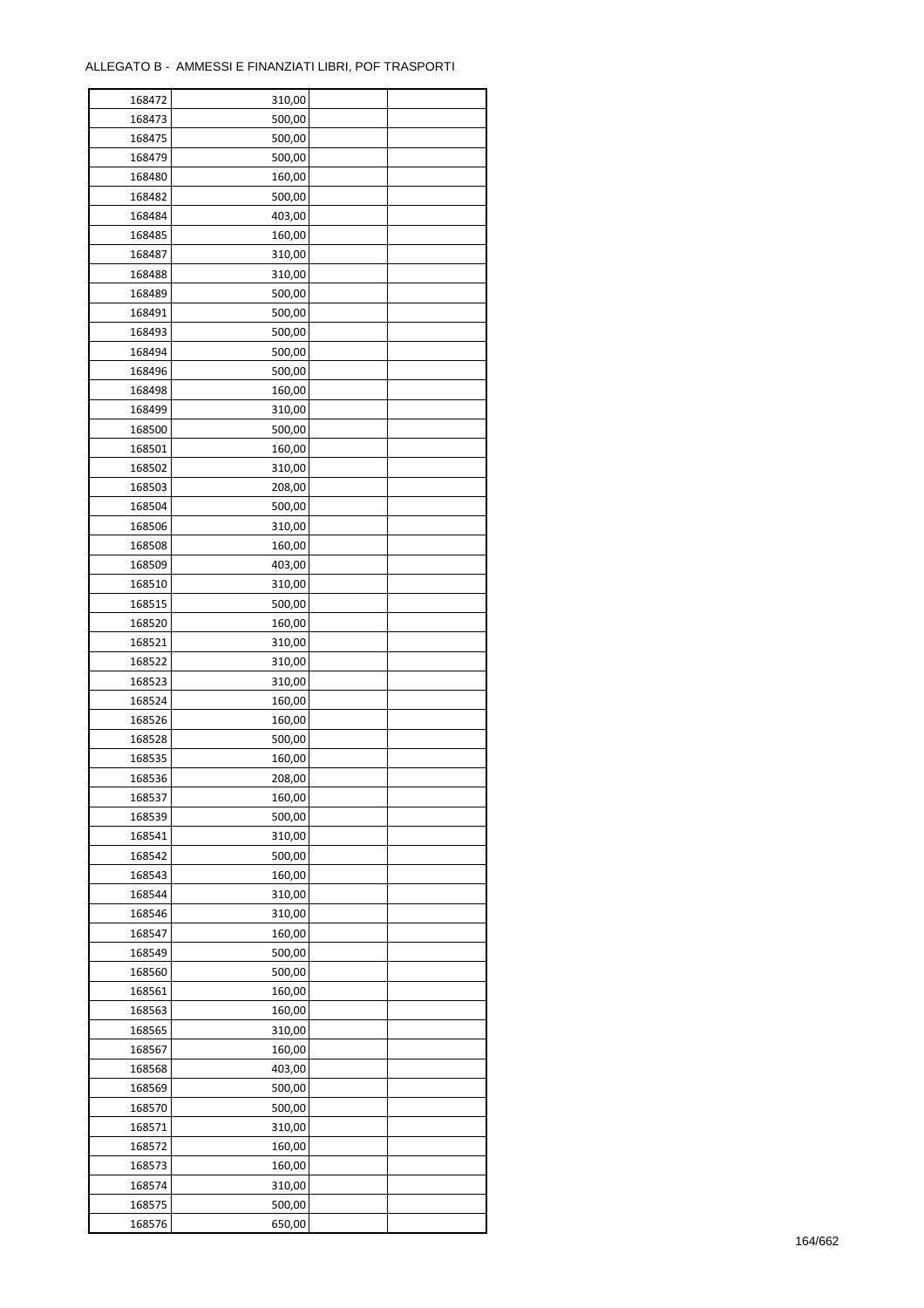| 168583 | 310,00 |  |
|--------|--------|--|
| 168587 | 650,00 |  |
| 168589 | 650,00 |  |
| 168590 | 500,00 |  |
| 168591 | 160,00 |  |
| 168592 | 500,00 |  |
| 168593 | 650,00 |  |
| 168595 | 500,00 |  |
| 168596 | 310,00 |  |
| 168597 | 500,00 |  |
| 168598 | 500,00 |  |
| 168602 |        |  |
|        | 500,00 |  |
| 168603 | 160,00 |  |
| 168604 | 160,00 |  |
| 168606 | 160,00 |  |
| 168607 | 160,00 |  |
| 168608 | 160,00 |  |
| 168610 | 310,00 |  |
| 168611 | 650,00 |  |
| 168613 | 500,00 |  |
| 168614 | 500,00 |  |
| 168615 | 650,00 |  |
| 168616 | 500,00 |  |
| 168617 | 160,00 |  |
| 168618 | 500,00 |  |
| 168619 | 650,00 |  |
| 168620 | 650,00 |  |
| 168621 | 310,00 |  |
| 168622 | 208,00 |  |
| 168624 | 160,00 |  |
| 168629 | 310,00 |  |
| 168631 |        |  |
|        | 500,00 |  |
| 168632 | 310,00 |  |
| 168635 | 500,00 |  |
| 168636 | 310,00 |  |
| 168637 | 160,00 |  |
| 168639 | 500,00 |  |
| 168640 | 310,00 |  |
| 168641 | 403,00 |  |
| 168643 | 500,00 |  |
| 168645 | 160,00 |  |
| 168648 | 310,00 |  |
| 168649 | 310,00 |  |
| 168651 | 310,00 |  |
| 168652 | 310,00 |  |
| 168655 | 310,00 |  |
| 168660 | 160,00 |  |
| 168663 | 310,00 |  |
| 168664 | 650,00 |  |
| 168665 | 650,00 |  |
| 168666 | 160,00 |  |
| 168667 | 650,00 |  |
| 168668 | 500,00 |  |
|        |        |  |
| 168669 | 500,00 |  |
| 168670 | 650,00 |  |
| 168672 | 500,00 |  |
| 168674 | 310,00 |  |
| 168675 | 310,00 |  |
| 168676 | 160,00 |  |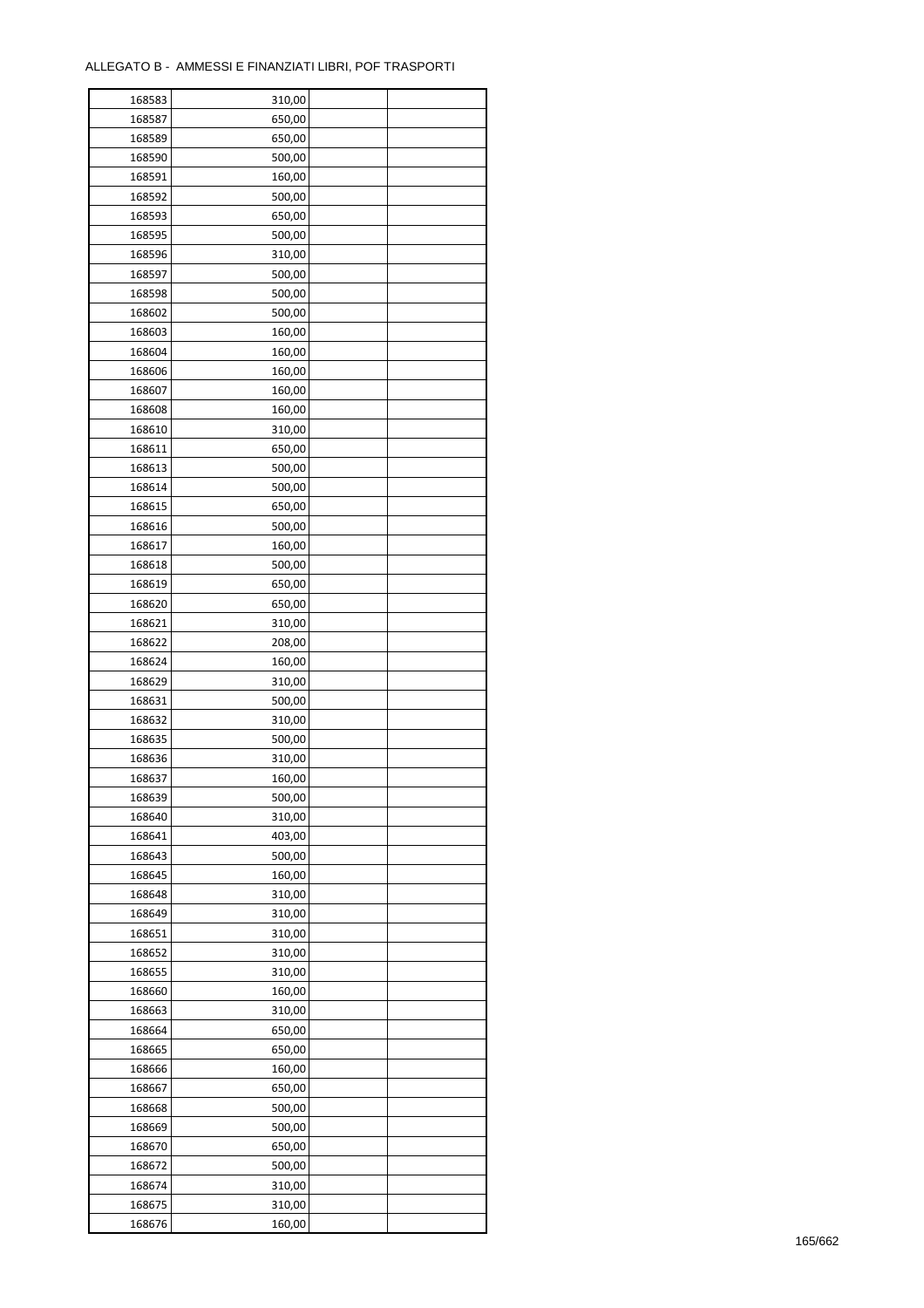| 168677 | 500,00 |  |
|--------|--------|--|
| 168678 | 310,00 |  |
| 168679 | 160,00 |  |
| 168682 | 160,00 |  |
| 168683 | 500,00 |  |
| 168684 | 310,00 |  |
| 168685 | 160,00 |  |
| 168688 | 310,00 |  |
| 168689 | 160,00 |  |
|        |        |  |
| 168690 | 160,00 |  |
| 168691 | 160,00 |  |
| 168696 | 310,00 |  |
| 168697 | 500,00 |  |
| 168698 | 500,00 |  |
| 168701 | 310,00 |  |
| 168704 | 160,00 |  |
| 168705 | 500,00 |  |
| 168708 | 403,00 |  |
| 168709 | 500,00 |  |
| 168710 | 160,00 |  |
| 168714 | 160,00 |  |
| 168715 | 310,00 |  |
| 168716 | 310,00 |  |
| 168720 | 500,00 |  |
| 168721 | 208,00 |  |
| 168722 | 310,00 |  |
| 168726 | 160,00 |  |
| 168727 | 160,00 |  |
| 168728 | 160,00 |  |
| 168729 | 160,00 |  |
|        |        |  |
| 168734 | 310,00 |  |
| 168735 | 650,00 |  |
| 168740 | 160,00 |  |
| 168742 | 500,00 |  |
| 168743 | 160,00 |  |
| 168744 | 310,00 |  |
| 168745 | 500,00 |  |
| 168746 | 500,00 |  |
| 168747 | 500,00 |  |
| 168749 | 650,00 |  |
| 168750 | 160,00 |  |
| 168752 | 650,00 |  |
| 168753 | 500,00 |  |
| 168754 | 310,00 |  |
| 168758 | 403,00 |  |
| 168759 | 650,00 |  |
| 168760 | 500,00 |  |
| 168762 | 160,00 |  |
| 168765 | 310,00 |  |
| 168766 | 500,00 |  |
| 168769 | 160,00 |  |
| 168775 | 160,00 |  |
| 168776 | 310,00 |  |
|        |        |  |
| 168777 | 403,00 |  |
| 168778 | 160,00 |  |
| 168779 | 160,00 |  |
| 168781 | 500,00 |  |
| 168783 | 650,00 |  |
| 168784 | 160,00 |  |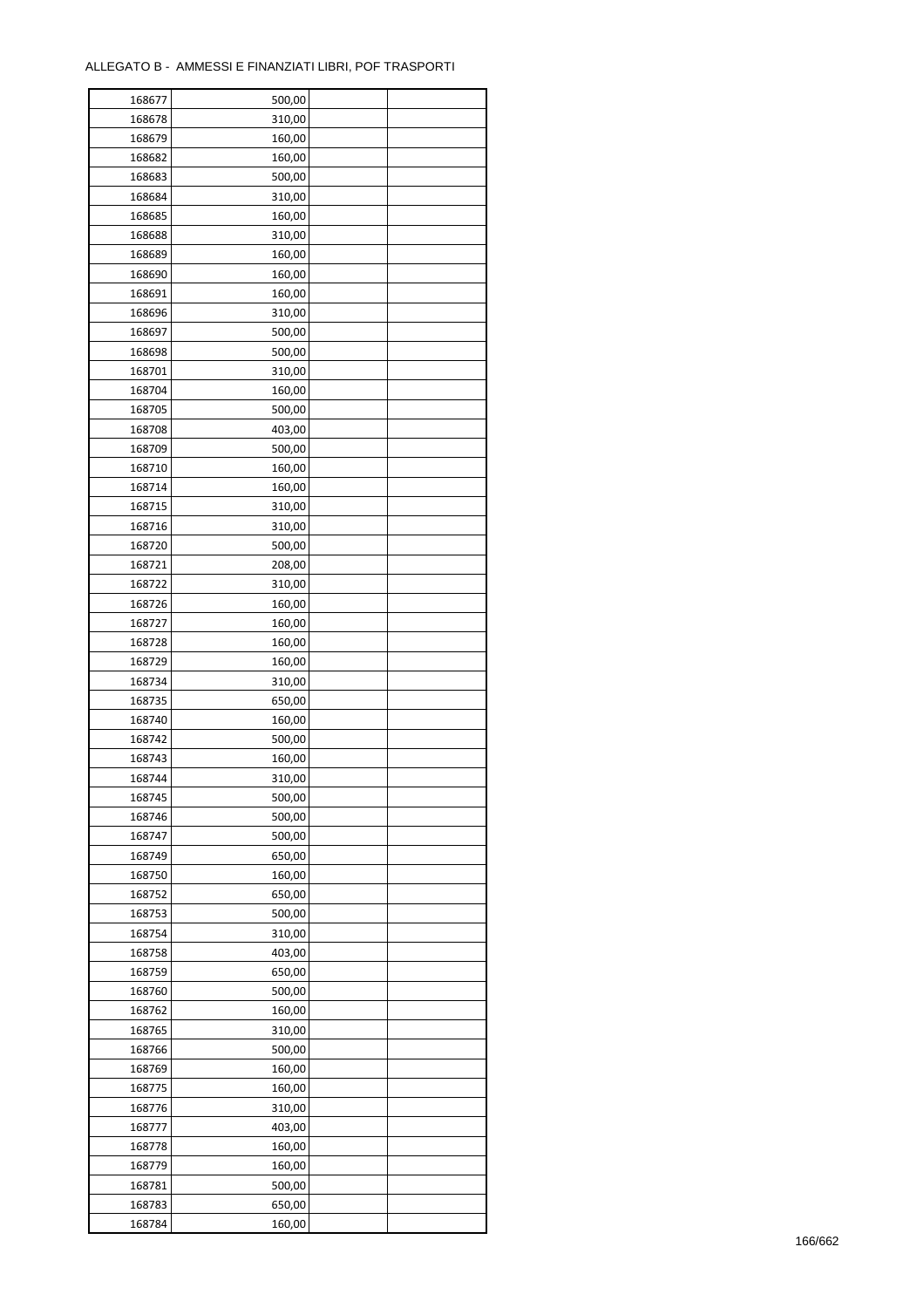| 168785 | 160,00 |  |
|--------|--------|--|
| 168787 | 500,00 |  |
| 168788 | 500,00 |  |
| 168790 | 160,00 |  |
| 168793 | 500,00 |  |
| 168798 | 500,00 |  |
| 168799 | 310,00 |  |
| 168805 | 650,00 |  |
| 168807 | 160,00 |  |
| 168811 | 650,00 |  |
| 168812 | 500,00 |  |
| 168813 | 160,00 |  |
| 168814 | 160,00 |  |
| 168815 | 160,00 |  |
| 168816 | 310,00 |  |
| 168818 | 650,00 |  |
| 168821 | 403,00 |  |
| 168822 | 500,00 |  |
| 168823 | 310,00 |  |
| 168824 | 310,00 |  |
| 168826 |        |  |
|        | 500,00 |  |
| 168828 | 160,00 |  |
| 168829 | 650,00 |  |
| 168830 | 650,00 |  |
| 168831 | 160,00 |  |
| 168832 | 160,00 |  |
| 168833 | 160,00 |  |
| 168834 | 650,00 |  |
| 168835 | 650,00 |  |
| 168837 | 160,00 |  |
| 168838 | 160,00 |  |
| 168844 | 310,00 |  |
| 168850 | 240,00 |  |
| 168852 | 310,00 |  |
| 168859 | 650,00 |  |
| 168860 | 650,00 |  |
| 168861 | 160,00 |  |
| 168862 | 500,00 |  |
| 168863 | 310,00 |  |
| 168864 | 160,00 |  |
| 168870 | 650,00 |  |
| 168871 | 160,00 |  |
| 168874 | 310,00 |  |
| 168875 | 500,00 |  |
| 168876 | 310,00 |  |
| 168877 | 310,00 |  |
| 168880 | 500,00 |  |
| 168881 | 500,00 |  |
| 168882 | 500,00 |  |
| 168887 | 160,00 |  |
| 168888 | 310,00 |  |
| 168889 | 500,00 |  |
| 168892 | 500,00 |  |
| 168894 | 500,00 |  |
| 168895 | 403,00 |  |
| 168896 | 500,00 |  |
| 168898 | 240,00 |  |
| 168900 | 160,00 |  |
| 168901 | 650,00 |  |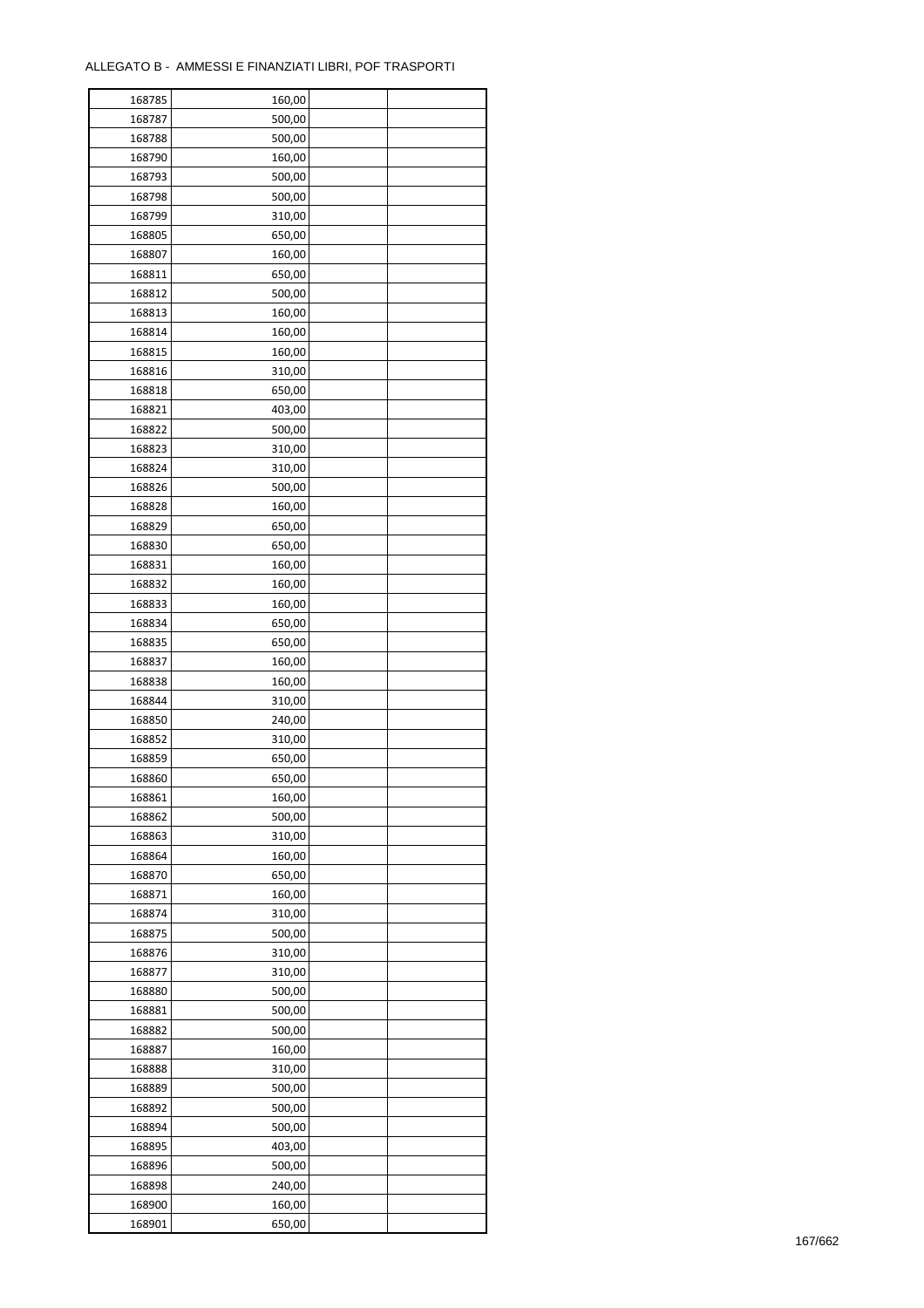| 168902 | 310,00 |  |
|--------|--------|--|
| 168903 | 160,00 |  |
| 168904 | 465,00 |  |
| 168905 | 650,00 |  |
| 168907 | 650,00 |  |
| 168914 | 465,00 |  |
| 168917 | 208,00 |  |
| 168918 | 500,00 |  |
| 168921 | 160,00 |  |
| 168926 | 310,00 |  |
| 168927 | 650,00 |  |
| 168931 | 500,00 |  |
| 168936 |        |  |
|        | 160,00 |  |
| 168937 | 160,00 |  |
| 168938 | 160,00 |  |
| 168940 | 240,00 |  |
| 168941 | 650,00 |  |
| 168942 | 750,00 |  |
| 168943 | 310,00 |  |
| 168944 | 500,00 |  |
| 168947 | 310,00 |  |
| 168948 | 310,00 |  |
| 168949 | 310,00 |  |
| 168951 | 500,00 |  |
| 168956 | 160,00 |  |
| 168958 | 160,00 |  |
| 168959 | 500,00 |  |
| 168960 | 310,00 |  |
| 168961 | 500,00 |  |
| 168963 | 310,00 |  |
| 168965 | 310,00 |  |
| 168966 | 310,00 |  |
| 168969 | 160,00 |  |
| 168970 | 500,00 |  |
| 168971 | 160,00 |  |
| 168972 | 160,00 |  |
| 168974 | 310,00 |  |
| 168976 | 160,00 |  |
| 168977 | 500,00 |  |
| 168979 | 160,00 |  |
| 168980 | 310,00 |  |
| 168981 | 310,00 |  |
| 168982 | 160,00 |  |
| 168984 | 650,00 |  |
| 168986 | 160,00 |  |
| 168987 | 160,00 |  |
| 168988 | 465,00 |  |
| 168989 | 310,00 |  |
| 168990 | 160,00 |  |
| 168991 | 310,00 |  |
| 168992 | 160,00 |  |
| 168993 | 160,00 |  |
| 168994 | 310,00 |  |
| 168995 | 160,00 |  |
| 168997 | 160,00 |  |
| 168998 | 650,00 |  |
| 168999 | 310,00 |  |
|        |        |  |
| 169000 | 160,00 |  |
| 169001 | 310,00 |  |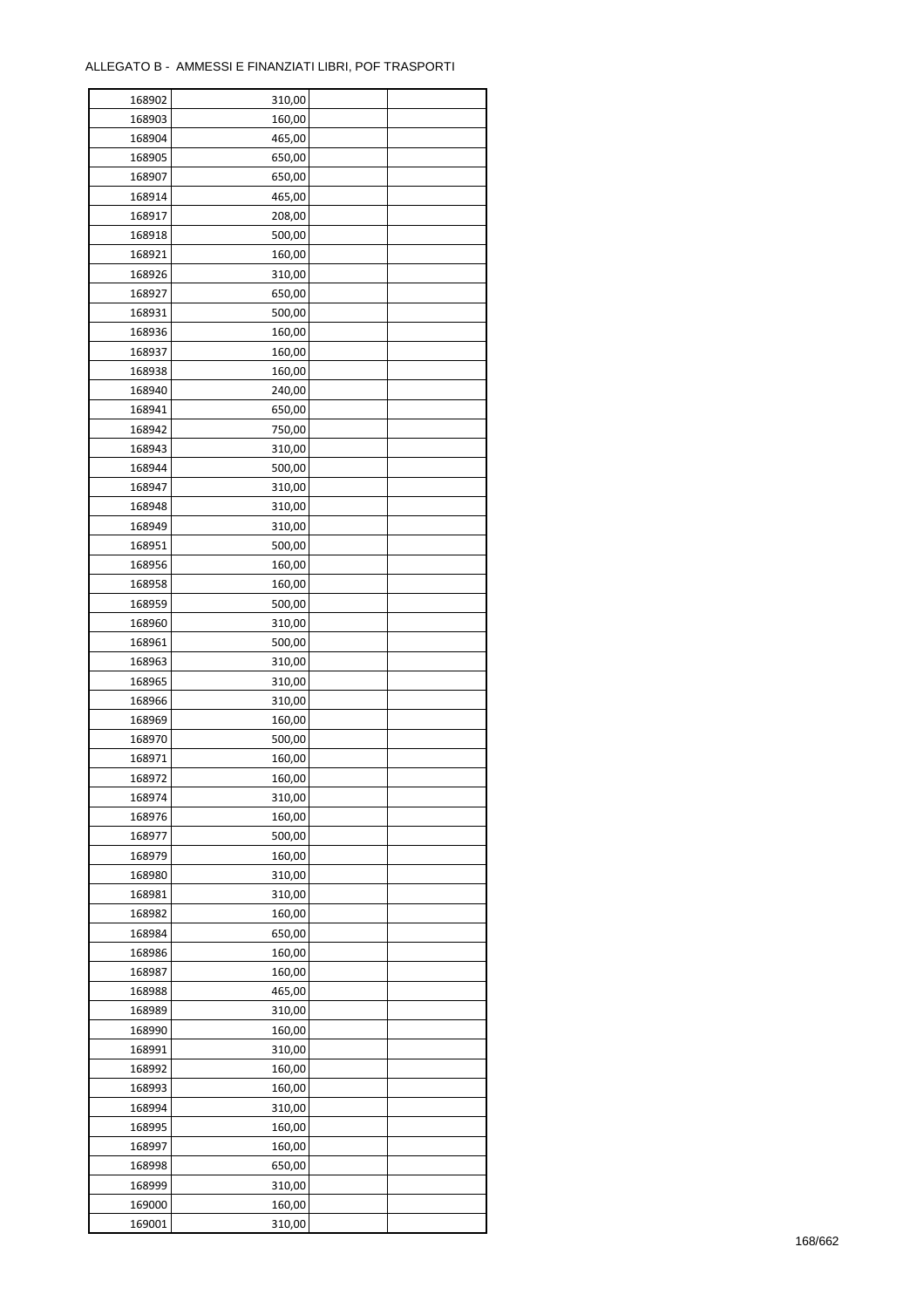| 169002 | 500,00 |  |
|--------|--------|--|
| 169003 | 650,00 |  |
| 169004 | 500,00 |  |
| 169005 | 650,00 |  |
| 169006 | 500,00 |  |
| 169007 | 310,00 |  |
| 169009 | 160,00 |  |
| 169010 | 310,00 |  |
| 169011 | 310,00 |  |
| 169012 | 465,00 |  |
| 169014 | 500,00 |  |
| 169015 | 500,00 |  |
| 169016 | 160,00 |  |
| 169018 | 500,00 |  |
|        |        |  |
| 169019 | 500,00 |  |
| 169020 | 160,00 |  |
| 169021 | 310,00 |  |
| 169023 | 403,00 |  |
| 169026 | 500,00 |  |
| 169029 | 500,00 |  |
| 169030 | 160,00 |  |
| 169031 | 310,00 |  |
| 169035 | 160,00 |  |
| 169037 | 160,00 |  |
| 169039 | 160,00 |  |
| 169040 | 240,00 |  |
| 169042 | 310,00 |  |
| 169043 | 160,00 |  |
| 169044 | 650,00 |  |
| 169045 | 160,00 |  |
| 169046 | 310,00 |  |
| 169047 | 310,00 |  |
| 169048 | 160,00 |  |
| 169049 | 500,00 |  |
| 169050 | 160,00 |  |
| 169051 | 403,00 |  |
| 169052 | 500,00 |  |
| 169054 | 500,00 |  |
| 169057 | 160,00 |  |
| 169059 | 500,00 |  |
| 169060 | 160,00 |  |
| 169061 | 500,00 |  |
| 169062 | 310,00 |  |
| 169064 | 465,00 |  |
| 169066 | 160,00 |  |
| 169067 | 500,00 |  |
| 169068 | 310,00 |  |
| 169069 | 500,00 |  |
| 169070 | 500,00 |  |
| 169071 | 160,00 |  |
| 169072 | 160,00 |  |
| 169073 | 310,00 |  |
| 169075 | 160,00 |  |
| 169076 | 160,00 |  |
| 169077 | 160,00 |  |
| 169078 | 160,00 |  |
| 169079 | 208,00 |  |
|        |        |  |
| 169080 | 160,00 |  |
| 169081 | 310,00 |  |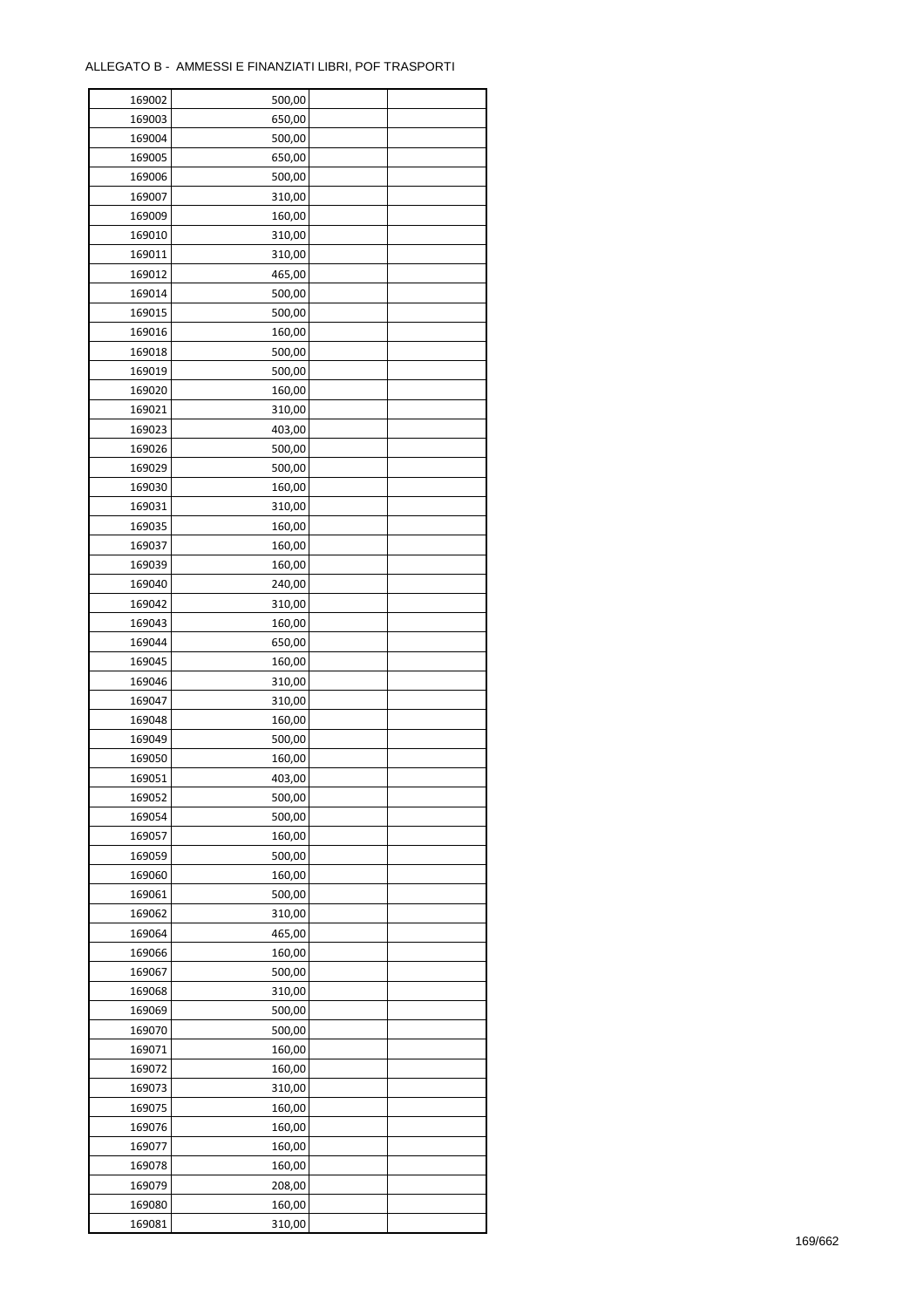ř

| 169082 | 310,00 |  |
|--------|--------|--|
| 169083 | 160,00 |  |
| 169084 | 160,00 |  |
| 169086 | 310,00 |  |
| 169087 | 160,00 |  |
| 169088 | 750,00 |  |
| 169089 | 650,00 |  |
| 169090 | 310,00 |  |
| 169092 | 500,00 |  |
| 169093 | 310,00 |  |
| 169094 | 500,00 |  |
| 169095 | 310,00 |  |
| 169096 |        |  |
| 169097 | 160,00 |  |
|        | 310,00 |  |
| 169098 | 500,00 |  |
| 169099 | 310,00 |  |
| 169100 | 160,00 |  |
| 169101 | 160,00 |  |
| 169102 | 160,00 |  |
| 169103 | 500,00 |  |
| 169104 | 500,00 |  |
| 169105 | 500,00 |  |
| 169106 | 160,00 |  |
| 169111 | 500,00 |  |
| 169114 | 160,00 |  |
| 169115 | 500,00 |  |
| 169118 | 160,00 |  |
| 169119 | 310,00 |  |
| 169121 | 160,00 |  |
| 169122 | 310,00 |  |
| 169123 | 500,00 |  |
| 169125 | 500,00 |  |
| 169126 | 310,00 |  |
| 169127 | 500,00 |  |
| 169128 | 160,00 |  |
| 169132 | 650,00 |  |
| 169133 | 160,00 |  |
| 169134 | 160,00 |  |
| 169135 | 160,00 |  |
| 169136 | 160,00 |  |
| 169137 | 160,00 |  |
| 169138 | 160,00 |  |
| 169139 | 310,00 |  |
| 169140 | 240,00 |  |
| 169141 | 160,00 |  |
| 169142 | 650,00 |  |
| 169143 | 310,00 |  |
| 169144 | 500,00 |  |
| 169145 | 160,00 |  |
| 169147 | 500,00 |  |
| 169148 | 160,00 |  |
| 169150 | 160,00 |  |
| 169151 | 160,00 |  |
| 169152 | 650,00 |  |
| 169153 | 650,00 |  |
| 169154 | 160,00 |  |
| 169155 | 160,00 |  |
| 169156 | 310,00 |  |
| 169158 | 160,00 |  |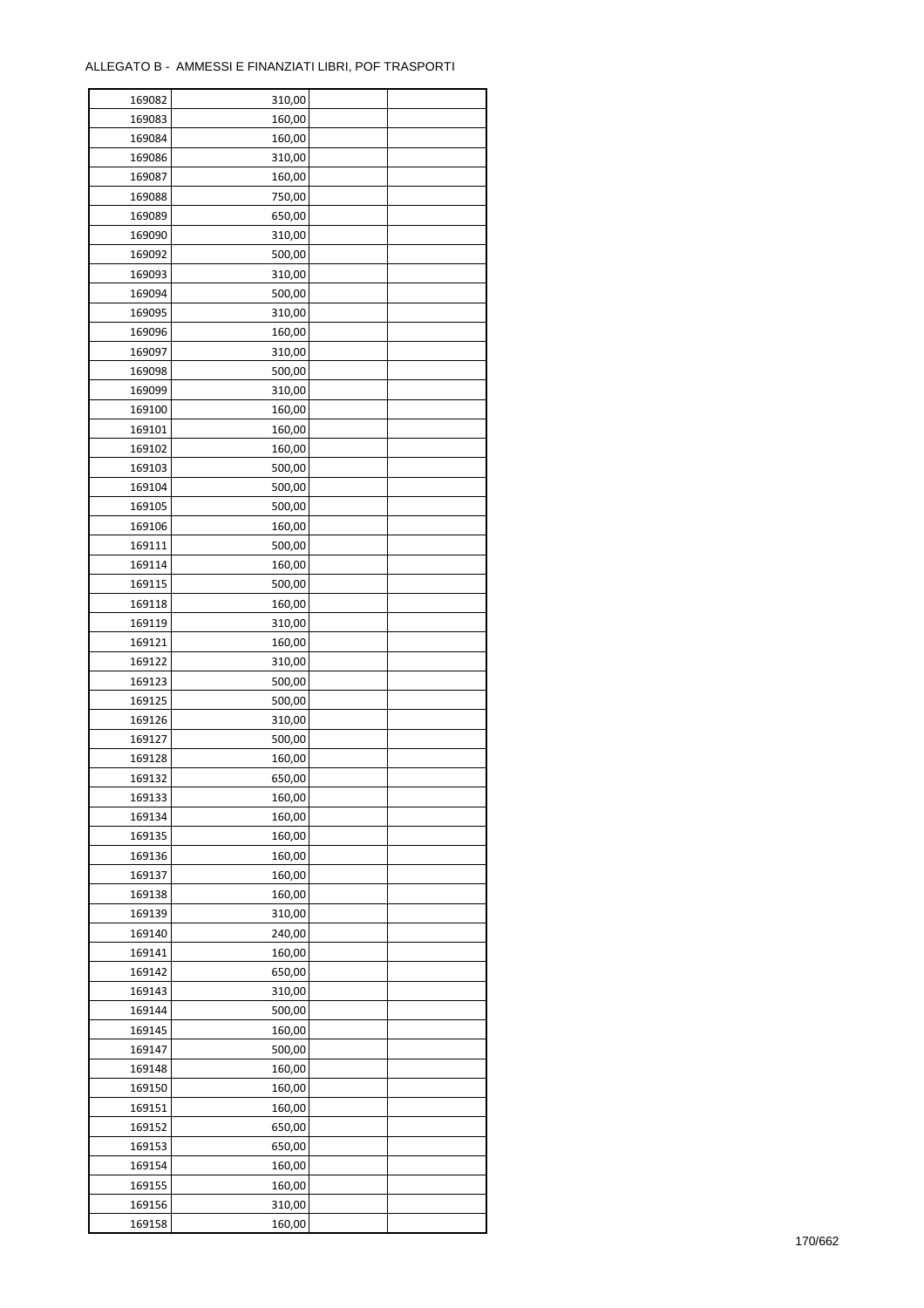| 169160 | 650,00 |  |
|--------|--------|--|
| 169161 | 500,00 |  |
| 169162 | 650,00 |  |
| 169164 | 160,00 |  |
| 169166 | 160,00 |  |
| 169167 | 160,00 |  |
| 169168 | 160,00 |  |
| 169169 | 160,00 |  |
| 169170 | 310,00 |  |
|        |        |  |
| 169171 | 310,00 |  |
| 169172 | 500,00 |  |
| 169173 | 310,00 |  |
| 169176 | 160,00 |  |
| 169177 | 160,00 |  |
| 169179 | 160,00 |  |
| 169180 | 500,00 |  |
| 169181 | 160,00 |  |
| 169182 | 310,00 |  |
| 169187 | 160,00 |  |
| 169188 | 500,00 |  |
| 169189 | 160,00 |  |
| 169190 | 160,00 |  |
| 169193 | 160,00 |  |
| 169194 | 310,00 |  |
| 169195 | 310,00 |  |
| 169196 | 160,00 |  |
| 169197 | 160,00 |  |
| 169198 | 160,00 |  |
| 169199 | 500,00 |  |
| 169200 | 160,00 |  |
| 169201 | 500,00 |  |
|        |        |  |
| 169202 | 310,00 |  |
| 169203 | 310,00 |  |
| 169204 | 500,00 |  |
| 169208 | 160,00 |  |
| 169211 | 310,00 |  |
| 169212 | 310,00 |  |
| 169213 | 500,00 |  |
| 169214 | 160,00 |  |
| 169216 | 160,00 |  |
| 169217 | 160,00 |  |
| 169218 | 310,00 |  |
| 169220 | 403,00 |  |
| 169222 | 500,00 |  |
| 169223 | 310,00 |  |
| 169225 | 208,00 |  |
| 169227 | 160,00 |  |
| 169228 | 500,00 |  |
| 169229 | 160,00 |  |
| 169230 | 310,00 |  |
| 169231 | 310,00 |  |
| 169232 | 500,00 |  |
| 169233 | 160,00 |  |
|        |        |  |
| 169234 | 310,00 |  |
| 169235 | 500,00 |  |
| 169236 | 310,00 |  |
| 169238 | 500,00 |  |
| 169241 | 310,00 |  |
| 169243 | 160,00 |  |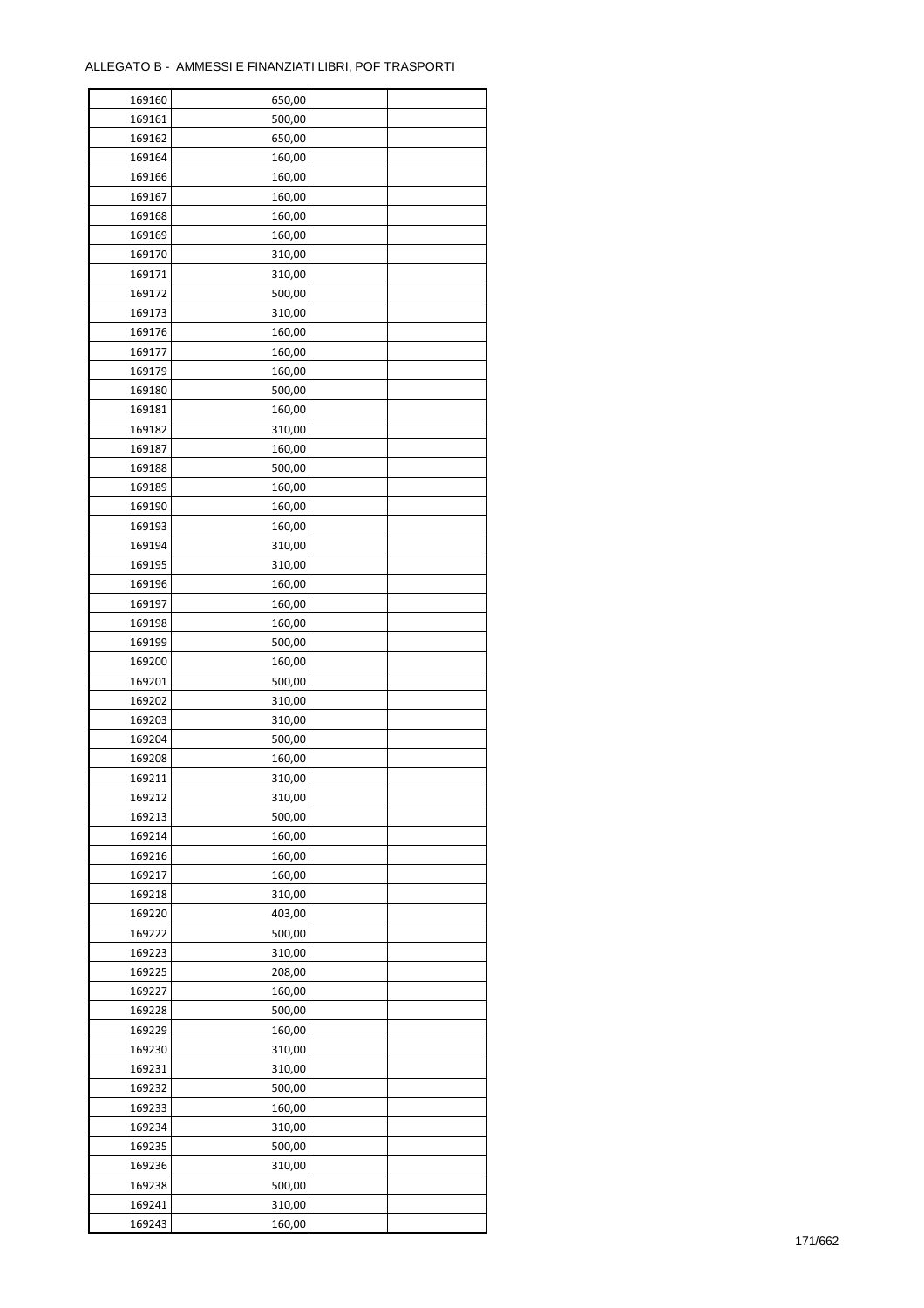| 169244 | 500,00 |  |
|--------|--------|--|
| 169245 | 160,00 |  |
| 169246 | 310,00 |  |
| 169248 | 160,00 |  |
| 169249 | 160,00 |  |
| 169250 | 310,00 |  |
| 169251 | 500,00 |  |
| 169253 | 160,00 |  |
| 169254 | 160,00 |  |
| 169255 | 310,00 |  |
| 169257 | 160,00 |  |
| 169258 | 160,00 |  |
| 169259 | 310,00 |  |
|        |        |  |
| 169260 | 240,00 |  |
| 169264 | 160,00 |  |
| 169267 | 310,00 |  |
| 169268 | 650,00 |  |
| 169269 | 160,00 |  |
| 169270 | 310,00 |  |
| 169271 | 310,00 |  |
| 169273 | 310,00 |  |
| 169274 | 500,00 |  |
| 169275 | 160,00 |  |
| 169278 | 310,00 |  |
| 169280 | 160,00 |  |
| 169283 | 500,00 |  |
| 169284 | 240,00 |  |
| 169286 | 160,00 |  |
| 169287 | 500,00 |  |
| 169289 | 650,00 |  |
| 169291 | 500,00 |  |
| 169293 | 160,00 |  |
| 169294 | 160,00 |  |
| 169298 | 310,00 |  |
| 169302 | 310,00 |  |
| 169303 | 310,00 |  |
| 169304 | 403,00 |  |
| 169305 | 160,00 |  |
| 169306 | 500,00 |  |
| 169313 | 500,00 |  |
| 169314 | 500,00 |  |
| 169315 | 310,00 |  |
| 169316 | 310,00 |  |
| 169318 | 650,00 |  |
| 169319 | 650,00 |  |
| 169321 | 500,00 |  |
| 169322 | 160,00 |  |
| 169323 | 310,00 |  |
| 169324 | 310,00 |  |
| 169325 | 310,00 |  |
| 169326 | 500,00 |  |
| 169328 | 160,00 |  |
| 169329 | 500,00 |  |
| 169330 | 500,00 |  |
| 169332 | 650,00 |  |
| 169333 | 160,00 |  |
| 169334 | 310,00 |  |
|        |        |  |
| 169335 | 650,00 |  |
| 169336 | 160,00 |  |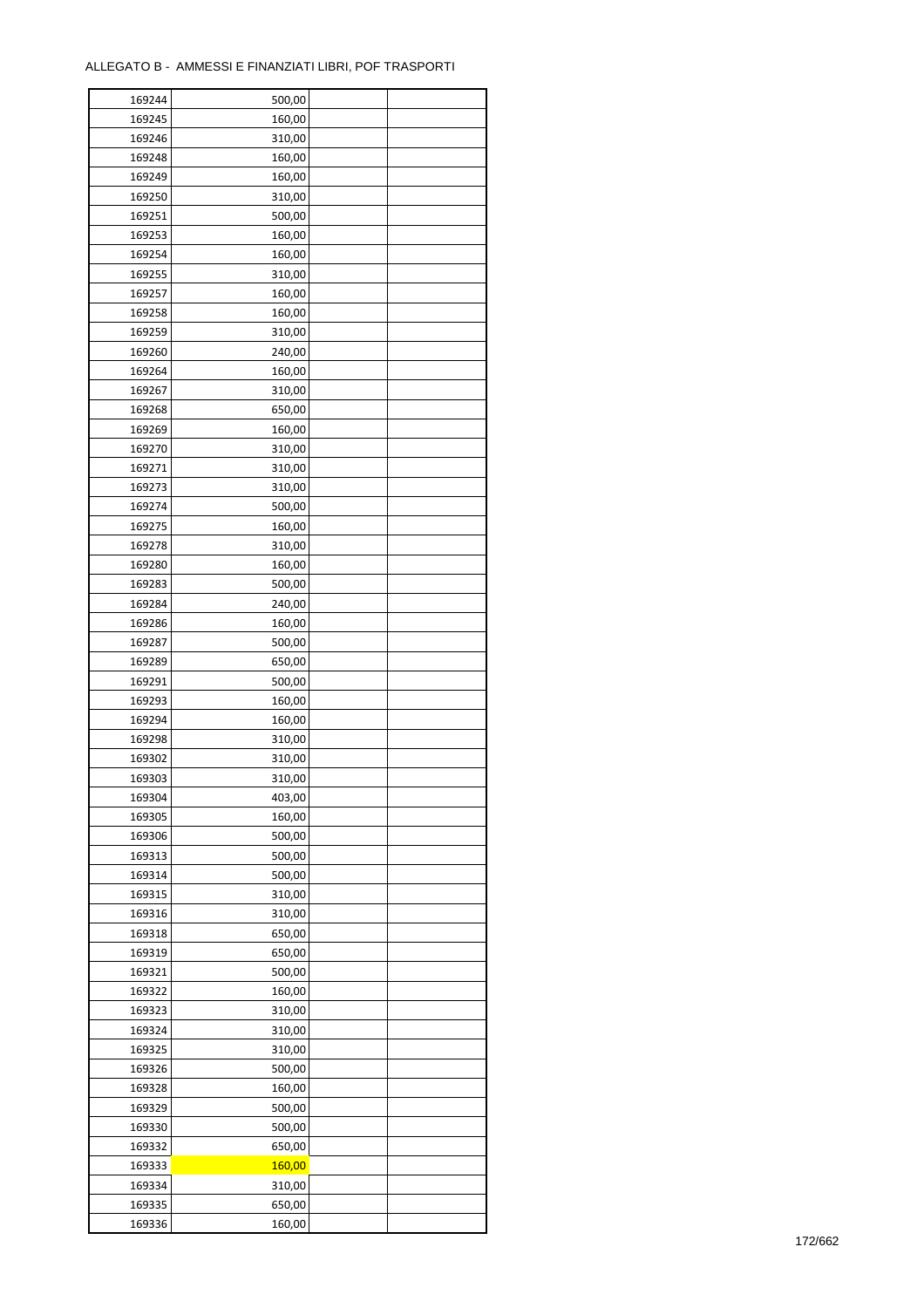| 169337 | 500,00 |  |
|--------|--------|--|
| 169338 | 500,00 |  |
| 169339 | 310,00 |  |
| 169341 | 650,00 |  |
| 169342 | 160,00 |  |
| 169343 | 160,00 |  |
| 169344 | 160,00 |  |
| 169349 | 310,00 |  |
|        | 310,00 |  |
| 169350 |        |  |
| 169351 | 650,00 |  |
| 169353 | 160,00 |  |
| 169357 | 750,00 |  |
| 169359 | 240,00 |  |
| 169360 | 160,00 |  |
| 169362 | 160,00 |  |
| 169364 | 160,00 |  |
| 169365 | 500,00 |  |
| 169366 | 160,00 |  |
| 169367 | 310,00 |  |
| 169368 | 160,00 |  |
| 169370 | 160,00 |  |
| 169371 | 500,00 |  |
| 169372 | 310,00 |  |
| 169373 | 160,00 |  |
| 169374 | 160,00 |  |
| 169375 | 310,00 |  |
| 169376 | 160,00 |  |
|        |        |  |
| 169377 | 160,00 |  |
| 169378 | 310,00 |  |
| 169379 | 500,00 |  |
| 169380 | 240,00 |  |
| 169382 | 500,00 |  |
| 169383 | 310,00 |  |
| 169384 | 160,00 |  |
| 169385 | 160,00 |  |
| 169386 | 310,00 |  |
| 169387 | 160,00 |  |
| 169389 | 160,00 |  |
| 169390 | 160,00 |  |
| 169391 | 160,00 |  |
| 169392 | 650,00 |  |
| 169393 | 160,00 |  |
| 169394 | 500,00 |  |
| 169395 | 160,00 |  |
| 169396 | 310,00 |  |
| 169398 | 500,00 |  |
| 169400 | 650,00 |  |
|        |        |  |
| 169402 | 208,00 |  |
| 169403 | 160,00 |  |
| 169405 | 160,00 |  |
| 169406 | 310,00 |  |
| 169407 | 160,00 |  |
| 169408 | 650,00 |  |
| 169409 | 240,00 |  |
| 169410 | 310,00 |  |
| 169411 | 160,00 |  |
| 169412 | 310,00 |  |
| 169414 | 310,00 |  |
| 169417 | 160,00 |  |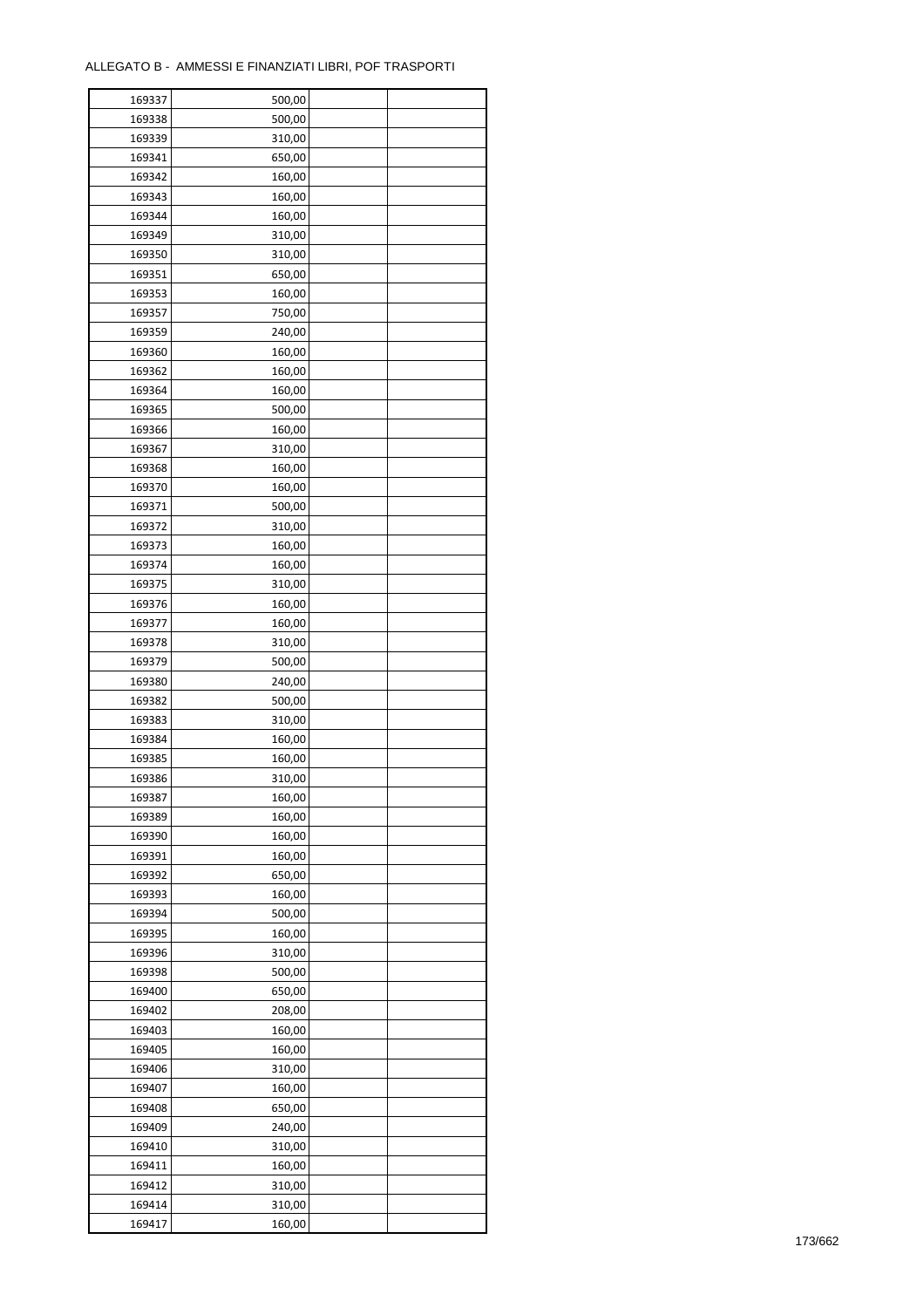| 169418 | 160,00 |  |
|--------|--------|--|
| 169419 | 750,00 |  |
| 169421 | 500,00 |  |
| 169422 | 310,00 |  |
| 169423 | 650,00 |  |
| 169426 | 160,00 |  |
| 169429 | 160,00 |  |
| 169430 | 160,00 |  |
| 169432 | 465,00 |  |
| 169433 | 650,00 |  |
| 169434 | 160,00 |  |
| 169435 | 310,00 |  |
| 169436 |        |  |
| 169437 | 310,00 |  |
|        | 160,00 |  |
| 169438 | 160,00 |  |
| 169440 | 310,00 |  |
| 169441 | 310,00 |  |
| 169442 | 160,00 |  |
| 169443 | 403,00 |  |
| 169444 | 500,00 |  |
| 169445 | 310,00 |  |
| 169448 | 310,00 |  |
| 169449 | 160,00 |  |
| 169450 | 160,00 |  |
| 169451 | 465,00 |  |
| 169452 | 310,00 |  |
| 169453 | 160,00 |  |
| 169454 | 500,00 |  |
| 169455 | 310,00 |  |
| 169456 | 310,00 |  |
| 169457 | 160,00 |  |
| 169458 | 240,00 |  |
| 169459 | 160,00 |  |
| 169460 | 310,00 |  |
| 169461 | 160,00 |  |
| 169462 | 160,00 |  |
| 169463 | 160,00 |  |
| 169465 | 160,00 |  |
| 169466 | 160,00 |  |
| 169467 | 650,00 |  |
| 169468 | 500,00 |  |
| 169469 | 500,00 |  |
| 169472 | 160,00 |  |
| 169474 | 160,00 |  |
| 169475 | 650,00 |  |
| 169476 | 160,00 |  |
| 169479 | 750,00 |  |
| 169480 | 160,00 |  |
| 169481 | 310,00 |  |
| 169482 | 310,00 |  |
| 169483 | 160,00 |  |
| 169484 | 310,00 |  |
| 169485 | 160,00 |  |
| 169486 | 500,00 |  |
| 169487 | 310,00 |  |
| 169488 | 500,00 |  |
| 169489 | 500,00 |  |
| 169490 | 160,00 |  |
| 169491 | 160,00 |  |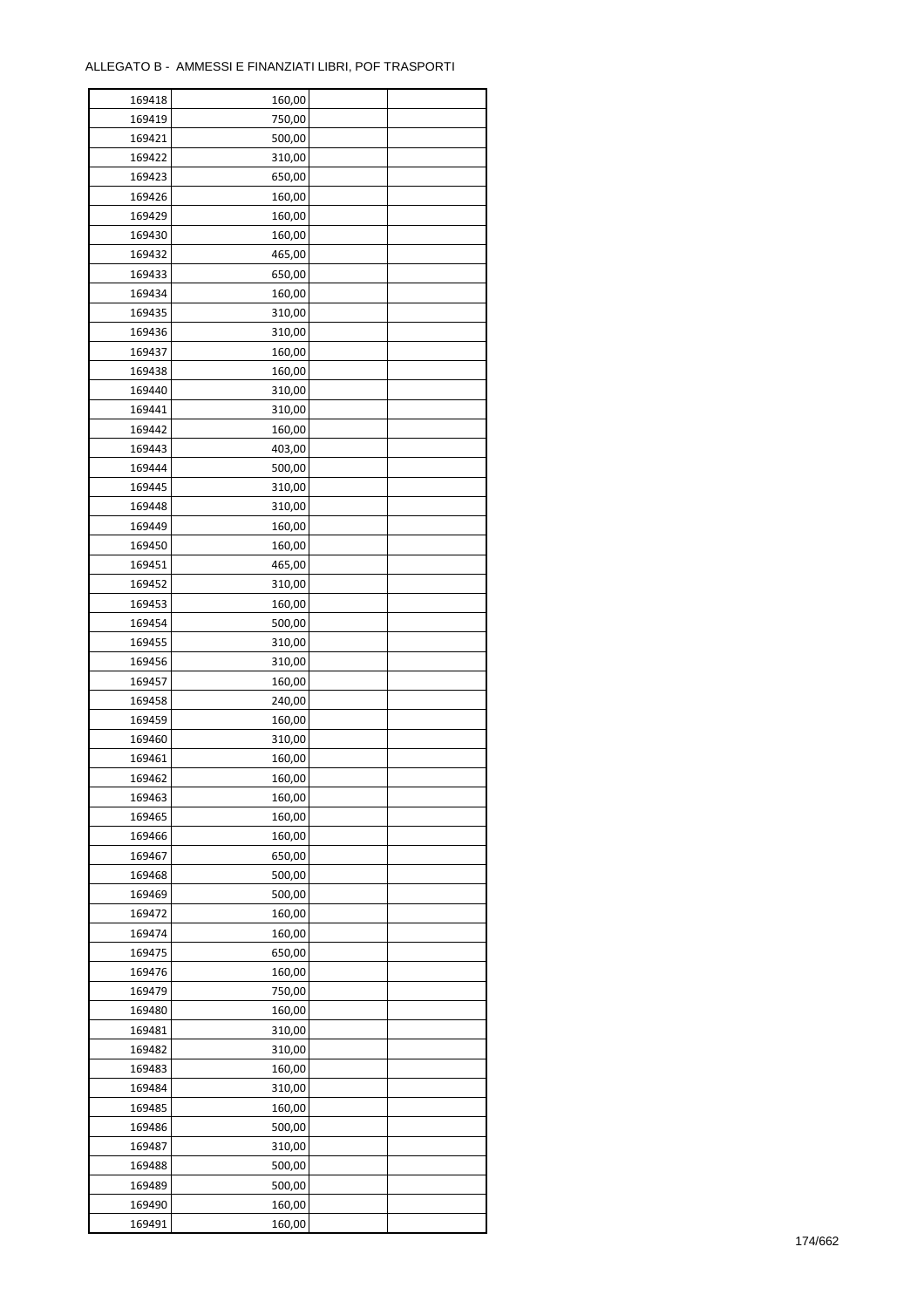| 169492 | 160,00 |  |
|--------|--------|--|
| 169493 | 160,00 |  |
| 169494 | 160,00 |  |
| 169495 | 310,00 |  |
| 169497 | 500,00 |  |
| 169501 | 500,00 |  |
| 169503 | 240,00 |  |
| 169505 | 160,00 |  |
| 169506 | 500,00 |  |
| 169507 | 500,00 |  |
| 169508 | 160,00 |  |
| 169510 | 500,00 |  |
| 169511 | 500,00 |  |
| 169512 | 310,00 |  |
| 169513 |        |  |
|        | 160,00 |  |
| 169514 | 160,00 |  |
| 169515 | 310,00 |  |
| 169518 | 500,00 |  |
| 169520 | 500,00 |  |
| 169522 | 500,00 |  |
| 169523 | 160,00 |  |
| 169524 | 403,00 |  |
| 169529 | 310,00 |  |
| 169530 | 310,00 |  |
| 169531 | 650,00 |  |
| 169533 | 160,00 |  |
| 169536 | 160,00 |  |
| 169538 | 310,00 |  |
| 169539 | 160,00 |  |
| 169540 | 160,00 |  |
| 169543 | 500,00 |  |
| 169544 | 500,00 |  |
| 169545 | 310,00 |  |
| 169546 | 310,00 |  |
| 169547 | 310,00 |  |
| 169548 | 240,00 |  |
| 169552 | 750,00 |  |
| 169553 | 310,00 |  |
| 169554 | 160,00 |  |
| 169555 | 160,00 |  |
| 169556 | 500,00 |  |
| 169557 | 650,00 |  |
| 169558 | 160,00 |  |
| 169559 | 650,00 |  |
| 169560 | 310,00 |  |
| 169561 | 160,00 |  |
|        | 160,00 |  |
| 169562 |        |  |
| 169563 | 160,00 |  |
| 169565 | 310,00 |  |
| 169566 | 310,00 |  |
| 169567 | 310,00 |  |
| 169568 | 650,00 |  |
| 169569 | 650,00 |  |
| 169570 | 160,00 |  |
| 169572 | 500,00 |  |
| 169573 | 160,00 |  |
| 169574 | 310,00 |  |
| 169576 | 650,00 |  |
| 169577 | 310,00 |  |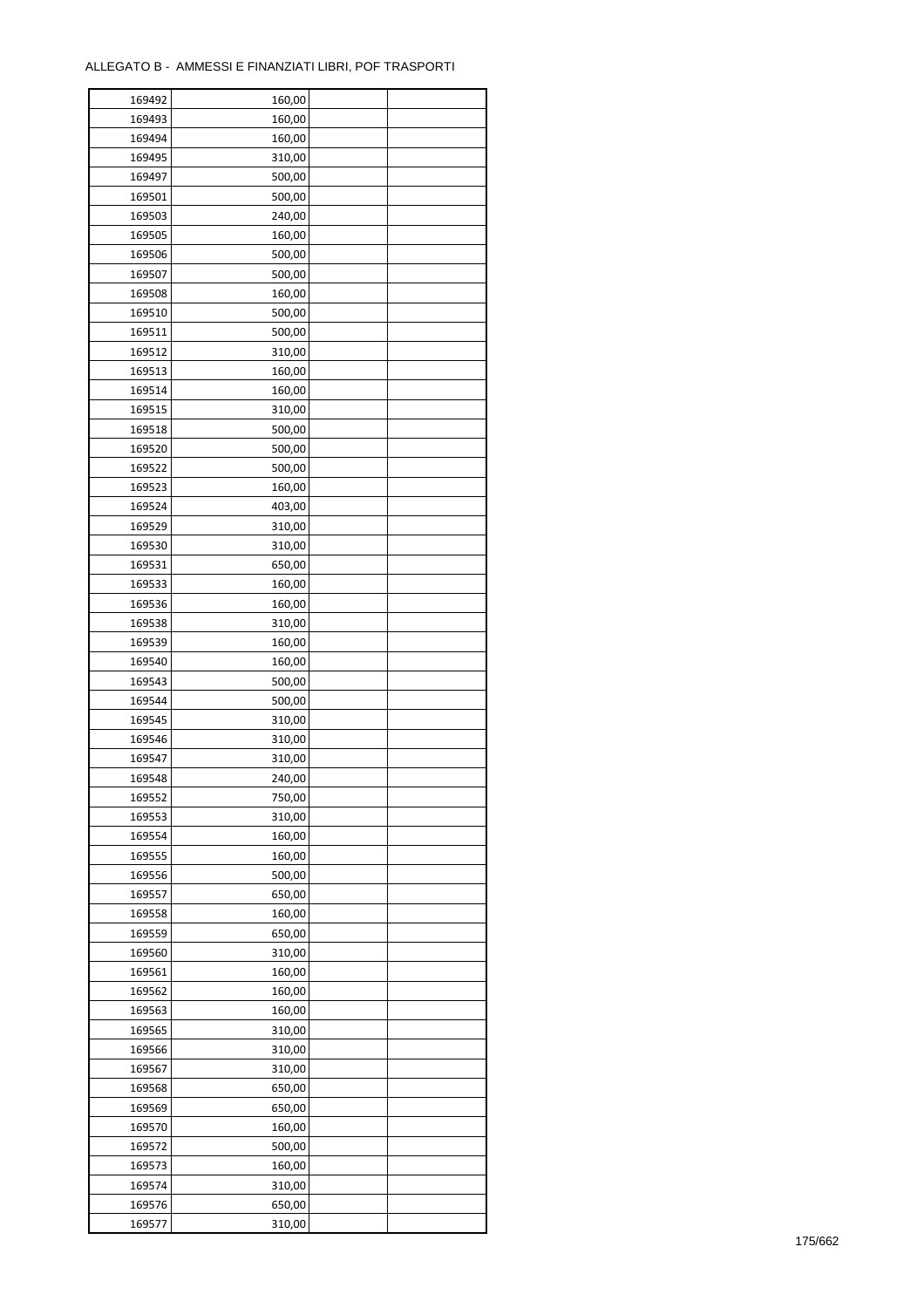| 169578 | 310,00 |  |
|--------|--------|--|
| 169581 | 500,00 |  |
| 169583 | 310,00 |  |
| 169585 | 160,00 |  |
| 169586 | 650,00 |  |
| 169587 | 160,00 |  |
| 169588 | 750,00 |  |
| 169590 | 310,00 |  |
| 169591 | 500,00 |  |
|        |        |  |
| 169592 | 500,00 |  |
| 169594 | 500,00 |  |
| 169595 | 160,00 |  |
| 169596 | 650,00 |  |
| 169597 | 310,00 |  |
| 169598 | 160,00 |  |
| 169600 | 650,00 |  |
| 169602 | 160,00 |  |
| 169603 | 500,00 |  |
| 169604 | 160,00 |  |
| 169607 | 160,00 |  |
| 169608 | 310,00 |  |
| 169609 | 160,00 |  |
| 169610 | 160,00 |  |
| 169611 | 500,00 |  |
| 169612 | 500,00 |  |
| 169614 | 310,00 |  |
| 169617 | 310,00 |  |
| 169618 | 310,00 |  |
| 169619 | 500,00 |  |
| 169621 | 160,00 |  |
|        |        |  |
| 169622 | 310,00 |  |
| 169623 | 160,00 |  |
| 169624 | 240,00 |  |
| 169625 | 310,00 |  |
| 169626 | 650,00 |  |
| 169627 | 310,00 |  |
| 169628 | 500,00 |  |
| 169629 | 160,00 |  |
| 169630 | 500,00 |  |
| 169632 | 500,00 |  |
| 169634 | 500,00 |  |
| 169635 | 500,00 |  |
| 169636 | 160,00 |  |
| 169637 | 500,00 |  |
| 169639 | 310,00 |  |
| 169640 | 310,00 |  |
| 169641 | 160,00 |  |
| 169642 | 650,00 |  |
| 169643 | 750,00 |  |
| 169644 | 500,00 |  |
| 169645 | 650,00 |  |
| 169646 | 310,00 |  |
| 169647 | 160,00 |  |
|        |        |  |
| 169649 | 160,00 |  |
| 169651 | 310,00 |  |
| 169652 | 160,00 |  |
| 169653 | 160,00 |  |
| 169654 | 650,00 |  |
| 169655 | 160,00 |  |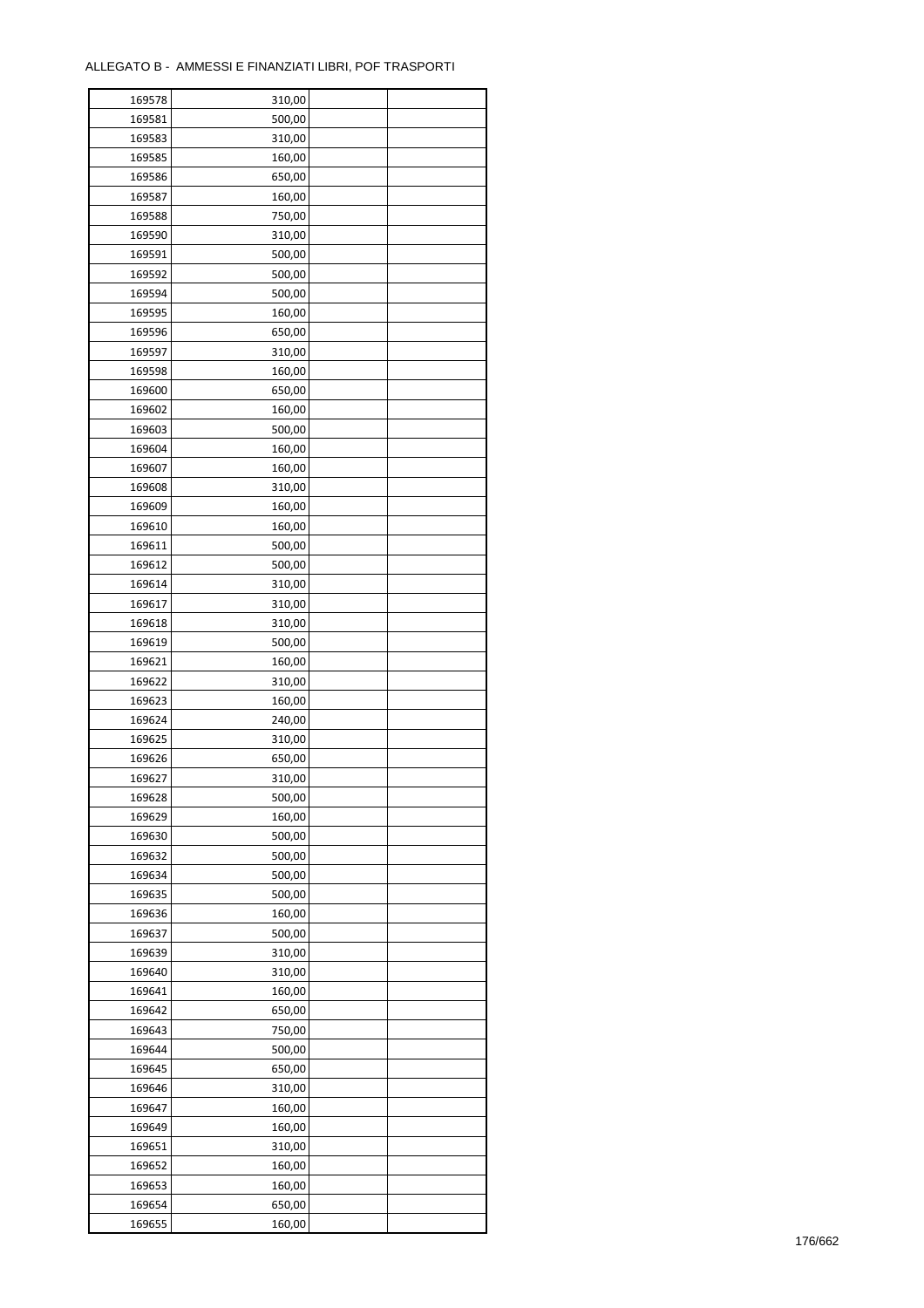| 169657 | 650,00 |  |
|--------|--------|--|
| 169660 | 160,00 |  |
| 169662 | 500,00 |  |
| 169663 | 160,00 |  |
| 169665 | 160,00 |  |
| 169666 | 310,00 |  |
| 169668 | 160,00 |  |
| 169669 | 160,00 |  |
| 169670 | 160,00 |  |
| 169671 | 160,00 |  |
| 169672 | 160,00 |  |
| 169673 | 310,00 |  |
| 169676 | 160,00 |  |
| 169677 | 650,00 |  |
| 169678 | 650,00 |  |
| 169680 | 500,00 |  |
| 169681 | 160,00 |  |
| 169682 | 160,00 |  |
| 169683 | 310,00 |  |
| 169685 | 160,00 |  |
| 169686 | 650,00 |  |
| 169687 |        |  |
| 169689 | 500,00 |  |
|        | 500,00 |  |
| 169690 | 500,00 |  |
| 169691 | 310,00 |  |
| 169692 | 310,00 |  |
| 169693 | 310,00 |  |
| 169695 | 310,00 |  |
| 169698 | 160,00 |  |
| 169702 | 500,00 |  |
| 169703 | 160,00 |  |
| 169704 | 650,00 |  |
| 169705 | 650,00 |  |
| 169706 | 500,00 |  |
| 169708 | 160,00 |  |
| 169711 | 160,00 |  |
| 169714 | 160,00 |  |
| 169716 | 310,00 |  |
| 169718 | 310,00 |  |
| 169719 | 160,00 |  |
| 169720 | 310,00 |  |
| 169721 | 160,00 |  |
| 169724 | 310,00 |  |
| 169725 | 650,00 |  |
| 169727 | 310,00 |  |
| 169729 | 160,00 |  |
| 169731 | 160,00 |  |
| 169732 | 160,00 |  |
| 169735 | 310,00 |  |
| 169736 | 160,00 |  |
| 169737 | 160,00 |  |
| 169739 | 160,00 |  |
| 169740 | 310,00 |  |
| 169742 | 160,00 |  |
| 169743 | 160,00 |  |
| 169744 | 240,00 |  |
| 169745 | 310,00 |  |
| 169746 | 310,00 |  |
| 169747 | 403,00 |  |
|        |        |  |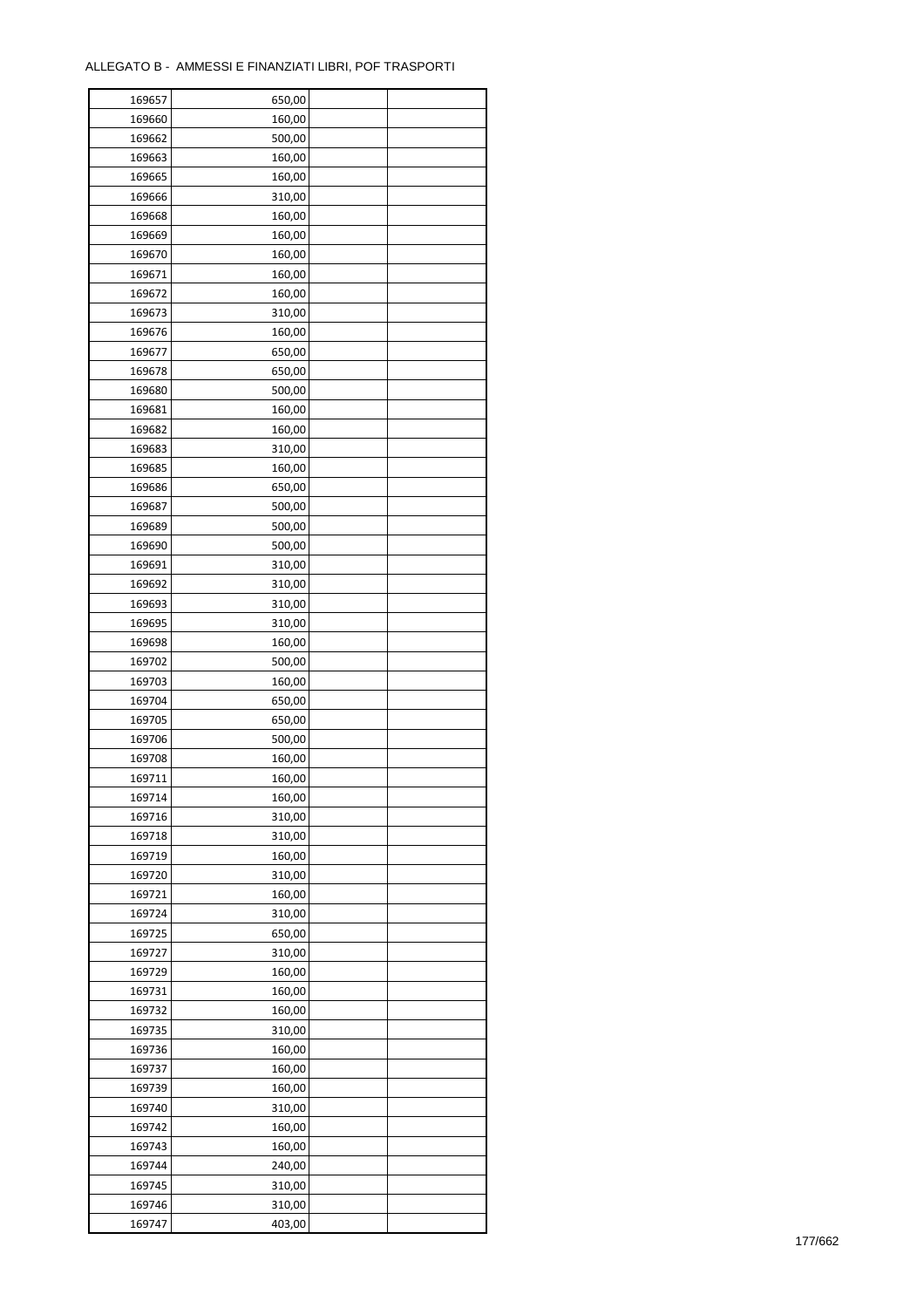| 169750 | 500,00 |  |
|--------|--------|--|
| 169753 | 310,00 |  |
| 169754 | 160,00 |  |
| 169756 | 160,00 |  |
| 169758 | 240,00 |  |
| 169759 | 160,00 |  |
| 169761 | 310,00 |  |
| 169764 | 403,00 |  |
| 169765 | 500,00 |  |
| 169768 | 160,00 |  |
| 169771 | 310,00 |  |
| 169773 | 160,00 |  |
|        |        |  |
| 169774 | 500,00 |  |
| 169775 | 160,00 |  |
| 169777 | 500,00 |  |
| 169780 | 160,00 |  |
| 169781 | 160,00 |  |
| 169782 | 650,00 |  |
| 169785 | 310,00 |  |
| 169786 | 160,00 |  |
| 169787 | 160,00 |  |
| 169788 | 208,00 |  |
| 169789 | 310,00 |  |
| 169794 | 310,00 |  |
| 169795 | 310,00 |  |
| 169796 | 160,00 |  |
| 169797 | 310,00 |  |
| 169799 | 160,00 |  |
| 169800 | 310,00 |  |
| 169802 | 310,00 |  |
| 169803 | 310,00 |  |
| 169804 | 160,00 |  |
| 169805 | 500,00 |  |
| 169806 | 500,00 |  |
| 169808 | 160,00 |  |
| 169809 | 160,00 |  |
| 169810 | 160,00 |  |
| 169813 | 500,00 |  |
| 169814 |        |  |
|        | 650,00 |  |
| 169815 | 310,00 |  |
| 169817 | 160,00 |  |
| 169826 | 160,00 |  |
| 169827 | 500,00 |  |
| 169828 | 160,00 |  |
| 169830 | 500,00 |  |
| 169831 | 500,00 |  |
| 169832 | 750,00 |  |
| 169833 | 650,00 |  |
| 169834 | 310,00 |  |
| 169835 | 160,00 |  |
| 169836 | 310,00 |  |
| 169837 | 500,00 |  |
| 169838 | 160,00 |  |
| 169839 | 310,00 |  |
| 169840 | 650,00 |  |
| 169841 | 160,00 |  |
| 169842 | 310,00 |  |
| 169843 | 500,00 |  |
| 169846 | 160,00 |  |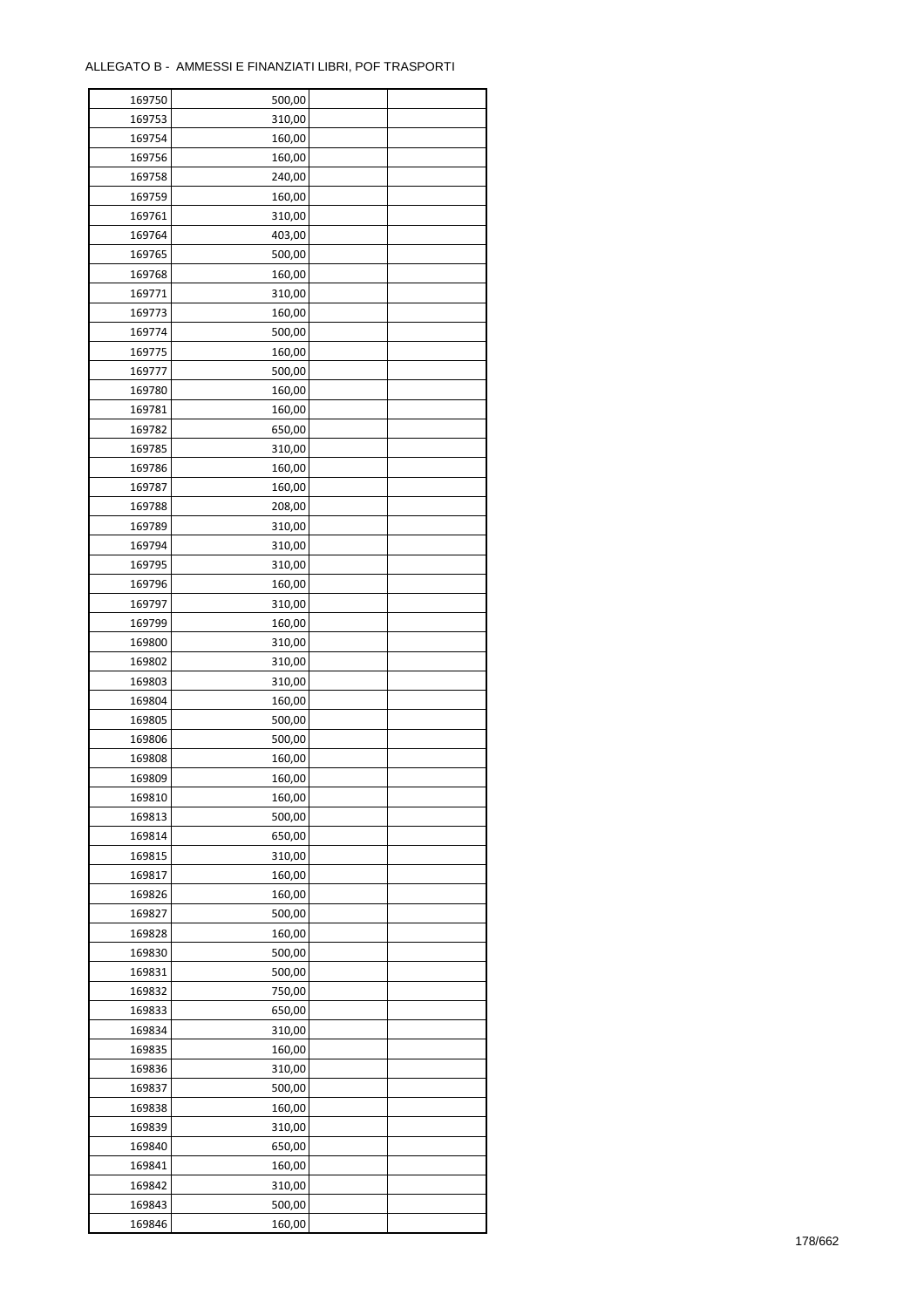| 169847 | 500,00 |  |
|--------|--------|--|
| 169851 | 500,00 |  |
| 169852 | 160,00 |  |
| 169854 | 160,00 |  |
| 169855 | 500,00 |  |
| 169857 | 160,00 |  |
| 169861 | 500,00 |  |
| 169864 | 500,00 |  |
| 169865 | 160,00 |  |
| 169866 | 310,00 |  |
| 169868 | 310,00 |  |
| 169870 | 160,00 |  |
| 169871 | 310,00 |  |
| 169872 | 650,00 |  |
|        |        |  |
| 169873 | 160,00 |  |
| 169882 | 160,00 |  |
| 169884 | 160,00 |  |
| 169885 | 160,00 |  |
| 169887 | 500,00 |  |
| 169891 | 650,00 |  |
| 169893 | 650,00 |  |
| 169894 | 160,00 |  |
| 169896 | 500,00 |  |
| 169897 | 650,00 |  |
| 169899 | 500,00 |  |
| 169900 | 160,00 |  |
| 169901 | 160,00 |  |
| 169903 | 310,00 |  |
| 169904 | 403,00 |  |
| 169905 | 500,00 |  |
| 169906 | 160,00 |  |
| 169907 | 500,00 |  |
| 169910 | 310,00 |  |
| 169912 | 500,00 |  |
| 169913 | 500,00 |  |
| 169914 | 500,00 |  |
| 169915 | 650,00 |  |
| 169916 | 160,00 |  |
| 169917 |        |  |
|        | 160,00 |  |
| 169918 | 160,00 |  |
| 169919 | 160,00 |  |
| 169920 | 310,00 |  |
| 169921 | 160,00 |  |
| 169922 | 310,00 |  |
| 169923 | 310,00 |  |
| 169924 | 500,00 |  |
| 169925 | 240,00 |  |
| 169926 | 160,00 |  |
| 169927 | 310,00 |  |
| 169928 | 650,00 |  |
| 169929 | 160,00 |  |
| 169930 | 310,00 |  |
| 169931 | 310,00 |  |
| 169932 | 500,00 |  |
| 169934 | 160,00 |  |
| 169937 | 650,00 |  |
| 169938 | 310,00 |  |
| 169940 | 500,00 |  |
| 169943 | 160,00 |  |
|        |        |  |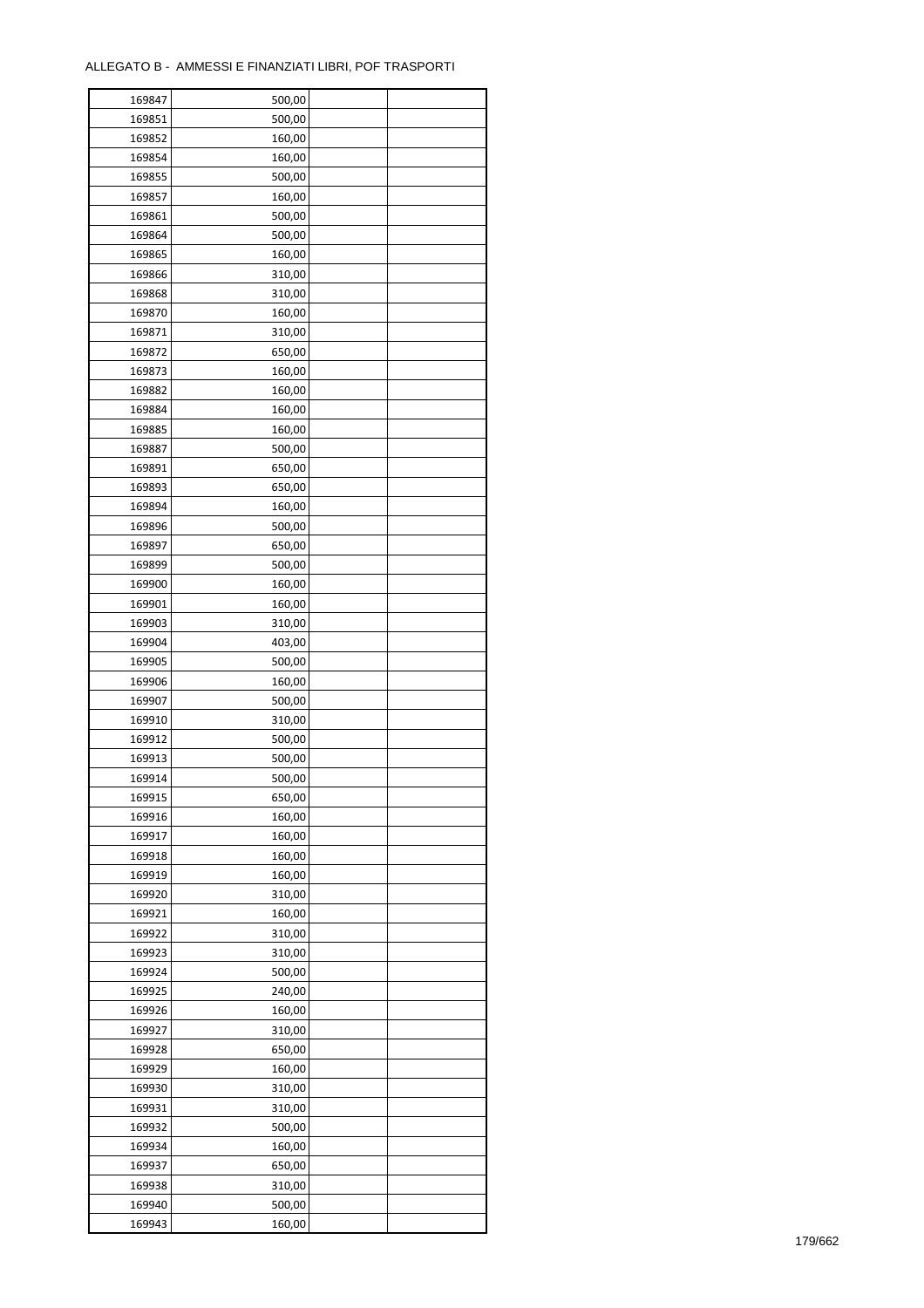ř

| 169944 | 310,00 |  |
|--------|--------|--|
| 169947 | 500,00 |  |
| 169948 | 160,00 |  |
| 169949 | 160,00 |  |
| 169950 | 500,00 |  |
| 169951 | 160,00 |  |
| 169952 | 160,00 |  |
| 169953 | 650,00 |  |
| 169955 | 160,00 |  |
| 169956 | 160,00 |  |
| 169957 | 465,00 |  |
| 169959 | 160,00 |  |
| 169961 | 310,00 |  |
| 169962 | 500,00 |  |
|        |        |  |
| 169966 | 310,00 |  |
| 169968 | 160,00 |  |
| 169969 | 160,00 |  |
| 169970 | 310,00 |  |
| 169971 | 500,00 |  |
| 169972 | 650,00 |  |
| 169978 | 310,00 |  |
| 169979 | 310,00 |  |
| 169981 | 310,00 |  |
| 169982 | 160,00 |  |
| 169983 | 160,00 |  |
| 169986 | 160,00 |  |
| 169987 | 500,00 |  |
| 169989 | 650,00 |  |
| 169990 | 160,00 |  |
| 169991 | 310,00 |  |
| 169992 | 500,00 |  |
| 169993 | 500,00 |  |
| 169994 | 160,00 |  |
| 169995 | 650,00 |  |
| 169996 | 160,00 |  |
| 169997 | 310,00 |  |
| 169998 | 160,00 |  |
| 169999 | 310,00 |  |
| 170000 | 650,00 |  |
| 170001 | 310,00 |  |
| 170002 | 310,00 |  |
| 170003 | 160,00 |  |
| 170004 | 160,00 |  |
| 170005 | 160,00 |  |
| 170007 | 160,00 |  |
| 170008 | 160,00 |  |
|        |        |  |
| 170009 | 500,00 |  |
| 170010 | 160,00 |  |
| 170011 | 160,00 |  |
| 170012 | 500,00 |  |
| 170013 | 500,00 |  |
| 170015 | 650,00 |  |
| 170017 | 500,00 |  |
| 170018 | 160,00 |  |
| 170019 | 500,00 |  |
| 170020 | 310,00 |  |
| 170023 | 310,00 |  |
| 170024 | 650,00 |  |
| 170027 | 403,00 |  |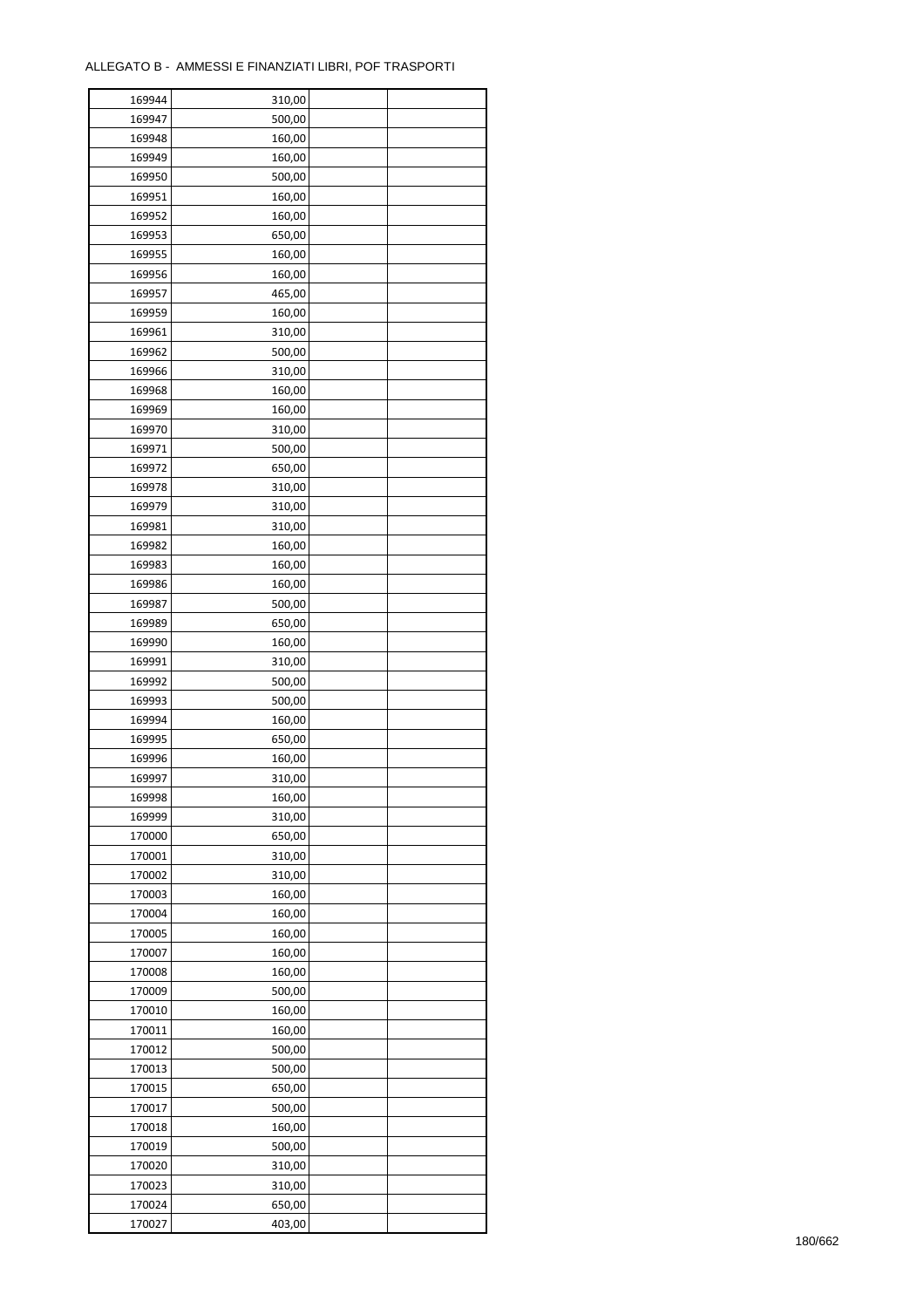| 170028 | 500,00 |  |
|--------|--------|--|
| 170029 | 500,00 |  |
| 170030 | 500,00 |  |
| 170032 | 650,00 |  |
| 170034 | 750,00 |  |
| 170036 | 160,00 |  |
| 170038 | 160,00 |  |
| 170039 | 160,00 |  |
| 170040 | 310,00 |  |
| 170041 | 465,00 |  |
| 170043 | 403,00 |  |
| 170044 | 465,00 |  |
| 170045 | 310,00 |  |
| 170046 | 160,00 |  |
| 170047 | 160,00 |  |
| 170048 | 310,00 |  |
| 170049 | 160,00 |  |
| 170050 | 310,00 |  |
| 170053 | 403,00 |  |
| 170054 | 310,00 |  |
| 170055 | 310,00 |  |
| 170056 | 500,00 |  |
| 170057 | 160,00 |  |
| 170058 |        |  |
|        | 500,00 |  |
| 170059 | 500,00 |  |
| 170060 | 500,00 |  |
| 170061 | 240,00 |  |
| 170066 | 310,00 |  |
| 170068 | 160,00 |  |
| 170071 | 310,00 |  |
| 170072 | 310,00 |  |
| 170073 | 240,00 |  |
| 170074 | 160,00 |  |
| 170077 | 650,00 |  |
| 170079 | 160,00 |  |
| 170082 | 500,00 |  |
| 170084 | 160,00 |  |
| 170087 | 403,00 |  |
| 170088 | 160,00 |  |
| 170090 | 160,00 |  |
| 170091 | 310,00 |  |
| 170092 | 160,00 |  |
| 170093 | 310,00 |  |
| 170094 | 160,00 |  |
| 170095 | 160,00 |  |
| 170096 | 160,00 |  |
| 170098 | 310,00 |  |
| 170099 | 650,00 |  |
| 170100 | 310,00 |  |
| 170102 | 160,00 |  |
| 170103 | 310,00 |  |
| 170104 | 240,00 |  |
| 170105 | 240,00 |  |
| 170106 | 500,00 |  |
| 170107 | 310,00 |  |
| 170109 | 160,00 |  |
| 170110 | 650,00 |  |
| 170111 | 500,00 |  |
| 170113 | 465,00 |  |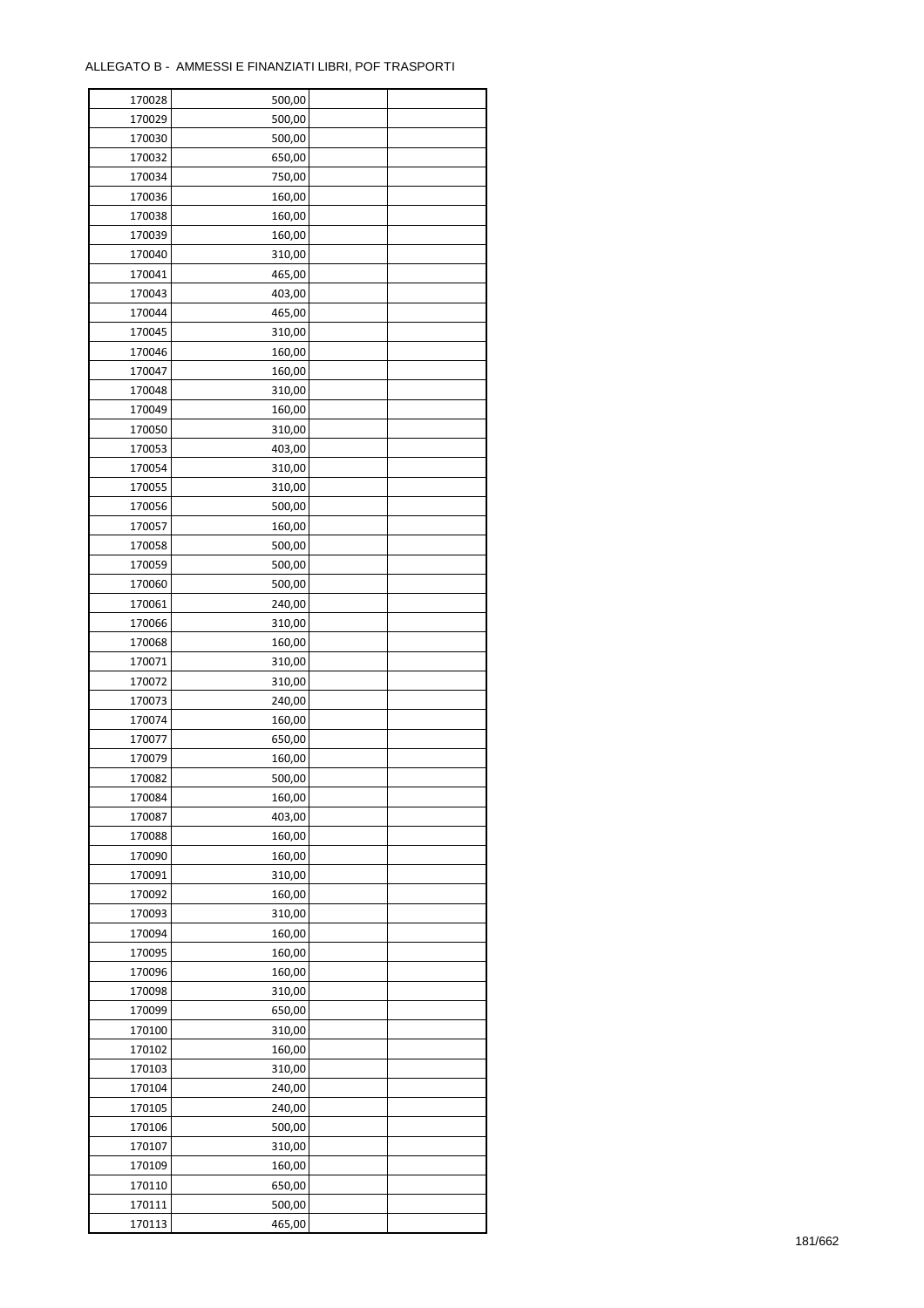| 170114 | 500,00 |  |
|--------|--------|--|
| 170115 | 403,00 |  |
| 170116 | 160,00 |  |
| 170117 | 310,00 |  |
| 170118 | 160,00 |  |
| 170119 | 160,00 |  |
| 170122 | 500,00 |  |
| 170123 | 500,00 |  |
| 170124 | 310,00 |  |
| 170125 | 500,00 |  |
| 170126 | 160,00 |  |
| 170127 | 650,00 |  |
| 170128 | 500,00 |  |
|        |        |  |
| 170131 | 160,00 |  |
| 170132 | 500,00 |  |
| 170133 | 310,00 |  |
| 170135 | 500,00 |  |
| 170136 | 310,00 |  |
| 170139 | 310,00 |  |
| 170140 | 310,00 |  |
| 170141 | 160,00 |  |
| 170143 | 310,00 |  |
| 170144 | 310,00 |  |
| 170148 | 160,00 |  |
| 170150 | 310,00 |  |
| 170151 | 160,00 |  |
| 170153 | 160,00 |  |
| 170154 | 500,00 |  |
| 170155 | 500,00 |  |
| 170156 | 310,00 |  |
| 170157 | 310,00 |  |
| 170158 | 500,00 |  |
| 170159 | 160,00 |  |
| 170160 | 160,00 |  |
| 170162 | 500,00 |  |
| 170163 | 500,00 |  |
|        |        |  |
| 170164 | 310,00 |  |
| 170165 | 310,00 |  |
| 170167 | 310,00 |  |
| 170170 | 160,00 |  |
| 170171 | 208,00 |  |
| 170172 | 500,00 |  |
| 170173 | 160,00 |  |
| 170178 | 500,00 |  |
| 170179 | 500,00 |  |
| 170180 | 403,00 |  |
| 170181 | 310,00 |  |
| 170182 | 310,00 |  |
| 170184 | 500,00 |  |
| 170185 | 310,00 |  |
| 170187 | 500,00 |  |
| 170188 | 160,00 |  |
| 170189 | 160,00 |  |
| 170190 | 160,00 |  |
| 170191 | 500,00 |  |
| 170193 | 160,00 |  |
| 170195 | 500,00 |  |
| 170197 | 160,00 |  |
| 170198 | 310,00 |  |
|        |        |  |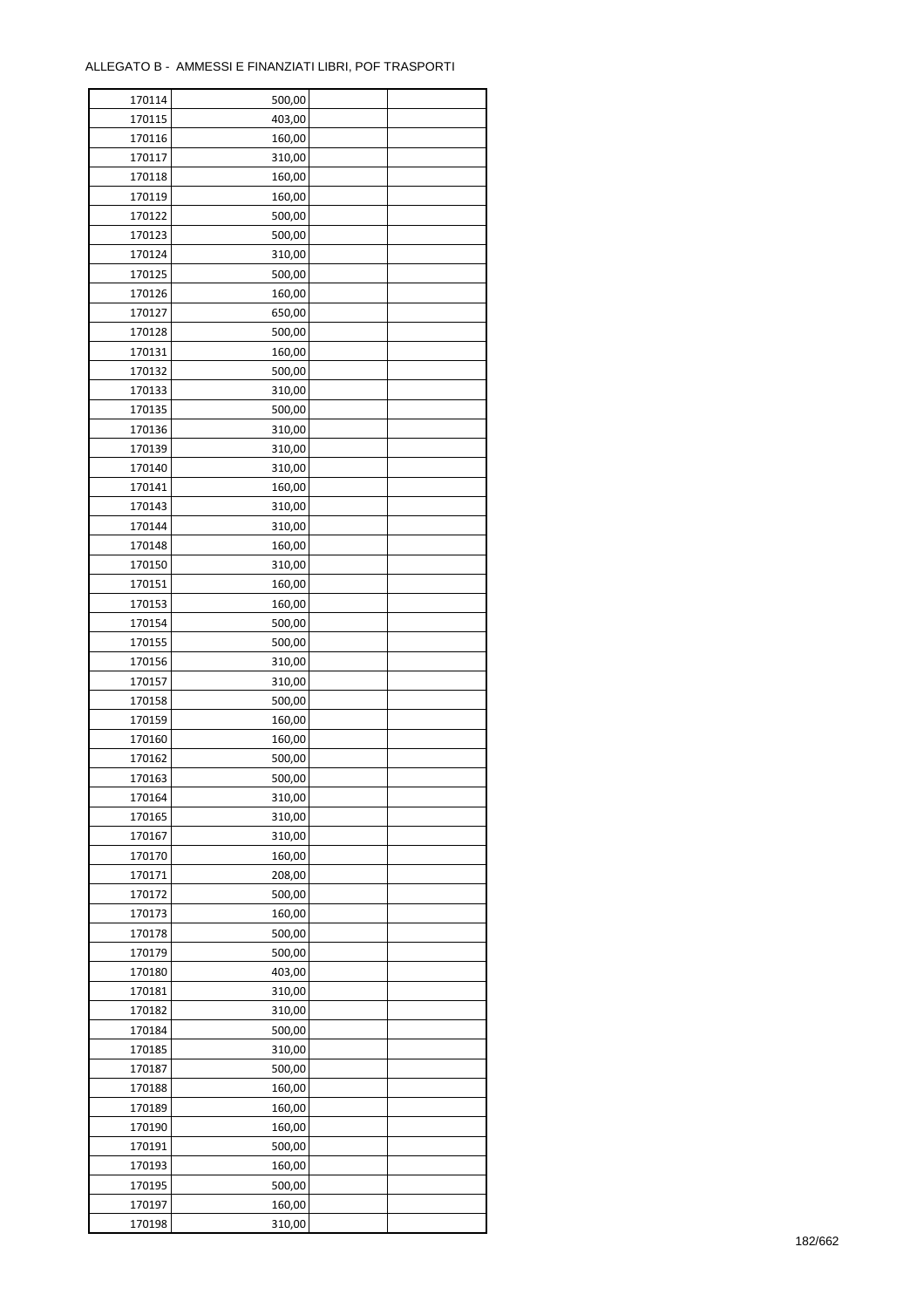| 170199 | 160,00 |  |
|--------|--------|--|
| 170200 | 160,00 |  |
| 170201 | 310,00 |  |
| 170203 | 310,00 |  |
| 170204 | 500,00 |  |
| 170205 | 500,00 |  |
| 170207 | 310,00 |  |
| 170208 | 240,00 |  |
| 170209 | 310,00 |  |
| 170210 | 310,00 |  |
| 170212 | 160,00 |  |
| 170213 | 500,00 |  |
| 170214 | 500,00 |  |
| 170216 | 310,00 |  |
| 170220 | 500,00 |  |
|        |        |  |
| 170221 | 310,00 |  |
| 170222 | 500,00 |  |
| 170223 | 310,00 |  |
| 170224 | 500,00 |  |
| 170225 | 650,00 |  |
| 170227 | 160,00 |  |
| 170228 | 650,00 |  |
| 170230 | 500,00 |  |
| 170232 | 500,00 |  |
| 170233 | 500,00 |  |
| 170234 | 500,00 |  |
| 170235 | 160,00 |  |
| 170237 | 310,00 |  |
| 170238 | 500,00 |  |
| 170239 | 310,00 |  |
| 170240 | 500,00 |  |
| 170241 | 650,00 |  |
| 170243 | 160,00 |  |
| 170244 | 310,00 |  |
| 170245 | 500,00 |  |
| 170247 | 160,00 |  |
| 170248 | 500,00 |  |
| 170249 | 160,00 |  |
| 170250 | 310,00 |  |
| 170251 | 500,00 |  |
| 170252 | 160,00 |  |
| 170253 | 160,00 |  |
| 170254 | 403,00 |  |
| 170255 | 500,00 |  |
| 170257 | 160,00 |  |
| 170258 | 160,00 |  |
| 170259 | 208,00 |  |
| 170261 | 500,00 |  |
| 170264 | 500,00 |  |
| 170265 | 500,00 |  |
|        |        |  |
| 170266 | 160,00 |  |
| 170267 | 500,00 |  |
| 170268 | 500,00 |  |
| 170273 | 500,00 |  |
| 170276 | 500,00 |  |
| 170277 | 403,00 |  |
| 170280 | 310,00 |  |
| 170282 | 310,00 |  |
| 170285 | 310,00 |  |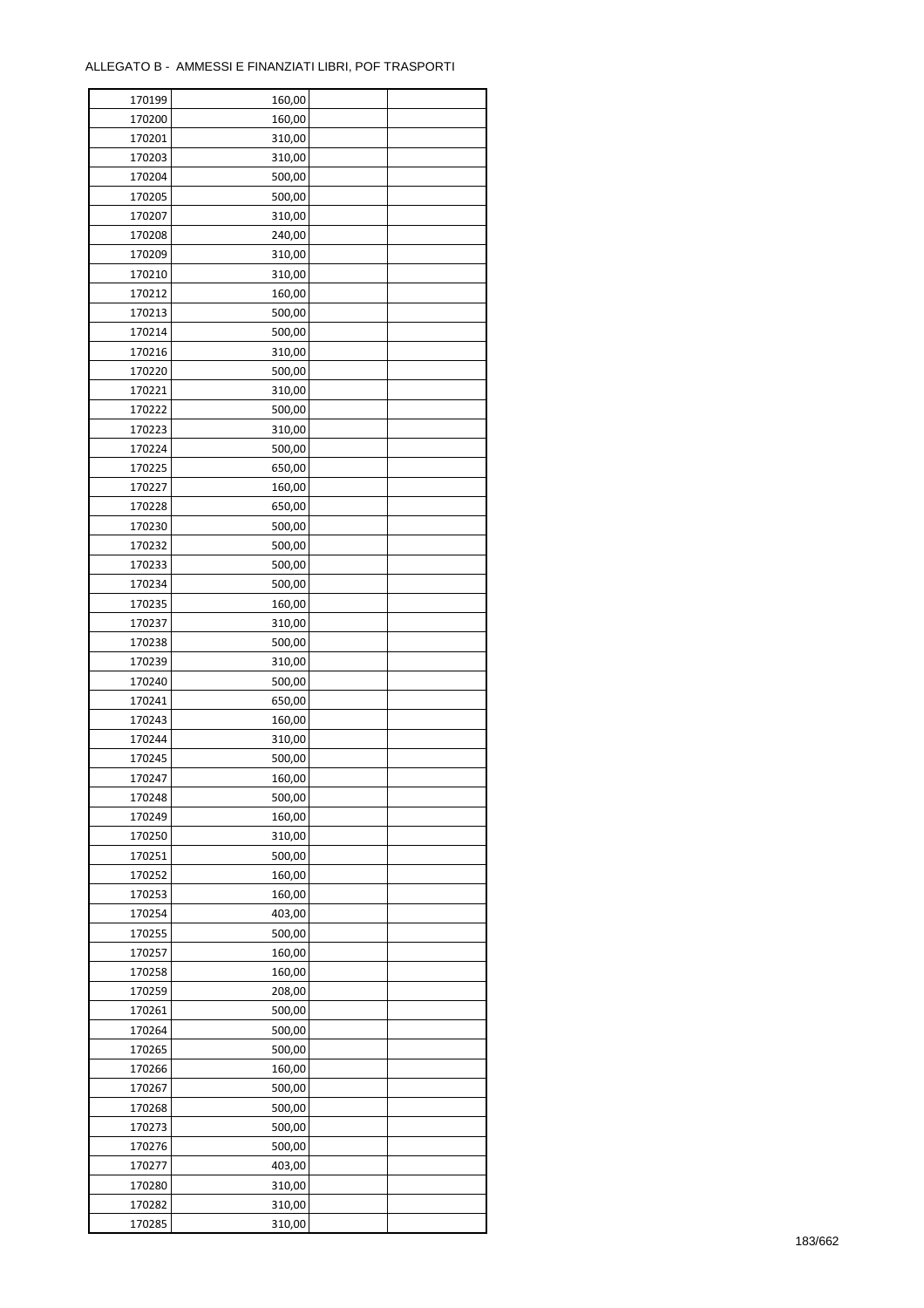| 170286           | 160,00           |  |
|------------------|------------------|--|
| 170287           | 310,00           |  |
| 170288           | 310,00           |  |
| 170289           | 160,00           |  |
| 170290           | 310,00           |  |
| 170294           | 310,00           |  |
| 170295           | 160,00           |  |
| 170297           | 500,00           |  |
| 170298           | 500,00           |  |
| 170299           | 310,00           |  |
| 170301           | 500,00           |  |
| 170302           | 160,00           |  |
| 170303           | 160,00           |  |
| 170306           |                  |  |
|                  | 650,00           |  |
| 170307           | 160,00           |  |
| 170308           | 500,00           |  |
| 170309           | 160,00           |  |
| 170310           | 160,00           |  |
| 170312           | 500,00           |  |
| 170313           | 500,00           |  |
| 170314           | 240,00           |  |
| 170315           | 500,00           |  |
| 170316           | 160,00           |  |
| 170317           | 465,00           |  |
| 170318           | 310,00           |  |
| 170319           | 310,00           |  |
| 170320           | 500,00           |  |
| 170321           | 160,00           |  |
| 170322           | 500,00           |  |
| 170323           | 310,00           |  |
| 170325           | 310,00           |  |
| 170327           | 160,00           |  |
| 170329           | 310,00           |  |
| 170333           | 160,00           |  |
| 170336           | 310,00           |  |
| 170338           | 500,00           |  |
| 170339           | 160,00           |  |
| 170340           | 160,00           |  |
| 170341           | 310,00           |  |
| 170342           | 160,00           |  |
|                  |                  |  |
| 170343<br>170344 | 310,00<br>160,00 |  |
|                  |                  |  |
| 170345           | 403,00           |  |
| 170347           | 160,00           |  |
| 170348           | 500,00           |  |
| 170349           | 310,00           |  |
| 170350           | 160,00           |  |
| 170352           | 310,00           |  |
| 170353           | 310,00           |  |
| 170354           | 208,00           |  |
| 170355           | 310,00           |  |
| 170358           | 310,00           |  |
| 170359           | 160,00           |  |
| 170360           | 160,00           |  |
| 170361           | 160,00           |  |
| 170363           | 160,00           |  |
| 170364           | 160,00           |  |
| 170365           | 310,00           |  |
| 170366           | 160,00           |  |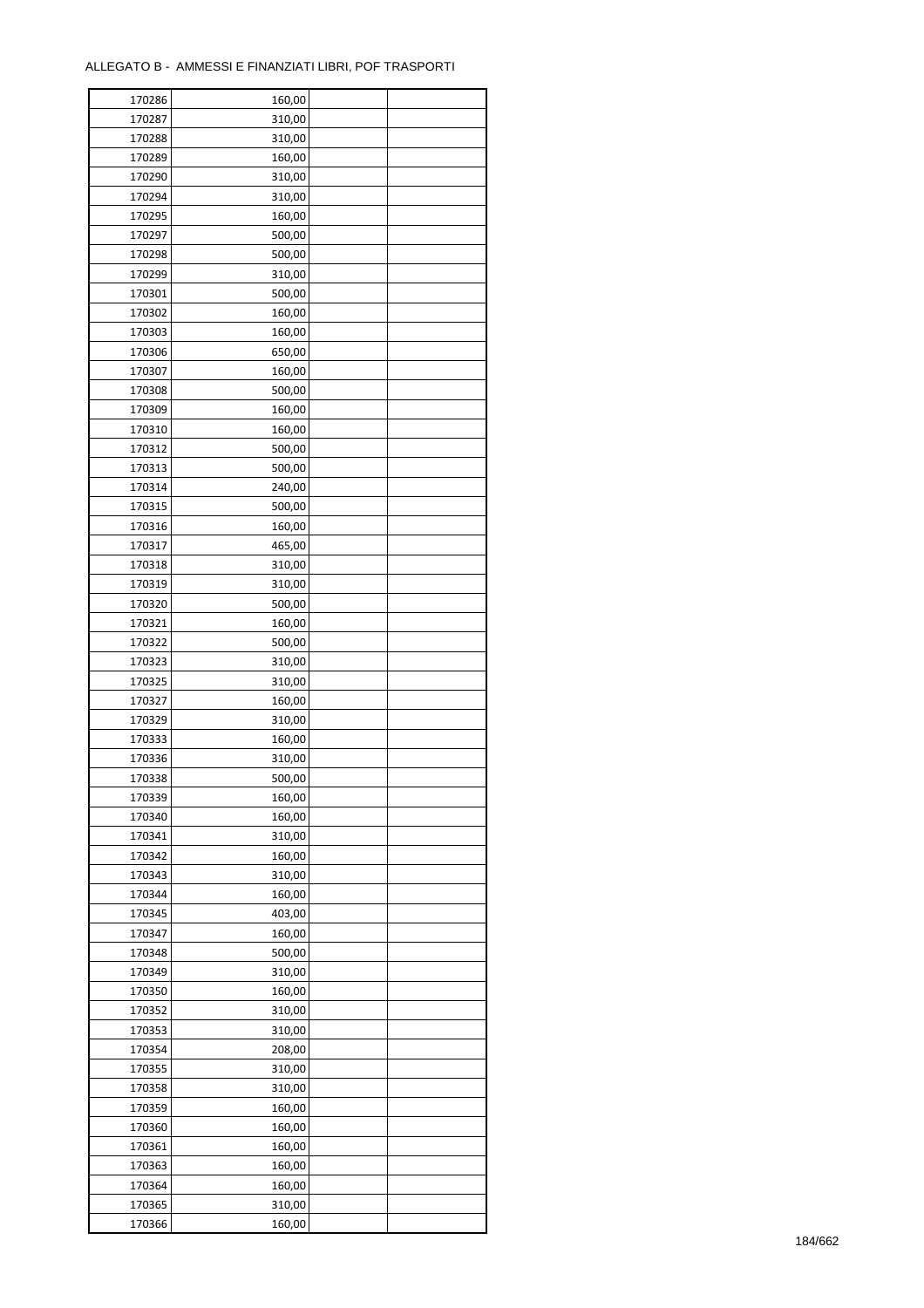| 170367 | 310,00 |  |
|--------|--------|--|
| 170369 | 310,00 |  |
| 170370 | 160,00 |  |
| 170373 | 310,00 |  |
| 170377 | 160,00 |  |
| 170378 | 500,00 |  |
| 170379 | 160,00 |  |
| 170380 | 500,00 |  |
| 170381 | 160,00 |  |
| 170383 | 160,00 |  |
| 170385 | 160,00 |  |
| 170386 | 160,00 |  |
| 170388 | 310,00 |  |
| 170389 | 160,00 |  |
| 170390 | 500,00 |  |
|        |        |  |
| 170391 | 500,00 |  |
| 170392 | 500,00 |  |
| 170394 | 160,00 |  |
| 170398 | 310,00 |  |
| 170399 | 650,00 |  |
| 170401 | 160,00 |  |
| 170403 | 500,00 |  |
| 170405 | 500,00 |  |
| 170406 | 310,00 |  |
| 170407 | 310,00 |  |
| 170408 | 160,00 |  |
| 170410 | 310,00 |  |
| 170411 | 160,00 |  |
| 170412 | 500,00 |  |
| 170415 | 160,00 |  |
| 170417 | 310,00 |  |
| 170418 | 160,00 |  |
| 170419 | 310,00 |  |
| 170421 | 160,00 |  |
| 170422 | 160,00 |  |
| 170423 | 650,00 |  |
| 170424 | 500,00 |  |
| 170425 | 500,00 |  |
| 170426 | 310,00 |  |
| 170427 | 310,00 |  |
| 170428 | 160,00 |  |
| 170429 | 310,00 |  |
| 170430 | 500,00 |  |
| 170431 | 310,00 |  |
| 170432 | 500,00 |  |
| 170433 | 160,00 |  |
| 170436 | 500,00 |  |
| 170437 | 500,00 |  |
| 170438 | 500,00 |  |
| 170439 | 310,00 |  |
| 170440 | 160,00 |  |
| 170441 | 160,00 |  |
| 170442 | 160,00 |  |
| 170444 | 160,00 |  |
| 170445 | 160,00 |  |
| 170446 | 160,00 |  |
| 170447 | 310,00 |  |
| 170449 |        |  |
|        | 310,00 |  |
| 170450 | 500,00 |  |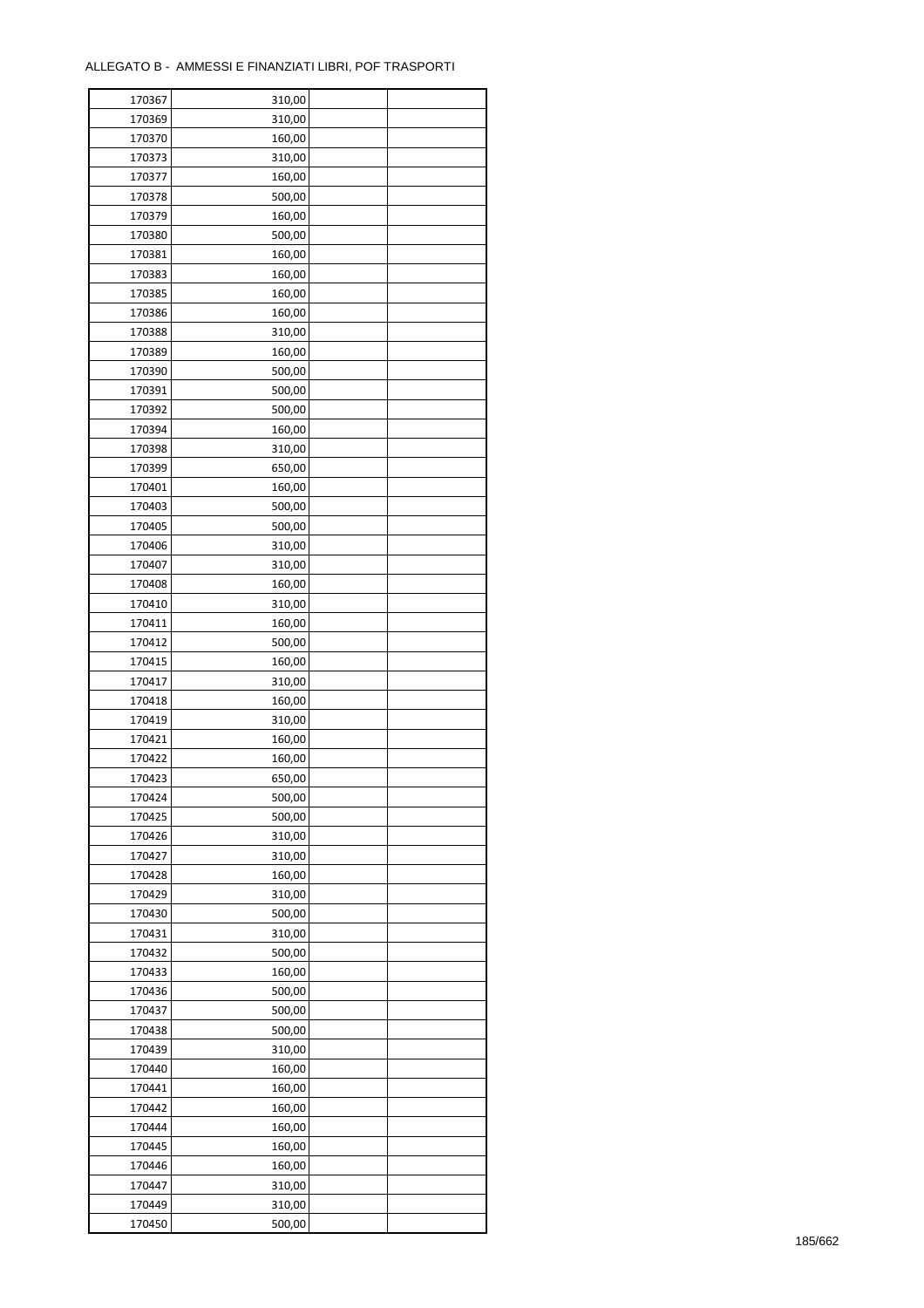| 170451 | 160,00 |  |
|--------|--------|--|
| 170452 | 310,00 |  |
| 170453 | 500,00 |  |
| 170454 | 310,00 |  |
| 170456 | 160,00 |  |
| 170457 | 310,00 |  |
| 170458 | 500,00 |  |
| 170459 | 500,00 |  |
| 170460 | 750,00 |  |
| 170461 | 160,00 |  |
| 170463 | 160,00 |  |
| 170464 | 160,00 |  |
| 170465 | 160,00 |  |
| 170466 | 500,00 |  |
| 170467 | 310,00 |  |
| 170468 | 160,00 |  |
| 170469 | 500,00 |  |
|        |        |  |
| 170470 | 160,00 |  |
| 170472 | 650,00 |  |
| 170477 | 310,00 |  |
| 170481 | 500,00 |  |
| 170482 | 160,00 |  |
| 170484 | 160,00 |  |
| 170487 | 500,00 |  |
| 170488 | 500,00 |  |
| 170489 | 310,00 |  |
| 170490 | 160,00 |  |
| 170492 | 650,00 |  |
| 170495 | 160,00 |  |
| 170496 | 500,00 |  |
| 170497 | 650,00 |  |
| 170498 | 500,00 |  |
| 170499 | 500,00 |  |
| 170502 | 500,00 |  |
| 170503 | 160,00 |  |
| 170504 | 160,00 |  |
| 170505 | 310,00 |  |
| 170506 | 310,00 |  |
| 170509 | 160,00 |  |
| 170510 | 500,00 |  |
| 170511 | 160,00 |  |
| 170512 | 160,00 |  |
| 170516 | 650,00 |  |
| 170517 | 650,00 |  |
| 170518 | 160,00 |  |
| 170520 | 160,00 |  |
| 170522 | 310,00 |  |
| 170525 | 160,00 |  |
| 170528 | 500,00 |  |
| 170529 | 500,00 |  |
| 170530 | 160,00 |  |
| 170531 | 160,00 |  |
| 170532 | 310,00 |  |
| 170535 | 310,00 |  |
| 170536 | 160,00 |  |
|        |        |  |
| 170540 | 403,00 |  |
| 170541 | 500,00 |  |
| 170542 | 310,00 |  |
| 170543 | 160,00 |  |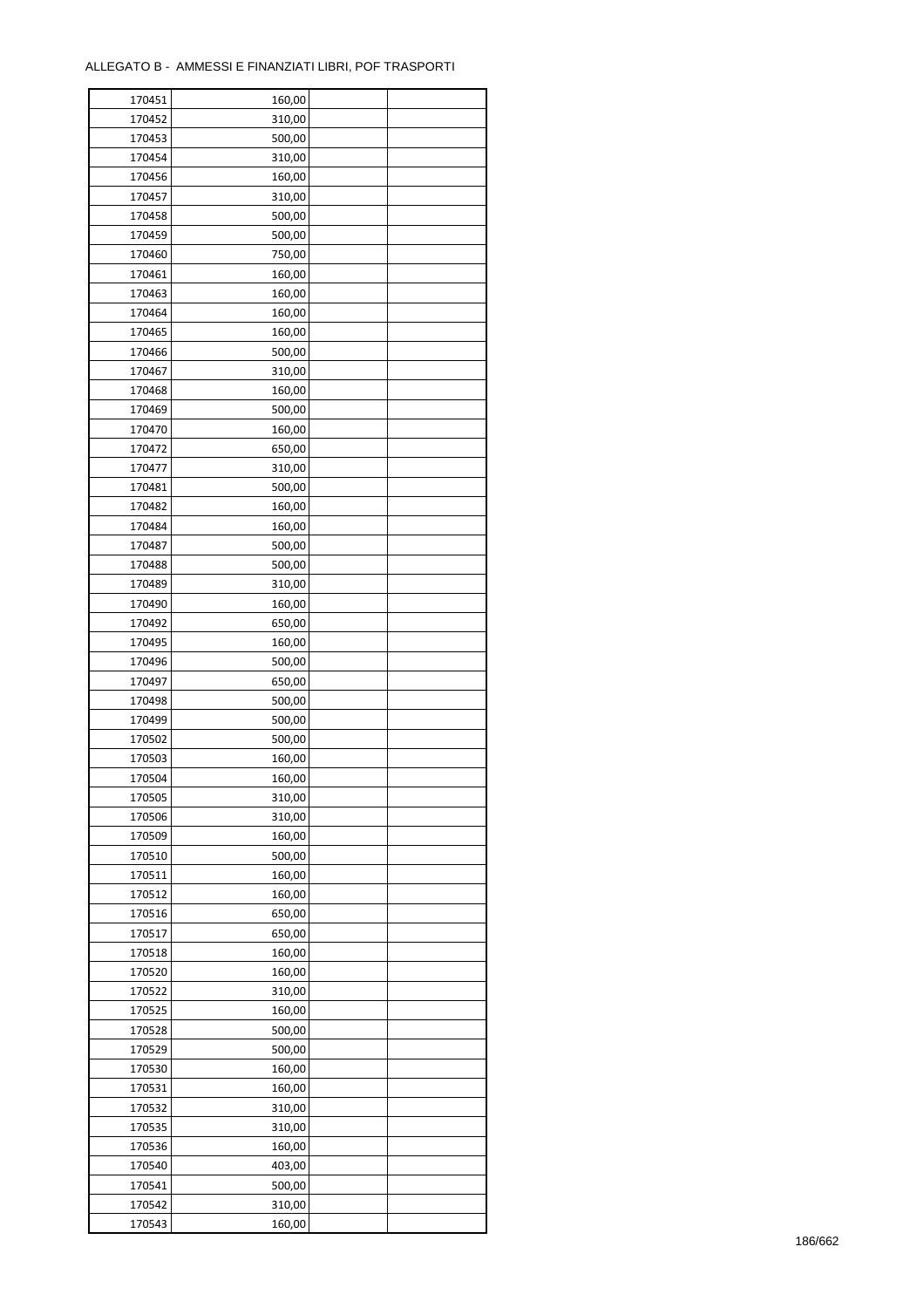| 170545 | 160,00 |  |
|--------|--------|--|
| 170546 | 160,00 |  |
| 170547 | 160,00 |  |
| 170548 | 310,00 |  |
| 170550 | 160,00 |  |
| 170553 | 310,00 |  |
| 170554 | 310,00 |  |
| 170555 | 310,00 |  |
| 170557 | 160,00 |  |
| 170558 | 403,00 |  |
| 170559 | 160,00 |  |
| 170560 | 500,00 |  |
| 170563 | 310,00 |  |
|        |        |  |
| 170565 | 310,00 |  |
| 170566 | 310,00 |  |
| 170570 | 160,00 |  |
| 170571 | 650,00 |  |
| 170573 | 160,00 |  |
| 170579 | 500,00 |  |
| 170583 | 650,00 |  |
| 170585 | 310,00 |  |
| 170586 | 160,00 |  |
| 170589 | 310,00 |  |
| 170590 | 500,00 |  |
| 170591 | 500,00 |  |
| 170592 | 500,00 |  |
| 170594 | 310,00 |  |
| 170597 | 160,00 |  |
| 170599 | 310,00 |  |
| 170601 | 500,00 |  |
| 170603 | 160,00 |  |
| 170604 | 310,00 |  |
| 170605 | 500,00 |  |
| 170607 | 403,00 |  |
| 170609 | 500,00 |  |
| 170610 | 500,00 |  |
| 170611 | 160,00 |  |
| 170613 | 310,00 |  |
| 170614 | 160,00 |  |
|        |        |  |
| 170615 | 310,00 |  |
| 170616 | 160,00 |  |
| 170618 | 310,00 |  |
| 170619 | 500,00 |  |
| 170620 | 500,00 |  |
| 170621 | 500,00 |  |
| 170624 | 310,00 |  |
| 170625 | 160,00 |  |
| 170626 | 500,00 |  |
| 170628 | 310,00 |  |
| 170630 | 160,00 |  |
| 170633 | 500,00 |  |
| 170634 | 500,00 |  |
| 170636 | 500,00 |  |
| 170637 | 160,00 |  |
| 170638 | 160,00 |  |
| 170640 | 500,00 |  |
| 170645 | 310,00 |  |
| 170646 | 403,00 |  |
| 170651 | 310,00 |  |
|        |        |  |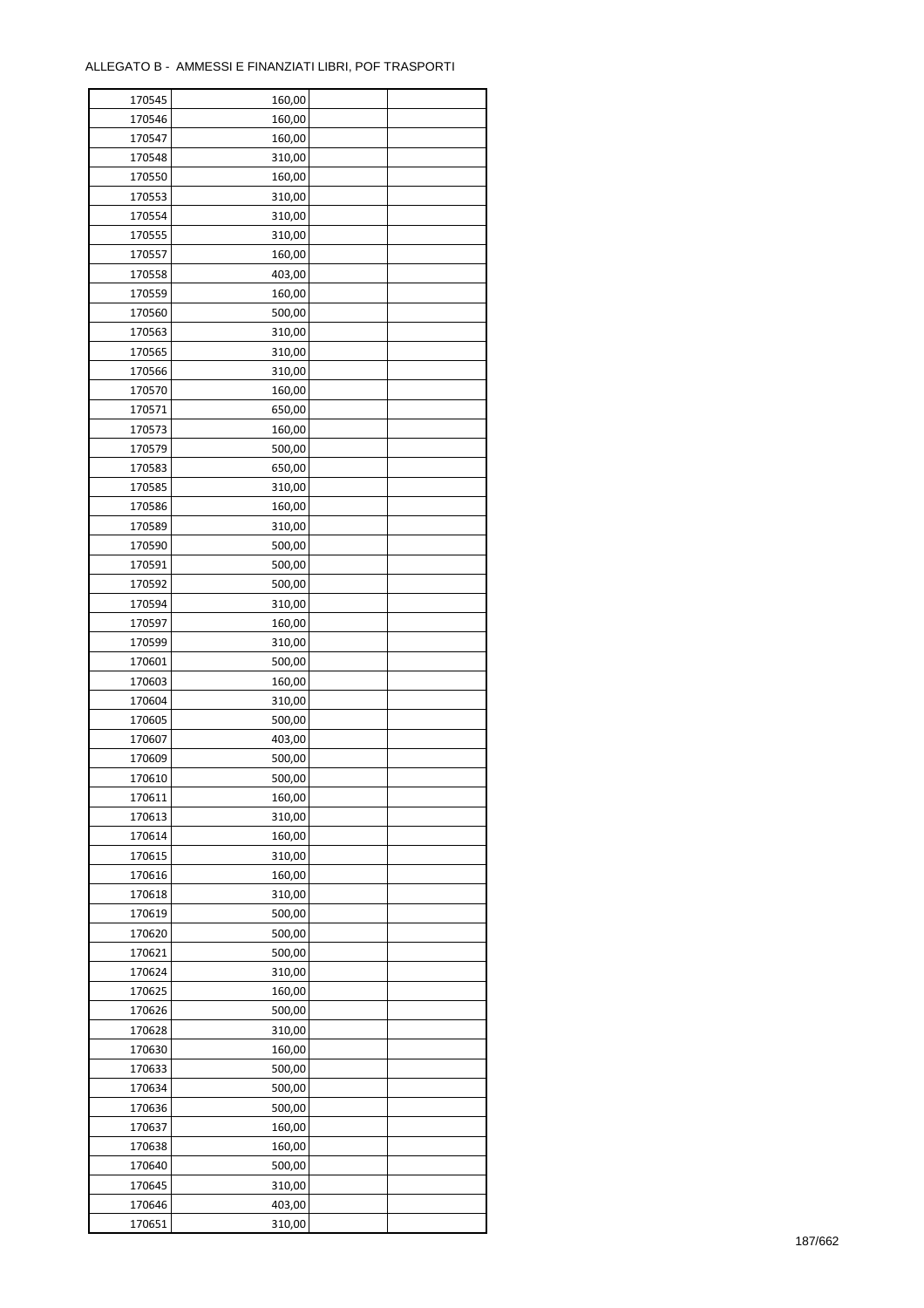| 170652 | 500,00 |  |
|--------|--------|--|
| 170653 | 160,00 |  |
| 170654 | 240,00 |  |
| 170656 | 310,00 |  |
| 170661 | 160,00 |  |
| 170663 | 500,00 |  |
| 170666 | 160,00 |  |
| 170670 | 310,00 |  |
|        |        |  |
| 170671 | 160,00 |  |
| 170675 | 500,00 |  |
| 170677 | 310,00 |  |
| 170678 | 310,00 |  |
| 170680 | 160,00 |  |
| 170681 | 500,00 |  |
| 170682 | 310,00 |  |
| 170683 | 500,00 |  |
| 170684 | 310,00 |  |
| 170685 | 160,00 |  |
| 170688 | 310,00 |  |
| 170689 | 310,00 |  |
| 170690 | 500,00 |  |
| 170692 | 160,00 |  |
| 170694 | 650,00 |  |
| 170695 | 160,00 |  |
| 170698 | 310,00 |  |
| 170699 | 160,00 |  |
| 170701 | 650,00 |  |
|        |        |  |
| 170704 | 160,00 |  |
| 170708 | 500,00 |  |
| 170712 | 160,00 |  |
| 170713 | 160,00 |  |
| 170714 | 310,00 |  |
| 170715 | 650,00 |  |
| 170717 | 500,00 |  |
| 170718 | 500,00 |  |
| 170719 | 500,00 |  |
| 170721 | 500,00 |  |
| 170724 | 500,00 |  |
| 170725 | 500,00 |  |
| 170726 | 310,00 |  |
| 170727 | 500,00 |  |
| 170730 | 500,00 |  |
| 170732 | 310,00 |  |
| 170734 | 500,00 |  |
| 170735 | 650,00 |  |
| 170736 | 500,00 |  |
|        |        |  |
| 170737 | 160,00 |  |
| 170741 | 650,00 |  |
| 170743 | 500,00 |  |
| 170746 | 500,00 |  |
| 170747 | 160,00 |  |
| 170752 | 500,00 |  |
| 170753 | 310,00 |  |
| 170754 | 310,00 |  |
| 170755 | 310,00 |  |
| 170756 | 500,00 |  |
| 170757 | 500,00 |  |
| 170761 | 500,00 |  |
| 170763 | 500,00 |  |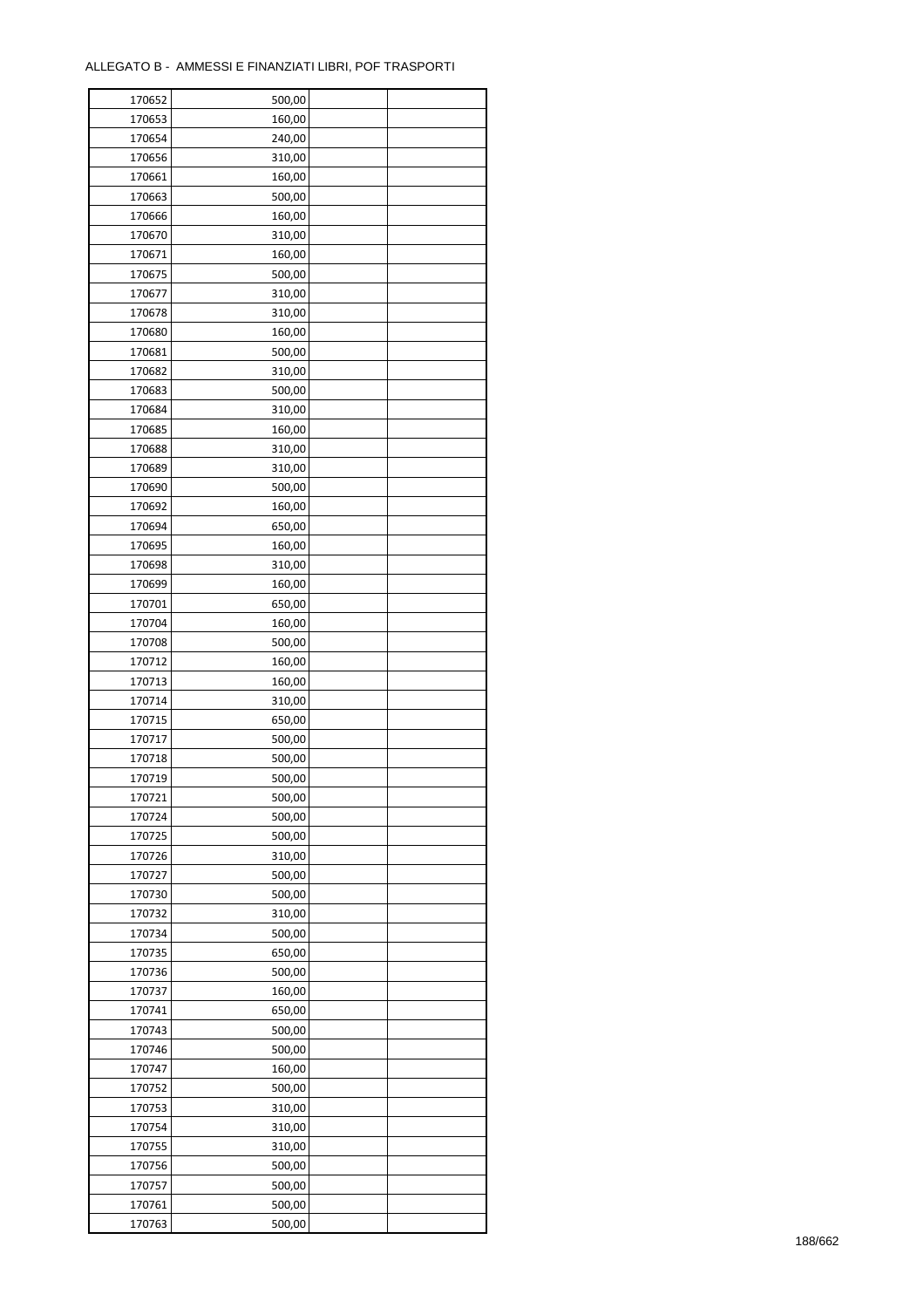| 170764           | 160,00 |  |
|------------------|--------|--|
| 170765           | 310,00 |  |
| 170766           | 500,00 |  |
| 170767           | 500,00 |  |
| 170768           | 160,00 |  |
| 170772           | 500,00 |  |
| 170773           | 500,00 |  |
| 170777           | 160,00 |  |
| 170778           | 310,00 |  |
| 170779           | 650,00 |  |
| 170780           | 650,00 |  |
| 170782           | 650,00 |  |
| 170783           | 465,00 |  |
| 170786           | 160,00 |  |
| 170791           | 500,00 |  |
|                  |        |  |
| 170793<br>170794 | 500,00 |  |
|                  | 650,00 |  |
| 170796           | 500,00 |  |
| 170797           | 310,00 |  |
| 170799           | 310,00 |  |
| 170800           | 500,00 |  |
| 170801           | 160,00 |  |
| 170803           | 500,00 |  |
| 170807           | 310,00 |  |
| 170808           | 500,00 |  |
| 170809           | 500,00 |  |
| 170810           | 160,00 |  |
| 170811           | 240,00 |  |
| 170813           | 310,00 |  |
| 170815           | 160,00 |  |
| 170817           | 500,00 |  |
| 170818           | 500,00 |  |
| 170819           | 500,00 |  |
| 170820           | 310,00 |  |
| 170826           | 500,00 |  |
| 170827           | 500,00 |  |
| 170828           | 500,00 |  |
| 170831           | 500,00 |  |
| 170832           | 160,00 |  |
| 170834           | 500,00 |  |
| 170836           | 160,00 |  |
| 170837           | 310,00 |  |
| 170840           | 750,00 |  |
| 170841           | 403,00 |  |
| 170843           | 310,00 |  |
| 170845           | 160,00 |  |
| 170846           | 650,00 |  |
| 170847           | 208,00 |  |
| 170848           | 500,00 |  |
| 170850           | 160,00 |  |
| 170854           | 500,00 |  |
|                  | 500,00 |  |
| 170855           |        |  |
| 170856           | 500,00 |  |
| 170858           | 500,00 |  |
| 170866           | 650,00 |  |
| 170873           | 160,00 |  |
| 170875           | 310,00 |  |
| 170878           | 500,00 |  |
| 170879           | 160,00 |  |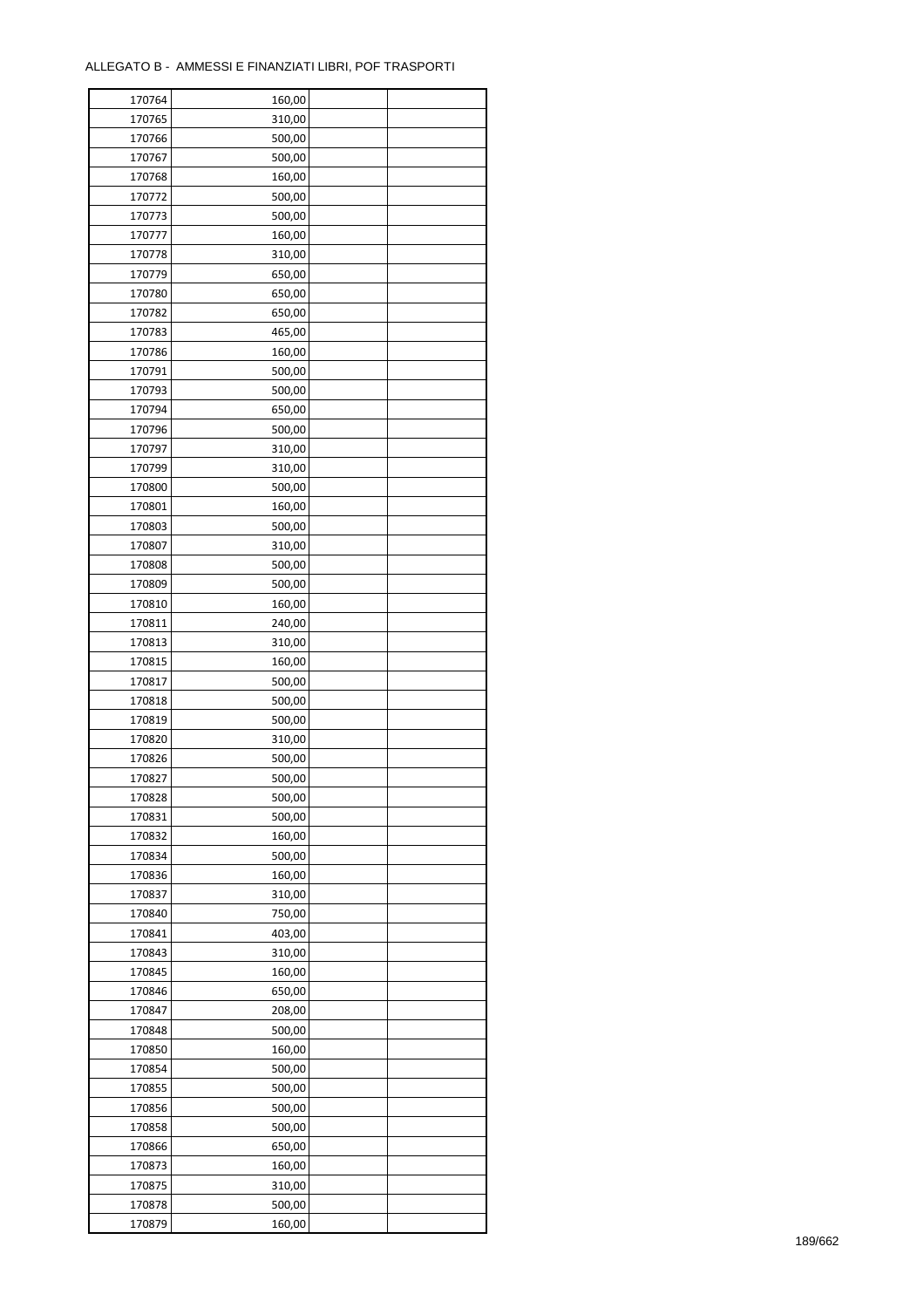| 170882           | 650,00 |  |
|------------------|--------|--|
| 170883           | 650,00 |  |
| 170884           | 310,00 |  |
| 170886           | 500,00 |  |
| 170888           | 160,00 |  |
| 170891           | 650,00 |  |
| 170892           | 500,00 |  |
| 170893           | 500,00 |  |
| 170894           | 500,00 |  |
| 170898           | 465,00 |  |
| 170899           | 500,00 |  |
|                  |        |  |
| 170901           | 310,00 |  |
| 170902           | 160,00 |  |
| 170903           | 310,00 |  |
| 170904           | 160,00 |  |
| 170905           | 310,00 |  |
| 170908           | 500,00 |  |
| 170912           | 310,00 |  |
| 170913           | 310,00 |  |
| 170914           | 500,00 |  |
| 170915           | 160,00 |  |
| 170917           | 650,00 |  |
| 170918           | 160,00 |  |
| 170920           | 160,00 |  |
| 170922           | 310,00 |  |
| 170923           | 465,00 |  |
| 170924           | 310,00 |  |
| 170927           | 500,00 |  |
| 170928           | 650,00 |  |
| 170929           | 160,00 |  |
| 170930           | 310,00 |  |
| 170931           | 500,00 |  |
| 170932           | 208,00 |  |
| 170933           | 310,00 |  |
| 170934           | 160,00 |  |
| 170935           | 500,00 |  |
|                  |        |  |
| 170937<br>170939 | 160,00 |  |
|                  | 403,00 |  |
| 170940           | 500,00 |  |
| 170943           | 403,00 |  |
| 170944           | 160,00 |  |
| 170945           | 310,00 |  |
| 170946           | 310,00 |  |
| 170947           | 160,00 |  |
| 170948           | 500,00 |  |
| 170951           | 500,00 |  |
| 170955           | 500,00 |  |
| 170957           | 160,00 |  |
| 170958           | 160,00 |  |
| 170959           | 500,00 |  |
| 170960           | 310,00 |  |
| 170961           | 500,00 |  |
| 170962           | 500,00 |  |
| 170963           | 160,00 |  |
| 170965           | 160,00 |  |
| 170966           | 160,00 |  |
| 170967           | 160,00 |  |
| 170969           | 465,00 |  |
| 170971           | 310,00 |  |
|                  |        |  |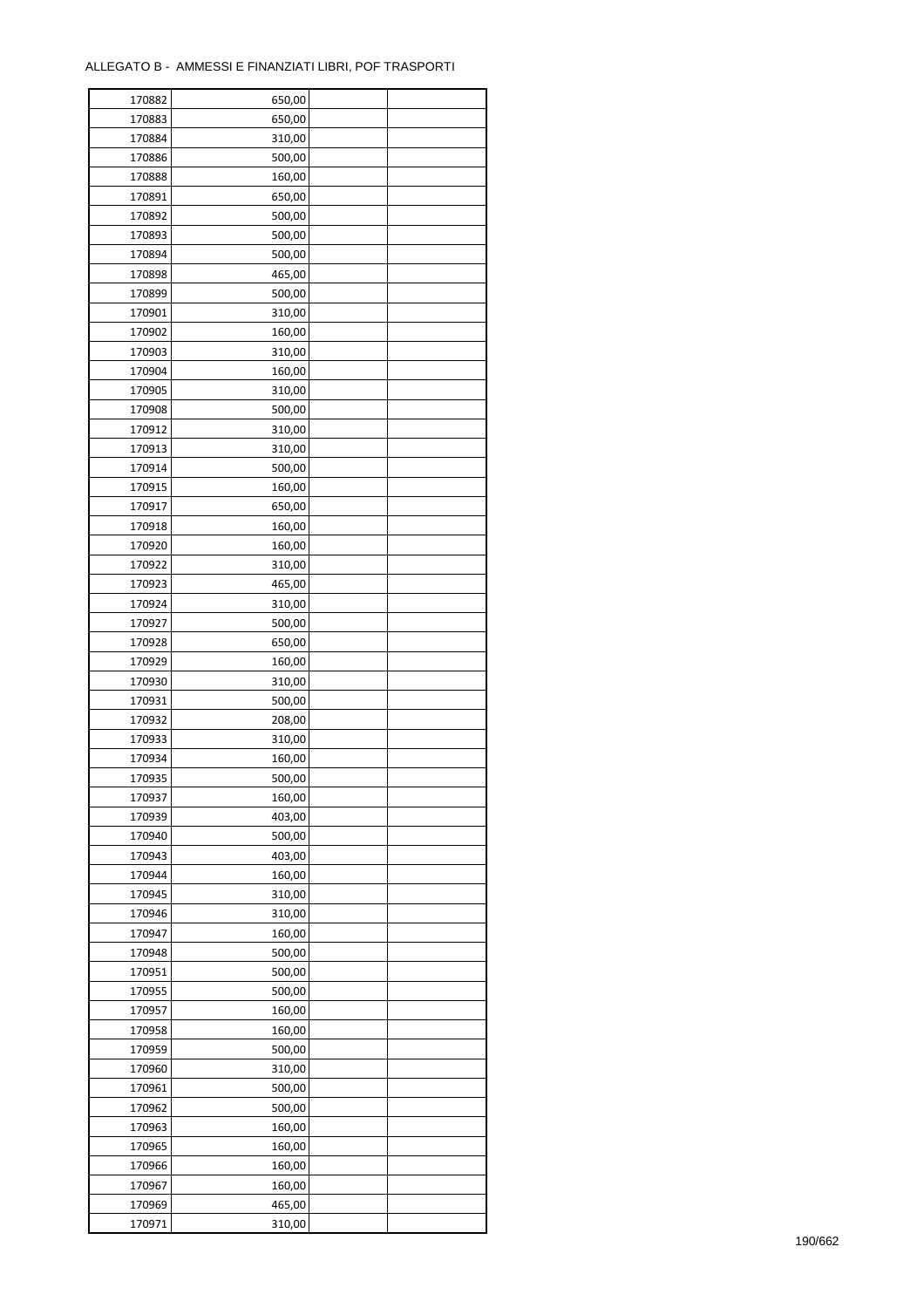| 170972 | 160,00           |  |
|--------|------------------|--|
| 170973 | 310,00           |  |
| 170974 | 160,00           |  |
| 170975 | 500,00           |  |
| 170977 | 160,00           |  |
| 170978 | 160,00           |  |
| 170979 | 310,00           |  |
| 170980 | 160,00           |  |
| 170981 | 310,00           |  |
| 170982 | 500,00           |  |
| 170983 | 310,00           |  |
| 170984 | 310,00           |  |
| 170985 | 160,00           |  |
| 170986 | 310,00           |  |
| 170987 | 240,00           |  |
| 170988 | 500,00           |  |
| 170989 | 160,00           |  |
| 170990 | 160,00           |  |
| 170991 | 500,00           |  |
| 170992 | 650,00           |  |
| 170993 | 160,00           |  |
| 170994 | 500,00           |  |
| 170996 | 160,00           |  |
| 170998 | 310,00           |  |
| 170999 | 160,00           |  |
| 171000 | 310,00           |  |
| 171001 | 500,00           |  |
| 171002 | 310,00           |  |
| 171003 | 310,00           |  |
| 171004 | 160,00           |  |
|        |                  |  |
| 171005 | 650,00<br>500,00 |  |
| 171006 |                  |  |
| 171007 | 160,00<br>160,00 |  |
| 171008 |                  |  |
| 171010 | 310,00           |  |
| 171011 | 650,00           |  |
| 171012 | 500,00           |  |
| 171013 | 500,00           |  |
| 171015 | 500,00           |  |
| 171016 | 310,00           |  |
| 171017 | 310,00           |  |
| 171019 | 160,00           |  |
| 171020 | 160,00           |  |
| 171022 | 160,00           |  |
| 171023 | 310,00           |  |
| 171024 | 500,00           |  |
| 171025 | 310,00           |  |
| 171029 | 500,00           |  |
| 171031 | 160,00           |  |
| 171032 | 310,00           |  |
| 171033 | 160,00           |  |
| 171034 | 500,00           |  |
| 171037 | 750,00           |  |
| 171039 | 160,00           |  |
| 171041 | 500,00           |  |
| 171042 | 310,00           |  |
| 171044 | 500,00           |  |
| 171049 | 160,00           |  |
| 171050 | 310,00           |  |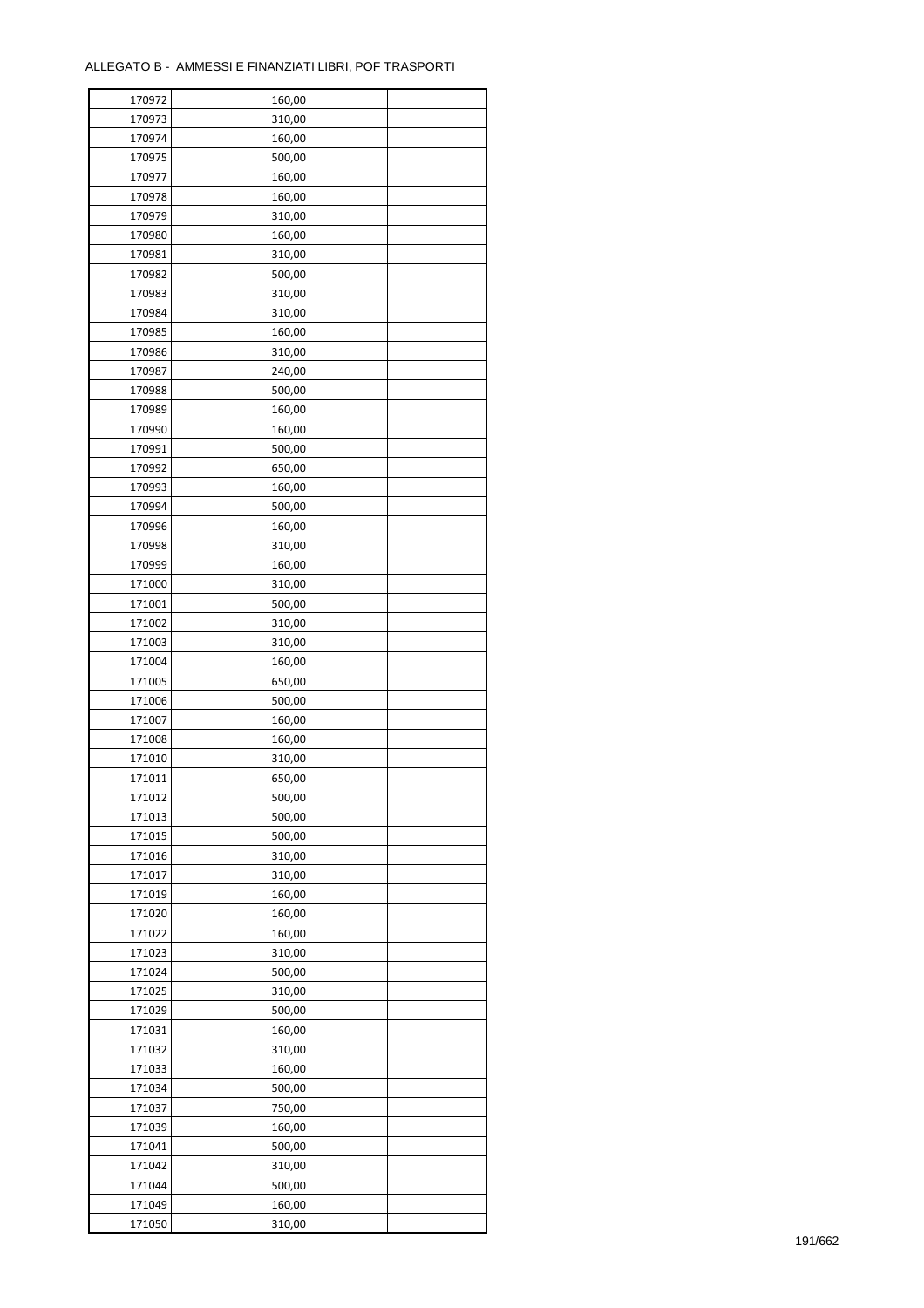÷

| 171051 | 310,00 |  |
|--------|--------|--|
| 171053 | 160,00 |  |
| 171054 | 310,00 |  |
| 171055 | 310,00 |  |
| 171056 | 160,00 |  |
| 171057 | 160,00 |  |
| 171058 | 160,00 |  |
| 171059 | 160,00 |  |
| 171061 | 160,00 |  |
| 171063 | 160,00 |  |
| 171064 | 160,00 |  |
| 171065 |        |  |
|        | 500,00 |  |
| 171067 | 160,00 |  |
| 171068 | 310,00 |  |
| 171069 | 240,00 |  |
| 171070 | 310,00 |  |
| 171071 | 403,00 |  |
| 171072 | 310,00 |  |
| 171073 | 160,00 |  |
| 171074 | 160,00 |  |
| 171076 | 310,00 |  |
| 171077 | 160,00 |  |
| 171079 | 310,00 |  |
| 171080 | 160,00 |  |
| 171082 | 310,00 |  |
| 171083 | 310,00 |  |
| 171084 | 403,00 |  |
| 171085 | 403,00 |  |
| 171087 | 500,00 |  |
| 171088 | 310,00 |  |
| 171089 | 160,00 |  |
| 171090 | 310,00 |  |
| 171091 | 160,00 |  |
| 171092 | 500,00 |  |
| 171093 | 310,00 |  |
| 171094 | 310,00 |  |
|        | 208,00 |  |
| 171095 |        |  |
| 171096 | 500,00 |  |
| 171097 | 310,00 |  |
| 171098 | 160,00 |  |
| 171099 | 310,00 |  |
| 171101 | 160,00 |  |
| 171103 | 650,00 |  |
| 171104 | 500,00 |  |
| 171107 | 310,00 |  |
| 171108 | 160,00 |  |
| 171110 | 160,00 |  |
| 171111 | 500,00 |  |
| 171112 | 160,00 |  |
| 171114 | 160,00 |  |
| 171117 | 500,00 |  |
| 171119 | 240,00 |  |
| 171120 | 500,00 |  |
| 171121 | 750,00 |  |
| 171122 | 310,00 |  |
| 171123 | 500,00 |  |
| 171124 | 500,00 |  |
| 171125 | 160,00 |  |
| 171127 | 500,00 |  |
|        |        |  |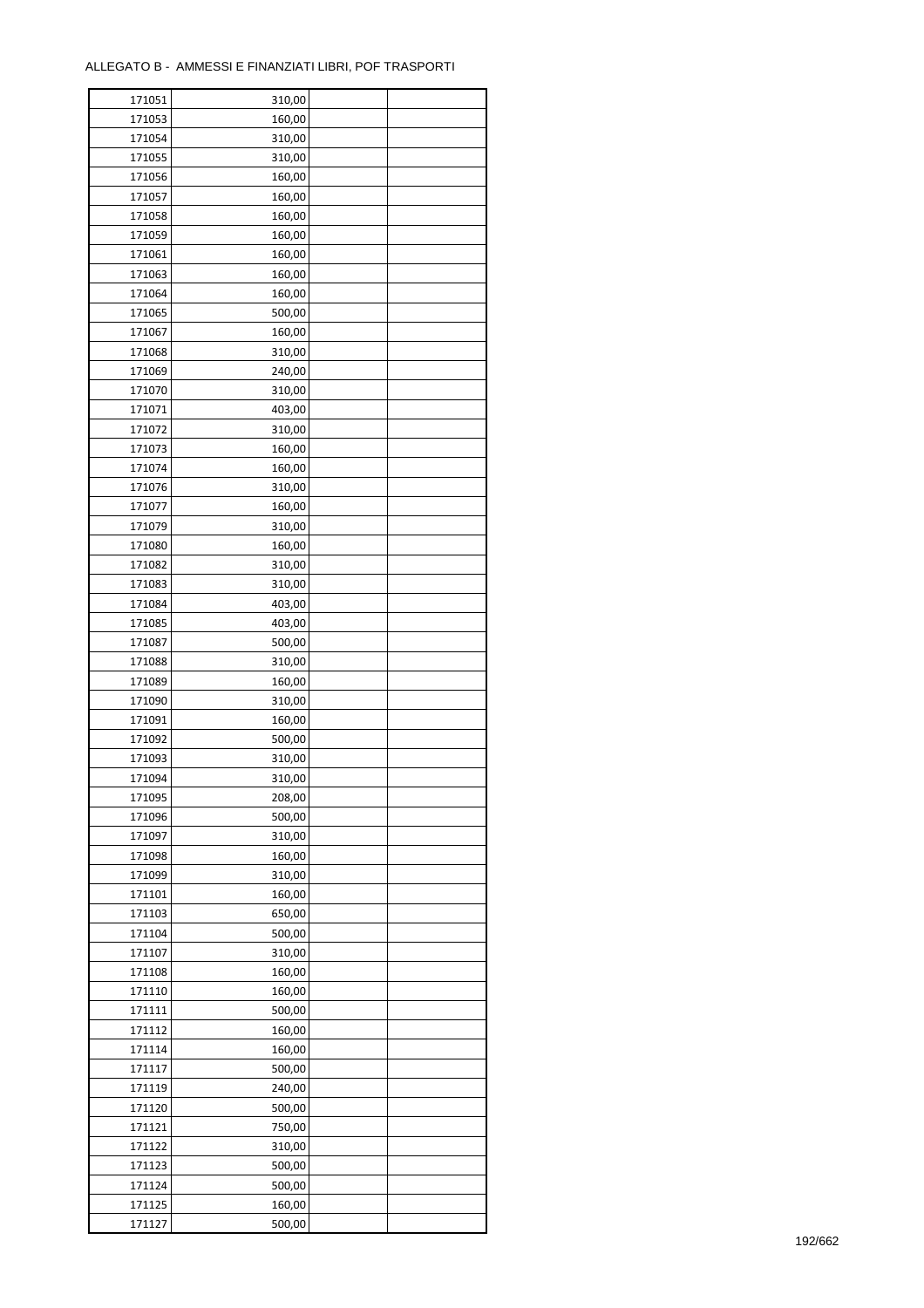| 171128 | 310,00 |  |
|--------|--------|--|
| 171129 | 500,00 |  |
| 171130 | 500,00 |  |
| 171131 | 310,00 |  |
| 171132 | 403,00 |  |
| 171133 | 500,00 |  |
| 171134 | 160,00 |  |
| 171135 | 160,00 |  |
| 171136 | 310,00 |  |
| 171137 | 465,00 |  |
| 171139 | 500,00 |  |
| 171140 |        |  |
|        | 310,00 |  |
| 171141 | 160,00 |  |
| 171143 | 310,00 |  |
| 171144 | 310,00 |  |
| 171145 | 160,00 |  |
| 171146 | 500,00 |  |
| 171147 | 160,00 |  |
| 171148 | 160,00 |  |
| 171149 | 310,00 |  |
| 171150 | 310,00 |  |
| 171151 | 160,00 |  |
| 171152 | 500,00 |  |
| 171153 | 310,00 |  |
| 171154 | 310,00 |  |
| 171157 | 750,00 |  |
| 171158 | 310,00 |  |
| 171159 | 160,00 |  |
| 171160 | 160,00 |  |
| 171161 | 310,00 |  |
| 171162 | 160,00 |  |
| 171163 | 500,00 |  |
| 171164 | 500,00 |  |
| 171165 | 160,00 |  |
| 171166 | 500,00 |  |
| 171167 | 160,00 |  |
| 171168 | 160,00 |  |
| 171170 | 160,00 |  |
| 171171 | 310,00 |  |
| 171178 | 650,00 |  |
| 171180 | 160,00 |  |
| 171181 | 310,00 |  |
| 171182 | 160,00 |  |
|        |        |  |
| 171183 | 500,00 |  |
| 171184 | 160,00 |  |
| 171185 | 160,00 |  |
| 171186 | 310,00 |  |
| 171187 | 160,00 |  |
| 171188 | 160,00 |  |
| 171189 | 310,00 |  |
| 171190 | 160,00 |  |
| 171191 | 500,00 |  |
| 171192 | 160,00 |  |
| 171193 | 160,00 |  |
| 171194 | 650,00 |  |
| 171197 | 160,00 |  |
| 171199 | 160,00 |  |
| 171200 | 160,00 |  |
| 171201 | 500,00 |  |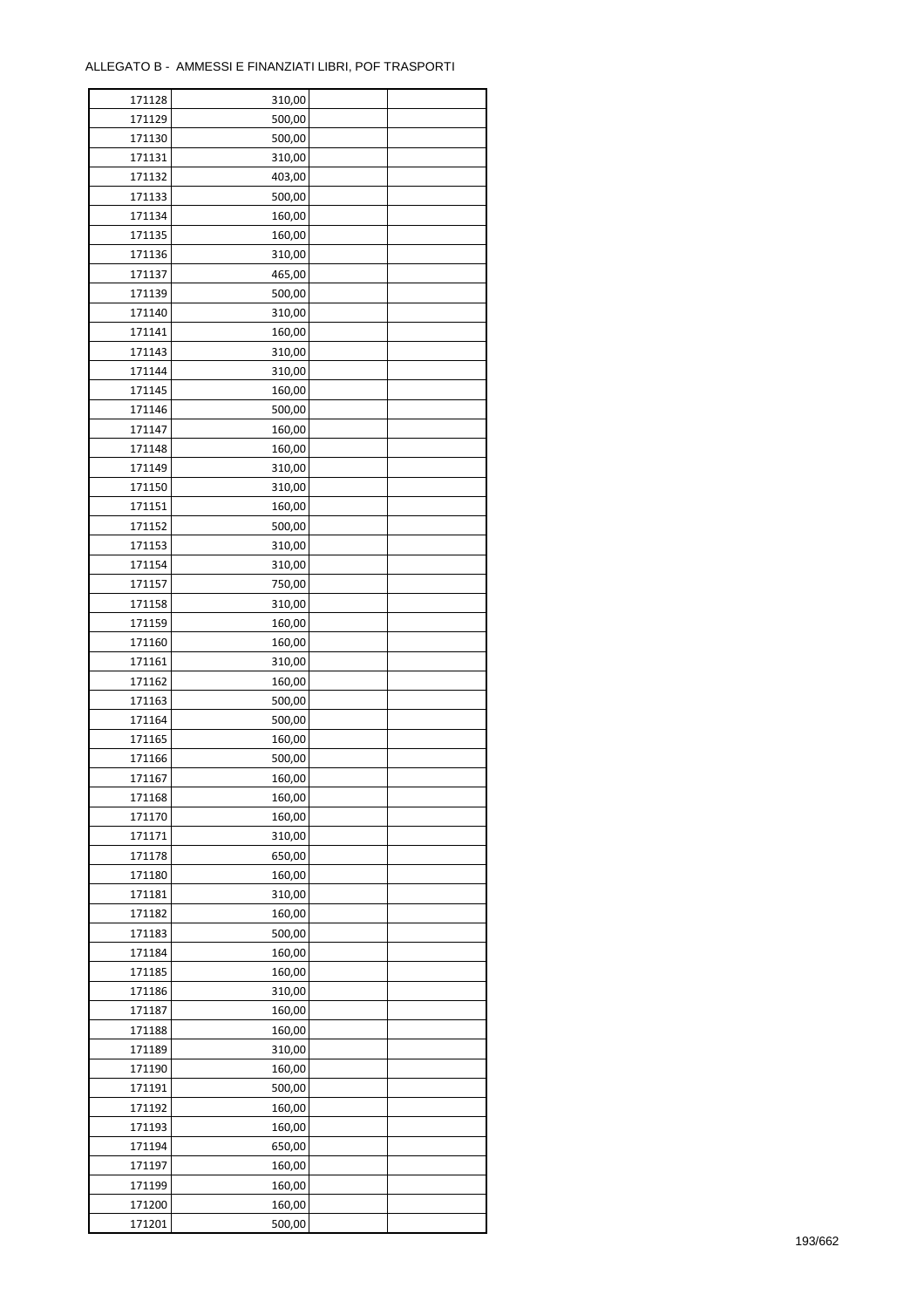| 171202 | 160,00 |  |
|--------|--------|--|
| 171203 | 500,00 |  |
| 171204 | 310,00 |  |
| 171205 | 310,00 |  |
| 171207 | 160,00 |  |
| 171208 | 500,00 |  |
| 171210 | 160,00 |  |
| 171211 | 310,00 |  |
| 171212 | 310,00 |  |
| 171213 | 160,00 |  |
| 171214 | 500,00 |  |
| 171215 | 160,00 |  |
| 171217 | 310,00 |  |
| 171218 | 310,00 |  |
| 171219 | 500,00 |  |
| 171220 | 500,00 |  |
| 171222 | 310,00 |  |
|        |        |  |
| 171223 | 465,00 |  |
| 171224 | 310,00 |  |
| 171227 | 160,00 |  |
| 171228 | 310,00 |  |
| 171229 | 310,00 |  |
| 171231 | 500,00 |  |
| 171232 | 160,00 |  |
| 171233 | 650,00 |  |
| 171234 | 160,00 |  |
| 171235 | 160,00 |  |
| 171236 | 160,00 |  |
| 171237 | 500,00 |  |
| 171240 | 500,00 |  |
| 171241 | 310,00 |  |
| 171242 | 160,00 |  |
| 171243 | 160,00 |  |
| 171244 | 160,00 |  |
| 171245 | 310,00 |  |
| 171247 | 310,00 |  |
| 171250 | 403,00 |  |
| 171252 | 403,00 |  |
| 171253 | 310,00 |  |
| 171254 | 160,00 |  |
| 171257 | 160,00 |  |
| 171258 | 160,00 |  |
| 171260 | 160,00 |  |
| 171261 | 160,00 |  |
| 171262 | 160,00 |  |
| 171263 | 160,00 |  |
| 171264 | 500,00 |  |
| 171267 | 500,00 |  |
| 171269 | 500,00 |  |
| 171270 | 310,00 |  |
| 171271 | 310,00 |  |
| 171272 | 160,00 |  |
| 171273 | 160,00 |  |
| 171274 | 160,00 |  |
| 171277 | 310,00 |  |
| 171279 | 160,00 |  |
| 171280 | 160,00 |  |
| 171284 | 160,00 |  |
| 171285 |        |  |
|        | 310,00 |  |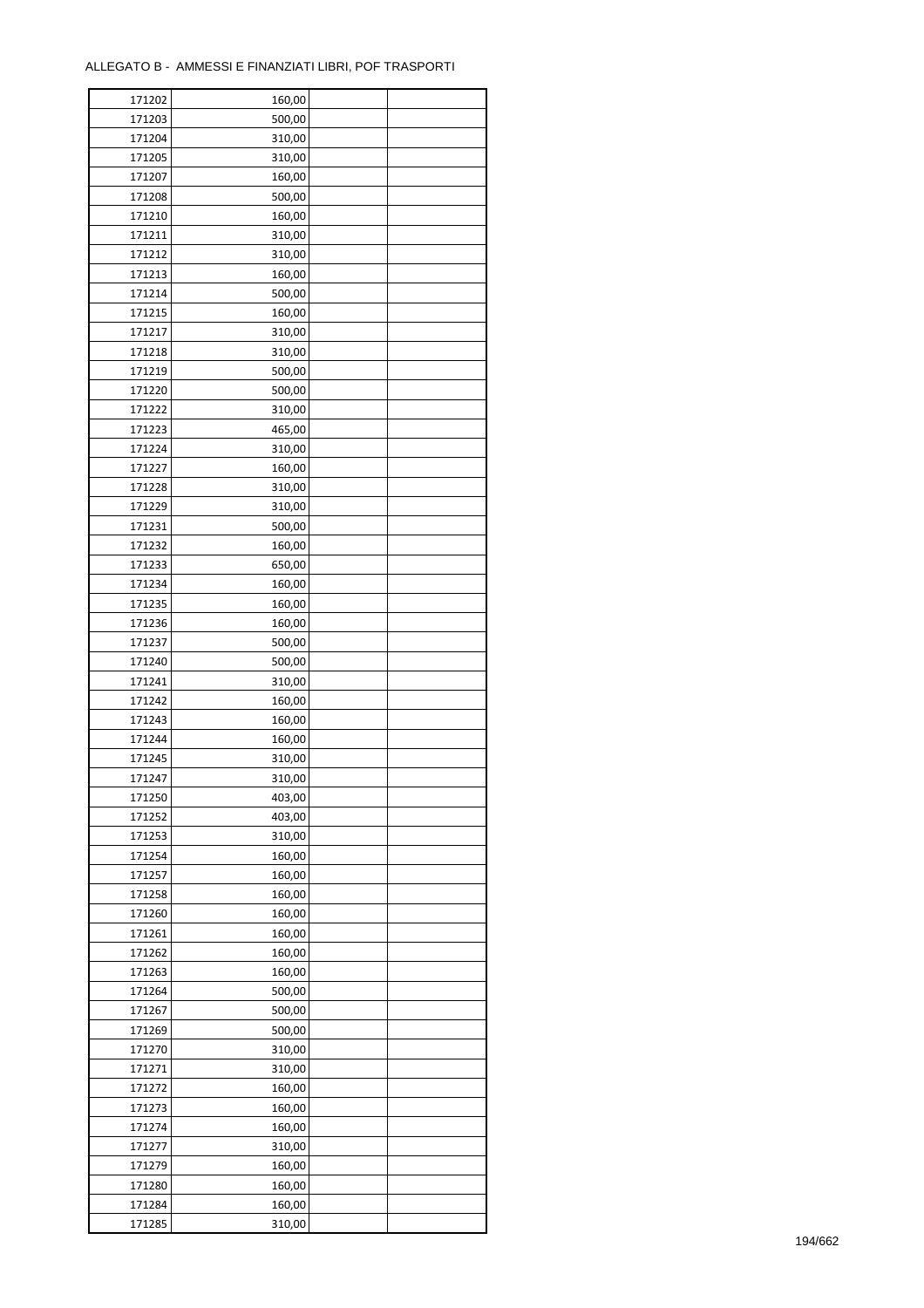÷

| 171286 | 310,00 |  |
|--------|--------|--|
| 171287 | 310,00 |  |
| 171288 | 160,00 |  |
| 171289 | 160,00 |  |
| 171291 | 310,00 |  |
| 171292 | 160,00 |  |
| 171296 | 650,00 |  |
| 171297 | 160,00 |  |
| 171298 | 500,00 |  |
| 171300 | 500,00 |  |
| 171302 | 500,00 |  |
| 171303 | 650,00 |  |
| 171305 | 160,00 |  |
| 171306 | 160,00 |  |
| 171308 | 500,00 |  |
| 171309 | 500,00 |  |
| 171314 | 310,00 |  |
| 171315 | 160,00 |  |
|        |        |  |
| 171317 | 310,00 |  |
| 171318 | 500,00 |  |
| 171319 | 160,00 |  |
| 171320 | 160,00 |  |
| 171321 | 160,00 |  |
| 171325 | 310,00 |  |
| 171326 | 160,00 |  |
| 171327 | 500,00 |  |
| 171331 | 160,00 |  |
| 171332 | 160,00 |  |
| 171336 | 208,00 |  |
| 171337 | 500,00 |  |
| 171339 | 160,00 |  |
| 171340 | 310,00 |  |
| 171343 | 310,00 |  |
| 171344 | 160,00 |  |
| 171346 | 160,00 |  |
| 171348 | 160,00 |  |
| 171349 | 160,00 |  |
| 171354 | 310,00 |  |
| 171356 | 160,00 |  |
| 171357 | 160,00 |  |
| 171358 | 650,00 |  |
| 171360 | 750,00 |  |
| 171364 | 403,00 |  |
| 171365 | 500,00 |  |
| 171366 | 160,00 |  |
| 171367 | 160,00 |  |
| 171368 | 403,00 |  |
| 171369 | 310,00 |  |
| 171370 | 160,00 |  |
| 171371 | 160,00 |  |
| 171372 | 310,00 |  |
| 171373 | 310,00 |  |
| 171374 | 310,00 |  |
| 171376 | 750,00 |  |
| 171377 | 500,00 |  |
| 171378 | 160,00 |  |
| 171379 | 310,00 |  |
| 171380 | 160,00 |  |
| 171381 | 240,00 |  |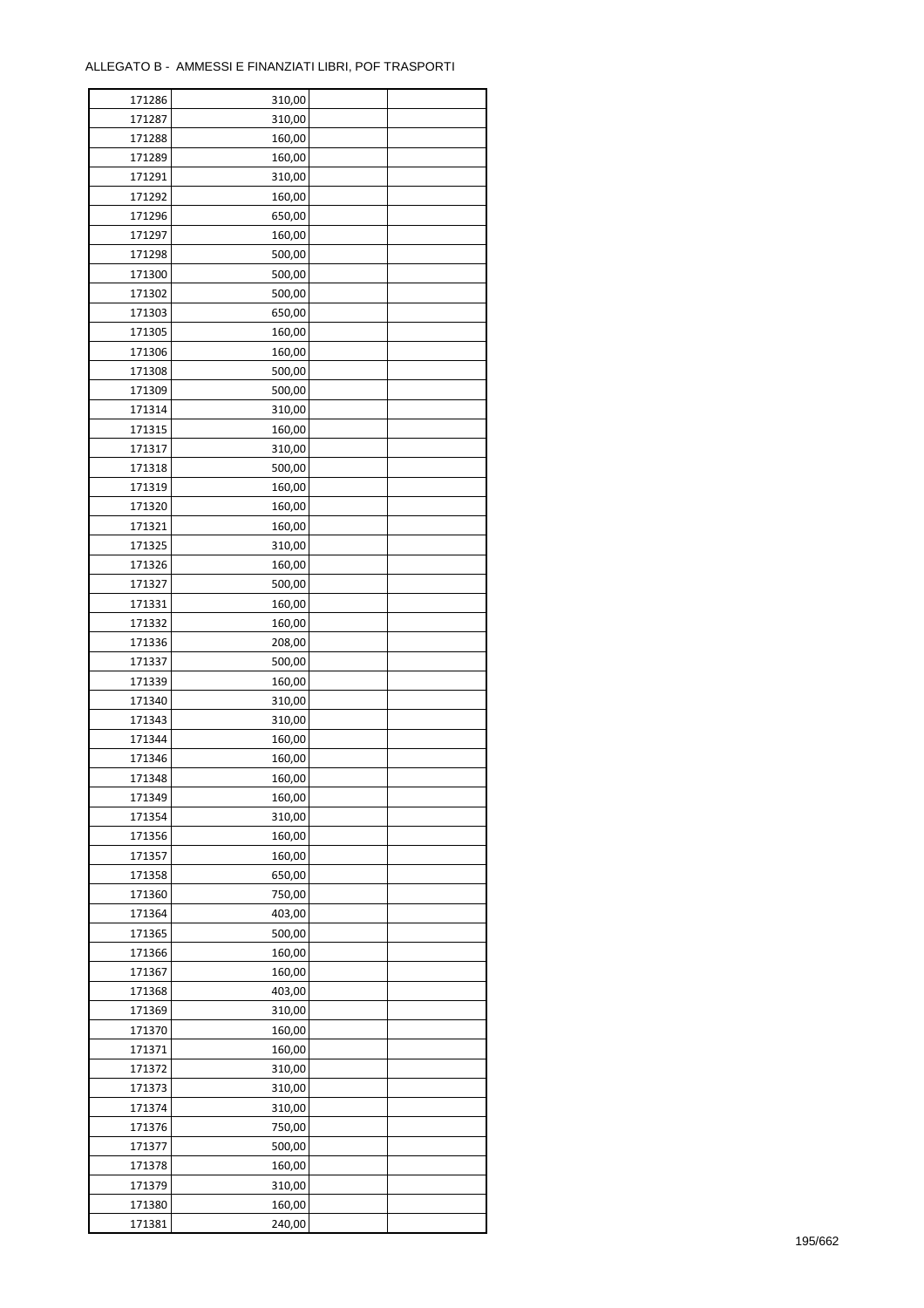| 171382 | 500,00 |  |
|--------|--------|--|
| 171383 | 160,00 |  |
| 171384 | 310,00 |  |
| 171385 | 160,00 |  |
| 171386 | 160,00 |  |
| 171387 | 160,00 |  |
| 171388 | 465,00 |  |
| 171389 | 500,00 |  |
| 171390 | 500,00 |  |
| 171391 | 500,00 |  |
| 171392 | 160,00 |  |
| 171393 | 160,00 |  |
|        |        |  |
| 171394 | 160,00 |  |
| 171395 | 500,00 |  |
| 171397 | 160,00 |  |
| 171398 | 160,00 |  |
| 171402 | 310,00 |  |
| 171403 | 500,00 |  |
| 171404 | 310,00 |  |
| 171405 | 160,00 |  |
| 171406 | 240,00 |  |
| 171407 | 160,00 |  |
| 171408 | 500,00 |  |
| 171409 | 310,00 |  |
| 171410 | 500,00 |  |
| 171412 | 500,00 |  |
| 171415 | 160,00 |  |
| 171417 | 650,00 |  |
| 171418 | 160,00 |  |
| 171419 | 160,00 |  |
| 171420 | 500,00 |  |
| 171421 | 500,00 |  |
| 171423 | 160,00 |  |
| 171424 | 160,00 |  |
| 171425 | 208,00 |  |
| 171428 | 310,00 |  |
|        | 500,00 |  |
| 171429 |        |  |
| 171430 | 160,00 |  |
| 171431 | 650,00 |  |
| 171432 | 500,00 |  |
| 171433 | 500,00 |  |
| 171435 | 403,00 |  |
| 171436 | 500,00 |  |
| 171437 | 160,00 |  |
| 171438 | 500,00 |  |
| 171441 | 650,00 |  |
| 171443 | 310,00 |  |
| 171444 | 310,00 |  |
| 171445 | 650,00 |  |
| 171446 | 500,00 |  |
| 171447 | 160,00 |  |
| 171449 | 310,00 |  |
| 171451 | 160,00 |  |
| 171452 | 500,00 |  |
| 171453 | 310,00 |  |
| 171455 | 310,00 |  |
| 171458 | 500,00 |  |
| 171459 | 160,00 |  |
| 171460 |        |  |
|        | 500,00 |  |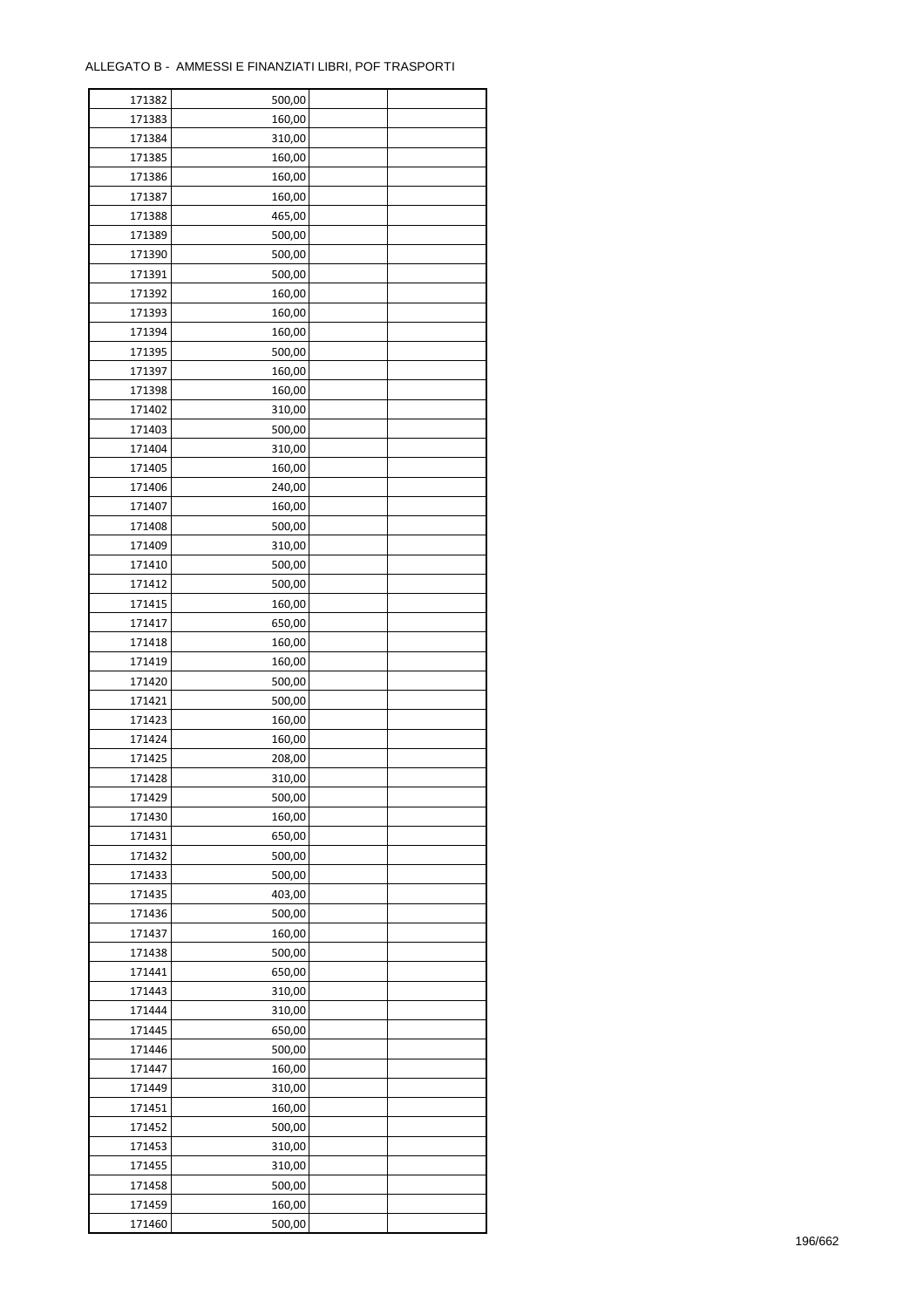| 171461 | 465,00 |  |
|--------|--------|--|
| 171462 | 160,00 |  |
| 171463 | 500,00 |  |
| 171465 | 160,00 |  |
| 171466 | 310,00 |  |
| 171467 | 160,00 |  |
| 171468 | 310,00 |  |
| 171469 | 160,00 |  |
| 171470 | 750,00 |  |
| 171471 | 310,00 |  |
| 171472 | 310,00 |  |
| 171473 | 310,00 |  |
| 171474 |        |  |
|        | 310,00 |  |
| 171475 | 160,00 |  |
| 171476 | 500,00 |  |
| 171477 | 310,00 |  |
| 171479 | 160,00 |  |
| 171480 | 160,00 |  |
| 171481 | 160,00 |  |
| 171482 | 160,00 |  |
| 171484 | 500,00 |  |
| 171485 | 650,00 |  |
| 171488 | 160,00 |  |
| 171489 | 240,00 |  |
| 171490 | 500,00 |  |
| 171491 | 160,00 |  |
| 171493 | 160,00 |  |
| 171494 | 465,00 |  |
| 171495 | 160,00 |  |
| 171496 | 160,00 |  |
| 171497 | 160,00 |  |
| 171498 | 650,00 |  |
| 171503 | 310,00 |  |
| 171507 | 160,00 |  |
| 171508 | 500,00 |  |
| 171509 | 310,00 |  |
|        | 310,00 |  |
| 171510 |        |  |
| 171511 | 310,00 |  |
| 171512 | 310,00 |  |
| 171513 | 310,00 |  |
| 171515 | 160,00 |  |
| 171516 | 240,00 |  |
| 171518 | 500,00 |  |
| 171520 | 160,00 |  |
| 171521 | 160,00 |  |
| 171523 | 160,00 |  |
| 171524 | 160,00 |  |
| 171525 | 160,00 |  |
| 171526 | 403,00 |  |
| 171527 | 160,00 |  |
| 171528 | 160,00 |  |
| 171531 | 310,00 |  |
| 171533 | 160,00 |  |
| 171535 | 160,00 |  |
| 171537 | 310,00 |  |
| 171538 | 500,00 |  |
| 171539 | 240,00 |  |
| 171543 | 160,00 |  |
|        |        |  |
| 171544 | 160,00 |  |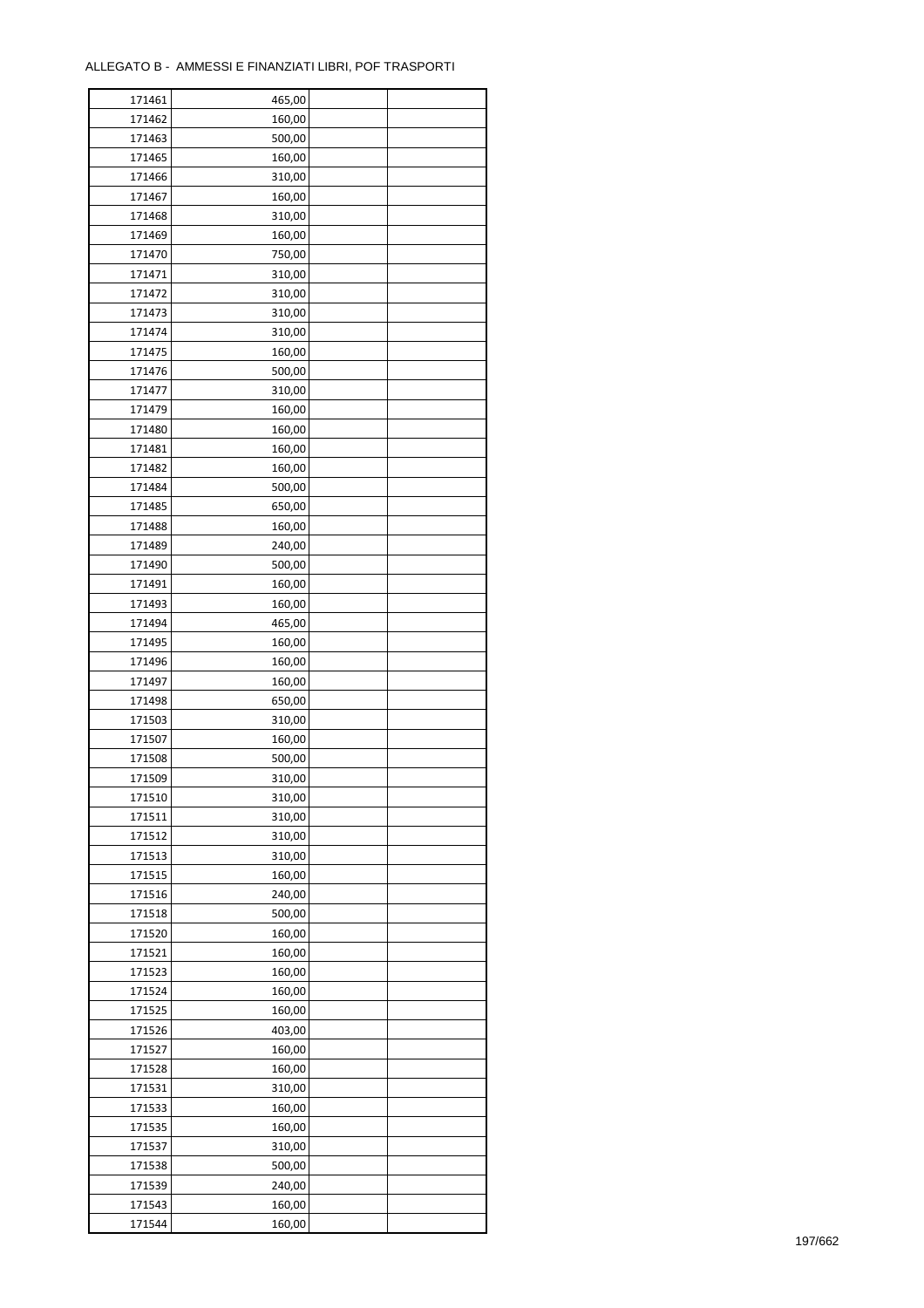ř

| 171545 | 310,00 |  |
|--------|--------|--|
| 171546 | 160,00 |  |
| 171549 | 160,00 |  |
| 171550 | 310,00 |  |
| 171551 | 500,00 |  |
| 171552 | 310,00 |  |
| 171554 | 160,00 |  |
| 171556 | 310,00 |  |
| 171559 | 500,00 |  |
| 171560 | 160,00 |  |
| 171561 | 500,00 |  |
| 171562 |        |  |
|        | 160,00 |  |
| 171563 | 500,00 |  |
| 171564 | 500,00 |  |
| 171567 | 500,00 |  |
| 171568 | 500,00 |  |
| 171570 | 650,00 |  |
| 171574 | 160,00 |  |
| 171575 | 160,00 |  |
| 171576 | 160,00 |  |
| 171577 | 310,00 |  |
| 171580 | 160,00 |  |
| 171581 | 750,00 |  |
| 171582 | 500,00 |  |
| 171583 | 650,00 |  |
| 171584 | 500,00 |  |
| 171585 | 160,00 |  |
| 171589 | 310,00 |  |
| 171591 | 310,00 |  |
| 171592 | 160,00 |  |
| 171593 | 310,00 |  |
| 171595 | 500,00 |  |
| 171597 |        |  |
|        | 310,00 |  |
| 171598 | 650,00 |  |
| 171599 | 650,00 |  |
| 171600 | 650,00 |  |
| 171601 | 160,00 |  |
| 171602 | 310,00 |  |
| 171603 | 160,00 |  |
| 171604 | 160,00 |  |
| 171605 | 160,00 |  |
| 171606 | 650,00 |  |
| 171608 | 310,00 |  |
| 171609 | 750,00 |  |
| 171610 | 310,00 |  |
| 171611 | 500,00 |  |
| 171612 | 500,00 |  |
| 171613 | 160,00 |  |
| 171614 | 500,00 |  |
| 171615 | 310,00 |  |
| 171617 | 500,00 |  |
| 171619 | 310,00 |  |
| 171620 | 500,00 |  |
| 171621 | 650,00 |  |
|        |        |  |
| 171627 | 500,00 |  |
| 171631 | 160,00 |  |
| 171633 | 160,00 |  |
| 171637 | 310,00 |  |
| 171639 | 310,00 |  |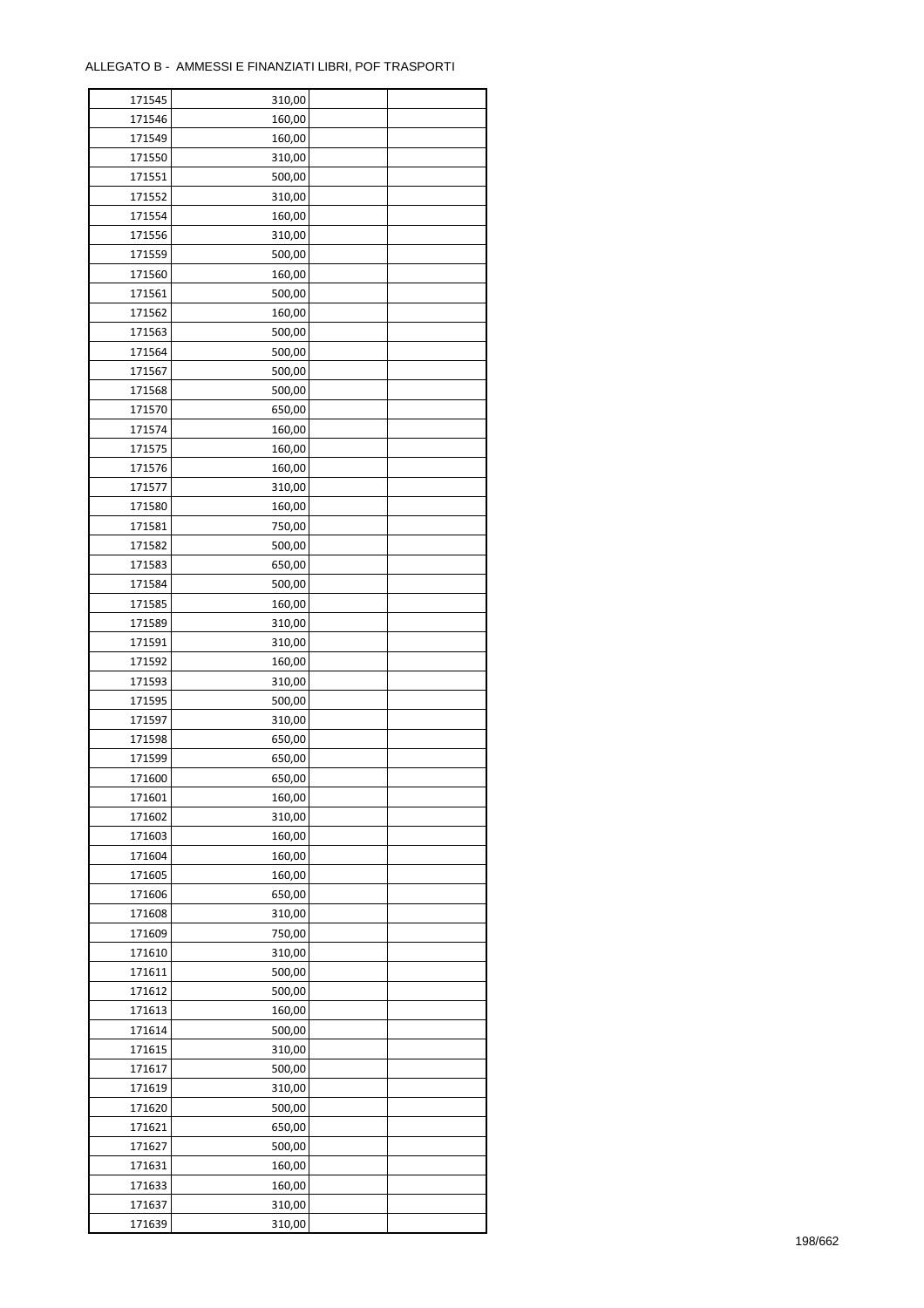| 171640 | 160,00 |  |
|--------|--------|--|
| 171642 | 310,00 |  |
| 171644 | 160,00 |  |
| 171645 | 310,00 |  |
| 171646 | 310,00 |  |
| 171647 | 160,00 |  |
| 171648 | 500,00 |  |
| 171649 | 500,00 |  |
| 171650 | 160,00 |  |
| 171651 | 500,00 |  |
| 171652 | 500,00 |  |
| 171653 |        |  |
|        | 310,00 |  |
| 171654 | 160,00 |  |
| 171655 | 160,00 |  |
| 171658 | 310,00 |  |
| 171659 | 310,00 |  |
| 171661 | 160,00 |  |
| 171663 | 160,00 |  |
| 171664 | 310,00 |  |
| 171665 | 160,00 |  |
| 171667 | 160,00 |  |
| 171668 | 403,00 |  |
| 171669 | 500,00 |  |
| 171673 | 160,00 |  |
| 171675 | 650,00 |  |
| 171676 | 160,00 |  |
| 171678 | 160,00 |  |
| 171681 | 160,00 |  |
| 171682 | 310,00 |  |
| 171683 | 160,00 |  |
| 171685 | 160,00 |  |
| 171686 | 160,00 |  |
| 171688 | 160,00 |  |
| 171689 | 160,00 |  |
| 171692 | 160,00 |  |
| 171693 | 650,00 |  |
|        |        |  |
| 171694 | 310,00 |  |
| 171695 | 310,00 |  |
| 171697 | 310,00 |  |
| 171698 | 650,00 |  |
| 171699 | 160,00 |  |
| 171700 | 160,00 |  |
| 171701 | 160,00 |  |
| 171704 | 465,00 |  |
| 171706 | 310,00 |  |
| 171707 | 160,00 |  |
| 171708 | 310,00 |  |
| 171711 | 160,00 |  |
| 171713 | 310,00 |  |
| 171714 | 500,00 |  |
| 171719 | 500,00 |  |
| 171720 | 160,00 |  |
| 171724 | 650,00 |  |
| 171725 | 310,00 |  |
| 171729 | 160,00 |  |
| 171730 | 310,00 |  |
| 171732 | 160,00 |  |
| 171733 | 160,00 |  |
| 171734 |        |  |
|        | 310,00 |  |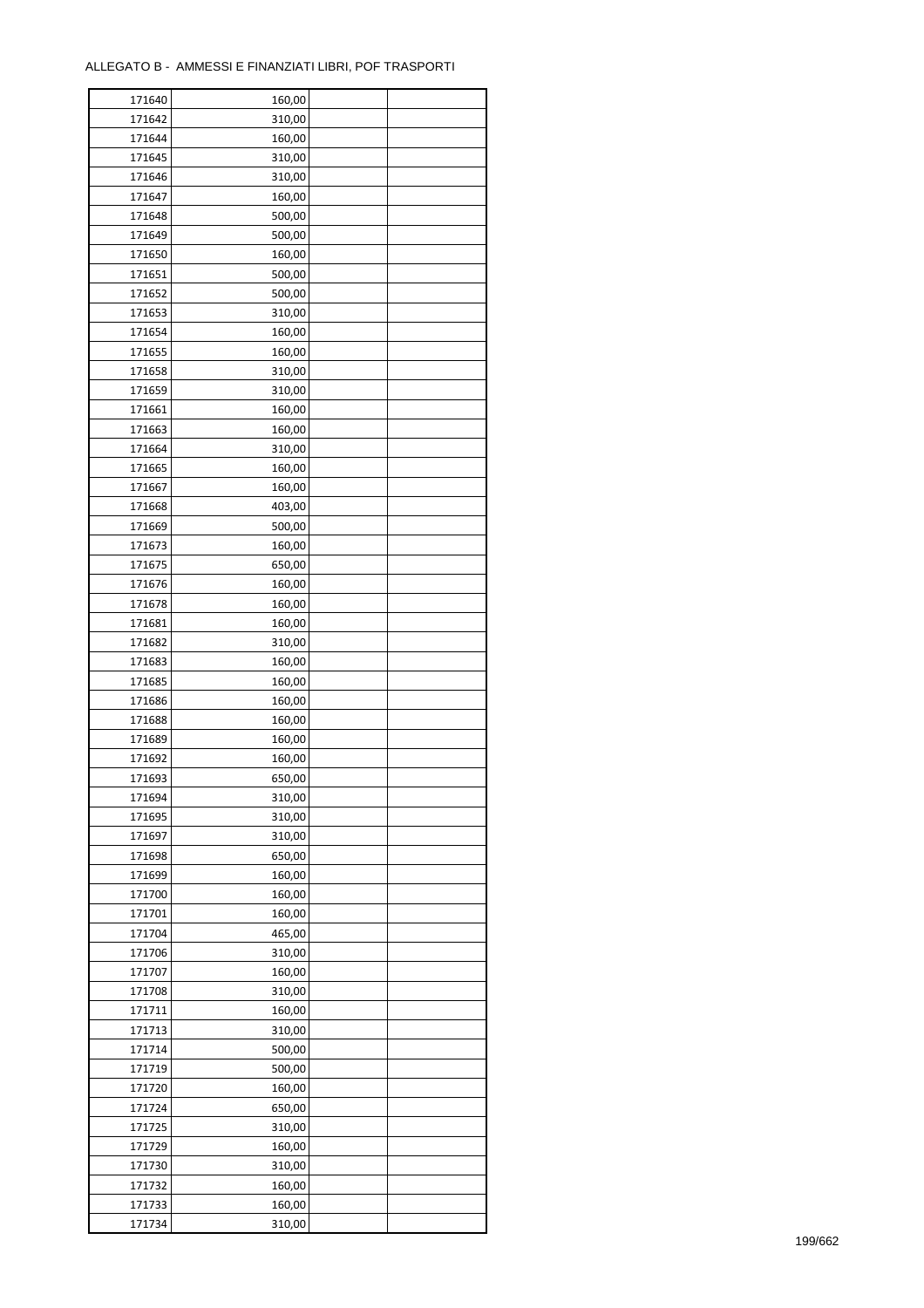| 171735 | 500,00 |  |
|--------|--------|--|
| 171737 | 500,00 |  |
| 171740 | 160,00 |  |
| 171743 | 160,00 |  |
| 171744 | 500,00 |  |
| 171745 | 160,00 |  |
| 171747 | 500,00 |  |
| 171751 | 500,00 |  |
| 171752 | 160,00 |  |
| 171754 | 310,00 |  |
| 171756 | 160,00 |  |
| 171757 | 310,00 |  |
| 171758 | 160,00 |  |
| 171759 | 310,00 |  |
| 171761 | 160,00 |  |
| 171763 | 310,00 |  |
| 171764 | 160,00 |  |
| 171765 | 160,00 |  |
| 171766 | 160,00 |  |
| 171768 | 650,00 |  |
| 171769 | 310,00 |  |
| 171771 | 500,00 |  |
| 171774 | 750,00 |  |
| 171775 | 310,00 |  |
| 171778 | 310,00 |  |
|        |        |  |
| 171779 | 310,00 |  |
| 171780 | 160,00 |  |
| 171781 | 160,00 |  |
| 171784 | 160,00 |  |
| 171785 | 310,00 |  |
| 171788 | 160,00 |  |
| 171789 | 465,00 |  |
| 171792 | 310,00 |  |
| 171793 | 310,00 |  |
| 171794 | 500,00 |  |
| 171795 | 160,00 |  |
| 171797 | 160,00 |  |
| 171799 | 650,00 |  |
| 171800 | 310,00 |  |
| 171801 | 160,00 |  |
| 171802 | 500,00 |  |
| 171804 | 160,00 |  |
| 171805 | 500,00 |  |
| 171809 | 750,00 |  |
| 171810 | 160,00 |  |
| 171811 | 310,00 |  |
| 171812 | 500,00 |  |
| 171813 | 650,00 |  |
| 171814 | 160,00 |  |
| 171815 | 310,00 |  |
| 171817 | 310,00 |  |
| 171819 | 160,00 |  |
| 171820 | 160,00 |  |
| 171822 | 310,00 |  |
| 171823 | 160,00 |  |
| 171824 | 310,00 |  |
| 171826 | 160,00 |  |
| 171828 | 160,00 |  |
| 171831 | 310,00 |  |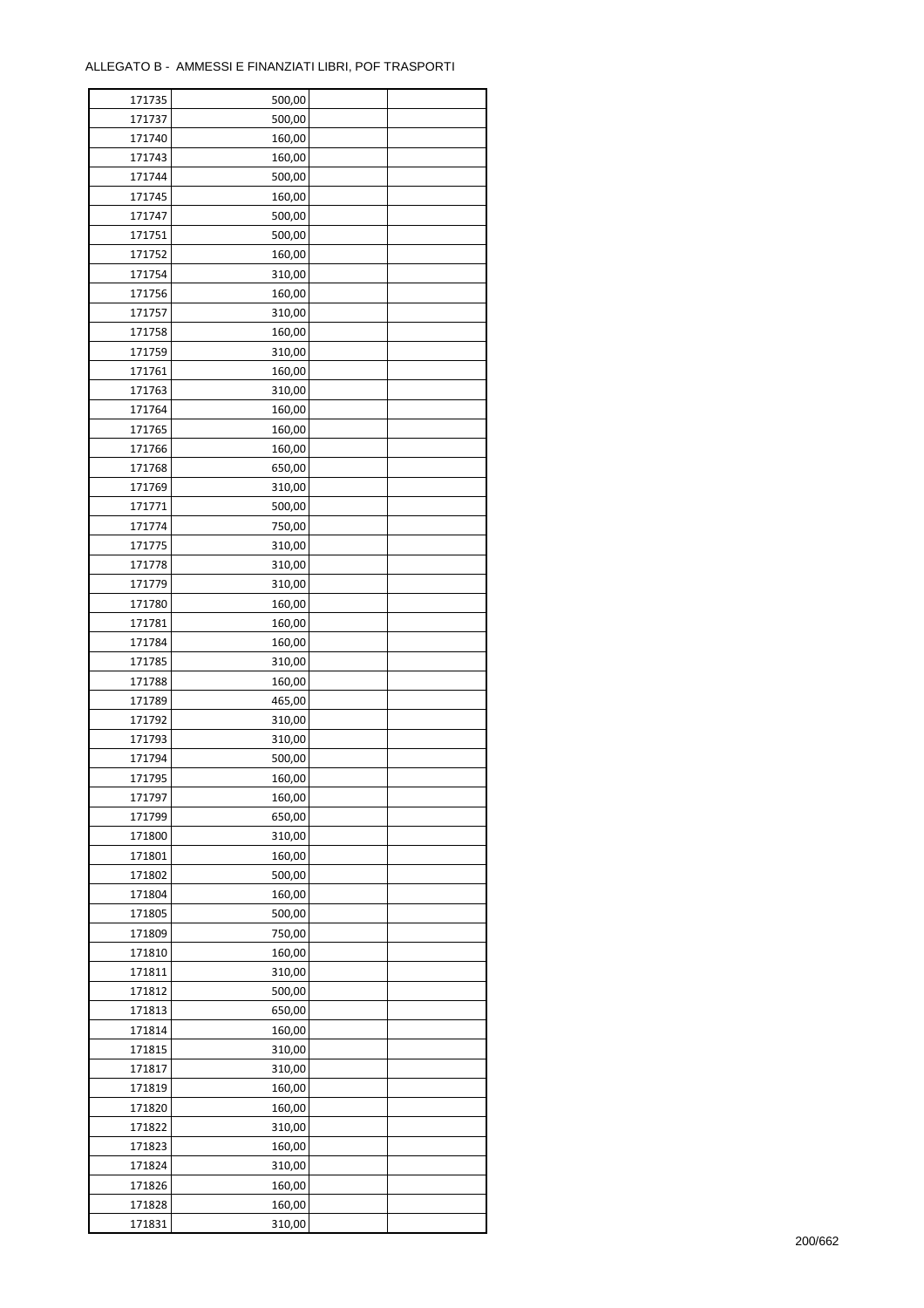ř

| 171832 | 160,00 |  |
|--------|--------|--|
| 171835 | 160,00 |  |
| 171840 | 500,00 |  |
| 171842 | 310,00 |  |
| 171844 | 160,00 |  |
| 171845 | 500,00 |  |
| 171848 | 310,00 |  |
| 171851 | 160,00 |  |
| 171852 | 160,00 |  |
| 171855 | 500,00 |  |
| 171856 | 500,00 |  |
| 171857 | 160,00 |  |
| 171862 | 310,00 |  |
| 171863 | 310,00 |  |
| 171865 |        |  |
|        | 500,00 |  |
| 171866 | 160,00 |  |
| 171867 | 465,00 |  |
| 171871 | 160,00 |  |
| 171876 | 160,00 |  |
| 171877 | 500,00 |  |
| 171879 | 160,00 |  |
| 171881 | 310,00 |  |
| 171882 | 310,00 |  |
| 171886 | 160,00 |  |
| 171888 | 160,00 |  |
| 171889 | 500,00 |  |
| 171890 | 500,00 |  |
| 171891 | 500,00 |  |
| 171892 | 310,00 |  |
| 171893 | 650,00 |  |
| 171894 | 500,00 |  |
| 171895 | 310,00 |  |
| 171896 | 500,00 |  |
| 171897 | 160,00 |  |
| 171899 | 500,00 |  |
| 171904 | 500,00 |  |
| 171905 | 500,00 |  |
| 171906 | 160,00 |  |
| 171909 | 160,00 |  |
| 171910 | 208,00 |  |
| 171911 | 310,00 |  |
| 171912 | 160,00 |  |
| 171913 | 650,00 |  |
| 171914 | 160,00 |  |
| 171915 | 160,00 |  |
| 171916 | 160,00 |  |
| 171917 | 160,00 |  |
|        |        |  |
| 171918 | 500,00 |  |
| 171920 | 500,00 |  |
| 171922 | 500,00 |  |
| 171924 | 500,00 |  |
| 171926 | 500,00 |  |
| 171927 | 310,00 |  |
| 171928 | 310,00 |  |
| 171929 | 500,00 |  |
| 171930 | 500,00 |  |
| 171931 | 160,00 |  |
| 171932 | 160,00 |  |
| 171934 | 750,00 |  |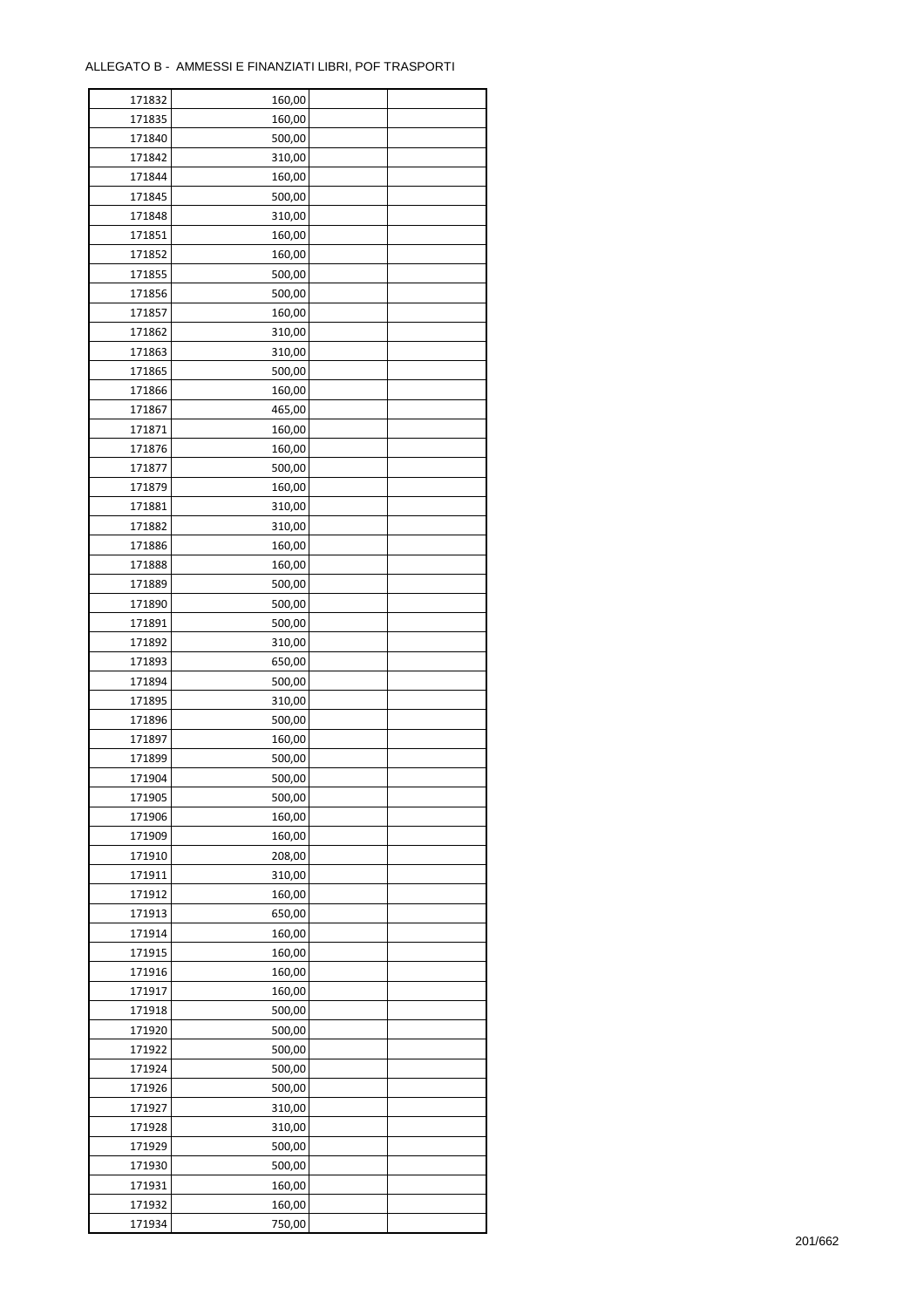| 171935           | 160,00           |  |
|------------------|------------------|--|
| 171936           | 160,00           |  |
| 171937           | 310,00           |  |
| 171938           | 650,00           |  |
| 171941           | 160,00           |  |
| 171942           | 500,00           |  |
| 171943           | 160,00           |  |
| 171945           | 310,00           |  |
| 171946           | 650,00           |  |
| 171947           | 500,00           |  |
| 171949           | 160,00           |  |
| 171951           |                  |  |
|                  | 650,00           |  |
| 171952           | 160,00           |  |
| 171953           | 500,00           |  |
| 171956           | 310,00           |  |
| 171957           | 310,00           |  |
| 171958           | 310,00           |  |
| 171960           | 310,00           |  |
| 171962           | 160,00           |  |
| 171963           | 310,00           |  |
| 171964           | 310,00           |  |
| 171965           | 160,00           |  |
| 171966           | 500,00           |  |
| 171967           | 403,00           |  |
| 171968           | 160,00           |  |
| 171969           | 500,00           |  |
| 171971           | 160,00           |  |
| 171972           | 500,00           |  |
| 171973           | 310,00           |  |
| 171974           | 208,00           |  |
| 171976           | 310,00           |  |
| 171979           | 160,00           |  |
| 171980           | 650,00           |  |
| 171982           | 160,00           |  |
| 171984           | 310,00           |  |
| 171986           | 160,00           |  |
|                  |                  |  |
| 171987<br>171988 | 310,00<br>500,00 |  |
|                  |                  |  |
| 171990           | 500,00           |  |
| 171992           | 500,00           |  |
| 171993           | 160,00           |  |
| 171995           | 310,00           |  |
| 172000           | 500,00           |  |
| 172006           | 160,00           |  |
| 172007           | 500,00           |  |
| 172008           | 160,00           |  |
| 172009           | 500,00           |  |
| 172011           | 160,00           |  |
| 172012           | 310,00           |  |
| 172016           | 310,00           |  |
| 172019           | 310,00           |  |
| 172020           | 160,00           |  |
| 172023           | 500,00           |  |
| 172024           | 650,00           |  |
| 172026           | 500,00           |  |
| 172028           | 160,00           |  |
| 172032           | 310,00           |  |
| 172035           | 500,00           |  |
| 172036           | 310,00           |  |
|                  |                  |  |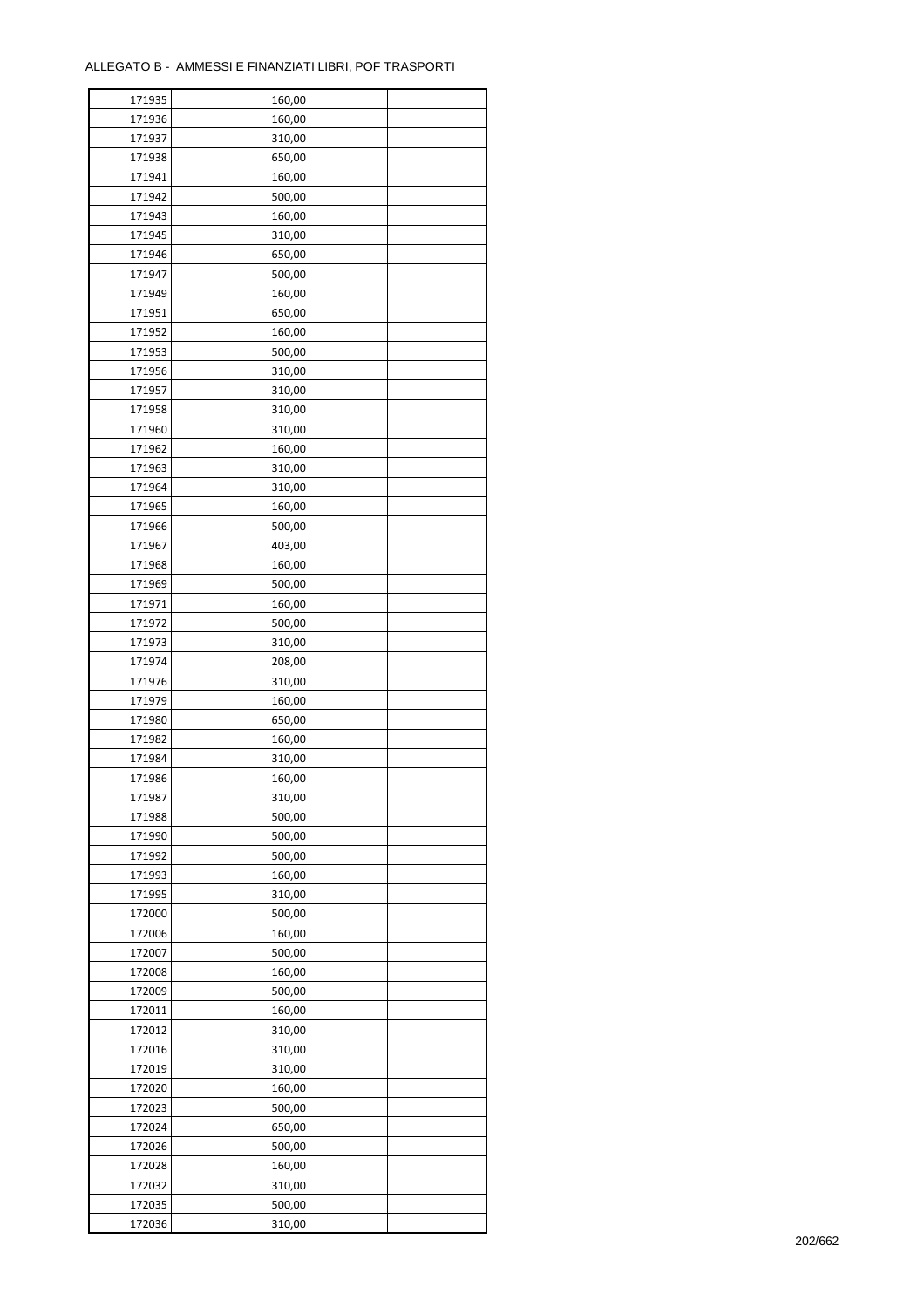| 172049 | 500,00 |  |
|--------|--------|--|
| 172053 | 500,00 |  |
| 172055 | 500,00 |  |
| 172056 | 160,00 |  |
| 172058 | 310,00 |  |
| 172060 | 160,00 |  |
| 172061 | 500,00 |  |
| 172062 | 160,00 |  |
| 172065 | 500,00 |  |
| 172066 | 160,00 |  |
| 172067 | 500,00 |  |
| 172068 | 310,00 |  |
| 172070 | 160,00 |  |
| 172071 |        |  |
|        | 160,00 |  |
| 172073 | 310,00 |  |
| 172074 | 310,00 |  |
| 172076 | 310,00 |  |
| 172077 | 160,00 |  |
| 172078 | 310,00 |  |
| 172079 | 160,00 |  |
| 172082 | 160,00 |  |
| 172083 | 310,00 |  |
| 172084 | 160,00 |  |
| 172085 | 500,00 |  |
| 172087 | 160,00 |  |
| 172089 | 500,00 |  |
| 172090 | 500,00 |  |
| 172092 | 160,00 |  |
| 172093 | 310,00 |  |
| 172095 | 750,00 |  |
| 172100 | 160,00 |  |
| 172101 | 160,00 |  |
| 172103 | 500,00 |  |
| 172104 | 403,00 |  |
| 172105 | 310,00 |  |
| 172106 | 650,00 |  |
| 172107 | 310,00 |  |
| 172109 | 310,00 |  |
| 172110 | 160,00 |  |
| 172114 | 650,00 |  |
| 172120 | 500,00 |  |
| 172121 | 160,00 |  |
| 172123 | 310,00 |  |
| 172124 | 650,00 |  |
| 172125 | 160,00 |  |
| 172126 | 310,00 |  |
|        |        |  |
| 172127 | 160,00 |  |
| 172128 | 160,00 |  |
| 172130 | 160,00 |  |
| 172132 | 500,00 |  |
| 172133 | 310,00 |  |
| 172134 | 500,00 |  |
| 172135 | 310,00 |  |
| 172136 | 160,00 |  |
| 172137 | 160,00 |  |
| 172139 | 310,00 |  |
| 172140 | 160,00 |  |
| 172141 | 160,00 |  |
| 172142 | 500,00 |  |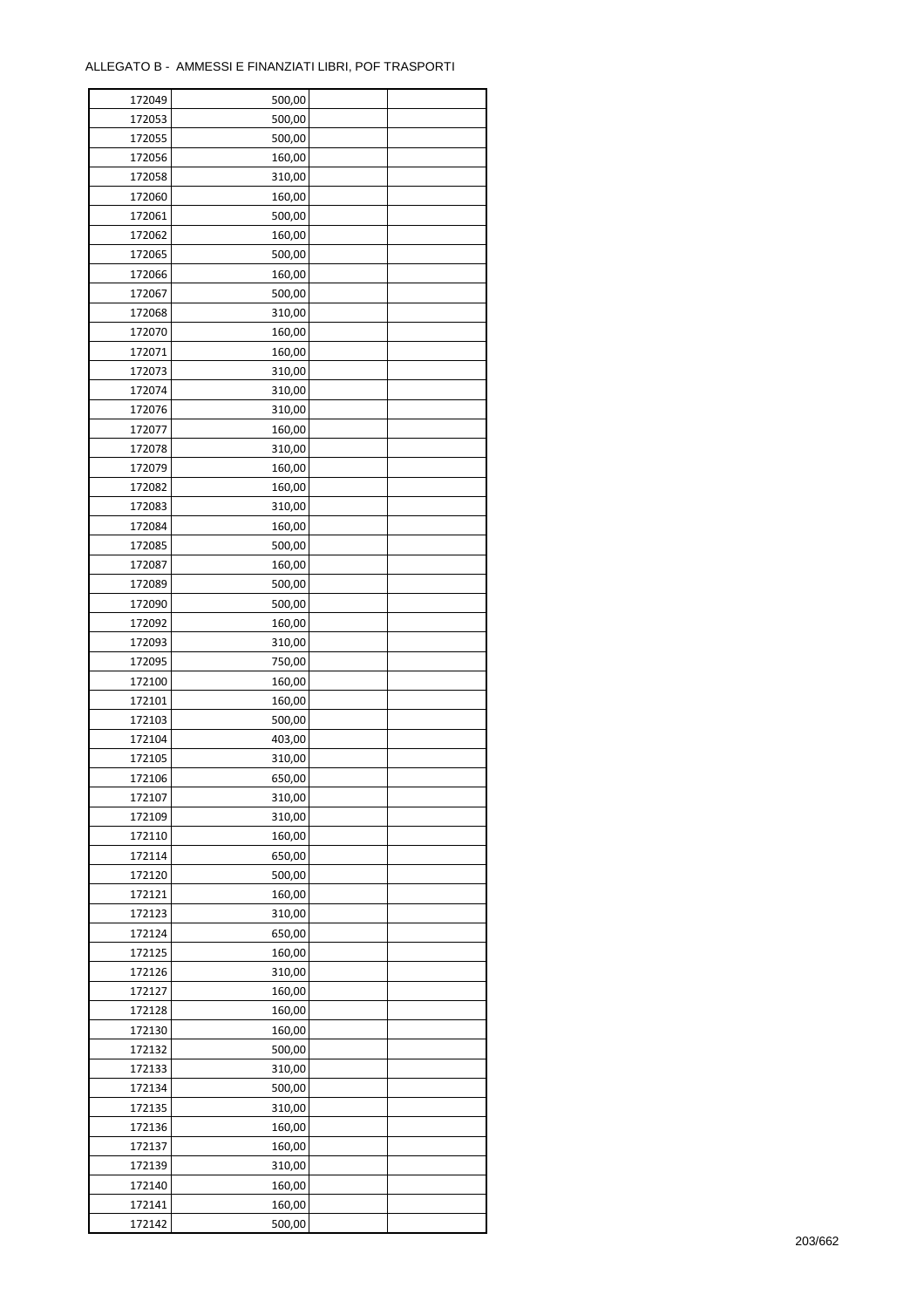| 172143 | 310,00 |  |
|--------|--------|--|
| 172144 | 310,00 |  |
| 172145 | 160,00 |  |
| 172147 | 160,00 |  |
| 172149 | 500,00 |  |
| 172150 | 650,00 |  |
| 172151 | 500,00 |  |
| 172152 | 650,00 |  |
| 172153 | 650,00 |  |
| 172154 | 500,00 |  |
| 172155 | 465,00 |  |
| 172157 | 160,00 |  |
|        |        |  |
| 172158 | 310,00 |  |
| 172162 | 500,00 |  |
| 172165 | 310,00 |  |
| 172166 | 310,00 |  |
| 172167 | 310,00 |  |
| 172168 | 160,00 |  |
| 172169 | 650,00 |  |
| 172170 | 160,00 |  |
| 172171 | 310,00 |  |
| 172173 | 310,00 |  |
| 172174 | 160,00 |  |
| 172175 | 160,00 |  |
| 172176 | 500,00 |  |
| 172178 | 310,00 |  |
| 172180 | 310,00 |  |
| 172181 | 650,00 |  |
| 172182 | 160,00 |  |
| 172183 | 500,00 |  |
| 172184 | 310,00 |  |
| 172185 | 403,00 |  |
| 172188 | 650,00 |  |
| 172189 | 310,00 |  |
| 172190 | 500,00 |  |
| 172191 | 310,00 |  |
| 172195 | 160,00 |  |
| 172196 | 160,00 |  |
| 172197 |        |  |
|        | 160,00 |  |
| 172198 | 160,00 |  |
| 172199 | 160,00 |  |
| 172200 | 500,00 |  |
| 172201 | 310,00 |  |
| 172204 | 500,00 |  |
| 172206 | 310,00 |  |
| 172207 | 160,00 |  |
| 172209 | 310,00 |  |
| 172210 | 160,00 |  |
| 172211 | 650,00 |  |
| 172212 | 500,00 |  |
| 172213 | 160,00 |  |
| 172216 | 310,00 |  |
| 172217 | 650,00 |  |
| 172218 | 310,00 |  |
| 172219 | 500,00 |  |
| 172220 | 160,00 |  |
| 172223 | 160,00 |  |
| 172226 | 160,00 |  |
| 172227 | 160,00 |  |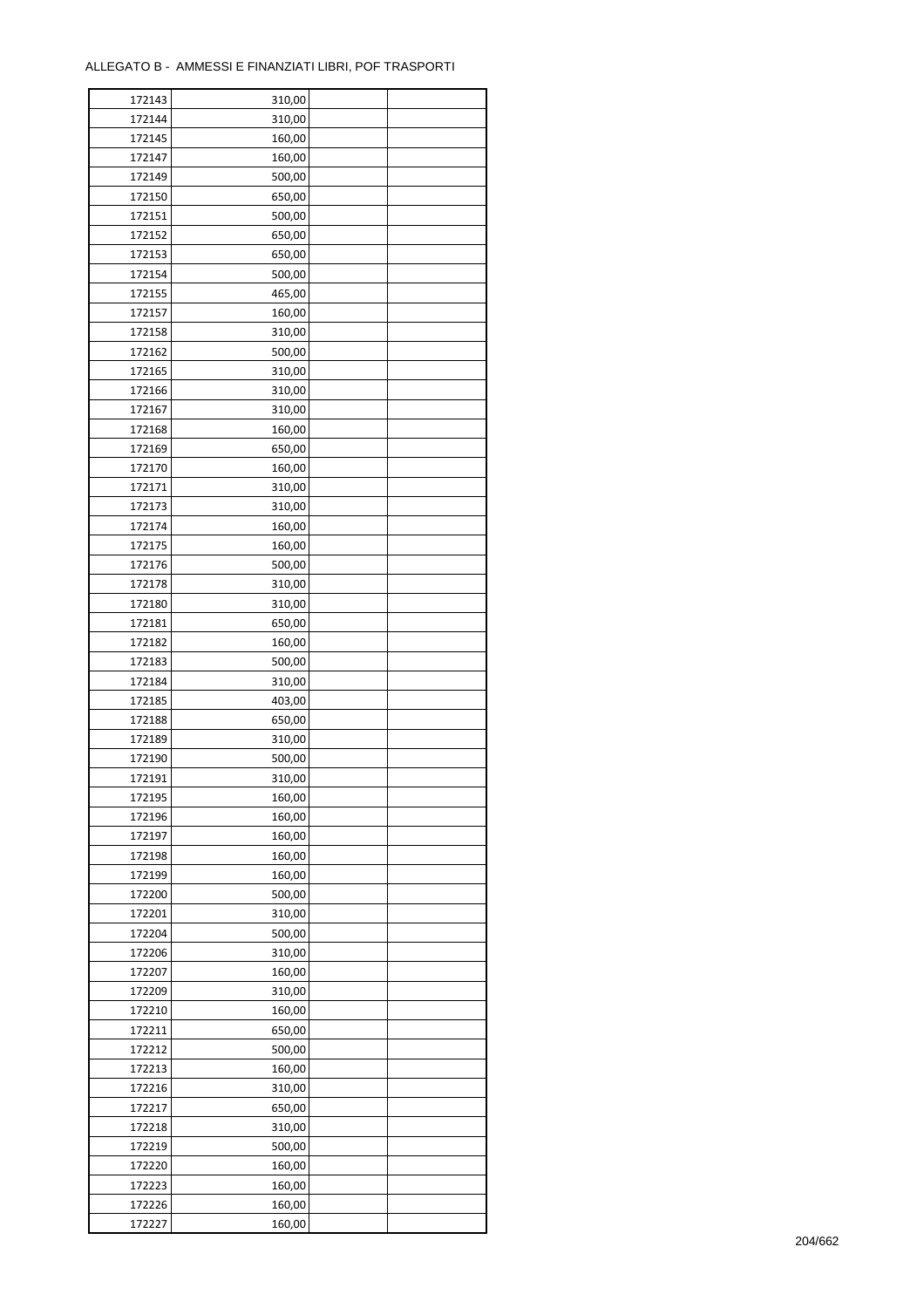| 172230 | 310,00 |  |
|--------|--------|--|
| 172231 | 160,00 |  |
| 172234 | 310,00 |  |
| 172235 | 500,00 |  |
| 172237 | 500,00 |  |
| 172238 | 160,00 |  |
| 172239 | 500,00 |  |
| 172240 | 403,00 |  |
| 172241 | 160,00 |  |
| 172243 | 310,00 |  |
| 172244 | 500,00 |  |
| 172245 | 500,00 |  |
| 172246 | 650,00 |  |
|        |        |  |
| 172248 | 403,00 |  |
| 172250 | 160,00 |  |
| 172252 | 310,00 |  |
| 172254 | 500,00 |  |
| 172256 | 650,00 |  |
| 172257 | 500,00 |  |
| 172259 | 403,00 |  |
| 172260 | 160,00 |  |
| 172261 | 160,00 |  |
| 172262 | 500,00 |  |
| 172263 | 160,00 |  |
| 172265 | 160,00 |  |
| 172266 | 650,00 |  |
| 172267 | 310,00 |  |
| 172274 | 403,00 |  |
| 172275 | 160,00 |  |
| 172276 | 500,00 |  |
| 172277 | 160,00 |  |
| 172278 | 160,00 |  |
| 172280 | 310,00 |  |
| 172282 | 650,00 |  |
| 172284 | 310,00 |  |
| 172285 | 160,00 |  |
| 172287 | 310,00 |  |
| 172288 | 403,00 |  |
| 172289 | 160,00 |  |
| 172290 | 500,00 |  |
| 172292 | 160,00 |  |
| 172293 | 310,00 |  |
| 172294 | 310,00 |  |
| 172295 | 160,00 |  |
| 172297 | 310,00 |  |
| 172299 | 208,00 |  |
| 172300 | 160,00 |  |
| 172302 | 160,00 |  |
| 172305 | 500,00 |  |
| 172306 | 160,00 |  |
| 172312 | 500,00 |  |
| 172313 | 500,00 |  |
| 172314 | 650,00 |  |
| 172315 | 310,00 |  |
| 172316 | 160,00 |  |
| 172318 | 310,00 |  |
| 172319 | 650,00 |  |
| 172322 | 310,00 |  |
| 172323 |        |  |
|        | 750,00 |  |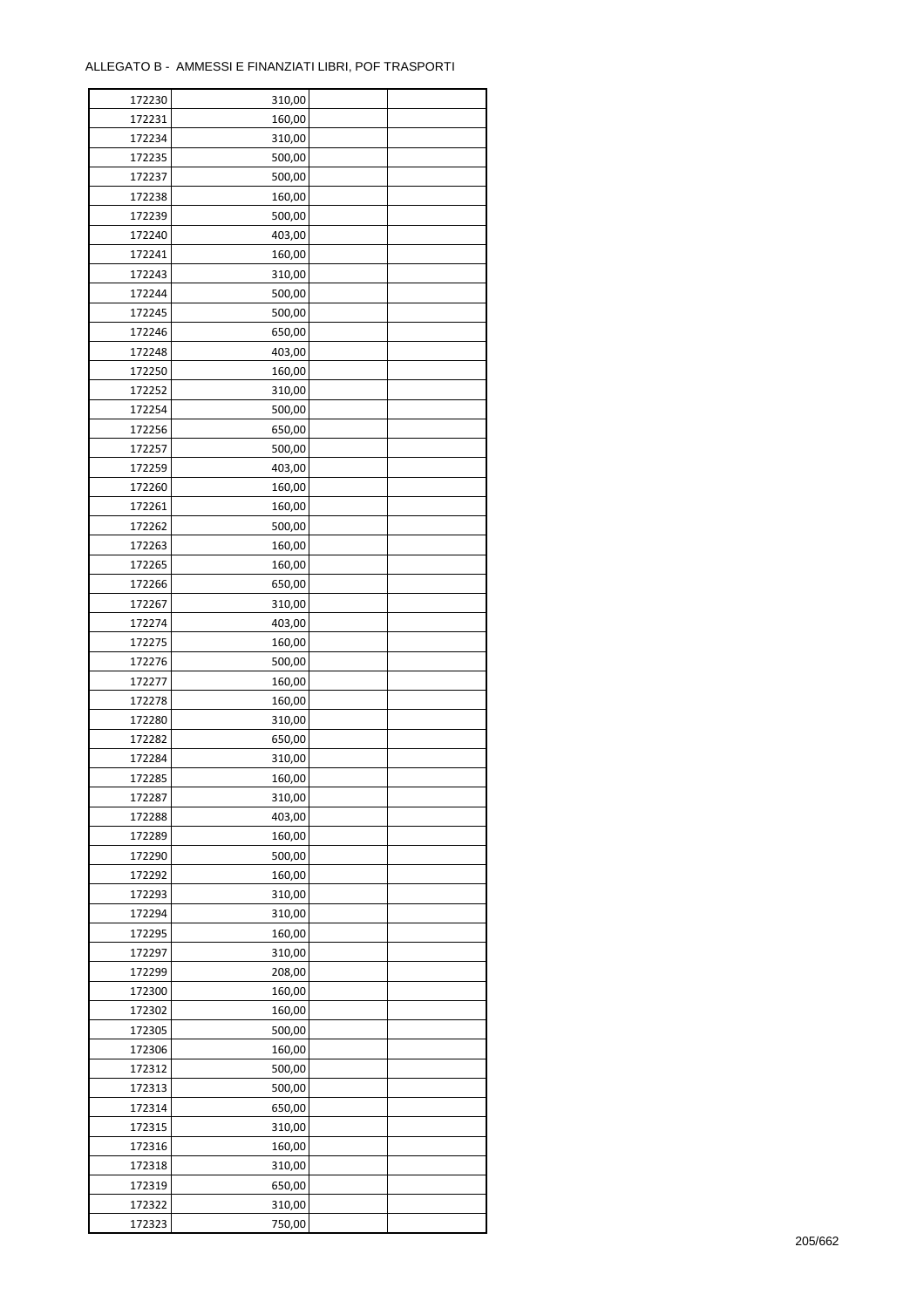| 172324 | 310,00 |  |
|--------|--------|--|
| 172326 | 403,00 |  |
| 172327 | 160,00 |  |
| 172328 | 310,00 |  |
| 172329 | 160,00 |  |
| 172330 | 500,00 |  |
| 172331 | 310,00 |  |
| 172332 | 160,00 |  |
| 172333 | 160,00 |  |
| 172334 | 310,00 |  |
|        |        |  |
| 172335 | 500,00 |  |
| 172336 | 500,00 |  |
| 172338 | 750,00 |  |
| 172340 | 160,00 |  |
| 172343 | 500,00 |  |
| 172345 | 310,00 |  |
| 172347 | 465,00 |  |
| 172348 | 310,00 |  |
| 172349 | 208,00 |  |
| 172350 | 160,00 |  |
| 172351 | 160,00 |  |
| 172352 | 160,00 |  |
| 172353 | 160,00 |  |
| 172354 | 160,00 |  |
| 172355 | 310,00 |  |
| 172357 | 500,00 |  |
| 172359 | 160,00 |  |
| 172361 | 160,00 |  |
| 172362 | 500,00 |  |
| 172363 | 160,00 |  |
| 172366 | 500,00 |  |
| 172367 | 500,00 |  |
|        |        |  |
| 172368 | 310,00 |  |
| 172369 | 500,00 |  |
| 172371 | 160,00 |  |
| 172374 | 500,00 |  |
| 172375 | 500,00 |  |
| 172376 | 310,00 |  |
| 172378 | 500,00 |  |
| 172379 | 500,00 |  |
| 172380 | 310,00 |  |
| 172381 | 310,00 |  |
| 172383 | 500,00 |  |
| 172384 | 500,00 |  |
| 172385 | 160,00 |  |
| 172386 | 160,00 |  |
| 172388 | 160,00 |  |
| 172389 | 310,00 |  |
| 172392 | 160,00 |  |
| 172393 | 160,00 |  |
| 172395 | 160,00 |  |
| 172399 | 310,00 |  |
| 172402 | 500,00 |  |
|        |        |  |
| 172405 | 650,00 |  |
| 172407 | 500,00 |  |
| 172409 | 650,00 |  |
| 172410 | 650,00 |  |
| 172412 | 310,00 |  |
| 172414 | 160,00 |  |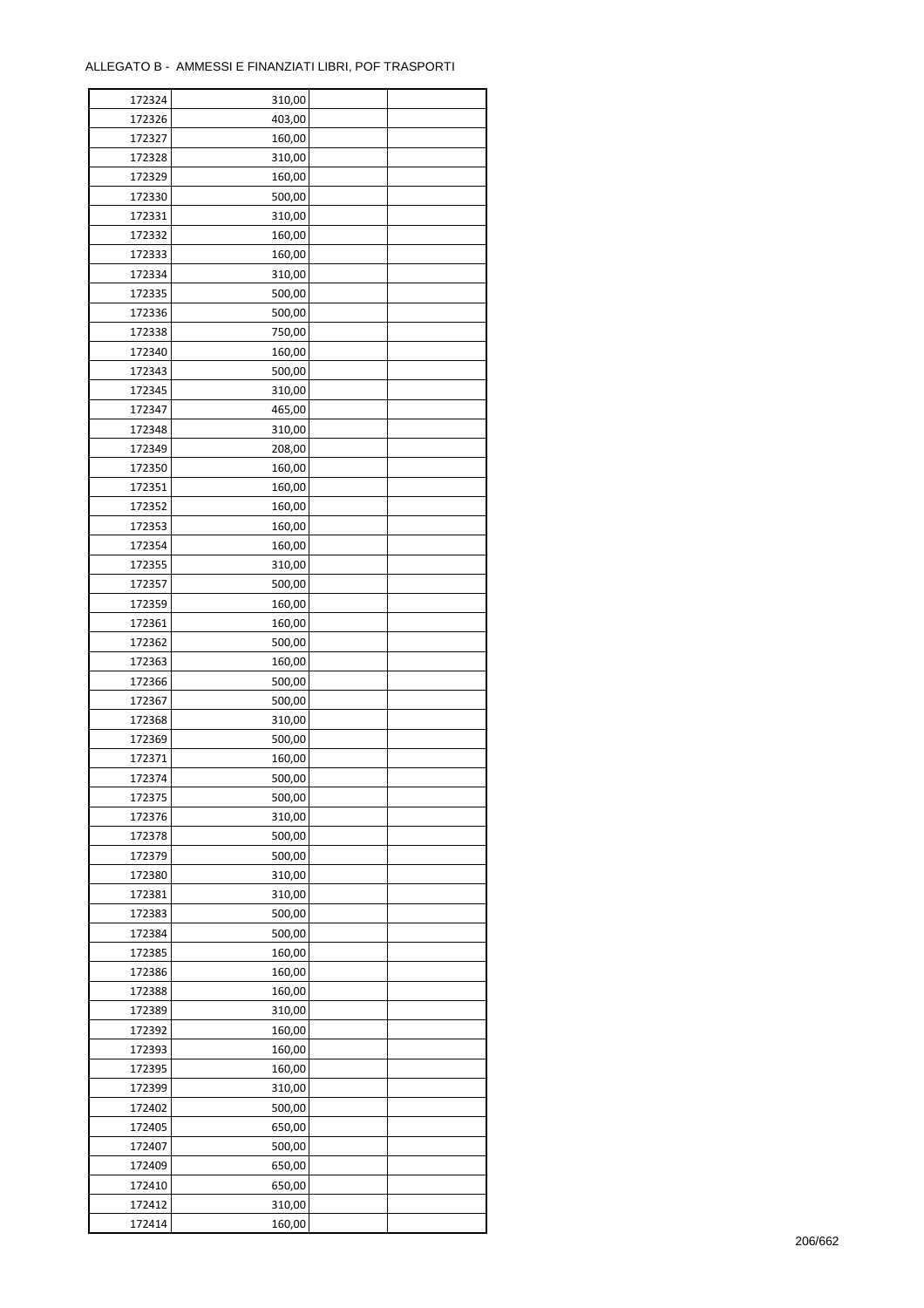| 172415 | 160,00 |  |
|--------|--------|--|
| 172418 | 160,00 |  |
| 172420 | 160,00 |  |
| 172437 | 650,00 |  |
| 172438 | 310,00 |  |
| 172439 | 500,00 |  |
| 172440 | 310,00 |  |
| 172441 | 310,00 |  |
| 172442 | 160,00 |  |
| 172447 | 310,00 |  |
| 172452 | 160,00 |  |
| 172453 | 160,00 |  |
| 172461 | 310,00 |  |
|        |        |  |
| 172462 | 650,00 |  |
| 172463 | 650,00 |  |
| 172465 | 650,00 |  |
| 172466 | 500,00 |  |
| 172467 | 310,00 |  |
| 172470 | 160,00 |  |
| 172472 | 160,00 |  |
| 172473 | 500,00 |  |
| 172474 | 160,00 |  |
| 172475 | 310,00 |  |
| 172477 | 310,00 |  |
| 172481 | 160,00 |  |
| 172483 | 160,00 |  |
| 172484 | 500,00 |  |
| 172487 | 160,00 |  |
| 172491 | 240,00 |  |
| 172492 | 650,00 |  |
| 172493 | 310,00 |  |
| 172494 | 650,00 |  |
| 172495 | 160,00 |  |
| 172496 | 160,00 |  |
| 172497 | 160,00 |  |
| 172498 | 160,00 |  |
| 172499 | 160,00 |  |
| 172500 | 310,00 |  |
|        |        |  |
| 172502 | 500,00 |  |
| 172503 | 160,00 |  |
| 172506 | 500,00 |  |
| 172508 | 160,00 |  |
| 172510 | 310,00 |  |
| 172511 | 160,00 |  |
| 172512 | 310,00 |  |
| 172514 | 500,00 |  |
| 172515 | 160,00 |  |
| 172516 | 500,00 |  |
| 172518 | 650,00 |  |
| 172519 | 240,00 |  |
| 172523 | 500,00 |  |
| 172524 | 160,00 |  |
| 172526 | 500,00 |  |
| 172527 | 310,00 |  |
| 172528 | 500,00 |  |
| 172529 | 160,00 |  |
| 172530 | 500,00 |  |
| 172531 | 500,00 |  |
| 172532 | 310,00 |  |
|        |        |  |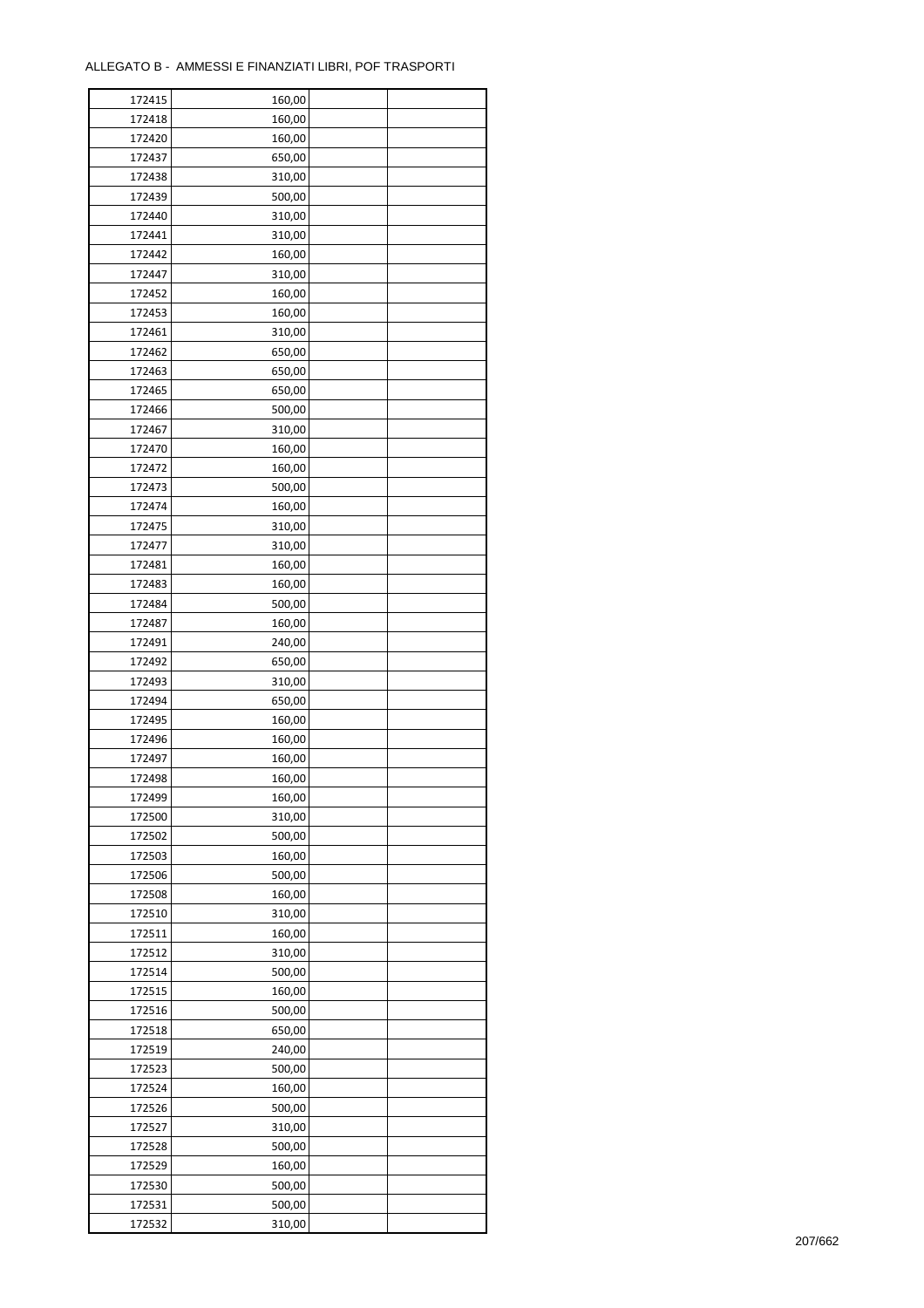| 172533 | 310,00 |  |
|--------|--------|--|
| 172534 | 500,00 |  |
| 172535 | 310,00 |  |
| 172536 | 310,00 |  |
| 172537 | 160,00 |  |
| 172540 | 750,00 |  |
| 172541 | 240,00 |  |
| 172542 | 160,00 |  |
| 172543 | 160,00 |  |
| 172546 | 160,00 |  |
| 172547 | 500,00 |  |
|        |        |  |
| 172548 | 160,00 |  |
| 172549 | 160,00 |  |
| 172554 | 160,00 |  |
| 172556 | 160,00 |  |
| 172557 | 500,00 |  |
| 172558 | 500,00 |  |
| 172560 | 160,00 |  |
| 172562 | 310,00 |  |
| 172563 | 310,00 |  |
| 172564 | 160,00 |  |
| 172566 | 160,00 |  |
| 172568 | 310,00 |  |
| 172572 | 160,00 |  |
| 172573 | 160,00 |  |
| 172574 | 310,00 |  |
| 172575 | 160,00 |  |
| 172577 | 310,00 |  |
| 172578 | 650,00 |  |
| 172579 | 310,00 |  |
| 172582 | 160,00 |  |
| 172583 | 650,00 |  |
| 172584 | 500,00 |  |
| 172585 | 310,00 |  |
| 172587 | 500,00 |  |
| 172589 | 160,00 |  |
|        | 500,00 |  |
| 172590 |        |  |
| 172591 | 310,00 |  |
| 172592 | 500,00 |  |
| 172593 | 500,00 |  |
| 172595 | 160,00 |  |
| 172596 | 160,00 |  |
| 172597 | 500,00 |  |
| 172598 | 160,00 |  |
| 172600 | 310,00 |  |
| 172601 | 160,00 |  |
| 172603 | 310,00 |  |
| 172604 | 160,00 |  |
| 172605 | 160,00 |  |
| 172606 | 310,00 |  |
| 172607 | 310,00 |  |
| 172608 | 160,00 |  |
| 172610 | 650,00 |  |
| 172611 | 500,00 |  |
| 172612 | 160,00 |  |
| 172614 | 403,00 |  |
| 172615 | 240,00 |  |
| 172616 | 465,00 |  |
| 172621 | 650,00 |  |
|        |        |  |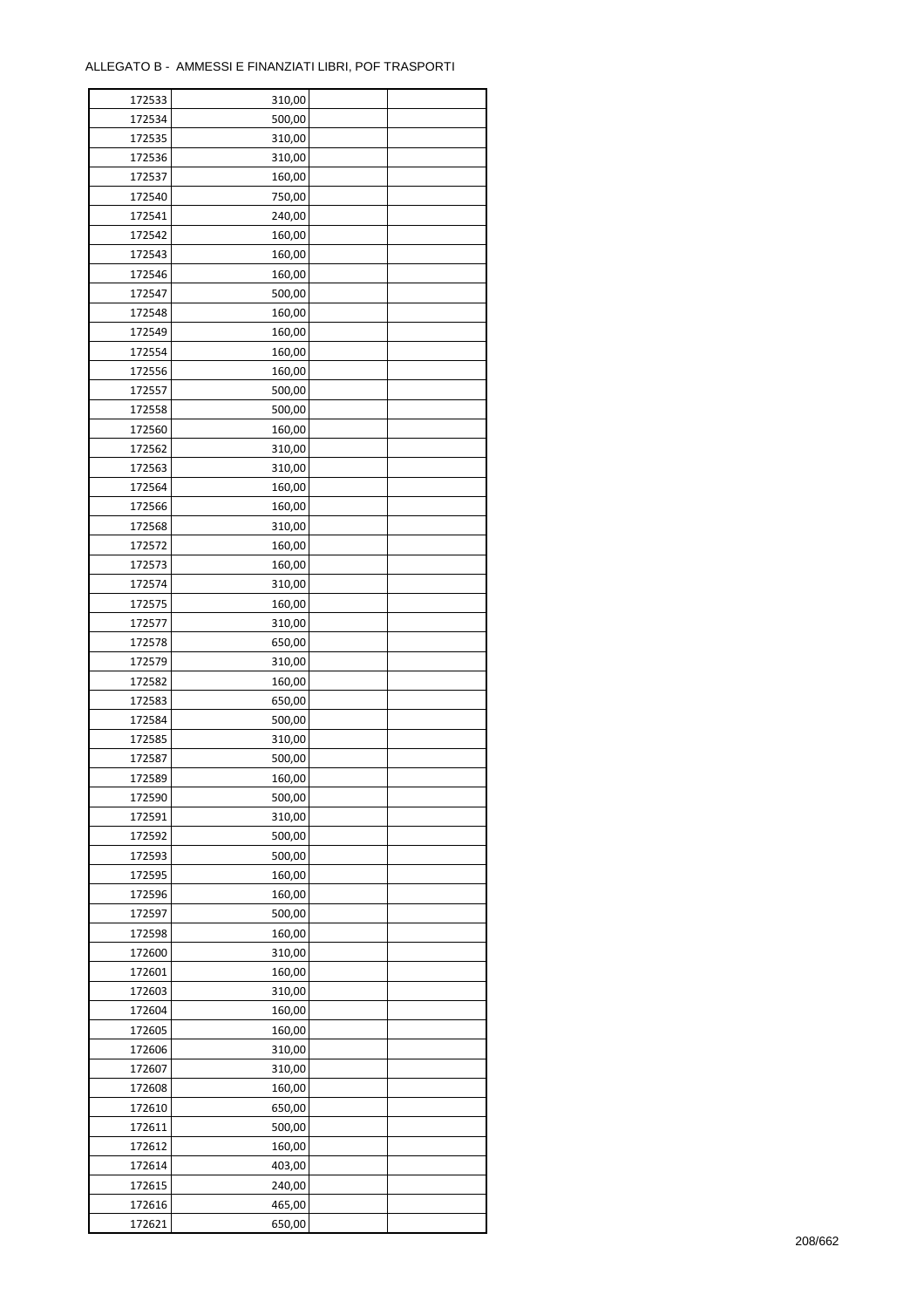| 172622           | 403,00 |  |
|------------------|--------|--|
| 172623           | 500,00 |  |
| 172625           | 160,00 |  |
| 172626           | 160,00 |  |
| 172627           | 500,00 |  |
| 172628           | 650,00 |  |
| 172631           | 750,00 |  |
| 172632           | 650,00 |  |
| 172634           | 500,00 |  |
| 172637           | 160,00 |  |
|                  |        |  |
| 172640<br>172646 | 500,00 |  |
|                  | 500,00 |  |
| 172647           | 310,00 |  |
| 172649           | 650,00 |  |
| 172652           | 500,00 |  |
| 172653           | 310,00 |  |
| 172655           | 500,00 |  |
| 172658           | 310,00 |  |
| 172662           | 310,00 |  |
| 172663           | 310,00 |  |
| 172664           | 310,00 |  |
| 172666           | 500,00 |  |
| 172667           | 160,00 |  |
| 172669           | 310,00 |  |
| 172670           | 310,00 |  |
| 172671           | 310,00 |  |
| 172672           | 500,00 |  |
| 172674           | 310,00 |  |
| 172675           | 500,00 |  |
| 172676           | 750,00 |  |
| 172677           | 310,00 |  |
| 172678           | 500,00 |  |
| 172679           | 240,00 |  |
| 172681           | 160,00 |  |
| 172682           | 310,00 |  |
| 172684           | 160,00 |  |
|                  |        |  |
| 172686           | 500,00 |  |
| 172687           | 500,00 |  |
| 172688           | 500,00 |  |
| 172689           | 160,00 |  |
| 172691           | 500,00 |  |
| 172692           | 160,00 |  |
| 172693           | 160,00 |  |
| 172694           | 500,00 |  |
| 172695           | 500,00 |  |
| 172696           | 500,00 |  |
| 172698           | 650,00 |  |
| 172699           | 310,00 |  |
| 172700           | 310,00 |  |
| 172701           | 500,00 |  |
| 172702           | 403,00 |  |
| 172703           | 160,00 |  |
| 172706           | 750,00 |  |
| 172709           | 160,00 |  |
| 172710           | 160,00 |  |
| 172711           | 500,00 |  |
| 172714           | 465,00 |  |
| 172716           | 310,00 |  |
|                  |        |  |
| 172719           | 160,00 |  |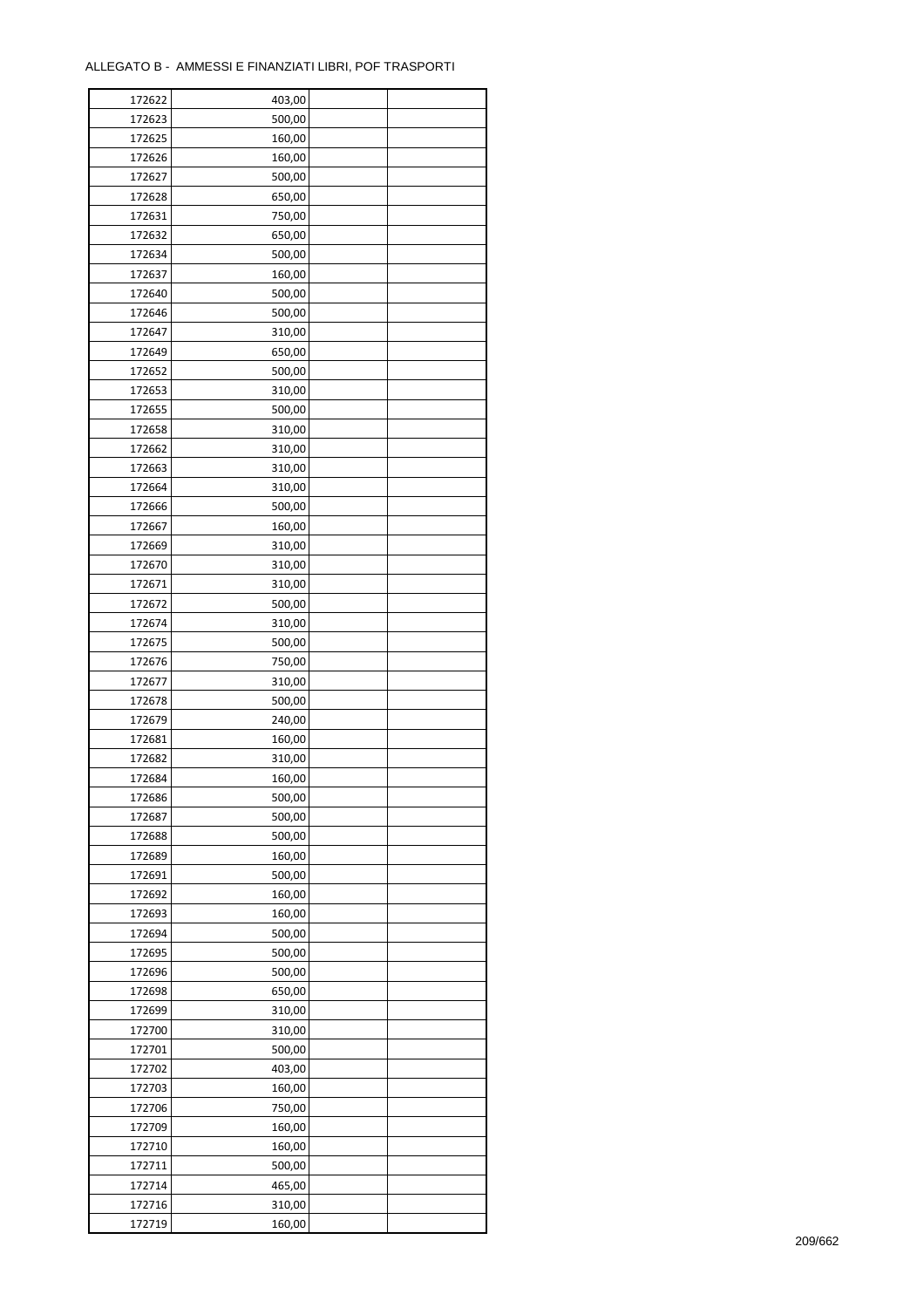| 172720 | 310,00 |  |
|--------|--------|--|
| 172721 | 310,00 |  |
| 172722 | 310,00 |  |
| 172723 | 310,00 |  |
| 172724 | 500,00 |  |
| 172725 | 310,00 |  |
| 172728 | 500,00 |  |
| 172729 | 500,00 |  |
| 172730 | 160,00 |  |
| 172732 | 310,00 |  |
|        |        |  |
| 172735 | 500,00 |  |
| 172736 | 500,00 |  |
| 172737 | 500,00 |  |
| 172738 | 310,00 |  |
| 172740 | 310,00 |  |
| 172741 | 310,00 |  |
| 172742 | 650,00 |  |
| 172744 | 160,00 |  |
| 172746 | 160,00 |  |
| 172747 | 310,00 |  |
| 172748 | 160,00 |  |
| 172749 | 160,00 |  |
| 172750 | 310,00 |  |
| 172751 | 240,00 |  |
| 172754 | 310,00 |  |
| 172755 | 160,00 |  |
| 172756 | 160,00 |  |
| 172758 | 160,00 |  |
| 172760 | 310,00 |  |
|        |        |  |
| 172763 | 310,00 |  |
| 172764 | 500,00 |  |
| 172766 | 500,00 |  |
| 172770 | 310,00 |  |
| 172771 | 500,00 |  |
| 172773 | 310,00 |  |
| 172775 | 500,00 |  |
| 172780 | 160,00 |  |
| 172781 | 160,00 |  |
| 172782 | 310,00 |  |
| 172783 | 310,00 |  |
| 172784 | 650,00 |  |
| 172785 | 310,00 |  |
| 172786 | 240,00 |  |
| 172787 | 310,00 |  |
| 172790 | 160,00 |  |
| 172791 | 650,00 |  |
| 172793 | 310,00 |  |
| 172794 | 500,00 |  |
| 172795 | 500,00 |  |
| 172796 | 650,00 |  |
|        |        |  |
| 172798 | 650,00 |  |
| 172799 | 310,00 |  |
| 172801 | 310,00 |  |
| 172802 | 310,00 |  |
| 172803 | 310,00 |  |
| 172805 | 160,00 |  |
| 172807 | 160,00 |  |
| 172808 | 160,00 |  |
| 172809 | 160,00 |  |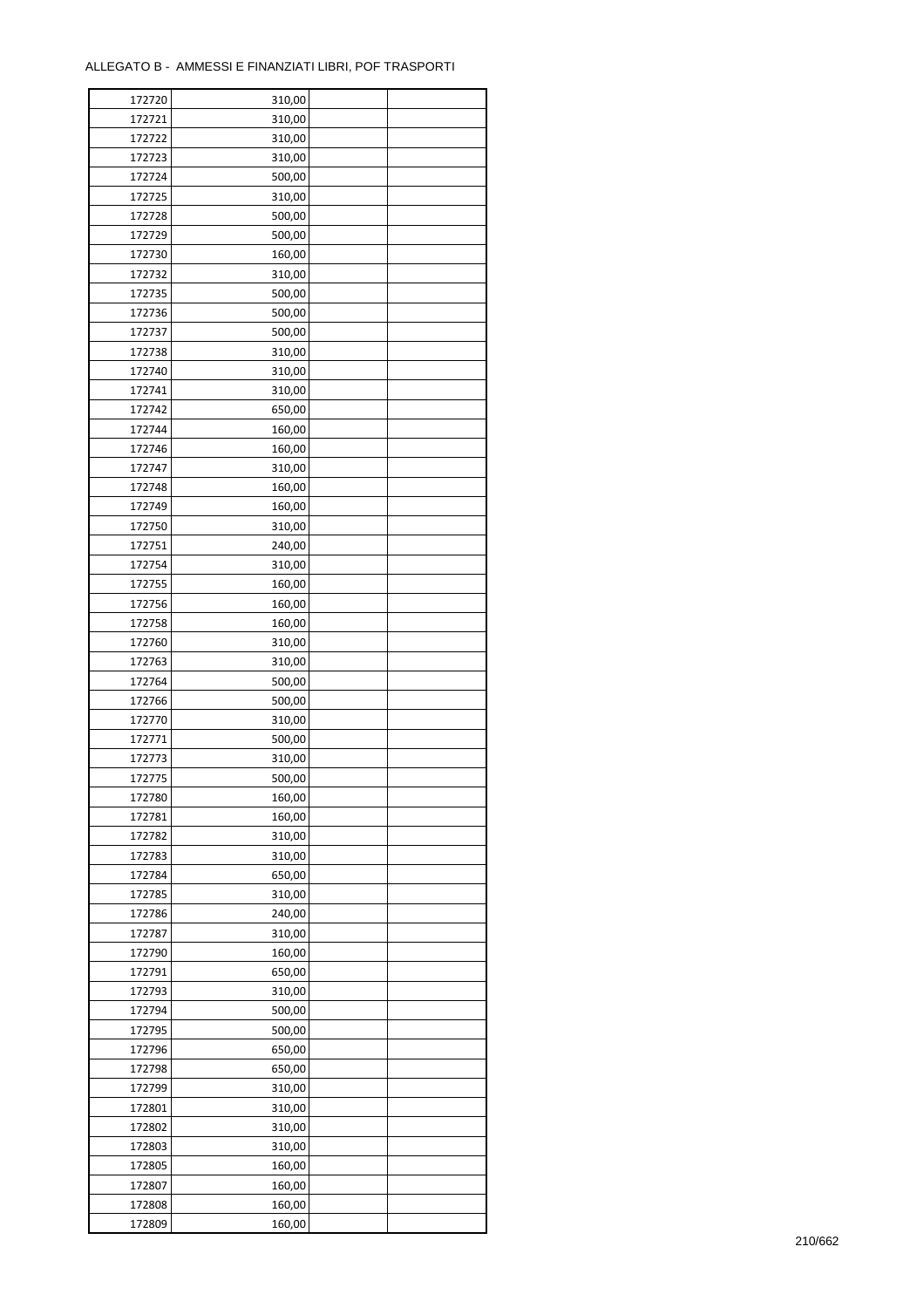| 172810 | 500,00 |  |
|--------|--------|--|
| 172811 | 160,00 |  |
| 172812 | 403,00 |  |
| 172813 | 500,00 |  |
| 172814 | 500,00 |  |
| 172815 | 650,00 |  |
| 172817 | 160,00 |  |
|        |        |  |
| 172820 | 500,00 |  |
| 172822 | 500,00 |  |
| 172823 | 310,00 |  |
| 172824 | 500,00 |  |
| 172825 | 310,00 |  |
| 172826 | 403,00 |  |
| 172827 | 750,00 |  |
| 172828 | 160,00 |  |
| 172829 | 500,00 |  |
| 172830 | 500,00 |  |
| 172831 | 160,00 |  |
| 172832 | 160,00 |  |
| 172833 | 160,00 |  |
| 172835 | 160,00 |  |
| 172838 | 160,00 |  |
| 172839 | 650,00 |  |
| 172840 | 500,00 |  |
| 172841 | 310,00 |  |
| 172842 |        |  |
|        | 500,00 |  |
| 172843 | 310,00 |  |
| 172844 | 160,00 |  |
| 172845 | 160,00 |  |
| 172846 | 310,00 |  |
| 172847 | 160,00 |  |
| 172848 | 500,00 |  |
| 172849 | 500,00 |  |
| 172855 | 310,00 |  |
| 172861 | 500,00 |  |
| 172863 | 310,00 |  |
| 172864 | 160,00 |  |
| 172867 | 500,00 |  |
| 172868 | 160,00 |  |
| 172870 | 500,00 |  |
| 172871 | 310,00 |  |
| 172872 | 160,00 |  |
| 172873 | 310,00 |  |
| 172875 | 500,00 |  |
| 172877 | 500,00 |  |
| 172883 | 160,00 |  |
| 172885 | 160,00 |  |
|        |        |  |
| 172891 | 500,00 |  |
| 172894 | 650,00 |  |
| 172895 | 310,00 |  |
| 172905 | 160,00 |  |
| 172908 | 160,00 |  |
| 172909 | 160,00 |  |
| 172910 | 160,00 |  |
| 172911 | 160,00 |  |
| 172915 | 500,00 |  |
| 172916 | 500,00 |  |
| 172917 | 160,00 |  |
| 172918 | 650,00 |  |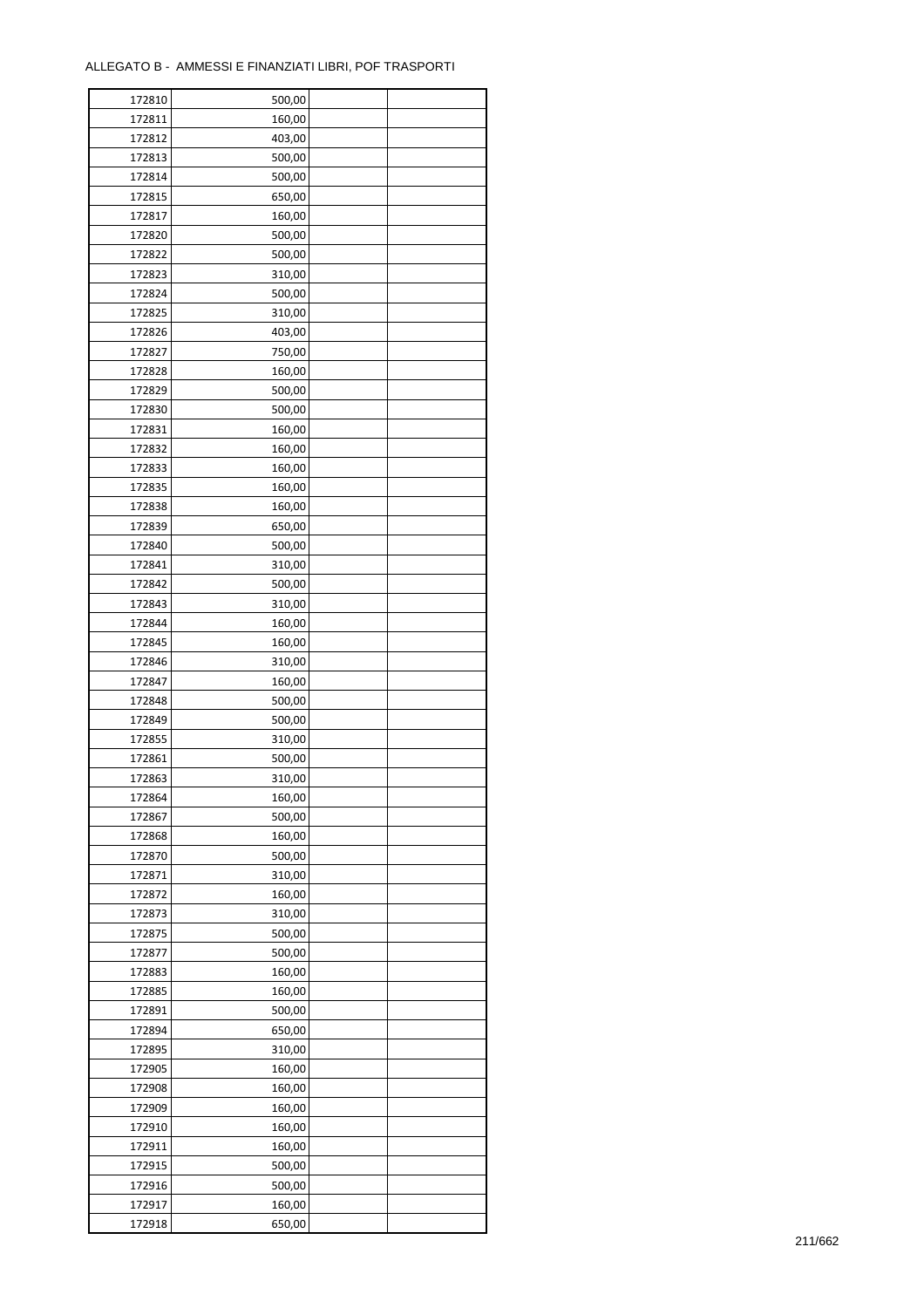| 172920 | 500,00 |  |
|--------|--------|--|
| 172921 | 310,00 |  |
| 172922 | 403,00 |  |
| 172923 | 160,00 |  |
| 172924 | 160,00 |  |
| 172926 | 160,00 |  |
| 172927 | 160,00 |  |
| 172928 | 310,00 |  |
| 172934 | 650,00 |  |
| 172936 | 650,00 |  |
| 172937 |        |  |
| 172938 | 500,00 |  |
|        | 160,00 |  |
| 172939 | 160,00 |  |
| 172945 | 500,00 |  |
| 172946 | 160,00 |  |
| 172947 | 650,00 |  |
| 172948 | 500,00 |  |
| 172951 | 310,00 |  |
| 172954 | 310,00 |  |
| 172955 | 310,00 |  |
| 172957 | 500,00 |  |
| 172959 | 160,00 |  |
| 172964 | 160,00 |  |
| 172966 | 310,00 |  |
| 172967 | 160,00 |  |
| 172968 | 650,00 |  |
| 172969 | 500,00 |  |
| 172972 | 500,00 |  |
| 172975 | 310,00 |  |
| 172976 | 310,00 |  |
| 172979 | 160,00 |  |
| 172980 | 160,00 |  |
| 172987 | 500,00 |  |
| 172990 | 208,00 |  |
| 172991 | 240,00 |  |
| 172993 | 310,00 |  |
| 172997 | 310,00 |  |
| 172998 | 650,00 |  |
|        |        |  |
| 172999 | 500,00 |  |
| 173015 | 500,00 |  |
| 173016 | 500,00 |  |
| 173017 | 500,00 |  |
| 173019 | 650,00 |  |
| 173022 | 310,00 |  |
| 173023 | 500,00 |  |
| 173024 | 403,00 |  |
| 173026 | 160,00 |  |
| 173027 | 208,00 |  |
| 173029 | 160,00 |  |
| 173032 | 160,00 |  |
| 173035 | 403,00 |  |
| 173036 | 500,00 |  |
| 173037 | 160,00 |  |
| 173039 | 500,00 |  |
| 173040 | 650,00 |  |
| 173042 | 310,00 |  |
| 173044 | 650,00 |  |
| 173045 | 160,00 |  |
| 173048 | 310,00 |  |
|        |        |  |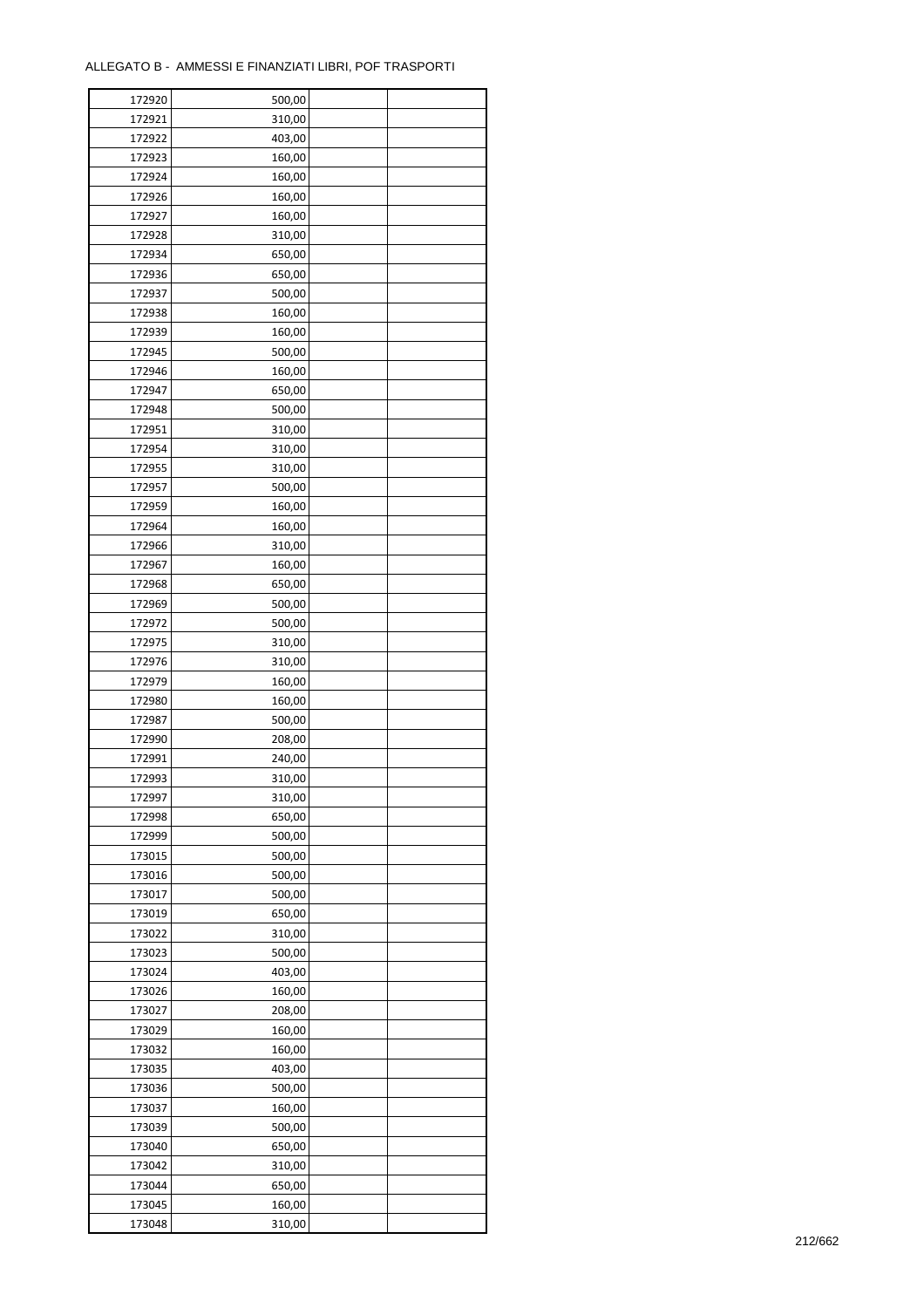| 173050 | 310,00 |  |
|--------|--------|--|
| 173052 | 500,00 |  |
| 173053 | 650,00 |  |
| 173054 | 160,00 |  |
| 173055 | 650,00 |  |
| 173057 | 310,00 |  |
| 173062 | 310,00 |  |
| 173063 | 500,00 |  |
| 173064 | 160,00 |  |
| 173079 | 160,00 |  |
| 173083 | 160,00 |  |
| 173084 | 500,00 |  |
| 173087 | 650,00 |  |
| 173088 | 403,00 |  |
|        |        |  |
| 173089 | 160,00 |  |
| 173091 | 160,00 |  |
| 173093 | 500,00 |  |
| 173095 | 160,00 |  |
| 173097 | 160,00 |  |
| 173100 | 500,00 |  |
| 173102 | 160,00 |  |
| 173103 | 500,00 |  |
| 173104 | 160,00 |  |
| 173109 | 160,00 |  |
| 173118 | 310,00 |  |
| 173119 | 160,00 |  |
| 173120 | 500,00 |  |
| 173123 | 650,00 |  |
| 173124 | 750,00 |  |
| 173128 | 160,00 |  |
| 173129 | 310,00 |  |
| 173130 | 500,00 |  |
| 173132 | 160,00 |  |
| 173133 | 160,00 |  |
| 173134 | 500,00 |  |
| 173135 | 310,00 |  |
| 173136 | 650,00 |  |
| 173137 | 500,00 |  |
| 173145 | 310,00 |  |
| 173147 | 500,00 |  |
| 173148 | 310,00 |  |
| 173149 | 310,00 |  |
| 173152 | 650,00 |  |
| 173153 | 160,00 |  |
| 173154 | 310,00 |  |
| 173155 | 310,00 |  |
| 173156 | 160,00 |  |
| 173157 | 500,00 |  |
| 173158 | 160,00 |  |
| 173159 | 160,00 |  |
| 173163 | 500,00 |  |
| 173169 | 310,00 |  |
| 173171 | 500,00 |  |
|        |        |  |
| 173172 | 500,00 |  |
| 173173 | 310,00 |  |
| 173174 | 240,00 |  |
| 173176 | 465,00 |  |
| 173177 | 310,00 |  |
| 173179 | 500,00 |  |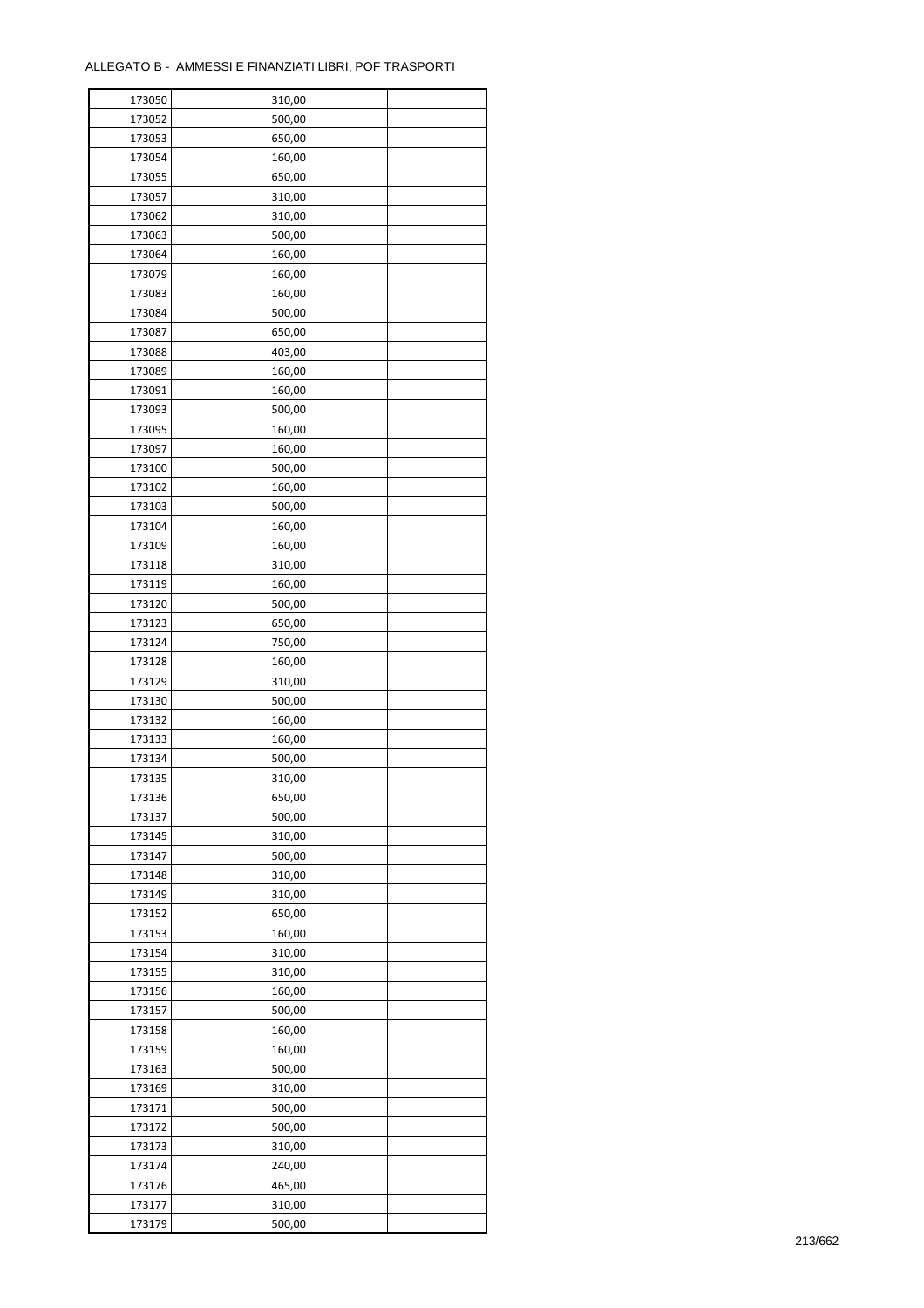| 173182 | 500,00 |  |
|--------|--------|--|
| 173183 | 208,00 |  |
| 173184 | 310,00 |  |
| 173185 | 500,00 |  |
| 173187 | 500,00 |  |
| 173189 | 310,00 |  |
| 173190 | 310,00 |  |
| 173192 | 310,00 |  |
| 173193 | 160,00 |  |
| 173194 | 310,00 |  |
| 173195 | 160,00 |  |
| 173196 | 240,00 |  |
|        |        |  |
| 173200 | 650,00 |  |
| 173201 | 500,00 |  |
| 173204 | 500,00 |  |
| 173205 | 310,00 |  |
| 173206 | 160,00 |  |
| 173210 | 500,00 |  |
| 173211 | 500,00 |  |
| 173212 | 650,00 |  |
| 173214 | 650,00 |  |
| 173217 | 500,00 |  |
| 173221 | 160,00 |  |
| 173222 | 465,00 |  |
| 173224 | 160,00 |  |
| 173227 | 650,00 |  |
| 173229 | 500,00 |  |
| 173230 | 310,00 |  |
| 173231 | 310,00 |  |
| 173234 | 160,00 |  |
| 173236 | 403,00 |  |
| 173237 | 500,00 |  |
| 173239 | 500,00 |  |
| 173240 | 310,00 |  |
| 173246 | 500,00 |  |
| 173247 | 160,00 |  |
| 173250 | 500,00 |  |
| 173254 | 650,00 |  |
| 173257 | 160,00 |  |
| 173258 | 500,00 |  |
| 173259 | 310,00 |  |
| 173260 | 310,00 |  |
|        |        |  |
| 173262 | 500,00 |  |
| 173263 | 500,00 |  |
| 173264 | 310,00 |  |
| 173265 | 310,00 |  |
| 173267 | 160,00 |  |
| 173268 | 500,00 |  |
| 173269 | 310,00 |  |
| 173270 | 500,00 |  |
| 173271 | 310,00 |  |
| 173273 | 500,00 |  |
| 173274 | 310,00 |  |
| 173275 | 650,00 |  |
| 173276 | 160,00 |  |
| 173285 | 310,00 |  |
| 173286 | 160,00 |  |
| 173287 | 310,00 |  |
| 173289 | 500,00 |  |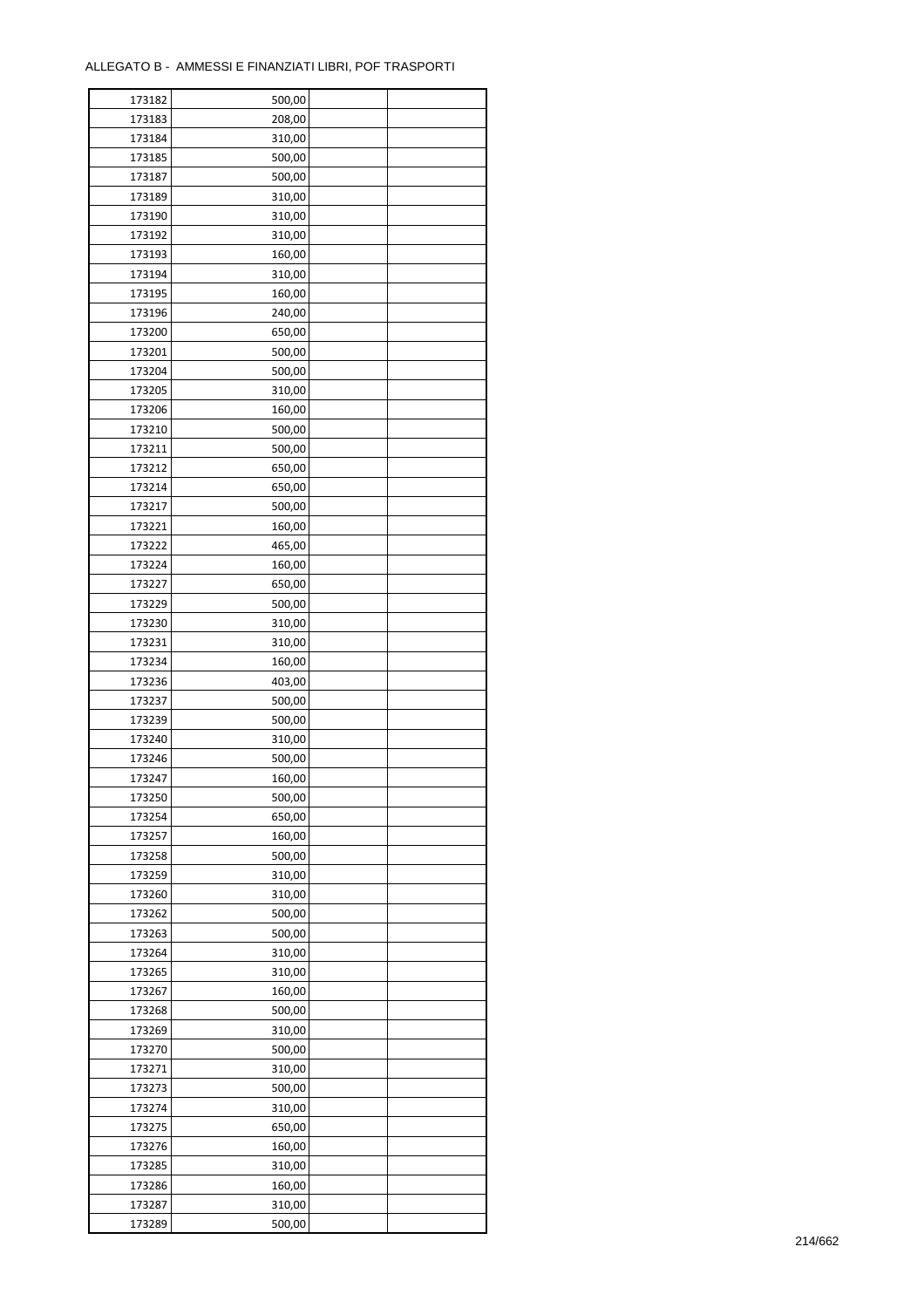| 173290 | 310,00 |  |
|--------|--------|--|
| 173291 | 500,00 |  |
| 173294 | 310,00 |  |
| 173295 | 500,00 |  |
| 173297 | 160,00 |  |
| 173298 | 310,00 |  |
| 173299 | 500,00 |  |
| 173304 | 310,00 |  |
|        |        |  |
| 173306 | 500,00 |  |
| 173308 | 500,00 |  |
| 173309 | 160,00 |  |
| 173310 | 240,00 |  |
| 173312 | 500,00 |  |
| 173313 | 310,00 |  |
| 173317 | 500,00 |  |
| 173324 | 160,00 |  |
| 173325 | 650,00 |  |
| 173326 | 160,00 |  |
| 173328 | 160,00 |  |
| 173329 | 650,00 |  |
| 173330 | 160,00 |  |
| 173331 | 160,00 |  |
| 173332 | 160,00 |  |
| 173333 | 160,00 |  |
| 173337 | 160,00 |  |
| 173339 | 310,00 |  |
| 173340 | 160,00 |  |
| 173343 | 310,00 |  |
| 173344 | 500,00 |  |
| 173345 | 500,00 |  |
| 173348 |        |  |
|        | 160,00 |  |
| 173355 | 310,00 |  |
| 173357 | 403,00 |  |
| 173358 | 500,00 |  |
| 173362 | 310,00 |  |
| 173363 | 160,00 |  |
| 173364 | 160,00 |  |
| 173365 | 310,00 |  |
| 173367 | 500,00 |  |
| 173368 | 160,00 |  |
| 173370 | 310,00 |  |
| 173372 | 240,00 |  |
| 173373 | 310,00 |  |
| 173375 | 403,00 |  |
| 173376 | 750,00 |  |
| 173378 | 160,00 |  |
| 173379 | 310,00 |  |
| 173380 | 310,00 |  |
| 173381 | 160,00 |  |
| 173382 | 500,00 |  |
| 173385 | 310,00 |  |
| 173386 | 160,00 |  |
| 173388 | 500,00 |  |
|        |        |  |
| 173389 | 310,00 |  |
| 173390 | 160,00 |  |
| 173395 | 208,00 |  |
| 173396 | 500,00 |  |
| 173397 | 310,00 |  |
| 173399 | 500,00 |  |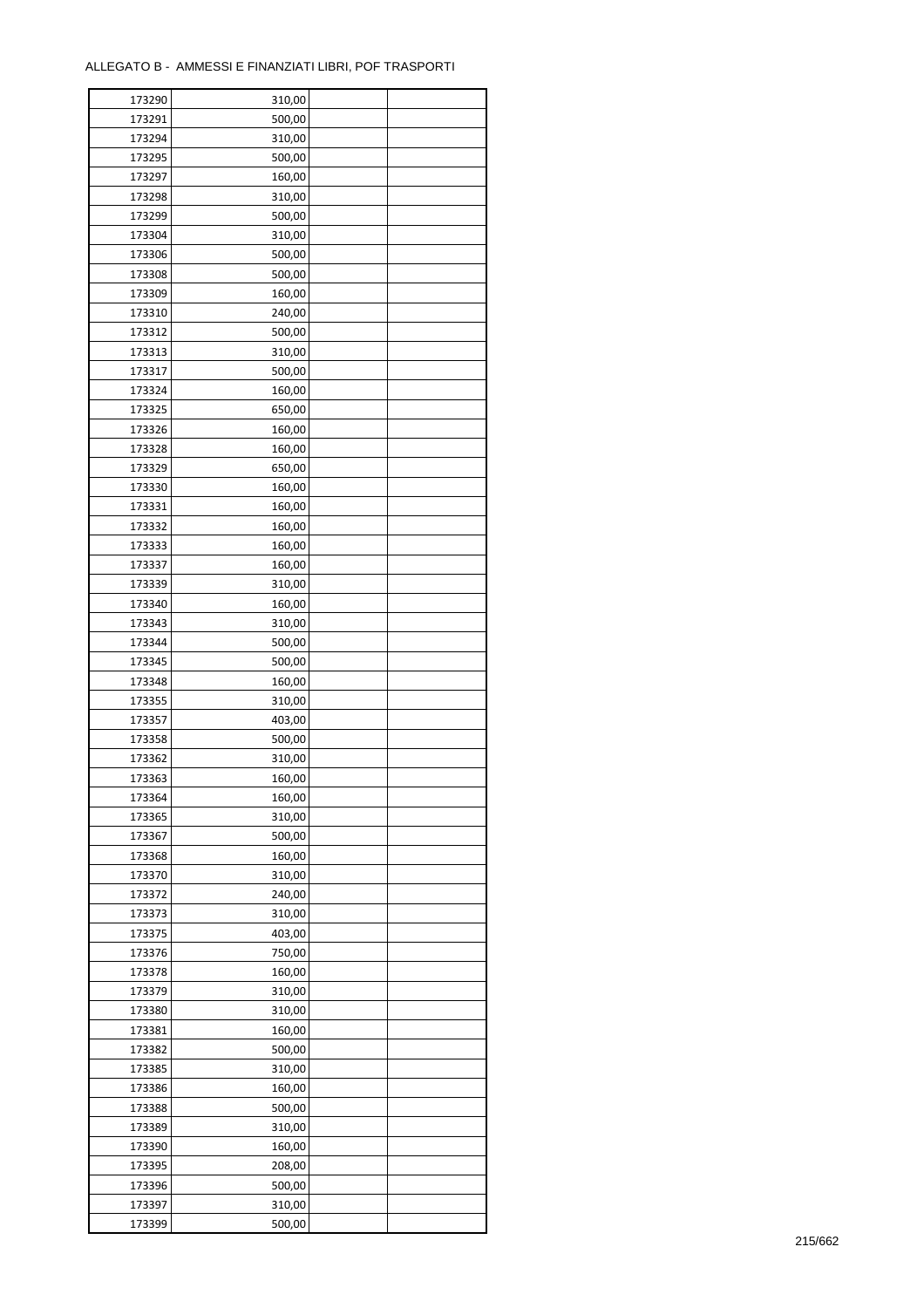| 173400 | 310,00 |  |
|--------|--------|--|
| 173402 | 160,00 |  |
| 173403 | 500,00 |  |
| 173404 | 500,00 |  |
| 173406 | 500,00 |  |
| 173407 | 160,00 |  |
| 173410 | 500,00 |  |
| 173413 | 500,00 |  |
| 173415 | 650,00 |  |
| 173416 | 310,00 |  |
| 173418 | 403,00 |  |
| 173422 | 160,00 |  |
|        |        |  |
| 173424 | 310,00 |  |
| 173427 | 500,00 |  |
| 173428 | 160,00 |  |
| 173429 | 160,00 |  |
| 173431 | 160,00 |  |
| 173435 | 750,00 |  |
| 173441 | 500,00 |  |
| 173443 | 160,00 |  |
| 173444 | 500,00 |  |
| 173447 | 310,00 |  |
| 173449 | 465,00 |  |
| 173452 | 500,00 |  |
| 173455 | 310,00 |  |
| 173457 | 310,00 |  |
| 173458 | 310,00 |  |
| 173460 | 500,00 |  |
| 173461 | 500,00 |  |
| 173462 | 160,00 |  |
| 173463 |        |  |
|        | 160,00 |  |
| 173464 | 500,00 |  |
| 173465 | 310,00 |  |
| 173466 | 160,00 |  |
| 173467 | 500,00 |  |
| 173468 | 750,00 |  |
| 173469 | 500,00 |  |
| 173470 | 310,00 |  |
| 173471 | 650,00 |  |
| 173472 | 310,00 |  |
| 173473 | 310,00 |  |
| 173476 | 310,00 |  |
| 173477 | 500,00 |  |
| 173478 | 160,00 |  |
| 173489 | 500,00 |  |
| 173494 | 160,00 |  |
| 173496 | 650,00 |  |
| 173497 | 160,00 |  |
| 173500 | 500,00 |  |
| 173501 | 310,00 |  |
| 173503 | 650,00 |  |
| 173504 | 500,00 |  |
| 173509 | 650,00 |  |
|        |        |  |
| 173513 | 500,00 |  |
| 173514 | 500,00 |  |
| 173515 | 310,00 |  |
| 173517 | 310,00 |  |
| 173518 | 160,00 |  |
| 173519 | 310,00 |  |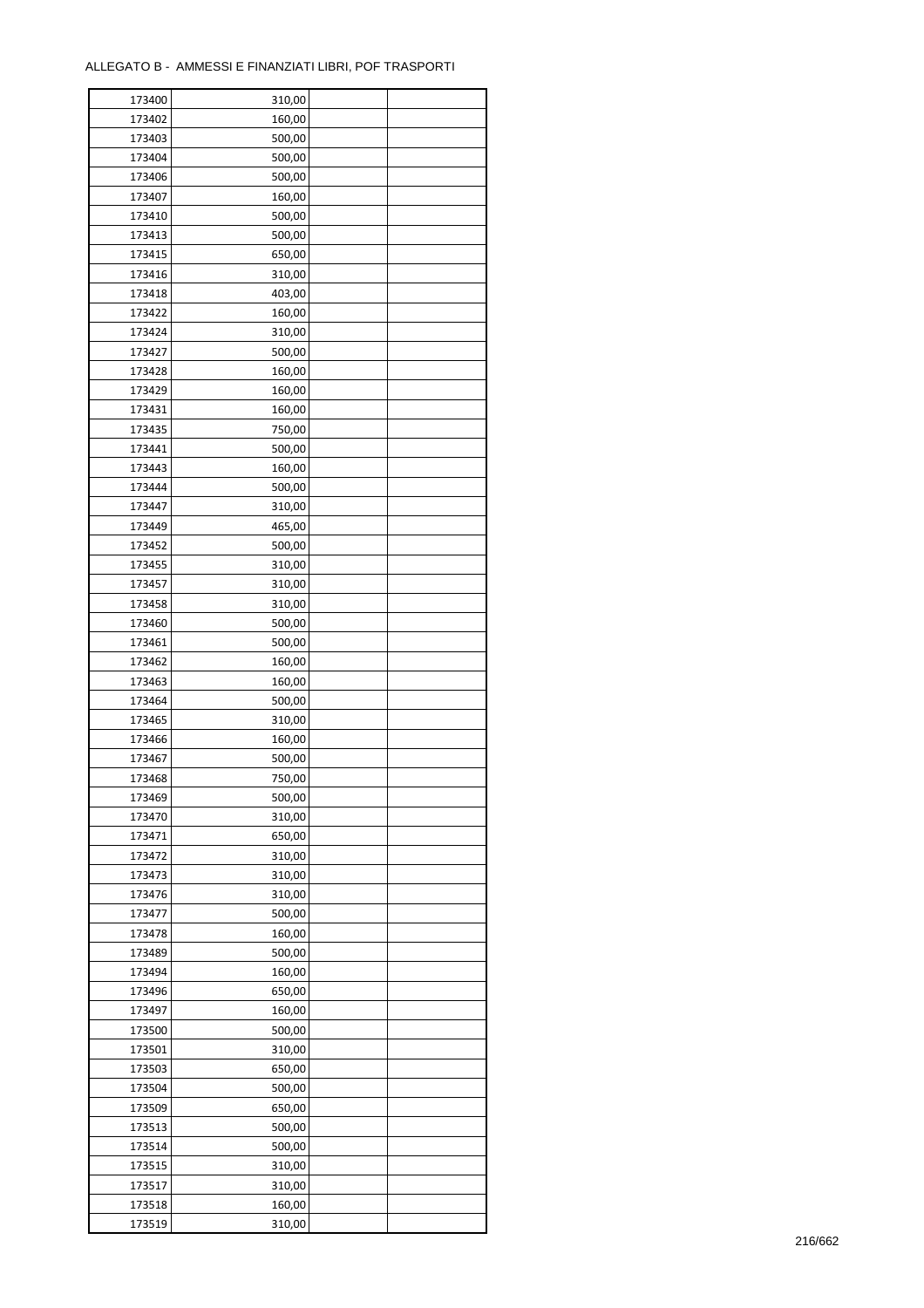| 173522 | 160,00 |  |
|--------|--------|--|
| 173523 | 500,00 |  |
| 173524 | 160,00 |  |
| 173532 | 160,00 |  |
| 173533 | 160,00 |  |
| 173536 | 500,00 |  |
| 173537 | 500,00 |  |
| 173539 | 310,00 |  |
| 173540 | 403,00 |  |
| 173542 | 500,00 |  |
| 173543 | 208,00 |  |
| 173546 | 160,00 |  |
|        |        |  |
| 173547 | 160,00 |  |
| 173548 | 160,00 |  |
| 173550 | 310,00 |  |
| 173553 | 310,00 |  |
| 173554 | 310,00 |  |
| 173555 | 160,00 |  |
| 173556 | 160,00 |  |
| 173567 | 500,00 |  |
| 173569 | 650,00 |  |
| 173574 | 650,00 |  |
| 173575 | 403,00 |  |
| 173580 | 310,00 |  |
| 173586 | 500,00 |  |
| 173587 | 310,00 |  |
| 173592 | 500,00 |  |
| 173593 | 310,00 |  |
| 173595 | 160,00 |  |
| 173597 | 160,00 |  |
| 173600 | 160,00 |  |
| 173602 | 310,00 |  |
| 173603 | 160,00 |  |
| 173605 | 500,00 |  |
| 173606 | 650,00 |  |
| 173607 | 160,00 |  |
| 173609 | 500,00 |  |
| 173610 | 160,00 |  |
| 173612 | 500,00 |  |
|        | 310,00 |  |
| 173613 |        |  |
| 173615 | 160,00 |  |
| 173617 | 650,00 |  |
| 173618 | 500,00 |  |
| 173620 | 650,00 |  |
| 173621 | 160,00 |  |
| 173624 | 500,00 |  |
| 173625 | 160,00 |  |
| 173627 | 500,00 |  |
| 173628 | 160,00 |  |
| 173629 | 500,00 |  |
| 173630 | 160,00 |  |
| 173631 | 500,00 |  |
| 173632 | 500,00 |  |
| 173634 | 500,00 |  |
| 173635 | 310,00 |  |
| 173636 | 403,00 |  |
| 173638 | 500,00 |  |
| 173639 | 310,00 |  |
| 173640 | 160,00 |  |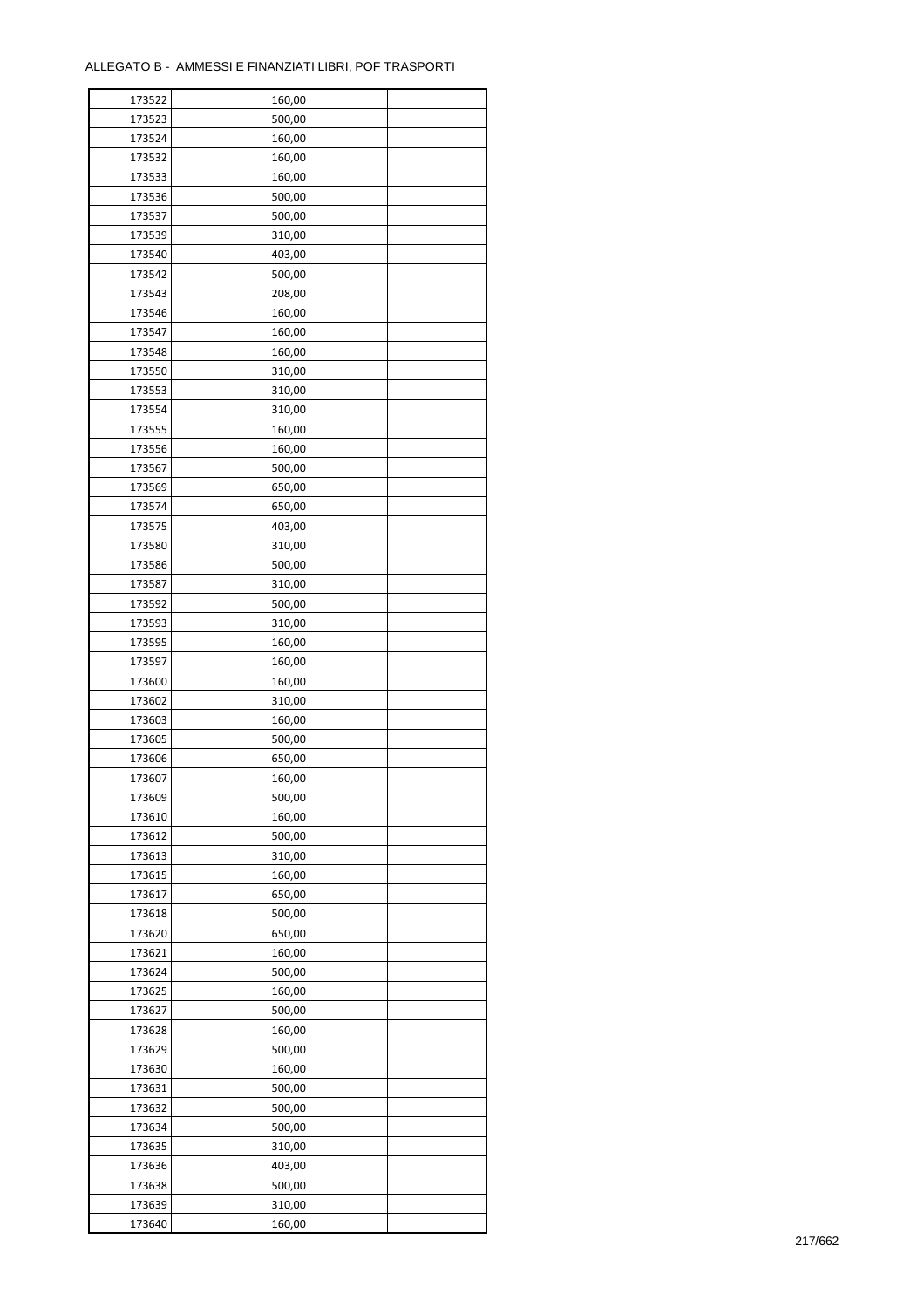| 173642 | 310,00 |  |
|--------|--------|--|
| 173643 | 500,00 |  |
| 173644 | 500,00 |  |
| 173645 | 310,00 |  |
| 173647 | 160,00 |  |
| 173648 | 310,00 |  |
| 173649 | 160,00 |  |
| 173650 | 160,00 |  |
| 173651 | 160,00 |  |
| 173652 | 160,00 |  |
| 173653 | 160,00 |  |
| 173654 | 500,00 |  |
| 173655 | 160,00 |  |
| 173656 | 160,00 |  |
|        |        |  |
| 173657 | 500,00 |  |
| 173661 | 500,00 |  |
| 173662 | 160,00 |  |
| 173663 | 160,00 |  |
| 173665 | 310,00 |  |
| 173666 | 160,00 |  |
| 173668 | 310,00 |  |
| 173670 | 500,00 |  |
| 173673 | 160,00 |  |
| 173674 | 160,00 |  |
| 173678 | 160,00 |  |
| 173679 | 500,00 |  |
| 173680 | 310,00 |  |
| 173681 | 500,00 |  |
| 173683 | 650,00 |  |
| 173685 | 500,00 |  |
| 173686 | 310,00 |  |
| 173687 | 500,00 |  |
| 173688 | 500,00 |  |
| 173689 | 310,00 |  |
| 173690 | 500,00 |  |
| 173691 | 160,00 |  |
| 173692 | 160,00 |  |
| 173693 | 500,00 |  |
| 173694 | 500,00 |  |
|        |        |  |
| 173695 | 500,00 |  |
| 173697 | 160,00 |  |
| 173700 | 310,00 |  |
| 173701 | 160,00 |  |
| 173702 | 160,00 |  |
| 173703 | 160,00 |  |
| 173705 | 650,00 |  |
| 173706 | 160,00 |  |
| 173707 | 500,00 |  |
| 173709 | 310,00 |  |
| 173711 | 310,00 |  |
| 173712 | 160,00 |  |
| 173713 | 160,00 |  |
| 173714 | 310,00 |  |
| 173715 | 310,00 |  |
| 173716 | 160,00 |  |
| 173717 | 160,00 |  |
| 173718 | 750,00 |  |
| 173719 | 160,00 |  |
| 173720 | 160,00 |  |
|        |        |  |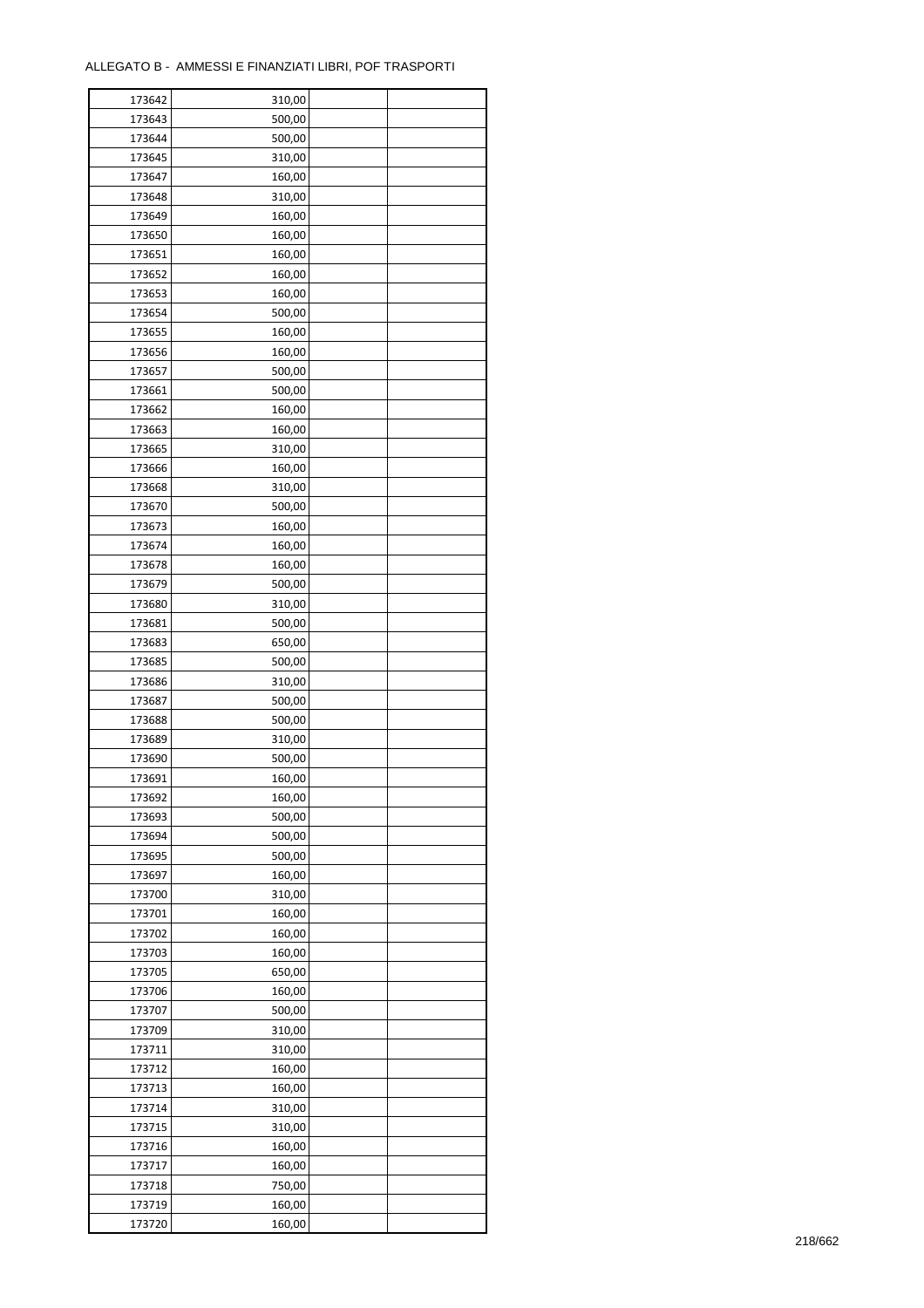| 173721 | 403,00           |  |
|--------|------------------|--|
| 173722 | 208,00           |  |
| 173725 | 160,00           |  |
| 173726 | 750,00           |  |
| 173727 | 160,00           |  |
| 173729 | 310,00           |  |
| 173730 | 160,00           |  |
| 173732 | 160,00           |  |
| 173733 | 310,00           |  |
| 173734 | 500,00           |  |
| 173735 | 160,00           |  |
| 173736 | 160,00           |  |
| 173737 | 310,00           |  |
| 173738 | 310,00           |  |
| 173739 | 160,00           |  |
| 173740 | 500,00           |  |
| 173741 | 310,00           |  |
| 173742 | 500,00           |  |
| 173743 | 310,00           |  |
| 173745 | 160,00           |  |
| 173746 | 500,00           |  |
| 173748 | 310,00           |  |
| 173750 | 500,00           |  |
| 173754 | 310,00           |  |
| 173755 | 500,00           |  |
| 173756 | 310,00           |  |
| 173759 | 500,00           |  |
| 173760 | 160,00           |  |
| 173761 | 310,00           |  |
|        |                  |  |
| 173762 | 310,00<br>160,00 |  |
| 173763 |                  |  |
| 173764 | 310,00<br>650,00 |  |
| 173765 |                  |  |
| 173766 | 160,00           |  |
| 173767 | 310,00           |  |
| 173768 | 160,00           |  |
| 173769 | 650,00           |  |
| 173770 | 650,00           |  |
| 173771 | 500,00           |  |
| 173772 | 310,00           |  |
| 173773 | 310,00           |  |
| 173774 | 310,00           |  |
| 173776 | 310,00           |  |
| 173778 | 403,00           |  |
| 173782 | 160,00           |  |
| 173783 | 160,00           |  |
| 173785 | 650,00           |  |
| 173786 | 500,00           |  |
| 173787 | 160,00           |  |
| 173788 | 310,00           |  |
| 173790 | 160,00           |  |
| 173791 | 500,00           |  |
| 173792 | 310,00           |  |
| 173794 | 500,00           |  |
| 173795 | 160,00           |  |
| 173796 | 160,00           |  |
| 173797 | 310,00           |  |
| 173799 | 160,00           |  |
| 173802 | 500,00           |  |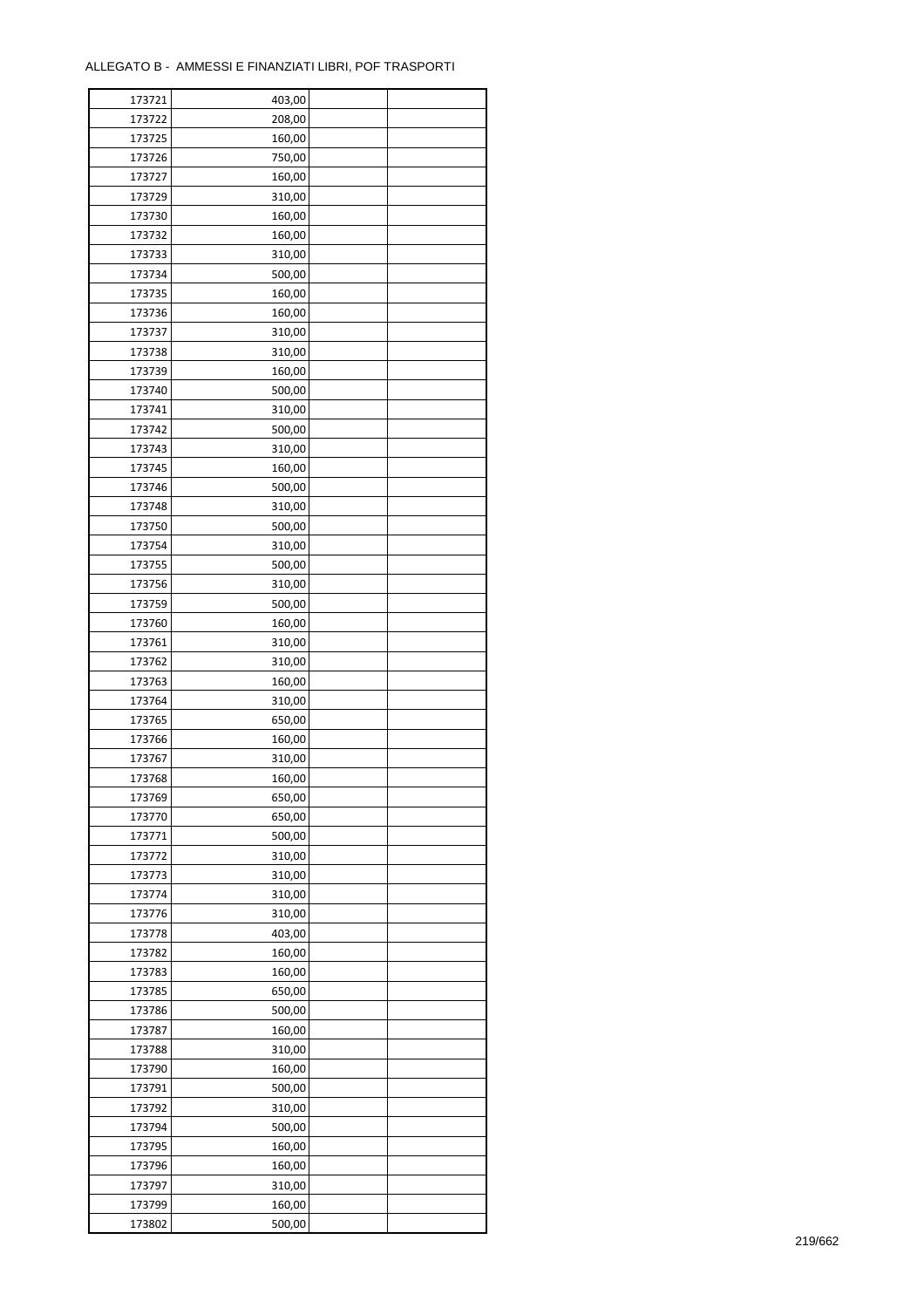| 173804 | 310,00 |  |
|--------|--------|--|
| 173805 | 750,00 |  |
| 173806 | 160,00 |  |
| 173808 | 500,00 |  |
| 173809 | 310,00 |  |
| 173810 | 160,00 |  |
| 173811 | 310,00 |  |
| 173812 | 500,00 |  |
|        |        |  |
| 173813 | 160,00 |  |
| 173814 | 160,00 |  |
| 173815 | 310,00 |  |
| 173816 | 160,00 |  |
| 173817 | 310,00 |  |
| 173818 | 160,00 |  |
| 173819 | 465,00 |  |
| 173820 | 160,00 |  |
| 173821 | 160,00 |  |
| 173823 | 500,00 |  |
| 173824 | 160,00 |  |
| 173825 | 310,00 |  |
| 173826 | 160,00 |  |
| 173827 | 310,00 |  |
| 173828 | 208,00 |  |
| 173829 | 160,00 |  |
| 173830 | 310,00 |  |
| 173831 | 500,00 |  |
| 173832 | 500,00 |  |
| 173833 | 310,00 |  |
| 173835 | 650,00 |  |
| 173836 | 160,00 |  |
|        | 160,00 |  |
| 173838 |        |  |
| 173839 | 310,00 |  |
| 173840 | 310,00 |  |
| 173842 | 500,00 |  |
| 173843 | 500,00 |  |
| 173844 | 160,00 |  |
| 173845 | 310,00 |  |
| 173846 | 650,00 |  |
| 173847 | 160,00 |  |
| 173848 | 160,00 |  |
| 173849 | 310,00 |  |
| 173850 | 160,00 |  |
| 173853 | 160,00 |  |
| 173854 | 160,00 |  |
| 173855 | 650,00 |  |
| 173856 | 500,00 |  |
| 173857 | 160,00 |  |
| 173859 | 310,00 |  |
| 173860 | 310,00 |  |
| 173861 | 500,00 |  |
| 173862 | 500,00 |  |
| 173863 | 160,00 |  |
| 173864 | 650,00 |  |
|        |        |  |
| 173865 | 310,00 |  |
| 173866 | 160,00 |  |
| 173867 | 310,00 |  |
| 173868 | 160,00 |  |
| 173871 | 160,00 |  |
| 173872 | 160,00 |  |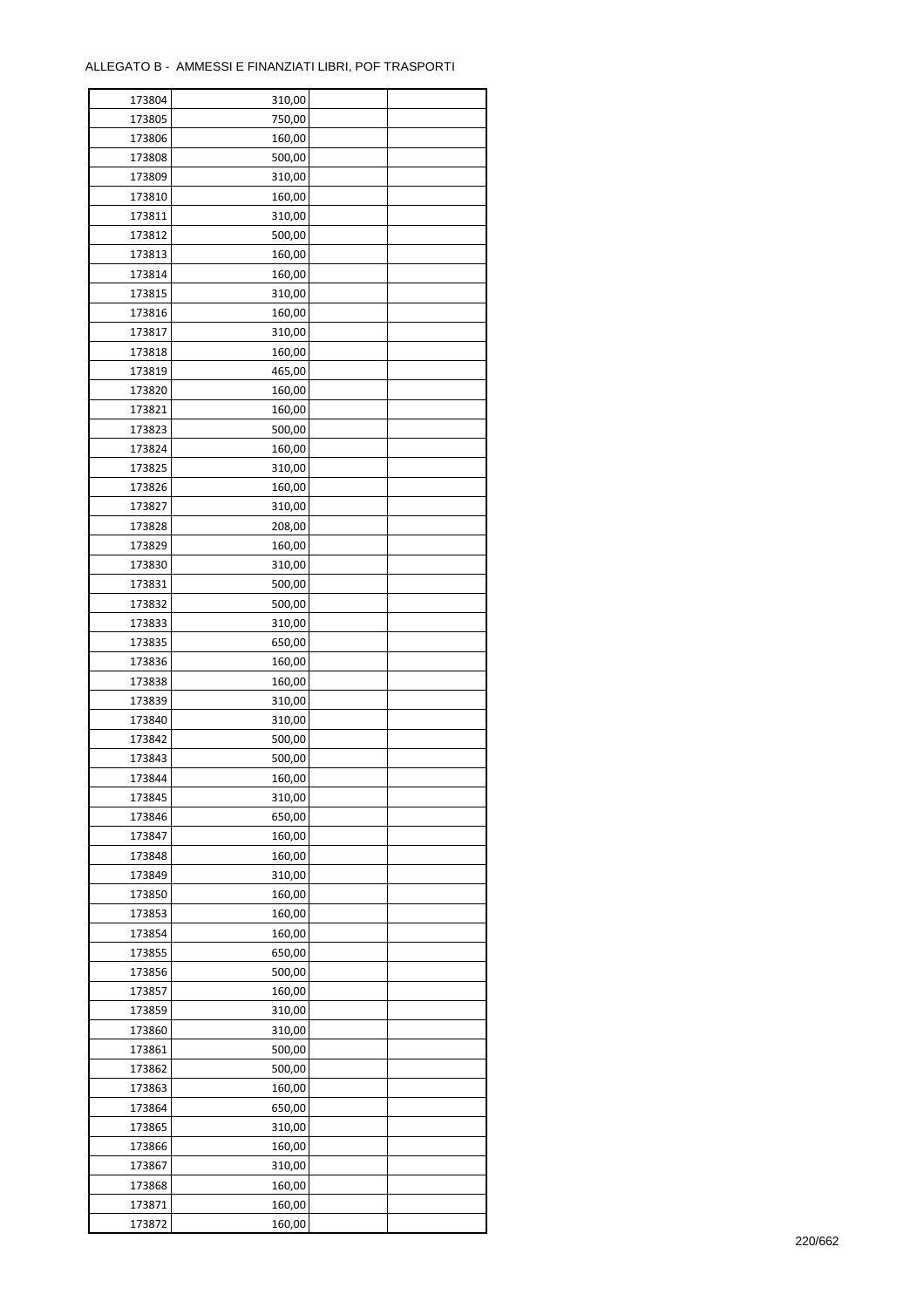| 173874 | 160,00 |  |
|--------|--------|--|
| 173875 | 500,00 |  |
| 173876 | 310,00 |  |
| 173877 | 310,00 |  |
| 173879 | 160,00 |  |
| 173880 | 160,00 |  |
| 173881 | 310,00 |  |
| 173883 | 310,00 |  |
| 173884 | 160,00 |  |
| 173886 | 500,00 |  |
| 173887 | 160,00 |  |
| 173888 | 160,00 |  |
| 173891 | 310,00 |  |
| 173892 | 310,00 |  |
|        |        |  |
| 173894 | 310,00 |  |
| 173895 | 310,00 |  |
| 173897 | 160,00 |  |
| 173898 | 310,00 |  |
| 173901 | 160,00 |  |
| 173908 | 160,00 |  |
| 173910 | 500,00 |  |
| 173912 | 500,00 |  |
| 173914 | 310,00 |  |
| 173917 | 310,00 |  |
| 173918 | 160,00 |  |
| 173919 | 160,00 |  |
| 173920 | 310,00 |  |
| 173922 | 403,00 |  |
| 173925 | 500,00 |  |
| 173927 | 310,00 |  |
| 173929 | 500,00 |  |
| 173930 | 310,00 |  |
| 173931 | 750,00 |  |
| 173932 | 160,00 |  |
| 173933 | 160,00 |  |
| 173935 | 500,00 |  |
| 173936 | 310,00 |  |
| 173937 | 500,00 |  |
| 173939 | 310,00 |  |
|        |        |  |
| 173940 | 500,00 |  |
| 173941 | 160,00 |  |
| 173942 | 310,00 |  |
| 173943 | 160,00 |  |
| 173944 | 310,00 |  |
| 173945 | 310,00 |  |
| 173946 | 310,00 |  |
| 173950 | 310,00 |  |
| 173951 | 160,00 |  |
| 173952 | 650,00 |  |
| 173954 | 160,00 |  |
| 173955 | 310,00 |  |
| 173956 | 310,00 |  |
| 173957 | 160,00 |  |
| 173958 | 310,00 |  |
| 173960 | 310,00 |  |
| 173964 | 310,00 |  |
| 173966 | 500,00 |  |
| 173968 | 750,00 |  |
| 173969 | 160,00 |  |
|        |        |  |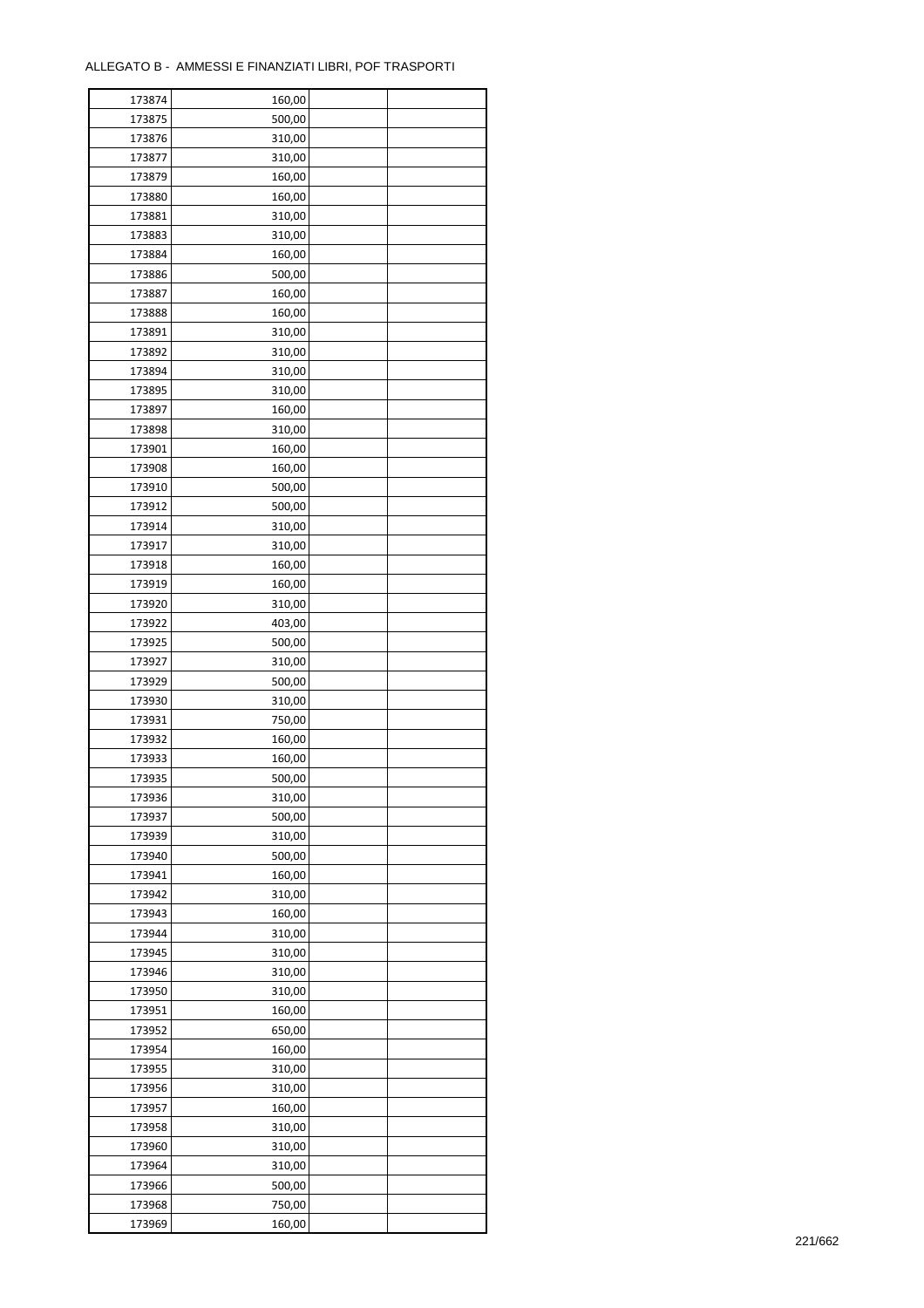| 173971 | 500,00 |  |
|--------|--------|--|
| 173972 | 160,00 |  |
| 173973 | 160,00 |  |
| 173975 | 160,00 |  |
| 173976 | 310,00 |  |
| 173979 | 160,00 |  |
| 173980 | 160,00 |  |
| 173981 | 310,00 |  |
| 173982 | 500,00 |  |
| 173983 | 310,00 |  |
| 173984 |        |  |
| 173985 | 160,00 |  |
|        | 650,00 |  |
| 173986 | 750,00 |  |
| 173989 | 310,00 |  |
| 173990 | 500,00 |  |
| 173991 | 650,00 |  |
| 173993 | 310,00 |  |
| 173995 | 500,00 |  |
| 173996 | 500,00 |  |
| 173997 | 160,00 |  |
| 174000 | 310,00 |  |
| 174002 | 160,00 |  |
| 174003 | 160,00 |  |
| 174004 | 310,00 |  |
| 174006 | 500,00 |  |
| 174007 | 500,00 |  |
| 174009 | 650,00 |  |
| 174010 | 160,00 |  |
| 174011 | 160,00 |  |
| 174012 | 160,00 |  |
| 174014 | 500,00 |  |
| 174017 | 310,00 |  |
| 174018 | 500,00 |  |
| 174019 | 160,00 |  |
| 174020 | 500,00 |  |
|        |        |  |
| 174021 | 160,00 |  |
| 174023 | 310,00 |  |
| 174024 | 310,00 |  |
| 174025 | 500,00 |  |
| 174026 | 310,00 |  |
| 174027 | 650,00 |  |
| 174029 | 310,00 |  |
| 174030 | 160,00 |  |
| 174033 | 500,00 |  |
| 174035 | 160,00 |  |
| 174037 | 650,00 |  |
| 174038 | 160,00 |  |
| 174039 | 500,00 |  |
| 174041 | 500,00 |  |
| 174042 | 310,00 |  |
| 174043 | 310,00 |  |
| 174044 | 310,00 |  |
| 174045 | 465,00 |  |
| 174046 | 160,00 |  |
| 174048 | 310,00 |  |
| 174049 | 240,00 |  |
|        |        |  |
| 174050 | 310,00 |  |
| 174051 | 500,00 |  |
| 174052 | 500,00 |  |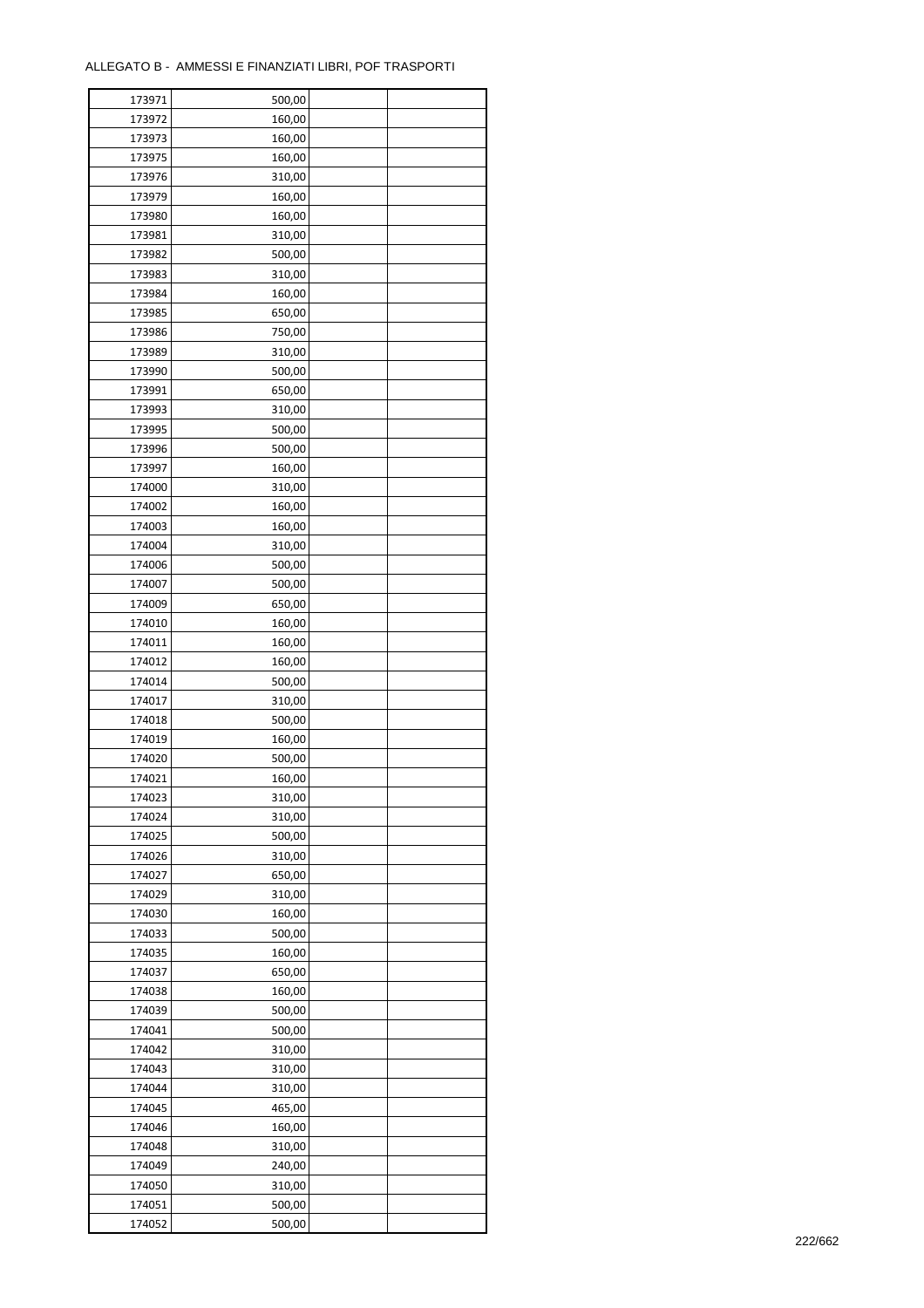| 174053 | 465,00 |  |
|--------|--------|--|
| 174054 | 310,00 |  |
| 174055 | 500,00 |  |
| 174057 | 310,00 |  |
| 174058 | 160,00 |  |
| 174059 | 160,00 |  |
| 174060 | 160,00 |  |
| 174062 | 310,00 |  |
| 174063 | 160,00 |  |
| 174064 | 160,00 |  |
| 174065 | 160,00 |  |
| 174066 | 310,00 |  |
| 174067 | 500,00 |  |
| 174068 | 160,00 |  |
|        |        |  |
| 174069 | 500,00 |  |
| 174070 | 310,00 |  |
| 174071 | 500,00 |  |
| 174072 | 310,00 |  |
| 174073 | 160,00 |  |
| 174075 | 650,00 |  |
| 174076 | 310,00 |  |
| 174077 | 500,00 |  |
| 174078 | 160,00 |  |
| 174079 | 160,00 |  |
| 174080 | 500,00 |  |
| 174081 | 310,00 |  |
| 174082 | 650,00 |  |
| 174083 | 650,00 |  |
| 174084 | 310,00 |  |
| 174085 | 500,00 |  |
| 174086 | 310,00 |  |
| 174087 | 310,00 |  |
| 174089 | 500,00 |  |
| 174090 | 500,00 |  |
| 174092 | 500,00 |  |
| 174093 | 160,00 |  |
| 174094 | 310,00 |  |
| 174095 | 160,00 |  |
| 174097 | 310,00 |  |
| 174099 | 310,00 |  |
| 174100 | 160,00 |  |
| 174101 | 310,00 |  |
|        |        |  |
| 174102 | 310,00 |  |
| 174103 | 500,00 |  |
| 174104 | 160,00 |  |
| 174105 | 310,00 |  |
| 174106 | 160,00 |  |
| 174107 | 160,00 |  |
| 174108 | 160,00 |  |
| 174109 | 160,00 |  |
| 174110 | 500,00 |  |
| 174111 | 310,00 |  |
| 174112 | 750,00 |  |
| 174118 | 500,00 |  |
| 174119 | 500,00 |  |
| 174120 | 160,00 |  |
| 174121 | 160,00 |  |
| 174122 | 500,00 |  |
| 174123 | 500,00 |  |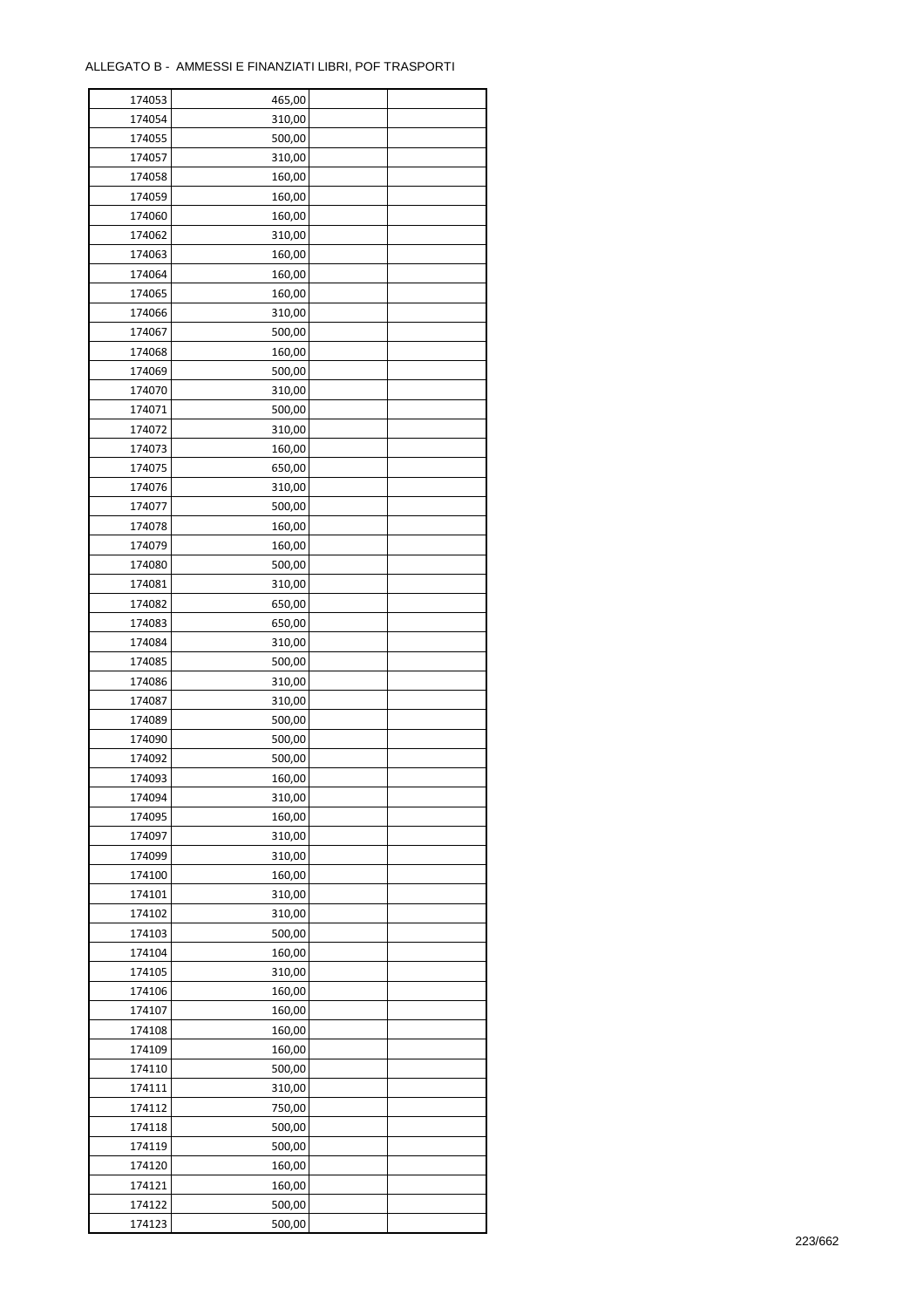| 174125 | 650,00 |  |
|--------|--------|--|
| 174126 | 310,00 |  |
| 174127 | 500,00 |  |
| 174128 | 500,00 |  |
| 174129 | 310,00 |  |
| 174130 | 500,00 |  |
| 174131 | 160,00 |  |
| 174132 | 500,00 |  |
| 174134 | 160,00 |  |
| 174135 | 160,00 |  |
| 174136 | 310,00 |  |
| 174139 | 240,00 |  |
| 174140 | 160,00 |  |
| 174141 | 160,00 |  |
| 174142 |        |  |
|        | 310,00 |  |
| 174143 | 500,00 |  |
| 174147 | 160,00 |  |
| 174148 | 160,00 |  |
| 174149 | 160,00 |  |
| 174152 | 160,00 |  |
| 174153 | 500,00 |  |
| 174154 | 160,00 |  |
| 174155 | 160,00 |  |
| 174157 | 310,00 |  |
| 174158 | 160,00 |  |
| 174160 | 160,00 |  |
| 174162 | 650,00 |  |
| 174163 | 500,00 |  |
| 174164 | 310,00 |  |
| 174165 | 160,00 |  |
| 174167 | 160,00 |  |
| 174168 | 310,00 |  |
| 174169 | 160,00 |  |
| 174170 | 160,00 |  |
| 174171 | 160,00 |  |
| 174175 | 160,00 |  |
| 174176 | 160,00 |  |
| 174177 | 500,00 |  |
| 174178 | 160,00 |  |
| 174179 | 160,00 |  |
| 174180 | 160,00 |  |
| 174182 | 160,00 |  |
| 174186 | 650,00 |  |
| 174187 | 500,00 |  |
| 174188 | 500,00 |  |
| 174189 | 310,00 |  |
| 174191 | 160,00 |  |
| 174192 | 160,00 |  |
| 174193 | 500,00 |  |
| 174194 | 310,00 |  |
| 174195 | 160,00 |  |
| 174196 | 160,00 |  |
| 174197 | 160,00 |  |
| 174198 | 310,00 |  |
| 174199 | 403,00 |  |
| 174201 | 310,00 |  |
| 174202 | 310,00 |  |
| 174203 | 160,00 |  |
| 174204 | 650,00 |  |
|        |        |  |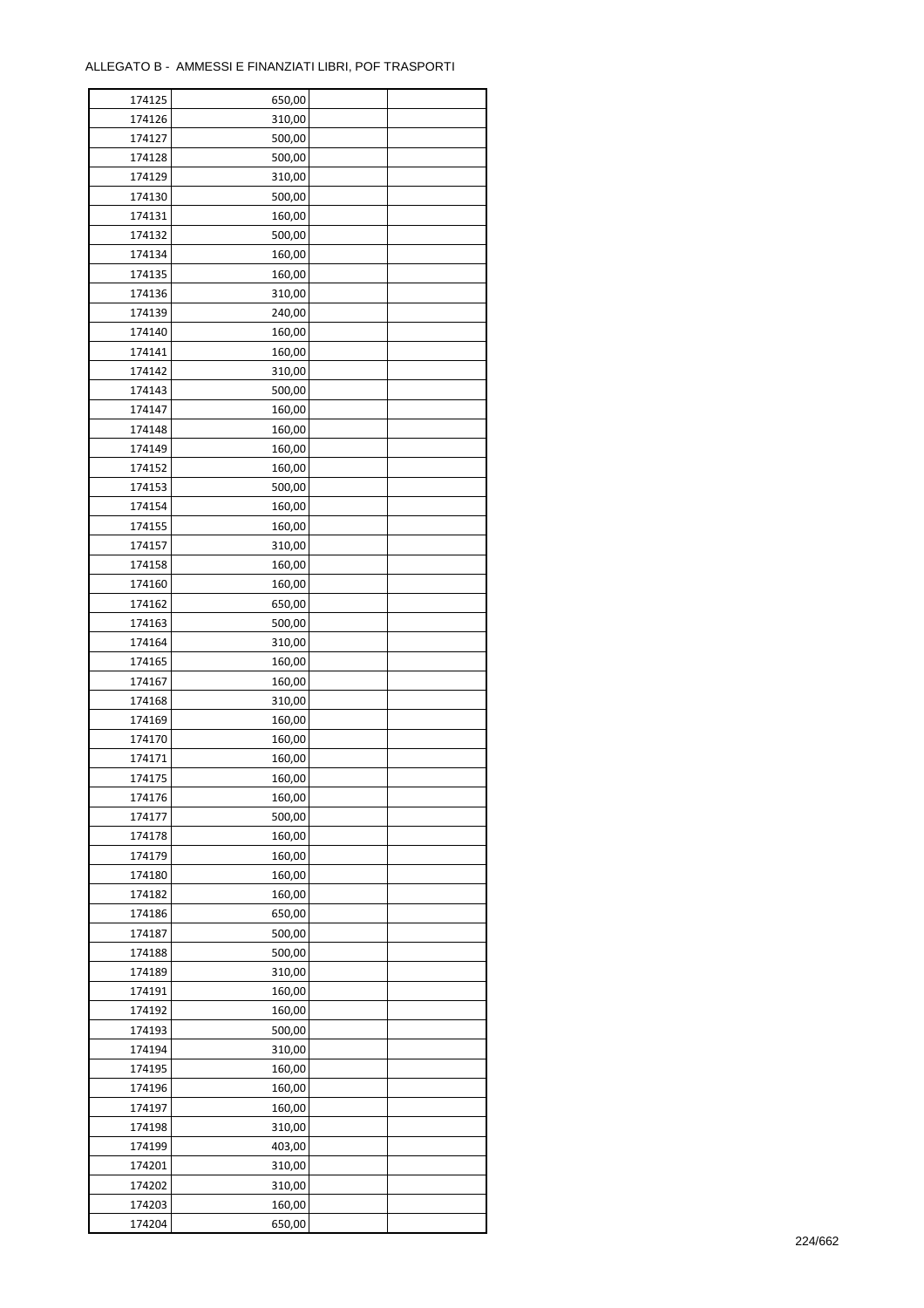| 174205 | 310,00 |  |
|--------|--------|--|
| 174206 | 160,00 |  |
| 174208 | 310,00 |  |
| 174209 | 310,00 |  |
| 174212 | 160,00 |  |
| 174214 | 500,00 |  |
| 174216 | 500,00 |  |
| 174217 | 160,00 |  |
| 174218 | 160,00 |  |
| 174220 |        |  |
|        | 160,00 |  |
| 174221 | 160,00 |  |
| 174222 | 500,00 |  |
| 174223 | 310,00 |  |
| 174224 | 310,00 |  |
| 174225 | 310,00 |  |
| 174226 | 500,00 |  |
| 174227 | 500,00 |  |
| 174228 | 160,00 |  |
| 174229 | 500,00 |  |
| 174230 | 310,00 |  |
| 174231 | 160,00 |  |
| 174232 | 160,00 |  |
| 174233 | 160,00 |  |
| 174235 | 310,00 |  |
| 174236 | 160,00 |  |
| 174237 | 160,00 |  |
| 174238 | 160,00 |  |
| 174239 | 500,00 |  |
| 174242 | 310,00 |  |
|        |        |  |
| 174243 | 160,00 |  |
| 174244 | 160,00 |  |
| 174245 | 310,00 |  |
| 174246 | 160,00 |  |
| 174247 | 160,00 |  |
| 174248 | 160,00 |  |
| 174250 | 500,00 |  |
| 174251 | 160,00 |  |
| 174252 | 310,00 |  |
| 174253 | 500,00 |  |
| 174254 | 160,00 |  |
| 174255 | 160,00 |  |
| 174256 | 160,00 |  |
| 174258 | 310,00 |  |
| 174260 | 310,00 |  |
| 174262 | 650,00 |  |
| 174263 | 160,00 |  |
| 174265 | 650,00 |  |
| 174267 | 160,00 |  |
| 174268 | 310,00 |  |
| 174269 | 310,00 |  |
| 174270 | 500,00 |  |
|        |        |  |
| 174271 | 310,00 |  |
| 174272 | 310,00 |  |
| 174273 | 650,00 |  |
| 174274 | 500,00 |  |
| 174275 | 310,00 |  |
| 174278 | 160,00 |  |
| 174280 | 160,00 |  |
| 174282 | 310,00 |  |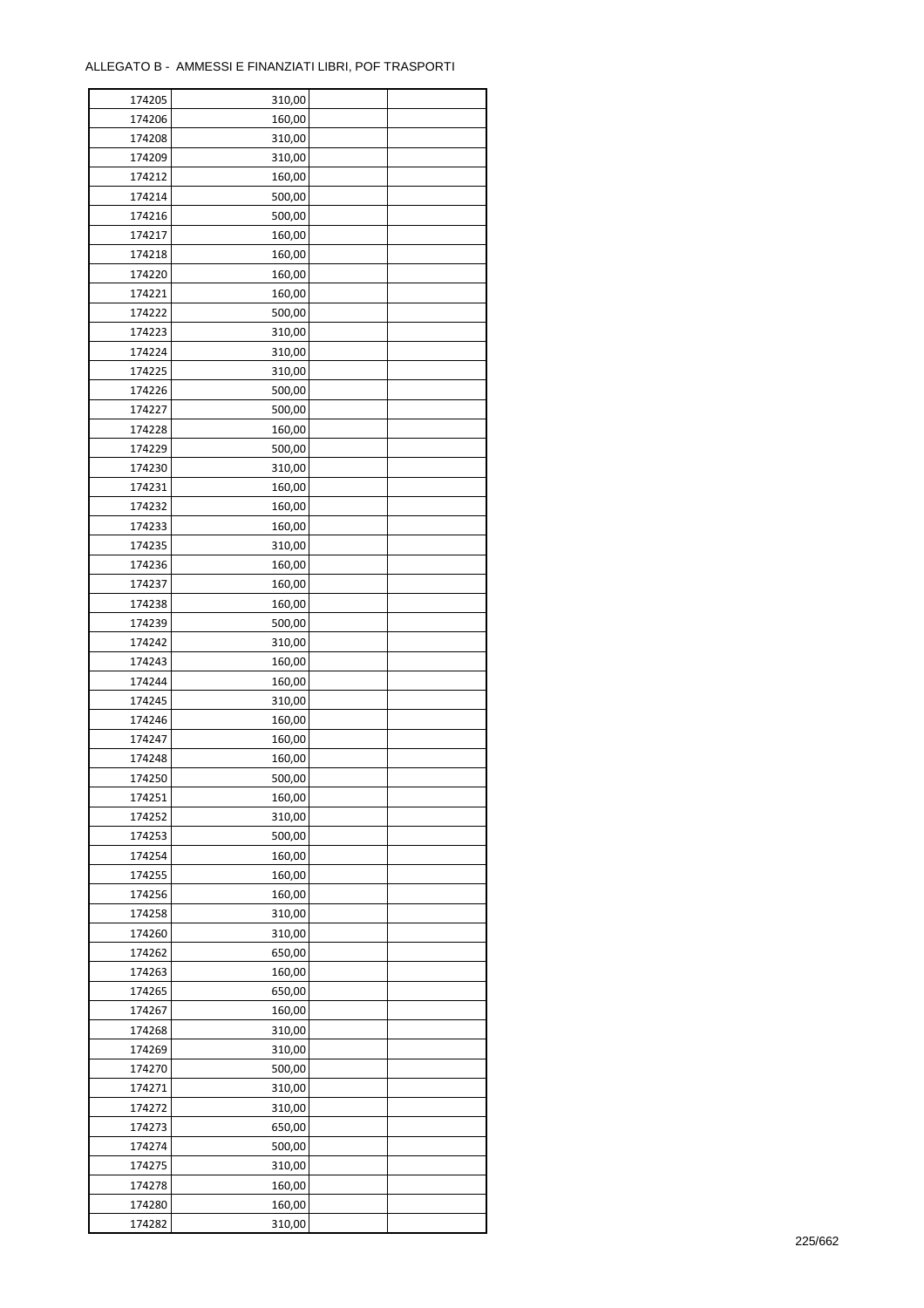| 174284 | 160,00 |  |
|--------|--------|--|
| 174285 | 310,00 |  |
| 174286 | 500,00 |  |
| 174287 | 310,00 |  |
| 174288 | 500,00 |  |
| 174289 | 160,00 |  |
| 174290 | 208,00 |  |
| 174292 | 160,00 |  |
| 174293 | 650,00 |  |
| 174294 | 500,00 |  |
| 174295 | 500,00 |  |
| 174296 | 500,00 |  |
| 174297 | 500,00 |  |
| 174299 |        |  |
|        | 160,00 |  |
| 174300 | 160,00 |  |
| 174302 | 310,00 |  |
| 174303 | 310,00 |  |
| 174304 | 160,00 |  |
| 174305 | 500,00 |  |
| 174307 | 310,00 |  |
| 174310 | 160,00 |  |
| 174311 | 160,00 |  |
| 174312 | 160,00 |  |
| 174314 | 240,00 |  |
| 174315 | 160,00 |  |
| 174316 | 160,00 |  |
| 174317 | 160,00 |  |
| 174318 | 160,00 |  |
| 174319 | 310,00 |  |
| 174320 | 500,00 |  |
| 174321 | 240,00 |  |
| 174323 | 160,00 |  |
| 174325 | 160,00 |  |
| 174330 | 500,00 |  |
| 174331 | 500,00 |  |
| 174333 | 160,00 |  |
| 174334 | 160,00 |  |
| 174335 | 160,00 |  |
| 174337 | 310,00 |  |
| 174338 | 500,00 |  |
| 174339 | 160,00 |  |
| 174340 | 160,00 |  |
| 174341 | 500,00 |  |
| 174342 | 160,00 |  |
| 174343 | 500,00 |  |
| 174344 | 160,00 |  |
| 174345 | 500,00 |  |
| 174348 | 310,00 |  |
| 174349 |        |  |
|        | 310,00 |  |
| 174350 | 500,00 |  |
| 174351 | 160,00 |  |
| 174352 | 160,00 |  |
| 174353 | 160,00 |  |
| 174354 | 500,00 |  |
| 174355 | 650,00 |  |
| 174356 | 160,00 |  |
| 174357 | 310,00 |  |
| 174358 | 650,00 |  |
| 174359 | 160,00 |  |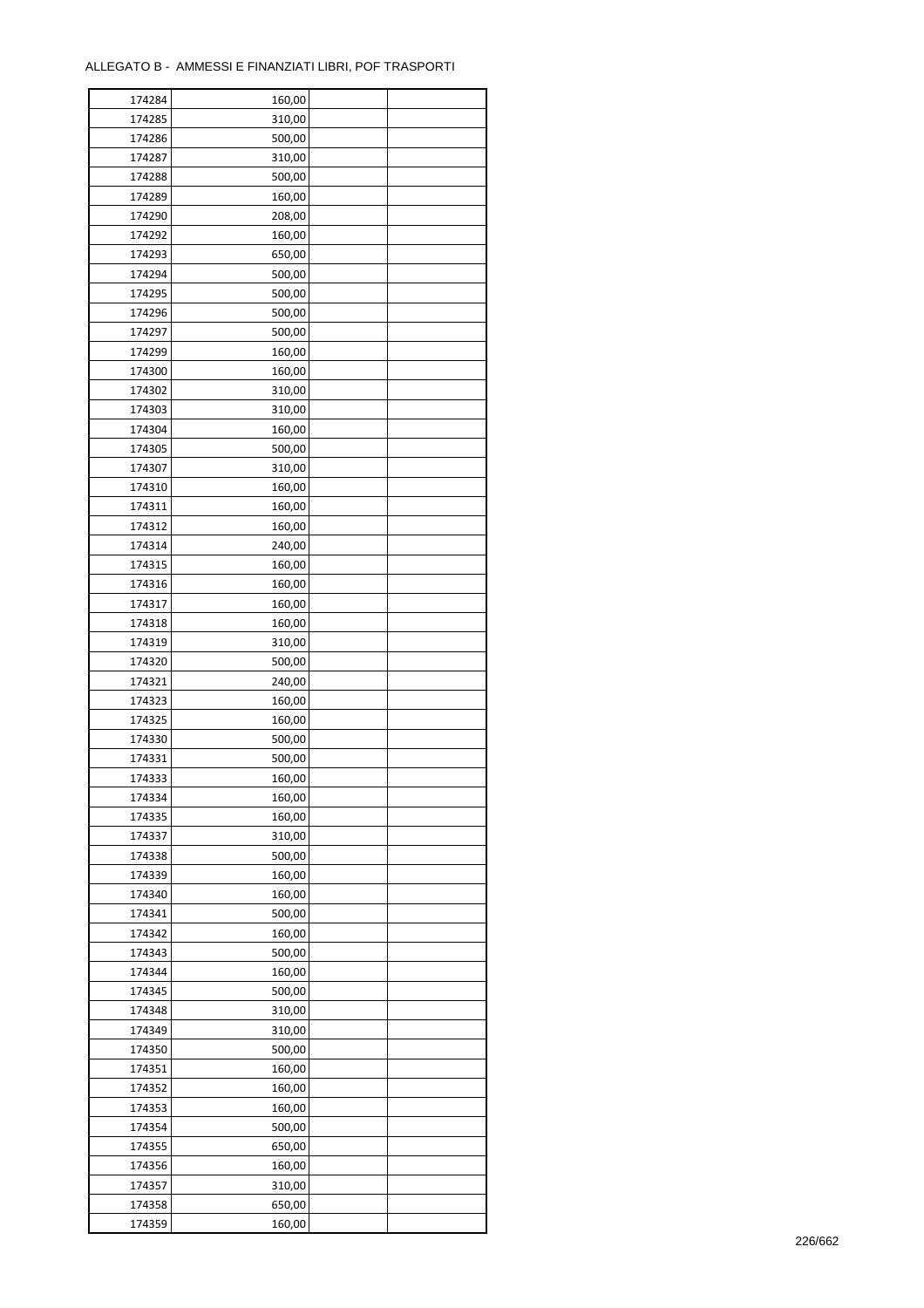| 174360 | 160,00           |  |
|--------|------------------|--|
| 174363 | 310,00           |  |
| 174365 | 160,00           |  |
| 174366 | 160,00           |  |
| 174367 | 310,00           |  |
| 174368 | 650,00           |  |
| 174369 | 160,00           |  |
| 174371 | 160,00           |  |
| 174373 | 240,00           |  |
| 174374 | 160,00           |  |
| 174375 | 310,00           |  |
| 174376 | 160,00           |  |
|        |                  |  |
| 174377 | 160,00           |  |
| 174379 | 160,00           |  |
| 174380 | 310,00           |  |
| 174381 | 160,00           |  |
| 174382 | 160,00           |  |
| 174383 | 310,00           |  |
| 174384 | 650,00           |  |
| 174386 | 310,00           |  |
| 174388 | 500,00           |  |
| 174389 | 160,00           |  |
| 174391 | 240,00           |  |
| 174392 | 160,00           |  |
| 174393 | 310,00           |  |
| 174394 | 160,00           |  |
| 174395 | 500,00           |  |
| 174397 | 310,00           |  |
| 174398 | 403,00           |  |
| 174400 | 160,00           |  |
| 174401 | 500,00           |  |
| 174402 | 310,00           |  |
| 174404 | 650,00           |  |
| 174405 | 160,00           |  |
| 174406 | 310,00           |  |
| 174407 | 310,00           |  |
| 174408 | 160,00           |  |
| 174409 | 310,00           |  |
| 174413 | 500,00           |  |
| 174414 | 160,00           |  |
| 174420 | 160,00           |  |
| 174421 | 160,00           |  |
| 174422 | 500,00           |  |
| 174423 | 160,00           |  |
| 174424 | 310,00           |  |
| 174426 | 160,00           |  |
| 174427 | 310,00           |  |
| 174432 | 310,00           |  |
| 174433 | 160,00           |  |
| 174434 | 160,00           |  |
| 174435 |                  |  |
| 174436 | 310,00<br>650,00 |  |
|        |                  |  |
| 174439 | 160,00           |  |
| 174440 | 500,00           |  |
| 174443 | 160,00           |  |
| 174444 | 310,00           |  |
| 174445 | 160,00           |  |
| 174446 | 310,00           |  |
| 174448 | 310,00           |  |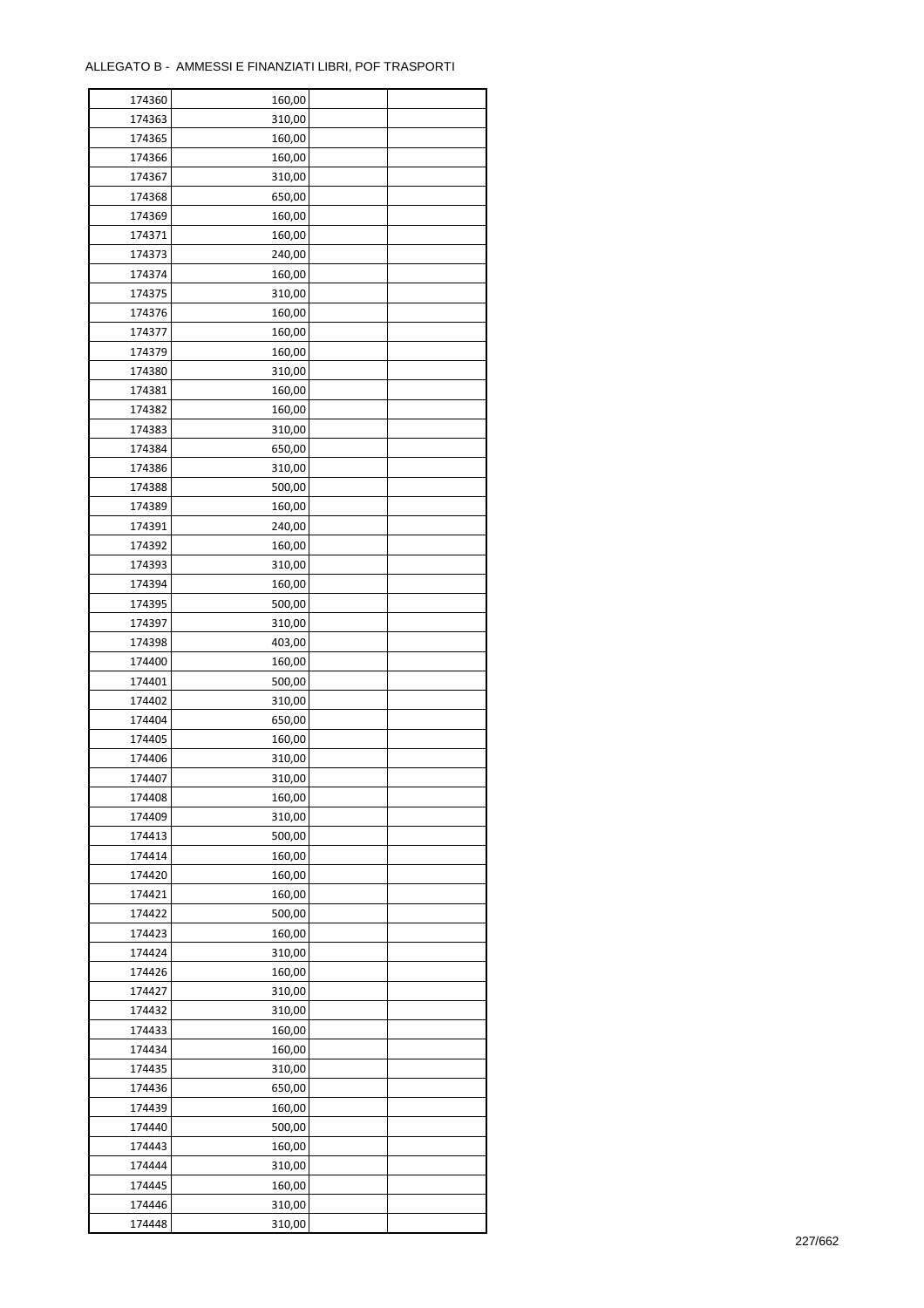| 174450 | 310,00 |  |
|--------|--------|--|
| 174451 | 310,00 |  |
| 174452 | 160,00 |  |
| 174454 | 310,00 |  |
| 174457 | 500,00 |  |
| 174458 | 160,00 |  |
| 174459 | 160,00 |  |
| 174461 | 310,00 |  |
| 174465 | 160,00 |  |
| 174466 | 500,00 |  |
| 174467 | 500,00 |  |
| 174468 | 160,00 |  |
| 174469 | 465,00 |  |
| 174470 | 650,00 |  |
| 174471 |        |  |
|        | 160,00 |  |
| 174472 | 750,00 |  |
| 174473 | 465,00 |  |
| 174474 | 160,00 |  |
| 174475 | 160,00 |  |
| 174477 | 650,00 |  |
| 174478 | 500,00 |  |
| 174480 | 310,00 |  |
| 174481 | 465,00 |  |
| 174484 | 500,00 |  |
| 174485 | 500,00 |  |
| 174486 | 500,00 |  |
| 174487 | 310,00 |  |
| 174488 | 160,00 |  |
| 174489 | 160,00 |  |
| 174490 | 500,00 |  |
| 174491 | 500,00 |  |
| 174492 | 310,00 |  |
| 174493 | 160,00 |  |
| 174494 | 310,00 |  |
| 174495 | 160,00 |  |
| 174497 | 750,00 |  |
| 174499 | 310,00 |  |
| 174500 | 500,00 |  |
| 174503 | 500,00 |  |
| 174504 | 500,00 |  |
| 174505 | 160,00 |  |
| 174506 | 403,00 |  |
| 174507 | 160,00 |  |
| 174510 | 160,00 |  |
| 174511 | 160,00 |  |
| 174512 |        |  |
| 174513 | 310,00 |  |
|        | 160,00 |  |
| 174514 | 160,00 |  |
| 174515 | 160,00 |  |
| 174517 | 208,00 |  |
| 174519 | 160,00 |  |
| 174520 | 160,00 |  |
| 174521 | 500,00 |  |
| 174522 | 160,00 |  |
| 174523 | 160,00 |  |
| 174524 | 208,00 |  |
| 174525 | 500,00 |  |
| 174528 | 310,00 |  |
| 174529 | 500,00 |  |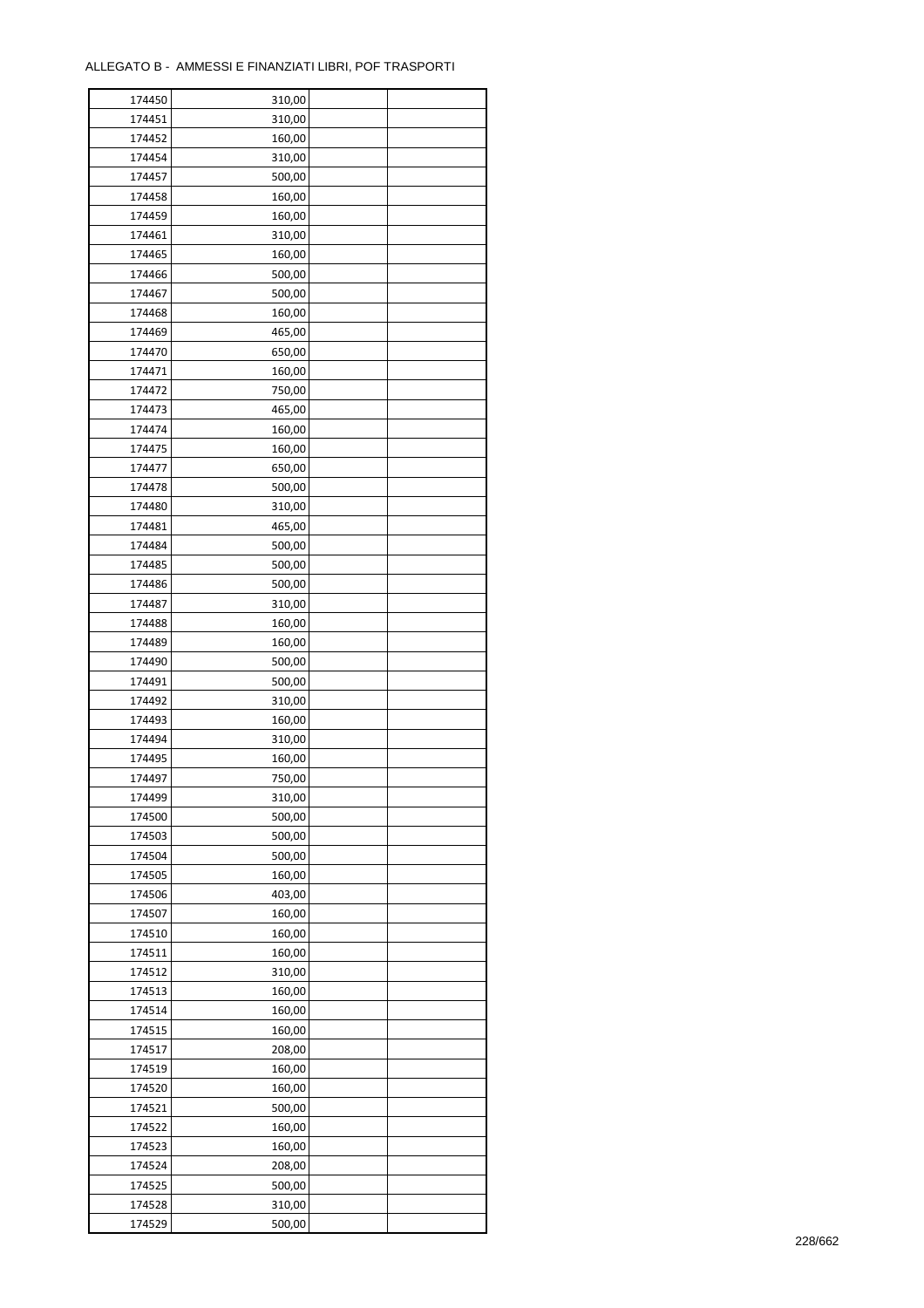| 174530           | 310,00           |  |
|------------------|------------------|--|
| 174535           | 240,00           |  |
| 174540           | 160,00           |  |
| 174542           | 500,00           |  |
| 174543           | 310,00           |  |
| 174544           | 310,00           |  |
| 174546           | 160,00           |  |
| 174548           | 160,00           |  |
| 174554           | 310,00           |  |
| 174556           | 240,00           |  |
| 174557           | 160,00           |  |
| 174559           | 310,00           |  |
| 174560           | 500,00           |  |
| 174561           | 750,00           |  |
| 174562           | 160,00           |  |
| 174563           | 160,00           |  |
| 174564           | 160,00           |  |
| 174566           | 160,00           |  |
| 174567           | 500,00           |  |
| 174569           | 310,00           |  |
| 174572           |                  |  |
|                  | 500,00           |  |
| 174574           | 310,00           |  |
| 174576           | 160,00           |  |
| 174585           | 160,00           |  |
| 174586           | 750,00           |  |
| 174587           | 310,00           |  |
| 174589           | 310,00           |  |
| 174590           | 160,00           |  |
| 174591           | 310,00           |  |
| 174593           | 160,00           |  |
| 174594           | 160,00           |  |
| 174595           | 403,00           |  |
| 174597<br>174598 | 500,00<br>650,00 |  |
| 174599           | 500,00           |  |
| 174602           | 160,00           |  |
| 174603           | 310,00           |  |
| 174604           | 310,00           |  |
| 174606           | 310,00           |  |
| 174607           | 310,00           |  |
| 174609           | 160,00           |  |
| 174612           | 160,00           |  |
| 174613           | 650,00           |  |
| 174614           |                  |  |
| 174615           | 310,00           |  |
|                  | 310,00<br>160,00 |  |
| 174616           |                  |  |
| 174617<br>174620 | 160,00<br>310,00 |  |
|                  |                  |  |
| 174621<br>174622 | 160,00<br>310,00 |  |
| 174624           |                  |  |
| 174625           | 310,00<br>500,00 |  |
| 174626           | 310,00           |  |
| 174627           | 160,00           |  |
| 174628           | 240,00           |  |
| 174631           |                  |  |
|                  | 310,00           |  |
| 174632           | 160,00           |  |
| 174633           | 500,00           |  |
| 174635           | 160,00           |  |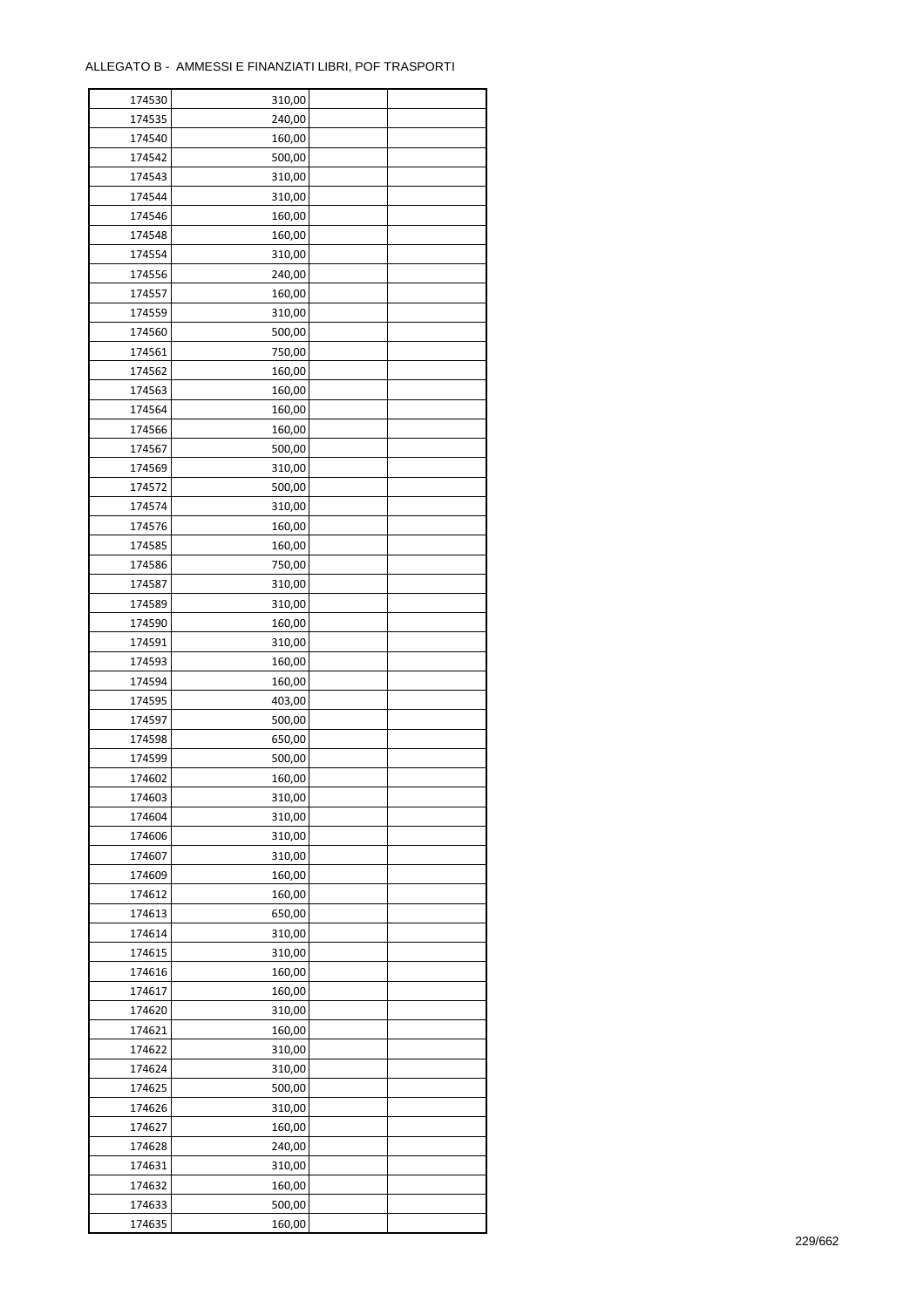| 174637 | 500,00 |  |
|--------|--------|--|
| 174639 | 500,00 |  |
| 174640 | 160,00 |  |
| 174641 | 500,00 |  |
| 174642 | 500,00 |  |
| 174643 | 160,00 |  |
| 174645 | 160,00 |  |
| 174646 | 160,00 |  |
| 174651 | 310,00 |  |
| 174652 | 160,00 |  |
| 174653 | 500,00 |  |
| 174654 | 160,00 |  |
| 174656 | 208,00 |  |
| 174657 |        |  |
|        | 500,00 |  |
| 174658 | 403,00 |  |
| 174659 | 160,00 |  |
| 174660 | 465,00 |  |
| 174661 | 160,00 |  |
| 174663 | 160,00 |  |
| 174664 | 465,00 |  |
| 174665 | 310,00 |  |
| 174667 | 650,00 |  |
| 174668 | 160,00 |  |
| 174669 | 240,00 |  |
| 174671 | 160,00 |  |
| 174673 | 310,00 |  |
| 174674 | 310,00 |  |
| 174675 | 500,00 |  |
| 174676 | 310,00 |  |
| 174678 | 310,00 |  |
| 174679 | 160,00 |  |
| 174681 | 160,00 |  |
| 174682 | 160,00 |  |
| 174683 | 160,00 |  |
| 174684 | 310,00 |  |
| 174685 | 160,00 |  |
| 174686 | 160,00 |  |
| 174687 | 500,00 |  |
| 174688 | 310,00 |  |
| 174689 | 500,00 |  |
| 174690 | 160,00 |  |
| 174691 | 500,00 |  |
| 174693 | 500,00 |  |
| 174694 | 500,00 |  |
| 174695 | 310,00 |  |
| 174696 | 500,00 |  |
| 174698 | 650,00 |  |
| 174699 | 500,00 |  |
| 174700 | 310,00 |  |
| 174704 | 500,00 |  |
| 174705 | 160,00 |  |
| 174706 | 160,00 |  |
| 174709 | 310,00 |  |
| 174710 | 160,00 |  |
| 174711 | 160,00 |  |
|        |        |  |
| 174712 | 310,00 |  |
| 174713 | 650,00 |  |
| 174714 | 310,00 |  |
| 174715 | 310,00 |  |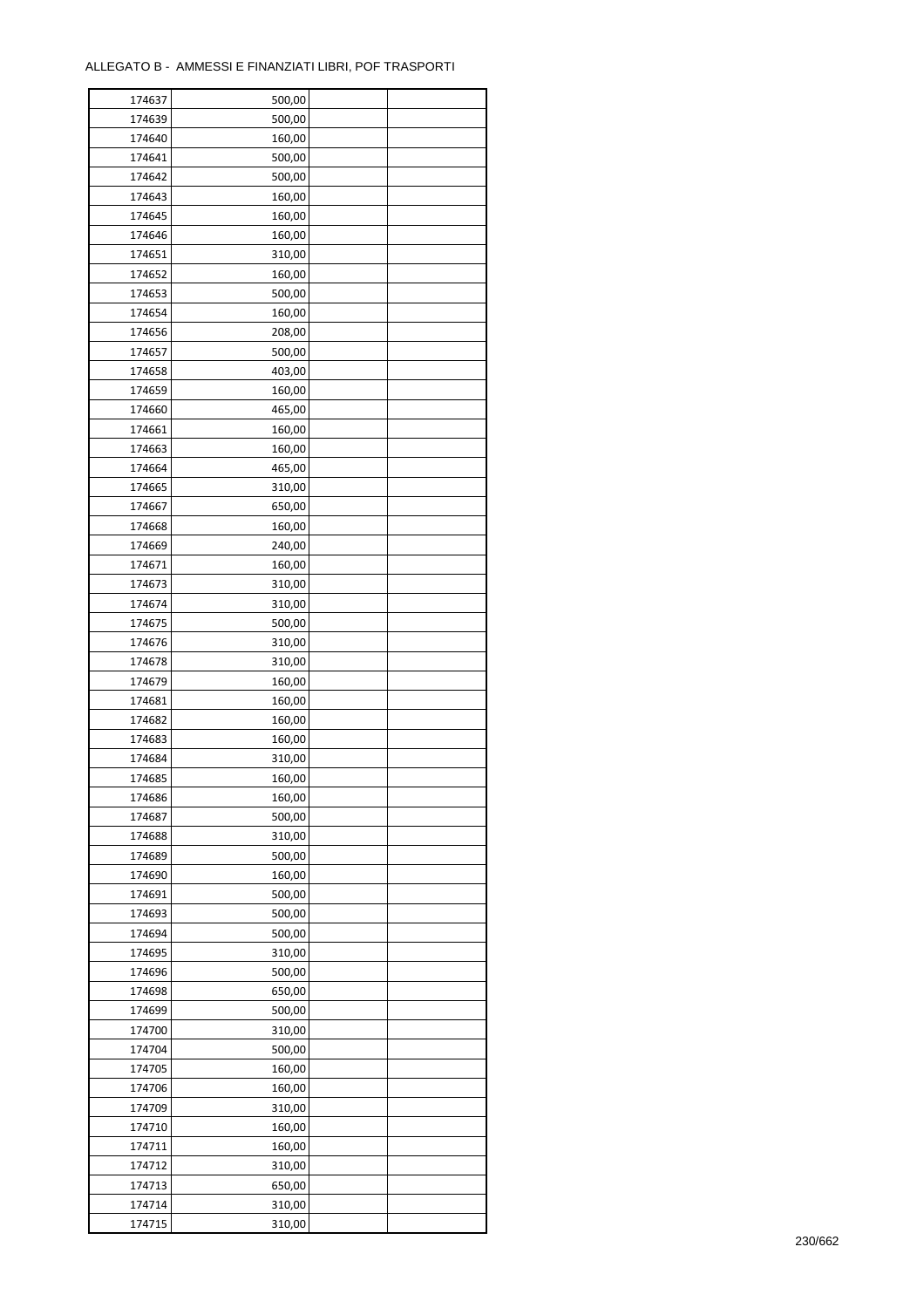| 174716 | 160,00 |  |
|--------|--------|--|
| 174717 | 650,00 |  |
| 174718 | 310,00 |  |
| 174722 | 500,00 |  |
| 174723 | 500,00 |  |
| 174724 | 310,00 |  |
| 174725 | 310,00 |  |
| 174727 | 160,00 |  |
| 174731 | 500,00 |  |
| 174737 | 160,00 |  |
|        | 500,00 |  |
| 174739 |        |  |
| 174740 | 310,00 |  |
| 174741 | 160,00 |  |
| 174742 | 500,00 |  |
| 174743 | 310,00 |  |
| 174744 | 310,00 |  |
| 174745 | 500,00 |  |
| 174746 | 500,00 |  |
| 174747 | 160,00 |  |
| 174748 | 310,00 |  |
| 174749 | 500,00 |  |
| 174751 | 160,00 |  |
| 174752 | 500,00 |  |
| 174753 | 500,00 |  |
| 174754 | 310,00 |  |
| 174757 | 500,00 |  |
| 174758 | 500,00 |  |
| 174759 | 310,00 |  |
| 174760 | 160,00 |  |
| 174761 | 160,00 |  |
| 174762 |        |  |
|        | 310,00 |  |
| 174763 | 310,00 |  |
| 174764 | 500,00 |  |
| 174765 | 160,00 |  |
| 174768 | 500,00 |  |
| 174770 | 650,00 |  |
| 174772 | 403,00 |  |
| 174773 | 310,00 |  |
| 174774 | 160,00 |  |
| 174775 | 240,00 |  |
| 174776 | 500,00 |  |
| 174777 | 310,00 |  |
| 174778 | 160,00 |  |
| 174779 | 310,00 |  |
| 174783 | 500,00 |  |
| 174785 | 160,00 |  |
| 174786 | 160,00 |  |
| 174787 | 160,00 |  |
| 174788 | 160,00 |  |
| 174789 | 160,00 |  |
| 174790 | 240,00 |  |
| 174791 | 310,00 |  |
| 174792 | 160,00 |  |
|        |        |  |
| 174793 | 500,00 |  |
| 174795 | 310,00 |  |
| 174797 | 310,00 |  |
| 174798 | 500,00 |  |
| 174800 | 310,00 |  |
| 174802 | 160,00 |  |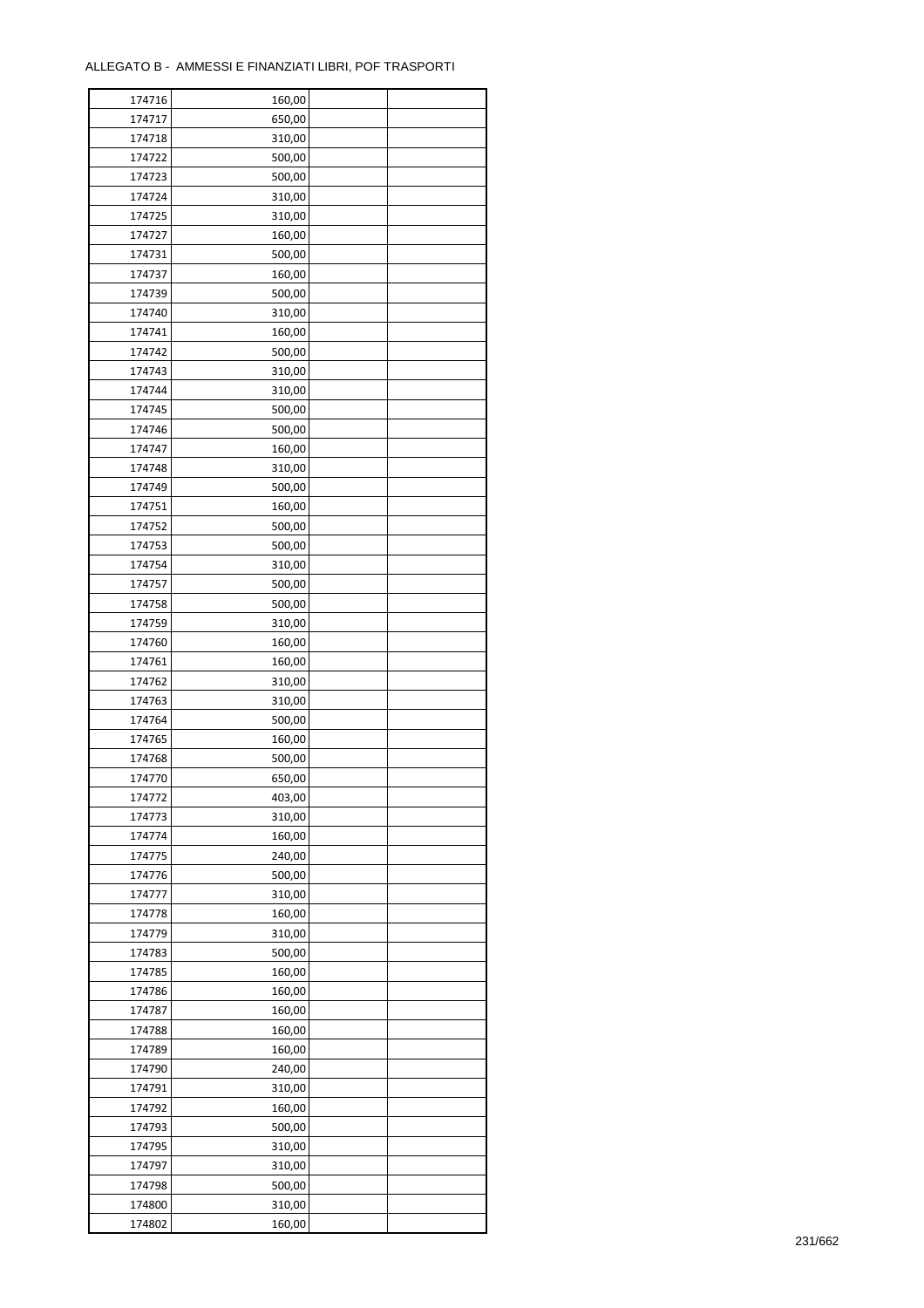| 174803 | 160,00 |  |
|--------|--------|--|
| 174804 | 160,00 |  |
| 174808 | 160,00 |  |
| 174810 | 208,00 |  |
| 174812 | 160,00 |  |
| 174814 | 310,00 |  |
| 174815 | 500,00 |  |
| 174816 | 650,00 |  |
|        | 310,00 |  |
| 174817 |        |  |
| 174821 | 500,00 |  |
| 174822 | 500,00 |  |
| 174823 | 160,00 |  |
| 174825 | 160,00 |  |
| 174827 | 500,00 |  |
| 174829 | 160,00 |  |
| 174830 | 310,00 |  |
| 174831 | 160,00 |  |
| 174832 | 160,00 |  |
| 174833 | 310,00 |  |
| 174834 | 310,00 |  |
| 174835 | 160,00 |  |
| 174836 | 310,00 |  |
| 174839 | 160,00 |  |
| 174840 | 160,00 |  |
| 174841 | 500,00 |  |
| 174842 | 160,00 |  |
| 174843 | 160,00 |  |
| 174844 | 160,00 |  |
| 174845 | 650,00 |  |
| 174848 | 310,00 |  |
|        |        |  |
| 174851 | 310,00 |  |
| 174852 | 500,00 |  |
| 174853 | 500,00 |  |
| 174854 | 160,00 |  |
| 174859 | 310,00 |  |
| 174860 | 310,00 |  |
| 174861 | 500,00 |  |
| 174862 | 310,00 |  |
| 174863 | 500,00 |  |
| 174864 | 160,00 |  |
| 174865 | 500,00 |  |
| 174866 | 160,00 |  |
| 174867 | 160,00 |  |
| 174868 | 500,00 |  |
| 174869 | 310,00 |  |
| 174871 | 650,00 |  |
| 174872 | 500,00 |  |
| 174875 | 500,00 |  |
| 174876 | 160,00 |  |
| 174879 | 500,00 |  |
| 174880 | 310,00 |  |
| 174881 | 160,00 |  |
| 174883 | 310,00 |  |
|        |        |  |
| 174884 | 310,00 |  |
| 174885 | 310,00 |  |
| 174886 | 500,00 |  |
| 174887 | 160,00 |  |
| 174888 | 310,00 |  |
| 174890 | 160,00 |  |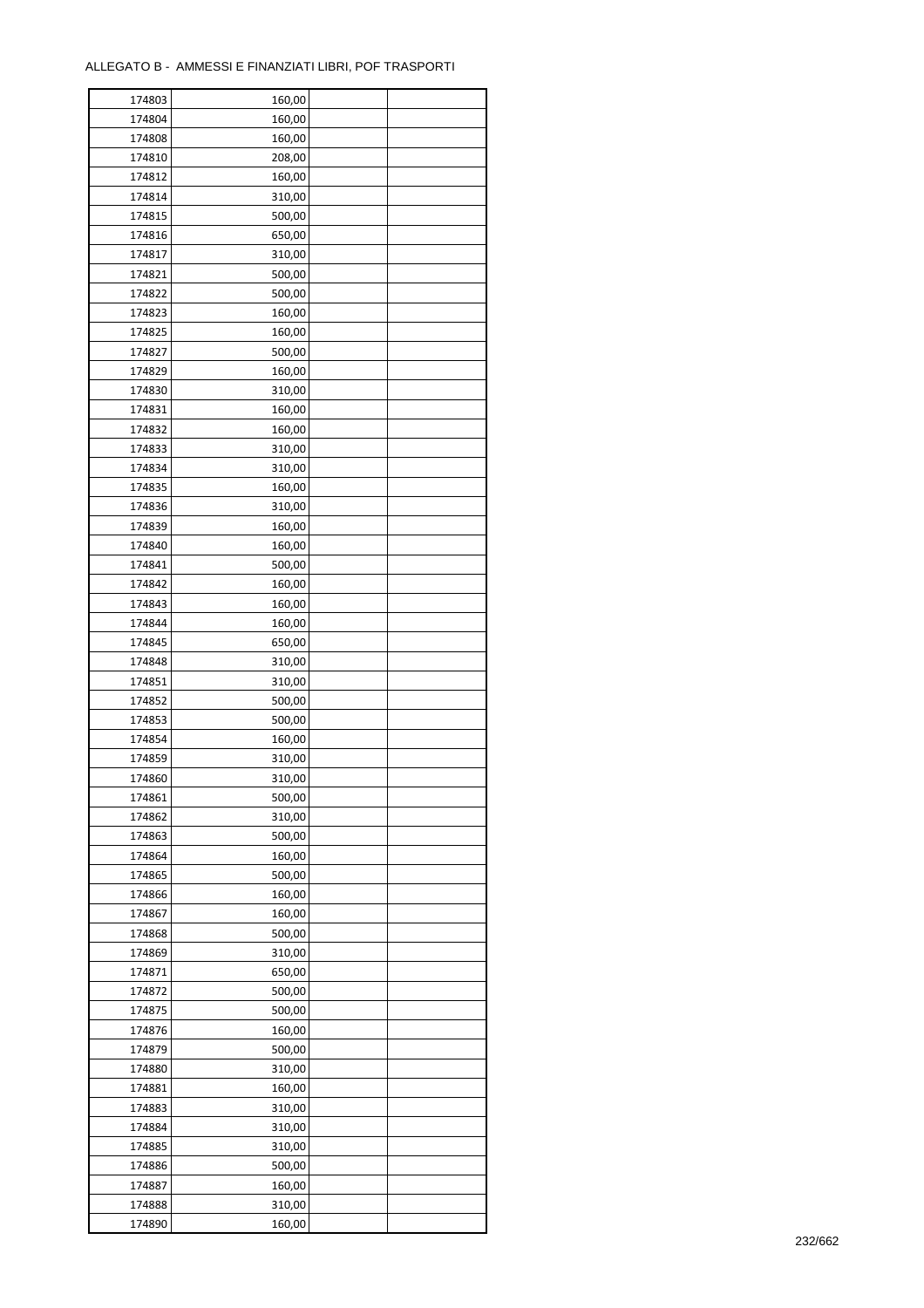| 174891 | 310,00 |  |
|--------|--------|--|
| 174892 | 310,00 |  |
| 174893 | 500,00 |  |
| 174894 | 310,00 |  |
| 174895 | 500,00 |  |
| 174896 | 500,00 |  |
| 174897 | 310,00 |  |
| 174899 | 160,00 |  |
| 174901 | 310,00 |  |
| 174902 | 500,00 |  |
| 174903 | 160,00 |  |
| 174905 | 500,00 |  |
| 174906 | 160,00 |  |
| 174908 | 160,00 |  |
| 174910 | 500,00 |  |
|        |        |  |
| 174911 | 310,00 |  |
| 174913 | 160,00 |  |
| 174915 | 500,00 |  |
| 174916 | 310,00 |  |
| 174917 | 500,00 |  |
| 174918 | 160,00 |  |
| 174920 | 310,00 |  |
| 174921 | 500,00 |  |
| 174923 | 160,00 |  |
| 174924 | 650,00 |  |
| 174926 | 160,00 |  |
| 174927 | 750,00 |  |
| 174929 | 650,00 |  |
| 174930 | 500,00 |  |
| 174931 | 310,00 |  |
| 174932 | 500,00 |  |
| 174934 | 160,00 |  |
| 174935 | 160,00 |  |
| 174936 | 160,00 |  |
| 174937 | 160,00 |  |
| 174938 | 160,00 |  |
| 174939 | 310,00 |  |
| 174941 | 500,00 |  |
| 174942 | 500,00 |  |
| 174943 | 160,00 |  |
|        |        |  |
| 174944 | 160,00 |  |
| 174949 | 310,00 |  |
| 174950 | 310,00 |  |
| 174951 | 160,00 |  |
| 174953 | 310,00 |  |
| 174954 | 310,00 |  |
| 174956 | 160,00 |  |
| 174957 | 160,00 |  |
| 174959 | 160,00 |  |
| 174962 | 310,00 |  |
| 174963 | 160,00 |  |
| 174964 | 160,00 |  |
| 174965 | 160,00 |  |
| 174966 | 310,00 |  |
| 174967 | 465,00 |  |
| 174969 | 160,00 |  |
| 174970 | 160,00 |  |
| 174971 | 310,00 |  |
| 174973 | 160,00 |  |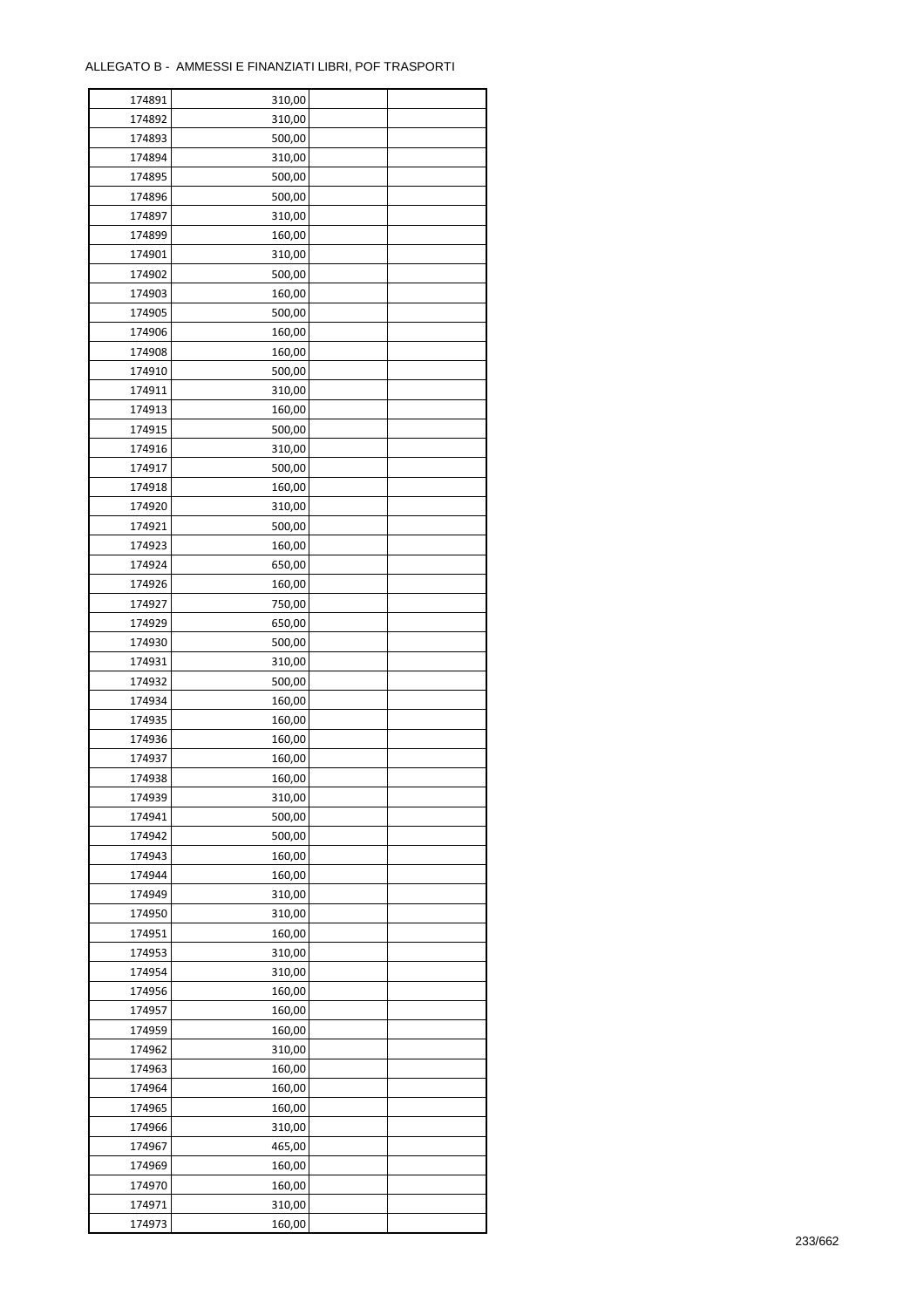| 174974 | 500,00 |  |
|--------|--------|--|
| 174975 | 500,00 |  |
| 174977 | 310,00 |  |
| 174978 | 310,00 |  |
| 174982 | 500,00 |  |
| 174983 | 500,00 |  |
| 174984 | 310,00 |  |
| 174985 | 160,00 |  |
| 174986 | 500,00 |  |
| 174987 | 310,00 |  |
| 174988 | 310,00 |  |
| 174989 | 160,00 |  |
| 174991 | 500,00 |  |
| 174992 | 500,00 |  |
|        |        |  |
| 174993 | 500,00 |  |
| 174994 | 160,00 |  |
| 174995 | 160,00 |  |
| 174996 | 160,00 |  |
| 174997 | 310,00 |  |
| 174998 | 500,00 |  |
| 174999 | 160,00 |  |
| 175000 | 500,00 |  |
| 175002 | 160,00 |  |
| 175003 | 160,00 |  |
| 175004 | 310,00 |  |
| 175005 | 160,00 |  |
| 175006 | 650,00 |  |
| 175008 | 500,00 |  |
| 175010 | 500,00 |  |
| 175011 | 160,00 |  |
| 175012 | 750,00 |  |
| 175013 | 310,00 |  |
| 175014 | 160,00 |  |
| 175015 | 160,00 |  |
| 175016 | 160,00 |  |
| 175017 | 500,00 |  |
| 175018 | 310,00 |  |
| 175019 | 160,00 |  |
| 175021 | 310,00 |  |
| 175022 | 310,00 |  |
| 175023 | 160,00 |  |
| 175024 | 160,00 |  |
| 175028 | 650,00 |  |
| 175029 | 160,00 |  |
| 175030 | 160,00 |  |
| 175031 | 160,00 |  |
| 175032 | 310,00 |  |
| 175033 | 500,00 |  |
| 175036 | 160,00 |  |
| 175037 | 500,00 |  |
| 175038 | 310,00 |  |
| 175039 | 310,00 |  |
| 175040 | 500,00 |  |
| 175042 | 500,00 |  |
| 175043 | 160,00 |  |
|        |        |  |
| 175045 | 160,00 |  |
| 175048 | 310,00 |  |
| 175051 | 310,00 |  |
| 175053 | 500,00 |  |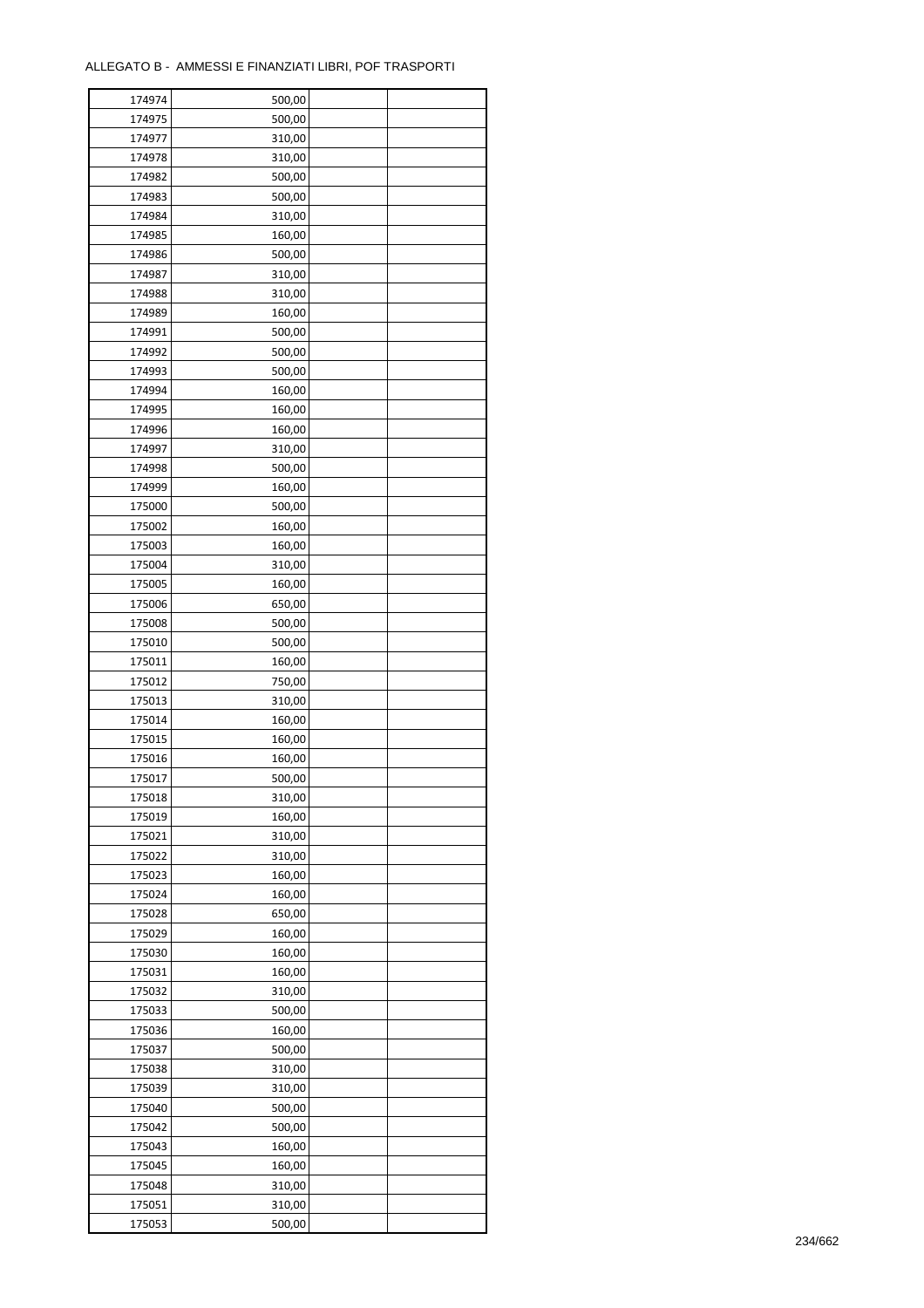| 175054 | 160,00 |  |
|--------|--------|--|
| 175055 | 310,00 |  |
| 175056 | 160,00 |  |
| 175057 | 310,00 |  |
| 175058 | 208,00 |  |
| 175059 | 500,00 |  |
| 175060 | 500,00 |  |
| 175062 | 160,00 |  |
| 175063 | 650,00 |  |
| 175064 | 160,00 |  |
| 175065 | 310,00 |  |
| 175067 | 500,00 |  |
| 175068 | 310,00 |  |
| 175069 | 160,00 |  |
| 175071 | 500,00 |  |
| 175072 | 650,00 |  |
| 175073 | 500,00 |  |
| 175074 | 310,00 |  |
| 175077 | 160,00 |  |
| 175081 | 160,00 |  |
| 175082 |        |  |
|        | 160,00 |  |
| 175083 | 310,00 |  |
| 175086 | 310,00 |  |
| 175087 | 160,00 |  |
| 175089 | 160,00 |  |
| 175091 | 160,00 |  |
| 175094 | 160,00 |  |
| 175095 | 650,00 |  |
| 175099 | 310,00 |  |
| 175100 | 160,00 |  |
| 175101 | 160,00 |  |
| 175102 | 160,00 |  |
| 175103 | 500,00 |  |
| 175106 | 500,00 |  |
| 175107 | 160,00 |  |
| 175108 | 160,00 |  |
| 175109 | 650,00 |  |
| 175110 | 160,00 |  |
| 175111 | 160,00 |  |
| 175112 | 160,00 |  |
| 175114 | 160,00 |  |
| 175117 | 160,00 |  |
| 175120 | 310,00 |  |
| 175121 | 500,00 |  |
| 175122 | 160,00 |  |
| 175123 | 650,00 |  |
| 175124 | 500,00 |  |
| 175125 | 650,00 |  |
| 175126 | 160,00 |  |
| 175127 | 160,00 |  |
| 175129 | 160,00 |  |
| 175133 | 500,00 |  |
| 175134 | 650,00 |  |
| 175135 | 500,00 |  |
| 175136 | 310,00 |  |
| 175137 | 650,00 |  |
| 175139 | 500,00 |  |
| 175140 | 650,00 |  |
| 175141 | 160,00 |  |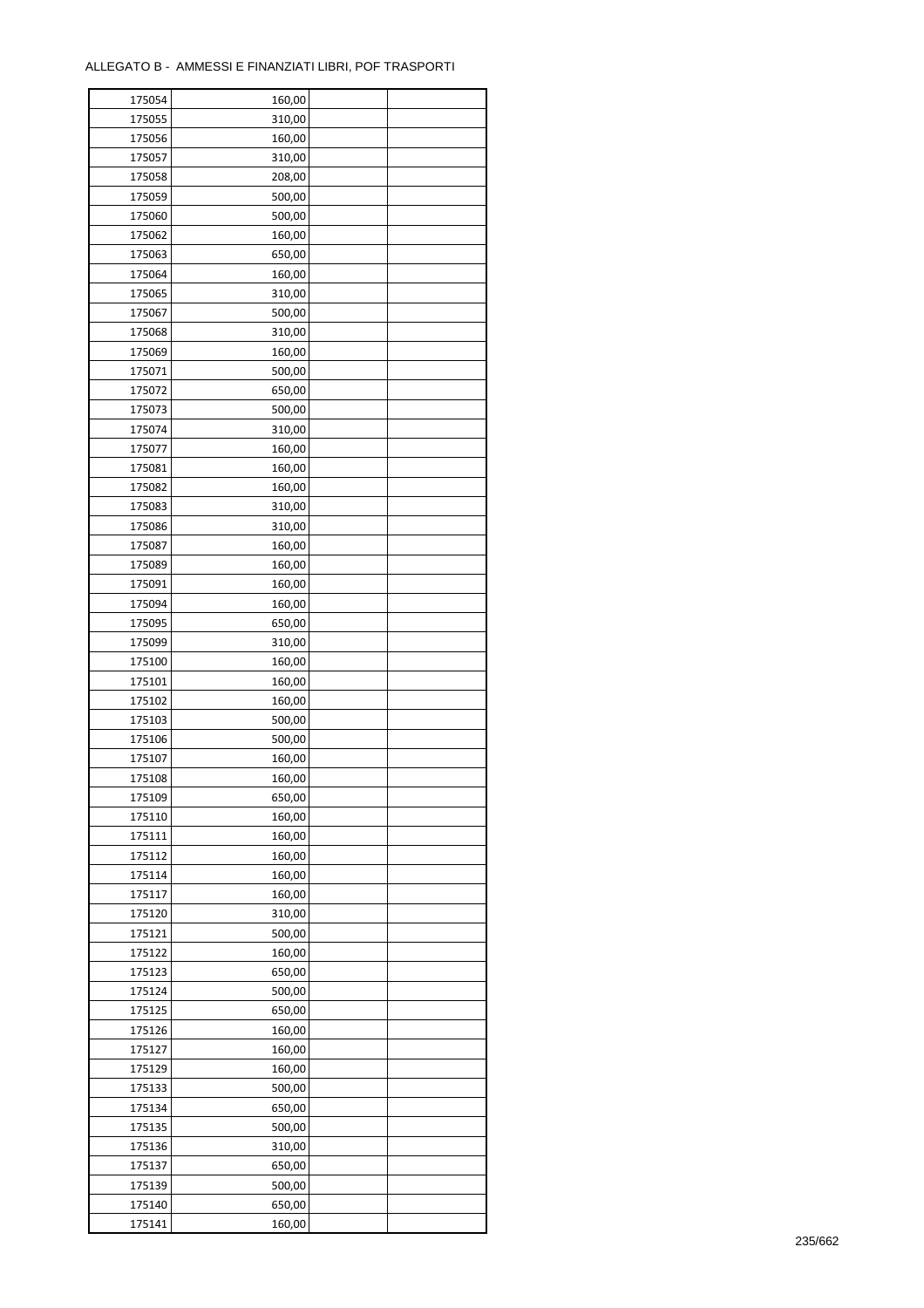| 175143 | 403,00 |  |
|--------|--------|--|
| 175144 | 500,00 |  |
| 175146 | 310,00 |  |
| 175147 | 160,00 |  |
| 175148 | 160,00 |  |
| 175149 | 500,00 |  |
| 175151 | 310,00 |  |
| 175153 | 310,00 |  |
| 175155 | 500,00 |  |
| 175157 | 500,00 |  |
|        |        |  |
| 175159 | 310,00 |  |
| 175160 | 310,00 |  |
| 175161 | 310,00 |  |
| 175162 | 310,00 |  |
| 175163 | 160,00 |  |
| 175164 | 310,00 |  |
| 175165 | 310,00 |  |
| 175167 | 160,00 |  |
| 175168 | 310,00 |  |
| 175169 | 160,00 |  |
| 175170 | 160,00 |  |
| 175172 | 500,00 |  |
| 175173 | 310,00 |  |
| 175175 | 160,00 |  |
| 175176 | 310,00 |  |
| 175178 | 160,00 |  |
| 175181 | 500,00 |  |
| 175182 | 650,00 |  |
| 175183 | 650,00 |  |
| 175184 | 500,00 |  |
| 175186 | 650,00 |  |
|        | 160,00 |  |
| 175188 |        |  |
| 175194 | 310,00 |  |
| 175195 | 160,00 |  |
| 175196 | 160,00 |  |
| 175197 | 310,00 |  |
| 175198 | 500,00 |  |
| 175199 | 160,00 |  |
| 175202 | 500,00 |  |
| 175203 | 750,00 |  |
| 175204 | 310,00 |  |
| 175206 | 160,00 |  |
| 175207 | 500,00 |  |
| 175208 | 500,00 |  |
| 175209 | 160,00 |  |
| 175210 | 310,00 |  |
| 175211 | 160,00 |  |
| 175212 | 650,00 |  |
| 175213 | 650,00 |  |
| 175216 | 500,00 |  |
| 175217 | 310,00 |  |
| 175218 | 403,00 |  |
| 175220 | 310,00 |  |
| 175221 | 650,00 |  |
|        | 403,00 |  |
| 175222 |        |  |
| 175223 | 310,00 |  |
| 175227 | 160,00 |  |
| 175228 | 500,00 |  |
| 175229 | 160,00 |  |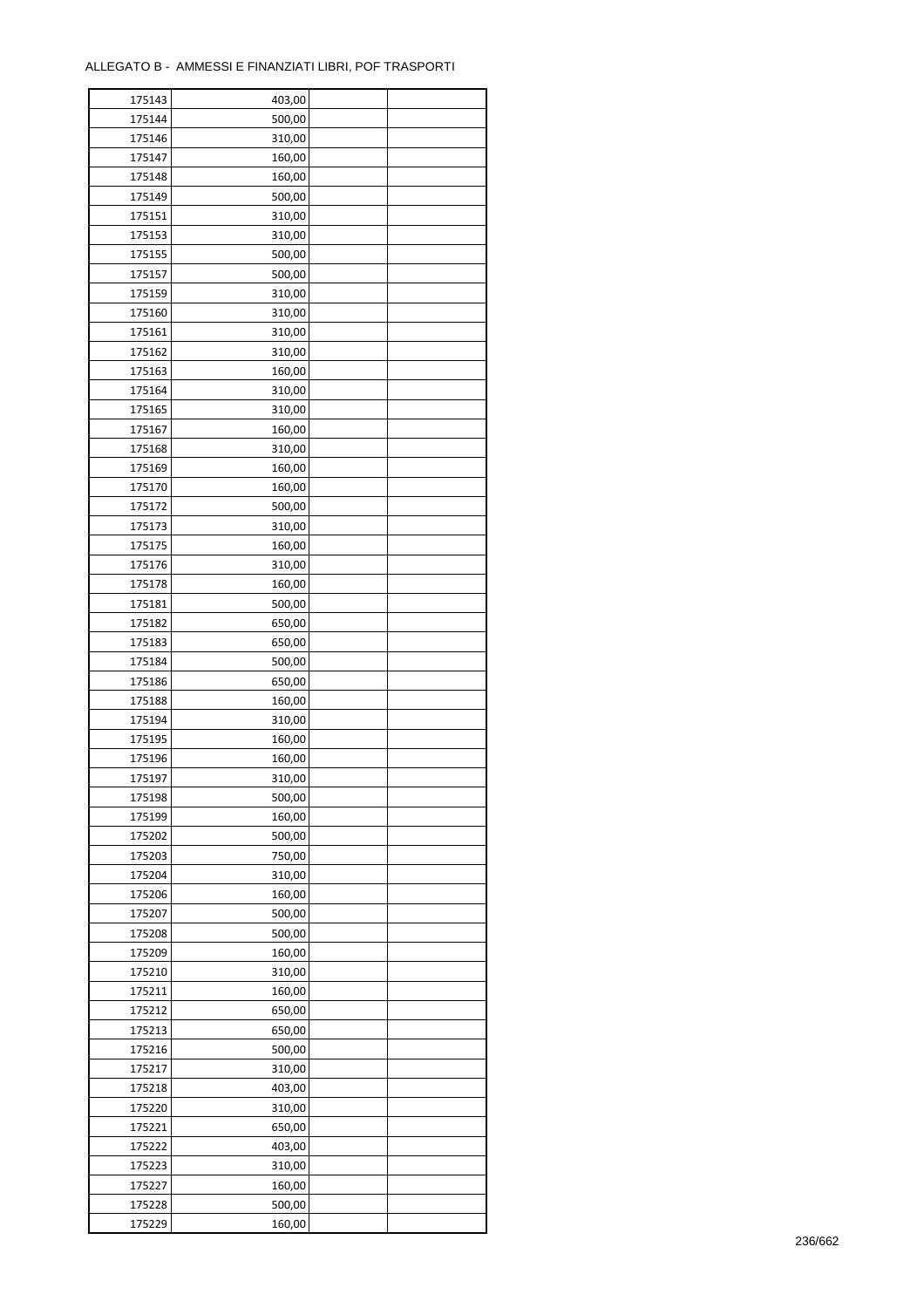| 175232 | 500,00 |  |
|--------|--------|--|
| 175239 | 500,00 |  |
| 175240 | 160,00 |  |
| 175241 | 500,00 |  |
| 175242 | 500,00 |  |
| 175244 | 310,00 |  |
| 175246 | 160,00 |  |
| 175248 | 310,00 |  |
| 175255 | 500,00 |  |
| 175260 | 403,00 |  |
| 175261 | 160,00 |  |
| 175263 | 160,00 |  |
| 175268 | 310,00 |  |
|        |        |  |
| 175269 | 160,00 |  |
| 175270 | 310,00 |  |
| 175271 | 160,00 |  |
| 175272 | 160,00 |  |
| 175275 | 310,00 |  |
| 175276 | 310,00 |  |
| 175278 | 500,00 |  |
| 175279 | 500,00 |  |
| 175283 | 500,00 |  |
| 175284 | 650,00 |  |
| 175286 | 160,00 |  |
| 175289 | 160,00 |  |
| 175290 | 500,00 |  |
| 175295 | 310,00 |  |
| 175298 | 500,00 |  |
| 175300 | 160,00 |  |
| 175301 | 500,00 |  |
| 175303 | 160,00 |  |
| 175304 | 500,00 |  |
| 175306 | 310,00 |  |
| 175307 | 500,00 |  |
| 175309 | 310,00 |  |
| 175310 | 500,00 |  |
| 175311 | 500,00 |  |
| 175317 | 160,00 |  |
| 175318 | 208,00 |  |
| 175319 | 500,00 |  |
| 175320 | 160,00 |  |
| 175325 | 500,00 |  |
| 175328 | 500,00 |  |
| 175333 | 310,00 |  |
| 175340 | 500,00 |  |
| 175341 | 310,00 |  |
| 175342 | 310,00 |  |
| 175346 | 500,00 |  |
| 175347 | 500,00 |  |
| 175348 | 500,00 |  |
| 175351 | 310,00 |  |
| 175356 | 500,00 |  |
| 175360 | 500,00 |  |
| 175361 | 500,00 |  |
| 175362 | 500,00 |  |
| 175364 | 310,00 |  |
| 175365 | 310,00 |  |
| 175366 | 500,00 |  |
| 175368 | 500,00 |  |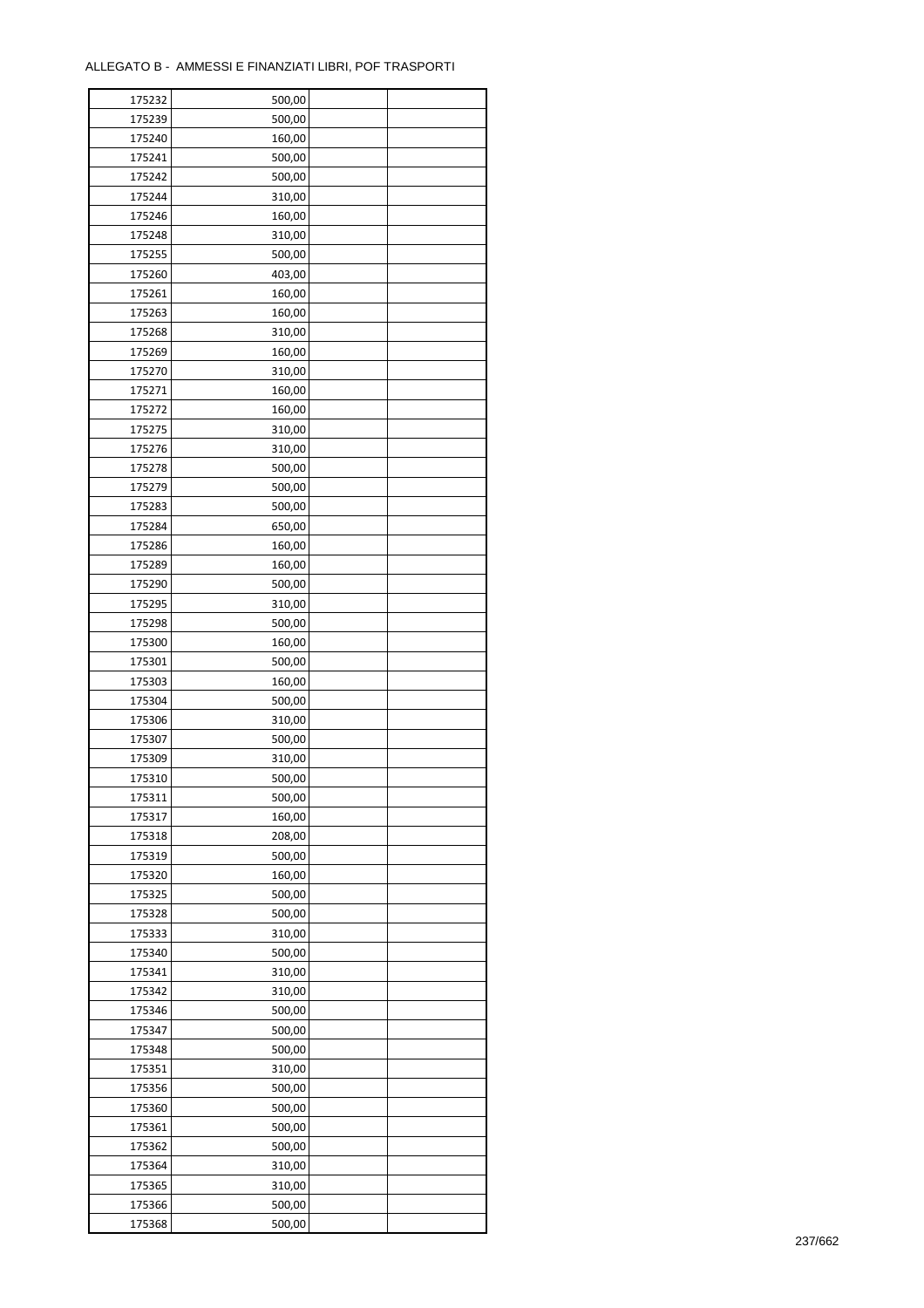| 175372 | 160,00 |  |
|--------|--------|--|
| 175379 | 310,00 |  |
| 175381 | 160,00 |  |
| 175383 | 500,00 |  |
| 175384 | 160,00 |  |
| 175387 | 160,00 |  |
| 175394 | 403,00 |  |
| 175400 | 500,00 |  |
| 175403 | 500,00 |  |
| 175407 | 160,00 |  |
| 175408 | 500,00 |  |
| 175411 | 500,00 |  |
|        |        |  |
| 175412 | 160,00 |  |
| 175413 | 500,00 |  |
| 175414 | 500,00 |  |
| 175415 | 310,00 |  |
| 175417 | 500,00 |  |
| 175422 | 650,00 |  |
| 175424 | 500,00 |  |
| 175425 | 160,00 |  |
| 175427 | 500,00 |  |
| 175429 | 500,00 |  |
| 175432 | 310,00 |  |
| 175433 | 160,00 |  |
| 175435 | 160,00 |  |
| 175436 | 310,00 |  |
| 175437 | 500,00 |  |
| 175438 | 650,00 |  |
| 175439 | 650,00 |  |
| 175440 | 160,00 |  |
| 175441 | 160,00 |  |
| 175442 | 650,00 |  |
| 175445 | 500,00 |  |
| 175446 | 310,00 |  |
| 175447 | 650,00 |  |
| 175448 | 160,00 |  |
| 175450 | 650,00 |  |
| 175451 | 650,00 |  |
| 175452 |        |  |
|        | 650,00 |  |
| 175455 | 160,00 |  |
| 175459 | 310,00 |  |
| 175460 | 160,00 |  |
| 175461 | 160,00 |  |
| 175463 | 650,00 |  |
| 175465 | 160,00 |  |
| 175466 | 500,00 |  |
| 175467 | 500,00 |  |
| 175468 | 160,00 |  |
| 175471 | 310,00 |  |
| 175472 | 500,00 |  |
| 175473 | 160,00 |  |
| 175474 | 160,00 |  |
| 175477 | 500,00 |  |
| 175478 | 310,00 |  |
| 175479 | 160,00 |  |
| 175480 | 310,00 |  |
| 175481 | 500,00 |  |
| 175483 | 500,00 |  |
| 175484 | 500,00 |  |
|        |        |  |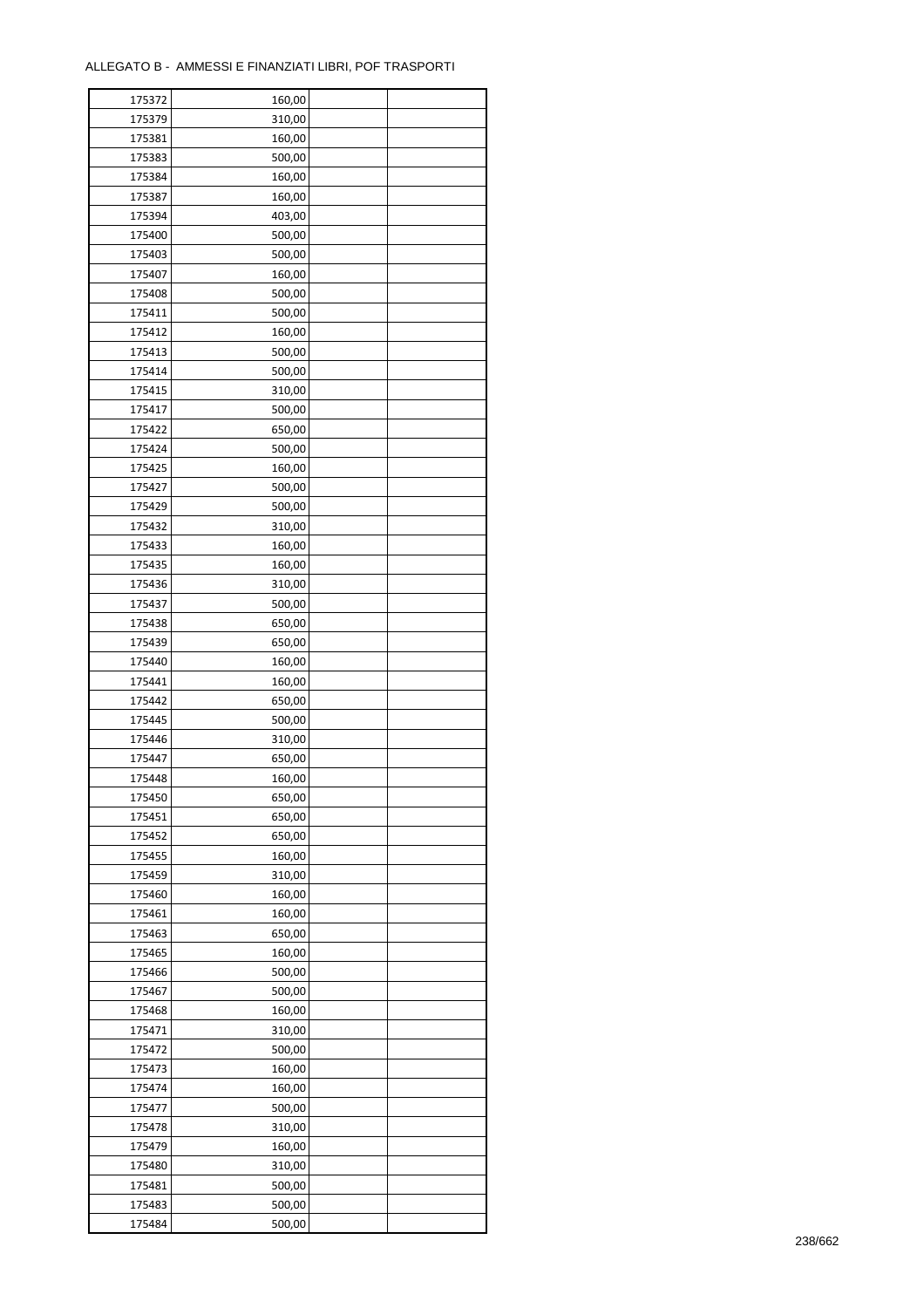| 175486 | 500,00 |  |
|--------|--------|--|
| 175489 | 310,00 |  |
| 175490 | 160,00 |  |
| 175491 | 465,00 |  |
| 175492 | 160,00 |  |
| 175496 | 650,00 |  |
| 175501 | 310,00 |  |
| 175502 | 310,00 |  |
| 175503 | 160,00 |  |
| 175505 | 500,00 |  |
| 175510 | 310,00 |  |
| 175511 | 160,00 |  |
|        |        |  |
| 175512 | 650,00 |  |
| 175513 | 310,00 |  |
| 175514 | 160,00 |  |
| 175515 | 310,00 |  |
| 175516 | 240,00 |  |
| 175517 | 750,00 |  |
| 175518 | 650,00 |  |
| 175519 | 310,00 |  |
| 175520 | 500,00 |  |
| 175521 | 310,00 |  |
| 175524 | 500,00 |  |
| 175525 | 160,00 |  |
| 175526 | 160,00 |  |
| 175527 | 160,00 |  |
| 175528 | 650,00 |  |
| 175529 | 650,00 |  |
| 175530 | 160,00 |  |
| 175531 | 160,00 |  |
| 175532 | 160,00 |  |
| 175533 | 160,00 |  |
| 175534 | 310,00 |  |
| 175535 | 160,00 |  |
| 175536 | 500,00 |  |
| 175537 | 650,00 |  |
| 175538 | 160,00 |  |
| 175539 | 500,00 |  |
| 175540 |        |  |
|        | 160,00 |  |
| 175543 | 310,00 |  |
| 175545 | 500,00 |  |
| 175548 | 160,00 |  |
| 175549 | 310,00 |  |
| 175550 | 160,00 |  |
| 175553 | 650,00 |  |
| 175554 | 650,00 |  |
| 175555 | 650,00 |  |
| 175556 | 160,00 |  |
| 175557 | 500,00 |  |
| 175558 | 500,00 |  |
| 175560 | 160,00 |  |
| 175563 | 160,00 |  |
| 175565 | 500,00 |  |
| 175566 | 160,00 |  |
| 175567 | 650,00 |  |
| 175568 | 310,00 |  |
| 175570 | 310,00 |  |
| 175572 | 160,00 |  |
| 175579 | 160,00 |  |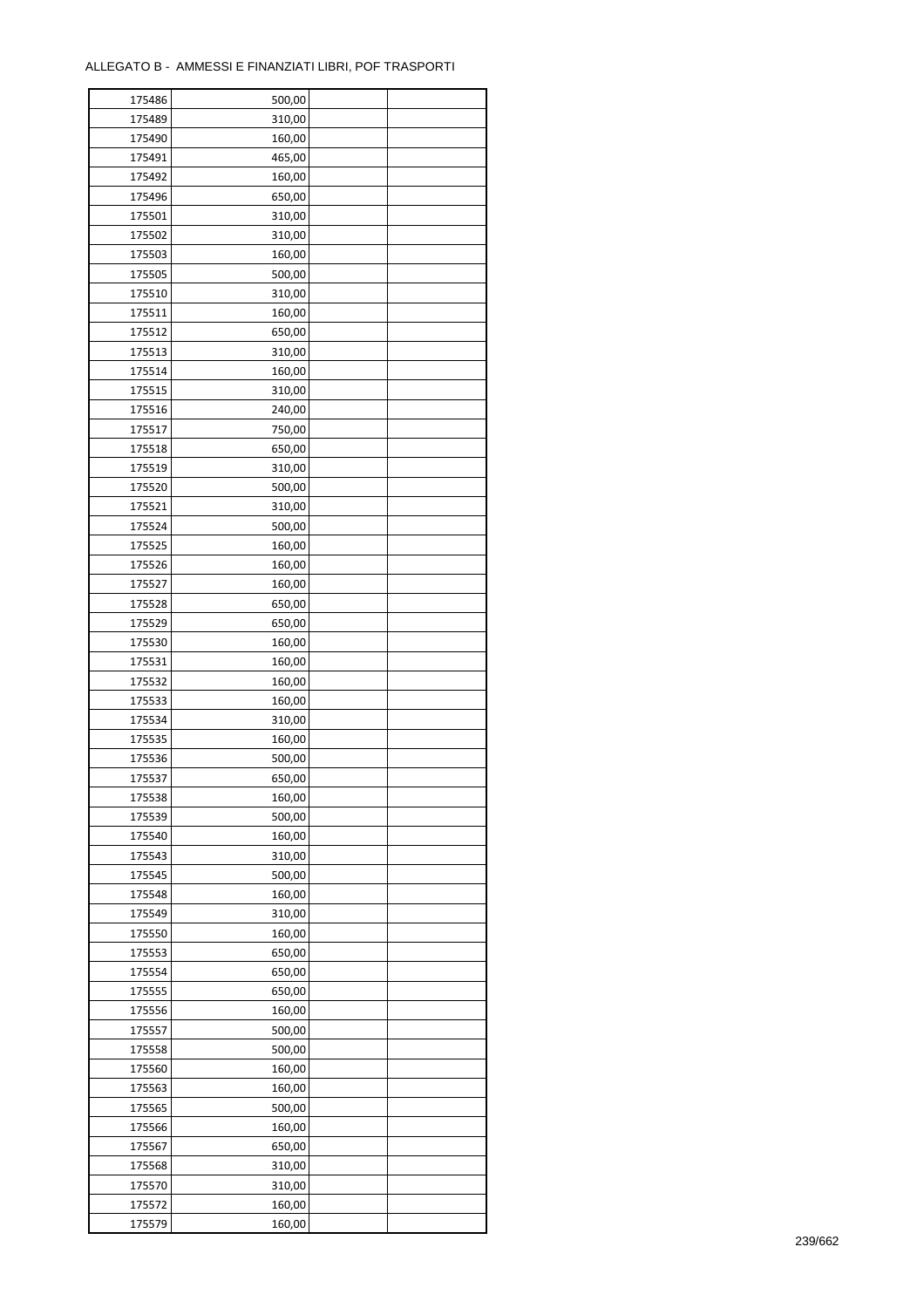| 175580 | 160,00 |  |
|--------|--------|--|
| 175581 | 160,00 |  |
| 175582 | 310,00 |  |
| 175584 | 650,00 |  |
| 175585 | 160,00 |  |
| 175586 | 650,00 |  |
| 175587 | 403,00 |  |
| 175588 | 240,00 |  |
| 175589 | 500,00 |  |
| 175590 | 160,00 |  |
| 175591 | 160,00 |  |
| 175592 |        |  |
|        | 500,00 |  |
| 175593 | 310,00 |  |
| 175594 | 160,00 |  |
| 175595 | 500,00 |  |
| 175596 | 650,00 |  |
| 175597 | 500,00 |  |
| 175598 | 500,00 |  |
| 175599 | 310,00 |  |
| 175600 | 500,00 |  |
| 175601 | 310,00 |  |
| 175602 | 160,00 |  |
| 175603 | 160,00 |  |
| 175604 | 310,00 |  |
| 175605 | 403,00 |  |
| 175606 | 500,00 |  |
| 175608 | 160,00 |  |
| 175609 | 465,00 |  |
| 175610 | 160,00 |  |
| 175612 | 160,00 |  |
| 175613 | 310,00 |  |
| 175614 | 500,00 |  |
| 175615 | 310,00 |  |
| 175616 | 160,00 |  |
| 175617 | 403,00 |  |
|        |        |  |
| 175618 | 500,00 |  |
| 175619 | 160,00 |  |
| 175620 | 500,00 |  |
| 175622 | 650,00 |  |
| 175623 | 500,00 |  |
| 175624 | 500,00 |  |
| 175626 | 500,00 |  |
| 175628 | 750,00 |  |
| 175629 | 500,00 |  |
| 175630 | 310,00 |  |
| 175632 | 160,00 |  |
| 175635 | 500,00 |  |
| 175636 | 650,00 |  |
| 175637 | 160,00 |  |
| 175639 | 160,00 |  |
| 175640 | 650,00 |  |
| 175642 | 240,00 |  |
| 175643 | 310,00 |  |
| 175644 | 500,00 |  |
| 175645 | 500,00 |  |
| 175646 | 240,00 |  |
|        |        |  |
| 175647 | 310,00 |  |
| 175648 | 500,00 |  |
| 175649 | 650,00 |  |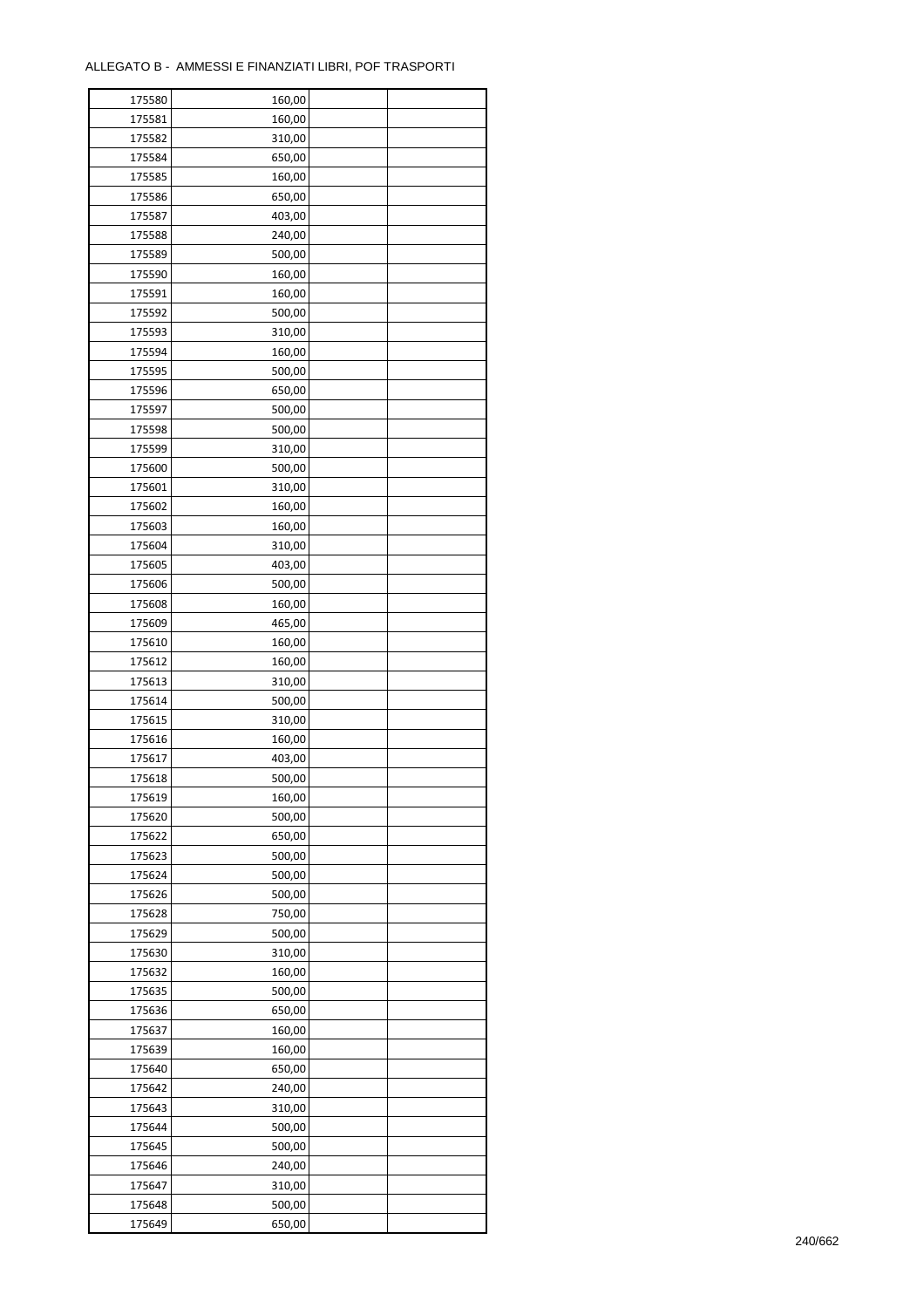| 175651 | 310,00 |  |
|--------|--------|--|
| 175653 | 500,00 |  |
| 175654 | 310,00 |  |
| 175655 | 310,00 |  |
| 175660 | 650,00 |  |
| 175661 | 500,00 |  |
| 175664 | 310,00 |  |
| 175665 | 500,00 |  |
|        |        |  |
| 175666 | 160,00 |  |
| 175667 | 160,00 |  |
| 175668 | 310,00 |  |
| 175670 | 160,00 |  |
| 175671 | 160,00 |  |
| 175672 | 500,00 |  |
| 175673 | 650,00 |  |
| 175674 | 160,00 |  |
| 175675 | 160,00 |  |
| 175676 | 310,00 |  |
| 175677 | 160,00 |  |
| 175678 | 500,00 |  |
| 175680 | 160,00 |  |
| 175682 | 160,00 |  |
| 175683 | 310,00 |  |
| 175684 | 750,00 |  |
| 175685 | 160,00 |  |
| 175687 | 310,00 |  |
| 175689 | 750,00 |  |
| 175690 | 650,00 |  |
| 175691 | 310,00 |  |
|        |        |  |
| 175693 | 650,00 |  |
| 175694 | 500,00 |  |
| 175696 | 310,00 |  |
| 175697 | 160,00 |  |
| 175699 | 160,00 |  |
| 175700 | 310,00 |  |
| 175701 | 650,00 |  |
| 175702 | 310,00 |  |
| 175703 | 650,00 |  |
| 175705 | 500,00 |  |
| 175708 | 500,00 |  |
| 175710 | 160,00 |  |
| 175711 | 500,00 |  |
| 175714 | 310,00 |  |
| 175715 | 500,00 |  |
| 175716 | 160,00 |  |
| 175718 | 310,00 |  |
| 175719 | 310,00 |  |
| 175721 | 160,00 |  |
| 175722 | 160,00 |  |
| 175725 | 650,00 |  |
|        |        |  |
| 175727 | 500,00 |  |
| 175728 | 310,00 |  |
| 175730 | 310,00 |  |
| 175731 | 500,00 |  |
| 175733 | 160,00 |  |
| 175734 | 310,00 |  |
| 175735 | 500,00 |  |
| 175736 | 500,00 |  |
| 175737 | 160,00 |  |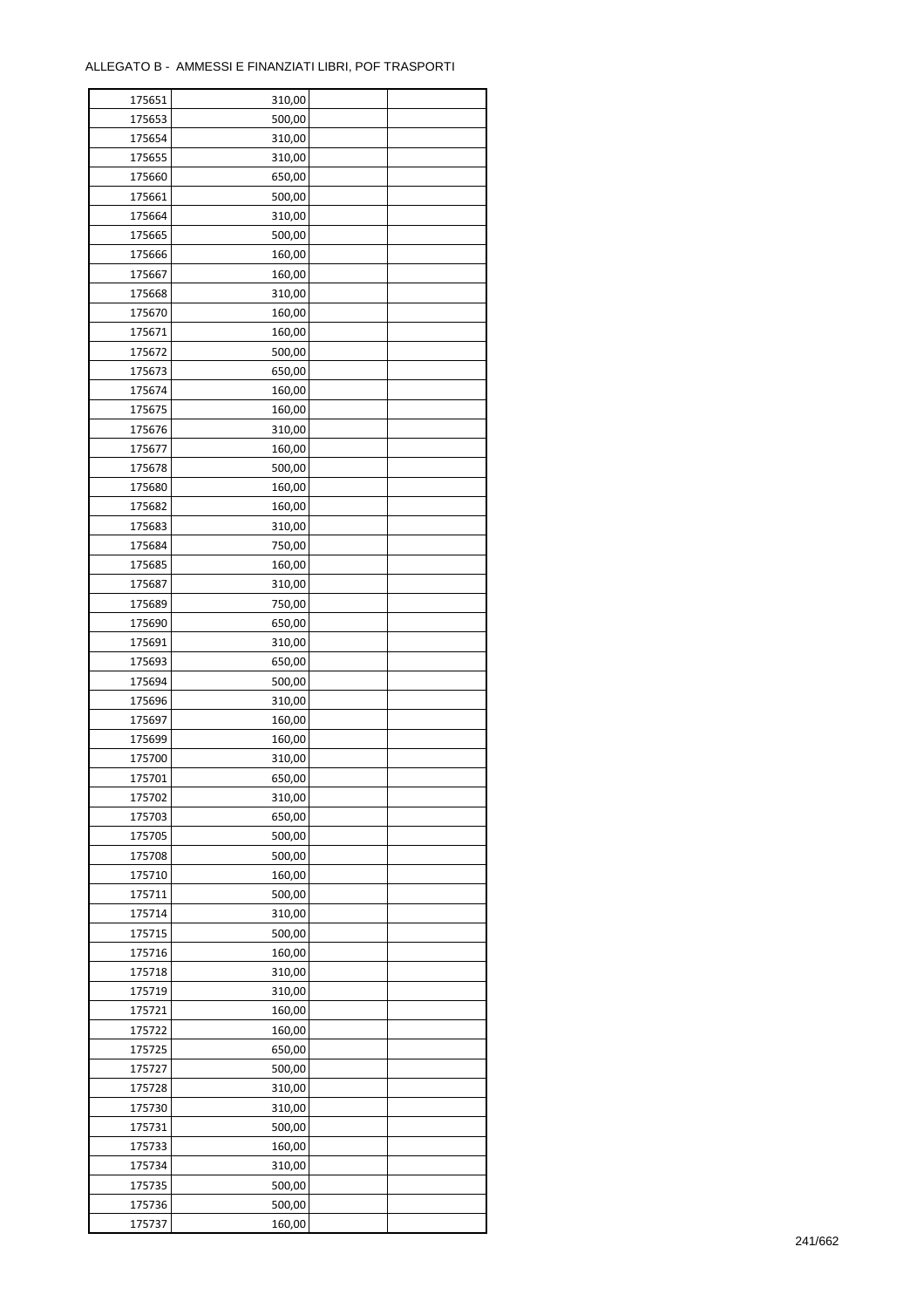| 175738 | 500,00 |  |
|--------|--------|--|
| 175739 | 500,00 |  |
| 175741 | 310,00 |  |
| 175742 | 160,00 |  |
| 175743 | 650,00 |  |
| 175744 | 310,00 |  |
| 175746 | 160,00 |  |
| 175747 | 310,00 |  |
| 175748 | 160,00 |  |
| 175749 | 310,00 |  |
|        |        |  |
| 175751 | 310,00 |  |
| 175752 | 500,00 |  |
| 175753 | 160,00 |  |
| 175754 | 310,00 |  |
| 175755 | 160,00 |  |
| 175756 | 500,00 |  |
| 175757 | 160,00 |  |
| 175759 | 160,00 |  |
| 175760 | 310,00 |  |
| 175761 | 160,00 |  |
| 175762 | 310,00 |  |
| 175763 | 160,00 |  |
| 175764 | 160,00 |  |
| 175766 | 160,00 |  |
| 175767 | 650,00 |  |
| 175768 | 500,00 |  |
| 175769 | 160,00 |  |
| 175770 | 310,00 |  |
| 175771 | 160,00 |  |
| 175772 | 310,00 |  |
|        |        |  |
| 175773 | 650,00 |  |
| 175774 | 500,00 |  |
| 175775 | 160,00 |  |
| 175777 | 310,00 |  |
| 175778 | 160,00 |  |
| 175779 | 310,00 |  |
| 175781 | 160,00 |  |
| 175782 | 160,00 |  |
| 175783 | 310,00 |  |
| 175784 | 160,00 |  |
| 175785 | 500,00 |  |
| 175786 | 160,00 |  |
| 175790 | 310,00 |  |
| 175792 | 500,00 |  |
| 175793 | 160,00 |  |
| 175794 | 310,00 |  |
| 175797 | 160,00 |  |
| 175798 | 160,00 |  |
| 175799 | 160,00 |  |
| 175800 | 160,00 |  |
| 175801 | 160,00 |  |
| 175802 | 160,00 |  |
| 175803 | 500,00 |  |
|        |        |  |
| 175804 | 500,00 |  |
| 175807 | 160,00 |  |
| 175808 | 208,00 |  |
| 175810 | 160,00 |  |
| 175811 | 310,00 |  |
| 175812 | 500,00 |  |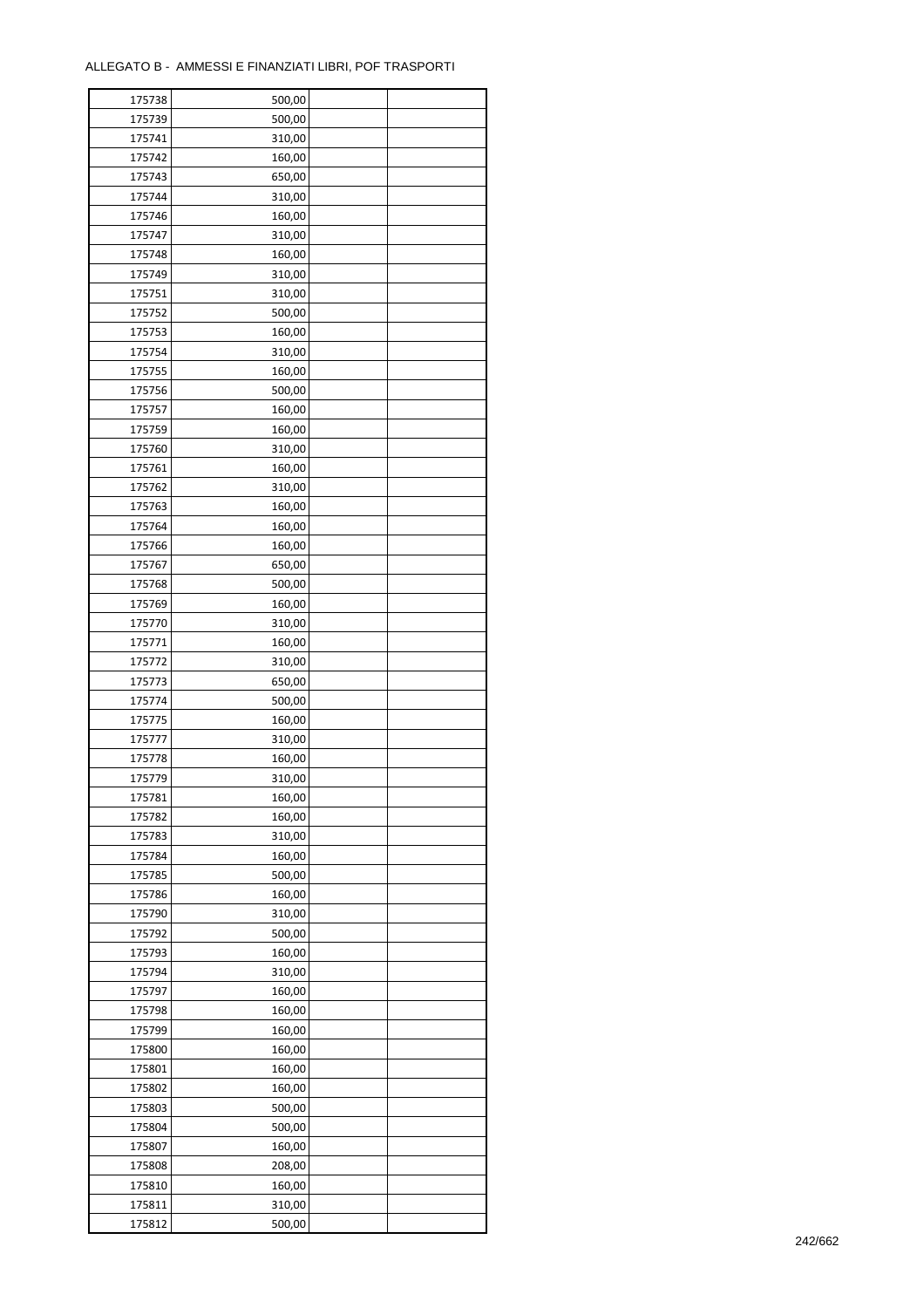| 175815           | 160,00           |  |
|------------------|------------------|--|
| 175816           | 465,00           |  |
| 175817           | 310,00           |  |
| 175820           | 160,00           |  |
| 175821           | 310,00           |  |
| 175822           | 650,00           |  |
| 175824           | 160,00           |  |
| 175825           | 310,00           |  |
| 175827           | 160,00           |  |
| 175829           | 310,00           |  |
| 175830           | 650,00           |  |
| 175833           | 160,00           |  |
| 175834           | 160,00           |  |
| 175835           | 160,00           |  |
| 175836           | 650,00           |  |
| 175837           | 500,00           |  |
| 175838           | 500,00           |  |
| 175839           | 500,00           |  |
| 175840           | 310,00           |  |
| 175841           | 500,00           |  |
| 175842           |                  |  |
|                  | 310,00           |  |
| 175843           | 160,00           |  |
| 175844           | 310,00           |  |
| 175845           | 160,00           |  |
| 175847           | 160,00           |  |
| 175848           | 310,00           |  |
| 175849           | 310,00           |  |
| 175852           | 160,00           |  |
| 175853           | 160,00           |  |
| 175855           | 500,00           |  |
| 175856           | 310,00           |  |
| 175857           | 160,00           |  |
| 175858<br>175859 | 310,00<br>160,00 |  |
| 175860           | 160,00           |  |
| 175861           | 160,00           |  |
| 175862           | 160,00           |  |
| 175865           | 160,00           |  |
| 175869           | 500,00           |  |
| 175870           | 160,00           |  |
| 175871           | 310,00           |  |
| 175872           | 160,00           |  |
| 175873           | 160,00           |  |
| 175874           | 160,00           |  |
| 175875           | 160,00           |  |
| 175880           | 465,00           |  |
| 175882           | 160,00           |  |
| 175884           | 500,00           |  |
| 175885           |                  |  |
| 175887           | 160,00<br>403,00 |  |
| 175888           | 650,00           |  |
| 175890           | 500,00           |  |
| 175891           | 160,00           |  |
| 175892           | 500,00           |  |
| 175893           | 310,00           |  |
| 175895           | 310,00           |  |
|                  | 160,00           |  |
| 175898           |                  |  |
| 175901<br>175902 | 650,00           |  |
|                  | 500,00           |  |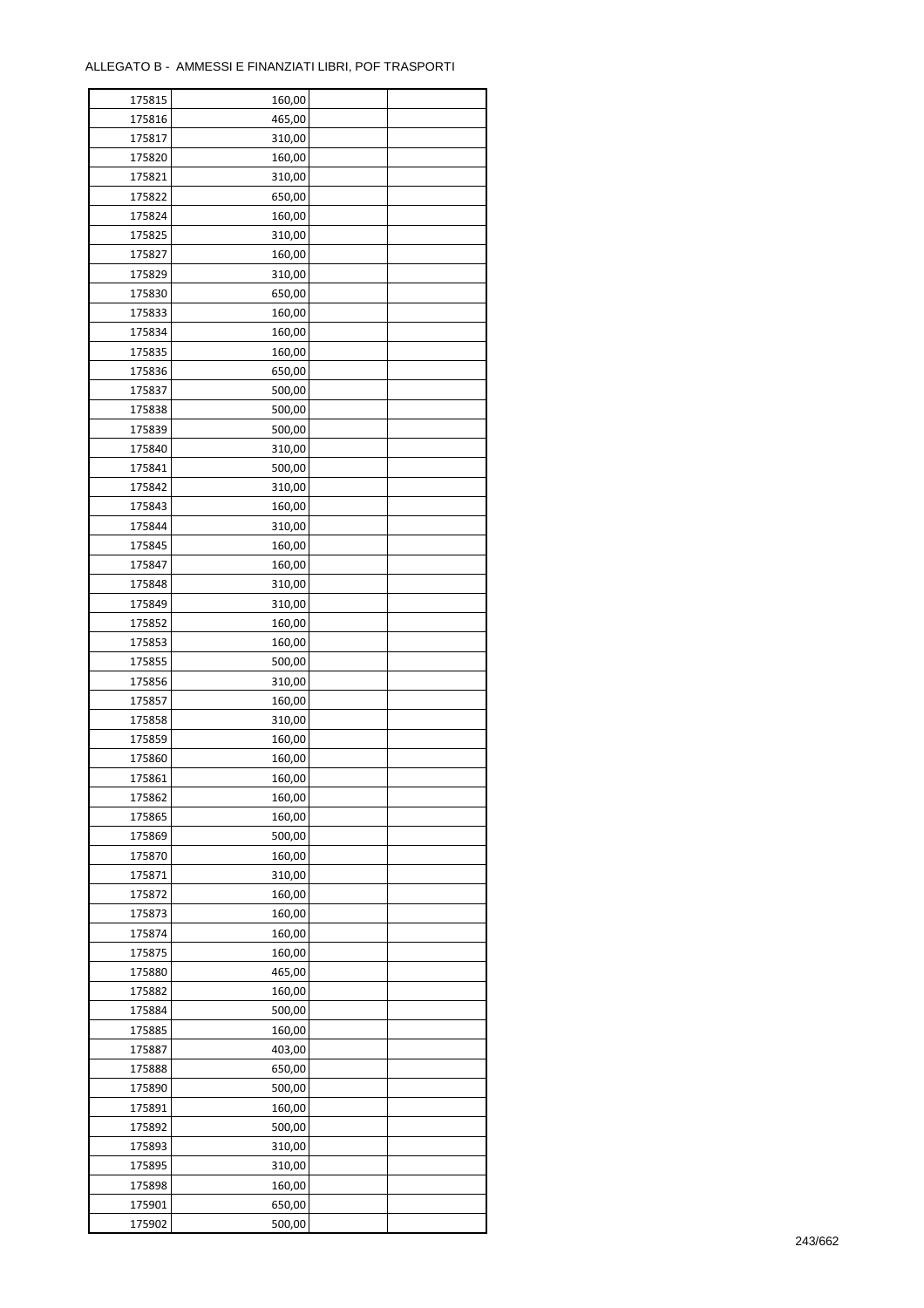| 175903 | 160,00 |  |
|--------|--------|--|
| 175905 | 310,00 |  |
| 175906 | 500,00 |  |
| 175907 | 160,00 |  |
| 175908 | 160,00 |  |
| 175909 | 160,00 |  |
| 175910 | 500,00 |  |
| 175913 | 500,00 |  |
| 175914 | 500,00 |  |
| 175915 | 160,00 |  |
| 175916 |        |  |
|        | 240,00 |  |
| 175917 | 310,00 |  |
| 175918 | 500,00 |  |
| 175919 | 500,00 |  |
| 175920 | 160,00 |  |
| 175923 | 310,00 |  |
| 175924 | 160,00 |  |
| 175925 | 160,00 |  |
| 175926 | 650,00 |  |
| 175928 | 160,00 |  |
| 175930 | 160,00 |  |
| 175931 | 160,00 |  |
| 175932 | 310,00 |  |
| 175934 | 160,00 |  |
| 175935 | 208,00 |  |
| 175937 | 500,00 |  |
| 175938 | 500,00 |  |
| 175939 | 160,00 |  |
| 175940 | 160,00 |  |
| 175941 | 160,00 |  |
|        |        |  |
| 175942 | 160,00 |  |
| 175943 | 465,00 |  |
| 175944 | 160,00 |  |
| 175945 | 500,00 |  |
| 175946 | 310,00 |  |
| 175947 | 650,00 |  |
| 175948 | 310,00 |  |
| 175949 | 310,00 |  |
| 175951 | 160,00 |  |
| 175953 | 310,00 |  |
| 175954 | 160,00 |  |
| 175955 | 160,00 |  |
| 175956 | 160,00 |  |
| 175957 | 465,00 |  |
| 175958 | 500,00 |  |
| 175959 | 500,00 |  |
| 175960 | 310,00 |  |
| 175962 | 500,00 |  |
| 175963 | 310,00 |  |
| 175964 | 750,00 |  |
| 175967 | 500,00 |  |
| 175968 | 160,00 |  |
|        |        |  |
| 175969 | 160,00 |  |
| 175970 | 310,00 |  |
| 175971 | 650,00 |  |
| 175972 | 310,00 |  |
| 175973 | 160,00 |  |
| 175974 | 500,00 |  |
| 175975 | 310,00 |  |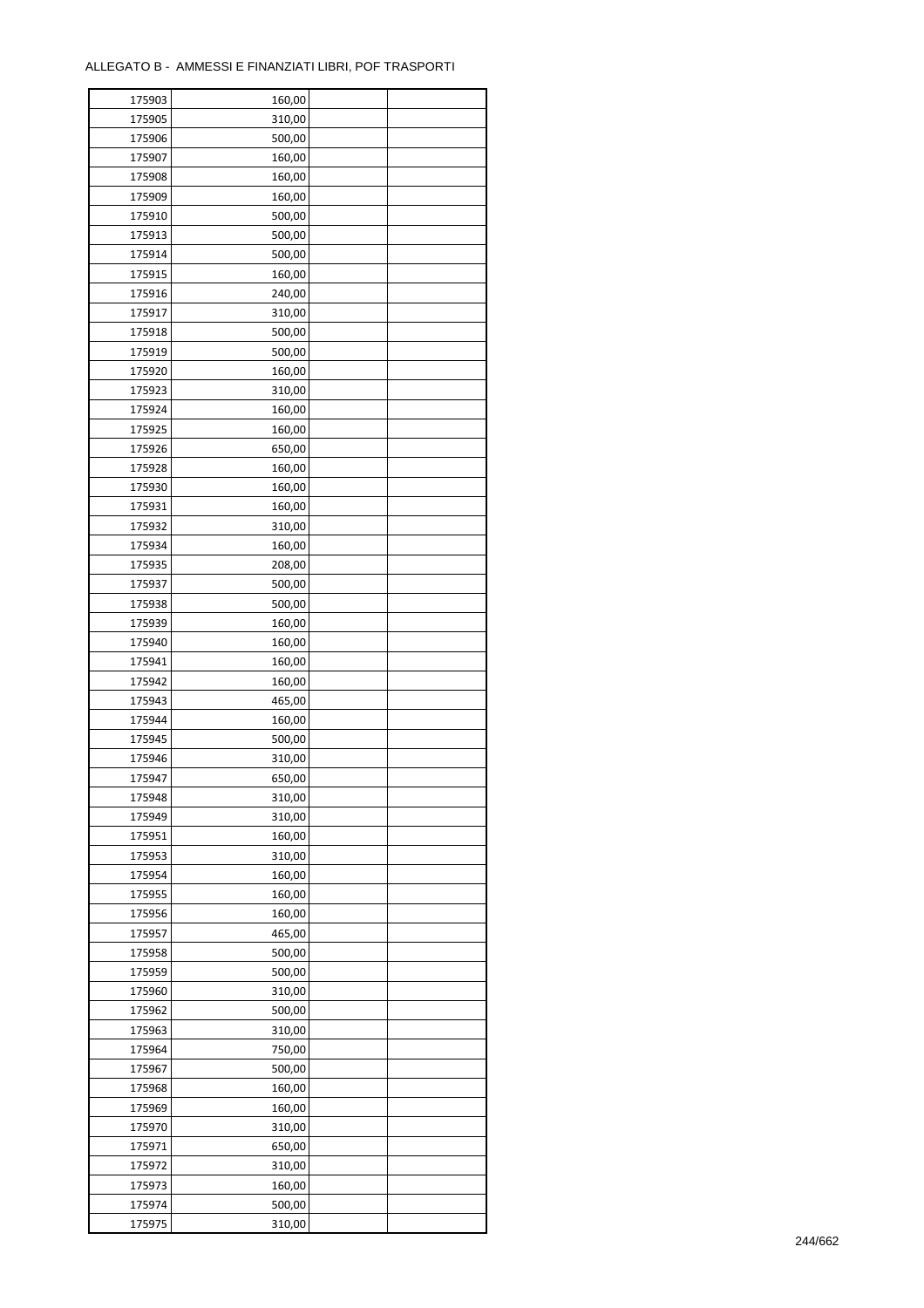| 175981           | 500,00           |  |
|------------------|------------------|--|
| 175982           | 500,00           |  |
| 175983           | 500,00           |  |
| 175985           | 500,00           |  |
| 175986           | 500,00           |  |
| 175988           | 500,00           |  |
| 175989           | 310,00           |  |
| 175990           | 500,00           |  |
| 175991           | 160,00           |  |
| 175995           | 160,00           |  |
| 175996           | 160,00           |  |
| 175998           | 650,00           |  |
|                  |                  |  |
| 175999           | 500,00           |  |
| 176000           | 650,00           |  |
| 176003           | 160,00           |  |
| 176005           | 310,00           |  |
| 176006           | 160,00           |  |
| 176007           | 160,00           |  |
| 176013           | 208,00           |  |
| 176015           | 160,00           |  |
| 176016           | 160,00           |  |
| 176017           | 310,00           |  |
| 176019           | 160,00           |  |
| 176021           | 650,00           |  |
| 176025           | 160,00           |  |
| 176026           | 500,00           |  |
| 176028           | 160,00           |  |
| 176029           | 650,00           |  |
| 176031           | 500,00           |  |
| 176032           | 160,00           |  |
| 176033           | 310,00           |  |
| 176034           | 160,00           |  |
| 176036           | 310,00           |  |
| 176037           | 500,00           |  |
| 176038           | 160,00           |  |
| 176040           | 310,00           |  |
| 176042           | 650,00           |  |
| 176043           | 500,00           |  |
| 176044           | 310,00           |  |
| 176045           | 500,00           |  |
| 176046           | 310,00           |  |
| 176048           | 310,00           |  |
| 176049           | 310,00           |  |
| 176050           | 160,00           |  |
| 176051           | 160,00           |  |
| 176052           | 160,00           |  |
| 176054           | 160,00           |  |
| 176055           | 160,00           |  |
|                  |                  |  |
| 176056<br>176058 | 500,00<br>160,00 |  |
|                  |                  |  |
| 176059           | 310,00           |  |
| 176060           | 310,00           |  |
| 176061           | 500,00           |  |
| 176063           | 160,00           |  |
| 176066           | 160,00           |  |
| 176067           | 500,00           |  |
| 176068           | 310,00           |  |
| 176071           | 310,00           |  |
| 176073           | 160,00           |  |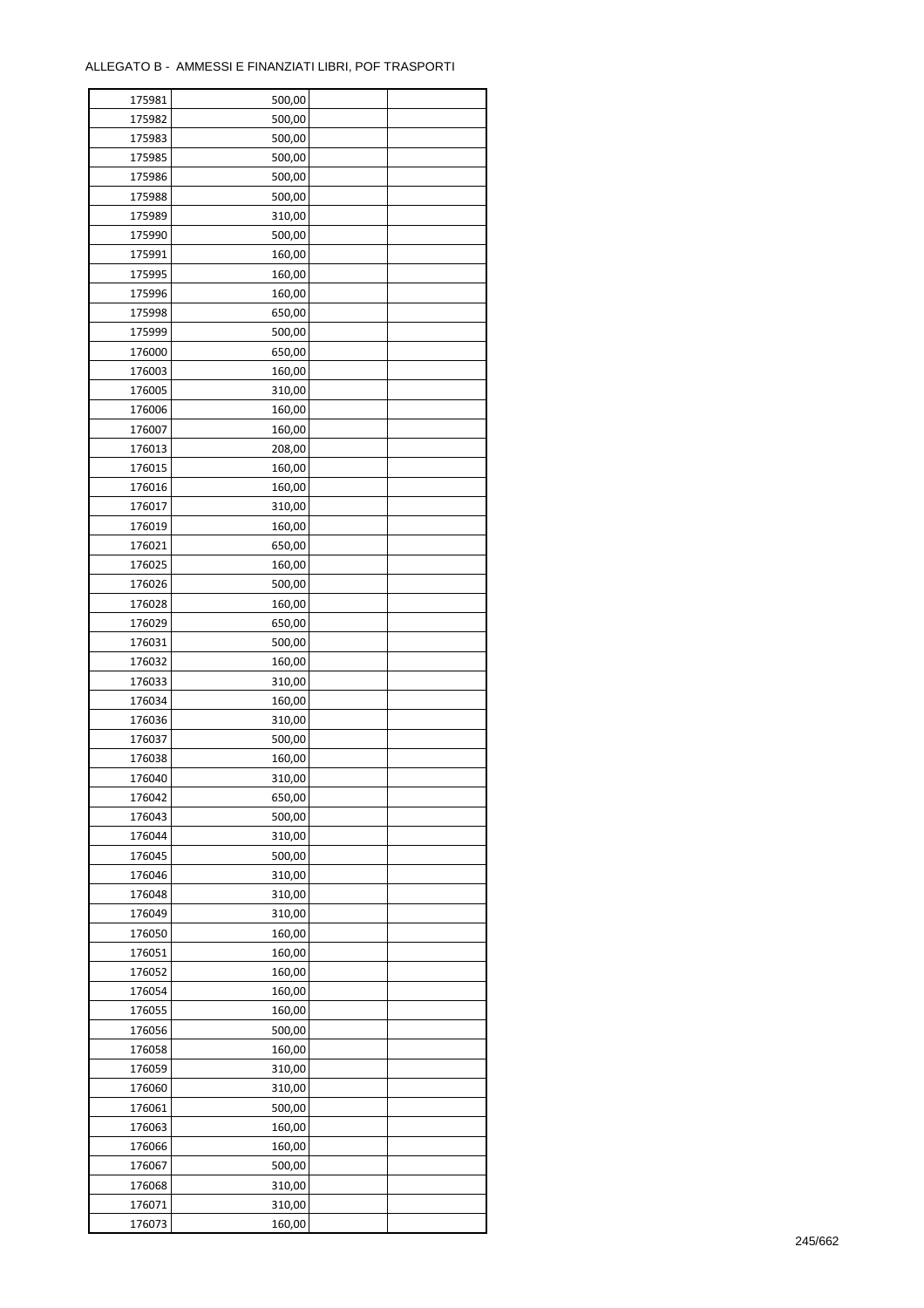| 176077 | 160,00 |  |
|--------|--------|--|
| 176080 | 650,00 |  |
| 176081 | 160,00 |  |
| 176082 | 160,00 |  |
| 176083 | 160,00 |  |
| 176084 | 160,00 |  |
| 176085 | 160,00 |  |
| 176086 | 208,00 |  |
| 176090 | 160,00 |  |
| 176091 | 310,00 |  |
| 176092 | 160,00 |  |
| 176093 | 310,00 |  |
| 176096 | 160,00 |  |
| 176097 |        |  |
|        | 650,00 |  |
| 176099 | 310,00 |  |
| 176100 | 160,00 |  |
| 176102 | 465,00 |  |
| 176105 | 310,00 |  |
| 176106 | 160,00 |  |
| 176108 | 310,00 |  |
| 176109 | 310,00 |  |
| 176110 | 310,00 |  |
| 176111 | 500,00 |  |
| 176112 | 650,00 |  |
| 176113 | 310,00 |  |
| 176114 | 310,00 |  |
| 176115 | 500,00 |  |
| 176116 | 160,00 |  |
| 176119 | 500,00 |  |
| 176120 | 500,00 |  |
| 176122 | 160,00 |  |
| 176123 | 310,00 |  |
| 176124 | 500,00 |  |
| 176126 | 160,00 |  |
| 176127 | 160,00 |  |
| 176128 | 160,00 |  |
| 176129 | 403,00 |  |
| 176131 | 310,00 |  |
| 176133 | 650,00 |  |
| 176135 | 500,00 |  |
| 176138 | 310,00 |  |
| 176139 | 650,00 |  |
| 176140 | 310,00 |  |
| 176142 | 310,00 |  |
| 176143 | 500,00 |  |
| 176145 | 160,00 |  |
|        |        |  |
| 176147 | 160,00 |  |
| 176149 | 160,00 |  |
| 176150 | 160,00 |  |
| 176151 | 500,00 |  |
| 176155 | 310,00 |  |
| 176156 | 500,00 |  |
| 176157 | 310,00 |  |
| 176158 | 160,00 |  |
| 176160 | 500,00 |  |
| 176161 | 310,00 |  |
| 176162 | 160,00 |  |
| 176163 | 160,00 |  |
| 176165 | 160,00 |  |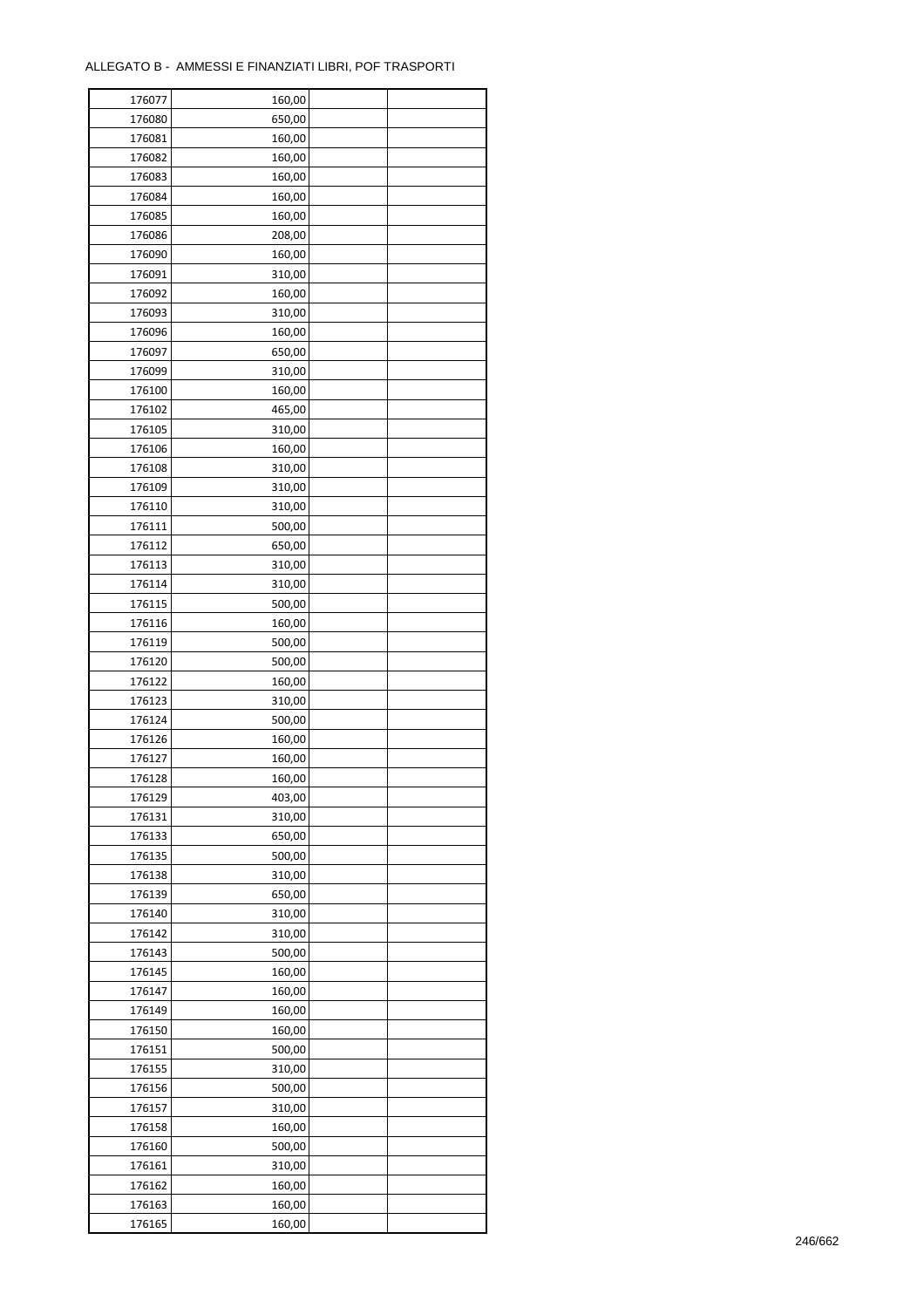| 176170 | 500,00 |  |
|--------|--------|--|
| 176171 | 160,00 |  |
| 176173 | 160,00 |  |
| 176174 | 500,00 |  |
| 176175 | 500,00 |  |
| 176176 | 310,00 |  |
| 176179 | 160,00 |  |
| 176184 | 310,00 |  |
| 176185 | 310,00 |  |
| 176186 | 500,00 |  |
| 176187 | 500,00 |  |
| 176188 | 500,00 |  |
| 176191 | 160,00 |  |
| 176193 | 160,00 |  |
|        |        |  |
| 176194 | 160,00 |  |
| 176195 | 310,00 |  |
| 176196 | 500,00 |  |
| 176199 | 500,00 |  |
| 176200 | 403,00 |  |
| 176201 | 500,00 |  |
| 176202 | 500,00 |  |
| 176203 | 160,00 |  |
| 176205 | 160,00 |  |
| 176206 | 160,00 |  |
| 176208 | 160,00 |  |
| 176209 | 500,00 |  |
| 176212 | 310,00 |  |
| 176214 | 310,00 |  |
| 176215 | 160,00 |  |
| 176217 | 160,00 |  |
| 176219 | 310,00 |  |
| 176220 | 160,00 |  |
| 176221 | 208,00 |  |
| 176223 | 500,00 |  |
| 176226 | 160,00 |  |
| 176228 | 160,00 |  |
| 176230 | 208,00 |  |
| 176231 | 310,00 |  |
| 176232 | 160,00 |  |
| 176233 | 500,00 |  |
| 176234 | 650,00 |  |
| 176235 | 310,00 |  |
| 176236 | 310,00 |  |
| 176237 | 160,00 |  |
| 176239 | 310,00 |  |
| 176240 | 160,00 |  |
| 176241 | 310,00 |  |
| 176242 | 500,00 |  |
| 176243 | 160,00 |  |
| 176246 | 160,00 |  |
| 176247 | 160,00 |  |
| 176248 | 160,00 |  |
| 176251 | 500,00 |  |
|        |        |  |
| 176252 | 500,00 |  |
| 176253 | 310,00 |  |
| 176255 | 160,00 |  |
| 176256 | 160,00 |  |
| 176257 | 650,00 |  |
| 176258 | 500,00 |  |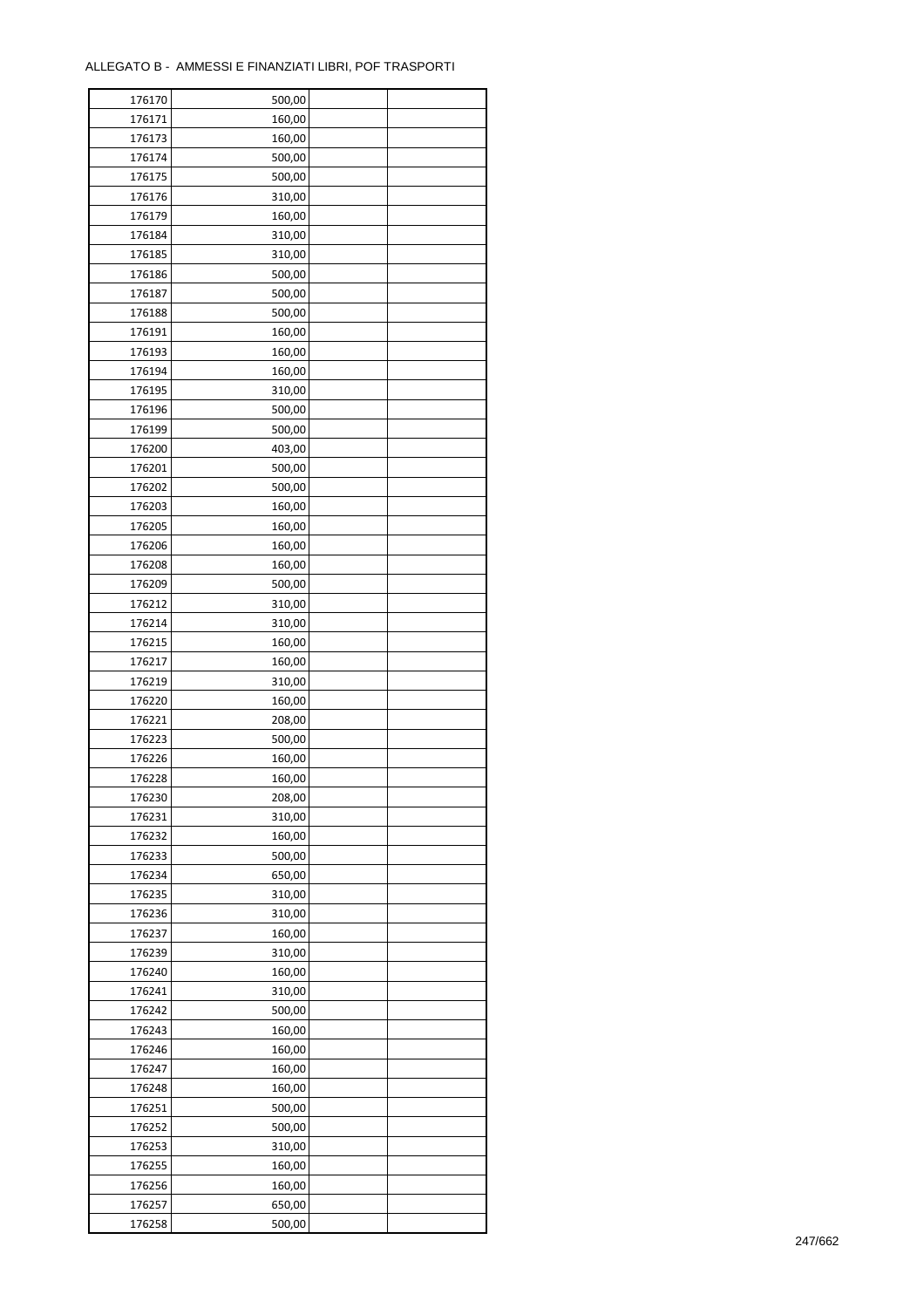| 176261 | 750,00 |  |
|--------|--------|--|
| 176262 | 160,00 |  |
| 176264 | 160,00 |  |
| 176265 | 160,00 |  |
| 176266 | 500,00 |  |
| 176267 | 500,00 |  |
| 176268 | 160,00 |  |
| 176269 | 160,00 |  |
| 176270 | 500,00 |  |
| 176271 | 500,00 |  |
| 176273 | 160,00 |  |
| 176274 | 310,00 |  |
| 176276 | 160,00 |  |
| 176278 | 650,00 |  |
| 176286 | 160,00 |  |
|        |        |  |
| 176287 | 160,00 |  |
| 176288 | 500,00 |  |
| 176289 | 500,00 |  |
| 176290 | 310,00 |  |
| 176291 | 465,00 |  |
| 176294 | 500,00 |  |
| 176296 | 310,00 |  |
| 176297 | 310,00 |  |
| 176301 | 310,00 |  |
| 176304 | 310,00 |  |
| 176307 | 500,00 |  |
| 176308 | 160,00 |  |
| 176309 | 403,00 |  |
| 176310 | 500,00 |  |
| 176312 | 310,00 |  |
| 176313 | 310,00 |  |
| 176316 | 160,00 |  |
| 176317 | 208,00 |  |
| 176318 | 160,00 |  |
| 176320 | 310,00 |  |
| 176323 | 310,00 |  |
| 176330 | 160,00 |  |
| 176335 | 310,00 |  |
| 176336 | 500,00 |  |
| 176345 | 160,00 |  |
| 176346 | 500,00 |  |
| 176347 | 500,00 |  |
| 176348 | 310,00 |  |
| 176351 | 310,00 |  |
| 176355 | 160,00 |  |
| 176357 | 403,00 |  |
| 176358 | 160,00 |  |
| 176359 | 160,00 |  |
| 176360 | 160,00 |  |
| 176361 | 500,00 |  |
| 176362 | 160,00 |  |
| 176364 | 500,00 |  |
| 176365 | 500,00 |  |
| 176366 | 500,00 |  |
| 176367 | 500,00 |  |
| 176368 | 500,00 |  |
| 176369 | 500,00 |  |
|        |        |  |
| 176370 | 160,00 |  |
| 176371 | 160,00 |  |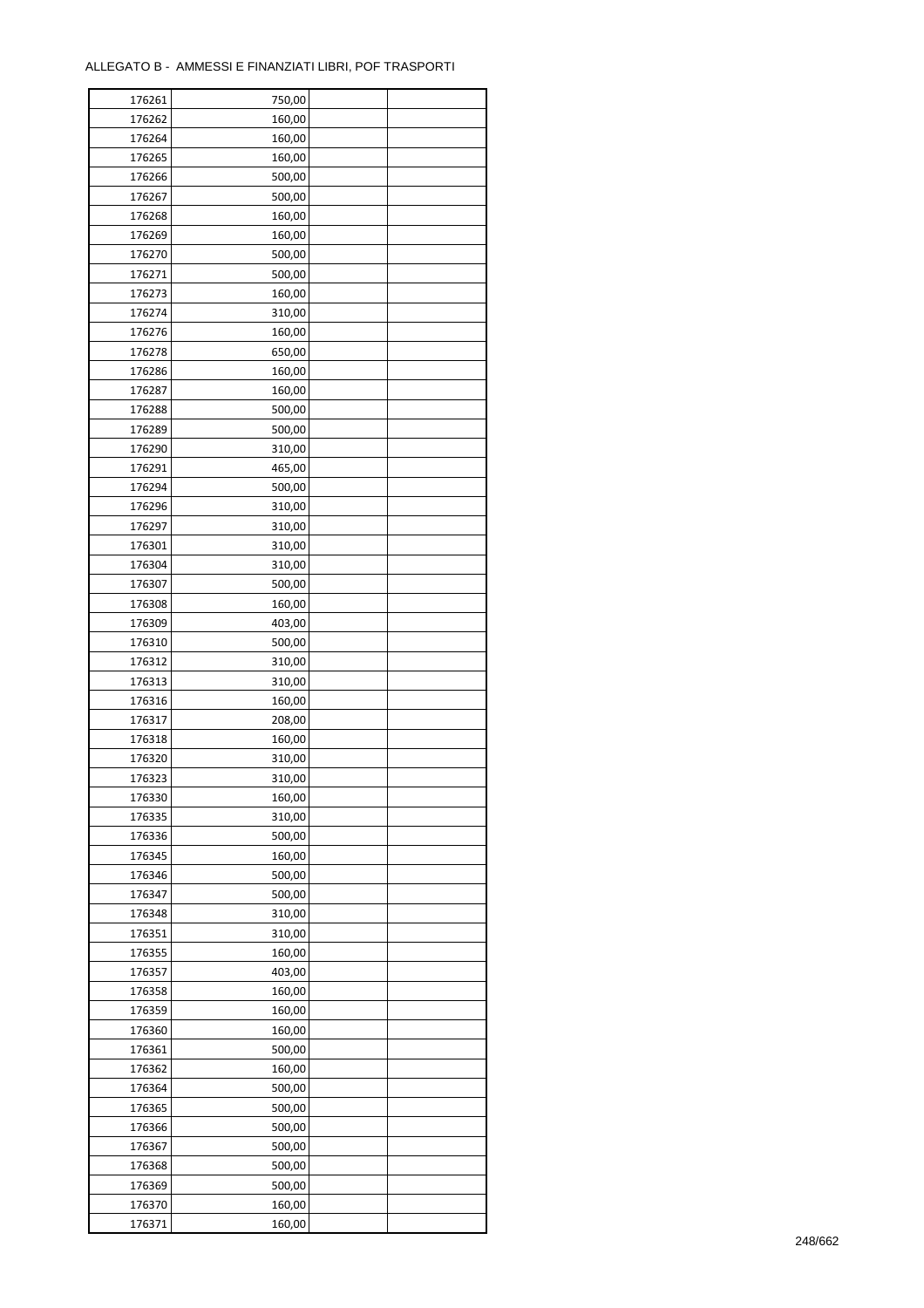| 176372 | 310,00 |  |
|--------|--------|--|
| 176374 | 310,00 |  |
| 176376 | 310,00 |  |
| 176377 | 500,00 |  |
| 176378 | 160,00 |  |
| 176379 | 160,00 |  |
| 176380 | 310,00 |  |
| 176381 | 160,00 |  |
| 176382 | 500,00 |  |
| 176383 | 310,00 |  |
| 176384 | 160,00 |  |
| 176385 | 160,00 |  |
| 176386 | 310,00 |  |
| 176387 |        |  |
|        | 465,00 |  |
| 176389 | 160,00 |  |
| 176390 | 650,00 |  |
| 176392 | 500,00 |  |
| 176394 | 310,00 |  |
| 176395 | 650,00 |  |
| 176397 | 310,00 |  |
| 176398 | 310,00 |  |
| 176399 | 500,00 |  |
| 176402 | 310,00 |  |
| 176407 | 650,00 |  |
| 176408 | 160,00 |  |
| 176409 | 500,00 |  |
| 176411 | 500,00 |  |
| 176412 | 160,00 |  |
| 176415 | 310,00 |  |
| 176418 | 500,00 |  |
| 176419 | 310,00 |  |
| 176421 | 500,00 |  |
| 176422 | 310,00 |  |
| 176423 | 500,00 |  |
| 176424 | 160,00 |  |
| 176425 | 310,00 |  |
| 176426 | 650,00 |  |
| 176427 | 650,00 |  |
| 176428 | 650,00 |  |
| 176429 | 160,00 |  |
| 176430 | 310,00 |  |
| 176431 | 160,00 |  |
| 176432 | 500,00 |  |
| 176433 |        |  |
|        | 160,00 |  |
| 176434 | 310,00 |  |
| 176435 | 500,00 |  |
| 176436 | 160,00 |  |
| 176437 | 160,00 |  |
| 176438 | 500,00 |  |
| 176441 | 160,00 |  |
| 176442 | 160,00 |  |
| 176444 | 160,00 |  |
| 176445 | 310,00 |  |
| 176446 | 160,00 |  |
| 176447 | 500,00 |  |
| 176448 | 310,00 |  |
| 176450 | 650,00 |  |
| 176451 | 160,00 |  |
| 176453 | 650,00 |  |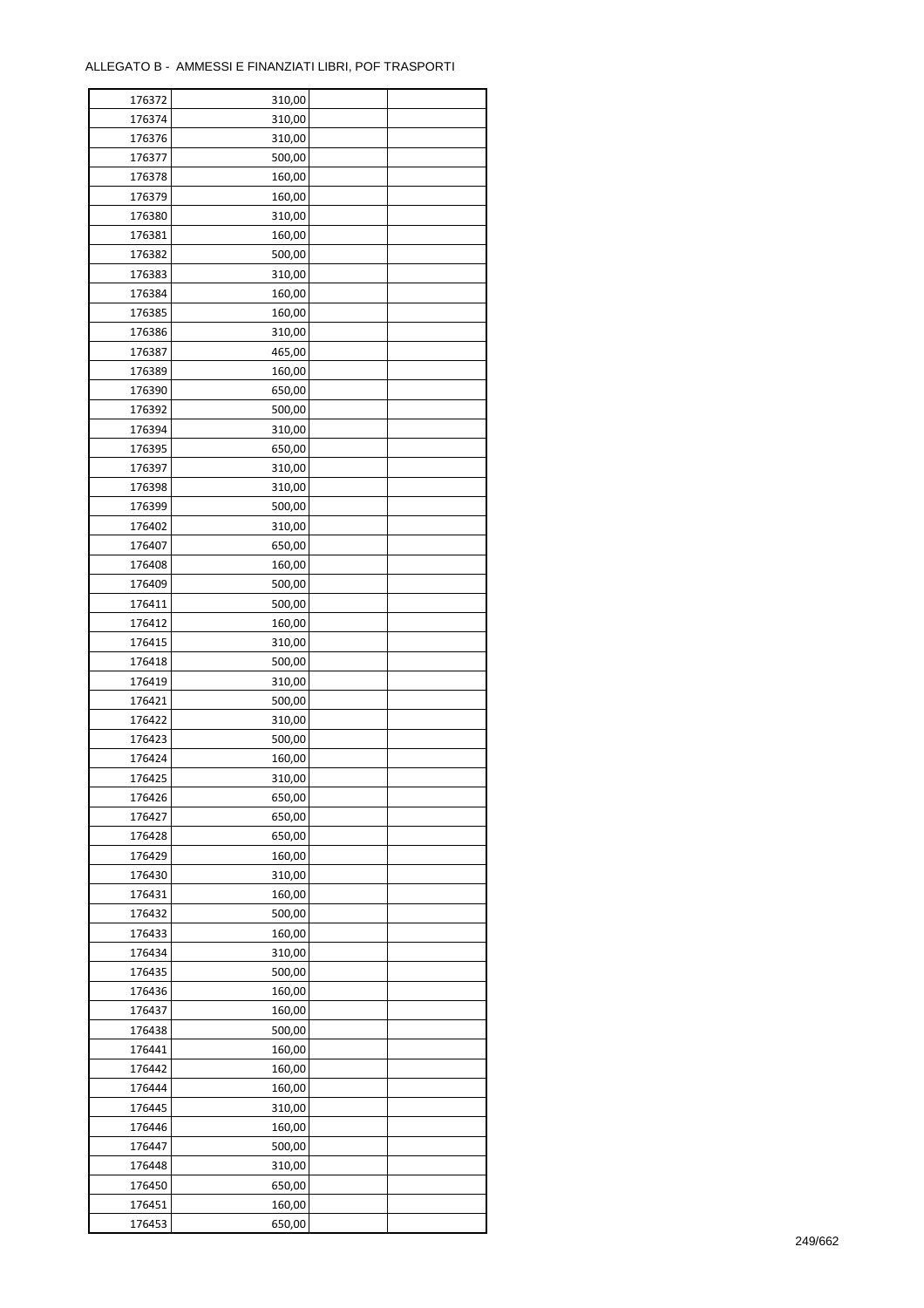| 176454 | 500,00 |  |
|--------|--------|--|
| 176456 | 310,00 |  |
| 176460 | 160,00 |  |
| 176462 | 310,00 |  |
| 176463 | 310,00 |  |
| 176464 | 310,00 |  |
| 176465 | 160,00 |  |
| 176466 | 310,00 |  |
| 176468 | 650,00 |  |
| 176469 |        |  |
|        | 650,00 |  |
| 176470 | 160,00 |  |
| 176471 | 500,00 |  |
| 176472 | 160,00 |  |
| 176475 | 650,00 |  |
| 176477 | 310,00 |  |
| 176478 | 500,00 |  |
| 176479 | 160,00 |  |
| 176480 | 310,00 |  |
| 176481 | 160,00 |  |
| 176486 | 500,00 |  |
| 176487 | 500,00 |  |
| 176489 | 160,00 |  |
| 176491 | 160,00 |  |
| 176493 | 500,00 |  |
| 176496 | 403,00 |  |
| 176497 | 310,00 |  |
| 176500 | 160,00 |  |
| 176501 | 650,00 |  |
| 176502 | 160,00 |  |
|        |        |  |
| 176503 | 310,00 |  |
| 176504 | 650,00 |  |
| 176505 | 160,00 |  |
| 176506 | 160,00 |  |
| 176507 | 500,00 |  |
| 176508 | 160,00 |  |
| 176509 | 208,00 |  |
| 176513 | 160,00 |  |
| 176514 | 208,00 |  |
| 176515 | 160,00 |  |
| 176516 | 500,00 |  |
| 176517 | 310,00 |  |
| 176522 | 160,00 |  |
| 176523 | 500,00 |  |
| 176524 | 310,00 |  |
| 176525 | 160,00 |  |
| 176526 | 160,00 |  |
| 176528 | 240,00 |  |
| 176529 | 650,00 |  |
| 176530 | 310,00 |  |
| 176532 | 310,00 |  |
| 176533 |        |  |
|        | 310,00 |  |
| 176534 | 403,00 |  |
| 176535 | 160,00 |  |
| 176537 | 160,00 |  |
| 176538 | 160,00 |  |
| 176539 | 310,00 |  |
| 176540 | 310,00 |  |
| 176542 | 403,00 |  |
| 176543 | 500,00 |  |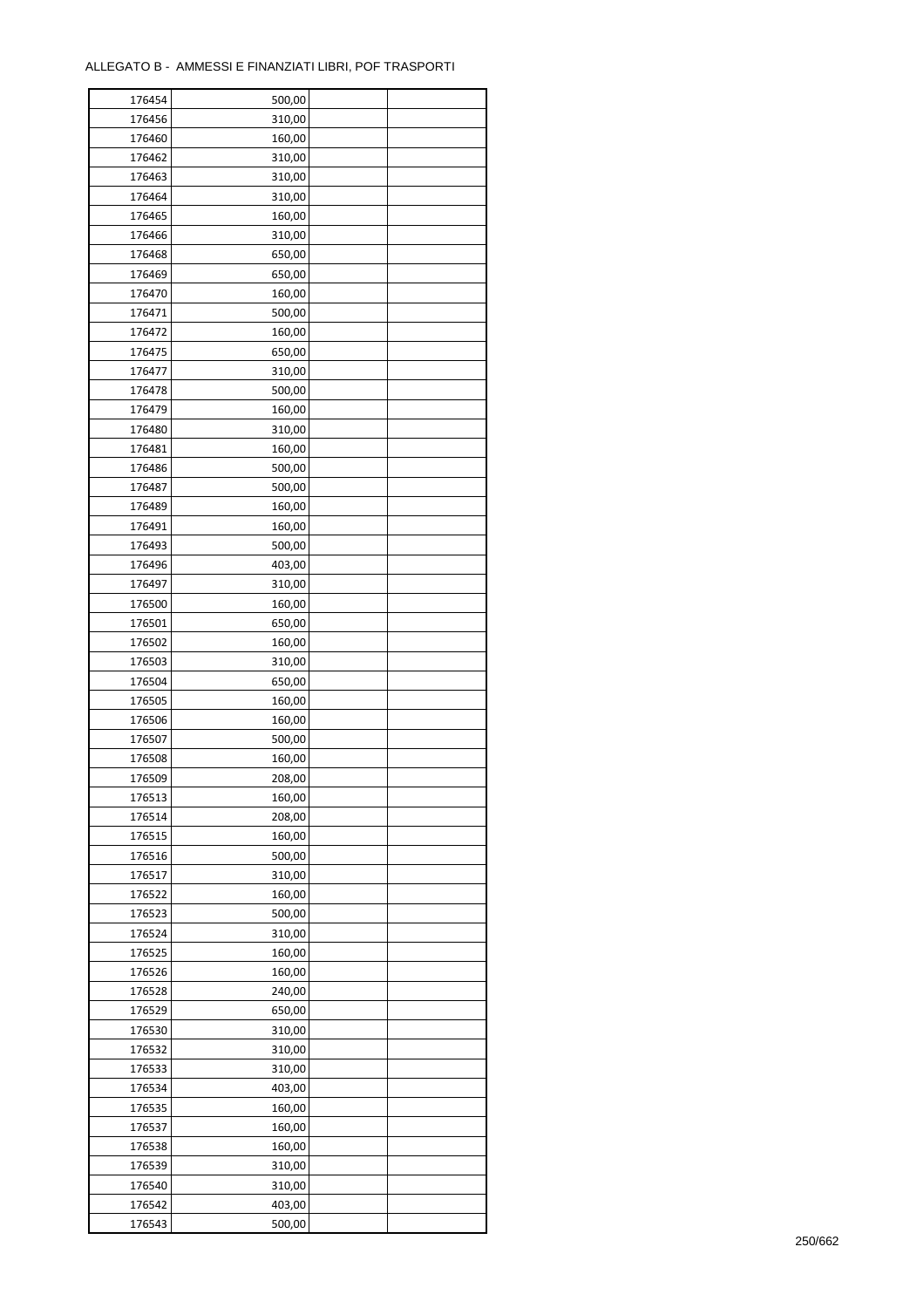| 176544 | 160,00 |  |
|--------|--------|--|
| 176545 | 160,00 |  |
| 176546 | 160,00 |  |
| 176547 | 160,00 |  |
| 176548 | 500,00 |  |
| 176549 | 160,00 |  |
| 176550 | 500,00 |  |
| 176551 | 160,00 |  |
| 176553 |        |  |
|        | 500,00 |  |
| 176554 | 310,00 |  |
| 176555 | 650,00 |  |
| 176556 | 160,00 |  |
| 176557 | 160,00 |  |
| 176560 | 650,00 |  |
| 176561 | 310,00 |  |
| 176562 | 310,00 |  |
| 176564 | 160,00 |  |
| 176567 | 160,00 |  |
| 176568 | 500,00 |  |
| 176574 | 500,00 |  |
| 176576 | 500,00 |  |
| 176577 | 310,00 |  |
| 176578 | 160,00 |  |
| 176579 | 310,00 |  |
| 176581 | 310,00 |  |
| 176582 | 160,00 |  |
| 176584 | 650,00 |  |
| 176585 | 310,00 |  |
| 176586 | 500,00 |  |
|        |        |  |
| 176590 | 500,00 |  |
| 176591 | 160,00 |  |
| 176592 | 310,00 |  |
| 176593 | 500,00 |  |
| 176594 | 310,00 |  |
| 176595 | 500,00 |  |
| 176596 | 160,00 |  |
| 176599 | 160,00 |  |
| 176600 | 500,00 |  |
| 176601 | 240,00 |  |
| 176603 | 160,00 |  |
| 176605 | 160,00 |  |
| 176606 | 500,00 |  |
| 176607 | 160,00 |  |
| 176609 | 310,00 |  |
| 176611 | 500,00 |  |
| 176613 | 208,00 |  |
| 176614 | 310,00 |  |
| 176615 | 160,00 |  |
| 176616 | 160,00 |  |
| 176617 | 310,00 |  |
| 176618 | 160,00 |  |
| 176619 | 160,00 |  |
| 176620 | 500,00 |  |
|        |        |  |
| 176623 | 650,00 |  |
| 176624 | 650,00 |  |
| 176625 | 160,00 |  |
| 176627 | 500,00 |  |
| 176628 | 160,00 |  |
| 176629 | 310,00 |  |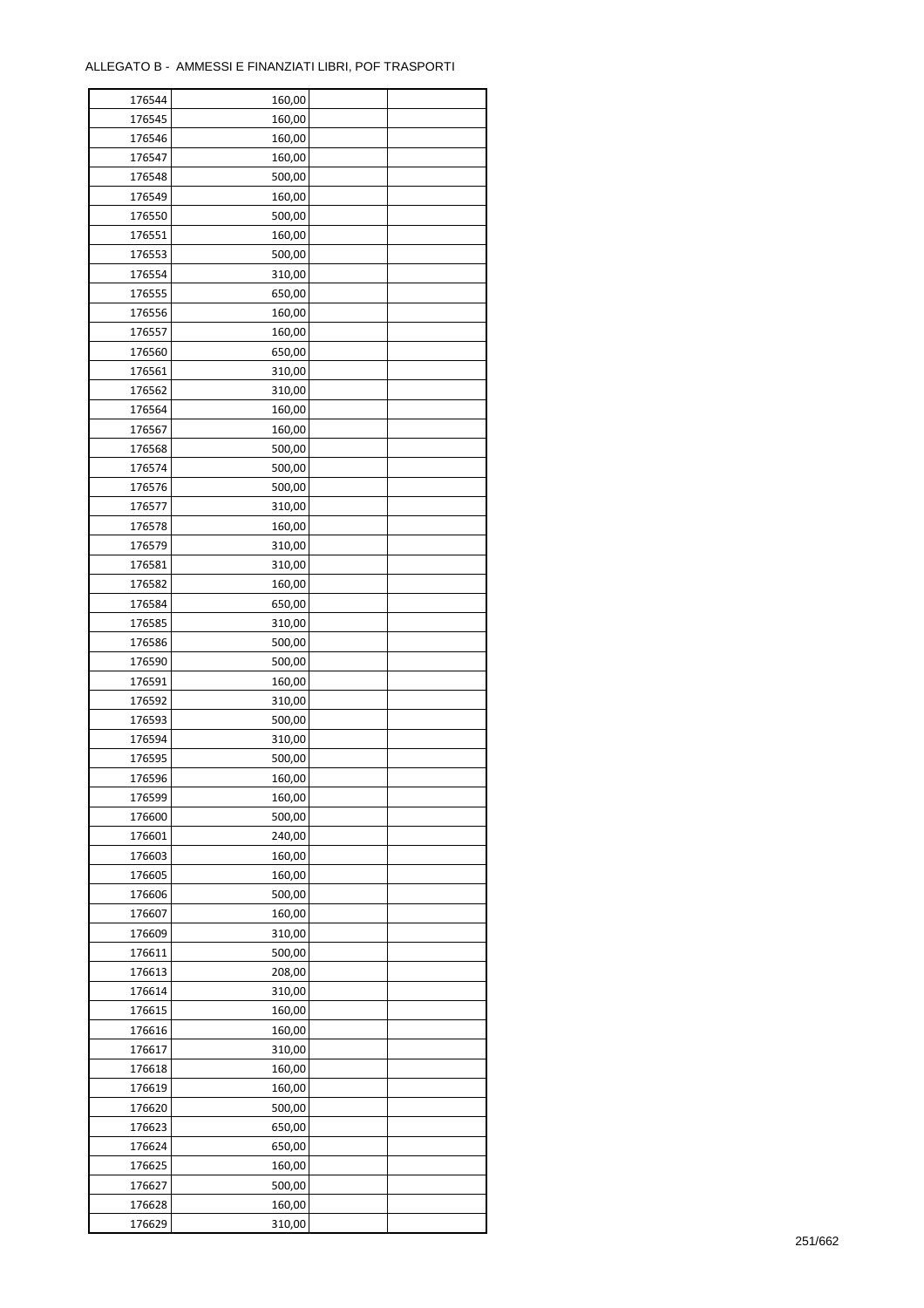| 176630 | 160,00           |  |
|--------|------------------|--|
| 176631 | 160,00           |  |
| 176632 | 650,00           |  |
| 176634 | 310,00           |  |
| 176635 | 310,00           |  |
| 176636 | 160,00           |  |
| 176637 | 500,00           |  |
| 176639 | 310,00           |  |
| 176640 | 500,00           |  |
| 176641 | 160,00           |  |
| 176643 | 310,00           |  |
| 176644 | 650,00           |  |
| 176645 | 160,00           |  |
| 176646 |                  |  |
|        | 500,00           |  |
| 176647 | 160,00           |  |
| 176648 | 160,00           |  |
| 176649 | 650,00           |  |
| 176650 | 310,00           |  |
| 176651 | 160,00           |  |
| 176652 | 500,00           |  |
| 176654 | 310,00           |  |
| 176655 | 310,00           |  |
| 176656 | 160,00           |  |
| 176657 | 160,00           |  |
| 176659 | 500,00           |  |
| 176661 | 403,00           |  |
| 176663 | 465,00           |  |
| 176665 | 160,00           |  |
| 176666 | 310,00           |  |
| 176667 | 500,00           |  |
| 176668 | 160,00           |  |
| 176670 | 160,00           |  |
| 176671 | 310,00           |  |
| 176672 | 160,00           |  |
| 176673 | 310,00           |  |
| 176674 | 310,00           |  |
| 176677 | 500,00           |  |
| 176678 | 500,00           |  |
| 176679 | 160,00           |  |
| 176680 | 160,00           |  |
| 176682 | 160,00           |  |
| 176683 | 160,00           |  |
| 176684 | 310,00           |  |
| 176685 | 310,00           |  |
| 176686 | 310,00           |  |
| 176689 | 160,00           |  |
| 176693 | 160,00           |  |
| 176694 | 310,00           |  |
| 176695 |                  |  |
| 176696 | 500,00<br>500,00 |  |
|        |                  |  |
| 176697 | 500,00           |  |
| 176698 | 750,00           |  |
| 176699 | 160,00           |  |
| 176700 | 500,00           |  |
| 176702 | 310,00           |  |
| 176705 | 160,00           |  |
| 176706 | 160,00           |  |
| 176708 | 310,00           |  |
| 176710 | 500,00           |  |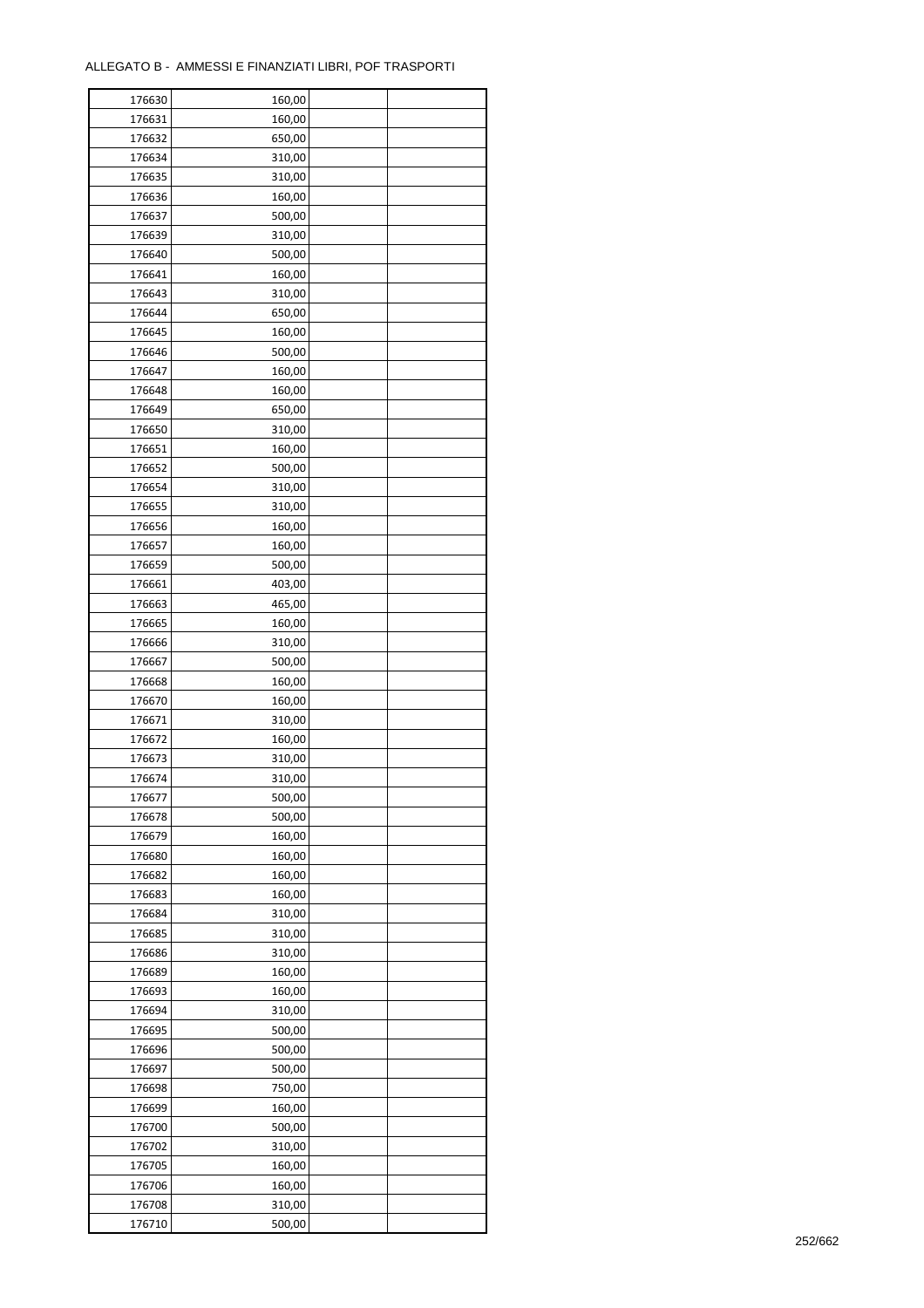| 240,00<br>176715<br>176716<br>160,00<br>176717<br>160,00<br>176720<br>160,00<br>176724<br>160,00<br>176727<br>160,00<br>176730<br>310,00<br>176731<br>160,00<br>176732<br>310,00<br>650,00<br>176733<br>176735<br>160,00<br>160,00<br>176737<br>176738<br>160,00<br>176741<br>500,00<br>176742<br>160,00<br>500,00<br>176744<br>176745<br>160,00<br>176747<br>650,00<br>176748<br>208,00<br>176749<br>160,00<br>176751<br>310,00<br>176752<br>160,00<br>176754<br>310,00<br>176757<br>160,00<br>176758<br>310,00<br>176760<br>500,00<br>176761<br>310,00<br>176763<br>160,00<br>176767<br>310,00<br>310,00<br>176768<br>500,00<br>176769<br>176770<br>160,00<br>176773<br>500,00<br>176774<br>160,00<br>176775<br>310,00<br>465,00<br>176777<br>176778<br>160,00<br>176781<br>310,00<br>176782<br>160,00<br>176783<br>160,00<br>176784<br>160,00<br>176785<br>500,00<br>176786<br>310,00<br>176787<br>310,00<br>176788<br>500,00<br>176789<br>160,00<br>176791<br>310,00<br>176793<br>160,00<br>176794<br>310,00<br>176796<br>160,00<br>176798<br>500,00<br>176799<br>160,00<br>176800<br>500,00<br>176801<br>310,00<br>176802<br>160,00<br>176804<br>500,00<br>176807<br>310,00 | 176714 | 650,00 |  |
|----------------------------------------------------------------------------------------------------------------------------------------------------------------------------------------------------------------------------------------------------------------------------------------------------------------------------------------------------------------------------------------------------------------------------------------------------------------------------------------------------------------------------------------------------------------------------------------------------------------------------------------------------------------------------------------------------------------------------------------------------------------------------------------------------------------------------------------------------------------------------------------------------------------------------------------------------------------------------------------------------------------------------------------------------------------------------------------------------------------------------------------------------------------------------------|--------|--------|--|
|                                                                                                                                                                                                                                                                                                                                                                                                                                                                                                                                                                                                                                                                                                                                                                                                                                                                                                                                                                                                                                                                                                                                                                                  |        |        |  |
|                                                                                                                                                                                                                                                                                                                                                                                                                                                                                                                                                                                                                                                                                                                                                                                                                                                                                                                                                                                                                                                                                                                                                                                  |        |        |  |
|                                                                                                                                                                                                                                                                                                                                                                                                                                                                                                                                                                                                                                                                                                                                                                                                                                                                                                                                                                                                                                                                                                                                                                                  |        |        |  |
|                                                                                                                                                                                                                                                                                                                                                                                                                                                                                                                                                                                                                                                                                                                                                                                                                                                                                                                                                                                                                                                                                                                                                                                  |        |        |  |
|                                                                                                                                                                                                                                                                                                                                                                                                                                                                                                                                                                                                                                                                                                                                                                                                                                                                                                                                                                                                                                                                                                                                                                                  |        |        |  |
|                                                                                                                                                                                                                                                                                                                                                                                                                                                                                                                                                                                                                                                                                                                                                                                                                                                                                                                                                                                                                                                                                                                                                                                  |        |        |  |
|                                                                                                                                                                                                                                                                                                                                                                                                                                                                                                                                                                                                                                                                                                                                                                                                                                                                                                                                                                                                                                                                                                                                                                                  |        |        |  |
|                                                                                                                                                                                                                                                                                                                                                                                                                                                                                                                                                                                                                                                                                                                                                                                                                                                                                                                                                                                                                                                                                                                                                                                  |        |        |  |
|                                                                                                                                                                                                                                                                                                                                                                                                                                                                                                                                                                                                                                                                                                                                                                                                                                                                                                                                                                                                                                                                                                                                                                                  |        |        |  |
|                                                                                                                                                                                                                                                                                                                                                                                                                                                                                                                                                                                                                                                                                                                                                                                                                                                                                                                                                                                                                                                                                                                                                                                  |        |        |  |
|                                                                                                                                                                                                                                                                                                                                                                                                                                                                                                                                                                                                                                                                                                                                                                                                                                                                                                                                                                                                                                                                                                                                                                                  |        |        |  |
|                                                                                                                                                                                                                                                                                                                                                                                                                                                                                                                                                                                                                                                                                                                                                                                                                                                                                                                                                                                                                                                                                                                                                                                  |        |        |  |
|                                                                                                                                                                                                                                                                                                                                                                                                                                                                                                                                                                                                                                                                                                                                                                                                                                                                                                                                                                                                                                                                                                                                                                                  |        |        |  |
|                                                                                                                                                                                                                                                                                                                                                                                                                                                                                                                                                                                                                                                                                                                                                                                                                                                                                                                                                                                                                                                                                                                                                                                  |        |        |  |
|                                                                                                                                                                                                                                                                                                                                                                                                                                                                                                                                                                                                                                                                                                                                                                                                                                                                                                                                                                                                                                                                                                                                                                                  |        |        |  |
|                                                                                                                                                                                                                                                                                                                                                                                                                                                                                                                                                                                                                                                                                                                                                                                                                                                                                                                                                                                                                                                                                                                                                                                  |        |        |  |
|                                                                                                                                                                                                                                                                                                                                                                                                                                                                                                                                                                                                                                                                                                                                                                                                                                                                                                                                                                                                                                                                                                                                                                                  |        |        |  |
|                                                                                                                                                                                                                                                                                                                                                                                                                                                                                                                                                                                                                                                                                                                                                                                                                                                                                                                                                                                                                                                                                                                                                                                  |        |        |  |
|                                                                                                                                                                                                                                                                                                                                                                                                                                                                                                                                                                                                                                                                                                                                                                                                                                                                                                                                                                                                                                                                                                                                                                                  |        |        |  |
|                                                                                                                                                                                                                                                                                                                                                                                                                                                                                                                                                                                                                                                                                                                                                                                                                                                                                                                                                                                                                                                                                                                                                                                  |        |        |  |
|                                                                                                                                                                                                                                                                                                                                                                                                                                                                                                                                                                                                                                                                                                                                                                                                                                                                                                                                                                                                                                                                                                                                                                                  |        |        |  |
|                                                                                                                                                                                                                                                                                                                                                                                                                                                                                                                                                                                                                                                                                                                                                                                                                                                                                                                                                                                                                                                                                                                                                                                  |        |        |  |
|                                                                                                                                                                                                                                                                                                                                                                                                                                                                                                                                                                                                                                                                                                                                                                                                                                                                                                                                                                                                                                                                                                                                                                                  |        |        |  |
|                                                                                                                                                                                                                                                                                                                                                                                                                                                                                                                                                                                                                                                                                                                                                                                                                                                                                                                                                                                                                                                                                                                                                                                  |        |        |  |
|                                                                                                                                                                                                                                                                                                                                                                                                                                                                                                                                                                                                                                                                                                                                                                                                                                                                                                                                                                                                                                                                                                                                                                                  |        |        |  |
|                                                                                                                                                                                                                                                                                                                                                                                                                                                                                                                                                                                                                                                                                                                                                                                                                                                                                                                                                                                                                                                                                                                                                                                  |        |        |  |
|                                                                                                                                                                                                                                                                                                                                                                                                                                                                                                                                                                                                                                                                                                                                                                                                                                                                                                                                                                                                                                                                                                                                                                                  |        |        |  |
|                                                                                                                                                                                                                                                                                                                                                                                                                                                                                                                                                                                                                                                                                                                                                                                                                                                                                                                                                                                                                                                                                                                                                                                  |        |        |  |
|                                                                                                                                                                                                                                                                                                                                                                                                                                                                                                                                                                                                                                                                                                                                                                                                                                                                                                                                                                                                                                                                                                                                                                                  |        |        |  |
|                                                                                                                                                                                                                                                                                                                                                                                                                                                                                                                                                                                                                                                                                                                                                                                                                                                                                                                                                                                                                                                                                                                                                                                  |        |        |  |
|                                                                                                                                                                                                                                                                                                                                                                                                                                                                                                                                                                                                                                                                                                                                                                                                                                                                                                                                                                                                                                                                                                                                                                                  |        |        |  |
|                                                                                                                                                                                                                                                                                                                                                                                                                                                                                                                                                                                                                                                                                                                                                                                                                                                                                                                                                                                                                                                                                                                                                                                  |        |        |  |
|                                                                                                                                                                                                                                                                                                                                                                                                                                                                                                                                                                                                                                                                                                                                                                                                                                                                                                                                                                                                                                                                                                                                                                                  |        |        |  |
|                                                                                                                                                                                                                                                                                                                                                                                                                                                                                                                                                                                                                                                                                                                                                                                                                                                                                                                                                                                                                                                                                                                                                                                  |        |        |  |
|                                                                                                                                                                                                                                                                                                                                                                                                                                                                                                                                                                                                                                                                                                                                                                                                                                                                                                                                                                                                                                                                                                                                                                                  |        |        |  |
|                                                                                                                                                                                                                                                                                                                                                                                                                                                                                                                                                                                                                                                                                                                                                                                                                                                                                                                                                                                                                                                                                                                                                                                  |        |        |  |
|                                                                                                                                                                                                                                                                                                                                                                                                                                                                                                                                                                                                                                                                                                                                                                                                                                                                                                                                                                                                                                                                                                                                                                                  |        |        |  |
|                                                                                                                                                                                                                                                                                                                                                                                                                                                                                                                                                                                                                                                                                                                                                                                                                                                                                                                                                                                                                                                                                                                                                                                  |        |        |  |
|                                                                                                                                                                                                                                                                                                                                                                                                                                                                                                                                                                                                                                                                                                                                                                                                                                                                                                                                                                                                                                                                                                                                                                                  |        |        |  |
|                                                                                                                                                                                                                                                                                                                                                                                                                                                                                                                                                                                                                                                                                                                                                                                                                                                                                                                                                                                                                                                                                                                                                                                  |        |        |  |
|                                                                                                                                                                                                                                                                                                                                                                                                                                                                                                                                                                                                                                                                                                                                                                                                                                                                                                                                                                                                                                                                                                                                                                                  |        |        |  |
|                                                                                                                                                                                                                                                                                                                                                                                                                                                                                                                                                                                                                                                                                                                                                                                                                                                                                                                                                                                                                                                                                                                                                                                  |        |        |  |
|                                                                                                                                                                                                                                                                                                                                                                                                                                                                                                                                                                                                                                                                                                                                                                                                                                                                                                                                                                                                                                                                                                                                                                                  |        |        |  |
|                                                                                                                                                                                                                                                                                                                                                                                                                                                                                                                                                                                                                                                                                                                                                                                                                                                                                                                                                                                                                                                                                                                                                                                  |        |        |  |
|                                                                                                                                                                                                                                                                                                                                                                                                                                                                                                                                                                                                                                                                                                                                                                                                                                                                                                                                                                                                                                                                                                                                                                                  |        |        |  |
|                                                                                                                                                                                                                                                                                                                                                                                                                                                                                                                                                                                                                                                                                                                                                                                                                                                                                                                                                                                                                                                                                                                                                                                  |        |        |  |
|                                                                                                                                                                                                                                                                                                                                                                                                                                                                                                                                                                                                                                                                                                                                                                                                                                                                                                                                                                                                                                                                                                                                                                                  |        |        |  |
|                                                                                                                                                                                                                                                                                                                                                                                                                                                                                                                                                                                                                                                                                                                                                                                                                                                                                                                                                                                                                                                                                                                                                                                  |        |        |  |
|                                                                                                                                                                                                                                                                                                                                                                                                                                                                                                                                                                                                                                                                                                                                                                                                                                                                                                                                                                                                                                                                                                                                                                                  |        |        |  |
|                                                                                                                                                                                                                                                                                                                                                                                                                                                                                                                                                                                                                                                                                                                                                                                                                                                                                                                                                                                                                                                                                                                                                                                  |        |        |  |
|                                                                                                                                                                                                                                                                                                                                                                                                                                                                                                                                                                                                                                                                                                                                                                                                                                                                                                                                                                                                                                                                                                                                                                                  |        |        |  |
|                                                                                                                                                                                                                                                                                                                                                                                                                                                                                                                                                                                                                                                                                                                                                                                                                                                                                                                                                                                                                                                                                                                                                                                  |        |        |  |
|                                                                                                                                                                                                                                                                                                                                                                                                                                                                                                                                                                                                                                                                                                                                                                                                                                                                                                                                                                                                                                                                                                                                                                                  |        |        |  |
|                                                                                                                                                                                                                                                                                                                                                                                                                                                                                                                                                                                                                                                                                                                                                                                                                                                                                                                                                                                                                                                                                                                                                                                  |        |        |  |
|                                                                                                                                                                                                                                                                                                                                                                                                                                                                                                                                                                                                                                                                                                                                                                                                                                                                                                                                                                                                                                                                                                                                                                                  |        |        |  |
|                                                                                                                                                                                                                                                                                                                                                                                                                                                                                                                                                                                                                                                                                                                                                                                                                                                                                                                                                                                                                                                                                                                                                                                  |        |        |  |
|                                                                                                                                                                                                                                                                                                                                                                                                                                                                                                                                                                                                                                                                                                                                                                                                                                                                                                                                                                                                                                                                                                                                                                                  |        |        |  |
|                                                                                                                                                                                                                                                                                                                                                                                                                                                                                                                                                                                                                                                                                                                                                                                                                                                                                                                                                                                                                                                                                                                                                                                  |        |        |  |
|                                                                                                                                                                                                                                                                                                                                                                                                                                                                                                                                                                                                                                                                                                                                                                                                                                                                                                                                                                                                                                                                                                                                                                                  |        |        |  |
|                                                                                                                                                                                                                                                                                                                                                                                                                                                                                                                                                                                                                                                                                                                                                                                                                                                                                                                                                                                                                                                                                                                                                                                  | 176809 | 160,00 |  |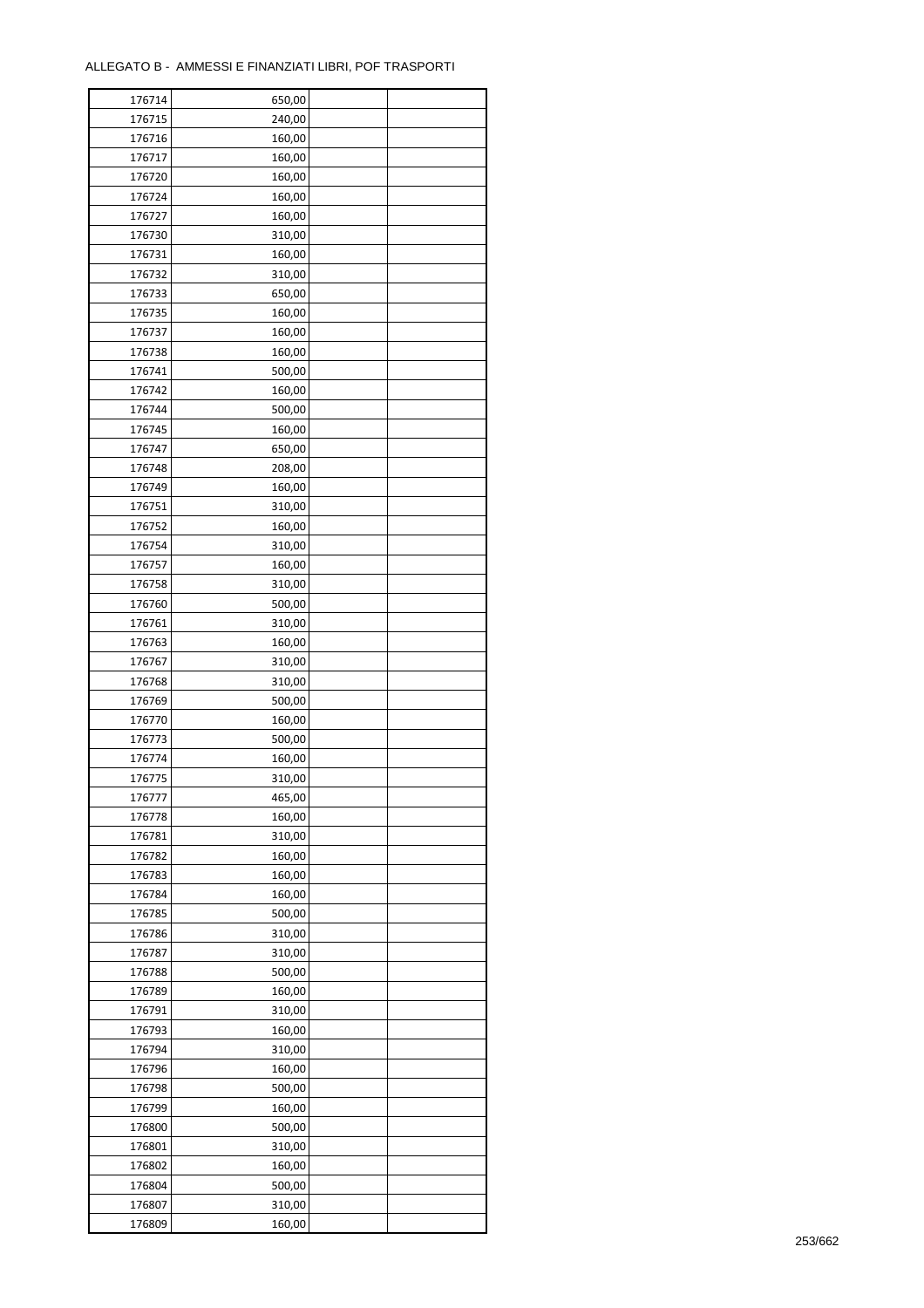| 176810 | 500,00 |  |
|--------|--------|--|
| 176811 | 500,00 |  |
| 176812 | 650,00 |  |
| 176813 | 310,00 |  |
| 176814 | 310,00 |  |
| 176815 | 403,00 |  |
| 176816 | 500,00 |  |
| 176817 | 160,00 |  |
| 176818 | 500,00 |  |
| 176819 | 160,00 |  |
| 176820 | 160,00 |  |
| 176822 | 310,00 |  |
| 176823 | 500,00 |  |
|        |        |  |
| 176824 | 310,00 |  |
| 176825 | 160,00 |  |
| 176826 | 650,00 |  |
| 176827 | 310,00 |  |
| 176828 | 160,00 |  |
| 176831 | 403,00 |  |
| 176832 | 500,00 |  |
| 176833 | 650,00 |  |
| 176834 | 310,00 |  |
| 176835 | 310,00 |  |
| 176836 | 160,00 |  |
| 176839 | 500,00 |  |
| 176840 | 310,00 |  |
| 176841 | 403,00 |  |
| 176843 | 160,00 |  |
| 176844 | 650,00 |  |
| 176845 | 500,00 |  |
| 176846 | 160,00 |  |
| 176847 | 160,00 |  |
| 176848 | 240,00 |  |
| 176852 | 500,00 |  |
| 176854 | 160,00 |  |
| 176855 | 160,00 |  |
| 176856 | 310,00 |  |
| 176857 | 310,00 |  |
| 176858 | 160,00 |  |
| 176863 | 160,00 |  |
| 176867 | 310,00 |  |
| 176868 | 160,00 |  |
| 176874 | 310,00 |  |
| 176875 | 160,00 |  |
| 176877 | 750,00 |  |
| 176878 | 160,00 |  |
| 176879 | 310,00 |  |
| 176880 | 465,00 |  |
| 176884 | 500,00 |  |
| 176888 | 500,00 |  |
| 176889 | 160,00 |  |
| 176890 | 500,00 |  |
| 176891 | 500,00 |  |
| 176892 | 310,00 |  |
| 176893 | 500,00 |  |
| 176894 | 650,00 |  |
|        |        |  |
| 176896 | 160,00 |  |
| 176898 | 500,00 |  |
| 176899 | 310,00 |  |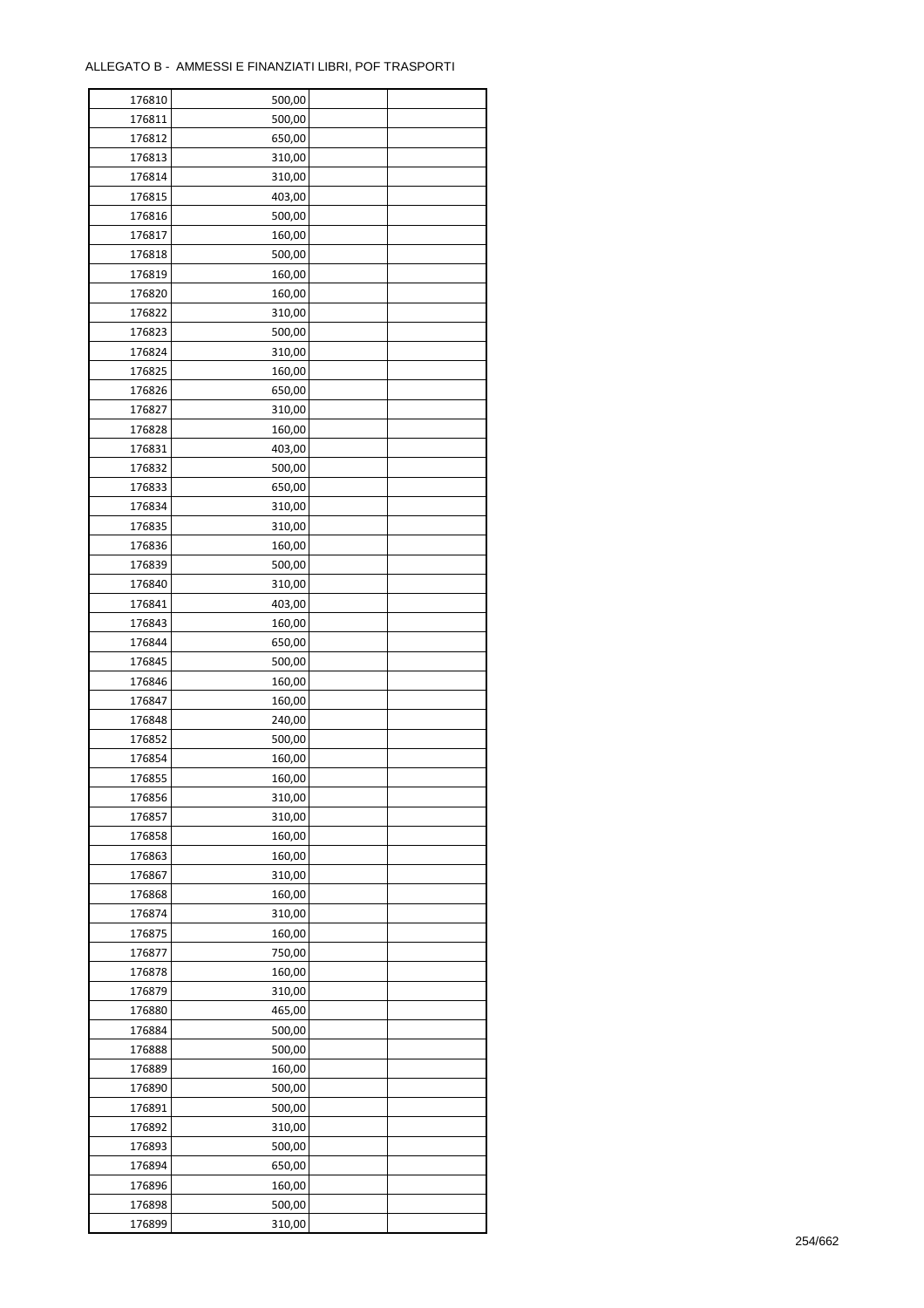| 176900 | 650,00 |  |
|--------|--------|--|
| 176902 | 403,00 |  |
| 176904 | 160,00 |  |
| 176905 | 500,00 |  |
| 176907 | 160,00 |  |
| 176908 | 310,00 |  |
| 176912 | 310,00 |  |
| 176913 | 160,00 |  |
| 176914 | 650,00 |  |
| 176915 | 310,00 |  |
| 176917 | 500,00 |  |
| 176919 | 310,00 |  |
| 176920 | 160,00 |  |
| 176923 |        |  |
|        | 310,00 |  |
| 176924 | 160,00 |  |
| 176929 | 310,00 |  |
| 176930 | 750,00 |  |
| 176933 | 500,00 |  |
| 176934 | 310,00 |  |
| 176935 | 160,00 |  |
| 176936 | 500,00 |  |
| 176937 | 500,00 |  |
| 176939 | 650,00 |  |
| 176941 | 160,00 |  |
| 176944 | 310,00 |  |
| 176946 | 500,00 |  |
| 176948 | 310,00 |  |
| 176949 | 500,00 |  |
| 176950 | 500,00 |  |
| 176952 | 500,00 |  |
| 176953 | 160,00 |  |
| 176954 | 160,00 |  |
| 176955 | 160,00 |  |
| 176956 | 160,00 |  |
| 176957 | 310,00 |  |
| 176958 | 500,00 |  |
| 176959 | 160,00 |  |
| 176962 | 465,00 |  |
| 176964 | 403,00 |  |
| 176965 | 310,00 |  |
| 176969 | 160,00 |  |
| 176972 | 650,00 |  |
| 176973 | 160,00 |  |
| 176974 | 310,00 |  |
| 176976 | 310,00 |  |
| 176977 | 160,00 |  |
| 176980 | 310,00 |  |
|        |        |  |
| 176982 | 500,00 |  |
| 176983 | 500,00 |  |
| 176985 | 650,00 |  |
| 176988 | 500,00 |  |
| 176990 | 310,00 |  |
| 176991 | 160,00 |  |
| 176993 | 310,00 |  |
| 176994 | 500,00 |  |
| 176995 | 650,00 |  |
| 176996 | 160,00 |  |
| 176997 | 500,00 |  |
| 176998 | 310,00 |  |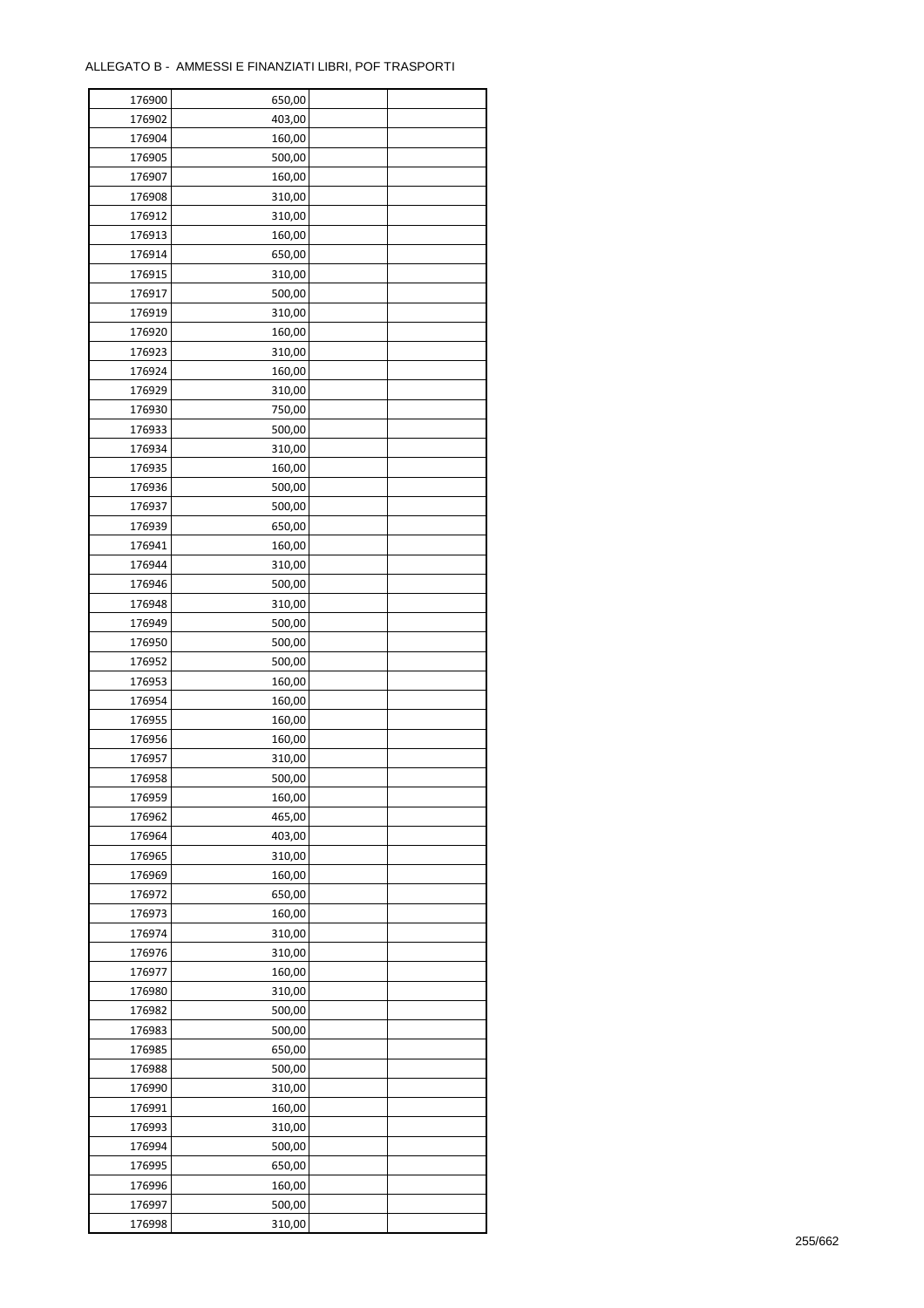| 176999 | 310,00 |  |
|--------|--------|--|
| 177000 | 500,00 |  |
| 177003 | 160,00 |  |
| 177007 | 160,00 |  |
| 177009 | 310,00 |  |
| 177011 | 650,00 |  |
| 177012 | 310,00 |  |
| 177014 | 500,00 |  |
| 177015 | 500,00 |  |
| 177016 | 650,00 |  |
| 177018 | 500,00 |  |
| 177019 | 500,00 |  |
|        | 310,00 |  |
| 177020 |        |  |
| 177021 | 160,00 |  |
| 177022 | 160,00 |  |
| 177023 | 310,00 |  |
| 177024 | 310,00 |  |
| 177026 | 160,00 |  |
| 177027 | 500,00 |  |
| 177029 | 310,00 |  |
| 177030 | 310,00 |  |
| 177034 | 310,00 |  |
| 177035 | 500,00 |  |
| 177036 | 650,00 |  |
| 177038 | 500,00 |  |
| 177039 | 500,00 |  |
| 177041 | 310,00 |  |
| 177043 | 160,00 |  |
| 177045 | 160,00 |  |
| 177048 | 310,00 |  |
| 177053 | 500,00 |  |
| 177054 | 310,00 |  |
| 177055 | 465,00 |  |
| 177056 | 310,00 |  |
| 177057 | 310,00 |  |
| 177059 | 650,00 |  |
| 177061 | 500,00 |  |
| 177072 | 160,00 |  |
| 177073 | 160,00 |  |
|        |        |  |
| 177075 | 650,00 |  |
| 177078 | 650,00 |  |
| 177079 | 160,00 |  |
| 177081 | 310,00 |  |
| 177082 | 160,00 |  |
| 177083 | 310,00 |  |
| 177086 | 160,00 |  |
| 177087 | 310,00 |  |
| 177089 | 160,00 |  |
| 177090 | 650,00 |  |
| 177095 | 160,00 |  |
| 177096 | 650,00 |  |
| 177101 | 650,00 |  |
| 177102 | 500,00 |  |
| 177103 | 310,00 |  |
| 177113 | 465,00 |  |
| 177115 | 500,00 |  |
| 177117 | 500,00 |  |
| 177118 | 160,00 |  |
| 177119 | 650,00 |  |
|        |        |  |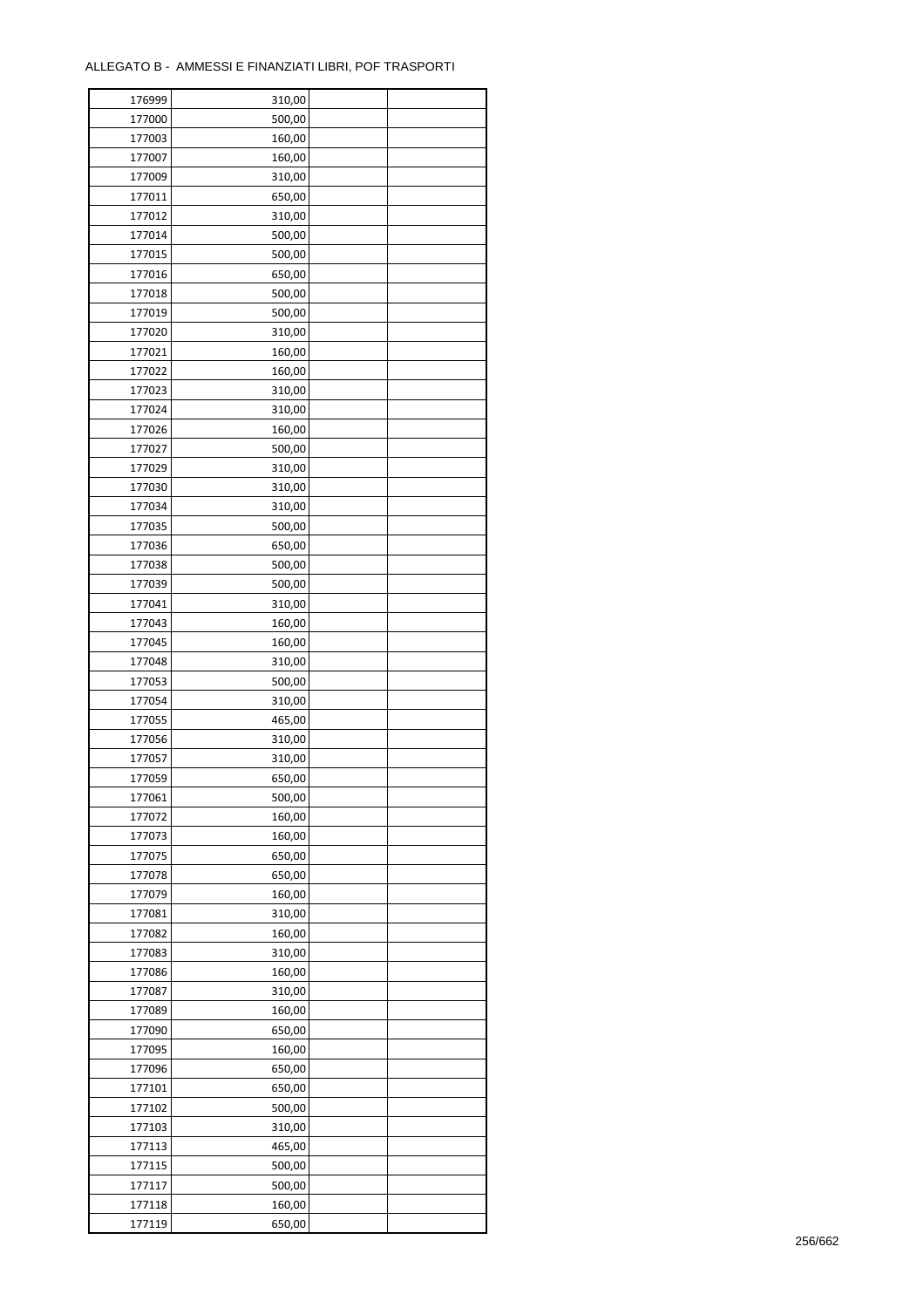| 177120 | 310,00 |  |
|--------|--------|--|
| 177121 | 500,00 |  |
| 177122 | 500,00 |  |
| 177123 | 650,00 |  |
| 177124 | 310,00 |  |
| 177125 | 403,00 |  |
| 177128 | 310,00 |  |
| 177129 | 160,00 |  |
| 177131 | 500,00 |  |
| 177132 | 310,00 |  |
|        |        |  |
| 177133 | 310,00 |  |
| 177134 | 310,00 |  |
| 177142 | 160,00 |  |
| 177143 | 160,00 |  |
| 177145 | 650,00 |  |
| 177147 | 160,00 |  |
| 177148 | 500,00 |  |
| 177154 | 650,00 |  |
| 177155 | 500,00 |  |
| 177158 | 500,00 |  |
| 177164 | 310,00 |  |
| 177167 | 650,00 |  |
| 177168 | 160,00 |  |
| 177169 | 650,00 |  |
| 177170 | 160,00 |  |
| 177174 | 500,00 |  |
| 177176 | 208,00 |  |
| 177177 | 500,00 |  |
| 177181 | 650,00 |  |
| 177183 | 160,00 |  |
| 177185 | 160,00 |  |
| 177186 | 160,00 |  |
| 177189 | 160,00 |  |
| 177194 | 160,00 |  |
| 177201 | 310,00 |  |
| 177202 | 160,00 |  |
| 177203 | 310,00 |  |
| 177204 | 310,00 |  |
| 177212 |        |  |
|        | 160,00 |  |
| 177213 | 160,00 |  |
| 177214 | 500,00 |  |
| 177219 | 240,00 |  |
| 177221 | 500,00 |  |
| 177223 | 310,00 |  |
| 177224 | 500,00 |  |
| 177226 | 310,00 |  |
| 177227 | 500,00 |  |
| 177228 | 310,00 |  |
| 177229 | 240,00 |  |
| 177230 | 160,00 |  |
| 177232 | 160,00 |  |
| 177233 | 310,00 |  |
| 177234 | 500,00 |  |
| 177235 | 310,00 |  |
| 177236 | 160,00 |  |
| 177238 | 160,00 |  |
| 177239 | 160,00 |  |
| 177240 | 650,00 |  |
| 177241 | 310,00 |  |
|        |        |  |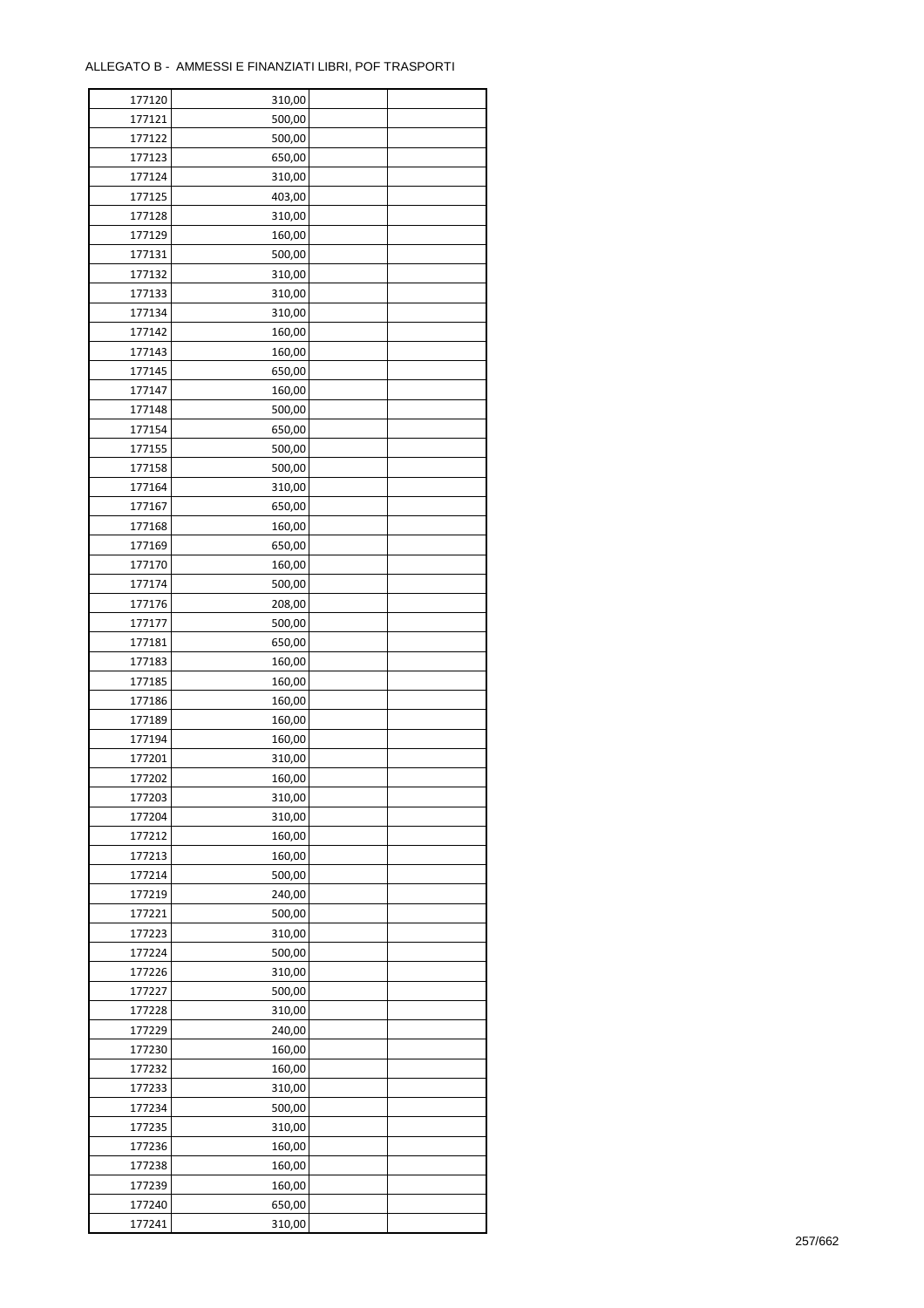| 177243 | 160,00 |  |
|--------|--------|--|
| 177245 | 160,00 |  |
| 177247 | 160,00 |  |
| 177248 | 160,00 |  |
| 177249 | 160,00 |  |
| 177250 | 500,00 |  |
| 177252 | 160,00 |  |
| 177253 | 160,00 |  |
| 177256 | 500,00 |  |
| 177257 | 650,00 |  |
| 177258 | 160,00 |  |
| 177259 | 310,00 |  |
|        |        |  |
| 177260 | 500,00 |  |
| 177261 | 500,00 |  |
| 177262 | 160,00 |  |
| 177264 | 310,00 |  |
| 177265 | 310,00 |  |
| 177266 | 500,00 |  |
| 177269 | 310,00 |  |
| 177271 | 650,00 |  |
| 177272 | 160,00 |  |
| 177273 | 160,00 |  |
| 177274 | 310,00 |  |
| 177275 | 160,00 |  |
| 177276 | 160,00 |  |
| 177277 | 500,00 |  |
| 177278 | 160,00 |  |
| 177279 | 160,00 |  |
| 177281 | 160,00 |  |
| 177282 | 310,00 |  |
| 177283 | 160,00 |  |
| 177284 | 160,00 |  |
| 177285 | 310,00 |  |
| 177286 | 160,00 |  |
| 177289 | 650,00 |  |
| 177290 | 160,00 |  |
| 177291 | 310,00 |  |
| 177292 | 310,00 |  |
| 177294 | 160,00 |  |
|        |        |  |
| 177296 | 160,00 |  |
| 177297 | 650,00 |  |
| 177298 | 240,00 |  |
| 177300 | 500,00 |  |
| 177301 | 310,00 |  |
| 177304 | 500,00 |  |
| 177306 | 160,00 |  |
| 177307 | 160,00 |  |
| 177308 | 160,00 |  |
| 177309 | 160,00 |  |
| 177310 | 160,00 |  |
| 177311 | 500,00 |  |
| 177312 | 310,00 |  |
| 177316 | 160,00 |  |
| 177317 | 310,00 |  |
| 177320 | 500,00 |  |
| 177322 | 310,00 |  |
| 177323 | 500,00 |  |
| 177324 | 650,00 |  |
| 177325 | 160,00 |  |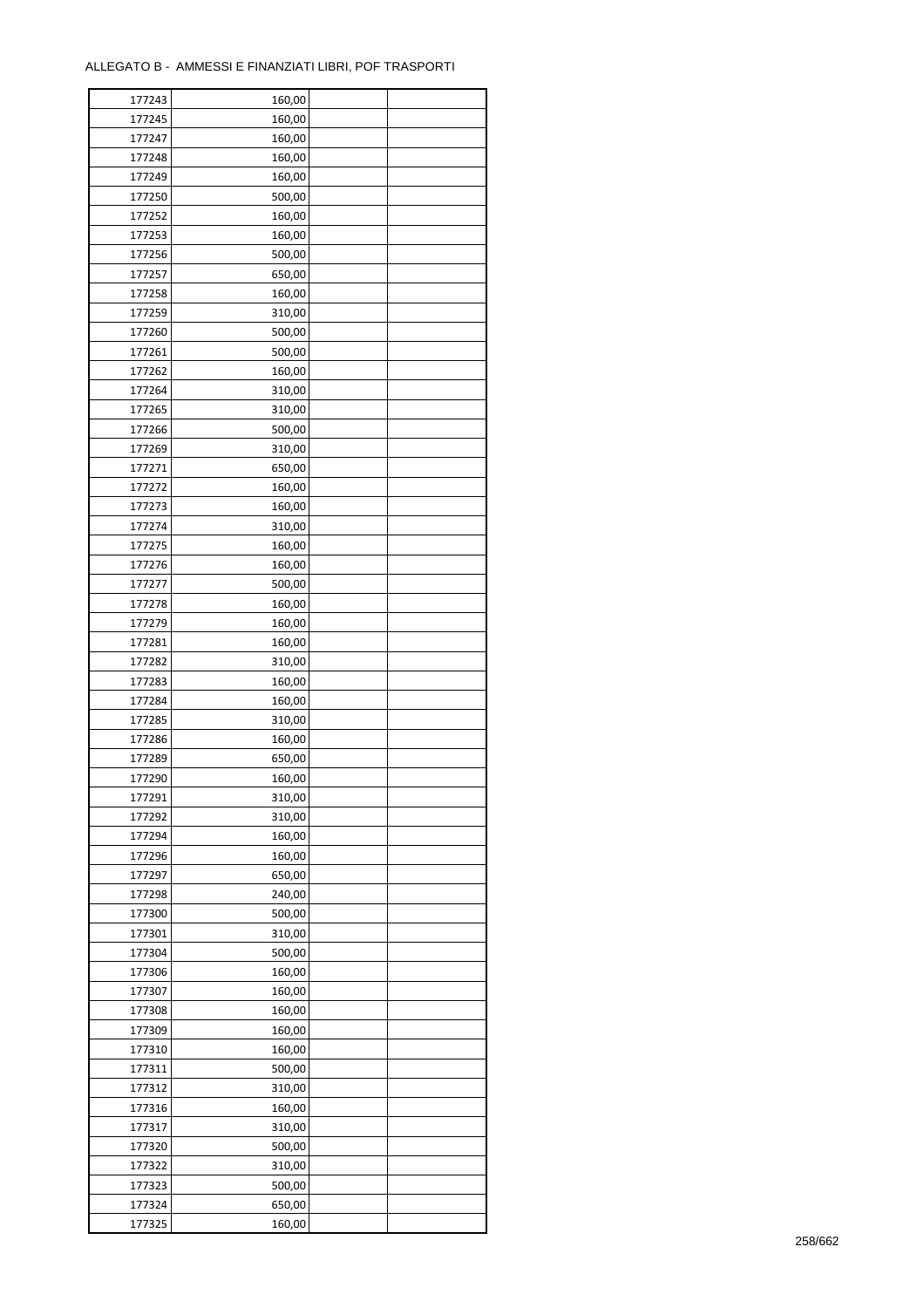| 177326 | 750,00 |  |
|--------|--------|--|
| 177327 | 650,00 |  |
| 177328 | 160,00 |  |
| 177330 | 500,00 |  |
| 177331 | 160,00 |  |
| 177332 | 650,00 |  |
| 177333 | 650,00 |  |
| 177334 | 160,00 |  |
| 177336 | 310,00 |  |
| 177341 | 310,00 |  |
|        |        |  |
| 177342 | 160,00 |  |
| 177343 | 500,00 |  |
| 177344 | 465,00 |  |
| 177345 | 160,00 |  |
| 177346 | 160,00 |  |
| 177347 | 160,00 |  |
| 177348 | 160,00 |  |
| 177349 | 160,00 |  |
| 177351 | 160,00 |  |
| 177352 | 160,00 |  |
| 177353 | 310,00 |  |
| 177355 | 160,00 |  |
| 177356 | 500,00 |  |
| 177357 | 310,00 |  |
| 177358 | 160,00 |  |
| 177359 | 310,00 |  |
| 177360 | 160,00 |  |
| 177361 | 160,00 |  |
| 177362 | 310,00 |  |
| 177363 | 500,00 |  |
|        |        |  |
| 177364 | 650,00 |  |
| 177367 | 500,00 |  |
| 177368 | 750,00 |  |
| 177369 | 500,00 |  |
| 177370 | 500,00 |  |
| 177371 | 500,00 |  |
| 177372 | 650,00 |  |
| 177373 | 160,00 |  |
| 177376 | 310,00 |  |
| 177377 | 160,00 |  |
| 177378 | 208,00 |  |
| 177379 | 650,00 |  |
| 177380 | 160,00 |  |
| 177381 | 160,00 |  |
| 177383 | 500,00 |  |
| 177384 | 500,00 |  |
| 177385 | 500,00 |  |
| 177386 | 650,00 |  |
| 177387 | 160,00 |  |
| 177391 | 500,00 |  |
| 177392 | 310,00 |  |
| 177394 | 403,00 |  |
| 177396 | 500,00 |  |
|        |        |  |
| 177397 | 310,00 |  |
| 177398 | 500,00 |  |
| 177399 | 650,00 |  |
| 177400 | 160,00 |  |
| 177401 | 310,00 |  |
| 177404 | 160,00 |  |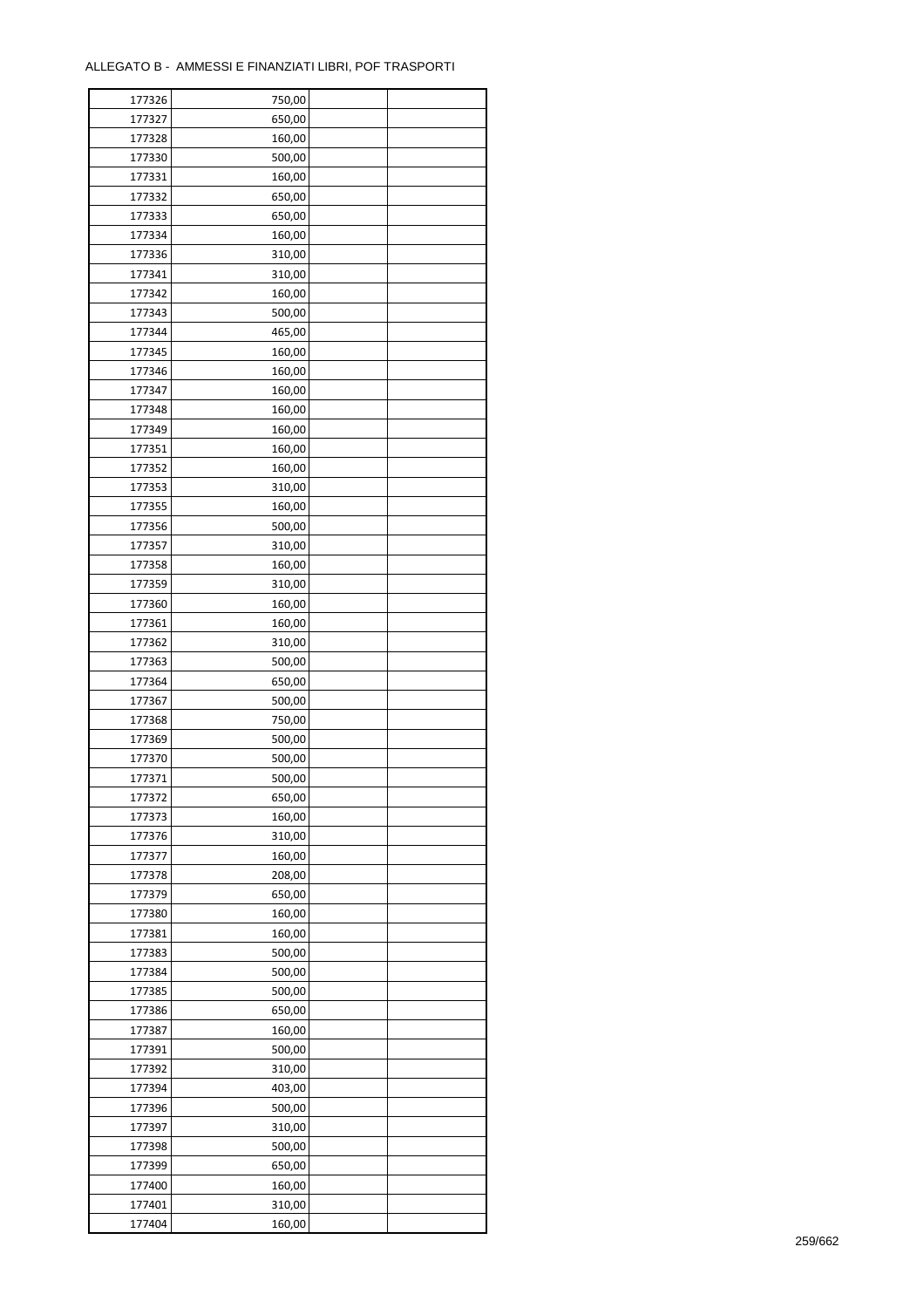| 177405 | 310,00 |  |
|--------|--------|--|
| 177406 | 160,00 |  |
| 177407 | 500,00 |  |
| 177408 | 160,00 |  |
| 177409 | 500,00 |  |
| 177411 | 160,00 |  |
| 177413 | 160,00 |  |
| 177416 | 160,00 |  |
| 177419 | 500,00 |  |
| 177420 | 500,00 |  |
| 177423 | 500,00 |  |
| 177424 | 160,00 |  |
|        |        |  |
| 177425 | 160,00 |  |
| 177426 | 310,00 |  |
| 177428 | 310,00 |  |
| 177431 | 310,00 |  |
| 177432 | 500,00 |  |
| 177433 | 160,00 |  |
| 177434 | 160,00 |  |
| 177435 | 310,00 |  |
| 177436 | 750,00 |  |
| 177437 | 500,00 |  |
| 177438 | 310,00 |  |
| 177441 | 310,00 |  |
| 177442 | 650,00 |  |
| 177443 | 500,00 |  |
| 177444 | 500,00 |  |
| 177445 | 160,00 |  |
| 177446 | 500,00 |  |
| 177447 | 160,00 |  |
| 177448 | 310,00 |  |
| 177450 | 160,00 |  |
| 177452 | 500,00 |  |
| 177454 | 160,00 |  |
| 177455 | 650,00 |  |
| 177457 | 310,00 |  |
| 177458 | 310,00 |  |
| 177459 | 310,00 |  |
| 177460 | 160,00 |  |
| 177461 | 310,00 |  |
| 177462 | 160,00 |  |
| 177463 | 310,00 |  |
| 177465 | 160,00 |  |
| 177466 | 160,00 |  |
| 177467 | 240,00 |  |
| 177468 | 160,00 |  |
| 177469 | 160,00 |  |
| 177470 | 160,00 |  |
| 177471 | 310,00 |  |
| 177472 | 310,00 |  |
| 177473 | 310,00 |  |
| 177474 | 160,00 |  |
| 177476 | 403,00 |  |
| 177481 | 160,00 |  |
| 177482 | 310,00 |  |
| 177483 |        |  |
|        | 310,00 |  |
| 177484 | 160,00 |  |
| 177485 | 310,00 |  |
| 177487 | 500,00 |  |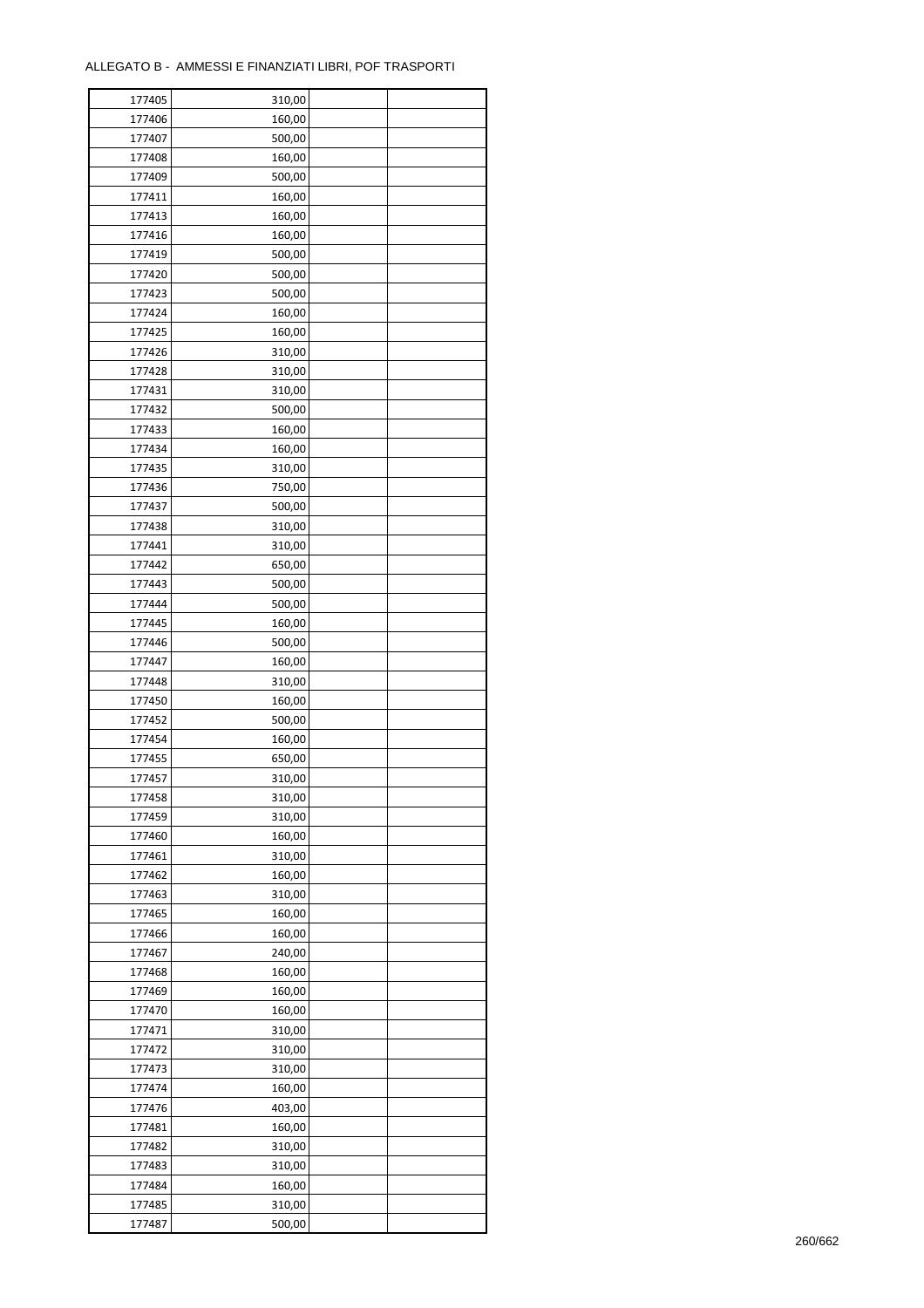| 177488           | 500,00 |  |
|------------------|--------|--|
| 177489           | 500,00 |  |
| 177490           | 500,00 |  |
| 177491           | 500,00 |  |
| 177492           | 500,00 |  |
| 177493           | 500,00 |  |
| 177494           | 310,00 |  |
| 177495           | 160,00 |  |
| 177496           | 160,00 |  |
|                  |        |  |
| 177497<br>177498 | 500,00 |  |
|                  | 310,00 |  |
| 177500           | 310,00 |  |
| 177501           | 500,00 |  |
| 177503           | 160,00 |  |
| 177504           | 310,00 |  |
| 177505           | 310,00 |  |
| 177506           | 500,00 |  |
| 177507           | 160,00 |  |
| 177509           | 465,00 |  |
| 177510           | 160,00 |  |
| 177512           | 160,00 |  |
| 177514           | 310,00 |  |
| 177515           | 403,00 |  |
| 177516           | 650,00 |  |
| 177517           | 160,00 |  |
| 177518           | 160,00 |  |
| 177519           | 310,00 |  |
| 177520           | 310,00 |  |
| 177522           | 160,00 |  |
| 177524           | 160,00 |  |
| 177525           | 160,00 |  |
|                  |        |  |
| 177526           | 160,00 |  |
| 177527           | 500,00 |  |
| 177528           | 160,00 |  |
| 177529           | 160,00 |  |
| 177530           | 160,00 |  |
| 177531           | 160,00 |  |
| 177533           | 650,00 |  |
| 177534           | 650,00 |  |
| 177535           | 310,00 |  |
| 177536           | 500,00 |  |
| 177537           | 500,00 |  |
| 177539           | 310,00 |  |
| 177548           | 310,00 |  |
| 177550           | 160,00 |  |
| 177551           | 650,00 |  |
| 177553           | 160,00 |  |
| 177554           | 240,00 |  |
| 177556           | 310,00 |  |
| 177557           | 310,00 |  |
| 177558           | 160,00 |  |
| 177559           | 310,00 |  |
| 177562           | 160,00 |  |
|                  |        |  |
| 177566           | 160,00 |  |
| 177567           | 310,00 |  |
| 177568           | 500,00 |  |
| 177569           | 310,00 |  |
| 177570           | 310,00 |  |
| 177571           | 160,00 |  |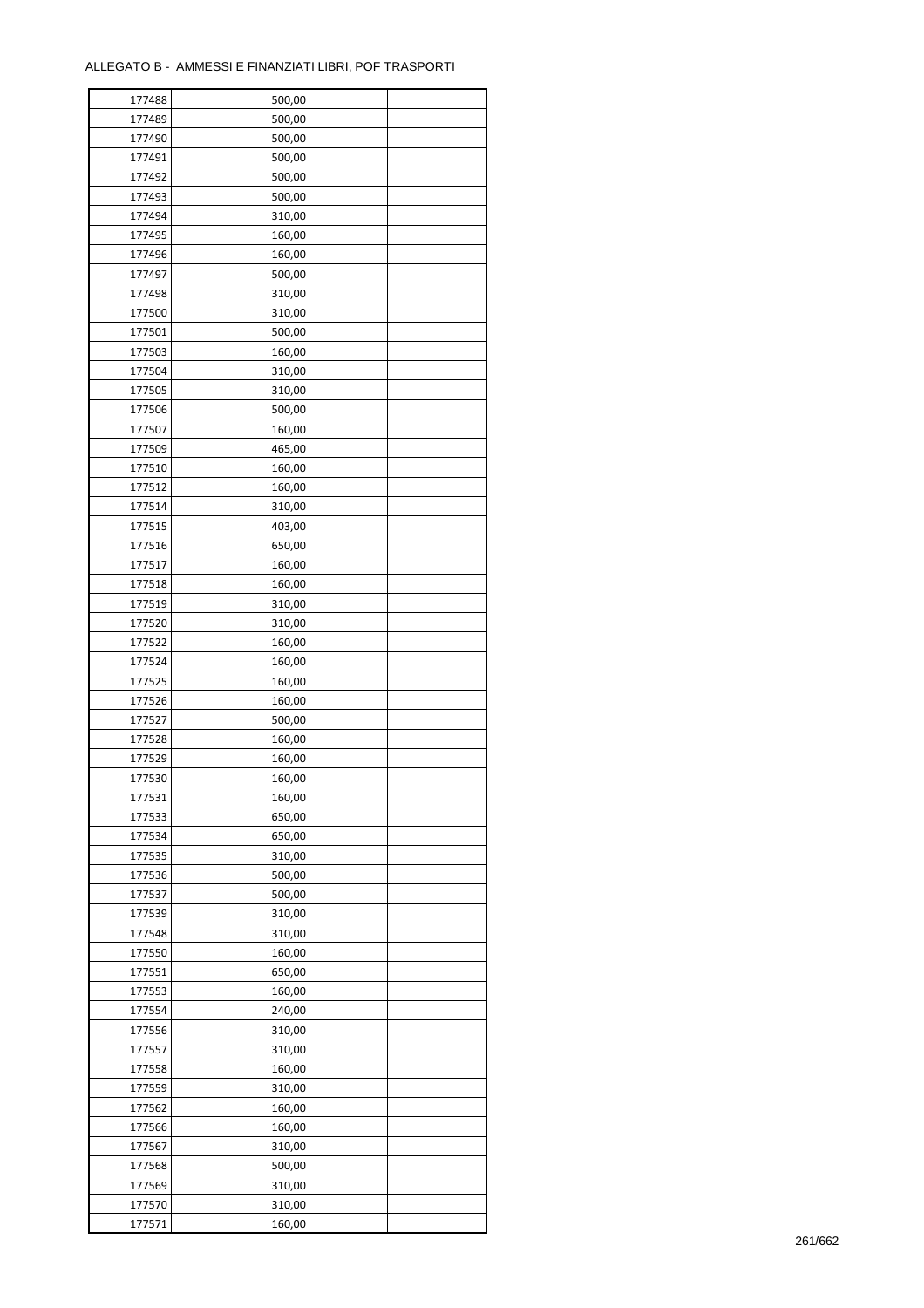| 177572 | 750,00 |  |
|--------|--------|--|
| 177573 | 310,00 |  |
| 177574 | 160,00 |  |
| 177575 | 465,00 |  |
| 177576 | 500,00 |  |
| 177579 | 500,00 |  |
| 177580 | 650,00 |  |
| 177581 | 500,00 |  |
| 177582 | 650,00 |  |
| 177583 | 160,00 |  |
| 177585 |        |  |
| 177586 | 310,00 |  |
|        | 160,00 |  |
| 177588 | 310,00 |  |
| 177589 | 310,00 |  |
| 177590 | 403,00 |  |
| 177592 | 500,00 |  |
| 177594 | 650,00 |  |
| 177595 | 160,00 |  |
| 177596 | 500,00 |  |
| 177598 | 310,00 |  |
| 177600 | 310,00 |  |
| 177601 | 208,00 |  |
| 177602 | 160,00 |  |
| 177603 | 160,00 |  |
| 177604 | 160,00 |  |
| 177605 | 160,00 |  |
| 177606 | 650,00 |  |
| 177607 | 650,00 |  |
| 177608 | 160,00 |  |
| 177609 | 310,00 |  |
| 177611 | 500,00 |  |
| 177612 | 500,00 |  |
| 177614 | 310,00 |  |
| 177615 | 160,00 |  |
| 177617 | 403,00 |  |
| 177618 | 310,00 |  |
|        |        |  |
| 177619 | 650,00 |  |
| 177620 | 160,00 |  |
| 177621 | 160,00 |  |
| 177622 | 160,00 |  |
| 177624 | 160,00 |  |
| 177627 | 160,00 |  |
| 177628 | 310,00 |  |
| 177629 | 160,00 |  |
| 177630 | 160,00 |  |
| 177631 | 500,00 |  |
| 177632 | 160,00 |  |
| 177633 | 310,00 |  |
| 177637 | 160,00 |  |
| 177638 | 500,00 |  |
| 177639 | 160,00 |  |
| 177640 | 310,00 |  |
| 177642 | 500,00 |  |
| 177644 | 750,00 |  |
| 177645 | 310,00 |  |
| 177646 | 403,00 |  |
| 177647 | 650,00 |  |
| 177648 | 310,00 |  |
| 177649 | 500,00 |  |
|        |        |  |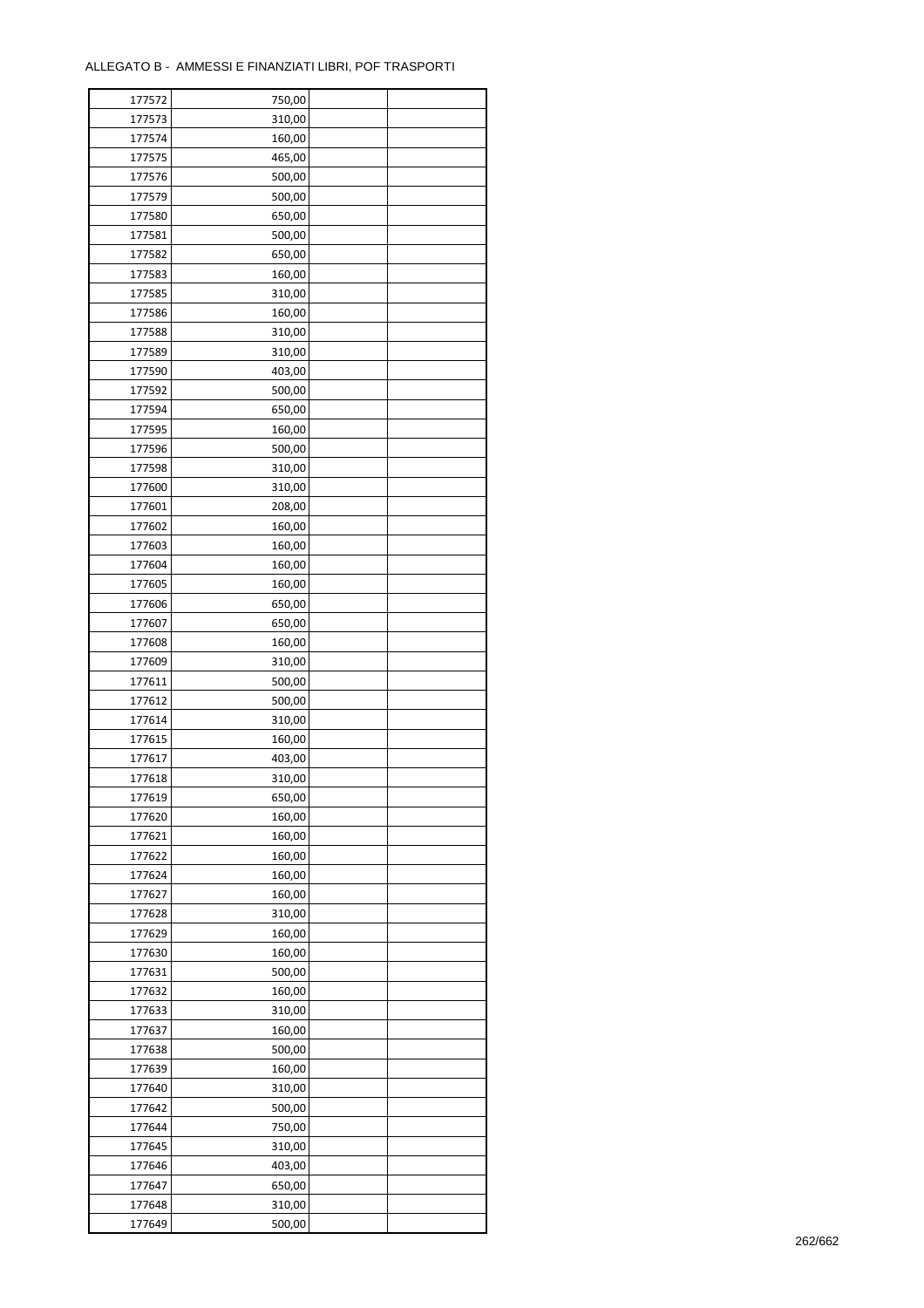| 177650 | 160,00 |  |
|--------|--------|--|
| 177651 | 500,00 |  |
| 177652 | 403,00 |  |
| 177653 | 160,00 |  |
| 177654 | 160,00 |  |
| 177655 | 160,00 |  |
| 177657 | 500,00 |  |
| 177660 | 500,00 |  |
| 177662 | 160,00 |  |
| 177663 | 160,00 |  |
| 177665 | 310,00 |  |
| 177666 | 310,00 |  |
|        |        |  |
| 177667 | 160,00 |  |
| 177669 | 160,00 |  |
| 177671 | 500,00 |  |
| 177673 | 160,00 |  |
| 177674 | 500,00 |  |
| 177675 | 310,00 |  |
| 177676 | 500,00 |  |
| 177677 | 650,00 |  |
| 177678 | 160,00 |  |
| 177679 | 310,00 |  |
| 177680 | 160,00 |  |
| 177682 | 208,00 |  |
| 177683 | 160,00 |  |
| 177684 | 310,00 |  |
| 177685 | 465,00 |  |
| 177686 | 500,00 |  |
| 177688 | 310,00 |  |
| 177690 | 160,00 |  |
| 177691 | 160,00 |  |
| 177693 | 160,00 |  |
| 177694 | 500,00 |  |
| 177696 | 310,00 |  |
| 177697 | 500,00 |  |
| 177698 | 160,00 |  |
| 177699 | 500,00 |  |
| 177700 | 500,00 |  |
| 177701 | 160,00 |  |
| 177702 | 310,00 |  |
| 177703 | 500,00 |  |
| 177705 | 160,00 |  |
| 177707 | 240,00 |  |
| 177709 | 310,00 |  |
| 177710 | 500,00 |  |
| 177715 | 500,00 |  |
| 177717 | 310,00 |  |
| 177720 | 500,00 |  |
| 177721 | 240,00 |  |
|        |        |  |
| 177722 | 310,00 |  |
| 177723 | 160,00 |  |
| 177725 | 403,00 |  |
| 177726 | 500,00 |  |
| 177728 | 500,00 |  |
| 177729 | 310,00 |  |
| 177730 | 160,00 |  |
| 177731 | 310,00 |  |
| 177732 | 160,00 |  |
| 177734 | 160,00 |  |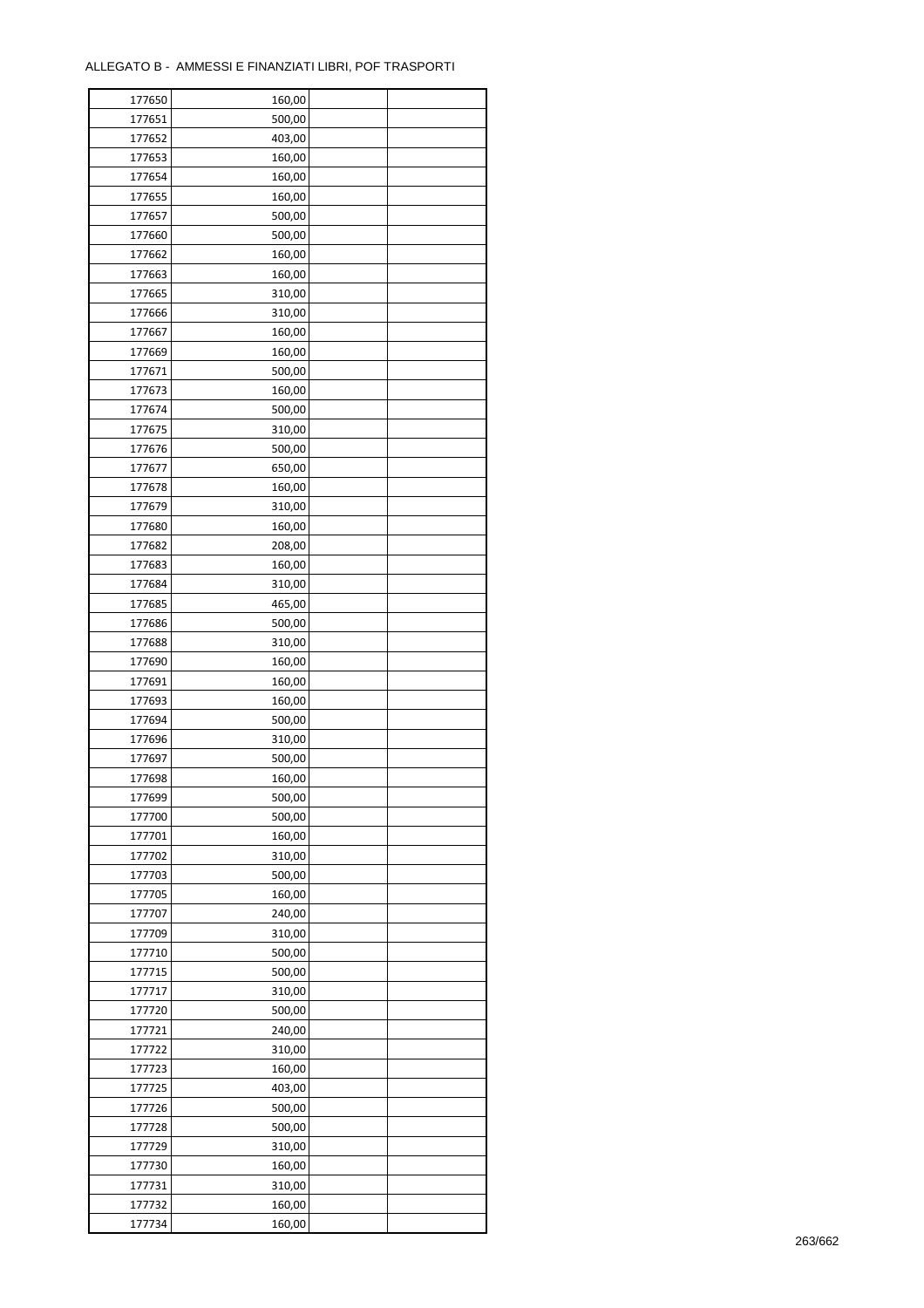| 177735 | 310,00 |  |
|--------|--------|--|
| 177736 | 160,00 |  |
| 177737 | 160,00 |  |
| 177738 | 500,00 |  |
| 177740 | 310,00 |  |
| 177741 | 160,00 |  |
| 177742 | 160,00 |  |
| 177745 | 310,00 |  |
| 177746 | 310,00 |  |
| 177747 | 500,00 |  |
| 177748 | 160,00 |  |
| 177749 | 160,00 |  |
|        |        |  |
| 177750 | 160,00 |  |
| 177751 | 500,00 |  |
| 177753 | 310,00 |  |
| 177754 | 160,00 |  |
| 177755 | 208,00 |  |
| 177759 | 500,00 |  |
| 177760 | 160,00 |  |
| 177761 | 500,00 |  |
| 177762 | 310,00 |  |
| 177765 | 310,00 |  |
| 177766 | 650,00 |  |
| 177768 | 160,00 |  |
| 177770 | 500,00 |  |
| 177771 | 310,00 |  |
| 177774 | 160,00 |  |
| 177775 | 310,00 |  |
| 177778 | 650,00 |  |
| 177779 | 310,00 |  |
| 177780 | 500,00 |  |
| 177781 | 160,00 |  |
| 177782 | 160,00 |  |
| 177784 | 160,00 |  |
| 177785 | 160,00 |  |
| 177786 | 500,00 |  |
| 177787 | 500,00 |  |
| 177788 | 650,00 |  |
| 177789 | 160,00 |  |
| 177790 | 465,00 |  |
| 177791 | 310,00 |  |
| 177793 | 160,00 |  |
| 177794 | 310,00 |  |
| 177795 |        |  |
|        | 160,00 |  |
| 177796 | 500,00 |  |
| 177797 | 500,00 |  |
| 177799 | 160,00 |  |
| 177801 | 310,00 |  |
| 177802 | 500,00 |  |
| 177804 | 500,00 |  |
| 177806 | 310,00 |  |
| 177807 | 160,00 |  |
| 177808 | 160,00 |  |
| 177809 | 465,00 |  |
| 177810 | 160,00 |  |
| 177812 | 160,00 |  |
| 177813 | 160,00 |  |
| 177814 | 310,00 |  |
| 177815 | 160,00 |  |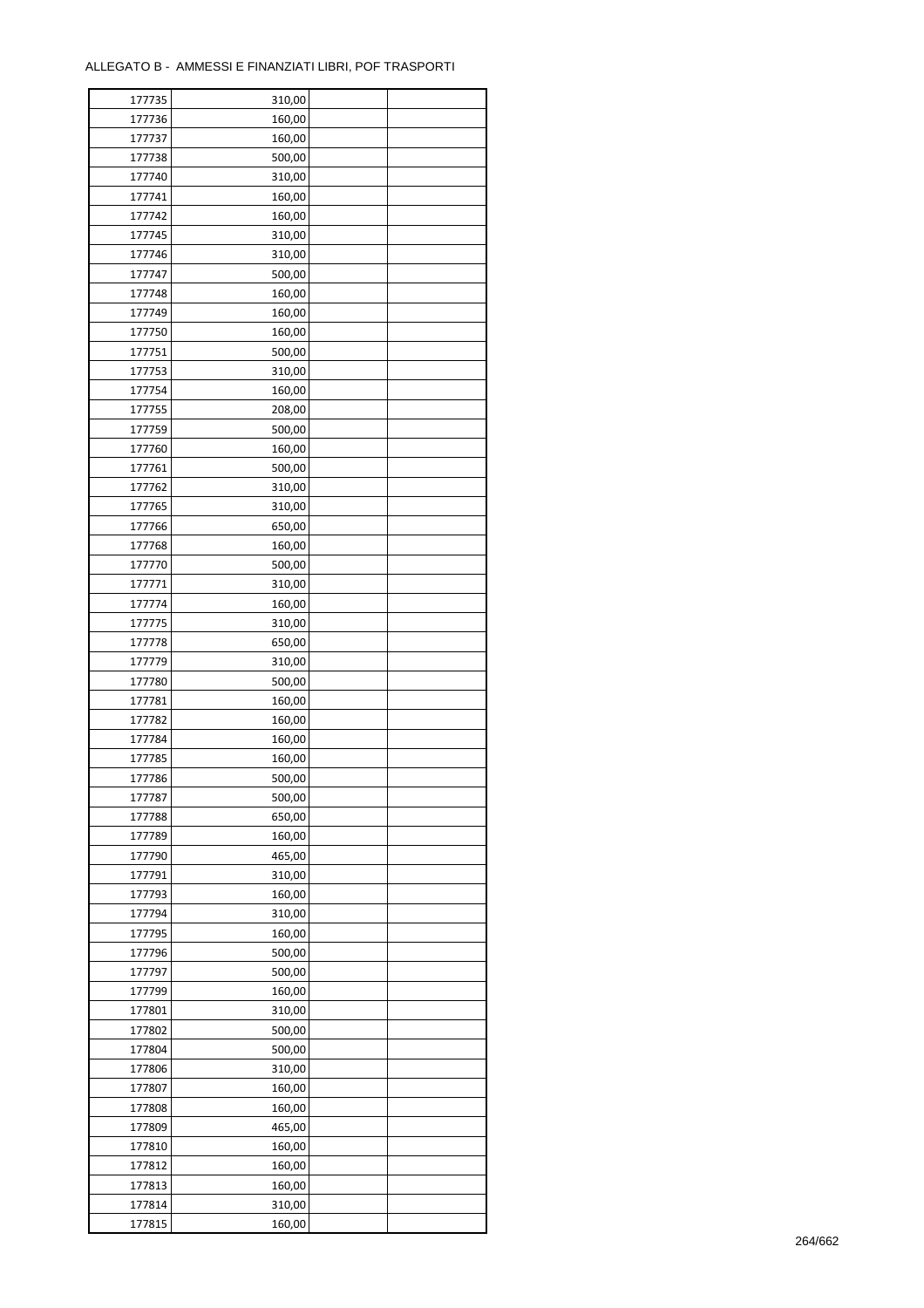| 177818           | 160,00 |  |
|------------------|--------|--|
| 177819           | 500,00 |  |
| 177821           | 310,00 |  |
| 177822           | 310,00 |  |
| 177823           | 465,00 |  |
| 177824           | 160,00 |  |
| 177825           | 465,00 |  |
| 177826           | 160,00 |  |
| 177828           | 160,00 |  |
| 177829           | 500,00 |  |
|                  |        |  |
| 177830<br>177832 | 500,00 |  |
|                  | 160,00 |  |
| 177834           | 160,00 |  |
| 177835           | 160,00 |  |
| 177837           | 500,00 |  |
| 177838           | 310,00 |  |
| 177839           | 500,00 |  |
| 177840           | 160,00 |  |
| 177842           | 403,00 |  |
| 177844           | 160,00 |  |
| 177846           | 500,00 |  |
| 177847           | 500,00 |  |
| 177848           | 160,00 |  |
| 177849           | 160,00 |  |
| 177852           | 160,00 |  |
| 177854           | 160,00 |  |
| 177856           | 310,00 |  |
| 177857           | 160,00 |  |
| 177861           | 160,00 |  |
| 177862           | 310,00 |  |
| 177866           | 160,00 |  |
| 177867           | 310,00 |  |
| 177868           | 160,00 |  |
| 177869           | 160,00 |  |
| 177870           | 160,00 |  |
|                  |        |  |
| 177871           | 310,00 |  |
| 177872           | 310,00 |  |
| 177873           | 500,00 |  |
| 177875           | 650,00 |  |
| 177876           | 500,00 |  |
| 177877           | 310,00 |  |
| 177878           | 750,00 |  |
| 177880           | 160,00 |  |
| 177881           | 240,00 |  |
| 177883           | 160,00 |  |
| 177884           | 160,00 |  |
| 177886           | 500,00 |  |
| 177888           | 310,00 |  |
| 177889           | 750,00 |  |
| 177891           | 160,00 |  |
| 177893           | 160,00 |  |
| 177895           | 650,00 |  |
| 177897           | 160,00 |  |
| 177898           | 500,00 |  |
| 177902           | 650,00 |  |
| 177904           | 160,00 |  |
|                  |        |  |
| 177906           | 310,00 |  |
| 177907           | 160,00 |  |
| 177908           | 160,00 |  |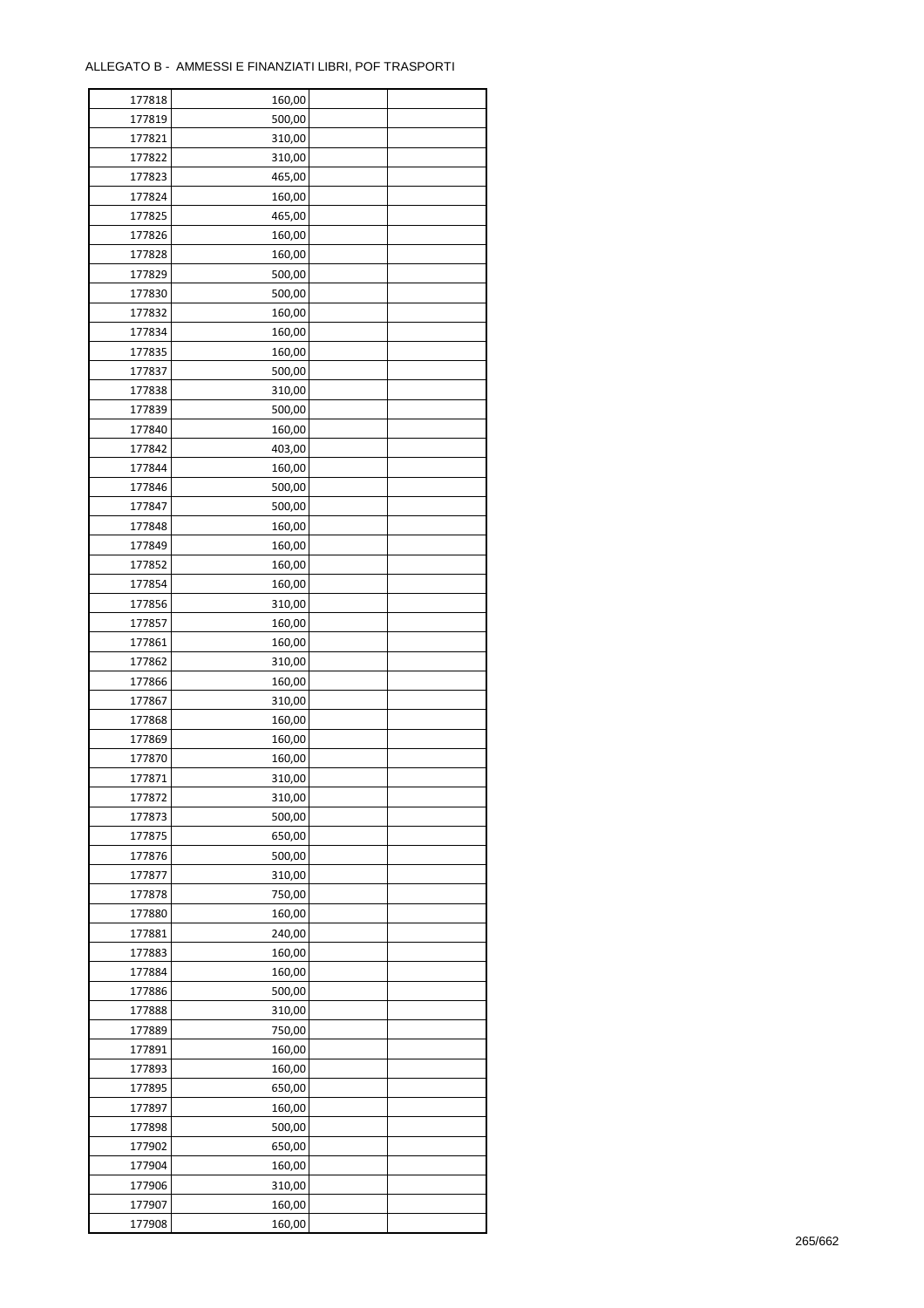| 177912 | 500,00 |  |
|--------|--------|--|
| 177913 | 160,00 |  |
| 177914 | 310,00 |  |
| 177916 | 310,00 |  |
| 177917 | 160,00 |  |
| 177918 | 160,00 |  |
| 177919 | 160,00 |  |
| 177920 | 160,00 |  |
| 177922 | 310,00 |  |
| 177923 | 310,00 |  |
| 177924 | 160,00 |  |
| 177925 | 160,00 |  |
| 177926 | 500,00 |  |
| 177927 | 160,00 |  |
| 177929 | 310,00 |  |
| 177930 | 240,00 |  |
| 177931 | 500,00 |  |
| 177932 | 500,00 |  |
| 177933 | 500,00 |  |
| 177934 | 310,00 |  |
| 177935 | 500,00 |  |
| 177936 | 500,00 |  |
| 177937 | 160,00 |  |
| 177938 | 160,00 |  |
| 177939 | 160,00 |  |
| 177940 | 500,00 |  |
| 177941 | 500,00 |  |
| 177942 | 160,00 |  |
| 177943 | 310,00 |  |
| 177945 | 500,00 |  |
| 177946 | 160,00 |  |
| 177947 | 310,00 |  |
| 177949 | 160,00 |  |
| 177950 | 160,00 |  |
| 177951 | 500,00 |  |
| 177952 | 160,00 |  |
| 177953 | 500,00 |  |
| 177954 | 500,00 |  |
| 177955 | 500,00 |  |
| 177956 | 500,00 |  |
| 177957 | 403,00 |  |
| 177958 | 240,00 |  |
| 177961 | 500,00 |  |
| 177963 | 160,00 |  |
| 177964 | 160,00 |  |
| 177965 | 160,00 |  |
| 177969 | 310,00 |  |
| 177970 | 310,00 |  |
| 177971 | 160,00 |  |
| 177972 | 310,00 |  |
| 177973 | 500,00 |  |
| 177974 | 500,00 |  |
| 177976 | 310,00 |  |
| 177978 | 500,00 |  |
| 177979 | 310,00 |  |
| 177981 | 160,00 |  |
| 177982 | 160,00 |  |
| 177983 | 160,00 |  |
| 177986 | 310,00 |  |
|        |        |  |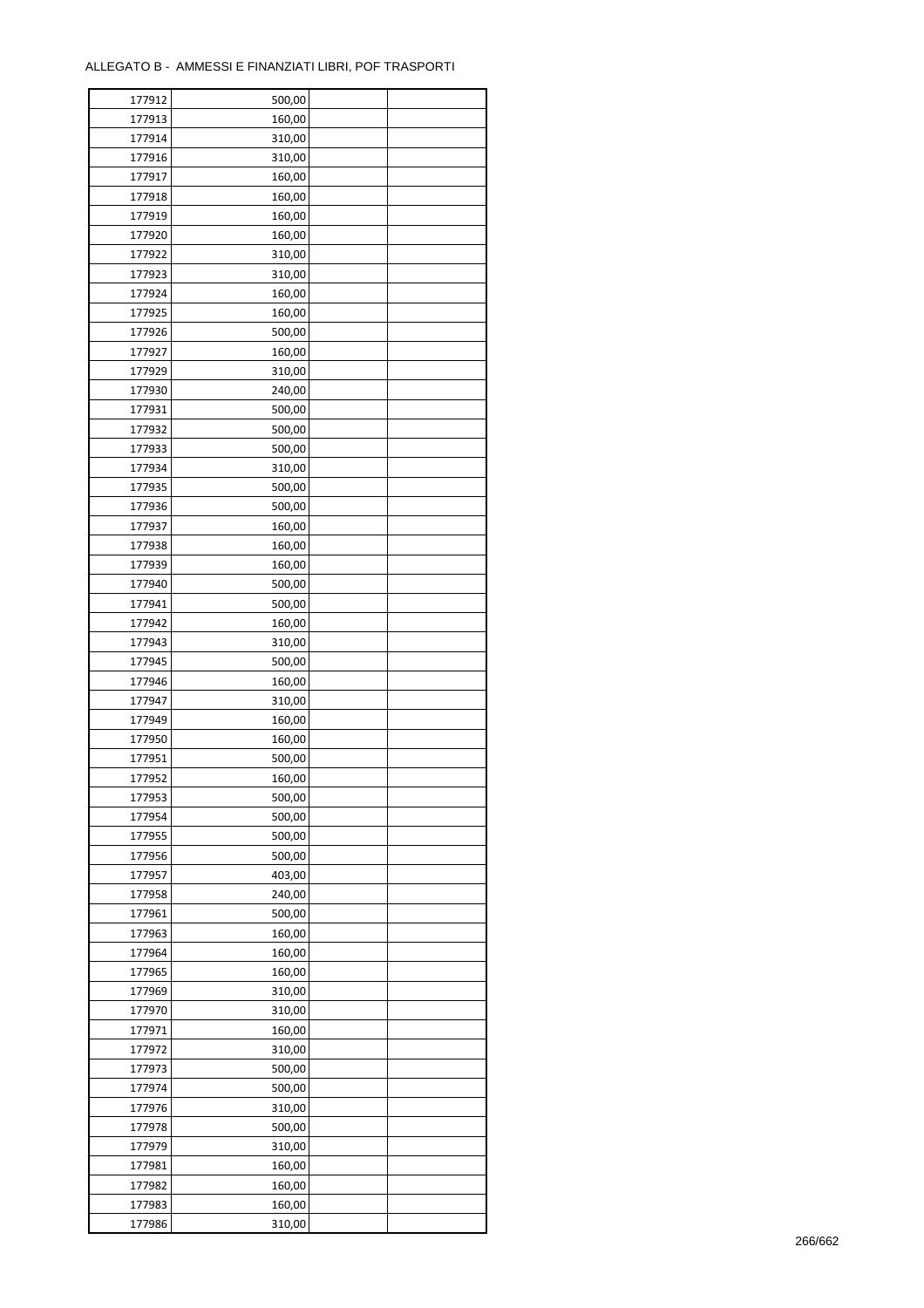| 177989 | 160,00 |  |
|--------|--------|--|
| 177991 | 500,00 |  |
| 177994 | 500,00 |  |
| 177997 | 160,00 |  |
| 177998 | 500,00 |  |
| 178000 | 500,00 |  |
| 178001 | 160,00 |  |
| 178002 | 650,00 |  |
| 178003 | 403,00 |  |
| 178004 | 403,00 |  |
| 178006 | 310,00 |  |
| 178007 | 500,00 |  |
| 178009 | 160,00 |  |
| 178010 |        |  |
|        | 650,00 |  |
| 178011 | 160,00 |  |
| 178013 | 160,00 |  |
| 178014 | 160,00 |  |
| 178015 | 310,00 |  |
| 178016 | 160,00 |  |
| 178017 | 160,00 |  |
| 178018 | 160,00 |  |
| 178020 | 650,00 |  |
| 178021 | 650,00 |  |
| 178023 | 160,00 |  |
| 178024 | 650,00 |  |
| 178025 | 310,00 |  |
| 178026 | 310,00 |  |
| 178027 | 160,00 |  |
| 178028 | 160,00 |  |
| 178029 | 310,00 |  |
| 178030 | 500,00 |  |
| 178031 | 310,00 |  |
| 178032 | 160,00 |  |
| 178033 | 160,00 |  |
| 178036 | 310,00 |  |
| 178037 | 650,00 |  |
| 178039 | 160,00 |  |
| 178042 | 160,00 |  |
| 178045 | 160,00 |  |
| 178046 | 160,00 |  |
|        | 160,00 |  |
| 178047 |        |  |
| 178048 | 650,00 |  |
| 178050 | 160,00 |  |
| 178051 | 500,00 |  |
| 178053 | 310,00 |  |
| 178055 | 650,00 |  |
| 178057 | 160,00 |  |
| 178058 | 310,00 |  |
| 178059 | 160,00 |  |
| 178060 | 310,00 |  |
| 178062 | 500,00 |  |
| 178063 | 160,00 |  |
| 178064 | 160,00 |  |
| 178065 | 650,00 |  |
| 178066 | 650,00 |  |
| 178068 | 310,00 |  |
| 178069 | 500,00 |  |
| 178073 | 310,00 |  |
| 178074 | 500,00 |  |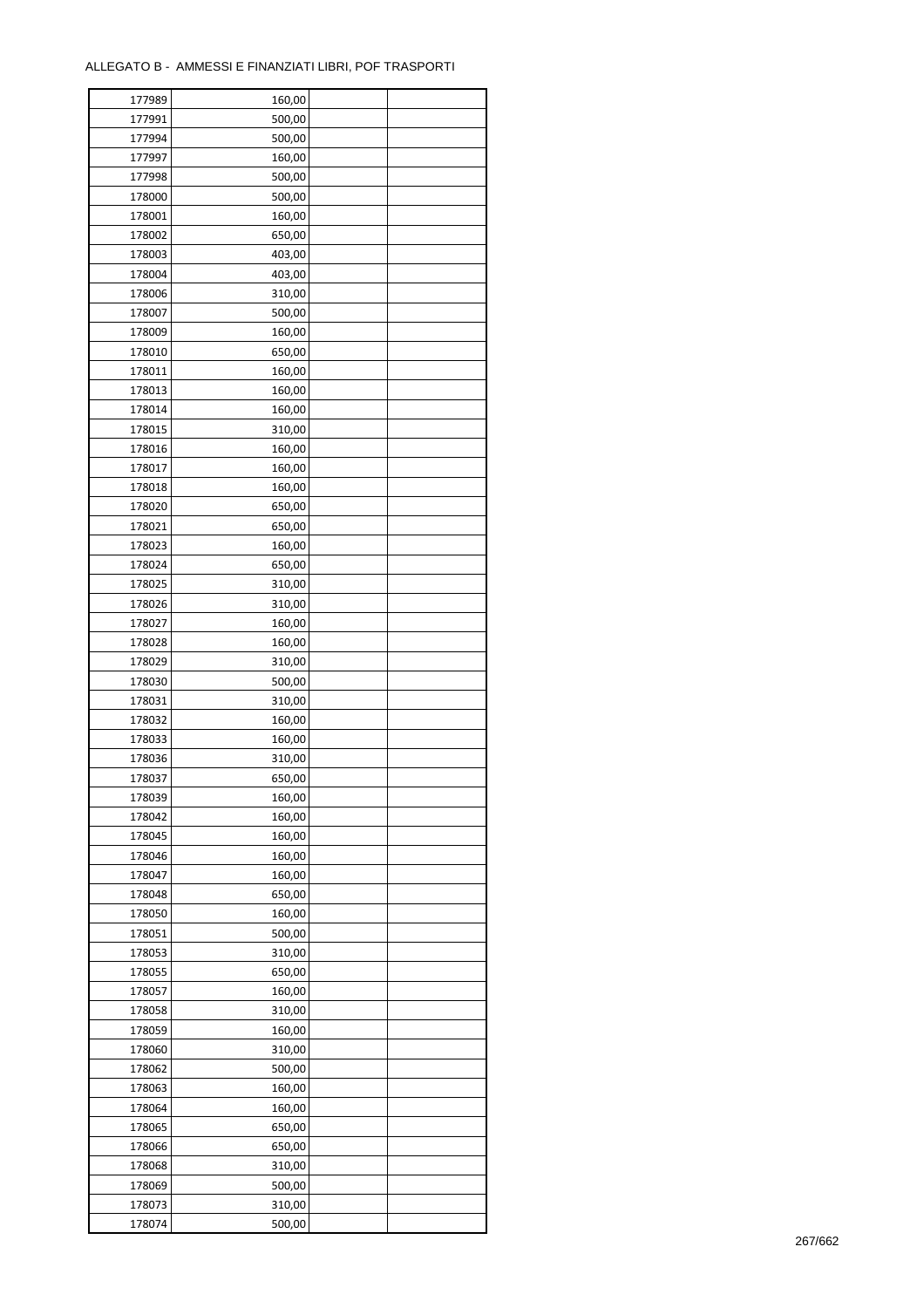| 178076 | 500,00 |  |
|--------|--------|--|
| 178079 | 160,00 |  |
| 178080 | 500,00 |  |
| 178081 | 160,00 |  |
| 178082 | 310,00 |  |
| 178083 | 650,00 |  |
| 178085 | 310,00 |  |
| 178087 | 750,00 |  |
| 178088 | 650,00 |  |
| 178089 | 160,00 |  |
| 178090 | 160,00 |  |
|        |        |  |
| 178091 | 310,00 |  |
| 178092 | 160,00 |  |
| 178094 | 160,00 |  |
| 178095 | 310,00 |  |
| 178097 | 160,00 |  |
| 178098 | 500,00 |  |
| 178099 | 310,00 |  |
| 178100 | 500,00 |  |
| 178101 | 160,00 |  |
| 178102 | 500,00 |  |
| 178103 | 500,00 |  |
| 178104 | 500,00 |  |
| 178105 | 500,00 |  |
| 178106 | 160,00 |  |
| 178107 | 160,00 |  |
| 178108 | 310,00 |  |
| 178109 | 310,00 |  |
| 178110 | 160,00 |  |
| 178111 | 160,00 |  |
| 178112 | 160,00 |  |
| 178113 | 160,00 |  |
|        |        |  |
| 178114 | 160,00 |  |
| 178115 | 160,00 |  |
| 178116 | 500,00 |  |
| 178117 | 160,00 |  |
| 178118 | 500,00 |  |
| 178123 | 650,00 |  |
| 178124 | 160,00 |  |
| 178125 | 310,00 |  |
| 178126 | 500,00 |  |
| 178127 | 310,00 |  |
| 178129 | 160,00 |  |
| 178130 | 160,00 |  |
| 178132 | 310,00 |  |
| 178135 | 160,00 |  |
| 178136 | 310,00 |  |
| 178137 | 310,00 |  |
| 178138 | 310,00 |  |
| 178139 | 160,00 |  |
| 178140 | 500,00 |  |
| 178141 | 160,00 |  |
| 178143 | 500,00 |  |
| 178148 | 310,00 |  |
|        |        |  |
| 178149 | 160,00 |  |
| 178151 | 650,00 |  |
| 178152 | 310,00 |  |
| 178153 | 650,00 |  |
| 178154 | 160,00 |  |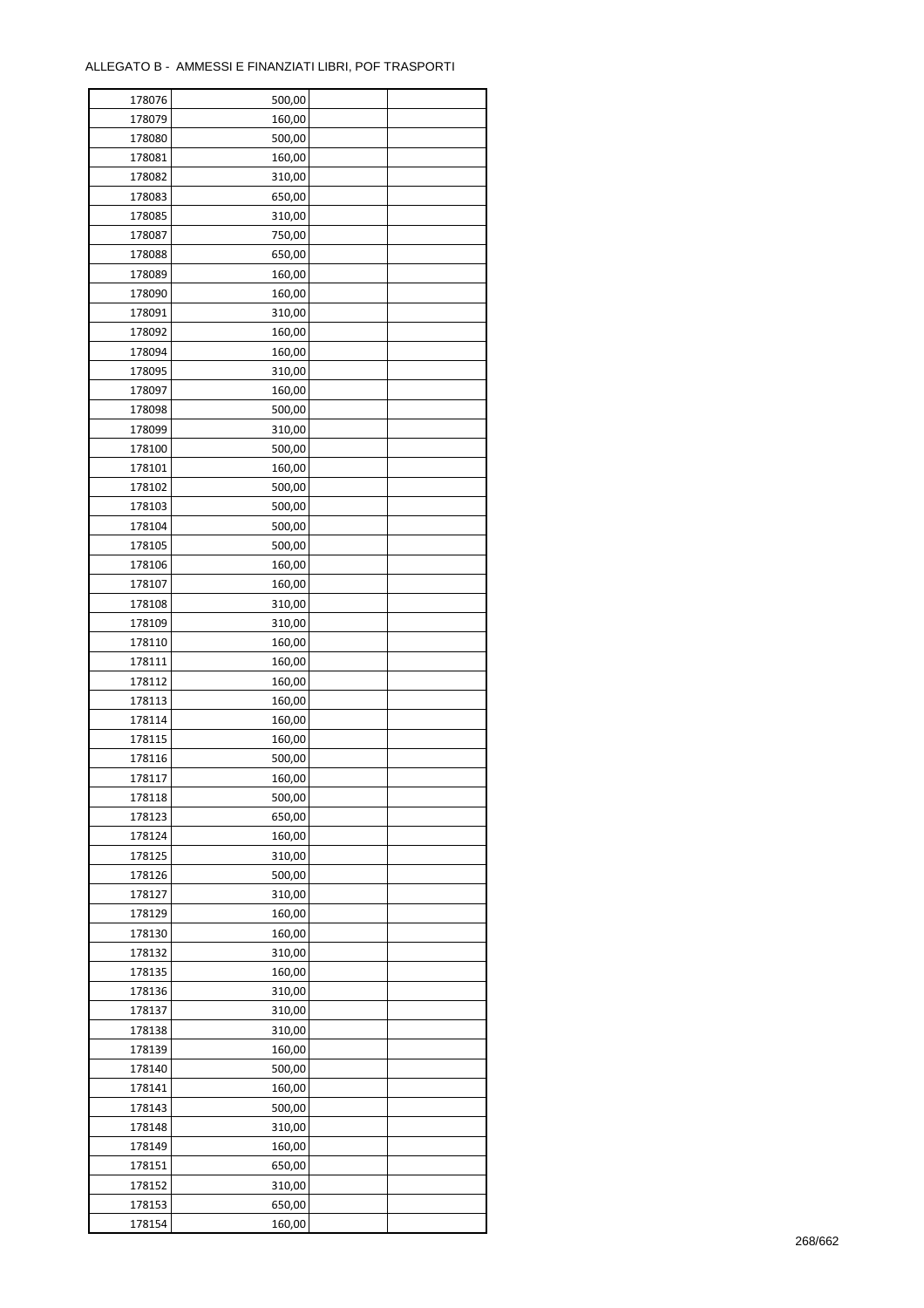| 178155 | 240,00 |  |
|--------|--------|--|
| 178161 | 160,00 |  |
| 178162 | 160,00 |  |
| 178168 | 500,00 |  |
| 178169 | 160,00 |  |
| 178170 | 465,00 |  |
| 178172 | 240,00 |  |
| 178173 | 650,00 |  |
| 178175 | 310,00 |  |
| 178177 | 310,00 |  |
|        |        |  |
| 178178 | 310,00 |  |
| 178181 | 240,00 |  |
| 178182 | 650,00 |  |
| 178183 | 310,00 |  |
| 178185 | 160,00 |  |
| 178186 | 160,00 |  |
| 178187 | 650,00 |  |
| 178188 | 160,00 |  |
| 178189 | 208,00 |  |
| 178190 | 160,00 |  |
| 178191 | 310,00 |  |
| 178192 | 310,00 |  |
| 178193 | 160,00 |  |
| 178194 | 160,00 |  |
| 178195 | 500,00 |  |
| 178196 | 310,00 |  |
| 178198 | 650,00 |  |
| 178199 | 500,00 |  |
| 178201 | 750,00 |  |
|        |        |  |
| 178202 | 240,00 |  |
| 178203 | 310,00 |  |
| 178204 | 240,00 |  |
| 178205 | 310,00 |  |
| 178206 | 500,00 |  |
| 178207 | 240,00 |  |
| 178208 | 500,00 |  |
| 178209 | 160,00 |  |
| 178212 | 160,00 |  |
| 178213 | 310,00 |  |
| 178215 | 500,00 |  |
| 178216 | 160,00 |  |
| 178218 | 500,00 |  |
| 178220 | 310,00 |  |
| 178222 | 500,00 |  |
| 178223 | 310,00 |  |
| 178224 | 310,00 |  |
| 178225 | 160,00 |  |
| 178229 | 160,00 |  |
| 178230 | 160,00 |  |
|        |        |  |
| 178232 | 160,00 |  |
| 178235 | 403,00 |  |
| 178237 | 310,00 |  |
| 178238 | 160,00 |  |
| 178240 | 310,00 |  |
| 178243 | 160,00 |  |
| 178244 | 500,00 |  |
| 178245 | 160,00 |  |
| 178247 | 650,00 |  |
| 178248 | 160,00 |  |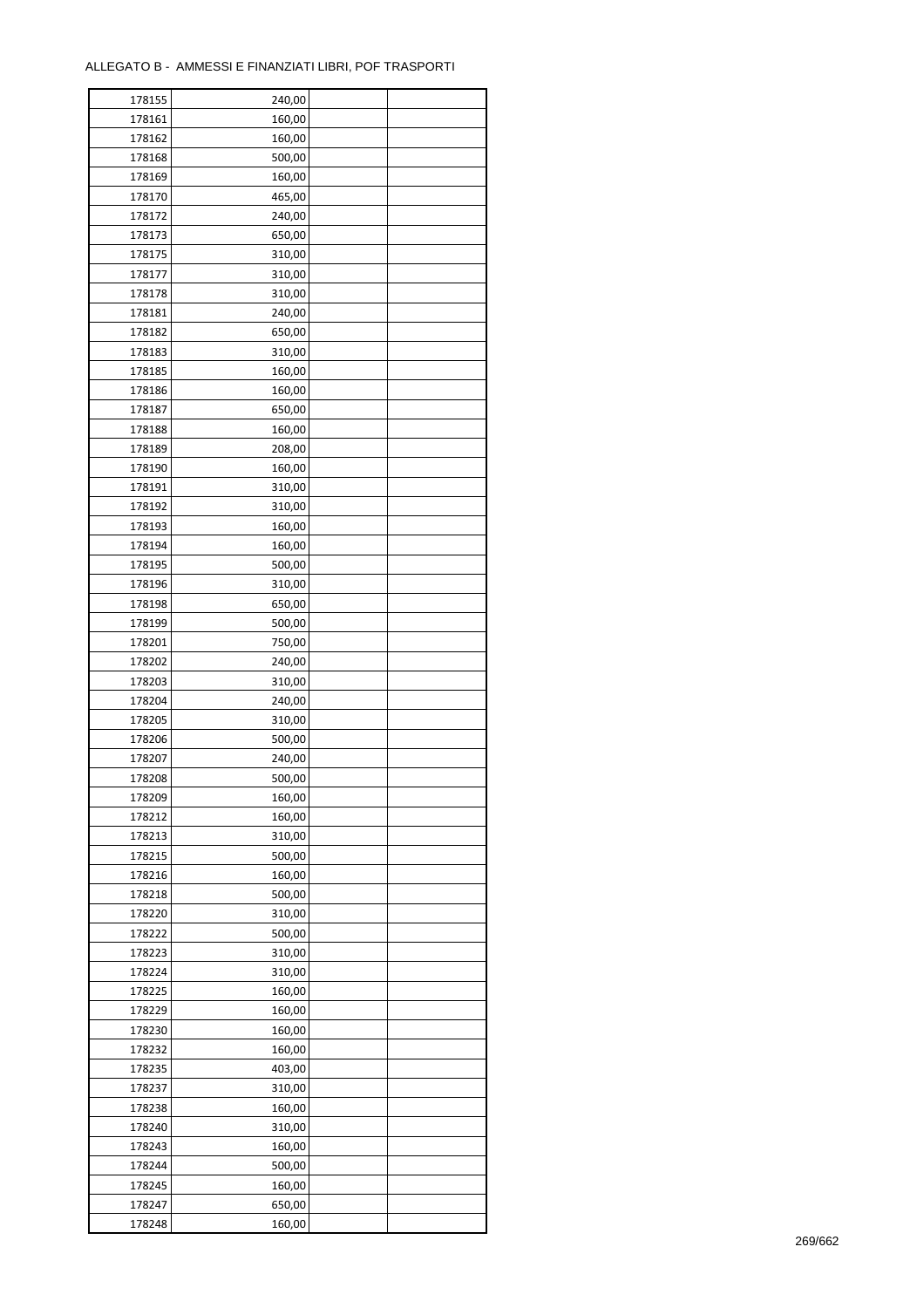| 178249 | 310,00 |  |
|--------|--------|--|
| 178250 | 160,00 |  |
| 178251 | 160,00 |  |
| 178253 | 500,00 |  |
| 178256 | 310,00 |  |
| 178257 | 650,00 |  |
| 178259 | 310,00 |  |
| 178261 | 500,00 |  |
| 178262 | 160,00 |  |
| 178263 | 500,00 |  |
|        |        |  |
| 178264 | 310,00 |  |
| 178265 | 650,00 |  |
| 178266 | 310,00 |  |
| 178268 | 403,00 |  |
| 178269 | 160,00 |  |
| 178270 | 160,00 |  |
| 178272 | 650,00 |  |
| 178274 | 310,00 |  |
| 178275 | 160,00 |  |
| 178276 | 160,00 |  |
| 178277 | 500,00 |  |
| 178278 | 160,00 |  |
| 178281 | 310,00 |  |
| 178284 | 500,00 |  |
| 178285 | 310,00 |  |
| 178286 | 160,00 |  |
| 178287 | 500,00 |  |
| 178290 | 310,00 |  |
| 178292 | 310,00 |  |
| 178293 | 650,00 |  |
| 178294 | 160,00 |  |
| 178297 | 310,00 |  |
| 178298 | 310,00 |  |
| 178299 | 160,00 |  |
| 178300 | 310,00 |  |
|        |        |  |
| 178301 | 160,00 |  |
| 178302 | 500,00 |  |
| 178303 | 310,00 |  |
| 178304 | 500,00 |  |
| 178311 | 650,00 |  |
| 178312 | 500,00 |  |
| 178313 | 160,00 |  |
| 178315 | 650,00 |  |
| 178317 | 310,00 |  |
| 178318 | 500,00 |  |
| 178322 | 403,00 |  |
| 178323 | 310,00 |  |
| 178325 | 160,00 |  |
| 178328 | 310,00 |  |
| 178329 | 160,00 |  |
| 178330 | 500,00 |  |
| 178335 | 160,00 |  |
| 178336 | 500,00 |  |
| 178337 | 160,00 |  |
| 178340 | 160,00 |  |
| 178341 | 160,00 |  |
|        |        |  |
| 178343 | 310,00 |  |
| 178344 | 500,00 |  |
| 178345 | 310,00 |  |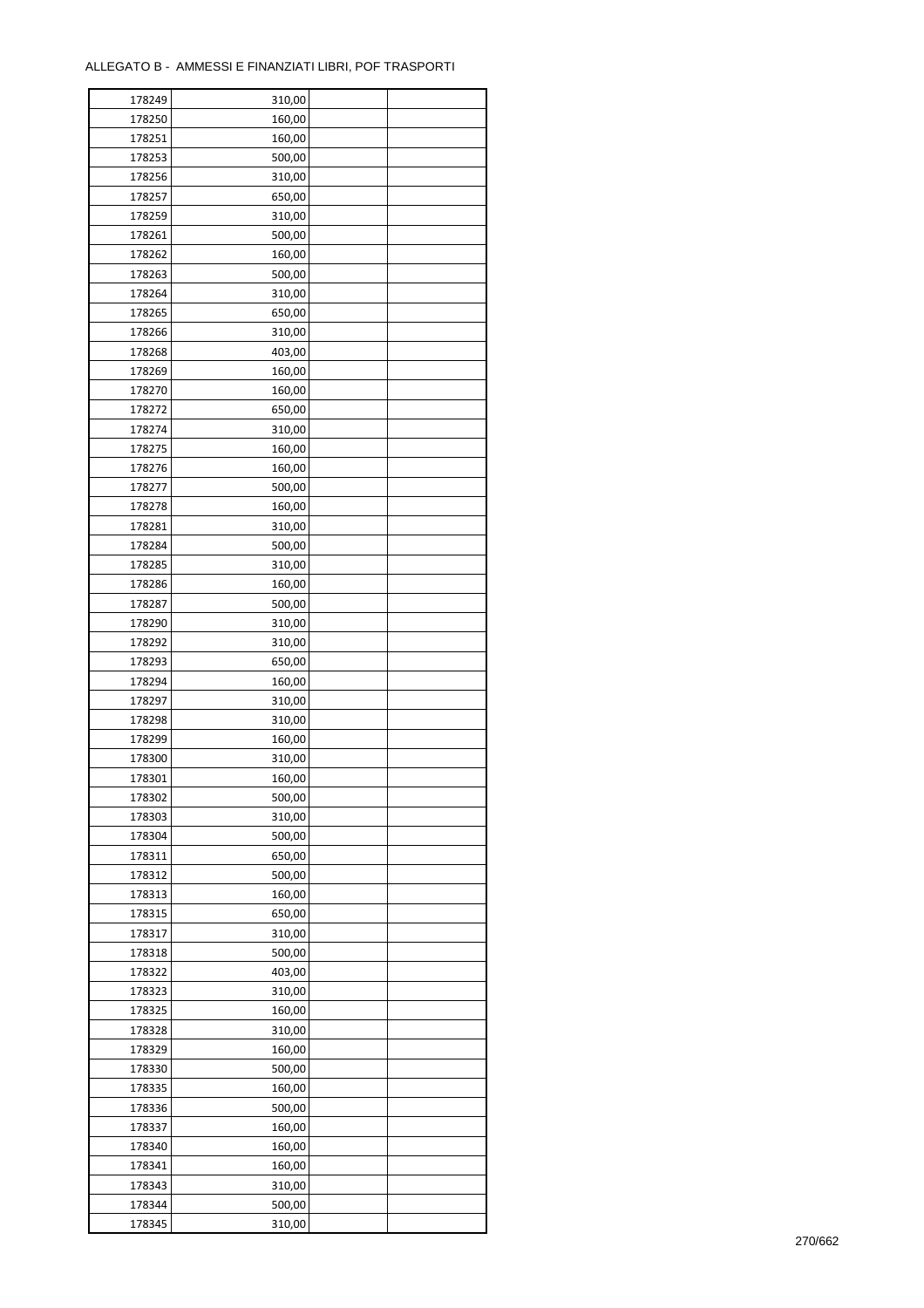| 178346 | 310,00 |  |
|--------|--------|--|
| 178347 | 160,00 |  |
| 178348 | 500,00 |  |
| 178349 | 310,00 |  |
| 178350 | 310,00 |  |
| 178351 | 310,00 |  |
| 178354 | 310,00 |  |
| 178355 | 500,00 |  |
| 178356 | 310,00 |  |
| 178357 | 500,00 |  |
| 178358 | 500,00 |  |
| 178361 | 160,00 |  |
| 178362 | 650,00 |  |
| 178364 | 650,00 |  |
| 178365 | 650,00 |  |
| 178366 | 310,00 |  |
|        | 310,00 |  |
| 178367 |        |  |
| 178368 | 310,00 |  |
| 178371 | 160,00 |  |
| 178372 | 310,00 |  |
| 178374 | 310,00 |  |
| 178377 | 310,00 |  |
| 178378 | 310,00 |  |
| 178379 | 160,00 |  |
| 178380 | 160,00 |  |
| 178381 | 310,00 |  |
| 178383 | 160,00 |  |
| 178384 | 310,00 |  |
| 178385 | 500,00 |  |
| 178387 | 500,00 |  |
| 178389 | 500,00 |  |
| 178390 | 310,00 |  |
| 178391 | 160,00 |  |
| 178392 | 160,00 |  |
| 178393 | 160,00 |  |
| 178395 | 650,00 |  |
| 178396 | 310,00 |  |
| 178397 | 500,00 |  |
| 178399 | 310,00 |  |
| 178402 | 650,00 |  |
| 178405 | 160,00 |  |
| 178410 | 310,00 |  |
| 178411 | 160,00 |  |
| 178415 | 160,00 |  |
| 178416 | 310,00 |  |
| 178417 | 500,00 |  |
| 178419 | 160,00 |  |
| 178420 | 650,00 |  |
| 178422 | 160,00 |  |
| 178423 | 160,00 |  |
| 178424 | 160,00 |  |
| 178426 | 310,00 |  |
| 178431 | 310,00 |  |
| 178432 | 160,00 |  |
| 178433 | 160,00 |  |
| 178435 | 310,00 |  |
| 178436 | 500,00 |  |
| 178437 | 500,00 |  |
| 178441 | 160,00 |  |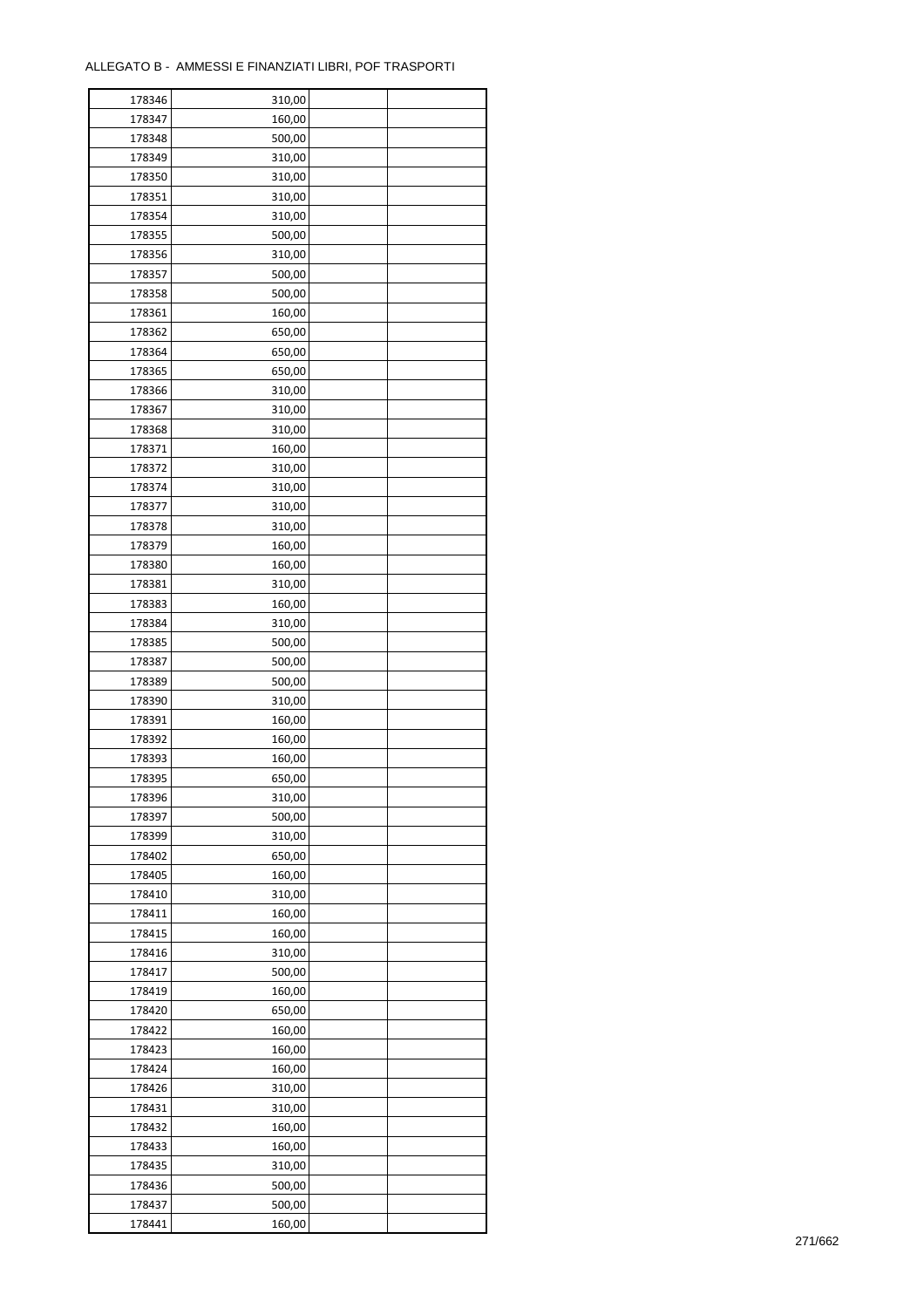| 178444 | 650,00 |  |
|--------|--------|--|
| 178447 | 160,00 |  |
| 178448 | 160,00 |  |
| 178451 | 160,00 |  |
| 178453 | 500,00 |  |
| 178454 | 240,00 |  |
| 178455 | 310,00 |  |
| 178456 | 310,00 |  |
|        | 500,00 |  |
| 178459 |        |  |
| 178460 | 310,00 |  |
| 178462 | 310,00 |  |
| 178465 | 160,00 |  |
| 178467 | 650,00 |  |
| 178470 | 160,00 |  |
| 178472 | 310,00 |  |
| 178473 | 500,00 |  |
| 178474 | 160,00 |  |
| 178475 | 160,00 |  |
| 178476 | 310,00 |  |
| 178479 | 650,00 |  |
| 178482 | 650,00 |  |
| 178486 | 650,00 |  |
| 178488 | 310,00 |  |
| 178489 | 310,00 |  |
| 178490 | 310,00 |  |
| 178492 | 500,00 |  |
| 178493 | 465,00 |  |
| 178494 | 500,00 |  |
| 178495 | 160,00 |  |
| 178499 | 160,00 |  |
|        |        |  |
| 178501 | 160,00 |  |
| 178502 | 160,00 |  |
| 178503 | 160,00 |  |
| 178505 | 310,00 |  |
| 178506 | 310,00 |  |
| 178507 | 500,00 |  |
| 178508 | 160,00 |  |
| 178509 | 160,00 |  |
| 178511 | 160,00 |  |
| 178514 | 650,00 |  |
| 178520 | 310,00 |  |
| 178521 | 160,00 |  |
| 178522 | 500,00 |  |
| 178530 | 500,00 |  |
| 178531 | 310,00 |  |
| 178532 | 500,00 |  |
| 178533 | 403,00 |  |
| 178534 | 500,00 |  |
| 178535 | 500,00 |  |
| 178536 | 500,00 |  |
| 178537 | 500,00 |  |
| 178540 | 160,00 |  |
| 178546 | 160,00 |  |
| 178548 | 310,00 |  |
|        |        |  |
| 178549 | 160,00 |  |
| 178550 | 650,00 |  |
| 178552 | 310,00 |  |
| 178554 | 310,00 |  |
| 178557 | 160,00 |  |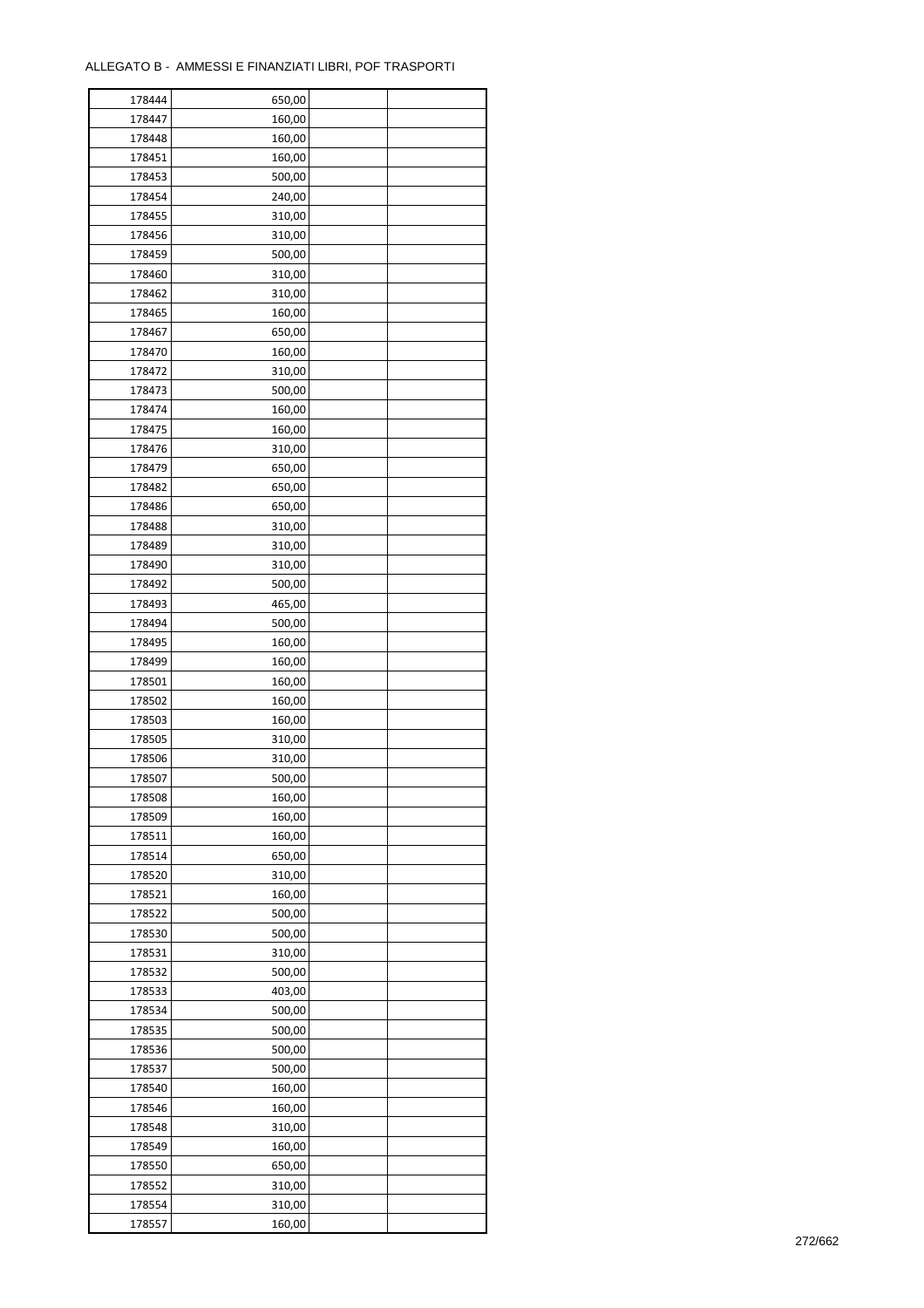| 178558           | 500,00 |  |
|------------------|--------|--|
| 178559           | 160,00 |  |
| 178564           | 160,00 |  |
| 178567           | 650,00 |  |
| 178568           | 310,00 |  |
| 178569           | 160,00 |  |
| 178574           | 310,00 |  |
| 178575           | 650,00 |  |
| 178576           | 160,00 |  |
| 178577           | 500,00 |  |
|                  |        |  |
| 178578<br>178579 | 650,00 |  |
|                  | 160,00 |  |
| 178580           | 500,00 |  |
| 178581           | 310,00 |  |
| 178583           | 160,00 |  |
| 178585           | 160,00 |  |
| 178587           | 160,00 |  |
| 178588           | 500,00 |  |
| 178589           | 310,00 |  |
| 178592           | 310,00 |  |
| 178593           | 208,00 |  |
| 178595           | 160,00 |  |
| 178596           | 160,00 |  |
| 178598           | 650,00 |  |
| 178599           | 310,00 |  |
| 178600           | 160,00 |  |
| 178601           | 310,00 |  |
| 178602           | 500,00 |  |
| 178604           | 160,00 |  |
| 178605           | 310,00 |  |
| 178606           | 310,00 |  |
| 178607           | 500,00 |  |
| 178608           | 500,00 |  |
| 178612           | 310,00 |  |
| 178613           | 310,00 |  |
| 178615           | 310,00 |  |
|                  |        |  |
| 178617           | 160,00 |  |
| 178618           | 500,00 |  |
| 178620           | 160,00 |  |
| 178622           | 310,00 |  |
| 178623           | 160,00 |  |
| 178624           | 310,00 |  |
| 178627           | 310,00 |  |
| 178630           | 160,00 |  |
| 178631           | 500,00 |  |
| 178632           | 160,00 |  |
| 178634           | 500,00 |  |
| 178636           | 160,00 |  |
| 178638           | 310,00 |  |
| 178639           | 160,00 |  |
| 178641           | 160,00 |  |
| 178642           | 160,00 |  |
| 178646           | 500,00 |  |
| 178648           | 650,00 |  |
| 178649           | 160,00 |  |
| 178650           | 650,00 |  |
| 178652           | 650,00 |  |
| 178653           | 160,00 |  |
| 178654           | 500,00 |  |
|                  |        |  |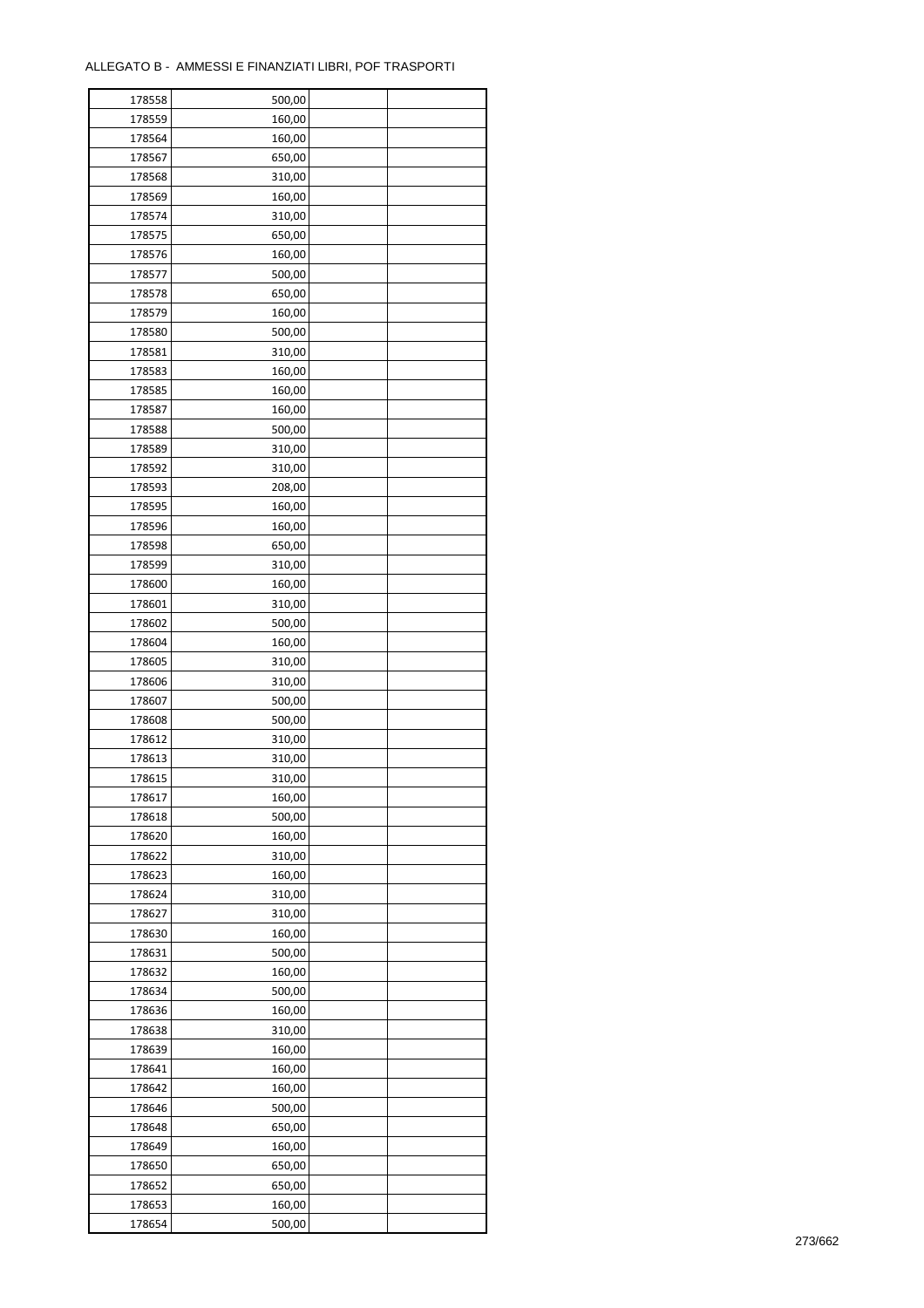| 178655 | 650,00 |  |
|--------|--------|--|
| 178658 | 160,00 |  |
| 178659 | 310,00 |  |
| 178660 | 500,00 |  |
| 178661 | 310,00 |  |
| 178662 | 650,00 |  |
| 178663 | 160,00 |  |
| 178664 | 500,00 |  |
|        |        |  |
| 178665 | 310,00 |  |
| 178666 | 310,00 |  |
| 178667 | 310,00 |  |
| 178668 | 160,00 |  |
| 178670 | 500,00 |  |
| 178672 | 500,00 |  |
| 178674 | 160,00 |  |
| 178676 | 310,00 |  |
| 178677 | 310,00 |  |
| 178678 | 160,00 |  |
| 178679 | 500,00 |  |
| 178681 | 465,00 |  |
| 178682 | 310,00 |  |
| 178689 | 650,00 |  |
| 178690 | 500,00 |  |
| 178694 | 310,00 |  |
| 178695 | 160,00 |  |
| 178696 |        |  |
|        | 160,00 |  |
| 178697 | 310,00 |  |
| 178698 | 310,00 |  |
| 178700 | 160,00 |  |
| 178705 | 160,00 |  |
| 178709 | 650,00 |  |
| 178710 | 160,00 |  |
| 178711 | 500,00 |  |
| 178716 | 160,00 |  |
| 178717 | 310,00 |  |
| 178718 | 310,00 |  |
| 178720 | 500,00 |  |
| 178729 | 500,00 |  |
| 178731 | 310,00 |  |
| 178734 | 465,00 |  |
| 178735 | 500,00 |  |
| 178739 | 310,00 |  |
| 178740 | 160,00 |  |
| 178741 | 160,00 |  |
| 178747 | 160,00 |  |
|        |        |  |
| 178748 | 160,00 |  |
| 178757 | 160,00 |  |
| 178764 | 500,00 |  |
| 178783 | 160,00 |  |
| 178784 | 160,00 |  |
| 178786 | 650,00 |  |
| 178790 | 310,00 |  |
| 178792 | 310,00 |  |
| 178793 | 403,00 |  |
| 178795 | 500,00 |  |
| 178796 | 500,00 |  |
| 178799 | 500,00 |  |
| 178801 | 310,00 |  |
| 178805 | 650,00 |  |
|        |        |  |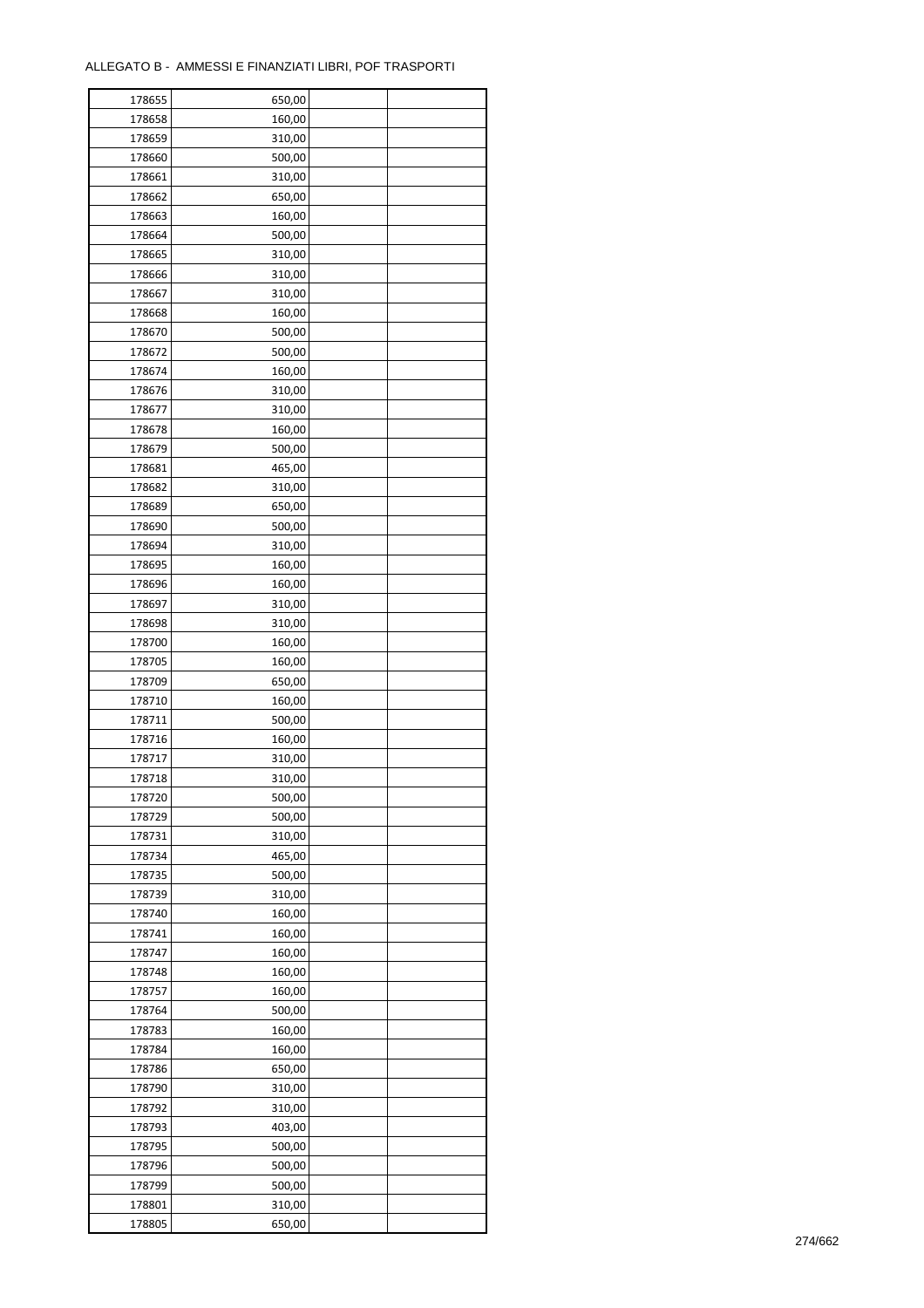| 178807 | 650,00 |  |
|--------|--------|--|
| 178811 | 500,00 |  |
| 178815 | 500,00 |  |
| 178817 | 160,00 |  |
| 178826 | 500,00 |  |
| 178829 | 500,00 |  |
| 178832 | 465,00 |  |
| 178833 | 310,00 |  |
| 178834 | 500,00 |  |
| 178835 | 310,00 |  |
| 178836 | 500,00 |  |
| 178838 | 750,00 |  |
| 178839 | 160,00 |  |
| 178842 | 160,00 |  |
| 178843 | 160,00 |  |
| 178847 | 160,00 |  |
| 178848 | 650,00 |  |
| 178849 | 208,00 |  |
| 178851 | 310,00 |  |
| 178855 | 500,00 |  |
|        |        |  |
| 178857 | 650,00 |  |
| 178858 | 500,00 |  |
| 178859 | 310,00 |  |
| 178860 | 650,00 |  |
| 178861 | 310,00 |  |
| 178862 | 160,00 |  |
| 178866 | 310,00 |  |
| 178868 | 160,00 |  |
| 178870 | 500,00 |  |
| 178873 | 160,00 |  |
| 178874 | 500,00 |  |
| 178875 | 310,00 |  |
| 178882 | 500,00 |  |
| 178884 | 310,00 |  |
| 178885 | 750,00 |  |
| 178890 | 500,00 |  |
| 178891 | 500,00 |  |
| 178892 | 310,00 |  |
| 178895 | 465,00 |  |
| 178897 | 500,00 |  |
| 178898 | 500,00 |  |
| 178900 | 160,00 |  |
| 178901 | 160,00 |  |
| 178902 | 500,00 |  |
| 178903 | 500,00 |  |
| 178904 | 650,00 |  |
| 178905 | 310,00 |  |
| 178907 | 310,00 |  |
| 178908 | 500,00 |  |
| 178909 | 310,00 |  |
| 178910 | 160,00 |  |
| 178911 | 500,00 |  |
| 178913 | 310,00 |  |
| 178914 | 160,00 |  |
|        |        |  |
| 178915 | 310,00 |  |
| 178917 | 160,00 |  |
| 178918 | 500,00 |  |
| 178919 | 500,00 |  |
| 178920 | 310,00 |  |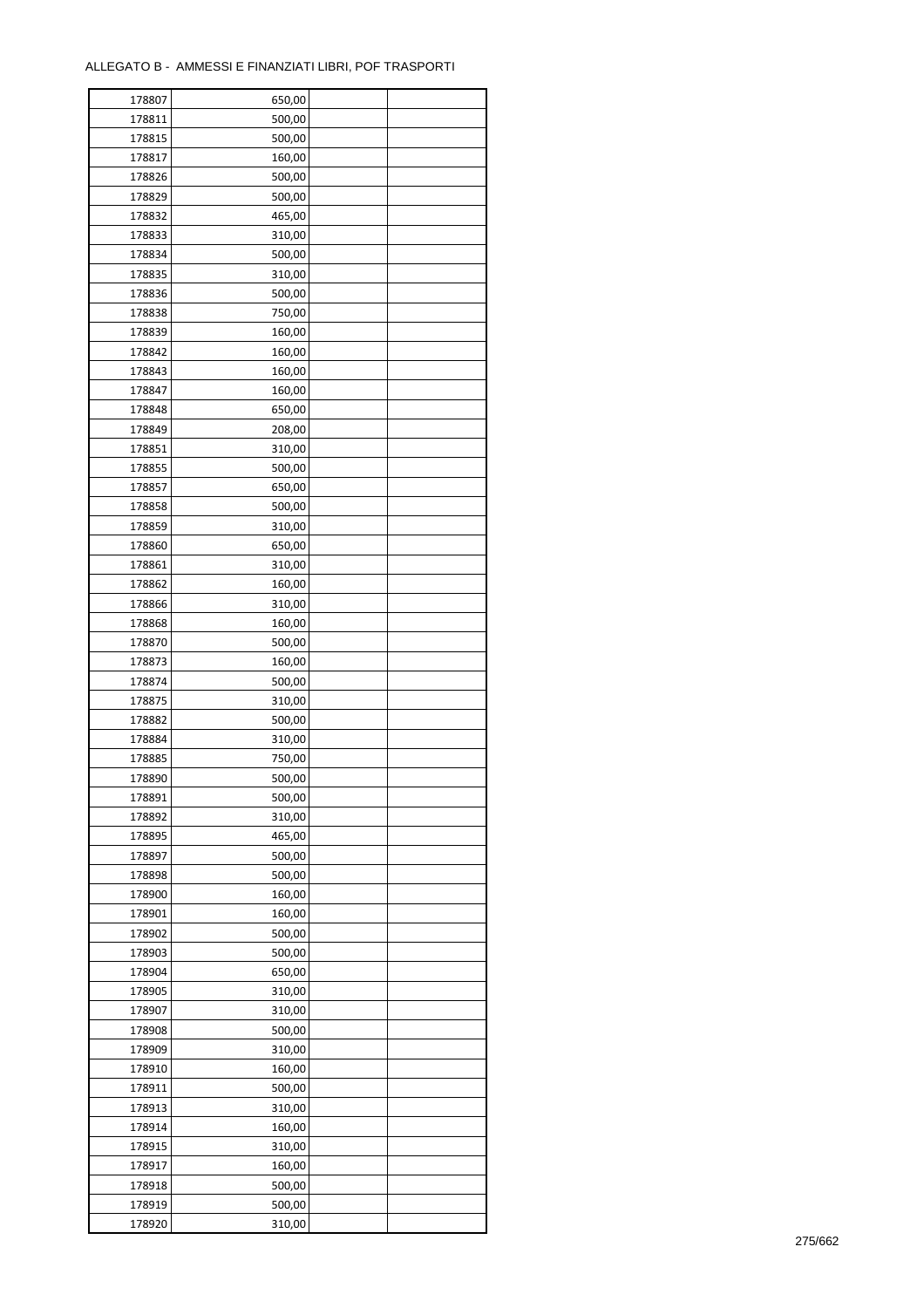| 178921 | 500,00 |  |
|--------|--------|--|
| 178922 | 500,00 |  |
| 178924 | 500,00 |  |
| 178925 | 500,00 |  |
| 178926 | 500,00 |  |
| 178928 | 310,00 |  |
| 178931 | 160,00 |  |
| 178933 | 208,00 |  |
| 178934 | 160,00 |  |
| 178935 | 160,00 |  |
| 178936 |        |  |
| 178946 | 310,00 |  |
|        | 310,00 |  |
| 178951 | 500,00 |  |
| 178954 | 160,00 |  |
| 178955 | 160,00 |  |
| 178958 | 310,00 |  |
| 178960 | 500,00 |  |
| 178962 | 500,00 |  |
| 178964 | 500,00 |  |
| 178970 | 160,00 |  |
| 178972 | 310,00 |  |
| 178973 | 500,00 |  |
| 178974 | 160,00 |  |
| 178976 | 500,00 |  |
| 178978 | 310,00 |  |
| 178980 | 160,00 |  |
| 178981 | 500,00 |  |
| 178984 | 160,00 |  |
| 178986 | 500,00 |  |
| 178987 | 160,00 |  |
| 178988 | 310,00 |  |
| 178989 | 160,00 |  |
| 178990 | 310,00 |  |
| 178991 | 500,00 |  |
| 178992 | 160,00 |  |
| 178997 | 500,00 |  |
|        |        |  |
| 178998 | 160,00 |  |
| 178999 | 403,00 |  |
| 179007 | 310,00 |  |
| 179008 | 160,00 |  |
| 179010 | 500,00 |  |
| 179012 | 500,00 |  |
| 179013 | 465,00 |  |
| 179017 | 500,00 |  |
| 179018 | 310,00 |  |
| 179019 | 160,00 |  |
| 179021 | 310,00 |  |
| 179023 | 500,00 |  |
| 179025 | 650,00 |  |
| 179026 | 500,00 |  |
| 179027 | 500,00 |  |
| 179028 | 310,00 |  |
| 179031 | 160,00 |  |
| 179035 | 310,00 |  |
| 179036 | 500,00 |  |
| 179037 | 650,00 |  |
| 179039 | 310,00 |  |
| 179045 | 500,00 |  |
| 179047 | 160,00 |  |
|        |        |  |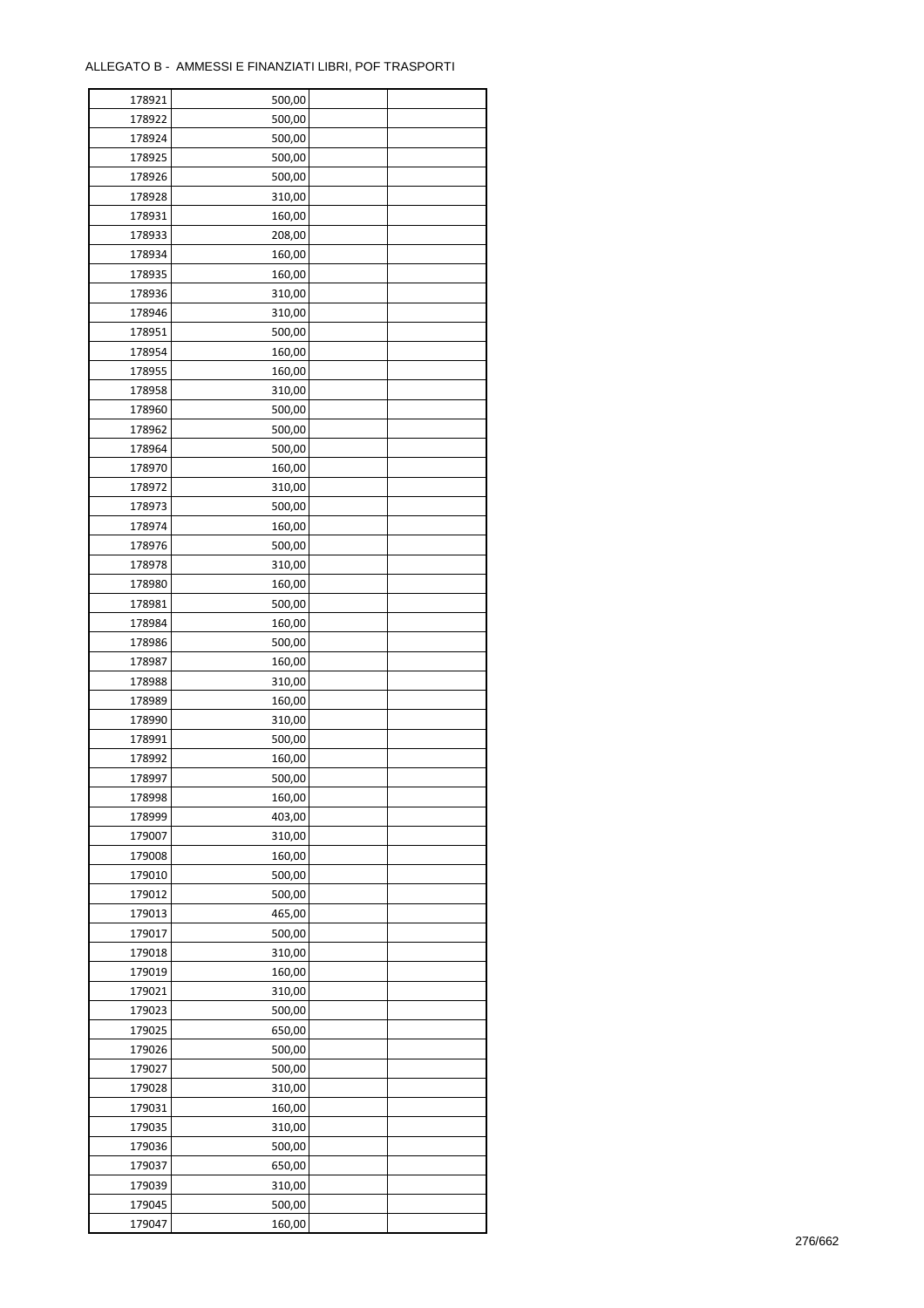| 179048           | 500,00 |  |
|------------------|--------|--|
| 179051           | 310,00 |  |
| 179054           | 310,00 |  |
| 179055           | 310,00 |  |
| 179056           | 500,00 |  |
| 179057           | 500,00 |  |
| 179059           | 160,00 |  |
| 179062           | 310,00 |  |
| 179063           | 160,00 |  |
| 179065           | 160,00 |  |
| 179067           | 160,00 |  |
| 179068           | 160,00 |  |
| 179069           | 500,00 |  |
| 179075           | 160,00 |  |
| 179076           | 160,00 |  |
| 179077           | 160,00 |  |
| 179078           | 160,00 |  |
| 179079           | 160,00 |  |
| 179081           | 160,00 |  |
| 179091           | 160,00 |  |
| 179092           | 160,00 |  |
| 179098           | 650,00 |  |
| 179101           | 500,00 |  |
| 179106           | 650,00 |  |
| 179107           | 650,00 |  |
| 179110           | 160,00 |  |
| 179111           | 310,00 |  |
| 179112           | 310,00 |  |
| 179113           | 310,00 |  |
|                  |        |  |
| 179114           | 160,00 |  |
| 179119<br>179120 | 310,00 |  |
|                  | 310,00 |  |
| 179121           | 500,00 |  |
| 179123           | 160,00 |  |
| 179127           | 160,00 |  |
| 179128           | 160,00 |  |
| 179131           | 160,00 |  |
| 179132           | 160,00 |  |
| 179133           | 310,00 |  |
| 179134           | 310,00 |  |
| 179135           | 310,00 |  |
| 179136           | 160,00 |  |
| 179139           | 160,00 |  |
| 179140           | 160,00 |  |
| 179141           | 500,00 |  |
| 179142           | 160,00 |  |
| 179144           | 310,00 |  |
| 179147           | 310,00 |  |
| 179149           | 500,00 |  |
| 179152           | 310,00 |  |
| 179153           | 500,00 |  |
| 179154           | 240,00 |  |
| 179155           | 160,00 |  |
| 179157           | 160,00 |  |
| 179158           | 310,00 |  |
| 179164           | 500,00 |  |
| 179165           | 500,00 |  |
| 179166           | 160,00 |  |
| 179168           | 310,00 |  |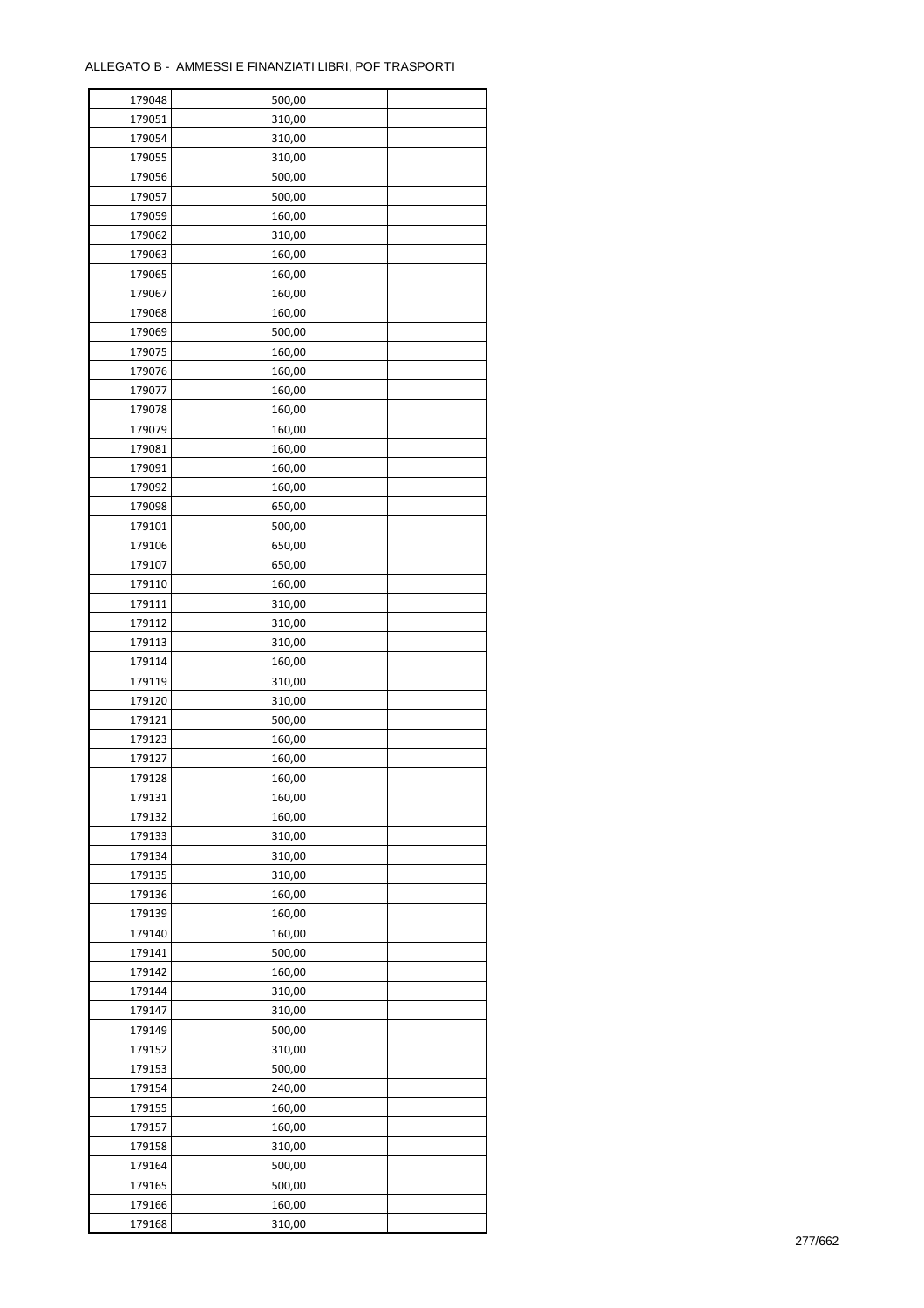| 179169           | 160,00           |  |
|------------------|------------------|--|
| 179170           | 310,00           |  |
| 179171           | 403,00           |  |
| 179173           | 160,00           |  |
| 179174           | 310,00           |  |
| 179177           | 160,00           |  |
| 179178           | 160,00           |  |
| 179179           | 240,00           |  |
| 179181           | 310,00           |  |
| 179182           | 160,00           |  |
| 179183           | 650,00           |  |
| 179184           | 500,00           |  |
| 179186           | 160,00           |  |
| 179187           | 160,00           |  |
|                  |                  |  |
| 179194           | 160,00           |  |
| 179196           | 160,00           |  |
| 179197           | 500,00           |  |
| 179198           | 160,00           |  |
| 179199           | 160,00           |  |
| 179200           | 650,00           |  |
| 179201           | 310,00           |  |
| 179202           | 310,00           |  |
| 179203           | 208,00           |  |
| 179204           | 310,00           |  |
| 179205           | 160,00           |  |
| 179206           | 500,00           |  |
| 179208           | 310,00           |  |
| 179209           | 160,00           |  |
| 179210           | 160,00           |  |
| 179211           | 160,00           |  |
| 179212           | 500,00           |  |
| 179214           | 160,00           |  |
| 179215           | 160,00           |  |
| 179216           | 160,00           |  |
| 179217           | 160,00           |  |
| 179218           | 160,00           |  |
| 179220           | 160,00           |  |
| 179221           | 160,00           |  |
| 179222           | 160,00           |  |
| 179223           | 160,00           |  |
| 179224           | 160,00           |  |
| 179227           | 160,00           |  |
| 179230           | 310,00           |  |
|                  |                  |  |
| 179231<br>179232 | 160,00<br>310,00 |  |
|                  |                  |  |
| 179233           | 160,00           |  |
| 179234           | 500,00           |  |
| 179236           | 310,00           |  |
| 179239           | 500,00           |  |
| 179241           | 650,00           |  |
| 179242           | 500,00           |  |
| 179243           | 310,00           |  |
| 179245           | 160,00           |  |
| 179246           | 500,00           |  |
| 179248           | 650,00           |  |
| 179249           | 160,00           |  |
| 179252           | 160,00           |  |
| 179253           | 310,00           |  |
| 179256           | 160,00           |  |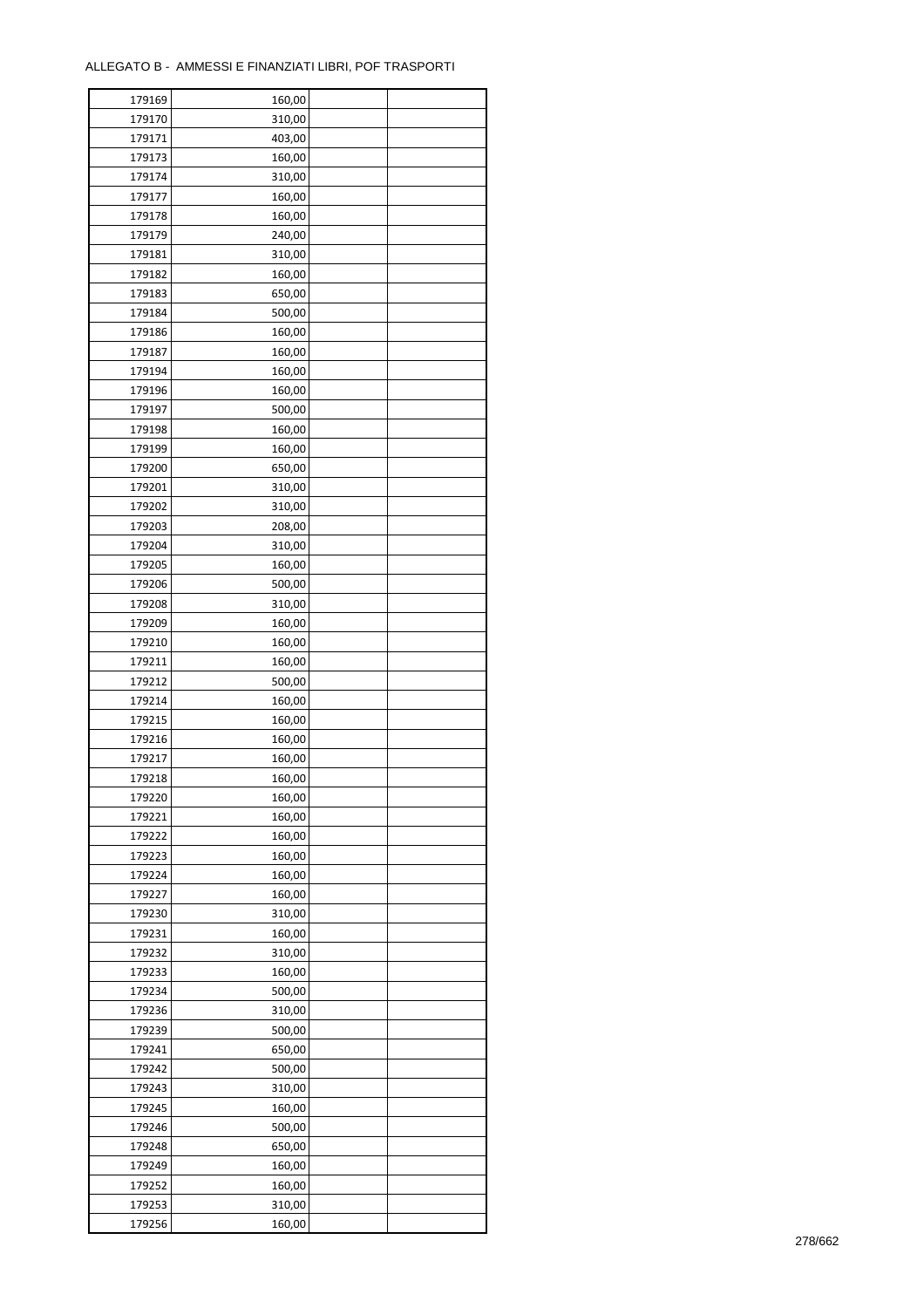| 179257 | 500,00 |  |
|--------|--------|--|
| 179259 | 208,00 |  |
| 179262 | 310,00 |  |
| 179263 | 160,00 |  |
| 179265 | 160,00 |  |
| 179267 | 310,00 |  |
| 179268 | 465,00 |  |
| 179269 | 465,00 |  |
| 179270 | 650,00 |  |
| 179271 | 500,00 |  |
| 179272 | 310,00 |  |
| 179273 | 160,00 |  |
| 179274 | 750,00 |  |
| 179276 | 500,00 |  |
|        |        |  |
| 179278 | 160,00 |  |
| 179279 | 500,00 |  |
| 179282 | 310,00 |  |
| 179284 | 500,00 |  |
| 179285 | 310,00 |  |
| 179286 | 310,00 |  |
| 179287 | 310,00 |  |
| 179290 | 650,00 |  |
| 179291 | 310,00 |  |
| 179292 | 500,00 |  |
| 179293 | 403,00 |  |
| 179294 | 160,00 |  |
| 179295 | 500,00 |  |
| 179296 | 160,00 |  |
| 179298 | 500,00 |  |
| 179299 | 160,00 |  |
| 179300 | 500,00 |  |
| 179301 | 160,00 |  |
| 179302 | 500,00 |  |
| 179304 | 310,00 |  |
| 179305 | 160,00 |  |
| 179306 | 500,00 |  |
| 179307 | 160,00 |  |
| 179308 | 500,00 |  |
| 179310 | 310,00 |  |
| 179311 | 160,00 |  |
| 179312 | 650,00 |  |
| 179313 | 160,00 |  |
|        |        |  |
| 179314 | 160,00 |  |
| 179317 | 465,00 |  |
| 179319 | 160,00 |  |
| 179320 | 500,00 |  |
| 179321 | 310,00 |  |
| 179322 | 650,00 |  |
| 179323 | 160,00 |  |
| 179324 | 310,00 |  |
| 179325 | 500,00 |  |
| 179326 | 310,00 |  |
| 179328 | 160,00 |  |
| 179329 | 650,00 |  |
| 179330 | 160,00 |  |
| 179332 | 310,00 |  |
| 179333 | 160,00 |  |
| 179334 | 160,00 |  |
| 179335 | 465,00 |  |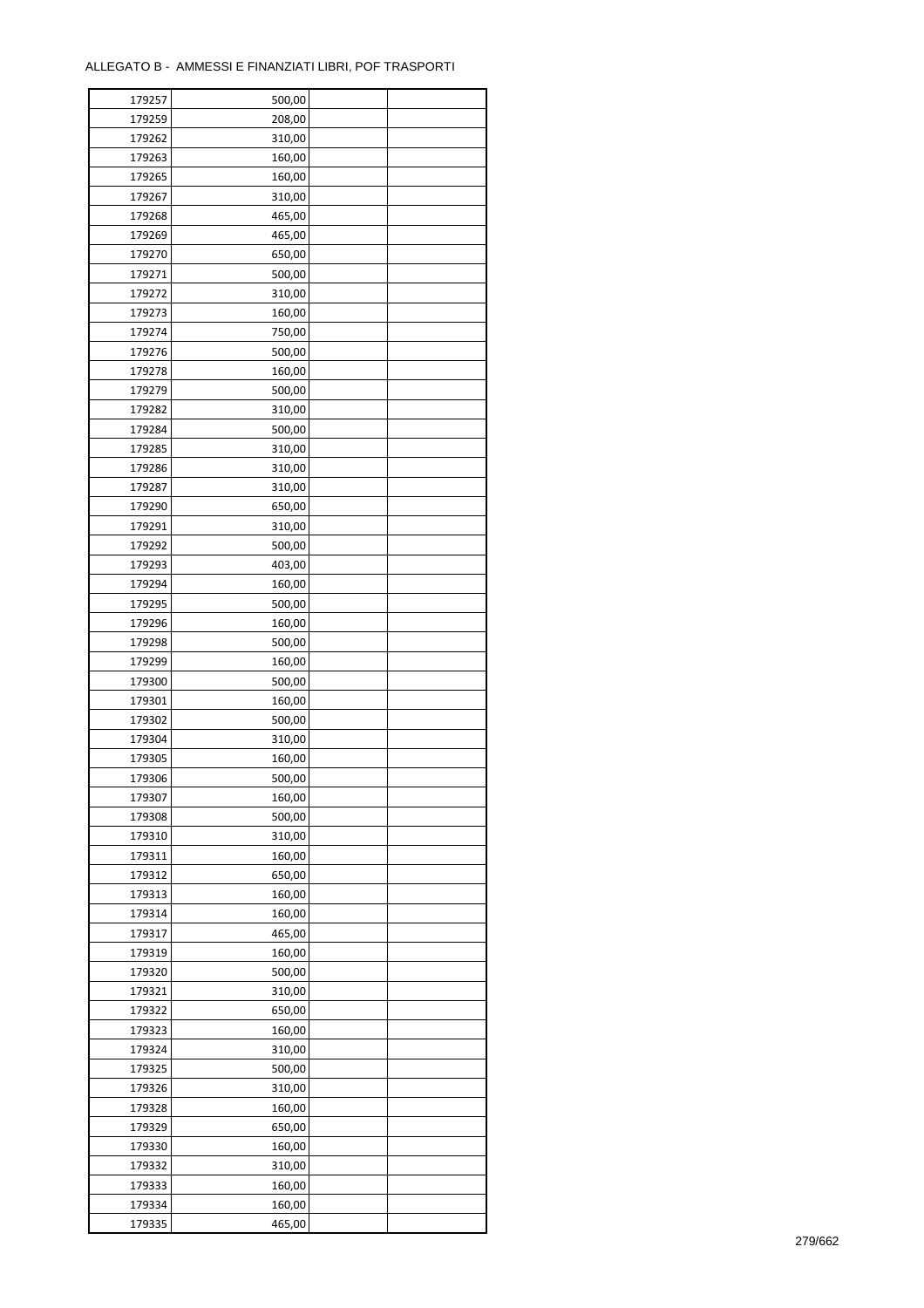| 179336 | 160,00 |  |
|--------|--------|--|
| 179337 | 403,00 |  |
| 179340 | 160,00 |  |
| 179342 | 650,00 |  |
| 179344 | 160,00 |  |
| 179347 | 500,00 |  |
| 179348 | 160,00 |  |
| 179351 | 310,00 |  |
| 179352 | 750,00 |  |
| 179355 | 160,00 |  |
| 179356 |        |  |
| 179357 | 160,00 |  |
|        | 160,00 |  |
| 179359 | 160,00 |  |
| 179360 | 310,00 |  |
| 179361 | 310,00 |  |
| 179362 | 500,00 |  |
| 179364 | 650,00 |  |
| 179365 | 160,00 |  |
| 179367 | 310,00 |  |
| 179370 | 160,00 |  |
| 179371 | 310,00 |  |
| 179373 | 160,00 |  |
| 179377 | 500,00 |  |
| 179378 | 500,00 |  |
| 179379 | 160,00 |  |
| 179380 | 160,00 |  |
| 179383 | 160,00 |  |
| 179384 | 160,00 |  |
| 179385 | 160,00 |  |
| 179386 | 310,00 |  |
| 179390 | 160,00 |  |
| 179392 | 310,00 |  |
| 179393 | 160,00 |  |
| 179394 | 160,00 |  |
| 179395 | 160,00 |  |
| 179399 | 500,00 |  |
|        |        |  |
| 179403 | 310,00 |  |
| 179404 | 160,00 |  |
| 179405 | 310,00 |  |
| 179406 | 500,00 |  |
| 179407 | 160,00 |  |
| 179408 | 160,00 |  |
| 179409 | 160,00 |  |
| 179410 | 310,00 |  |
| 179411 | 160,00 |  |
| 179412 | 160,00 |  |
| 179413 | 160,00 |  |
| 179414 | 500,00 |  |
| 179415 | 310,00 |  |
| 179416 | 160,00 |  |
| 179417 | 500,00 |  |
| 179418 | 160,00 |  |
| 179420 | 160,00 |  |
| 179421 | 310,00 |  |
| 179422 | 208,00 |  |
| 179423 | 160,00 |  |
| 179429 | 160,00 |  |
| 179431 | 160,00 |  |
|        |        |  |
| 179432 | 160,00 |  |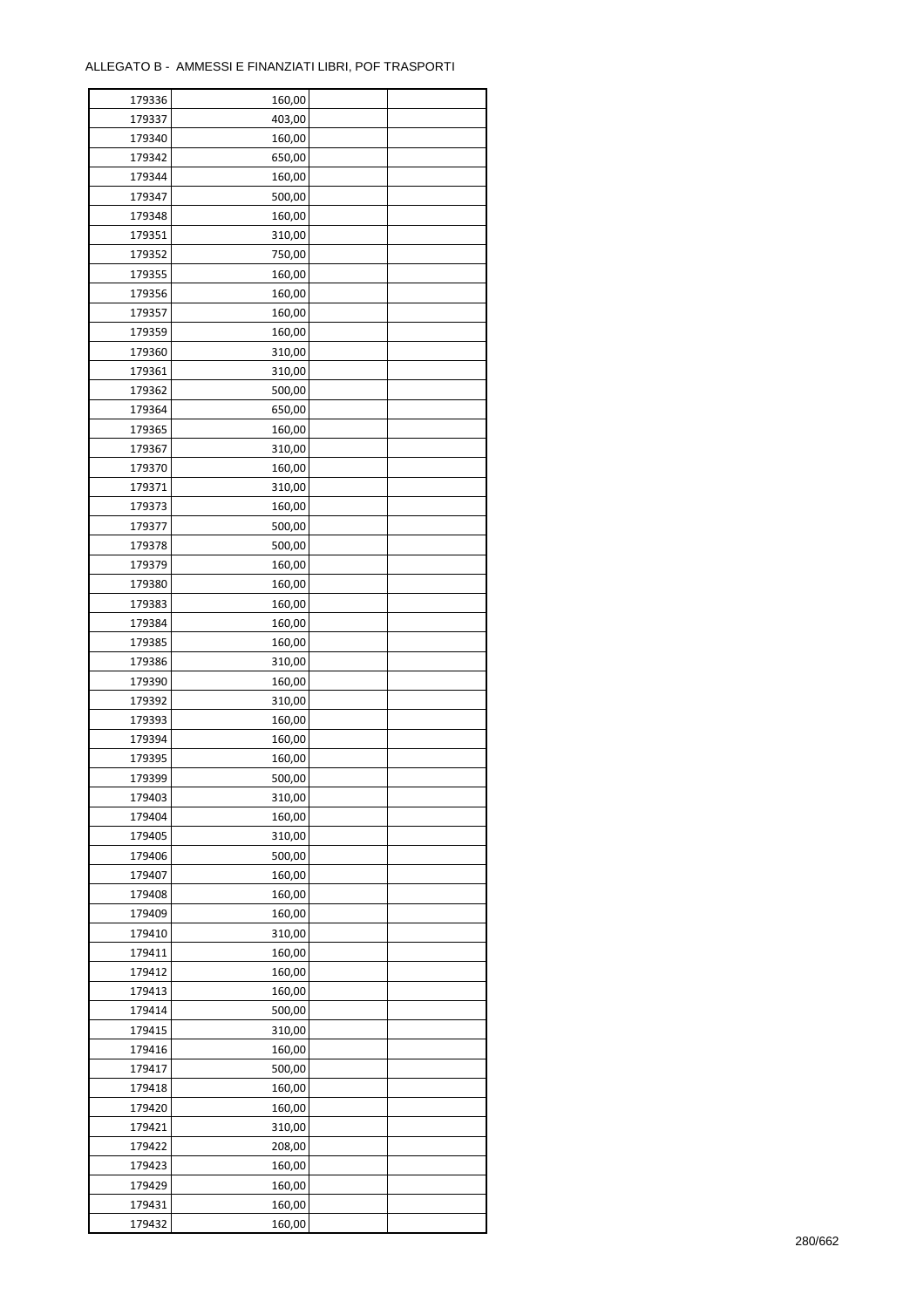| 179433 | 500,00 |  |
|--------|--------|--|
| 179435 | 500,00 |  |
| 179436 | 500,00 |  |
| 179437 | 500,00 |  |
| 179440 | 500,00 |  |
| 179441 | 160,00 |  |
| 179442 | 160,00 |  |
| 179445 | 160,00 |  |
|        |        |  |
| 179447 | 310,00 |  |
| 179449 | 160,00 |  |
| 179450 | 650,00 |  |
| 179451 | 160,00 |  |
| 179452 | 500,00 |  |
| 179453 | 310,00 |  |
| 179454 | 500,00 |  |
| 179456 | 500,00 |  |
| 179457 | 310,00 |  |
| 179460 | 500,00 |  |
| 179461 | 160,00 |  |
| 179462 | 500,00 |  |
| 179465 | 500,00 |  |
| 179467 | 500,00 |  |
| 179468 | 500,00 |  |
| 179469 | 160,00 |  |
| 179470 | 160,00 |  |
| 179471 | 310,00 |  |
| 179472 | 160,00 |  |
| 179474 | 310,00 |  |
| 179475 | 310,00 |  |
| 179477 | 160,00 |  |
|        |        |  |
| 179478 | 310,00 |  |
| 179479 | 208,00 |  |
| 179480 | 160,00 |  |
| 179483 | 310,00 |  |
| 179487 | 500,00 |  |
| 179488 | 310,00 |  |
| 179490 | 500,00 |  |
| 179491 | 310,00 |  |
| 179492 | 160,00 |  |
| 179493 | 160,00 |  |
| 179494 | 500,00 |  |
| 179495 | 310,00 |  |
| 179496 | 310,00 |  |
| 179500 | 310,00 |  |
| 179501 | 500,00 |  |
| 179502 | 310,00 |  |
| 179503 | 160,00 |  |
| 179504 | 160,00 |  |
| 179507 | 160,00 |  |
| 179509 | 160,00 |  |
| 179510 | 500,00 |  |
| 179511 | 160,00 |  |
| 179512 | 310,00 |  |
|        |        |  |
| 179513 | 160,00 |  |
| 179514 | 310,00 |  |
| 179515 | 160,00 |  |
| 179518 | 500,00 |  |
| 179519 | 160,00 |  |
| 179520 | 160,00 |  |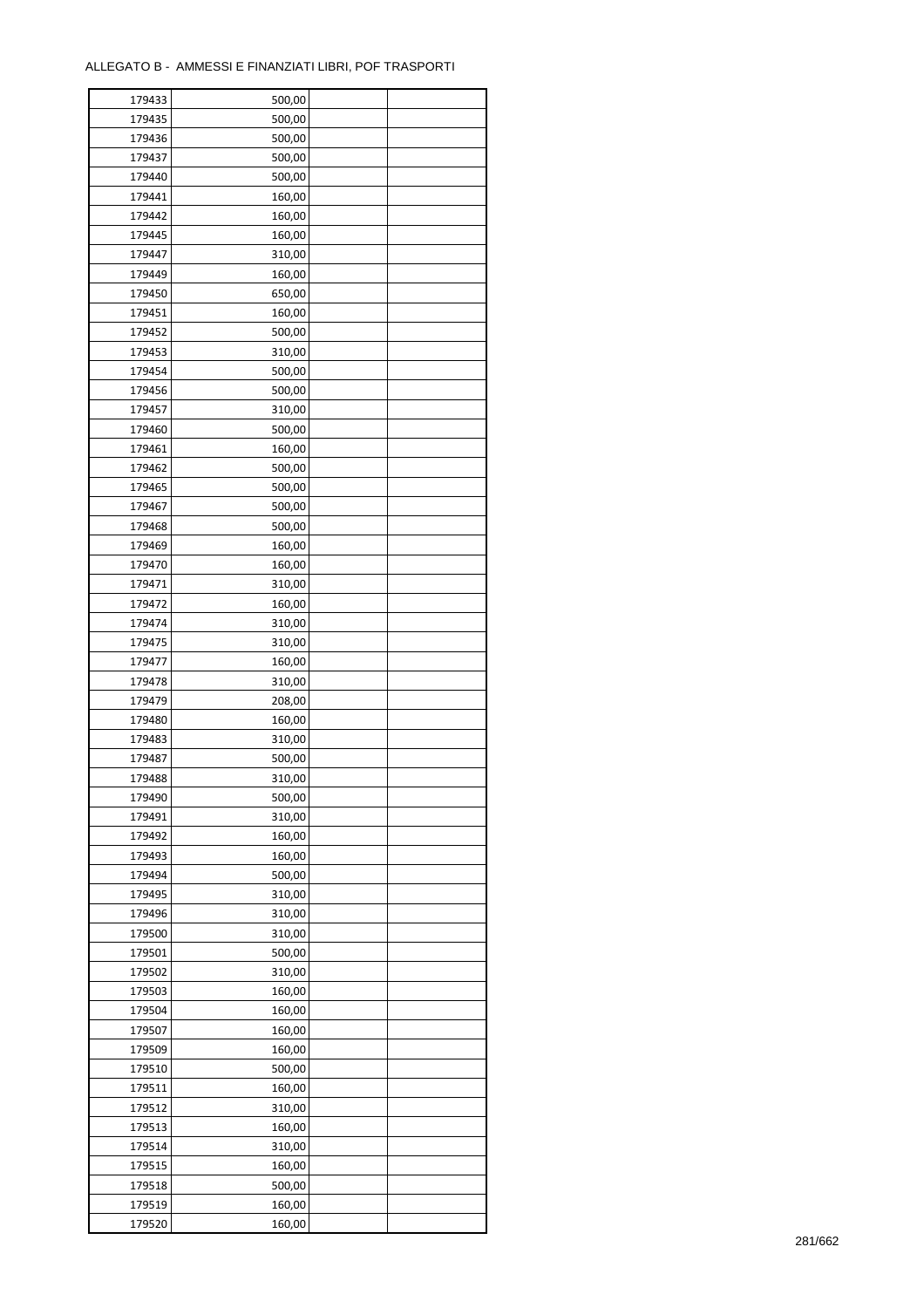| 179522           | 160,00           |  |
|------------------|------------------|--|
| 179523           | 500,00           |  |
| 179524           | 310,00           |  |
| 179526           | 650,00           |  |
| 179527           | 310,00           |  |
| 179530           | 160,00           |  |
| 179532           | 650,00           |  |
| 179533           | 500,00           |  |
| 179534           | 310,00           |  |
| 179535           | 500,00           |  |
| 179536           | 160,00           |  |
| 179537           | 160,00           |  |
| 179538           | 160,00           |  |
| 179540           | 160,00           |  |
| 179541           | 310,00           |  |
| 179542           | 160,00           |  |
| 179544           | 160,00           |  |
| 179545           | 160,00           |  |
| 179546           | 465,00           |  |
| 179547           | 310,00           |  |
| 179549           |                  |  |
| 179550           | 310,00           |  |
| 179551           | 310,00           |  |
|                  | 160,00           |  |
| 179553           | 500,00           |  |
| 179554           | 500,00           |  |
| 179555           | 160,00           |  |
| 179556           | 310,00           |  |
| 179558           | 310,00           |  |
| 179559           | 160,00           |  |
| 179560           | 750,00           |  |
| 179561           | 500,00           |  |
| 179562           | 160,00           |  |
| 179563<br>179564 | 160,00<br>160,00 |  |
| 179566           |                  |  |
| 179568           | 160,00<br>465,00 |  |
| 179569           | 160,00           |  |
| 179570           | 310,00           |  |
| 179571           | 310,00           |  |
| 179573           | 160,00           |  |
| 179574           | 160,00           |  |
| 179575           |                  |  |
| 179576           | 650,00           |  |
|                  | 310,00           |  |
| 179577<br>179578 | 160,00           |  |
|                  | 310,00           |  |
| 179580           | 160,00           |  |
| 179581           | 160,00           |  |
| 179582           | 310,00           |  |
| 179583           | 310,00           |  |
| 179584           | 500,00           |  |
| 179585           | 500,00           |  |
| 179586           | 160,00           |  |
| 179588           | 650,00           |  |
| 179590           | 500,00           |  |
| 179591           | 310,00           |  |
| 179592           | 650,00           |  |
| 179593           | 160,00           |  |
| 179594           | 650,00           |  |
| 179595           | 160,00           |  |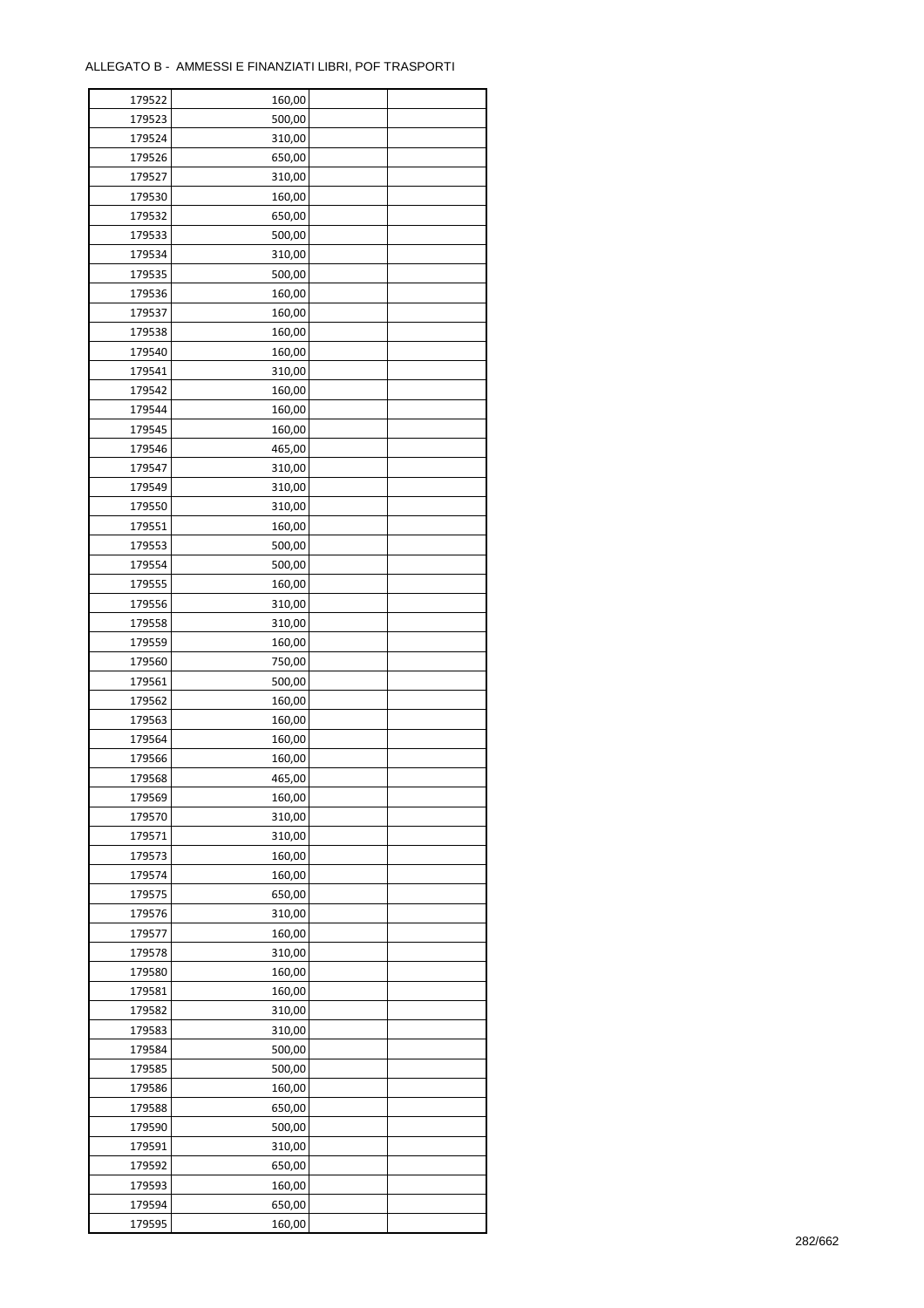| 179598 | 310,00 |  |
|--------|--------|--|
| 179599 | 310,00 |  |
| 179600 | 500,00 |  |
| 179602 | 310,00 |  |
| 179603 | 160,00 |  |
| 179604 | 160,00 |  |
| 179605 | 160,00 |  |
| 179607 | 650,00 |  |
| 179609 | 465,00 |  |
| 179612 | 160,00 |  |
| 179613 | 750,00 |  |
| 179614 | 500,00 |  |
| 179617 | 160,00 |  |
| 179618 | 500,00 |  |
| 179619 | 160,00 |  |
|        |        |  |
| 179620 | 310,00 |  |
| 179621 | 160,00 |  |
| 179623 | 160,00 |  |
| 179624 | 160,00 |  |
| 179627 | 160,00 |  |
| 179629 | 465,00 |  |
| 179631 | 160,00 |  |
| 179632 | 160,00 |  |
| 179633 | 240,00 |  |
| 179634 | 160,00 |  |
| 179635 | 650,00 |  |
| 179636 | 500,00 |  |
| 179638 | 310,00 |  |
| 179640 | 160,00 |  |
| 179641 | 160,00 |  |
| 179642 | 500,00 |  |
| 179645 | 310,00 |  |
| 179647 | 160,00 |  |
| 179648 | 160,00 |  |
| 179650 | 310,00 |  |
| 179651 | 500,00 |  |
| 179653 | 310,00 |  |
| 179654 | 310,00 |  |
| 179655 | 500,00 |  |
| 179656 | 160,00 |  |
| 179657 | 160,00 |  |
| 179658 | 310,00 |  |
| 179659 | 160,00 |  |
| 179660 | 500,00 |  |
| 179661 | 160,00 |  |
| 179662 | 310,00 |  |
| 179663 | 500,00 |  |
| 179664 | 160,00 |  |
| 179665 | 310,00 |  |
| 179666 | 310,00 |  |
| 179667 | 310,00 |  |
| 179668 | 500,00 |  |
| 179669 | 500,00 |  |
| 179672 | 310,00 |  |
| 179673 | 310,00 |  |
| 179674 | 160,00 |  |
| 179675 | 310,00 |  |
|        |        |  |
| 179678 | 160,00 |  |
| 179679 | 310,00 |  |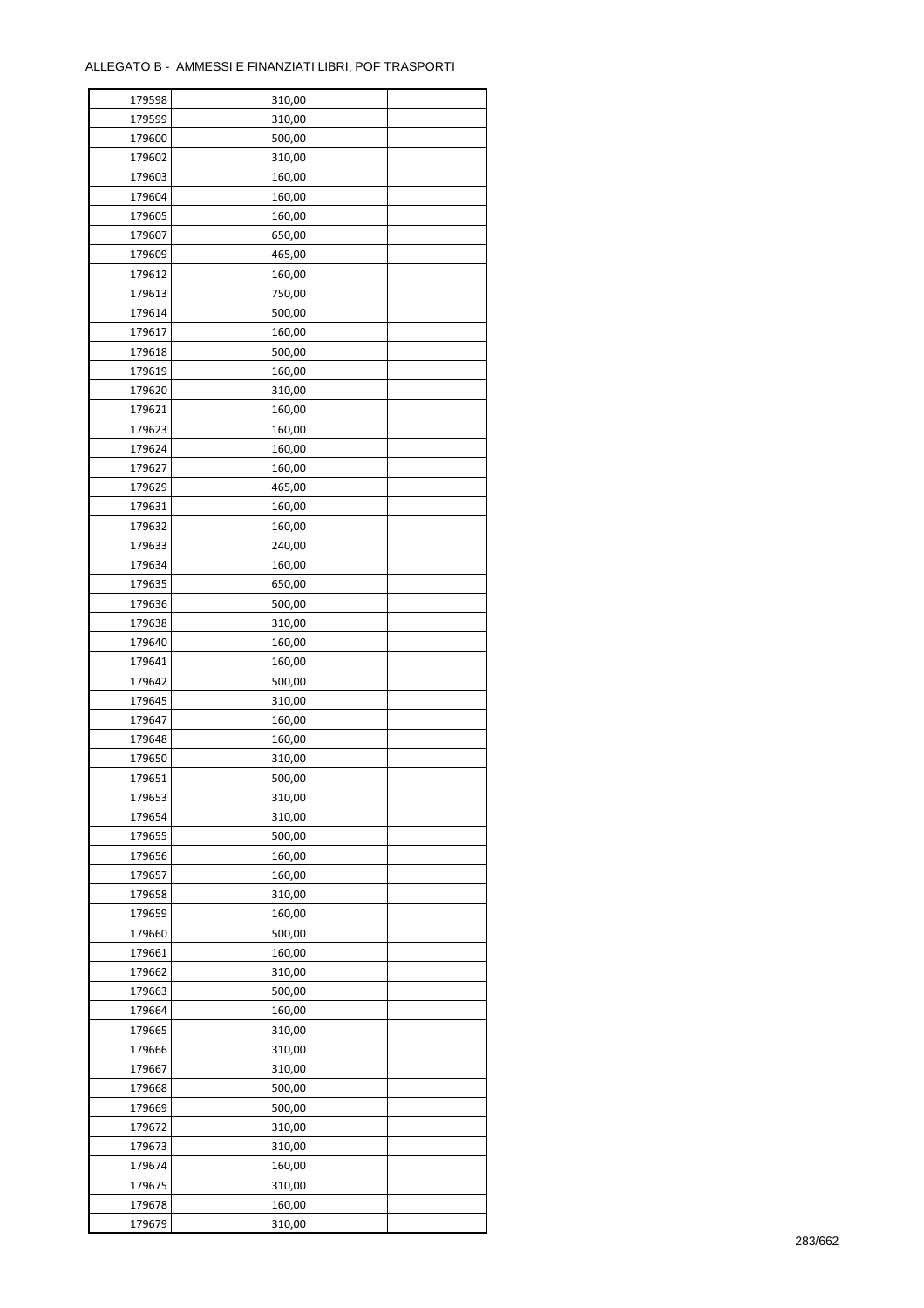| 179680           | 310,00 |  |
|------------------|--------|--|
| 179682           | 500,00 |  |
| 179684           | 310,00 |  |
| 179685           | 310,00 |  |
| 179686           | 310,00 |  |
| 179689           | 500,00 |  |
| 179690           | 208,00 |  |
| 179691           | 310,00 |  |
| 179692           | 310,00 |  |
| 179693           | 160,00 |  |
| 179694           | 310,00 |  |
| 179699           | 310,00 |  |
| 179700           | 160,00 |  |
| 179701           | 160,00 |  |
|                  |        |  |
| 179702           | 160,00 |  |
| 179705           | 160,00 |  |
| 179706           | 500,00 |  |
| 179708           | 160,00 |  |
| 179709           | 160,00 |  |
| 179710           | 160,00 |  |
| 179711           | 160,00 |  |
| 179712           | 160,00 |  |
| 179714           | 650,00 |  |
| 179717           | 160,00 |  |
| 179719           | 310,00 |  |
| 179720           | 310,00 |  |
| 179721           | 500,00 |  |
| 179722           | 160,00 |  |
| 179723           | 310,00 |  |
| 179725           | 500,00 |  |
| 179728           | 160,00 |  |
| 179729           | 160,00 |  |
| 179730           | 160,00 |  |
| 179731           | 160,00 |  |
| 179736           | 650,00 |  |
| 179737           | 160,00 |  |
| 179738           | 160,00 |  |
| 179739           | 500,00 |  |
| 179740           | 310,00 |  |
| 179743           | 465,00 |  |
| 179745           | 310,00 |  |
| 179746           | 500,00 |  |
| 179747           | 310,00 |  |
|                  |        |  |
| 179749           | 160,00 |  |
| 179750<br>179751 | 310,00 |  |
|                  | 500,00 |  |
| 179752           | 650,00 |  |
| 179754           | 160,00 |  |
| 179756           | 500,00 |  |
| 179757           | 160,00 |  |
| 179758           | 650,00 |  |
| 179759           | 160,00 |  |
| 179760           | 500,00 |  |
| 179762           | 160,00 |  |
| 179763           | 160,00 |  |
| 179765           | 310,00 |  |
| 179767           | 160,00 |  |
| 179768           | 500,00 |  |
| 179771           | 160,00 |  |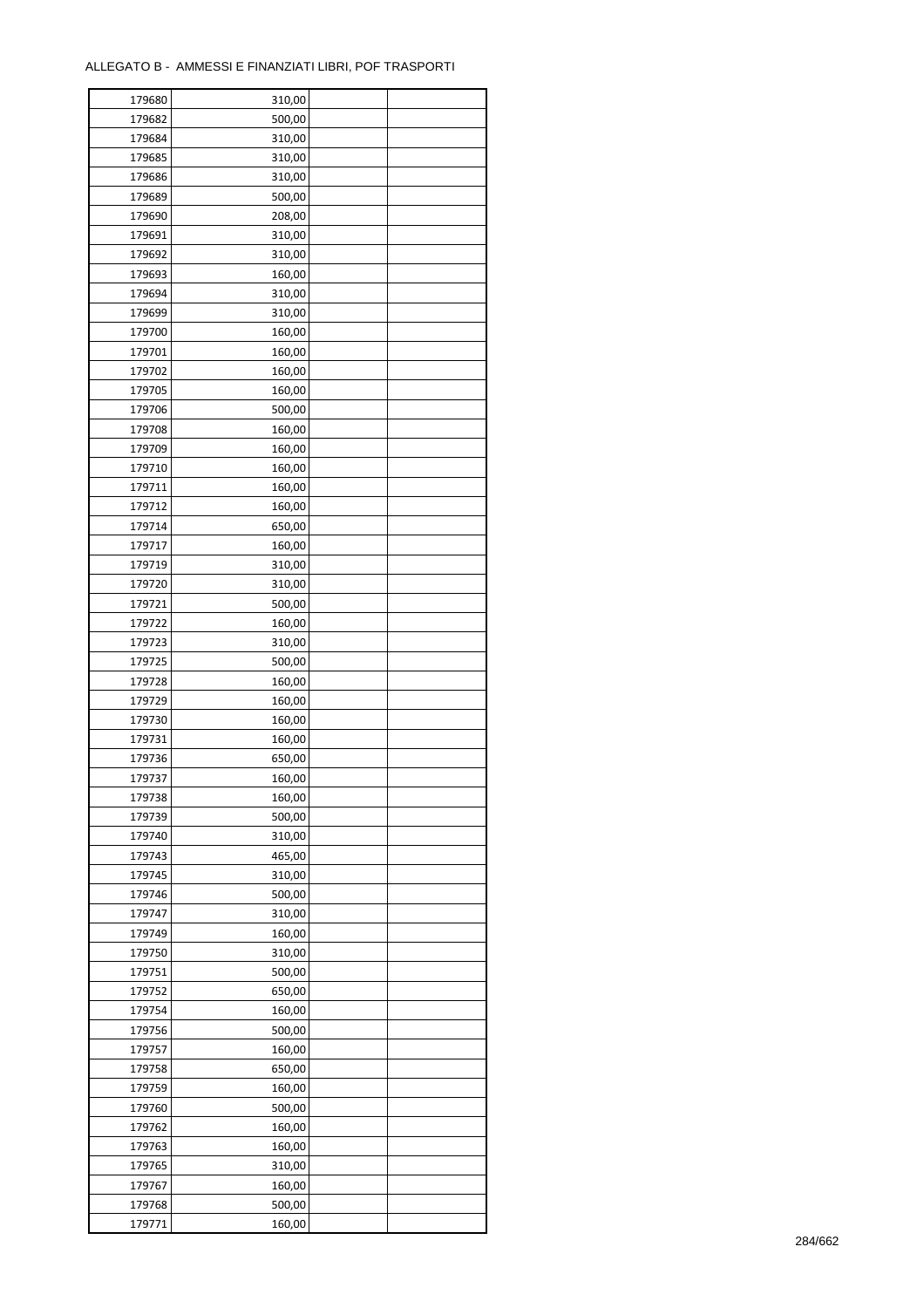| 179772 | 650,00 |  |
|--------|--------|--|
| 179773 | 500,00 |  |
| 179774 | 500,00 |  |
| 179775 | 310,00 |  |
| 179776 | 750,00 |  |
| 179778 | 500,00 |  |
| 179779 | 500,00 |  |
| 179780 | 310,00 |  |
| 179781 | 310,00 |  |
| 179783 | 160,00 |  |
| 179786 |        |  |
|        | 650,00 |  |
| 179787 | 403,00 |  |
| 179789 | 310,00 |  |
| 179791 | 500,00 |  |
| 179792 | 310,00 |  |
| 179794 | 310,00 |  |
| 179795 | 160,00 |  |
| 179796 | 500,00 |  |
| 179799 | 500,00 |  |
| 179800 | 500,00 |  |
| 179801 | 310,00 |  |
| 179802 | 310,00 |  |
| 179803 | 160,00 |  |
| 179804 | 500,00 |  |
| 179805 | 160,00 |  |
| 179808 | 403,00 |  |
| 179809 | 160,00 |  |
| 179811 | 500,00 |  |
| 179812 | 500,00 |  |
| 179815 | 160,00 |  |
| 179817 | 160,00 |  |
|        |        |  |
| 179818 | 160,00 |  |
| 179820 | 500,00 |  |
| 179821 | 160,00 |  |
| 179822 | 500,00 |  |
| 179824 | 160,00 |  |
| 179826 | 160,00 |  |
| 179827 | 160,00 |  |
| 179828 | 160,00 |  |
| 179829 | 310,00 |  |
| 179830 | 310,00 |  |
| 179832 | 160,00 |  |
| 179833 | 310,00 |  |
| 179834 | 160,00 |  |
| 179835 | 500,00 |  |
| 179836 | 160,00 |  |
| 179840 | 160,00 |  |
| 179841 | 500,00 |  |
| 179843 | 160,00 |  |
| 179844 | 160,00 |  |
| 179845 | 310,00 |  |
| 179846 | 160,00 |  |
| 179848 | 160,00 |  |
|        |        |  |
| 179849 | 310,00 |  |
| 179852 | 160,00 |  |
| 179853 | 465,00 |  |
| 179854 | 500,00 |  |
| 179855 | 160,00 |  |
| 179856 | 310,00 |  |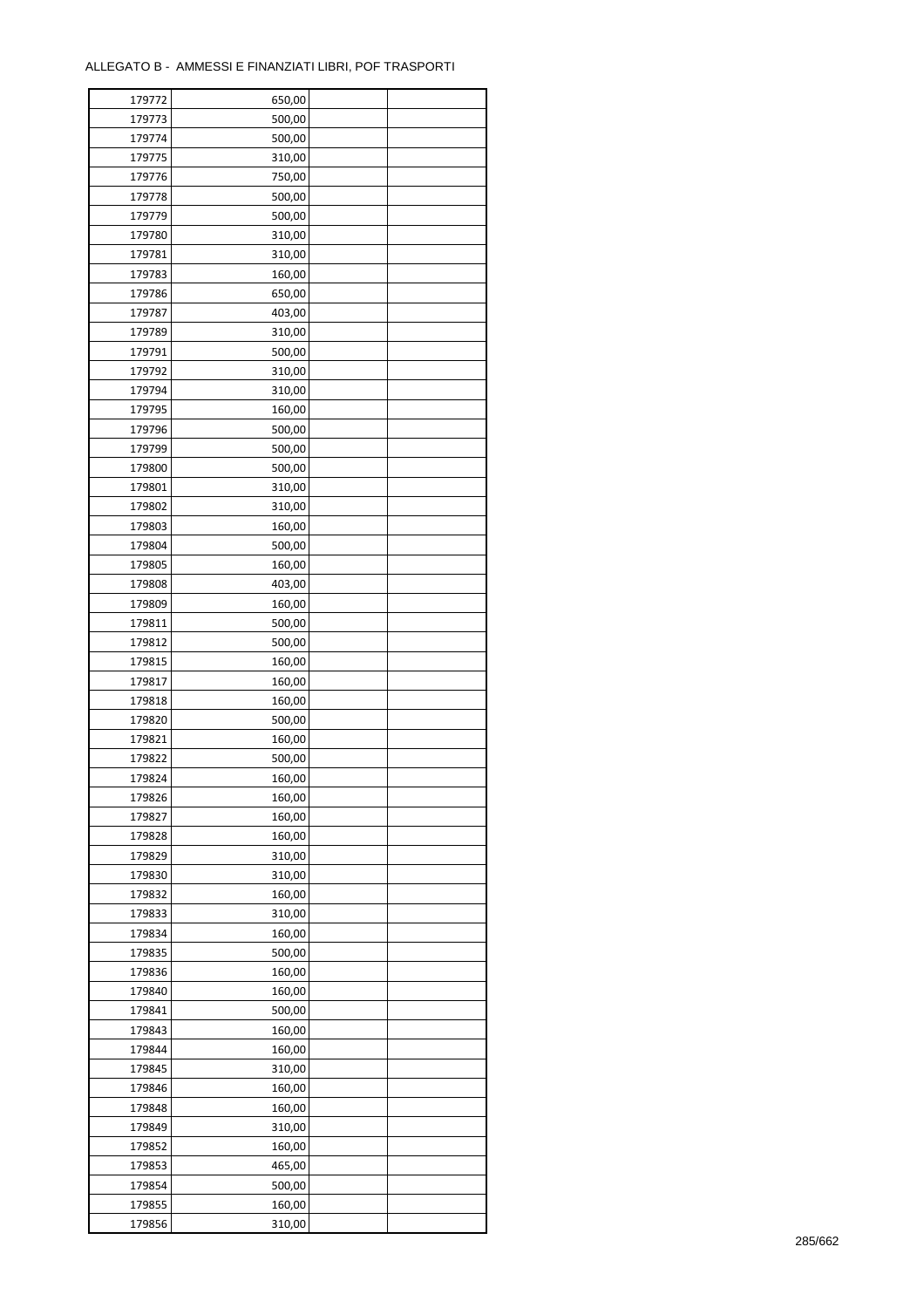| 179857 | 650,00 |  |
|--------|--------|--|
| 179858 | 500,00 |  |
| 179859 | 500,00 |  |
| 179861 | 310,00 |  |
| 179862 | 500,00 |  |
| 179863 | 650,00 |  |
| 179864 | 160,00 |  |
| 179866 | 465,00 |  |
| 179868 | 500,00 |  |
| 179869 | 160,00 |  |
|        |        |  |
| 179873 | 403,00 |  |
| 179874 | 500,00 |  |
| 179875 | 160,00 |  |
| 179876 | 160,00 |  |
| 179877 | 160,00 |  |
| 179878 | 500,00 |  |
| 179879 | 500,00 |  |
| 179880 | 310,00 |  |
| 179881 | 310,00 |  |
| 179882 | 310,00 |  |
| 179883 | 160,00 |  |
| 179888 | 160,00 |  |
| 179889 | 500,00 |  |
| 179890 | 500,00 |  |
| 179891 | 160,00 |  |
| 179894 | 160,00 |  |
| 179897 | 310,00 |  |
| 179898 | 310,00 |  |
| 179899 | 500,00 |  |
| 179902 | 160,00 |  |
| 179904 | 310,00 |  |
| 179906 | 160,00 |  |
| 179907 | 160,00 |  |
| 179908 | 160,00 |  |
| 179909 | 310,00 |  |
|        |        |  |
| 179912 | 500,00 |  |
| 179915 | 465,00 |  |
| 179916 | 310,00 |  |
| 179917 | 160,00 |  |
| 179919 | 500,00 |  |
| 179921 | 310,00 |  |
| 179923 | 240,00 |  |
| 179924 | 160,00 |  |
| 179928 | 310,00 |  |
| 179929 | 650,00 |  |
| 179930 | 310,00 |  |
| 179932 | 310,00 |  |
| 179933 | 160,00 |  |
| 179934 | 310,00 |  |
| 179935 | 160,00 |  |
| 179940 | 240,00 |  |
| 179941 | 160,00 |  |
| 179942 | 310,00 |  |
| 179943 | 310,00 |  |
| 179944 | 160,00 |  |
| 179945 | 160,00 |  |
|        |        |  |
| 179946 | 500,00 |  |
| 179947 | 500,00 |  |
| 179948 | 160,00 |  |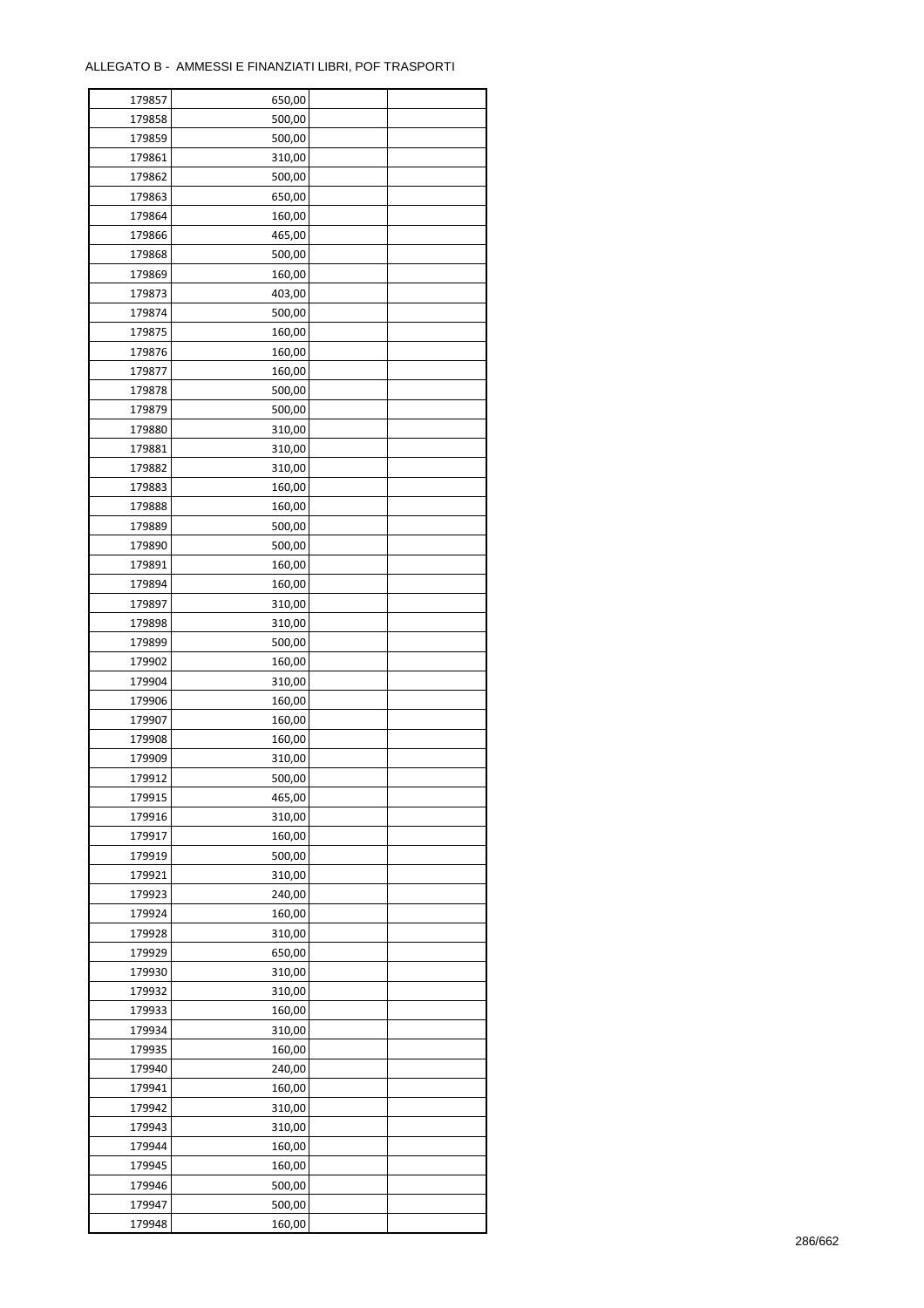| 179949 | 160,00 |  |
|--------|--------|--|
| 179950 | 160,00 |  |
| 179951 | 500,00 |  |
| 179952 | 160,00 |  |
| 179953 | 310,00 |  |
| 179954 | 310,00 |  |
| 179956 | 160,00 |  |
| 179957 | 310,00 |  |
| 179958 | 310,00 |  |
| 179959 | 650,00 |  |
| 179960 | 500,00 |  |
| 179965 | 160,00 |  |
| 179966 |        |  |
|        | 160,00 |  |
| 179968 | 500,00 |  |
| 179970 | 500,00 |  |
| 179972 | 310,00 |  |
| 179975 | 310,00 |  |
| 179976 | 310,00 |  |
| 179978 | 160,00 |  |
| 179980 | 160,00 |  |
| 179981 | 310,00 |  |
| 179982 | 310,00 |  |
| 179983 | 310,00 |  |
| 179985 | 310,00 |  |
| 179988 | 160,00 |  |
| 179989 | 160,00 |  |
| 179990 | 500,00 |  |
| 179991 | 160,00 |  |
| 179992 | 160,00 |  |
| 179994 | 500,00 |  |
| 179995 | 310,00 |  |
| 179996 | 500,00 |  |
| 179997 | 500,00 |  |
| 180000 | 160,00 |  |
| 180001 | 160,00 |  |
|        |        |  |
| 180002 | 310,00 |  |
| 180003 | 160,00 |  |
| 180004 | 500,00 |  |
| 180006 | 160,00 |  |
| 180007 | 500,00 |  |
| 180012 | 500,00 |  |
| 180015 | 650,00 |  |
| 180018 | 500,00 |  |
| 180020 | 160,00 |  |
| 180021 | 160,00 |  |
| 180027 | 310,00 |  |
| 180028 | 500,00 |  |
| 180030 | 160,00 |  |
| 180031 | 160,00 |  |
| 180032 | 500,00 |  |
| 180033 | 160,00 |  |
| 180035 | 500,00 |  |
| 180036 | 160,00 |  |
| 180038 | 310,00 |  |
| 180039 | 310,00 |  |
| 180040 | 310,00 |  |
| 180042 | 500,00 |  |
| 180043 | 160,00 |  |
|        |        |  |
| 180044 | 500,00 |  |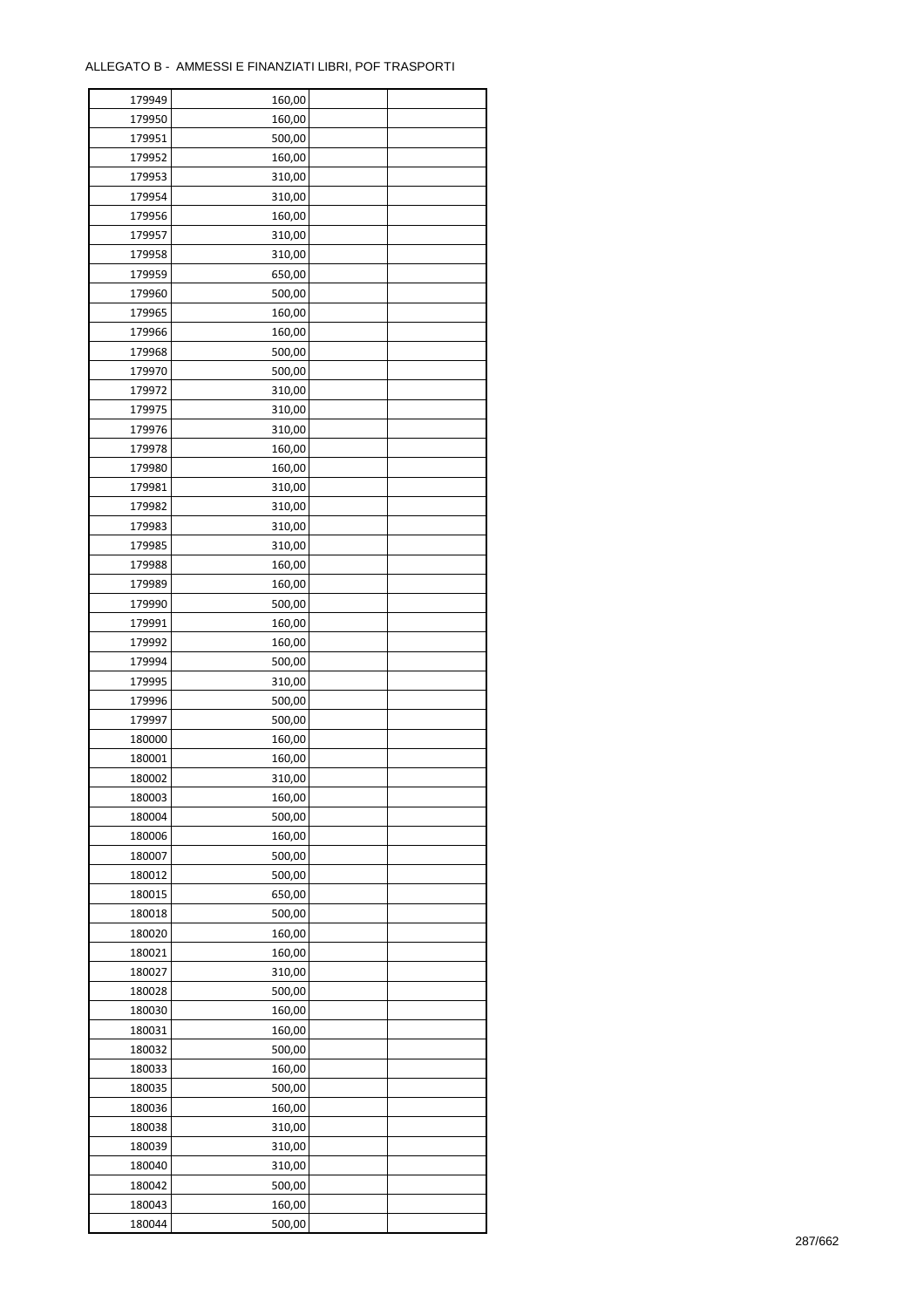| 180045 | 500,00 |  |
|--------|--------|--|
| 180046 | 650,00 |  |
| 180048 | 310,00 |  |
| 180049 | 310,00 |  |
| 180050 | 500,00 |  |
| 180051 | 403,00 |  |
| 180052 | 310,00 |  |
| 180053 | 160,00 |  |
| 180054 | 650,00 |  |
| 180055 | 160,00 |  |
|        |        |  |
| 180056 | 310,00 |  |
| 180057 | 500,00 |  |
| 180059 | 310,00 |  |
| 180060 | 310,00 |  |
| 180062 | 160,00 |  |
| 180064 | 160,00 |  |
| 180066 | 650,00 |  |
| 180068 | 500,00 |  |
| 180070 | 500,00 |  |
| 180071 | 160,00 |  |
| 180072 | 310,00 |  |
| 180073 | 650,00 |  |
| 180074 | 208,00 |  |
| 180075 | 500,00 |  |
| 180077 | 160,00 |  |
| 180080 | 160,00 |  |
| 180081 | 500,00 |  |
| 180083 | 310,00 |  |
| 180084 | 160,00 |  |
|        |        |  |
| 180085 | 650,00 |  |
| 180086 | 160,00 |  |
| 180087 | 650,00 |  |
| 180088 | 160,00 |  |
| 180089 | 160,00 |  |
| 180091 | 650,00 |  |
| 180092 | 650,00 |  |
| 180093 | 160,00 |  |
| 180095 | 160,00 |  |
| 180096 | 208,00 |  |
| 180097 | 403,00 |  |
| 180099 | 650,00 |  |
| 180100 | 240,00 |  |
| 180101 | 160,00 |  |
| 180102 | 500,00 |  |
| 180103 | 160,00 |  |
| 180104 | 500,00 |  |
| 180106 | 160,00 |  |
| 180109 | 208,00 |  |
| 180110 | 310,00 |  |
| 180111 | 160,00 |  |
| 180113 |        |  |
|        | 310,00 |  |
| 180114 | 160,00 |  |
| 180116 | 240,00 |  |
| 180117 | 160,00 |  |
| 180119 | 208,00 |  |
| 180121 | 160,00 |  |
| 180122 | 160,00 |  |
| 180125 | 750,00 |  |
| 180126 | 500,00 |  |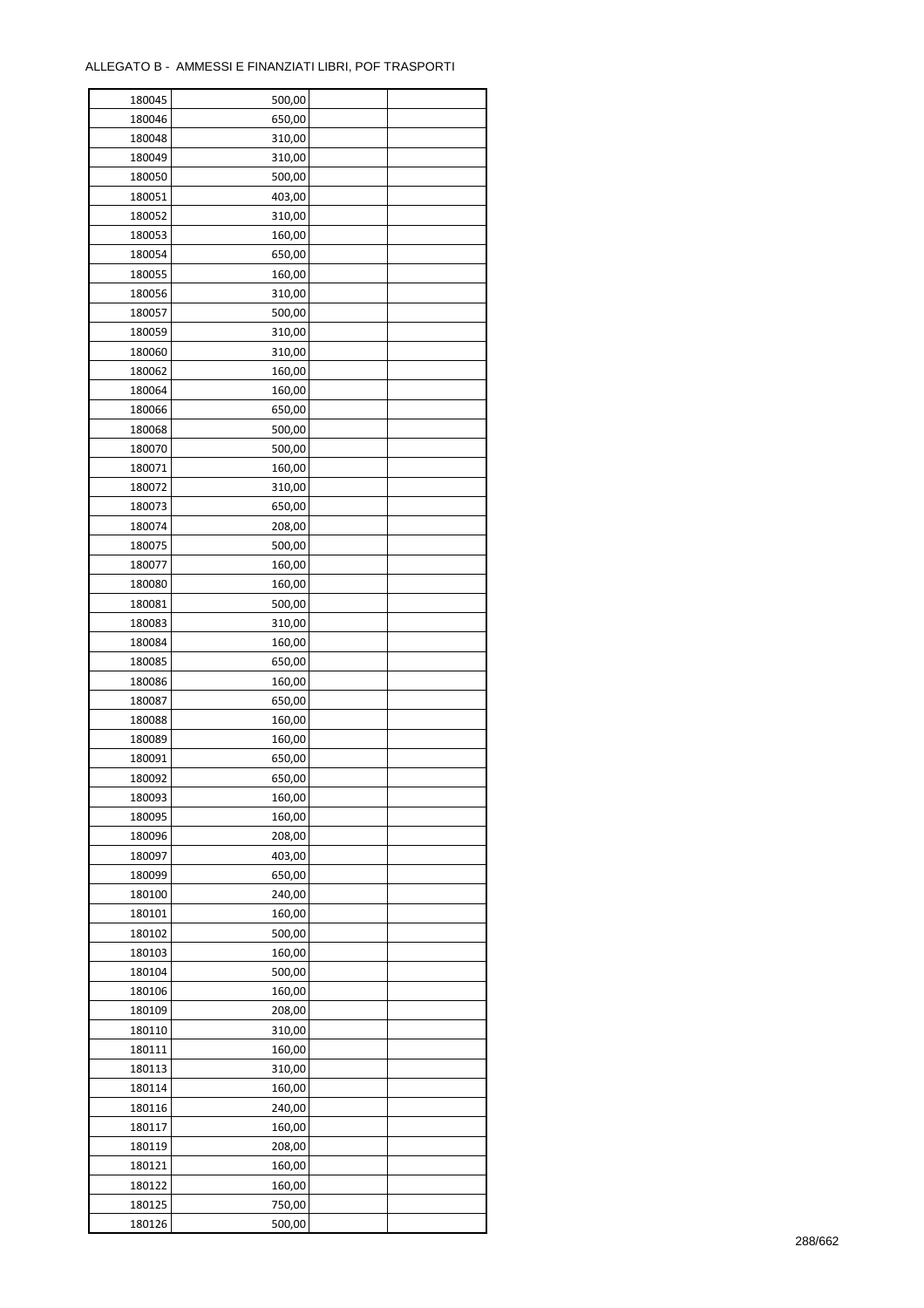| 180128           | 160,00 |  |
|------------------|--------|--|
| 180129           | 500,00 |  |
| 180131           | 160,00 |  |
| 180132           | 500,00 |  |
| 180133           | 500,00 |  |
| 180134           | 650,00 |  |
| 180135           | 160,00 |  |
| 180137           | 310,00 |  |
| 180138           | 310,00 |  |
| 180140           | 500,00 |  |
| 180141           | 160,00 |  |
| 180142           | 160,00 |  |
|                  |        |  |
| 180143           | 160,00 |  |
| 180144           | 650,00 |  |
| 180148           | 160,00 |  |
| 180150           | 500,00 |  |
| 180152           | 650,00 |  |
| 180153           | 160,00 |  |
| 180157           | 500,00 |  |
| 180159           | 310,00 |  |
| 180162           | 310,00 |  |
| 180164           | 650,00 |  |
| 180165           | 500,00 |  |
| 180166           | 160,00 |  |
| 180167           | 160,00 |  |
| 180172           | 160,00 |  |
| 180173           | 310,00 |  |
| 180174           | 500,00 |  |
| 180176           | 160,00 |  |
| 180177           | 310,00 |  |
| 180178           | 310,00 |  |
| 180180           | 160,00 |  |
| 180182           | 403,00 |  |
| 180183           | 465,00 |  |
| 180184           | 160,00 |  |
| 180185           | 650,00 |  |
| 180186           | 160,00 |  |
| 180187           | 310,00 |  |
| 180188           | 500,00 |  |
| 180189           | 500,00 |  |
|                  | 160,00 |  |
| 180192<br>180193 | 500,00 |  |
|                  |        |  |
| 180194           | 160,00 |  |
| 180195           | 650,00 |  |
| 180196           | 160,00 |  |
| 180197           | 500,00 |  |
| 180199           | 500,00 |  |
| 180201           | 160,00 |  |
| 180203           | 160,00 |  |
| 180204           | 650,00 |  |
| 180206           | 310,00 |  |
| 180208           | 160,00 |  |
| 180210           | 500,00 |  |
| 180212           | 310,00 |  |
| 180213           | 500,00 |  |
| 180214           | 160,00 |  |
| 180215           | 500,00 |  |
| 180216           | 208,00 |  |
| 180217           | 465,00 |  |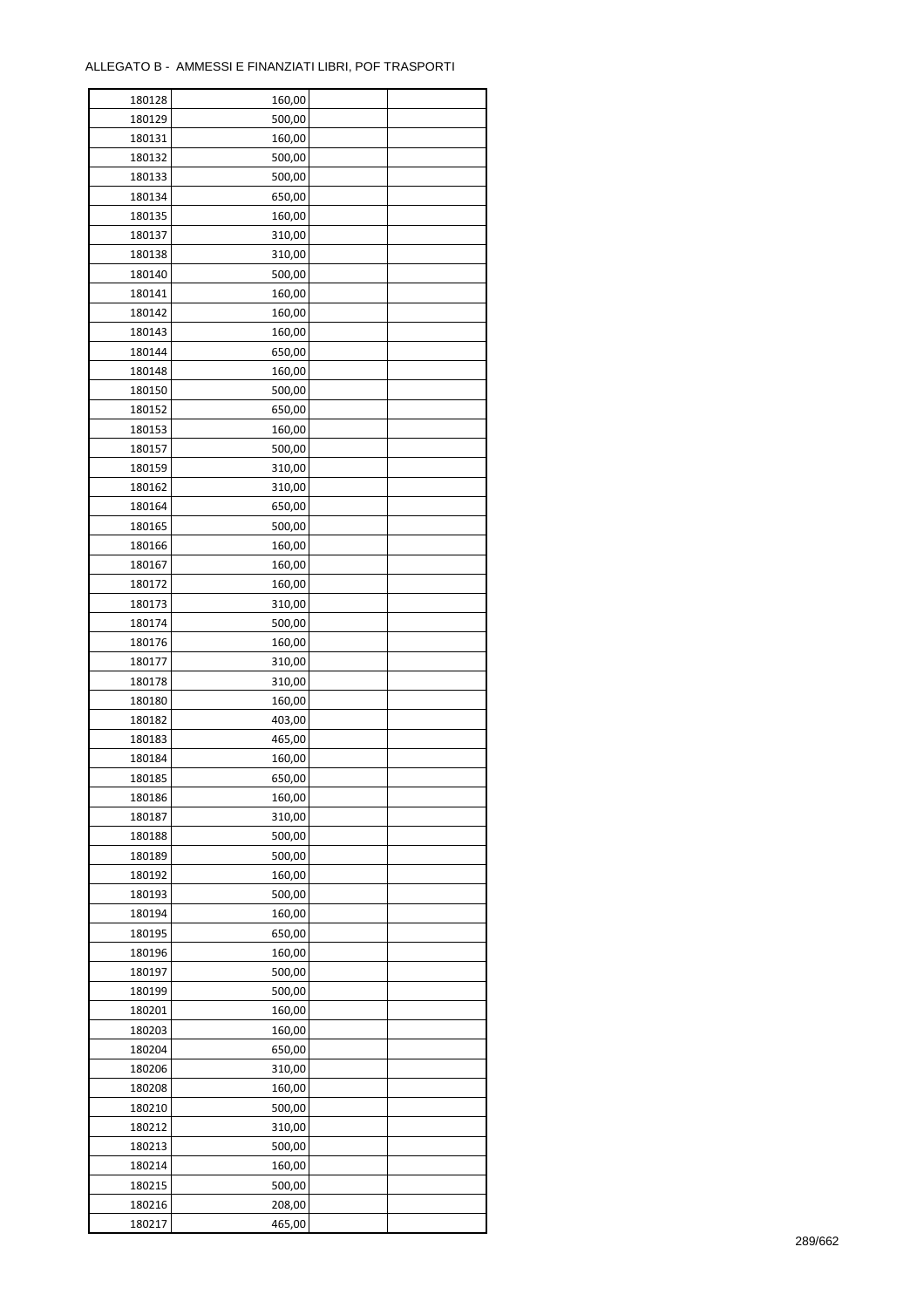| 180218 | 160,00 |  |
|--------|--------|--|
| 180220 | 160,00 |  |
| 180221 | 650,00 |  |
| 180222 | 310,00 |  |
| 180224 | 160,00 |  |
| 180225 | 310,00 |  |
| 180227 | 310,00 |  |
| 180228 | 310,00 |  |
| 180230 | 310,00 |  |
| 180231 | 310,00 |  |
| 180232 | 160,00 |  |
| 180235 | 310,00 |  |
|        |        |  |
| 180236 | 310,00 |  |
| 180237 | 500,00 |  |
| 180240 | 160,00 |  |
| 180241 | 160,00 |  |
| 180243 | 500,00 |  |
| 180245 | 310,00 |  |
| 180246 | 310,00 |  |
| 180247 | 310,00 |  |
| 180248 | 160,00 |  |
| 180249 | 310,00 |  |
| 180251 | 500,00 |  |
| 180252 | 160,00 |  |
| 180253 | 650,00 |  |
| 180254 | 650,00 |  |
| 180256 | 160,00 |  |
| 180258 | 500,00 |  |
| 180259 | 500,00 |  |
| 180261 | 160,00 |  |
| 180262 | 160,00 |  |
| 180263 | 310,00 |  |
| 180264 | 310,00 |  |
| 180265 | 310,00 |  |
| 180267 | 160,00 |  |
| 180268 | 310,00 |  |
|        |        |  |
| 180270 | 160,00 |  |
| 180272 | 310,00 |  |
| 180273 | 160,00 |  |
| 180274 | 208,00 |  |
| 180275 | 650,00 |  |
| 180276 | 160,00 |  |
| 180277 | 310,00 |  |
| 180279 | 160,00 |  |
| 180280 | 500,00 |  |
| 180281 | 650,00 |  |
| 180282 | 160,00 |  |
| 180283 | 500,00 |  |
| 180285 | 310,00 |  |
| 180286 | 160,00 |  |
| 180287 | 310,00 |  |
| 180288 | 160,00 |  |
| 180291 | 650,00 |  |
| 180292 | 500,00 |  |
| 180295 | 310,00 |  |
| 180297 | 160,00 |  |
| 180298 | 500,00 |  |
| 180300 | 310,00 |  |
| 180301 | 160,00 |  |
|        |        |  |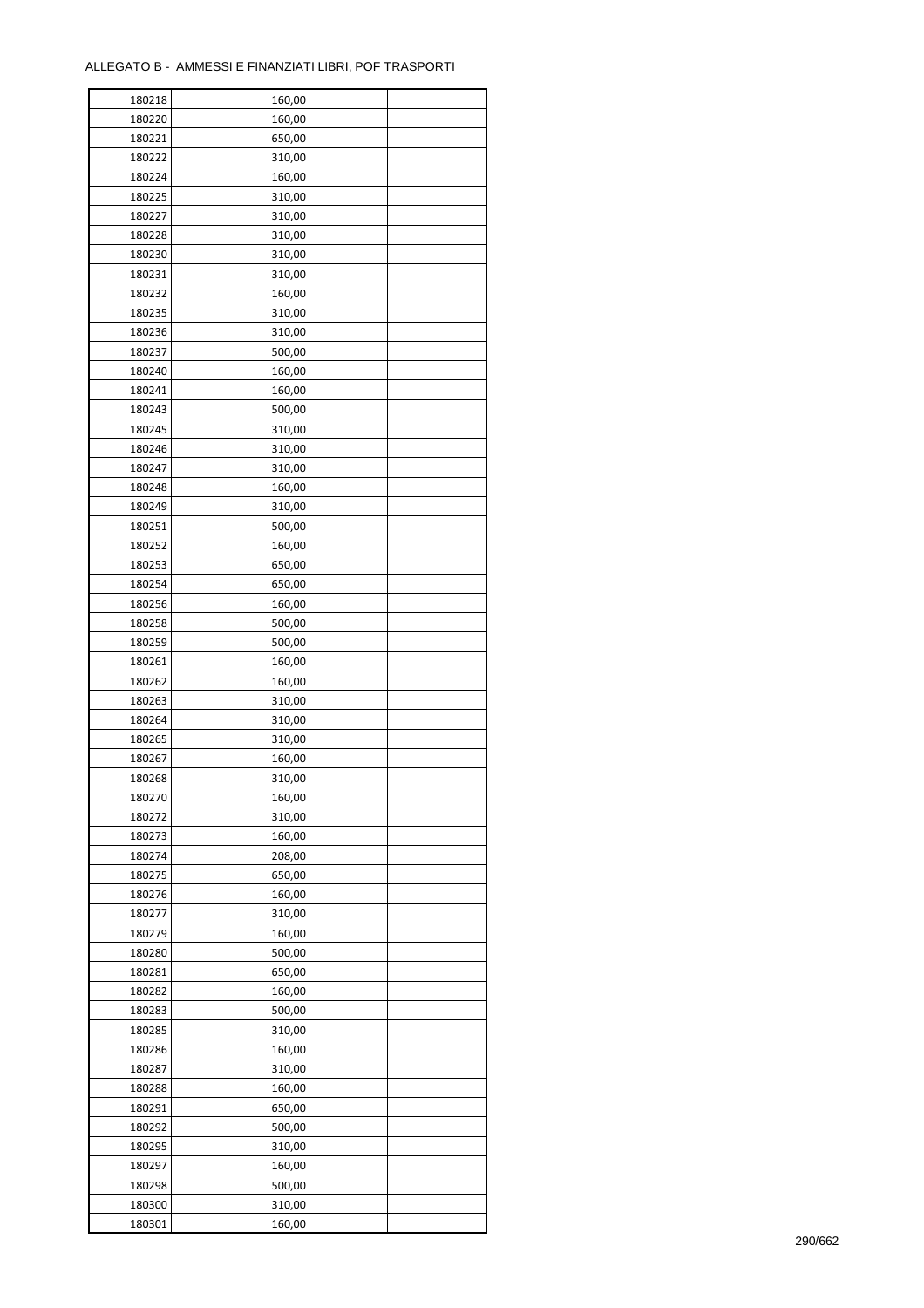| 180302 | 160,00 |  |
|--------|--------|--|
| 180303 | 650,00 |  |
| 180304 | 500,00 |  |
| 180305 | 160,00 |  |
| 180306 | 500,00 |  |
| 180307 | 500,00 |  |
| 180308 | 650,00 |  |
| 180309 | 500,00 |  |
| 180310 | 650,00 |  |
| 180311 | 403,00 |  |
| 180312 | 500,00 |  |
| 180313 | 500,00 |  |
| 180314 | 160,00 |  |
| 180320 | 310,00 |  |
|        |        |  |
| 180321 | 310,00 |  |
| 180322 | 310,00 |  |
| 180323 | 160,00 |  |
| 180324 | 160,00 |  |
| 180325 | 403,00 |  |
| 180326 | 500,00 |  |
| 180328 | 160,00 |  |
| 180331 | 465,00 |  |
| 180334 | 650,00 |  |
| 180335 | 160,00 |  |
| 180336 | 160,00 |  |
| 180337 | 310,00 |  |
| 180339 | 650,00 |  |
| 180340 | 500,00 |  |
| 180341 | 310,00 |  |
| 180342 | 500,00 |  |
| 180343 | 650,00 |  |
| 180344 | 160,00 |  |
| 180345 | 650,00 |  |
| 180347 | 500,00 |  |
| 180348 | 160,00 |  |
| 180350 | 160,00 |  |
| 180352 | 310,00 |  |
| 180355 | 160,00 |  |
| 180356 | 310,00 |  |
|        |        |  |
| 180357 | 650,00 |  |
| 180359 | 500,00 |  |
| 180360 | 310,00 |  |
| 180361 | 500,00 |  |
| 180362 | 500,00 |  |
| 180364 | 403,00 |  |
| 180365 | 500,00 |  |
| 180367 | 500,00 |  |
| 180368 | 403,00 |  |
| 180369 | 240,00 |  |
| 180370 | 500,00 |  |
| 180371 | 310,00 |  |
| 180372 | 500,00 |  |
| 180374 | 310,00 |  |
| 180376 | 160,00 |  |
| 180377 | 160,00 |  |
| 180378 | 160,00 |  |
| 180379 | 310,00 |  |
| 180380 | 240,00 |  |
| 180381 | 500,00 |  |
|        |        |  |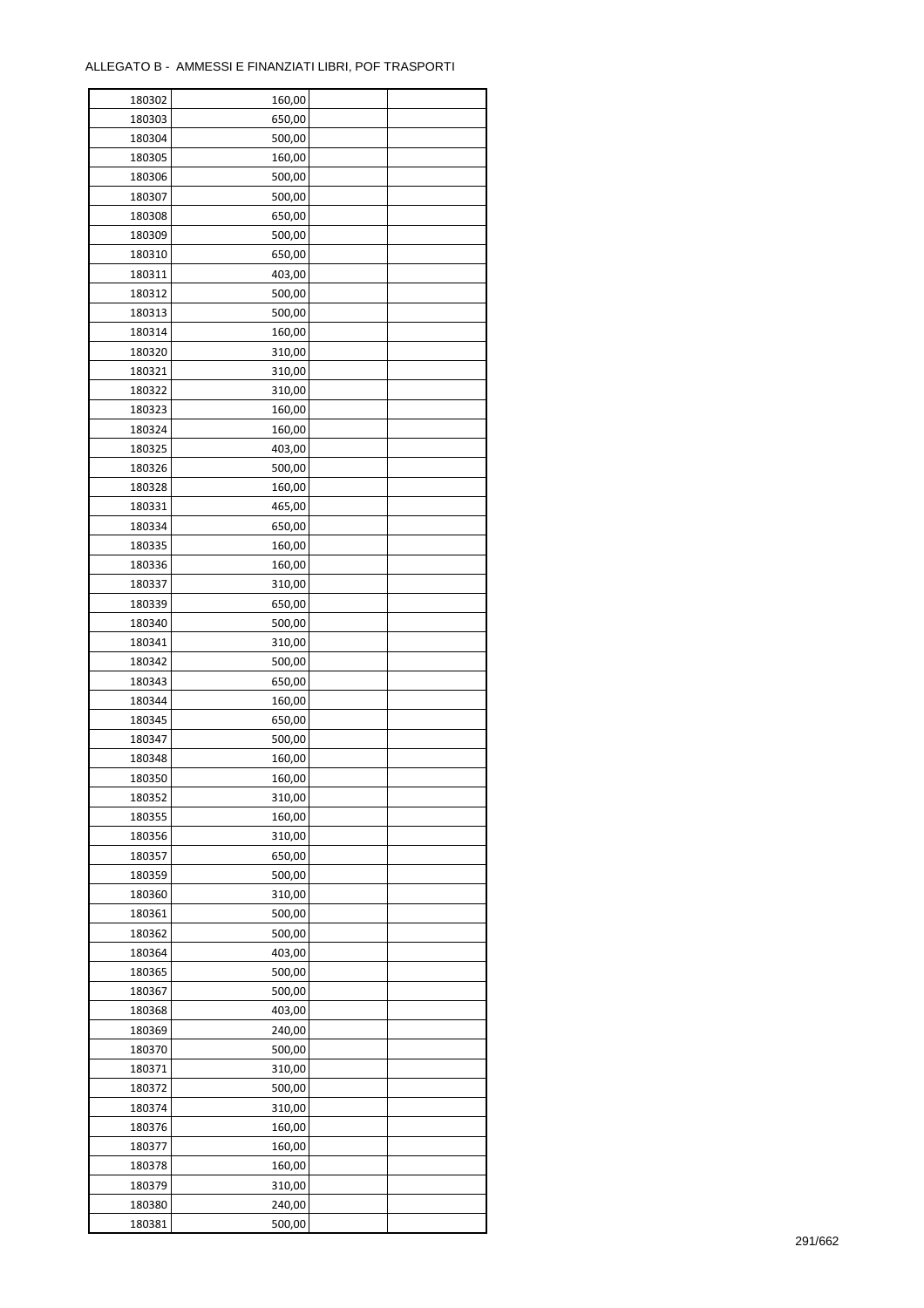| 180382 | 500,00 |  |
|--------|--------|--|
| 180383 | 310,00 |  |
| 180384 | 310,00 |  |
| 180385 | 160,00 |  |
| 180386 | 160,00 |  |
| 180387 | 500,00 |  |
| 180388 | 650,00 |  |
| 180389 | 160,00 |  |
| 180392 | 240,00 |  |
| 180394 | 500,00 |  |
| 180395 | 500,00 |  |
| 180396 | 500,00 |  |
| 180397 | 500,00 |  |
| 180398 | 500,00 |  |
|        |        |  |
| 180400 | 650,00 |  |
| 180401 | 160,00 |  |
| 180402 | 750,00 |  |
| 180403 | 160,00 |  |
| 180404 | 310,00 |  |
| 180405 | 160,00 |  |
| 180406 | 310,00 |  |
| 180408 | 310,00 |  |
| 180410 | 160,00 |  |
| 180411 | 500,00 |  |
| 180415 | 160,00 |  |
| 180417 | 500,00 |  |
| 180418 | 160,00 |  |
| 180421 | 500,00 |  |
| 180422 | 310,00 |  |
| 180423 | 160,00 |  |
| 180424 | 500,00 |  |
| 180425 | 310,00 |  |
| 180426 | 160,00 |  |
| 180427 | 310,00 |  |
| 180428 | 500,00 |  |
| 180429 | 310,00 |  |
| 180430 | 310,00 |  |
| 180433 | 160,00 |  |
|        |        |  |
| 180435 | 310,00 |  |
| 180436 | 650,00 |  |
| 180437 | 650,00 |  |
| 180438 | 310,00 |  |
| 180439 | 310,00 |  |
| 180441 | 310,00 |  |
| 180442 | 500,00 |  |
| 180443 | 310,00 |  |
| 180444 | 650,00 |  |
| 180445 | 160,00 |  |
| 180446 | 160,00 |  |
| 180447 | 160,00 |  |
| 180448 | 310,00 |  |
| 180449 | 310,00 |  |
| 180451 | 500,00 |  |
| 180452 | 160,00 |  |
| 180453 | 500,00 |  |
| 180454 | 500,00 |  |
| 180455 | 310,00 |  |
| 180456 | 310,00 |  |
| 180458 | 650,00 |  |
|        |        |  |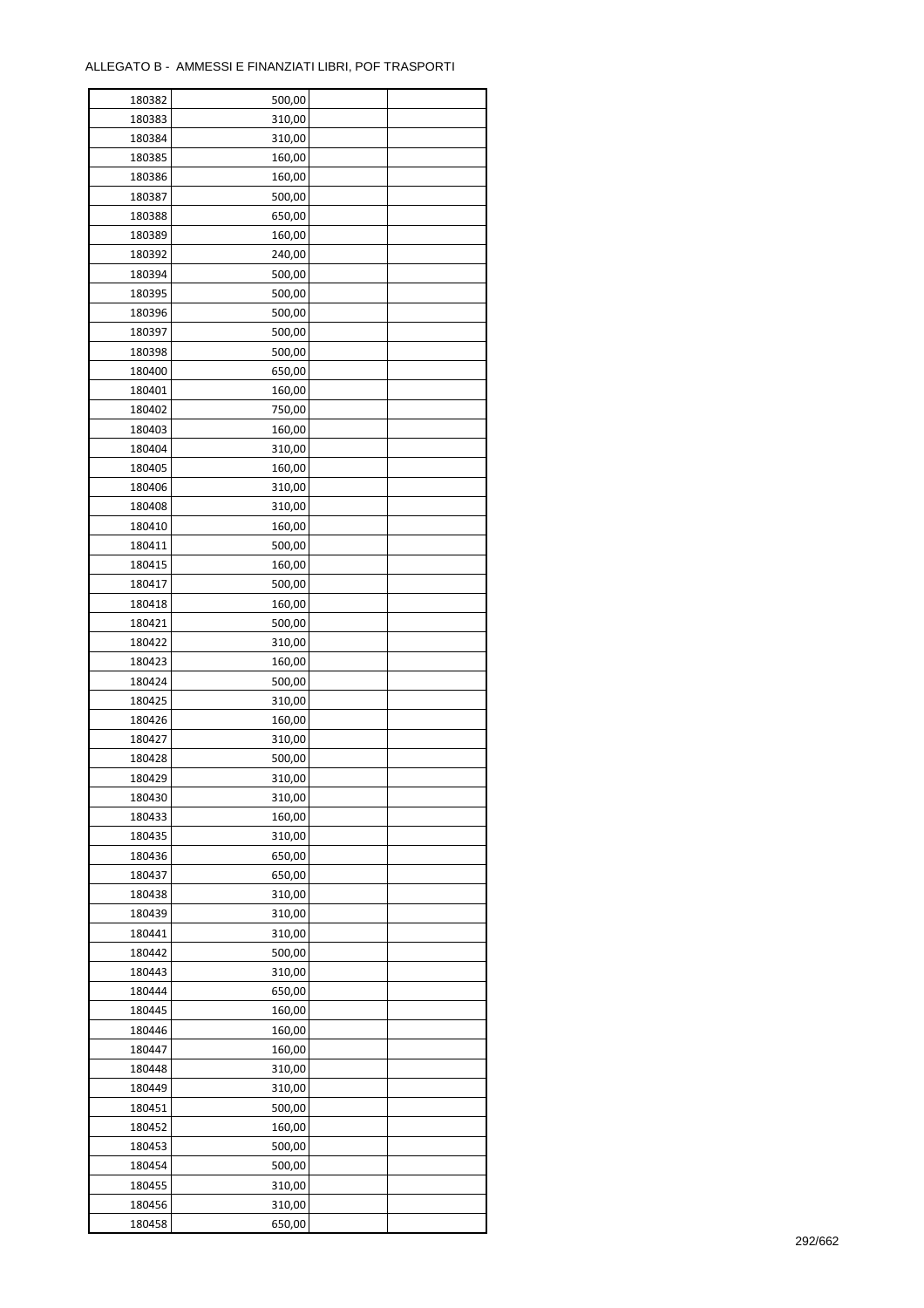| 180462 | 500,00 |  |
|--------|--------|--|
| 180463 | 310,00 |  |
| 180464 | 310,00 |  |
| 180465 | 650,00 |  |
| 180466 | 160,00 |  |
| 180467 | 310,00 |  |
| 180468 | 160,00 |  |
| 180469 | 310,00 |  |
|        |        |  |
| 180470 | 160,00 |  |
| 180472 | 500,00 |  |
| 180473 | 160,00 |  |
| 180474 | 310,00 |  |
| 180475 | 310,00 |  |
| 180476 | 310,00 |  |
| 180477 | 160,00 |  |
| 180478 | 160,00 |  |
| 180479 | 310,00 |  |
| 180480 | 403,00 |  |
| 180481 | 160,00 |  |
| 180482 | 310,00 |  |
| 180483 | 160,00 |  |
| 180484 | 750,00 |  |
| 180485 | 160,00 |  |
| 180487 | 500,00 |  |
| 180488 | 160,00 |  |
| 180489 | 160,00 |  |
| 180490 | 160,00 |  |
|        |        |  |
| 180491 | 500,00 |  |
| 180492 | 160,00 |  |
| 180494 | 500,00 |  |
| 180495 | 160,00 |  |
| 180497 | 310,00 |  |
| 180498 | 500,00 |  |
| 180499 | 310,00 |  |
| 180500 | 160,00 |  |
| 180501 | 160,00 |  |
| 180503 | 500,00 |  |
| 180504 | 160,00 |  |
| 180507 | 310,00 |  |
| 180509 | 310,00 |  |
| 180510 | 160,00 |  |
| 180511 | 160,00 |  |
| 180512 | 500,00 |  |
| 180513 | 160,00 |  |
| 180514 | 500,00 |  |
| 180516 | 310,00 |  |
| 180517 | 160,00 |  |
|        |        |  |
| 180518 | 160,00 |  |
| 180519 | 500,00 |  |
| 180520 | 310,00 |  |
| 180521 | 310,00 |  |
| 180523 | 650,00 |  |
| 180526 | 650,00 |  |
| 180527 | 500,00 |  |
| 180530 | 160,00 |  |
| 180531 | 500,00 |  |
| 180532 | 500,00 |  |
| 180534 | 160,00 |  |
| 180535 | 500,00 |  |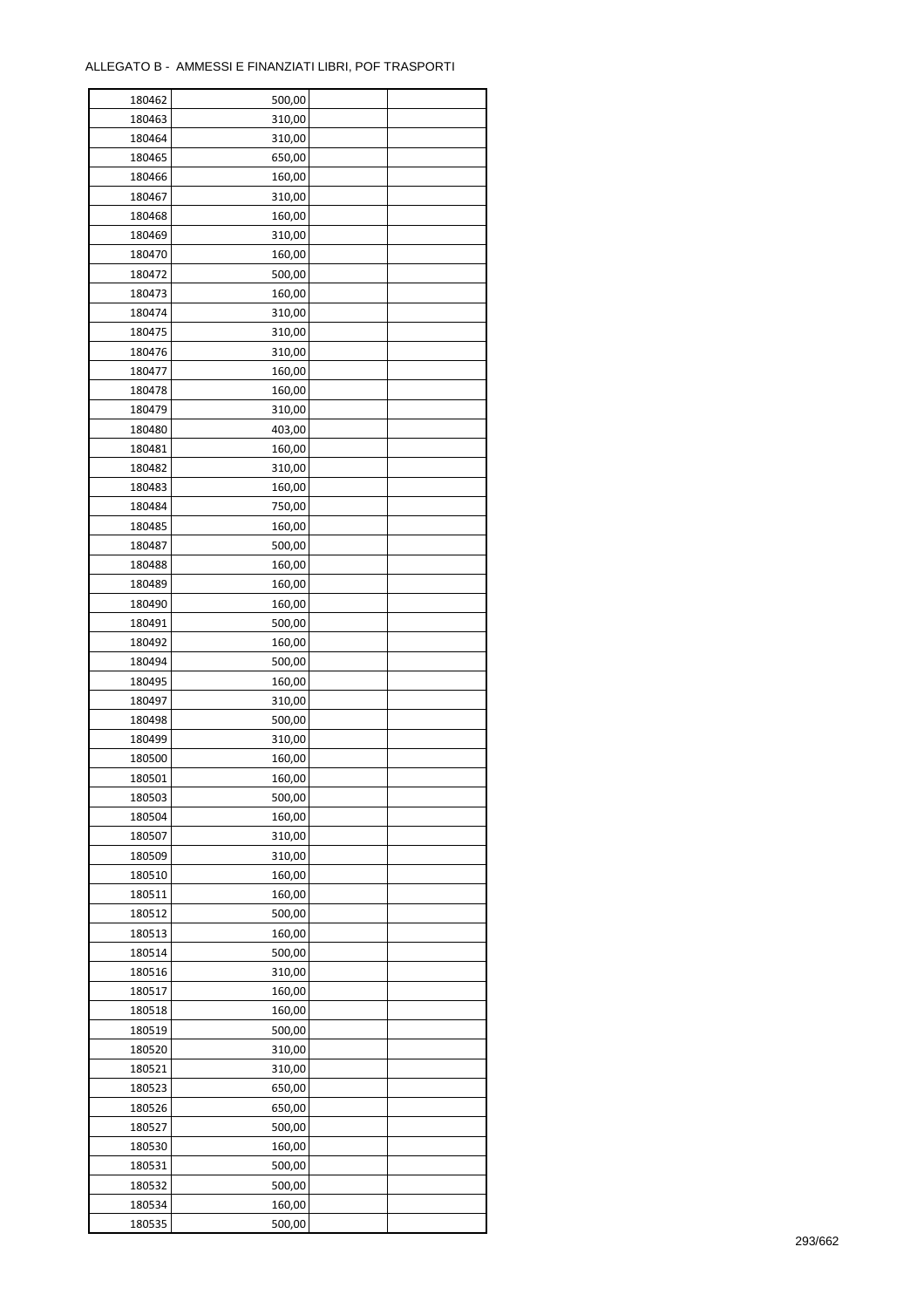÷

| 180536 | 310,00 |  |
|--------|--------|--|
| 180539 | 650,00 |  |
| 180540 | 160,00 |  |
| 180541 | 310,00 |  |
| 180542 | 650,00 |  |
| 180543 | 160,00 |  |
| 180544 | 500,00 |  |
| 180545 | 310,00 |  |
| 180546 | 500,00 |  |
|        |        |  |
| 180549 | 310,00 |  |
| 180550 | 310,00 |  |
| 180551 | 160,00 |  |
| 180552 | 310,00 |  |
| 180554 | 160,00 |  |
| 180556 | 403,00 |  |
| 180557 | 310,00 |  |
| 180558 | 160,00 |  |
| 180560 | 500,00 |  |
| 180561 | 310,00 |  |
| 180562 | 650,00 |  |
| 180564 | 310,00 |  |
| 180565 | 500,00 |  |
| 180566 | 403,00 |  |
| 180568 | 500,00 |  |
| 180569 | 310,00 |  |
| 180570 | 310,00 |  |
| 180571 | 650,00 |  |
| 180573 | 160,00 |  |
| 180575 | 500,00 |  |
| 180577 | 160,00 |  |
|        |        |  |
| 180578 | 160,00 |  |
| 180579 | 310,00 |  |
| 180580 | 500,00 |  |
| 180582 | 160,00 |  |
| 180583 | 500,00 |  |
| 180584 | 310,00 |  |
| 180585 | 160,00 |  |
| 180586 | 160,00 |  |
| 180587 | 310,00 |  |
| 180588 | 310,00 |  |
| 180589 | 465,00 |  |
| 180590 | 310,00 |  |
| 180591 | 160,00 |  |
| 180592 | 160,00 |  |
| 180593 | 500,00 |  |
| 180594 | 500,00 |  |
| 180595 | 650,00 |  |
| 180597 | 160,00 |  |
| 180598 | 160,00 |  |
| 180601 | 160,00 |  |
| 180602 | 160,00 |  |
| 180603 |        |  |
|        | 500,00 |  |
| 180605 | 310,00 |  |
| 180606 | 160,00 |  |
| 180607 | 310,00 |  |
| 180608 | 160,00 |  |
| 180610 | 160,00 |  |
| 180611 | 160,00 |  |
| 180612 | 500,00 |  |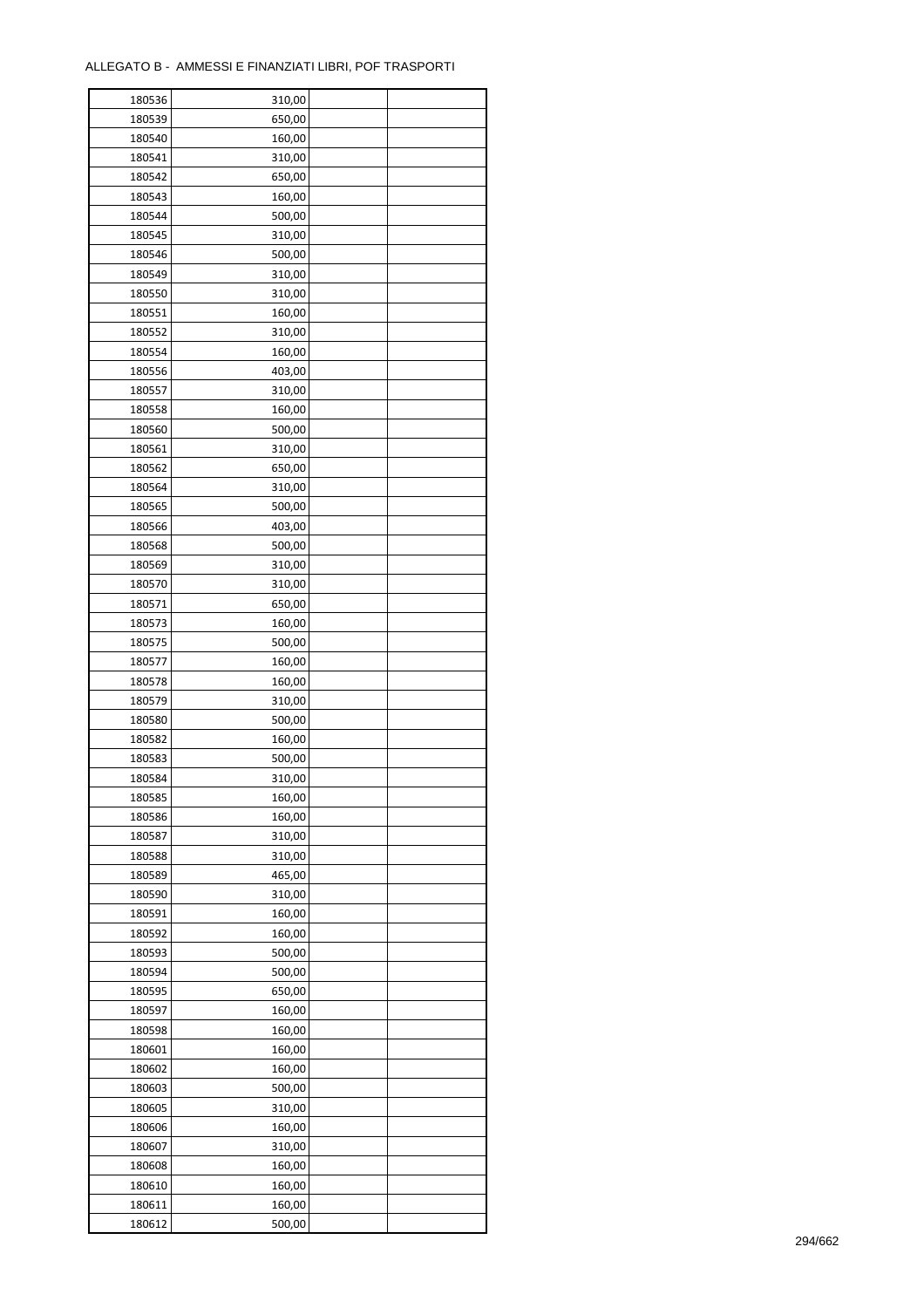| 180613 | 650,00 |  |
|--------|--------|--|
| 180619 | 310,00 |  |
| 180620 | 310,00 |  |
| 180622 | 650,00 |  |
| 180624 | 500,00 |  |
| 180625 | 310,00 |  |
| 180627 | 160,00 |  |
| 180630 | 500,00 |  |
| 180631 | 500,00 |  |
|        |        |  |
| 180632 | 160,00 |  |
| 180633 | 310,00 |  |
| 180635 | 310,00 |  |
| 180636 | 500,00 |  |
| 180637 | 160,00 |  |
| 180638 | 160,00 |  |
| 180639 | 310,00 |  |
| 180640 | 500,00 |  |
| 180642 | 310,00 |  |
| 180644 | 160,00 |  |
| 180646 | 500,00 |  |
| 180647 | 500,00 |  |
| 180648 | 160,00 |  |
| 180649 | 500,00 |  |
| 180650 | 310,00 |  |
| 180651 | 500,00 |  |
| 180652 | 160,00 |  |
| 180653 | 160,00 |  |
| 180656 | 310,00 |  |
| 180657 | 160,00 |  |
| 180658 | 160,00 |  |
| 180659 | 160,00 |  |
|        |        |  |
| 180660 | 500,00 |  |
| 180662 | 310,00 |  |
| 180663 | 160,00 |  |
| 180664 | 500,00 |  |
| 180665 | 310,00 |  |
| 180666 | 310,00 |  |
| 180670 | 160,00 |  |
| 180671 | 310,00 |  |
| 180672 | 500,00 |  |
| 180673 | 310,00 |  |
| 180674 | 160,00 |  |
| 180675 | 310,00 |  |
| 180678 | 500,00 |  |
| 180679 | 160,00 |  |
| 180680 | 160,00 |  |
| 180683 | 500,00 |  |
| 180684 | 160,00 |  |
| 180689 | 160,00 |  |
| 180695 | 310,00 |  |
| 180698 | 650,00 |  |
| 180700 | 160,00 |  |
| 180701 | 500,00 |  |
| 180702 | 500,00 |  |
|        |        |  |
| 180704 | 310,00 |  |
| 180706 | 310,00 |  |
| 180709 | 160,00 |  |
| 180713 | 310,00 |  |
| 180715 | 208,00 |  |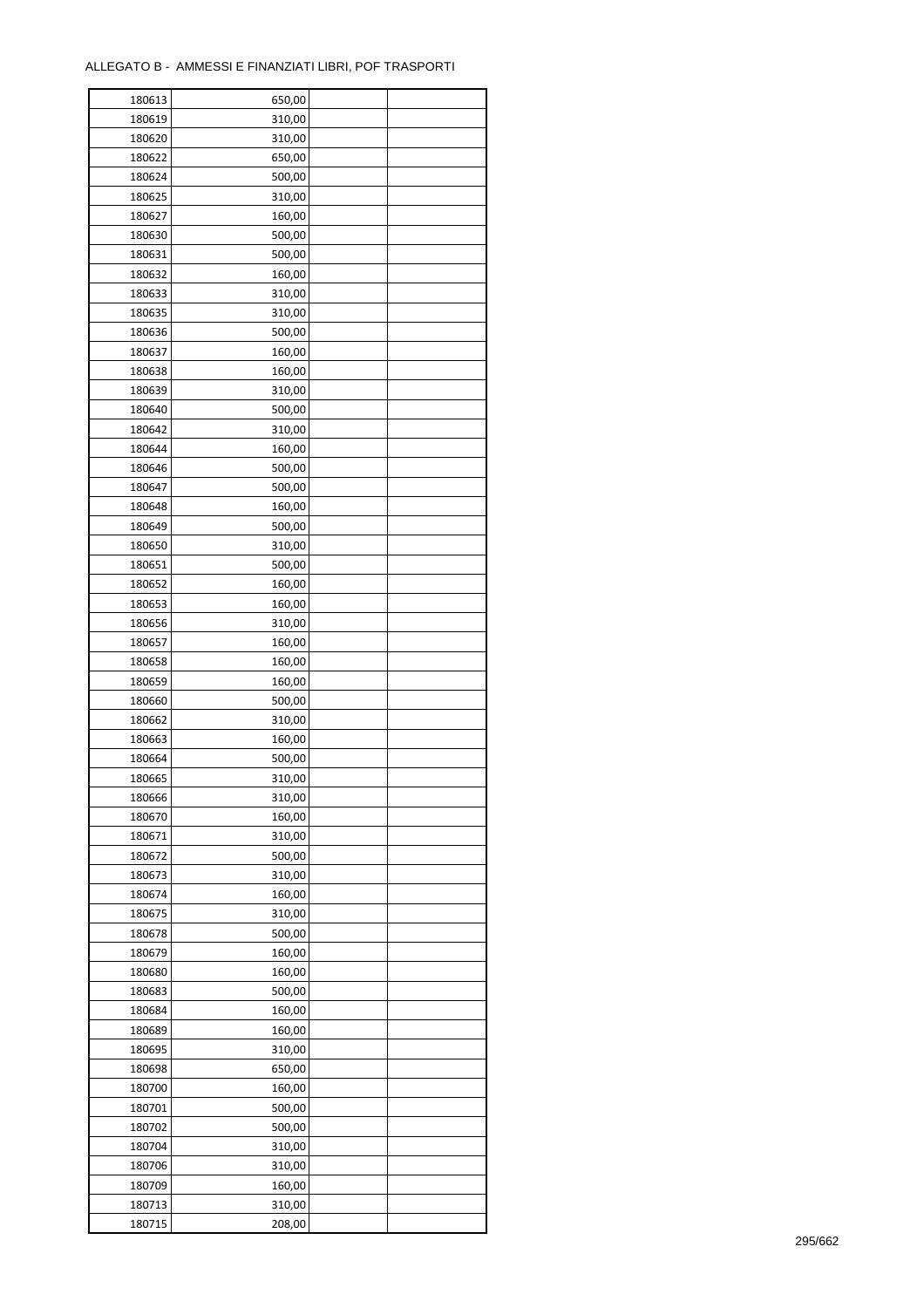| 180716 | 500,00 |  |
|--------|--------|--|
| 180717 | 500,00 |  |
| 180718 | 160,00 |  |
| 180719 | 160,00 |  |
| 180721 | 160,00 |  |
| 180722 | 310,00 |  |
| 180723 | 500,00 |  |
| 180724 | 160,00 |  |
| 180726 | 310,00 |  |
| 180727 | 650,00 |  |
| 180728 | 310,00 |  |
| 180730 | 310,00 |  |
|        |        |  |
| 180731 | 310,00 |  |
| 180732 | 160,00 |  |
| 180734 | 403,00 |  |
| 180735 | 650,00 |  |
| 180736 | 310,00 |  |
| 180737 | 310,00 |  |
| 180738 | 310,00 |  |
| 180739 | 650,00 |  |
| 180740 | 160,00 |  |
| 180742 | 160,00 |  |
| 180743 | 500,00 |  |
| 180745 | 310,00 |  |
| 180746 | 160,00 |  |
| 180748 | 310,00 |  |
| 180749 | 500,00 |  |
| 180752 | 160,00 |  |
| 180753 | 500,00 |  |
| 180754 | 310,00 |  |
| 180755 | 160,00 |  |
| 180756 | 160,00 |  |
| 180757 | 160,00 |  |
| 180758 | 500,00 |  |
| 180759 | 500,00 |  |
| 180761 | 310,00 |  |
| 180762 | 310,00 |  |
| 180763 | 310,00 |  |
| 180764 | 500,00 |  |
|        |        |  |
| 180766 | 310,00 |  |
| 180768 | 310,00 |  |
| 180771 | 500,00 |  |
| 180773 | 310,00 |  |
| 180774 | 160,00 |  |
| 180775 | 160,00 |  |
| 180776 | 310,00 |  |
| 180777 | 500,00 |  |
| 180778 | 650,00 |  |
| 180779 | 500,00 |  |
| 180781 | 310,00 |  |
| 180782 | 310,00 |  |
| 180783 | 160,00 |  |
| 180791 | 500,00 |  |
| 180796 | 650,00 |  |
| 180797 | 500,00 |  |
| 180801 | 310,00 |  |
| 180802 | 160,00 |  |
| 180803 | 160,00 |  |
| 180804 | 310,00 |  |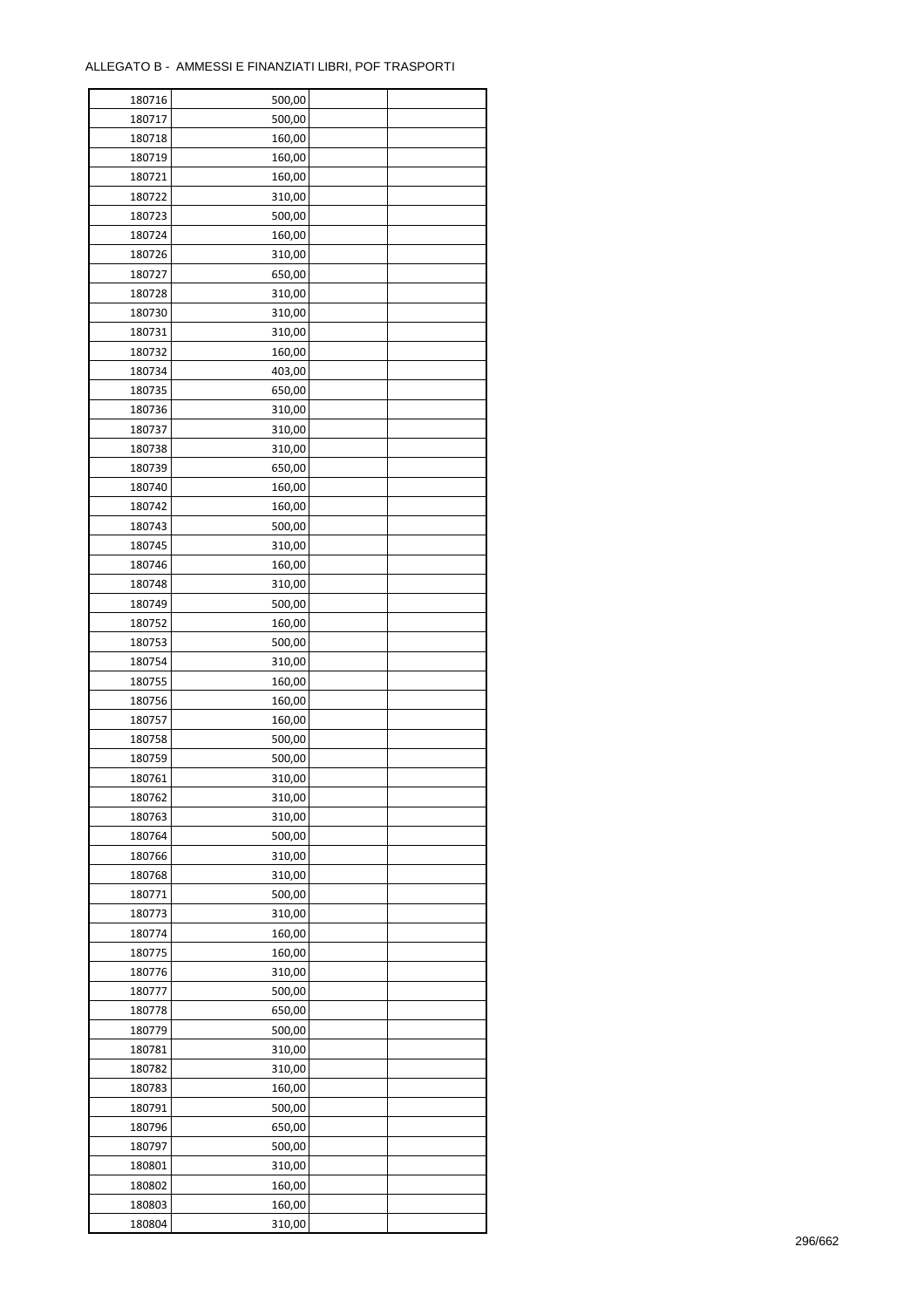| 180805 | 310,00 |  |
|--------|--------|--|
| 180807 | 160,00 |  |
| 180808 | 500,00 |  |
| 180809 | 310,00 |  |
| 180810 | 160,00 |  |
| 180811 | 500,00 |  |
| 180812 | 310,00 |  |
| 180813 | 310,00 |  |
| 180814 | 500,00 |  |
| 180815 | 160,00 |  |
| 180816 | 160,00 |  |
| 180817 | 500,00 |  |
| 180818 | 310,00 |  |
| 180819 | 500,00 |  |
|        |        |  |
| 180820 | 160,00 |  |
| 180821 | 310,00 |  |
| 180822 | 310,00 |  |
| 180828 | 160,00 |  |
| 180829 | 240,00 |  |
| 180830 | 160,00 |  |
| 180831 | 465,00 |  |
| 180834 | 310,00 |  |
| 180836 | 310,00 |  |
| 180839 | 650,00 |  |
| 180842 | 500,00 |  |
| 180843 | 160,00 |  |
| 180845 | 310,00 |  |
| 180849 | 160,00 |  |
| 180854 | 500,00 |  |
| 180855 | 160,00 |  |
| 180856 | 160,00 |  |
| 180861 | 500,00 |  |
| 180866 | 650,00 |  |
| 180867 | 650,00 |  |
| 180872 | 500,00 |  |
| 180873 | 310,00 |  |
| 180874 | 310,00 |  |
| 180875 | 160,00 |  |
| 180877 | 160,00 |  |
|        |        |  |
| 180878 | 500,00 |  |
| 180879 | 500,00 |  |
| 180880 | 160,00 |  |
| 180881 | 310,00 |  |
| 180883 | 160,00 |  |
| 180884 | 160,00 |  |
| 180887 | 160,00 |  |
| 180888 | 310,00 |  |
| 180889 | 310,00 |  |
| 180890 | 160,00 |  |
| 180897 | 650,00 |  |
| 180899 | 160,00 |  |
| 180900 | 160,00 |  |
| 180901 | 160,00 |  |
| 180902 | 160,00 |  |
| 180903 | 160,00 |  |
| 180906 | 500,00 |  |
| 180909 | 310,00 |  |
| 180914 | 160,00 |  |
| 180915 | 500,00 |  |
|        |        |  |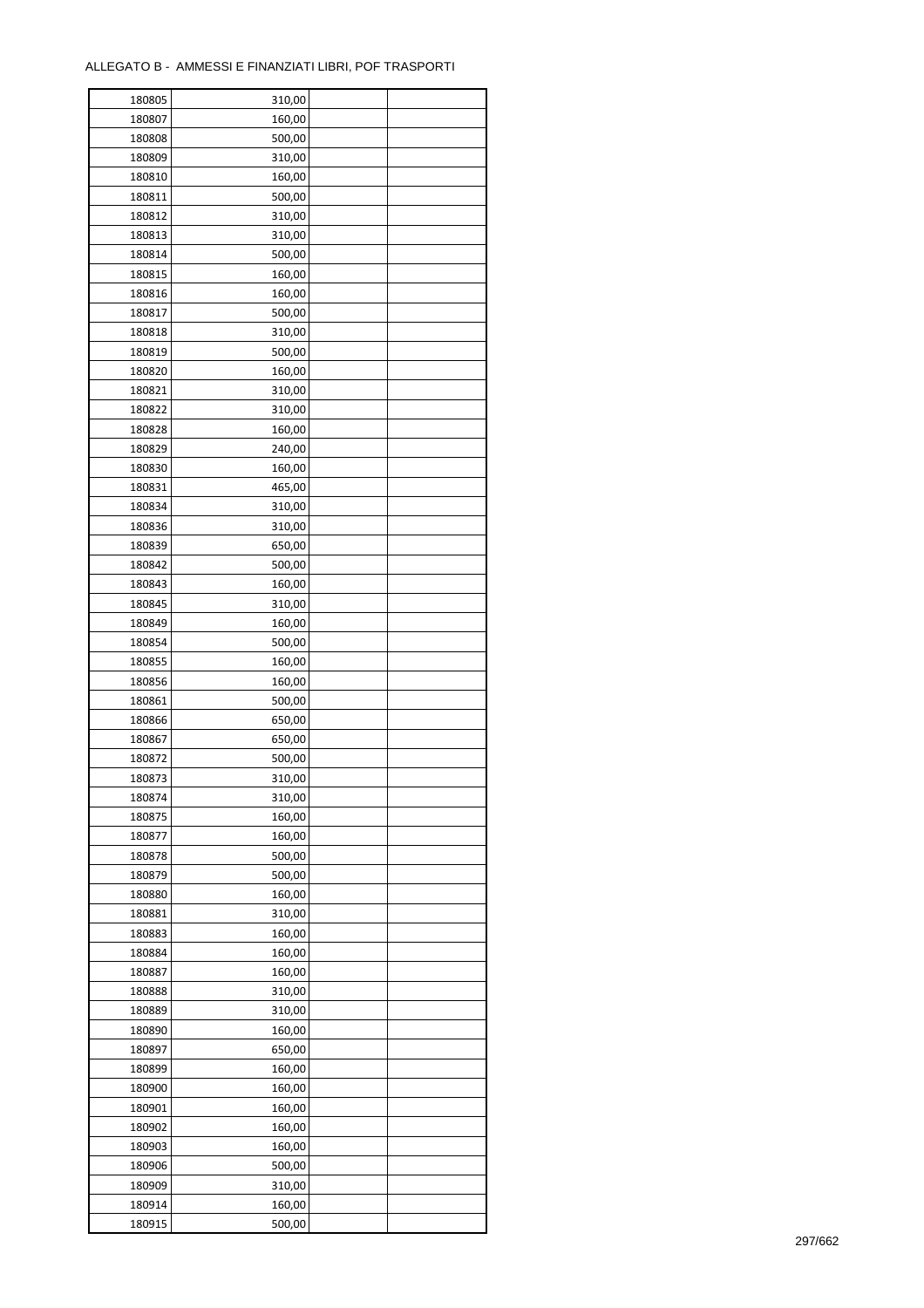| 180919 | 310,00 |  |
|--------|--------|--|
| 180920 | 310,00 |  |
| 180925 | 240,00 |  |
| 180930 | 310,00 |  |
| 180931 | 650,00 |  |
| 180934 | 310,00 |  |
| 180943 | 310,00 |  |
| 180945 | 160,00 |  |
| 180946 | 160,00 |  |
| 180948 | 160,00 |  |
| 180957 | 500,00 |  |
| 180958 | 160,00 |  |
| 180960 | 500,00 |  |
| 180961 | 310,00 |  |
| 180968 |        |  |
|        | 650,00 |  |
| 180969 | 310,00 |  |
| 180971 | 650,00 |  |
| 180972 | 160,00 |  |
| 180976 | 650,00 |  |
| 180977 | 310,00 |  |
| 180980 | 160,00 |  |
| 180983 | 500,00 |  |
| 180985 | 160,00 |  |
| 180986 | 500,00 |  |
| 180989 | 160,00 |  |
| 180990 | 160,00 |  |
| 180995 | 500,00 |  |
| 180998 | 160,00 |  |
| 180999 | 240,00 |  |
| 181001 | 500,00 |  |
| 181004 | 160,00 |  |
| 181005 | 310,00 |  |
| 181006 | 160,00 |  |
| 181007 | 160,00 |  |
| 181008 | 500,00 |  |
| 181010 | 160,00 |  |
| 181013 | 160,00 |  |
| 181014 | 310,00 |  |
| 181015 | 160,00 |  |
| 181017 | 160,00 |  |
| 181018 | 160,00 |  |
| 181019 | 500,00 |  |
| 181020 | 310,00 |  |
|        |        |  |
| 181021 | 160,00 |  |
| 181022 | 310,00 |  |
| 181023 | 160,00 |  |
| 181025 | 160,00 |  |
| 181026 | 160,00 |  |
| 181027 | 160,00 |  |
| 181028 | 160,00 |  |
| 181030 | 650,00 |  |
| 181031 | 500,00 |  |
| 181034 | 160,00 |  |
| 181035 | 310,00 |  |
| 181036 | 310,00 |  |
| 181037 | 310,00 |  |
| 181039 | 160,00 |  |
| 181042 | 500,00 |  |
| 181043 | 240,00 |  |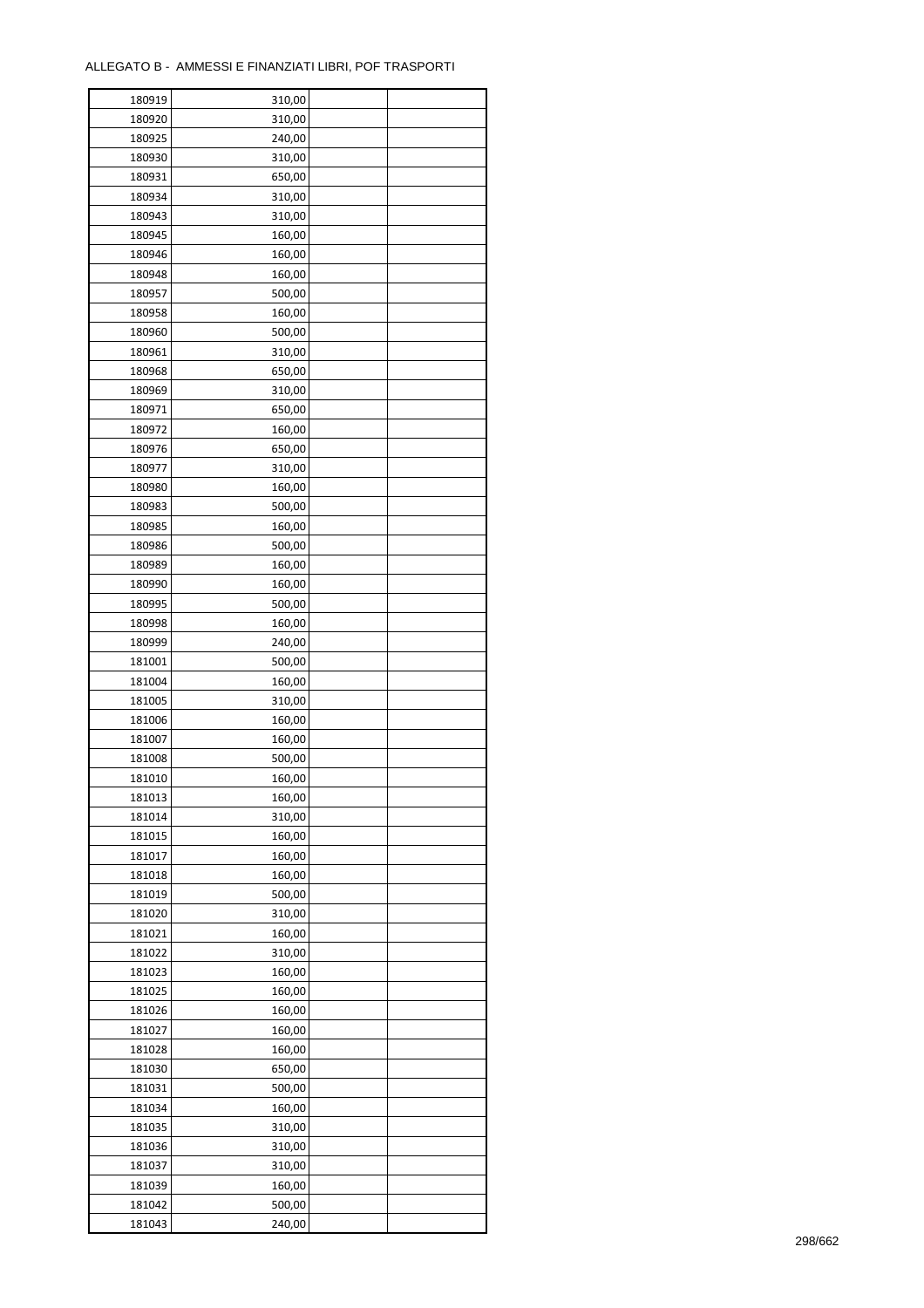| 181047 | 500,00 |  |
|--------|--------|--|
| 181049 | 650,00 |  |
| 181050 | 650,00 |  |
| 181051 | 310,00 |  |
| 181052 | 310,00 |  |
| 181053 | 310,00 |  |
| 181054 | 160,00 |  |
| 181058 | 500,00 |  |
| 181059 | 160,00 |  |
| 181061 | 500,00 |  |
| 181064 | 310,00 |  |
| 181065 | 310,00 |  |
|        |        |  |
| 181066 | 160,00 |  |
| 181067 | 160,00 |  |
| 181068 | 310,00 |  |
| 181069 | 310,00 |  |
| 181070 | 160,00 |  |
| 181072 | 160,00 |  |
| 181073 | 403,00 |  |
| 181074 | 160,00 |  |
| 181076 | 160,00 |  |
| 181077 | 160,00 |  |
| 181079 | 310,00 |  |
| 181080 | 160,00 |  |
| 181081 | 650,00 |  |
| 181082 | 310,00 |  |
| 181083 | 500,00 |  |
| 181084 | 160,00 |  |
| 181085 | 500,00 |  |
| 181086 | 160,00 |  |
| 181087 | 310,00 |  |
| 181089 | 160,00 |  |
| 181090 | 310,00 |  |
| 181091 | 310,00 |  |
| 181094 | 650,00 |  |
| 181095 | 465,00 |  |
|        |        |  |
| 181096 | 160,00 |  |
| 181097 | 160,00 |  |
| 181098 | 160,00 |  |
| 181099 | 500,00 |  |
| 181100 | 310,00 |  |
| 181101 | 160,00 |  |
| 181104 | 160,00 |  |
| 181105 | 160,00 |  |
| 181107 | 160,00 |  |
| 181110 | 500,00 |  |
| 181111 | 160,00 |  |
| 181112 | 160,00 |  |
| 181115 | 650,00 |  |
| 181116 | 500,00 |  |
| 181118 | 160,00 |  |
| 181121 | 650,00 |  |
| 181122 | 500,00 |  |
| 181123 | 310,00 |  |
| 181124 | 310,00 |  |
| 181125 | 160,00 |  |
| 181128 | 310,00 |  |
| 181129 | 500,00 |  |
|        |        |  |
| 181130 | 310,00 |  |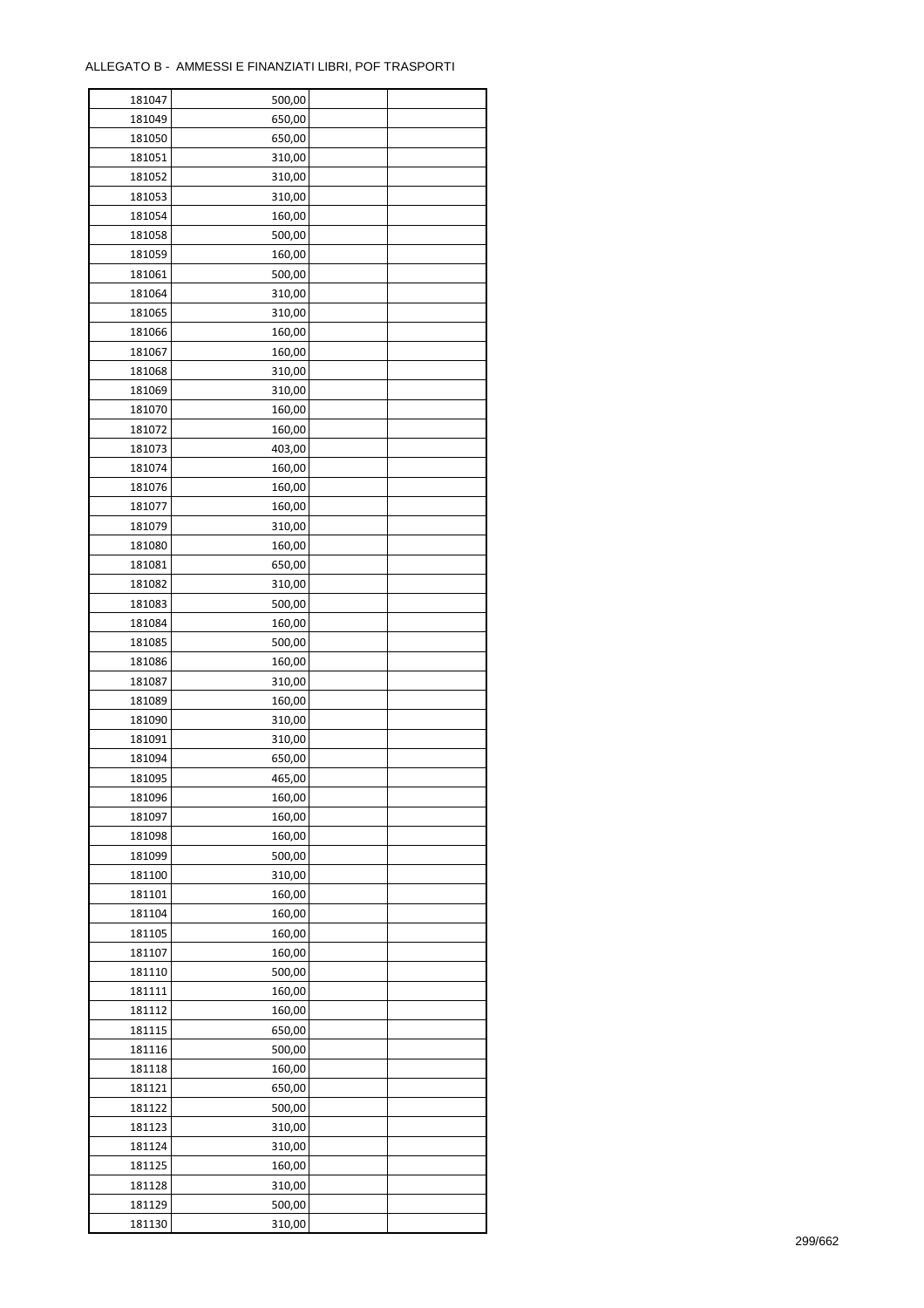| 181131 | 240,00 |  |
|--------|--------|--|
| 181132 | 160,00 |  |
| 181133 | 160,00 |  |
| 181135 | 465,00 |  |
| 181136 | 160,00 |  |
| 181138 | 500,00 |  |
| 181139 | 650,00 |  |
| 181140 | 160,00 |  |
| 181141 | 403,00 |  |
| 181142 | 500,00 |  |
| 181143 | 310,00 |  |
| 181144 | 500,00 |  |
|        |        |  |
| 181146 | 310,00 |  |
| 181147 | 500,00 |  |
| 181148 | 160,00 |  |
| 181149 | 500,00 |  |
| 181150 | 500,00 |  |
| 181151 | 160,00 |  |
| 181152 | 160,00 |  |
| 181153 | 160,00 |  |
| 181154 | 160,00 |  |
| 181156 | 160,00 |  |
| 181157 | 310,00 |  |
| 181158 | 500,00 |  |
| 181159 | 310,00 |  |
| 181160 | 310,00 |  |
| 181161 | 750,00 |  |
| 181162 | 160,00 |  |
| 181163 | 310,00 |  |
| 181164 | 160,00 |  |
| 181165 | 310,00 |  |
| 181166 | 310,00 |  |
| 181167 | 160,00 |  |
| 181168 | 650,00 |  |
| 181172 | 403,00 |  |
| 181173 | 500,00 |  |
| 181174 | 500,00 |  |
| 181175 | 160,00 |  |
|        | 310,00 |  |
| 181176 |        |  |
| 181177 | 160,00 |  |
| 181179 | 310,00 |  |
| 181182 | 500,00 |  |
| 181185 | 500,00 |  |
| 181187 | 160,00 |  |
| 181188 | 500,00 |  |
| 181189 | 160,00 |  |
| 181190 | 500,00 |  |
| 181192 | 500,00 |  |
| 181193 | 310,00 |  |
| 181197 | 310,00 |  |
| 181199 | 160,00 |  |
| 181202 | 500,00 |  |
| 181204 | 160,00 |  |
| 181211 | 160,00 |  |
| 181212 | 310,00 |  |
| 181214 | 500,00 |  |
| 181216 | 160,00 |  |
| 181217 | 160,00 |  |
| 181218 | 160,00 |  |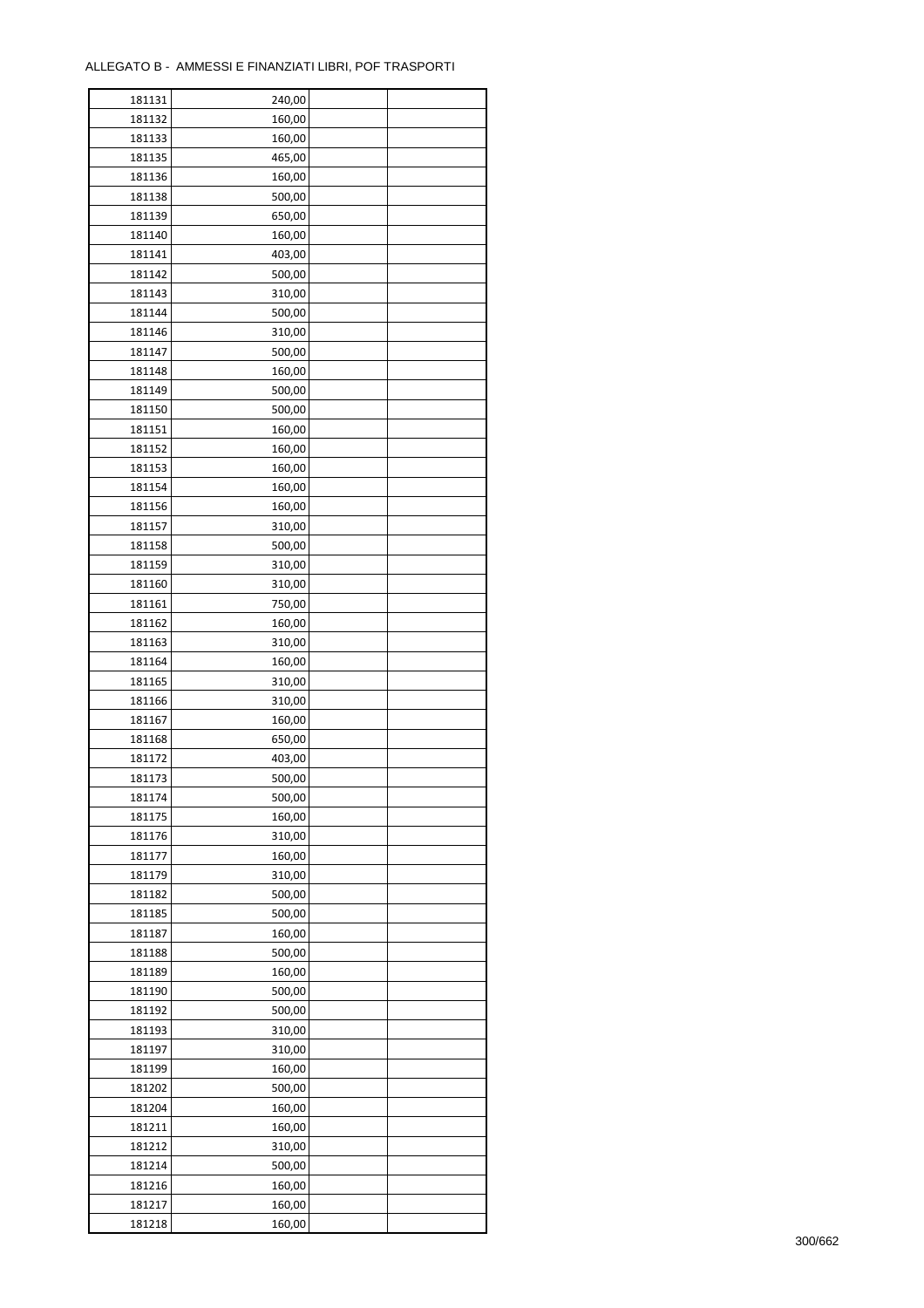| 181223 | 160,00 |  |
|--------|--------|--|
| 181224 | 500,00 |  |
| 181225 | 310,00 |  |
| 181228 | 160,00 |  |
| 181229 | 160,00 |  |
| 181230 | 160,00 |  |
| 181232 | 500,00 |  |
| 181235 | 650,00 |  |
| 181238 | 160,00 |  |
| 181239 |        |  |
|        | 160,00 |  |
| 181242 | 160,00 |  |
| 181245 | 403,00 |  |
| 181248 | 160,00 |  |
| 181250 | 500,00 |  |
| 181251 | 650,00 |  |
| 181254 | 310,00 |  |
| 181255 | 160,00 |  |
| 181260 | 160,00 |  |
| 181261 | 160,00 |  |
| 181265 | 160,00 |  |
| 181266 | 465,00 |  |
| 181268 | 310,00 |  |
| 181269 | 650,00 |  |
| 181271 | 310,00 |  |
| 181272 | 160,00 |  |
| 181273 | 465,00 |  |
| 181274 | 160,00 |  |
| 181275 |        |  |
|        | 160,00 |  |
| 181278 | 160,00 |  |
| 181280 | 465,00 |  |
| 181281 | 160,00 |  |
| 181282 | 500,00 |  |
| 181283 | 310,00 |  |
| 181284 | 310,00 |  |
| 181285 | 240,00 |  |
| 181286 | 310,00 |  |
| 181288 | 310,00 |  |
| 181290 | 310,00 |  |
| 181291 | 160,00 |  |
| 181292 | 500,00 |  |
| 181293 | 160,00 |  |
| 181294 | 650,00 |  |
| 181295 | 160,00 |  |
| 181296 | 500,00 |  |
| 181297 | 160,00 |  |
| 181298 | 500,00 |  |
| 181299 | 160,00 |  |
|        |        |  |
| 181300 | 500,00 |  |
| 181301 | 500,00 |  |
| 181303 | 750,00 |  |
| 181304 | 310,00 |  |
| 181305 | 310,00 |  |
| 181307 | 160,00 |  |
| 181308 | 160,00 |  |
| 181309 | 160,00 |  |
| 181310 | 310,00 |  |
| 181311 | 465,00 |  |
| 181312 | 160,00 |  |
| 181315 | 500,00 |  |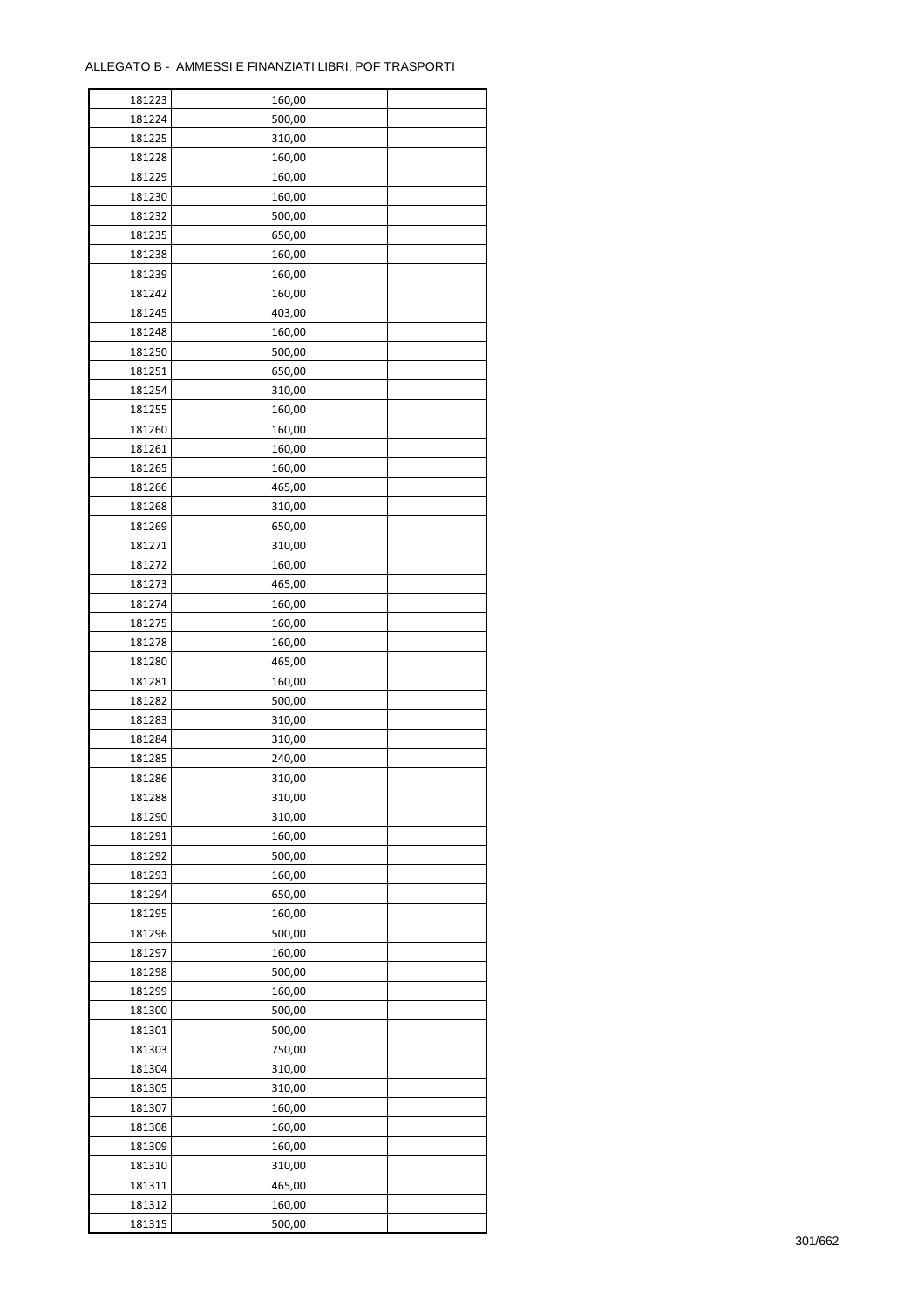ř

| 181316 | 160,00 |  |
|--------|--------|--|
| 181317 | 310,00 |  |
| 181318 | 310,00 |  |
| 181319 | 310,00 |  |
| 181320 | 160,00 |  |
| 181322 | 310,00 |  |
| 181323 | 310,00 |  |
| 181326 | 240,00 |  |
| 181327 | 310,00 |  |
| 181328 | 240,00 |  |
| 181330 | 160,00 |  |
| 181331 | 160,00 |  |
| 181332 |        |  |
|        | 160,00 |  |
| 181333 | 310,00 |  |
| 181335 | 500,00 |  |
| 181336 | 500,00 |  |
| 181337 | 403,00 |  |
| 181338 | 160,00 |  |
| 181340 | 500,00 |  |
| 181341 | 310,00 |  |
| 181344 | 310,00 |  |
| 181346 | 310,00 |  |
| 181348 | 160,00 |  |
| 181349 | 310,00 |  |
| 181350 | 500,00 |  |
| 181351 | 500,00 |  |
| 181352 | 160,00 |  |
| 181356 | 160,00 |  |
| 181357 | 500,00 |  |
| 181359 | 160,00 |  |
| 181360 | 160,00 |  |
| 181361 | 650,00 |  |
| 181362 | 650,00 |  |
| 181363 | 160,00 |  |
| 181364 | 160,00 |  |
| 181365 | 160,00 |  |
| 181368 | 160,00 |  |
| 181369 | 160,00 |  |
|        |        |  |
| 181370 | 310,00 |  |
| 181371 | 160,00 |  |
| 181372 | 500,00 |  |
| 181373 | 160,00 |  |
| 181374 | 310,00 |  |
| 181375 | 160,00 |  |
| 181377 | 310,00 |  |
| 181378 | 160,00 |  |
| 181381 | 500,00 |  |
| 181383 | 160,00 |  |
| 181384 | 500,00 |  |
| 181385 | 160,00 |  |
| 181387 | 310,00 |  |
| 181389 | 160,00 |  |
| 181390 | 240,00 |  |
| 181392 | 310,00 |  |
| 181393 | 160,00 |  |
| 181395 | 500,00 |  |
| 181397 | 500,00 |  |
| 181398 | 240,00 |  |
| 181400 | 160,00 |  |
|        |        |  |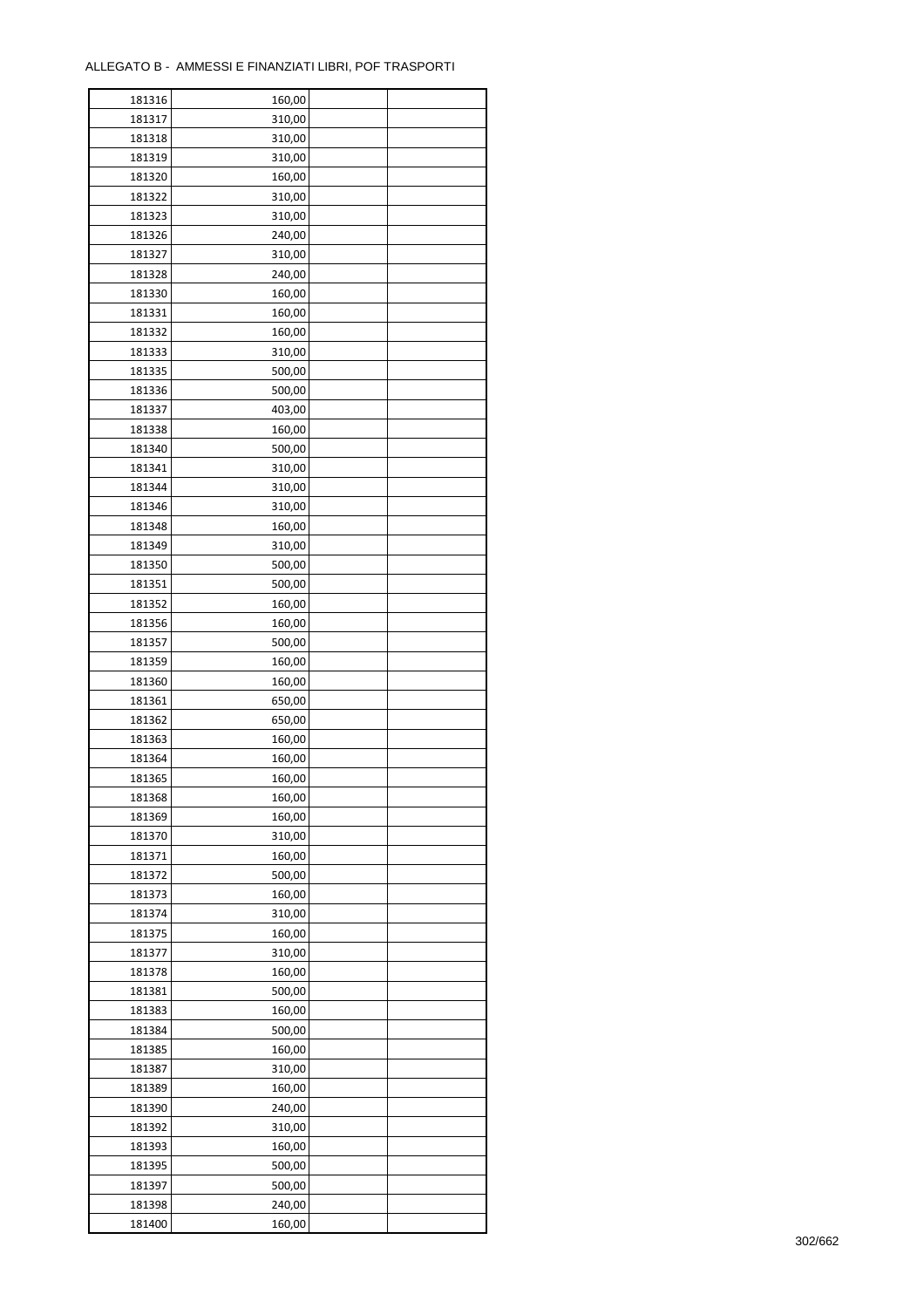$\mathbf{r}$ 

| 181401 | 160,00 |  |
|--------|--------|--|
| 181402 | 160,00 |  |
| 181403 | 310,00 |  |
| 181404 | 310,00 |  |
| 181407 | 160,00 |  |
| 181408 | 500,00 |  |
| 181409 | 500,00 |  |
| 181411 | 500,00 |  |
| 181412 | 310,00 |  |
| 181413 | 310,00 |  |
| 181414 |        |  |
|        | 160,00 |  |
| 181416 | 500,00 |  |
| 181417 | 310,00 |  |
| 181420 | 160,00 |  |
| 181421 | 310,00 |  |
| 181422 | 310,00 |  |
| 181423 | 500,00 |  |
| 181424 | 500,00 |  |
| 181425 | 403,00 |  |
| 181426 | 650,00 |  |
| 181427 | 160,00 |  |
| 181428 | 160,00 |  |
| 181429 | 310,00 |  |
| 181431 | 500,00 |  |
| 181434 | 500,00 |  |
| 181435 | 310,00 |  |
| 181436 | 310,00 |  |
| 181437 | 650,00 |  |
| 181439 | 160,00 |  |
| 181440 | 310,00 |  |
| 181441 | 310,00 |  |
| 181442 | 160,00 |  |
| 181443 | 500,00 |  |
| 181444 | 160,00 |  |
| 181445 | 310,00 |  |
|        |        |  |
| 181446 | 650,00 |  |
| 181447 | 160,00 |  |
| 181448 | 160,00 |  |
| 181449 | 160,00 |  |
| 181450 | 500,00 |  |
| 181451 | 160,00 |  |
| 181452 | 160,00 |  |
| 181453 | 240,00 |  |
| 181455 | 310,00 |  |
| 181456 | 160,00 |  |
| 181457 | 160,00 |  |
| 181458 | 310,00 |  |
| 181459 | 500,00 |  |
| 181460 | 310,00 |  |
| 181461 | 310,00 |  |
| 181462 | 310,00 |  |
| 181463 | 310,00 |  |
| 181464 | 500,00 |  |
| 181465 | 160,00 |  |
| 181466 | 160,00 |  |
| 181468 | 310,00 |  |
| 181469 | 160,00 |  |
| 181470 | 310,00 |  |
|        |        |  |
| 181471 | 310,00 |  |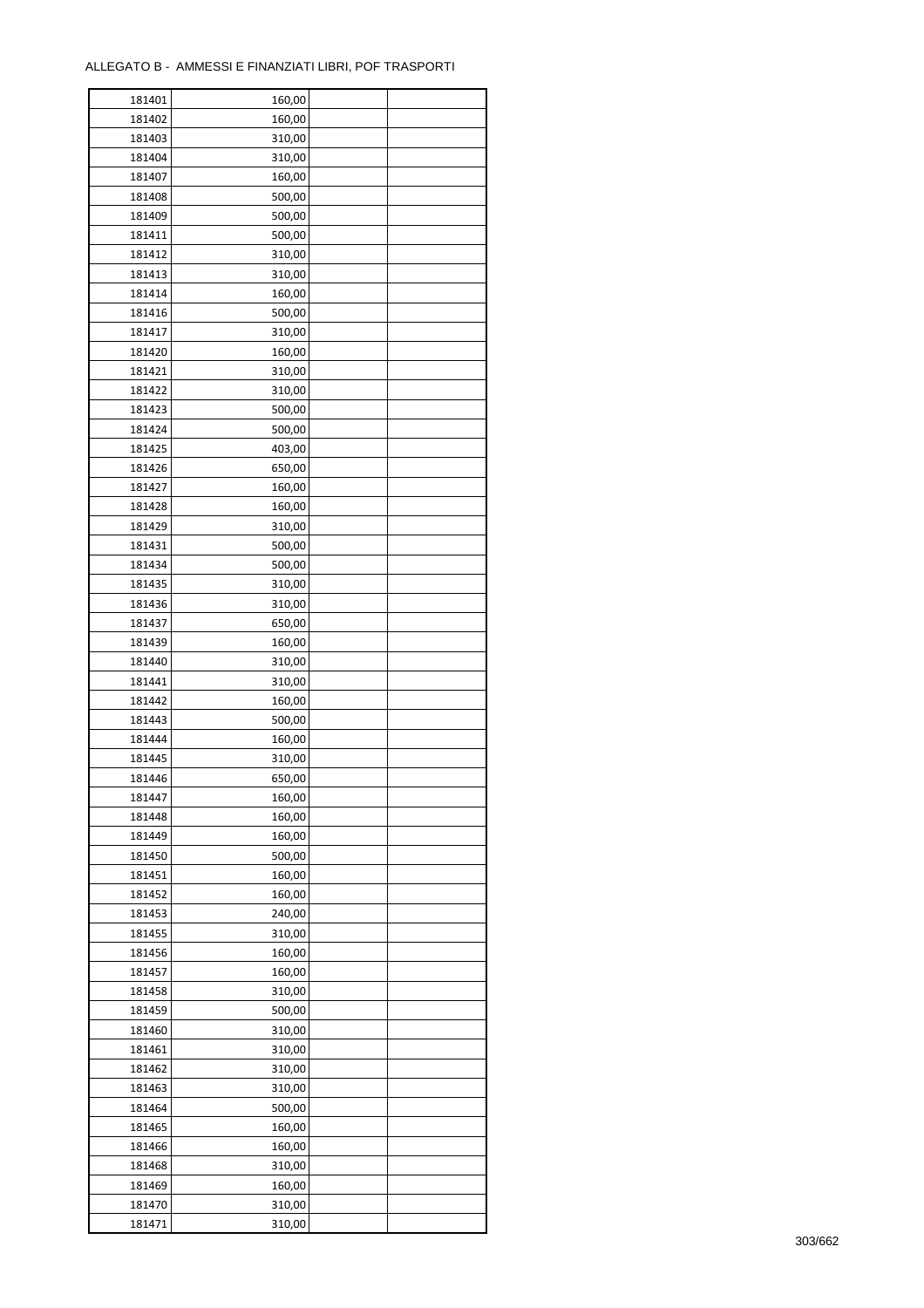| 181472 | 650,00 |  |
|--------|--------|--|
| 181473 | 500,00 |  |
| 181475 | 160,00 |  |
| 181477 | 160,00 |  |
| 181478 | 310,00 |  |
| 181479 | 310,00 |  |
| 181480 | 500,00 |  |
| 181481 | 310,00 |  |
| 181482 | 310,00 |  |
| 181483 | 160,00 |  |
| 181484 | 650,00 |  |
| 181485 | 160,00 |  |
| 181486 | 310,00 |  |
|        |        |  |
| 181487 | 160,00 |  |
| 181488 | 160,00 |  |
| 181489 | 160,00 |  |
| 181490 | 500,00 |  |
| 181493 | 310,00 |  |
| 181494 | 310,00 |  |
| 181495 | 160,00 |  |
| 181496 | 160,00 |  |
| 181497 | 750,00 |  |
| 181498 | 310,00 |  |
| 181499 | 500,00 |  |
| 181500 | 160,00 |  |
| 181501 | 160,00 |  |
| 181502 | 500,00 |  |
| 181508 | 500,00 |  |
| 181509 | 160,00 |  |
| 181510 | 500,00 |  |
| 181511 | 500,00 |  |
| 181513 | 310,00 |  |
| 181514 | 650,00 |  |
| 181516 | 160,00 |  |
| 181518 | 500,00 |  |
| 181519 | 160,00 |  |
| 181520 | 160,00 |  |
| 181521 | 500,00 |  |
| 181522 | 650,00 |  |
|        |        |  |
| 181523 | 160,00 |  |
| 181524 | 310,00 |  |
| 181525 | 160,00 |  |
| 181526 | 500,00 |  |
| 181528 | 160,00 |  |
| 181529 | 160,00 |  |
| 181530 | 650,00 |  |
| 181532 | 310,00 |  |
| 181534 | 160,00 |  |
| 181535 | 500,00 |  |
| 181537 | 160,00 |  |
| 181538 | 160,00 |  |
| 181539 | 160,00 |  |
| 181540 | 310,00 |  |
| 181541 | 500,00 |  |
| 181542 | 500,00 |  |
| 181543 | 310,00 |  |
| 181545 | 310,00 |  |
| 181549 | 160,00 |  |
| 181550 | 160,00 |  |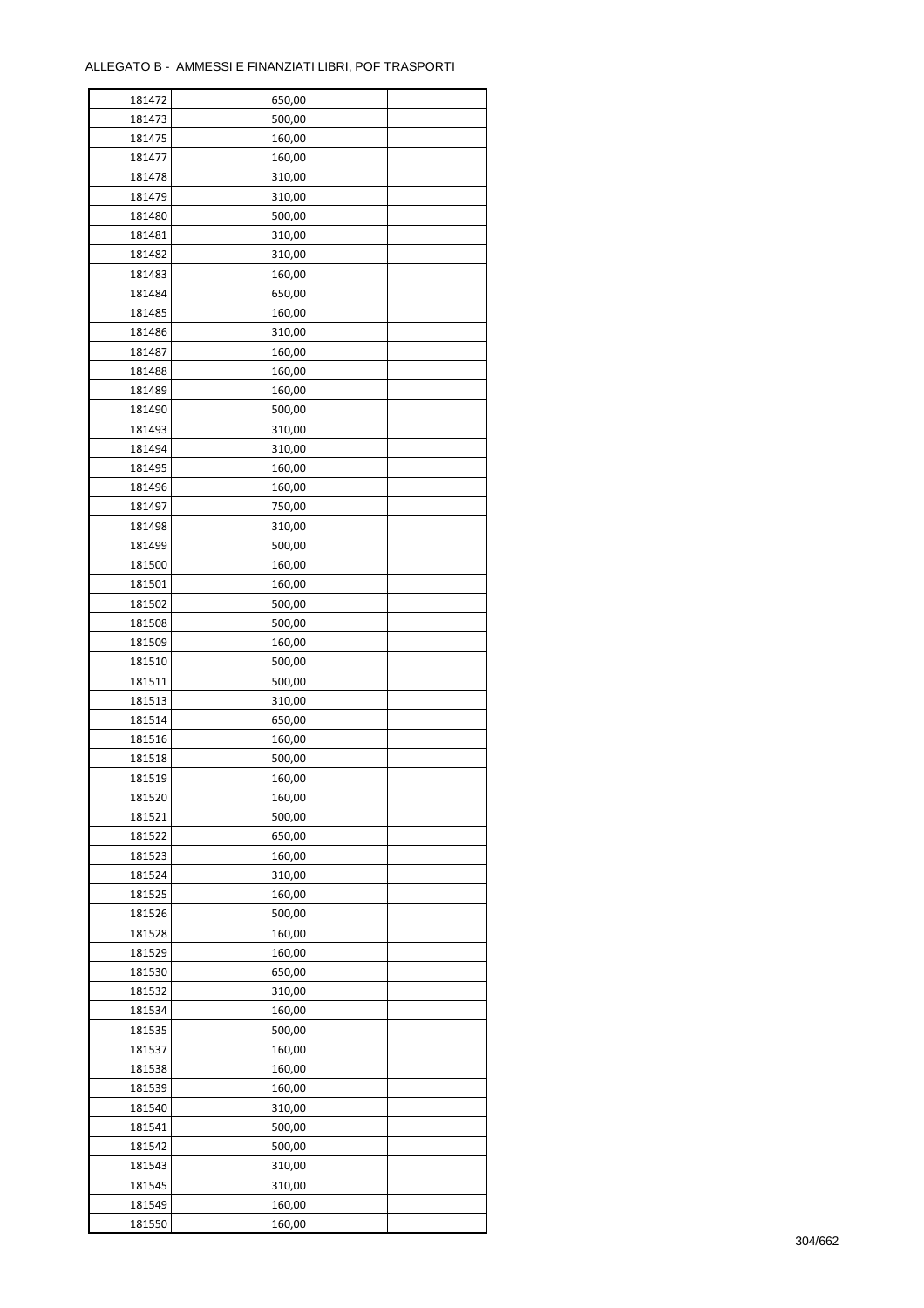| 181551 | 160,00 |  |
|--------|--------|--|
| 181552 | 650,00 |  |
| 181554 | 310,00 |  |
| 181555 | 650,00 |  |
| 181556 | 310,00 |  |
| 181558 | 160,00 |  |
| 181559 | 650,00 |  |
| 181561 | 500,00 |  |
| 181562 | 650,00 |  |
| 181563 | 500,00 |  |
| 181564 | 310,00 |  |
| 181565 |        |  |
|        | 160,00 |  |
| 181566 | 160,00 |  |
| 181569 | 650,00 |  |
| 181570 | 500,00 |  |
| 181574 | 650,00 |  |
| 181576 | 160,00 |  |
| 181578 | 160,00 |  |
| 181579 | 310,00 |  |
| 181580 | 160,00 |  |
| 181582 | 650,00 |  |
| 181583 | 310,00 |  |
| 181584 | 310,00 |  |
| 181585 | 160,00 |  |
| 181586 | 160,00 |  |
| 181587 | 310,00 |  |
| 181588 | 160,00 |  |
| 181589 | 310,00 |  |
| 181591 | 310,00 |  |
| 181592 | 310,00 |  |
| 181594 | 310,00 |  |
| 181595 | 208,00 |  |
| 181596 | 310,00 |  |
| 181597 | 160,00 |  |
| 181601 | 500,00 |  |
| 181602 | 310,00 |  |
| 181603 | 160,00 |  |
| 181605 | 500,00 |  |
| 181606 | 500,00 |  |
| 181608 | 310,00 |  |
|        |        |  |
| 181609 | 310,00 |  |
| 181610 | 160,00 |  |
| 181611 | 160,00 |  |
| 181612 | 465,00 |  |
| 181614 | 500,00 |  |
| 181617 | 650,00 |  |
| 181619 | 160,00 |  |
| 181620 | 650,00 |  |
| 181628 | 310,00 |  |
| 181629 | 160,00 |  |
| 181632 | 750,00 |  |
| 181635 | 160,00 |  |
| 181636 | 310,00 |  |
| 181640 | 500,00 |  |
| 181642 | 310,00 |  |
| 181643 | 310,00 |  |
| 181644 | 310,00 |  |
| 181646 | 160,00 |  |
| 181649 | 310,00 |  |
|        |        |  |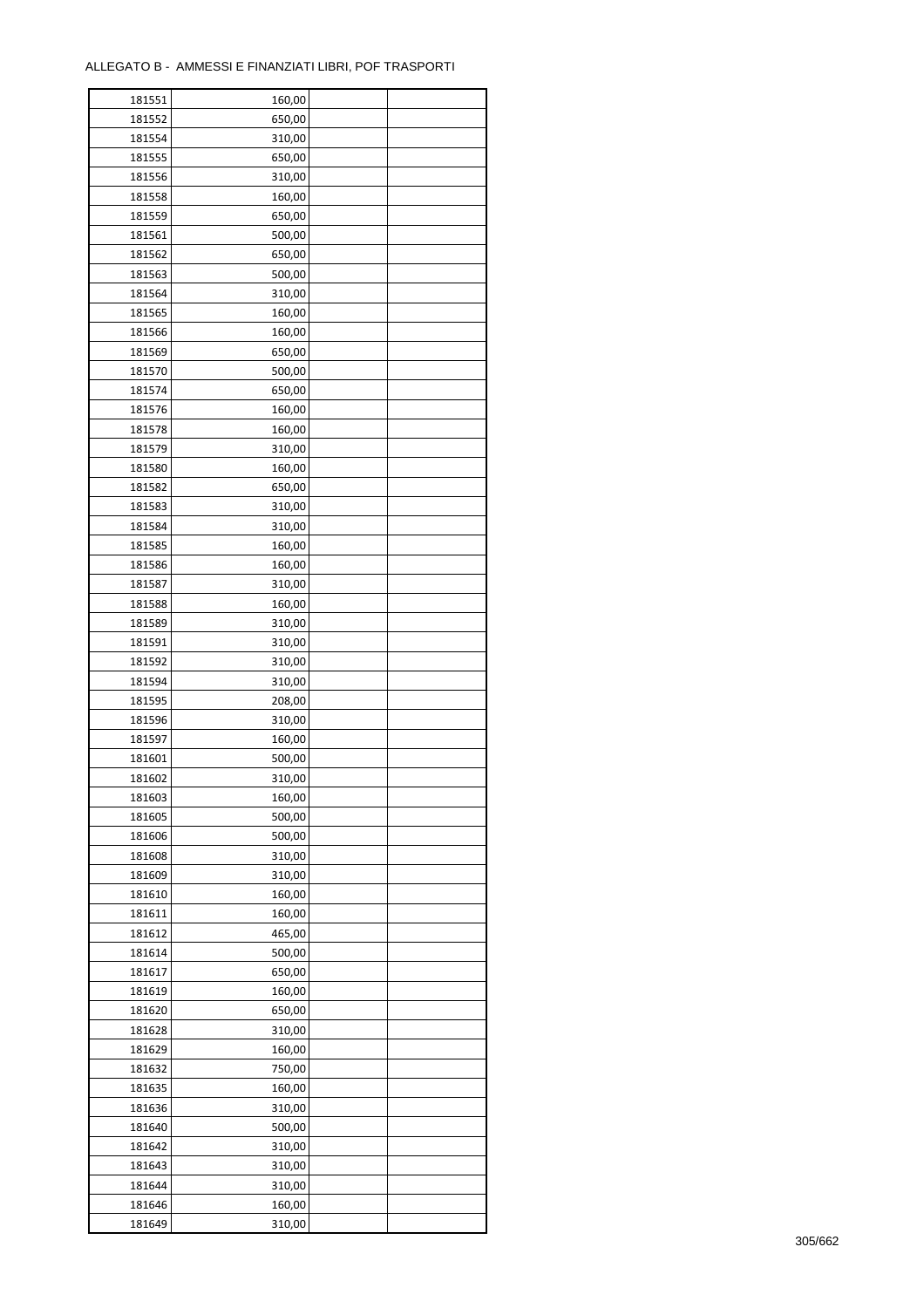| 181650 | 310,00 |  |
|--------|--------|--|
| 181651 | 160,00 |  |
| 181653 | 500,00 |  |
| 181654 | 403,00 |  |
| 181655 | 310,00 |  |
| 181657 | 208,00 |  |
| 181660 | 160,00 |  |
| 181664 | 160,00 |  |
| 181666 | 160,00 |  |
| 181667 | 310,00 |  |
| 181668 | 160,00 |  |
| 181673 | 160,00 |  |
|        |        |  |
| 181674 | 500,00 |  |
| 181679 | 160,00 |  |
| 181680 | 160,00 |  |
| 181681 | 160,00 |  |
| 181682 | 500,00 |  |
| 181685 | 650,00 |  |
| 181686 | 500,00 |  |
| 181687 | 160,00 |  |
| 181688 | 500,00 |  |
| 181689 | 208,00 |  |
| 181691 | 500,00 |  |
| 181694 | 160,00 |  |
| 181695 | 160,00 |  |
| 181696 | 310,00 |  |
| 181697 | 310,00 |  |
| 181698 | 160,00 |  |
| 181700 | 310,00 |  |
| 181703 | 310,00 |  |
| 181704 | 310,00 |  |
| 181705 | 310,00 |  |
| 181706 | 310,00 |  |
| 181707 | 160,00 |  |
| 181708 |        |  |
| 181709 | 310,00 |  |
|        | 160,00 |  |
| 181710 | 500,00 |  |
| 181713 | 160,00 |  |
| 181714 | 160,00 |  |
| 181715 | 403,00 |  |
| 181716 | 310,00 |  |
| 181719 | 160,00 |  |
| 181720 | 310,00 |  |
| 181721 | 160,00 |  |
| 181724 | 650,00 |  |
| 181726 | 500,00 |  |
| 181727 | 500,00 |  |
| 181729 | 403,00 |  |
| 181733 | 500,00 |  |
| 181734 | 310,00 |  |
| 181735 | 310,00 |  |
| 181737 | 310,00 |  |
| 181738 | 310,00 |  |
| 181739 | 160,00 |  |
| 181741 | 500,00 |  |
| 181742 | 160,00 |  |
| 181743 | 160,00 |  |
| 181744 | 160,00 |  |
|        |        |  |
| 181746 | 310,00 |  |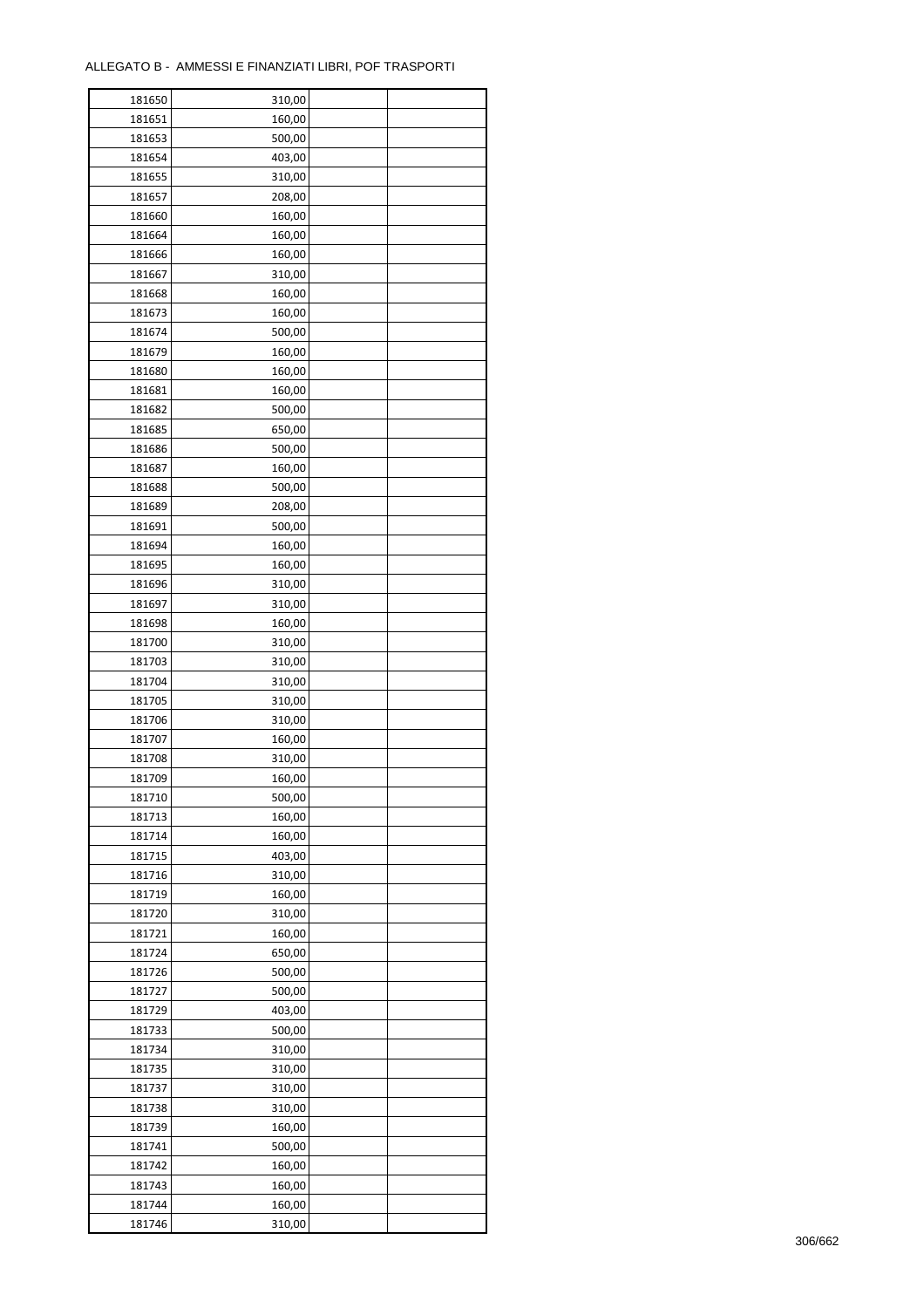| 181749 | 310,00 |  |
|--------|--------|--|
| 181750 | 500,00 |  |
| 181752 | 160,00 |  |
| 181755 | 500,00 |  |
| 181756 | 310,00 |  |
| 181757 | 310,00 |  |
| 181759 | 500,00 |  |
| 181760 | 465,00 |  |
| 181761 | 310,00 |  |
| 181762 | 160,00 |  |
| 181763 | 500,00 |  |
| 181765 |        |  |
|        | 310,00 |  |
| 181767 | 160,00 |  |
| 181769 | 500,00 |  |
| 181770 | 500,00 |  |
| 181773 | 160,00 |  |
| 181775 | 500,00 |  |
| 181776 | 160,00 |  |
| 181777 | 500,00 |  |
| 181779 | 310,00 |  |
| 181781 | 310,00 |  |
| 181782 | 160,00 |  |
| 181783 | 160,00 |  |
| 181784 | 310,00 |  |
| 181786 | 160,00 |  |
| 181787 | 160,00 |  |
| 181790 | 160,00 |  |
| 181791 | 310,00 |  |
| 181793 | 160,00 |  |
| 181794 | 208,00 |  |
| 181797 | 160,00 |  |
|        |        |  |
| 181798 | 310,00 |  |
| 181800 | 160,00 |  |
| 181802 | 310,00 |  |
| 181803 | 160,00 |  |
| 181804 | 650,00 |  |
| 181806 | 500,00 |  |
| 181807 | 160,00 |  |
| 181808 | 650,00 |  |
| 181809 | 310,00 |  |
| 181810 | 403,00 |  |
| 181812 | 500,00 |  |
| 181813 | 500,00 |  |
| 181814 | 310,00 |  |
| 181815 | 160,00 |  |
| 181817 | 310,00 |  |
| 181823 | 500,00 |  |
| 181826 | 160,00 |  |
| 181827 | 310,00 |  |
| 181828 | 160,00 |  |
| 181829 | 160,00 |  |
| 181830 | 310,00 |  |
| 181831 | 310,00 |  |
|        |        |  |
| 181832 | 310,00 |  |
| 181833 | 240,00 |  |
| 181834 | 310,00 |  |
| 181836 | 500,00 |  |
| 181838 | 160,00 |  |
| 181839 | 650,00 |  |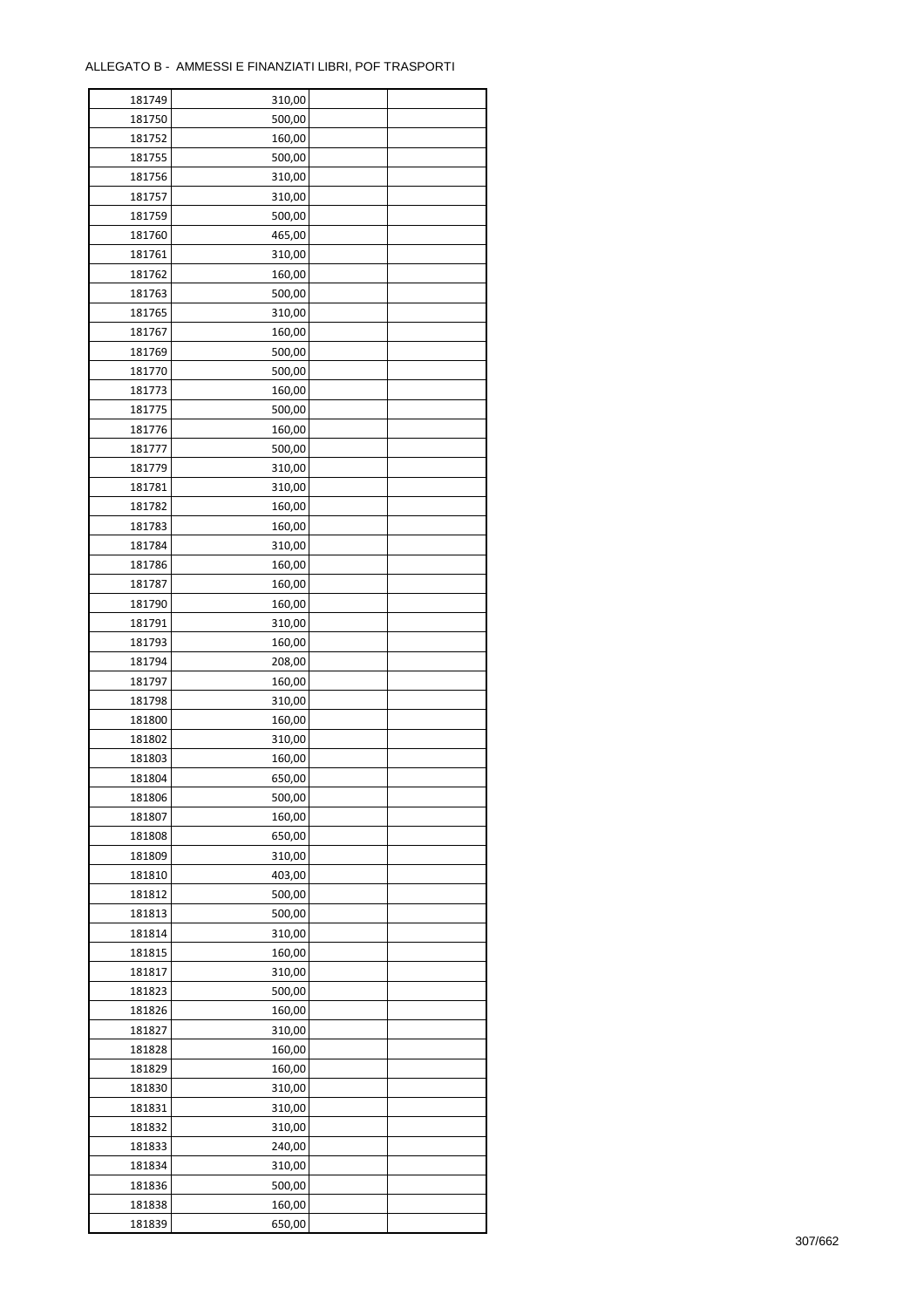ř

| 181840           | 500,00           |  |
|------------------|------------------|--|
| 181842           | 160,00           |  |
| 181843           | 500,00           |  |
| 181844           | 160,00           |  |
| 181846           | 160,00           |  |
| 181847           | 160,00           |  |
| 181849           | 650,00           |  |
| 181851           | 500,00           |  |
| 181852           | 500,00           |  |
| 181853           | 160,00           |  |
| 181854           | 160,00           |  |
| 181856           |                  |  |
|                  | 310,00           |  |
| 181858           | 160,00           |  |
| 181860           | 160,00           |  |
| 181861           | 500,00           |  |
| 181862           | 160,00           |  |
| 181866           | 500,00           |  |
| 181876           | 500,00           |  |
| 181877           | 160,00           |  |
| 181879           | 160,00           |  |
| 181880           | 650,00           |  |
| 181881           | 650,00           |  |
| 181882           | 160,00           |  |
| 181883           | 650,00           |  |
| 181885           | 500,00           |  |
| 181886           | 650,00           |  |
| 181888           | 465,00           |  |
| 181891           | 650,00           |  |
| 181893           | 240,00           |  |
| 181894           | 310,00           |  |
| 181895           | 500,00           |  |
| 181896           | 160,00           |  |
| 181897           | 160,00           |  |
| 181898           | 160,00           |  |
| 181899           | 500,00           |  |
| 181900           | 160,00           |  |
|                  |                  |  |
| 181901<br>181902 | 160,00<br>500,00 |  |
|                  |                  |  |
| 181903           | 310,00           |  |
| 181904           | 403,00           |  |
| 181906           | 160,00           |  |
| 181907           | 650,00           |  |
| 181908           | 160,00           |  |
| 181910           | 500,00           |  |
| 181911           | 160,00           |  |
| 181914           | 310,00           |  |
| 181915           | 500,00           |  |
| 181916           | 160,00           |  |
| 181917           | 310,00           |  |
| 181918           | 403,00           |  |
| 181919           | 500,00           |  |
| 181920           | 208,00           |  |
| 181922           | 160,00           |  |
| 181924           | 310,00           |  |
| 181925           | 160,00           |  |
| 181927           | 500,00           |  |
| 181928           | 310,00           |  |
| 181930           | 160,00           |  |
| 181931           | 650,00           |  |
|                  |                  |  |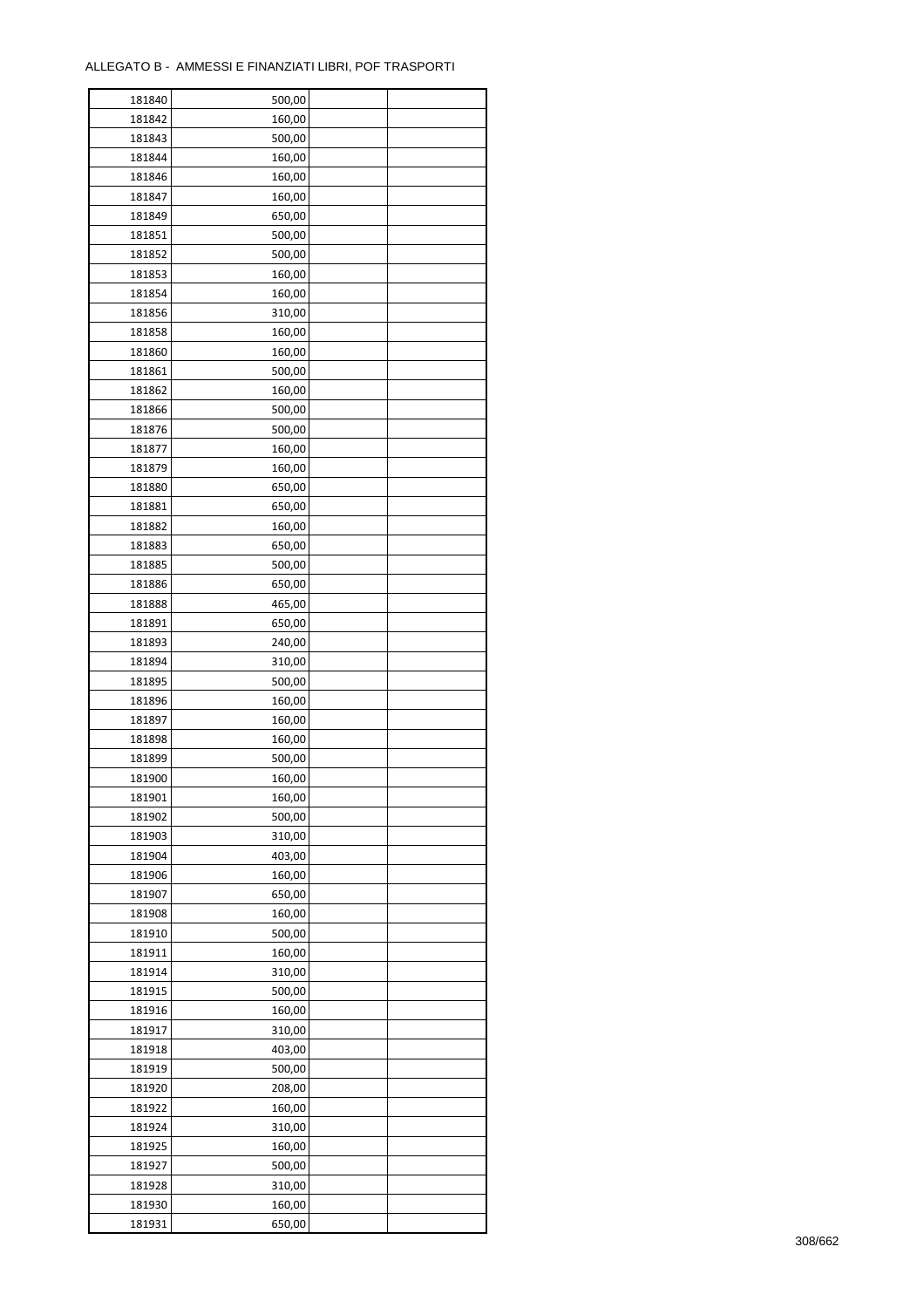ř

| 181932           | 500,00 |  |
|------------------|--------|--|
| 181933           | 310,00 |  |
| 181937           | 500,00 |  |
| 181939           | 160,00 |  |
| 181940           | 310,00 |  |
| 181941           | 500,00 |  |
| 181943           | 310,00 |  |
| 181944           | 310,00 |  |
| 181945           | 160,00 |  |
| 181947           | 500,00 |  |
|                  |        |  |
| 181949<br>181952 | 160,00 |  |
|                  | 160,00 |  |
| 181953           | 310,00 |  |
| 181956           | 160,00 |  |
| 181957           | 650,00 |  |
| 181958           | 310,00 |  |
| 181959           | 310,00 |  |
| 181960           | 650,00 |  |
| 181961           | 160,00 |  |
| 181962           | 650,00 |  |
| 181965           | 310,00 |  |
| 181966           | 160,00 |  |
| 181967           | 160,00 |  |
| 181968           | 500,00 |  |
| 181971           | 500,00 |  |
| 181972           | 160,00 |  |
| 181973           | 160,00 |  |
| 181974           | 160,00 |  |
| 181975           | 500,00 |  |
| 181976           | 403,00 |  |
| 181977           | 650,00 |  |
|                  |        |  |
| 181979           | 160,00 |  |
| 181980           | 310,00 |  |
| 181981           | 310,00 |  |
| 181986           | 160,00 |  |
| 181987           | 500,00 |  |
| 181990           | 160,00 |  |
| 181995           | 500,00 |  |
| 181997           | 500,00 |  |
| 181998           | 310,00 |  |
| 181999           | 500,00 |  |
| 182000           | 500,00 |  |
| 182001           | 160,00 |  |
| 182002           | 160,00 |  |
| 182003           | 500,00 |  |
| 182004           | 310,00 |  |
| 182006           | 500,00 |  |
| 182008           | 500,00 |  |
| 182010           | 310,00 |  |
| 182011           | 160,00 |  |
| 182012           | 310,00 |  |
| 182014           | 310,00 |  |
| 182015           | 160,00 |  |
|                  |        |  |
| 182016           | 160,00 |  |
| 182018           | 160,00 |  |
| 182020           | 160,00 |  |
| 182023           | 160,00 |  |
| 182025           | 500,00 |  |
| 182026           | 500,00 |  |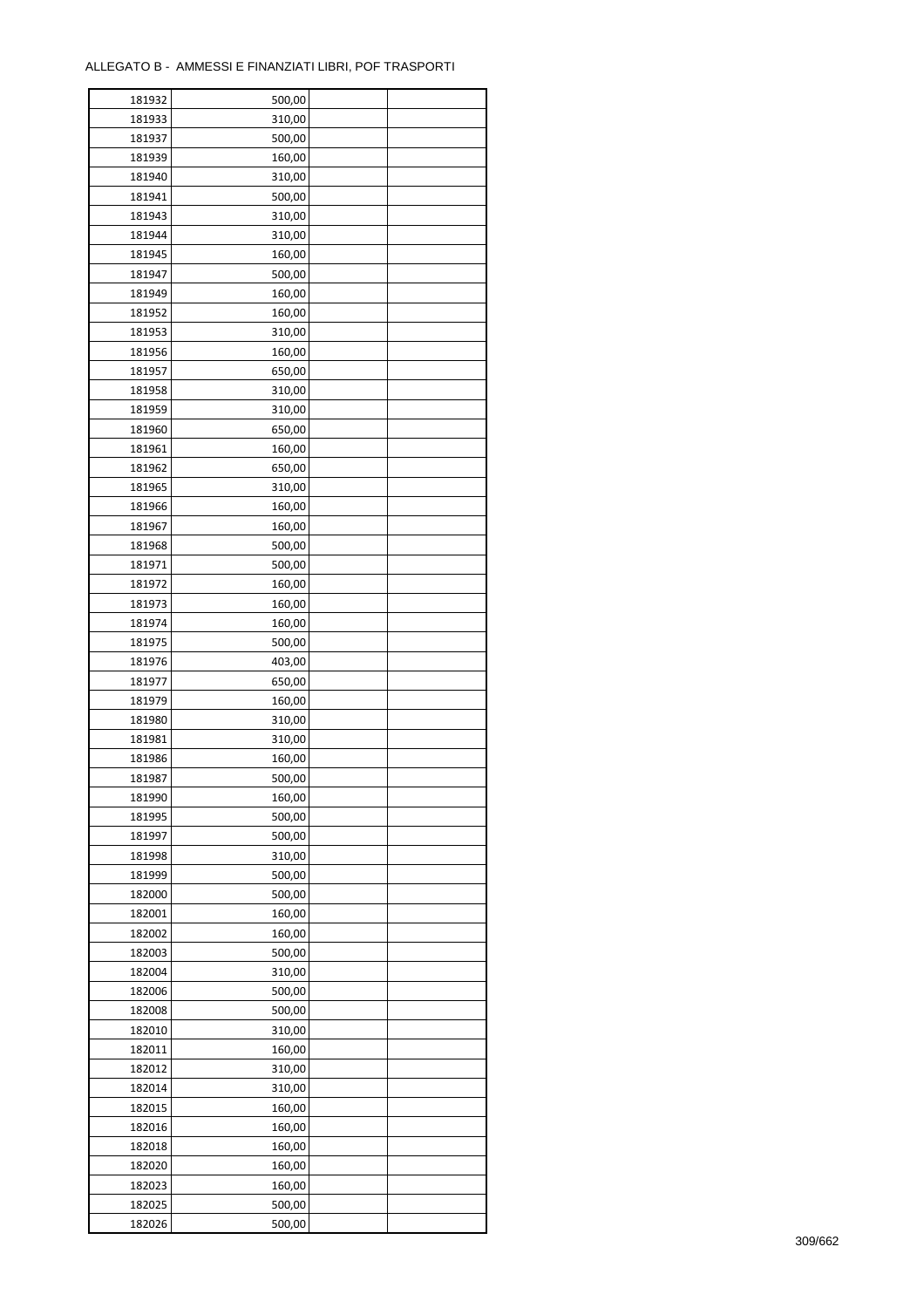| 182027 | 310,00 |  |
|--------|--------|--|
| 182029 | 500,00 |  |
| 182033 | 160,00 |  |
| 182034 | 160,00 |  |
| 182035 | 500,00 |  |
| 182036 | 310,00 |  |
| 182037 | 160,00 |  |
| 182038 | 500,00 |  |
| 182040 | 310,00 |  |
| 182043 | 500,00 |  |
| 182044 | 310,00 |  |
| 182045 | 310,00 |  |
|        |        |  |
| 182047 | 500,00 |  |
| 182048 | 240,00 |  |
| 182049 | 750,00 |  |
| 182050 | 310,00 |  |
| 182051 | 160,00 |  |
| 182052 | 500,00 |  |
| 182054 | 160,00 |  |
| 182057 | 160,00 |  |
| 182058 | 160,00 |  |
| 182059 | 310,00 |  |
| 182060 | 160,00 |  |
| 182061 | 160,00 |  |
| 182062 | 160,00 |  |
| 182064 | 500,00 |  |
| 182065 | 310,00 |  |
| 182067 | 650,00 |  |
| 182068 | 160,00 |  |
| 182069 | 310,00 |  |
| 182070 | 310,00 |  |
| 182071 | 160,00 |  |
| 182072 | 310,00 |  |
| 182073 | 500,00 |  |
| 182075 | 500,00 |  |
| 182076 |        |  |
|        | 160,00 |  |
| 182077 | 500,00 |  |
| 182078 | 500,00 |  |
| 182079 | 160,00 |  |
| 182080 | 500,00 |  |
| 182082 | 160,00 |  |
| 182084 | 310,00 |  |
| 182085 | 310,00 |  |
| 182087 | 310,00 |  |
| 182090 | 160,00 |  |
| 182091 | 160,00 |  |
| 182092 | 310,00 |  |
| 182094 | 310,00 |  |
| 182096 | 310,00 |  |
| 182099 | 650,00 |  |
| 182100 | 160,00 |  |
| 182101 | 650,00 |  |
| 182102 | 500,00 |  |
| 182103 | 160,00 |  |
| 182105 | 160,00 |  |
| 182106 | 310,00 |  |
| 182107 |        |  |
|        | 500,00 |  |
| 182108 | 650,00 |  |
| 182111 | 500,00 |  |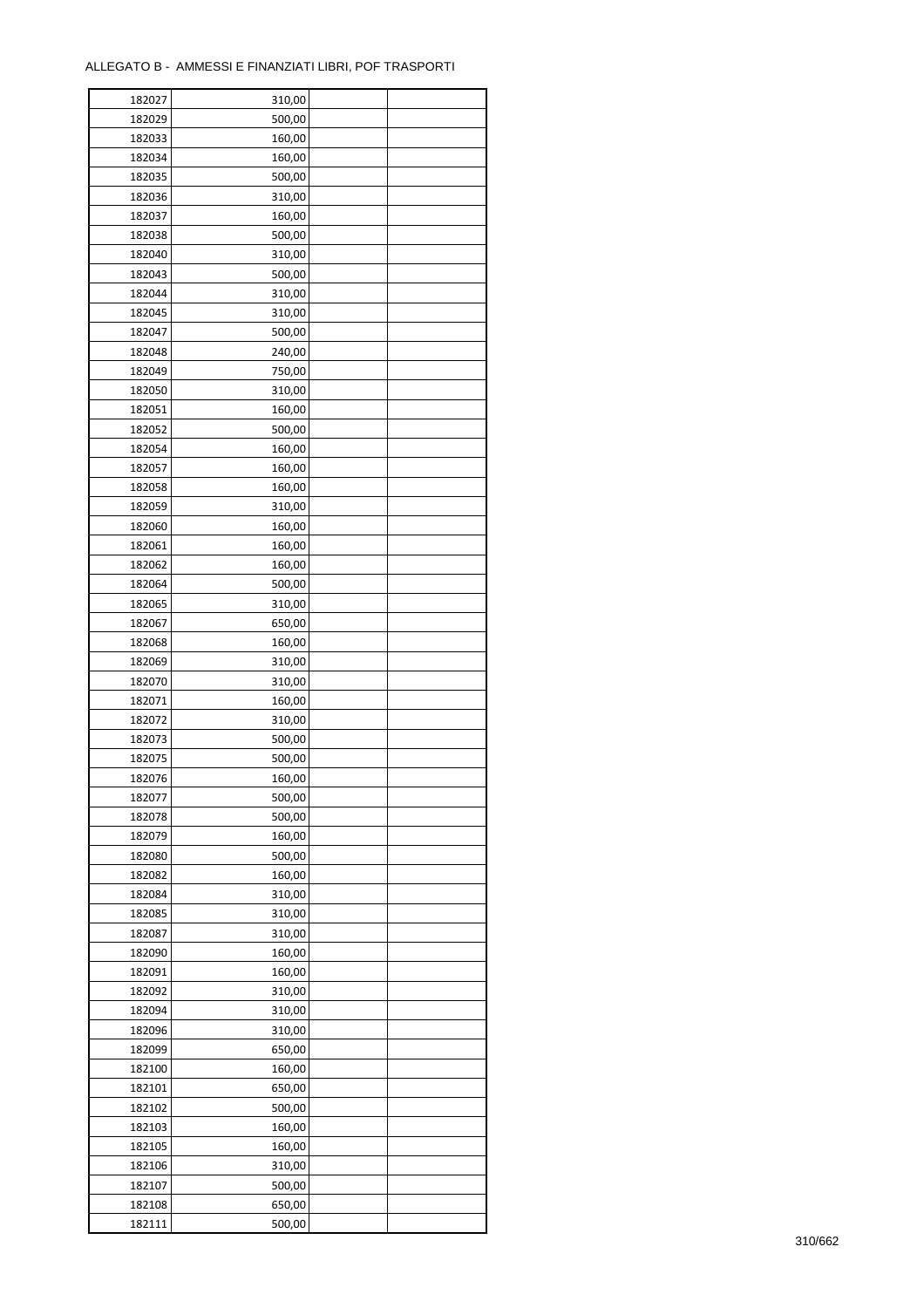| 182112 | 500,00 |  |
|--------|--------|--|
| 182116 | 500,00 |  |
| 182117 | 160,00 |  |
| 182118 | 310,00 |  |
| 182119 | 160,00 |  |
| 182120 | 160,00 |  |
| 182121 | 500,00 |  |
| 182122 | 500,00 |  |
| 182123 | 160,00 |  |
| 182125 | 160,00 |  |
| 182127 |        |  |
|        | 650,00 |  |
| 182128 | 650,00 |  |
| 182129 | 160,00 |  |
| 182130 | 500,00 |  |
| 182132 | 160,00 |  |
| 182134 | 160,00 |  |
| 182135 | 500,00 |  |
| 182136 | 650,00 |  |
| 182137 | 310,00 |  |
| 182142 | 310,00 |  |
| 182144 | 500,00 |  |
| 182146 | 160,00 |  |
| 182147 | 650,00 |  |
| 182151 | 500,00 |  |
| 182154 | 310,00 |  |
| 182155 | 500,00 |  |
| 182156 | 160,00 |  |
| 182162 | 160,00 |  |
| 182178 | 500,00 |  |
| 182179 | 500,00 |  |
| 182181 | 240,00 |  |
|        |        |  |
| 182182 | 310,00 |  |
| 182183 | 500,00 |  |
| 182184 | 160,00 |  |
| 182185 | 160,00 |  |
| 182186 | 310,00 |  |
| 182187 | 310,00 |  |
| 182190 | 650,00 |  |
| 182191 | 500,00 |  |
| 182192 | 160,00 |  |
| 182194 | 500,00 |  |
| 182196 | 500,00 |  |
| 182197 | 310,00 |  |
| 182198 | 160,00 |  |
| 182199 | 750,00 |  |
| 182202 | 500,00 |  |
| 182203 | 160,00 |  |
| 182209 | 310,00 |  |
| 182211 | 500,00 |  |
| 182212 | 465,00 |  |
| 182215 | 500,00 |  |
| 182216 | 310,00 |  |
| 182217 | 500,00 |  |
| 182219 | 310,00 |  |
| 182223 | 500,00 |  |
|        |        |  |
| 182224 | 310,00 |  |
| 182225 | 500,00 |  |
| 182229 | 500,00 |  |
| 182231 | 650,00 |  |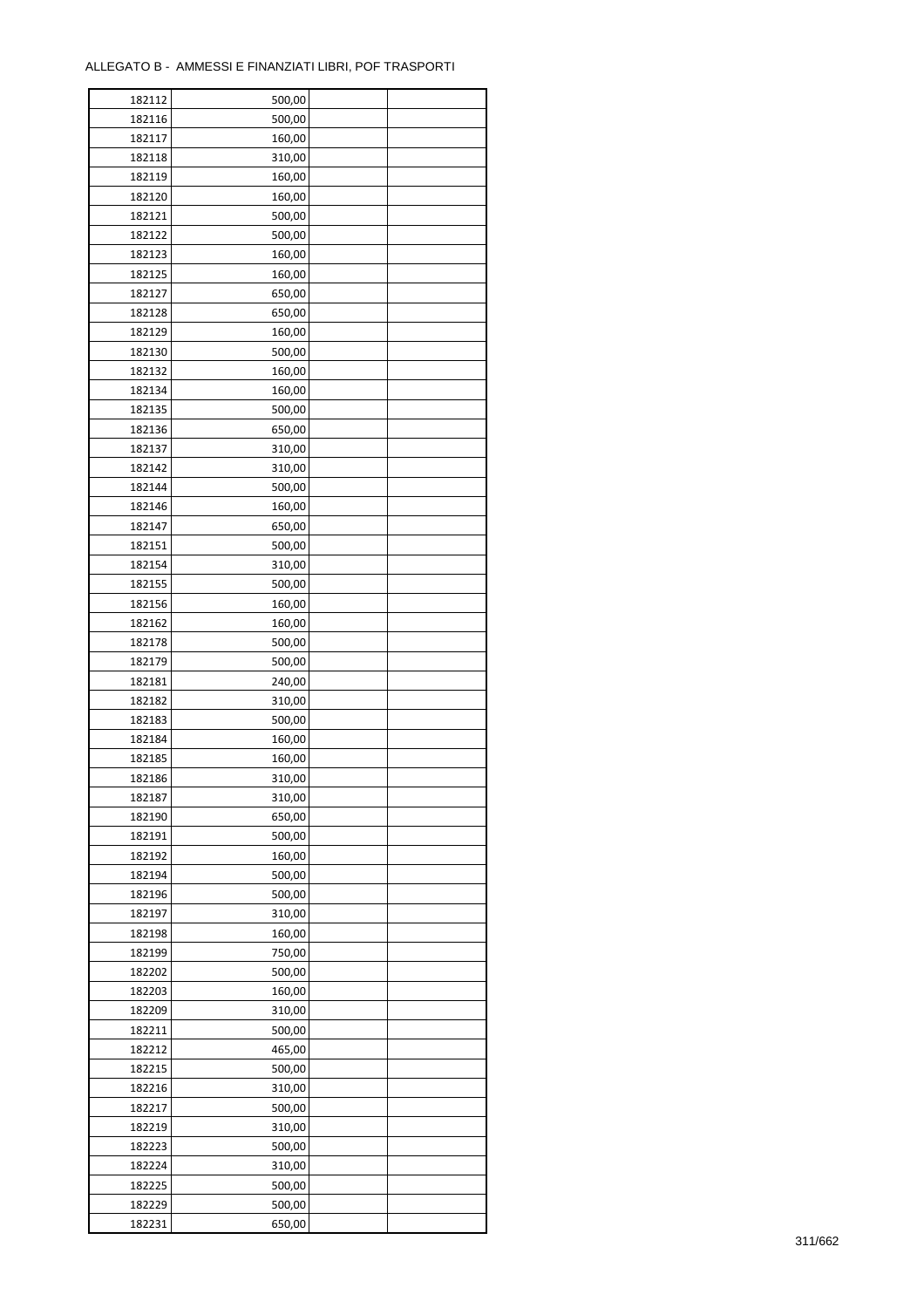| 182232 | 650,00 |  |
|--------|--------|--|
| 182233 | 650,00 |  |
| 182234 | 310,00 |  |
| 182235 | 650,00 |  |
| 182238 | 160,00 |  |
| 182245 | 500,00 |  |
| 182248 | 310,00 |  |
| 182249 | 650,00 |  |
|        |        |  |
| 182250 | 650,00 |  |
| 182252 | 310,00 |  |
| 182253 | 160,00 |  |
| 182254 | 310,00 |  |
| 182257 | 403,00 |  |
| 182260 | 650,00 |  |
| 182262 | 403,00 |  |
| 182266 | 160,00 |  |
| 182269 | 160,00 |  |
| 182272 | 500,00 |  |
| 182273 | 650,00 |  |
| 182280 | 500,00 |  |
| 182283 | 500,00 |  |
| 182284 | 160,00 |  |
| 182286 | 500,00 |  |
| 182287 | 403,00 |  |
| 182288 | 160,00 |  |
| 182290 |        |  |
|        | 160,00 |  |
| 182291 | 160,00 |  |
| 182294 | 310,00 |  |
| 182299 | 500,00 |  |
| 182300 | 500,00 |  |
| 182301 | 160,00 |  |
| 182303 | 750,00 |  |
| 182304 | 500,00 |  |
| 182306 | 650,00 |  |
| 182307 | 310,00 |  |
| 182308 | 310,00 |  |
| 182309 | 310,00 |  |
| 182311 | 310,00 |  |
| 182313 | 500,00 |  |
| 182317 | 650,00 |  |
| 182318 | 160,00 |  |
| 182319 | 160,00 |  |
| 182321 | 310,00 |  |
| 182322 | 500,00 |  |
| 182323 | 650,00 |  |
| 182324 |        |  |
|        | 160,00 |  |
| 182325 | 650,00 |  |
| 182326 | 500,00 |  |
| 182327 | 650,00 |  |
| 182328 | 160,00 |  |
| 182329 | 650,00 |  |
| 182330 | 310,00 |  |
| 182332 | 310,00 |  |
| 182340 | 750,00 |  |
| 182342 | 500,00 |  |
| 182343 | 500,00 |  |
| 182344 | 650,00 |  |
| 182345 | 500,00 |  |
| 182347 | 500,00 |  |
|        |        |  |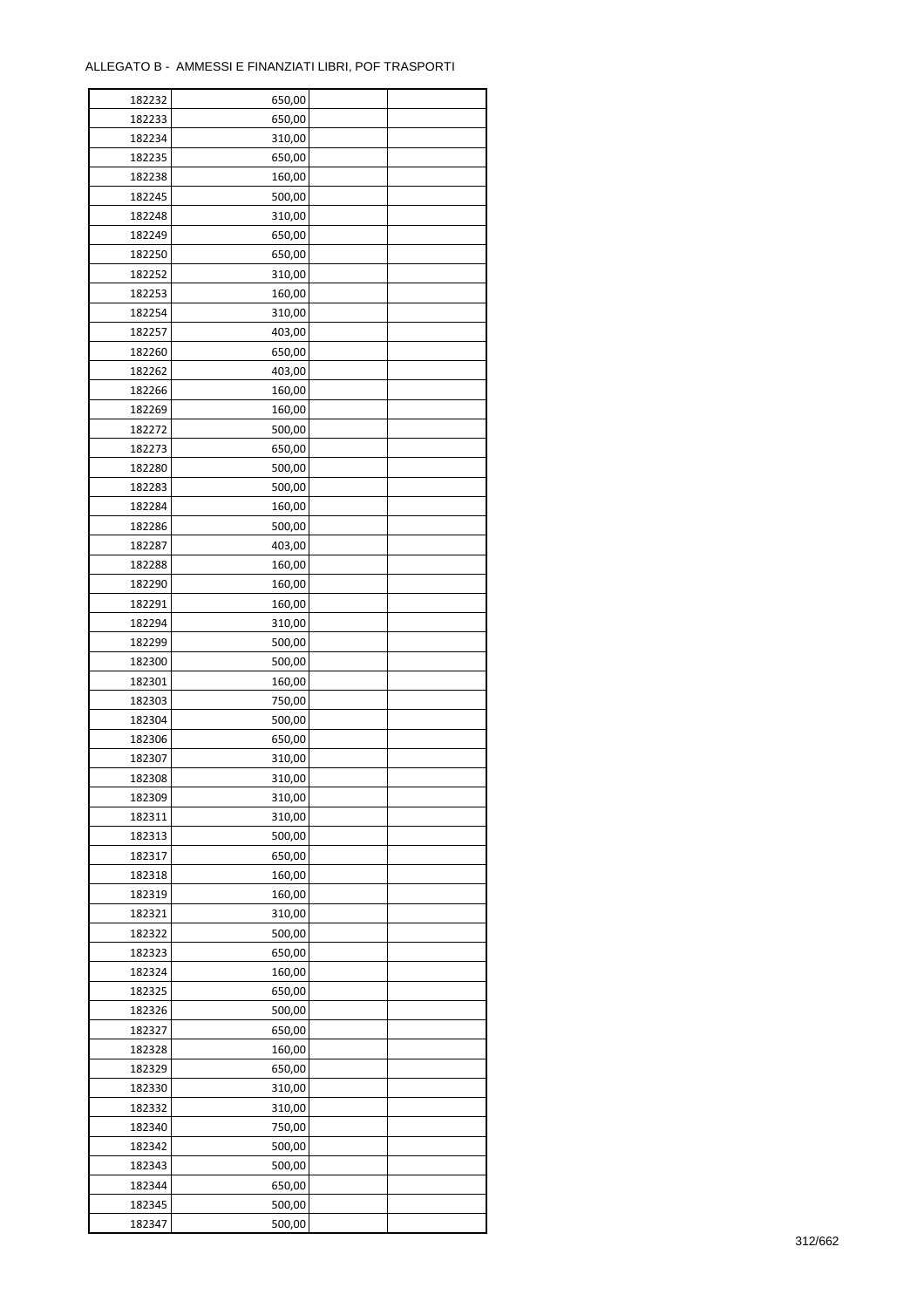ř

| 182352 | 160,00 |
|--------|--------|
| 182353 | 310,00 |
| 182354 | 310,00 |
| 182355 | 160,00 |
| 182357 | 310,00 |
| 182358 | 310,00 |
| 182359 | 160,00 |
| 182360 | 160,00 |
| 182361 | 160,00 |
| 182364 | 310,00 |
| 182366 | 160,00 |
| 182368 | 310,00 |
|        |        |
| 182369 | 160,00 |
| 182370 | 500,00 |
| 182372 | 310,00 |
| 182376 | 500,00 |
| 182377 | 500,00 |
| 182379 | 160,00 |
| 182383 | 500,00 |
| 182386 | 160,00 |
| 182391 | 310,00 |
| 182392 | 160,00 |
| 182393 | 160,00 |
| 182394 | 160,00 |
| 182396 | 160,00 |
| 182399 | 160,00 |
| 182400 | 310,00 |
| 182403 | 160,00 |
| 182405 | 160,00 |
| 182406 | 160,00 |
| 182407 | 160,00 |
| 182408 | 160,00 |
| 182409 | 650,00 |
| 182411 | 310,00 |
| 182413 | 160,00 |
| 182414 | 650,00 |
| 182415 | 465,00 |
| 182416 | 650,00 |
| 182417 | 310,00 |
|        |        |
| 182418 | 160,00 |
| 182419 | 500,00 |
| 182420 | 160,00 |
| 182421 | 650,00 |
| 182422 | 650,00 |
| 182424 | 160,00 |
| 182425 | 310,00 |
| 182428 | 160,00 |
| 182433 | 650,00 |
| 182436 | 160,00 |
| 182442 | 310,00 |
| 182445 | 160,00 |
| 182446 | 160,00 |
| 182448 | 160,00 |
| 182457 | 208,00 |
| 182459 | 310,00 |
| 182460 | 160,00 |
|        |        |
| 182462 | 650,00 |
| 182463 | 160,00 |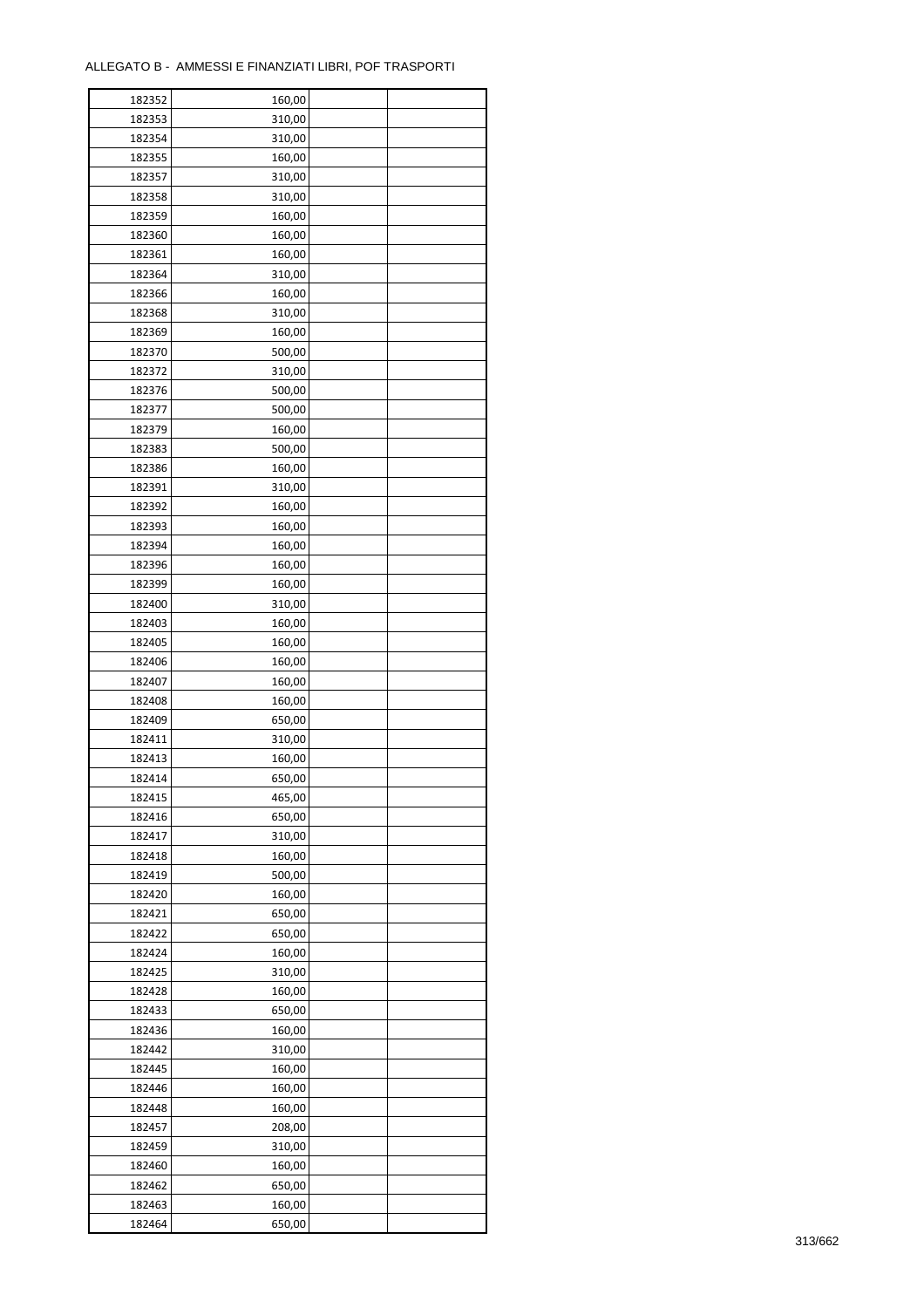| 182465 | 310,00 |  |
|--------|--------|--|
| 182467 | 160,00 |  |
| 182468 | 310,00 |  |
| 182469 | 310,00 |  |
| 182470 | 500,00 |  |
| 182471 | 500,00 |  |
| 182472 | 160,00 |  |
| 182473 | 160,00 |  |
| 182474 | 160,00 |  |
| 182475 | 500,00 |  |
| 182476 | 160,00 |  |
| 182477 | 310,00 |  |
| 182478 | 160,00 |  |
| 182479 | 310,00 |  |
|        | 500,00 |  |
| 182480 |        |  |
| 182481 | 160,00 |  |
| 182482 | 750,00 |  |
| 182490 | 310,00 |  |
| 182491 | 650,00 |  |
| 182492 | 500,00 |  |
| 182495 | 160,00 |  |
| 182496 | 310,00 |  |
| 182497 | 650,00 |  |
| 182498 | 310,00 |  |
| 182499 | 160,00 |  |
| 182500 | 160,00 |  |
| 182502 | 310,00 |  |
| 182503 | 310,00 |  |
| 182504 | 310,00 |  |
| 182505 | 310,00 |  |
| 182507 | 500,00 |  |
| 182509 | 310,00 |  |
| 182511 | 160,00 |  |
| 182513 | 160,00 |  |
| 182514 | 650,00 |  |
| 182515 | 160,00 |  |
| 182517 | 208,00 |  |
| 182518 | 310,00 |  |
| 182519 | 310,00 |  |
| 182520 | 160,00 |  |
| 182522 | 500,00 |  |
| 182524 | 500,00 |  |
| 182525 | 160,00 |  |
| 182526 | 160,00 |  |
| 182527 | 500,00 |  |
| 182528 | 160,00 |  |
| 182530 | 500,00 |  |
| 182531 | 160,00 |  |
| 182532 | 310,00 |  |
| 182533 | 160,00 |  |
| 182534 | 310,00 |  |
| 182535 | 310,00 |  |
| 182537 | 160,00 |  |
| 182547 | 310,00 |  |
| 182548 | 160,00 |  |
| 182549 | 750,00 |  |
|        |        |  |
| 182550 | 310,00 |  |
| 182551 | 160,00 |  |
| 182552 | 160,00 |  |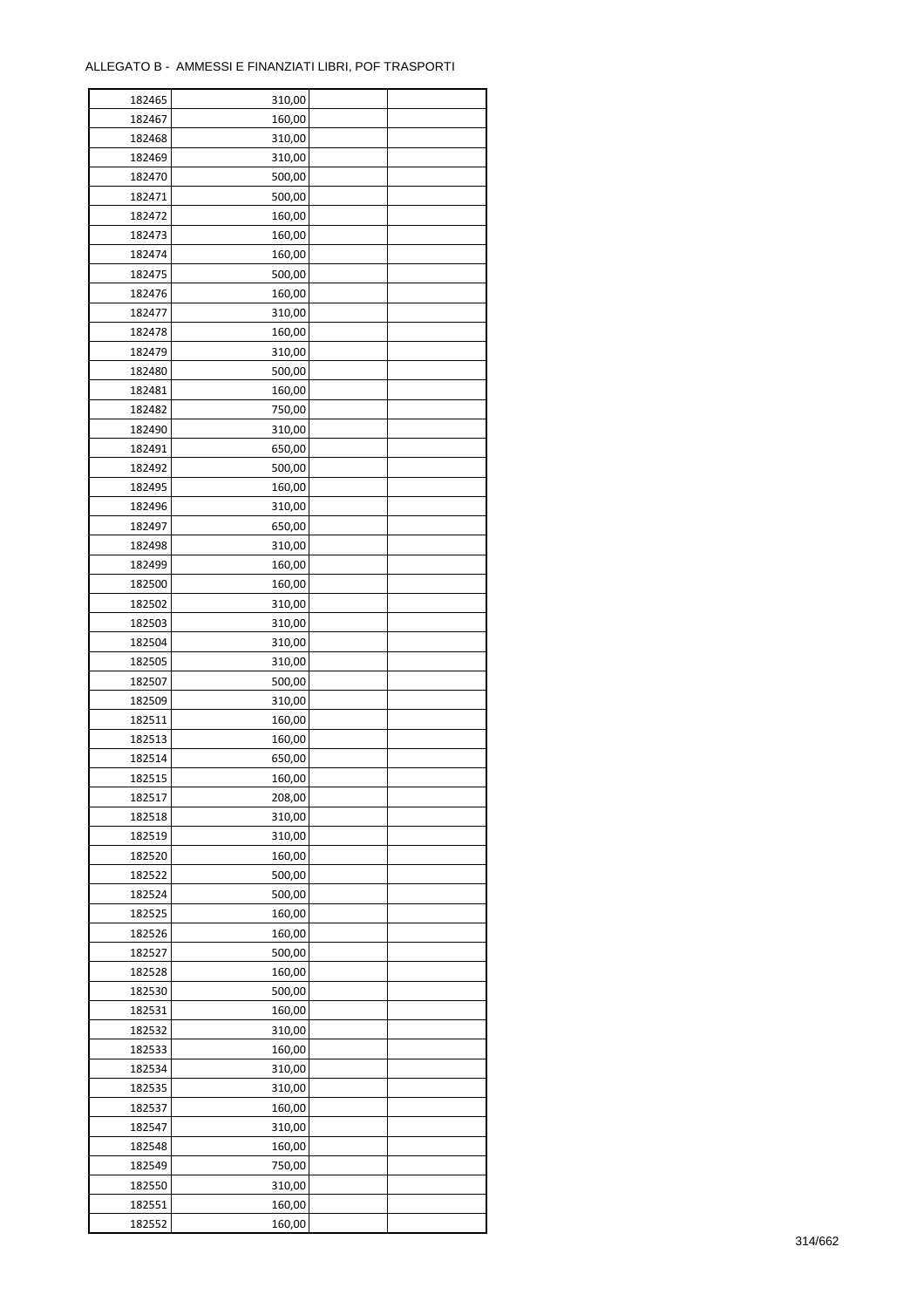| 182556 | 160,00 |  |
|--------|--------|--|
| 182557 | 310,00 |  |
| 182558 | 465,00 |  |
| 182559 | 310,00 |  |
| 182560 | 160,00 |  |
| 182561 | 160,00 |  |
| 182562 | 160,00 |  |
| 182564 | 500,00 |  |
| 182565 |        |  |
|        | 160,00 |  |
| 182569 | 500,00 |  |
| 182570 | 310,00 |  |
| 182573 | 160,00 |  |
| 182574 | 500,00 |  |
| 182576 | 160,00 |  |
| 182577 | 160,00 |  |
| 182578 | 240,00 |  |
| 182579 | 160,00 |  |
| 182581 | 160,00 |  |
| 182584 | 160,00 |  |
| 182585 | 500,00 |  |
| 182588 | 208,00 |  |
| 182590 | 240,00 |  |
| 182592 | 310,00 |  |
| 182593 | 500,00 |  |
| 182594 | 310,00 |  |
| 182596 |        |  |
|        | 310,00 |  |
| 182598 | 160,00 |  |
| 182600 | 160,00 |  |
| 182602 | 310,00 |  |
| 182604 | 650,00 |  |
| 182606 | 500,00 |  |
| 182608 | 500,00 |  |
| 182609 | 310,00 |  |
| 182610 | 310,00 |  |
| 182611 | 310,00 |  |
| 182613 | 160,00 |  |
| 182614 | 208,00 |  |
| 182615 | 160,00 |  |
| 182616 | 500,00 |  |
| 182617 | 160,00 |  |
| 182618 | 160,00 |  |
| 182619 | 500,00 |  |
| 182621 | 160,00 |  |
| 182622 | 310,00 |  |
| 182623 | 160,00 |  |
|        |        |  |
| 182624 | 310,00 |  |
| 182626 | 500,00 |  |
| 182627 | 650,00 |  |
| 182628 | 500,00 |  |
| 182629 | 160,00 |  |
| 182630 | 310,00 |  |
| 182632 | 500,00 |  |
| 182634 | 160,00 |  |
| 182636 | 160,00 |  |
| 182637 | 310,00 |  |
| 182638 | 160,00 |  |
| 182639 | 160,00 |  |
| 182642 | 500,00 |  |
| 182645 | 160,00 |  |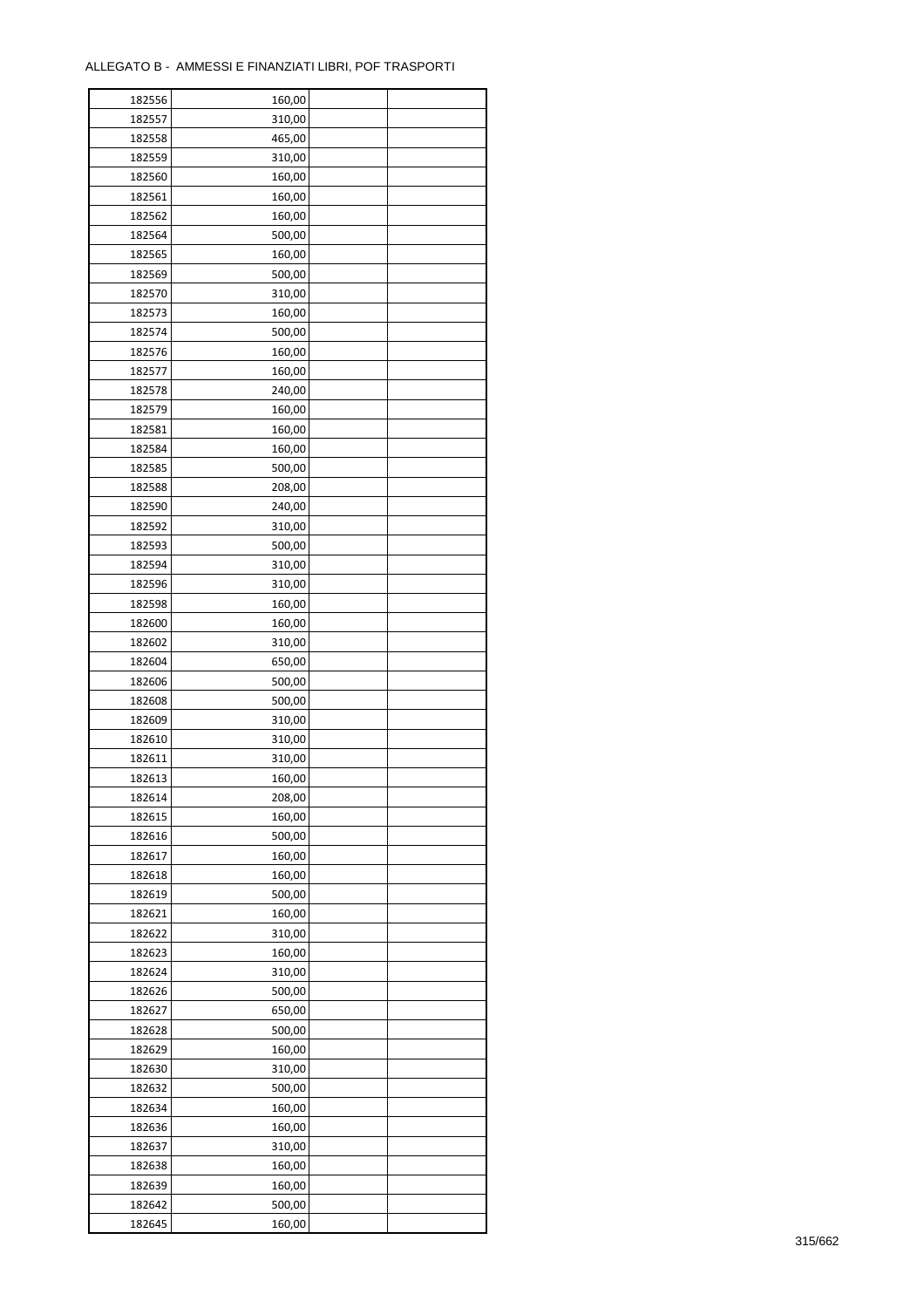| 182647 | 310,00 |  |
|--------|--------|--|
| 182648 | 403,00 |  |
| 182649 | 310,00 |  |
| 182652 | 750,00 |  |
| 182653 | 500,00 |  |
| 182655 | 500,00 |  |
| 182660 | 650,00 |  |
| 182661 | 500,00 |  |
| 182663 | 310,00 |  |
|        |        |  |
| 182664 | 160,00 |  |
| 182665 | 500,00 |  |
| 182666 | 160,00 |  |
| 182667 | 160,00 |  |
| 182668 | 310,00 |  |
| 182669 | 160,00 |  |
| 182670 | 160,00 |  |
| 182671 | 160,00 |  |
| 182673 | 500,00 |  |
| 182674 | 500,00 |  |
| 182677 | 310,00 |  |
| 182678 | 160,00 |  |
| 182679 | 160,00 |  |
| 182680 | 500,00 |  |
| 182681 | 310,00 |  |
| 182682 | 160,00 |  |
| 182683 | 160,00 |  |
| 182684 | 500,00 |  |
| 182686 | 500,00 |  |
| 182687 | 500,00 |  |
|        |        |  |
| 182688 | 160,00 |  |
| 182689 | 160,00 |  |
| 182690 | 310,00 |  |
| 182691 | 160,00 |  |
| 182692 | 160,00 |  |
| 182694 | 160,00 |  |
| 182697 | 310,00 |  |
| 182699 | 500,00 |  |
| 182702 | 160,00 |  |
| 182707 | 310,00 |  |
| 182708 | 160,00 |  |
| 182709 | 310,00 |  |
| 182711 | 750,00 |  |
| 182712 | 160,00 |  |
| 182713 | 160,00 |  |
| 182714 | 310,00 |  |
| 182715 | 310,00 |  |
| 182718 | 465,00 |  |
| 182719 | 160,00 |  |
| 182720 | 650,00 |  |
| 182721 | 310,00 |  |
| 182723 | 500,00 |  |
| 182725 | 650,00 |  |
| 182726 | 310,00 |  |
|        |        |  |
| 182727 | 160,00 |  |
| 182732 | 500,00 |  |
| 182733 | 310,00 |  |
| 182736 | 310,00 |  |
| 182737 | 160,00 |  |
| 182740 | 310,00 |  |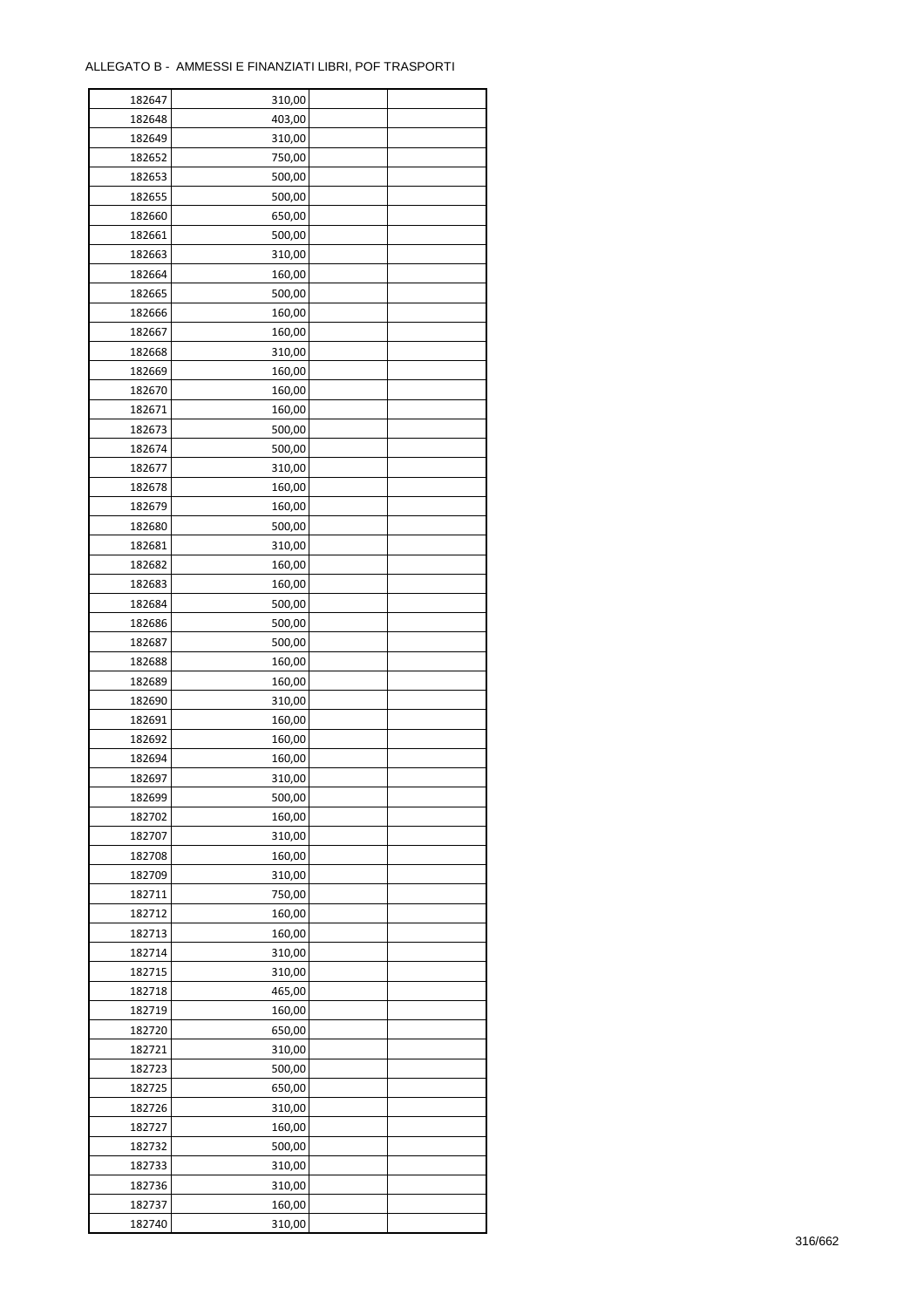| 182742 | 500,00 |  |
|--------|--------|--|
| 182743 | 160,00 |  |
| 182744 | 310,00 |  |
| 182746 | 310,00 |  |
| 182747 | 310,00 |  |
| 182748 | 160,00 |  |
| 182749 | 310,00 |  |
| 182750 | 160,00 |  |
| 182753 | 160,00 |  |
|        | 160,00 |  |
| 182755 |        |  |
| 182756 | 310,00 |  |
| 182762 | 160,00 |  |
| 182763 | 650,00 |  |
| 182765 | 310,00 |  |
| 182771 | 310,00 |  |
| 182774 | 160,00 |  |
| 182776 | 160,00 |  |
| 182777 | 500,00 |  |
| 182778 | 160,00 |  |
| 182779 | 160,00 |  |
| 182782 | 500,00 |  |
| 182783 | 650,00 |  |
| 182787 | 160,00 |  |
| 182788 | 310,00 |  |
| 182789 | 500,00 |  |
| 182790 | 160,00 |  |
| 182791 | 160,00 |  |
| 182792 | 500,00 |  |
| 182793 | 500,00 |  |
| 182799 | 310,00 |  |
|        |        |  |
| 182800 | 310,00 |  |
| 182801 | 500,00 |  |
| 182806 | 465,00 |  |
| 182807 | 160,00 |  |
| 182810 | 160,00 |  |
| 182813 | 310,00 |  |
| 182814 | 160,00 |  |
| 182816 | 310,00 |  |
| 182818 | 500,00 |  |
| 182819 | 500,00 |  |
| 182822 | 160,00 |  |
| 182824 | 500,00 |  |
| 182826 | 310,00 |  |
| 182827 | 160,00 |  |
| 182828 | 160,00 |  |
| 182832 | 160,00 |  |
| 182834 | 160,00 |  |
| 182836 | 160,00 |  |
| 182838 | 160,00 |  |
| 182841 | 160,00 |  |
| 182843 | 160,00 |  |
| 182844 | 160,00 |  |
| 182848 | 160,00 |  |
|        |        |  |
| 182850 | 160,00 |  |
| 182851 | 650,00 |  |
| 182853 | 160,00 |  |
| 182857 | 160,00 |  |
| 182858 | 500,00 |  |
| 182860 | 500,00 |  |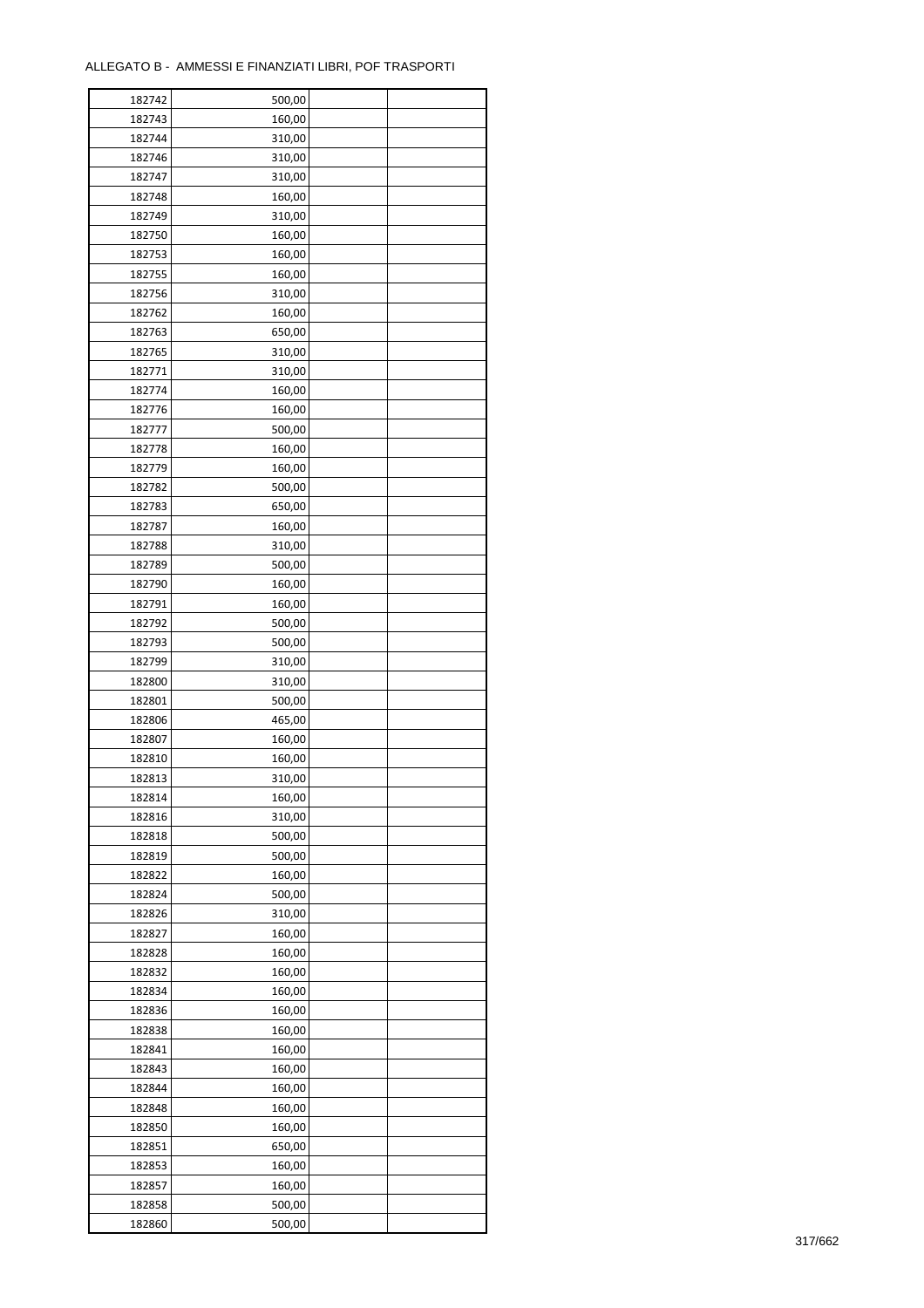| 182861 | 500,00 |  |
|--------|--------|--|
| 182864 | 310,00 |  |
| 182865 | 160,00 |  |
| 182866 | 160,00 |  |
| 182867 | 500,00 |  |
| 182871 | 160,00 |  |
| 182872 | 500,00 |  |
| 182873 | 310,00 |  |
| 182874 | 310,00 |  |
| 182875 | 650,00 |  |
| 182876 | 650,00 |  |
| 182877 | 500,00 |  |
| 182880 | 208,00 |  |
| 182885 |        |  |
|        | 160,00 |  |
| 182889 | 160,00 |  |
| 182891 | 208,00 |  |
| 182892 | 160,00 |  |
| 182893 | 160,00 |  |
| 182897 | 310,00 |  |
| 182898 | 500,00 |  |
| 182899 | 500,00 |  |
| 182900 | 160,00 |  |
| 182901 | 160,00 |  |
| 182904 | 500,00 |  |
| 182907 | 160,00 |  |
| 182908 | 160,00 |  |
| 182909 | 160,00 |  |
| 182910 | 500,00 |  |
| 182911 | 160,00 |  |
| 182916 | 310,00 |  |
| 182917 | 500,00 |  |
| 182918 | 160,00 |  |
| 182919 | 500,00 |  |
| 182920 | 500,00 |  |
| 182923 | 500,00 |  |
| 182926 | 160,00 |  |
| 182927 | 160,00 |  |
| 182928 | 650,00 |  |
| 182929 | 160,00 |  |
|        |        |  |
| 182930 | 310,00 |  |
| 182937 | 500,00 |  |
| 182939 | 403,00 |  |
| 182942 | 500,00 |  |
| 182943 | 160,00 |  |
| 182945 | 160,00 |  |
| 182947 | 160,00 |  |
| 182949 | 160,00 |  |
| 182950 | 500,00 |  |
| 182952 | 403,00 |  |
| 182956 | 750,00 |  |
| 182957 | 465,00 |  |
| 182958 | 650,00 |  |
| 182959 | 160,00 |  |
| 182960 | 160,00 |  |
| 182961 | 650,00 |  |
| 182963 | 310,00 |  |
| 182964 | 160,00 |  |
| 182965 | 160,00 |  |
| 182966 | 310,00 |  |
|        |        |  |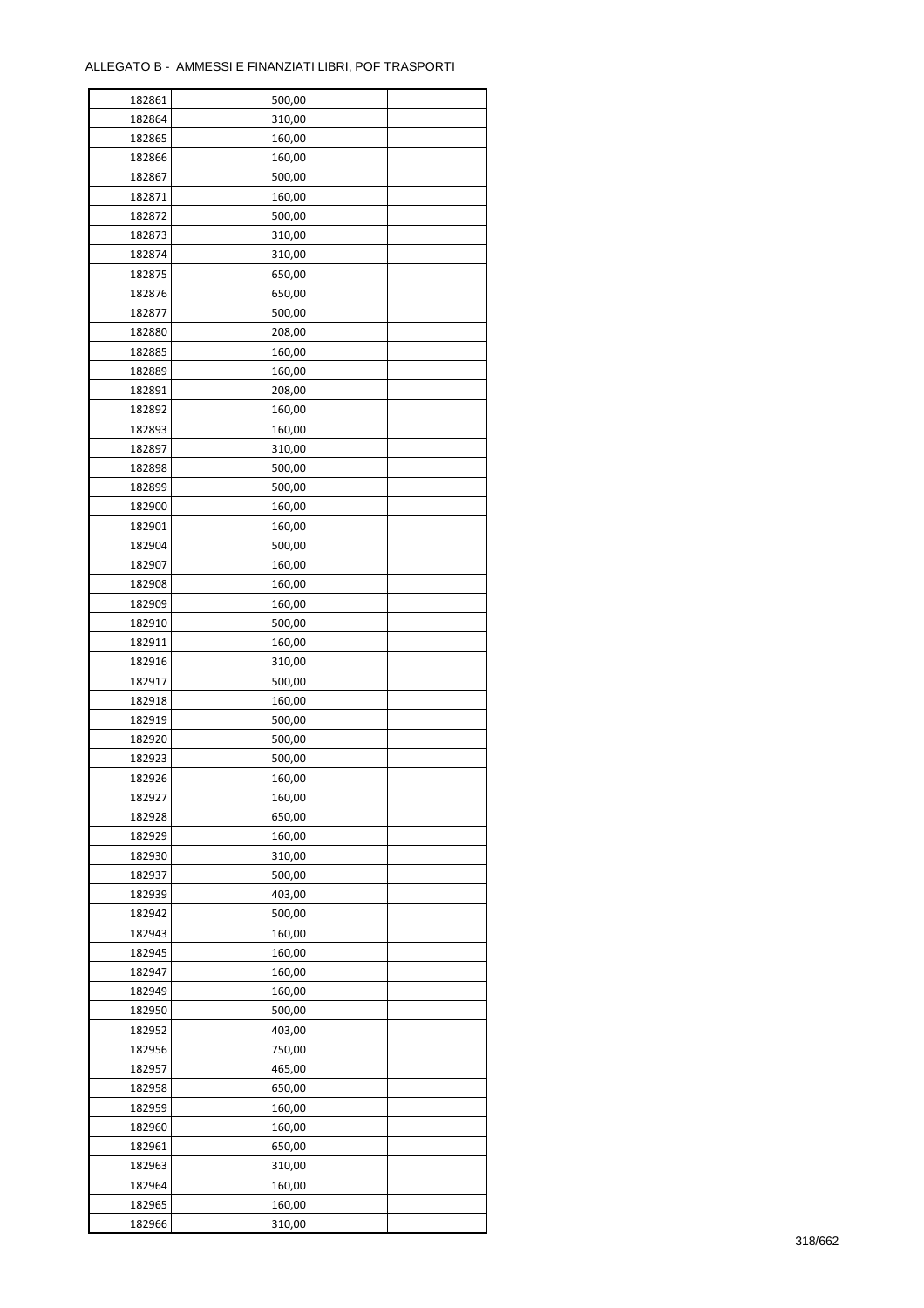| 182967 | 160,00 |  |
|--------|--------|--|
| 182968 | 160,00 |  |
| 182969 | 310,00 |  |
| 182971 | 160,00 |  |
| 182977 | 310,00 |  |
| 182978 | 500,00 |  |
| 182979 | 500,00 |  |
| 182981 | 160,00 |  |
| 182982 | 500,00 |  |
| 182983 | 500,00 |  |
| 182984 | 310,00 |  |
| 182988 |        |  |
|        | 500,00 |  |
| 182990 | 403,00 |  |
| 182992 | 160,00 |  |
| 182994 | 650,00 |  |
| 183001 | 500,00 |  |
| 183002 | 650,00 |  |
| 183003 | 403,00 |  |
| 183007 | 500,00 |  |
| 183013 | 650,00 |  |
| 183016 | 310,00 |  |
| 183017 | 310,00 |  |
| 183019 | 160,00 |  |
| 183020 | 500,00 |  |
| 183021 | 500,00 |  |
| 183022 | 160,00 |  |
| 183023 | 160,00 |  |
| 183024 | 650,00 |  |
| 183026 | 160,00 |  |
| 183027 | 500,00 |  |
| 183028 |        |  |
|        | 310,00 |  |
| 183029 | 160,00 |  |
| 183030 | 500,00 |  |
| 183032 | 500,00 |  |
| 183033 | 500,00 |  |
| 183034 | 500,00 |  |
| 183037 | 160,00 |  |
| 183043 | 500,00 |  |
| 183048 | 310,00 |  |
| 183049 | 310,00 |  |
| 183050 | 500,00 |  |
| 183051 | 160,00 |  |
| 183052 | 500,00 |  |
| 183055 | 310,00 |  |
| 183056 | 160,00 |  |
| 183057 | 160,00 |  |
| 183058 | 160,00 |  |
| 183059 | 160,00 |  |
| 183063 | 160,00 |  |
| 183065 | 500,00 |  |
| 183072 | 750,00 |  |
| 183073 | 310,00 |  |
| 183074 | 160,00 |  |
|        |        |  |
| 183077 | 310,00 |  |
| 183079 | 160,00 |  |
| 183080 | 500,00 |  |
| 183081 | 500,00 |  |
| 183082 | 310,00 |  |
| 183083 | 160,00 |  |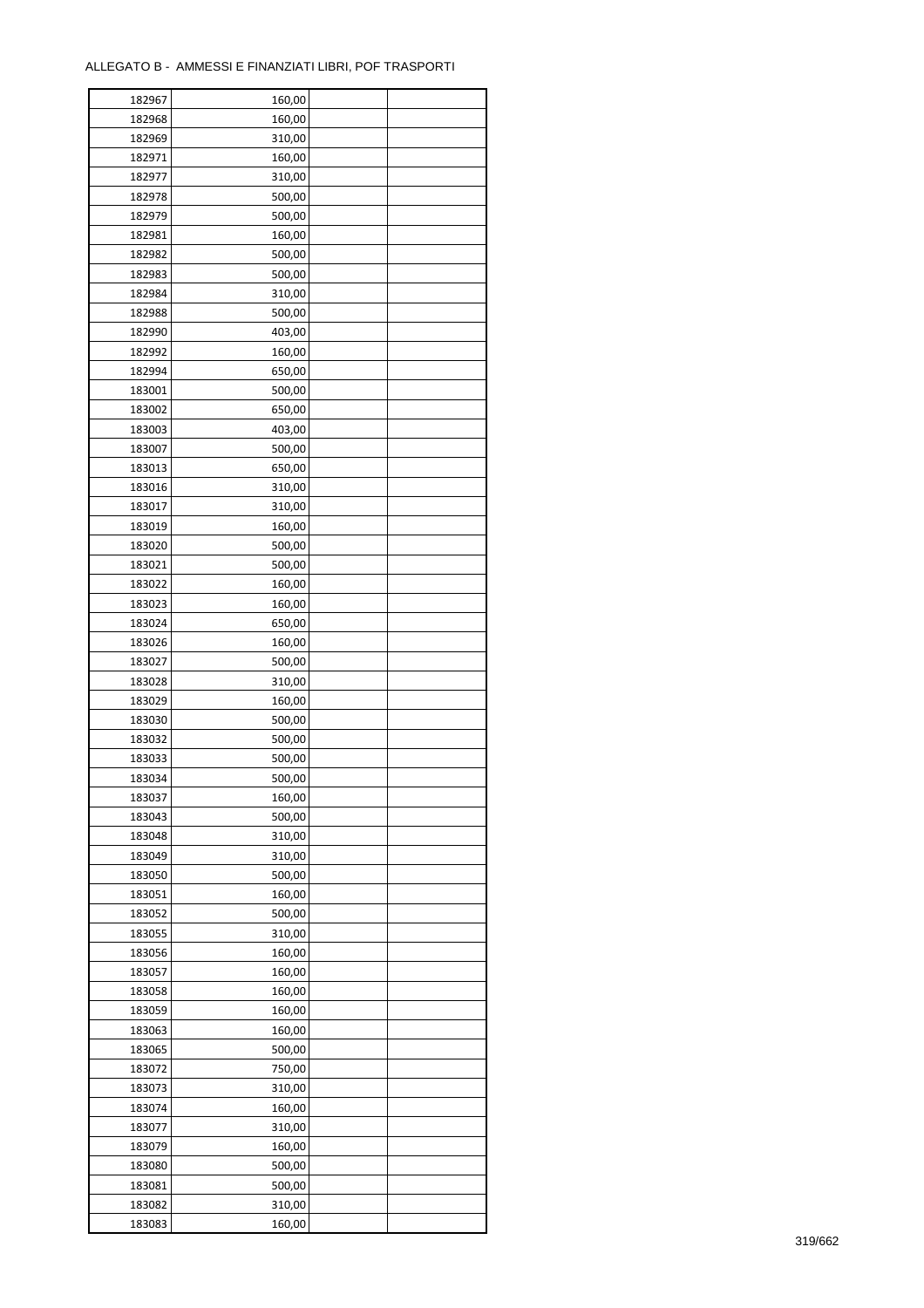| 183085 | 160,00 |  |
|--------|--------|--|
| 183086 | 310,00 |  |
| 183093 | 160,00 |  |
| 183094 | 750,00 |  |
| 183095 | 160,00 |  |
| 183096 | 160,00 |  |
| 183097 | 160,00 |  |
| 183098 | 500,00 |  |
| 183102 | 310,00 |  |
| 183103 | 650,00 |  |
| 183104 | 310,00 |  |
| 183106 | 500,00 |  |
| 183108 | 500,00 |  |
|        |        |  |
| 183110 | 310,00 |  |
| 183111 | 310,00 |  |
| 183113 | 500,00 |  |
| 183114 | 160,00 |  |
| 183115 | 160,00 |  |
| 183116 | 310,00 |  |
| 183117 | 310,00 |  |
| 183118 | 160,00 |  |
| 183119 | 160,00 |  |
| 183121 | 310,00 |  |
| 183123 | 500,00 |  |
| 183125 | 403,00 |  |
| 183126 | 160,00 |  |
| 183127 | 465,00 |  |
| 183129 | 650,00 |  |
| 183130 | 650,00 |  |
| 183131 | 160,00 |  |
| 183132 | 500,00 |  |
| 183134 | 403,00 |  |
| 183135 | 310,00 |  |
| 183136 | 500,00 |  |
| 183137 | 403,00 |  |
| 183138 | 160,00 |  |
| 183140 | 500,00 |  |
| 183141 | 500,00 |  |
| 183143 | 160,00 |  |
| 183144 | 160,00 |  |
| 183146 | 160,00 |  |
| 183147 | 500,00 |  |
| 183148 | 160,00 |  |
| 183149 | 160,00 |  |
| 183150 | 160,00 |  |
| 183151 | 650,00 |  |
| 183152 | 310,00 |  |
| 183153 | 208,00 |  |
| 183154 | 310,00 |  |
| 183155 | 310,00 |  |
| 183159 | 500,00 |  |
| 183160 | 650,00 |  |
| 183162 | 403,00 |  |
| 183163 | 650,00 |  |
| 183164 | 500,00 |  |
| 183165 | 650,00 |  |
| 183167 | 500,00 |  |
| 183169 | 650,00 |  |
| 183170 | 500,00 |  |
|        |        |  |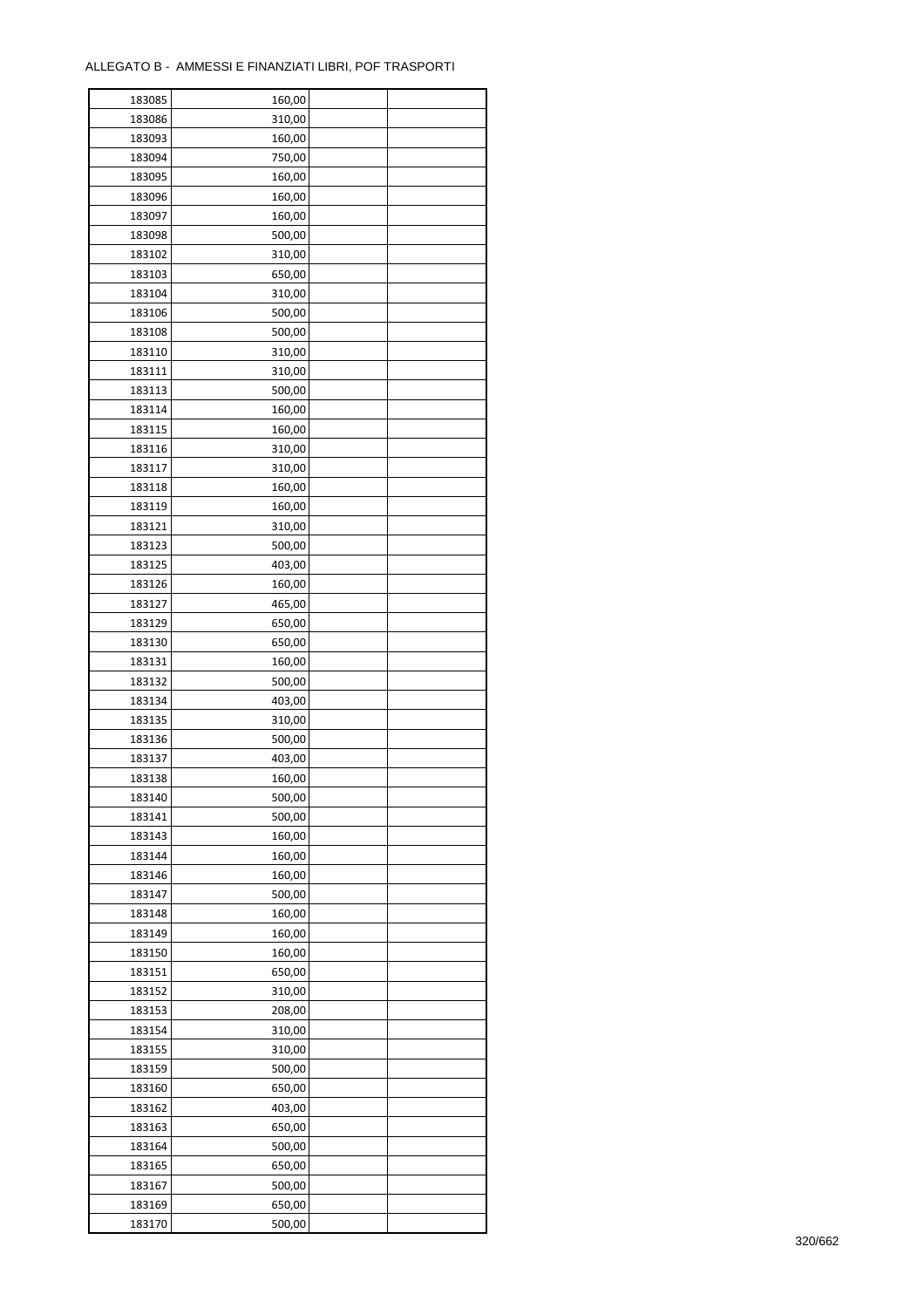| 183171 | 500,00 |  |
|--------|--------|--|
| 183172 | 160,00 |  |
| 183174 | 310,00 |  |
| 183175 | 160,00 |  |
| 183178 | 310,00 |  |
| 183179 | 160,00 |  |
| 183180 | 500,00 |  |
| 183181 | 500,00 |  |
| 183183 | 465,00 |  |
|        |        |  |
| 183185 | 650,00 |  |
| 183186 | 650,00 |  |
| 183187 | 160,00 |  |
| 183188 | 310,00 |  |
| 183189 | 310,00 |  |
| 183191 | 160,00 |  |
| 183197 | 500,00 |  |
| 183198 | 500,00 |  |
| 183201 | 160,00 |  |
| 183203 | 160,00 |  |
| 183204 | 160,00 |  |
| 183205 | 650,00 |  |
| 183207 | 160,00 |  |
| 183210 | 500,00 |  |
| 183211 | 160,00 |  |
| 183212 | 160,00 |  |
| 183214 | 160,00 |  |
| 183216 | 310,00 |  |
| 183220 | 160,00 |  |
| 183221 | 500,00 |  |
| 183222 | 208,00 |  |
|        |        |  |
| 183223 | 160,00 |  |
| 183224 | 750,00 |  |
| 183225 | 160,00 |  |
| 183230 | 500,00 |  |
| 183236 | 500,00 |  |
| 183239 | 750,00 |  |
| 183240 | 310,00 |  |
| 183241 | 310,00 |  |
| 183242 | 160,00 |  |
| 183245 | 500,00 |  |
| 183246 | 160,00 |  |
| 183247 | 160,00 |  |
| 183248 | 750,00 |  |
| 183249 | 500,00 |  |
| 183254 | 160,00 |  |
| 183255 | 160,00 |  |
| 183259 | 500,00 |  |
| 183260 | 310,00 |  |
| 183263 | 310,00 |  |
| 183264 | 403,00 |  |
| 183266 | 160,00 |  |
| 183269 | 650,00 |  |
| 183271 | 500,00 |  |
|        |        |  |
| 183275 | 650,00 |  |
| 183277 | 310,00 |  |
| 183279 | 650,00 |  |
| 183280 | 208,00 |  |
| 183281 | 160,00 |  |
| 183282 | 160,00 |  |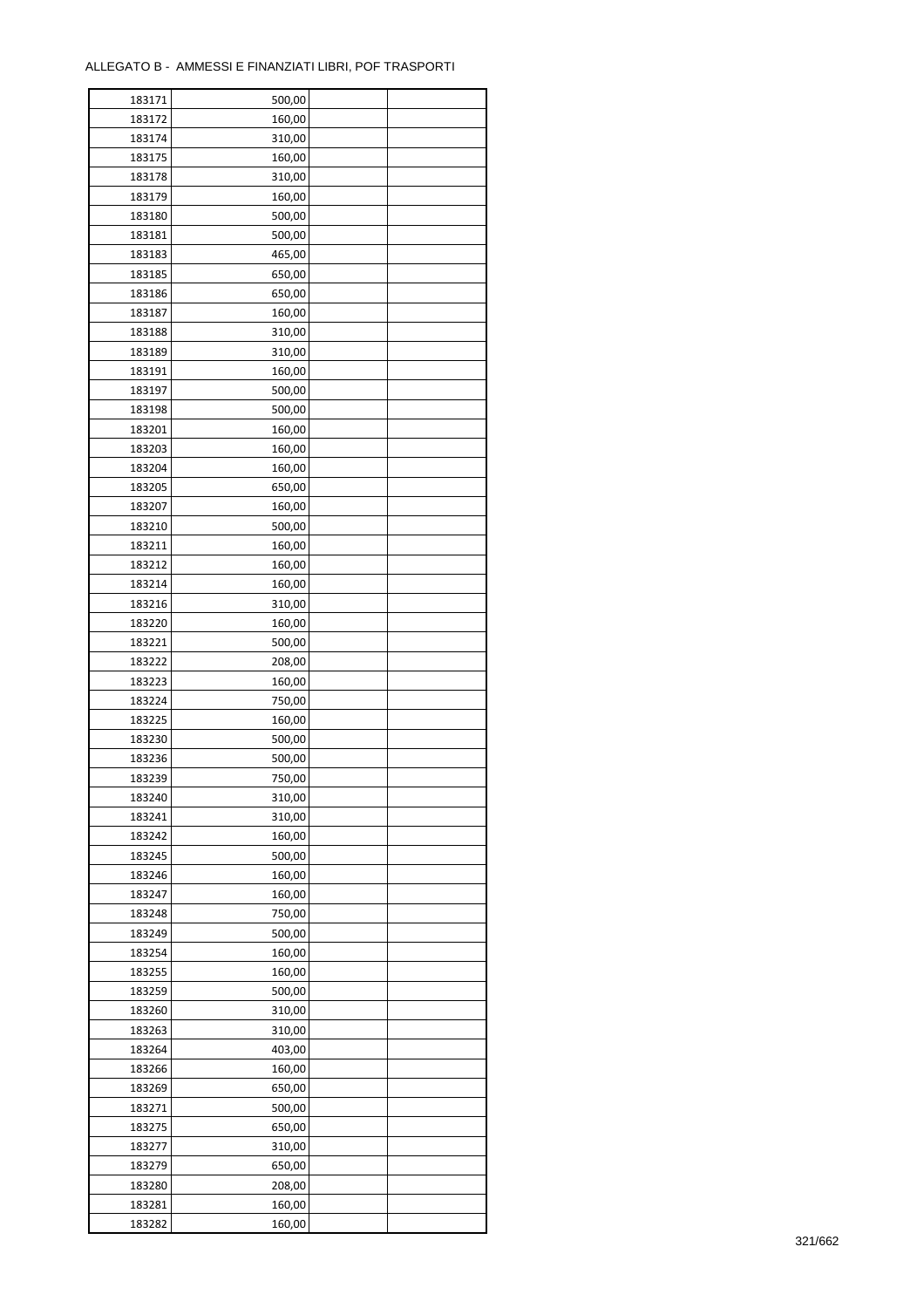| 183283 | 310,00 |  |
|--------|--------|--|
| 183284 | 160,00 |  |
| 183286 | 650,00 |  |
| 183287 | 650,00 |  |
| 183288 | 500,00 |  |
| 183289 | 500,00 |  |
| 183293 | 650,00 |  |
| 183298 | 310,00 |  |
|        |        |  |
| 183299 | 500,00 |  |
| 183300 | 310,00 |  |
| 183303 | 160,00 |  |
| 183304 | 500,00 |  |
| 183306 | 310,00 |  |
| 183307 | 310,00 |  |
| 183308 | 500,00 |  |
| 183309 | 240,00 |  |
| 183310 | 160,00 |  |
| 183314 | 310,00 |  |
| 183315 | 310,00 |  |
| 183316 | 160,00 |  |
| 183317 | 310,00 |  |
| 183319 | 310,00 |  |
| 183321 | 500,00 |  |
| 183324 | 500,00 |  |
| 183325 | 160,00 |  |
| 183331 | 500,00 |  |
| 183332 | 310,00 |  |
| 183334 | 160,00 |  |
| 183336 | 160,00 |  |
|        |        |  |
| 183339 | 500,00 |  |
| 183341 | 500,00 |  |
| 183343 | 160,00 |  |
| 183344 | 500,00 |  |
| 183346 | 310,00 |  |
| 183347 | 310,00 |  |
| 183354 | 310,00 |  |
| 183355 | 310,00 |  |
| 183357 | 160,00 |  |
| 183358 | 160,00 |  |
| 183360 | 650,00 |  |
| 183365 | 160,00 |  |
| 183366 | 310,00 |  |
| 183368 | 465,00 |  |
| 183371 | 310,00 |  |
| 183375 | 310,00 |  |
| 183377 | 500,00 |  |
| 183379 | 310,00 |  |
| 183380 | 160,00 |  |
| 183383 | 650,00 |  |
| 183385 | 500,00 |  |
|        |        |  |
| 183386 | 650,00 |  |
| 183389 | 500,00 |  |
| 183390 | 500,00 |  |
| 183391 | 500,00 |  |
| 183392 | 500,00 |  |
| 183393 | 500,00 |  |
| 183396 | 160,00 |  |
| 183399 | 650,00 |  |
| 183402 | 650,00 |  |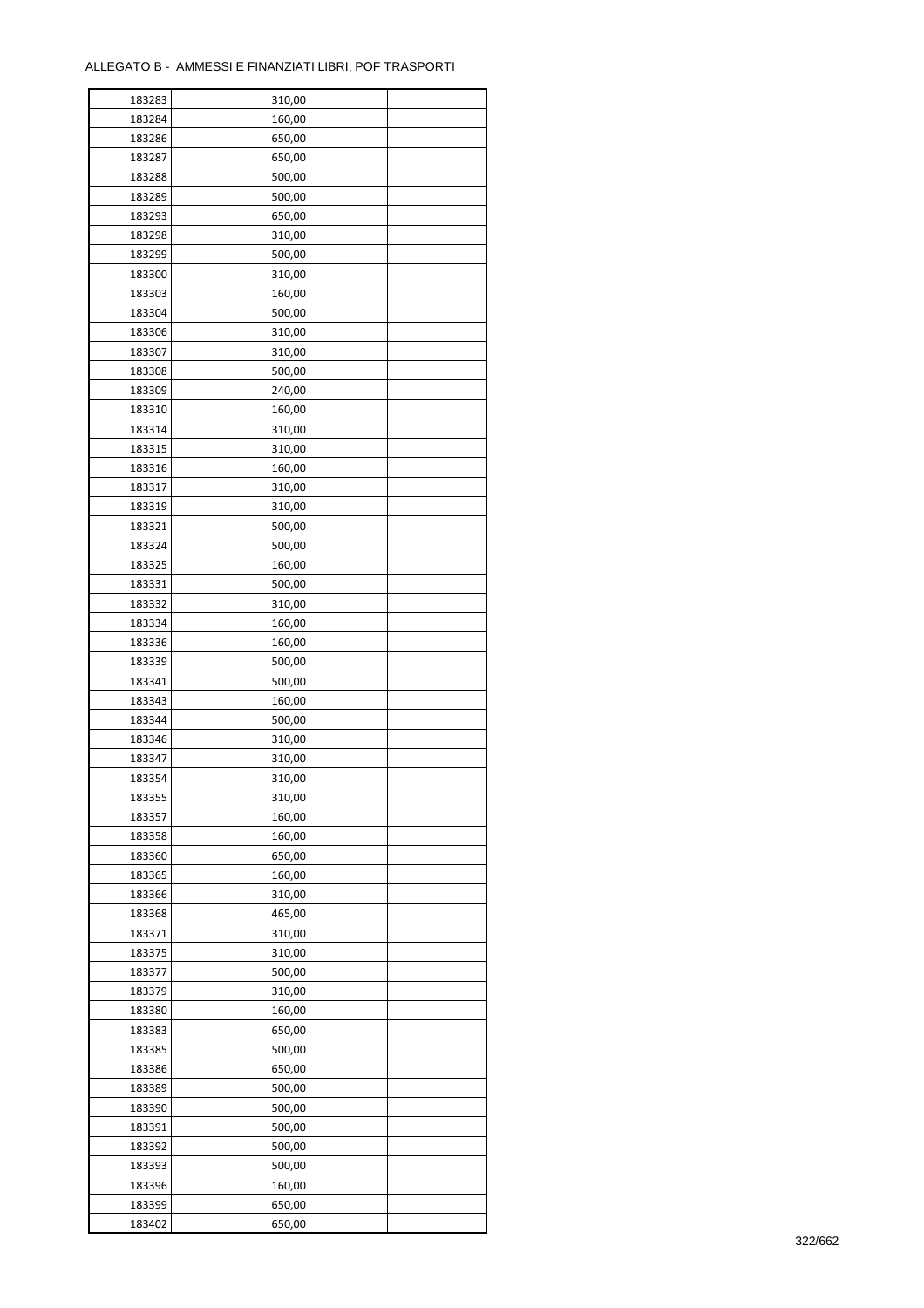| 183403 | 160,00 |  |
|--------|--------|--|
| 183407 | 310,00 |  |
| 183409 | 500,00 |  |
| 183418 | 650,00 |  |
| 183420 | 160,00 |  |
| 183421 | 160,00 |  |
| 183424 | 500,00 |  |
| 183425 | 160,00 |  |
| 183426 | 160,00 |  |
| 183429 | 310,00 |  |
| 183431 | 500,00 |  |
| 183433 | 310,00 |  |
| 183434 | 310,00 |  |
| 183436 | 208,00 |  |
|        |        |  |
| 183437 | 160,00 |  |
| 183438 | 500,00 |  |
| 183440 | 160,00 |  |
| 183441 | 160,00 |  |
| 183442 | 500,00 |  |
| 183443 | 500,00 |  |
| 183444 | 500,00 |  |
| 183447 | 500,00 |  |
| 183450 | 500,00 |  |
| 183451 | 160,00 |  |
| 183453 | 650,00 |  |
| 183456 | 500,00 |  |
| 183457 | 310,00 |  |
| 183459 | 310,00 |  |
| 183460 | 500,00 |  |
| 183461 | 310,00 |  |
| 183462 | 310,00 |  |
| 183463 | 160,00 |  |
| 183464 | 403,00 |  |
| 183465 | 160,00 |  |
| 183469 | 650,00 |  |
| 183471 | 160,00 |  |
| 183472 | 160,00 |  |
| 183474 | 160,00 |  |
| 183475 | 650,00 |  |
| 183476 | 160,00 |  |
| 183478 | 160,00 |  |
| 183481 | 500,00 |  |
| 183482 | 500,00 |  |
| 183483 | 310,00 |  |
| 183484 | 310,00 |  |
| 183485 | 160,00 |  |
| 183488 | 500,00 |  |
| 183489 | 500,00 |  |
| 183491 | 310,00 |  |
| 183494 | 500,00 |  |
|        |        |  |
| 183496 | 750,00 |  |
| 183498 | 310,00 |  |
| 183499 | 310,00 |  |
| 183502 | 500,00 |  |
| 183504 | 403,00 |  |
| 183505 | 310,00 |  |
| 183506 | 160,00 |  |
| 183508 | 500,00 |  |
| 183509 | 310,00 |  |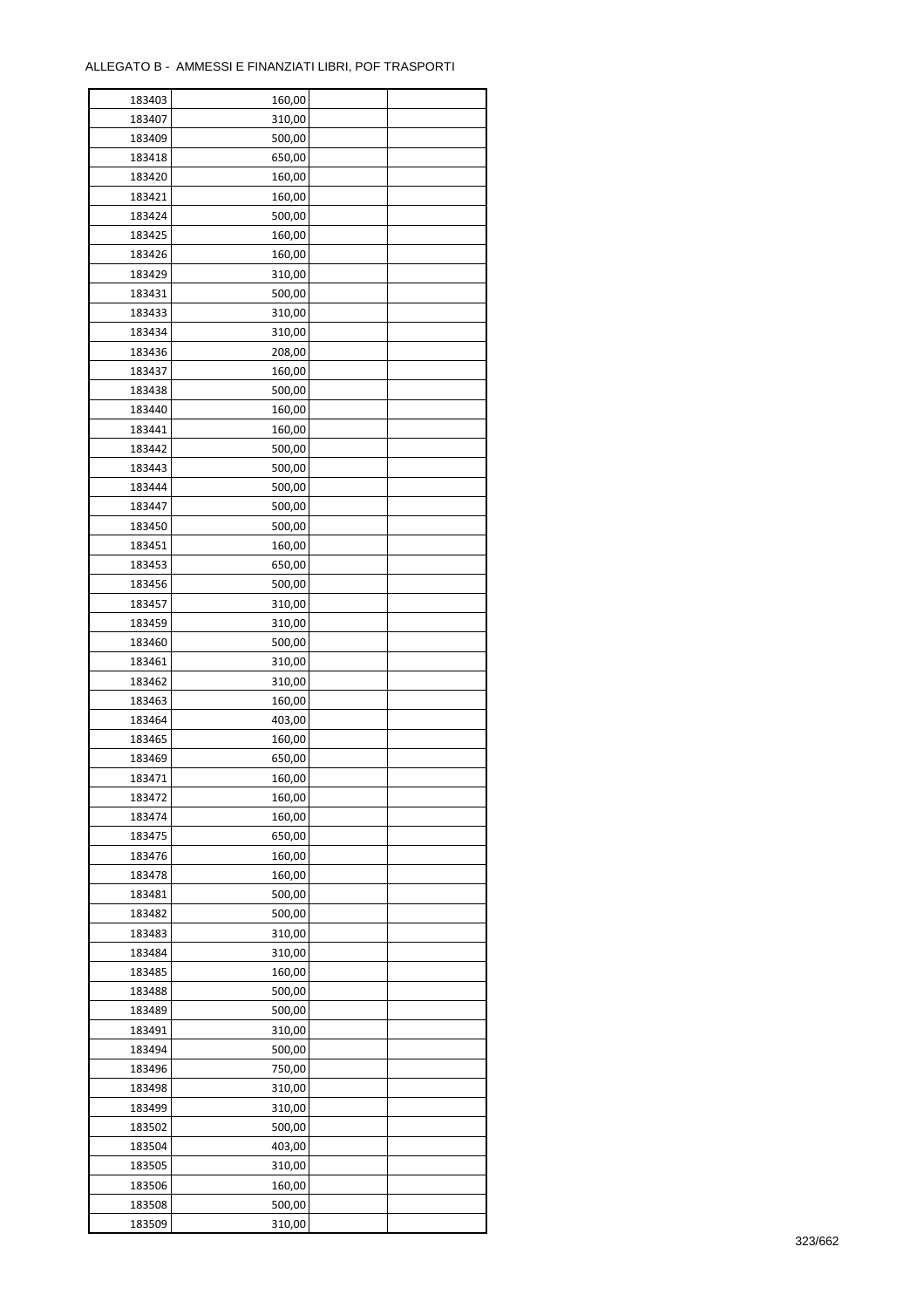| 183510 | 240,00 |  |
|--------|--------|--|
| 183511 | 750,00 |  |
| 183513 | 500,00 |  |
| 183517 | 500,00 |  |
| 183520 | 310,00 |  |
| 183522 | 160,00 |  |
| 183532 | 160,00 |  |
| 183534 | 160,00 |  |
| 183537 | 500,00 |  |
| 183538 | 160,00 |  |
| 183539 | 500,00 |  |
| 183540 | 160,00 |  |
|        |        |  |
| 183541 | 500,00 |  |
| 183543 | 650,00 |  |
| 183544 | 160,00 |  |
| 183545 | 310,00 |  |
| 183546 | 310,00 |  |
| 183547 | 500,00 |  |
| 183548 | 500,00 |  |
| 183549 | 160,00 |  |
| 183551 | 310,00 |  |
| 183552 | 500,00 |  |
| 183553 | 500,00 |  |
| 183554 | 650,00 |  |
| 183556 | 208,00 |  |
| 183557 | 160,00 |  |
| 183559 | 160,00 |  |
| 183560 | 160,00 |  |
| 183561 | 310,00 |  |
| 183562 | 310,00 |  |
| 183566 | 310,00 |  |
| 183567 | 650,00 |  |
| 183571 | 310,00 |  |
| 183573 | 310,00 |  |
| 183576 | 500,00 |  |
| 183577 | 310,00 |  |
| 183578 | 500,00 |  |
|        |        |  |
| 183580 | 310,00 |  |
| 183582 | 310,00 |  |
| 183583 | 650,00 |  |
| 183584 | 160,00 |  |
| 183586 | 310,00 |  |
| 183588 | 160,00 |  |
| 183589 | 310,00 |  |
| 183590 | 650,00 |  |
| 183591 | 403,00 |  |
| 183592 | 310,00 |  |
| 183594 | 160,00 |  |
| 183595 | 500,00 |  |
| 183596 | 160,00 |  |
| 183597 | 160,00 |  |
| 183598 | 160,00 |  |
| 183600 | 750,00 |  |
| 183601 | 500,00 |  |
| 183603 | 310,00 |  |
| 183604 | 310,00 |  |
| 183606 | 650,00 |  |
| 183608 | 310,00 |  |
| 183609 | 650,00 |  |
|        |        |  |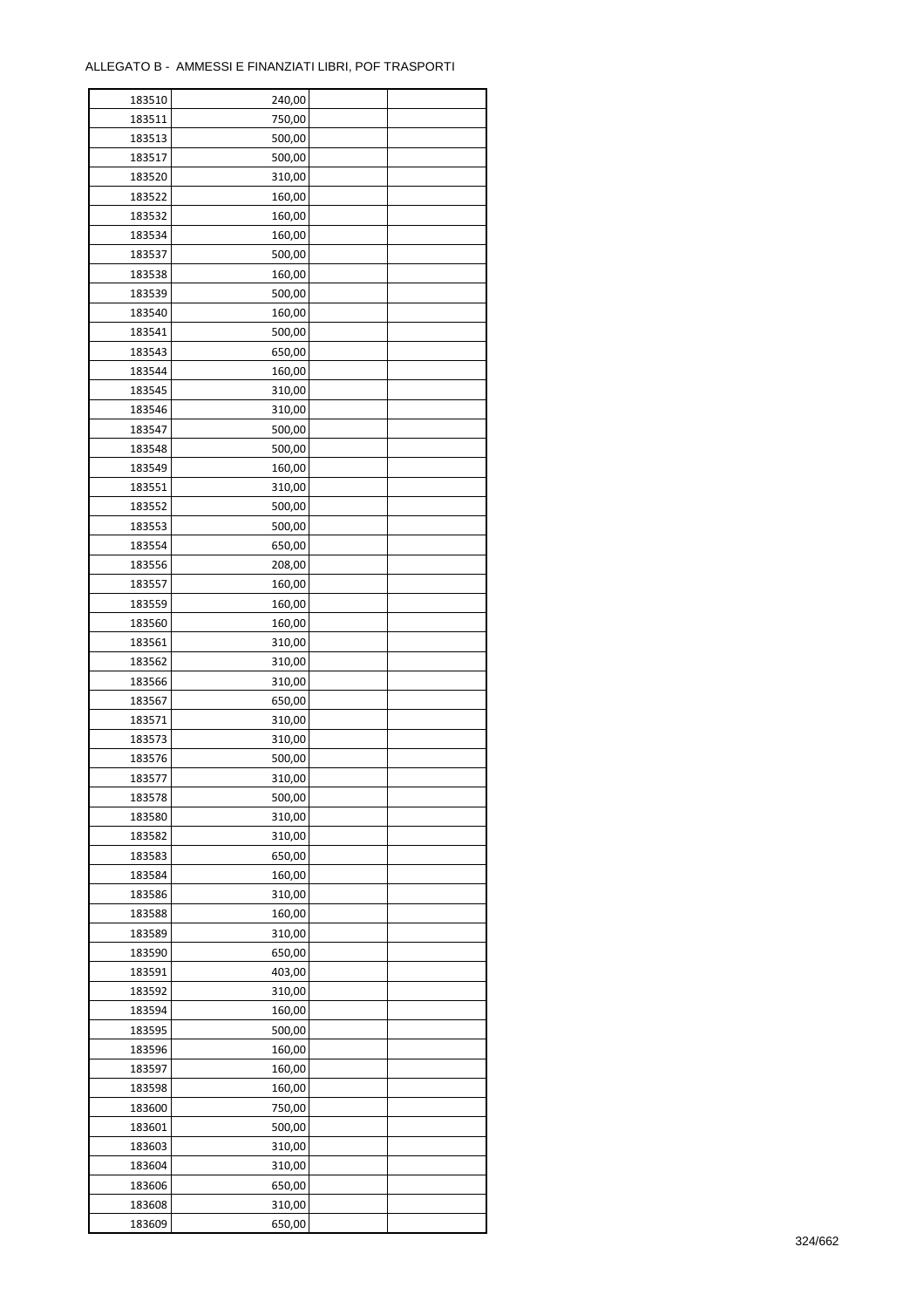| 183610 | 160,00 |  |
|--------|--------|--|
| 183611 | 310,00 |  |
| 183612 | 160,00 |  |
| 183613 | 500,00 |  |
| 183614 | 650,00 |  |
| 183615 | 310,00 |  |
| 183616 | 500,00 |  |
| 183618 | 650,00 |  |
| 183621 | 160,00 |  |
| 183622 | 160,00 |  |
| 183623 | 160,00 |  |
| 183624 | 310,00 |  |
| 183625 | 310,00 |  |
|        |        |  |
| 183626 | 310,00 |  |
| 183627 | 160,00 |  |
| 183628 | 160,00 |  |
| 183630 | 160,00 |  |
| 183631 | 160,00 |  |
| 183633 | 650,00 |  |
| 183634 | 310,00 |  |
| 183635 | 310,00 |  |
| 183636 | 160,00 |  |
| 183637 | 310,00 |  |
| 183638 | 310,00 |  |
| 183640 | 160,00 |  |
| 183643 | 310,00 |  |
| 183644 | 160,00 |  |
| 183645 | 310,00 |  |
| 183646 | 310,00 |  |
| 183649 | 160,00 |  |
| 183651 | 160,00 |  |
| 183652 | 160,00 |  |
| 183654 | 310,00 |  |
| 183655 | 500,00 |  |
| 183656 | 310,00 |  |
| 183657 | 500,00 |  |
| 183658 | 310,00 |  |
| 183659 | 310,00 |  |
| 183661 | 310,00 |  |
| 183662 | 310,00 |  |
| 183663 | 310,00 |  |
| 183664 | 160,00 |  |
| 183665 | 310,00 |  |
| 183667 | 310,00 |  |
| 183669 | 310,00 |  |
| 183670 | 160,00 |  |
| 183672 | 160,00 |  |
| 183674 | 310,00 |  |
| 183677 | 310,00 |  |
| 183678 | 160,00 |  |
| 183679 | 160,00 |  |
| 183681 | 310,00 |  |
| 183683 | 160,00 |  |
| 183684 | 160,00 |  |
| 183686 | 160,00 |  |
| 183689 | 310,00 |  |
| 183690 | 160,00 |  |
| 183691 | 500,00 |  |
| 183692 | 500,00 |  |
|        |        |  |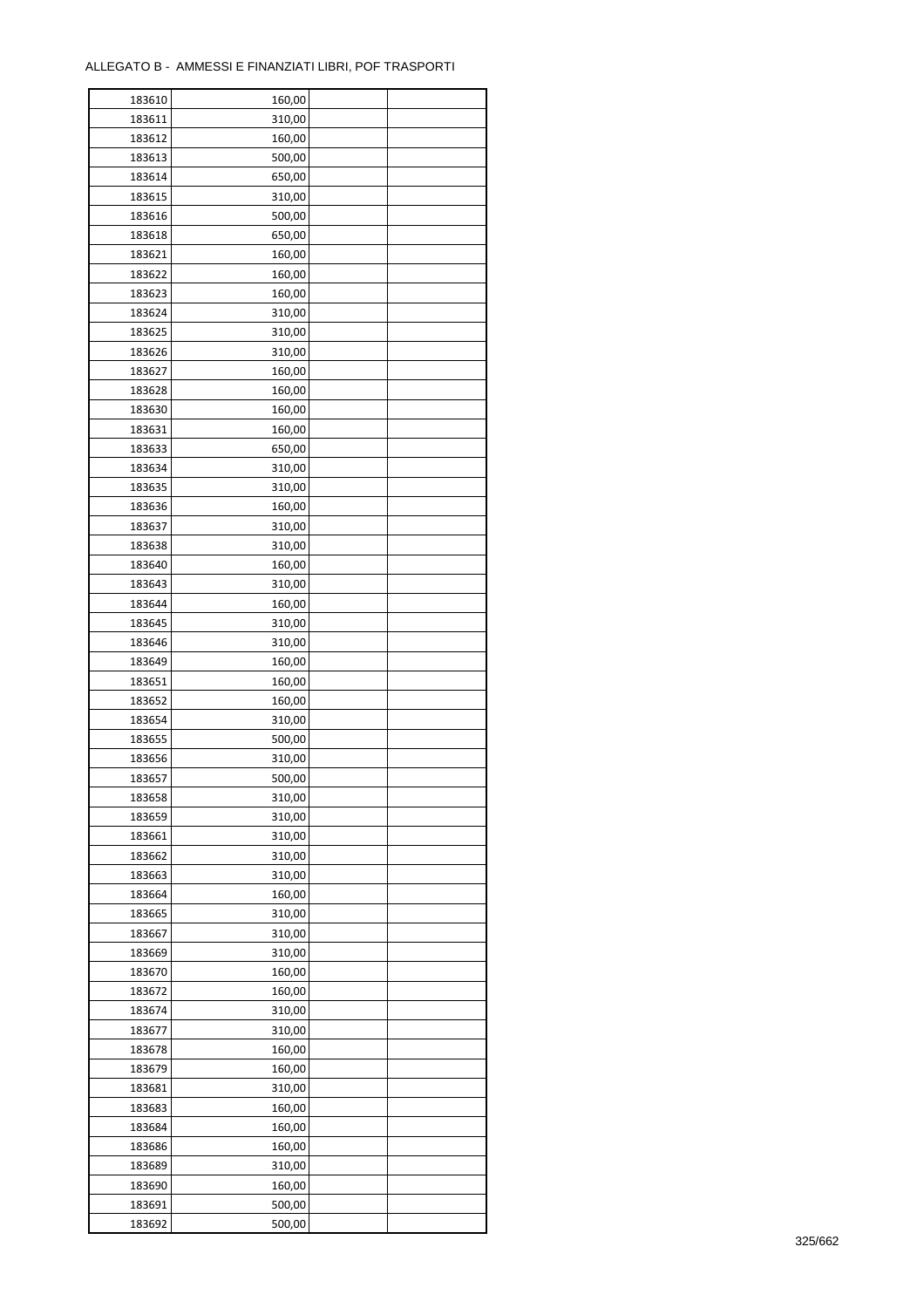| 183693 | 160,00 |  |
|--------|--------|--|
| 183694 | 310,00 |  |
| 183696 | 160,00 |  |
| 183697 | 310,00 |  |
| 183698 | 160,00 |  |
| 183699 | 240,00 |  |
| 183702 | 160,00 |  |
| 183703 | 310,00 |  |
| 183704 | 650,00 |  |
| 183705 | 310,00 |  |
| 183706 | 310,00 |  |
| 183708 | 160,00 |  |
| 183712 | 160,00 |  |
|        |        |  |
| 183715 | 160,00 |  |
| 183716 | 310,00 |  |
| 183718 | 160,00 |  |
| 183719 | 160,00 |  |
| 183720 | 310,00 |  |
| 183722 | 310,00 |  |
| 183724 | 160,00 |  |
| 183725 | 500,00 |  |
| 183726 | 310,00 |  |
| 183727 | 500,00 |  |
| 183728 | 310,00 |  |
| 183729 | 160,00 |  |
| 183730 | 160,00 |  |
| 183732 | 160,00 |  |
| 183733 | 160,00 |  |
| 183735 | 500,00 |  |
| 183737 | 310,00 |  |
| 183738 | 310,00 |  |
| 183740 | 160,00 |  |
| 183741 | 160,00 |  |
| 183744 | 310,00 |  |
| 183746 | 160,00 |  |
| 183747 | 160,00 |  |
| 183749 | 500,00 |  |
| 183750 | 160,00 |  |
|        |        |  |
| 183751 | 160,00 |  |
| 183752 | 310,00 |  |
| 183753 | 160,00 |  |
| 183754 | 160,00 |  |
| 183755 | 160,00 |  |
| 183756 | 310,00 |  |
| 183757 | 500,00 |  |
| 183758 | 500,00 |  |
| 183762 | 160,00 |  |
| 183763 | 160,00 |  |
| 183764 | 500,00 |  |
| 183767 | 160,00 |  |
| 183768 | 160,00 |  |
| 183769 | 160,00 |  |
| 183770 | 310,00 |  |
| 183771 | 160,00 |  |
| 183772 | 160,00 |  |
| 183773 | 310,00 |  |
| 183774 | 500,00 |  |
| 183777 | 310,00 |  |
| 183778 | 160,00 |  |
|        |        |  |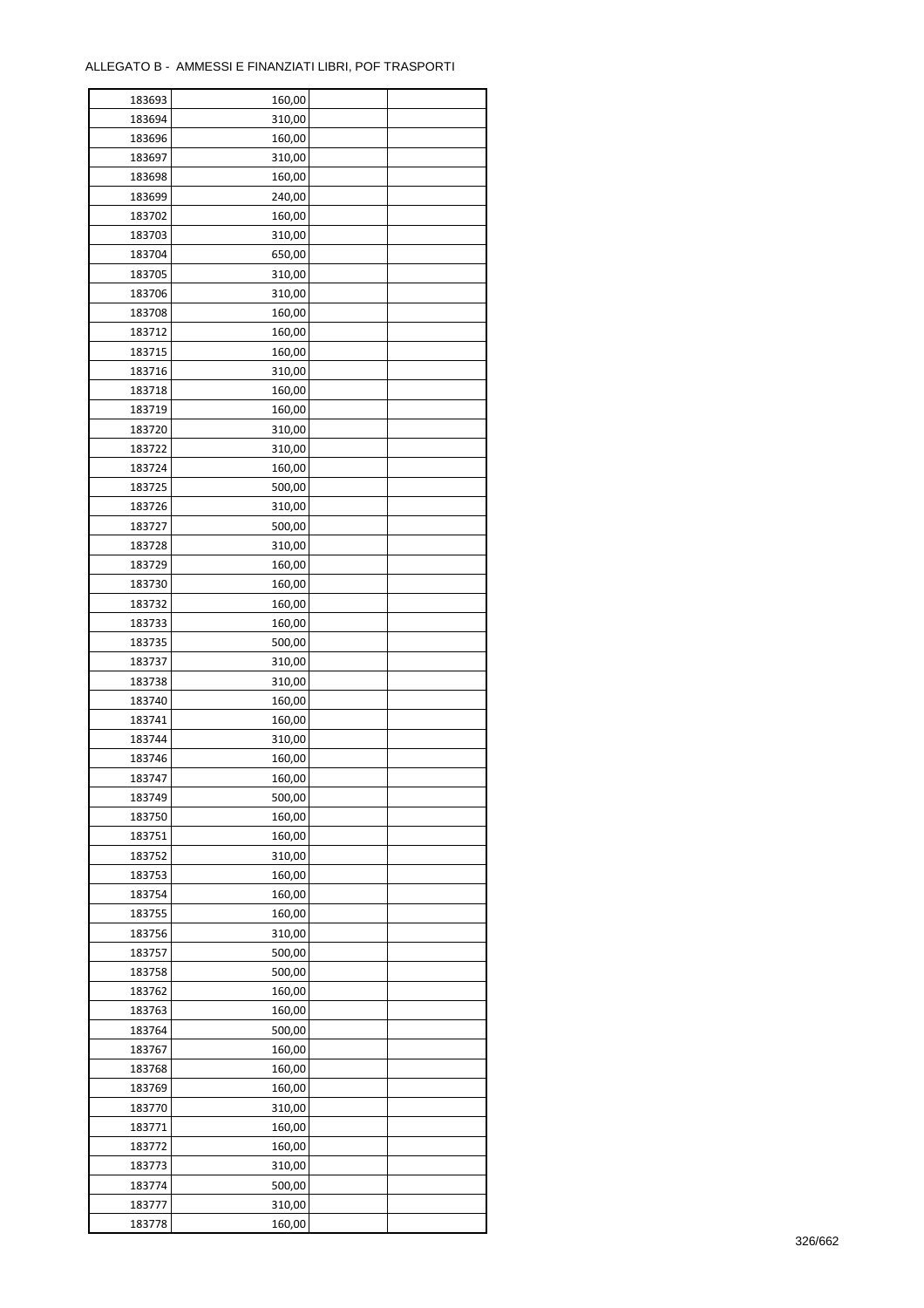| 183779 | 310,00 |  |
|--------|--------|--|
| 183780 | 310,00 |  |
| 183781 | 310,00 |  |
| 183782 | 310,00 |  |
| 183783 | 160,00 |  |
| 183785 | 310,00 |  |
| 183786 | 310,00 |  |
| 183787 | 160,00 |  |
|        |        |  |
| 183791 | 500,00 |  |
| 183793 | 160,00 |  |
| 183794 | 500,00 |  |
| 183798 | 500,00 |  |
| 183799 | 160,00 |  |
| 183800 | 160,00 |  |
| 183801 | 500,00 |  |
| 183802 | 500,00 |  |
| 183804 | 160,00 |  |
| 183807 | 310,00 |  |
| 183808 | 500,00 |  |
| 183809 | 310,00 |  |
| 183810 | 160,00 |  |
| 183812 | 160,00 |  |
| 183813 | 650,00 |  |
| 183815 | 160,00 |  |
| 183816 | 160,00 |  |
| 183817 | 500,00 |  |
|        |        |  |
| 183818 | 160,00 |  |
| 183819 | 500,00 |  |
| 183820 | 160,00 |  |
| 183822 | 160,00 |  |
| 183823 | 403,00 |  |
| 183825 | 160,00 |  |
| 183826 | 310,00 |  |
| 183830 | 310,00 |  |
| 183831 | 500,00 |  |
| 183835 | 650,00 |  |
| 183836 | 500,00 |  |
| 183837 | 500,00 |  |
| 183838 | 310,00 |  |
| 183839 | 160,00 |  |
| 183840 | 160,00 |  |
| 183841 | 465,00 |  |
| 183842 | 160,00 |  |
| 183843 | 750,00 |  |
| 183844 | 310,00 |  |
| 183846 | 160,00 |  |
|        |        |  |
| 183847 | 310,00 |  |
| 183848 | 160,00 |  |
| 183850 | 160,00 |  |
| 183852 | 160,00 |  |
| 183854 | 310,00 |  |
| 183855 | 500,00 |  |
| 183856 | 160,00 |  |
| 183857 | 310,00 |  |
| 183859 | 500,00 |  |
| 183860 | 160,00 |  |
| 183863 | 160,00 |  |
| 183864 | 650,00 |  |
| 183866 | 310,00 |  |
|        |        |  |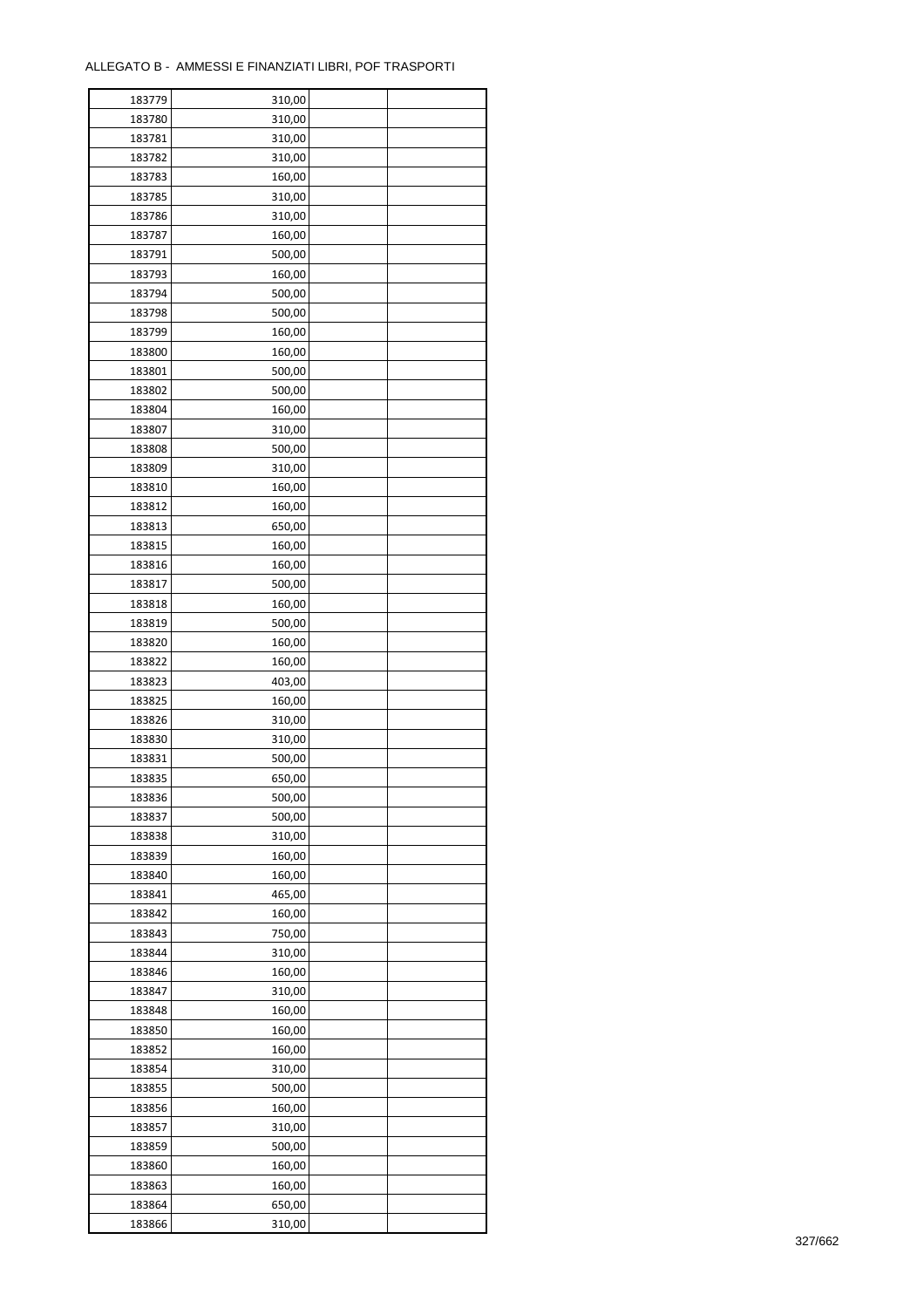| 183867           | 310,00 |  |
|------------------|--------|--|
| 183868           | 160,00 |  |
| 183870           | 160,00 |  |
| 183871           | 500,00 |  |
| 183873           | 160,00 |  |
| 183875           | 310,00 |  |
| 183876           | 310,00 |  |
| 183877           | 160,00 |  |
| 183878           | 160,00 |  |
|                  |        |  |
| 183879<br>183882 | 160,00 |  |
|                  | 160,00 |  |
| 183883           | 500,00 |  |
| 183884           | 500,00 |  |
| 183885           | 500,00 |  |
| 183886           | 160,00 |  |
| 183889           | 160,00 |  |
| 183890           | 500,00 |  |
| 183891           | 160,00 |  |
| 183892           | 160,00 |  |
| 183893           | 160,00 |  |
| 183895           | 310,00 |  |
| 183896           | 500,00 |  |
| 183898           | 500,00 |  |
| 183901           | 160,00 |  |
| 183902           | 500,00 |  |
| 183903           | 310,00 |  |
| 183905           | 500,00 |  |
| 183906           | 160,00 |  |
| 183907           | 160,00 |  |
| 183909           | 310,00 |  |
|                  |        |  |
| 183910           | 310,00 |  |
| 183911           | 160,00 |  |
| 183912           | 500,00 |  |
| 183922           | 310,00 |  |
| 183923           | 500,00 |  |
| 183924           | 310,00 |  |
| 183925           | 160,00 |  |
| 183926           | 310,00 |  |
| 183929           | 310,00 |  |
| 183930           | 160,00 |  |
| 183931           | 160,00 |  |
| 183932           | 310,00 |  |
| 183933           | 500,00 |  |
| 183936           | 310,00 |  |
| 183937           | 500,00 |  |
| 183940           | 310,00 |  |
| 183942           | 310,00 |  |
| 183943           | 500,00 |  |
| 183945           | 160,00 |  |
| 183947           | 310,00 |  |
| 183948           | 500,00 |  |
| 183951           | 160,00 |  |
| 183952           | 160,00 |  |
|                  |        |  |
| 183954           | 310,00 |  |
| 183956           | 160,00 |  |
| 183958           | 160,00 |  |
| 183959           | 160,00 |  |
| 183960           | 500,00 |  |
| 183963           | 160,00 |  |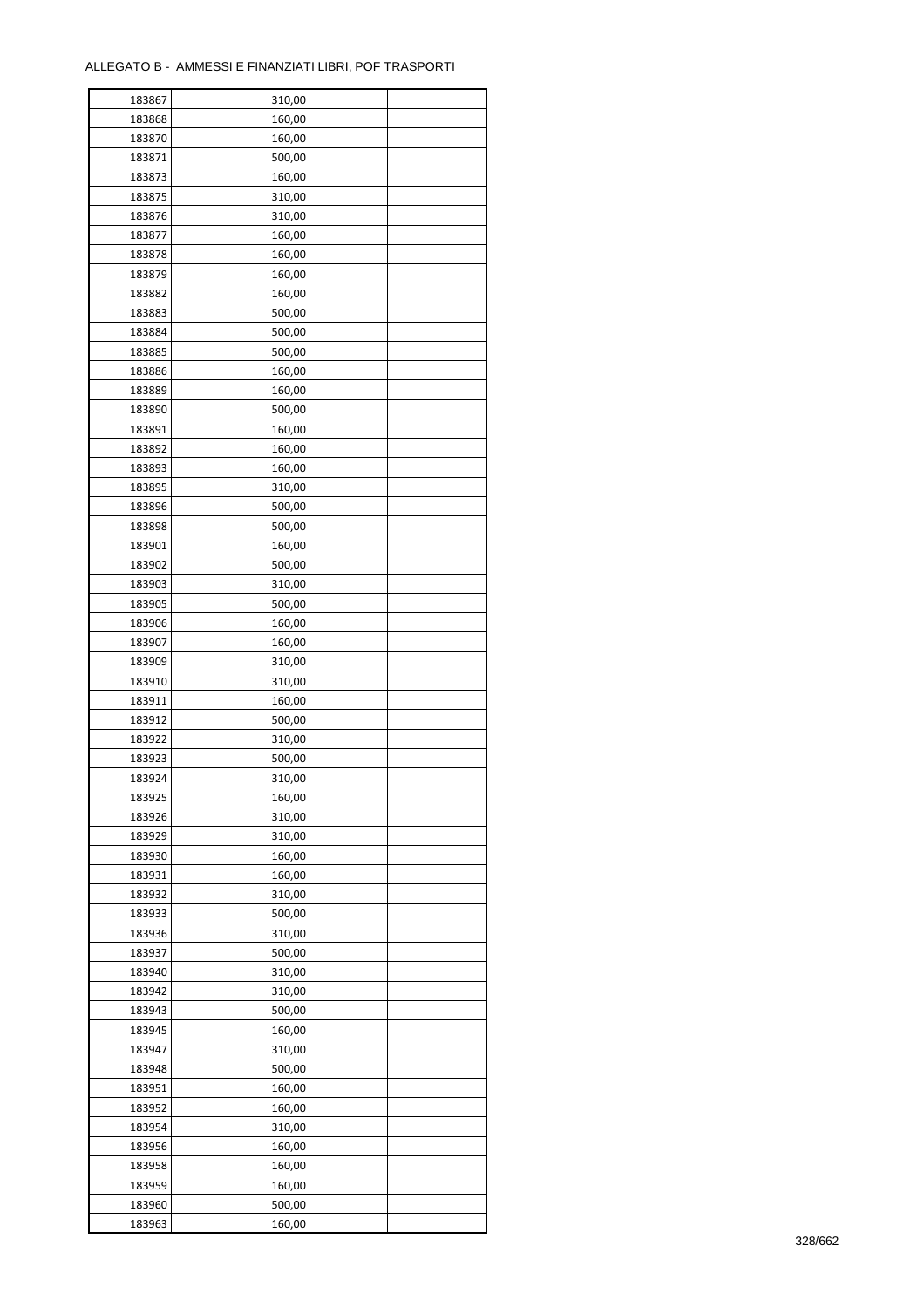| 183966 | 650,00 |  |
|--------|--------|--|
| 183968 | 650,00 |  |
| 183969 | 310,00 |  |
| 183972 | 310,00 |  |
| 183974 | 310,00 |  |
| 183975 | 160,00 |  |
| 183976 | 465,00 |  |
| 183977 | 160,00 |  |
| 183978 | 500,00 |  |
| 183979 | 310,00 |  |
| 183980 | 160,00 |  |
| 183982 | 310,00 |  |
| 183986 | 160,00 |  |
| 183988 |        |  |
|        | 160,00 |  |
| 183989 | 310,00 |  |
| 183995 | 160,00 |  |
| 183997 | 160,00 |  |
| 184001 | 310,00 |  |
| 184002 | 500,00 |  |
| 184005 | 500,00 |  |
| 184006 | 750,00 |  |
| 184007 | 650,00 |  |
| 184008 | 160,00 |  |
| 184009 | 650,00 |  |
| 184010 | 310,00 |  |
| 184011 | 310,00 |  |
| 184013 | 500,00 |  |
| 184014 | 208,00 |  |
| 184015 | 160,00 |  |
| 184016 | 500,00 |  |
| 184017 | 160,00 |  |
| 184018 | 160,00 |  |
| 184020 | 500,00 |  |
| 184022 | 650,00 |  |
| 184023 | 310,00 |  |
| 184024 | 310,00 |  |
| 184026 | 310,00 |  |
| 184027 | 310,00 |  |
|        |        |  |
| 184029 | 500,00 |  |
| 184030 | 160,00 |  |
| 184033 | 310,00 |  |
| 184034 | 160,00 |  |
| 184035 | 310,00 |  |
| 184038 | 310,00 |  |
| 184039 | 500,00 |  |
| 184042 | 160,00 |  |
| 184043 | 500,00 |  |
| 184044 | 160,00 |  |
| 184045 | 310,00 |  |
| 184047 | 160,00 |  |
| 184048 | 160,00 |  |
| 184050 | 160,00 |  |
| 184053 | 240,00 |  |
| 184054 | 160,00 |  |
| 184055 | 310,00 |  |
| 184057 | 310,00 |  |
| 184058 | 500,00 |  |
| 184059 | 310,00 |  |
| 184060 | 310,00 |  |
|        |        |  |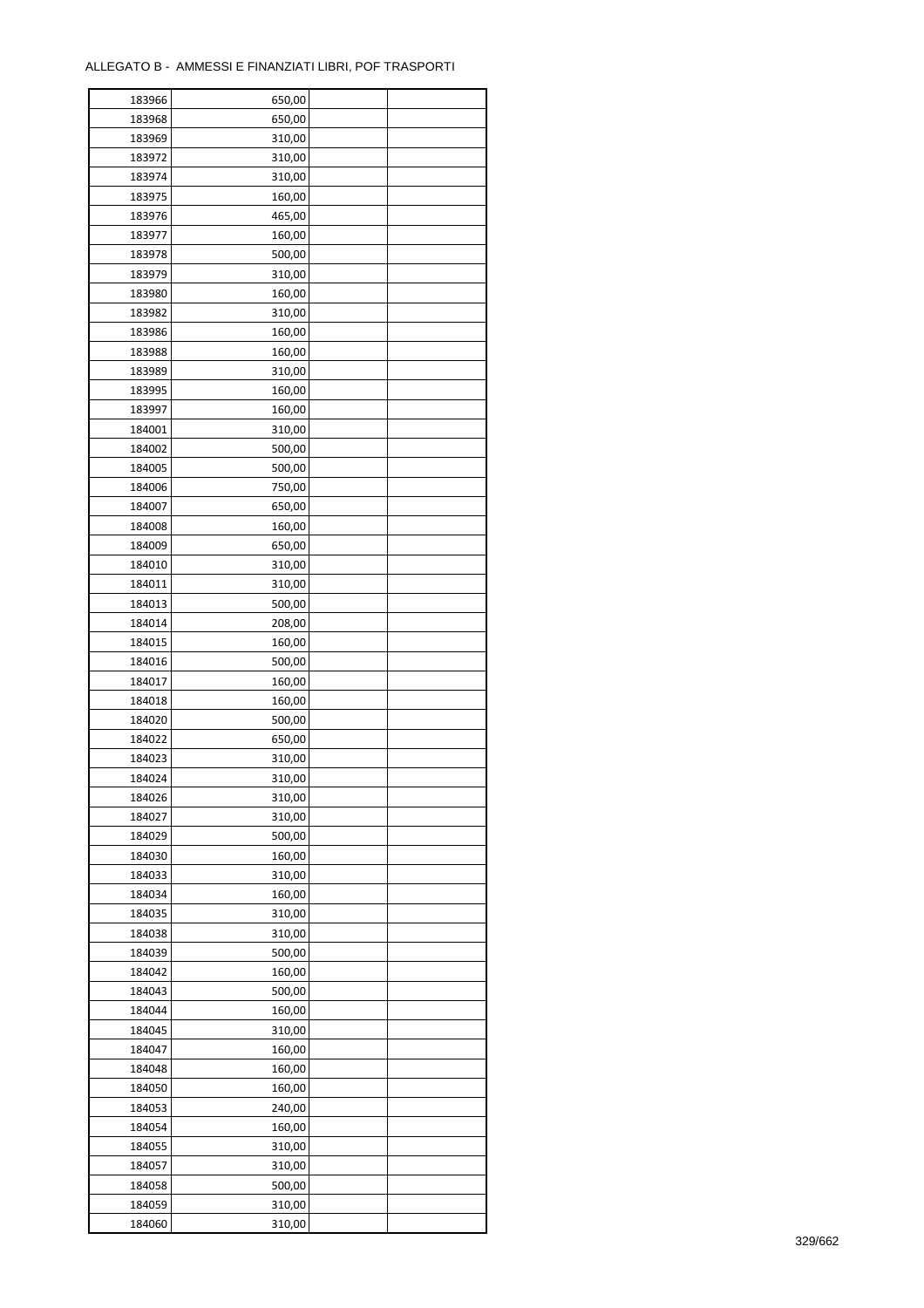| 184061 | 160,00 |  |
|--------|--------|--|
| 184062 | 160,00 |  |
| 184063 | 160,00 |  |
| 184064 | 310,00 |  |
| 184065 | 500,00 |  |
| 184066 | 310,00 |  |
| 184067 | 650,00 |  |
| 184070 | 160,00 |  |
| 184072 | 750,00 |  |
| 184073 | 160,00 |  |
| 184075 | 160,00 |  |
| 184078 | 310,00 |  |
|        |        |  |
| 184079 | 160,00 |  |
| 184080 | 500,00 |  |
| 184081 | 240,00 |  |
| 184082 | 160,00 |  |
| 184083 | 160,00 |  |
| 184084 | 160,00 |  |
| 184086 | 650,00 |  |
| 184087 | 500,00 |  |
| 184088 | 160,00 |  |
| 184089 | 160,00 |  |
| 184090 | 160,00 |  |
| 184091 | 310,00 |  |
| 184092 | 240,00 |  |
| 184093 | 160,00 |  |
| 184096 | 750,00 |  |
| 184097 | 160,00 |  |
| 184104 | 160,00 |  |
| 184105 | 160,00 |  |
| 184106 | 310,00 |  |
| 184108 | 160,00 |  |
| 184109 | 160,00 |  |
| 184111 | 500,00 |  |
| 184112 | 310,00 |  |
| 184113 |        |  |
|        | 500,00 |  |
| 184114 | 310,00 |  |
| 184115 | 160,00 |  |
| 184116 | 500,00 |  |
| 184117 | 160,00 |  |
| 184118 | 310,00 |  |
| 184119 | 240,00 |  |
| 184120 | 310,00 |  |
| 184121 | 160,00 |  |
| 184124 | 310,00 |  |
| 184125 | 500,00 |  |
| 184126 | 500,00 |  |
| 184127 | 160,00 |  |
| 184128 | 310,00 |  |
| 184129 | 310,00 |  |
| 184130 | 500,00 |  |
| 184131 | 160,00 |  |
| 184132 | 310,00 |  |
| 184133 | 160,00 |  |
| 184134 | 310,00 |  |
| 184135 | 160,00 |  |
| 184139 | 160,00 |  |
| 184140 |        |  |
|        | 500,00 |  |
| 184141 | 310,00 |  |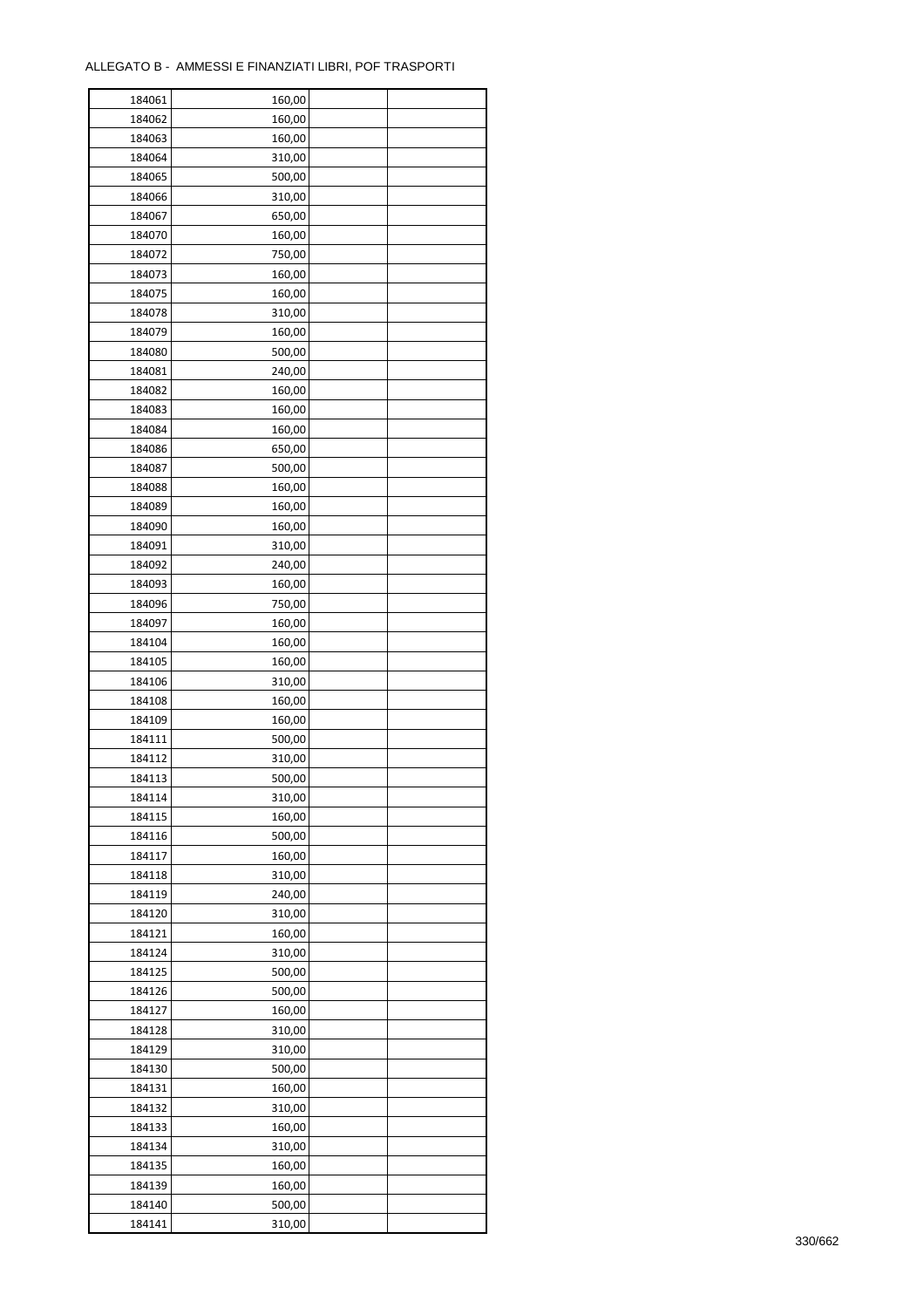| 184144 | 500,00 |  |
|--------|--------|--|
| 184145 | 310,00 |  |
| 184146 | 310,00 |  |
| 184147 | 160,00 |  |
| 184148 | 500,00 |  |
| 184149 | 500,00 |  |
| 184151 | 500,00 |  |
| 184153 | 310,00 |  |
| 184154 | 160,00 |  |
| 184155 | 310,00 |  |
| 184156 | 160,00 |  |
| 184158 | 160,00 |  |
|        |        |  |
| 184159 | 160,00 |  |
| 184160 | 500,00 |  |
| 184161 | 310,00 |  |
| 184162 | 310,00 |  |
| 184163 | 160,00 |  |
| 184164 | 160,00 |  |
| 184166 | 500,00 |  |
| 184167 | 160,00 |  |
| 184169 | 500,00 |  |
| 184170 | 160,00 |  |
| 184171 | 310,00 |  |
| 184172 | 500,00 |  |
| 184173 | 650,00 |  |
| 184174 | 160,00 |  |
| 184175 | 500,00 |  |
| 184176 | 500,00 |  |
| 184177 | 160,00 |  |
| 184179 | 500,00 |  |
| 184180 | 160,00 |  |
| 184181 | 160,00 |  |
| 184182 | 310,00 |  |
| 184183 | 310,00 |  |
| 184184 | 500,00 |  |
| 184185 | 500,00 |  |
| 184187 |        |  |
|        | 160,00 |  |
| 184188 | 310,00 |  |
| 184189 | 750,00 |  |
| 184190 | 310,00 |  |
| 184191 | 500,00 |  |
| 184192 | 500,00 |  |
| 184193 | 310,00 |  |
| 184195 | 160,00 |  |
| 184197 | 160,00 |  |
| 184198 | 500,00 |  |
| 184199 | 160,00 |  |
| 184200 | 310,00 |  |
| 184201 | 160,00 |  |
| 184203 | 160,00 |  |
| 184204 | 160,00 |  |
| 184206 | 160,00 |  |
| 184207 | 160,00 |  |
| 184208 | 310,00 |  |
| 184209 | 160,00 |  |
| 184211 | 310,00 |  |
| 184212 | 310,00 |  |
| 184213 | 160,00 |  |
| 184215 | 160,00 |  |
|        |        |  |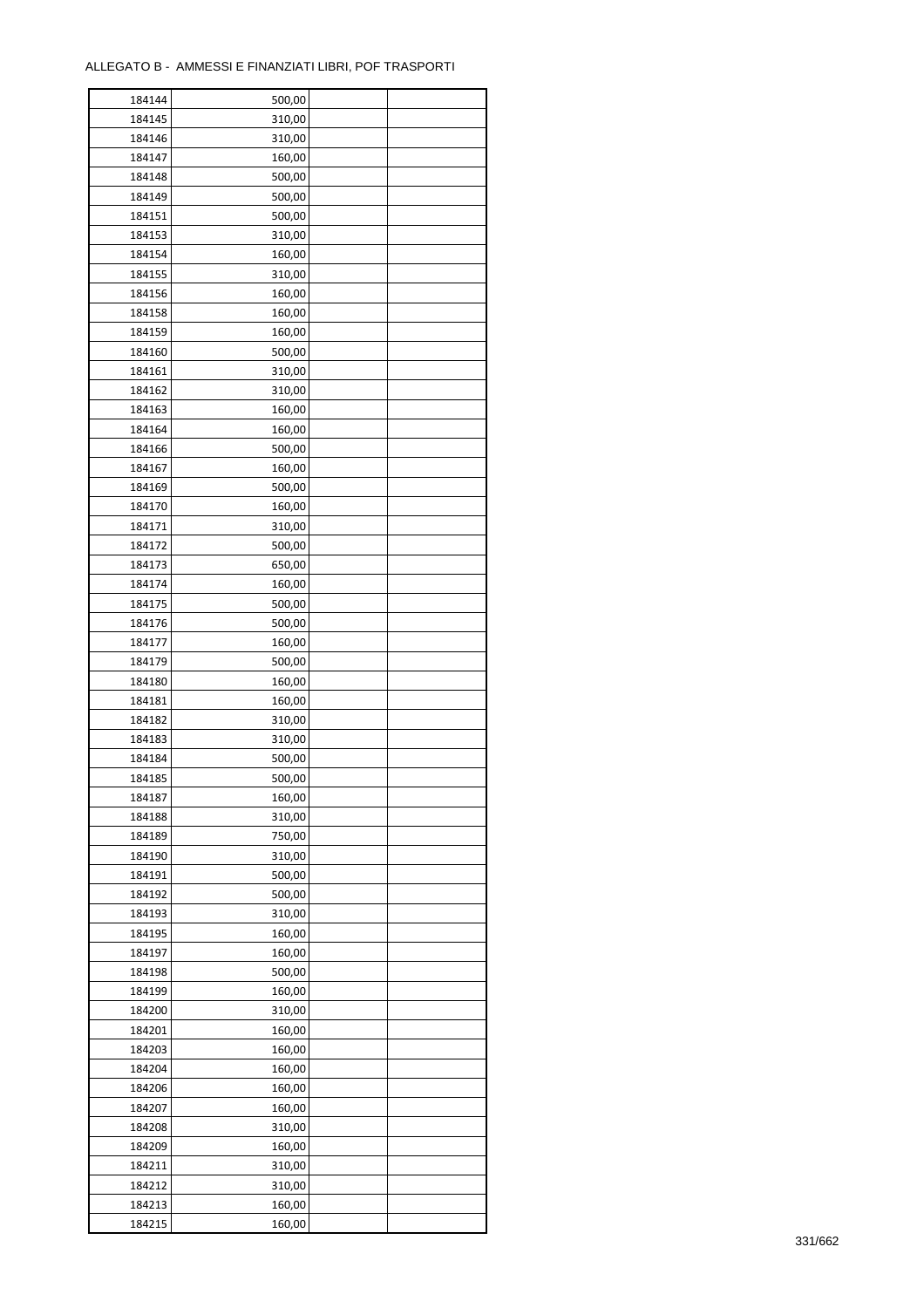| 184217 | 310,00 |  |
|--------|--------|--|
| 184219 | 160,00 |  |
| 184220 | 310,00 |  |
| 184221 | 650,00 |  |
| 184222 | 160,00 |  |
| 184223 | 160,00 |  |
| 184224 | 160,00 |  |
| 184225 | 500,00 |  |
| 184226 | 500,00 |  |
| 184227 | 500,00 |  |
| 184228 | 500,00 |  |
| 184230 | 310,00 |  |
|        |        |  |
| 184231 | 310,00 |  |
| 184232 | 310,00 |  |
| 184234 | 240,00 |  |
| 184235 | 160,00 |  |
| 184237 | 160,00 |  |
| 184238 | 310,00 |  |
| 184239 | 310,00 |  |
| 184240 | 465,00 |  |
| 184242 | 310,00 |  |
| 184243 | 310,00 |  |
| 184244 | 160,00 |  |
| 184247 | 465,00 |  |
| 184248 | 310,00 |  |
| 184249 | 160,00 |  |
| 184250 | 160,00 |  |
| 184251 | 160,00 |  |
| 184252 | 500,00 |  |
| 184257 | 310,00 |  |
| 184258 | 500,00 |  |
| 184259 | 160,00 |  |
| 184261 | 500,00 |  |
| 184262 | 500,00 |  |
| 184268 | 310,00 |  |
| 184271 | 160,00 |  |
| 184273 | 160,00 |  |
| 184274 | 160,00 |  |
| 184275 | 160,00 |  |
| 184276 | 160,00 |  |
| 184277 | 310,00 |  |
| 184279 | 160,00 |  |
|        |        |  |
| 184281 | 160,00 |  |
| 184282 | 160,00 |  |
| 184284 | 160,00 |  |
| 184287 | 500,00 |  |
| 184288 | 160,00 |  |
| 184289 | 500,00 |  |
| 184290 | 500,00 |  |
| 184291 | 160,00 |  |
| 184293 | 500,00 |  |
| 184294 | 403,00 |  |
| 184296 | 310,00 |  |
| 184297 | 160,00 |  |
| 184301 | 240,00 |  |
| 184307 | 310,00 |  |
| 184309 | 160,00 |  |
| 184310 | 160,00 |  |
| 184311 | 500,00 |  |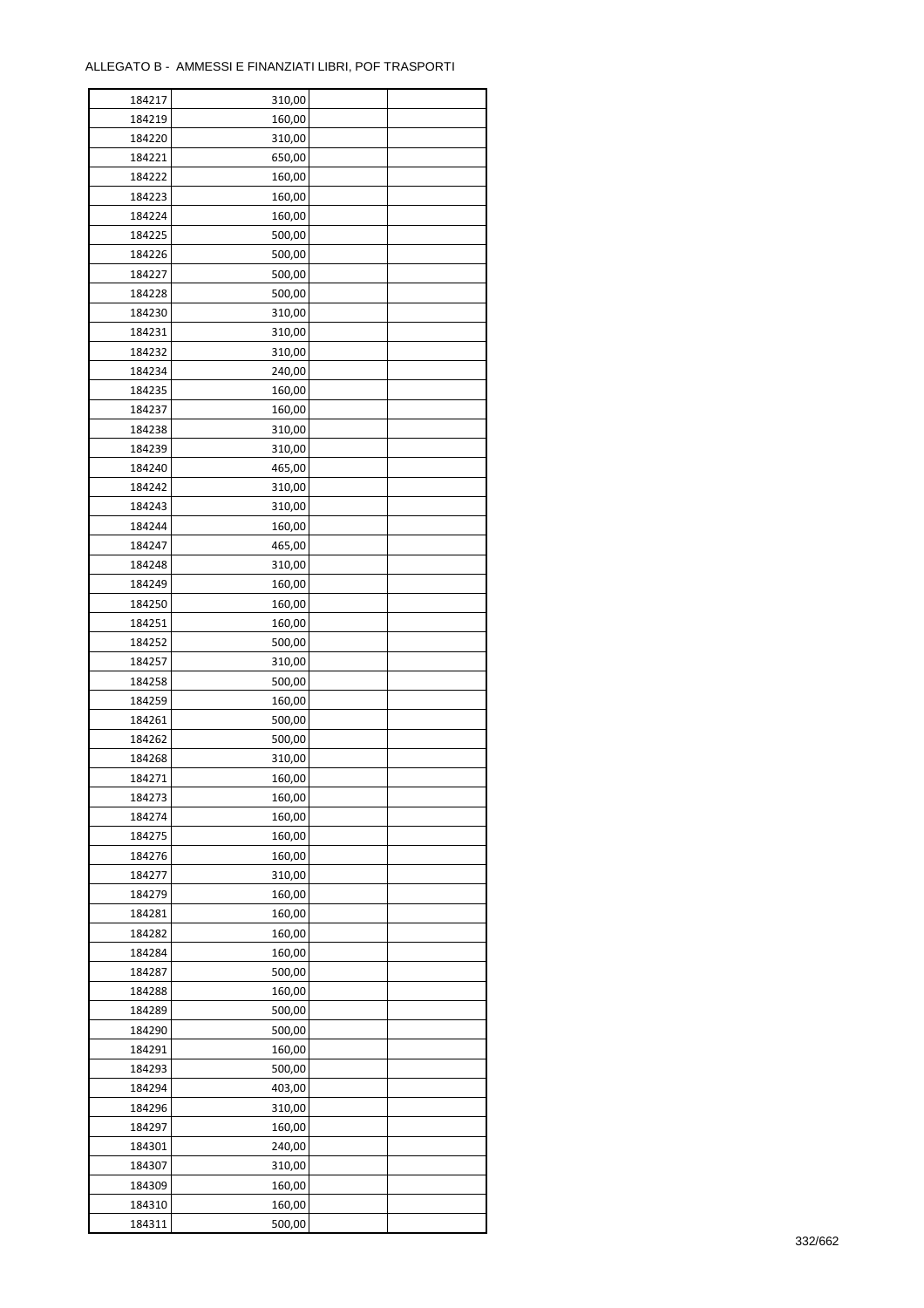| 184314 | 500,00 |  |
|--------|--------|--|
| 184315 | 310,00 |  |
| 184318 | 310,00 |  |
| 184319 | 500,00 |  |
| 184320 | 160,00 |  |
| 184321 | 310,00 |  |
| 184323 | 500,00 |  |
| 184324 | 465,00 |  |
|        |        |  |
| 184325 | 160,00 |  |
| 184326 | 160,00 |  |
| 184328 | 310,00 |  |
| 184329 | 650,00 |  |
| 184331 | 160,00 |  |
| 184332 | 160,00 |  |
| 184333 | 310,00 |  |
| 184335 | 500,00 |  |
| 184338 | 160,00 |  |
| 184339 | 160,00 |  |
| 184340 | 310,00 |  |
| 184341 | 310,00 |  |
| 184342 | 310,00 |  |
| 184343 | 160,00 |  |
| 184344 | 160,00 |  |
| 184345 | 160,00 |  |
| 184349 | 500,00 |  |
| 184351 |        |  |
|        | 160,00 |  |
| 184352 | 160,00 |  |
| 184355 | 160,00 |  |
| 184356 | 310,00 |  |
| 184357 | 240,00 |  |
| 184358 | 160,00 |  |
| 184359 | 650,00 |  |
| 184360 | 160,00 |  |
| 184362 | 160,00 |  |
| 184363 | 500,00 |  |
| 184364 | 160,00 |  |
| 184365 | 650,00 |  |
| 184366 | 160,00 |  |
| 184367 | 310,00 |  |
| 184369 | 500,00 |  |
| 184370 | 160,00 |  |
| 184371 | 160,00 |  |
| 184372 | 310,00 |  |
| 184375 | 160,00 |  |
| 184377 | 240,00 |  |
| 184378 |        |  |
|        | 160,00 |  |
| 184381 | 310,00 |  |
| 184382 | 310,00 |  |
| 184383 | 160,00 |  |
| 184384 | 310,00 |  |
| 184386 | 310,00 |  |
| 184387 | 310,00 |  |
| 184389 | 160,00 |  |
| 184390 | 500,00 |  |
| 184391 | 500,00 |  |
| 184392 | 465,00 |  |
| 184393 | 310,00 |  |
| 184395 | 160,00 |  |
| 184396 | 160,00 |  |
|        |        |  |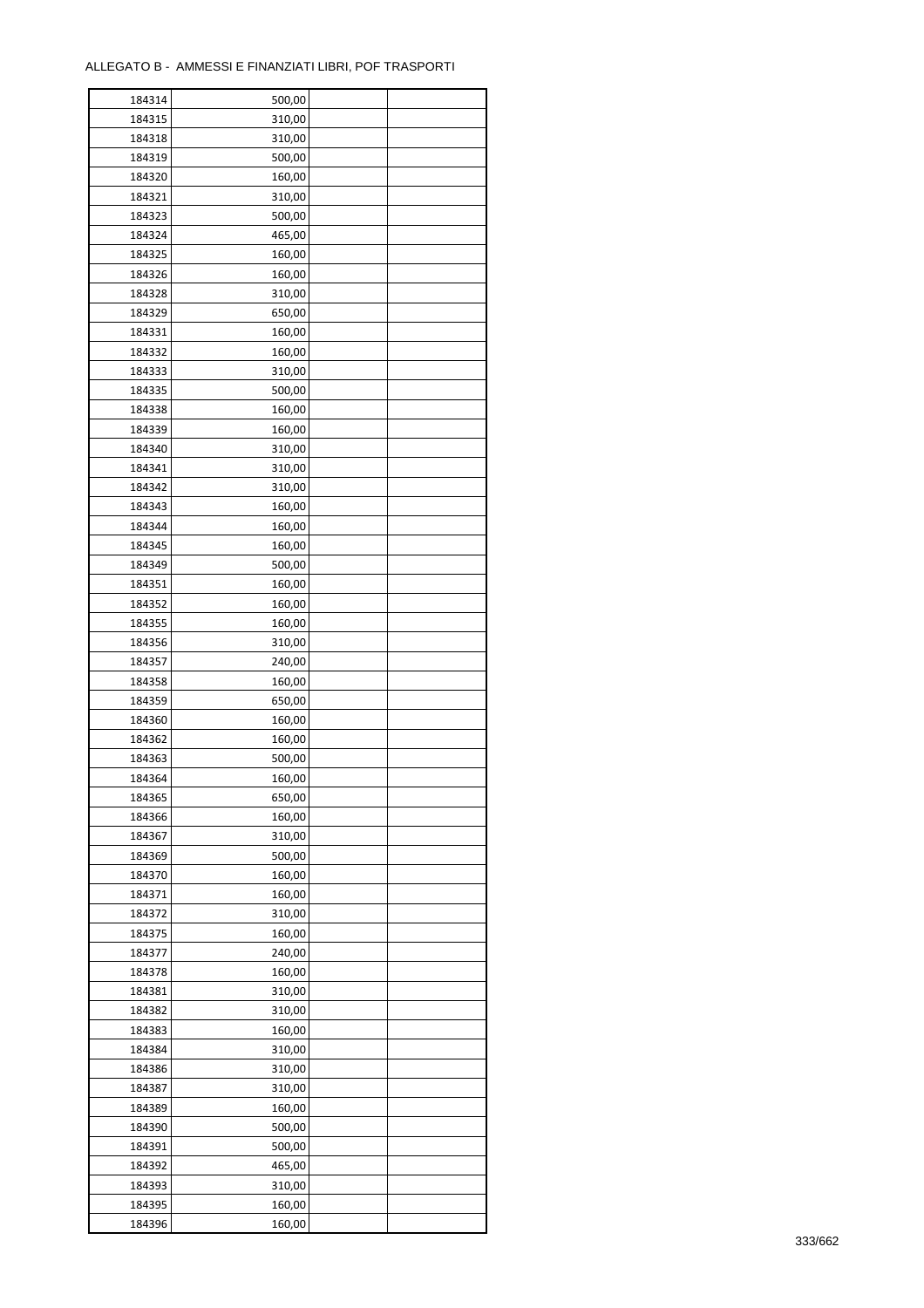÷

| 184397 | 310,00 |  |
|--------|--------|--|
| 184399 | 310,00 |  |
| 184400 | 160,00 |  |
| 184403 | 500,00 |  |
| 184404 | 310,00 |  |
| 184405 | 310,00 |  |
| 184406 | 500,00 |  |
| 184407 | 500,00 |  |
| 184408 | 160,00 |  |
| 184409 | 160,00 |  |
| 184410 | 160,00 |  |
| 184411 | 500,00 |  |
| 184412 | 650,00 |  |
|        |        |  |
| 184413 | 650,00 |  |
| 184415 | 500,00 |  |
| 184416 | 500,00 |  |
| 184417 | 160,00 |  |
| 184419 | 500,00 |  |
| 184421 | 160,00 |  |
| 184423 | 500,00 |  |
| 184424 | 750,00 |  |
| 184427 | 160,00 |  |
| 184429 | 160,00 |  |
| 184431 | 500,00 |  |
| 184433 | 310,00 |  |
| 184435 | 500,00 |  |
| 184439 | 310,00 |  |
| 184440 | 160,00 |  |
| 184441 | 240,00 |  |
| 184447 | 500,00 |  |
| 184448 | 500,00 |  |
| 184449 | 208,00 |  |
| 184451 | 500,00 |  |
| 184452 | 500,00 |  |
| 184453 | 310,00 |  |
| 184454 | 465,00 |  |
| 184455 | 500,00 |  |
| 184456 | 160,00 |  |
| 184458 | 160,00 |  |
| 184460 | 310,00 |  |
| 184461 | 310,00 |  |
| 184462 | 500,00 |  |
| 184463 | 310,00 |  |
| 184464 | 310,00 |  |
| 184465 | 310,00 |  |
| 184466 | 160,00 |  |
| 184467 | 160,00 |  |
| 184468 | 240,00 |  |
| 184470 | 310,00 |  |
| 184471 | 208,00 |  |
| 184474 | 160,00 |  |
| 184477 | 160,00 |  |
| 184479 | 310,00 |  |
| 184480 | 160,00 |  |
| 184481 | 310,00 |  |
| 184482 | 403,00 |  |
| 184484 | 650,00 |  |
| 184487 | 500,00 |  |
| 184488 | 160,00 |  |
|        |        |  |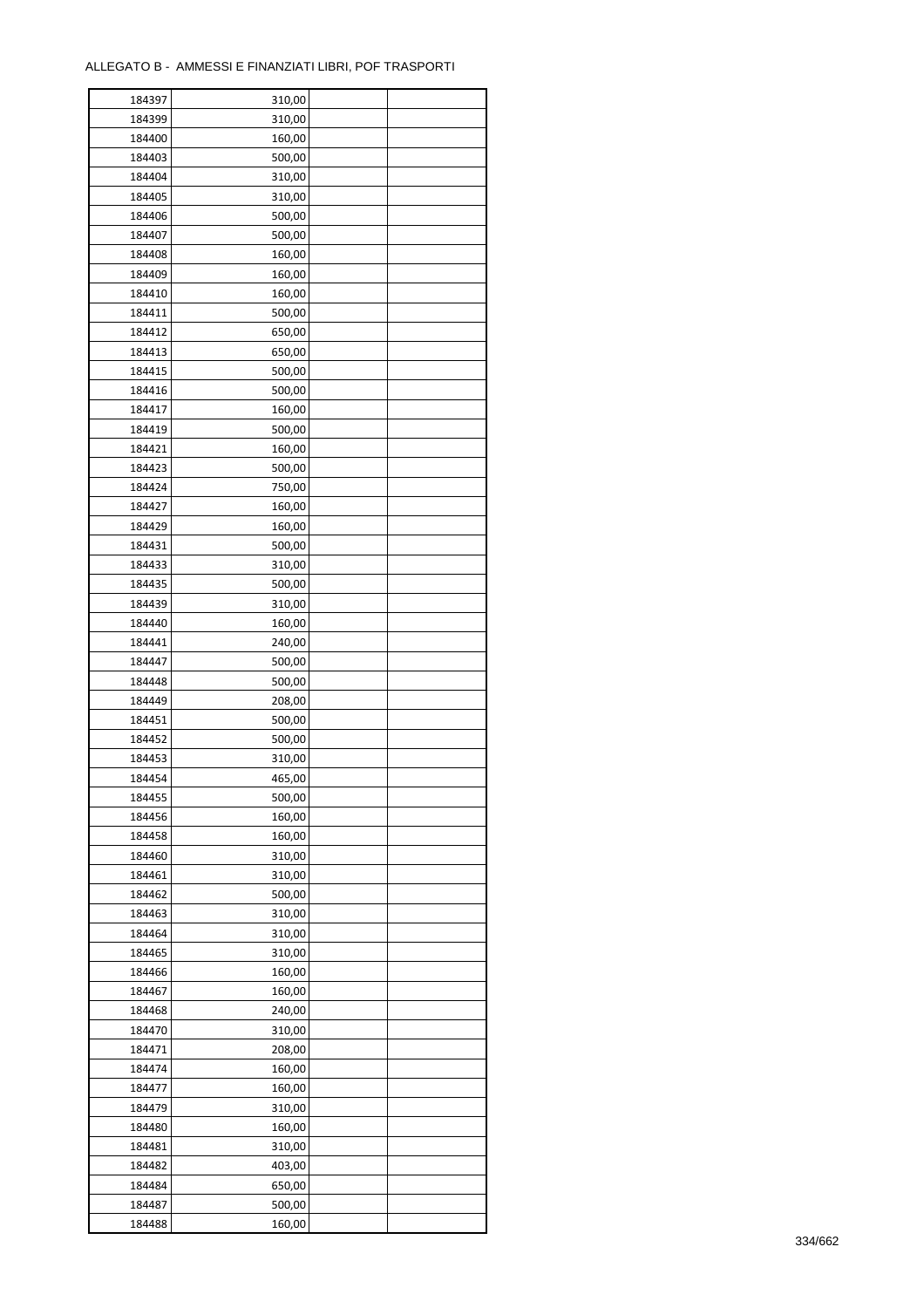| 184489 | 500,00 |  |
|--------|--------|--|
| 184490 | 500,00 |  |
| 184491 | 160,00 |  |
| 184494 | 500,00 |  |
| 184495 | 160,00 |  |
| 184496 | 500,00 |  |
| 184498 | 160,00 |  |
| 184499 | 160,00 |  |
| 184500 | 500,00 |  |
| 184501 | 500,00 |  |
| 184503 | 500,00 |  |
| 184504 | 650,00 |  |
| 184506 | 500,00 |  |
| 184507 | 310,00 |  |
|        |        |  |
| 184511 | 500,00 |  |
| 184513 | 310,00 |  |
| 184514 | 500,00 |  |
| 184515 | 310,00 |  |
| 184516 | 160,00 |  |
| 184518 | 160,00 |  |
| 184520 | 160,00 |  |
| 184521 | 160,00 |  |
| 184522 | 500,00 |  |
| 184523 | 310,00 |  |
| 184524 | 310,00 |  |
| 184525 | 160,00 |  |
| 184526 | 500,00 |  |
| 184529 | 650,00 |  |
| 184530 | 310,00 |  |
| 184533 | 160,00 |  |
| 184534 | 310,00 |  |
| 184535 | 310,00 |  |
| 184536 | 500,00 |  |
| 184537 | 160,00 |  |
| 184538 | 500,00 |  |
| 184540 | 500,00 |  |
| 184543 | 650,00 |  |
| 184544 | 160,00 |  |
| 184545 |        |  |
|        | 310,00 |  |
| 184546 | 310,00 |  |
| 184547 | 500,00 |  |
| 184548 | 650,00 |  |
| 184551 | 310,00 |  |
| 184552 | 310,00 |  |
| 184555 | 650,00 |  |
| 184556 | 160,00 |  |
| 184557 | 160,00 |  |
| 184560 | 500,00 |  |
| 184561 | 208,00 |  |
| 184563 | 310,00 |  |
| 184564 | 310,00 |  |
| 184565 | 500,00 |  |
| 184566 | 310,00 |  |
| 184567 | 650,00 |  |
| 184570 | 160,00 |  |
| 184571 | 160,00 |  |
| 184572 | 310,00 |  |
| 184575 | 160,00 |  |
| 184576 | 650,00 |  |
|        |        |  |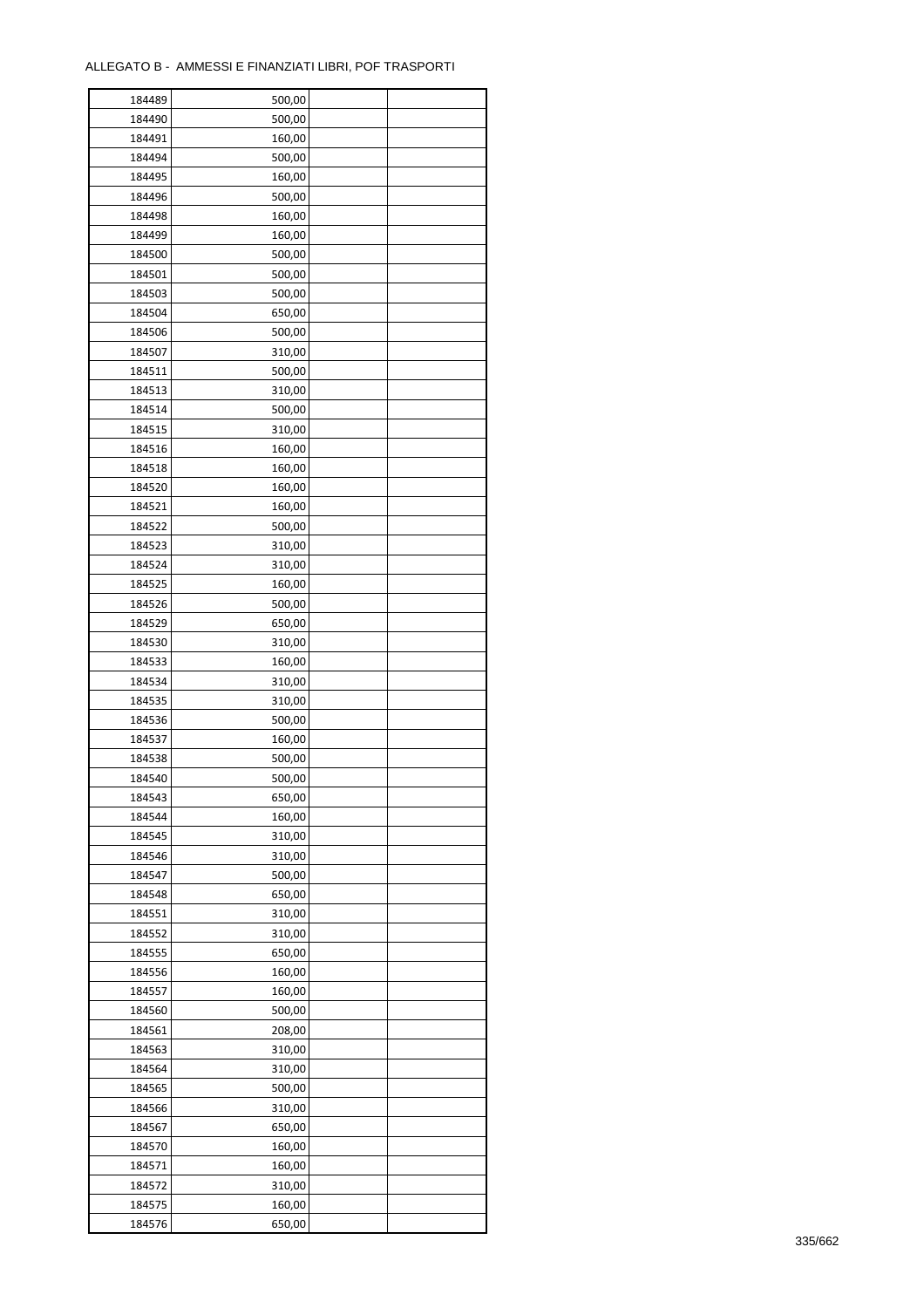ř

| 184577 | 310,00 |  |
|--------|--------|--|
| 184579 | 310,00 |  |
| 184580 | 310,00 |  |
| 184581 | 160,00 |  |
| 184585 | 160,00 |  |
| 184586 | 500,00 |  |
| 184587 | 310,00 |  |
| 184588 | 650,00 |  |
| 184589 | 160,00 |  |
| 184591 | 500,00 |  |
| 184595 | 310,00 |  |
| 184596 | 310,00 |  |
| 184599 | 500,00 |  |
|        |        |  |
| 184600 | 310,00 |  |
| 184601 | 310,00 |  |
| 184602 | 500,00 |  |
| 184603 | 160,00 |  |
| 184604 | 310,00 |  |
| 184605 | 500,00 |  |
| 184606 | 500,00 |  |
| 184608 | 160,00 |  |
| 184609 | 403,00 |  |
| 184610 | 160,00 |  |
| 184611 | 310,00 |  |
| 184612 | 403,00 |  |
| 184613 | 310,00 |  |
| 184614 | 208,00 |  |
| 184618 | 160,00 |  |
| 184619 | 500,00 |  |
| 184620 | 160,00 |  |
| 184622 | 500,00 |  |
| 184623 | 160,00 |  |
| 184624 | 500,00 |  |
| 184625 | 650,00 |  |
| 184626 | 160,00 |  |
| 184628 | 160,00 |  |
| 184629 | 160,00 |  |
| 184630 | 500,00 |  |
| 184631 | 500,00 |  |
|        |        |  |
| 184632 | 310,00 |  |
| 184633 | 160,00 |  |
| 184634 | 310,00 |  |
| 184635 | 160,00 |  |
| 184636 | 160,00 |  |
| 184637 | 310,00 |  |
| 184638 | 160,00 |  |
| 184642 | 500,00 |  |
| 184643 | 160,00 |  |
| 184644 | 310,00 |  |
| 184645 | 160,00 |  |
| 184647 | 650,00 |  |
| 184648 | 160,00 |  |
| 184651 | 310,00 |  |
| 184652 | 160,00 |  |
| 184653 | 403,00 |  |
| 184654 | 310,00 |  |
| 184655 | 310,00 |  |
| 184656 | 160,00 |  |
| 184658 | 650,00 |  |
|        |        |  |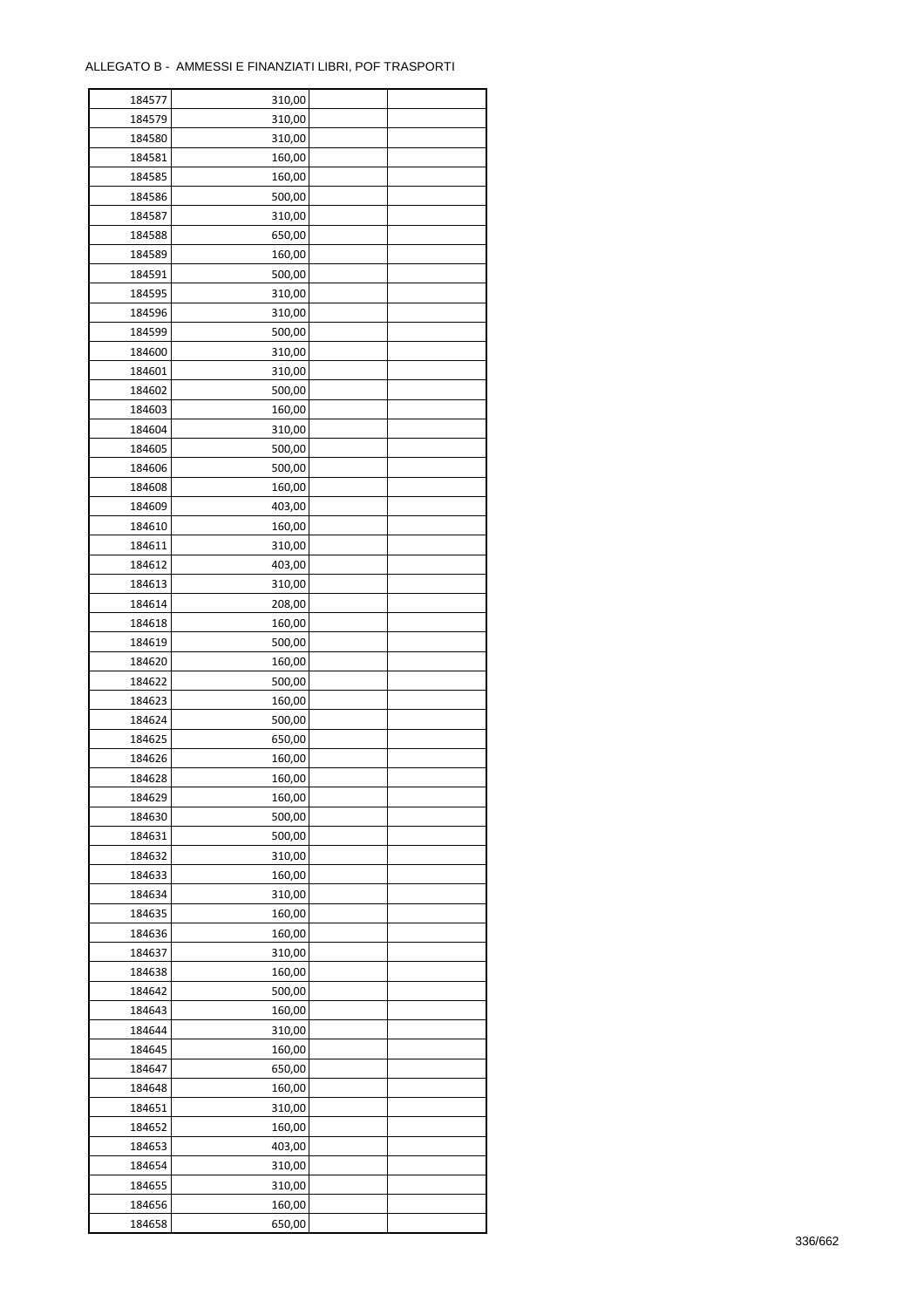| 184660 | 160,00 |  |
|--------|--------|--|
| 184661 | 500,00 |  |
| 184664 | 500,00 |  |
| 184665 | 650,00 |  |
| 184666 | 160,00 |  |
| 184667 | 160,00 |  |
| 184668 | 160,00 |  |
| 184669 | 160,00 |  |
| 184672 | 750,00 |  |
| 184673 | 310,00 |  |
| 184675 | 310,00 |  |
| 184677 |        |  |
|        | 650,00 |  |
| 184678 | 160,00 |  |
| 184679 | 160,00 |  |
| 184680 | 310,00 |  |
| 184682 | 160,00 |  |
| 184683 | 160,00 |  |
| 184684 | 310,00 |  |
| 184686 | 310,00 |  |
| 184687 | 160,00 |  |
| 184688 | 650,00 |  |
| 184690 | 160,00 |  |
| 184694 | 160,00 |  |
| 184695 | 500,00 |  |
| 184696 | 310,00 |  |
| 184698 | 500,00 |  |
| 184699 | 160,00 |  |
| 184704 | 160,00 |  |
| 184711 | 310,00 |  |
| 184713 | 310,00 |  |
| 184715 | 160,00 |  |
| 184717 | 160,00 |  |
| 184719 | 650,00 |  |
| 184720 | 160,00 |  |
| 184721 | 160,00 |  |
|        |        |  |
| 184722 | 500,00 |  |
| 184723 | 160,00 |  |
| 184727 | 500,00 |  |
| 184729 | 650,00 |  |
| 184730 | 650,00 |  |
| 184731 | 310,00 |  |
| 184732 | 500,00 |  |
| 184734 | 500,00 |  |
| 184736 | 500,00 |  |
| 184739 | 500,00 |  |
| 184740 | 160,00 |  |
| 184743 | 310,00 |  |
| 184744 | 160,00 |  |
| 184745 | 500,00 |  |
| 184746 | 500,00 |  |
| 184747 | 650,00 |  |
| 184748 | 500,00 |  |
| 184750 | 310,00 |  |
| 184751 | 160,00 |  |
| 184752 | 500,00 |  |
| 184753 | 160,00 |  |
| 184754 | 310,00 |  |
|        |        |  |
| 184755 | 160,00 |  |
| 184756 | 500,00 |  |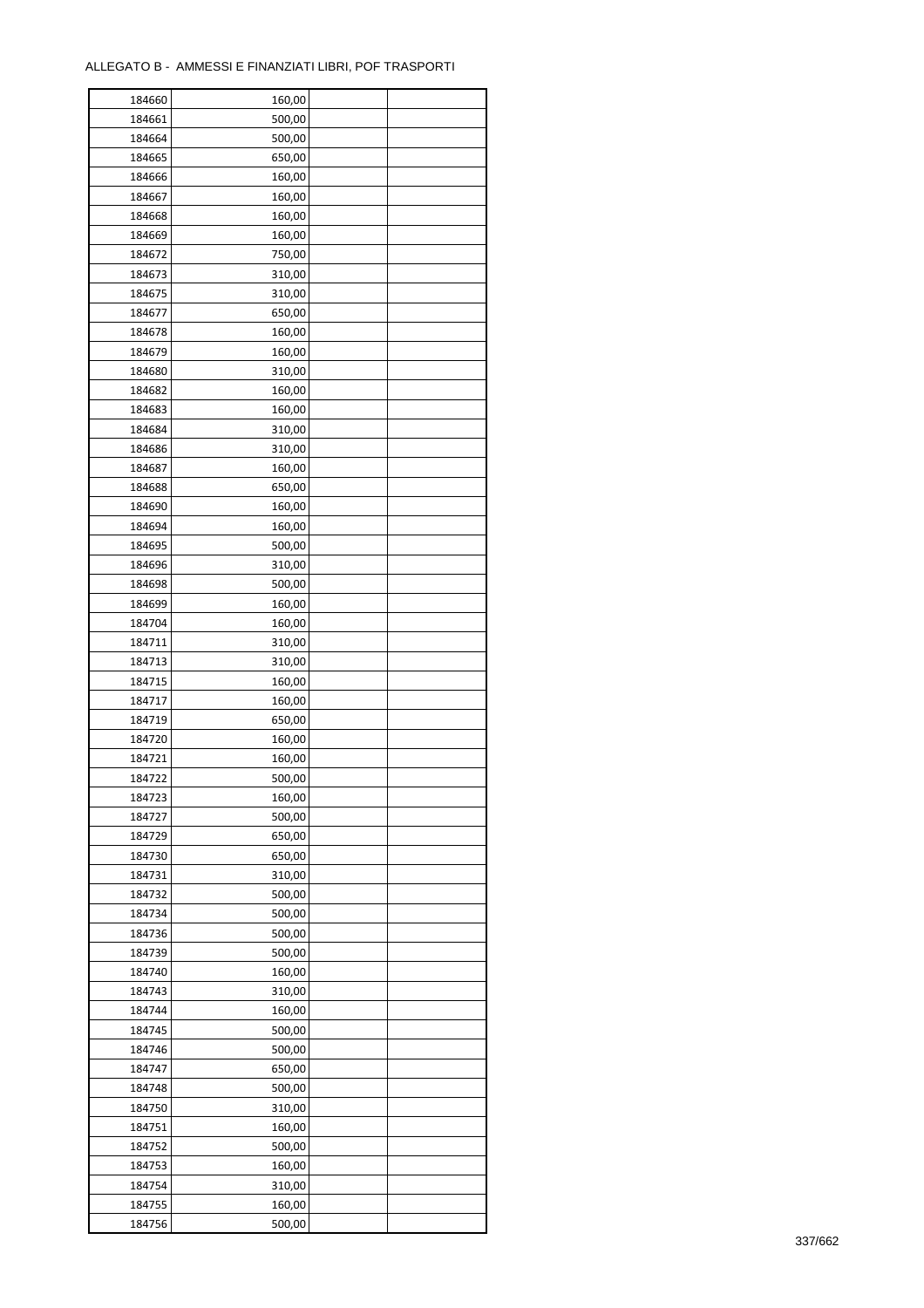| 184757 | 500,00 |  |
|--------|--------|--|
| 184758 | 310,00 |  |
| 184759 | 403,00 |  |
| 184760 | 160,00 |  |
| 184763 | 750,00 |  |
| 184764 | 500,00 |  |
| 184765 | 310,00 |  |
| 184767 | 310,00 |  |
| 184768 | 500,00 |  |
| 184769 | 500,00 |  |
|        |        |  |
| 184770 | 500,00 |  |
| 184771 | 310,00 |  |
| 184772 | 500,00 |  |
| 184773 | 500,00 |  |
| 184774 | 310,00 |  |
| 184775 | 310,00 |  |
| 184776 | 310,00 |  |
| 184778 | 160,00 |  |
| 184779 | 750,00 |  |
| 184780 | 310,00 |  |
| 184781 | 650,00 |  |
| 184782 | 160,00 |  |
| 184783 | 160,00 |  |
| 184784 | 500,00 |  |
| 184786 | 500,00 |  |
| 184787 | 310,00 |  |
| 184788 | 160,00 |  |
| 184791 | 160,00 |  |
| 184796 | 160,00 |  |
| 184797 | 650,00 |  |
|        |        |  |
| 184799 | 310,00 |  |
| 184800 | 160,00 |  |
| 184801 | 500,00 |  |
| 184803 | 650,00 |  |
| 184805 | 310,00 |  |
| 184806 | 500,00 |  |
| 184807 | 160,00 |  |
| 184808 | 500,00 |  |
| 184810 | 160,00 |  |
| 184813 | 160,00 |  |
| 184814 | 160,00 |  |
| 184815 | 160,00 |  |
| 184816 | 160,00 |  |
| 184817 | 500,00 |  |
| 184818 | 500,00 |  |
| 184819 | 160,00 |  |
| 184820 | 500,00 |  |
| 184821 | 160,00 |  |
| 184822 | 500,00 |  |
| 184823 | 500,00 |  |
| 184824 | 500,00 |  |
| 184825 | 310,00 |  |
|        |        |  |
| 184827 | 310,00 |  |
| 184828 | 500,00 |  |
| 184831 | 160,00 |  |
| 184833 | 500,00 |  |
| 184834 | 160,00 |  |
| 184835 | 310,00 |  |
| 184836 | 650,00 |  |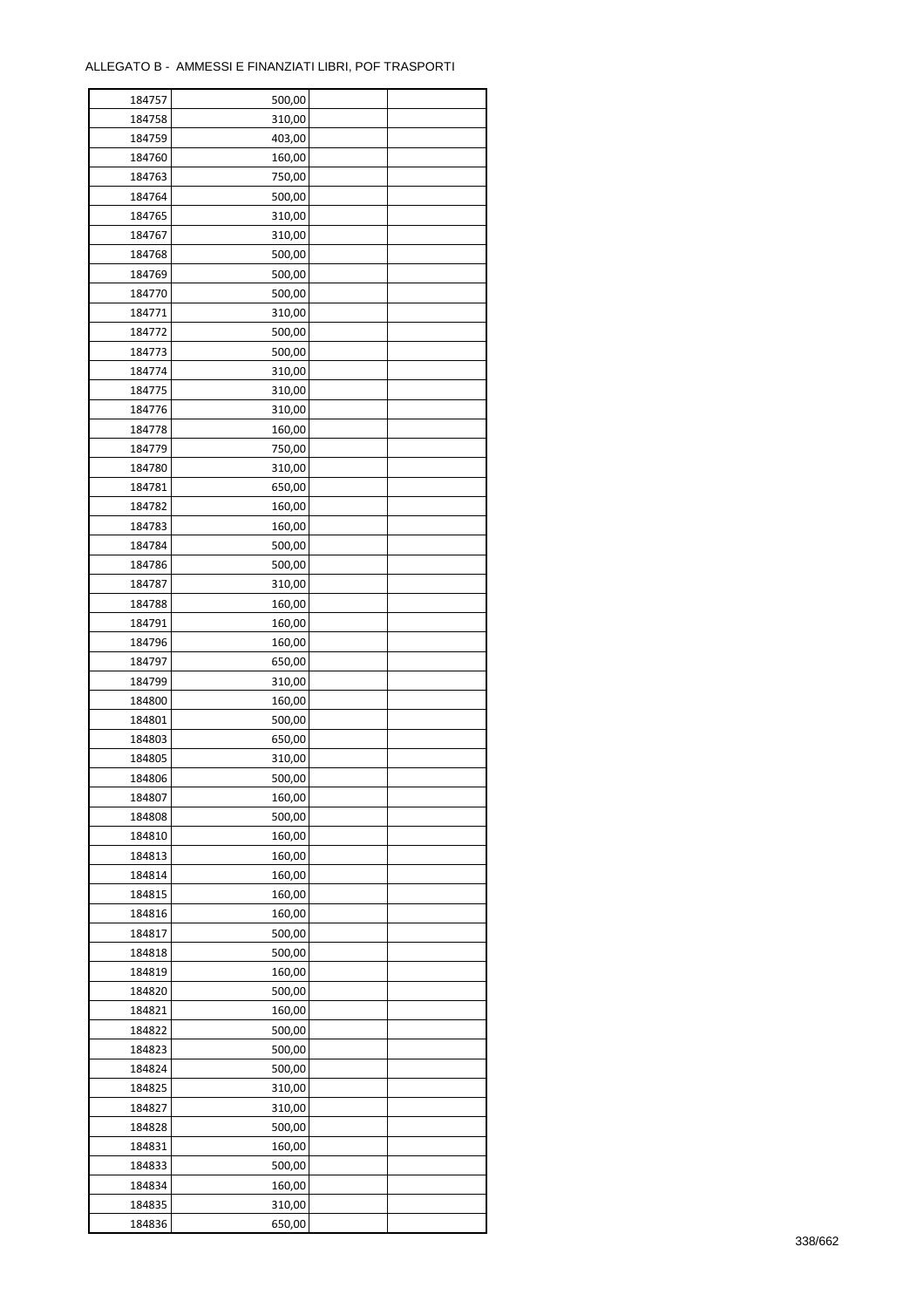| 184837 | 500,00 |  |
|--------|--------|--|
| 184838 | 160,00 |  |
| 184839 | 310,00 |  |
| 184840 | 310,00 |  |
| 184841 | 500,00 |  |
| 184842 | 160,00 |  |
| 184844 | 160,00 |  |
| 184845 | 500,00 |  |
|        |        |  |
| 184846 | 500,00 |  |
| 184847 | 310,00 |  |
| 184848 | 160,00 |  |
| 184849 | 500,00 |  |
| 184853 | 500,00 |  |
| 184855 | 650,00 |  |
| 184857 | 310,00 |  |
| 184858 | 160,00 |  |
| 184859 | 310,00 |  |
| 184860 | 500,00 |  |
| 184862 | 500,00 |  |
| 184863 | 650,00 |  |
| 184864 | 160,00 |  |
| 184866 | 310,00 |  |
| 184867 | 160,00 |  |
| 184868 | 500,00 |  |
| 184869 | 160,00 |  |
| 184870 | 160,00 |  |
| 184871 | 160,00 |  |
| 184872 | 310,00 |  |
| 184873 | 160,00 |  |
| 184874 | 403,00 |  |
|        |        |  |
| 184876 | 310,00 |  |
| 184879 | 500,00 |  |
| 184880 | 500,00 |  |
| 184881 | 500,00 |  |
| 184882 | 500,00 |  |
| 184883 | 310,00 |  |
| 184884 | 160,00 |  |
| 184885 | 160,00 |  |
| 184886 | 465,00 |  |
| 184887 | 240,00 |  |
| 184888 | 160,00 |  |
| 184889 | 650,00 |  |
| 184890 | 160,00 |  |
| 184891 | 650,00 |  |
| 184892 | 160,00 |  |
| 184893 | 160,00 |  |
| 184894 | 160,00 |  |
| 184895 | 160,00 |  |
| 184896 | 500,00 |  |
| 184897 | 160,00 |  |
| 184898 | 310,00 |  |
| 184899 | 160,00 |  |
| 184902 | 160,00 |  |
|        |        |  |
| 184904 | 500,00 |  |
| 184905 | 160,00 |  |
| 184906 | 500,00 |  |
| 184907 | 160,00 |  |
| 184908 | 500,00 |  |
| 184909 | 500,00 |  |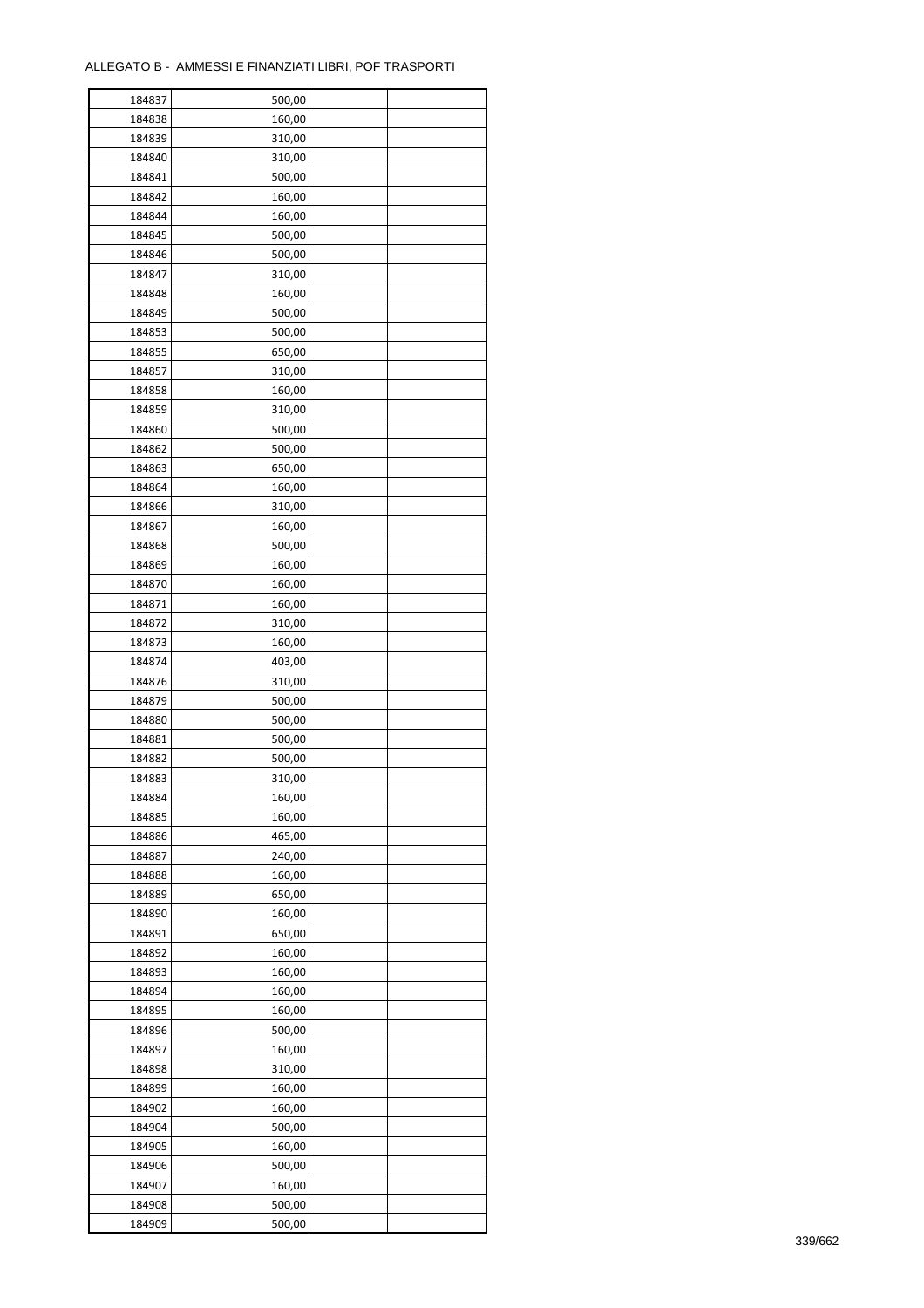÷

| 184910 | 160,00 |  |
|--------|--------|--|
| 184913 | 500,00 |  |
| 184914 | 500,00 |  |
| 184915 | 160,00 |  |
| 184919 | 650,00 |  |
| 184920 | 160,00 |  |
| 184921 | 310,00 |  |
| 184926 | 160,00 |  |
| 184928 | 160,00 |  |
| 184930 | 500,00 |  |
| 184932 | 500,00 |  |
| 184933 | 160,00 |  |
| 184935 | 650,00 |  |
|        |        |  |
| 184936 | 310,00 |  |
| 184937 | 160,00 |  |
| 184938 | 160,00 |  |
| 184939 | 208,00 |  |
| 184940 | 310,00 |  |
| 184941 | 500,00 |  |
| 184943 | 310,00 |  |
| 184944 | 500,00 |  |
| 184949 | 160,00 |  |
| 184950 | 310,00 |  |
| 184951 | 310,00 |  |
| 184953 | 160,00 |  |
| 184955 | 160,00 |  |
| 184958 | 750,00 |  |
| 184960 | 208,00 |  |
| 184961 | 160,00 |  |
| 184962 | 160,00 |  |
| 184963 | 500,00 |  |
| 184964 | 500,00 |  |
| 184967 | 500,00 |  |
| 184968 | 160,00 |  |
| 184970 | 310,00 |  |
| 184973 | 310,00 |  |
| 184975 | 160,00 |  |
| 184976 | 310,00 |  |
| 184977 | 750,00 |  |
| 184978 | 160,00 |  |
|        |        |  |
| 184982 | 310,00 |  |
| 184983 | 500,00 |  |
| 184984 | 310,00 |  |
| 184986 | 310,00 |  |
| 184987 | 160,00 |  |
| 184988 | 160,00 |  |
| 184989 | 160,00 |  |
| 184991 | 208,00 |  |
| 184994 | 500,00 |  |
| 184995 | 310,00 |  |
| 184997 | 310,00 |  |
| 184998 | 500,00 |  |
| 184999 | 160,00 |  |
| 185000 | 310,00 |  |
| 185001 | 160,00 |  |
| 185003 | 310,00 |  |
| 185005 | 160,00 |  |
| 185007 | 160,00 |  |
| 185012 | 160,00 |  |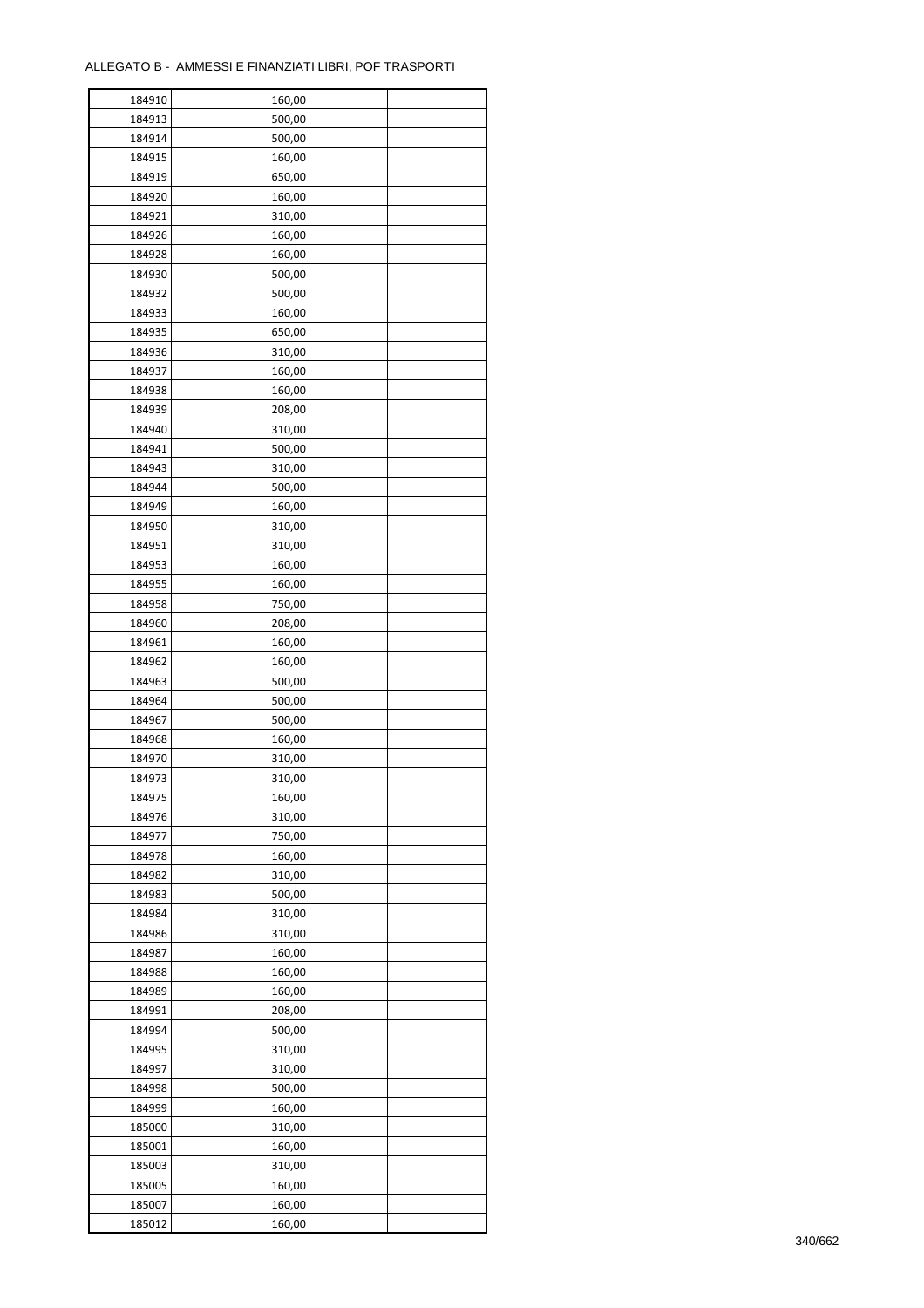| 185013 | 208,00 |  |
|--------|--------|--|
| 185015 | 403,00 |  |
| 185018 | 160,00 |  |
| 185020 | 500,00 |  |
| 185022 | 310,00 |  |
| 185023 | 160,00 |  |
| 185026 | 160,00 |  |
| 185027 | 160,00 |  |
| 185028 | 160,00 |  |
| 185030 | 310,00 |  |
| 185031 | 310,00 |  |
| 185032 | 500,00 |  |
| 185033 | 310,00 |  |
| 185035 | 310,00 |  |
| 185036 |        |  |
|        | 160,00 |  |
| 185044 | 160,00 |  |
| 185045 | 310,00 |  |
| 185046 | 160,00 |  |
| 185047 | 310,00 |  |
| 185048 | 310,00 |  |
| 185053 | 500,00 |  |
| 185054 | 160,00 |  |
| 185055 | 160,00 |  |
| 185060 | 310,00 |  |
| 185062 | 500,00 |  |
| 185064 | 160,00 |  |
| 185066 | 500,00 |  |
| 185067 | 650,00 |  |
| 185070 | 160,00 |  |
| 185071 | 310,00 |  |
| 185073 | 160,00 |  |
| 185077 | 160,00 |  |
| 185078 | 500,00 |  |
| 185079 | 160,00 |  |
| 185081 | 160,00 |  |
| 185082 | 160,00 |  |
| 185086 | 160,00 |  |
| 185087 | 500,00 |  |
| 185088 | 160,00 |  |
|        | 403,00 |  |
| 185089 |        |  |
| 185090 | 160,00 |  |
| 185092 | 310,00 |  |
| 185093 | 500,00 |  |
| 185094 | 500,00 |  |
| 185095 | 160,00 |  |
| 185097 | 310,00 |  |
| 185100 | 160,00 |  |
| 185105 | 310,00 |  |
| 185106 | 160,00 |  |
| 185107 | 310,00 |  |
| 185109 | 500,00 |  |
| 185110 | 160,00 |  |
| 185117 | 310,00 |  |
| 185118 | 160,00 |  |
| 185120 | 500,00 |  |
| 185122 | 160,00 |  |
| 185124 | 403,00 |  |
| 185126 | 160,00 |  |
| 185128 | 310,00 |  |
|        |        |  |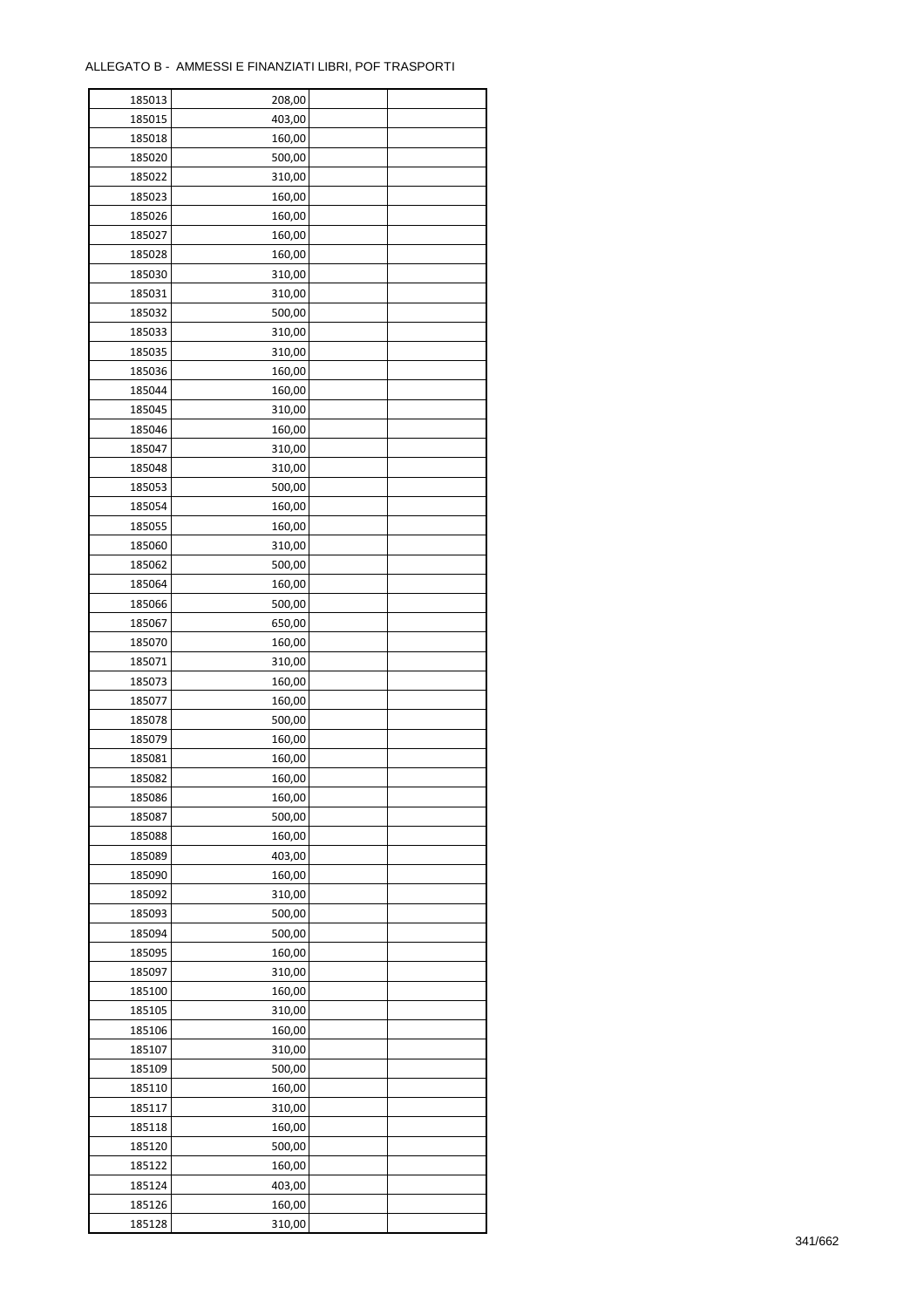÷

| 185130 | 160,00 |  |
|--------|--------|--|
| 185135 | 750,00 |  |
| 185136 | 160,00 |  |
| 185137 | 160,00 |  |
| 185138 | 160,00 |  |
| 185139 | 160,00 |  |
| 185140 | 160,00 |  |
| 185143 | 160,00 |  |
| 185144 | 500,00 |  |
| 185145 | 310,00 |  |
| 185152 | 650,00 |  |
| 185153 | 310,00 |  |
| 185154 | 310,00 |  |
| 185155 | 500,00 |  |
| 185158 | 500,00 |  |
|        |        |  |
| 185159 | 310,00 |  |
| 185160 | 208,00 |  |
| 185162 | 500,00 |  |
| 185163 | 310,00 |  |
| 185164 | 500,00 |  |
| 185165 | 500,00 |  |
| 185166 | 310,00 |  |
| 185167 | 500,00 |  |
| 185170 | 160,00 |  |
| 185172 | 160,00 |  |
| 185174 | 160,00 |  |
| 185175 | 650,00 |  |
| 185176 | 403,00 |  |
| 185177 | 160,00 |  |
| 185178 | 310,00 |  |
| 185179 | 310,00 |  |
| 185180 | 500,00 |  |
| 185182 | 160,00 |  |
| 185183 | 465,00 |  |
| 185184 | 403,00 |  |
| 185185 | 500,00 |  |
| 185186 | 160,00 |  |
| 185187 | 500,00 |  |
| 185188 | 160,00 |  |
| 185189 | 160,00 |  |
| 185198 | 310,00 |  |
| 185205 | 160,00 |  |
| 185210 | 310,00 |  |
| 185212 | 160,00 |  |
| 185214 | 310,00 |  |
| 185216 | 310,00 |  |
| 185217 | 310,00 |  |
| 185219 | 160,00 |  |
| 185221 | 500,00 |  |
| 185222 | 310,00 |  |
| 185223 | 500,00 |  |
| 185226 | 500,00 |  |
| 185227 | 310,00 |  |
| 185229 | 160,00 |  |
| 185230 | 500,00 |  |
| 185237 | 500,00 |  |
| 185238 | 310,00 |  |
| 185241 | 160,00 |  |
| 185248 | 208,00 |  |
|        |        |  |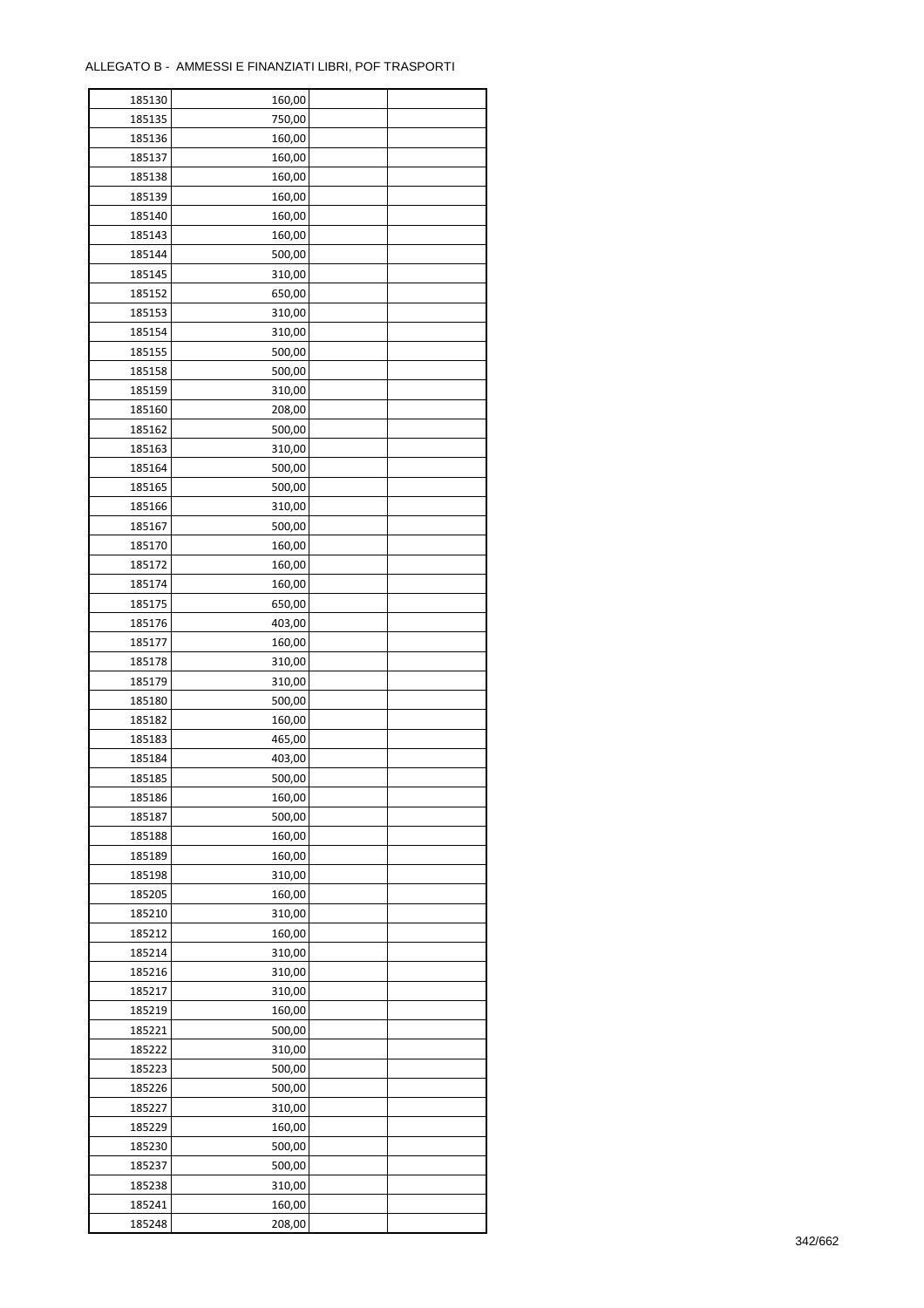| 185259 | 160,00 |  |
|--------|--------|--|
| 185260 | 500,00 |  |
| 185261 | 310,00 |  |
| 185262 | 650,00 |  |
| 185265 | 310,00 |  |
| 185266 | 500,00 |  |
| 185267 | 310,00 |  |
| 185269 | 160,00 |  |
| 185273 | 500,00 |  |
| 185276 | 650,00 |  |
| 185280 | 500,00 |  |
| 185281 | 500,00 |  |
|        |        |  |
| 185282 | 160,00 |  |
| 185283 | 160,00 |  |
| 185285 | 160,00 |  |
| 185286 | 160,00 |  |
| 185289 | 310,00 |  |
| 185291 | 310,00 |  |
| 185293 | 650,00 |  |
| 185295 | 160,00 |  |
| 185297 | 160,00 |  |
| 185299 | 310,00 |  |
| 185301 | 160,00 |  |
| 185302 | 240,00 |  |
| 185304 | 650,00 |  |
| 185305 | 310,00 |  |
| 185314 | 310,00 |  |
| 185315 | 310,00 |  |
| 185316 | 500,00 |  |
| 185318 | 500,00 |  |
| 185319 | 650,00 |  |
| 185320 | 160,00 |  |
| 185321 | 160,00 |  |
| 185322 | 160,00 |  |
| 185323 | 160,00 |  |
| 185324 | 465,00 |  |
| 185325 | 650,00 |  |
| 185326 | 310,00 |  |
| 185327 | 160,00 |  |
| 185329 | 650,00 |  |
| 185330 | 160,00 |  |
| 185331 | 160,00 |  |
| 185332 | 160,00 |  |
| 185333 | 160,00 |  |
| 185334 | 160,00 |  |
| 185337 | 500,00 |  |
| 185345 | 650,00 |  |
| 185348 | 310,00 |  |
| 185349 | 160,00 |  |
| 185351 | 310,00 |  |
| 185352 | 500,00 |  |
| 185355 | 500,00 |  |
| 185356 | 160,00 |  |
| 185358 | 500,00 |  |
| 185363 | 160,00 |  |
| 185364 | 160,00 |  |
| 185366 | 160,00 |  |
|        |        |  |
| 185367 | 500,00 |  |
| 185369 | 310,00 |  |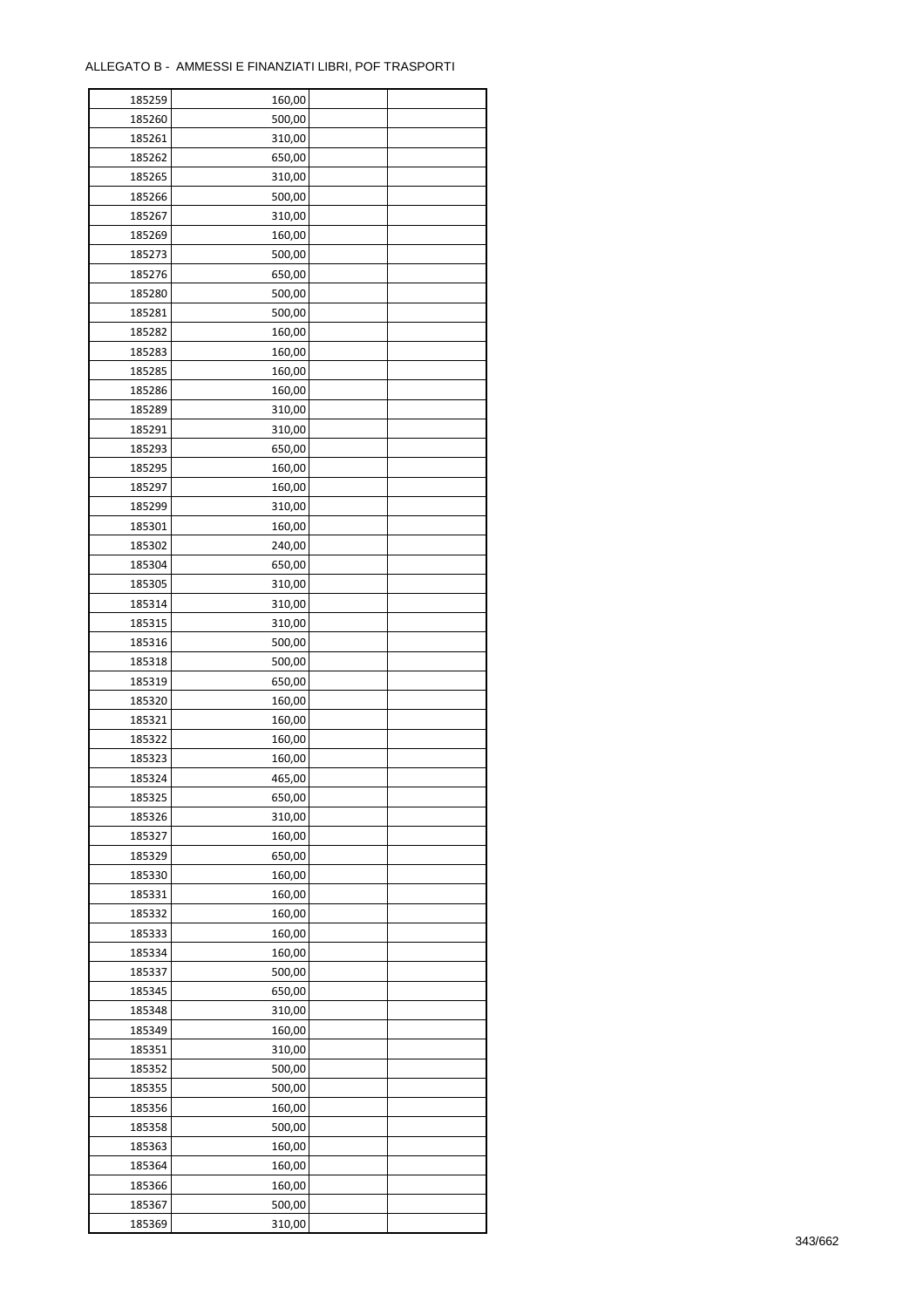| 185370 | 310,00 |  |
|--------|--------|--|
| 185372 | 160,00 |  |
| 185374 | 650,00 |  |
| 185378 | 160,00 |  |
| 185380 | 160,00 |  |
| 185381 | 160,00 |  |
| 185382 | 500,00 |  |
| 185386 | 650,00 |  |
| 185388 | 650,00 |  |
| 185389 | 650,00 |  |
| 185390 | 500,00 |  |
| 185392 | 750,00 |  |
| 185393 |        |  |
|        | 403,00 |  |
| 185394 | 160,00 |  |
| 185398 | 208,00 |  |
| 185399 | 160,00 |  |
| 185401 | 500,00 |  |
| 185405 | 160,00 |  |
| 185406 | 160,00 |  |
| 185407 | 160,00 |  |
| 185408 | 160,00 |  |
| 185410 | 310,00 |  |
| 185411 | 310,00 |  |
| 185412 | 310,00 |  |
| 185413 | 650,00 |  |
| 185416 | 310,00 |  |
| 185417 | 650,00 |  |
| 185418 | 160,00 |  |
| 185419 | 650,00 |  |
| 185420 | 160,00 |  |
| 185421 | 160,00 |  |
| 185422 | 160,00 |  |
| 185423 | 310,00 |  |
| 185424 | 500,00 |  |
| 185425 | 310,00 |  |
| 185427 | 160,00 |  |
| 185428 | 160,00 |  |
| 185429 | 310,00 |  |
| 185432 | 160,00 |  |
| 185435 | 310,00 |  |
| 185436 | 160,00 |  |
| 185438 | 310,00 |  |
| 185439 | 160,00 |  |
| 185441 | 160,00 |  |
| 185443 | 160,00 |  |
| 185445 | 160,00 |  |
| 185446 | 160,00 |  |
| 185448 | 160,00 |  |
| 185449 | 310,00 |  |
| 185450 | 650,00 |  |
| 185454 | 208,00 |  |
| 185455 | 310,00 |  |
| 185458 | 160,00 |  |
| 185459 | 403,00 |  |
| 185463 | 403,00 |  |
| 185464 | 310,00 |  |
| 185465 | 310,00 |  |
|        |        |  |
| 185466 | 160,00 |  |
| 185467 | 160,00 |  |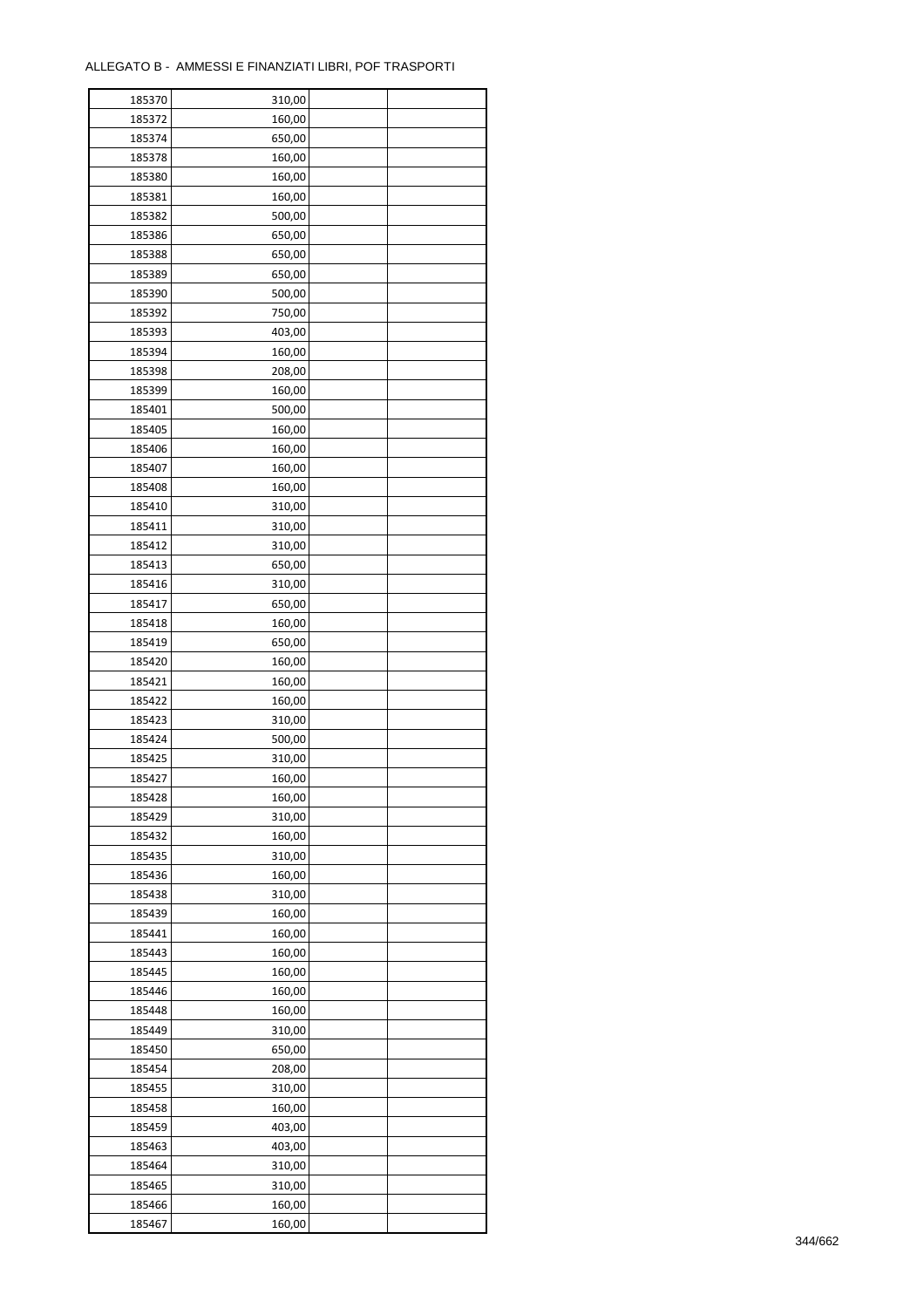÷

| 185468 | 310,00 |  |
|--------|--------|--|
| 185469 | 500,00 |  |
| 185470 | 160,00 |  |
| 185471 | 160,00 |  |
| 185472 | 310,00 |  |
| 185473 | 160,00 |  |
| 185477 | 465,00 |  |
| 185478 | 310,00 |  |
| 185480 | 160,00 |  |
| 185481 | 160,00 |  |
| 185482 |        |  |
|        | 310,00 |  |
| 185483 | 160,00 |  |
| 185485 | 160,00 |  |
| 185486 | 500,00 |  |
| 185487 | 160,00 |  |
| 185490 | 160,00 |  |
| 185491 | 160,00 |  |
| 185492 | 650,00 |  |
| 185493 | 500,00 |  |
| 185495 | 160,00 |  |
| 185499 | 650,00 |  |
| 185500 | 160,00 |  |
| 185501 | 310,00 |  |
| 185502 | 310,00 |  |
| 185504 | 160,00 |  |
| 185505 | 750,00 |  |
| 185506 | 160,00 |  |
| 185507 | 310,00 |  |
| 185508 | 465,00 |  |
| 185510 | 160,00 |  |
| 185513 | 500,00 |  |
| 185514 | 160,00 |  |
|        |        |  |
| 185515 | 160,00 |  |
| 185516 | 208,00 |  |
| 185517 | 310,00 |  |
| 185518 | 310,00 |  |
| 185519 | 160,00 |  |
| 185520 | 650,00 |  |
| 185521 | 208,00 |  |
| 185522 | 500,00 |  |
| 185523 | 310,00 |  |
| 185524 | 403,00 |  |
| 185525 | 500,00 |  |
| 185527 | 160,00 |  |
| 185528 | 160,00 |  |
| 185529 | 160,00 |  |
| 185531 | 310,00 |  |
| 185532 | 208,00 |  |
| 185533 | 500,00 |  |
| 185535 | 160,00 |  |
| 185536 | 160,00 |  |
| 185537 | 310,00 |  |
| 185539 | 160,00 |  |
| 185540 | 310,00 |  |
| 185541 | 750,00 |  |
|        |        |  |
| 185542 | 310,00 |  |
| 185543 | 750,00 |  |
| 185544 | 160,00 |  |
| 185547 | 160,00 |  |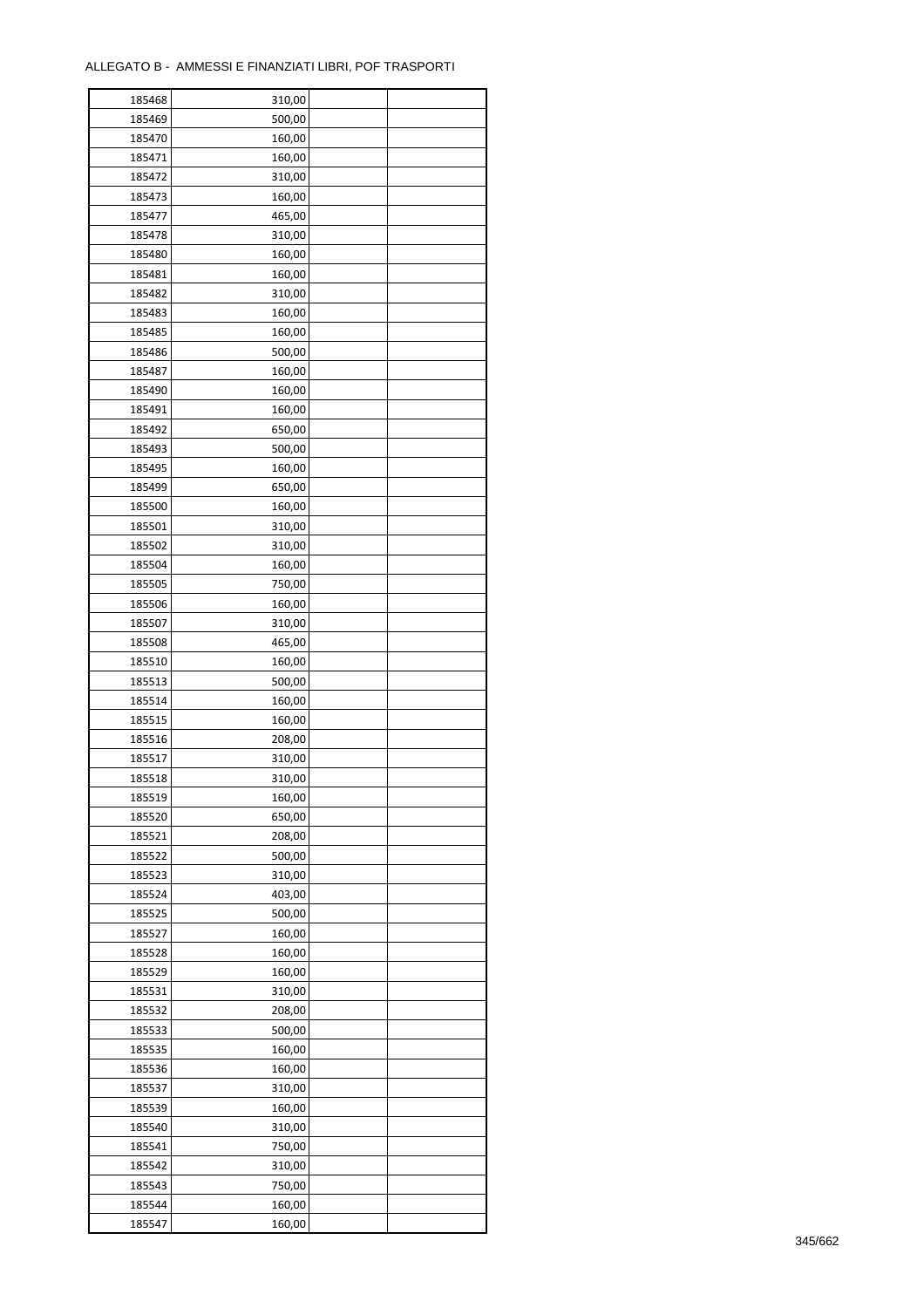| 185550 | 310,00 |  |
|--------|--------|--|
| 185551 | 500,00 |  |
| 185552 | 500,00 |  |
| 185553 | 500,00 |  |
| 185555 | 500,00 |  |
| 185557 | 500,00 |  |
| 185558 | 310,00 |  |
| 185559 | 160,00 |  |
| 185560 | 310,00 |  |
| 185562 | 310,00 |  |
| 185563 | 650,00 |  |
| 185564 | 500,00 |  |
| 185570 | 500,00 |  |
|        |        |  |
| 185571 | 403,00 |  |
| 185573 | 160,00 |  |
| 185574 | 160,00 |  |
| 185575 | 310,00 |  |
| 185576 | 240,00 |  |
| 185577 | 310,00 |  |
| 185580 | 160,00 |  |
| 185581 | 160,00 |  |
| 185582 | 310,00 |  |
| 185583 | 500,00 |  |
| 185584 | 500,00 |  |
| 185585 | 160,00 |  |
| 185586 | 160,00 |  |
| 185587 | 160,00 |  |
| 185588 | 240,00 |  |
| 185590 | 500,00 |  |
| 185593 | 240,00 |  |
| 185594 | 465,00 |  |
| 185595 | 310,00 |  |
| 185596 | 500,00 |  |
| 185597 | 310,00 |  |
| 185598 | 160,00 |  |
| 185599 | 208,00 |  |
| 185601 | 310,00 |  |
| 185602 | 160,00 |  |
| 185603 | 160,00 |  |
| 185604 | 500,00 |  |
| 185605 | 310,00 |  |
| 185606 | 310,00 |  |
| 185607 | 160,00 |  |
| 185608 | 650,00 |  |
| 185609 | 310,00 |  |
| 185610 | 160,00 |  |
| 185613 | 310,00 |  |
| 185614 | 160,00 |  |
| 185615 | 160,00 |  |
| 185616 | 160,00 |  |
| 185617 | 160,00 |  |
| 185618 | 500,00 |  |
| 185620 | 160,00 |  |
| 185622 | 310,00 |  |
| 185623 | 500,00 |  |
| 185624 | 160,00 |  |
| 185627 | 160,00 |  |
| 185628 | 160,00 |  |
| 185629 | 160,00 |  |
|        |        |  |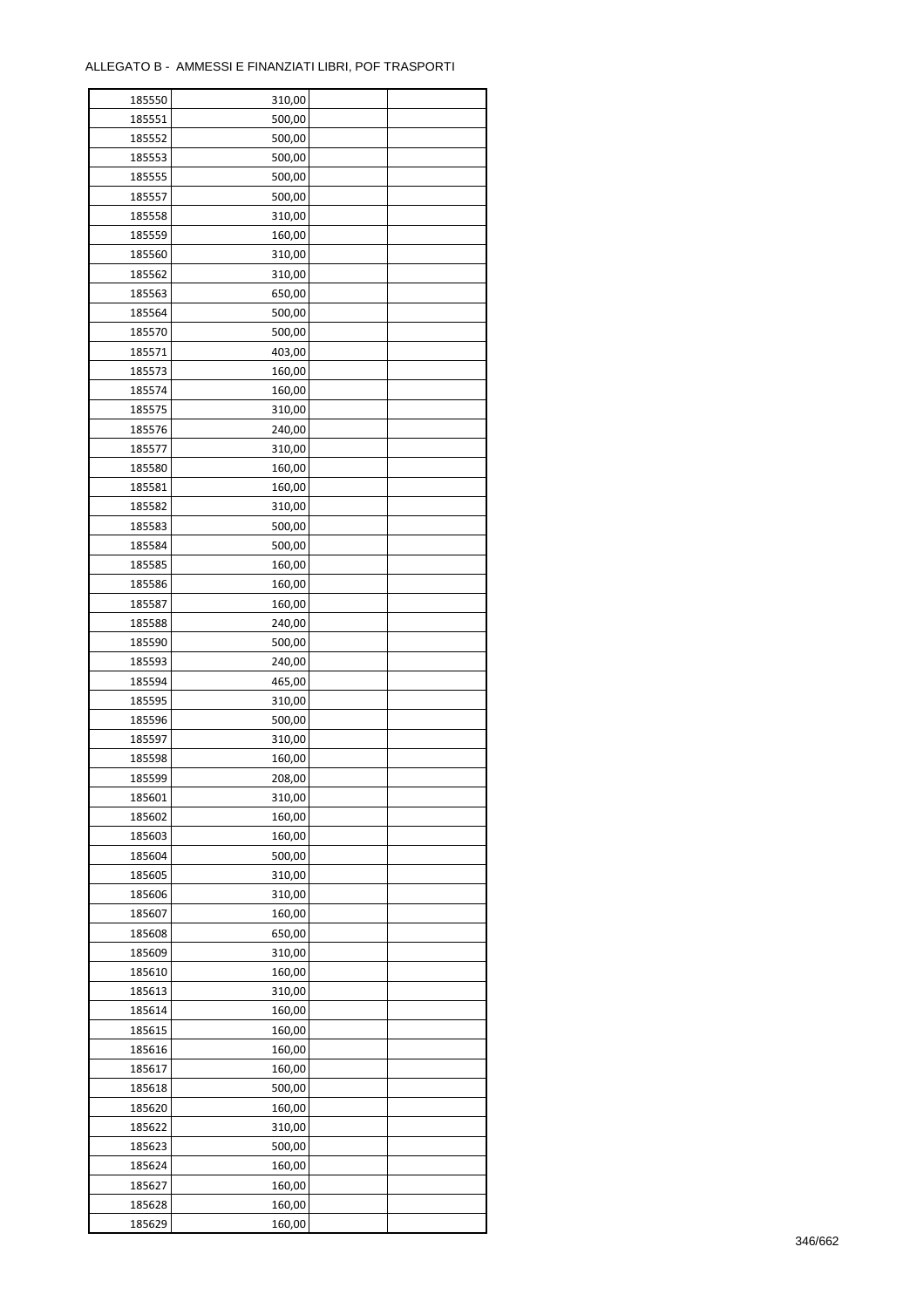| 185630 | 310,00 |  |
|--------|--------|--|
| 185634 | 500,00 |  |
| 185635 | 500,00 |  |
| 185636 | 500,00 |  |
| 185637 | 465,00 |  |
| 185639 | 160,00 |  |
| 185640 | 310,00 |  |
| 185641 | 500,00 |  |
| 185642 | 500,00 |  |
|        |        |  |
| 185643 | 500,00 |  |
| 185644 | 500,00 |  |
| 185645 | 160,00 |  |
| 185647 | 500,00 |  |
| 185649 | 500,00 |  |
| 185650 | 650,00 |  |
| 185651 | 650,00 |  |
| 185653 | 160,00 |  |
| 185655 | 240,00 |  |
| 185657 | 160,00 |  |
| 185658 | 310,00 |  |
| 185659 | 160,00 |  |
| 185660 | 160,00 |  |
| 185661 | 310,00 |  |
| 185662 | 160,00 |  |
| 185663 | 160,00 |  |
| 185664 | 500,00 |  |
| 185666 | 160,00 |  |
| 185669 | 160,00 |  |
| 185671 | 650,00 |  |
| 185672 | 650,00 |  |
|        |        |  |
| 185673 | 500,00 |  |
| 185675 | 160,00 |  |
| 185676 | 160,00 |  |
| 185677 | 500,00 |  |
| 185678 | 240,00 |  |
| 185680 | 160,00 |  |
| 185681 | 310,00 |  |
| 185684 | 310,00 |  |
| 185685 | 160,00 |  |
| 185686 | 650,00 |  |
| 185687 | 310,00 |  |
| 185690 | 310,00 |  |
| 185693 | 160,00 |  |
| 185694 | 310,00 |  |
| 185695 | 310,00 |  |
| 185696 | 160,00 |  |
| 185697 | 240,00 |  |
| 185698 | 500,00 |  |
| 185699 | 500,00 |  |
| 185700 | 650,00 |  |
| 185701 | 500,00 |  |
| 185702 | 650,00 |  |
| 185707 | 160,00 |  |
|        | 500,00 |  |
| 185709 |        |  |
| 185710 | 160,00 |  |
| 185711 | 500,00 |  |
| 185712 | 650,00 |  |
| 185713 | 160,00 |  |
| 185714 | 310,00 |  |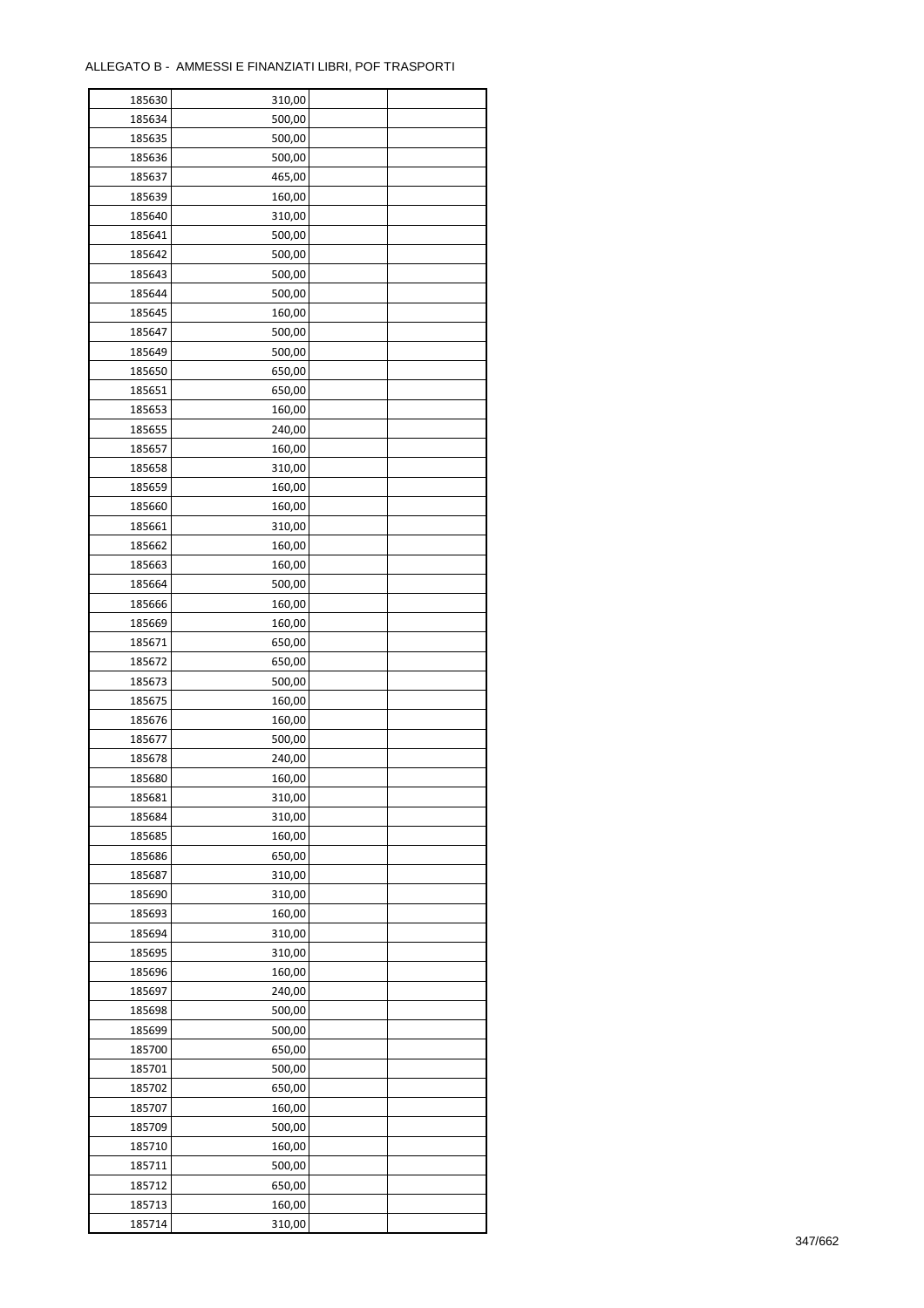÷

| 185715 | 310,00 |  |
|--------|--------|--|
| 185716 | 500,00 |  |
| 185717 | 500,00 |  |
| 185720 | 160,00 |  |
| 185721 | 160,00 |  |
| 185722 | 650,00 |  |
| 185725 | 160,00 |  |
| 185726 | 310,00 |  |
|        |        |  |
| 185730 | 160,00 |  |
| 185732 | 160,00 |  |
| 185734 | 500,00 |  |
| 185735 | 160,00 |  |
| 185736 | 310,00 |  |
| 185737 | 310,00 |  |
| 185738 | 650,00 |  |
| 185743 | 500,00 |  |
| 185744 | 310,00 |  |
| 185746 | 310,00 |  |
| 185748 | 310,00 |  |
| 185749 | 650,00 |  |
| 185750 | 465,00 |  |
| 185751 | 650,00 |  |
| 185752 | 310,00 |  |
| 185753 | 465,00 |  |
| 185754 | 160,00 |  |
| 185755 | 500,00 |  |
|        |        |  |
| 185756 | 160,00 |  |
| 185757 | 160,00 |  |
| 185758 | 310,00 |  |
| 185760 | 500,00 |  |
| 185761 | 160,00 |  |
| 185762 | 465,00 |  |
| 185763 | 160,00 |  |
| 185764 | 650,00 |  |
| 185765 | 650,00 |  |
| 185766 | 650,00 |  |
| 185767 | 160,00 |  |
| 185768 | 160,00 |  |
| 185769 | 310,00 |  |
| 185770 | 160,00 |  |
| 185772 | 500,00 |  |
| 185773 | 500,00 |  |
| 185774 | 310,00 |  |
| 185776 | 160,00 |  |
| 185777 | 160,00 |  |
|        |        |  |
| 185782 | 310,00 |  |
| 185783 | 160,00 |  |
| 185785 | 465,00 |  |
| 185787 | 310,00 |  |
| 185790 | 500,00 |  |
| 185791 | 650,00 |  |
| 185792 | 310,00 |  |
| 185793 | 500,00 |  |
| 185794 | 160,00 |  |
| 185796 | 310,00 |  |
| 185797 | 310,00 |  |
| 185798 | 160,00 |  |
| 185799 | 310,00 |  |
| 185800 | 310,00 |  |
|        |        |  |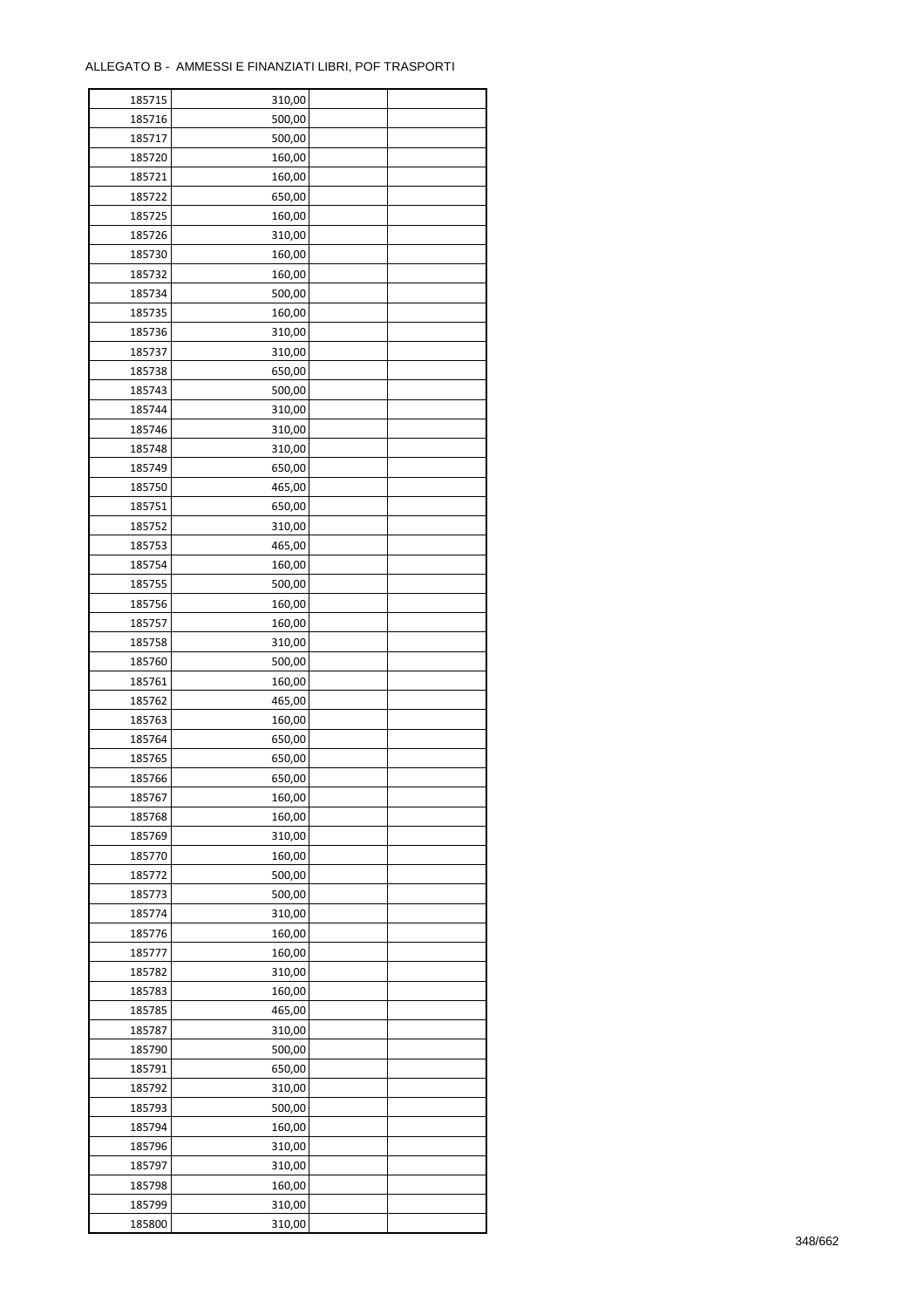| 185806 | 160,00 |  |
|--------|--------|--|
| 185807 | 650,00 |  |
| 185808 | 403,00 |  |
| 185811 | 160,00 |  |
| 185813 | 650,00 |  |
| 185814 | 160,00 |  |
| 185818 | 310,00 |  |
| 185820 | 310,00 |  |
|        |        |  |
| 185821 | 240,00 |  |
| 185822 | 160,00 |  |
| 185823 | 310,00 |  |
| 185825 | 500,00 |  |
| 185827 | 160,00 |  |
| 185829 | 500,00 |  |
| 185831 | 310,00 |  |
| 185832 | 310,00 |  |
| 185834 | 310,00 |  |
| 185835 | 310,00 |  |
| 185836 | 160,00 |  |
| 185837 | 500,00 |  |
| 185838 | 160,00 |  |
| 185839 | 160,00 |  |
| 185840 | 500,00 |  |
| 185842 | 160,00 |  |
|        |        |  |
| 185843 | 160,00 |  |
| 185844 | 500,00 |  |
| 185845 | 310,00 |  |
| 185847 | 160,00 |  |
| 185851 | 160,00 |  |
| 185853 | 160,00 |  |
| 185855 | 500,00 |  |
| 185856 | 160,00 |  |
| 185857 | 160,00 |  |
| 185858 | 160,00 |  |
| 185860 | 650,00 |  |
| 185862 | 403,00 |  |
| 185865 | 310,00 |  |
| 185866 | 310,00 |  |
| 185867 | 310,00 |  |
| 185869 | 160,00 |  |
| 185870 | 650,00 |  |
|        |        |  |
| 185872 | 160,00 |  |
| 185873 | 160,00 |  |
| 185876 | 310,00 |  |
| 185880 | 160,00 |  |
| 185881 | 160,00 |  |
| 185882 | 310,00 |  |
| 185885 | 160,00 |  |
| 185886 | 160,00 |  |
| 185887 | 160,00 |  |
| 185888 | 310,00 |  |
| 185890 | 160,00 |  |
| 185891 | 403,00 |  |
| 185892 | 310,00 |  |
| 185893 | 310,00 |  |
| 185896 | 160,00 |  |
| 185900 | 650,00 |  |
|        |        |  |
| 185901 | 160,00 |  |
| 185903 | 160,00 |  |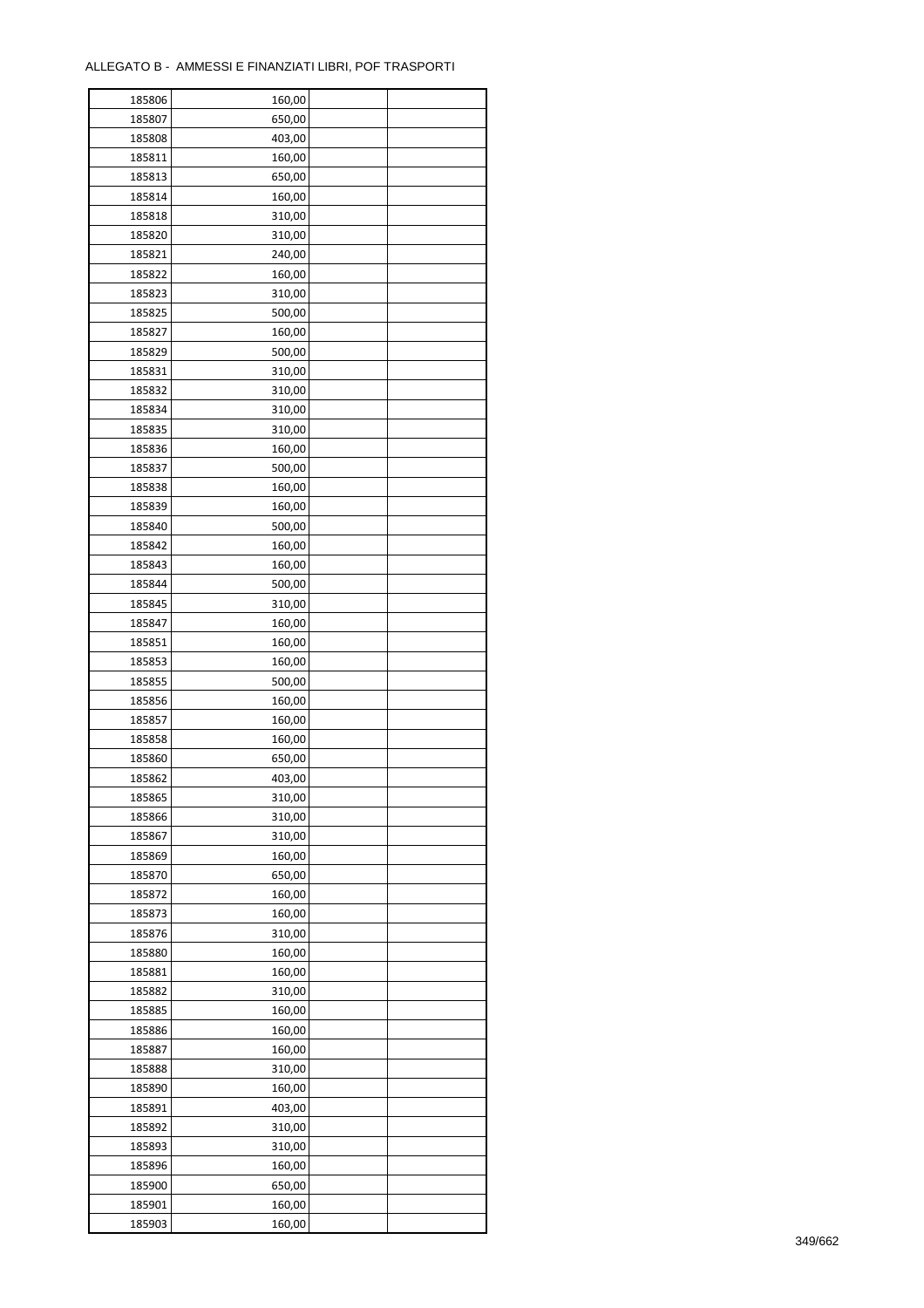| 185905 | 160,00 |  |
|--------|--------|--|
| 185908 | 650,00 |  |
| 185909 | 310,00 |  |
| 185911 | 500,00 |  |
| 185912 | 500,00 |  |
| 185913 | 160,00 |  |
| 185914 | 500,00 |  |
| 185915 | 310,00 |  |
| 185916 | 160,00 |  |
| 185917 | 310,00 |  |
| 185918 | 160,00 |  |
| 185919 | 160,00 |  |
| 185920 | 500,00 |  |
| 185921 | 310,00 |  |
| 185922 | 160,00 |  |
| 185924 | 403,00 |  |
| 185925 | 160,00 |  |
| 185926 | 160,00 |  |
| 185927 | 650,00 |  |
| 185931 | 160,00 |  |
| 185933 | 500,00 |  |
| 185936 | 750,00 |  |
|        |        |  |
| 185938 | 500,00 |  |
| 185939 | 160,00 |  |
| 185940 | 500,00 |  |
| 185942 | 500,00 |  |
| 185943 | 500,00 |  |
| 185944 | 160,00 |  |
| 185945 | 160,00 |  |
| 185946 | 240,00 |  |
| 185947 | 160,00 |  |
| 185949 | 465,00 |  |
| 185951 | 160,00 |  |
| 185952 | 160,00 |  |
| 185953 | 310,00 |  |
| 185954 | 160,00 |  |
| 185956 | 403,00 |  |
| 185961 | 160,00 |  |
| 185962 | 160,00 |  |
| 185963 | 310,00 |  |
| 185964 | 160,00 |  |
| 185966 | 310,00 |  |
| 185969 | 310,00 |  |
| 185971 | 650,00 |  |
| 185972 | 310,00 |  |
| 185973 | 160,00 |  |
| 185975 | 500,00 |  |
| 185977 | 500,00 |  |
| 185978 | 160,00 |  |
| 185980 | 750,00 |  |
| 185981 | 160,00 |  |
| 185982 | 500,00 |  |
| 185983 | 160,00 |  |
| 185984 | 160,00 |  |
| 185985 | 160,00 |  |
| 185986 | 310,00 |  |
| 185987 | 500,00 |  |
| 185990 | 160,00 |  |
| 185991 | 500,00 |  |
|        |        |  |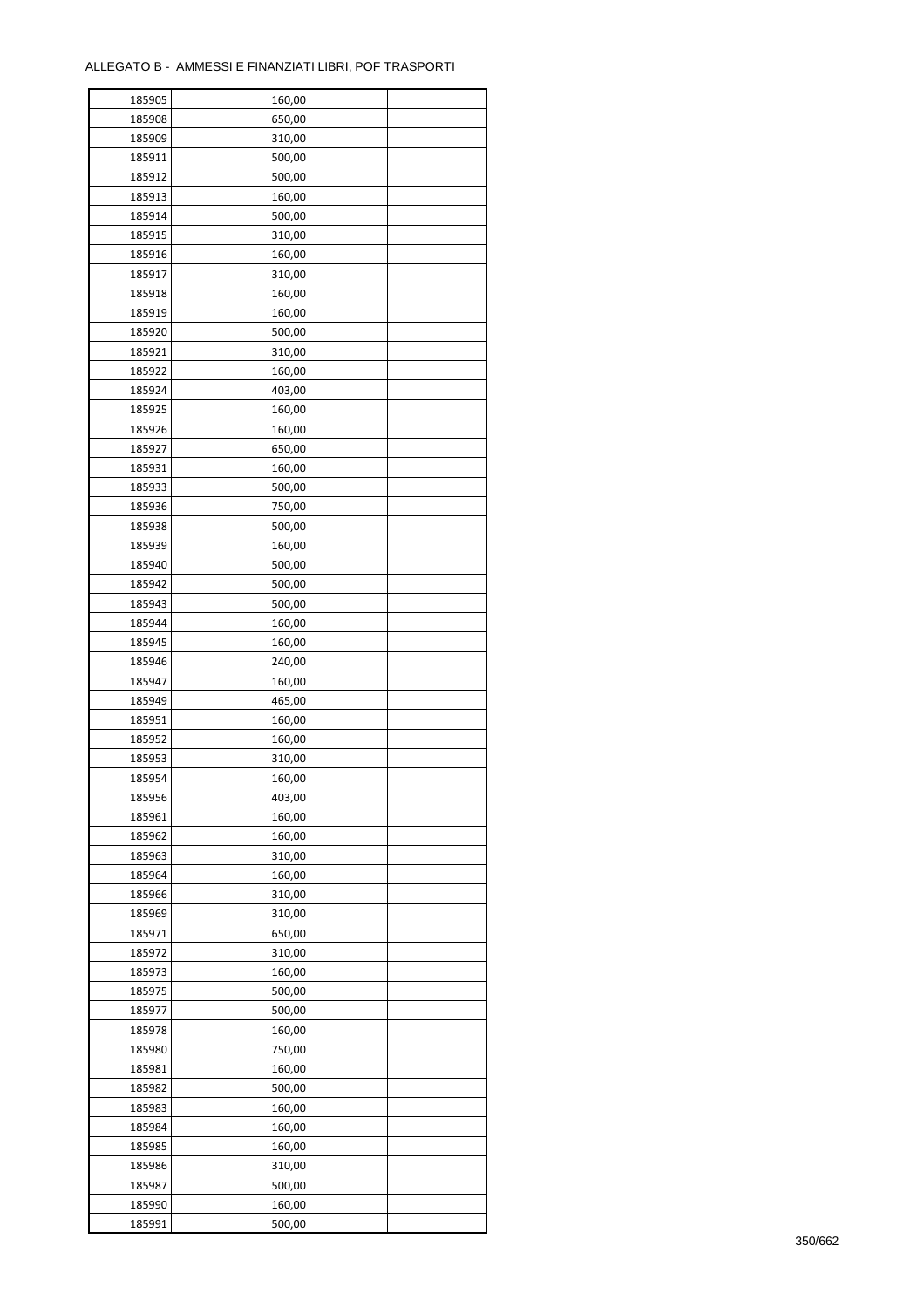| 185993 | 310,00 |  |
|--------|--------|--|
| 185994 | 160,00 |  |
| 185995 | 160,00 |  |
| 186000 | 160,00 |  |
| 186001 | 500,00 |  |
| 186002 | 310,00 |  |
| 186003 | 160,00 |  |
| 186004 | 650,00 |  |
| 186005 | 310,00 |  |
| 186006 | 310,00 |  |
|        |        |  |
| 186007 | 160,00 |  |
| 186008 | 500,00 |  |
| 186009 | 160,00 |  |
| 186011 | 500,00 |  |
| 186012 | 310,00 |  |
| 186013 | 310,00 |  |
| 186014 | 500,00 |  |
| 186016 | 310,00 |  |
| 186018 | 310,00 |  |
| 186020 | 160,00 |  |
| 186021 | 650,00 |  |
| 186023 | 650,00 |  |
| 186024 | 465,00 |  |
| 186028 | 160,00 |  |
| 186032 | 160,00 |  |
| 186033 | 160,00 |  |
| 186034 | 310,00 |  |
| 186036 | 403,00 |  |
| 186037 | 403,00 |  |
| 186038 | 500,00 |  |
|        |        |  |
| 186040 | 310,00 |  |
| 186041 | 160,00 |  |
| 186042 | 160,00 |  |
| 186043 | 160,00 |  |
| 186044 | 160,00 |  |
| 186045 | 160,00 |  |
| 186046 | 160,00 |  |
| 186047 | 500,00 |  |
| 186049 | 310,00 |  |
| 186050 | 310,00 |  |
| 186052 | 160,00 |  |
| 186054 | 650,00 |  |
| 186056 | 160,00 |  |
| 186058 | 160,00 |  |
| 186059 | 403,00 |  |
| 186062 | 500,00 |  |
| 186064 | 160,00 |  |
| 186065 | 500,00 |  |
| 186066 | 160,00 |  |
| 186067 | 160,00 |  |
| 186068 | 500,00 |  |
| 186069 | 310,00 |  |
| 186070 | 500,00 |  |
|        |        |  |
| 186071 | 160,00 |  |
| 186073 | 160,00 |  |
| 186074 | 500,00 |  |
| 186075 | 500,00 |  |
| 186076 | 500,00 |  |
| 186077 | 160,00 |  |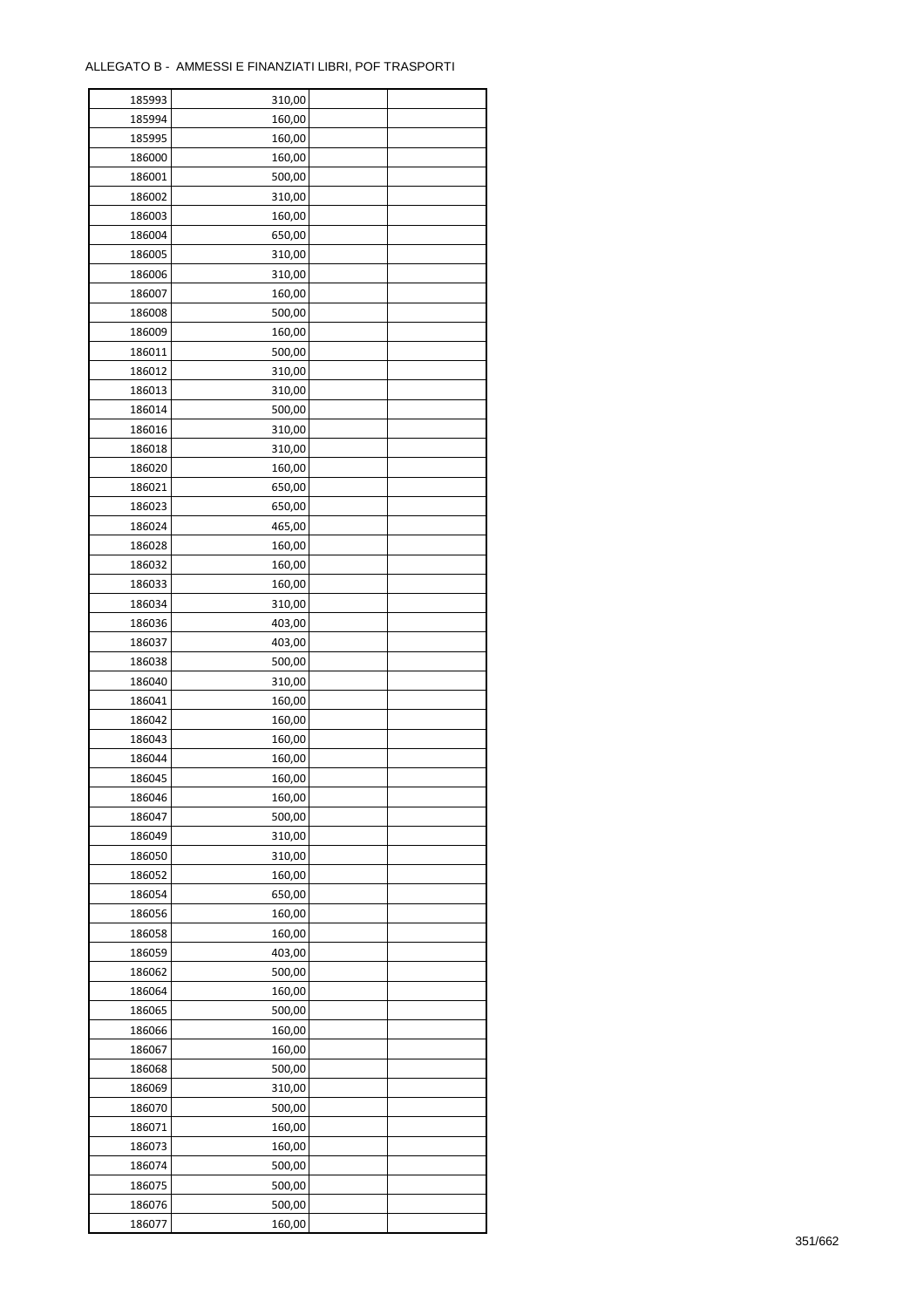| 186078 | 160,00 |  |
|--------|--------|--|
| 186079 | 310,00 |  |
| 186080 | 160,00 |  |
| 186081 | 160,00 |  |
| 186082 | 750,00 |  |
| 186083 | 160,00 |  |
| 186084 | 160,00 |  |
| 186085 | 500,00 |  |
| 186086 | 160,00 |  |
| 186087 | 310,00 |  |
| 186088 | 160,00 |  |
| 186091 | 500,00 |  |
| 186092 | 500,00 |  |
| 186093 | 500,00 |  |
|        |        |  |
| 186096 | 310,00 |  |
| 186097 | 310,00 |  |
| 186098 | 310,00 |  |
| 186099 | 500,00 |  |
| 186100 | 500,00 |  |
| 186101 | 160,00 |  |
| 186102 | 500,00 |  |
| 186104 | 160,00 |  |
| 186105 | 160,00 |  |
| 186106 | 160,00 |  |
| 186108 | 500,00 |  |
| 186109 | 500,00 |  |
| 186110 | 310,00 |  |
| 186112 | 310,00 |  |
| 186113 | 500,00 |  |
| 186114 | 310,00 |  |
| 186118 | 160,00 |  |
| 186119 | 310,00 |  |
| 186120 | 310,00 |  |
| 186121 | 160,00 |  |
| 186122 | 160,00 |  |
| 186123 | 160,00 |  |
| 186125 | 310,00 |  |
| 186126 | 500,00 |  |
| 186127 | 500,00 |  |
|        |        |  |
| 186129 | 650,00 |  |
| 186133 | 160,00 |  |
| 186134 | 650,00 |  |
| 186135 | 403,00 |  |
| 186136 | 160,00 |  |
| 186137 | 310,00 |  |
| 186138 | 160,00 |  |
| 186140 | 310,00 |  |
| 186141 | 160,00 |  |
| 186143 | 160,00 |  |
| 186144 | 500,00 |  |
| 186146 | 310,00 |  |
| 186150 | 500,00 |  |
| 186151 | 310,00 |  |
| 186153 | 240,00 |  |
| 186154 | 500,00 |  |
| 186155 | 650,00 |  |
| 186156 | 160,00 |  |
| 186157 | 310,00 |  |
| 186158 | 310,00 |  |
|        |        |  |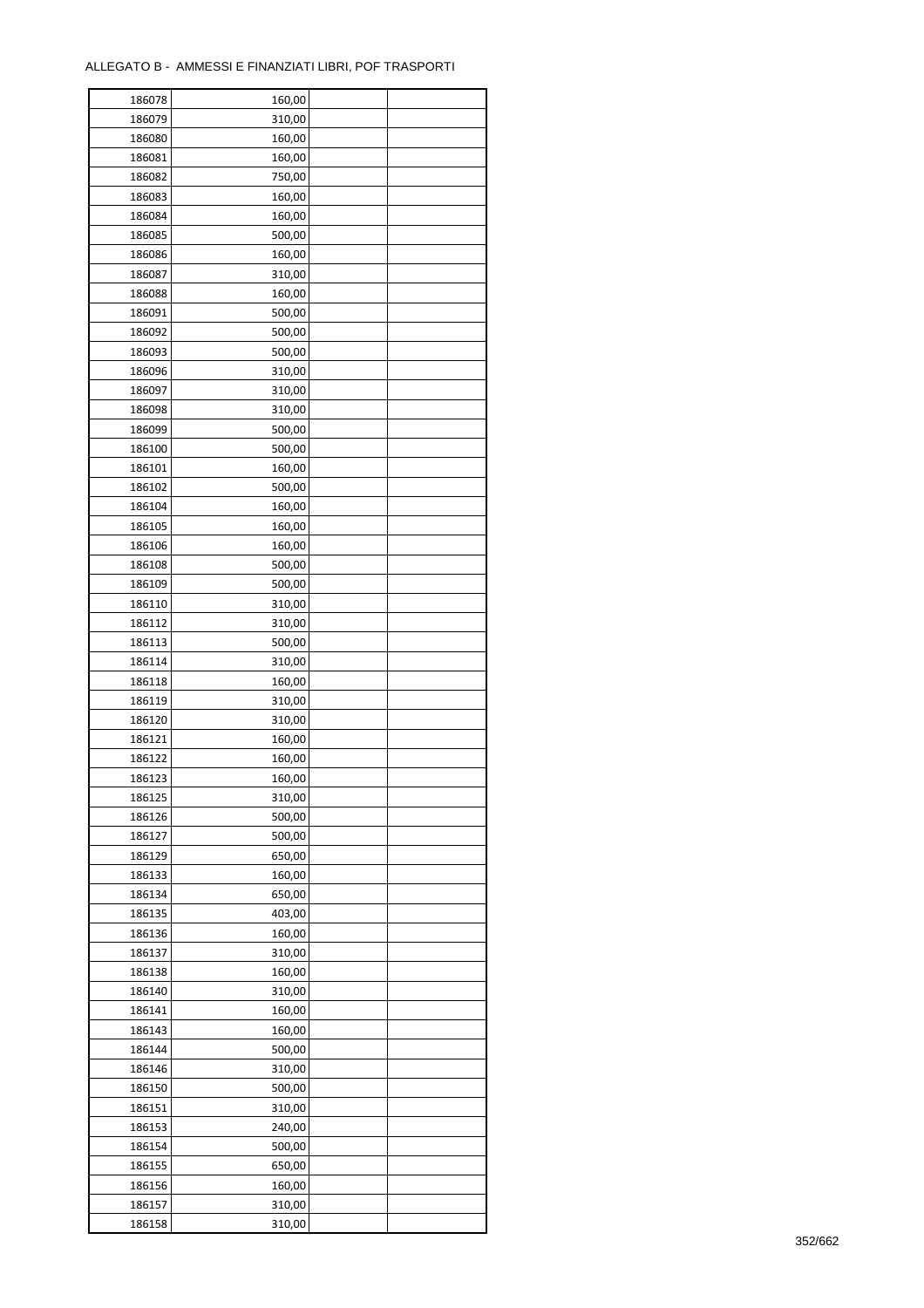| 186160           | 160,00 |  |
|------------------|--------|--|
| 186161           | 310,00 |  |
| 186163           | 310,00 |  |
| 186164           | 500,00 |  |
| 186165           | 310,00 |  |
| 186167           | 310,00 |  |
| 186168           | 750,00 |  |
| 186172           | 310,00 |  |
| 186173           | 160,00 |  |
| 186174           | 650,00 |  |
|                  |        |  |
| 186175<br>186178 | 500,00 |  |
|                  | 310,00 |  |
| 186179           | 160,00 |  |
| 186181           | 500,00 |  |
| 186182           | 500,00 |  |
| 186183           | 160,00 |  |
| 186184           | 160,00 |  |
| 186186           | 160,00 |  |
| 186187           | 465,00 |  |
| 186189           | 500,00 |  |
| 186190           | 650,00 |  |
| 186191           | 160,00 |  |
| 186195           | 160,00 |  |
| 186199           | 500,00 |  |
| 186201           | 310,00 |  |
| 186202           | 160,00 |  |
| 186205           | 310,00 |  |
| 186209           | 160,00 |  |
| 186210           | 500,00 |  |
| 186213           | 160,00 |  |
| 186218           | 310,00 |  |
| 186225           | 160,00 |  |
| 186226           | 750,00 |  |
| 186232           | 500,00 |  |
| 186234           | 310,00 |  |
| 186236           | 310,00 |  |
|                  |        |  |
| 186241           | 650,00 |  |
| 186242           | 160,00 |  |
| 186243           | 500,00 |  |
| 186244           | 750,00 |  |
| 186245           | 310,00 |  |
| 186246           | 403,00 |  |
| 186247           | 650,00 |  |
| 186248           | 310,00 |  |
| 186250           | 160,00 |  |
| 186251           | 310,00 |  |
| 186252           | 500,00 |  |
| 186253           | 500,00 |  |
| 186254           | 310,00 |  |
| 186255           | 500,00 |  |
| 186256           | 500,00 |  |
| 186257           | 650,00 |  |
| 186259           | 500,00 |  |
| 186261           | 465,00 |  |
| 186263           | 310,00 |  |
| 186266           | 500,00 |  |
| 186268           | 160,00 |  |
| 186269           | 500,00 |  |
|                  |        |  |
| 186271           | 650,00 |  |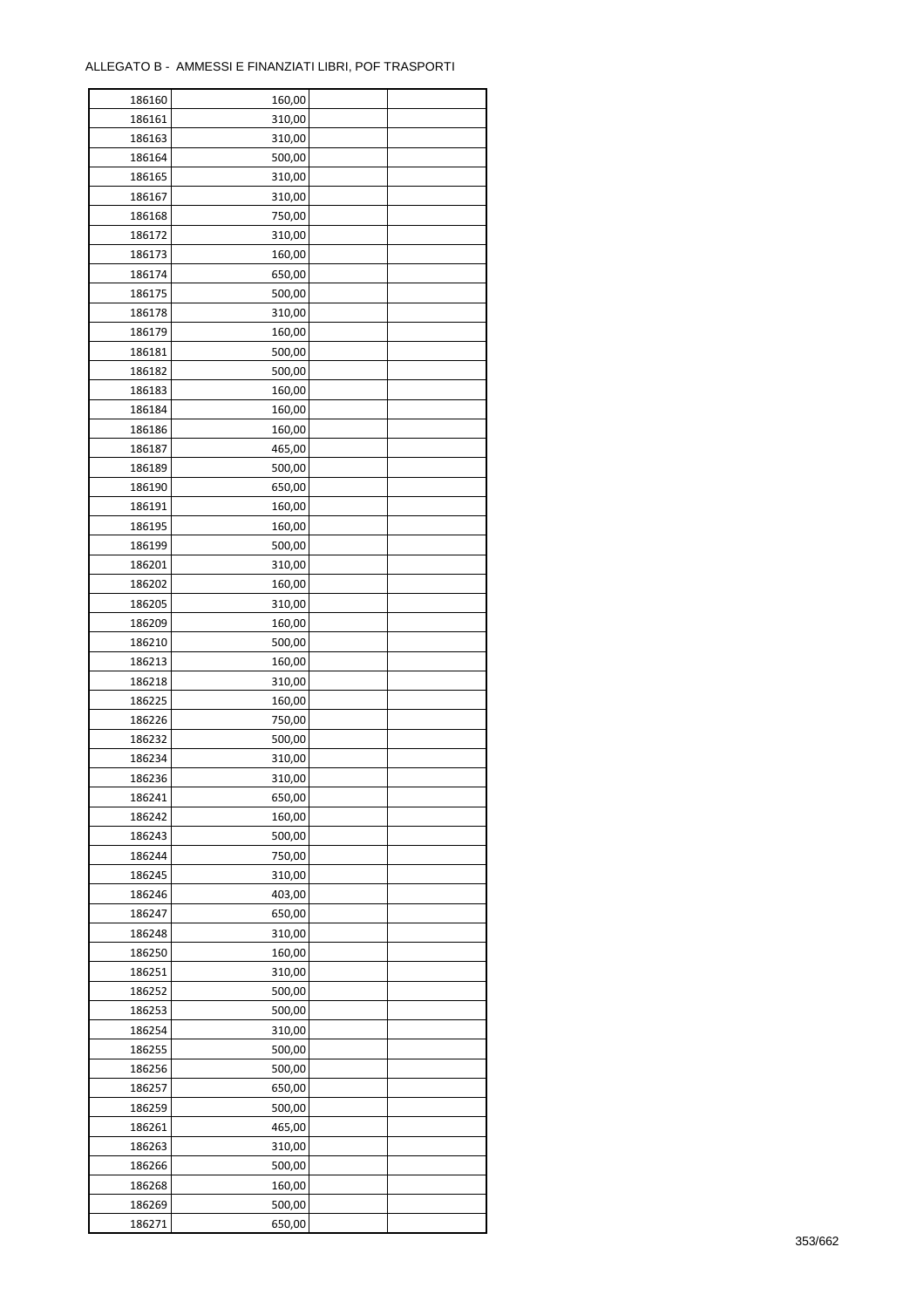| 186273           | 310,00 |  |
|------------------|--------|--|
| 186276           | 160,00 |  |
| 186277           | 310,00 |  |
| 186279           | 208,00 |  |
| 186280           | 310,00 |  |
| 186282           | 310,00 |  |
| 186284           | 500,00 |  |
| 186285           | 160,00 |  |
| 186286           | 500,00 |  |
| 186287           | 310,00 |  |
| 186289           | 310,00 |  |
| 186290           | 160,00 |  |
| 186292           | 160,00 |  |
| 186293           | 160,00 |  |
| 186294           | 650,00 |  |
| 186295           | 310,00 |  |
| 186297           | 650,00 |  |
| 186299           | 310,00 |  |
| 186301           | 160,00 |  |
| 186302           | 160,00 |  |
| 186303           | 160,00 |  |
| 186304           | 160,00 |  |
| 186305           | 310,00 |  |
| 186306           | 160,00 |  |
| 186309           | 160,00 |  |
| 186310           | 500,00 |  |
| 186313           | 500,00 |  |
| 186314           | 160,00 |  |
| 186315           | 310,00 |  |
| 186318           | 240,00 |  |
| 186319           | 160,00 |  |
| 186320           | 310,00 |  |
| 186323           | 500,00 |  |
| 186324           | 160,00 |  |
|                  |        |  |
| 186327<br>186332 | 160,00 |  |
|                  | 160,00 |  |
| 186333           | 310,00 |  |
| 186335           | 240,00 |  |
| 186336           | 500,00 |  |
| 186337           | 160,00 |  |
| 186338           | 160,00 |  |
| 186339           | 160,00 |  |
| 186340           | 160,00 |  |
| 186341           | 310,00 |  |
| 186342           | 160,00 |  |
| 186343           | 310,00 |  |
| 186345           | 310,00 |  |
| 186347           | 160,00 |  |
| 186348           | 500,00 |  |
| 186349           | 310,00 |  |
| 186351           | 310,00 |  |
| 186353           | 500,00 |  |
| 186356           | 160,00 |  |
| 186358           | 500,00 |  |
| 186362           | 160,00 |  |
| 186364           | 160,00 |  |
| 186367           | 500,00 |  |
| 186369           | 500,00 |  |
| 186371           | 500,00 |  |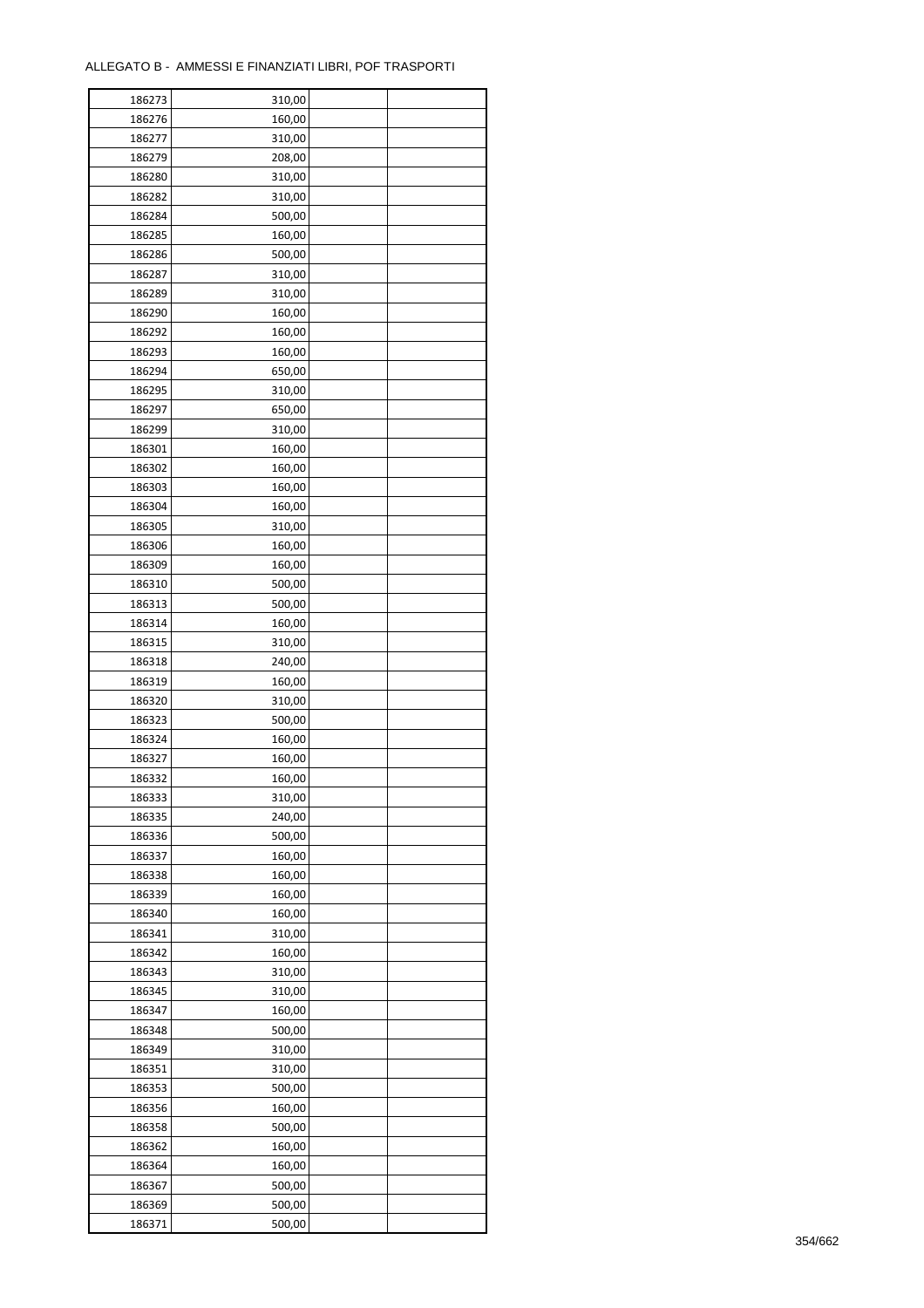| 186373 | 500,00           |  |
|--------|------------------|--|
| 186374 | 465,00           |  |
| 186381 | 500,00           |  |
| 186383 | 160,00           |  |
| 186385 | 160,00           |  |
| 186386 | 310,00           |  |
| 186392 | 500,00           |  |
| 186394 | 310,00           |  |
| 186400 | 310,00           |  |
|        |                  |  |
| 186401 | 500,00           |  |
| 186403 | 160,00           |  |
| 186407 | 310,00           |  |
| 186408 | 310,00           |  |
| 186409 | 310,00           |  |
| 186410 | 310,00           |  |
| 186411 | 160,00           |  |
| 186416 | 160,00           |  |
| 186418 | 500,00           |  |
| 186419 | 160,00           |  |
| 186420 | 160,00           |  |
| 186422 | 160,00           |  |
| 186426 | 310,00           |  |
| 186428 | 310,00           |  |
| 186430 | 160,00           |  |
| 186432 | 160,00           |  |
| 186433 | 160,00           |  |
| 186435 | 650,00           |  |
| 186436 | 500,00           |  |
| 186437 | 160,00           |  |
| 186438 | 160,00           |  |
|        |                  |  |
| 186441 | 160,00<br>500,00 |  |
| 186443 |                  |  |
| 186444 | 160,00           |  |
| 186446 | 310,00           |  |
| 186447 | 500,00           |  |
| 186448 | 160,00           |  |
| 186449 | 500,00           |  |
| 186450 | 160,00           |  |
| 186452 | 160,00           |  |
| 186455 | 160,00           |  |
| 186456 | 310,00           |  |
| 186457 | 650,00           |  |
| 186459 | 650,00           |  |
| 186462 | 240,00           |  |
| 186463 | 650,00           |  |
| 186466 | 750,00           |  |
| 186470 | 310,00           |  |
| 186471 | 160,00           |  |
| 186477 | 500,00           |  |
| 186479 | 310,00           |  |
| 186480 | 160,00           |  |
| 186482 | 310,00           |  |
| 186483 | 310,00           |  |
|        |                  |  |
| 186484 | 160,00           |  |
| 186485 | 500,00           |  |
| 186486 | 500,00           |  |
| 186487 | 310,00           |  |
| 186489 | 160,00           |  |
| 186490 | 160,00           |  |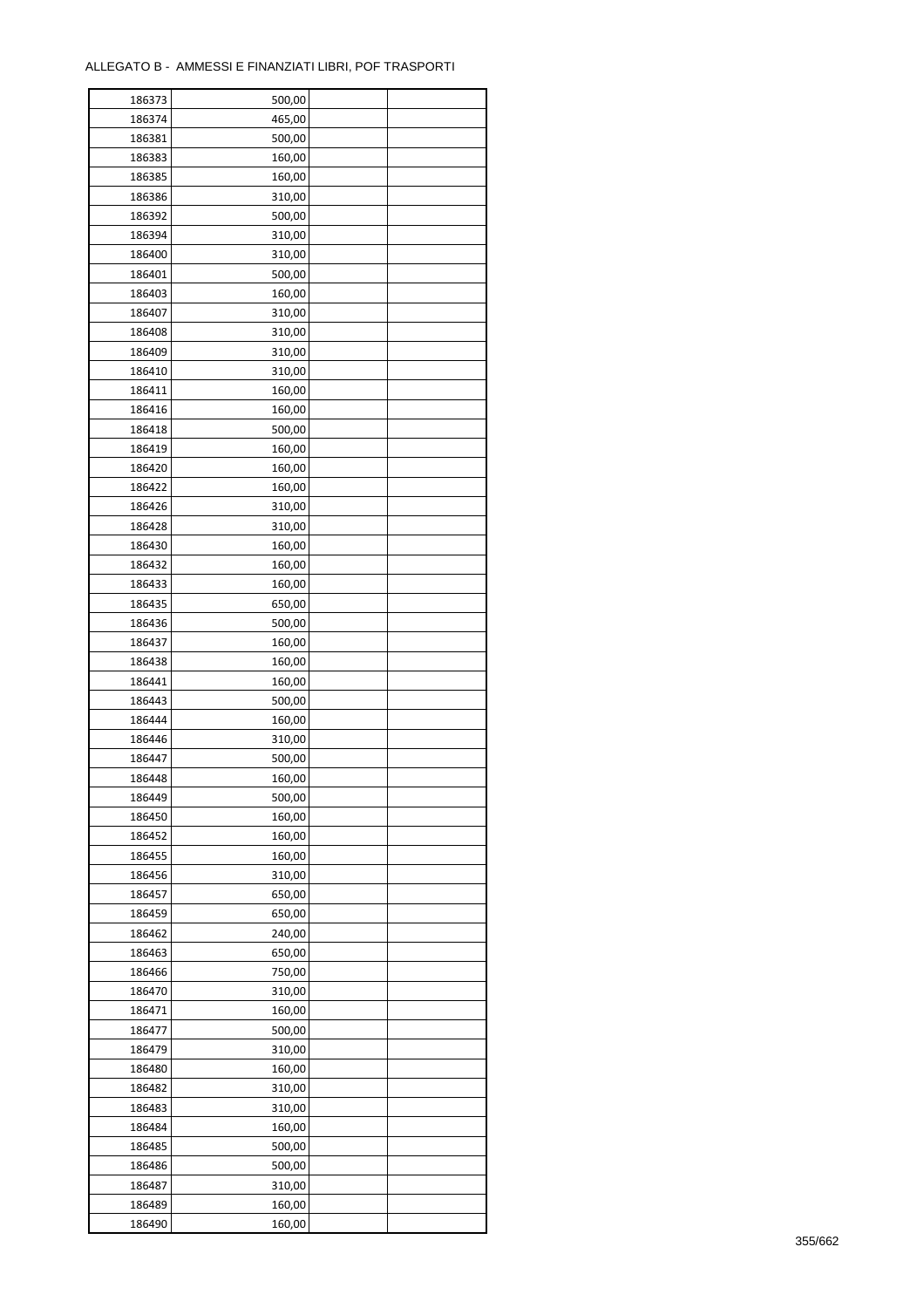| 186492           | 310,00 |  |
|------------------|--------|--|
| 186493           | 310,00 |  |
| 186495           | 310,00 |  |
| 186496           | 160,00 |  |
| 186498           | 750,00 |  |
| 186500           | 500,00 |  |
| 186503           | 160,00 |  |
| 186504           | 500,00 |  |
| 186506           | 310,00 |  |
| 186507           | 310,00 |  |
| 186508           | 208,00 |  |
| 186510           | 650,00 |  |
| 186512           | 500,00 |  |
| 186513           | 500,00 |  |
| 186514           | 160,00 |  |
| 186515           | 160,00 |  |
| 186522           | 465,00 |  |
| 186523           | 500,00 |  |
| 186524           | 160,00 |  |
| 186526           | 310,00 |  |
|                  |        |  |
| 186527<br>186529 | 240,00 |  |
|                  | 160,00 |  |
| 186530           | 160,00 |  |
| 186532           | 310,00 |  |
| 186533           | 500,00 |  |
| 186534           | 160,00 |  |
| 186535           | 500,00 |  |
| 186537           | 310,00 |  |
| 186538           | 160,00 |  |
| 186539           | 160,00 |  |
| 186545           | 160,00 |  |
| 186546           | 500,00 |  |
| 186548           | 160,00 |  |
| 186549           | 750,00 |  |
| 186550           | 500,00 |  |
| 186551           | 310,00 |  |
| 186553           | 160,00 |  |
| 186556           | 500,00 |  |
| 186557           | 500,00 |  |
| 186558           | 160,00 |  |
| 186561           | 650,00 |  |
| 186562           | 160,00 |  |
| 186564           | 160,00 |  |
| 186566           | 160,00 |  |
| 186567           | 500,00 |  |
| 186568           | 500,00 |  |
| 186569           | 500,00 |  |
| 186570           | 310,00 |  |
| 186571           | 310,00 |  |
| 186572           | 500,00 |  |
| 186573           | 500,00 |  |
| 186574           | 310,00 |  |
| 186575           | 500,00 |  |
| 186576           | 160,00 |  |
| 186579           | 160,00 |  |
| 186585           | 240,00 |  |
| 186588           | 310,00 |  |
| 186590           | 500,00 |  |
| 186593           | 310,00 |  |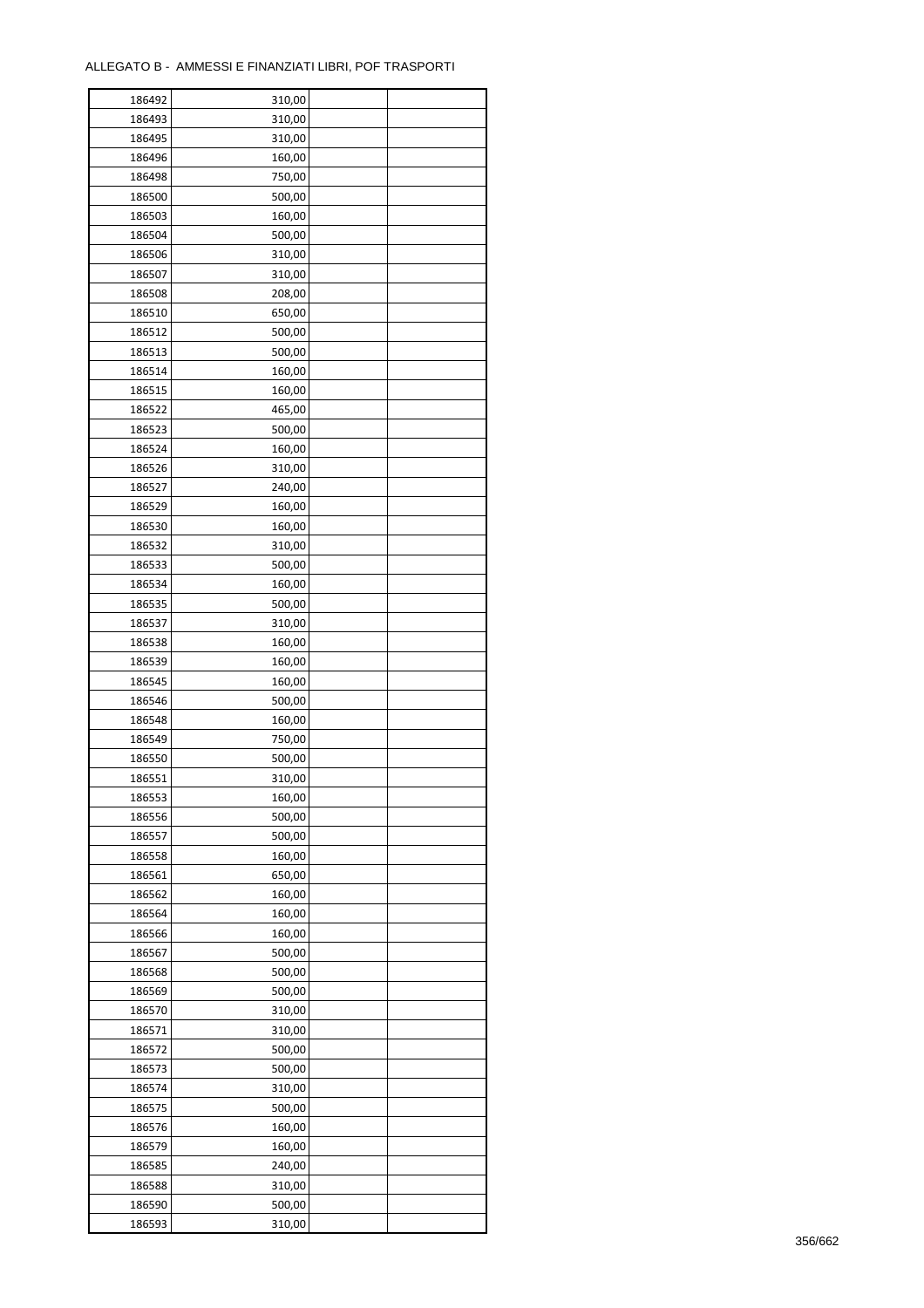| 186595 | 500,00 |  |
|--------|--------|--|
| 186597 | 500,00 |  |
| 186598 | 500,00 |  |
| 186602 | 650,00 |  |
| 186603 | 500,00 |  |
| 186604 | 500,00 |  |
| 186606 | 650,00 |  |
| 186607 | 310,00 |  |
|        |        |  |
| 186608 | 310,00 |  |
| 186610 | 160,00 |  |
| 186611 | 310,00 |  |
| 186612 | 500,00 |  |
| 186614 | 310,00 |  |
| 186615 | 310,00 |  |
| 186616 | 160,00 |  |
| 186617 | 160,00 |  |
| 186618 | 310,00 |  |
| 186620 | 310,00 |  |
| 186622 | 750,00 |  |
| 186623 | 160,00 |  |
| 186624 | 160,00 |  |
| 186625 | 310,00 |  |
| 186626 | 500,00 |  |
| 186628 | 310,00 |  |
| 186630 | 310,00 |  |
| 186631 | 500,00 |  |
| 186632 | 500,00 |  |
|        |        |  |
| 186633 | 310,00 |  |
| 186634 | 160,00 |  |
| 186635 | 310,00 |  |
| 186638 | 500,00 |  |
| 186639 | 500,00 |  |
| 186640 | 500,00 |  |
| 186645 | 160,00 |  |
| 186647 | 500,00 |  |
| 186648 | 310,00 |  |
| 186650 | 650,00 |  |
| 186652 | 310,00 |  |
| 186653 | 500,00 |  |
| 186656 | 500,00 |  |
| 186657 | 160,00 |  |
| 186658 | 310,00 |  |
| 186659 | 160,00 |  |
| 186660 | 160,00 |  |
| 186663 | 500,00 |  |
| 186664 | 160,00 |  |
|        |        |  |
| 186665 | 650,00 |  |
| 186666 | 500,00 |  |
| 186667 | 310,00 |  |
| 186668 | 310,00 |  |
| 186669 | 160,00 |  |
| 186671 | 310,00 |  |
| 186673 | 500,00 |  |
| 186675 | 160,00 |  |
| 186677 | 310,00 |  |
| 186678 | 500,00 |  |
| 186679 | 160,00 |  |
| 186680 | 500,00 |  |
| 186682 | 500,00 |  |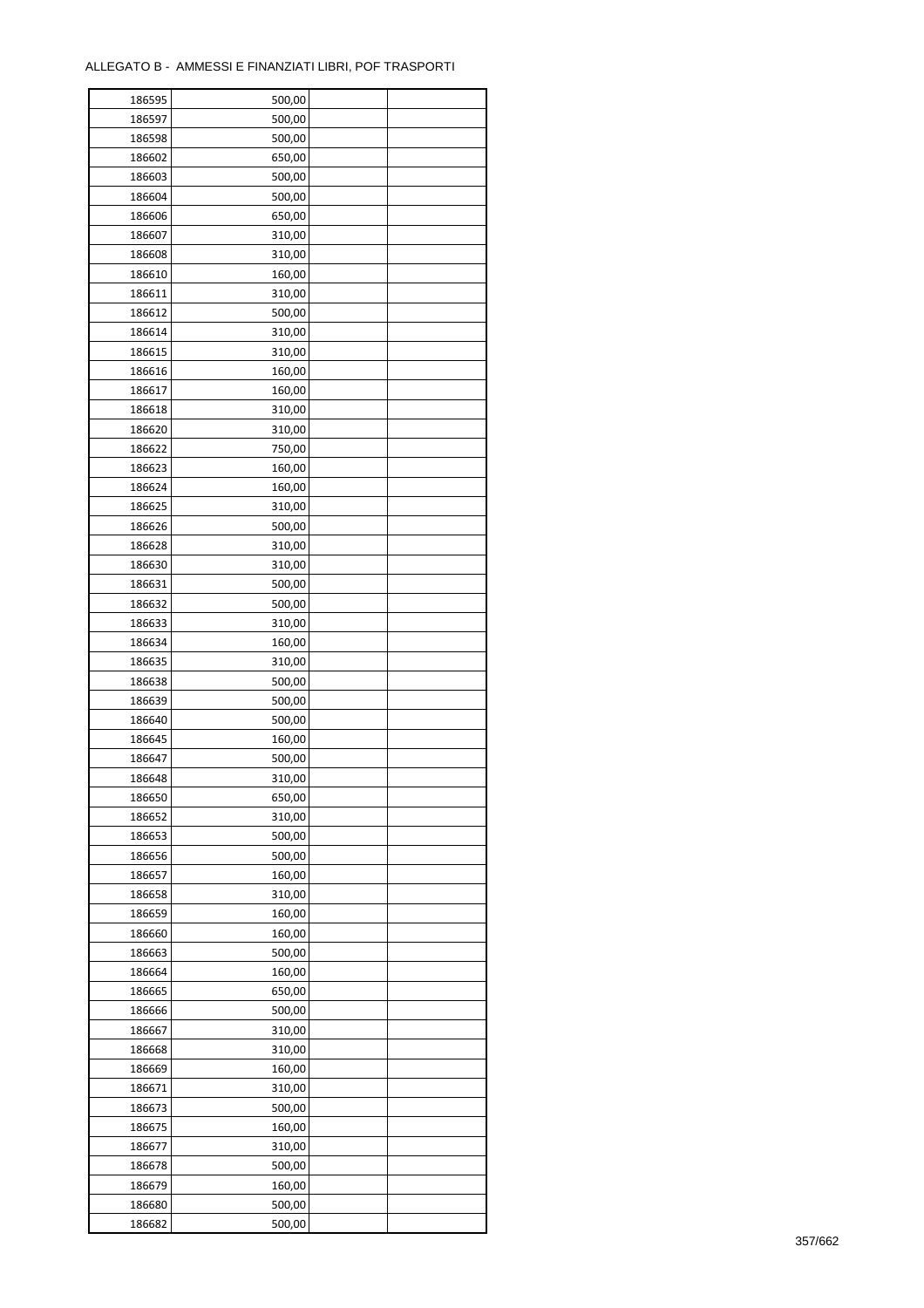| 186683 | 500,00 |  |
|--------|--------|--|
| 186685 | 500,00 |  |
| 186686 | 160,00 |  |
| 186687 | 310,00 |  |
| 186688 | 240,00 |  |
| 186689 | 310,00 |  |
| 186690 | 500,00 |  |
| 186691 | 500,00 |  |
| 186693 | 160,00 |  |
|        | 500,00 |  |
| 186694 |        |  |
| 186696 | 160,00 |  |
| 186697 | 500,00 |  |
| 186698 | 310,00 |  |
| 186699 | 160,00 |  |
| 186700 | 160,00 |  |
| 186702 | 500,00 |  |
| 186703 | 500,00 |  |
| 186704 | 310,00 |  |
| 186705 | 500,00 |  |
| 186706 | 310,00 |  |
| 186707 | 310,00 |  |
| 186708 | 310,00 |  |
| 186709 | 500,00 |  |
| 186710 | 500,00 |  |
| 186711 | 310,00 |  |
| 186712 | 240,00 |  |
| 186715 | 500,00 |  |
| 186717 | 500,00 |  |
| 186719 | 160,00 |  |
| 186720 | 500,00 |  |
|        |        |  |
| 186721 | 310,00 |  |
| 186722 | 310,00 |  |
| 186723 | 500,00 |  |
| 186724 | 650,00 |  |
| 186725 | 160,00 |  |
| 186727 | 650,00 |  |
| 186728 | 160,00 |  |
| 186729 | 650,00 |  |
| 186730 | 160,00 |  |
| 186731 | 160,00 |  |
| 186732 | 160,00 |  |
| 186733 | 160,00 |  |
| 186734 | 310,00 |  |
| 186736 | 310,00 |  |
| 186737 | 160,00 |  |
| 186738 | 310,00 |  |
| 186739 | 310,00 |  |
| 186740 | 160,00 |  |
| 186742 | 160,00 |  |
| 186743 | 310,00 |  |
| 186745 | 500,00 |  |
| 186746 | 310,00 |  |
| 186747 | 310,00 |  |
|        |        |  |
| 186748 | 160,00 |  |
| 186749 | 160,00 |  |
| 186751 | 160,00 |  |
| 186753 | 160,00 |  |
| 186754 | 160,00 |  |
| 186755 | 310,00 |  |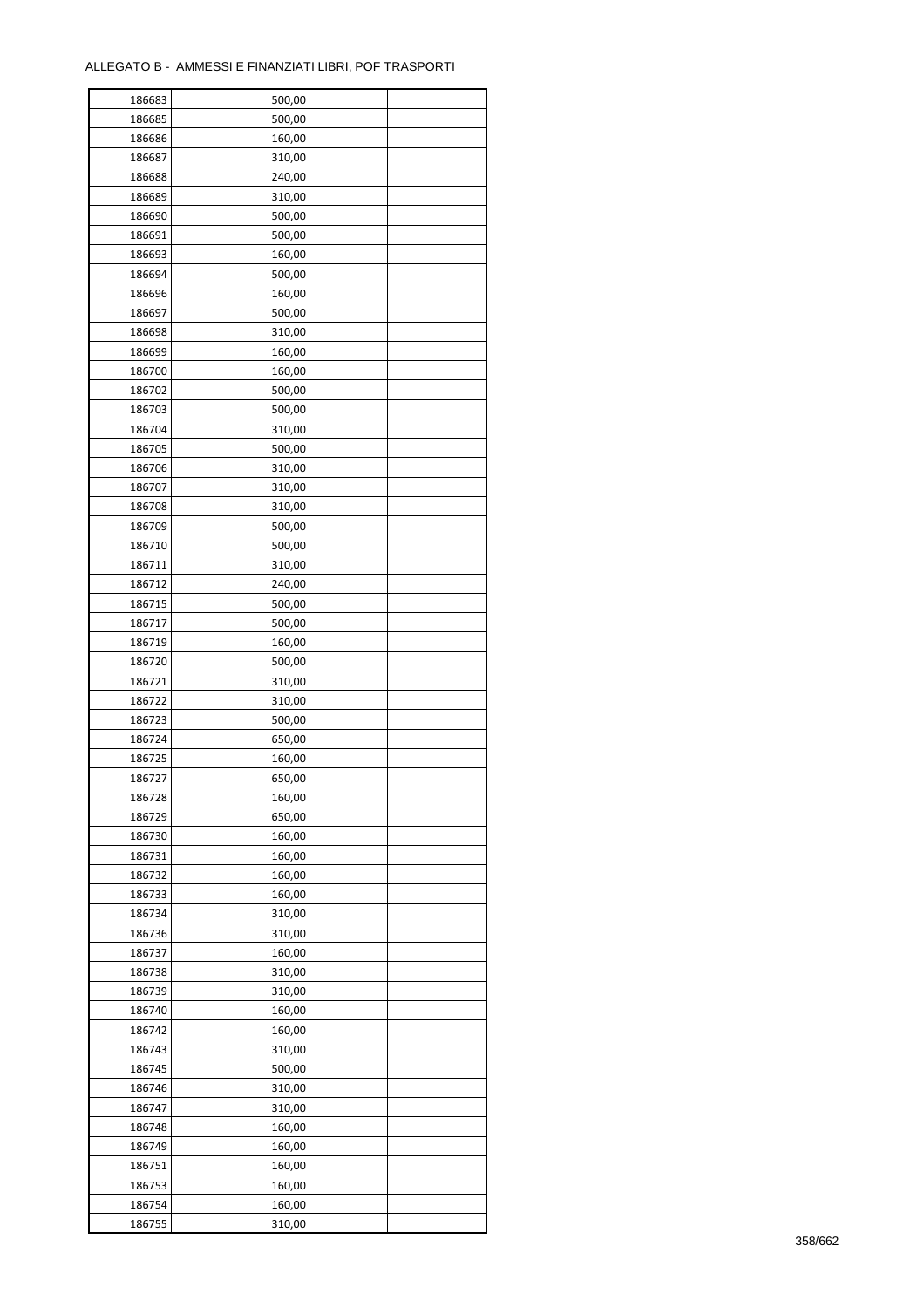| 186756 | 750,00 |  |
|--------|--------|--|
| 186757 | 650,00 |  |
| 186759 | 160,00 |  |
| 186760 | 160,00 |  |
| 186762 | 310,00 |  |
| 186763 | 465,00 |  |
| 186764 | 500,00 |  |
| 186765 | 160,00 |  |
| 186767 | 650,00 |  |
| 186768 | 310,00 |  |
| 186770 | 310,00 |  |
| 186771 | 500,00 |  |
| 186772 | 160,00 |  |
| 186773 | 310,00 |  |
|        | 500,00 |  |
| 186774 |        |  |
| 186775 | 160,00 |  |
| 186776 | 160,00 |  |
| 186779 | 160,00 |  |
| 186780 | 160,00 |  |
| 186781 | 160,00 |  |
| 186782 | 310,00 |  |
| 186783 | 310,00 |  |
| 186785 | 403,00 |  |
| 186786 | 160,00 |  |
| 186787 | 160,00 |  |
| 186788 | 160,00 |  |
| 186789 | 160,00 |  |
| 186790 | 160,00 |  |
| 186791 | 160,00 |  |
| 186793 | 160,00 |  |
| 186795 | 160,00 |  |
| 186796 | 500,00 |  |
| 186797 | 160,00 |  |
| 186798 | 650,00 |  |
| 186799 | 160,00 |  |
| 186800 | 160,00 |  |
| 186802 | 310,00 |  |
| 186806 | 650,00 |  |
| 186810 | 500,00 |  |
| 186813 | 650,00 |  |
| 186814 | 403,00 |  |
| 186815 | 160,00 |  |
| 186816 | 310,00 |  |
| 186817 | 160,00 |  |
| 186818 | 403,00 |  |
| 186819 | 500,00 |  |
| 186820 | 310,00 |  |
| 186824 | 160,00 |  |
| 186827 | 310,00 |  |
| 186828 | 160,00 |  |
| 186829 | 465,00 |  |
| 186830 | 310,00 |  |
| 186831 | 650,00 |  |
| 186832 | 310,00 |  |
| 186833 | 160,00 |  |
|        | 310,00 |  |
| 186835 |        |  |
| 186836 | 160,00 |  |
| 186838 | 310,00 |  |
| 186839 | 500,00 |  |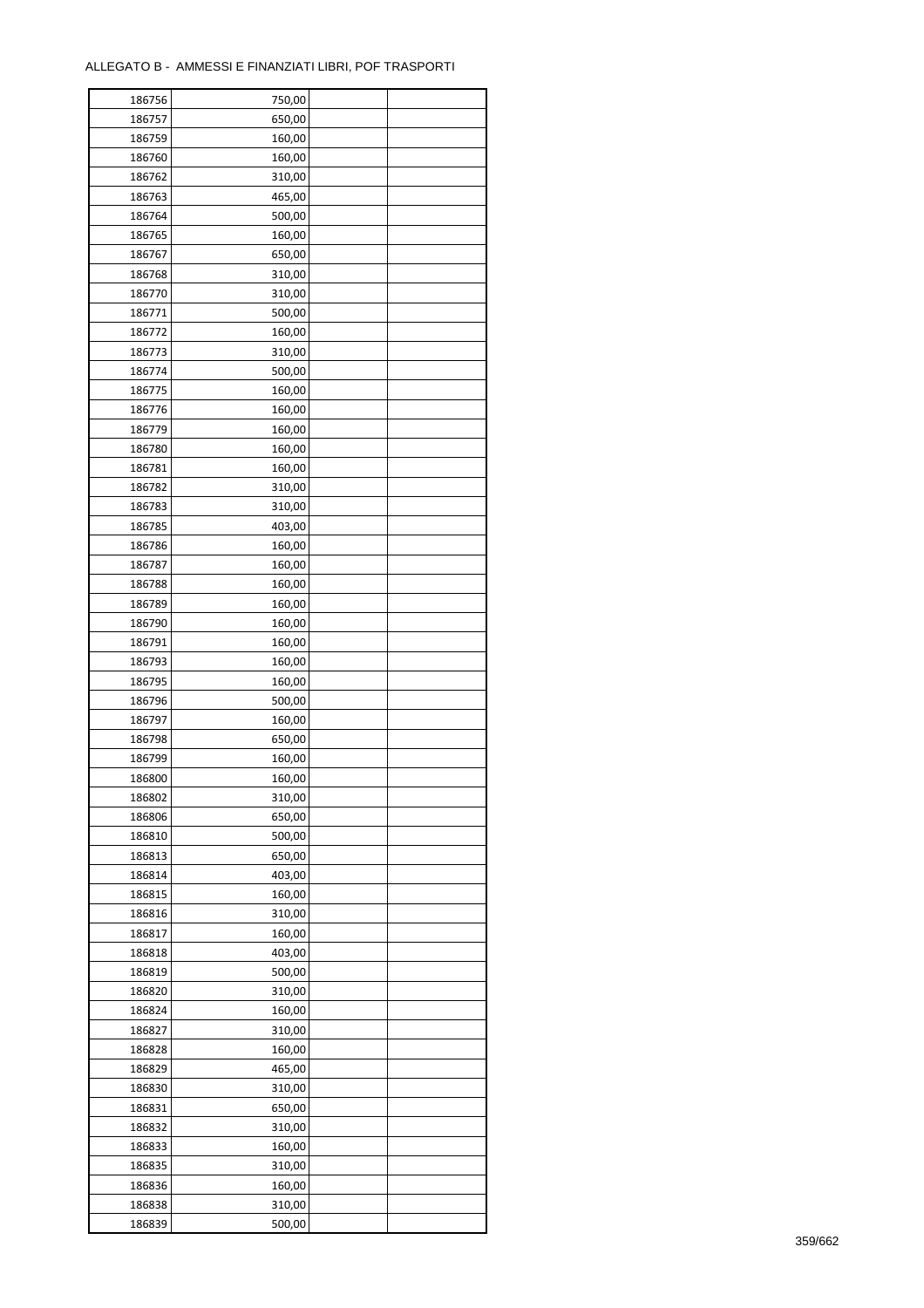| 186842 | 310,00 |  |
|--------|--------|--|
| 186844 | 160,00 |  |
| 186845 | 310,00 |  |
| 186846 | 160,00 |  |
| 186849 | 500,00 |  |
| 186850 | 500,00 |  |
| 186851 | 500,00 |  |
| 186852 | 500,00 |  |
|        |        |  |
| 186853 | 650,00 |  |
| 186854 | 500,00 |  |
| 186855 | 650,00 |  |
| 186856 | 500,00 |  |
| 186857 | 160,00 |  |
| 186858 | 500,00 |  |
| 186859 | 160,00 |  |
| 186861 | 403,00 |  |
| 186862 | 310,00 |  |
| 186863 | 650,00 |  |
| 186864 | 650,00 |  |
| 186866 | 310,00 |  |
| 186869 | 310,00 |  |
| 186872 | 500,00 |  |
| 186874 | 310,00 |  |
| 186875 | 500,00 |  |
| 186876 | 500,00 |  |
| 186877 | 160,00 |  |
| 186878 | 160,00 |  |
| 186879 | 403,00 |  |
|        | 160,00 |  |
| 186880 |        |  |
| 186882 | 310,00 |  |
| 186883 | 310,00 |  |
| 186884 | 310,00 |  |
| 186885 | 160,00 |  |
| 186886 | 160,00 |  |
| 186887 | 500,00 |  |
| 186888 | 310,00 |  |
| 186891 | 500,00 |  |
| 186892 | 310,00 |  |
| 186893 | 160,00 |  |
| 186896 | 240,00 |  |
| 186897 | 310,00 |  |
| 186898 | 160,00 |  |
| 186901 | 500,00 |  |
| 186904 | 500,00 |  |
| 186906 | 310,00 |  |
| 186908 | 310,00 |  |
| 186909 | 310,00 |  |
| 186910 | 310,00 |  |
| 186911 | 650,00 |  |
| 186913 | 160,00 |  |
|        |        |  |
| 186914 | 160,00 |  |
| 186915 | 310,00 |  |
| 186916 | 160,00 |  |
| 186918 | 160,00 |  |
| 186919 | 160,00 |  |
| 186921 | 310,00 |  |
| 186926 | 500,00 |  |
| 186927 | 500,00 |  |
| 186928 | 310,00 |  |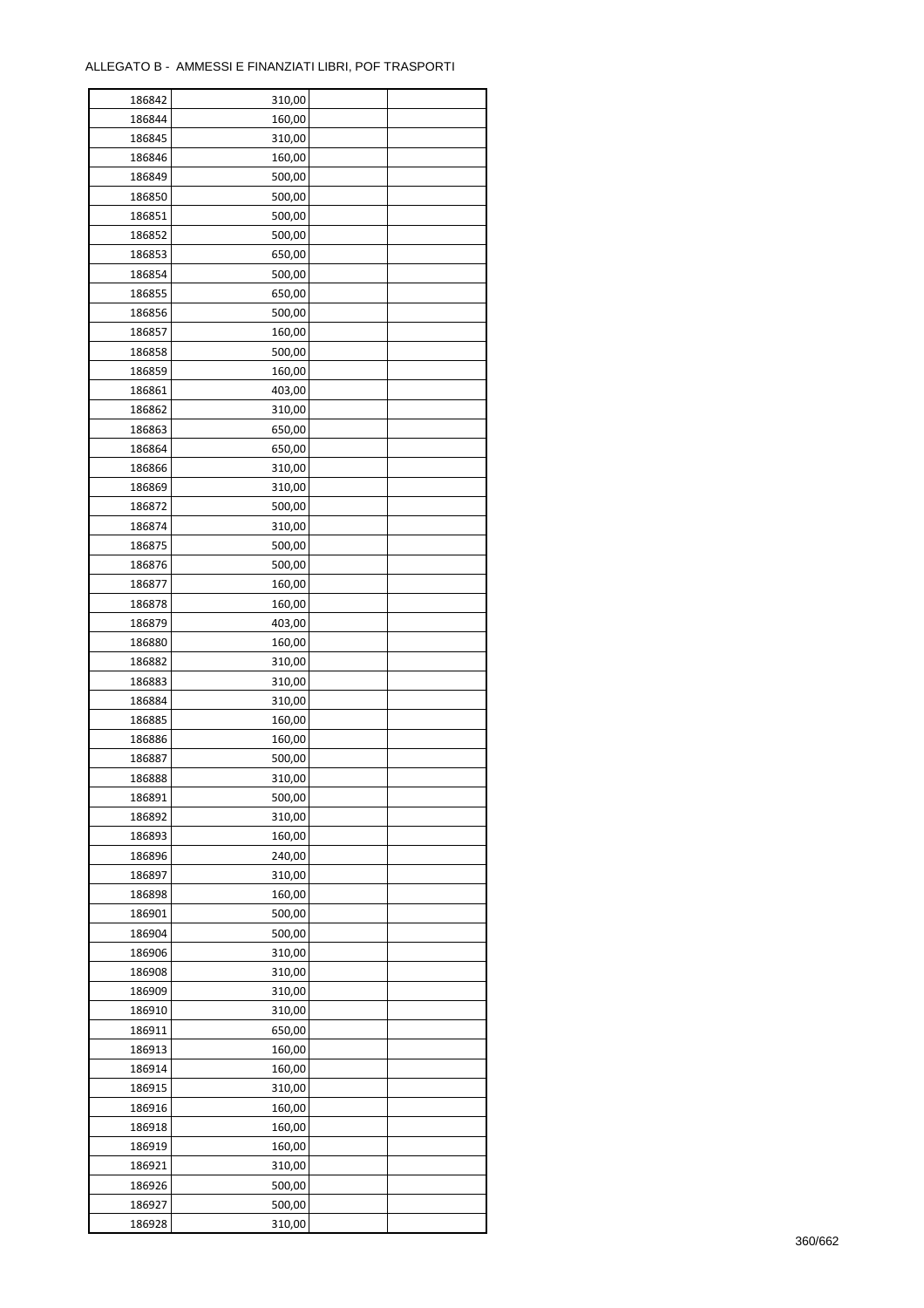| 186930 | 160,00 |  |
|--------|--------|--|
| 186931 | 160,00 |  |
| 186933 | 310,00 |  |
| 186934 | 500,00 |  |
| 186940 | 160,00 |  |
| 186943 | 650,00 |  |
| 186947 | 500,00 |  |
| 186948 | 160,00 |  |
| 186953 | 650,00 |  |
| 186954 | 160,00 |  |
| 186957 | 160,00 |  |
| 186958 | 160,00 |  |
| 186959 | 160,00 |  |
| 186961 | 500,00 |  |
|        |        |  |
| 186963 | 750,00 |  |
| 186965 | 500,00 |  |
| 186966 | 500,00 |  |
| 186967 | 310,00 |  |
| 186969 | 160,00 |  |
| 186972 | 650,00 |  |
| 186974 | 310,00 |  |
| 186977 | 160,00 |  |
| 186979 | 650,00 |  |
| 186980 | 500,00 |  |
| 186982 | 160,00 |  |
| 186983 | 500,00 |  |
| 186984 | 500,00 |  |
| 186986 | 310,00 |  |
| 186987 | 500,00 |  |
| 186988 | 310,00 |  |
| 186989 | 160,00 |  |
| 186992 | 240,00 |  |
| 186993 | 160,00 |  |
| 186994 | 240,00 |  |
| 186995 | 500,00 |  |
| 186996 | 500,00 |  |
| 186997 | 500,00 |  |
| 186998 | 160,00 |  |
| 186999 | 160,00 |  |
|        |        |  |
| 187003 | 310,00 |  |
| 187006 | 310,00 |  |
| 187007 | 500,00 |  |
| 187008 | 310,00 |  |
| 187011 | 160,00 |  |
| 187012 | 160,00 |  |
| 187015 | 650,00 |  |
| 187018 | 310,00 |  |
| 187019 | 160,00 |  |
| 187020 | 500,00 |  |
| 187021 | 310,00 |  |
| 187023 | 160,00 |  |
| 187024 | 160,00 |  |
| 187025 | 160,00 |  |
| 187029 | 500,00 |  |
| 187030 | 310,00 |  |
| 187031 | 160,00 |  |
| 187032 | 160,00 |  |
| 187034 | 310,00 |  |
| 187038 | 500,00 |  |
|        |        |  |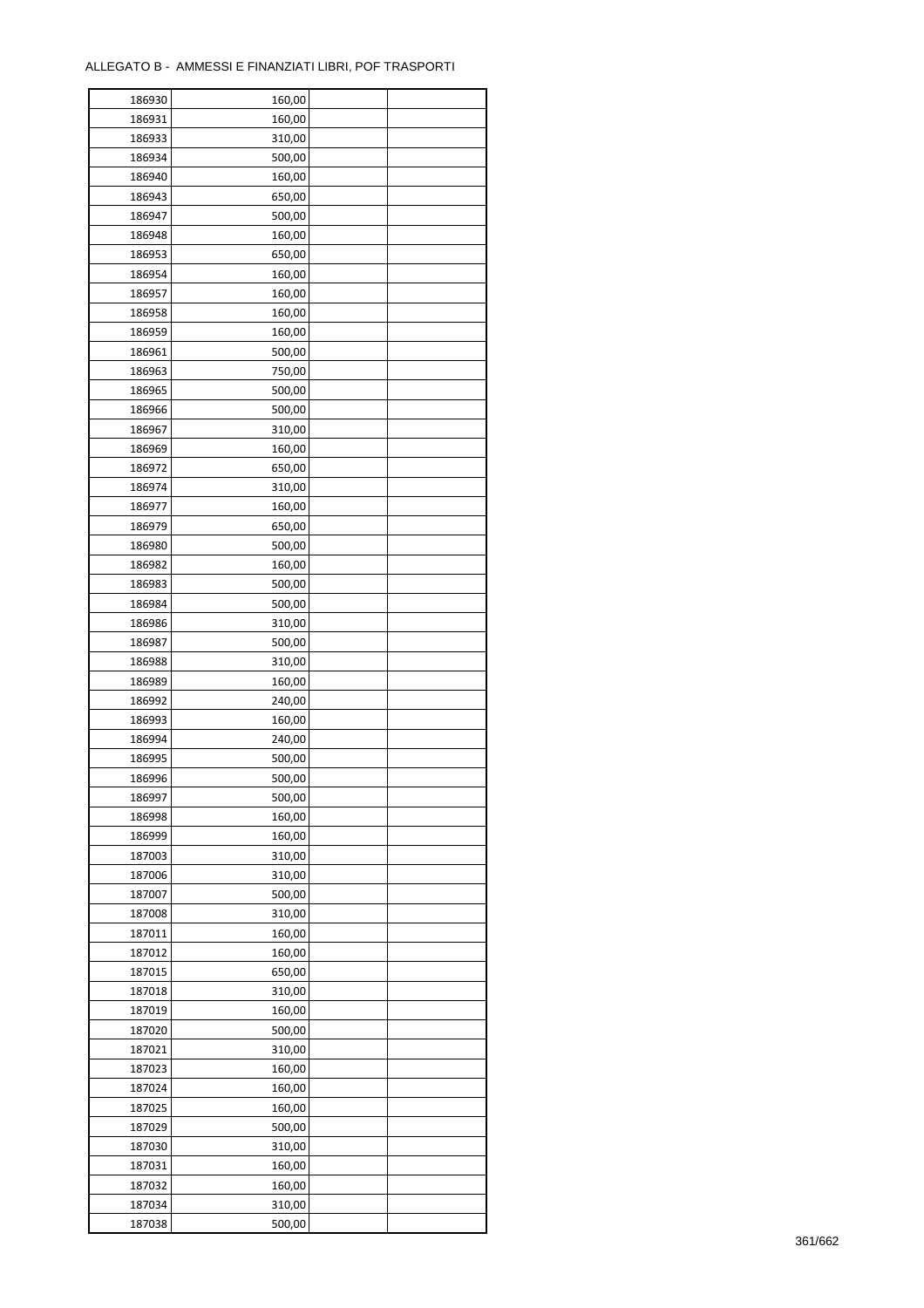| 187039 | 310,00           |  |
|--------|------------------|--|
| 187040 | 310,00           |  |
| 187041 | 160,00           |  |
| 187046 | 160,00           |  |
| 187049 | 310,00           |  |
| 187052 | 650,00           |  |
| 187053 | 160,00           |  |
| 187055 | 160,00           |  |
| 187059 | 160,00           |  |
| 187070 | 650,00           |  |
| 187072 | 310,00           |  |
| 187074 |                  |  |
|        | 310,00           |  |
| 187075 | 500,00           |  |
| 187076 | 650,00           |  |
| 187077 | 500,00           |  |
| 187079 | 160,00           |  |
| 187082 | 310,00           |  |
| 187083 | 160,00           |  |
| 187084 | 160,00           |  |
| 187094 | 160,00           |  |
| 187095 | 310,00           |  |
| 187096 | 160,00           |  |
| 187097 | 310,00           |  |
| 187098 | 310,00           |  |
| 187111 | 500,00           |  |
| 187114 | 310,00           |  |
| 187115 | 650,00           |  |
| 187117 | 650,00           |  |
| 187125 | 500,00           |  |
| 187128 | 310,00           |  |
| 187131 | 160,00           |  |
| 187132 | 310,00           |  |
| 187134 | 500,00           |  |
| 187138 | 160,00           |  |
| 187144 | 160,00           |  |
| 187149 | 310,00           |  |
| 187152 | 310,00           |  |
| 187153 | 160,00           |  |
| 187154 | 160,00           |  |
| 187155 | 500,00           |  |
|        |                  |  |
| 187156 | 500,00<br>160,00 |  |
| 187157 |                  |  |
| 187159 | 160,00           |  |
| 187166 | 500,00           |  |
| 187167 | 310,00           |  |
| 187170 | 650,00           |  |
| 187171 | 160,00           |  |
| 187172 | 310,00           |  |
| 187173 | 160,00           |  |
| 187174 | 160,00           |  |
| 187176 | 160,00           |  |
| 187177 | 310,00           |  |
| 187179 | 160,00           |  |
| 187180 | 160,00           |  |
| 187181 | 160,00           |  |
| 187184 | 750,00           |  |
| 187185 | 500,00           |  |
| 187186 | 310,00           |  |
| 187187 | 310,00           |  |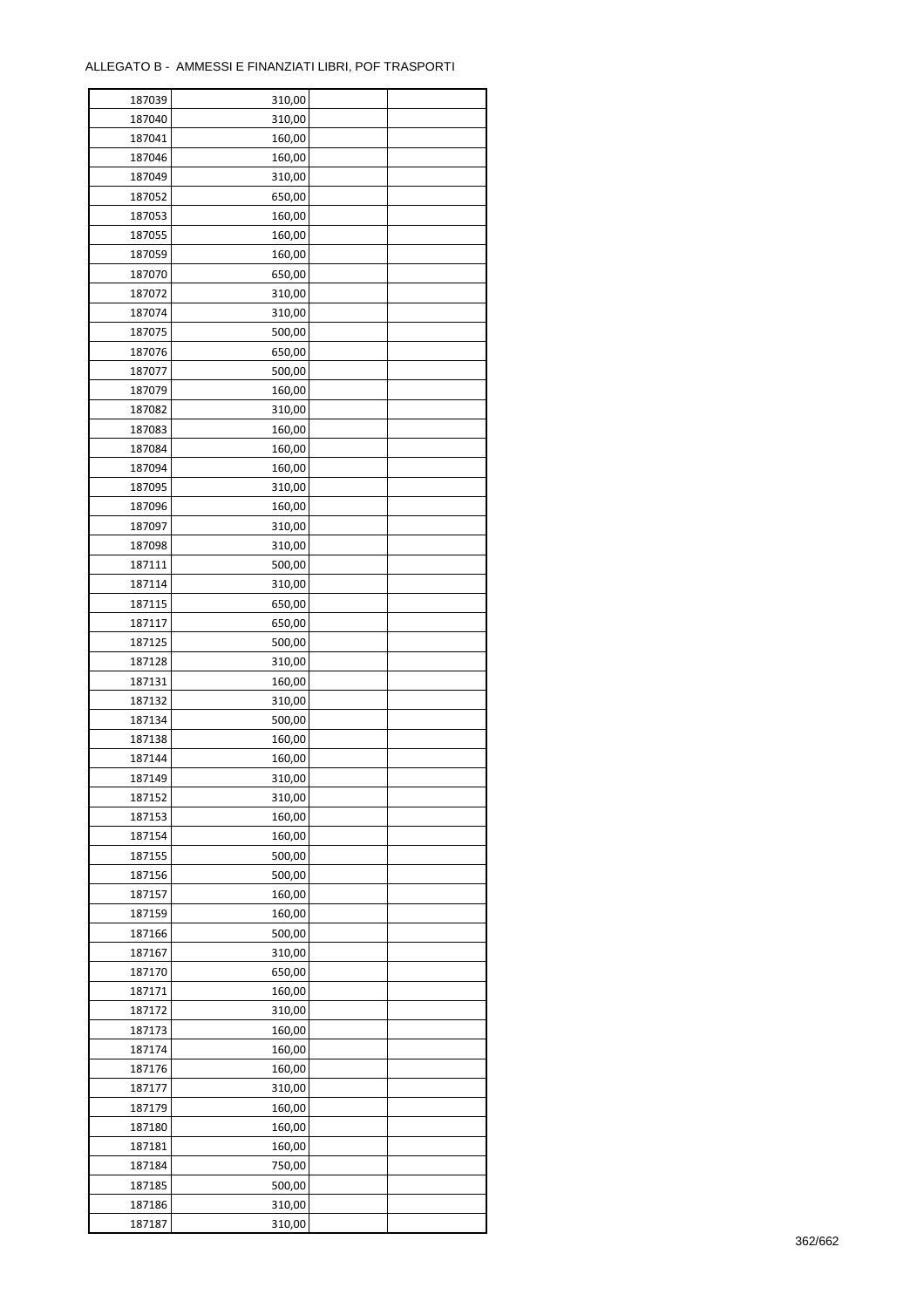| 187188 | 160,00 |  |
|--------|--------|--|
| 187189 | 160,00 |  |
| 187190 | 403,00 |  |
| 187192 | 160,00 |  |
| 187195 | 310,00 |  |
| 187199 | 750,00 |  |
| 187200 | 500,00 |  |
| 187202 | 500,00 |  |
| 187207 |        |  |
|        | 500,00 |  |
| 187213 | 310,00 |  |
| 187214 | 500,00 |  |
| 187215 | 500,00 |  |
| 187216 | 500,00 |  |
| 187219 | 310,00 |  |
| 187221 | 310,00 |  |
| 187225 | 240,00 |  |
| 187226 | 650,00 |  |
| 187229 | 160,00 |  |
| 187230 | 310,00 |  |
| 187232 | 160,00 |  |
| 187233 | 310,00 |  |
| 187235 | 310,00 |  |
| 187236 | 310,00 |  |
| 187238 | 310,00 |  |
| 187239 | 310,00 |  |
| 187240 | 650,00 |  |
| 187241 | 500,00 |  |
| 187242 | 310,00 |  |
| 187243 | 500,00 |  |
|        |        |  |
| 187245 | 240,00 |  |
| 187249 | 160,00 |  |
| 187251 | 310,00 |  |
| 187256 | 160,00 |  |
| 187259 | 500,00 |  |
| 187260 | 500,00 |  |
| 187261 | 310,00 |  |
| 187262 | 500,00 |  |
| 187266 | 310,00 |  |
| 187268 | 160,00 |  |
| 187269 | 650,00 |  |
| 187273 | 310,00 |  |
| 187274 | 160,00 |  |
| 187275 | 160,00 |  |
| 187279 | 500,00 |  |
| 187281 | 500,00 |  |
| 187283 | 500,00 |  |
| 187285 | 500,00 |  |
| 187291 | 650,00 |  |
| 187293 | 750,00 |  |
| 187294 | 160,00 |  |
|        | 160,00 |  |
| 187295 |        |  |
| 187297 | 160,00 |  |
| 187298 | 310,00 |  |
| 187299 | 160,00 |  |
| 187300 | 160,00 |  |
| 187301 | 310,00 |  |
| 187302 | 160,00 |  |
| 187306 | 650,00 |  |
| 187307 | 310,00 |  |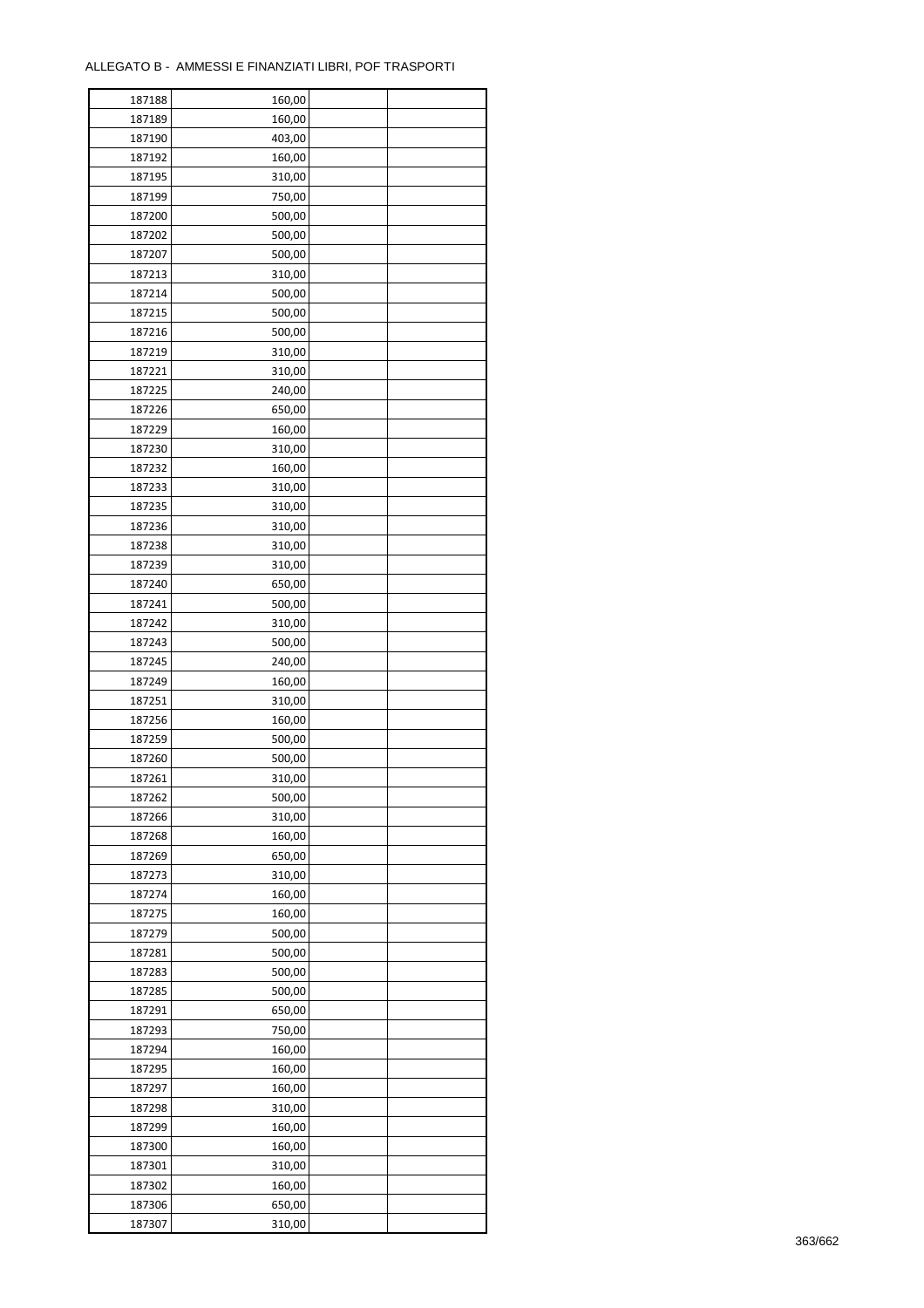| 187308 | 310,00 |  |
|--------|--------|--|
| 187311 | 500,00 |  |
| 187312 | 160,00 |  |
| 187321 | 500,00 |  |
| 187324 | 310,00 |  |
| 187325 | 160,00 |  |
| 187326 | 500,00 |  |
| 187327 | 160,00 |  |
| 187328 | 240,00 |  |
| 187329 | 310,00 |  |
|        |        |  |
| 187331 | 500,00 |  |
| 187335 | 160,00 |  |
| 187336 | 160,00 |  |
| 187343 | 650,00 |  |
| 187344 | 403,00 |  |
| 187345 | 160,00 |  |
| 187350 | 160,00 |  |
| 187351 | 310,00 |  |
| 187353 | 160,00 |  |
| 187356 | 160,00 |  |
| 187357 | 160,00 |  |
| 187364 | 650,00 |  |
| 187365 | 650,00 |  |
| 187366 | 403,00 |  |
| 187367 | 650,00 |  |
| 187369 | 208,00 |  |
| 187370 | 650,00 |  |
| 187371 | 500,00 |  |
| 187373 | 650,00 |  |
| 187375 |        |  |
|        | 310,00 |  |
| 187378 | 160,00 |  |
| 187380 | 500,00 |  |
| 187381 | 310,00 |  |
| 187382 | 160,00 |  |
| 187383 | 310,00 |  |
| 187384 | 500,00 |  |
| 187388 | 160,00 |  |
| 187391 | 500,00 |  |
| 187392 | 310,00 |  |
| 187395 | 310,00 |  |
| 187396 | 500,00 |  |
| 187397 | 160,00 |  |
| 187398 | 208,00 |  |
| 187399 | 208,00 |  |
| 187400 | 500,00 |  |
| 187401 | 500,00 |  |
| 187403 | 500,00 |  |
| 187404 | 160,00 |  |
| 187405 | 500,00 |  |
| 187406 | 160,00 |  |
|        |        |  |
| 187407 | 160,00 |  |
| 187408 | 310,00 |  |
| 187409 | 650,00 |  |
| 187411 | 160,00 |  |
| 187412 | 500,00 |  |
| 187413 | 310,00 |  |
| 187414 | 160,00 |  |
| 187415 | 160,00 |  |
| 187416 | 650,00 |  |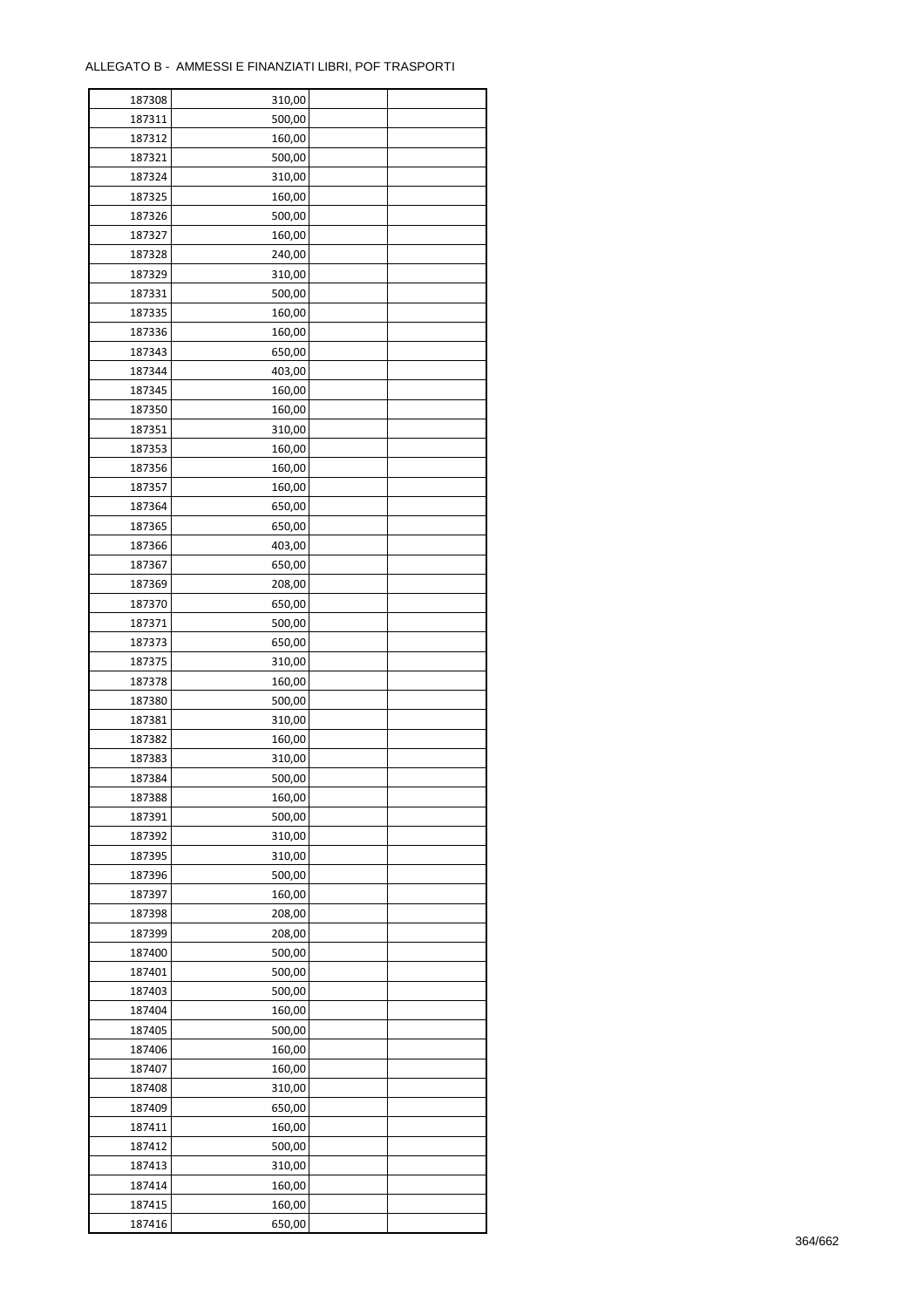| 187417 | 403,00 |  |
|--------|--------|--|
| 187418 | 500,00 |  |
| 187420 | 160,00 |  |
| 187421 | 160,00 |  |
| 187422 | 310,00 |  |
| 187425 | 160,00 |  |
| 187426 | 403,00 |  |
| 187428 | 500,00 |  |
| 187429 | 310,00 |  |
| 187430 | 500,00 |  |
| 187431 | 500,00 |  |
| 187432 | 160,00 |  |
| 187433 | 310,00 |  |
| 187434 | 160,00 |  |
|        |        |  |
| 187437 | 160,00 |  |
| 187438 | 160,00 |  |
| 187441 | 160,00 |  |
| 187442 | 160,00 |  |
| 187443 | 310,00 |  |
| 187444 | 310,00 |  |
| 187445 | 310,00 |  |
| 187448 | 310,00 |  |
| 187449 | 310,00 |  |
| 187451 | 310,00 |  |
| 187453 | 500,00 |  |
| 187454 | 310,00 |  |
| 187458 | 500,00 |  |
| 187460 | 500,00 |  |
| 187465 | 310,00 |  |
| 187468 | 500,00 |  |
| 187469 | 403,00 |  |
| 187470 | 160,00 |  |
| 187471 | 310,00 |  |
| 187472 | 160,00 |  |
| 187473 | 500,00 |  |
| 187474 | 310,00 |  |
| 187475 | 160,00 |  |
| 187479 | 160,00 |  |
| 187481 | 160,00 |  |
| 187482 | 310,00 |  |
| 187484 | 160,00 |  |
| 187485 | 310,00 |  |
| 187492 | 500,00 |  |
| 187493 | 310,00 |  |
| 187494 | 310,00 |  |
| 187499 | 310,00 |  |
| 187500 | 160,00 |  |
| 187501 | 310,00 |  |
| 187502 | 160,00 |  |
| 187504 | 310,00 |  |
| 187505 | 403,00 |  |
| 187509 | 310,00 |  |
| 187512 | 403,00 |  |
| 187513 | 500,00 |  |
| 187514 | 310,00 |  |
| 187515 | 160,00 |  |
| 187516 | 500,00 |  |
|        |        |  |
| 187517 | 500,00 |  |
| 187518 | 240,00 |  |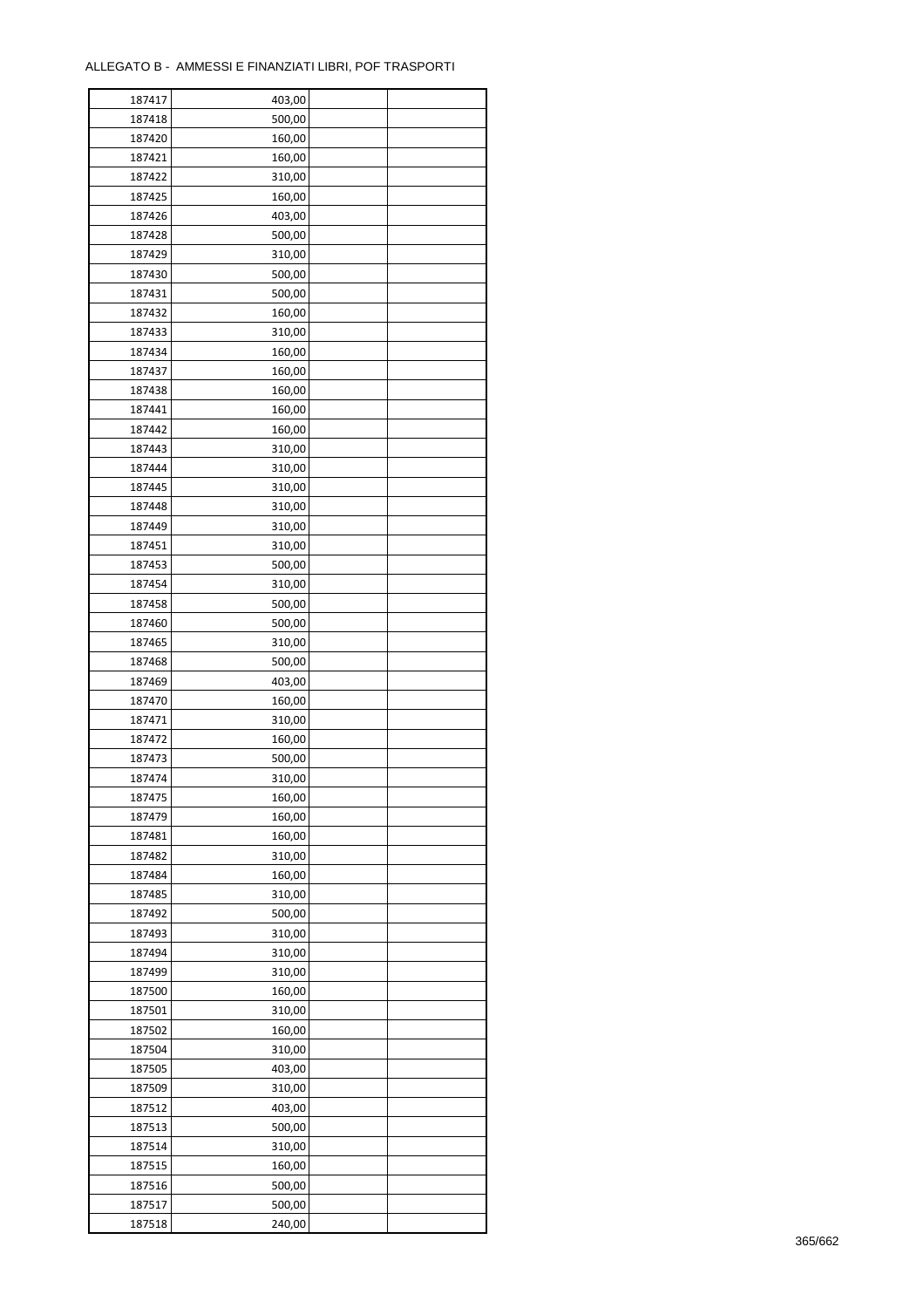| 187519 | 500,00 |  |
|--------|--------|--|
| 187520 | 465,00 |  |
| 187523 | 160,00 |  |
| 187524 | 160,00 |  |
| 187525 | 310,00 |  |
| 187529 | 650,00 |  |
| 187530 | 310,00 |  |
| 187531 | 650,00 |  |
| 187532 | 650,00 |  |
| 187533 | 650,00 |  |
| 187536 | 160,00 |  |
| 187537 | 160,00 |  |
| 187538 | 500,00 |  |
|        |        |  |
| 187539 | 500,00 |  |
| 187542 | 500,00 |  |
| 187543 | 310,00 |  |
| 187545 | 500,00 |  |
| 187546 | 500,00 |  |
| 187548 | 160,00 |  |
| 187553 | 750,00 |  |
| 187556 | 160,00 |  |
| 187558 | 310,00 |  |
| 187559 | 160,00 |  |
| 187560 | 160,00 |  |
| 187561 | 500,00 |  |
| 187564 | 310,00 |  |
| 187565 | 160,00 |  |
| 187568 | 160,00 |  |
| 187570 | 160,00 |  |
| 187572 | 310,00 |  |
| 187573 | 310,00 |  |
| 187574 | 500,00 |  |
| 187575 | 650,00 |  |
| 187576 | 160,00 |  |
| 187577 | 160,00 |  |
| 187579 | 160,00 |  |
| 187581 | 160,00 |  |
| 187583 | 310,00 |  |
| 187584 | 500,00 |  |
| 187589 | 160,00 |  |
| 187591 | 403,00 |  |
| 187592 | 650,00 |  |
| 187594 | 500,00 |  |
| 187595 | 310,00 |  |
| 187596 | 310,00 |  |
| 187598 | 500,00 |  |
| 187600 | 160,00 |  |
| 187603 | 160,00 |  |
| 187604 | 310,00 |  |
| 187607 | 160,00 |  |
| 187610 | 160,00 |  |
| 187611 | 160,00 |  |
| 187612 | 160,00 |  |
|        |        |  |
| 187614 | 160,00 |  |
| 187617 | 310,00 |  |
| 187621 | 160,00 |  |
| 187622 | 500,00 |  |
| 187623 | 310,00 |  |
| 187626 | 160,00 |  |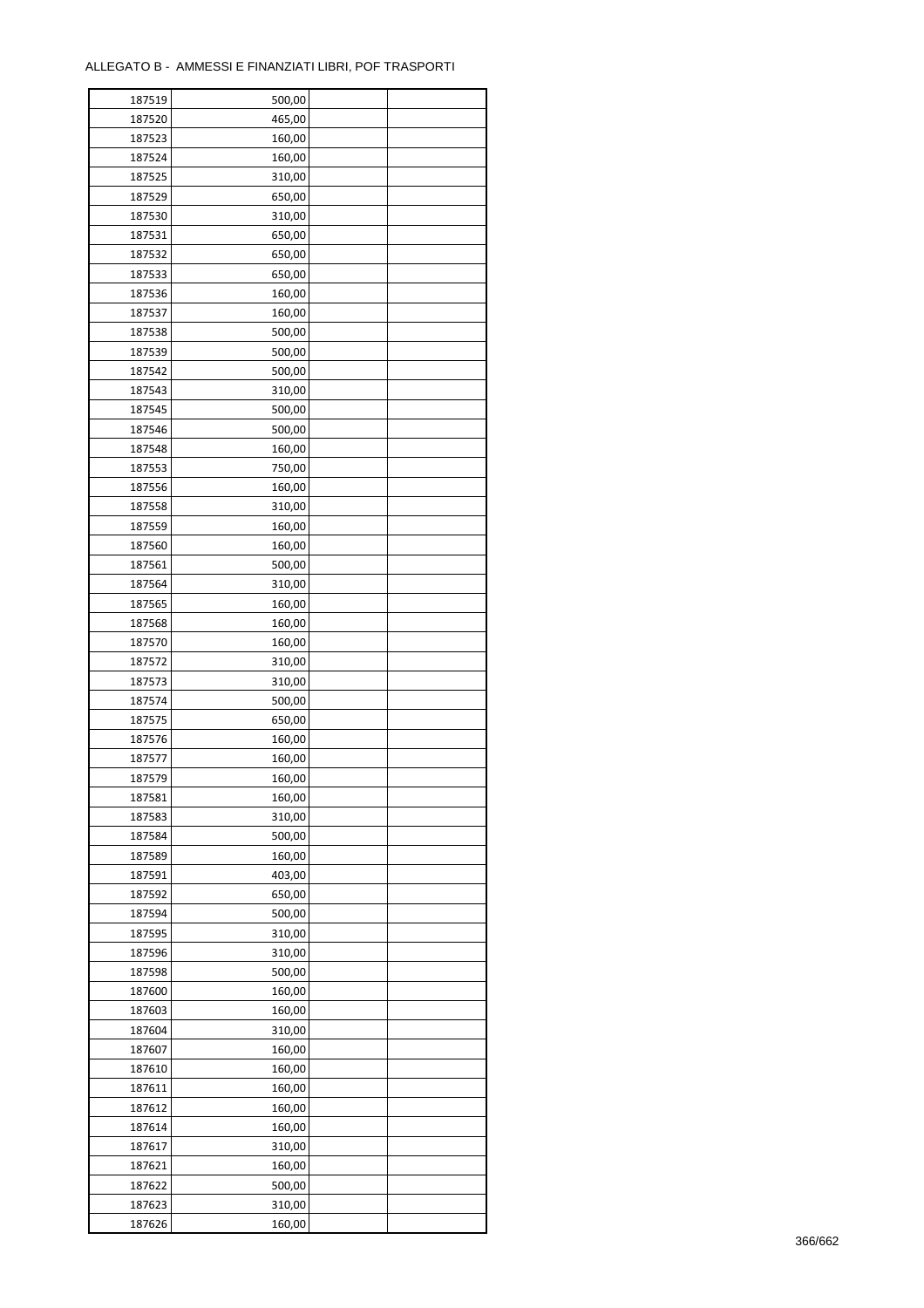| 187627 | 310,00           |  |
|--------|------------------|--|
| 187628 | 160,00           |  |
| 187629 | 160,00           |  |
| 187630 | 160,00           |  |
| 187631 | 310,00           |  |
| 187632 | 500,00           |  |
| 187634 | 310,00           |  |
| 187635 | 160,00           |  |
| 187636 | 500,00           |  |
| 187639 | 160,00           |  |
| 187643 |                  |  |
| 187644 | 160,00           |  |
|        | 160,00           |  |
| 187645 | 160,00           |  |
| 187646 | 500,00           |  |
| 187647 | 160,00           |  |
| 187649 | 650,00           |  |
| 187651 | 160,00           |  |
| 187652 | 310,00           |  |
| 187653 | 160,00           |  |
| 187654 | 160,00           |  |
| 187655 | 310,00           |  |
| 187657 | 650,00           |  |
| 187658 | 500,00           |  |
| 187662 | 650,00           |  |
| 187663 | 160,00           |  |
| 187664 | 160,00           |  |
| 187667 | 160,00           |  |
| 187668 | 750,00           |  |
| 187670 | 160,00           |  |
| 187672 | 160,00           |  |
| 187673 | 310,00           |  |
| 187674 | 160,00           |  |
| 187675 | 310,00           |  |
| 187676 |                  |  |
| 187677 | 310,00<br>160,00 |  |
|        |                  |  |
| 187678 | 160,00           |  |
| 187681 | 650,00           |  |
| 187682 | 500,00           |  |
| 187683 | 160,00           |  |
| 187685 | 160,00           |  |
| 187686 | 160,00           |  |
| 187687 | 310,00           |  |
| 187688 | 465,00           |  |
| 187689 | 160,00           |  |
| 187690 | 500,00           |  |
| 187697 | 310,00           |  |
| 187698 | 160,00           |  |
| 187700 | 160,00           |  |
| 187701 | 310,00           |  |
| 187702 | 500,00           |  |
| 187703 | 650,00           |  |
| 187704 | 160,00           |  |
| 187705 | 310,00           |  |
| 187706 | 310,00           |  |
| 187707 | 160,00           |  |
| 187708 | 650,00           |  |
|        |                  |  |
| 187712 | 500,00           |  |
| 187713 | 650,00           |  |
| 187714 | 160,00           |  |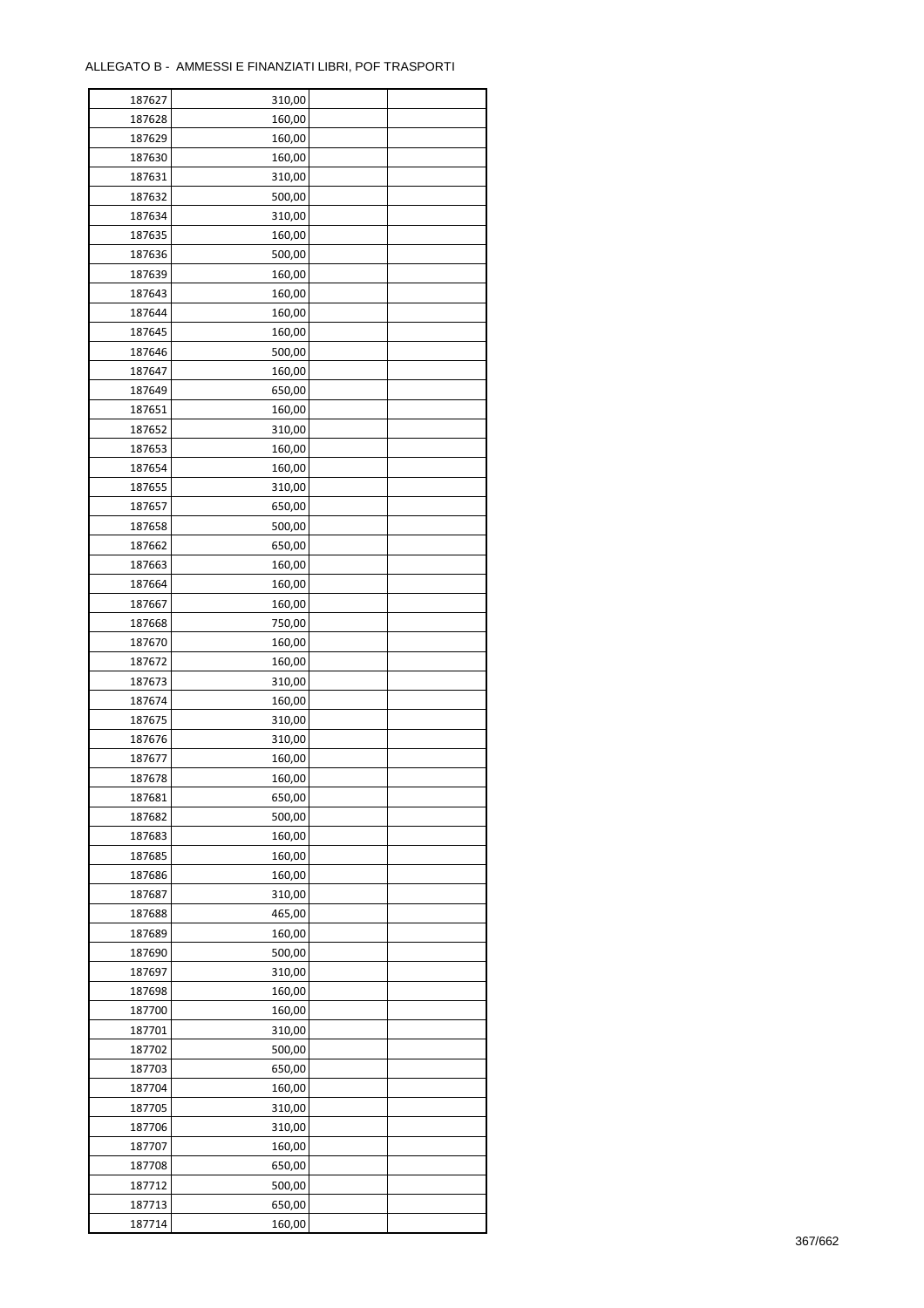| 187715 | 310,00 |  |
|--------|--------|--|
| 187716 | 160,00 |  |
| 187717 | 160,00 |  |
| 187719 | 160,00 |  |
| 187720 | 160,00 |  |
| 187721 | 160,00 |  |
| 187722 | 160,00 |  |
| 187723 | 310,00 |  |
| 187724 | 500,00 |  |
|        |        |  |
| 187725 | 160,00 |  |
| 187727 | 208,00 |  |
| 187728 | 310,00 |  |
| 187730 | 160,00 |  |
| 187731 | 310,00 |  |
| 187732 | 500,00 |  |
| 187733 | 160,00 |  |
| 187734 | 160,00 |  |
| 187735 | 160,00 |  |
| 187736 | 160,00 |  |
| 187737 | 160,00 |  |
| 187738 | 500,00 |  |
| 187740 | 310,00 |  |
| 187741 | 310,00 |  |
| 187742 | 160,00 |  |
| 187743 | 160,00 |  |
| 187745 | 160,00 |  |
| 187746 | 160,00 |  |
| 187747 | 650,00 |  |
| 187748 | 160,00 |  |
| 187749 | 650,00 |  |
| 187750 | 160,00 |  |
|        |        |  |
| 187751 | 500,00 |  |
| 187753 | 500,00 |  |
| 187754 | 750,00 |  |
| 187755 | 160,00 |  |
| 187757 | 160,00 |  |
| 187758 | 240,00 |  |
| 187759 | 160,00 |  |
| 187760 | 310,00 |  |
| 187761 | 160,00 |  |
| 187762 | 160,00 |  |
| 187763 | 500,00 |  |
| 187764 | 650,00 |  |
| 187765 | 310,00 |  |
| 187766 | 310,00 |  |
| 187771 | 310,00 |  |
| 187772 | 160,00 |  |
| 187774 | 160,00 |  |
| 187775 | 310,00 |  |
| 187776 | 160,00 |  |
| 187777 | 310,00 |  |
| 187778 | 160,00 |  |
| 187779 | 310,00 |  |
| 187780 | 160,00 |  |
| 187781 | 650,00 |  |
|        |        |  |
| 187782 | 403,00 |  |
| 187783 | 500,00 |  |
| 187784 | 160,00 |  |
| 187785 | 310,00 |  |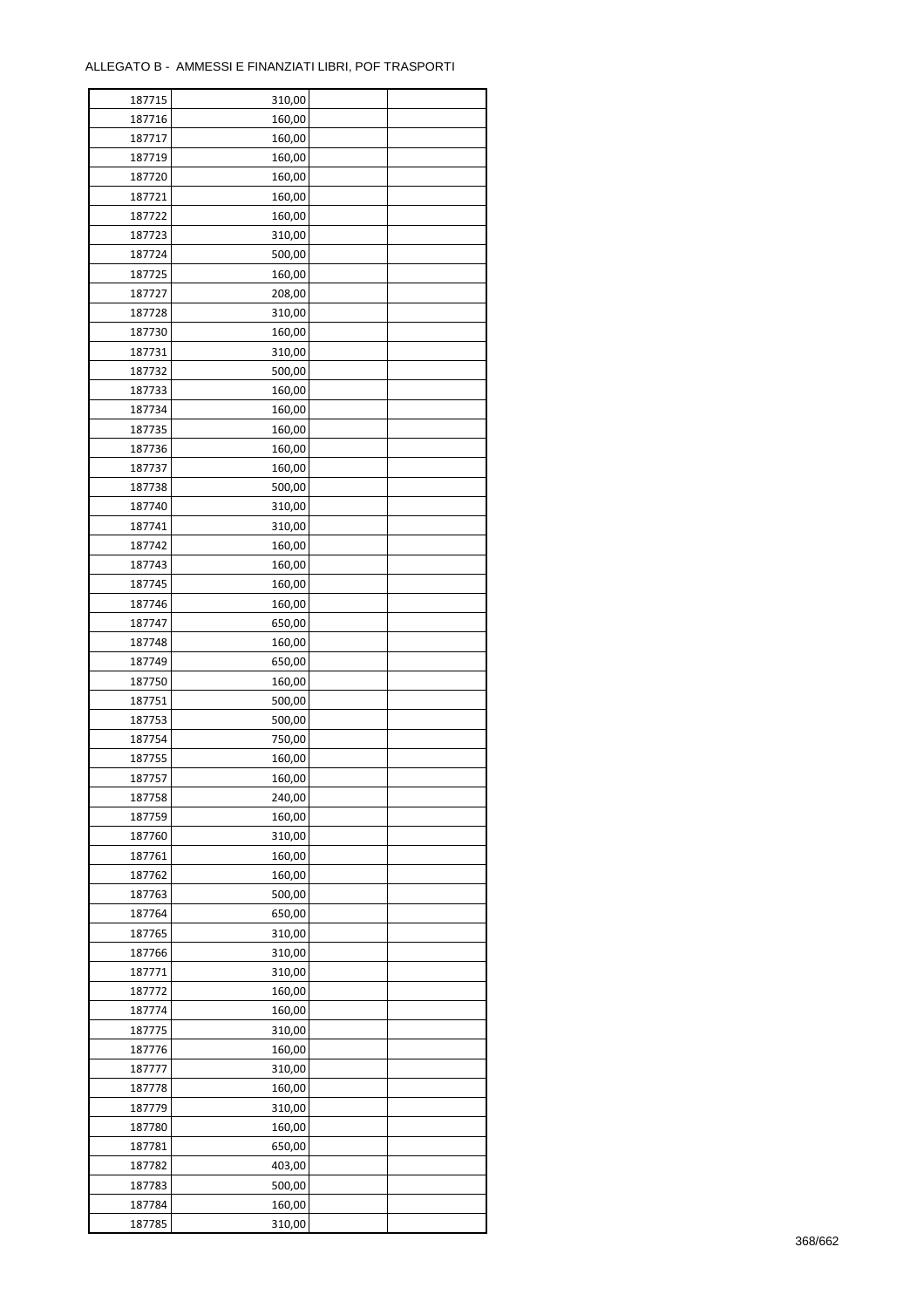| 187786 | 500,00 |  |
|--------|--------|--|
| 187787 | 310,00 |  |
| 187788 | 160,00 |  |
| 187790 | 310,00 |  |
| 187792 | 160,00 |  |
| 187793 | 310,00 |  |
| 187795 | 650,00 |  |
| 187796 | 160,00 |  |
| 187798 | 160,00 |  |
| 187800 | 160,00 |  |
|        |        |  |
| 187801 | 310,00 |  |
| 187802 | 500,00 |  |
| 187803 | 310,00 |  |
| 187805 | 160,00 |  |
| 187806 | 500,00 |  |
| 187808 | 160,00 |  |
| 187809 | 160,00 |  |
| 187812 | 500,00 |  |
| 187813 | 240,00 |  |
| 187814 | 160,00 |  |
| 187816 | 310,00 |  |
| 187819 | 465,00 |  |
| 187820 | 310,00 |  |
| 187821 | 650,00 |  |
| 187822 | 500,00 |  |
| 187823 | 650,00 |  |
| 187824 | 160,00 |  |
| 187825 | 160,00 |  |
| 187826 | 310,00 |  |
| 187827 | 650,00 |  |
| 187828 | 160,00 |  |
| 187829 | 310,00 |  |
| 187830 | 500,00 |  |
| 187832 | 160,00 |  |
| 187833 | 310,00 |  |
| 187834 | 160,00 |  |
| 187835 | 310,00 |  |
| 187839 | 160,00 |  |
|        |        |  |
| 187840 | 650,00 |  |
| 187841 | 160,00 |  |
| 187842 | 310,00 |  |
| 187843 | 500,00 |  |
| 187844 | 160,00 |  |
| 187845 | 500,00 |  |
| 187846 | 500,00 |  |
| 187847 | 310,00 |  |
| 187848 | 160,00 |  |
| 187850 | 500,00 |  |
| 187851 | 160,00 |  |
| 187853 | 160,00 |  |
| 187854 | 650,00 |  |
| 187855 | 500,00 |  |
| 187858 | 310,00 |  |
| 187859 | 500,00 |  |
| 187864 | 500,00 |  |
| 187865 | 160,00 |  |
| 187866 | 500,00 |  |
| 187867 | 310,00 |  |
| 187868 | 310,00 |  |
|        |        |  |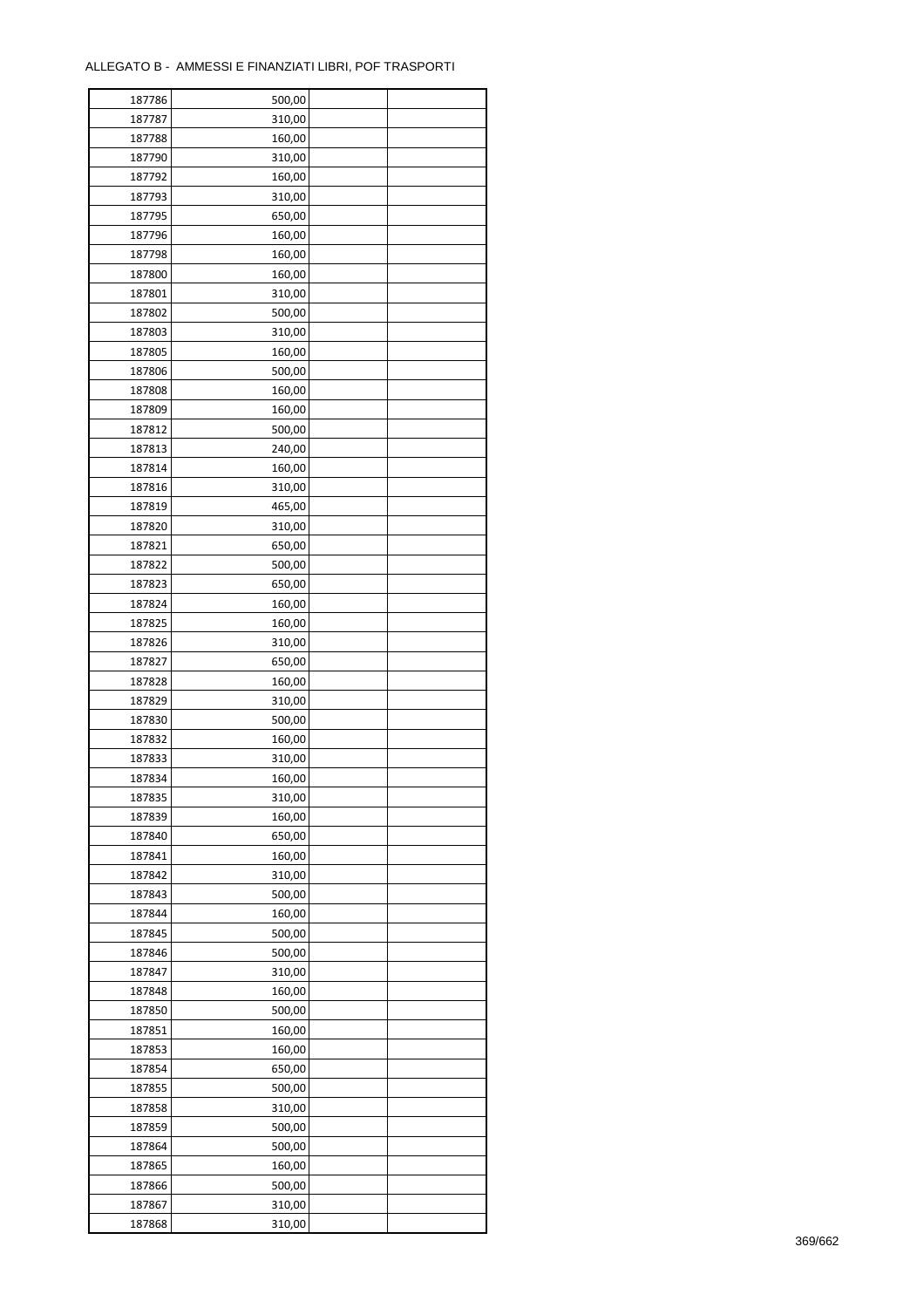| 187870 | 310,00 |  |
|--------|--------|--|
| 187871 | 310,00 |  |
| 187872 | 500,00 |  |
| 187874 | 500,00 |  |
| 187875 | 500,00 |  |
| 187876 | 500,00 |  |
| 187877 | 310,00 |  |
| 187878 | 160,00 |  |
| 187879 | 160,00 |  |
| 187880 | 310,00 |  |
| 187881 | 310,00 |  |
| 187882 | 160,00 |  |
| 187883 | 310,00 |  |
| 187887 | 500,00 |  |
| 187888 | 310,00 |  |
| 187889 | 500,00 |  |
| 187892 | 160,00 |  |
| 187894 | 160,00 |  |
| 187895 | 500,00 |  |
| 187897 | 160,00 |  |
| 187898 | 500,00 |  |
| 187899 | 403,00 |  |
| 187900 | 160,00 |  |
| 187904 | 160,00 |  |
| 187906 | 160,00 |  |
| 187907 | 160,00 |  |
| 187909 | 160,00 |  |
| 187910 | 160,00 |  |
| 187912 | 240,00 |  |
| 187914 | 650,00 |  |
| 187916 | 160,00 |  |
| 187919 | 310,00 |  |
| 187920 | 650,00 |  |
| 187922 | 310,00 |  |
| 187923 | 310,00 |  |
| 187926 | 160,00 |  |
| 187927 | 160,00 |  |
| 187928 | 500,00 |  |
| 187929 | 160,00 |  |
| 187931 | 500,00 |  |
| 187933 | 310,00 |  |
| 187935 | 650,00 |  |
| 187937 | 500,00 |  |
| 187938 | 500,00 |  |
| 187939 | 160,00 |  |
| 187940 | 310,00 |  |
| 187942 | 160,00 |  |
| 187945 | 160,00 |  |
| 187947 | 310,00 |  |
| 187950 | 160,00 |  |
| 187951 | 160,00 |  |
| 187954 | 500,00 |  |
| 187957 | 310,00 |  |
| 187958 | 500,00 |  |
| 187960 | 310,00 |  |
| 187961 | 160,00 |  |
| 187962 | 160,00 |  |
| 187963 | 160,00 |  |
| 187964 | 160,00 |  |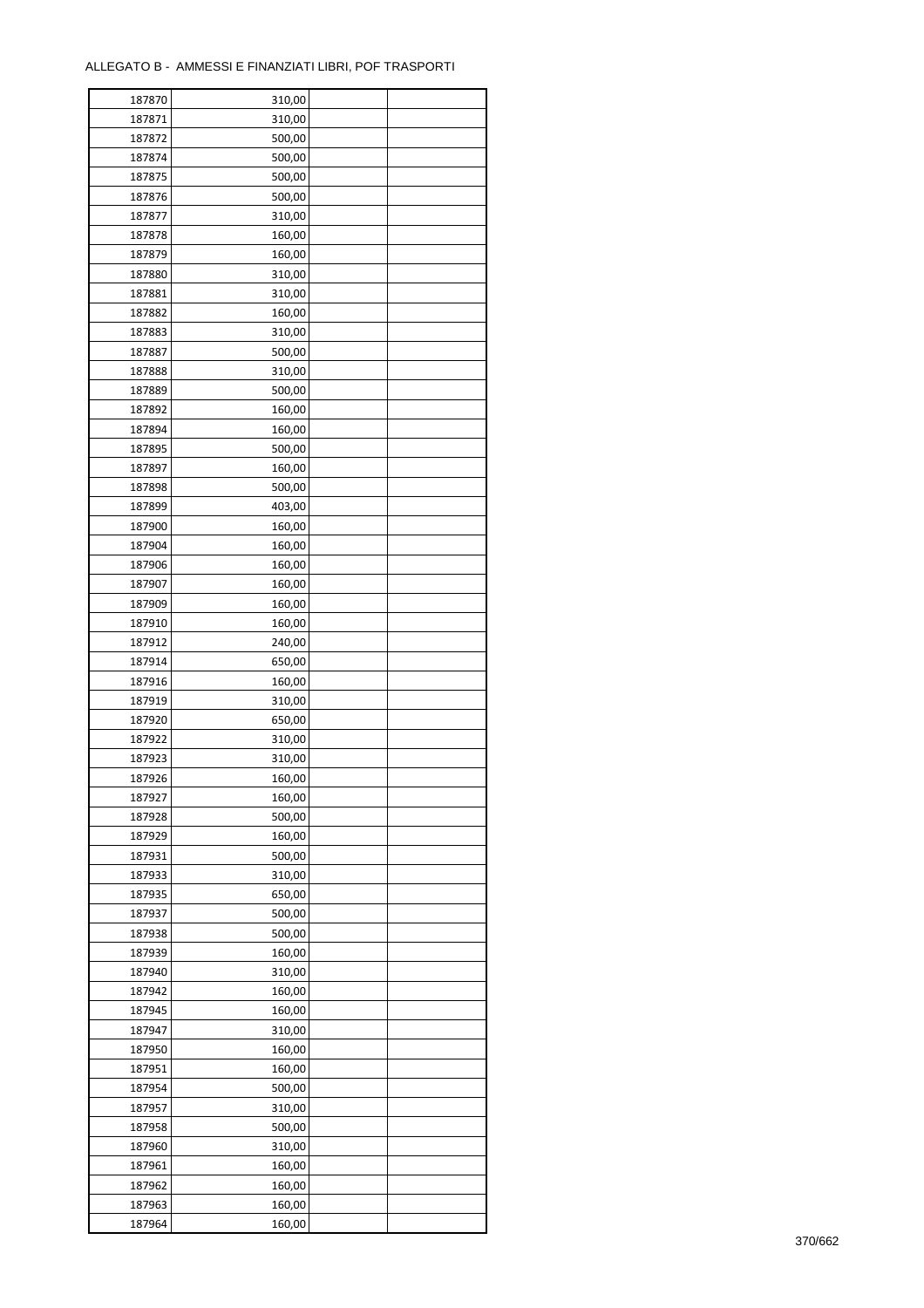| 187965 | 160,00 |  |
|--------|--------|--|
| 187967 | 650,00 |  |
| 187969 | 310,00 |  |
| 187970 | 160,00 |  |
| 187971 | 310,00 |  |
| 187973 | 160,00 |  |
| 187975 | 160,00 |  |
| 187976 | 650,00 |  |
| 187978 | 310,00 |  |
| 187979 | 310,00 |  |
| 187980 | 500,00 |  |
| 187981 | 160,00 |  |
| 187983 | 160,00 |  |
| 187984 |        |  |
|        | 160,00 |  |
| 187985 | 160,00 |  |
| 187986 | 160,00 |  |
| 187988 | 160,00 |  |
| 187991 | 160,00 |  |
| 187992 | 500,00 |  |
| 187996 | 160,00 |  |
| 187998 | 500,00 |  |
| 187999 | 500,00 |  |
| 188000 | 160,00 |  |
| 188001 | 310,00 |  |
| 188005 | 310,00 |  |
| 188006 | 500,00 |  |
| 188008 | 500,00 |  |
| 188009 | 160,00 |  |
| 188013 | 310,00 |  |
| 188014 | 310,00 |  |
| 188015 | 500,00 |  |
| 188017 | 500,00 |  |
| 188018 | 500,00 |  |
| 188020 | 500,00 |  |
| 188021 | 310,00 |  |
| 188022 | 160,00 |  |
| 188024 | 500,00 |  |
| 188025 | 160,00 |  |
| 188026 | 310,00 |  |
| 188027 | 160,00 |  |
| 188028 | 500,00 |  |
| 188030 | 310,00 |  |
| 188031 | 160,00 |  |
| 188032 | 650,00 |  |
|        |        |  |
| 188033 | 650,00 |  |
| 188034 | 500,00 |  |
| 188041 | 160,00 |  |
| 188042 | 650,00 |  |
| 188043 | 310,00 |  |
| 188045 | 160,00 |  |
| 188048 | 160,00 |  |
| 188051 | 500,00 |  |
| 188054 | 310,00 |  |
| 188055 | 160,00 |  |
| 188058 | 160,00 |  |
| 188060 | 160,00 |  |
| 188062 | 465,00 |  |
| 188063 | 310,00 |  |
| 188064 | 160,00 |  |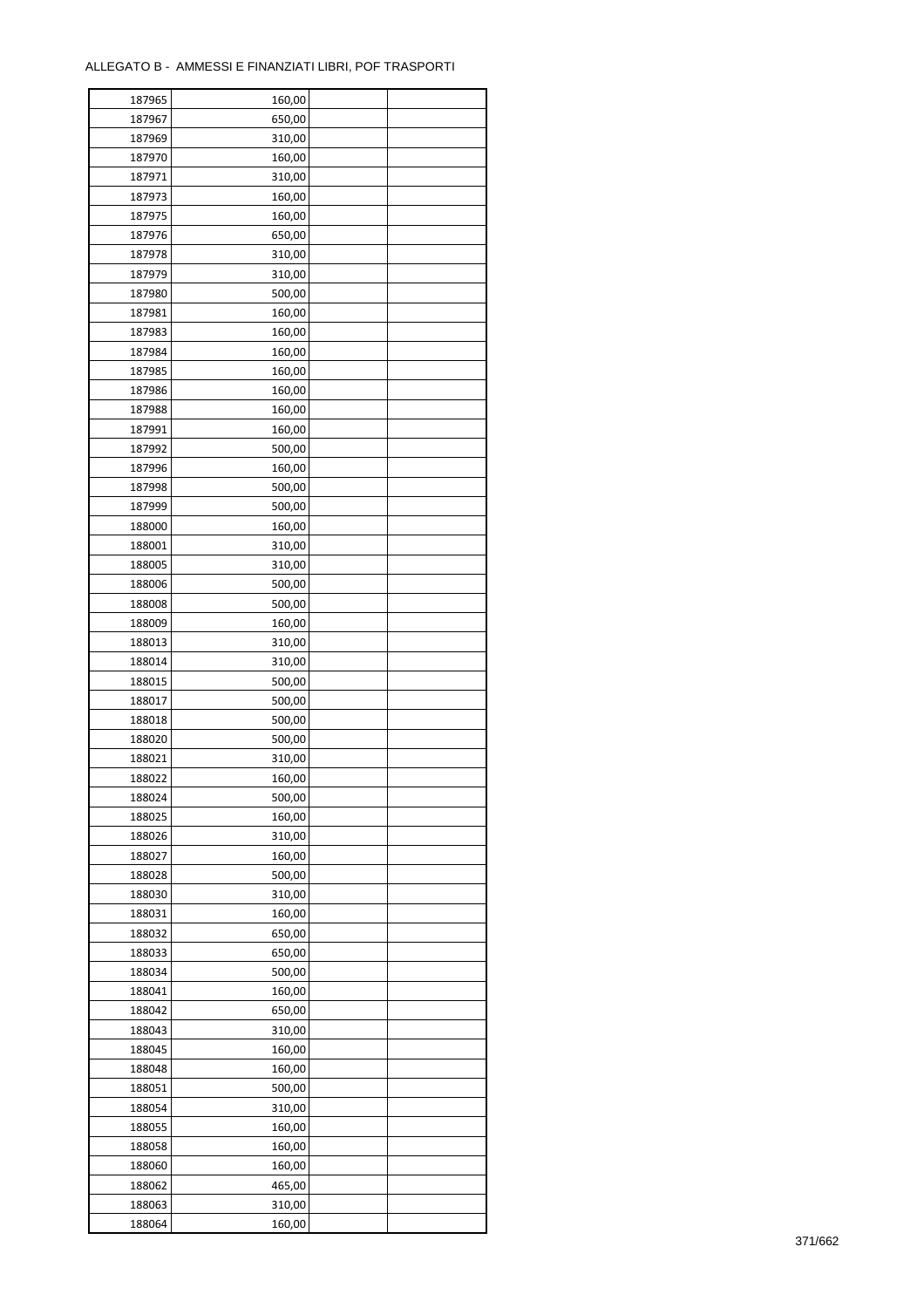| 188065 | 160,00 |  |
|--------|--------|--|
| 188068 | 160,00 |  |
| 188072 | 310,00 |  |
| 188073 | 500,00 |  |
| 188074 | 160,00 |  |
| 188075 | 160,00 |  |
| 188076 | 160,00 |  |
| 188077 | 160,00 |  |
| 188078 | 500,00 |  |
| 188079 | 750,00 |  |
| 188080 | 310,00 |  |
| 188081 | 310,00 |  |
| 188082 | 160,00 |  |
| 188083 | 240,00 |  |
|        |        |  |
| 188084 | 160,00 |  |
| 188088 | 160,00 |  |
| 188089 | 500,00 |  |
| 188090 | 500,00 |  |
| 188091 | 160,00 |  |
| 188092 | 500,00 |  |
| 188093 | 160,00 |  |
| 188094 | 310,00 |  |
| 188095 | 160,00 |  |
| 188096 | 160,00 |  |
| 188097 | 160,00 |  |
| 188098 | 500,00 |  |
| 188099 | 160,00 |  |
| 188100 | 160,00 |  |
| 188101 | 160,00 |  |
| 188102 | 310,00 |  |
| 188103 | 500,00 |  |
| 188104 | 160,00 |  |
| 188105 | 500,00 |  |
| 188107 | 500,00 |  |
| 188108 | 160,00 |  |
| 188110 | 160,00 |  |
| 188113 | 310,00 |  |
| 188115 | 650,00 |  |
| 188117 | 500,00 |  |
|        |        |  |
| 188119 | 160,00 |  |
| 188121 | 500,00 |  |
| 188122 | 208,00 |  |
| 188123 | 310,00 |  |
| 188124 | 310,00 |  |
| 188125 | 500,00 |  |
| 188127 | 310,00 |  |
| 188128 | 160,00 |  |
| 188130 | 650,00 |  |
| 188132 | 500,00 |  |
| 188133 | 160,00 |  |
| 188134 | 310,00 |  |
| 188135 | 160,00 |  |
| 188136 | 500,00 |  |
| 188137 | 160,00 |  |
| 188138 | 403,00 |  |
| 188143 | 650,00 |  |
| 188144 | 160,00 |  |
| 188145 | 160,00 |  |
| 188146 | 650,00 |  |
|        |        |  |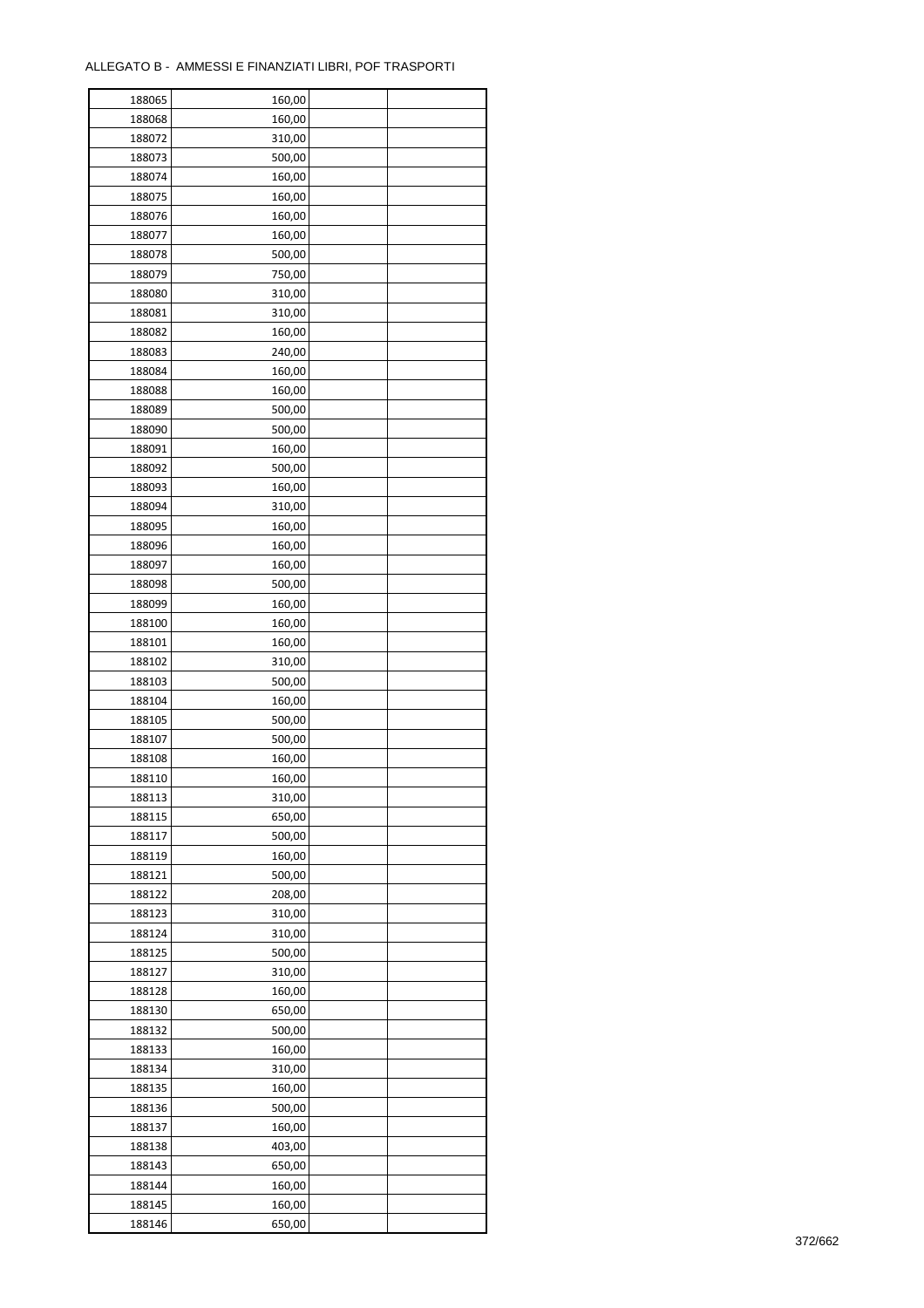ř

| 188147 | 310,00 |  |
|--------|--------|--|
| 188148 | 160,00 |  |
| 188149 | 650,00 |  |
| 188150 | 310,00 |  |
| 188151 | 310,00 |  |
| 188152 | 310,00 |  |
| 188153 | 160,00 |  |
| 188154 | 160,00 |  |
| 188155 | 750,00 |  |
|        | 500,00 |  |
| 188156 |        |  |
| 188159 | 160,00 |  |
| 188160 | 500,00 |  |
| 188161 | 160,00 |  |
| 188162 | 160,00 |  |
| 188163 | 160,00 |  |
| 188164 | 500,00 |  |
| 188165 | 310,00 |  |
| 188166 | 240,00 |  |
| 188168 | 310,00 |  |
| 188171 | 160,00 |  |
| 188172 | 160,00 |  |
| 188173 | 650,00 |  |
| 188174 | 160,00 |  |
| 188177 | 160,00 |  |
| 188179 | 160,00 |  |
| 188180 | 310,00 |  |
| 188181 | 160,00 |  |
| 188182 | 650,00 |  |
| 188183 | 650,00 |  |
| 188186 | 310,00 |  |
|        |        |  |
| 188187 | 310,00 |  |
| 188188 | 650,00 |  |
| 188189 | 160,00 |  |
| 188191 | 160,00 |  |
| 188192 | 160,00 |  |
| 188193 | 500,00 |  |
| 188194 | 500,00 |  |
| 188195 | 650,00 |  |
| 188196 | 310,00 |  |
| 188197 | 160,00 |  |
| 188198 | 160,00 |  |
| 188199 | 160,00 |  |
| 188200 | 650,00 |  |
| 188202 | 500,00 |  |
| 188203 | 160,00 |  |
| 188205 | 650,00 |  |
| 188207 | 500,00 |  |
| 188208 | 160,00 |  |
| 188209 | 310,00 |  |
| 188210 | 310,00 |  |
| 188211 | 160,00 |  |
|        |        |  |
| 188212 | 650,00 |  |
| 188213 | 160,00 |  |
| 188214 | 500,00 |  |
| 188216 | 160,00 |  |
| 188217 | 310,00 |  |
| 188219 | 650,00 |  |
| 188220 | 310,00 |  |
| 188221 | 160,00 |  |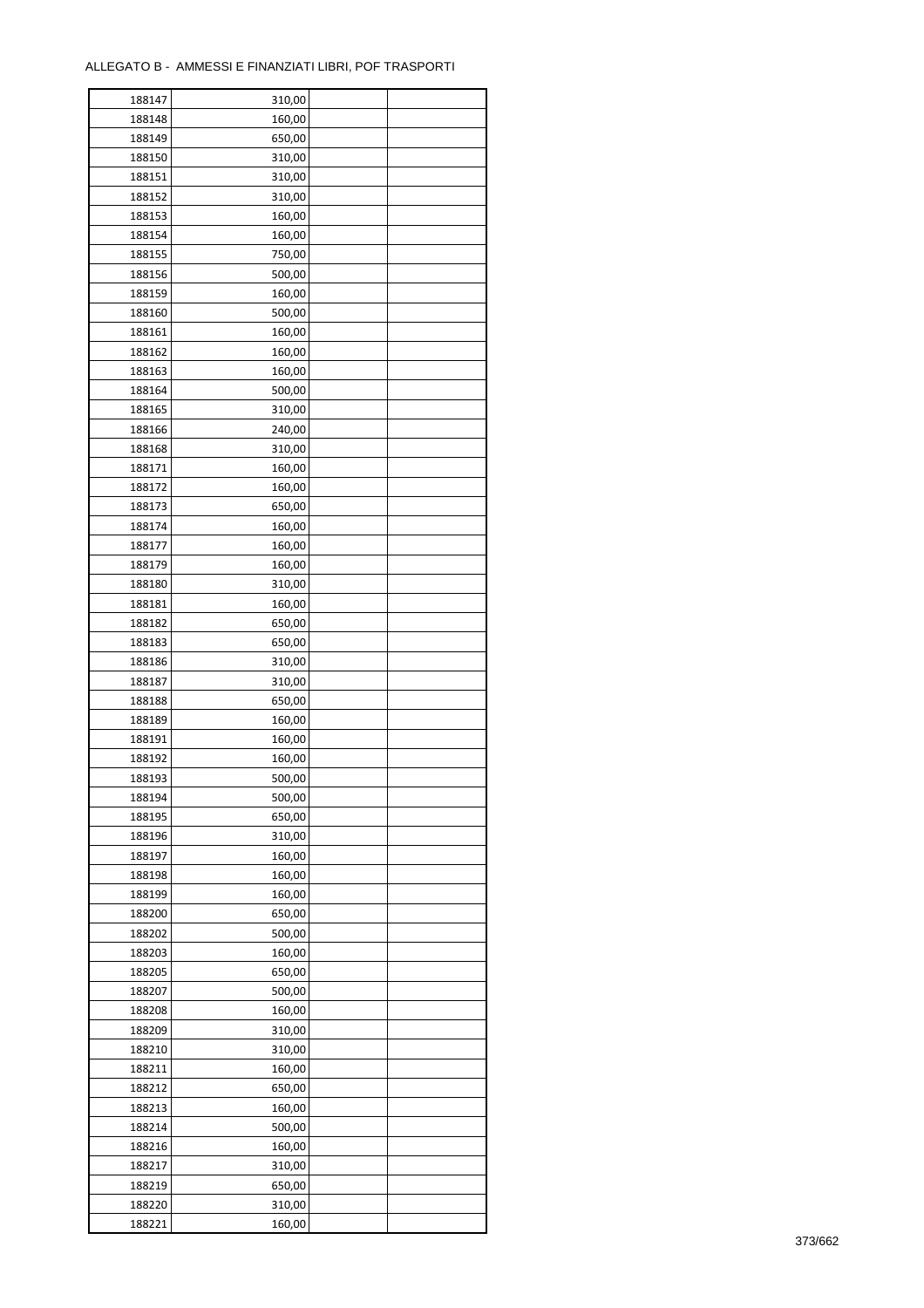| 188222 | 310,00 |  |
|--------|--------|--|
| 188223 | 160,00 |  |
| 188225 | 160,00 |  |
| 188226 | 500,00 |  |
| 188227 | 500,00 |  |
| 188228 | 650,00 |  |
| 188229 | 160,00 |  |
| 188230 | 160,00 |  |
|        |        |  |
| 188231 | 500,00 |  |
| 188232 | 160,00 |  |
| 188233 | 500,00 |  |
| 188239 | 160,00 |  |
| 188242 | 500,00 |  |
| 188243 | 310,00 |  |
| 188244 | 310,00 |  |
| 188247 | 160,00 |  |
| 188248 | 500,00 |  |
| 188249 | 650,00 |  |
| 188251 | 310,00 |  |
| 188252 | 500,00 |  |
| 188254 | 310,00 |  |
| 188255 | 310,00 |  |
| 188256 | 160,00 |  |
| 188260 | 310,00 |  |
| 188261 | 160,00 |  |
| 188264 | 160,00 |  |
| 188265 | 160,00 |  |
|        |        |  |
| 188267 | 500,00 |  |
| 188268 | 500,00 |  |
| 188270 | 310,00 |  |
| 188271 | 310,00 |  |
| 188272 | 160,00 |  |
| 188274 | 160,00 |  |
| 188277 | 403,00 |  |
| 188278 | 160,00 |  |
| 188279 | 310,00 |  |
| 188281 | 160,00 |  |
| 188282 | 310,00 |  |
| 188283 | 310,00 |  |
| 188284 | 310,00 |  |
| 188285 | 160,00 |  |
| 188286 | 500,00 |  |
| 188288 | 310,00 |  |
| 188290 | 160,00 |  |
| 188292 | 500,00 |  |
| 188293 | 500,00 |  |
|        |        |  |
| 188296 | 500,00 |  |
| 188301 | 310,00 |  |
| 188302 | 160,00 |  |
| 188303 | 160,00 |  |
| 188305 | 650,00 |  |
| 188306 | 650,00 |  |
| 188307 | 310,00 |  |
| 188308 | 160,00 |  |
| 188309 | 160,00 |  |
| 188314 | 650,00 |  |
| 188315 | 160,00 |  |
| 188316 | 240,00 |  |
| 188317 | 240,00 |  |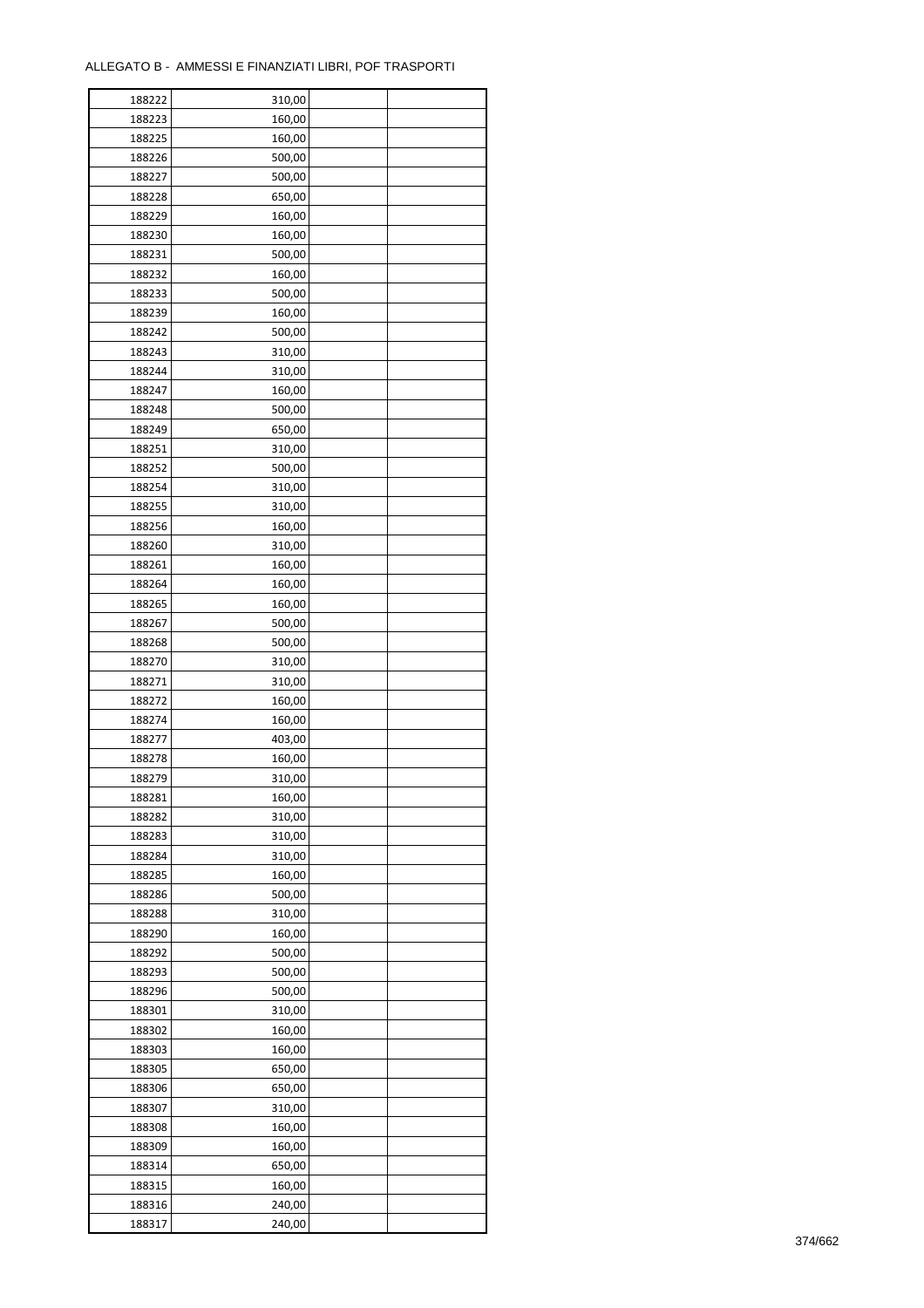| 188318 | 160,00 |  |
|--------|--------|--|
| 188322 | 500,00 |  |
| 188323 | 650,00 |  |
| 188329 | 160,00 |  |
| 188330 | 650,00 |  |
| 188331 | 500,00 |  |
| 188332 | 310,00 |  |
| 188333 | 160,00 |  |
| 188334 | 500,00 |  |
| 188337 | 160,00 |  |
| 188338 | 310,00 |  |
| 188339 | 160,00 |  |
| 188340 | 650,00 |  |
| 188341 | 160,00 |  |
| 188342 | 160,00 |  |
| 188344 | 500,00 |  |
| 188346 | 500,00 |  |
| 188347 | 750,00 |  |
| 188348 | 160,00 |  |
| 188350 | 160,00 |  |
|        |        |  |
| 188352 | 500,00 |  |
| 188354 | 500,00 |  |
| 188357 | 500,00 |  |
| 188358 | 650,00 |  |
| 188360 | 310,00 |  |
| 188363 | 310,00 |  |
| 188364 | 500,00 |  |
| 188370 | 160,00 |  |
| 188375 | 750,00 |  |
| 188377 | 160,00 |  |
| 188378 | 500,00 |  |
| 188380 | 650,00 |  |
| 188386 | 160,00 |  |
| 188387 | 160,00 |  |
| 188388 | 160,00 |  |
| 188390 | 240,00 |  |
| 188391 | 500,00 |  |
| 188393 | 160,00 |  |
| 188394 | 160,00 |  |
| 188395 | 160,00 |  |
| 188397 | 160,00 |  |
| 188399 | 160,00 |  |
| 188400 | 650,00 |  |
| 188401 | 500,00 |  |
| 188402 | 650,00 |  |
| 188403 | 310,00 |  |
| 188405 | 403,00 |  |
| 188406 | 310,00 |  |
| 188407 | 160,00 |  |
| 188408 | 160,00 |  |
| 188409 | 310,00 |  |
| 188410 | 160,00 |  |
| 188411 | 650,00 |  |
| 188412 | 310,00 |  |
| 188413 | 310,00 |  |
| 188414 | 500,00 |  |
| 188415 | 500,00 |  |
| 188416 | 160,00 |  |
| 188417 | 310,00 |  |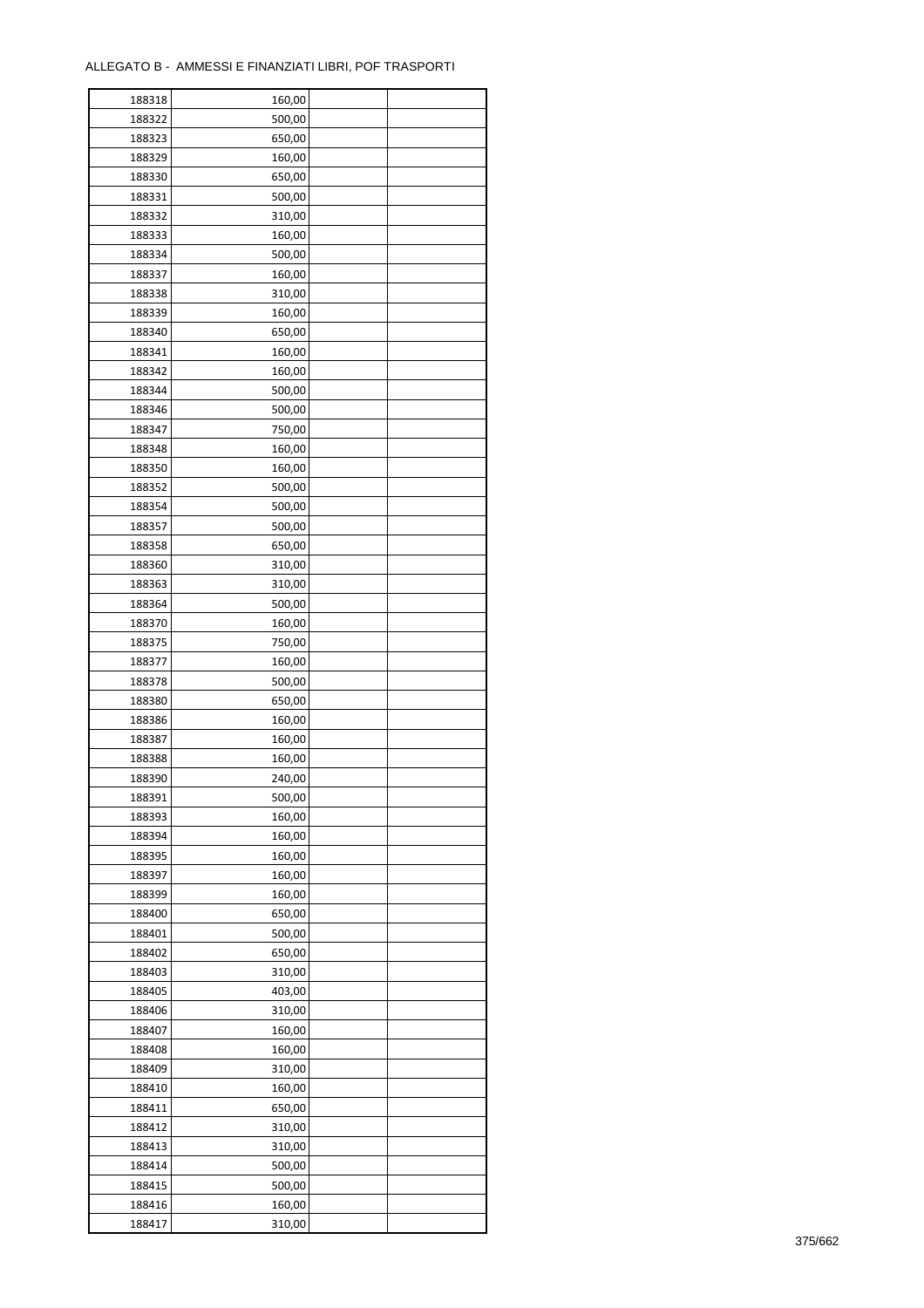| 188418           | 160,00           |  |
|------------------|------------------|--|
| 188419           | 500,00           |  |
| 188422           | 650,00           |  |
| 188424           | 208,00           |  |
| 188426           | 160,00           |  |
| 188427           | 310,00           |  |
| 188429           | 650,00           |  |
| 188430           | 310,00           |  |
| 188431           | 160,00           |  |
| 188433           | 160,00           |  |
| 188436           | 310,00           |  |
| 188437           | 160,00           |  |
| 188438           | 310,00           |  |
| 188439           | 310,00           |  |
| 188441           | 500,00           |  |
| 188442           | 160,00           |  |
| 188444           | 160,00           |  |
| 188445           | 160,00           |  |
| 188446           | 160,00           |  |
| 188447           | 650,00           |  |
|                  |                  |  |
| 188448           | 160,00           |  |
| 188449           | 500,00           |  |
| 188450           | 500,00           |  |
| 188451           | 160,00           |  |
| 188452           | 160,00           |  |
| 188453           | 160,00           |  |
| 188454           | 310,00           |  |
| 188455           | 160,00           |  |
| 188457           | 160,00           |  |
| 188458           | 310,00           |  |
| 188460           | 310,00           |  |
| 188464           | 160,00           |  |
| 188465<br>188466 | 650,00           |  |
| 188468           | 160,00<br>160,00 |  |
| 188469           | 160,00           |  |
| 188471           | 403,00           |  |
| 188472           | 500,00           |  |
|                  |                  |  |
| 188473<br>188474 | 160,00<br>310,00 |  |
| 188475           | 160,00           |  |
| 188476           | 160,00           |  |
| 188478           | 403,00           |  |
| 188479           | 500,00           |  |
| 188481           | 310,00           |  |
| 188483           | 500,00           |  |
| 188484           | 403,00           |  |
| 188486           | 500,00           |  |
| 188487           | 160,00           |  |
| 188488           | 500,00           |  |
| 188489           | 160,00           |  |
| 188491           | 160,00           |  |
| 188492           | 403,00           |  |
| 188493           | 650,00           |  |
| 188494           |                  |  |
|                  | 160,00           |  |
| 188497           | 160,00           |  |
| 188500           | 650,00           |  |
| 188501           | 310,00           |  |
| 188502           | 500,00           |  |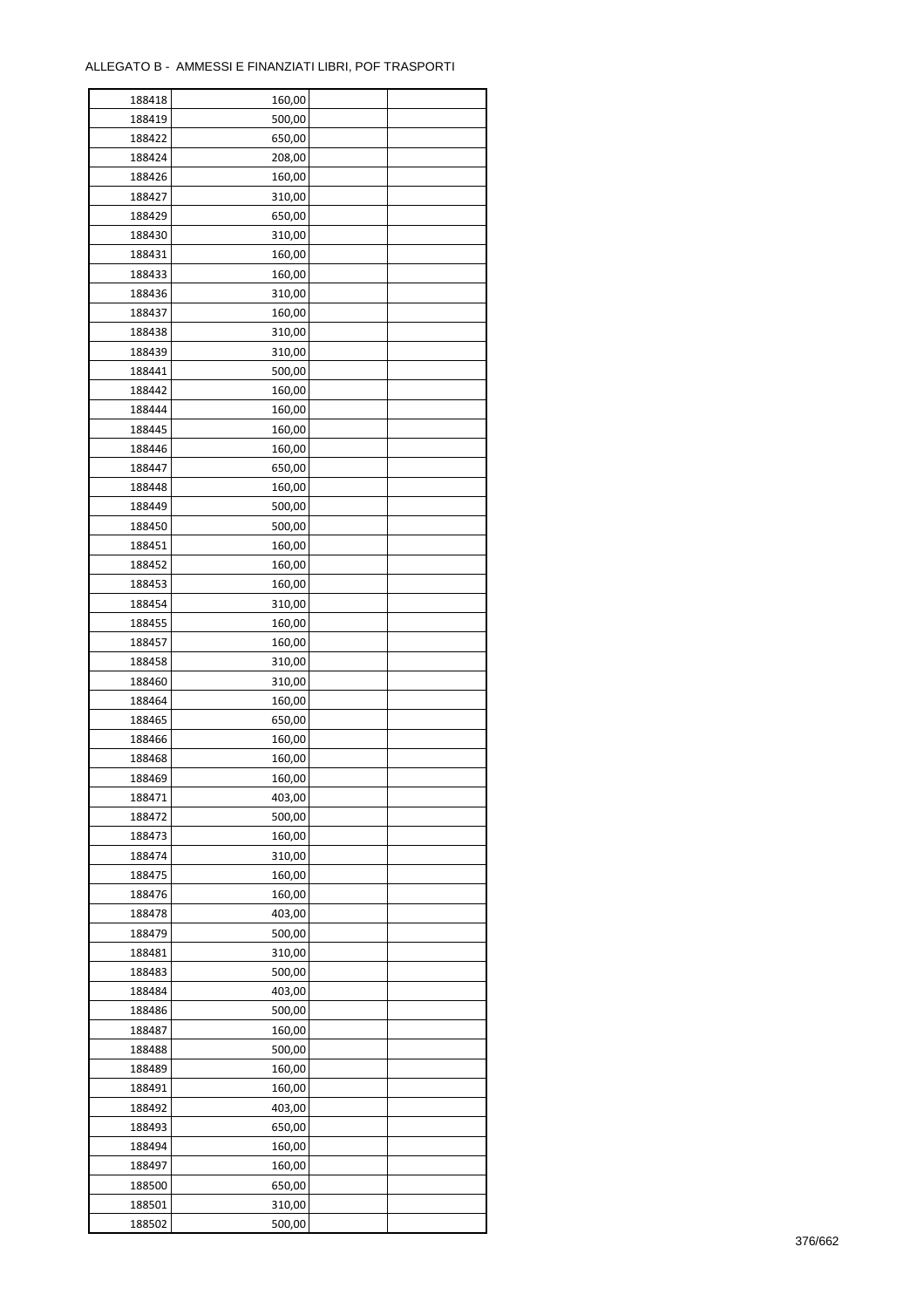| 188503 | 160,00 |  |
|--------|--------|--|
| 188505 | 160,00 |  |
| 188507 | 500,00 |  |
| 188508 | 160,00 |  |
| 188509 | 403,00 |  |
| 188510 | 650,00 |  |
| 188511 | 160,00 |  |
| 188513 | 500,00 |  |
|        |        |  |
| 188514 | 160,00 |  |
| 188515 | 160,00 |  |
| 188517 | 310,00 |  |
| 188520 | 160,00 |  |
| 188521 | 403,00 |  |
| 188523 | 500,00 |  |
| 188524 | 160,00 |  |
| 188525 | 650,00 |  |
| 188526 | 500,00 |  |
| 188527 | 500,00 |  |
| 188529 | 500,00 |  |
| 188530 | 500,00 |  |
| 188532 | 310,00 |  |
| 188533 | 160,00 |  |
| 188534 | 650,00 |  |
| 188536 | 500,00 |  |
| 188537 | 500,00 |  |
| 188538 | 310,00 |  |
| 188539 | 500,00 |  |
| 188540 | 500,00 |  |
| 188541 | 500,00 |  |
|        |        |  |
| 188542 | 310,00 |  |
| 188543 | 160,00 |  |
| 188544 | 310,00 |  |
| 188547 | 465,00 |  |
| 188551 | 310,00 |  |
| 188552 | 650,00 |  |
| 188553 | 650,00 |  |
| 188554 | 650,00 |  |
| 188555 | 160,00 |  |
| 188556 | 160,00 |  |
| 188558 | 208,00 |  |
| 188560 | 160,00 |  |
| 188561 | 160,00 |  |
| 188562 | 500,00 |  |
| 188564 | 650,00 |  |
| 188565 | 160,00 |  |
| 188566 | 650,00 |  |
| 188567 | 310,00 |  |
| 188570 | 160,00 |  |
| 188571 | 500,00 |  |
| 188572 | 500,00 |  |
|        | 160,00 |  |
| 188573 |        |  |
| 188574 | 310,00 |  |
| 188575 | 160,00 |  |
| 188576 | 310,00 |  |
| 188577 | 500,00 |  |
| 188578 | 160,00 |  |
| 188582 | 310,00 |  |
| 188584 | 650,00 |  |
| 188585 | 310,00 |  |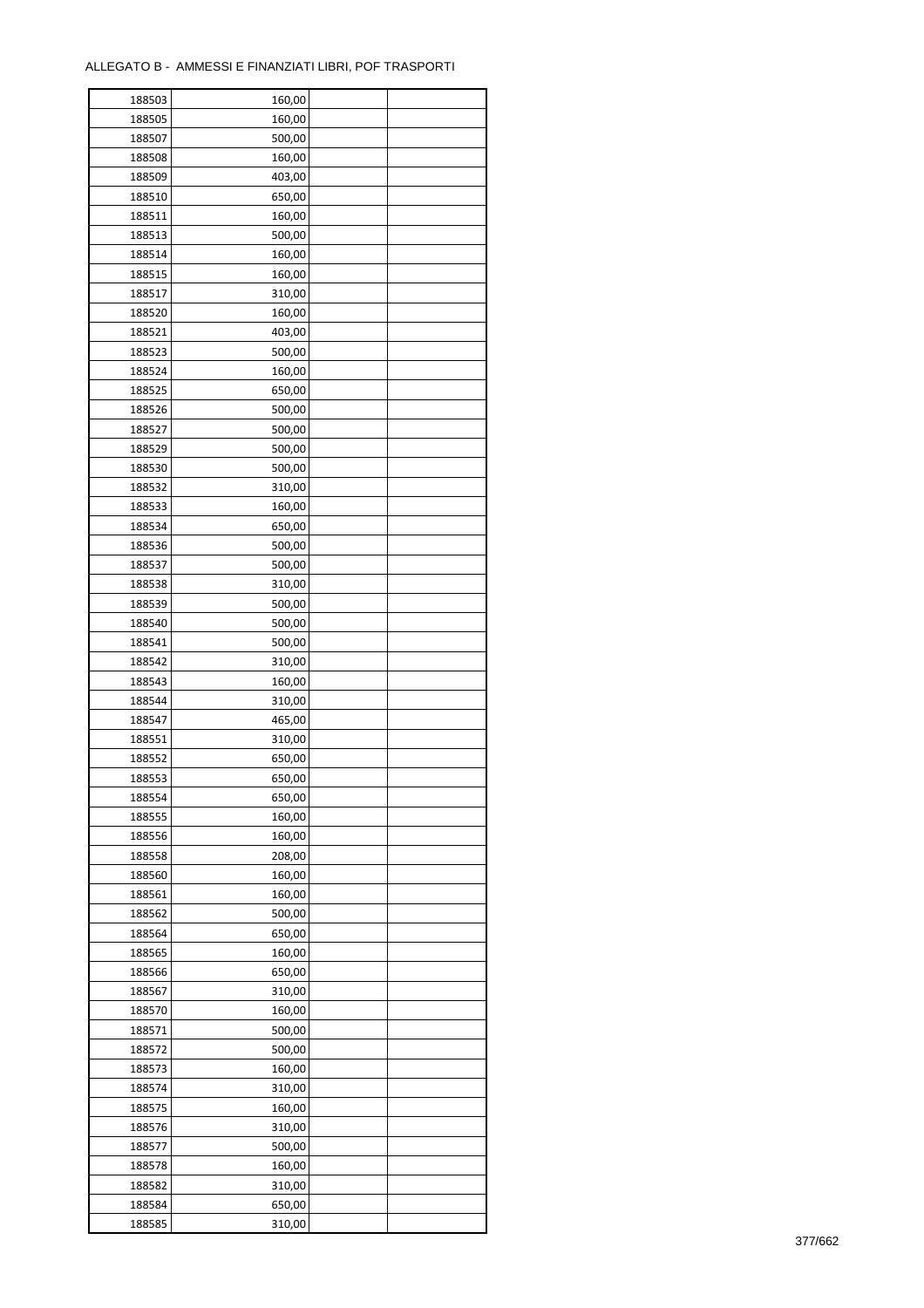| 188587 | 160,00 |  |
|--------|--------|--|
| 188589 | 500,00 |  |
| 188591 | 500,00 |  |
| 188593 | 500,00 |  |
| 188596 | 160,00 |  |
| 188601 | 310,00 |  |
| 188602 | 310,00 |  |
| 188604 | 500,00 |  |
| 188605 | 500,00 |  |
|        |        |  |
| 188607 | 500,00 |  |
| 188608 | 500,00 |  |
| 188609 | 160,00 |  |
| 188610 | 160,00 |  |
| 188611 | 160,00 |  |
| 188612 | 310,00 |  |
| 188615 | 500,00 |  |
| 188616 | 160,00 |  |
| 188617 | 500,00 |  |
| 188618 | 500,00 |  |
| 188619 | 310,00 |  |
| 188620 | 310,00 |  |
| 188621 | 160,00 |  |
| 188622 | 310,00 |  |
| 188623 | 160,00 |  |
| 188625 | 650,00 |  |
| 188626 | 160,00 |  |
| 188628 | 160,00 |  |
| 188629 | 160,00 |  |
| 188631 | 310,00 |  |
| 188632 | 310,00 |  |
|        |        |  |
| 188634 | 160,00 |  |
| 188636 | 500,00 |  |
| 188638 | 310,00 |  |
| 188639 | 160,00 |  |
| 188642 | 310,00 |  |
| 188643 | 160,00 |  |
| 188644 | 160,00 |  |
| 188646 | 160,00 |  |
| 188647 | 650,00 |  |
| 188648 | 310,00 |  |
| 188649 | 310,00 |  |
| 188650 | 160,00 |  |
| 188651 | 160,00 |  |
| 188652 | 160,00 |  |
| 188653 | 310,00 |  |
| 188654 | 750,00 |  |
| 188655 | 160,00 |  |
| 188657 | 500,00 |  |
| 188658 | 500,00 |  |
| 188659 | 310,00 |  |
| 188660 | 500,00 |  |
| 188661 | 310,00 |  |
| 188662 | 160,00 |  |
|        |        |  |
| 188663 | 160,00 |  |
| 188667 | 160,00 |  |
| 188670 | 310,00 |  |
| 188671 | 500,00 |  |
| 188672 | 310,00 |  |
| 188673 | 160,00 |  |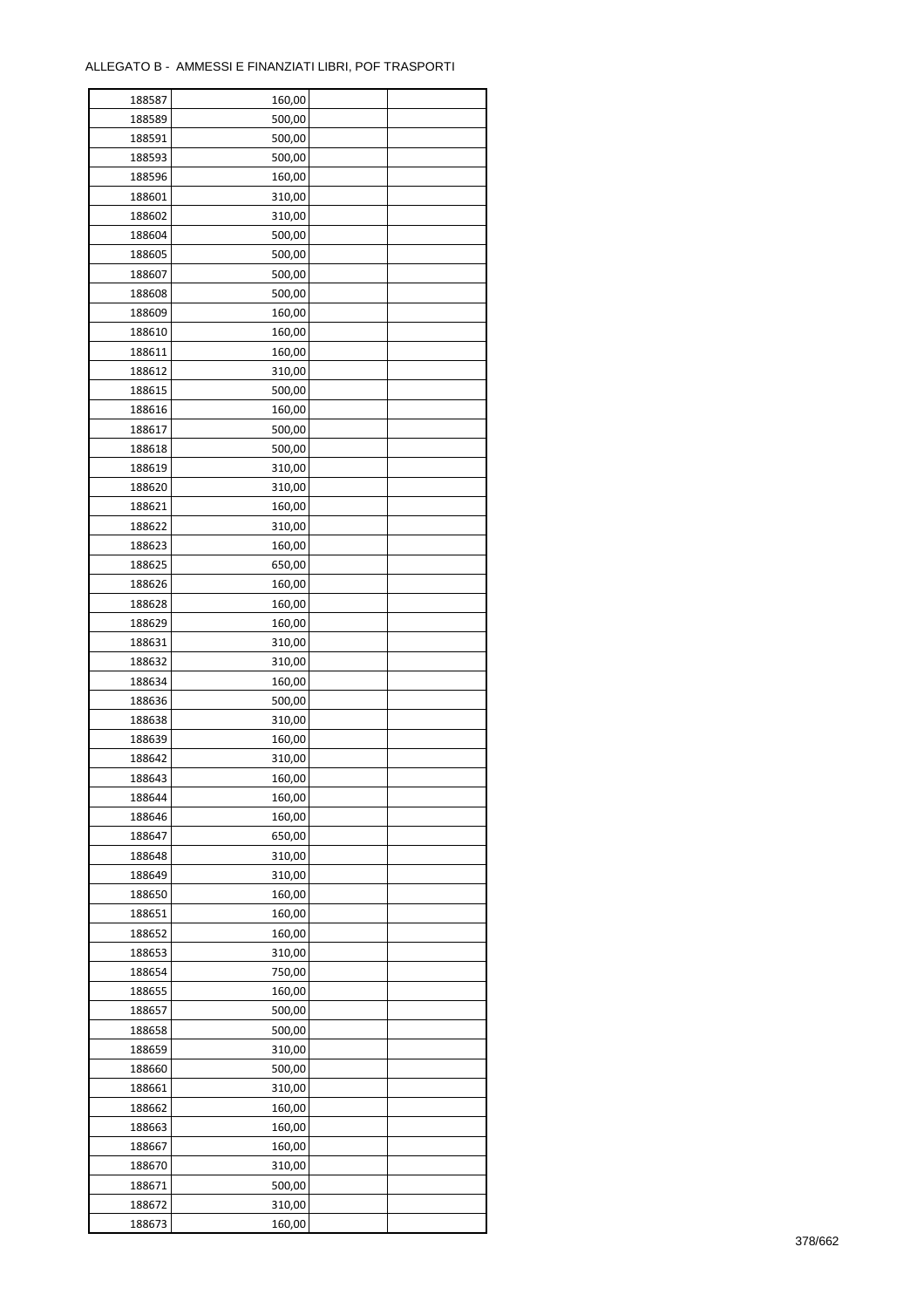| 500,00<br>188676<br>188679<br>160,00<br>188680<br>160,00<br>188681<br>160,00<br>650,00<br>188683<br>188684<br>310,00<br>188685<br>500,00<br>188686<br>310,00<br>188687<br>160,00<br>188689<br>160,00<br>188691<br>160,00<br>188692<br>650,00<br>188694<br>500,00<br>188695<br>160,00<br>188697<br>403,00<br>188698<br>160,00<br>310,00<br>188699<br>650,00<br>188707<br>188708<br>650,00<br>188709<br>650,00<br>188712<br>310,00<br>188713<br>310,00<br>188714<br>500,00<br>188715<br>310,00<br>188716<br>160,00<br>188717<br>160,00<br>500,00<br>188722<br>188723<br>500,00<br>188725<br>310,00<br>188726<br>310,00<br>188727<br>160,00<br>188728<br>650,00<br>188729<br>650,00<br>188730<br>310,00<br>188731<br>310,00<br>310,00<br>188732<br>310,00<br>188736<br>500,00<br>188737<br>188738<br>500,00<br>188739<br>500,00<br>188740<br>500,00<br>188742<br>310,00<br>188744<br>310,00<br>188745<br>310,00<br>188746<br>160,00<br>188747<br>500,00<br>188748<br>160,00<br>188749<br>650,00<br>188750<br>650,00<br>188751<br>310,00<br>188752<br>160,00<br>188753<br>160,00<br>188754<br>500,00<br>188756<br>310,00<br>160,00<br>188758<br>188759<br>240,00<br>188760<br>500,00<br>188761<br>310,00 | 188674 | 310,00 |  |
|------------------------------------------------------------------------------------------------------------------------------------------------------------------------------------------------------------------------------------------------------------------------------------------------------------------------------------------------------------------------------------------------------------------------------------------------------------------------------------------------------------------------------------------------------------------------------------------------------------------------------------------------------------------------------------------------------------------------------------------------------------------------------------------------------------------------------------------------------------------------------------------------------------------------------------------------------------------------------------------------------------------------------------------------------------------------------------------------------------------------------------------------------------------------------------------------------|--------|--------|--|
|                                                                                                                                                                                                                                                                                                                                                                                                                                                                                                                                                                                                                                                                                                                                                                                                                                                                                                                                                                                                                                                                                                                                                                                                      |        |        |  |
|                                                                                                                                                                                                                                                                                                                                                                                                                                                                                                                                                                                                                                                                                                                                                                                                                                                                                                                                                                                                                                                                                                                                                                                                      |        |        |  |
|                                                                                                                                                                                                                                                                                                                                                                                                                                                                                                                                                                                                                                                                                                                                                                                                                                                                                                                                                                                                                                                                                                                                                                                                      |        |        |  |
|                                                                                                                                                                                                                                                                                                                                                                                                                                                                                                                                                                                                                                                                                                                                                                                                                                                                                                                                                                                                                                                                                                                                                                                                      |        |        |  |
|                                                                                                                                                                                                                                                                                                                                                                                                                                                                                                                                                                                                                                                                                                                                                                                                                                                                                                                                                                                                                                                                                                                                                                                                      |        |        |  |
|                                                                                                                                                                                                                                                                                                                                                                                                                                                                                                                                                                                                                                                                                                                                                                                                                                                                                                                                                                                                                                                                                                                                                                                                      |        |        |  |
|                                                                                                                                                                                                                                                                                                                                                                                                                                                                                                                                                                                                                                                                                                                                                                                                                                                                                                                                                                                                                                                                                                                                                                                                      |        |        |  |
|                                                                                                                                                                                                                                                                                                                                                                                                                                                                                                                                                                                                                                                                                                                                                                                                                                                                                                                                                                                                                                                                                                                                                                                                      |        |        |  |
|                                                                                                                                                                                                                                                                                                                                                                                                                                                                                                                                                                                                                                                                                                                                                                                                                                                                                                                                                                                                                                                                                                                                                                                                      |        |        |  |
|                                                                                                                                                                                                                                                                                                                                                                                                                                                                                                                                                                                                                                                                                                                                                                                                                                                                                                                                                                                                                                                                                                                                                                                                      |        |        |  |
|                                                                                                                                                                                                                                                                                                                                                                                                                                                                                                                                                                                                                                                                                                                                                                                                                                                                                                                                                                                                                                                                                                                                                                                                      |        |        |  |
|                                                                                                                                                                                                                                                                                                                                                                                                                                                                                                                                                                                                                                                                                                                                                                                                                                                                                                                                                                                                                                                                                                                                                                                                      |        |        |  |
|                                                                                                                                                                                                                                                                                                                                                                                                                                                                                                                                                                                                                                                                                                                                                                                                                                                                                                                                                                                                                                                                                                                                                                                                      |        |        |  |
|                                                                                                                                                                                                                                                                                                                                                                                                                                                                                                                                                                                                                                                                                                                                                                                                                                                                                                                                                                                                                                                                                                                                                                                                      |        |        |  |
|                                                                                                                                                                                                                                                                                                                                                                                                                                                                                                                                                                                                                                                                                                                                                                                                                                                                                                                                                                                                                                                                                                                                                                                                      |        |        |  |
|                                                                                                                                                                                                                                                                                                                                                                                                                                                                                                                                                                                                                                                                                                                                                                                                                                                                                                                                                                                                                                                                                                                                                                                                      |        |        |  |
|                                                                                                                                                                                                                                                                                                                                                                                                                                                                                                                                                                                                                                                                                                                                                                                                                                                                                                                                                                                                                                                                                                                                                                                                      |        |        |  |
|                                                                                                                                                                                                                                                                                                                                                                                                                                                                                                                                                                                                                                                                                                                                                                                                                                                                                                                                                                                                                                                                                                                                                                                                      |        |        |  |
|                                                                                                                                                                                                                                                                                                                                                                                                                                                                                                                                                                                                                                                                                                                                                                                                                                                                                                                                                                                                                                                                                                                                                                                                      |        |        |  |
|                                                                                                                                                                                                                                                                                                                                                                                                                                                                                                                                                                                                                                                                                                                                                                                                                                                                                                                                                                                                                                                                                                                                                                                                      |        |        |  |
|                                                                                                                                                                                                                                                                                                                                                                                                                                                                                                                                                                                                                                                                                                                                                                                                                                                                                                                                                                                                                                                                                                                                                                                                      |        |        |  |
|                                                                                                                                                                                                                                                                                                                                                                                                                                                                                                                                                                                                                                                                                                                                                                                                                                                                                                                                                                                                                                                                                                                                                                                                      |        |        |  |
|                                                                                                                                                                                                                                                                                                                                                                                                                                                                                                                                                                                                                                                                                                                                                                                                                                                                                                                                                                                                                                                                                                                                                                                                      |        |        |  |
|                                                                                                                                                                                                                                                                                                                                                                                                                                                                                                                                                                                                                                                                                                                                                                                                                                                                                                                                                                                                                                                                                                                                                                                                      |        |        |  |
|                                                                                                                                                                                                                                                                                                                                                                                                                                                                                                                                                                                                                                                                                                                                                                                                                                                                                                                                                                                                                                                                                                                                                                                                      |        |        |  |
|                                                                                                                                                                                                                                                                                                                                                                                                                                                                                                                                                                                                                                                                                                                                                                                                                                                                                                                                                                                                                                                                                                                                                                                                      |        |        |  |
|                                                                                                                                                                                                                                                                                                                                                                                                                                                                                                                                                                                                                                                                                                                                                                                                                                                                                                                                                                                                                                                                                                                                                                                                      |        |        |  |
|                                                                                                                                                                                                                                                                                                                                                                                                                                                                                                                                                                                                                                                                                                                                                                                                                                                                                                                                                                                                                                                                                                                                                                                                      |        |        |  |
|                                                                                                                                                                                                                                                                                                                                                                                                                                                                                                                                                                                                                                                                                                                                                                                                                                                                                                                                                                                                                                                                                                                                                                                                      |        |        |  |
|                                                                                                                                                                                                                                                                                                                                                                                                                                                                                                                                                                                                                                                                                                                                                                                                                                                                                                                                                                                                                                                                                                                                                                                                      |        |        |  |
|                                                                                                                                                                                                                                                                                                                                                                                                                                                                                                                                                                                                                                                                                                                                                                                                                                                                                                                                                                                                                                                                                                                                                                                                      |        |        |  |
|                                                                                                                                                                                                                                                                                                                                                                                                                                                                                                                                                                                                                                                                                                                                                                                                                                                                                                                                                                                                                                                                                                                                                                                                      |        |        |  |
|                                                                                                                                                                                                                                                                                                                                                                                                                                                                                                                                                                                                                                                                                                                                                                                                                                                                                                                                                                                                                                                                                                                                                                                                      |        |        |  |
|                                                                                                                                                                                                                                                                                                                                                                                                                                                                                                                                                                                                                                                                                                                                                                                                                                                                                                                                                                                                                                                                                                                                                                                                      |        |        |  |
|                                                                                                                                                                                                                                                                                                                                                                                                                                                                                                                                                                                                                                                                                                                                                                                                                                                                                                                                                                                                                                                                                                                                                                                                      |        |        |  |
|                                                                                                                                                                                                                                                                                                                                                                                                                                                                                                                                                                                                                                                                                                                                                                                                                                                                                                                                                                                                                                                                                                                                                                                                      |        |        |  |
|                                                                                                                                                                                                                                                                                                                                                                                                                                                                                                                                                                                                                                                                                                                                                                                                                                                                                                                                                                                                                                                                                                                                                                                                      |        |        |  |
|                                                                                                                                                                                                                                                                                                                                                                                                                                                                                                                                                                                                                                                                                                                                                                                                                                                                                                                                                                                                                                                                                                                                                                                                      |        |        |  |
|                                                                                                                                                                                                                                                                                                                                                                                                                                                                                                                                                                                                                                                                                                                                                                                                                                                                                                                                                                                                                                                                                                                                                                                                      |        |        |  |
|                                                                                                                                                                                                                                                                                                                                                                                                                                                                                                                                                                                                                                                                                                                                                                                                                                                                                                                                                                                                                                                                                                                                                                                                      |        |        |  |
|                                                                                                                                                                                                                                                                                                                                                                                                                                                                                                                                                                                                                                                                                                                                                                                                                                                                                                                                                                                                                                                                                                                                                                                                      |        |        |  |
|                                                                                                                                                                                                                                                                                                                                                                                                                                                                                                                                                                                                                                                                                                                                                                                                                                                                                                                                                                                                                                                                                                                                                                                                      |        |        |  |
|                                                                                                                                                                                                                                                                                                                                                                                                                                                                                                                                                                                                                                                                                                                                                                                                                                                                                                                                                                                                                                                                                                                                                                                                      |        |        |  |
|                                                                                                                                                                                                                                                                                                                                                                                                                                                                                                                                                                                                                                                                                                                                                                                                                                                                                                                                                                                                                                                                                                                                                                                                      |        |        |  |
|                                                                                                                                                                                                                                                                                                                                                                                                                                                                                                                                                                                                                                                                                                                                                                                                                                                                                                                                                                                                                                                                                                                                                                                                      |        |        |  |
|                                                                                                                                                                                                                                                                                                                                                                                                                                                                                                                                                                                                                                                                                                                                                                                                                                                                                                                                                                                                                                                                                                                                                                                                      |        |        |  |
|                                                                                                                                                                                                                                                                                                                                                                                                                                                                                                                                                                                                                                                                                                                                                                                                                                                                                                                                                                                                                                                                                                                                                                                                      |        |        |  |
|                                                                                                                                                                                                                                                                                                                                                                                                                                                                                                                                                                                                                                                                                                                                                                                                                                                                                                                                                                                                                                                                                                                                                                                                      |        |        |  |
|                                                                                                                                                                                                                                                                                                                                                                                                                                                                                                                                                                                                                                                                                                                                                                                                                                                                                                                                                                                                                                                                                                                                                                                                      |        |        |  |
|                                                                                                                                                                                                                                                                                                                                                                                                                                                                                                                                                                                                                                                                                                                                                                                                                                                                                                                                                                                                                                                                                                                                                                                                      |        |        |  |
|                                                                                                                                                                                                                                                                                                                                                                                                                                                                                                                                                                                                                                                                                                                                                                                                                                                                                                                                                                                                                                                                                                                                                                                                      |        |        |  |
|                                                                                                                                                                                                                                                                                                                                                                                                                                                                                                                                                                                                                                                                                                                                                                                                                                                                                                                                                                                                                                                                                                                                                                                                      |        |        |  |
|                                                                                                                                                                                                                                                                                                                                                                                                                                                                                                                                                                                                                                                                                                                                                                                                                                                                                                                                                                                                                                                                                                                                                                                                      |        |        |  |
|                                                                                                                                                                                                                                                                                                                                                                                                                                                                                                                                                                                                                                                                                                                                                                                                                                                                                                                                                                                                                                                                                                                                                                                                      |        |        |  |
|                                                                                                                                                                                                                                                                                                                                                                                                                                                                                                                                                                                                                                                                                                                                                                                                                                                                                                                                                                                                                                                                                                                                                                                                      |        |        |  |
|                                                                                                                                                                                                                                                                                                                                                                                                                                                                                                                                                                                                                                                                                                                                                                                                                                                                                                                                                                                                                                                                                                                                                                                                      |        |        |  |
|                                                                                                                                                                                                                                                                                                                                                                                                                                                                                                                                                                                                                                                                                                                                                                                                                                                                                                                                                                                                                                                                                                                                                                                                      |        |        |  |
|                                                                                                                                                                                                                                                                                                                                                                                                                                                                                                                                                                                                                                                                                                                                                                                                                                                                                                                                                                                                                                                                                                                                                                                                      |        |        |  |
|                                                                                                                                                                                                                                                                                                                                                                                                                                                                                                                                                                                                                                                                                                                                                                                                                                                                                                                                                                                                                                                                                                                                                                                                      |        |        |  |
|                                                                                                                                                                                                                                                                                                                                                                                                                                                                                                                                                                                                                                                                                                                                                                                                                                                                                                                                                                                                                                                                                                                                                                                                      |        |        |  |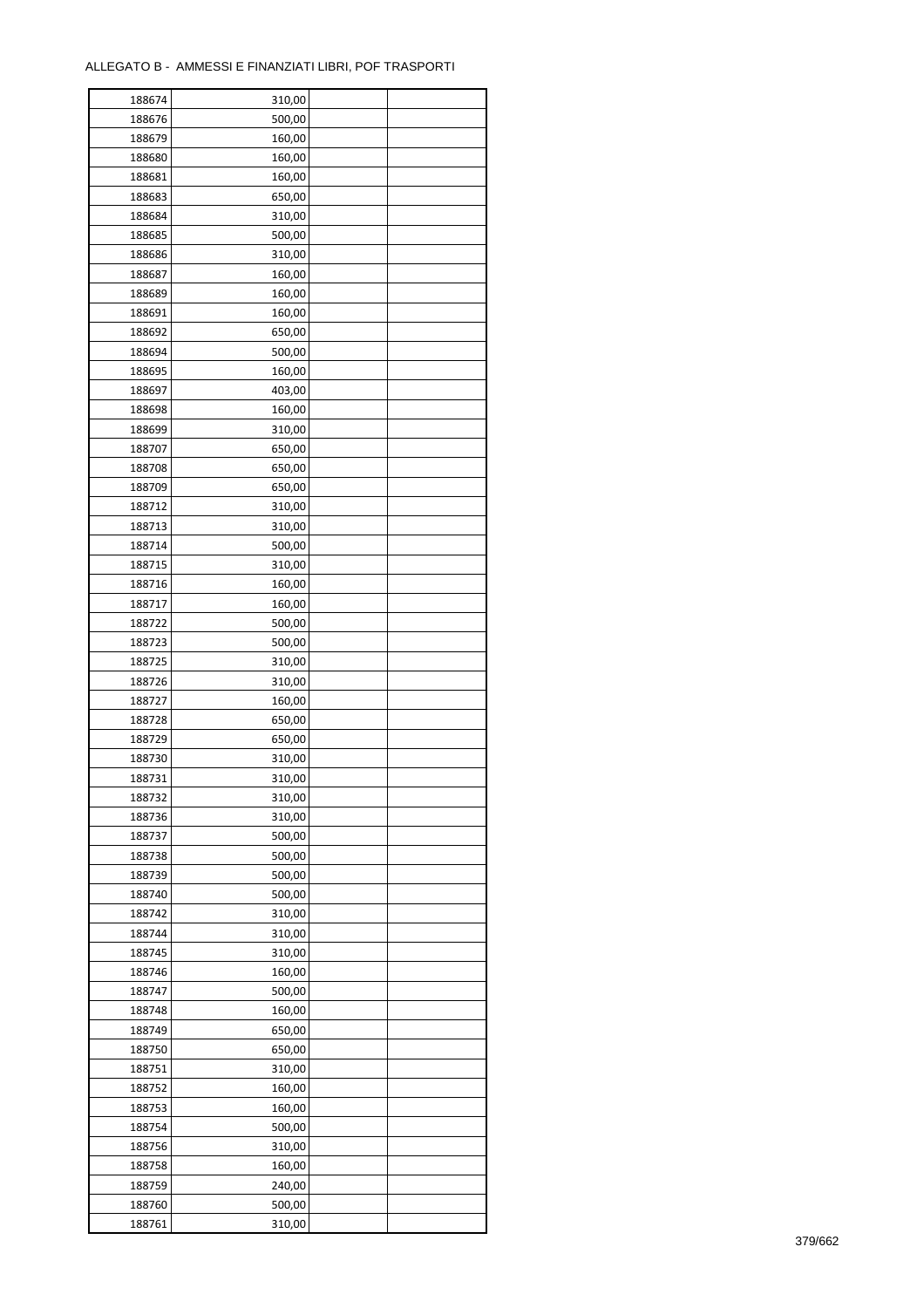| 188763 | 500,00 |  |
|--------|--------|--|
| 188764 | 310,00 |  |
| 188765 | 310,00 |  |
| 188766 | 500,00 |  |
| 188768 | 500,00 |  |
| 188769 | 310,00 |  |
| 188771 | 160,00 |  |
| 188772 | 500,00 |  |
| 188775 | 650,00 |  |
| 188776 | 500,00 |  |
| 188777 | 500,00 |  |
| 188778 | 500,00 |  |
|        | 500,00 |  |
| 188779 |        |  |
| 188780 | 160,00 |  |
| 188781 | 160,00 |  |
| 188783 | 160,00 |  |
| 188786 | 310,00 |  |
| 188787 | 650,00 |  |
| 188788 | 650,00 |  |
| 188789 | 500,00 |  |
| 188790 | 310,00 |  |
| 188793 | 160,00 |  |
| 188795 | 310,00 |  |
| 188797 | 310,00 |  |
| 188801 | 160,00 |  |
| 188804 | 160,00 |  |
| 188806 | 160,00 |  |
| 188808 | 160,00 |  |
| 188812 | 500,00 |  |
| 188813 | 160,00 |  |
| 188817 | 403,00 |  |
| 188819 | 160,00 |  |
| 188820 | 160,00 |  |
| 188821 | 310,00 |  |
| 188825 | 310,00 |  |
| 188828 | 650,00 |  |
| 188829 | 160,00 |  |
| 188831 | 160,00 |  |
| 188836 | 500,00 |  |
| 188837 | 310,00 |  |
| 188839 | 160,00 |  |
| 188840 | 310,00 |  |
| 188842 | 310,00 |  |
| 188843 | 160,00 |  |
| 188844 | 160,00 |  |
| 188847 | 160,00 |  |
| 188848 | 310,00 |  |
| 188850 | 160,00 |  |
| 188851 | 500,00 |  |
| 188852 | 500,00 |  |
| 188853 | 160,00 |  |
| 188854 | 500,00 |  |
| 188855 | 160,00 |  |
| 188856 | 160,00 |  |
| 188857 | 500,00 |  |
| 188858 | 500,00 |  |
| 188859 | 310,00 |  |
|        |        |  |
| 188863 | 160,00 |  |
| 188865 | 650,00 |  |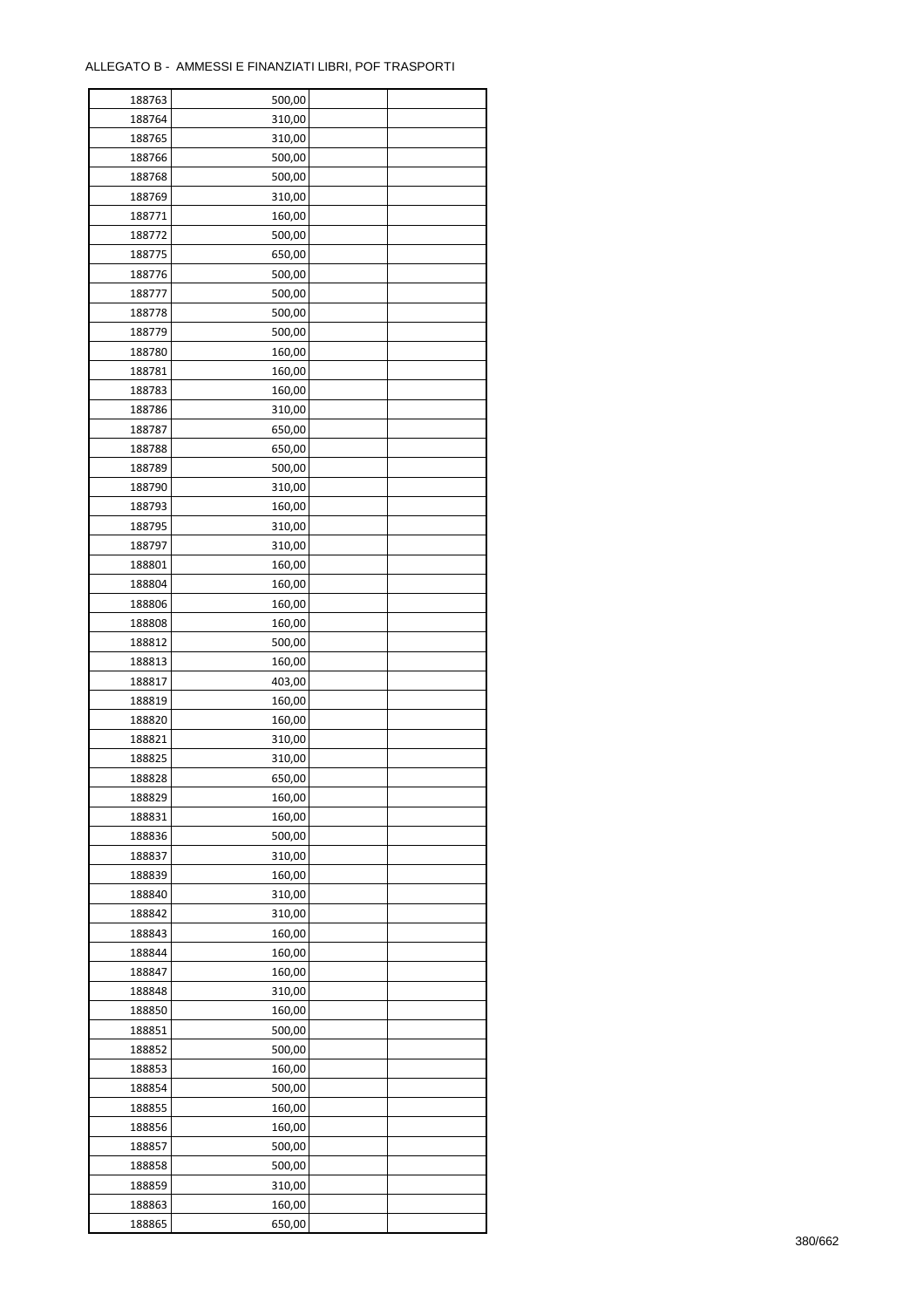| 188866 | 160,00 |  |
|--------|--------|--|
| 188869 | 160,00 |  |
| 188872 | 650,00 |  |
| 188874 | 160,00 |  |
| 188875 | 240,00 |  |
| 188877 | 650,00 |  |
| 188878 | 500,00 |  |
| 188884 | 160,00 |  |
| 188885 | 500,00 |  |
| 188886 | 500,00 |  |
| 188887 | 160,00 |  |
| 188890 | 160,00 |  |
| 188891 | 160,00 |  |
| 188893 |        |  |
|        | 160,00 |  |
| 188894 | 500,00 |  |
| 188895 | 160,00 |  |
| 188897 | 310,00 |  |
| 188899 | 160,00 |  |
| 188905 | 160,00 |  |
| 188906 | 500,00 |  |
| 188907 | 310,00 |  |
| 188908 | 750,00 |  |
| 188910 | 500,00 |  |
| 188911 | 310,00 |  |
| 188912 | 160,00 |  |
| 188913 | 500,00 |  |
| 188914 | 650,00 |  |
| 188916 | 500,00 |  |
| 188918 | 310,00 |  |
| 188920 | 650,00 |  |
| 188921 | 500,00 |  |
| 188922 | 160,00 |  |
| 188923 | 403,00 |  |
| 188924 | 650,00 |  |
| 188925 | 500,00 |  |
| 188926 | 403,00 |  |
| 188927 | 310,00 |  |
| 188929 | 310,00 |  |
|        |        |  |
| 188931 | 160,00 |  |
| 188934 | 310,00 |  |
| 188936 | 160,00 |  |
| 188938 | 310,00 |  |
| 188942 | 160,00 |  |
| 188943 | 500,00 |  |
| 188945 | 500,00 |  |
| 188946 | 160,00 |  |
| 188948 | 500,00 |  |
| 188950 | 310,00 |  |
| 188952 | 160,00 |  |
| 188961 | 500,00 |  |
| 188963 | 310,00 |  |
| 188970 | 500,00 |  |
| 188971 | 403,00 |  |
| 188972 | 500,00 |  |
| 188975 | 310,00 |  |
| 188976 | 500,00 |  |
| 188977 | 160,00 |  |
| 188978 | 500,00 |  |
| 188982 | 500,00 |  |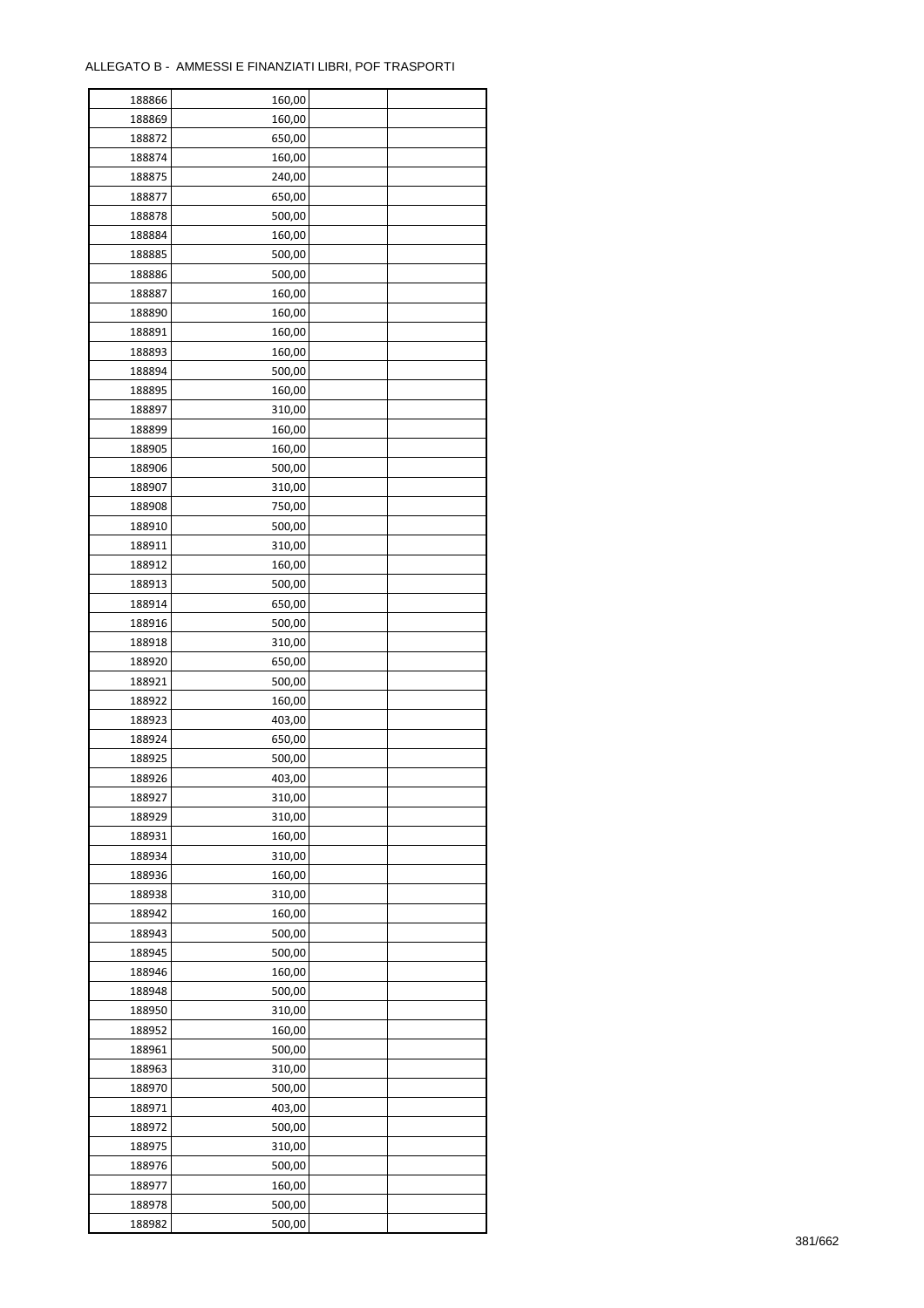| 188983 | 500,00 |  |
|--------|--------|--|
| 188984 | 160,00 |  |
| 188985 | 160,00 |  |
| 188989 | 160,00 |  |
| 188991 | 650,00 |  |
| 188993 | 160,00 |  |
| 188996 | 465,00 |  |
| 188998 | 500,00 |  |
| 189000 | 160,00 |  |
| 189003 | 310,00 |  |
| 189005 | 160,00 |  |
|        |        |  |
| 189009 | 160,00 |  |
| 189014 | 310,00 |  |
| 189016 | 160,00 |  |
| 189017 | 500,00 |  |
| 189019 | 160,00 |  |
| 189023 | 650,00 |  |
| 189025 | 160,00 |  |
| 189027 | 500,00 |  |
| 189028 | 160,00 |  |
| 189029 | 160,00 |  |
| 189030 | 403,00 |  |
| 189033 | 160,00 |  |
| 189034 | 160,00 |  |
| 189036 | 500,00 |  |
| 189037 | 310,00 |  |
| 189039 | 650,00 |  |
| 189045 | 310,00 |  |
| 189047 | 750,00 |  |
| 189048 | 650,00 |  |
| 189049 | 310,00 |  |
| 189052 | 160,00 |  |
| 189054 | 310,00 |  |
| 189055 | 310,00 |  |
| 189056 | 310,00 |  |
| 189057 | 310,00 |  |
| 189059 | 500,00 |  |
| 189060 | 650,00 |  |
| 189064 |        |  |
|        | 310,00 |  |
| 189065 | 160,00 |  |
| 189066 | 650,00 |  |
| 189069 | 650,00 |  |
| 189071 | 160,00 |  |
| 189072 | 160,00 |  |
| 189074 | 160,00 |  |
| 189075 | 500,00 |  |
| 189078 | 500,00 |  |
| 189079 | 500,00 |  |
| 189083 | 465,00 |  |
| 189085 | 310,00 |  |
| 189086 | 160,00 |  |
| 189087 | 160,00 |  |
| 189089 | 500,00 |  |
| 189090 | 310,00 |  |
| 189093 | 650,00 |  |
| 189096 | 310,00 |  |
| 189097 | 500,00 |  |
| 189099 | 310,00 |  |
| 189100 | 465,00 |  |
|        |        |  |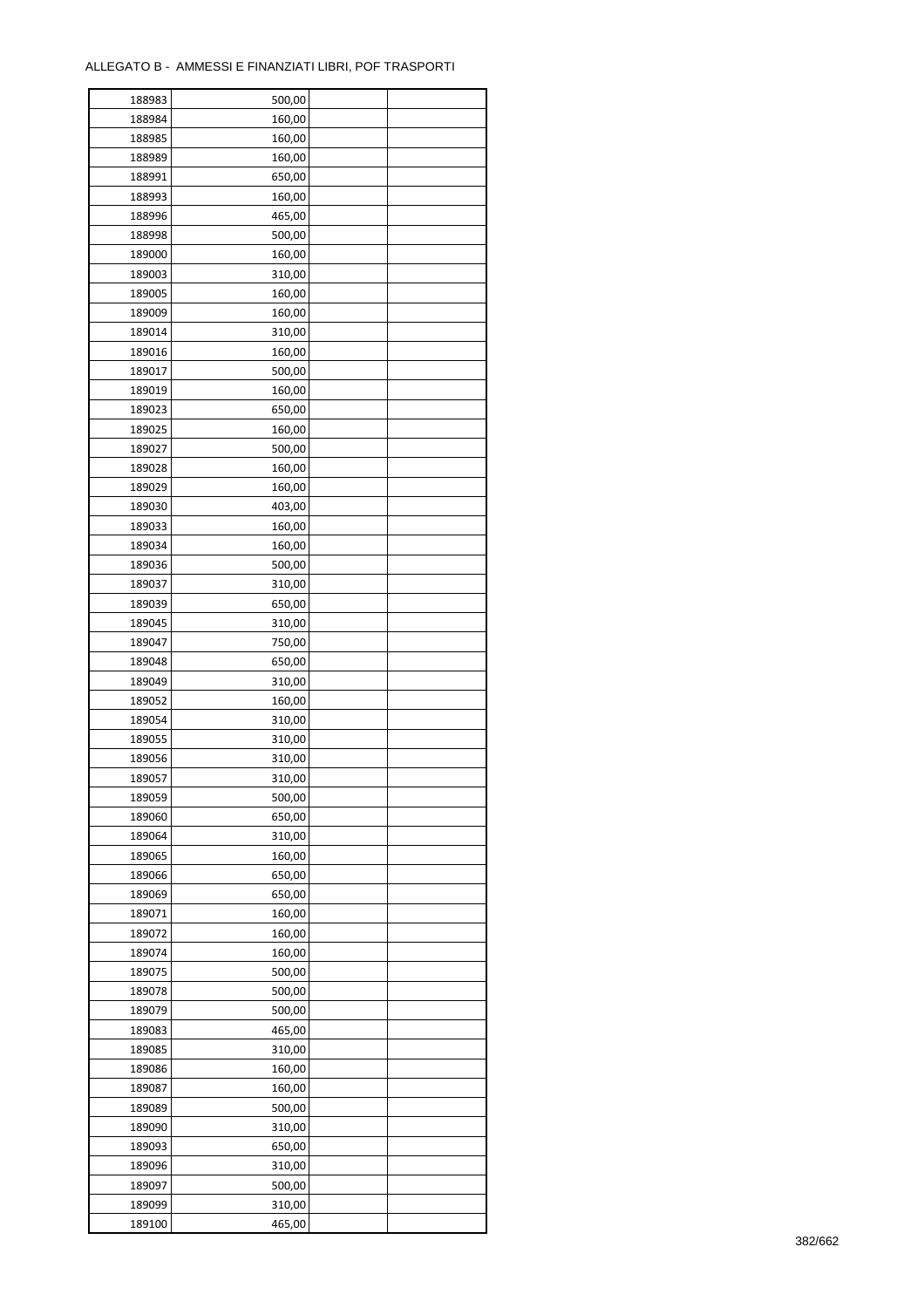ř

| 189101 | 160,00 |  |
|--------|--------|--|
| 189107 | 500,00 |  |
| 189108 | 310,00 |  |
| 189109 | 310,00 |  |
| 189110 | 500,00 |  |
| 189111 | 160,00 |  |
| 189119 | 160,00 |  |
| 189121 | 650,00 |  |
| 189123 | 650,00 |  |
| 189126 | 650,00 |  |
|        |        |  |
| 189136 | 500,00 |  |
| 189141 | 160,00 |  |
| 189142 | 160,00 |  |
| 189144 | 160,00 |  |
| 189146 | 650,00 |  |
| 189149 | 160,00 |  |
| 189152 | 160,00 |  |
| 189154 | 500,00 |  |
| 189155 | 500,00 |  |
| 189156 | 500,00 |  |
| 189157 | 650,00 |  |
| 189158 | 160,00 |  |
| 189164 | 160,00 |  |
| 189167 | 500,00 |  |
| 189168 | 160,00 |  |
| 189170 | 650,00 |  |
| 189172 | 500,00 |  |
| 189173 | 160,00 |  |
| 189174 | 500,00 |  |
| 189178 | 310,00 |  |
| 189182 | 500,00 |  |
| 189183 |        |  |
|        | 160,00 |  |
| 189184 | 500,00 |  |
| 189185 | 500,00 |  |
| 189190 | 160,00 |  |
| 189191 | 650,00 |  |
| 189192 | 160,00 |  |
| 189193 | 500,00 |  |
| 189194 | 650,00 |  |
| 189195 | 310,00 |  |
| 189196 | 160,00 |  |
| 189197 | 650,00 |  |
| 189198 | 500,00 |  |
| 189199 | 160,00 |  |
| 189200 | 500,00 |  |
| 189201 | 310,00 |  |
| 189206 | 500,00 |  |
| 189207 | 160,00 |  |
| 189209 | 650,00 |  |
| 189210 | 310,00 |  |
| 189211 | 310,00 |  |
| 189213 | 310,00 |  |
| 189214 | 160,00 |  |
|        |        |  |
| 189215 | 500,00 |  |
| 189218 | 500,00 |  |
| 189219 | 160,00 |  |
| 189223 | 500,00 |  |
| 189225 | 500,00 |  |
| 189228 | 500,00 |  |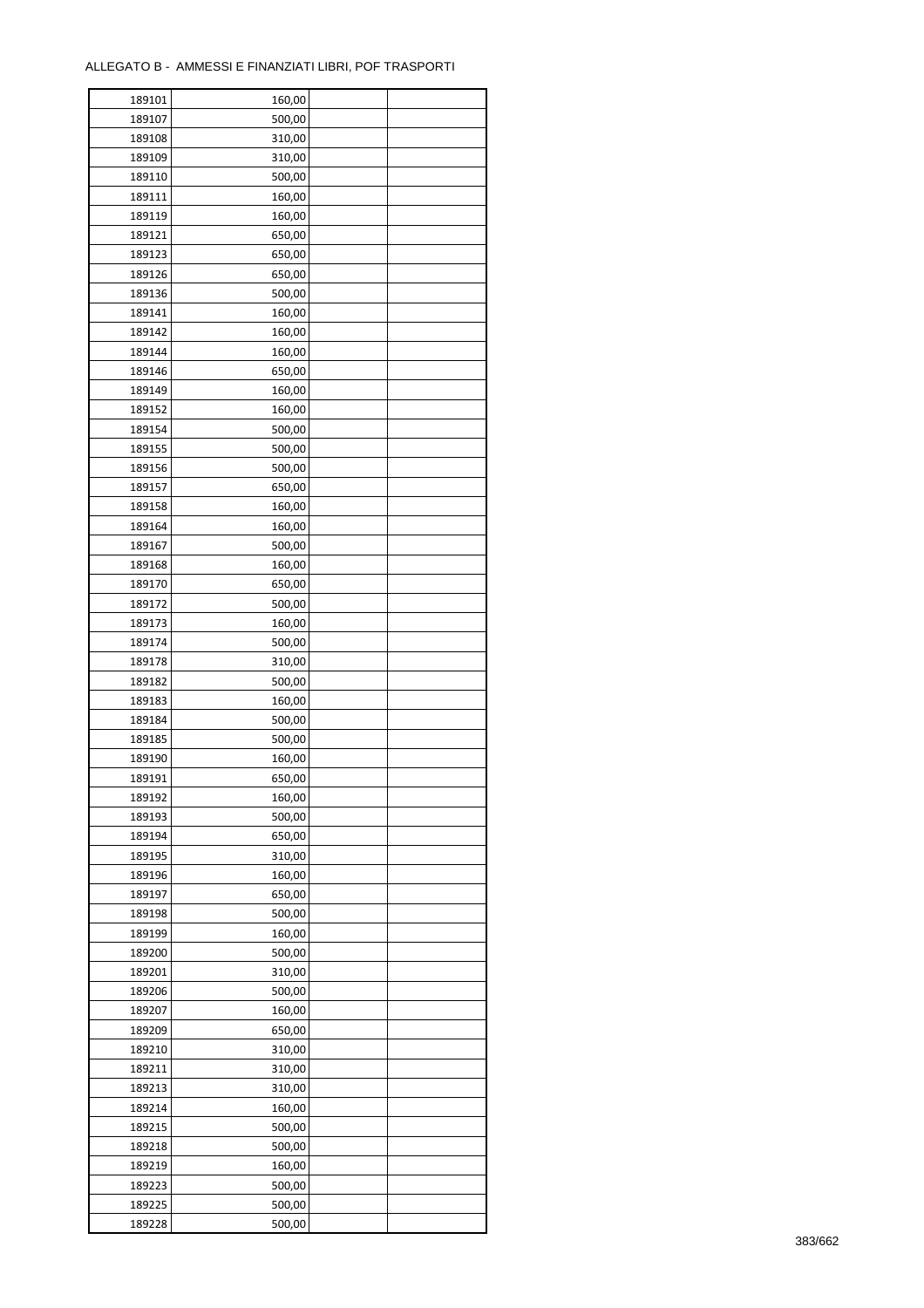| 189232 | 310,00 |  |
|--------|--------|--|
| 189236 | 310,00 |  |
| 189237 | 160,00 |  |
| 189238 | 500,00 |  |
| 189240 | 500,00 |  |
| 189241 | 160,00 |  |
| 189244 | 500,00 |  |
| 189246 | 310,00 |  |
| 189247 | 500,00 |  |
| 189248 | 500,00 |  |
| 189249 | 160,00 |  |
| 189252 | 160,00 |  |
| 189253 | 500,00 |  |
| 189254 | 310,00 |  |
|        |        |  |
| 189256 | 310,00 |  |
| 189257 | 310,00 |  |
| 189258 | 750,00 |  |
| 189259 | 650,00 |  |
| 189260 | 750,00 |  |
| 189262 | 310,00 |  |
| 189263 | 160,00 |  |
| 189266 | 650,00 |  |
| 189267 | 160,00 |  |
| 189269 | 160,00 |  |
| 189270 | 403,00 |  |
| 189271 | 500,00 |  |
| 189272 | 310,00 |  |
| 189274 | 500,00 |  |
| 189275 | 500,00 |  |
| 189278 | 160,00 |  |
| 189279 | 500,00 |  |
| 189280 | 160,00 |  |
| 189281 | 500,00 |  |
| 189282 | 500,00 |  |
| 189283 | 465,00 |  |
| 189284 | 465,00 |  |
| 189285 | 500,00 |  |
| 189286 | 160,00 |  |
| 189288 | 310,00 |  |
| 189289 | 160,00 |  |
| 189292 | 500,00 |  |
| 189293 | 310,00 |  |
| 189295 | 500,00 |  |
|        |        |  |
| 189297 | 160,00 |  |
| 189299 | 500,00 |  |
| 189300 | 310,00 |  |
| 189303 | 240,00 |  |
| 189304 | 160,00 |  |
| 189305 | 500,00 |  |
| 189306 | 310,00 |  |
| 189307 | 160,00 |  |
| 189308 | 310,00 |  |
| 189311 | 500,00 |  |
| 189312 | 500,00 |  |
| 189313 | 310,00 |  |
| 189314 | 500,00 |  |
| 189315 | 500,00 |  |
| 189316 | 500,00 |  |
| 189317 | 500,00 |  |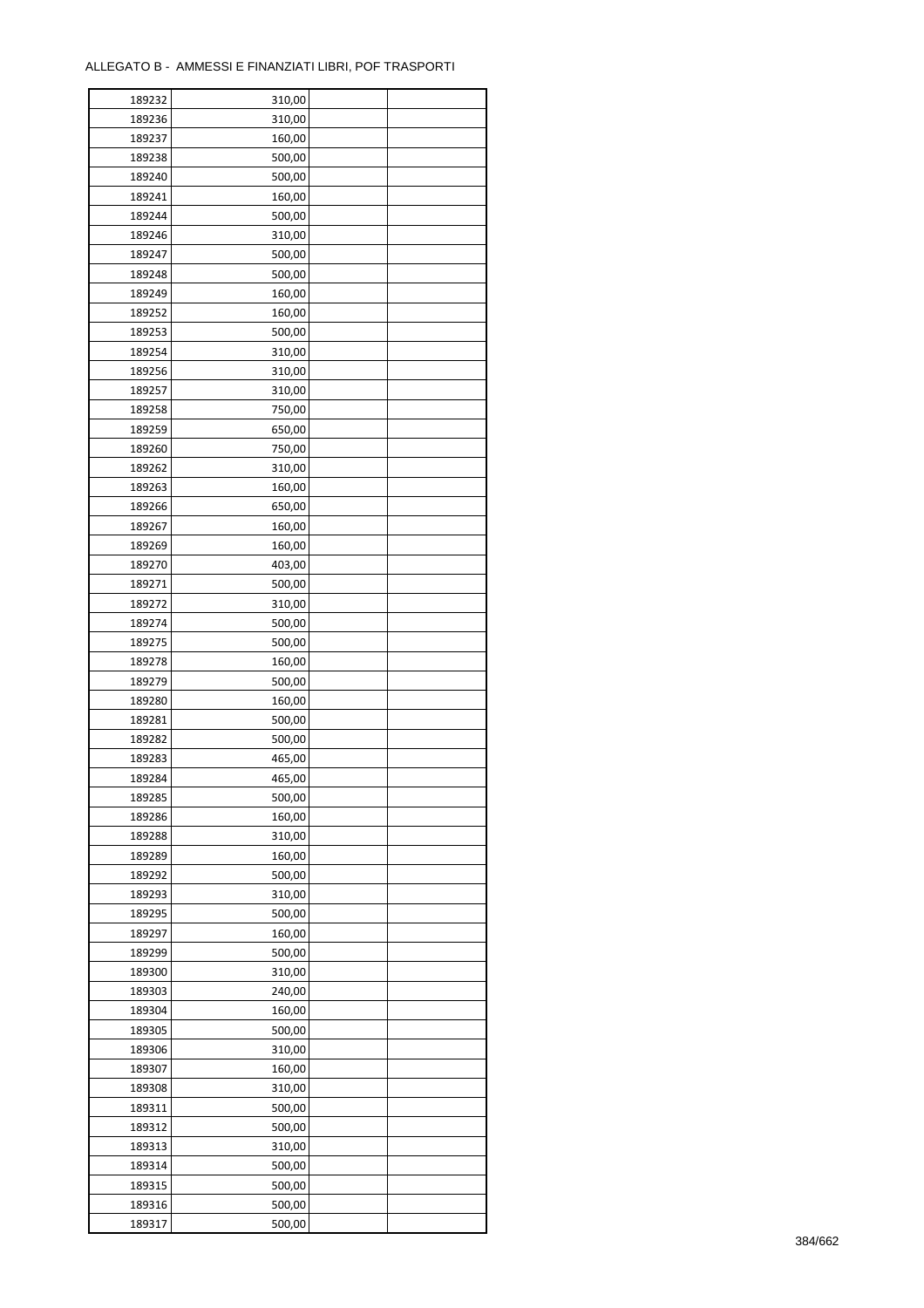ř

| 189318 | 160,00 |  |
|--------|--------|--|
| 189319 | 310,00 |  |
| 189322 | 310,00 |  |
| 189324 | 160,00 |  |
| 189325 | 310,00 |  |
| 189326 | 310,00 |  |
| 189327 | 160,00 |  |
| 189328 | 160,00 |  |
| 189329 | 310,00 |  |
| 189330 | 160,00 |  |
| 189332 | 160,00 |  |
| 189333 | 500,00 |  |
|        |        |  |
| 189334 | 160,00 |  |
| 189335 | 160,00 |  |
| 189337 | 208,00 |  |
| 189340 | 160,00 |  |
| 189341 | 500,00 |  |
| 189342 | 160,00 |  |
| 189343 | 310,00 |  |
| 189344 | 310,00 |  |
| 189349 | 160,00 |  |
| 189351 | 500,00 |  |
| 189353 | 160,00 |  |
| 189355 | 160,00 |  |
| 189356 | 500,00 |  |
| 189357 | 650,00 |  |
| 189361 | 310,00 |  |
| 189365 | 160,00 |  |
| 189367 | 160,00 |  |
| 189368 | 310,00 |  |
| 189369 | 160,00 |  |
| 189370 | 500,00 |  |
| 189371 | 310,00 |  |
| 189372 | 310,00 |  |
| 189373 | 500,00 |  |
| 189375 | 310,00 |  |
| 189376 | 160,00 |  |
| 189379 | 500,00 |  |
| 189380 | 500,00 |  |
| 189381 | 310,00 |  |
|        |        |  |
| 189382 | 160,00 |  |
| 189385 | 310,00 |  |
| 189389 | 310,00 |  |
| 189390 | 650,00 |  |
| 189391 | 500,00 |  |
| 189392 | 160,00 |  |
| 189393 | 310,00 |  |
| 189394 | 160,00 |  |
| 189395 | 310,00 |  |
| 189397 | 310,00 |  |
| 189398 | 160,00 |  |
| 189399 | 500,00 |  |
| 189400 | 160,00 |  |
| 189401 | 310,00 |  |
| 189402 | 160,00 |  |
| 189403 | 500,00 |  |
| 189404 | 160,00 |  |
| 189406 | 160,00 |  |
| 189407 | 500,00 |  |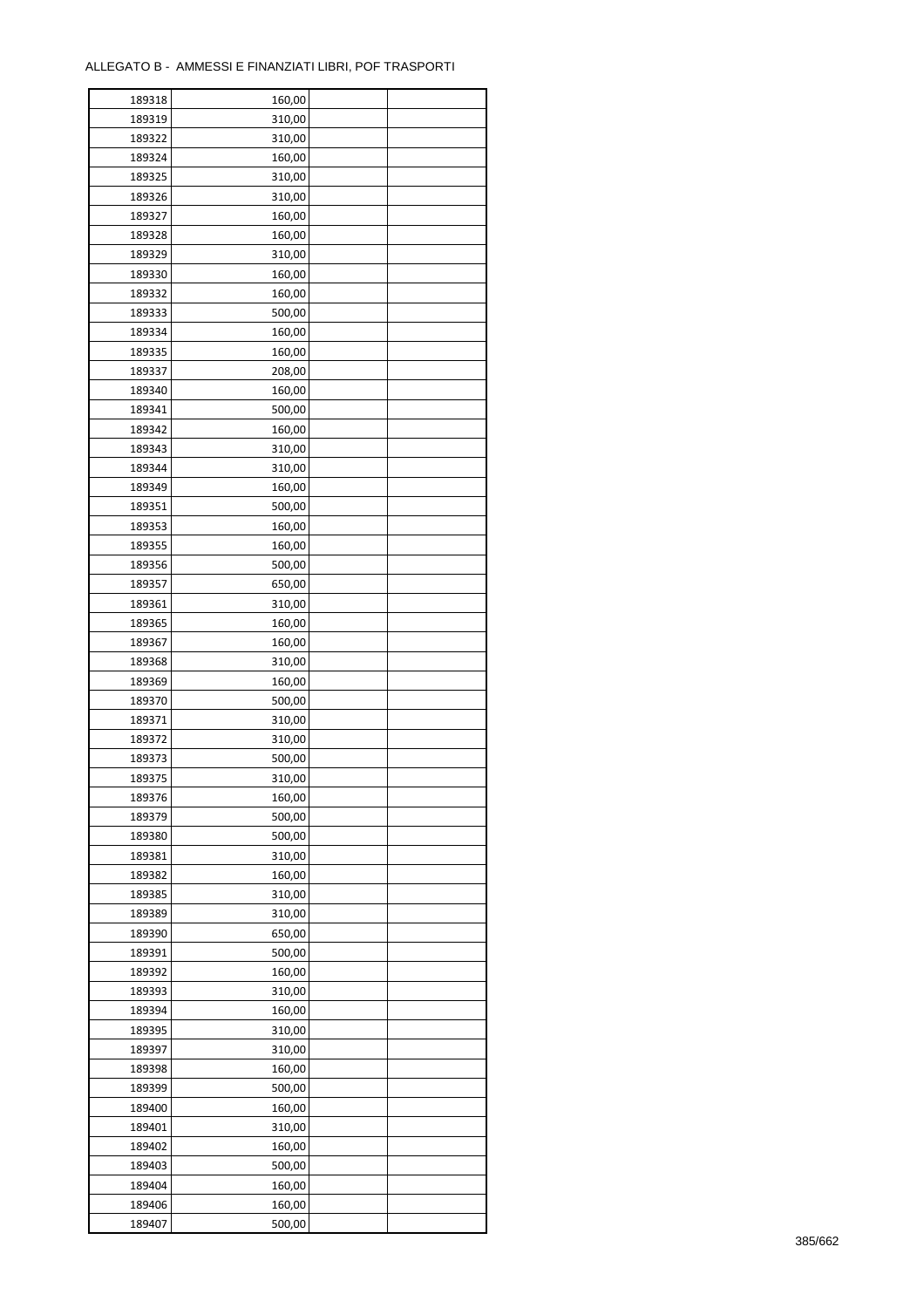| 189409 | 650,00 |  |
|--------|--------|--|
| 189410 | 310,00 |  |
| 189411 | 500,00 |  |
| 189412 | 160,00 |  |
| 189413 | 500,00 |  |
| 189414 | 650,00 |  |
| 189415 | 160,00 |  |
| 189416 | 160,00 |  |
| 189417 | 310,00 |  |
| 189418 | 160,00 |  |
| 189421 | 160,00 |  |
| 189422 | 160,00 |  |
|        |        |  |
| 189423 | 500,00 |  |
| 189424 | 160,00 |  |
| 189425 | 310,00 |  |
| 189427 | 310,00 |  |
| 189428 | 310,00 |  |
| 189429 | 160,00 |  |
| 189430 | 160,00 |  |
| 189431 | 310,00 |  |
| 189432 | 500,00 |  |
| 189433 | 310,00 |  |
| 189435 | 160,00 |  |
| 189437 | 160,00 |  |
| 189438 | 310,00 |  |
| 189439 | 500,00 |  |
| 189440 | 160,00 |  |
| 189441 | 160,00 |  |
| 189442 | 160,00 |  |
| 189443 | 310,00 |  |
| 189444 | 500,00 |  |
| 189446 | 310,00 |  |
| 189447 | 160,00 |  |
| 189449 | 500,00 |  |
| 189450 | 500,00 |  |
| 189451 | 465,00 |  |
|        |        |  |
| 189452 | 310,00 |  |
| 189453 | 403,00 |  |
| 189455 | 500,00 |  |
| 189456 | 160,00 |  |
| 189458 | 500,00 |  |
| 189459 | 500,00 |  |
| 189461 | 500,00 |  |
| 189462 | 160,00 |  |
| 189463 | 160,00 |  |
| 189464 | 310,00 |  |
| 189467 | 160,00 |  |
| 189468 | 160,00 |  |
| 189469 | 160,00 |  |
| 189472 | 160,00 |  |
| 189474 | 310,00 |  |
| 189476 | 500,00 |  |
| 189480 | 500,00 |  |
| 189481 | 650,00 |  |
| 189482 | 500,00 |  |
| 189483 | 310,00 |  |
| 189484 | 650,00 |  |
| 189485 | 160,00 |  |
| 189487 | 310,00 |  |
|        |        |  |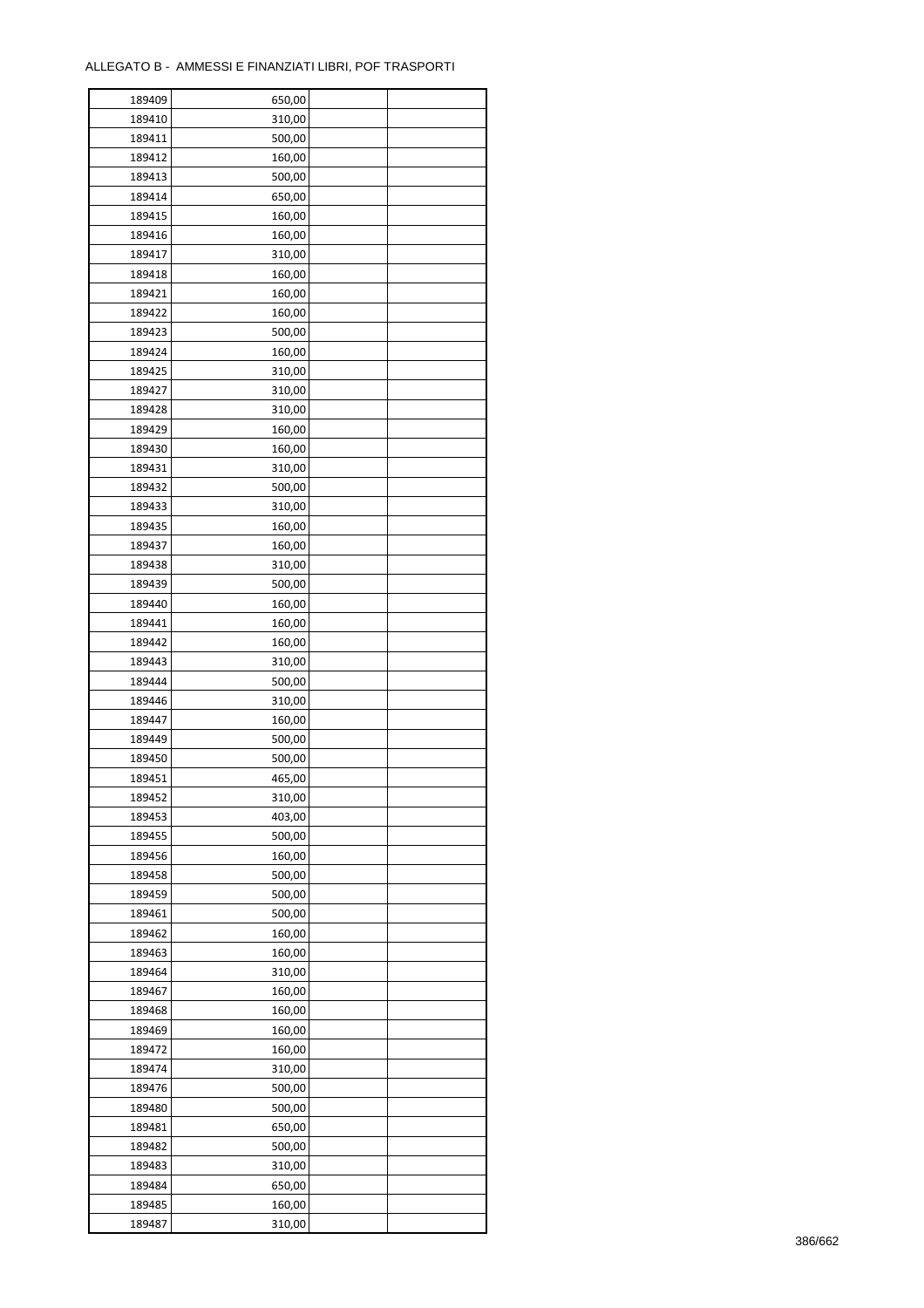| 189492 | 650,00 |  |
|--------|--------|--|
| 189493 | 465,00 |  |
| 189494 | 310,00 |  |
| 189496 | 500,00 |  |
| 189497 | 160,00 |  |
| 189500 | 310,00 |  |
| 189501 | 160,00 |  |
| 189502 | 160,00 |  |
| 189503 | 160,00 |  |
| 189505 | 160,00 |  |
| 189506 | 160,00 |  |
| 189507 | 160,00 |  |
| 189510 | 160,00 |  |
| 189512 | 160,00 |  |
| 189513 | 160,00 |  |
|        |        |  |
| 189514 | 310,00 |  |
| 189515 | 160,00 |  |
| 189516 | 310,00 |  |
| 189517 | 160,00 |  |
| 189518 | 160,00 |  |
| 189519 | 310,00 |  |
| 189521 | 500,00 |  |
| 189524 | 310,00 |  |
| 189526 | 500,00 |  |
| 189527 | 160,00 |  |
| 189529 | 160,00 |  |
| 189530 | 650,00 |  |
| 189531 | 310,00 |  |
| 189532 | 160,00 |  |
| 189533 | 500,00 |  |
| 189534 | 500,00 |  |
| 189535 | 750,00 |  |
| 189537 | 310,00 |  |
| 189538 | 500,00 |  |
| 189539 | 160,00 |  |
| 189541 | 500,00 |  |
| 189542 | 160,00 |  |
| 189543 | 310,00 |  |
| 189544 | 160,00 |  |
| 189545 | 500,00 |  |
|        |        |  |
| 189546 | 310,00 |  |
| 189548 | 500,00 |  |
| 189550 | 160,00 |  |
| 189552 | 650,00 |  |
| 189553 | 160,00 |  |
| 189554 | 500,00 |  |
| 189555 | 160,00 |  |
| 189557 | 160,00 |  |
| 189558 | 310,00 |  |
| 189559 | 160,00 |  |
| 189561 | 500,00 |  |
| 189564 | 160,00 |  |
| 189566 | 500,00 |  |
| 189567 | 160,00 |  |
| 189569 | 650,00 |  |
| 189571 | 500,00 |  |
| 189574 | 160,00 |  |
| 189575 | 160,00 |  |
| 189579 | 500,00 |  |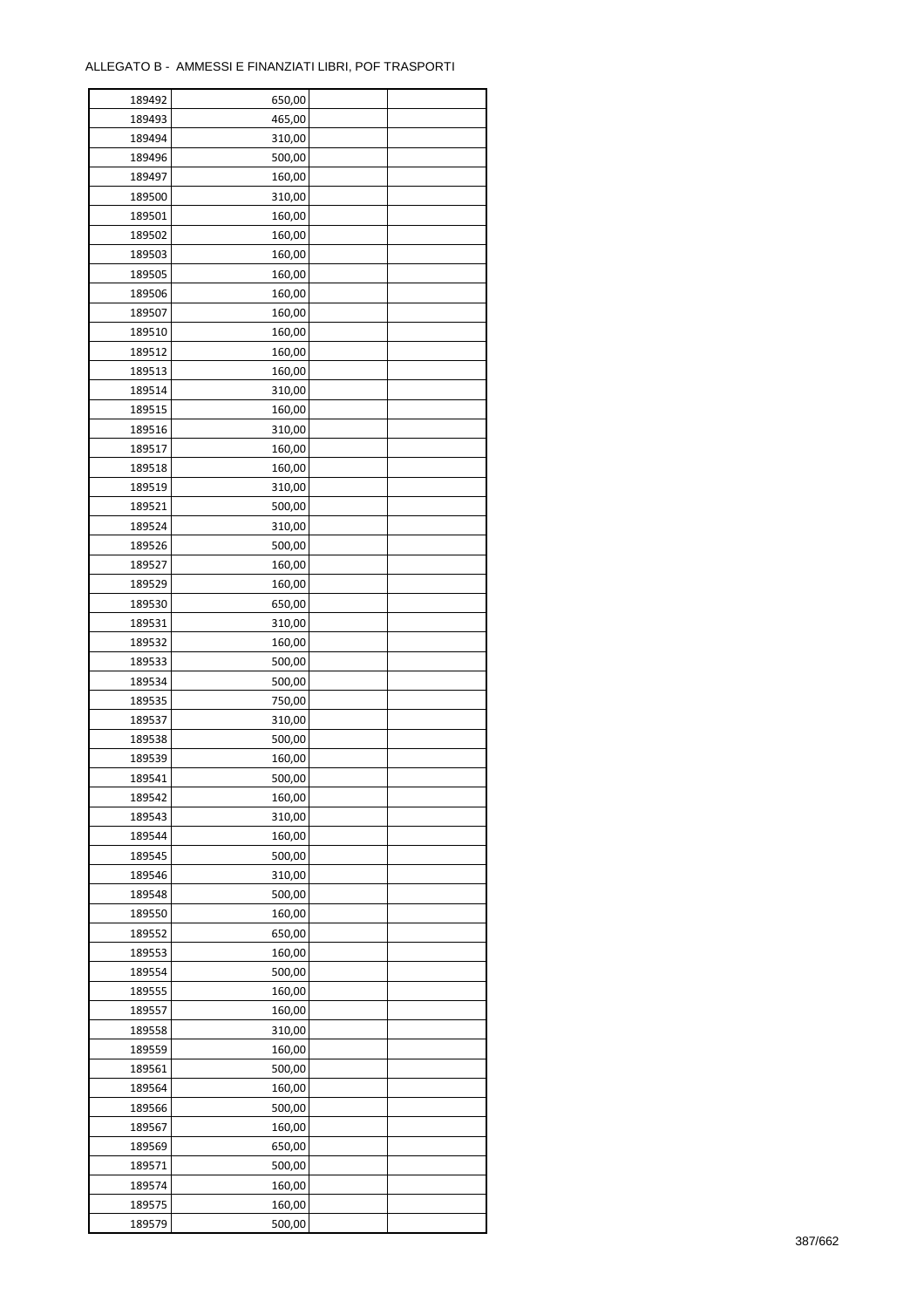| 189580 | 650,00 |  |
|--------|--------|--|
| 189581 | 310,00 |  |
| 189582 | 160,00 |  |
| 189584 | 310,00 |  |
| 189586 | 310,00 |  |
| 189589 | 160,00 |  |
| 189590 | 310,00 |  |
| 189591 | 160,00 |  |
| 189592 | 310,00 |  |
| 189595 | 160,00 |  |
| 189598 |        |  |
|        | 500,00 |  |
| 189601 | 160,00 |  |
| 189602 | 160,00 |  |
| 189605 | 160,00 |  |
| 189606 | 160,00 |  |
| 189609 | 240,00 |  |
| 189610 | 310,00 |  |
| 189612 | 160,00 |  |
| 189613 | 160,00 |  |
| 189614 | 500,00 |  |
| 189615 | 500,00 |  |
| 189616 | 500,00 |  |
| 189617 | 500,00 |  |
| 189618 | 500,00 |  |
| 189620 | 160,00 |  |
| 189621 | 650,00 |  |
| 189622 | 310,00 |  |
| 189623 | 160,00 |  |
| 189624 | 160,00 |  |
| 189625 | 160,00 |  |
|        |        |  |
| 189626 | 500,00 |  |
| 189627 | 500,00 |  |
| 189628 | 310,00 |  |
| 189629 | 650,00 |  |
| 189637 | 310,00 |  |
| 189641 | 240,00 |  |
| 189642 | 310,00 |  |
| 189645 | 500,00 |  |
| 189646 | 310,00 |  |
| 189648 | 160,00 |  |
| 189649 | 160,00 |  |
| 189650 | 160,00 |  |
| 189655 | 160,00 |  |
| 189659 | 160,00 |  |
| 189661 | 160,00 |  |
| 189662 | 160,00 |  |
| 189663 | 160,00 |  |
| 189664 | 160,00 |  |
| 189666 | 310,00 |  |
| 189667 | 160,00 |  |
| 189668 | 310,00 |  |
| 189670 | 160,00 |  |
| 189671 | 500,00 |  |
|        |        |  |
| 189672 | 650,00 |  |
| 189673 | 500,00 |  |
| 189674 | 160,00 |  |
| 189676 | 160,00 |  |
| 189677 | 310,00 |  |
| 189678 | 650,00 |  |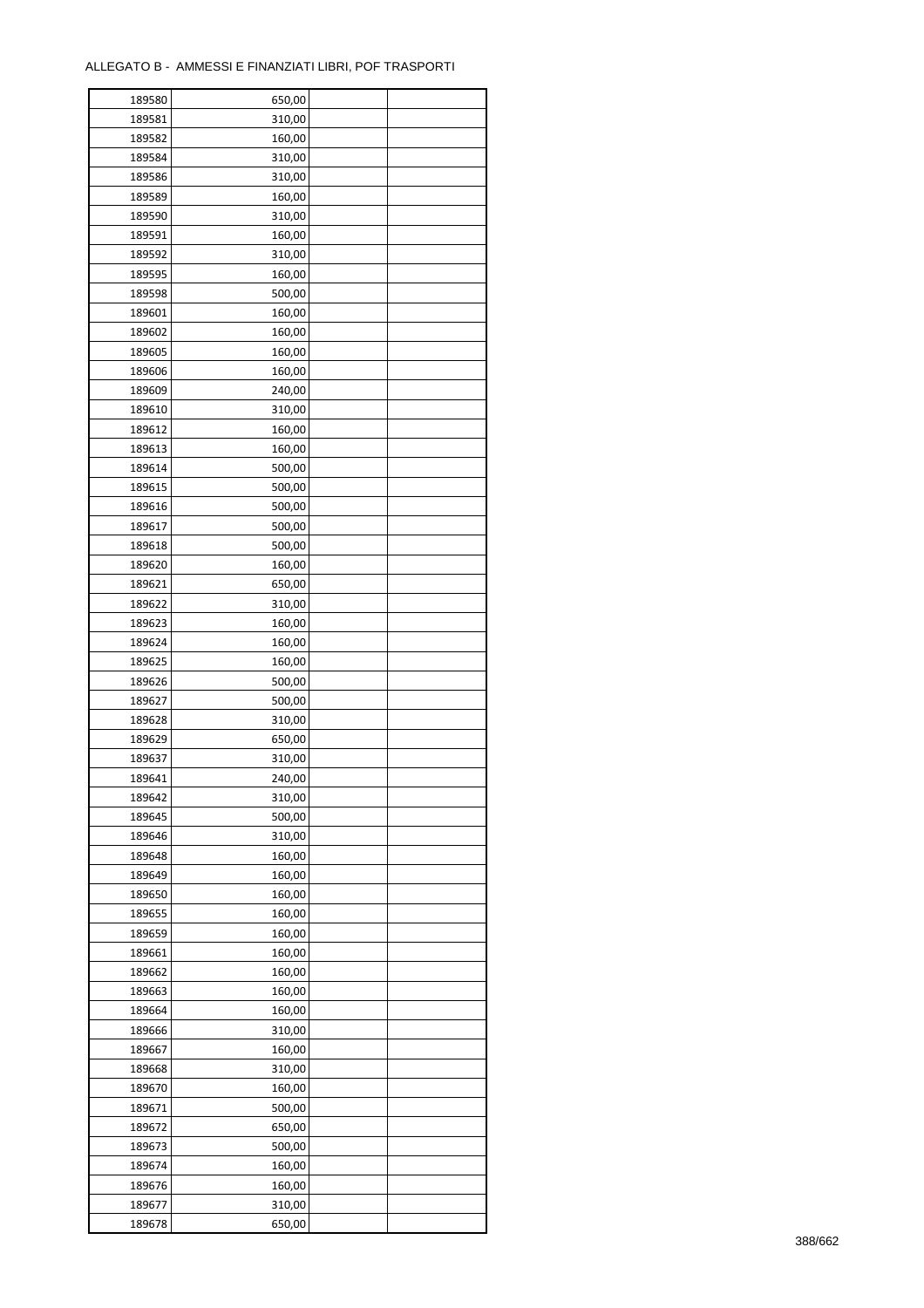| 189679 | 160,00 |  |
|--------|--------|--|
| 189680 | 160,00 |  |
| 189681 | 160,00 |  |
| 189683 | 750,00 |  |
| 189684 | 160,00 |  |
| 189686 | 403,00 |  |
| 189689 | 160,00 |  |
| 189690 | 160,00 |  |
| 189692 | 160,00 |  |
| 189694 | 310,00 |  |
| 189695 | 650,00 |  |
| 189698 | 310,00 |  |
|        |        |  |
| 189699 | 650,00 |  |
| 189700 | 240,00 |  |
| 189703 | 310,00 |  |
| 189704 | 310,00 |  |
| 189705 | 160,00 |  |
| 189707 | 160,00 |  |
| 189709 | 160,00 |  |
| 189711 | 650,00 |  |
| 189712 | 310,00 |  |
| 189713 | 160,00 |  |
| 189714 | 160,00 |  |
| 189716 | 160,00 |  |
| 189717 | 500,00 |  |
| 189718 | 500,00 |  |
| 189720 | 160,00 |  |
| 189721 | 160,00 |  |
| 189722 | 310,00 |  |
| 189723 | 160,00 |  |
| 189724 | 500,00 |  |
| 189726 | 240,00 |  |
| 189729 | 160,00 |  |
| 189730 | 310,00 |  |
| 189731 | 310,00 |  |
| 189732 | 160,00 |  |
|        | 310,00 |  |
| 189736 |        |  |
| 189738 | 310,00 |  |
| 189739 | 160,00 |  |
| 189740 | 160,00 |  |
| 189742 | 500,00 |  |
| 189745 | 310,00 |  |
| 189746 | 160,00 |  |
| 189748 | 500,00 |  |
| 189749 | 310,00 |  |
| 189751 | 500,00 |  |
| 189755 | 310,00 |  |
| 189756 | 310,00 |  |
| 189757 | 160,00 |  |
| 189758 | 160,00 |  |
| 189759 | 310,00 |  |
| 189760 | 160,00 |  |
| 189762 | 310,00 |  |
| 189763 | 310,00 |  |
| 189765 | 160,00 |  |
| 189767 | 240,00 |  |
| 189769 | 403,00 |  |
| 189770 | 160,00 |  |
| 189773 | 310,00 |  |
|        |        |  |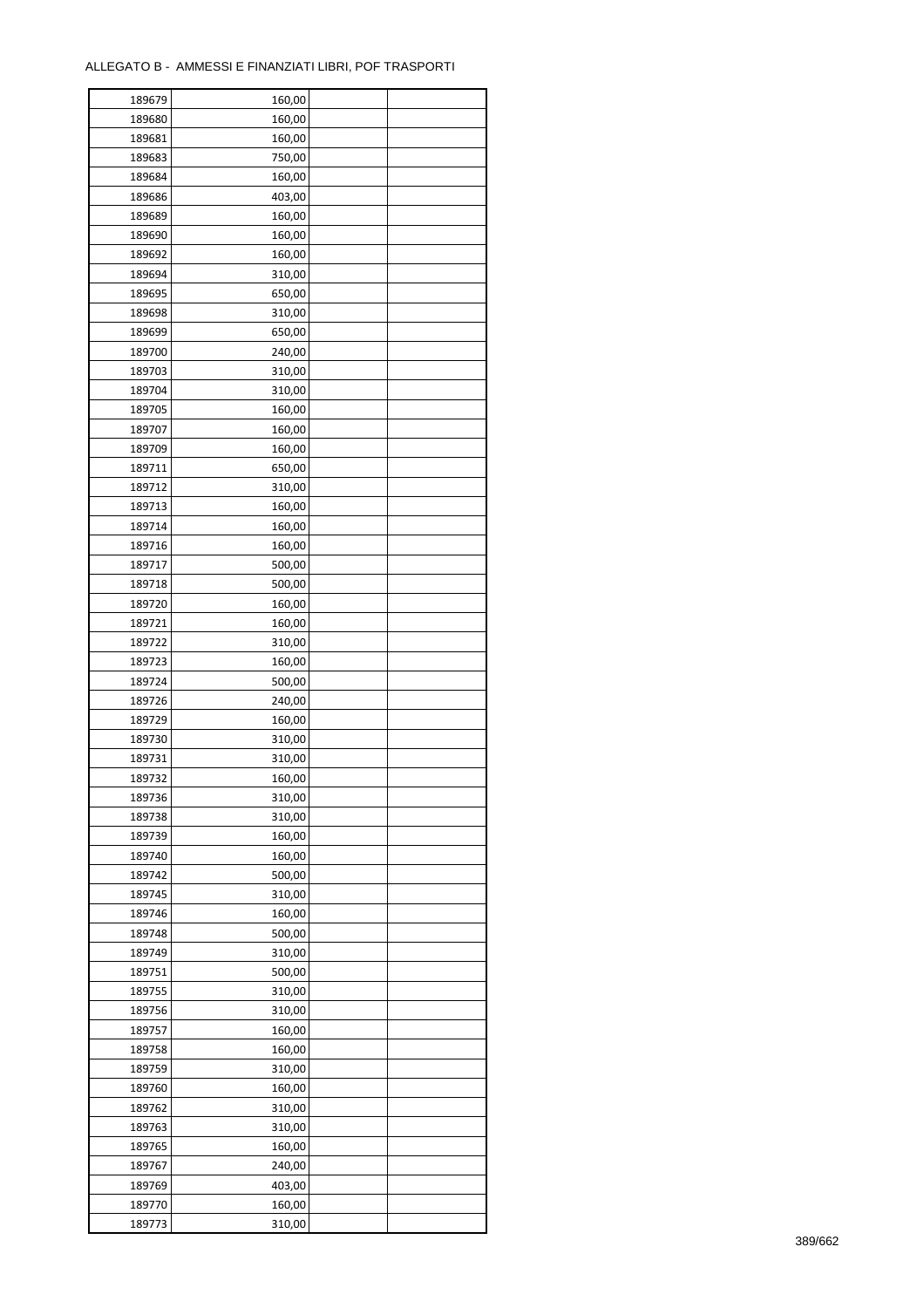| 189774 | 310,00 |  |
|--------|--------|--|
| 189775 | 160,00 |  |
| 189776 | 310,00 |  |
| 189777 | 160,00 |  |
| 189778 | 500,00 |  |
| 189781 | 160,00 |  |
| 189782 | 160,00 |  |
| 189783 | 160,00 |  |
| 189785 | 160,00 |  |
| 189786 | 208,00 |  |
| 189789 | 500,00 |  |
| 189790 | 500,00 |  |
|        |        |  |
| 189791 | 650,00 |  |
| 189792 | 160,00 |  |
| 189793 | 160,00 |  |
| 189794 | 310,00 |  |
| 189797 | 160,00 |  |
| 189798 | 310,00 |  |
| 189799 | 160,00 |  |
| 189801 | 160,00 |  |
| 189802 | 160,00 |  |
| 189803 | 160,00 |  |
| 189804 | 310,00 |  |
| 189805 | 310,00 |  |
| 189809 | 160,00 |  |
| 189812 | 160,00 |  |
| 189813 | 310,00 |  |
| 189814 | 650,00 |  |
| 189815 | 500,00 |  |
| 189817 | 310,00 |  |
| 189819 | 160,00 |  |
| 189820 | 310,00 |  |
| 189821 | 160,00 |  |
| 189822 | 160,00 |  |
| 189823 | 160,00 |  |
| 189826 | 500,00 |  |
| 189827 | 500,00 |  |
| 189828 | 500,00 |  |
| 189830 | 310,00 |  |
| 189831 | 500,00 |  |
| 189832 | 160,00 |  |
| 189835 | 160,00 |  |
| 189836 | 310,00 |  |
| 189839 | 160,00 |  |
| 189840 | 500,00 |  |
| 189841 | 500,00 |  |
| 189842 | 160,00 |  |
| 189843 | 310,00 |  |
| 189845 | 160,00 |  |
| 189846 | 650,00 |  |
| 189847 | 160,00 |  |
| 189848 | 160,00 |  |
| 189852 | 500,00 |  |
| 189853 | 310,00 |  |
| 189854 | 310,00 |  |
| 189856 | 310,00 |  |
| 189858 | 650,00 |  |
|        |        |  |
| 189860 | 650,00 |  |
| 189862 | 403,00 |  |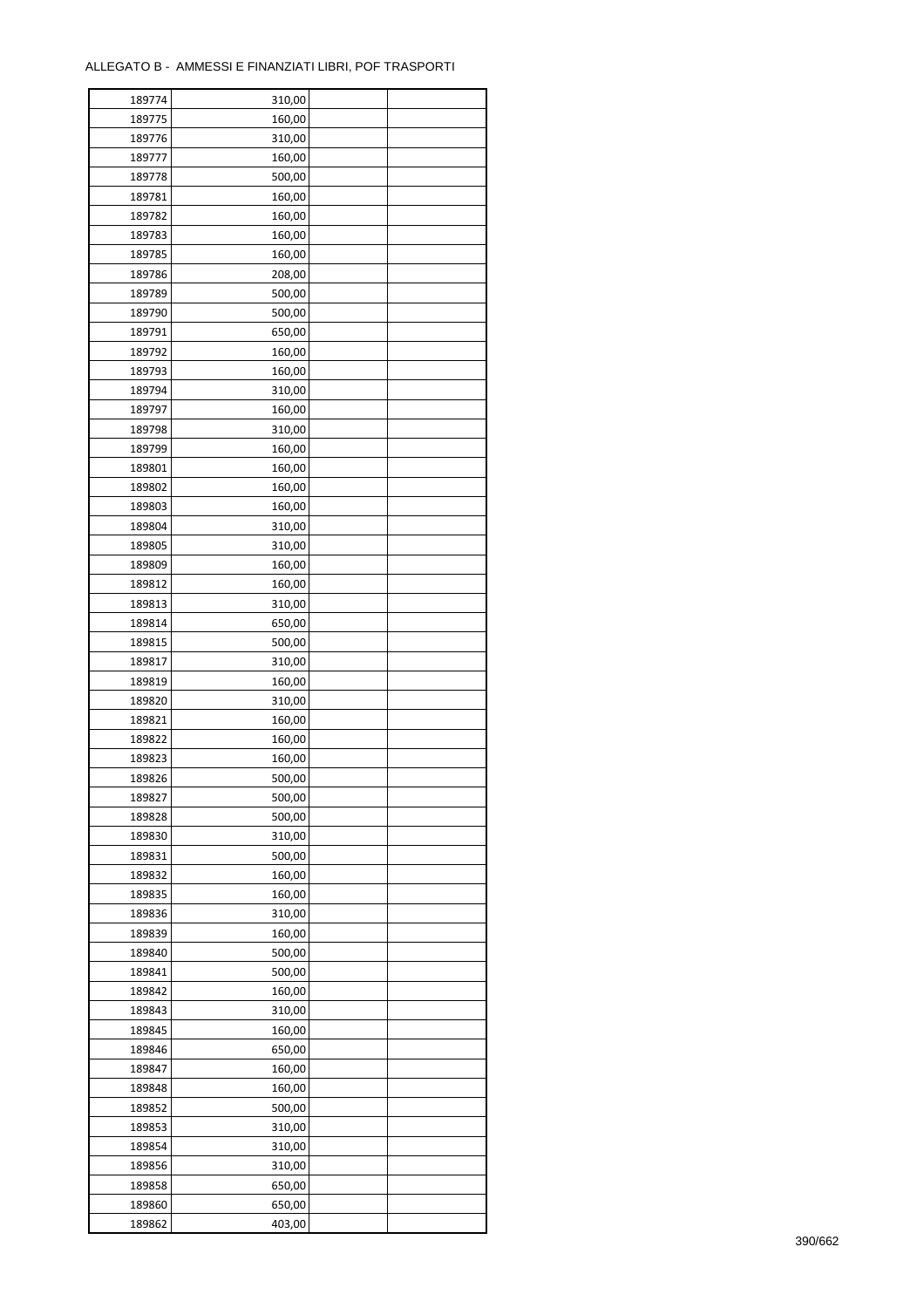| 189863 | 208,00 |  |
|--------|--------|--|
| 189864 | 208,00 |  |
| 189865 | 208,00 |  |
| 189867 | 208,00 |  |
| 189869 | 160,00 |  |
| 189870 | 500,00 |  |
| 189871 | 650,00 |  |
| 189872 | 310,00 |  |
| 189873 | 160,00 |  |
| 189874 | 160,00 |  |
| 189876 | 650,00 |  |
| 189878 | 500,00 |  |
| 189879 | 500,00 |  |
| 189880 |        |  |
|        | 160,00 |  |
| 189881 | 160,00 |  |
| 189883 | 650,00 |  |
| 189884 | 160,00 |  |
| 189885 | 500,00 |  |
| 189887 | 160,00 |  |
| 189888 | 500,00 |  |
| 189889 | 403,00 |  |
| 189890 | 160,00 |  |
| 189893 | 160,00 |  |
| 189894 | 310,00 |  |
| 189895 | 500,00 |  |
| 189896 | 160,00 |  |
| 189897 | 160,00 |  |
| 189898 | 310,00 |  |
| 189899 | 310,00 |  |
| 189901 | 310,00 |  |
| 189902 | 500,00 |  |
| 189903 | 160,00 |  |
| 189904 | 500,00 |  |
| 189905 | 160,00 |  |
| 189907 | 160,00 |  |
| 189908 | 160,00 |  |
| 189909 | 310,00 |  |
| 189910 | 310,00 |  |
| 189911 | 310,00 |  |
|        |        |  |
| 189912 | 310,00 |  |
| 189913 | 500,00 |  |
| 189914 | 160,00 |  |
| 189915 | 160,00 |  |
| 189916 | 160,00 |  |
| 189917 | 310,00 |  |
| 189918 | 160,00 |  |
| 189919 | 465,00 |  |
| 189921 | 160,00 |  |
| 189922 | 500,00 |  |
| 189924 | 310,00 |  |
| 189925 | 160,00 |  |
| 189926 | 240,00 |  |
| 189927 | 500,00 |  |
| 189928 | 500,00 |  |
| 189929 | 310,00 |  |
| 189930 | 500,00 |  |
| 189932 | 650,00 |  |
| 189934 | 310,00 |  |
| 189935 | 310,00 |  |
|        |        |  |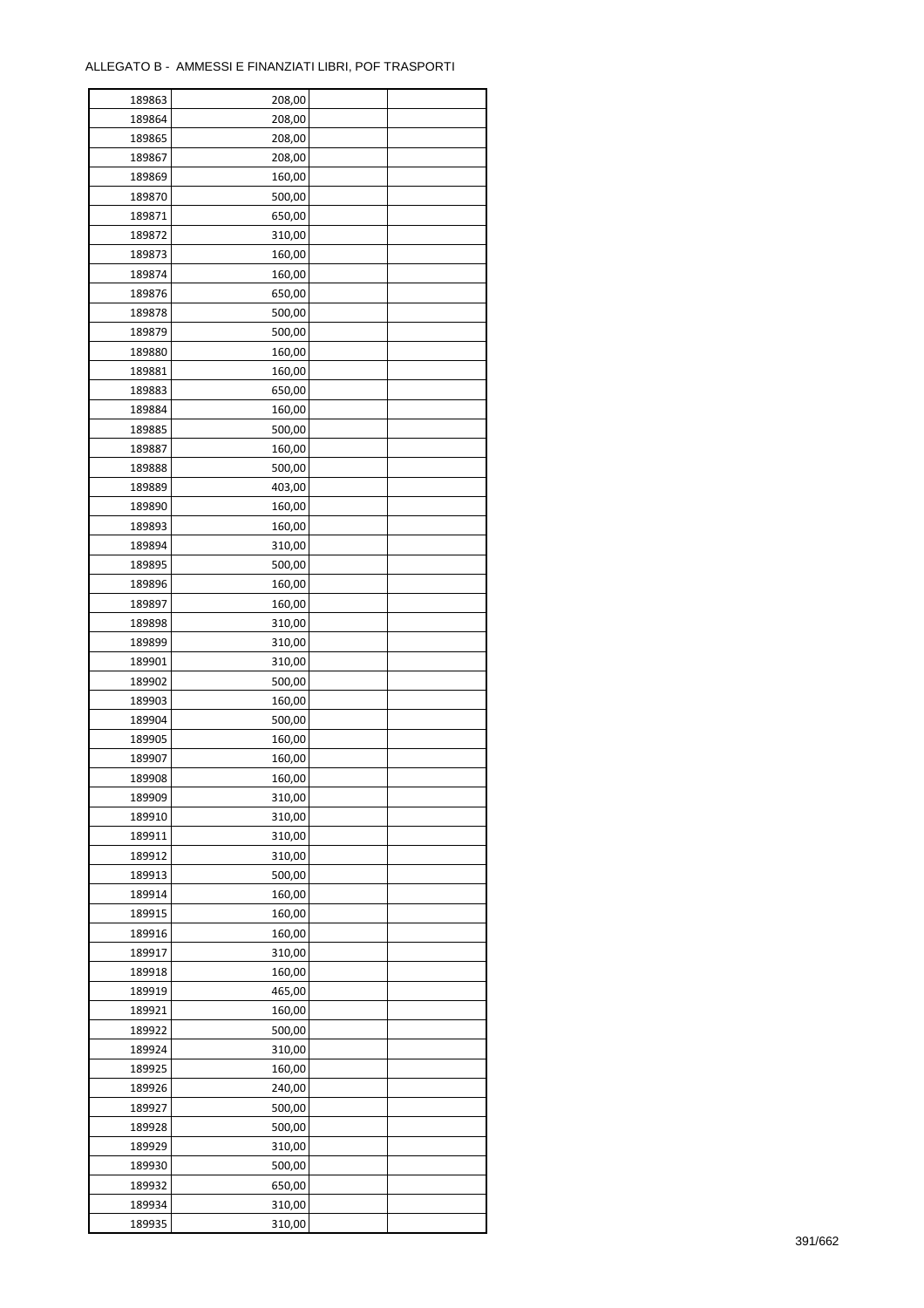| 189936 | 310,00 |  |
|--------|--------|--|
| 189937 | 160,00 |  |
| 189938 | 160,00 |  |
| 189941 | 500,00 |  |
| 189942 | 310,00 |  |
| 189947 | 160,00 |  |
| 189948 | 160,00 |  |
| 189955 | 160,00 |  |
| 189957 | 500,00 |  |
| 189958 | 160,00 |  |
| 189959 | 500,00 |  |
| 189960 | 160,00 |  |
| 189961 | 500,00 |  |
| 189964 | 500,00 |  |
|        |        |  |
| 189965 | 310,00 |  |
| 189966 | 650,00 |  |
| 189969 | 500,00 |  |
| 189970 | 310,00 |  |
| 189971 | 160,00 |  |
| 189972 | 500,00 |  |
| 189973 | 310,00 |  |
| 189974 | 208,00 |  |
| 189977 | 160,00 |  |
| 189978 | 310,00 |  |
| 189979 | 160,00 |  |
| 189983 | 160,00 |  |
| 189984 | 160,00 |  |
| 189985 | 500,00 |  |
| 189986 | 310,00 |  |
| 189988 | 160,00 |  |
| 189989 | 160,00 |  |
| 189990 | 310,00 |  |
| 189991 | 650,00 |  |
| 189992 | 160,00 |  |
| 189993 | 160,00 |  |
| 189994 | 500,00 |  |
| 189995 | 310,00 |  |
| 189996 | 403,00 |  |
| 189997 | 650,00 |  |
| 189998 | 160,00 |  |
| 190001 | 310,00 |  |
| 190002 | 160,00 |  |
| 190003 | 403,00 |  |
| 190004 | 650,00 |  |
| 190005 | 310,00 |  |
| 190011 | 160,00 |  |
| 190013 | 750,00 |  |
| 190014 | 160,00 |  |
| 190016 | 500,00 |  |
| 190017 | 160,00 |  |
| 190018 | 160,00 |  |
| 190020 | 160,00 |  |
| 190021 | 160,00 |  |
|        |        |  |
| 190022 | 310,00 |  |
| 190024 | 160,00 |  |
| 190025 | 160,00 |  |
| 190027 | 160,00 |  |
| 190028 | 310,00 |  |
| 190030 | 160,00 |  |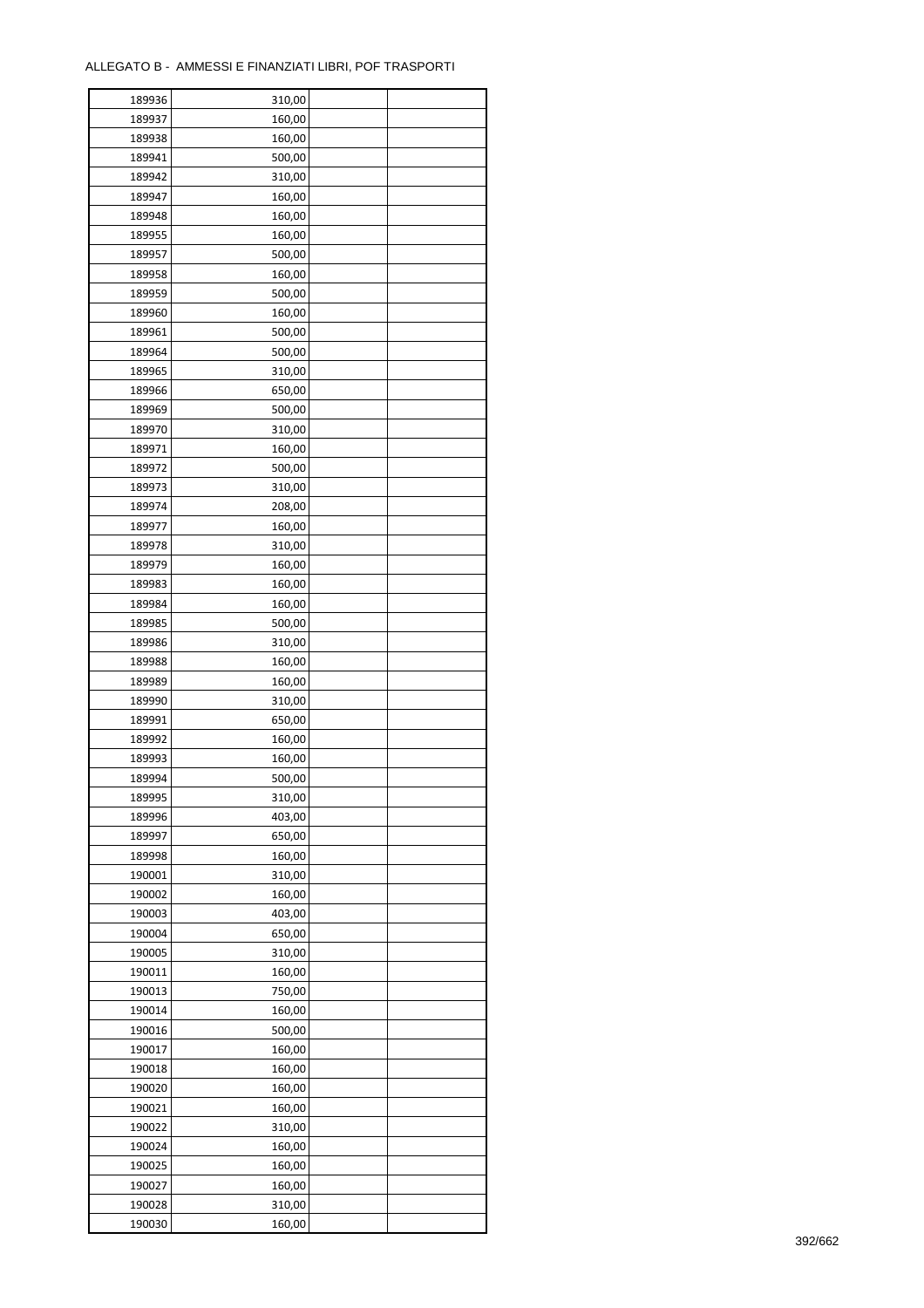| 190033<br>310,00<br>190034<br>500,00<br>190035<br>750,00<br>190036<br>310,00<br>190037<br>500,00<br>190042<br>500,00<br>190043<br>500,00<br>190045<br>500,00<br>190046<br>310,00<br>190047<br>310,00<br>190051<br>310,00<br>190052<br>240,00<br>190053<br>160,00<br>190054<br>500,00<br>190055<br>310,00<br>190057<br>310,00<br>190058<br>500,00<br>190059<br>310,00<br>190060<br>160,00<br>190061<br>310,00<br>190062<br>500,00<br>190063<br>160,00<br>190064<br>500,00<br>190065<br>160,00<br>190067<br>500,00<br>190069<br>403,00<br>190073<br>160,00<br>190074<br>160,00<br>190076<br>310,00<br>190077<br>160,00<br>190079<br>160,00<br>190080<br>500,00<br>190081<br>403,00<br>190083<br>160,00<br>190084<br>160,00<br>190085<br>160,00<br>190089<br>208,00<br>190091<br>240,00<br>190097<br>160,00<br>190098<br>208,00<br>190101<br>160,00<br>190106<br>500,00<br>190107<br>240,00<br>190108<br>650,00<br>190110<br>310,00<br>190112<br>160,00<br>190114<br>650,00<br>190116<br>650,00<br>190118<br>310,00<br>190124<br>650,00<br>190125<br>310,00<br>190127<br>160,00<br>190128<br>160,00<br>190130<br>465,00<br>190131<br>310,00<br>190132<br>500,00<br>190134<br>160,00 | 190032 | 160,00 |  |
|----------------------------------------------------------------------------------------------------------------------------------------------------------------------------------------------------------------------------------------------------------------------------------------------------------------------------------------------------------------------------------------------------------------------------------------------------------------------------------------------------------------------------------------------------------------------------------------------------------------------------------------------------------------------------------------------------------------------------------------------------------------------------------------------------------------------------------------------------------------------------------------------------------------------------------------------------------------------------------------------------------------------------------------------------------------------------------------------------------------------------------------------------------------------------------|--------|--------|--|
|                                                                                                                                                                                                                                                                                                                                                                                                                                                                                                                                                                                                                                                                                                                                                                                                                                                                                                                                                                                                                                                                                                                                                                                  |        |        |  |
|                                                                                                                                                                                                                                                                                                                                                                                                                                                                                                                                                                                                                                                                                                                                                                                                                                                                                                                                                                                                                                                                                                                                                                                  |        |        |  |
|                                                                                                                                                                                                                                                                                                                                                                                                                                                                                                                                                                                                                                                                                                                                                                                                                                                                                                                                                                                                                                                                                                                                                                                  |        |        |  |
|                                                                                                                                                                                                                                                                                                                                                                                                                                                                                                                                                                                                                                                                                                                                                                                                                                                                                                                                                                                                                                                                                                                                                                                  |        |        |  |
|                                                                                                                                                                                                                                                                                                                                                                                                                                                                                                                                                                                                                                                                                                                                                                                                                                                                                                                                                                                                                                                                                                                                                                                  |        |        |  |
|                                                                                                                                                                                                                                                                                                                                                                                                                                                                                                                                                                                                                                                                                                                                                                                                                                                                                                                                                                                                                                                                                                                                                                                  |        |        |  |
|                                                                                                                                                                                                                                                                                                                                                                                                                                                                                                                                                                                                                                                                                                                                                                                                                                                                                                                                                                                                                                                                                                                                                                                  |        |        |  |
|                                                                                                                                                                                                                                                                                                                                                                                                                                                                                                                                                                                                                                                                                                                                                                                                                                                                                                                                                                                                                                                                                                                                                                                  |        |        |  |
|                                                                                                                                                                                                                                                                                                                                                                                                                                                                                                                                                                                                                                                                                                                                                                                                                                                                                                                                                                                                                                                                                                                                                                                  |        |        |  |
|                                                                                                                                                                                                                                                                                                                                                                                                                                                                                                                                                                                                                                                                                                                                                                                                                                                                                                                                                                                                                                                                                                                                                                                  |        |        |  |
|                                                                                                                                                                                                                                                                                                                                                                                                                                                                                                                                                                                                                                                                                                                                                                                                                                                                                                                                                                                                                                                                                                                                                                                  |        |        |  |
|                                                                                                                                                                                                                                                                                                                                                                                                                                                                                                                                                                                                                                                                                                                                                                                                                                                                                                                                                                                                                                                                                                                                                                                  |        |        |  |
|                                                                                                                                                                                                                                                                                                                                                                                                                                                                                                                                                                                                                                                                                                                                                                                                                                                                                                                                                                                                                                                                                                                                                                                  |        |        |  |
|                                                                                                                                                                                                                                                                                                                                                                                                                                                                                                                                                                                                                                                                                                                                                                                                                                                                                                                                                                                                                                                                                                                                                                                  |        |        |  |
|                                                                                                                                                                                                                                                                                                                                                                                                                                                                                                                                                                                                                                                                                                                                                                                                                                                                                                                                                                                                                                                                                                                                                                                  |        |        |  |
|                                                                                                                                                                                                                                                                                                                                                                                                                                                                                                                                                                                                                                                                                                                                                                                                                                                                                                                                                                                                                                                                                                                                                                                  |        |        |  |
|                                                                                                                                                                                                                                                                                                                                                                                                                                                                                                                                                                                                                                                                                                                                                                                                                                                                                                                                                                                                                                                                                                                                                                                  |        |        |  |
|                                                                                                                                                                                                                                                                                                                                                                                                                                                                                                                                                                                                                                                                                                                                                                                                                                                                                                                                                                                                                                                                                                                                                                                  |        |        |  |
|                                                                                                                                                                                                                                                                                                                                                                                                                                                                                                                                                                                                                                                                                                                                                                                                                                                                                                                                                                                                                                                                                                                                                                                  |        |        |  |
|                                                                                                                                                                                                                                                                                                                                                                                                                                                                                                                                                                                                                                                                                                                                                                                                                                                                                                                                                                                                                                                                                                                                                                                  |        |        |  |
|                                                                                                                                                                                                                                                                                                                                                                                                                                                                                                                                                                                                                                                                                                                                                                                                                                                                                                                                                                                                                                                                                                                                                                                  |        |        |  |
|                                                                                                                                                                                                                                                                                                                                                                                                                                                                                                                                                                                                                                                                                                                                                                                                                                                                                                                                                                                                                                                                                                                                                                                  |        |        |  |
|                                                                                                                                                                                                                                                                                                                                                                                                                                                                                                                                                                                                                                                                                                                                                                                                                                                                                                                                                                                                                                                                                                                                                                                  |        |        |  |
|                                                                                                                                                                                                                                                                                                                                                                                                                                                                                                                                                                                                                                                                                                                                                                                                                                                                                                                                                                                                                                                                                                                                                                                  |        |        |  |
|                                                                                                                                                                                                                                                                                                                                                                                                                                                                                                                                                                                                                                                                                                                                                                                                                                                                                                                                                                                                                                                                                                                                                                                  |        |        |  |
|                                                                                                                                                                                                                                                                                                                                                                                                                                                                                                                                                                                                                                                                                                                                                                                                                                                                                                                                                                                                                                                                                                                                                                                  |        |        |  |
|                                                                                                                                                                                                                                                                                                                                                                                                                                                                                                                                                                                                                                                                                                                                                                                                                                                                                                                                                                                                                                                                                                                                                                                  |        |        |  |
|                                                                                                                                                                                                                                                                                                                                                                                                                                                                                                                                                                                                                                                                                                                                                                                                                                                                                                                                                                                                                                                                                                                                                                                  |        |        |  |
|                                                                                                                                                                                                                                                                                                                                                                                                                                                                                                                                                                                                                                                                                                                                                                                                                                                                                                                                                                                                                                                                                                                                                                                  |        |        |  |
|                                                                                                                                                                                                                                                                                                                                                                                                                                                                                                                                                                                                                                                                                                                                                                                                                                                                                                                                                                                                                                                                                                                                                                                  |        |        |  |
|                                                                                                                                                                                                                                                                                                                                                                                                                                                                                                                                                                                                                                                                                                                                                                                                                                                                                                                                                                                                                                                                                                                                                                                  |        |        |  |
|                                                                                                                                                                                                                                                                                                                                                                                                                                                                                                                                                                                                                                                                                                                                                                                                                                                                                                                                                                                                                                                                                                                                                                                  |        |        |  |
|                                                                                                                                                                                                                                                                                                                                                                                                                                                                                                                                                                                                                                                                                                                                                                                                                                                                                                                                                                                                                                                                                                                                                                                  |        |        |  |
|                                                                                                                                                                                                                                                                                                                                                                                                                                                                                                                                                                                                                                                                                                                                                                                                                                                                                                                                                                                                                                                                                                                                                                                  |        |        |  |
|                                                                                                                                                                                                                                                                                                                                                                                                                                                                                                                                                                                                                                                                                                                                                                                                                                                                                                                                                                                                                                                                                                                                                                                  |        |        |  |
|                                                                                                                                                                                                                                                                                                                                                                                                                                                                                                                                                                                                                                                                                                                                                                                                                                                                                                                                                                                                                                                                                                                                                                                  |        |        |  |
|                                                                                                                                                                                                                                                                                                                                                                                                                                                                                                                                                                                                                                                                                                                                                                                                                                                                                                                                                                                                                                                                                                                                                                                  |        |        |  |
|                                                                                                                                                                                                                                                                                                                                                                                                                                                                                                                                                                                                                                                                                                                                                                                                                                                                                                                                                                                                                                                                                                                                                                                  |        |        |  |
|                                                                                                                                                                                                                                                                                                                                                                                                                                                                                                                                                                                                                                                                                                                                                                                                                                                                                                                                                                                                                                                                                                                                                                                  |        |        |  |
|                                                                                                                                                                                                                                                                                                                                                                                                                                                                                                                                                                                                                                                                                                                                                                                                                                                                                                                                                                                                                                                                                                                                                                                  |        |        |  |
|                                                                                                                                                                                                                                                                                                                                                                                                                                                                                                                                                                                                                                                                                                                                                                                                                                                                                                                                                                                                                                                                                                                                                                                  |        |        |  |
|                                                                                                                                                                                                                                                                                                                                                                                                                                                                                                                                                                                                                                                                                                                                                                                                                                                                                                                                                                                                                                                                                                                                                                                  |        |        |  |
|                                                                                                                                                                                                                                                                                                                                                                                                                                                                                                                                                                                                                                                                                                                                                                                                                                                                                                                                                                                                                                                                                                                                                                                  |        |        |  |
|                                                                                                                                                                                                                                                                                                                                                                                                                                                                                                                                                                                                                                                                                                                                                                                                                                                                                                                                                                                                                                                                                                                                                                                  |        |        |  |
|                                                                                                                                                                                                                                                                                                                                                                                                                                                                                                                                                                                                                                                                                                                                                                                                                                                                                                                                                                                                                                                                                                                                                                                  |        |        |  |
|                                                                                                                                                                                                                                                                                                                                                                                                                                                                                                                                                                                                                                                                                                                                                                                                                                                                                                                                                                                                                                                                                                                                                                                  |        |        |  |
|                                                                                                                                                                                                                                                                                                                                                                                                                                                                                                                                                                                                                                                                                                                                                                                                                                                                                                                                                                                                                                                                                                                                                                                  |        |        |  |
|                                                                                                                                                                                                                                                                                                                                                                                                                                                                                                                                                                                                                                                                                                                                                                                                                                                                                                                                                                                                                                                                                                                                                                                  |        |        |  |
|                                                                                                                                                                                                                                                                                                                                                                                                                                                                                                                                                                                                                                                                                                                                                                                                                                                                                                                                                                                                                                                                                                                                                                                  |        |        |  |
|                                                                                                                                                                                                                                                                                                                                                                                                                                                                                                                                                                                                                                                                                                                                                                                                                                                                                                                                                                                                                                                                                                                                                                                  |        |        |  |
|                                                                                                                                                                                                                                                                                                                                                                                                                                                                                                                                                                                                                                                                                                                                                                                                                                                                                                                                                                                                                                                                                                                                                                                  |        |        |  |
|                                                                                                                                                                                                                                                                                                                                                                                                                                                                                                                                                                                                                                                                                                                                                                                                                                                                                                                                                                                                                                                                                                                                                                                  |        |        |  |
|                                                                                                                                                                                                                                                                                                                                                                                                                                                                                                                                                                                                                                                                                                                                                                                                                                                                                                                                                                                                                                                                                                                                                                                  |        |        |  |
|                                                                                                                                                                                                                                                                                                                                                                                                                                                                                                                                                                                                                                                                                                                                                                                                                                                                                                                                                                                                                                                                                                                                                                                  |        |        |  |
|                                                                                                                                                                                                                                                                                                                                                                                                                                                                                                                                                                                                                                                                                                                                                                                                                                                                                                                                                                                                                                                                                                                                                                                  |        |        |  |
|                                                                                                                                                                                                                                                                                                                                                                                                                                                                                                                                                                                                                                                                                                                                                                                                                                                                                                                                                                                                                                                                                                                                                                                  |        |        |  |
|                                                                                                                                                                                                                                                                                                                                                                                                                                                                                                                                                                                                                                                                                                                                                                                                                                                                                                                                                                                                                                                                                                                                                                                  |        |        |  |
|                                                                                                                                                                                                                                                                                                                                                                                                                                                                                                                                                                                                                                                                                                                                                                                                                                                                                                                                                                                                                                                                                                                                                                                  |        |        |  |
|                                                                                                                                                                                                                                                                                                                                                                                                                                                                                                                                                                                                                                                                                                                                                                                                                                                                                                                                                                                                                                                                                                                                                                                  |        |        |  |
|                                                                                                                                                                                                                                                                                                                                                                                                                                                                                                                                                                                                                                                                                                                                                                                                                                                                                                                                                                                                                                                                                                                                                                                  | 190135 | 160,00 |  |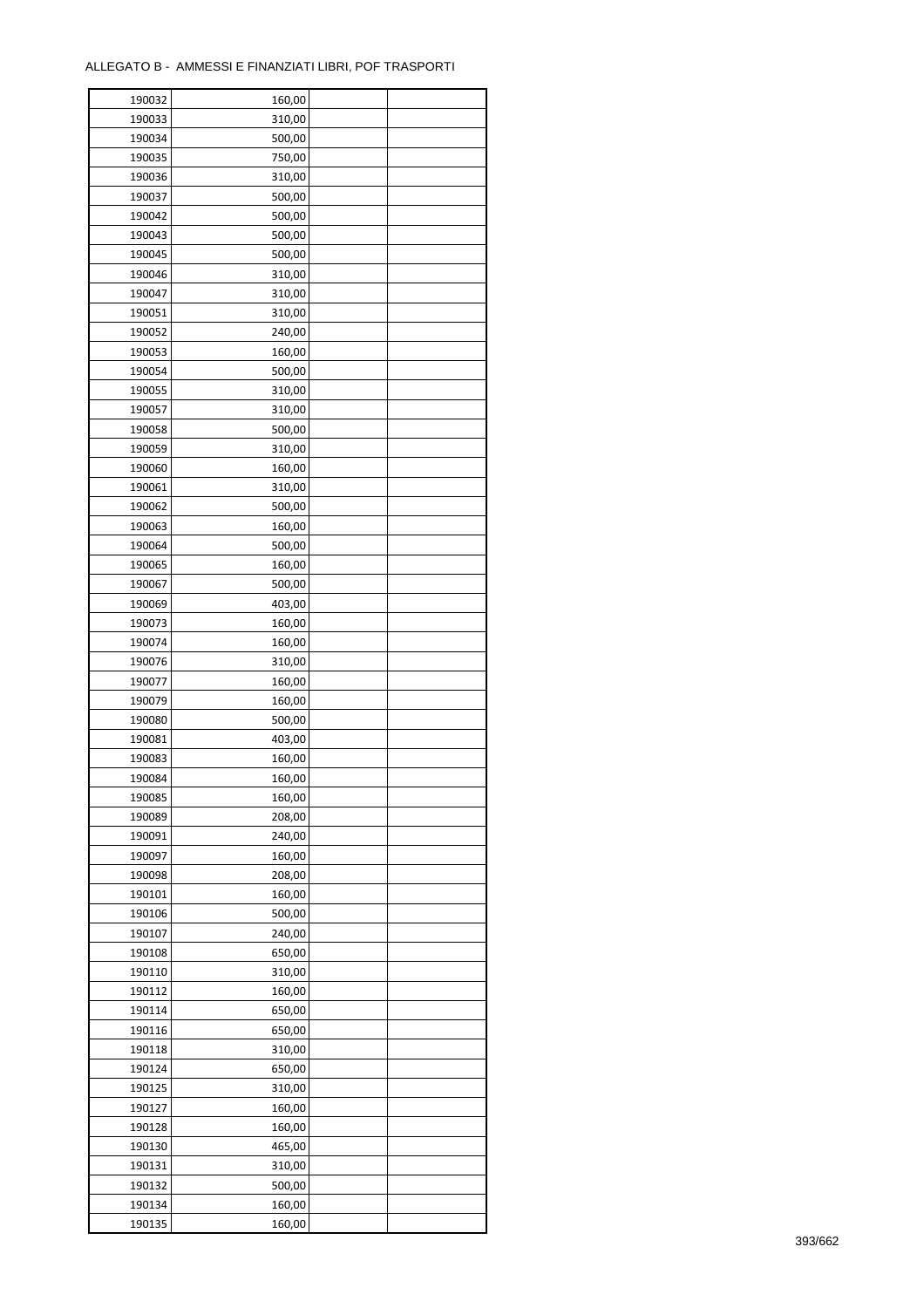| 190136 | 650,00 |  |
|--------|--------|--|
| 190137 | 500,00 |  |
| 190138 | 160,00 |  |
| 190139 | 160,00 |  |
| 190140 | 310,00 |  |
| 190142 | 160,00 |  |
| 190143 | 160,00 |  |
| 190144 | 160,00 |  |
| 190146 | 160,00 |  |
| 190149 | 160,00 |  |
| 190150 | 500,00 |  |
|        |        |  |
| 190151 | 160,00 |  |
| 190154 | 240,00 |  |
| 190155 | 160,00 |  |
| 190156 | 500,00 |  |
| 190158 | 310,00 |  |
| 190161 | 160,00 |  |
| 190162 | 500,00 |  |
| 190163 | 310,00 |  |
| 190164 | 310,00 |  |
| 190165 | 500,00 |  |
| 190167 | 240,00 |  |
| 190169 | 310,00 |  |
| 190170 | 310,00 |  |
| 190172 | 750,00 |  |
| 190175 | 310,00 |  |
| 190177 | 310,00 |  |
| 190178 | 160,00 |  |
| 190180 | 160,00 |  |
| 190181 | 500,00 |  |
| 190182 | 650,00 |  |
| 190183 | 160,00 |  |
| 190184 | 500,00 |  |
| 190185 | 500,00 |  |
| 190186 | 160,00 |  |
| 190187 | 500,00 |  |
|        |        |  |
| 190188 | 160,00 |  |
| 190189 | 500,00 |  |
| 190190 | 160,00 |  |
| 190192 | 650,00 |  |
| 190193 | 310,00 |  |
| 190197 | 310,00 |  |
| 190199 | 650,00 |  |
| 190203 | 465,00 |  |
| 190205 | 310,00 |  |
| 190207 | 160,00 |  |
| 190208 | 310,00 |  |
| 190209 | 500,00 |  |
| 190210 | 500,00 |  |
| 190211 | 500,00 |  |
| 190212 | 500,00 |  |
| 190213 | 160,00 |  |
| 190214 | 310,00 |  |
| 190215 | 160,00 |  |
| 190218 | 310,00 |  |
| 190219 | 650,00 |  |
| 190220 | 160,00 |  |
| 190222 | 310,00 |  |
|        |        |  |
| 190223 | 160,00 |  |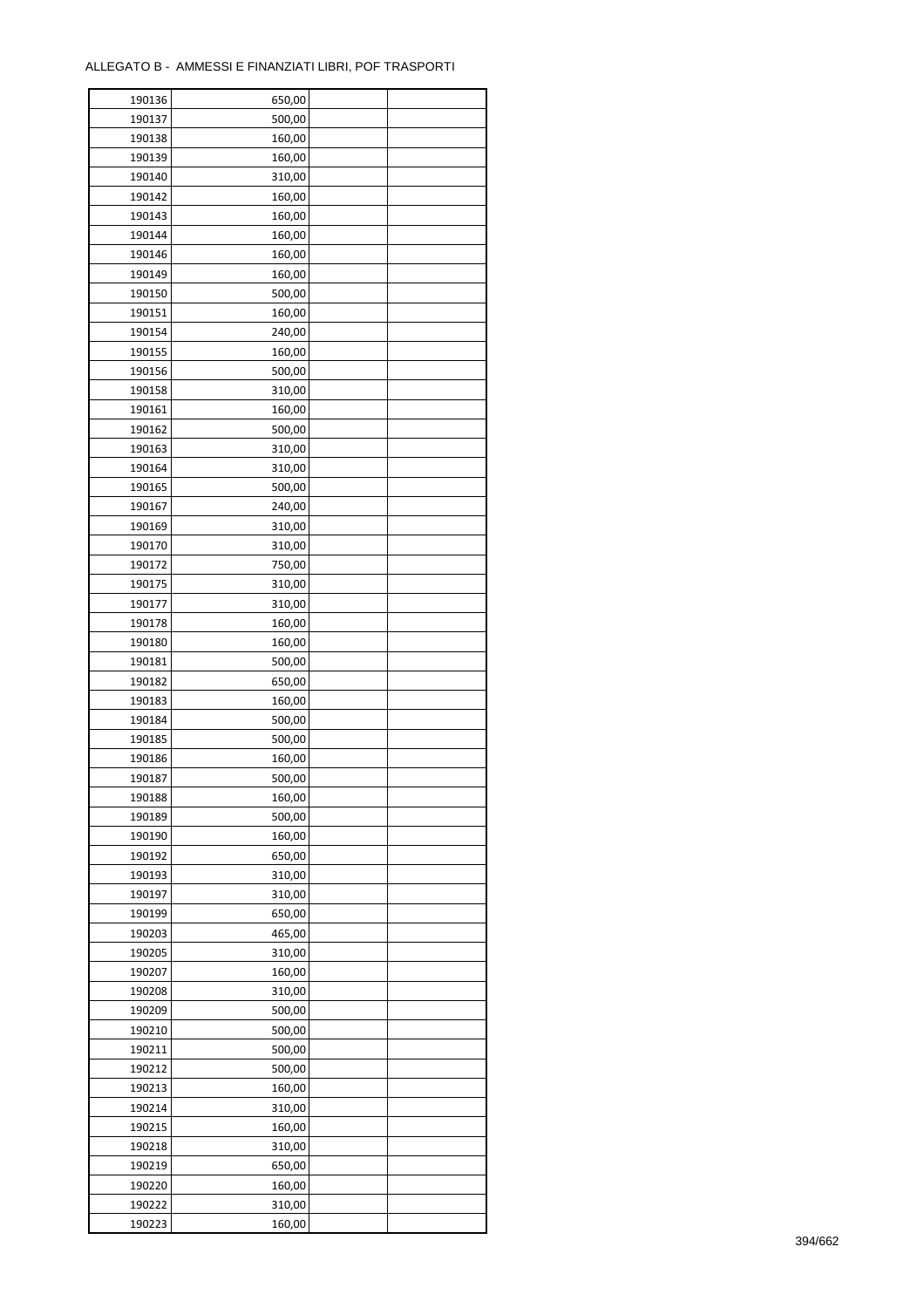| 190224 | 160,00 |  |
|--------|--------|--|
| 190225 | 500,00 |  |
| 190226 | 310,00 |  |
| 190228 | 160,00 |  |
| 190229 | 160,00 |  |
| 190230 | 310,00 |  |
| 190232 | 500,00 |  |
| 190234 | 650,00 |  |
| 190237 | 160,00 |  |
| 190239 | 500,00 |  |
| 190240 | 650,00 |  |
| 190245 | 650,00 |  |
| 190247 | 310,00 |  |
| 190248 | 650,00 |  |
| 190249 | 650,00 |  |
|        |        |  |
| 190250 | 310,00 |  |
| 190252 | 310,00 |  |
| 190255 | 160,00 |  |
| 190257 | 500,00 |  |
| 190259 | 160,00 |  |
| 190260 | 160,00 |  |
| 190262 | 310,00 |  |
| 190264 | 160,00 |  |
| 190265 | 160,00 |  |
| 190266 | 160,00 |  |
| 190267 | 310,00 |  |
| 190271 | 500,00 |  |
| 190272 | 310,00 |  |
| 190273 | 500,00 |  |
| 190274 | 310,00 |  |
| 190275 | 160,00 |  |
| 190276 | 500,00 |  |
| 190277 | 160,00 |  |
| 190278 | 160,00 |  |
| 190279 | 160,00 |  |
| 190280 | 650,00 |  |
| 190282 | 403,00 |  |
| 190283 | 208,00 |  |
| 190284 | 160,00 |  |
| 190285 | 160,00 |  |
| 190287 | 650,00 |  |
| 190288 | 310,00 |  |
| 190289 | 160,00 |  |
| 190290 | 500,00 |  |
| 190292 | 310,00 |  |
| 190293 | 160,00 |  |
| 190294 | 310,00 |  |
| 190296 | 240,00 |  |
| 190297 | 160,00 |  |
| 190298 | 500,00 |  |
| 190299 | 310,00 |  |
| 190301 | 160,00 |  |
| 190302 | 160,00 |  |
|        |        |  |
| 190303 | 750,00 |  |
| 190304 | 160,00 |  |
| 190305 | 500,00 |  |
| 190306 | 310,00 |  |
| 190307 | 650,00 |  |
| 190310 | 650,00 |  |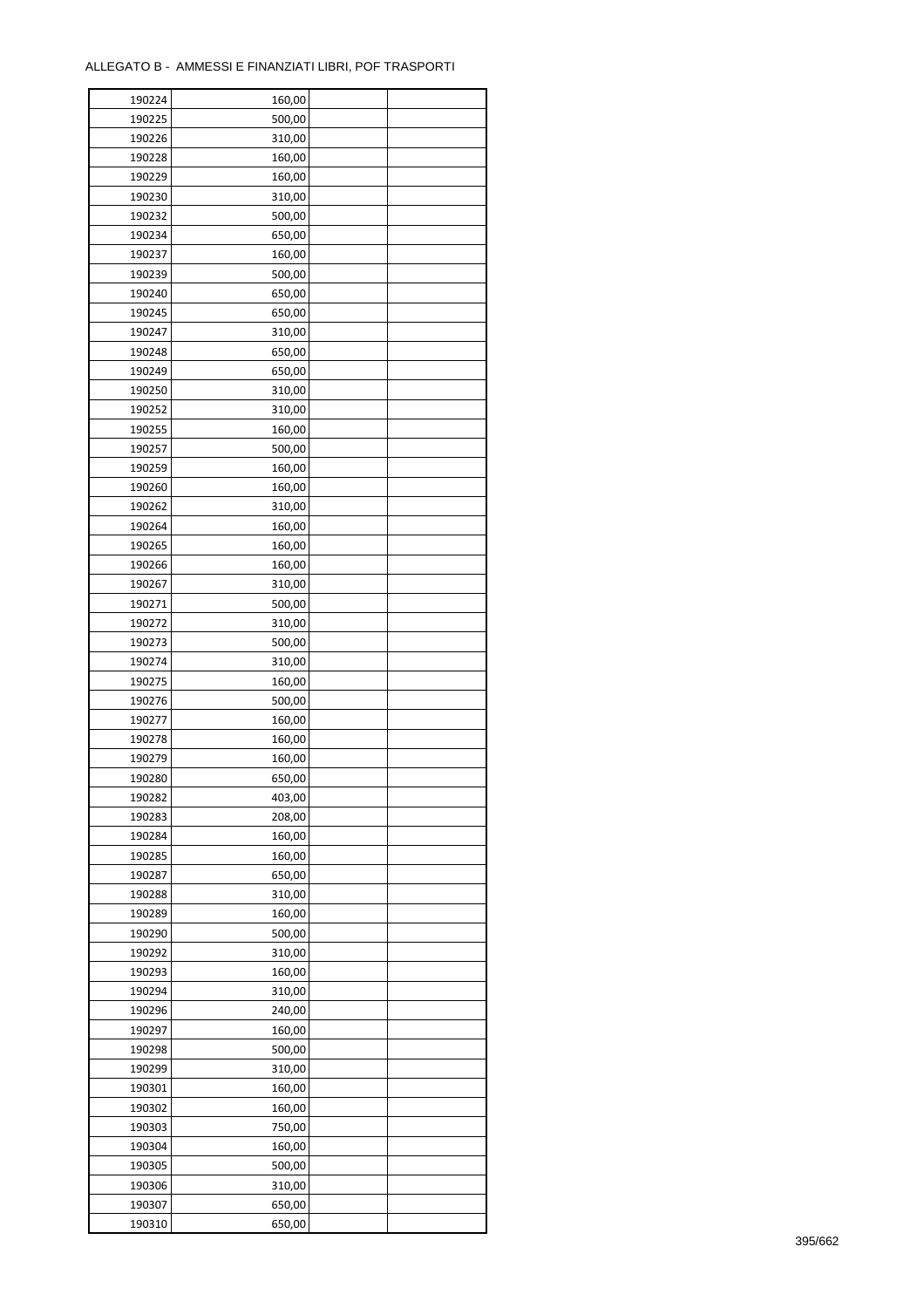| 190311 | 160,00 |  |
|--------|--------|--|
| 190312 | 208,00 |  |
| 190314 | 160,00 |  |
| 190315 | 160,00 |  |
| 190320 | 310,00 |  |
| 190321 | 500,00 |  |
| 190322 | 500,00 |  |
| 190323 | 500,00 |  |
| 190325 | 160,00 |  |
| 190328 | 500,00 |  |
| 190329 | 310,00 |  |
| 190330 | 403,00 |  |
| 190331 | 160,00 |  |
| 190332 | 160,00 |  |
| 190333 | 160,00 |  |
| 190335 | 650,00 |  |
| 190336 | 160,00 |  |
| 190338 | 650,00 |  |
| 190341 | 650,00 |  |
| 190344 | 160,00 |  |
| 190345 | 650,00 |  |
| 190348 | 160,00 |  |
| 190349 | 310,00 |  |
| 190350 | 403,00 |  |
| 190351 | 310,00 |  |
| 190352 | 160,00 |  |
| 190353 | 310,00 |  |
| 190355 | 160,00 |  |
| 190357 | 310,00 |  |
| 190358 | 160,00 |  |
| 190359 | 403,00 |  |
| 190360 | 160,00 |  |
| 190361 | 500,00 |  |
| 190362 | 160,00 |  |
| 190363 | 403,00 |  |
| 190364 | 310,00 |  |
| 190366 | 160,00 |  |
| 190367 | 310,00 |  |
| 190368 | 650,00 |  |
| 190369 | 310,00 |  |
| 190371 | 160,00 |  |
| 190374 | 500,00 |  |
| 190375 | 160,00 |  |
| 190376 | 160,00 |  |
| 190377 | 310,00 |  |
| 190382 | 500,00 |  |
| 190386 | 160,00 |  |
| 190389 | 650,00 |  |
| 190390 | 160,00 |  |
| 190391 | 310,00 |  |
| 190392 | 160,00 |  |
| 190393 | 500,00 |  |
| 190395 | 310,00 |  |
| 190397 | 500,00 |  |
| 190398 | 650,00 |  |
| 190401 | 160,00 |  |
| 190404 | 160,00 |  |
| 190406 | 160,00 |  |
| 190407 | 160,00 |  |
|        |        |  |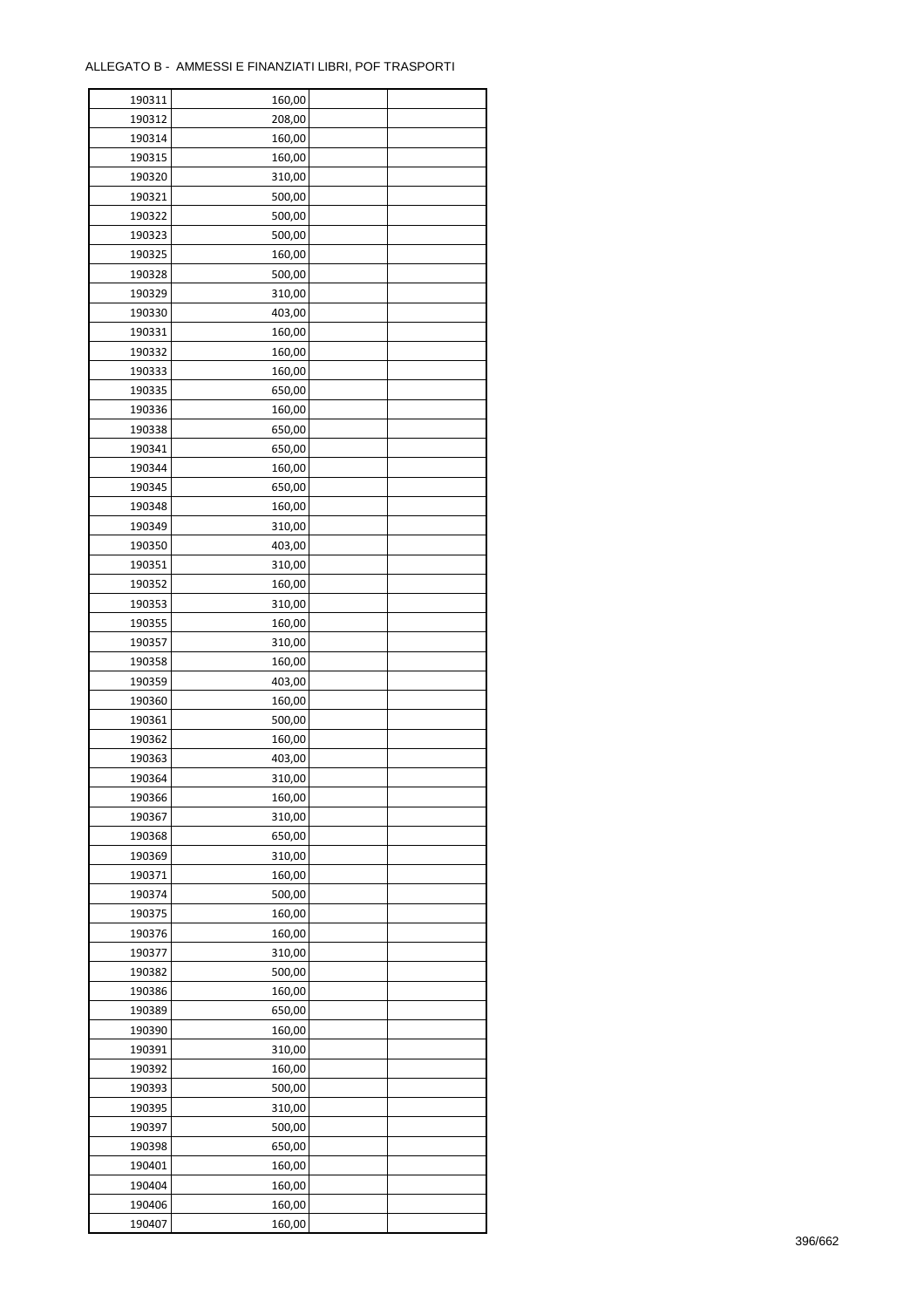| 190408 | 160,00 |  |
|--------|--------|--|
| 190410 | 500,00 |  |
| 190412 | 500,00 |  |
| 190414 | 310,00 |  |
| 190417 | 500,00 |  |
| 190418 | 500,00 |  |
| 190420 | 310,00 |  |
| 190421 | 160,00 |  |
| 190425 | 310,00 |  |
| 190427 | 310,00 |  |
| 190435 | 310,00 |  |
| 190436 | 310,00 |  |
| 190438 |        |  |
|        | 160,00 |  |
| 190439 | 310,00 |  |
| 190448 | 160,00 |  |
| 190449 | 500,00 |  |
| 190450 | 310,00 |  |
| 190451 | 160,00 |  |
| 190453 | 500,00 |  |
| 190454 | 310,00 |  |
| 190455 | 500,00 |  |
| 190456 | 310,00 |  |
| 190458 | 160,00 |  |
| 190462 | 160,00 |  |
| 190466 | 160,00 |  |
| 190469 | 160,00 |  |
| 190471 | 160,00 |  |
| 190472 | 160,00 |  |
| 190476 | 310,00 |  |
| 190478 | 500,00 |  |
| 190480 | 310,00 |  |
| 190481 | 310,00 |  |
| 190482 | 160,00 |  |
| 190485 | 160,00 |  |
| 190486 | 650,00 |  |
| 190487 | 650,00 |  |
| 190488 | 310,00 |  |
| 190489 | 310,00 |  |
| 190490 | 310,00 |  |
| 190491 | 310,00 |  |
| 190492 | 160,00 |  |
| 190494 | 310,00 |  |
| 190498 | 500,00 |  |
| 190503 | 160,00 |  |
|        |        |  |
| 190504 | 500,00 |  |
| 190505 | 160,00 |  |
| 190509 | 160,00 |  |
| 190511 | 310,00 |  |
| 190518 | 160,00 |  |
| 190519 | 310,00 |  |
| 190520 | 310,00 |  |
| 190521 | 160,00 |  |
| 190522 | 160,00 |  |
| 190523 | 500,00 |  |
| 190524 | 310,00 |  |
| 190526 | 160,00 |  |
| 190527 | 160,00 |  |
| 190528 | 310,00 |  |
| 190531 | 500,00 |  |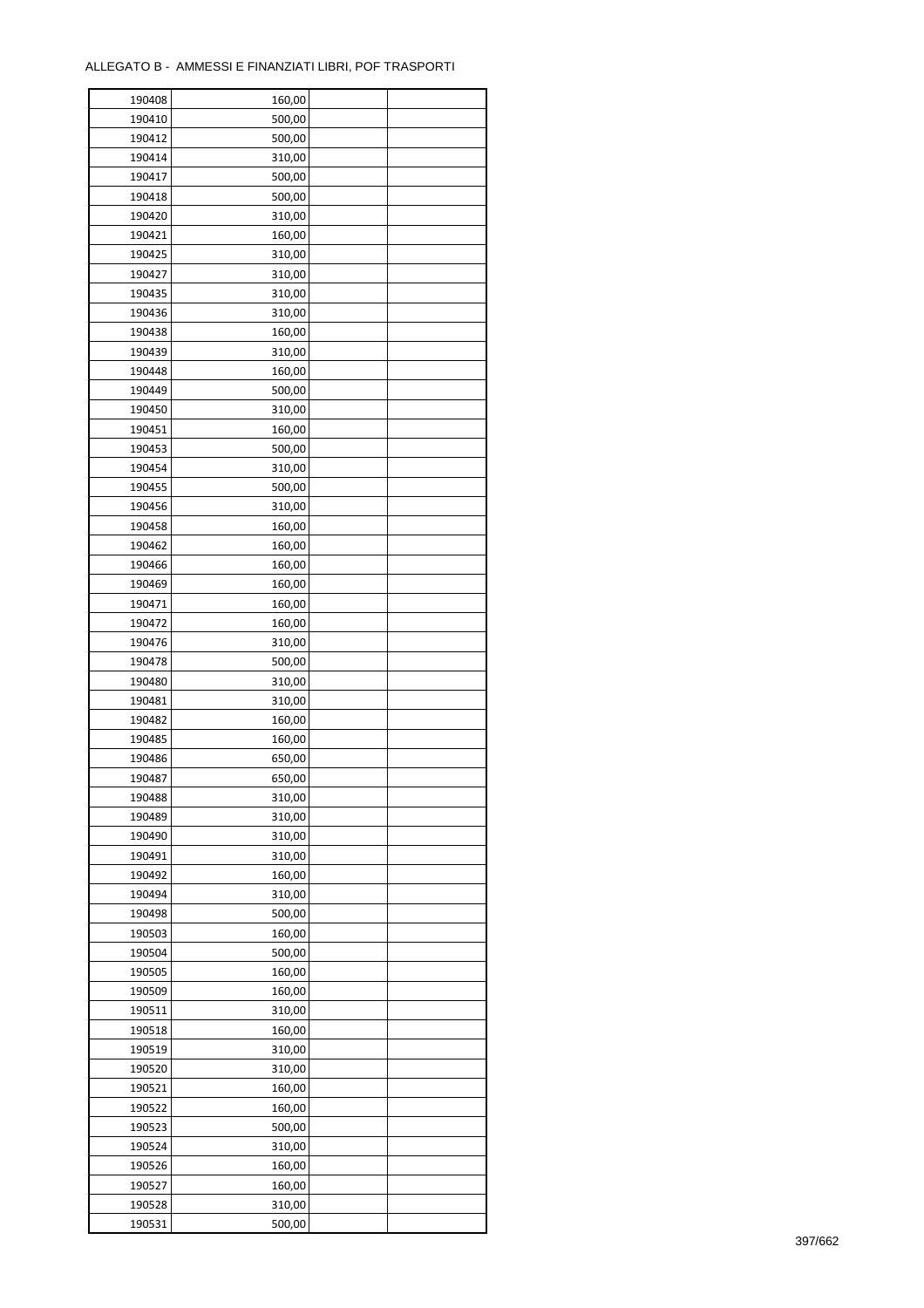| 190532 | 310,00           |  |
|--------|------------------|--|
| 190536 | 500,00           |  |
| 190539 | 500,00           |  |
| 190544 | 650,00           |  |
| 190546 | 650,00           |  |
| 190547 | 500,00           |  |
| 190549 | 310,00           |  |
| 190550 | 160,00           |  |
| 190551 | 500,00           |  |
| 190552 | 403,00           |  |
| 190553 | 310,00           |  |
| 190554 | 500,00           |  |
| 190555 | 310,00           |  |
| 190556 | 160,00           |  |
| 190557 | 160,00           |  |
| 190558 | 500,00           |  |
| 190559 | 310,00           |  |
| 190564 | 650,00           |  |
| 190567 | 310,00           |  |
| 190569 | 500,00           |  |
| 190570 | 160,00           |  |
| 190571 | 160,00           |  |
| 190572 | 310,00           |  |
| 190573 | 160,00           |  |
| 190574 | 500,00           |  |
| 190575 | 403,00           |  |
| 190577 | 160,00           |  |
| 190578 | 160,00           |  |
| 190579 | 160,00           |  |
| 190581 | 500,00           |  |
| 190582 |                  |  |
| 190583 | 310,00<br>500,00 |  |
| 190585 |                  |  |
| 190586 | 310,00<br>500,00 |  |
| 190587 | 310,00           |  |
| 190588 |                  |  |
|        | 500,00           |  |
| 190589 | 160,00           |  |
| 190590 | 160,00           |  |
| 190591 | 160,00           |  |
| 190592 | 500,00           |  |
| 190594 | 160,00           |  |
| 190597 | 310,00           |  |
| 190599 | 500,00           |  |
| 190601 | 500,00           |  |
| 190602 | 500,00           |  |
| 190603 | 160,00           |  |
| 190605 | 500,00           |  |
| 190607 | 310,00           |  |
| 190609 | 465,00           |  |
| 190610 | 160,00           |  |
| 190611 | 160,00           |  |
| 190612 | 160,00           |  |
| 190613 | 500,00           |  |
| 190614 | 310,00           |  |
| 190615 | 500,00           |  |
| 190616 | 500,00           |  |
| 190617 | 500,00           |  |
| 190618 | 500,00           |  |
| 190620 | 160,00           |  |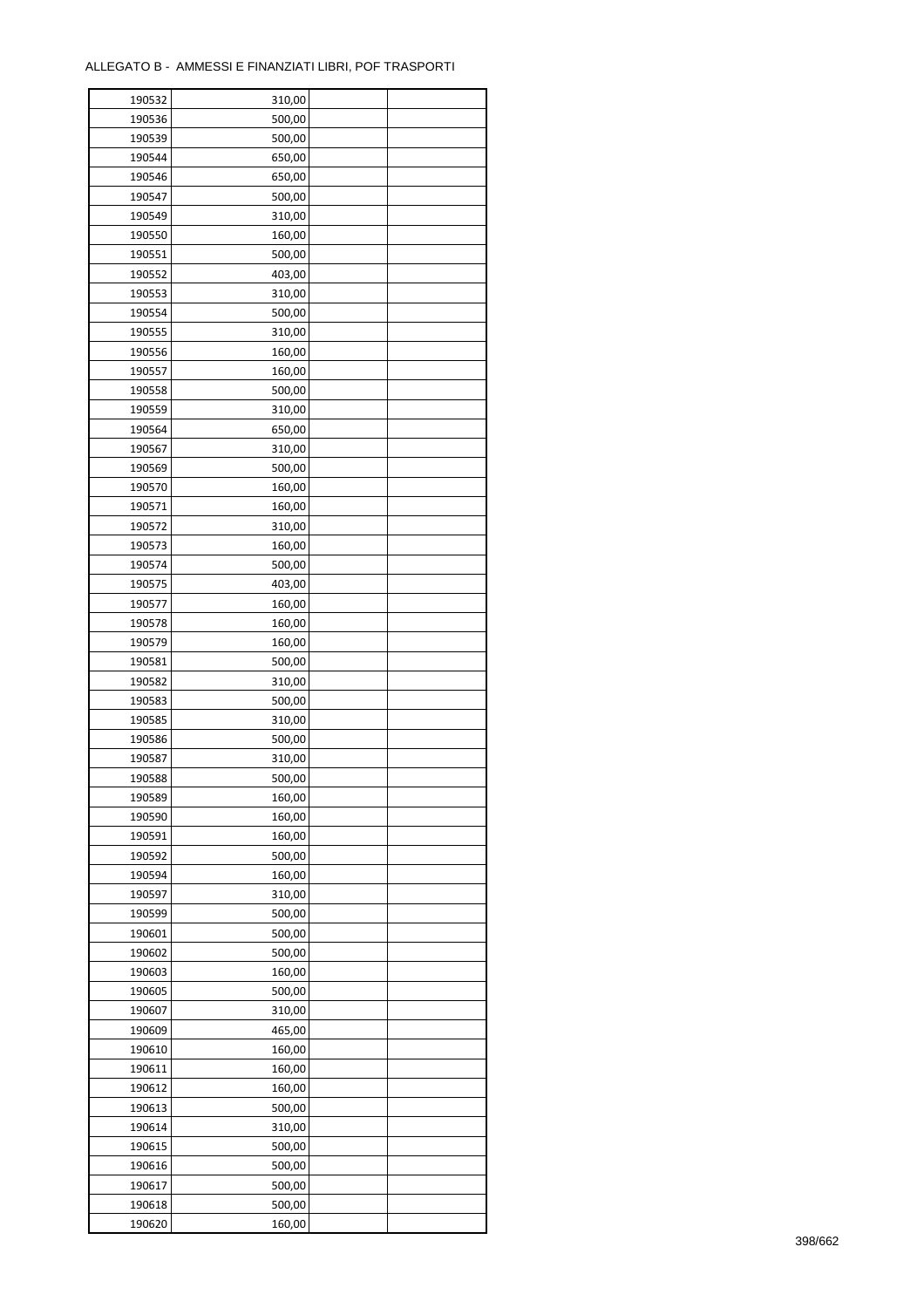| 500,00<br>190623<br>190628<br>310,00<br>190630<br>500,00<br>190631<br>240,00<br>190634<br>160,00<br>190635<br>310,00<br>190637<br>310,00<br>190638<br>160,00<br>190639<br>160,00<br>190640<br>208,00<br>190641<br>208,00<br>190642<br>160,00<br>190644<br>160,00<br>190647<br>500,00<br>190648<br>160,00<br>190649<br>310,00<br>190651<br>160,00<br>190652<br>310,00<br>190653<br>500,00<br>190654<br>310,00<br>190655<br>160,00<br>190661<br>160,00<br>190663<br>160,00<br>190664<br>403,00<br>190665<br>500,00<br>190667<br>500,00<br>190668<br>160,00<br>190669<br>310,00<br>190670<br>160,00<br>190673<br>310,00<br>190674<br>160,00<br>190675<br>160,00<br>190677<br>750,00<br>190678<br>160,00<br>190680<br>500,00<br>190681<br>310,00<br>190682<br>310,00<br>190685<br>310,00<br>190686<br>160,00<br>190688<br>500,00<br>190689<br>160,00<br>190690<br>500,00<br>190692<br>160,00<br>190693<br>160,00<br>190694<br>160,00<br>190696<br>160,00<br>190697<br>160,00<br>190701<br>160,00<br>190703<br>160,00<br>190704<br>650,00<br>190706<br>160,00<br>190707<br>160,00<br>190708<br>500,00<br>190709<br>310,00<br>190710<br>310,00<br>190711<br>500,00<br>190712<br>160,00 | 190622 | 310,00 |  |
|----------------------------------------------------------------------------------------------------------------------------------------------------------------------------------------------------------------------------------------------------------------------------------------------------------------------------------------------------------------------------------------------------------------------------------------------------------------------------------------------------------------------------------------------------------------------------------------------------------------------------------------------------------------------------------------------------------------------------------------------------------------------------------------------------------------------------------------------------------------------------------------------------------------------------------------------------------------------------------------------------------------------------------------------------------------------------------------------------------------------------------------------------------------------------------|--------|--------|--|
|                                                                                                                                                                                                                                                                                                                                                                                                                                                                                                                                                                                                                                                                                                                                                                                                                                                                                                                                                                                                                                                                                                                                                                                  |        |        |  |
|                                                                                                                                                                                                                                                                                                                                                                                                                                                                                                                                                                                                                                                                                                                                                                                                                                                                                                                                                                                                                                                                                                                                                                                  |        |        |  |
|                                                                                                                                                                                                                                                                                                                                                                                                                                                                                                                                                                                                                                                                                                                                                                                                                                                                                                                                                                                                                                                                                                                                                                                  |        |        |  |
|                                                                                                                                                                                                                                                                                                                                                                                                                                                                                                                                                                                                                                                                                                                                                                                                                                                                                                                                                                                                                                                                                                                                                                                  |        |        |  |
|                                                                                                                                                                                                                                                                                                                                                                                                                                                                                                                                                                                                                                                                                                                                                                                                                                                                                                                                                                                                                                                                                                                                                                                  |        |        |  |
|                                                                                                                                                                                                                                                                                                                                                                                                                                                                                                                                                                                                                                                                                                                                                                                                                                                                                                                                                                                                                                                                                                                                                                                  |        |        |  |
|                                                                                                                                                                                                                                                                                                                                                                                                                                                                                                                                                                                                                                                                                                                                                                                                                                                                                                                                                                                                                                                                                                                                                                                  |        |        |  |
|                                                                                                                                                                                                                                                                                                                                                                                                                                                                                                                                                                                                                                                                                                                                                                                                                                                                                                                                                                                                                                                                                                                                                                                  |        |        |  |
|                                                                                                                                                                                                                                                                                                                                                                                                                                                                                                                                                                                                                                                                                                                                                                                                                                                                                                                                                                                                                                                                                                                                                                                  |        |        |  |
|                                                                                                                                                                                                                                                                                                                                                                                                                                                                                                                                                                                                                                                                                                                                                                                                                                                                                                                                                                                                                                                                                                                                                                                  |        |        |  |
|                                                                                                                                                                                                                                                                                                                                                                                                                                                                                                                                                                                                                                                                                                                                                                                                                                                                                                                                                                                                                                                                                                                                                                                  |        |        |  |
|                                                                                                                                                                                                                                                                                                                                                                                                                                                                                                                                                                                                                                                                                                                                                                                                                                                                                                                                                                                                                                                                                                                                                                                  |        |        |  |
|                                                                                                                                                                                                                                                                                                                                                                                                                                                                                                                                                                                                                                                                                                                                                                                                                                                                                                                                                                                                                                                                                                                                                                                  |        |        |  |
|                                                                                                                                                                                                                                                                                                                                                                                                                                                                                                                                                                                                                                                                                                                                                                                                                                                                                                                                                                                                                                                                                                                                                                                  |        |        |  |
|                                                                                                                                                                                                                                                                                                                                                                                                                                                                                                                                                                                                                                                                                                                                                                                                                                                                                                                                                                                                                                                                                                                                                                                  |        |        |  |
|                                                                                                                                                                                                                                                                                                                                                                                                                                                                                                                                                                                                                                                                                                                                                                                                                                                                                                                                                                                                                                                                                                                                                                                  |        |        |  |
|                                                                                                                                                                                                                                                                                                                                                                                                                                                                                                                                                                                                                                                                                                                                                                                                                                                                                                                                                                                                                                                                                                                                                                                  |        |        |  |
|                                                                                                                                                                                                                                                                                                                                                                                                                                                                                                                                                                                                                                                                                                                                                                                                                                                                                                                                                                                                                                                                                                                                                                                  |        |        |  |
|                                                                                                                                                                                                                                                                                                                                                                                                                                                                                                                                                                                                                                                                                                                                                                                                                                                                                                                                                                                                                                                                                                                                                                                  |        |        |  |
|                                                                                                                                                                                                                                                                                                                                                                                                                                                                                                                                                                                                                                                                                                                                                                                                                                                                                                                                                                                                                                                                                                                                                                                  |        |        |  |
|                                                                                                                                                                                                                                                                                                                                                                                                                                                                                                                                                                                                                                                                                                                                                                                                                                                                                                                                                                                                                                                                                                                                                                                  |        |        |  |
|                                                                                                                                                                                                                                                                                                                                                                                                                                                                                                                                                                                                                                                                                                                                                                                                                                                                                                                                                                                                                                                                                                                                                                                  |        |        |  |
|                                                                                                                                                                                                                                                                                                                                                                                                                                                                                                                                                                                                                                                                                                                                                                                                                                                                                                                                                                                                                                                                                                                                                                                  |        |        |  |
|                                                                                                                                                                                                                                                                                                                                                                                                                                                                                                                                                                                                                                                                                                                                                                                                                                                                                                                                                                                                                                                                                                                                                                                  |        |        |  |
|                                                                                                                                                                                                                                                                                                                                                                                                                                                                                                                                                                                                                                                                                                                                                                                                                                                                                                                                                                                                                                                                                                                                                                                  |        |        |  |
|                                                                                                                                                                                                                                                                                                                                                                                                                                                                                                                                                                                                                                                                                                                                                                                                                                                                                                                                                                                                                                                                                                                                                                                  |        |        |  |
|                                                                                                                                                                                                                                                                                                                                                                                                                                                                                                                                                                                                                                                                                                                                                                                                                                                                                                                                                                                                                                                                                                                                                                                  |        |        |  |
|                                                                                                                                                                                                                                                                                                                                                                                                                                                                                                                                                                                                                                                                                                                                                                                                                                                                                                                                                                                                                                                                                                                                                                                  |        |        |  |
|                                                                                                                                                                                                                                                                                                                                                                                                                                                                                                                                                                                                                                                                                                                                                                                                                                                                                                                                                                                                                                                                                                                                                                                  |        |        |  |
|                                                                                                                                                                                                                                                                                                                                                                                                                                                                                                                                                                                                                                                                                                                                                                                                                                                                                                                                                                                                                                                                                                                                                                                  |        |        |  |
|                                                                                                                                                                                                                                                                                                                                                                                                                                                                                                                                                                                                                                                                                                                                                                                                                                                                                                                                                                                                                                                                                                                                                                                  |        |        |  |
|                                                                                                                                                                                                                                                                                                                                                                                                                                                                                                                                                                                                                                                                                                                                                                                                                                                                                                                                                                                                                                                                                                                                                                                  |        |        |  |
|                                                                                                                                                                                                                                                                                                                                                                                                                                                                                                                                                                                                                                                                                                                                                                                                                                                                                                                                                                                                                                                                                                                                                                                  |        |        |  |
|                                                                                                                                                                                                                                                                                                                                                                                                                                                                                                                                                                                                                                                                                                                                                                                                                                                                                                                                                                                                                                                                                                                                                                                  |        |        |  |
|                                                                                                                                                                                                                                                                                                                                                                                                                                                                                                                                                                                                                                                                                                                                                                                                                                                                                                                                                                                                                                                                                                                                                                                  |        |        |  |
|                                                                                                                                                                                                                                                                                                                                                                                                                                                                                                                                                                                                                                                                                                                                                                                                                                                                                                                                                                                                                                                                                                                                                                                  |        |        |  |
|                                                                                                                                                                                                                                                                                                                                                                                                                                                                                                                                                                                                                                                                                                                                                                                                                                                                                                                                                                                                                                                                                                                                                                                  |        |        |  |
|                                                                                                                                                                                                                                                                                                                                                                                                                                                                                                                                                                                                                                                                                                                                                                                                                                                                                                                                                                                                                                                                                                                                                                                  |        |        |  |
|                                                                                                                                                                                                                                                                                                                                                                                                                                                                                                                                                                                                                                                                                                                                                                                                                                                                                                                                                                                                                                                                                                                                                                                  |        |        |  |
|                                                                                                                                                                                                                                                                                                                                                                                                                                                                                                                                                                                                                                                                                                                                                                                                                                                                                                                                                                                                                                                                                                                                                                                  |        |        |  |
|                                                                                                                                                                                                                                                                                                                                                                                                                                                                                                                                                                                                                                                                                                                                                                                                                                                                                                                                                                                                                                                                                                                                                                                  |        |        |  |
|                                                                                                                                                                                                                                                                                                                                                                                                                                                                                                                                                                                                                                                                                                                                                                                                                                                                                                                                                                                                                                                                                                                                                                                  |        |        |  |
|                                                                                                                                                                                                                                                                                                                                                                                                                                                                                                                                                                                                                                                                                                                                                                                                                                                                                                                                                                                                                                                                                                                                                                                  |        |        |  |
|                                                                                                                                                                                                                                                                                                                                                                                                                                                                                                                                                                                                                                                                                                                                                                                                                                                                                                                                                                                                                                                                                                                                                                                  |        |        |  |
|                                                                                                                                                                                                                                                                                                                                                                                                                                                                                                                                                                                                                                                                                                                                                                                                                                                                                                                                                                                                                                                                                                                                                                                  |        |        |  |
|                                                                                                                                                                                                                                                                                                                                                                                                                                                                                                                                                                                                                                                                                                                                                                                                                                                                                                                                                                                                                                                                                                                                                                                  |        |        |  |
|                                                                                                                                                                                                                                                                                                                                                                                                                                                                                                                                                                                                                                                                                                                                                                                                                                                                                                                                                                                                                                                                                                                                                                                  |        |        |  |
|                                                                                                                                                                                                                                                                                                                                                                                                                                                                                                                                                                                                                                                                                                                                                                                                                                                                                                                                                                                                                                                                                                                                                                                  |        |        |  |
|                                                                                                                                                                                                                                                                                                                                                                                                                                                                                                                                                                                                                                                                                                                                                                                                                                                                                                                                                                                                                                                                                                                                                                                  |        |        |  |
|                                                                                                                                                                                                                                                                                                                                                                                                                                                                                                                                                                                                                                                                                                                                                                                                                                                                                                                                                                                                                                                                                                                                                                                  |        |        |  |
|                                                                                                                                                                                                                                                                                                                                                                                                                                                                                                                                                                                                                                                                                                                                                                                                                                                                                                                                                                                                                                                                                                                                                                                  |        |        |  |
|                                                                                                                                                                                                                                                                                                                                                                                                                                                                                                                                                                                                                                                                                                                                                                                                                                                                                                                                                                                                                                                                                                                                                                                  |        |        |  |
|                                                                                                                                                                                                                                                                                                                                                                                                                                                                                                                                                                                                                                                                                                                                                                                                                                                                                                                                                                                                                                                                                                                                                                                  |        |        |  |
|                                                                                                                                                                                                                                                                                                                                                                                                                                                                                                                                                                                                                                                                                                                                                                                                                                                                                                                                                                                                                                                                                                                                                                                  |        |        |  |
|                                                                                                                                                                                                                                                                                                                                                                                                                                                                                                                                                                                                                                                                                                                                                                                                                                                                                                                                                                                                                                                                                                                                                                                  |        |        |  |
|                                                                                                                                                                                                                                                                                                                                                                                                                                                                                                                                                                                                                                                                                                                                                                                                                                                                                                                                                                                                                                                                                                                                                                                  |        |        |  |
|                                                                                                                                                                                                                                                                                                                                                                                                                                                                                                                                                                                                                                                                                                                                                                                                                                                                                                                                                                                                                                                                                                                                                                                  |        |        |  |
|                                                                                                                                                                                                                                                                                                                                                                                                                                                                                                                                                                                                                                                                                                                                                                                                                                                                                                                                                                                                                                                                                                                                                                                  |        |        |  |
|                                                                                                                                                                                                                                                                                                                                                                                                                                                                                                                                                                                                                                                                                                                                                                                                                                                                                                                                                                                                                                                                                                                                                                                  |        |        |  |
|                                                                                                                                                                                                                                                                                                                                                                                                                                                                                                                                                                                                                                                                                                                                                                                                                                                                                                                                                                                                                                                                                                                                                                                  | 190713 | 310,00 |  |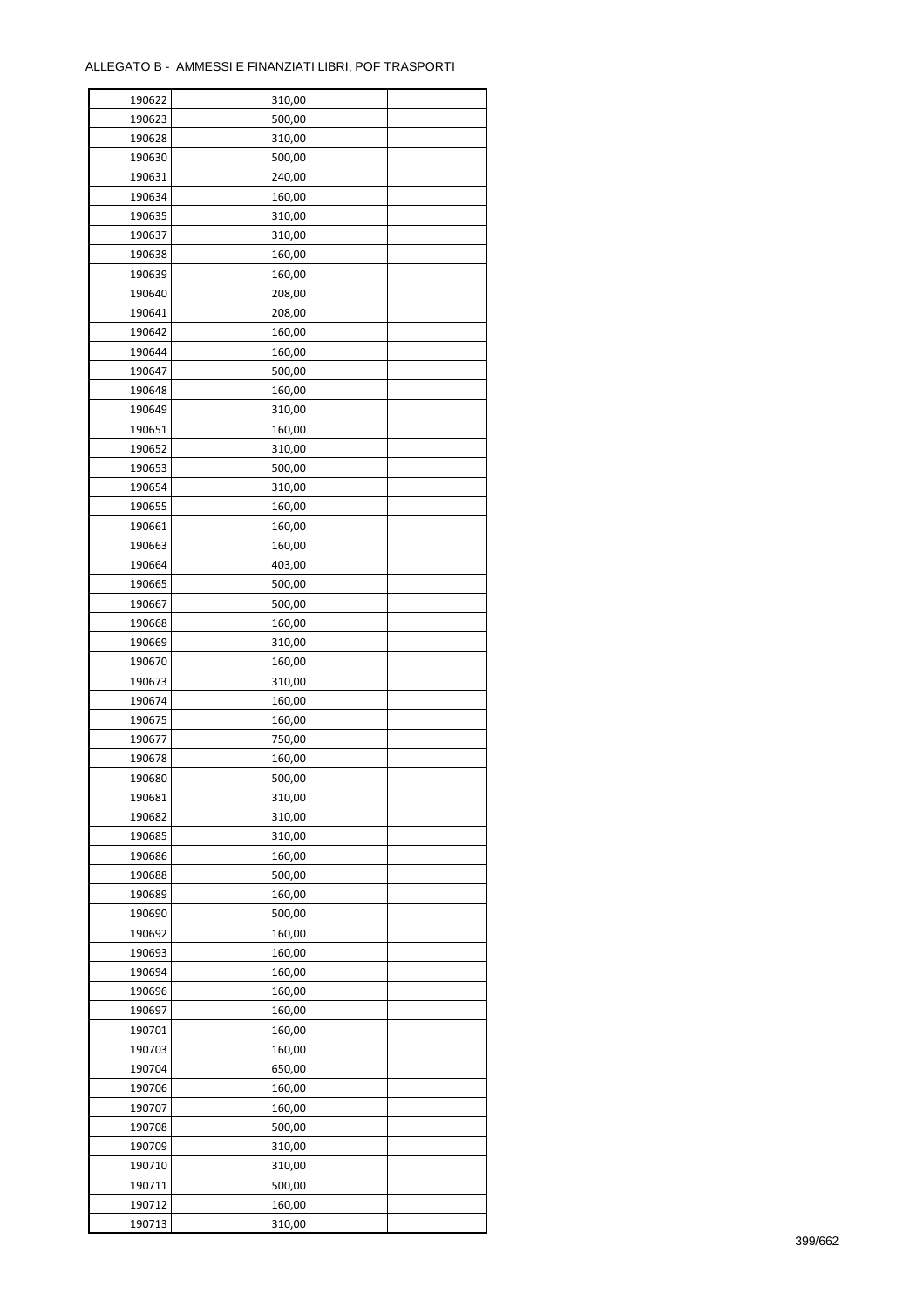| 190715 | 310,00 |  |
|--------|--------|--|
| 190716 | 160,00 |  |
| 190720 | 160,00 |  |
| 190721 | 160,00 |  |
| 190723 | 310,00 |  |
| 190724 | 500,00 |  |
| 190725 | 500,00 |  |
| 190727 | 310,00 |  |
| 190728 | 160,00 |  |
| 190729 | 160,00 |  |
| 190730 | 650,00 |  |
| 190731 | 650,00 |  |
| 190732 | 500,00 |  |
| 190734 | 310,00 |  |
| 190737 | 160,00 |  |
| 190739 | 160,00 |  |
|        |        |  |
| 190741 | 310,00 |  |
| 190742 | 500,00 |  |
| 190744 | 160,00 |  |
| 190746 | 160,00 |  |
| 190747 | 310,00 |  |
| 190748 | 160,00 |  |
| 190750 | 160,00 |  |
| 190751 | 160,00 |  |
| 190753 | 160,00 |  |
| 190756 | 500,00 |  |
| 190760 | 650,00 |  |
| 190764 | 240,00 |  |
| 190766 | 310,00 |  |
| 190767 | 208,00 |  |
| 190770 | 160,00 |  |
| 190771 | 160,00 |  |
| 190772 | 160,00 |  |
| 190777 | 160,00 |  |
| 190778 | 650,00 |  |
| 190779 | 310,00 |  |
| 190780 | 650,00 |  |
| 190781 | 160,00 |  |
| 190783 | 650,00 |  |
| 190784 | 500,00 |  |
| 190785 | 310,00 |  |
| 190787 | 500,00 |  |
| 190788 | 160,00 |  |
| 190795 | 160,00 |  |
| 190796 | 310,00 |  |
| 190797 | 160,00 |  |
| 190799 | 500,00 |  |
| 190802 | 310,00 |  |
| 190806 | 160,00 |  |
| 190810 | 500,00 |  |
| 190811 | 160,00 |  |
| 190813 | 500,00 |  |
|        |        |  |
| 190815 | 310,00 |  |
| 190818 | 160,00 |  |
| 190819 | 240,00 |  |
| 190820 | 160,00 |  |
| 190821 | 160,00 |  |
| 190822 | 500,00 |  |
| 190823 | 310,00 |  |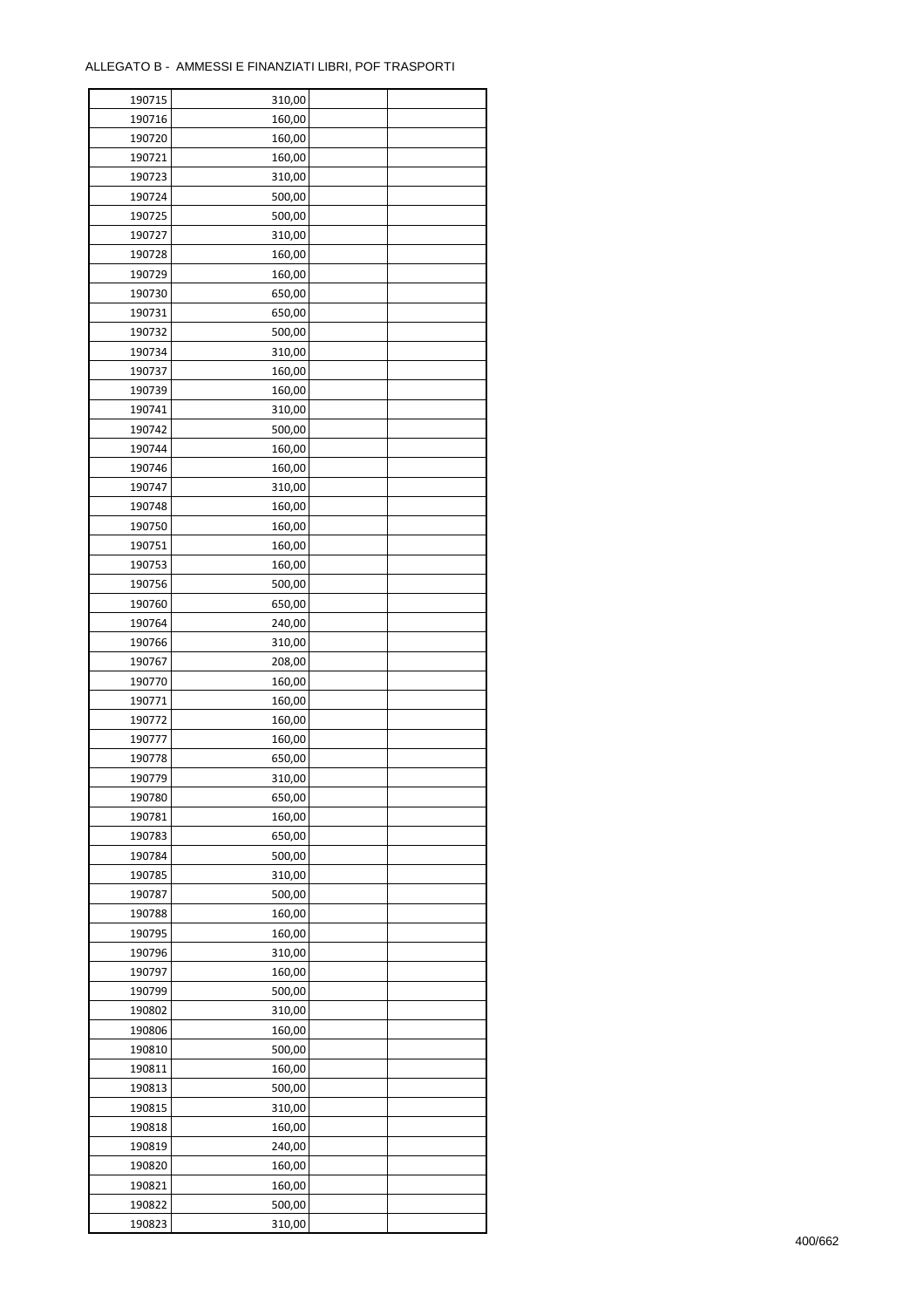| 190825 | 500,00 |  |
|--------|--------|--|
| 190827 | 650,00 |  |
| 190828 | 310,00 |  |
| 190829 | 310,00 |  |
| 190830 | 310,00 |  |
| 190831 | 310,00 |  |
| 190833 | 310,00 |  |
| 190835 | 160,00 |  |
|        |        |  |
| 190836 | 160,00 |  |
| 190838 | 160,00 |  |
| 190839 | 160,00 |  |
| 190842 | 500,00 |  |
| 190843 | 500,00 |  |
| 190846 | 160,00 |  |
| 190847 | 160,00 |  |
| 190848 | 500,00 |  |
| 190849 | 310,00 |  |
| 190850 | 650,00 |  |
| 190851 | 500,00 |  |
| 190852 | 310,00 |  |
| 190853 | 650,00 |  |
| 190854 | 500,00 |  |
| 190855 | 310,00 |  |
| 190857 | 160,00 |  |
| 190861 | 310,00 |  |
| 190862 | 160,00 |  |
| 190863 | 160,00 |  |
| 190866 | 310,00 |  |
| 190867 | 160,00 |  |
| 190869 | 160,00 |  |
|        | 650,00 |  |
| 190872 |        |  |
| 190873 | 500,00 |  |
| 190874 | 500,00 |  |
| 190876 | 310,00 |  |
| 190880 | 403,00 |  |
| 190881 | 160,00 |  |
| 190882 | 240,00 |  |
| 190883 | 310,00 |  |
| 190884 | 310,00 |  |
| 190885 | 310,00 |  |
| 190887 | 160,00 |  |
| 190888 | 208,00 |  |
| 190890 | 160,00 |  |
| 190891 | 310,00 |  |
| 190892 | 500,00 |  |
| 190898 | 500,00 |  |
| 190900 | 650,00 |  |
| 190903 | 500,00 |  |
| 190904 | 160,00 |  |
| 190910 | 310,00 |  |
| 190911 | 650,00 |  |
| 190912 | 500,00 |  |
| 190914 | 208,00 |  |
|        | 160,00 |  |
| 190917 |        |  |
| 190920 | 310,00 |  |
| 190922 | 160,00 |  |
| 190923 | 310,00 |  |
| 190925 | 160,00 |  |
| 190927 | 160,00 |  |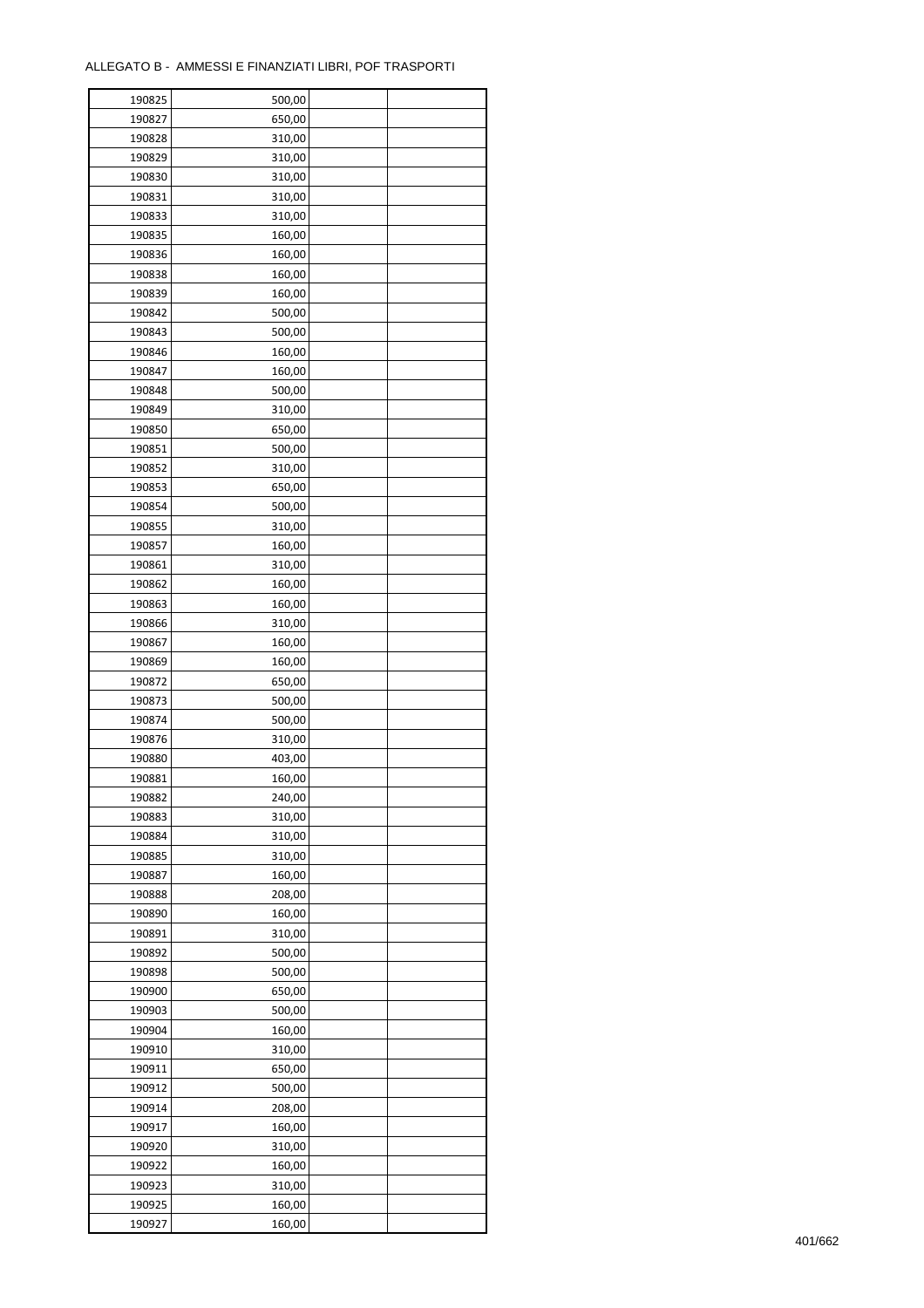| 190928 | 500,00 |  |
|--------|--------|--|
| 190929 | 310,00 |  |
| 190932 | 160,00 |  |
| 190933 | 208,00 |  |
| 190934 | 500,00 |  |
| 190935 | 310,00 |  |
| 190937 | 310,00 |  |
| 190938 | 650,00 |  |
| 190939 | 310,00 |  |
| 190940 | 160,00 |  |
| 190941 |        |  |
| 190947 | 160,00 |  |
|        | 310,00 |  |
| 190948 | 500,00 |  |
| 190950 | 310,00 |  |
| 190954 | 160,00 |  |
| 190955 | 160,00 |  |
| 190956 | 500,00 |  |
| 190958 | 160,00 |  |
| 190960 | 310,00 |  |
| 190961 | 500,00 |  |
| 190965 | 208,00 |  |
| 190966 | 310,00 |  |
| 190967 | 208,00 |  |
| 190968 | 310,00 |  |
| 190972 | 160,00 |  |
| 190974 | 500,00 |  |
| 190977 | 500,00 |  |
| 190978 | 500,00 |  |
| 190979 | 310,00 |  |
| 190980 | 160,00 |  |
| 190983 | 500,00 |  |
| 190984 | 500,00 |  |
| 190986 | 403,00 |  |
| 190987 | 160,00 |  |
| 190990 | 310,00 |  |
| 190992 | 500,00 |  |
|        |        |  |
| 190993 | 500,00 |  |
| 190994 | 160,00 |  |
| 190995 | 240,00 |  |
| 190999 | 500,00 |  |
| 191000 | 500,00 |  |
| 191001 | 160,00 |  |
| 191004 | 650,00 |  |
| 191007 | 650,00 |  |
| 191008 | 500,00 |  |
| 191010 | 310,00 |  |
| 191012 | 500,00 |  |
| 191013 | 310,00 |  |
| 191014 | 650,00 |  |
| 191017 | 160,00 |  |
| 191019 | 500,00 |  |
| 191021 | 650,00 |  |
| 191023 | 310,00 |  |
| 191028 | 160,00 |  |
| 191029 | 240,00 |  |
| 191030 | 160,00 |  |
| 191033 | 500,00 |  |
| 191035 | 650,00 |  |
| 191037 | 160,00 |  |
|        |        |  |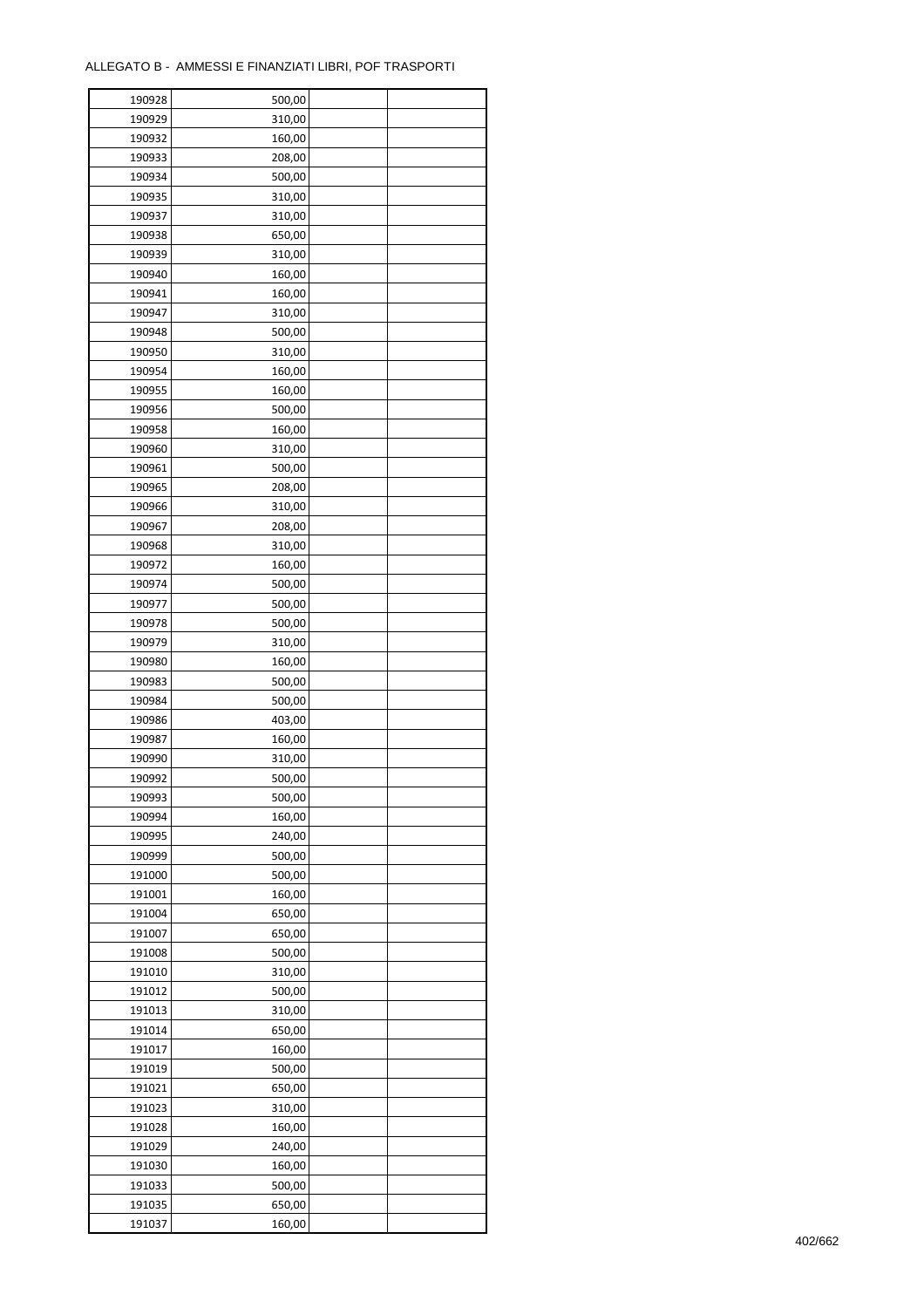| 191038 | 160,00 |  |
|--------|--------|--|
| 191039 | 160,00 |  |
| 191041 | 208,00 |  |
| 191045 | 310,00 |  |
| 191047 | 160,00 |  |
| 191053 | 500,00 |  |
| 191058 | 500,00 |  |
| 191059 | 650,00 |  |
| 191060 | 500,00 |  |
| 191065 | 160,00 |  |
| 191067 | 310,00 |  |
| 191071 |        |  |
|        | 650,00 |  |
| 191075 | 160,00 |  |
| 191077 | 160,00 |  |
| 191082 | 750,00 |  |
| 191083 | 500,00 |  |
| 191085 | 500,00 |  |
| 191088 | 500,00 |  |
| 191093 | 310,00 |  |
| 191094 | 403,00 |  |
| 191097 | 160,00 |  |
| 191099 | 650,00 |  |
| 191101 | 160,00 |  |
| 191105 | 650,00 |  |
| 191109 | 310,00 |  |
| 191116 | 310,00 |  |
| 191118 | 160,00 |  |
| 191119 | 160,00 |  |
| 191120 | 310,00 |  |
| 191124 | 500,00 |  |
| 191125 | 310,00 |  |
| 191127 |        |  |
|        | 310,00 |  |
| 191128 | 160,00 |  |
| 191131 | 160,00 |  |
| 191134 | 500,00 |  |
| 191144 | 208,00 |  |
| 191150 | 160,00 |  |
| 191152 | 650,00 |  |
| 191154 | 500,00 |  |
| 191155 | 160,00 |  |
| 191159 | 310,00 |  |
| 191160 | 310,00 |  |
| 191161 | 500,00 |  |
| 191162 | 650,00 |  |
| 191163 | 310,00 |  |
| 191164 | 310,00 |  |
| 191165 | 310,00 |  |
| 191166 | 160,00 |  |
| 191167 | 500,00 |  |
| 191172 | 160,00 |  |
| 191173 | 160,00 |  |
| 191174 | 160,00 |  |
| 191175 | 500,00 |  |
|        |        |  |
| 191176 | 310,00 |  |
| 191177 | 160,00 |  |
| 191180 | 500,00 |  |
| 191181 | 310,00 |  |
| 191185 | 160,00 |  |
| 191186 | 160,00 |  |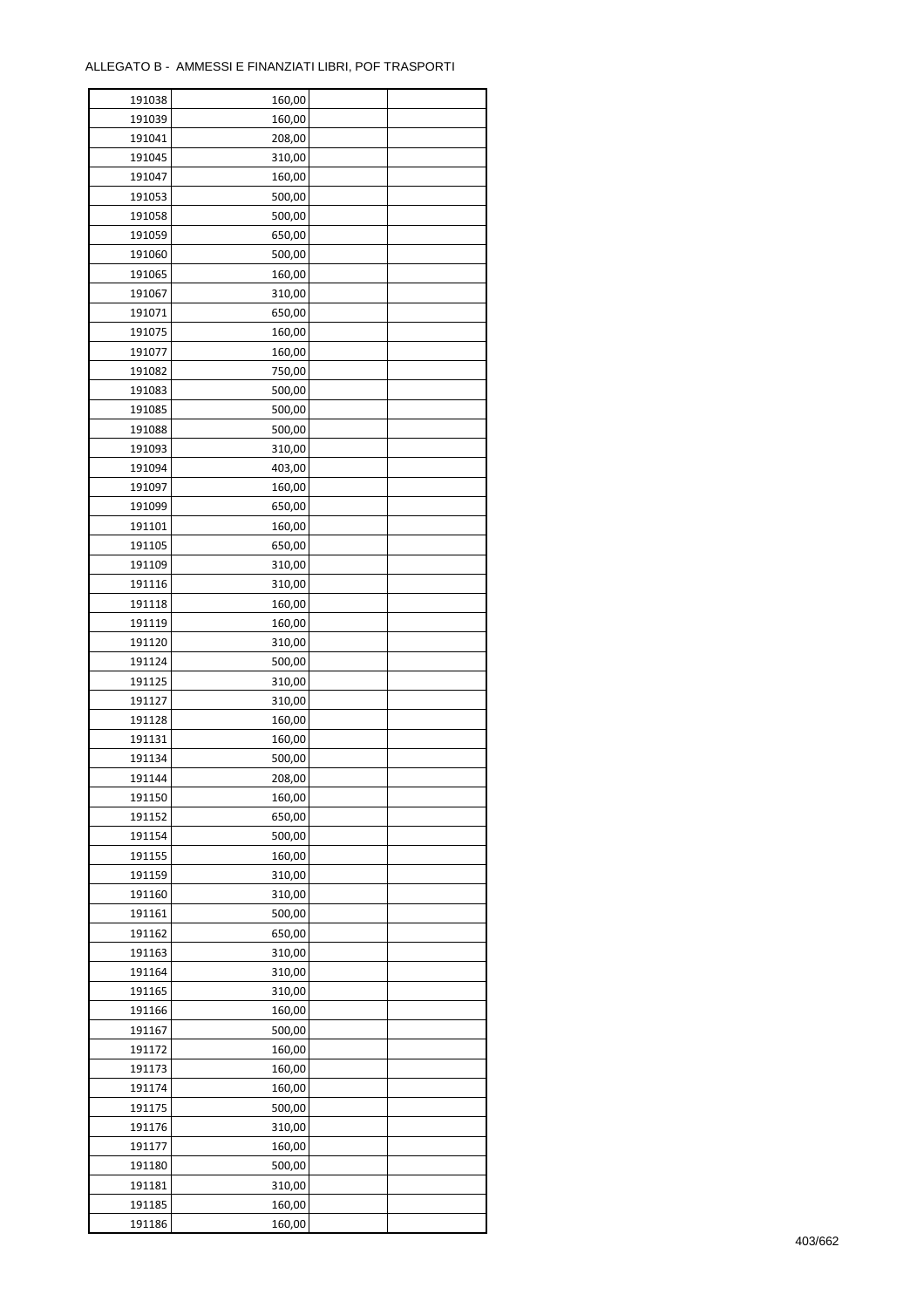| 191188 | 310,00 |  |
|--------|--------|--|
| 191193 | 500,00 |  |
| 191197 | 310,00 |  |
| 191198 | 500,00 |  |
| 191203 | 310,00 |  |
| 191204 | 500,00 |  |
| 191206 | 650,00 |  |
| 191207 | 208,00 |  |
| 191208 | 160,00 |  |
| 191210 | 500,00 |  |
| 191214 | 500,00 |  |
| 191217 |        |  |
|        | 160,00 |  |
| 191218 | 160,00 |  |
| 191219 | 160,00 |  |
| 191221 | 310,00 |  |
| 191222 | 160,00 |  |
| 191223 | 160,00 |  |
| 191226 | 310,00 |  |
| 191227 | 310,00 |  |
| 191228 | 310,00 |  |
| 191229 | 650,00 |  |
| 191230 | 160,00 |  |
| 191232 | 160,00 |  |
| 191233 | 310,00 |  |
| 191235 | 160,00 |  |
| 191236 | 310,00 |  |
| 191238 | 160,00 |  |
| 191240 | 160,00 |  |
| 191243 | 160,00 |  |
| 191244 | 310,00 |  |
| 191245 | 465,00 |  |
| 191248 | 310,00 |  |
| 191252 | 500,00 |  |
| 191254 | 160,00 |  |
| 191255 | 650,00 |  |
| 191256 | 160,00 |  |
|        |        |  |
| 191257 | 160,00 |  |
| 191258 | 160,00 |  |
| 191259 | 500,00 |  |
| 191260 | 160,00 |  |
| 191265 | 310,00 |  |
| 191268 | 160,00 |  |
| 191269 | 160,00 |  |
| 191270 | 240,00 |  |
| 191271 | 160,00 |  |
| 191272 | 500,00 |  |
| 191274 | 160,00 |  |
| 191275 | 500,00 |  |
| 191276 | 310,00 |  |
| 191280 | 650,00 |  |
| 191281 | 310,00 |  |
| 191282 | 500,00 |  |
| 191284 | 500,00 |  |
| 191286 | 310,00 |  |
| 191287 | 310,00 |  |
| 191288 | 160,00 |  |
| 191289 | 160,00 |  |
| 191292 | 160,00 |  |
| 191294 | 500,00 |  |
|        |        |  |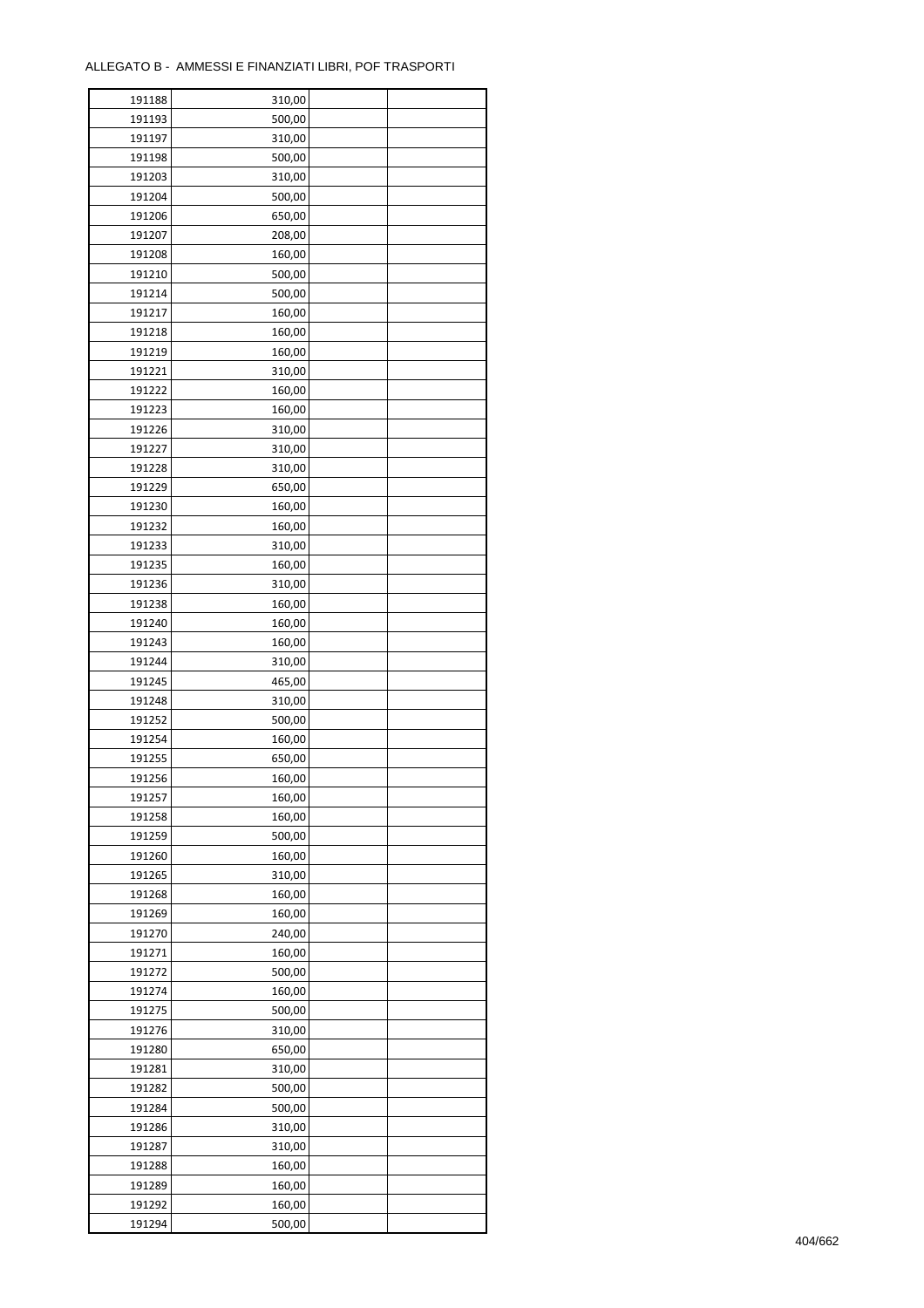| 191300           | 500,00           |  |
|------------------|------------------|--|
| 191301           | 650,00           |  |
| 191302           | 310,00           |  |
| 191303           | 310,00           |  |
| 191304           | 310,00           |  |
| 191308           | 310,00           |  |
| 191310           | 240,00           |  |
| 191311           | 160,00           |  |
| 191312           | 500,00           |  |
| 191314           | 160,00           |  |
| 191315           | 500,00           |  |
| 191316           | 160,00           |  |
| 191317           | 500,00           |  |
| 191318           | 160,00           |  |
| 191319           | 310,00           |  |
| 191320           | 310,00           |  |
| 191321           | 160,00           |  |
| 191323           | 160,00           |  |
| 191324           | 310,00           |  |
| 191326           | 650,00           |  |
|                  |                  |  |
| 191327           | 160,00           |  |
| 191328           | 160,00           |  |
| 191331           | 310,00           |  |
| 191332           | 160,00           |  |
| 191334           | 160,00           |  |
| 191337           | 500,00           |  |
| 191338           | 160,00           |  |
| 191342           | 160,00           |  |
| 191343           | 160,00           |  |
| 191344           | 500,00           |  |
| 191345           | 500,00           |  |
| 191347           | 500,00           |  |
| 191348<br>191349 | 160,00           |  |
| 191350           | 310,00<br>160,00 |  |
| 191354           | 500,00           |  |
|                  |                  |  |
| 191358           | 650,00<br>160,00 |  |
| 191359<br>191360 |                  |  |
| 191363           | 160,00           |  |
|                  | 310,00<br>160,00 |  |
| 191364<br>191367 | 310,00           |  |
| 191371           |                  |  |
|                  | 310,00           |  |
| 191376           | 310,00<br>160,00 |  |
| 191377<br>191378 |                  |  |
|                  | 160,00           |  |
| 191381           | 160,00           |  |
| 191382<br>191384 | 310,00           |  |
| 191386           | 500,00           |  |
|                  | 160,00           |  |
| 191390           | 500,00           |  |
| 191392<br>191394 | 310,00<br>650,00 |  |
|                  |                  |  |
| 191397           | 500,00           |  |
| 191399           | 310,00           |  |
| 191400           | 160,00           |  |
| 191401           | 310,00           |  |
| 191402           | 500,00           |  |
| 191403           | 160,00           |  |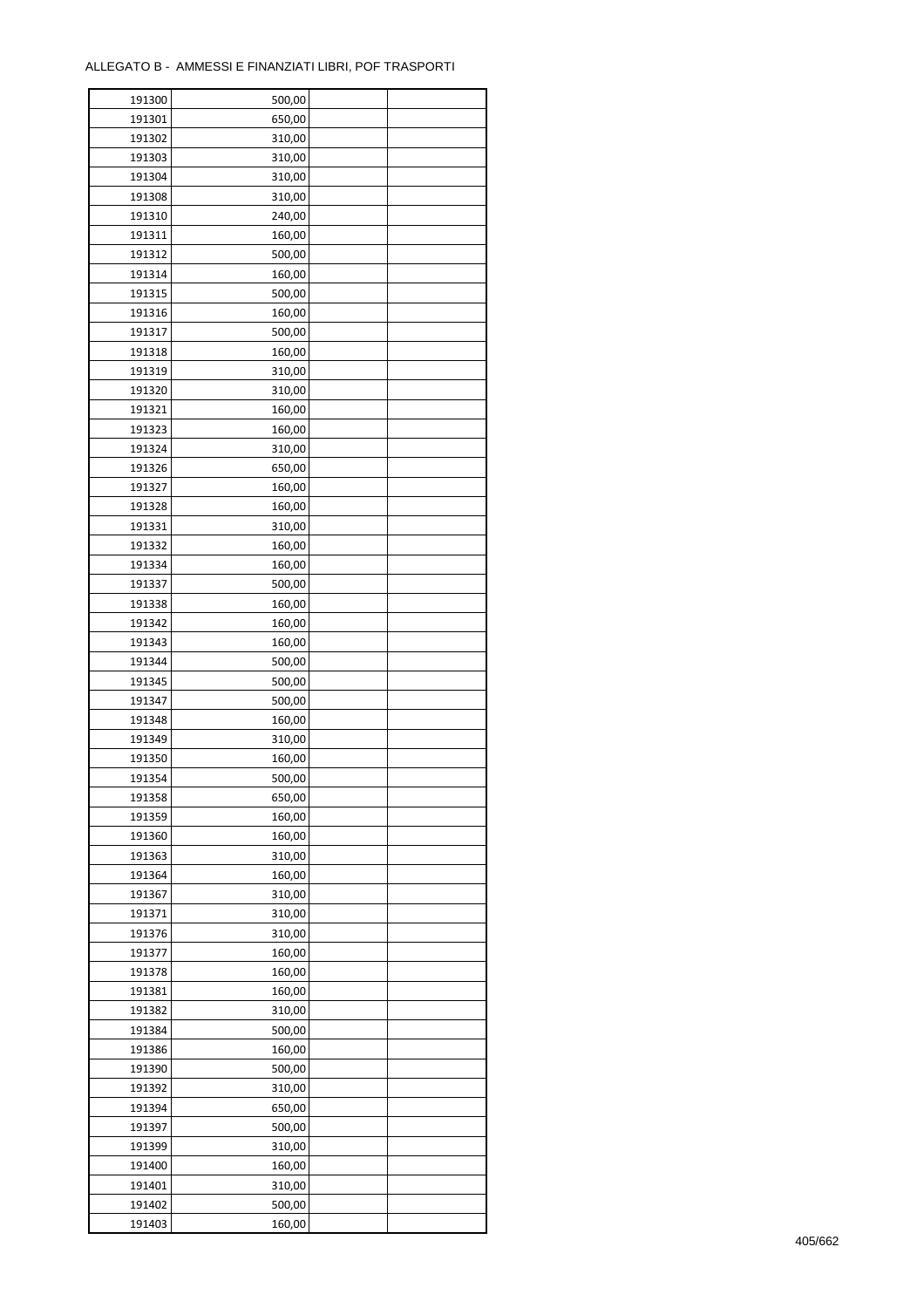| 191405 | 160,00 |  |
|--------|--------|--|
| 191408 | 160,00 |  |
| 191409 | 310,00 |  |
| 191410 | 310,00 |  |
| 191412 | 650,00 |  |
| 191417 | 208,00 |  |
| 191421 | 500,00 |  |
| 191423 | 160,00 |  |
| 191424 | 310,00 |  |
| 191426 | 500,00 |  |
| 191428 | 310,00 |  |
| 191435 | 160,00 |  |
| 191439 |        |  |
|        | 160,00 |  |
| 191440 | 160,00 |  |
| 191442 | 500,00 |  |
| 191443 | 160,00 |  |
| 191445 | 160,00 |  |
| 191446 | 650,00 |  |
| 191447 | 650,00 |  |
| 191448 | 310,00 |  |
| 191449 | 160,00 |  |
| 191451 | 160,00 |  |
| 191452 | 160,00 |  |
| 191453 | 650,00 |  |
| 191454 | 310,00 |  |
| 191455 | 650,00 |  |
| 191457 | 160,00 |  |
| 191458 | 160,00 |  |
| 191460 | 310,00 |  |
| 191465 | 160,00 |  |
| 191466 | 500,00 |  |
| 191467 | 310,00 |  |
| 191468 | 160,00 |  |
| 191469 | 310,00 |  |
| 191470 | 310,00 |  |
| 191471 | 160,00 |  |
|        | 500,00 |  |
| 191476 |        |  |
| 191477 | 310,00 |  |
| 191479 | 650,00 |  |
| 191480 | 650,00 |  |
| 191481 | 500,00 |  |
| 191482 | 160,00 |  |
| 191483 | 160,00 |  |
| 191485 | 310,00 |  |
| 191489 | 160,00 |  |
| 191490 | 160,00 |  |
| 191491 | 500,00 |  |
| 191492 | 160,00 |  |
| 191493 | 160,00 |  |
| 191495 | 160,00 |  |
| 191496 | 208,00 |  |
| 191498 | 310,00 |  |
| 191499 | 500,00 |  |
| 191501 | 160,00 |  |
| 191503 | 310,00 |  |
| 191505 | 160,00 |  |
| 191508 | 500,00 |  |
| 191509 | 160,00 |  |
|        |        |  |
| 191511 | 160,00 |  |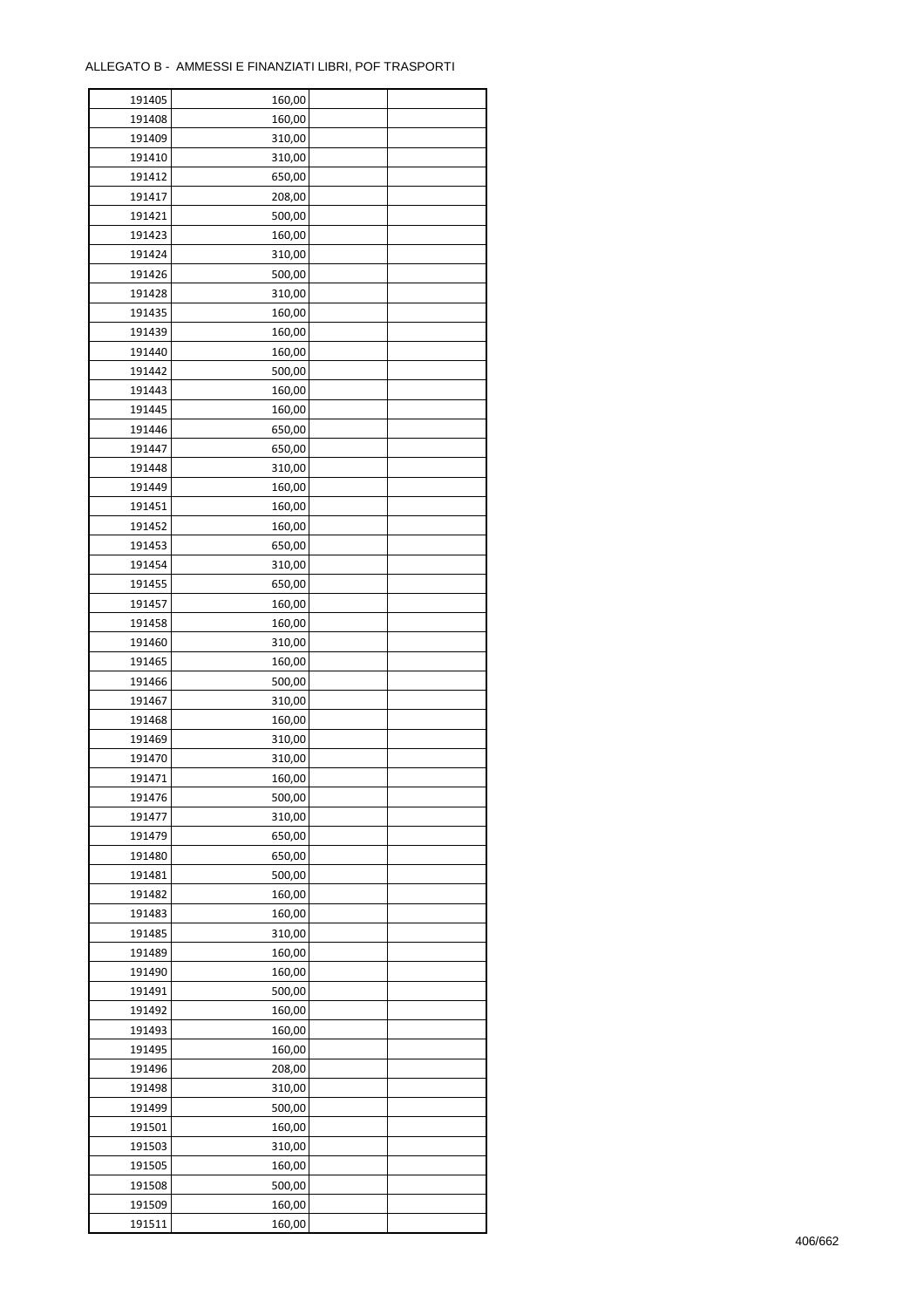| 191512 | 500,00 |  |
|--------|--------|--|
| 191514 | 160,00 |  |
| 191516 | 650,00 |  |
| 191517 | 310,00 |  |
| 191518 | 500,00 |  |
| 191520 | 500,00 |  |
| 191521 | 500,00 |  |
| 191522 | 500,00 |  |
| 191524 | 310,00 |  |
| 191525 | 160,00 |  |
| 191528 | 310,00 |  |
|        |        |  |
| 191533 | 160,00 |  |
| 191537 | 500,00 |  |
| 191543 | 650,00 |  |
| 191545 | 160,00 |  |
| 191547 | 500,00 |  |
| 191550 | 160,00 |  |
| 191551 | 160,00 |  |
| 191553 | 310,00 |  |
| 191554 | 500,00 |  |
| 191559 | 650,00 |  |
| 191561 | 160,00 |  |
| 191564 | 160,00 |  |
| 191567 | 160,00 |  |
| 191574 | 650,00 |  |
| 191575 | 240,00 |  |
| 191576 | 500,00 |  |
| 191577 | 160,00 |  |
| 191578 | 310,00 |  |
| 191580 | 500,00 |  |
| 191582 | 310,00 |  |
| 191583 | 310,00 |  |
|        |        |  |
| 191586 | 160,00 |  |
| 191587 | 650,00 |  |
| 191588 | 160,00 |  |
| 191590 | 160,00 |  |
| 191592 | 750,00 |  |
| 191593 | 500,00 |  |
| 191594 | 160,00 |  |
| 191595 | 160,00 |  |
| 191598 | 208,00 |  |
| 191599 | 160,00 |  |
| 191601 | 310,00 |  |
| 191603 | 160,00 |  |
| 191605 | 160,00 |  |
| 191606 | 310,00 |  |
| 191607 | 500,00 |  |
| 191608 | 160,00 |  |
| 191609 | 310,00 |  |
| 191614 | 310,00 |  |
| 191617 | 500,00 |  |
| 191618 | 750,00 |  |
| 191619 | 310,00 |  |
|        |        |  |
| 191620 | 500,00 |  |
| 191621 | 500,00 |  |
| 191622 | 310,00 |  |
| 191623 | 160,00 |  |
| 191626 | 310,00 |  |
| 191628 | 310,00 |  |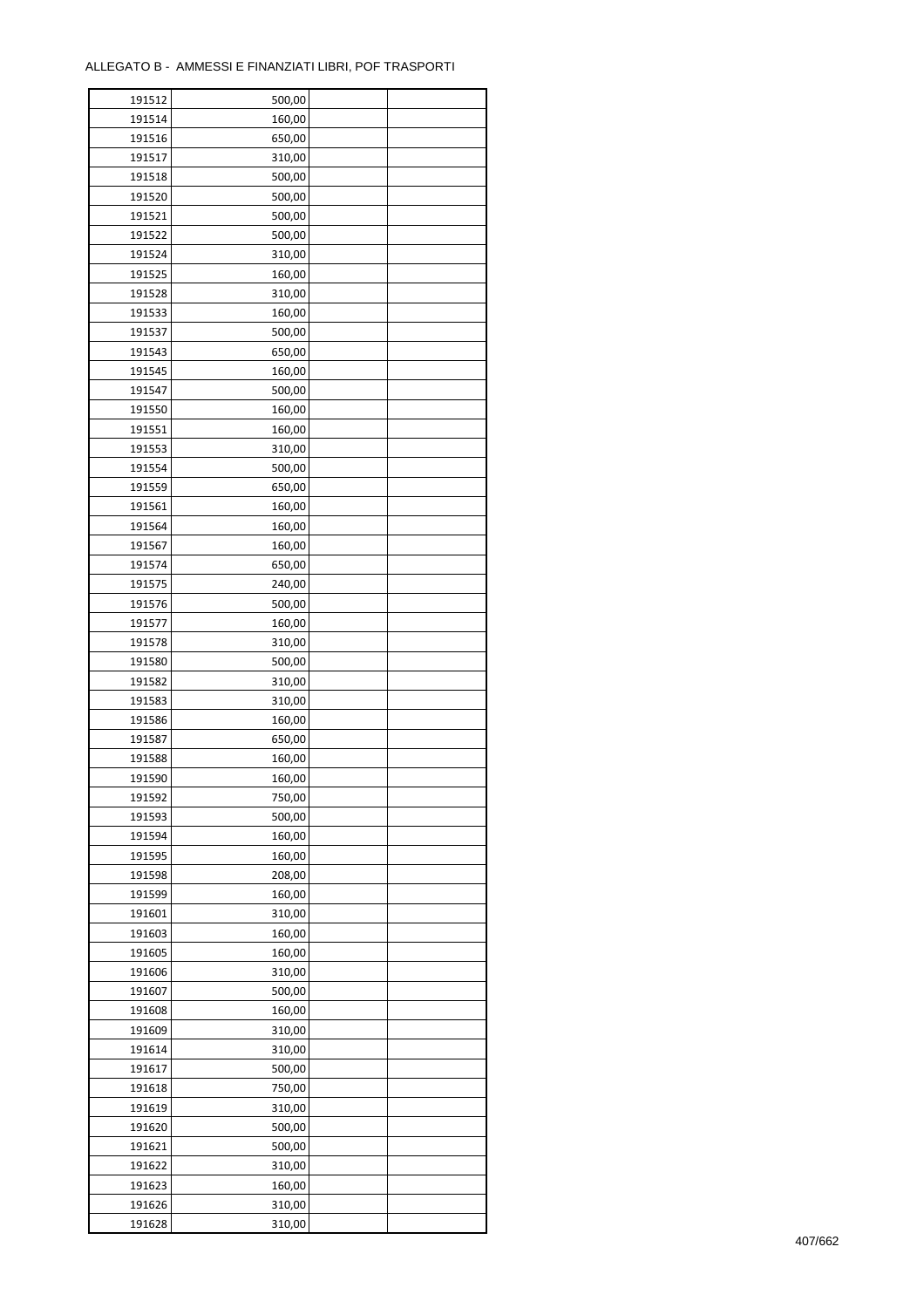| 191629 | 403,00 |  |
|--------|--------|--|
| 191632 | 160,00 |  |
| 191634 | 310,00 |  |
| 191635 | 500,00 |  |
| 191636 | 160,00 |  |
| 191637 | 310,00 |  |
| 191639 | 500,00 |  |
| 191643 | 160,00 |  |
| 191645 | 310,00 |  |
| 191647 | 500,00 |  |
| 191650 | 310,00 |  |
| 191651 | 500,00 |  |
| 191652 | 310,00 |  |
| 191653 | 240,00 |  |
|        |        |  |
| 191654 | 500,00 |  |
| 191655 | 160,00 |  |
| 191656 | 310,00 |  |
| 191658 | 310,00 |  |
| 191659 | 500,00 |  |
| 191660 | 160,00 |  |
| 191661 | 160,00 |  |
| 191662 | 160,00 |  |
| 191663 | 160,00 |  |
| 191665 | 310,00 |  |
| 191666 | 160,00 |  |
| 191667 | 240,00 |  |
| 191668 | 240,00 |  |
| 191669 | 500,00 |  |
| 191671 | 500,00 |  |
| 191675 | 650,00 |  |
| 191676 | 650,00 |  |
| 191677 | 160,00 |  |
| 191678 | 500,00 |  |
| 191680 | 500,00 |  |
| 191682 | 160,00 |  |
| 191683 | 500,00 |  |
| 191685 | 403,00 |  |
| 191687 | 160,00 |  |
| 191688 | 160,00 |  |
| 191689 | 160,00 |  |
| 191694 | 160,00 |  |
| 191695 | 160,00 |  |
| 191698 | 310,00 |  |
| 191699 | 310,00 |  |
| 191700 | 500,00 |  |
| 191703 | 160,00 |  |
|        |        |  |
| 191705 | 160,00 |  |
| 191706 | 160,00 |  |
| 191707 | 160,00 |  |
| 191708 | 403,00 |  |
| 191710 | 310,00 |  |
| 191711 | 500,00 |  |
| 191712 | 500,00 |  |
| 191713 | 500,00 |  |
| 191715 | 160,00 |  |
| 191716 | 160,00 |  |
| 191717 | 500,00 |  |
| 191718 | 160,00 |  |
| 191720 | 160,00 |  |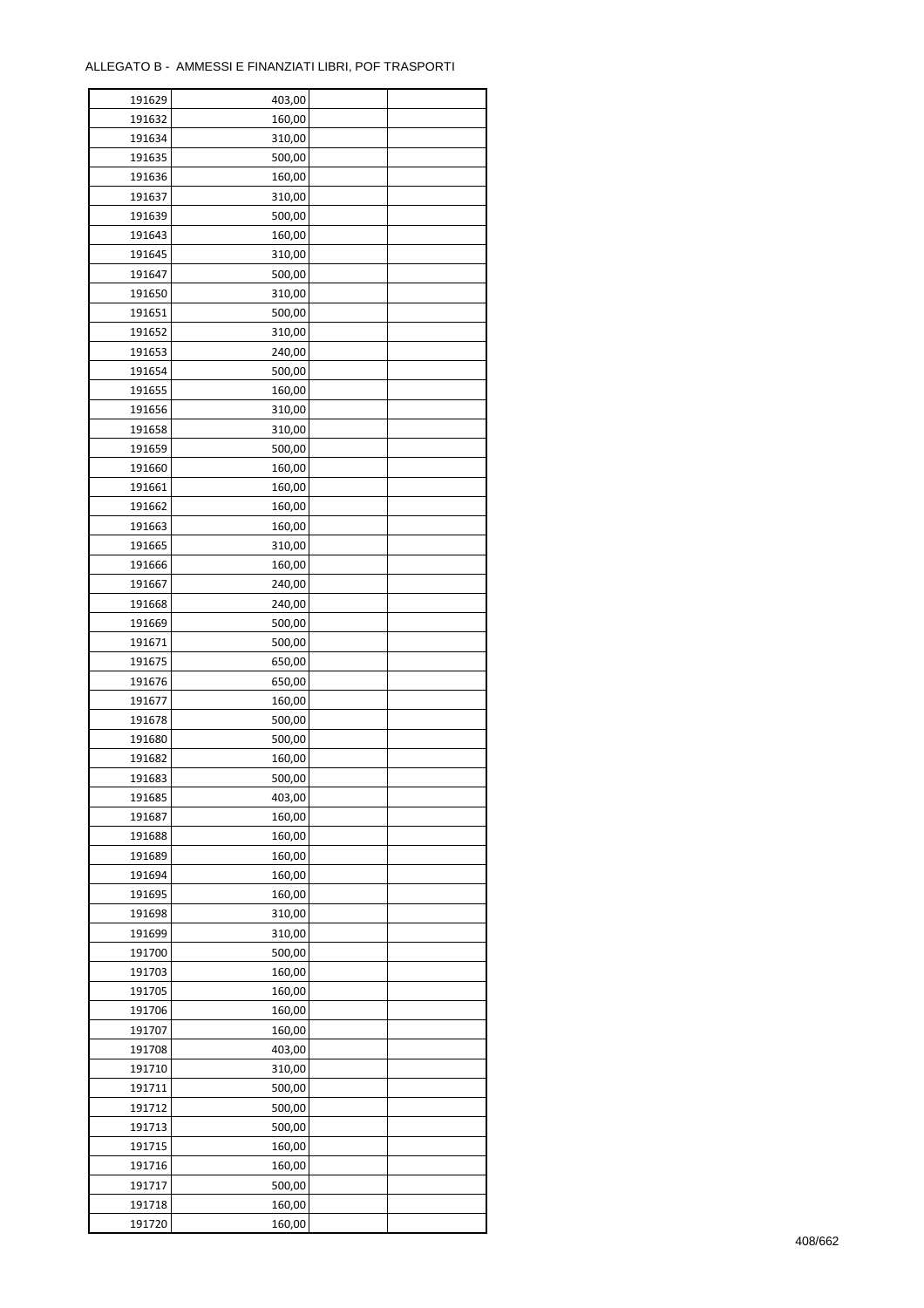| 191722 | 160,00 |  |
|--------|--------|--|
| 191724 | 310,00 |  |
| 191725 | 160,00 |  |
| 191727 | 650,00 |  |
| 191728 | 160,00 |  |
| 191734 | 310,00 |  |
| 191736 | 310,00 |  |
| 191739 | 310,00 |  |
| 191740 | 160,00 |  |
| 191741 | 310,00 |  |
| 191743 |        |  |
|        | 160,00 |  |
| 191745 | 160,00 |  |
| 191746 | 160,00 |  |
| 191750 | 160,00 |  |
| 191751 | 500,00 |  |
| 191753 | 160,00 |  |
| 191757 | 160,00 |  |
| 191759 | 160,00 |  |
| 191760 | 160,00 |  |
| 191762 | 500,00 |  |
| 191764 | 310,00 |  |
| 191765 | 310,00 |  |
| 191772 | 500,00 |  |
| 191773 | 750,00 |  |
| 191774 | 160,00 |  |
| 191775 | 240,00 |  |
| 191778 | 160,00 |  |
| 191781 | 310,00 |  |
| 191782 | 500,00 |  |
|        |        |  |
| 191783 | 160,00 |  |
| 191785 | 403,00 |  |
| 191791 | 310,00 |  |
| 191792 | 160,00 |  |
| 191793 | 160,00 |  |
| 191794 | 160,00 |  |
| 191795 | 160,00 |  |
| 191796 | 160,00 |  |
| 191798 | 160,00 |  |
| 191801 | 160,00 |  |
| 191802 | 310,00 |  |
| 191803 | 500,00 |  |
| 191804 | 160,00 |  |
| 191805 | 160,00 |  |
| 191806 | 310,00 |  |
| 191807 | 310,00 |  |
| 191808 | 500,00 |  |
| 191809 | 650,00 |  |
| 191810 | 500,00 |  |
| 191811 | 160,00 |  |
| 191812 | 500,00 |  |
| 191813 | 650,00 |  |
| 191815 | 500,00 |  |
|        |        |  |
| 191816 | 465,00 |  |
| 191819 | 160,00 |  |
| 191820 | 160,00 |  |
| 191821 | 240,00 |  |
| 191822 | 500,00 |  |
| 191823 | 310,00 |  |
| 191824 | 500,00 |  |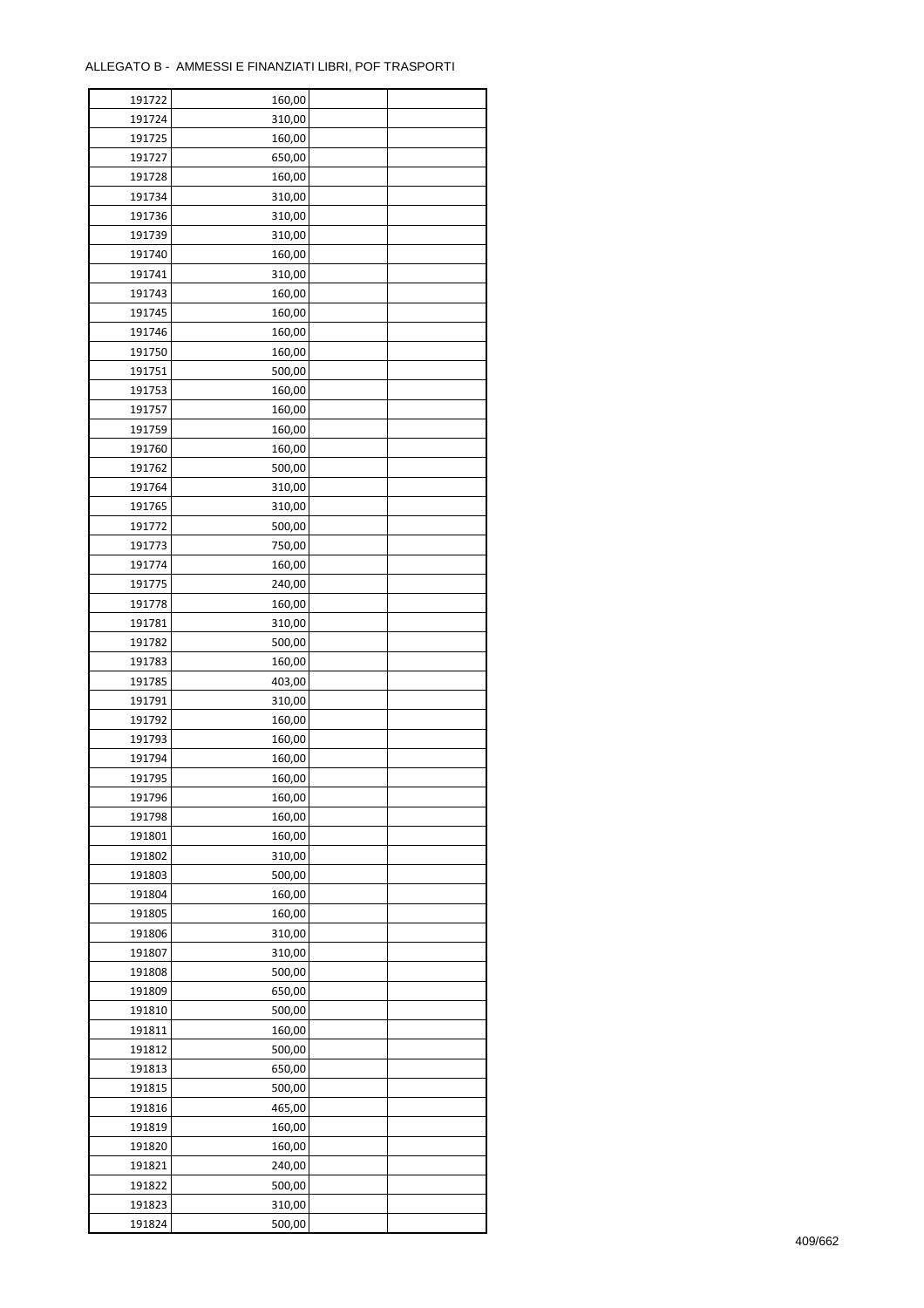| 191827 | 500,00 |  |
|--------|--------|--|
| 191828 | 310,00 |  |
| 191829 | 160,00 |  |
| 191830 | 500,00 |  |
| 191831 | 310,00 |  |
| 191834 | 500,00 |  |
| 191835 | 240,00 |  |
| 191837 | 160,00 |  |
| 191839 | 160,00 |  |
| 191840 | 465,00 |  |
| 191841 | 310,00 |  |
| 191843 | 500,00 |  |
|        |        |  |
| 191845 | 240,00 |  |
| 191847 | 160,00 |  |
| 191848 | 310,00 |  |
| 191850 | 500,00 |  |
| 191851 | 650,00 |  |
| 191852 | 160,00 |  |
| 191854 | 160,00 |  |
| 191856 | 160,00 |  |
| 191858 | 160,00 |  |
| 191859 | 500,00 |  |
| 191861 | 500,00 |  |
| 191862 | 310,00 |  |
| 191864 | 160,00 |  |
| 191866 | 160,00 |  |
| 191867 | 310,00 |  |
| 191868 | 160,00 |  |
| 191869 | 310,00 |  |
| 191871 | 310,00 |  |
| 191872 | 500,00 |  |
| 191873 | 160,00 |  |
| 191874 | 310,00 |  |
| 191875 | 500,00 |  |
| 191877 | 310,00 |  |
| 191878 | 160,00 |  |
| 191880 | 310,00 |  |
| 191882 | 465,00 |  |
| 191884 | 160,00 |  |
| 191886 | 310,00 |  |
| 191888 | 160,00 |  |
| 191889 | 500,00 |  |
| 191890 | 500,00 |  |
| 191891 | 500,00 |  |
| 191892 | 160,00 |  |
| 191896 | 310,00 |  |
| 191897 | 650,00 |  |
| 191898 | 500,00 |  |
| 191903 | 160,00 |  |
| 191905 | 310,00 |  |
| 191906 | 160,00 |  |
| 191907 | 650,00 |  |
| 191908 | 160,00 |  |
| 191909 | 310,00 |  |
| 191910 | 310,00 |  |
| 191913 | 310,00 |  |
| 191914 | 310,00 |  |
|        |        |  |
| 191915 | 310,00 |  |
| 191916 | 310,00 |  |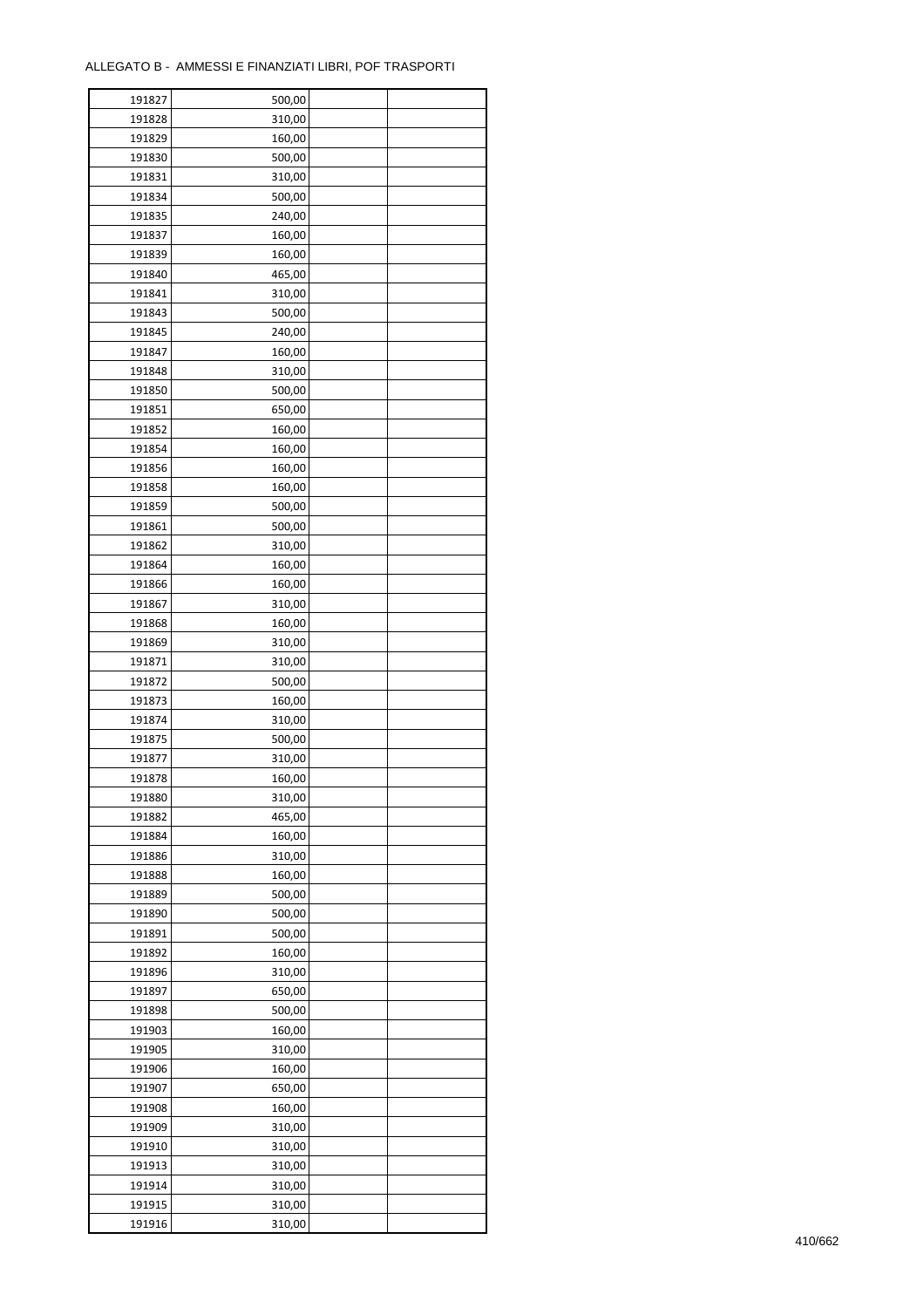÷

| 191917           | 310,00           |  |
|------------------|------------------|--|
| 191918           | 500,00           |  |
| 191919           | 500,00           |  |
| 191921           | 403,00           |  |
| 191922           | 500,00           |  |
| 191924           | 650,00           |  |
| 191927           | 310,00           |  |
| 191928           | 160,00           |  |
| 191930           | 160,00           |  |
| 191932           | 160,00           |  |
| 191933           | 160,00           |  |
| 191935           | 160,00           |  |
| 191937           | 500,00           |  |
| 191939           | 500,00           |  |
| 191940           | 500,00           |  |
| 191942           | 310,00           |  |
| 191943           | 500,00           |  |
| 191944           | 160,00           |  |
| 191945           | 310,00           |  |
| 191946           |                  |  |
| 191947           | 160,00<br>403,00 |  |
| 191948           | 160,00           |  |
| 191949           |                  |  |
| 191953           | 160,00           |  |
| 191956           | 500,00<br>160,00 |  |
| 191958           |                  |  |
| 191959           | 500,00           |  |
|                  | 310,00           |  |
| 191961           | 310,00           |  |
| 191963<br>191964 | 500,00<br>650,00 |  |
| 191965           | 160,00           |  |
| 191966           | 500,00           |  |
| 191967           |                  |  |
| 191969           | 650,00<br>500,00 |  |
| 191972           | 160,00           |  |
| 191973           | 310,00           |  |
| 191974           | 650,00           |  |
| 191975           | 160,00           |  |
| 191976           | 160,00           |  |
| 191977           | 160,00           |  |
| 191985           | 310,00           |  |
| 191989           | 500,00           |  |
| 191991           | 160,00           |  |
| 191993           | 310,00           |  |
| 191995           | 160,00           |  |
| 191996           | 650,00           |  |
| 191997           | 500,00           |  |
| 191998           | 160,00           |  |
| 192002           | 160,00           |  |
| 192003           | 160,00           |  |
| 192007           | 310,00           |  |
| 192008           | 160,00           |  |
| 192009           | 500,00           |  |
| 192010           | 500,00           |  |
| 192011           | 160,00           |  |
| 192015           | 160,00           |  |
|                  |                  |  |
| 192017           | 160,00           |  |
| 192021           | 650,00           |  |
| 192025           | 240,00           |  |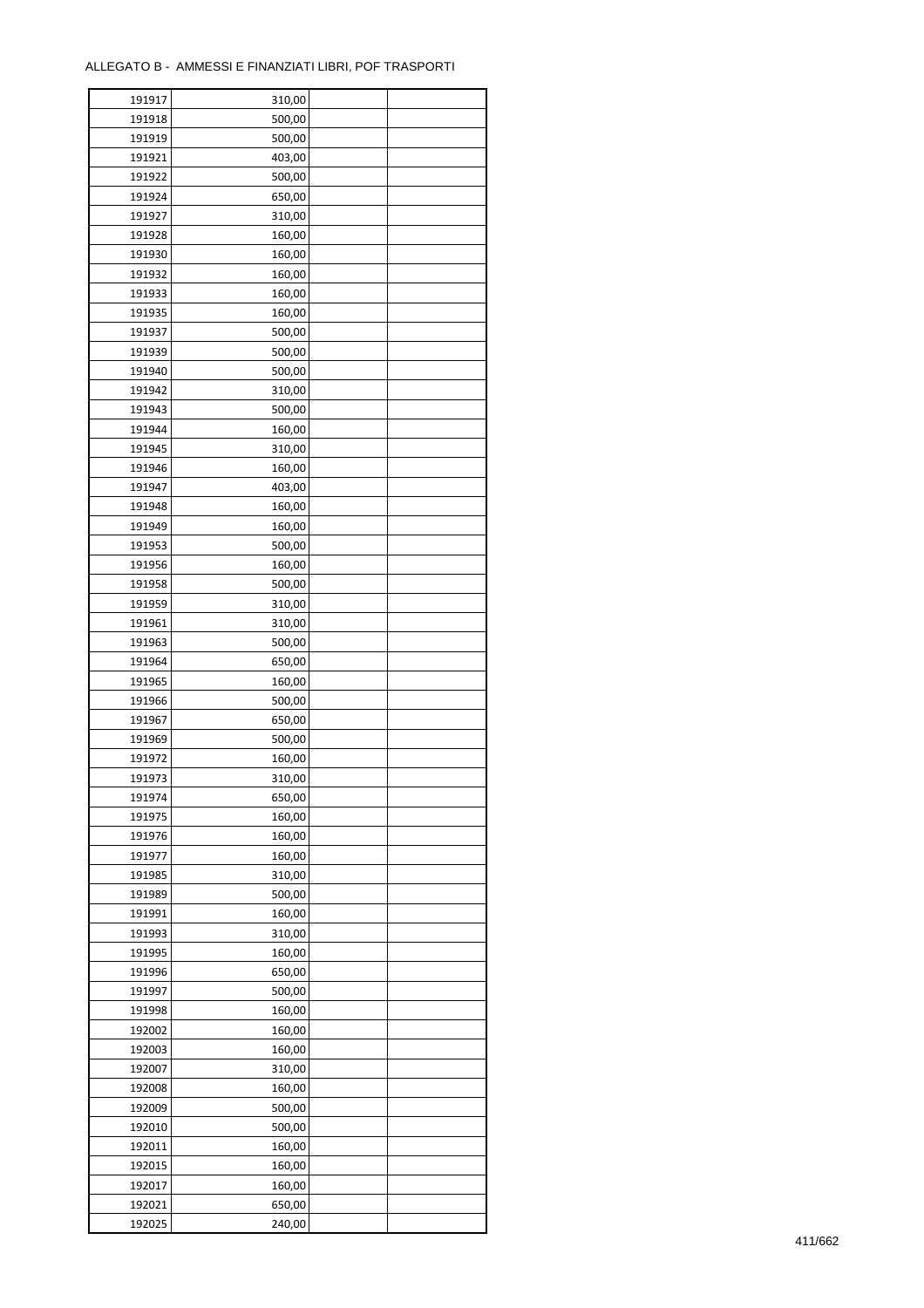÷

| 192027 | 310,00 |  |
|--------|--------|--|
| 192032 | 500,00 |  |
| 192034 | 160,00 |  |
| 192041 | 160,00 |  |
| 192042 | 160,00 |  |
| 192043 | 160,00 |  |
| 192045 | 310,00 |  |
| 192046 | 160,00 |  |
| 192047 | 500,00 |  |
|        |        |  |
| 192048 | 160,00 |  |
| 192049 | 310,00 |  |
| 192051 | 160,00 |  |
| 192052 | 160,00 |  |
| 192053 | 160,00 |  |
| 192055 | 310,00 |  |
| 192057 | 310,00 |  |
| 192059 | 160,00 |  |
| 192063 | 310,00 |  |
| 192064 | 160,00 |  |
| 192065 | 650,00 |  |
| 192067 | 500,00 |  |
| 192070 | 160,00 |  |
| 192073 | 160,00 |  |
| 192078 | 500,00 |  |
| 192079 | 160,00 |  |
| 192080 | 500,00 |  |
| 192081 | 500,00 |  |
| 192085 | 160,00 |  |
| 192088 | 310,00 |  |
| 192090 | 310,00 |  |
|        |        |  |
| 192092 | 160,00 |  |
| 192094 | 160,00 |  |
| 192100 | 310,00 |  |
| 192101 | 160,00 |  |
| 192102 | 310,00 |  |
| 192103 | 650,00 |  |
| 192104 | 650,00 |  |
| 192106 | 160,00 |  |
| 192115 | 160,00 |  |
| 192116 | 500,00 |  |
| 192117 | 160,00 |  |
| 192118 | 160,00 |  |
| 192119 | 500,00 |  |
| 192120 | 650,00 |  |
| 192121 | 160,00 |  |
| 192125 | 310,00 |  |
| 192128 | 403,00 |  |
| 192131 | 160,00 |  |
| 192134 | 500,00 |  |
| 192136 | 208,00 |  |
| 192138 | 160,00 |  |
|        |        |  |
| 192140 | 500,00 |  |
| 192141 | 500,00 |  |
| 192142 | 160,00 |  |
| 192143 | 310,00 |  |
| 192144 | 160,00 |  |
| 192147 | 500,00 |  |
| 192148 | 160,00 |  |
| 192149 | 310,00 |  |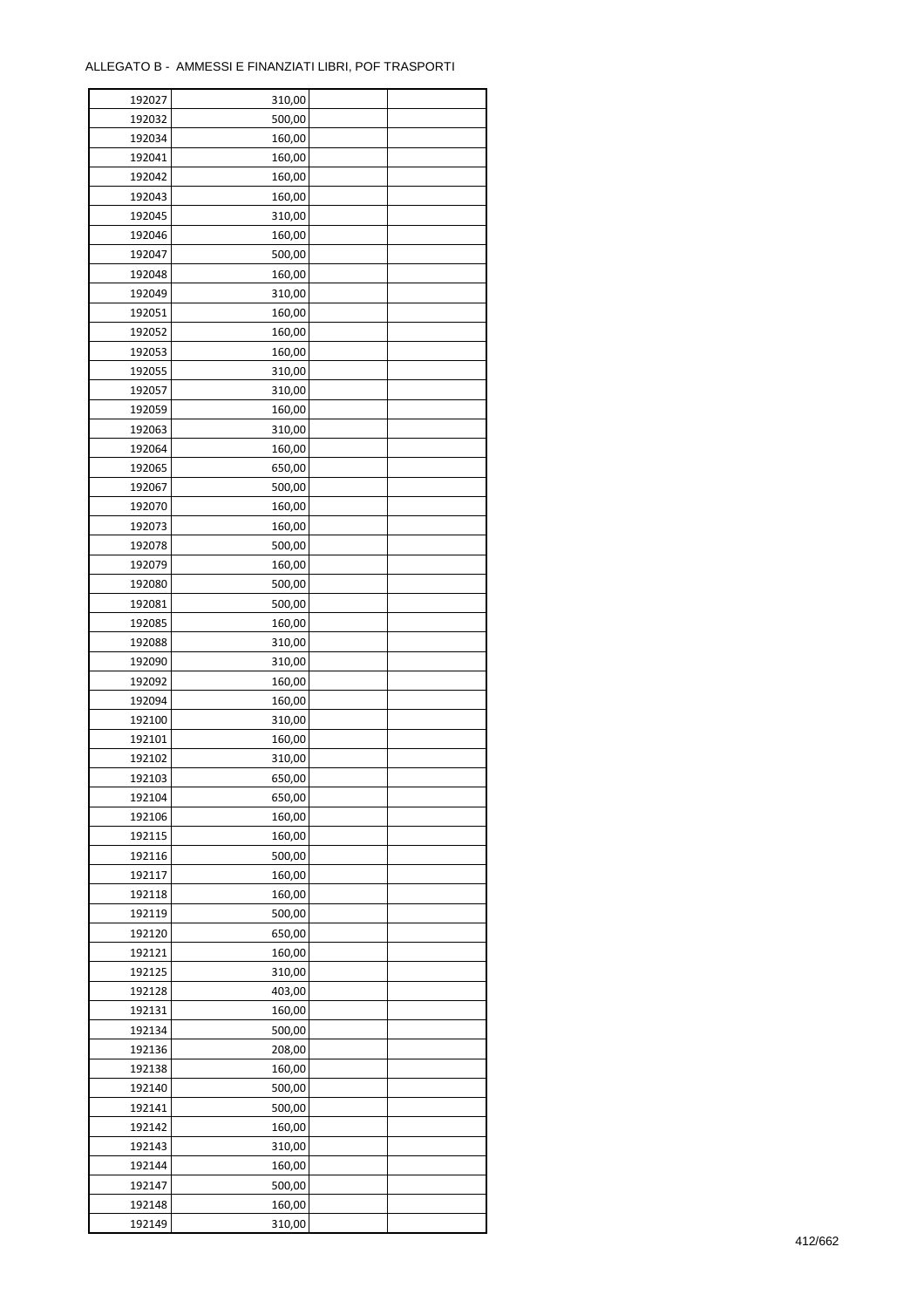| 192150           | 160,00           |  |
|------------------|------------------|--|
| 192151           | 160,00           |  |
| 192153           | 310,00           |  |
| 192155           | 310,00           |  |
| 192156           | 650,00           |  |
| 192157           | 310,00           |  |
| 192158           | 160,00           |  |
| 192159           | 160,00           |  |
| 192165           | 160,00           |  |
| 192166           | 160,00           |  |
| 192170           | 310,00           |  |
| 192171           | 160,00           |  |
| 192172           | 310,00           |  |
| 192173           | 160,00           |  |
| 192175           | 310,00           |  |
| 192176           | 500,00           |  |
|                  |                  |  |
| 192180<br>192181 | 160,00<br>500,00 |  |
|                  |                  |  |
| 192183           | 310,00           |  |
| 192184           | 160,00           |  |
| 192186           | 310,00           |  |
| 192187           | 500,00           |  |
| 192188           | 160,00           |  |
| 192189           | 310,00           |  |
| 192190           | 160,00           |  |
| 192191           | 160,00           |  |
| 192192           | 160,00           |  |
| 192193           | 310,00           |  |
| 192194           | 310,00           |  |
| 192195           | 403,00           |  |
| 192196           | 160,00           |  |
| 192197           | 310,00           |  |
| 192198           | 500,00           |  |
| 192199           | 310,00           |  |
| 192201           | 310,00           |  |
| 192202           | 160,00           |  |
| 192203           | 500,00           |  |
| 192204           | 160,00           |  |
| 192206           | 160,00           |  |
| 192208           | 500,00           |  |
| 192209           | 160,00           |  |
| 192210           | 310,00           |  |
| 192212           | 310,00           |  |
| 192213           | 160,00           |  |
| 192215           | 500,00           |  |
| 192217           | 500,00           |  |
| 192218           | 160,00           |  |
| 192219           | 500,00           |  |
| 192220           | 310,00           |  |
| 192221           | 160,00           |  |
| 192222           | 160,00           |  |
| 192223           | 160,00           |  |
| 192225           | 160,00           |  |
| 192226           | 500,00           |  |
| 192227           | 160,00           |  |
| 192228           | 500,00           |  |
| 192229           | 160,00           |  |
| 192230           | 160,00           |  |
| 192231           | 160,00           |  |
|                  |                  |  |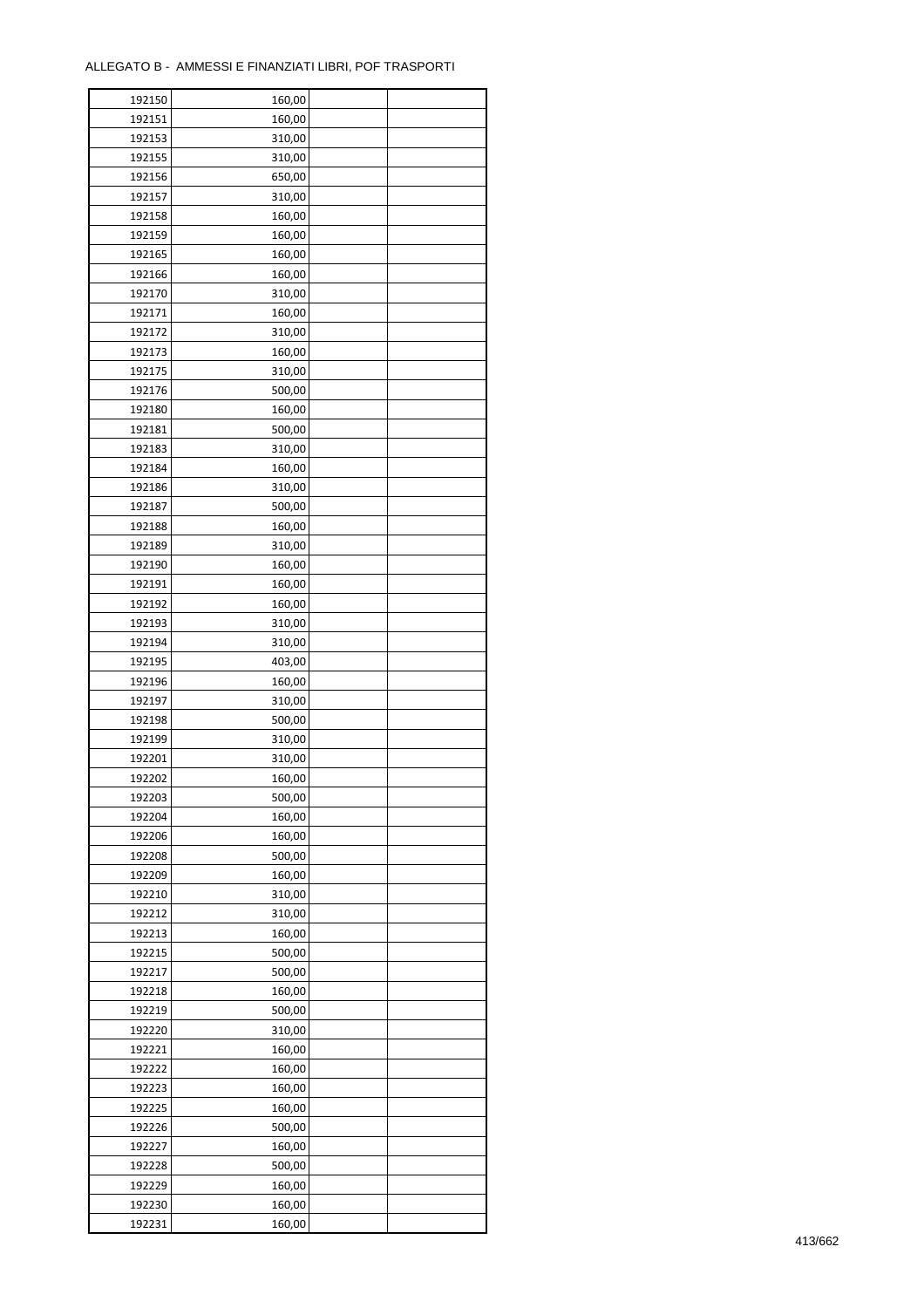| 192233 | 310,00 |  |
|--------|--------|--|
| 192234 | 500,00 |  |
| 192235 | 500,00 |  |
| 192236 | 160,00 |  |
| 192237 | 208,00 |  |
| 192238 | 160,00 |  |
| 192240 | 160,00 |  |
| 192242 | 310,00 |  |
| 192243 | 160,00 |  |
| 192248 | 310,00 |  |
| 192250 | 310,00 |  |
| 192251 | 160,00 |  |
|        |        |  |
| 192252 | 310,00 |  |
| 192254 | 160,00 |  |
| 192256 | 500,00 |  |
| 192259 | 310,00 |  |
| 192260 | 310,00 |  |
| 192262 | 160,00 |  |
| 192263 | 160,00 |  |
| 192266 | 500,00 |  |
| 192268 | 500,00 |  |
| 192269 | 160,00 |  |
| 192271 | 160,00 |  |
| 192273 | 160,00 |  |
| 192275 | 160,00 |  |
| 192276 | 160,00 |  |
| 192277 | 310,00 |  |
| 192278 | 310,00 |  |
| 192279 | 160,00 |  |
| 192281 | 310,00 |  |
| 192282 | 160,00 |  |
| 192283 | 500,00 |  |
| 192284 | 160,00 |  |
| 192285 | 310,00 |  |
| 192291 | 160,00 |  |
| 192292 | 310,00 |  |
| 192294 | 160,00 |  |
| 192295 | 160,00 |  |
| 192296 |        |  |
|        | 160,00 |  |
| 192298 | 500,00 |  |
| 192299 | 208,00 |  |
| 192304 | 500,00 |  |
| 192306 | 160,00 |  |
| 192307 | 160,00 |  |
| 192308 | 650,00 |  |
| 192310 | 310,00 |  |
| 192311 | 500,00 |  |
| 192312 | 160,00 |  |
| 192313 | 500,00 |  |
| 192315 | 240,00 |  |
| 192318 | 500,00 |  |
| 192319 | 500,00 |  |
| 192320 | 310,00 |  |
| 192322 | 465,00 |  |
| 192325 | 310,00 |  |
| 192326 | 500,00 |  |
| 192327 | 310,00 |  |
| 192328 | 650,00 |  |
| 192330 | 650,00 |  |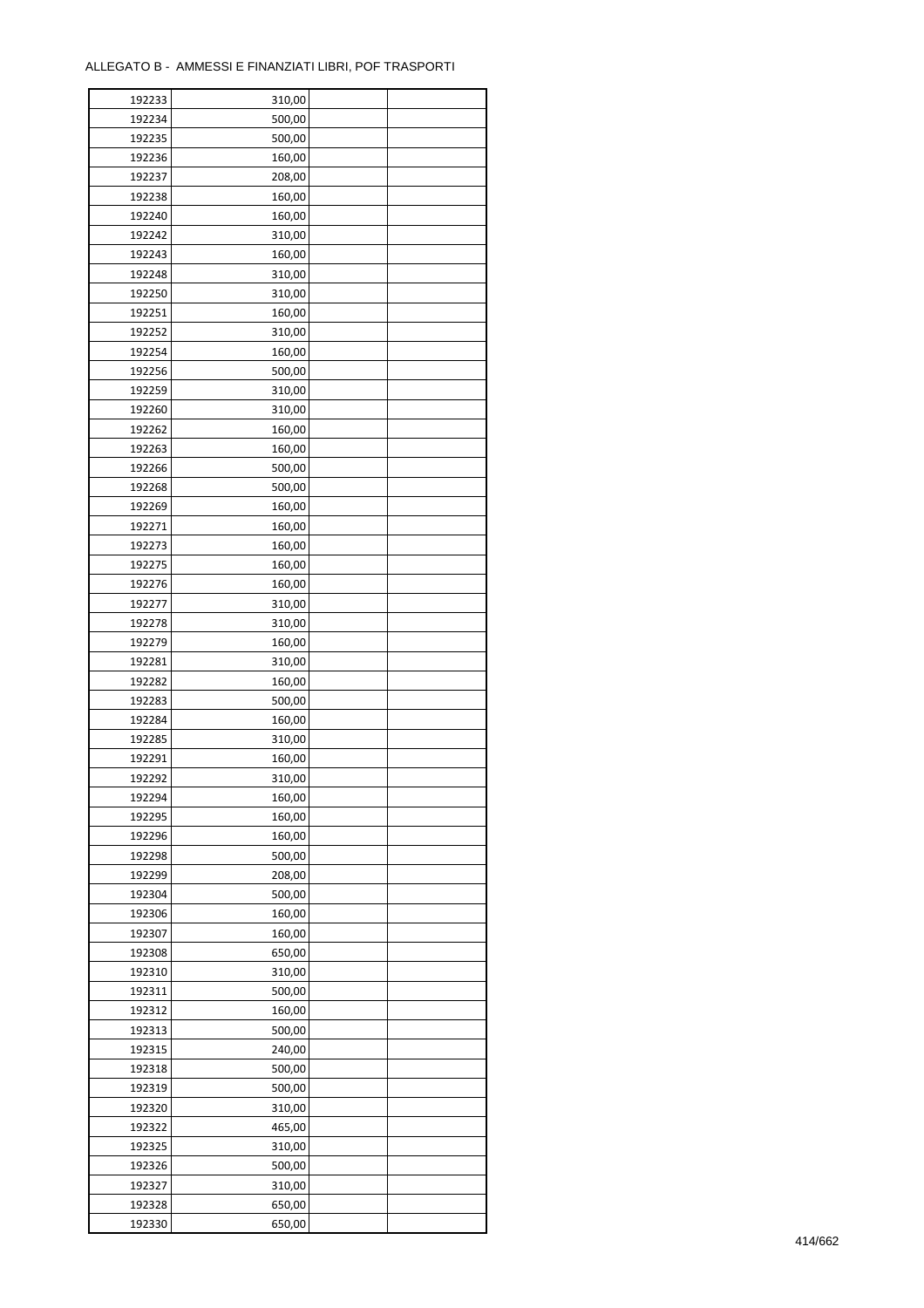| 192331 | 500,00 |  |
|--------|--------|--|
| 192332 | 500,00 |  |
| 192333 | 160,00 |  |
| 192334 | 465,00 |  |
| 192335 | 160,00 |  |
| 192340 | 500,00 |  |
| 192342 | 160,00 |  |
| 192343 | 310,00 |  |
|        | 500,00 |  |
| 192347 | 310,00 |  |
| 192348 |        |  |
| 192349 | 500,00 |  |
| 192350 | 310,00 |  |
| 192355 | 160,00 |  |
| 192357 | 500,00 |  |
| 192359 | 310,00 |  |
| 192360 | 160,00 |  |
| 192362 | 500,00 |  |
| 192363 | 500,00 |  |
| 192364 | 310,00 |  |
| 192365 | 160,00 |  |
| 192367 | 500,00 |  |
| 192369 | 310,00 |  |
| 192372 | 500,00 |  |
| 192377 | 500,00 |  |
| 192378 | 500,00 |  |
| 192379 | 500,00 |  |
| 192380 | 160,00 |  |
| 192385 | 160,00 |  |
| 192387 | 160,00 |  |
|        |        |  |
| 192388 | 500,00 |  |
| 192390 | 160,00 |  |
| 192392 | 500,00 |  |
| 192394 | 500,00 |  |
| 192395 | 310,00 |  |
| 192396 | 500,00 |  |
| 192397 | 160,00 |  |
| 192398 | 500,00 |  |
| 192399 | 310,00 |  |
| 192400 | 310,00 |  |
| 192404 | 310,00 |  |
| 192405 | 465,00 |  |
| 192406 | 650,00 |  |
| 192409 | 160,00 |  |
| 192410 | 500,00 |  |
| 192411 | 310,00 |  |
| 192412 | 500,00 |  |
| 192413 | 160,00 |  |
| 192414 | 160,00 |  |
| 192416 | 650,00 |  |
| 192417 | 160,00 |  |
| 192418 |        |  |
|        | 160,00 |  |
| 192420 | 650,00 |  |
| 192422 | 160,00 |  |
| 192424 | 160,00 |  |
| 192425 | 160,00 |  |
| 192426 | 310,00 |  |
| 192427 | 160,00 |  |
| 192429 | 500,00 |  |
| 192431 | 240,00 |  |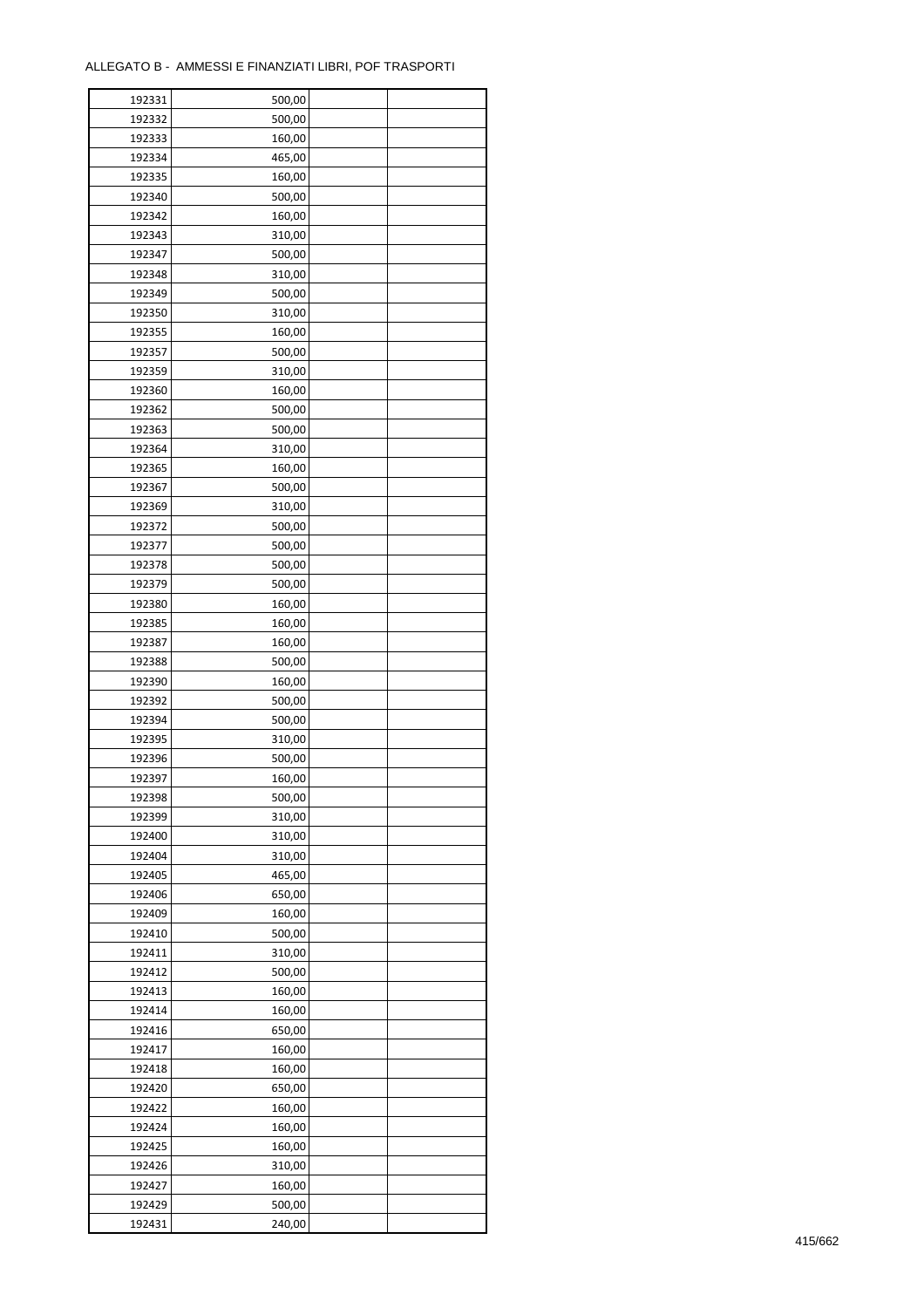| 192432 | 310,00 |  |
|--------|--------|--|
| 192434 | 650,00 |  |
| 192435 | 240,00 |  |
| 192436 | 650,00 |  |
| 192437 | 500,00 |  |
| 192438 | 310,00 |  |
| 192439 | 160,00 |  |
| 192440 | 500,00 |  |
| 192441 | 160,00 |  |
| 192442 | 310,00 |  |
| 192443 | 650,00 |  |
| 192447 | 160,00 |  |
| 192450 | 500,00 |  |
|        |        |  |
| 192452 | 650,00 |  |
| 192453 | 650,00 |  |
| 192454 | 500,00 |  |
| 192455 | 310,00 |  |
| 192456 | 500,00 |  |
| 192457 | 160,00 |  |
| 192458 | 310,00 |  |
| 192460 | 310,00 |  |
| 192466 | 650,00 |  |
| 192469 | 160,00 |  |
| 192470 | 160,00 |  |
| 192473 | 310,00 |  |
| 192480 | 310,00 |  |
| 192481 | 310,00 |  |
| 192482 | 160,00 |  |
| 192483 | 160,00 |  |
| 192484 | 310,00 |  |
| 192485 | 500,00 |  |
| 192489 | 310,00 |  |
| 192491 | 310,00 |  |
| 192492 | 500,00 |  |
| 192494 | 160,00 |  |
| 192495 | 310,00 |  |
| 192496 | 310,00 |  |
| 192497 | 500,00 |  |
| 192500 | 160,00 |  |
| 192504 | 160,00 |  |
| 192506 | 310,00 |  |
| 192511 | 160,00 |  |
| 192513 | 310,00 |  |
| 192515 | 310,00 |  |
| 192516 | 500,00 |  |
| 192518 | 160,00 |  |
|        |        |  |
| 192522 | 160,00 |  |
| 192524 | 500,00 |  |
| 192530 | 310,00 |  |
| 192533 | 403,00 |  |
| 192535 | 500,00 |  |
| 192536 | 310,00 |  |
| 192538 | 160,00 |  |
| 192543 | 160,00 |  |
| 192544 | 403,00 |  |
| 192545 | 403,00 |  |
| 192548 | 310,00 |  |
| 192549 | 500,00 |  |
| 192551 | 160,00 |  |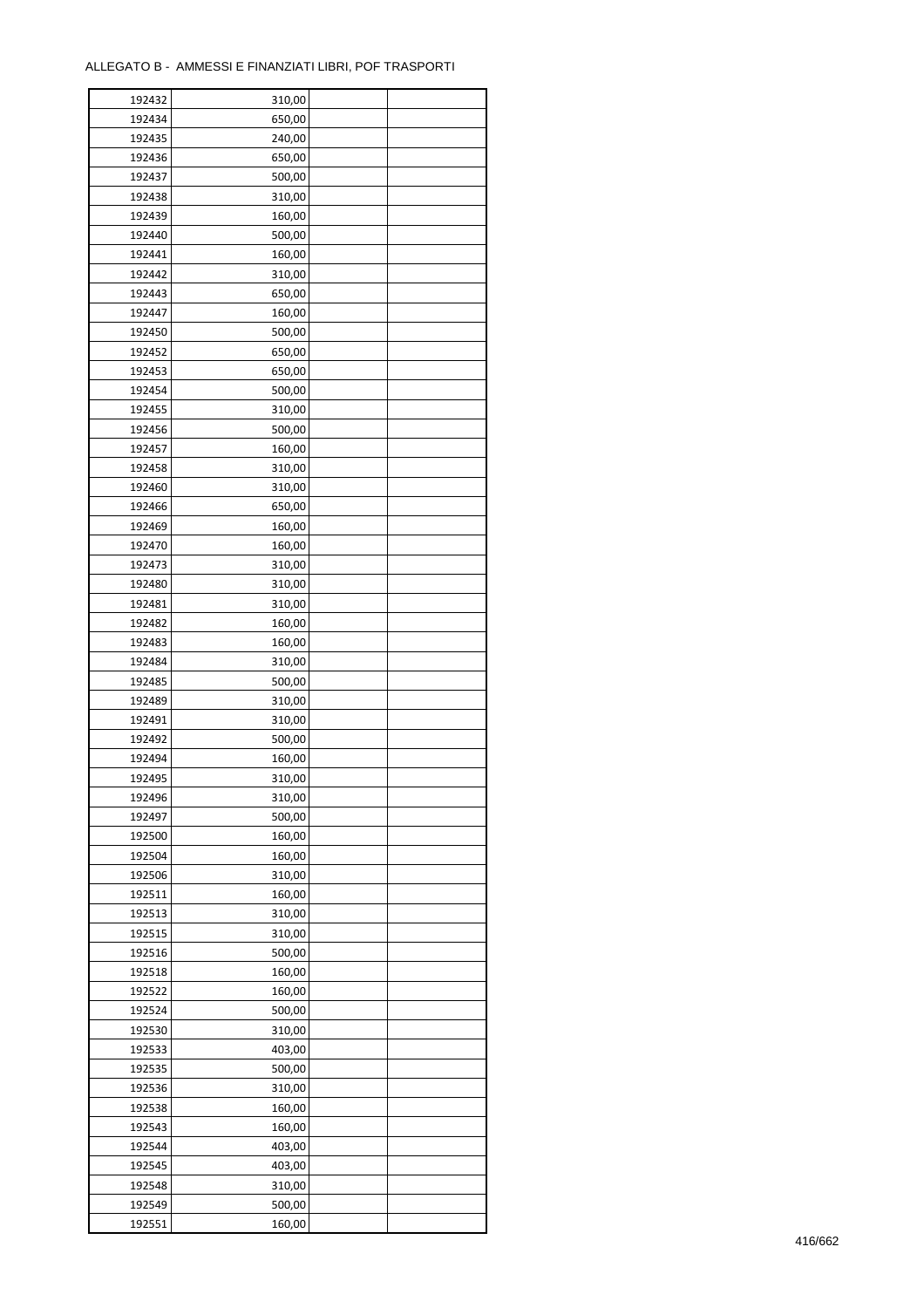| 192553 | 160,00 |  |
|--------|--------|--|
| 192556 | 500,00 |  |
| 192559 | 310,00 |  |
| 192561 | 500,00 |  |
| 192563 | 310,00 |  |
| 192564 | 500,00 |  |
| 192565 | 160,00 |  |
| 192567 | 240,00 |  |
|        |        |  |
| 192569 | 500,00 |  |
| 192570 | 160,00 |  |
| 192571 | 310,00 |  |
| 192573 | 310,00 |  |
| 192575 | 160,00 |  |
| 192576 | 160,00 |  |
| 192581 | 310,00 |  |
| 192584 | 500,00 |  |
| 192586 | 160,00 |  |
| 192590 | 500,00 |  |
| 192591 | 310,00 |  |
| 192592 | 310,00 |  |
| 192594 | 310,00 |  |
| 192599 | 160,00 |  |
| 192601 | 160,00 |  |
| 192603 | 500,00 |  |
| 192605 | 403,00 |  |
| 192606 | 310,00 |  |
| 192608 | 160,00 |  |
|        |        |  |
| 192609 | 310,00 |  |
| 192614 | 310,00 |  |
| 192615 | 500,00 |  |
| 192616 | 500,00 |  |
| 192618 | 160,00 |  |
| 192619 | 310,00 |  |
| 192626 | 160,00 |  |
| 192630 | 500,00 |  |
| 192631 | 310,00 |  |
| 192633 | 160,00 |  |
| 192636 | 160,00 |  |
| 192637 | 500,00 |  |
| 192638 | 500,00 |  |
| 192639 | 310,00 |  |
| 192641 | 500,00 |  |
| 192642 | 500,00 |  |
| 192643 | 310,00 |  |
| 192644 | 160,00 |  |
| 192646 | 310,00 |  |
| 192648 | 500,00 |  |
| 192650 | 310,00 |  |
| 192652 |        |  |
|        | 310,00 |  |
| 192653 | 310,00 |  |
| 192654 | 310,00 |  |
| 192656 | 160,00 |  |
| 192658 | 160,00 |  |
| 192660 | 650,00 |  |
| 192662 | 310,00 |  |
| 192666 | 160,00 |  |
| 192667 | 160,00 |  |
| 192669 | 160,00 |  |
| 192673 | 310,00 |  |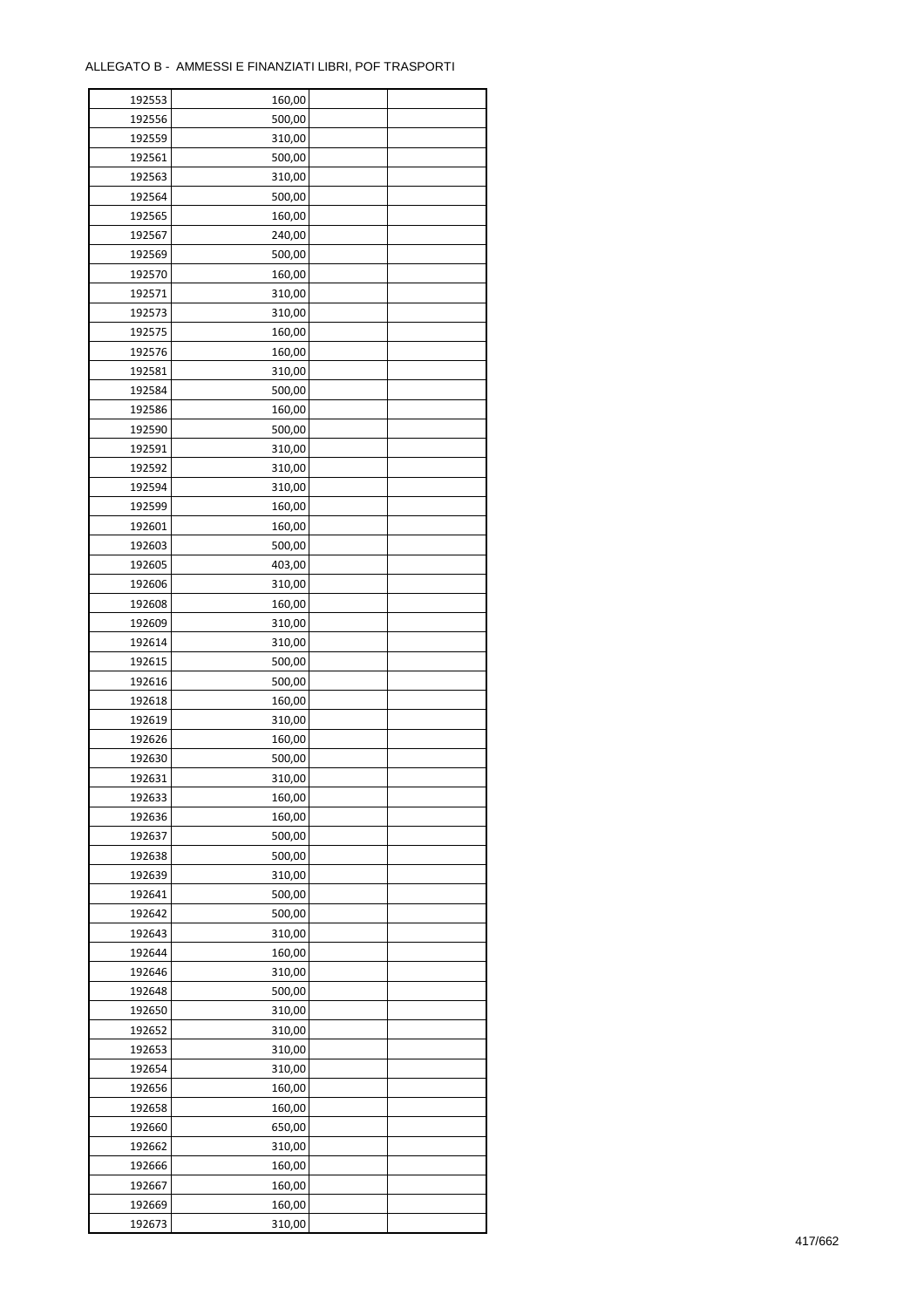| 192675 | 500,00 |  |
|--------|--------|--|
| 192678 | 160,00 |  |
| 192679 | 500,00 |  |
| 192682 | 160,00 |  |
| 192683 | 310,00 |  |
| 192684 | 310,00 |  |
| 192685 | 160,00 |  |
| 192686 | 500,00 |  |
| 192687 | 310,00 |  |
| 192690 | 160,00 |  |
| 192696 | 160,00 |  |
| 192697 | 500,00 |  |
|        |        |  |
| 192700 | 310,00 |  |
| 192701 | 160,00 |  |
| 192704 | 500,00 |  |
| 192706 | 500,00 |  |
| 192707 | 310,00 |  |
| 192708 | 500,00 |  |
| 192709 | 160,00 |  |
| 192710 | 310,00 |  |
| 192711 | 160,00 |  |
| 192716 | 160,00 |  |
| 192717 | 310,00 |  |
| 192719 | 500,00 |  |
| 192720 | 310,00 |  |
| 192722 | 500,00 |  |
| 192723 | 500,00 |  |
| 192724 | 160,00 |  |
| 192726 | 500,00 |  |
| 192728 | 650,00 |  |
| 192731 | 500,00 |  |
| 192735 | 650,00 |  |
| 192736 | 160,00 |  |
| 192737 | 310,00 |  |
| 192744 | 240,00 |  |
| 192745 | 160,00 |  |
| 192746 | 310,00 |  |
| 192747 | 500,00 |  |
| 192748 |        |  |
|        | 403,00 |  |
| 192755 | 500,00 |  |
| 192757 | 160,00 |  |
| 192758 | 160,00 |  |
| 192761 | 500,00 |  |
| 192762 | 160,00 |  |
| 192766 | 500,00 |  |
| 192767 | 500,00 |  |
| 192769 | 310,00 |  |
| 192770 | 500,00 |  |
| 192771 | 500,00 |  |
| 192774 | 160,00 |  |
| 192775 | 310,00 |  |
| 192779 | 160,00 |  |
| 192781 | 310,00 |  |
| 192783 | 160,00 |  |
| 192796 | 310,00 |  |
| 192798 | 500,00 |  |
| 192800 | 160,00 |  |
| 192801 | 500,00 |  |
| 192802 | 310,00 |  |
|        |        |  |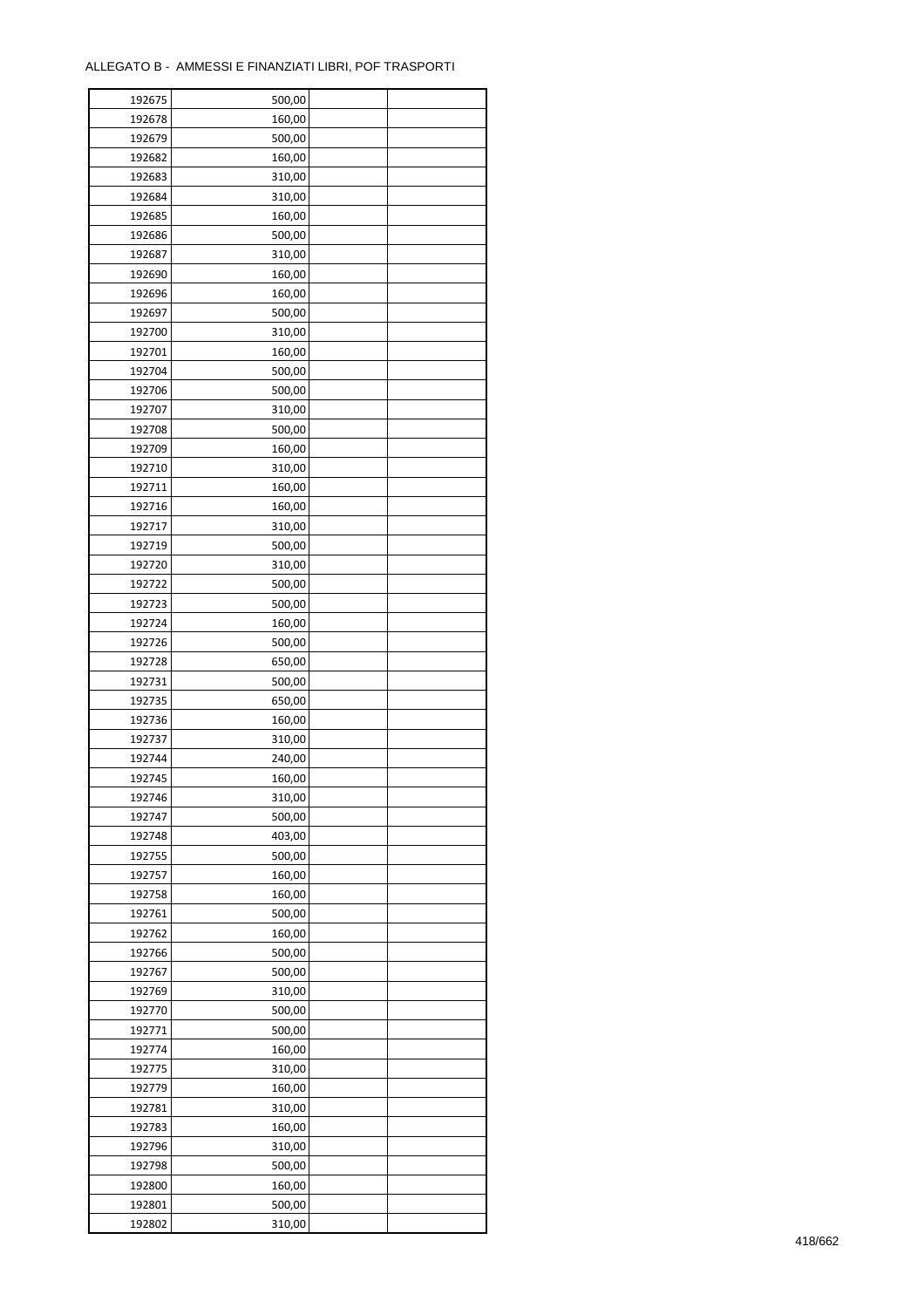| 192804 | 160,00 |  |
|--------|--------|--|
| 192805 | 310,00 |  |
| 192808 | 500,00 |  |
| 192809 | 160,00 |  |
| 192811 | 310,00 |  |
| 192812 | 500,00 |  |
| 192821 | 160,00 |  |
| 192822 | 310,00 |  |
| 192823 | 650,00 |  |
| 192826 | 160,00 |  |
| 192827 | 500,00 |  |
| 192834 | 500,00 |  |
| 192839 | 500,00 |  |
| 192840 |        |  |
|        | 650,00 |  |
| 192841 | 500,00 |  |
| 192842 | 500,00 |  |
| 192843 | 403,00 |  |
| 192846 | 160,00 |  |
| 192849 | 160,00 |  |
| 192852 | 500,00 |  |
| 192855 | 500,00 |  |
| 192857 | 310,00 |  |
| 192861 | 160,00 |  |
| 192862 | 500,00 |  |
| 192864 | 310,00 |  |
| 192866 | 160,00 |  |
| 192872 | 160,00 |  |
| 192874 | 500,00 |  |
| 192877 | 310,00 |  |
| 192878 | 160,00 |  |
| 192879 | 160,00 |  |
| 192880 | 650,00 |  |
| 192881 | 500,00 |  |
| 192882 | 500,00 |  |
| 192883 | 310,00 |  |
| 192884 | 160,00 |  |
| 192885 | 465,00 |  |
| 192886 | 465,00 |  |
|        |        |  |
| 192887 | 500,00 |  |
| 192892 | 403,00 |  |
| 192894 | 500,00 |  |
| 192896 | 160,00 |  |
| 192897 | 310,00 |  |
| 192903 | 208,00 |  |
| 192904 | 160,00 |  |
| 192905 | 500,00 |  |
| 192909 | 500,00 |  |
| 192911 | 310,00 |  |
| 192912 | 160,00 |  |
| 192913 | 160,00 |  |
| 192915 | 500,00 |  |
| 192916 | 310,00 |  |
| 192917 | 160,00 |  |
| 192918 | 160,00 |  |
| 192921 | 500,00 |  |
| 192927 | 650,00 |  |
| 192928 | 310,00 |  |
| 192932 | 160,00 |  |
| 192933 | 160,00 |  |
|        |        |  |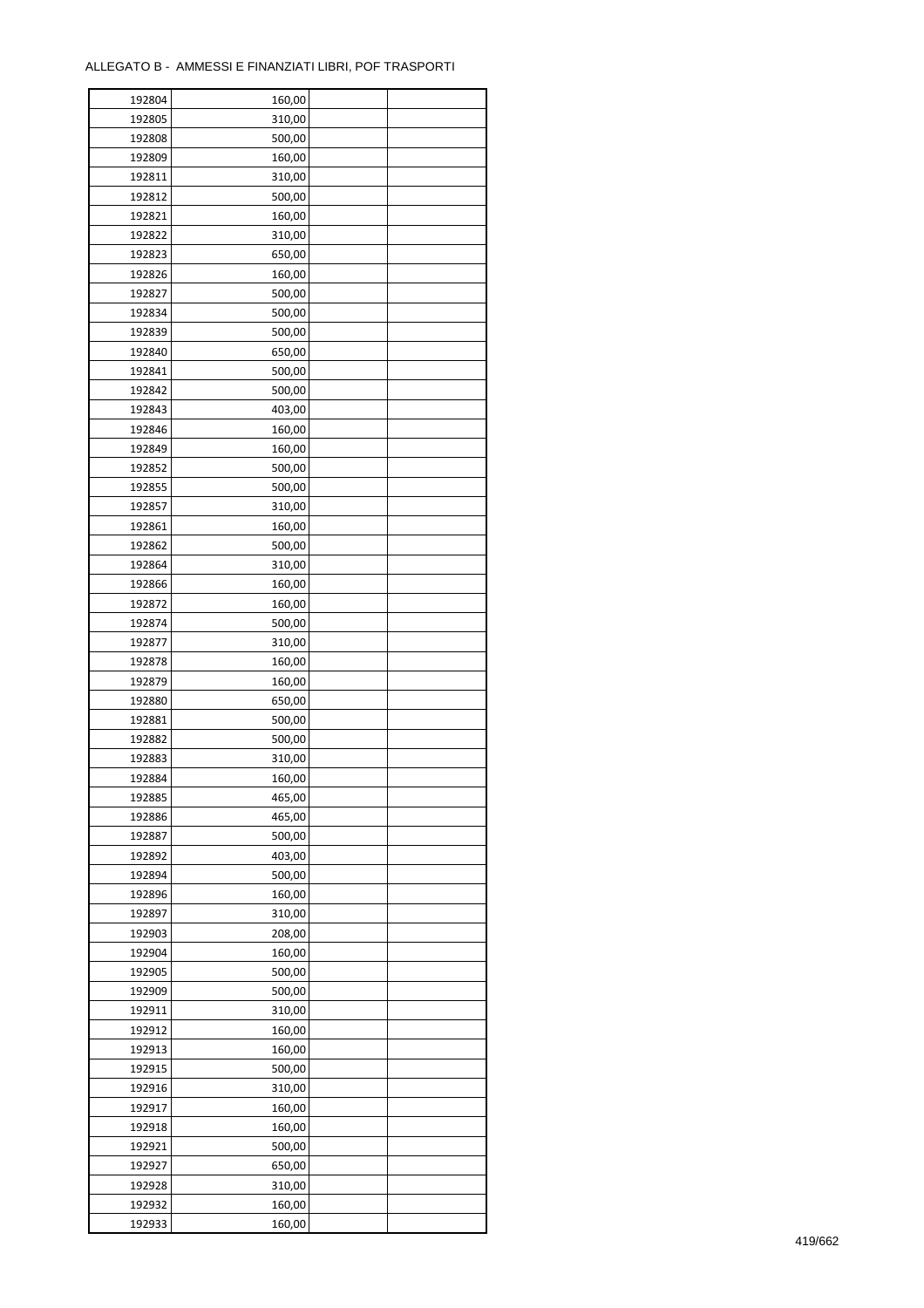| 192937<br>310,00<br>192939<br>403,00<br>192941<br>500,00<br>192942<br>310,00<br>192943<br>500,00<br>192944<br>650,00<br>192945<br>160,00<br>192946<br>160,00<br>192948<br>650,00<br>192949<br>310,00<br>192950<br>160,00<br>192955<br>650,00<br>192959<br>650,00<br>192964<br>310,00<br>192970<br>160,00<br>192971<br>500,00<br>192972<br>310,00<br>192973<br>160,00<br>192974<br>650,00<br>192975<br>310,00<br>192976<br>160,00<br>192977<br>500,00<br>192978<br>650,00<br>192979<br>500,00<br>192986<br>160,00<br>192989<br>650,00<br>192996<br>160,00<br>192997<br>160,00<br>192998<br>160,00<br>193002<br>310,00<br>193006<br>500,00<br>193009<br>160,00<br>193010<br>160,00<br>193014<br>160,00<br>193018<br>160,00<br>193019<br>160,00<br>193021<br>500,00<br>193022<br>500,00<br>193023<br>160,00<br>193024<br>500,00<br>193025<br>500,00<br>193030<br>500,00<br>193031<br>160,00<br>193033<br>310,00<br>193038<br>500,00<br>193039<br>500,00<br>193041<br>160,00<br>193044<br>310,00<br>193049<br>160,00<br>193050<br>500,00<br>193052<br>160,00<br>193053<br>500,00<br>193056<br>310,00<br>193057<br>500,00<br>193058<br>160,00<br>193060<br>310,00<br>193061<br>160,00<br>193066<br>160,00 | 192936 | 160,00 |  |
|------------------------------------------------------------------------------------------------------------------------------------------------------------------------------------------------------------------------------------------------------------------------------------------------------------------------------------------------------------------------------------------------------------------------------------------------------------------------------------------------------------------------------------------------------------------------------------------------------------------------------------------------------------------------------------------------------------------------------------------------------------------------------------------------------------------------------------------------------------------------------------------------------------------------------------------------------------------------------------------------------------------------------------------------------------------------------------------------------------------------------------------------------------------------------------------------------|--------|--------|--|
|                                                                                                                                                                                                                                                                                                                                                                                                                                                                                                                                                                                                                                                                                                                                                                                                                                                                                                                                                                                                                                                                                                                                                                                                      |        |        |  |
|                                                                                                                                                                                                                                                                                                                                                                                                                                                                                                                                                                                                                                                                                                                                                                                                                                                                                                                                                                                                                                                                                                                                                                                                      |        |        |  |
|                                                                                                                                                                                                                                                                                                                                                                                                                                                                                                                                                                                                                                                                                                                                                                                                                                                                                                                                                                                                                                                                                                                                                                                                      |        |        |  |
|                                                                                                                                                                                                                                                                                                                                                                                                                                                                                                                                                                                                                                                                                                                                                                                                                                                                                                                                                                                                                                                                                                                                                                                                      |        |        |  |
|                                                                                                                                                                                                                                                                                                                                                                                                                                                                                                                                                                                                                                                                                                                                                                                                                                                                                                                                                                                                                                                                                                                                                                                                      |        |        |  |
|                                                                                                                                                                                                                                                                                                                                                                                                                                                                                                                                                                                                                                                                                                                                                                                                                                                                                                                                                                                                                                                                                                                                                                                                      |        |        |  |
|                                                                                                                                                                                                                                                                                                                                                                                                                                                                                                                                                                                                                                                                                                                                                                                                                                                                                                                                                                                                                                                                                                                                                                                                      |        |        |  |
|                                                                                                                                                                                                                                                                                                                                                                                                                                                                                                                                                                                                                                                                                                                                                                                                                                                                                                                                                                                                                                                                                                                                                                                                      |        |        |  |
|                                                                                                                                                                                                                                                                                                                                                                                                                                                                                                                                                                                                                                                                                                                                                                                                                                                                                                                                                                                                                                                                                                                                                                                                      |        |        |  |
|                                                                                                                                                                                                                                                                                                                                                                                                                                                                                                                                                                                                                                                                                                                                                                                                                                                                                                                                                                                                                                                                                                                                                                                                      |        |        |  |
|                                                                                                                                                                                                                                                                                                                                                                                                                                                                                                                                                                                                                                                                                                                                                                                                                                                                                                                                                                                                                                                                                                                                                                                                      |        |        |  |
|                                                                                                                                                                                                                                                                                                                                                                                                                                                                                                                                                                                                                                                                                                                                                                                                                                                                                                                                                                                                                                                                                                                                                                                                      |        |        |  |
|                                                                                                                                                                                                                                                                                                                                                                                                                                                                                                                                                                                                                                                                                                                                                                                                                                                                                                                                                                                                                                                                                                                                                                                                      |        |        |  |
|                                                                                                                                                                                                                                                                                                                                                                                                                                                                                                                                                                                                                                                                                                                                                                                                                                                                                                                                                                                                                                                                                                                                                                                                      |        |        |  |
|                                                                                                                                                                                                                                                                                                                                                                                                                                                                                                                                                                                                                                                                                                                                                                                                                                                                                                                                                                                                                                                                                                                                                                                                      |        |        |  |
|                                                                                                                                                                                                                                                                                                                                                                                                                                                                                                                                                                                                                                                                                                                                                                                                                                                                                                                                                                                                                                                                                                                                                                                                      |        |        |  |
|                                                                                                                                                                                                                                                                                                                                                                                                                                                                                                                                                                                                                                                                                                                                                                                                                                                                                                                                                                                                                                                                                                                                                                                                      |        |        |  |
|                                                                                                                                                                                                                                                                                                                                                                                                                                                                                                                                                                                                                                                                                                                                                                                                                                                                                                                                                                                                                                                                                                                                                                                                      |        |        |  |
|                                                                                                                                                                                                                                                                                                                                                                                                                                                                                                                                                                                                                                                                                                                                                                                                                                                                                                                                                                                                                                                                                                                                                                                                      |        |        |  |
|                                                                                                                                                                                                                                                                                                                                                                                                                                                                                                                                                                                                                                                                                                                                                                                                                                                                                                                                                                                                                                                                                                                                                                                                      |        |        |  |
|                                                                                                                                                                                                                                                                                                                                                                                                                                                                                                                                                                                                                                                                                                                                                                                                                                                                                                                                                                                                                                                                                                                                                                                                      |        |        |  |
|                                                                                                                                                                                                                                                                                                                                                                                                                                                                                                                                                                                                                                                                                                                                                                                                                                                                                                                                                                                                                                                                                                                                                                                                      |        |        |  |
|                                                                                                                                                                                                                                                                                                                                                                                                                                                                                                                                                                                                                                                                                                                                                                                                                                                                                                                                                                                                                                                                                                                                                                                                      |        |        |  |
|                                                                                                                                                                                                                                                                                                                                                                                                                                                                                                                                                                                                                                                                                                                                                                                                                                                                                                                                                                                                                                                                                                                                                                                                      |        |        |  |
|                                                                                                                                                                                                                                                                                                                                                                                                                                                                                                                                                                                                                                                                                                                                                                                                                                                                                                                                                                                                                                                                                                                                                                                                      |        |        |  |
|                                                                                                                                                                                                                                                                                                                                                                                                                                                                                                                                                                                                                                                                                                                                                                                                                                                                                                                                                                                                                                                                                                                                                                                                      |        |        |  |
|                                                                                                                                                                                                                                                                                                                                                                                                                                                                                                                                                                                                                                                                                                                                                                                                                                                                                                                                                                                                                                                                                                                                                                                                      |        |        |  |
|                                                                                                                                                                                                                                                                                                                                                                                                                                                                                                                                                                                                                                                                                                                                                                                                                                                                                                                                                                                                                                                                                                                                                                                                      |        |        |  |
|                                                                                                                                                                                                                                                                                                                                                                                                                                                                                                                                                                                                                                                                                                                                                                                                                                                                                                                                                                                                                                                                                                                                                                                                      |        |        |  |
|                                                                                                                                                                                                                                                                                                                                                                                                                                                                                                                                                                                                                                                                                                                                                                                                                                                                                                                                                                                                                                                                                                                                                                                                      |        |        |  |
|                                                                                                                                                                                                                                                                                                                                                                                                                                                                                                                                                                                                                                                                                                                                                                                                                                                                                                                                                                                                                                                                                                                                                                                                      |        |        |  |
|                                                                                                                                                                                                                                                                                                                                                                                                                                                                                                                                                                                                                                                                                                                                                                                                                                                                                                                                                                                                                                                                                                                                                                                                      |        |        |  |
|                                                                                                                                                                                                                                                                                                                                                                                                                                                                                                                                                                                                                                                                                                                                                                                                                                                                                                                                                                                                                                                                                                                                                                                                      |        |        |  |
|                                                                                                                                                                                                                                                                                                                                                                                                                                                                                                                                                                                                                                                                                                                                                                                                                                                                                                                                                                                                                                                                                                                                                                                                      |        |        |  |
|                                                                                                                                                                                                                                                                                                                                                                                                                                                                                                                                                                                                                                                                                                                                                                                                                                                                                                                                                                                                                                                                                                                                                                                                      |        |        |  |
|                                                                                                                                                                                                                                                                                                                                                                                                                                                                                                                                                                                                                                                                                                                                                                                                                                                                                                                                                                                                                                                                                                                                                                                                      |        |        |  |
|                                                                                                                                                                                                                                                                                                                                                                                                                                                                                                                                                                                                                                                                                                                                                                                                                                                                                                                                                                                                                                                                                                                                                                                                      |        |        |  |
|                                                                                                                                                                                                                                                                                                                                                                                                                                                                                                                                                                                                                                                                                                                                                                                                                                                                                                                                                                                                                                                                                                                                                                                                      |        |        |  |
|                                                                                                                                                                                                                                                                                                                                                                                                                                                                                                                                                                                                                                                                                                                                                                                                                                                                                                                                                                                                                                                                                                                                                                                                      |        |        |  |
|                                                                                                                                                                                                                                                                                                                                                                                                                                                                                                                                                                                                                                                                                                                                                                                                                                                                                                                                                                                                                                                                                                                                                                                                      |        |        |  |
|                                                                                                                                                                                                                                                                                                                                                                                                                                                                                                                                                                                                                                                                                                                                                                                                                                                                                                                                                                                                                                                                                                                                                                                                      |        |        |  |
|                                                                                                                                                                                                                                                                                                                                                                                                                                                                                                                                                                                                                                                                                                                                                                                                                                                                                                                                                                                                                                                                                                                                                                                                      |        |        |  |
|                                                                                                                                                                                                                                                                                                                                                                                                                                                                                                                                                                                                                                                                                                                                                                                                                                                                                                                                                                                                                                                                                                                                                                                                      |        |        |  |
|                                                                                                                                                                                                                                                                                                                                                                                                                                                                                                                                                                                                                                                                                                                                                                                                                                                                                                                                                                                                                                                                                                                                                                                                      |        |        |  |
|                                                                                                                                                                                                                                                                                                                                                                                                                                                                                                                                                                                                                                                                                                                                                                                                                                                                                                                                                                                                                                                                                                                                                                                                      |        |        |  |
|                                                                                                                                                                                                                                                                                                                                                                                                                                                                                                                                                                                                                                                                                                                                                                                                                                                                                                                                                                                                                                                                                                                                                                                                      |        |        |  |
|                                                                                                                                                                                                                                                                                                                                                                                                                                                                                                                                                                                                                                                                                                                                                                                                                                                                                                                                                                                                                                                                                                                                                                                                      |        |        |  |
|                                                                                                                                                                                                                                                                                                                                                                                                                                                                                                                                                                                                                                                                                                                                                                                                                                                                                                                                                                                                                                                                                                                                                                                                      |        |        |  |
|                                                                                                                                                                                                                                                                                                                                                                                                                                                                                                                                                                                                                                                                                                                                                                                                                                                                                                                                                                                                                                                                                                                                                                                                      |        |        |  |
|                                                                                                                                                                                                                                                                                                                                                                                                                                                                                                                                                                                                                                                                                                                                                                                                                                                                                                                                                                                                                                                                                                                                                                                                      |        |        |  |
|                                                                                                                                                                                                                                                                                                                                                                                                                                                                                                                                                                                                                                                                                                                                                                                                                                                                                                                                                                                                                                                                                                                                                                                                      |        |        |  |
|                                                                                                                                                                                                                                                                                                                                                                                                                                                                                                                                                                                                                                                                                                                                                                                                                                                                                                                                                                                                                                                                                                                                                                                                      |        |        |  |
|                                                                                                                                                                                                                                                                                                                                                                                                                                                                                                                                                                                                                                                                                                                                                                                                                                                                                                                                                                                                                                                                                                                                                                                                      |        |        |  |
|                                                                                                                                                                                                                                                                                                                                                                                                                                                                                                                                                                                                                                                                                                                                                                                                                                                                                                                                                                                                                                                                                                                                                                                                      |        |        |  |
|                                                                                                                                                                                                                                                                                                                                                                                                                                                                                                                                                                                                                                                                                                                                                                                                                                                                                                                                                                                                                                                                                                                                                                                                      |        |        |  |
|                                                                                                                                                                                                                                                                                                                                                                                                                                                                                                                                                                                                                                                                                                                                                                                                                                                                                                                                                                                                                                                                                                                                                                                                      |        |        |  |
|                                                                                                                                                                                                                                                                                                                                                                                                                                                                                                                                                                                                                                                                                                                                                                                                                                                                                                                                                                                                                                                                                                                                                                                                      |        |        |  |
|                                                                                                                                                                                                                                                                                                                                                                                                                                                                                                                                                                                                                                                                                                                                                                                                                                                                                                                                                                                                                                                                                                                                                                                                      |        |        |  |
|                                                                                                                                                                                                                                                                                                                                                                                                                                                                                                                                                                                                                                                                                                                                                                                                                                                                                                                                                                                                                                                                                                                                                                                                      |        |        |  |
|                                                                                                                                                                                                                                                                                                                                                                                                                                                                                                                                                                                                                                                                                                                                                                                                                                                                                                                                                                                                                                                                                                                                                                                                      |        |        |  |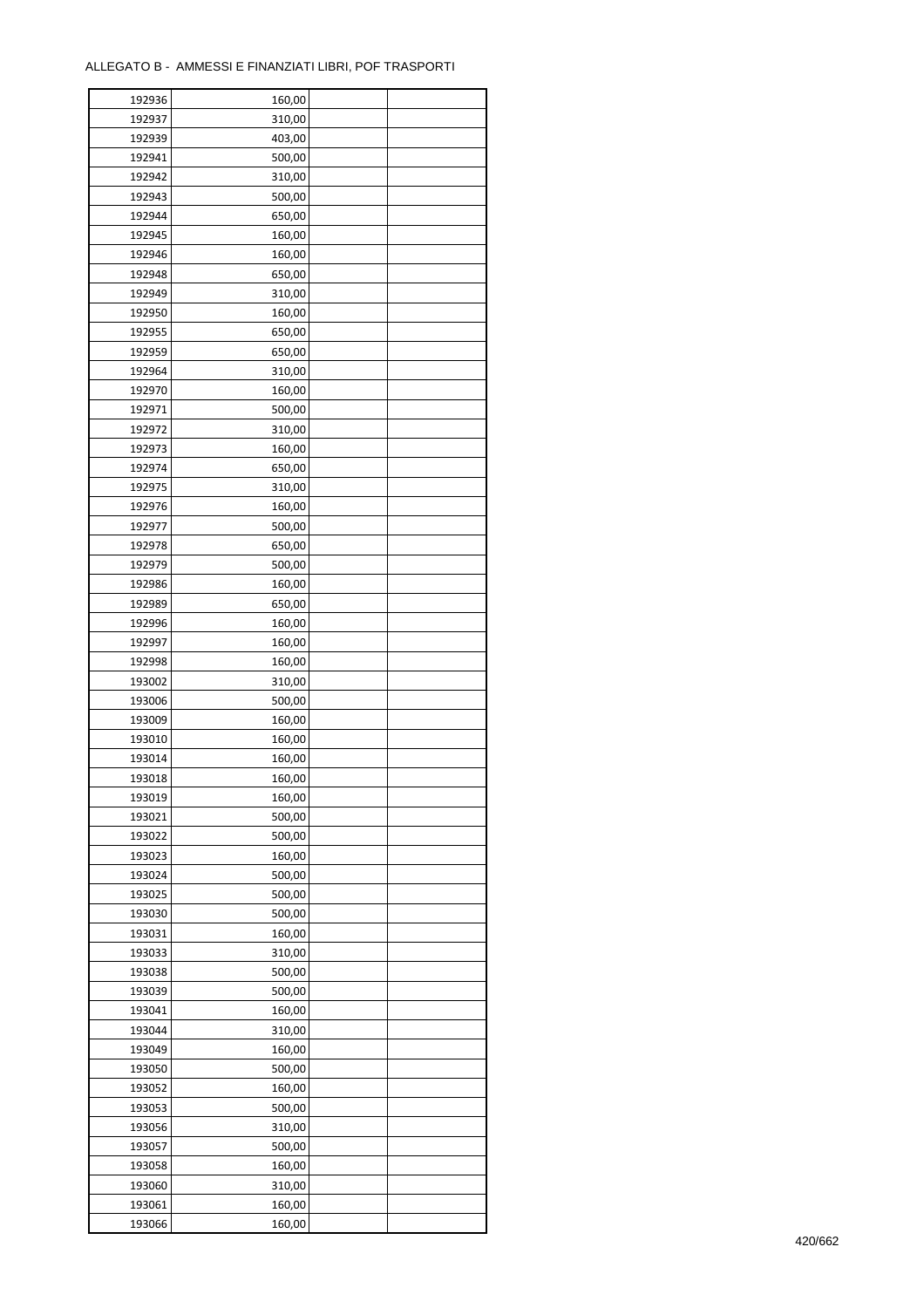| 193067 | 310,00 |  |
|--------|--------|--|
| 193069 | 160,00 |  |
| 193070 | 310,00 |  |
| 193071 | 500,00 |  |
| 193072 | 500,00 |  |
| 193073 | 160,00 |  |
| 193076 | 500,00 |  |
| 193080 | 160,00 |  |
| 193081 | 310,00 |  |
| 193083 | 310,00 |  |
| 193084 | 310,00 |  |
| 193087 |        |  |
|        | 160,00 |  |
| 193088 | 650,00 |  |
| 193089 | 160,00 |  |
| 193091 | 310,00 |  |
| 193092 | 310,00 |  |
| 193094 | 500,00 |  |
| 193095 | 500,00 |  |
| 193096 | 500,00 |  |
| 193097 | 500,00 |  |
| 193098 | 500,00 |  |
| 193099 | 160,00 |  |
| 193100 | 160,00 |  |
| 193112 | 500,00 |  |
| 193113 | 500,00 |  |
| 193123 | 160,00 |  |
| 193124 | 160,00 |  |
| 193132 | 160,00 |  |
| 193133 | 650,00 |  |
| 193134 | 650,00 |  |
| 193135 | 500,00 |  |
| 193137 | 160,00 |  |
| 193141 | 310,00 |  |
| 193142 | 310,00 |  |
| 193144 | 500,00 |  |
|        |        |  |
| 193145 | 310,00 |  |
| 193146 | 160,00 |  |
| 193147 | 310,00 |  |
| 193148 | 310,00 |  |
| 193149 | 500,00 |  |
| 193153 | 310,00 |  |
| 193154 | 650,00 |  |
| 193155 | 160,00 |  |
| 193156 | 650,00 |  |
| 193157 | 650,00 |  |
| 193158 | 465,00 |  |
| 193159 | 160,00 |  |
| 193160 | 160,00 |  |
| 193161 | 500,00 |  |
| 193162 | 160,00 |  |
| 193163 | 160,00 |  |
| 193167 | 650,00 |  |
| 193168 | 310,00 |  |
| 193169 | 310,00 |  |
| 193171 | 160,00 |  |
| 193173 | 500,00 |  |
|        | 500,00 |  |
| 193174 |        |  |
| 193175 | 160,00 |  |
| 193176 | 650,00 |  |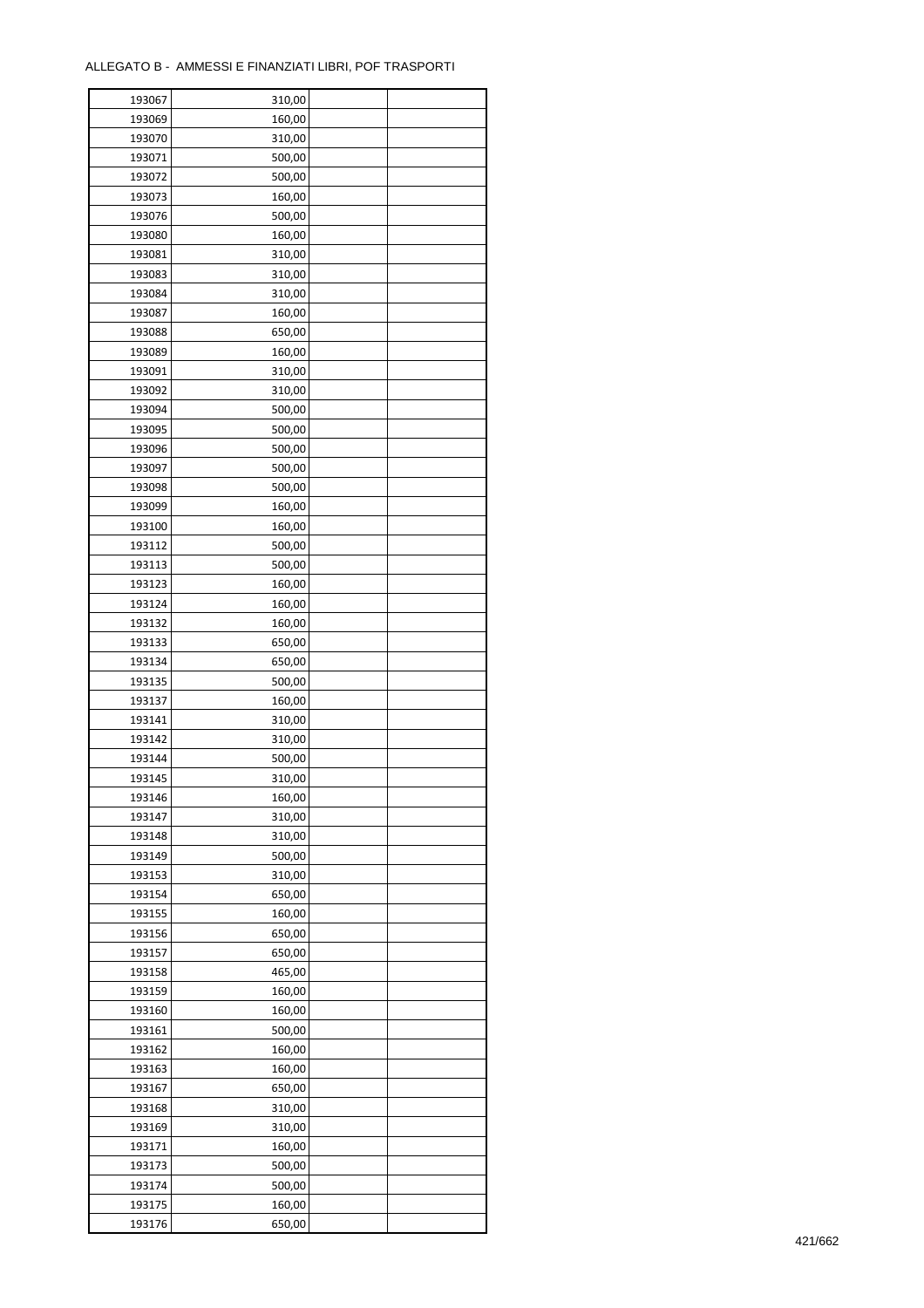| 193179 | 160,00 |  |
|--------|--------|--|
| 193180 | 500,00 |  |
| 193181 | 500,00 |  |
| 193182 | 240,00 |  |
| 193183 | 160,00 |  |
| 193184 | 310,00 |  |
| 193186 | 160,00 |  |
| 193187 | 160,00 |  |
| 193188 | 160,00 |  |
| 193189 | 160,00 |  |
| 193190 | 500,00 |  |
| 193191 | 160,00 |  |
| 193193 |        |  |
|        | 160,00 |  |
| 193194 | 160,00 |  |
| 193195 | 160,00 |  |
| 193196 | 160,00 |  |
| 193197 | 310,00 |  |
| 193199 | 160,00 |  |
| 193200 | 650,00 |  |
| 193201 | 160,00 |  |
| 193203 | 500,00 |  |
| 193205 | 310,00 |  |
| 193207 | 160,00 |  |
| 193209 | 310,00 |  |
| 193212 | 160,00 |  |
| 193214 | 160,00 |  |
| 193215 | 160,00 |  |
| 193216 | 310,00 |  |
| 193217 | 650,00 |  |
| 193222 | 500,00 |  |
| 193223 | 160,00 |  |
| 193225 | 310,00 |  |
| 193226 | 650,00 |  |
| 193227 | 650,00 |  |
| 193229 | 500,00 |  |
| 193230 | 160,00 |  |
| 193231 | 465,00 |  |
| 193234 | 500,00 |  |
| 193235 | 500,00 |  |
| 193236 | 310,00 |  |
| 193238 | 500,00 |  |
| 193241 | 160,00 |  |
| 193242 | 160,00 |  |
| 193244 | 160,00 |  |
| 193245 | 500,00 |  |
| 193246 | 160,00 |  |
| 193247 | 310,00 |  |
| 193248 | 310,00 |  |
| 193250 | 160,00 |  |
| 193251 | 310,00 |  |
| 193252 | 240,00 |  |
| 193254 | 160,00 |  |
| 193256 | 310,00 |  |
| 193257 | 160,00 |  |
| 193258 | 500,00 |  |
| 193260 | 160,00 |  |
| 193262 | 310,00 |  |
|        |        |  |
| 193263 | 310,00 |  |
| 193264 | 310,00 |  |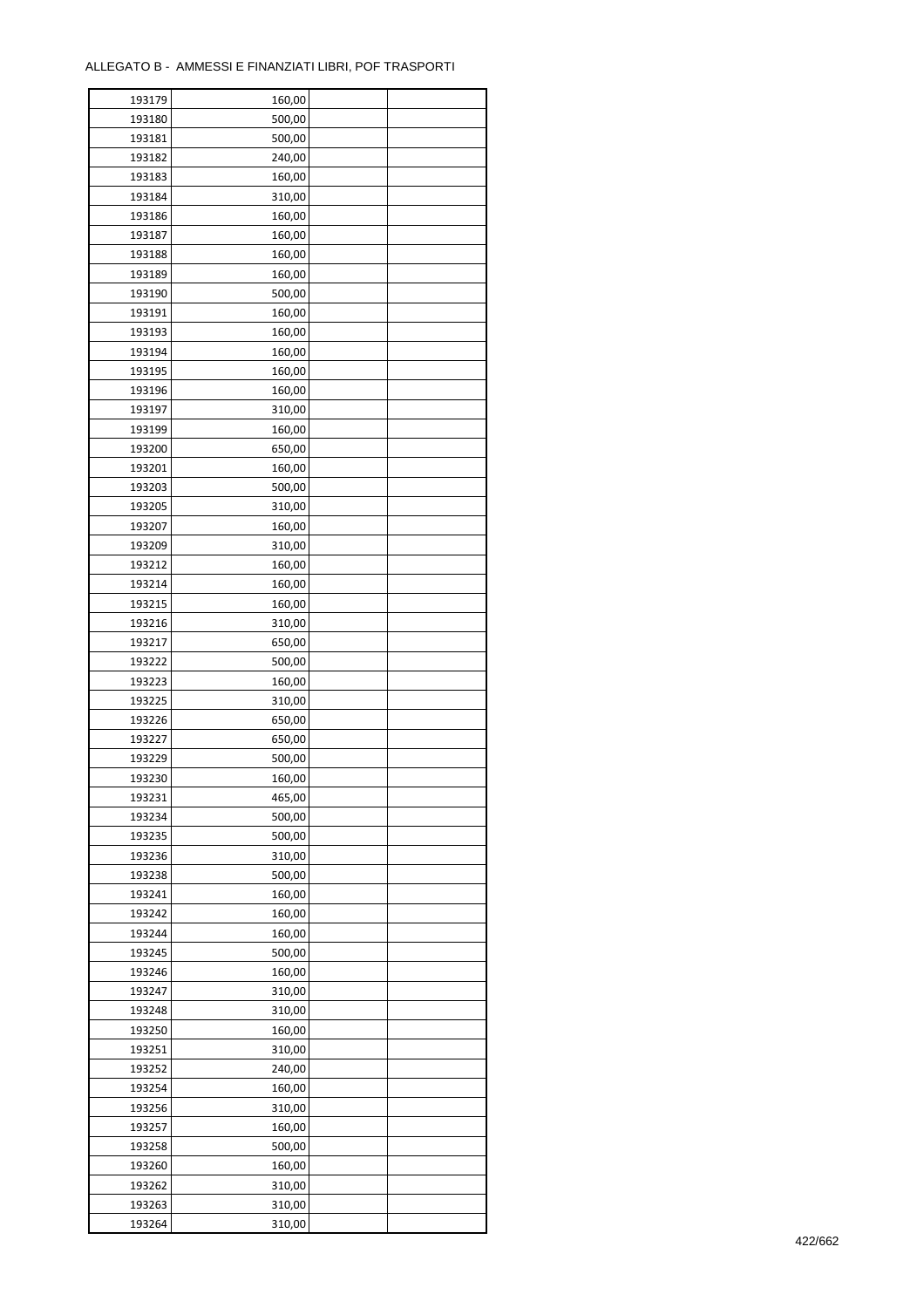| 193265 | 160,00 |  |
|--------|--------|--|
| 193266 | 160,00 |  |
| 193269 | 500,00 |  |
| 193270 | 500,00 |  |
| 193273 | 500,00 |  |
| 193277 | 500,00 |  |
| 193278 | 310,00 |  |
| 193279 | 160,00 |  |
| 193284 | 500,00 |  |
| 193285 | 500,00 |  |
| 193286 | 160,00 |  |
| 193287 | 310,00 |  |
| 193288 | 500,00 |  |
|        |        |  |
| 193289 | 650,00 |  |
| 193293 | 500,00 |  |
| 193295 | 500,00 |  |
| 193296 | 310,00 |  |
| 193298 | 160,00 |  |
| 193300 | 160,00 |  |
| 193301 | 160,00 |  |
| 193302 | 160,00 |  |
| 193303 | 650,00 |  |
| 193304 | 500,00 |  |
| 193305 | 160,00 |  |
| 193307 | 500,00 |  |
| 193308 | 403,00 |  |
| 193309 | 500,00 |  |
| 193311 | 310,00 |  |
| 193313 | 160,00 |  |
| 193314 | 160,00 |  |
| 193315 | 500,00 |  |
| 193316 | 310,00 |  |
| 193320 | 160,00 |  |
| 193321 | 500,00 |  |
| 193322 | 500,00 |  |
| 193323 | 310,00 |  |
| 193325 | 403,00 |  |
| 193326 | 160,00 |  |
| 193327 | 500,00 |  |
| 193328 | 500,00 |  |
| 193329 | 500,00 |  |
| 193330 | 650,00 |  |
| 193331 | 160,00 |  |
| 193332 | 208,00 |  |
| 193334 | 208,00 |  |
| 193335 | 160,00 |  |
| 193338 | 310,00 |  |
| 193343 | 310,00 |  |
| 193344 | 160,00 |  |
| 193349 | 160,00 |  |
| 193350 | 310,00 |  |
| 193352 | 500,00 |  |
| 193354 | 500,00 |  |
| 193357 | 310,00 |  |
| 193359 | 160,00 |  |
|        |        |  |
| 193360 | 310,00 |  |
| 193363 | 160,00 |  |
| 193364 | 500,00 |  |
| 193370 | 310,00 |  |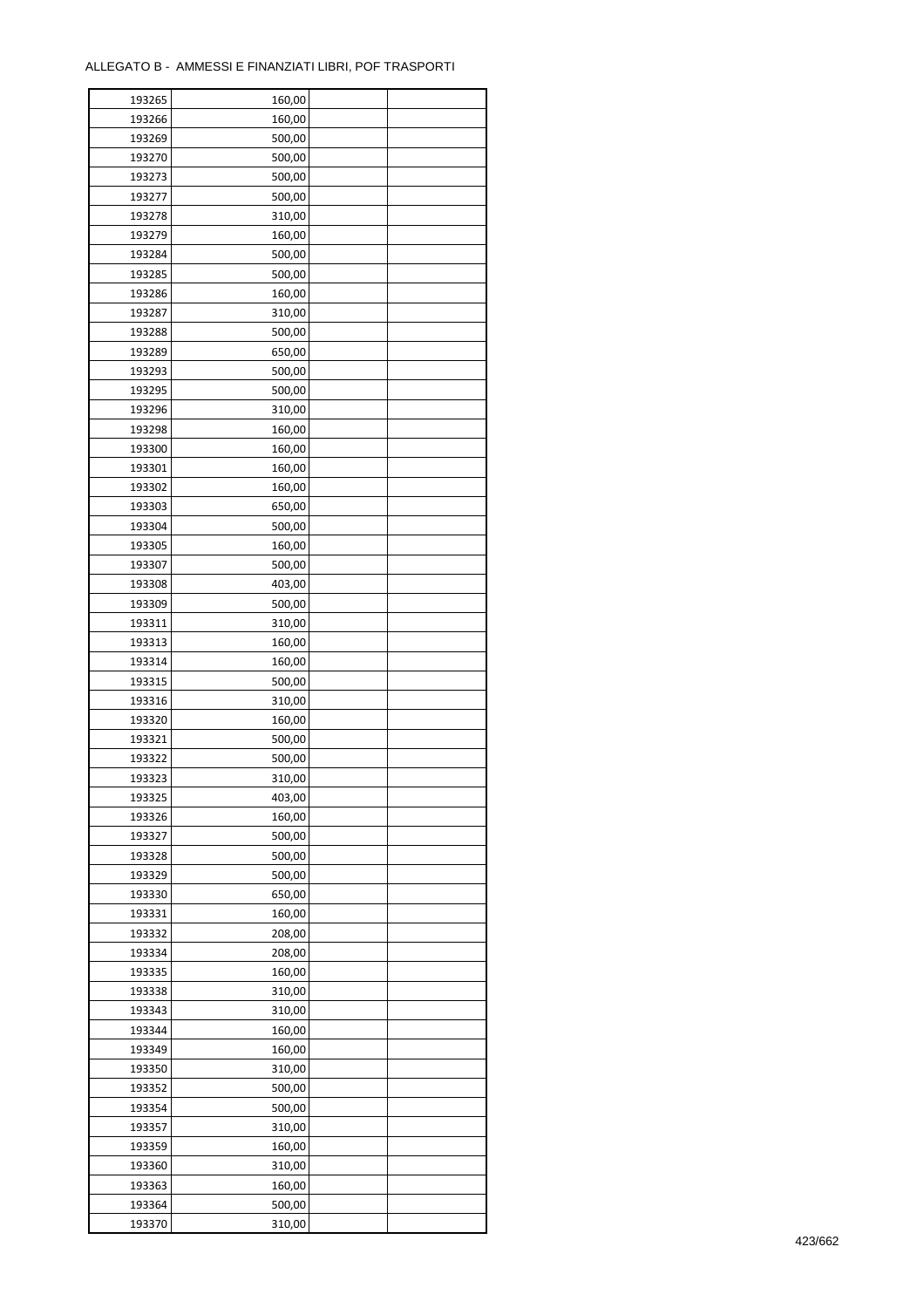| 193373<br>160,00<br>193374<br>160,00<br>193375<br>310,00<br>193376<br>160,00<br>193378<br>650,00<br>193380<br>500,00<br>193383<br>500,00<br>193384<br>310,00<br>193385<br>160,00<br>193387<br>650,00<br>193388<br>310,00<br>193389<br>500,00<br>193391<br>160,00<br>193393<br>750,00<br>193394<br>160,00<br>193395<br>500,00<br>193397<br>310,00<br>193399<br>160,00<br>193402<br>160,00<br>193408<br>160,00<br>193409<br>310,00<br>193410<br>160,00<br>193419<br>310,00<br>193421<br>160,00<br>193423<br>310,00<br>193424<br>160,00<br>193430<br>500,00<br>193432<br>160,00<br>193433<br>310,00<br>193434<br>500,00<br>193435<br>310,00<br>193440<br>160,00<br>193442<br>160,00<br>193444<br>208,00<br>193445<br>500,00<br>193446<br>310,00<br>193448<br>310,00<br>193449<br>160,00<br>193450<br>650,00<br>193451<br>160,00<br>193452<br>310,00<br>193454<br>650,00<br>193455<br>160,00<br>193456<br>160,00<br>193457<br>465,00<br>193458<br>160,00<br>193459<br>310,00<br>193460<br>160,00<br>193461<br>160,00<br>193462<br>310,00<br>193463<br>160,00<br>193464<br>500,00<br>193466<br>650,00<br>193468<br>310,00<br>160,00<br>193472<br>193473<br>310,00<br>193475<br>650,00<br>193476<br>500,00 | 193371 | 500,00 |  |
|------------------------------------------------------------------------------------------------------------------------------------------------------------------------------------------------------------------------------------------------------------------------------------------------------------------------------------------------------------------------------------------------------------------------------------------------------------------------------------------------------------------------------------------------------------------------------------------------------------------------------------------------------------------------------------------------------------------------------------------------------------------------------------------------------------------------------------------------------------------------------------------------------------------------------------------------------------------------------------------------------------------------------------------------------------------------------------------------------------------------------------------------------------------------------------------------------|--------|--------|--|
|                                                                                                                                                                                                                                                                                                                                                                                                                                                                                                                                                                                                                                                                                                                                                                                                                                                                                                                                                                                                                                                                                                                                                                                                      |        |        |  |
|                                                                                                                                                                                                                                                                                                                                                                                                                                                                                                                                                                                                                                                                                                                                                                                                                                                                                                                                                                                                                                                                                                                                                                                                      |        |        |  |
|                                                                                                                                                                                                                                                                                                                                                                                                                                                                                                                                                                                                                                                                                                                                                                                                                                                                                                                                                                                                                                                                                                                                                                                                      |        |        |  |
|                                                                                                                                                                                                                                                                                                                                                                                                                                                                                                                                                                                                                                                                                                                                                                                                                                                                                                                                                                                                                                                                                                                                                                                                      |        |        |  |
|                                                                                                                                                                                                                                                                                                                                                                                                                                                                                                                                                                                                                                                                                                                                                                                                                                                                                                                                                                                                                                                                                                                                                                                                      |        |        |  |
|                                                                                                                                                                                                                                                                                                                                                                                                                                                                                                                                                                                                                                                                                                                                                                                                                                                                                                                                                                                                                                                                                                                                                                                                      |        |        |  |
|                                                                                                                                                                                                                                                                                                                                                                                                                                                                                                                                                                                                                                                                                                                                                                                                                                                                                                                                                                                                                                                                                                                                                                                                      |        |        |  |
|                                                                                                                                                                                                                                                                                                                                                                                                                                                                                                                                                                                                                                                                                                                                                                                                                                                                                                                                                                                                                                                                                                                                                                                                      |        |        |  |
|                                                                                                                                                                                                                                                                                                                                                                                                                                                                                                                                                                                                                                                                                                                                                                                                                                                                                                                                                                                                                                                                                                                                                                                                      |        |        |  |
|                                                                                                                                                                                                                                                                                                                                                                                                                                                                                                                                                                                                                                                                                                                                                                                                                                                                                                                                                                                                                                                                                                                                                                                                      |        |        |  |
|                                                                                                                                                                                                                                                                                                                                                                                                                                                                                                                                                                                                                                                                                                                                                                                                                                                                                                                                                                                                                                                                                                                                                                                                      |        |        |  |
|                                                                                                                                                                                                                                                                                                                                                                                                                                                                                                                                                                                                                                                                                                                                                                                                                                                                                                                                                                                                                                                                                                                                                                                                      |        |        |  |
|                                                                                                                                                                                                                                                                                                                                                                                                                                                                                                                                                                                                                                                                                                                                                                                                                                                                                                                                                                                                                                                                                                                                                                                                      |        |        |  |
|                                                                                                                                                                                                                                                                                                                                                                                                                                                                                                                                                                                                                                                                                                                                                                                                                                                                                                                                                                                                                                                                                                                                                                                                      |        |        |  |
|                                                                                                                                                                                                                                                                                                                                                                                                                                                                                                                                                                                                                                                                                                                                                                                                                                                                                                                                                                                                                                                                                                                                                                                                      |        |        |  |
|                                                                                                                                                                                                                                                                                                                                                                                                                                                                                                                                                                                                                                                                                                                                                                                                                                                                                                                                                                                                                                                                                                                                                                                                      |        |        |  |
|                                                                                                                                                                                                                                                                                                                                                                                                                                                                                                                                                                                                                                                                                                                                                                                                                                                                                                                                                                                                                                                                                                                                                                                                      |        |        |  |
|                                                                                                                                                                                                                                                                                                                                                                                                                                                                                                                                                                                                                                                                                                                                                                                                                                                                                                                                                                                                                                                                                                                                                                                                      |        |        |  |
|                                                                                                                                                                                                                                                                                                                                                                                                                                                                                                                                                                                                                                                                                                                                                                                                                                                                                                                                                                                                                                                                                                                                                                                                      |        |        |  |
|                                                                                                                                                                                                                                                                                                                                                                                                                                                                                                                                                                                                                                                                                                                                                                                                                                                                                                                                                                                                                                                                                                                                                                                                      |        |        |  |
|                                                                                                                                                                                                                                                                                                                                                                                                                                                                                                                                                                                                                                                                                                                                                                                                                                                                                                                                                                                                                                                                                                                                                                                                      |        |        |  |
|                                                                                                                                                                                                                                                                                                                                                                                                                                                                                                                                                                                                                                                                                                                                                                                                                                                                                                                                                                                                                                                                                                                                                                                                      |        |        |  |
|                                                                                                                                                                                                                                                                                                                                                                                                                                                                                                                                                                                                                                                                                                                                                                                                                                                                                                                                                                                                                                                                                                                                                                                                      |        |        |  |
|                                                                                                                                                                                                                                                                                                                                                                                                                                                                                                                                                                                                                                                                                                                                                                                                                                                                                                                                                                                                                                                                                                                                                                                                      |        |        |  |
|                                                                                                                                                                                                                                                                                                                                                                                                                                                                                                                                                                                                                                                                                                                                                                                                                                                                                                                                                                                                                                                                                                                                                                                                      |        |        |  |
|                                                                                                                                                                                                                                                                                                                                                                                                                                                                                                                                                                                                                                                                                                                                                                                                                                                                                                                                                                                                                                                                                                                                                                                                      |        |        |  |
|                                                                                                                                                                                                                                                                                                                                                                                                                                                                                                                                                                                                                                                                                                                                                                                                                                                                                                                                                                                                                                                                                                                                                                                                      |        |        |  |
|                                                                                                                                                                                                                                                                                                                                                                                                                                                                                                                                                                                                                                                                                                                                                                                                                                                                                                                                                                                                                                                                                                                                                                                                      |        |        |  |
|                                                                                                                                                                                                                                                                                                                                                                                                                                                                                                                                                                                                                                                                                                                                                                                                                                                                                                                                                                                                                                                                                                                                                                                                      |        |        |  |
|                                                                                                                                                                                                                                                                                                                                                                                                                                                                                                                                                                                                                                                                                                                                                                                                                                                                                                                                                                                                                                                                                                                                                                                                      |        |        |  |
|                                                                                                                                                                                                                                                                                                                                                                                                                                                                                                                                                                                                                                                                                                                                                                                                                                                                                                                                                                                                                                                                                                                                                                                                      |        |        |  |
|                                                                                                                                                                                                                                                                                                                                                                                                                                                                                                                                                                                                                                                                                                                                                                                                                                                                                                                                                                                                                                                                                                                                                                                                      |        |        |  |
|                                                                                                                                                                                                                                                                                                                                                                                                                                                                                                                                                                                                                                                                                                                                                                                                                                                                                                                                                                                                                                                                                                                                                                                                      |        |        |  |
|                                                                                                                                                                                                                                                                                                                                                                                                                                                                                                                                                                                                                                                                                                                                                                                                                                                                                                                                                                                                                                                                                                                                                                                                      |        |        |  |
|                                                                                                                                                                                                                                                                                                                                                                                                                                                                                                                                                                                                                                                                                                                                                                                                                                                                                                                                                                                                                                                                                                                                                                                                      |        |        |  |
|                                                                                                                                                                                                                                                                                                                                                                                                                                                                                                                                                                                                                                                                                                                                                                                                                                                                                                                                                                                                                                                                                                                                                                                                      |        |        |  |
|                                                                                                                                                                                                                                                                                                                                                                                                                                                                                                                                                                                                                                                                                                                                                                                                                                                                                                                                                                                                                                                                                                                                                                                                      |        |        |  |
|                                                                                                                                                                                                                                                                                                                                                                                                                                                                                                                                                                                                                                                                                                                                                                                                                                                                                                                                                                                                                                                                                                                                                                                                      |        |        |  |
|                                                                                                                                                                                                                                                                                                                                                                                                                                                                                                                                                                                                                                                                                                                                                                                                                                                                                                                                                                                                                                                                                                                                                                                                      |        |        |  |
|                                                                                                                                                                                                                                                                                                                                                                                                                                                                                                                                                                                                                                                                                                                                                                                                                                                                                                                                                                                                                                                                                                                                                                                                      |        |        |  |
|                                                                                                                                                                                                                                                                                                                                                                                                                                                                                                                                                                                                                                                                                                                                                                                                                                                                                                                                                                                                                                                                                                                                                                                                      |        |        |  |
|                                                                                                                                                                                                                                                                                                                                                                                                                                                                                                                                                                                                                                                                                                                                                                                                                                                                                                                                                                                                                                                                                                                                                                                                      |        |        |  |
|                                                                                                                                                                                                                                                                                                                                                                                                                                                                                                                                                                                                                                                                                                                                                                                                                                                                                                                                                                                                                                                                                                                                                                                                      |        |        |  |
|                                                                                                                                                                                                                                                                                                                                                                                                                                                                                                                                                                                                                                                                                                                                                                                                                                                                                                                                                                                                                                                                                                                                                                                                      |        |        |  |
|                                                                                                                                                                                                                                                                                                                                                                                                                                                                                                                                                                                                                                                                                                                                                                                                                                                                                                                                                                                                                                                                                                                                                                                                      |        |        |  |
|                                                                                                                                                                                                                                                                                                                                                                                                                                                                                                                                                                                                                                                                                                                                                                                                                                                                                                                                                                                                                                                                                                                                                                                                      |        |        |  |
|                                                                                                                                                                                                                                                                                                                                                                                                                                                                                                                                                                                                                                                                                                                                                                                                                                                                                                                                                                                                                                                                                                                                                                                                      |        |        |  |
|                                                                                                                                                                                                                                                                                                                                                                                                                                                                                                                                                                                                                                                                                                                                                                                                                                                                                                                                                                                                                                                                                                                                                                                                      |        |        |  |
|                                                                                                                                                                                                                                                                                                                                                                                                                                                                                                                                                                                                                                                                                                                                                                                                                                                                                                                                                                                                                                                                                                                                                                                                      |        |        |  |
|                                                                                                                                                                                                                                                                                                                                                                                                                                                                                                                                                                                                                                                                                                                                                                                                                                                                                                                                                                                                                                                                                                                                                                                                      |        |        |  |
|                                                                                                                                                                                                                                                                                                                                                                                                                                                                                                                                                                                                                                                                                                                                                                                                                                                                                                                                                                                                                                                                                                                                                                                                      |        |        |  |
|                                                                                                                                                                                                                                                                                                                                                                                                                                                                                                                                                                                                                                                                                                                                                                                                                                                                                                                                                                                                                                                                                                                                                                                                      |        |        |  |
|                                                                                                                                                                                                                                                                                                                                                                                                                                                                                                                                                                                                                                                                                                                                                                                                                                                                                                                                                                                                                                                                                                                                                                                                      |        |        |  |
|                                                                                                                                                                                                                                                                                                                                                                                                                                                                                                                                                                                                                                                                                                                                                                                                                                                                                                                                                                                                                                                                                                                                                                                                      |        |        |  |
|                                                                                                                                                                                                                                                                                                                                                                                                                                                                                                                                                                                                                                                                                                                                                                                                                                                                                                                                                                                                                                                                                                                                                                                                      |        |        |  |
|                                                                                                                                                                                                                                                                                                                                                                                                                                                                                                                                                                                                                                                                                                                                                                                                                                                                                                                                                                                                                                                                                                                                                                                                      |        |        |  |
|                                                                                                                                                                                                                                                                                                                                                                                                                                                                                                                                                                                                                                                                                                                                                                                                                                                                                                                                                                                                                                                                                                                                                                                                      |        |        |  |
|                                                                                                                                                                                                                                                                                                                                                                                                                                                                                                                                                                                                                                                                                                                                                                                                                                                                                                                                                                                                                                                                                                                                                                                                      |        |        |  |
|                                                                                                                                                                                                                                                                                                                                                                                                                                                                                                                                                                                                                                                                                                                                                                                                                                                                                                                                                                                                                                                                                                                                                                                                      |        |        |  |
|                                                                                                                                                                                                                                                                                                                                                                                                                                                                                                                                                                                                                                                                                                                                                                                                                                                                                                                                                                                                                                                                                                                                                                                                      |        |        |  |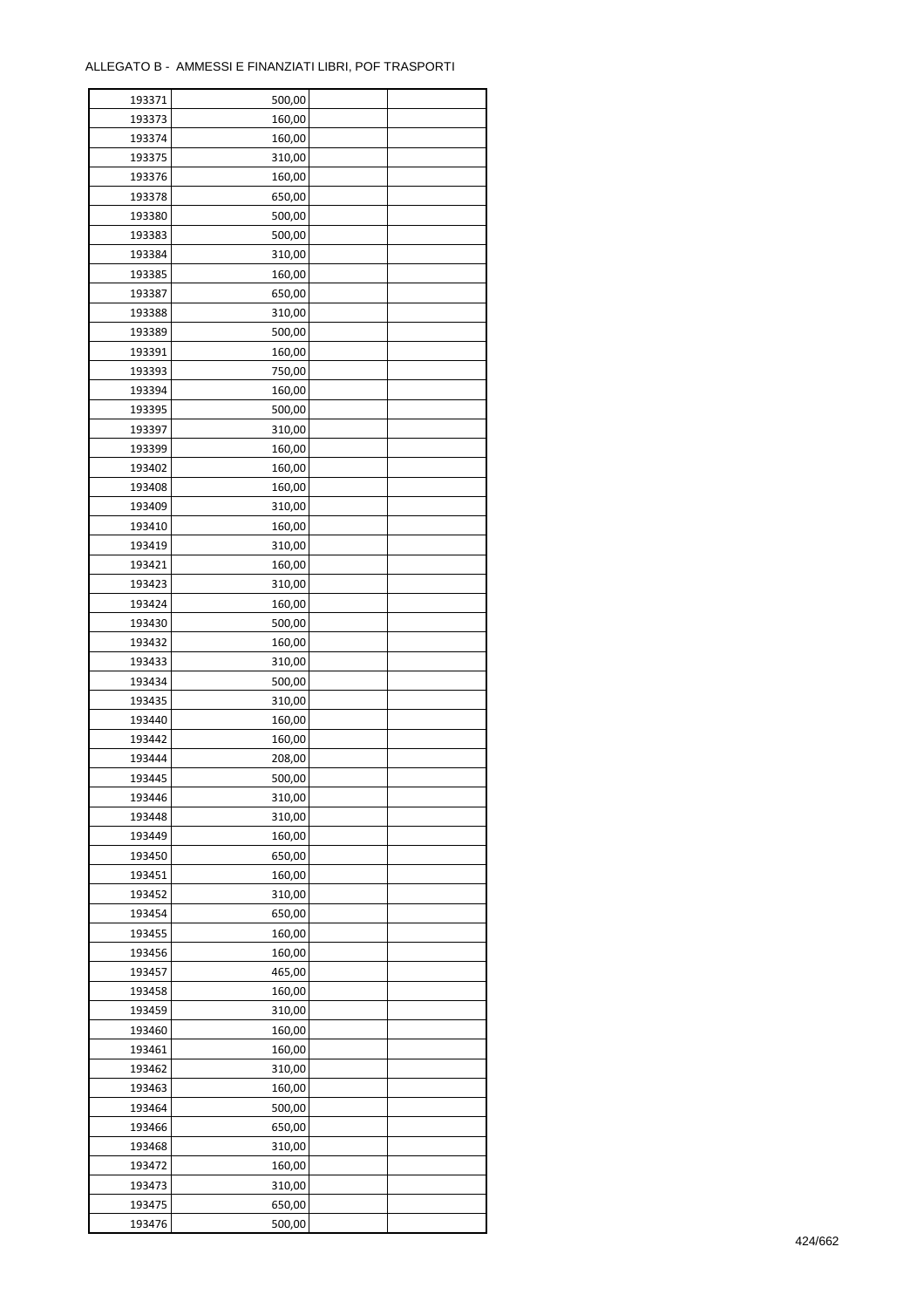| 193477 | 403,00 |  |
|--------|--------|--|
| 193478 | 160,00 |  |
| 193479 | 465,00 |  |
| 193480 | 500,00 |  |
| 193481 | 650,00 |  |
| 193482 | 310,00 |  |
| 193483 | 310,00 |  |
| 193484 | 500,00 |  |
| 193486 | 500,00 |  |
| 193487 | 650,00 |  |
|        |        |  |
| 193488 | 310,00 |  |
| 193490 | 240,00 |  |
| 193491 | 310,00 |  |
| 193492 | 160,00 |  |
| 193495 | 310,00 |  |
| 193496 | 160,00 |  |
| 193498 | 310,00 |  |
| 193500 | 310,00 |  |
| 193503 | 160,00 |  |
| 193505 | 310,00 |  |
| 193506 | 500,00 |  |
| 193508 | 500,00 |  |
| 193512 | 650,00 |  |
| 193513 | 160,00 |  |
| 193514 | 500,00 |  |
| 193518 | 160,00 |  |
| 193520 | 240,00 |  |
| 193523 | 403,00 |  |
| 193528 | 160,00 |  |
| 193529 | 403,00 |  |
| 193530 | 500,00 |  |
| 193531 | 160,00 |  |
| 193532 | 650,00 |  |
| 193533 | 310,00 |  |
| 193537 | 500,00 |  |
| 193538 |        |  |
|        | 160,00 |  |
| 193539 | 500,00 |  |
| 193540 | 500,00 |  |
| 193541 | 310,00 |  |
| 193542 | 500,00 |  |
| 193543 | 310,00 |  |
| 193546 | 650,00 |  |
| 193549 | 160,00 |  |
| 193551 | 160,00 |  |
| 193552 | 500,00 |  |
| 193553 | 500,00 |  |
| 193554 | 650,00 |  |
| 193555 | 160,00 |  |
| 193557 | 310,00 |  |
| 193561 | 160,00 |  |
| 193563 | 160,00 |  |
| 193565 | 310,00 |  |
| 193566 | 310,00 |  |
| 193567 | 500,00 |  |
| 193569 | 160,00 |  |
| 193571 | 160,00 |  |
| 193572 | 500,00 |  |
| 193576 | 310,00 |  |
| 193578 | 500,00 |  |
|        |        |  |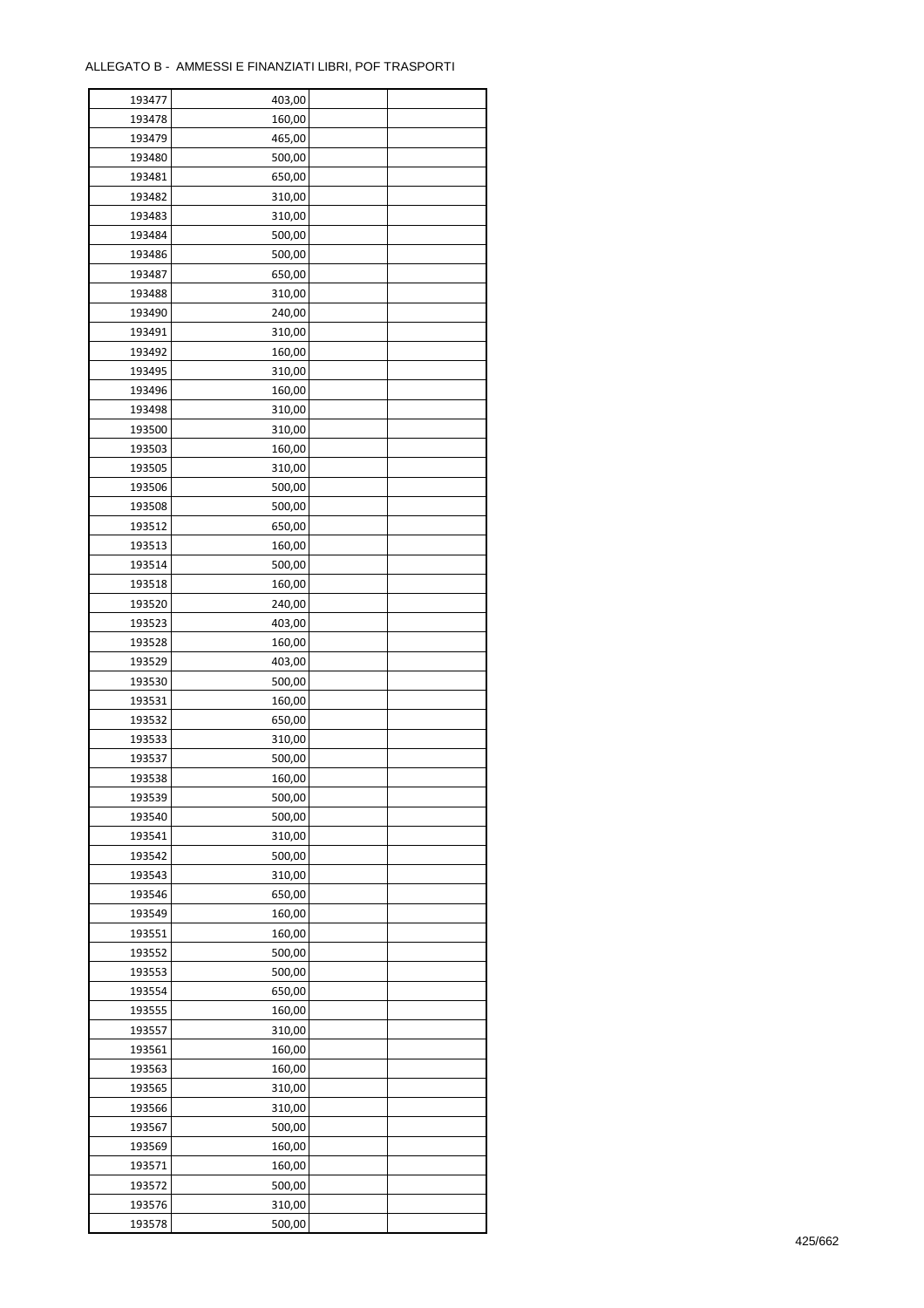| 193581 | 500,00 |  |
|--------|--------|--|
| 193583 | 310,00 |  |
| 193585 | 500,00 |  |
| 193586 | 650,00 |  |
| 193588 | 160,00 |  |
| 193589 | 650,00 |  |
| 193593 | 650,00 |  |
| 193594 | 750,00 |  |
| 193596 | 160,00 |  |
| 193597 | 160,00 |  |
| 193598 | 310,00 |  |
| 193600 | 500,00 |  |
| 193601 | 310,00 |  |
| 193604 | 160,00 |  |
|        |        |  |
| 193613 | 500,00 |  |
| 193616 | 240,00 |  |
| 193617 | 310,00 |  |
| 193619 | 750,00 |  |
| 193621 | 160,00 |  |
| 193623 | 160,00 |  |
| 193626 | 500,00 |  |
| 193629 | 650,00 |  |
| 193632 | 500,00 |  |
| 193633 | 500,00 |  |
| 193634 | 160,00 |  |
| 193635 | 160,00 |  |
| 193640 | 650,00 |  |
| 193647 | 500,00 |  |
| 193648 | 160,00 |  |
| 193651 | 403,00 |  |
| 193656 | 500,00 |  |
| 193657 | 500,00 |  |
| 193661 | 500,00 |  |
| 193664 | 310,00 |  |
| 193667 | 650,00 |  |
| 193668 | 650,00 |  |
| 193669 | 310,00 |  |
| 193670 | 500,00 |  |
| 193671 |        |  |
|        | 160,00 |  |
| 193672 | 500,00 |  |
| 193675 | 160,00 |  |
| 193676 | 160,00 |  |
| 193685 | 310,00 |  |
| 193687 | 310,00 |  |
| 193688 | 160,00 |  |
| 193689 | 160,00 |  |
| 193690 | 160,00 |  |
| 193692 | 160,00 |  |
| 193693 | 310,00 |  |
| 193695 | 750,00 |  |
| 193697 | 160,00 |  |
| 193698 | 160,00 |  |
| 193699 | 310,00 |  |
| 193700 | 160,00 |  |
| 193705 | 500,00 |  |
| 193707 | 465,00 |  |
| 193708 | 160,00 |  |
| 193710 | 310,00 |  |
| 193711 | 160,00 |  |
|        |        |  |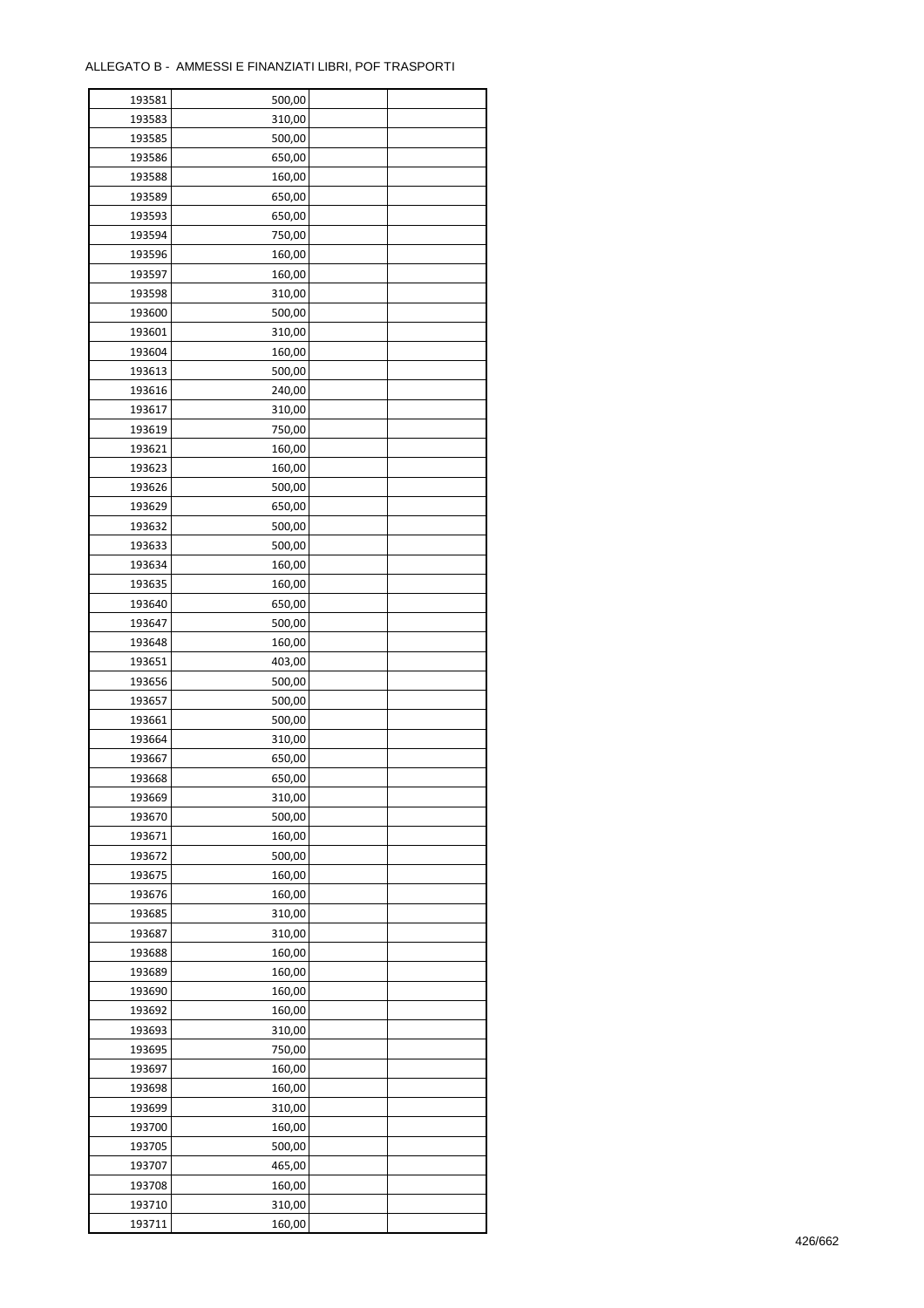| 193712 | 160,00 |  |
|--------|--------|--|
| 193714 | 500,00 |  |
| 193717 | 500,00 |  |
| 193719 | 310,00 |  |
| 193720 | 160,00 |  |
| 193721 | 500,00 |  |
| 193722 | 650,00 |  |
| 193723 | 310,00 |  |
| 193725 | 310,00 |  |
| 193730 | 500,00 |  |
|        |        |  |
| 193731 | 160,00 |  |
| 193732 | 500,00 |  |
| 193737 | 160,00 |  |
| 193739 | 500,00 |  |
| 193740 | 500,00 |  |
| 193741 | 160,00 |  |
| 193745 | 310,00 |  |
| 193746 | 310,00 |  |
| 193747 | 500,00 |  |
| 193748 | 500,00 |  |
| 193749 | 160,00 |  |
| 193754 | 310,00 |  |
| 193755 | 160,00 |  |
| 193757 | 310,00 |  |
| 193758 | 160,00 |  |
| 193762 | 500,00 |  |
| 193763 | 310,00 |  |
| 193764 |        |  |
|        | 500,00 |  |
| 193767 | 310,00 |  |
| 193771 | 208,00 |  |
| 193772 | 403,00 |  |
| 193773 | 650,00 |  |
| 193774 | 650,00 |  |
| 193780 | 310,00 |  |
| 193783 | 650,00 |  |
| 193791 | 310,00 |  |
| 193792 | 500,00 |  |
| 193801 | 650,00 |  |
| 193804 | 310,00 |  |
| 193807 | 310,00 |  |
| 193808 | 160,00 |  |
| 193810 | 500,00 |  |
| 193811 | 500,00 |  |
| 193814 | 500,00 |  |
| 193815 | 160,00 |  |
| 193816 | 500,00 |  |
| 193817 | 500,00 |  |
|        |        |  |
| 193818 | 310,00 |  |
| 193819 | 500,00 |  |
| 193822 | 160,00 |  |
| 193824 | 310,00 |  |
| 193826 | 160,00 |  |
| 193827 | 500,00 |  |
| 193832 | 500,00 |  |
| 193834 | 310,00 |  |
| 193835 | 160,00 |  |
| 193838 | 500,00 |  |
| 193841 | 650,00 |  |
| 193847 | 750,00 |  |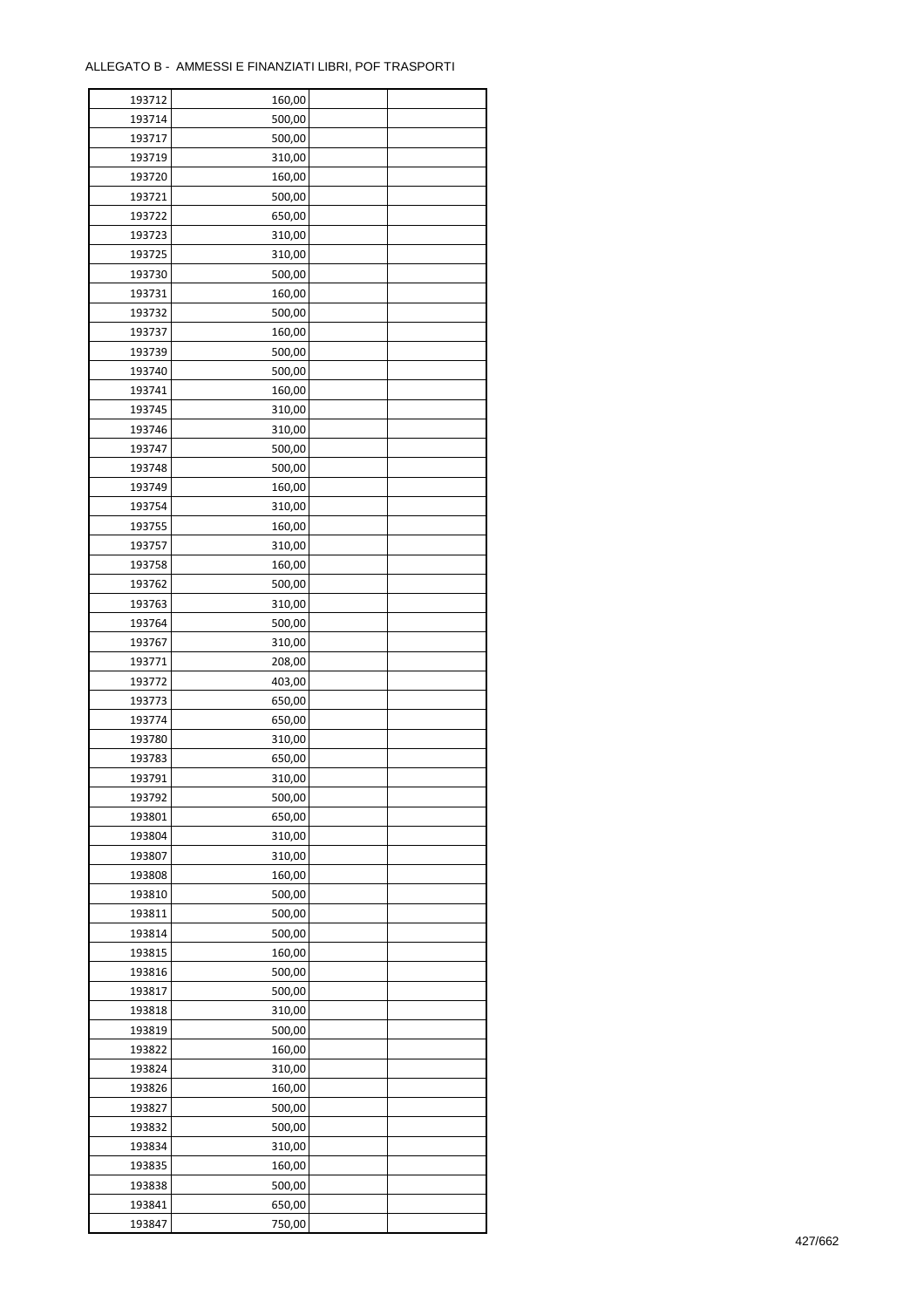ř

| 193848 | 310,00 |  |
|--------|--------|--|
| 193849 | 160,00 |  |
| 193853 | 500,00 |  |
| 193854 | 310,00 |  |
| 193857 | 160,00 |  |
| 193859 | 310,00 |  |
| 193862 | 500,00 |  |
| 193865 | 160,00 |  |
| 193868 | 750,00 |  |
|        |        |  |
| 193872 | 650,00 |  |
| 193873 | 160,00 |  |
| 193874 | 310,00 |  |
| 193877 | 650,00 |  |
| 193879 | 465,00 |  |
| 193888 | 310,00 |  |
| 193889 | 160,00 |  |
| 193900 | 160,00 |  |
| 193907 | 310,00 |  |
| 193910 | 500,00 |  |
| 193915 | 160,00 |  |
| 193916 | 500,00 |  |
| 193919 | 500,00 |  |
| 193920 | 160,00 |  |
| 193924 | 310,00 |  |
| 193928 | 160,00 |  |
| 193929 | 160,00 |  |
| 193932 | 160,00 |  |
| 193934 | 310,00 |  |
| 193935 | 500,00 |  |
| 193936 | 160,00 |  |
| 193939 | 500,00 |  |
| 193948 | 500,00 |  |
| 193949 | 500,00 |  |
| 193950 |        |  |
|        | 160,00 |  |
| 193951 | 160,00 |  |
| 193952 | 160,00 |  |
| 193953 | 310,00 |  |
| 193955 | 310,00 |  |
| 193956 | 310,00 |  |
| 193957 | 650,00 |  |
| 193958 | 310,00 |  |
| 193962 | 160,00 |  |
| 193963 | 310,00 |  |
| 193964 | 310,00 |  |
| 193965 | 500,00 |  |
| 193966 | 160,00 |  |
| 193968 | 650,00 |  |
| 193971 | 650,00 |  |
| 193976 | 160,00 |  |
| 193977 | 310,00 |  |
| 193978 | 160,00 |  |
| 193979 | 650,00 |  |
| 193980 | 650,00 |  |
| 193981 | 500,00 |  |
| 193985 | 310,00 |  |
| 193993 | 160,00 |  |
| 193994 | 310,00 |  |
|        |        |  |
| 193995 | 160,00 |  |
| 193996 | 650,00 |  |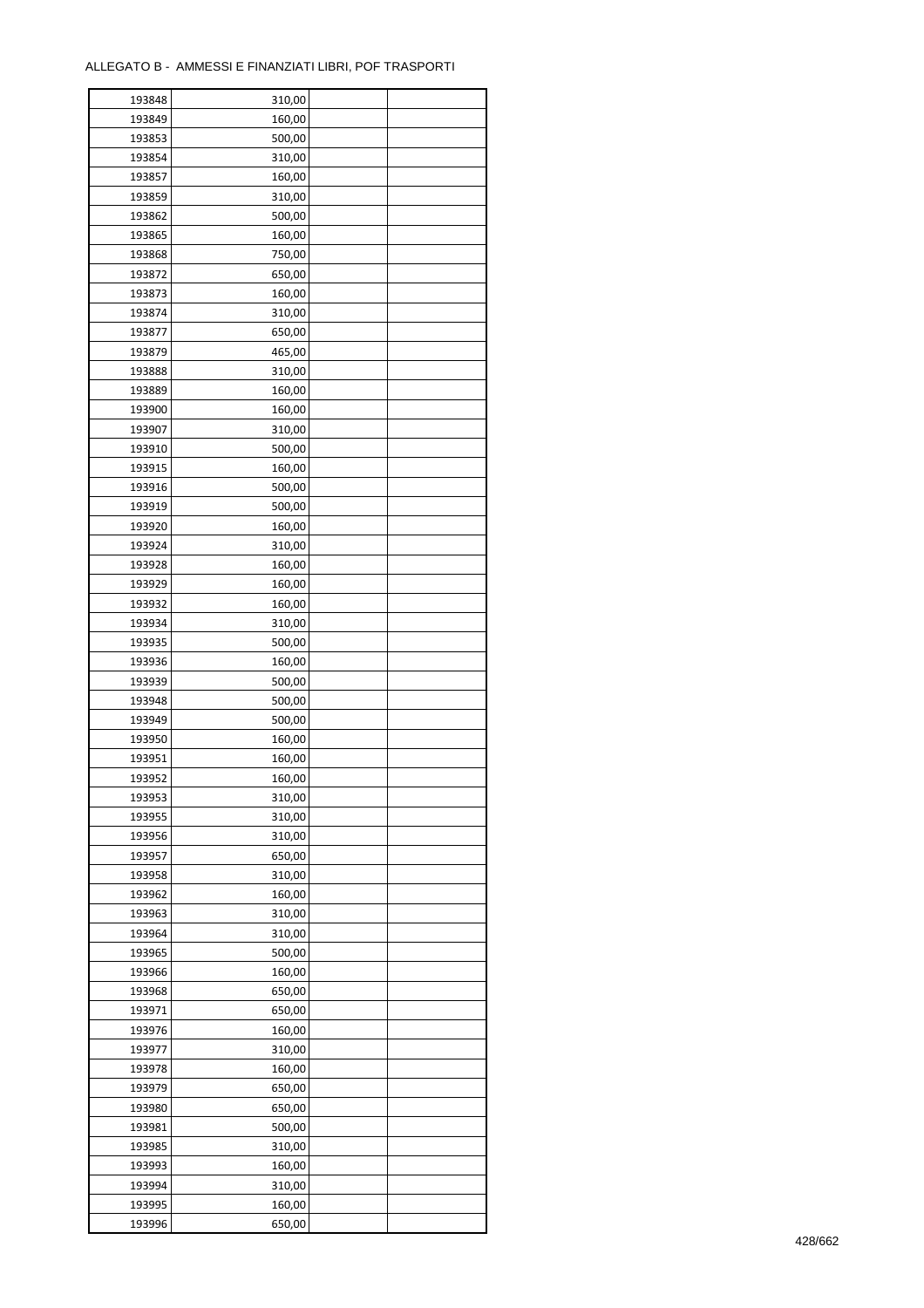| 193997           | 500,00 |  |
|------------------|--------|--|
| 193998           | 650,00 |  |
| 193999           | 310,00 |  |
| 194000           | 500,00 |  |
| 194001           | 465,00 |  |
| 194003           | 650,00 |  |
| 194004           | 310,00 |  |
| 194006           | 310,00 |  |
| 194007           | 160,00 |  |
| 194009           | 500,00 |  |
|                  |        |  |
| 194010<br>194011 | 310,00 |  |
|                  | 650,00 |  |
| 194014           | 310,00 |  |
| 194015           | 310,00 |  |
| 194016           | 465,00 |  |
| 194020           | 160,00 |  |
| 194021           | 403,00 |  |
| 194022           | 160,00 |  |
| 194023           | 310,00 |  |
| 194024           | 500,00 |  |
| 194025           | 650,00 |  |
| 194029           | 160,00 |  |
| 194030           | 160,00 |  |
| 194031           | 160,00 |  |
| 194032           | 160,00 |  |
| 194033           | 750,00 |  |
| 194035           | 650,00 |  |
| 194037           | 650,00 |  |
| 194039           | 310,00 |  |
| 194040           | 500,00 |  |
| 194041           | 650,00 |  |
| 194043           | 500,00 |  |
| 194044           | 500,00 |  |
| 194045           | 650,00 |  |
| 194048           | 500,00 |  |
| 194052           |        |  |
|                  | 500,00 |  |
| 194053           | 160,00 |  |
| 194056           | 160,00 |  |
| 194057           | 310,00 |  |
| 194063           | 160,00 |  |
| 194065           | 650,00 |  |
| 194070           | 160,00 |  |
| 194071           | 160,00 |  |
| 194072           | 500,00 |  |
| 194073           | 310,00 |  |
| 194074           | 310,00 |  |
| 194075           | 500,00 |  |
| 194076           | 500,00 |  |
| 194079           | 310,00 |  |
| 194080           | 160,00 |  |
| 194084           | 500,00 |  |
| 194086           | 650,00 |  |
| 194087           | 500,00 |  |
| 194088           | 465,00 |  |
| 194092           | 500,00 |  |
| 194093           | 160,00 |  |
| 194094           | 310,00 |  |
|                  |        |  |
| 194098           | 160,00 |  |
| 194100           | 650,00 |  |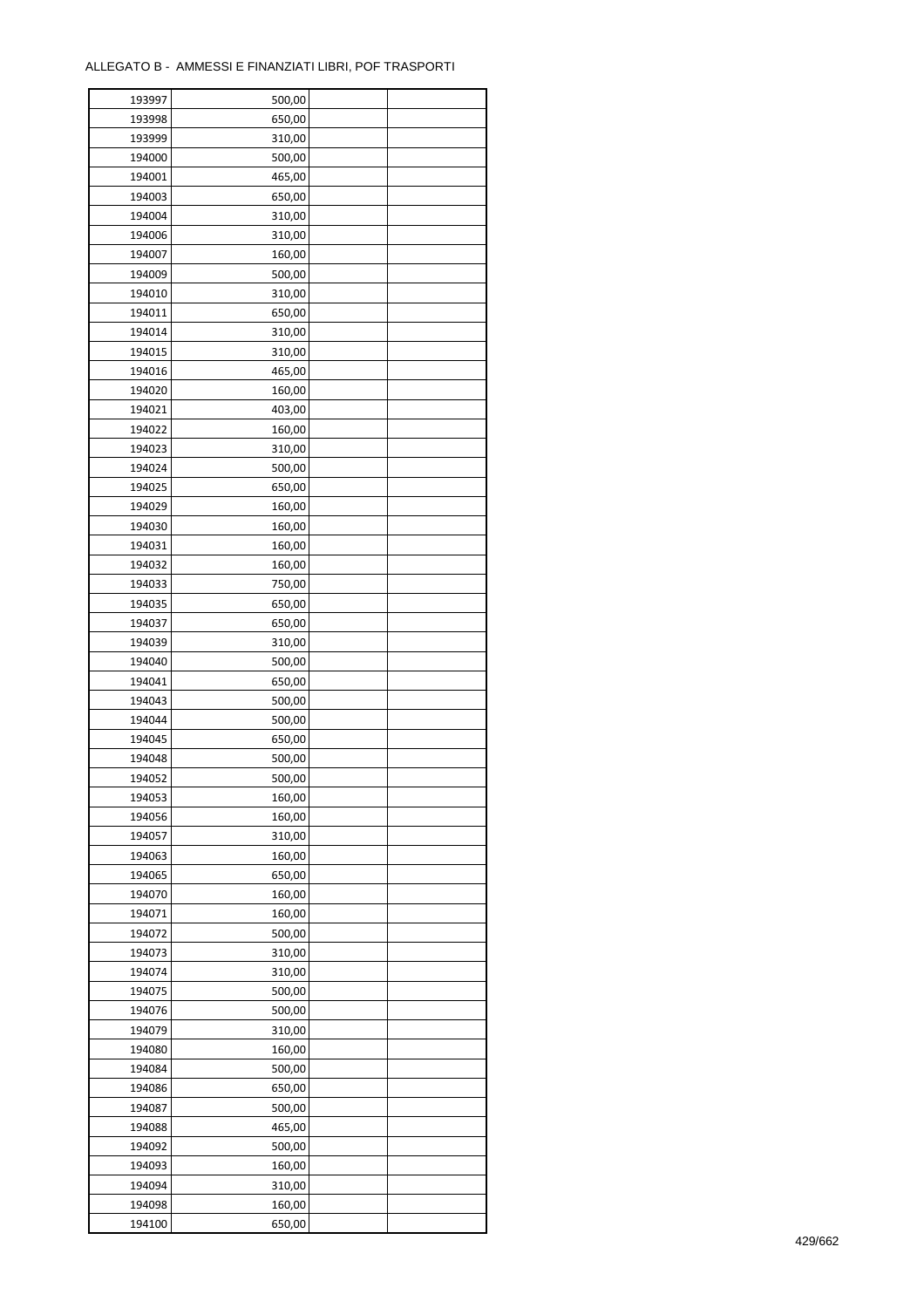| 194101 | 650,00 |  |
|--------|--------|--|
| 194109 | 160,00 |  |
| 194116 | 650,00 |  |
| 194119 | 500,00 |  |
| 194121 | 160,00 |  |
| 194122 | 310,00 |  |
| 194124 | 650,00 |  |
| 194125 | 650,00 |  |
| 194127 | 500,00 |  |
| 194130 | 160,00 |  |
|        | 310,00 |  |
| 194131 |        |  |
| 194132 | 160,00 |  |
| 194134 | 500,00 |  |
| 194136 | 465,00 |  |
| 194137 | 500,00 |  |
| 194141 | 500,00 |  |
| 194144 | 500,00 |  |
| 194145 | 310,00 |  |
| 194148 | 500,00 |  |
| 194149 | 310,00 |  |
| 194154 | 500,00 |  |
| 194155 | 310,00 |  |
| 194156 | 208,00 |  |
| 194159 | 500,00 |  |
| 194162 | 500,00 |  |
| 194163 | 310,00 |  |
| 194170 | 310,00 |  |
| 194171 | 310,00 |  |
| 194172 | 500,00 |  |
|        |        |  |
| 194173 | 500,00 |  |
| 194175 | 160,00 |  |
| 194176 | 160,00 |  |
| 194178 | 160,00 |  |
| 194180 | 500,00 |  |
| 194181 | 650,00 |  |
| 194183 | 650,00 |  |
| 194186 | 403,00 |  |
| 194187 | 310,00 |  |
| 194188 | 500,00 |  |
| 194190 | 650,00 |  |
| 194191 | 310,00 |  |
| 194192 | 310,00 |  |
| 194193 | 310,00 |  |
| 194194 | 650,00 |  |
| 194195 | 160,00 |  |
| 194196 | 160,00 |  |
| 194197 | 160,00 |  |
| 194198 | 500,00 |  |
| 194200 | 310,00 |  |
| 194202 | 160,00 |  |
| 194205 | 500,00 |  |
|        |        |  |
| 194206 | 310,00 |  |
| 194209 | 650,00 |  |
| 194211 | 160,00 |  |
| 194212 | 310,00 |  |
| 194213 | 310,00 |  |
| 194215 | 160,00 |  |
| 194216 | 160,00 |  |
| 194218 | 208,00 |  |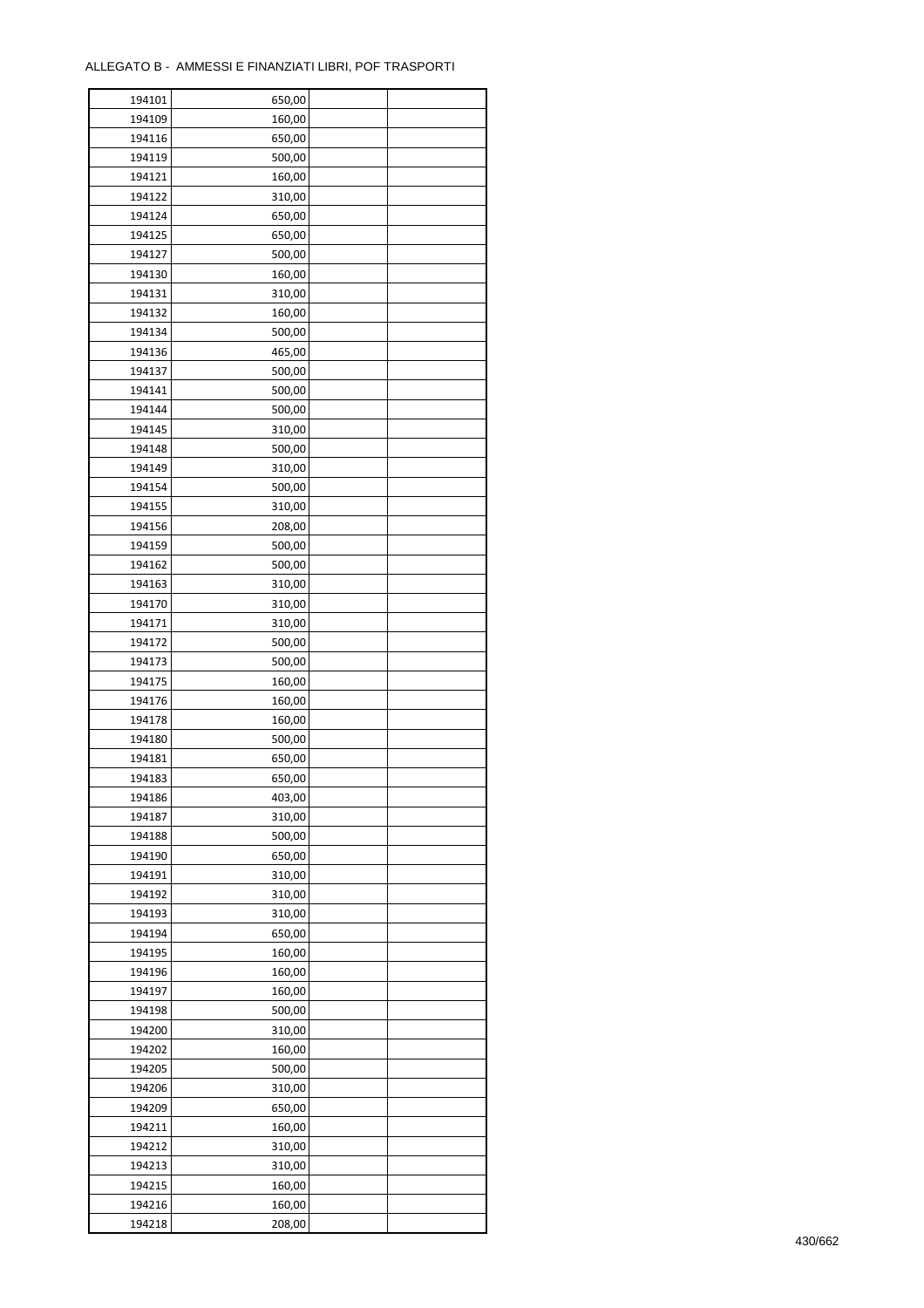| 194219 | 160,00 |  |
|--------|--------|--|
| 194221 | 500,00 |  |
| 194222 | 160,00 |  |
| 194224 | 160,00 |  |
| 194225 | 500,00 |  |
| 194226 | 403,00 |  |
| 194227 | 310,00 |  |
| 194228 | 310,00 |  |
| 194231 | 160,00 |  |
| 194232 | 310,00 |  |
| 194233 | 650,00 |  |
| 194234 | 160,00 |  |
|        |        |  |
| 194235 | 160,00 |  |
| 194238 | 500,00 |  |
| 194242 | 500,00 |  |
| 194243 | 160,00 |  |
| 194244 | 500,00 |  |
| 194248 | 160,00 |  |
| 194249 | 500,00 |  |
| 194250 | 403,00 |  |
| 194251 | 160,00 |  |
| 194252 | 500,00 |  |
| 194253 | 310,00 |  |
| 194254 | 160,00 |  |
| 194258 | 403,00 |  |
| 194259 | 500,00 |  |
| 194261 | 310,00 |  |
| 194262 | 160,00 |  |
| 194264 | 310,00 |  |
| 194265 | 650,00 |  |
| 194267 |        |  |
|        | 500,00 |  |
| 194268 | 500,00 |  |
| 194269 | 650,00 |  |
| 194270 | 160,00 |  |
| 194271 | 160,00 |  |
| 194273 | 500,00 |  |
| 194275 | 650,00 |  |
| 194277 | 650,00 |  |
| 194278 | 160,00 |  |
| 194279 | 310,00 |  |
| 194280 | 500,00 |  |
| 194282 | 500,00 |  |
| 194283 | 310,00 |  |
| 194284 | 500,00 |  |
| 194285 | 160,00 |  |
| 194287 | 160,00 |  |
| 194288 | 500,00 |  |
| 194290 | 310,00 |  |
| 194292 | 500,00 |  |
| 194293 | 310,00 |  |
| 194294 | 160,00 |  |
|        |        |  |
| 194295 | 160,00 |  |
| 194296 | 310,00 |  |
| 194298 | 500,00 |  |
| 194300 | 160,00 |  |
| 194301 | 160,00 |  |
| 194302 | 208,00 |  |
| 194304 | 310,00 |  |
| 194305 | 160,00 |  |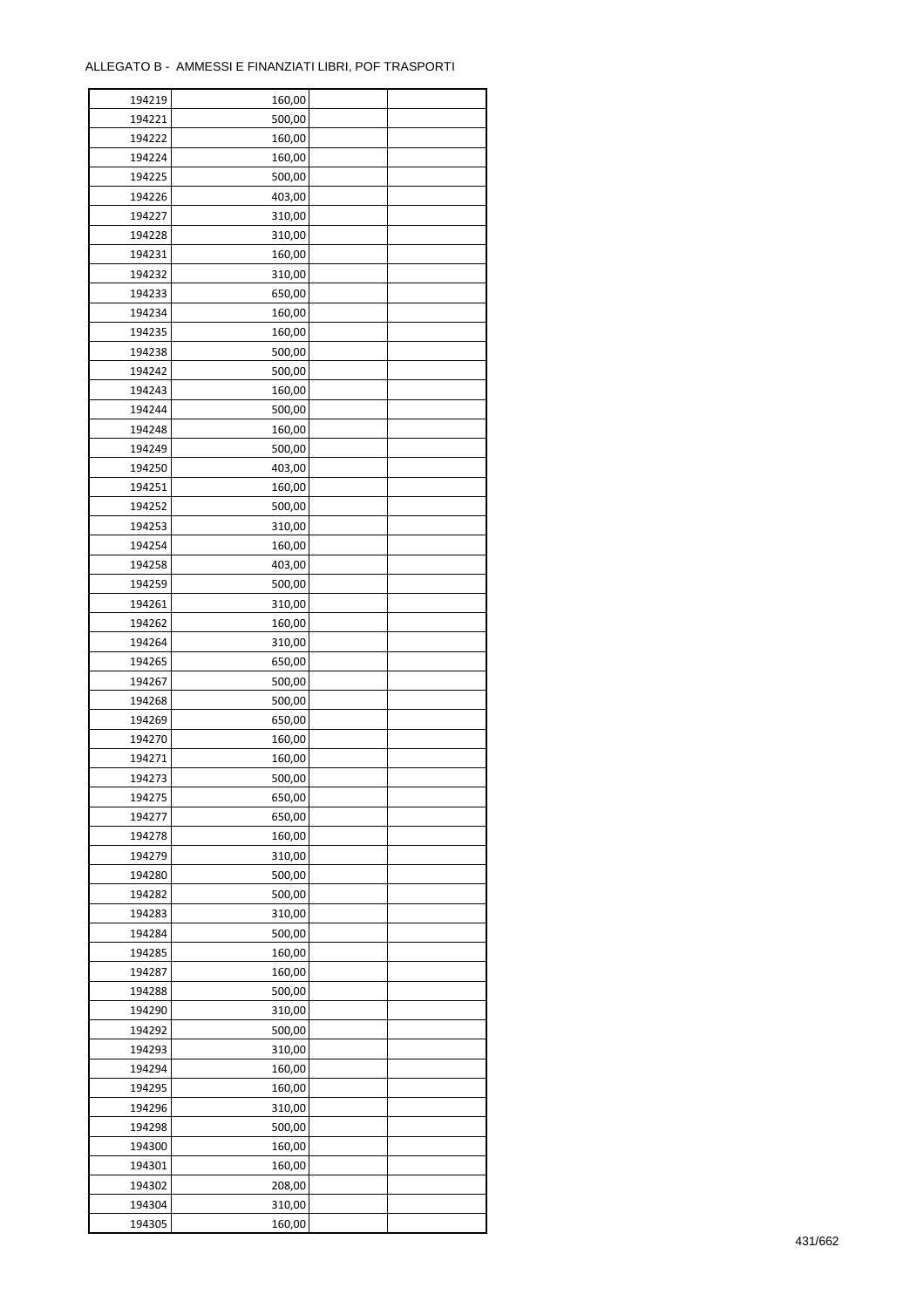| 194306 | 500,00 |  |
|--------|--------|--|
| 194307 | 500,00 |  |
| 194308 | 310,00 |  |
| 194310 | 160,00 |  |
| 194313 | 160,00 |  |
| 194317 | 160,00 |  |
| 194319 | 500,00 |  |
| 194320 | 160,00 |  |
| 194321 | 160,00 |  |
|        |        |  |
| 194323 | 160,00 |  |
| 194324 | 310,00 |  |
| 194325 | 160,00 |  |
| 194326 | 160,00 |  |
| 194329 | 500,00 |  |
| 194330 | 650,00 |  |
| 194331 | 160,00 |  |
| 194333 | 650,00 |  |
| 194334 | 650,00 |  |
| 194335 | 160,00 |  |
| 194336 | 310,00 |  |
| 194337 | 500,00 |  |
| 194339 | 240,00 |  |
| 194340 | 500,00 |  |
| 194341 | 310,00 |  |
| 194345 | 160,00 |  |
| 194347 | 310,00 |  |
| 194349 | 500,00 |  |
| 194350 | 500,00 |  |
| 194355 | 500,00 |  |
|        |        |  |
| 194359 | 403,00 |  |
| 194364 | 650,00 |  |
| 194365 | 310,00 |  |
| 194375 | 650,00 |  |
| 194377 | 310,00 |  |
| 194378 | 160,00 |  |
| 194379 | 160,00 |  |
| 194384 | 500,00 |  |
| 194390 | 310,00 |  |
| 194396 | 500,00 |  |
| 194405 | 160,00 |  |
| 194407 | 160,00 |  |
| 194408 | 310,00 |  |
| 194410 | 310,00 |  |
| 194411 | 403,00 |  |
| 194413 | 208,00 |  |
| 194416 | 500,00 |  |
| 194417 | 160,00 |  |
| 194420 | 160,00 |  |
| 194428 | 650,00 |  |
| 194429 | 650,00 |  |
|        |        |  |
| 194430 | 310,00 |  |
| 194431 | 650,00 |  |
| 194432 | 650,00 |  |
| 194433 | 160,00 |  |
| 194434 | 160,00 |  |
| 194435 | 310,00 |  |
| 194437 | 650,00 |  |
| 194438 | 650,00 |  |
| 194439 | 500,00 |  |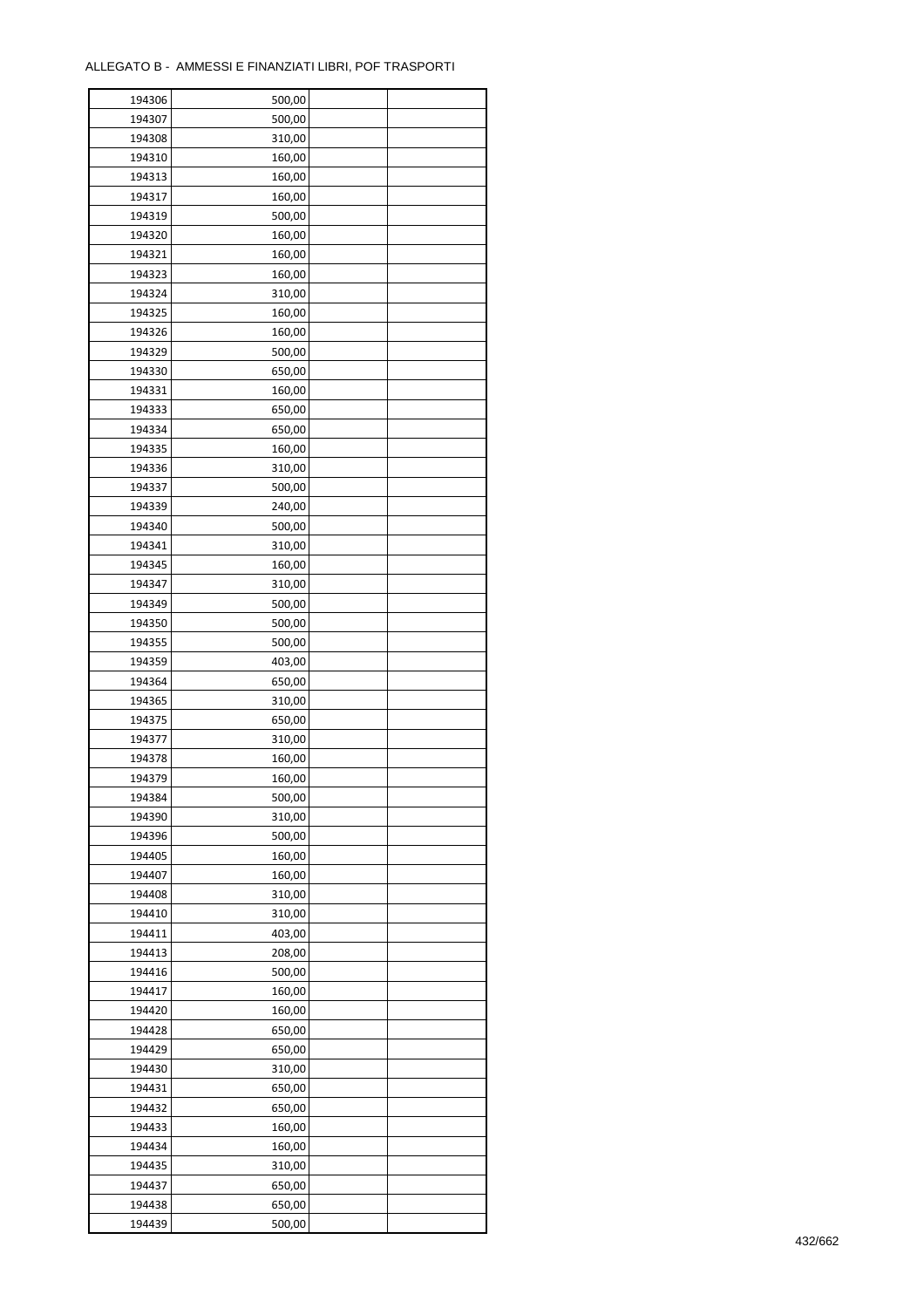| 194440 | 310,00 |  |
|--------|--------|--|
| 194441 | 310,00 |  |
| 194443 | 160,00 |  |
| 194444 | 160,00 |  |
| 194448 | 310,00 |  |
| 194449 | 750,00 |  |
| 194451 | 310,00 |  |
| 194461 | 500,00 |  |
| 194462 | 650,00 |  |
| 194463 |        |  |
|        | 310,00 |  |
| 194467 | 310,00 |  |
| 194469 | 310,00 |  |
| 194470 | 500,00 |  |
| 194472 | 310,00 |  |
| 194473 | 500,00 |  |
| 194474 | 310,00 |  |
| 194475 | 160,00 |  |
| 194476 | 160,00 |  |
| 194479 | 160,00 |  |
| 194480 | 160,00 |  |
| 194482 | 310,00 |  |
| 194483 | 310,00 |  |
| 194485 | 160,00 |  |
| 194486 | 160,00 |  |
| 194488 | 500,00 |  |
| 194492 | 500,00 |  |
| 194494 | 310,00 |  |
| 194495 |        |  |
|        | 160,00 |  |
| 194498 | 160,00 |  |
| 194503 | 465,00 |  |
| 194506 | 160,00 |  |
| 194507 | 160,00 |  |
| 194508 | 160,00 |  |
| 194510 | 500,00 |  |
| 194511 | 160,00 |  |
| 194512 | 160,00 |  |
| 194513 | 500,00 |  |
| 194516 | 500,00 |  |
| 194517 | 310,00 |  |
| 194518 | 160,00 |  |
| 194519 | 310,00 |  |
| 194520 | 160,00 |  |
| 194521 | 500,00 |  |
| 194523 | 160,00 |  |
| 194524 | 650,00 |  |
| 194530 | 160,00 |  |
| 194531 | 310,00 |  |
|        |        |  |
| 194537 | 750,00 |  |
| 194540 | 160,00 |  |
| 194542 | 750,00 |  |
| 194543 | 650,00 |  |
| 194545 | 500,00 |  |
| 194546 | 465,00 |  |
| 194547 | 500,00 |  |
| 194548 | 500,00 |  |
| 194549 | 160,00 |  |
| 194551 | 500,00 |  |
| 194553 | 500,00 |  |
| 194554 | 240,00 |  |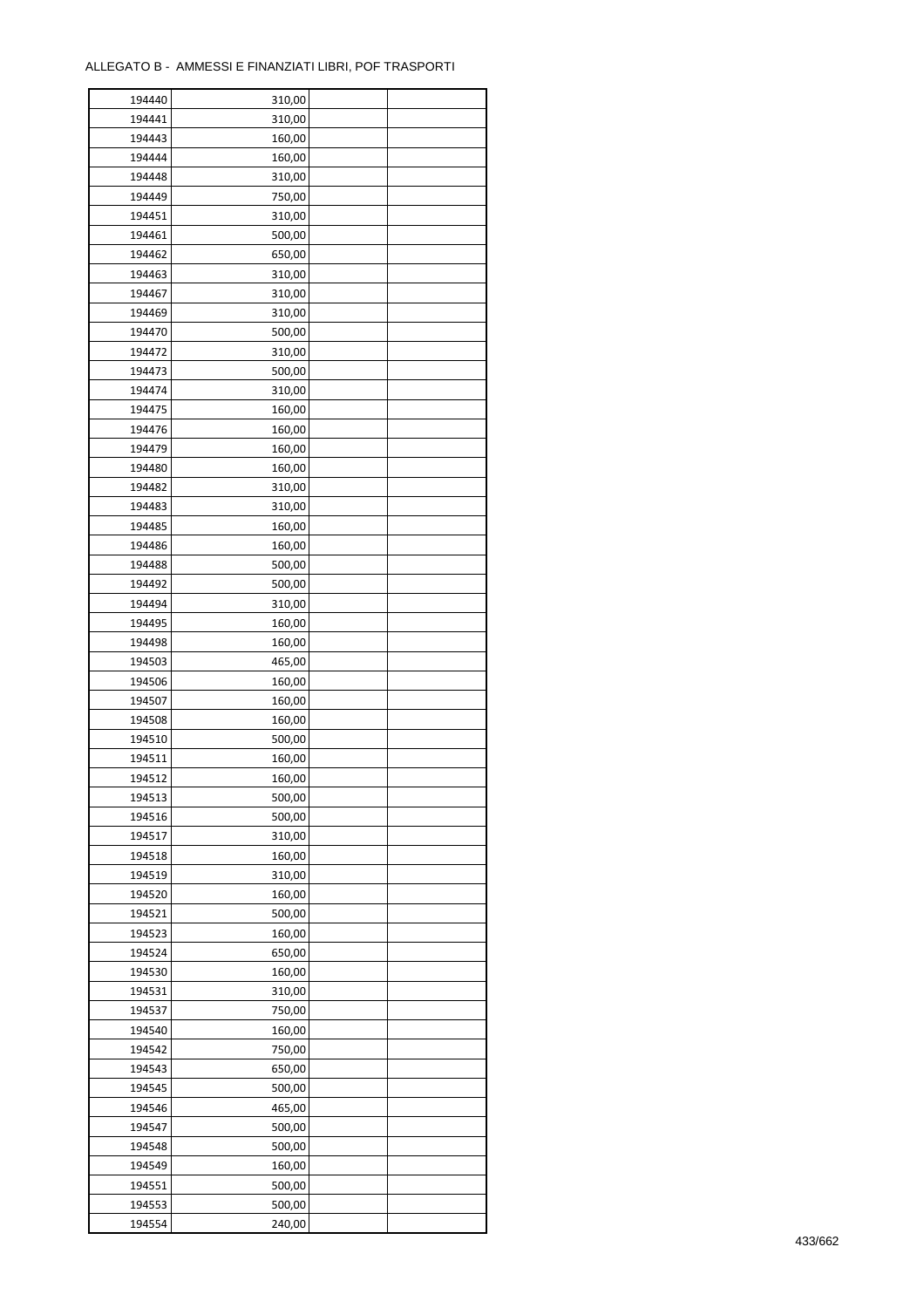| 194556 | 403,00 |  |
|--------|--------|--|
| 194558 | 160,00 |  |
| 194559 | 310,00 |  |
| 194561 | 500,00 |  |
| 194562 | 160,00 |  |
| 194563 | 500,00 |  |
| 194564 | 310,00 |  |
| 194565 | 160,00 |  |
|        | 465,00 |  |
| 194566 |        |  |
| 194567 | 310,00 |  |
| 194568 | 500,00 |  |
| 194570 | 500,00 |  |
| 194572 | 310,00 |  |
| 194573 | 403,00 |  |
| 194574 | 160,00 |  |
| 194576 | 750,00 |  |
| 194577 | 500,00 |  |
| 194579 | 160,00 |  |
| 194580 | 160,00 |  |
| 194581 | 310,00 |  |
| 194582 | 500,00 |  |
| 194583 | 500,00 |  |
| 194584 | 160,00 |  |
| 194590 | 500,00 |  |
| 194592 | 500,00 |  |
| 194595 | 160,00 |  |
| 194600 | 160,00 |  |
| 194601 | 160,00 |  |
| 194602 | 310,00 |  |
| 194603 | 310,00 |  |
| 194604 |        |  |
|        | 310,00 |  |
| 194605 | 160,00 |  |
| 194606 | 160,00 |  |
| 194607 | 160,00 |  |
| 194609 | 310,00 |  |
| 194614 | 500,00 |  |
| 194615 | 160,00 |  |
| 194616 | 500,00 |  |
| 194617 | 500,00 |  |
| 194618 | 310,00 |  |
| 194619 | 160,00 |  |
| 194620 | 160,00 |  |
| 194621 | 310,00 |  |
| 194622 | 160,00 |  |
| 194624 | 500,00 |  |
| 194625 | 750,00 |  |
| 194628 | 500,00 |  |
| 194631 | 500,00 |  |
| 194632 | 500,00 |  |
| 194633 | 500,00 |  |
| 194634 | 310,00 |  |
| 194635 | 310,00 |  |
| 194636 | 160,00 |  |
|        |        |  |
| 194637 | 310,00 |  |
| 194638 | 310,00 |  |
| 194639 | 500,00 |  |
| 194645 | 160,00 |  |
| 194646 | 160,00 |  |
| 194648 | 160,00 |  |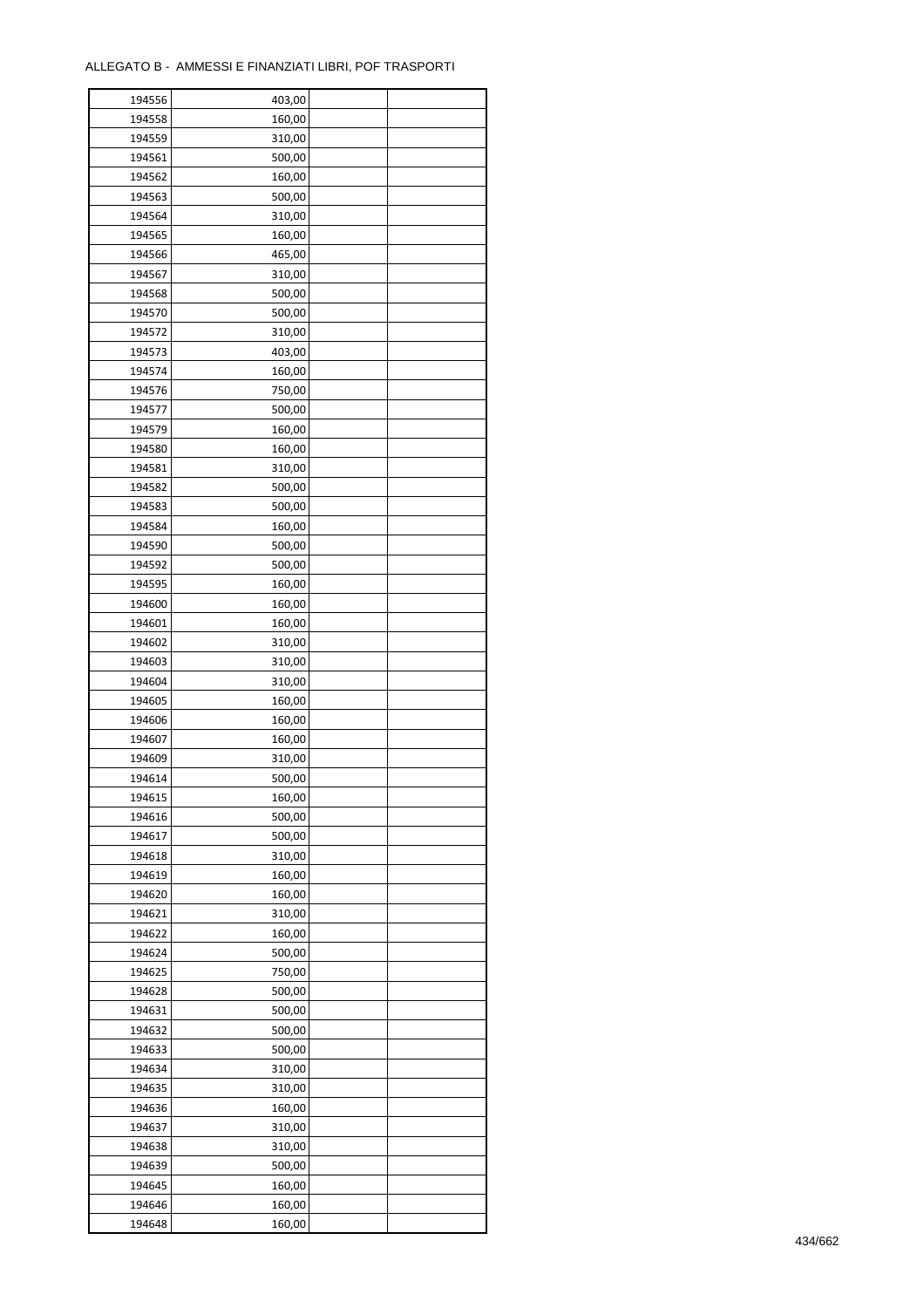| 194651 | 310,00 |  |
|--------|--------|--|
| 194652 | 500,00 |  |
| 194654 | 500,00 |  |
| 194655 | 160,00 |  |
| 194656 | 310,00 |  |
| 194657 | 160,00 |  |
| 194659 | 240,00 |  |
| 194660 | 160,00 |  |
| 194661 | 310,00 |  |
| 194663 | 160,00 |  |
| 194664 | 160,00 |  |
| 194666 | 310,00 |  |
| 194667 | 310,00 |  |
| 194670 | 160,00 |  |
|        |        |  |
| 194671 | 310,00 |  |
| 194674 | 160,00 |  |
| 194677 | 160,00 |  |
| 194678 | 500,00 |  |
| 194679 | 160,00 |  |
| 194680 | 310,00 |  |
| 194682 | 160,00 |  |
| 194684 | 160,00 |  |
| 194692 | 160,00 |  |
| 194694 | 310,00 |  |
| 194700 | 750,00 |  |
| 194701 | 310,00 |  |
| 194703 | 310,00 |  |
| 194705 | 500,00 |  |
| 194706 | 500,00 |  |
| 194707 | 310,00 |  |
| 194708 | 160,00 |  |
| 194709 | 750,00 |  |
| 194710 | 500,00 |  |
| 194711 | 310,00 |  |
| 194712 | 310,00 |  |
| 194714 | 240,00 |  |
| 194716 | 160,00 |  |
| 194718 | 500,00 |  |
| 194720 | 160,00 |  |
| 194724 | 160,00 |  |
| 194726 | 310,00 |  |
| 194727 | 160,00 |  |
| 194729 | 160,00 |  |
| 194734 | 310,00 |  |
| 194735 | 650,00 |  |
| 194736 |        |  |
|        | 160,00 |  |
| 194738 | 500,00 |  |
| 194739 | 160,00 |  |
| 194741 | 500,00 |  |
| 194742 | 160,00 |  |
| 194743 | 403,00 |  |
| 194744 | 500,00 |  |
| 194745 | 500,00 |  |
| 194746 | 750,00 |  |
| 194748 | 160,00 |  |
| 194749 | 500,00 |  |
| 194750 | 160,00 |  |
| 194751 | 160,00 |  |
| 194753 | 160,00 |  |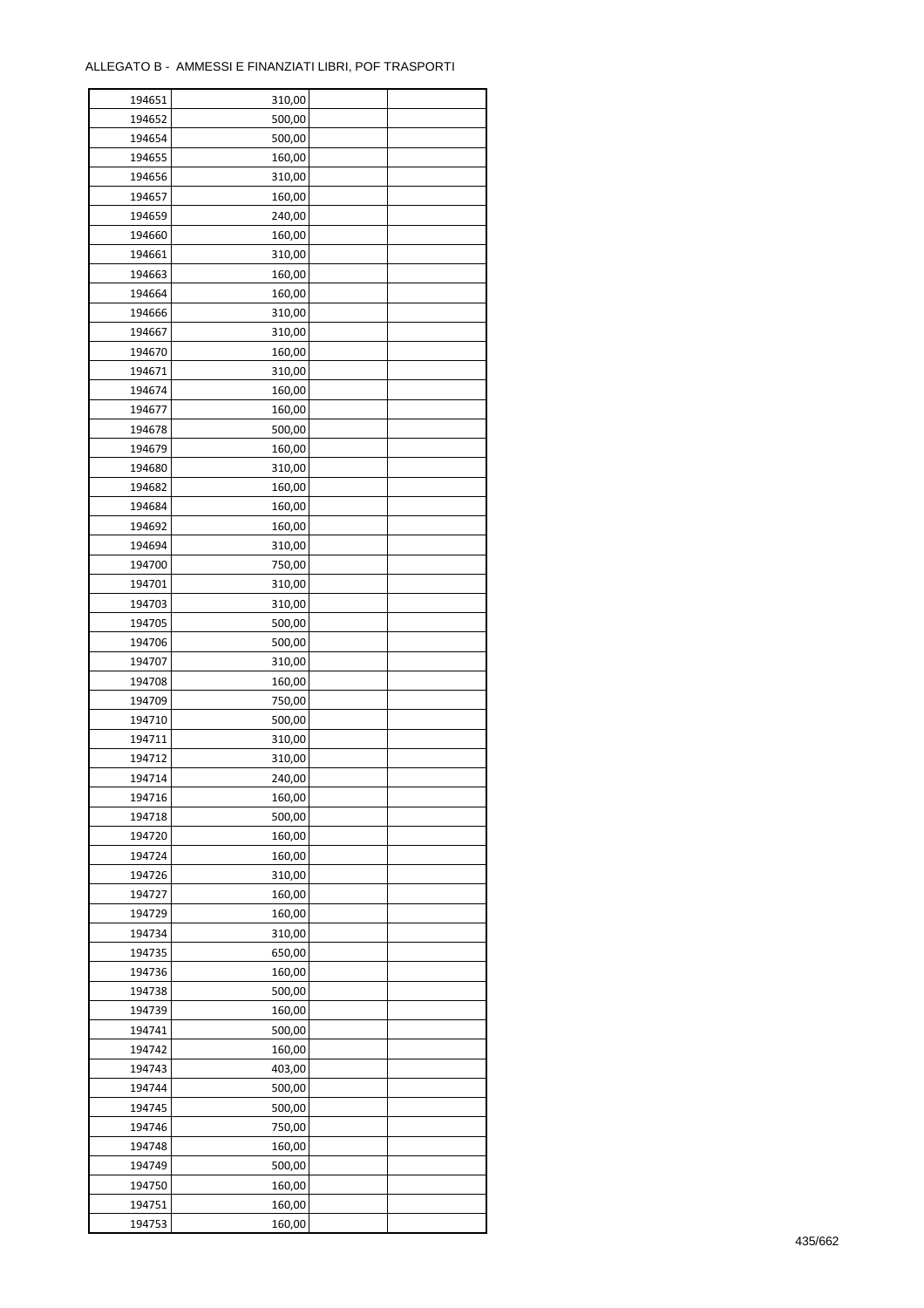| 194754           | 160,00 |  |
|------------------|--------|--|
| 194756           | 160,00 |  |
| 194758           | 500,00 |  |
| 194759           | 160,00 |  |
| 194760           | 160,00 |  |
| 194761           | 650,00 |  |
| 194764           | 403,00 |  |
| 194765           | 310,00 |  |
| 194766           | 160,00 |  |
| 194768           | 310,00 |  |
| 194769           | 500,00 |  |
| 194774           | 160,00 |  |
|                  |        |  |
| 194775           | 310,00 |  |
| 194779           | 160,00 |  |
| 194780           | 160,00 |  |
| 194781           | 750,00 |  |
| 194782           | 160,00 |  |
| 194785           | 160,00 |  |
| 194786           | 750,00 |  |
| 194787           | 500,00 |  |
| 194791           | 160,00 |  |
| 194792           | 310,00 |  |
| 194794           | 160,00 |  |
| 194796           | 500,00 |  |
| 194798           | 160,00 |  |
| 194800           | 500,00 |  |
| 194801           | 160,00 |  |
| 194802           | 160,00 |  |
| 194803           | 160,00 |  |
| 194804           | 160,00 |  |
| 194805           | 160,00 |  |
| 194807           | 500,00 |  |
| 194808           | 500,00 |  |
| 194813           | 310,00 |  |
| 194815           | 160,00 |  |
| 194816           | 160,00 |  |
| 194817           | 208,00 |  |
| 194818           | 240,00 |  |
| 194819           | 160,00 |  |
| 194820           | 160,00 |  |
| 194821           | 310,00 |  |
|                  |        |  |
| 194822<br>194823 | 160,00 |  |
|                  | 310,00 |  |
| 194824           | 465,00 |  |
| 194825           | 500,00 |  |
| 194826           | 160,00 |  |
| 194827           | 160,00 |  |
| 194828           | 160,00 |  |
| 194829           | 160,00 |  |
| 194830           | 500,00 |  |
| 194831           | 160,00 |  |
| 194832           | 500,00 |  |
| 194833           | 310,00 |  |
| 194835           | 160,00 |  |
| 194836           | 160,00 |  |
| 194837           | 160,00 |  |
| 194838           | 310,00 |  |
| 194839           | 500,00 |  |
| 194841           | 310,00 |  |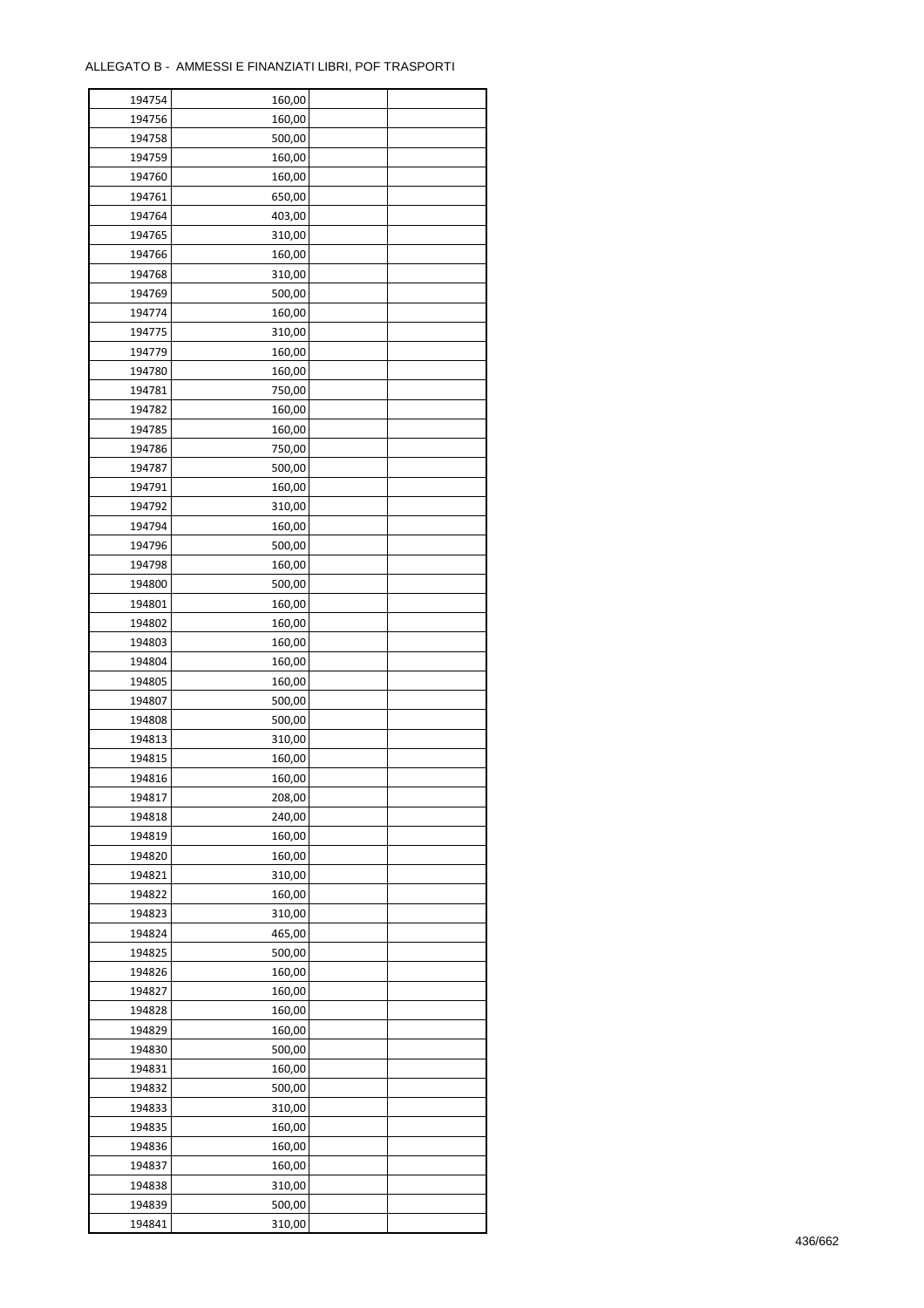| 194842 | 750,00 |  |
|--------|--------|--|
| 194843 | 160,00 |  |
| 194844 | 500,00 |  |
| 194845 | 310,00 |  |
| 194846 | 650,00 |  |
| 194847 | 160,00 |  |
| 194848 | 160,00 |  |
| 194851 | 500,00 |  |
| 194852 | 310,00 |  |
| 194854 |        |  |
| 194856 | 310,00 |  |
|        | 160,00 |  |
| 194858 | 160,00 |  |
| 194859 | 310,00 |  |
| 194861 | 160,00 |  |
| 194862 | 465,00 |  |
| 194864 | 500,00 |  |
| 194865 | 310,00 |  |
| 194866 | 160,00 |  |
| 194867 | 160,00 |  |
| 194868 | 310,00 |  |
| 194869 | 160,00 |  |
| 194873 | 310,00 |  |
| 194875 | 160,00 |  |
| 194877 | 310,00 |  |
| 194878 | 310,00 |  |
| 194880 | 160,00 |  |
| 194885 | 160,00 |  |
| 194887 | 160,00 |  |
| 194888 | 160,00 |  |
| 194890 | 160,00 |  |
| 194891 | 500,00 |  |
| 194892 | 160,00 |  |
| 194893 | 650,00 |  |
| 194894 | 240,00 |  |
| 194895 | 650,00 |  |
| 194896 | 160,00 |  |
|        |        |  |
| 194897 | 160,00 |  |
| 194899 | 310,00 |  |
| 194900 | 310,00 |  |
| 194901 | 500,00 |  |
| 194902 | 160,00 |  |
| 194903 | 160,00 |  |
| 194906 | 310,00 |  |
| 194910 | 160,00 |  |
| 194911 | 500,00 |  |
| 194912 | 750,00 |  |
| 194916 | 750,00 |  |
| 194918 | 160,00 |  |
| 194919 | 160,00 |  |
| 194920 | 310,00 |  |
| 194921 | 160,00 |  |
| 194922 | 310,00 |  |
| 194927 | 160,00 |  |
| 194928 | 650,00 |  |
| 194930 | 160,00 |  |
| 194931 | 160,00 |  |
| 194933 | 310,00 |  |
| 194934 | 750,00 |  |
| 194935 | 160,00 |  |
|        |        |  |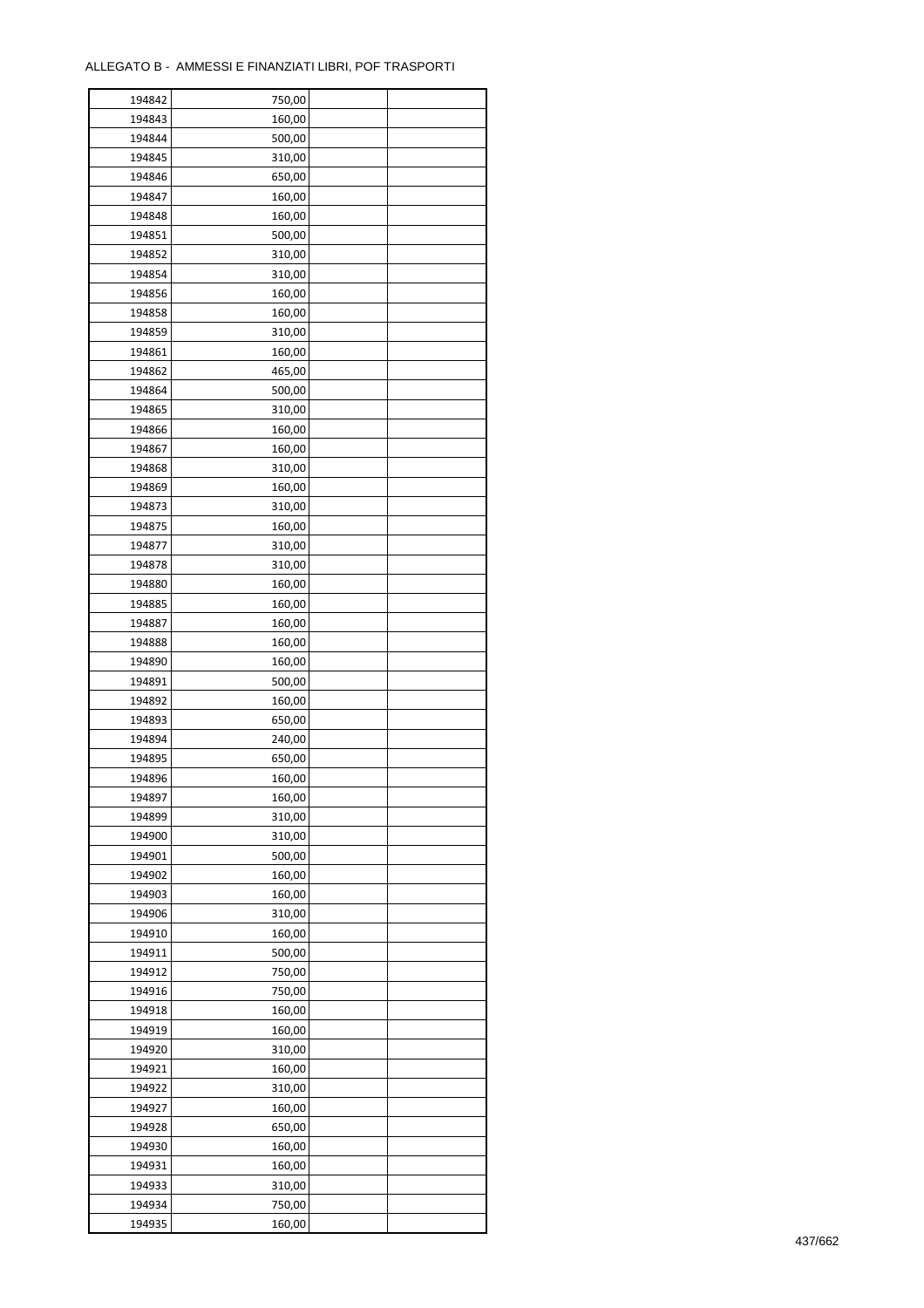| 194936 | 310,00 |  |
|--------|--------|--|
| 194939 | 160,00 |  |
| 194940 | 500,00 |  |
| 194941 | 160,00 |  |
| 194943 | 500,00 |  |
| 194944 | 160,00 |  |
| 194946 | 403,00 |  |
| 194947 | 160,00 |  |
| 194948 | 403,00 |  |
|        |        |  |
| 194950 | 500,00 |  |
| 194951 | 310,00 |  |
| 194952 | 160,00 |  |
| 194953 | 500,00 |  |
| 194954 | 208,00 |  |
| 194956 | 310,00 |  |
| 194959 | 465,00 |  |
| 194960 | 500,00 |  |
| 194961 | 310,00 |  |
| 194963 | 160,00 |  |
| 194964 | 160,00 |  |
| 194965 | 310,00 |  |
| 194968 | 160,00 |  |
| 194969 | 160,00 |  |
| 194970 | 160,00 |  |
| 194971 | 310,00 |  |
| 194972 | 160,00 |  |
| 194973 | 650,00 |  |
| 194974 | 160,00 |  |
| 194975 | 650,00 |  |
| 194977 | 160,00 |  |
|        |        |  |
| 194978 | 160,00 |  |
| 194979 | 160,00 |  |
| 194981 | 500,00 |  |
| 194983 | 310,00 |  |
| 194984 | 650,00 |  |
| 194986 | 465,00 |  |
| 194987 | 160,00 |  |
| 194988 | 310,00 |  |
| 194989 | 160,00 |  |
| 194991 | 650,00 |  |
| 194993 | 650,00 |  |
| 194998 | 650,00 |  |
| 194999 | 500,00 |  |
| 195001 | 650,00 |  |
| 195002 | 310,00 |  |
| 195003 | 500,00 |  |
| 195005 | 240,00 |  |
| 195006 | 310,00 |  |
| 195008 | 500,00 |  |
| 195010 | 310,00 |  |
| 195011 | 160,00 |  |
| 195012 |        |  |
|        | 310,00 |  |
| 195014 | 310,00 |  |
| 195016 | 160,00 |  |
| 195019 | 500,00 |  |
| 195025 | 500,00 |  |
| 195027 | 160,00 |  |
| 195030 | 650,00 |  |
| 195031 | 650,00 |  |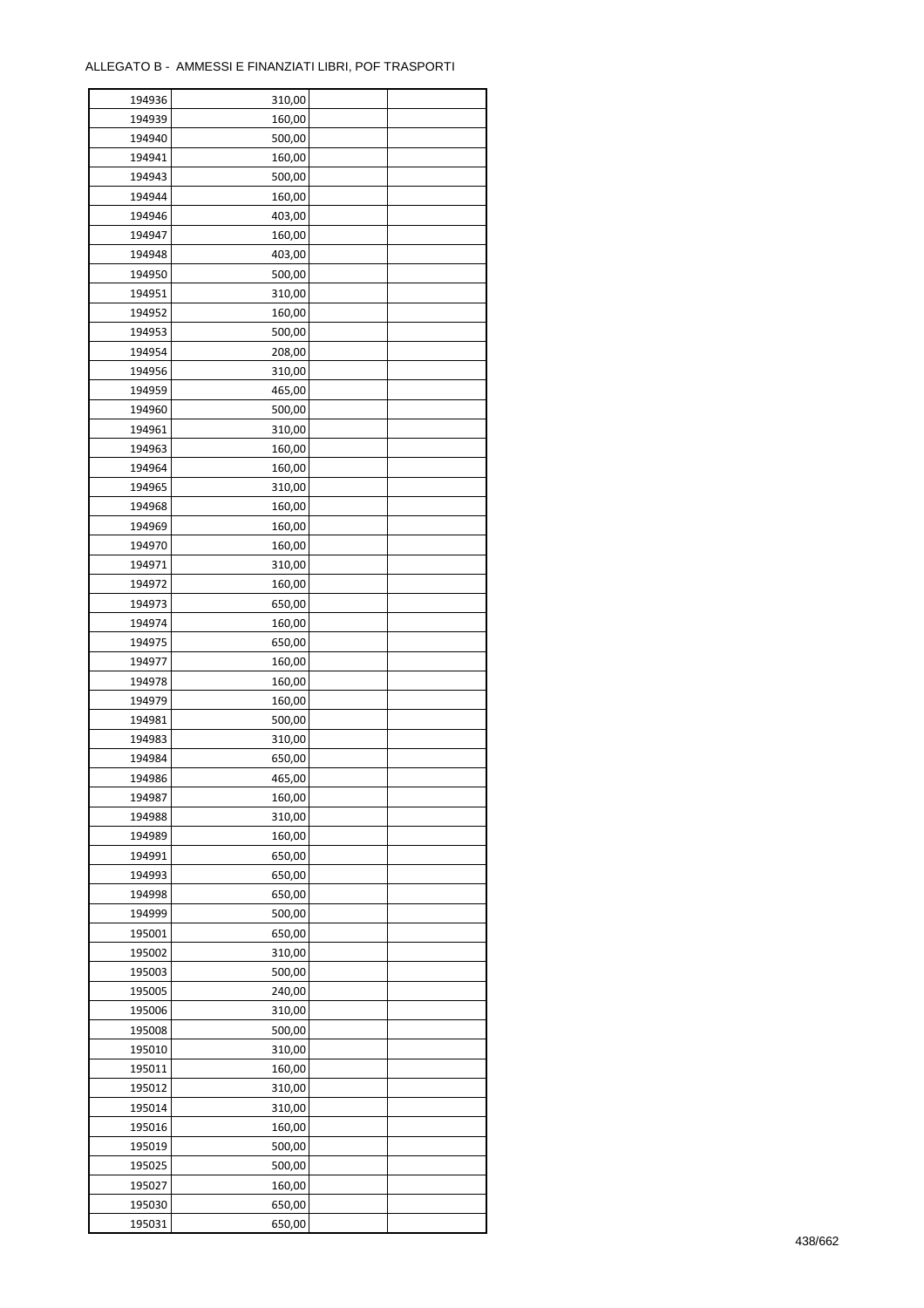| 195033 | 500,00 |  |
|--------|--------|--|
| 195034 | 500,00 |  |
| 195036 | 160,00 |  |
| 195037 | 500,00 |  |
| 195039 | 310,00 |  |
| 195042 | 500,00 |  |
| 195044 | 500,00 |  |
| 195045 | 310,00 |  |
| 195046 | 160,00 |  |
| 195047 | 310,00 |  |
| 195050 | 310,00 |  |
| 195051 | 310,00 |  |
| 195052 | 160,00 |  |
|        |        |  |
| 195053 | 500,00 |  |
| 195056 | 160,00 |  |
| 195058 | 310,00 |  |
| 195059 | 160,00 |  |
| 195060 | 650,00 |  |
| 195061 | 310,00 |  |
| 195062 | 160,00 |  |
| 195063 | 160,00 |  |
| 195064 | 650,00 |  |
| 195065 | 500,00 |  |
| 195066 | 160,00 |  |
| 195069 | 500,00 |  |
| 195070 | 310,00 |  |
| 195071 | 240,00 |  |
| 195072 | 500,00 |  |
| 195073 | 310,00 |  |
| 195075 | 160,00 |  |
| 195076 | 310,00 |  |
| 195077 | 650,00 |  |
| 195078 | 160,00 |  |
| 195079 | 160,00 |  |
| 195080 | 310,00 |  |
| 195082 | 650,00 |  |
| 195084 | 160,00 |  |
| 195085 | 500,00 |  |
| 195087 | 160,00 |  |
| 195088 | 240,00 |  |
| 195089 | 403,00 |  |
| 195091 | 310,00 |  |
| 195093 | 160,00 |  |
| 195094 | 310,00 |  |
| 195095 | 500,00 |  |
| 195096 | 310,00 |  |
| 195098 | 650,00 |  |
| 195099 | 310,00 |  |
| 195100 | 650,00 |  |
| 195105 | 310,00 |  |
| 195108 | 310,00 |  |
| 195109 | 650,00 |  |
| 195110 | 310,00 |  |
| 195111 | 310,00 |  |
| 195112 | 160,00 |  |
| 195113 | 310,00 |  |
| 195114 | 310,00 |  |
| 195115 | 160,00 |  |
| 195118 | 160,00 |  |
|        |        |  |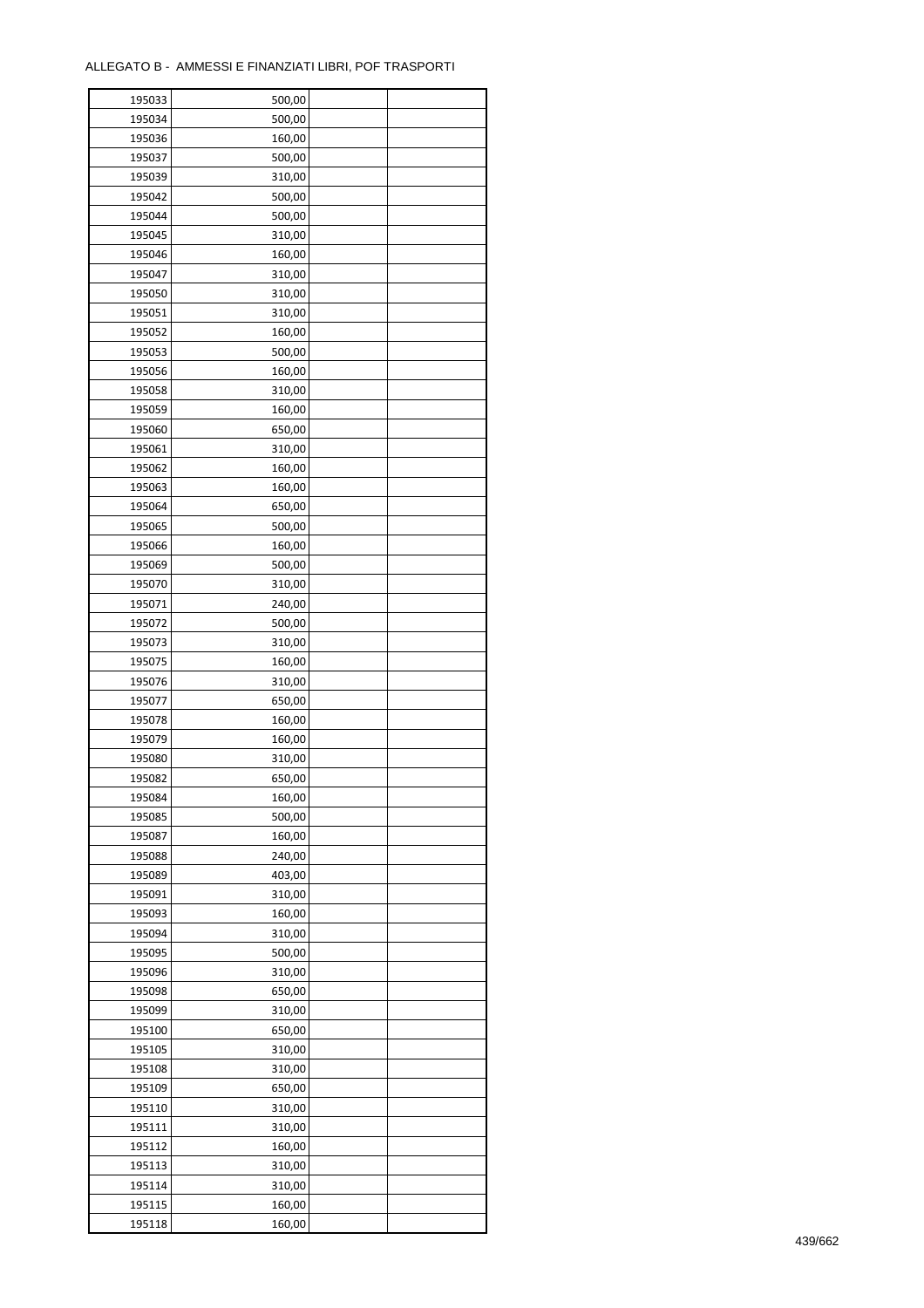÷

| 195120 | 310,00 |  |
|--------|--------|--|
| 195121 | 500,00 |  |
| 195122 | 310,00 |  |
| 195124 | 160,00 |  |
| 195125 | 500,00 |  |
| 195126 | 310,00 |  |
| 195127 | 310,00 |  |
| 195128 | 160,00 |  |
| 195129 | 650,00 |  |
| 195130 | 310,00 |  |
| 195132 |        |  |
|        | 310,00 |  |
| 195133 | 160,00 |  |
| 195134 | 310,00 |  |
| 195135 | 500,00 |  |
| 195140 | 500,00 |  |
| 195141 | 160,00 |  |
| 195142 | 160,00 |  |
| 195143 | 160,00 |  |
| 195144 | 160,00 |  |
| 195145 | 500,00 |  |
| 195146 | 310,00 |  |
| 195148 | 750,00 |  |
| 195150 | 310,00 |  |
| 195151 | 160,00 |  |
| 195152 | 310,00 |  |
| 195153 | 310,00 |  |
| 195154 | 160,00 |  |
| 195157 | 160,00 |  |
| 195159 | 500,00 |  |
| 195160 | 465,00 |  |
| 195161 | 500,00 |  |
| 195163 | 500,00 |  |
|        |        |  |
| 195165 | 160,00 |  |
| 195166 | 310,00 |  |
| 195167 | 310,00 |  |
| 195172 | 160,00 |  |
| 195173 | 310,00 |  |
| 195174 | 500,00 |  |
| 195175 | 650,00 |  |
| 195176 | 650,00 |  |
| 195177 | 160,00 |  |
| 195179 | 500,00 |  |
| 195180 | 500,00 |  |
| 195182 | 650,00 |  |
| 195183 | 240,00 |  |
| 195184 | 160,00 |  |
| 195187 | 310,00 |  |
| 195188 | 650,00 |  |
| 195189 | 500,00 |  |
| 195192 | 160,00 |  |
| 195193 | 160,00 |  |
| 195194 | 310,00 |  |
| 195196 | 160,00 |  |
|        |        |  |
| 195198 | 500,00 |  |
| 195200 | 310,00 |  |
| 195201 | 160,00 |  |
| 195203 | 160,00 |  |
| 195204 | 500,00 |  |
| 195205 | 160,00 |  |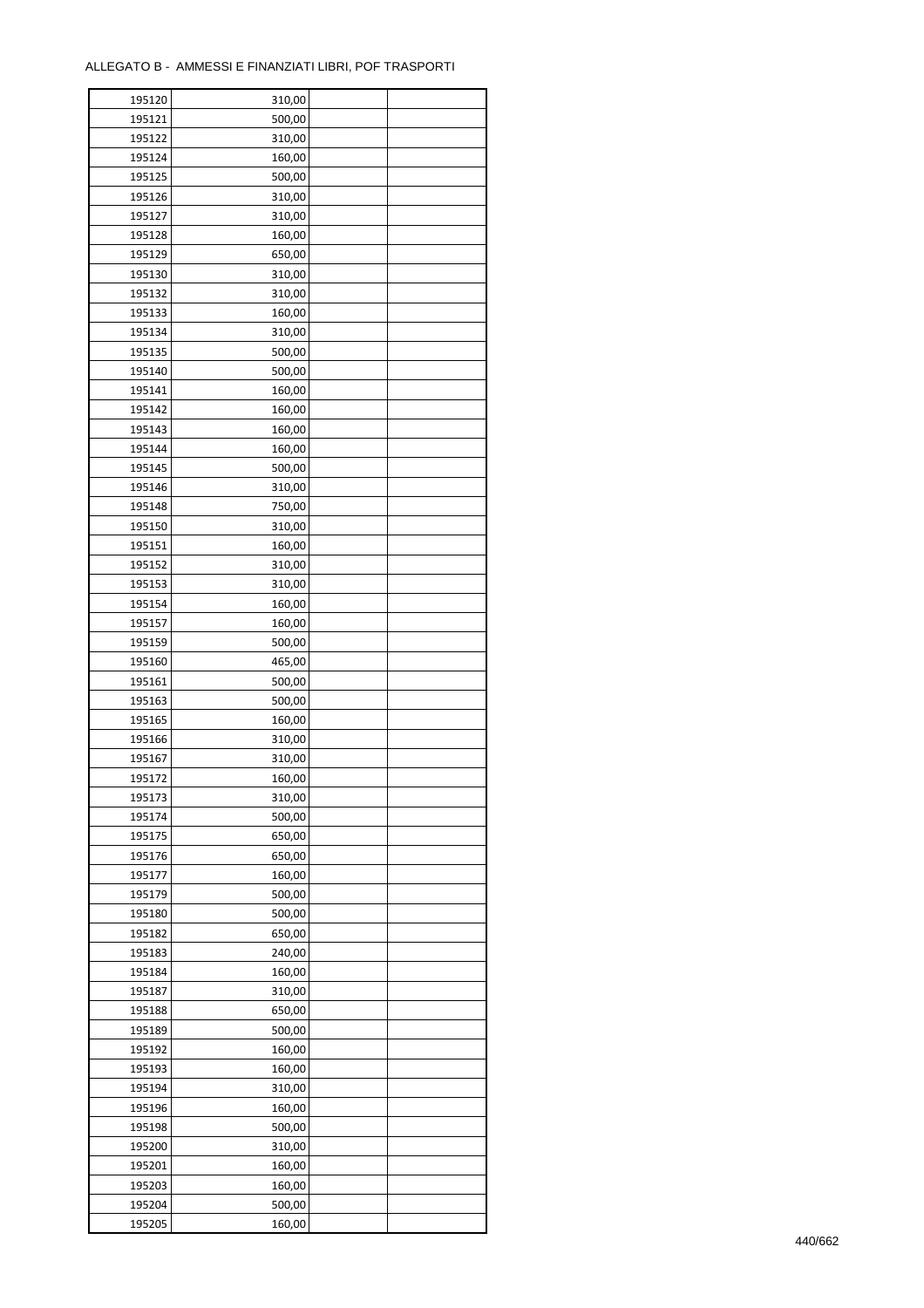| 195206           | 160,00           |  |
|------------------|------------------|--|
| 195213           | 650,00           |  |
| 195214           | 160,00           |  |
| 195215           | 310,00           |  |
| 195216           | 650,00           |  |
| 195217           | 160,00           |  |
| 195218           | 310,00           |  |
| 195221           | 500,00           |  |
| 195224           | 750,00           |  |
| 195225           | 160,00           |  |
| 195228           | 500,00           |  |
| 195230           | 500,00           |  |
| 195234           | 500,00           |  |
| 195236           | 160,00           |  |
| 195240           | 160,00           |  |
| 195241           | 310,00           |  |
| 195242           | 160,00           |  |
| 195243           | 500,00           |  |
| 195244           | 500,00           |  |
| 195245           | 403,00           |  |
|                  |                  |  |
| 195248<br>195249 | 310,00           |  |
|                  | 160,00<br>160,00 |  |
| 195250           |                  |  |
| 195251           | 160,00           |  |
| 195252           | 650,00           |  |
| 195254           | 160,00           |  |
| 195255           | 500,00           |  |
| 195256           | 500,00           |  |
| 195257           | 160,00           |  |
| 195258           | 310,00           |  |
| 195259           | 310,00           |  |
| 195260           | 500,00           |  |
| 195261<br>195262 | 310,00<br>500,00 |  |
| 195263           | 160,00           |  |
| 195264           | 160,00           |  |
| 195265           | 160,00           |  |
| 195267           | 403,00           |  |
| 195268           | 310,00           |  |
| 195269           | 160,00           |  |
| 195270           | 160,00           |  |
| 195272           | 500,00           |  |
| 195274           | 160,00           |  |
| 195276           | 160,00           |  |
| 195277           | 160,00           |  |
| 195280           |                  |  |
|                  | 500,00           |  |
| 195282<br>195283 | 403,00<br>500,00 |  |
| 195284           |                  |  |
| 195285           | 160,00           |  |
|                  | 310,00           |  |
| 195286           | 500,00<br>500,00 |  |
| 195287<br>195289 | 160,00           |  |
|                  |                  |  |
| 195291           | 500,00           |  |
| 195293           | 500,00           |  |
| 195294           | 160,00           |  |
| 195296           | 160,00           |  |
| 195297           | 160,00           |  |
| 195301           | 500,00           |  |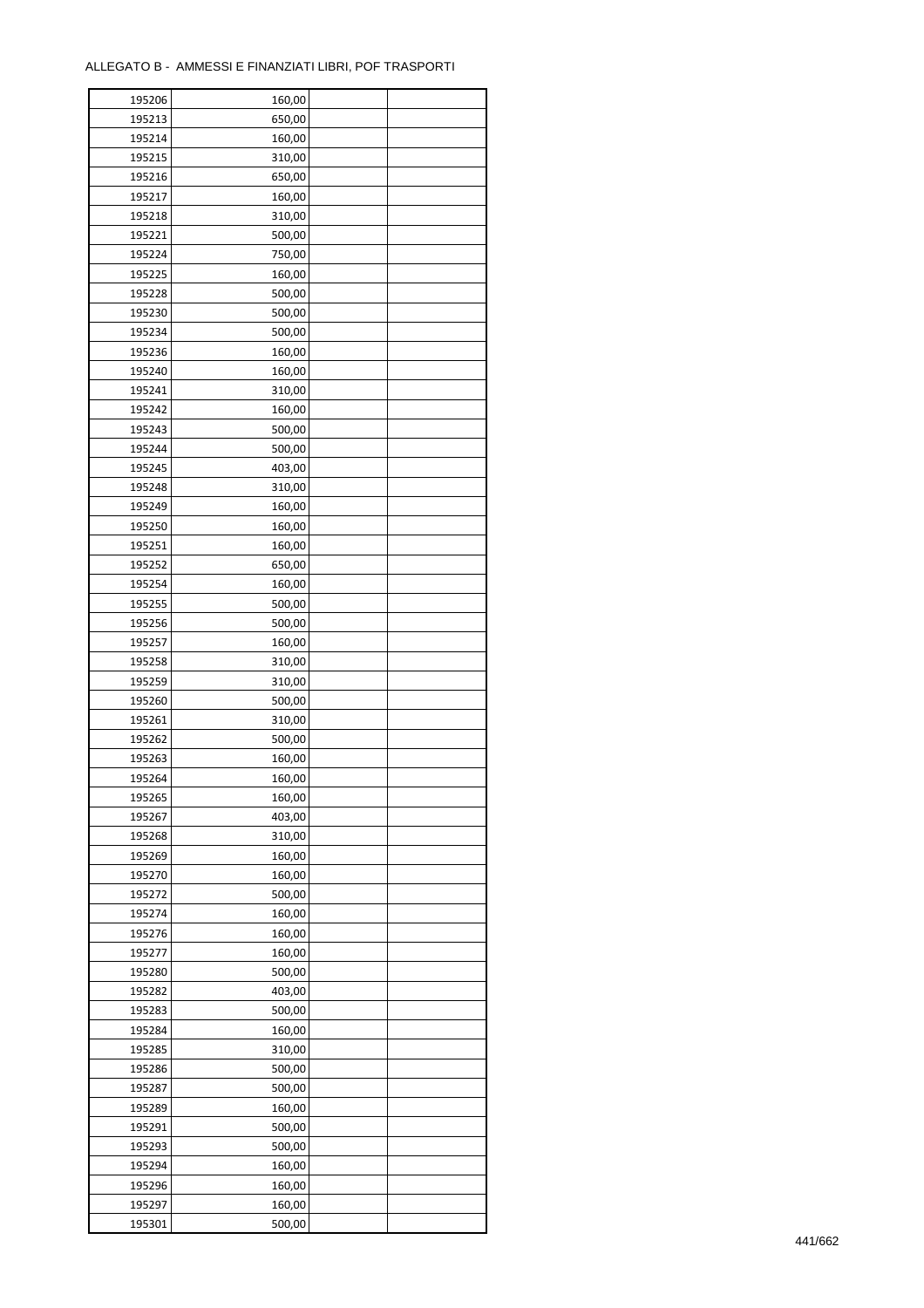| 195302 | 650,00 |  |
|--------|--------|--|
| 195306 | 160,00 |  |
| 195307 | 500,00 |  |
| 195310 | 160,00 |  |
| 195312 | 310,00 |  |
| 195316 | 500,00 |  |
| 195317 | 160,00 |  |
| 195318 | 160,00 |  |
| 195319 |        |  |
|        | 160,00 |  |
| 195320 | 500,00 |  |
| 195321 | 750,00 |  |
| 195324 | 500,00 |  |
| 195327 | 160,00 |  |
| 195328 | 500,00 |  |
| 195335 | 160,00 |  |
| 195336 | 310,00 |  |
| 195337 | 500,00 |  |
| 195339 | 160,00 |  |
| 195340 | 310,00 |  |
| 195342 | 160,00 |  |
| 195345 | 160,00 |  |
| 195346 | 650,00 |  |
| 195347 | 310,00 |  |
| 195353 | 310,00 |  |
| 195359 | 310,00 |  |
| 195362 | 500,00 |  |
| 195363 | 160,00 |  |
| 195365 | 310,00 |  |
| 195367 | 310,00 |  |
| 195368 | 500,00 |  |
| 195374 |        |  |
|        | 160,00 |  |
| 195375 | 650,00 |  |
| 195376 | 310,00 |  |
| 195379 | 160,00 |  |
| 195380 | 500,00 |  |
| 195383 | 500,00 |  |
| 195384 | 160,00 |  |
| 195385 | 403,00 |  |
| 195387 | 310,00 |  |
| 195388 | 310,00 |  |
| 195389 | 500,00 |  |
| 195391 | 310,00 |  |
| 195392 | 160,00 |  |
| 195393 | 650,00 |  |
| 195394 | 160,00 |  |
| 195395 | 160,00 |  |
| 195396 | 160,00 |  |
| 195397 | 160,00 |  |
| 195398 | 500,00 |  |
| 195399 | 500,00 |  |
| 195400 | 160,00 |  |
| 195402 | 310,00 |  |
| 195404 | 500,00 |  |
|        |        |  |
| 195405 | 160,00 |  |
| 195407 | 160,00 |  |
| 195409 | 750,00 |  |
| 195411 | 160,00 |  |
| 195413 | 160,00 |  |
| 195415 | 160,00 |  |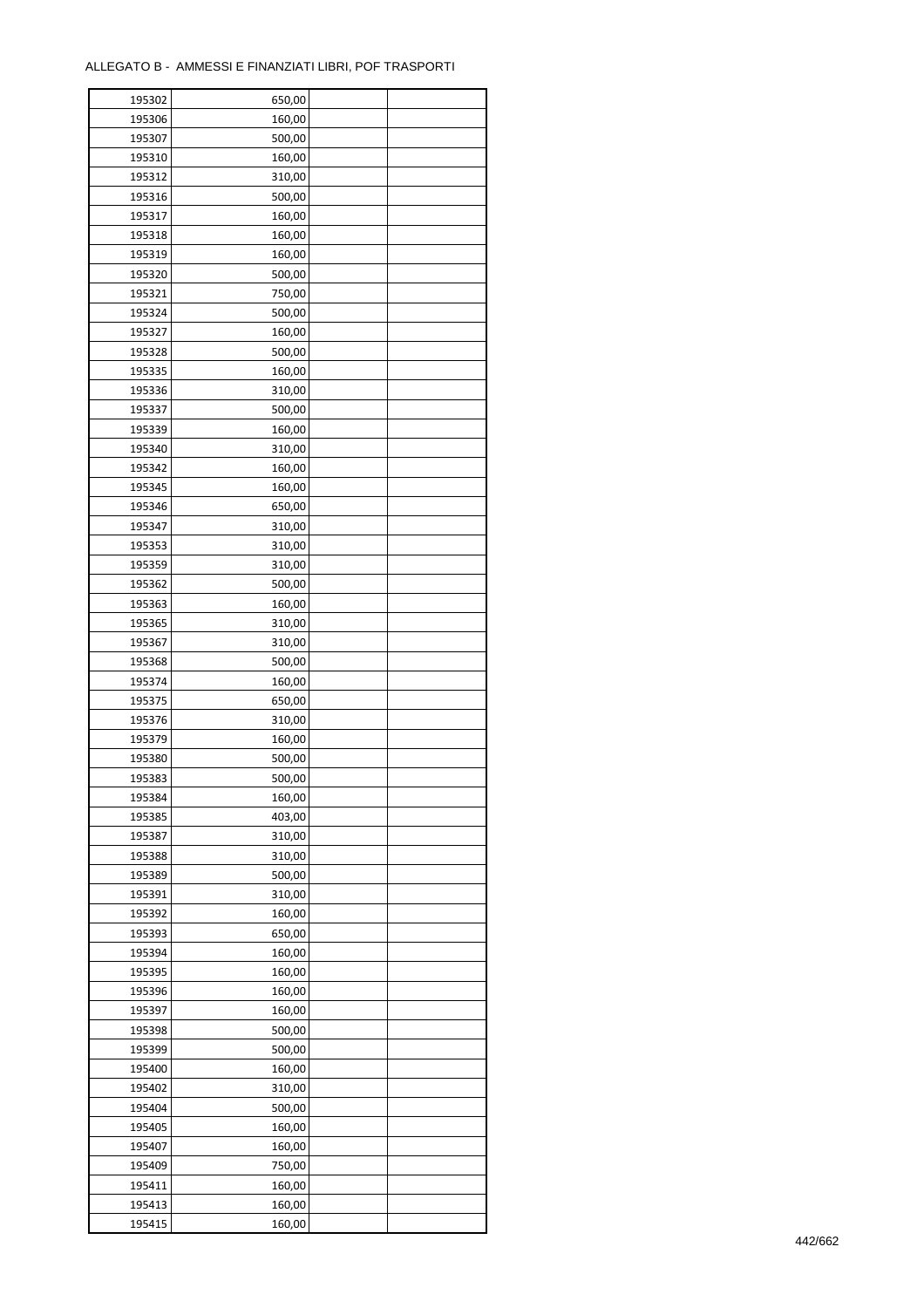| 195416 | 160,00 |  |
|--------|--------|--|
| 195420 | 465,00 |  |
| 195421 | 500,00 |  |
| 195425 | 465,00 |  |
| 195426 | 650,00 |  |
| 195427 | 160,00 |  |
| 195429 | 160,00 |  |
| 195430 | 160,00 |  |
| 195431 | 403,00 |  |
| 195433 | 650,00 |  |
| 195434 | 500,00 |  |
| 195435 | 650,00 |  |
| 195440 |        |  |
|        | 160,00 |  |
| 195443 | 160,00 |  |
| 195445 | 310,00 |  |
| 195446 | 650,00 |  |
| 195449 | 500,00 |  |
| 195450 | 160,00 |  |
| 195451 | 310,00 |  |
| 195452 | 750,00 |  |
| 195454 | 500,00 |  |
| 195455 | 160,00 |  |
| 195457 | 465,00 |  |
| 195461 | 650,00 |  |
| 195463 | 500,00 |  |
| 195464 | 310,00 |  |
| 195465 | 160,00 |  |
| 195466 | 160,00 |  |
| 195467 | 310,00 |  |
| 195469 | 160,00 |  |
| 195470 | 650,00 |  |
| 195471 | 310,00 |  |
| 195472 | 500,00 |  |
| 195473 | 310,00 |  |
| 195476 | 500,00 |  |
| 195477 | 650,00 |  |
| 195478 | 500,00 |  |
| 195482 | 160,00 |  |
| 195484 | 650,00 |  |
| 195485 | 310,00 |  |
| 195486 | 160,00 |  |
| 195487 | 160,00 |  |
| 195489 | 160,00 |  |
| 195491 | 500,00 |  |
| 195493 | 160,00 |  |
| 195495 | 160,00 |  |
| 195496 | 500,00 |  |
| 195497 | 160,00 |  |
| 195498 | 650,00 |  |
| 195499 | 500,00 |  |
| 195500 | 500,00 |  |
| 195502 | 310,00 |  |
| 195504 | 160,00 |  |
| 195506 | 500,00 |  |
| 195507 | 160,00 |  |
| 195508 | 160,00 |  |
| 195509 | 310,00 |  |
|        |        |  |
| 195512 | 465,00 |  |
| 195513 | 500,00 |  |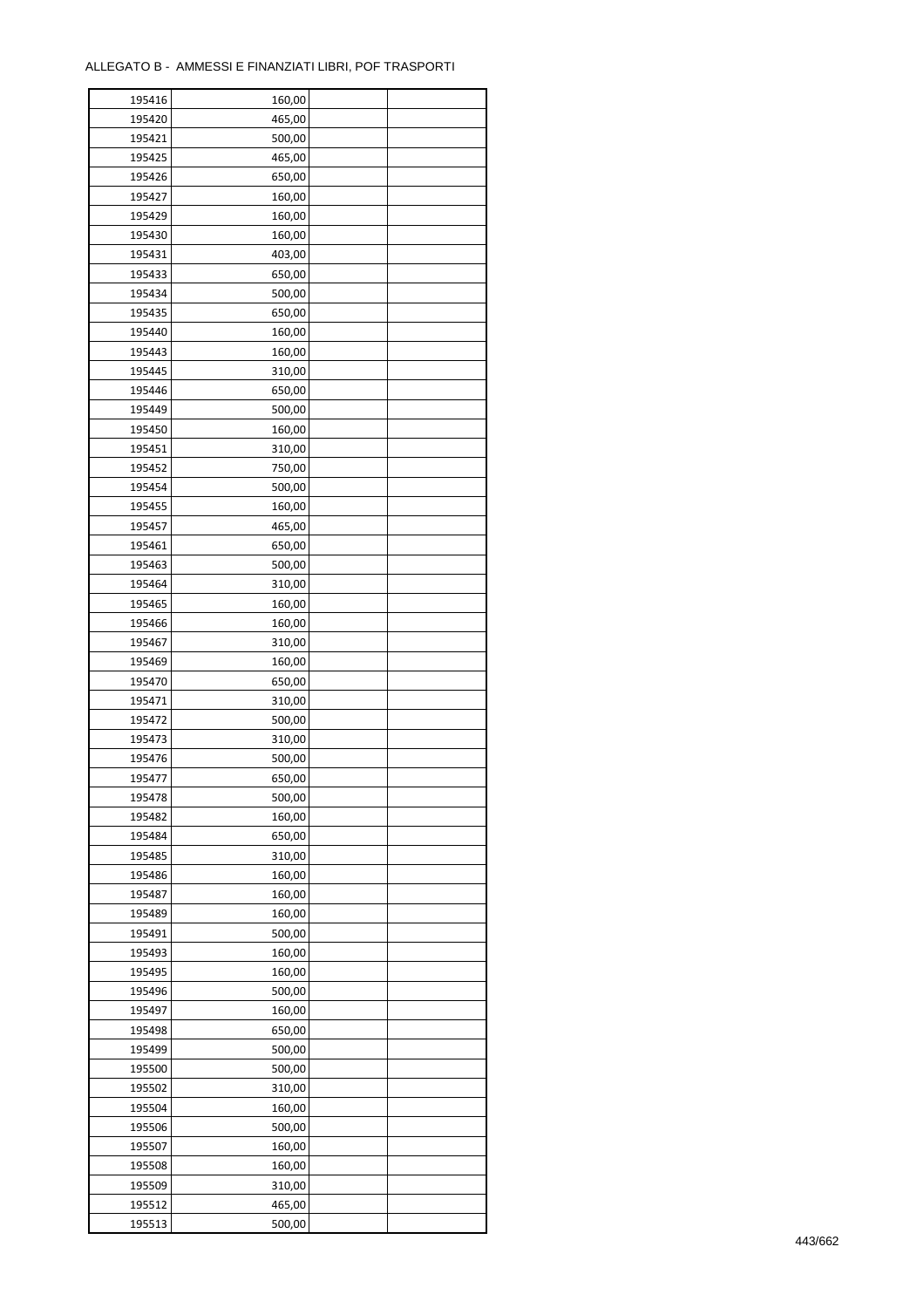| 195514 | 160,00 |  |
|--------|--------|--|
| 195515 | 750,00 |  |
| 195516 | 310,00 |  |
| 195522 | 160,00 |  |
| 195534 | 500,00 |  |
| 195536 | 310,00 |  |
| 195537 | 160,00 |  |
| 195538 | 160,00 |  |
| 195539 | 160,00 |  |
| 195543 | 160,00 |  |
| 195544 | 160,00 |  |
| 195545 | 500,00 |  |
| 195546 | 500,00 |  |
| 195548 | 500,00 |  |
| 195549 | 160,00 |  |
|        |        |  |
| 195550 | 310,00 |  |
| 195559 | 160,00 |  |
| 195560 | 160,00 |  |
| 195561 | 160,00 |  |
| 195562 | 160,00 |  |
| 195563 | 160,00 |  |
| 195565 | 160,00 |  |
| 195566 | 500,00 |  |
| 195568 | 650,00 |  |
| 195570 | 310,00 |  |
| 195572 | 650,00 |  |
| 195573 | 310,00 |  |
| 195574 | 310,00 |  |
| 195575 | 650,00 |  |
| 195576 | 500,00 |  |
| 195579 | 310,00 |  |
| 195580 | 650,00 |  |
| 195581 | 160,00 |  |
| 195583 | 310,00 |  |
| 195584 | 500,00 |  |
| 195585 | 310,00 |  |
| 195586 | 310,00 |  |
| 195588 | 160,00 |  |
| 195590 | 160,00 |  |
| 195591 | 160,00 |  |
| 195593 | 403,00 |  |
| 195594 | 500,00 |  |
| 195595 | 310,00 |  |
| 195596 | 160,00 |  |
| 195597 | 310,00 |  |
| 195600 | 310,00 |  |
| 195601 | 310,00 |  |
| 195602 | 310,00 |  |
| 195607 | 500,00 |  |
| 195608 | 310,00 |  |
| 195613 | 310,00 |  |
| 195614 | 208,00 |  |
| 195615 | 650,00 |  |
|        |        |  |
| 195616 | 240,00 |  |
| 195617 | 650,00 |  |
| 195619 | 160,00 |  |
| 195621 | 500,00 |  |
| 195622 | 500,00 |  |
| 195624 | 160,00 |  |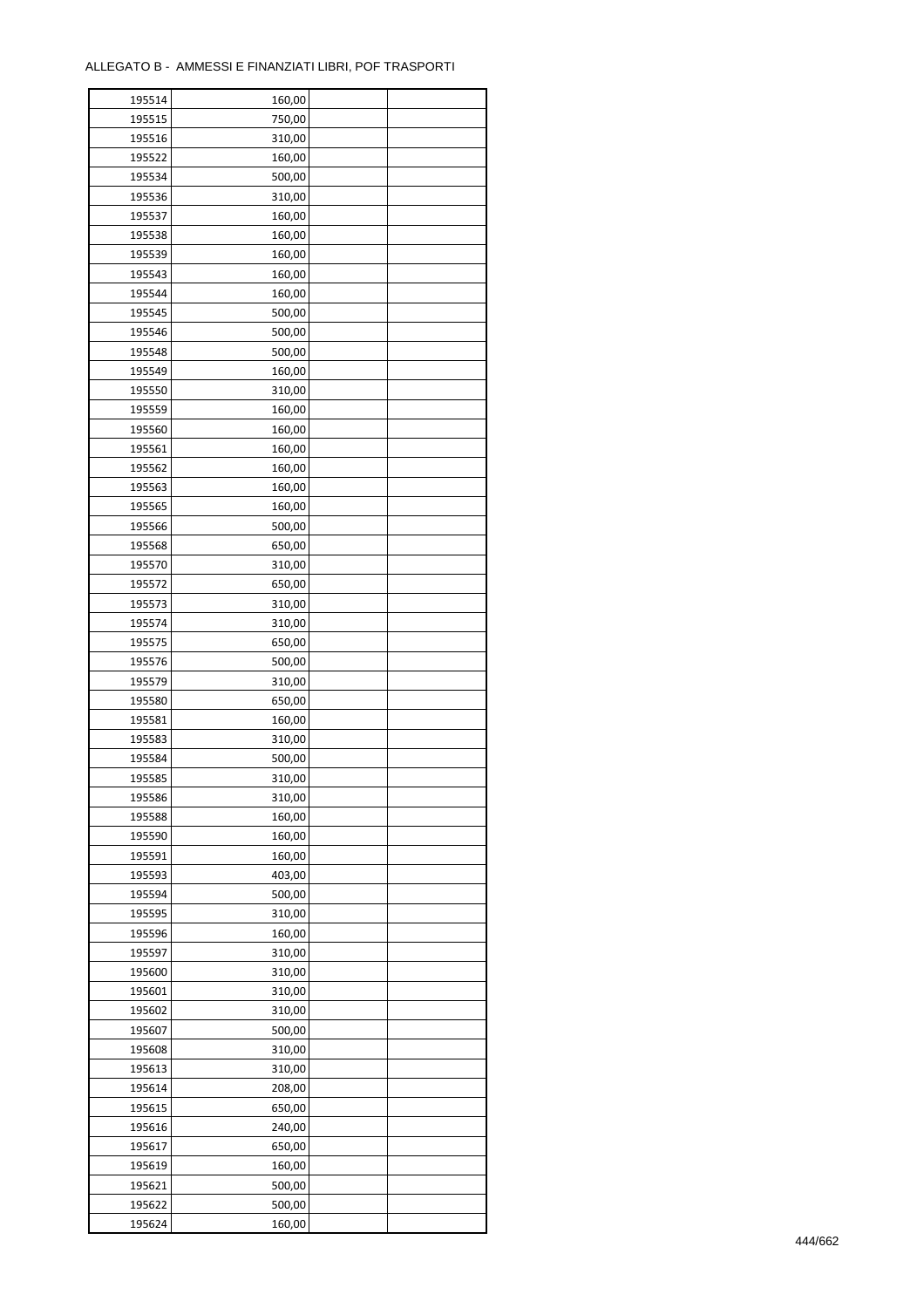| 195625 | 310,00 |  |
|--------|--------|--|
| 195626 | 310,00 |  |
| 195628 | 310,00 |  |
| 195629 | 500,00 |  |
| 195631 | 160,00 |  |
| 195639 | 310,00 |  |
| 195640 | 310,00 |  |
| 195643 | 160,00 |  |
| 195644 | 160,00 |  |
| 195645 | 500,00 |  |
| 195648 |        |  |
|        | 160,00 |  |
| 195651 | 310,00 |  |
| 195653 | 310,00 |  |
| 195654 | 160,00 |  |
| 195657 | 310,00 |  |
| 195658 | 160,00 |  |
| 195659 | 160,00 |  |
| 195660 | 310,00 |  |
| 195661 | 160,00 |  |
| 195662 | 500,00 |  |
| 195664 | 160,00 |  |
| 195666 | 310,00 |  |
| 195667 | 750,00 |  |
| 195669 | 650,00 |  |
| 195670 | 160,00 |  |
| 195671 | 500,00 |  |
| 195672 | 500,00 |  |
| 195673 | 160,00 |  |
| 195674 | 310,00 |  |
| 195675 | 310,00 |  |
| 195678 | 500,00 |  |
| 195679 | 160,00 |  |
| 195680 | 310,00 |  |
| 195681 | 160,00 |  |
| 195682 | 160,00 |  |
| 195689 |        |  |
|        | 750,00 |  |
| 195691 | 500,00 |  |
| 195692 | 500,00 |  |
| 195695 | 650,00 |  |
| 195697 | 310,00 |  |
| 195698 | 500,00 |  |
| 195700 | 500,00 |  |
| 195703 | 750,00 |  |
| 195704 | 160,00 |  |
| 195705 | 650,00 |  |
| 195706 | 465,00 |  |
| 195708 | 310,00 |  |
| 195709 | 500,00 |  |
| 195710 | 500,00 |  |
| 195712 | 500,00 |  |
| 195713 | 500,00 |  |
| 195714 | 310,00 |  |
| 195715 | 160,00 |  |
| 195716 | 310,00 |  |
| 195718 | 500,00 |  |
| 195719 | 160,00 |  |
| 195720 | 500,00 |  |
| 195721 | 310,00 |  |
| 195723 | 500,00 |  |
|        |        |  |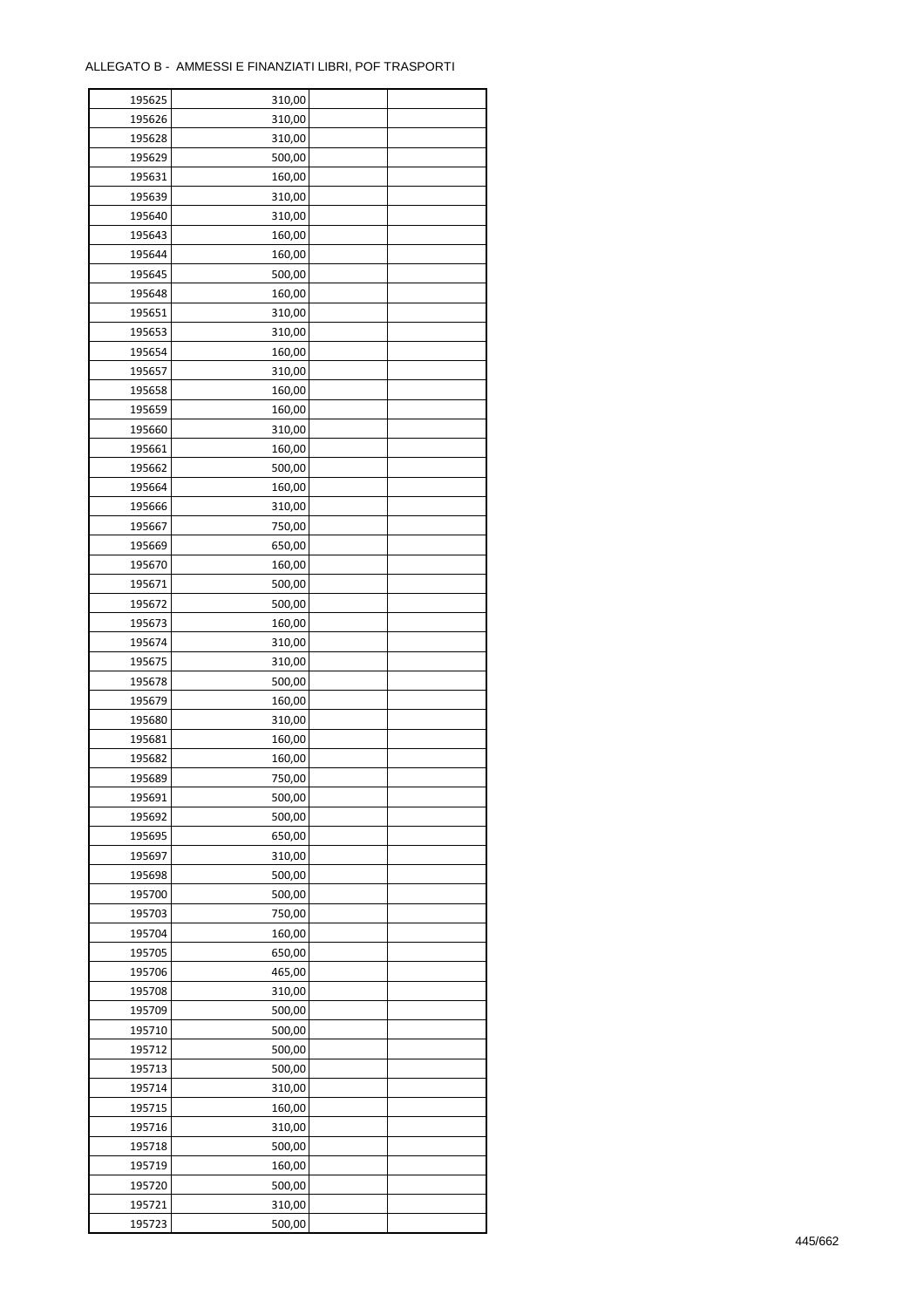| 195725 | 650,00 |  |
|--------|--------|--|
| 195727 | 310,00 |  |
| 195728 | 500,00 |  |
| 195729 | 160,00 |  |
| 195730 | 160,00 |  |
| 195732 | 160,00 |  |
| 195733 | 500,00 |  |
| 195734 | 650,00 |  |
| 195736 | 160,00 |  |
| 195739 | 650,00 |  |
| 195741 | 500,00 |  |
| 195742 | 160,00 |  |
| 195744 | 310,00 |  |
|        |        |  |
| 195745 | 310,00 |  |
| 195747 | 500,00 |  |
| 195749 | 500,00 |  |
| 195750 | 160,00 |  |
| 195751 | 310,00 |  |
| 195752 | 500,00 |  |
| 195753 | 465,00 |  |
| 195754 | 500,00 |  |
| 195755 | 310,00 |  |
| 195756 | 310,00 |  |
| 195758 | 160,00 |  |
| 195759 | 500,00 |  |
| 195760 | 500,00 |  |
| 195761 | 500,00 |  |
| 195765 | 160,00 |  |
| 195767 | 160,00 |  |
| 195768 | 500,00 |  |
| 195769 | 650,00 |  |
| 195772 | 310,00 |  |
| 195773 | 500,00 |  |
| 195777 | 310,00 |  |
| 195780 | 310,00 |  |
| 195782 | 310,00 |  |
| 195783 | 500,00 |  |
| 195785 | 500,00 |  |
| 195787 | 465,00 |  |
| 195793 | 160,00 |  |
| 195794 | 310,00 |  |
| 195795 | 310,00 |  |
| 195796 | 160,00 |  |
| 195797 | 160,00 |  |
| 195798 | 500,00 |  |
| 195799 | 160,00 |  |
|        |        |  |
| 195800 | 240,00 |  |
| 195801 | 160,00 |  |
| 195803 | 310,00 |  |
| 195804 | 500,00 |  |
| 195805 | 160,00 |  |
| 195806 | 160,00 |  |
| 195807 | 160,00 |  |
| 195809 | 310,00 |  |
| 195813 | 160,00 |  |
| 195815 | 160,00 |  |
| 195816 | 403,00 |  |
| 195817 | 310,00 |  |
| 195818 | 500,00 |  |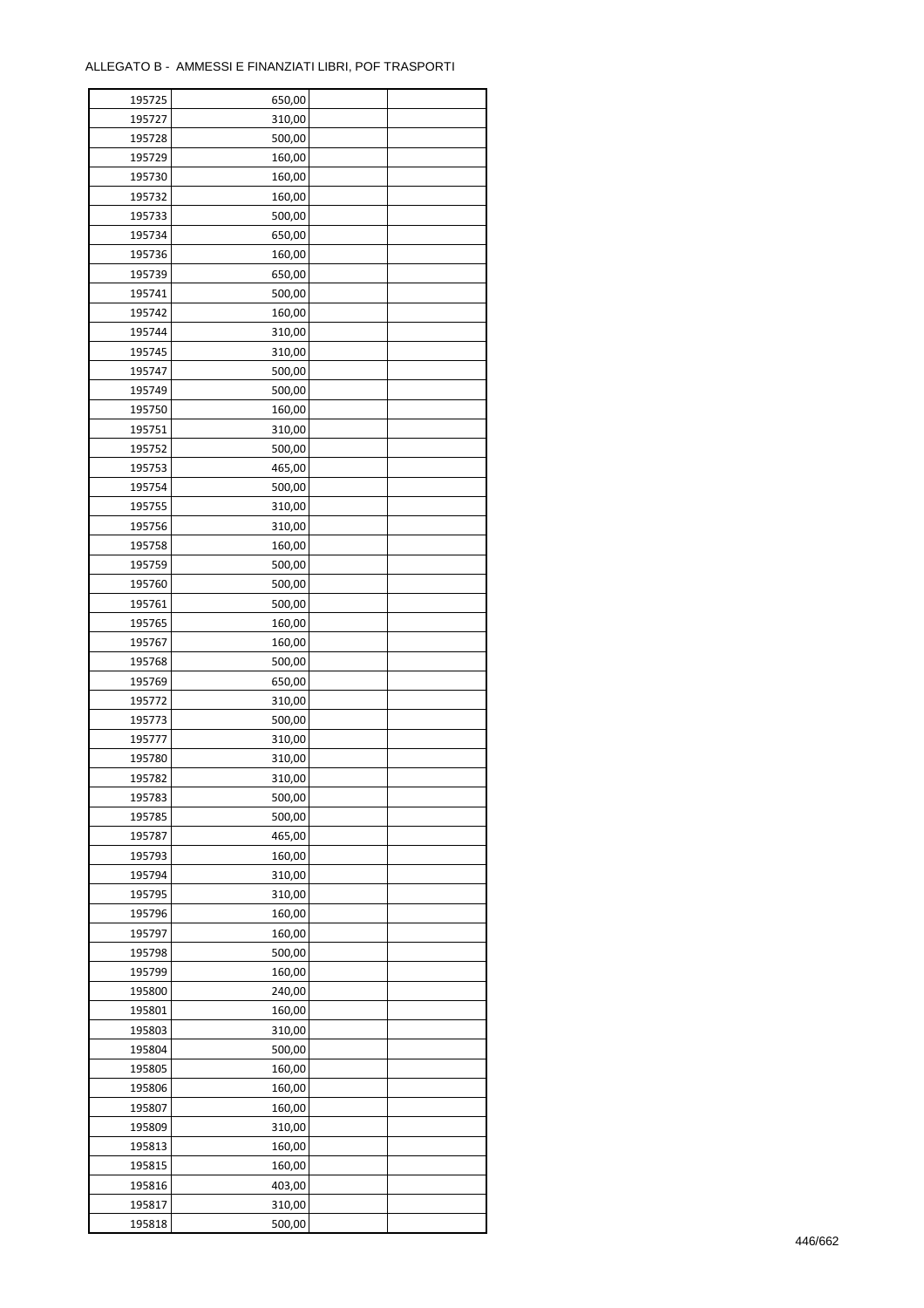| 195819 | 160,00 |  |
|--------|--------|--|
| 195821 | 240,00 |  |
| 195822 | 465,00 |  |
| 195823 | 160,00 |  |
| 195826 | 650,00 |  |
| 195828 | 160,00 |  |
| 195829 | 160,00 |  |
| 195830 | 160,00 |  |
|        |        |  |
| 195831 | 160,00 |  |
| 195832 | 160,00 |  |
| 195834 | 310,00 |  |
| 195835 | 310,00 |  |
| 195837 | 160,00 |  |
| 195840 | 240,00 |  |
| 195841 | 160,00 |  |
| 195842 | 500,00 |  |
| 195843 | 650,00 |  |
| 195844 | 500,00 |  |
| 195846 | 500,00 |  |
| 195847 | 500,00 |  |
| 195849 | 500,00 |  |
| 195850 | 310,00 |  |
| 195851 | 310,00 |  |
| 195852 | 500,00 |  |
| 195854 | 160,00 |  |
| 195855 | 160,00 |  |
|        |        |  |
| 195856 | 310,00 |  |
| 195857 | 403,00 |  |
| 195858 | 160,00 |  |
| 195861 | 310,00 |  |
| 195863 | 500,00 |  |
| 195864 | 500,00 |  |
| 195865 | 160,00 |  |
| 195867 | 500,00 |  |
| 195868 | 650,00 |  |
| 195869 | 160,00 |  |
| 195872 | 500,00 |  |
| 195873 | 160,00 |  |
| 195874 | 500,00 |  |
| 195876 | 500,00 |  |
| 195880 | 310,00 |  |
| 195883 | 650,00 |  |
| 195884 | 500,00 |  |
| 195885 | 310,00 |  |
| 195886 | 500,00 |  |
| 195888 | 160,00 |  |
| 195889 | 310,00 |  |
|        |        |  |
| 195890 | 310,00 |  |
| 195891 | 650,00 |  |
| 195892 | 500,00 |  |
| 195893 | 500,00 |  |
| 195895 | 310,00 |  |
| 195897 | 650,00 |  |
| 195898 | 310,00 |  |
| 195899 | 160,00 |  |
| 195900 | 500,00 |  |
| 195901 | 160,00 |  |
| 195903 | 310,00 |  |
| 195908 | 500,00 |  |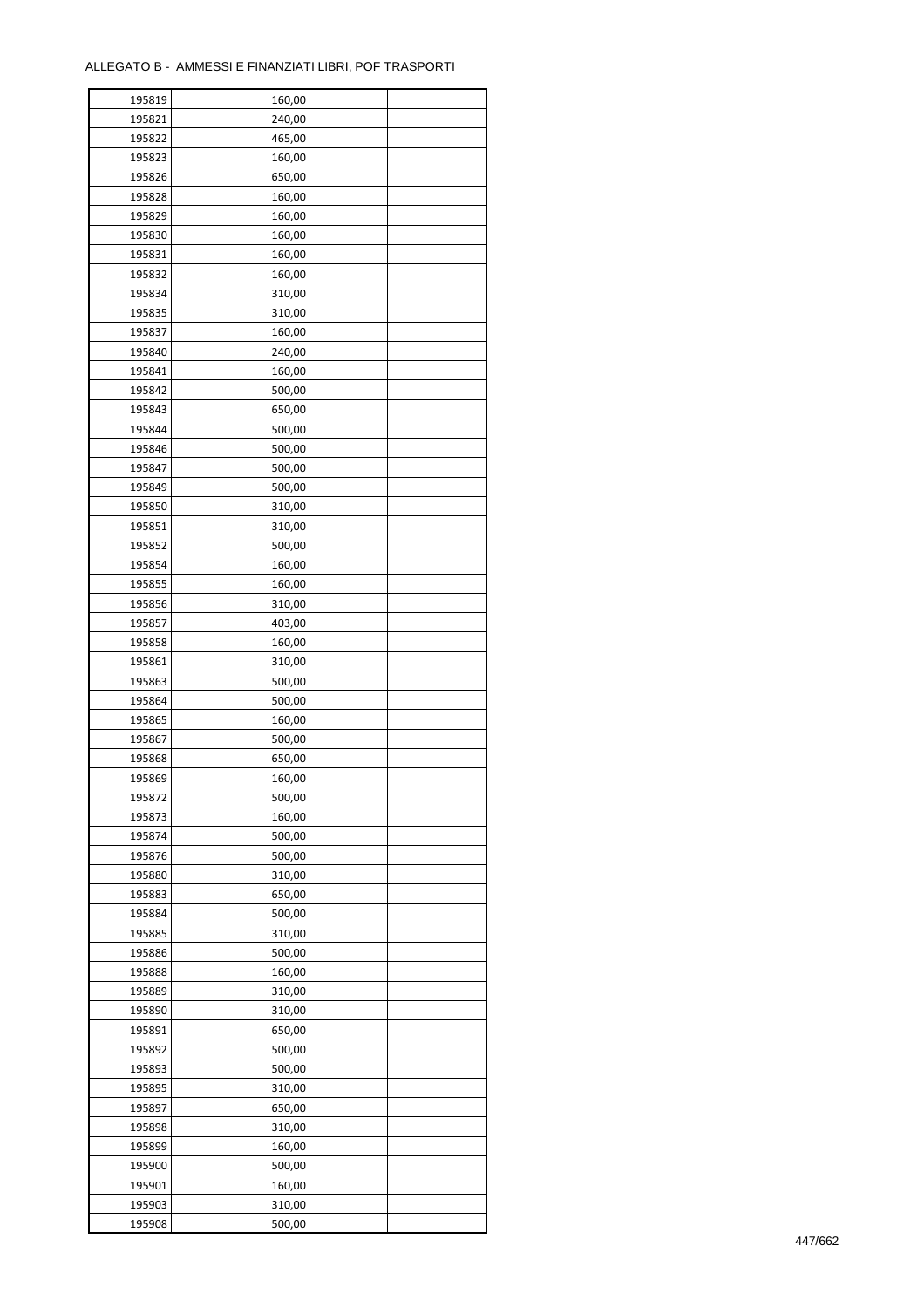| 195911 | 500,00 |  |
|--------|--------|--|
| 195912 | 310,00 |  |
| 195913 | 160,00 |  |
| 195914 | 500,00 |  |
| 195915 | 310,00 |  |
| 195916 | 310,00 |  |
| 195917 | 310,00 |  |
| 195918 | 160,00 |  |
| 195919 | 160,00 |  |
| 195920 | 310,00 |  |
| 195921 | 310,00 |  |
| 195922 | 500,00 |  |
| 195923 | 500,00 |  |
|        |        |  |
| 195924 | 310,00 |  |
| 195926 | 650,00 |  |
| 195927 | 310,00 |  |
| 195929 | 650,00 |  |
| 195934 | 500,00 |  |
| 195938 | 160,00 |  |
| 195940 | 500,00 |  |
| 195941 | 310,00 |  |
| 195942 | 650,00 |  |
| 195945 | 160,00 |  |
| 195946 | 208,00 |  |
| 195947 | 500,00 |  |
| 195948 | 500,00 |  |
| 195949 | 160,00 |  |
| 195950 | 160,00 |  |
| 195951 | 160,00 |  |
| 195952 | 310,00 |  |
| 195953 | 500,00 |  |
| 195957 | 500,00 |  |
| 195959 | 160,00 |  |
| 195960 | 310,00 |  |
| 195962 | 500,00 |  |
| 195964 | 500,00 |  |
| 195965 | 160,00 |  |
| 195967 | 500,00 |  |
| 195968 | 160,00 |  |
| 195969 | 500,00 |  |
| 195971 | 310,00 |  |
| 195972 | 160,00 |  |
| 195974 | 500,00 |  |
| 195975 | 160,00 |  |
| 195976 | 650,00 |  |
| 195977 | 310,00 |  |
| 195979 | 310,00 |  |
| 195980 | 160,00 |  |
| 195981 | 160,00 |  |
| 195982 | 500,00 |  |
| 195983 | 160,00 |  |
| 195985 | 500,00 |  |
| 195987 | 310,00 |  |
| 195988 | 310,00 |  |
| 195990 | 310,00 |  |
| 195991 | 500,00 |  |
| 195992 | 310,00 |  |
| 195993 | 160,00 |  |
| 195995 | 500,00 |  |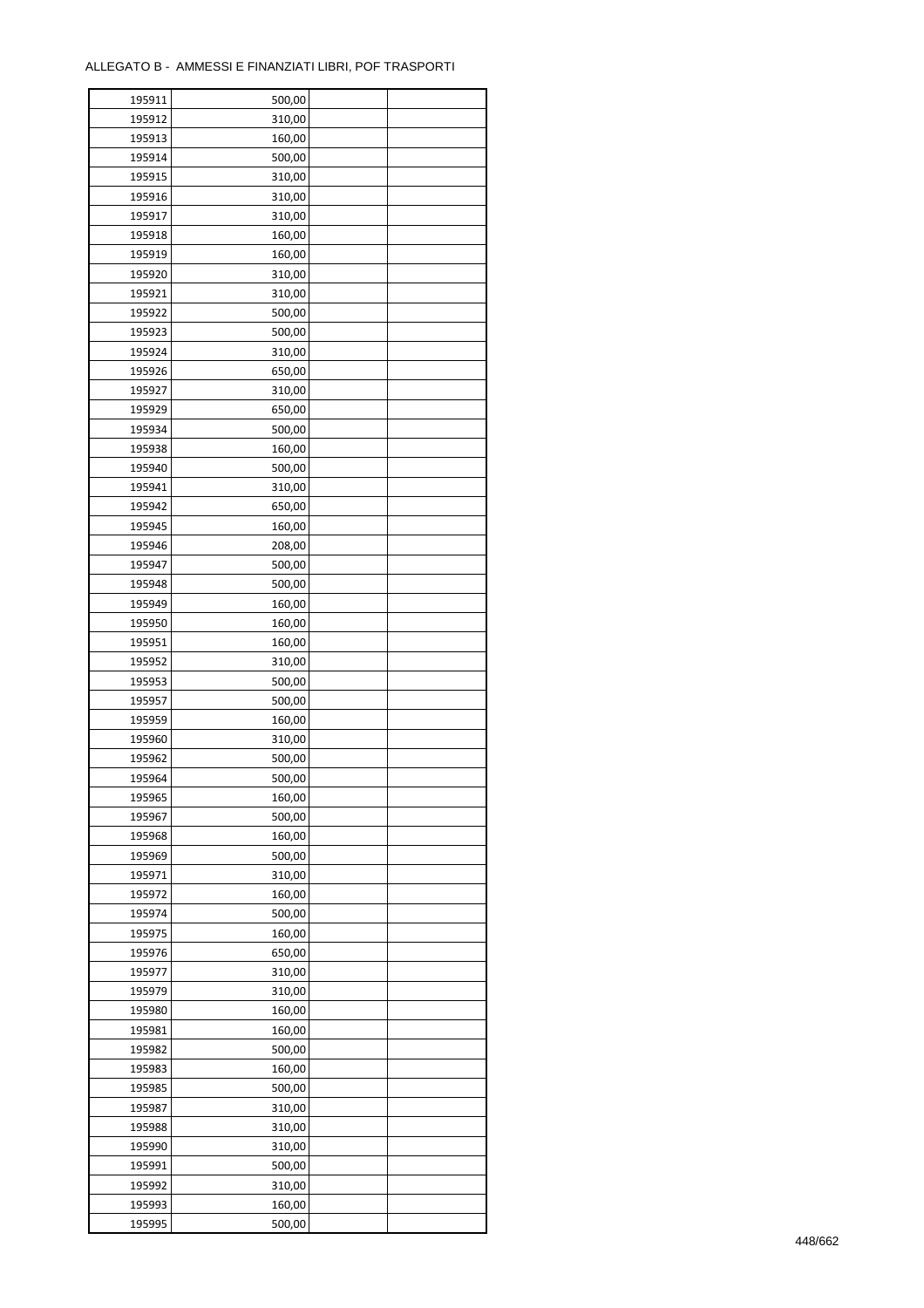| 195996 | 160,00 |  |
|--------|--------|--|
| 195997 | 310,00 |  |
| 195999 | 310,00 |  |
| 196001 | 160,00 |  |
| 196002 | 310,00 |  |
| 196003 | 160,00 |  |
| 196005 | 160,00 |  |
| 196006 | 160,00 |  |
| 196007 |        |  |
|        | 160,00 |  |
| 196008 | 500,00 |  |
| 196009 | 500,00 |  |
| 196010 | 310,00 |  |
| 196012 | 310,00 |  |
| 196013 | 310,00 |  |
| 196017 | 650,00 |  |
| 196019 | 500,00 |  |
| 196023 | 160,00 |  |
| 196024 | 500,00 |  |
| 196025 | 310,00 |  |
| 196026 | 310,00 |  |
| 196027 | 310,00 |  |
| 196028 | 500,00 |  |
| 196031 | 403,00 |  |
| 196032 | 310,00 |  |
| 196033 | 310,00 |  |
| 196035 | 160,00 |  |
| 196038 | 650,00 |  |
| 196039 | 310,00 |  |
| 196040 | 310,00 |  |
| 196042 | 310,00 |  |
|        |        |  |
| 196043 | 500,00 |  |
| 196046 | 650,00 |  |
| 196047 | 650,00 |  |
| 196048 | 500,00 |  |
| 196056 | 310,00 |  |
| 196058 | 310,00 |  |
| 196059 | 310,00 |  |
| 196060 | 310,00 |  |
| 196061 | 650,00 |  |
| 196062 | 160,00 |  |
| 196064 | 403,00 |  |
| 196065 | 465,00 |  |
| 196066 | 500,00 |  |
| 196067 | 160,00 |  |
| 196068 | 160,00 |  |
| 196069 | 500,00 |  |
| 196070 | 160,00 |  |
| 196073 | 160,00 |  |
| 196074 | 310,00 |  |
| 196075 | 650,00 |  |
| 196076 | 160,00 |  |
| 196077 | 310,00 |  |
|        |        |  |
| 196079 | 500,00 |  |
| 196080 | 310,00 |  |
| 196081 | 160,00 |  |
| 196082 | 160,00 |  |
| 196083 | 310,00 |  |
| 196086 | 160,00 |  |
| 196087 | 500,00 |  |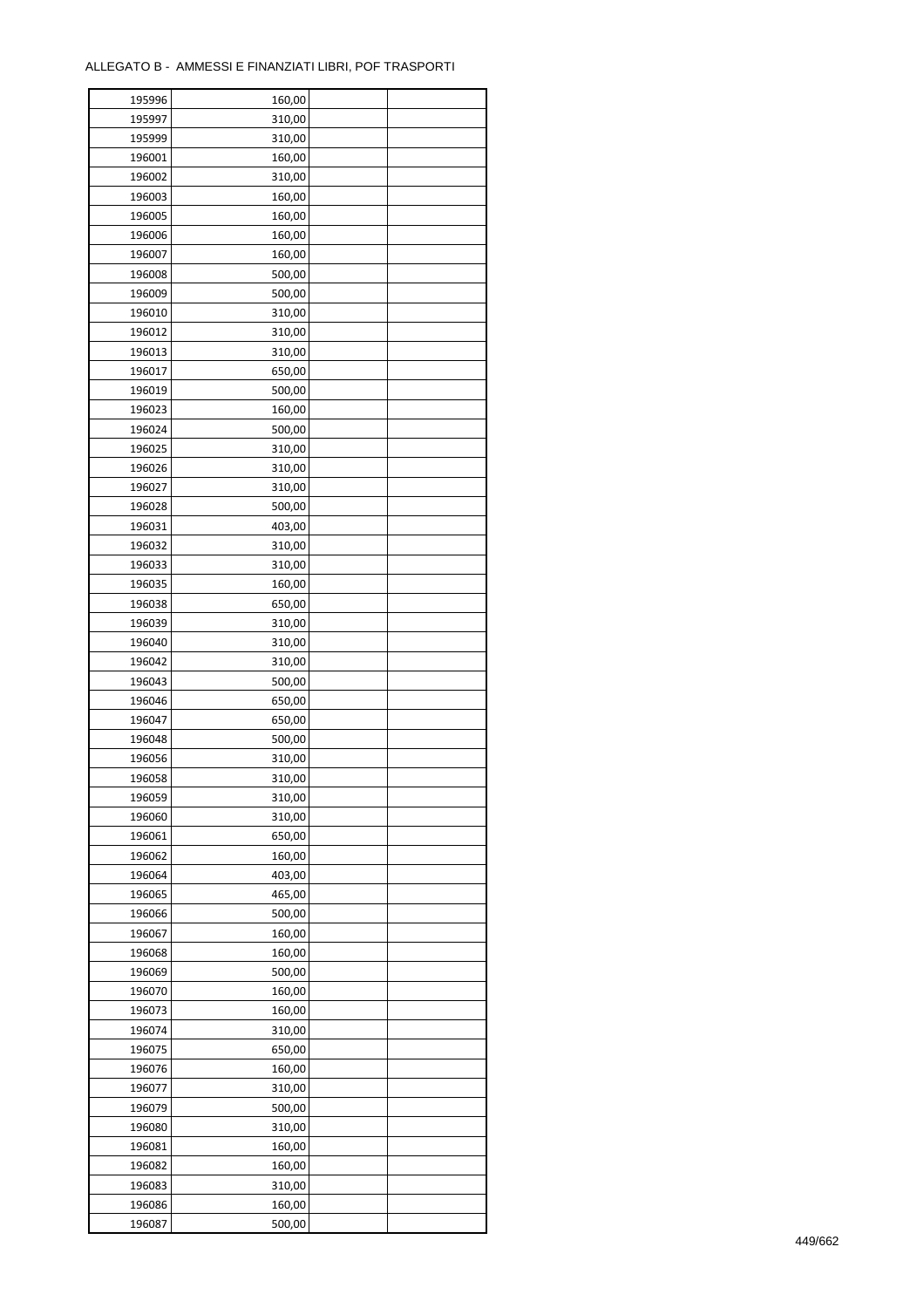| 196089 | 500,00 |  |
|--------|--------|--|
| 196092 | 160,00 |  |
| 196093 | 310,00 |  |
| 196095 | 500,00 |  |
| 196096 | 160,00 |  |
| 196097 | 500,00 |  |
| 196099 | 310,00 |  |
| 196101 | 310,00 |  |
| 196102 | 465,00 |  |
|        | 500,00 |  |
| 196106 |        |  |
| 196107 | 310,00 |  |
| 196111 | 500,00 |  |
| 196116 | 650,00 |  |
| 196117 | 500,00 |  |
| 196118 | 160,00 |  |
| 196119 | 500,00 |  |
| 196124 | 500,00 |  |
| 196125 | 500,00 |  |
| 196128 | 650,00 |  |
| 196129 | 650,00 |  |
| 196130 | 160,00 |  |
| 196131 | 310,00 |  |
| 196135 | 160,00 |  |
| 196136 | 310,00 |  |
| 196137 | 160,00 |  |
| 196138 | 500,00 |  |
| 196139 | 310,00 |  |
| 196141 | 160,00 |  |
| 196144 | 310,00 |  |
| 196146 | 310,00 |  |
| 196148 | 160,00 |  |
|        |        |  |
| 196150 | 650,00 |  |
| 196151 | 310,00 |  |
| 196152 | 500,00 |  |
| 196154 | 160,00 |  |
| 196155 | 650,00 |  |
| 196156 | 650,00 |  |
| 196157 | 500,00 |  |
| 196159 | 310,00 |  |
| 196162 | 500,00 |  |
| 196163 | 160,00 |  |
| 196164 | 500,00 |  |
| 196166 | 310,00 |  |
| 196167 | 500,00 |  |
| 196168 | 650,00 |  |
| 196169 | 650,00 |  |
| 196170 | 310,00 |  |
| 196172 | 160,00 |  |
| 196173 | 160,00 |  |
| 196174 | 160,00 |  |
| 196175 | 160,00 |  |
| 196178 | 310,00 |  |
| 196182 | 500,00 |  |
|        |        |  |
| 196184 | 160,00 |  |
| 196185 | 310,00 |  |
| 196186 | 160,00 |  |
| 196192 | 310,00 |  |
| 196193 | 310,00 |  |
| 196194 | 160,00 |  |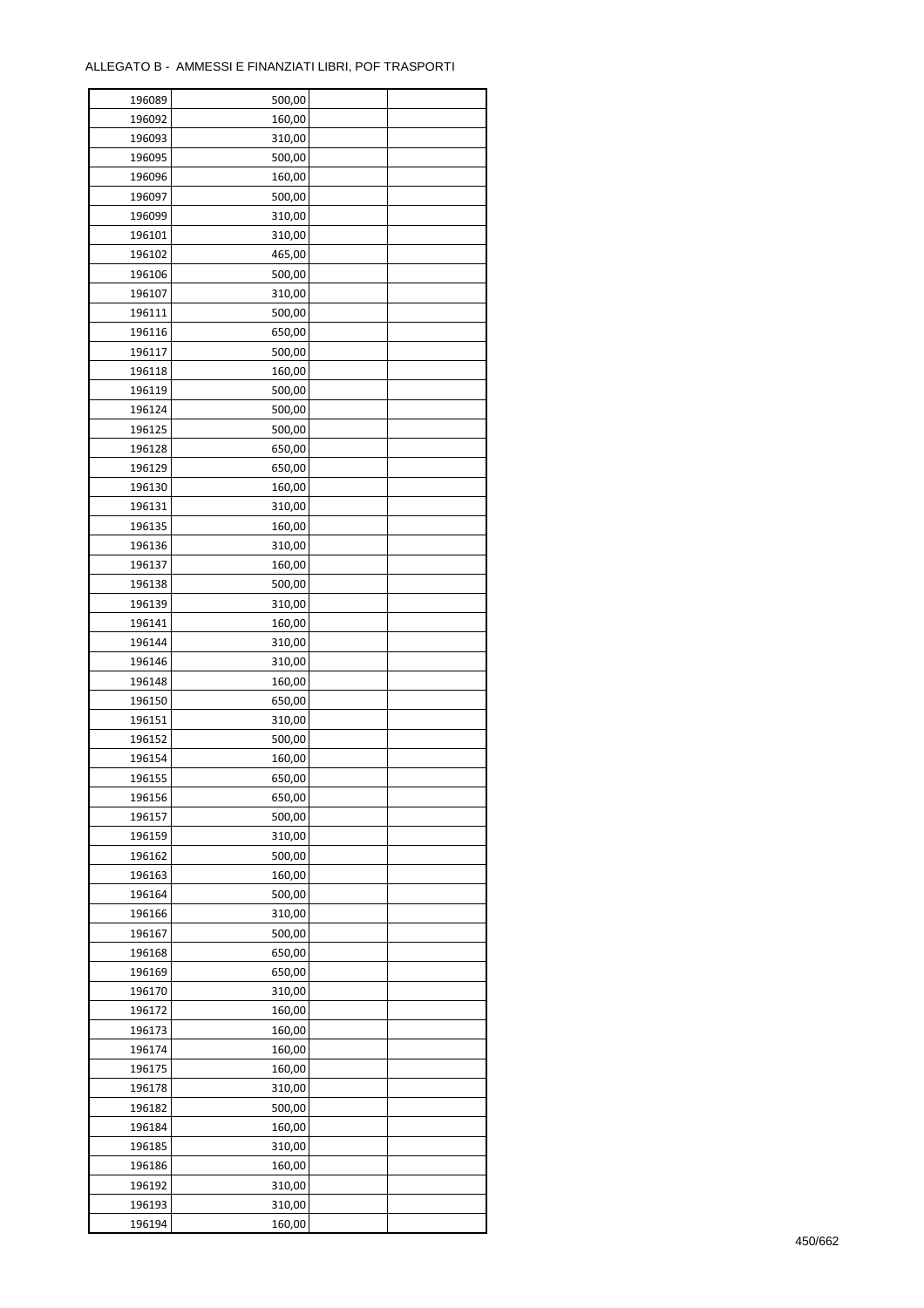| 196195 | 160,00 |  |
|--------|--------|--|
| 196197 | 500,00 |  |
| 196198 | 500,00 |  |
| 196201 | 310,00 |  |
| 196202 | 500,00 |  |
| 196203 | 500,00 |  |
| 196204 | 160,00 |  |
| 196209 | 310,00 |  |
|        | 310,00 |  |
| 196211 | 650,00 |  |
| 196212 |        |  |
| 196213 | 310,00 |  |
| 196216 | 500,00 |  |
| 196217 | 310,00 |  |
| 196219 | 650,00 |  |
| 196220 | 160,00 |  |
| 196221 | 310,00 |  |
| 196223 | 160,00 |  |
| 196224 | 160,00 |  |
| 196225 | 310,00 |  |
| 196226 | 160,00 |  |
| 196228 | 310,00 |  |
| 196231 | 160,00 |  |
| 196232 | 310,00 |  |
| 196233 | 310,00 |  |
| 196234 | 500,00 |  |
| 196235 | 500,00 |  |
| 196236 | 160,00 |  |
| 196237 | 160,00 |  |
| 196240 | 160,00 |  |
| 196241 | 650,00 |  |
| 196242 |        |  |
|        | 310,00 |  |
| 196246 | 160,00 |  |
| 196248 | 500,00 |  |
| 196249 | 160,00 |  |
| 196255 | 160,00 |  |
| 196256 | 160,00 |  |
| 196258 | 160,00 |  |
| 196259 | 160,00 |  |
| 196265 | 208,00 |  |
| 196270 | 500,00 |  |
| 196271 | 310,00 |  |
| 196275 | 160,00 |  |
| 196278 | 310,00 |  |
| 196282 | 310,00 |  |
| 196286 | 160,00 |  |
| 196287 | 500,00 |  |
| 196288 | 310,00 |  |
| 196290 | 160,00 |  |
| 196292 | 310,00 |  |
| 196293 | 500,00 |  |
| 196295 | 310,00 |  |
| 196296 | 310,00 |  |
| 196297 | 500,00 |  |
|        |        |  |
| 196298 | 310,00 |  |
| 196299 | 650,00 |  |
| 196300 | 650,00 |  |
| 196301 | 160,00 |  |
| 196303 | 160,00 |  |
| 196304 | 160,00 |  |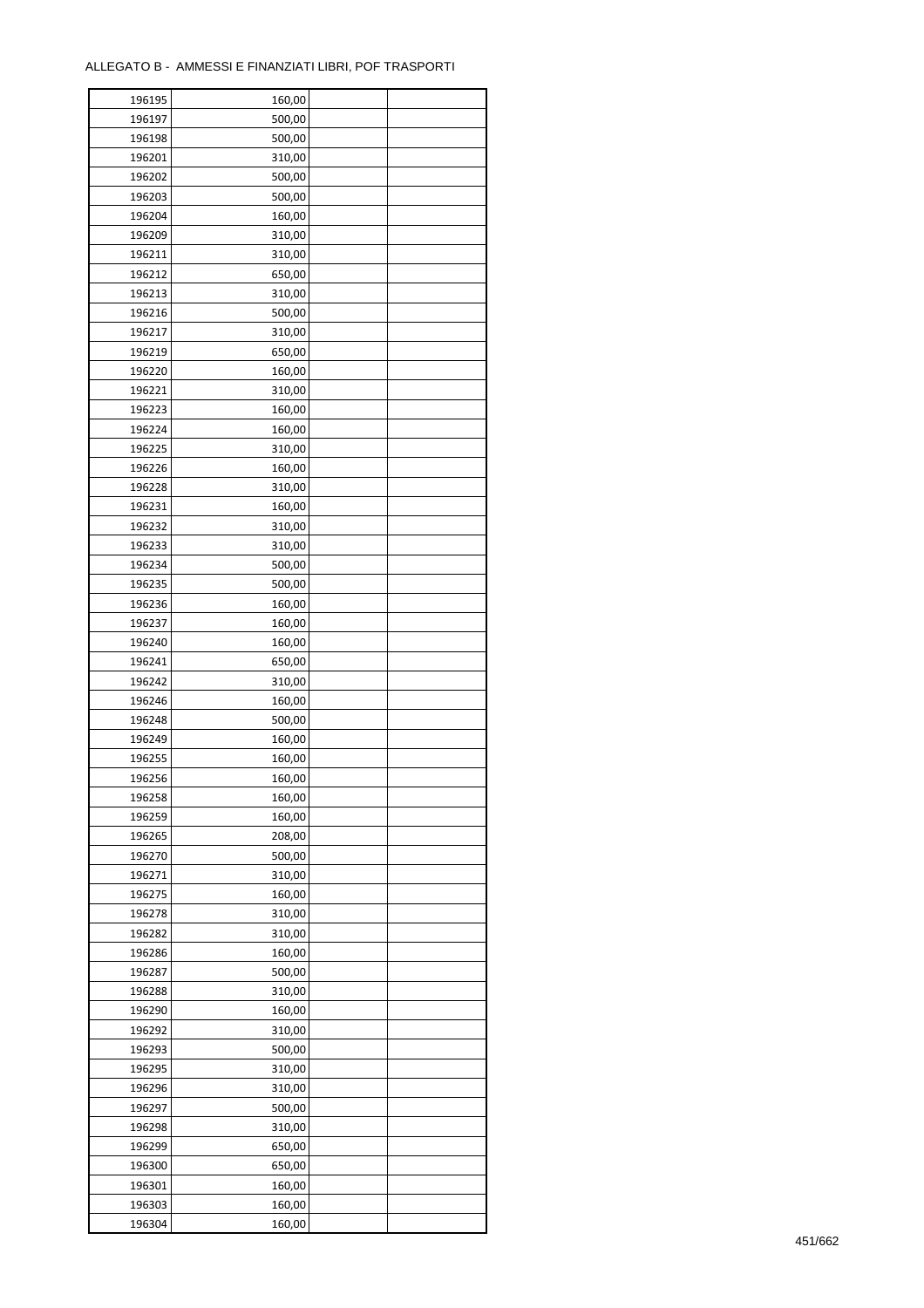| 196306 | 240,00 |  |
|--------|--------|--|
| 196307 | 650,00 |  |
| 196312 | 500,00 |  |
| 196313 | 500,00 |  |
| 196314 | 160,00 |  |
| 196318 | 240,00 |  |
| 196319 | 310,00 |  |
| 196323 | 160,00 |  |
| 196324 | 160,00 |  |
| 196326 | 310,00 |  |
| 196327 |        |  |
|        | 310,00 |  |
| 196328 | 310,00 |  |
| 196330 | 310,00 |  |
| 196333 | 500,00 |  |
| 196335 | 500,00 |  |
| 196340 | 650,00 |  |
| 196342 | 310,00 |  |
| 196343 | 160,00 |  |
| 196345 | 500,00 |  |
| 196347 | 160,00 |  |
| 196348 | 500,00 |  |
| 196349 | 160,00 |  |
| 196352 | 160,00 |  |
| 196355 | 500,00 |  |
| 196358 | 208,00 |  |
| 196370 | 310,00 |  |
| 196378 | 160,00 |  |
| 196389 | 310,00 |  |
| 196391 | 310,00 |  |
| 196392 | 310,00 |  |
| 196393 | 403,00 |  |
| 196395 | 650,00 |  |
| 196396 | 650,00 |  |
| 196404 | 160,00 |  |
| 196405 | 500,00 |  |
| 196407 | 310,00 |  |
|        |        |  |
| 196409 | 160,00 |  |
| 196411 | 500,00 |  |
| 196413 | 650,00 |  |
| 196418 | 750,00 |  |
| 196419 | 500,00 |  |
| 196421 | 310,00 |  |
| 196423 | 500,00 |  |
| 196424 | 650,00 |  |
| 196427 | 403,00 |  |
| 196428 | 500,00 |  |
| 196429 | 160,00 |  |
| 196431 | 310,00 |  |
| 196434 | 310,00 |  |
| 196435 | 500,00 |  |
| 196436 | 500,00 |  |
| 196438 | 500,00 |  |
| 196441 | 160,00 |  |
| 196445 | 160,00 |  |
| 196446 | 160,00 |  |
| 196447 | 500,00 |  |
| 196449 | 310,00 |  |
| 196450 | 310,00 |  |
|        |        |  |
| 196453 | 500,00 |  |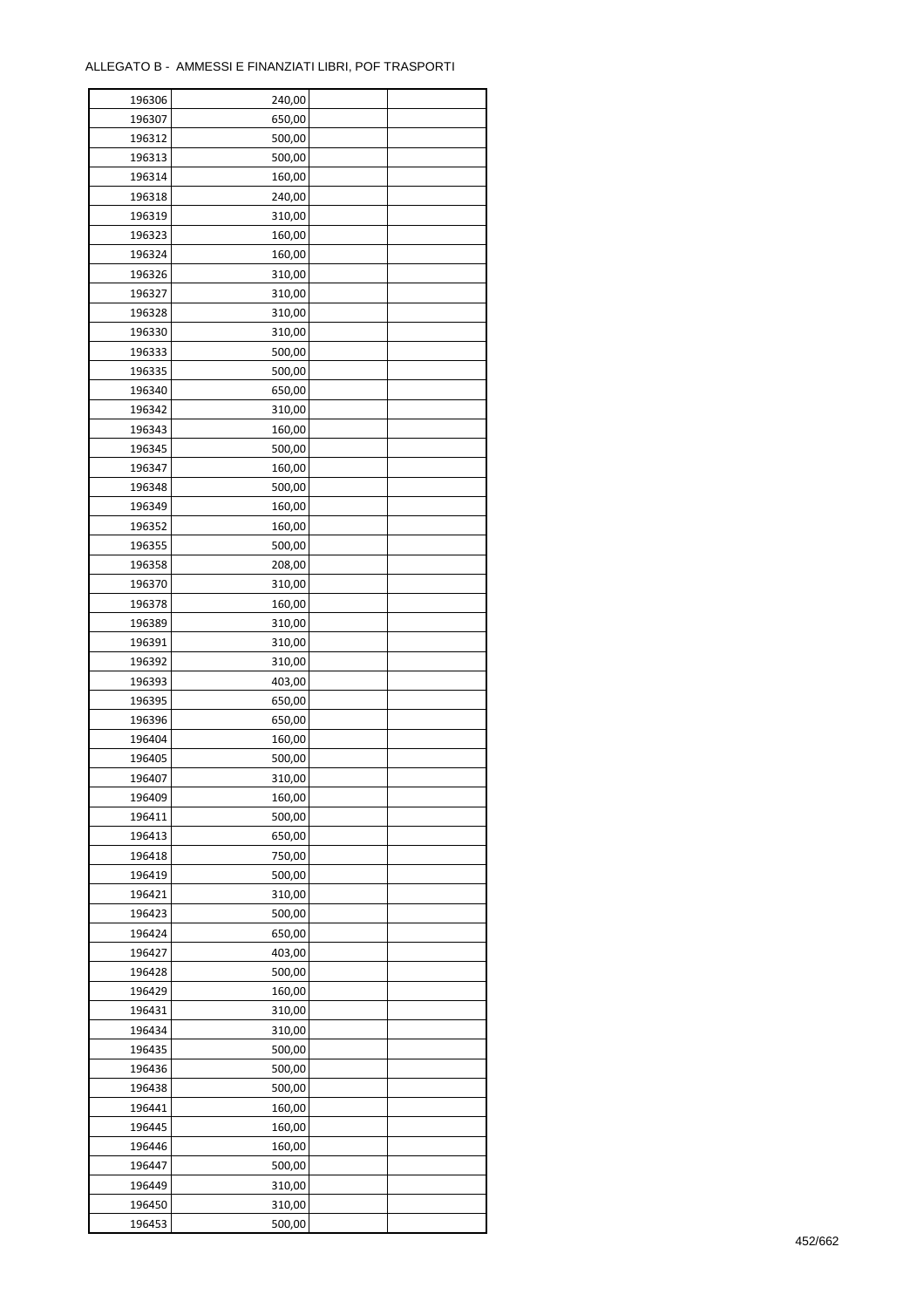| 196456 | 500,00 |  |
|--------|--------|--|
| 196459 | 310,00 |  |
| 196466 | 310,00 |  |
| 196471 | 310,00 |  |
| 196472 | 500,00 |  |
| 196473 | 500,00 |  |
| 196474 | 160,00 |  |
| 196478 | 500,00 |  |
| 196479 | 465,00 |  |
| 196481 | 208,00 |  |
|        |        |  |
| 196482 | 500,00 |  |
| 196483 | 403,00 |  |
| 196485 | 650,00 |  |
| 196486 | 500,00 |  |
| 196487 | 500,00 |  |
| 196493 | 310,00 |  |
| 196498 | 500,00 |  |
| 196503 | 160,00 |  |
| 196505 | 650,00 |  |
| 196511 | 310,00 |  |
| 196513 | 208,00 |  |
| 196518 | 160,00 |  |
| 196521 | 310,00 |  |
| 196522 | 650,00 |  |
| 196525 | 500,00 |  |
| 196528 | 650,00 |  |
| 196529 | 500,00 |  |
| 196530 | 310,00 |  |
| 196531 | 500,00 |  |
| 196536 | 500,00 |  |
| 196538 | 403,00 |  |
| 196543 | 310,00 |  |
| 196552 | 160,00 |  |
| 196559 | 160,00 |  |
| 196562 | 160,00 |  |
| 196563 | 500,00 |  |
|        |        |  |
| 196564 | 650,00 |  |
| 196565 | 160,00 |  |
| 196567 | 650,00 |  |
| 196569 | 650,00 |  |
| 196571 | 500,00 |  |
| 196576 | 160,00 |  |
| 196578 | 310,00 |  |
| 196579 | 160,00 |  |
| 196581 | 310,00 |  |
| 196589 | 160,00 |  |
| 196595 | 650,00 |  |
| 196596 | 650,00 |  |
| 196597 | 650,00 |  |
| 196601 | 160,00 |  |
| 196606 | 160,00 |  |
| 196610 | 500,00 |  |
| 196621 | 160,00 |  |
| 196622 | 160,00 |  |
| 196624 | 500,00 |  |
| 196625 | 650,00 |  |
| 196626 | 240,00 |  |
| 196628 | 160,00 |  |
| 196629 | 500,00 |  |
|        |        |  |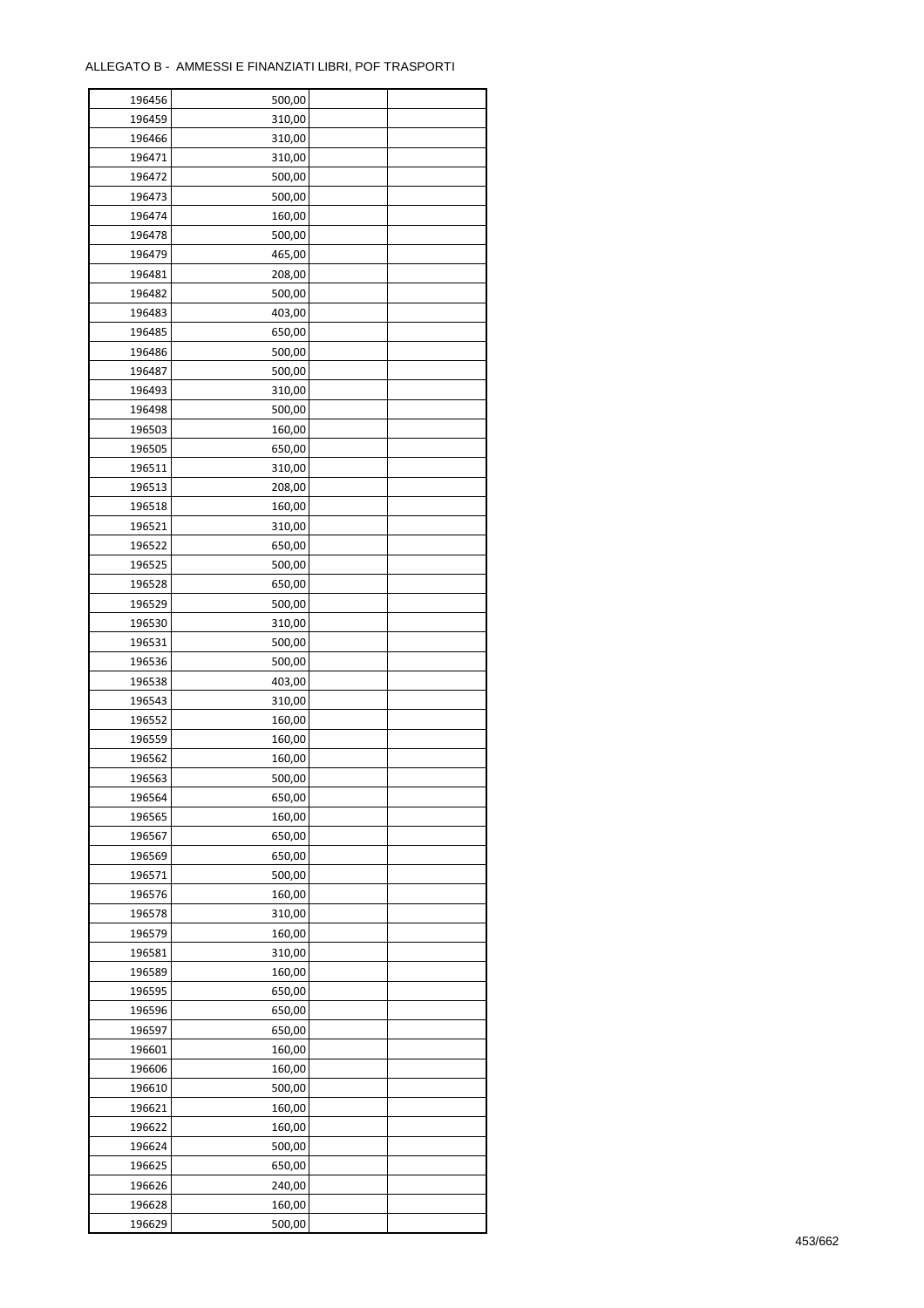| 196630           | 500,00           |  |
|------------------|------------------|--|
| 196631           | 160,00           |  |
| 196634           | 310,00           |  |
| 196636           | 500,00           |  |
| 196640           | 500,00           |  |
| 196643           | 500,00           |  |
| 196650           | 500,00           |  |
| 196652           | 310,00           |  |
|                  |                  |  |
| 196654<br>196657 | 160,00<br>160,00 |  |
|                  |                  |  |
| 196658           | 160,00           |  |
| 196660           | 160,00           |  |
| 196664           | 160,00           |  |
| 196665           | 310,00           |  |
| 196667           | 160,00           |  |
| 196669           | 500,00           |  |
| 196670           | 160,00           |  |
| 196676           | 310,00           |  |
| 196678           | 160,00           |  |
| 196686           | 750,00           |  |
| 196687           | 650,00           |  |
| 196691           | 160,00           |  |
| 196696           | 160,00           |  |
| 196697           | 650,00           |  |
| 196700           | 310,00           |  |
| 196703           | 500,00           |  |
| 196704           | 650,00           |  |
| 196705           | 310,00           |  |
| 196708           | 310,00           |  |
| 196710           | 160,00           |  |
|                  |                  |  |
| 196711           | 160,00           |  |
| 196713           | 500,00           |  |
| 196714           | 310,00           |  |
| 196715           | 160,00           |  |
| 196717           | 160,00           |  |
| 196718           | 160,00           |  |
| 196719           | 310,00           |  |
| 196720           | 310,00           |  |
| 196721           | 650,00           |  |
| 196723           | 160,00           |  |
| 196724           | 160,00           |  |
| 196725           | 160,00           |  |
| 196726           | 500,00           |  |
| 196727           | 160,00           |  |
| 196731           | 310,00           |  |
| 196732           | 500,00           |  |
| 196738           | 160,00           |  |
| 196740           | 310,00           |  |
| 196741           | 500,00           |  |
| 196742           | 310,00           |  |
| 196743           | 160,00           |  |
| 196745           | 160,00           |  |
|                  |                  |  |
| 196746           | 310,00           |  |
| 196747           | 310,00           |  |
| 196748           | 160,00           |  |
| 196749           | 160,00           |  |
| 196751           | 160,00           |  |
| 196753           | 160,00           |  |
| 196755           | 500,00           |  |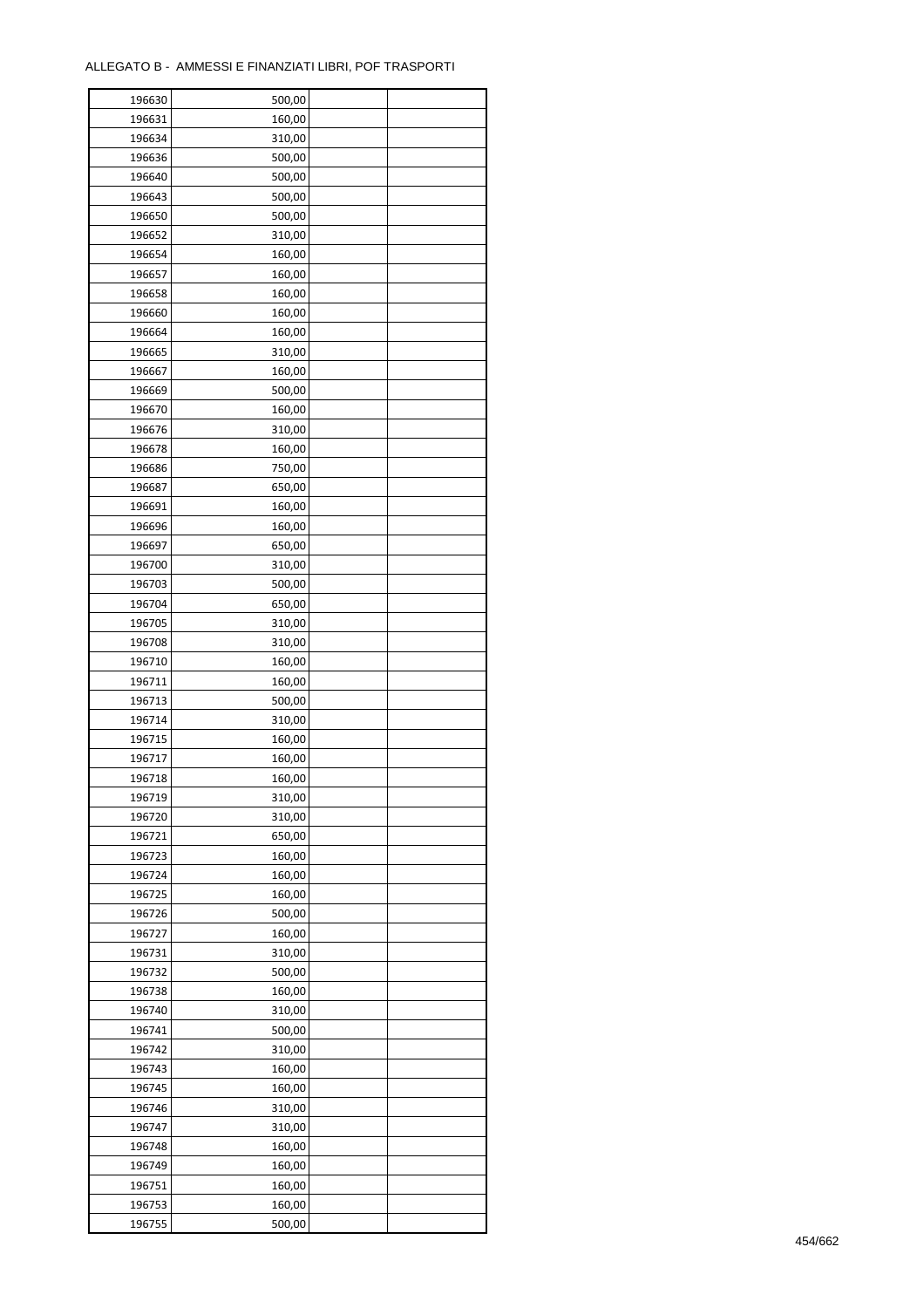| 196757<br>310,00<br>196758<br>310,00<br>196759<br>160,00<br>196760<br>500,00<br>196761<br>160,00<br>196762<br>500,00<br>196763<br>500,00<br>196764<br>160,00<br>196766<br>160,00<br>196769<br>500,00<br>196770<br>160,00<br>500,00<br>196774<br>196776<br>160,00<br>196777<br>500,00<br>196779<br>500,00<br>196782<br>500,00<br>196784<br>160,00<br>196785<br>500,00<br>196787<br>310,00<br>196788<br>160,00<br>196790<br>650,00<br>196791<br>650,00<br>196792<br>500,00<br>196793<br>160,00<br>500,00<br>196794<br>196797<br>500,00<br>196800<br>160,00<br>196803<br>650,00<br>196805<br>650,00<br>196806<br>310,00<br>196807<br>310,00<br>196808<br>650,00<br>196810<br>500,00<br>196812<br>160,00<br>196814<br>310,00<br>196817<br>310,00<br>196819<br>500,00<br>196820<br>160,00<br>196821<br>160,00<br>196822<br>160,00<br>196823<br>403,00<br>196824<br>500,00<br>196827<br>310,00<br>196829<br>160,00<br>196831<br>500,00<br>196832<br>160,00<br>196837<br>160,00<br>196839<br>500,00<br>196840<br>310,00<br>196842<br>160,00<br>196843<br>650,00<br>196845<br>310,00<br>196846<br>310,00<br>196847<br>160,00<br>196849<br>310,00<br>196850<br>160,00<br>196851<br>160,00<br>196852<br>310,00 | 196756 | 500,00 |  |
|------------------------------------------------------------------------------------------------------------------------------------------------------------------------------------------------------------------------------------------------------------------------------------------------------------------------------------------------------------------------------------------------------------------------------------------------------------------------------------------------------------------------------------------------------------------------------------------------------------------------------------------------------------------------------------------------------------------------------------------------------------------------------------------------------------------------------------------------------------------------------------------------------------------------------------------------------------------------------------------------------------------------------------------------------------------------------------------------------------------------------------------------------------------------------------------------------|--------|--------|--|
|                                                                                                                                                                                                                                                                                                                                                                                                                                                                                                                                                                                                                                                                                                                                                                                                                                                                                                                                                                                                                                                                                                                                                                                                      |        |        |  |
|                                                                                                                                                                                                                                                                                                                                                                                                                                                                                                                                                                                                                                                                                                                                                                                                                                                                                                                                                                                                                                                                                                                                                                                                      |        |        |  |
|                                                                                                                                                                                                                                                                                                                                                                                                                                                                                                                                                                                                                                                                                                                                                                                                                                                                                                                                                                                                                                                                                                                                                                                                      |        |        |  |
|                                                                                                                                                                                                                                                                                                                                                                                                                                                                                                                                                                                                                                                                                                                                                                                                                                                                                                                                                                                                                                                                                                                                                                                                      |        |        |  |
|                                                                                                                                                                                                                                                                                                                                                                                                                                                                                                                                                                                                                                                                                                                                                                                                                                                                                                                                                                                                                                                                                                                                                                                                      |        |        |  |
|                                                                                                                                                                                                                                                                                                                                                                                                                                                                                                                                                                                                                                                                                                                                                                                                                                                                                                                                                                                                                                                                                                                                                                                                      |        |        |  |
|                                                                                                                                                                                                                                                                                                                                                                                                                                                                                                                                                                                                                                                                                                                                                                                                                                                                                                                                                                                                                                                                                                                                                                                                      |        |        |  |
|                                                                                                                                                                                                                                                                                                                                                                                                                                                                                                                                                                                                                                                                                                                                                                                                                                                                                                                                                                                                                                                                                                                                                                                                      |        |        |  |
|                                                                                                                                                                                                                                                                                                                                                                                                                                                                                                                                                                                                                                                                                                                                                                                                                                                                                                                                                                                                                                                                                                                                                                                                      |        |        |  |
|                                                                                                                                                                                                                                                                                                                                                                                                                                                                                                                                                                                                                                                                                                                                                                                                                                                                                                                                                                                                                                                                                                                                                                                                      |        |        |  |
|                                                                                                                                                                                                                                                                                                                                                                                                                                                                                                                                                                                                                                                                                                                                                                                                                                                                                                                                                                                                                                                                                                                                                                                                      |        |        |  |
|                                                                                                                                                                                                                                                                                                                                                                                                                                                                                                                                                                                                                                                                                                                                                                                                                                                                                                                                                                                                                                                                                                                                                                                                      |        |        |  |
|                                                                                                                                                                                                                                                                                                                                                                                                                                                                                                                                                                                                                                                                                                                                                                                                                                                                                                                                                                                                                                                                                                                                                                                                      |        |        |  |
|                                                                                                                                                                                                                                                                                                                                                                                                                                                                                                                                                                                                                                                                                                                                                                                                                                                                                                                                                                                                                                                                                                                                                                                                      |        |        |  |
|                                                                                                                                                                                                                                                                                                                                                                                                                                                                                                                                                                                                                                                                                                                                                                                                                                                                                                                                                                                                                                                                                                                                                                                                      |        |        |  |
|                                                                                                                                                                                                                                                                                                                                                                                                                                                                                                                                                                                                                                                                                                                                                                                                                                                                                                                                                                                                                                                                                                                                                                                                      |        |        |  |
|                                                                                                                                                                                                                                                                                                                                                                                                                                                                                                                                                                                                                                                                                                                                                                                                                                                                                                                                                                                                                                                                                                                                                                                                      |        |        |  |
|                                                                                                                                                                                                                                                                                                                                                                                                                                                                                                                                                                                                                                                                                                                                                                                                                                                                                                                                                                                                                                                                                                                                                                                                      |        |        |  |
|                                                                                                                                                                                                                                                                                                                                                                                                                                                                                                                                                                                                                                                                                                                                                                                                                                                                                                                                                                                                                                                                                                                                                                                                      |        |        |  |
|                                                                                                                                                                                                                                                                                                                                                                                                                                                                                                                                                                                                                                                                                                                                                                                                                                                                                                                                                                                                                                                                                                                                                                                                      |        |        |  |
|                                                                                                                                                                                                                                                                                                                                                                                                                                                                                                                                                                                                                                                                                                                                                                                                                                                                                                                                                                                                                                                                                                                                                                                                      |        |        |  |
|                                                                                                                                                                                                                                                                                                                                                                                                                                                                                                                                                                                                                                                                                                                                                                                                                                                                                                                                                                                                                                                                                                                                                                                                      |        |        |  |
|                                                                                                                                                                                                                                                                                                                                                                                                                                                                                                                                                                                                                                                                                                                                                                                                                                                                                                                                                                                                                                                                                                                                                                                                      |        |        |  |
|                                                                                                                                                                                                                                                                                                                                                                                                                                                                                                                                                                                                                                                                                                                                                                                                                                                                                                                                                                                                                                                                                                                                                                                                      |        |        |  |
|                                                                                                                                                                                                                                                                                                                                                                                                                                                                                                                                                                                                                                                                                                                                                                                                                                                                                                                                                                                                                                                                                                                                                                                                      |        |        |  |
|                                                                                                                                                                                                                                                                                                                                                                                                                                                                                                                                                                                                                                                                                                                                                                                                                                                                                                                                                                                                                                                                                                                                                                                                      |        |        |  |
|                                                                                                                                                                                                                                                                                                                                                                                                                                                                                                                                                                                                                                                                                                                                                                                                                                                                                                                                                                                                                                                                                                                                                                                                      |        |        |  |
|                                                                                                                                                                                                                                                                                                                                                                                                                                                                                                                                                                                                                                                                                                                                                                                                                                                                                                                                                                                                                                                                                                                                                                                                      |        |        |  |
|                                                                                                                                                                                                                                                                                                                                                                                                                                                                                                                                                                                                                                                                                                                                                                                                                                                                                                                                                                                                                                                                                                                                                                                                      |        |        |  |
|                                                                                                                                                                                                                                                                                                                                                                                                                                                                                                                                                                                                                                                                                                                                                                                                                                                                                                                                                                                                                                                                                                                                                                                                      |        |        |  |
|                                                                                                                                                                                                                                                                                                                                                                                                                                                                                                                                                                                                                                                                                                                                                                                                                                                                                                                                                                                                                                                                                                                                                                                                      |        |        |  |
|                                                                                                                                                                                                                                                                                                                                                                                                                                                                                                                                                                                                                                                                                                                                                                                                                                                                                                                                                                                                                                                                                                                                                                                                      |        |        |  |
|                                                                                                                                                                                                                                                                                                                                                                                                                                                                                                                                                                                                                                                                                                                                                                                                                                                                                                                                                                                                                                                                                                                                                                                                      |        |        |  |
|                                                                                                                                                                                                                                                                                                                                                                                                                                                                                                                                                                                                                                                                                                                                                                                                                                                                                                                                                                                                                                                                                                                                                                                                      |        |        |  |
|                                                                                                                                                                                                                                                                                                                                                                                                                                                                                                                                                                                                                                                                                                                                                                                                                                                                                                                                                                                                                                                                                                                                                                                                      |        |        |  |
|                                                                                                                                                                                                                                                                                                                                                                                                                                                                                                                                                                                                                                                                                                                                                                                                                                                                                                                                                                                                                                                                                                                                                                                                      |        |        |  |
|                                                                                                                                                                                                                                                                                                                                                                                                                                                                                                                                                                                                                                                                                                                                                                                                                                                                                                                                                                                                                                                                                                                                                                                                      |        |        |  |
|                                                                                                                                                                                                                                                                                                                                                                                                                                                                                                                                                                                                                                                                                                                                                                                                                                                                                                                                                                                                                                                                                                                                                                                                      |        |        |  |
|                                                                                                                                                                                                                                                                                                                                                                                                                                                                                                                                                                                                                                                                                                                                                                                                                                                                                                                                                                                                                                                                                                                                                                                                      |        |        |  |
|                                                                                                                                                                                                                                                                                                                                                                                                                                                                                                                                                                                                                                                                                                                                                                                                                                                                                                                                                                                                                                                                                                                                                                                                      |        |        |  |
|                                                                                                                                                                                                                                                                                                                                                                                                                                                                                                                                                                                                                                                                                                                                                                                                                                                                                                                                                                                                                                                                                                                                                                                                      |        |        |  |
|                                                                                                                                                                                                                                                                                                                                                                                                                                                                                                                                                                                                                                                                                                                                                                                                                                                                                                                                                                                                                                                                                                                                                                                                      |        |        |  |
|                                                                                                                                                                                                                                                                                                                                                                                                                                                                                                                                                                                                                                                                                                                                                                                                                                                                                                                                                                                                                                                                                                                                                                                                      |        |        |  |
|                                                                                                                                                                                                                                                                                                                                                                                                                                                                                                                                                                                                                                                                                                                                                                                                                                                                                                                                                                                                                                                                                                                                                                                                      |        |        |  |
|                                                                                                                                                                                                                                                                                                                                                                                                                                                                                                                                                                                                                                                                                                                                                                                                                                                                                                                                                                                                                                                                                                                                                                                                      |        |        |  |
|                                                                                                                                                                                                                                                                                                                                                                                                                                                                                                                                                                                                                                                                                                                                                                                                                                                                                                                                                                                                                                                                                                                                                                                                      |        |        |  |
|                                                                                                                                                                                                                                                                                                                                                                                                                                                                                                                                                                                                                                                                                                                                                                                                                                                                                                                                                                                                                                                                                                                                                                                                      |        |        |  |
|                                                                                                                                                                                                                                                                                                                                                                                                                                                                                                                                                                                                                                                                                                                                                                                                                                                                                                                                                                                                                                                                                                                                                                                                      |        |        |  |
|                                                                                                                                                                                                                                                                                                                                                                                                                                                                                                                                                                                                                                                                                                                                                                                                                                                                                                                                                                                                                                                                                                                                                                                                      |        |        |  |
|                                                                                                                                                                                                                                                                                                                                                                                                                                                                                                                                                                                                                                                                                                                                                                                                                                                                                                                                                                                                                                                                                                                                                                                                      |        |        |  |
|                                                                                                                                                                                                                                                                                                                                                                                                                                                                                                                                                                                                                                                                                                                                                                                                                                                                                                                                                                                                                                                                                                                                                                                                      |        |        |  |
|                                                                                                                                                                                                                                                                                                                                                                                                                                                                                                                                                                                                                                                                                                                                                                                                                                                                                                                                                                                                                                                                                                                                                                                                      |        |        |  |
|                                                                                                                                                                                                                                                                                                                                                                                                                                                                                                                                                                                                                                                                                                                                                                                                                                                                                                                                                                                                                                                                                                                                                                                                      |        |        |  |
|                                                                                                                                                                                                                                                                                                                                                                                                                                                                                                                                                                                                                                                                                                                                                                                                                                                                                                                                                                                                                                                                                                                                                                                                      |        |        |  |
|                                                                                                                                                                                                                                                                                                                                                                                                                                                                                                                                                                                                                                                                                                                                                                                                                                                                                                                                                                                                                                                                                                                                                                                                      |        |        |  |
|                                                                                                                                                                                                                                                                                                                                                                                                                                                                                                                                                                                                                                                                                                                                                                                                                                                                                                                                                                                                                                                                                                                                                                                                      |        |        |  |
|                                                                                                                                                                                                                                                                                                                                                                                                                                                                                                                                                                                                                                                                                                                                                                                                                                                                                                                                                                                                                                                                                                                                                                                                      |        |        |  |
|                                                                                                                                                                                                                                                                                                                                                                                                                                                                                                                                                                                                                                                                                                                                                                                                                                                                                                                                                                                                                                                                                                                                                                                                      |        |        |  |
|                                                                                                                                                                                                                                                                                                                                                                                                                                                                                                                                                                                                                                                                                                                                                                                                                                                                                                                                                                                                                                                                                                                                                                                                      |        |        |  |
|                                                                                                                                                                                                                                                                                                                                                                                                                                                                                                                                                                                                                                                                                                                                                                                                                                                                                                                                                                                                                                                                                                                                                                                                      |        |        |  |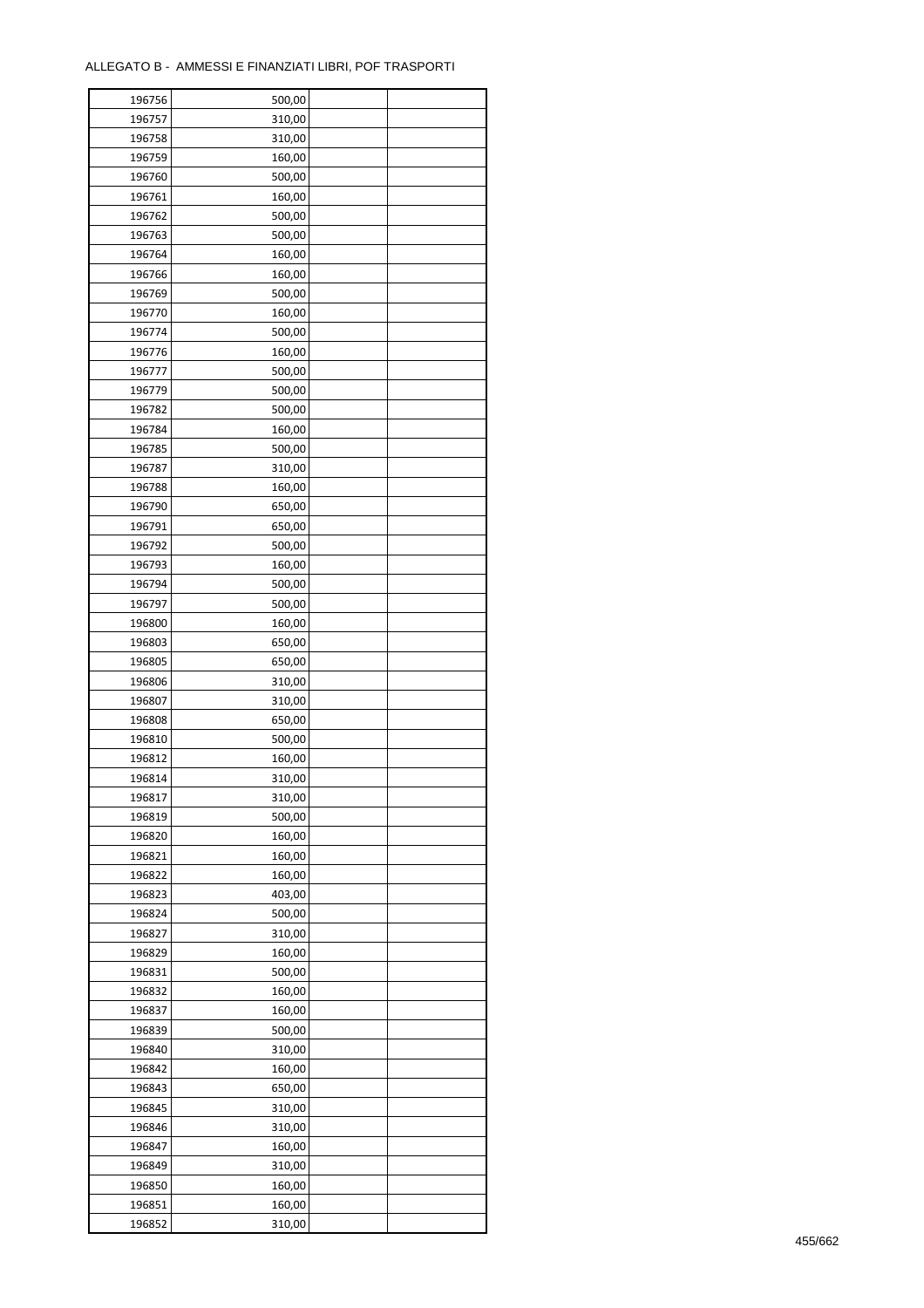| 196853 | 500,00           |  |
|--------|------------------|--|
| 196862 | 160,00           |  |
| 196864 | 160,00           |  |
| 196867 | 310,00           |  |
| 196871 | 310,00           |  |
| 196872 | 310,00           |  |
| 196873 | 160,00           |  |
| 196874 | 160,00           |  |
|        |                  |  |
| 196875 | 160,00<br>160,00 |  |
| 196876 |                  |  |
| 196877 | 310,00           |  |
| 196878 | 650,00           |  |
| 196879 | 650,00           |  |
| 196881 | 310,00           |  |
| 196884 | 310,00           |  |
| 196885 | 500,00           |  |
| 196886 | 310,00           |  |
| 196887 | 750,00           |  |
| 196889 | 310,00           |  |
| 196890 | 160,00           |  |
| 196891 | 650,00           |  |
| 196893 | 310,00           |  |
| 196894 | 650,00           |  |
| 196895 | 500,00           |  |
| 196896 | 160,00           |  |
| 196907 | 160,00           |  |
| 196909 | 160,00           |  |
| 196910 | 160,00           |  |
| 196912 | 310,00           |  |
| 196913 | 310,00           |  |
|        |                  |  |
| 196917 | 160,00           |  |
| 196918 | 750,00           |  |
| 196919 | 500,00           |  |
| 196921 | 465,00           |  |
| 196922 | 310,00           |  |
| 196923 | 650,00           |  |
| 196924 | 650,00           |  |
| 196925 | 160,00           |  |
| 196926 | 160,00           |  |
| 196927 | 500,00           |  |
| 196928 | 650,00           |  |
| 196929 | 750,00           |  |
| 196932 | 160,00           |  |
| 196934 | 500,00           |  |
| 196936 | 160,00           |  |
| 196937 | 500,00           |  |
| 196938 | 310,00           |  |
| 196939 | 310,00           |  |
| 196941 | 310,00           |  |
| 196942 | 500,00           |  |
| 196944 | 160,00           |  |
| 196946 | 160,00           |  |
| 196947 | 160,00           |  |
|        |                  |  |
| 196948 | 465,00           |  |
| 196949 | 160,00           |  |
| 196950 | 160,00           |  |
| 196951 | 500,00           |  |
| 196956 | 160,00           |  |
| 196958 | 310,00           |  |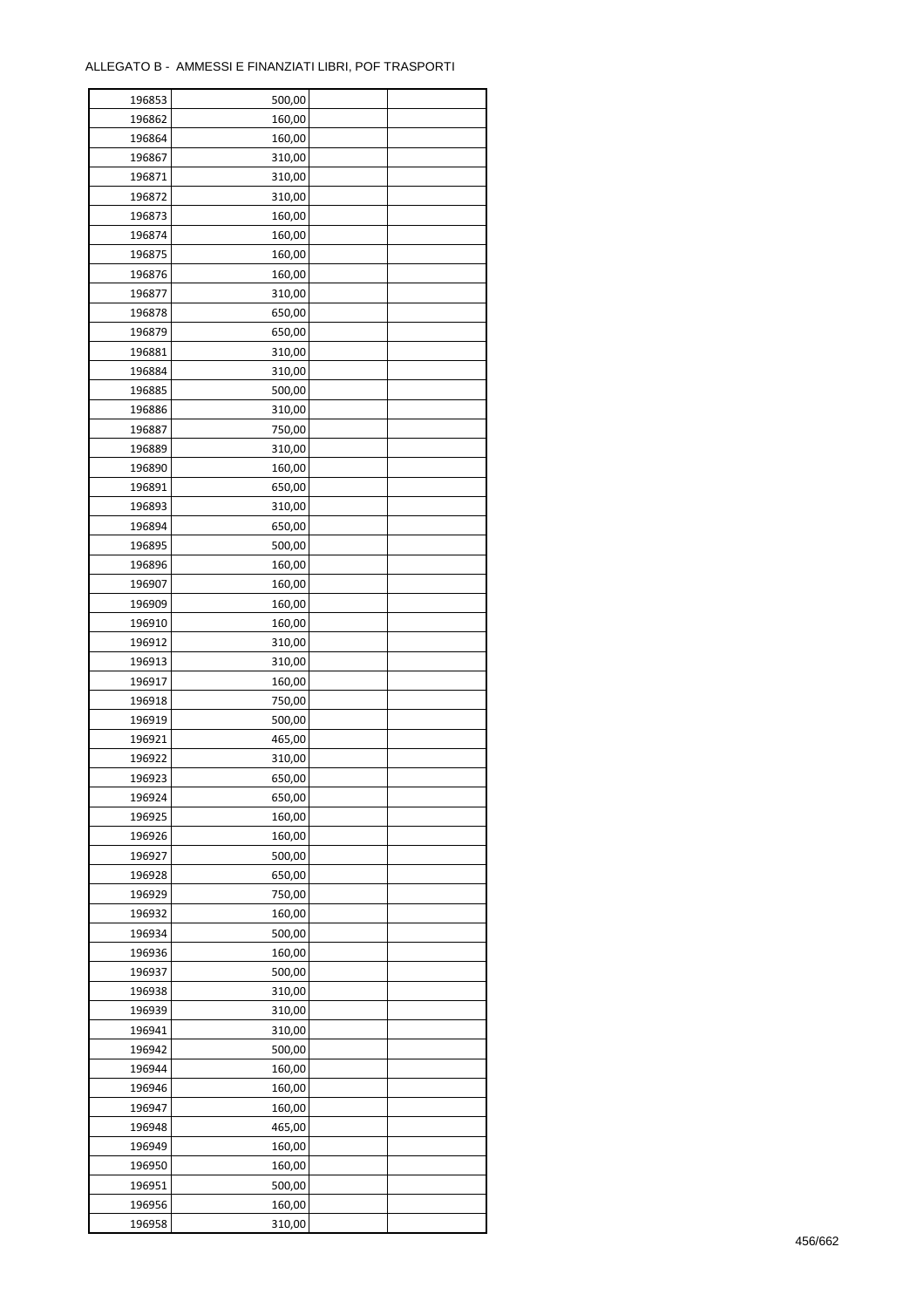| 196964 | 160,00 |  |
|--------|--------|--|
| 196966 | 160,00 |  |
| 196967 | 240,00 |  |
| 196968 | 208,00 |  |
| 196969 | 208,00 |  |
| 196970 | 650,00 |  |
| 196971 | 500,00 |  |
| 196972 | 650,00 |  |
|        |        |  |
| 196974 | 160,00 |  |
| 196976 | 310,00 |  |
| 196977 | 500,00 |  |
| 196978 | 650,00 |  |
| 196982 | 160,00 |  |
| 196983 | 310,00 |  |
| 196984 | 310,00 |  |
| 196985 | 310,00 |  |
| 196986 | 160,00 |  |
| 196987 | 240,00 |  |
| 196988 | 160,00 |  |
| 196990 | 500,00 |  |
| 196993 | 160,00 |  |
| 196994 | 500,00 |  |
| 196996 | 160,00 |  |
| 196997 | 310,00 |  |
| 196998 | 310,00 |  |
| 196999 | 403,00 |  |
| 197001 | 160,00 |  |
| 197002 | 160,00 |  |
| 197004 | 500,00 |  |
| 197005 | 650,00 |  |
| 197009 | 160,00 |  |
|        |        |  |
| 197010 | 160,00 |  |
| 197011 | 310,00 |  |
| 197013 | 310,00 |  |
| 197014 | 160,00 |  |
| 197015 | 160,00 |  |
| 197018 | 500,00 |  |
| 197020 | 310,00 |  |
| 197025 | 310,00 |  |
| 197026 | 160,00 |  |
| 197027 | 160,00 |  |
| 197028 | 160,00 |  |
| 197029 | 310,00 |  |
| 197030 | 310,00 |  |
| 197032 | 310,00 |  |
| 197033 | 310,00 |  |
| 197036 | 310,00 |  |
| 197039 | 160,00 |  |
| 197043 | 160,00 |  |
| 197044 | 650,00 |  |
| 197045 | 500,00 |  |
| 197047 | 403,00 |  |
| 197048 | 310,00 |  |
|        |        |  |
| 197051 | 650,00 |  |
| 197052 | 160,00 |  |
| 197053 | 160,00 |  |
| 197054 | 650,00 |  |
| 197055 | 160,00 |  |
| 197057 | 310,00 |  |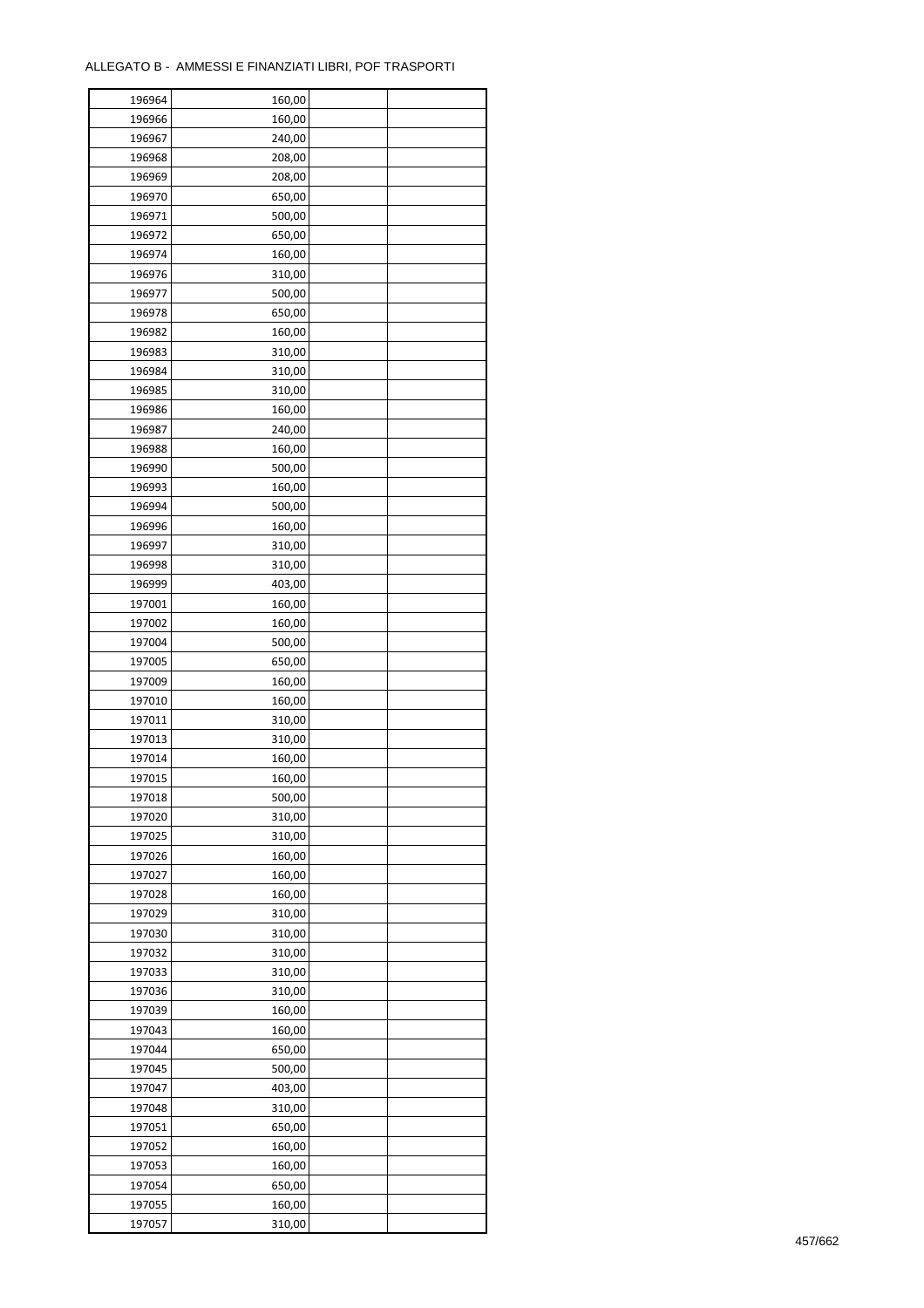| 197058 | 160,00 |  |
|--------|--------|--|
| 197059 | 160,00 |  |
| 197060 | 500,00 |  |
| 197063 | 160,00 |  |
| 197065 | 650,00 |  |
| 197068 | 310,00 |  |
| 197069 | 500,00 |  |
| 197070 | 160,00 |  |
| 197071 | 650,00 |  |
| 197072 | 310,00 |  |
| 197073 | 160,00 |  |
| 197074 | 160,00 |  |
|        |        |  |
| 197075 | 310,00 |  |
| 197077 | 650,00 |  |
| 197078 | 160,00 |  |
| 197082 | 500,00 |  |
| 197083 | 500,00 |  |
| 197084 | 500,00 |  |
| 197085 | 160,00 |  |
| 197087 | 500,00 |  |
| 197089 | 160,00 |  |
| 197090 | 650,00 |  |
| 197091 | 500,00 |  |
| 197092 | 310,00 |  |
| 197093 | 310,00 |  |
| 197094 | 160,00 |  |
| 197096 | 160,00 |  |
| 197097 | 310,00 |  |
| 197098 | 160,00 |  |
| 197099 | 650,00 |  |
| 197100 | 160,00 |  |
| 197101 | 650,00 |  |
| 197102 | 160,00 |  |
| 197103 | 160,00 |  |
| 197104 | 160,00 |  |
| 197105 | 650,00 |  |
| 197106 | 310,00 |  |
| 197111 | 310,00 |  |
| 197112 | 310,00 |  |
| 197114 | 310,00 |  |
| 197116 | 310,00 |  |
| 197117 | 310,00 |  |
| 197118 | 500,00 |  |
|        |        |  |
| 197119 | 160,00 |  |
| 197120 | 403,00 |  |
| 197121 | 160,00 |  |
| 197122 | 750,00 |  |
| 197123 | 160,00 |  |
| 197125 | 160,00 |  |
| 197126 | 310,00 |  |
| 197127 | 240,00 |  |
| 197128 | 310,00 |  |
| 197130 | 160,00 |  |
| 197131 | 160,00 |  |
| 197132 | 310,00 |  |
| 197135 | 650,00 |  |
| 197136 | 310,00 |  |
| 197137 | 160,00 |  |
| 197138 | 500,00 |  |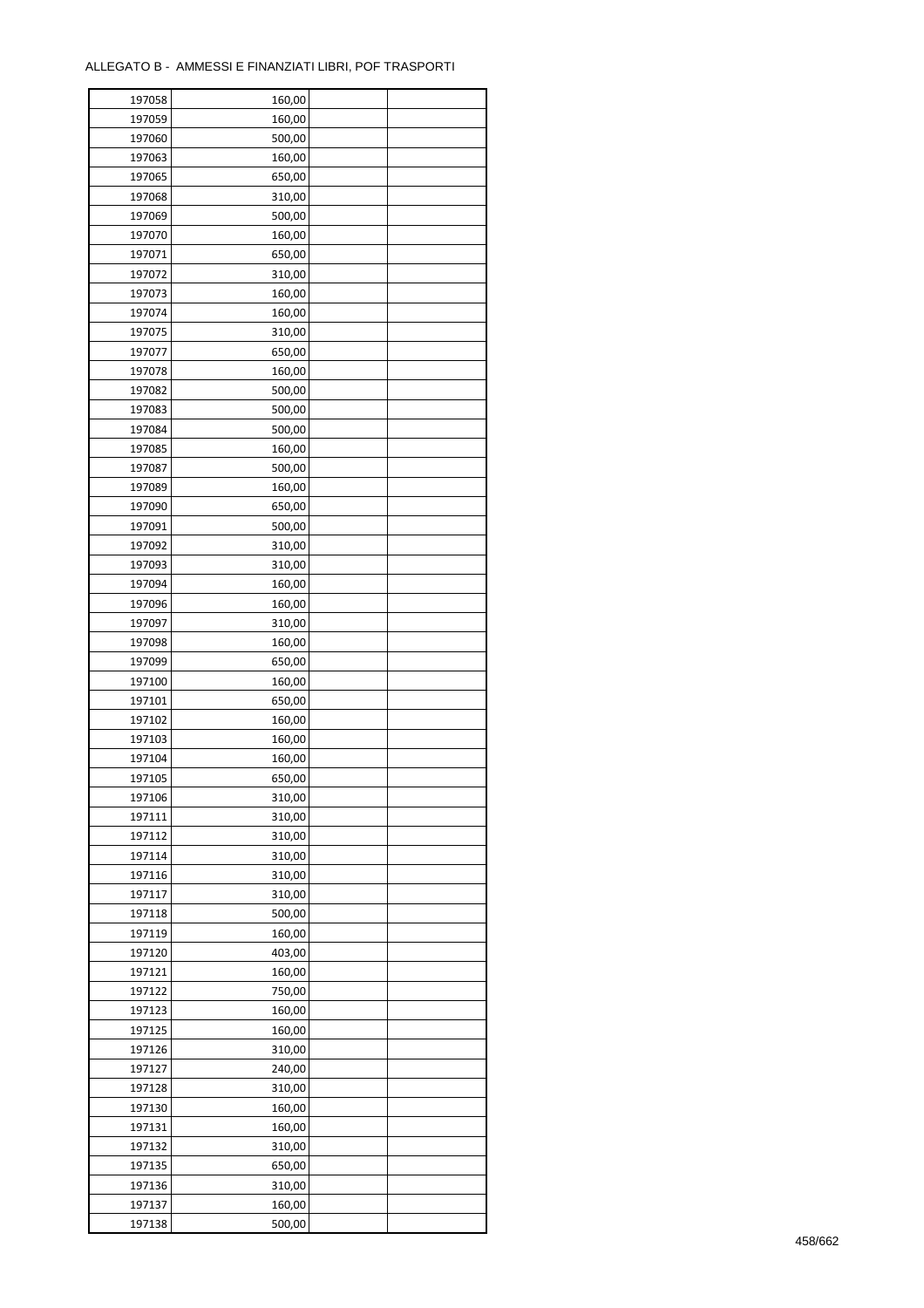ř

| 197139 | 160,00           |  |
|--------|------------------|--|
| 197140 | 500,00           |  |
| 197142 | 160,00           |  |
| 197143 | 500,00           |  |
| 197145 | 160,00           |  |
| 197146 | 650,00           |  |
| 197147 | 160,00           |  |
| 197148 | 160,00           |  |
| 197150 | 160,00           |  |
| 197151 | 650,00           |  |
| 197152 | 310,00           |  |
| 197154 | 160,00           |  |
| 197156 | 160,00           |  |
| 197157 | 750,00           |  |
| 197158 | 310,00           |  |
| 197159 |                  |  |
|        | 650,00<br>160,00 |  |
| 197160 |                  |  |
| 197161 | 310,00           |  |
| 197163 | 310,00           |  |
| 197168 | 160,00           |  |
| 197169 | 465,00           |  |
| 197170 | 240,00           |  |
| 197171 | 160,00           |  |
| 197172 | 500,00           |  |
| 197173 | 310,00           |  |
| 197175 | 500,00           |  |
| 197176 | 160,00           |  |
| 197177 | 310,00           |  |
| 197178 | 465,00           |  |
| 197179 | 310,00           |  |
| 197180 | 750,00           |  |
| 197181 | 500,00           |  |
| 197183 | 310,00           |  |
| 197184 | 160,00           |  |
| 197186 | 160,00           |  |
| 197187 | 650,00           |  |
| 197188 | 160,00           |  |
| 197189 | 310,00           |  |
| 197190 | 500,00           |  |
| 197191 | 240,00           |  |
| 197192 | 160,00           |  |
| 197196 | 160,00           |  |
| 197198 | 160,00           |  |
| 197200 | 160,00           |  |
| 197201 | 240,00           |  |
| 197202 | 160,00           |  |
| 197204 | 465,00           |  |
| 197206 | 208,00           |  |
| 197209 | 310,00           |  |
| 197212 | 160,00           |  |
| 197213 | 160,00           |  |
| 197216 | 310,00           |  |
| 197219 | 650,00           |  |
| 197221 | 160,00           |  |
| 197222 | 650,00           |  |
| 197225 | 310,00           |  |
| 197226 | 310,00           |  |
| 197227 | 500,00           |  |
| 197229 | 160,00           |  |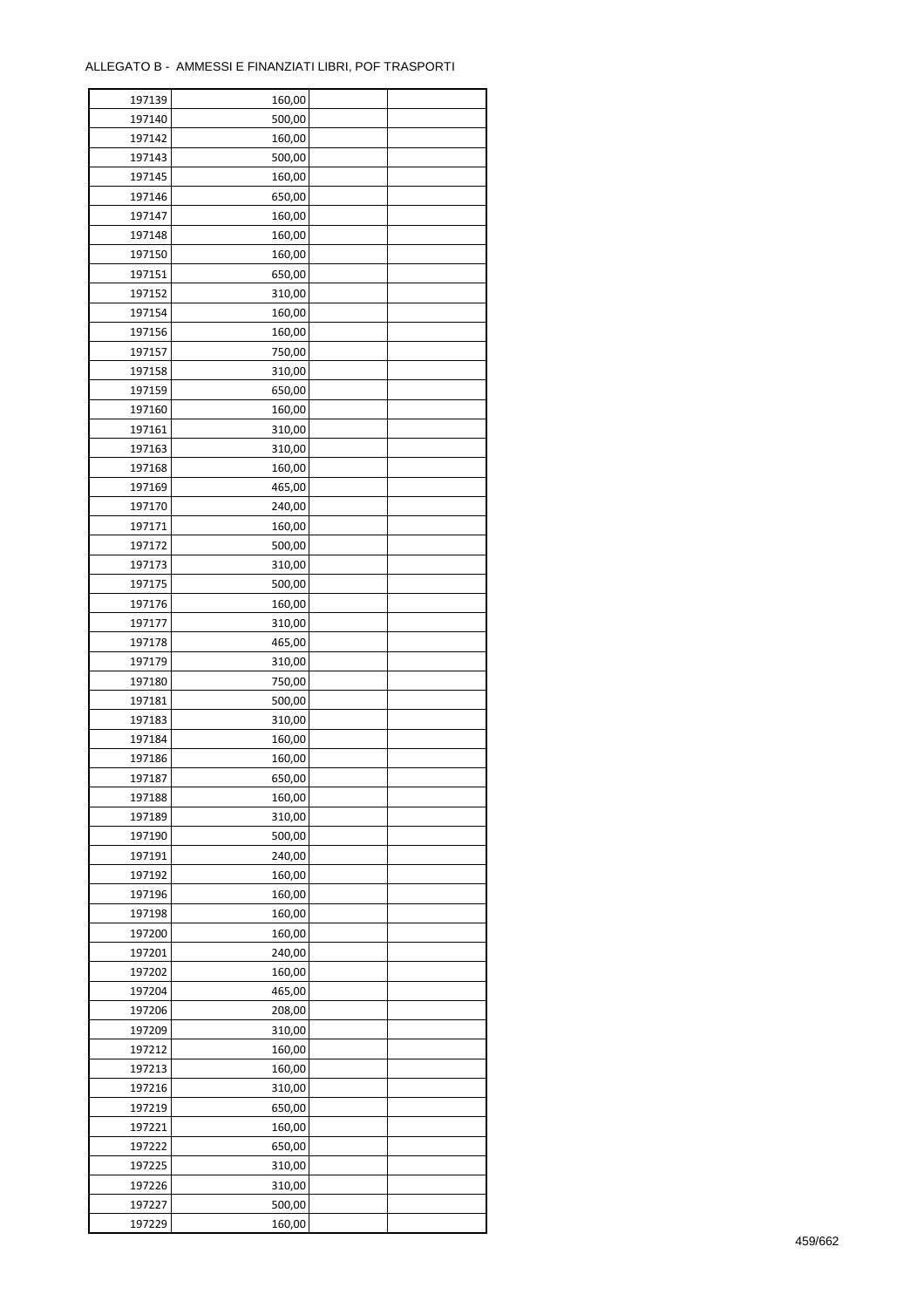| 197230 | 160,00 |  |
|--------|--------|--|
| 197231 | 310,00 |  |
| 197232 | 240,00 |  |
| 197234 | 160,00 |  |
| 197235 | 160,00 |  |
| 197239 | 160,00 |  |
| 197241 | 160,00 |  |
| 197242 | 310,00 |  |
| 197244 | 160,00 |  |
| 197246 | 310,00 |  |
| 197247 | 160,00 |  |
| 197249 | 650,00 |  |
| 197251 | 160,00 |  |
| 197252 | 650,00 |  |
| 197254 | 160,00 |  |
| 197258 | 310,00 |  |
| 197260 | 310,00 |  |
|        |        |  |
| 197261 | 310,00 |  |
| 197262 | 160,00 |  |
| 197263 | 500,00 |  |
| 197264 | 403,00 |  |
| 197265 | 500,00 |  |
| 197266 | 160,00 |  |
| 197267 | 310,00 |  |
| 197268 | 310,00 |  |
| 197269 | 310,00 |  |
| 197270 | 500,00 |  |
| 197271 | 650,00 |  |
| 197272 | 160,00 |  |
| 197273 | 650,00 |  |
| 197274 | 650,00 |  |
| 197275 | 160,00 |  |
| 197278 | 500,00 |  |
| 197279 | 160,00 |  |
| 197281 | 160,00 |  |
| 197282 | 160,00 |  |
| 197283 | 310,00 |  |
| 197284 | 160,00 |  |
| 197285 | 310,00 |  |
| 197288 | 310,00 |  |
| 197289 | 160,00 |  |
| 197290 | 465,00 |  |
| 197291 | 650,00 |  |
| 197294 | 240,00 |  |
| 197296 | 160,00 |  |
| 197297 | 310,00 |  |
| 197299 | 160,00 |  |
| 197301 | 160,00 |  |
| 197302 | 160,00 |  |
| 197303 | 160,00 |  |
| 197306 | 160,00 |  |
| 197307 | 160,00 |  |
| 197308 | 500,00 |  |
| 197309 | 160,00 |  |
| 197310 | 160,00 |  |
| 197312 | 500,00 |  |
| 197313 | 500,00 |  |
| 197314 | 160,00 |  |
| 197316 | 160,00 |  |
|        |        |  |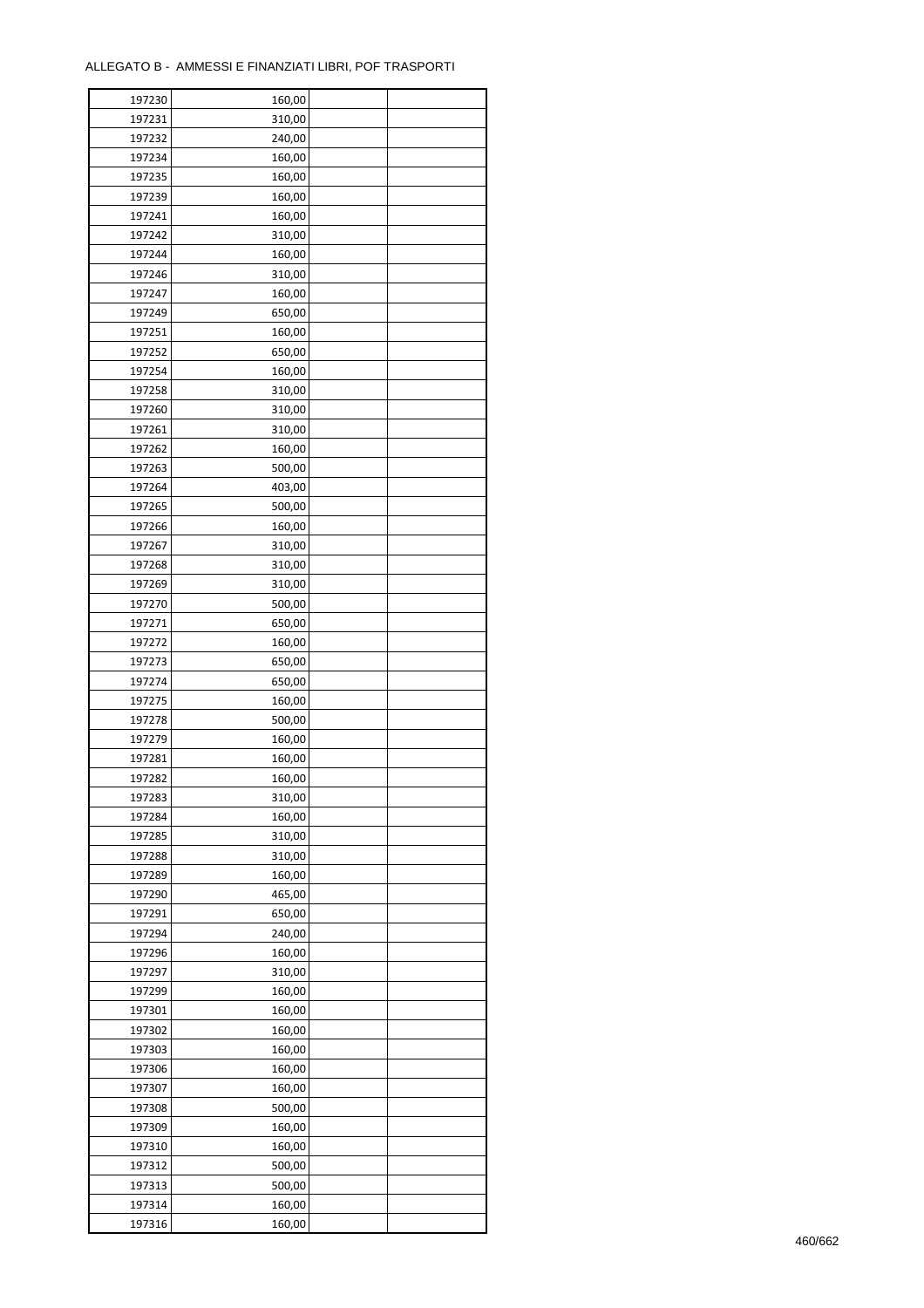| 197318 | 500,00 |  |
|--------|--------|--|
| 197319 | 240,00 |  |
| 197322 | 500,00 |  |
| 197324 | 310,00 |  |
| 197325 | 160,00 |  |
| 197326 | 500,00 |  |
| 197329 | 160,00 |  |
| 197333 | 160,00 |  |
| 197335 | 310,00 |  |
| 197339 | 500,00 |  |
| 197340 |        |  |
|        | 160,00 |  |
| 197342 | 160,00 |  |
| 197344 | 310,00 |  |
| 197345 | 500,00 |  |
| 197346 | 160,00 |  |
| 197347 | 650,00 |  |
| 197350 | 310,00 |  |
| 197354 | 160,00 |  |
| 197356 | 160,00 |  |
| 197357 | 160,00 |  |
| 197358 | 160,00 |  |
| 197360 | 160,00 |  |
| 197361 | 500,00 |  |
| 197362 | 310,00 |  |
| 197363 | 160,00 |  |
| 197364 | 160,00 |  |
| 197367 | 160,00 |  |
| 197368 | 310,00 |  |
| 197370 | 310,00 |  |
| 197371 | 310,00 |  |
|        |        |  |
| 197372 | 160,00 |  |
| 197373 | 310,00 |  |
| 197374 | 160,00 |  |
| 197375 | 160,00 |  |
| 197378 | 310,00 |  |
| 197379 | 160,00 |  |
| 197380 | 500,00 |  |
| 197383 | 160,00 |  |
| 197386 | 160,00 |  |
| 197387 | 160,00 |  |
| 197389 | 160,00 |  |
| 197390 | 160,00 |  |
| 197391 | 500,00 |  |
| 197392 | 310,00 |  |
| 197395 | 160,00 |  |
| 197396 | 500,00 |  |
| 197397 | 310,00 |  |
| 197402 | 500,00 |  |
| 197403 | 310,00 |  |
| 197406 | 500,00 |  |
| 197407 | 310,00 |  |
| 197408 | 500,00 |  |
| 197409 | 650,00 |  |
|        |        |  |
| 197410 | 160,00 |  |
| 197411 | 160,00 |  |
| 197412 | 500,00 |  |
| 197413 | 160,00 |  |
| 197414 | 160,00 |  |
| 197416 | 160,00 |  |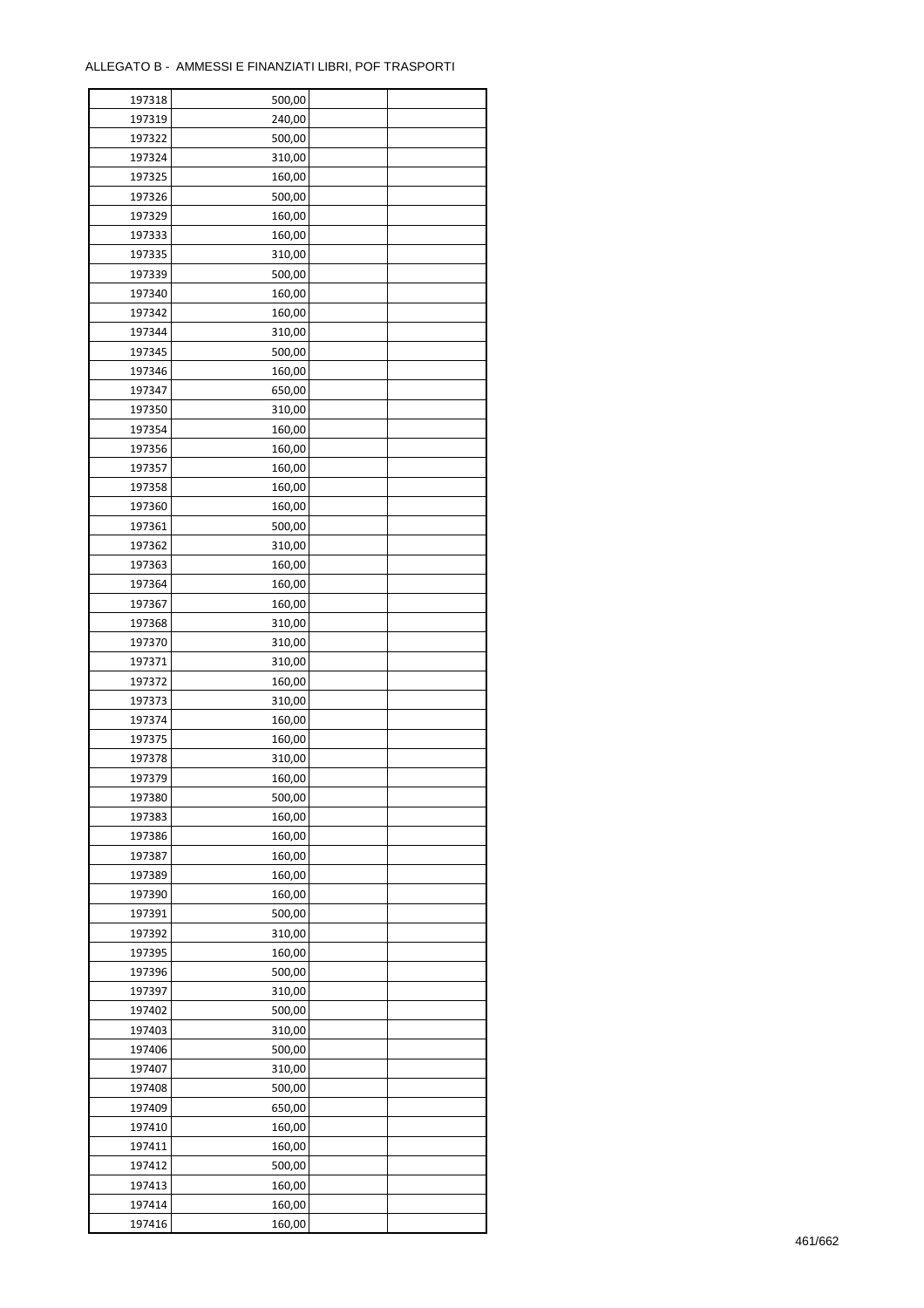| 197417 | 500,00 |  |
|--------|--------|--|
| 197418 | 403,00 |  |
| 197419 | 500,00 |  |
| 197420 | 160,00 |  |
| 197421 | 160,00 |  |
| 197424 | 500,00 |  |
| 197425 | 160,00 |  |
| 197426 | 750,00 |  |
| 197427 | 160,00 |  |
| 197428 | 500,00 |  |
| 197429 |        |  |
| 197431 | 208,00 |  |
|        | 160,00 |  |
| 197432 | 310,00 |  |
| 197434 | 160,00 |  |
| 197435 | 650,00 |  |
| 197436 | 160,00 |  |
| 197437 | 465,00 |  |
| 197438 | 310,00 |  |
| 197441 | 500,00 |  |
| 197442 | 650,00 |  |
| 197443 | 500,00 |  |
| 197444 | 310,00 |  |
| 197448 | 160,00 |  |
| 197450 | 160,00 |  |
| 197451 | 650,00 |  |
| 197453 | 310,00 |  |
| 197454 | 465,00 |  |
| 197455 | 403,00 |  |
| 197456 | 160,00 |  |
| 197457 | 160,00 |  |
| 197458 | 310,00 |  |
| 197459 | 310,00 |  |
| 197461 | 160,00 |  |
| 197462 | 160,00 |  |
| 197463 | 160,00 |  |
| 197465 | 160,00 |  |
|        |        |  |
| 197466 | 465,00 |  |
| 197468 | 500,00 |  |
| 197469 | 240,00 |  |
| 197470 | 160,00 |  |
| 197471 | 310,00 |  |
| 197472 | 160,00 |  |
| 197473 | 160,00 |  |
| 197474 | 310,00 |  |
| 197475 | 160,00 |  |
| 197476 | 160,00 |  |
| 197477 | 500,00 |  |
| 197478 | 160,00 |  |
| 197479 | 310,00 |  |
| 197484 | 160,00 |  |
| 197485 | 160,00 |  |
| 197486 | 310,00 |  |
| 197490 | 160,00 |  |
| 197491 | 500,00 |  |
| 197492 | 310,00 |  |
| 197493 | 240,00 |  |
| 197495 | 310,00 |  |
| 197497 | 160,00 |  |
|        |        |  |
| 197500 | 310,00 |  |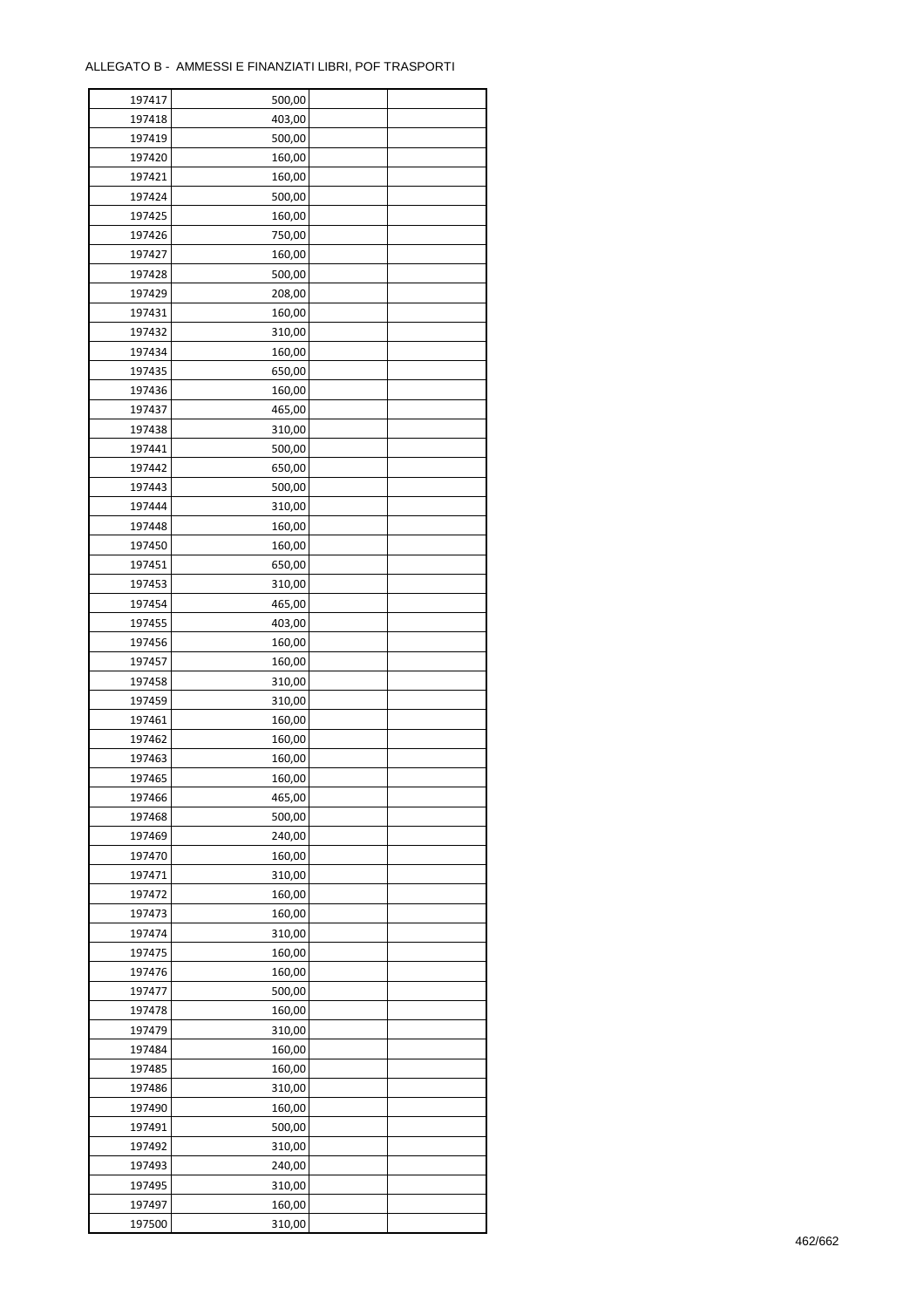| 197501 | 160,00 |  |
|--------|--------|--|
| 197502 | 160,00 |  |
| 197505 | 208,00 |  |
| 197506 | 310,00 |  |
| 197509 | 160,00 |  |
| 197510 | 160,00 |  |
| 197514 | 650,00 |  |
| 197516 | 160,00 |  |
| 197518 | 160,00 |  |
| 197520 | 160,00 |  |
|        |        |  |
| 197523 | 403,00 |  |
| 197524 | 650,00 |  |
| 197525 | 160,00 |  |
| 197528 | 160,00 |  |
| 197529 | 500,00 |  |
| 197536 | 310,00 |  |
| 197537 | 160,00 |  |
| 197538 | 160,00 |  |
| 197539 | 500,00 |  |
| 197540 | 500,00 |  |
| 197541 | 500,00 |  |
| 197543 | 500,00 |  |
| 197544 | 240,00 |  |
| 197545 | 160,00 |  |
| 197547 | 160,00 |  |
| 197548 | 160,00 |  |
| 197549 | 310,00 |  |
| 197550 | 160,00 |  |
| 197553 | 160,00 |  |
| 197555 | 650,00 |  |
| 197556 | 500,00 |  |
| 197557 | 403,00 |  |
| 197558 | 160,00 |  |
| 197559 | 160,00 |  |
| 197560 | 310,00 |  |
| 197562 |        |  |
|        | 310,00 |  |
| 197564 | 650,00 |  |
| 197565 | 650,00 |  |
| 197569 | 160,00 |  |
| 197571 | 500,00 |  |
| 197573 | 160,00 |  |
| 197578 | 160,00 |  |
| 197580 | 310,00 |  |
| 197582 | 403,00 |  |
| 197584 | 500,00 |  |
| 197585 | 160,00 |  |
| 197586 | 500,00 |  |
| 197587 | 208,00 |  |
| 197589 | 500,00 |  |
| 197592 | 500,00 |  |
| 197593 | 160,00 |  |
| 197598 | 500,00 |  |
| 197599 | 160,00 |  |
| 197600 | 160,00 |  |
| 197603 | 500,00 |  |
| 197611 | 310,00 |  |
| 197612 | 160,00 |  |
| 197613 | 500,00 |  |
| 197621 | 160,00 |  |
|        |        |  |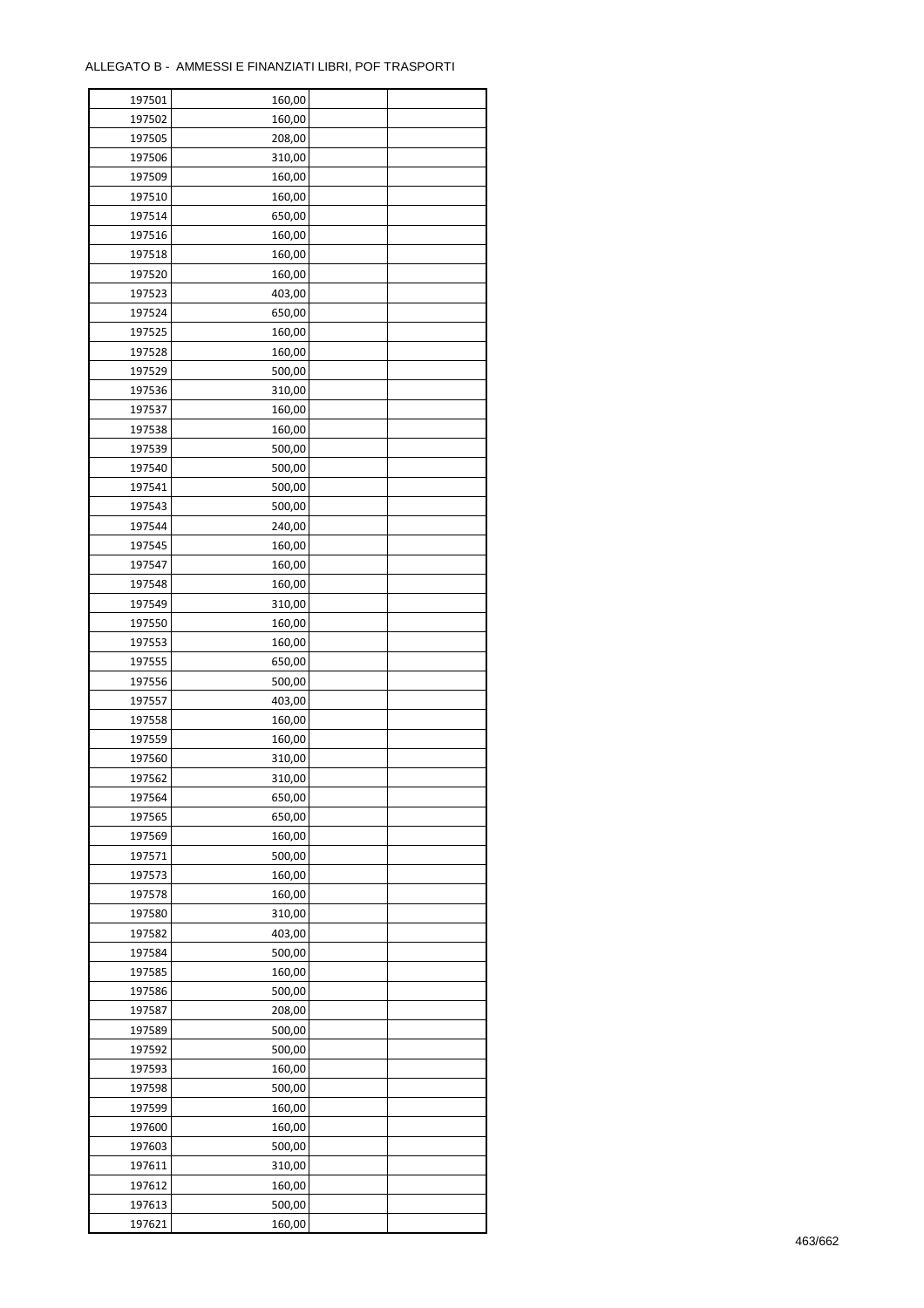| 197622 | 310,00 |  |
|--------|--------|--|
| 197623 | 310,00 |  |
| 197624 | 310,00 |  |
| 197627 | 160,00 |  |
| 197628 | 310,00 |  |
| 197631 | 500,00 |  |
| 197633 | 500,00 |  |
| 197635 | 160,00 |  |
| 197637 | 160,00 |  |
| 197641 | 500,00 |  |
| 197642 | 500,00 |  |
| 197647 | 160,00 |  |
| 197648 | 310,00 |  |
| 197649 |        |  |
|        | 310,00 |  |
| 197650 | 500,00 |  |
| 197651 | 500,00 |  |
| 197652 | 310,00 |  |
| 197653 | 310,00 |  |
| 197654 | 310,00 |  |
| 197655 | 160,00 |  |
| 197656 | 160,00 |  |
| 197661 | 500,00 |  |
| 197663 | 500,00 |  |
| 197664 | 650,00 |  |
| 197665 | 160,00 |  |
| 197666 | 310,00 |  |
| 197667 | 310,00 |  |
| 197669 | 310,00 |  |
| 197670 | 160,00 |  |
| 197671 | 500,00 |  |
| 197672 | 160,00 |  |
| 197677 | 160,00 |  |
| 197679 | 500,00 |  |
| 197680 | 310,00 |  |
| 197683 | 310,00 |  |
| 197685 | 500,00 |  |
| 197686 | 403,00 |  |
| 197687 | 160,00 |  |
| 197690 | 160,00 |  |
| 197691 | 310,00 |  |
| 197694 | 160,00 |  |
| 197695 | 500,00 |  |
| 197697 | 160,00 |  |
| 197698 | 160,00 |  |
| 197700 | 160,00 |  |
| 197701 | 310,00 |  |
| 197702 | 160,00 |  |
| 197703 | 500,00 |  |
| 197704 | 310,00 |  |
|        | 160,00 |  |
| 197705 |        |  |
| 197709 | 160,00 |  |
| 197710 | 500,00 |  |
| 197711 | 500,00 |  |
| 197712 | 160,00 |  |
| 197713 | 310,00 |  |
| 197714 | 160,00 |  |
| 197715 | 500,00 |  |
| 197716 | 160,00 |  |
| 197719 | 500,00 |  |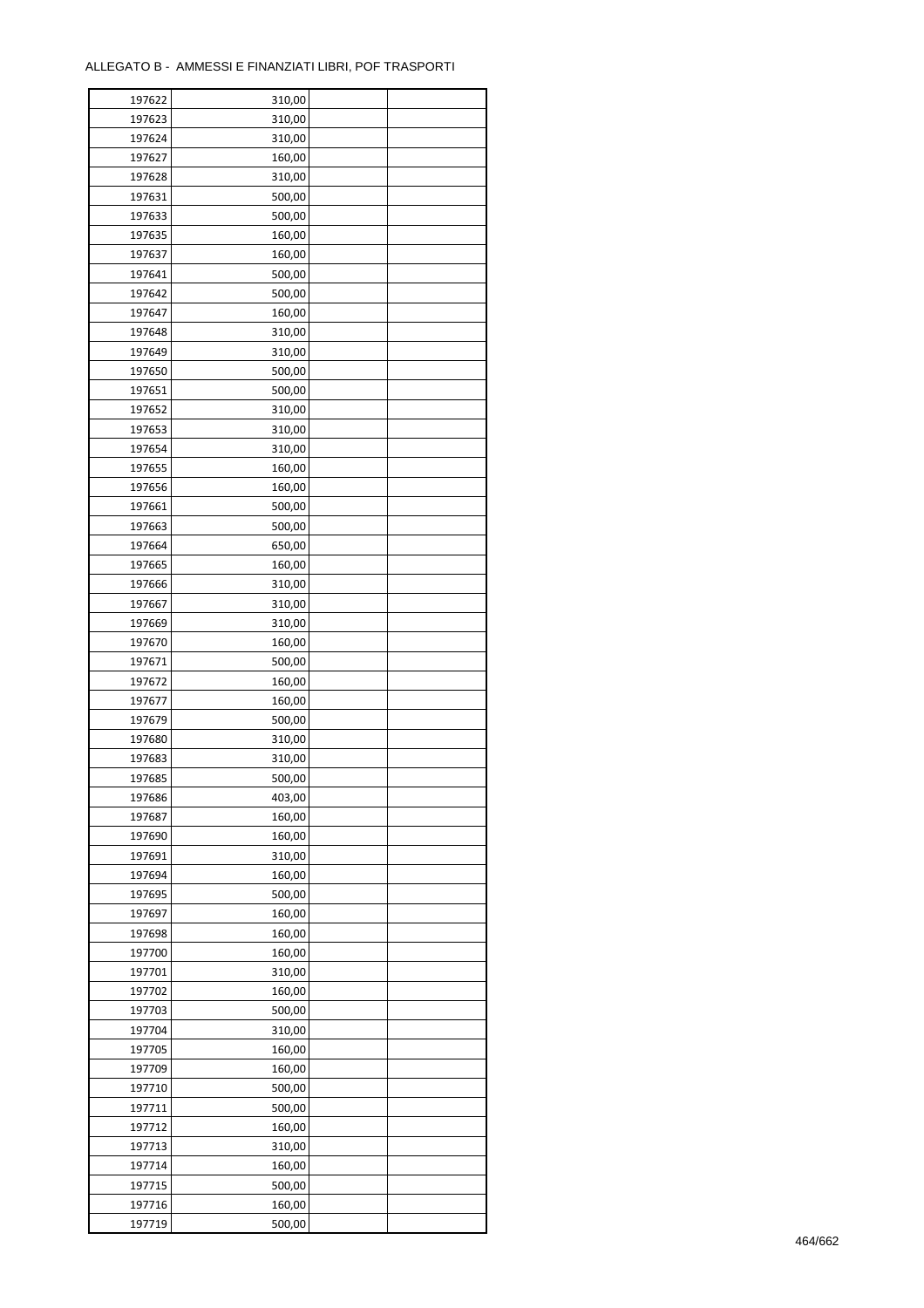| 197720 | 310,00 |                 |
|--------|--------|-----------------|
| 197721 | 160,00 |                 |
| 197722 | 310,00 |                 |
| 197723 | 160,00 |                 |
| 197728 | 500,00 |                 |
| 197729 | 500,00 |                 |
| 197731 | 310,00 |                 |
| 197733 | 160,00 |                 |
|        |        |                 |
| 197740 | 160,00 |                 |
| 197741 | 310,00 |                 |
| 197743 | 500,00 |                 |
| 197745 | 160,00 |                 |
| 197746 | 160,00 |                 |
| 197749 | 500,00 |                 |
| 197750 | 160,00 |                 |
| 197753 | 500,00 |                 |
| 197754 | 500,00 |                 |
| 197755 | 310,00 |                 |
| 197756 | 160,00 |                 |
| 197757 | 160,00 |                 |
| 197758 | 310,00 |                 |
| 197759 | 160,00 |                 |
| 197760 | 310,00 |                 |
| 197761 | 310,00 |                 |
|        |        |                 |
| 197763 | 310,00 |                 |
| 197764 | 0,00   | 500 RINUNCIA/NA |
| 197765 | 310,00 |                 |
| 197766 | 160,00 |                 |
| 197767 | 500,00 |                 |
| 197772 | 160,00 |                 |
| 197776 | 310,00 |                 |
| 197779 | 500,00 |                 |
| 197780 | 310,00 |                 |
| 197782 | 500,00 |                 |
| 197786 | 160,00 |                 |
| 197789 | 500,00 |                 |
| 197790 | 160,00 |                 |
| 197791 | 310,00 |                 |
| 197796 | 500,00 |                 |
|        | 160,00 |                 |
| 197797 |        |                 |
| 197798 | 310,00 |                 |
| 197799 | 160,00 |                 |
| 197802 | 310,00 |                 |
| 197803 | 310,00 |                 |
| 197804 | 500,00 |                 |
| 197806 | 500,00 |                 |
| 197807 | 310,00 |                 |
| 197809 | 310,00 |                 |
| 197810 | 160,00 |                 |
| 197812 | 500,00 |                 |
| 197813 | 650,00 |                 |
| 197814 | 310,00 |                 |
| 197816 | 310,00 |                 |
| 197817 | 160,00 |                 |
|        |        |                 |
| 197818 | 403,00 |                 |
| 197819 |        |                 |
|        | 310,00 |                 |
| 197823 | 160,00 |                 |
| 197825 | 310,00 |                 |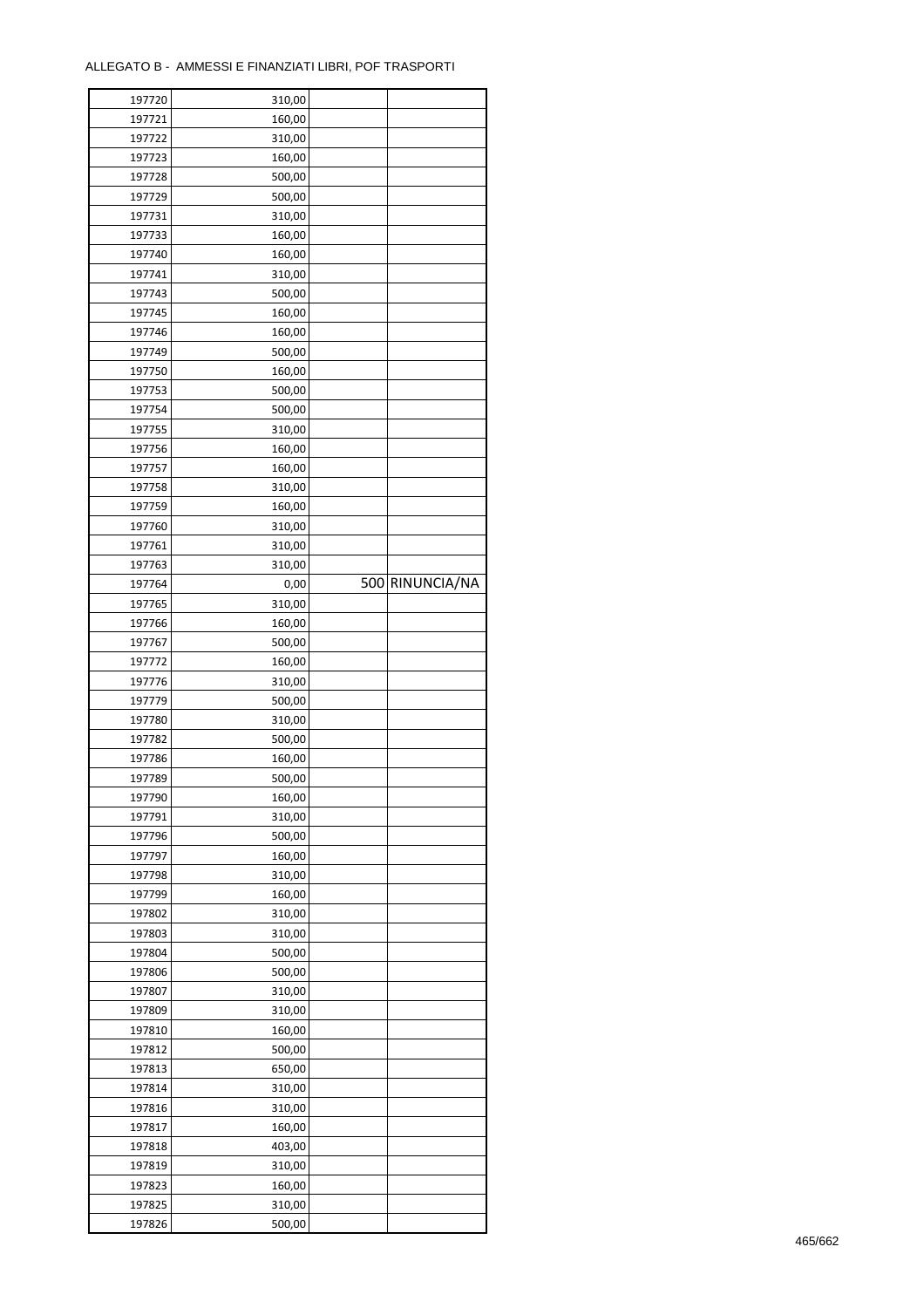| 197827 | 240,00           |  |
|--------|------------------|--|
| 197828 | 160,00           |  |
| 197829 | 160,00           |  |
| 197830 | 650,00           |  |
| 197833 | 310,00           |  |
| 197836 | 500,00           |  |
| 197837 | 160,00           |  |
| 197838 | 500,00           |  |
| 197840 | 160,00           |  |
| 197841 | 310,00           |  |
| 197843 | 500,00           |  |
| 197844 | 310,00           |  |
| 197845 | 500,00           |  |
| 197846 | 500,00           |  |
| 197847 | 500,00           |  |
| 197848 | 403,00           |  |
| 197849 | 500,00           |  |
| 197850 | 160,00           |  |
| 197851 | 310,00           |  |
| 197853 | 500,00           |  |
| 197855 | 500,00           |  |
| 197858 | 160,00           |  |
| 197859 |                  |  |
| 197860 | 310,00<br>310,00 |  |
| 197861 | 310,00           |  |
| 197863 |                  |  |
| 197865 | 750,00<br>310,00 |  |
| 197873 | 500,00           |  |
| 197874 | 160,00           |  |
| 197876 | 500,00           |  |
| 197877 | 160,00           |  |
| 197879 | 310,00           |  |
| 197880 | 500,00           |  |
| 197881 | 160,00           |  |
| 197883 | 310,00           |  |
| 197884 | 310,00           |  |
| 197885 | 160,00           |  |
| 197887 | 240,00           |  |
| 197888 | 160,00           |  |
| 197889 | 750,00           |  |
| 197890 | 403,00           |  |
| 197891 | 310,00           |  |
| 197892 | 500,00           |  |
| 197893 | 310,00           |  |
| 197894 | 310,00           |  |
| 197895 | 500,00           |  |
| 197897 | 500,00           |  |
| 197898 | 500,00           |  |
| 197906 | 310,00           |  |
| 197907 | 160,00           |  |
| 197910 | 160,00           |  |
| 197911 | 160,00           |  |
| 197912 | 160,00           |  |
| 197914 | 500,00           |  |
| 197915 | 160,00           |  |
| 197917 | 500,00           |  |
| 197920 | 500,00           |  |
| 197921 | 310,00           |  |
| 197924 | 310,00           |  |
|        |                  |  |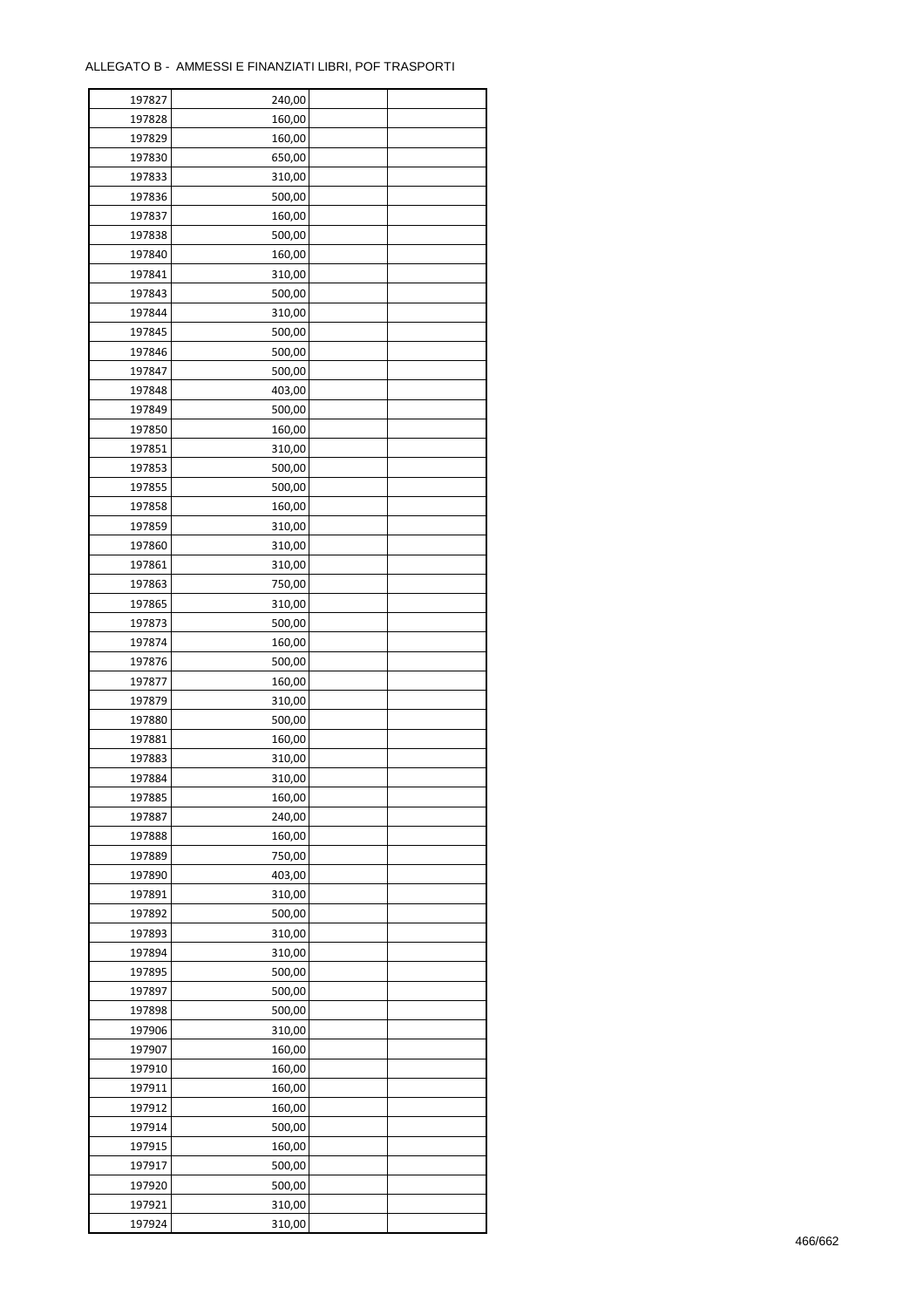| 197925 | 500,00 |  |
|--------|--------|--|
| 197926 | 160,00 |  |
| 197927 | 465,00 |  |
| 197930 | 500,00 |  |
| 197931 | 500,00 |  |
| 197932 | 310,00 |  |
| 197933 | 160,00 |  |
| 197935 | 310,00 |  |
| 197937 | 310,00 |  |
| 197938 | 310,00 |  |
| 197940 | 310,00 |  |
| 197942 | 500,00 |  |
| 197943 | 500,00 |  |
| 197944 | 160,00 |  |
| 197946 | 310,00 |  |
| 197947 | 310,00 |  |
| 197949 | 403,00 |  |
| 197952 | 310,00 |  |
| 197957 | 160,00 |  |
| 197959 | 310,00 |  |
| 197960 | 160,00 |  |
| 197962 | 160,00 |  |
| 197964 | 310,00 |  |
| 197965 | 240,00 |  |
| 197968 | 465,00 |  |
| 197969 | 500,00 |  |
| 197971 | 160,00 |  |
| 197972 | 310,00 |  |
| 197974 | 750,00 |  |
| 197975 | 160,00 |  |
| 197976 | 500,00 |  |
| 197981 | 500,00 |  |
| 197982 | 465,00 |  |
| 197983 | 310,00 |  |
| 197985 | 500,00 |  |
| 197988 | 310,00 |  |
| 197989 | 160,00 |  |
| 197991 | 310,00 |  |
| 197992 | 500,00 |  |
| 197993 | 500,00 |  |
| 197995 | 310,00 |  |
| 197996 | 160,00 |  |
| 197997 | 310,00 |  |
| 197999 | 650,00 |  |
| 198001 | 160,00 |  |
| 198002 | 310,00 |  |
| 198003 | 310,00 |  |
| 198004 | 465,00 |  |
| 198006 | 310,00 |  |
| 198007 | 160,00 |  |
| 198014 | 310,00 |  |
| 198016 | 500,00 |  |
| 198017 | 310,00 |  |
| 198018 | 500,00 |  |
| 198019 | 310,00 |  |
| 198022 | 310,00 |  |
| 198025 | 500,00 |  |
| 198026 | 310,00 |  |
| 198030 | 650,00 |  |
|        |        |  |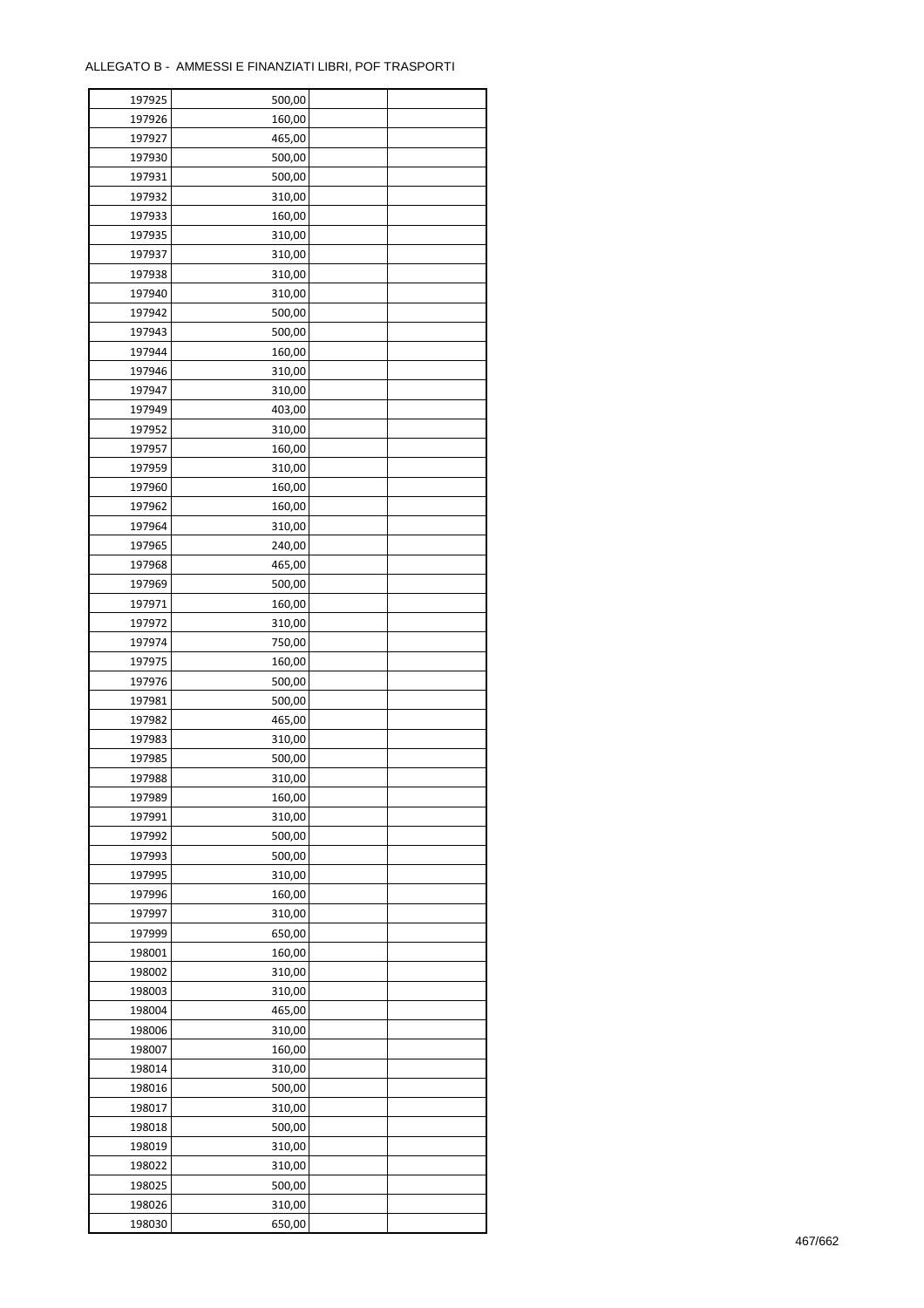| 198031 | 160,00 |  |
|--------|--------|--|
| 198032 | 160,00 |  |
| 198036 | 160,00 |  |
| 198037 | 160,00 |  |
| 198038 | 500,00 |  |
| 198042 | 500,00 |  |
| 198043 | 160,00 |  |
| 198044 | 500,00 |  |
| 198045 | 160,00 |  |
| 198047 | 160,00 |  |
| 198049 | 500,00 |  |
| 198050 | 500,00 |  |
|        |        |  |
| 198051 | 160,00 |  |
| 198052 | 500,00 |  |
| 198053 | 465,00 |  |
| 198054 | 310,00 |  |
| 198055 | 160,00 |  |
| 198056 | 310,00 |  |
| 198057 | 500,00 |  |
| 198059 | 500,00 |  |
| 198061 | 160,00 |  |
| 198062 | 500,00 |  |
| 198063 | 310,00 |  |
| 198064 | 160,00 |  |
| 198065 | 310,00 |  |
| 198066 | 500,00 |  |
| 198067 | 650,00 |  |
| 198069 | 310,00 |  |
| 198071 | 310,00 |  |
| 198073 | 160,00 |  |
| 198074 | 500,00 |  |
| 198075 | 160,00 |  |
| 198078 | 310,00 |  |
| 198079 | 500,00 |  |
| 198082 | 650,00 |  |
| 198083 | 500,00 |  |
|        |        |  |
| 198084 | 310,00 |  |
| 198086 | 310,00 |  |
| 198087 | 310,00 |  |
| 198092 | 160,00 |  |
| 198093 | 310,00 |  |
| 198094 | 160,00 |  |
| 198096 | 650,00 |  |
| 198099 | 310,00 |  |
| 198103 | 500,00 |  |
| 198104 | 310,00 |  |
| 198105 | 500,00 |  |
| 198106 | 160,00 |  |
| 198108 | 310,00 |  |
| 198109 | 160,00 |  |
| 198111 | 310,00 |  |
| 198115 | 650,00 |  |
| 198120 | 160,00 |  |
| 198123 | 650,00 |  |
| 198124 | 310,00 |  |
| 198125 | 650,00 |  |
| 198130 | 160,00 |  |
| 198133 | 160,00 |  |
|        |        |  |
| 198134 | 310,00 |  |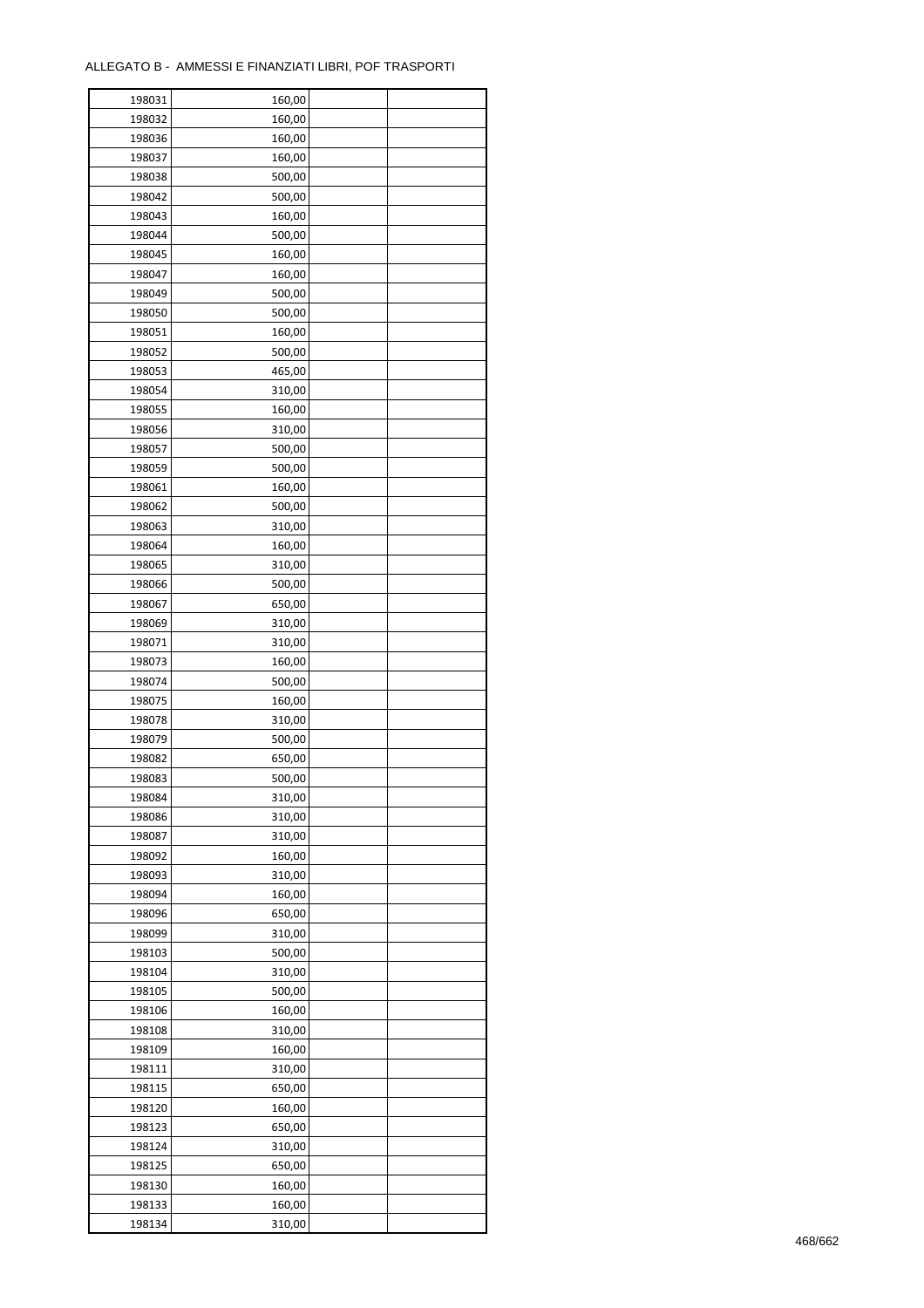| 198135 | 500,00 |  |
|--------|--------|--|
| 198136 | 500,00 |  |
| 198140 | 310,00 |  |
| 198141 | 650,00 |  |
| 198142 | 403,00 |  |
| 198145 | 310,00 |  |
| 198147 | 310,00 |  |
| 198150 | 310,00 |  |
| 198151 | 310,00 |  |
| 198152 | 500,00 |  |
| 198153 | 310,00 |  |
| 198154 | 310,00 |  |
| 198157 | 160,00 |  |
|        | 160,00 |  |
| 198158 |        |  |
| 198161 | 160,00 |  |
| 198162 | 310,00 |  |
| 198163 | 500,00 |  |
| 198164 | 240,00 |  |
| 198165 | 160,00 |  |
| 198166 | 160,00 |  |
| 198168 | 650,00 |  |
| 198171 | 465,00 |  |
| 198173 | 160,00 |  |
| 198176 | 160,00 |  |
| 198178 | 500,00 |  |
| 198179 | 160,00 |  |
| 198181 | 310,00 |  |
| 198186 | 160,00 |  |
| 198188 | 500,00 |  |
| 198190 | 500,00 |  |
| 198191 | 160,00 |  |
| 198192 | 160,00 |  |
| 198197 | 240,00 |  |
| 198198 | 310,00 |  |
| 198199 | 160,00 |  |
| 198203 | 500,00 |  |
| 198204 | 160,00 |  |
| 198205 | 500,00 |  |
|        |        |  |
| 198206 | 310,00 |  |
| 198207 | 310,00 |  |
| 198208 | 160,00 |  |
| 198210 | 160,00 |  |
| 198214 | 310,00 |  |
| 198215 | 310,00 |  |
| 198216 | 500,00 |  |
| 198217 | 160,00 |  |
| 198218 | 650,00 |  |
| 198220 | 160,00 |  |
| 198221 | 310,00 |  |
| 198223 | 160,00 |  |
| 198225 | 500,00 |  |
| 198227 | 160,00 |  |
| 198228 | 160,00 |  |
| 198229 | 310,00 |  |
| 198231 | 160,00 |  |
| 198236 | 310,00 |  |
| 198237 | 160,00 |  |
| 198241 | 310,00 |  |
| 198243 | 500,00 |  |
|        |        |  |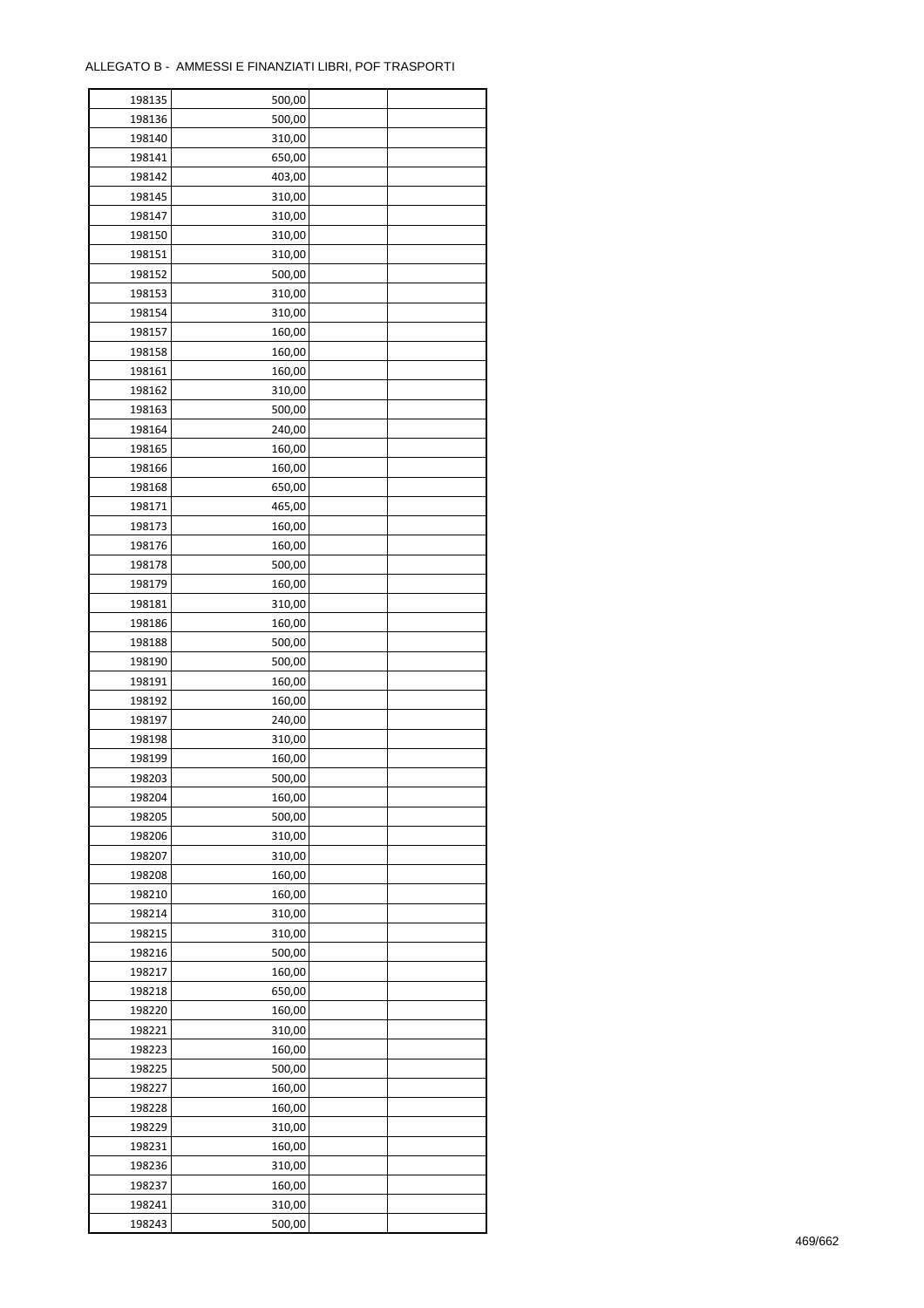| 198245 | 310,00 |  |
|--------|--------|--|
| 198246 | 160,00 |  |
| 198247 | 160,00 |  |
| 198250 | 160,00 |  |
| 198251 | 310,00 |  |
| 198252 | 160,00 |  |
| 198256 | 650,00 |  |
| 198258 | 310,00 |  |
| 198259 | 500,00 |  |
|        |        |  |
| 198260 | 240,00 |  |
| 198261 | 310,00 |  |
| 198262 | 160,00 |  |
| 198265 | 160,00 |  |
| 198266 | 500,00 |  |
| 198267 | 500,00 |  |
| 198270 | 500,00 |  |
| 198272 | 160,00 |  |
| 198273 | 500,00 |  |
| 198275 | 500,00 |  |
| 198278 | 160,00 |  |
| 198280 | 160,00 |  |
| 198283 | 500,00 |  |
| 198284 | 160,00 |  |
| 198286 | 500,00 |  |
| 198287 | 160,00 |  |
| 198292 | 650,00 |  |
| 198293 | 500,00 |  |
| 198294 | 500,00 |  |
|        |        |  |
| 198295 | 310,00 |  |
| 198298 | 310,00 |  |
| 198299 | 160,00 |  |
| 198301 | 310,00 |  |
| 198309 | 500,00 |  |
| 198310 | 500,00 |  |
| 198311 | 310,00 |  |
| 198312 | 160,00 |  |
| 198313 | 160,00 |  |
| 198314 | 650,00 |  |
| 198315 | 500,00 |  |
| 198316 | 500,00 |  |
| 198317 | 160,00 |  |
| 198319 | 160,00 |  |
| 198323 | 500,00 |  |
| 198324 | 650,00 |  |
| 198329 | 650,00 |  |
| 198331 | 500,00 |  |
| 198332 | 500,00 |  |
| 198333 | 160,00 |  |
| 198334 | 403,00 |  |
| 198336 |        |  |
|        | 310,00 |  |
| 198338 | 310,00 |  |
| 198341 | 160,00 |  |
| 198343 | 160,00 |  |
| 198344 | 160,00 |  |
| 198346 | 160,00 |  |
| 198348 | 310,00 |  |
| 198350 | 310,00 |  |
| 198351 | 650,00 |  |
| 198352 | 310,00 |  |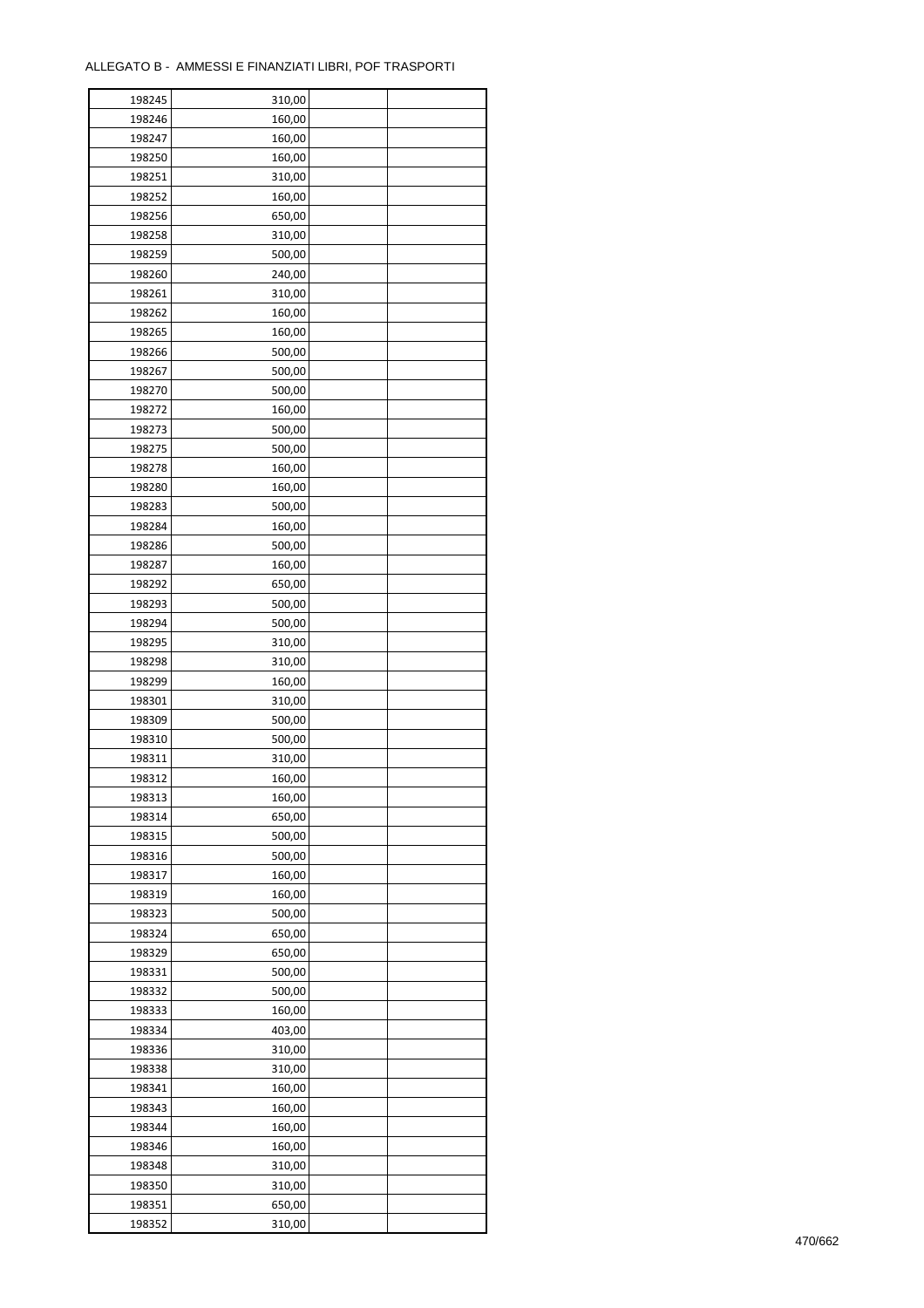| 198355 | 650,00 |  |
|--------|--------|--|
| 198356 | 160,00 |  |
| 198357 | 500,00 |  |
| 198359 | 160,00 |  |
| 198362 | 160,00 |  |
| 198363 | 160,00 |  |
| 198366 | 650,00 |  |
| 198368 | 160,00 |  |
| 198370 | 500,00 |  |
| 198371 | 160,00 |  |
| 198372 | 310,00 |  |
| 198373 | 160,00 |  |
| 198376 | 500,00 |  |
| 198382 | 160,00 |  |
|        |        |  |
| 198384 | 310,00 |  |
| 198388 | 500,00 |  |
| 198390 | 310,00 |  |
| 198391 | 310,00 |  |
| 198393 | 650,00 |  |
| 198394 | 500,00 |  |
| 198397 | 500,00 |  |
| 198398 | 650,00 |  |
| 198399 | 500,00 |  |
| 198401 | 160,00 |  |
| 198402 | 650,00 |  |
| 198403 | 310,00 |  |
| 198406 | 310,00 |  |
| 198407 | 160,00 |  |
| 198408 | 160,00 |  |
| 198409 | 160,00 |  |
| 198411 | 160,00 |  |
| 198412 | 160,00 |  |
| 198414 | 310,00 |  |
| 198415 | 310,00 |  |
| 198416 | 500,00 |  |
| 198417 | 310,00 |  |
| 198418 | 160,00 |  |
| 198422 | 650,00 |  |
|        | 500,00 |  |
| 198423 |        |  |
| 198424 | 160,00 |  |
| 198425 | 500,00 |  |
| 198426 | 403,00 |  |
| 198428 | 160,00 |  |
| 198429 | 160,00 |  |
| 198430 | 160,00 |  |
| 198435 | 160,00 |  |
| 198437 | 160,00 |  |
| 198438 | 310,00 |  |
| 198439 | 500,00 |  |
| 198440 | 500,00 |  |
| 198442 | 160,00 |  |
| 198447 | 160,00 |  |
| 198448 | 160,00 |  |
| 198449 | 160,00 |  |
| 198455 | 310,00 |  |
| 198456 | 310,00 |  |
| 198457 | 500,00 |  |
| 198458 | 310,00 |  |
| 198459 | 500,00 |  |
|        |        |  |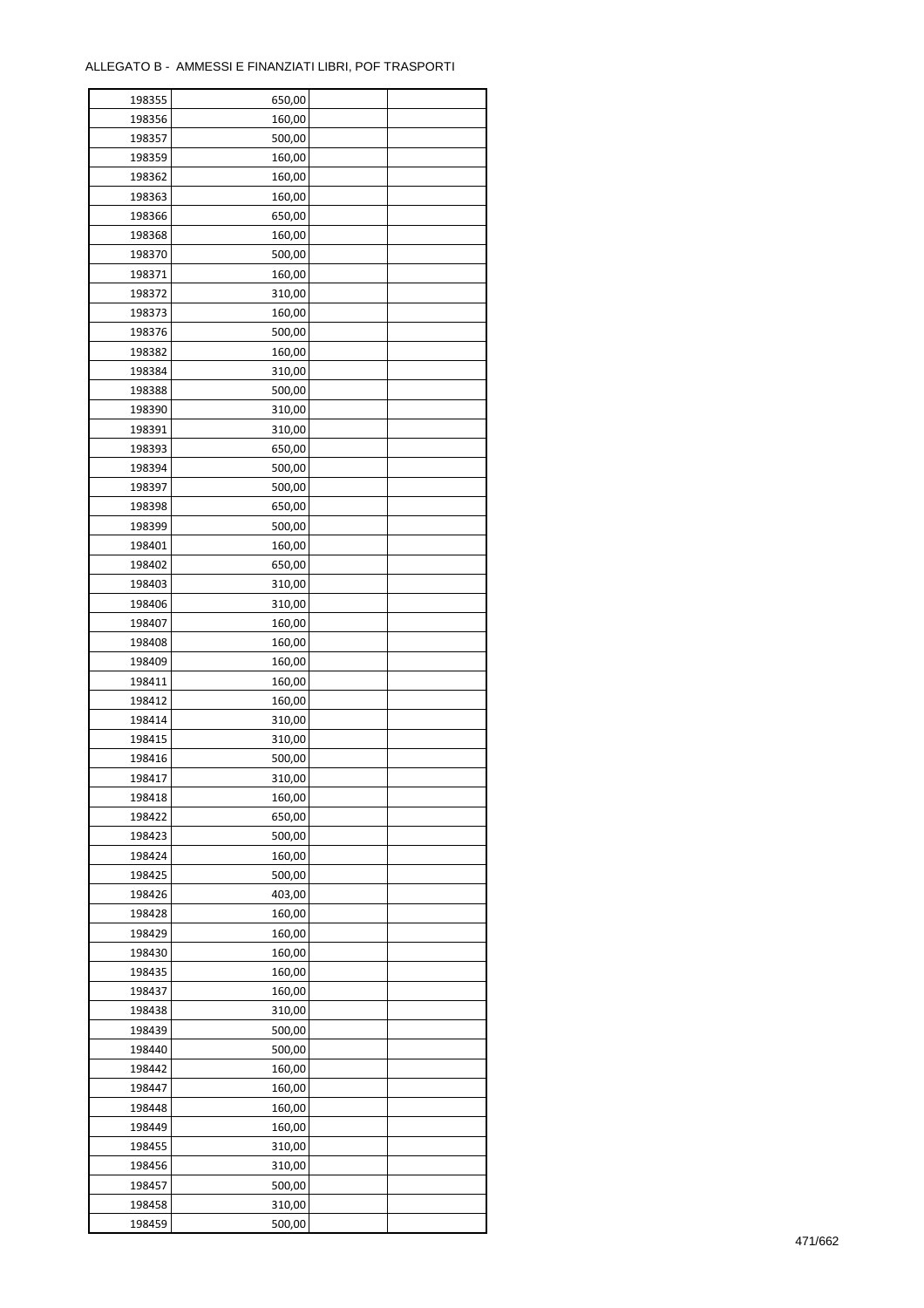| 198462 | 160,00 |  |
|--------|--------|--|
| 198463 | 650,00 |  |
| 198467 | 500,00 |  |
| 198468 | 310,00 |  |
| 198470 | 500,00 |  |
| 198472 | 310,00 |  |
| 198474 | 160,00 |  |
| 198475 | 160,00 |  |
| 198483 | 160,00 |  |
| 198486 | 310,00 |  |
| 198488 | 160,00 |  |
| 198491 | 500,00 |  |
| 198493 | 310,00 |  |
|        |        |  |
| 198495 | 160,00 |  |
| 198499 | 310,00 |  |
| 198500 | 160,00 |  |
| 198501 | 160,00 |  |
| 198512 | 310,00 |  |
| 198513 | 160,00 |  |
| 198514 | 160,00 |  |
| 198515 | 500,00 |  |
| 198517 | 750,00 |  |
| 198519 | 160,00 |  |
| 198520 | 500,00 |  |
| 198522 | 310,00 |  |
| 198523 | 310,00 |  |
| 198524 | 310,00 |  |
| 198526 | 500,00 |  |
| 198531 | 500,00 |  |
| 198534 | 500,00 |  |
| 198536 | 500,00 |  |
| 198537 | 650,00 |  |
| 198539 | 310,00 |  |
| 198543 | 500,00 |  |
| 198544 | 310,00 |  |
| 198545 | 310,00 |  |
| 198549 | 500,00 |  |
| 198550 | 500,00 |  |
| 198551 | 310,00 |  |
|        |        |  |
| 198553 | 160,00 |  |
| 198554 | 160,00 |  |
| 198555 | 403,00 |  |
| 198559 | 160,00 |  |
| 198560 | 160,00 |  |
| 198563 | 160,00 |  |
| 198565 | 160,00 |  |
| 198568 | 160,00 |  |
| 198570 | 160,00 |  |
| 198575 | 160,00 |  |
| 198576 | 500,00 |  |
| 198577 | 160,00 |  |
| 198578 | 160,00 |  |
| 198579 | 310,00 |  |
| 198580 | 310,00 |  |
| 198582 | 500,00 |  |
| 198583 | 160,00 |  |
| 198584 | 160,00 |  |
| 198587 | 160,00 |  |
| 198588 | 160,00 |  |
|        |        |  |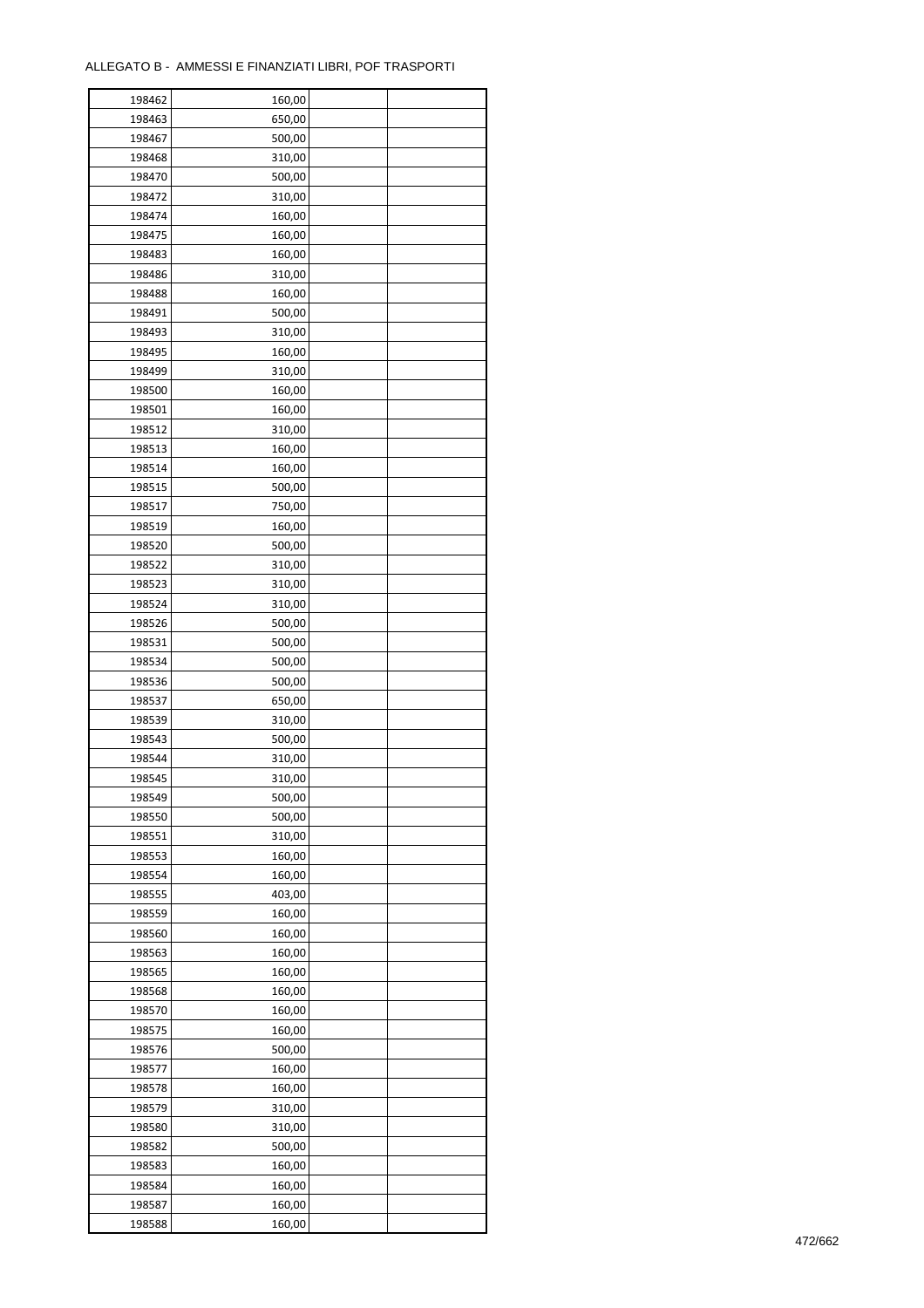| 198589 | 160,00 |  |
|--------|--------|--|
| 198592 | 310,00 |  |
| 198594 | 500,00 |  |
| 198598 | 160,00 |  |
| 198599 | 310,00 |  |
| 198600 | 650,00 |  |
| 198603 | 160,00 |  |
| 198604 | 500,00 |  |
| 198606 | 160,00 |  |
| 198613 | 500,00 |  |
| 198615 | 160,00 |  |
| 198618 | 500,00 |  |
|        |        |  |
| 198620 | 160,00 |  |
| 198621 | 310,00 |  |
| 198624 | 310,00 |  |
| 198626 | 310,00 |  |
| 198627 | 160,00 |  |
| 198628 | 160,00 |  |
| 198630 | 500,00 |  |
| 198632 | 160,00 |  |
| 198634 | 650,00 |  |
| 198635 | 310,00 |  |
| 198636 | 500,00 |  |
| 198637 | 160,00 |  |
| 198638 | 310,00 |  |
| 198640 | 310,00 |  |
| 198642 | 310,00 |  |
| 198644 | 500,00 |  |
| 198649 | 650,00 |  |
| 198654 | 500,00 |  |
| 198655 | 500,00 |  |
| 198656 | 310,00 |  |
| 198659 | 465,00 |  |
| 198664 | 500,00 |  |
| 198666 | 500,00 |  |
| 198669 | 160,00 |  |
|        |        |  |
| 198671 | 208,00 |  |
| 198675 | 310,00 |  |
| 198685 | 500,00 |  |
| 198689 | 500,00 |  |
| 198691 | 500,00 |  |
| 198697 | 160,00 |  |
| 198700 | 500,00 |  |
| 198701 | 160,00 |  |
| 198709 | 160,00 |  |
| 198718 | 500,00 |  |
| 198723 | 500,00 |  |
| 198731 | 310,00 |  |
| 198732 | 500,00 |  |
| 198735 | 160,00 |  |
| 198740 | 500,00 |  |
| 198748 | 160,00 |  |
| 198754 | 650,00 |  |
| 198758 | 310,00 |  |
| 198760 | 500,00 |  |
| 198761 | 160,00 |  |
| 198762 | 160,00 |  |
| 198766 | 310,00 |  |
| 198768 | 403,00 |  |
|        |        |  |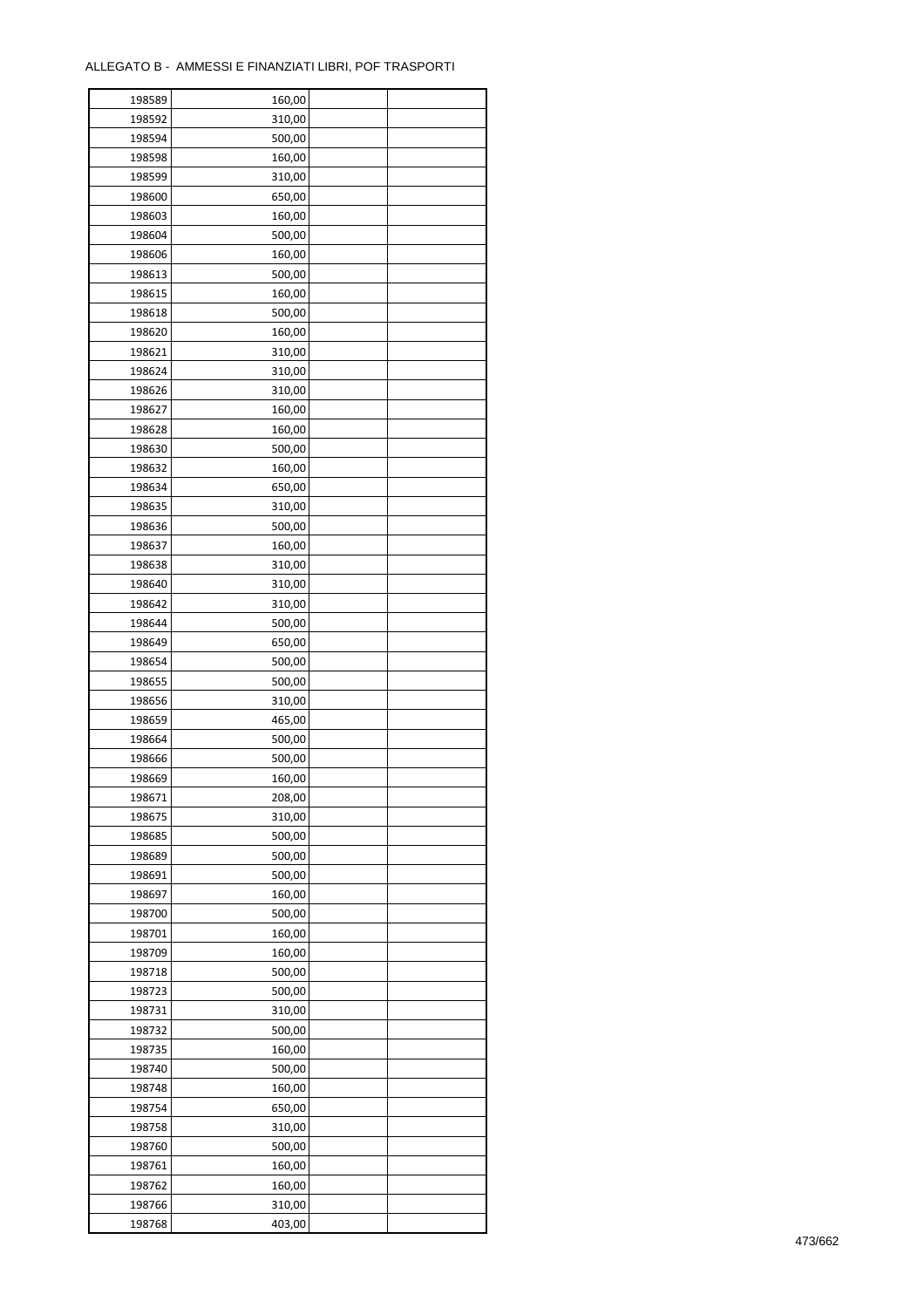| 198769 | 240,00 |  |
|--------|--------|--|
| 198773 | 240,00 |  |
| 198774 | 310,00 |  |
| 198775 | 500,00 |  |
| 198778 | 500,00 |  |
| 198779 | 160,00 |  |
| 198782 | 500,00 |  |
| 198785 | 160,00 |  |
| 198788 | 160,00 |  |
| 198789 | 160,00 |  |
| 198790 | 500,00 |  |
| 198792 | 310,00 |  |
| 198793 | 160,00 |  |
| 198796 | 208,00 |  |
| 198801 | 500,00 |  |
| 198803 | 500,00 |  |
| 198804 | 500,00 |  |
| 198805 | 310,00 |  |
| 198806 | 500,00 |  |
| 198807 | 500,00 |  |
| 198808 |        |  |
|        | 500,00 |  |
| 198809 | 500,00 |  |
| 198815 | 160,00 |  |
| 198817 | 160,00 |  |
| 198818 | 650,00 |  |
| 198819 | 650,00 |  |
| 198820 | 160,00 |  |
| 198824 | 500,00 |  |
| 198827 | 650,00 |  |
| 198828 | 160,00 |  |
| 198833 | 650,00 |  |
| 198834 | 310,00 |  |
| 198838 | 500,00 |  |
| 198841 | 650,00 |  |
| 198865 | 650,00 |  |
| 198866 | 403,00 |  |
| 198868 | 310,00 |  |
| 198869 | 310,00 |  |
| 198870 | 160,00 |  |
| 198871 | 500,00 |  |
| 198874 | 500,00 |  |
| 198876 | 160,00 |  |
| 198877 | 160,00 |  |
| 198880 | 310,00 |  |
| 198883 | 310,00 |  |
| 198884 | 310,00 |  |
| 198885 | 160,00 |  |
| 198888 | 310,00 |  |
| 198891 | 500,00 |  |
| 198898 | 650,00 |  |
| 198899 | 310,00 |  |
| 198900 | 310,00 |  |
| 198901 | 160,00 |  |
| 198902 | 310,00 |  |
| 198903 | 403,00 |  |
| 198904 | 160,00 |  |
| 198906 | 160,00 |  |
| 198907 | 650,00 |  |
| 198908 | 310,00 |  |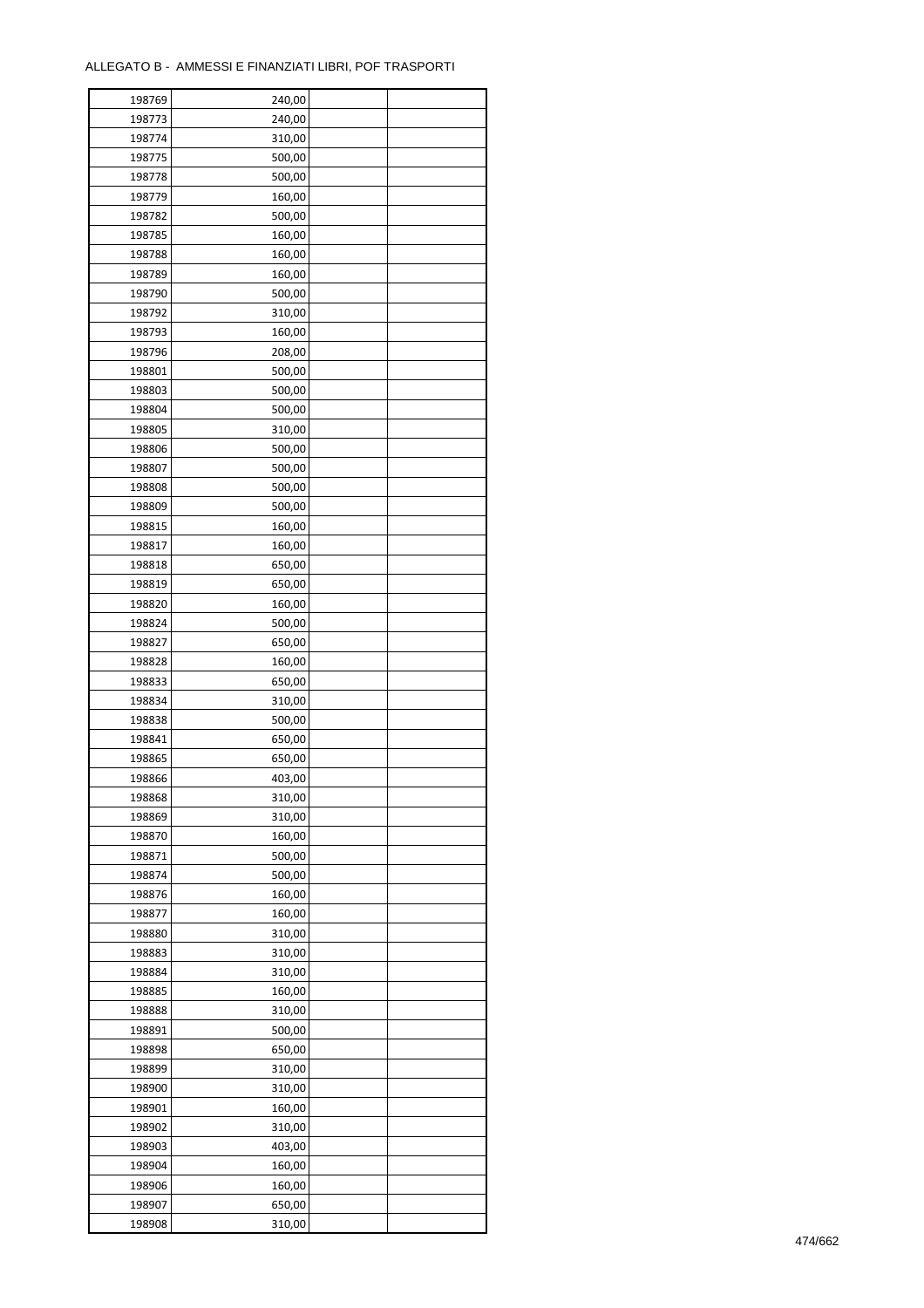| 198909 | 240,00 |  |
|--------|--------|--|
| 198911 | 310,00 |  |
| 198913 | 160,00 |  |
| 198915 | 650,00 |  |
| 198916 | 650,00 |  |
| 198917 | 160,00 |  |
| 198918 | 310,00 |  |
| 198919 | 310,00 |  |
| 198921 | 160,00 |  |
| 198922 | 160,00 |  |
|        |        |  |
| 198923 | 310,00 |  |
| 198925 | 310,00 |  |
| 198929 | 160,00 |  |
| 198931 | 465,00 |  |
| 198932 | 310,00 |  |
| 198935 | 160,00 |  |
| 198938 | 500,00 |  |
| 198939 | 160,00 |  |
| 198940 | 403,00 |  |
| 198942 | 500,00 |  |
| 198943 | 310,00 |  |
| 198945 | 650,00 |  |
| 198946 | 160,00 |  |
| 198947 | 160,00 |  |
| 198949 | 310,00 |  |
| 198952 | 500,00 |  |
| 198953 | 160,00 |  |
| 198955 | 500,00 |  |
| 198956 | 160,00 |  |
| 198957 | 310,00 |  |
|        | 160,00 |  |
| 198958 |        |  |
| 198959 | 160,00 |  |
| 198960 | 310,00 |  |
| 198965 | 160,00 |  |
| 198966 | 160,00 |  |
| 198970 | 160,00 |  |
| 198972 | 310,00 |  |
| 198973 | 500,00 |  |
| 198974 | 160,00 |  |
| 198975 | 310,00 |  |
| 198976 | 160,00 |  |
| 198978 | 310,00 |  |
| 198979 | 310,00 |  |
| 198982 | 500,00 |  |
| 198983 | 160,00 |  |
| 198985 | 650,00 |  |
| 198986 | 500,00 |  |
| 198987 | 750,00 |  |
| 198989 | 160,00 |  |
| 198991 | 160,00 |  |
| 198996 | 500,00 |  |
| 198997 | 310,00 |  |
| 198999 | 160,00 |  |
|        |        |  |
| 199001 | 160,00 |  |
| 199002 | 310,00 |  |
| 199005 | 310,00 |  |
| 199006 | 310,00 |  |
| 199007 | 160,00 |  |
| 199010 | 750,00 |  |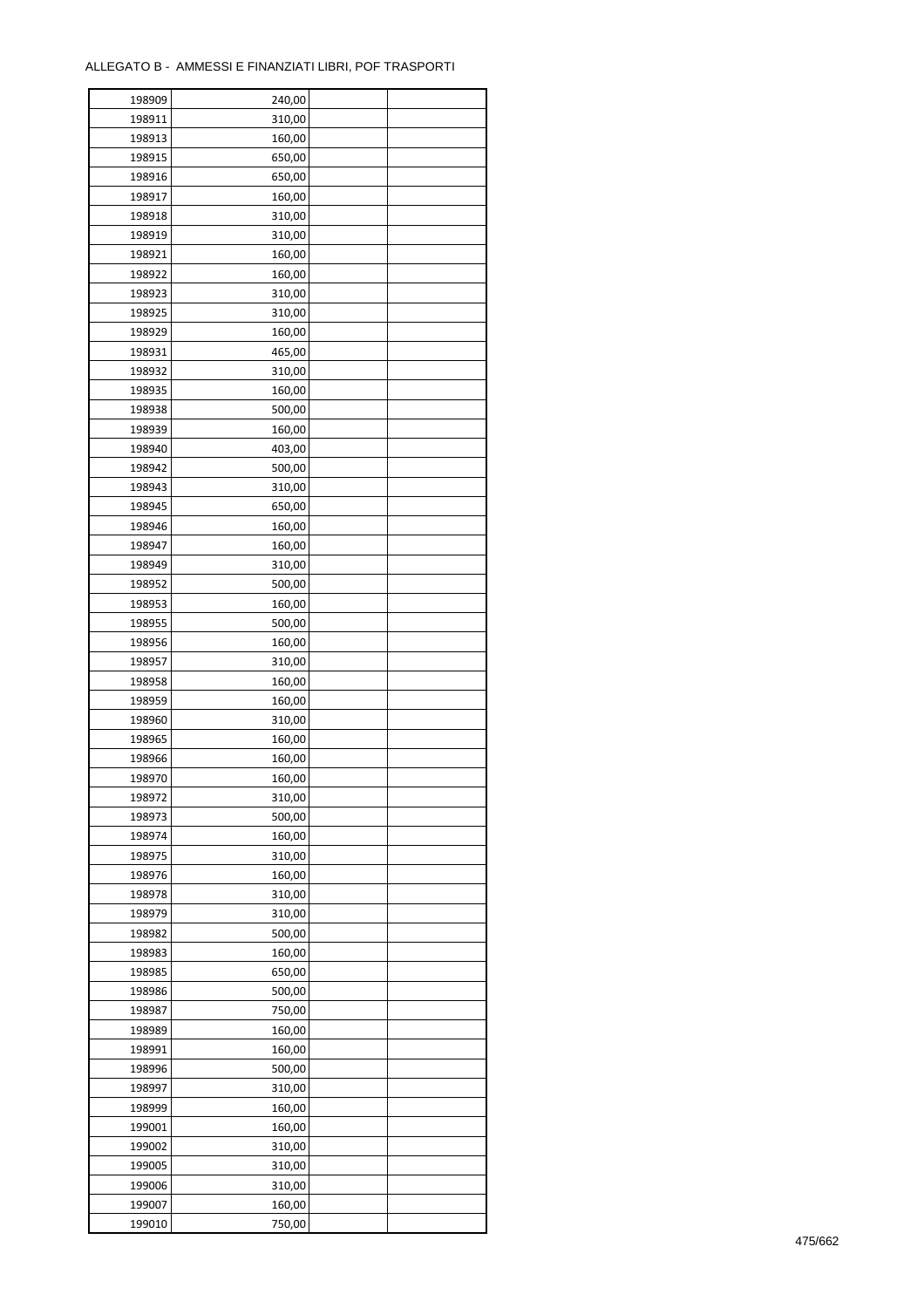| 199012 | 310,00           |  |
|--------|------------------|--|
| 199013 | 160,00           |  |
| 199014 | 310,00           |  |
| 199015 | 310,00           |  |
| 199017 | 310,00           |  |
| 199020 | 160,00           |  |
| 199024 | 160,00           |  |
| 199027 | 403,00           |  |
| 199028 | 310,00           |  |
| 199029 | 500,00           |  |
| 199031 | 160,00           |  |
| 199032 | 160,00           |  |
| 199033 |                  |  |
| 199034 | 160,00<br>500,00 |  |
|        |                  |  |
| 199036 | 650,00           |  |
| 199037 | 160,00           |  |
| 199039 | 160,00           |  |
| 199043 | 160,00           |  |
| 199045 | 160,00           |  |
| 199046 | 500,00           |  |
| 199047 | 310,00           |  |
| 199050 | 160,00           |  |
| 199052 | 500,00           |  |
| 199053 | 750,00           |  |
| 199056 | 500,00           |  |
| 199058 | 160,00           |  |
| 199060 | 500,00           |  |
| 199061 | 160,00           |  |
| 199064 | 160,00           |  |
| 199065 | 160,00           |  |
| 199066 | 160,00           |  |
| 199069 | 310,00           |  |
| 199070 | 310,00           |  |
| 199072 | 310,00           |  |
| 199073 | 500,00           |  |
| 199074 | 160,00           |  |
| 199076 | 160,00           |  |
| 199077 | 310,00           |  |
| 199079 | 160,00           |  |
| 199080 | 160,00           |  |
| 199082 | 160,00           |  |
| 199084 | 160,00           |  |
| 199087 | 160,00           |  |
|        |                  |  |
| 199088 | 500,00           |  |
| 199090 | 160,00           |  |
| 199091 | 160,00           |  |
| 199093 | 240,00           |  |
| 199095 | 160,00           |  |
| 199100 | 500,00           |  |
| 199102 | 500,00           |  |
| 199104 | 500,00           |  |
| 199106 | 310,00           |  |
| 199107 | 160,00           |  |
| 199108 | 160,00           |  |
| 199111 | 240,00           |  |
| 199112 | 160,00           |  |
| 199115 | 500,00           |  |
| 199116 | 310,00           |  |
| 199119 | 160,00           |  |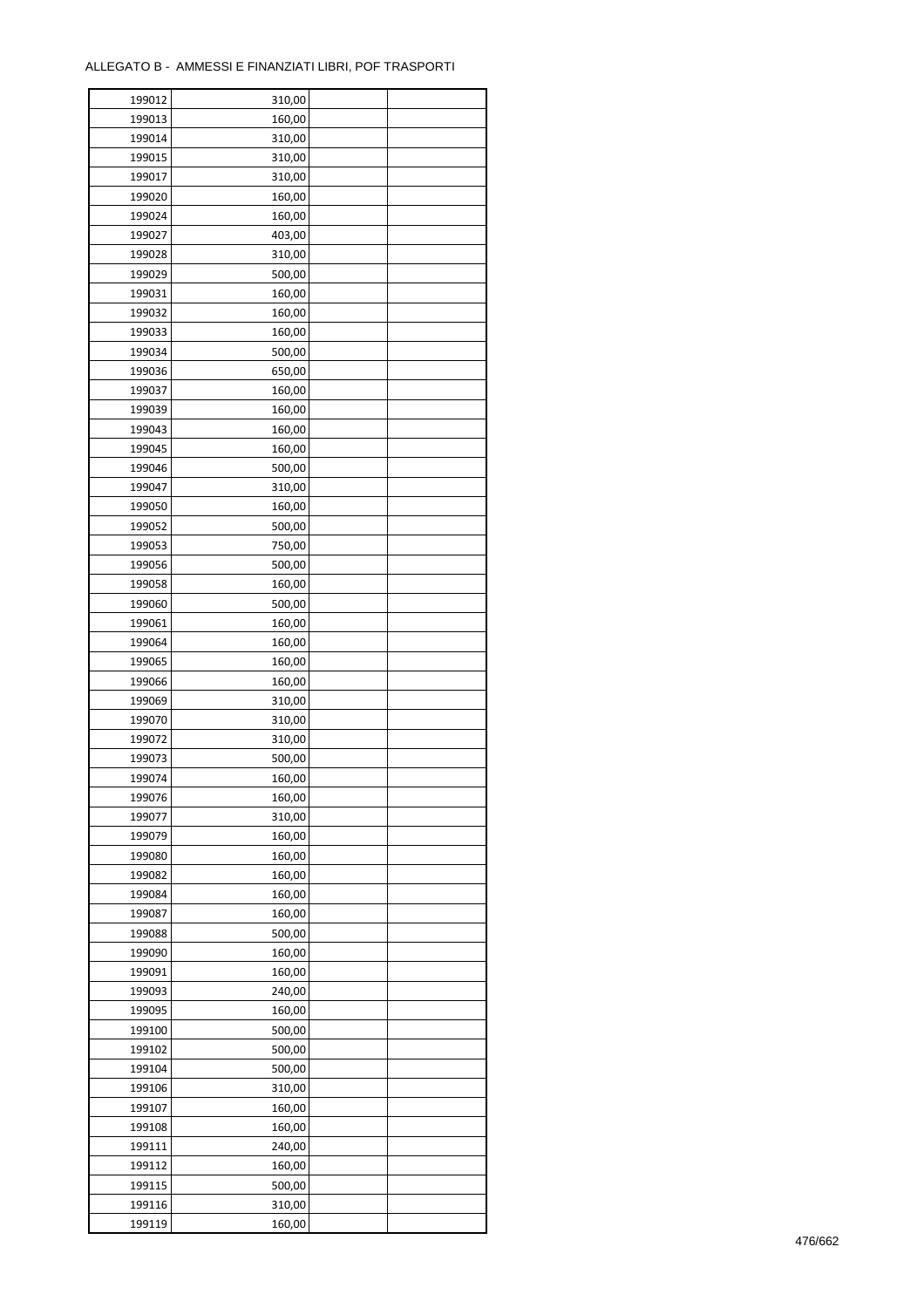$\mathbf{r}$ 

| 199120 | 160,00 |  |
|--------|--------|--|
| 199121 | 650,00 |  |
| 199122 | 310,00 |  |
| 199123 | 160,00 |  |
| 199124 | 160,00 |  |
| 199125 | 650,00 |  |
| 199128 | 160,00 |  |
| 199129 | 310,00 |  |
| 199131 | 160,00 |  |
| 199133 | 160,00 |  |
| 199134 | 160,00 |  |
|        |        |  |
| 199135 | 160,00 |  |
| 199136 | 160,00 |  |
| 199138 | 310,00 |  |
| 199139 | 650,00 |  |
| 199140 | 500,00 |  |
| 199141 | 500,00 |  |
| 199143 | 500,00 |  |
| 199145 | 650,00 |  |
| 199146 | 650,00 |  |
| 199147 | 160,00 |  |
| 199149 | 160,00 |  |
| 199152 | 160,00 |  |
| 199153 | 465,00 |  |
| 199155 | 310,00 |  |
| 199158 | 240,00 |  |
| 199162 | 160,00 |  |
| 199163 | 310,00 |  |
| 199164 | 650,00 |  |
| 199168 | 160,00 |  |
| 199169 | 310,00 |  |
| 199172 | 160,00 |  |
| 199173 | 500,00 |  |
| 199174 | 310,00 |  |
| 199175 | 160,00 |  |
| 199177 |        |  |
|        | 310,00 |  |
| 199180 | 310,00 |  |
| 199181 | 310,00 |  |
| 199182 | 310,00 |  |
| 199183 | 310,00 |  |
| 199184 | 750,00 |  |
| 199185 | 310,00 |  |
| 199186 | 650,00 |  |
| 199187 | 650,00 |  |
| 199188 | 500,00 |  |
| 199190 | 650,00 |  |
| 199193 | 500,00 |  |
| 199194 | 310,00 |  |
| 199195 | 160,00 |  |
| 199196 | 403,00 |  |
| 199199 | 650,00 |  |
| 199200 | 160,00 |  |
| 199201 | 500,00 |  |
| 199203 | 500,00 |  |
| 199205 | 310,00 |  |
| 199206 | 310,00 |  |
| 199207 | 160,00 |  |
|        |        |  |
| 199208 | 160,00 |  |
| 199210 | 160,00 |  |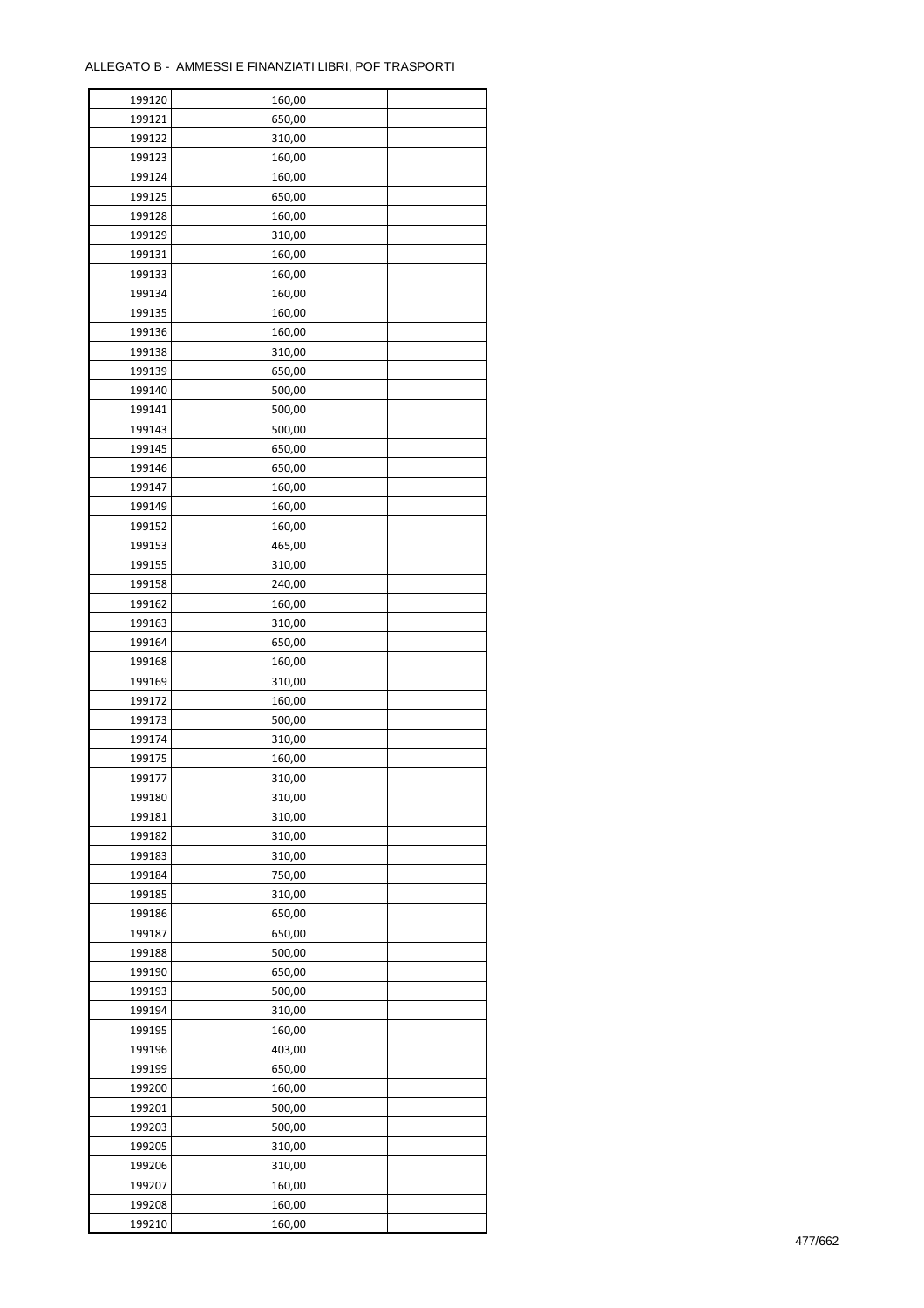÷

| 199212 | 310,00 |  |
|--------|--------|--|
| 199213 | 310,00 |  |
| 199214 | 160,00 |  |
| 199215 | 160,00 |  |
| 199216 | 500,00 |  |
| 199220 | 208,00 |  |
| 199222 | 160,00 |  |
| 199223 | 500,00 |  |
| 199224 | 240,00 |  |
|        |        |  |
| 199225 | 500,00 |  |
| 199226 | 500,00 |  |
| 199227 | 310,00 |  |
| 199229 | 310,00 |  |
| 199230 | 500,00 |  |
| 199231 | 208,00 |  |
| 199233 | 160,00 |  |
| 199234 | 403,00 |  |
| 199236 | 160,00 |  |
| 199238 | 160,00 |  |
| 199241 | 160,00 |  |
| 199243 | 310,00 |  |
| 199244 | 160,00 |  |
| 199245 | 310,00 |  |
| 199246 | 310,00 |  |
| 199247 | 500,00 |  |
| 199248 | 160,00 |  |
| 199249 | 160,00 |  |
| 199250 | 650,00 |  |
| 199251 | 310,00 |  |
| 199253 | 160,00 |  |
|        |        |  |
| 199254 | 160,00 |  |
| 199255 | 310,00 |  |
| 199256 | 160,00 |  |
| 199257 | 310,00 |  |
| 199259 | 500,00 |  |
| 199262 | 500,00 |  |
| 199263 | 160,00 |  |
| 199264 | 310,00 |  |
| 199267 | 310,00 |  |
| 199269 | 500,00 |  |
| 199270 | 160,00 |  |
| 199272 | 160,00 |  |
| 199273 | 240,00 |  |
| 199275 | 160,00 |  |
| 199276 | 160,00 |  |
| 199283 | 160,00 |  |
| 199284 | 160,00 |  |
| 199287 | 160,00 |  |
| 199288 | 160,00 |  |
| 199289 | 160,00 |  |
| 199290 | 160,00 |  |
|        |        |  |
| 199292 | 500,00 |  |
| 199295 | 160,00 |  |
| 199297 | 500,00 |  |
| 199298 | 310,00 |  |
| 199301 | 500,00 |  |
| 199302 | 160,00 |  |
| 199303 | 310,00 |  |
| 199305 | 310,00 |  |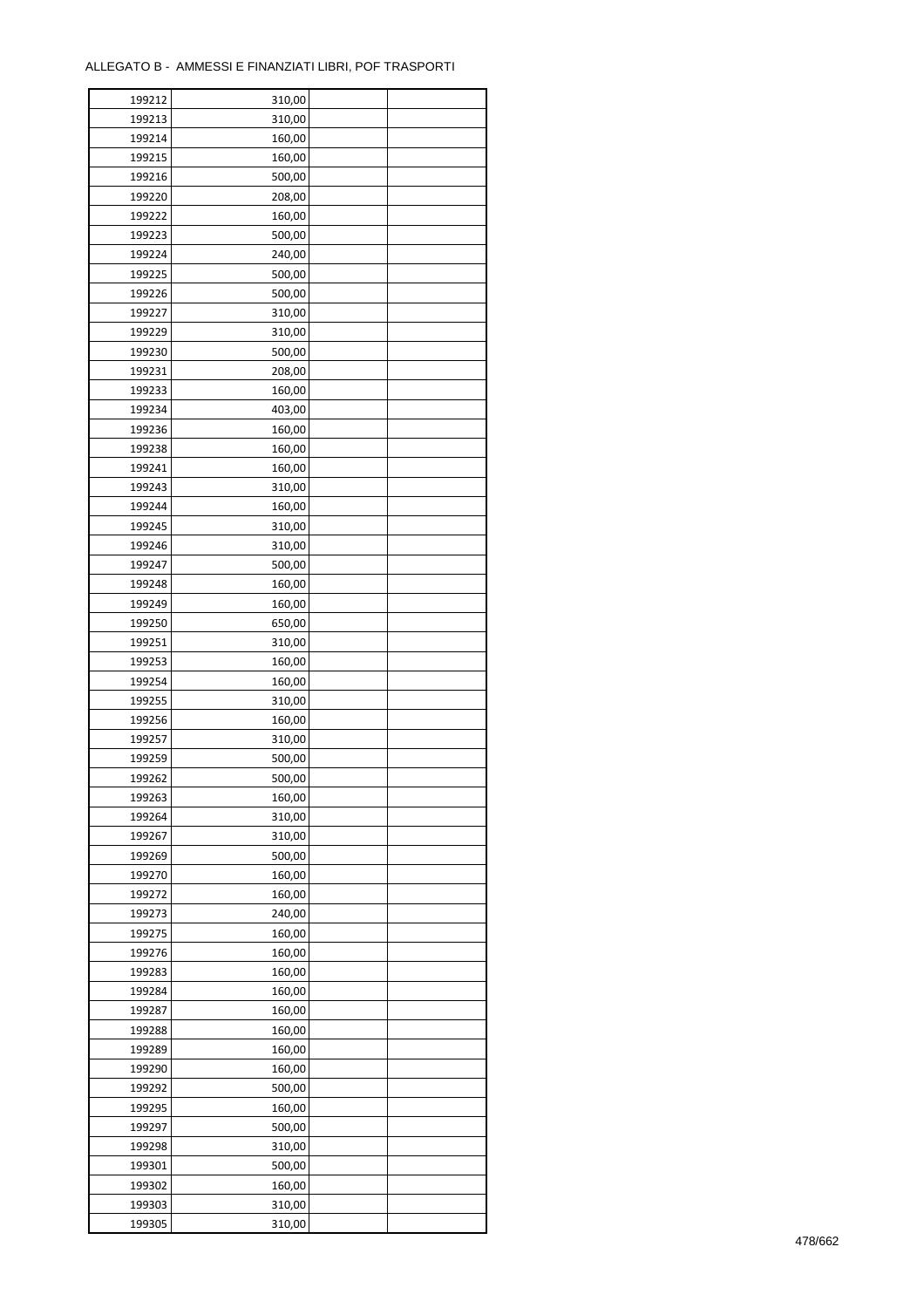| 199306 | 160,00 |  |
|--------|--------|--|
| 199307 | 650,00 |  |
| 199312 | 160,00 |  |
| 199313 | 160,00 |  |
| 199314 | 500,00 |  |
| 199316 | 160,00 |  |
| 199317 | 310,00 |  |
| 199318 | 160,00 |  |
| 199319 | 310,00 |  |
| 199320 | 160,00 |  |
| 199323 | 160,00 |  |
| 199326 | 650,00 |  |
| 199327 | 500,00 |  |
| 199328 | 160,00 |  |
| 199329 | 310,00 |  |
| 199331 | 160,00 |  |
| 199332 | 160,00 |  |
| 199333 | 650,00 |  |
| 199334 | 160,00 |  |
| 199336 | 160,00 |  |
| 199340 |        |  |
|        | 160,00 |  |
| 199341 | 160,00 |  |
| 199344 | 310,00 |  |
| 199345 | 160,00 |  |
| 199346 | 310,00 |  |
| 199347 | 500,00 |  |
| 199348 | 310,00 |  |
| 199349 | 650,00 |  |
| 199350 | 160,00 |  |
| 199351 | 500,00 |  |
| 199352 | 500,00 |  |
| 199355 | 160,00 |  |
| 199356 | 160,00 |  |
| 199357 | 160,00 |  |
| 199358 | 160,00 |  |
| 199359 | 500,00 |  |
| 199360 | 500,00 |  |
| 199361 | 310,00 |  |
| 199362 | 500,00 |  |
| 199363 | 500,00 |  |
| 199364 | 160,00 |  |
| 199366 | 310,00 |  |
| 199367 | 500,00 |  |
| 199368 | 500,00 |  |
| 199369 | 500,00 |  |
| 199370 | 310,00 |  |
| 199373 | 310,00 |  |
| 199374 | 500,00 |  |
| 199376 | 160,00 |  |
| 199379 | 310,00 |  |
| 199380 | 650,00 |  |
| 199381 | 650,00 |  |
| 199382 | 160,00 |  |
| 199383 | 750,00 |  |
| 199384 | 160,00 |  |
| 199385 | 310,00 |  |
| 199388 | 310,00 |  |
| 199389 | 500,00 |  |
| 199390 | 160,00 |  |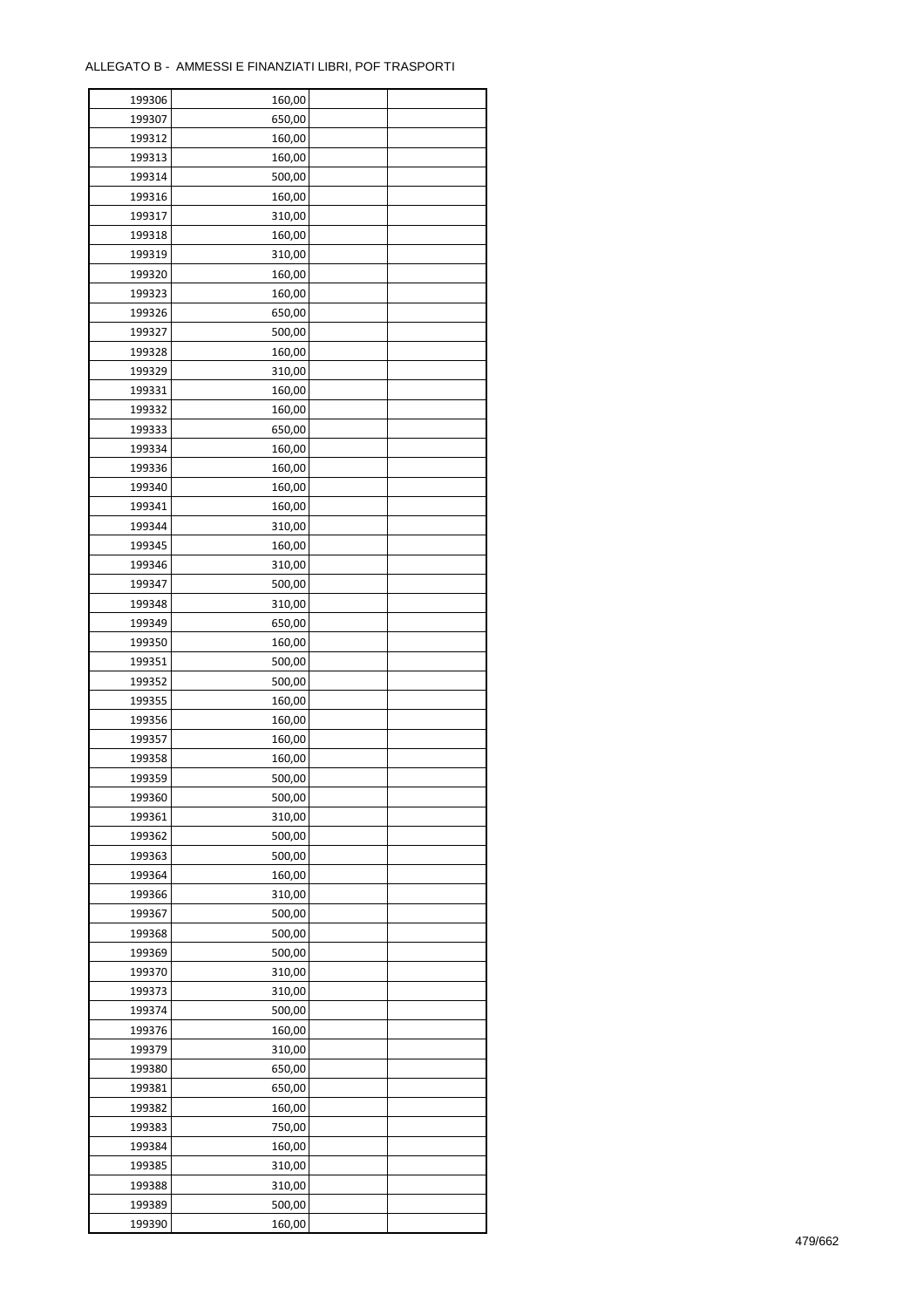| 199391 | 310,00 |  |
|--------|--------|--|
| 199392 | 160,00 |  |
| 199393 | 160,00 |  |
| 199394 | 650,00 |  |
| 199395 | 160,00 |  |
| 199398 | 310,00 |  |
| 199400 | 310,00 |  |
| 199402 | 160,00 |  |
| 199405 | 650,00 |  |
| 199406 | 500,00 |  |
| 199409 | 500,00 |  |
| 199411 | 160,00 |  |
| 199412 | 208,00 |  |
|        |        |  |
| 199413 | 160,00 |  |
| 199415 | 310,00 |  |
| 199419 | 160,00 |  |
| 199420 | 650,00 |  |
| 199421 | 160,00 |  |
| 199422 | 650,00 |  |
| 199423 | 650,00 |  |
| 199424 | 310,00 |  |
| 199426 | 310,00 |  |
| 199427 | 310,00 |  |
| 199428 | 500,00 |  |
| 199431 | 160,00 |  |
| 199434 | 500,00 |  |
| 199436 | 160,00 |  |
| 199437 | 650,00 |  |
| 199440 | 160,00 |  |
| 199441 | 310,00 |  |
| 199442 | 500,00 |  |
| 199443 | 500,00 |  |
| 199444 | 500,00 |  |
| 199445 | 310,00 |  |
| 199447 | 500,00 |  |
| 199450 | 160,00 |  |
| 199451 | 160,00 |  |
| 199455 | 160,00 |  |
| 199456 | 650,00 |  |
| 199458 | 160,00 |  |
| 199460 | 310,00 |  |
| 199463 | 310,00 |  |
| 199465 | 160,00 |  |
| 199473 | 650,00 |  |
| 199476 | 160,00 |  |
| 199478 | 310,00 |  |
| 199481 | 310,00 |  |
| 199482 | 500,00 |  |
| 199485 | 310,00 |  |
| 199486 | 500,00 |  |
| 199488 | 160,00 |  |
| 199490 | 310,00 |  |
| 199491 | 160,00 |  |
| 199492 | 310,00 |  |
| 199494 | 310,00 |  |
| 199497 | 160,00 |  |
| 199499 | 310,00 |  |
|        |        |  |
| 199501 | 310,00 |  |
| 199503 | 160,00 |  |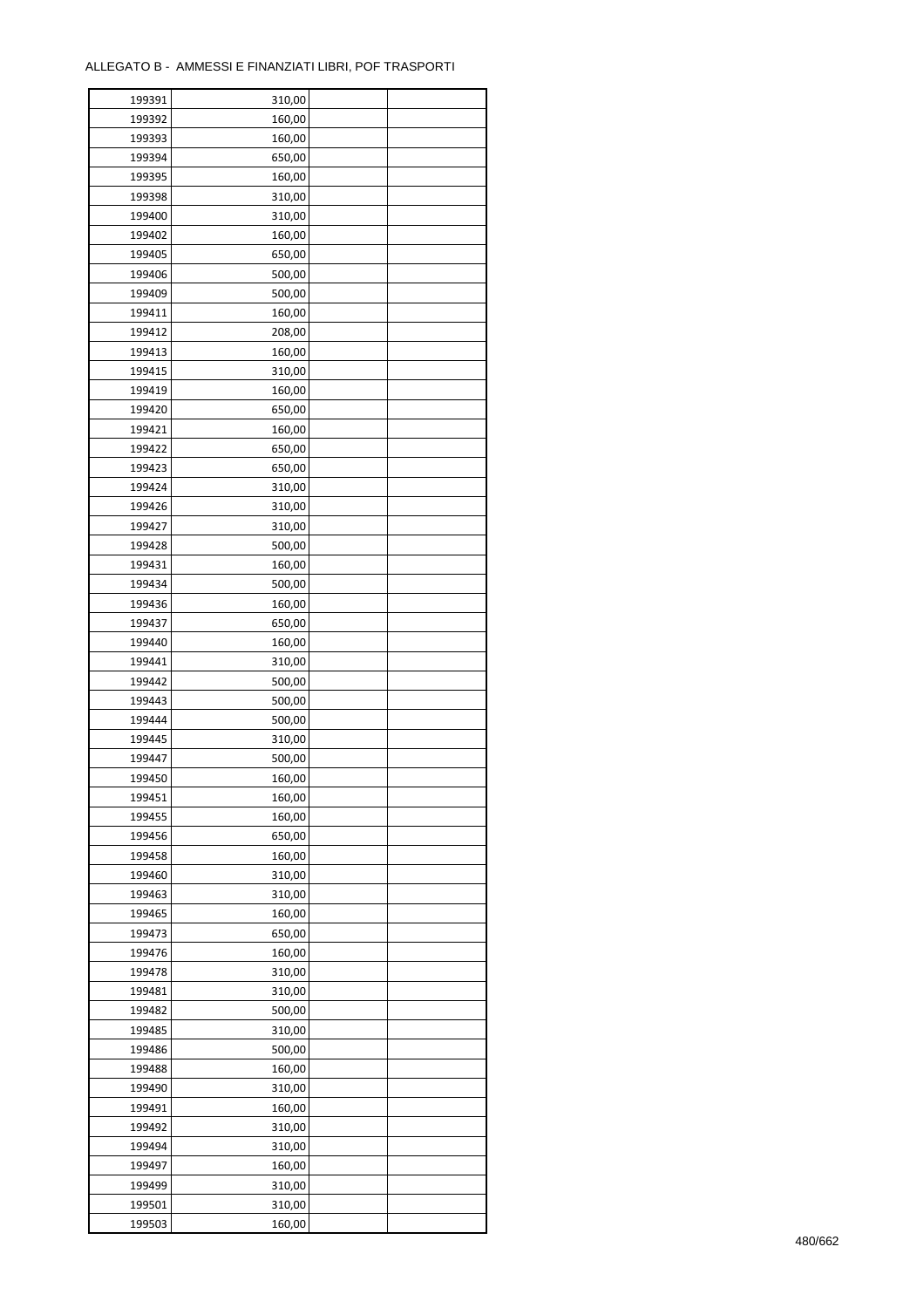| 199504 | 310,00 |  |
|--------|--------|--|
| 199505 | 500,00 |  |
| 199507 | 160,00 |  |
| 199508 | 160,00 |  |
| 199510 | 160,00 |  |
| 199512 | 160,00 |  |
| 199513 | 160,00 |  |
| 199514 | 500,00 |  |
| 199515 | 160,00 |  |
| 199516 | 160,00 |  |
| 199517 | 500,00 |  |
| 199518 | 500,00 |  |
| 199519 | 160,00 |  |
| 199522 | 160,00 |  |
| 199523 | 160,00 |  |
|        |        |  |
| 199524 | 500,00 |  |
| 199526 | 310,00 |  |
| 199529 | 160,00 |  |
| 199537 | 310,00 |  |
| 199540 | 500,00 |  |
| 199542 | 500,00 |  |
| 199546 | 160,00 |  |
| 199547 | 310,00 |  |
| 199549 | 160,00 |  |
| 199552 | 310,00 |  |
| 199554 | 500,00 |  |
| 199559 | 160,00 |  |
| 199561 | 310,00 |  |
| 199562 | 500,00 |  |
| 199563 | 160,00 |  |
| 199566 | 500,00 |  |
| 199568 | 160,00 |  |
| 199569 | 500,00 |  |
| 199570 | 160,00 |  |
| 199571 | 500,00 |  |
| 199573 | 310,00 |  |
| 199575 | 310,00 |  |
| 199579 | 310,00 |  |
| 199580 | 160,00 |  |
| 199581 | 160,00 |  |
| 199582 | 403,00 |  |
| 199583 | 160,00 |  |
| 199584 | 310,00 |  |
| 199587 | 160,00 |  |
| 199588 | 160,00 |  |
| 199589 | 310,00 |  |
| 199590 | 750,00 |  |
| 199591 | 160,00 |  |
| 199592 | 310,00 |  |
| 199593 | 310,00 |  |
| 199594 | 160,00 |  |
| 199595 | 310,00 |  |
| 199596 | 160,00 |  |
| 199597 | 160,00 |  |
| 199598 | 310,00 |  |
| 199599 | 500,00 |  |
| 199600 | 160,00 |  |
| 199601 | 465,00 |  |
| 199602 | 160,00 |  |
|        |        |  |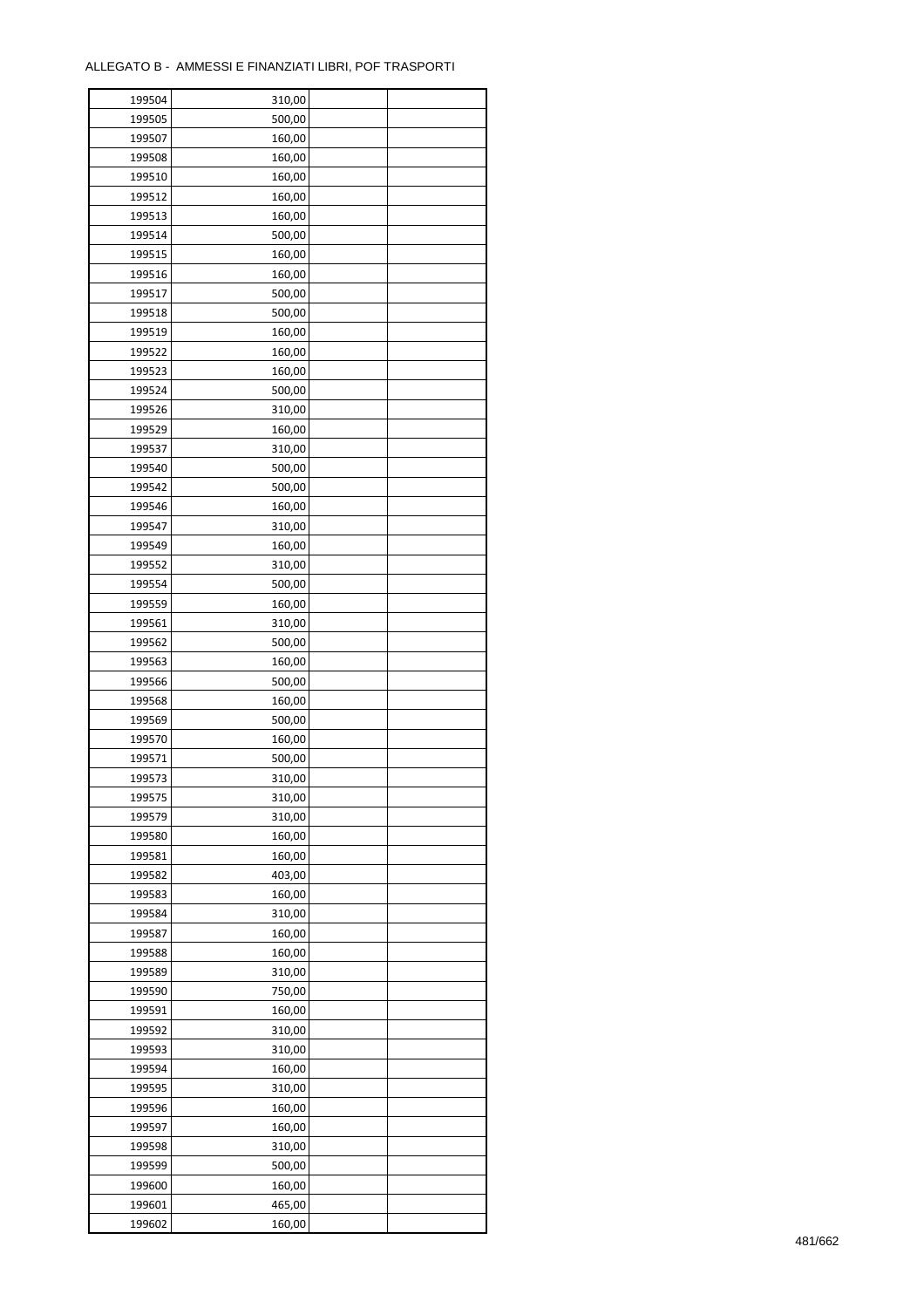| 199603 | 500,00 |  |
|--------|--------|--|
| 199605 | 160,00 |  |
| 199606 | 160,00 |  |
| 199607 | 500,00 |  |
| 199610 | 650,00 |  |
| 199611 | 160,00 |  |
| 199614 | 208,00 |  |
| 199617 | 160,00 |  |
| 199618 | 310,00 |  |
|        | 310,00 |  |
| 199620 |        |  |
| 199622 | 310,00 |  |
| 199623 | 160,00 |  |
| 199624 | 310,00 |  |
| 199625 | 500,00 |  |
| 199626 | 160,00 |  |
| 199627 | 500,00 |  |
| 199628 | 310,00 |  |
| 199629 | 160,00 |  |
| 199630 | 160,00 |  |
| 199633 | 310,00 |  |
| 199636 | 160,00 |  |
| 199637 | 160,00 |  |
| 199638 | 160,00 |  |
| 199639 | 160,00 |  |
| 199640 | 500,00 |  |
| 199642 | 160,00 |  |
| 199643 | 160,00 |  |
| 199644 | 310,00 |  |
| 199645 | 650,00 |  |
| 199647 | 310,00 |  |
| 199648 | 160,00 |  |
|        |        |  |
| 199649 | 160,00 |  |
| 199650 | 160,00 |  |
| 199651 | 310,00 |  |
| 199653 | 310,00 |  |
| 199654 | 160,00 |  |
| 199655 | 160,00 |  |
| 199657 | 160,00 |  |
| 199658 | 500,00 |  |
| 199659 | 160,00 |  |
| 199660 | 160,00 |  |
| 199662 | 310,00 |  |
| 199663 | 310,00 |  |
| 199666 | 403,00 |  |
| 199667 | 310,00 |  |
| 199668 | 160,00 |  |
| 199669 | 160,00 |  |
| 199670 | 310,00 |  |
| 199671 | 310,00 |  |
| 199672 | 310,00 |  |
| 199673 | 500,00 |  |
| 199676 | 500,00 |  |
| 199678 | 500,00 |  |
|        |        |  |
| 199681 | 160,00 |  |
| 199683 | 160,00 |  |
| 199684 | 310,00 |  |
| 199685 | 160,00 |  |
| 199688 | 310,00 |  |
| 199689 | 160,00 |  |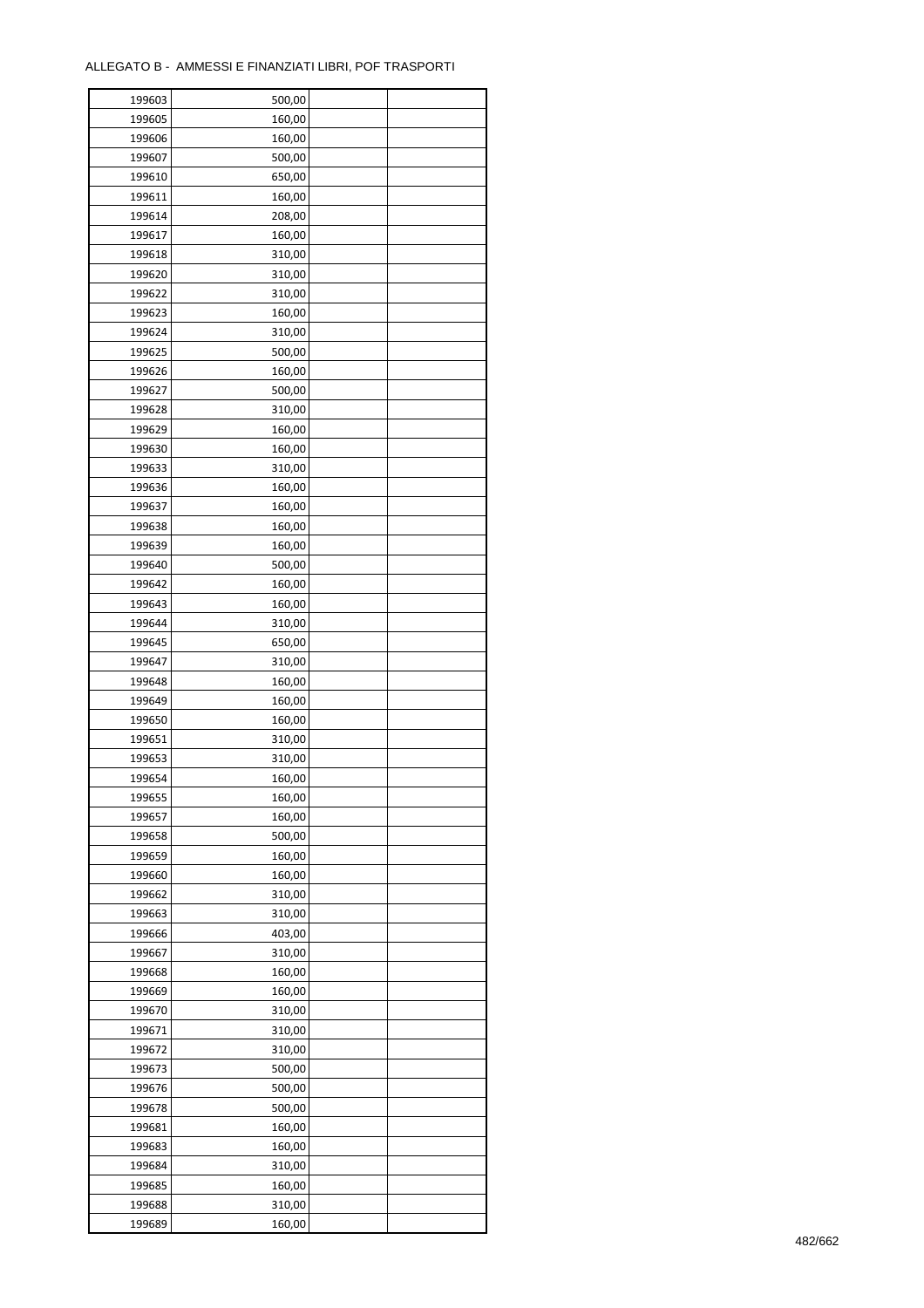| 199691 | 160,00 |  |
|--------|--------|--|
| 199694 | 160,00 |  |
| 199695 | 403,00 |  |
| 199696 | 160,00 |  |
| 199697 | 310,00 |  |
| 199698 | 160,00 |  |
| 199699 | 310,00 |  |
| 199702 | 160,00 |  |
| 199704 | 160,00 |  |
| 199707 | 500,00 |  |
| 199709 | 650,00 |  |
| 199710 | 650,00 |  |
| 199711 | 310,00 |  |
| 199712 |        |  |
|        | 500,00 |  |
| 199714 | 500,00 |  |
| 199717 | 465,00 |  |
| 199720 | 310,00 |  |
| 199721 | 310,00 |  |
| 199722 | 403,00 |  |
| 199724 | 160,00 |  |
| 199725 | 500,00 |  |
| 199727 | 650,00 |  |
| 199733 | 160,00 |  |
| 199734 | 240,00 |  |
| 199736 | 160,00 |  |
| 199737 | 160,00 |  |
| 199738 | 160,00 |  |
| 199740 | 160,00 |  |
| 199741 | 310,00 |  |
| 199742 | 310,00 |  |
| 199743 | 160,00 |  |
| 199745 | 310,00 |  |
| 199746 | 160,00 |  |
| 199749 | 160,00 |  |
| 199750 | 500,00 |  |
| 199751 | 160,00 |  |
| 199753 | 465,00 |  |
| 199754 | 650,00 |  |
| 199755 | 160,00 |  |
| 199756 | 160,00 |  |
| 199757 | 160,00 |  |
| 199758 | 500,00 |  |
| 199760 | 160,00 |  |
| 199761 | 160,00 |  |
| 199762 | 310,00 |  |
| 199767 | 310,00 |  |
| 199776 | 500,00 |  |
| 199778 | 500,00 |  |
| 199780 | 160,00 |  |
| 199781 | 160,00 |  |
| 199782 | 310,00 |  |
| 199784 | 310,00 |  |
| 199786 | 160,00 |  |
| 199787 | 160,00 |  |
| 199789 | 310,00 |  |
| 199790 | 160,00 |  |
|        |        |  |
| 199791 | 310,00 |  |
| 199794 | 160,00 |  |
| 199797 | 240,00 |  |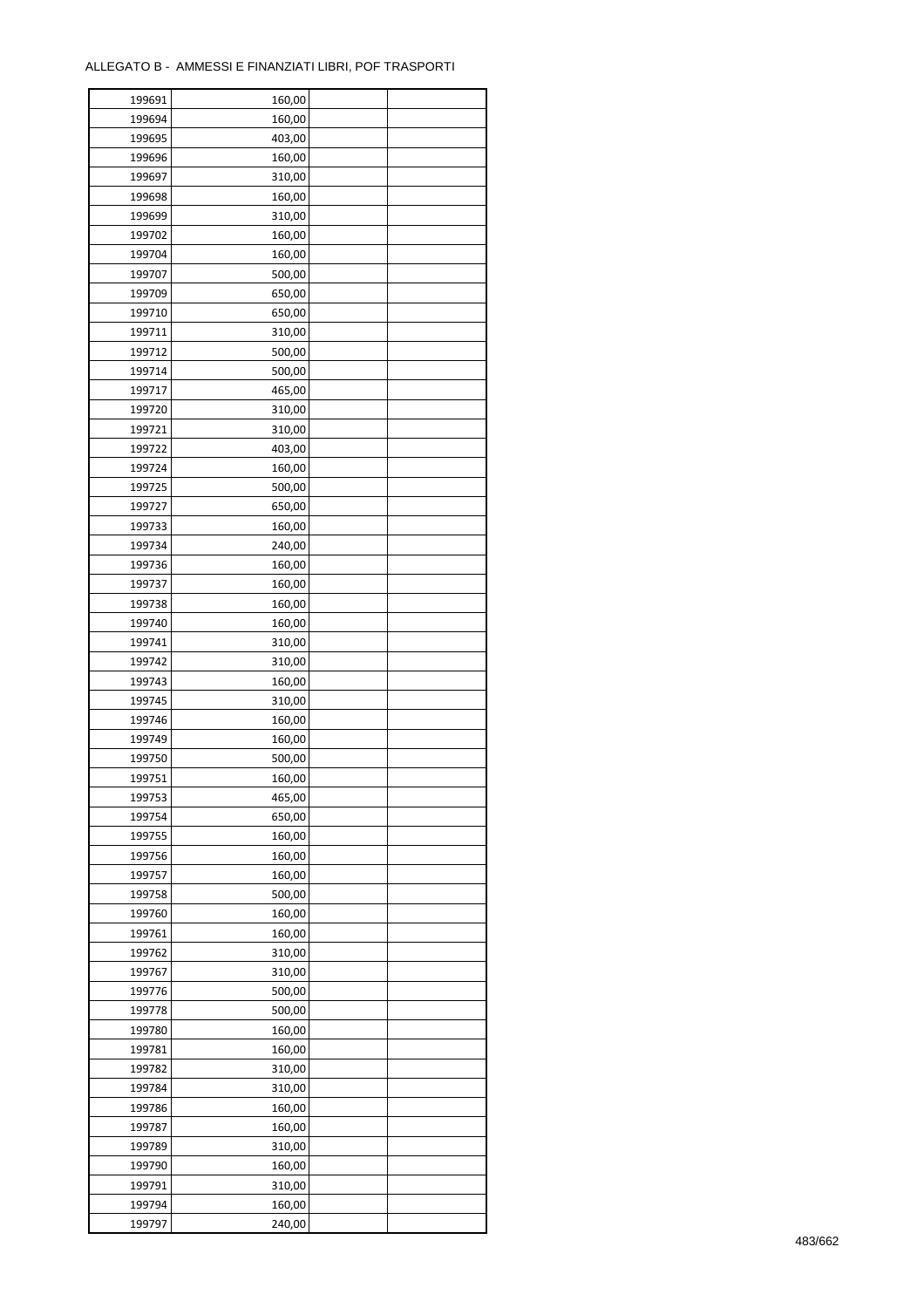| 199799 | 240,00 |  |
|--------|--------|--|
| 199803 | 310,00 |  |
| 199806 | 500,00 |  |
| 199807 | 160,00 |  |
| 199810 | 160,00 |  |
| 199812 | 160,00 |  |
| 199815 | 310,00 |  |
| 199817 | 310,00 |  |
| 199818 | 310,00 |  |
| 199821 | 500,00 |  |
| 199822 | 310,00 |  |
| 199824 | 500,00 |  |
| 199825 | 160,00 |  |
| 199826 | 650,00 |  |
|        |        |  |
| 199828 | 160,00 |  |
| 199829 | 160,00 |  |
| 199830 | 160,00 |  |
| 199832 | 650,00 |  |
| 199833 | 650,00 |  |
| 199836 | 160,00 |  |
| 199837 | 650,00 |  |
| 199838 | 500,00 |  |
| 199839 | 310,00 |  |
| 199840 | 500,00 |  |
| 199841 | 160,00 |  |
| 199842 | 160,00 |  |
| 199843 | 465,00 |  |
| 199844 | 310,00 |  |
| 199846 | 310,00 |  |
| 199847 | 160,00 |  |
| 199848 | 310,00 |  |
| 199849 | 160,00 |  |
| 199850 | 500,00 |  |
| 199852 | 160,00 |  |
| 199853 | 160,00 |  |
| 199854 | 160,00 |  |
| 199856 | 500,00 |  |
| 199857 | 240,00 |  |
| 199858 | 500,00 |  |
| 199861 | 500,00 |  |
| 199863 | 750,00 |  |
| 199865 | 310,00 |  |
| 199867 | 500,00 |  |
| 199868 | 650,00 |  |
| 199869 | 500,00 |  |
| 199871 | 160,00 |  |
| 199873 | 750,00 |  |
| 199875 | 500,00 |  |
| 199878 | 650,00 |  |
| 199879 | 750,00 |  |
| 199882 | 650,00 |  |
| 199883 | 650,00 |  |
| 199885 | 310,00 |  |
| 199890 | 500,00 |  |
| 199891 | 160,00 |  |
| 199892 | 160,00 |  |
|        |        |  |
| 199893 | 160,00 |  |
| 199894 | 160,00 |  |
| 199895 | 310,00 |  |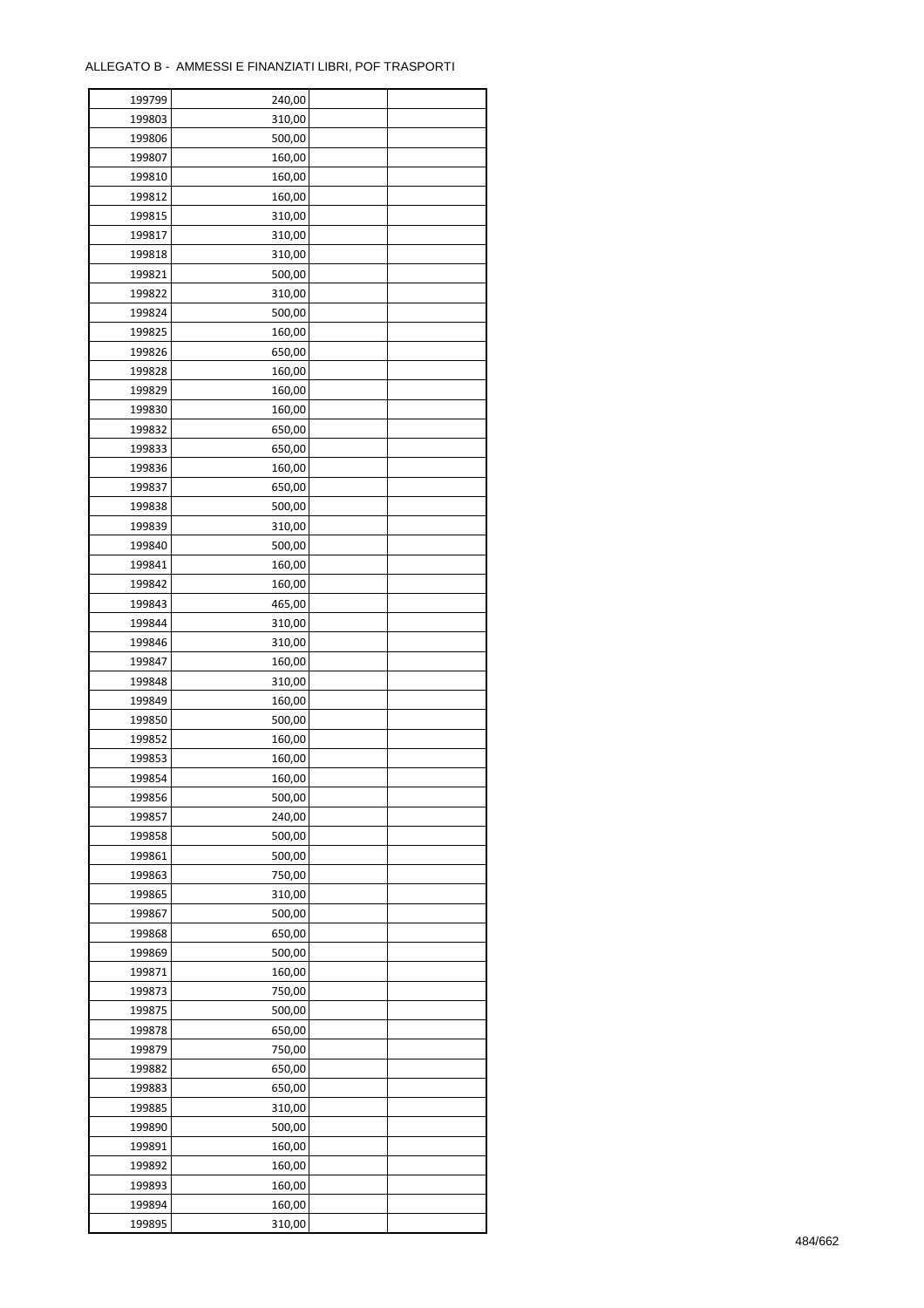| 199896           | 310,00 |  |
|------------------|--------|--|
| 199897           | 160,00 |  |
| 199898           | 310,00 |  |
| 199900           | 650,00 |  |
| 199903           | 310,00 |  |
| 199904           | 650,00 |  |
| 199906           | 160,00 |  |
| 199908           | 240,00 |  |
| 199912           | 310,00 |  |
| 199913           | 160,00 |  |
|                  |        |  |
| 199914<br>199915 | 160,00 |  |
|                  | 500,00 |  |
| 199917           | 160,00 |  |
| 199919           | 160,00 |  |
| 199920           | 310,00 |  |
| 199921           | 500,00 |  |
| 199922           | 500,00 |  |
| 199924           | 310,00 |  |
| 199925           | 650,00 |  |
| 199926           | 500,00 |  |
| 199927           | 310,00 |  |
| 199931           | 500,00 |  |
| 199934           | 160,00 |  |
| 199935           | 500,00 |  |
| 199936           | 310,00 |  |
| 199937           | 310,00 |  |
| 199938           | 160,00 |  |
| 199939           | 160,00 |  |
| 199940           | 500,00 |  |
| 199943           | 500,00 |  |
| 199944           | 500,00 |  |
| 199946           |        |  |
|                  | 160,00 |  |
| 199948           | 500,00 |  |
| 199949           | 310,00 |  |
| 199950           | 310,00 |  |
| 199952           | 650,00 |  |
| 199955           | 160,00 |  |
| 199956           | 160,00 |  |
| 199958           | 310,00 |  |
| 199959           | 650,00 |  |
| 199960           | 160,00 |  |
| 199961           | 310,00 |  |
| 199962           | 310,00 |  |
| 199963           | 160,00 |  |
| 199964           | 310,00 |  |
| 199965           | 160,00 |  |
| 199970           | 500,00 |  |
| 199975           | 160,00 |  |
| 199976           | 500,00 |  |
| 199979           | 160,00 |  |
| 199980           | 500,00 |  |
| 199983           | 500,00 |  |
| 199986           | 160,00 |  |
| 199987           | 310,00 |  |
|                  |        |  |
| 199988           | 650,00 |  |
| 199991           | 240,00 |  |
| 199992           | 650,00 |  |
| 199993           | 160,00 |  |
| 199994           | 160,00 |  |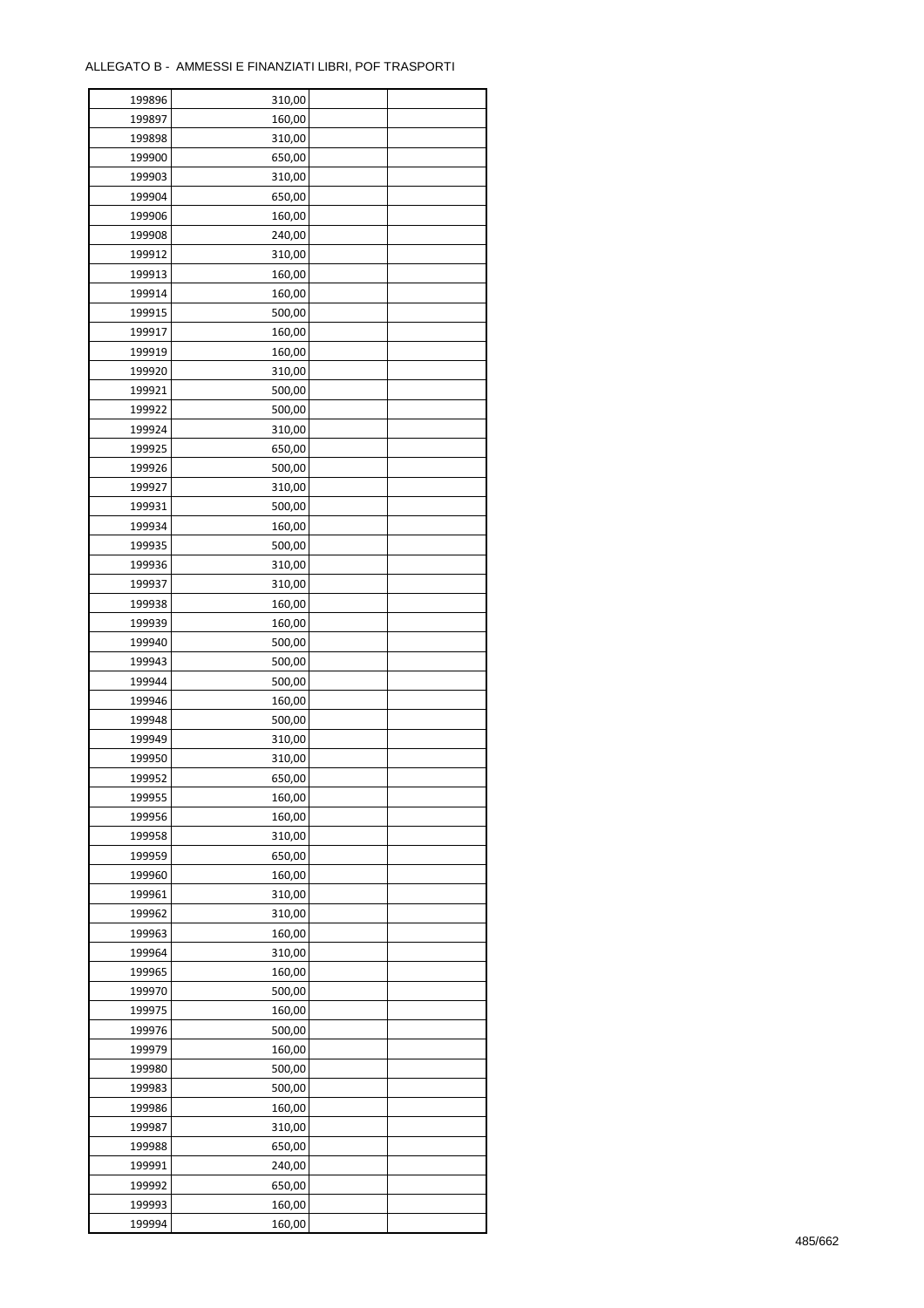| 199995 | 465,00 |  |
|--------|--------|--|
| 199996 | 160,00 |  |
| 199997 | 310,00 |  |
| 199999 | 160,00 |  |
| 200000 | 160,00 |  |
| 200003 | 650,00 |  |
| 200004 | 160,00 |  |
| 200005 | 160,00 |  |
| 200006 | 160,00 |  |
| 200009 | 160,00 |  |
| 200012 | 500,00 |  |
| 200014 | 160,00 |  |
| 200015 | 500,00 |  |
|        |        |  |
| 200016 | 160,00 |  |
| 200017 | 403,00 |  |
| 200018 | 160,00 |  |
| 200019 | 650,00 |  |
| 200020 | 160,00 |  |
| 200021 | 240,00 |  |
| 200022 | 310,00 |  |
| 200023 | 310,00 |  |
| 200024 | 310,00 |  |
| 200026 | 160,00 |  |
| 200027 | 310,00 |  |
| 200028 | 500,00 |  |
| 200030 | 160,00 |  |
| 200032 | 650,00 |  |
| 200033 | 500,00 |  |
| 200034 | 240,00 |  |
| 200035 | 160,00 |  |
| 200037 | 650,00 |  |
| 200039 | 160,00 |  |
| 200040 | 160,00 |  |
| 200042 | 310,00 |  |
| 200043 | 650,00 |  |
| 200044 | 160,00 |  |
| 200045 | 160,00 |  |
| 200046 | 403,00 |  |
| 200048 | 160,00 |  |
| 200050 | 160,00 |  |
| 200051 | 500,00 |  |
| 200052 | 500,00 |  |
| 200053 | 500,00 |  |
| 200054 | 310,00 |  |
| 200055 | 310,00 |  |
| 200059 | 310,00 |  |
| 200060 | 160,00 |  |
| 200062 | 500,00 |  |
| 200067 | 160,00 |  |
| 200069 | 310,00 |  |
| 200070 | 160,00 |  |
| 200071 | 160,00 |  |
| 200072 | 650,00 |  |
| 200073 | 310,00 |  |
| 200075 | 403,00 |  |
| 200076 | 310,00 |  |
| 200077 | 500,00 |  |
|        |        |  |
| 200078 | 500,00 |  |
| 200079 | 310,00 |  |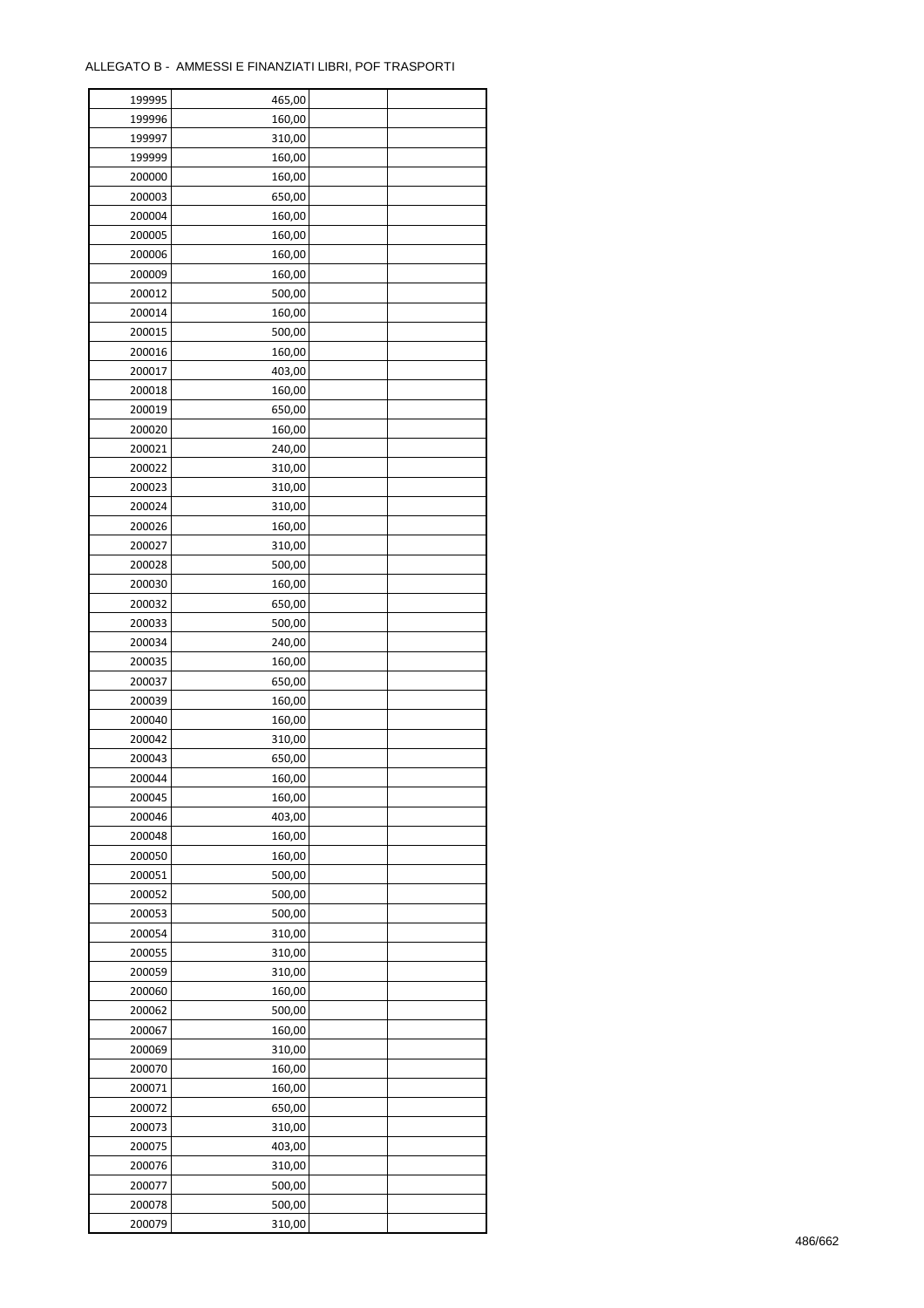| 200080 | 650,00           |  |
|--------|------------------|--|
| 200081 | 310,00           |  |
| 200082 | 310,00           |  |
| 200084 | 650,00           |  |
| 200085 | 160,00           |  |
| 200087 | 650,00           |  |
| 200088 | 650,00           |  |
| 200089 | 500,00           |  |
| 200090 | 500,00           |  |
|        |                  |  |
| 200091 | 310,00           |  |
| 200092 | 650,00           |  |
| 200095 | 310,00           |  |
| 200101 | 650,00           |  |
| 200102 | 650,00           |  |
| 200103 | 500,00           |  |
| 200104 | 650,00           |  |
| 200105 | 160,00           |  |
| 200107 | 160,00           |  |
| 200109 | 160,00           |  |
| 200110 | 500,00           |  |
| 200111 | 160,00           |  |
| 200112 | 160,00           |  |
| 200115 | 500,00           |  |
| 200116 | 500,00           |  |
| 200117 | 160,00           |  |
| 200118 | 160,00           |  |
| 200120 | 208,00           |  |
| 200122 | 310,00           |  |
| 200123 | 310,00           |  |
| 200128 | 500,00           |  |
| 200133 | 403,00           |  |
| 200134 | 650,00           |  |
| 200135 | 310,00           |  |
| 200136 | 160,00           |  |
| 200137 | 160,00           |  |
| 200138 | 160,00           |  |
| 200142 | 160,00           |  |
| 200144 | 160,00           |  |
| 200145 |                  |  |
|        | 310,00           |  |
| 200149 | 650,00<br>500,00 |  |
| 200154 |                  |  |
| 200155 | 310,00           |  |
| 200156 | 650,00           |  |
| 200157 | 310,00           |  |
| 200158 | 500,00           |  |
| 200159 | 500,00           |  |
| 200160 | 310,00           |  |
| 200162 | 500,00           |  |
| 200164 | 650,00           |  |
| 200165 | 310,00           |  |
| 200167 | 500,00           |  |
| 200168 | 500,00           |  |
| 200169 | 310,00           |  |
| 200170 | 310,00           |  |
| 200171 | 500,00           |  |
| 200177 | 310,00           |  |
| 200178 | 500,00           |  |
| 200180 | 160,00           |  |
| 200181 | 500,00           |  |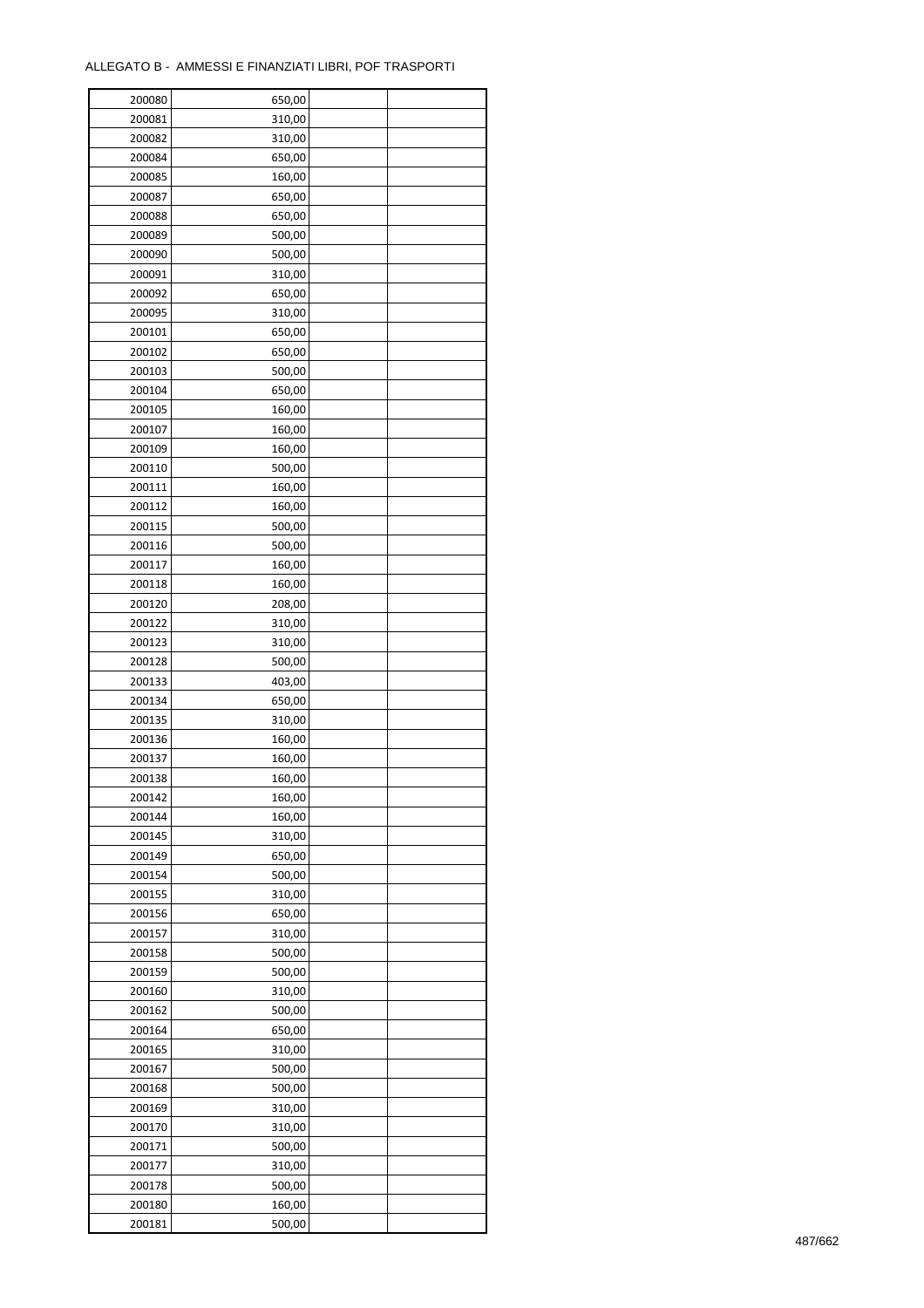| 200185 | 750,00 |  |
|--------|--------|--|
| 200189 | 500,00 |  |
| 200190 | 500,00 |  |
| 200192 | 310,00 |  |
| 200193 | 650,00 |  |
| 200194 | 160,00 |  |
| 200195 | 310,00 |  |
| 200196 | 160,00 |  |
| 200197 | 500,00 |  |
|        | 500,00 |  |
| 200198 |        |  |
| 200202 | 310,00 |  |
| 200204 | 310,00 |  |
| 200205 | 500,00 |  |
| 200206 | 160,00 |  |
| 200207 | 160,00 |  |
| 200209 | 650,00 |  |
| 200210 | 750,00 |  |
| 200212 | 160,00 |  |
| 200215 | 160,00 |  |
| 200216 | 500,00 |  |
| 200217 | 160,00 |  |
| 200218 | 160,00 |  |
| 200219 | 310,00 |  |
| 200221 | 160,00 |  |
| 200223 | 160,00 |  |
| 200224 | 160,00 |  |
| 200225 | 310,00 |  |
| 200226 | 500,00 |  |
| 200227 | 160,00 |  |
| 200229 | 310,00 |  |
|        |        |  |
| 200230 | 650,00 |  |
| 200231 | 160,00 |  |
| 200236 | 310,00 |  |
| 200237 | 310,00 |  |
| 200238 | 160,00 |  |
| 200239 | 160,00 |  |
| 200241 | 160,00 |  |
| 200242 | 160,00 |  |
| 200243 | 160,00 |  |
| 200245 | 160,00 |  |
| 200246 | 310,00 |  |
| 200249 | 160,00 |  |
| 200250 | 750,00 |  |
| 200252 | 500,00 |  |
| 200254 | 160,00 |  |
| 200257 | 160,00 |  |
| 200262 | 160,00 |  |
| 200263 | 160,00 |  |
| 200265 | 310,00 |  |
| 200266 | 650,00 |  |
| 200269 | 310,00 |  |
|        |        |  |
| 200270 | 500,00 |  |
| 200271 | 500,00 |  |
| 200275 | 160,00 |  |
| 200276 | 650,00 |  |
| 200277 | 160,00 |  |
| 200278 | 310,00 |  |
| 200281 | 500,00 |  |
| 200285 | 500,00 |  |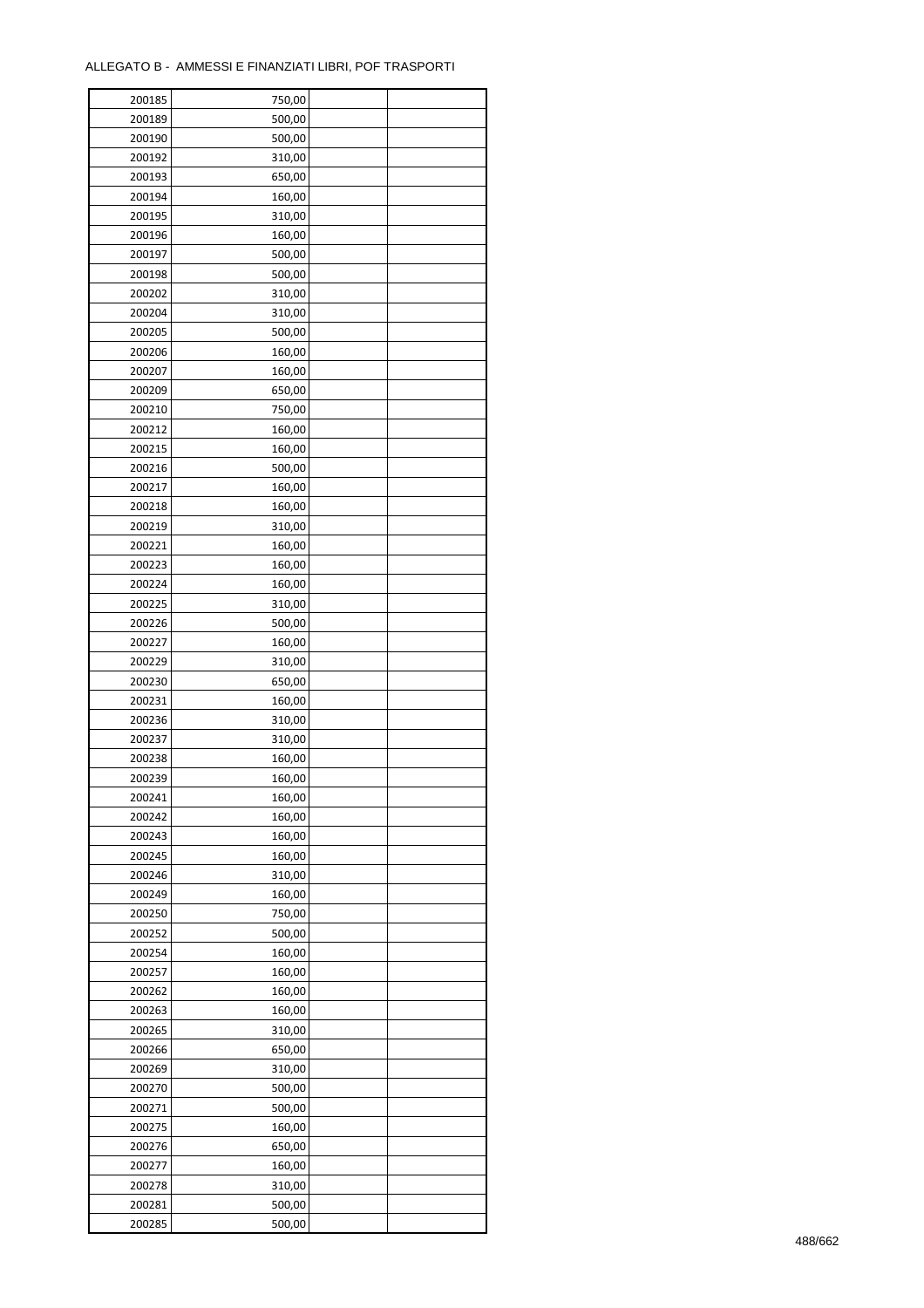| 200288 | 310,00 |  |
|--------|--------|--|
| 200289 | 500,00 |  |
| 200291 | 500,00 |  |
| 200292 | 160,00 |  |
| 200293 | 500,00 |  |
| 200294 | 500,00 |  |
| 200295 | 310,00 |  |
| 200296 | 310,00 |  |
| 200297 | 160,00 |  |
| 200298 | 500,00 |  |
| 200299 | 650,00 |  |
| 200301 | 500,00 |  |
| 200302 | 500,00 |  |
| 200304 | 310,00 |  |
| 200306 | 160,00 |  |
| 200307 | 160,00 |  |
| 200309 | 310,00 |  |
| 200310 | 310,00 |  |
| 200311 | 500,00 |  |
| 200314 | 500,00 |  |
|        |        |  |
| 200316 | 500,00 |  |
| 200318 | 160,00 |  |
| 200320 | 310,00 |  |
| 200321 | 650,00 |  |
| 200322 | 160,00 |  |
| 200323 | 160,00 |  |
| 200324 | 160,00 |  |
| 200328 | 310,00 |  |
| 200329 | 500,00 |  |
| 200331 | 500,00 |  |
| 200332 | 160,00 |  |
| 200336 | 310,00 |  |
| 200338 | 500,00 |  |
| 200341 | 310,00 |  |
| 200342 | 310,00 |  |
| 200343 | 160,00 |  |
| 200346 | 160,00 |  |
| 200348 | 160,00 |  |
| 200349 | 500,00 |  |
| 200350 | 310,00 |  |
| 200351 | 650,00 |  |
| 200352 | 310,00 |  |
| 200354 | 500,00 |  |
| 200355 | 160,00 |  |
| 200356 | 160,00 |  |
| 200358 | 500,00 |  |
| 200360 | 160,00 |  |
| 200363 | 310,00 |  |
| 200365 | 500,00 |  |
| 200366 | 310,00 |  |
| 200367 | 160,00 |  |
| 200369 | 310,00 |  |
| 200374 | 160,00 |  |
| 200375 | 310,00 |  |
| 200376 | 160,00 |  |
| 200377 | 650,00 |  |
| 200379 | 160,00 |  |
| 200380 | 500,00 |  |
| 200381 | 500,00 |  |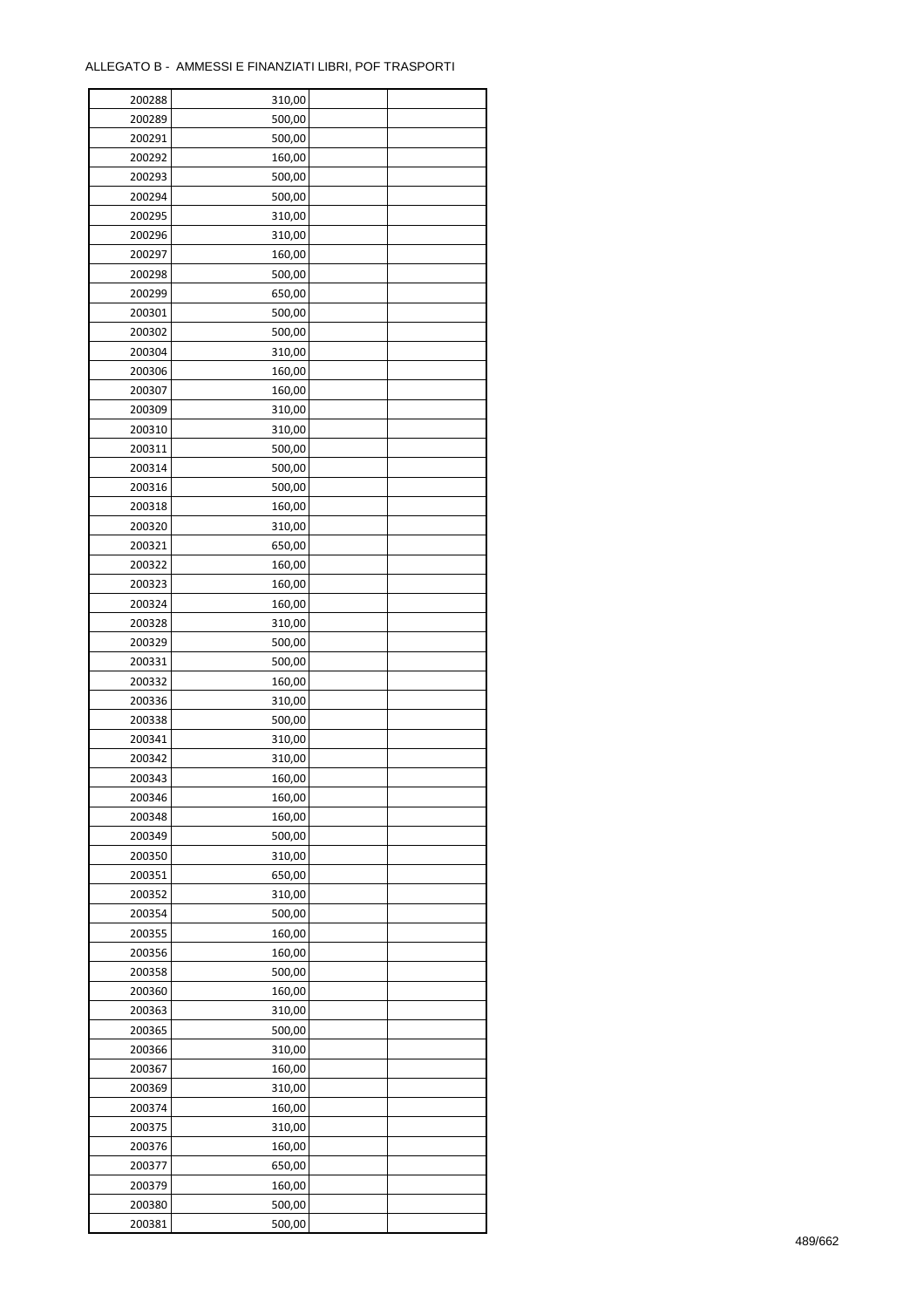| 200382 | 310,00           |  |
|--------|------------------|--|
| 200385 | 500,00           |  |
| 200386 | 310,00           |  |
| 200390 | 160,00           |  |
| 200392 | 650,00           |  |
| 200394 | 160,00           |  |
| 200395 | 310,00           |  |
| 200396 | 310,00           |  |
| 200397 | 310,00           |  |
|        |                  |  |
| 200398 | 160,00<br>160,00 |  |
| 200399 |                  |  |
| 200405 | 500,00           |  |
| 200406 | 310,00           |  |
| 200407 | 310,00           |  |
| 200409 | 160,00           |  |
| 200410 | 310,00           |  |
| 200411 | 500,00           |  |
| 200412 | 310,00           |  |
| 200413 | 500,00           |  |
| 200414 | 160,00           |  |
| 200415 | 160,00           |  |
| 200416 | 500,00           |  |
| 200418 | 500,00           |  |
| 200419 | 500,00           |  |
| 200420 | 240,00           |  |
| 200421 | 160,00           |  |
| 200422 | 160,00           |  |
| 200424 | 160,00           |  |
| 200425 | 500,00           |  |
| 200426 | 403,00           |  |
|        |                  |  |
| 200427 | 160,00           |  |
| 200428 | 310,00           |  |
| 200429 | 650,00           |  |
| 200430 | 310,00           |  |
| 200432 | 500,00           |  |
| 200433 | 500,00           |  |
| 200439 | 160,00           |  |
| 200441 | 403,00           |  |
| 200442 | 500,00           |  |
| 200443 | 650,00           |  |
| 200445 | 160,00           |  |
| 200447 | 310,00           |  |
| 200448 | 160,00           |  |
| 200449 | 500,00           |  |
| 200450 | 310,00           |  |
| 200452 | 160,00           |  |
| 200453 | 160,00           |  |
| 200455 | 310,00           |  |
| 200456 | 160,00           |  |
| 200457 | 160,00           |  |
| 200458 | 310,00           |  |
|        |                  |  |
| 200460 | 160,00           |  |
| 200461 | 160,00           |  |
| 200462 | 500,00           |  |
| 200466 | 500,00           |  |
| 200472 | 160,00           |  |
| 200474 | 310,00           |  |
| 200475 | 310,00           |  |
| 200476 | 160,00           |  |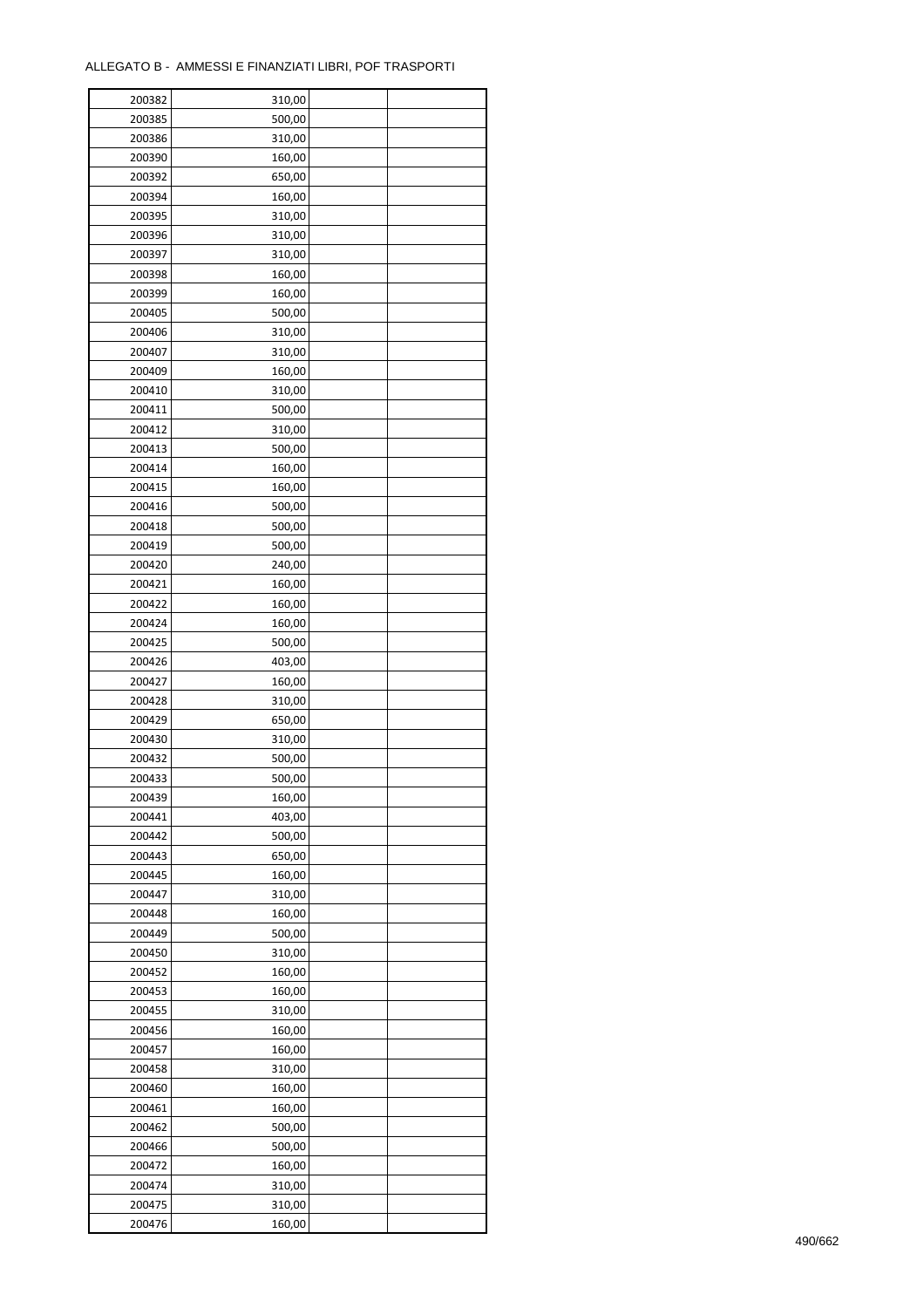| 200477 | 160,00 |  |
|--------|--------|--|
| 200479 | 160,00 |  |
| 200481 | 500,00 |  |
| 200482 | 160,00 |  |
| 200483 | 160,00 |  |
| 200485 | 650,00 |  |
| 200486 | 500,00 |  |
| 200487 | 160,00 |  |
| 200491 | 650,00 |  |
| 200494 | 160,00 |  |
| 200500 | 160,00 |  |
|        |        |  |
| 200501 | 500,00 |  |
| 200505 | 500,00 |  |
| 200507 | 160,00 |  |
| 200508 | 310,00 |  |
| 200510 | 310,00 |  |
| 200511 | 310,00 |  |
| 200512 | 160,00 |  |
| 200515 | 310,00 |  |
| 200517 | 160,00 |  |
| 200524 | 240,00 |  |
| 200525 | 310,00 |  |
| 200529 | 500,00 |  |
| 200530 | 160,00 |  |
| 200531 | 160,00 |  |
| 200533 | 500,00 |  |
| 200537 | 310,00 |  |
| 200540 | 160,00 |  |
| 200542 | 500,00 |  |
| 200543 | 160,00 |  |
| 200545 | 160,00 |  |
|        |        |  |
| 200548 | 310,00 |  |
| 200550 | 160,00 |  |
| 200551 | 500,00 |  |
| 200552 | 500,00 |  |
| 200553 | 310,00 |  |
| 200554 | 310,00 |  |
| 200556 | 500,00 |  |
| 200560 | 500,00 |  |
| 200561 | 160,00 |  |
| 200562 | 500,00 |  |
| 200563 | 750,00 |  |
| 200564 | 310,00 |  |
| 200565 | 310,00 |  |
| 200567 | 500,00 |  |
| 200568 | 160,00 |  |
| 200569 | 310,00 |  |
| 200570 | 160,00 |  |
| 200571 | 310,00 |  |
| 200575 | 310,00 |  |
| 200576 | 650,00 |  |
| 200577 | 160,00 |  |
| 200578 | 650,00 |  |
| 200579 | 500,00 |  |
|        |        |  |
| 200581 | 500,00 |  |
| 200582 | 650,00 |  |
| 200586 | 500,00 |  |
| 200587 | 160,00 |  |
| 200588 | 310,00 |  |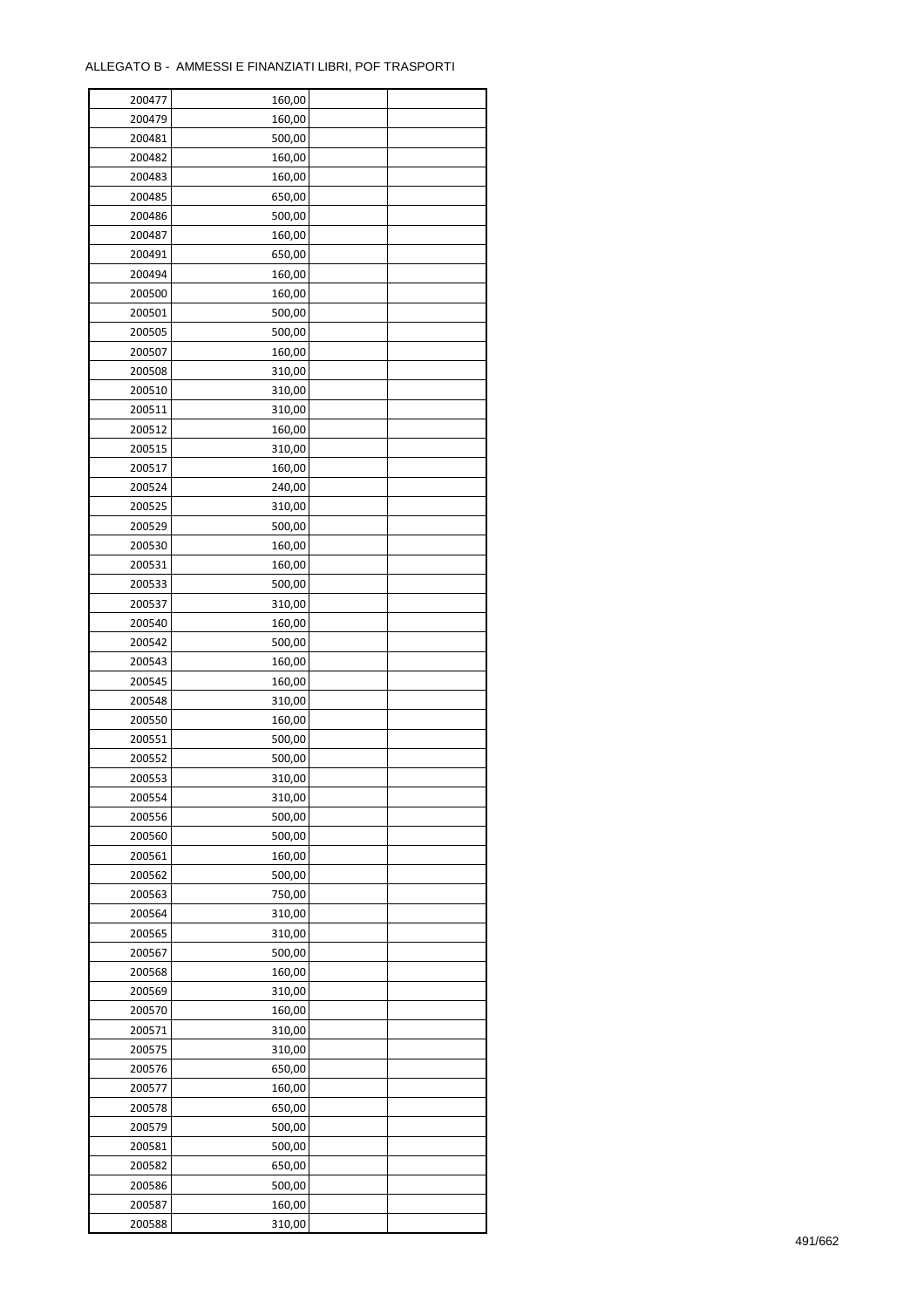| 200590 | 310,00 |  |
|--------|--------|--|
| 200591 | 500,00 |  |
| 200593 | 650,00 |  |
| 200598 | 160,00 |  |
| 200600 | 500,00 |  |
| 200605 | 500,00 |  |
| 200608 | 310,00 |  |
| 200611 | 160,00 |  |
| 200612 | 500,00 |  |
| 200613 | 160,00 |  |
| 200614 | 310,00 |  |
| 200615 | 160,00 |  |
| 200617 | 160,00 |  |
| 200618 | 310,00 |  |
| 200620 | 310,00 |  |
| 200622 | 650,00 |  |
| 200623 | 500,00 |  |
| 200626 | 160,00 |  |
| 200627 | 500,00 |  |
| 200629 | 650,00 |  |
|        |        |  |
| 200630 | 160,00 |  |
| 200631 | 310,00 |  |
| 200635 | 500,00 |  |
| 200637 | 160,00 |  |
| 200639 | 160,00 |  |
| 200642 | 500,00 |  |
| 200643 | 160,00 |  |
| 200646 | 650,00 |  |
| 200647 | 500,00 |  |
| 200649 | 650,00 |  |
| 200650 | 500,00 |  |
| 200651 | 310,00 |  |
| 200652 | 500,00 |  |
| 200654 | 160,00 |  |
| 200655 | 310,00 |  |
| 200657 | 310,00 |  |
| 200659 | 160,00 |  |
| 200664 | 310,00 |  |
| 200666 | 500,00 |  |
| 200667 | 310,00 |  |
| 200668 | 160,00 |  |
| 200670 | 500,00 |  |
| 200671 | 500,00 |  |
| 200673 | 650,00 |  |
| 200674 | 310,00 |  |
| 200677 | 160,00 |  |
| 200679 | 500,00 |  |
| 200681 | 160,00 |  |
| 200683 | 160,00 |  |
| 200684 | 650,00 |  |
| 200685 | 650,00 |  |
| 200690 | 160,00 |  |
| 200692 | 500,00 |  |
| 200699 | 403,00 |  |
| 200700 | 500,00 |  |
| 200701 | 160,00 |  |
| 200702 | 310,00 |  |
| 200703 | 500,00 |  |
| 200704 | 160,00 |  |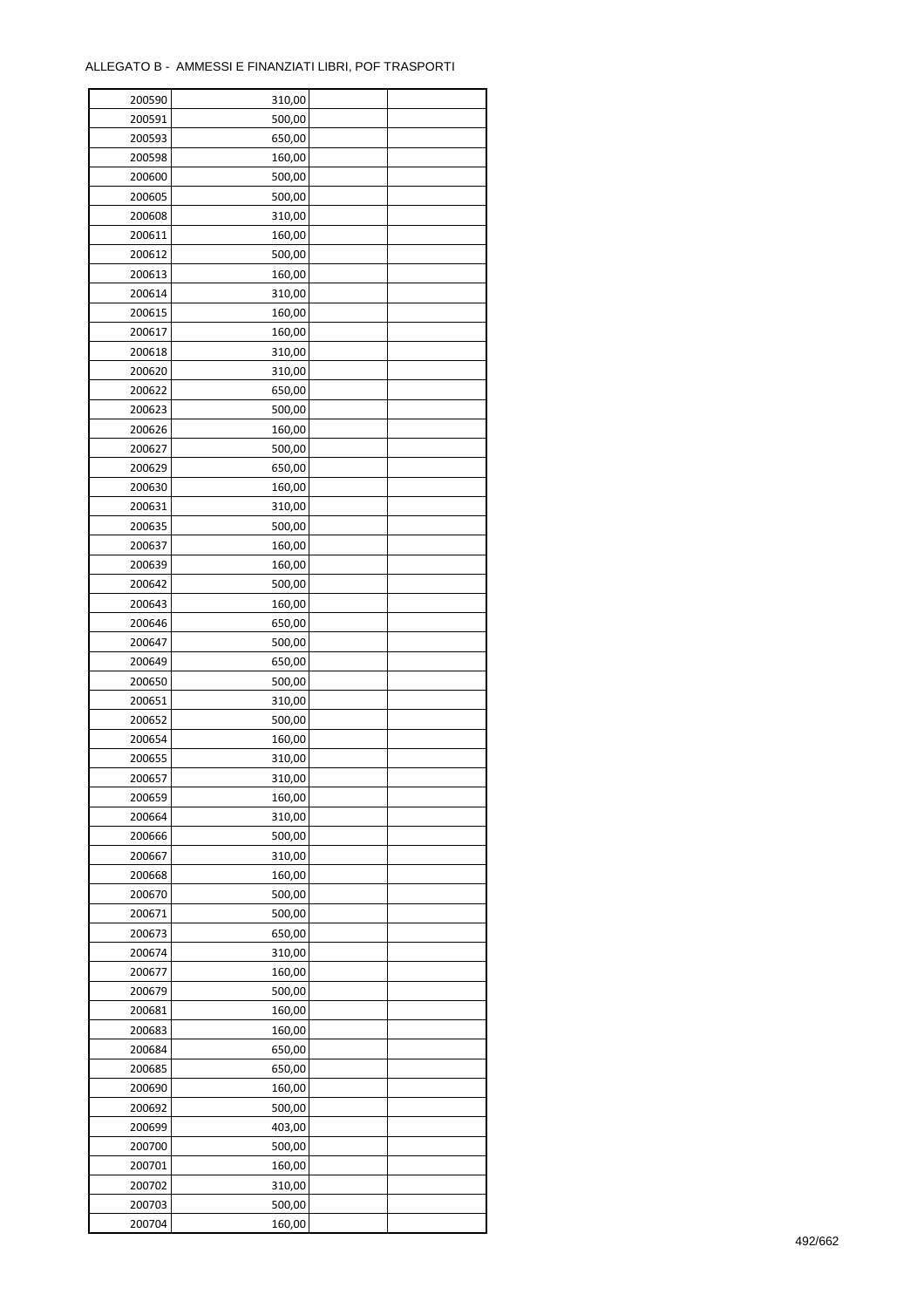| 200705           | 500,00 |  |
|------------------|--------|--|
| 200710           | 500,00 |  |
| 200711           | 500,00 |  |
| 200712           | 160,00 |  |
| 200714           | 500,00 |  |
| 200716           | 500,00 |  |
| 200718           | 403,00 |  |
| 200722           | 500,00 |  |
| 200723           | 500,00 |  |
| 200724           | 160,00 |  |
|                  |        |  |
| 200725<br>200726 | 650,00 |  |
|                  | 310,00 |  |
| 200727           | 160,00 |  |
| 200729           | 160,00 |  |
| 200731           | 310,00 |  |
| 200734           | 650,00 |  |
| 200735           | 160,00 |  |
| 200736           | 160,00 |  |
| 200737           | 310,00 |  |
| 200738           | 310,00 |  |
| 200743           | 310,00 |  |
| 200744           | 160,00 |  |
| 200746           | 650,00 |  |
| 200747           | 160,00 |  |
| 200750           | 310,00 |  |
| 200754           | 500,00 |  |
| 200755           | 310,00 |  |
| 200758           | 500,00 |  |
| 200761           | 160,00 |  |
| 200764           | 310,00 |  |
| 200769           | 240,00 |  |
| 200770           | 160,00 |  |
| 200771           | 160,00 |  |
| 200773           | 500,00 |  |
| 200774           | 310,00 |  |
| 200775           | 160,00 |  |
|                  |        |  |
| 200776           | 160,00 |  |
| 200780           | 160,00 |  |
| 200782           | 310,00 |  |
| 200783           | 160,00 |  |
| 200784           | 500,00 |  |
| 200785           | 500,00 |  |
| 200786           | 160,00 |  |
| 200787           | 160,00 |  |
| 200788           | 310,00 |  |
| 200791           | 500,00 |  |
| 200792           | 500,00 |  |
| 200793           | 403,00 |  |
| 200797           | 310,00 |  |
| 200800           | 160,00 |  |
| 200802           | 500,00 |  |
| 200803           | 500,00 |  |
| 200804           | 310,00 |  |
| 200805           | 160,00 |  |
| 200806           | 650,00 |  |
| 200807           | 500,00 |  |
| 200808           | 310,00 |  |
| 200809           | 310,00 |  |
|                  |        |  |
| 200811           | 160,00 |  |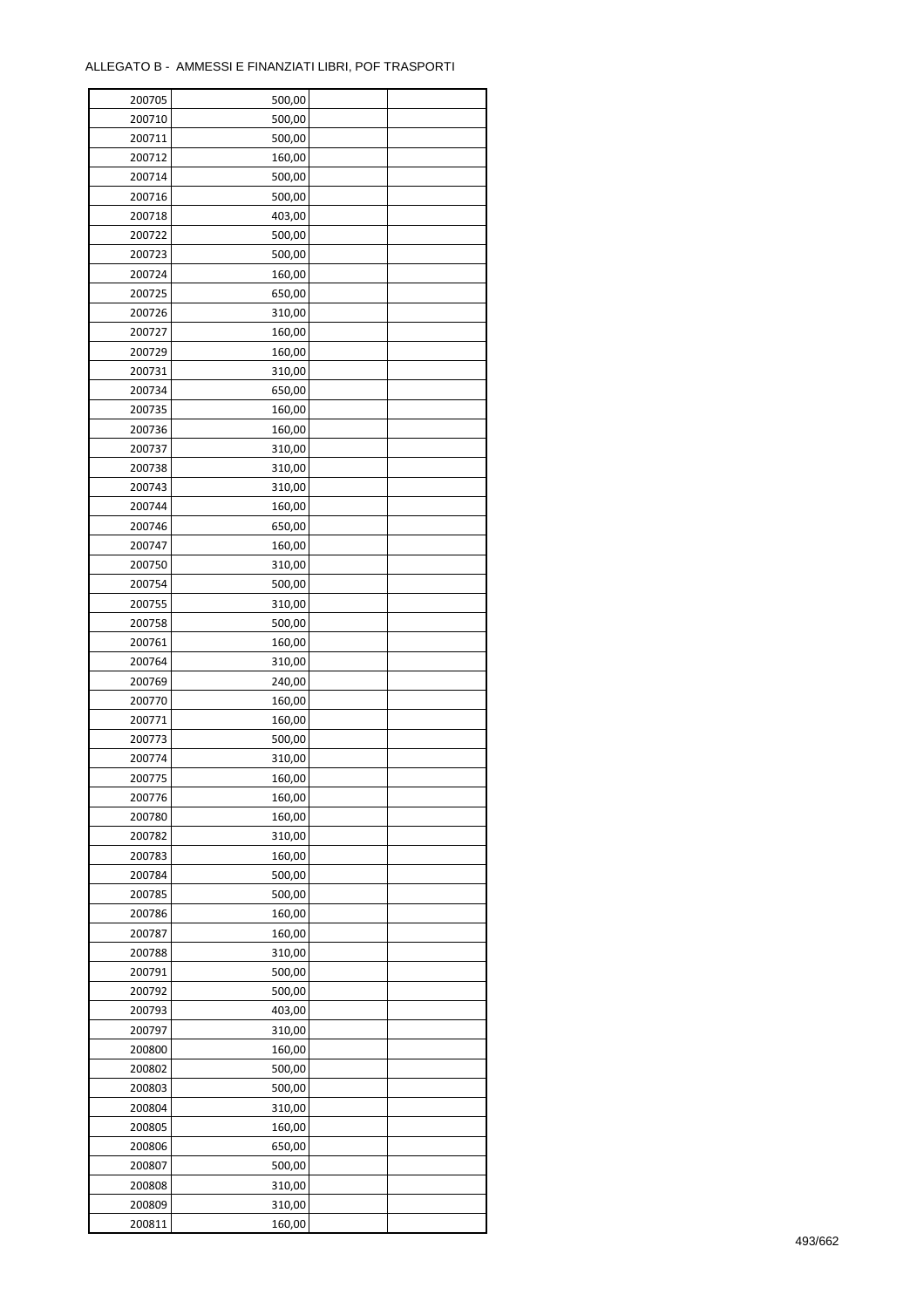| 200812 | 310,00 |  |
|--------|--------|--|
| 200814 | 160,00 |  |
| 200816 | 500,00 |  |
| 200818 | 310,00 |  |
| 200819 | 160,00 |  |
| 200820 | 310,00 |  |
| 200824 | 500,00 |  |
| 200827 | 160,00 |  |
| 200828 | 310,00 |  |
| 200830 | 310,00 |  |
| 200831 | 500,00 |  |
| 200832 | 500,00 |  |
| 200833 | 160,00 |  |
| 200835 | 500,00 |  |
| 200836 |        |  |
|        | 160,00 |  |
| 200837 | 310,00 |  |
| 200846 | 650,00 |  |
| 200848 | 310,00 |  |
| 200862 | 500,00 |  |
| 200867 | 500,00 |  |
| 200874 | 160,00 |  |
| 200878 | 310,00 |  |
| 200882 | 160,00 |  |
| 200884 | 160,00 |  |
| 200885 | 310,00 |  |
| 200886 | 310,00 |  |
| 200890 | 310,00 |  |
| 200893 | 160,00 |  |
| 200902 | 160,00 |  |
| 200904 | 160,00 |  |
| 200910 | 310,00 |  |
| 200911 | 160,00 |  |
| 200914 | 310,00 |  |
| 200915 | 160,00 |  |
| 200917 | 500,00 |  |
| 200930 | 500,00 |  |
| 200934 | 310,00 |  |
| 200940 | 160,00 |  |
| 200942 | 500,00 |  |
| 200944 | 310,00 |  |
| 200945 | 310,00 |  |
| 200948 | 310,00 |  |
| 200950 | 310,00 |  |
| 200951 | 160,00 |  |
| 200956 | 500,00 |  |
| 200958 | 500,00 |  |
| 200959 | 650,00 |  |
| 200962 | 310,00 |  |
| 200966 | 160,00 |  |
| 200974 | 160,00 |  |
| 200975 | 650,00 |  |
| 200978 | 160,00 |  |
| 200980 | 160,00 |  |
|        |        |  |
| 200981 | 160,00 |  |
| 200982 | 160,00 |  |
| 200983 | 310,00 |  |
| 200991 | 160,00 |  |
| 200992 | 160,00 |  |
| 201007 | 160,00 |  |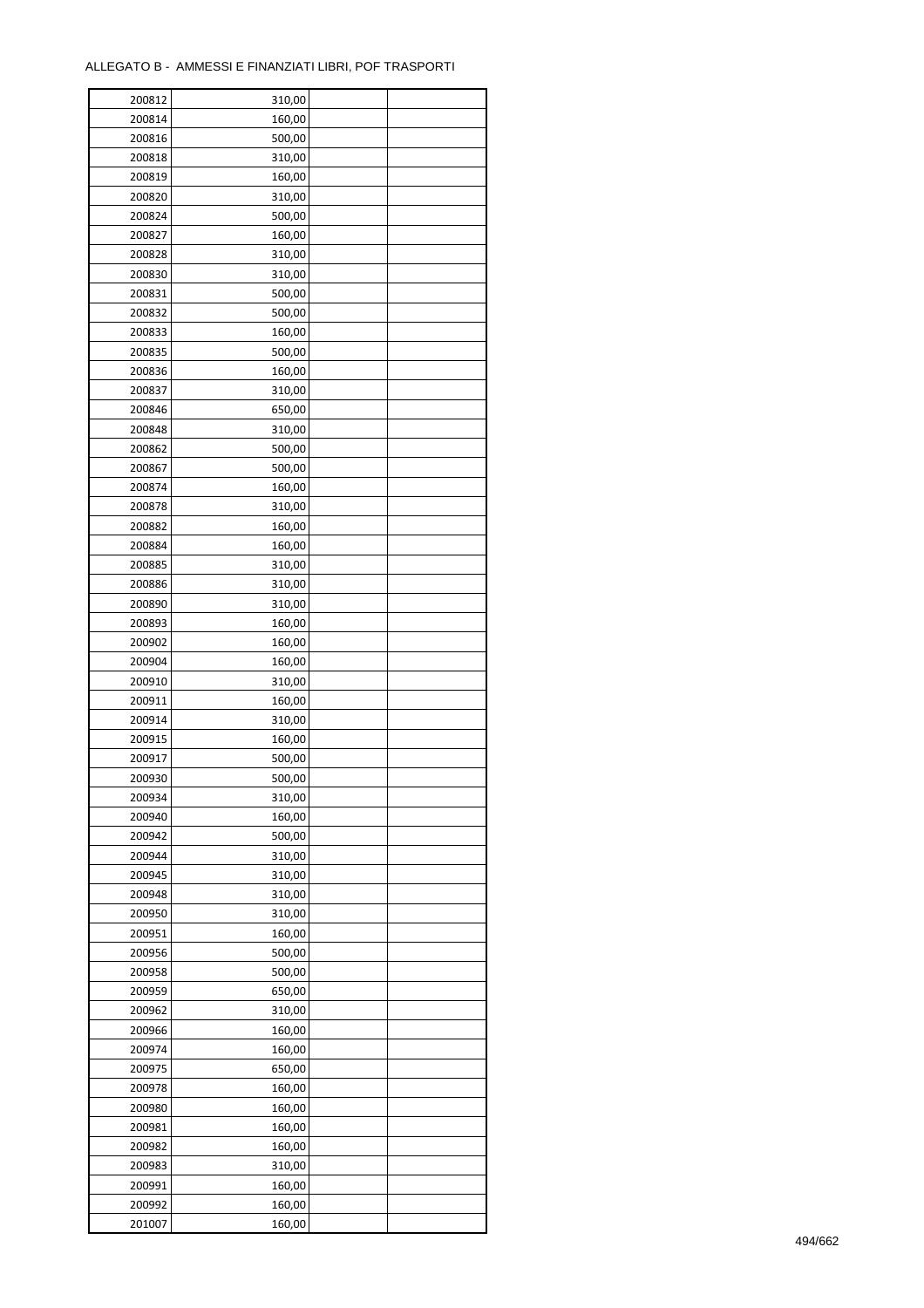| 201011 | 310,00 |  |
|--------|--------|--|
| 201012 | 160,00 |  |
| 201015 | 310,00 |  |
| 201016 | 650,00 |  |
| 201017 | 310,00 |  |
| 201021 | 500,00 |  |
| 201024 | 650,00 |  |
| 201025 | 650,00 |  |
| 201027 | 500,00 |  |
| 201029 | 500,00 |  |
| 201030 | 500,00 |  |
| 201033 | 500,00 |  |
| 201034 | 310,00 |  |
| 201040 | 160,00 |  |
| 201044 | 650,00 |  |
| 201048 | 650,00 |  |
| 201052 | 500,00 |  |
| 201054 | 500,00 |  |
| 201056 | 310,00 |  |
| 201058 | 310,00 |  |
| 201068 | 160,00 |  |
| 201070 | 310,00 |  |
| 201071 | 310,00 |  |
| 201072 | 160,00 |  |
| 201073 | 160,00 |  |
| 201074 | 310,00 |  |
| 201077 | 310,00 |  |
| 201079 | 310,00 |  |
| 201080 | 650,00 |  |
|        |        |  |
| 201084 | 650,00 |  |
| 201088 | 160,00 |  |
| 201090 | 500,00 |  |
| 201091 | 310,00 |  |
| 201092 | 310,00 |  |
| 201095 | 310,00 |  |
| 201102 | 160,00 |  |
| 201107 | 650,00 |  |
| 201111 | 160,00 |  |
| 201112 | 650,00 |  |
| 201113 | 160,00 |  |
| 201116 | 160,00 |  |
| 201117 | 310,00 |  |
| 201118 | 160,00 |  |
| 201119 | 650,00 |  |
| 201120 | 500,00 |  |
| 201122 | 160,00 |  |
| 201125 | 500,00 |  |
| 201126 | 310,00 |  |
| 201127 | 310,00 |  |
| 201129 | 650,00 |  |
| 201130 | 160,00 |  |
| 201131 | 650,00 |  |
| 201137 | 160,00 |  |
| 201142 | 310,00 |  |
| 201144 | 500,00 |  |
| 201145 | 160,00 |  |
| 201146 | 160,00 |  |
| 201147 | 310,00 |  |
| 201148 | 310,00 |  |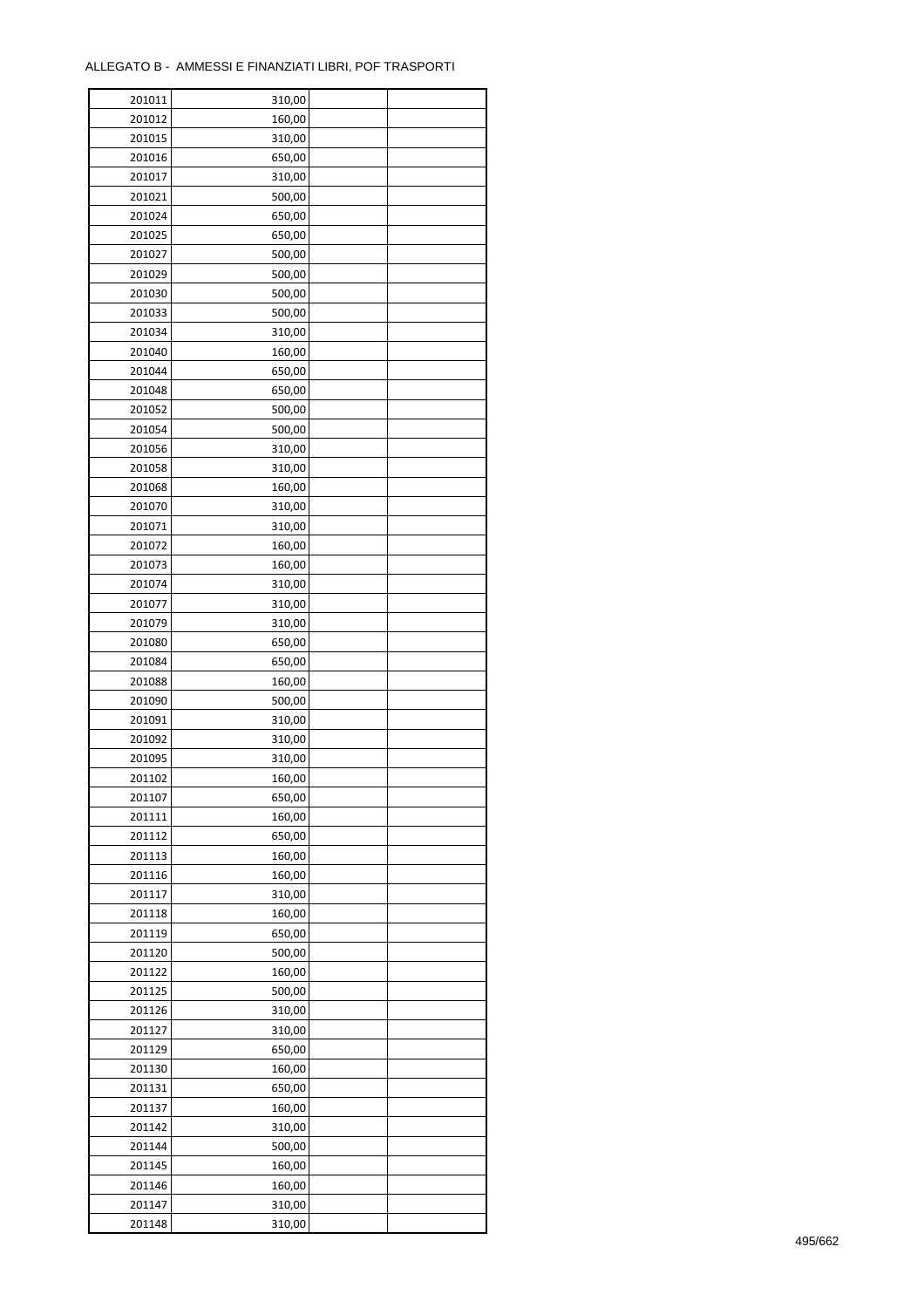| 201150 | 310,00 |  |
|--------|--------|--|
| 201154 | 160,00 |  |
| 201155 | 500,00 |  |
| 201156 | 160,00 |  |
| 201157 | 310,00 |  |
| 201158 | 310,00 |  |
| 201162 | 650,00 |  |
| 201164 | 500,00 |  |
| 201169 | 500,00 |  |
| 201170 | 160,00 |  |
| 201171 | 310,00 |  |
| 201172 |        |  |
|        | 310,00 |  |
| 201173 | 500,00 |  |
| 201177 | 310,00 |  |
| 201182 | 465,00 |  |
| 201183 | 500,00 |  |
| 201184 | 160,00 |  |
| 201185 | 650,00 |  |
| 201186 | 160,00 |  |
| 201187 | 310,00 |  |
| 201189 | 500,00 |  |
| 201193 | 310,00 |  |
| 201194 | 160,00 |  |
| 201195 | 310,00 |  |
| 201197 | 160,00 |  |
| 201199 | 310,00 |  |
| 201203 | 500,00 |  |
| 201204 | 500,00 |  |
| 201205 | 310,00 |  |
| 201206 | 160,00 |  |
| 201207 | 310,00 |  |
| 201209 | 160,00 |  |
| 201211 | 160,00 |  |
| 201212 | 310,00 |  |
| 201213 | 160,00 |  |
| 201214 | 160,00 |  |
| 201216 | 160,00 |  |
| 201219 | 310,00 |  |
| 201220 | 500,00 |  |
| 201221 | 500,00 |  |
| 201222 | 310,00 |  |
| 201223 | 160,00 |  |
| 201224 | 160,00 |  |
|        |        |  |
| 201227 | 310,00 |  |
| 201228 | 310,00 |  |
| 201229 | 650,00 |  |
| 201230 | 310,00 |  |
| 201231 | 160,00 |  |
| 201232 | 160,00 |  |
| 201234 | 310,00 |  |
| 201235 | 310,00 |  |
| 201237 | 310,00 |  |
| 201239 | 500,00 |  |
| 201240 | 160,00 |  |
| 201241 | 160,00 |  |
| 201242 | 160,00 |  |
| 201245 | 310,00 |  |
| 201246 | 310,00 |  |
| 201247 | 160,00 |  |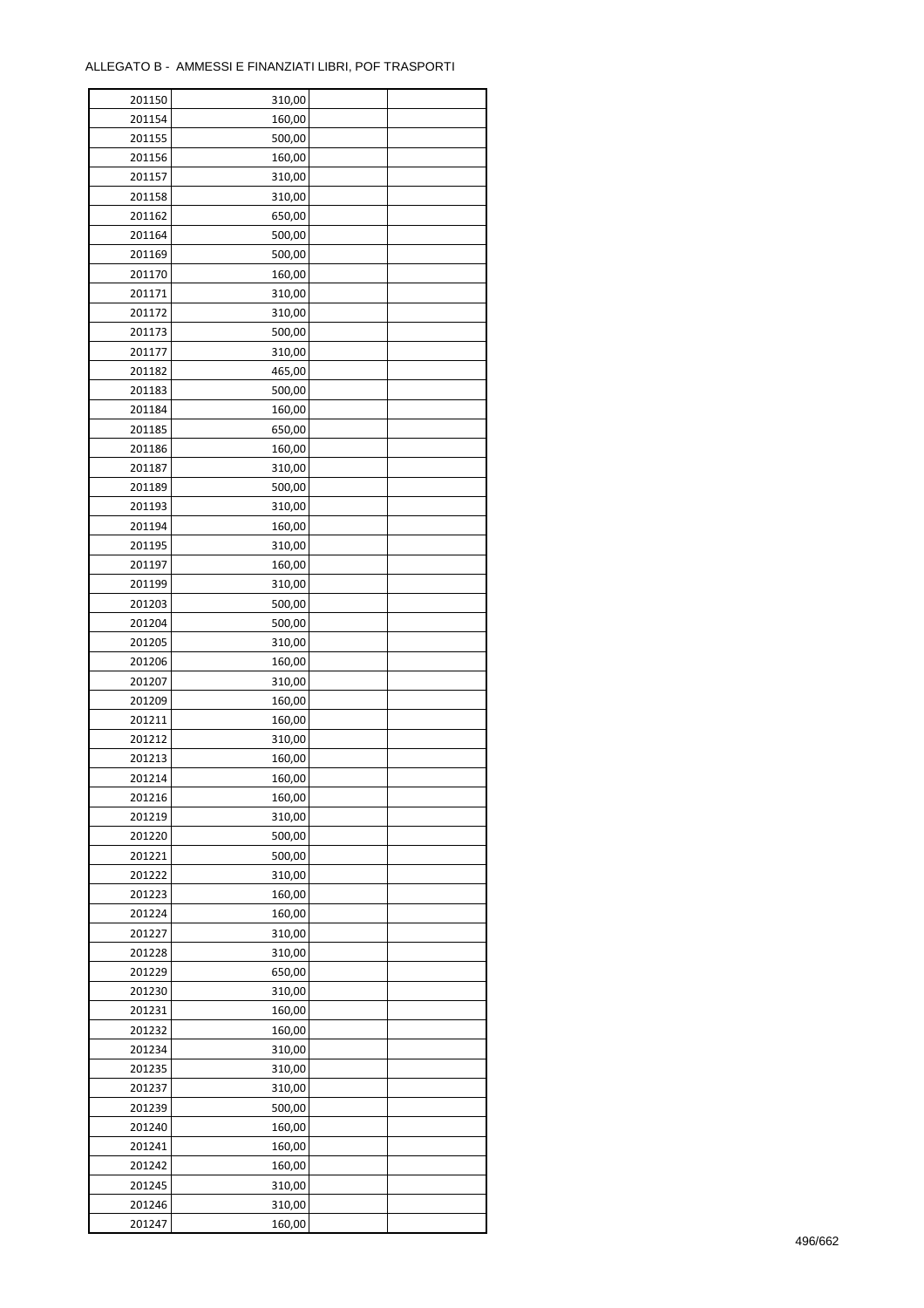| 201249 | 310,00 |  |
|--------|--------|--|
| 201250 | 160,00 |  |
| 201251 | 160,00 |  |
| 201252 | 310,00 |  |
| 201253 | 500,00 |  |
| 201255 | 310,00 |  |
| 201256 | 160,00 |  |
| 201257 | 500,00 |  |
| 201260 | 310,00 |  |
| 201261 | 160,00 |  |
| 201263 | 500,00 |  |
| 201265 | 160,00 |  |
| 201266 | 160,00 |  |
| 201268 | 208,00 |  |
|        |        |  |
| 201271 | 310,00 |  |
| 201272 | 500,00 |  |
| 201273 | 750,00 |  |
| 201274 | 160,00 |  |
| 201275 | 208,00 |  |
| 201277 | 160,00 |  |
| 201278 | 160,00 |  |
| 201280 | 160,00 |  |
| 201281 | 310,00 |  |
| 201282 | 500,00 |  |
| 201284 | 160,00 |  |
| 201285 | 500,00 |  |
| 201287 | 160,00 |  |
| 201288 | 500,00 |  |
| 201292 | 160,00 |  |
| 201295 | 310,00 |  |
| 201297 | 160,00 |  |
| 201299 | 310,00 |  |
| 201301 | 310,00 |  |
| 201302 | 160,00 |  |
| 201303 | 160,00 |  |
| 201305 | 160,00 |  |
| 201309 | 310,00 |  |
| 201310 | 310,00 |  |
| 201311 | 750,00 |  |
| 201312 | 160,00 |  |
| 201313 | 160,00 |  |
| 201314 | 160,00 |  |
| 201315 | 160,00 |  |
| 201316 | 500,00 |  |
| 201317 | 160,00 |  |
| 201318 | 160,00 |  |
| 201322 | 160,00 |  |
| 201324 | 500,00 |  |
| 201325 | 310,00 |  |
| 201326 | 310,00 |  |
| 201327 | 160,00 |  |
| 201328 | 160,00 |  |
| 201330 | 310,00 |  |
|        |        |  |
| 201331 | 650,00 |  |
| 201332 | 650,00 |  |
| 201333 | 160,00 |  |
| 201335 | 500,00 |  |
| 201336 | 650,00 |  |
| 201337 | 500,00 |  |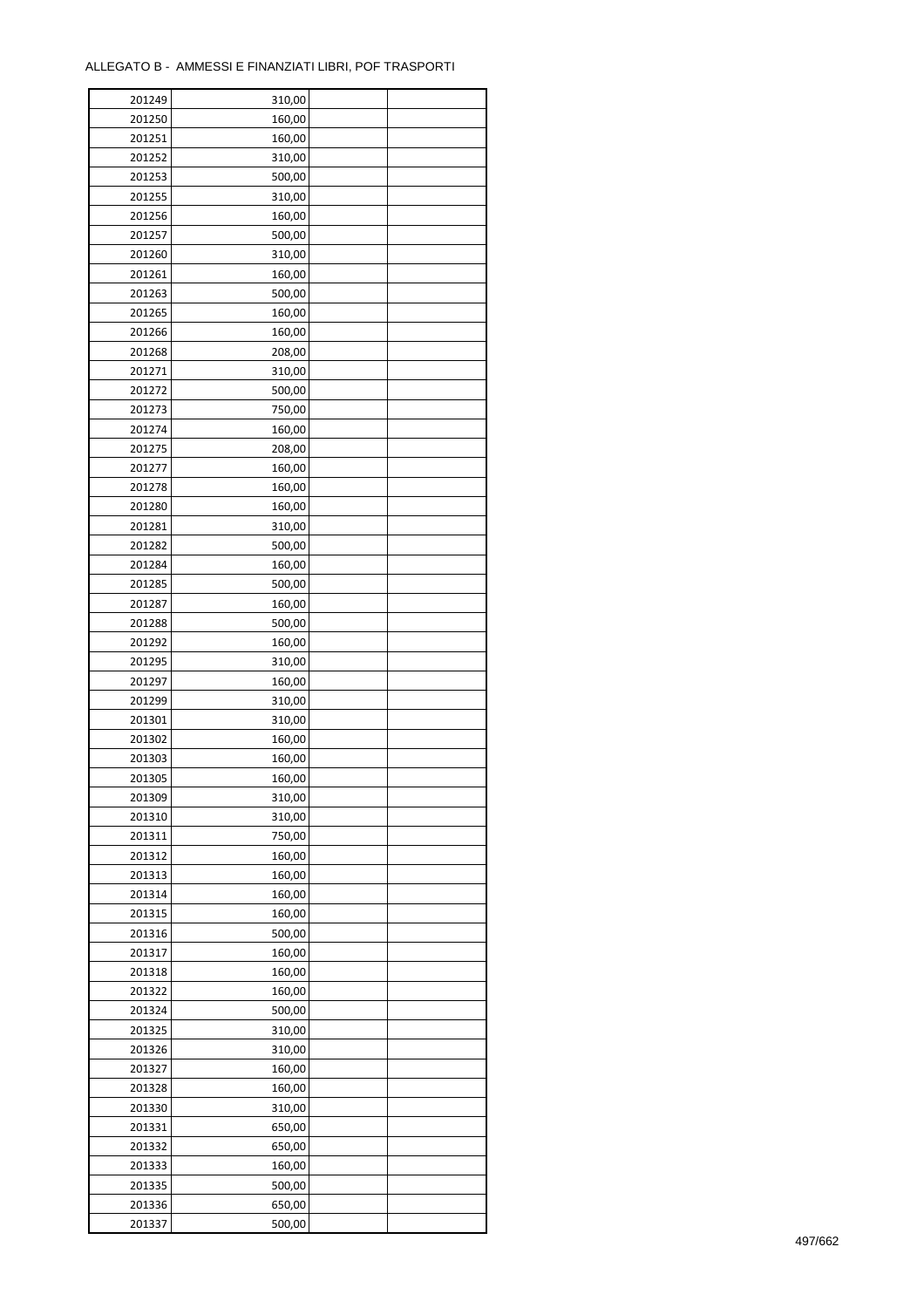$\mathbf{r}$ 

| 201338 | 310,00 |  |
|--------|--------|--|
| 201339 | 500,00 |  |
| 201342 | 310,00 |  |
| 201343 | 160,00 |  |
| 201347 | 160,00 |  |
| 201348 | 500,00 |  |
| 201350 | 500,00 |  |
| 201351 | 310,00 |  |
|        | 160,00 |  |
| 201352 | 160,00 |  |
| 201353 |        |  |
| 201355 | 403,00 |  |
| 201361 | 310,00 |  |
| 201362 | 160,00 |  |
| 201364 | 500,00 |  |
| 201365 | 310,00 |  |
| 201367 | 160,00 |  |
| 201368 | 160,00 |  |
| 201369 | 310,00 |  |
| 201370 | 310,00 |  |
| 201371 | 750,00 |  |
| 201372 | 500,00 |  |
| 201375 | 310,00 |  |
| 201376 | 160,00 |  |
| 201377 | 160,00 |  |
| 201378 | 160,00 |  |
| 201381 | 160,00 |  |
| 201382 | 310,00 |  |
| 201384 | 160,00 |  |
| 201386 |        |  |
|        | 310,00 |  |
| 201387 | 160,00 |  |
| 201391 | 500,00 |  |
| 201392 | 160,00 |  |
| 201393 | 403,00 |  |
| 201394 | 310,00 |  |
| 201396 | 310,00 |  |
| 201397 | 160,00 |  |
| 201398 | 310,00 |  |
| 201401 | 310,00 |  |
| 201402 | 500,00 |  |
| 201403 | 208,00 |  |
| 201404 | 160,00 |  |
| 201408 | 160,00 |  |
| 201412 | 500,00 |  |
| 201414 | 310,00 |  |
| 201415 | 310,00 |  |
| 201416 | 160,00 |  |
| 201418 | 650,00 |  |
| 201421 | 500,00 |  |
| 201423 | 310,00 |  |
| 201424 | 500,00 |  |
|        |        |  |
| 201427 | 650,00 |  |
| 201428 | 500,00 |  |
| 201430 | 160,00 |  |
| 201432 | 500,00 |  |
| 201433 | 160,00 |  |
| 201435 | 160,00 |  |
| 201436 | 500,00 |  |
| 201438 | 160,00 |  |
| 201441 | 310,00 |  |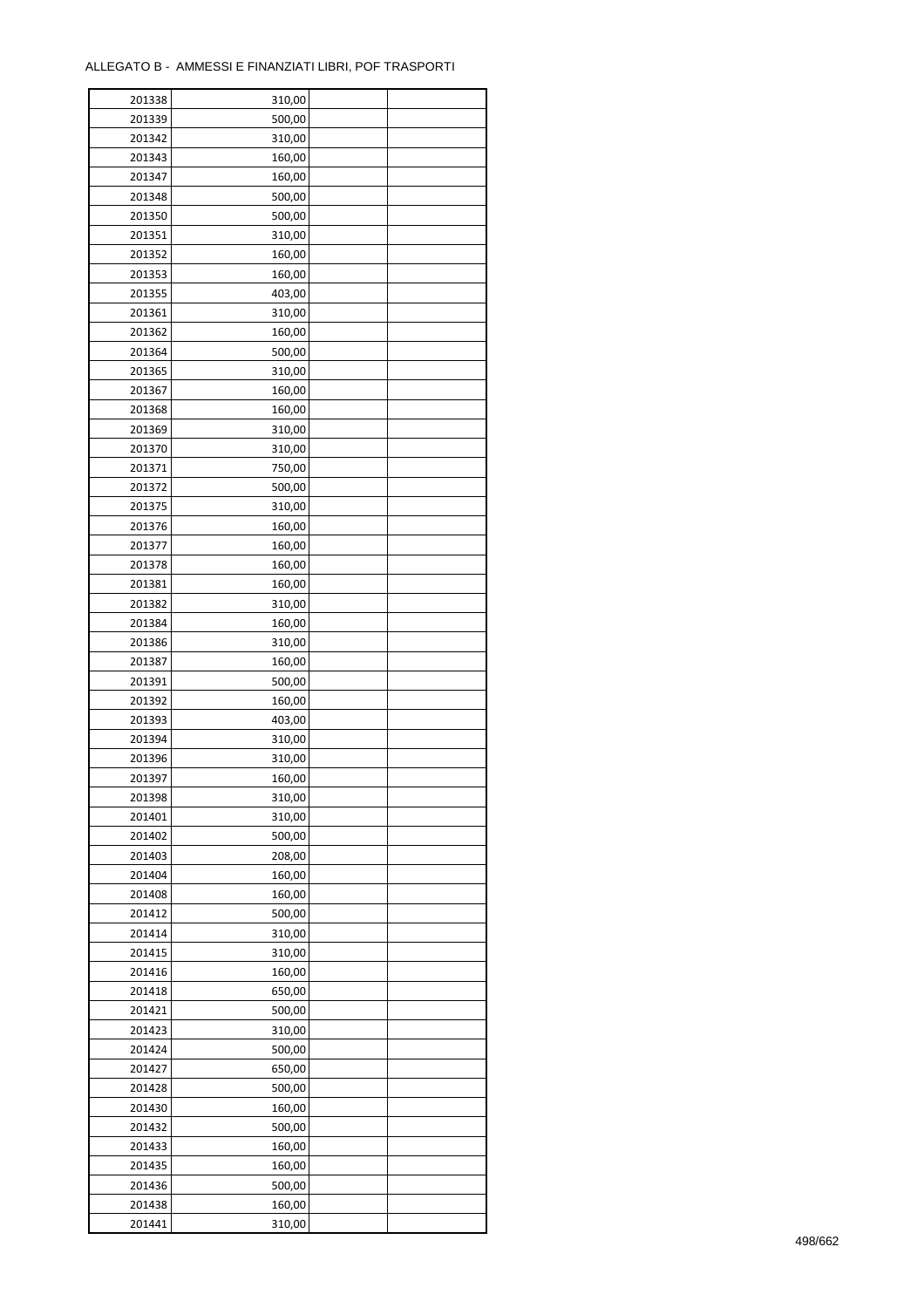ř

| 201442 | 310,00 |  |
|--------|--------|--|
| 201443 | 160,00 |  |
| 201445 | 500,00 |  |
| 201446 | 310,00 |  |
| 201450 | 500,00 |  |
| 201454 | 500,00 |  |
| 201456 | 160,00 |  |
| 201458 | 465,00 |  |
| 201460 | 310,00 |  |
|        |        |  |
| 201462 | 160,00 |  |
| 201463 | 160,00 |  |
| 201464 | 208,00 |  |
| 201465 | 500,00 |  |
| 201466 | 500,00 |  |
| 201467 | 160,00 |  |
| 201470 | 650,00 |  |
| 201471 | 310,00 |  |
| 201473 | 500,00 |  |
| 201478 | 160,00 |  |
| 201479 | 500,00 |  |
| 201481 | 500,00 |  |
| 201486 | 160,00 |  |
| 201487 | 500,00 |  |
| 201488 | 750,00 |  |
| 201489 | 500,00 |  |
| 201490 | 310,00 |  |
| 201491 | 465,00 |  |
| 201492 | 160,00 |  |
| 201494 | 310,00 |  |
| 201496 | 160,00 |  |
|        |        |  |
| 201497 | 310,00 |  |
| 201498 | 240,00 |  |
| 201499 | 160,00 |  |
| 201500 | 650,00 |  |
| 201501 | 310,00 |  |
| 201504 | 160,00 |  |
| 201508 | 160,00 |  |
| 201510 | 310,00 |  |
| 201511 | 160,00 |  |
| 201513 | 650,00 |  |
| 201518 | 500,00 |  |
| 201521 | 160,00 |  |
| 201527 | 403,00 |  |
| 201528 | 160,00 |  |
| 201530 | 310,00 |  |
| 201532 | 500,00 |  |
| 201535 | 310,00 |  |
| 201536 | 310,00 |  |
| 201538 | 160,00 |  |
| 201541 | 465,00 |  |
| 201542 | 500,00 |  |
| 201543 |        |  |
|        | 160,00 |  |
| 201544 | 160,00 |  |
| 201545 | 500,00 |  |
| 201546 | 750,00 |  |
| 201548 | 160,00 |  |
| 201550 | 310,00 |  |
| 201551 | 160,00 |  |
| 201555 | 160,00 |  |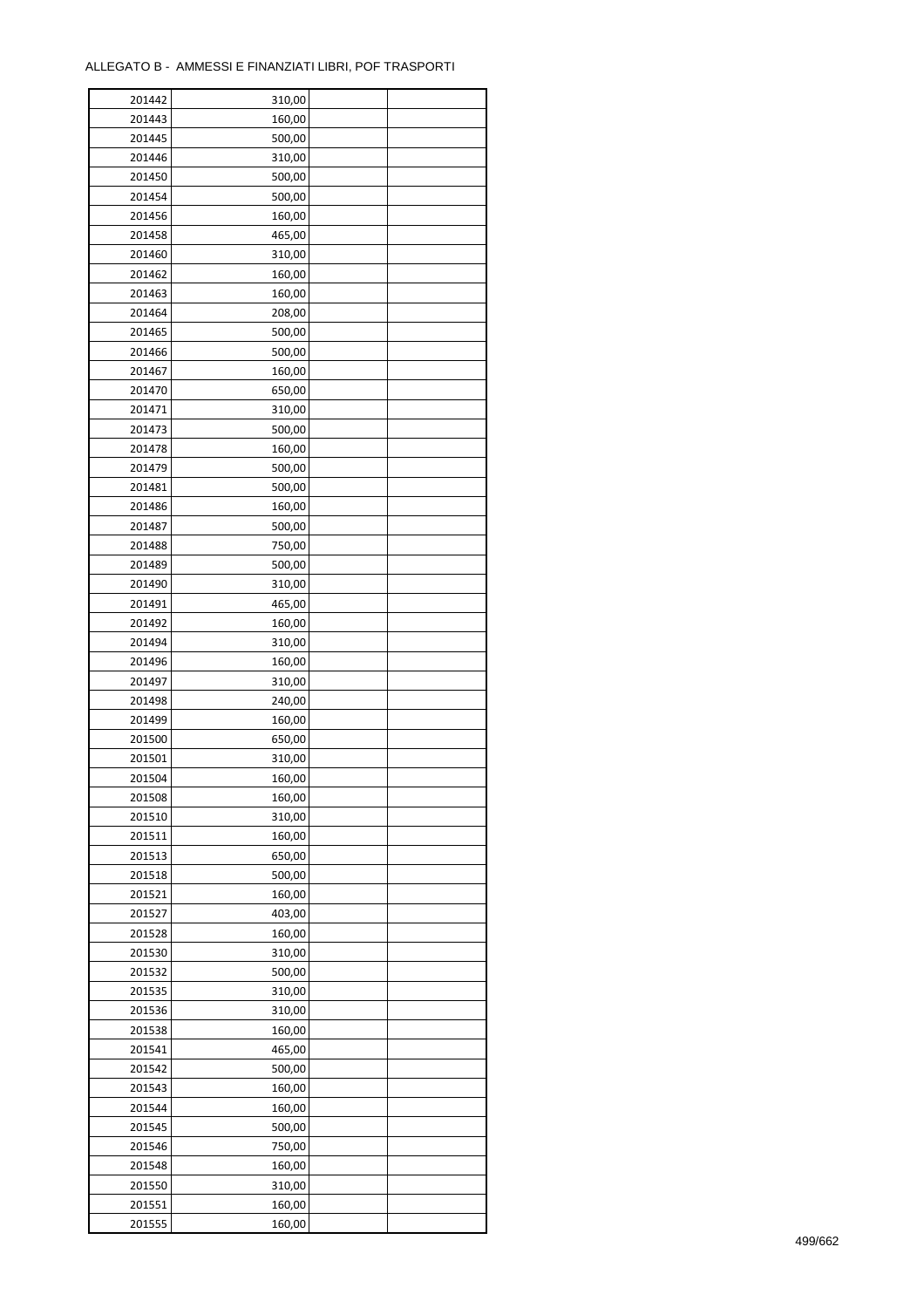$\mathbf{r}$ 

| 201557 | 310,00 |  |
|--------|--------|--|
| 201561 | 465,00 |  |
| 201562 | 160,00 |  |
| 201564 | 160,00 |  |
| 201565 | 403,00 |  |
| 201566 | 160,00 |  |
| 201569 | 160,00 |  |
| 201573 | 208,00 |  |
| 201574 | 160,00 |  |
| 201577 | 500,00 |  |
| 201580 | 500,00 |  |
| 201582 | 650,00 |  |
| 201583 | 310,00 |  |
| 201584 |        |  |
|        | 500,00 |  |
| 201585 | 160,00 |  |
| 201587 | 310,00 |  |
| 201588 | 240,00 |  |
| 201589 | 160,00 |  |
| 201590 | 240,00 |  |
| 201592 | 160,00 |  |
| 201596 | 500,00 |  |
| 201597 | 160,00 |  |
| 201599 | 160,00 |  |
| 201600 | 160,00 |  |
| 201601 | 310,00 |  |
| 201605 | 160,00 |  |
| 201606 | 500,00 |  |
| 201607 | 500,00 |  |
| 201608 | 310,00 |  |
| 201609 | 310,00 |  |
| 201610 | 403,00 |  |
| 201611 | 240,00 |  |
| 201615 | 650,00 |  |
| 201617 | 240,00 |  |
| 201618 | 500,00 |  |
| 201619 | 310,00 |  |
| 201620 | 310,00 |  |
| 201621 | 160,00 |  |
| 201622 | 160,00 |  |
| 201624 | 310,00 |  |
| 201625 | 160,00 |  |
| 201626 | 310,00 |  |
| 201627 | 160,00 |  |
| 201631 | 500,00 |  |
| 201632 | 500,00 |  |
| 201634 | 160,00 |  |
| 201642 | 160,00 |  |
| 201644 | 310,00 |  |
| 201645 | 500,00 |  |
| 201646 | 650,00 |  |
| 201647 | 160,00 |  |
| 201648 | 500,00 |  |
| 201649 | 500,00 |  |
| 201650 | 310,00 |  |
| 201651 | 650,00 |  |
| 201654 | 160,00 |  |
| 201655 | 310,00 |  |
| 201656 | 160,00 |  |
| 201657 | 310,00 |  |
|        |        |  |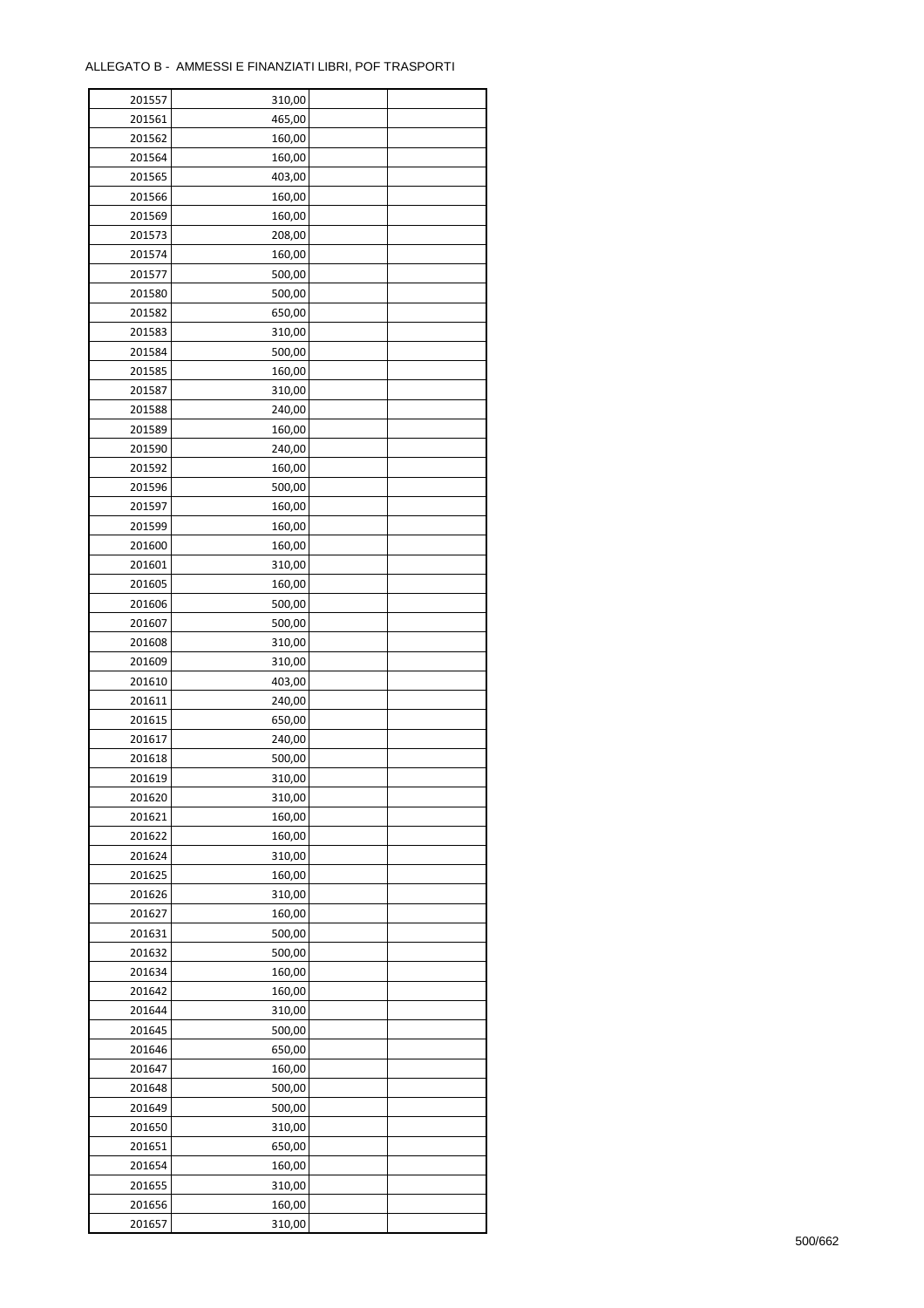ř

| 201659 | 160,00 |  |
|--------|--------|--|
| 201661 | 310,00 |  |
| 201662 | 310,00 |  |
| 201665 | 160,00 |  |
| 201666 | 500,00 |  |
| 201668 | 310,00 |  |
| 201669 | 310,00 |  |
| 201670 | 310,00 |  |
| 201671 | 160,00 |  |
| 201672 | 160,00 |  |
|        |        |  |
| 201673 | 160,00 |  |
| 201676 | 160,00 |  |
| 201679 | 160,00 |  |
| 201684 | 500,00 |  |
| 201685 | 310,00 |  |
| 201686 | 310,00 |  |
| 201687 | 160,00 |  |
| 201688 | 310,00 |  |
| 201689 | 310,00 |  |
| 201692 | 310,00 |  |
| 201694 | 208,00 |  |
| 201695 | 160,00 |  |
| 201696 | 310,00 |  |
| 201698 | 160,00 |  |
| 201699 | 160,00 |  |
| 201700 | 310,00 |  |
| 201704 | 208,00 |  |
| 201706 | 500,00 |  |
| 201707 | 500,00 |  |
| 201708 | 160,00 |  |
| 201709 | 160,00 |  |
| 201710 |        |  |
|        | 160,00 |  |
| 201712 | 500,00 |  |
| 201714 | 310,00 |  |
| 201717 | 310,00 |  |
| 201718 | 208,00 |  |
| 201721 | 160,00 |  |
| 201728 | 500,00 |  |
| 201730 | 160,00 |  |
| 201731 | 500,00 |  |
| 201733 | 160,00 |  |
| 201736 | 160,00 |  |
| 201737 | 500,00 |  |
| 201738 | 310,00 |  |
| 201739 | 500,00 |  |
| 201740 | 160,00 |  |
| 201741 | 160,00 |  |
| 201742 | 310,00 |  |
| 201746 | 500,00 |  |
| 201750 | 160,00 |  |
| 201751 | 650,00 |  |
| 201754 | 160,00 |  |
|        |        |  |
| 201757 | 160,00 |  |
| 201758 | 310,00 |  |
| 201759 | 310,00 |  |
| 201760 | 160,00 |  |
| 201761 | 160,00 |  |
| 201762 | 310,00 |  |
| 201764 | 650,00 |  |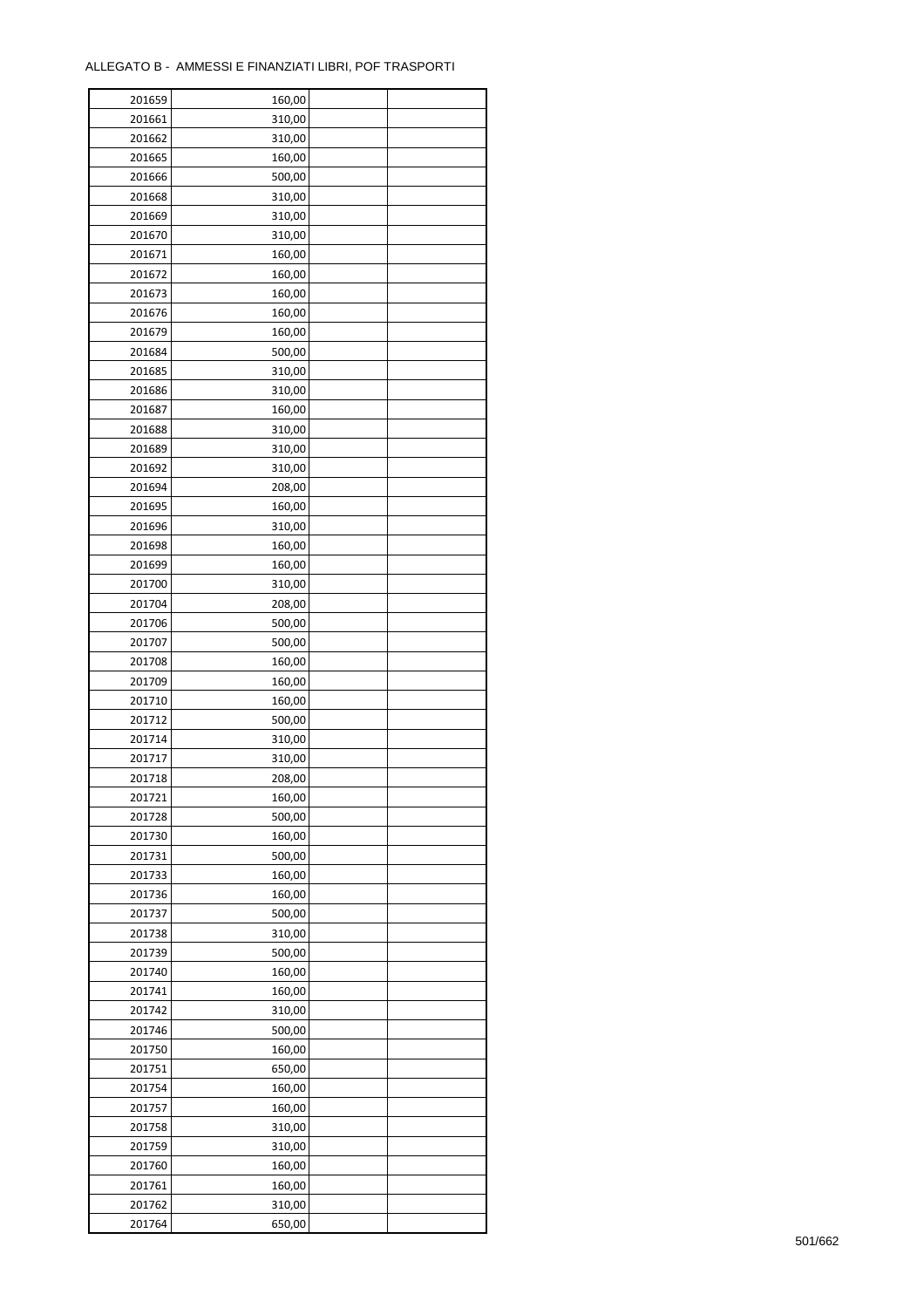ř

| 201766 | 310,00 |  |
|--------|--------|--|
| 201767 | 310,00 |  |
| 201768 | 160,00 |  |
| 201769 | 310,00 |  |
| 201771 | 310,00 |  |
| 201772 | 160,00 |  |
| 201773 | 310,00 |  |
| 201774 | 650,00 |  |
| 201776 | 310,00 |  |
|        | 160,00 |  |
| 201777 |        |  |
| 201778 | 160,00 |  |
| 201780 | 160,00 |  |
| 201782 | 310,00 |  |
| 201783 | 160,00 |  |
| 201784 | 310,00 |  |
| 201786 | 160,00 |  |
| 201793 | 310,00 |  |
| 201794 | 160,00 |  |
| 201795 | 160,00 |  |
| 201796 | 160,00 |  |
| 201797 | 160,00 |  |
| 201798 | 310,00 |  |
| 201805 | 160,00 |  |
| 201806 | 160,00 |  |
| 201807 | 500,00 |  |
| 201808 | 160,00 |  |
| 201810 | 160,00 |  |
| 201811 | 310,00 |  |
| 201814 | 160,00 |  |
| 201815 | 160,00 |  |
| 201816 | 160,00 |  |
|        |        |  |
| 201817 | 310,00 |  |
| 201818 | 160,00 |  |
| 201819 | 500,00 |  |
| 201822 | 310,00 |  |
| 201825 | 160,00 |  |
| 201826 | 160,00 |  |
| 201828 | 500,00 |  |
| 201829 | 160,00 |  |
| 201830 | 160,00 |  |
| 201831 | 403,00 |  |
| 201832 | 310,00 |  |
| 201833 | 500,00 |  |
| 201834 | 160,00 |  |
| 201835 | 160,00 |  |
| 201836 | 310,00 |  |
| 201837 | 310,00 |  |
| 201838 | 500,00 |  |
| 201840 | 160,00 |  |
| 201841 | 650,00 |  |
| 201843 | 160,00 |  |
| 201844 | 160,00 |  |
| 201847 | 310,00 |  |
|        |        |  |
| 201848 | 500,00 |  |
| 201850 | 160,00 |  |
| 201851 | 160,00 |  |
| 201852 | 310,00 |  |
| 201854 | 310,00 |  |
| 201855 | 160,00 |  |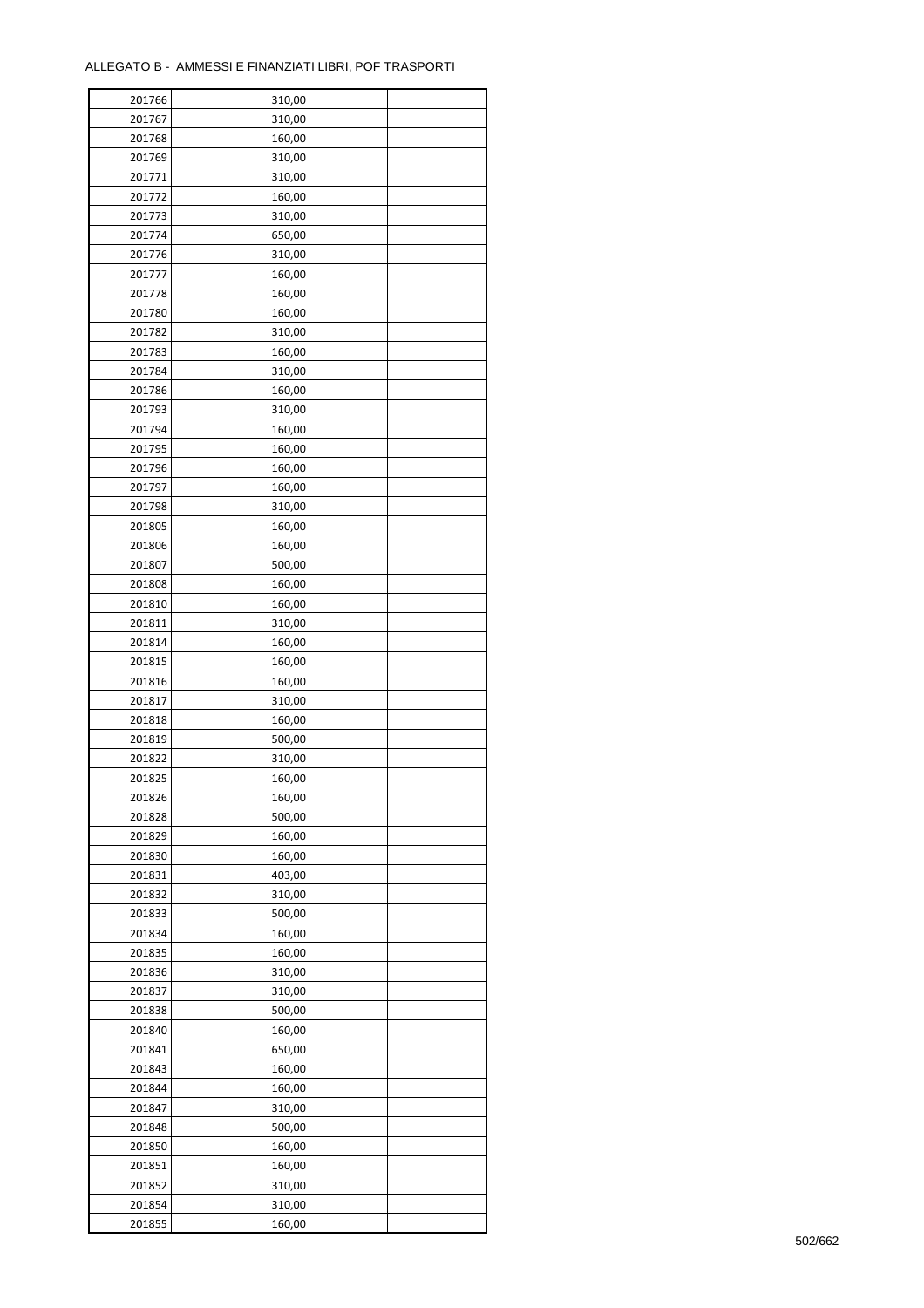$\mathbf{r}$ 

| 201857 | 310,00 |  |
|--------|--------|--|
| 201861 | 160,00 |  |
| 201862 | 160,00 |  |
| 201863 | 160,00 |  |
| 201864 | 310,00 |  |
| 201865 | 310,00 |  |
| 201867 | 160,00 |  |
| 201868 | 240,00 |  |
| 201870 | 160,00 |  |
| 201872 | 310,00 |  |
| 201874 | 160,00 |  |
| 201877 | 310,00 |  |
| 201878 | 500,00 |  |
| 201879 | 160,00 |  |
| 201880 | 750,00 |  |
|        |        |  |
| 201881 | 160,00 |  |
| 201882 | 160,00 |  |
| 201886 | 160,00 |  |
| 201887 | 650,00 |  |
| 201891 | 310,00 |  |
| 201893 | 160,00 |  |
| 201895 | 750,00 |  |
| 201898 | 160,00 |  |
| 201899 | 160,00 |  |
| 201900 | 310,00 |  |
| 201903 | 750,00 |  |
| 201904 | 160,00 |  |
| 201906 | 310,00 |  |
| 201909 | 240,00 |  |
| 201910 | 310,00 |  |
| 201914 | 160,00 |  |
| 201915 | 310,00 |  |
| 201916 | 500,00 |  |
| 201918 | 310,00 |  |
| 201919 | 160,00 |  |
| 201920 | 160,00 |  |
| 201921 | 160,00 |  |
| 201922 | 310,00 |  |
| 201926 | 465,00 |  |
| 201930 | 310,00 |  |
| 201931 | 500,00 |  |
| 201933 | 160,00 |  |
| 201935 | 160,00 |  |
| 201938 | 160,00 |  |
| 201939 | 160,00 |  |
| 201940 | 160,00 |  |
| 201942 | 310,00 |  |
| 201943 | 240,00 |  |
| 201944 | 160,00 |  |
| 201946 | 500,00 |  |
| 201947 | 500,00 |  |
| 201948 | 160,00 |  |
| 201949 | 500,00 |  |
| 201950 | 160,00 |  |
| 201952 | 500,00 |  |
| 201953 | 500,00 |  |
| 201955 | 160,00 |  |
| 201956 | 310,00 |  |
| 201957 | 160,00 |  |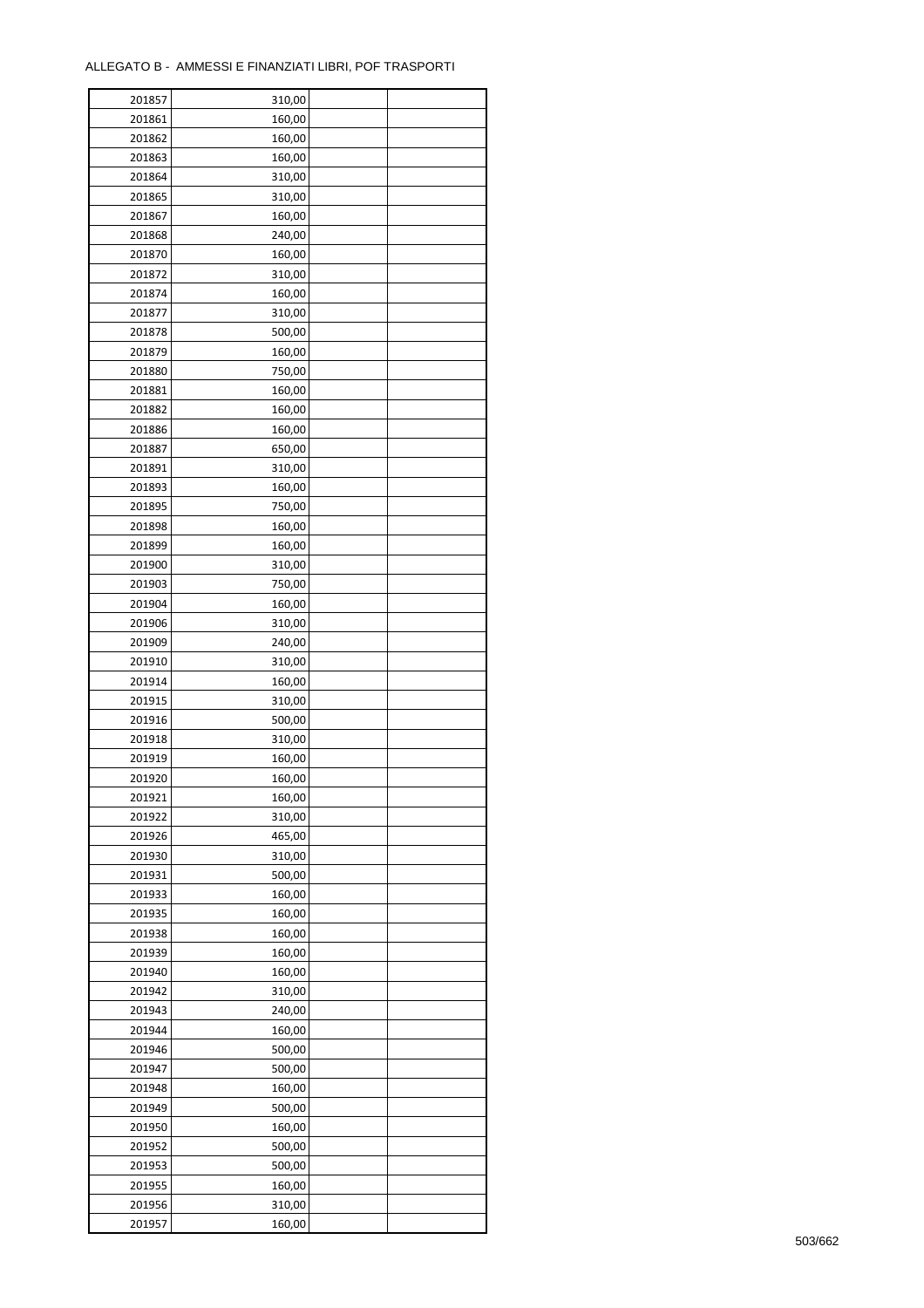÷

| 201958 | 160,00 |  |
|--------|--------|--|
| 201959 | 160,00 |  |
| 201962 | 310,00 |  |
| 201963 | 160,00 |  |
| 201964 | 500,00 |  |
| 201965 | 310,00 |  |
| 201967 | 310,00 |  |
| 201968 | 500,00 |  |
| 201969 | 500,00 |  |
| 201970 | 500,00 |  |
| 201972 | 160,00 |  |
| 201977 | 500,00 |  |
| 201978 | 500,00 |  |
| 201979 |        |  |
|        | 500,00 |  |
| 201980 | 160,00 |  |
| 201985 | 310,00 |  |
| 201986 | 500,00 |  |
| 201990 | 500,00 |  |
| 201996 | 310,00 |  |
| 201997 | 500,00 |  |
| 201998 | 160,00 |  |
| 201999 | 310,00 |  |
| 202001 | 160,00 |  |
| 202004 | 310,00 |  |
| 202005 | 310,00 |  |
| 202006 | 160,00 |  |
| 202008 | 160,00 |  |
| 202010 | 160,00 |  |
| 202011 | 500,00 |  |
| 202015 | 310,00 |  |
| 202016 | 650,00 |  |
| 202018 | 310,00 |  |
| 202025 | 500,00 |  |
| 202026 | 500,00 |  |
| 202027 | 403,00 |  |
| 202028 | 310,00 |  |
| 202035 | 500,00 |  |
| 202038 | 465,00 |  |
| 202039 | 500,00 |  |
| 202040 | 160,00 |  |
| 202043 | 160,00 |  |
| 202048 | 160,00 |  |
| 202050 | 310,00 |  |
| 202053 | 310,00 |  |
| 202054 | 750,00 |  |
| 202057 | 160,00 |  |
| 202059 | 160,00 |  |
| 202060 | 160,00 |  |
| 202061 | 650,00 |  |
| 202063 | 160,00 |  |
| 202064 | 310,00 |  |
|        |        |  |
| 202067 | 650,00 |  |
| 202068 | 160,00 |  |
| 202069 | 500,00 |  |
| 202070 | 160,00 |  |
| 202071 | 500,00 |  |
| 202072 | 650,00 |  |
| 202073 | 310,00 |  |
| 202074 | 310,00 |  |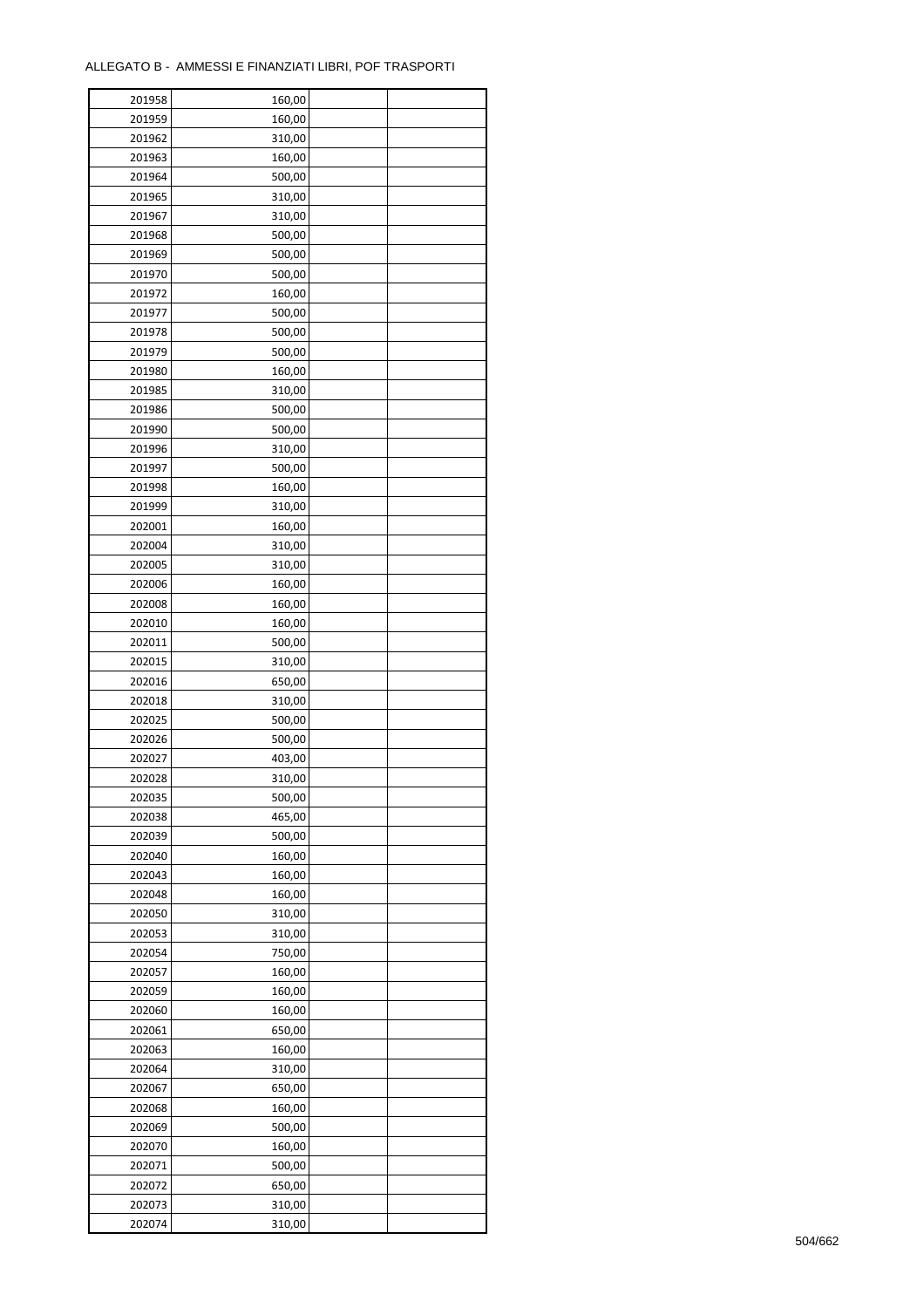| 202075 | 160,00 |  |
|--------|--------|--|
| 202076 | 650,00 |  |
| 202079 | 160,00 |  |
| 202081 | 160,00 |  |
| 202083 | 500,00 |  |
| 202084 | 310,00 |  |
| 202086 | 650,00 |  |
| 202087 | 160,00 |  |
| 202088 |        |  |
|        | 160,00 |  |
| 202091 | 160,00 |  |
| 202092 | 160,00 |  |
| 202093 | 160,00 |  |
| 202095 | 160,00 |  |
| 202099 | 160,00 |  |
| 202100 | 160,00 |  |
| 202101 | 500,00 |  |
| 202103 | 500,00 |  |
| 202104 | 310,00 |  |
| 202105 | 160,00 |  |
| 202107 | 310,00 |  |
| 202109 | 500,00 |  |
| 202113 | 500,00 |  |
| 202115 | 160,00 |  |
| 202116 | 160,00 |  |
| 202119 | 650,00 |  |
| 202120 | 500,00 |  |
| 202121 | 465,00 |  |
| 202122 | 160,00 |  |
| 202123 | 160,00 |  |
| 202125 | 500,00 |  |
|        |        |  |
| 202127 | 160,00 |  |
| 202129 | 403,00 |  |
| 202133 | 160,00 |  |
| 202138 | 310,00 |  |
| 202140 | 160,00 |  |
| 202141 | 310,00 |  |
| 202142 | 160,00 |  |
| 202143 | 160,00 |  |
| 202144 | 160,00 |  |
| 202145 | 500,00 |  |
| 202146 | 310,00 |  |
| 202150 | 500,00 |  |
| 202151 | 500,00 |  |
| 202154 | 500,00 |  |
| 202156 | 310,00 |  |
| 202167 | 650,00 |  |
| 202168 | 160,00 |  |
| 202174 | 160,00 |  |
| 202175 | 160,00 |  |
| 202176 | 160,00 |  |
| 202178 | 310,00 |  |
| 202179 | 310,00 |  |
| 202180 | 160,00 |  |
|        |        |  |
| 202183 | 650,00 |  |
| 202184 | 160,00 |  |
| 202185 | 160,00 |  |
| 202186 | 160,00 |  |
| 202189 | 310,00 |  |
| 202190 | 500,00 |  |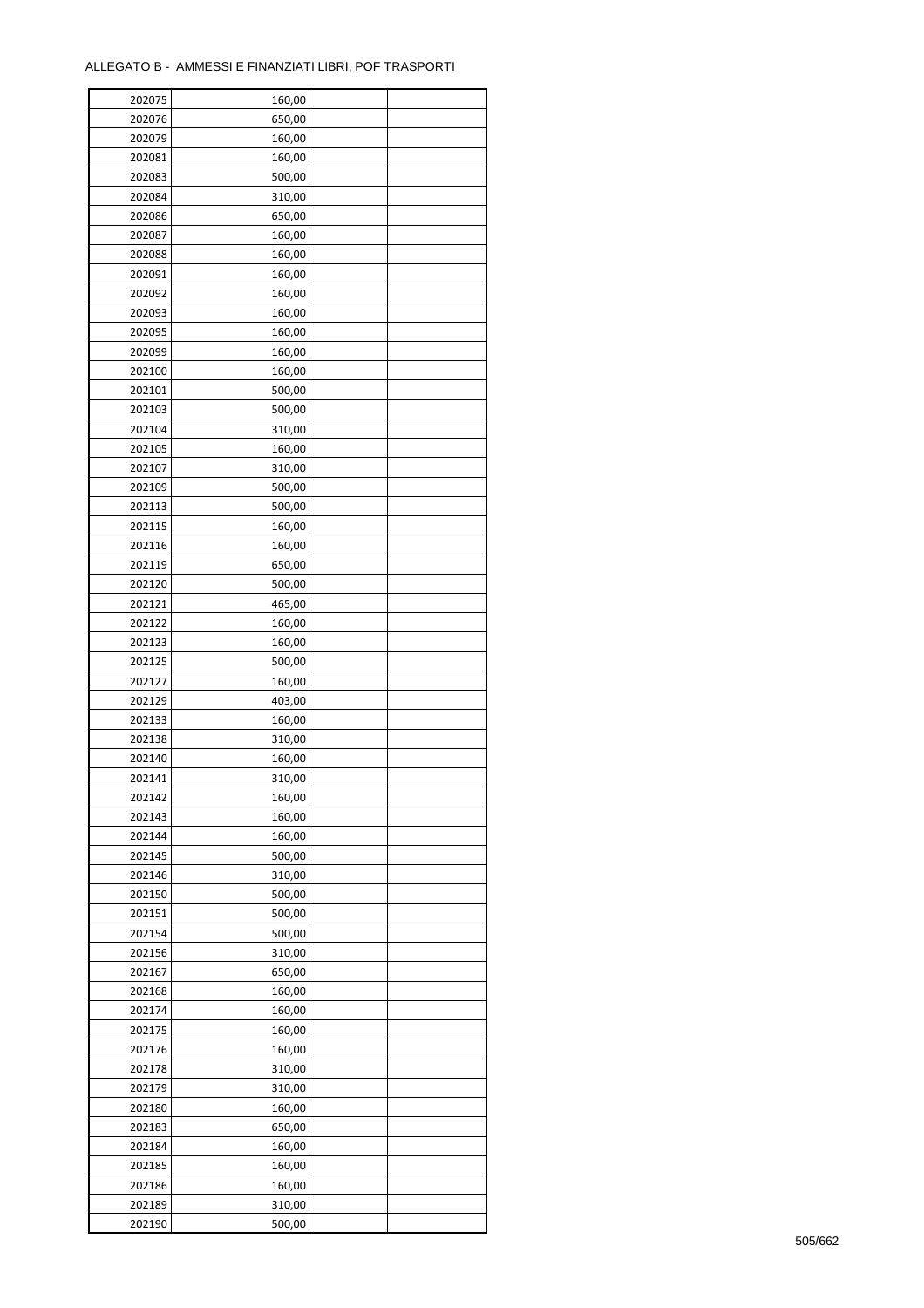| 202191 | 500,00 |  |
|--------|--------|--|
| 202192 | 500,00 |  |
| 202193 | 500,00 |  |
| 202194 | 160,00 |  |
| 202196 | 310,00 |  |
| 202197 | 500,00 |  |
| 202198 | 160,00 |  |
| 202199 | 500,00 |  |
| 202202 | 160,00 |  |
| 202203 | 500,00 |  |
| 202204 |        |  |
|        | 160,00 |  |
| 202205 | 310,00 |  |
| 202206 | 310,00 |  |
| 202207 | 310,00 |  |
| 202208 | 160,00 |  |
| 202210 | 310,00 |  |
| 202211 | 500,00 |  |
| 202212 | 160,00 |  |
| 202213 | 500,00 |  |
| 202214 | 160,00 |  |
| 202216 | 500,00 |  |
| 202218 | 500,00 |  |
| 202219 | 650,00 |  |
| 202220 | 160,00 |  |
| 202221 | 160,00 |  |
| 202222 | 310,00 |  |
| 202223 | 160,00 |  |
| 202227 | 500,00 |  |
| 202228 | 160,00 |  |
| 202229 | 310,00 |  |
| 202231 | 500,00 |  |
|        |        |  |
| 202232 | 650,00 |  |
| 202233 | 160,00 |  |
| 202234 | 310,00 |  |
| 202235 | 500,00 |  |
| 202236 | 310,00 |  |
| 202237 | 650,00 |  |
| 202240 | 160,00 |  |
| 202242 | 310,00 |  |
| 202243 | 310,00 |  |
| 202244 | 650,00 |  |
| 202245 | 750,00 |  |
| 202247 | 500,00 |  |
| 202248 | 160,00 |  |
| 202249 | 160,00 |  |
| 202250 | 310,00 |  |
| 202251 | 160,00 |  |
| 202252 | 160,00 |  |
| 202253 | 160,00 |  |
| 202254 | 160,00 |  |
| 202255 | 650,00 |  |
| 202258 | 465,00 |  |
| 202259 | 310,00 |  |
| 202260 | 310,00 |  |
| 202261 | 160,00 |  |
|        | 310,00 |  |
| 202263 |        |  |
| 202265 | 500,00 |  |
| 202269 | 160,00 |  |
| 202270 | 160,00 |  |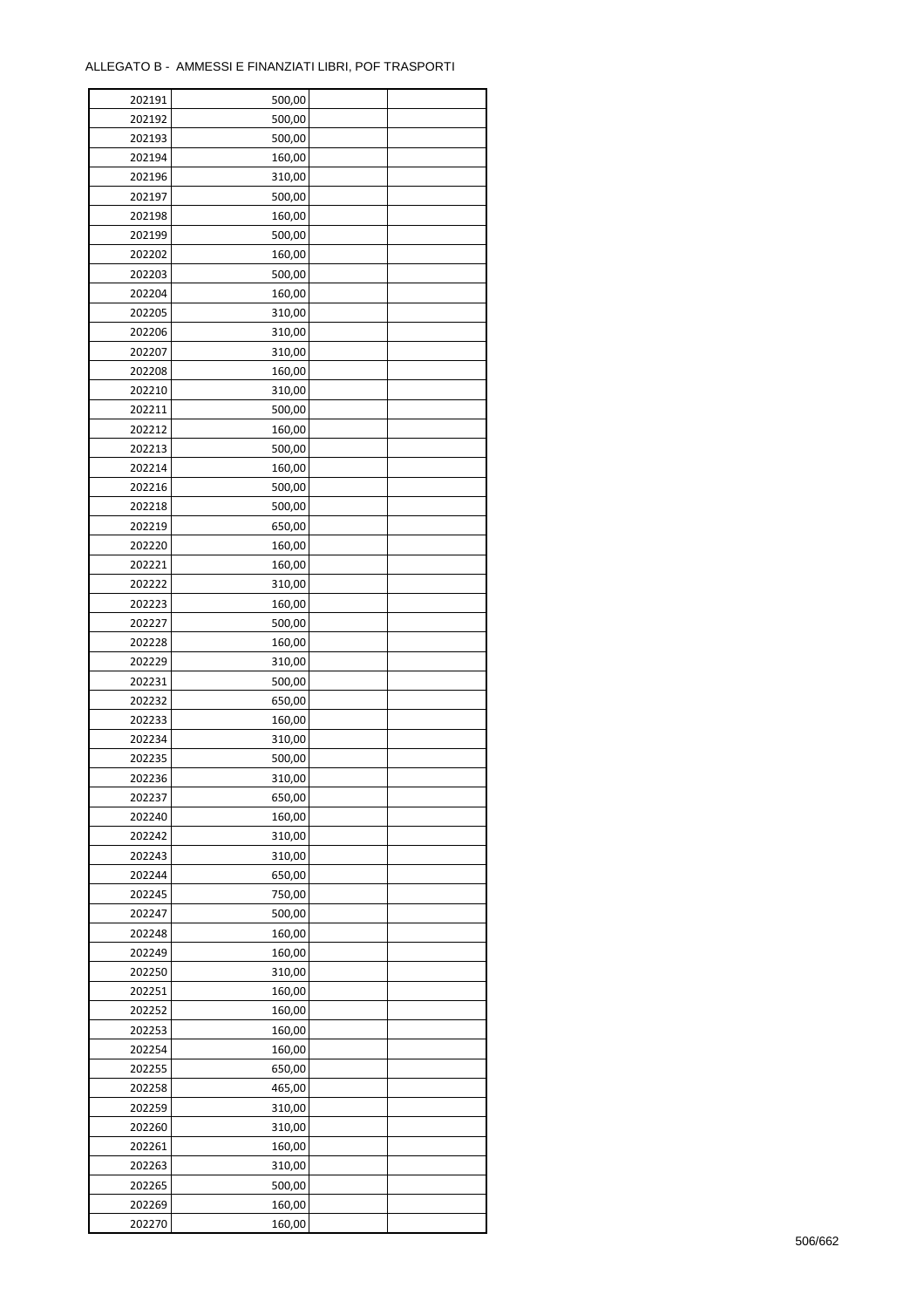| 202271 | 310,00 |  |
|--------|--------|--|
| 202273 | 500,00 |  |
| 202275 | 500,00 |  |
| 202276 | 500,00 |  |
| 202277 | 500,00 |  |
| 202279 | 500,00 |  |
| 202280 | 500,00 |  |
| 202282 | 160,00 |  |
| 202283 | 208,00 |  |
| 202284 | 500,00 |  |
|        |        |  |
| 202285 | 650,00 |  |
| 202286 | 310,00 |  |
| 202289 | 160,00 |  |
| 202291 | 500,00 |  |
| 202293 | 160,00 |  |
| 202294 | 310,00 |  |
| 202296 | 160,00 |  |
| 202297 | 500,00 |  |
| 202300 | 160,00 |  |
| 202301 | 160,00 |  |
| 202302 | 310,00 |  |
| 202305 | 310,00 |  |
| 202309 | 160,00 |  |
| 202310 | 500,00 |  |
| 202313 | 160,00 |  |
| 202317 | 160,00 |  |
| 202318 | 310,00 |  |
| 202319 | 160,00 |  |
| 202320 | 310,00 |  |
| 202324 | 160,00 |  |
|        |        |  |
| 202326 | 310,00 |  |
| 202329 | 500,00 |  |
| 202331 | 160,00 |  |
| 202333 | 310,00 |  |
| 202334 | 160,00 |  |
| 202336 | 160,00 |  |
| 202337 | 500,00 |  |
| 202338 | 310,00 |  |
| 202340 | 160,00 |  |
| 202342 | 310,00 |  |
| 202347 | 160,00 |  |
| 202349 | 160,00 |  |
| 202350 | 500,00 |  |
| 202351 | 160,00 |  |
| 202352 | 160,00 |  |
| 202353 | 160,00 |  |
| 202354 | 160,00 |  |
| 202356 | 500,00 |  |
| 202358 | 160,00 |  |
| 202359 | 160,00 |  |
| 202361 | 160,00 |  |
| 202363 | 500,00 |  |
| 202367 | 500,00 |  |
|        |        |  |
| 202368 | 500,00 |  |
| 202369 | 310,00 |  |
| 202372 | 403,00 |  |
| 202373 | 208,00 |  |
| 202375 | 160,00 |  |
| 202378 | 310,00 |  |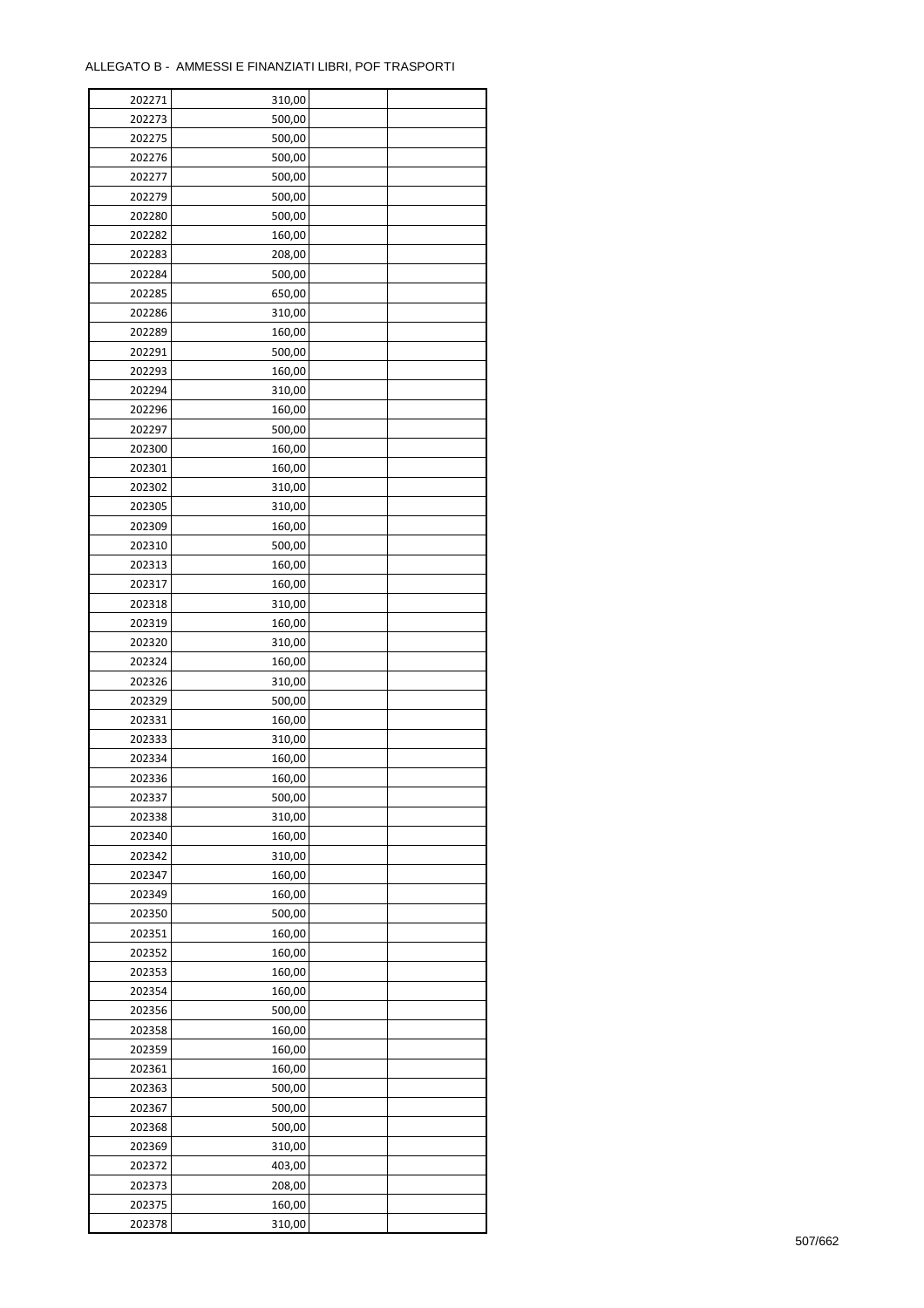| 202379 | 310,00           |  |
|--------|------------------|--|
| 202380 | 500,00           |  |
| 202381 | 160,00           |  |
| 202383 | 160,00           |  |
| 202385 | 160,00           |  |
| 202386 | 500,00           |  |
| 202387 | 160,00           |  |
| 202388 | 310,00           |  |
| 202389 | 310,00           |  |
| 202390 |                  |  |
| 202393 | 160,00<br>500,00 |  |
|        |                  |  |
| 202394 | 403,00           |  |
| 202395 | 750,00           |  |
| 202396 | 240,00           |  |
| 202397 | 403,00           |  |
| 202398 | 160,00           |  |
| 202399 | 500,00           |  |
| 202400 | 500,00           |  |
| 202401 | 160,00           |  |
| 202403 | 160,00           |  |
| 202405 | 160,00           |  |
| 202406 | 310,00           |  |
| 202408 | 160,00           |  |
| 202412 | 160,00           |  |
| 202413 | 500,00           |  |
| 202415 | 500,00           |  |
| 202416 | 750,00           |  |
| 202417 | 160,00           |  |
| 202419 | 650,00           |  |
| 202420 | 160,00           |  |
| 202421 | 160,00           |  |
| 202422 | 650,00           |  |
| 202424 | 650,00           |  |
| 202425 | 650,00           |  |
| 202427 | 310,00           |  |
| 202429 |                  |  |
|        | 160,00           |  |
| 202430 | 160,00           |  |
| 202434 | 500,00           |  |
| 202436 | 500,00           |  |
| 202441 | 160,00           |  |
| 202446 | 310,00           |  |
| 202451 | 310,00           |  |
| 202455 | 750,00           |  |
| 202457 | 310,00           |  |
| 202459 | 310,00           |  |
| 202460 | 310,00           |  |
| 202462 | 310,00           |  |
| 202467 | 310,00           |  |
| 202471 | 310,00           |  |
| 202474 | 310,00           |  |
| 202475 | 500,00           |  |
| 202476 | 160,00           |  |
| 202480 | 160,00           |  |
| 202482 | 500,00           |  |
| 202483 | 650,00           |  |
| 202484 | 310,00           |  |
| 202486 | 160,00           |  |
| 202487 | 160,00           |  |
| 202488 |                  |  |
|        | 500,00           |  |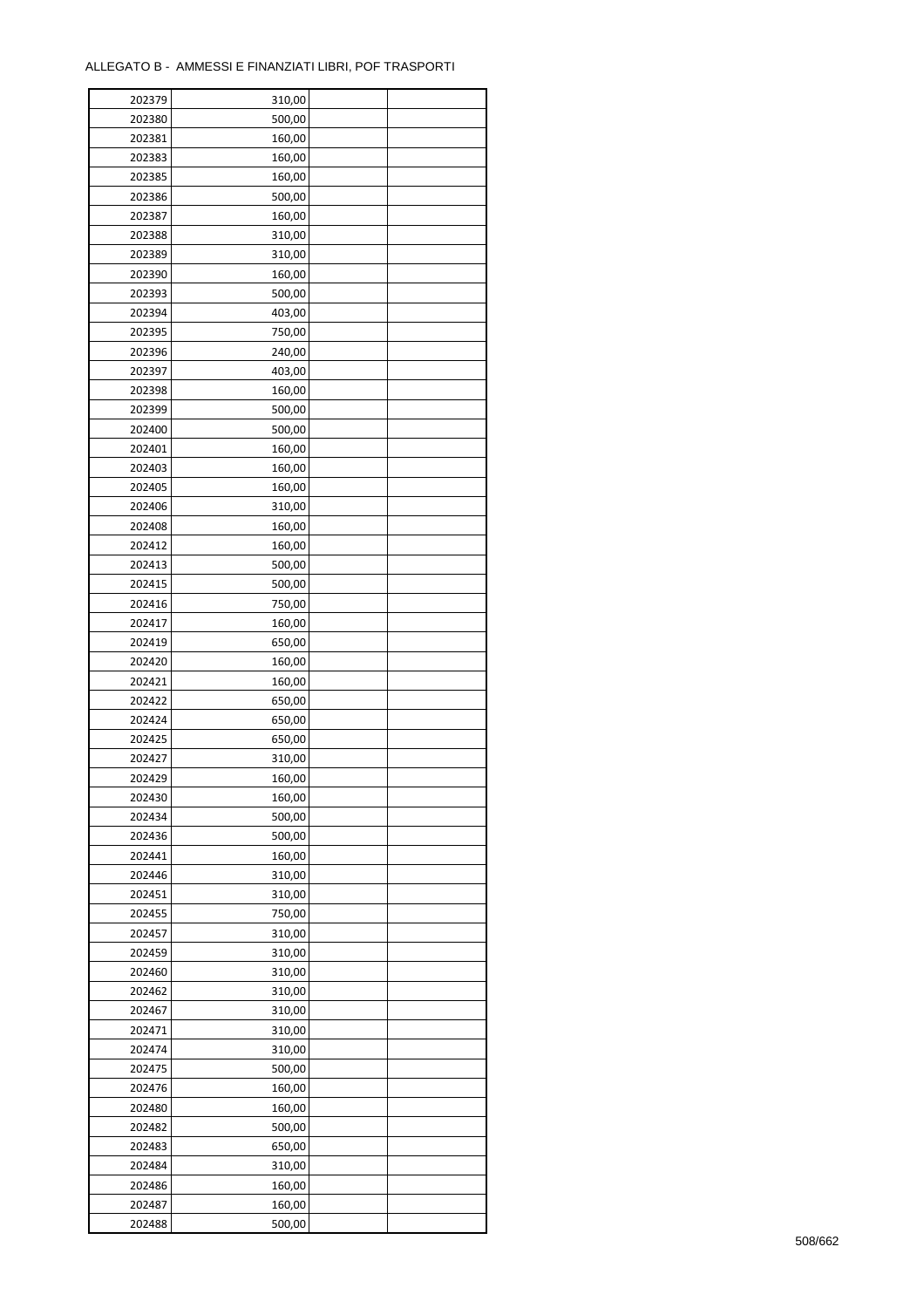| 202491 | 160,00 |  |
|--------|--------|--|
| 202497 | 500,00 |  |
| 202499 | 650,00 |  |
| 202501 | 310,00 |  |
| 202504 | 310,00 |  |
| 202505 | 310,00 |  |
| 202506 | 310,00 |  |
| 202507 | 310,00 |  |
| 202509 | 160,00 |  |
| 202510 | 160,00 |  |
| 202515 | 160,00 |  |
| 202517 | 310,00 |  |
| 202519 | 650,00 |  |
| 202520 | 650,00 |  |
| 202521 |        |  |
|        | 160,00 |  |
| 202522 | 500,00 |  |
| 202523 | 160,00 |  |
| 202525 | 160,00 |  |
| 202526 | 160,00 |  |
| 202527 | 160,00 |  |
| 202529 | 160,00 |  |
| 202532 | 500,00 |  |
| 202533 | 310,00 |  |
| 202535 | 310,00 |  |
| 202537 | 310,00 |  |
| 202539 | 500,00 |  |
| 202541 | 500,00 |  |
| 202544 | 310,00 |  |
| 202545 | 500,00 |  |
| 202546 | 310,00 |  |
| 202547 | 160,00 |  |
| 202549 | 310,00 |  |
| 202550 | 160,00 |  |
| 202551 | 310,00 |  |
| 202552 | 310,00 |  |
| 202553 | 500,00 |  |
| 202557 | 500,00 |  |
| 202558 | 310,00 |  |
| 202559 | 310,00 |  |
| 202560 | 160,00 |  |
| 202563 | 160,00 |  |
| 202564 | 310,00 |  |
| 202565 | 160,00 |  |
| 202567 | 160,00 |  |
| 202568 | 160,00 |  |
| 202569 | 160,00 |  |
| 202572 | 310,00 |  |
| 202573 | 310,00 |  |
| 202574 | 160,00 |  |
| 202575 | 160,00 |  |
| 202576 | 500,00 |  |
| 202578 | 500,00 |  |
| 202579 | 160,00 |  |
|        |        |  |
| 202580 | 650,00 |  |
| 202581 | 160,00 |  |
| 202582 | 650,00 |  |
| 202584 | 310,00 |  |
| 202585 | 310,00 |  |
| 202587 | 160,00 |  |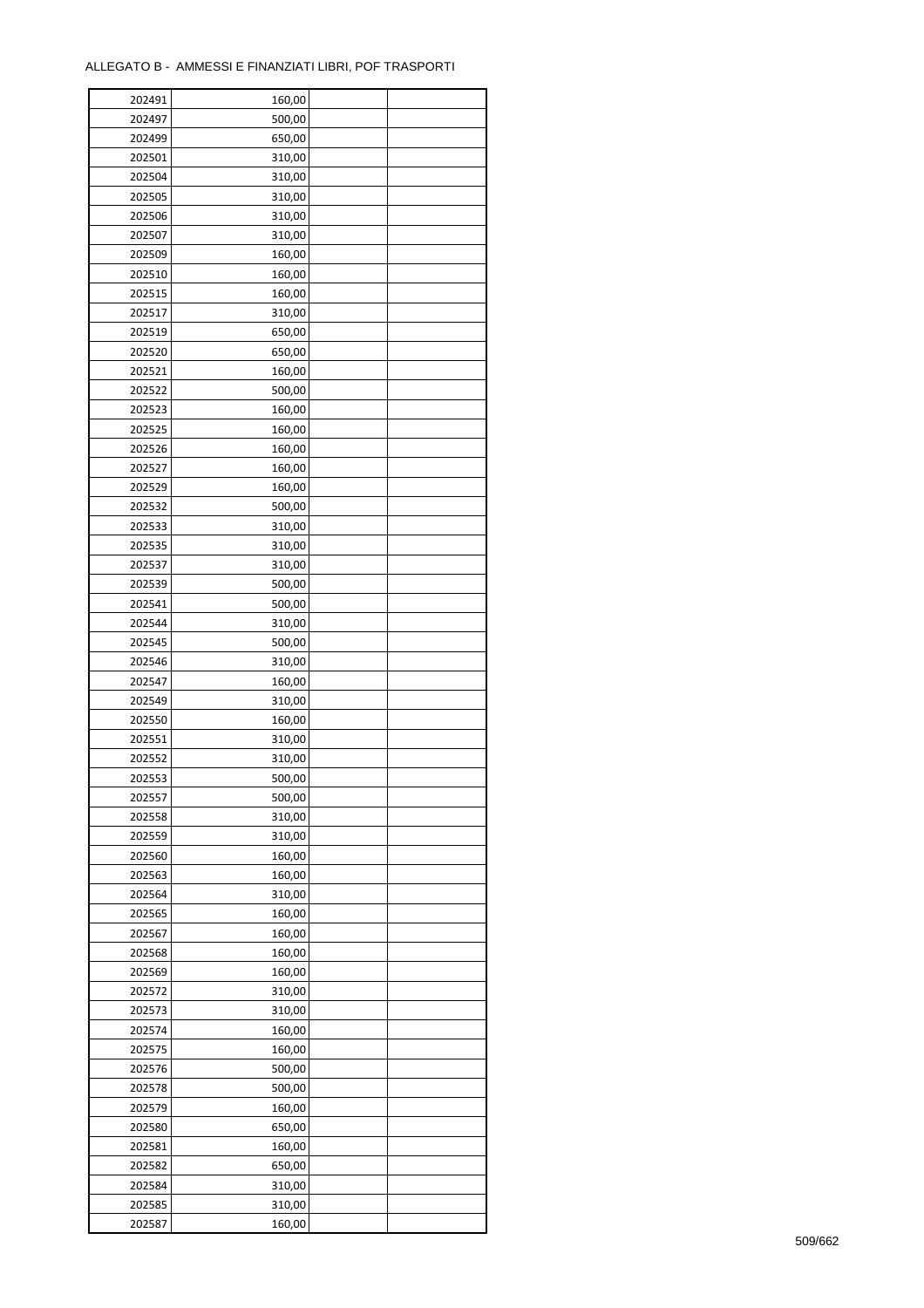| 202588 | 465,00 |  |
|--------|--------|--|
| 202591 | 160,00 |  |
| 202592 | 750,00 |  |
| 202593 | 650,00 |  |
| 202594 | 310,00 |  |
| 202597 | 650,00 |  |
| 202598 | 500,00 |  |
| 202599 | 310,00 |  |
|        |        |  |
| 202600 | 160,00 |  |
| 202601 | 310,00 |  |
| 202603 | 160,00 |  |
| 202605 | 160,00 |  |
| 202606 | 500,00 |  |
| 202609 | 310,00 |  |
| 202610 | 500,00 |  |
| 202612 | 310,00 |  |
| 202613 | 160,00 |  |
| 202615 | 160,00 |  |
| 202616 | 310,00 |  |
| 202617 | 160,00 |  |
| 202618 | 650,00 |  |
| 202620 | 310,00 |  |
| 202623 | 160,00 |  |
| 202624 | 310,00 |  |
| 202625 | 500,00 |  |
| 202626 | 310,00 |  |
| 202628 | 750,00 |  |
| 202630 | 160,00 |  |
| 202631 | 160,00 |  |
|        |        |  |
| 202632 | 500,00 |  |
| 202634 | 160,00 |  |
| 202636 | 160,00 |  |
| 202637 | 160,00 |  |
| 202638 | 500,00 |  |
| 202639 | 500,00 |  |
| 202640 | 310,00 |  |
| 202642 | 500,00 |  |
| 202643 | 160,00 |  |
| 202647 | 160,00 |  |
| 202648 | 160,00 |  |
| 202650 | 650,00 |  |
| 202652 | 310,00 |  |
| 202653 | 160,00 |  |
| 202655 | 310,00 |  |
| 202656 | 310,00 |  |
| 202657 | 160,00 |  |
| 202658 | 500,00 |  |
| 202661 | 750,00 |  |
| 202663 | 240,00 |  |
| 202666 | 160,00 |  |
| 202667 | 650,00 |  |
| 202668 | 310,00 |  |
|        |        |  |
| 202669 | 500,00 |  |
| 202671 | 310,00 |  |
| 202673 | 160,00 |  |
| 202674 | 160,00 |  |
| 202676 | 160,00 |  |
| 202679 | 310,00 |  |
| 202681 | 310,00 |  |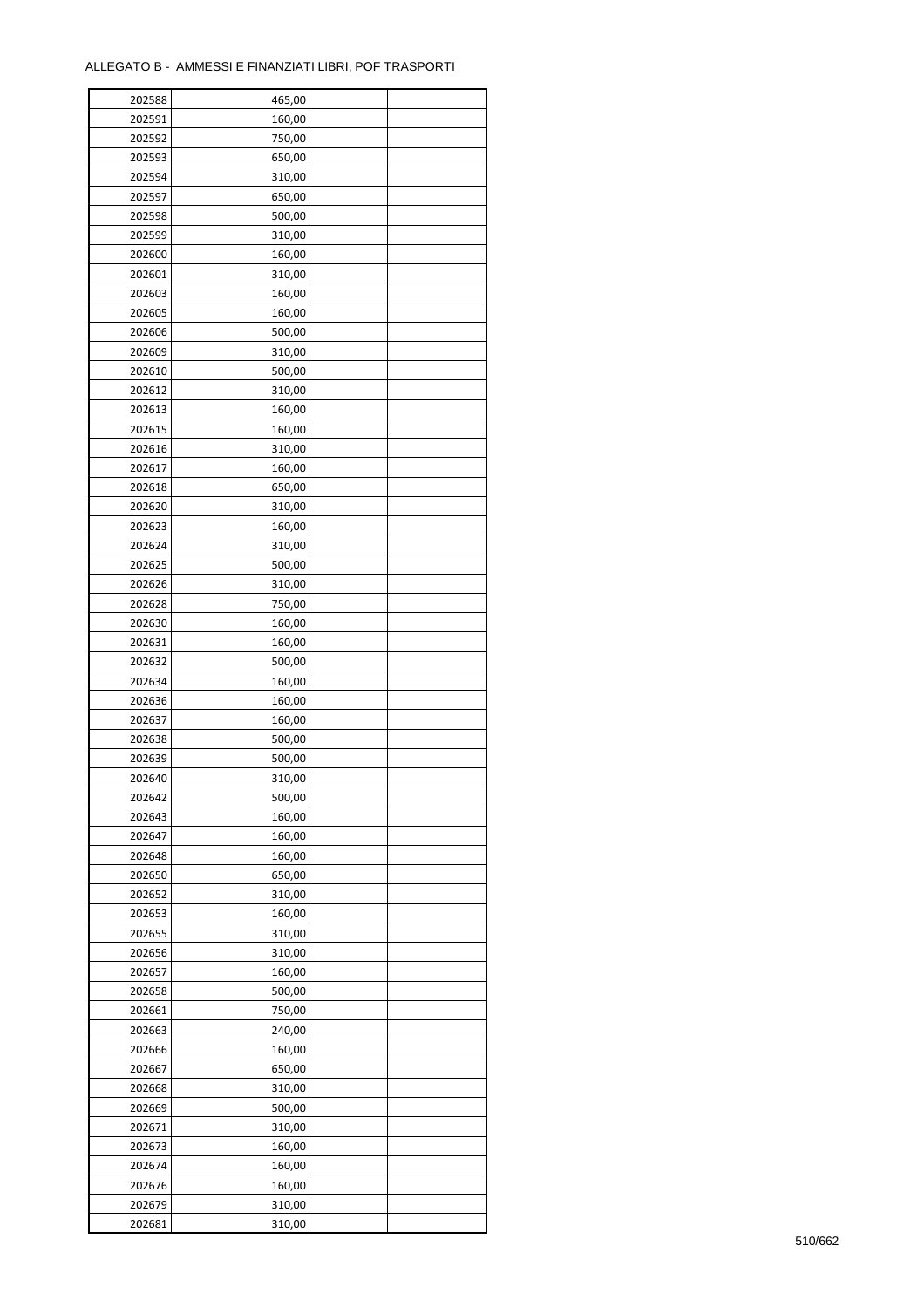| 202683 | 160,00 |  |
|--------|--------|--|
| 202684 | 650,00 |  |
| 202685 | 160,00 |  |
| 202686 | 310,00 |  |
| 202687 | 160,00 |  |
| 202688 | 310,00 |  |
| 202690 | 160,00 |  |
| 202692 | 500,00 |  |
| 202693 | 160,00 |  |
| 202696 | 500,00 |  |
| 202702 | 240,00 |  |
| 202706 | 500,00 |  |
| 202710 | 310,00 |  |
| 202711 | 500,00 |  |
| 202713 | 403,00 |  |
|        |        |  |
| 202714 | 310,00 |  |
| 202717 | 310,00 |  |
| 202718 | 310,00 |  |
| 202720 | 160,00 |  |
| 202724 | 500,00 |  |
| 202727 | 160,00 |  |
| 202728 | 500,00 |  |
| 202730 | 310,00 |  |
| 202731 | 160,00 |  |
| 202732 | 500,00 |  |
| 202733 | 500,00 |  |
| 202734 | 160,00 |  |
| 202738 | 160,00 |  |
| 202739 | 310,00 |  |
| 202740 | 310,00 |  |
| 202741 | 500,00 |  |
| 202743 | 310,00 |  |
| 202745 | 160,00 |  |
| 202748 | 650,00 |  |
| 202754 | 160,00 |  |
| 202755 | 160,00 |  |
| 202756 | 500,00 |  |
| 202757 | 500,00 |  |
| 202759 | 500,00 |  |
| 202760 | 160,00 |  |
| 202761 | 500,00 |  |
| 202763 | 650,00 |  |
| 202764 | 500,00 |  |
| 202766 | 650,00 |  |
| 202767 | 310,00 |  |
| 202768 | 160,00 |  |
| 202772 | 310,00 |  |
| 202773 | 160,00 |  |
| 202774 | 160,00 |  |
| 202775 | 500,00 |  |
| 202777 | 160,00 |  |
| 202779 | 500,00 |  |
| 202780 | 160,00 |  |
| 202781 | 310,00 |  |
| 202783 | 160,00 |  |
| 202785 | 650,00 |  |
| 202787 | 310,00 |  |
| 202791 | 310,00 |  |
| 202794 | 160,00 |  |
|        |        |  |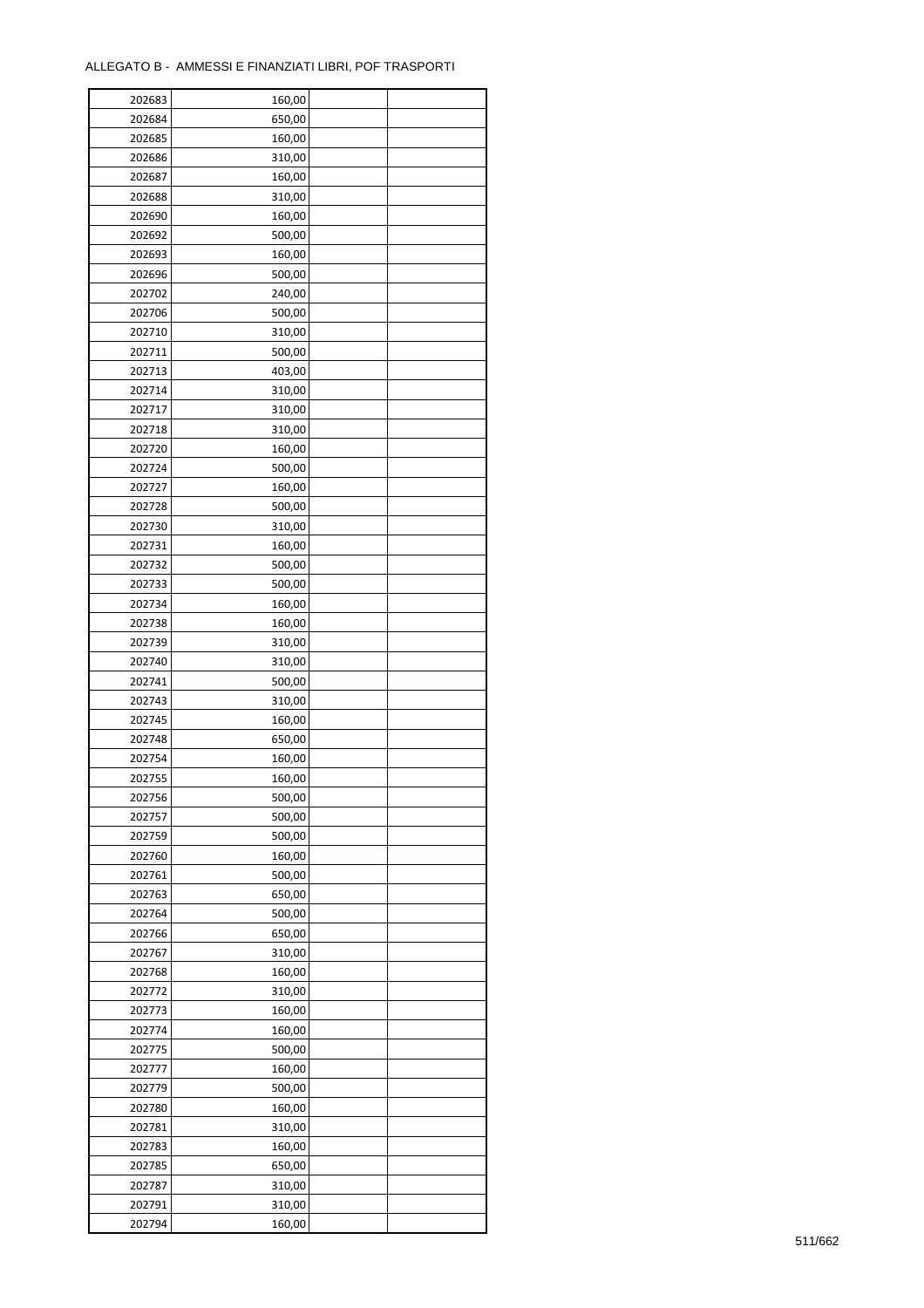| 202795 | 310,00 |  |
|--------|--------|--|
| 202798 | 310,00 |  |
| 202801 | 160,00 |  |
| 202803 | 160,00 |  |
| 202805 | 500,00 |  |
| 202806 | 310,00 |  |
| 202808 | 500,00 |  |
| 202810 | 160,00 |  |
| 202811 | 650,00 |  |
| 202812 | 160,00 |  |
|        |        |  |
| 202813 | 310,00 |  |
| 202814 | 500,00 |  |
| 202815 | 500,00 |  |
| 202816 | 650,00 |  |
| 202818 | 160,00 |  |
| 202819 | 650,00 |  |
| 202820 | 160,00 |  |
| 202821 | 160,00 |  |
| 202824 | 310,00 |  |
| 202825 | 500,00 |  |
| 202826 | 160,00 |  |
| 202828 | 310,00 |  |
| 202829 | 160,00 |  |
| 202833 | 650,00 |  |
| 202834 | 500,00 |  |
| 202835 | 160,00 |  |
| 202836 | 310,00 |  |
| 202840 | 650,00 |  |
| 202841 | 750,00 |  |
| 202847 | 650,00 |  |
|        |        |  |
| 202848 | 160,00 |  |
| 202857 | 160,00 |  |
| 202859 | 650,00 |  |
| 202864 | 160,00 |  |
| 202866 | 160,00 |  |
| 202867 | 650,00 |  |
| 202868 | 500,00 |  |
| 202870 | 160,00 |  |
| 202873 | 500,00 |  |
| 202874 | 310,00 |  |
| 202876 | 160,00 |  |
| 202884 | 310,00 |  |
| 202885 | 500,00 |  |
| 202886 | 160,00 |  |
| 202887 | 310,00 |  |
| 202888 | 500,00 |  |
| 202892 | 310,00 |  |
| 202894 | 500,00 |  |
| 202895 | 500,00 |  |
| 202896 | 500,00 |  |
| 202898 | 310,00 |  |
|        |        |  |
| 202899 | 310,00 |  |
| 202903 | 310,00 |  |
| 202904 | 310,00 |  |
| 202905 | 403,00 |  |
| 202906 | 160,00 |  |
| 202908 | 500,00 |  |
| 202911 | 160,00 |  |
| 202912 | 500,00 |  |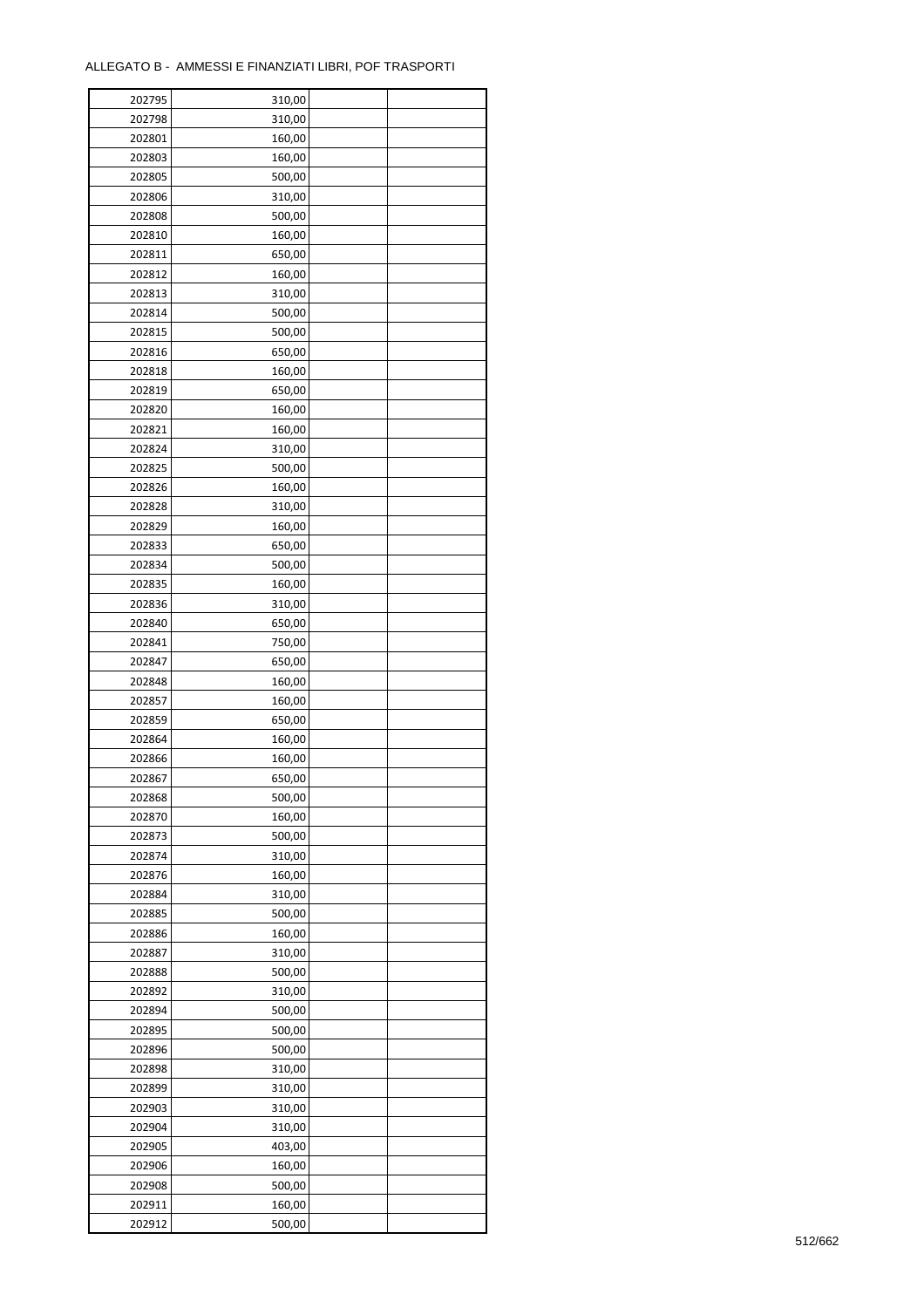| 202915 | 240,00 |  |
|--------|--------|--|
| 202916 | 310,00 |  |
| 202917 | 310,00 |  |
| 202920 | 160,00 |  |
| 202922 | 500,00 |  |
| 202924 | 240,00 |  |
| 202925 | 160,00 |  |
| 202926 | 160,00 |  |
| 202927 | 310,00 |  |
| 202928 | 160,00 |  |
| 202930 | 160,00 |  |
| 202934 | 403,00 |  |
|        |        |  |
| 202935 | 160,00 |  |
| 202942 | 500,00 |  |
| 202944 | 403,00 |  |
| 202947 | 650,00 |  |
| 202954 | 160,00 |  |
| 202957 | 240,00 |  |
| 202958 | 160,00 |  |
| 202959 | 500,00 |  |
| 202960 | 310,00 |  |
| 202961 | 160,00 |  |
| 202965 | 160,00 |  |
| 202967 | 500,00 |  |
| 202968 | 310,00 |  |
| 202969 | 160,00 |  |
| 202972 | 160,00 |  |
| 202973 | 160,00 |  |
| 202974 | 160,00 |  |
| 202975 | 310,00 |  |
| 202976 | 310,00 |  |
| 202979 | 500,00 |  |
| 202980 | 310,00 |  |
| 202984 | 160,00 |  |
| 202989 | 160,00 |  |
| 202995 | 500,00 |  |
| 203002 | 208,00 |  |
|        |        |  |
| 203003 | 500,00 |  |
| 203005 | 500,00 |  |
| 203008 | 310,00 |  |
| 203010 | 310,00 |  |
| 203013 | 160,00 |  |
| 203016 | 160,00 |  |
| 203017 | 650,00 |  |
| 203018 | 160,00 |  |
| 203019 | 160,00 |  |
| 203022 | 500,00 |  |
| 203025 | 403,00 |  |
| 203026 | 310,00 |  |
| 203027 | 160,00 |  |
| 203029 | 310,00 |  |
| 203037 | 500,00 |  |
| 203038 | 750,00 |  |
| 203040 | 310,00 |  |
| 203046 | 310,00 |  |
| 203047 | 500,00 |  |
| 203049 | 310,00 |  |
| 203050 | 650,00 |  |
| 203053 | 500,00 |  |
|        |        |  |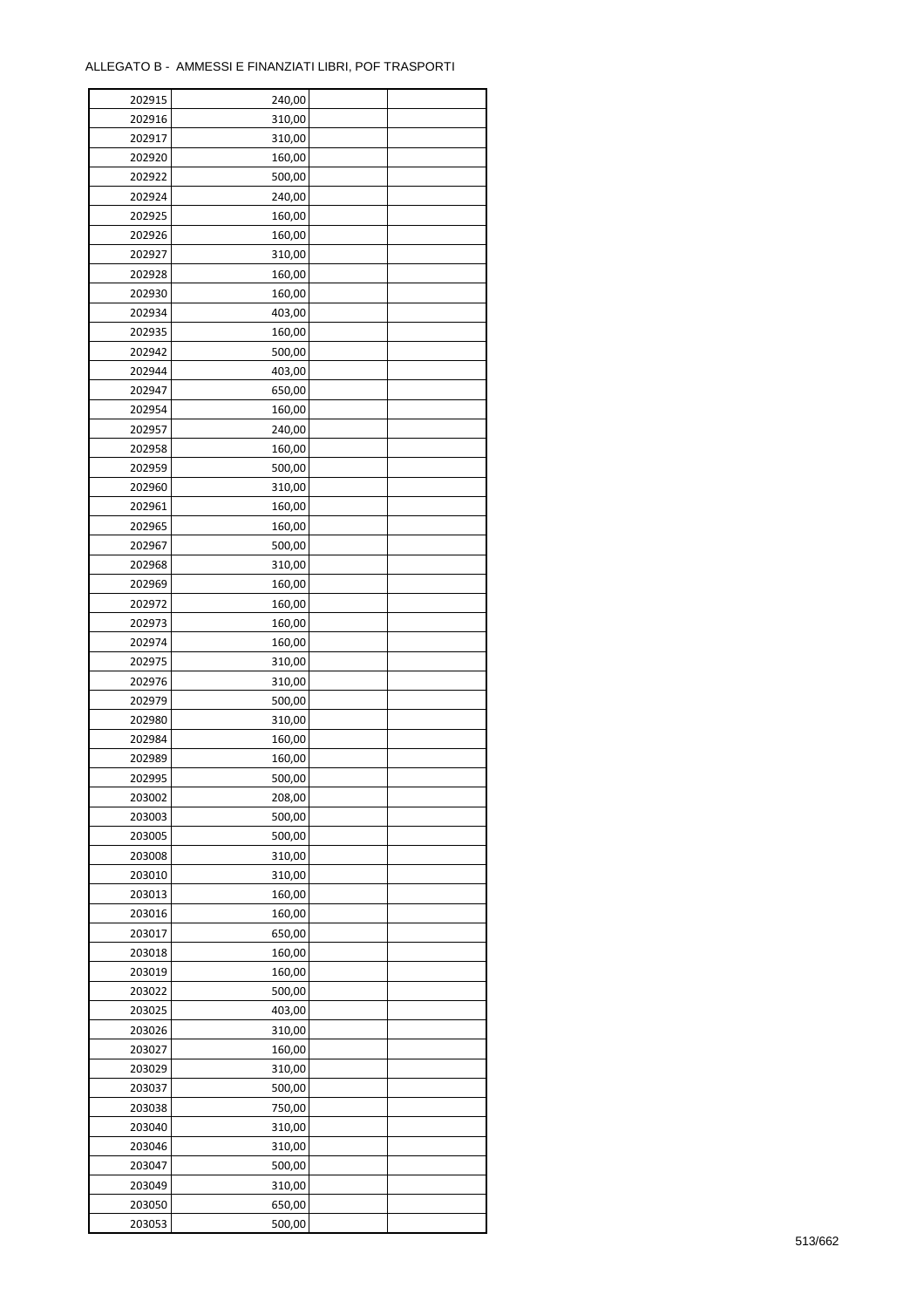| 203055 | 500,00           |  |
|--------|------------------|--|
| 203056 | 500,00           |  |
| 203063 | 500,00           |  |
| 203064 | 500,00           |  |
| 203065 | 500,00           |  |
| 203066 | 310,00           |  |
| 203067 | 500,00           |  |
| 203069 | 403,00           |  |
| 203070 | 500,00           |  |
|        |                  |  |
| 203073 | 650,00           |  |
| 203077 | 500,00           |  |
| 203078 | 310,00           |  |
| 203079 | 310,00           |  |
| 203085 | 500,00           |  |
| 203088 | 160,00           |  |
| 203090 | 500,00           |  |
| 203092 | 500,00           |  |
| 203093 | 160,00           |  |
| 203095 | 500,00           |  |
| 203098 | 403,00           |  |
| 203099 | 160,00           |  |
| 203100 | 310,00           |  |
| 203102 | 403,00           |  |
| 203104 | 310,00           |  |
| 203105 | 403,00           |  |
| 203106 | 500,00           |  |
| 203111 | 160,00           |  |
| 203114 | 310,00           |  |
| 203116 | 310,00           |  |
| 203121 | 310,00           |  |
|        |                  |  |
| 203122 | 160,00<br>500,00 |  |
| 203124 |                  |  |
| 203126 | 160,00           |  |
| 203128 | 650,00           |  |
| 203131 | 650,00           |  |
| 203135 | 650,00           |  |
| 203136 | 650,00           |  |
| 203139 | 403,00           |  |
| 203140 | 160,00           |  |
| 203142 | 650,00           |  |
| 203143 | 500,00           |  |
| 203145 | 500,00           |  |
| 203148 | 160,00           |  |
| 203155 | 500,00           |  |
| 203156 | 500,00           |  |
| 203159 | 160,00           |  |
| 203162 | 310,00           |  |
| 203164 | 160,00           |  |
| 203166 | 650,00           |  |
| 203168 | 500,00           |  |
| 203174 | 500,00           |  |
| 203176 | 310,00           |  |
| 203177 | 465,00           |  |
|        |                  |  |
| 203185 | 160,00           |  |
| 203186 | 160,00           |  |
| 203194 | 500,00           |  |
| 203195 | 650,00           |  |
| 203196 | 500,00           |  |
| 203197 | 160,00           |  |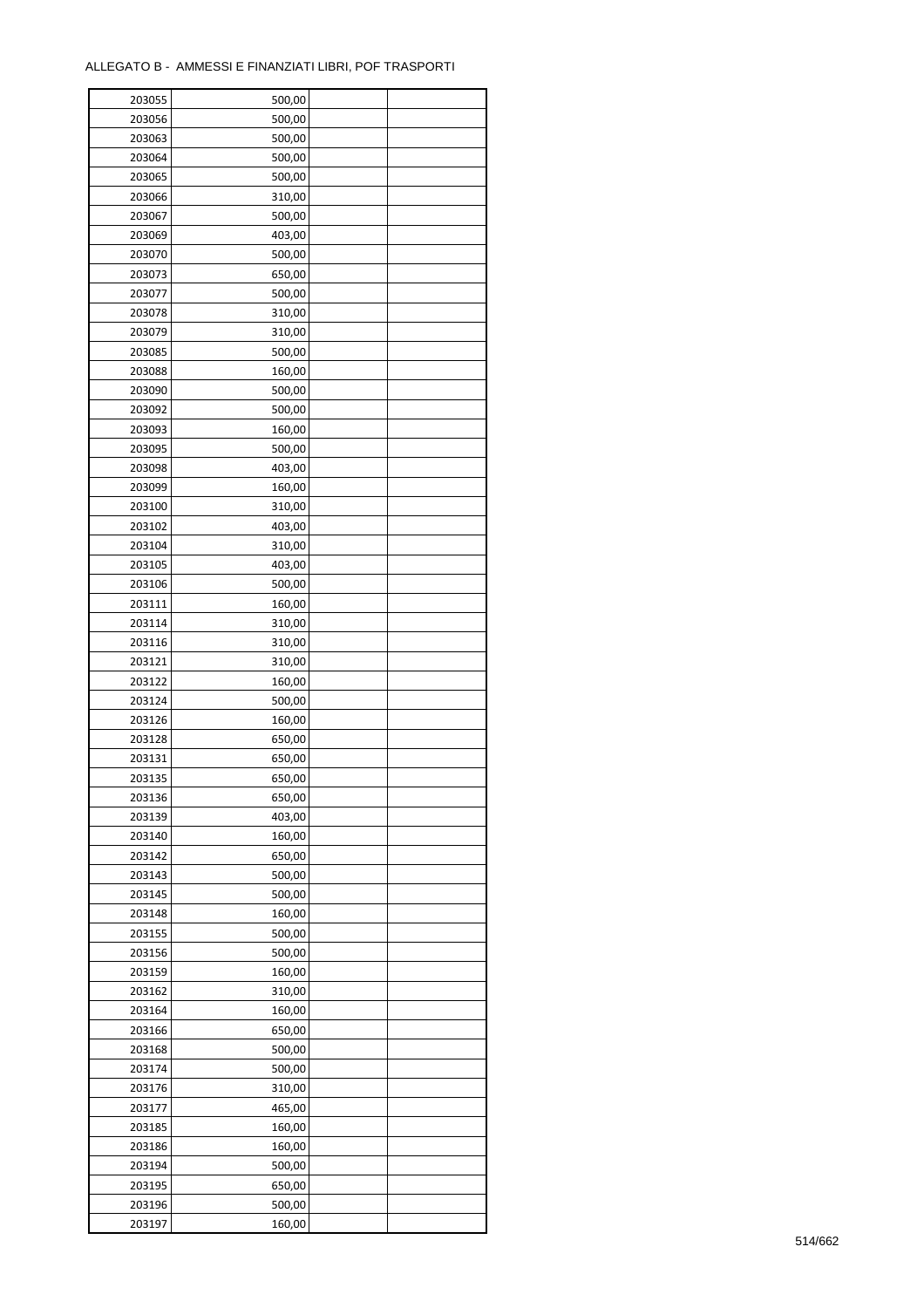| 203198 | 403,00 |  |
|--------|--------|--|
| 203201 | 403,00 |  |
| 203202 | 240,00 |  |
| 203207 | 310,00 |  |
| 203208 | 500,00 |  |
| 203210 | 160,00 |  |
| 203211 | 650,00 |  |
| 203213 | 160,00 |  |
| 203215 | 310,00 |  |
| 203218 |        |  |
| 203219 | 650,00 |  |
|        | 650,00 |  |
| 203220 | 403,00 |  |
| 203221 | 160,00 |  |
| 203222 | 500,00 |  |
| 203223 | 310,00 |  |
| 203224 | 160,00 |  |
| 203225 | 160,00 |  |
| 203226 | 310,00 |  |
| 203227 | 160,00 |  |
| 203228 | 310,00 |  |
| 203230 | 750,00 |  |
| 203237 | 310,00 |  |
| 203240 | 160,00 |  |
| 203241 | 160,00 |  |
| 203246 | 500,00 |  |
| 203247 | 500,00 |  |
| 203252 | 160,00 |  |
| 203262 | 310,00 |  |
| 203263 | 160,00 |  |
| 203271 | 160,00 |  |
| 203272 | 310,00 |  |
|        |        |  |
| 203274 | 650,00 |  |
| 203275 | 160,00 |  |
| 203282 | 310,00 |  |
| 203291 | 310,00 |  |
| 203301 | 160,00 |  |
| 203303 | 160,00 |  |
| 203307 | 500,00 |  |
| 203308 | 500,00 |  |
| 203309 | 310,00 |  |
| 203314 | 160,00 |  |
| 203315 | 310,00 |  |
| 203320 | 650,00 |  |
| 203321 | 650,00 |  |
| 203326 | 650,00 |  |
| 203330 | 500,00 |  |
| 203332 | 500,00 |  |
| 203333 | 310,00 |  |
| 203336 | 650,00 |  |
| 203340 | 160,00 |  |
| 203341 | 465,00 |  |
| 203343 | 160,00 |  |
| 203349 | 160,00 |  |
| 203351 | 160,00 |  |
|        |        |  |
| 203352 | 160,00 |  |
| 203353 | 160,00 |  |
| 203354 | 310,00 |  |
| 203355 | 500,00 |  |
| 203356 | 160,00 |  |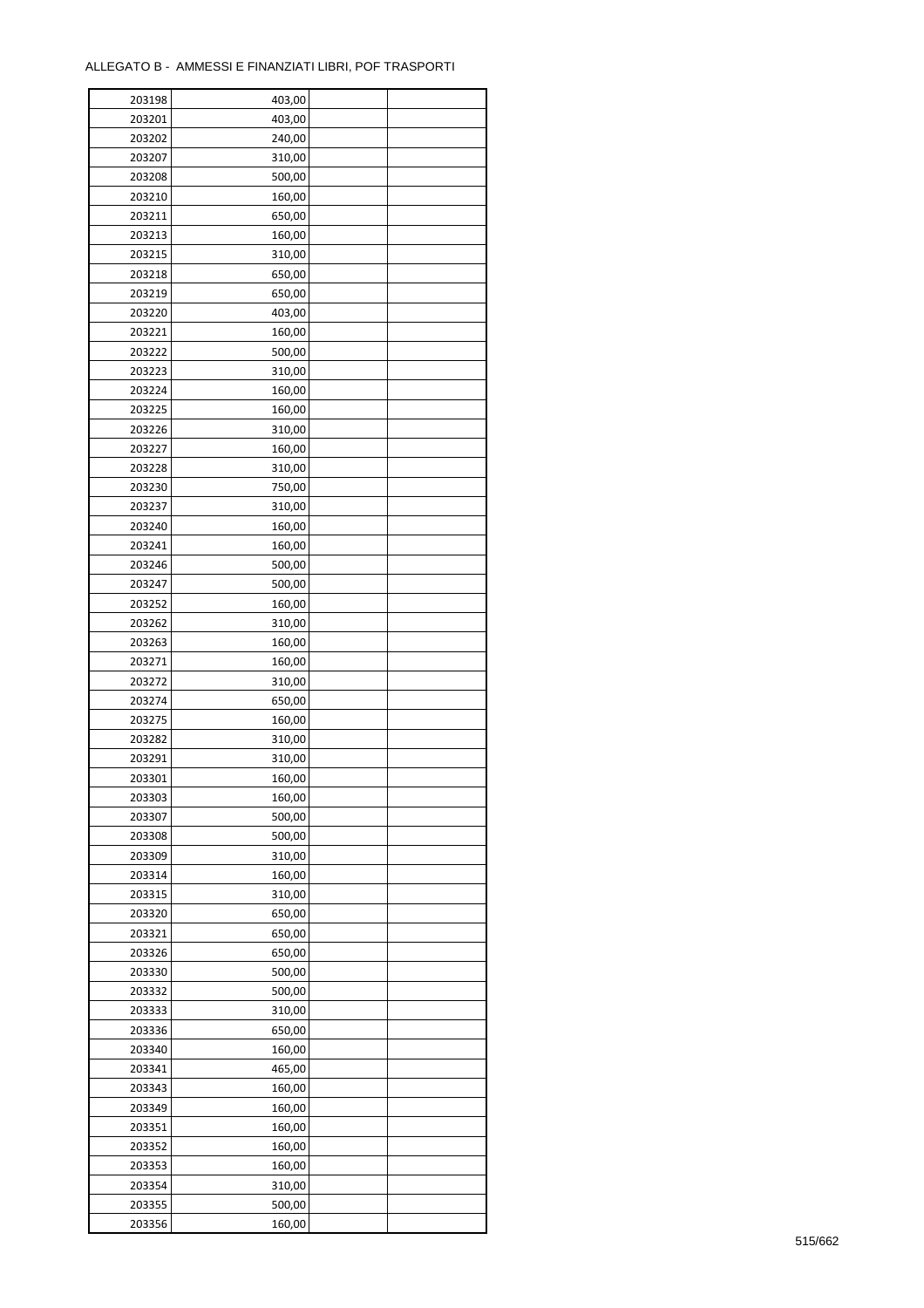| 203359 | 160,00 |  |
|--------|--------|--|
| 203360 | 160,00 |  |
| 203361 | 500,00 |  |
| 203362 | 500,00 |  |
| 203363 | 500,00 |  |
| 203368 | 160,00 |  |
| 203369 | 160,00 |  |
| 203372 | 310,00 |  |
| 203375 | 160,00 |  |
| 203378 | 500,00 |  |
| 203379 | 650,00 |  |
| 203380 | 160,00 |  |
| 203381 | 500,00 |  |
| 203382 | 500,00 |  |
|        |        |  |
| 203383 | 160,00 |  |
| 203385 | 160,00 |  |
| 203386 | 310,00 |  |
| 203387 | 310,00 |  |
| 203389 | 160,00 |  |
| 203390 | 500,00 |  |
| 203391 | 160,00 |  |
| 203392 | 160,00 |  |
| 203393 | 500,00 |  |
| 203394 | 650,00 |  |
| 203396 | 160,00 |  |
| 203397 | 310,00 |  |
| 203398 | 650,00 |  |
| 203402 | 310,00 |  |
| 203405 | 500,00 |  |
| 203407 | 160,00 |  |
| 203409 | 160,00 |  |
| 203410 | 160,00 |  |
| 203411 | 500,00 |  |
| 203412 | 465,00 |  |
| 203413 | 160,00 |  |
| 203415 | 310,00 |  |
| 203416 | 160,00 |  |
| 203417 | 160,00 |  |
| 203418 | 160,00 |  |
| 203419 | 160,00 |  |
| 203420 | 650,00 |  |
| 203421 | 310,00 |  |
| 203426 | 500,00 |  |
| 203428 | 160,00 |  |
| 203431 | 160,00 |  |
| 203432 | 310,00 |  |
| 203433 | 160,00 |  |
| 203434 | 160,00 |  |
| 203435 | 500,00 |  |
| 203438 | 650,00 |  |
| 203439 | 500,00 |  |
| 203441 | 160,00 |  |
| 203443 | 160,00 |  |
| 203445 | 650,00 |  |
| 203447 | 208,00 |  |
|        |        |  |
| 203452 | 310,00 |  |
| 203454 | 160,00 |  |
| 203456 | 500,00 |  |
| 203457 | 160,00 |  |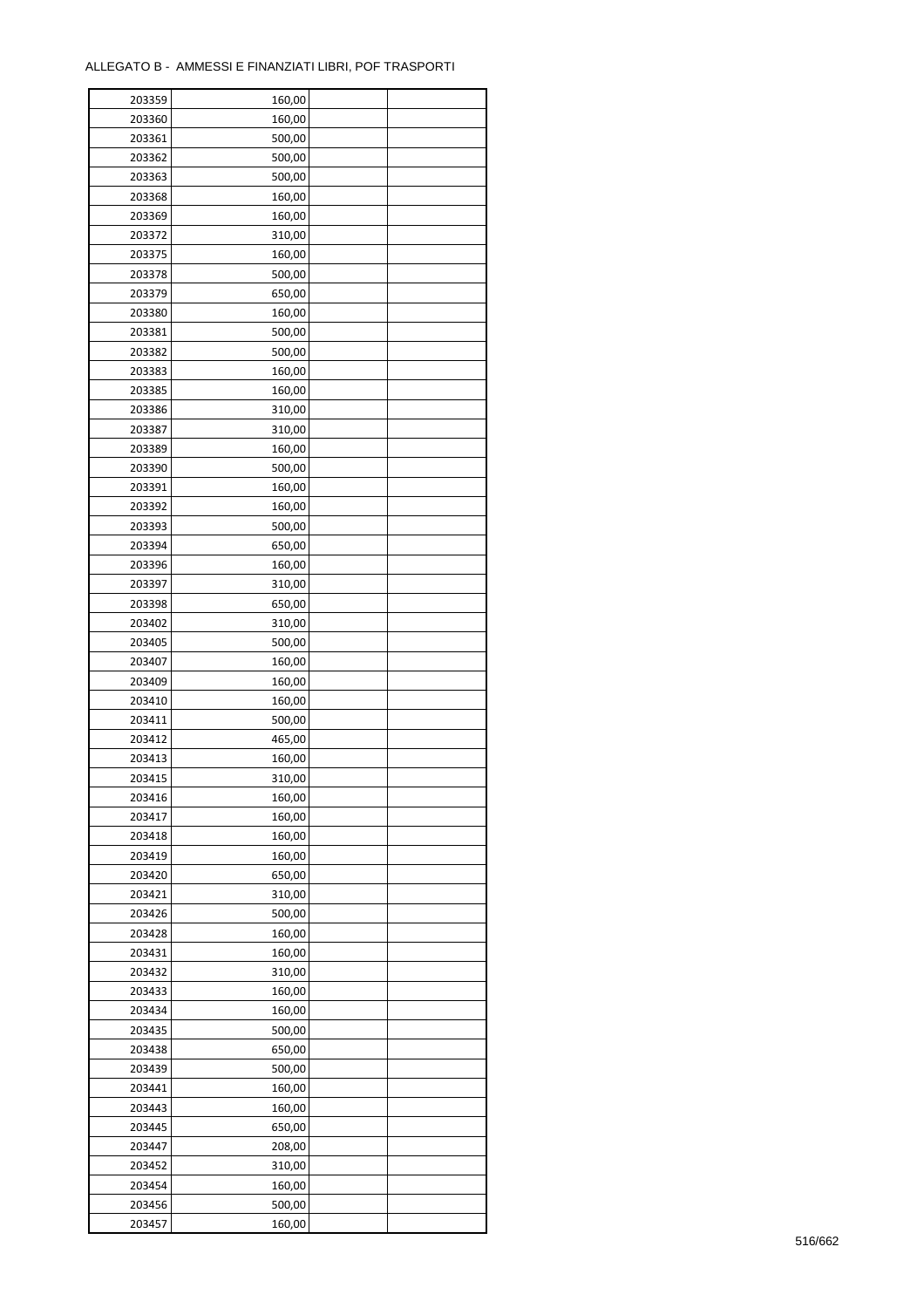| 203458 | 500,00 |  |
|--------|--------|--|
| 203460 | 160,00 |  |
| 203461 | 160,00 |  |
| 203465 | 160,00 |  |
| 203472 | 500,00 |  |
| 203473 | 160,00 |  |
| 203474 | 500,00 |  |
| 203476 | 310,00 |  |
| 203477 | 160,00 |  |
| 203478 | 500,00 |  |
| 203484 | 160,00 |  |
| 203486 | 160,00 |  |
| 203488 | 650,00 |  |
| 203490 |        |  |
|        | 160,00 |  |
| 203491 | 310,00 |  |
| 203493 | 500,00 |  |
| 203497 | 160,00 |  |
| 203498 | 500,00 |  |
| 203499 | 500,00 |  |
| 203500 | 310,00 |  |
| 203508 | 160,00 |  |
| 203510 | 160,00 |  |
| 203512 | 160,00 |  |
| 203517 | 500,00 |  |
| 203518 | 650,00 |  |
| 203520 | 310,00 |  |
| 203521 | 750,00 |  |
| 203522 | 500,00 |  |
| 203523 | 310,00 |  |
| 203525 | 650,00 |  |
| 203529 | 160,00 |  |
| 203530 | 160,00 |  |
| 203531 | 160,00 |  |
| 203532 | 500,00 |  |
| 203533 | 160,00 |  |
| 203534 | 160,00 |  |
| 203535 | 160,00 |  |
| 203537 | 310,00 |  |
|        |        |  |
| 203538 | 160,00 |  |
| 203540 | 160,00 |  |
| 203541 | 160,00 |  |
| 203542 | 500,00 |  |
| 203543 | 500,00 |  |
| 203544 | 310,00 |  |
| 203545 | 160,00 |  |
| 203547 | 310,00 |  |
| 203548 | 310,00 |  |
| 203550 | 160,00 |  |
| 203551 | 500,00 |  |
| 203552 | 500,00 |  |
| 203553 | 310,00 |  |
| 203555 | 160,00 |  |
| 203560 | 160,00 |  |
| 203564 | 160,00 |  |
| 203567 | 310,00 |  |
| 203573 | 500,00 |  |
| 203574 | 650,00 |  |
| 203575 | 500,00 |  |
| 203576 | 160,00 |  |
|        |        |  |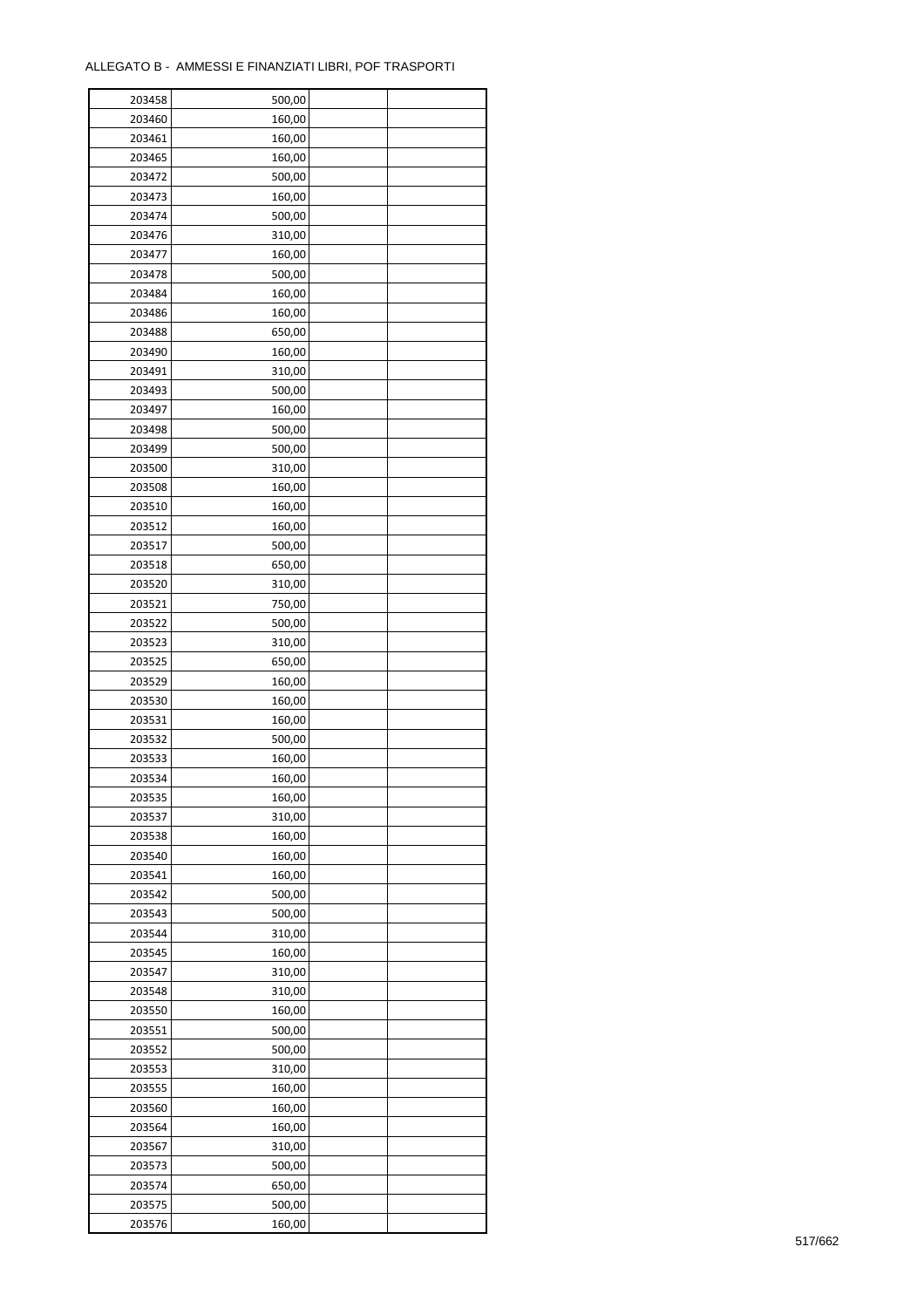| 203578 | 403,00 |  |
|--------|--------|--|
| 203581 | 208,00 |  |
| 203584 | 160,00 |  |
| 203588 | 160,00 |  |
| 203589 | 310,00 |  |
| 203590 | 500,00 |  |
| 203598 | 310,00 |  |
| 203599 | 650,00 |  |
| 203602 | 500,00 |  |
| 203603 | 160,00 |  |
| 203604 | 160,00 |  |
| 203605 |        |  |
|        | 650,00 |  |
| 203606 | 160,00 |  |
| 203608 | 650,00 |  |
| 203609 | 160,00 |  |
| 203610 | 160,00 |  |
| 203611 | 160,00 |  |
| 203612 | 750,00 |  |
| 203614 | 160,00 |  |
| 203616 | 160,00 |  |
| 203617 | 160,00 |  |
| 203618 | 465,00 |  |
| 203619 | 310,00 |  |
| 203620 | 500,00 |  |
| 203621 | 160,00 |  |
| 203625 | 160,00 |  |
| 203626 | 160,00 |  |
| 203627 | 500,00 |  |
| 203628 | 310,00 |  |
| 203631 | 160,00 |  |
| 203632 |        |  |
|        | 160,00 |  |
| 203633 | 310,00 |  |
| 203634 | 310,00 |  |
| 203637 | 500,00 |  |
| 203638 | 160,00 |  |
| 203641 | 500,00 |  |
| 203642 | 160,00 |  |
| 203643 | 500,00 |  |
| 203647 | 160,00 |  |
| 203650 | 500,00 |  |
| 203654 | 310,00 |  |
| 203655 | 160,00 |  |
| 203656 | 310,00 |  |
| 203657 | 208,00 |  |
| 203658 | 160,00 |  |
| 203660 | 160,00 |  |
| 203661 | 465,00 |  |
| 203662 | 310,00 |  |
| 203664 | 310,00 |  |
| 203665 | 160,00 |  |
| 203666 | 650,00 |  |
|        |        |  |
| 203667 | 310,00 |  |
| 203668 | 310,00 |  |
| 203671 | 500,00 |  |
| 203672 | 310,00 |  |
| 203674 | 160,00 |  |
| 203675 | 310,00 |  |
| 203678 | 160,00 |  |
| 203679 | 650,00 |  |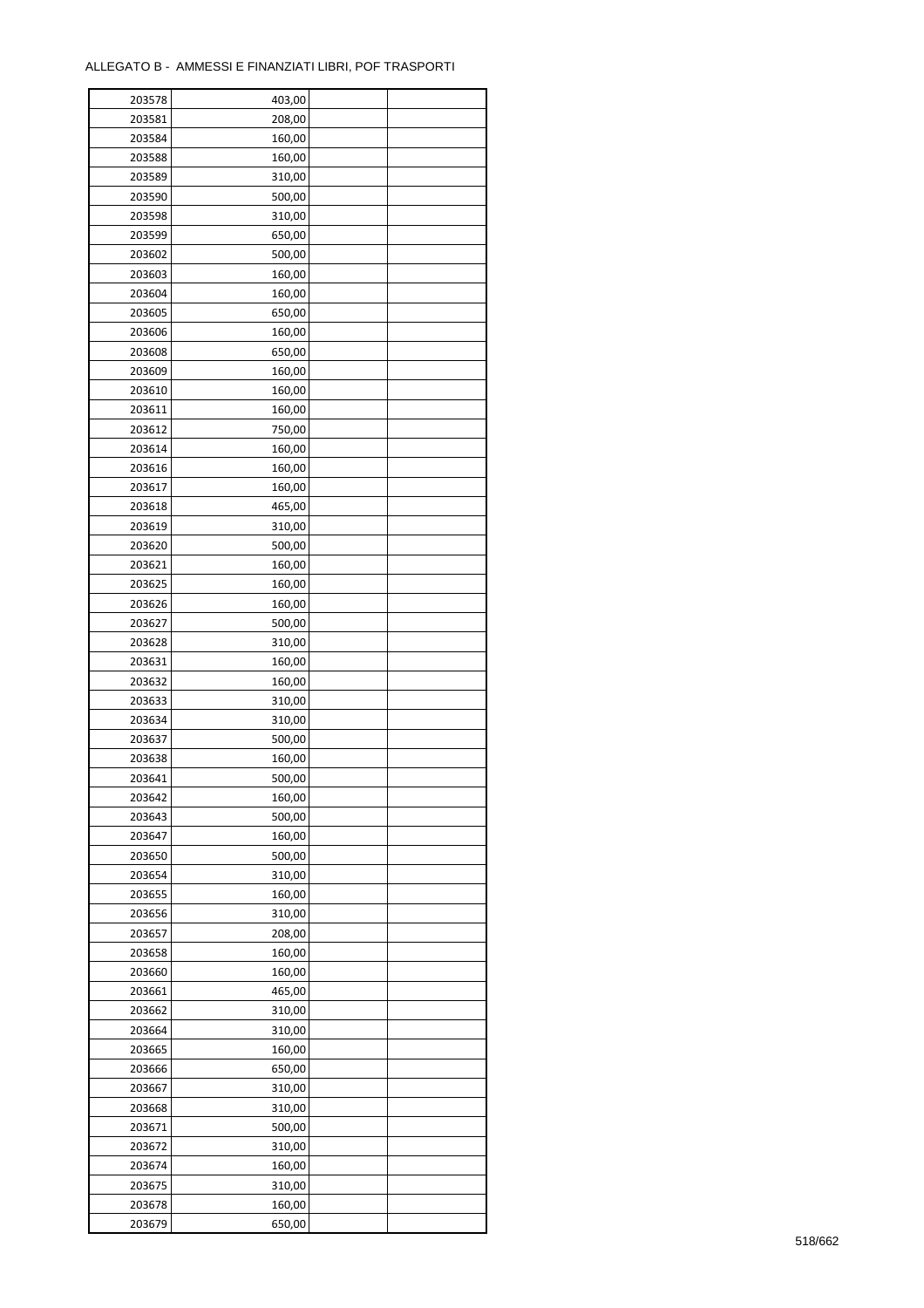| 203681 | 160,00 |  |
|--------|--------|--|
| 203684 | 160,00 |  |
| 203688 | 310,00 |  |
| 203689 | 208,00 |  |
| 203691 | 160,00 |  |
| 203693 | 160,00 |  |
| 203696 | 465,00 |  |
| 203698 | 160,00 |  |
| 203699 | 650,00 |  |
| 203700 | 160,00 |  |
| 203702 | 160,00 |  |
| 203710 | 160,00 |  |
| 203711 | 310,00 |  |
| 203713 |        |  |
|        | 500,00 |  |
| 203714 | 500,00 |  |
| 203717 | 310,00 |  |
| 203718 | 160,00 |  |
| 203719 | 160,00 |  |
| 203720 | 160,00 |  |
| 203721 | 160,00 |  |
| 203722 | 160,00 |  |
| 203725 | 500,00 |  |
| 203726 | 310,00 |  |
| 203727 | 310,00 |  |
| 203728 | 160,00 |  |
| 203732 | 500,00 |  |
| 203733 | 310,00 |  |
| 203735 | 403,00 |  |
| 203737 | 310,00 |  |
| 203738 | 310,00 |  |
| 203739 | 160,00 |  |
| 203741 | 160,00 |  |
| 203742 | 160,00 |  |
| 203743 | 500,00 |  |
| 203746 | 500,00 |  |
| 203747 | 310,00 |  |
| 203748 | 310,00 |  |
| 203749 | 310,00 |  |
|        |        |  |
| 203750 | 465,00 |  |
| 203753 | 160,00 |  |
| 203755 | 160,00 |  |
| 203757 | 310,00 |  |
| 203758 | 500,00 |  |
| 203759 | 310,00 |  |
| 203761 | 160,00 |  |
| 203763 | 160,00 |  |
| 203767 | 240,00 |  |
| 203771 | 500,00 |  |
| 203772 | 500,00 |  |
| 203773 | 310,00 |  |
| 203775 | 310,00 |  |
| 203779 | 160,00 |  |
| 203782 | 500,00 |  |
| 203783 | 160,00 |  |
| 203784 | 160,00 |  |
| 203786 | 310,00 |  |
| 203787 | 310,00 |  |
| 203788 | 310,00 |  |
| 203789 | 310,00 |  |
|        |        |  |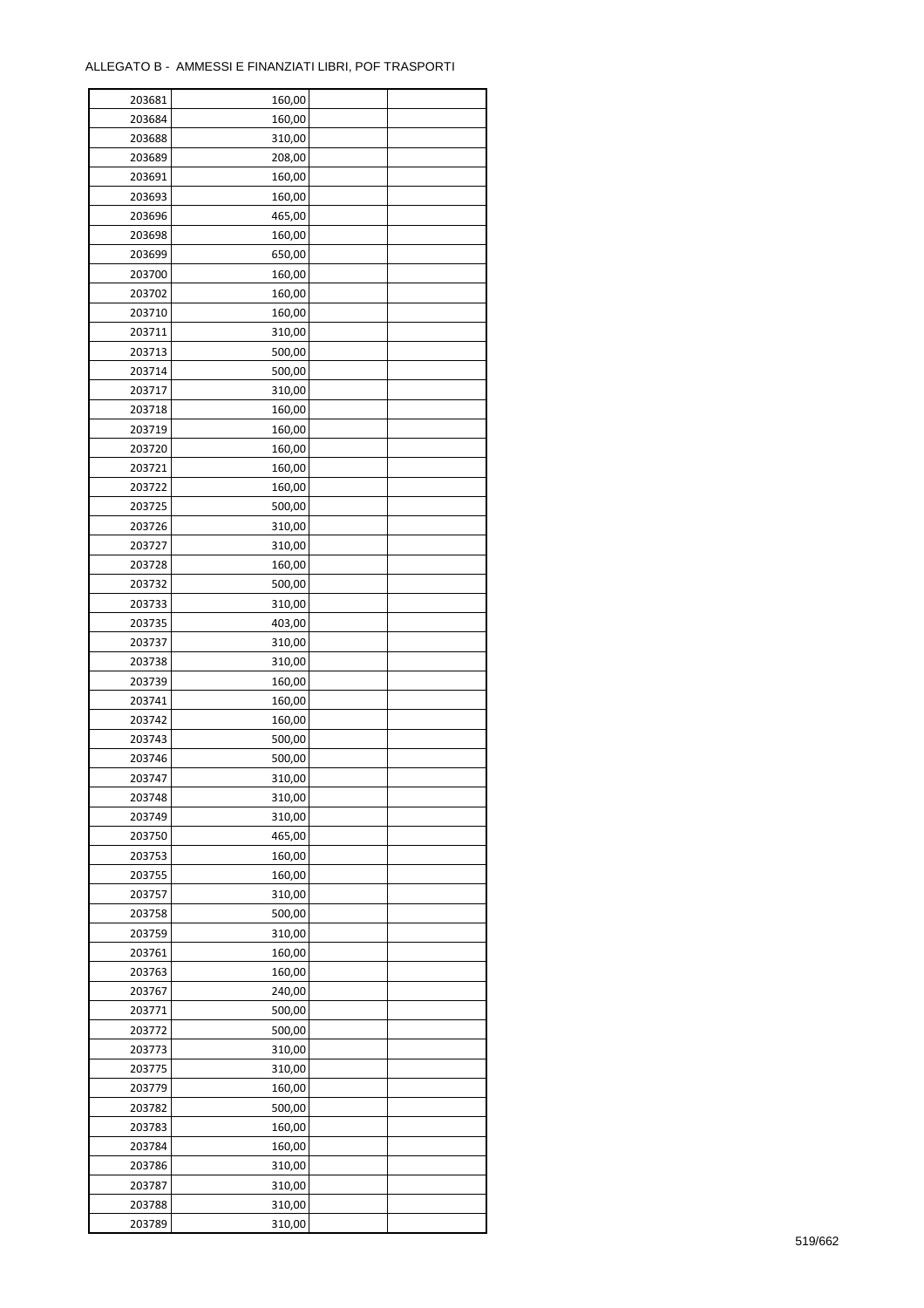| 203790 | 160,00 |  |
|--------|--------|--|
| 203794 | 500,00 |  |
| 203795 | 650,00 |  |
| 203796 | 160,00 |  |
| 203798 | 500,00 |  |
| 203800 | 310,00 |  |
| 203801 | 160,00 |  |
| 203802 | 650,00 |  |
| 203808 | 208,00 |  |
| 203811 | 650,00 |  |
| 203814 | 160,00 |  |
| 203816 |        |  |
|        | 310,00 |  |
| 203817 | 310,00 |  |
| 203819 | 310,00 |  |
| 203820 | 160,00 |  |
| 203822 | 310,00 |  |
| 203825 | 310,00 |  |
| 203826 | 310,00 |  |
| 203828 | 310,00 |  |
| 203831 | 650,00 |  |
| 203835 | 160,00 |  |
| 203837 | 650,00 |  |
| 203838 | 500,00 |  |
| 203840 | 310,00 |  |
| 203841 | 160,00 |  |
| 203842 | 310,00 |  |
| 203843 | 465,00 |  |
| 203844 | 500,00 |  |
| 203845 | 500,00 |  |
| 203847 | 310,00 |  |
| 203849 |        |  |
|        | 310,00 |  |
| 203850 | 500,00 |  |
| 203853 | 500,00 |  |
| 203854 | 160,00 |  |
| 203855 | 160,00 |  |
| 203856 | 160,00 |  |
| 203857 | 310,00 |  |
| 203858 | 500,00 |  |
| 203859 | 500,00 |  |
| 203860 | 160,00 |  |
| 203862 | 160,00 |  |
| 203863 | 160,00 |  |
| 203864 | 160,00 |  |
| 203865 | 650,00 |  |
| 203866 | 500,00 |  |
| 203868 | 310,00 |  |
| 203870 | 310,00 |  |
| 203871 | 160,00 |  |
| 203873 | 650,00 |  |
| 203875 | 310,00 |  |
| 203877 | 310,00 |  |
| 203878 | 500,00 |  |
| 203879 | 160,00 |  |
|        |        |  |
| 203880 | 208,00 |  |
| 203882 | 500,00 |  |
| 203883 | 160,00 |  |
| 203885 | 160,00 |  |
| 203892 | 310,00 |  |
| 203893 | 160,00 |  |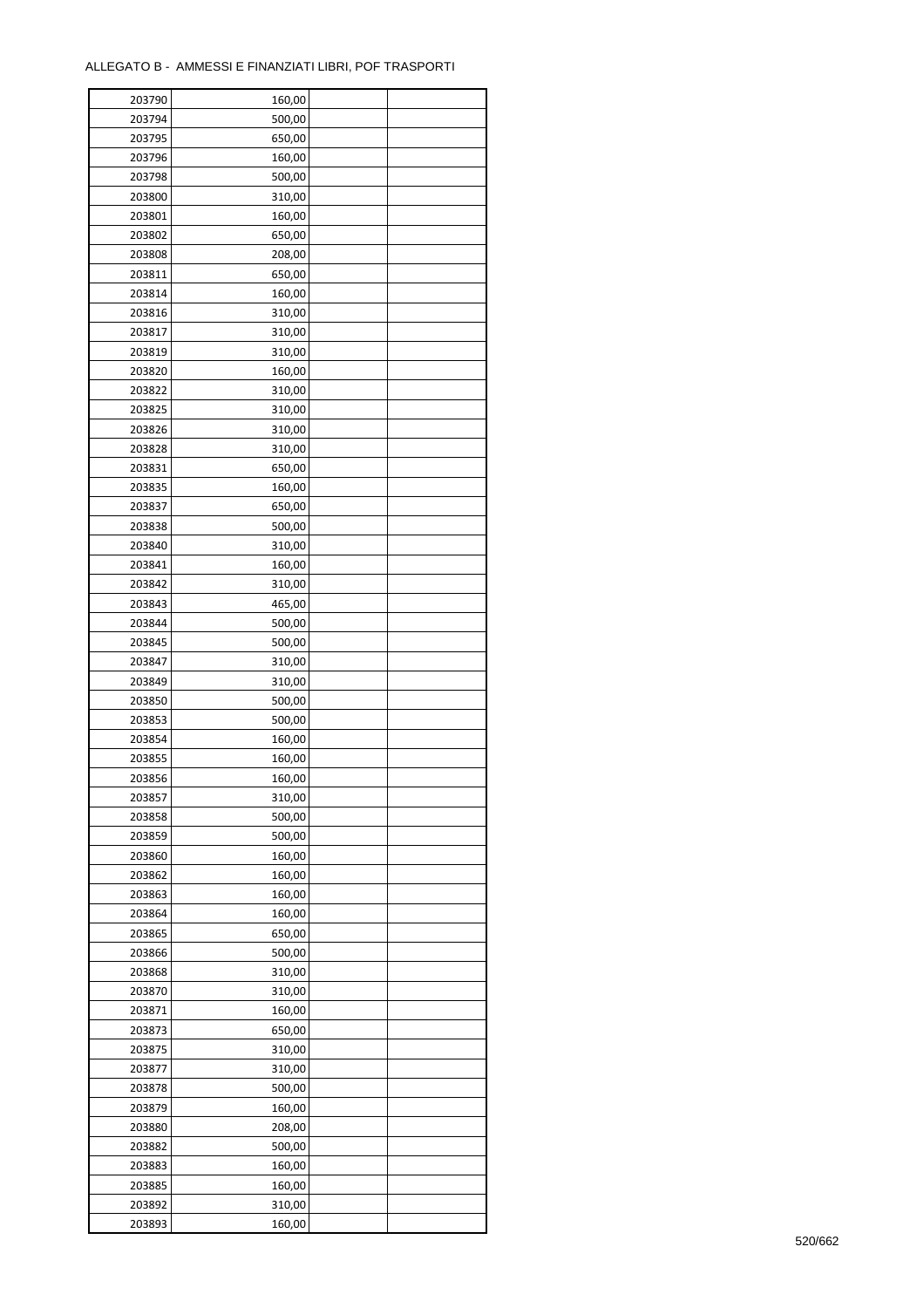ř

| 203896 | 160,00 |  |
|--------|--------|--|
| 203899 | 160,00 |  |
| 203900 | 160,00 |  |
| 203901 | 160,00 |  |
| 203903 | 500,00 |  |
| 203904 | 160,00 |  |
| 203905 | 160,00 |  |
| 203908 | 310,00 |  |
| 203910 | 310,00 |  |
| 203912 | 310,00 |  |
| 203913 | 650,00 |  |
| 203914 | 500,00 |  |
| 203915 |        |  |
| 203916 | 160,00 |  |
|        | 160,00 |  |
| 203917 | 310,00 |  |
| 203918 | 160,00 |  |
| 203920 | 160,00 |  |
| 203921 | 500,00 |  |
| 203923 | 160,00 |  |
| 203925 | 310,00 |  |
| 203926 | 310,00 |  |
| 203928 | 500,00 |  |
| 203929 | 310,00 |  |
| 203930 | 310,00 |  |
| 203932 | 650,00 |  |
| 203934 | 500,00 |  |
| 203935 | 160,00 |  |
| 203937 | 500,00 |  |
| 203938 | 500,00 |  |
| 203939 | 500,00 |  |
| 203940 | 160,00 |  |
| 203941 | 160,00 |  |
| 203942 | 500,00 |  |
| 203945 | 160,00 |  |
| 203946 | 500,00 |  |
| 203949 | 500,00 |  |
| 203954 | 160,00 |  |
| 203957 | 310,00 |  |
| 203958 | 160,00 |  |
| 203960 | 310,00 |  |
| 203962 | 160,00 |  |
| 203967 | 160,00 |  |
| 203968 | 160,00 |  |
| 203970 | 160,00 |  |
| 203971 | 310,00 |  |
| 203972 | 310,00 |  |
| 203973 | 160,00 |  |
| 203975 | 160,00 |  |
| 203976 | 160,00 |  |
| 203977 | 500,00 |  |
| 203979 | 310,00 |  |
| 203980 | 160,00 |  |
| 203981 | 310,00 |  |
| 203982 | 310,00 |  |
| 203984 | 500,00 |  |
| 203985 | 160,00 |  |
| 203986 | 310,00 |  |
| 203987 | 160,00 |  |
|        |        |  |
| 203991 | 500,00 |  |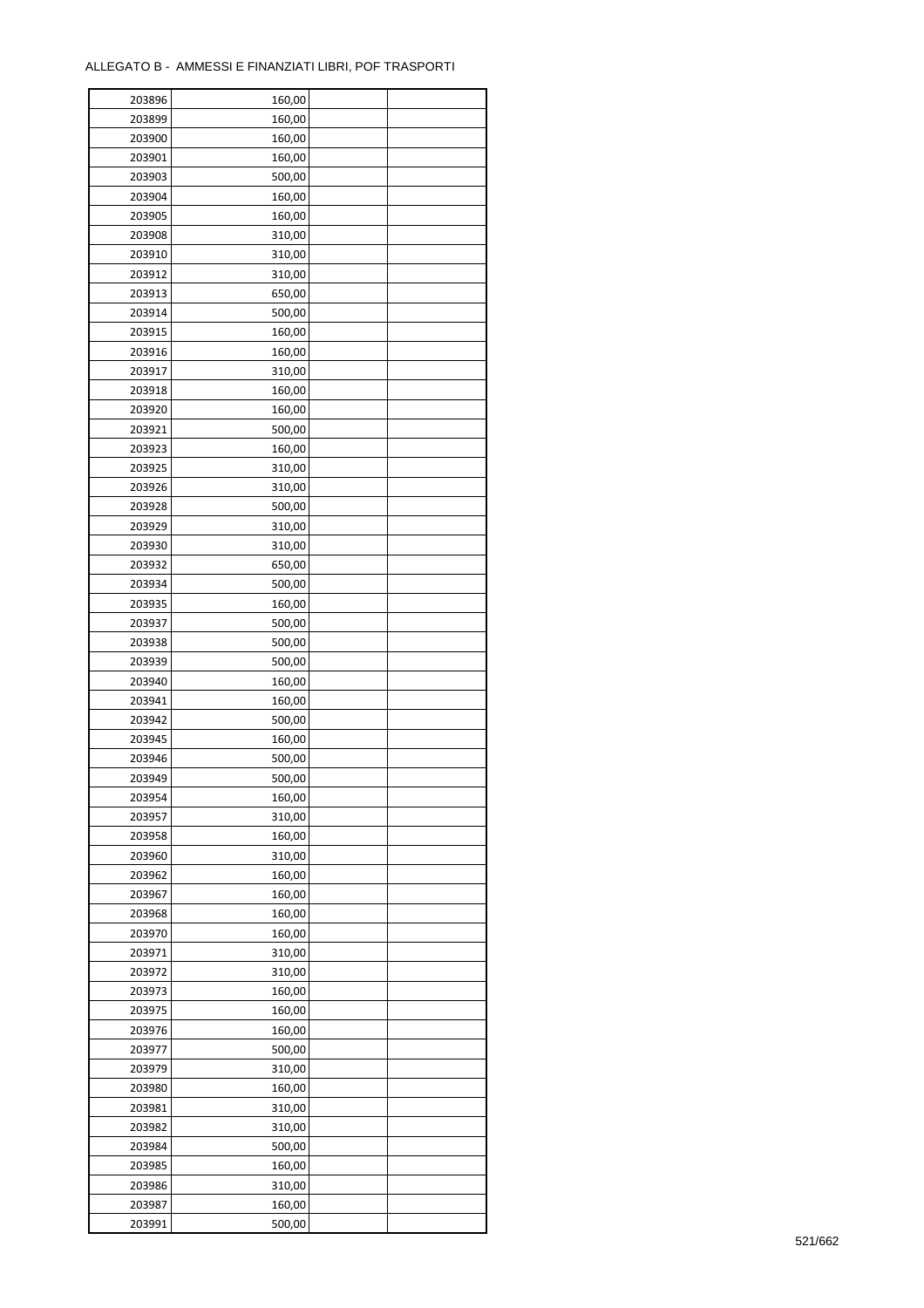| 203992 | 160,00 |  |
|--------|--------|--|
| 203993 | 500,00 |  |
| 203997 | 500,00 |  |
| 204005 | 500,00 |  |
| 204008 | 500,00 |  |
| 204010 | 160,00 |  |
| 204014 | 160,00 |  |
| 204016 | 160,00 |  |
| 204017 | 310,00 |  |
| 204018 | 160,00 |  |
| 204019 | 650,00 |  |
| 204020 | 310,00 |  |
|        |        |  |
| 204022 | 500,00 |  |
| 204025 | 500,00 |  |
| 204026 | 310,00 |  |
| 204027 | 160,00 |  |
| 204028 | 160,00 |  |
| 204030 | 650,00 |  |
| 204031 | 160,00 |  |
| 204033 | 160,00 |  |
| 204036 | 500,00 |  |
| 204038 | 650,00 |  |
| 204039 | 500,00 |  |
| 204040 | 650,00 |  |
| 204041 | 650,00 |  |
| 204042 | 160,00 |  |
| 204043 | 160,00 |  |
| 204045 | 160,00 |  |
| 204046 | 160,00 |  |
| 204047 | 465,00 |  |
| 204048 | 160,00 |  |
| 204050 | 160,00 |  |
| 204051 | 160,00 |  |
| 204052 | 160,00 |  |
| 204053 | 500,00 |  |
| 204054 | 160,00 |  |
|        |        |  |
| 204056 | 310,00 |  |
| 204058 | 465,00 |  |
| 204060 | 160,00 |  |
| 204061 | 160,00 |  |
| 204062 | 500,00 |  |
| 204066 | 160,00 |  |
| 204067 | 500,00 |  |
| 204068 | 310,00 |  |
| 204076 | 500,00 |  |
| 204077 | 160,00 |  |
| 204078 | 310,00 |  |
| 204079 | 310,00 |  |
| 204080 | 650,00 |  |
| 204081 | 650,00 |  |
| 204084 | 500,00 |  |
| 204087 | 160,00 |  |
| 204089 | 160,00 |  |
| 204090 | 310,00 |  |
| 204092 | 500,00 |  |
| 204095 | 310,00 |  |
| 204099 | 160,00 |  |
| 204101 | 160,00 |  |
| 204106 | 160,00 |  |
|        |        |  |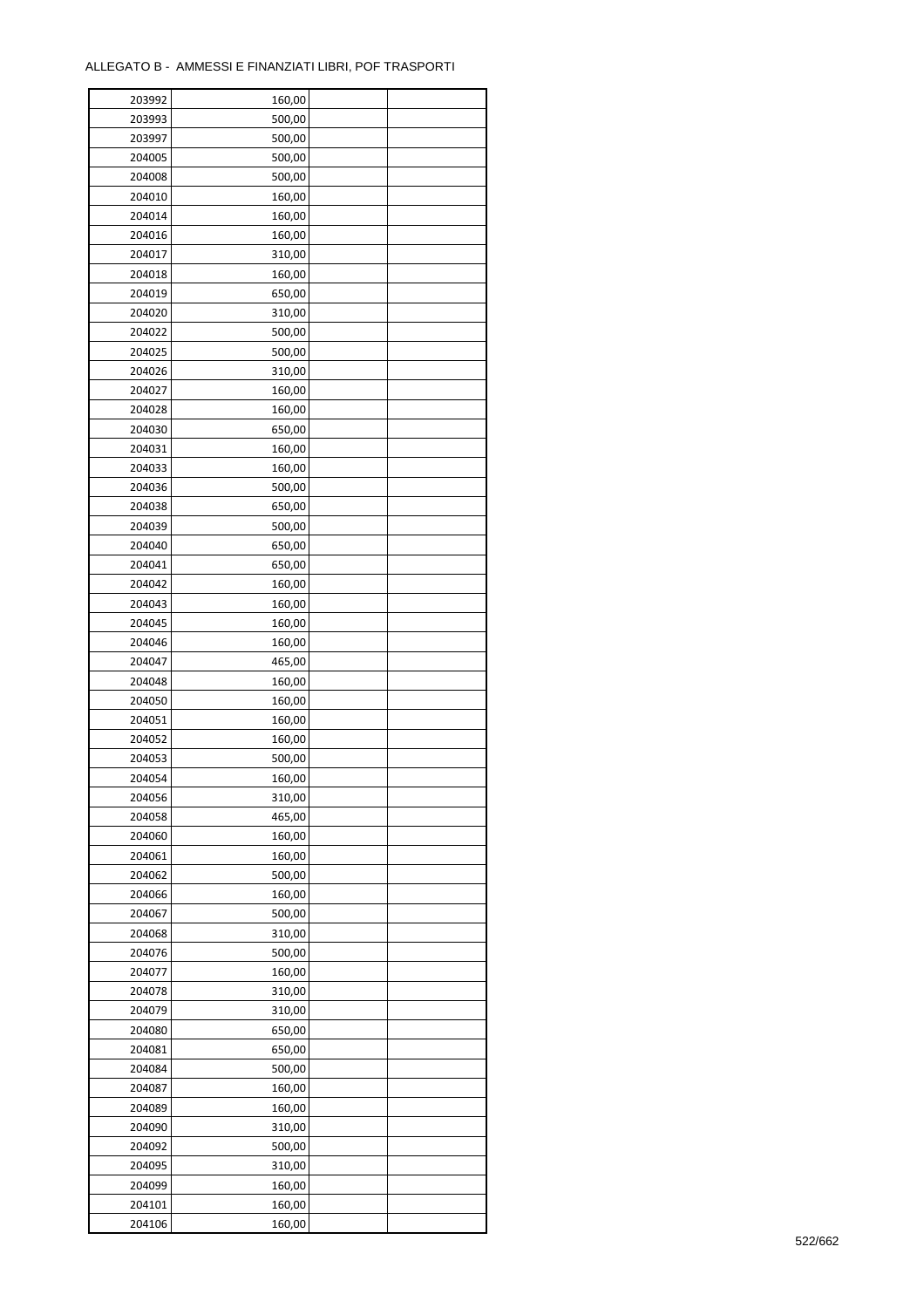| 204120 | 403,00 |  |
|--------|--------|--|
| 204123 | 500,00 |  |
| 204125 | 310,00 |  |
| 204126 | 160,00 |  |
| 204133 | 160,00 |  |
| 204136 | 160,00 |  |
| 204137 | 310,00 |  |
| 204139 | 500,00 |  |
| 204141 | 310,00 |  |
| 204145 |        |  |
|        | 160,00 |  |
| 204147 | 160,00 |  |
| 204149 | 310,00 |  |
| 204152 | 160,00 |  |
| 204154 | 208,00 |  |
| 204155 | 310,00 |  |
| 204156 | 160,00 |  |
| 204157 | 310,00 |  |
| 204158 | 310,00 |  |
| 204161 | 160,00 |  |
| 204164 | 500,00 |  |
| 204175 | 310,00 |  |
| 204178 | 310,00 |  |
| 204179 | 500,00 |  |
| 204180 | 465,00 |  |
| 204181 | 160,00 |  |
| 204184 | 160,00 |  |
| 204190 | 500,00 |  |
| 204191 |        |  |
|        | 160,00 |  |
| 204192 | 310,00 |  |
| 204194 | 500,00 |  |
| 204195 | 310,00 |  |
| 204196 | 650,00 |  |
| 204197 | 500,00 |  |
| 204200 | 160,00 |  |
| 204202 | 310,00 |  |
| 204204 | 160,00 |  |
| 204208 | 310,00 |  |
| 204209 | 310,00 |  |
| 204210 | 160,00 |  |
| 204212 | 310,00 |  |
| 204213 | 310,00 |  |
| 204215 | 500,00 |  |
| 204216 | 500,00 |  |
| 204217 | 500,00 |  |
| 204218 | 160,00 |  |
| 204219 | 310,00 |  |
| 204220 | 160,00 |  |
|        |        |  |
| 204221 | 650,00 |  |
| 204225 | 160,00 |  |
| 204227 | 650,00 |  |
| 204228 | 310,00 |  |
| 204231 | 310,00 |  |
| 204232 | 500,00 |  |
| 204234 | 310,00 |  |
| 204235 | 160,00 |  |
| 204236 | 160,00 |  |
| 204239 | 650,00 |  |
| 204240 | 500,00 |  |
| 204241 | 403,00 |  |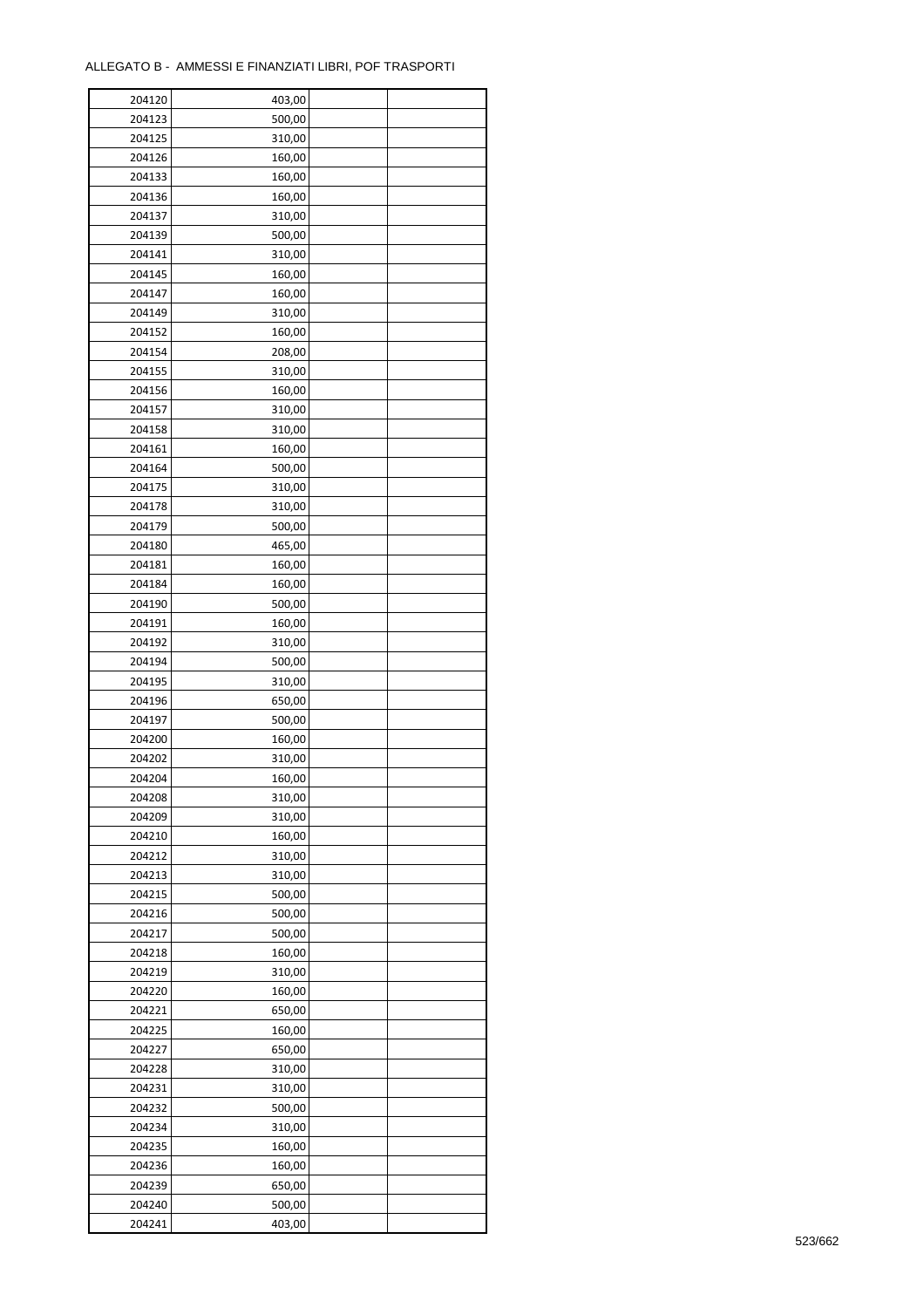| 204242 | 650,00 |  |
|--------|--------|--|
| 204245 | 403,00 |  |
| 204249 | 500,00 |  |
| 204252 | 160,00 |  |
| 204256 | 500,00 |  |
| 204257 | 500,00 |  |
| 204260 | 160,00 |  |
| 204261 | 160,00 |  |
| 204263 | 500,00 |  |
| 204264 | 500,00 |  |
| 204265 | 160,00 |  |
| 204266 | 160,00 |  |
| 204267 | 310,00 |  |
| 204269 |        |  |
|        | 160,00 |  |
| 204270 | 310,00 |  |
| 204271 | 500,00 |  |
| 204272 | 160,00 |  |
| 204274 | 500,00 |  |
| 204276 | 160,00 |  |
| 204277 | 310,00 |  |
| 204278 | 500,00 |  |
| 204279 | 310,00 |  |
| 204280 | 160,00 |  |
| 204285 | 310,00 |  |
| 204286 | 160,00 |  |
| 204289 | 310,00 |  |
| 204291 | 160,00 |  |
| 204293 | 160,00 |  |
| 204294 | 310,00 |  |
| 204296 | 500,00 |  |
| 204298 | 160,00 |  |
| 204299 | 310,00 |  |
| 204300 | 160,00 |  |
| 204301 | 160,00 |  |
| 204305 | 500,00 |  |
| 204311 | 160,00 |  |
| 204312 | 310,00 |  |
| 204314 | 310,00 |  |
| 204316 | 310,00 |  |
| 204317 | 500,00 |  |
| 204319 | 500,00 |  |
|        |        |  |
| 204320 | 310,00 |  |
| 204329 | 650,00 |  |
| 204332 | 500,00 |  |
| 204335 | 160,00 |  |
| 204339 | 650,00 |  |
| 204342 | 160,00 |  |
| 204343 | 160,00 |  |
| 204345 | 310,00 |  |
| 204347 | 500,00 |  |
| 204348 | 500,00 |  |
| 204349 | 310,00 |  |
| 204351 | 310,00 |  |
| 204352 | 310,00 |  |
| 204353 | 160,00 |  |
| 204355 | 160,00 |  |
| 204356 | 310,00 |  |
| 204359 | 160,00 |  |
| 204364 | 650,00 |  |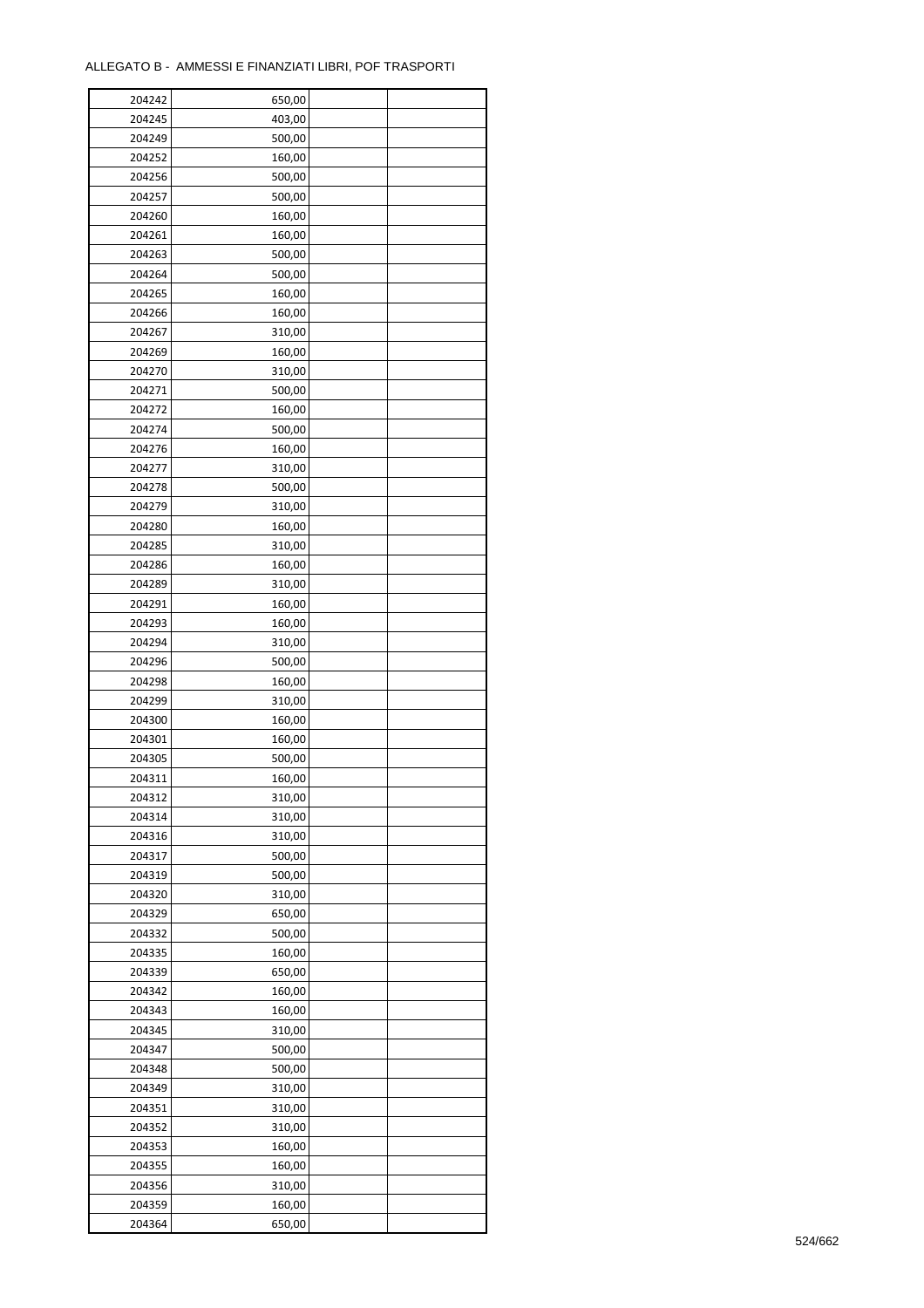| 204365 | 310,00 |  |
|--------|--------|--|
| 204366 | 310,00 |  |
| 204367 | 310,00 |  |
| 204368 | 500,00 |  |
| 204370 | 310,00 |  |
| 204374 | 500,00 |  |
| 204375 | 160,00 |  |
| 204377 | 500,00 |  |
| 204379 | 650,00 |  |
| 204380 | 310,00 |  |
| 204381 | 160,00 |  |
| 204383 | 160,00 |  |
| 204384 | 160,00 |  |
| 204385 |        |  |
| 204386 | 310,00 |  |
|        | 160,00 |  |
| 204388 | 310,00 |  |
| 204389 | 650,00 |  |
| 204390 | 500,00 |  |
| 204391 | 160,00 |  |
| 204394 | 160,00 |  |
| 204395 | 160,00 |  |
| 204396 | 500,00 |  |
| 204397 | 310,00 |  |
| 204404 | 310,00 |  |
| 204412 | 310,00 |  |
| 204413 | 208,00 |  |
| 204415 | 500,00 |  |
| 204420 | 500,00 |  |
| 204422 | 500,00 |  |
| 204425 | 160,00 |  |
| 204426 | 310,00 |  |
| 204427 | 500,00 |  |
| 204429 | 160,00 |  |
| 204432 | 310,00 |  |
| 204433 | 160,00 |  |
| 204434 | 310,00 |  |
| 204435 | 160,00 |  |
| 204436 | 160,00 |  |
| 204437 | 310,00 |  |
| 204438 | 310,00 |  |
| 204440 | 500,00 |  |
| 204443 | 160,00 |  |
| 204444 | 650,00 |  |
| 204446 | 160,00 |  |
| 204447 | 160,00 |  |
| 204449 | 500,00 |  |
| 204452 | 310,00 |  |
| 204453 | 160,00 |  |
| 204454 | 160,00 |  |
| 204455 |        |  |
|        | 310,00 |  |
| 204456 | 160,00 |  |
| 204457 | 160,00 |  |
| 204458 | 650,00 |  |
| 204459 | 465,00 |  |
| 204460 | 160,00 |  |
| 204461 | 650,00 |  |
| 204462 | 650,00 |  |
| 204463 | 310,00 |  |
| 204464 | 310,00 |  |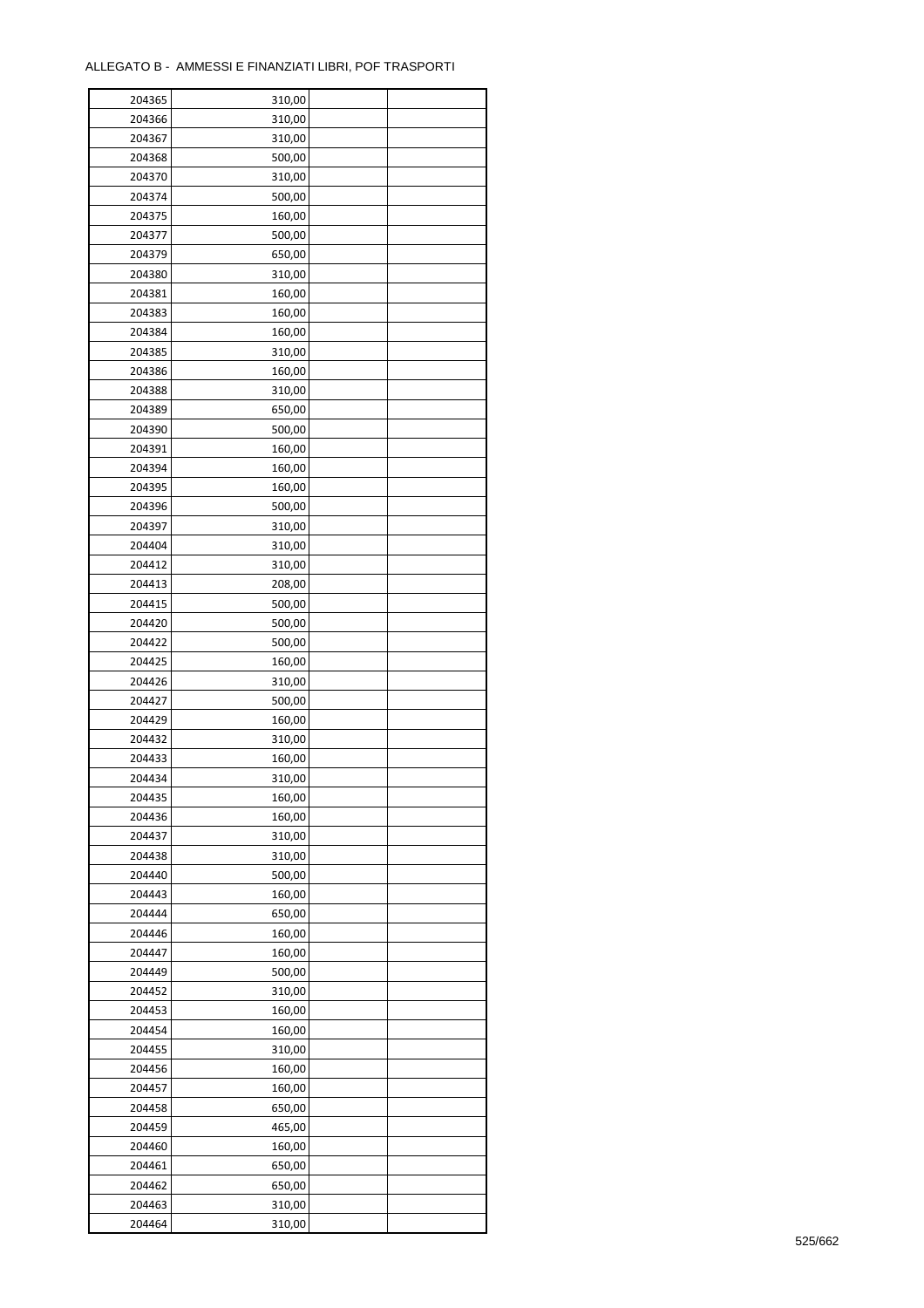| 204465 | 500,00 |  |
|--------|--------|--|
| 204466 | 500,00 |  |
| 204467 | 500,00 |  |
| 204469 | 310,00 |  |
| 204470 | 160,00 |  |
| 204473 | 160,00 |  |
| 204474 | 500,00 |  |
| 204482 | 650,00 |  |
| 204483 | 310,00 |  |
| 204484 | 650,00 |  |
| 204485 | 160,00 |  |
| 204487 | 650,00 |  |
| 204489 | 500,00 |  |
| 204490 | 500,00 |  |
| 204492 |        |  |
|        | 310,00 |  |
| 204493 | 160,00 |  |
| 204494 | 160,00 |  |
| 204495 | 160,00 |  |
| 204497 | 500,00 |  |
| 204499 | 310,00 |  |
| 204500 | 500,00 |  |
| 204501 | 500,00 |  |
| 204502 | 500,00 |  |
| 204506 | 500,00 |  |
| 204507 | 500,00 |  |
| 204508 | 650,00 |  |
| 204510 | 310,00 |  |
| 204512 | 500,00 |  |
| 204513 | 310,00 |  |
| 204516 | 465,00 |  |
| 204518 | 650,00 |  |
| 204519 | 310,00 |  |
| 204520 | 650,00 |  |
| 204523 | 650,00 |  |
| 204524 | 650,00 |  |
| 204525 | 650,00 |  |
| 204526 | 310,00 |  |
| 204530 | 160,00 |  |
| 204531 | 160,00 |  |
| 204532 | 160,00 |  |
| 204533 | 310,00 |  |
| 204534 | 160,00 |  |
| 204535 | 310,00 |  |
| 204536 | 500,00 |  |
| 204537 | 500,00 |  |
| 204538 | 500,00 |  |
| 204539 | 160,00 |  |
| 204540 | 160,00 |  |
| 204541 | 650,00 |  |
| 204542 | 160,00 |  |
| 204543 | 310,00 |  |
| 204544 | 160,00 |  |
| 204545 | 500,00 |  |
| 204546 | 310,00 |  |
|        |        |  |
| 204548 | 160,00 |  |
| 204549 | 208,00 |  |
| 204550 | 500,00 |  |
| 204552 | 500,00 |  |
| 204553 | 310,00 |  |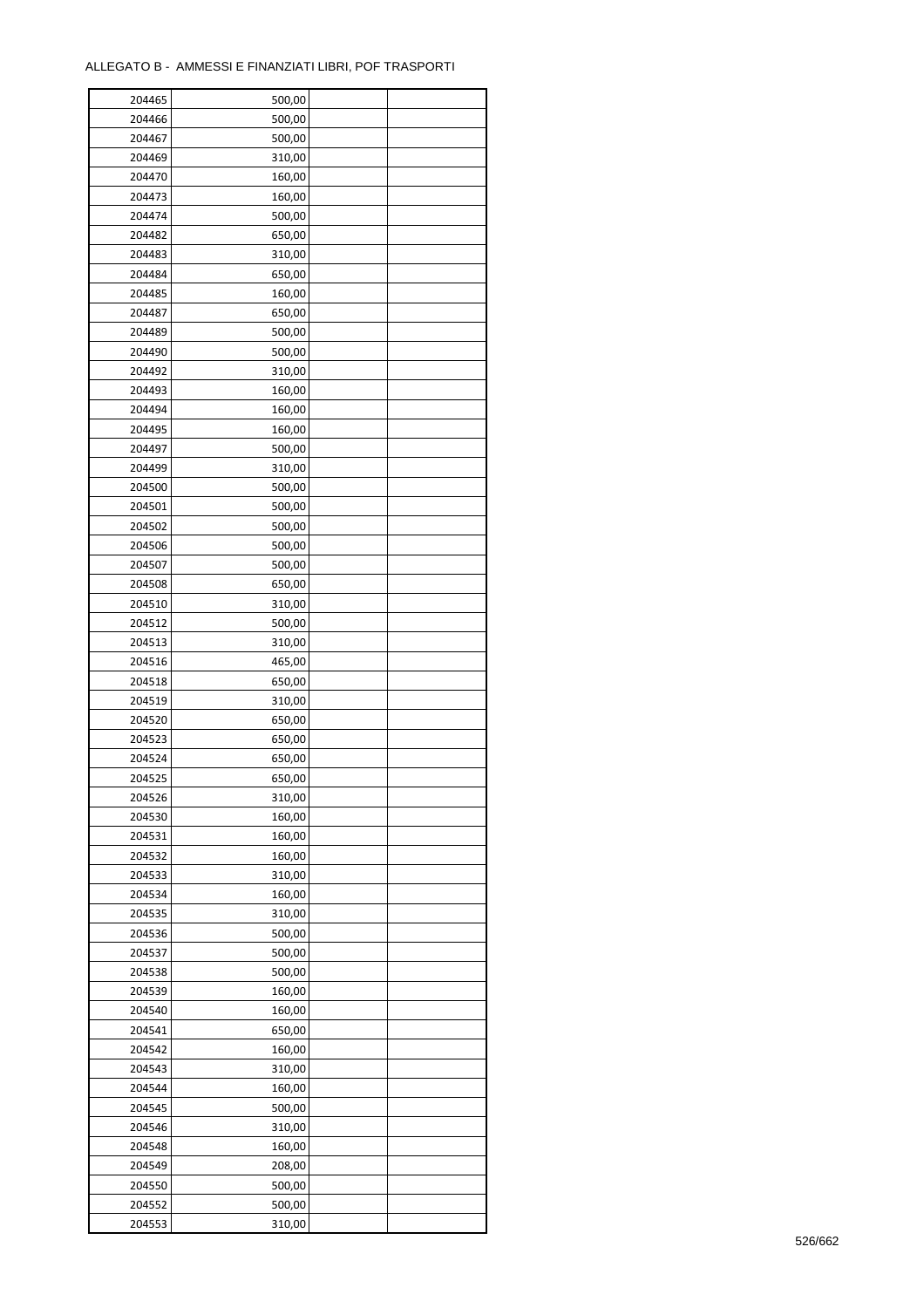| 204555 | 160,00 |  |
|--------|--------|--|
| 204556 | 160,00 |  |
| 204558 | 160,00 |  |
| 204559 | 160,00 |  |
| 204560 | 500,00 |  |
| 204565 | 310,00 |  |
| 204568 | 310,00 |  |
| 204569 | 500,00 |  |
| 204570 | 160,00 |  |
| 204572 | 500,00 |  |
| 204577 |        |  |
|        | 310,00 |  |
| 204578 | 160,00 |  |
| 204579 | 160,00 |  |
| 204582 | 500,00 |  |
| 204584 | 160,00 |  |
| 204585 | 160,00 |  |
| 204588 | 160,00 |  |
| 204590 | 160,00 |  |
| 204593 | 160,00 |  |
| 204594 | 160,00 |  |
| 204595 | 310,00 |  |
| 204597 | 500,00 |  |
| 204598 | 160,00 |  |
| 204600 | 650,00 |  |
| 204602 | 160,00 |  |
| 204603 | 500,00 |  |
| 204604 | 160,00 |  |
| 204608 | 500,00 |  |
| 204609 | 160,00 |  |
| 204610 | 160,00 |  |
| 204611 | 500,00 |  |
| 204612 | 310,00 |  |
| 204613 | 160,00 |  |
| 204617 | 160,00 |  |
| 204620 | 160,00 |  |
| 204622 | 310,00 |  |
|        |        |  |
| 204625 | 160,00 |  |
| 204628 | 160,00 |  |
| 204629 | 160,00 |  |
| 204632 | 310,00 |  |
| 204633 | 160,00 |  |
| 204636 | 500,00 |  |
| 204637 | 310,00 |  |
| 204639 | 160,00 |  |
| 204641 | 650,00 |  |
| 204646 | 160,00 |  |
| 204648 | 310,00 |  |
| 204649 | 500,00 |  |
| 204650 | 160,00 |  |
| 204652 | 310,00 |  |
| 204653 | 403,00 |  |
| 204654 | 160,00 |  |
| 204659 | 500,00 |  |
| 204660 | 500,00 |  |
| 204661 | 650,00 |  |
| 204663 | 240,00 |  |
| 204664 | 160,00 |  |
| 204670 | 500,00 |  |
| 204675 | 160,00 |  |
|        |        |  |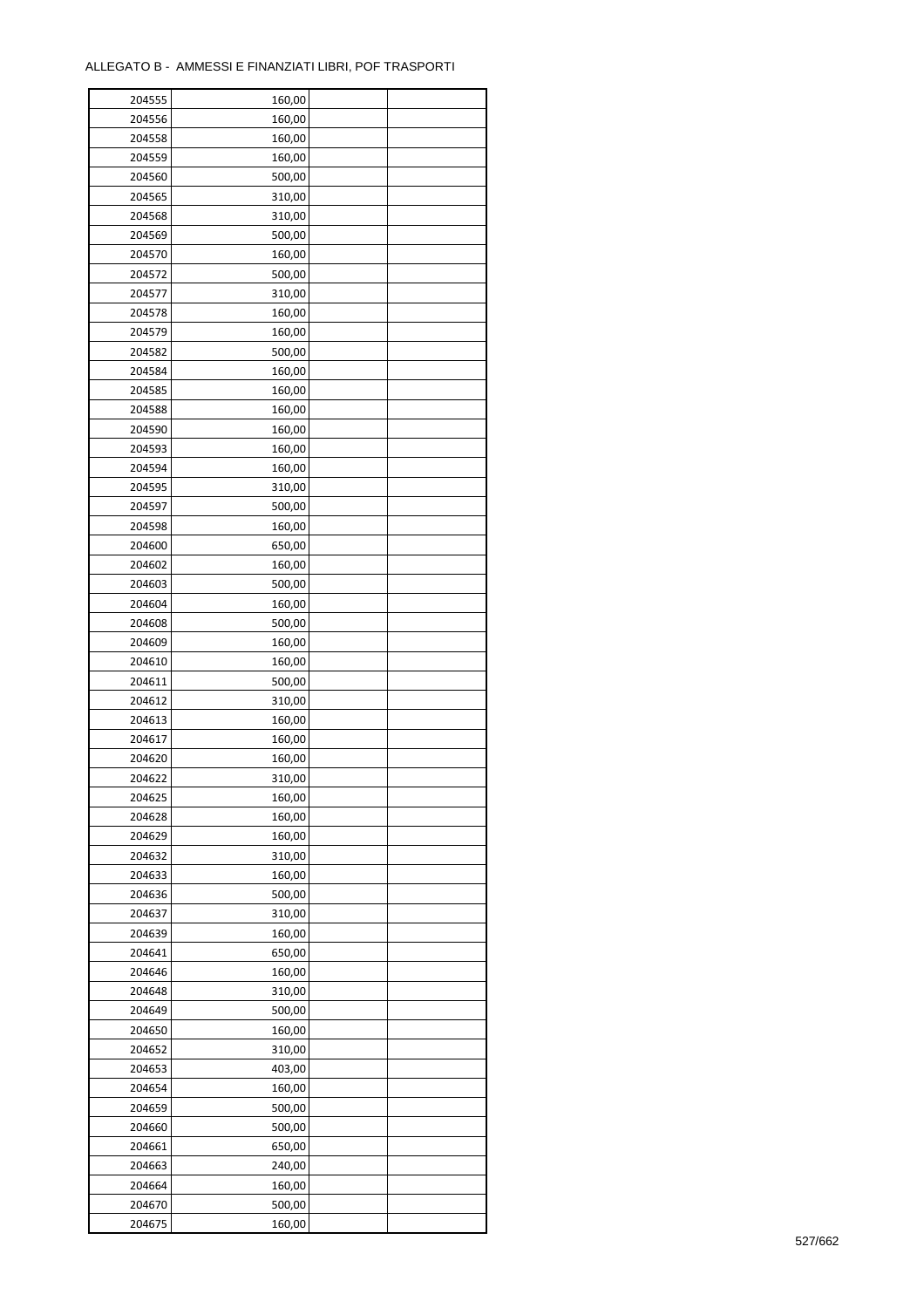| 204676 | 310,00 |  |
|--------|--------|--|
| 204678 | 160,00 |  |
| 204679 | 500,00 |  |
| 204680 | 240,00 |  |
| 204681 | 650,00 |  |
| 204683 | 310,00 |  |
| 204686 | 500,00 |  |
| 204688 | 160,00 |  |
| 204692 | 160,00 |  |
|        |        |  |
| 204698 | 500,00 |  |
| 204699 | 310,00 |  |
| 204701 | 160,00 |  |
| 204702 | 160,00 |  |
| 204706 | 160,00 |  |
| 204715 | 160,00 |  |
| 204716 | 650,00 |  |
| 204717 | 160,00 |  |
| 204719 | 160,00 |  |
| 204722 | 500,00 |  |
| 204724 | 310,00 |  |
| 204725 | 650,00 |  |
| 204727 | 160,00 |  |
| 204728 | 160,00 |  |
| 204731 | 160,00 |  |
| 204733 | 500,00 |  |
| 204734 | 500,00 |  |
| 204737 | 500,00 |  |
| 204740 | 500,00 |  |
| 204744 | 500,00 |  |
|        |        |  |
| 204745 | 500,00 |  |
| 204746 | 500,00 |  |
| 204748 | 310,00 |  |
| 204749 | 160,00 |  |
| 204751 | 500,00 |  |
| 204755 | 310,00 |  |
| 204758 | 403,00 |  |
| 204759 | 500,00 |  |
| 204760 | 310,00 |  |
| 204762 | 650,00 |  |
| 204763 | 403,00 |  |
| 204765 | 160,00 |  |
| 204769 | 310,00 |  |
| 204775 | 500,00 |  |
| 204779 | 500,00 |  |
| 204780 | 500,00 |  |
| 204783 | 310,00 |  |
| 204784 | 500,00 |  |
| 204785 | 500,00 |  |
| 204786 | 500,00 |  |
| 204788 | 160,00 |  |
|        |        |  |
| 204791 | 160,00 |  |
| 204793 | 310,00 |  |
| 204794 | 160,00 |  |
| 204796 | 160,00 |  |
| 204801 | 160,00 |  |
| 204802 | 310,00 |  |
| 204812 | 500,00 |  |
| 204816 | 310,00 |  |
| 204825 | 160,00 |  |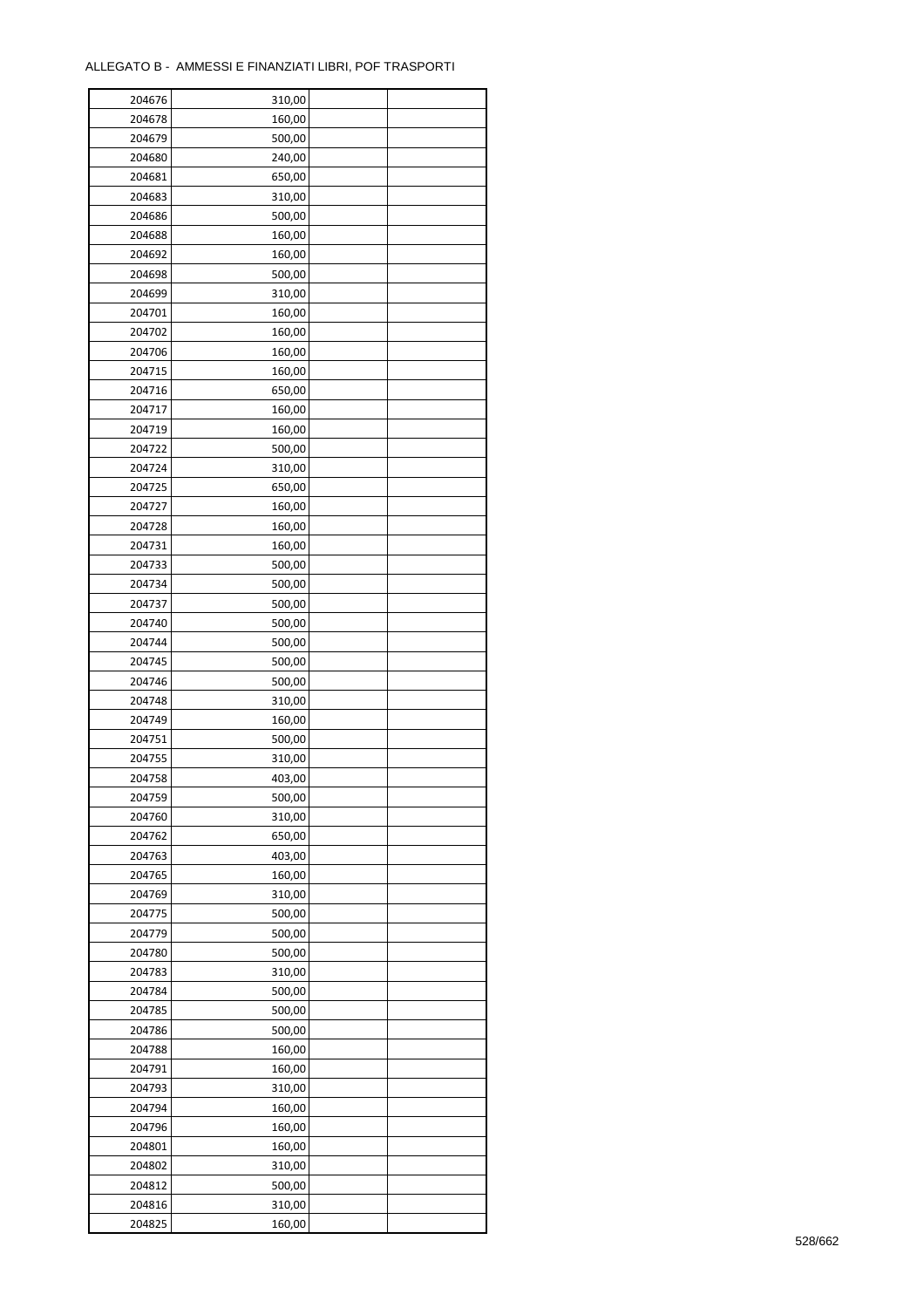| 204826 | 403,00 |  |
|--------|--------|--|
| 204828 | 500,00 |  |
| 204829 | 310,00 |  |
| 204830 | 500,00 |  |
| 204835 | 650,00 |  |
| 204836 | 160,00 |  |
| 204839 | 310,00 |  |
| 204840 | 310,00 |  |
| 204841 | 160,00 |  |
| 204842 | 160,00 |  |
| 204843 | 160,00 |  |
| 204844 | 310,00 |  |
|        |        |  |
| 204845 | 160,00 |  |
| 204846 | 160,00 |  |
| 204847 | 650,00 |  |
| 204850 | 310,00 |  |
| 204854 | 240,00 |  |
| 204855 | 650,00 |  |
| 204857 | 160,00 |  |
| 204858 | 650,00 |  |
| 204860 | 650,00 |  |
| 204861 | 650,00 |  |
| 204862 | 650,00 |  |
| 204863 | 650,00 |  |
| 204866 | 160,00 |  |
| 204868 | 160,00 |  |
| 204869 | 500,00 |  |
| 204875 | 160,00 |  |
| 204876 | 500,00 |  |
| 204877 | 310,00 |  |
| 204879 | 240,00 |  |
| 204880 | 160,00 |  |
| 204881 | 500,00 |  |
| 204882 | 160,00 |  |
| 204883 | 160,00 |  |
| 204884 | 310,00 |  |
| 204886 | 160,00 |  |
| 204894 | 310,00 |  |
| 204896 | 650,00 |  |
| 204897 | 310,00 |  |
| 204898 | 650,00 |  |
| 204899 | 310,00 |  |
| 204900 | 750,00 |  |
| 204901 | 160,00 |  |
| 204902 | 310,00 |  |
| 204904 | 160,00 |  |
| 204914 | 160,00 |  |
| 204921 | 500,00 |  |
| 204922 | 160,00 |  |
| 204923 | 500,00 |  |
| 204924 | 500,00 |  |
| 204926 | 500,00 |  |
| 204927 | 310,00 |  |
| 204929 | 650,00 |  |
| 204930 | 310,00 |  |
| 204931 | 310,00 |  |
| 204932 | 160,00 |  |
|        |        |  |
| 204935 | 310,00 |  |
| 204936 | 160,00 |  |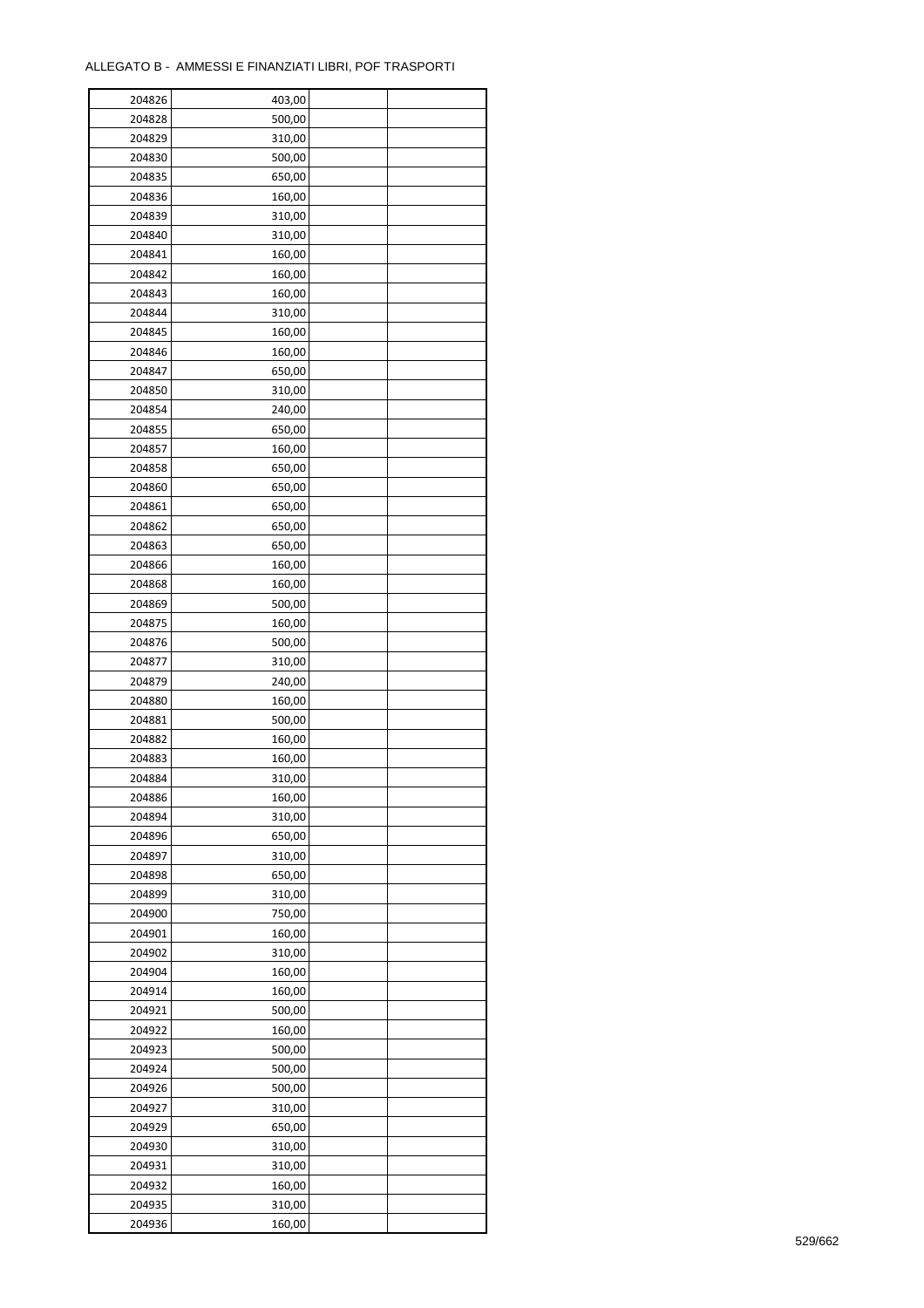| 204939           | 310,00           |  |
|------------------|------------------|--|
| 204941           | 500,00           |  |
| 204942           | 500,00           |  |
| 204944           | 310,00           |  |
| 204951           | 650,00           |  |
| 204955           | 500,00           |  |
| 204981           | 650,00           |  |
| 204986           | 160,00           |  |
| 204993           | 160,00           |  |
| 204994           | 160,00           |  |
| 204996           | 160,00           |  |
| 204998           |                  |  |
|                  | 310,00           |  |
| 205000           | 310,00           |  |
| 205004           | 500,00           |  |
| 205005           | 500,00           |  |
| 205006           | 310,00           |  |
| 205009           | 160,00           |  |
| 205013           | 160,00           |  |
| 205018           | 160,00           |  |
| 205023           | 160,00           |  |
| 205024           | 160,00           |  |
| 205025           | 500,00           |  |
| 205029           | 310,00           |  |
| 205031           | 160,00           |  |
| 205032           | 500,00           |  |
| 205033           | 160,00           |  |
| 205034           | 500,00           |  |
| 205040           | 160,00           |  |
| 205046           | 310,00           |  |
| 205047           | 500,00           |  |
| 205048           | 500,00           |  |
| 205049           | 650,00           |  |
| 205050           | 160,00           |  |
| 205051           | 500,00           |  |
| 205052           | 310,00           |  |
| 205053           | 160,00           |  |
| 205054           | 500,00           |  |
| 205061           | 403,00           |  |
| 205063           |                  |  |
| 205073           | 465,00<br>310,00 |  |
|                  |                  |  |
| 205075<br>205081 | 310,00           |  |
|                  | 650,00           |  |
| 205098           | 160,00           |  |
| 205099           | 160,00           |  |
| 205100           | 310,00           |  |
| 205108           | 310,00           |  |
| 205110           | 160,00           |  |
| 205111           | 500,00           |  |
| 205112           | 500,00           |  |
| 205113           | 310,00           |  |
| 205114           | 160,00           |  |
| 205115           | 310,00           |  |
| 205116           | 310,00           |  |
| 205118           | 310,00           |  |
| 205119           | 160,00           |  |
| 205120           | 500,00           |  |
| 205121           | 160,00           |  |
| 205123           | 650,00           |  |
| 205125           | 650,00           |  |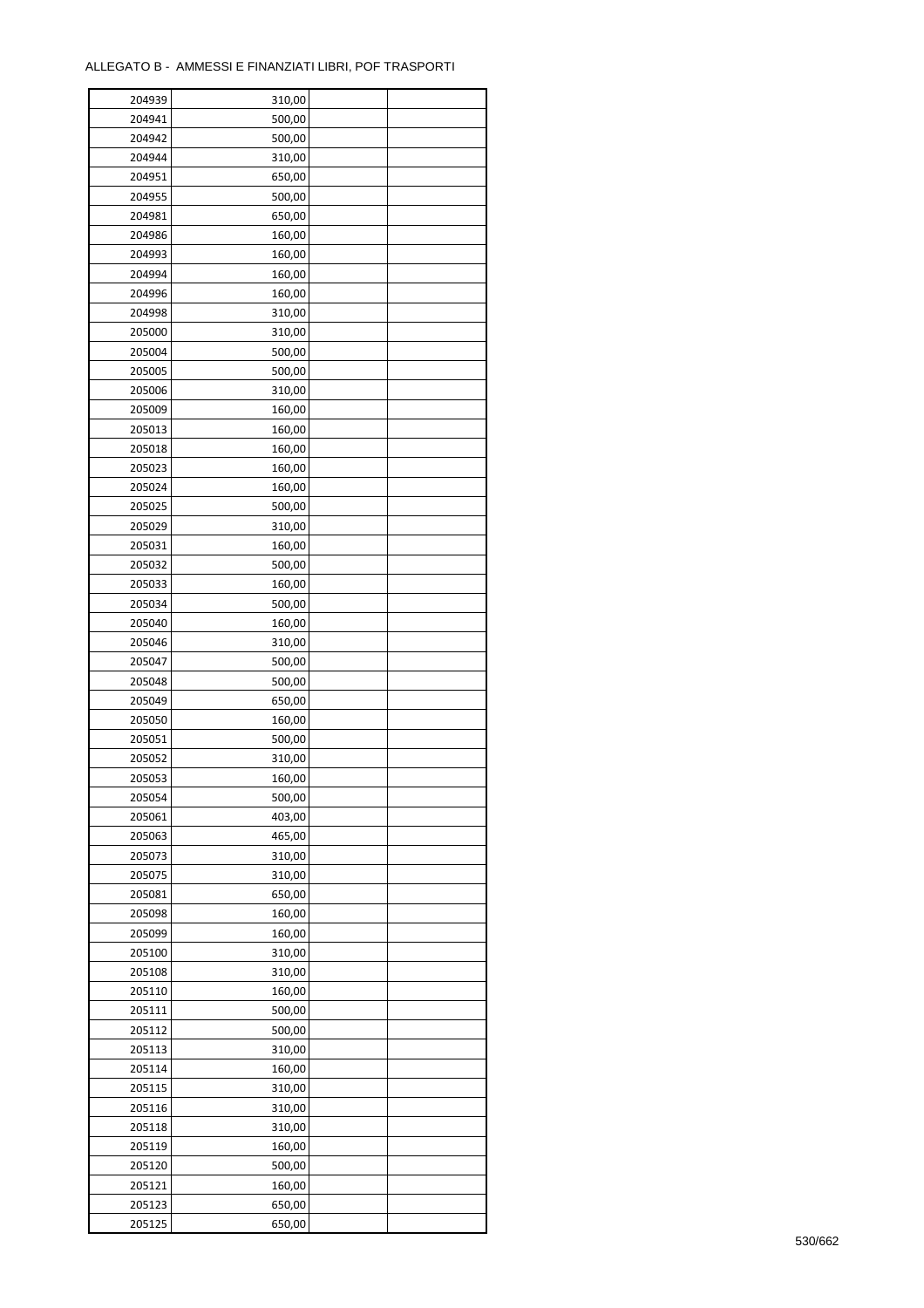| 205126 | 310,00 |  |
|--------|--------|--|
| 205127 | 500,00 |  |
| 205128 | 160,00 |  |
| 205130 | 500,00 |  |
| 205134 | 160,00 |  |
| 205135 | 208,00 |  |
| 205136 | 208,00 |  |
| 205137 | 310,00 |  |
| 205139 | 160,00 |  |
| 205141 | 160,00 |  |
| 205143 | 240,00 |  |
| 205144 | 160,00 |  |
| 205145 | 160,00 |  |
| 205146 | 160,00 |  |
|        |        |  |
| 205155 | 310,00 |  |
| 205159 | 240,00 |  |
| 205160 | 500,00 |  |
| 205162 | 310,00 |  |
| 205163 | 160,00 |  |
| 205165 | 160,00 |  |
| 205166 | 650,00 |  |
| 205167 | 500,00 |  |
| 205168 | 500,00 |  |
| 205170 | 500,00 |  |
| 205171 | 500,00 |  |
| 205172 | 160,00 |  |
| 205177 | 160,00 |  |
| 205180 | 500,00 |  |
| 205181 | 160,00 |  |
| 205184 | 500,00 |  |
| 205185 | 650,00 |  |
| 205186 | 208,00 |  |
| 205187 | 500,00 |  |
| 205192 | 500,00 |  |
| 205193 | 500,00 |  |
| 205194 | 500,00 |  |
| 205195 | 403,00 |  |
| 205198 | 160,00 |  |
| 205199 | 310,00 |  |
| 205202 | 500,00 |  |
| 205206 | 500,00 |  |
| 205208 | 310,00 |  |
| 205209 | 160,00 |  |
| 205211 | 500,00 |  |
| 205212 | 500,00 |  |
| 205216 | 310,00 |  |
| 205222 | 310,00 |  |
| 205224 | 500,00 |  |
| 205226 | 160,00 |  |
| 205229 | 500,00 |  |
| 205233 | 160,00 |  |
| 205234 | 650,00 |  |
| 205236 | 160,00 |  |
| 205238 | 500,00 |  |
| 205240 | 500,00 |  |
| 205241 | 500,00 |  |
| 205244 | 310,00 |  |
| 205246 | 160,00 |  |
| 205247 | 310,00 |  |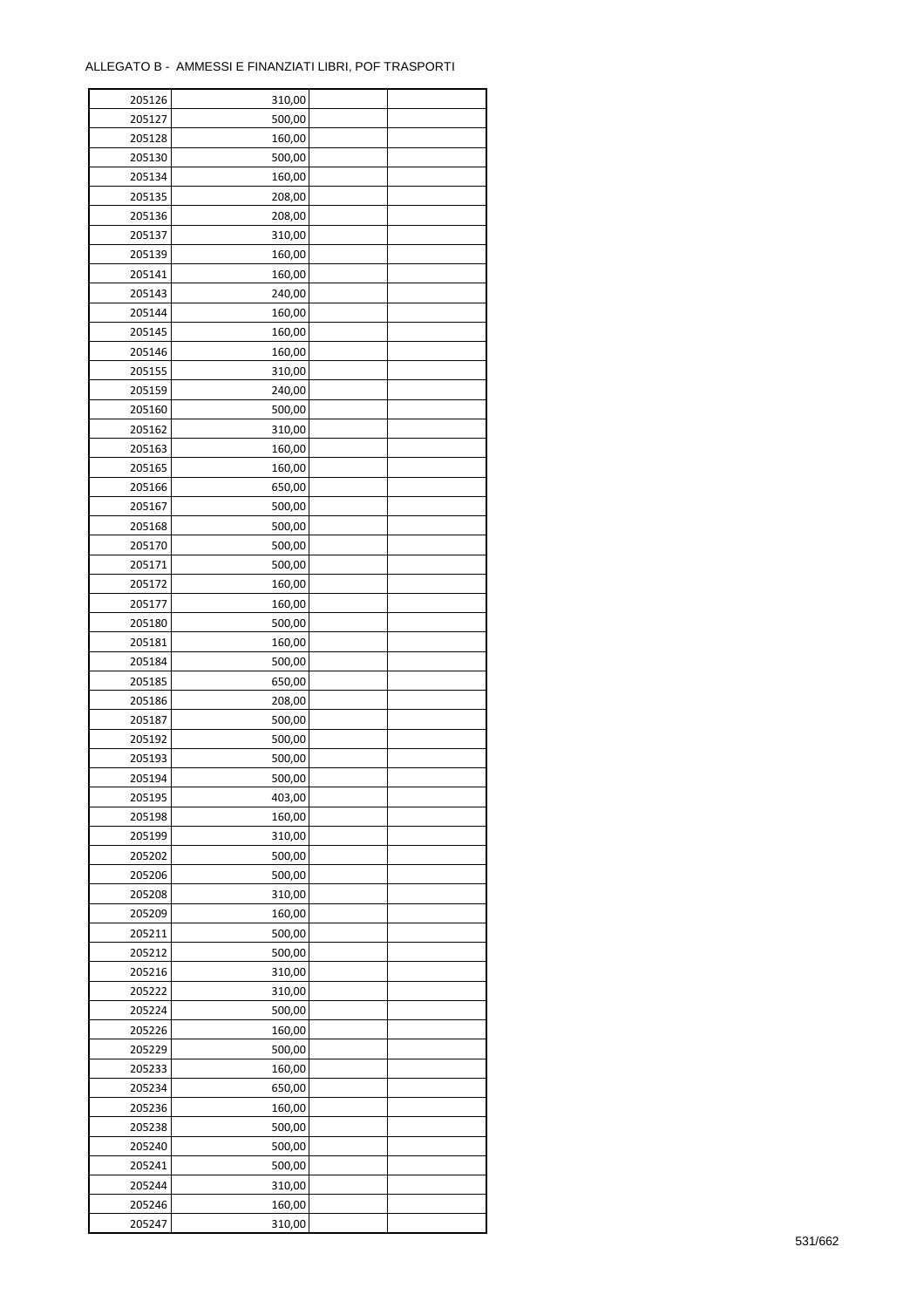| 205248 | 160,00 |  |
|--------|--------|--|
| 205249 | 310,00 |  |
| 205251 | 310,00 |  |
| 205252 | 500,00 |  |
| 205253 | 160,00 |  |
| 205254 | 160,00 |  |
| 205255 | 160,00 |  |
| 205256 | 500,00 |  |
| 205259 | 310,00 |  |
| 205260 | 310,00 |  |
|        |        |  |
| 205261 | 310,00 |  |
| 205262 | 160,00 |  |
| 205263 | 310,00 |  |
| 205265 | 160,00 |  |
| 205266 | 500,00 |  |
| 205267 | 160,00 |  |
| 205268 | 160,00 |  |
| 205269 | 160,00 |  |
| 205271 | 500,00 |  |
| 205275 | 160,00 |  |
| 205276 | 310,00 |  |
| 205284 | 160,00 |  |
| 205287 | 160,00 |  |
| 205289 | 310,00 |  |
| 205290 | 750,00 |  |
| 205291 | 310,00 |  |
| 205292 | 310,00 |  |
| 205293 | 160,00 |  |
| 205295 | 310,00 |  |
| 205296 | 310,00 |  |
| 205297 | 310,00 |  |
| 205300 | 160,00 |  |
| 205303 | 160,00 |  |
| 205304 | 500,00 |  |
| 205306 | 310,00 |  |
| 205312 |        |  |
|        | 160,00 |  |
| 205315 | 310,00 |  |
| 205316 | 310,00 |  |
| 205318 | 310,00 |  |
| 205320 | 310,00 |  |
| 205329 | 403,00 |  |
| 205330 | 650,00 |  |
| 205333 | 500,00 |  |
| 205334 | 500,00 |  |
| 205335 | 500,00 |  |
| 205336 | 500,00 |  |
| 205339 | 160,00 |  |
| 205340 | 500,00 |  |
| 205341 | 500,00 |  |
| 205343 | 160,00 |  |
| 205347 | 310,00 |  |
| 205348 | 160,00 |  |
| 205350 | 500,00 |  |
| 205351 | 310,00 |  |
| 205352 | 160,00 |  |
| 205353 | 160,00 |  |
| 205356 | 160,00 |  |
| 205362 | 403,00 |  |
| 205367 | 310,00 |  |
|        |        |  |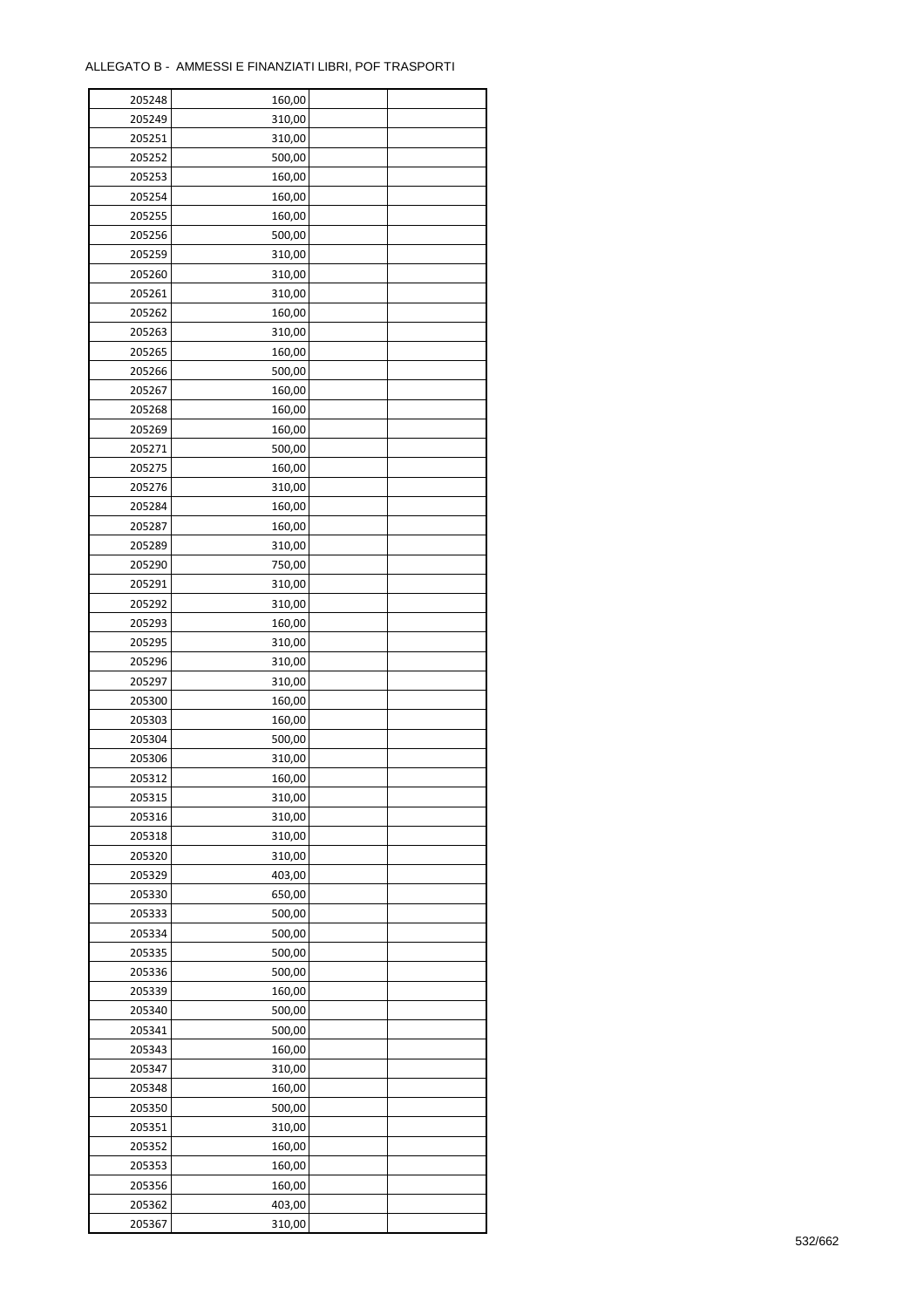| 205371 | 160,00 |  |
|--------|--------|--|
| 205377 | 403,00 |  |
| 205378 | 310,00 |  |
| 205379 | 160,00 |  |
| 205382 | 160,00 |  |
| 205383 | 500,00 |  |
| 205393 | 160,00 |  |
| 205396 | 160,00 |  |
| 205397 | 160,00 |  |
| 205398 | 403,00 |  |
| 205401 |        |  |
|        | 310,00 |  |
| 205403 | 310,00 |  |
| 205405 | 310,00 |  |
| 205406 | 160,00 |  |
| 205410 | 500,00 |  |
| 205411 | 310,00 |  |
| 205412 | 500,00 |  |
| 205414 | 160,00 |  |
| 205419 | 310,00 |  |
| 205422 | 500,00 |  |
| 205423 | 500,00 |  |
| 205424 | 500,00 |  |
| 205426 | 160,00 |  |
| 205428 | 310,00 |  |
| 205431 | 310,00 |  |
| 205433 | 160,00 |  |
| 205435 | 500,00 |  |
| 205436 | 160,00 |  |
| 205438 | 160,00 |  |
| 205439 | 160,00 |  |
| 205440 | 160,00 |  |
| 205443 | 650,00 |  |
|        |        |  |
| 205444 | 160,00 |  |
| 205448 | 310,00 |  |
| 205450 | 160,00 |  |
| 205460 | 160,00 |  |
| 205463 | 310,00 |  |
| 205464 | 160,00 |  |
| 205465 | 500,00 |  |
| 205466 | 310,00 |  |
| 205468 | 650,00 |  |
| 205469 | 160,00 |  |
| 205471 | 500,00 |  |
| 205472 | 310,00 |  |
| 205479 | 500,00 |  |
| 205480 | 650,00 |  |
| 205481 | 650,00 |  |
| 205488 | 500,00 |  |
| 205491 | 650,00 |  |
| 205492 | 160,00 |  |
| 205493 | 500,00 |  |
| 205496 | 650,00 |  |
| 205498 | 500,00 |  |
| 205499 | 160,00 |  |
|        | 160,00 |  |
| 205502 |        |  |
| 205503 | 208,00 |  |
| 205504 | 160,00 |  |
| 205505 | 500,00 |  |
| 205506 | 310,00 |  |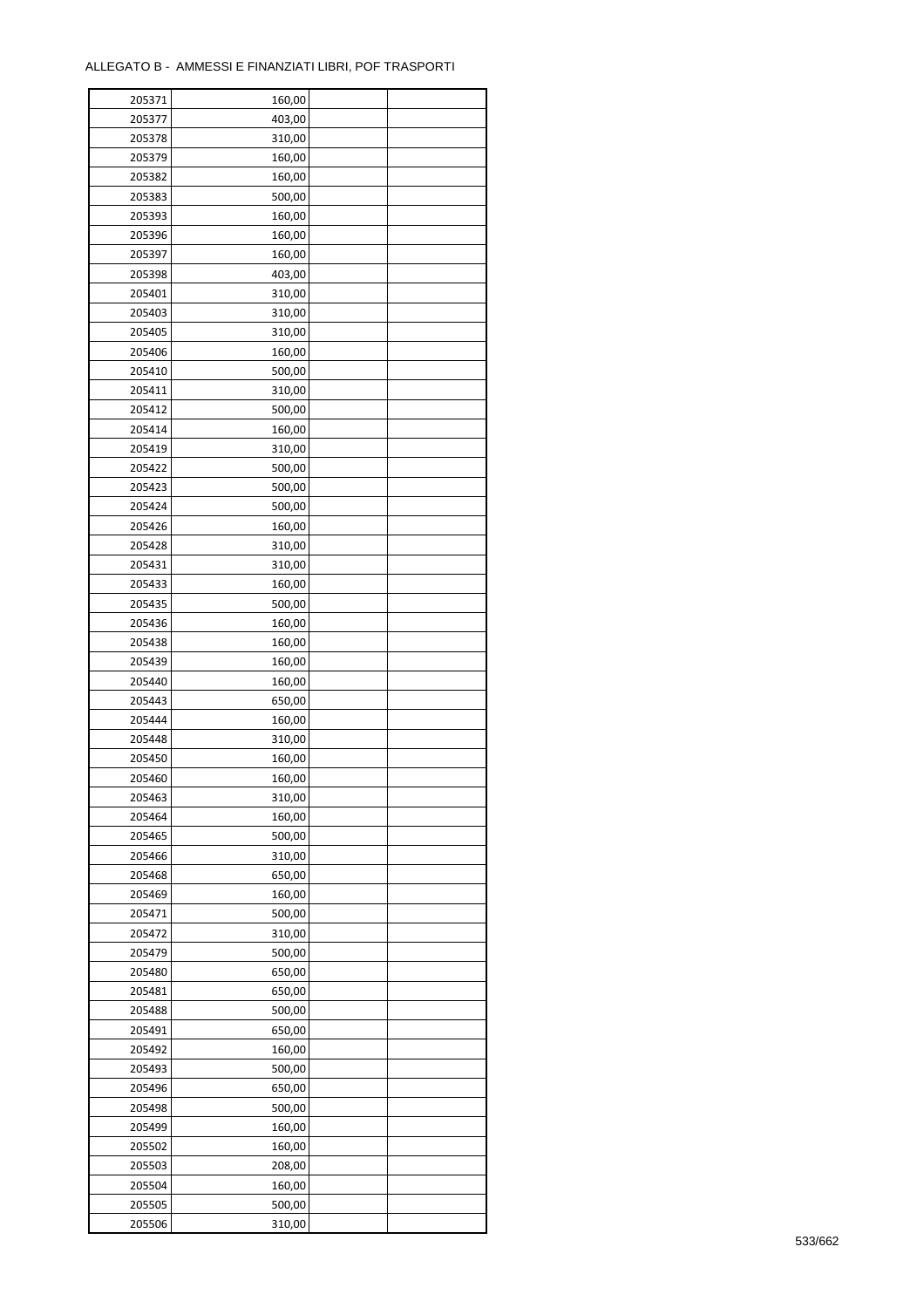| 205508 | 160,00 |  |
|--------|--------|--|
| 205512 | 500,00 |  |
| 205513 | 160,00 |  |
| 205514 | 160,00 |  |
| 205516 | 160,00 |  |
| 205517 | 750,00 |  |
| 205518 | 310,00 |  |
| 205522 | 160,00 |  |
| 205524 | 160,00 |  |
| 205530 | 500,00 |  |
| 205533 | 160,00 |  |
| 205534 | 160,00 |  |
| 205538 | 500,00 |  |
|        |        |  |
| 205543 | 500,00 |  |
| 205544 | 500,00 |  |
| 205545 | 500,00 |  |
| 205547 | 650,00 |  |
| 205550 | 160,00 |  |
| 205552 | 160,00 |  |
| 205553 | 160,00 |  |
| 205555 | 160,00 |  |
| 205558 | 500,00 |  |
| 205559 | 310,00 |  |
| 205560 | 310,00 |  |
| 205563 | 160,00 |  |
| 205564 | 160,00 |  |
| 205566 | 160,00 |  |
| 205567 | 160,00 |  |
| 205570 | 500,00 |  |
| 205571 | 500,00 |  |
| 205573 | 160,00 |  |
| 205574 | 310,00 |  |
| 205575 | 310,00 |  |
| 205581 | 310,00 |  |
| 205582 | 500,00 |  |
| 205585 | 500,00 |  |
| 205587 | 465,00 |  |
| 205588 | 650,00 |  |
| 205589 | 500,00 |  |
| 205590 | 160,00 |  |
| 205591 | 310,00 |  |
| 205592 | 160,00 |  |
| 205593 | 160,00 |  |
| 205597 | 310,00 |  |
| 205605 | 240,00 |  |
| 205607 | 208,00 |  |
| 205610 | 310,00 |  |
| 205611 | 500,00 |  |
| 205613 | 160,00 |  |
| 205617 | 160,00 |  |
| 205618 | 310,00 |  |
| 205620 | 650,00 |  |
| 205621 | 750,00 |  |
| 205622 | 310,00 |  |
| 205623 | 160,00 |  |
| 205624 | 160,00 |  |
| 205626 | 160,00 |  |
| 205627 | 500,00 |  |
| 205628 | 160,00 |  |
|        |        |  |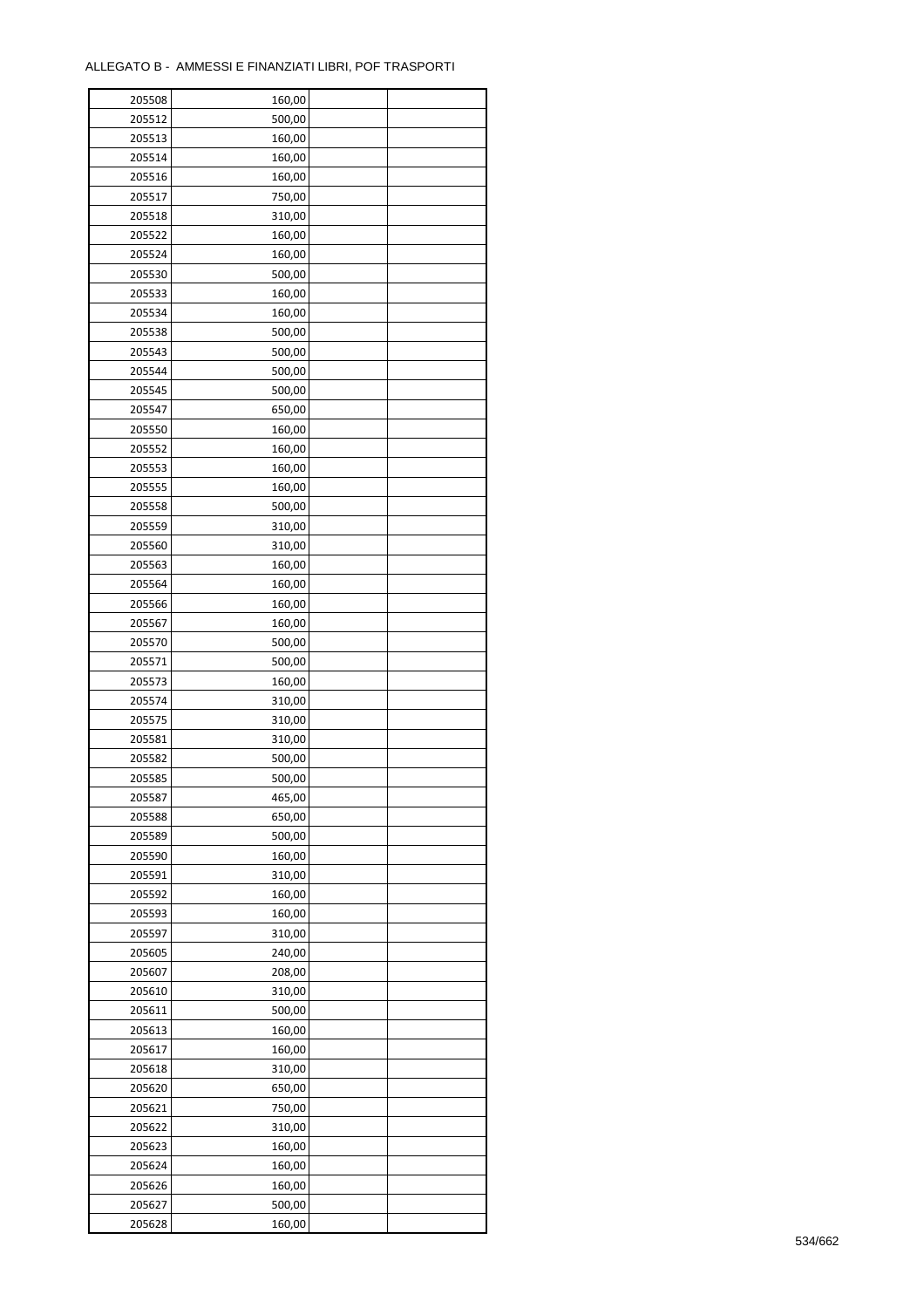| 205638 | 160,00 |  |
|--------|--------|--|
| 205641 | 160,00 |  |
| 205643 | 310,00 |  |
| 205646 | 500,00 |  |
| 205648 | 310,00 |  |
| 205654 | 160,00 |  |
| 205658 | 310,00 |  |
| 205660 | 310,00 |  |
| 205662 | 310,00 |  |
| 205664 | 650,00 |  |
| 205666 |        |  |
|        | 500,00 |  |
| 205669 | 500,00 |  |
| 205670 | 500,00 |  |
| 205671 | 500,00 |  |
| 205673 | 310,00 |  |
| 205674 | 310,00 |  |
| 205675 | 650,00 |  |
| 205676 | 160,00 |  |
| 205677 | 650,00 |  |
| 205679 | 650,00 |  |
| 205682 | 160,00 |  |
| 205685 | 310,00 |  |
| 205686 | 160,00 |  |
| 205690 | 160,00 |  |
| 205698 | 310,00 |  |
| 205699 | 650,00 |  |
| 205700 | 500,00 |  |
| 205701 | 310,00 |  |
| 205702 | 310,00 |  |
|        |        |  |
| 205705 | 310,00 |  |
| 205710 | 650,00 |  |
| 205716 | 500,00 |  |
| 205720 | 500,00 |  |
| 205727 | 310,00 |  |
| 205729 | 160,00 |  |
| 205735 | 310,00 |  |
| 205739 | 160,00 |  |
| 205741 | 160,00 |  |
| 205746 | 500,00 |  |
| 205749 | 650,00 |  |
| 205757 | 160,00 |  |
| 205763 | 160,00 |  |
| 205766 | 310,00 |  |
| 205768 | 310,00 |  |
| 205771 | 500,00 |  |
| 205774 | 500,00 |  |
| 205775 | 160,00 |  |
| 205776 | 160,00 |  |
| 205780 | 310,00 |  |
| 205782 | 310,00 |  |
| 205783 |        |  |
|        | 310,00 |  |
| 205785 | 403,00 |  |
| 205787 | 160,00 |  |
| 205791 | 160,00 |  |
| 205793 | 650,00 |  |
| 205796 | 310,00 |  |
| 205797 | 650,00 |  |
| 205798 | 650,00 |  |
| 205799 | 310,00 |  |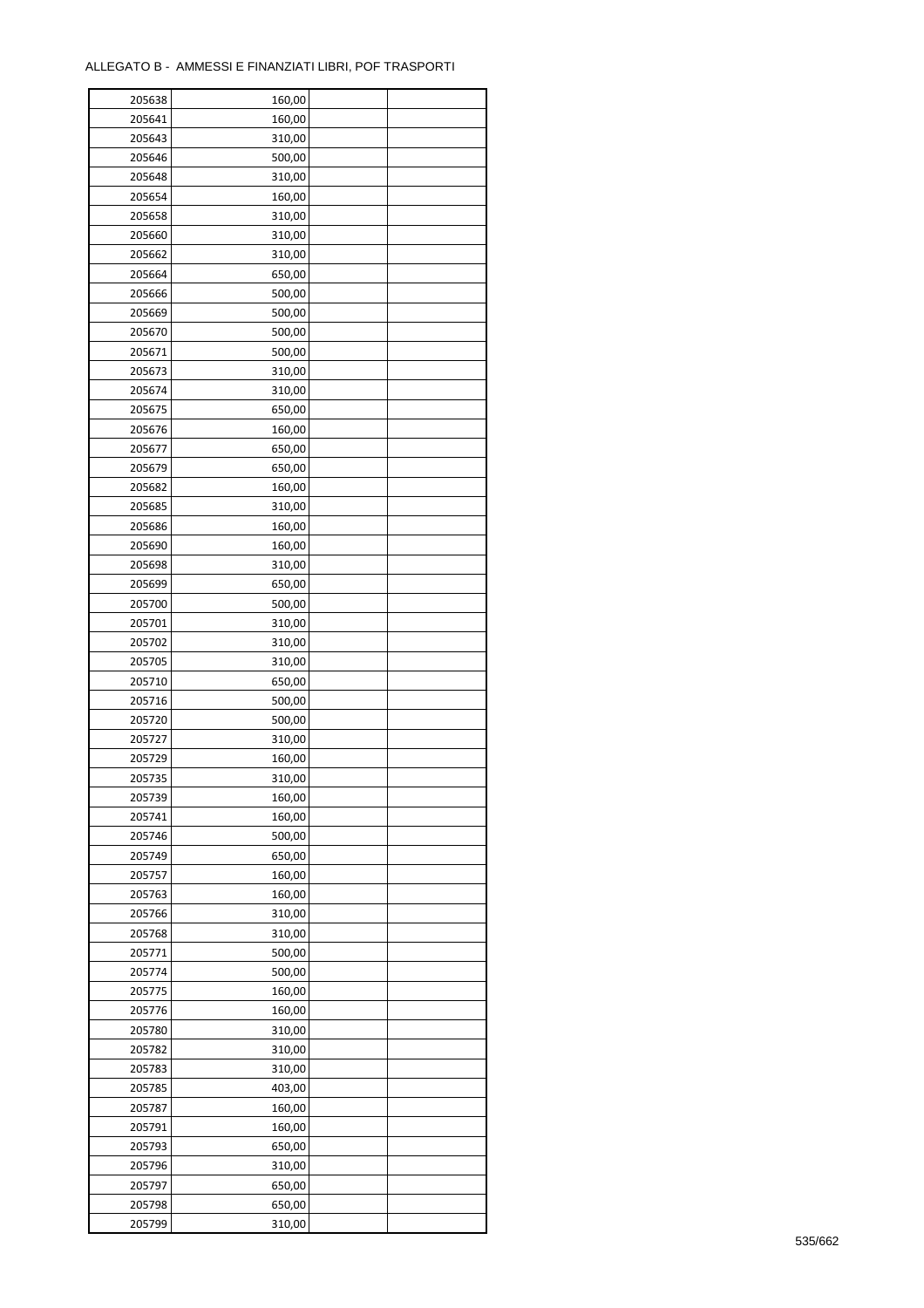| 205800 | 650,00 |  |
|--------|--------|--|
| 205805 | 650,00 |  |
| 205806 | 160,00 |  |
| 205807 | 240,00 |  |
| 205810 | 310,00 |  |
| 205812 | 500,00 |  |
| 205816 | 160,00 |  |
| 205827 | 310,00 |  |
| 205829 | 310,00 |  |
| 205831 | 500,00 |  |
| 205833 | 500,00 |  |
| 205835 | 160,00 |  |
| 205836 | 500,00 |  |
|        |        |  |
| 205837 | 500,00 |  |
| 205839 | 160,00 |  |
| 205840 | 160,00 |  |
| 205841 | 160,00 |  |
| 205842 | 160,00 |  |
| 205843 | 160,00 |  |
| 205845 | 500,00 |  |
| 205848 | 310,00 |  |
| 205849 | 500,00 |  |
| 205853 | 403,00 |  |
| 205854 | 500,00 |  |
| 205857 | 160,00 |  |
| 205862 | 500,00 |  |
| 205865 | 500,00 |  |
| 205866 | 500,00 |  |
| 205867 | 310,00 |  |
| 205870 | 310,00 |  |
| 205871 | 160,00 |  |
| 205874 | 750,00 |  |
| 205875 | 310,00 |  |
| 205880 | 310,00 |  |
| 205882 | 160,00 |  |
| 205885 | 160,00 |  |
| 205886 | 160,00 |  |
| 205889 | 500,00 |  |
| 205890 | 500,00 |  |
| 205891 | 500,00 |  |
| 205892 | 160,00 |  |
| 205894 | 650,00 |  |
| 205900 | 500,00 |  |
| 205901 | 160,00 |  |
| 205903 | 160,00 |  |
| 205904 | 160,00 |  |
| 205909 | 500,00 |  |
| 205915 | 160,00 |  |
| 205917 | 500,00 |  |
| 205919 | 160,00 |  |
| 205920 | 160,00 |  |
| 205921 | 403,00 |  |
| 205923 | 310,00 |  |
| 205931 | 160,00 |  |
| 205932 | 650,00 |  |
| 205933 | 160,00 |  |
| 205935 | 650,00 |  |
| 205939 | 500,00 |  |
| 205944 | 310,00 |  |
|        |        |  |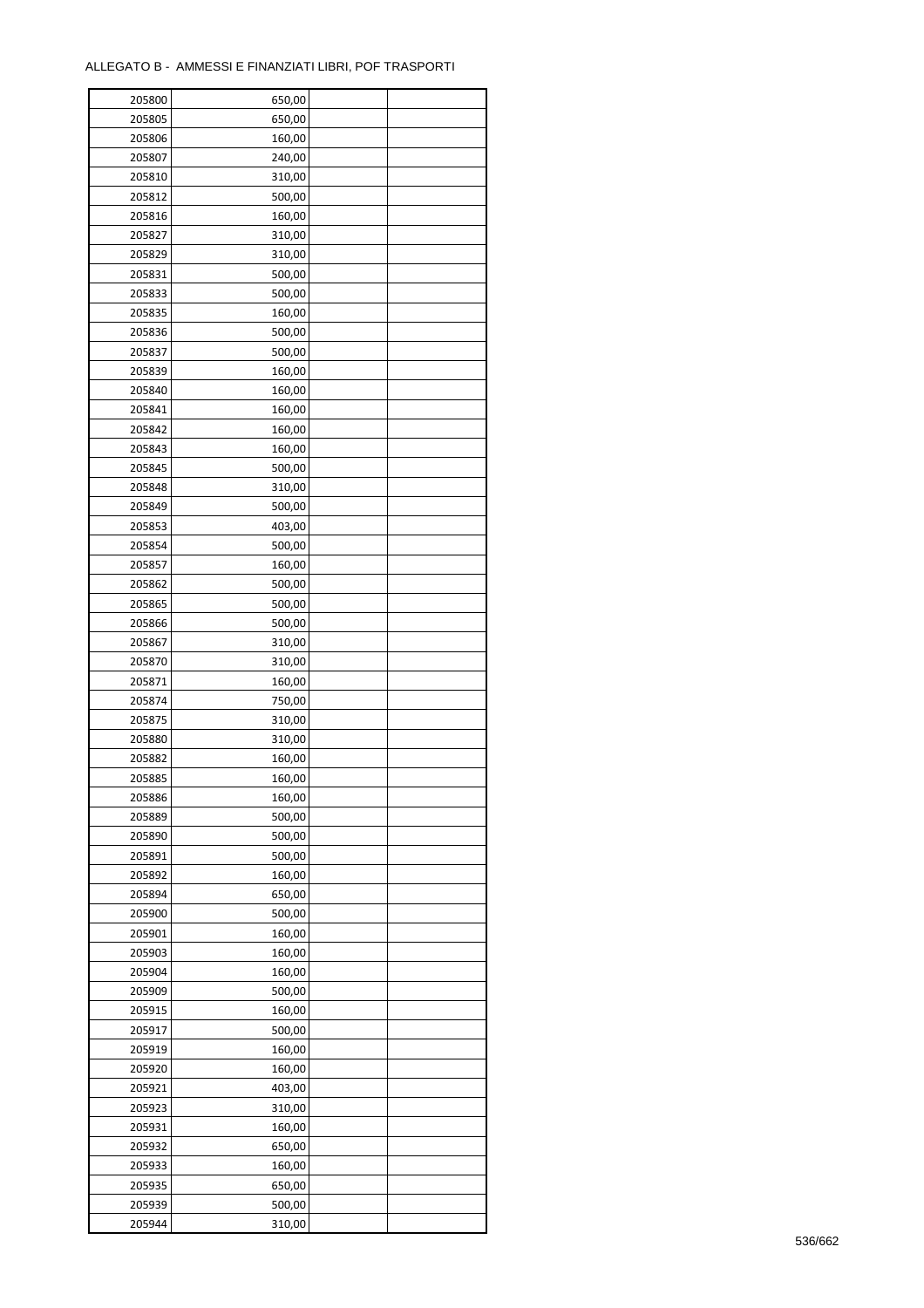| 205945 | 500,00 |  |
|--------|--------|--|
| 205946 | 310,00 |  |
| 205952 | 310,00 |  |
| 205953 | 500,00 |  |
| 205955 | 650,00 |  |
| 205961 | 160,00 |  |
| 205962 | 160,00 |  |
| 205965 | 500,00 |  |
| 205967 | 160,00 |  |
| 205970 | 160,00 |  |
| 205971 |        |  |
|        | 500,00 |  |
| 205974 | 160,00 |  |
| 205975 | 160,00 |  |
| 205977 | 160,00 |  |
| 205978 | 240,00 |  |
| 205980 | 310,00 |  |
| 205982 | 160,00 |  |
| 205985 | 160,00 |  |
| 205986 | 465,00 |  |
| 205988 | 160,00 |  |
| 205989 | 160,00 |  |
| 205993 | 500,00 |  |
| 205994 | 310,00 |  |
| 205999 | 310,00 |  |
| 206001 | 500,00 |  |
| 206002 | 500,00 |  |
| 206008 | 650,00 |  |
| 206009 | 160,00 |  |
| 206010 | 310,00 |  |
| 206011 | 160,00 |  |
| 206017 | 160,00 |  |
| 206020 | 310,00 |  |
| 206021 | 500,00 |  |
| 206022 | 160,00 |  |
| 206023 | 500,00 |  |
|        |        |  |
| 206024 | 310,00 |  |
| 206026 | 500,00 |  |
| 206027 | 160,00 |  |
| 206028 | 310,00 |  |
| 206029 | 160,00 |  |
| 206030 | 240,00 |  |
| 206032 | 160,00 |  |
| 206033 | 310,00 |  |
| 206037 | 160,00 |  |
| 206039 | 500,00 |  |
| 206040 | 160,00 |  |
| 206043 | 310,00 |  |
| 206044 | 208,00 |  |
| 206046 | 310,00 |  |
| 206047 | 310,00 |  |
| 206048 | 160,00 |  |
| 206049 | 650,00 |  |
| 206052 | 240,00 |  |
| 206053 | 500,00 |  |
| 206054 | 160,00 |  |
|        |        |  |
| 206058 | 310,00 |  |
| 206059 | 500,00 |  |
| 206060 | 500,00 |  |
| 206061 | 160,00 |  |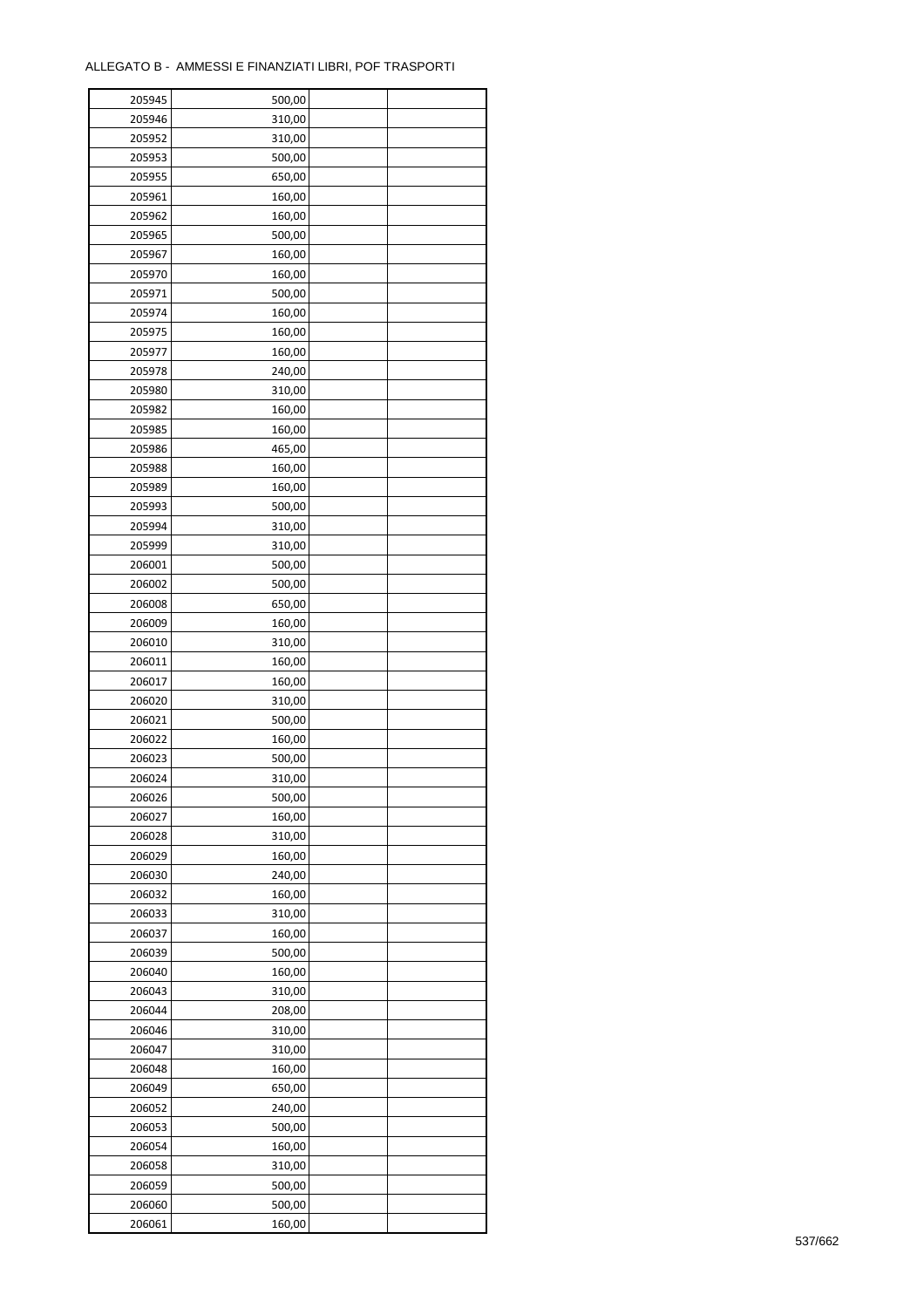| 206062 | 310,00 |  |
|--------|--------|--|
| 206064 | 310,00 |  |
| 206065 | 160,00 |  |
| 206066 | 160,00 |  |
| 206068 | 310,00 |  |
| 206072 | 650,00 |  |
| 206073 | 500,00 |  |
| 206075 | 650,00 |  |
| 206077 | 500,00 |  |
| 206078 | 160,00 |  |
| 206079 | 160,00 |  |
| 206080 | 160,00 |  |
| 206082 | 500,00 |  |
| 206083 | 650,00 |  |
|        | 500,00 |  |
| 206084 |        |  |
| 206086 | 500,00 |  |
| 206090 | 500,00 |  |
| 206092 | 160,00 |  |
| 206093 | 500,00 |  |
| 206095 | 160,00 |  |
| 206096 | 310,00 |  |
| 206100 | 310,00 |  |
| 206102 | 310,00 |  |
| 206104 | 160,00 |  |
| 206107 | 650,00 |  |
| 206108 | 160,00 |  |
| 206115 | 160,00 |  |
| 206116 | 650,00 |  |
| 206118 | 160,00 |  |
| 206121 | 500,00 |  |
| 206123 | 310,00 |  |
| 206125 | 500,00 |  |
| 206126 | 750,00 |  |
| 206127 | 310,00 |  |
| 206130 | 500,00 |  |
| 206132 | 500,00 |  |
| 206133 | 500,00 |  |
| 206134 | 310,00 |  |
| 206135 | 160,00 |  |
| 206136 | 160,00 |  |
| 206137 | 160,00 |  |
| 206140 | 500,00 |  |
| 206141 | 500,00 |  |
| 206142 | 160,00 |  |
| 206145 | 310,00 |  |
| 206147 | 310,00 |  |
| 206149 | 650,00 |  |
| 206152 | 500,00 |  |
| 206153 | 500,00 |  |
| 206154 | 310,00 |  |
| 206155 | 500,00 |  |
| 206156 | 160,00 |  |
| 206158 | 500,00 |  |
| 206160 | 310,00 |  |
|        |        |  |
| 206161 | 160,00 |  |
| 206162 | 403,00 |  |
| 206168 | 208,00 |  |
| 206177 | 160,00 |  |
| 206179 | 500,00 |  |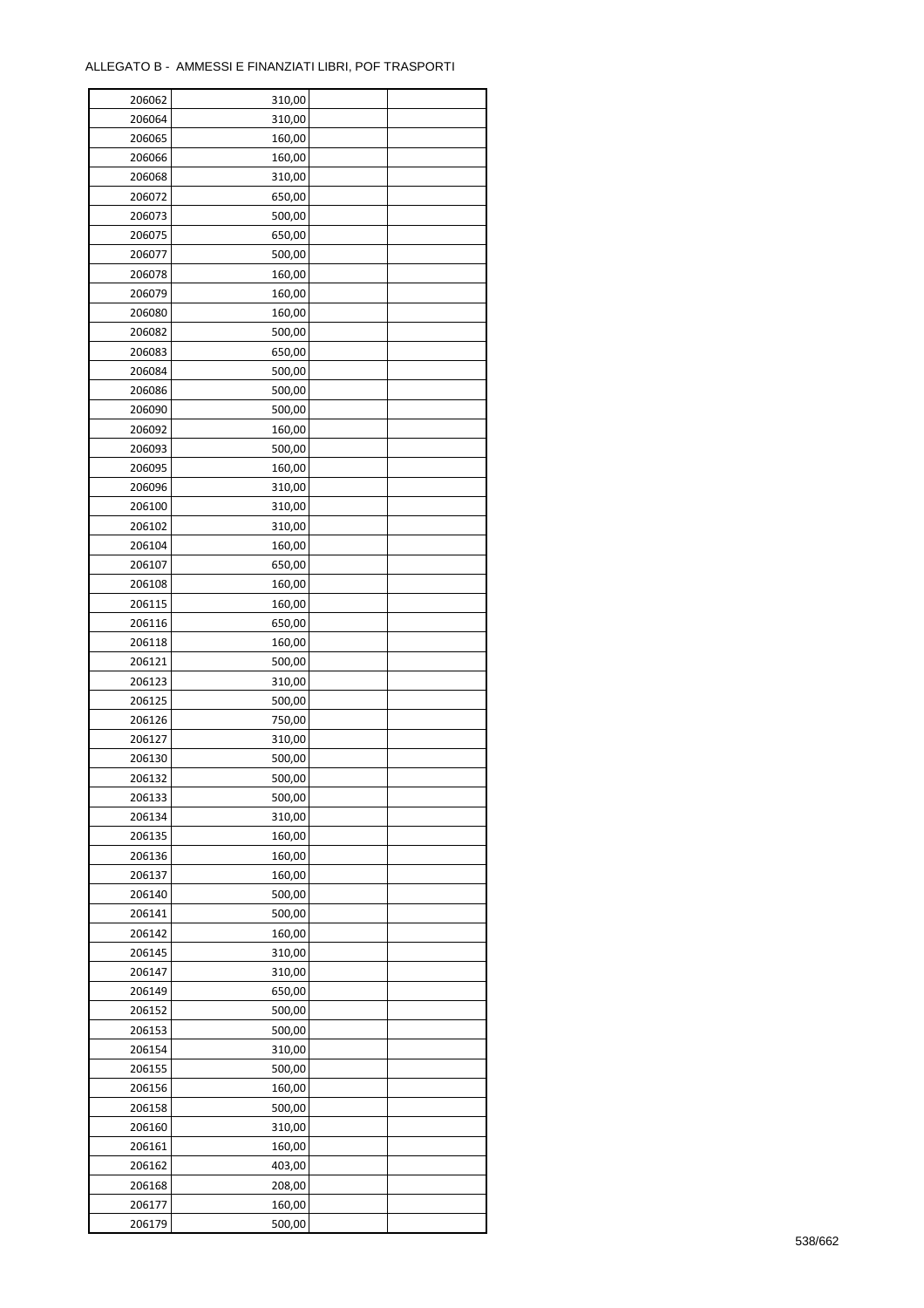| 206180 | 500,00 |  |
|--------|--------|--|
| 206182 | 160,00 |  |
| 206184 | 310,00 |  |
| 206185 | 500,00 |  |
| 206191 | 500,00 |  |
| 206192 | 500,00 |  |
| 206194 | 500,00 |  |
| 206195 | 310,00 |  |
|        |        |  |
| 206196 | 500,00 |  |
| 206198 | 208,00 |  |
| 206199 | 310,00 |  |
| 206200 | 160,00 |  |
| 206204 | 310,00 |  |
| 206205 | 160,00 |  |
| 206215 | 160,00 |  |
| 206217 | 500,00 |  |
| 206218 | 160,00 |  |
| 206219 | 500,00 |  |
| 206223 | 500,00 |  |
| 206225 | 160,00 |  |
| 206227 | 160,00 |  |
| 206228 | 403,00 |  |
| 206229 | 650,00 |  |
| 206231 | 160,00 |  |
| 206235 | 310,00 |  |
| 206237 | 500,00 |  |
| 206238 | 500,00 |  |
| 206239 | 500,00 |  |
| 206242 | 500,00 |  |
|        |        |  |
| 206245 | 500,00 |  |
| 206247 | 310,00 |  |
| 206248 | 650,00 |  |
| 206250 | 310,00 |  |
| 206252 | 310,00 |  |
| 206254 | 650,00 |  |
| 206255 | 403,00 |  |
| 206256 | 310,00 |  |
| 206257 | 310,00 |  |
| 206258 | 500,00 |  |
| 206259 | 160,00 |  |
| 206263 | 160,00 |  |
| 206264 | 500,00 |  |
| 206266 | 310,00 |  |
| 206268 | 160,00 |  |
| 206273 | 208,00 |  |
| 206274 | 310,00 |  |
| 206275 | 500,00 |  |
| 206277 | 500,00 |  |
| 206279 | 403,00 |  |
| 206281 | 310,00 |  |
| 206284 | 500,00 |  |
|        |        |  |
| 206286 | 500,00 |  |
| 206288 | 500,00 |  |
| 206292 | 500,00 |  |
| 206293 | 310,00 |  |
| 206295 | 500,00 |  |
| 206296 | 650,00 |  |
| 206297 | 310,00 |  |
| 206306 | 160,00 |  |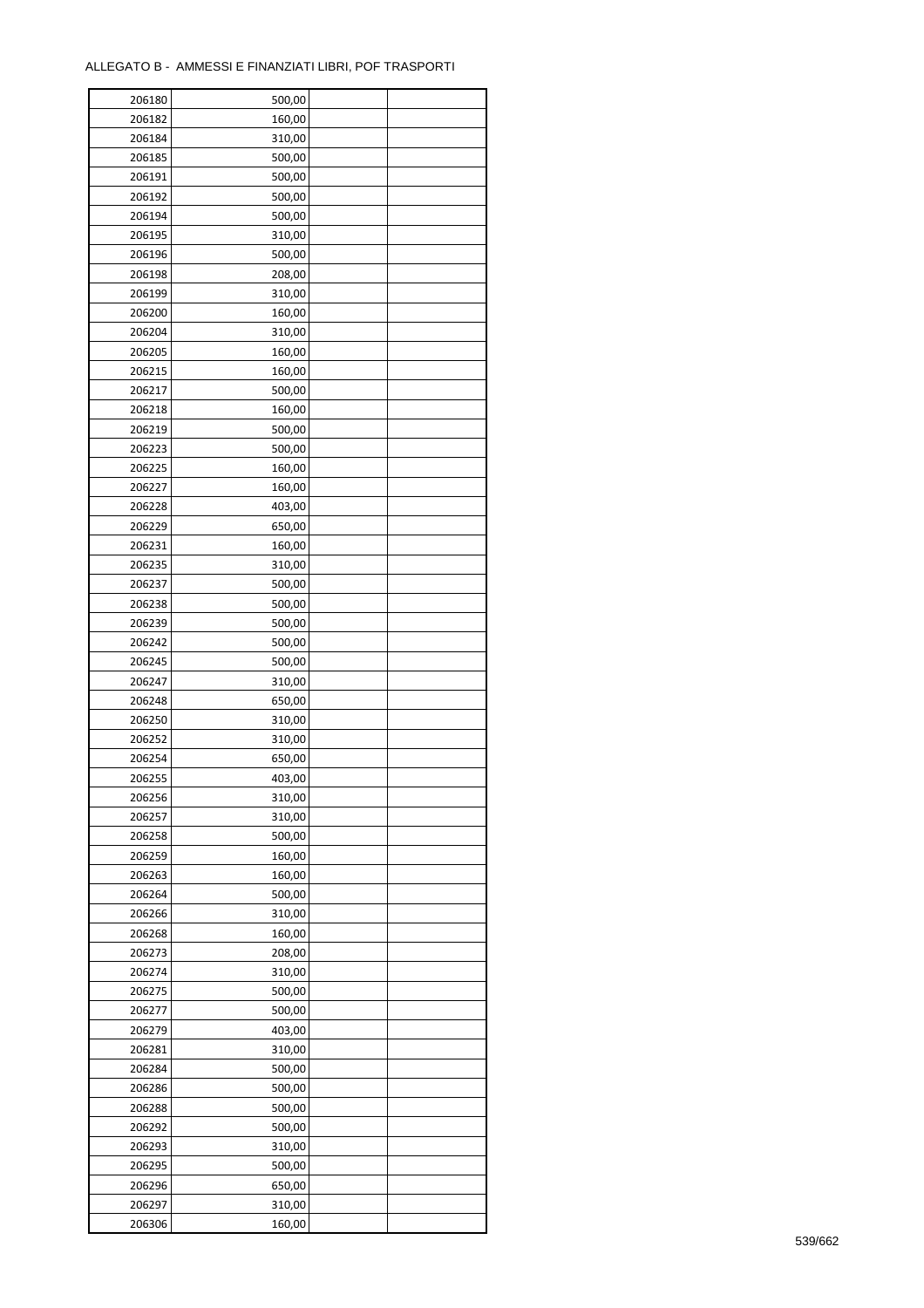| 206308           | 650,00           |  |
|------------------|------------------|--|
| 206314           | 650,00           |  |
| 206317           | 310,00           |  |
| 206318           | 500,00           |  |
| 206320           | 500,00           |  |
| 206331           | 310,00           |  |
| 206333           | 650,00           |  |
| 206334           | 500,00           |  |
| 206335           | 160,00           |  |
| 206337           | 160,00           |  |
| 206339           | 465,00           |  |
| 206340           | 500,00           |  |
| 206341           | 650,00           |  |
| 206342           | 650,00           |  |
| 206348           | 310,00           |  |
| 206351           | 500,00           |  |
| 206355           | 310,00           |  |
| 206356           | 160,00           |  |
| 206357           | 650,00           |  |
| 206363           | 500,00           |  |
| 206364           | 160,00           |  |
| 206365           | 310,00           |  |
| 206367           | 208,00           |  |
| 206372           | 650,00           |  |
| 206374           | 160,00           |  |
| 206378           | 240,00           |  |
| 206380           | 750,00           |  |
| 206382           |                  |  |
| 206384           | 310,00           |  |
|                  | 650,00<br>650,00 |  |
| 206386<br>206388 | 160,00           |  |
| 206389           |                  |  |
| 206390           | 310,00           |  |
| 206391           | 160,00<br>310,00 |  |
| 206392           | 500,00           |  |
| 206396           | 160,00           |  |
|                  |                  |  |
| 206397<br>206398 | 310,00           |  |
|                  | 160,00           |  |
| 206399           | 160,00           |  |
| 206406           | 160,00           |  |
| 206407           | 500,00           |  |
| 206409           | 310,00           |  |
| 206413           | 310,00           |  |
| 206414           | 310,00           |  |
| 206415           | 500,00           |  |
| 206417           | 500,00           |  |
| 206418           | 650,00           |  |
| 206421           | 160,00           |  |
| 206422           | 500,00           |  |
| 206423           | 403,00           |  |
| 206433           | 500,00           |  |
| 206434           | 650,00           |  |
| 206436           | 310,00           |  |
| 206442           | 160,00           |  |
| 206443           | 403,00           |  |
| 206444           | 650,00           |  |
| 206446           | 500,00           |  |
| 206447           | 650,00           |  |
| 206448           | 310,00           |  |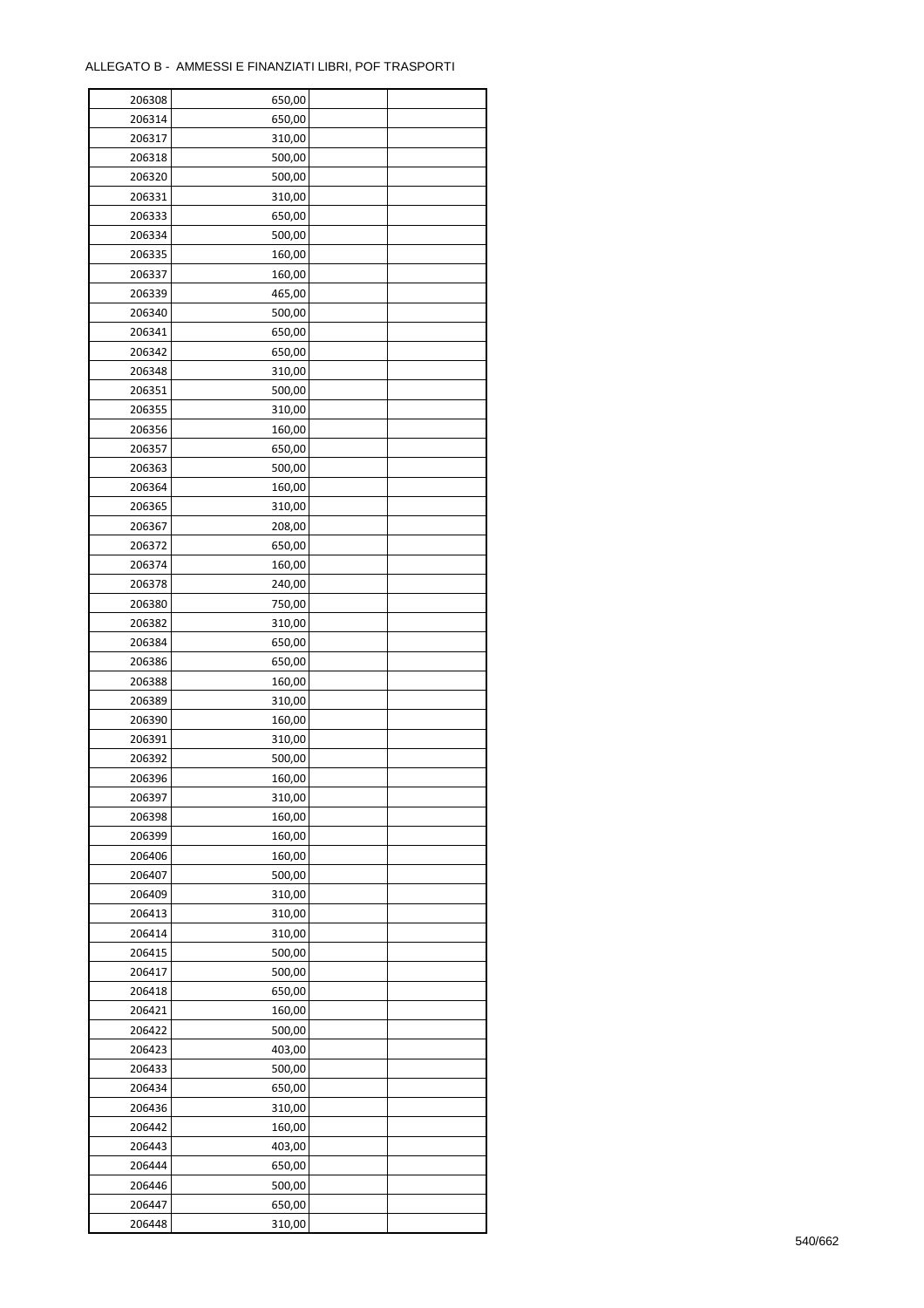| 206449 | 160,00 |  |
|--------|--------|--|
| 206454 | 500,00 |  |
| 206456 | 310,00 |  |
| 206457 | 310,00 |  |
| 206476 | 650,00 |  |
| 206484 | 500,00 |  |
| 206487 | 310,00 |  |
| 206493 | 500,00 |  |
| 206494 | 160,00 |  |
| 206495 | 403,00 |  |
| 206496 |        |  |
|        | 310,00 |  |
| 206497 | 650,00 |  |
| 206499 | 310,00 |  |
| 206500 | 650,00 |  |
| 206506 | 208,00 |  |
| 206507 | 160,00 |  |
| 206509 | 650,00 |  |
| 206510 | 650,00 |  |
| 206511 | 310,00 |  |
| 206512 | 160,00 |  |
| 206517 | 650,00 |  |
| 206520 | 500,00 |  |
| 206522 | 310,00 |  |
| 206524 | 750,00 |  |
| 206525 | 310,00 |  |
| 206526 | 160,00 |  |
| 206527 | 160,00 |  |
| 206529 | 310,00 |  |
| 206530 | 500,00 |  |
| 206531 | 500,00 |  |
|        |        |  |
| 206532 | 500,00 |  |
| 206534 | 310,00 |  |
| 206535 | 465,00 |  |
| 206537 | 310,00 |  |
| 206540 | 160,00 |  |
| 206544 | 160,00 |  |
| 206545 | 403,00 |  |
| 206549 | 160,00 |  |
| 206552 | 500,00 |  |
| 206554 | 650,00 |  |
| 206558 | 650,00 |  |
| 206561 | 160,00 |  |
| 206562 | 650,00 |  |
| 206563 | 500,00 |  |
| 206564 | 160,00 |  |
| 206565 | 650,00 |  |
| 206566 | 160,00 |  |
| 206574 | 310,00 |  |
| 206576 | 160,00 |  |
| 206581 | 160,00 |  |
| 206585 | 500,00 |  |
| 206588 | 310,00 |  |
| 206590 | 310,00 |  |
|        |        |  |
| 206592 | 310,00 |  |
| 206595 | 500,00 |  |
| 206597 | 500,00 |  |
| 206599 | 500,00 |  |
| 206600 | 650,00 |  |
| 206603 | 310,00 |  |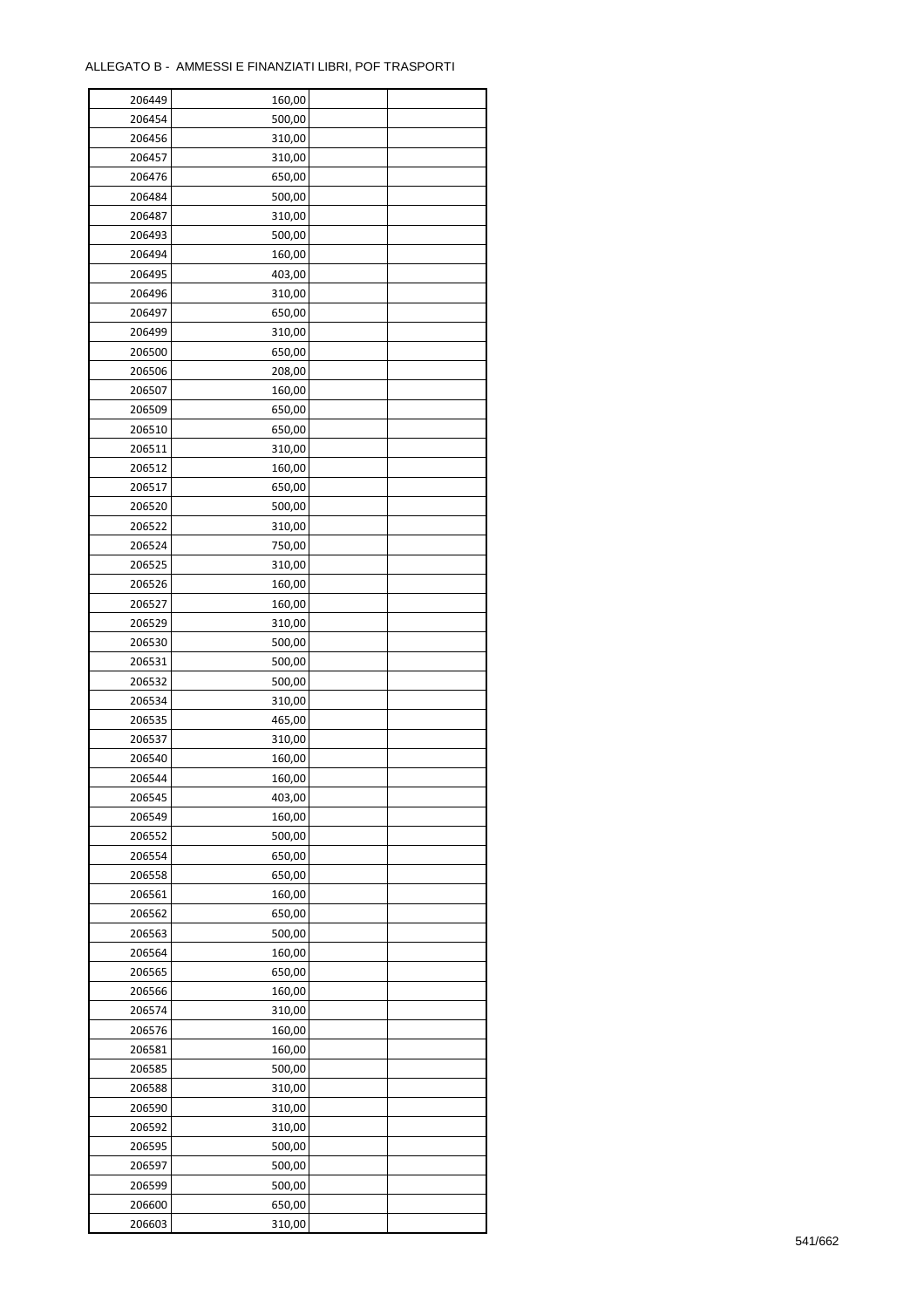| 206604 | 160,00 |  |
|--------|--------|--|
| 206605 | 310,00 |  |
| 206606 | 310,00 |  |
| 206607 | 310,00 |  |
| 206610 | 160,00 |  |
| 206611 | 160,00 |  |
| 206612 | 160,00 |  |
| 206615 | 160,00 |  |
|        |        |  |
| 206616 | 310,00 |  |
| 206620 | 500,00 |  |
| 206621 | 310,00 |  |
| 206622 | 500,00 |  |
| 206623 | 160,00 |  |
| 206624 | 500,00 |  |
| 206628 | 403,00 |  |
| 206629 | 310,00 |  |
| 206630 | 403,00 |  |
| 206634 | 500,00 |  |
| 206635 | 500,00 |  |
| 206639 | 310,00 |  |
| 206640 | 500,00 |  |
| 206641 | 403,00 |  |
| 206643 | 160,00 |  |
| 206644 | 160,00 |  |
| 206645 | 310,00 |  |
| 206646 | 650,00 |  |
| 206647 | 500,00 |  |
| 206657 | 500,00 |  |
| 206662 | 500,00 |  |
|        |        |  |
| 206664 | 160,00 |  |
| 206668 | 310,00 |  |
| 206669 | 500,00 |  |
| 206671 | 500,00 |  |
| 206678 | 500,00 |  |
| 206679 | 310,00 |  |
| 206684 | 500,00 |  |
| 206685 | 310,00 |  |
| 206692 | 160,00 |  |
| 206693 | 160,00 |  |
| 206694 | 160,00 |  |
| 206695 | 500,00 |  |
| 206696 | 310,00 |  |
| 206697 | 500,00 |  |
| 206699 | 500,00 |  |
| 206702 | 465,00 |  |
| 206705 | 160,00 |  |
| 206708 | 160,00 |  |
| 206710 | 160,00 |  |
| 206714 | 650,00 |  |
|        |        |  |
| 206717 | 160,00 |  |
| 206719 | 500,00 |  |
| 206720 | 500,00 |  |
| 206722 | 160,00 |  |
| 206728 | 500,00 |  |
| 206729 | 465,00 |  |
| 206735 | 310,00 |  |
| 206736 | 500,00 |  |
| 206737 | 310,00 |  |
| 206739 | 160,00 |  |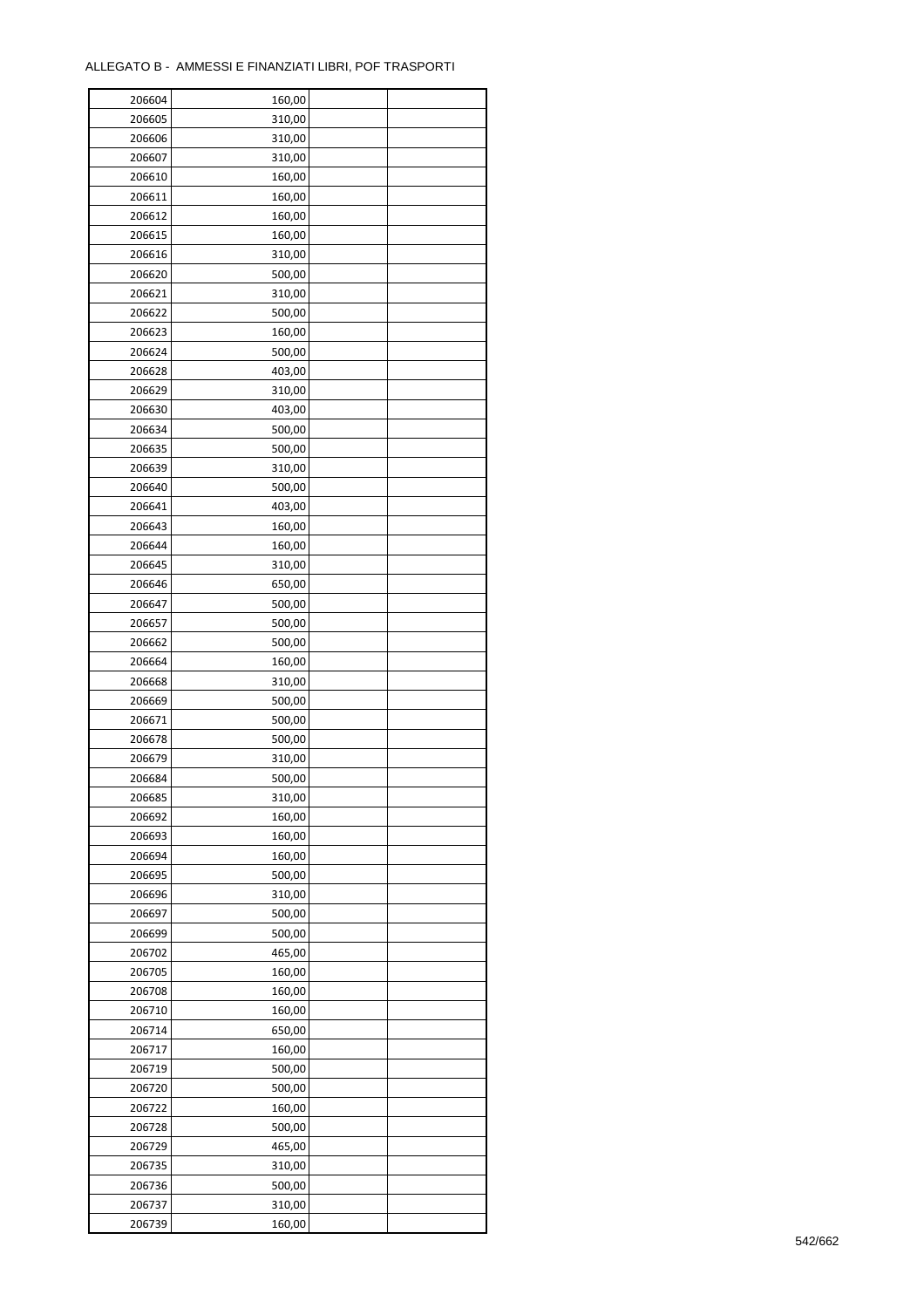| 206741 | 240,00 |  |
|--------|--------|--|
| 206742 | 310,00 |  |
| 206744 | 160,00 |  |
| 206751 | 500,00 |  |
| 206753 | 160,00 |  |
| 206756 | 310,00 |  |
| 206758 | 500,00 |  |
| 206761 | 310,00 |  |
| 206763 | 310,00 |  |
|        |        |  |
| 206764 | 500,00 |  |
| 206765 | 500,00 |  |
| 206768 | 160,00 |  |
| 206776 | 310,00 |  |
| 206777 | 160,00 |  |
| 206778 | 160,00 |  |
| 206790 | 310,00 |  |
| 206795 | 500,00 |  |
| 206799 | 310,00 |  |
| 206802 | 500,00 |  |
| 206805 | 310,00 |  |
| 206806 | 500,00 |  |
| 206807 | 310,00 |  |
| 206810 | 650,00 |  |
| 206812 | 500,00 |  |
| 206813 | 500,00 |  |
| 206814 | 160,00 |  |
| 206815 | 160,00 |  |
| 206818 | 310,00 |  |
| 206819 | 160,00 |  |
|        |        |  |
| 206822 | 310,00 |  |
| 206823 | 160,00 |  |
| 206825 | 650,00 |  |
| 206832 | 160,00 |  |
| 206835 | 500,00 |  |
| 206836 | 500,00 |  |
| 206840 | 500,00 |  |
| 206842 | 500,00 |  |
| 206849 | 310,00 |  |
| 206852 | 500,00 |  |
| 206854 | 500,00 |  |
| 206857 | 310,00 |  |
| 206859 | 310,00 |  |
| 206860 | 650,00 |  |
| 206863 | 160,00 |  |
| 206869 | 500,00 |  |
| 206871 | 160,00 |  |
| 206873 | 500,00 |  |
| 206874 | 160,00 |  |
| 206882 | 650,00 |  |
| 206887 | 650,00 |  |
| 206889 | 310,00 |  |
| 206891 | 160,00 |  |
| 206892 | 310,00 |  |
|        |        |  |
| 206908 | 310,00 |  |
| 206909 | 160,00 |  |
| 206910 | 160,00 |  |
| 206918 | 160,00 |  |
| 206920 | 310,00 |  |
| 206921 | 650,00 |  |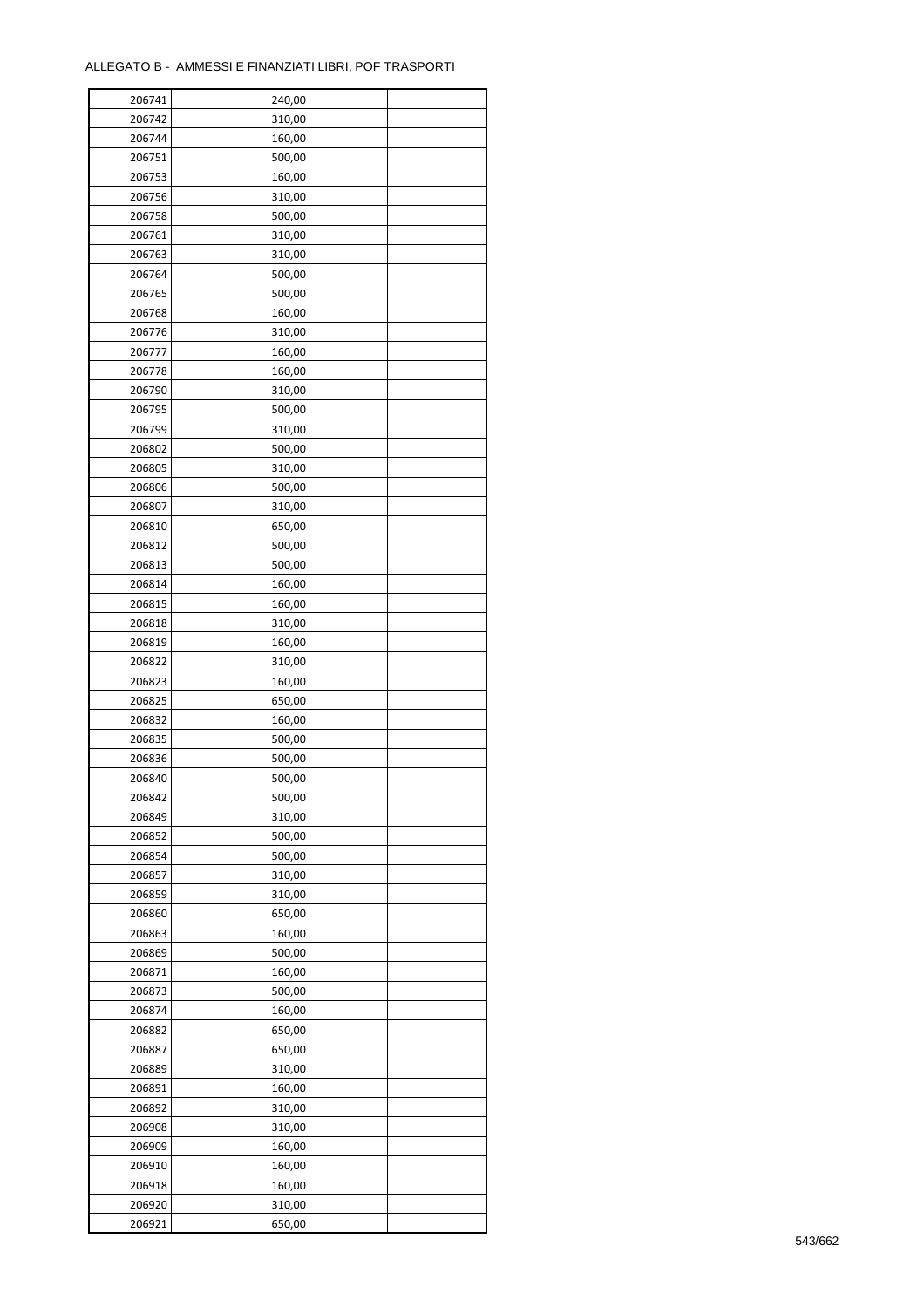| 206922 | 310,00 |  |
|--------|--------|--|
| 206923 | 160,00 |  |
| 206929 | 160,00 |  |
| 206931 | 310,00 |  |
| 206932 | 310,00 |  |
| 206935 | 310,00 |  |
| 206936 | 160,00 |  |
| 206937 | 310,00 |  |
| 206940 | 160,00 |  |
| 206941 | 310,00 |  |
| 206943 | 310,00 |  |
| 206944 | 500,00 |  |
| 206945 | 310,00 |  |
| 206946 |        |  |
|        | 160,00 |  |
| 206948 | 160,00 |  |
| 206949 | 500,00 |  |
| 206951 | 160,00 |  |
| 206953 | 208,00 |  |
| 206954 | 310,00 |  |
| 206958 | 500,00 |  |
| 206959 | 310,00 |  |
| 206960 | 310,00 |  |
| 206961 | 310,00 |  |
| 206963 | 160,00 |  |
| 206964 | 310,00 |  |
| 206966 | 240,00 |  |
| 206968 | 403,00 |  |
| 206969 | 500,00 |  |
| 206970 | 500,00 |  |
| 206971 | 750,00 |  |
| 206972 | 160,00 |  |
| 206974 | 160,00 |  |
| 206983 | 310,00 |  |
| 206985 | 310,00 |  |
| 206986 | 160,00 |  |
| 206987 | 403,00 |  |
| 206989 | 160,00 |  |
| 206992 | 750,00 |  |
|        |        |  |
| 206997 | 160,00 |  |
| 206998 | 310,00 |  |
| 206999 | 160,00 |  |
| 207000 | 650,00 |  |
| 207003 | 310,00 |  |
| 207006 | 208,00 |  |
| 207008 | 160,00 |  |
| 207011 | 650,00 |  |
| 207013 | 208,00 |  |
| 207014 | 160,00 |  |
| 207015 | 160,00 |  |
| 207019 | 310,00 |  |
| 207020 | 160,00 |  |
| 207021 | 310,00 |  |
| 207022 | 160,00 |  |
| 207028 | 160,00 |  |
| 207030 | 500,00 |  |
| 207031 | 160,00 |  |
| 207035 | 310,00 |  |
| 207037 | 310,00 |  |
| 207039 | 160,00 |  |
|        |        |  |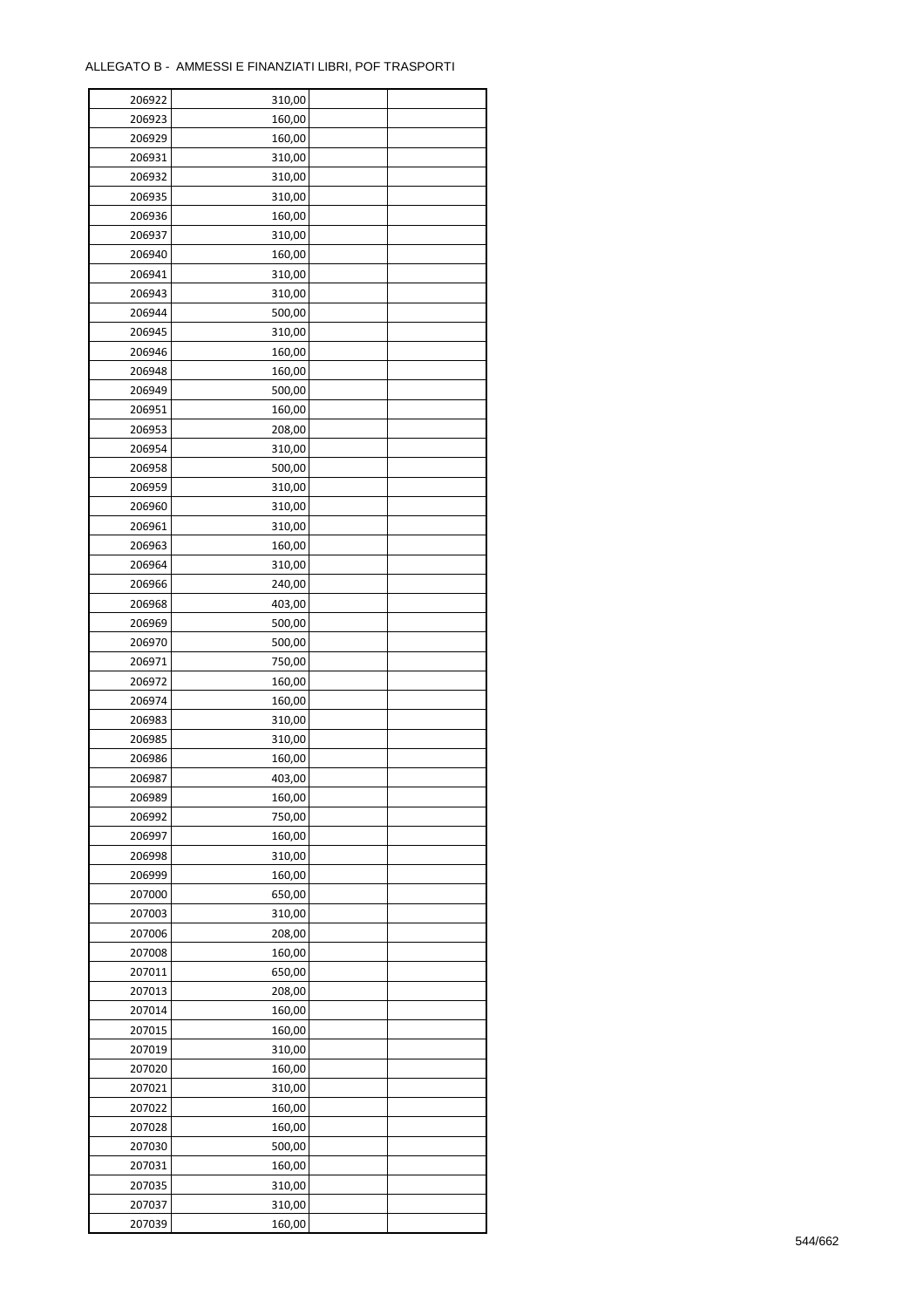| 207041 | 310,00           |  |
|--------|------------------|--|
| 207045 | 160,00           |  |
| 207046 | 160,00           |  |
| 207052 | 650,00           |  |
| 207055 | 160,00           |  |
| 207061 | 310,00           |  |
| 207063 | 160,00           |  |
| 207065 | 240,00           |  |
| 207067 | 240,00           |  |
| 207068 | 310,00           |  |
| 207070 | 160,00           |  |
| 207071 | 160,00           |  |
| 207072 | 160,00           |  |
| 207073 | 160,00           |  |
| 207076 | 310,00           |  |
| 207077 | 160,00           |  |
| 207078 | 500,00           |  |
| 207080 | 310,00           |  |
| 207082 | 500,00           |  |
| 207083 | 160,00           |  |
| 207085 | 160,00           |  |
| 207086 | 500,00           |  |
| 207087 | 500,00           |  |
| 207092 | 500,00           |  |
| 207096 | 650,00           |  |
| 207099 | 310,00           |  |
| 207101 |                  |  |
| 207103 | 310,00<br>500,00 |  |
| 207107 | 650,00           |  |
|        |                  |  |
| 207109 | 160,00           |  |
| 207110 | 750,00           |  |
| 207111 | 650,00           |  |
| 207112 | 403,00           |  |
| 207113 | 310,00           |  |
| 207114 | 310,00           |  |
| 207115 | 160,00           |  |
| 207118 | 310,00           |  |
| 207120 | 160,00           |  |
| 207121 | 208,00           |  |
| 207124 | 310,00           |  |
| 207128 | 500,00           |  |
| 207131 | 500,00           |  |
| 207133 | 310,00           |  |
| 207137 | 310,00           |  |
| 207141 | 310,00           |  |
| 207144 | 310,00           |  |
| 207145 | 160,00           |  |
| 207146 | 160,00           |  |
| 207152 | 310,00           |  |
| 207153 | 500,00           |  |
| 207155 | 160,00           |  |
| 207156 | 310,00           |  |
| 207158 | 500,00           |  |
| 207162 | 310,00           |  |
| 207163 | 310,00           |  |
| 207165 | 160,00           |  |
| 207167 | 160,00           |  |
| 207168 | 310,00           |  |
| 207175 | 310,00           |  |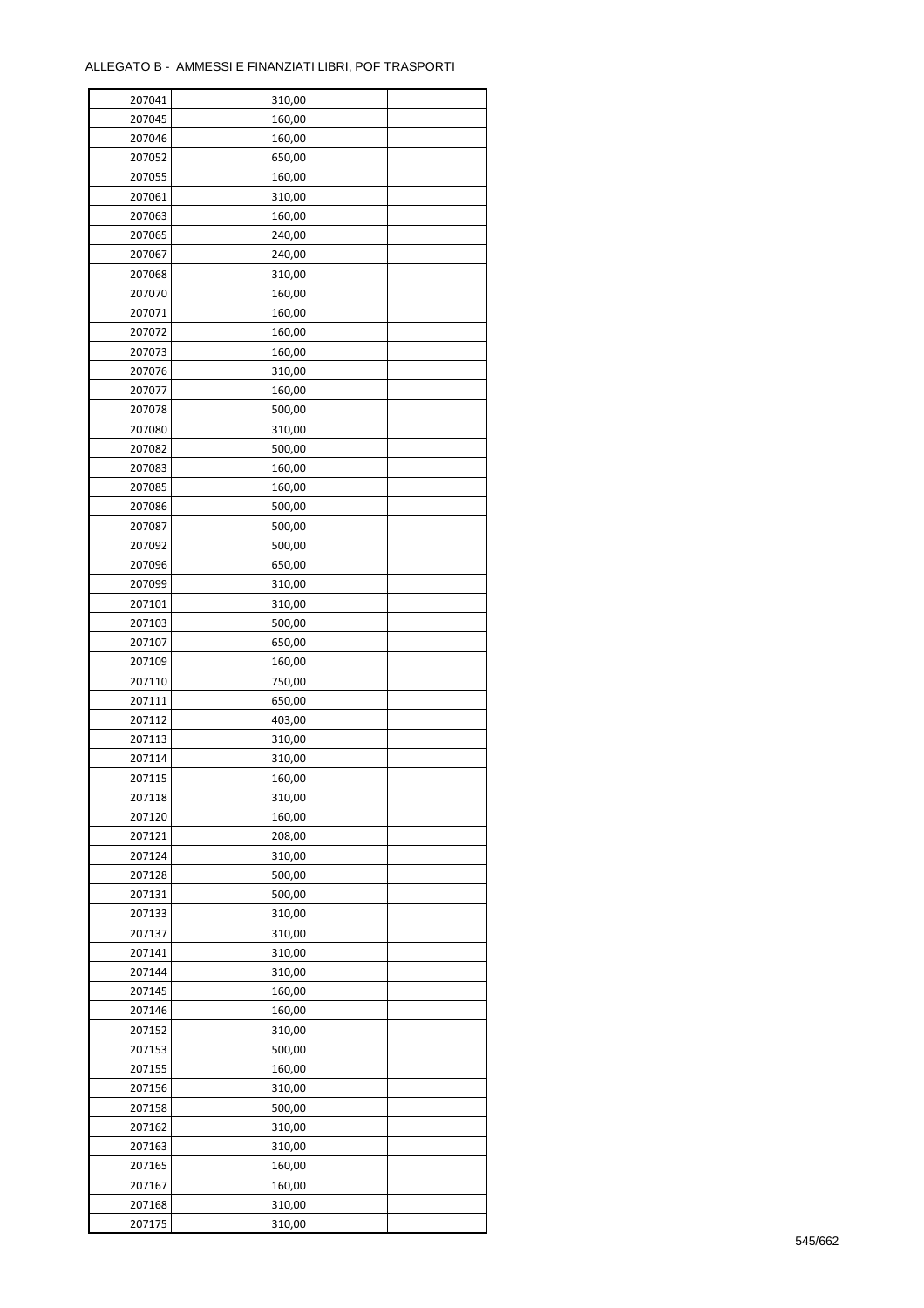| 207176 | 160,00 |  |
|--------|--------|--|
| 207177 | 650,00 |  |
| 207178 | 500,00 |  |
| 207179 | 310,00 |  |
| 207180 | 160,00 |  |
| 207181 | 650,00 |  |
| 207182 | 650,00 |  |
| 207183 | 160,00 |  |
| 207184 | 310,00 |  |
| 207185 | 160,00 |  |
| 207188 | 160,00 |  |
| 207189 | 500,00 |  |
| 207190 | 160,00 |  |
| 207193 | 500,00 |  |
|        |        |  |
| 207199 | 160,00 |  |
| 207200 | 310,00 |  |
| 207202 | 310,00 |  |
| 207206 | 160,00 |  |
| 207207 | 160,00 |  |
| 207210 | 160,00 |  |
| 207211 | 310,00 |  |
| 207214 | 160,00 |  |
| 207216 | 500,00 |  |
| 207217 | 310,00 |  |
| 207219 | 160,00 |  |
| 207220 | 500,00 |  |
| 207221 | 310,00 |  |
| 207225 | 160,00 |  |
| 207229 | 160,00 |  |
| 207230 | 500,00 |  |
| 207232 | 310,00 |  |
| 207235 | 465,00 |  |
| 207239 | 310,00 |  |
| 207242 | 310,00 |  |
| 207244 | 500,00 |  |
| 207245 | 500,00 |  |
| 207246 | 310,00 |  |
| 207247 | 403,00 |  |
| 207252 | 500,00 |  |
| 207254 | 160,00 |  |
| 207256 | 500,00 |  |
| 207258 | 160,00 |  |
| 207260 | 500,00 |  |
| 207264 | 650,00 |  |
| 207265 | 310,00 |  |
| 207268 | 310,00 |  |
| 207269 | 310,00 |  |
| 207271 | 160,00 |  |
| 207273 | 310,00 |  |
| 207274 | 310,00 |  |
| 207277 | 500,00 |  |
| 207278 | 650,00 |  |
| 207280 | 160,00 |  |
| 207281 | 160,00 |  |
| 207283 | 310,00 |  |
| 207284 | 240,00 |  |
|        |        |  |
| 207286 | 160,00 |  |
| 207288 | 240,00 |  |
| 207291 | 650,00 |  |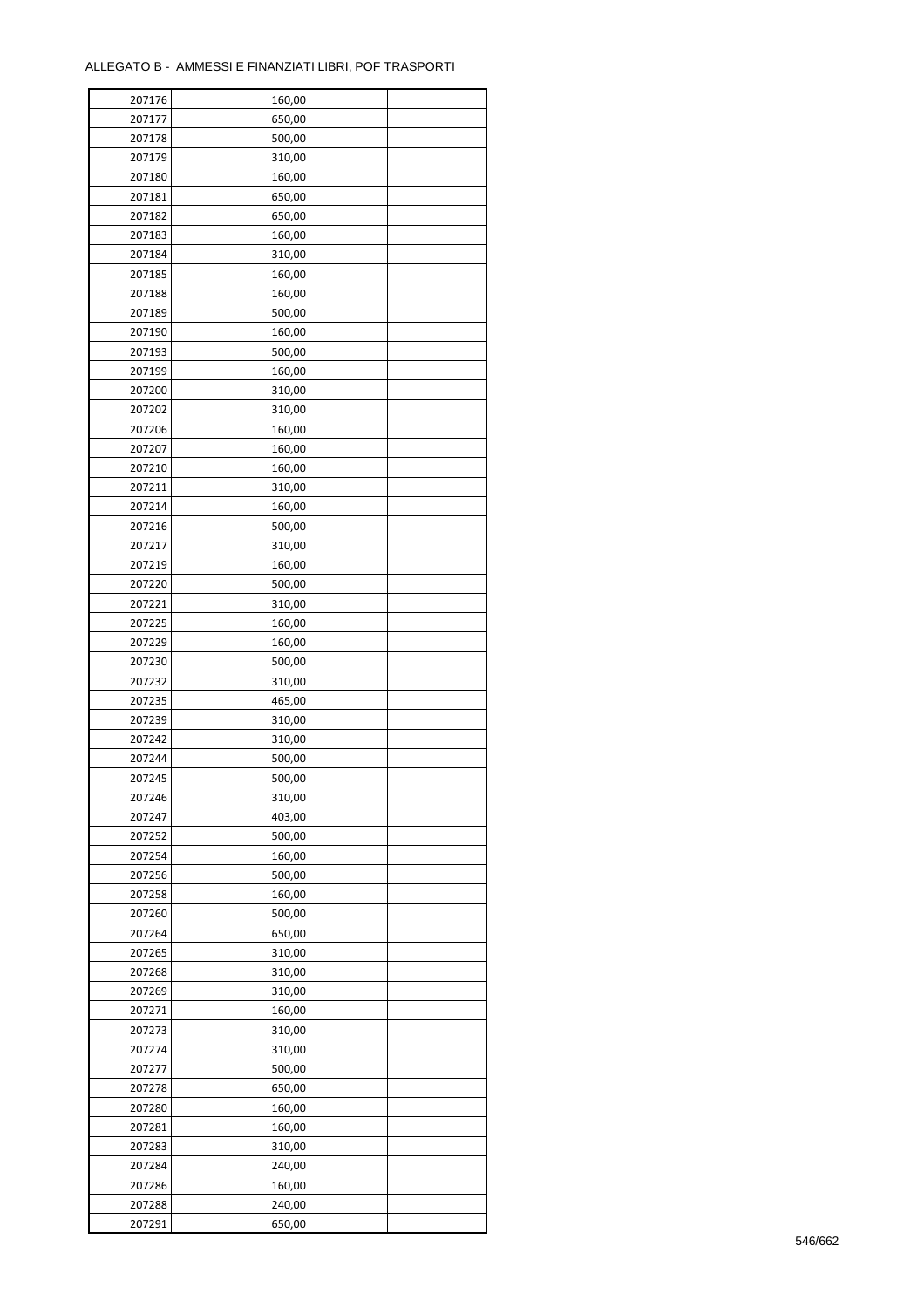| 207292 | 160,00           |  |
|--------|------------------|--|
| 207295 | 160,00           |  |
| 207296 | 310,00           |  |
| 207305 | 650,00           |  |
| 207309 | 160,00           |  |
| 207313 | 310,00           |  |
| 207314 | 500,00           |  |
| 207316 | 500,00           |  |
|        |                  |  |
| 207319 | 160,00<br>160,00 |  |
| 207321 |                  |  |
| 207324 | 160,00           |  |
| 207325 | 310,00           |  |
| 207328 | 310,00           |  |
| 207331 | 160,00           |  |
| 207334 | 160,00           |  |
| 207335 | 160,00           |  |
| 207338 | 310,00           |  |
| 207348 | 310,00           |  |
| 207349 | 160,00           |  |
| 207353 | 160,00           |  |
| 207354 | 310,00           |  |
| 207355 | 160,00           |  |
| 207360 | 310,00           |  |
| 207363 | 465,00           |  |
| 207364 | 240,00           |  |
| 207365 | 160,00           |  |
| 207367 | 160,00           |  |
| 207368 | 310,00           |  |
| 207369 | 310,00           |  |
|        |                  |  |
| 207370 | 465,00           |  |
| 207372 | 650,00           |  |
| 207373 | 160,00           |  |
| 207374 | 500,00           |  |
| 207376 | 500,00           |  |
| 207378 | 160,00           |  |
| 207381 | 500,00           |  |
| 207382 | 650,00           |  |
| 207383 | 208,00           |  |
| 207385 | 500,00           |  |
| 207388 | 160,00           |  |
| 207389 | 500,00           |  |
| 207390 | 208,00           |  |
| 207391 | 500,00           |  |
| 207392 | 160,00           |  |
| 207393 | 500,00           |  |
| 207395 | 160,00           |  |
| 207396 | 310,00           |  |
| 207398 | 160,00           |  |
| 207399 | 160,00           |  |
| 207400 | 500,00           |  |
| 207405 | 500,00           |  |
| 207407 | 310,00           |  |
|        |                  |  |
| 207408 | 500,00           |  |
| 207409 | 310,00           |  |
| 207412 | 310,00           |  |
| 207413 | 160,00           |  |
| 207414 | 160,00           |  |
| 207416 | 160,00           |  |
| 207417 | 160,00           |  |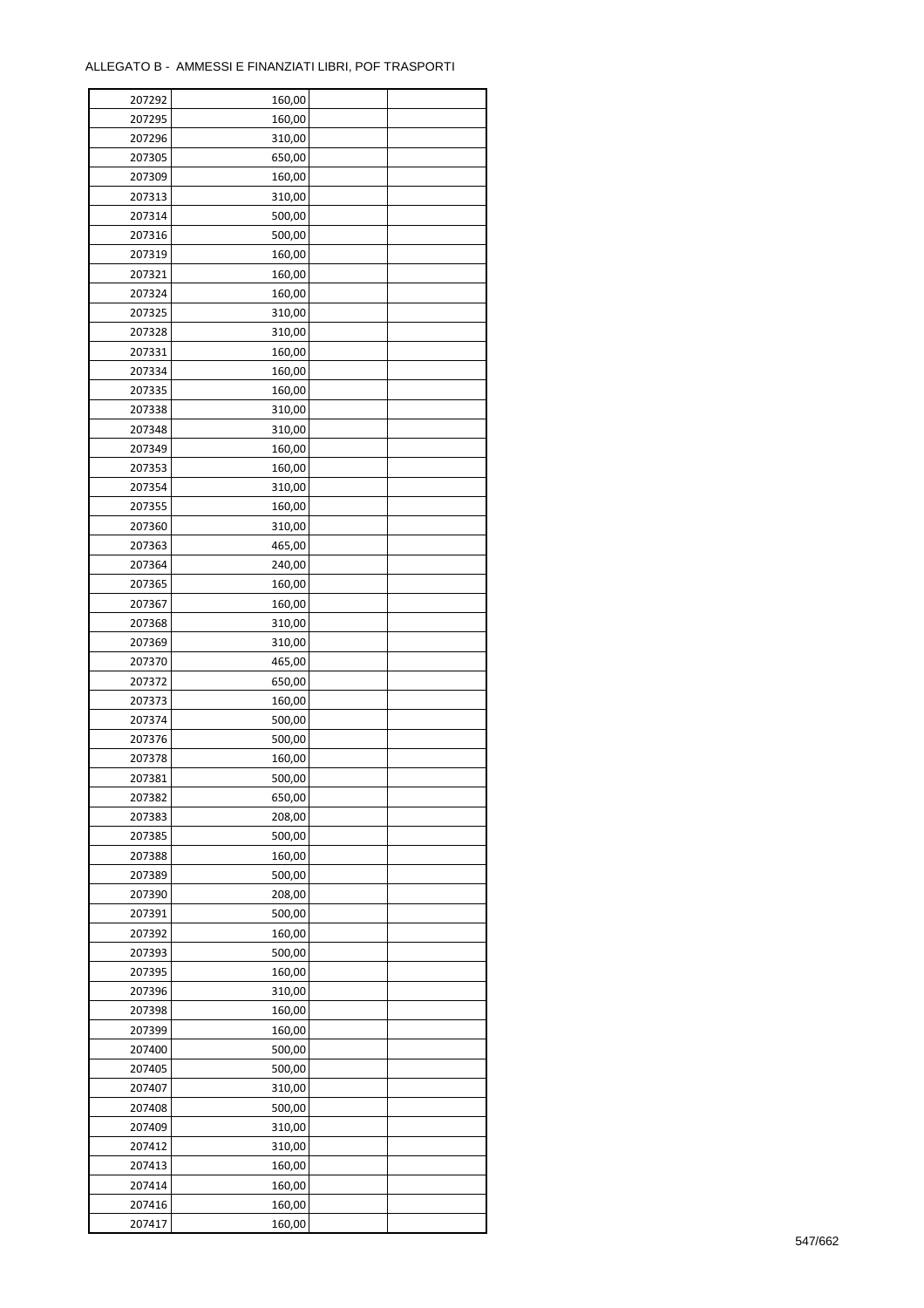| 750,00<br>207419<br>500,00<br>207420<br>207421<br>160,00<br>207424<br>500,00<br>207425<br>160,00<br>207426<br>500,00<br>207427<br>500,00<br>750,00<br>207428<br>207429<br>650,00<br>207430<br>403,00<br>207431<br>310,00<br>207432<br>160,00<br>207433<br>500,00<br>207435<br>465,00<br>207437<br>650,00<br>207438<br>160,00<br>207439<br>310,00<br>207440<br>500,00<br>207441<br>310,00<br>207444<br>310,00<br>207446<br>500,00<br>207449<br>500,00<br>207450<br>160,00<br>207452<br>650,00<br>207453<br>160,00<br>207454<br>160,00<br>207455<br>160,00<br>207456<br>310,00<br>207458<br>240,00<br>207460<br>160,00<br>207461<br>160,00<br>207463<br>310,00<br>207466<br>160,00<br>207468<br>310,00<br>207469<br>160,00<br>207470<br>160,00<br>207471<br>310,00<br>207472<br>500,00<br>207474<br>310,00<br>207475<br>160,00<br>207476<br>160,00<br>207477<br>310,00<br>207478<br>500,00<br>207480<br>160,00<br>207482<br>310,00<br>207483<br>500,00<br>207484<br>160,00<br>207485<br>160,00<br>207487<br>208,00<br>500,00<br>207489<br>207491<br>310,00<br>207492<br>208,00<br>207493<br>160,00<br>207494<br>500,00<br>207496<br>160,00<br>207497<br>160,00<br>207498<br>160,00 | 207418 | 310,00 |  |
|----------------------------------------------------------------------------------------------------------------------------------------------------------------------------------------------------------------------------------------------------------------------------------------------------------------------------------------------------------------------------------------------------------------------------------------------------------------------------------------------------------------------------------------------------------------------------------------------------------------------------------------------------------------------------------------------------------------------------------------------------------------------------------------------------------------------------------------------------------------------------------------------------------------------------------------------------------------------------------------------------------------------------------------------------------------------------------------------------------------------------------------------------------------------------------|--------|--------|--|
|                                                                                                                                                                                                                                                                                                                                                                                                                                                                                                                                                                                                                                                                                                                                                                                                                                                                                                                                                                                                                                                                                                                                                                                  |        |        |  |
|                                                                                                                                                                                                                                                                                                                                                                                                                                                                                                                                                                                                                                                                                                                                                                                                                                                                                                                                                                                                                                                                                                                                                                                  |        |        |  |
|                                                                                                                                                                                                                                                                                                                                                                                                                                                                                                                                                                                                                                                                                                                                                                                                                                                                                                                                                                                                                                                                                                                                                                                  |        |        |  |
|                                                                                                                                                                                                                                                                                                                                                                                                                                                                                                                                                                                                                                                                                                                                                                                                                                                                                                                                                                                                                                                                                                                                                                                  |        |        |  |
|                                                                                                                                                                                                                                                                                                                                                                                                                                                                                                                                                                                                                                                                                                                                                                                                                                                                                                                                                                                                                                                                                                                                                                                  |        |        |  |
|                                                                                                                                                                                                                                                                                                                                                                                                                                                                                                                                                                                                                                                                                                                                                                                                                                                                                                                                                                                                                                                                                                                                                                                  |        |        |  |
|                                                                                                                                                                                                                                                                                                                                                                                                                                                                                                                                                                                                                                                                                                                                                                                                                                                                                                                                                                                                                                                                                                                                                                                  |        |        |  |
|                                                                                                                                                                                                                                                                                                                                                                                                                                                                                                                                                                                                                                                                                                                                                                                                                                                                                                                                                                                                                                                                                                                                                                                  |        |        |  |
|                                                                                                                                                                                                                                                                                                                                                                                                                                                                                                                                                                                                                                                                                                                                                                                                                                                                                                                                                                                                                                                                                                                                                                                  |        |        |  |
|                                                                                                                                                                                                                                                                                                                                                                                                                                                                                                                                                                                                                                                                                                                                                                                                                                                                                                                                                                                                                                                                                                                                                                                  |        |        |  |
|                                                                                                                                                                                                                                                                                                                                                                                                                                                                                                                                                                                                                                                                                                                                                                                                                                                                                                                                                                                                                                                                                                                                                                                  |        |        |  |
|                                                                                                                                                                                                                                                                                                                                                                                                                                                                                                                                                                                                                                                                                                                                                                                                                                                                                                                                                                                                                                                                                                                                                                                  |        |        |  |
|                                                                                                                                                                                                                                                                                                                                                                                                                                                                                                                                                                                                                                                                                                                                                                                                                                                                                                                                                                                                                                                                                                                                                                                  |        |        |  |
|                                                                                                                                                                                                                                                                                                                                                                                                                                                                                                                                                                                                                                                                                                                                                                                                                                                                                                                                                                                                                                                                                                                                                                                  |        |        |  |
|                                                                                                                                                                                                                                                                                                                                                                                                                                                                                                                                                                                                                                                                                                                                                                                                                                                                                                                                                                                                                                                                                                                                                                                  |        |        |  |
|                                                                                                                                                                                                                                                                                                                                                                                                                                                                                                                                                                                                                                                                                                                                                                                                                                                                                                                                                                                                                                                                                                                                                                                  |        |        |  |
|                                                                                                                                                                                                                                                                                                                                                                                                                                                                                                                                                                                                                                                                                                                                                                                                                                                                                                                                                                                                                                                                                                                                                                                  |        |        |  |
|                                                                                                                                                                                                                                                                                                                                                                                                                                                                                                                                                                                                                                                                                                                                                                                                                                                                                                                                                                                                                                                                                                                                                                                  |        |        |  |
|                                                                                                                                                                                                                                                                                                                                                                                                                                                                                                                                                                                                                                                                                                                                                                                                                                                                                                                                                                                                                                                                                                                                                                                  |        |        |  |
|                                                                                                                                                                                                                                                                                                                                                                                                                                                                                                                                                                                                                                                                                                                                                                                                                                                                                                                                                                                                                                                                                                                                                                                  |        |        |  |
|                                                                                                                                                                                                                                                                                                                                                                                                                                                                                                                                                                                                                                                                                                                                                                                                                                                                                                                                                                                                                                                                                                                                                                                  |        |        |  |
|                                                                                                                                                                                                                                                                                                                                                                                                                                                                                                                                                                                                                                                                                                                                                                                                                                                                                                                                                                                                                                                                                                                                                                                  |        |        |  |
|                                                                                                                                                                                                                                                                                                                                                                                                                                                                                                                                                                                                                                                                                                                                                                                                                                                                                                                                                                                                                                                                                                                                                                                  |        |        |  |
|                                                                                                                                                                                                                                                                                                                                                                                                                                                                                                                                                                                                                                                                                                                                                                                                                                                                                                                                                                                                                                                                                                                                                                                  |        |        |  |
|                                                                                                                                                                                                                                                                                                                                                                                                                                                                                                                                                                                                                                                                                                                                                                                                                                                                                                                                                                                                                                                                                                                                                                                  |        |        |  |
|                                                                                                                                                                                                                                                                                                                                                                                                                                                                                                                                                                                                                                                                                                                                                                                                                                                                                                                                                                                                                                                                                                                                                                                  |        |        |  |
|                                                                                                                                                                                                                                                                                                                                                                                                                                                                                                                                                                                                                                                                                                                                                                                                                                                                                                                                                                                                                                                                                                                                                                                  |        |        |  |
|                                                                                                                                                                                                                                                                                                                                                                                                                                                                                                                                                                                                                                                                                                                                                                                                                                                                                                                                                                                                                                                                                                                                                                                  |        |        |  |
|                                                                                                                                                                                                                                                                                                                                                                                                                                                                                                                                                                                                                                                                                                                                                                                                                                                                                                                                                                                                                                                                                                                                                                                  |        |        |  |
|                                                                                                                                                                                                                                                                                                                                                                                                                                                                                                                                                                                                                                                                                                                                                                                                                                                                                                                                                                                                                                                                                                                                                                                  |        |        |  |
|                                                                                                                                                                                                                                                                                                                                                                                                                                                                                                                                                                                                                                                                                                                                                                                                                                                                                                                                                                                                                                                                                                                                                                                  |        |        |  |
|                                                                                                                                                                                                                                                                                                                                                                                                                                                                                                                                                                                                                                                                                                                                                                                                                                                                                                                                                                                                                                                                                                                                                                                  |        |        |  |
|                                                                                                                                                                                                                                                                                                                                                                                                                                                                                                                                                                                                                                                                                                                                                                                                                                                                                                                                                                                                                                                                                                                                                                                  |        |        |  |
|                                                                                                                                                                                                                                                                                                                                                                                                                                                                                                                                                                                                                                                                                                                                                                                                                                                                                                                                                                                                                                                                                                                                                                                  |        |        |  |
|                                                                                                                                                                                                                                                                                                                                                                                                                                                                                                                                                                                                                                                                                                                                                                                                                                                                                                                                                                                                                                                                                                                                                                                  |        |        |  |
|                                                                                                                                                                                                                                                                                                                                                                                                                                                                                                                                                                                                                                                                                                                                                                                                                                                                                                                                                                                                                                                                                                                                                                                  |        |        |  |
|                                                                                                                                                                                                                                                                                                                                                                                                                                                                                                                                                                                                                                                                                                                                                                                                                                                                                                                                                                                                                                                                                                                                                                                  |        |        |  |
|                                                                                                                                                                                                                                                                                                                                                                                                                                                                                                                                                                                                                                                                                                                                                                                                                                                                                                                                                                                                                                                                                                                                                                                  |        |        |  |
|                                                                                                                                                                                                                                                                                                                                                                                                                                                                                                                                                                                                                                                                                                                                                                                                                                                                                                                                                                                                                                                                                                                                                                                  |        |        |  |
|                                                                                                                                                                                                                                                                                                                                                                                                                                                                                                                                                                                                                                                                                                                                                                                                                                                                                                                                                                                                                                                                                                                                                                                  |        |        |  |
|                                                                                                                                                                                                                                                                                                                                                                                                                                                                                                                                                                                                                                                                                                                                                                                                                                                                                                                                                                                                                                                                                                                                                                                  |        |        |  |
|                                                                                                                                                                                                                                                                                                                                                                                                                                                                                                                                                                                                                                                                                                                                                                                                                                                                                                                                                                                                                                                                                                                                                                                  |        |        |  |
|                                                                                                                                                                                                                                                                                                                                                                                                                                                                                                                                                                                                                                                                                                                                                                                                                                                                                                                                                                                                                                                                                                                                                                                  |        |        |  |
|                                                                                                                                                                                                                                                                                                                                                                                                                                                                                                                                                                                                                                                                                                                                                                                                                                                                                                                                                                                                                                                                                                                                                                                  |        |        |  |
|                                                                                                                                                                                                                                                                                                                                                                                                                                                                                                                                                                                                                                                                                                                                                                                                                                                                                                                                                                                                                                                                                                                                                                                  |        |        |  |
|                                                                                                                                                                                                                                                                                                                                                                                                                                                                                                                                                                                                                                                                                                                                                                                                                                                                                                                                                                                                                                                                                                                                                                                  |        |        |  |
|                                                                                                                                                                                                                                                                                                                                                                                                                                                                                                                                                                                                                                                                                                                                                                                                                                                                                                                                                                                                                                                                                                                                                                                  |        |        |  |
|                                                                                                                                                                                                                                                                                                                                                                                                                                                                                                                                                                                                                                                                                                                                                                                                                                                                                                                                                                                                                                                                                                                                                                                  |        |        |  |
|                                                                                                                                                                                                                                                                                                                                                                                                                                                                                                                                                                                                                                                                                                                                                                                                                                                                                                                                                                                                                                                                                                                                                                                  |        |        |  |
|                                                                                                                                                                                                                                                                                                                                                                                                                                                                                                                                                                                                                                                                                                                                                                                                                                                                                                                                                                                                                                                                                                                                                                                  |        |        |  |
|                                                                                                                                                                                                                                                                                                                                                                                                                                                                                                                                                                                                                                                                                                                                                                                                                                                                                                                                                                                                                                                                                                                                                                                  |        |        |  |
|                                                                                                                                                                                                                                                                                                                                                                                                                                                                                                                                                                                                                                                                                                                                                                                                                                                                                                                                                                                                                                                                                                                                                                                  |        |        |  |
|                                                                                                                                                                                                                                                                                                                                                                                                                                                                                                                                                                                                                                                                                                                                                                                                                                                                                                                                                                                                                                                                                                                                                                                  |        |        |  |
|                                                                                                                                                                                                                                                                                                                                                                                                                                                                                                                                                                                                                                                                                                                                                                                                                                                                                                                                                                                                                                                                                                                                                                                  |        |        |  |
|                                                                                                                                                                                                                                                                                                                                                                                                                                                                                                                                                                                                                                                                                                                                                                                                                                                                                                                                                                                                                                                                                                                                                                                  |        |        |  |
|                                                                                                                                                                                                                                                                                                                                                                                                                                                                                                                                                                                                                                                                                                                                                                                                                                                                                                                                                                                                                                                                                                                                                                                  |        |        |  |
|                                                                                                                                                                                                                                                                                                                                                                                                                                                                                                                                                                                                                                                                                                                                                                                                                                                                                                                                                                                                                                                                                                                                                                                  |        |        |  |
|                                                                                                                                                                                                                                                                                                                                                                                                                                                                                                                                                                                                                                                                                                                                                                                                                                                                                                                                                                                                                                                                                                                                                                                  |        |        |  |
|                                                                                                                                                                                                                                                                                                                                                                                                                                                                                                                                                                                                                                                                                                                                                                                                                                                                                                                                                                                                                                                                                                                                                                                  | 207500 | 310,00 |  |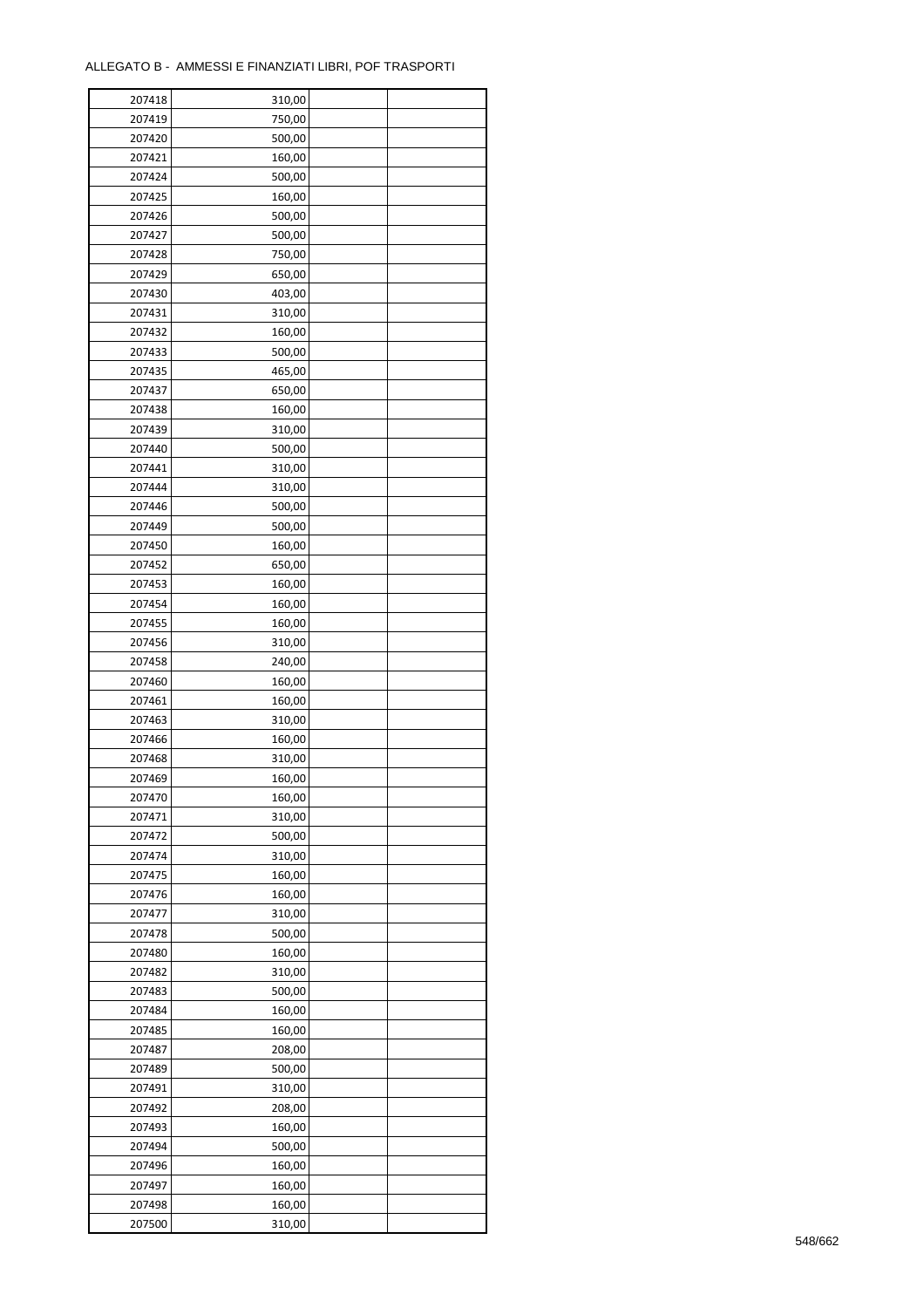| 207502 | 500,00 |  |
|--------|--------|--|
| 207504 | 160,00 |  |
| 207507 | 310,00 |  |
| 207508 | 240,00 |  |
| 207509 | 160,00 |  |
| 207510 | 160,00 |  |
| 207511 | 160,00 |  |
| 207512 | 650,00 |  |
|        |        |  |
| 207518 | 310,00 |  |
| 207519 | 310,00 |  |
| 207522 | 500,00 |  |
| 207523 | 160,00 |  |
| 207525 | 310,00 |  |
| 207526 | 160,00 |  |
| 207531 | 310,00 |  |
| 207532 | 310,00 |  |
| 207533 | 500,00 |  |
| 207536 | 310,00 |  |
| 207538 | 160,00 |  |
| 207539 | 160,00 |  |
| 207541 | 310,00 |  |
| 207546 | 160,00 |  |
| 207547 | 160,00 |  |
| 207548 | 310,00 |  |
| 207554 | 160,00 |  |
| 207555 | 310,00 |  |
| 207556 | 160,00 |  |
| 207559 | 500,00 |  |
| 207561 | 160,00 |  |
| 207563 | 310,00 |  |
|        |        |  |
| 207564 | 403,00 |  |
| 207565 | 160,00 |  |
| 207567 | 310,00 |  |
| 207568 | 160,00 |  |
| 207570 | 160,00 |  |
| 207571 | 160,00 |  |
| 207572 | 160,00 |  |
| 207574 | 160,00 |  |
| 207578 | 310,00 |  |
| 207579 | 500,00 |  |
| 207580 | 650,00 |  |
| 207583 | 650,00 |  |
| 207587 | 500,00 |  |
| 207588 | 160,00 |  |
| 207591 | 403,00 |  |
| 207592 | 240,00 |  |
| 207595 | 500,00 |  |
| 207596 | 160,00 |  |
| 207598 | 500,00 |  |
| 207600 | 500,00 |  |
| 207602 | 500,00 |  |
| 207603 | 310,00 |  |
| 207604 | 650,00 |  |
|        |        |  |
| 207605 | 160,00 |  |
| 207607 | 500,00 |  |
| 207608 | 310,00 |  |
| 207609 | 310,00 |  |
| 207611 | 160,00 |  |
| 207614 | 310,00 |  |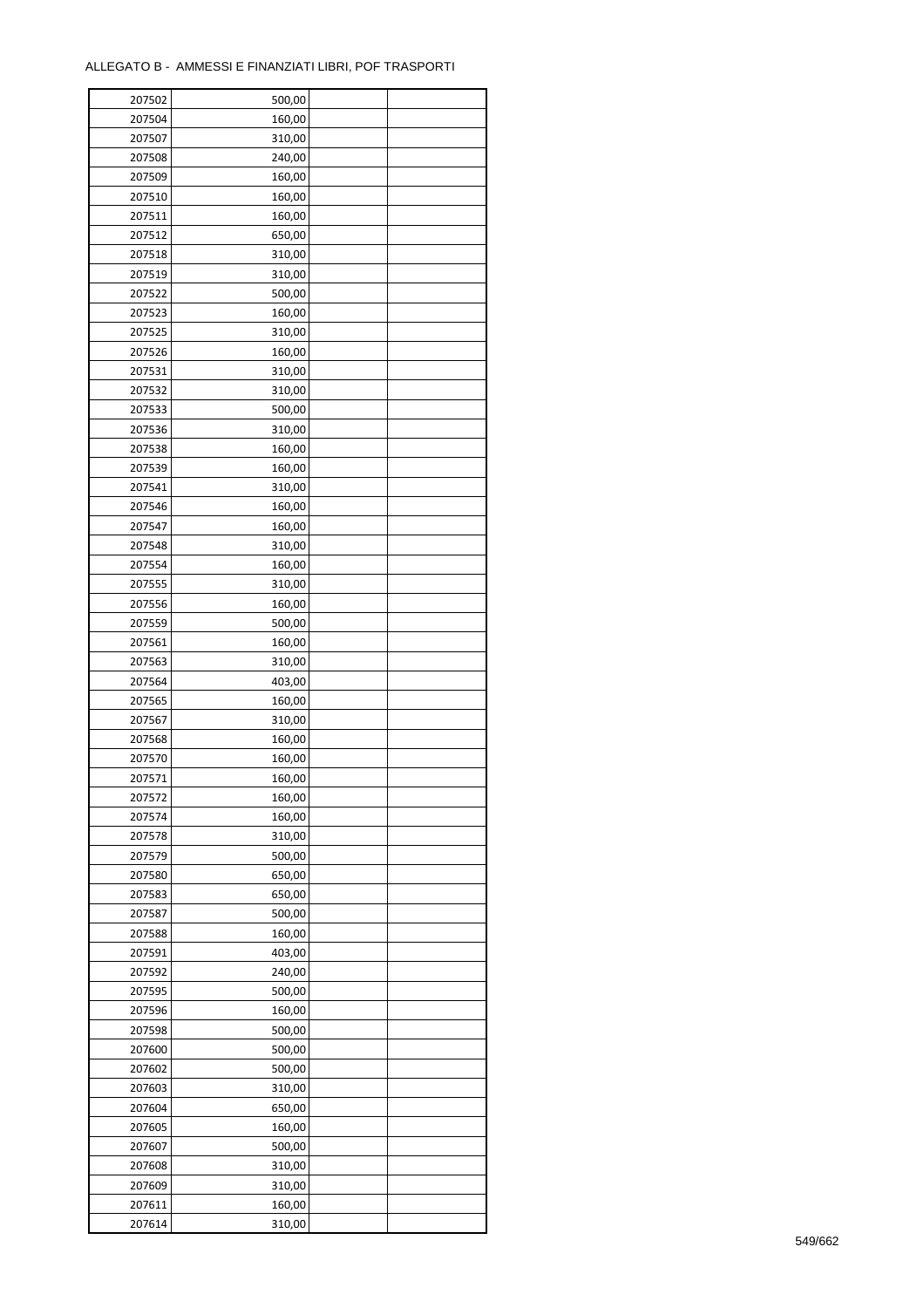| 207615 | 403,00 |  |
|--------|--------|--|
| 207616 | 160,00 |  |
| 207617 | 310,00 |  |
| 207619 | 650,00 |  |
| 207621 | 500,00 |  |
| 207624 | 310,00 |  |
| 207626 | 160,00 |  |
| 207627 | 310,00 |  |
| 207628 | 650,00 |  |
| 207630 | 500,00 |  |
| 207631 | 500,00 |  |
| 207632 | 160,00 |  |
|        |        |  |
| 207633 | 310,00 |  |
| 207635 | 160,00 |  |
| 207640 | 160,00 |  |
| 207641 | 310,00 |  |
| 207643 | 160,00 |  |
| 207644 | 310,00 |  |
| 207645 | 160,00 |  |
| 207646 | 160,00 |  |
| 207648 | 160,00 |  |
| 207650 | 500,00 |  |
| 207652 | 310,00 |  |
| 207653 | 500,00 |  |
| 207654 | 160,00 |  |
| 207655 | 500,00 |  |
| 207656 | 500,00 |  |
| 207658 | 310,00 |  |
| 207660 | 465,00 |  |
| 207662 | 650,00 |  |
| 207663 | 160,00 |  |
| 207665 | 310,00 |  |
| 207667 | 310,00 |  |
| 207668 | 650,00 |  |
| 207672 | 500,00 |  |
| 207674 | 650,00 |  |
| 207676 | 465,00 |  |
| 207677 | 310,00 |  |
| 207679 | 160,00 |  |
| 207681 | 310,00 |  |
| 207682 | 310,00 |  |
| 207683 | 160,00 |  |
|        |        |  |
| 207686 | 160,00 |  |
| 207688 | 160,00 |  |
| 207689 | 403,00 |  |
| 207690 | 160,00 |  |
| 207692 | 160,00 |  |
| 207693 | 310,00 |  |
| 207694 | 160,00 |  |
| 207696 | 310,00 |  |
| 207697 | 500,00 |  |
| 207698 | 500,00 |  |
| 207700 | 650,00 |  |
| 207702 | 500,00 |  |
| 207703 | 160,00 |  |
| 207705 | 160,00 |  |
| 207707 | 310,00 |  |
| 207709 | 650,00 |  |
| 207710 | 500,00 |  |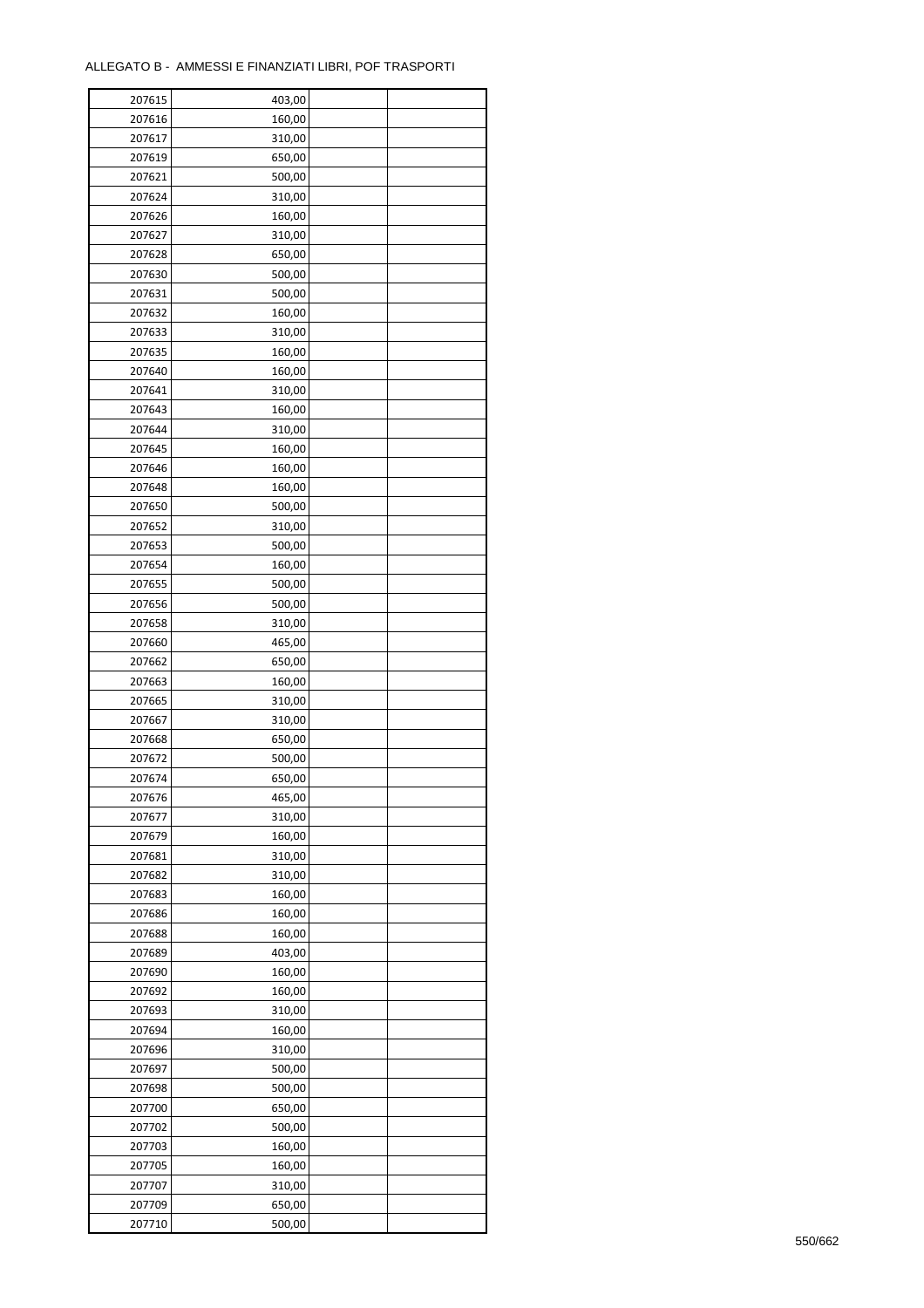| 207713 | 160,00 |  |
|--------|--------|--|
| 207714 | 160,00 |  |
| 207716 | 310,00 |  |
| 207719 | 500,00 |  |
| 207720 | 500,00 |  |
| 207721 | 310,00 |  |
| 207722 | 310,00 |  |
| 207723 | 160,00 |  |
|        |        |  |
| 207724 | 500,00 |  |
| 207725 | 160,00 |  |
| 207726 | 500,00 |  |
| 207727 | 160,00 |  |
| 207728 | 310,00 |  |
| 207729 | 310,00 |  |
| 207731 | 160,00 |  |
| 207732 | 160,00 |  |
| 207733 | 160,00 |  |
| 207736 | 160,00 |  |
| 207739 | 160,00 |  |
| 207743 | 160,00 |  |
| 207744 | 310,00 |  |
| 207745 | 310,00 |  |
| 207746 | 160,00 |  |
| 207749 | 500,00 |  |
| 207752 | 310,00 |  |
| 207754 | 160,00 |  |
| 207758 | 160,00 |  |
|        |        |  |
| 207759 | 310,00 |  |
| 207763 | 650,00 |  |
| 207764 | 650,00 |  |
| 207766 | 500,00 |  |
| 207770 | 500,00 |  |
| 207771 | 500,00 |  |
| 207773 | 650,00 |  |
| 207775 | 310,00 |  |
| 207776 | 650,00 |  |
| 207780 | 160,00 |  |
| 207783 | 500,00 |  |
| 207784 | 160,00 |  |
| 207785 | 500,00 |  |
| 207787 | 160,00 |  |
| 207788 | 500,00 |  |
| 207790 | 310,00 |  |
| 207791 | 160,00 |  |
| 207793 | 500,00 |  |
| 207795 | 160,00 |  |
|        |        |  |
| 207797 | 160,00 |  |
| 207799 | 160,00 |  |
| 207803 | 500,00 |  |
| 207805 | 310,00 |  |
| 207807 | 310,00 |  |
| 207808 | 208,00 |  |
| 207811 | 310,00 |  |
| 207814 | 160,00 |  |
| 207815 | 650,00 |  |
| 207816 | 160,00 |  |
| 207817 | 160,00 |  |
| 207820 | 500,00 |  |
| 207822 | 160,00 |  |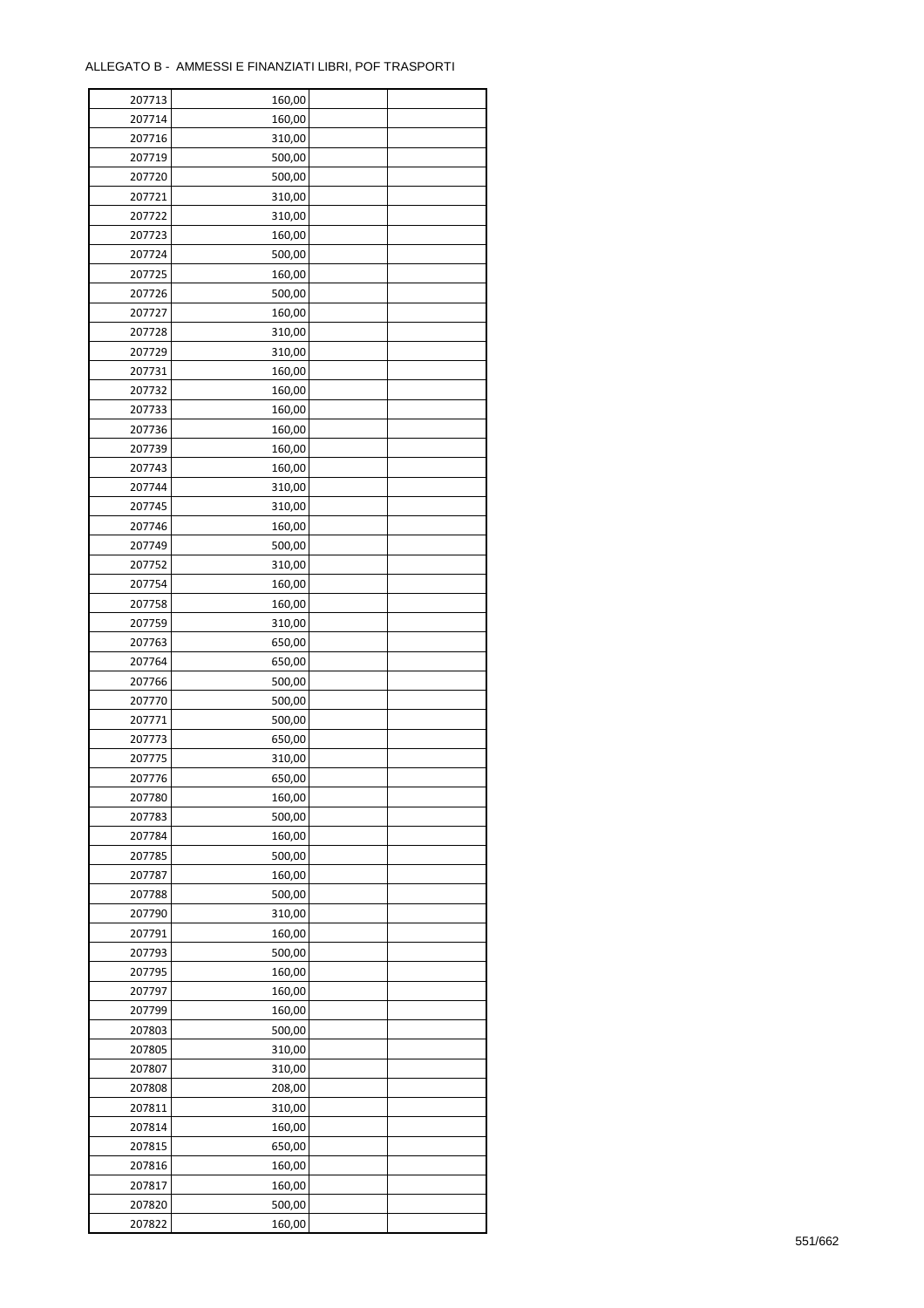| 207825 | 160,00 |  |
|--------|--------|--|
| 207826 | 310,00 |  |
| 207830 | 160,00 |  |
| 207833 | 310,00 |  |
| 207834 | 160,00 |  |
| 207835 | 650,00 |  |
| 207836 | 310,00 |  |
| 207838 | 160,00 |  |
|        |        |  |
| 207840 | 500,00 |  |
| 207841 | 465,00 |  |
| 207842 | 240,00 |  |
| 207843 | 160,00 |  |
| 207844 | 310,00 |  |
| 207849 | 160,00 |  |
| 207850 | 310,00 |  |
| 207853 | 500,00 |  |
| 207856 | 310,00 |  |
| 207857 | 240,00 |  |
| 207859 | 160,00 |  |
| 207860 | 310,00 |  |
| 207861 | 160,00 |  |
| 207862 | 310,00 |  |
| 207864 | 500,00 |  |
| 207865 | 500,00 |  |
| 207866 | 160,00 |  |
| 207868 | 160,00 |  |
| 207872 | 650,00 |  |
| 207874 | 650,00 |  |
| 207875 | 160,00 |  |
|        |        |  |
| 207878 | 500,00 |  |
| 207879 | 310,00 |  |
| 207880 | 403,00 |  |
| 207881 | 310,00 |  |
| 207882 | 160,00 |  |
| 207883 | 160,00 |  |
| 207885 | 500,00 |  |
| 207887 | 160,00 |  |
| 207890 | 500,00 |  |
| 207892 | 310,00 |  |
| 207895 | 310,00 |  |
| 207896 | 310,00 |  |
| 207899 | 160,00 |  |
| 207901 | 160,00 |  |
| 207902 | 750,00 |  |
| 207908 | 160,00 |  |
| 207909 | 310,00 |  |
| 207910 | 310,00 |  |
| 207914 | 160,00 |  |
| 207916 | 240,00 |  |
| 207917 | 500,00 |  |
| 207919 | 310,00 |  |
| 207920 | 160,00 |  |
|        |        |  |
| 207922 | 500,00 |  |
| 207923 | 160,00 |  |
| 207926 | 160,00 |  |
| 207931 | 465,00 |  |
| 207933 | 650,00 |  |
| 207934 | 310,00 |  |
| 207937 | 650,00 |  |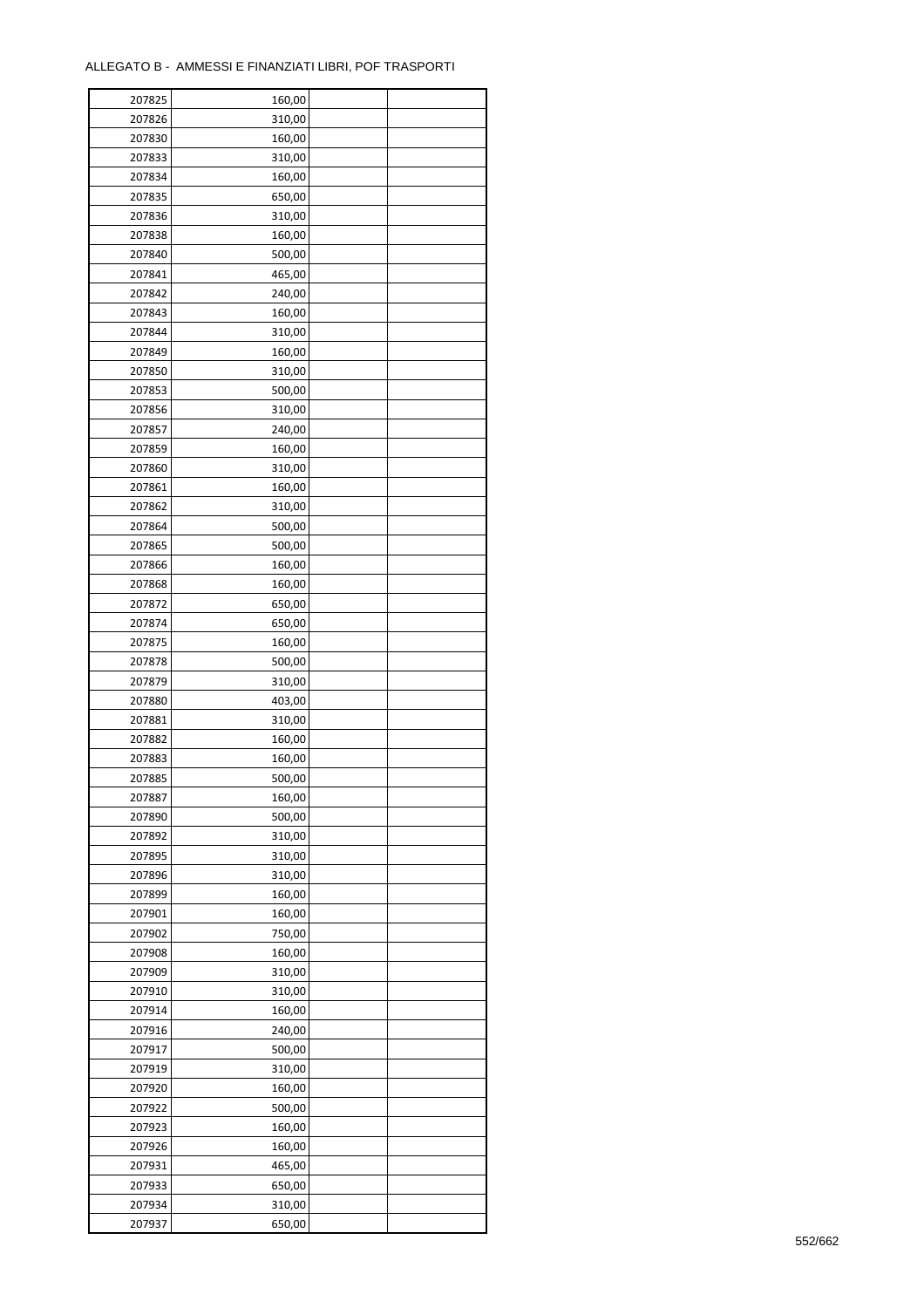| 207938 | 160,00 |  |
|--------|--------|--|
| 207942 | 160,00 |  |
| 207943 | 500,00 |  |
| 207944 | 500,00 |  |
| 207947 | 310,00 |  |
| 207949 | 160,00 |  |
| 207950 | 500,00 |  |
| 207953 | 160,00 |  |
| 207955 | 160,00 |  |
| 207958 | 500,00 |  |
| 207962 |        |  |
|        | 310,00 |  |
| 207963 | 650,00 |  |
| 207964 | 160,00 |  |
| 207966 | 160,00 |  |
| 207968 | 160,00 |  |
| 207971 | 500,00 |  |
| 207974 | 500,00 |  |
| 207975 | 500,00 |  |
| 207977 | 500,00 |  |
| 207978 | 160,00 |  |
| 207981 | 160,00 |  |
| 207982 | 310,00 |  |
| 207984 | 500,00 |  |
| 207986 | 310,00 |  |
| 207988 | 160,00 |  |
| 207989 | 160,00 |  |
| 207993 | 500,00 |  |
| 207994 | 500,00 |  |
| 207997 | 500,00 |  |
| 208003 | 160,00 |  |
| 208004 | 500,00 |  |
| 208005 | 310,00 |  |
| 208007 | 500,00 |  |
| 208010 | 650,00 |  |
| 208014 | 160,00 |  |
| 208016 |        |  |
|        | 160,00 |  |
| 208021 | 160,00 |  |
| 208022 | 310,00 |  |
| 208027 | 500,00 |  |
| 208028 | 650,00 |  |
| 208030 | 310,00 |  |
| 208031 | 310,00 |  |
| 208035 | 160,00 |  |
| 208036 | 160,00 |  |
| 208037 | 310,00 |  |
| 208041 | 310,00 |  |
| 208044 | 500,00 |  |
| 208053 | 500,00 |  |
| 208056 | 160,00 |  |
| 208058 | 160,00 |  |
| 208064 | 500,00 |  |
| 208067 | 650,00 |  |
| 208068 | 160,00 |  |
| 208072 | 310,00 |  |
| 208079 | 160,00 |  |
|        |        |  |
| 208080 | 500,00 |  |
| 208081 | 310,00 |  |
| 208088 | 310,00 |  |
| 208089 | 500,00 |  |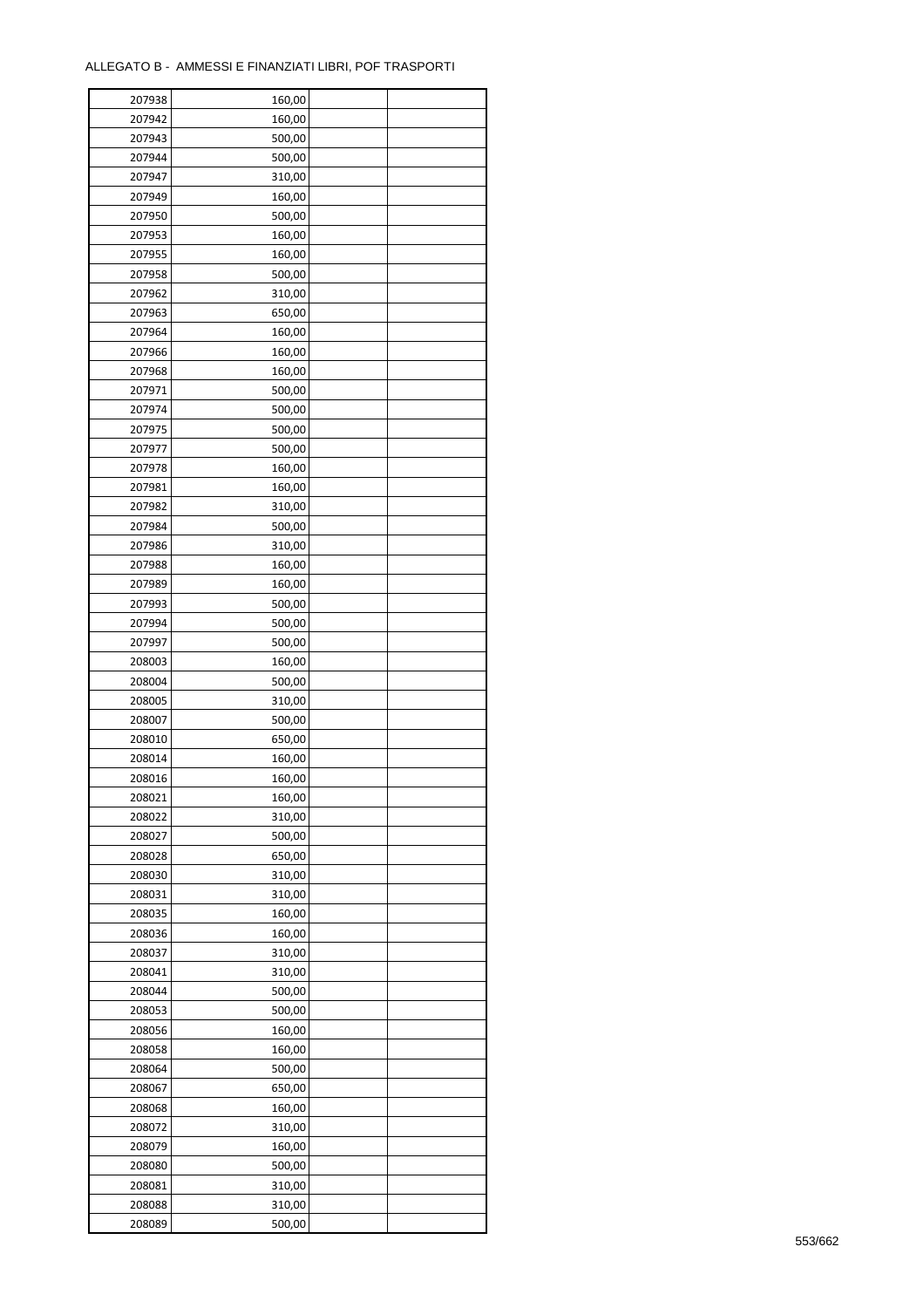| 208091 | 160,00 |  |
|--------|--------|--|
| 208092 | 500,00 |  |
| 208093 | 310,00 |  |
| 208094 | 160,00 |  |
| 208095 | 310,00 |  |
| 208097 | 650,00 |  |
| 208098 | 160,00 |  |
| 208099 | 160,00 |  |
| 208102 | 500,00 |  |
| 208103 | 500,00 |  |
| 208105 | 160,00 |  |
| 208112 |        |  |
|        | 403,00 |  |
| 208114 | 650,00 |  |
| 208115 | 750,00 |  |
| 208117 | 310,00 |  |
| 208118 | 310,00 |  |
| 208119 | 310,00 |  |
| 208120 | 650,00 |  |
| 208124 | 160,00 |  |
| 208125 | 650,00 |  |
| 208131 | 160,00 |  |
| 208133 | 160,00 |  |
| 208135 | 160,00 |  |
| 208139 | 500,00 |  |
| 208142 | 500,00 |  |
| 208143 | 160,00 |  |
| 208144 | 500,00 |  |
| 208145 | 650,00 |  |
| 208146 | 500,00 |  |
| 208149 | 160,00 |  |
| 208152 | 500,00 |  |
| 208155 | 240,00 |  |
| 208157 | 310,00 |  |
| 208158 | 650,00 |  |
| 208159 | 160,00 |  |
|        |        |  |
| 208160 | 500,00 |  |
| 208161 | 160,00 |  |
| 208162 | 160,00 |  |
| 208166 | 500,00 |  |
| 208167 | 160,00 |  |
| 208172 | 500,00 |  |
| 208173 | 500,00 |  |
| 208175 | 160,00 |  |
| 208177 | 160,00 |  |
| 208179 | 160,00 |  |
| 208182 | 310,00 |  |
| 208185 | 310,00 |  |
| 208189 | 500,00 |  |
| 208191 | 160,00 |  |
| 208192 | 310,00 |  |
| 208194 | 500,00 |  |
| 208195 | 160,00 |  |
| 208197 | 500,00 |  |
| 208198 | 500,00 |  |
| 208199 | 160,00 |  |
| 208200 | 310,00 |  |
|        |        |  |
| 208202 | 160,00 |  |
| 208203 | 650,00 |  |
| 208205 | 310,00 |  |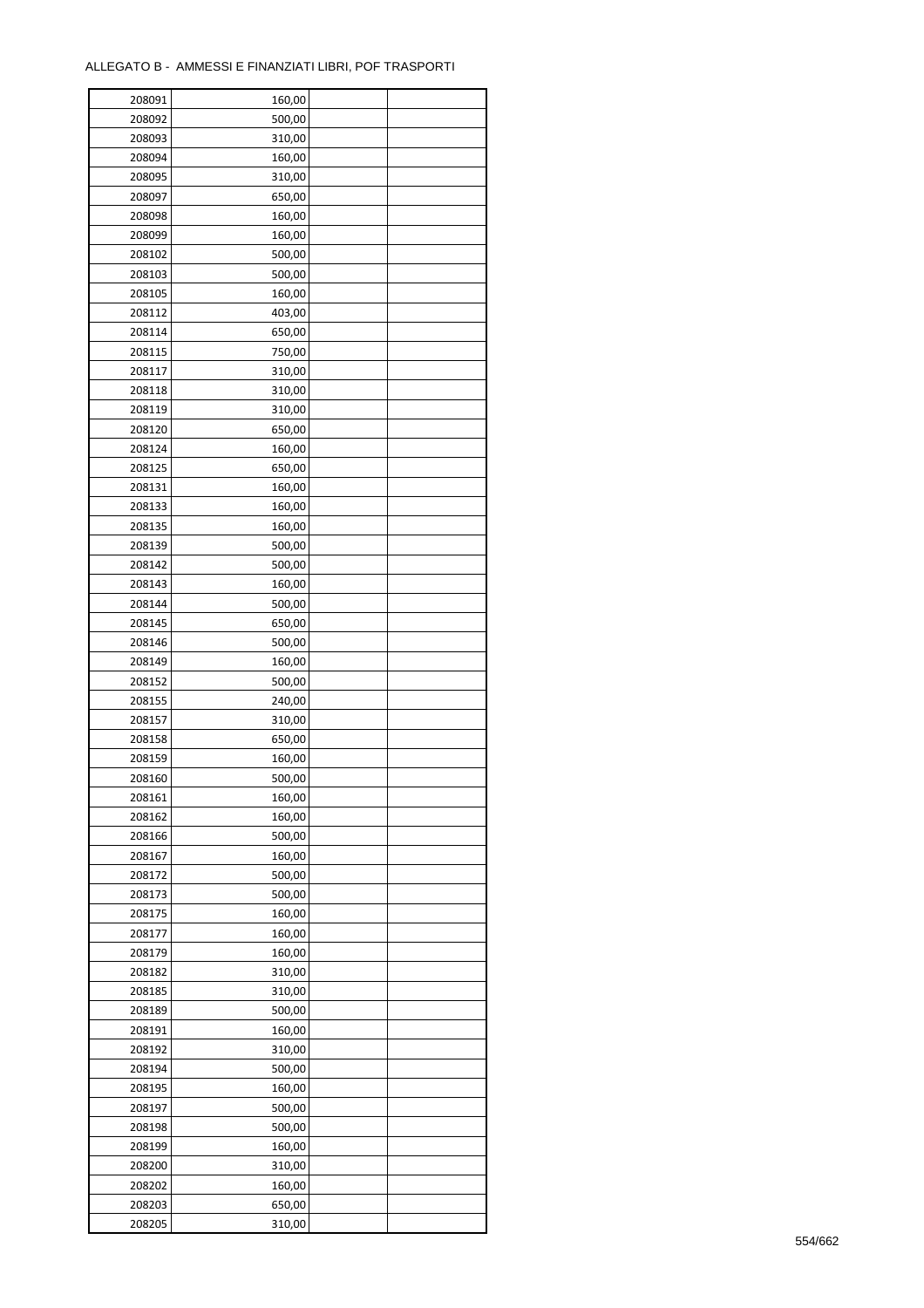| 208211 | 160,00 |  |
|--------|--------|--|
| 208212 | 500,00 |  |
| 208213 | 160,00 |  |
| 208219 | 310,00 |  |
| 208220 | 160,00 |  |
| 208221 | 310,00 |  |
| 208227 | 500,00 |  |
| 208230 | 310,00 |  |
| 208231 | 310,00 |  |
| 208235 | 500,00 |  |
| 208238 | 500,00 |  |
| 208239 | 500,00 |  |
| 208240 | 160,00 |  |
| 208245 | 500,00 |  |
|        |        |  |
| 208246 | 500,00 |  |
| 208250 | 310,00 |  |
| 208251 | 160,00 |  |
| 208252 | 160,00 |  |
| 208255 | 160,00 |  |
| 208258 | 310,00 |  |
| 208261 | 160,00 |  |
| 208262 | 500,00 |  |
| 208263 | 650,00 |  |
| 208270 | 650,00 |  |
| 208271 | 650,00 |  |
| 208272 | 160,00 |  |
| 208275 | 500,00 |  |
| 208279 | 500,00 |  |
| 208280 | 310,00 |  |
| 208283 | 310,00 |  |
| 208284 | 650,00 |  |
| 208285 | 310,00 |  |
| 208286 | 160,00 |  |
| 208290 | 160,00 |  |
| 208292 | 310,00 |  |
| 208294 | 310,00 |  |
| 208295 | 160,00 |  |
| 208297 | 310,00 |  |
| 208298 | 160,00 |  |
| 208299 | 160,00 |  |
| 208300 | 160,00 |  |
| 208301 | 310,00 |  |
| 208302 | 160,00 |  |
| 208303 | 160,00 |  |
| 208305 | 310,00 |  |
| 208306 | 160,00 |  |
| 208309 | 160,00 |  |
| 208310 | 160,00 |  |
| 208312 | 310,00 |  |
| 208315 | 500,00 |  |
| 208317 | 310,00 |  |
| 208320 | 160,00 |  |
| 208324 | 310,00 |  |
| 208325 | 160,00 |  |
| 208329 | 465,00 |  |
| 208334 | 160,00 |  |
|        |        |  |
| 208335 | 160,00 |  |
| 208336 | 500,00 |  |
| 208340 | 310,00 |  |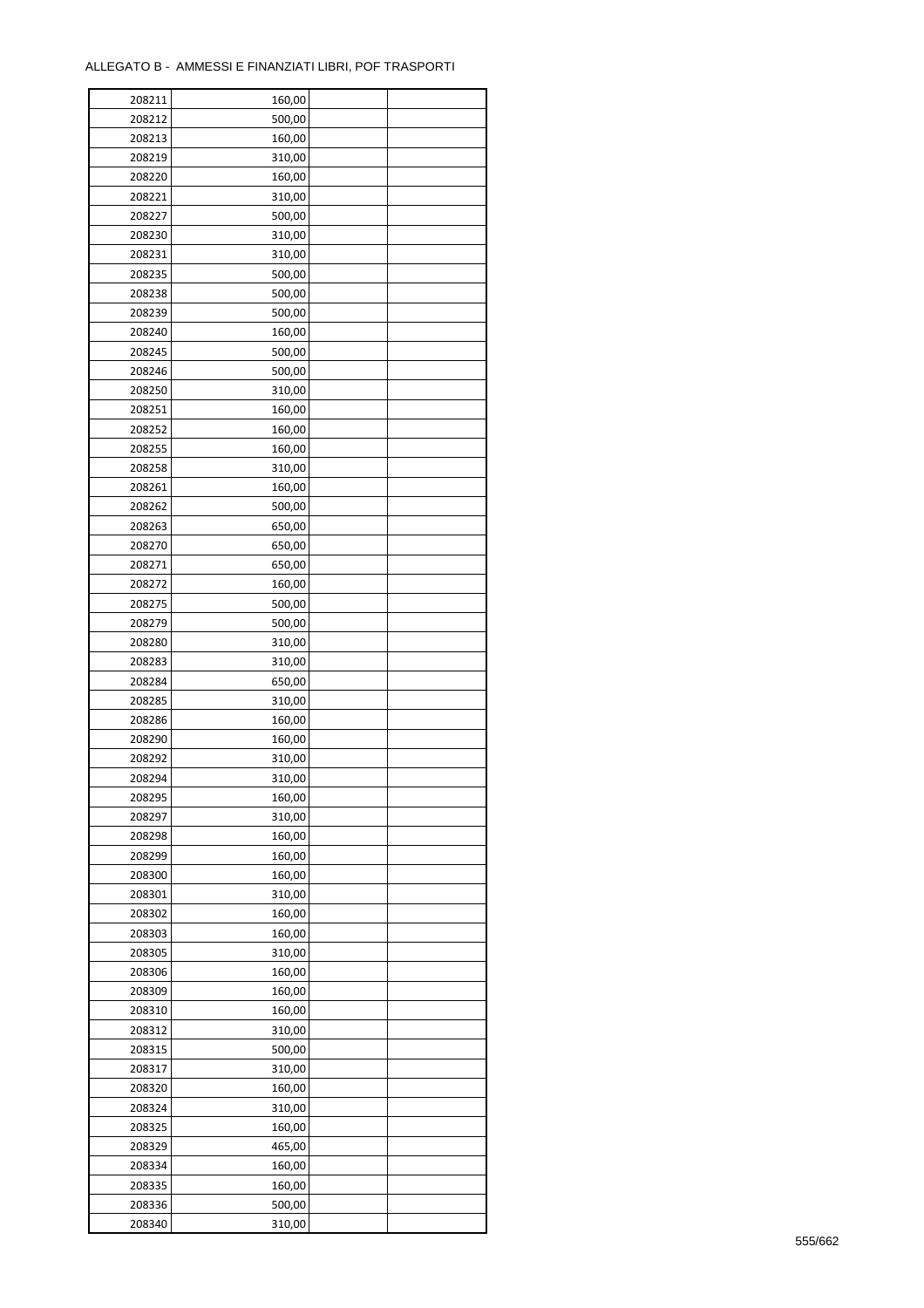| 208341 | 160,00 |  |
|--------|--------|--|
| 208344 | 160,00 |  |
| 208348 | 500,00 |  |
| 208351 | 500,00 |  |
| 208355 | 500,00 |  |
| 208356 | 310,00 |  |
| 208358 | 500,00 |  |
| 208364 | 310,00 |  |
| 208367 | 310,00 |  |
| 208370 | 500,00 |  |
| 208374 | 160,00 |  |
| 208375 | 650,00 |  |
| 208376 | 310,00 |  |
| 208380 |        |  |
|        | 310,00 |  |
| 208382 | 310,00 |  |
| 208383 | 160,00 |  |
| 208384 | 160,00 |  |
| 208385 | 160,00 |  |
| 208386 | 310,00 |  |
| 208387 | 500,00 |  |
| 208388 | 160,00 |  |
| 208394 | 500,00 |  |
| 208396 | 403,00 |  |
| 208399 | 500,00 |  |
| 208402 | 160,00 |  |
| 208403 | 310,00 |  |
| 208405 | 160,00 |  |
| 208406 | 500,00 |  |
| 208415 | 160,00 |  |
| 208416 | 310,00 |  |
| 208418 | 160,00 |  |
| 208419 | 310,00 |  |
| 208420 | 500,00 |  |
| 208421 | 240,00 |  |
| 208422 | 160,00 |  |
| 208425 | 160,00 |  |
| 208426 | 310,00 |  |
| 208428 | 310,00 |  |
| 208432 | 500,00 |  |
|        |        |  |
| 208434 | 310,00 |  |
| 208436 | 310,00 |  |
| 208437 | 650,00 |  |
| 208439 | 310,00 |  |
| 208440 | 403,00 |  |
| 208442 | 650,00 |  |
| 208443 | 160,00 |  |
| 208446 | 160,00 |  |
| 208448 | 160,00 |  |
| 208450 | 160,00 |  |
| 208451 | 310,00 |  |
| 208452 | 310,00 |  |
| 208453 | 160,00 |  |
| 208455 | 500,00 |  |
| 208458 | 160,00 |  |
| 208460 | 310,00 |  |
| 208461 | 160,00 |  |
| 208463 | 650,00 |  |
| 208464 | 500,00 |  |
| 208466 | 160,00 |  |
|        |        |  |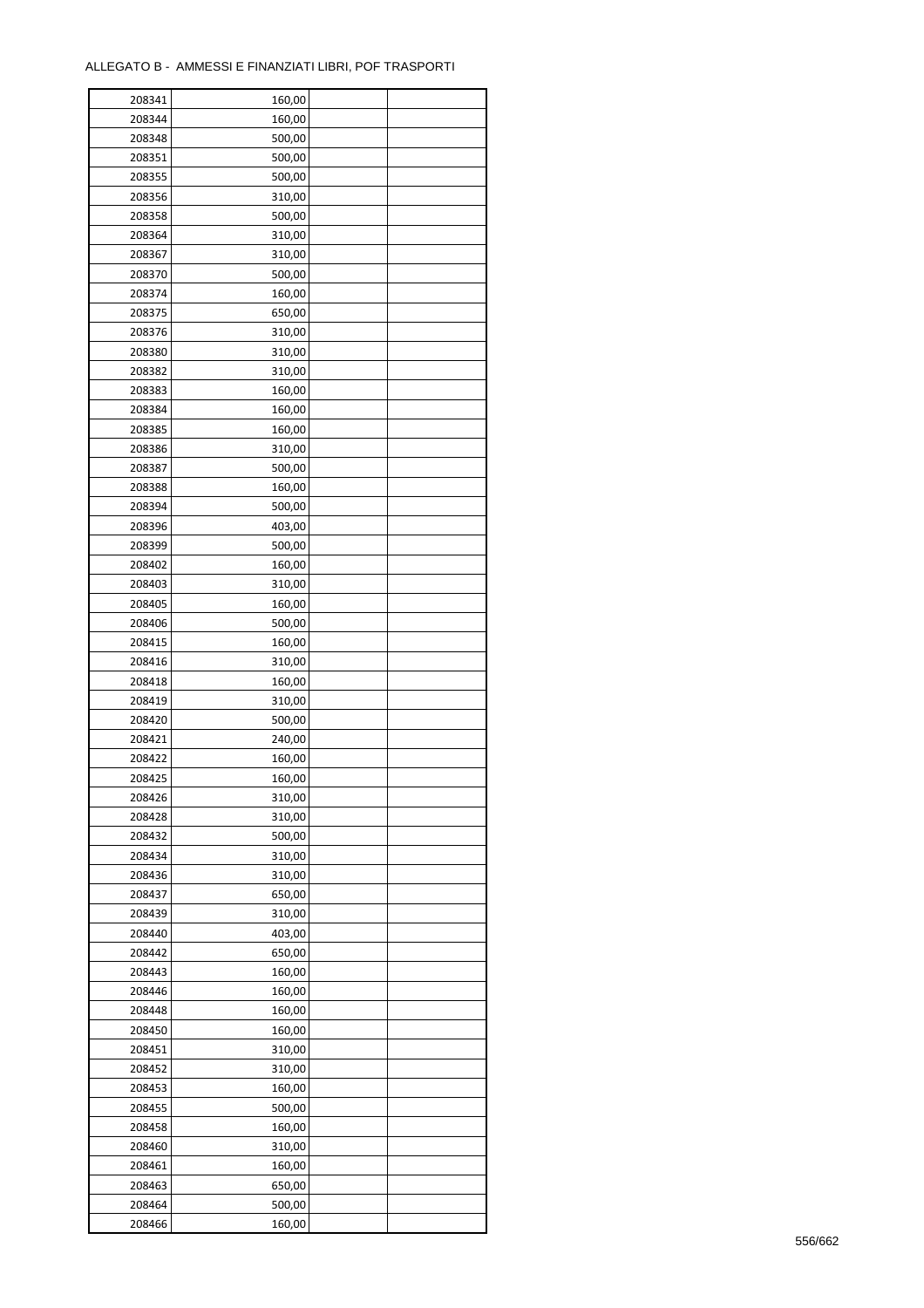| 208467 | 403,00 |  |
|--------|--------|--|
| 208470 | 403,00 |  |
| 208471 | 160,00 |  |
| 208472 | 500,00 |  |
| 208476 | 650,00 |  |
| 208478 | 310,00 |  |
| 208479 | 160,00 |  |
| 208483 | 650,00 |  |
| 208484 | 160,00 |  |
| 208485 | 500,00 |  |
| 208486 | 160,00 |  |
| 208487 | 500,00 |  |
| 208489 | 160,00 |  |
| 208493 | 160,00 |  |
| 208499 | 310,00 |  |
| 208505 | 310,00 |  |
| 208506 | 310,00 |  |
| 208512 | 310,00 |  |
| 208515 | 310,00 |  |
| 208516 | 500,00 |  |
| 208517 | 310,00 |  |
| 208518 | 310,00 |  |
| 208519 | 500,00 |  |
| 208520 | 500,00 |  |
| 208521 | 160,00 |  |
| 208522 | 465,00 |  |
| 208524 | 160,00 |  |
| 208525 | 160,00 |  |
| 208527 | 160,00 |  |
| 208528 | 310,00 |  |
| 208529 | 160,00 |  |
| 208530 | 160,00 |  |
| 208533 | 500,00 |  |
| 208535 | 310,00 |  |
| 208537 | 500,00 |  |
| 208539 | 160,00 |  |
| 208543 | 160,00 |  |
| 208545 | 310,00 |  |
| 208548 | 403,00 |  |
| 208549 | 160,00 |  |
| 208550 | 160,00 |  |
| 208551 | 310,00 |  |
| 208553 | 160,00 |  |
| 208554 | 160,00 |  |
| 208555 | 403,00 |  |
| 208556 | 310,00 |  |
| 208557 | 500,00 |  |
| 208559 | 403,00 |  |
| 208561 | 310,00 |  |
| 208562 | 160,00 |  |
| 208564 | 160,00 |  |
| 208574 | 500,00 |  |
| 208578 | 160,00 |  |
| 208580 | 500,00 |  |
| 208581 | 240,00 |  |
| 208582 | 160,00 |  |
| 208583 | 160,00 |  |
| 208585 | 240,00 |  |
| 208588 | 500,00 |  |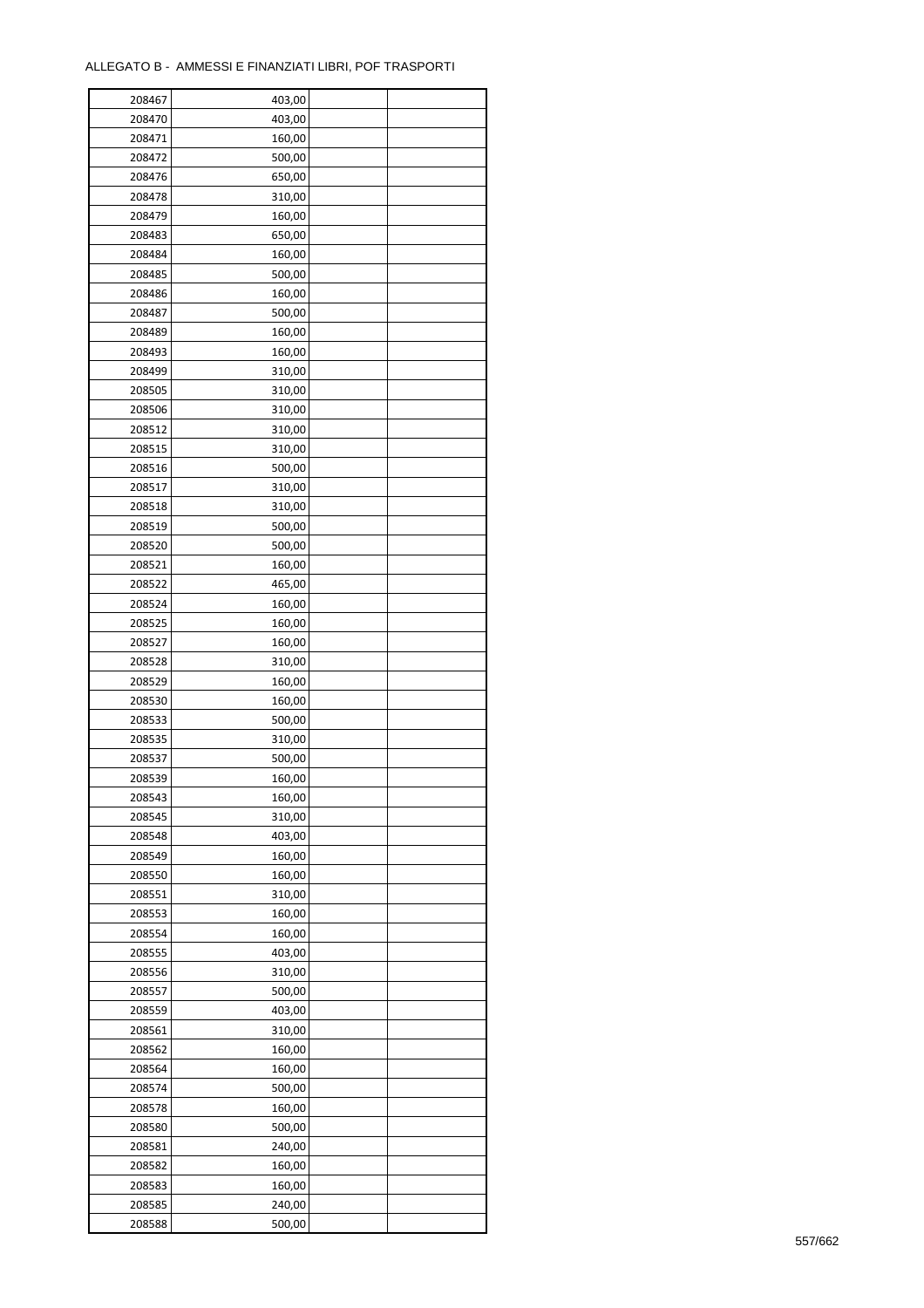| 208589 | 310,00 |  |
|--------|--------|--|
| 208590 | 500,00 |  |
| 208591 | 500,00 |  |
| 208593 | 500,00 |  |
| 208594 | 650,00 |  |
| 208595 | 500,00 |  |
| 208597 | 160,00 |  |
| 208599 | 160,00 |  |
|        | 500,00 |  |
| 208600 |        |  |
| 208602 | 500,00 |  |
| 208603 | 160,00 |  |
| 208604 | 160,00 |  |
| 208605 | 500,00 |  |
| 208609 | 310,00 |  |
| 208613 | 500,00 |  |
| 208615 | 160,00 |  |
| 208616 | 650,00 |  |
| 208617 | 160,00 |  |
| 208618 | 310,00 |  |
| 208619 | 160,00 |  |
| 208621 | 500,00 |  |
| 208623 | 160,00 |  |
| 208624 | 310,00 |  |
| 208627 | 310,00 |  |
| 208628 | 310,00 |  |
| 208630 | 310,00 |  |
| 208631 | 310,00 |  |
| 208632 | 310,00 |  |
| 208642 | 160,00 |  |
| 208643 | 160,00 |  |
|        |        |  |
| 208645 | 500,00 |  |
| 208646 | 160,00 |  |
| 208647 | 500,00 |  |
| 208648 | 500,00 |  |
| 208649 | 650,00 |  |
| 208652 | 160,00 |  |
| 208653 | 310,00 |  |
| 208654 | 500,00 |  |
| 208659 | 160,00 |  |
| 208660 | 750,00 |  |
| 208661 | 500,00 |  |
| 208663 | 500,00 |  |
| 208666 | 310,00 |  |
| 208674 | 240,00 |  |
| 208676 | 160,00 |  |
| 208677 | 500,00 |  |
| 208679 | 160,00 |  |
| 208681 | 160,00 |  |
| 208683 | 160,00 |  |
| 208686 | 403,00 |  |
| 208688 | 500,00 |  |
| 208690 | 500,00 |  |
| 208692 | 500,00 |  |
|        |        |  |
| 208693 | 160,00 |  |
| 208694 | 310,00 |  |
| 208695 | 160,00 |  |
| 208696 | 160,00 |  |
| 208697 | 160,00 |  |
| 208698 | 500,00 |  |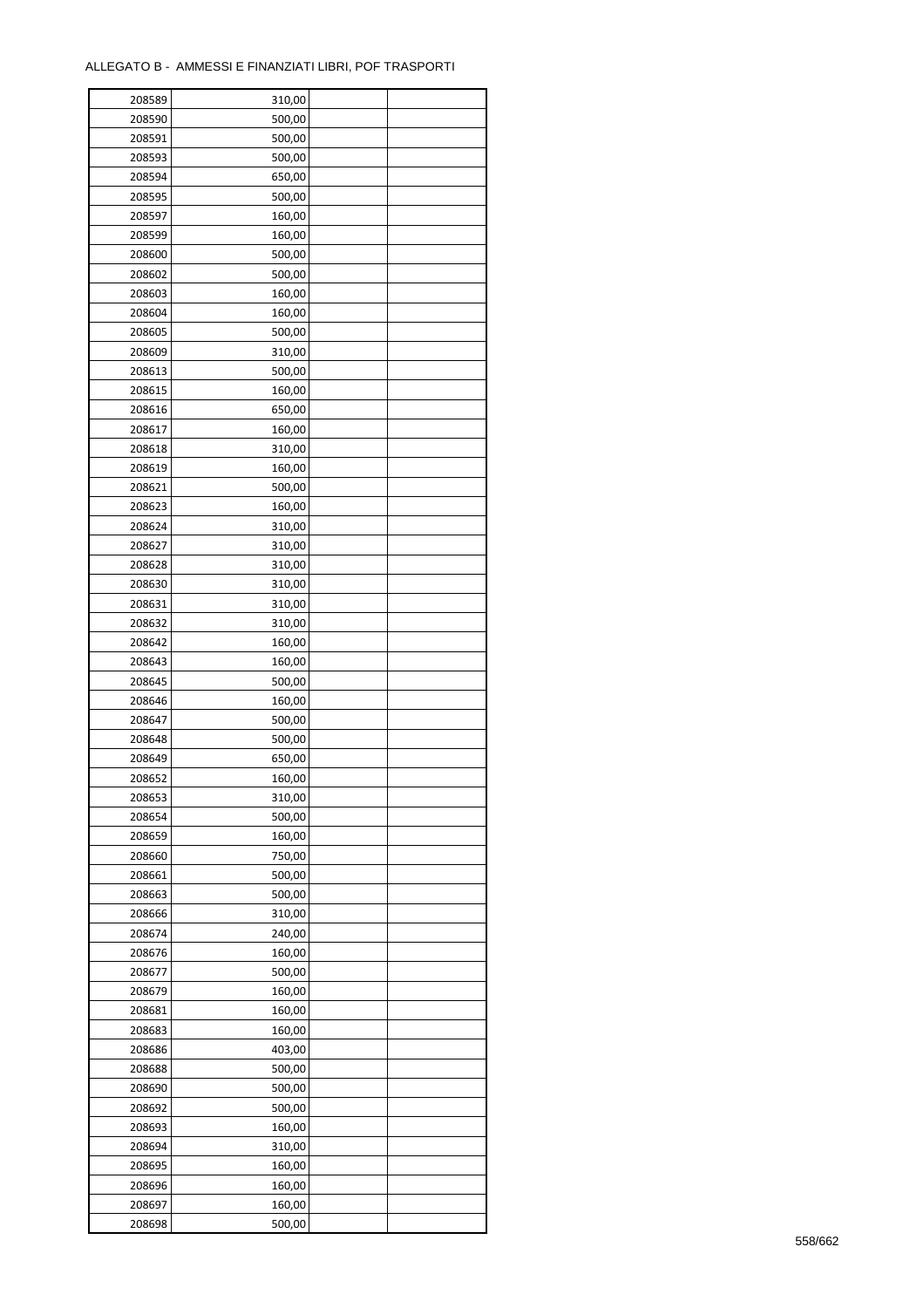| 208700 | 160,00 |  |
|--------|--------|--|
| 208703 | 500,00 |  |
| 208705 | 310,00 |  |
| 208706 | 160,00 |  |
| 208708 | 160,00 |  |
| 208710 | 310,00 |  |
| 208715 | 500,00 |  |
| 208716 | 160,00 |  |
| 208719 | 500,00 |  |
| 208724 | 650,00 |  |
| 208727 | 310,00 |  |
| 208728 | 500,00 |  |
| 208729 | 160,00 |  |
|        |        |  |
| 208730 | 160,00 |  |
| 208731 | 750,00 |  |
| 208732 | 160,00 |  |
| 208734 | 310,00 |  |
| 208736 | 160,00 |  |
| 208737 | 500,00 |  |
| 208740 | 500,00 |  |
| 208744 | 160,00 |  |
| 208745 | 160,00 |  |
| 208749 | 310,00 |  |
| 208754 | 500,00 |  |
| 208756 | 500,00 |  |
| 208758 | 500,00 |  |
| 208759 | 310,00 |  |
| 208762 | 310,00 |  |
| 208765 | 160,00 |  |
| 208767 | 160,00 |  |
| 208768 | 160,00 |  |
| 208770 | 500,00 |  |
| 208775 | 650,00 |  |
| 208777 | 310,00 |  |
| 208782 | 160,00 |  |
| 208783 | 310,00 |  |
| 208784 | 160,00 |  |
| 208785 | 160,00 |  |
|        | 500,00 |  |
| 208786 |        |  |
| 208787 | 310,00 |  |
| 208788 | 160,00 |  |
| 208792 | 500,00 |  |
| 208796 | 160,00 |  |
| 208798 | 160,00 |  |
| 208802 | 500,00 |  |
| 208803 | 310,00 |  |
| 208804 | 310,00 |  |
| 208808 | 650,00 |  |
| 208811 | 160,00 |  |
| 208812 | 500,00 |  |
| 208813 | 160,00 |  |
| 208815 | 650,00 |  |
| 208817 | 310,00 |  |
| 208820 | 310,00 |  |
| 208821 | 310,00 |  |
| 208823 | 160,00 |  |
| 208826 | 160,00 |  |
| 208829 | 310,00 |  |
| 208834 | 160,00 |  |
|        |        |  |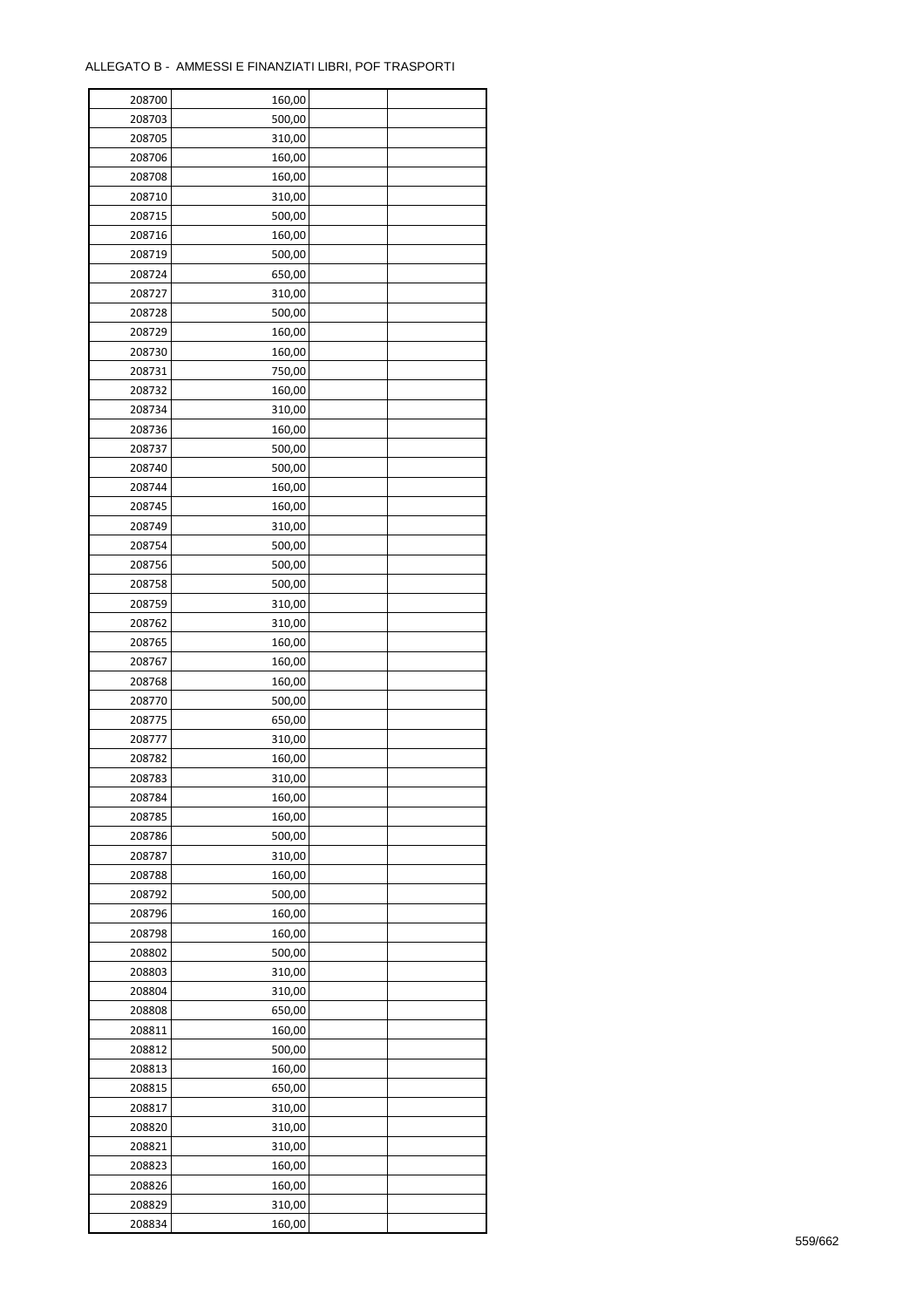| 208835 | 310,00 |  |
|--------|--------|--|
| 208836 | 160,00 |  |
| 208839 | 160,00 |  |
| 208840 | 310,00 |  |
| 208842 | 160,00 |  |
| 208843 | 500,00 |  |
| 208844 | 160,00 |  |
| 208846 | 500,00 |  |
| 208849 | 650,00 |  |
| 208851 | 160,00 |  |
|        |        |  |
| 208852 | 310,00 |  |
| 208854 | 500,00 |  |
| 208856 | 160,00 |  |
| 208857 | 160,00 |  |
| 208858 | 160,00 |  |
| 208860 | 310,00 |  |
| 208861 | 500,00 |  |
| 208863 | 650,00 |  |
| 208865 | 310,00 |  |
| 208867 | 500,00 |  |
| 208870 | 160,00 |  |
| 208874 | 160,00 |  |
| 208875 | 500,00 |  |
| 208879 | 160,00 |  |
| 208881 | 500,00 |  |
| 208884 | 160,00 |  |
| 208887 | 650,00 |  |
| 208889 | 310,00 |  |
| 208892 | 500,00 |  |
| 208897 | 500,00 |  |
| 208898 | 650,00 |  |
| 208901 | 500,00 |  |
| 208903 | 160,00 |  |
| 208906 | 500,00 |  |
| 208907 | 310,00 |  |
| 208911 | 310,00 |  |
| 208915 |        |  |
| 208916 | 310,00 |  |
|        | 310,00 |  |
| 208919 | 403,00 |  |
| 208920 | 310,00 |  |
| 208921 | 500,00 |  |
| 208922 | 500,00 |  |
| 208923 | 310,00 |  |
| 208924 | 650,00 |  |
| 208929 | 160,00 |  |
| 208931 | 160,00 |  |
| 208932 | 310,00 |  |
| 208933 | 310,00 |  |
| 208937 | 160,00 |  |
| 208942 | 500,00 |  |
| 208944 | 160,00 |  |
| 208947 | 310,00 |  |
| 208948 | 160,00 |  |
| 208949 | 160,00 |  |
| 208955 | 310,00 |  |
| 208956 | 160,00 |  |
| 208957 | 160,00 |  |
| 208958 | 310,00 |  |
| 208960 | 650,00 |  |
|        |        |  |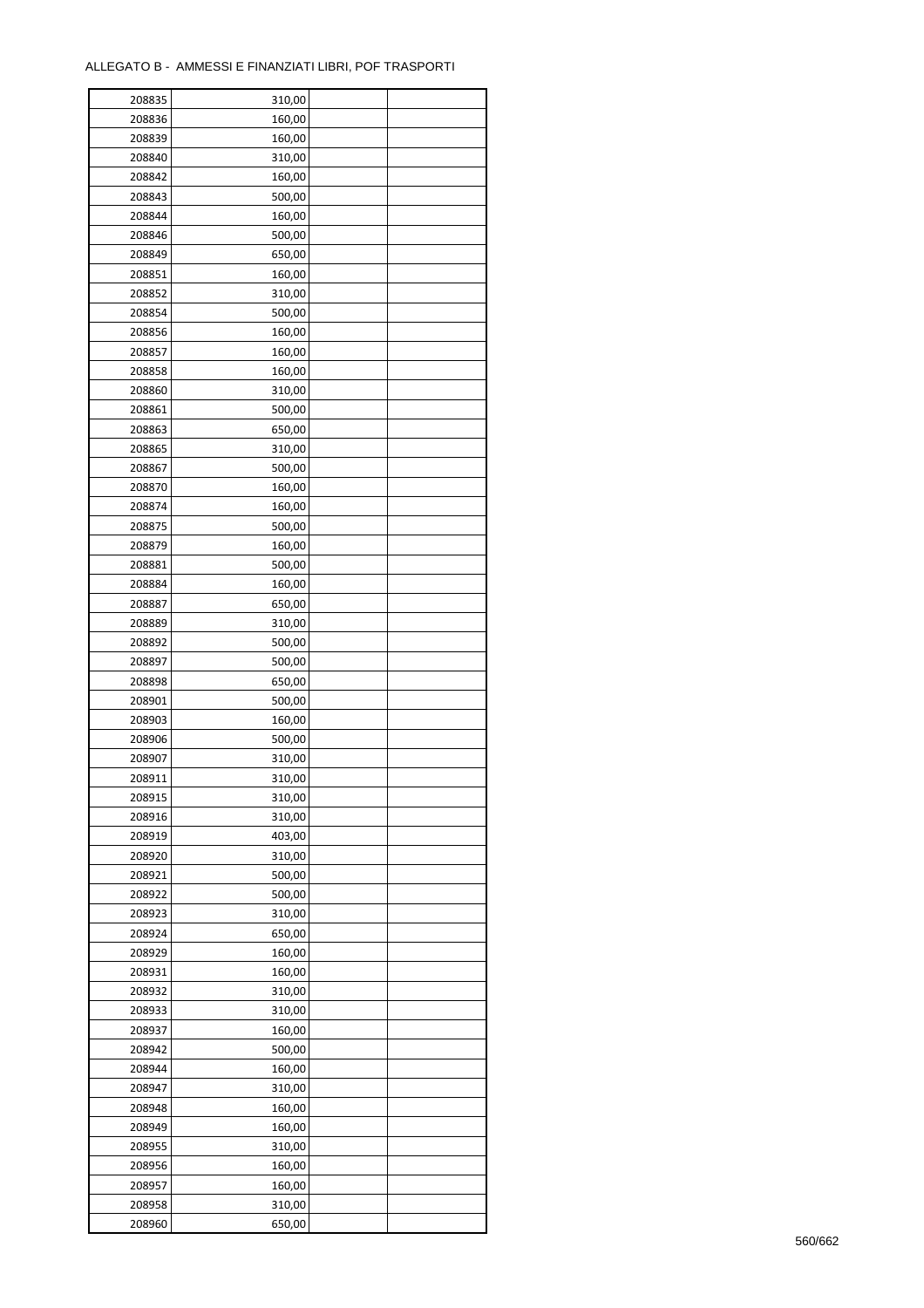| 208962 | 310,00 |  |
|--------|--------|--|
| 208966 | 500,00 |  |
| 208967 | 160,00 |  |
| 208969 | 750,00 |  |
| 208971 | 310,00 |  |
| 208977 | 500,00 |  |
| 208979 | 160,00 |  |
| 208980 | 500,00 |  |
|        |        |  |
| 208981 | 500,00 |  |
| 208982 | 500,00 |  |
| 208983 | 500,00 |  |
| 208987 | 160,00 |  |
| 208988 | 160,00 |  |
| 208990 | 500,00 |  |
| 208991 | 310,00 |  |
| 208992 | 500,00 |  |
| 208994 | 310,00 |  |
| 208995 | 160,00 |  |
| 208998 | 310,00 |  |
| 208999 | 310,00 |  |
| 209003 | 500,00 |  |
| 209005 | 500,00 |  |
| 209006 | 310,00 |  |
| 209007 | 465,00 |  |
| 209009 | 500,00 |  |
| 209010 | 160,00 |  |
| 209012 | 310,00 |  |
| 209013 | 160,00 |  |
| 209016 | 160,00 |  |
| 209020 | 160,00 |  |
| 209021 | 310,00 |  |
| 209022 | 160,00 |  |
| 209023 | 160,00 |  |
| 209024 | 310,00 |  |
| 209026 | 310,00 |  |
|        |        |  |
| 209031 | 160,00 |  |
| 209032 | 310,00 |  |
| 209033 | 500,00 |  |
| 209042 | 310,00 |  |
| 209043 | 160,00 |  |
| 209045 | 310,00 |  |
| 209049 | 500,00 |  |
| 209052 | 310,00 |  |
| 209055 | 160,00 |  |
| 209056 | 160,00 |  |
| 209060 | 500,00 |  |
| 209062 | 650,00 |  |
| 209063 | 650,00 |  |
| 209065 | 310,00 |  |
| 209067 | 500,00 |  |
| 209071 | 160,00 |  |
| 209074 | 650,00 |  |
| 209078 | 310,00 |  |
| 209080 | 500,00 |  |
| 209081 | 160,00 |  |
| 209083 | 160,00 |  |
| 209086 | 500,00 |  |
| 209089 | 650,00 |  |
| 209090 | 310,00 |  |
|        |        |  |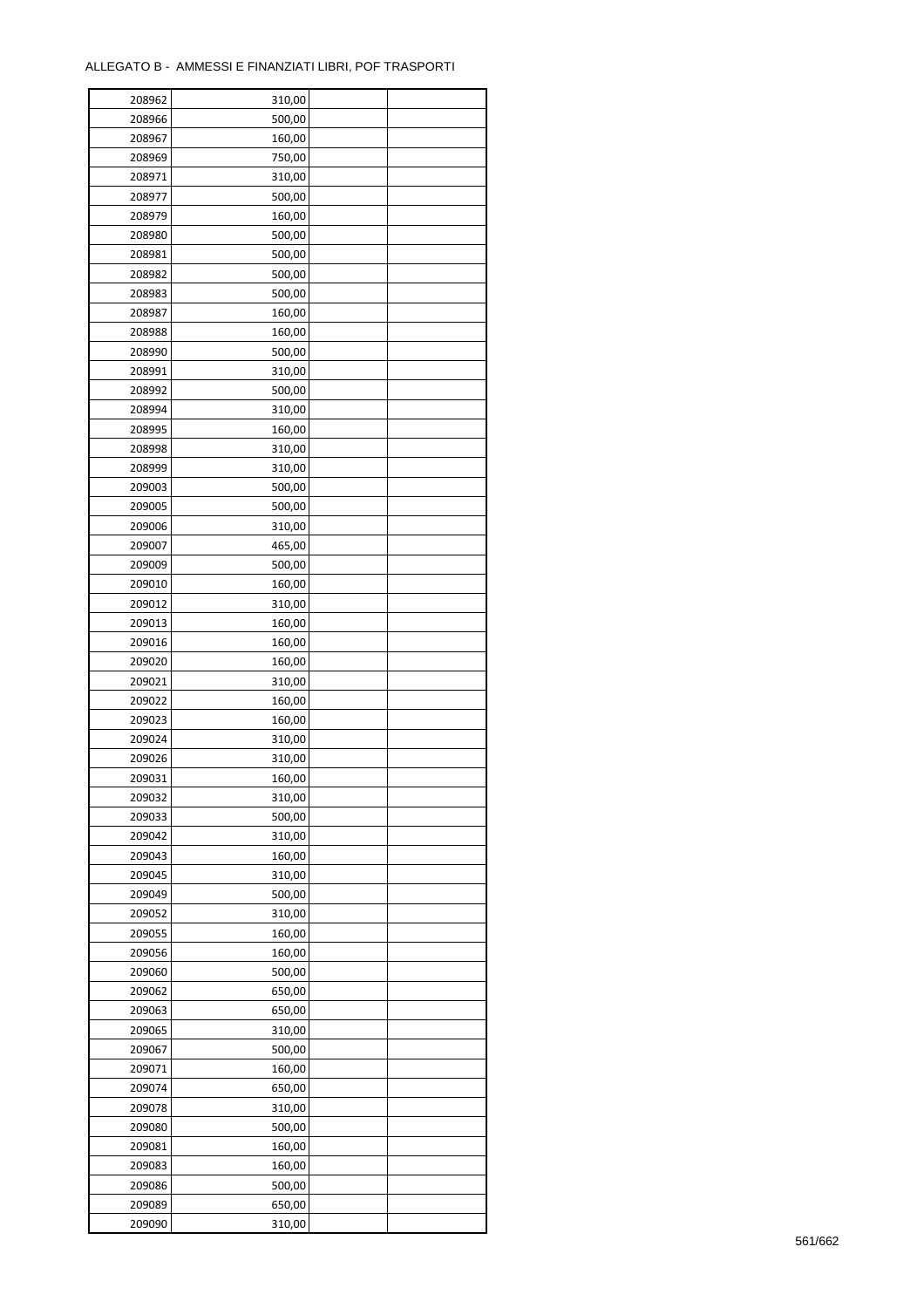| 209091 | 650,00 |  |
|--------|--------|--|
| 209092 | 310,00 |  |
| 209093 | 500,00 |  |
| 209094 | 500,00 |  |
| 209098 | 310,00 |  |
| 209100 | 160,00 |  |
| 209101 | 160,00 |  |
| 209102 | 310,00 |  |
| 209103 | 500,00 |  |
| 209106 | 160,00 |  |
| 209107 | 500,00 |  |
| 209108 | 650,00 |  |
| 209109 | 650,00 |  |
| 209111 |        |  |
|        | 160,00 |  |
| 209114 | 160,00 |  |
| 209120 | 310,00 |  |
| 209126 | 160,00 |  |
| 209127 | 160,00 |  |
| 209131 | 500,00 |  |
| 209135 | 310,00 |  |
| 209136 | 160,00 |  |
| 209137 | 500,00 |  |
| 209139 | 160,00 |  |
| 209140 | 160,00 |  |
| 209141 | 310,00 |  |
| 209142 | 500,00 |  |
| 209144 | 160,00 |  |
| 209146 | 160,00 |  |
| 209148 | 500,00 |  |
| 209150 | 310,00 |  |
| 209157 | 160,00 |  |
| 209158 | 500,00 |  |
| 209159 | 310,00 |  |
| 209160 | 310,00 |  |
| 209163 | 160,00 |  |
| 209169 | 500,00 |  |
| 209172 | 310,00 |  |
| 209177 | 160,00 |  |
|        |        |  |
| 209179 | 160,00 |  |
| 209181 | 500,00 |  |
| 209182 | 500,00 |  |
| 209188 | 500,00 |  |
| 209192 | 310,00 |  |
| 209193 | 310,00 |  |
| 209195 | 160,00 |  |
| 209196 | 310,00 |  |
| 209200 | 310,00 |  |
| 209201 | 310,00 |  |
| 209202 | 500,00 |  |
| 209203 | 500,00 |  |
| 209206 | 500,00 |  |
| 209207 | 160,00 |  |
| 209211 | 160,00 |  |
| 209213 | 650,00 |  |
| 209214 | 160,00 |  |
| 209217 | 500,00 |  |
| 209220 | 500,00 |  |
| 209223 | 160,00 |  |
| 209226 | 310,00 |  |
|        |        |  |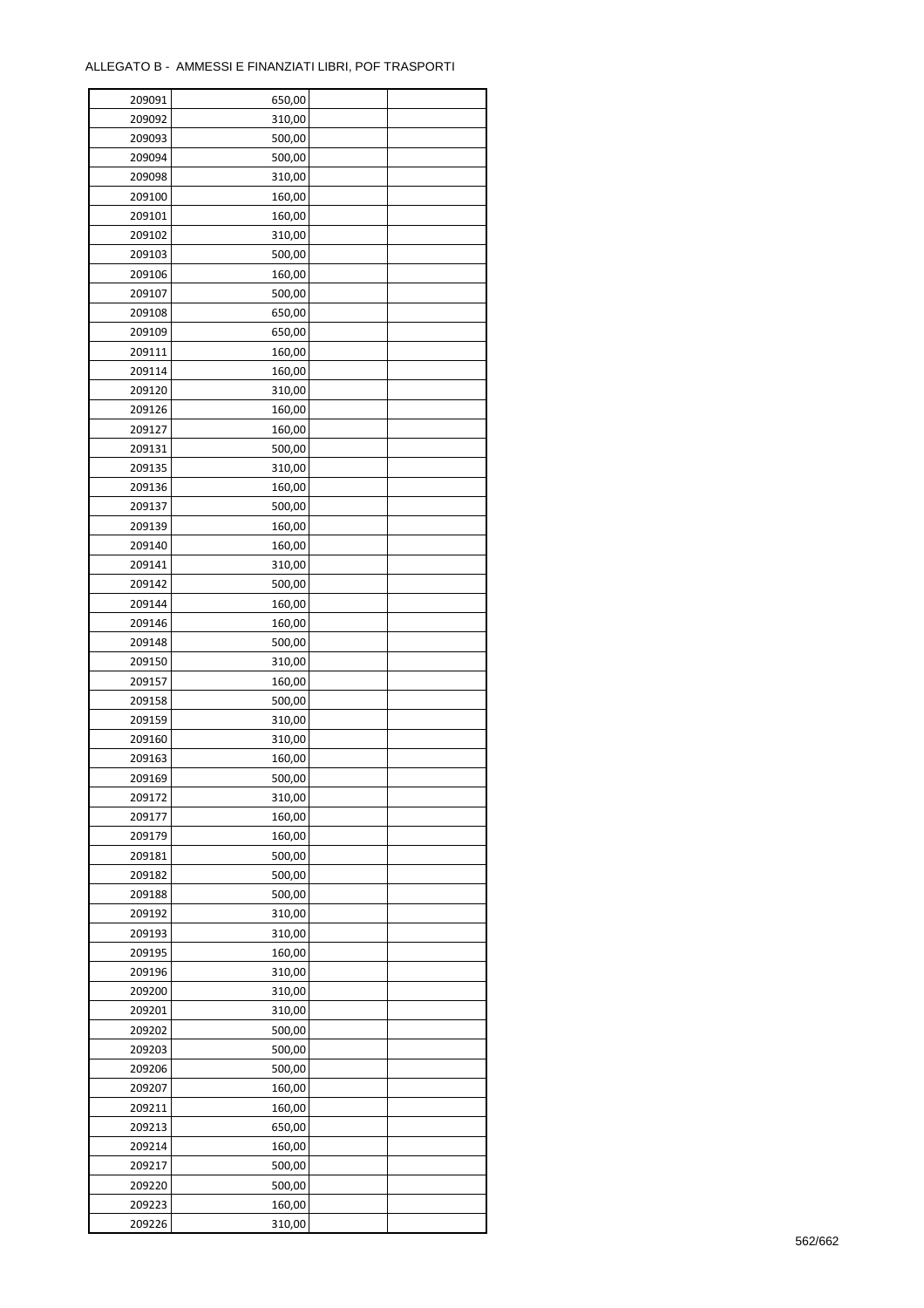| 209227 | 500,00 |  |
|--------|--------|--|
| 209228 | 403,00 |  |
| 209229 | 208,00 |  |
| 209231 | 160,00 |  |
| 209232 | 310,00 |  |
| 209233 | 310,00 |  |
| 209237 | 500,00 |  |
| 209238 | 500,00 |  |
| 209239 | 500,00 |  |
| 209240 | 650,00 |  |
| 209244 | 500,00 |  |
| 209246 | 650,00 |  |
|        |        |  |
| 209251 | 310,00 |  |
| 209252 | 500,00 |  |
| 209257 | 160,00 |  |
| 209258 | 310,00 |  |
| 209259 | 310,00 |  |
| 209261 | 500,00 |  |
| 209264 | 310,00 |  |
| 209265 | 160,00 |  |
| 209266 | 160,00 |  |
| 209275 | 310,00 |  |
| 209279 | 310,00 |  |
| 209281 | 208,00 |  |
| 209283 | 500,00 |  |
| 209285 | 500,00 |  |
| 209289 | 160,00 |  |
| 209292 | 160,00 |  |
| 209295 | 160,00 |  |
| 209296 | 160,00 |  |
| 209299 | 500,00 |  |
| 209300 | 650,00 |  |
| 209303 | 500,00 |  |
| 209304 | 160,00 |  |
| 209306 | 310,00 |  |
| 209310 | 160,00 |  |
| 209314 | 310,00 |  |
| 209315 | 310,00 |  |
| 209318 | 500,00 |  |
| 209320 | 160,00 |  |
| 209328 | 160,00 |  |
| 209330 | 160,00 |  |
|        |        |  |
| 209333 | 310,00 |  |
| 209339 | 310,00 |  |
| 209340 | 500,00 |  |
| 209346 | 500,00 |  |
| 209348 | 160,00 |  |
| 209349 | 500,00 |  |
| 209353 | 310,00 |  |
| 209359 | 403,00 |  |
| 209361 | 160,00 |  |
| 209362 | 465,00 |  |
| 209363 | 500,00 |  |
| 209364 | 500,00 |  |
| 209367 | 160,00 |  |
| 209368 | 160,00 |  |
| 209369 | 160,00 |  |
| 209373 | 310,00 |  |
| 209375 | 310,00 |  |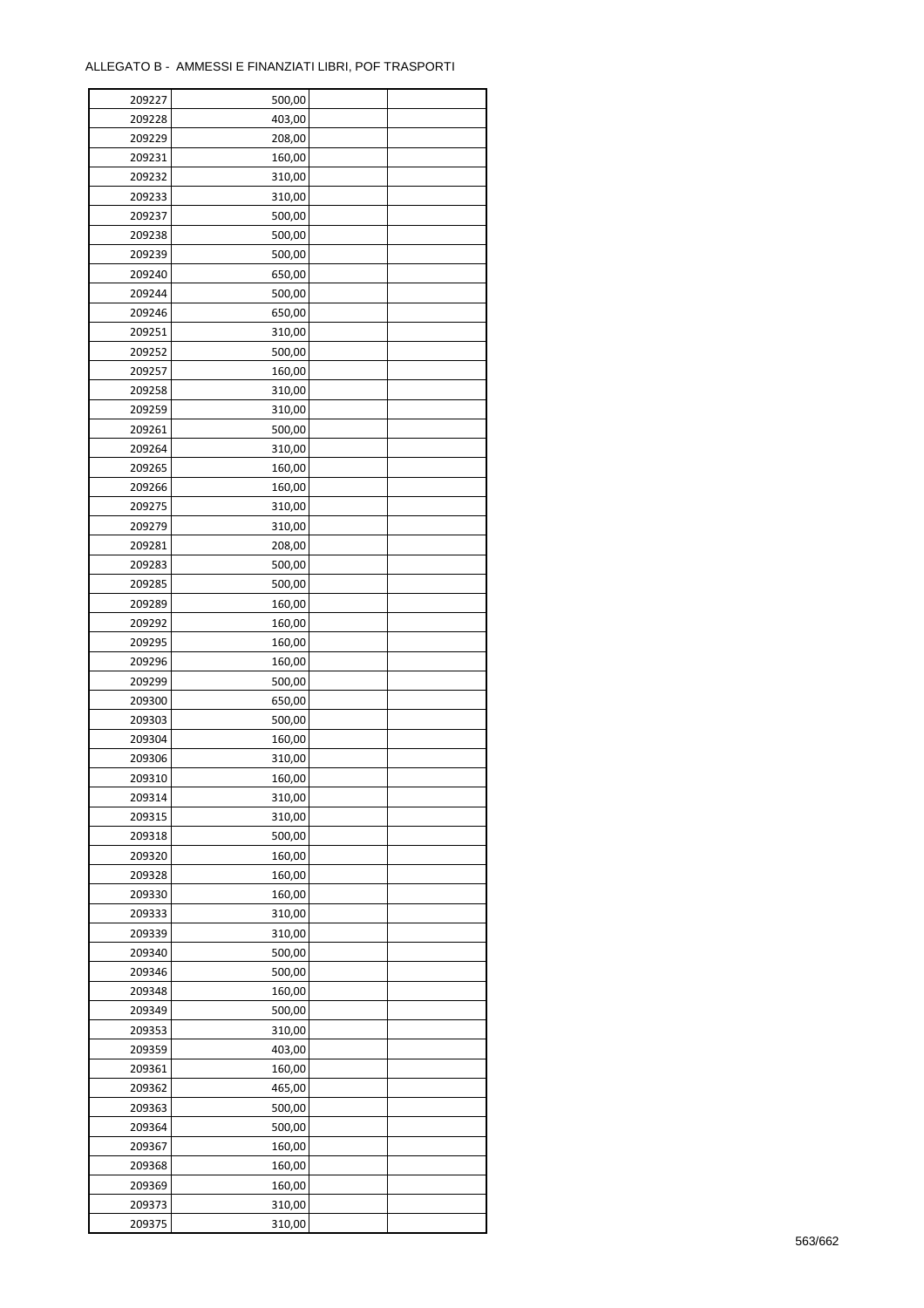| 209376 | 500,00 |  |
|--------|--------|--|
| 209377 | 500,00 |  |
| 209378 | 160,00 |  |
| 209379 | 500,00 |  |
| 209380 | 500,00 |  |
| 209381 | 500,00 |  |
| 209383 | 500,00 |  |
| 209384 | 160,00 |  |
| 209386 | 500,00 |  |
| 209387 | 310,00 |  |
| 209389 | 310,00 |  |
| 209391 | 208,00 |  |
| 209392 | 160,00 |  |
| 209397 | 310,00 |  |
| 209398 | 500,00 |  |
| 209400 | 500,00 |  |
| 209402 | 160,00 |  |
| 209403 | 500,00 |  |
| 209406 | 650,00 |  |
| 209407 | 160,00 |  |
| 209410 | 160,00 |  |
| 209414 | 403,00 |  |
| 209417 | 500,00 |  |
| 209418 | 500,00 |  |
| 209420 | 500,00 |  |
| 209426 | 160,00 |  |
| 209427 | 403,00 |  |
| 209430 | 310,00 |  |
| 209432 | 310,00 |  |
| 209436 | 310,00 |  |
| 209443 | 310,00 |  |
| 209445 | 500,00 |  |
| 209452 | 310,00 |  |
| 209453 | 500,00 |  |
| 209458 | 310,00 |  |
| 209461 | 160,00 |  |
| 209462 | 310,00 |  |
| 209463 | 310,00 |  |
| 209467 | 500,00 |  |
| 209471 | 500,00 |  |
| 209472 | 650,00 |  |
| 209478 | 160,00 |  |
| 209482 | 160,00 |  |
| 209489 | 310,00 |  |
| 209491 | 650,00 |  |
| 209494 | 310,00 |  |
| 209495 | 403,00 |  |
| 209496 | 403,00 |  |
| 209497 | 403,00 |  |
| 209503 | 160,00 |  |
| 209504 | 310,00 |  |
| 209509 | 310,00 |  |
| 209511 | 160,00 |  |
| 209512 | 310,00 |  |
| 209513 | 650,00 |  |
| 209518 | 310,00 |  |
| 209520 | 310,00 |  |
| 209523 | 160,00 |  |
| 209526 | 310,00 |  |
|        |        |  |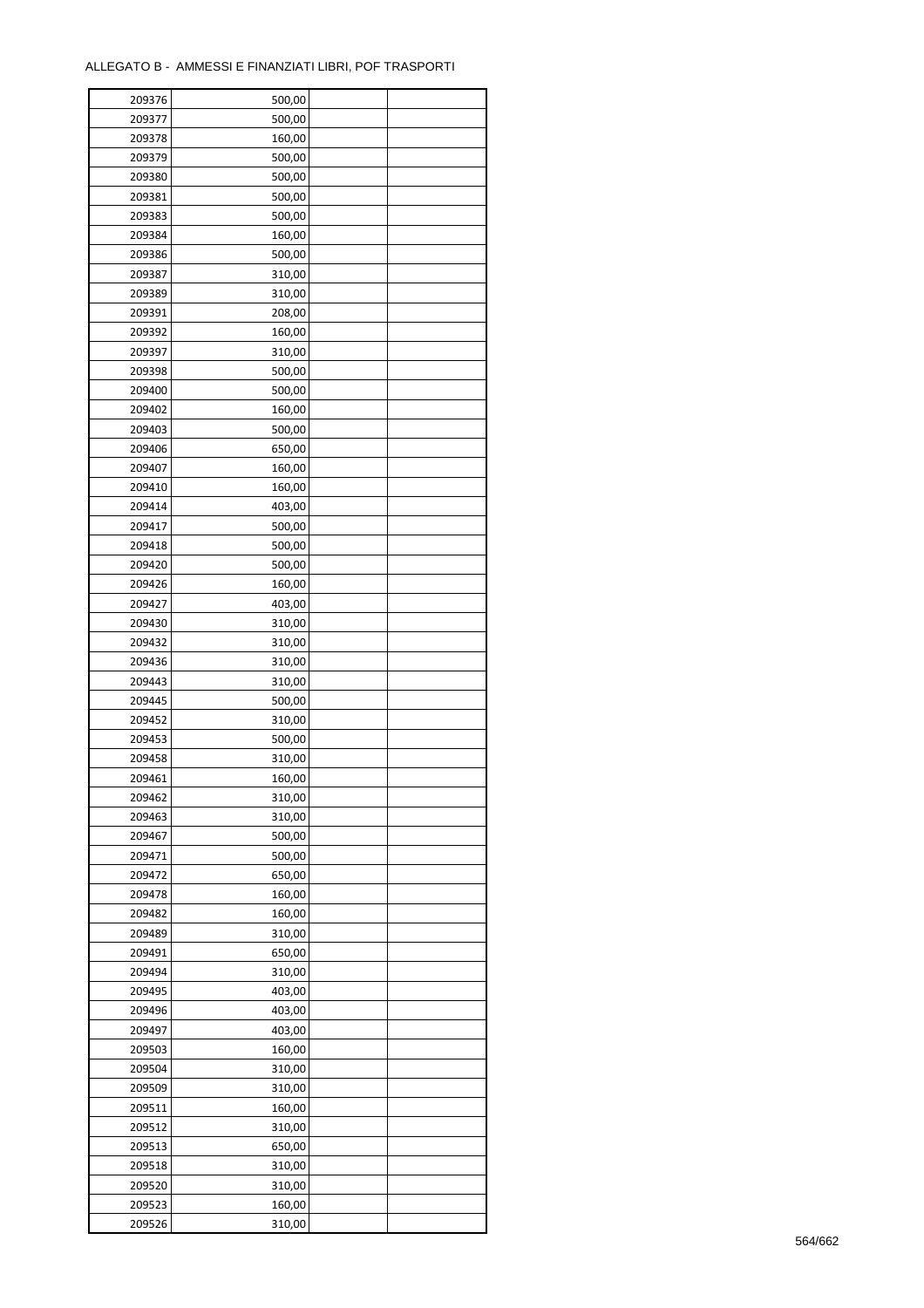| 209531 | 160,00 |  |
|--------|--------|--|
| 209535 | 160,00 |  |
| 209536 | 310,00 |  |
| 209537 | 310,00 |  |
| 209541 | 160,00 |  |
| 209546 | 500,00 |  |
| 209549 | 310,00 |  |
| 209551 | 310,00 |  |
| 209554 | 310,00 |  |
| 209561 | 500,00 |  |
| 209564 | 500,00 |  |
|        |        |  |
| 209565 | 160,00 |  |
| 209566 | 310,00 |  |
| 209568 | 160,00 |  |
| 209569 | 310,00 |  |
| 209572 | 500,00 |  |
| 209574 | 160,00 |  |
| 209579 | 160,00 |  |
| 209580 | 160,00 |  |
| 209582 | 500,00 |  |
| 209583 | 160,00 |  |
| 209587 | 310,00 |  |
| 209588 | 650,00 |  |
| 209597 | 650,00 |  |
| 209598 | 310,00 |  |
| 209599 | 160,00 |  |
| 209604 | 500,00 |  |
| 209606 | 160,00 |  |
| 209611 | 160,00 |  |
| 209613 | 160,00 |  |
| 209619 | 160,00 |  |
| 209624 | 160,00 |  |
| 209626 | 500,00 |  |
| 209627 | 500,00 |  |
| 209628 | 500,00 |  |
| 209629 | 500,00 |  |
| 209630 | 310,00 |  |
| 209631 | 310,00 |  |
| 209633 | 500,00 |  |
| 209634 | 500,00 |  |
| 209635 | 160,00 |  |
| 209637 |        |  |
|        | 160,00 |  |
| 209638 | 650,00 |  |
| 209640 | 500,00 |  |
| 209643 | 650,00 |  |
| 209645 | 160,00 |  |
| 209648 | 650,00 |  |
| 209649 | 160,00 |  |
| 209651 | 160,00 |  |
| 209653 | 310,00 |  |
| 209655 | 500,00 |  |
| 209656 | 160,00 |  |
| 209658 | 403,00 |  |
| 209659 | 160,00 |  |
| 209660 | 160,00 |  |
| 209661 | 310,00 |  |
| 209662 | 310,00 |  |
| 209663 | 310,00 |  |
| 209666 | 310,00 |  |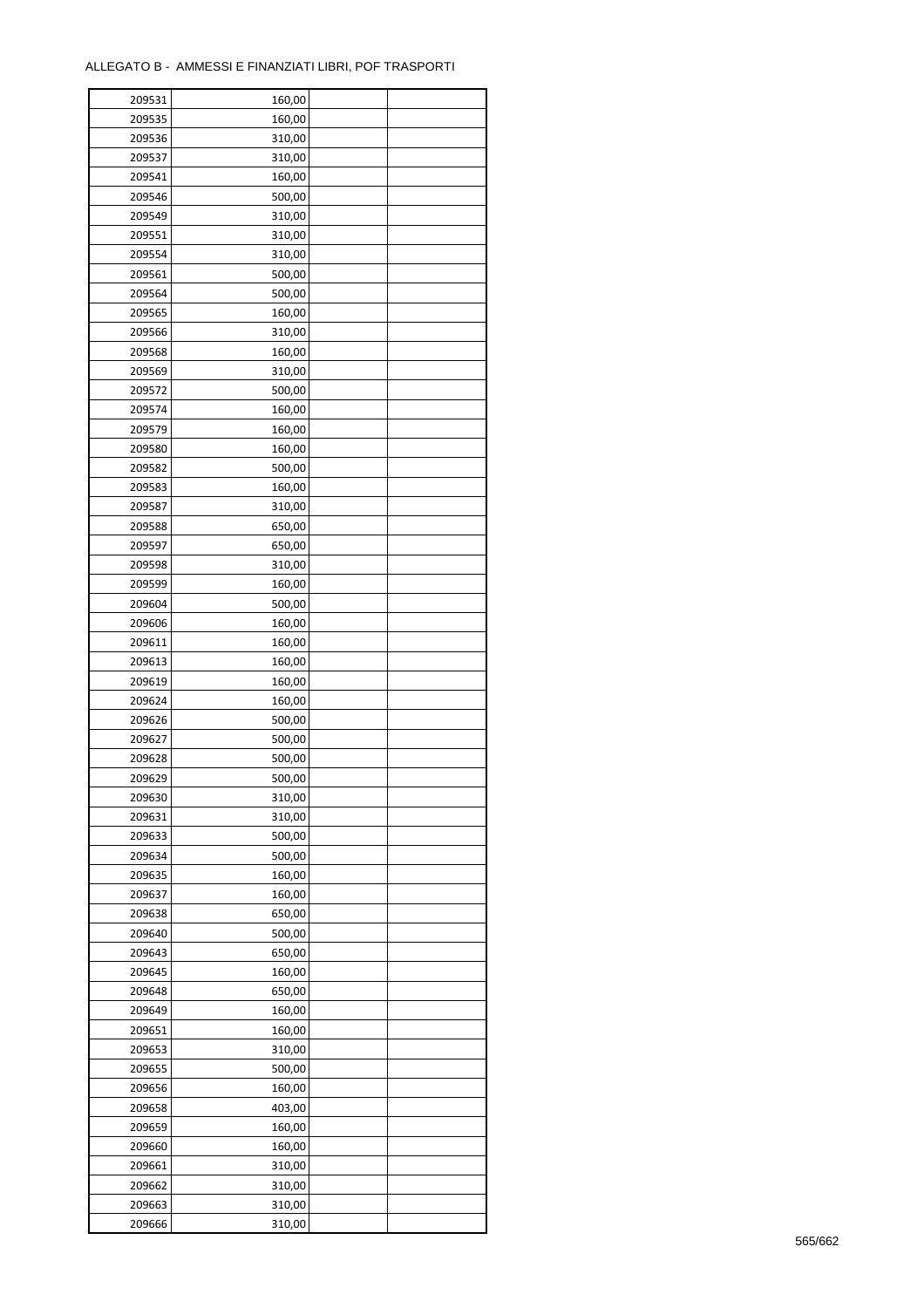| 209683           | 310,00 |  |
|------------------|--------|--|
| 209692           | 500,00 |  |
| 209693           | 160,00 |  |
| 209694           | 160,00 |  |
| 209695           | 500,00 |  |
| 209696           | 310,00 |  |
| 209700           | 160,00 |  |
| 209704           | 160,00 |  |
| 209705           | 403,00 |  |
| 209707           | 160,00 |  |
| 209708           | 310,00 |  |
| 209710           | 160,00 |  |
| 209717           | 500,00 |  |
|                  |        |  |
| 209718<br>209723 | 650,00 |  |
|                  | 310,00 |  |
| 209724           | 500,00 |  |
| 209726           | 310,00 |  |
| 209733           | 500,00 |  |
| 209734           | 160,00 |  |
| 209737           | 310,00 |  |
| 209741           | 500,00 |  |
| 209745           | 160,00 |  |
| 209747           | 500,00 |  |
| 209748           | 500,00 |  |
| 209757           | 160,00 |  |
| 209758           | 160,00 |  |
| 209764           | 465,00 |  |
| 209765           | 310,00 |  |
| 209766           | 310,00 |  |
| 209767           | 160,00 |  |
| 209768           | 500,00 |  |
| 209769           | 650,00 |  |
| 209770           | 500,00 |  |
| 209771           | 650,00 |  |
| 209772           | 160,00 |  |
| 209773           | 650,00 |  |
| 209775           | 650,00 |  |
| 209776           | 500,00 |  |
|                  |        |  |
| 209778           | 310,00 |  |
| 209779           | 160,00 |  |
| 209783           | 160,00 |  |
| 209784           | 650,00 |  |
| 209785           | 160,00 |  |
| 209801           | 500,00 |  |
| 209803           | 500,00 |  |
| 209804           | 500,00 |  |
| 209805           | 310,00 |  |
| 209806           | 160,00 |  |
| 209807           | 160,00 |  |
| 209808           | 500,00 |  |
| 209809           | 160,00 |  |
| 209812           | 650,00 |  |
| 209822           | 310,00 |  |
| 209824           | 650,00 |  |
| 209826           | 403,00 |  |
| 209828           | 310,00 |  |
| 209830           | 160,00 |  |
| 209831           | 160,00 |  |
| 209832           | 650,00 |  |
|                  |        |  |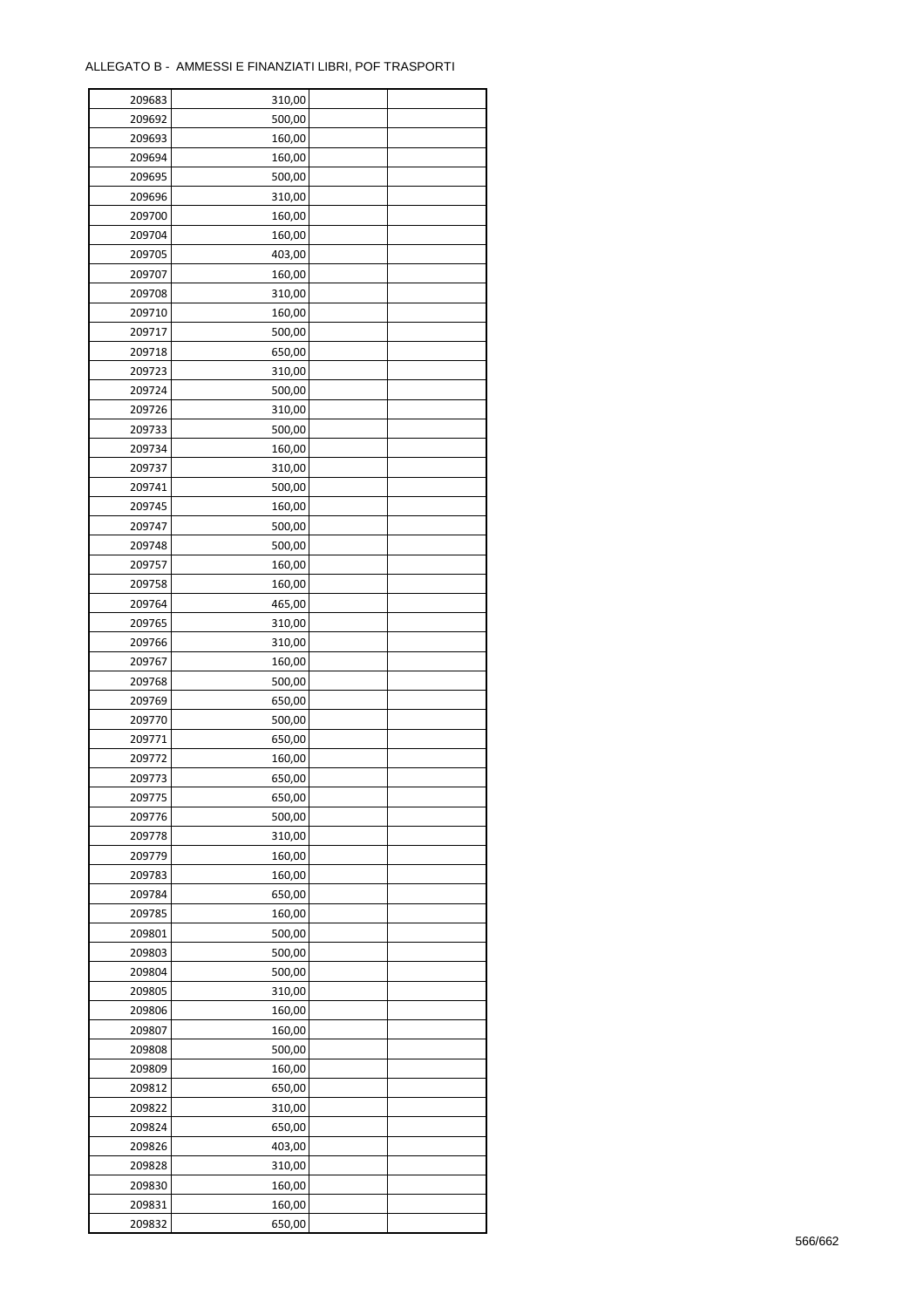| 209833 | 160,00 |  |
|--------|--------|--|
| 209834 | 650,00 |  |
| 209845 | 500,00 |  |
| 209846 | 310,00 |  |
| 209850 | 160,00 |  |
| 209854 | 310,00 |  |
| 209855 | 160,00 |  |
| 209858 | 500,00 |  |
| 209859 | 160,00 |  |
| 209863 | 500,00 |  |
| 209867 | 310,00 |  |
| 209869 | 310,00 |  |
| 209872 | 160,00 |  |
| 209873 | 500,00 |  |
|        |        |  |
| 209874 | 310,00 |  |
| 209876 | 160,00 |  |
| 209880 | 160,00 |  |
| 209883 | 500,00 |  |
| 209884 | 310,00 |  |
| 209885 | 310,00 |  |
| 209886 | 310,00 |  |
| 209887 | 160,00 |  |
| 209889 | 500,00 |  |
| 209890 | 310,00 |  |
| 209891 | 160,00 |  |
| 209892 | 650,00 |  |
| 209893 | 500,00 |  |
| 209896 | 403,00 |  |
| 209899 | 500,00 |  |
| 209900 | 310,00 |  |
| 209902 | 310,00 |  |
| 209903 | 403,00 |  |
| 209905 | 310,00 |  |
| 209907 | 500,00 |  |
| 209910 | 310,00 |  |
| 209911 | 160,00 |  |
| 209912 | 310,00 |  |
| 209913 | 160,00 |  |
| 209916 | 500,00 |  |
| 209918 | 310,00 |  |
| 209920 | 650,00 |  |
| 209922 | 160,00 |  |
| 209924 | 310,00 |  |
| 209925 | 650,00 |  |
| 209926 | 160,00 |  |
| 209927 | 310,00 |  |
| 209928 |        |  |
|        | 160,00 |  |
| 209930 | 650,00 |  |
| 209931 | 500,00 |  |
| 209932 | 310,00 |  |
| 209933 | 240,00 |  |
| 209934 | 500,00 |  |
| 209937 | 160,00 |  |
| 209939 | 160,00 |  |
| 209941 | 310,00 |  |
| 209943 | 160,00 |  |
| 209945 | 310,00 |  |
| 209951 | 310,00 |  |
| 209954 | 310,00 |  |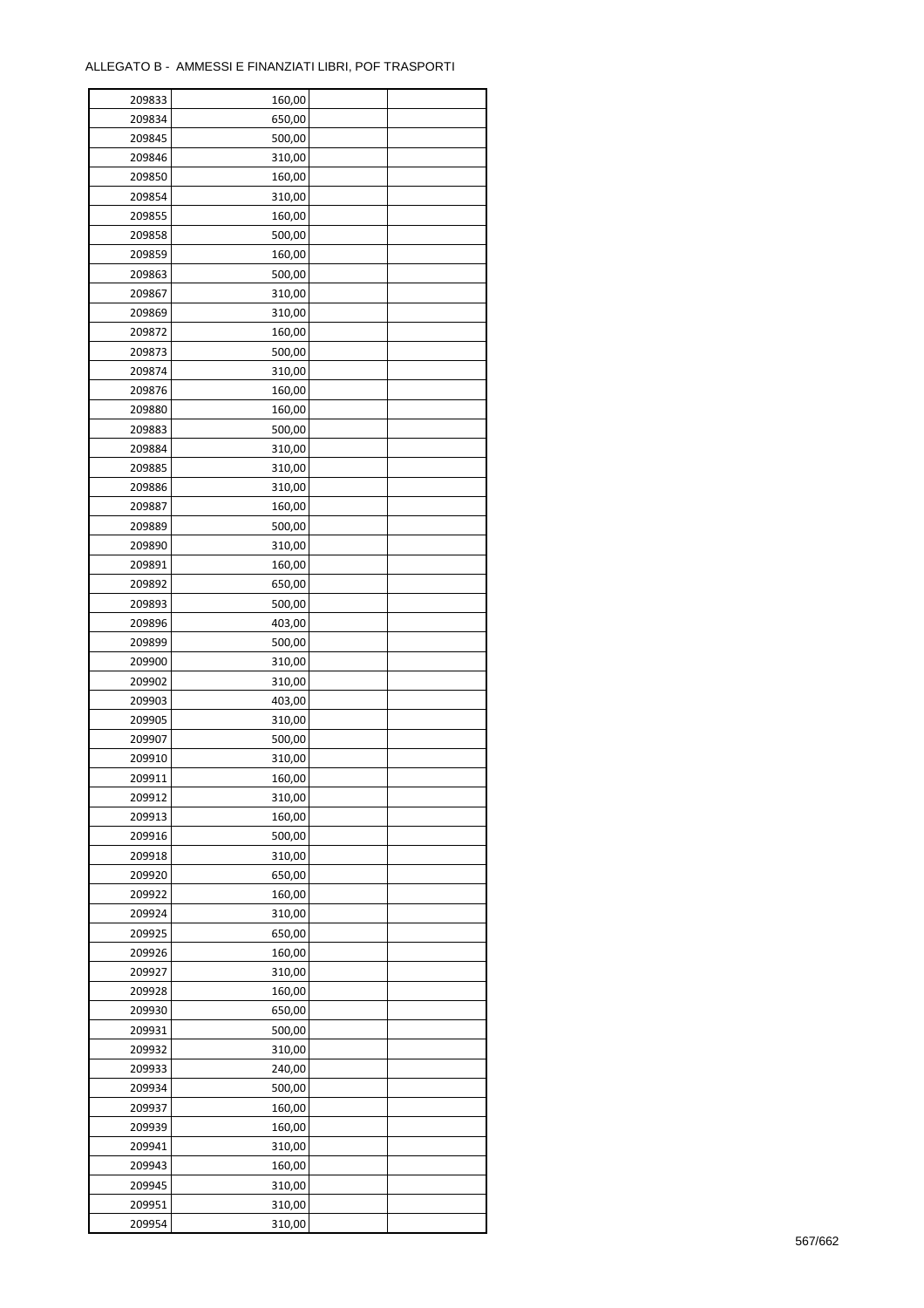| 209955 | 160,00 |  |
|--------|--------|--|
| 209956 | 500,00 |  |
| 209957 | 310,00 |  |
| 209958 | 310,00 |  |
| 209960 | 160,00 |  |
| 209962 | 310,00 |  |
| 209963 | 310,00 |  |
| 209965 | 500,00 |  |
| 209967 | 160,00 |  |
| 209970 | 500,00 |  |
| 209972 | 310,00 |  |
| 209973 | 310,00 |  |
| 209974 | 500,00 |  |
|        |        |  |
| 209976 | 160,00 |  |
| 209977 | 310,00 |  |
| 209978 | 750,00 |  |
| 209982 | 650,00 |  |
| 209983 | 310,00 |  |
| 209984 | 310,00 |  |
| 209985 | 650,00 |  |
| 209986 | 500,00 |  |
| 209988 | 160,00 |  |
| 209991 | 500,00 |  |
| 209992 | 500,00 |  |
| 209993 | 160,00 |  |
| 209995 | 160,00 |  |
| 210002 | 650,00 |  |
| 210003 | 160,00 |  |
| 210004 | 160,00 |  |
| 210005 | 160,00 |  |
| 210006 | 240,00 |  |
| 210007 | 500,00 |  |
| 210008 | 310,00 |  |
| 210010 | 500,00 |  |
| 210011 | 310,00 |  |
| 210014 | 500,00 |  |
| 210016 | 310,00 |  |
| 210017 | 310,00 |  |
| 210019 | 160,00 |  |
| 210020 | 310,00 |  |
| 210021 | 310,00 |  |
| 210022 | 310,00 |  |
| 210026 | 160,00 |  |
| 210031 | 310,00 |  |
| 210032 | 650,00 |  |
| 210033 | 500,00 |  |
| 210036 | 650,00 |  |
| 210037 | 310,00 |  |
| 210038 | 310,00 |  |
| 210040 | 500,00 |  |
| 210041 | 310,00 |  |
| 210044 | 500,00 |  |
| 210047 | 160,00 |  |
| 210048 | 160,00 |  |
| 210050 | 160,00 |  |
| 210051 | 310,00 |  |
| 210052 | 160,00 |  |
|        |        |  |
| 210053 | 160,00 |  |
| 210055 | 750,00 |  |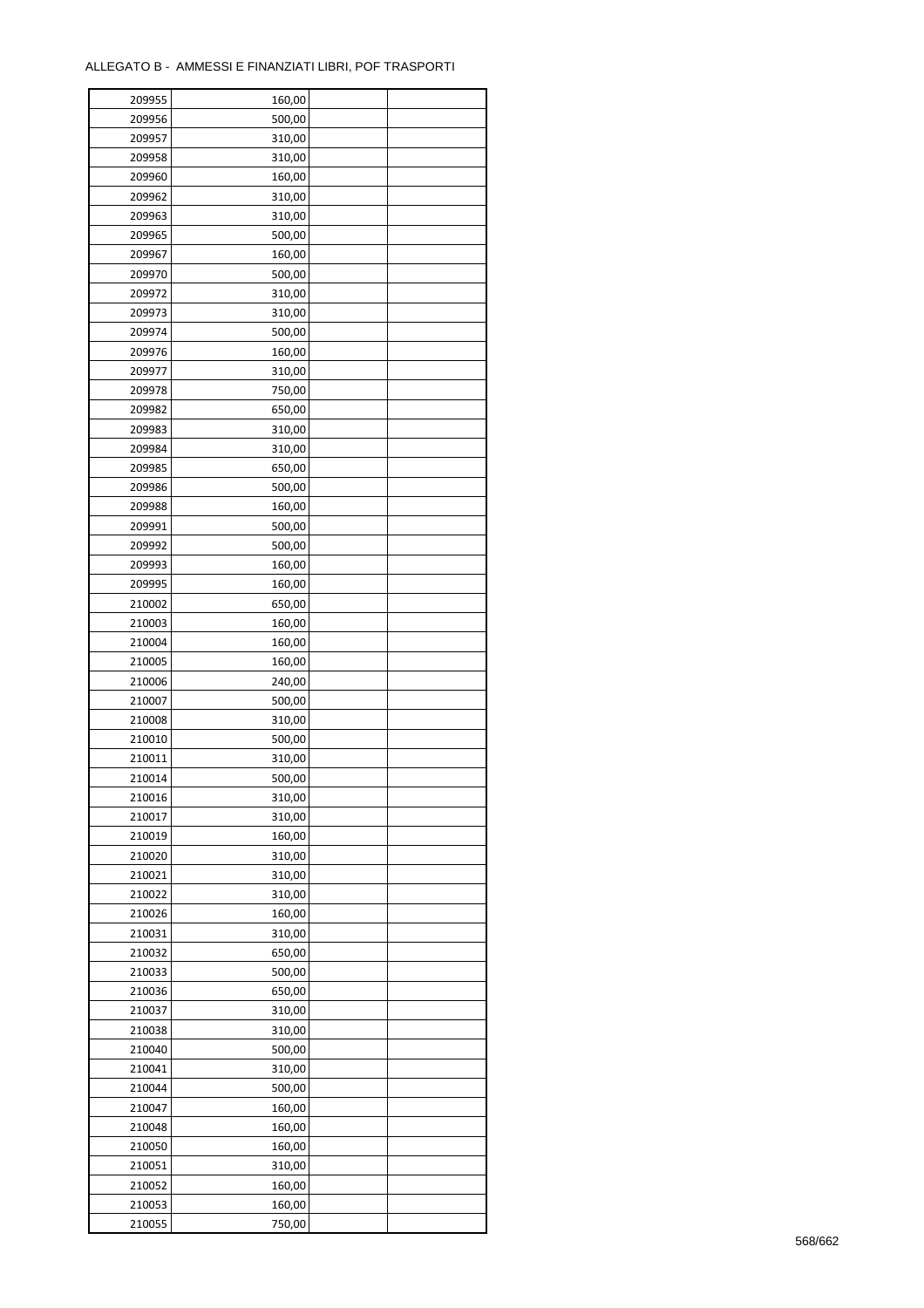| 210056 | 500,00 |  |
|--------|--------|--|
| 210057 | 160,00 |  |
| 210058 | 160,00 |  |
| 210059 | 310,00 |  |
| 210061 | 310,00 |  |
| 210063 | 500,00 |  |
| 210064 | 650,00 |  |
| 210068 | 500,00 |  |
| 210073 | 310,00 |  |
| 210074 | 500,00 |  |
| 210078 | 500,00 |  |
| 210079 | 160,00 |  |
|        |        |  |
| 210080 | 310,00 |  |
| 210081 | 310,00 |  |
| 210082 | 160,00 |  |
| 210084 | 160,00 |  |
| 210087 | 160,00 |  |
| 210089 | 160,00 |  |
| 210091 | 160,00 |  |
| 210093 | 500,00 |  |
| 210094 | 500,00 |  |
| 210102 | 500,00 |  |
| 210103 | 500,00 |  |
| 210106 | 160,00 |  |
| 210108 | 500,00 |  |
| 210114 | 650,00 |  |
| 210115 | 310,00 |  |
| 210119 | 310,00 |  |
| 210120 | 310,00 |  |
| 210121 | 160,00 |  |
| 210125 | 310,00 |  |
| 210128 | 310,00 |  |
| 210129 | 160,00 |  |
| 210130 | 310,00 |  |
| 210133 | 160,00 |  |
| 210134 | 160,00 |  |
| 210138 | 160,00 |  |
| 210140 | 310,00 |  |
|        |        |  |
| 210141 | 403,00 |  |
| 210143 | 310,00 |  |
| 210144 | 650,00 |  |
| 210145 | 208,00 |  |
| 210149 | 310,00 |  |
| 210150 | 160,00 |  |
| 210151 | 160,00 |  |
| 210153 | 310,00 |  |
| 210155 | 650,00 |  |
| 210158 | 160,00 |  |
| 210159 | 500,00 |  |
| 210160 | 160,00 |  |
| 210161 | 310,00 |  |
| 210162 | 160,00 |  |
| 210164 | 160,00 |  |
| 210166 | 160,00 |  |
| 210167 | 310,00 |  |
| 210168 | 310,00 |  |
| 210170 | 160,00 |  |
| 210171 | 500,00 |  |
| 210172 | 650,00 |  |
|        |        |  |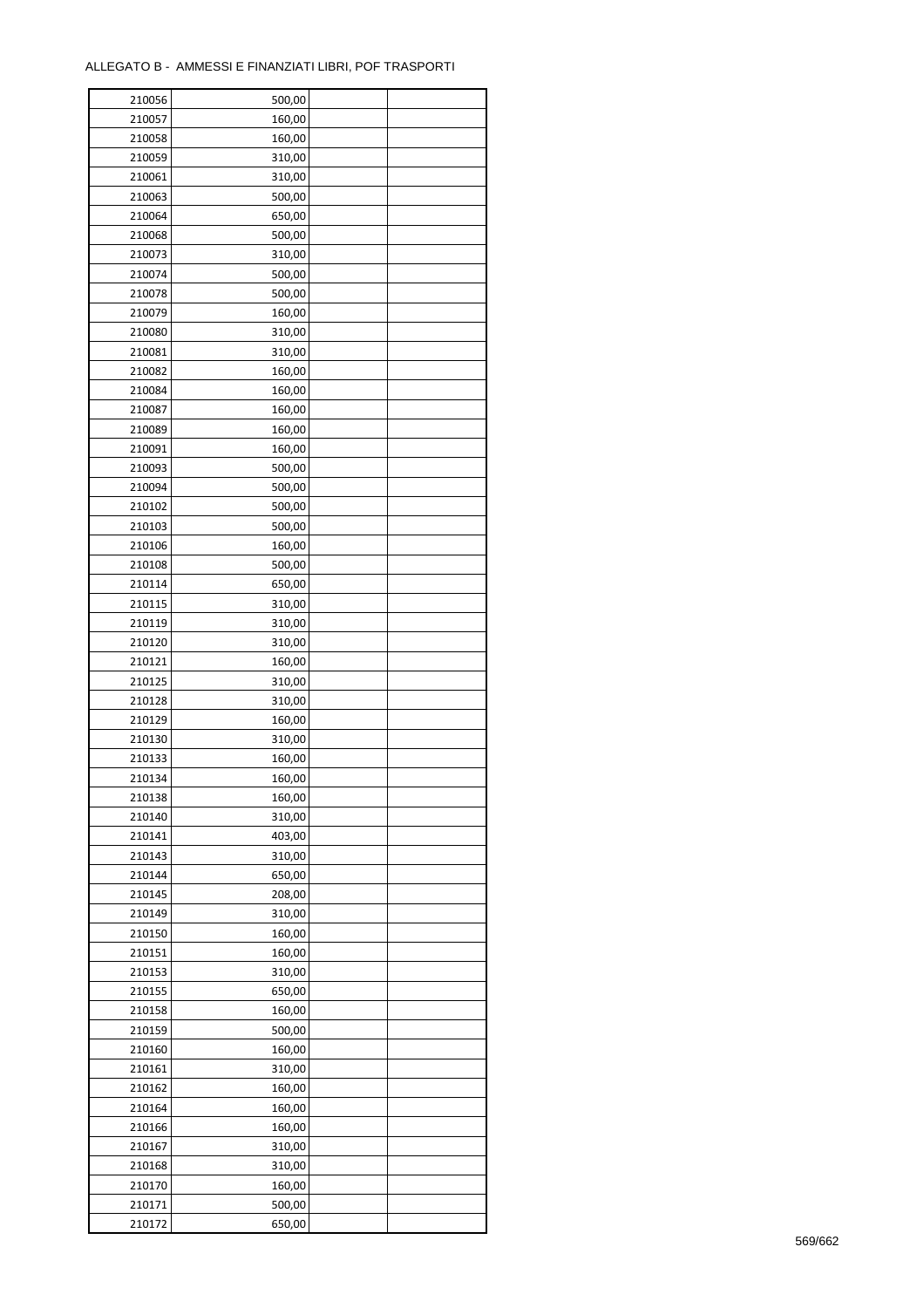| 210174 | 310,00 |  |
|--------|--------|--|
| 210178 | 500,00 |  |
| 210179 | 160,00 |  |
| 210180 | 310,00 |  |
| 210181 | 310,00 |  |
| 210182 | 160,00 |  |
| 210183 | 160,00 |  |
| 210184 | 310,00 |  |
| 210185 | 310,00 |  |
| 210186 | 500,00 |  |
| 210188 | 310,00 |  |
| 210189 | 650,00 |  |
| 210192 | 160,00 |  |
| 210194 | 160,00 |  |
|        |        |  |
| 210195 | 160,00 |  |
| 210197 | 310,00 |  |
| 210199 | 500,00 |  |
| 210200 | 650,00 |  |
| 210202 | 310,00 |  |
| 210205 | 160,00 |  |
| 210207 | 160,00 |  |
| 210208 | 160,00 |  |
| 210209 | 650,00 |  |
| 210211 | 160,00 |  |
| 210214 | 160,00 |  |
| 210215 | 750,00 |  |
| 210216 | 160,00 |  |
| 210220 | 160,00 |  |
| 210221 | 500,00 |  |
| 210222 | 160,00 |  |
| 210224 | 160,00 |  |
| 210225 | 500,00 |  |
| 210227 | 160,00 |  |
| 210231 | 160,00 |  |
| 210233 | 650,00 |  |
| 210234 | 160,00 |  |
| 210235 | 160,00 |  |
| 210236 | 160,00 |  |
| 210237 | 240,00 |  |
| 210238 | 310,00 |  |
| 210239 | 500,00 |  |
| 210240 | 500,00 |  |
| 210242 | 310,00 |  |
| 210243 | 310,00 |  |
| 210246 | 160,00 |  |
| 210247 | 310,00 |  |
| 210249 | 500,00 |  |
| 210250 | 465,00 |  |
| 210251 | 310,00 |  |
| 210252 | 160,00 |  |
| 210253 | 500,00 |  |
| 210258 | 160,00 |  |
| 210261 | 160,00 |  |
| 210262 | 500,00 |  |
| 210263 | 160,00 |  |
| 210264 | 160,00 |  |
| 210265 | 160,00 |  |
|        |        |  |
| 210266 | 650,00 |  |
| 210267 | 160,00 |  |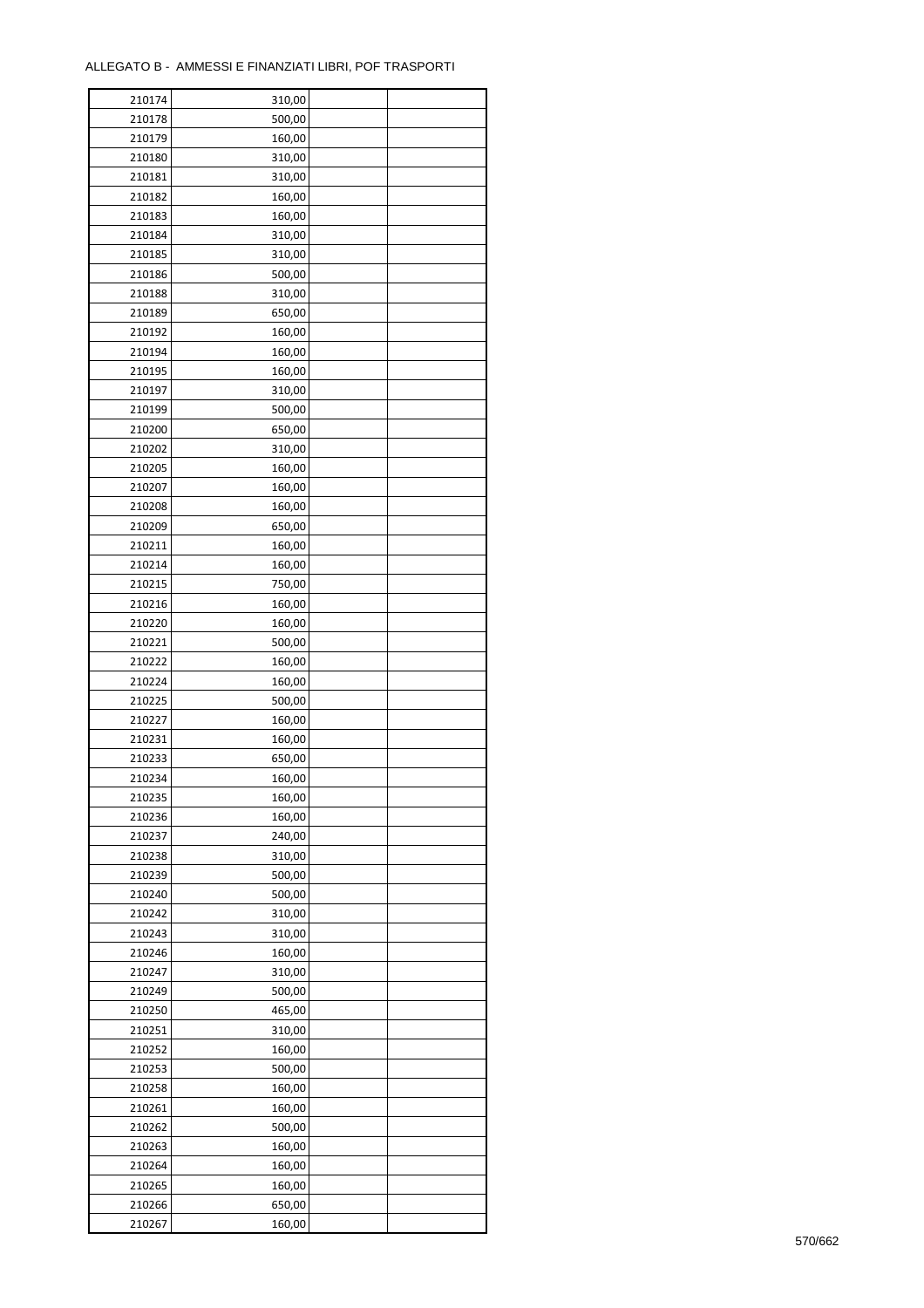| 210268 | 310,00 |  |
|--------|--------|--|
| 210269 | 160,00 |  |
| 210270 | 500,00 |  |
| 210271 | 240,00 |  |
| 210272 | 160,00 |  |
| 210273 | 500,00 |  |
| 210274 | 310,00 |  |
| 210277 | 500,00 |  |
| 210278 | 500,00 |  |
| 210279 | 650,00 |  |
| 210280 | 160,00 |  |
| 210281 | 500,00 |  |
| 210282 | 160,00 |  |
| 210283 |        |  |
|        | 160,00 |  |
| 210284 | 403,00 |  |
| 210285 | 160,00 |  |
| 210288 | 160,00 |  |
| 210290 | 310,00 |  |
| 210293 | 310,00 |  |
| 210294 | 160,00 |  |
| 210297 | 310,00 |  |
| 210300 | 465,00 |  |
| 210304 | 500,00 |  |
| 210306 | 500,00 |  |
| 210307 | 403,00 |  |
| 210308 | 500,00 |  |
| 210309 | 310,00 |  |
| 210310 | 160,00 |  |
| 210311 | 500,00 |  |
| 210312 | 310,00 |  |
| 210313 | 160,00 |  |
| 210315 | 160,00 |  |
| 210317 | 310,00 |  |
| 210320 | 500,00 |  |
| 210321 | 208,00 |  |
| 210323 | 500,00 |  |
| 210324 | 160,00 |  |
| 210325 | 500,00 |  |
| 210327 | 160,00 |  |
|        |        |  |
| 210328 | 650,00 |  |
| 210329 | 500,00 |  |
| 210332 | 500,00 |  |
| 210339 | 160,00 |  |
| 210342 | 160,00 |  |
| 210344 | 160,00 |  |
| 210347 | 160,00 |  |
| 210348 | 310,00 |  |
| 210349 | 160,00 |  |
| 210352 | 160,00 |  |
| 210353 | 160,00 |  |
| 210356 | 160,00 |  |
| 210357 | 500,00 |  |
| 210359 | 310,00 |  |
| 210362 | 160,00 |  |
| 210366 | 160,00 |  |
| 210368 | 160,00 |  |
| 210369 | 650,00 |  |
| 210370 | 500,00 |  |
| 210371 | 310,00 |  |
|        |        |  |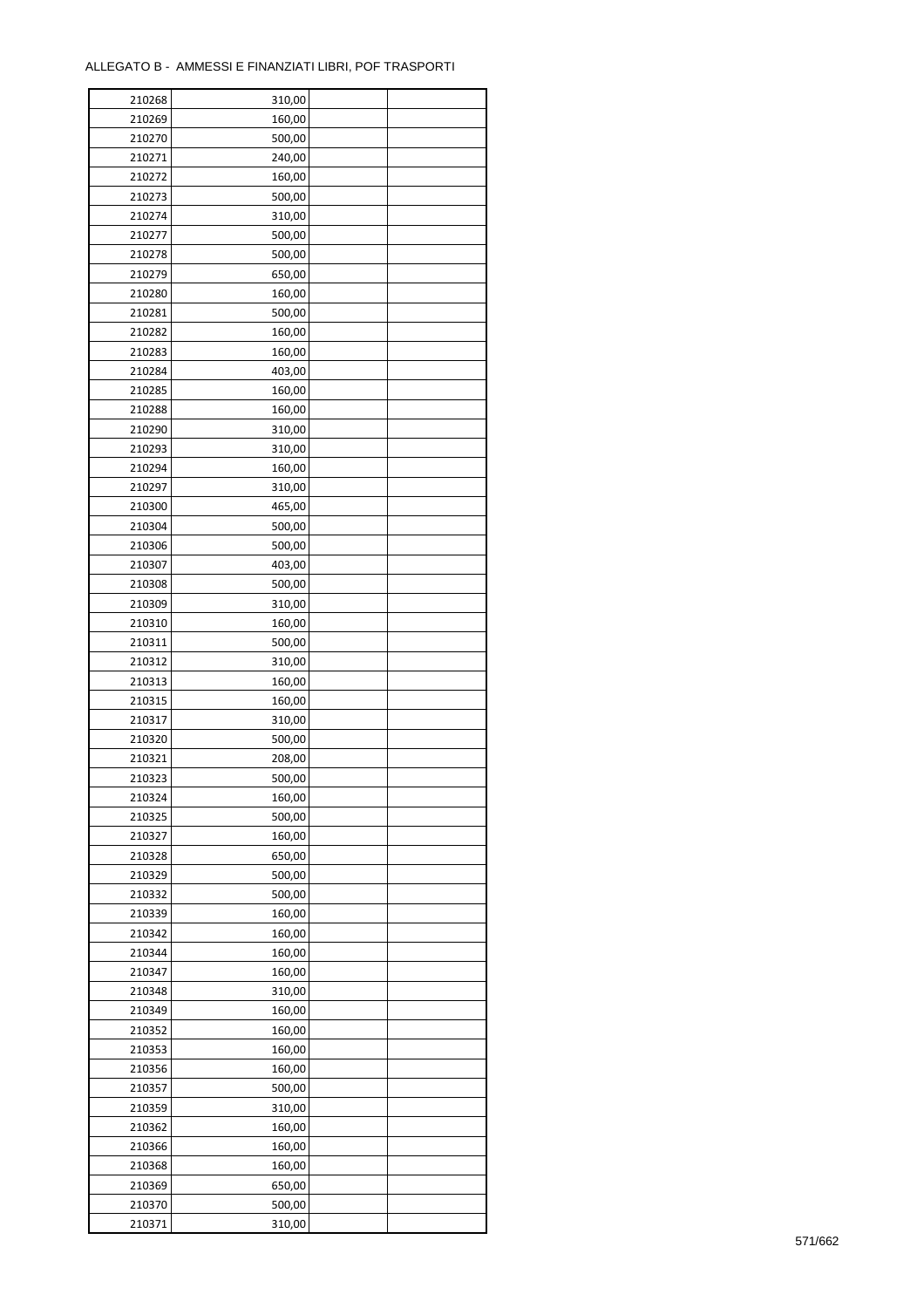| 210373 | 160,00 |  |
|--------|--------|--|
| 210374 | 160,00 |  |
| 210375 | 500,00 |  |
| 210377 | 160,00 |  |
| 210378 | 310,00 |  |
| 210379 | 500,00 |  |
| 210380 | 310,00 |  |
| 210382 | 160,00 |  |
| 210383 | 160,00 |  |
| 210384 | 160,00 |  |
| 210385 | 160,00 |  |
| 210386 | 650,00 |  |
|        |        |  |
| 210387 | 160,00 |  |
| 210388 | 160,00 |  |
| 210390 | 160,00 |  |
| 210392 | 160,00 |  |
| 210393 | 160,00 |  |
| 210395 | 160,00 |  |
| 210396 | 310,00 |  |
| 210397 | 310,00 |  |
| 210398 | 310,00 |  |
| 210399 | 310,00 |  |
| 210400 | 310,00 |  |
| 210405 | 310,00 |  |
| 210407 | 500,00 |  |
| 210409 | 160,00 |  |
| 210411 | 160,00 |  |
| 210412 | 500,00 |  |
| 210414 | 650,00 |  |
| 210415 | 160,00 |  |
| 210416 | 500,00 |  |
| 210417 | 208,00 |  |
| 210419 | 310,00 |  |
| 210421 | 310,00 |  |
| 210424 | 500,00 |  |
| 210425 | 160,00 |  |
| 210426 | 240,00 |  |
|        |        |  |
| 210427 | 650,00 |  |
| 210429 | 650,00 |  |
| 210430 | 310,00 |  |
| 210434 | 500,00 |  |
| 210435 | 310,00 |  |
| 210436 | 310,00 |  |
| 210439 | 650,00 |  |
| 210442 | 500,00 |  |
| 210443 | 160,00 |  |
| 210446 | 310,00 |  |
| 210449 | 500,00 |  |
| 210455 | 160,00 |  |
| 210457 | 160,00 |  |
| 210459 | 160,00 |  |
| 210461 | 160,00 |  |
| 210463 | 500,00 |  |
| 210464 | 310,00 |  |
| 210465 | 160,00 |  |
| 210466 | 160,00 |  |
| 210468 | 650,00 |  |
| 210470 | 160,00 |  |
| 210471 | 650,00 |  |
|        |        |  |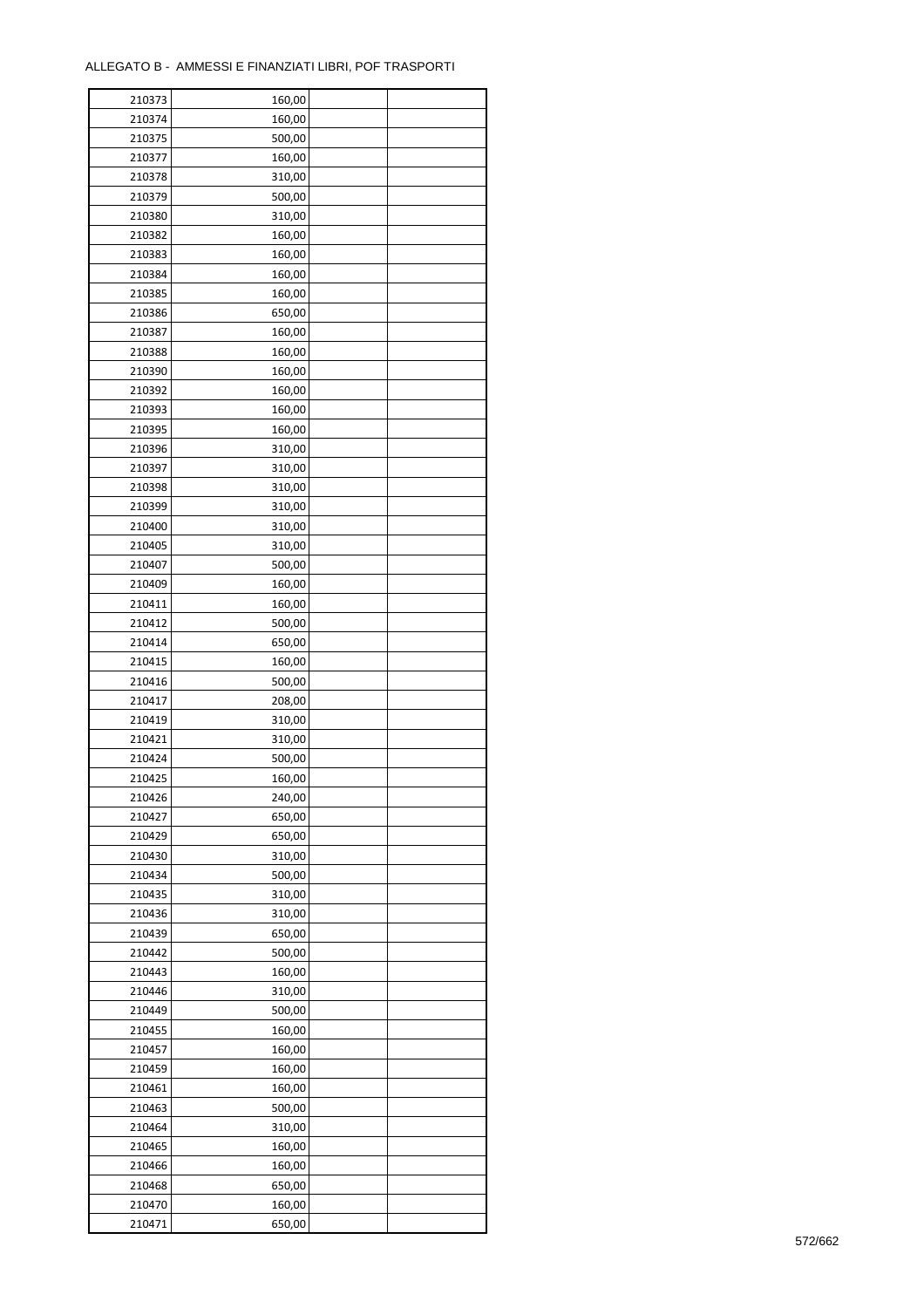ř

| 210472 | 310,00 |  |
|--------|--------|--|
| 210474 | 650,00 |  |
| 210475 | 160,00 |  |
| 210476 | 310,00 |  |
| 210477 | 500,00 |  |
| 210478 | 160,00 |  |
| 210481 | 160,00 |  |
| 210482 | 160,00 |  |
| 210484 | 160,00 |  |
| 210486 | 310,00 |  |
| 210487 | 500,00 |  |
| 210488 |        |  |
|        | 650,00 |  |
| 210489 | 160,00 |  |
| 210492 | 500,00 |  |
| 210494 | 160,00 |  |
| 210496 | 310,00 |  |
| 210500 | 160,00 |  |
| 210501 | 500,00 |  |
| 210502 | 160,00 |  |
| 210503 | 650,00 |  |
| 210504 | 650,00 |  |
| 210505 | 500,00 |  |
| 210508 | 310,00 |  |
| 210509 | 160,00 |  |
| 210511 | 310,00 |  |
| 210512 | 160,00 |  |
| 210513 | 500,00 |  |
| 210515 | 310,00 |  |
| 210516 | 500,00 |  |
| 210517 | 208,00 |  |
| 210522 | 500,00 |  |
| 210525 | 500,00 |  |
| 210526 | 310,00 |  |
| 210527 | 310,00 |  |
| 210528 | 650,00 |  |
| 210529 | 310,00 |  |
| 210530 | 500,00 |  |
| 210532 | 500,00 |  |
| 210533 |        |  |
| 210534 | 160,00 |  |
|        | 500,00 |  |
| 210535 | 160,00 |  |
| 210536 | 500,00 |  |
| 210538 | 310,00 |  |
| 210540 | 500,00 |  |
| 210542 | 160,00 |  |
| 210543 | 160,00 |  |
| 210545 | 160,00 |  |
| 210546 | 500,00 |  |
| 210550 | 160,00 |  |
| 210552 | 403,00 |  |
| 210553 | 310,00 |  |
| 210554 | 650,00 |  |
| 210555 | 160,00 |  |
| 210556 | 500,00 |  |
| 210557 | 310,00 |  |
| 210558 | 500,00 |  |
| 210560 | 160,00 |  |
| 210561 | 500,00 |  |
| 210562 | 500,00 |  |
|        |        |  |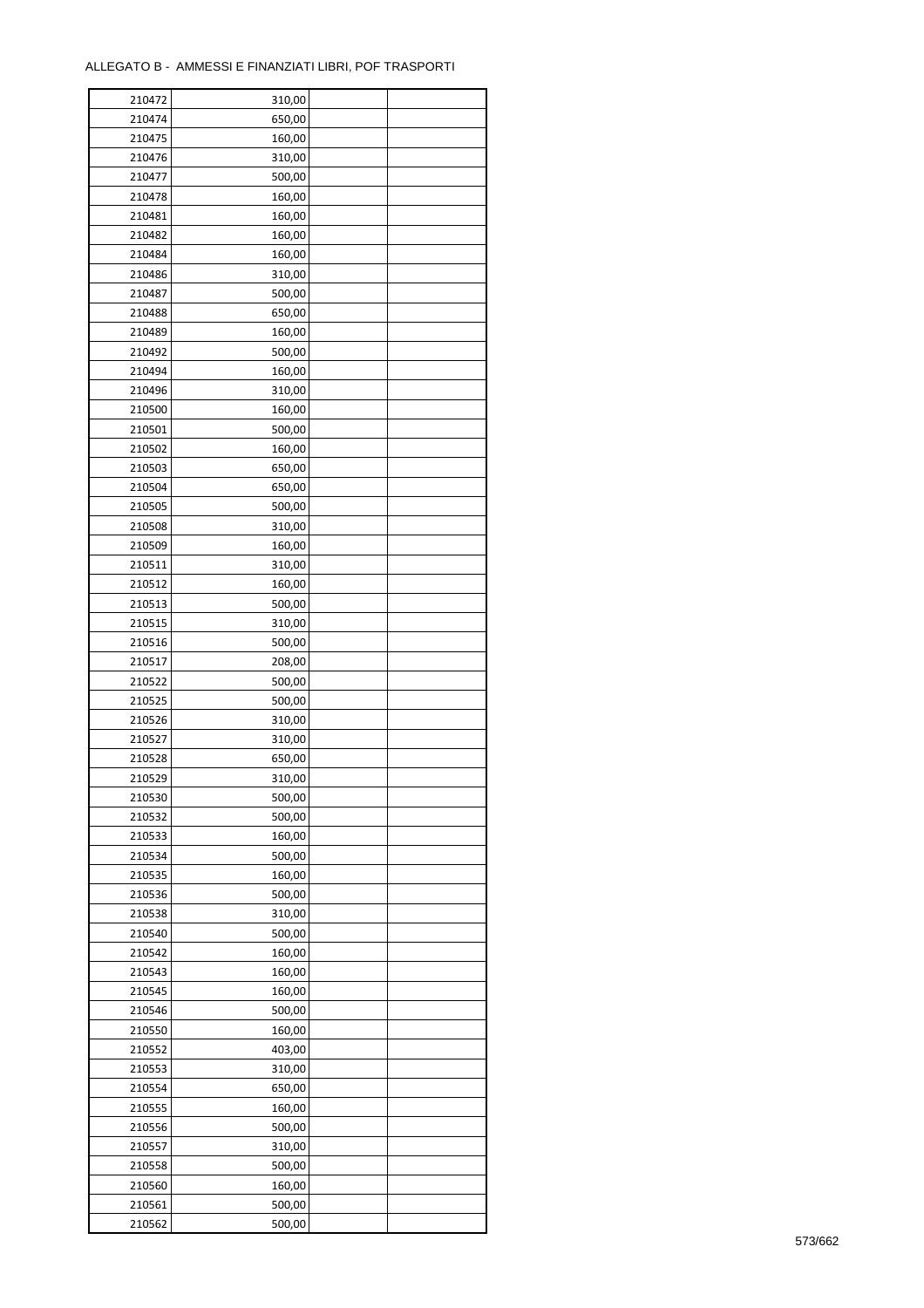| 210563 | 650,00 |  |
|--------|--------|--|
| 210565 | 310,00 |  |
| 210566 | 500,00 |  |
| 210567 | 650,00 |  |
| 210568 | 465,00 |  |
| 210571 | 160,00 |  |
| 210576 | 500,00 |  |
| 210579 | 160,00 |  |
| 210580 | 160,00 |  |
| 210582 | 310,00 |  |
| 210584 | 500,00 |  |
| 210589 | 500,00 |  |
| 210590 | 310,00 |  |
| 210593 | 750,00 |  |
|        |        |  |
| 210596 | 310,00 |  |
| 210597 | 310,00 |  |
| 210598 | 160,00 |  |
| 210599 | 650,00 |  |
| 210600 | 160,00 |  |
| 210601 | 160,00 |  |
| 210602 | 500,00 |  |
| 210603 | 310,00 |  |
| 210605 | 160,00 |  |
| 210606 | 500,00 |  |
| 210607 | 160,00 |  |
| 210608 | 403,00 |  |
| 210609 | 160,00 |  |
| 210610 | 310,00 |  |
| 210611 | 310,00 |  |
| 210614 | 160,00 |  |
| 210615 | 500,00 |  |
| 210620 | 160,00 |  |
| 210621 | 310,00 |  |
| 210622 | 160,00 |  |
| 210623 | 500,00 |  |
| 210625 | 500,00 |  |
| 210626 | 500,00 |  |
| 210627 | 160,00 |  |
| 210628 | 310,00 |  |
|        |        |  |
| 210630 | 310,00 |  |
| 210632 | 310,00 |  |
| 210633 | 310,00 |  |
| 210635 | 160,00 |  |
| 210638 | 500,00 |  |
| 210639 | 160,00 |  |
| 210640 | 160,00 |  |
| 210641 | 310,00 |  |
| 210642 | 465,00 |  |
| 210646 | 500,00 |  |
| 210648 | 160,00 |  |
| 210649 | 650,00 |  |
| 210659 | 465,00 |  |
| 210660 | 160,00 |  |
| 210662 | 160,00 |  |
| 210664 | 310,00 |  |
| 210667 | 160,00 |  |
| 210670 | 650,00 |  |
| 210671 | 160,00 |  |
| 210673 | 500,00 |  |
|        |        |  |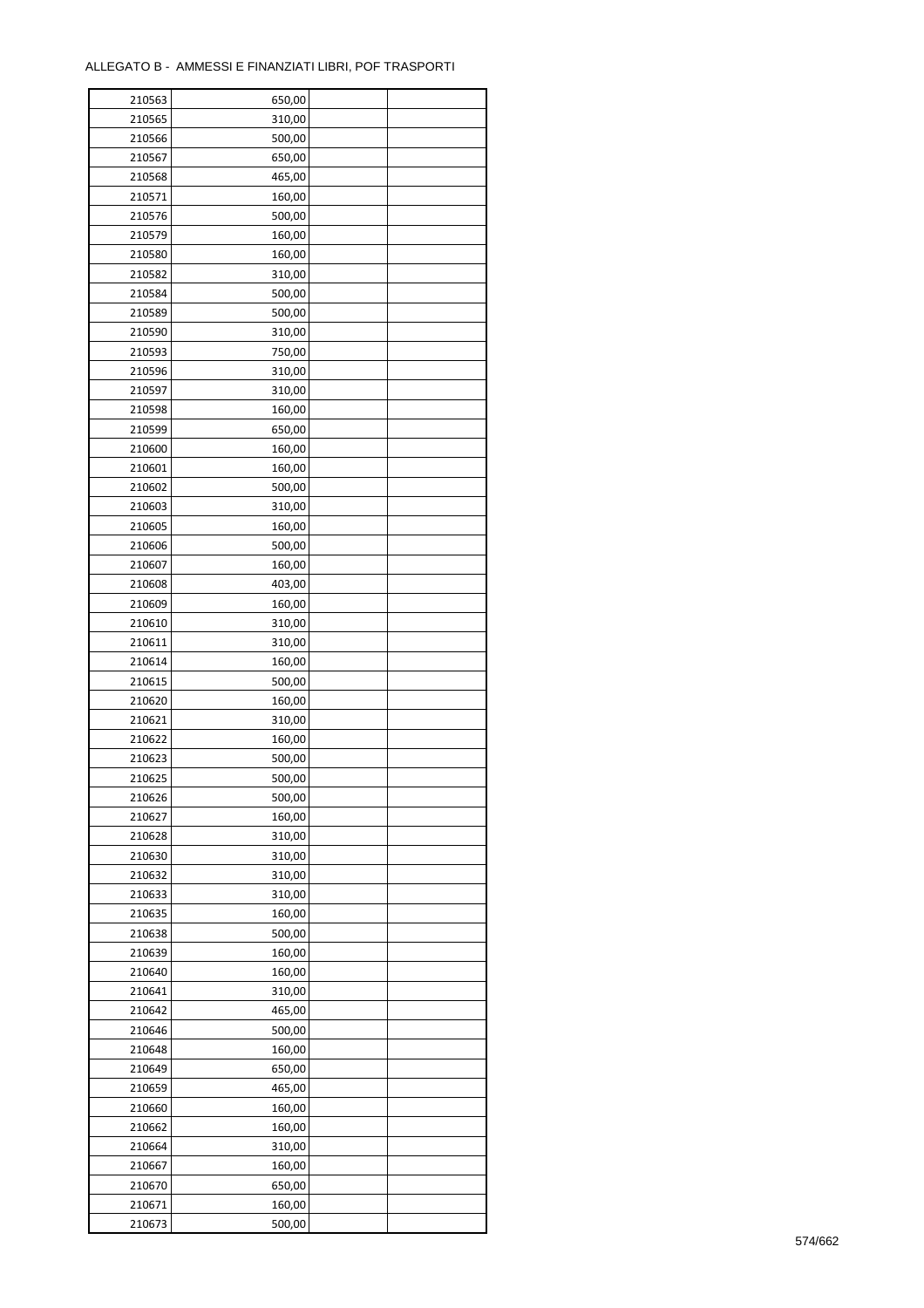| 210675 | 160,00 |  |
|--------|--------|--|
| 210676 | 160,00 |  |
| 210678 | 160,00 |  |
| 210679 | 310,00 |  |
| 210680 | 500,00 |  |
| 210681 | 403,00 |  |
| 210687 | 650,00 |  |
| 210693 | 160,00 |  |
| 210694 | 160,00 |  |
| 210695 | 310,00 |  |
| 210696 | 310,00 |  |
| 210697 | 160,00 |  |
| 210698 | 750,00 |  |
| 210702 |        |  |
|        | 160,00 |  |
| 210703 | 500,00 |  |
| 210706 | 500,00 |  |
| 210707 | 310,00 |  |
| 210710 | 500,00 |  |
| 210711 | 160,00 |  |
| 210712 | 650,00 |  |
| 210713 | 160,00 |  |
| 210714 | 160,00 |  |
| 210715 | 310,00 |  |
| 210716 | 650,00 |  |
| 210718 | 160,00 |  |
| 210719 | 500,00 |  |
| 210720 | 310,00 |  |
| 210721 | 160,00 |  |
| 210724 | 160,00 |  |
| 210728 | 403,00 |  |
| 210734 | 500,00 |  |
| 210736 | 500,00 |  |
| 210737 | 500,00 |  |
| 210741 | 500,00 |  |
| 210742 | 160,00 |  |
| 210743 | 310,00 |  |
| 210744 | 310,00 |  |
| 210757 | 500,00 |  |
| 210758 | 160,00 |  |
| 210759 | 160,00 |  |
| 210761 | 160,00 |  |
| 210767 | 160,00 |  |
| 210769 | 310,00 |  |
| 210773 | 160,00 |  |
| 210775 | 500,00 |  |
| 210779 | 650,00 |  |
| 210785 |        |  |
|        | 500,00 |  |
| 210789 | 160,00 |  |
| 210794 | 160,00 |  |
| 210795 | 310,00 |  |
| 210798 | 160,00 |  |
| 210800 | 310,00 |  |
| 210802 | 650,00 |  |
| 210808 | 310,00 |  |
| 210814 | 310,00 |  |
| 210817 | 160,00 |  |
| 210818 | 160,00 |  |
| 210819 | 160,00 |  |
| 210820 | 500,00 |  |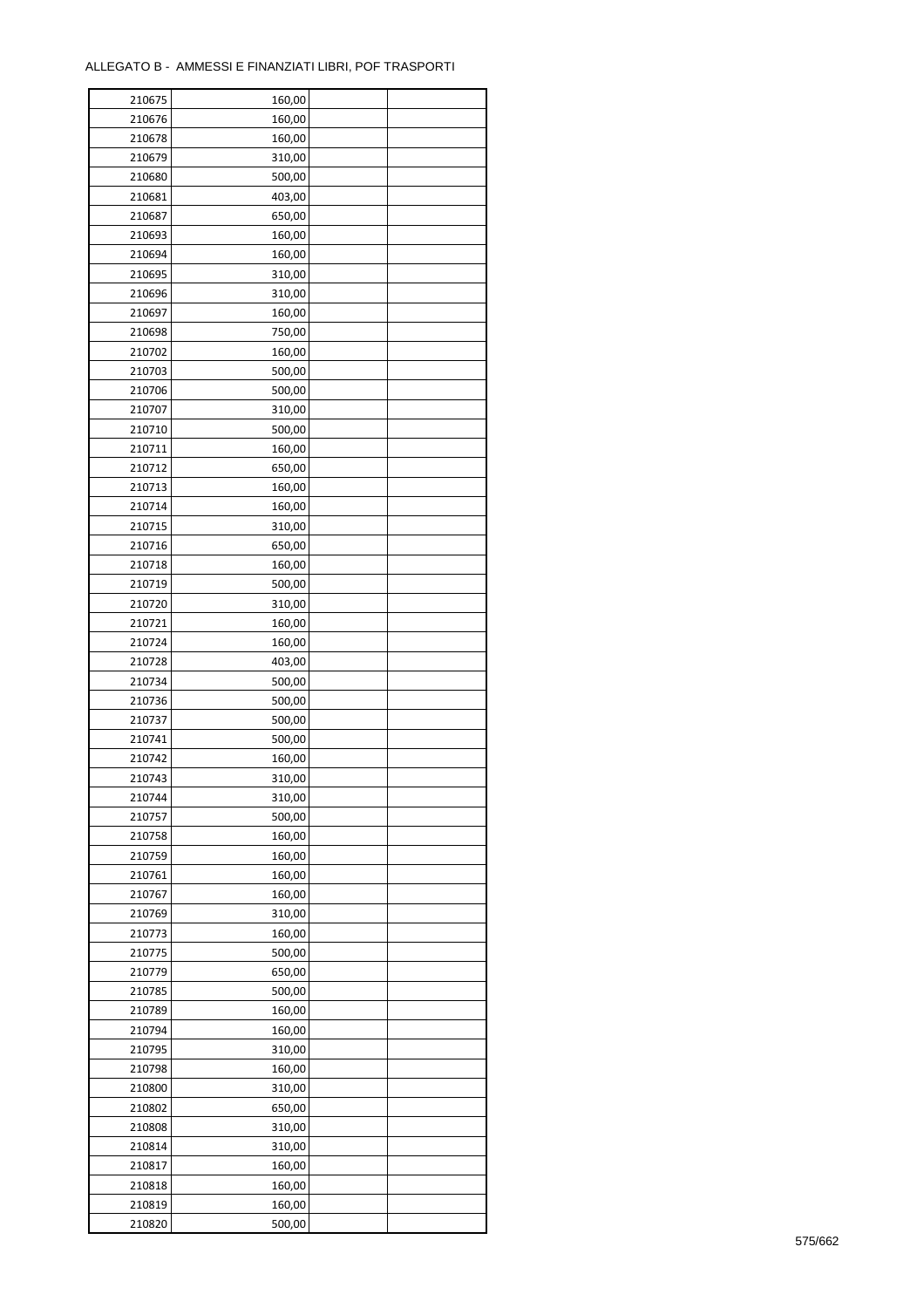| 210822           | 160,00           |  |
|------------------|------------------|--|
| 210824           | 160,00           |  |
| 210827           | 500,00           |  |
| 210829           | 650,00           |  |
| 210830           | 160,00           |  |
| 210832           | 160,00           |  |
| 210833           | 310,00           |  |
| 210834           | 500,00           |  |
| 210836           | 160,00           |  |
| 210843           | 310,00           |  |
| 210846           | 160,00           |  |
| 210850           |                  |  |
|                  | 310,00           |  |
| 210853           | 310,00           |  |
| 210854           | 500,00           |  |
| 210855           | 160,00           |  |
| 210856           | 160,00           |  |
| 210859           | 465,00           |  |
| 210860           | 500,00           |  |
| 210861           | 160,00           |  |
| 210864           | 650,00           |  |
| 210869           | 310,00           |  |
| 210870           | 500,00           |  |
| 210871           | 160,00           |  |
| 210872           | 310,00           |  |
| 210873           | 160,00           |  |
| 210874           | 310,00           |  |
| 210875           | 750,00           |  |
| 210876           | 160,00           |  |
| 210878           | 310,00           |  |
| 210882           | 160,00           |  |
| 210883           | 160,00           |  |
| 210884           | 160,00           |  |
|                  |                  |  |
| 210885<br>210887 | 160,00<br>310,00 |  |
| 210890           | 160,00           |  |
|                  |                  |  |
| 210891           | 650,00           |  |
| 210892           | 310,00           |  |
| 210894           | 160,00           |  |
| 210896           | 500,00           |  |
| 210897           | 160,00           |  |
| 210899           | 160,00           |  |
| 210901           | 310,00           |  |
| 210902           | 500,00           |  |
| 210904           | 310,00           |  |
| 210905           | 500,00           |  |
| 210908           | 650,00           |  |
| 210909           | 160,00           |  |
| 210910           | 650,00           |  |
| 210911           | 650,00           |  |
| 210914           | 310,00           |  |
| 210916           | 160,00           |  |
| 210917           | 160,00           |  |
| 210921           | 500,00           |  |
| 210924           | 310,00           |  |
| 210925           | 650,00           |  |
| 210928           | 310,00           |  |
|                  | 160,00           |  |
| 210936           |                  |  |
| 210937           | 160,00           |  |
| 210939           | 310,00           |  |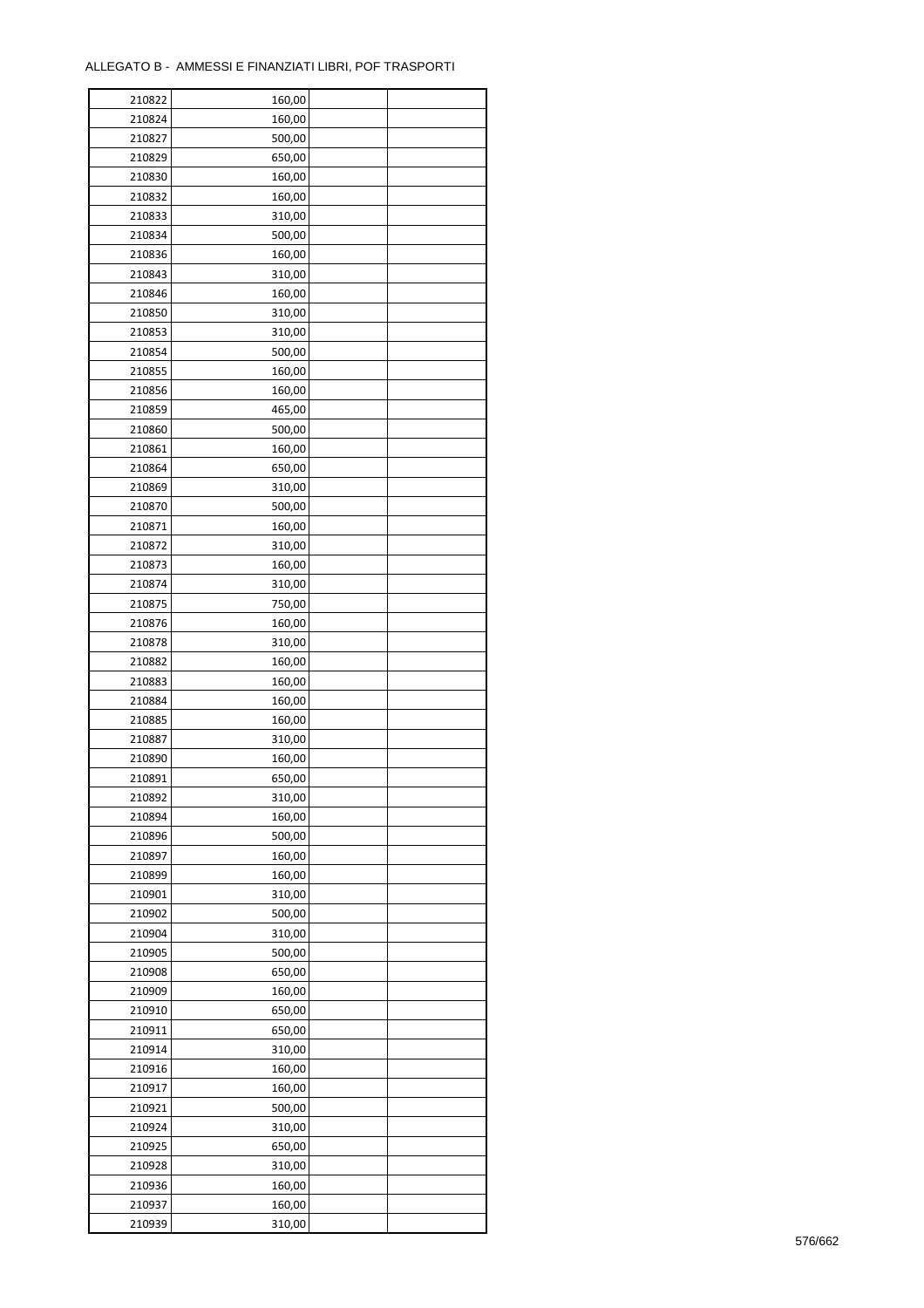| 210941 | 650,00 |  |
|--------|--------|--|
| 210942 | 650,00 |  |
| 210943 | 160,00 |  |
| 210944 | 160,00 |  |
| 210945 | 500,00 |  |
| 210946 | 650,00 |  |
| 210948 | 160,00 |  |
| 210951 | 160,00 |  |
| 210954 | 500,00 |  |
| 210956 | 310,00 |  |
| 210957 | 160,00 |  |
| 210958 | 750,00 |  |
|        |        |  |
| 210959 | 160,00 |  |
| 210960 | 310,00 |  |
| 210961 | 310,00 |  |
| 210962 | 650,00 |  |
| 210963 | 310,00 |  |
| 210964 | 310,00 |  |
| 210967 | 500,00 |  |
| 210971 | 310,00 |  |
| 210972 | 160,00 |  |
| 210973 | 500,00 |  |
| 210974 | 160,00 |  |
| 210975 | 500,00 |  |
| 210976 | 310,00 |  |
| 210977 | 310,00 |  |
| 210979 | 310,00 |  |
| 210982 | 650,00 |  |
| 210983 | 310,00 |  |
| 210984 | 208,00 |  |
| 210986 | 310,00 |  |
| 210988 | 160,00 |  |
| 210990 | 310,00 |  |
| 210992 | 500,00 |  |
| 210993 | 650,00 |  |
| 210994 | 500,00 |  |
| 210995 | 160,00 |  |
| 210996 | 160,00 |  |
|        |        |  |
| 210997 | 650,00 |  |
| 210998 | 160,00 |  |
| 210999 | 310,00 |  |
| 211000 | 500,00 |  |
| 211001 | 500,00 |  |
| 211005 | 500,00 |  |
| 211006 | 500,00 |  |
| 211007 | 310,00 |  |
| 211008 | 310,00 |  |
| 211009 | 310,00 |  |
| 211012 | 310,00 |  |
| 211014 | 160,00 |  |
| 211015 | 465,00 |  |
| 211016 | 500,00 |  |
| 211017 | 500,00 |  |
| 211019 | 500,00 |  |
| 211020 | 160,00 |  |
| 211021 | 650,00 |  |
| 211023 | 310,00 |  |
| 211024 | 650,00 |  |
| 211025 | 160,00 |  |
|        |        |  |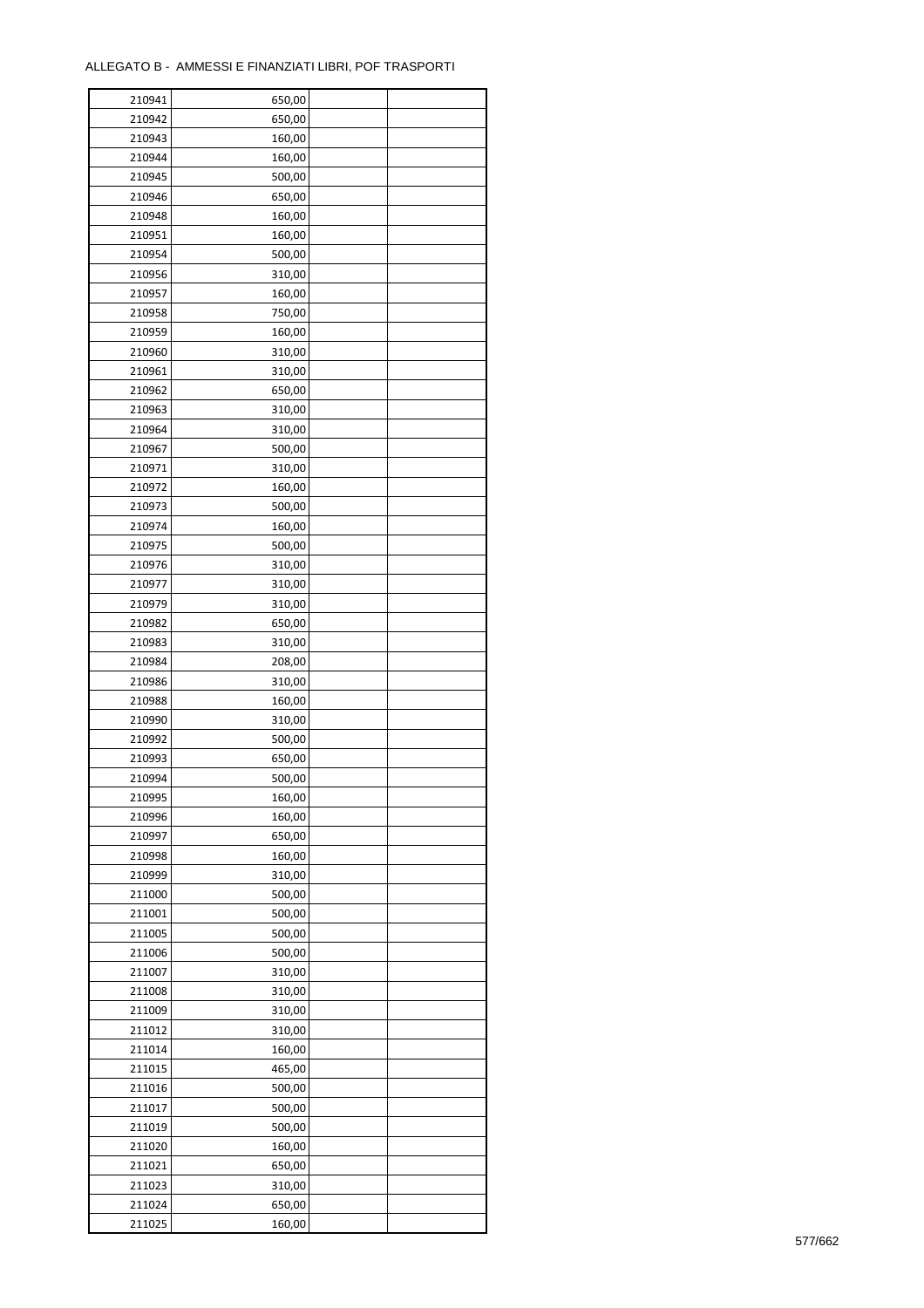| 211027<br>500,00<br>211029<br>160,00<br>211030<br>160,00<br>211032<br>650,00<br>211034<br>160,00<br>211037<br>310,00<br>211039<br>500,00<br>211042<br>310,00<br>211043<br>310,00<br>211044<br>310,00<br>211049<br>160,00<br>211050<br>160,00<br>211051<br>650,00<br>211052<br>310,00<br>211053<br>500,00<br>211054<br>160,00<br>211057<br>160,00<br>211058<br>310,00<br>211059<br>310,00<br>211061<br>650,00<br>211062<br>160,00<br>211065<br>403,00<br>211066<br>310,00<br>211067<br>160,00<br>211069<br>310,00<br>211070<br>160,00<br>211074<br>160,00<br>211075<br>160,00<br>211078<br>500,00<br>211079<br>310,00<br>211080<br>500,00<br>403,00<br>211082<br>211084<br>160,00<br>500,00<br>211085<br>211086<br>160,00<br>160,00<br>211089<br>211091<br>160,00<br>211092<br>650,00<br>211094<br>310,00<br>211100<br>500,00<br>211102<br>310,00<br>211103<br>160,00<br>211105<br>310,00<br>211107<br>310,00<br>211109<br>500,00<br>211112<br>160,00<br>211113<br>208,00<br>211114<br>500,00<br>211115<br>500,00<br>211116<br>160,00<br>211117<br>310,00<br>211118<br>160,00<br>211120<br>650,00<br>211121<br>750,00<br>211122<br>240,00<br>211123<br>310,00<br>650,00<br>211124 | 211026 | 310,00 |  |
|----------------------------------------------------------------------------------------------------------------------------------------------------------------------------------------------------------------------------------------------------------------------------------------------------------------------------------------------------------------------------------------------------------------------------------------------------------------------------------------------------------------------------------------------------------------------------------------------------------------------------------------------------------------------------------------------------------------------------------------------------------------------------------------------------------------------------------------------------------------------------------------------------------------------------------------------------------------------------------------------------------------------------------------------------------------------------------------------------------------------------------------------------------------------------------|--------|--------|--|
|                                                                                                                                                                                                                                                                                                                                                                                                                                                                                                                                                                                                                                                                                                                                                                                                                                                                                                                                                                                                                                                                                                                                                                                  |        |        |  |
|                                                                                                                                                                                                                                                                                                                                                                                                                                                                                                                                                                                                                                                                                                                                                                                                                                                                                                                                                                                                                                                                                                                                                                                  |        |        |  |
|                                                                                                                                                                                                                                                                                                                                                                                                                                                                                                                                                                                                                                                                                                                                                                                                                                                                                                                                                                                                                                                                                                                                                                                  |        |        |  |
|                                                                                                                                                                                                                                                                                                                                                                                                                                                                                                                                                                                                                                                                                                                                                                                                                                                                                                                                                                                                                                                                                                                                                                                  |        |        |  |
|                                                                                                                                                                                                                                                                                                                                                                                                                                                                                                                                                                                                                                                                                                                                                                                                                                                                                                                                                                                                                                                                                                                                                                                  |        |        |  |
|                                                                                                                                                                                                                                                                                                                                                                                                                                                                                                                                                                                                                                                                                                                                                                                                                                                                                                                                                                                                                                                                                                                                                                                  |        |        |  |
|                                                                                                                                                                                                                                                                                                                                                                                                                                                                                                                                                                                                                                                                                                                                                                                                                                                                                                                                                                                                                                                                                                                                                                                  |        |        |  |
|                                                                                                                                                                                                                                                                                                                                                                                                                                                                                                                                                                                                                                                                                                                                                                                                                                                                                                                                                                                                                                                                                                                                                                                  |        |        |  |
|                                                                                                                                                                                                                                                                                                                                                                                                                                                                                                                                                                                                                                                                                                                                                                                                                                                                                                                                                                                                                                                                                                                                                                                  |        |        |  |
|                                                                                                                                                                                                                                                                                                                                                                                                                                                                                                                                                                                                                                                                                                                                                                                                                                                                                                                                                                                                                                                                                                                                                                                  |        |        |  |
|                                                                                                                                                                                                                                                                                                                                                                                                                                                                                                                                                                                                                                                                                                                                                                                                                                                                                                                                                                                                                                                                                                                                                                                  |        |        |  |
|                                                                                                                                                                                                                                                                                                                                                                                                                                                                                                                                                                                                                                                                                                                                                                                                                                                                                                                                                                                                                                                                                                                                                                                  |        |        |  |
|                                                                                                                                                                                                                                                                                                                                                                                                                                                                                                                                                                                                                                                                                                                                                                                                                                                                                                                                                                                                                                                                                                                                                                                  |        |        |  |
|                                                                                                                                                                                                                                                                                                                                                                                                                                                                                                                                                                                                                                                                                                                                                                                                                                                                                                                                                                                                                                                                                                                                                                                  |        |        |  |
|                                                                                                                                                                                                                                                                                                                                                                                                                                                                                                                                                                                                                                                                                                                                                                                                                                                                                                                                                                                                                                                                                                                                                                                  |        |        |  |
|                                                                                                                                                                                                                                                                                                                                                                                                                                                                                                                                                                                                                                                                                                                                                                                                                                                                                                                                                                                                                                                                                                                                                                                  |        |        |  |
|                                                                                                                                                                                                                                                                                                                                                                                                                                                                                                                                                                                                                                                                                                                                                                                                                                                                                                                                                                                                                                                                                                                                                                                  |        |        |  |
|                                                                                                                                                                                                                                                                                                                                                                                                                                                                                                                                                                                                                                                                                                                                                                                                                                                                                                                                                                                                                                                                                                                                                                                  |        |        |  |
|                                                                                                                                                                                                                                                                                                                                                                                                                                                                                                                                                                                                                                                                                                                                                                                                                                                                                                                                                                                                                                                                                                                                                                                  |        |        |  |
|                                                                                                                                                                                                                                                                                                                                                                                                                                                                                                                                                                                                                                                                                                                                                                                                                                                                                                                                                                                                                                                                                                                                                                                  |        |        |  |
|                                                                                                                                                                                                                                                                                                                                                                                                                                                                                                                                                                                                                                                                                                                                                                                                                                                                                                                                                                                                                                                                                                                                                                                  |        |        |  |
|                                                                                                                                                                                                                                                                                                                                                                                                                                                                                                                                                                                                                                                                                                                                                                                                                                                                                                                                                                                                                                                                                                                                                                                  |        |        |  |
|                                                                                                                                                                                                                                                                                                                                                                                                                                                                                                                                                                                                                                                                                                                                                                                                                                                                                                                                                                                                                                                                                                                                                                                  |        |        |  |
|                                                                                                                                                                                                                                                                                                                                                                                                                                                                                                                                                                                                                                                                                                                                                                                                                                                                                                                                                                                                                                                                                                                                                                                  |        |        |  |
|                                                                                                                                                                                                                                                                                                                                                                                                                                                                                                                                                                                                                                                                                                                                                                                                                                                                                                                                                                                                                                                                                                                                                                                  |        |        |  |
|                                                                                                                                                                                                                                                                                                                                                                                                                                                                                                                                                                                                                                                                                                                                                                                                                                                                                                                                                                                                                                                                                                                                                                                  |        |        |  |
|                                                                                                                                                                                                                                                                                                                                                                                                                                                                                                                                                                                                                                                                                                                                                                                                                                                                                                                                                                                                                                                                                                                                                                                  |        |        |  |
|                                                                                                                                                                                                                                                                                                                                                                                                                                                                                                                                                                                                                                                                                                                                                                                                                                                                                                                                                                                                                                                                                                                                                                                  |        |        |  |
|                                                                                                                                                                                                                                                                                                                                                                                                                                                                                                                                                                                                                                                                                                                                                                                                                                                                                                                                                                                                                                                                                                                                                                                  |        |        |  |
|                                                                                                                                                                                                                                                                                                                                                                                                                                                                                                                                                                                                                                                                                                                                                                                                                                                                                                                                                                                                                                                                                                                                                                                  |        |        |  |
|                                                                                                                                                                                                                                                                                                                                                                                                                                                                                                                                                                                                                                                                                                                                                                                                                                                                                                                                                                                                                                                                                                                                                                                  |        |        |  |
|                                                                                                                                                                                                                                                                                                                                                                                                                                                                                                                                                                                                                                                                                                                                                                                                                                                                                                                                                                                                                                                                                                                                                                                  |        |        |  |
|                                                                                                                                                                                                                                                                                                                                                                                                                                                                                                                                                                                                                                                                                                                                                                                                                                                                                                                                                                                                                                                                                                                                                                                  |        |        |  |
|                                                                                                                                                                                                                                                                                                                                                                                                                                                                                                                                                                                                                                                                                                                                                                                                                                                                                                                                                                                                                                                                                                                                                                                  |        |        |  |
|                                                                                                                                                                                                                                                                                                                                                                                                                                                                                                                                                                                                                                                                                                                                                                                                                                                                                                                                                                                                                                                                                                                                                                                  |        |        |  |
|                                                                                                                                                                                                                                                                                                                                                                                                                                                                                                                                                                                                                                                                                                                                                                                                                                                                                                                                                                                                                                                                                                                                                                                  |        |        |  |
|                                                                                                                                                                                                                                                                                                                                                                                                                                                                                                                                                                                                                                                                                                                                                                                                                                                                                                                                                                                                                                                                                                                                                                                  |        |        |  |
|                                                                                                                                                                                                                                                                                                                                                                                                                                                                                                                                                                                                                                                                                                                                                                                                                                                                                                                                                                                                                                                                                                                                                                                  |        |        |  |
|                                                                                                                                                                                                                                                                                                                                                                                                                                                                                                                                                                                                                                                                                                                                                                                                                                                                                                                                                                                                                                                                                                                                                                                  |        |        |  |
|                                                                                                                                                                                                                                                                                                                                                                                                                                                                                                                                                                                                                                                                                                                                                                                                                                                                                                                                                                                                                                                                                                                                                                                  |        |        |  |
|                                                                                                                                                                                                                                                                                                                                                                                                                                                                                                                                                                                                                                                                                                                                                                                                                                                                                                                                                                                                                                                                                                                                                                                  |        |        |  |
|                                                                                                                                                                                                                                                                                                                                                                                                                                                                                                                                                                                                                                                                                                                                                                                                                                                                                                                                                                                                                                                                                                                                                                                  |        |        |  |
|                                                                                                                                                                                                                                                                                                                                                                                                                                                                                                                                                                                                                                                                                                                                                                                                                                                                                                                                                                                                                                                                                                                                                                                  |        |        |  |
|                                                                                                                                                                                                                                                                                                                                                                                                                                                                                                                                                                                                                                                                                                                                                                                                                                                                                                                                                                                                                                                                                                                                                                                  |        |        |  |
|                                                                                                                                                                                                                                                                                                                                                                                                                                                                                                                                                                                                                                                                                                                                                                                                                                                                                                                                                                                                                                                                                                                                                                                  |        |        |  |
|                                                                                                                                                                                                                                                                                                                                                                                                                                                                                                                                                                                                                                                                                                                                                                                                                                                                                                                                                                                                                                                                                                                                                                                  |        |        |  |
|                                                                                                                                                                                                                                                                                                                                                                                                                                                                                                                                                                                                                                                                                                                                                                                                                                                                                                                                                                                                                                                                                                                                                                                  |        |        |  |
|                                                                                                                                                                                                                                                                                                                                                                                                                                                                                                                                                                                                                                                                                                                                                                                                                                                                                                                                                                                                                                                                                                                                                                                  |        |        |  |
|                                                                                                                                                                                                                                                                                                                                                                                                                                                                                                                                                                                                                                                                                                                                                                                                                                                                                                                                                                                                                                                                                                                                                                                  |        |        |  |
|                                                                                                                                                                                                                                                                                                                                                                                                                                                                                                                                                                                                                                                                                                                                                                                                                                                                                                                                                                                                                                                                                                                                                                                  |        |        |  |
|                                                                                                                                                                                                                                                                                                                                                                                                                                                                                                                                                                                                                                                                                                                                                                                                                                                                                                                                                                                                                                                                                                                                                                                  |        |        |  |
|                                                                                                                                                                                                                                                                                                                                                                                                                                                                                                                                                                                                                                                                                                                                                                                                                                                                                                                                                                                                                                                                                                                                                                                  |        |        |  |
|                                                                                                                                                                                                                                                                                                                                                                                                                                                                                                                                                                                                                                                                                                                                                                                                                                                                                                                                                                                                                                                                                                                                                                                  |        |        |  |
|                                                                                                                                                                                                                                                                                                                                                                                                                                                                                                                                                                                                                                                                                                                                                                                                                                                                                                                                                                                                                                                                                                                                                                                  |        |        |  |
|                                                                                                                                                                                                                                                                                                                                                                                                                                                                                                                                                                                                                                                                                                                                                                                                                                                                                                                                                                                                                                                                                                                                                                                  |        |        |  |
|                                                                                                                                                                                                                                                                                                                                                                                                                                                                                                                                                                                                                                                                                                                                                                                                                                                                                                                                                                                                                                                                                                                                                                                  |        |        |  |
|                                                                                                                                                                                                                                                                                                                                                                                                                                                                                                                                                                                                                                                                                                                                                                                                                                                                                                                                                                                                                                                                                                                                                                                  |        |        |  |
|                                                                                                                                                                                                                                                                                                                                                                                                                                                                                                                                                                                                                                                                                                                                                                                                                                                                                                                                                                                                                                                                                                                                                                                  |        |        |  |
|                                                                                                                                                                                                                                                                                                                                                                                                                                                                                                                                                                                                                                                                                                                                                                                                                                                                                                                                                                                                                                                                                                                                                                                  | 211125 | 310,00 |  |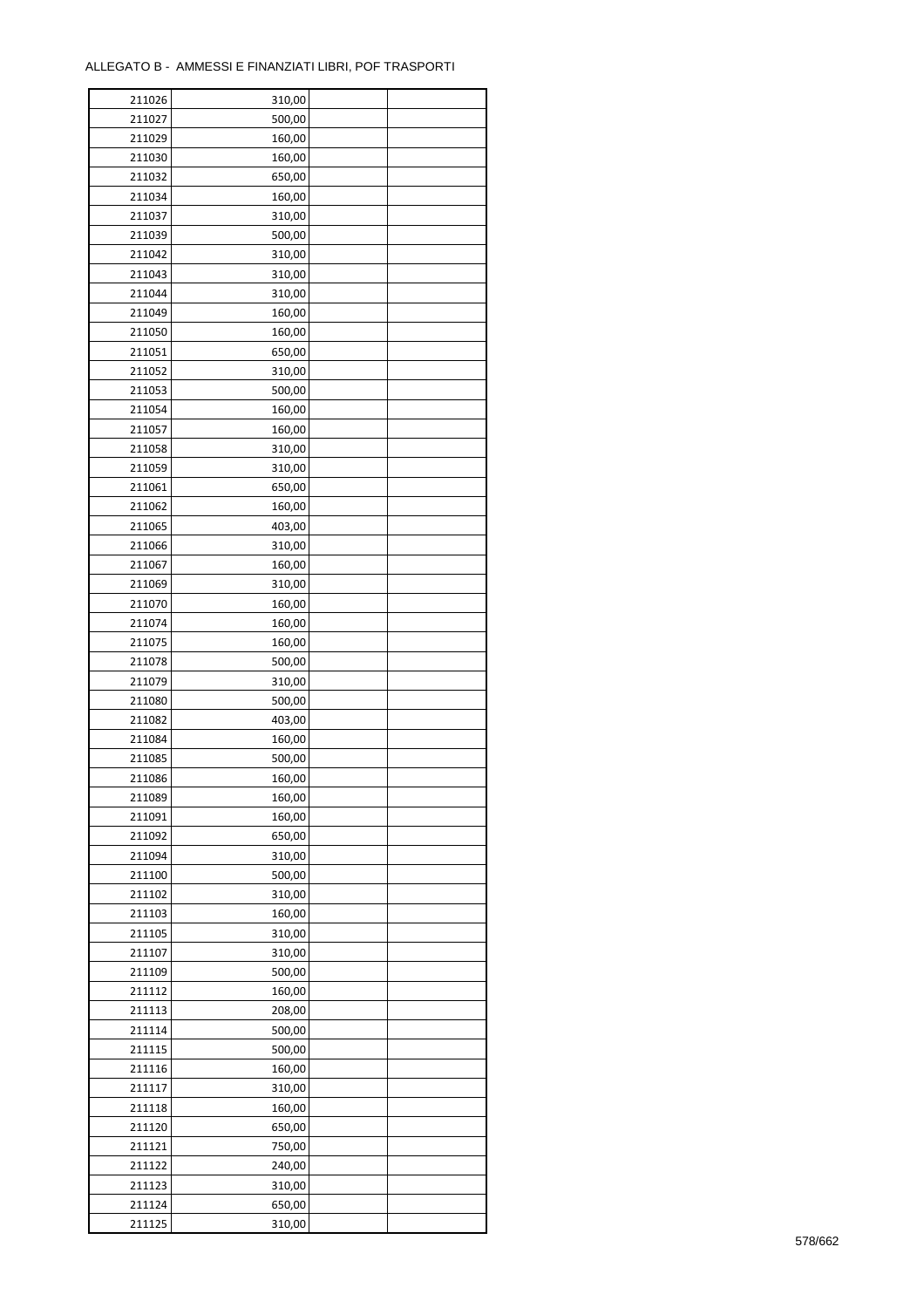| 211128 | 500,00 |  |
|--------|--------|--|
| 211129 | 310,00 |  |
| 211130 | 160,00 |  |
| 211132 | 500,00 |  |
| 211133 | 160,00 |  |
| 211136 | 500,00 |  |
| 211139 | 500,00 |  |
| 211140 | 650,00 |  |
| 211144 | 160,00 |  |
| 211146 | 160,00 |  |
| 211147 | 310,00 |  |
| 211151 | 650,00 |  |
| 211152 | 500,00 |  |
| 211155 |        |  |
|        | 310,00 |  |
| 211156 | 750,00 |  |
| 211158 | 650,00 |  |
| 211160 | 500,00 |  |
| 211162 | 500,00 |  |
| 211165 | 160,00 |  |
| 211173 | 160,00 |  |
| 211175 | 310,00 |  |
| 211176 | 403,00 |  |
| 211177 | 500,00 |  |
| 211179 | 160,00 |  |
| 211183 | 500,00 |  |
| 211184 | 650,00 |  |
| 211185 | 310,00 |  |
| 211192 | 500,00 |  |
| 211194 | 160,00 |  |
| 211195 | 650,00 |  |
| 211196 | 160,00 |  |
| 211197 | 650,00 |  |
| 211199 | 160,00 |  |
| 211200 | 500,00 |  |
| 211201 | 310,00 |  |
| 211202 | 160,00 |  |
| 211204 | 500,00 |  |
| 211206 | 160,00 |  |
| 211208 | 160,00 |  |
| 211214 | 310,00 |  |
| 211215 | 500,00 |  |
| 211216 | 310,00 |  |
| 211217 | 500,00 |  |
| 211218 | 310,00 |  |
| 211220 | 500,00 |  |
| 211222 | 500,00 |  |
| 211224 | 500,00 |  |
| 211225 | 500,00 |  |
| 211228 | 160,00 |  |
| 211239 | 160,00 |  |
| 211240 | 500,00 |  |
| 211243 | 310,00 |  |
| 211244 | 500,00 |  |
| 211245 | 310,00 |  |
| 211246 | 160,00 |  |
| 211248 | 160,00 |  |
|        |        |  |
| 211249 | 160,00 |  |
| 211250 | 650,00 |  |
| 211256 | 500,00 |  |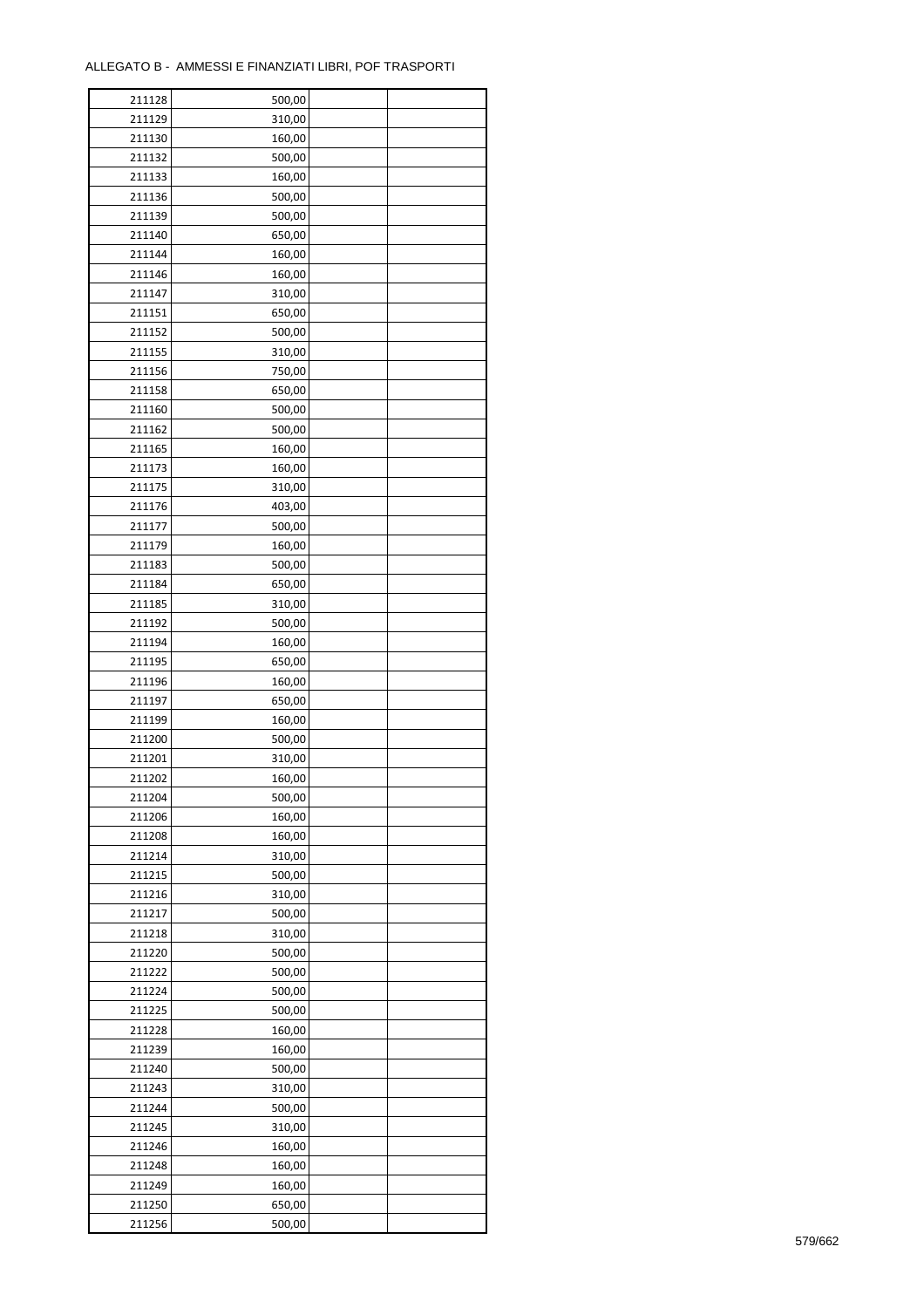| 211258 | 160,00 |  |
|--------|--------|--|
| 211260 | 160,00 |  |
| 211263 | 500,00 |  |
| 211270 | 310,00 |  |
| 211275 | 310,00 |  |
| 211276 | 310,00 |  |
| 211277 | 500,00 |  |
| 211279 | 310,00 |  |
| 211280 | 310,00 |  |
| 211281 | 310,00 |  |
| 211283 | 500,00 |  |
| 211285 | 310,00 |  |
| 211288 | 310,00 |  |
| 211294 | 310,00 |  |
|        |        |  |
| 211297 | 160,00 |  |
| 211300 | 160,00 |  |
| 211302 | 650,00 |  |
| 211303 | 650,00 |  |
| 211305 | 160,00 |  |
| 211307 | 160,00 |  |
| 211308 | 650,00 |  |
| 211309 | 160,00 |  |
| 211310 | 310,00 |  |
| 211311 | 208,00 |  |
| 211313 | 403,00 |  |
| 211314 | 310,00 |  |
| 211315 | 500,00 |  |
| 211317 | 310,00 |  |
| 211318 | 310,00 |  |
| 211323 | 160,00 |  |
| 211325 | 310,00 |  |
| 211329 | 160,00 |  |
| 211330 | 160,00 |  |
| 211332 | 750,00 |  |
| 211336 | 650,00 |  |
| 211340 | 160,00 |  |
| 211341 | 500,00 |  |
| 211345 | 310,00 |  |
| 211348 | 310,00 |  |
| 211351 | 160,00 |  |
| 211359 | 500,00 |  |
| 211360 | 500,00 |  |
| 211362 | 160,00 |  |
| 211363 | 500,00 |  |
| 211364 | 160,00 |  |
| 211365 | 310,00 |  |
| 211366 | 160,00 |  |
| 211367 | 403,00 |  |
| 211369 | 160,00 |  |
| 211370 | 160,00 |  |
| 211371 | 310,00 |  |
| 211374 | 160,00 |  |
| 211375 | 160,00 |  |
|        |        |  |
| 211378 | 310,00 |  |
| 211379 | 160,00 |  |
| 211380 | 160,00 |  |
| 211382 | 160,00 |  |
| 211383 | 160,00 |  |
| 211385 | 500,00 |  |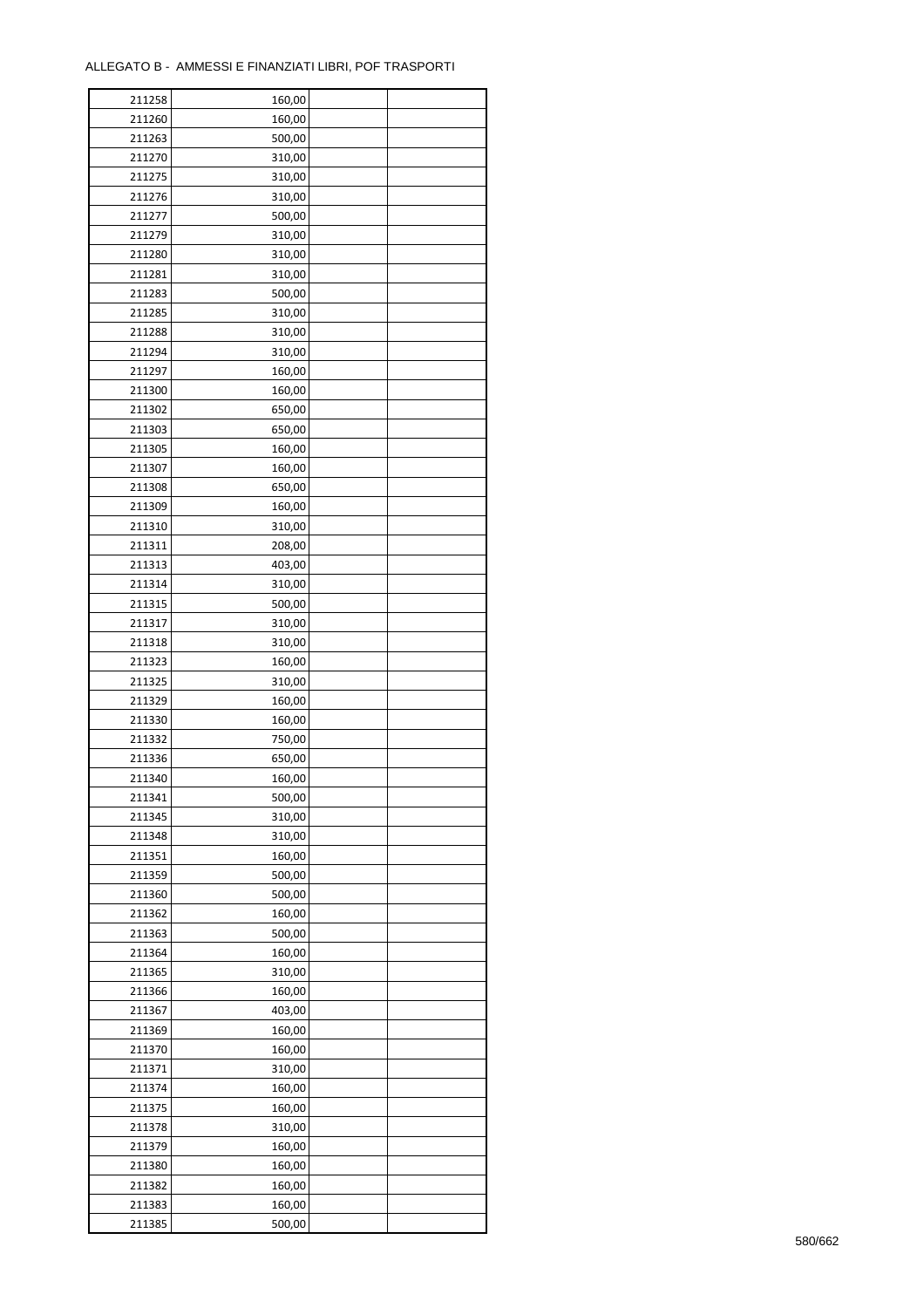| 211390 | 403,00 |  |
|--------|--------|--|
| 211391 | 310,00 |  |
| 211396 | 310,00 |  |
| 211398 | 310,00 |  |
| 211399 | 465,00 |  |
| 211403 | 160,00 |  |
| 211406 | 650,00 |  |
| 211407 | 500,00 |  |
| 211408 | 310,00 |  |
| 211409 | 650,00 |  |
| 211414 | 650,00 |  |
| 211416 |        |  |
|        | 310,00 |  |
| 211423 | 160,00 |  |
| 211426 | 160,00 |  |
| 211428 | 500,00 |  |
| 211430 | 160,00 |  |
| 211431 | 160,00 |  |
| 211432 | 500,00 |  |
| 211434 | 310,00 |  |
| 211440 | 500,00 |  |
| 211441 | 160,00 |  |
| 211442 | 160,00 |  |
| 211445 | 310,00 |  |
| 211446 | 310,00 |  |
| 211448 | 500,00 |  |
| 211449 | 500,00 |  |
| 211450 | 160,00 |  |
| 211452 | 160,00 |  |
| 211454 | 500,00 |  |
| 211455 | 160,00 |  |
| 211456 | 310,00 |  |
| 211457 | 160,00 |  |
| 211458 | 310,00 |  |
| 211460 | 500,00 |  |
| 211461 | 310,00 |  |
| 211467 | 500,00 |  |
| 211468 |        |  |
|        | 160,00 |  |
| 211469 | 500,00 |  |
| 211472 | 160,00 |  |
| 211473 | 500,00 |  |
| 211475 | 160,00 |  |
| 211476 | 500,00 |  |
| 211477 | 310,00 |  |
| 211479 | 160,00 |  |
| 211480 | 650,00 |  |
| 211481 | 500,00 |  |
| 211482 | 500,00 |  |
| 211484 | 160,00 |  |
| 211486 | 160,00 |  |
| 211488 | 310,00 |  |
| 211489 | 160,00 |  |
| 211494 | 500,00 |  |
| 211495 | 500,00 |  |
| 211496 | 160,00 |  |
| 211498 | 160,00 |  |
| 211502 | 500,00 |  |
| 211503 | 310,00 |  |
| 211504 | 160,00 |  |
| 211507 | 500,00 |  |
|        |        |  |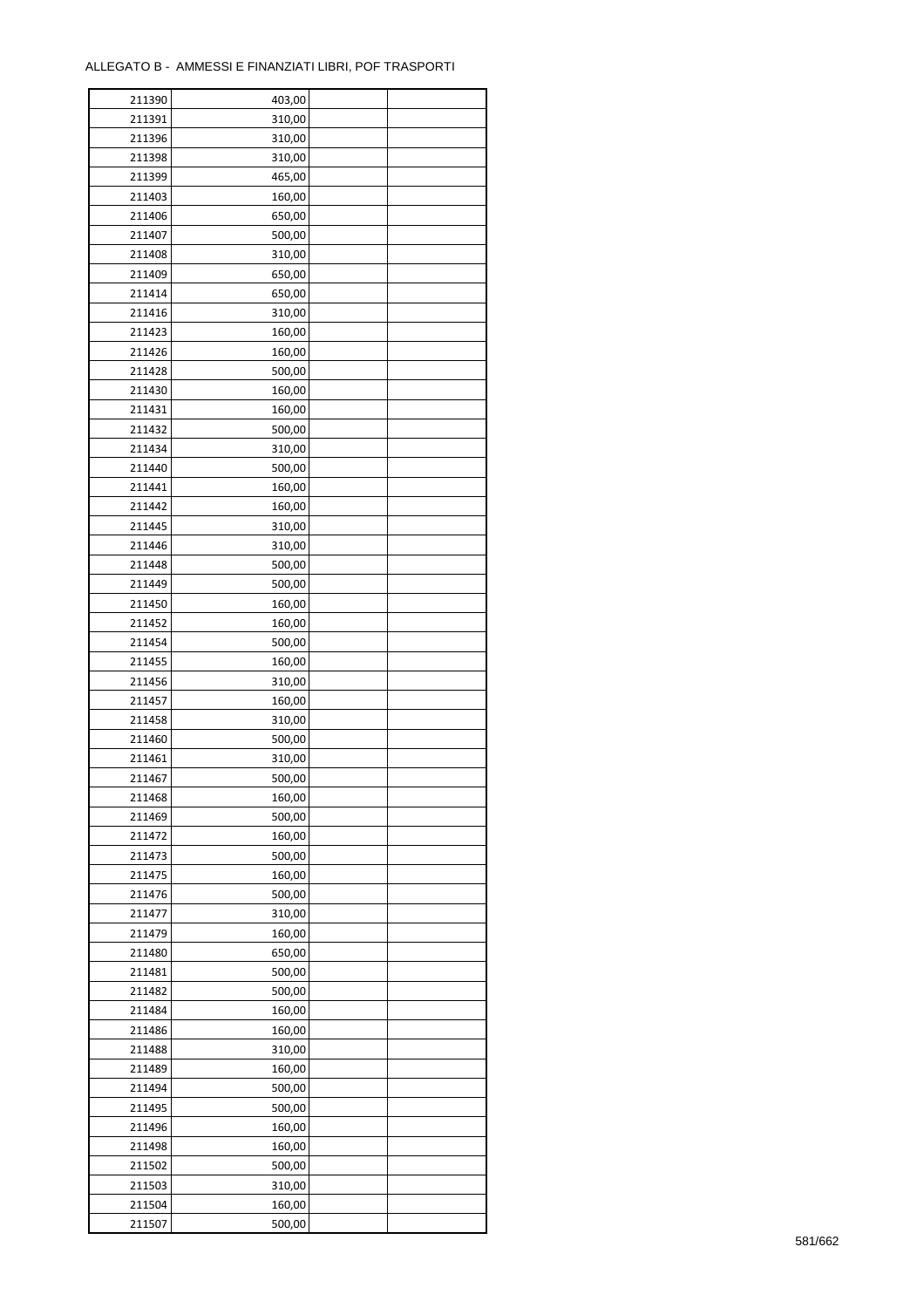| 211509 | 500,00 |  |
|--------|--------|--|
| 211512 | 160,00 |  |
| 211513 | 310,00 |  |
| 211514 | 310,00 |  |
| 211515 | 310,00 |  |
| 211516 | 160,00 |  |
| 211518 | 500,00 |  |
| 211519 | 160,00 |  |
|        |        |  |
| 211520 | 500,00 |  |
| 211522 | 500,00 |  |
| 211523 | 310,00 |  |
| 211527 | 500,00 |  |
| 211529 | 650,00 |  |
| 211532 | 310,00 |  |
| 211533 | 500,00 |  |
| 211534 | 310,00 |  |
| 211535 | 160,00 |  |
| 211536 | 160,00 |  |
| 211537 | 160,00 |  |
| 211541 | 650,00 |  |
| 211542 | 160,00 |  |
| 211544 | 160,00 |  |
| 211546 | 310,00 |  |
| 211547 | 160,00 |  |
| 211549 | 160,00 |  |
| 211550 | 310,00 |  |
|        |        |  |
| 211551 | 500,00 |  |
| 211552 | 310,00 |  |
| 211553 | 160,00 |  |
| 211555 | 160,00 |  |
| 211556 | 160,00 |  |
| 211558 | 160,00 |  |
| 211559 | 160,00 |  |
| 211564 | 750,00 |  |
| 211567 | 310,00 |  |
| 211569 | 465,00 |  |
| 211573 | 650,00 |  |
| 211574 | 310,00 |  |
| 211575 | 160,00 |  |
| 211579 | 650,00 |  |
| 211580 | 160,00 |  |
| 211583 | 310,00 |  |
| 211584 | 160,00 |  |
| 211585 | 310,00 |  |
| 211586 | 160,00 |  |
| 211590 | 403,00 |  |
| 211591 |        |  |
|        | 500,00 |  |
| 211592 | 500,00 |  |
| 211593 | 160,00 |  |
| 211594 | 650,00 |  |
| 211596 | 310,00 |  |
| 211597 | 310,00 |  |
| 211598 | 650,00 |  |
| 211599 | 160,00 |  |
| 211600 | 500,00 |  |
| 211602 | 500,00 |  |
| 211604 | 160,00 |  |
| 211605 | 310,00 |  |
| 211606 | 500,00 |  |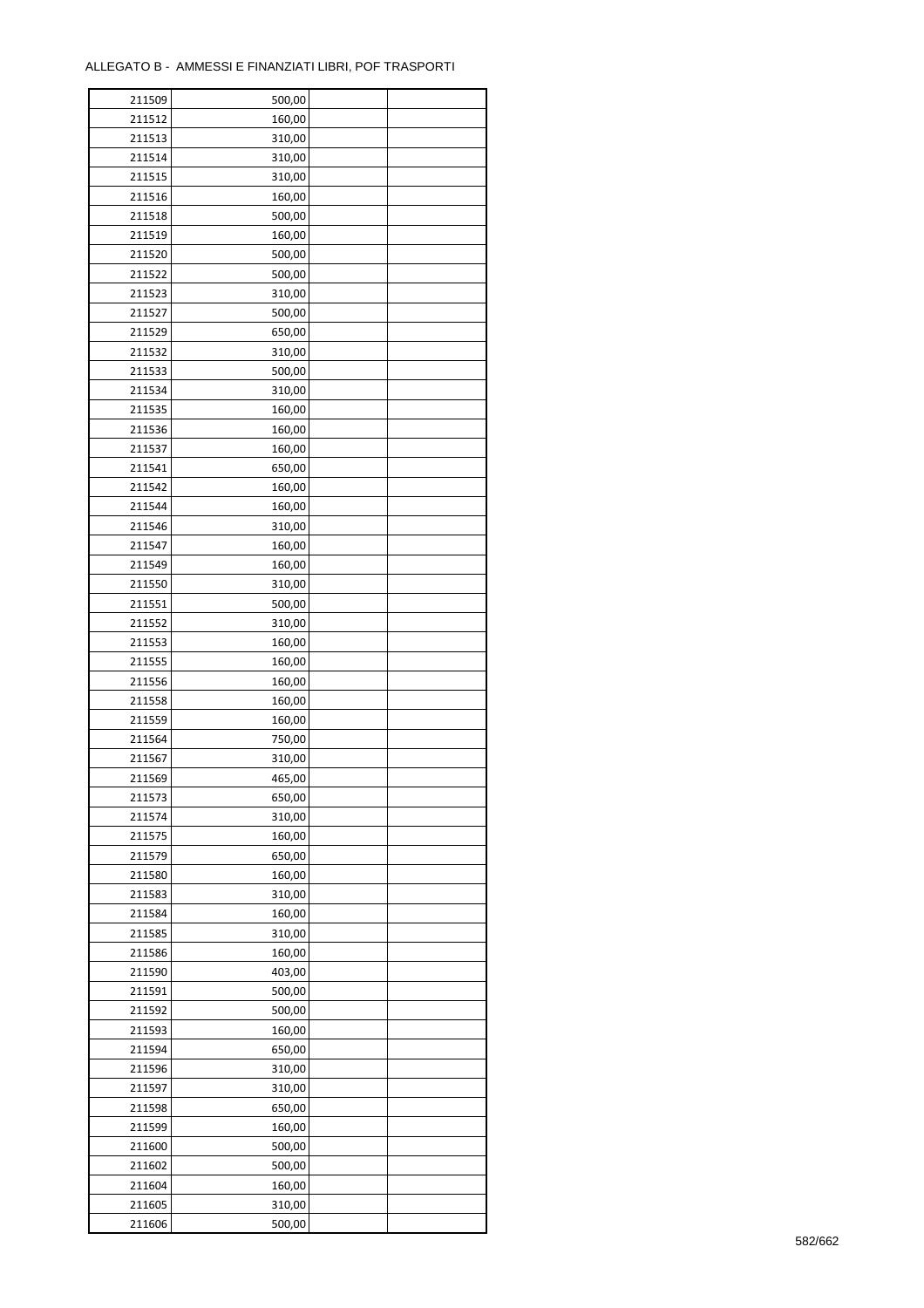| 211607 | 310,00 |  |
|--------|--------|--|
| 211612 | 403,00 |  |
| 211613 | 240,00 |  |
| 211615 | 310,00 |  |
| 211616 | 500,00 |  |
| 211617 | 310,00 |  |
| 211618 | 160,00 |  |
| 211620 | 500,00 |  |
| 211621 | 465,00 |  |
| 211622 | 650,00 |  |
| 211624 | 160,00 |  |
| 211625 |        |  |
|        | 310,00 |  |
| 211627 | 500,00 |  |
| 211629 | 310,00 |  |
| 211630 | 160,00 |  |
| 211631 | 403,00 |  |
| 211635 | 310,00 |  |
| 211636 | 500,00 |  |
| 211638 | 160,00 |  |
| 211639 | 403,00 |  |
| 211640 | 310,00 |  |
| 211641 | 310,00 |  |
| 211642 | 160,00 |  |
| 211643 | 160,00 |  |
| 211645 | 160,00 |  |
| 211646 | 160,00 |  |
| 211648 | 650,00 |  |
| 211649 | 500,00 |  |
| 211650 | 500,00 |  |
| 211651 | 310,00 |  |
| 211653 | 403,00 |  |
| 211655 | 650,00 |  |
| 211659 | 160,00 |  |
| 211661 | 160,00 |  |
| 211662 | 310,00 |  |
| 211666 | 500,00 |  |
| 211668 | 160,00 |  |
| 211670 | 310,00 |  |
| 211671 | 500,00 |  |
| 211673 | 310,00 |  |
|        |        |  |
| 211674 | 160,00 |  |
| 211675 | 650,00 |  |
| 211676 | 160,00 |  |
| 211678 | 160,00 |  |
| 211679 | 160,00 |  |
| 211680 | 500,00 |  |
| 211684 | 403,00 |  |
| 211685 | 160,00 |  |
| 211686 | 160,00 |  |
| 211688 | 403,00 |  |
| 211689 | 650,00 |  |
| 211692 | 160,00 |  |
| 211693 | 160,00 |  |
| 211694 | 500,00 |  |
| 211695 | 310,00 |  |
| 211696 | 500,00 |  |
| 211697 | 310,00 |  |
| 211699 | 500,00 |  |
| 211700 | 500,00 |  |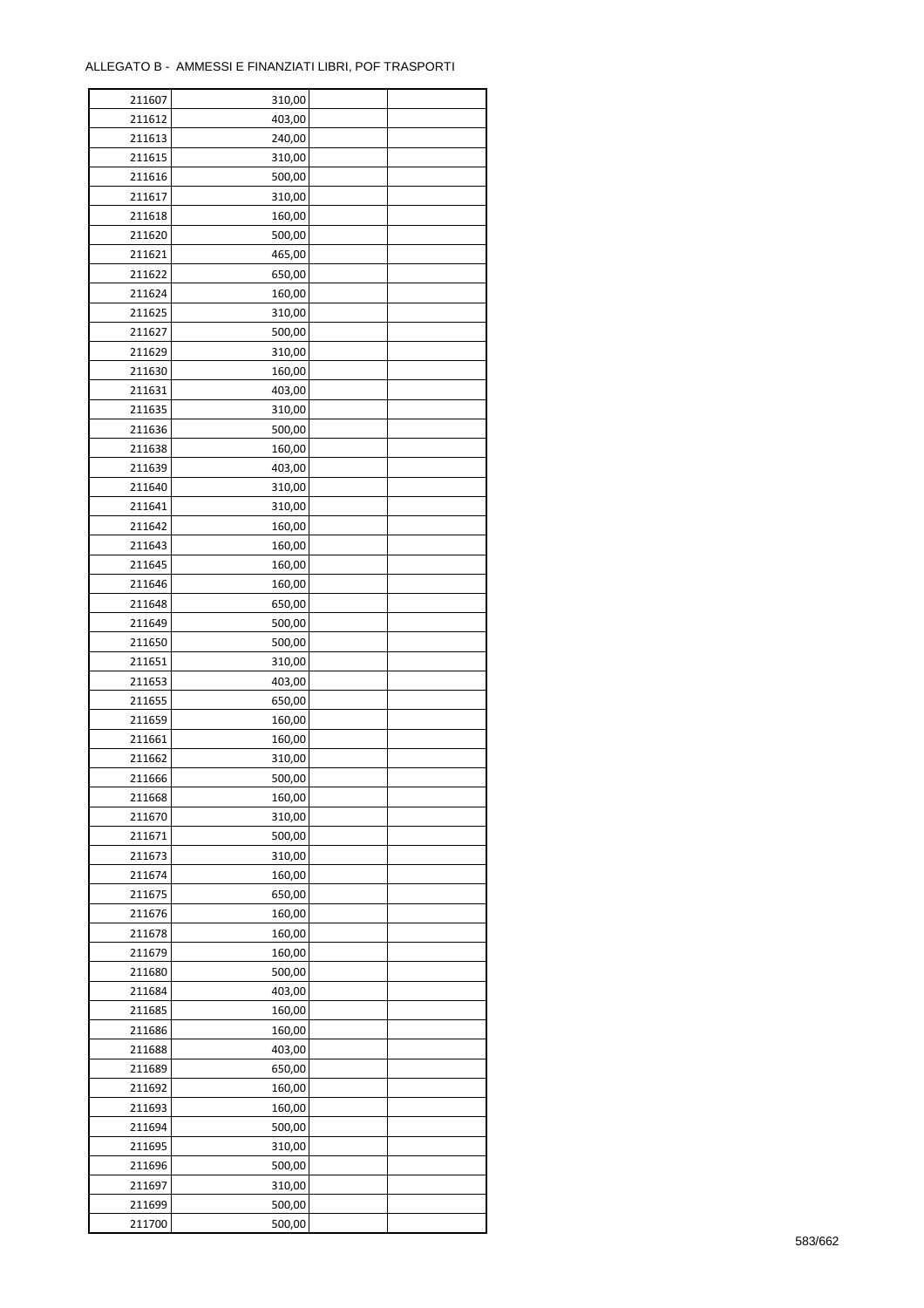÷

| 211701 | 160,00 |  |
|--------|--------|--|
| 211703 | 160,00 |  |
| 211708 | 500,00 |  |
| 211709 | 310,00 |  |
| 211711 | 160,00 |  |
| 211712 | 160,00 |  |
| 211713 | 310,00 |  |
| 211715 | 310,00 |  |
|        |        |  |
| 211719 | 160,00 |  |
| 211720 | 500,00 |  |
| 211721 | 500,00 |  |
| 211722 | 500,00 |  |
| 211724 | 500,00 |  |
| 211725 | 160,00 |  |
| 211727 | 160,00 |  |
| 211729 | 310,00 |  |
| 211731 | 500,00 |  |
| 211733 | 500,00 |  |
| 211735 | 310,00 |  |
| 211738 | 160,00 |  |
| 211739 | 500,00 |  |
| 211743 | 403,00 |  |
| 211744 | 310,00 |  |
| 211745 | 160,00 |  |
| 211747 | 160,00 |  |
| 211751 | 500,00 |  |
|        |        |  |
| 211752 | 310,00 |  |
| 211756 | 310,00 |  |
| 211766 | 500,00 |  |
| 211767 | 310,00 |  |
| 211768 | 310,00 |  |
| 211770 | 310,00 |  |
| 211771 | 310,00 |  |
| 211774 | 310,00 |  |
| 211775 | 750,00 |  |
| 211776 | 160,00 |  |
| 211779 | 160,00 |  |
| 211780 | 160,00 |  |
| 211782 | 160,00 |  |
| 211784 | 160,00 |  |
| 211785 | 650,00 |  |
| 211787 | 500,00 |  |
| 211788 | 160,00 |  |
| 211789 | 160,00 |  |
|        |        |  |
| 211791 | 160,00 |  |
| 211792 | 160,00 |  |
| 211793 | 500,00 |  |
| 211794 | 160,00 |  |
| 211795 | 160,00 |  |
| 211796 | 650,00 |  |
| 211798 | 310,00 |  |
| 211800 | 310,00 |  |
| 211801 | 500,00 |  |
| 211803 | 160,00 |  |
| 211806 | 160,00 |  |
| 211808 | 465,00 |  |
| 211809 | 310,00 |  |
| 211810 | 650,00 |  |
| 211812 | 500,00 |  |
|        |        |  |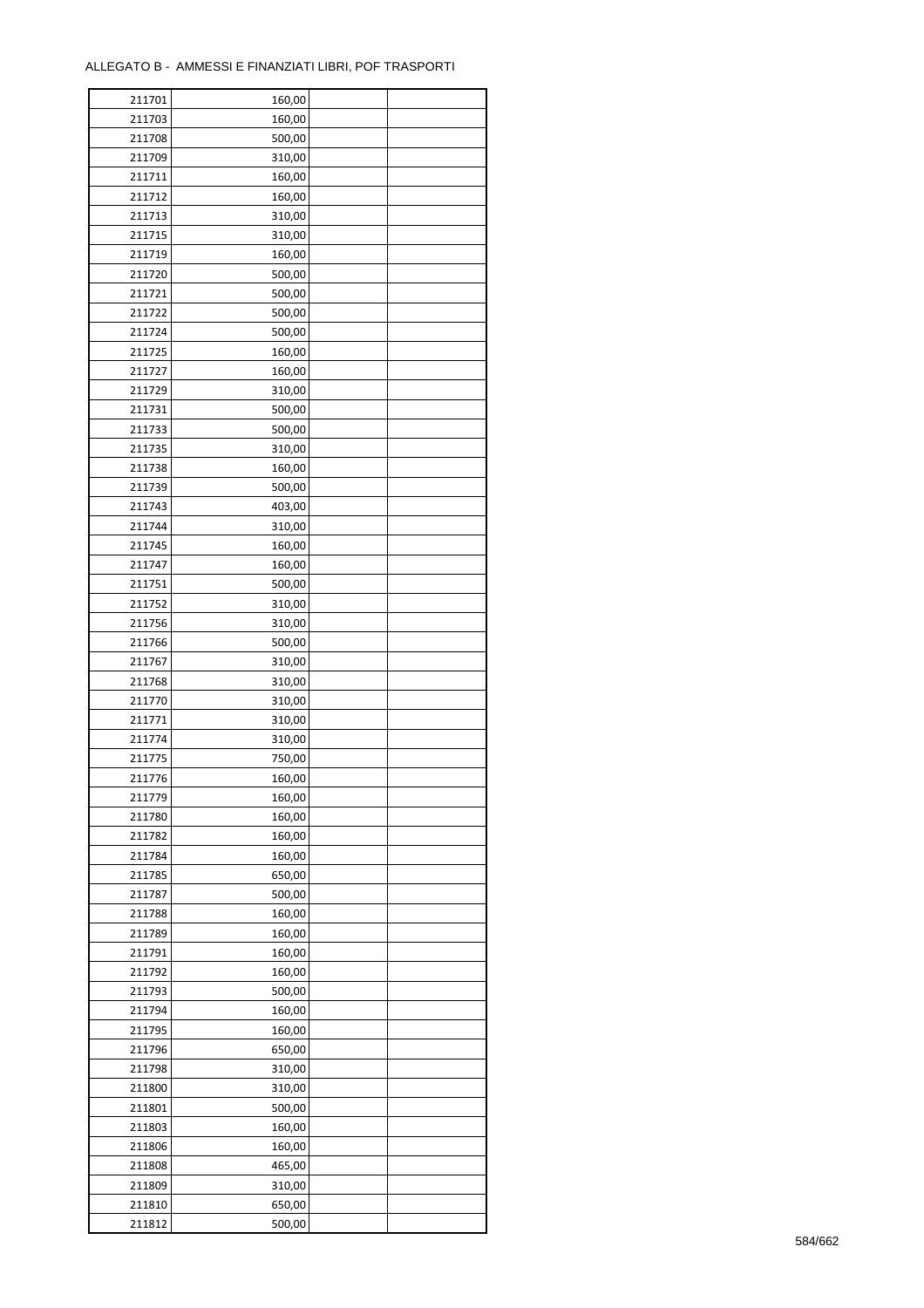| 211814 | 650,00 |  |
|--------|--------|--|
| 211815 | 310,00 |  |
| 211820 | 500,00 |  |
| 211822 | 160,00 |  |
| 211823 | 160,00 |  |
| 211824 | 500,00 |  |
| 211830 | 310,00 |  |
| 211832 | 160,00 |  |
| 211834 | 160,00 |  |
| 211836 | 160,00 |  |
| 211837 | 310,00 |  |
| 211838 | 310,00 |  |
| 211841 | 310,00 |  |
| 211843 | 500,00 |  |
| 211848 | 160,00 |  |
| 211849 | 650,00 |  |
| 211850 |        |  |
|        | 750,00 |  |
| 211851 | 160,00 |  |
| 211852 | 160,00 |  |
| 211854 | 500,00 |  |
| 211855 | 160,00 |  |
| 211861 | 160,00 |  |
| 211862 | 160,00 |  |
| 211863 | 310,00 |  |
| 211866 | 160,00 |  |
| 211872 | 500,00 |  |
| 211873 | 500,00 |  |
| 211874 | 160,00 |  |
| 211877 | 403,00 |  |
| 211878 | 500,00 |  |
| 211879 | 500,00 |  |
| 211880 | 500,00 |  |
| 211883 | 403,00 |  |
| 211884 | 500,00 |  |
| 211885 | 160,00 |  |
| 211886 | 403,00 |  |
| 211889 | 500,00 |  |
| 211890 | 650,00 |  |
| 211891 | 465,00 |  |
| 211894 | 500,00 |  |
| 211899 | 500,00 |  |
| 211903 | 160,00 |  |
| 211908 | 500,00 |  |
| 211909 | 160,00 |  |
| 211910 | 160,00 |  |
| 211911 | 310,00 |  |
| 211916 | 500,00 |  |
| 211918 | 650,00 |  |
| 211919 | 650,00 |  |
| 211922 | 160,00 |  |
| 211924 | 310,00 |  |
| 211925 | 500,00 |  |
| 211926 | 650,00 |  |
| 211927 | 650,00 |  |
| 211928 | 160,00 |  |
| 211930 | 310,00 |  |
| 211936 | 403,00 |  |
| 211940 | 500,00 |  |
| 211941 | 500,00 |  |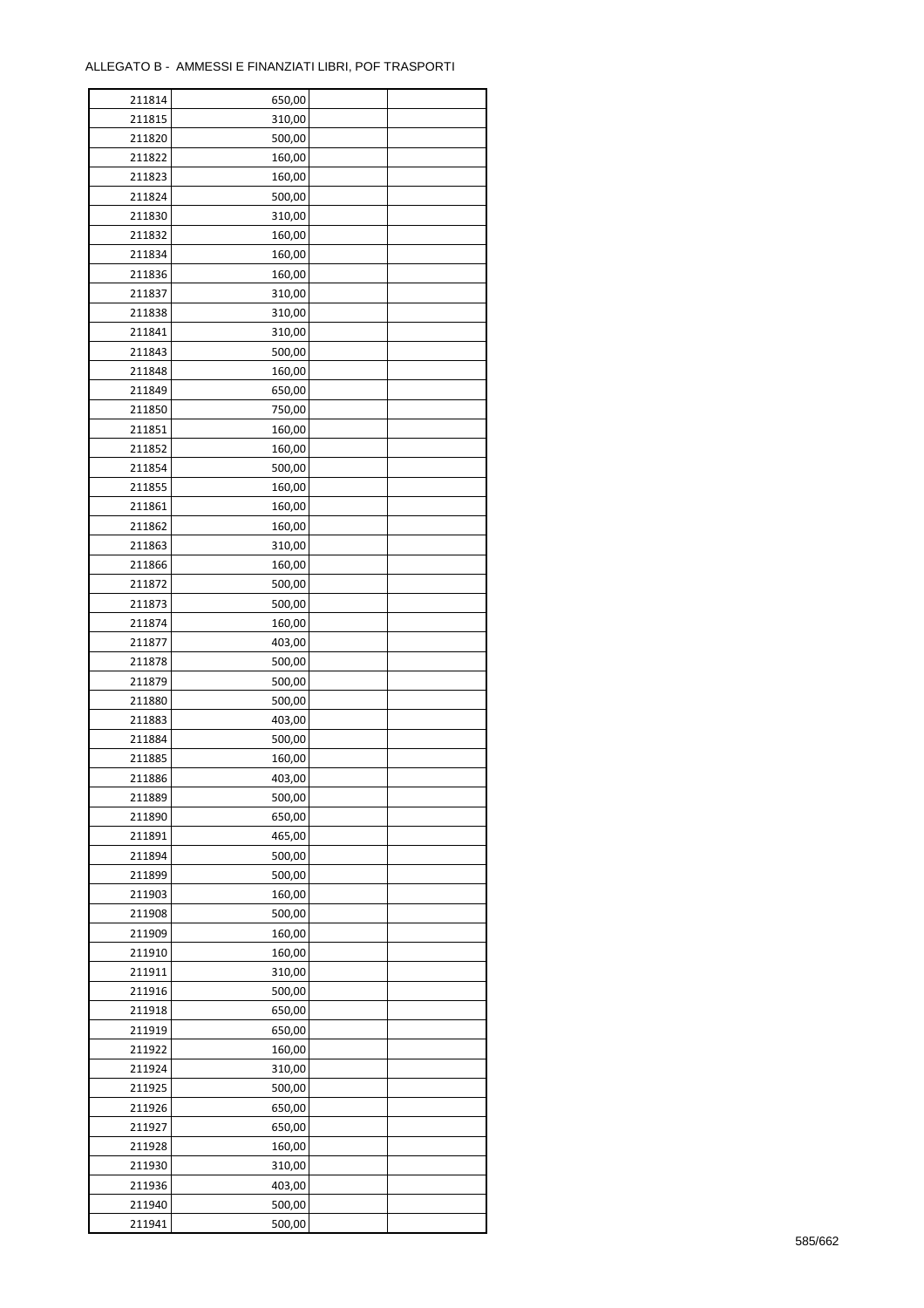| 211942 | 310,00 |  |
|--------|--------|--|
| 211944 | 160,00 |  |
| 211945 | 500,00 |  |
| 211949 | 500,00 |  |
| 211951 | 500,00 |  |
| 211952 | 500,00 |  |
| 211954 | 160,00 |  |
| 211955 | 310,00 |  |
| 211957 | 160,00 |  |
| 211959 | 500,00 |  |
| 211960 | 310,00 |  |
| 211961 | 160,00 |  |
| 211962 | 160,00 |  |
| 211964 | 160,00 |  |
| 211965 | 160,00 |  |
|        |        |  |
| 211966 | 160,00 |  |
| 211969 | 500,00 |  |
| 211970 | 310,00 |  |
| 211972 | 160,00 |  |
| 211973 | 500,00 |  |
| 211974 | 310,00 |  |
| 211975 | 160,00 |  |
| 211978 | 160,00 |  |
| 211979 | 310,00 |  |
| 211980 | 160,00 |  |
| 211985 | 310,00 |  |
| 211987 | 500,00 |  |
| 211988 | 160,00 |  |
| 211989 | 310,00 |  |
| 211990 | 500,00 |  |
| 211991 | 160,00 |  |
| 211992 | 310,00 |  |
| 211993 | 403,00 |  |
| 211994 | 160,00 |  |
| 211995 | 160,00 |  |
| 211996 | 160,00 |  |
| 211997 | 160,00 |  |
| 212000 | 500,00 |  |
| 212001 | 500,00 |  |
| 212002 | 310,00 |  |
| 212005 | 310,00 |  |
| 212007 | 160,00 |  |
| 212008 | 160,00 |  |
| 212016 | 500,00 |  |
| 212017 | 500,00 |  |
| 212019 | 310,00 |  |
| 212020 | 160,00 |  |
| 212022 | 310,00 |  |
| 212023 | 500,00 |  |
| 212027 | 160,00 |  |
| 212028 | 650,00 |  |
| 212031 | 500,00 |  |
| 212034 | 160,00 |  |
| 212036 | 650,00 |  |
| 212043 | 500,00 |  |
| 212047 | 160,00 |  |
| 212051 | 500,00 |  |
| 212053 | 310,00 |  |
| 212054 | 500,00 |  |
|        |        |  |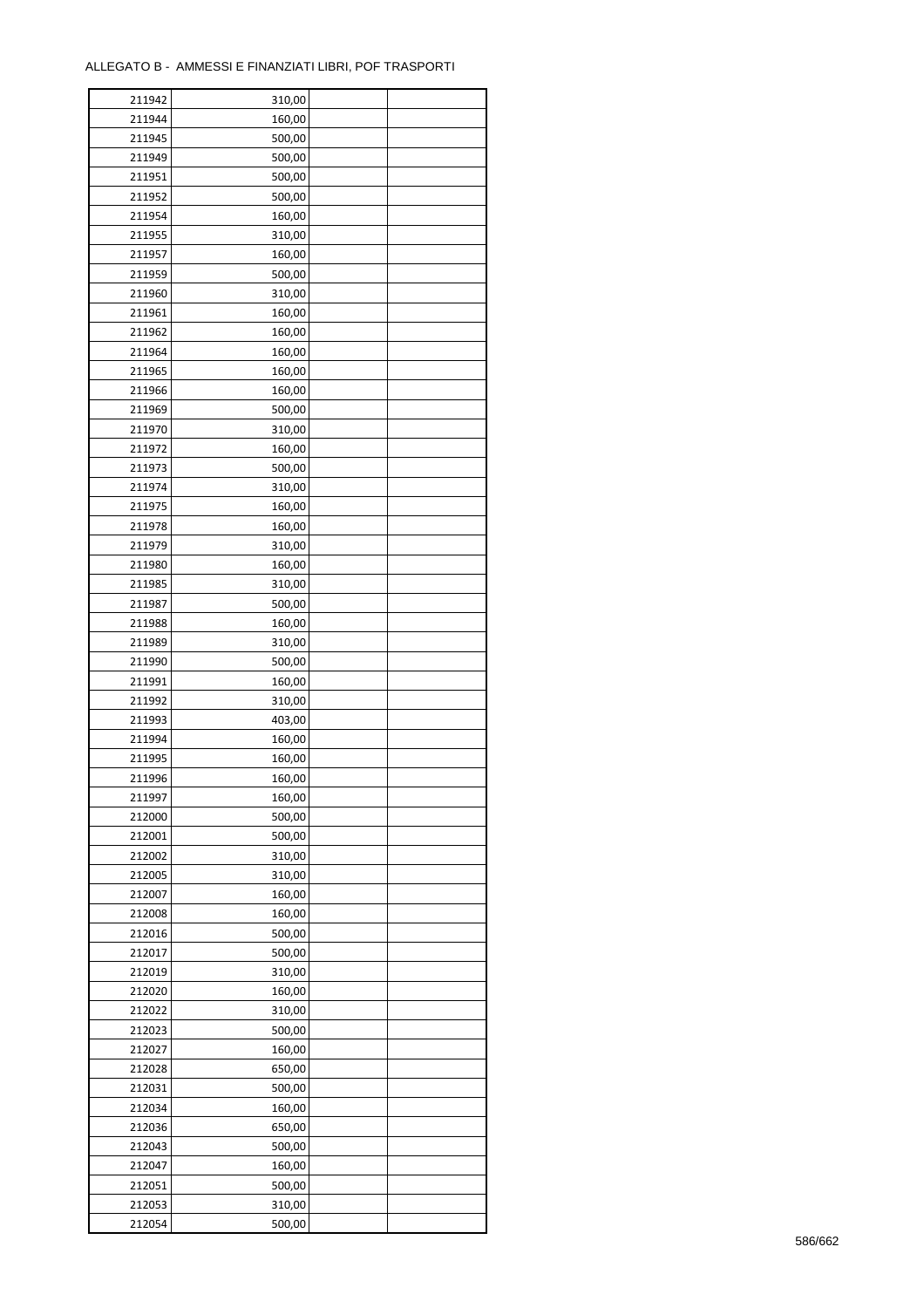| 212056 | 500,00 |  |
|--------|--------|--|
| 212057 | 500,00 |  |
| 212058 | 310,00 |  |
| 212059 | 160,00 |  |
| 212060 | 500,00 |  |
| 212063 | 160,00 |  |
| 212064 | 500,00 |  |
| 212065 | 310,00 |  |
| 212066 | 310,00 |  |
| 212067 | 160,00 |  |
| 212068 | 500,00 |  |
| 212069 | 403,00 |  |
| 212072 | 310,00 |  |
| 212076 | 160,00 |  |
|        |        |  |
| 212077 | 310,00 |  |
| 212083 | 160,00 |  |
| 212084 | 160,00 |  |
| 212086 | 500,00 |  |
| 212087 | 500,00 |  |
| 212090 | 650,00 |  |
| 212092 | 500,00 |  |
| 212094 | 160,00 |  |
| 212097 | 310,00 |  |
| 212099 | 160,00 |  |
| 212100 | 500,00 |  |
| 212101 | 650,00 |  |
| 212102 | 160,00 |  |
| 212103 | 650,00 |  |
| 212104 | 310,00 |  |
| 212105 | 500,00 |  |
| 212110 | 650,00 |  |
| 212112 | 500,00 |  |
| 212113 | 240,00 |  |
| 212120 | 500,00 |  |
| 212121 | 310,00 |  |
| 212124 | 500,00 |  |
| 212126 | 310,00 |  |
| 212130 | 750,00 |  |
| 212134 | 500,00 |  |
| 212136 | 160,00 |  |
| 212139 | 310,00 |  |
| 212143 | 500,00 |  |
| 212144 | 500,00 |  |
| 212153 | 650,00 |  |
| 212154 | 160,00 |  |
| 212156 | 500,00 |  |
| 212157 | 160,00 |  |
| 212159 | 500,00 |  |
| 212164 | 310,00 |  |
| 212169 | 310,00 |  |
| 212173 | 310,00 |  |
| 212175 | 160,00 |  |
| 212182 | 310,00 |  |
|        |        |  |
| 212183 | 650,00 |  |
| 212184 | 650,00 |  |
| 212185 | 500,00 |  |
| 212186 | 160,00 |  |
| 212187 | 310,00 |  |
| 212188 | 160,00 |  |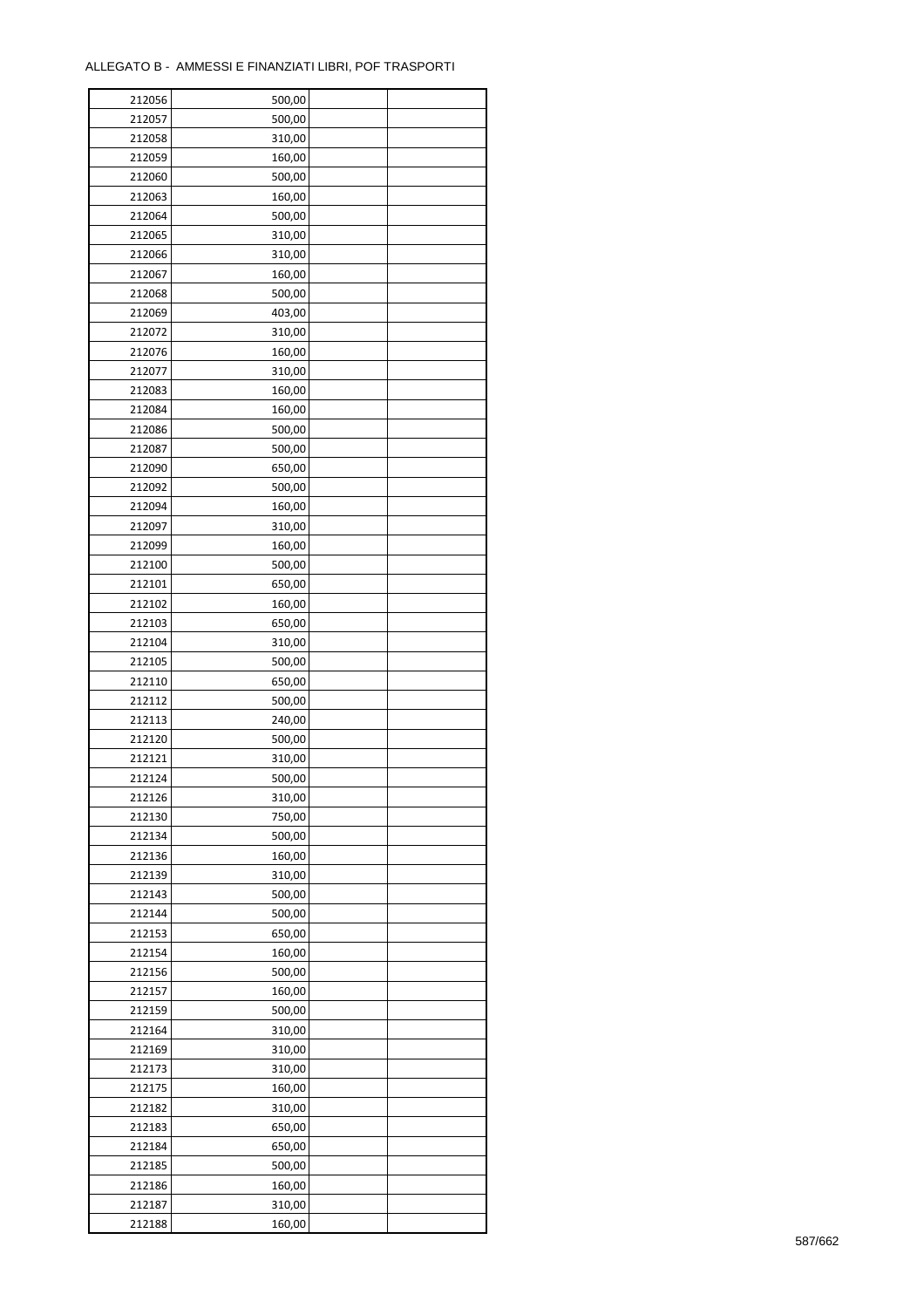| 212189 | 650,00 |  |
|--------|--------|--|
| 212193 | 500,00 |  |
| 212194 | 650,00 |  |
| 212195 | 160,00 |  |
| 212198 | 500,00 |  |
| 212204 | 750,00 |  |
| 212205 | 310,00 |  |
| 212206 | 310,00 |  |
| 212207 | 160,00 |  |
|        |        |  |
| 212212 | 310,00 |  |
| 212214 | 160,00 |  |
| 212215 | 310,00 |  |
| 212216 | 160,00 |  |
| 212219 | 160,00 |  |
| 212220 | 160,00 |  |
| 212221 | 310,00 |  |
| 212222 | 650,00 |  |
| 212224 | 500,00 |  |
| 212227 | 160,00 |  |
| 212230 | 500,00 |  |
| 212231 | 160,00 |  |
| 212236 | 650,00 |  |
| 212237 | 160,00 |  |
| 212239 | 500,00 |  |
| 212241 | 160,00 |  |
| 212242 | 500,00 |  |
| 212243 | 500,00 |  |
| 212246 | 500,00 |  |
| 212248 | 500,00 |  |
| 212251 | 310,00 |  |
| 212252 | 403,00 |  |
|        |        |  |
| 212254 | 650,00 |  |
| 212255 | 310,00 |  |
| 212256 | 160,00 |  |
| 212257 | 500,00 |  |
| 212260 | 500,00 |  |
| 212261 | 650,00 |  |
| 212262 | 160,00 |  |
| 212263 | 310,00 |  |
| 212268 | 403,00 |  |
| 212271 | 310,00 |  |
| 212274 | 160,00 |  |
| 212277 | 500,00 |  |
| 212279 | 650,00 |  |
| 212282 | 160,00 |  |
| 212283 | 310,00 |  |
| 212287 | 310,00 |  |
| 212289 | 160,00 |  |
| 212303 | 500,00 |  |
| 212304 | 310,00 |  |
| 212305 | 310,00 |  |
| 212307 | 650,00 |  |
| 212308 | 160,00 |  |
| 212310 | 310,00 |  |
| 212311 | 500,00 |  |
|        |        |  |
| 212313 | 160,00 |  |
| 212315 | 500,00 |  |
| 212317 | 160,00 |  |
| 212323 | 310,00 |  |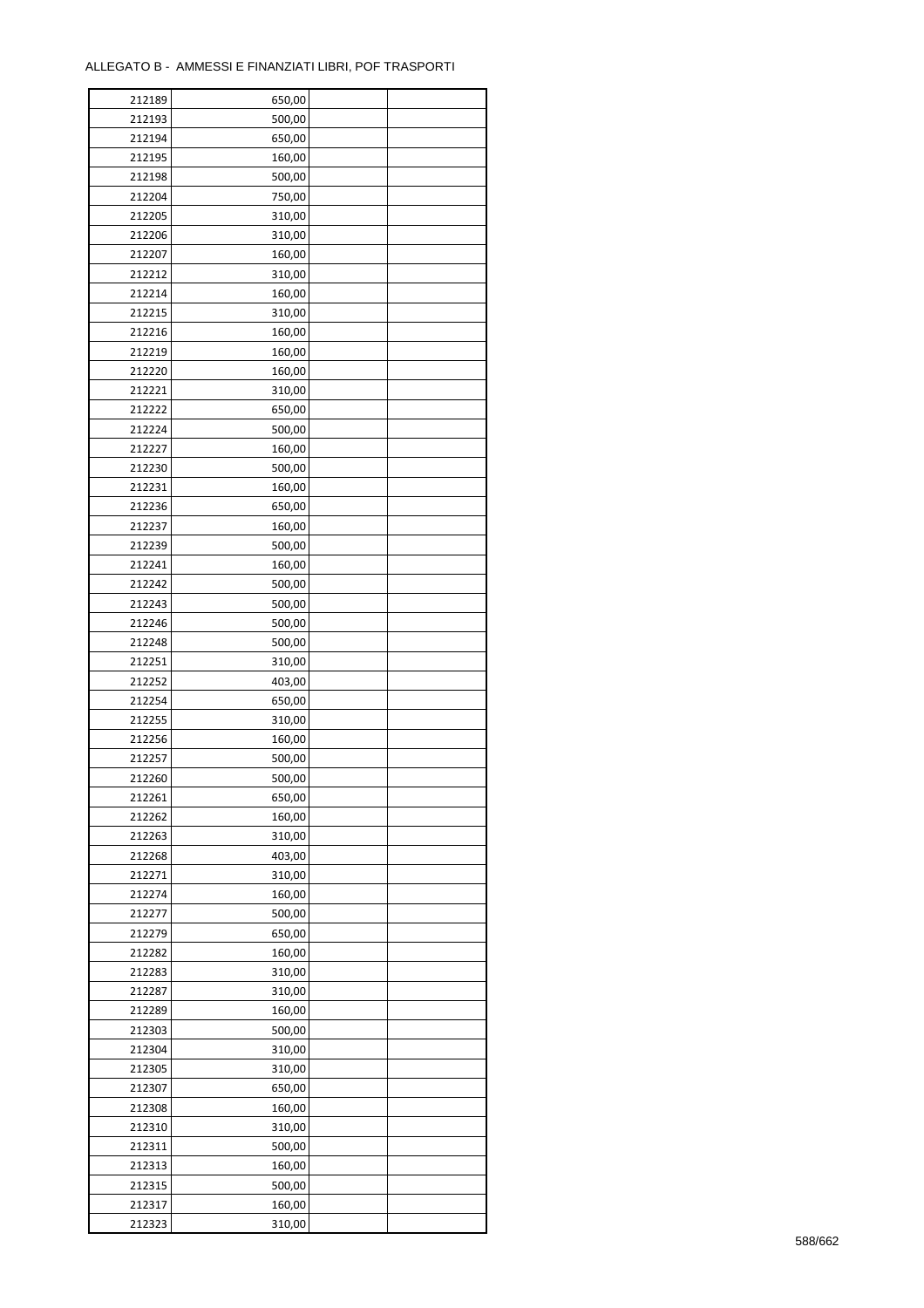| 212325 | 500,00 |  |
|--------|--------|--|
| 212327 | 500,00 |  |
| 212328 | 500,00 |  |
| 212334 | 160,00 |  |
| 212338 | 500,00 |  |
| 212339 | 160,00 |  |
| 212340 | 310,00 |  |
| 212342 | 500,00 |  |
| 212344 | 160,00 |  |
| 212345 | 500,00 |  |
| 212347 | 160,00 |  |
| 212351 | 310,00 |  |
| 212353 | 500,00 |  |
|        |        |  |
| 212355 | 650,00 |  |
| 212357 | 500,00 |  |
| 212360 | 310,00 |  |
| 212362 | 465,00 |  |
| 212367 | 500,00 |  |
| 212368 | 310,00 |  |
| 212377 | 310,00 |  |
| 212378 | 160,00 |  |
| 212382 | 160,00 |  |
| 212388 | 500,00 |  |
| 212390 | 500,00 |  |
| 212391 | 650,00 |  |
| 212393 | 160,00 |  |
| 212396 | 500,00 |  |
| 212398 | 500,00 |  |
| 212406 | 500,00 |  |
| 212408 | 310,00 |  |
| 212409 | 650,00 |  |
| 212410 | 310,00 |  |
| 212413 | 160,00 |  |
| 212414 | 310,00 |  |
| 212415 | 160,00 |  |
| 212416 | 160,00 |  |
| 212418 | 500,00 |  |
| 212421 | 403,00 |  |
| 212425 | 500,00 |  |
| 212430 | 500,00 |  |
| 212431 | 500,00 |  |
| 212432 | 500,00 |  |
| 212436 | 500,00 |  |
| 212437 | 500,00 |  |
| 212439 | 500,00 |  |
| 212442 | 310,00 |  |
| 212443 | 160,00 |  |
| 212446 | 160,00 |  |
| 212449 | 403,00 |  |
| 212450 | 160,00 |  |
| 212454 | 500,00 |  |
| 212458 | 650,00 |  |
| 212460 | 500,00 |  |
| 212461 | 160,00 |  |
| 212466 | 500,00 |  |
| 212467 | 160,00 |  |
| 212468 | 310,00 |  |
| 212469 | 208,00 |  |
| 212470 | 500,00 |  |
|        |        |  |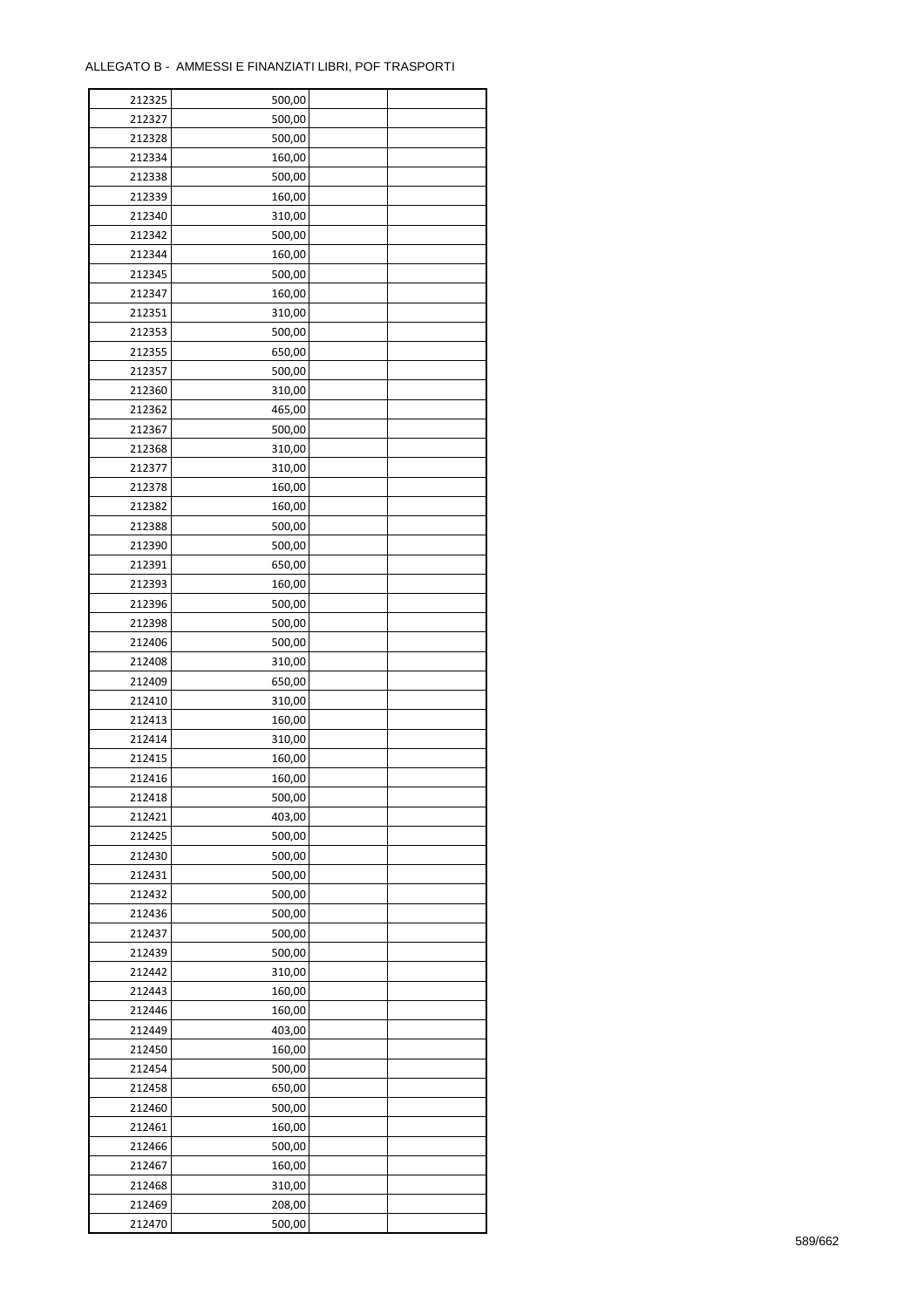| 212472 | 403,00 |  |
|--------|--------|--|
| 212475 | 310,00 |  |
| 212487 | 310,00 |  |
| 212488 | 310,00 |  |
| 212489 | 650,00 |  |
| 212490 | 650,00 |  |
| 212493 | 160,00 |  |
| 212496 | 310,00 |  |
| 212497 | 500,00 |  |
| 212499 | 160,00 |  |
| 212500 | 160,00 |  |
| 212501 | 310,00 |  |
| 212503 |        |  |
|        | 160,00 |  |
| 212507 | 160,00 |  |
| 212514 | 650,00 |  |
| 212515 | 310,00 |  |
| 212516 | 160,00 |  |
| 212519 | 310,00 |  |
| 212520 | 160,00 |  |
| 212525 | 160,00 |  |
| 212528 | 160,00 |  |
| 212529 | 160,00 |  |
| 212531 | 500,00 |  |
| 212533 | 160,00 |  |
| 212534 | 310,00 |  |
| 212535 | 310,00 |  |
| 212536 | 160,00 |  |
| 212538 | 310,00 |  |
| 212544 | 500,00 |  |
| 212547 | 160,00 |  |
| 212549 | 160,00 |  |
| 212551 | 650,00 |  |
| 212552 | 310,00 |  |
| 212553 | 310,00 |  |
| 212554 | 160,00 |  |
| 212555 | 650,00 |  |
| 212556 | 160,00 |  |
| 212557 | 160,00 |  |
| 212560 | 160,00 |  |
| 212562 | 310,00 |  |
| 212563 | 240,00 |  |
| 212565 | 500,00 |  |
| 212566 | 310,00 |  |
| 212574 | 500,00 |  |
| 212577 | 500,00 |  |
| 212578 | 500,00 |  |
| 212580 | 160,00 |  |
| 212582 | 160,00 |  |
| 212585 | 310,00 |  |
| 212586 | 208,00 |  |
| 212587 | 500,00 |  |
| 212589 | 650,00 |  |
| 212591 | 160,00 |  |
| 212593 | 310,00 |  |
| 212599 | 160,00 |  |
| 212601 | 310,00 |  |
| 212608 | 310,00 |  |
|        |        |  |
| 212609 | 310,00 |  |
| 212625 | 160,00 |  |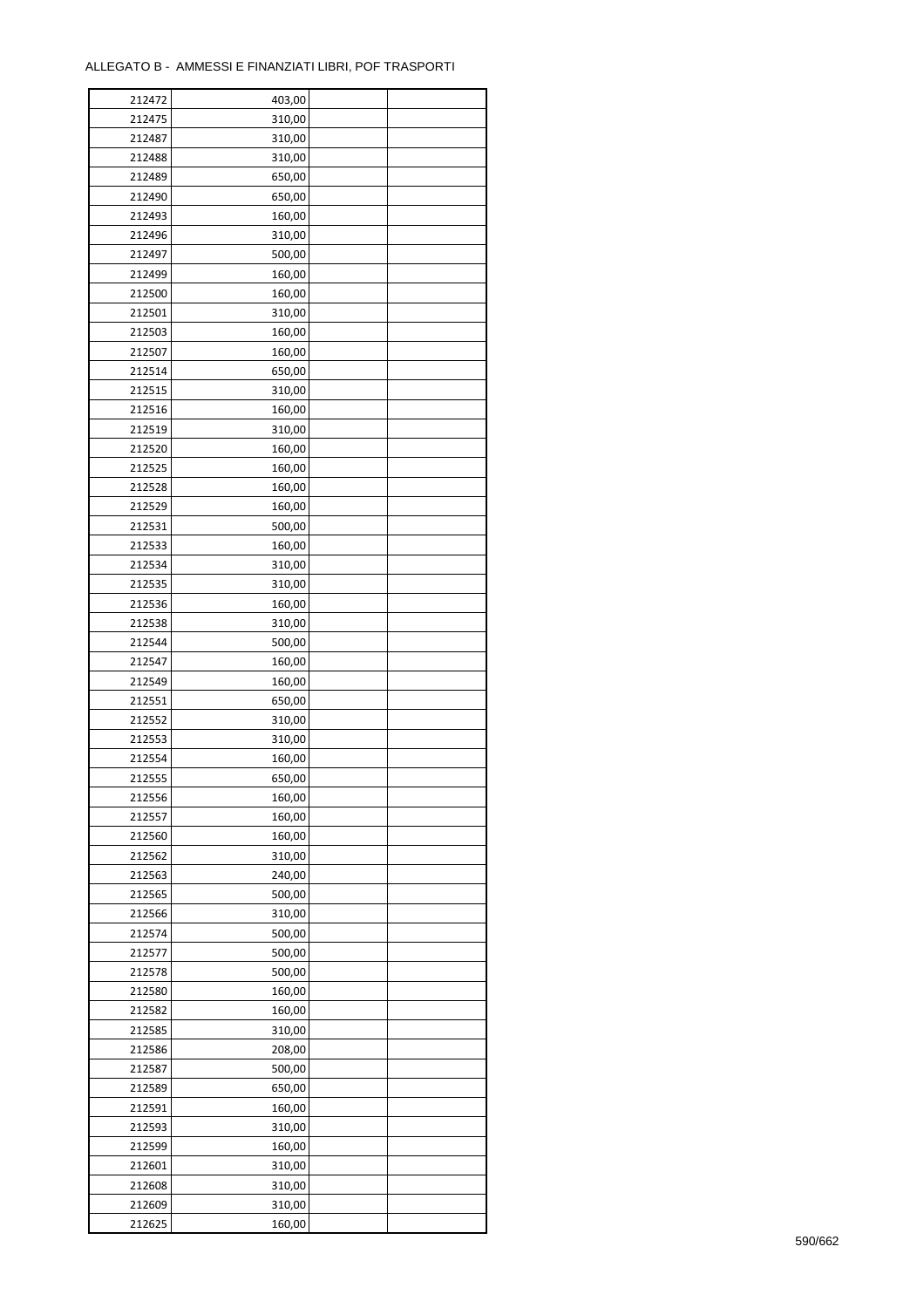| 212628 | 160,00 |  |
|--------|--------|--|
| 212632 | 500,00 |  |
| 212633 | 500,00 |  |
| 212634 | 160,00 |  |
| 212637 | 650,00 |  |
| 212638 | 500,00 |  |
| 212640 | 650,00 |  |
| 212641 | 310,00 |  |
| 212646 | 160,00 |  |
| 212647 | 650,00 |  |
| 212651 | 160,00 |  |
| 212652 |        |  |
|        | 500,00 |  |
| 212653 | 310,00 |  |
| 212655 | 650,00 |  |
| 212657 | 500,00 |  |
| 212658 | 650,00 |  |
| 212659 | 310,00 |  |
| 212660 | 310,00 |  |
| 212663 | 650,00 |  |
| 212664 | 160,00 |  |
| 212668 | 240,00 |  |
| 212670 | 650,00 |  |
| 212673 | 160,00 |  |
| 212675 | 650,00 |  |
| 212676 | 500,00 |  |
| 212677 | 310,00 |  |
| 212678 | 310,00 |  |
| 212683 | 500,00 |  |
| 212692 | 240,00 |  |
| 212700 | 160,00 |  |
| 212704 | 500,00 |  |
| 212705 | 500,00 |  |
| 212707 | 500,00 |  |
| 212708 | 160,00 |  |
| 212710 | 500,00 |  |
| 212716 | 160,00 |  |
|        |        |  |
| 212723 | 310,00 |  |
| 212724 | 160,00 |  |
| 212725 | 310,00 |  |
| 212729 | 160,00 |  |
| 212731 | 310,00 |  |
| 212733 | 208,00 |  |
| 212735 | 160,00 |  |
| 212738 | 500,00 |  |
| 212742 | 650,00 |  |
| 212746 | 310,00 |  |
| 212751 | 500,00 |  |
| 212754 | 310,00 |  |
| 212756 | 160,00 |  |
| 212763 | 650,00 |  |
| 212769 | 310,00 |  |
| 212773 | 500,00 |  |
| 212775 | 500,00 |  |
| 212777 | 500,00 |  |
| 212778 | 160,00 |  |
| 212779 | 160,00 |  |
| 212781 | 500,00 |  |
| 212783 | 160,00 |  |
| 212784 |        |  |
|        | 650,00 |  |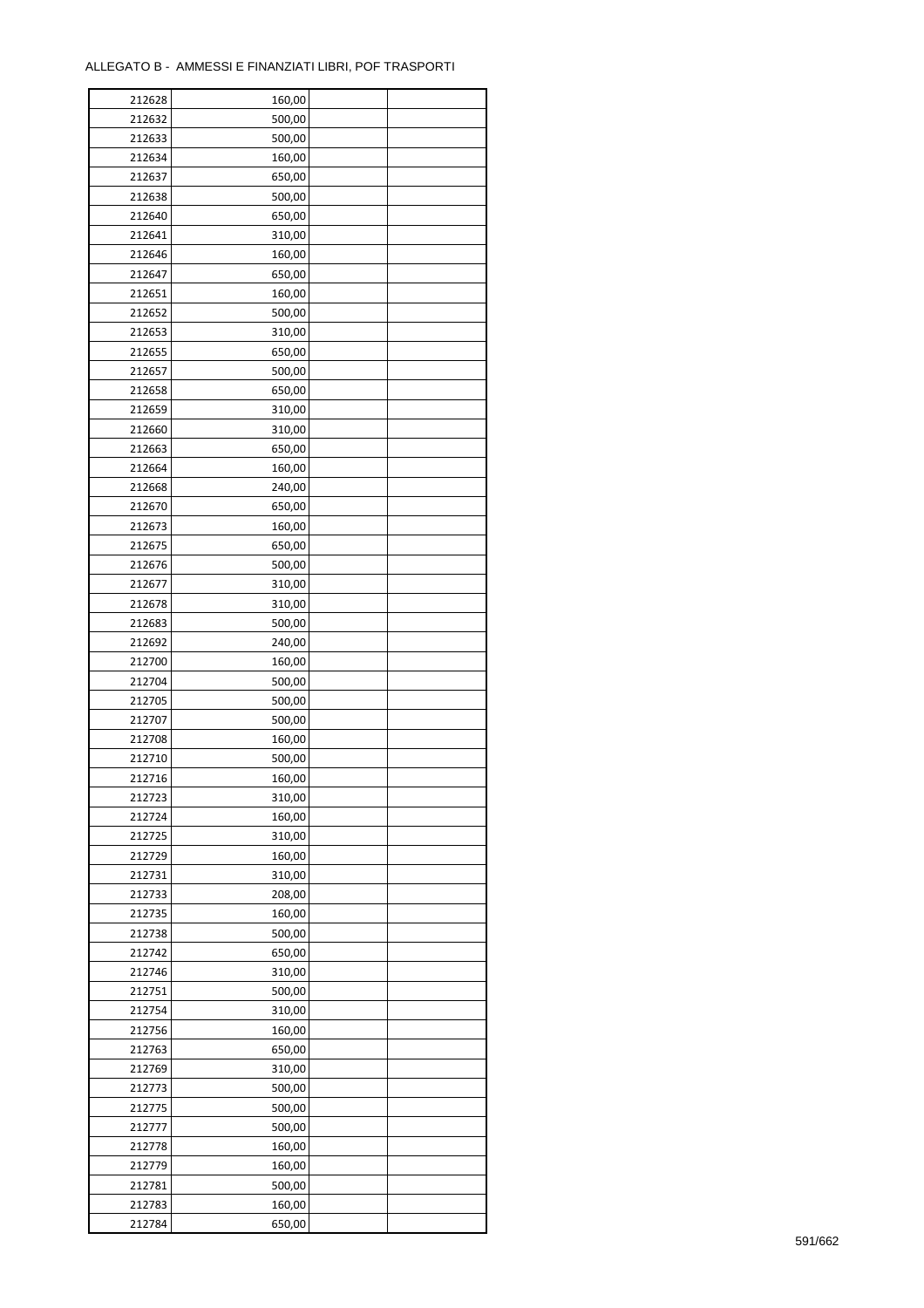| 212786 | 160,00 |  |
|--------|--------|--|
| 212790 | 160,00 |  |
| 212792 | 310,00 |  |
| 212794 | 160,00 |  |
| 212798 | 310,00 |  |
| 212800 | 500,00 |  |
| 212803 | 160,00 |  |
| 212805 | 500,00 |  |
| 212807 | 500,00 |  |
| 212810 | 310,00 |  |
| 212814 | 650,00 |  |
| 212815 | 160,00 |  |
| 212824 | 650,00 |  |
| 212826 |        |  |
|        | 650,00 |  |
| 212828 | 160,00 |  |
| 212830 | 650,00 |  |
| 212831 | 650,00 |  |
| 212837 | 310,00 |  |
| 212838 | 160,00 |  |
| 212839 | 160,00 |  |
| 212840 | 160,00 |  |
| 212842 | 310,00 |  |
| 212844 | 500,00 |  |
| 212852 | 160,00 |  |
| 212853 | 650,00 |  |
| 212854 | 310,00 |  |
| 212855 | 160,00 |  |
| 212858 | 160,00 |  |
| 212860 | 500,00 |  |
| 212866 | 310,00 |  |
| 212870 | 310,00 |  |
| 212871 | 160,00 |  |
| 212874 | 465,00 |  |
| 212876 | 160,00 |  |
| 212879 | 650,00 |  |
| 212880 | 403,00 |  |
| 212881 | 650,00 |  |
| 212886 | 160,00 |  |
| 212887 | 310,00 |  |
| 212888 | 160,00 |  |
| 212889 | 310,00 |  |
| 212891 | 500,00 |  |
| 212894 | 500,00 |  |
| 212896 | 160,00 |  |
| 212899 | 500,00 |  |
| 212904 | 650,00 |  |
| 212905 | 403,00 |  |
| 212907 | 500,00 |  |
| 212909 | 310,00 |  |
| 212911 | 160,00 |  |
| 212917 | 160,00 |  |
| 212923 | 310,00 |  |
| 212924 | 208,00 |  |
| 212925 | 160,00 |  |
| 212926 | 650,00 |  |
| 212928 | 650,00 |  |
| 212932 | 465,00 |  |
|        |        |  |
| 212936 | 160,00 |  |
| 212937 | 240,00 |  |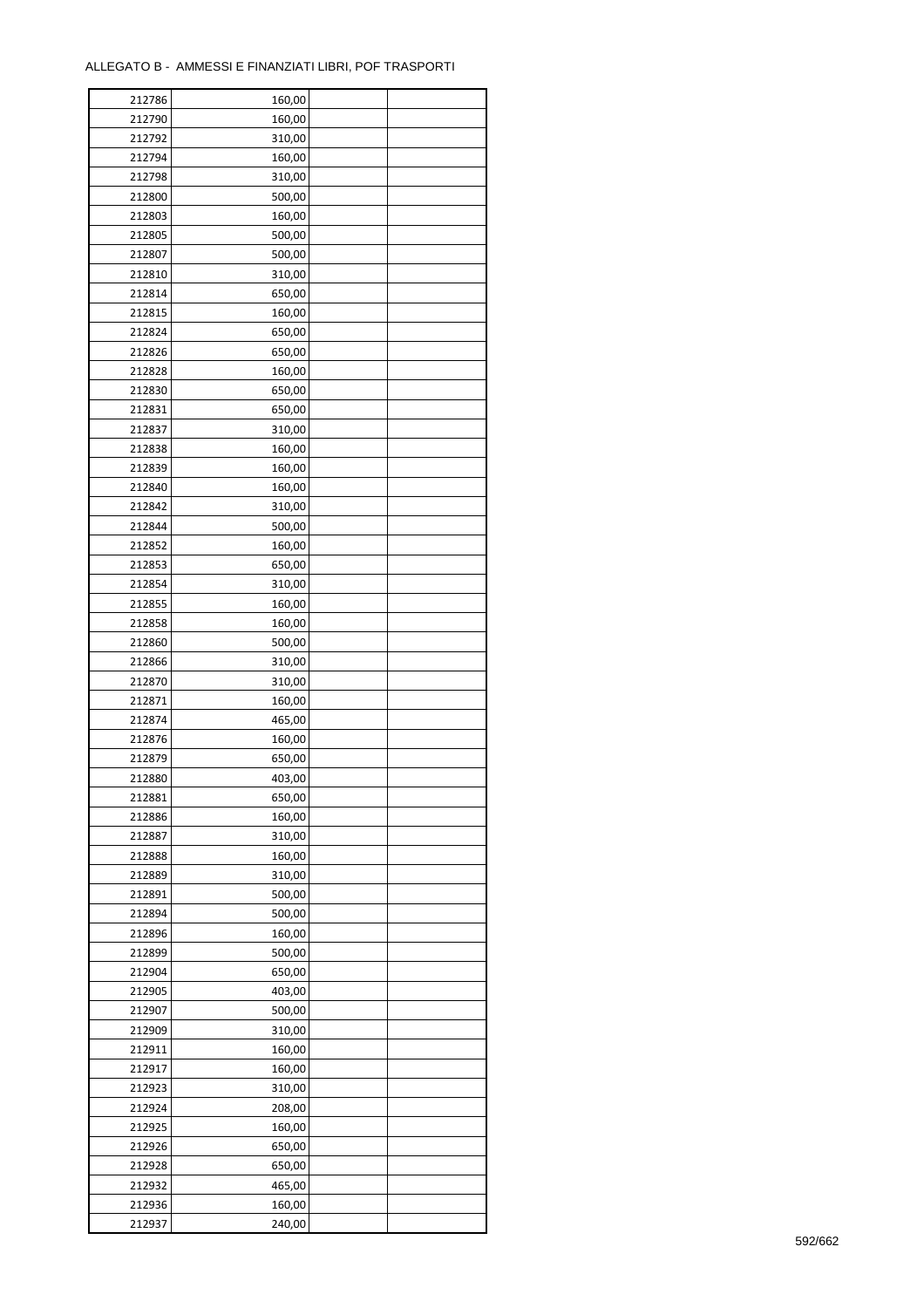| 212938 | 500,00 |  |
|--------|--------|--|
| 212941 | 160,00 |  |
| 212951 | 650,00 |  |
| 212952 | 650,00 |  |
| 212958 | 160,00 |  |
| 212961 | 310,00 |  |
| 212962 | 500,00 |  |
| 212965 | 650,00 |  |
| 212968 | 500,00 |  |
| 212972 | 750,00 |  |
| 212973 | 403,00 |  |
| 212975 | 160,00 |  |
| 212977 |        |  |
|        | 160,00 |  |
| 212981 | 310,00 |  |
| 212982 | 160,00 |  |
| 212983 | 500,00 |  |
| 212984 | 500,00 |  |
| 212985 | 500,00 |  |
| 212988 | 500,00 |  |
| 212989 | 310,00 |  |
| 212990 | 650,00 |  |
| 212991 | 403,00 |  |
| 212993 | 208,00 |  |
| 212995 | 310,00 |  |
| 212997 | 500,00 |  |
| 212998 | 160,00 |  |
| 212999 | 500,00 |  |
| 213000 | 500,00 |  |
| 213001 | 310,00 |  |
| 213005 | 208,00 |  |
| 213008 | 160,00 |  |
| 213009 | 160,00 |  |
| 213011 | 160,00 |  |
| 213013 | 500,00 |  |
| 213019 | 650,00 |  |
| 213021 | 160,00 |  |
| 213023 | 500,00 |  |
| 213025 | 310,00 |  |
| 213026 | 500,00 |  |
| 213027 | 500,00 |  |
| 213032 | 403,00 |  |
| 213035 | 240,00 |  |
| 213037 | 160,00 |  |
| 213038 | 310,00 |  |
| 213039 | 403,00 |  |
| 213040 | 160,00 |  |
| 213043 | 500,00 |  |
| 213044 | 310,00 |  |
| 213045 | 500,00 |  |
| 213056 | 650,00 |  |
| 213057 | 500,00 |  |
| 213058 | 650,00 |  |
| 213059 | 310,00 |  |
| 213060 | 310,00 |  |
| 213061 | 160,00 |  |
| 213065 | 310,00 |  |
| 213066 | 310,00 |  |
| 213067 | 310,00 |  |
| 213069 | 160,00 |  |
|        |        |  |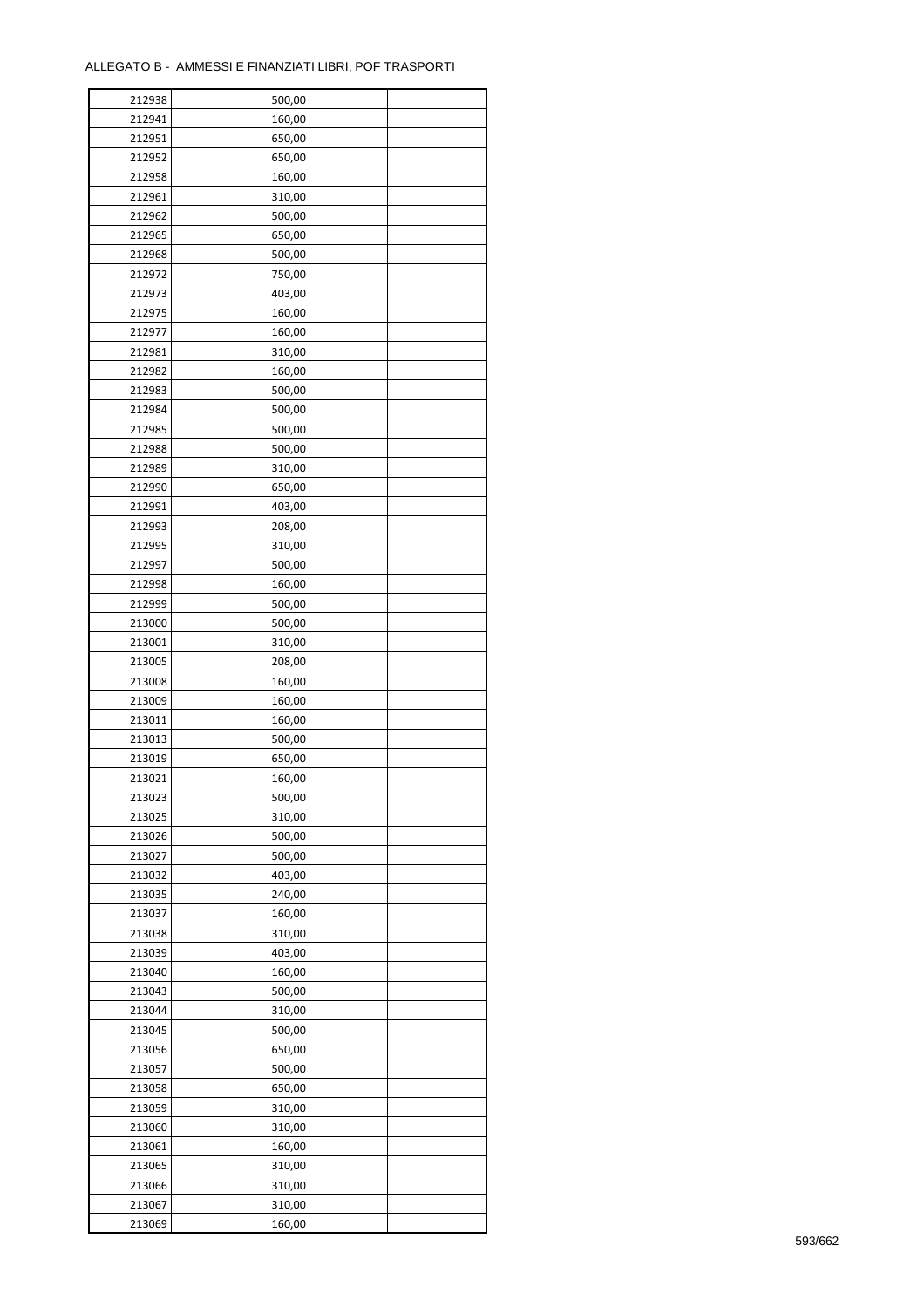| 213070 | 500,00 |  |
|--------|--------|--|
| 213071 | 500,00 |  |
| 213072 | 500,00 |  |
| 213073 | 160,00 |  |
| 213078 | 650,00 |  |
| 213080 | 310,00 |  |
| 213082 | 500,00 |  |
| 213090 | 500,00 |  |
| 213093 | 650,00 |  |
| 213097 | 310,00 |  |
| 213099 | 310,00 |  |
| 213102 | 310,00 |  |
| 213109 | 500,00 |  |
|        |        |  |
| 213110 | 500,00 |  |
| 213111 | 160,00 |  |
| 213112 | 310,00 |  |
| 213114 | 650,00 |  |
| 213116 | 160,00 |  |
| 213117 | 160,00 |  |
| 213120 | 310,00 |  |
| 213121 | 500,00 |  |
| 213122 | 500,00 |  |
| 213123 | 500,00 |  |
| 213125 | 500,00 |  |
| 213129 | 160,00 |  |
| 213131 | 310,00 |  |
| 213132 | 500,00 |  |
| 213133 | 160,00 |  |
| 213134 | 650,00 |  |
| 213135 | 650,00 |  |
| 213136 | 310,00 |  |
| 213139 | 160,00 |  |
| 213142 | 500,00 |  |
| 213144 | 465,00 |  |
| 213145 | 500,00 |  |
| 213146 | 310,00 |  |
| 213147 | 650,00 |  |
| 213148 | 310,00 |  |
| 213151 | 500,00 |  |
| 213153 | 650,00 |  |
| 213156 | 310,00 |  |
| 213157 |        |  |
|        | 500,00 |  |
| 213158 | 650,00 |  |
| 213159 | 310,00 |  |
| 213160 | 310,00 |  |
| 213163 | 500,00 |  |
| 213165 | 160,00 |  |
| 213170 | 500,00 |  |
| 213171 | 160,00 |  |
| 213174 | 160,00 |  |
| 213175 | 650,00 |  |
| 213181 | 160,00 |  |
| 213182 | 500,00 |  |
| 213184 | 500,00 |  |
| 213187 | 310,00 |  |
| 213188 | 310,00 |  |
| 213190 | 310,00 |  |
| 213191 | 160,00 |  |
| 213192 | 160,00 |  |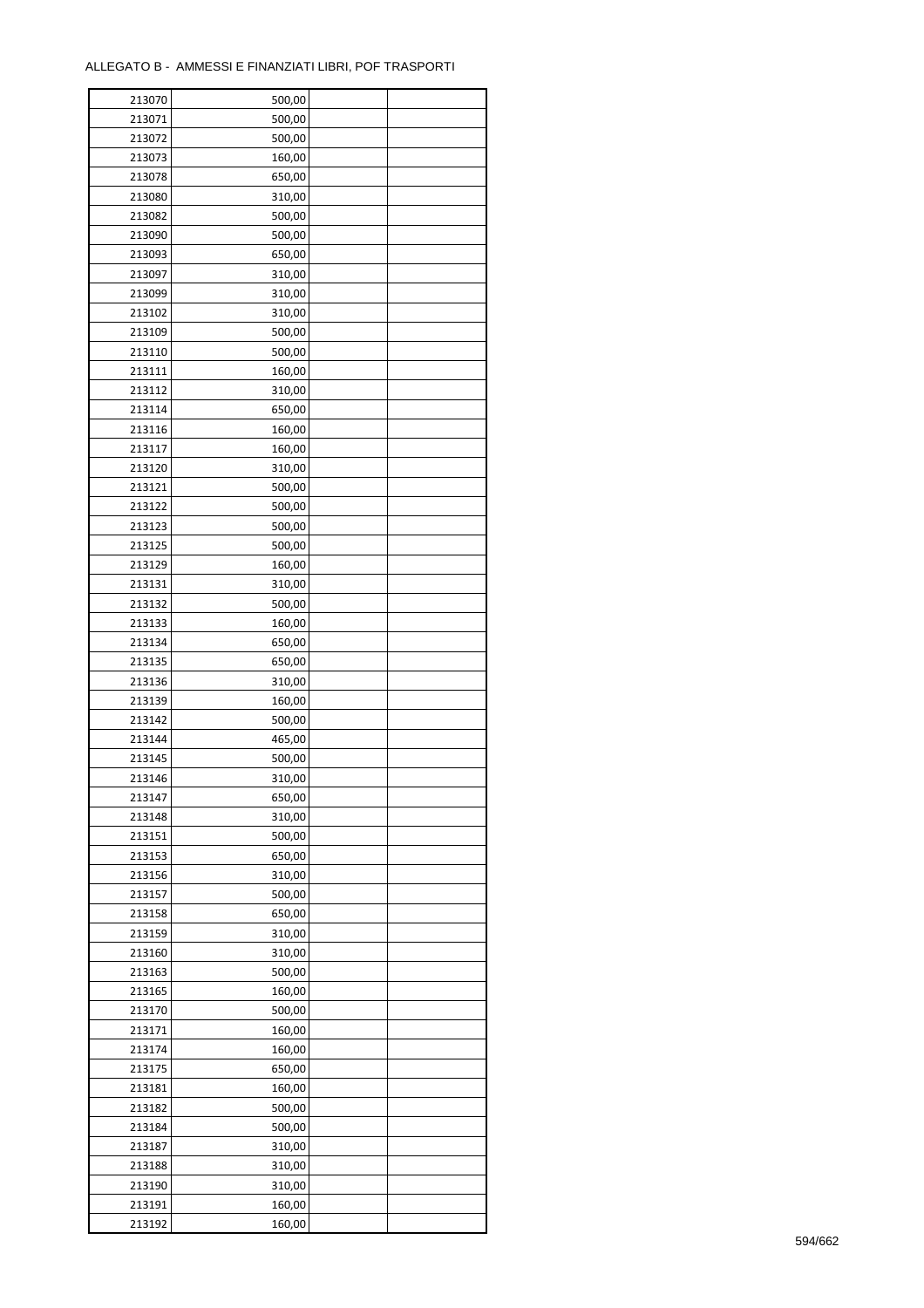| 213193 | 160,00 |  |
|--------|--------|--|
| 213196 | 650,00 |  |
| 213197 | 500,00 |  |
| 213199 | 500,00 |  |
| 213200 | 403,00 |  |
| 213201 | 310,00 |  |
| 213203 | 310,00 |  |
| 213210 | 310,00 |  |
| 213212 | 500,00 |  |
| 213213 | 160,00 |  |
| 213220 | 160,00 |  |
| 213222 | 650,00 |  |
| 213223 | 310,00 |  |
| 213224 | 310,00 |  |
| 213225 | 403,00 |  |
| 213226 | 650,00 |  |
| 213227 | 310,00 |  |
| 213228 | 403,00 |  |
| 213229 | 160,00 |  |
| 213230 | 650,00 |  |
|        |        |  |
| 213231 | 160,00 |  |
| 213232 | 160,00 |  |
| 213233 | 310,00 |  |
| 213235 | 650,00 |  |
| 213236 | 310,00 |  |
| 213237 | 310,00 |  |
| 213238 | 160,00 |  |
| 213240 | 240,00 |  |
| 213243 | 500,00 |  |
| 213245 | 500,00 |  |
| 213246 | 310,00 |  |
| 213247 | 160,00 |  |
| 213248 | 500,00 |  |
| 213249 | 500,00 |  |
| 213251 | 160,00 |  |
| 213252 | 500,00 |  |
| 213255 | 500,00 |  |
| 213256 | 160,00 |  |
| 213257 | 160,00 |  |
| 213259 | 310,00 |  |
| 213261 | 500,00 |  |
| 213262 | 310,00 |  |
| 213263 | 403,00 |  |
| 213264 | 310,00 |  |
| 213266 | 160,00 |  |
| 213268 | 310,00 |  |
| 213269 | 500,00 |  |
| 213270 | 160,00 |  |
| 213271 | 500,00 |  |
| 213274 | 310,00 |  |
| 213275 | 160,00 |  |
| 213278 | 310,00 |  |
| 213280 | 160,00 |  |
| 213282 | 500,00 |  |
| 213283 | 500,00 |  |
| 213284 | 160,00 |  |
| 213285 | 160,00 |  |
| 213286 | 500,00 |  |
| 213287 | 310,00 |  |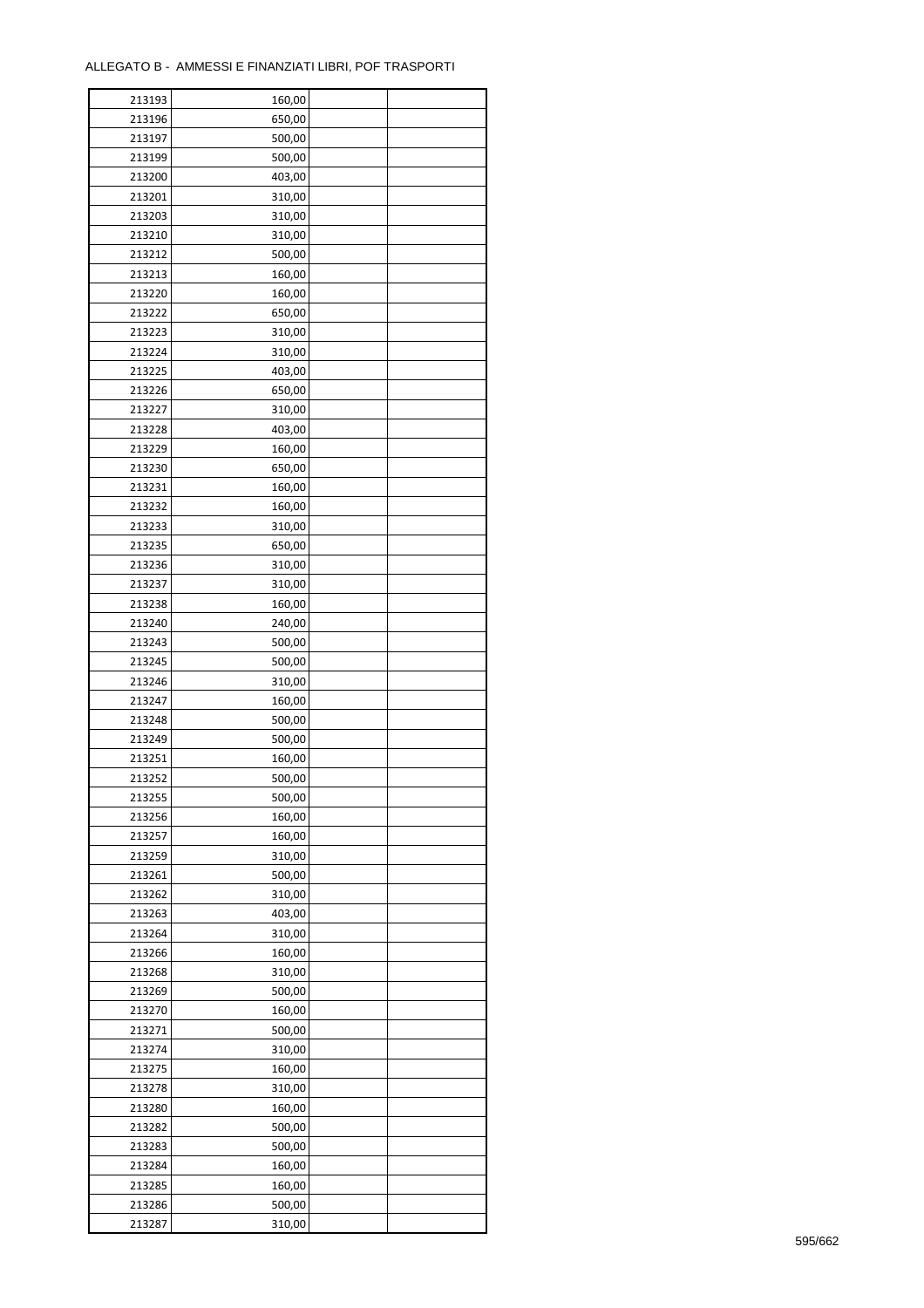| 213288 | 500,00 |  |
|--------|--------|--|
| 213291 | 310,00 |  |
| 213293 | 160,00 |  |
| 213297 | 650,00 |  |
| 213298 | 500,00 |  |
| 213299 | 500,00 |  |
| 213300 | 310,00 |  |
| 213302 | 750,00 |  |
| 213303 | 310,00 |  |
| 213304 | 310,00 |  |
| 213306 | 310,00 |  |
| 213310 | 403,00 |  |
| 213311 | 500,00 |  |
|        |        |  |
| 213312 | 208,00 |  |
| 213314 | 500,00 |  |
| 213315 | 500,00 |  |
| 213316 | 650,00 |  |
| 213317 | 500,00 |  |
| 213318 | 500,00 |  |
| 213319 | 650,00 |  |
| 213321 | 160,00 |  |
| 213326 | 650,00 |  |
| 213327 | 160,00 |  |
| 213328 | 310,00 |  |
| 213332 | 310,00 |  |
| 213333 | 310,00 |  |
| 213338 | 310,00 |  |
| 213339 | 465,00 |  |
| 213340 | 310,00 |  |
| 213342 | 160,00 |  |
| 213343 | 500,00 |  |
| 213344 | 310,00 |  |
| 213345 | 160,00 |  |
| 213347 | 465,00 |  |
| 213348 | 310,00 |  |
| 213349 | 310,00 |  |
| 213350 | 160,00 |  |
| 213352 | 650,00 |  |
| 213354 | 500,00 |  |
| 213355 | 160,00 |  |
| 213361 | 160,00 |  |
| 213364 | 160,00 |  |
| 213366 | 310,00 |  |
| 213369 | 500,00 |  |
| 213378 | 500,00 |  |
| 213379 | 310,00 |  |
| 213384 | 160,00 |  |
| 213386 | 160,00 |  |
| 213388 | 160,00 |  |
| 213389 | 500,00 |  |
| 213391 | 160,00 |  |
| 213394 | 310,00 |  |
| 213395 | 310,00 |  |
| 213397 | 160,00 |  |
| 213398 | 310,00 |  |
| 213399 | 310,00 |  |
| 213400 | 310,00 |  |
| 213401 | 465,00 |  |
| 213402 | 160,00 |  |
|        |        |  |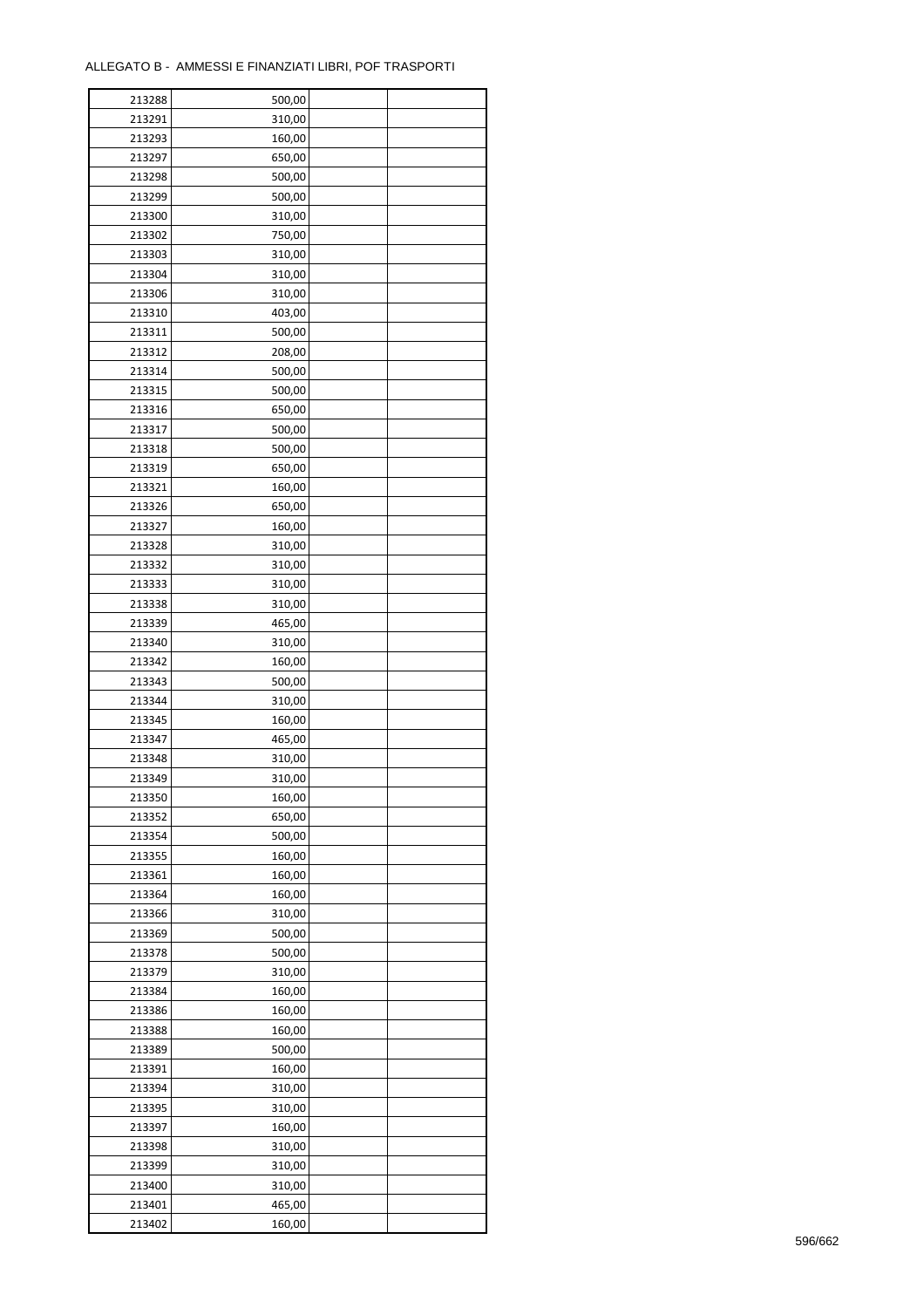$\mathbf{r}$ 

| 213404 | 310,00 |  |
|--------|--------|--|
| 213406 | 650,00 |  |
| 213407 | 500,00 |  |
| 213408 | 160,00 |  |
| 213409 | 403,00 |  |
| 213410 | 500,00 |  |
| 213411 | 160,00 |  |
| 213415 | 310,00 |  |
| 213419 | 160,00 |  |
| 213420 | 500,00 |  |
| 213421 | 500,00 |  |
| 213422 | 160,00 |  |
| 213424 | 500,00 |  |
| 213426 | 310,00 |  |
| 213430 | 310,00 |  |
|        |        |  |
| 213433 | 160,00 |  |
| 213434 | 160,00 |  |
| 213436 | 160,00 |  |
| 213439 | 500,00 |  |
| 213440 | 310,00 |  |
| 213444 | 160,00 |  |
| 213445 | 310,00 |  |
| 213446 | 310,00 |  |
| 213447 | 160,00 |  |
| 213448 | 160,00 |  |
| 213449 | 160,00 |  |
| 213453 | 160,00 |  |
| 213456 | 650,00 |  |
| 213457 | 310,00 |  |
| 213458 | 160,00 |  |
| 213459 | 650,00 |  |
| 213461 | 650,00 |  |
| 213463 | 650,00 |  |
| 213465 | 160,00 |  |
| 213466 | 650,00 |  |
| 213467 | 650,00 |  |
| 213468 | 310,00 |  |
| 213469 | 310,00 |  |
| 213471 | 160,00 |  |
| 213475 | 310,00 |  |
| 213476 | 500,00 |  |
| 213481 | 160,00 |  |
| 213484 | 310,00 |  |
| 213487 | 310,00 |  |
| 213490 | 160,00 |  |
| 213492 | 160,00 |  |
| 213494 | 403,00 |  |
| 213495 | 160,00 |  |
| 213496 | 160,00 |  |
| 213497 | 310,00 |  |
| 213498 | 500,00 |  |
| 213500 | 310,00 |  |
| 213501 | 310,00 |  |
| 213502 | 160,00 |  |
| 213503 | 500,00 |  |
| 213504 | 500,00 |  |
| 213507 | 310,00 |  |
| 213510 | 750,00 |  |
|        | 310,00 |  |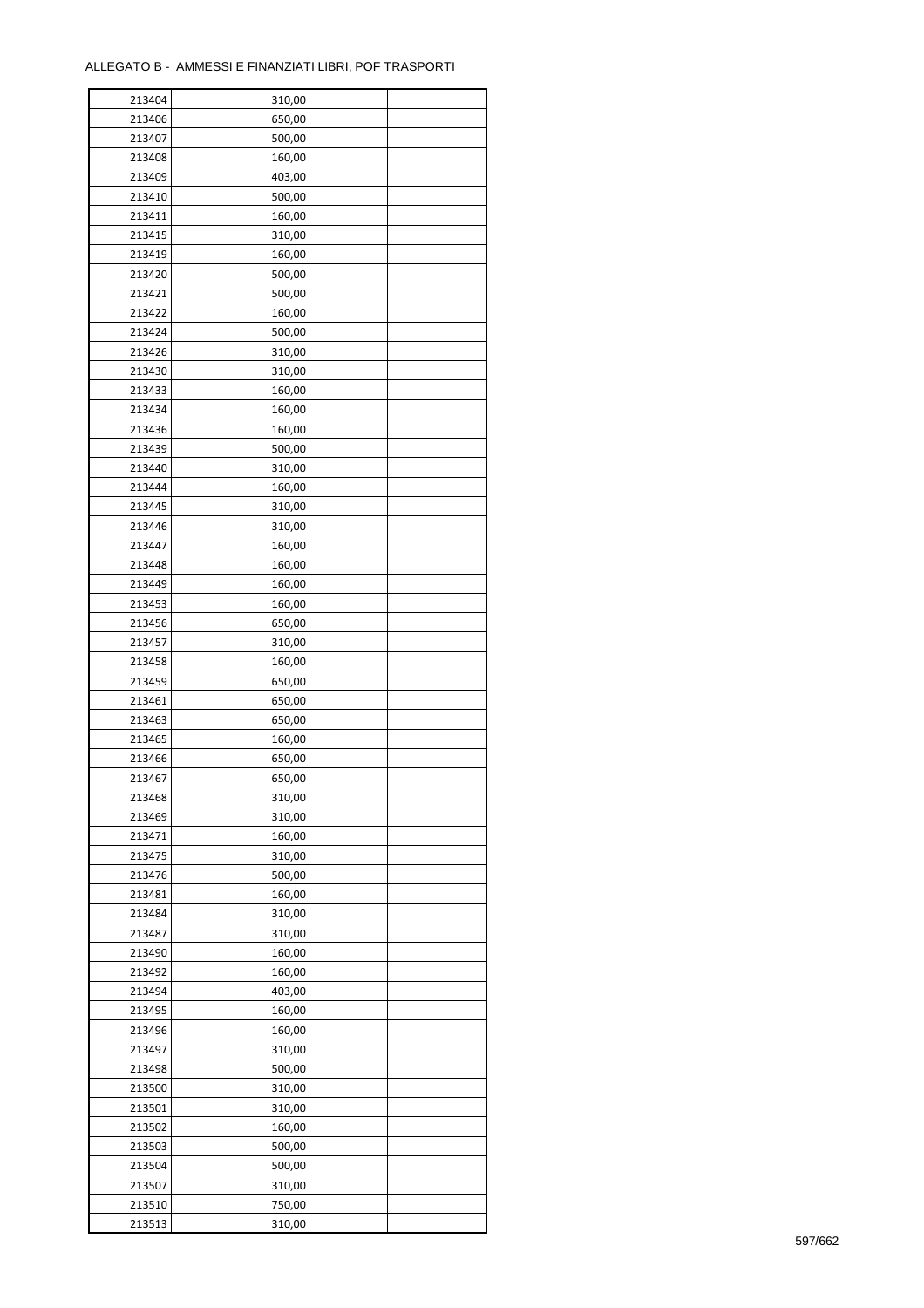| 213516 | 160,00 |  |
|--------|--------|--|
| 213517 | 500,00 |  |
| 213519 | 160,00 |  |
| 213520 | 310,00 |  |
| 213525 | 650,00 |  |
| 213528 | 160,00 |  |
| 213530 | 160,00 |  |
| 213535 | 500,00 |  |
| 213537 | 310,00 |  |
| 213538 | 650,00 |  |
| 213540 | 160,00 |  |
| 213541 | 310,00 |  |
| 213542 | 160,00 |  |
| 213544 | 160,00 |  |
| 213545 | 160,00 |  |
|        |        |  |
| 213546 | 310,00 |  |
| 213547 | 160,00 |  |
| 213548 | 310,00 |  |
| 213549 | 500,00 |  |
| 213552 | 160,00 |  |
| 213556 | 650,00 |  |
| 213559 | 160,00 |  |
| 213562 | 160,00 |  |
| 213566 | 160,00 |  |
| 213567 | 650,00 |  |
| 213569 | 160,00 |  |
| 213570 | 500,00 |  |
| 213571 | 465,00 |  |
| 213572 | 500,00 |  |
| 213577 | 160,00 |  |
| 213578 | 310,00 |  |
| 213580 | 650,00 |  |
| 213581 | 160,00 |  |
| 213582 | 160,00 |  |
| 213585 | 750,00 |  |
| 213587 | 160,00 |  |
| 213588 | 650,00 |  |
| 213592 | 160,00 |  |
| 213593 | 160,00 |  |
| 213594 | 403,00 |  |
| 213595 | 650,00 |  |
| 213596 | 160,00 |  |
| 213599 | 160,00 |  |
| 213601 | 650,00 |  |
| 213602 | 160,00 |  |
| 213603 | 160,00 |  |
| 213604 | 160,00 |  |
| 213608 | 160,00 |  |
| 213609 | 310,00 |  |
| 213610 | 160,00 |  |
| 213615 | 500,00 |  |
| 213617 | 310,00 |  |
| 213618 | 160,00 |  |
| 213619 | 650,00 |  |
| 213622 | 650,00 |  |
| 213623 | 500,00 |  |
| 213624 | 160,00 |  |
| 213625 | 160,00 |  |
| 213626 | 160,00 |  |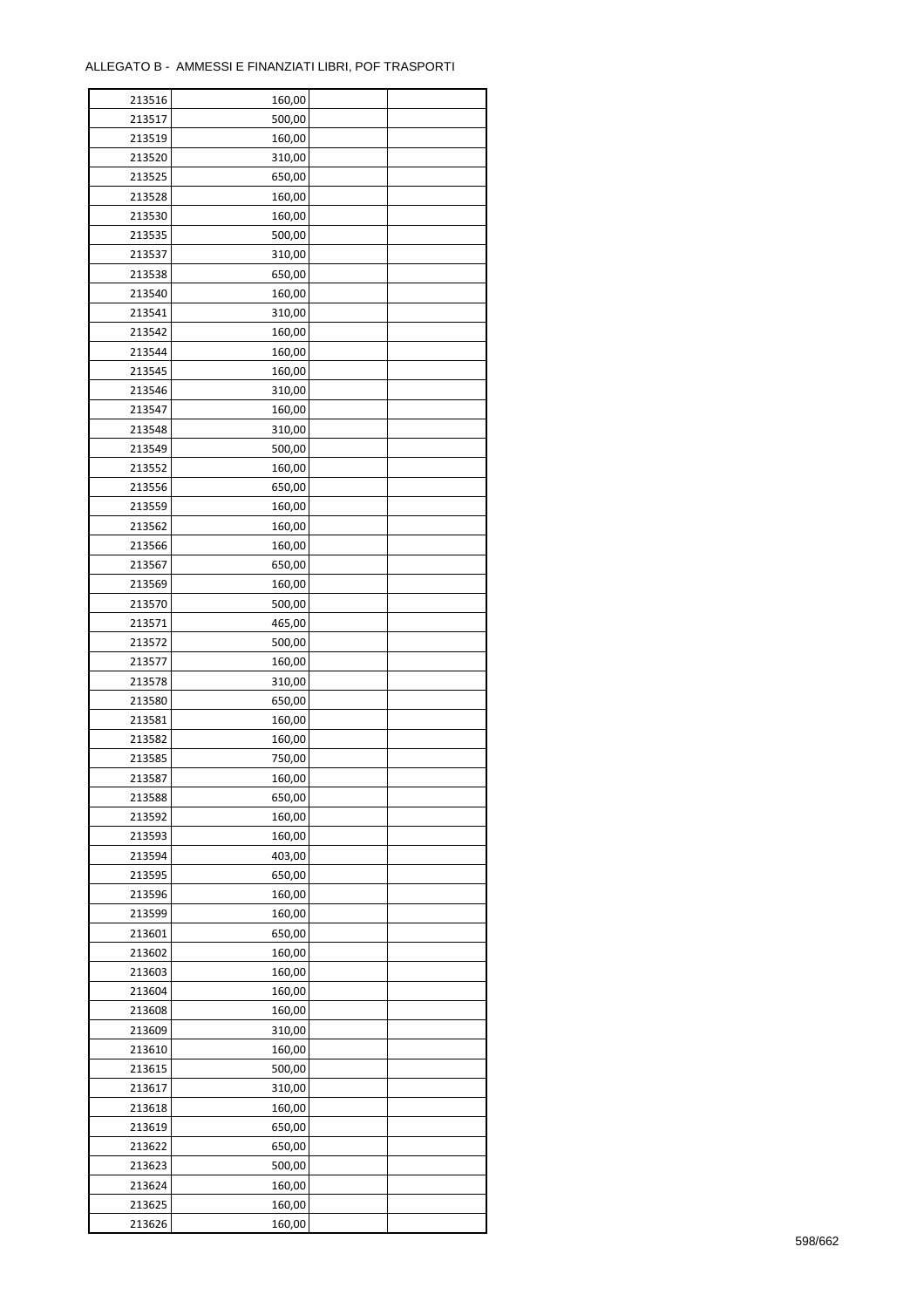$\mathbf{r}$ 

| 213627 | 310,00 |  |
|--------|--------|--|
| 213628 | 310,00 |  |
| 213629 | 160,00 |  |
| 213632 | 310,00 |  |
| 213633 | 208,00 |  |
| 213634 | 500,00 |  |
| 213635 | 310,00 |  |
| 213636 | 310,00 |  |
| 213637 | 500,00 |  |
| 213640 | 160,00 |  |
| 213641 | 160,00 |  |
| 213642 | 160,00 |  |
| 213647 | 310,00 |  |
| 213653 | 160,00 |  |
| 213654 | 310,00 |  |
| 213655 | 500,00 |  |
| 213661 |        |  |
|        | 750,00 |  |
| 213663 | 240,00 |  |
| 213666 | 160,00 |  |
| 213667 | 160,00 |  |
| 213668 | 310,00 |  |
| 213670 | 500,00 |  |
| 213673 | 160,00 |  |
| 213674 | 160,00 |  |
| 213675 | 310,00 |  |
| 213678 | 500,00 |  |
| 213680 | 160,00 |  |
| 213682 | 465,00 |  |
| 213683 | 310,00 |  |
| 213684 | 500,00 |  |
| 213688 | 160,00 |  |
| 213689 | 160,00 |  |
| 213690 | 310,00 |  |
| 213693 | 160,00 |  |
| 213695 | 403,00 |  |
| 213696 | 160,00 |  |
| 213697 | 160,00 |  |
| 213708 | 310,00 |  |
| 213709 | 403,00 |  |
| 213710 | 650,00 |  |
| 213711 | 310,00 |  |
| 213712 | 160,00 |  |
| 213713 | 160,00 |  |
| 213714 | 403,00 |  |
| 213715 | 310,00 |  |
| 213719 | 500,00 |  |
| 213720 | 310,00 |  |
| 213721 | 160,00 |  |
| 213722 | 310,00 |  |
| 213723 | 500,00 |  |
| 213724 | 650,00 |  |
| 213725 | 500,00 |  |
| 213727 | 310,00 |  |
| 213728 | 160,00 |  |
| 213729 | 403,00 |  |
| 213730 | 160,00 |  |
| 213731 | 160,00 |  |
| 213732 | 500,00 |  |
| 213733 | 310,00 |  |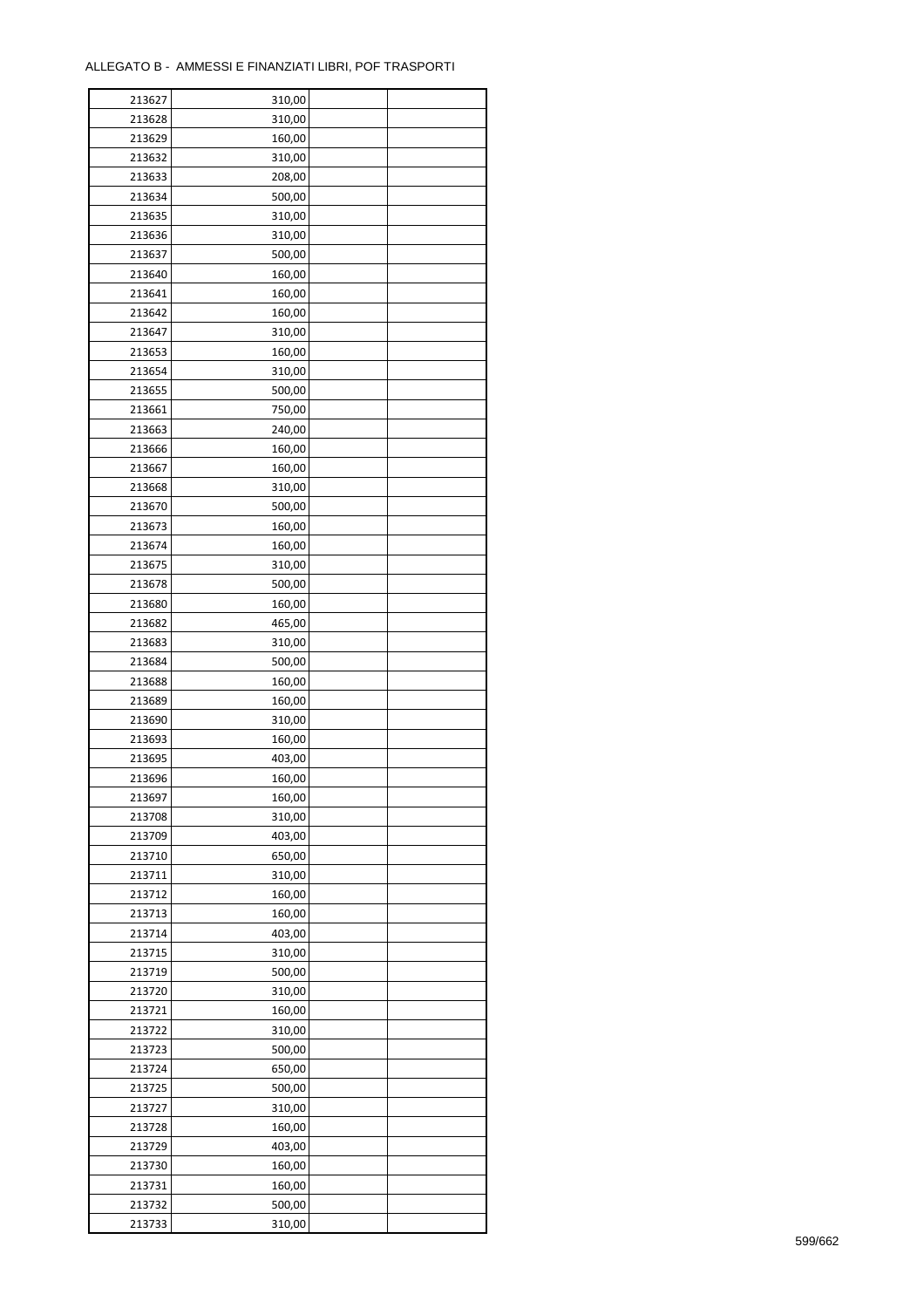| 213734 | 500,00 |  |
|--------|--------|--|
| 213735 | 160,00 |  |
| 213737 | 160,00 |  |
| 213739 | 310,00 |  |
| 213740 | 500,00 |  |
| 213742 | 465,00 |  |
| 213743 | 160,00 |  |
| 213744 | 650,00 |  |
| 213749 | 160,00 |  |
| 213751 |        |  |
|        | 160,00 |  |
| 213752 | 500,00 |  |
| 213753 | 310,00 |  |
| 213754 | 750,00 |  |
| 213756 | 160,00 |  |
| 213757 | 310,00 |  |
| 213758 | 160,00 |  |
| 213760 | 500,00 |  |
| 213761 | 240,00 |  |
| 213762 | 160,00 |  |
| 213763 | 500,00 |  |
| 213765 | 160,00 |  |
| 213768 | 160,00 |  |
| 213769 | 500,00 |  |
| 213770 | 160,00 |  |
| 213772 | 500,00 |  |
| 213774 | 310,00 |  |
| 213775 | 310,00 |  |
| 213776 |        |  |
|        | 500,00 |  |
| 213777 | 160,00 |  |
| 213778 | 500,00 |  |
| 213782 | 310,00 |  |
| 213784 | 310,00 |  |
| 213785 | 208,00 |  |
| 213786 | 310,00 |  |
| 213788 | 500,00 |  |
| 213789 | 500,00 |  |
| 213793 | 500,00 |  |
| 213795 | 650,00 |  |
| 213796 | 160,00 |  |
| 213797 | 500,00 |  |
| 213799 | 310,00 |  |
| 213800 | 650,00 |  |
| 213801 | 750,00 |  |
| 213802 | 240,00 |  |
| 213804 | 310,00 |  |
| 213805 | 500,00 |  |
| 213806 | 650,00 |  |
| 213808 |        |  |
|        | 310,00 |  |
| 213810 | 310,00 |  |
| 213812 | 650,00 |  |
| 213813 | 310,00 |  |
| 213814 | 160,00 |  |
| 213815 | 500,00 |  |
| 213816 | 310,00 |  |
| 213820 | 160,00 |  |
| 213821 | 310,00 |  |
| 213822 | 310,00 |  |
| 213824 | 500,00 |  |
| 213828 | 160,00 |  |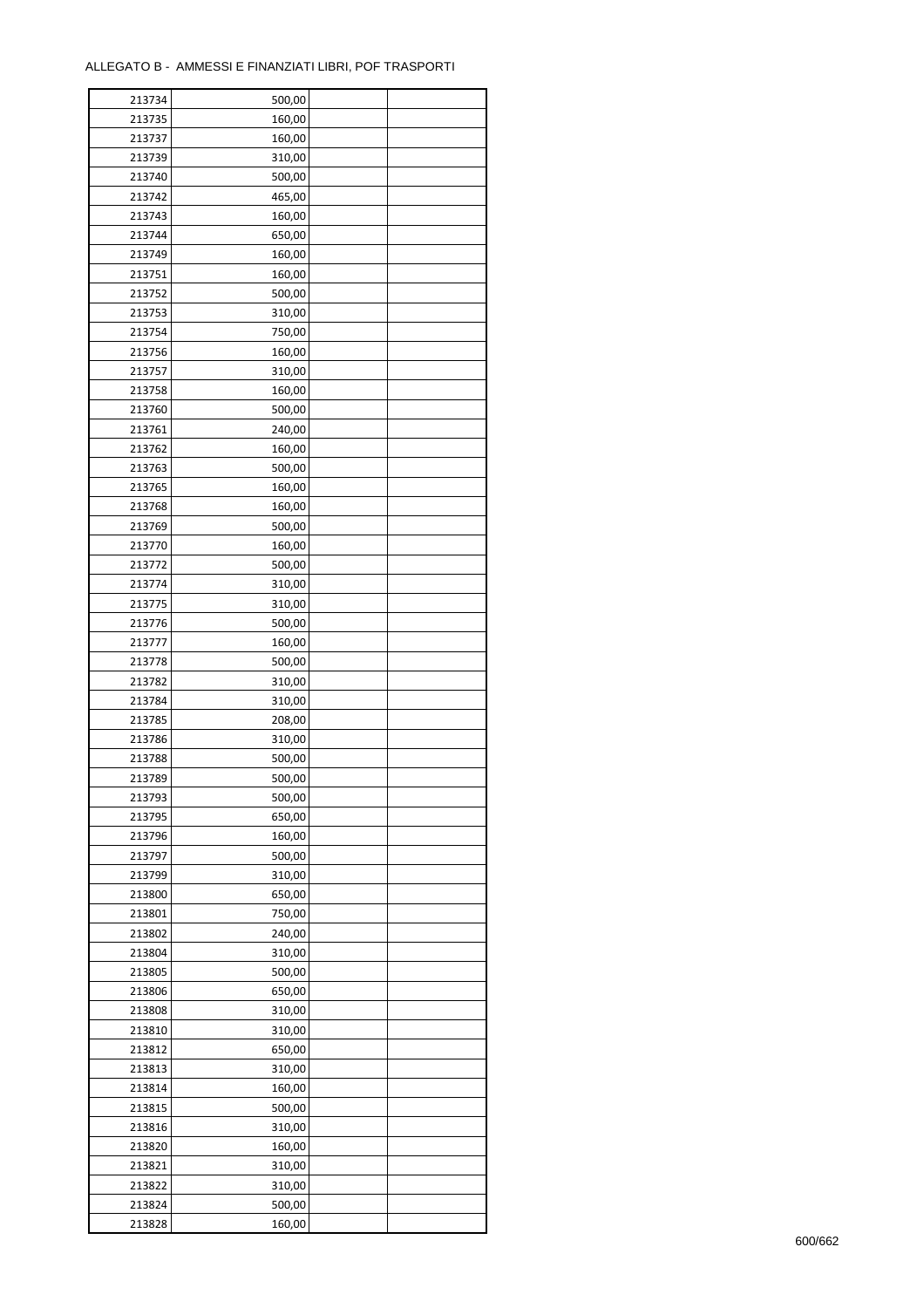$\mathbf{r}$ 

| 213830 | 160,00 |  |
|--------|--------|--|
| 213835 | 650,00 |  |
| 213836 | 310,00 |  |
| 213837 | 500,00 |  |
| 213839 | 160,00 |  |
| 213840 | 160,00 |  |
| 213844 | 160,00 |  |
| 213846 | 160,00 |  |
| 213849 | 160,00 |  |
| 213850 | 160,00 |  |
| 213851 | 160,00 |  |
| 213852 | 160,00 |  |
| 213853 | 310,00 |  |
| 213854 | 310,00 |  |
| 213855 | 650,00 |  |
|        |        |  |
| 213856 | 160,00 |  |
| 213859 | 160,00 |  |
| 213861 | 160,00 |  |
| 213862 | 310,00 |  |
| 213863 | 650,00 |  |
| 213866 | 310,00 |  |
| 213868 | 310,00 |  |
| 213870 | 160,00 |  |
| 213874 | 160,00 |  |
| 213876 | 500,00 |  |
| 213877 | 160,00 |  |
| 213879 | 160,00 |  |
| 213883 | 500,00 |  |
| 213885 | 160,00 |  |
| 213886 | 160,00 |  |
| 213888 | 160,00 |  |
| 213890 | 160,00 |  |
| 213891 | 310,00 |  |
| 213892 | 160,00 |  |
| 213893 | 500,00 |  |
| 213898 | 310,00 |  |
| 213899 | 160,00 |  |
| 213900 | 160,00 |  |
| 213901 | 310,00 |  |
| 213902 | 160,00 |  |
| 213904 | 500,00 |  |
| 213907 | 160,00 |  |
| 213908 | 500,00 |  |
| 213909 | 160,00 |  |
| 213914 | 310,00 |  |
| 213916 | 160,00 |  |
| 213918 | 240,00 |  |
| 213920 | 208,00 |  |
| 213921 | 208,00 |  |
| 213922 | 310,00 |  |
| 213923 | 500,00 |  |
| 213924 | 500,00 |  |
| 213925 | 650,00 |  |
| 213926 | 310,00 |  |
| 213927 | 500,00 |  |
| 213929 | 310,00 |  |
| 213930 | 160,00 |  |
| 213931 | 750,00 |  |
| 213932 | 650,00 |  |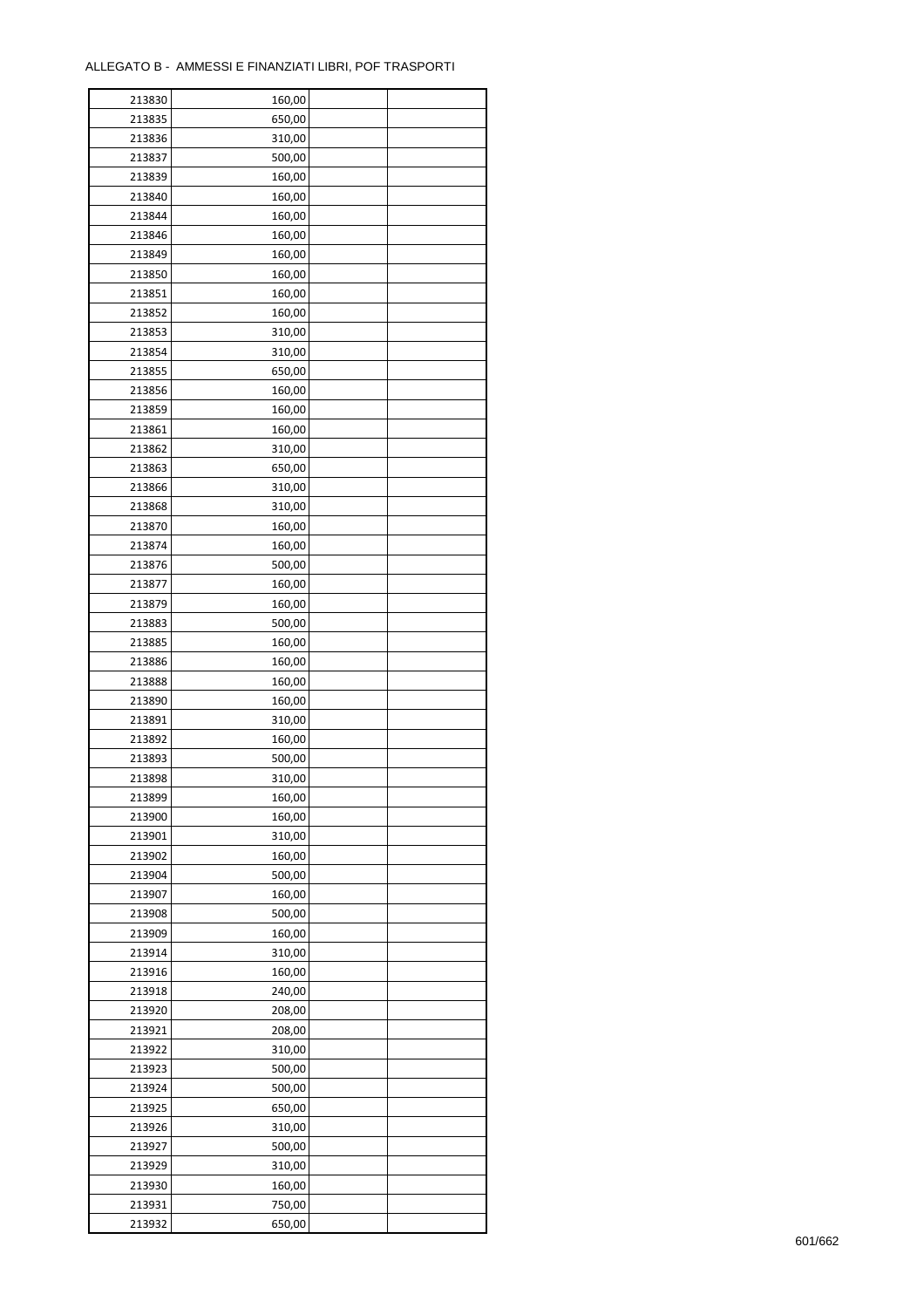| 213934 | 500,00 |  |
|--------|--------|--|
| 213936 | 500,00 |  |
| 213940 | 160,00 |  |
| 213942 | 650,00 |  |
| 213943 | 160,00 |  |
| 213952 | 500,00 |  |
| 213955 | 310,00 |  |
| 213958 | 650,00 |  |
| 213959 | 160,00 |  |
| 213962 | 750,00 |  |
| 213965 | 160,00 |  |
| 213967 | 310,00 |  |
| 213969 | 310,00 |  |
| 213973 | 160,00 |  |
| 213975 |        |  |
|        | 160,00 |  |
| 213977 | 160,00 |  |
| 213978 | 310,00 |  |
| 213979 | 650,00 |  |
| 213980 | 310,00 |  |
| 213982 | 500,00 |  |
| 213984 | 500,00 |  |
| 213987 | 500,00 |  |
| 213988 | 500,00 |  |
| 213989 | 160,00 |  |
| 213990 | 310,00 |  |
| 213992 | 500,00 |  |
| 213993 | 650,00 |  |
| 213995 | 160,00 |  |
| 213997 | 500,00 |  |
| 213998 | 310,00 |  |
| 213999 | 160,00 |  |
| 214003 | 160,00 |  |
| 214004 | 650,00 |  |
| 214005 | 160,00 |  |
| 214006 | 160,00 |  |
| 214007 | 500,00 |  |
| 214008 | 500,00 |  |
| 214009 | 160,00 |  |
| 214011 | 650,00 |  |
| 214013 | 310,00 |  |
| 214014 | 160,00 |  |
| 214016 | 310,00 |  |
| 214020 | 310,00 |  |
| 214021 | 160,00 |  |
| 214022 | 160,00 |  |
| 214024 | 160,00 |  |
| 214025 | 310,00 |  |
| 214026 | 403,00 |  |
| 214027 |        |  |
| 214028 | 160,00 |  |
|        | 310,00 |  |
| 214031 | 160,00 |  |
| 214032 | 160,00 |  |
| 214033 | 160,00 |  |
| 214034 | 160,00 |  |
| 214038 | 160,00 |  |
| 214039 | 650,00 |  |
| 214040 | 310,00 |  |
| 214041 | 160,00 |  |
| 214042 | 310,00 |  |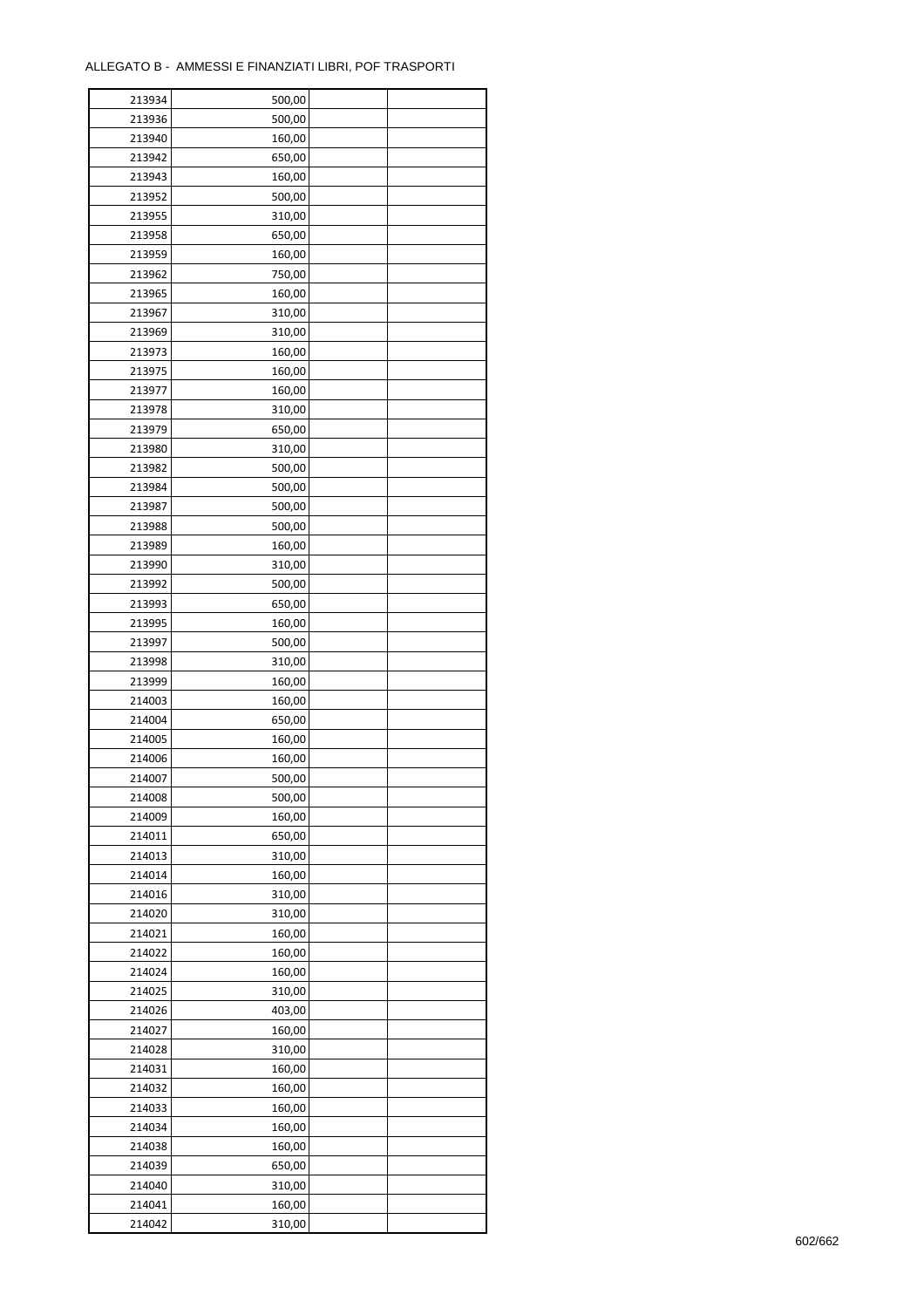| 214044 | 310,00 |  |
|--------|--------|--|
| 214046 | 500,00 |  |
| 214047 | 650,00 |  |
| 214048 | 310,00 |  |
| 214050 | 160,00 |  |
| 214051 | 160,00 |  |
| 214052 | 310,00 |  |
| 214053 | 160,00 |  |
| 214055 | 500,00 |  |
| 214056 | 310,00 |  |
| 214057 | 310,00 |  |
| 214058 | 310,00 |  |
| 214060 | 500,00 |  |
| 214061 |        |  |
|        | 650,00 |  |
| 214062 | 160,00 |  |
| 214064 | 500,00 |  |
| 214065 | 403,00 |  |
| 214066 | 160,00 |  |
| 214068 | 310,00 |  |
| 214069 | 160,00 |  |
| 214070 | 310,00 |  |
| 214072 | 160,00 |  |
| 214077 | 160,00 |  |
| 214078 | 160,00 |  |
| 214079 | 310,00 |  |
| 214081 | 310,00 |  |
| 214082 | 500,00 |  |
| 214083 | 500,00 |  |
| 214087 | 310,00 |  |
| 214088 | 650,00 |  |
| 214089 | 500,00 |  |
| 214091 | 160,00 |  |
| 214092 | 160,00 |  |
| 214093 | 160,00 |  |
| 214094 | 160,00 |  |
| 214101 | 310,00 |  |
| 214102 | 160,00 |  |
| 214104 | 160,00 |  |
| 214105 | 160,00 |  |
| 214107 | 650,00 |  |
| 214108 | 160,00 |  |
| 214110 | 208,00 |  |
| 214111 | 500,00 |  |
| 214112 | 160,00 |  |
| 214115 | 160,00 |  |
| 214117 | 500,00 |  |
| 214120 | 310,00 |  |
| 214122 | 500,00 |  |
| 214123 | 160,00 |  |
| 214127 | 310,00 |  |
| 214128 | 160,00 |  |
| 214129 | 310,00 |  |
| 214133 | 160,00 |  |
| 214137 | 465,00 |  |
| 214138 | 160,00 |  |
| 214139 | 160,00 |  |
| 214140 | 500,00 |  |
| 214142 | 160,00 |  |
|        |        |  |
| 214143 | 160,00 |  |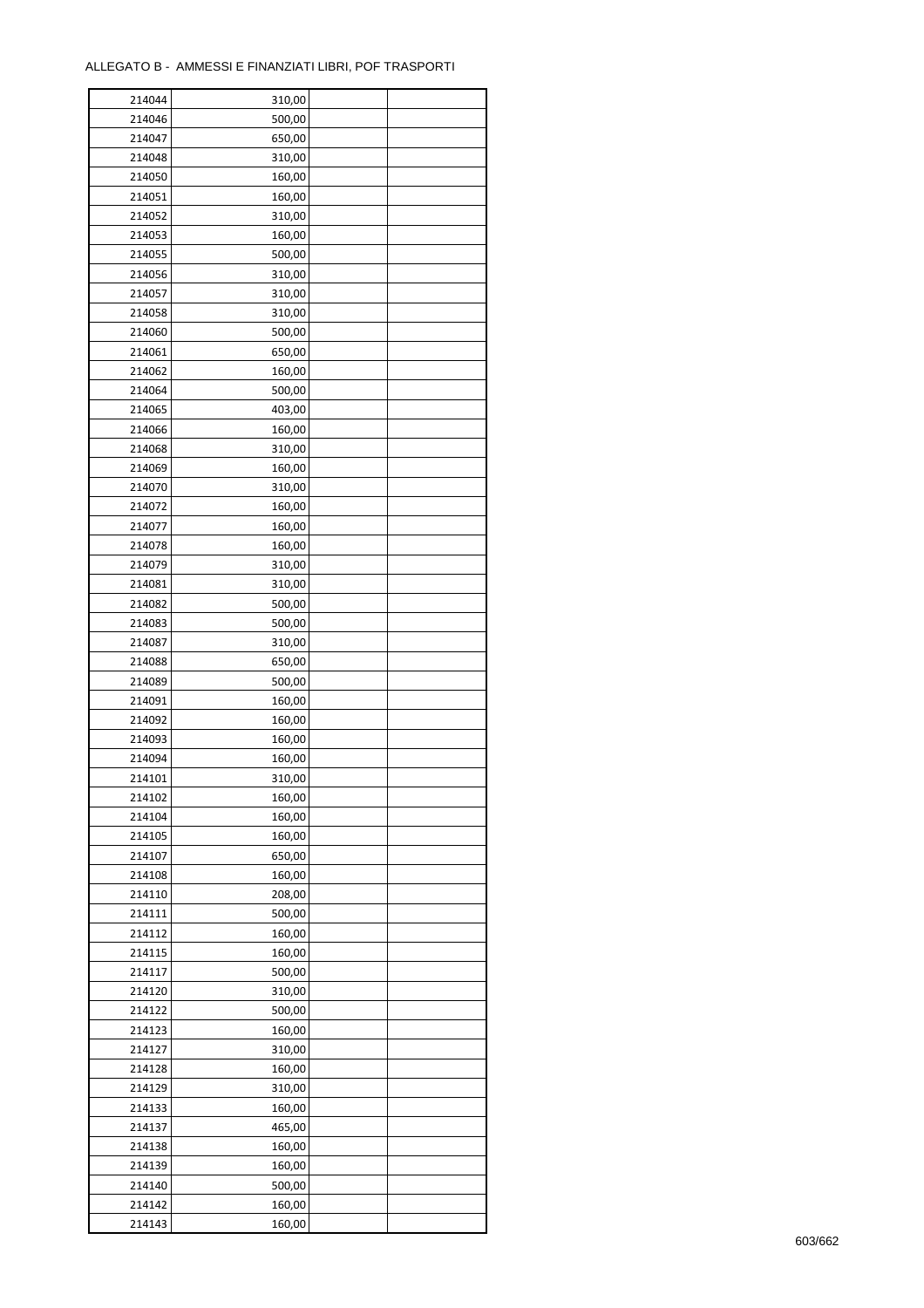| 214146 | 310,00 |  |
|--------|--------|--|
| 214148 | 160,00 |  |
| 214153 | 160,00 |  |
| 214155 | 310,00 |  |
| 214156 | 240,00 |  |
| 214158 | 160,00 |  |
| 214159 | 160,00 |  |
| 214160 | 310,00 |  |
| 214163 | 160,00 |  |
| 214164 |        |  |
|        | 650,00 |  |
| 214166 | 465,00 |  |
| 214167 | 465,00 |  |
| 214169 | 160,00 |  |
| 214170 | 160,00 |  |
| 214171 | 160,00 |  |
| 214172 | 160,00 |  |
| 214173 | 500,00 |  |
| 214174 | 500,00 |  |
| 214175 | 310,00 |  |
| 214176 | 160,00 |  |
| 214177 | 160,00 |  |
| 214178 | 650,00 |  |
| 214182 | 500,00 |  |
| 214183 | 465,00 |  |
| 214184 | 160,00 |  |
| 214187 | 160,00 |  |
| 214188 | 160,00 |  |
| 214189 | 310,00 |  |
| 214190 | 500,00 |  |
| 214193 | 500,00 |  |
| 214194 | 160,00 |  |
|        |        |  |
| 214195 | 310,00 |  |
| 214200 | 310,00 |  |
| 214204 | 160,00 |  |
| 214205 | 310,00 |  |
| 214206 | 160,00 |  |
| 214207 | 310,00 |  |
| 214208 | 160,00 |  |
| 214209 | 500,00 |  |
| 214210 | 310,00 |  |
| 214211 | 160,00 |  |
| 214215 | 160,00 |  |
| 214218 | 310,00 |  |
| 214220 | 160,00 |  |
| 214223 | 160,00 |  |
| 214224 | 500,00 |  |
| 214225 | 160,00 |  |
| 214231 | 500,00 |  |
| 214232 | 750,00 |  |
| 214233 | 310,00 |  |
| 214234 | 310,00 |  |
| 214236 | 403,00 |  |
| 214237 | 160,00 |  |
|        |        |  |
| 214238 | 500,00 |  |
| 214239 | 240,00 |  |
| 214242 | 160,00 |  |
| 214243 | 160,00 |  |
| 214245 | 160,00 |  |
| 214246 | 310,00 |  |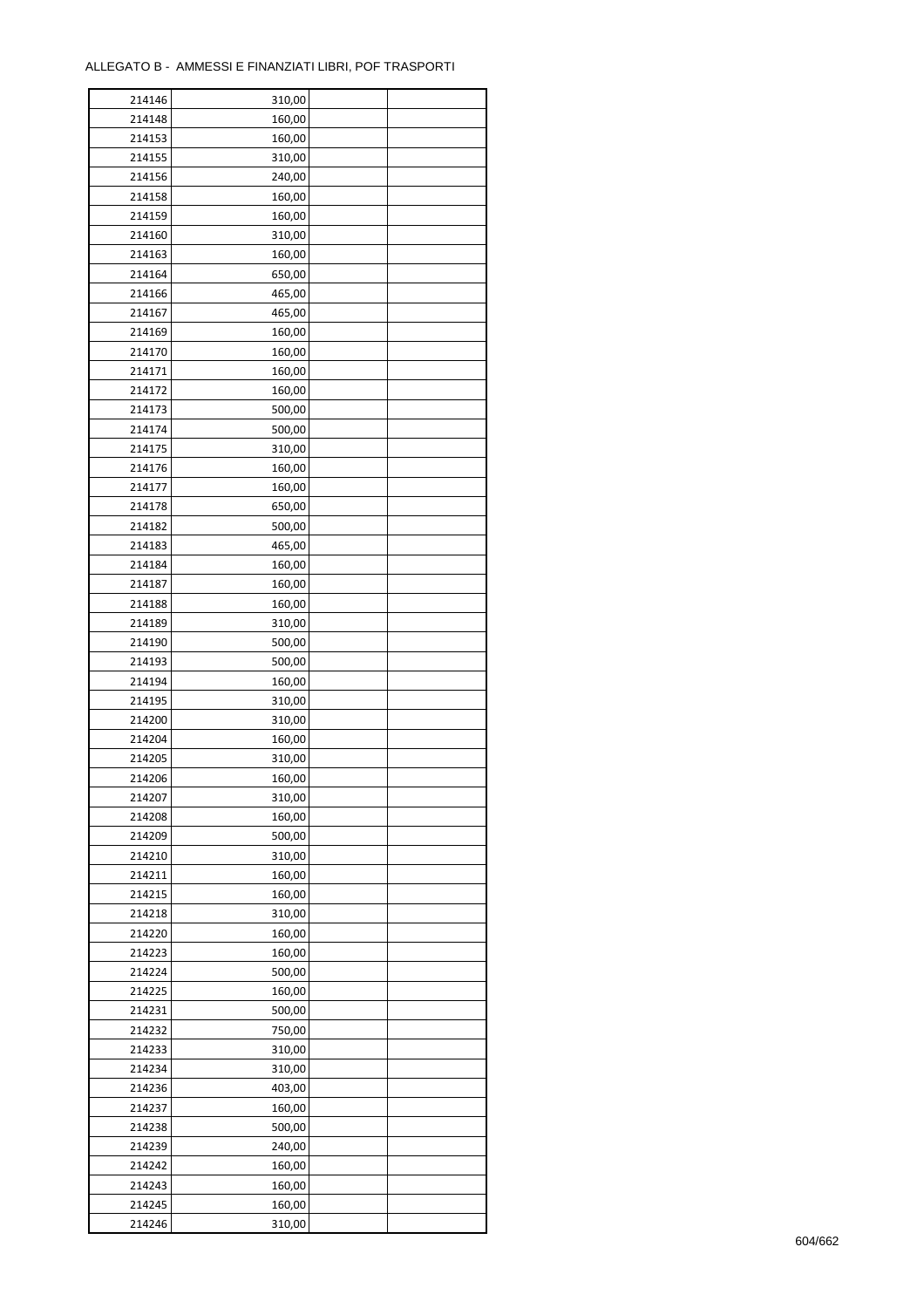| 214247 | 310,00 |  |
|--------|--------|--|
| 214248 | 310,00 |  |
| 214249 | 403,00 |  |
| 214251 | 240,00 |  |
| 214252 | 310,00 |  |
| 214253 | 750,00 |  |
| 214258 | 160,00 |  |
| 214259 | 500,00 |  |
|        |        |  |
| 214260 | 500,00 |  |
| 214263 | 310,00 |  |
| 214265 | 310,00 |  |
| 214266 | 160,00 |  |
| 214271 | 208,00 |  |
| 214275 | 160,00 |  |
| 214276 | 650,00 |  |
| 214277 | 240,00 |  |
| 214278 | 160,00 |  |
| 214280 | 310,00 |  |
| 214282 | 500,00 |  |
| 214284 | 160,00 |  |
| 214286 | 160,00 |  |
| 214288 | 500,00 |  |
| 214289 | 500,00 |  |
| 214290 | 500,00 |  |
|        |        |  |
| 214292 | 160,00 |  |
| 214294 | 160,00 |  |
| 214298 | 310,00 |  |
| 214302 | 160,00 |  |
| 214304 | 500,00 |  |
| 214306 | 500,00 |  |
| 214308 | 500,00 |  |
| 214309 | 160,00 |  |
| 214313 | 160,00 |  |
| 214314 | 310,00 |  |
| 214318 | 500,00 |  |
| 214320 | 160,00 |  |
| 214321 | 310,00 |  |
| 214324 | 160,00 |  |
| 214325 | 160,00 |  |
| 214330 | 160,00 |  |
| 214333 | 240,00 |  |
| 214334 | 310,00 |  |
| 214336 | 160,00 |  |
|        |        |  |
| 214337 | 160,00 |  |
| 214339 | 160,00 |  |
| 214344 | 310,00 |  |
| 214345 | 160,00 |  |
| 214346 | 160,00 |  |
| 214347 | 160,00 |  |
| 214348 | 500,00 |  |
| 214349 | 310,00 |  |
| 214351 | 310,00 |  |
| 214352 | 160,00 |  |
| 214353 | 310,00 |  |
| 214356 | 650,00 |  |
| 214357 | 160,00 |  |
| 214359 | 310,00 |  |
| 214361 | 500,00 |  |
|        |        |  |
| 214362 | 160,00 |  |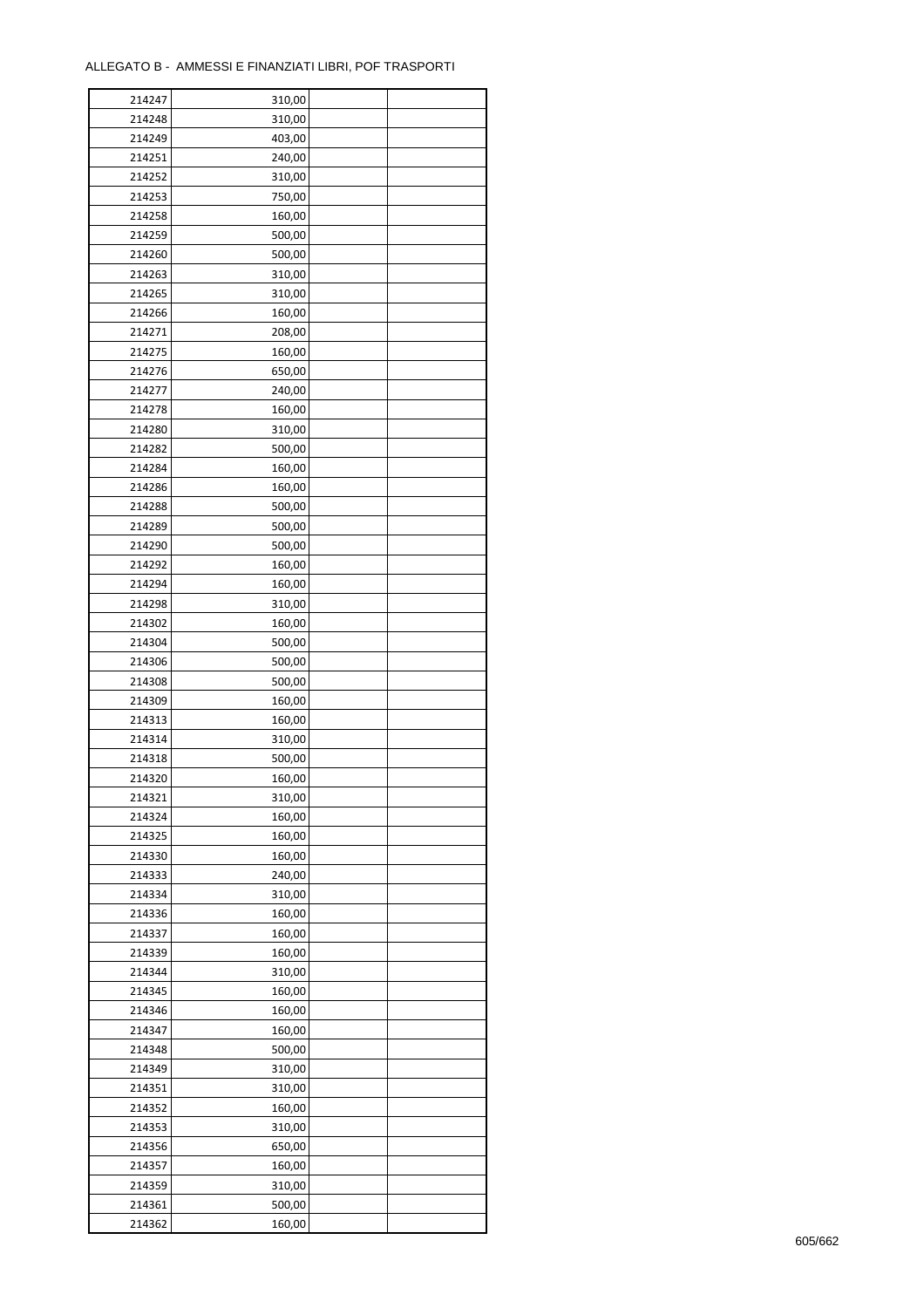| 214365 | 500,00 |  |
|--------|--------|--|
| 214367 | 160,00 |  |
| 214368 | 500,00 |  |
| 214369 | 160,00 |  |
| 214373 | 160,00 |  |
| 214375 | 310,00 |  |
| 214376 | 650,00 |  |
| 214377 | 403,00 |  |
| 214380 | 310,00 |  |
| 214382 | 310,00 |  |
| 214383 | 310,00 |  |
| 214387 | 160,00 |  |
| 214388 |        |  |
|        | 500,00 |  |
| 214389 | 160,00 |  |
| 214390 | 310,00 |  |
| 214391 | 160,00 |  |
| 214393 | 160,00 |  |
| 214394 | 403,00 |  |
| 214395 | 160,00 |  |
| 214401 | 310,00 |  |
| 214402 | 160,00 |  |
| 214406 | 160,00 |  |
| 214409 | 500,00 |  |
| 214410 | 500,00 |  |
| 214411 | 500,00 |  |
| 214412 | 160,00 |  |
| 214419 | 650,00 |  |
| 214421 | 160,00 |  |
| 214425 | 310,00 |  |
| 214428 | 310,00 |  |
| 214429 | 310,00 |  |
| 214434 | 160,00 |  |
| 214436 | 465,00 |  |
| 214441 | 310,00 |  |
| 214443 | 500,00 |  |
| 214444 | 310,00 |  |
| 214446 | 160,00 |  |
| 214450 | 500,00 |  |
| 214452 | 310,00 |  |
| 214455 | 160,00 |  |
| 214457 | 310,00 |  |
| 214458 | 310,00 |  |
| 214461 | 310,00 |  |
| 214465 | 500,00 |  |
| 214468 | 310,00 |  |
| 214470 | 500,00 |  |
| 214471 | 160,00 |  |
| 214473 | 240,00 |  |
| 214475 | 310,00 |  |
| 214480 | 310,00 |  |
| 214481 | 500,00 |  |
| 214483 | 310,00 |  |
| 214485 | 160,00 |  |
| 214487 | 310,00 |  |
| 214492 | 500,00 |  |
| 214493 | 650,00 |  |
| 214494 | 160,00 |  |
|        |        |  |
| 214495 | 500,00 |  |
| 214496 | 310,00 |  |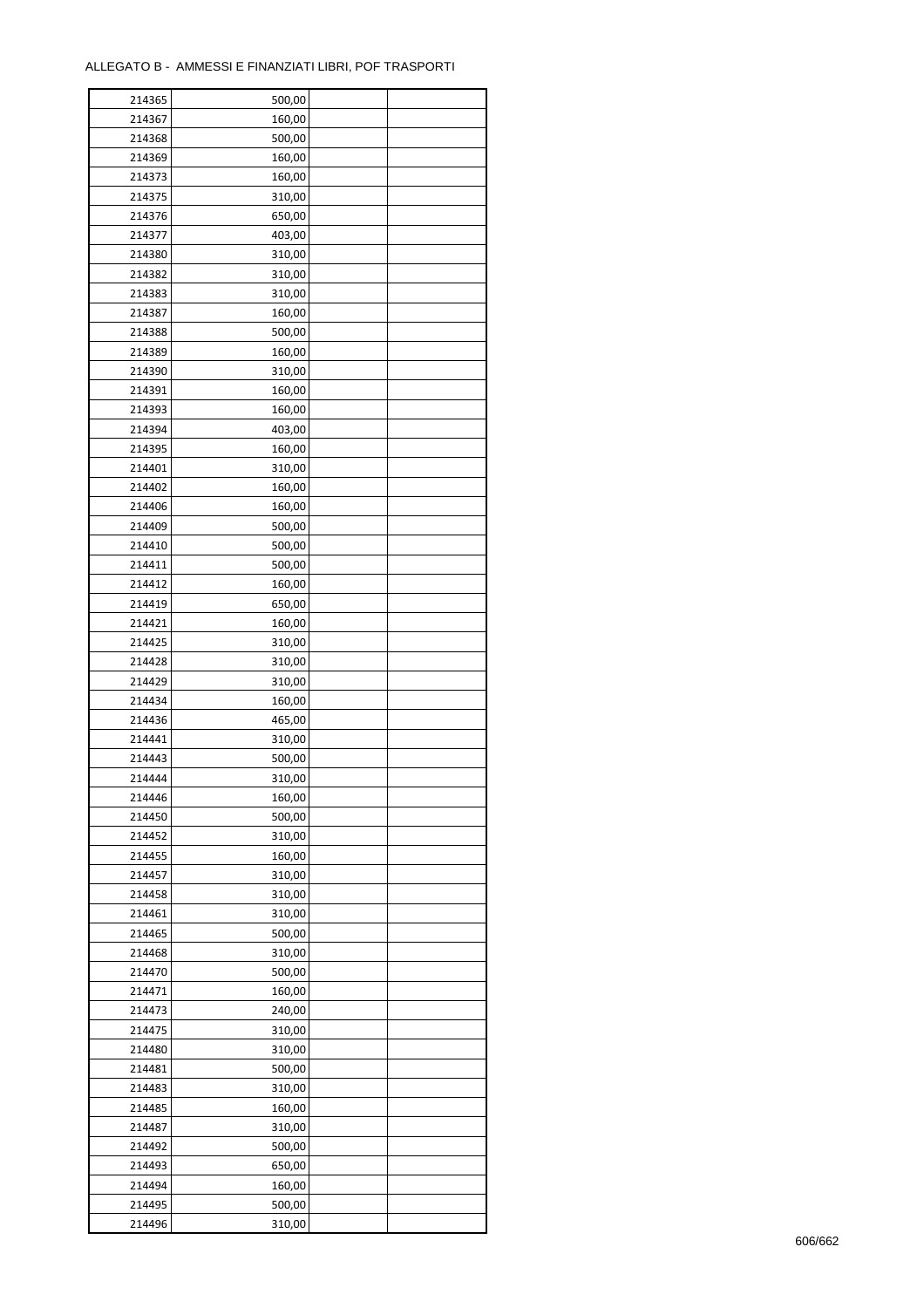$\mathbf{r}$ 

| 214497 | 310,00 |  |
|--------|--------|--|
| 214499 | 160,00 |  |
| 214500 | 310,00 |  |
| 214501 | 160,00 |  |
| 214505 | 310,00 |  |
| 214510 | 160,00 |  |
| 214511 | 160,00 |  |
| 214513 | 500,00 |  |
| 214514 | 160,00 |  |
| 214516 | 310,00 |  |
| 214518 | 500,00 |  |
| 214520 | 160,00 |  |
| 214523 | 310,00 |  |
| 214525 | 160,00 |  |
| 214526 | 500,00 |  |
|        |        |  |
| 214527 | 310,00 |  |
| 214528 | 310,00 |  |
| 214529 | 310,00 |  |
| 214531 | 160,00 |  |
| 214532 | 160,00 |  |
| 214534 | 160,00 |  |
| 214535 | 500,00 |  |
| 214537 | 500,00 |  |
| 214538 | 650,00 |  |
| 214543 | 310,00 |  |
| 214544 | 160,00 |  |
| 214545 | 650,00 |  |
| 214548 | 160,00 |  |
| 214550 | 160,00 |  |
| 214554 | 160,00 |  |
| 214557 | 500,00 |  |
| 214562 | 160,00 |  |
| 214565 | 310,00 |  |
| 214567 | 500,00 |  |
| 214570 | 650,00 |  |
| 214573 | 160,00 |  |
| 214574 | 160,00 |  |
| 214575 | 310,00 |  |
| 214576 | 310,00 |  |
| 214577 | 310,00 |  |
| 214581 | 500,00 |  |
| 214582 | 500,00 |  |
| 214583 | 310,00 |  |
| 214584 | 208,00 |  |
| 214586 | 160,00 |  |
| 214588 | 500,00 |  |
| 214592 | 310,00 |  |
| 214593 | 650,00 |  |
| 214594 | 160,00 |  |
| 214597 | 160,00 |  |
| 214598 | 160,00 |  |
| 214603 | 650,00 |  |
| 214606 | 500,00 |  |
| 214607 | 500,00 |  |
| 214608 | 310,00 |  |
| 214609 | 160,00 |  |
| 214610 | 310,00 |  |
| 214611 | 500,00 |  |
| 214616 | 160,00 |  |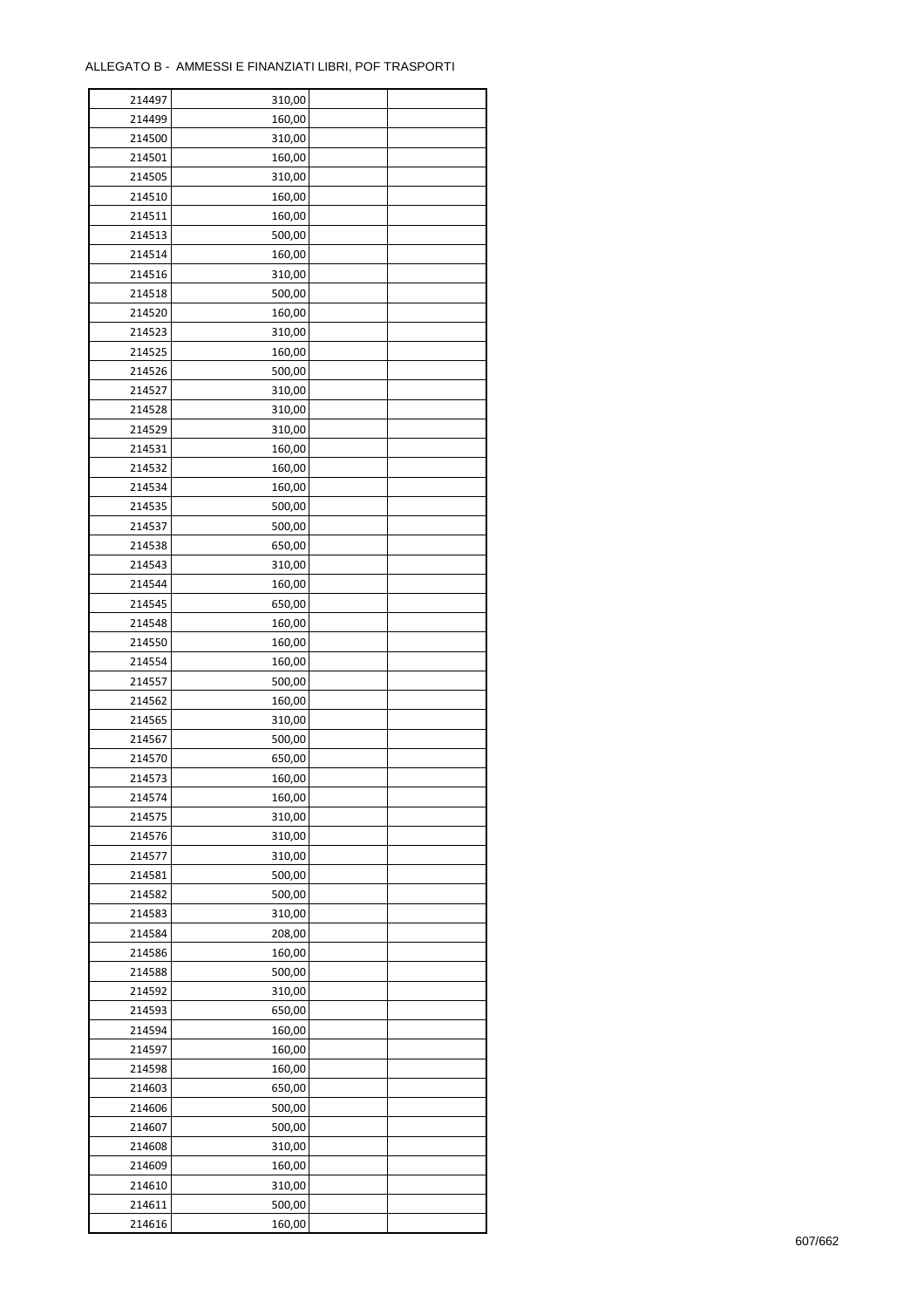| 214620 | 160,00 |  |
|--------|--------|--|
| 214621 | 160,00 |  |
| 214624 | 160,00 |  |
| 214625 | 160,00 |  |
| 214626 | 160,00 |  |
| 214627 | 160,00 |  |
| 214628 | 500,00 |  |
| 214629 | 650,00 |  |
| 214630 | 310,00 |  |
| 214631 |        |  |
| 214632 | 310,00 |  |
|        | 160,00 |  |
| 214633 | 650,00 |  |
| 214635 | 160,00 |  |
| 214640 | 310,00 |  |
| 214642 | 160,00 |  |
| 214643 | 160,00 |  |
| 214646 | 160,00 |  |
| 214650 | 403,00 |  |
| 214651 | 310,00 |  |
| 214654 | 310,00 |  |
| 214656 | 310,00 |  |
| 214660 | 160,00 |  |
| 214661 | 650,00 |  |
| 214662 | 500,00 |  |
| 214663 | 500,00 |  |
| 214665 | 500,00 |  |
| 214670 | 650,00 |  |
| 214675 | 500,00 |  |
| 214678 | 160,00 |  |
| 214681 | 500,00 |  |
| 214683 | 160,00 |  |
|        |        |  |
| 214687 | 160,00 |  |
| 214690 | 160,00 |  |
| 214691 | 500,00 |  |
| 214693 | 160,00 |  |
| 214694 | 160,00 |  |
| 214696 | 500,00 |  |
| 214701 | 160,00 |  |
| 214702 | 310,00 |  |
| 214706 | 160,00 |  |
| 214710 | 310,00 |  |
| 214712 | 310,00 |  |
| 214718 | 310,00 |  |
| 214720 | 310,00 |  |
| 214724 | 160,00 |  |
| 214725 | 500,00 |  |
| 214727 | 500,00 |  |
| 214730 | 240,00 |  |
| 214731 | 160,00 |  |
| 214732 | 310,00 |  |
| 214734 | 750,00 |  |
| 214736 | 500,00 |  |
| 214737 | 500,00 |  |
| 214740 | 500,00 |  |
| 214742 |        |  |
|        | 160,00 |  |
| 214744 | 403,00 |  |
| 214747 | 160,00 |  |
| 214748 | 160,00 |  |
| 214750 | 310,00 |  |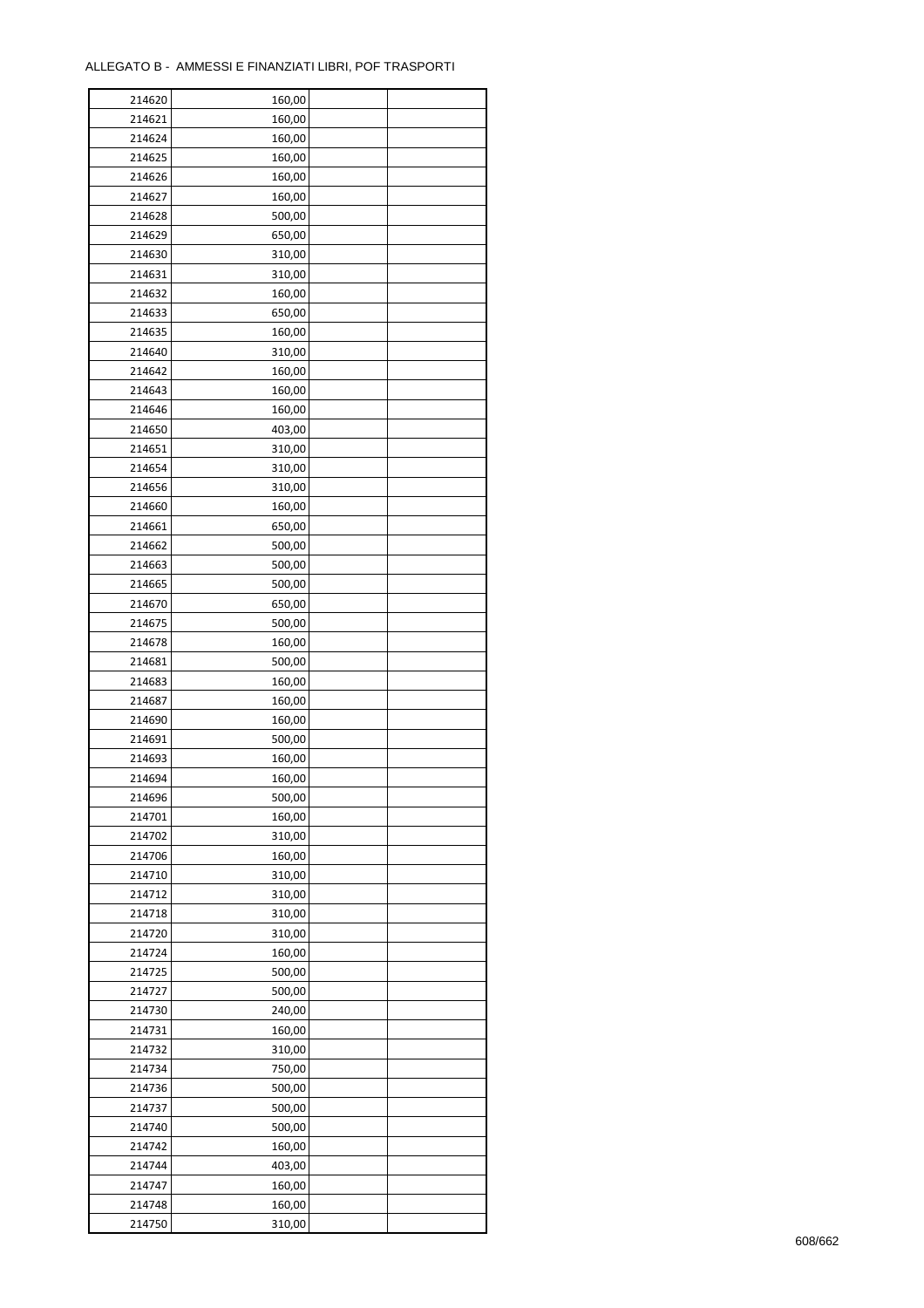| 214751 | 750,00 |  |
|--------|--------|--|
| 214753 | 500,00 |  |
| 214754 | 160,00 |  |
| 214755 | 160,00 |  |
| 214756 | 160,00 |  |
| 214757 | 160,00 |  |
| 214760 | 160,00 |  |
| 214761 | 500,00 |  |
| 214762 | 310,00 |  |
| 214764 | 240,00 |  |
| 214768 | 160,00 |  |
| 214772 | 310,00 |  |
| 214775 | 240,00 |  |
| 214780 | 500,00 |  |
| 214788 |        |  |
|        | 310,00 |  |
| 214789 | 500,00 |  |
| 214791 | 310,00 |  |
| 214792 | 160,00 |  |
| 214793 | 160,00 |  |
| 214794 | 160,00 |  |
| 214795 | 310,00 |  |
| 214796 | 160,00 |  |
| 214799 | 500,00 |  |
| 214803 | 310,00 |  |
| 214805 | 160,00 |  |
| 214807 | 240,00 |  |
| 214810 | 650,00 |  |
| 214811 | 160,00 |  |
| 214812 | 650,00 |  |
| 214814 | 650,00 |  |
| 214816 | 750,00 |  |
| 214817 | 310,00 |  |
| 214818 | 310,00 |  |
| 214820 | 160,00 |  |
| 214822 | 160,00 |  |
| 214823 | 160,00 |  |
| 214824 | 500,00 |  |
| 214826 | 160,00 |  |
| 214827 | 310,00 |  |
| 214828 | 500,00 |  |
| 214831 | 650,00 |  |
| 214835 | 310,00 |  |
| 214838 | 500,00 |  |
| 214839 | 310,00 |  |
| 214840 | 160,00 |  |
| 214843 | 160,00 |  |
| 214844 | 500,00 |  |
| 214845 | 160,00 |  |
| 214846 | 500,00 |  |
| 214847 | 310,00 |  |
| 214848 | 310,00 |  |
| 214849 | 500,00 |  |
| 214850 | 160,00 |  |
|        |        |  |
| 214851 | 310,00 |  |
| 214852 | 160,00 |  |
| 214854 | 160,00 |  |
| 214855 | 310,00 |  |
| 214856 | 650,00 |  |
| 214857 | 160,00 |  |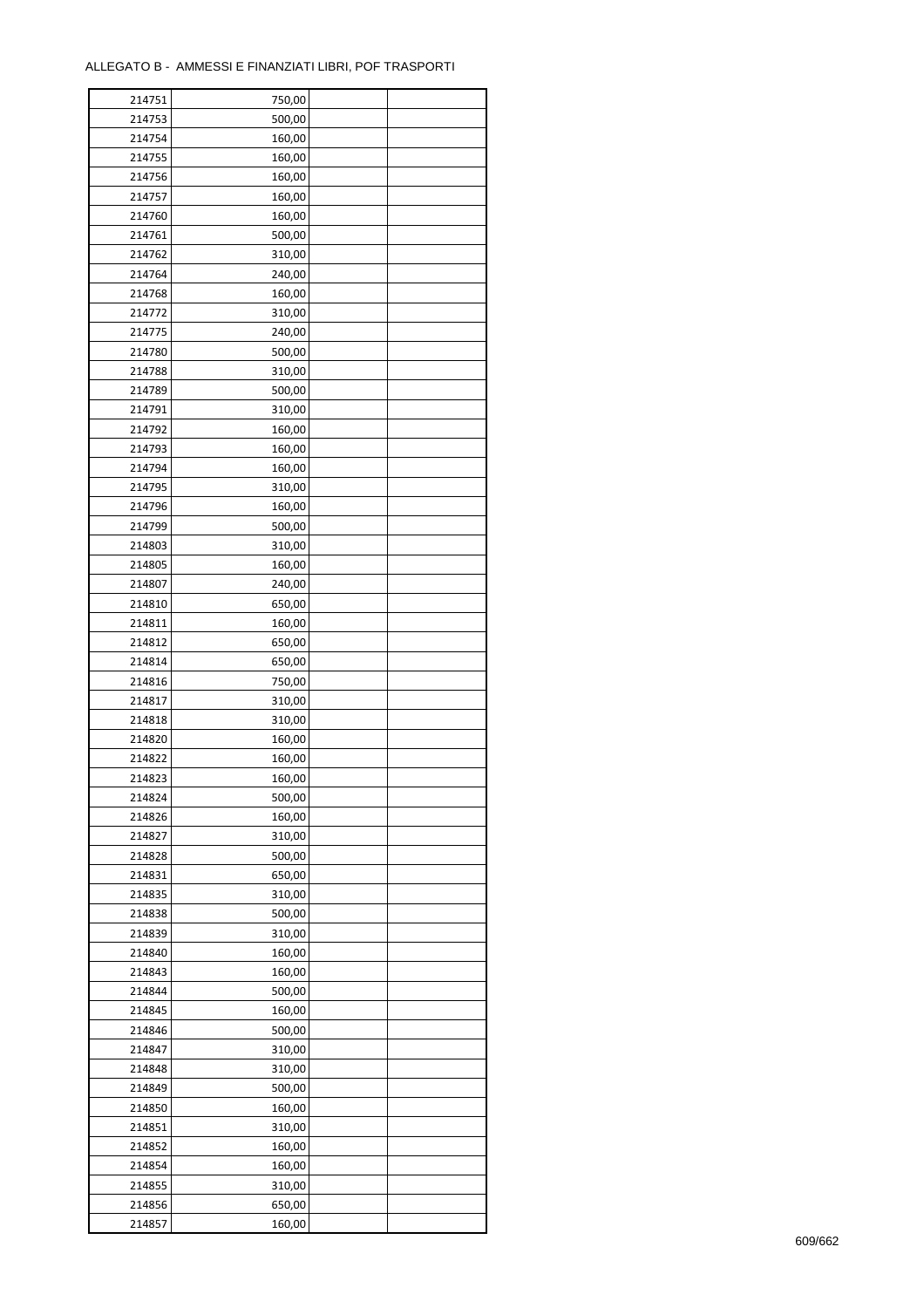| 214858 | 160,00 |  |
|--------|--------|--|
| 214860 | 500,00 |  |
| 214861 | 650,00 |  |
| 214867 | 160,00 |  |
| 214869 | 160,00 |  |
| 214871 | 310,00 |  |
| 214872 | 310,00 |  |
| 214874 | 500,00 |  |
| 214876 | 160,00 |  |
| 214877 | 500,00 |  |
|        |        |  |
| 214880 | 650,00 |  |
| 214882 | 240,00 |  |
| 214883 | 160,00 |  |
| 214887 | 310,00 |  |
| 214889 | 160,00 |  |
| 214890 | 310,00 |  |
| 214894 | 310,00 |  |
| 214896 | 650,00 |  |
| 214897 | 310,00 |  |
| 214898 | 160,00 |  |
| 214899 | 650,00 |  |
| 214900 | 160,00 |  |
| 214901 | 650,00 |  |
| 214902 | 160,00 |  |
| 214905 | 500,00 |  |
| 214909 | 500,00 |  |
| 214910 | 310,00 |  |
| 214911 | 500,00 |  |
| 214916 | 160,00 |  |
| 214918 | 310,00 |  |
| 214920 | 160,00 |  |
| 214922 | 310,00 |  |
| 214924 | 160,00 |  |
| 214925 | 160,00 |  |
| 214926 | 650,00 |  |
| 214927 | 160,00 |  |
| 214931 | 310,00 |  |
| 214933 | 750,00 |  |
| 214935 |        |  |
|        | 310,00 |  |
| 214936 | 500,00 |  |
| 214939 | 310,00 |  |
| 214940 | 650,00 |  |
| 214945 | 310,00 |  |
| 214949 | 310,00 |  |
| 214950 | 160,00 |  |
| 214951 | 500,00 |  |
| 214955 | 310,00 |  |
| 214957 | 310,00 |  |
| 214958 | 650,00 |  |
| 214960 | 160,00 |  |
| 214961 | 310,00 |  |
| 214962 | 500,00 |  |
| 214963 | 310,00 |  |
| 214964 | 310,00 |  |
| 214965 | 310,00 |  |
| 214966 | 310,00 |  |
| 214967 | 160,00 |  |
| 214968 | 160,00 |  |
| 214970 | 500,00 |  |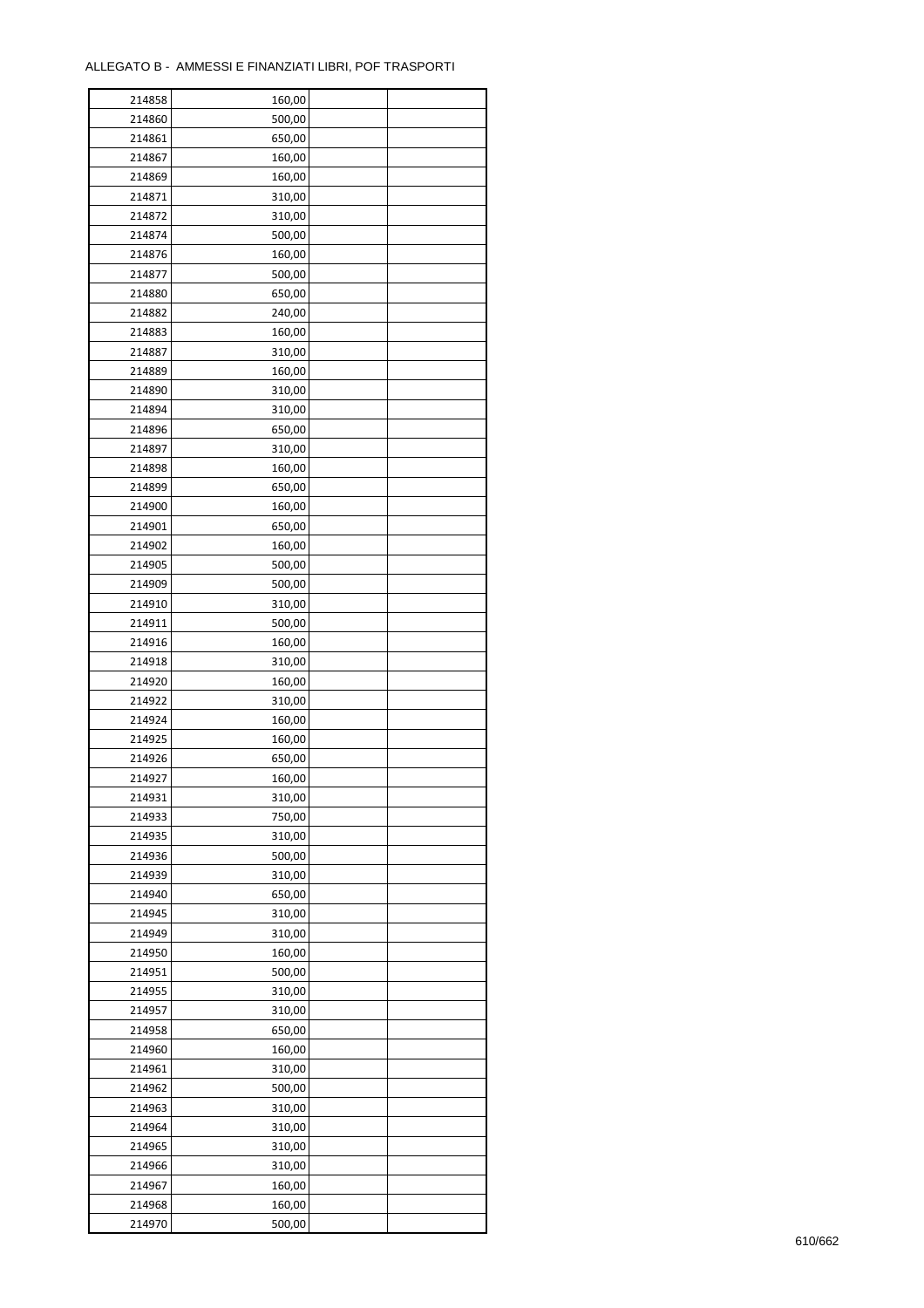| 214972 | 160,00 |  |
|--------|--------|--|
| 214973 | 160,00 |  |
| 214974 | 465,00 |  |
| 214975 | 160,00 |  |
| 214976 | 160,00 |  |
| 214978 | 310,00 |  |
| 214980 | 160,00 |  |
| 214983 | 160,00 |  |
| 214984 | 160,00 |  |
|        |        |  |
| 214988 | 160,00 |  |
| 214990 | 650,00 |  |
| 214991 | 310,00 |  |
| 214994 | 310,00 |  |
| 215001 | 160,00 |  |
| 215002 | 160,00 |  |
| 215004 | 310,00 |  |
| 215008 | 500,00 |  |
| 215012 | 310,00 |  |
| 215014 | 650,00 |  |
| 215018 | 403,00 |  |
| 215020 | 650,00 |  |
| 215024 | 160,00 |  |
| 215026 | 160,00 |  |
| 215030 | 160,00 |  |
| 215033 | 160,00 |  |
| 215036 | 310,00 |  |
| 215038 | 160,00 |  |
| 215040 | 160,00 |  |
| 215042 |        |  |
|        | 310,00 |  |
| 215044 | 160,00 |  |
| 215046 | 650,00 |  |
| 215047 | 310,00 |  |
| 215048 | 160,00 |  |
| 215049 | 500,00 |  |
| 215050 | 160,00 |  |
| 215051 | 403,00 |  |
| 215052 | 160,00 |  |
| 215053 | 160,00 |  |
| 215054 | 500,00 |  |
| 215056 | 310,00 |  |
| 215058 | 160,00 |  |
| 215059 | 160,00 |  |
| 215060 | 160,00 |  |
| 215061 | 500,00 |  |
| 215063 | 650,00 |  |
| 215064 | 500,00 |  |
| 215069 | 500,00 |  |
| 215073 | 650,00 |  |
| 215074 | 160,00 |  |
| 215075 |        |  |
|        | 500,00 |  |
| 215076 | 500,00 |  |
| 215078 | 160,00 |  |
| 215079 | 160,00 |  |
| 215080 | 160,00 |  |
| 215081 | 650,00 |  |
| 215082 | 160,00 |  |
| 215085 | 650,00 |  |
| 215086 | 160,00 |  |
| 215087 | 500,00 |  |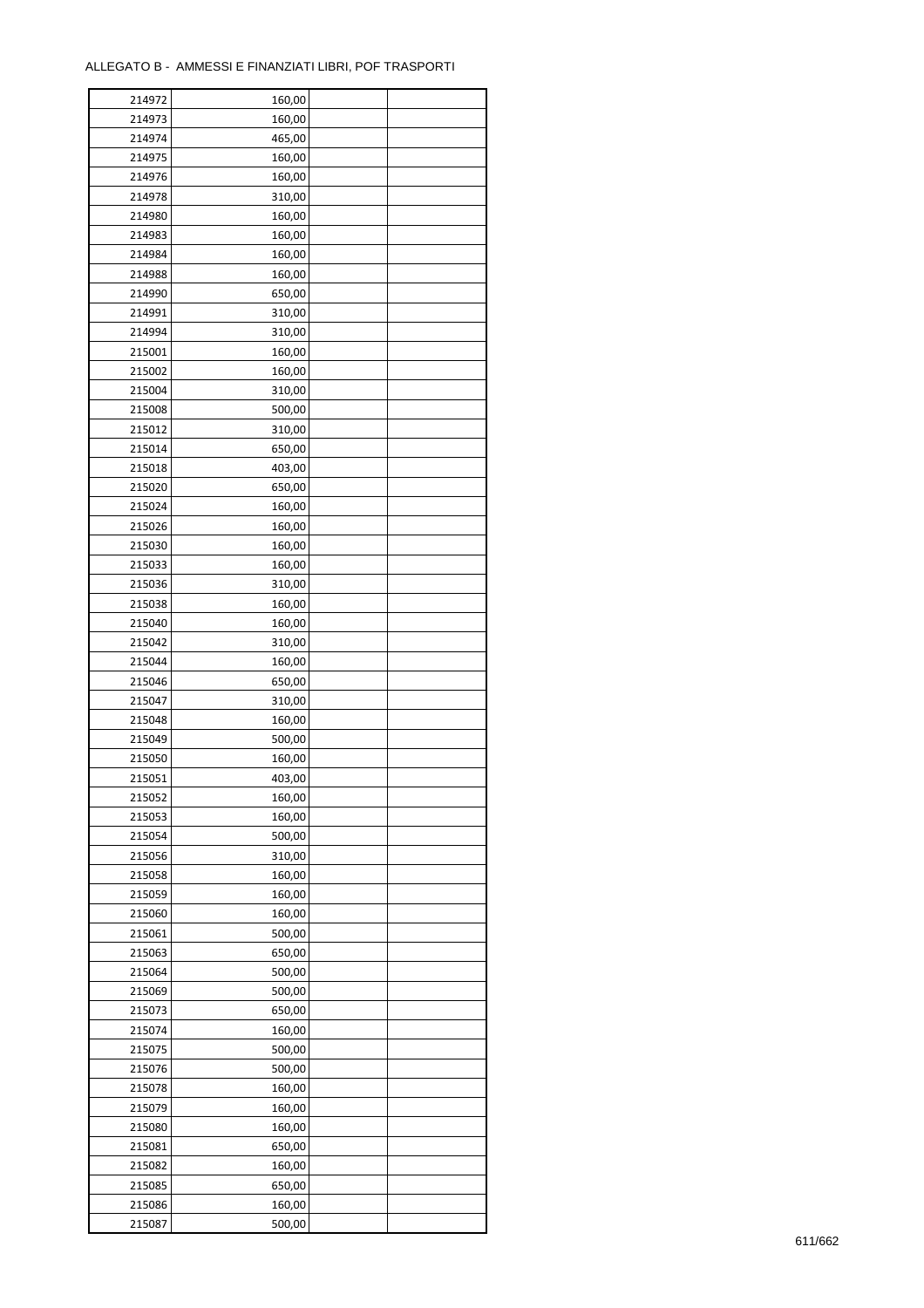| 215089 | 160,00 |  |
|--------|--------|--|
| 215091 | 160,00 |  |
| 215092 | 160,00 |  |
| 215093 | 160,00 |  |
| 215094 | 500,00 |  |
| 215095 | 310,00 |  |
| 215097 | 160,00 |  |
| 215098 | 500,00 |  |
| 215099 | 310,00 |  |
|        |        |  |
| 215100 | 160,00 |  |
| 215101 | 500,00 |  |
| 215104 | 403,00 |  |
| 215105 | 160,00 |  |
| 215106 | 160,00 |  |
| 215107 | 240,00 |  |
| 215108 | 500,00 |  |
| 215109 | 310,00 |  |
| 215110 | 500,00 |  |
| 215112 | 310,00 |  |
| 215115 | 160,00 |  |
| 215117 | 310,00 |  |
| 215118 | 310,00 |  |
| 215119 | 650,00 |  |
| 215120 | 160,00 |  |
| 215121 | 310,00 |  |
| 215122 | 160,00 |  |
| 215124 | 160,00 |  |
| 215126 |        |  |
|        | 310,00 |  |
| 215127 | 160,00 |  |
| 215128 | 650,00 |  |
| 215130 | 160,00 |  |
| 215132 | 310,00 |  |
| 215134 | 310,00 |  |
| 215135 | 160,00 |  |
| 215137 | 500,00 |  |
| 215138 | 310,00 |  |
| 215140 | 310,00 |  |
| 215141 | 160,00 |  |
| 215142 | 160,00 |  |
| 215143 | 310,00 |  |
| 215145 | 403,00 |  |
| 215146 | 650,00 |  |
| 215147 | 310,00 |  |
| 215148 | 310,00 |  |
| 215149 | 310,00 |  |
| 215153 | 500,00 |  |
| 215157 | 160,00 |  |
|        |        |  |
| 215160 | 160,00 |  |
| 215164 | 160,00 |  |
| 215165 | 310,00 |  |
| 215169 | 160,00 |  |
| 215173 | 310,00 |  |
| 215175 | 160,00 |  |
| 215176 | 160,00 |  |
| 215177 | 160,00 |  |
| 215178 | 650,00 |  |
| 215180 | 160,00 |  |
| 215185 | 500,00 |  |
| 215188 | 160,00 |  |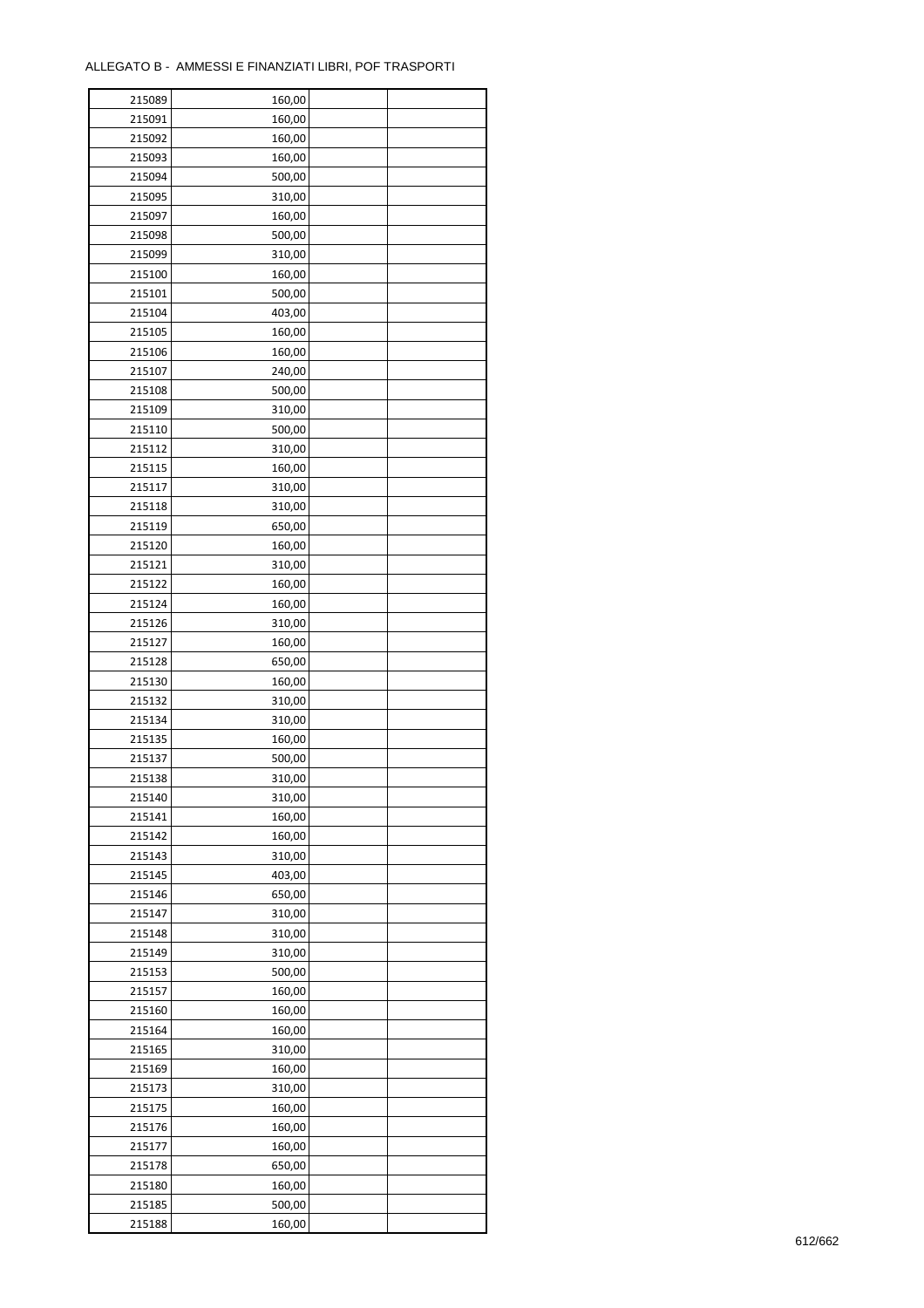| 215193 | 500,00 |  |
|--------|--------|--|
| 215194 | 310,00 |  |
| 215198 | 310,00 |  |
| 215200 | 500,00 |  |
| 215201 | 500,00 |  |
| 215202 | 310,00 |  |
| 215204 | 160,00 |  |
| 215208 | 310,00 |  |
| 215209 | 160,00 |  |
|        |        |  |
| 215211 | 500,00 |  |
| 215215 | 160,00 |  |
| 215217 | 650,00 |  |
| 215219 | 650,00 |  |
| 215220 | 160,00 |  |
| 215222 | 310,00 |  |
| 215223 | 160,00 |  |
| 215224 | 500,00 |  |
| 215225 | 500,00 |  |
| 215226 | 403,00 |  |
| 215227 | 310,00 |  |
| 215229 | 160,00 |  |
| 215230 | 160,00 |  |
| 215232 | 310,00 |  |
| 215233 | 310,00 |  |
| 215234 | 500,00 |  |
| 215235 | 650,00 |  |
| 215237 | 310,00 |  |
| 215238 | 500,00 |  |
| 215239 | 310,00 |  |
| 215240 | 403,00 |  |
|        |        |  |
| 215242 | 160,00 |  |
| 215243 | 500,00 |  |
| 215244 | 500,00 |  |
| 215246 | 500,00 |  |
| 215247 | 650,00 |  |
| 215249 | 403,00 |  |
| 215251 | 650,00 |  |
| 215252 | 500,00 |  |
| 215254 | 160,00 |  |
| 215255 | 160,00 |  |
| 215256 | 160,00 |  |
| 215257 | 160,00 |  |
| 215258 | 310,00 |  |
| 215259 | 500,00 |  |
| 215262 | 500,00 |  |
| 215263 | 160,00 |  |
| 215265 | 650,00 |  |
| 215267 | 160,00 |  |
| 215268 | 160,00 |  |
| 215269 | 160,00 |  |
| 215275 | 500,00 |  |
| 215276 | 650,00 |  |
| 215282 | 310,00 |  |
| 215283 |        |  |
|        | 500,00 |  |
| 215284 | 500,00 |  |
| 215285 | 160,00 |  |
| 215286 | 160,00 |  |
| 215287 | 310,00 |  |
| 215288 | 500,00 |  |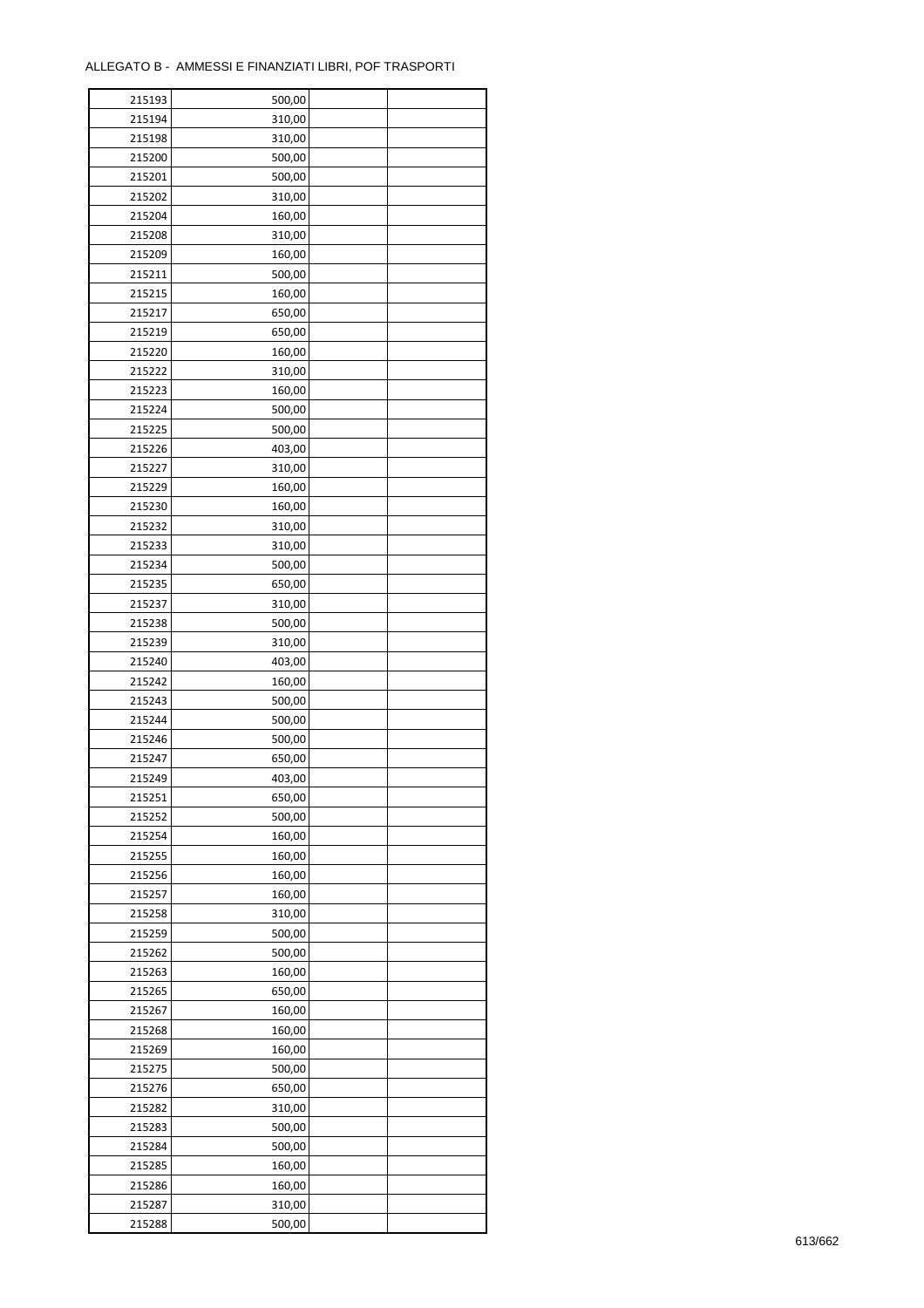| 215291 | 500,00 |  |
|--------|--------|--|
| 215292 | 500,00 |  |
| 215294 | 310,00 |  |
| 215296 | 160,00 |  |
| 215300 | 500,00 |  |
| 215301 | 310,00 |  |
| 215302 | 240,00 |  |
| 215303 | 160,00 |  |
| 215304 | 160,00 |  |
|        | 500,00 |  |
| 215306 |        |  |
| 215309 | 160,00 |  |
| 215313 | 310,00 |  |
| 215315 | 500,00 |  |
| 215318 | 160,00 |  |
| 215319 | 500,00 |  |
| 215321 | 160,00 |  |
| 215322 | 500,00 |  |
| 215323 | 160,00 |  |
| 215329 | 310,00 |  |
| 215337 | 310,00 |  |
| 215339 | 160,00 |  |
| 215340 | 500,00 |  |
| 215342 | 310,00 |  |
| 215343 | 160,00 |  |
| 215344 | 500,00 |  |
| 215347 | 208,00 |  |
| 215350 | 310,00 |  |
| 215352 | 310,00 |  |
| 215358 | 650,00 |  |
| 215359 | 500,00 |  |
|        |        |  |
| 215360 | 465,00 |  |
| 215361 | 750,00 |  |
| 215363 | 160,00 |  |
| 215364 | 465,00 |  |
| 215365 | 160,00 |  |
| 215368 | 650,00 |  |
| 215369 | 310,00 |  |
| 215370 | 160,00 |  |
| 215375 | 160,00 |  |
| 215376 | 240,00 |  |
| 215381 | 160,00 |  |
| 215384 | 160,00 |  |
| 215385 | 310,00 |  |
| 215387 | 650,00 |  |
| 215389 | 465,00 |  |
| 215390 | 500,00 |  |
| 215391 | 500,00 |  |
| 215392 | 500,00 |  |
| 215393 | 310,00 |  |
| 215394 | 160,00 |  |
| 215399 | 160,00 |  |
| 215400 | 160,00 |  |
| 215401 | 310,00 |  |
|        |        |  |
| 215402 | 500,00 |  |
| 215404 | 310,00 |  |
| 215406 | 650,00 |  |
| 215407 | 160,00 |  |
| 215408 | 650,00 |  |
| 215413 | 310,00 |  |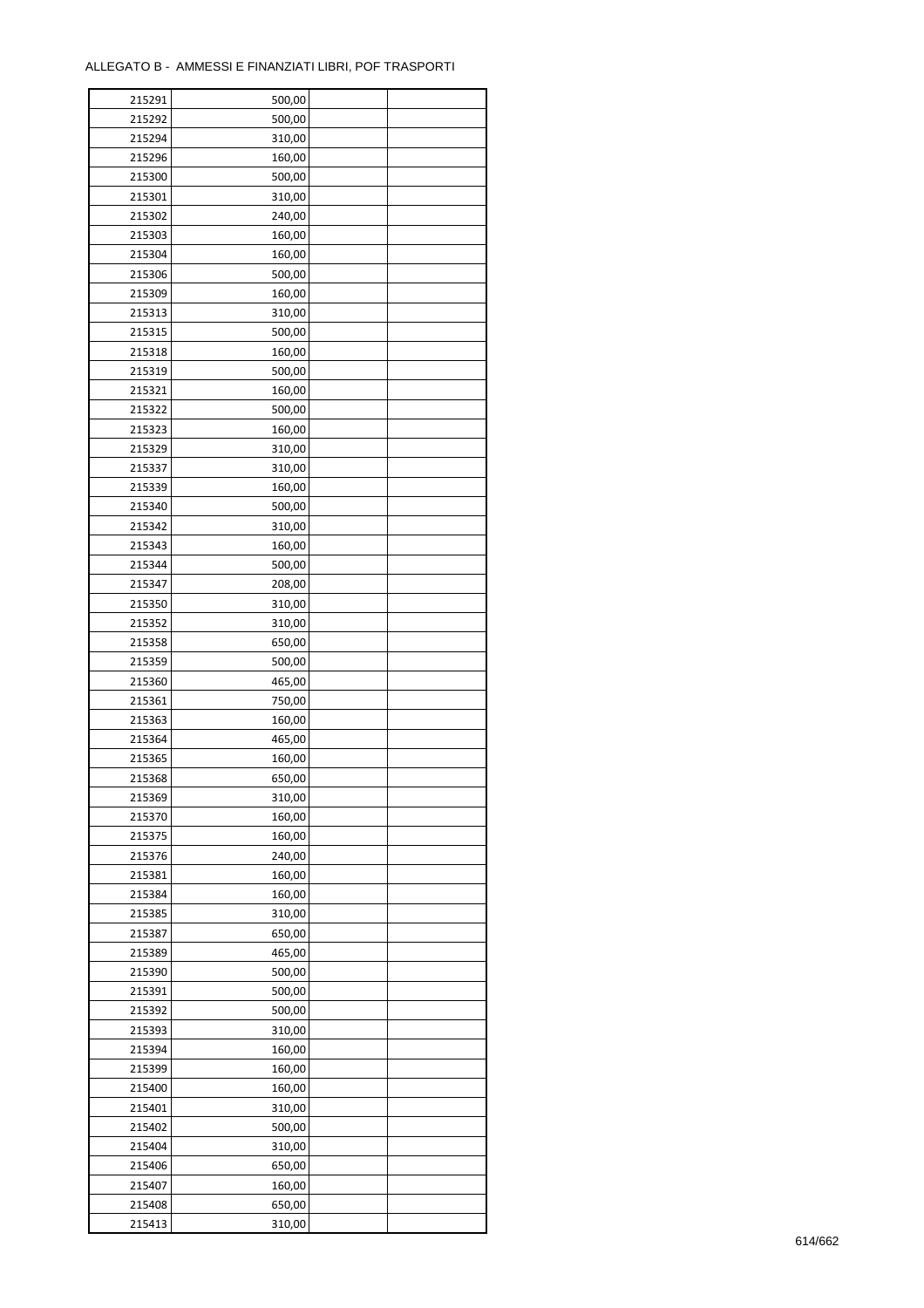| 215415 | 500,00 |  |
|--------|--------|--|
| 215417 | 310,00 |  |
| 215419 | 650,00 |  |
| 215426 | 500,00 |  |
| 215427 | 160,00 |  |
| 215429 | 500,00 |  |
| 215431 | 500,00 |  |
| 215432 | 160,00 |  |
| 215434 | 650,00 |  |
| 215435 | 310,00 |  |
| 215436 | 160,00 |  |
| 215437 | 500,00 |  |
| 215443 | 310,00 |  |
| 215444 |        |  |
|        | 310,00 |  |
| 215446 | 403,00 |  |
| 215447 | 650,00 |  |
| 215448 | 160,00 |  |
| 215452 | 160,00 |  |
| 215453 | 310,00 |  |
| 215454 | 500,00 |  |
| 215455 | 160,00 |  |
| 215456 | 750,00 |  |
| 215457 | 160,00 |  |
| 215460 | 500,00 |  |
| 215462 | 160,00 |  |
| 215465 | 310,00 |  |
| 215466 | 500,00 |  |
| 215468 | 310,00 |  |
| 215471 | 310,00 |  |
| 215476 | 160,00 |  |
| 215477 | 650,00 |  |
| 215478 | 160,00 |  |
| 215479 | 160,00 |  |
| 215480 | 160,00 |  |
| 215484 | 160,00 |  |
| 215485 | 160,00 |  |
| 215488 | 160,00 |  |
| 215489 | 160,00 |  |
| 215490 | 160,00 |  |
|        |        |  |
| 215492 | 160,00 |  |
| 215494 | 160,00 |  |
| 215495 | 500,00 |  |
| 215496 | 310,00 |  |
| 215498 | 500,00 |  |
| 215500 | 160,00 |  |
| 215503 | 500,00 |  |
| 215504 | 160,00 |  |
| 215505 | 500,00 |  |
| 215506 | 310,00 |  |
| 215507 | 160,00 |  |
| 215508 | 310,00 |  |
| 215510 | 310,00 |  |
| 215511 | 160,00 |  |
| 215513 | 160,00 |  |
| 215515 | 650,00 |  |
| 215517 | 160,00 |  |
| 215518 | 500,00 |  |
| 215520 | 160,00 |  |
| 215522 | 240,00 |  |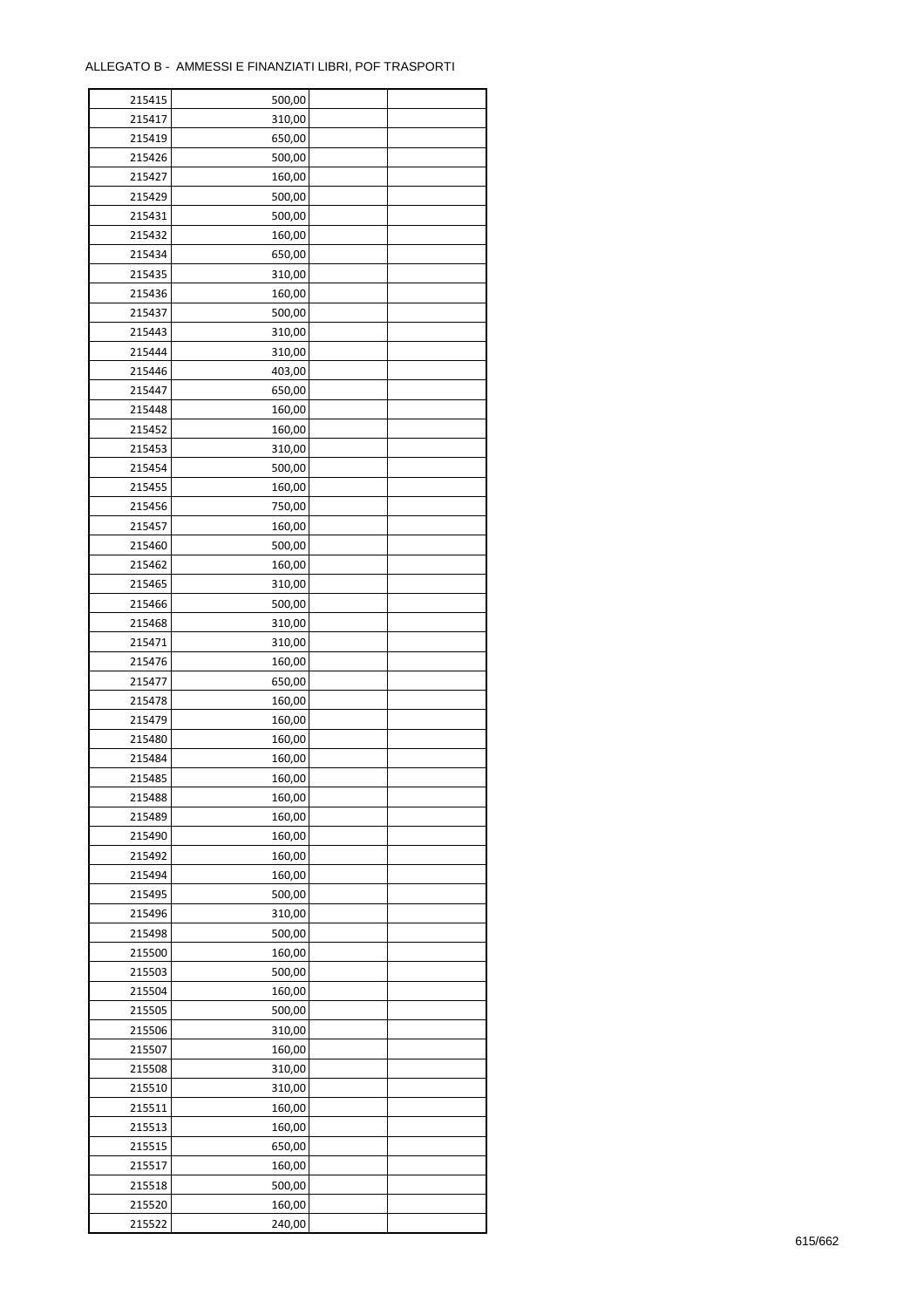÷

| 215523 | 160,00 |  |
|--------|--------|--|
| 215525 | 500,00 |  |
| 215529 | 160,00 |  |
| 215532 | 160,00 |  |
| 215534 | 160,00 |  |
| 215536 | 160,00 |  |
| 215537 | 160,00 |  |
| 215541 | 500,00 |  |
| 215542 | 500,00 |  |
| 215544 | 310,00 |  |
| 215545 | 310,00 |  |
| 215549 | 160,00 |  |
|        |        |  |
| 215550 | 160,00 |  |
| 215553 | 160,00 |  |
| 215555 | 310,00 |  |
| 215557 | 160,00 |  |
| 215563 | 403,00 |  |
| 215564 | 650,00 |  |
| 215566 | 160,00 |  |
| 215567 | 500,00 |  |
| 215569 | 160,00 |  |
| 215571 | 310,00 |  |
| 215573 | 500,00 |  |
| 215574 | 160,00 |  |
| 215575 | 310,00 |  |
| 215576 | 160,00 |  |
| 215577 | 160,00 |  |
| 215578 | 160,00 |  |
| 215579 | 160,00 |  |
| 215580 | 310,00 |  |
| 215581 | 500,00 |  |
| 215582 | 500,00 |  |
| 215583 | 500,00 |  |
| 215584 | 310,00 |  |
| 215587 | 160,00 |  |
| 215589 | 160,00 |  |
| 215591 | 160,00 |  |
| 215592 | 160,00 |  |
| 215595 | 160,00 |  |
| 215597 | 500,00 |  |
| 215599 | 500,00 |  |
| 215600 | 160,00 |  |
|        |        |  |
| 215601 | 160,00 |  |
| 215602 | 310,00 |  |
| 215604 | 500,00 |  |
| 215605 | 500,00 |  |
| 215606 | 160,00 |  |
| 215607 | 160,00 |  |
| 215609 | 500,00 |  |
| 215610 | 160,00 |  |
| 215611 | 500,00 |  |
| 215612 | 500,00 |  |
| 215614 | 160,00 |  |
| 215618 | 750,00 |  |
| 215619 | 650,00 |  |
| 215620 | 403,00 |  |
| 215621 | 160,00 |  |
| 215622 | 160,00 |  |
| 215625 | 160,00 |  |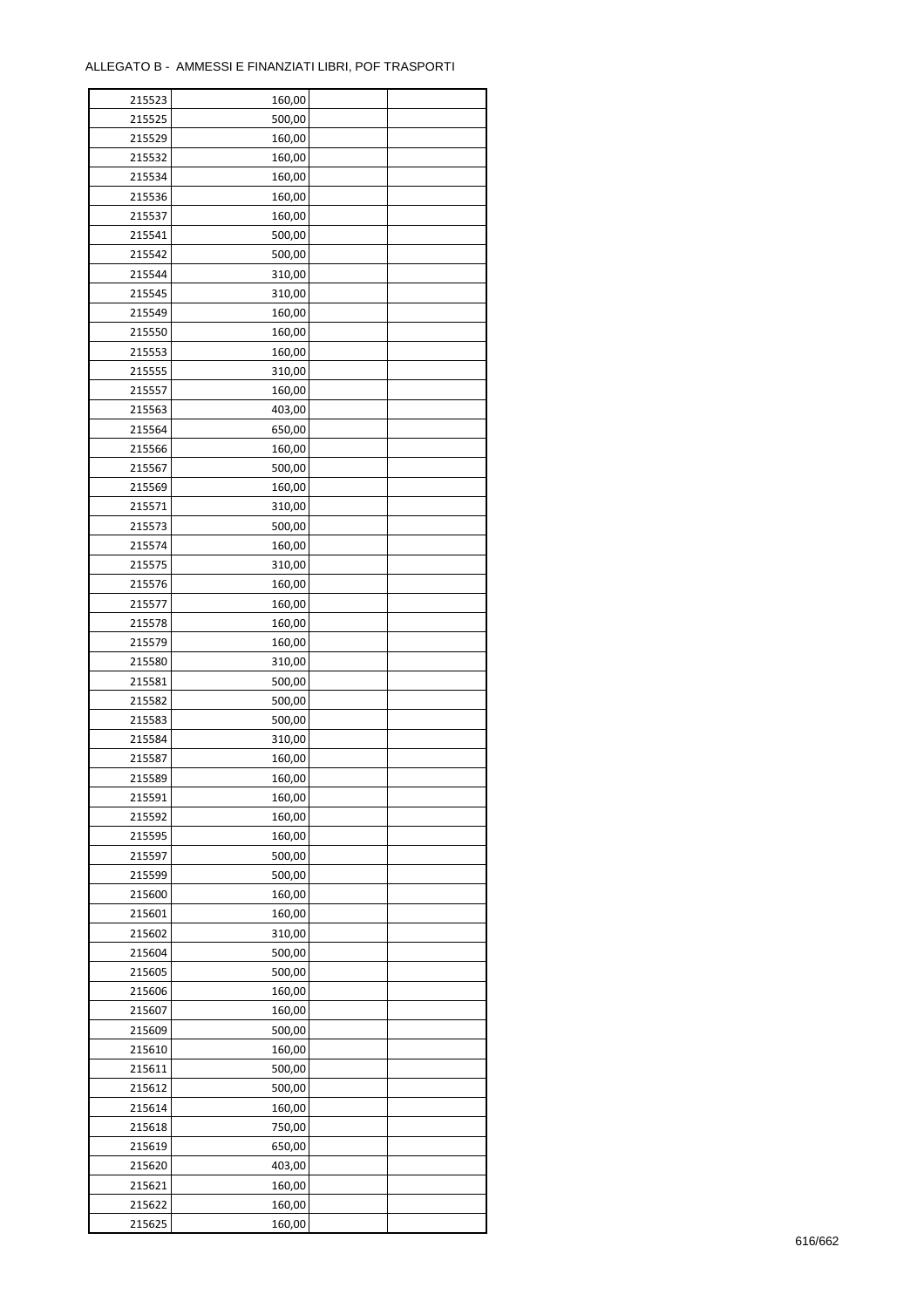| 215627 | 500,00 |  |
|--------|--------|--|
| 215631 | 310,00 |  |
| 215632 | 160,00 |  |
| 215635 | 160,00 |  |
| 215636 | 650,00 |  |
| 215637 | 500,00 |  |
| 215638 | 500,00 |  |
| 215641 | 160,00 |  |
| 215645 | 500,00 |  |
| 215646 | 160,00 |  |
| 215648 | 310,00 |  |
| 215649 | 160,00 |  |
| 215651 | 310,00 |  |
| 215652 | 500,00 |  |
|        |        |  |
| 215655 | 310,00 |  |
| 215656 | 160,00 |  |
| 215658 | 500,00 |  |
| 215659 | 160,00 |  |
| 215660 | 160,00 |  |
| 215661 | 650,00 |  |
| 215662 | 310,00 |  |
| 215663 | 160,00 |  |
| 215666 | 310,00 |  |
| 215667 | 650,00 |  |
| 215669 | 310,00 |  |
| 215671 | 160,00 |  |
| 215672 | 160,00 |  |
| 215673 | 160,00 |  |
| 215675 | 500,00 |  |
| 215676 | 310,00 |  |
| 215677 | 160,00 |  |
| 215678 | 160,00 |  |
| 215679 | 160,00 |  |
| 215680 | 160,00 |  |
| 215683 | 310,00 |  |
| 215686 | 500,00 |  |
| 215689 | 160,00 |  |
|        | 500,00 |  |
| 215690 |        |  |
| 215691 | 310,00 |  |
| 215693 | 160,00 |  |
| 215695 | 208,00 |  |
| 215696 | 500,00 |  |
| 215700 | 500,00 |  |
| 215701 | 160,00 |  |
| 215703 | 310,00 |  |
| 215704 | 310,00 |  |
| 215705 | 500,00 |  |
| 215707 | 310,00 |  |
| 215709 | 650,00 |  |
| 215711 | 160,00 |  |
| 215712 | 208,00 |  |
| 215714 | 310,00 |  |
| 215716 | 160,00 |  |
| 215719 | 310,00 |  |
| 215724 | 310,00 |  |
| 215726 | 310,00 |  |
| 215728 | 160,00 |  |
| 215729 | 310,00 |  |
|        |        |  |
| 215731 | 650,00 |  |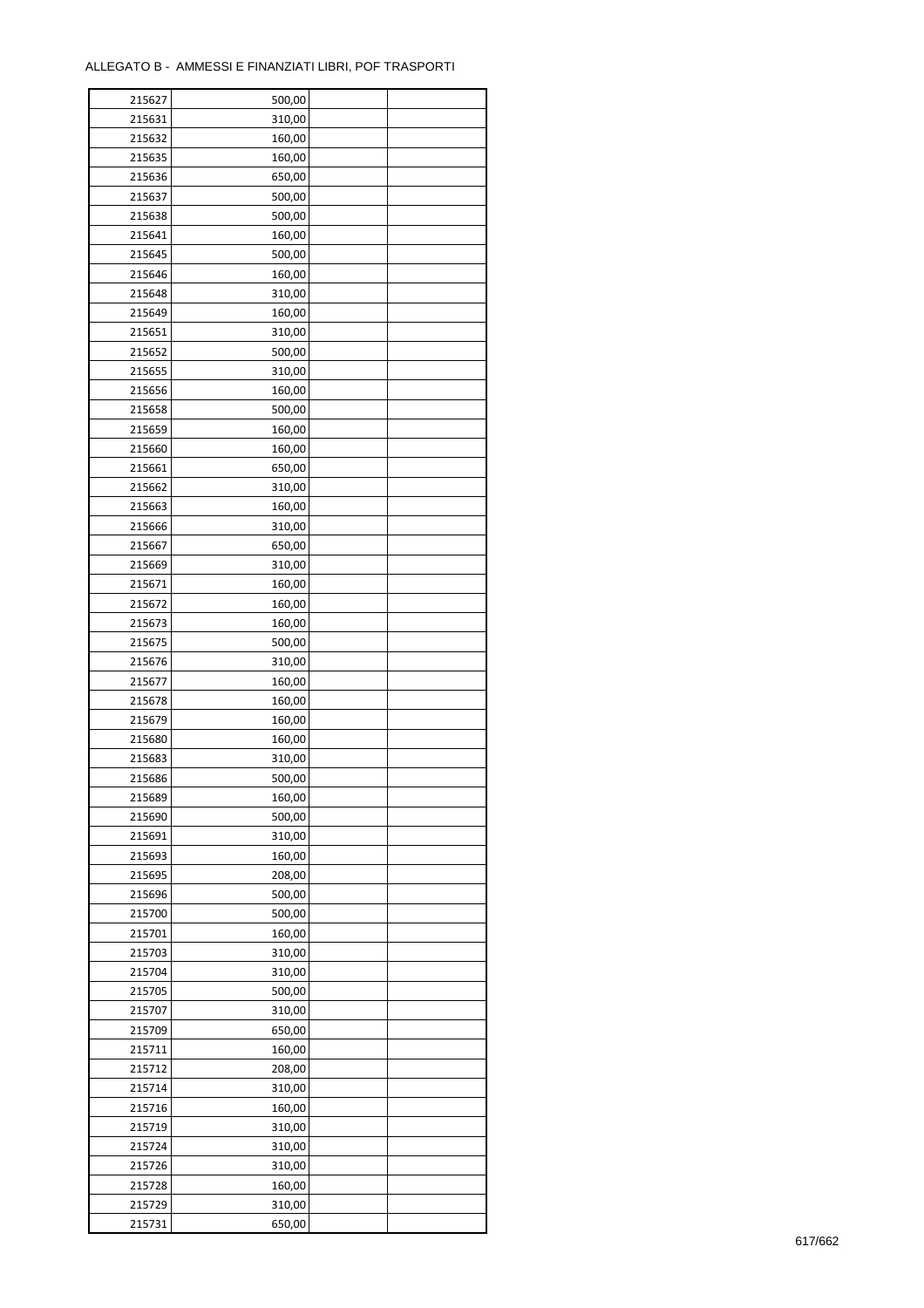| 215733 | 160,00 |  |
|--------|--------|--|
| 215735 | 160,00 |  |
| 215736 | 160,00 |  |
| 215738 | 650,00 |  |
| 215739 | 650,00 |  |
| 215741 | 500,00 |  |
| 215743 | 160,00 |  |
| 215744 | 403,00 |  |
| 215746 | 160,00 |  |
| 215747 | 160,00 |  |
| 215749 | 160,00 |  |
| 215750 | 310,00 |  |
| 215755 | 650,00 |  |
|        |        |  |
| 215756 | 500,00 |  |
| 215758 | 310,00 |  |
| 215759 | 160,00 |  |
| 215760 | 500,00 |  |
| 215761 | 310,00 |  |
| 215762 | 650,00 |  |
| 215769 | 160,00 |  |
| 215771 | 160,00 |  |
| 215776 | 650,00 |  |
| 215777 | 310,00 |  |
| 215778 | 500,00 |  |
| 215779 | 500,00 |  |
| 215786 | 500,00 |  |
| 215788 | 650,00 |  |
| 215789 | 403,00 |  |
| 215790 | 310,00 |  |
| 215793 | 650,00 |  |
| 215794 | 310,00 |  |
| 215795 | 310,00 |  |
| 215797 | 160,00 |  |
| 215799 | 160,00 |  |
| 215800 | 650,00 |  |
| 215801 | 650,00 |  |
| 215802 | 160,00 |  |
| 215803 | 160,00 |  |
|        |        |  |
| 215805 | 160,00 |  |
| 215808 | 310,00 |  |
| 215809 | 310,00 |  |
| 215814 | 403,00 |  |
| 215815 | 310,00 |  |
| 215818 | 310,00 |  |
| 215820 | 500,00 |  |
| 215821 | 500,00 |  |
| 215822 | 160,00 |  |
| 215823 | 160,00 |  |
| 215826 | 310,00 |  |
| 215828 | 160,00 |  |
| 215829 | 160,00 |  |
| 215833 | 160,00 |  |
| 215834 | 650,00 |  |
| 215835 | 160,00 |  |
| 215836 | 310,00 |  |
| 215837 | 160,00 |  |
| 215839 | 500,00 |  |
| 215845 | 160,00 |  |
| 215846 | 310,00 |  |
|        |        |  |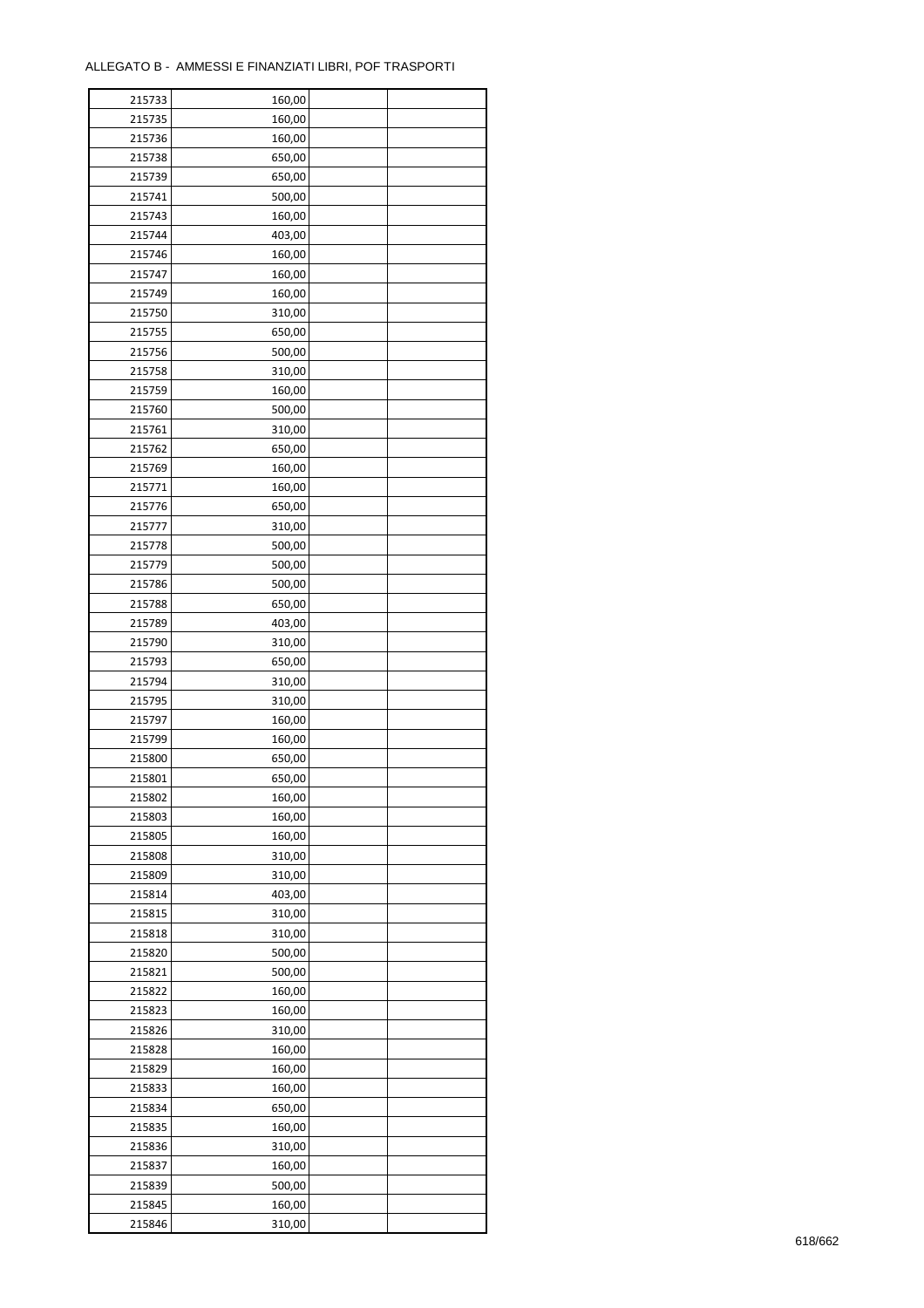| 215849 | 650,00 |  |
|--------|--------|--|
| 215850 | 650,00 |  |
| 215851 | 500,00 |  |
| 215854 | 500,00 |  |
| 215856 | 160,00 |  |
| 215857 | 650,00 |  |
| 215858 | 500,00 |  |
| 215859 | 403,00 |  |
| 215860 | 310,00 |  |
| 215861 | 160,00 |  |
| 215862 | 160,00 |  |
| 215863 | 650,00 |  |
| 215864 | 310,00 |  |
| 215865 |        |  |
|        | 160,00 |  |
| 215868 | 650,00 |  |
| 215869 | 500,00 |  |
| 215870 | 310,00 |  |
| 215871 | 403,00 |  |
| 215873 | 500,00 |  |
| 215875 | 310,00 |  |
| 215877 | 650,00 |  |
| 215878 | 160,00 |  |
| 215879 | 160,00 |  |
| 215882 | 650,00 |  |
| 215883 | 160,00 |  |
| 215885 | 500,00 |  |
| 215886 | 500,00 |  |
| 215887 | 160,00 |  |
| 215888 | 310,00 |  |
| 215890 | 310,00 |  |
| 215891 | 160,00 |  |
| 215894 | 160,00 |  |
| 215895 | 160,00 |  |
| 215896 | 650,00 |  |
| 215897 | 160,00 |  |
| 215899 | 500,00 |  |
| 215901 | 160,00 |  |
| 215907 | 310,00 |  |
| 215908 | 160,00 |  |
|        |        |  |
| 215909 | 500,00 |  |
| 215911 | 500,00 |  |
| 215912 | 500,00 |  |
| 215915 | 160,00 |  |
| 215918 | 500,00 |  |
| 215921 | 160,00 |  |
| 215923 | 160,00 |  |
| 215925 | 500,00 |  |
| 215926 | 500,00 |  |
| 215928 | 160,00 |  |
| 215929 | 650,00 |  |
| 215932 | 310,00 |  |
| 215935 | 160,00 |  |
| 215937 | 160,00 |  |
| 215939 | 160,00 |  |
| 215943 | 500,00 |  |
| 215944 | 310,00 |  |
| 215949 | 310,00 |  |
| 215952 | 403,00 |  |
| 215955 | 310,00 |  |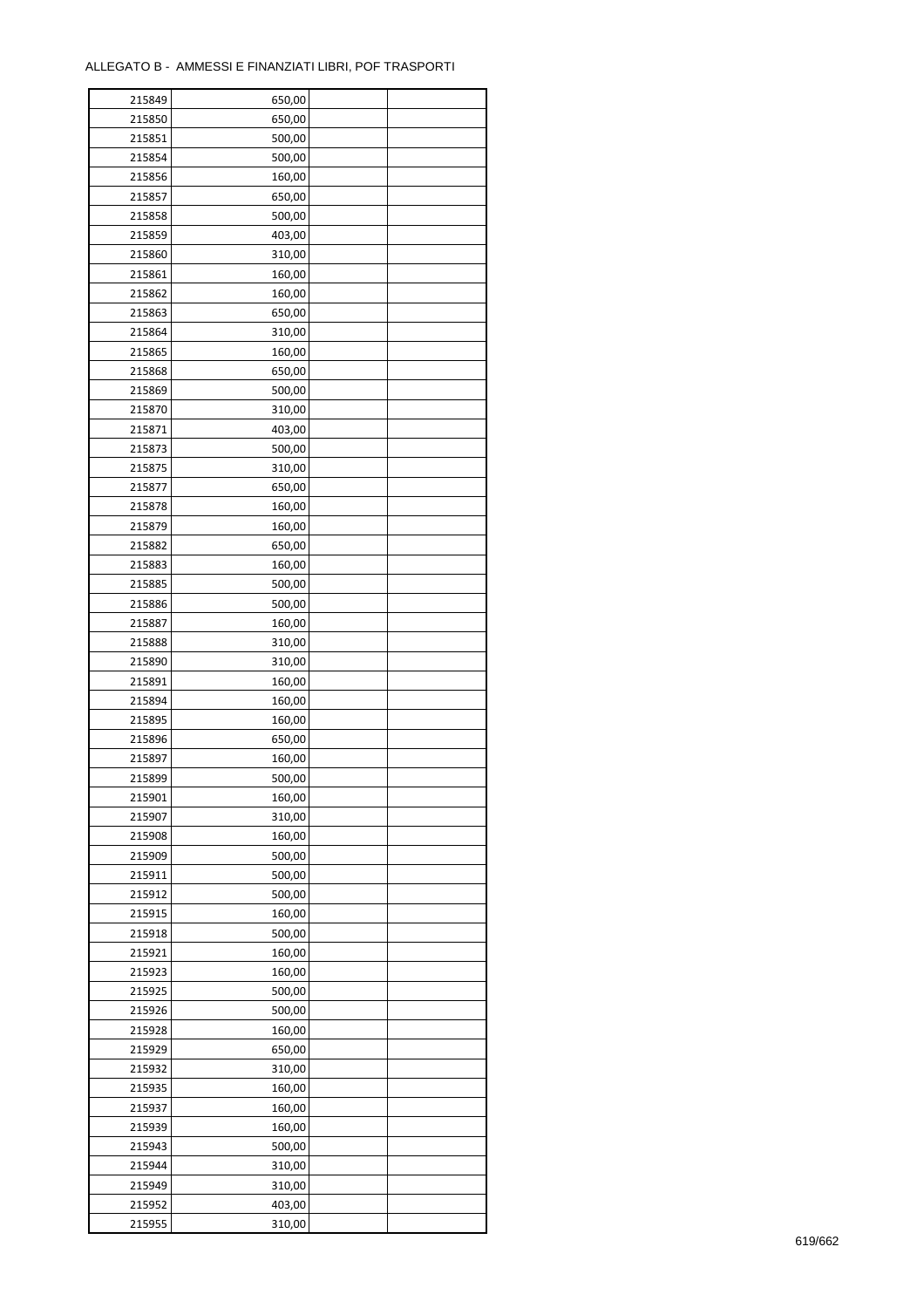ř

| 215956 | 310,00 |  |
|--------|--------|--|
| 215957 | 310,00 |  |
| 215959 | 500,00 |  |
| 215964 | 160,00 |  |
| 215965 | 500,00 |  |
| 215967 | 650,00 |  |
| 215970 | 650,00 |  |
| 215973 | 160,00 |  |
|        | 160,00 |  |
| 215974 |        |  |
| 215975 | 208,00 |  |
| 215976 | 160,00 |  |
| 215977 | 650,00 |  |
| 215978 | 310,00 |  |
| 215979 | 500,00 |  |
| 215982 | 500,00 |  |
| 215983 | 500,00 |  |
| 215984 | 500,00 |  |
| 215986 | 160,00 |  |
| 215987 | 160,00 |  |
| 215990 | 160,00 |  |
| 215991 | 310,00 |  |
| 215993 | 310,00 |  |
| 215994 | 500,00 |  |
| 215998 | 160,00 |  |
| 216000 | 160,00 |  |
| 216001 | 310,00 |  |
| 216003 | 500,00 |  |
| 216006 | 310,00 |  |
|        |        |  |
| 216007 | 160,00 |  |
| 216008 | 500,00 |  |
| 216011 | 310,00 |  |
| 216013 | 160,00 |  |
| 216014 | 160,00 |  |
| 216015 | 160,00 |  |
| 216016 | 310,00 |  |
| 216017 | 650,00 |  |
| 216018 | 160,00 |  |
| 216021 | 160,00 |  |
| 216024 | 650,00 |  |
| 216026 | 310,00 |  |
| 216031 | 500,00 |  |
| 216033 | 500,00 |  |
| 216036 | 500,00 |  |
| 216039 | 500,00 |  |
| 216042 | 310,00 |  |
| 216044 | 310,00 |  |
| 216045 | 160,00 |  |
| 216046 | 160,00 |  |
| 216047 | 500,00 |  |
| 216064 | 500,00 |  |
|        |        |  |
| 216065 | 500,00 |  |
| 216066 | 310,00 |  |
| 216067 | 500,00 |  |
| 216068 | 650,00 |  |
| 216069 | 750,00 |  |
| 216071 | 310,00 |  |
| 216073 | 650,00 |  |
| 216076 | 310,00 |  |
| 216077 | 208,00 |  |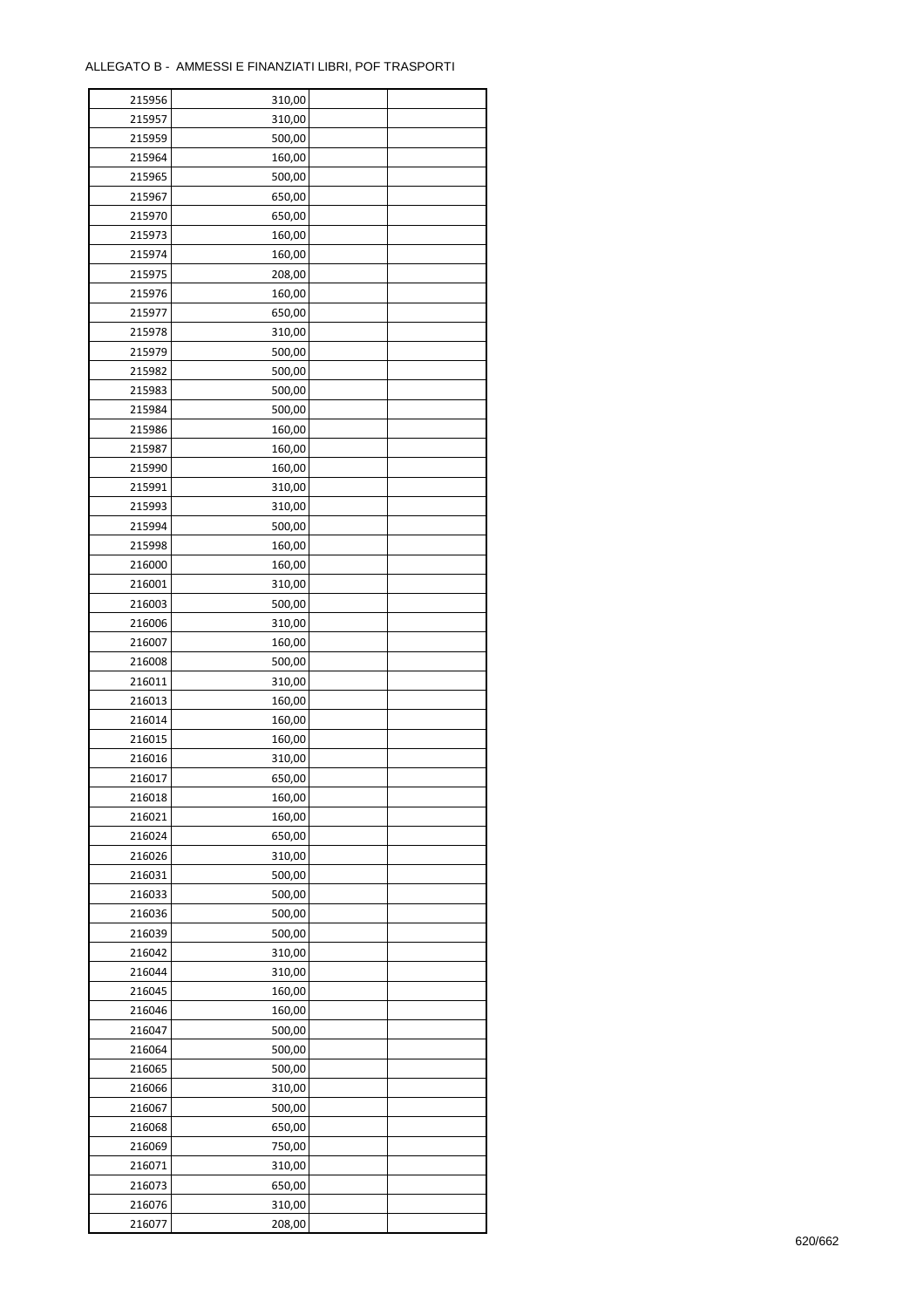| 216083 | 403,00 |  |
|--------|--------|--|
| 216084 | 500,00 |  |
| 216088 | 500,00 |  |
| 216089 | 160,00 |  |
| 216090 | 160,00 |  |
| 216093 | 650,00 |  |
| 216094 | 500,00 |  |
| 216095 | 160,00 |  |
|        |        |  |
| 216097 | 310,00 |  |
| 216098 | 310,00 |  |
| 216100 | 500,00 |  |
| 216104 | 650,00 |  |
| 216105 | 160,00 |  |
| 216107 | 465,00 |  |
| 216109 | 650,00 |  |
| 216114 | 500,00 |  |
| 216116 | 160,00 |  |
| 216117 | 160,00 |  |
| 216120 | 310,00 |  |
| 216123 | 310,00 |  |
| 216126 | 160,00 |  |
| 216127 | 160,00 |  |
| 216129 | 160,00 |  |
| 216130 | 500,00 |  |
|        |        |  |
| 216132 | 160,00 |  |
| 216134 | 500,00 |  |
| 216135 | 160,00 |  |
| 216137 | 160,00 |  |
| 216139 | 500,00 |  |
| 216142 | 310,00 |  |
| 216143 | 500,00 |  |
| 216144 | 310,00 |  |
| 216148 | 500,00 |  |
| 216149 | 500,00 |  |
| 216150 | 160,00 |  |
| 216151 | 160,00 |  |
| 216152 | 650,00 |  |
| 216154 | 310,00 |  |
| 216162 | 160,00 |  |
| 216163 | 310,00 |  |
| 216165 |        |  |
|        | 500,00 |  |
| 216166 | 650,00 |  |
| 216169 | 310,00 |  |
| 216171 | 650,00 |  |
| 216174 | 160,00 |  |
| 216179 | 310,00 |  |
| 216181 | 160,00 |  |
| 216182 | 310,00 |  |
| 216184 | 500,00 |  |
| 216185 | 500,00 |  |
| 216187 | 310,00 |  |
| 216192 | 310,00 |  |
| 216197 | 650,00 |  |
| 216199 | 310,00 |  |
| 216200 | 160,00 |  |
|        |        |  |
| 216201 | 160,00 |  |
| 216202 | 160,00 |  |
| 216203 | 500,00 |  |
| 216207 | 208,00 |  |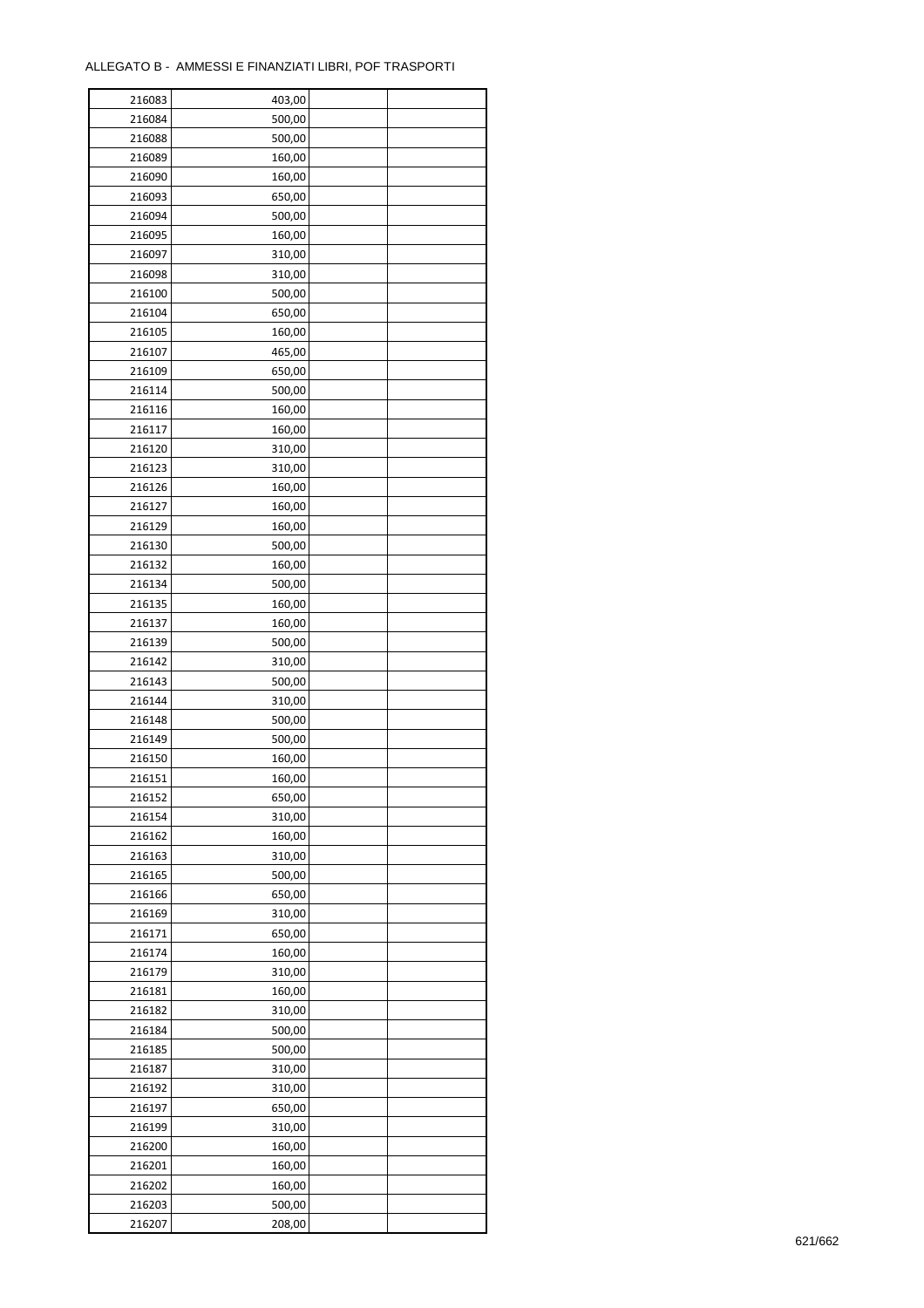| 216212 | 650,00 |  |
|--------|--------|--|
| 216213 | 310,00 |  |
| 216215 | 160,00 |  |
| 216216 | 160,00 |  |
| 216217 | 465,00 |  |
| 216219 | 500,00 |  |
| 216220 | 160,00 |  |
| 216221 | 650,00 |  |
| 216222 | 500,00 |  |
| 216228 | 500,00 |  |
| 216231 | 310,00 |  |
| 216236 | 310,00 |  |
| 216239 | 310,00 |  |
| 216240 | 160,00 |  |
| 216242 |        |  |
|        | 650,00 |  |
| 216244 | 650,00 |  |
| 216246 | 160,00 |  |
| 216247 | 160,00 |  |
| 216254 | 160,00 |  |
| 216255 | 160,00 |  |
| 216258 | 160,00 |  |
| 216260 | 650,00 |  |
| 216262 | 310,00 |  |
| 216263 | 310,00 |  |
| 216266 | 160,00 |  |
| 216267 | 500,00 |  |
| 216268 | 500,00 |  |
| 216270 | 310,00 |  |
| 216271 | 160,00 |  |
| 216273 | 160,00 |  |
| 216278 | 650,00 |  |
| 216279 | 500,00 |  |
| 216280 | 160,00 |  |
| 216281 | 160,00 |  |
| 216283 | 160,00 |  |
| 216284 | 403,00 |  |
| 216287 | 160,00 |  |
| 216291 | 160,00 |  |
| 216293 | 500,00 |  |
| 216294 | 500,00 |  |
| 216296 | 500,00 |  |
| 216299 | 500,00 |  |
| 216300 | 160,00 |  |
| 216302 | 500,00 |  |
| 216305 | 160,00 |  |
| 216308 | 310,00 |  |
| 216309 | 160,00 |  |
| 216310 | 500,00 |  |
| 216313 | 310,00 |  |
| 216314 | 160,00 |  |
| 216318 | 310,00 |  |
|        | 500,00 |  |
| 216324 |        |  |
| 216325 | 500,00 |  |
| 216326 | 750,00 |  |
| 216329 | 160,00 |  |
| 216330 | 310,00 |  |
| 216332 | 500,00 |  |
| 216333 | 160,00 |  |
| 216338 | 650,00 |  |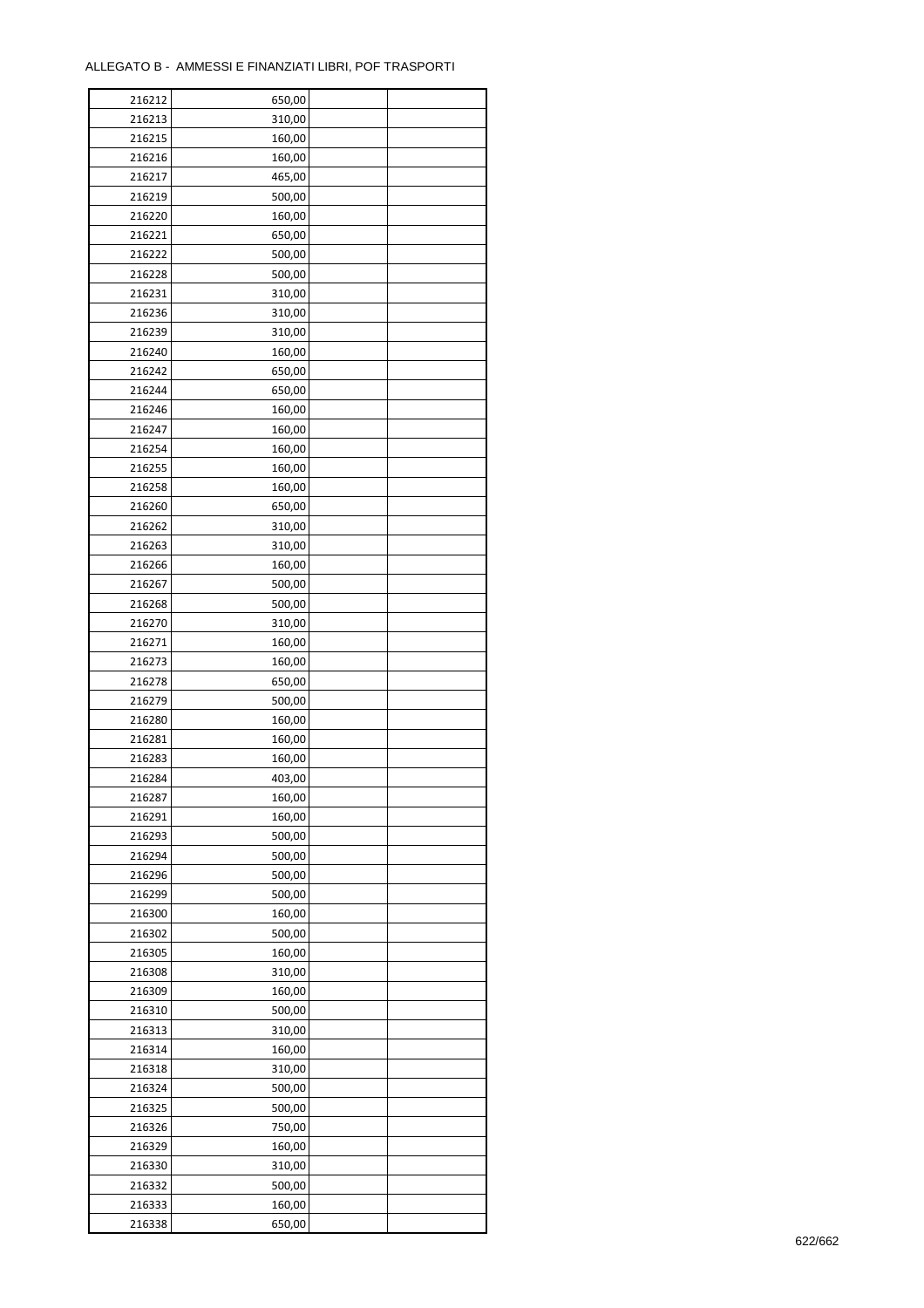| 216341 | 208,00 |  |
|--------|--------|--|
| 216343 | 500,00 |  |
| 216344 | 160,00 |  |
| 216345 | 310,00 |  |
| 216346 | 160,00 |  |
| 216347 | 310,00 |  |
| 216349 | 500,00 |  |
| 216350 | 500,00 |  |
| 216351 | 310,00 |  |
| 216354 | 310,00 |  |
| 216355 | 160,00 |  |
| 216356 | 310,00 |  |
| 216358 | 310,00 |  |
| 216359 | 310,00 |  |
| 216360 | 500,00 |  |
|        |        |  |
| 216361 | 160,00 |  |
| 216364 | 240,00 |  |
| 216365 | 650,00 |  |
| 216366 | 160,00 |  |
| 216367 | 650,00 |  |
| 216368 | 160,00 |  |
| 216369 | 500,00 |  |
| 216372 | 310,00 |  |
| 216374 | 500,00 |  |
| 216375 | 310,00 |  |
| 216377 | 160,00 |  |
| 216378 | 750,00 |  |
| 216379 | 500,00 |  |
| 216392 | 160,00 |  |
| 216397 | 160,00 |  |
| 216399 | 500,00 |  |
| 216400 | 500,00 |  |
| 216407 | 160,00 |  |
| 216409 | 160,00 |  |
| 216412 | 160,00 |  |
| 216413 | 160,00 |  |
| 216418 | 160,00 |  |
| 216420 | 310,00 |  |
| 216422 | 650,00 |  |
| 216423 | 160,00 |  |
| 216426 | 240,00 |  |
| 216427 | 160,00 |  |
| 216429 | 500,00 |  |
| 216432 | 310,00 |  |
| 216435 | 160,00 |  |
| 216438 | 310,00 |  |
| 216443 | 500,00 |  |
| 216451 | 310,00 |  |
| 216458 | 650,00 |  |
| 216459 | 650,00 |  |
| 216462 | 650,00 |  |
| 216474 | 500,00 |  |
| 216475 | 650,00 |  |
| 216479 | 160,00 |  |
| 216483 | 160,00 |  |
| 216485 | 160,00 |  |
| 216487 | 650,00 |  |
| 216491 | 650,00 |  |
| 216494 | 160,00 |  |
|        |        |  |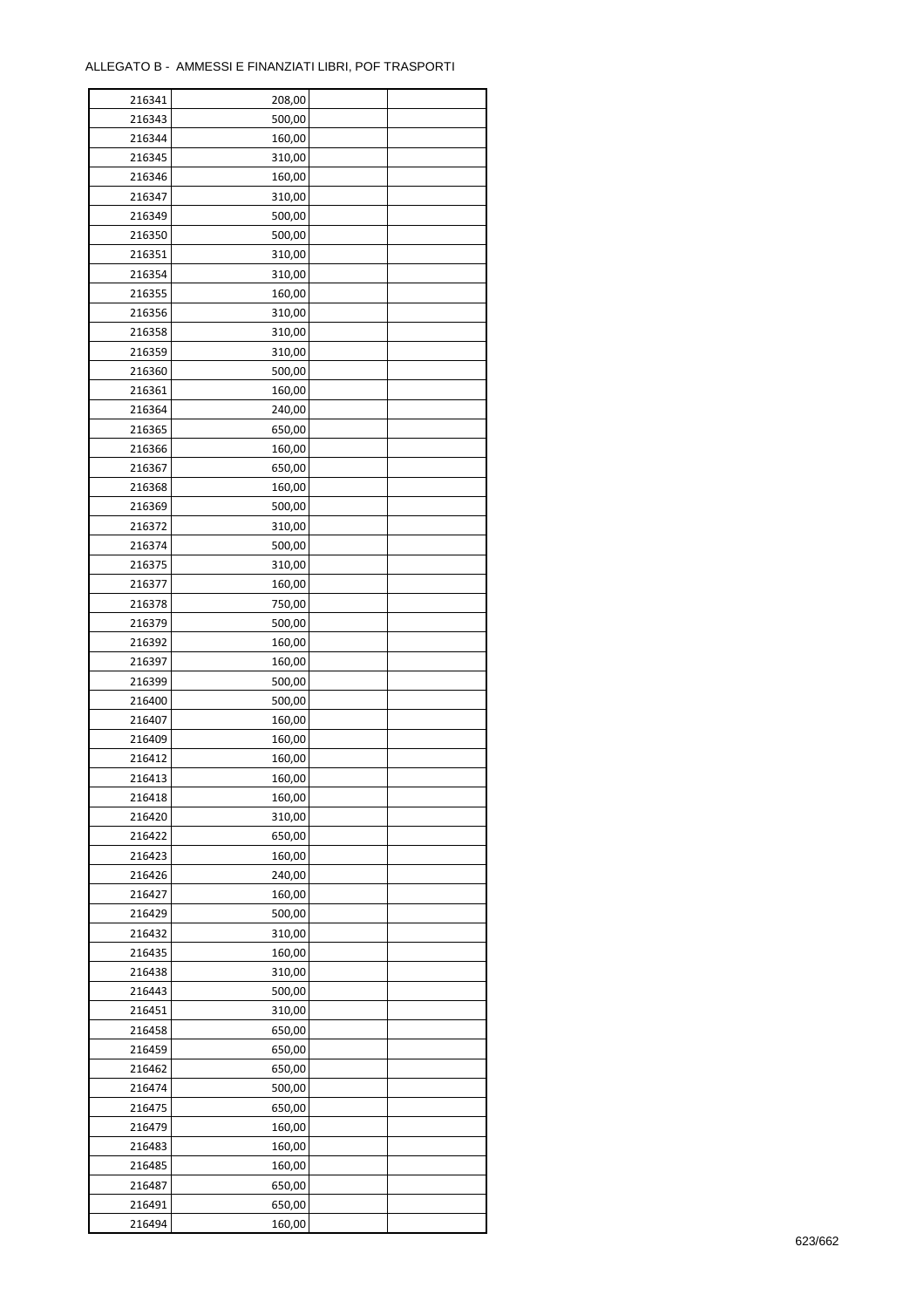| 216495 | 160,00           |  |
|--------|------------------|--|
| 216499 | 403,00           |  |
| 216500 | 160,00           |  |
| 216501 | 310,00           |  |
| 216502 | 310,00           |  |
| 216507 | 650,00           |  |
| 216508 | 160,00           |  |
| 216510 | 403,00           |  |
| 216511 | 500,00           |  |
| 216513 | 650,00           |  |
| 216515 | 500,00           |  |
| 216516 | 310,00           |  |
| 216518 | 310,00           |  |
| 216519 | 500,00           |  |
|        |                  |  |
| 216521 | 160,00           |  |
| 216522 | 160,00           |  |
| 216531 | 500,00           |  |
| 216532 | 310,00           |  |
| 216535 | 650,00           |  |
| 216536 | 160,00           |  |
| 216538 | 310,00           |  |
| 216539 | 160,00           |  |
| 216540 | 650,00           |  |
| 216542 | 160,00           |  |
| 216543 | 160,00           |  |
| 216545 | 500,00           |  |
| 216548 | 160,00           |  |
| 216549 | 500,00           |  |
| 216551 | 750,00           |  |
| 216552 | 310,00           |  |
| 216555 | 500,00           |  |
| 216558 | 500,00           |  |
| 216559 | 310,00           |  |
| 216564 | 500,00           |  |
| 216565 | 500,00           |  |
| 216566 | 310,00           |  |
| 216571 | 310,00           |  |
| 216573 | 160,00           |  |
| 216574 | 160,00           |  |
| 216575 | 500,00           |  |
| 216578 | 750,00           |  |
| 216582 | 160,00           |  |
| 216583 | 500,00           |  |
| 216584 | 500,00           |  |
| 216586 | 310,00           |  |
| 216588 | 160,00           |  |
| 216590 | 160,00           |  |
| 216594 | 160,00           |  |
| 216595 |                  |  |
| 216598 | 650,00<br>160,00 |  |
|        |                  |  |
| 216599 | 160,00           |  |
| 216601 | 500,00           |  |
| 216602 | 310,00           |  |
| 216604 | 500,00           |  |
| 216606 | 310,00           |  |
| 216608 | 500,00           |  |
| 216609 | 500,00           |  |
| 216615 | 310,00           |  |
| 216617 | 500,00           |  |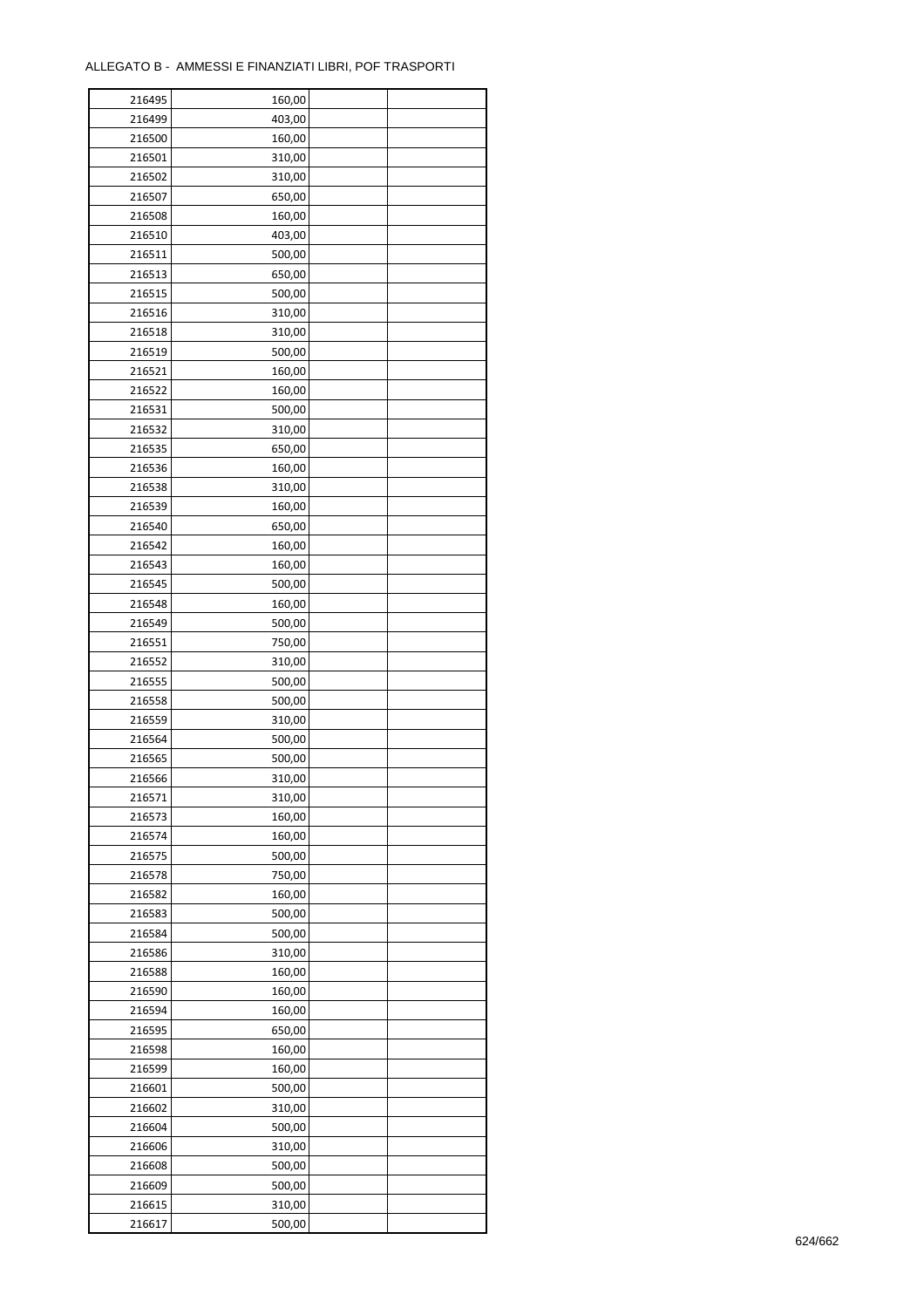| 216618 | 310,00 |  |
|--------|--------|--|
| 216619 | 160,00 |  |
| 216620 | 500,00 |  |
| 216621 | 500,00 |  |
| 216624 | 160,00 |  |
| 216628 | 500,00 |  |
| 216630 | 500,00 |  |
| 216632 | 160,00 |  |
| 216633 | 500,00 |  |
| 216634 | 500,00 |  |
| 216635 | 310,00 |  |
| 216637 | 160,00 |  |
| 216639 | 310,00 |  |
| 216640 | 160,00 |  |
|        |        |  |
| 216649 | 160,00 |  |
| 216651 | 160,00 |  |
| 216654 | 500,00 |  |
| 216655 | 310,00 |  |
| 216656 | 500,00 |  |
| 216664 | 650,00 |  |
| 216665 | 310,00 |  |
| 216666 | 310,00 |  |
| 216668 | 650,00 |  |
| 216669 | 310,00 |  |
| 216670 | 650,00 |  |
| 216671 | 310,00 |  |
| 216673 | 650,00 |  |
| 216674 | 500,00 |  |
| 216677 | 500,00 |  |
| 216678 | 500,00 |  |
| 216681 | 650,00 |  |
| 216685 | 160,00 |  |
| 216686 | 650,00 |  |
| 216690 | 160,00 |  |
| 216693 | 500,00 |  |
| 216696 | 160,00 |  |
| 216698 | 160,00 |  |
| 216700 | 160,00 |  |
| 216702 | 650,00 |  |
| 216705 | 500,00 |  |
| 216710 | 500,00 |  |
| 216712 | 160,00 |  |
| 216713 | 403,00 |  |
| 216716 | 500,00 |  |
| 216719 | 310,00 |  |
| 216726 | 160,00 |  |
| 216731 | 650,00 |  |
| 216732 | 208,00 |  |
| 216733 | 500,00 |  |
| 216735 | 160,00 |  |
| 216736 | 650,00 |  |
| 216737 | 160,00 |  |
| 216739 | 310,00 |  |
| 216743 | 650,00 |  |
| 216753 | 650,00 |  |
| 216760 | 160,00 |  |
| 216764 | 500,00 |  |
|        |        |  |
| 216765 | 160,00 |  |
| 216768 | 310,00 |  |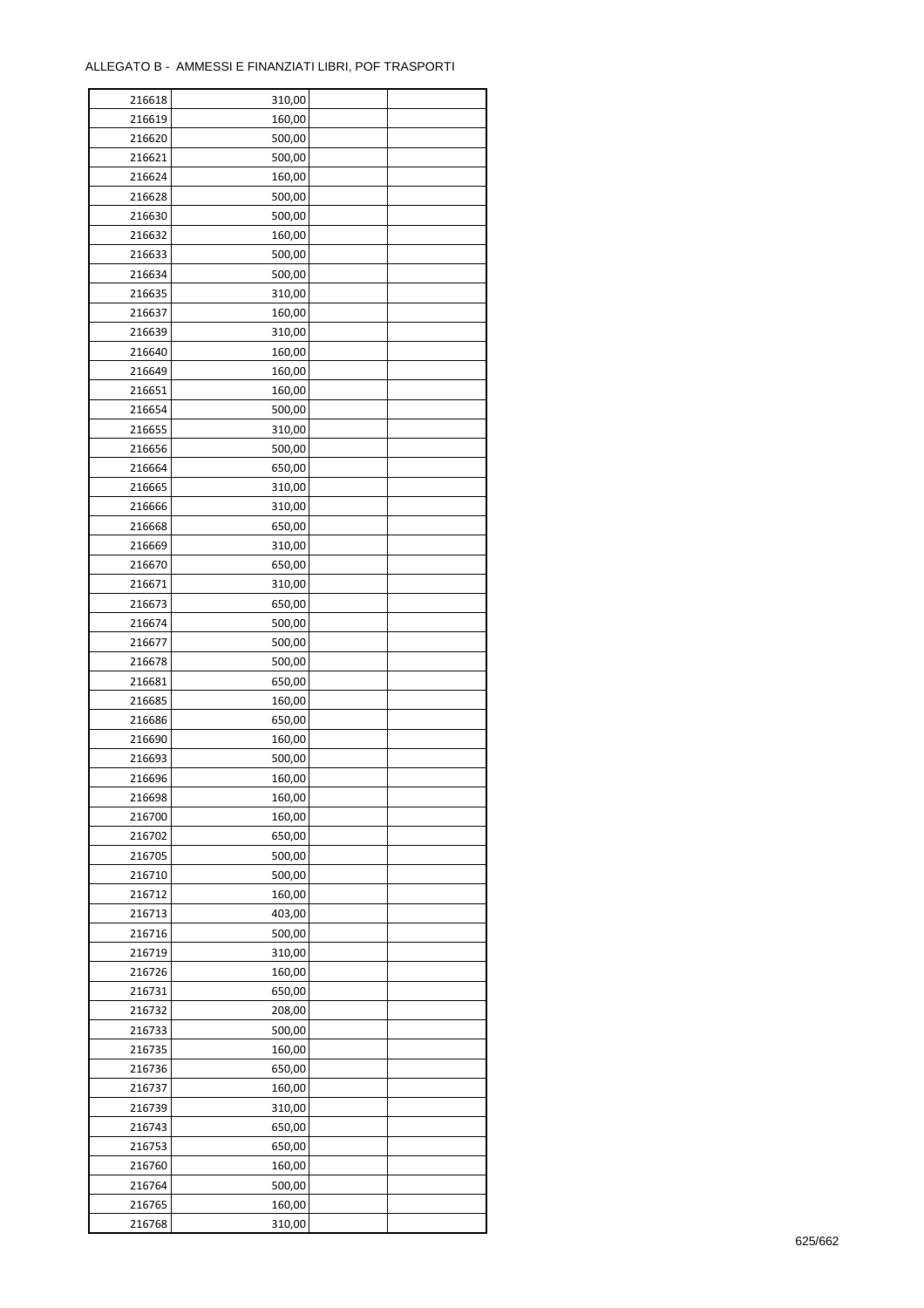| 216770 | 310,00 |  |
|--------|--------|--|
| 216771 | 160,00 |  |
| 216773 | 500,00 |  |
| 216780 | 500,00 |  |
| 216786 | 160,00 |  |
| 216789 | 500,00 |  |
| 216790 | 160,00 |  |
| 216791 | 650,00 |  |
| 216792 | 310,00 |  |
| 216793 | 500,00 |  |
| 216794 | 650,00 |  |
| 216795 | 310,00 |  |
| 216811 | 500,00 |  |
| 216814 |        |  |
|        | 160,00 |  |
| 216817 | 500,00 |  |
| 216818 | 160,00 |  |
| 216820 | 160,00 |  |
| 216821 | 160,00 |  |
| 216825 | 650,00 |  |
| 216826 | 160,00 |  |
| 216830 | 160,00 |  |
| 216831 | 310,00 |  |
| 216832 | 750,00 |  |
| 216835 | 500,00 |  |
| 216842 | 160,00 |  |
| 216845 | 500,00 |  |
| 216846 | 208,00 |  |
| 216848 | 310,00 |  |
| 216850 | 310,00 |  |
| 216852 | 310,00 |  |
| 216853 | 310,00 |  |
| 216856 | 310,00 |  |
| 216862 | 500,00 |  |
| 216863 | 160,00 |  |
| 216866 | 500,00 |  |
| 216867 | 310,00 |  |
| 216868 | 650,00 |  |
| 216869 | 500,00 |  |
| 216872 | 160,00 |  |
| 216873 | 160,00 |  |
| 216874 | 160,00 |  |
| 216875 | 310,00 |  |
| 216877 | 160,00 |  |
| 216878 | 500,00 |  |
| 216879 | 160,00 |  |
| 216881 | 160,00 |  |
| 216883 | 500,00 |  |
| 216885 | 500,00 |  |
| 216889 | 310,00 |  |
| 216891 | 310,00 |  |
| 216894 | 160,00 |  |
| 216895 | 160,00 |  |
| 216899 | 160,00 |  |
| 216902 | 500,00 |  |
| 216905 | 160,00 |  |
| 216913 | 160,00 |  |
| 216916 | 160,00 |  |
|        |        |  |
| 216920 | 160,00 |  |
| 216923 | 500,00 |  |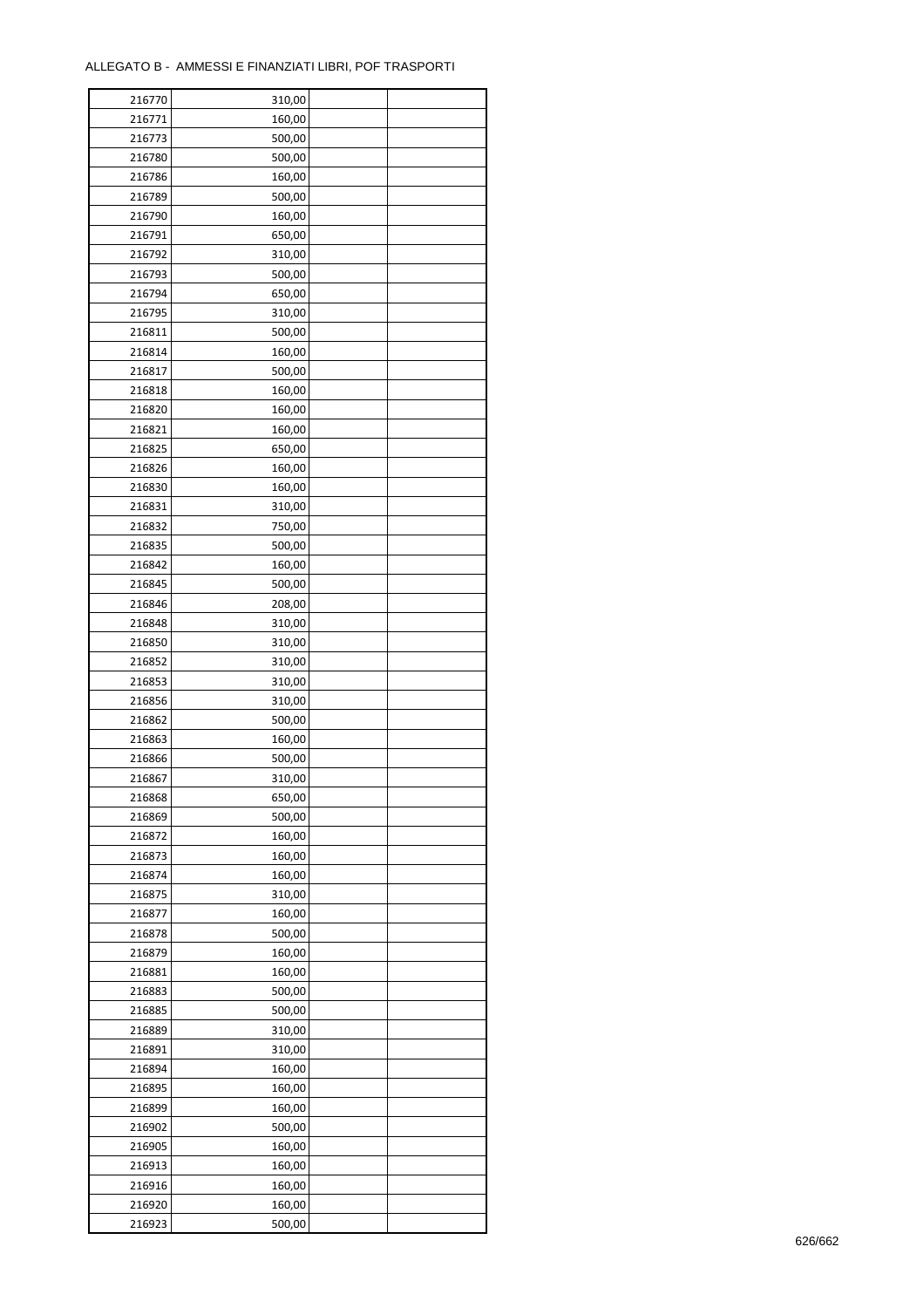| 216924 | 500,00 |  |
|--------|--------|--|
| 216926 | 310,00 |  |
| 216927 | 500,00 |  |
| 216930 | 160,00 |  |
| 216932 | 500,00 |  |
| 216934 | 310,00 |  |
| 216938 | 500,00 |  |
| 216940 | 310,00 |  |
| 216947 | 310,00 |  |
| 216949 | 500,00 |  |
| 216951 | 160,00 |  |
| 216952 | 160,00 |  |
| 216953 |        |  |
|        | 160,00 |  |
| 216955 | 650,00 |  |
| 216957 | 500,00 |  |
| 216960 | 500,00 |  |
| 216965 | 500,00 |  |
| 216968 | 310,00 |  |
| 216970 | 500,00 |  |
| 216971 | 160,00 |  |
| 216980 | 310,00 |  |
| 216985 | 500,00 |  |
| 216997 | 500,00 |  |
| 216998 | 500,00 |  |
| 217002 | 500,00 |  |
| 217006 | 403,00 |  |
| 217012 | 160,00 |  |
| 217018 | 500,00 |  |
| 217020 | 500,00 |  |
| 217030 | 500,00 |  |
| 217032 | 310,00 |  |
| 217037 | 500,00 |  |
| 217038 | 500,00 |  |
| 217039 | 500,00 |  |
| 217040 | 160,00 |  |
| 217044 | 160,00 |  |
| 217046 | 500,00 |  |
| 217048 | 160,00 |  |
| 217049 | 160,00 |  |
| 217052 | 750,00 |  |
|        |        |  |
| 217053 | 650,00 |  |
| 217056 | 310,00 |  |
| 217057 | 650,00 |  |
| 217059 | 160,00 |  |
| 217064 | 160,00 |  |
| 217067 | 500,00 |  |
| 217068 | 310,00 |  |
| 217071 | 500,00 |  |
| 217072 | 500,00 |  |
| 217075 | 500,00 |  |
| 217078 | 310,00 |  |
| 217085 | 240,00 |  |
| 217086 | 160,00 |  |
| 217087 | 160,00 |  |
| 217088 | 465,00 |  |
| 217093 | 310,00 |  |
| 217095 | 650,00 |  |
| 217096 | 160,00 |  |
| 217100 | 500,00 |  |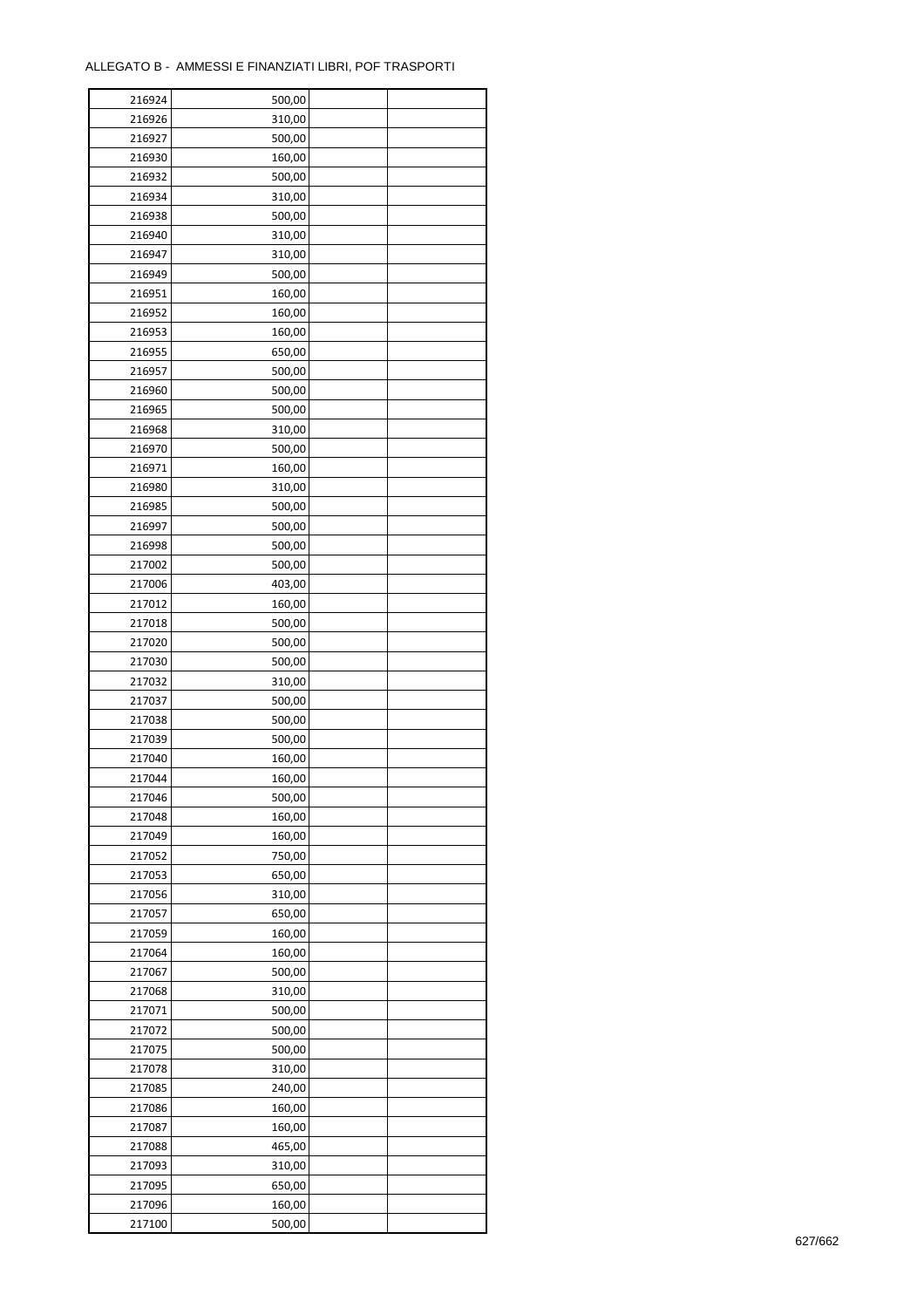| 217101 | 160,00 |  |
|--------|--------|--|
| 217105 | 160,00 |  |
| 217106 | 310,00 |  |
| 217107 | 650,00 |  |
| 217112 | 750,00 |  |
| 217114 | 310,00 |  |
| 217118 | 500,00 |  |
| 217119 | 160,00 |  |
| 217120 | 160,00 |  |
| 217121 | 310,00 |  |
| 217122 | 160,00 |  |
| 217124 | 650,00 |  |
| 217127 | 310,00 |  |
| 217129 | 310,00 |  |
| 217139 |        |  |
|        | 650,00 |  |
| 217141 | 500,00 |  |
| 217142 | 310,00 |  |
| 217143 | 310,00 |  |
| 217145 | 500,00 |  |
| 217146 | 310,00 |  |
| 217149 | 310,00 |  |
| 217151 | 310,00 |  |
| 217152 | 500,00 |  |
| 217154 | 160,00 |  |
| 217155 | 160,00 |  |
| 217160 | 310,00 |  |
| 217162 | 160,00 |  |
| 217167 | 310,00 |  |
| 217168 | 500,00 |  |
| 217174 | 500,00 |  |
| 217182 | 650,00 |  |
| 217183 | 310,00 |  |
| 217184 | 310,00 |  |
| 217185 | 500,00 |  |
| 217186 | 500,00 |  |
| 217187 | 650,00 |  |
| 217188 | 160,00 |  |
| 217190 | 650,00 |  |
| 217192 | 160,00 |  |
| 217194 | 310,00 |  |
| 217195 | 310,00 |  |
| 217197 | 500,00 |  |
| 217198 | 160,00 |  |
| 217201 | 310,00 |  |
| 217204 | 160,00 |  |
| 217205 | 160,00 |  |
| 217206 | 160,00 |  |
| 217207 | 160,00 |  |
| 217212 | 310,00 |  |
| 217213 | 310,00 |  |
| 217214 | 500,00 |  |
| 217215 | 310,00 |  |
| 217216 | 310,00 |  |
| 217218 | 500,00 |  |
| 217219 | 160,00 |  |
| 217222 | 650,00 |  |
| 217224 | 310,00 |  |
| 217226 | 160,00 |  |
| 217228 |        |  |
|        | 310,00 |  |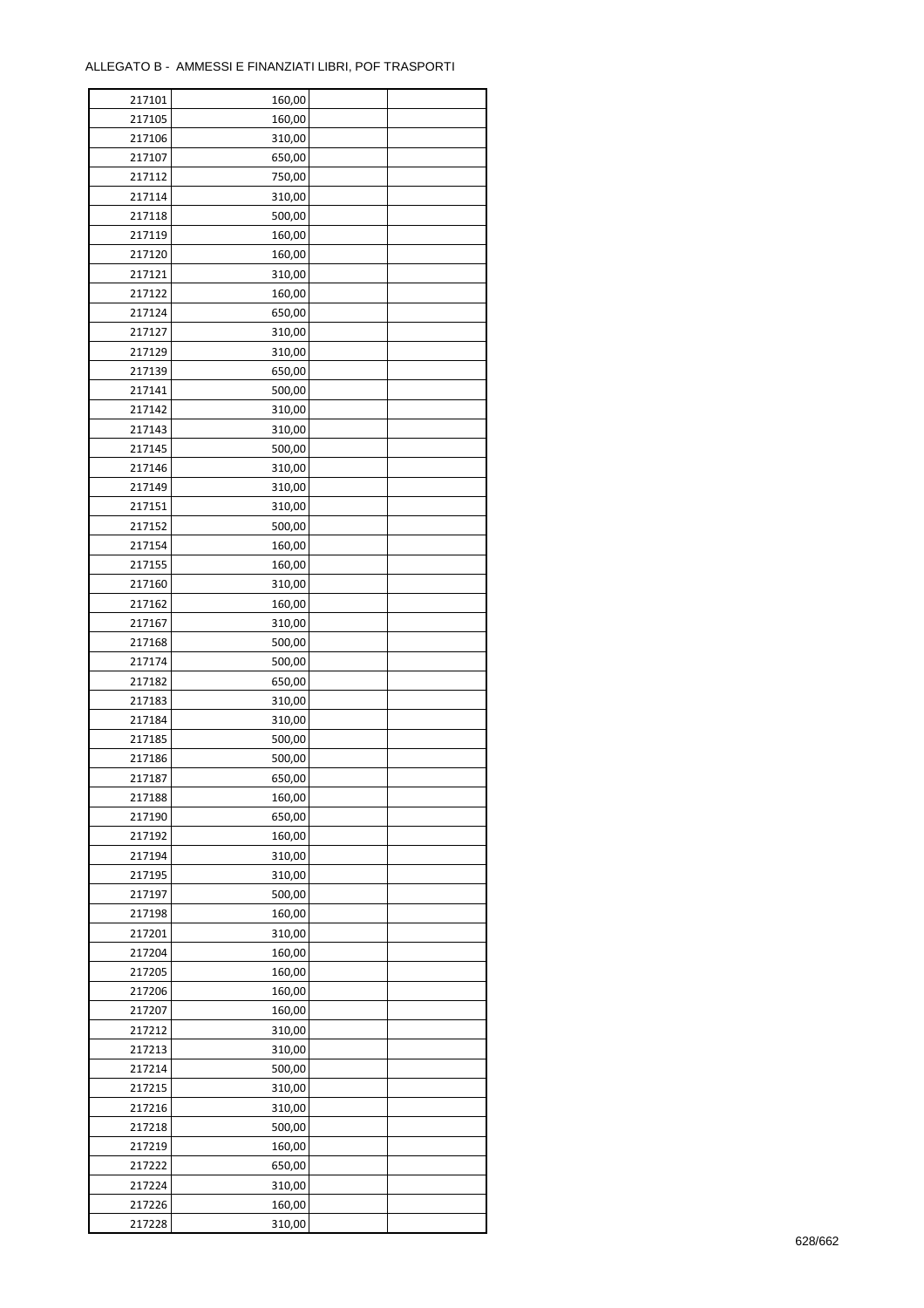| 217229           | 465,00           |  |
|------------------|------------------|--|
| 217231           | 500,00           |  |
| 217232           | 310,00           |  |
| 217235           | 650,00           |  |
| 217237           | 160,00           |  |
| 217238           | 500,00           |  |
| 217239           | 650,00           |  |
| 217240           | 500,00           |  |
| 217241           | 310,00           |  |
| 217246           | 310,00           |  |
| 217247           | 160,00           |  |
| 217250           | 160,00           |  |
| 217255           | 500,00           |  |
| 217259           | 160,00           |  |
| 217261           | 160,00           |  |
| 217262           | 500,00           |  |
| 217264           | 160,00           |  |
| 217266           | 465,00           |  |
| 217267           | 310,00           |  |
| 217269           | 160,00           |  |
| 217270           | 160,00           |  |
| 217273           | 160,00           |  |
|                  |                  |  |
| 217274<br>217275 | 500,00<br>160,00 |  |
|                  |                  |  |
| 217276           | 160,00           |  |
| 217278           | 310,00           |  |
| 217280           | 160,00           |  |
| 217283           | 310,00           |  |
| 217284           | 500,00           |  |
| 217285           | 160,00           |  |
| 217286           | 403,00           |  |
| 217287           | 160,00           |  |
| 217289           | 310,00           |  |
| 217293           | 160,00           |  |
| 217296           | 208,00           |  |
| 217297           | 750,00           |  |
| 217300           | 500,00           |  |
| 217303           | 160,00           |  |
| 217304           | 310,00           |  |
| 217305           | 650,00           |  |
| 217308           | 500,00           |  |
| 217313           | 310,00           |  |
| 217316           | 310,00           |  |
| 217317           | 500,00           |  |
| 217320           | 160,00           |  |
| 217321           | 500,00           |  |
| 217322           | 500,00           |  |
| 217323           | 500,00           |  |
| 217326           | 310,00           |  |
| 217329           | 160,00           |  |
| 217330           | 160,00           |  |
| 217332           | 310,00           |  |
| 217333           | 500,00           |  |
| 217335           | 160,00           |  |
| 217336           | 650,00           |  |
| 217340           | 500,00           |  |
| 217342           | 500,00           |  |
| 217343           | 650,00           |  |
| 217344           | 500,00           |  |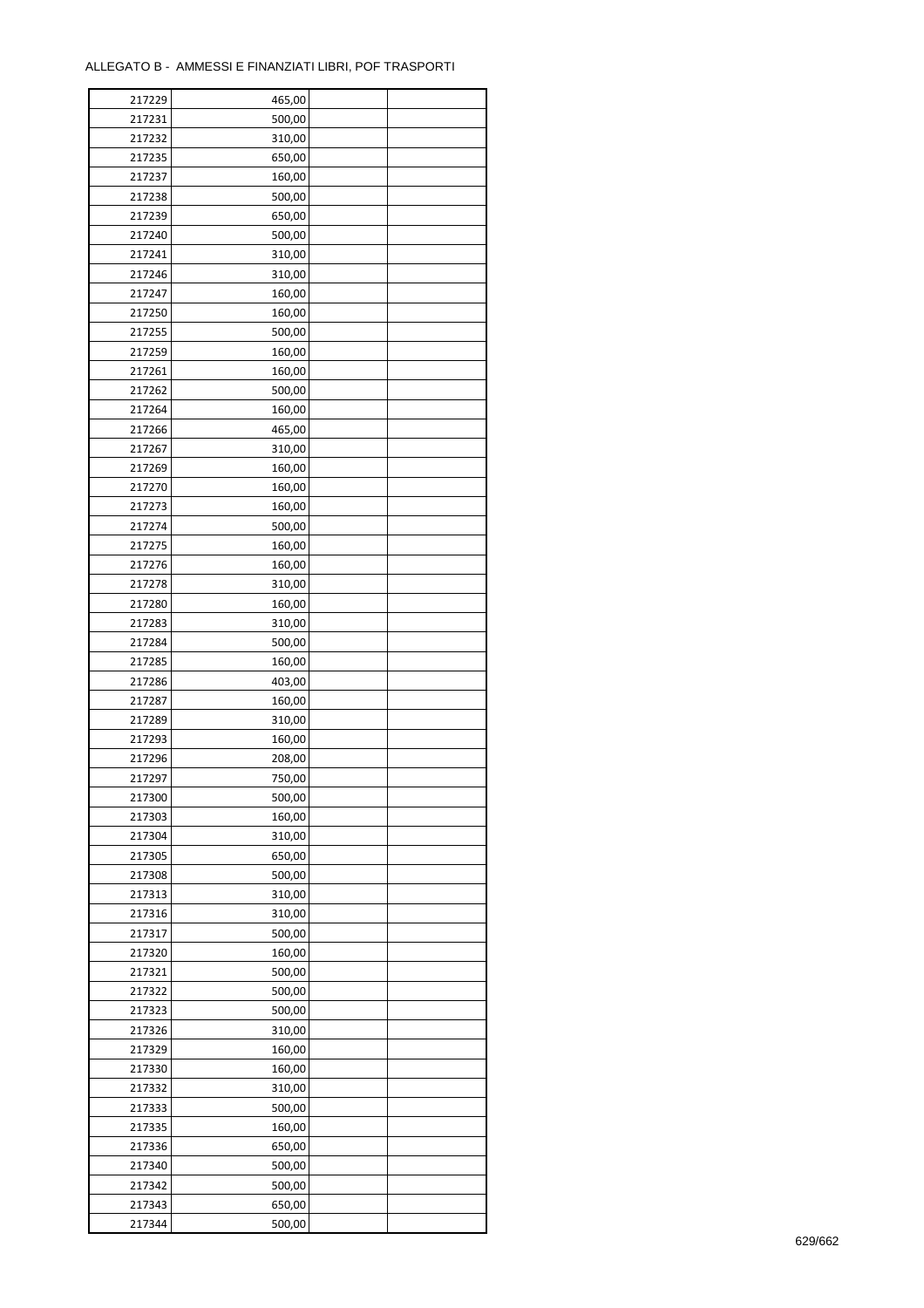| 217345 | 500,00 |  |
|--------|--------|--|
| 217346 | 310,00 |  |
| 217347 | 500,00 |  |
| 217349 | 240,00 |  |
| 217354 | 310,00 |  |
| 217355 | 500,00 |  |
| 217356 | 310,00 |  |
| 217357 | 160,00 |  |
| 217358 | 160,00 |  |
| 217363 | 160,00 |  |
| 217364 | 160,00 |  |
| 217366 |        |  |
|        | 160,00 |  |
| 217368 | 160,00 |  |
| 217369 | 310,00 |  |
| 217370 | 160,00 |  |
| 217371 | 160,00 |  |
| 217373 | 310,00 |  |
| 217375 | 650,00 |  |
| 217376 | 650,00 |  |
| 217378 | 160,00 |  |
| 217379 | 160,00 |  |
| 217381 | 160,00 |  |
| 217382 | 160,00 |  |
| 217384 | 160,00 |  |
| 217385 | 310,00 |  |
| 217386 | 650,00 |  |
| 217391 | 500,00 |  |
| 217392 | 160,00 |  |
| 217393 | 310,00 |  |
| 217394 | 310,00 |  |
| 217399 | 650,00 |  |
| 217400 | 160,00 |  |
|        |        |  |
| 217401 | 160,00 |  |
| 217403 | 160,00 |  |
| 217405 | 500,00 |  |
| 217408 | 500,00 |  |
| 217410 | 310,00 |  |
| 217411 | 310,00 |  |
| 217415 | 310,00 |  |
| 217416 | 500,00 |  |
| 217418 | 310,00 |  |
| 217421 | 160,00 |  |
| 217422 | 310,00 |  |
| 217424 | 160,00 |  |
| 217425 | 160,00 |  |
| 217431 | 208,00 |  |
| 217433 | 310,00 |  |
| 217435 | 310,00 |  |
| 217438 | 650,00 |  |
| 217440 | 310,00 |  |
| 217444 | 310,00 |  |
| 217447 | 160,00 |  |
| 217448 | 160,00 |  |
| 217453 | 500,00 |  |
| 217454 | 160,00 |  |
|        |        |  |
| 217455 | 500,00 |  |
| 217456 | 160,00 |  |
| 217462 | 160,00 |  |
| 217463 | 650,00 |  |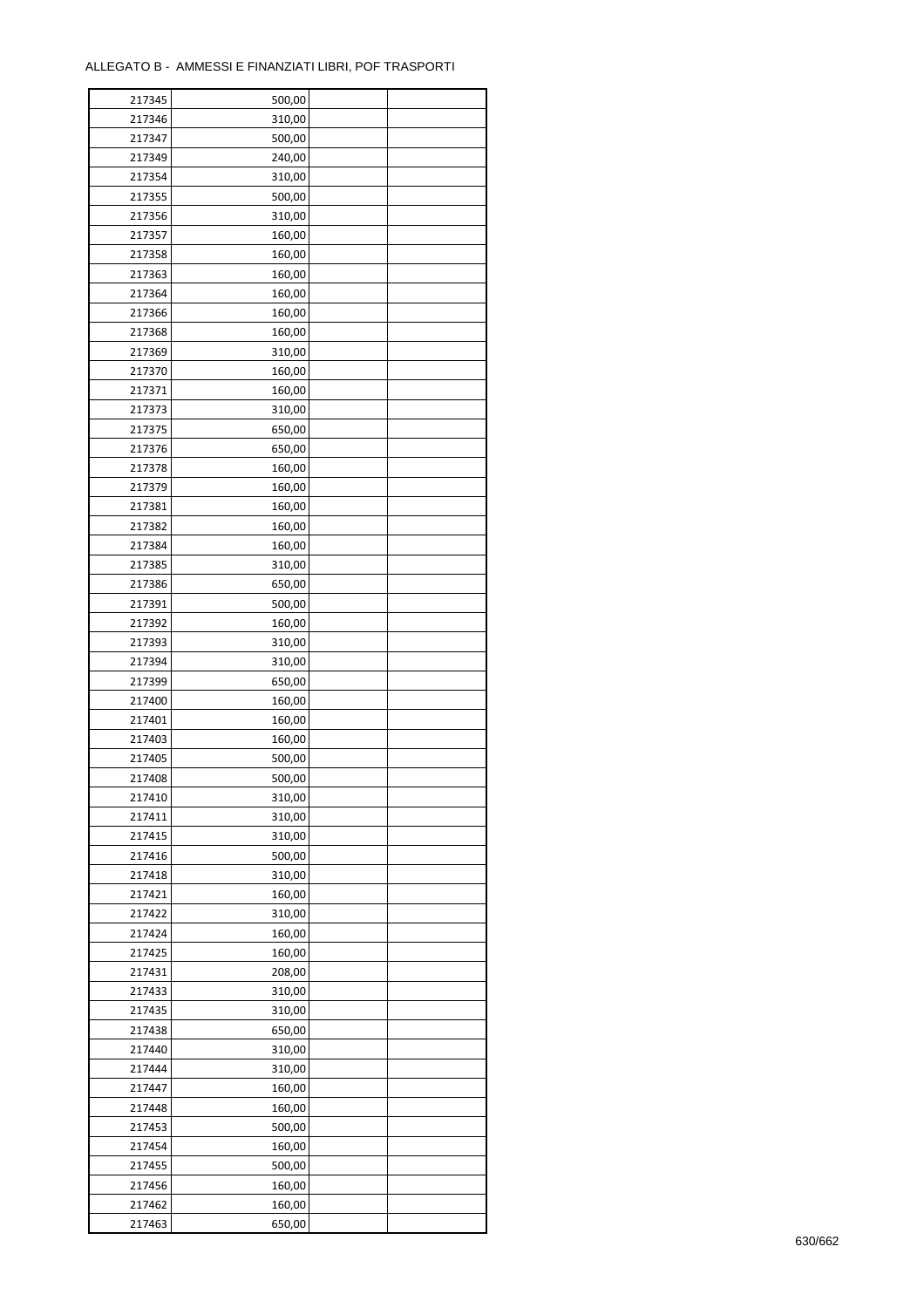| 217465 | 500,00 |  |
|--------|--------|--|
| 217466 | 650,00 |  |
| 217468 | 310,00 |  |
| 217470 | 500,00 |  |
| 217471 | 500,00 |  |
| 217472 | 160,00 |  |
| 217473 | 310,00 |  |
| 217474 | 160,00 |  |
| 217475 | 160,00 |  |
| 217476 | 160,00 |  |
| 217477 | 650,00 |  |
| 217478 | 208,00 |  |
| 217481 | 160,00 |  |
| 217482 |        |  |
|        | 500,00 |  |
| 217484 | 160,00 |  |
| 217485 | 160,00 |  |
| 217487 | 160,00 |  |
| 217489 | 160,00 |  |
| 217490 | 500,00 |  |
| 217492 | 160,00 |  |
| 217495 | 160,00 |  |
| 217497 | 160,00 |  |
| 217499 | 500,00 |  |
| 217501 | 160,00 |  |
| 217504 | 310,00 |  |
| 217505 | 500,00 |  |
| 217507 | 160,00 |  |
| 217508 | 160,00 |  |
| 217513 | 160,00 |  |
| 217514 | 500,00 |  |
| 217515 | 310,00 |  |
| 217516 | 650,00 |  |
| 217519 | 500,00 |  |
| 217522 | 310,00 |  |
| 217526 | 310,00 |  |
| 217527 | 310,00 |  |
| 217528 | 310,00 |  |
| 217529 | 160,00 |  |
| 217532 | 310,00 |  |
| 217533 | 310,00 |  |
| 217537 | 160,00 |  |
| 217538 | 500,00 |  |
| 217539 | 160,00 |  |
| 217540 | 310,00 |  |
| 217541 | 160,00 |  |
| 217544 | 160,00 |  |
| 217545 | 500,00 |  |
| 217547 | 310,00 |  |
| 217548 | 500,00 |  |
| 217549 | 750,00 |  |
| 217550 | 160,00 |  |
| 217553 | 465,00 |  |
| 217554 | 160,00 |  |
| 217555 | 310,00 |  |
| 217558 | 310,00 |  |
| 217559 | 310,00 |  |
| 217562 | 160,00 |  |
|        |        |  |
| 217564 | 310,00 |  |
| 217566 | 650,00 |  |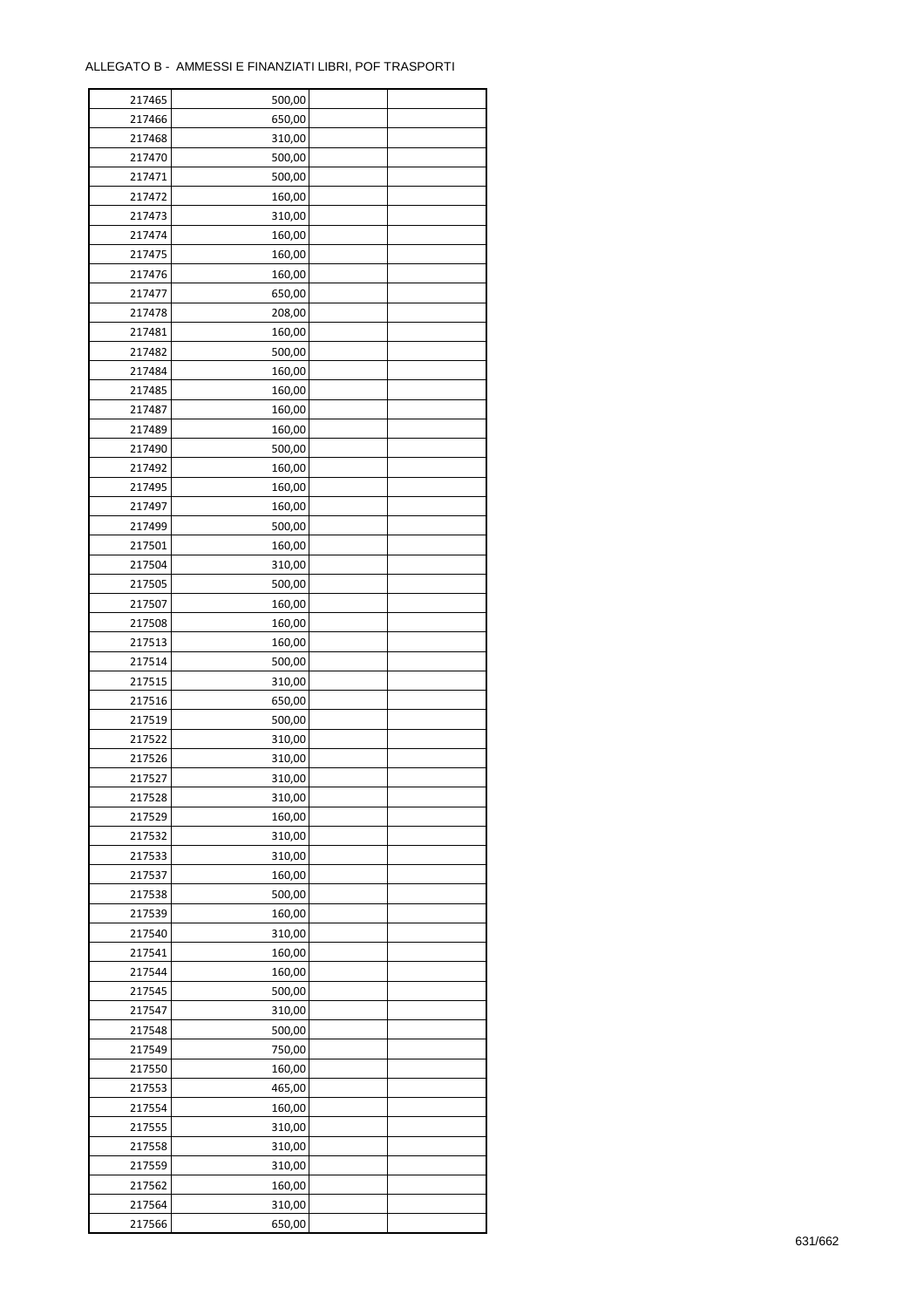| 217567 | 500,00 |  |
|--------|--------|--|
| 217568 | 160,00 |  |
| 217572 | 310,00 |  |
| 217576 | 310,00 |  |
| 217577 | 500,00 |  |
| 217579 | 403,00 |  |
| 217582 | 160,00 |  |
| 217583 | 500,00 |  |
| 217585 | 310,00 |  |
| 217586 | 500,00 |  |
| 217588 | 160,00 |  |
| 217591 | 160,00 |  |
| 217592 | 310,00 |  |
|        |        |  |
| 217594 | 160,00 |  |
| 217595 | 500,00 |  |
| 217597 | 650,00 |  |
| 217600 | 160,00 |  |
| 217601 | 160,00 |  |
| 217602 | 500,00 |  |
| 217603 | 160,00 |  |
| 217606 | 160,00 |  |
| 217607 | 160,00 |  |
| 217608 | 160,00 |  |
| 217609 | 160,00 |  |
| 217610 | 500,00 |  |
| 217615 | 650,00 |  |
| 217619 | 160,00 |  |
| 217622 | 310,00 |  |
| 217624 | 310,00 |  |
| 217625 | 500,00 |  |
| 217627 | 310,00 |  |
| 217628 | 650,00 |  |
| 217630 | 160,00 |  |
| 217631 | 650,00 |  |
| 217633 | 160,00 |  |
| 217634 | 160,00 |  |
| 217635 | 160,00 |  |
| 217640 | 160,00 |  |
| 217642 | 500,00 |  |
| 217644 | 160,00 |  |
| 217645 | 160,00 |  |
| 217646 | 310,00 |  |
| 217647 | 310,00 |  |
| 217648 | 160,00 |  |
| 217649 | 310,00 |  |
| 217652 | 160,00 |  |
| 217656 | 160,00 |  |
| 217657 | 500,00 |  |
| 217658 | 500,00 |  |
| 217660 | 310,00 |  |
| 217661 | 500,00 |  |
| 217662 | 650,00 |  |
| 217663 | 160,00 |  |
|        |        |  |
| 217665 | 650,00 |  |
| 217666 | 500,00 |  |
| 217669 | 310,00 |  |
| 217670 | 160,00 |  |
| 217672 | 160,00 |  |
| 217675 | 160,00 |  |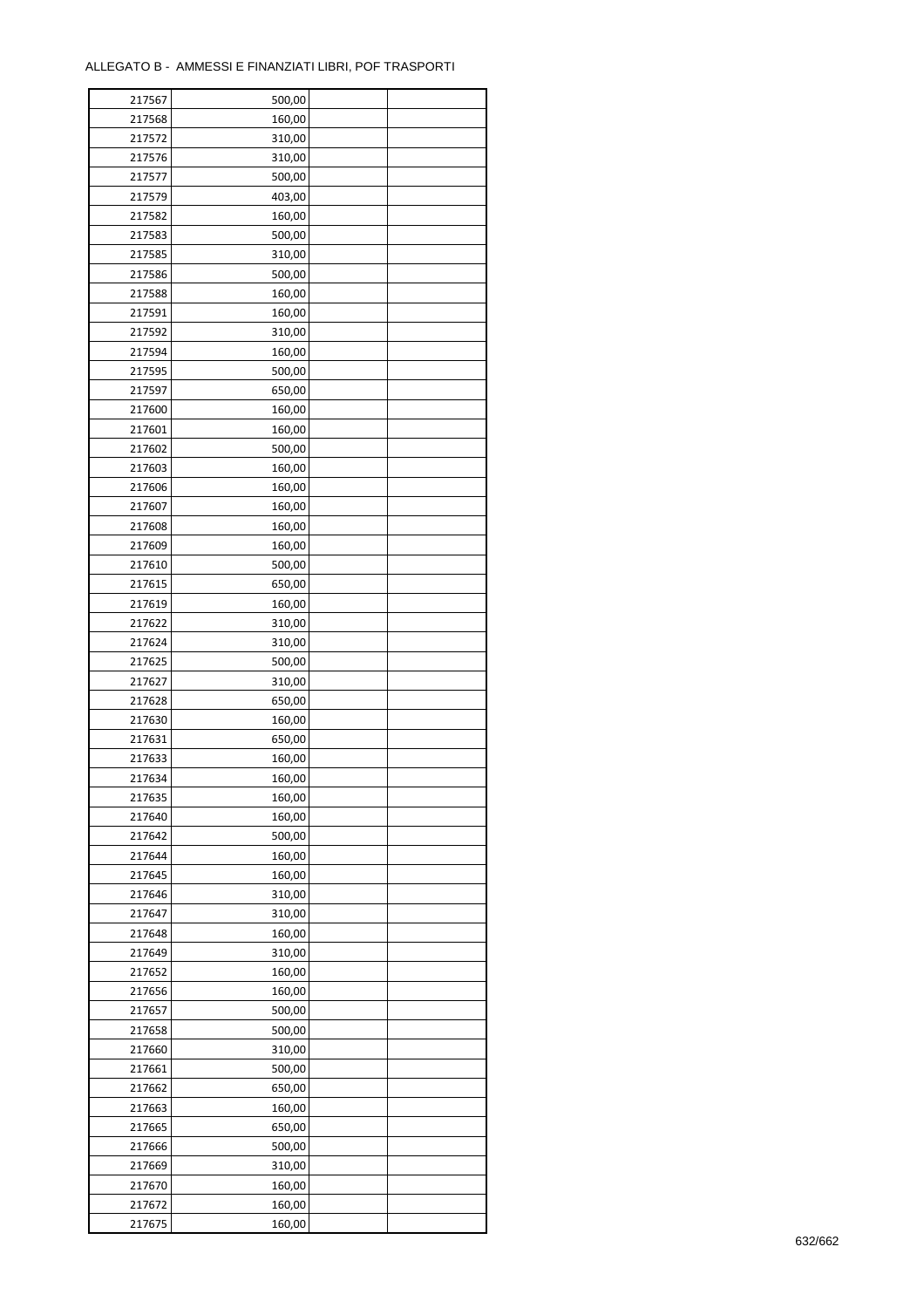| 217677 | 160,00 |  |
|--------|--------|--|
| 217682 | 160,00 |  |
| 217683 | 160,00 |  |
| 217684 | 650,00 |  |
| 217685 | 500,00 |  |
| 217687 | 500,00 |  |
| 217689 | 160,00 |  |
| 217696 | 310,00 |  |
|        |        |  |
| 217698 | 500,00 |  |
| 217700 | 160,00 |  |
| 217701 | 160,00 |  |
| 217704 | 500,00 |  |
| 217706 | 403,00 |  |
| 217707 | 160,00 |  |
| 217708 | 310,00 |  |
| 217709 | 160,00 |  |
| 217710 | 160,00 |  |
| 217712 | 160,00 |  |
| 217714 | 160,00 |  |
| 217715 | 160,00 |  |
| 217720 | 650,00 |  |
| 217721 | 160,00 |  |
| 217722 | 160,00 |  |
| 217723 | 160,00 |  |
| 217724 | 465,00 |  |
| 217725 | 160,00 |  |
| 217726 | 650,00 |  |
|        |        |  |
| 217727 | 160,00 |  |
| 217728 | 160,00 |  |
| 217729 | 650,00 |  |
| 217730 | 310,00 |  |
| 217731 | 500,00 |  |
| 217732 | 310,00 |  |
| 217734 | 160,00 |  |
| 217735 | 160,00 |  |
| 217736 | 160,00 |  |
| 217738 | 160,00 |  |
| 217740 | 500,00 |  |
| 217742 | 310,00 |  |
| 217744 | 500,00 |  |
| 217745 | 500,00 |  |
| 217746 | 500,00 |  |
| 217747 | 310,00 |  |
| 217749 | 160,00 |  |
| 217750 | 160,00 |  |
| 217751 | 310,00 |  |
|        |        |  |
| 217752 | 650,00 |  |
| 217753 | 160,00 |  |
| 217757 | 160,00 |  |
| 217759 | 500,00 |  |
| 217761 | 160,00 |  |
| 217765 | 310,00 |  |
| 217766 | 160,00 |  |
| 217768 | 500,00 |  |
| 217769 | 650,00 |  |
| 217771 | 500,00 |  |
| 217779 | 500,00 |  |
| 217780 | 500,00 |  |
| 217781 | 160,00 |  |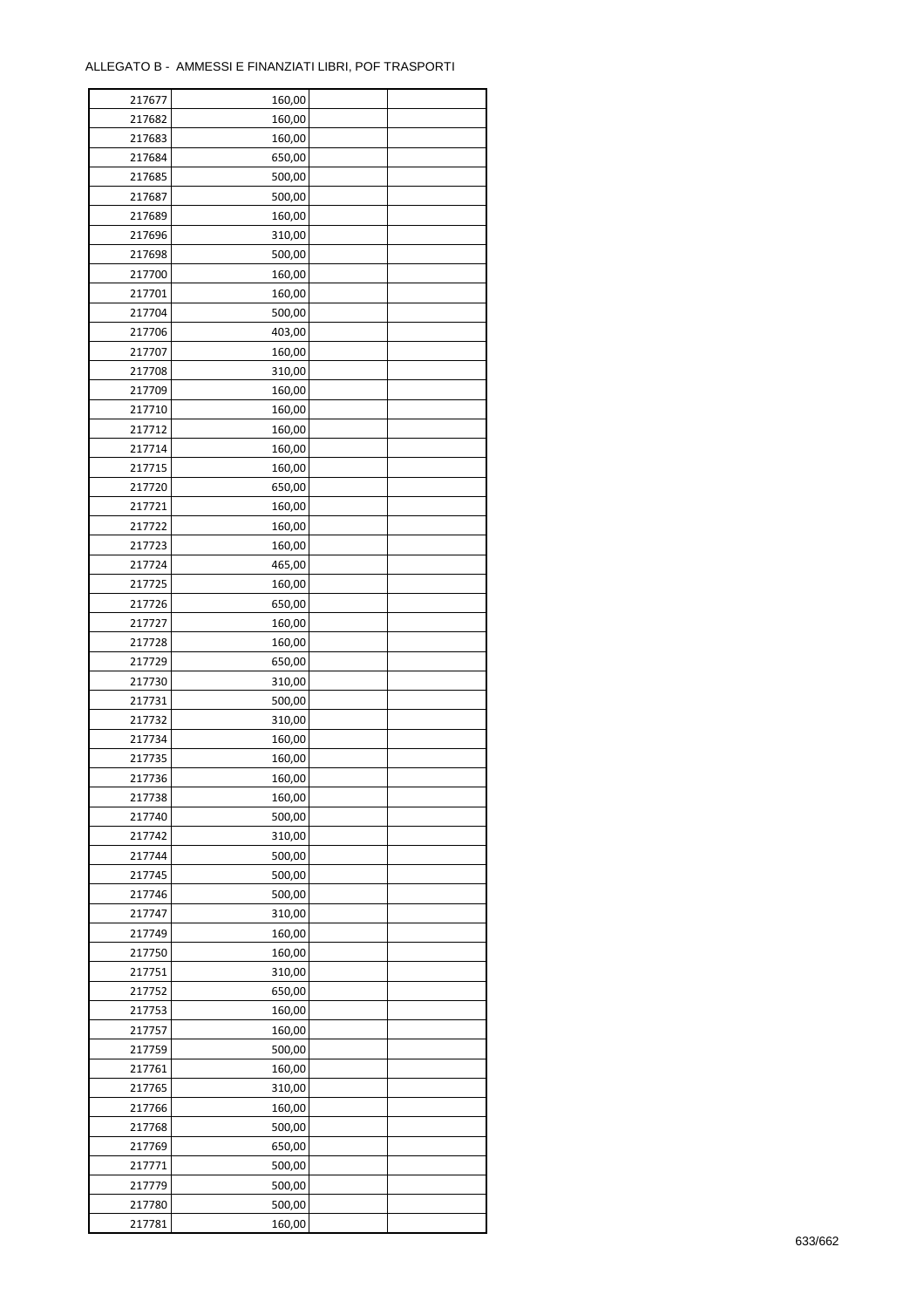| 217782 | 160,00 |  |
|--------|--------|--|
| 217784 | 160,00 |  |
| 217787 | 240,00 |  |
| 217788 | 310,00 |  |
| 217789 | 310,00 |  |
| 217790 | 650,00 |  |
| 217791 | 160,00 |  |
| 217792 | 160,00 |  |
| 217794 | 500,00 |  |
| 217795 | 160,00 |  |
|        |        |  |
| 217796 | 160,00 |  |
| 217797 | 500,00 |  |
| 217798 | 310,00 |  |
| 217799 | 500,00 |  |
| 217800 | 310,00 |  |
| 217801 | 160,00 |  |
| 217803 | 160,00 |  |
| 217806 | 160,00 |  |
| 217807 | 500,00 |  |
| 217811 | 310,00 |  |
| 217812 | 160,00 |  |
| 217813 | 650,00 |  |
| 217814 | 500,00 |  |
| 217815 | 310,00 |  |
| 217816 | 160,00 |  |
| 217817 | 310,00 |  |
| 217819 | 500,00 |  |
| 217820 | 310,00 |  |
| 217822 | 160,00 |  |
| 217823 | 650,00 |  |
| 217824 | 160,00 |  |
| 217825 | 160,00 |  |
| 217827 | 500,00 |  |
| 217829 | 650,00 |  |
| 217830 | 310,00 |  |
| 217831 |        |  |
|        | 650,00 |  |
| 217832 | 310,00 |  |
| 217833 | 160,00 |  |
| 217834 | 208,00 |  |
| 217837 | 160,00 |  |
| 217839 | 310,00 |  |
| 217840 | 500,00 |  |
| 217842 | 310,00 |  |
| 217844 | 160,00 |  |
| 217845 | 500,00 |  |
| 217847 | 403,00 |  |
| 217849 | 310,00 |  |
| 217851 | 310,00 |  |
| 217852 | 310,00 |  |
| 217854 | 500,00 |  |
| 217857 | 500,00 |  |
| 217858 | 500,00 |  |
| 217861 | 240,00 |  |
| 217862 | 160,00 |  |
| 217863 | 310,00 |  |
| 217864 | 160,00 |  |
| 217865 | 310,00 |  |
| 217866 | 160,00 |  |
| 217868 | 500,00 |  |
|        |        |  |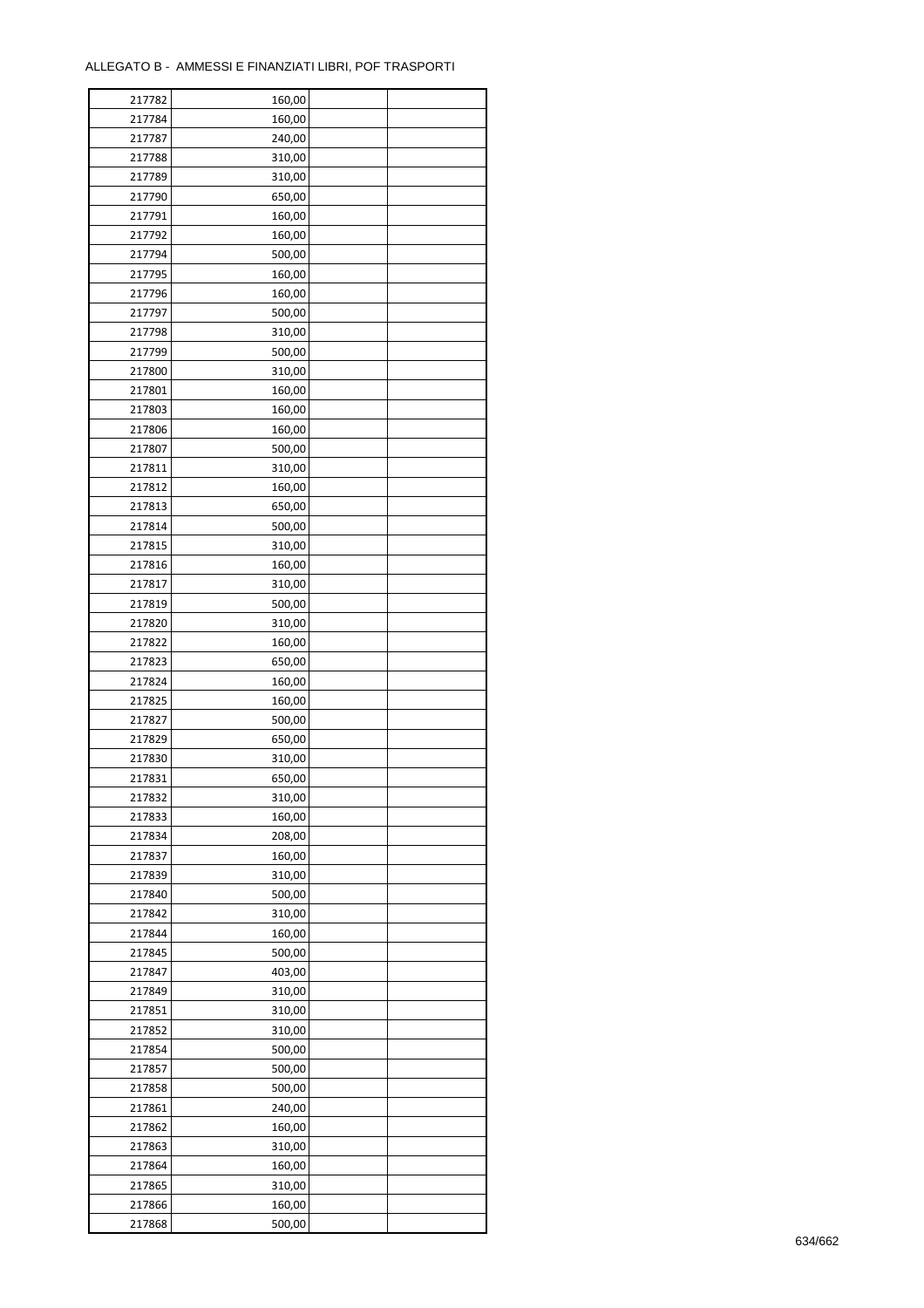| 217871 | 160,00 |  |
|--------|--------|--|
| 217872 | 160,00 |  |
| 217876 | 208,00 |  |
| 217880 | 750,00 |  |
| 217881 | 500,00 |  |
| 217882 | 650,00 |  |
| 217883 | 500,00 |  |
| 217886 | 500,00 |  |
| 217888 | 500,00 |  |
| 217889 | 160,00 |  |
| 217892 | 310,00 |  |
| 217893 | 310,00 |  |
|        |        |  |
| 217895 | 160,00 |  |
| 217899 | 650,00 |  |
| 217900 | 160,00 |  |
| 217901 | 310,00 |  |
| 217903 | 650,00 |  |
| 217904 | 160,00 |  |
| 217906 | 160,00 |  |
| 217908 | 160,00 |  |
| 217909 | 500,00 |  |
| 217910 | 500,00 |  |
| 217912 | 240,00 |  |
| 217913 | 500,00 |  |
| 217914 | 310,00 |  |
| 217915 | 310,00 |  |
| 217917 | 160,00 |  |
| 217918 | 650,00 |  |
| 217919 | 310,00 |  |
| 217920 | 160,00 |  |
| 217921 | 160,00 |  |
| 217922 | 650,00 |  |
| 217923 | 650,00 |  |
| 217924 | 160,00 |  |
| 217925 | 500,00 |  |
| 217929 | 500,00 |  |
| 217930 | 160,00 |  |
| 217931 | 310,00 |  |
| 217932 | 310,00 |  |
| 217937 | 500,00 |  |
| 217938 | 160,00 |  |
|        |        |  |
| 217939 | 160,00 |  |
| 217940 | 160,00 |  |
| 217942 | 160,00 |  |
| 217943 | 500,00 |  |
| 217949 | 650,00 |  |
| 217952 | 650,00 |  |
| 217955 | 310,00 |  |
| 217957 | 465,00 |  |
| 217959 | 500,00 |  |
| 217961 | 310,00 |  |
| 217962 | 160,00 |  |
| 217963 | 500,00 |  |
| 217966 | 500,00 |  |
| 217968 | 310,00 |  |
| 217969 | 310,00 |  |
| 217971 | 160,00 |  |
| 217972 | 310,00 |  |
| 217973 | 650,00 |  |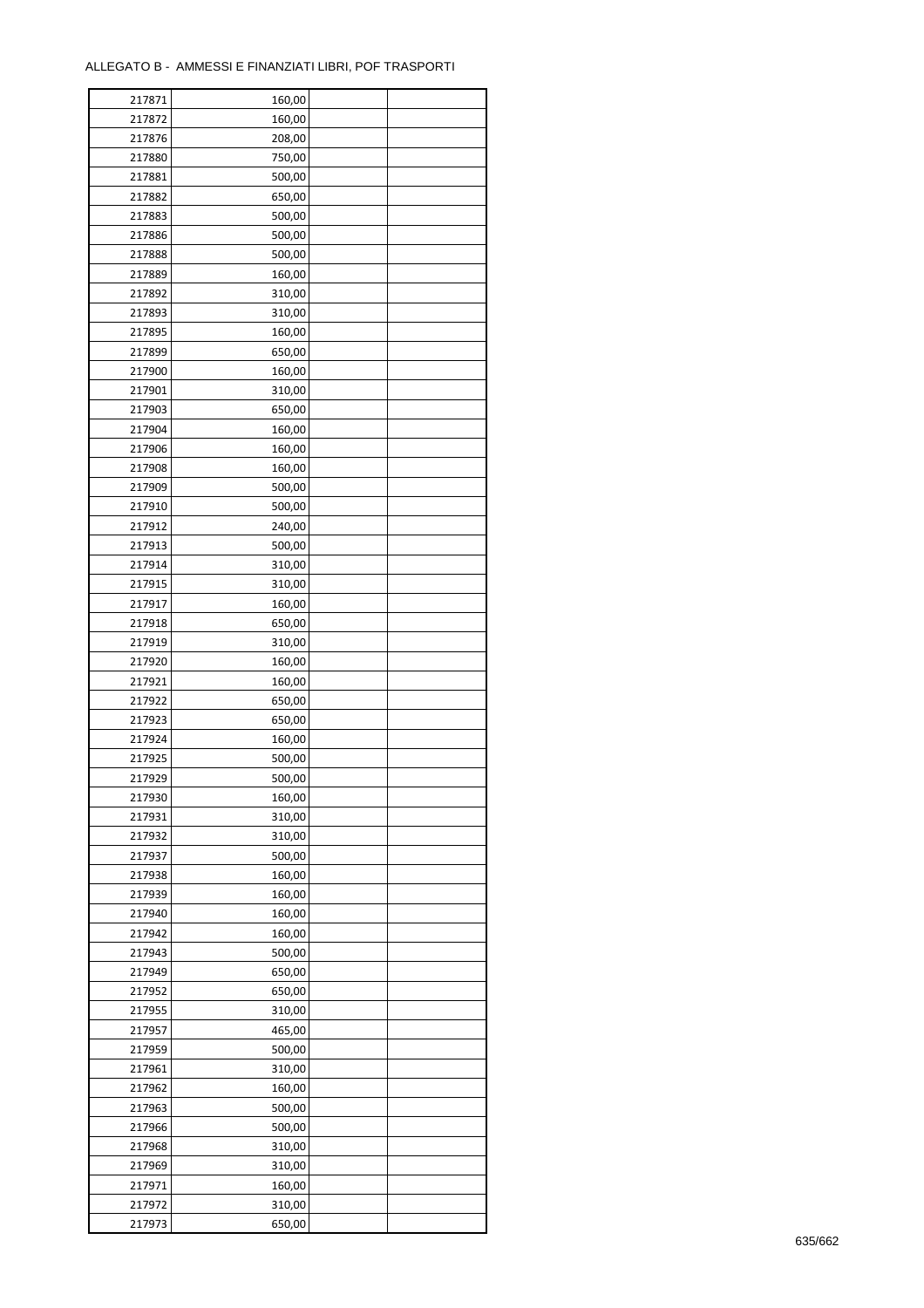| 217974 | 465,00 |  |
|--------|--------|--|
| 217975 | 310,00 |  |
| 217976 | 310,00 |  |
| 217977 | 160,00 |  |
| 217978 | 403,00 |  |
| 217980 | 160,00 |  |
| 217981 | 650,00 |  |
| 217982 | 160,00 |  |
| 217984 | 310,00 |  |
| 217986 | 160,00 |  |
| 217988 | 650,00 |  |
| 217989 | 500,00 |  |
| 217990 | 160,00 |  |
| 217996 |        |  |
|        | 310,00 |  |
| 217997 | 160,00 |  |
| 217998 | 310,00 |  |
| 217999 | 160,00 |  |
| 218000 | 160,00 |  |
| 218001 | 500,00 |  |
| 218002 | 310,00 |  |
| 218003 | 160,00 |  |
| 218004 | 160,00 |  |
| 218006 | 310,00 |  |
| 218007 | 310,00 |  |
| 218009 | 160,00 |  |
| 218010 | 310,00 |  |
| 218011 | 500,00 |  |
| 218013 | 160,00 |  |
| 218014 | 310,00 |  |
| 218018 | 310,00 |  |
| 218019 | 310,00 |  |
| 218020 | 160,00 |  |
| 218022 | 160,00 |  |
| 218023 | 310,00 |  |
| 218024 | 160,00 |  |
| 218027 | 160,00 |  |
| 218031 | 160,00 |  |
| 218033 | 500,00 |  |
| 218034 | 160,00 |  |
| 218035 | 310,00 |  |
| 218036 | 160,00 |  |
| 218037 | 160,00 |  |
| 218038 | 500,00 |  |
| 218040 | 160,00 |  |
| 218041 | 310,00 |  |
| 218042 | 160,00 |  |
| 218045 | 160,00 |  |
| 218047 | 160,00 |  |
| 218051 | 160,00 |  |
| 218052 | 310,00 |  |
| 218054 | 650,00 |  |
| 218057 | 403,00 |  |
| 218063 | 310,00 |  |
| 218065 | 403,00 |  |
|        |        |  |
| 218066 | 160,00 |  |
| 218067 | 500,00 |  |
| 218068 | 160,00 |  |
| 218070 | 500,00 |  |
| 218072 | 500,00 |  |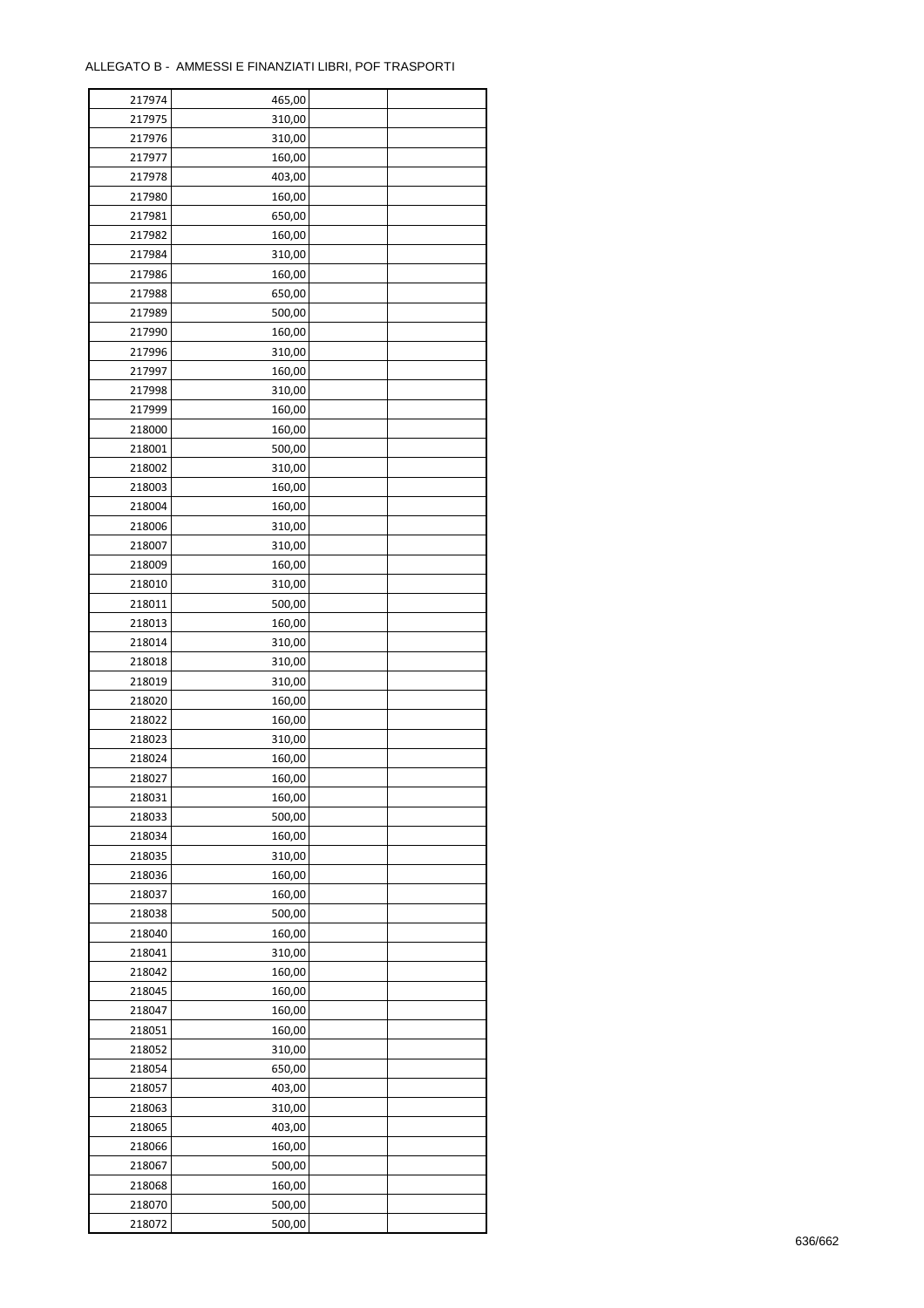| 218075 | 500,00 |  |
|--------|--------|--|
| 218076 | 310,00 |  |
| 218077 | 500,00 |  |
| 218078 | 650,00 |  |
| 218079 | 160,00 |  |
| 218080 | 208,00 |  |
| 218081 | 160,00 |  |
| 218085 | 160,00 |  |
| 218086 | 310,00 |  |
|        |        |  |
| 218087 | 500,00 |  |
| 218089 | 500,00 |  |
| 218090 | 240,00 |  |
| 218092 | 500,00 |  |
| 218093 | 650,00 |  |
| 218096 | 500,00 |  |
| 218099 | 310,00 |  |
| 218100 | 160,00 |  |
| 218103 | 310,00 |  |
| 218107 | 500,00 |  |
| 218108 | 500,00 |  |
| 218109 | 160,00 |  |
| 218110 | 160,00 |  |
| 218112 | 500,00 |  |
| 218114 | 160,00 |  |
| 218116 | 310,00 |  |
| 218117 | 500,00 |  |
| 218118 | 160,00 |  |
| 218123 | 500,00 |  |
| 218125 | 160,00 |  |
| 218128 | 500,00 |  |
| 218129 | 500,00 |  |
| 218131 | 310,00 |  |
| 218132 | 650,00 |  |
| 218133 | 500,00 |  |
| 218134 | 310,00 |  |
| 218135 | 160,00 |  |
| 218137 | 310,00 |  |
|        | 160,00 |  |
| 218139 |        |  |
| 218140 | 310,00 |  |
| 218141 | 500,00 |  |
| 218142 | 160,00 |  |
| 218145 | 160,00 |  |
| 218146 | 160,00 |  |
| 218147 | 160,00 |  |
| 218149 | 500,00 |  |
| 218150 | 310,00 |  |
| 218151 | 160,00 |  |
| 218153 | 310,00 |  |
| 218154 | 650,00 |  |
| 218155 | 160,00 |  |
| 218156 | 500,00 |  |
| 218157 | 310,00 |  |
| 218159 | 240,00 |  |
| 218162 | 650,00 |  |
| 218164 | 310,00 |  |
| 218167 | 310,00 |  |
| 218168 | 310,00 |  |
| 218170 | 310,00 |  |
| 218171 | 160,00 |  |
|        |        |  |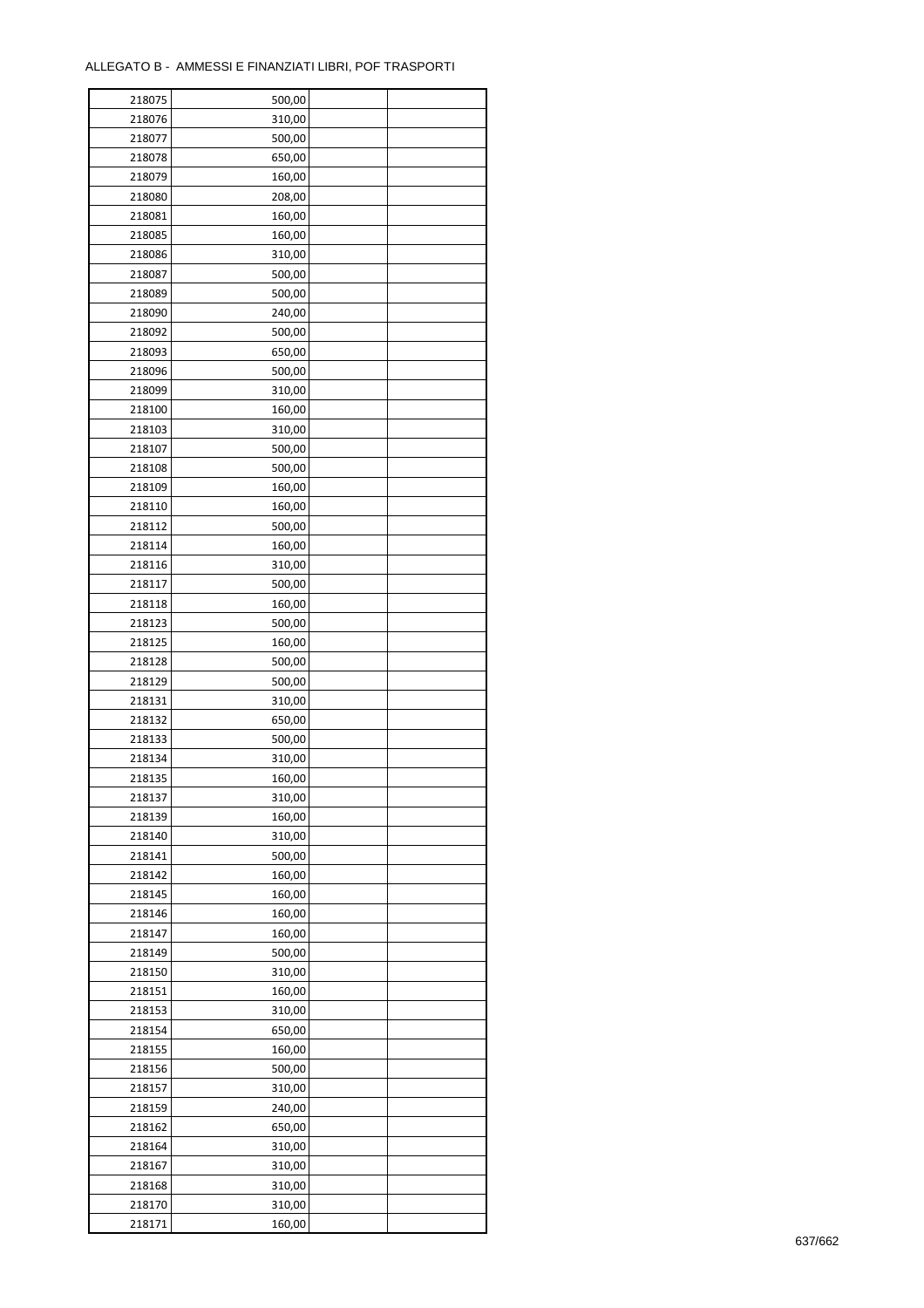| 218173 | 160,00 |  |
|--------|--------|--|
| 218174 | 160,00 |  |
| 218175 | 500,00 |  |
| 218176 | 500,00 |  |
| 218177 | 310,00 |  |
| 218178 | 310,00 |  |
| 218179 | 160,00 |  |
| 218181 | 310,00 |  |
| 218183 | 500,00 |  |
| 218186 | 160,00 |  |
|        |        |  |
| 218187 | 160,00 |  |
| 218188 | 500,00 |  |
| 218189 | 160,00 |  |
| 218190 | 310,00 |  |
| 218191 | 160,00 |  |
| 218192 | 160,00 |  |
| 218194 | 160,00 |  |
| 218197 | 160,00 |  |
| 218199 | 650,00 |  |
| 218200 | 160,00 |  |
| 218201 | 310,00 |  |
| 218202 | 160,00 |  |
| 218204 | 650,00 |  |
| 218205 | 160,00 |  |
| 218207 | 160,00 |  |
| 218208 | 500,00 |  |
| 218211 | 160,00 |  |
| 218213 | 500,00 |  |
| 218214 | 650,00 |  |
| 218221 | 160,00 |  |
| 218222 | 160,00 |  |
| 218224 | 310,00 |  |
| 218225 | 403,00 |  |
| 218227 | 160,00 |  |
| 218229 | 500,00 |  |
| 218230 |        |  |
|        | 500,00 |  |
| 218231 | 160,00 |  |
| 218233 | 310,00 |  |
| 218234 | 160,00 |  |
| 218236 | 310,00 |  |
| 218237 | 160,00 |  |
| 218238 | 160,00 |  |
| 218240 | 160,00 |  |
| 218241 | 500,00 |  |
| 218243 | 160,00 |  |
| 218244 | 465,00 |  |
| 218245 | 160,00 |  |
| 218247 | 650,00 |  |
| 218249 | 160,00 |  |
| 218250 | 500,00 |  |
| 218252 | 500,00 |  |
| 218255 | 160,00 |  |
| 218258 | 650,00 |  |
| 218261 | 310,00 |  |
| 218262 | 500,00 |  |
| 218263 | 160,00 |  |
| 218264 | 310,00 |  |
| 218265 | 310,00 |  |
|        |        |  |
| 218266 | 310,00 |  |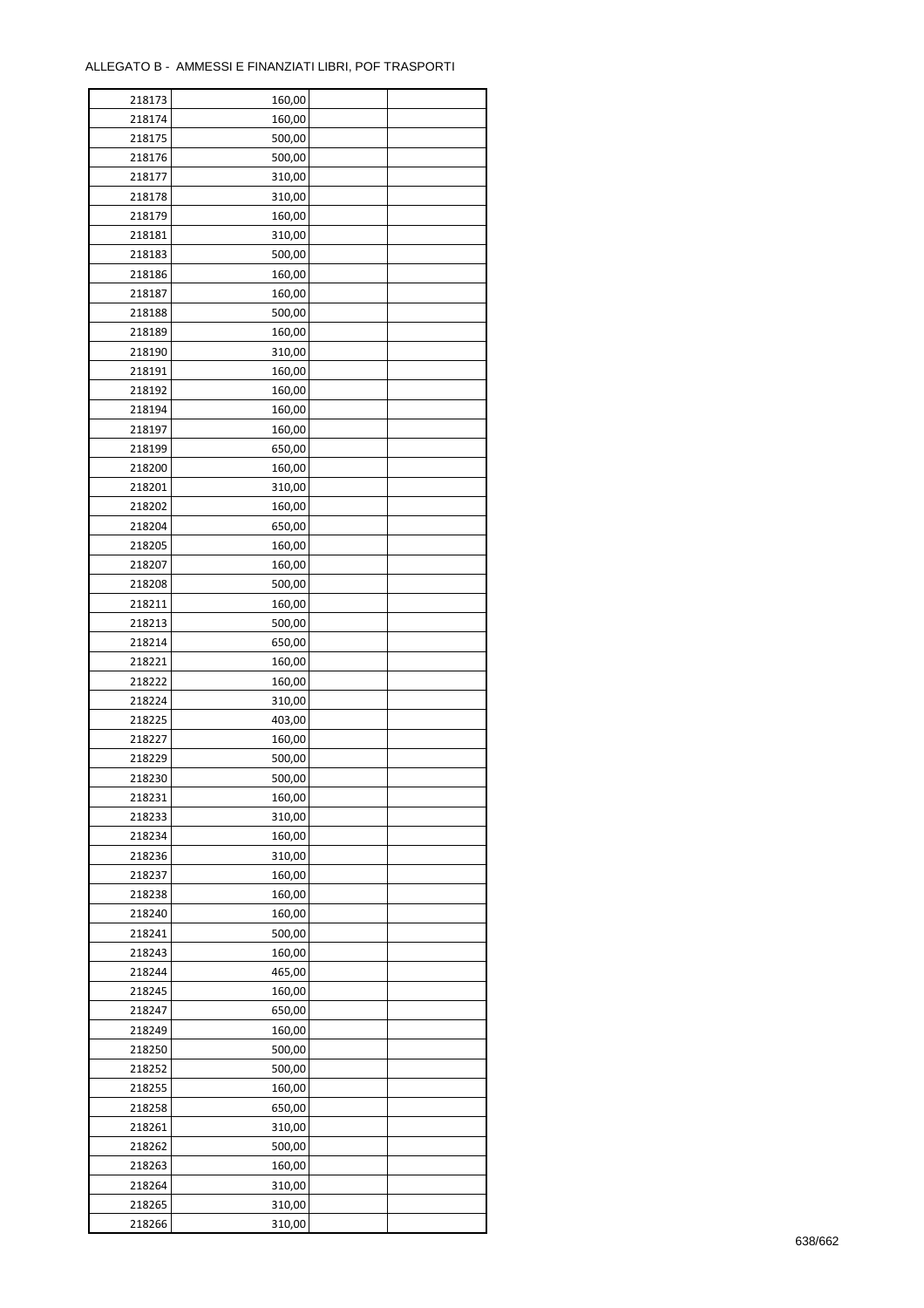| 218267 | 500,00 |  |
|--------|--------|--|
| 218269 | 160,00 |  |
| 218270 | 160,00 |  |
| 218271 | 160,00 |  |
| 218274 | 160,00 |  |
| 218275 | 310,00 |  |
| 218277 | 160,00 |  |
| 218278 | 650,00 |  |
| 218283 | 650,00 |  |
|        |        |  |
| 218284 | 160,00 |  |
| 218285 | 500,00 |  |
| 218286 | 310,00 |  |
| 218289 | 500,00 |  |
| 218292 | 208,00 |  |
| 218296 | 160,00 |  |
| 218298 | 310,00 |  |
| 218299 | 500,00 |  |
| 218300 | 160,00 |  |
| 218301 | 160,00 |  |
| 218302 | 160,00 |  |
| 218303 | 310,00 |  |
| 218304 | 310,00 |  |
| 218305 | 160,00 |  |
| 218307 | 650,00 |  |
| 218308 | 650,00 |  |
| 218309 | 160,00 |  |
| 218310 | 160,00 |  |
| 218315 | 160,00 |  |
| 218316 | 160,00 |  |
| 218317 | 160,00 |  |
|        |        |  |
| 218318 | 240,00 |  |
| 218319 | 310,00 |  |
| 218320 | 500,00 |  |
| 218322 | 160,00 |  |
| 218323 | 160,00 |  |
| 218325 | 500,00 |  |
| 218328 | 160,00 |  |
| 218329 | 500,00 |  |
| 218331 | 310,00 |  |
| 218333 | 160,00 |  |
| 218336 | 310,00 |  |
| 218337 | 310,00 |  |
| 218340 | 500,00 |  |
| 218345 | 160,00 |  |
| 218347 | 160,00 |  |
| 218348 | 500,00 |  |
| 218349 | 650,00 |  |
| 218350 | 160,00 |  |
| 218351 | 500,00 |  |
| 218352 | 310,00 |  |
| 218353 | 160,00 |  |
| 218356 | 160,00 |  |
| 218357 | 500,00 |  |
|        |        |  |
| 218358 | 465,00 |  |
| 218359 | 160,00 |  |
| 218361 | 160,00 |  |
| 218362 | 310,00 |  |
| 218364 | 310,00 |  |
| 218366 | 310,00 |  |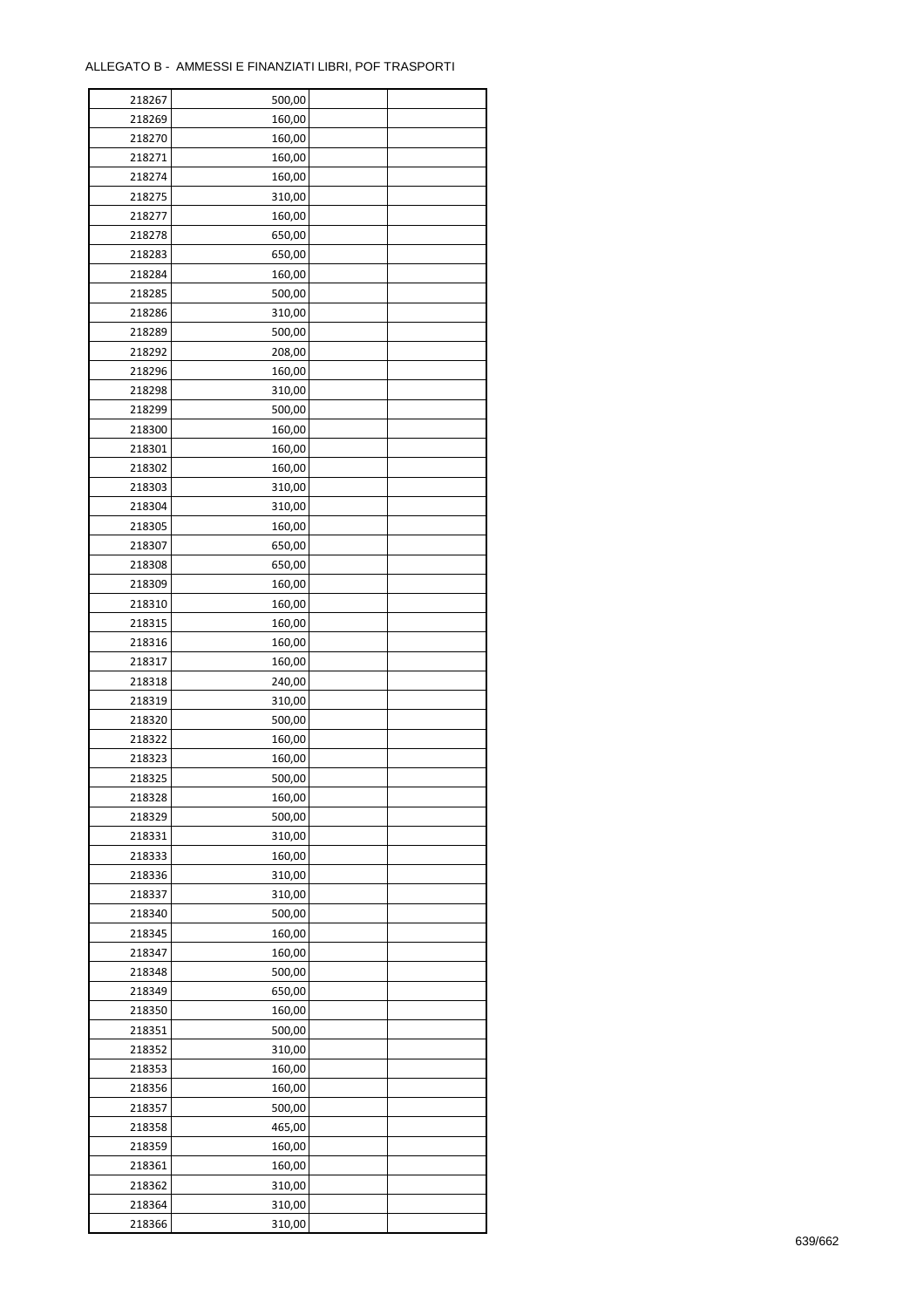| 218368 | 160,00 |  |
|--------|--------|--|
| 218371 | 160,00 |  |
| 218373 | 500,00 |  |
| 218376 | 160,00 |  |
| 218377 | 160,00 |  |
| 218378 | 310,00 |  |
| 218379 | 310,00 |  |
| 218383 | 650,00 |  |
| 218384 | 500,00 |  |
| 218385 | 500,00 |  |
| 218387 | 310,00 |  |
| 218388 | 310,00 |  |
| 218390 | 310,00 |  |
| 218391 |        |  |
|        | 160,00 |  |
| 218393 | 160,00 |  |
| 218395 | 160,00 |  |
| 218396 | 160,00 |  |
| 218398 | 160,00 |  |
| 218399 | 160,00 |  |
| 218401 | 650,00 |  |
| 218405 | 310,00 |  |
| 218407 | 160,00 |  |
| 218408 | 650,00 |  |
| 218409 | 500,00 |  |
| 218411 | 310,00 |  |
| 218413 | 160,00 |  |
| 218418 | 160,00 |  |
| 218424 | 160,00 |  |
| 218425 | 310,00 |  |
| 218428 | 310,00 |  |
| 218429 | 310,00 |  |
| 218432 | 160,00 |  |
| 218433 | 160,00 |  |
| 218434 | 160,00 |  |
| 218436 | 403,00 |  |
| 218440 | 160,00 |  |
| 218442 | 160,00 |  |
| 218443 | 160,00 |  |
| 218444 | 160,00 |  |
| 218446 | 310,00 |  |
| 218448 | 500,00 |  |
| 218450 | 160,00 |  |
| 218451 | 160,00 |  |
| 218453 | 160,00 |  |
| 218454 | 500,00 |  |
| 218455 | 310,00 |  |
| 218456 | 160,00 |  |
| 218457 | 160,00 |  |
|        |        |  |
| 218458 | 500,00 |  |
| 218460 | 310,00 |  |
| 218462 | 310,00 |  |
| 218463 | 160,00 |  |
| 218466 | 500,00 |  |
| 218467 | 500,00 |  |
| 218470 | 310,00 |  |
| 218475 | 160,00 |  |
| 218477 | 160,00 |  |
| 218479 | 310,00 |  |
| 218480 | 403,00 |  |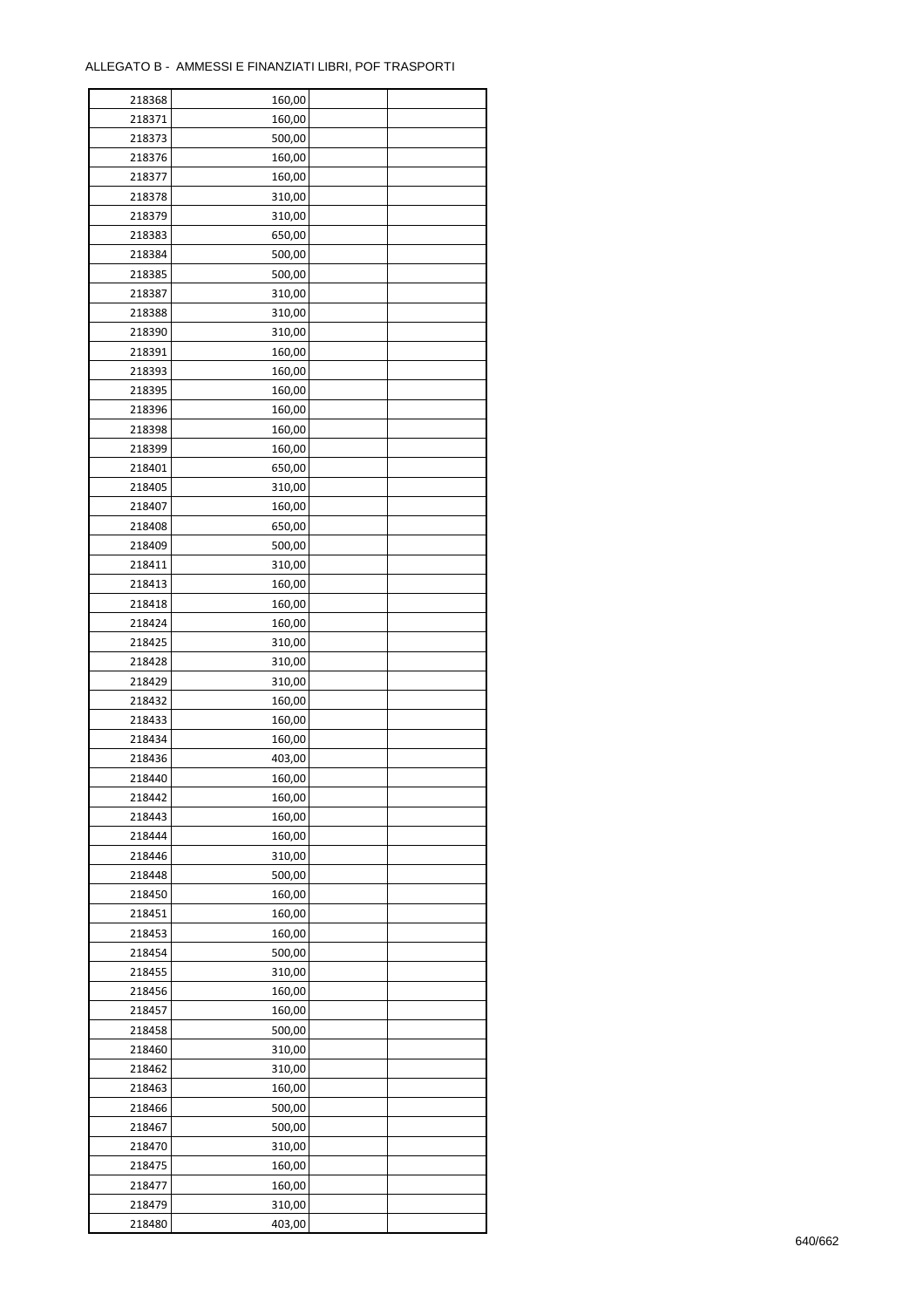÷

| 218482 | 403,00 |  |
|--------|--------|--|
| 218485 | 650,00 |  |
| 218486 | 310,00 |  |
| 218487 | 208,00 |  |
| 218488 | 160,00 |  |
| 218491 | 160,00 |  |
| 218492 | 403,00 |  |
| 218493 | 160,00 |  |
| 218496 | 310,00 |  |
| 218497 | 310,00 |  |
| 218498 | 310,00 |  |
| 218499 | 310,00 |  |
| 218500 | 500,00 |  |
|        |        |  |
| 218501 | 310,00 |  |
| 218503 | 500,00 |  |
| 218506 | 160,00 |  |
| 218507 | 160,00 |  |
| 218508 | 500,00 |  |
| 218510 | 160,00 |  |
| 218511 | 160,00 |  |
| 218512 | 465,00 |  |
| 218517 | 750,00 |  |
| 218527 | 500,00 |  |
| 218528 | 650,00 |  |
| 218532 | 403,00 |  |
| 218541 | 310,00 |  |
| 218545 | 160,00 |  |
| 218546 | 310,00 |  |
| 218548 | 500,00 |  |
| 218553 | 310,00 |  |
| 218554 | 310,00 |  |
| 218558 | 500,00 |  |
| 218561 | 160,00 |  |
| 218562 | 160,00 |  |
| 218563 | 500,00 |  |
| 218565 | 160,00 |  |
| 218566 | 160,00 |  |
| 218568 | 160,00 |  |
| 218570 | 160,00 |  |
| 218571 | 650,00 |  |
| 218572 | 160,00 |  |
| 218574 | 310,00 |  |
| 218575 | 160,00 |  |
| 218580 | 310,00 |  |
| 218585 | 500,00 |  |
| 218588 | 160,00 |  |
| 218590 | 160,00 |  |
| 218592 | 160,00 |  |
| 218593 | 310,00 |  |
| 218596 | 160,00 |  |
| 218598 | 650,00 |  |
| 218599 | 160,00 |  |
| 218603 | 500,00 |  |
| 218604 | 500,00 |  |
| 218607 | 160,00 |  |
| 218608 | 500,00 |  |
| 218609 | 500,00 |  |
| 218610 | 160,00 |  |
| 218611 | 500,00 |  |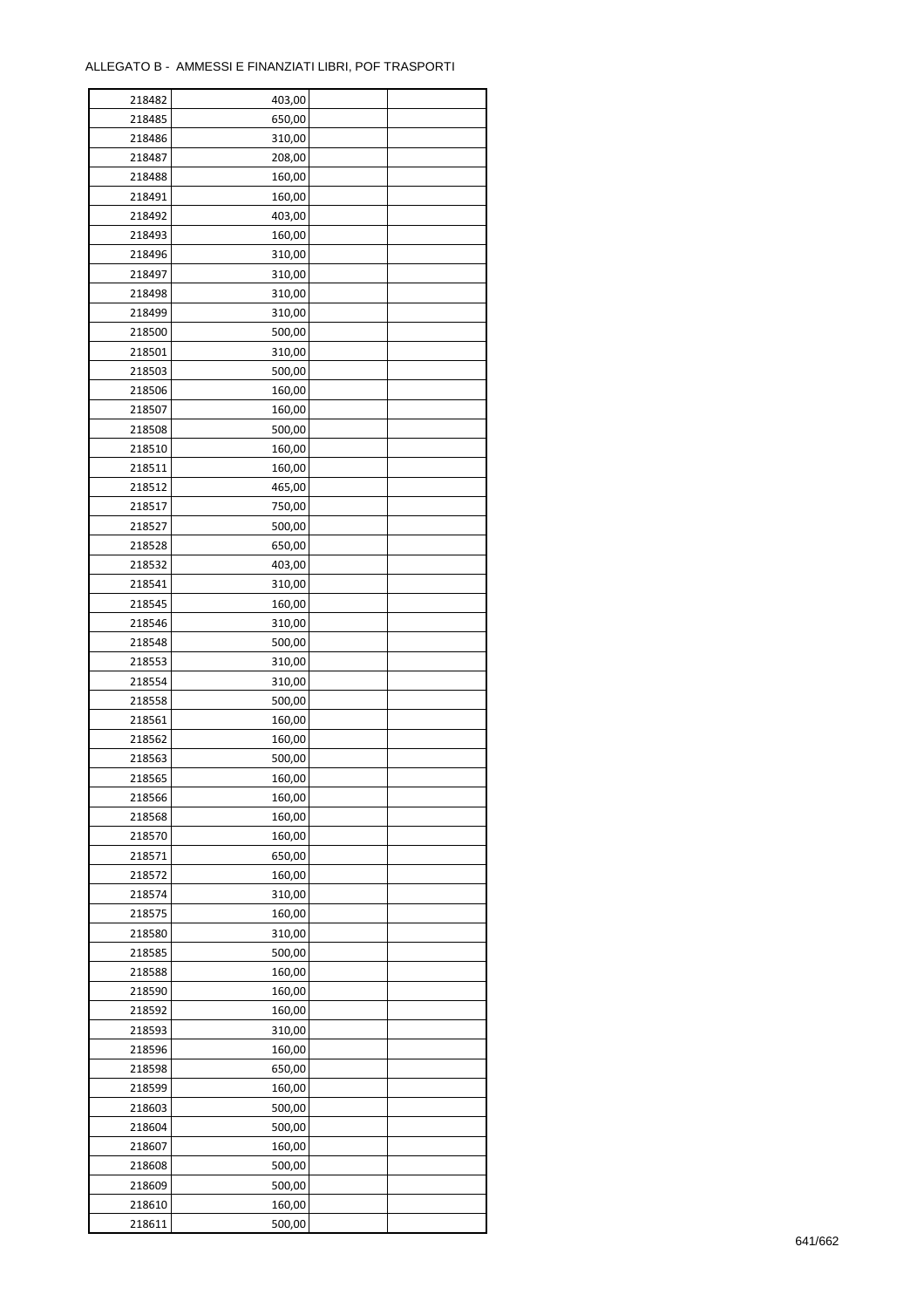| 218616 | 500,00 |  |
|--------|--------|--|
| 218617 | 650,00 |  |
| 218625 | 310,00 |  |
| 218626 | 465,00 |  |
| 218627 | 160,00 |  |
| 218631 | 160,00 |  |
| 218632 | 310,00 |  |
| 218634 | 160,00 |  |
| 218636 | 310,00 |  |
| 218637 | 160,00 |  |
| 218639 | 500,00 |  |
| 218640 | 160,00 |  |
| 218641 |        |  |
|        | 160,00 |  |
| 218642 | 500,00 |  |
| 218643 | 160,00 |  |
| 218644 | 500,00 |  |
| 218646 | 310,00 |  |
| 218647 | 310,00 |  |
| 218648 | 500,00 |  |
| 218649 | 310,00 |  |
| 218650 | 500,00 |  |
| 218651 | 750,00 |  |
| 218652 | 500,00 |  |
| 218653 | 500,00 |  |
| 218654 | 310,00 |  |
| 218655 | 500,00 |  |
| 218656 | 310,00 |  |
| 218657 | 310,00 |  |
| 218659 | 160,00 |  |
| 218660 | 310,00 |  |
| 218661 | 750,00 |  |
| 218665 | 500,00 |  |
| 218667 | 310,00 |  |
| 218670 | 160,00 |  |
| 218671 | 465,00 |  |
| 218673 | 500,00 |  |
| 218674 | 310,00 |  |
| 218677 | 500,00 |  |
| 218678 | 310,00 |  |
| 218679 | 650,00 |  |
| 218680 | 500,00 |  |
| 218682 | 160,00 |  |
| 218683 | 500,00 |  |
| 218684 | 160,00 |  |
| 218685 | 310,00 |  |
| 218687 | 310,00 |  |
| 218688 | 160,00 |  |
| 218690 | 160,00 |  |
| 218691 | 310,00 |  |
| 218695 | 500,00 |  |
| 218699 | 160,00 |  |
| 218702 | 310,00 |  |
| 218703 | 160,00 |  |
| 218708 | 310,00 |  |
| 218712 | 160,00 |  |
| 218714 | 160,00 |  |
| 218716 | 160,00 |  |
|        |        |  |
| 218722 | 310,00 |  |
| 218723 | 160,00 |  |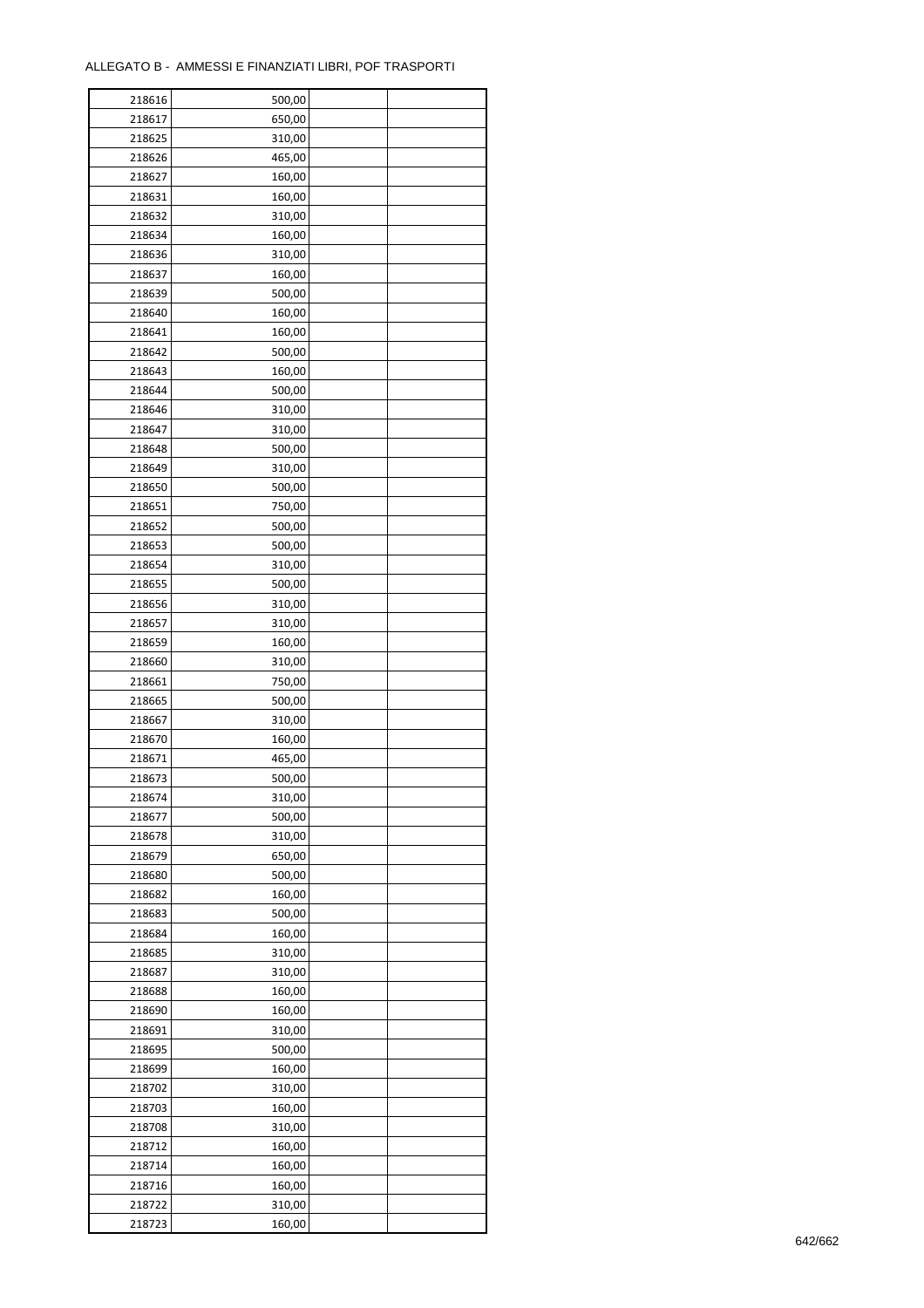| 218724 | 160,00 |  |
|--------|--------|--|
| 218725 | 650,00 |  |
| 218726 | 160,00 |  |
| 218734 | 160,00 |  |
| 218735 | 160,00 |  |
| 218737 | 310,00 |  |
| 218740 | 160,00 |  |
| 218741 | 240,00 |  |
| 218742 | 160,00 |  |
| 218746 | 500,00 |  |
| 218750 | 160,00 |  |
| 218753 |        |  |
|        | 160,00 |  |
| 218762 | 500,00 |  |
| 218763 | 650,00 |  |
| 218764 | 310,00 |  |
| 218765 | 650,00 |  |
| 218766 | 310,00 |  |
| 218767 | 310,00 |  |
| 218768 | 160,00 |  |
| 218769 | 160,00 |  |
| 218770 | 403,00 |  |
| 218771 | 160,00 |  |
| 218775 | 500,00 |  |
| 218782 | 160,00 |  |
| 218784 | 500,00 |  |
| 218786 | 310,00 |  |
| 218788 | 750,00 |  |
| 218790 | 500,00 |  |
| 218795 | 650,00 |  |
| 218797 | 310,00 |  |
| 218798 | 160,00 |  |
| 218799 | 650,00 |  |
| 218800 | 160,00 |  |
| 218801 | 160,00 |  |
| 218804 | 160,00 |  |
| 218807 | 310,00 |  |
| 218809 | 500,00 |  |
| 218811 | 310,00 |  |
| 218814 | 160,00 |  |
| 218817 | 160,00 |  |
| 218818 | 650,00 |  |
| 218819 | 500,00 |  |
| 218820 |        |  |
|        | 310,00 |  |
| 218825 | 310,00 |  |
| 218827 | 310,00 |  |
| 218828 | 310,00 |  |
| 218829 | 500,00 |  |
| 218833 | 650,00 |  |
| 218836 | 160,00 |  |
| 218838 | 650,00 |  |
| 218840 | 310,00 |  |
| 218841 | 310,00 |  |
| 218842 | 500,00 |  |
| 218843 | 160,00 |  |
| 218846 | 500,00 |  |
| 218847 | 500,00 |  |
| 218848 | 500,00 |  |
| 218850 | 160,00 |  |
| 218851 | 310,00 |  |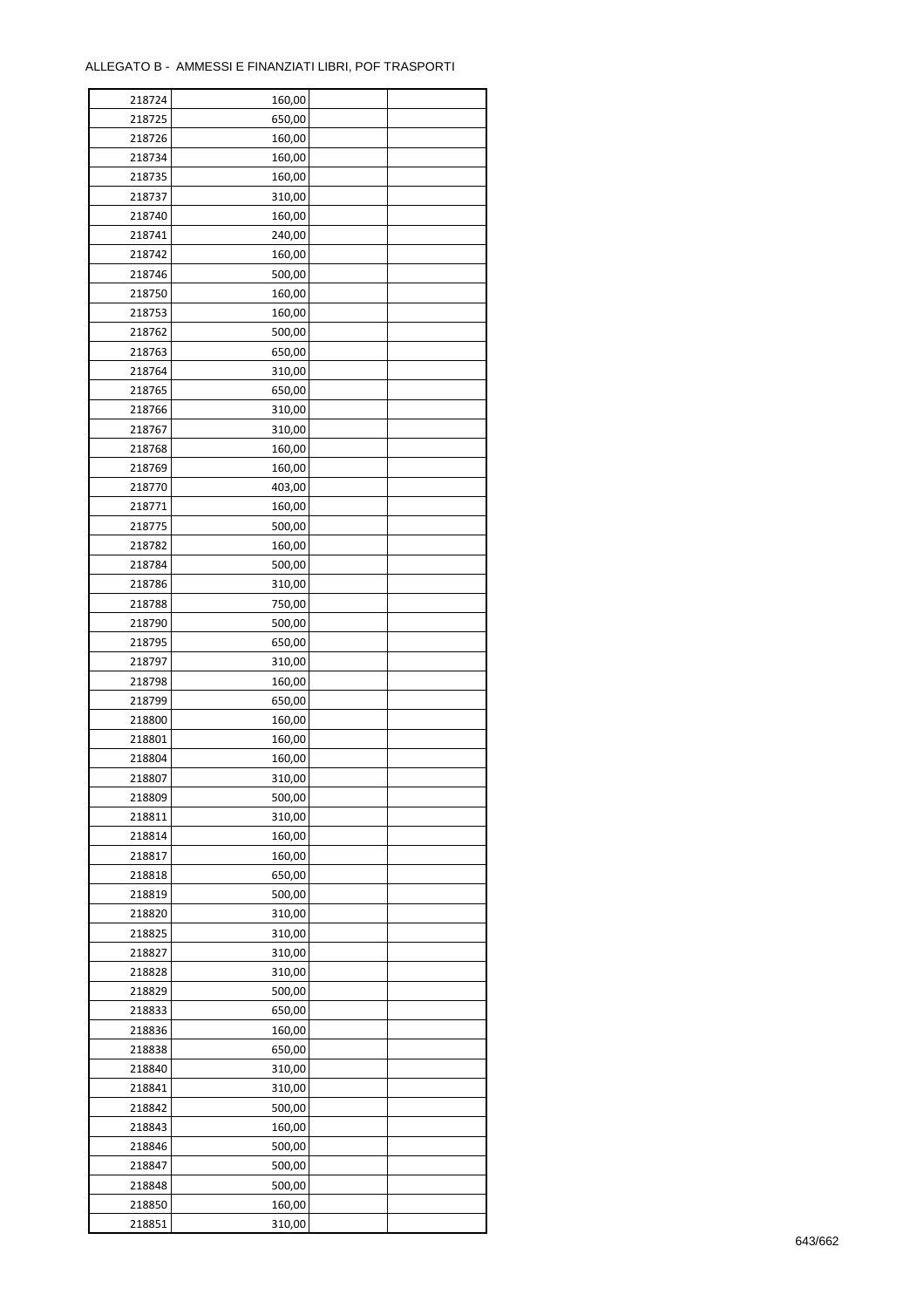$\mathbf{r}$ 

| 218852 | 160,00 |  |
|--------|--------|--|
| 218854 | 310,00 |  |
| 218856 | 310,00 |  |
| 218857 | 310,00 |  |
| 218859 | 500,00 |  |
| 218865 | 160,00 |  |
| 218866 | 500,00 |  |
| 218871 | 160,00 |  |
| 218872 | 160,00 |  |
| 218873 | 310,00 |  |
| 218874 | 160,00 |  |
| 218878 | 310,00 |  |
| 218880 | 500,00 |  |
| 218881 | 160,00 |  |
| 218882 | 240,00 |  |
|        |        |  |
| 218883 | 160,00 |  |
| 218885 | 160,00 |  |
| 218887 | 650,00 |  |
| 218888 | 160,00 |  |
| 218892 | 310,00 |  |
| 218895 | 310,00 |  |
| 218899 | 650,00 |  |
| 218901 | 310,00 |  |
| 218902 | 310,00 |  |
| 218905 | 160,00 |  |
| 218906 | 650,00 |  |
| 218907 | 160,00 |  |
| 218908 | 650,00 |  |
| 218909 | 160,00 |  |
| 218914 | 160,00 |  |
| 218915 | 310,00 |  |
| 218916 | 208,00 |  |
| 218917 | 650,00 |  |
| 218921 | 500,00 |  |
| 218922 | 650,00 |  |
| 218923 | 500,00 |  |
| 218926 | 500,00 |  |
| 218928 | 160,00 |  |
| 218929 | 160,00 |  |
| 218932 | 160,00 |  |
| 218933 | 310,00 |  |
| 218935 | 160,00 |  |
| 218937 | 650,00 |  |
| 218940 | 160,00 |  |
| 218945 | 160,00 |  |
| 218946 | 310,00 |  |
| 218947 | 500,00 |  |
| 218948 | 403,00 |  |
| 218949 | 310,00 |  |
| 218953 | 310,00 |  |
| 218954 | 500,00 |  |
| 218956 | 500,00 |  |
| 218959 | 160,00 |  |
| 218960 | 160,00 |  |
| 218961 | 650,00 |  |
| 218964 | 650,00 |  |
| 218966 | 500,00 |  |
| 218967 | 160,00 |  |
| 218968 | 160,00 |  |
|        |        |  |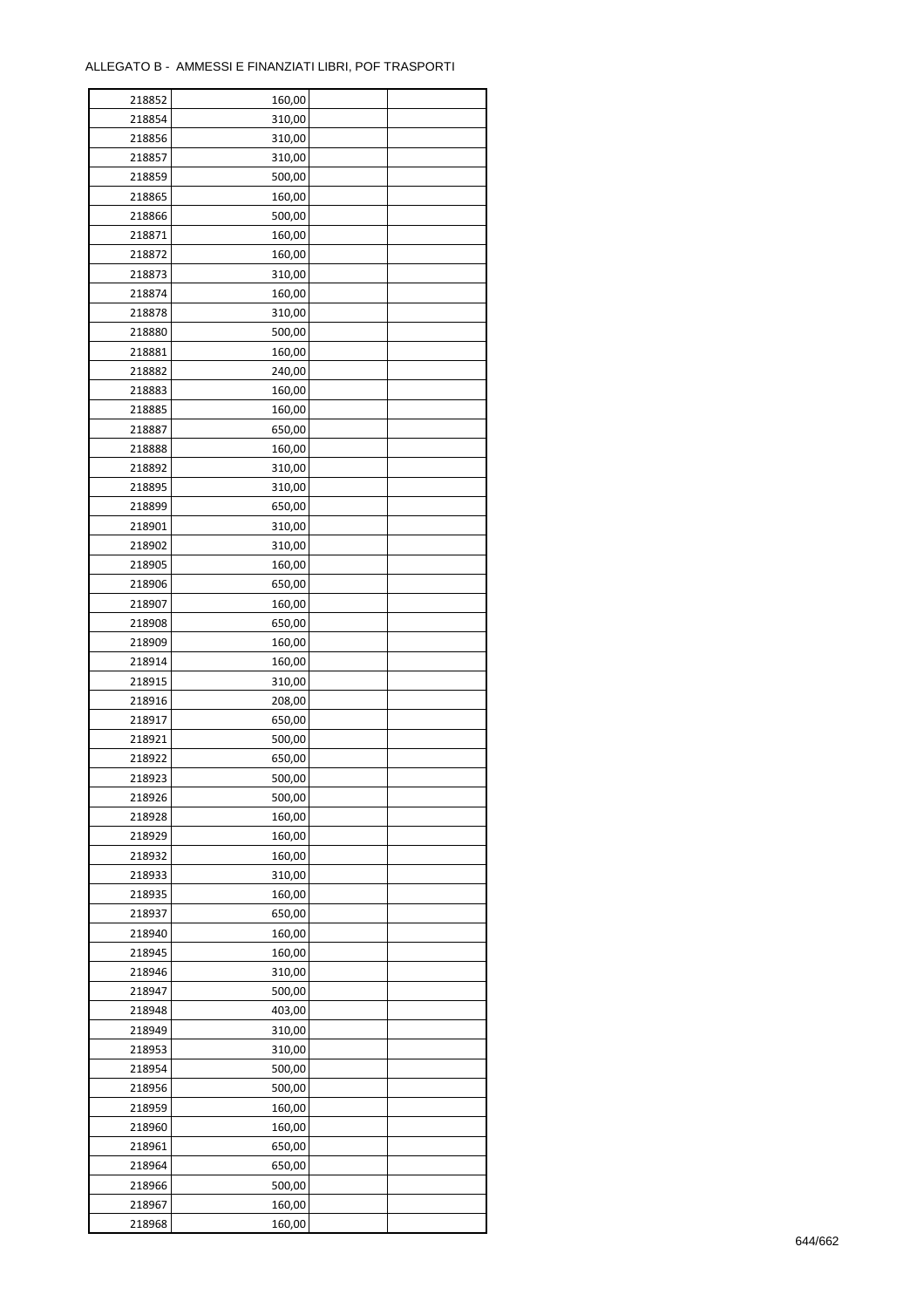÷

| 218969 | 160,00           |  |
|--------|------------------|--|
| 218970 | 310,00           |  |
| 218972 | 310,00           |  |
| 218974 | 160,00           |  |
| 218976 | 500,00           |  |
| 218977 | 310,00           |  |
| 218978 | 310,00           |  |
| 218979 | 160,00           |  |
| 218982 | 310,00           |  |
|        |                  |  |
| 218984 | 160,00<br>500,00 |  |
| 218985 |                  |  |
| 218988 | 310,00           |  |
| 218991 | 500,00           |  |
| 218992 | 650,00           |  |
| 218998 | 650,00           |  |
| 218999 | 310,00           |  |
| 219004 | 160,00           |  |
| 219008 | 500,00           |  |
| 219009 | 310,00           |  |
| 219012 | 240,00           |  |
| 219016 | 160,00           |  |
| 219020 | 500,00           |  |
| 219021 | 160,00           |  |
| 219022 | 310,00           |  |
| 219023 | 160,00           |  |
| 219025 | 160,00           |  |
| 219028 | 500,00           |  |
| 219029 | 403,00           |  |
| 219030 | 310,00           |  |
| 219031 | 650,00           |  |
| 219032 | 500,00           |  |
|        |                  |  |
| 219035 | 500,00           |  |
| 219036 | 310,00           |  |
| 219037 | 650,00           |  |
| 219043 | 650,00           |  |
| 219044 | 160,00           |  |
| 219045 | 160,00           |  |
| 219047 | 650,00           |  |
| 219048 | 160,00           |  |
| 219050 | 310,00           |  |
| 219053 | 500,00           |  |
| 219054 | 160,00           |  |
| 219055 | 650,00           |  |
| 219056 | 310,00           |  |
| 219058 | 650,00           |  |
| 219060 | 500,00           |  |
| 219061 | 160,00           |  |
| 219062 | 160,00           |  |
| 219063 | 160,00           |  |
| 219065 | 750,00           |  |
| 219066 | 160,00           |  |
|        |                  |  |
| 219067 | 310,00           |  |
| 219071 | 160,00           |  |
| 219072 | 160,00           |  |
| 219073 | 310,00           |  |
| 219074 | 160,00           |  |
| 219075 | 160,00           |  |
| 219076 | 500,00           |  |
| 219080 | 160,00           |  |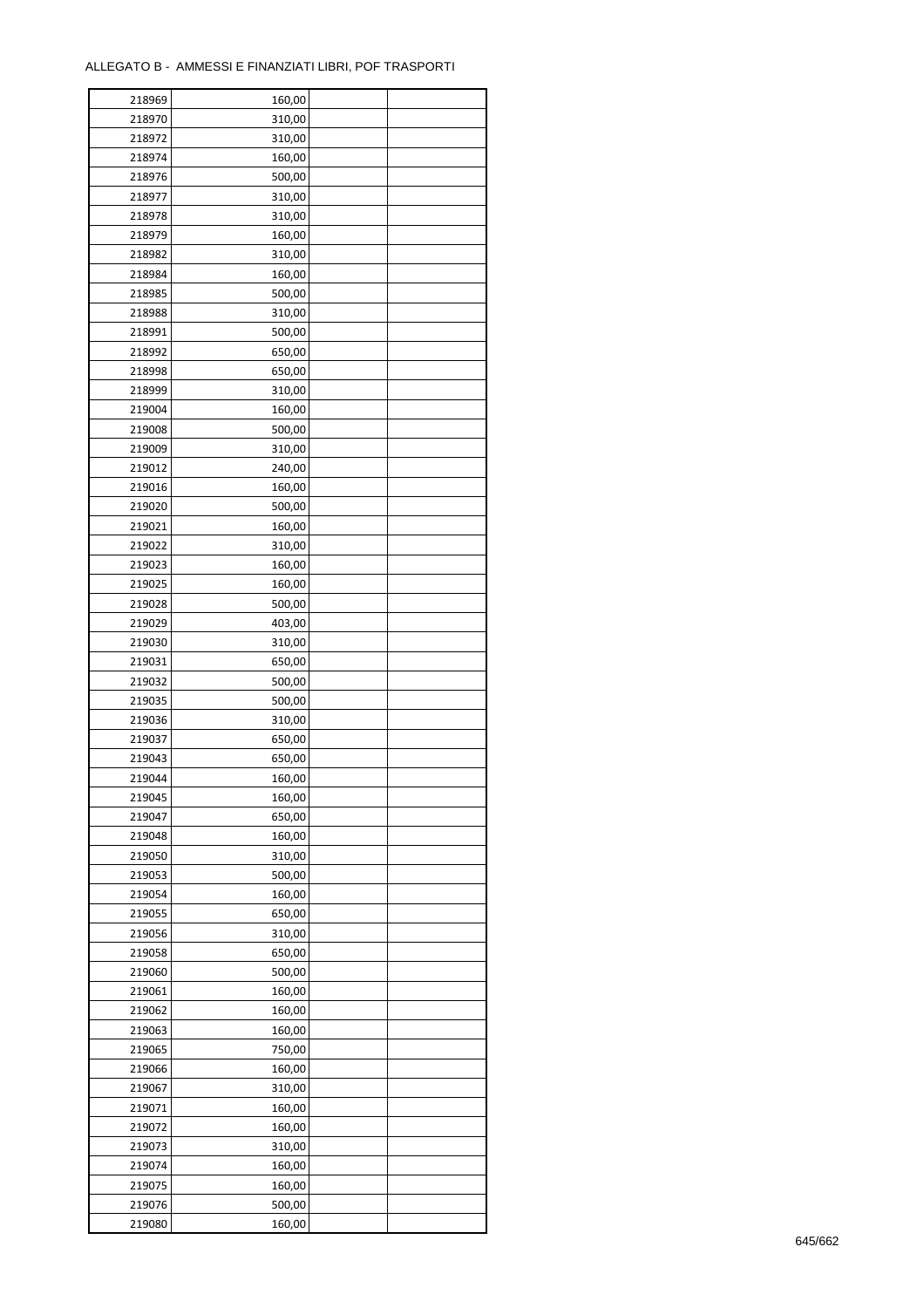| 219081 | 650,00 |  |
|--------|--------|--|
| 219082 | 160,00 |  |
| 219083 | 500,00 |  |
| 219084 | 465,00 |  |
| 219085 | 403,00 |  |
| 219086 | 160,00 |  |
| 219087 | 160,00 |  |
| 219088 | 160,00 |  |
| 219089 | 160,00 |  |
| 219091 | 500,00 |  |
| 219094 | 650,00 |  |
| 219095 | 500,00 |  |
| 219097 |        |  |
| 219099 | 500,00 |  |
|        | 160,00 |  |
| 219101 | 310,00 |  |
| 219105 | 160,00 |  |
| 219106 | 310,00 |  |
| 219109 | 310,00 |  |
| 219110 | 500,00 |  |
| 219113 | 310,00 |  |
| 219115 | 160,00 |  |
| 219117 | 500,00 |  |
| 219118 | 310,00 |  |
| 219119 | 650,00 |  |
| 219121 | 310,00 |  |
| 219122 | 160,00 |  |
| 219124 | 500,00 |  |
| 219126 | 160,00 |  |
| 219127 | 160,00 |  |
| 219129 | 500,00 |  |
| 219130 | 160,00 |  |
| 219132 | 160,00 |  |
| 219133 | 160,00 |  |
| 219135 | 160,00 |  |
| 219136 | 310,00 |  |
| 219137 | 160,00 |  |
| 219138 | 240,00 |  |
| 219139 | 160,00 |  |
| 219140 | 500,00 |  |
| 219141 | 310,00 |  |
| 219144 | 160,00 |  |
| 219147 | 310,00 |  |
| 219148 | 310,00 |  |
| 219149 | 310,00 |  |
| 219150 | 160,00 |  |
| 219151 | 500,00 |  |
| 219153 | 310,00 |  |
| 219154 | 310,00 |  |
| 219155 | 403,00 |  |
| 219156 | 500,00 |  |
| 219157 | 160,00 |  |
| 219158 | 500,00 |  |
| 219159 | 160,00 |  |
| 219160 | 160,00 |  |
| 219161 | 500,00 |  |
| 219162 | 500,00 |  |
| 219164 | 310,00 |  |
| 219166 | 310,00 |  |
| 219168 | 160,00 |  |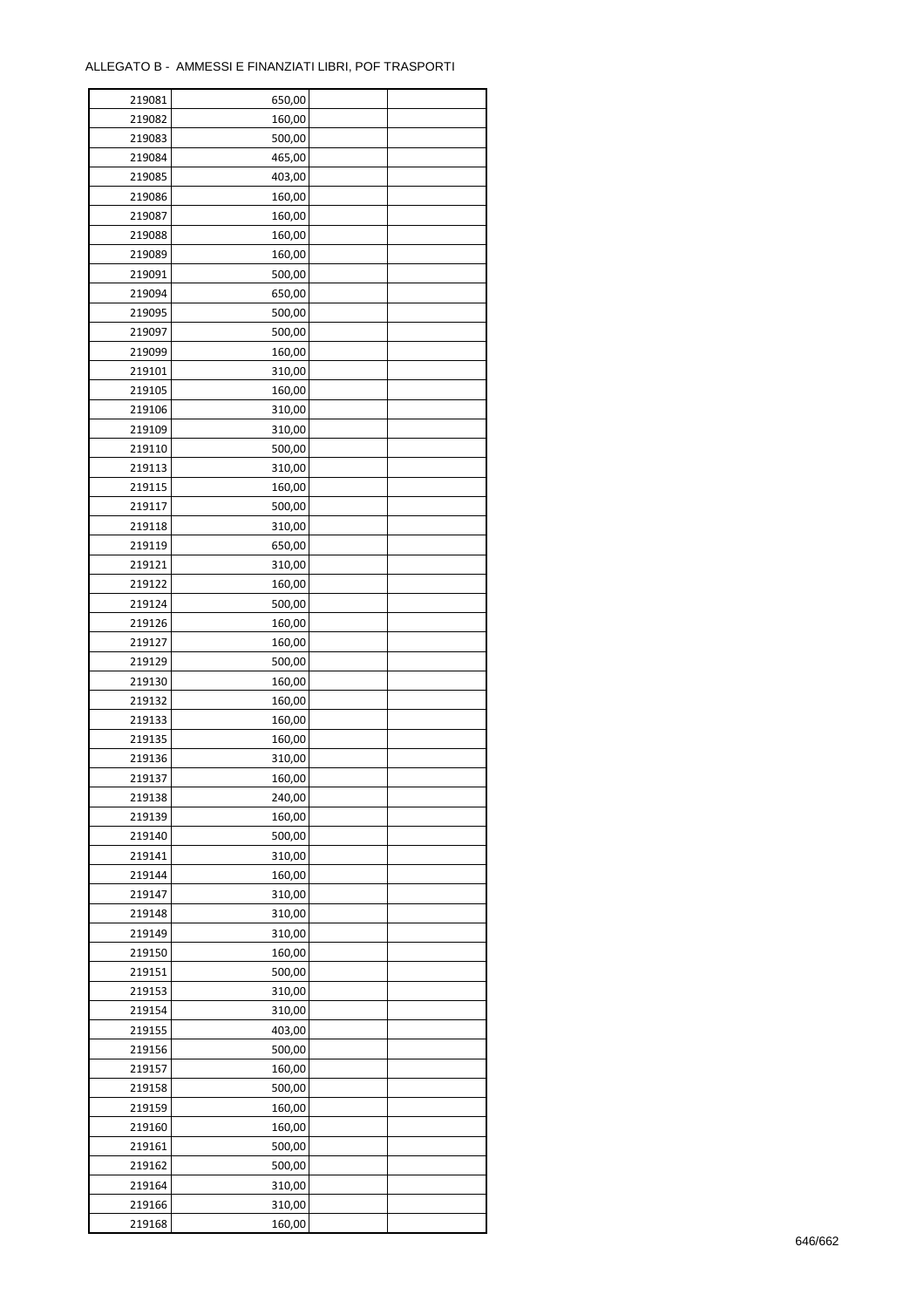| 219171 | 160,00 |  |
|--------|--------|--|
| 219172 | 750,00 |  |
| 219174 | 500,00 |  |
| 219175 | 160,00 |  |
| 219178 | 160,00 |  |
| 219182 | 160,00 |  |
| 219183 | 650,00 |  |
| 219184 | 650,00 |  |
| 219185 | 500,00 |  |
| 219186 | 160,00 |  |
| 219187 | 160,00 |  |
| 219190 | 310,00 |  |
| 219193 | 160,00 |  |
| 219196 | 310,00 |  |
|        |        |  |
| 219198 | 310,00 |  |
| 219203 | 403,00 |  |
| 219204 | 500,00 |  |
| 219206 | 310,00 |  |
| 219207 | 650,00 |  |
| 219208 | 403,00 |  |
| 219209 | 500,00 |  |
| 219210 | 310,00 |  |
| 219212 | 310,00 |  |
| 219214 | 500,00 |  |
| 219216 | 310,00 |  |
| 219220 | 500,00 |  |
| 219223 | 465,00 |  |
| 219226 | 310,00 |  |
| 219228 | 240,00 |  |
| 219233 | 403,00 |  |
| 219237 | 310,00 |  |
| 219238 | 500,00 |  |
| 219239 | 310,00 |  |
| 219240 | 160,00 |  |
| 219241 | 160,00 |  |
| 219242 | 160,00 |  |
| 219243 | 310,00 |  |
| 219244 | 500,00 |  |
| 219247 | 650,00 |  |
| 219250 | 160,00 |  |
| 219251 | 500,00 |  |
| 219252 | 500,00 |  |
| 219253 | 500,00 |  |
| 219256 | 500,00 |  |
| 219257 | 310,00 |  |
| 219259 | 160,00 |  |
| 219261 | 160,00 |  |
| 219263 | 160,00 |  |
| 219264 | 650,00 |  |
| 219266 | 500,00 |  |
| 219270 | 240,00 |  |
| 219272 | 310,00 |  |
| 219273 | 310,00 |  |
| 219274 | 500,00 |  |
| 219277 | 160,00 |  |
|        | 500,00 |  |
| 219280 |        |  |
| 219281 | 160,00 |  |
| 219283 | 500,00 |  |
| 219284 | 310,00 |  |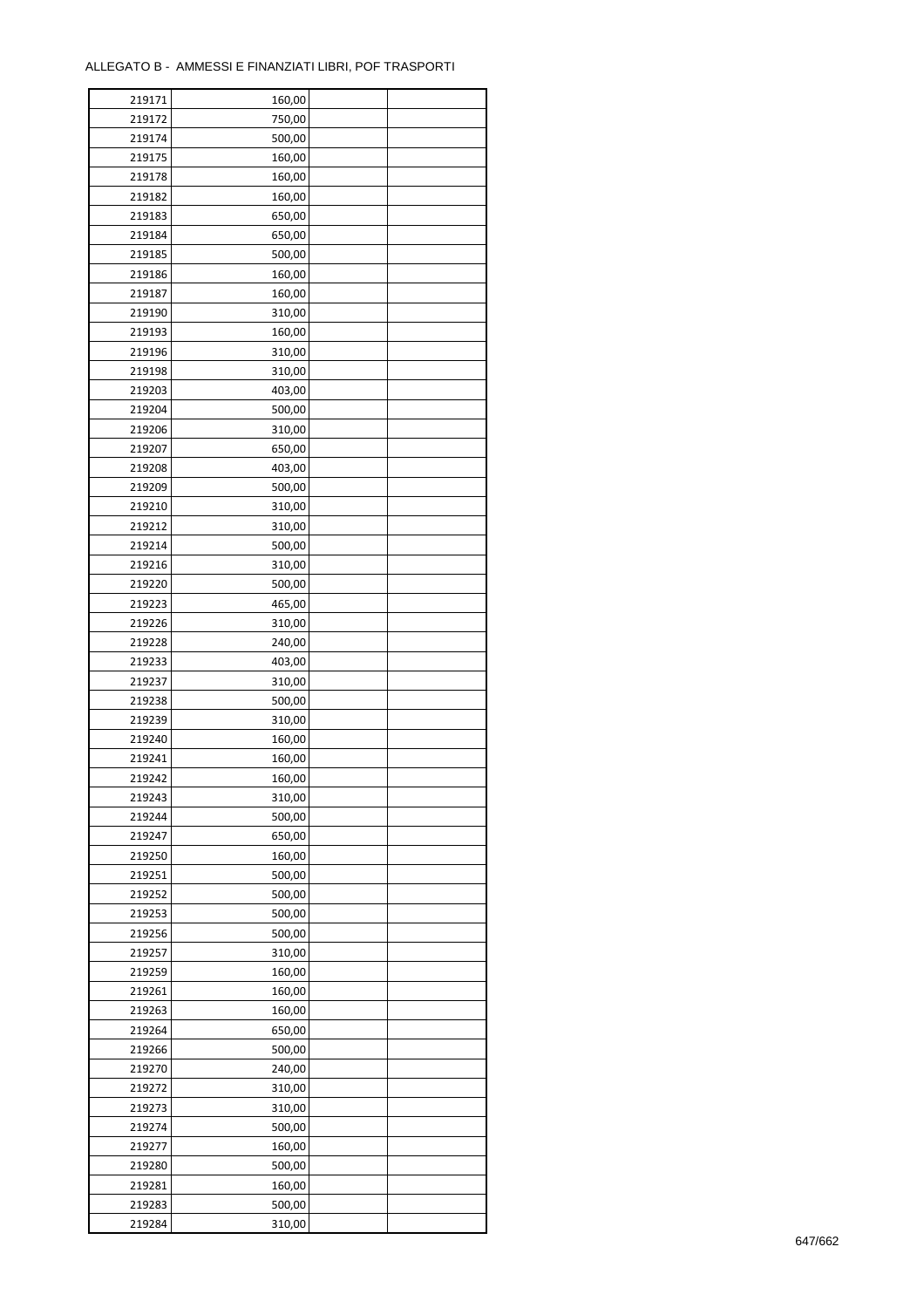| 219286 | 500,00 |  |
|--------|--------|--|
| 219287 | 160,00 |  |
| 219288 | 310,00 |  |
| 219290 | 160,00 |  |
| 219291 | 500,00 |  |
| 219292 | 160,00 |  |
| 219293 | 500,00 |  |
| 219294 | 500,00 |  |
| 219295 | 160,00 |  |
| 219301 | 650,00 |  |
| 219303 | 310,00 |  |
| 219304 | 160,00 |  |
| 219305 | 160,00 |  |
| 219306 | 500,00 |  |
| 219307 | 500,00 |  |
|        |        |  |
| 219313 | 160,00 |  |
| 219316 | 650,00 |  |
| 219318 | 500,00 |  |
| 219321 | 500,00 |  |
| 219324 | 500,00 |  |
| 219327 | 310,00 |  |
| 219328 | 500,00 |  |
| 219332 | 160,00 |  |
| 219334 | 500,00 |  |
| 219335 | 160,00 |  |
| 219339 | 310,00 |  |
| 219340 | 500,00 |  |
| 219344 | 160,00 |  |
| 219345 | 310,00 |  |
| 219346 | 160,00 |  |
| 219347 | 310,00 |  |
| 219350 | 160,00 |  |
| 219353 | 750,00 |  |
| 219355 | 500,00 |  |
| 219357 | 160,00 |  |
| 219358 | 310,00 |  |
| 219360 | 465,00 |  |
| 219361 | 160,00 |  |
| 219364 | 650,00 |  |
| 219365 | 160,00 |  |
| 219366 | 310,00 |  |
| 219367 | 208,00 |  |
| 219368 | 403,00 |  |
| 219370 | 500,00 |  |
| 219373 | 650,00 |  |
| 219375 | 310,00 |  |
| 219376 | 160,00 |  |
| 219379 | 310,00 |  |
| 219380 |        |  |
| 219381 | 310,00 |  |
|        | 500,00 |  |
| 219384 | 160,00 |  |
| 219385 | 500,00 |  |
| 219386 | 160,00 |  |
| 219391 | 650,00 |  |
| 219393 | 160,00 |  |
| 219394 | 160,00 |  |
| 219398 | 500,00 |  |
| 219401 | 310,00 |  |
| 219404 | 650,00 |  |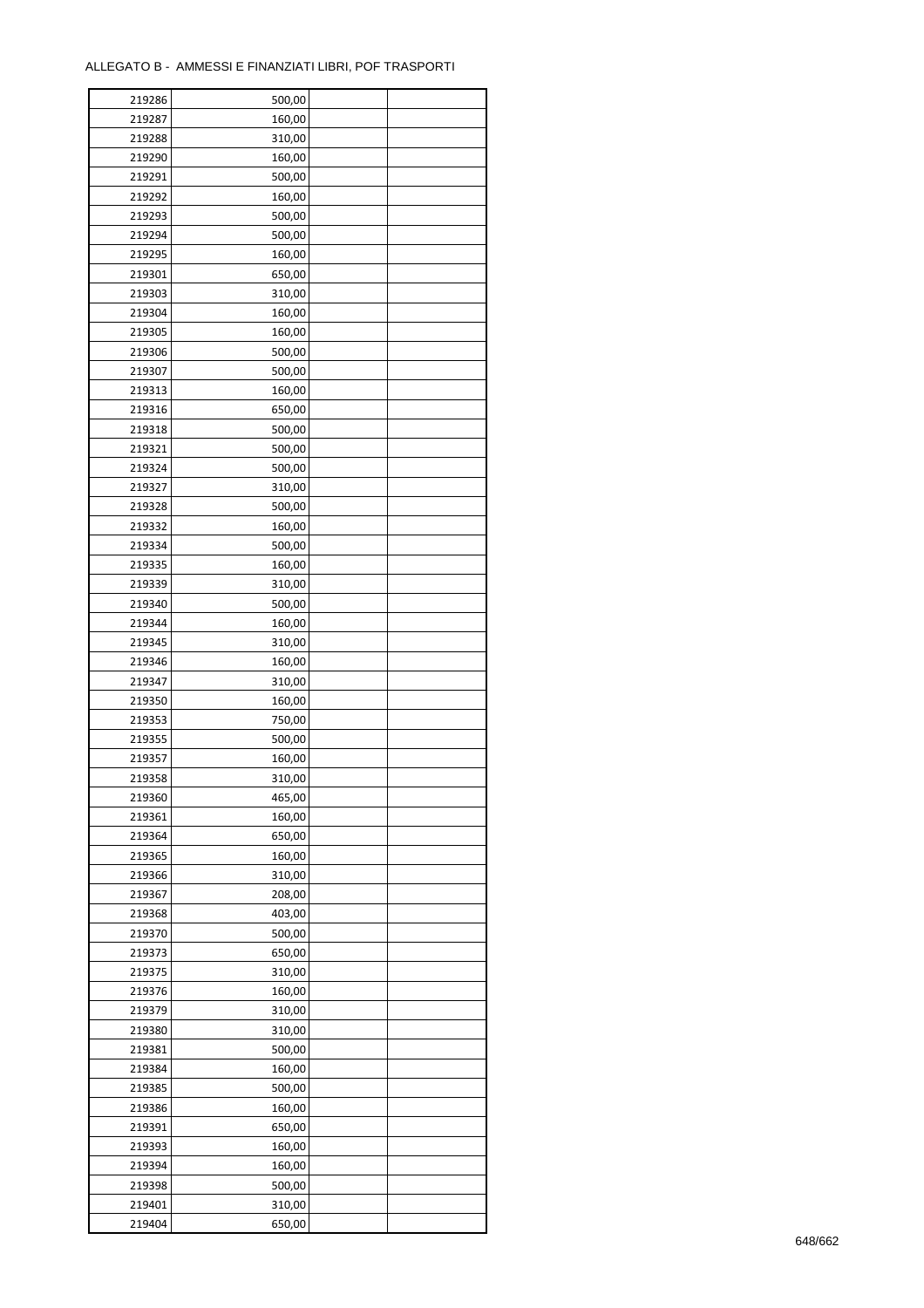÷

| 219407 | 650,00 |  |
|--------|--------|--|
| 219408 | 310,00 |  |
| 219411 | 160,00 |  |
| 219412 | 160,00 |  |
| 219415 | 310,00 |  |
| 219416 | 310,00 |  |
| 219421 | 500,00 |  |
| 219422 | 160,00 |  |
| 219423 | 500,00 |  |
| 219424 | 310,00 |  |
| 219426 | 500,00 |  |
| 219427 |        |  |
|        | 500,00 |  |
| 219428 | 160,00 |  |
| 219430 | 160,00 |  |
| 219431 | 160,00 |  |
| 219432 | 310,00 |  |
| 219433 | 500,00 |  |
| 219434 | 500,00 |  |
| 219435 | 160,00 |  |
| 219439 | 500,00 |  |
| 219440 | 310,00 |  |
| 219441 | 310,00 |  |
| 219443 | 500,00 |  |
| 219444 | 160,00 |  |
| 219446 | 500,00 |  |
| 219449 | 750,00 |  |
| 219450 | 160,00 |  |
| 219451 | 310,00 |  |
| 219452 | 500,00 |  |
| 219453 | 310,00 |  |
| 219454 | 160,00 |  |
| 219455 | 310,00 |  |
| 219457 | 160,00 |  |
| 219462 | 208,00 |  |
| 219464 | 160,00 |  |
| 219465 | 500,00 |  |
| 219466 |        |  |
| 219467 | 500,00 |  |
|        | 310,00 |  |
| 219469 | 500,00 |  |
| 219471 | 310,00 |  |
| 219472 | 310,00 |  |
| 219475 | 160,00 |  |
| 219476 | 160,00 |  |
| 219478 | 310,00 |  |
| 219479 | 160,00 |  |
| 219480 | 310,00 |  |
| 219482 | 310,00 |  |
| 219485 | 650,00 |  |
| 219486 | 500,00 |  |
| 219488 | 500,00 |  |
| 219489 | 160,00 |  |
| 219491 | 160,00 |  |
| 219494 | 650,00 |  |
| 219496 | 650,00 |  |
| 219497 | 500,00 |  |
| 219498 | 160,00 |  |
| 219499 | 500,00 |  |
| 219501 | 160,00 |  |
| 219502 | 160,00 |  |
|        |        |  |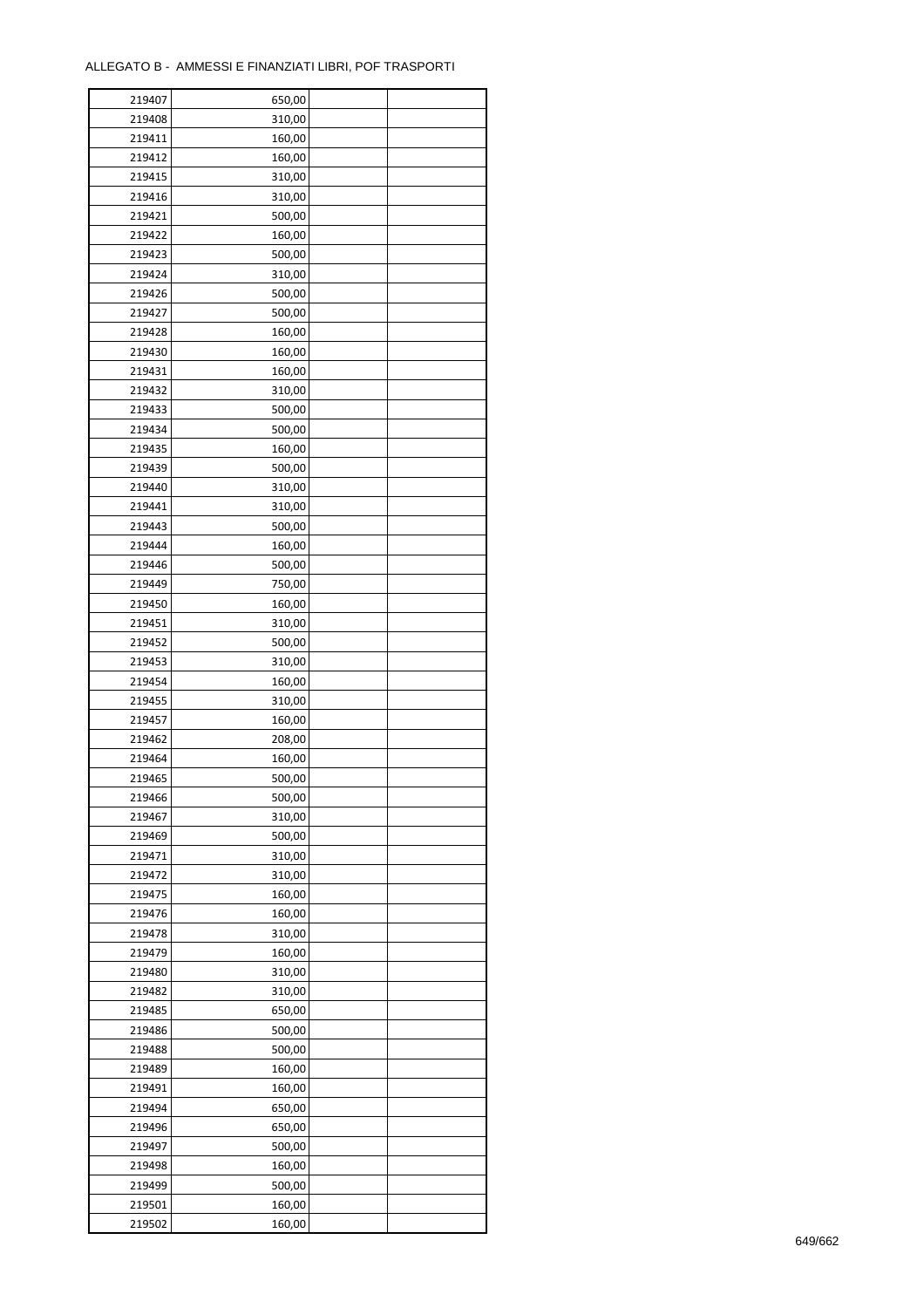| 219506 | 310,00 |  |
|--------|--------|--|
| 219507 | 160,00 |  |
| 219510 | 160,00 |  |
| 219513 | 500,00 |  |
| 219517 | 160,00 |  |
| 219519 | 160,00 |  |
| 219520 | 310,00 |  |
| 219522 | 160,00 |  |
| 219523 | 310,00 |  |
| 219524 | 650,00 |  |
| 219527 | 500,00 |  |
| 219528 | 310,00 |  |
| 219529 | 310,00 |  |
| 219530 | 500,00 |  |
|        |        |  |
| 219531 | 160,00 |  |
| 219532 | 500,00 |  |
| 219533 | 310,00 |  |
| 219535 | 160,00 |  |
| 219540 | 310,00 |  |
| 219541 | 160,00 |  |
| 219543 | 500,00 |  |
| 219544 | 310,00 |  |
| 219545 | 500,00 |  |
| 219547 | 208,00 |  |
| 219549 | 500,00 |  |
| 219550 | 500,00 |  |
| 219552 | 500,00 |  |
| 219553 | 310,00 |  |
| 219556 | 500,00 |  |
| 219557 | 500,00 |  |
| 219558 | 500,00 |  |
| 219559 | 310,00 |  |
| 219560 | 160,00 |  |
| 219561 | 500,00 |  |
| 219562 | 160,00 |  |
| 219564 | 160,00 |  |
| 219565 | 500,00 |  |
| 219566 | 160,00 |  |
| 219568 | 160,00 |  |
| 219569 | 160,00 |  |
| 219570 | 160,00 |  |
| 219571 | 500,00 |  |
| 219572 | 160,00 |  |
| 219573 | 310,00 |  |
| 219575 | 160,00 |  |
| 219576 | 500,00 |  |
| 219577 | 500,00 |  |
| 219578 | 208,00 |  |
| 219579 | 160,00 |  |
| 219580 | 160,00 |  |
| 219582 | 160,00 |  |
|        |        |  |
| 219583 | 310,00 |  |
| 219584 | 310,00 |  |
| 219586 | 240,00 |  |
| 219587 | 310,00 |  |
| 219588 | 310,00 |  |
| 219590 | 650,00 |  |
| 219591 | 500,00 |  |
| 219592 | 160,00 |  |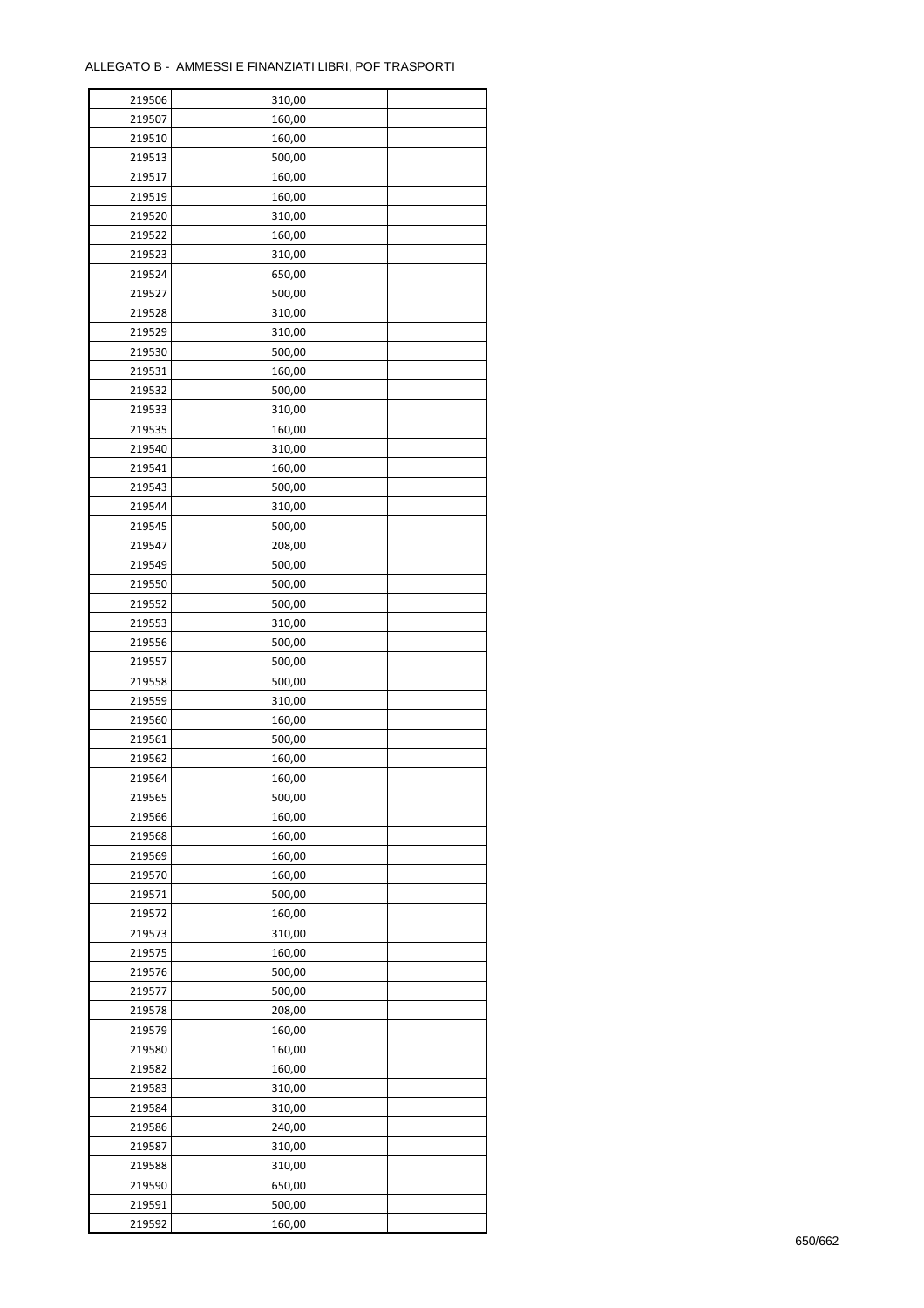| 219593 | 500,00 |  |
|--------|--------|--|
| 219594 | 160,00 |  |
| 219596 | 500,00 |  |
| 219597 | 160,00 |  |
| 219599 | 500,00 |  |
| 219601 | 500,00 |  |
| 219602 | 160,00 |  |
| 219603 | 160,00 |  |
| 219604 | 160,00 |  |
| 219605 | 160,00 |  |
| 219606 | 500,00 |  |
| 219607 | 650,00 |  |
| 219609 | 160,00 |  |
| 219611 | 160,00 |  |
|        |        |  |
| 219613 | 310,00 |  |
| 219614 | 310,00 |  |
| 219615 | 160,00 |  |
| 219617 | 160,00 |  |
| 219619 | 310,00 |  |
| 219621 | 650,00 |  |
| 219622 | 650,00 |  |
| 219623 | 310,00 |  |
| 219625 | 160,00 |  |
| 219627 | 650,00 |  |
| 219628 | 160,00 |  |
| 219630 | 650,00 |  |
| 219631 | 500,00 |  |
| 219633 | 310,00 |  |
| 219634 | 310,00 |  |
| 219637 | 500,00 |  |
| 219638 | 500,00 |  |
| 219640 | 160,00 |  |
| 219641 | 310,00 |  |
| 219643 | 160,00 |  |
| 219644 | 650,00 |  |
| 219647 | 160,00 |  |
| 219648 | 160,00 |  |
| 219649 | 160,00 |  |
| 219650 | 160,00 |  |
|        |        |  |
| 219651 | 310,00 |  |
| 219652 | 650,00 |  |
| 219655 | 310,00 |  |
| 219660 | 650,00 |  |
| 219664 | 160,00 |  |
| 219668 | 500,00 |  |
| 219670 | 500,00 |  |
| 219672 | 650,00 |  |
| 219676 | 160,00 |  |
| 219680 | 160,00 |  |
| 219682 | 310,00 |  |
| 219684 | 500,00 |  |
| 219685 | 500,00 |  |
| 219686 | 310,00 |  |
| 219688 | 500,00 |  |
| 219691 | 650,00 |  |
| 219692 | 160,00 |  |
| 219696 | 500,00 |  |
| 219697 | 310,00 |  |
| 219698 | 160,00 |  |
|        |        |  |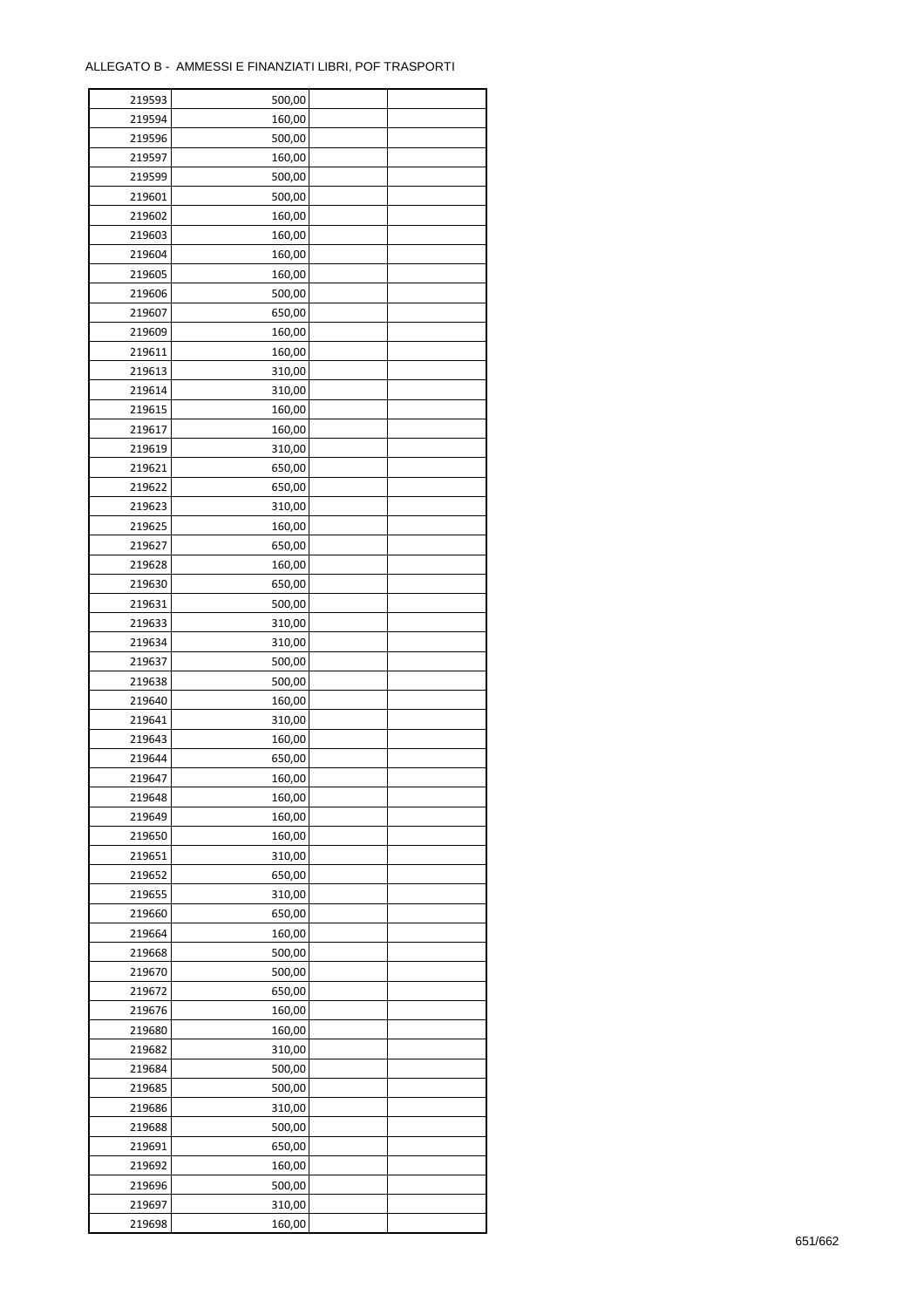| 219699 | 160,00 |  |
|--------|--------|--|
| 219701 | 500,00 |  |
| 219702 | 160,00 |  |
| 219703 | 650,00 |  |
| 219704 | 160,00 |  |
| 219705 | 310,00 |  |
| 219709 | 310,00 |  |
| 219711 | 160,00 |  |
| 219712 | 650,00 |  |
| 219713 | 310,00 |  |
| 219714 | 160,00 |  |
| 219718 | 160,00 |  |
| 219720 | 160,00 |  |
| 219722 | 160,00 |  |
|        |        |  |
| 219723 | 310,00 |  |
| 219724 | 160,00 |  |
| 219726 | 750,00 |  |
| 219727 | 310,00 |  |
| 219728 | 310,00 |  |
| 219729 | 160,00 |  |
| 219730 | 500,00 |  |
| 219732 | 160,00 |  |
| 219733 | 310,00 |  |
| 219735 | 650,00 |  |
| 219738 | 500,00 |  |
| 219739 | 160,00 |  |
| 219740 | 160,00 |  |
| 219741 | 500,00 |  |
| 219743 | 160,00 |  |
| 219745 | 160,00 |  |
| 219746 | 310,00 |  |
| 219749 | 160,00 |  |
| 219751 | 310,00 |  |
| 219753 | 160,00 |  |
| 219754 | 650,00 |  |
| 219755 | 500,00 |  |
| 219756 | 500,00 |  |
| 219757 | 500,00 |  |
| 219758 | 310,00 |  |
| 219759 | 500,00 |  |
| 219760 | 160,00 |  |
| 219762 | 650,00 |  |
| 219763 | 310,00 |  |
| 219765 | 160,00 |  |
| 219766 | 310,00 |  |
| 219768 | 310,00 |  |
| 219769 | 160,00 |  |
| 219773 | 160,00 |  |
| 219774 | 500,00 |  |
| 219775 | 310,00 |  |
| 219776 | 500,00 |  |
| 219777 | 208,00 |  |
| 219778 | 160,00 |  |
|        |        |  |
| 219781 | 650,00 |  |
| 219782 | 160,00 |  |
| 219783 | 500,00 |  |
| 219786 | 160,00 |  |
| 219787 | 160,00 |  |
| 219788 | 650,00 |  |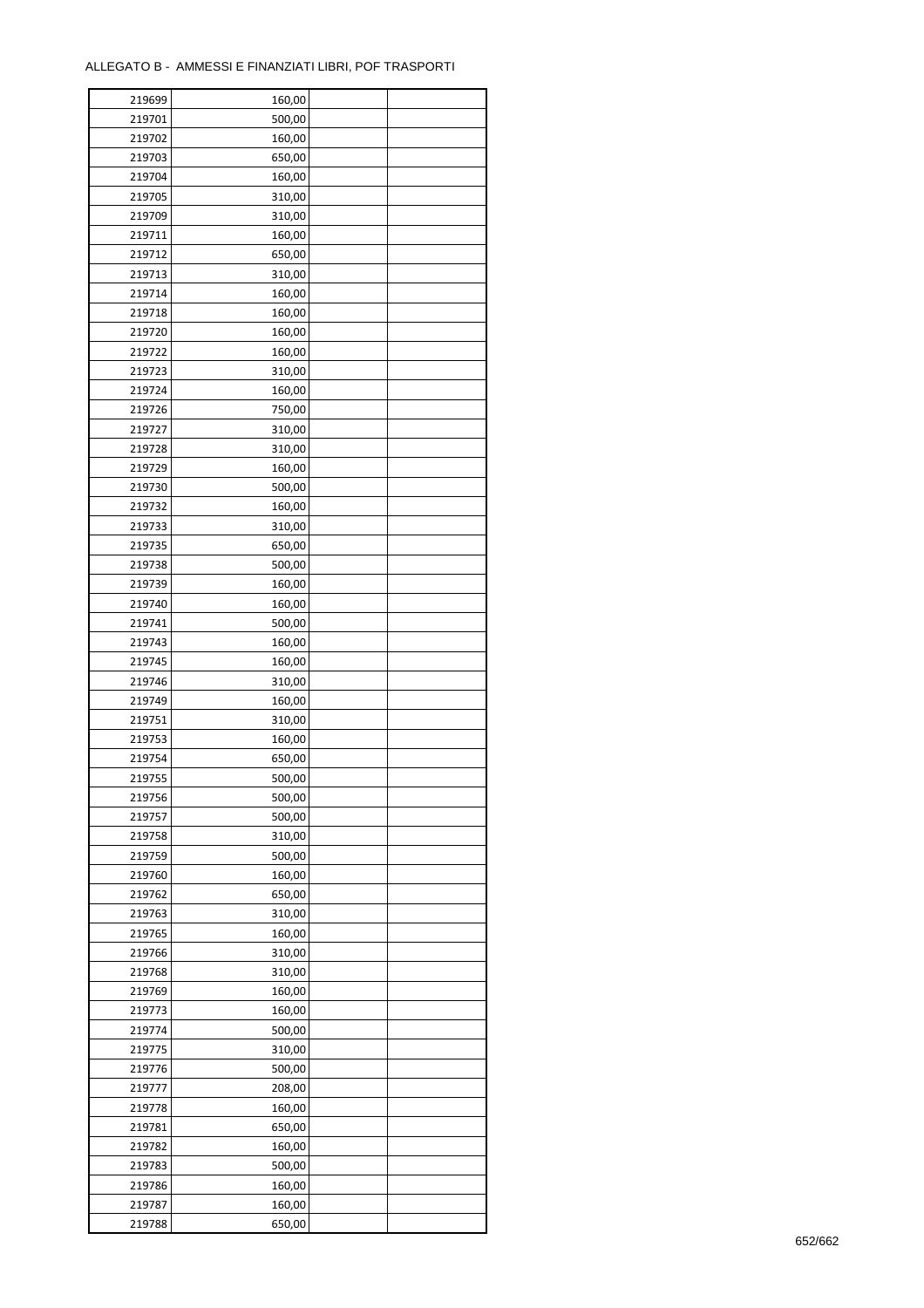ř

| 219792 | 160,00 |  |
|--------|--------|--|
| 219796 | 160,00 |  |
| 219798 | 310,00 |  |
| 219800 | 160,00 |  |
| 219802 | 310,00 |  |
| 219803 | 310,00 |  |
| 219806 | 500,00 |  |
| 219807 | 500,00 |  |
| 219809 | 500,00 |  |
| 219810 | 160,00 |  |
| 219812 | 160,00 |  |
| 219813 | 310,00 |  |
|        |        |  |
| 219814 | 160,00 |  |
| 219819 | 310,00 |  |
| 219820 | 500,00 |  |
| 219821 | 310,00 |  |
| 219823 | 160,00 |  |
| 219824 | 160,00 |  |
| 219827 | 160,00 |  |
| 219828 | 500,00 |  |
| 219830 | 500,00 |  |
| 219831 | 500,00 |  |
| 219833 | 650,00 |  |
| 219838 | 160,00 |  |
| 219839 | 160,00 |  |
| 219840 | 650,00 |  |
| 219841 | 310,00 |  |
| 219842 | 403,00 |  |
| 219845 | 160,00 |  |
| 219846 | 160,00 |  |
| 219847 | 650,00 |  |
| 219849 | 500,00 |  |
| 219850 | 310,00 |  |
| 219852 | 160,00 |  |
| 219855 | 160,00 |  |
| 219856 | 310,00 |  |
| 219857 | 500,00 |  |
| 219859 | 160,00 |  |
| 219861 | 160,00 |  |
| 219869 | 310,00 |  |
| 219872 | 310,00 |  |
| 219873 | 160,00 |  |
| 219874 | 160,00 |  |
|        |        |  |
| 219875 | 160,00 |  |
| 219876 | 500,00 |  |
| 219878 | 160,00 |  |
| 219879 | 160,00 |  |
| 219881 | 500,00 |  |
| 219882 | 500,00 |  |
| 219883 | 310,00 |  |
| 219884 | 500,00 |  |
| 219885 | 160,00 |  |
| 219889 | 160,00 |  |
| 219890 | 160,00 |  |
| 219897 | 310,00 |  |
| 219900 | 160,00 |  |
| 219903 | 160,00 |  |
| 219904 | 160,00 |  |
| 219905 | 310,00 |  |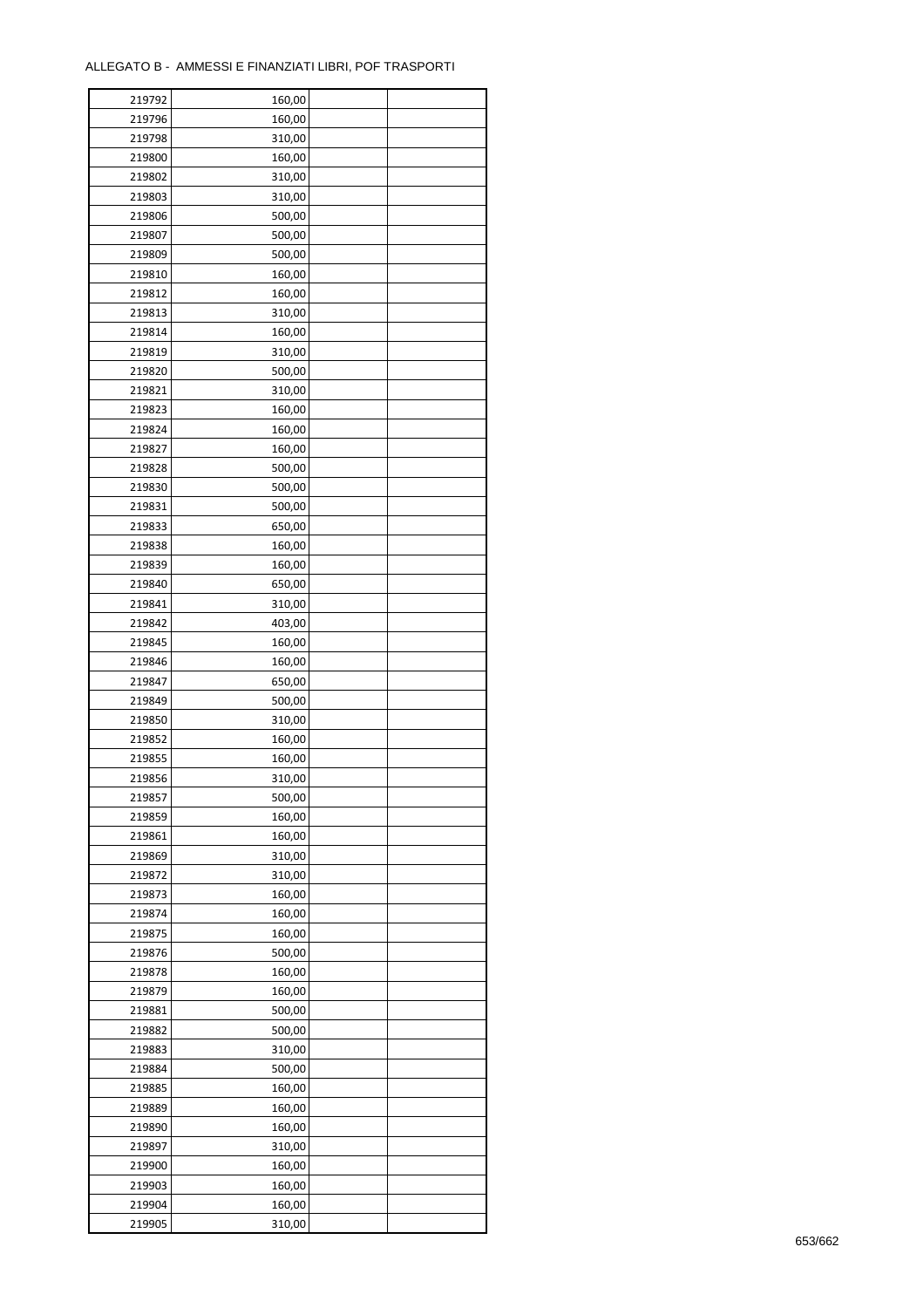| 219906 | 500,00 |  |
|--------|--------|--|
| 219909 | 160,00 |  |
| 219910 | 650,00 |  |
| 219912 | 500,00 |  |
| 219913 | 500,00 |  |
| 219914 | 650,00 |  |
| 219915 | 500,00 |  |
| 219917 | 310,00 |  |
| 219919 | 500,00 |  |
| 219921 | 650,00 |  |
| 219922 | 310,00 |  |
| 219925 |        |  |
|        | 650,00 |  |
| 219930 | 160,00 |  |
| 219934 | 160,00 |  |
| 219936 | 650,00 |  |
| 219939 | 500,00 |  |
| 219942 | 310,00 |  |
| 219944 | 160,00 |  |
| 219946 | 500,00 |  |
| 219948 | 160,00 |  |
| 219949 | 500,00 |  |
| 219952 | 310,00 |  |
| 219953 | 160,00 |  |
| 219957 | 500,00 |  |
| 219958 | 160,00 |  |
| 219960 | 310,00 |  |
| 219961 | 310,00 |  |
| 219963 | 160,00 |  |
| 219967 | 650,00 |  |
| 219968 | 310,00 |  |
| 219975 | 310,00 |  |
| 219976 | 160,00 |  |
| 219979 | 310,00 |  |
| 219980 | 240,00 |  |
| 219981 | 160,00 |  |
| 219986 | 650,00 |  |
|        |        |  |
| 219988 | 650,00 |  |
| 219991 | 650,00 |  |
| 219993 | 160,00 |  |
| 219996 | 310,00 |  |
| 219997 | 160,00 |  |
| 219999 | 160,00 |  |
| 220001 | 500,00 |  |
| 220004 | 500,00 |  |
| 220005 | 500,00 |  |
| 220006 | 650,00 |  |
| 220009 | 160,00 |  |
| 220010 | 160,00 |  |
| 220012 | 208,00 |  |
| 220016 | 310,00 |  |
| 220019 | 650,00 |  |
| 220020 | 500,00 |  |
| 220021 | 310,00 |  |
| 220029 | 500,00 |  |
| 220032 | 403,00 |  |
| 220034 | 160,00 |  |
| 220042 | 208,00 |  |
| 220043 | 500,00 |  |
|        |        |  |
| 220045 | 403,00 |  |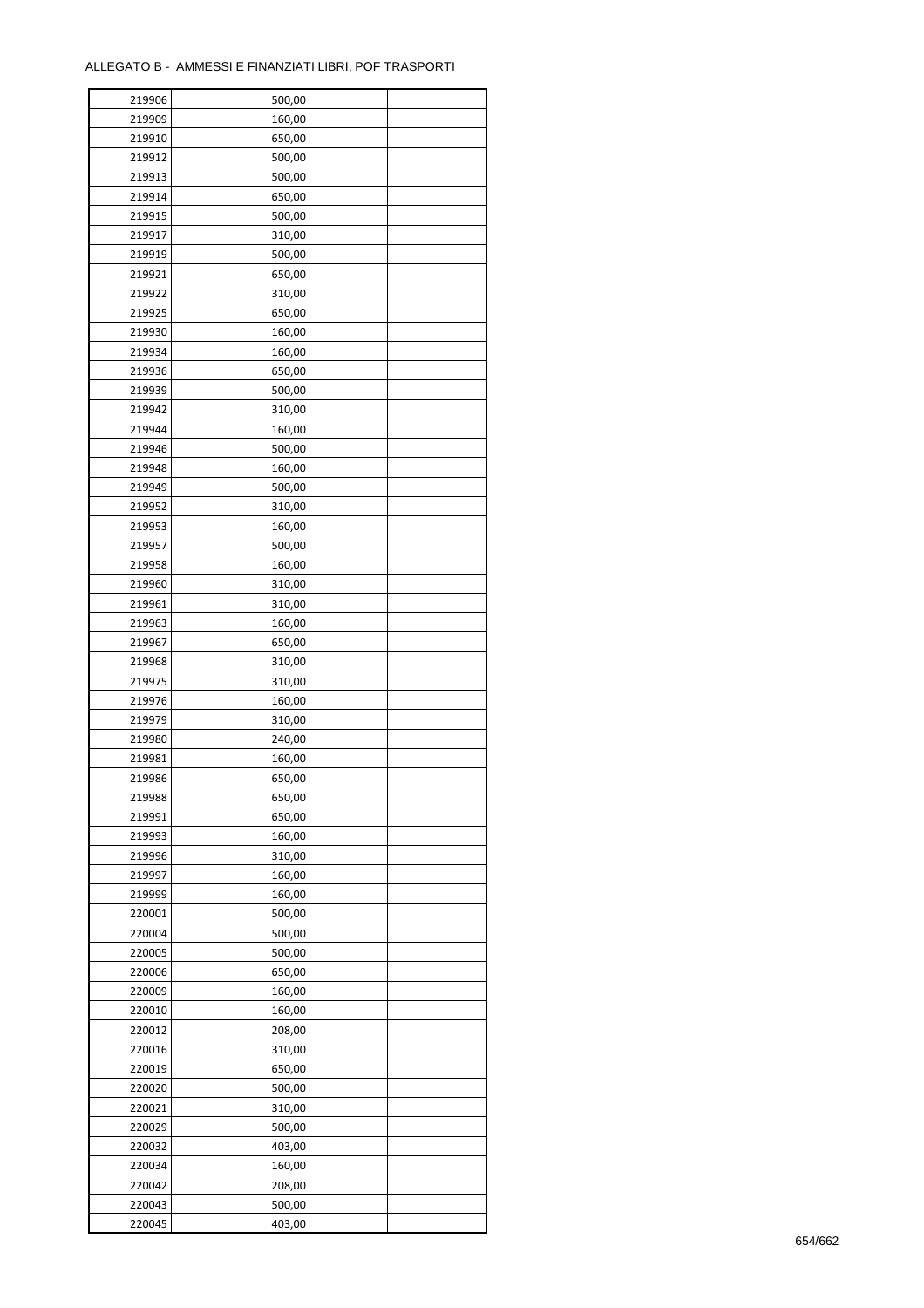| 220047 | 403,00 |  |
|--------|--------|--|
| 220048 | 310,00 |  |
| 220049 | 310,00 |  |
| 220050 | 650,00 |  |
| 220051 | 160,00 |  |
| 220052 | 160,00 |  |
| 220054 | 465,00 |  |
| 220055 | 310,00 |  |
| 220058 | 160,00 |  |
| 220062 | 500,00 |  |
| 220063 | 160,00 |  |
| 220064 | 160,00 |  |
|        |        |  |
| 220065 | 160,00 |  |
| 220067 | 310,00 |  |
| 220069 | 403,00 |  |
| 220070 | 500,00 |  |
| 220073 | 208,00 |  |
| 220075 | 310,00 |  |
| 220079 | 160,00 |  |
| 220081 | 650,00 |  |
| 220085 | 208,00 |  |
| 220087 | 160,00 |  |
| 220091 | 650,00 |  |
| 220092 | 500,00 |  |
| 220095 | 500,00 |  |
| 220097 | 500,00 |  |
| 220099 | 160,00 |  |
| 220100 | 403,00 |  |
| 220102 | 160,00 |  |
| 220106 | 310,00 |  |
| 220112 | 310,00 |  |
| 220113 | 160,00 |  |
| 220114 | 160,00 |  |
| 220115 | 160,00 |  |
| 220116 | 310,00 |  |
| 220117 | 500,00 |  |
| 220118 | 160,00 |  |
|        |        |  |
| 220119 | 160,00 |  |
| 220124 | 160,00 |  |
| 220125 | 160,00 |  |
| 220128 | 500,00 |  |
| 220129 | 160,00 |  |
| 220131 | 160,00 |  |
| 220135 | 160,00 |  |
| 220136 | 500,00 |  |
| 220137 | 310,00 |  |
| 220138 | 310,00 |  |
| 220139 | 160,00 |  |
| 220141 | 310,00 |  |
| 220147 | 310,00 |  |
| 220148 | 208,00 |  |
| 220150 | 310,00 |  |
| 220152 | 160,00 |  |
| 220153 | 310,00 |  |
| 220154 | 500,00 |  |
| 220155 | 310,00 |  |
| 220156 | 500,00 |  |
| 220158 | 310,00 |  |
|        |        |  |
| 220159 | 310,00 |  |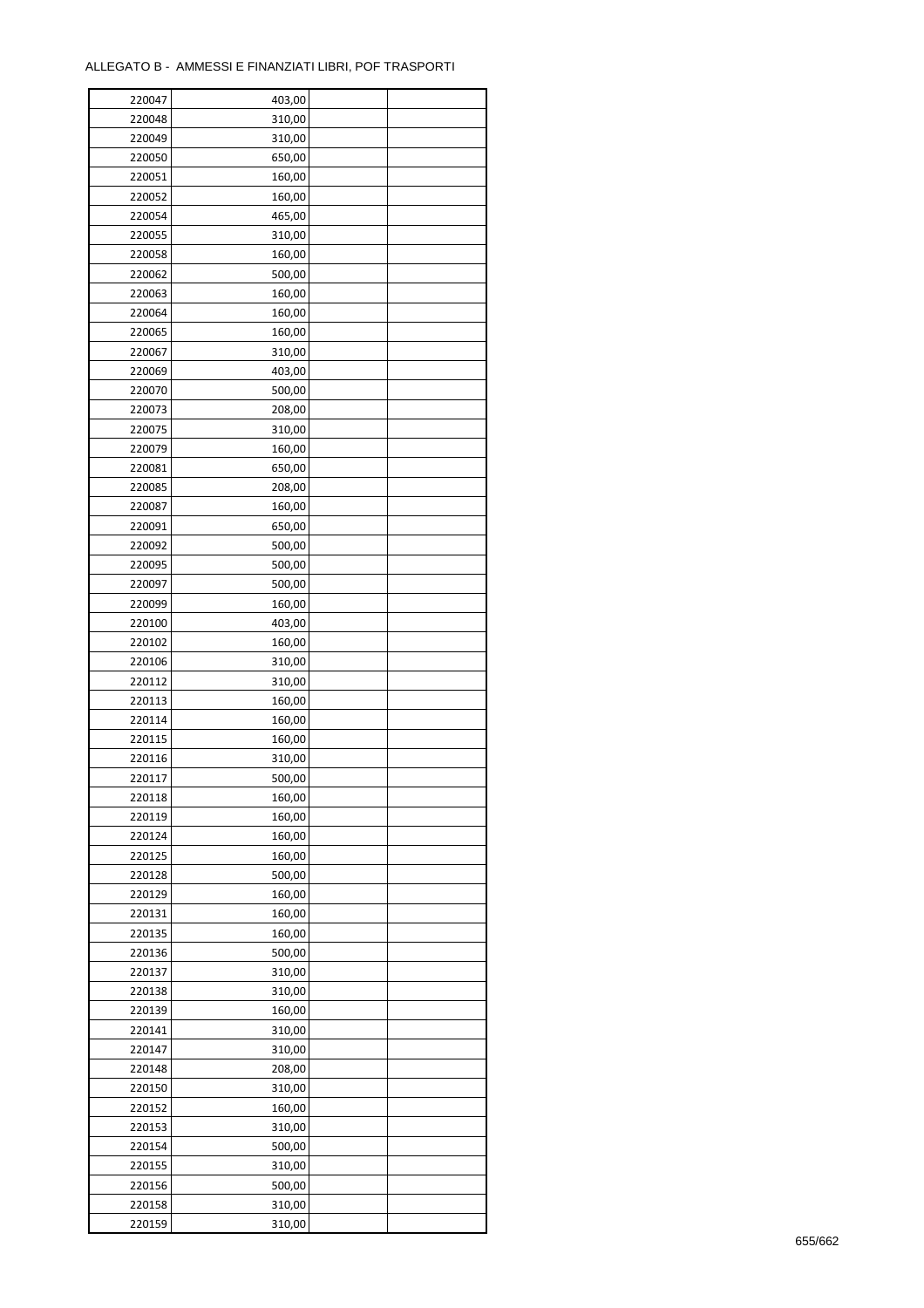| 220160 | 208,00 |  |
|--------|--------|--|
| 220162 | 465,00 |  |
| 220165 | 160,00 |  |
| 220166 | 160,00 |  |
| 220169 | 500,00 |  |
| 220170 | 465,00 |  |
| 220173 | 160,00 |  |
| 220174 | 310,00 |  |
| 220176 | 310,00 |  |
| 220181 | 310,00 |  |
| 220183 | 310,00 |  |
| 220184 | 500,00 |  |
| 220185 | 500,00 |  |
| 220187 | 310,00 |  |
|        |        |  |
| 220188 | 160,00 |  |
| 220193 | 160,00 |  |
| 220194 | 310,00 |  |
| 220195 | 160,00 |  |
| 220200 | 650,00 |  |
| 220203 | 310,00 |  |
| 220204 | 160,00 |  |
| 220207 | 650,00 |  |
| 220213 | 500,00 |  |
| 220216 | 500,00 |  |
| 220218 | 160,00 |  |
| 220223 | 500,00 |  |
| 220224 | 500,00 |  |
| 220228 | 310,00 |  |
| 220232 | 160,00 |  |
| 220234 | 310,00 |  |
| 220237 | 160,00 |  |
| 220238 | 310,00 |  |
| 220242 | 310,00 |  |
| 220247 | 160,00 |  |
| 220250 | 500,00 |  |
| 220252 | 160,00 |  |
| 220253 | 160,00 |  |
| 220256 | 500,00 |  |
| 220257 | 310,00 |  |
| 220261 | 160,00 |  |
| 220262 | 310,00 |  |
| 220264 | 310,00 |  |
| 220265 | 310,00 |  |
| 220266 | 160,00 |  |
| 220268 | 160,00 |  |
| 220270 | 160,00 |  |
| 220271 | 160,00 |  |
| 220274 | 310,00 |  |
| 220275 | 160,00 |  |
| 220277 | 310,00 |  |
| 220278 | 500,00 |  |
| 220280 | 310,00 |  |
| 220281 | 310,00 |  |
| 220285 | 310,00 |  |
| 220287 | 160,00 |  |
|        | 160,00 |  |
| 220288 |        |  |
| 220292 | 650,00 |  |
| 220293 | 500,00 |  |
| 220296 | 310,00 |  |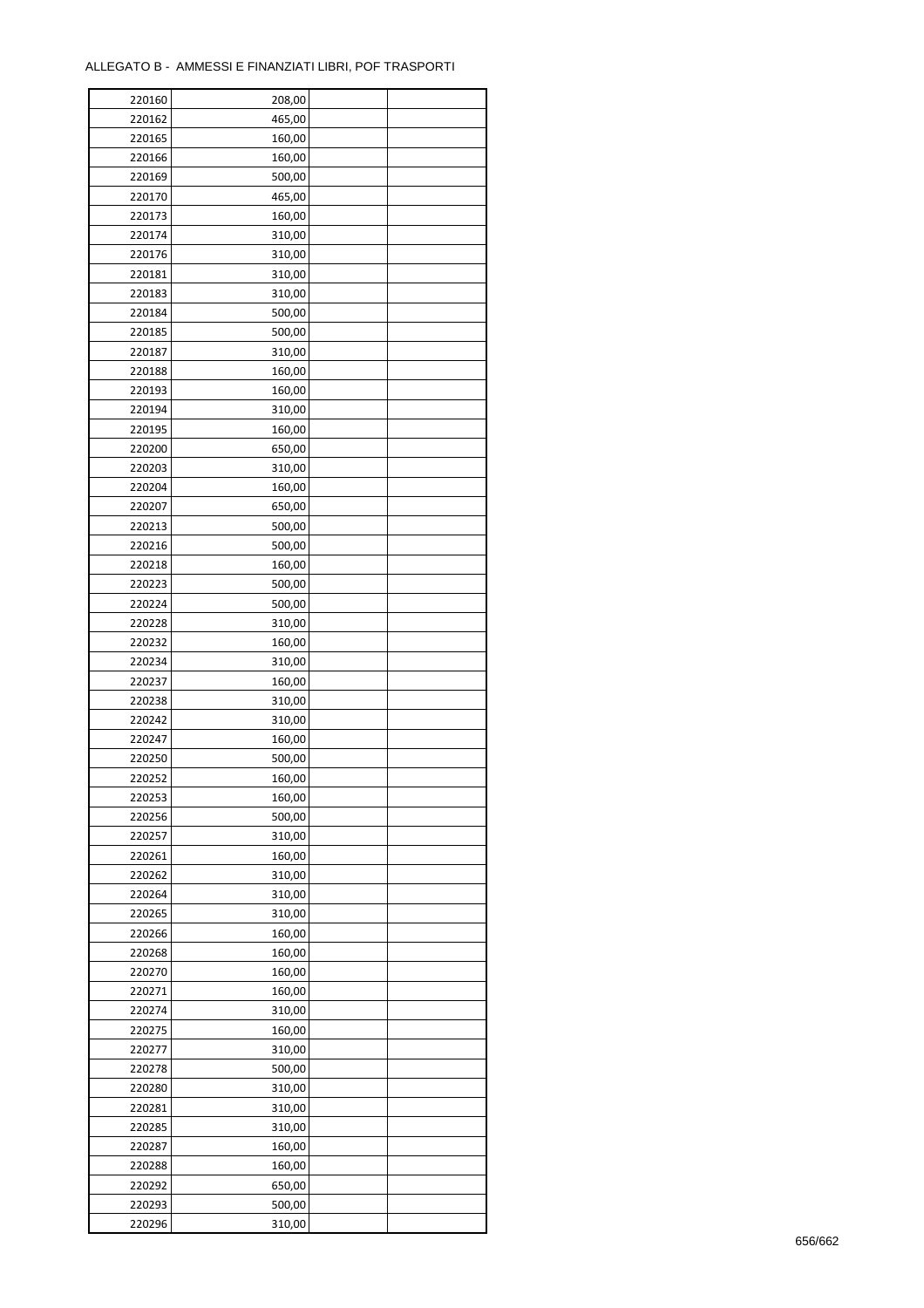| 220297 | 160,00 |  |
|--------|--------|--|
| 220298 | 403,00 |  |
| 220299 | 500,00 |  |
| 220300 | 160,00 |  |
| 220304 | 240,00 |  |
| 220308 | 650,00 |  |
| 220313 | 310,00 |  |
| 220315 | 160,00 |  |
| 220316 | 500,00 |  |
| 220317 | 160,00 |  |
| 220320 | 310,00 |  |
| 220322 | 500,00 |  |
| 220324 | 500,00 |  |
| 220326 |        |  |
|        | 208,00 |  |
| 220327 | 650,00 |  |
| 220332 | 650,00 |  |
| 220335 | 500,00 |  |
| 220339 | 650,00 |  |
| 220345 | 500,00 |  |
| 220346 | 500,00 |  |
| 220349 | 310,00 |  |
| 220351 | 465,00 |  |
| 220352 | 500,00 |  |
| 220355 | 650,00 |  |
| 220358 | 310,00 |  |
| 220361 | 310,00 |  |
| 220365 | 160,00 |  |
| 220372 | 310,00 |  |
| 220373 | 500,00 |  |
| 220374 | 500,00 |  |
| 220376 | 240,00 |  |
| 220377 | 208,00 |  |
| 220379 | 500,00 |  |
| 220381 | 160,00 |  |
| 220385 | 160,00 |  |
| 220386 | 160,00 |  |
| 220388 | 240,00 |  |
| 220390 | 160,00 |  |
| 220394 | 310,00 |  |
|        |        |  |
| 220395 | 160,00 |  |
| 220398 | 310,00 |  |
| 220400 | 500,00 |  |
| 220404 | 310,00 |  |
| 220409 | 650,00 |  |
| 220410 | 650,00 |  |
| 220412 | 500,00 |  |
| 220419 | 310,00 |  |
| 220427 | 208,00 |  |
| 220428 | 650,00 |  |
| 220430 | 500,00 |  |
| 220431 | 310,00 |  |
| 220433 | 500,00 |  |
| 220434 | 500,00 |  |
| 220435 | 160,00 |  |
| 220436 | 310,00 |  |
| 220439 | 500,00 |  |
| 220440 | 310,00 |  |
| 220442 | 650,00 |  |
| 220443 | 310,00 |  |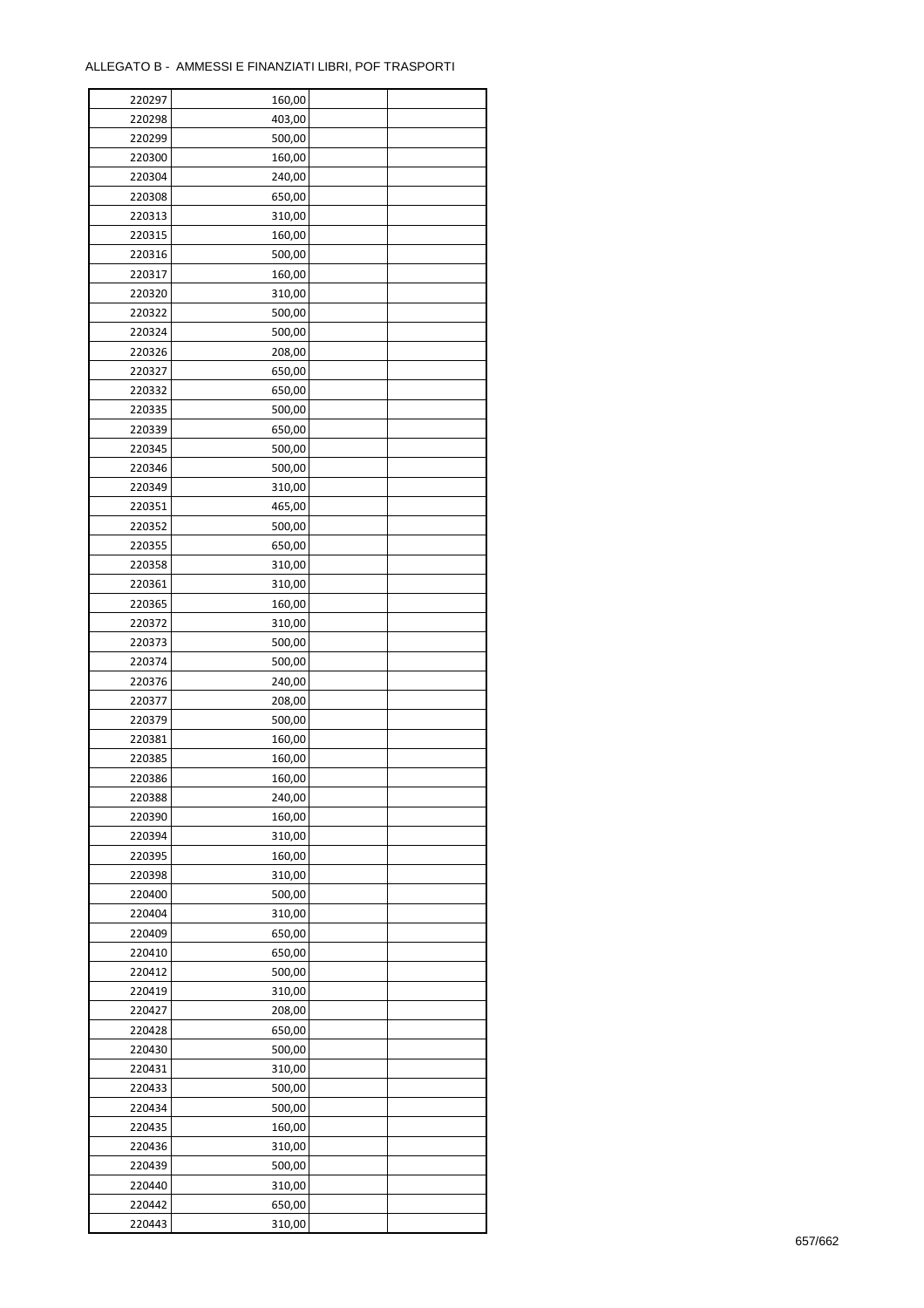| 220445 | 650,00 |  |
|--------|--------|--|
| 220446 | 160,00 |  |
| 220449 | 310,00 |  |
| 220450 | 160,00 |  |
| 220455 | 310,00 |  |
| 220457 | 160,00 |  |
| 220462 | 500,00 |  |
| 220463 | 310,00 |  |
|        |        |  |
| 220466 | 310,00 |  |
| 220467 | 500,00 |  |
| 220468 | 160,00 |  |
| 220472 | 160,00 |  |
| 220473 | 160,00 |  |
| 220474 | 650,00 |  |
| 220475 | 650,00 |  |
| 220476 | 500,00 |  |
| 220477 | 160,00 |  |
| 220478 | 310,00 |  |
| 220479 | 500,00 |  |
| 220480 | 310,00 |  |
| 220482 | 500,00 |  |
| 220486 | 310,00 |  |
| 220489 | 500,00 |  |
| 220491 | 650,00 |  |
| 220494 | 160,00 |  |
| 220495 | 403,00 |  |
| 220497 | 310,00 |  |
| 220504 | 500,00 |  |
| 220508 | 650,00 |  |
| 220509 | 160,00 |  |
|        |        |  |
| 220512 | 160,00 |  |
| 220513 | 650,00 |  |
| 220517 | 500,00 |  |
| 220524 | 310,00 |  |
| 220526 | 650,00 |  |
| 220528 | 160,00 |  |
| 220532 | 310,00 |  |
| 220535 | 310,00 |  |
| 220542 | 500,00 |  |
| 220543 | 160,00 |  |
| 220544 | 160,00 |  |
| 220551 | 310,00 |  |
| 220553 | 500,00 |  |
| 220554 | 500,00 |  |
| 220555 | 160,00 |  |
| 220558 | 310,00 |  |
| 220559 | 650,00 |  |
| 220564 | 160,00 |  |
| 220567 | 160,00 |  |
| 220571 | 310,00 |  |
| 220575 | 500,00 |  |
| 220579 | 500,00 |  |
| 220580 | 500,00 |  |
|        |        |  |
| 220582 | 160,00 |  |
| 220588 | 160,00 |  |
| 220590 | 160,00 |  |
| 220593 | 160,00 |  |
| 220594 | 310,00 |  |
| 220598 | 310,00 |  |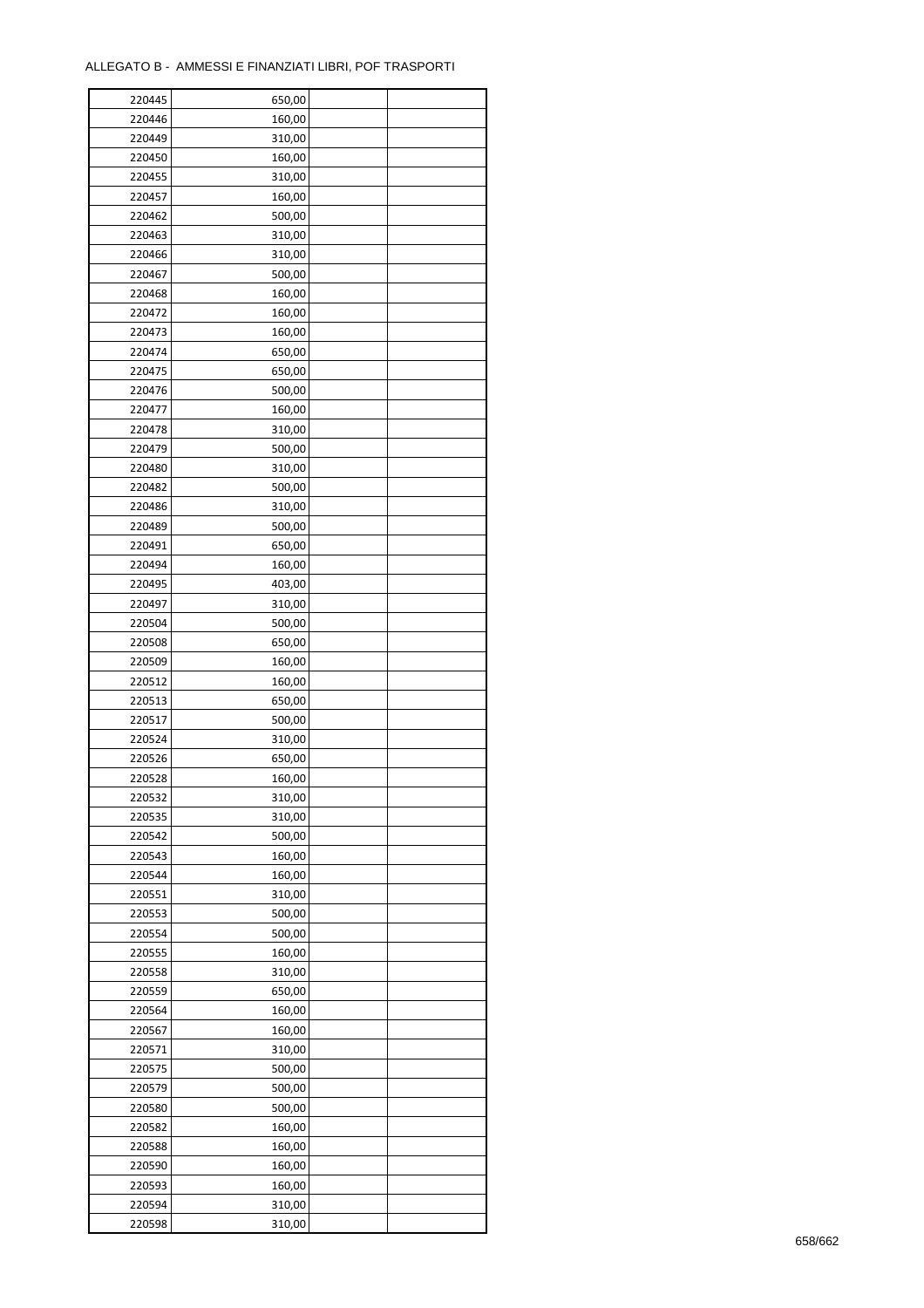| 220605 | 310,00 |  |
|--------|--------|--|
| 220607 | 160,00 |  |
| 220612 | 310,00 |  |
| 220615 | 310,00 |  |
| 220619 | 500,00 |  |
| 220620 | 160,00 |  |
| 220621 | 310,00 |  |
| 220623 | 403,00 |  |
|        |        |  |
| 220628 | 160,00 |  |
| 220630 | 500,00 |  |
| 220635 | 160,00 |  |
| 220636 | 500,00 |  |
| 220637 | 160,00 |  |
| 220640 | 500,00 |  |
| 220642 | 310,00 |  |
| 220643 | 403,00 |  |
| 220645 | 310,00 |  |
| 220646 | 500,00 |  |
| 220648 | 310,00 |  |
| 220649 | 310,00 |  |
| 220653 | 650,00 |  |
| 220656 | 310,00 |  |
| 220657 | 160,00 |  |
| 220662 | 500,00 |  |
| 220663 | 160,00 |  |
|        |        |  |
| 220664 | 403,00 |  |
| 220668 | 500,00 |  |
| 220671 | 160,00 |  |
| 220672 | 650,00 |  |
| 220674 | 240,00 |  |
| 220678 | 160,00 |  |
| 220680 | 500,00 |  |
| 220681 | 650,00 |  |
| 220682 | 160,00 |  |
| 220683 | 160,00 |  |
| 220685 | 310,00 |  |
| 220686 | 310,00 |  |
| 220688 | 160,00 |  |
| 220692 | 310,00 |  |
| 220698 | 310,00 |  |
| 220702 | 310,00 |  |
| 220704 | 160,00 |  |
| 220708 | 500,00 |  |
| 220709 | 500,00 |  |
| 220714 | 310,00 |  |
|        |        |  |
| 220716 | 160,00 |  |
| 220717 | 160,00 |  |
| 220718 | 160,00 |  |
| 220722 | 650,00 |  |
| 220725 | 310,00 |  |
| 220726 | 160,00 |  |
| 220727 | 160,00 |  |
| 220728 | 500,00 |  |
| 220730 | 160,00 |  |
| 220731 | 500,00 |  |
| 220732 | 310,00 |  |
| 220734 | 500,00 |  |
| 220735 | 160,00 |  |
| 220743 | 500,00 |  |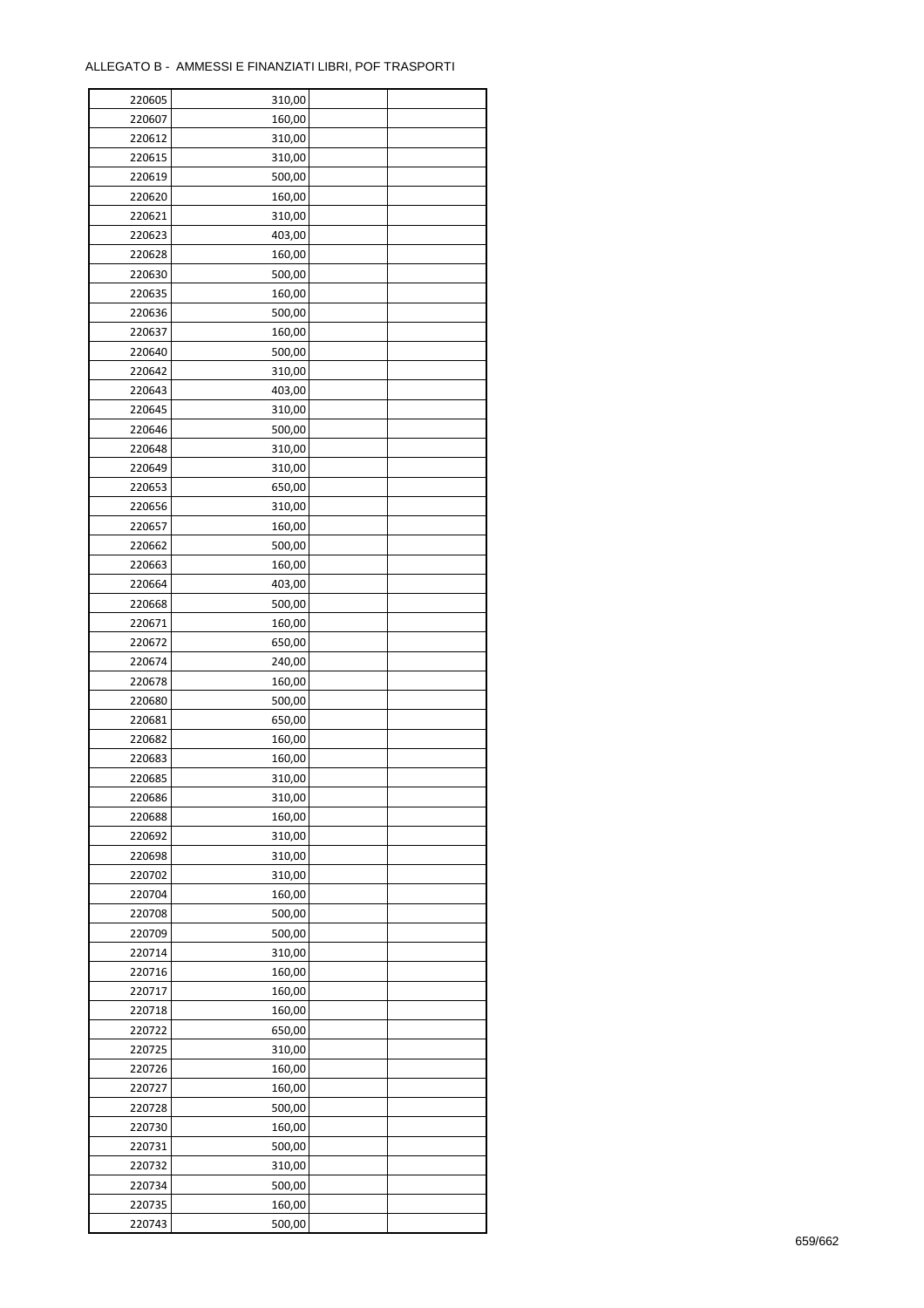| 220745 | 160,00 |  |
|--------|--------|--|
| 220749 | 310,00 |  |
| 220750 | 310,00 |  |
| 220751 | 160,00 |  |
| 220755 | 160,00 |  |
| 220759 | 160,00 |  |
| 220765 | 160,00 |  |
| 220766 | 500,00 |  |
| 220770 | 500,00 |  |
| 220771 | 160,00 |  |
| 220775 | 160,00 |  |
| 220780 | 160,00 |  |
| 220786 | 465,00 |  |
| 220787 | 650,00 |  |
|        |        |  |
| 220788 | 650,00 |  |
| 220790 | 310,00 |  |
| 220794 | 500,00 |  |
| 220797 | 160,00 |  |
| 220798 | 500,00 |  |
| 220799 | 310,00 |  |
| 220802 | 160,00 |  |
| 220811 | 403,00 |  |
| 220813 | 650,00 |  |
| 220814 | 500,00 |  |
| 220817 | 650,00 |  |
| 220818 | 310,00 |  |
| 220820 | 160,00 |  |
| 220826 | 310,00 |  |
| 220830 | 310,00 |  |
| 220831 | 160,00 |  |
| 220832 | 160,00 |  |
| 220833 | 310,00 |  |
| 220834 | 160,00 |  |
| 220836 | 310,00 |  |
| 220837 | 310,00 |  |
| 220846 | 160,00 |  |
| 220849 | 500,00 |  |
| 220850 | 160,00 |  |
| 220859 | 160,00 |  |
| 220860 | 160,00 |  |
| 220861 | 310,00 |  |
| 220875 | 310,00 |  |
| 220882 | 310,00 |  |
| 220889 | 160,00 |  |
| 220894 | 160,00 |  |
| 220898 | 650,00 |  |
| 220899 | 500,00 |  |
| 220911 | 650,00 |  |
| 220914 | 500,00 |  |
| 220915 | 500,00 |  |
| 220916 | 310,00 |  |
| 220924 | 310,00 |  |
| 220925 | 310,00 |  |
|        |        |  |
| 220926 | 160,00 |  |
| 220937 | 160,00 |  |
| 220943 | 160,00 |  |
| 220950 | 650,00 |  |
| 220955 | 650,00 |  |
| 220956 | 650,00 |  |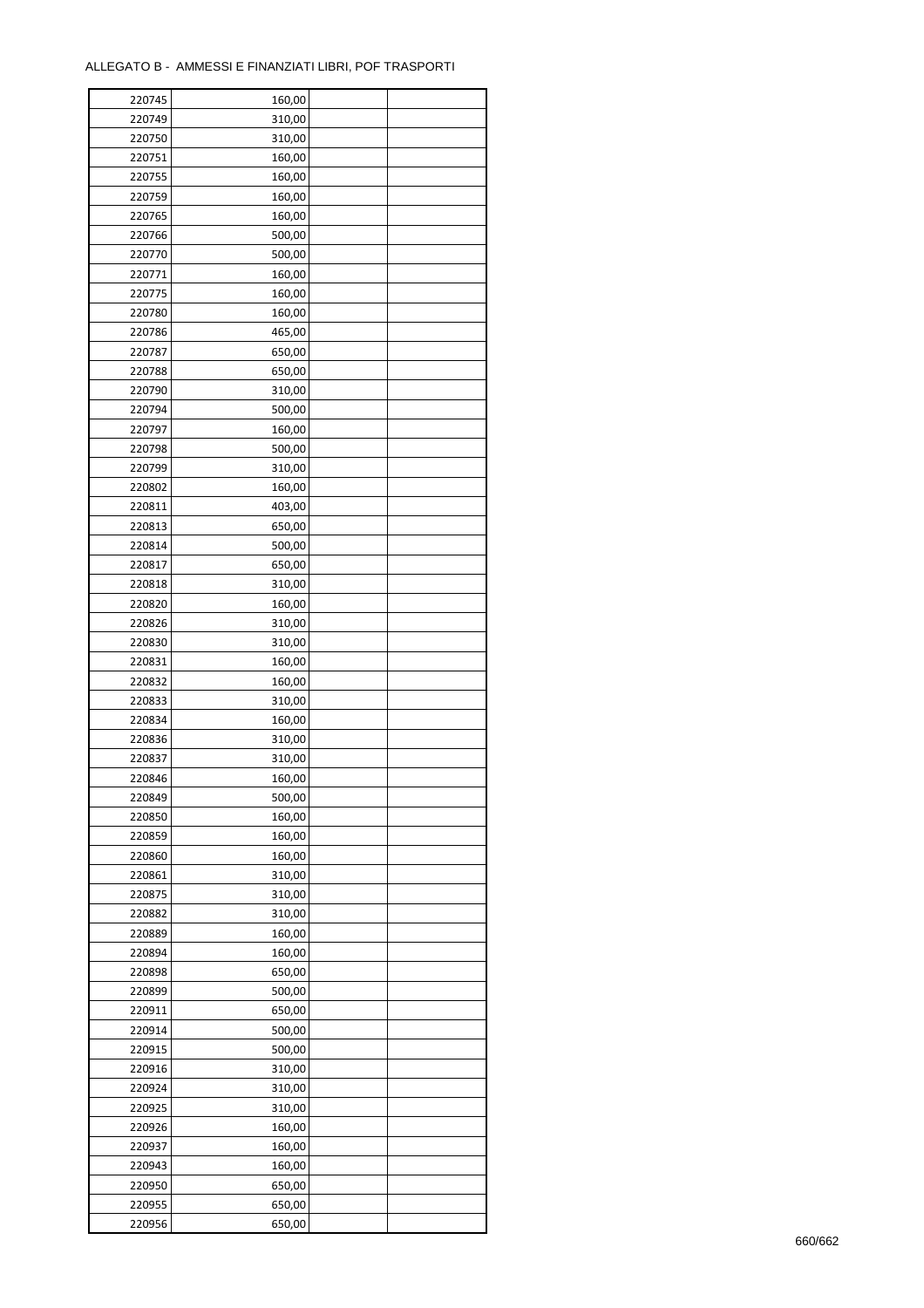| 220958 | 500,00 |  |
|--------|--------|--|
| 220960 | 160,00 |  |
| 220961 | 500,00 |  |
| 220962 | 650,00 |  |
| 220965 | 650,00 |  |
| 220968 | 310,00 |  |
| 220970 | 500,00 |  |
| 220971 | 310,00 |  |
| 220973 | 160,00 |  |
| 220975 | 500,00 |  |
| 220976 | 310,00 |  |
| 220977 |        |  |
|        | 310,00 |  |
| 220978 | 500,00 |  |
| 220979 | 500,00 |  |
| 220980 | 500,00 |  |
| 220982 | 160,00 |  |
| 220984 | 500,00 |  |
| 220991 | 160,00 |  |
| 220992 | 160,00 |  |
| 220993 | 160,00 |  |
| 220996 | 160,00 |  |
| 220997 | 650,00 |  |
| 221002 | 160,00 |  |
| 221003 | 160,00 |  |
| 221004 | 160,00 |  |
| 221006 | 310,00 |  |
| 221010 | 310,00 |  |
| 221011 | 310,00 |  |
| 221016 | 500,00 |  |
| 221018 | 310,00 |  |
| 221022 |        |  |
|        | 310,00 |  |
| 221027 | 160,00 |  |
| 221028 | 500,00 |  |
| 221029 | 500,00 |  |
| 221030 | 310,00 |  |
| 221033 | 500,00 |  |
| 221034 | 160,00 |  |
| 221038 | 500,00 |  |
| 221039 | 500,00 |  |
| 221050 | 160,00 |  |
| 221054 | 500,00 |  |
| 221062 | 310,00 |  |
| 221064 | 500,00 |  |
| 221065 | 500,00 |  |
| 221070 | 160,00 |  |
| 221073 | 160,00 |  |
| 221080 | 160,00 |  |
| 221085 | 310,00 |  |
| 221086 | 160,00 |  |
| 221088 | 500,00 |  |
| 221090 | 310,00 |  |
| 221092 |        |  |
|        | 160,00 |  |
| 221096 | 465,00 |  |
| 221097 | 650,00 |  |
| 221100 | 500,00 |  |
| 221101 | 500,00 |  |
| 221102 | 500,00 |  |
| 221105 | 310,00 |  |
| 221106 | 160,00 |  |